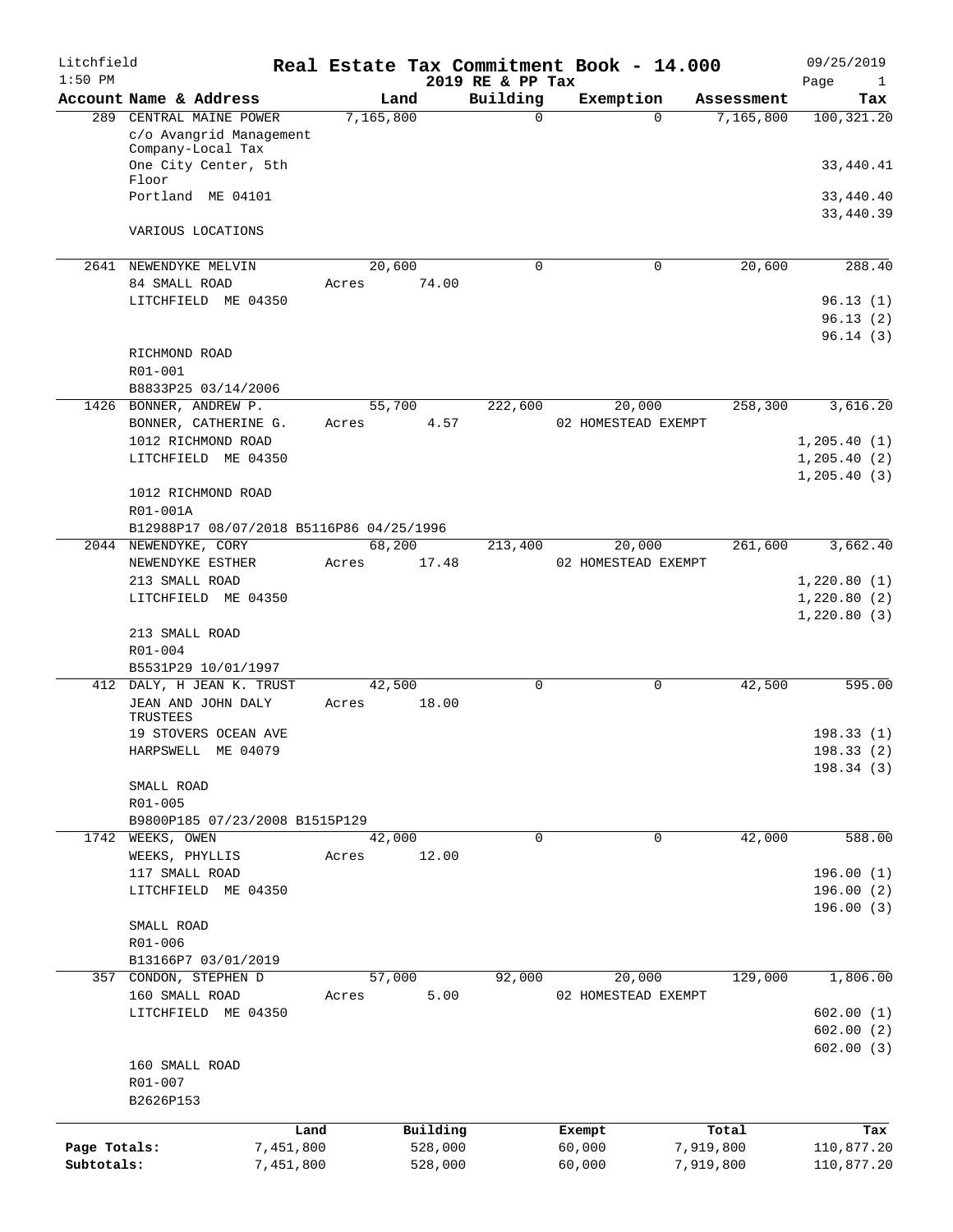| Litchfield<br>$1:50$ PM |                                                                                                       |                  |             | 2019 RE & PP Tax     | Real Estate Tax Commitment Book - 14.000 |            | 09/25/2019<br>Page<br>$\overline{\phantom{a}}^2$ |
|-------------------------|-------------------------------------------------------------------------------------------------------|------------------|-------------|----------------------|------------------------------------------|------------|--------------------------------------------------|
|                         | Account Name & Address                                                                                | Land             |             | Building             | Exemption                                | Assessment | Tax                                              |
|                         | 1836 WEEKS, SCOTT & MICHELLE<br>188 SMALL ROAD<br>LITCHFIELD ME 04350                                 | 48,300<br>Acres  | 2.10        | $\overline{188,000}$ | 20,000<br>02 HOMESTEAD EXEMPT            | 216,300    | 3,028.20<br>1,009.40(1)<br>1,009.40(2)           |
|                         | 188 SMALL ROAD<br>R01-008<br>B6971P241                                                                |                  |             |                      |                                          |            | 1,009.40(3)                                      |
|                         | 1741 TOBIO, FRANCIS A (HEIRS<br>OF)                                                                   | 49,200           | 2.41        | 108,700              | 0                                        | 157,900    | 2,210.60                                         |
|                         | 1076 RICHMOND ROAD<br>LITCHFIELD ME 04350                                                             | Acres            |             |                      |                                          |            | 736.87(1)<br>736.87(2)<br>736.86(3)              |
|                         | 1076 RICHMOND ROAD<br>$R01 - 009$                                                                     |                  |             |                      |                                          |            |                                                  |
|                         | 1402 PORTER, VIRGINIA<br>PORTER TAMMY V<br>1112 RICHMOND ROAD                                         | 240,000<br>Acres | 18.00       | 144,700              | $\mathbf 0$                              | 384,700    | 5,385.80<br>1,795.27(1)                          |
|                         | LITCHFIELD ME 04350                                                                                   |                  |             |                      |                                          |            | 1,795.27(2)<br>1,795.26(3)                       |
|                         | 1112 RICHMOND ROAD<br>R01-010<br>B8010P83 06/28/2004 B1035P168                                        |                  |             |                      |                                          |            |                                                  |
|                         | 445 PORTER, TAMMY<br>1112 RICHMOND ROAD<br>LITCHFIELD ME 04350                                        | 45,000<br>Acres  | 1.00        | 500                  | 0                                        | 45,500     | 637.00<br>212.33(1)<br>212.33(2)<br>212.34(3)    |
|                         | 224 SMALL ROAD<br>R01-010A<br>B5914P72                                                                |                  |             |                      |                                          |            |                                                  |
|                         | 1653 PALMER ROBBIE<br>PALMER LINDA<br>4 PORTER PARK LANE<br>LITCHFIELD ME 04350<br>4 PORTER PARK LANE |                  | $\mathbf 0$ | 9,700                | 9,700<br>02 HOMESTEAD EXEMPT             | 0          | 0.00                                             |
|                         | R01-010-ON-1<br>421 DANFORTH, JOYCE                                                                   |                  | 0           | 14,300               | 14,300                                   | 0          | 0.00                                             |
|                         | BOURGOIN RENA<br>12 JEFFREY LANE<br>LITCHFIELD ME 04350<br>10 JEFFREY LANE                            |                  |             |                      | 02 HOMESTEAD EXEMPT                      |            |                                                  |
|                         | R01-010-ON-10<br>2541 CREELMAN, ROBERT                                                                |                  | 0           | 15,900               | 0                                        | 15,900     | 222.60                                           |
|                         | 10 PORTER PARK LANE<br>LITCHFIELD ME 04350                                                            |                  |             |                      |                                          |            | 74.20(1)<br>74.20(2)<br>74.20(3)                 |
|                         | 10 PORTER PARK LANE<br>R01-010-ON-11                                                                  |                  |             |                      |                                          |            |                                                  |

|              | Land      | Building  | Exempt  | Total     | Tax        |
|--------------|-----------|-----------|---------|-----------|------------|
| Page Totals: | 382,500   | 481,800   | 44,000  | 820,300   | 11,484.20  |
| Subtotals:   | 7,834,300 | 1,009,800 | 104,000 | 8,740,100 | 122,361.40 |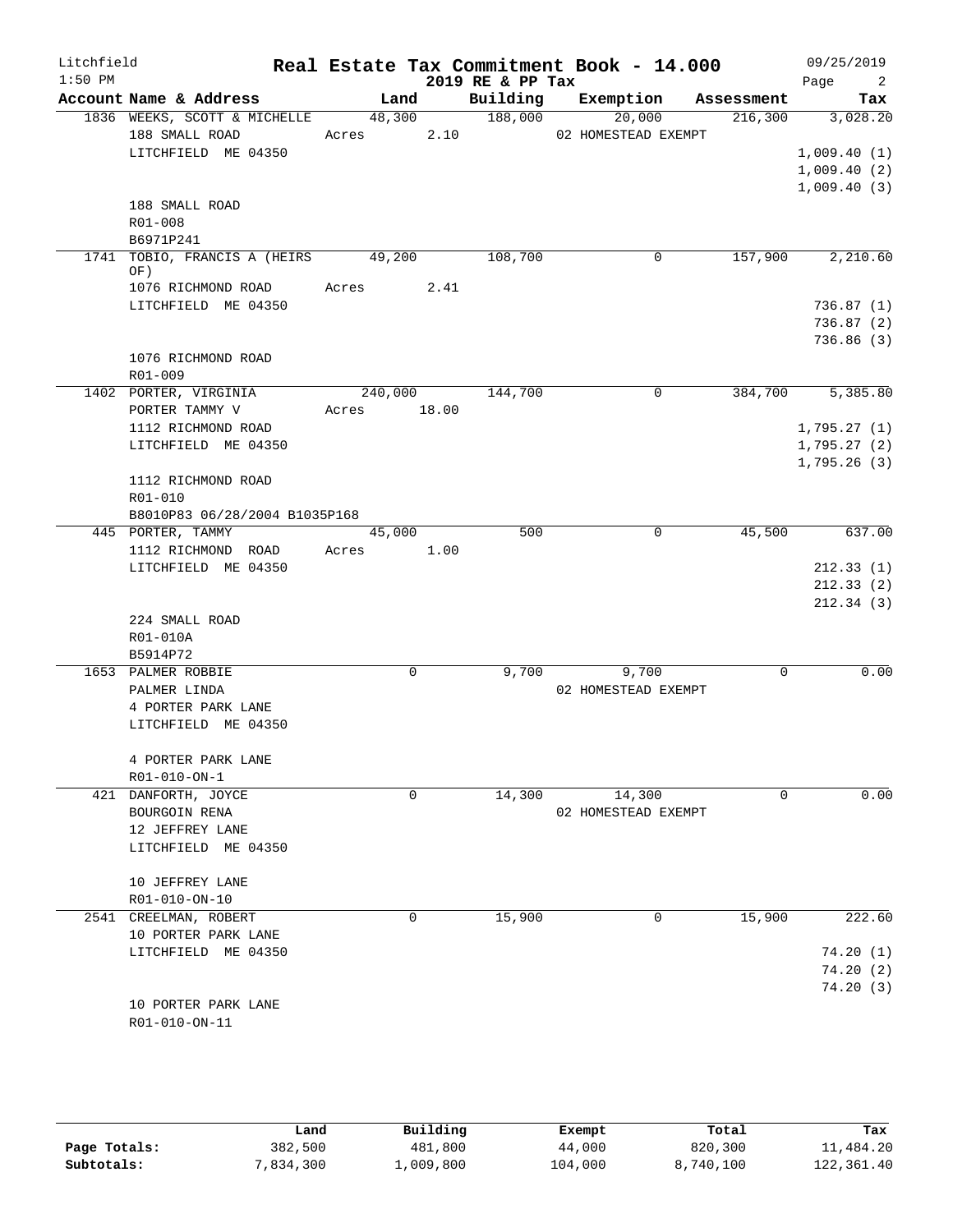| Litchfield<br>$1:50$ PM |                                                                                                                                                                                                                                                                                   |                          | 2019 RE & PP Tax | Real Estate Tax Commitment Book - 14.000 |             | 09/25/2019<br>Page<br>$\overline{\mathbf{3}}$   |
|-------------------------|-----------------------------------------------------------------------------------------------------------------------------------------------------------------------------------------------------------------------------------------------------------------------------------|--------------------------|------------------|------------------------------------------|-------------|-------------------------------------------------|
|                         | Account Name & Address                                                                                                                                                                                                                                                            | Land                     | Building         | Exemption                                | Assessment  | Tax                                             |
|                         | 1267 THIBOUTOT, ANDREA E.M.<br>15 PORTER PARK LANE<br>LITCHFIELD ME 04350                                                                                                                                                                                                         | $\Omega$                 | 13,200           | 13,200<br>02 HOMESTEAD EXEMPT            | $\Omega$    | 0.00                                            |
|                         | 15 PORTER PARK LANE<br>R01-010-ON-3                                                                                                                                                                                                                                               |                          |                  |                                          |             |                                                 |
|                         | 983 WING DONNA G<br>2 JEFFERY LANE<br>LITCHFIELD ME 04350                                                                                                                                                                                                                         | 0                        | 9,600            | 9,600<br>02 HOMESTEAD EXEMPT             | $\Omega$    | 0.00                                            |
|                         | 2 JEFFREY LANE<br>R01-010-ON-4                                                                                                                                                                                                                                                    |                          |                  |                                          |             |                                                 |
|                         | 1969 GIROUX, MELISSA<br>1112 RICHMOND ROAD<br>LITCHFIELD ME 04350<br>19 PORTER PARK LANE<br>R01-010-ON-5                                                                                                                                                                          | $\Omega$                 | 12,600           | 0                                        | 12,600      | 176.40<br>58.80(1)<br>58.80(2)<br>58.80(3)      |
|                         | B12914P166 04/23/2018<br>2929 BLANCHETTE, MICHAEL<br>28 PORTER PARK LANE<br>Litchfield ME 04350                                                                                                                                                                                   | $\mathbf 0$              | 14,500           | 14,500<br>02 HOMESTEAD EXEMPT            | $\mathbf 0$ | 0.00                                            |
|                         | 28 PORTER PARK LANE<br>R01-010-ON-7<br>1971 GARLAND ADAM<br>37 PORTER PARK LANE<br>LITCHFIELD ME 04350                                                                                                                                                                            | $\mathbf 0$              | 12,400           | 12,400<br>02 HOMESTEAD EXEMPT            | $\mathbf 0$ | 0.00                                            |
|                         | 37 PORTER PARK LANE<br>R01-010-ON-8                                                                                                                                                                                                                                               | 0                        |                  | $\Omega$                                 |             |                                                 |
| 1489                    | HUTCHINSON, MICHAEL<br>11 JEFFREY LANE<br>LITCHFIELD ME 04280                                                                                                                                                                                                                     |                          | 8,700            |                                          | 8,700       | 121.80<br>40.60(1)<br>40.60(2)<br>40.60(3)      |
|                         | 11 JEFFREY LANE<br>R01-010-ON-9                                                                                                                                                                                                                                                   |                          |                  |                                          |             |                                                 |
|                         | 1459 NEWCOMER, PHILIP A.<br>NEWCOMER, KARA L.<br>1124 RICHMOND ROAD<br>LITCHFIELD ME 04350<br>1124 RICHMOND ROAD<br>R01-011<br>B12100P277 07/31/2015 B12074P302 08/04/2015<br>B12074P301 07/31/2015 B12074P301 07/31/2015<br>B11503P122 05/27/2008 B9177P287 12/04/2006 B2262P286 | 52,200<br>14.00<br>Acres | 123,800          | 20,000<br>02 HOMESTEAD EXEMPT            | 156,000     | 2,184.00<br>728.00(1)<br>728.00(2)<br>728.00(3) |

|              | Land     | Building  | Exempt  | Total     | Tax        |
|--------------|----------|-----------|---------|-----------|------------|
| Page Totals: | 52,200   | 194,800   | 69,700  | 177,300   | 2,482.20   |
| Subtotals:   | ,886,500 | 1,204,600 | 173,700 | 8,917,400 | 124,843.60 |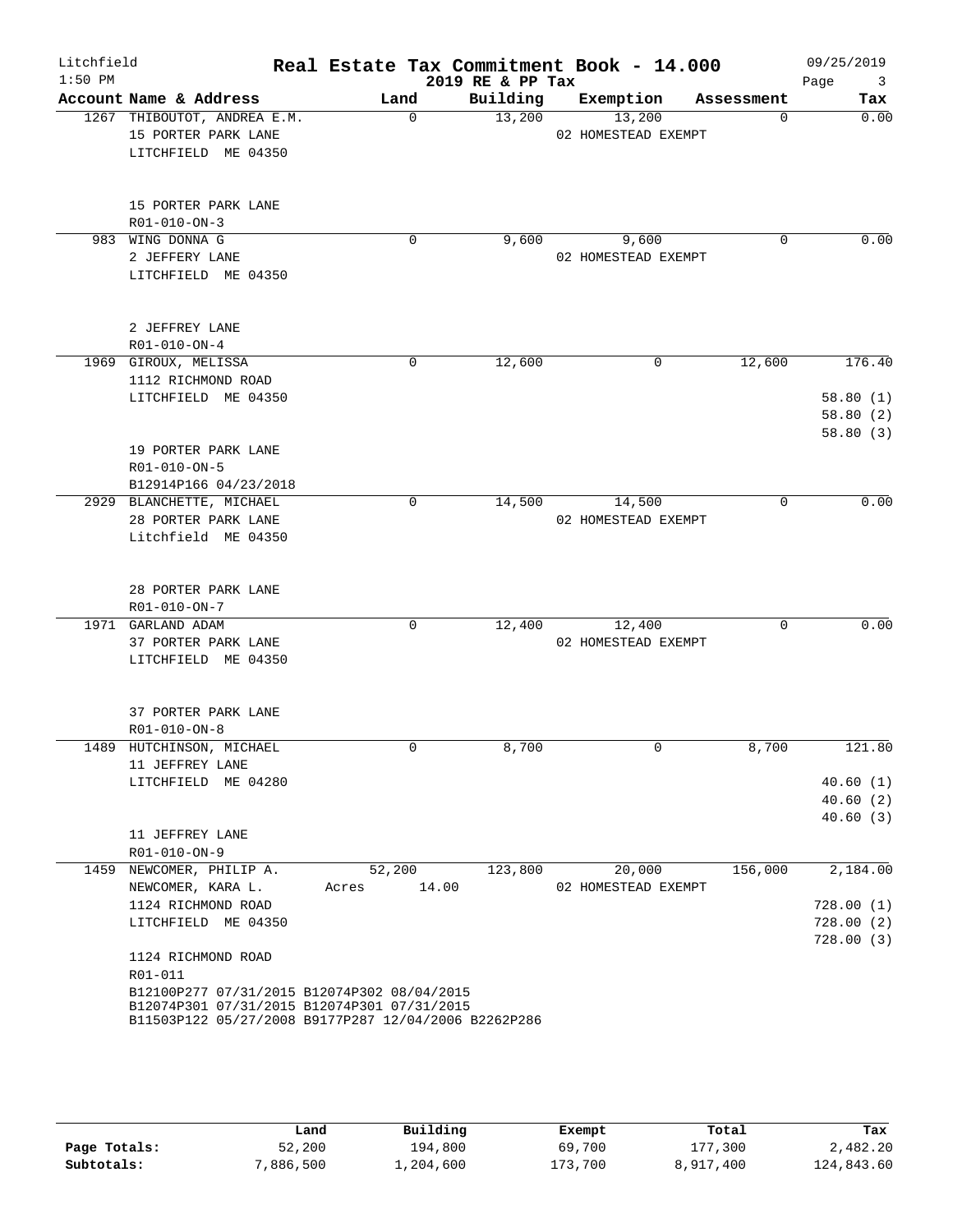| Litchfield<br>$1:50$ PM |                 |                                             |       |        |       | 2019 RE & PP Tax | Real Estate Tax Commitment Book - 14.000 |            | 09/25/2019<br>Page<br>4 |
|-------------------------|-----------------|---------------------------------------------|-------|--------|-------|------------------|------------------------------------------|------------|-------------------------|
|                         |                 | Account Name & Address                      |       | Land   |       | Building         | Exemption                                | Assessment | Tax                     |
| 27                      | OF)             | AMES, JENNIFER (HEIRS)                      |       | 57,000 |       | 49,600           | $\Omega$                                 | 106,600    | 1,492.40                |
|                         |                 | 214 SMALL ROAD                              | Acres |        | 5.00  |                  |                                          |            |                         |
|                         |                 | LITCHFIELD ME 04350                         |       |        |       |                  |                                          |            | 497.47 (1)              |
|                         |                 |                                             |       |        |       |                  |                                          |            | 497.47 (2)              |
|                         |                 |                                             |       |        |       |                  |                                          |            | 497.46 (3)              |
|                         |                 | 214 SMALL ROAD                              |       |        |       |                  |                                          |            |                         |
|                         | R01-011A        |                                             |       |        |       |                  |                                          |            |                         |
|                         | B2252P284       | B12100P277 07/31/2015 B10618P225 12/14/2010 |       |        |       |                  |                                          |            |                         |
|                         |                 | 1461 REICHEL, LORETTA C                     |       | 53,500 |       | 88,800           | 20,000                                   | 122,300    | 1,712.20                |
|                         |                 | 1140 RICHMOND ROAD                          | Acres |        | 19.00 |                  | 02 HOMESTEAD EXEMPT                      |            |                         |
|                         |                 | LITCHFIELD ME 04350                         |       |        |       |                  |                                          |            | 570.73(1)               |
|                         |                 |                                             |       |        |       |                  |                                          |            | 570.73(2)               |
|                         |                 |                                             |       |        |       |                  |                                          |            | 570.74(3)               |
|                         |                 | 1140 RICHMOND ROAD                          |       |        |       |                  |                                          |            |                         |
|                         | R01-011B        |                                             |       |        |       |                  |                                          |            |                         |
|                         | B4030P138       |                                             |       |        |       |                  |                                          |            |                         |
|                         | STEPHEN         | 2027 HUDSON, HARRIET &                      |       | 69,000 |       | 174,100          | 20,000                                   | 223,100    | 3,123.40                |
|                         |                 | 1160 RICHMOND ROAD                          | Acres |        | 18.98 |                  | 02 HOMESTEAD EXEMPT                      |            |                         |
|                         |                 | LITCHFIELD ME 04350                         |       |        |       |                  |                                          |            | 1,041.13(1)             |
|                         |                 |                                             |       |        |       |                  |                                          |            | 1,041.13(2)             |
|                         |                 |                                             |       |        |       |                  |                                          |            | 1,041.14(3)             |
|                         |                 | 1160 RICHMOND ROAD                          |       |        |       |                  |                                          |            |                         |
|                         | R01-012         |                                             |       |        |       |                  |                                          |            |                         |
|                         |                 | B6478P21 09/18/1998                         |       |        |       |                  |                                          |            |                         |
|                         |                 | 243 RODNEY, JOHN & DAWN                     |       | 62,300 |       | 75,900           | 20,000                                   | 118,200    | 1,654.80                |
|                         |                 | 1176 RICHMOND ROAD                          | Acres |        | 9.00  |                  | 02 HOMESTEAD EXEMPT                      |            |                         |
|                         |                 | LITCHFIELD ME 04350                         |       |        |       |                  |                                          |            | 551.60(1)               |
|                         |                 |                                             |       |        |       |                  |                                          |            | 551.60(2)               |
|                         |                 |                                             |       |        |       |                  |                                          |            | 551.60(3)               |
|                         |                 | 1176 RICHMOND ROAD                          |       |        |       |                  |                                          |            |                         |
|                         | R01-012A        |                                             |       |        |       |                  |                                          |            |                         |
|                         |                 | B5157P250 06/24/1996                        |       |        |       |                  |                                          |            |                         |
|                         |                 | 540 EATON, RODNEY                           |       | 57,000 |       | 128,200          | 20,000                                   | 165,200    | 2,312.80                |
|                         |                 | 1206 RICHMOND ROAD                          | Acres |        | 5.00  |                  | 02 HOMESTEAD EXEMPT                      |            |                         |
|                         |                 | LITCHFIELD ME 04350                         |       |        |       |                  |                                          |            | 770.93(1)               |
|                         |                 |                                             |       |        |       |                  |                                          |            | 770.93(2)               |
|                         |                 |                                             |       |        |       |                  |                                          |            | 770.94(3)               |
|                         |                 | 1206 RICHMOND ROAD                          |       |        |       |                  |                                          |            |                         |
|                         | R01-013-2       |                                             |       |        |       |                  |                                          |            |                         |
|                         | B2757P313       |                                             |       |        |       |                  |                                          |            |                         |
|                         | 537 EATON, GARY |                                             |       | 78,600 |       | 103,900          | 20,000                                   | 162,500    | 2, 275.00               |
|                         |                 | 1222 RICHMOND ROAD                          | Acres |        | 39.70 |                  | 02 HOMESTEAD EXEMPT                      |            |                         |
|                         |                 | LITCHFIELD ME 04350                         |       |        |       |                  |                                          |            | 758.33(1)               |
|                         |                 |                                             |       |        |       |                  |                                          |            | 758.33 (2)              |
|                         |                 |                                             |       |        |       |                  |                                          |            | 758.34 (3)              |
|                         |                 | 1222 RICHMOND ROAD                          |       |        |       |                  |                                          |            |                         |
|                         | R01-013A        |                                             |       |        |       |                  |                                          |            |                         |
|                         | B3343P267       |                                             |       |        |       |                  |                                          |            |                         |

|              | Land      | Building  | Exempt  | Total     | Tax         |
|--------------|-----------|-----------|---------|-----------|-------------|
| Page Totals: | 377,400   | 620,500   | 100,000 | 897,900   | 12,570.60   |
| Subtotals:   | 8,263,900 | 1,825,100 | 273,700 | 9,815,300 | 137, 414.20 |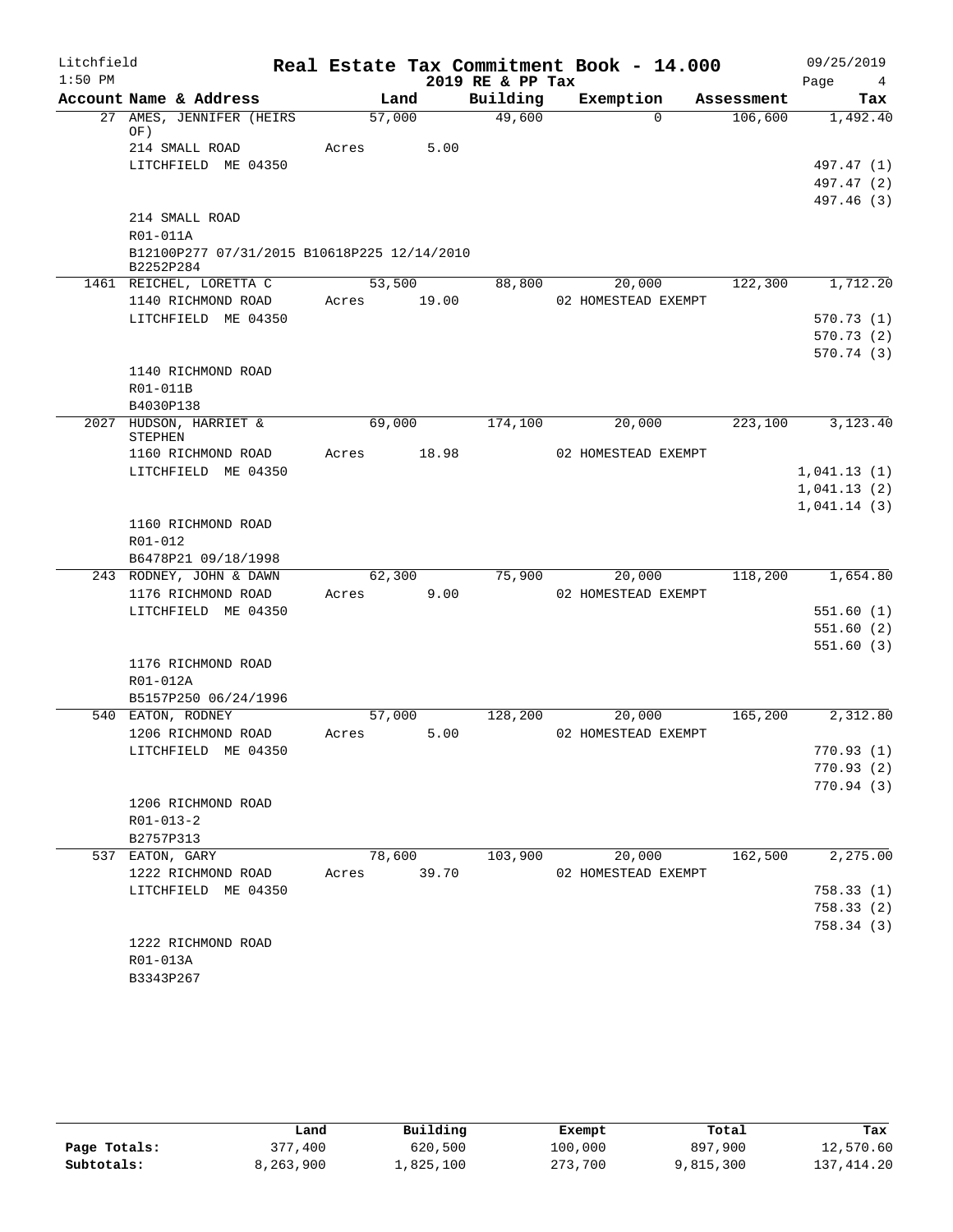| Litchfield<br>$1:50$ PM |                                                                      |                  |        | 2019 RE & PP Tax | Real Estate Tax Commitment Book - 14.000 |                   | 09/25/2019<br>Page<br>5 |
|-------------------------|----------------------------------------------------------------------|------------------|--------|------------------|------------------------------------------|-------------------|-------------------------|
|                         | Account Name & Address                                               |                  | Land   | Building         | Exemption                                | Assessment        | Tax                     |
|                         | 1124 MACWHINNIE, ROGER W<br>814 RICHMOND ROAD<br>LITCHFIELD ME 04350 | 108,300<br>Acres | 11.36  | $\Omega$         | $\Omega$                                 | 108,300           | 1,516.20<br>505.40(1)   |
|                         |                                                                      |                  |        |                  |                                          |                   | 505.40(2)<br>505.40(3)  |
|                         | RICHMOND ROAD                                                        |                  |        |                  |                                          |                   |                         |
|                         | R01-014A                                                             |                  |        |                  |                                          |                   |                         |
|                         | B2998P134 07/16/1988                                                 |                  |        |                  |                                          |                   |                         |
|                         | 799 PESCE STEPHANIE<br>284 UPPER POND                                |                  | 0      | 12,500           | 0                                        | 12,500            | 175.00                  |
|                         | LITCHFIELD ME 04350                                                  |                  |        |                  |                                          |                   | 58.33(1)                |
|                         |                                                                      |                  |        |                  |                                          |                   | 58.33(2)                |
|                         | 1290 RICHMOND ROAD<br>R01-014A-ON-1                                  |                  |        |                  |                                          |                   | 58.34(3)                |
|                         | 1214 PESCE STEPHANIE                                                 |                  | 0      | 5,000            | 0                                        | $\frac{1}{5,000}$ | 70.00                   |
|                         | 284 UPPER POND ROAD                                                  |                  |        |                  |                                          |                   |                         |
|                         | LITCHFIELD ME 04350                                                  |                  |        |                  |                                          |                   | 23.33(1)                |
|                         |                                                                      |                  |        |                  |                                          |                   | 23.33(2)                |
|                         |                                                                      |                  |        |                  |                                          |                   | 23.34(3)                |
|                         | 1254 RICHMOND ROAD<br>R01-014A-ON-2                                  |                  |        |                  |                                          |                   |                         |
|                         | 1606 SLATTERY, ESTHER                                                | 44,100           |        | 0                | 0                                        | 44,100            | 617.40                  |
|                         | 967 RICHMOND ROAD                                                    | Acres            | 11.50  |                  |                                          |                   |                         |
|                         | LITCHFIELD ME 04350                                                  |                  |        |                  |                                          |                   | 205.80(1)               |
|                         |                                                                      |                  |        |                  |                                          |                   | 205.80(2)               |
|                         |                                                                      |                  |        |                  |                                          |                   | 205.80(3)               |
|                         | RICHMOND ROAD<br>R01-014B                                            |                  |        |                  |                                          |                   |                         |
|                         | B2998P133 07/16/1988                                                 |                  |        |                  |                                          |                   |                         |
|                         | 2482 MERRIFIELD, ELOISE                                              |                  | 45,400 | 220,400          | 20,000                                   | 245,800           | 3,441.20                |
|                         | 1272 RICHMOND ROAD                                                   | Acres            | 1.14   |                  | 02 HOMESTEAD EXEMPT                      |                   |                         |
|                         | Litchfield ME 04350                                                  |                  |        |                  |                                          |                   | 1, 147.07(1)            |
|                         |                                                                      |                  |        |                  |                                          |                   | 1, 147.07(2)            |
|                         |                                                                      |                  |        |                  |                                          |                   | 1, 147.06(3)            |
|                         | 1272 RICHMOND ROAD<br>R01-014C                                       |                  |        |                  |                                          |                   |                         |
|                         | B8182P61 10/24/2004                                                  |                  |        |                  |                                          |                   |                         |
|                         | 59 AVIS, EDWARD LIVING<br>TRUST                                      | 32,700           |        | $\Omega$         | $\Omega$                                 | 32,700            | 457.80                  |
|                         | AVIS CHERYL, TRUSTEE                                                 | Acres            | 3.56   |                  |                                          |                   |                         |
|                         | 252 UPPER POND ROAD<br>LITCHFIELD ME 04350                           |                  |        |                  |                                          |                   | 152.60(1)               |
|                         |                                                                      |                  |        |                  |                                          |                   | 152.60(2)<br>152.60(3)  |
|                         | UPPER POND ROAD                                                      |                  |        |                  |                                          |                   |                         |
|                         | R01-016                                                              |                  |        |                  |                                          |                   |                         |
|                         | B8649P93 10/14/2005 B2679P153                                        |                  |        |                  |                                          |                   |                         |
|                         | 108 HUTCHINS RANDALL                                                 | 128,900          |        | 813,400          | 20,000                                   | 922,300           | 12,912.20               |
|                         | 251 UPPER POND ROAD                                                  | Acres            | 211.43 |                  | 02 HOMESTEAD EXEMPT                      |                   |                         |
|                         | LITCHFIELD ME 04350                                                  |                  |        |                  |                                          |                   | 4,304.07(1)             |
|                         |                                                                      |                  |        |                  |                                          |                   | 4,304.07(2)             |
|                         | 251 UPPER POND ROAD                                                  |                  |        |                  |                                          |                   | 4,304.06(3)             |
|                         | R01-017<br>B11871P162 12/11/2014 B6412P193 04/16/2004                |                  |        |                  |                                          |                   |                         |
|                         |                                                                      |                  |        |                  |                                          |                   |                         |
|                         |                                                                      |                  |        |                  |                                          |                   |                         |

|              | Land      | Building  | Exempt  | Total      | Tax        |
|--------------|-----------|-----------|---------|------------|------------|
| Page Totals: | 359,400   | 1,051,300 | 40,000  | 1,370,700  | 19,189.80  |
| Subtotals:   | 8,623,300 | 2,876,400 | 313,700 | 11,186,000 | 156,604.00 |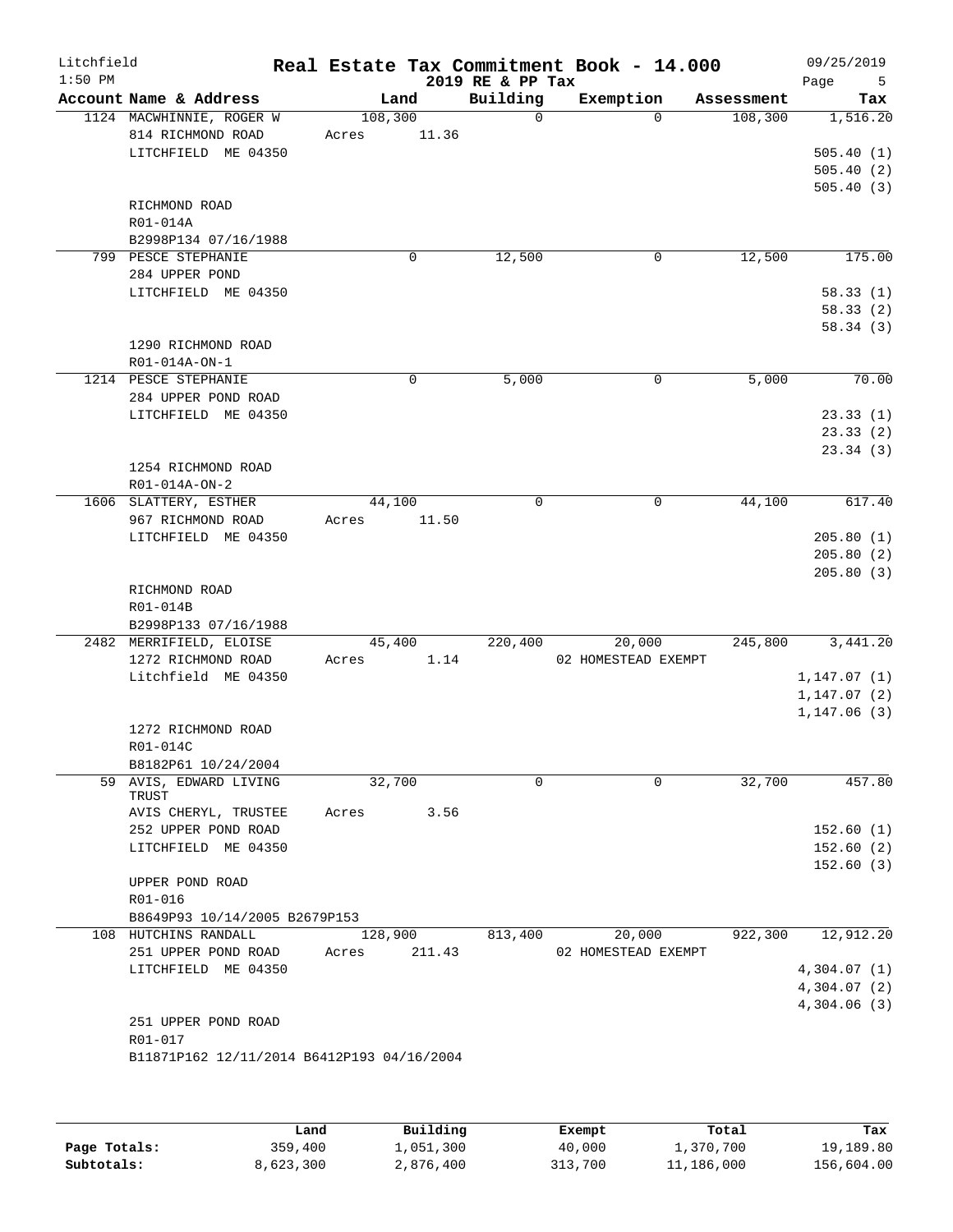| Litchfield |                                                                |            |        |        |                  | Real Estate Tax Commitment Book - 14.000 |            | 09/25/2019            |
|------------|----------------------------------------------------------------|------------|--------|--------|------------------|------------------------------------------|------------|-----------------------|
| $1:50$ PM  |                                                                |            |        |        | 2019 RE & PP Tax |                                          |            | Page<br>6             |
|            | Account Name & Address                                         |            | Land   |        | Building         | Exemption                                | Assessment | Tax                   |
|            | 2283 SMITH STEPHEN R                                           |            | 49,700 |        | 256,700          | 20,000                                   | 286,400    | $\overline{4,009.60}$ |
|            | SMITH NANETTE M                                                | Acres      |        | 2.57   |                  | 02 HOMESTEAD EXEMPT                      |            |                       |
|            | 169 UPPER POND ROAD                                            |            |        |        |                  |                                          |            | 1,336.53(1)           |
|            | LITCHFIELD ME 04350                                            |            |        |        |                  |                                          |            | 1,336.53(2)           |
|            |                                                                |            |        |        |                  |                                          |            | 1,336.54(3)           |
|            | 169 UPPER POND ROAD                                            |            |        |        |                  |                                          |            |                       |
|            | R01-017-1                                                      |            |        |        |                  |                                          |            |                       |
|            | B9743P50 05/29/2008 B8193P33 11/04/2004 B7149P39<br>11/18/2002 |            |        |        |                  |                                          |            |                       |
|            | 2359 KOZLAK PAUL J                                             |            | 48,300 |        | 277,400          | 20,000                                   | 305,700    | 4,279.80              |
|            | KOZLAK LYNNE M                                                 | Acres 2.10 |        |        |                  | 02 HOMESTEAD EXEMPT                      |            |                       |
|            | 179 UPPER POND ROAD                                            |            |        |        |                  |                                          |            | 1,426.60(1)           |
|            | LITCHFIELD ME 04350                                            |            |        |        |                  |                                          |            | 1,426.60(2)           |
|            |                                                                |            |        |        |                  |                                          |            | 1,426.60(3)           |
|            | 179 UPPER POND ROAD                                            |            |        |        |                  |                                          |            |                       |
|            | R01-017-2                                                      |            |        |        |                  |                                          |            |                       |
|            | B8445P5 06/08/2005 B6412P193                                   |            |        |        |                  |                                          |            |                       |
|            | 2360 NEES BRIAN C                                              |            | 48,900 |        | 296,200          | 20,000                                   | 325,100    | $\overline{4,551.40}$ |
|            | NEES KATHLEEN L                                                | Acres      |        | 2.30   |                  | 02 HOMESTEAD EXEMPT                      |            |                       |
|            | 187 UPPER POND ROAD                                            |            |        |        |                  |                                          |            | 1, 517.13(1)          |
|            | LITCHFIELD ME 04350                                            |            |        |        |                  |                                          |            | 1,517.13(2)           |
|            |                                                                |            |        |        |                  |                                          |            | 1, 517.14(3)          |
|            | 187 UPPER POND ROAD                                            |            |        |        |                  |                                          |            |                       |
|            | $R01 - 017 - 3$                                                |            |        |        |                  |                                          |            |                       |
|            | B9611P304 01/08/2008 B7904P296 04/16/2004 B6412P193            |            |        |        |                  |                                          |            |                       |
|            | 2361 SHOREY STEVEN A                                           |            |        | 48,900 | 267,700          | 20,000                                   |            | 296,600 4,152.40      |
|            | 203 UPPER POND ROAD                                            | Acres      |        | 2.30   |                  | 02 HOMESTEAD EXEMPT                      |            |                       |
|            | LITCHFIELD ME 04350                                            |            |        |        |                  |                                          |            | 1,384.13(1)           |
|            |                                                                |            |        |        |                  |                                          |            | 1,384.13(2)           |
|            | 203 UPPER POND ROAD                                            |            |        |        |                  |                                          |            | 1,384.14(3)           |
|            | R01-017-4                                                      |            |        |        |                  |                                          |            |                       |
|            | B10497P13 08/11/2010 B8712P327 12/01/2005 B6412P193            |            |        |        |                  |                                          |            |                       |
|            | 2771 HUTCHINS, RANDALL                                         |            |        | 28,900 | 65,900           | $\mathsf{O}$                             | 94,800     | 1,327.20              |
|            | 251 UPPER POND ROAD                                            | Acres      |        | 2.30   |                  |                                          |            |                       |
|            | LITCHFIELD ME 04350                                            |            |        |        |                  |                                          |            | 442.40 (1)            |
|            |                                                                |            |        |        |                  |                                          |            | 442.40 (2)            |
|            |                                                                |            |        |        |                  |                                          |            | 442.40 (3)            |
|            | 237 UPPER POND ROAD                                            |            |        |        |                  |                                          |            |                       |
|            | R01-017-5                                                      |            |        |        |                  |                                          |            |                       |
|            | B10546P78 09/30/2010                                           |            |        |        |                  |                                          |            |                       |
|            | 477 O'NEILL, CATHERINE E.                                      |            | 49,300 |        | 181,600          | 0                                        | 230,900    | 3,232.60              |
|            | 1108                                                           | Acres      |        | 2.42   |                  |                                          |            |                       |
|            | HALLOWELL-LITCHFIELD                                           |            |        |        |                  |                                          |            |                       |
|            | ROAD<br>WEST GARDINER ME 04345                                 |            |        |        |                  |                                          |            | 1,077.53(1)           |
|            |                                                                |            |        |        |                  |                                          |            | 1,077.53(2)           |
|            |                                                                |            |        |        |                  |                                          |            | 1,077.54(3)           |
|            | 264 UPPER POND ROAD                                            |            |        |        |                  |                                          |            |                       |
|            | R01-018                                                        |            |        |        |                  |                                          |            |                       |
|            | B12763P118 10/30/2017 B12115P197 09/25/2015                    |            |        |        |                  |                                          |            |                       |
|            | B2679P153                                                      |            |        |        |                  |                                          |            |                       |

|              | Land      | Building  | Exempt  | Total      | Tax        |
|--------------|-----------|-----------|---------|------------|------------|
| Page Totals: | 274,000   | ⊥,345,500 | 80,000  | 1,539,500  | 21,553.00  |
| Subtotals:   | 8,897,300 | 4,221,900 | 393,700 | 12,725,500 | 178,157.00 |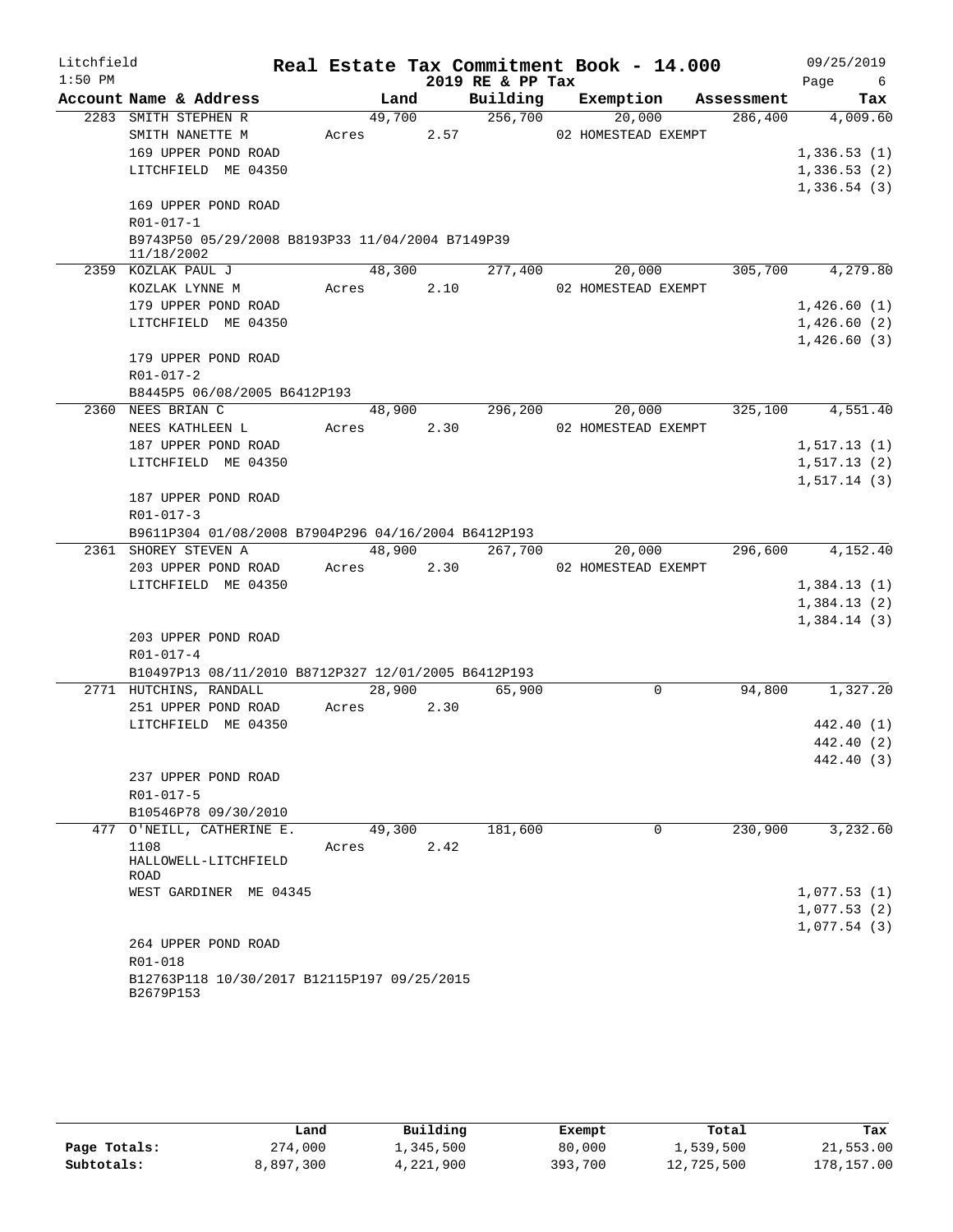| Litchfield<br>$1:50$ PM |                                                                     |         |       | 2019 RE & PP Tax | Real Estate Tax Commitment Book - 14.000 |            | 09/25/2019<br>Page<br>- 7 |
|-------------------------|---------------------------------------------------------------------|---------|-------|------------------|------------------------------------------|------------|---------------------------|
|                         | Account Name & Address                                              |         | Land  | Building         | Exemption                                | Assessment | Tax                       |
|                         | 1799 BEEBE, HELEN/LUPO,<br>DEBRA                                    | 120,300 |       | 500              | $\Omega$                                 | 120,800    | 1,691.20                  |
|                         | LUPO, DEBRA L.                                                      | Acres   | 14.00 |                  |                                          |            |                           |
|                         | 31 CUMBERLAND STREET                                                |         |       |                  |                                          |            | 563.73(1)                 |
|                         | BRUNSWICK ME 04011                                                  |         |       |                  |                                          |            | 563.73(2)                 |
|                         |                                                                     |         |       |                  |                                          |            | 563.74 (3)                |
|                         | 172 UPPER POND ROAD                                                 |         |       |                  |                                          |            |                           |
|                         | $R01 - 018 - 1$                                                     |         |       |                  |                                          |            |                           |
|                         | B6874P96                                                            |         |       |                  |                                          |            |                           |
|                         | 1909 SIROIS, PATRICK T. &<br>BETHANY F.                             | 139,900 |       | 284,700          | 20,000                                   | 404,600    | 5,664.40                  |
|                         | 188 UPPER POND ROAD                                                 | Acres   | 9.80  |                  | 02 HOMESTEAD EXEMPT                      |            |                           |
|                         | LITCHFIELD ME 04350                                                 |         |       |                  |                                          |            | 1,888.13(1)               |
|                         |                                                                     |         |       |                  |                                          |            | 1,888.13(2)               |
|                         |                                                                     |         |       |                  |                                          |            | 1,888.14(3)               |
|                         | 188 UPPER POND ROAD<br>$R01 - 018 - 2$                              |         |       |                  |                                          |            |                           |
|                         | B6086P114 10/26/1999                                                |         |       |                  |                                          |            |                           |
|                         | 1726 ZELENIAK, DARRYL &<br><b>KAREN</b>                             | 117,000 |       | 295,300          | 20,000                                   | 392,300    | 5,492.20                  |
|                         | 204 UPPER POND ROAD                                                 | Acres   | 8.70  |                  | 02 HOMESTEAD EXEMPT                      |            |                           |
|                         | LITCHFIELD ME 04350                                                 |         |       |                  |                                          |            | 1,830.73(1)               |
|                         |                                                                     |         |       |                  |                                          |            | 1,830.73(2)               |
|                         |                                                                     |         |       |                  |                                          |            | 1,830.74(3)               |
|                         | 204 UPPER POND ROAD                                                 |         |       |                  |                                          |            |                           |
|                         | $R01 - 018 - 3$                                                     |         |       |                  |                                          |            |                           |
|                         | B5396P45<br>798 NADEAU ROBERT B                                     | 115,900 |       | 489,400          | 20,000                                   | 585,300    | 8,194.20                  |
|                         | COUTTS REBECCA J                                                    | Acres   | 7.20  |                  | 02 HOMESTEAD EXEMPT                      |            |                           |
|                         | 214 UPPER POND ROAD                                                 |         |       |                  |                                          |            | 2,731.40 (1)              |
|                         | LITCHFIELD ME 04350                                                 |         |       |                  |                                          |            | 2,731.40(2)               |
|                         |                                                                     |         |       |                  |                                          |            | 2,731.40(3)               |
|                         | 214 UPPER POND ROAD                                                 |         |       |                  |                                          |            |                           |
|                         | $R01 - 018 - 4$                                                     |         |       |                  |                                          |            |                           |
|                         | B9384P220 06/08/2007 B6029P179 08/17/1989                           |         |       |                  |                                          |            |                           |
|                         | 1034 JUTRAS, TOBY<br>G. (TRUSTEE)                                   | 114,400 |       | 361,500          | 20,000                                   | 455,900    | 6,382.60                  |
|                         | JUTRAS, LISA J.                                                     | Acres   | 5.80  |                  | 02 HOMESTEAD EXEMPT                      |            |                           |
|                         | (TRUSTEE)<br>216 UPPER POND ROAD                                    |         |       |                  |                                          |            | 2,127.53(1)               |
|                         | LITCHFIELD ME 04350                                                 |         |       |                  |                                          |            | 2,127.53(2)               |
|                         |                                                                     |         |       |                  |                                          |            | 2,127.54(3)               |
|                         | 216 UPPER POND ROAD                                                 |         |       |                  |                                          |            |                           |
|                         | R01-018-5                                                           |         |       |                  |                                          |            |                           |
|                         | B12414P159 09/15/2016 B10114P196 06/17/2009<br>B5776P214 11/03/1998 |         |       |                  |                                          |            |                           |
|                         | 809 HEALEY, JOHN F                                                  | 112,700 |       | 173,900          | 26,000                                   | 260,600    | 3,648.40                  |
|                         | HEALEY, LORNA J                                                     | Acres   | 6.00  |                  | 02 HOMESTEAD EXEMPT                      |            |                           |
|                         | 234 UPPER POND ROAD                                                 |         |       |                  | 03 VETERANS EXEMPT                       |            | 1,216.13(1)               |
|                         | LITCHFIELD ME 04350                                                 |         |       |                  |                                          |            | 1, 216.13(2)              |
|                         | 234 UPPER POND ROAD                                                 |         |       |                  |                                          |            | 1, 216.14(3)              |
|                         | $R01 - 018 - 6$                                                     |         |       |                  |                                          |            |                           |
|                         | B4470P79 08/20/1993                                                 |         |       |                  |                                          |            |                           |
|                         |                                                                     |         |       |                  |                                          |            |                           |

|              | Land      | Building  | Exempt  | Total      | Tax        |
|--------------|-----------|-----------|---------|------------|------------|
| Page Totals: | 720,200   | 1,605,300 | 106,000 | 2,219,500  | 31,073.00  |
| Subtotals:   | 9,617,500 | 5,827,200 | 499,700 | 14,945,000 | 209,230.00 |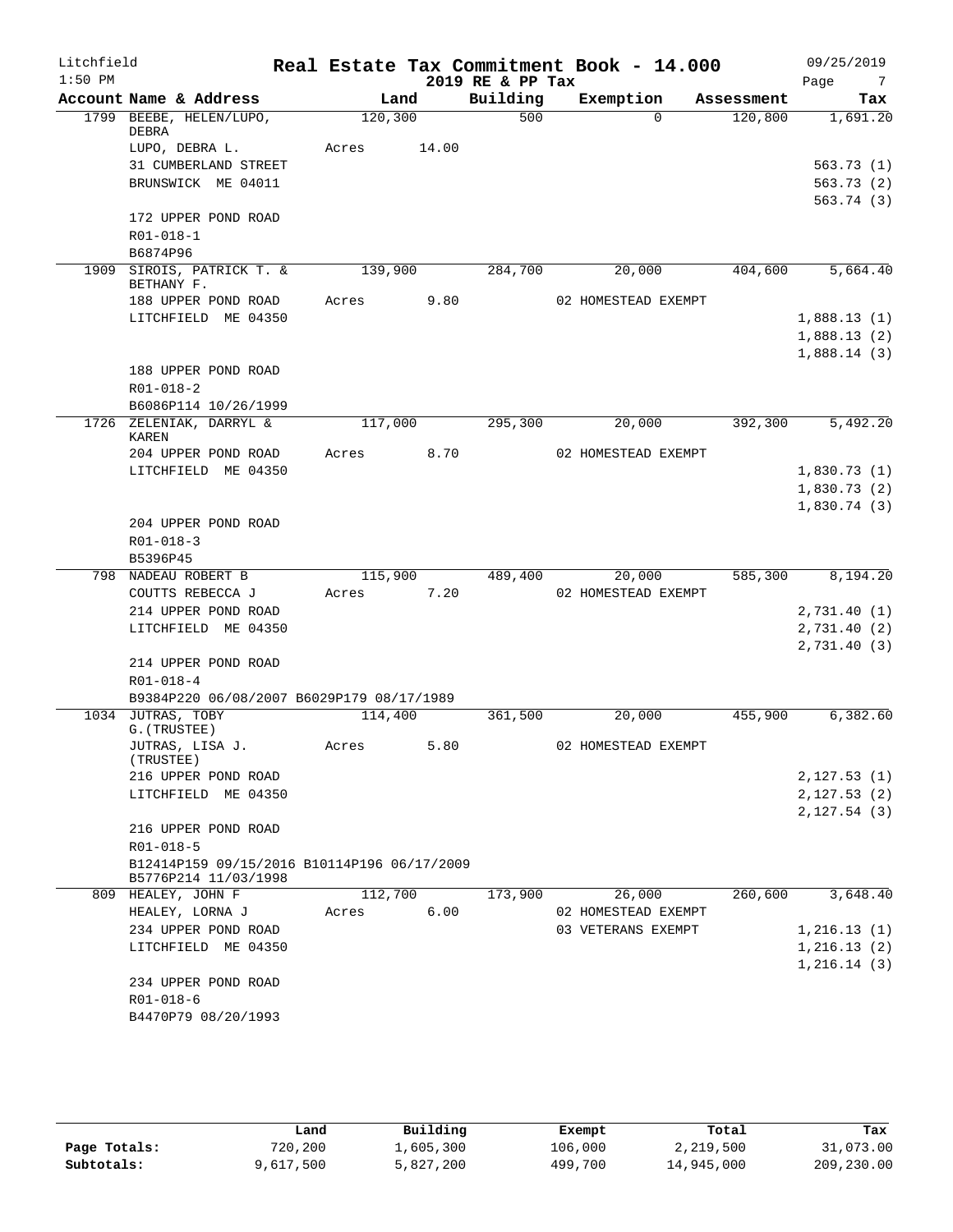| Litchfield<br>$1:50$ PM |                                               |       |                       | 2019 RE & PP Tax | Real Estate Tax Commitment Book - 14.000 |            | 09/25/2019<br>Page<br>8 <sup>8</sup> |
|-------------------------|-----------------------------------------------|-------|-----------------------|------------------|------------------------------------------|------------|--------------------------------------|
|                         | Account Name & Address                        |       | Land                  | Building         | Exemption                                | Assessment | Tax                                  |
|                         | 58 AVIS, EDWARD LIVING                        |       | 125,300               | 286,900          | 20,000                                   | 392,200    | 5,490.80                             |
|                         | TRUST<br>AVIS CHERYL, EDWARD,<br>TRUSTEES     | Acres | 21.64                 |                  | 02 HOMESTEAD EXEMPT                      |            |                                      |
|                         | 252 UPPER POND ROAD                           |       |                       |                  |                                          |            | 1,830.27(1)                          |
|                         | LITCHFIELD ME 04350                           |       |                       |                  |                                          |            | 1,830.27(2)                          |
|                         |                                               |       |                       |                  |                                          |            | 1,830.26(3)                          |
|                         | 252 UPPER POND ROAD                           |       |                       |                  |                                          |            |                                      |
|                         | R01-018A                                      |       |                       |                  |                                          |            |                                      |
|                         | B8649P93 10/19/2005 B2679P153                 |       |                       |                  |                                          |            |                                      |
|                         | 1128 MACWHINNIE, RUBY, HEIRS                  |       | 108,300               | $\mathbf 0$      | $\mathbf 0$                              | 108,300    | 1,516.20                             |
|                         | OF:                                           |       |                       |                  |                                          |            |                                      |
|                         | C/O ESTHER SLATTERY                           | Acres | 50.50                 |                  |                                          |            |                                      |
|                         | 967 RICHMOND ROAD                             |       |                       |                  |                                          |            | 505.40(1)                            |
|                         | LITCHFIELD ME 04350                           |       |                       |                  |                                          |            | 505.40(2)                            |
|                         |                                               |       |                       |                  |                                          |            | 505.40(3)                            |
|                         | 356 RICHMOND ROAD                             |       |                       |                  |                                          |            |                                      |
|                         | R01-019                                       |       |                       |                  |                                          |            |                                      |
|                         | B970P342                                      |       |                       |                  |                                          |            |                                      |
|                         | 1125 MACWHINNIE, ROGER W<br>814 RICHMOND ROAD |       | 95,900<br>Acres 20.00 | $\Omega$         | $\Omega$                                 | 95,900     | 1,342.60                             |
|                         |                                               |       |                       |                  |                                          |            | 447.53 (1)                           |
|                         | LITCHFIELD ME 04350                           |       |                       |                  |                                          |            |                                      |
|                         |                                               |       |                       |                  |                                          |            | 447.53 (2)<br>447.54 (3)             |
|                         | UPPER POND ROAD                               |       |                       |                  |                                          |            |                                      |
|                         | R01-019A                                      |       |                       |                  |                                          |            |                                      |
|                         | B2265P202                                     |       |                       |                  |                                          |            |                                      |
|                         | 1358 PESCE, STEPHENE                          |       | 0                     | 13,200           | 0                                        | 13,200     | 184.80                               |
|                         | 284 UPPER POND ROAD                           |       |                       |                  |                                          |            |                                      |
|                         | LITCHFIELD ME 04350                           |       |                       |                  |                                          |            | 61.60(1)                             |
|                         |                                               |       |                       |                  |                                          |            | 61.60(2)                             |
|                         |                                               |       |                       |                  |                                          |            | 61.60(3)                             |
|                         | 284 UPPER POND ROAD                           |       |                       |                  |                                          |            |                                      |
|                         | R01-019A-ON                                   |       |                       |                  |                                          |            |                                      |
|                         | 2011 PESCE, STEPHENE                          |       | $\Omega$              | 6,200            | $\mathbf 0$                              | 6,200      | 86.80                                |
|                         | 284 UPPER POND ROAD                           |       |                       |                  |                                          |            |                                      |
|                         | LITCHFIELD ME 04350                           |       |                       |                  |                                          |            | 28.93(1)                             |
|                         |                                               |       |                       |                  |                                          |            | 28.93 (2)                            |
|                         |                                               |       |                       |                  |                                          |            | 28.94(3)                             |
|                         | 276 UPPER POND ROAD                           |       |                       |                  |                                          |            |                                      |
|                         | R01-019A-ON-2                                 |       |                       |                  |                                          |            |                                      |
|                         | 1695 SWAIN, MARY E                            |       | 64,800                | 129,900          | 26,000                                   | 168,700    | 2,361.80                             |
|                         | 1384 RICHMOND ROAD                            | Acres | 42.00                 |                  | 02 HOMESTEAD EXEMPT                      |            |                                      |
|                         | LITCHFIELD ME 04350                           |       |                       |                  | 03 VETERANS EXEMPT                       |            | 787.27(1)                            |
|                         |                                               |       |                       |                  |                                          |            | 787.27(2)                            |
|                         |                                               |       |                       |                  |                                          |            | 787.26(3)                            |
|                         | 1384 RICHMOND ROAD                            |       |                       |                  |                                          |            |                                      |
|                         | R01-020                                       |       |                       |                  |                                          |            |                                      |
|                         | B1491P662                                     |       |                       |                  |                                          |            |                                      |
|                         | 2542 KATULA DAVID                             |       | 84,300                | 0                | 0                                        | 84,300     | 1,180.20                             |
|                         | PENDER TAMMY                                  | Acres | 41.00                 |                  |                                          |            |                                      |
|                         | 1435 RICHMOND ROAD                            |       |                       |                  |                                          |            | 393.40 (1)                           |
|                         | LITCHFIELD ME 04350                           |       |                       |                  |                                          |            | 393.40 (2)                           |
|                         |                                               |       |                       |                  |                                          |            | 393.40 (3)                           |
|                         | 1435 RICHMOND ROAD                            |       |                       |                  |                                          |            |                                      |
|                         | R01-020A                                      |       |                       |                  |                                          |            |                                      |
|                         | B8633P338 10/06/2005                          |       |                       |                  |                                          |            |                                      |
|                         |                                               |       |                       |                  |                                          |            |                                      |
|                         |                                               | Land  | Building              |                  | Exempt                                   | Total      | Tax                                  |
| Page Totals:            | 478,600                                       |       | 436,200               |                  | 46,000                                   | 868,800    | 12,163.20                            |
| Subtotals:              | 10,096,100                                    |       | 6, 263, 400           |                  | 545,700                                  | 15,813,800 | 221,393.20                           |
|                         |                                               |       |                       |                  |                                          |            |                                      |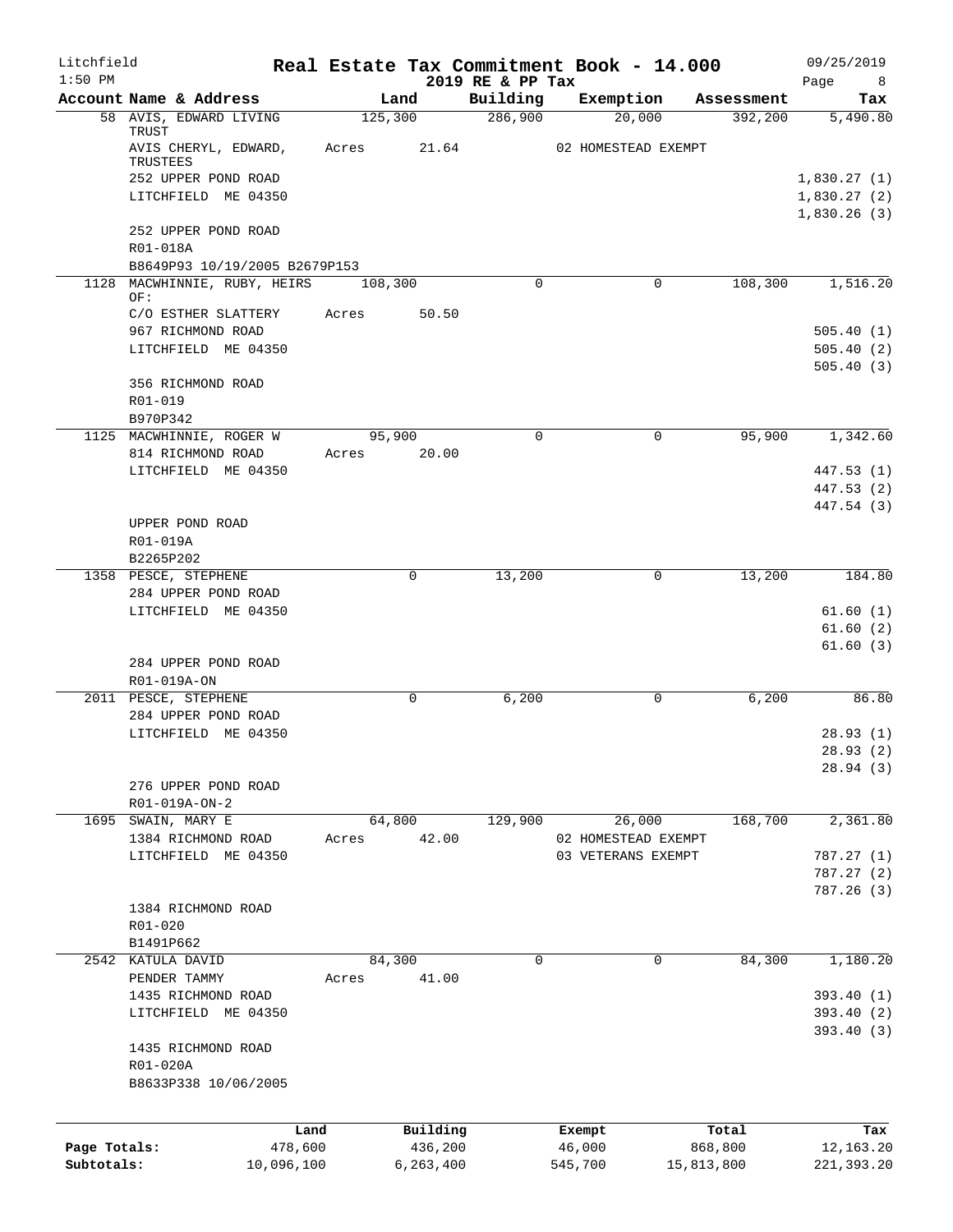| Litchfield<br>$1:50$ PM |                                                                                                                                                          |                      |       | 2019 RE & PP Tax | Real Estate Tax Commitment Book - 14.000 |            | 09/25/2019<br>Page<br>9 |
|-------------------------|----------------------------------------------------------------------------------------------------------------------------------------------------------|----------------------|-------|------------------|------------------------------------------|------------|-------------------------|
|                         | Account Name & Address                                                                                                                                   |                      | Land  | Building         | Exemption                                | Assessment | Tax                     |
|                         | 1696 CHERRY, BETH                                                                                                                                        | 48,600               |       | 59,400           | 20,000                                   | 88,000     | 1,232.00                |
|                         | 1434 RICHMOND ROAD                                                                                                                                       | Acres                | 2.20  |                  | 02 HOMESTEAD EXEMPT                      |            |                         |
|                         | LITCHFIELD ME 04350                                                                                                                                      |                      |       |                  |                                          |            | 410.67(1)               |
|                         |                                                                                                                                                          |                      |       |                  |                                          |            | 410.67(2)               |
|                         |                                                                                                                                                          |                      |       |                  |                                          |            | 410.66(3)               |
|                         | 1434 RICHMOND ROAD                                                                                                                                       |                      |       |                  |                                          |            |                         |
|                         | R01-021                                                                                                                                                  |                      |       |                  |                                          |            |                         |
|                         | B6977P108                                                                                                                                                |                      |       |                  |                                          |            |                         |
|                         | 2208 PERKINS, WESTON W.<br>(TRUSTEE)                                                                                                                     | 47,900               |       | 67,200           | $\mathbf 0$                              | 115,100    | 1,611.40                |
|                         | PERKINS, PHYLISS M.<br>(TRUSTEE)                                                                                                                         | Acres                | 1.97  |                  |                                          |            |                         |
|                         | 1440 RICHMOND ROAD                                                                                                                                       |                      |       |                  |                                          |            | 537.13(1)               |
|                         | LITCHFIELD ME 04350                                                                                                                                      |                      |       |                  |                                          |            | 537.13(2)<br>537.14(3)  |
|                         | 1440 RICHMOND ROAD                                                                                                                                       |                      |       |                  |                                          |            |                         |
|                         | R01-022-1                                                                                                                                                |                      |       |                  |                                          |            |                         |
|                         | B11741P183 07/11/2014 B11130P78 08/08/2012 B9126P329<br>10/31/2006 B9126P328 10/17/2006 B9126P327 10/31/2006<br>B6460P238 04/06/2001 B1182P74 09/24/2012 |                      |       |                  |                                          |            |                         |
|                         | 2170 KELLEY, JUDITH                                                                                                                                      | 47,900               |       | 138,800          | 20,000                                   | 166,700    | 2,333.80                |
|                         | 1444 RICHMOND ROAD                                                                                                                                       | Acres                | 1.97  |                  | 02 HOMESTEAD EXEMPT                      |            |                         |
|                         | LITCHFIELD ME 04350                                                                                                                                      |                      |       |                  |                                          |            | 777.93(1)               |
|                         |                                                                                                                                                          |                      |       |                  |                                          |            | 777.93(2)               |
|                         |                                                                                                                                                          |                      |       |                  |                                          |            | 777.94(3)               |
|                         | 1444 RICHMOND ROAD                                                                                                                                       |                      |       |                  |                                          |            |                         |
|                         | R01-022A                                                                                                                                                 |                      |       |                  |                                          |            |                         |
|                         | B6898P152 05/03/2002                                                                                                                                     |                      |       |                  |                                          |            |                         |
|                         | 2543 MIDSTATE LAND                                                                                                                                       | $1\overline{59,000}$ |       | $\Omega$         | $\Omega$                                 | 159,000    | 2,226.00                |
|                         | DEVELOPMENT, LLC<br>P.O. BOX 91                                                                                                                          | Acres                | 49.90 |                  |                                          |            |                         |
|                         | SUNDERLAND MA 01375                                                                                                                                      |                      |       |                  |                                          |            | 742.00(1)               |
|                         |                                                                                                                                                          |                      |       |                  |                                          |            | 742.00(2)               |
|                         |                                                                                                                                                          |                      |       |                  |                                          |            | 742.00(3)               |
|                         | 1446 RICHMOND ROAD                                                                                                                                       |                      |       |                  |                                          |            |                         |
|                         | R01-022B                                                                                                                                                 |                      |       |                  |                                          |            |                         |
|                         | B12788P84 11/08/2017 B12196P335 12/31/2015                                                                                                               |                      |       |                  |                                          |            |                         |
|                         | B11575P244 B11457P3 07/01/2013 B8752P50 12/22/2005                                                                                                       |                      |       |                  |                                          |            |                         |
|                         | 2883 GOLLETTI, ALFRED                                                                                                                                    | 28,900               |       | 0                | 0                                        | 28,900     | 404.60                  |
|                         | P.O. BOX 76                                                                                                                                              | Acres                | 2.29  |                  |                                          |            |                         |
|                         | LISBON ME 04252                                                                                                                                          |                      |       |                  |                                          |            | 134.87(1)               |
|                         |                                                                                                                                                          |                      |       |                  |                                          |            | 134.87(2)               |
|                         |                                                                                                                                                          |                      |       |                  |                                          |            | 134.86 (3)              |
|                         |                                                                                                                                                          |                      |       |                  |                                          |            |                         |
|                         | R01-022C                                                                                                                                                 |                      |       |                  |                                          |            |                         |
|                         | B6241P274                                                                                                                                                |                      |       |                  |                                          |            |                         |
|                         | 268 FRASER, TRAVIS J.                                                                                                                                    | 37,400               |       | $\Omega$         | $\Omega$                                 | 37,400     | 523.60                  |
|                         | FRASER, MICHELLE A.<br>1484 RICHMOND ROAD                                                                                                                | Acres                | 10.90 |                  |                                          |            |                         |
|                         |                                                                                                                                                          |                      |       |                  |                                          |            | 174.53(1)               |
|                         | LITCHFIELD ME 04350                                                                                                                                      |                      |       |                  |                                          |            | 174.53(2)<br>174.54(3)  |
|                         | WILDWOOD ESTATES DRIVE                                                                                                                                   |                      |       |                  |                                          |            |                         |
|                         | R01-023-1                                                                                                                                                |                      |       |                  |                                          |            |                         |
|                         | B12565P227 03/20/2017 B3280P160                                                                                                                          |                      |       |                  |                                          |            |                         |
|                         |                                                                                                                                                          |                      |       |                  |                                          |            |                         |

|              | Land       | Building  | Exempt  | Total      | Tax        |
|--------------|------------|-----------|---------|------------|------------|
| Page Totals: | 369,700    | 265,400   | 40,000  | 595,100    | 8,331.40   |
| Subtotals:   | 10,465,800 | 6,528,800 | 585,700 | 16,408,900 | 229,724.60 |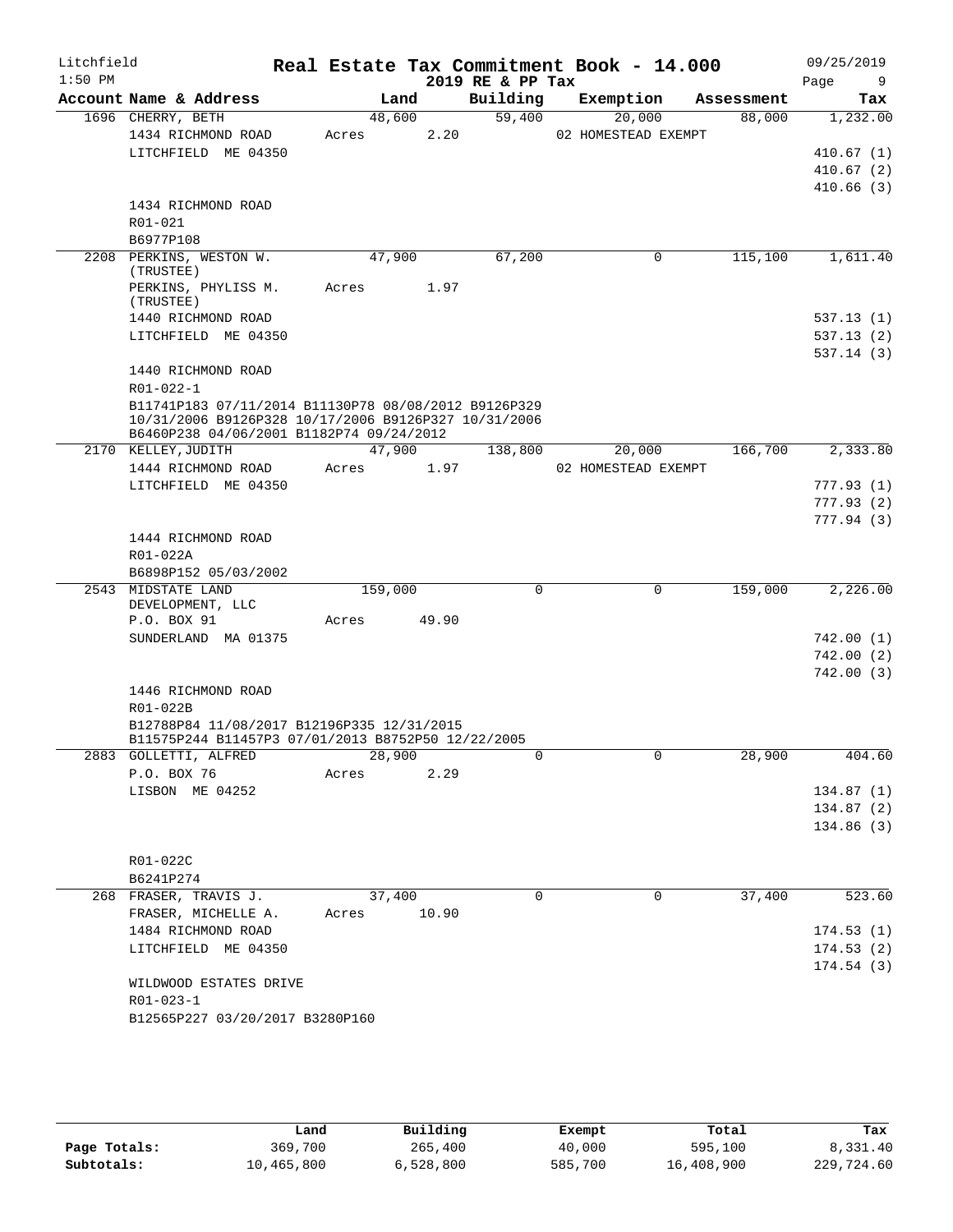| Litchfield |                                                                 |             |        |                  | Real Estate Tax Commitment Book - 14.000 |            | 09/25/2019   |
|------------|-----------------------------------------------------------------|-------------|--------|------------------|------------------------------------------|------------|--------------|
| $1:50$ PM  |                                                                 |             |        | 2019 RE & PP Tax |                                          |            | Page 10      |
|            | Account Name & Address                                          |             | Land   | Building         | Exemption                                | Assessment | Tax          |
|            | 267 FRASER, TRAVIS J.                                           |             | 17,400 | $\Omega$         | $\Omega$                                 | 17,400     | 243.60       |
|            | FRASER, MICHELLE A.                                             | Acres       | 5.85   |                  |                                          |            |              |
|            | 1484 RICHMOND ROAD                                              |             |        |                  |                                          |            | 81.20(1)     |
|            | LITCHFIELD ME 04350                                             |             |        |                  |                                          |            | 81.20(2)     |
|            |                                                                 |             |        |                  |                                          |            | 81.20(3)     |
|            | WILDWOOD ESTATE DRIVE                                           |             |        |                  |                                          |            |              |
|            | $R01 - 023 - 2$                                                 |             |        |                  |                                          |            |              |
|            | B12565P227 03/20/2017 B3280P160                                 |             |        |                  |                                          |            |              |
|            | 269 FRASER, TRAVIS J.                                           |             | 25,800 | $\Omega$         | 0                                        | 25,800     | 361.20       |
|            | FRASER, MICHELLE A.                                             | Acres 12.38 |        |                  |                                          |            |              |
|            | 1484 RICHMOND ROAD                                              |             |        |                  |                                          |            | 120.40(1)    |
|            | LITCHFIELD ME 04350                                             |             |        |                  |                                          |            | 120.40(2)    |
|            |                                                                 |             |        |                  |                                          |            | 120.40(3)    |
|            | WILDWOOD ESTATES DRIVE                                          |             |        |                  |                                          |            |              |
|            | $R01 - 023 - 3$                                                 |             |        |                  |                                          |            |              |
|            | B12565P227 03/20/2017 B3280P160                                 |             |        |                  |                                          |            |              |
|            | 266 FRASER, TRAVIS J.                                           |             | 25,000 | $\Omega$         | 0                                        | 25,000     | 350.00       |
|            | FRASER, MICHELLE A.                                             | Acres       | 11.27  |                  |                                          |            |              |
|            | 1484 RICHMOND ROAD                                              |             |        |                  |                                          |            | 116.67(1)    |
|            | LITCHFIELD ME 04350                                             |             |        |                  |                                          |            | 116.67(2)    |
|            |                                                                 |             |        |                  |                                          |            | 116.66(3)    |
|            | WILDWOOD ESTATES DRIVE                                          |             |        |                  |                                          |            |              |
|            | $R01 - 023 - 4$                                                 |             |        |                  |                                          |            |              |
|            | B12565P227 03/20/2017 B3280P160<br>270 FRASER, TRAVIS J.        |             | 15,500 | $\mathbf 0$      | $\mathbf 0$                              | 15,500     | 217.00       |
|            | FRASER, MICHELLE A.                                             | Acres       | 5.23   |                  |                                          |            |              |
|            | 1484 RICHMOND ROAD                                              |             |        |                  |                                          |            | 72.33(1)     |
|            | LITCHFIELD ME 04350                                             |             |        |                  |                                          |            | 72.33(2)     |
|            |                                                                 |             |        |                  |                                          |            | 72.34(3)     |
|            | WILDWOOD ESTATES DRIVE                                          |             |        |                  |                                          |            |              |
|            | $R01 - 023 - 5$                                                 |             |        |                  |                                          |            |              |
|            | B12565P227 03/20/2017 B3280P160                                 |             |        |                  |                                          |            |              |
|            | 544 FRASER, TRAVIS J.                                           |             | 66,900 | 211,300          | 0                                        | 278,200    | 3,894.80     |
|            | FRASER, MICHELLE A.                                             | Acres       | 15.23  |                  |                                          |            |              |
|            | 1484 RICHMOND ROAD                                              |             |        |                  |                                          |            | 1,298.27(1)  |
|            | LITCHFIELD ME 04350                                             |             |        |                  |                                          |            | 1,298.27(2)  |
|            |                                                                 |             |        |                  |                                          |            | 1, 298.26(3) |
|            | 1484 RICHMOND ROAD                                              |             |        |                  |                                          |            |              |
|            | R01-024                                                         |             |        |                  |                                          |            |              |
|            | B12301P342 05/20/2016 B9232P118 01/25/2007 B5128P40             |             |        |                  |                                          |            |              |
|            | 05/15/1996                                                      |             |        |                  |                                          |            |              |
|            | 541 STEVENS-PRATT, JACKIE                                       |             | 48,200 | 70,800           | 26,000                                   | 93,000     | 1,302.00     |
|            | 1468 RICHMOND ROAD                                              | Acres       | 2.06   |                  | 02 HOMESTEAD EXEMPT                      |            |              |
|            | LITCHFIELD ME 04350                                             |             |        |                  | 22 WW2 Widow Res                         |            | 434.00 (1)   |
|            |                                                                 |             |        |                  |                                          |            | 434.00 (2)   |
|            |                                                                 |             |        |                  |                                          |            | 434.00 (3)   |
|            | 1468 RICHMOND ROAD                                              |             |        |                  |                                          |            |              |
|            | R01-024A                                                        |             |        |                  |                                          |            |              |
|            | B9656P281 03/04/2008 B9022P46 08/10/2006 B7550P51<br>07/31/2003 |             |        |                  |                                          |            |              |

|              | Land       | Building  | Exempt  | Total      | Tax        |
|--------------|------------|-----------|---------|------------|------------|
| Page Totals: | 198,800    | 282,100   | 26,000  | 454,900    | 6,368.60   |
| Subtotals:   | 10,664,600 | 6,810,900 | 611,700 | 16,863,800 | 236,093.20 |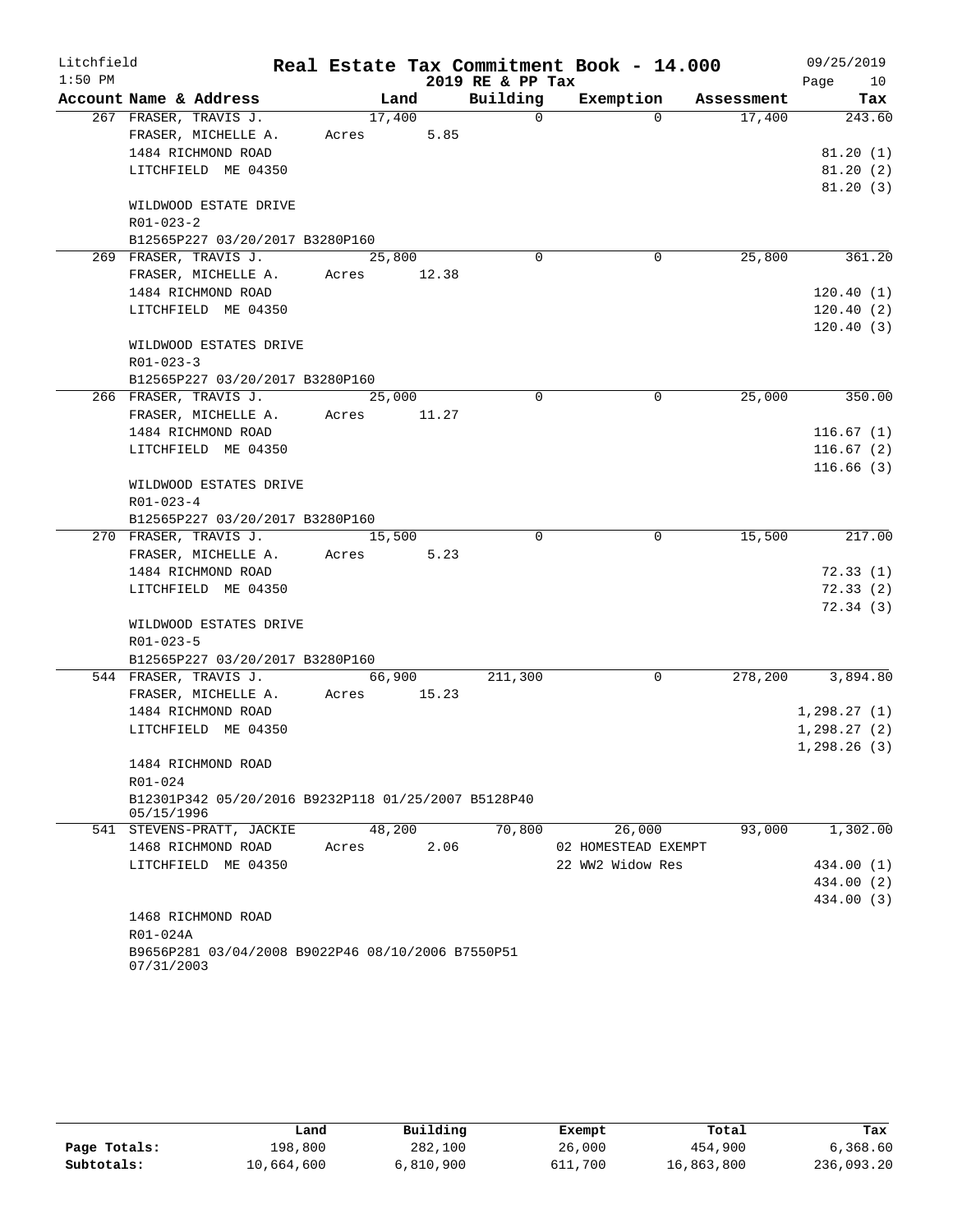| Litchfield |                                                                    |        |        | Real Estate Tax Commitment Book - 14.000 |                     |            | 09/25/2019    |
|------------|--------------------------------------------------------------------|--------|--------|------------------------------------------|---------------------|------------|---------------|
| $1:50$ PM  |                                                                    |        |        | 2019 RE & PP Tax                         |                     |            | Page<br>11    |
|            | Account Name & Address                                             | Land   |        | Building                                 | Exemption           | Assessment | Tax           |
|            | 985 HUNSBERGER, ALISON B.                                          | 54,000 |        | 119,400                                  | $\Omega$            | 173,400    | 2,427.60      |
|            | LIPTON, JEFFREY E.                                                 | Acres  | 4.00   |                                          |                     |            |               |
|            | 1508 RICHMOND ROAD                                                 |        |        |                                          |                     |            | 809.20(1)     |
|            | LITCHFIELD ME 04350                                                |        |        |                                          |                     |            | 809.20(2)     |
|            |                                                                    |        |        |                                          |                     |            | 809.20(3)     |
|            | 1508 RICHMOND ROAD<br>$R01 - 025$                                  |        |        |                                          |                     |            |               |
|            | B12372P13 07/27/2016 B11784P224 08/29/2014 B7557P79                |        |        |                                          |                     |            |               |
|            | 07/18/2003                                                         |        |        |                                          |                     |            |               |
|            | 425 DARVILLE, LINDA                                                |        | 57,800 | 155,100                                  | 20,000              | 192,900    | 2,700.60      |
|            | 1502 RICHMOND ROAD                                                 | Acres  | 7.00   |                                          | 02 HOMESTEAD EXEMPT |            |               |
|            | LITCHFIELD ME 04350                                                |        |        |                                          |                     |            | 900.20(1)     |
|            |                                                                    |        |        |                                          |                     |            | 900.20(2)     |
|            |                                                                    |        |        |                                          |                     |            | 900.20(3)     |
|            | 1502 RICHMOND ROAD                                                 |        |        |                                          |                     |            |               |
|            | R01-025A                                                           |        |        |                                          |                     |            |               |
|            | B4321P181                                                          |        |        |                                          |                     |            |               |
|            | 2857 KNIGHT, RAYMOND                                               | 39,400 |        | 0                                        | $\mathbf 0$         | 39,400     | 551.60        |
|            | KNIGHT, SHEILA                                                     | Acres  | 38.00  |                                          |                     |            |               |
|            | 620 LANGDON ROAD                                                   |        |        |                                          |                     |            | 183.87(1)     |
|            | RICHMOND ME 04357                                                  |        |        |                                          |                     |            | 183.87(2)     |
|            | RICHMOND ROAD                                                      |        |        |                                          |                     |            | 183.86(3)     |
|            | R01-025B                                                           |        |        |                                          |                     |            |               |
|            | B12960P63 06/27/2018 B7557P79                                      |        |        |                                          |                     |            |               |
|            | 1338 PALMER, STEPHEN A &                                           | 68,500 |        | 60,700                                   | 26,000              | 103,200    | 1,444.80      |
|            | LYNN L.                                                            |        |        |                                          |                     |            |               |
|            | 1530 RICHMOND ROAD                                                 | Acres  | 18.00  |                                          | 02 HOMESTEAD EXEMPT |            |               |
|            | LITCHFIELD ME 04350                                                |        |        |                                          | 12 WW2 Vet Res.     |            | 481.60 (1)    |
|            |                                                                    |        |        |                                          |                     |            | 481.60 (2)    |
|            |                                                                    |        |        |                                          |                     |            | 481.60(3)     |
|            | 1530 RICHMOND ROAD                                                 |        |        |                                          |                     |            |               |
|            | R01-026                                                            |        |        |                                          |                     |            |               |
|            | B11793P286 09/11/2014 B6286P268 08/17/2001                         |        |        |                                          |                     |            |               |
|            | 2680 JOHNSON TERRY                                                 | 93,000 |        | 174,000                                  | 20,000              | 247,000    | 3,458.00      |
|            | TALBOT DONNA                                                       | Acres  | 69.00  |                                          | 02 HOMESTEAD EXEMPT |            |               |
|            | 1622 RICHMOND ROAD                                                 |        |        |                                          |                     |            | 1,152.67(1)   |
|            | LITCHFIELD ME 04350                                                |        |        |                                          |                     |            | 1, 152.67 (2) |
|            | 1622 RICHMOND ROAD                                                 |        |        |                                          |                     |            | 1,152.66(3)   |
|            | R01-027                                                            |        |        |                                          |                     |            |               |
|            | B12317P81 06/08/2016 B2434P213                                     |        |        |                                          |                     |            |               |
|            | 897 DALLAIRE, DODIE R.                                             | 48,000 |        | 67,500                                   | 0                   | 115,500    | 1,617.00      |
|            | 1554 RICHMOND RD                                                   | Acres  | 2.00   |                                          |                     |            |               |
|            | LITCHFIELD ME 04350                                                |        |        |                                          |                     |            | 539.00(1)     |
|            |                                                                    |        |        |                                          |                     |            | 539.00(2)     |
|            |                                                                    |        |        |                                          |                     |            | 539.00(3)     |
|            | 1554 RICHMOND ROAD                                                 |        |        |                                          |                     |            |               |
|            | R01-027A                                                           |        |        |                                          |                     |            |               |
|            | B12906P225 05/11/2018 B12317P81 06/08/2016 B2434P213<br>11/05/1981 |        |        |                                          |                     |            |               |

|              | Land       | Building  | Exempt  | Total      | Tax        |
|--------------|------------|-----------|---------|------------|------------|
| Page Totals: | 360,700    | 576,700   | 66,000  | 871,400    | 12,199.60  |
| Subtotals:   | 11,025,300 | 7,387,600 | 677,700 | 17,735,200 | 248,292.80 |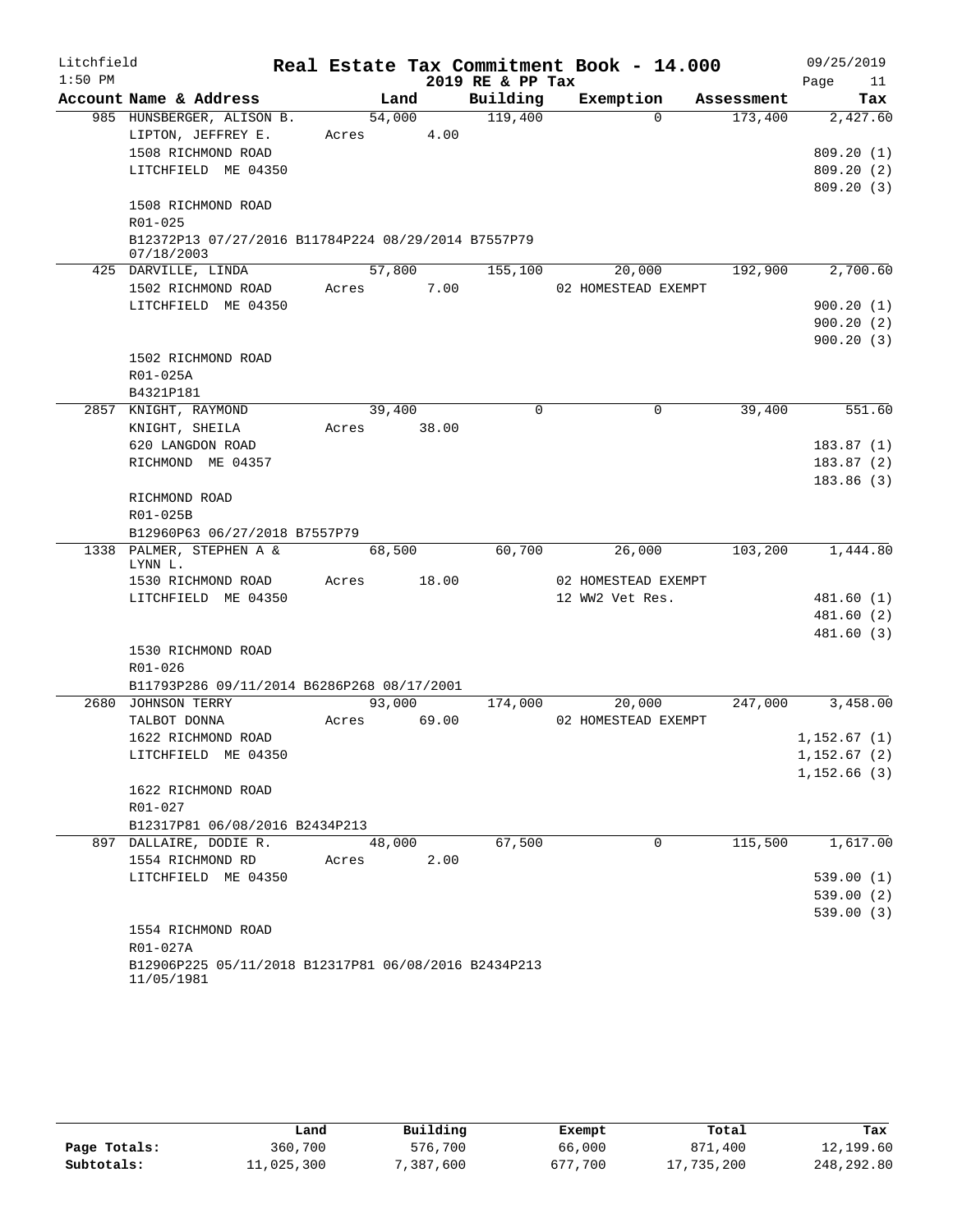| Litchfield |                                                          |       |        |             |                  | Real Estate Tax Commitment Book - 14.000 |            | 09/25/2019 |
|------------|----------------------------------------------------------|-------|--------|-------------|------------------|------------------------------------------|------------|------------|
| $1:50$ PM  |                                                          |       |        |             | 2019 RE & PP Tax |                                          |            | Page<br>12 |
|            | Account Name & Address                                   |       | Land   |             | Building         | Exemption                                | Assessment | Tax        |
|            | 984 KNIGHT, RAYMOND A.                                   |       | 10,500 |             | $\Omega$         | $\Omega$                                 | 10,500     | 147.00     |
|            | KNIGHT, SHEILA K.                                        |       |        | Acres 21.00 |                  |                                          |            |            |
|            | 620 LANGDON ROAD                                         |       |        |             |                  |                                          |            | 49.00 (1)  |
|            | RICHMOND ME 04357                                        |       |        |             |                  |                                          |            | 49.00(2)   |
|            |                                                          |       |        |             |                  |                                          |            | 49.00(3)   |
|            | RICHMOND ROAD                                            |       |        |             |                  |                                          |            |            |
|            | R01-028                                                  |       |        |             |                  |                                          |            |            |
|            | B12960P63 06/27/2018 B7557P79 07/18/2003                 |       | 27,700 |             | $\Omega$         | $\Omega$                                 | 27,700     | 387.80     |
|            | 603 WING, GREGORY & CARISSA<br>141 TILLSON ROAD          | Acres |        | 1.90        |                  |                                          |            |            |
|            | MONMOUTH ME 04259                                        |       |        |             |                  |                                          |            | 129.27(1)  |
|            |                                                          |       |        |             |                  |                                          |            | 129.27(2)  |
|            |                                                          |       |        |             |                  |                                          |            | 129.26(3)  |
|            | RICHMOND ROAD                                            |       |        |             |                  |                                          |            |            |
|            | R01-029                                                  |       |        |             |                  |                                          |            |            |
|            | B5298P194 01/24/1997                                     |       |        |             |                  |                                          |            |            |
|            | 1906 WING, GABRIEL S &                                   |       | 54,000 |             | 116,000          | 20,000                                   | 150,000    | 2,100.00   |
|            | CARISSA M                                                |       |        |             |                  |                                          |            |            |
|            | 16 JOHN TARR ROAD                                        | Acres |        | 4.00        |                  | 02 HOMESTEAD EXEMPT                      |            |            |
|            | LITCHFIELD ME 04350                                      |       |        |             |                  |                                          |            | 700.00(1)  |
|            |                                                          |       |        |             |                  |                                          |            | 700.00(2)  |
|            |                                                          |       |        |             |                  |                                          |            | 700.00(3)  |
|            | 16 JOHN TARR ROAD                                        |       |        |             |                  |                                          |            |            |
|            | R01-029A                                                 |       |        |             |                  |                                          |            |            |
|            | B12167P95 09/14/2015 B4928P262<br>2029 HIGGINS, DIANNA R |       | 57,000 |             | 39,600           | 20,000                                   | 76,600     | 1,072.40   |
|            |                                                          | Acres |        | 5.00        |                  | 02 HOMESTEAD EXEMPT                      |            |            |
|            | HIGGINS, JUSTIN S.<br>1609 RICHMOND ROAD                 |       |        |             |                  |                                          |            | 357.47(1)  |
|            | LITCHFIELD ME 04350                                      |       |        |             |                  |                                          |            | 357.47(2)  |
|            |                                                          |       |        |             |                  |                                          |            | 357.46(3)  |
|            | 1609 RICHMOND ROAD                                       |       |        |             |                  |                                          |            |            |
|            | R01-029B                                                 |       |        |             |                  |                                          |            |            |
|            | B12183P34 12/10/2015 B8325P267 03/04/2005 B5296P25       |       |        |             |                  |                                          |            |            |
|            | 01/17/1997                                               |       |        |             |                  |                                          |            |            |
|            | 2030 WHITCOMB, SUSAN                                     |       | 800    |             | $\mathbf 0$      | 0                                        | 800        | 11.20      |
|            | 1064 COUNTY RD                                           | Acres |        | 0.26        |                  |                                          |            |            |
|            | BOWDOIN ME 04287                                         |       |        |             |                  |                                          |            | 3.73(1)    |
|            |                                                          |       |        |             |                  |                                          |            | 3.73(2)    |
|            |                                                          |       |        |             |                  |                                          |            | 3.74(3)    |
|            | RICHMOND ROAD                                            |       |        |             |                  |                                          |            |            |
|            | R01-029C                                                 |       |        |             |                  |                                          |            |            |
|            | B5298P192 01/24/0199<br>1668 CROWELL, MARK W & BETSY     |       | 49,200 |             | 137,200          | $\mathbf 0$                              | 186,400    | 2,609.60   |
|            | EM                                                       |       |        |             |                  |                                          |            |            |
|            | 15 JOHN TARR ROAD                                        | Acres |        | 2.40        |                  |                                          |            |            |
|            | LITCHFIELD ME 04350                                      |       |        |             |                  |                                          |            | 869.87(1)  |
|            |                                                          |       |        |             |                  |                                          |            | 869.87 (2) |
|            |                                                          |       |        |             |                  |                                          |            | 869.86 (3) |
|            | 15 JOHN TARR ROAD                                        |       |        |             |                  |                                          |            |            |
|            | R01-030                                                  |       |        |             |                  |                                          |            |            |
|            | B5722P22 08/26/1998                                      |       |        |             |                  |                                          |            |            |

|              | Land       | Building  | Exempt  | Total      | Tax        |
|--------------|------------|-----------|---------|------------|------------|
| Page Totals: | 199,200    | 292,800   | 40,000  | 452,000    | 6,328.00   |
| Subtotals:   | 11,224,500 | 7,680,400 | 717,700 | 18,187,200 | 254,620.80 |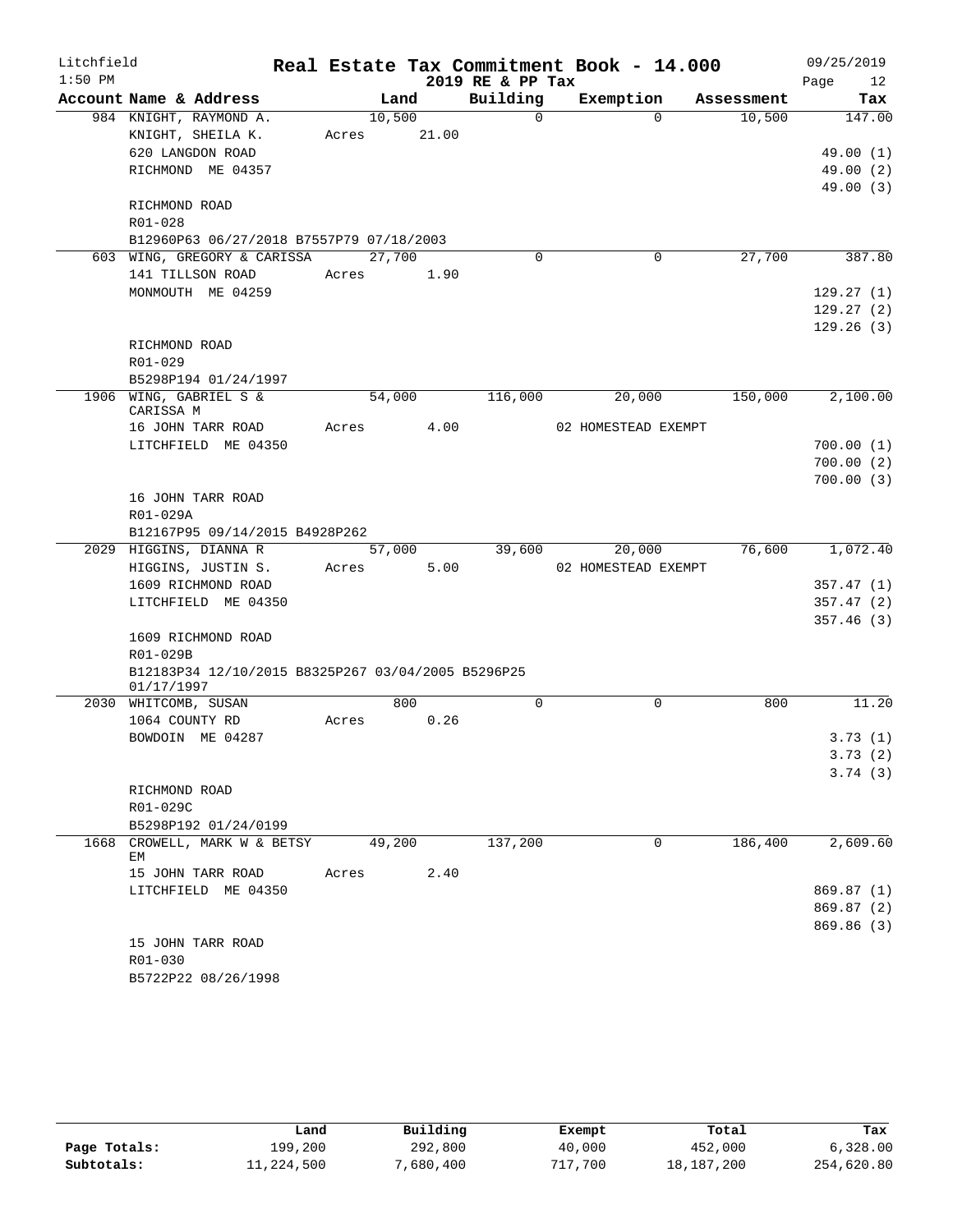| Litchfield   |                                                      |            |       |            |           |                  | Real Estate Tax Commitment Book - 14.000 |            | 09/25/2019   |
|--------------|------------------------------------------------------|------------|-------|------------|-----------|------------------|------------------------------------------|------------|--------------|
| $1:50$ PM    |                                                      |            |       |            |           | 2019 RE & PP Tax |                                          |            | 13<br>Page   |
|              | Account Name & Address                               |            |       | Land       |           | Building         | Exemption                                | Assessment | Tax          |
|              | 830 ARBOUR JO MARIE                                  |            |       | 48,900     |           | 99,200           | 20,000                                   | 128,100    | 1,793.40     |
|              | 5 JOHN TARR ROAD                                     |            |       | Acres      | 2.30      |                  | 02 HOMESTEAD EXEMPT                      |            |              |
|              | LITCHFIELD ME 04350                                  |            |       |            |           |                  |                                          |            | 597.80(1)    |
|              |                                                      |            |       |            |           |                  |                                          |            | 597.80(2)    |
|              |                                                      |            |       |            |           |                  |                                          |            | 597.80 (3)   |
|              | 5 JOHN TARR ROAD                                     |            |       |            |           |                  |                                          |            |              |
|              | R01-030A                                             |            |       |            |           |                  |                                          |            |              |
|              | B9812P219 08/04/2008 B8787P138 02/03/2006 B4440P237  |            |       |            |           |                  |                                          |            |              |
|              | 920 KARKOS, GEORGE A. &<br>SHARON A                  |            |       | 48,600     |           | 107,700          | 20,000                                   | 136,300    | 1,908.20     |
|              | 835 DEAD RIVER ROAD                                  |            |       | Acres 2.20 |           |                  | 02 HOMESTEAD EXEMPT                      |            |              |
|              | LITCHFIELD ME 04350                                  |            |       |            |           |                  |                                          |            | 636.07(1)    |
|              |                                                      |            |       |            |           |                  |                                          |            | 636.07(2)    |
|              |                                                      |            |       |            |           |                  |                                          |            | 636.06(3)    |
|              | 835 DEAD RIVER ROAD                                  |            |       |            |           |                  |                                          |            |              |
|              |                                                      |            |       |            |           |                  |                                          |            |              |
|              | R01-030B                                             |            |       |            |           |                  |                                          |            |              |
|              | B7139P177                                            |            |       |            |           |                  |                                          |            |              |
|              | 1164 MARTIN MARGARET E                               |            |       | 60,000     |           | 136,400          | 0                                        | 196,400    | 2,749.60     |
|              | 853 DEAD RIVER ROAD                                  |            |       | Acres 6.00 |           |                  |                                          |            |              |
|              | LITCHFIELD ME 04350                                  |            |       |            |           |                  |                                          |            | 916.53(1)    |
|              |                                                      |            |       |            |           |                  |                                          |            | 916.53(2)    |
|              |                                                      |            |       |            |           |                  |                                          |            | 916.54(3)    |
|              | 853 DEAD RIVER ROAD                                  |            |       |            |           |                  |                                          |            |              |
|              | R01-030C                                             |            |       |            |           |                  |                                          |            |              |
|              | B12838P191 02/06/2018 B9055P281 09/01/2006 B3295P161 |            |       |            |           |                  |                                          |            |              |
|              | 125 BERNOTAVICZ, FREDA                               |            | 3,300 |            |           | $\Omega$         | 0                                        | 3,300      | 46.20        |
|              | 23 HUFFS HILL ROAD                                   |            | Acres |            | 12.00     |                  |                                          |            |              |
|              | LITCHFIELD ME 04350                                  |            |       |            |           |                  |                                          |            | 15.40(1)     |
|              |                                                      |            |       |            |           |                  |                                          |            | 15.40(2)     |
|              |                                                      |            |       |            |           |                  |                                          |            | 15.40(3)     |
|              | DEAD RIVER ROAD                                      |            |       |            |           |                  |                                          |            |              |
|              | R01-031                                              |            |       |            |           |                  |                                          |            |              |
|              | B8417P37 04/25/2005 B7848P185                        |            |       |            |           |                  |                                          |            |              |
|              | 124 BERNOTAVICZ, FREDA                               |            |       | 58,700     |           | 225,400          | 20,000                                   | 264,100    | 3,697.40     |
|              | 23 HUFF'S MILL ROAD                                  |            | Acres |            | 16.00     |                  | 02 HOMESTEAD EXEMPT                      |            |              |
|              | LITCHFIELD ME 04350                                  |            |       |            |           |                  |                                          |            | 1,232.47(1)  |
|              |                                                      |            |       |            |           |                  |                                          |            | 1, 232.47(2) |
|              |                                                      |            |       |            |           |                  |                                          |            | 1,232.46(3)  |
|              | 23 HUFF'S MILL ROAD                                  |            |       |            |           |                  |                                          |            |              |
|              | R01-032                                              |            |       |            |           |                  |                                          |            |              |
|              | B8417P37 04/25/2005 B7848P185 02/14/2004             |            |       |            |           |                  |                                          |            |              |
|              | 1862 WHITCOMB, LINDA K                               |            |       | 23,100     |           | $\mathbf 0$      | $\mathbf 0$                              | 23,100     | 323.40       |
|              | P. O. BOX 1052                                       |            | Acres |            | 16.21     |                  |                                          |            |              |
|              | THOMPSON FALLS MT                                    |            |       |            |           |                  |                                          |            | 107.80(1)    |
|              | 59873                                                |            |       |            |           |                  |                                          |            |              |
|              |                                                      |            |       |            |           |                  |                                          |            | 107.80(2)    |
|              |                                                      |            |       |            |           |                  |                                          |            | 107.80(3)    |
|              | DEAD RIVER ROAD                                      |            |       |            |           |                  |                                          |            |              |
|              | R01-033                                              |            |       |            |           |                  |                                          |            |              |
|              | B2048P74                                             |            |       |            |           |                  |                                          |            |              |
|              | 1876 EMOND, DIANE K.                                 |            |       | 48,500     |           | 58,700           | 26,000                                   | 81,200     | 1,136.80     |
|              | CHASE DEBRA A                                        |            | Acres |            | 2.15      |                  | 02 HOMESTEAD EXEMPT                      |            |              |
|              | 722 DEAD RIVER ROAD                                  |            |       |            |           |                  | 03 VETERANS EXEMPT                       |            | 378.93(1)    |
|              | LITCHFIELD ME 04350                                  |            |       |            |           |                  |                                          |            | 378.93(2)    |
|              |                                                      |            |       |            |           |                  |                                          |            | 378.94 (3)   |
|              | 722 DEAD RIVER ROAD                                  |            |       |            |           |                  |                                          |            |              |
|              | R01-033A                                             |            |       |            |           |                  |                                          |            |              |
|              | B8447P186 06/06/2005 B6164P158 03/08/2000            |            |       |            |           |                  |                                          |            |              |
|              |                                                      | Land       |       |            | Building  |                  | Exempt                                   | Total      | Tax          |
| Page Totals: |                                                      | 291,100    |       |            | 627,400   |                  | 86,000                                   | 832,500    | 11,655.00    |
| Subtotals:   |                                                      | 11,515,600 |       |            | 8,307,800 |                  | 803,700                                  | 19,019,700 | 266, 275.80  |
|              |                                                      |            |       |            |           |                  |                                          |            |              |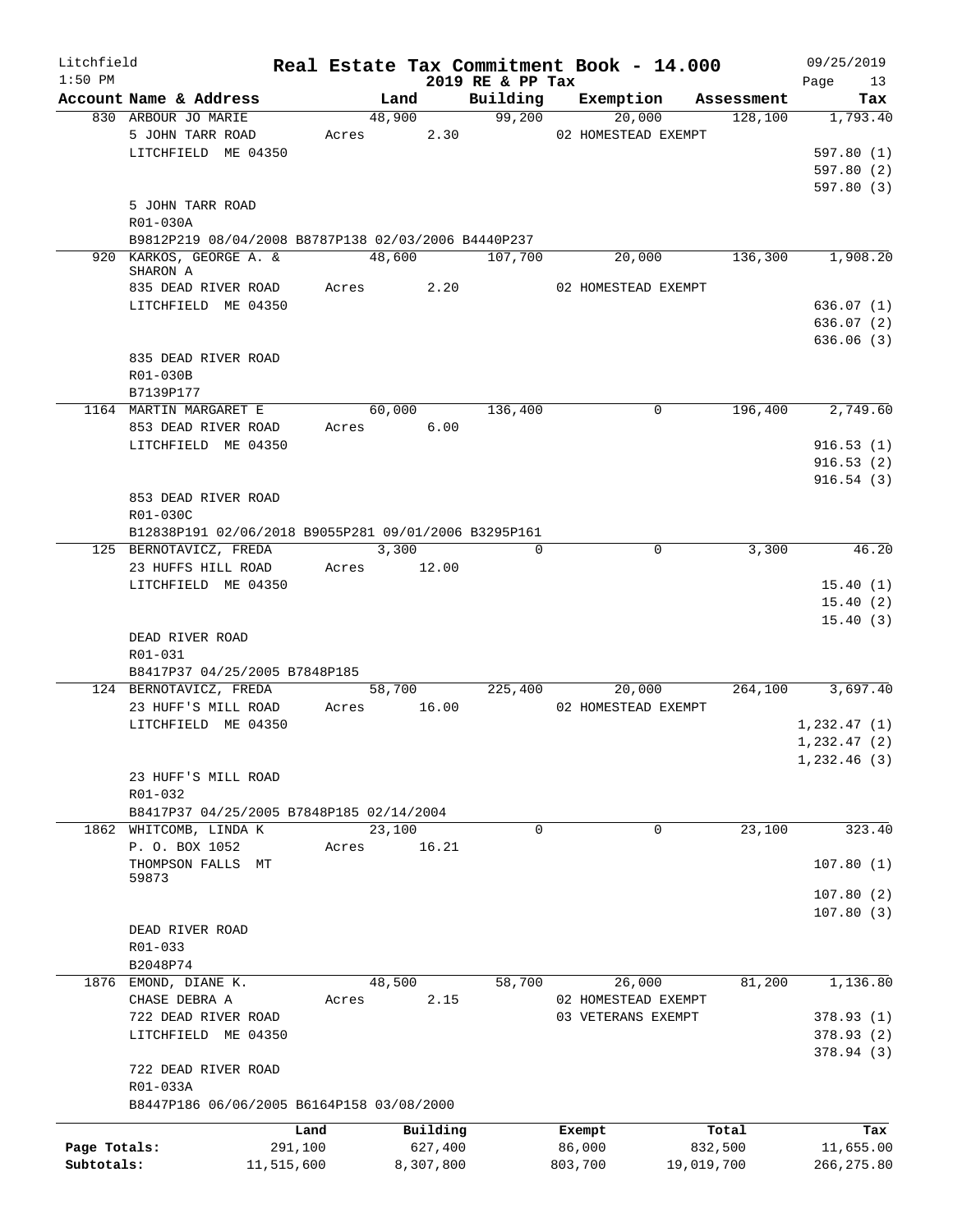| Litchfield |                                                                                         |       |        |      |                  | Real Estate Tax Commitment Book - 14.000 |            | 09/25/2019  |
|------------|-----------------------------------------------------------------------------------------|-------|--------|------|------------------|------------------------------------------|------------|-------------|
| $1:50$ PM  |                                                                                         |       |        |      | 2019 RE & PP Tax |                                          |            | Page<br>14  |
|            | Account Name & Address                                                                  |       | Land   |      | Building         | Exemption                                | Assessment | Tax         |
|            | 732 KNIGHT, JASON                                                                       |       | 60,600 |      | 128,400          | 20,000                                   | 169,000    | 2,366.00    |
|            | KNIGHT, PATRICIA                                                                        | Acres |        | 6.85 |                  | 02 HOMESTEAD EXEMPT                      |            |             |
|            | 730 DEAD RIVER ROAD                                                                     |       |        |      |                  |                                          |            | 788.67 (1)  |
|            | LITCHFIELD ME 04350                                                                     |       |        |      |                  |                                          |            | 788.67 (2)  |
|            |                                                                                         |       |        |      |                  |                                          |            | 788.66 (3)  |
|            | 730 DEAD RIVER ROAD                                                                     |       |        |      |                  |                                          |            |             |
|            | R01-033B                                                                                |       |        |      |                  |                                          |            |             |
|            | B7419P78 05/02/2003                                                                     |       |        |      |                  |                                          |            |             |
|            | 1634 MCGROTHER, PAUL                                                                    |       | 45,600 |      | 143,400          | 26,000                                   | 163,000    | 2,282.00    |
|            | 13 PATTENWOODS LANE                                                                     | Acres |        | 1.20 |                  | 02 HOMESTEAD EXEMPT                      |            |             |
|            | LITCHFIELD ME 04350                                                                     |       |        |      |                  | 03 VETERANS EXEMPT                       |            | 760.67(1)   |
|            |                                                                                         |       |        |      |                  |                                          |            | 760.67(2)   |
|            |                                                                                         |       |        |      |                  |                                          |            | 760.66(3)   |
|            | 13 PATTENWOODS LANE                                                                     |       |        |      |                  |                                          |            |             |
|            | R01-033B-1                                                                              |       |        |      |                  |                                          |            |             |
|            | B7211P152 03/11/1997                                                                    |       |        |      |                  |                                          |            |             |
|            | 584 SPINNEY, RALPH H                                                                    |       | 45,600 |      | 130,500          | 0                                        | 176,100    | 2,465.40    |
|            | 75 RIVERVIEW DRIVE                                                                      | Acres |        | 1.20 |                  |                                          |            |             |
|            | BRIDGEWATER MA 02324                                                                    |       |        |      |                  |                                          |            | 821.80(1)   |
|            |                                                                                         |       |        |      |                  |                                          |            | 821.80 (2)  |
|            |                                                                                         |       |        |      |                  |                                          |            | 821.80 (3)  |
|            | 10 PATTENWOODS LANE<br>R01-033B-2                                                       |       |        |      |                  |                                          |            |             |
|            | B13086P329 11/15/2018                                                                   |       |        |      |                  |                                          |            |             |
|            | 1915 JOHNSON, JEFF C.                                                                   |       | 45,300 |      | 138,300          | 0                                        | 183,600    | 2,570.40    |
|            | 19 PATTENWOODS LANE                                                                     | Acres |        | 1.10 |                  |                                          |            |             |
|            | LITCHFIELD ME                                                                           |       |        |      |                  |                                          |            | 856.80(1)   |
|            | 04350-3934                                                                              |       |        |      |                  |                                          |            |             |
|            |                                                                                         |       |        |      |                  |                                          |            | 856.80 (2)  |
|            |                                                                                         |       |        |      |                  |                                          |            | 856.80 (3)  |
|            | 19 PATTENWOODS LANE                                                                     |       |        |      |                  |                                          |            |             |
|            | R01-033B-3                                                                              |       |        |      |                  |                                          |            |             |
|            | B11489P24 08/21/2013 B11365P101 04/23/2013 B8518P240<br>07/26/2005 B4408P160 01/20/2005 |       |        |      |                  |                                          |            |             |
|            | 1878 HILT, JASON B.                                                                     |       | 45,600 |      | 140,800          | 20,000                                   | 166,400    | 2,329.60    |
|            | 20 PATTEN WOODS DRIVE                                                                   | Acres |        | 1.20 |                  | 02 HOMESTEAD EXEMPT                      |            |             |
|            | LITCHFIELD ME 04350                                                                     |       |        |      |                  |                                          |            | 776.53(1)   |
|            |                                                                                         |       |        |      |                  |                                          |            | 776.53(2)   |
|            |                                                                                         |       |        |      |                  |                                          |            | 776.54(3)   |
|            | 20 PATTEN WOODS DRIVE                                                                   |       |        |      |                  |                                          |            |             |
|            | $R01 - 033B - 4$                                                                        |       |        |      |                  |                                          |            |             |
|            | B12163P115 11/16/2015 B11636P35 02/27/2014 B9144P222<br>11/09/2006 B7680P326 09/05/2003 |       |        |      |                  |                                          |            |             |
|            | 1626 GRENIER, MICHAEL J.                                                                |       | 48,300 |      | 166,800          | $\Omega$                                 | 215,100    | 3,011.40    |
|            | GRENIER, SUMMER P.                                                                      | Acres |        | 2.10 |                  |                                          |            |             |
|            | 25 PATTEN WOODS LN                                                                      |       |        |      |                  |                                          |            | 1,003.80(1) |
|            | LITCHFIELD ME<br>04350-3934                                                             |       |        |      |                  |                                          |            | 1,003.80(2) |
|            |                                                                                         |       |        |      |                  |                                          |            | 1,003.80(3) |
|            | 25 PATTENWOODS LANE                                                                     |       |        |      |                  |                                          |            |             |
|            | R01-033B-5                                                                              |       |        |      |                  |                                          |            |             |
|            | B12657P306 07/13/2017 B9607P287 01/08/2008 B7672P197<br>09/22/2003                      |       |        |      |                  |                                          |            |             |

|              | Land       | Building  | Exempt  | Total      | Tax        |
|--------------|------------|-----------|---------|------------|------------|
| Page Totals: | 291,000    | 848,200   | 66,000  | 1,073,200  | 15,024.80  |
| Subtotals:   | 11,806,600 | 9,156,000 | 869,700 | 20,092,900 | 281,300.60 |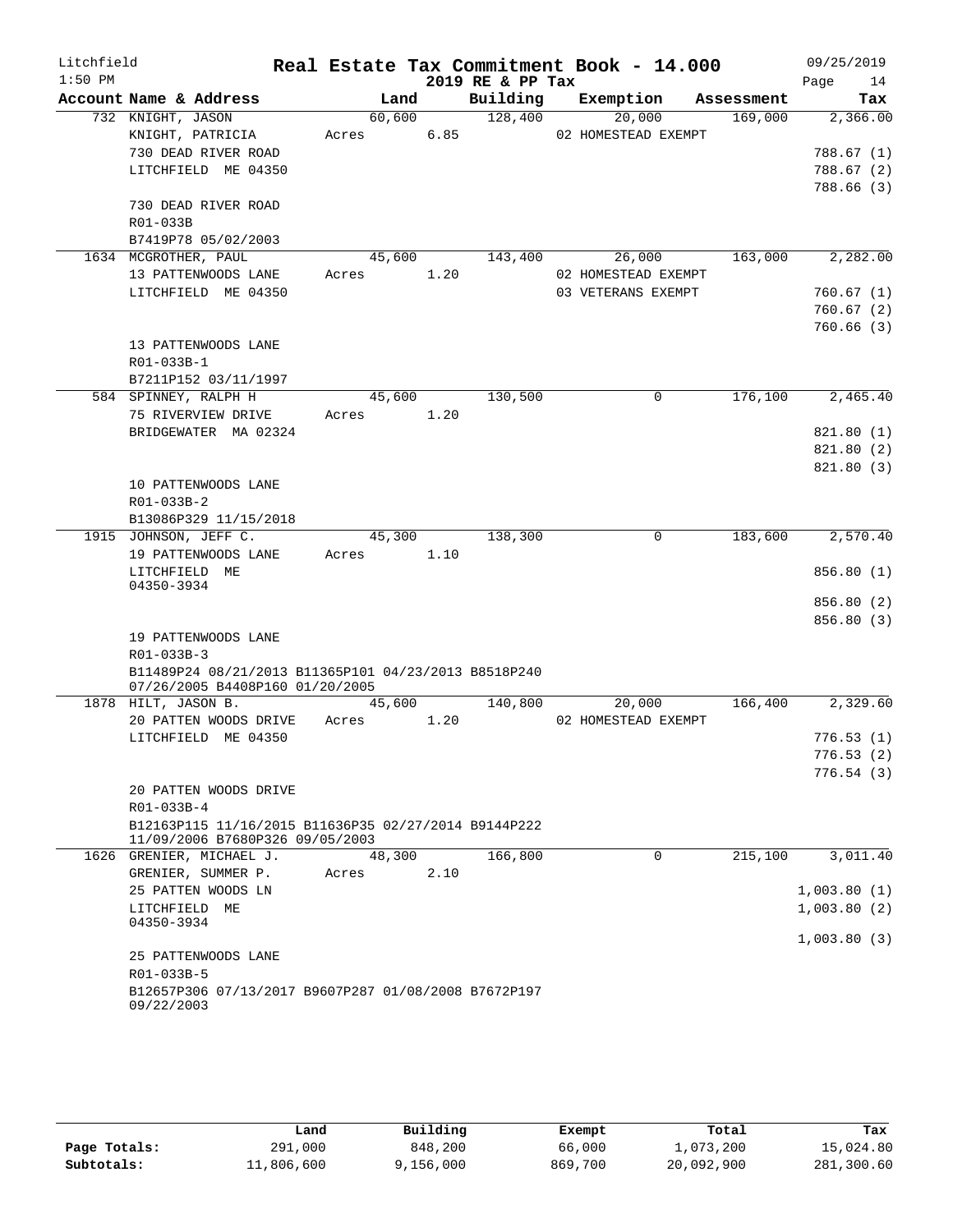| Litchfield   |                                            |            |                     |           |                              | Real Estate Tax Commitment Book - 14.000 |             |                       | 09/25/2019     |
|--------------|--------------------------------------------|------------|---------------------|-----------|------------------------------|------------------------------------------|-------------|-----------------------|----------------|
| $1:50$ PM    | Account Name & Address                     |            |                     |           | 2019 RE & PP Tax<br>Building |                                          |             |                       | Page 15<br>Tax |
|              | 767 HARPER, JOHN J                         |            | Land                | 45,300    |                              | Exemption<br>84,000                      | 20,000      | Assessment<br>109,300 | 1,530.20       |
|              |                                            |            |                     |           |                              |                                          |             |                       |                |
|              | 30 PATTENWOODS LANE                        |            |                     |           |                              | Acres 1.10 02 HOMESTEAD EXEMPT           |             |                       |                |
|              | LITCHFIELD ME 04350                        |            |                     |           |                              |                                          |             |                       | 510.07(1)      |
|              |                                            |            |                     |           |                              |                                          |             |                       | 510.07(2)      |
|              |                                            |            |                     |           |                              |                                          |             |                       | 510.06(3)      |
|              | 30 PATTENWOODS LANE                        |            |                     |           |                              |                                          |             |                       |                |
|              | R01-033B-6                                 |            |                     |           |                              |                                          |             |                       |                |
|              | B4241P261                                  |            |                     |           |                              |                                          |             |                       |                |
|              | 1826 MOORE, ANDREW T                       |            |                     |           | 47,100   144,800             |                                          |             | 20,000 171,900        | 2,406.60       |
|              | MOORE, CHARLENE BINDER Acres 1.70          |            |                     |           |                              | 02 HOMESTEAD EXEMPT                      |             |                       |                |
|              | 37 PATTENWOODS LANE                        |            |                     |           |                              |                                          |             |                       | 802.20(1)      |
|              | LITCHFIELD ME 04350                        |            |                     |           |                              |                                          |             |                       | 802.20(2)      |
|              |                                            |            |                     |           |                              |                                          |             |                       | 802.20(3)      |
|              | 37 PATTENWOODS LANE                        |            |                     |           |                              |                                          |             |                       |                |
|              | R01-033B-7                                 |            |                     |           |                              |                                          |             |                       |                |
|              | B10612P208 12/08/2010 B5565P280            |            |                     |           |                              |                                          |             |                       |                |
|              | 1627 SMITH, FOREST                         |            | $\overline{27,100}$ |           | $\Omega$                     |                                          | $\mathbf 0$ | 27,100                | 379.40         |
|              | 35 SHORTILL FARM ROAD                      | Acres 1.70 |                     |           |                              |                                          |             |                       |                |
|              | BUSTON ME 04093                            |            |                     |           |                              |                                          |             |                       | 126.47(1)      |
|              |                                            |            |                     |           |                              |                                          |             |                       | 126.47(2)      |
|              |                                            |            |                     |           |                              |                                          |             |                       | 126.46(3)      |
|              | PATTEN WOODS LANE                          |            |                     |           |                              |                                          |             |                       |                |
|              | R01-033B-8                                 |            |                     |           |                              |                                          |             |                       |                |
|              | B10309P70 12/24/2009 B3691P53 02/13/1990   |            |                     |           |                              |                                          |             |                       |                |
|              | 491 TERPSTRA, LOUISE                       |            | 47,700              |           |                              | 98,500                                   | 20,000      | 126,200               | 1,766.80       |
|              | 41 PATTEN WOODS LANE                       | Acres 1.90 |                     |           |                              | 02 HOMESTEAD EXEMPT                      |             |                       |                |
|              |                                            |            |                     |           |                              |                                          |             |                       |                |
|              | LITCHFIELD ME 04350                        |            |                     |           |                              |                                          |             |                       | 588.93 (1)     |
|              |                                            |            |                     |           |                              |                                          |             |                       | 588.93 (2)     |
|              |                                            |            |                     |           |                              |                                          |             |                       | 588.94 (3)     |
|              | 41 PATTENWOODS LANE                        |            |                     |           |                              |                                          |             |                       |                |
|              | R01-033B-9                                 |            |                     |           |                              |                                          |             |                       |                |
|              | B10023P315 03/26/2009 B4781P177            |            |                     |           |                              |                                          |             |                       |                |
|              | 1625 SMITH, FOREST                         |            | 27,100              |           | $\Omega$                     |                                          | 0           | 27,100                | 379.40         |
|              | 35 SHORTILL FARM ROAD                      | Acres 1.70 |                     |           |                              |                                          |             |                       |                |
|              | BUXTON ME 04093                            |            |                     |           |                              |                                          |             |                       | 126.47(1)      |
|              |                                            |            |                     |           |                              |                                          |             |                       | 126.47(2)      |
|              |                                            |            |                     |           |                              |                                          |             |                       | 126.46(3)      |
|              | DEAD RIVER ROAD                            |            |                     |           |                              |                                          |             |                       |                |
|              | R01-033C                                   |            |                     |           |                              |                                          |             |                       |                |
|              | B10309P71 12/24/2009 B3691P51 02/13/1990   |            |                     |           |                              |                                          |             |                       |                |
| 2166         | TURCOTTE, MARK E &                         |            | 15,000              |           | 0                            |                                          | 0           | 15,000                | 210.00         |
|              | CINDY                                      |            |                     |           |                              |                                          |             |                       |                |
|              | 640 DEAD RIVER ROAD                        | Acres      |                     | 5.00      |                              |                                          |             |                       |                |
|              | BOWDOIN ME 04287                           |            |                     |           |                              |                                          |             |                       | 70.00(1)       |
|              |                                            |            |                     |           |                              |                                          |             |                       | 70.00(2)       |
|              |                                            |            |                     |           |                              |                                          |             |                       | 70.00(3)       |
|              | DEAD RIVER ROAD                            |            |                     |           |                              |                                          |             |                       |                |
|              | R01-033D                                   |            |                     |           |                              |                                          |             |                       |                |
|              | B6433P316 02/06/2001                       |            |                     |           |                              |                                          |             |                       |                |
|              | 2601 CHARLAND, ALLISON J.                  |            | 3,200               |           | 0                            |                                          | 0           | 3,200                 | 44.80          |
|              | 642 DEAD RIVER ROAD                        | Acres      |                     | 4.28      |                              |                                          |             |                       |                |
|              | BOWDOIN ME 04287                           |            |                     |           |                              |                                          |             |                       | 14.93(1)       |
|              |                                            |            |                     |           |                              |                                          |             |                       | 14.93(2)       |
|              |                                            |            |                     |           |                              |                                          |             |                       | 14.94(3)       |
|              | DEAD RIVER ROAD                            |            |                     |           |                              |                                          |             |                       |                |
|              | R01-033F                                   |            |                     |           |                              |                                          |             |                       |                |
|              | B12297P163 05/19/2016 B8385P228 03/15/2005 |            |                     |           |                              |                                          |             |                       |                |
|              |                                            |            |                     |           |                              |                                          |             |                       |                |
|              |                                            |            |                     |           |                              |                                          |             |                       |                |
|              |                                            | Land       |                     | Building  |                              | Exempt                                   |             | Total                 | Tax            |
| Page Totals: | 212,500                                    |            |                     | 327,300   |                              | 60,000                                   |             | 479,800               | 6,717.20       |
| Subtotals:   | 12,019,100                                 |            |                     | 9,483,300 |                              | 929,700                                  |             | 20,572,700            | 288,017.80     |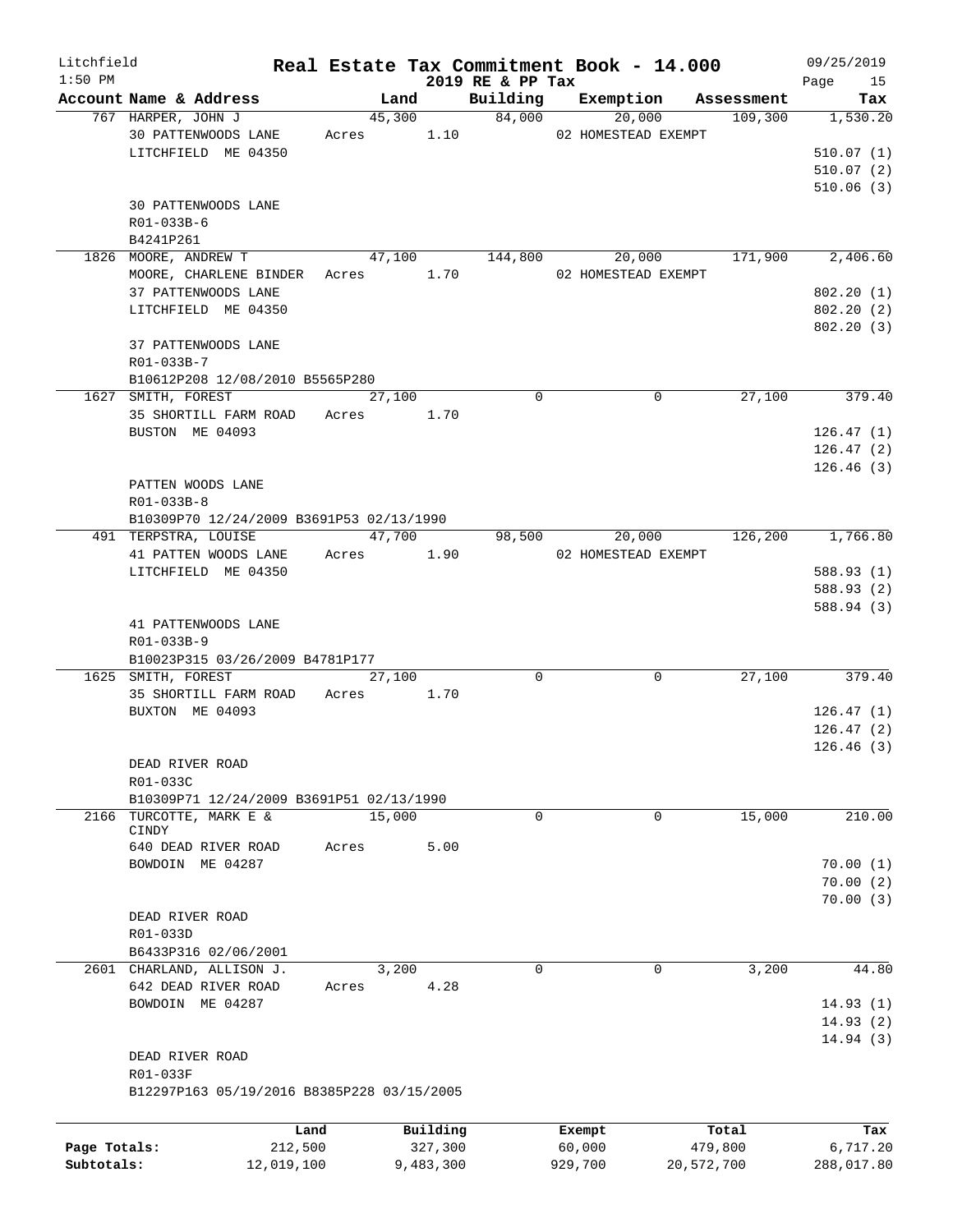| Litchfield |                                                                                        |       |        |             |                  | Real Estate Tax Commitment Book - 14.000 |            |              | 09/25/2019 |
|------------|----------------------------------------------------------------------------------------|-------|--------|-------------|------------------|------------------------------------------|------------|--------------|------------|
| $1:50$ PM  |                                                                                        |       |        |             | 2019 RE & PP Tax |                                          |            | Page         | 16         |
|            | Account Name & Address                                                                 |       | Land   |             | Building         | Exemption                                | Assessment |              | Tax        |
|            | 1762 TURCOTTE, MARK E                                                                  |       | 71,000 |             | 126,700          | 20,000                                   | 177,700    |              | 2,487.80   |
|            | 640 DEAD RIVER RD                                                                      | Acres |        | 23.00       |                  | 02 HOMESTEAD EXEMPT                      |            |              |            |
|            | BOWDOIN ME 04287                                                                       |       |        |             |                  |                                          |            |              | 829.27(1)  |
|            |                                                                                        |       |        |             |                  |                                          |            |              | 829.27(2)  |
|            |                                                                                        |       |        |             |                  |                                          |            |              | 829.26(3)  |
|            | 640 DEAD RIVER ROAD                                                                    |       |        |             |                  |                                          |            |              |            |
|            | R01-034                                                                                |       |        |             |                  |                                          |            |              |            |
|            | B10403P245 04/30/2010 B4124P306                                                        |       |        |             |                  |                                          |            |              |            |
|            | 1054 RICHARD, MARCEL Y                                                                 |       | 97,500 |             | 183,300          | 20,000                                   | 260,800    |              | 3,651.20   |
|            | RICHARD, LORETTA A                                                                     |       |        | Acres 86.00 |                  | 02 HOMESTEAD EXEMPT                      |            |              |            |
|            | 32 SOUTH ADAMS ROAD                                                                    |       |        |             |                  |                                          |            | 1, 217.07(1) |            |
|            | LITCHFIELD ME 04350                                                                    |       |        |             |                  |                                          |            | 1,217.07(2)  |            |
|            | 32 SOUTH ADAMS ROAD                                                                    |       |        |             |                  |                                          |            | 1,217.06(3)  |            |
|            | R01-035                                                                                |       |        |             |                  |                                          |            |              |            |
|            | B10840P255 09/26/2011 B1518P525 05/01/1970                                             |       |        |             |                  |                                          |            |              |            |
|            | 2169 SMITH, EMILY R.                                                                   |       | 45,600 |             | 48,500           | 20,000                                   | 74,100     |              | 1,037.40   |
|            | 742 DEAD RIVER ROAD                                                                    | Acres |        | 1.19        |                  | 02 HOMESTEAD EXEMPT                      |            |              |            |
|            | LITCHFIELD ME 04350                                                                    |       |        |             |                  |                                          |            |              | 345.80(1)  |
|            |                                                                                        |       |        |             |                  |                                          |            |              | 345.80(2)  |
|            |                                                                                        |       |        |             |                  |                                          |            |              | 345.80(3)  |
|            | 742 DEAD RIVER ROAD                                                                    |       |        |             |                  |                                          |            |              |            |
|            | R01-035A                                                                               |       |        |             |                  |                                          |            |              |            |
|            | B12231P80 02/22/2016 B8528P43 07/29/2005 B6265P95                                      |       |        |             |                  |                                          |            |              |            |
|            | 2152 KING, WILLIAM O.                                                                  |       | 45,400 |             | 50,500           | $\mathbf 0$                              | 95,900     |              | 1,342.60   |
|            | KING, LINDA G.                                                                         |       |        | Acres 1.12  |                  |                                          |            |              |            |
|            | 746 DEAD RIVER ROAD                                                                    |       |        |             |                  |                                          |            |              | 447.53 (1) |
|            | LITCHFIELD ME 04350                                                                    |       |        |             |                  |                                          |            |              | 447.53 (2) |
|            |                                                                                        |       |        |             |                  |                                          |            |              | 447.54 (3) |
|            | 746 DEAD RIVER ROAD                                                                    |       |        |             |                  |                                          |            |              |            |
|            | R01-035B                                                                               |       |        |             |                  |                                          |            |              |            |
|            | B11810P80 09/25/2014 B11653P228 02/21/2014                                             |       |        |             |                  |                                          |            |              |            |
|            | B11574P267 10/18/2013 B11323P87 03/06/2013 B9224P68<br>08/20/2006 B6308P247 09/26/2000 |       |        |             |                  |                                          |            |              |            |
|            | 1381 PETTENGILL, DAVID M                                                               |       | 73,100 |             | 123,200          | 26,000                                   | 170,300    |              | 2,384.20   |
|            | 60 SOUTH ADAMS ROAD                                                                    | Acres |        | 46.00       |                  | 02 HOMESTEAD EXEMPT                      |            |              |            |
|            | LITCHFIELD ME 04350                                                                    |       |        |             |                  | 03 VETERANS EXEMPT                       |            |              | 794.73 (1) |
|            |                                                                                        |       |        |             |                  |                                          |            |              | 794.73 (2) |
|            |                                                                                        |       |        |             |                  |                                          |            |              | 794.74 (3) |
|            | 60 SOUTH ADAMS ROAD                                                                    |       |        |             |                  |                                          |            |              |            |
|            | R01-036                                                                                |       |        |             |                  |                                          |            |              |            |
|            | B2198P154                                                                              |       |        |             |                  |                                          |            |              |            |
|            | 1501 RINALDI, JOSEPH L                                                                 |       | 86,800 |             | 104,500          | 20,000                                   | 171,300    |              | 2,398.20   |
|            | 76 SOUTH ADAMS ROAD                                                                    | Acres |        | 6.45        |                  | 02 HOMESTEAD EXEMPT                      |            |              |            |
|            | LITCHFIELD ME 04350                                                                    |       |        |             |                  |                                          |            |              | 799.40 (1) |
|            |                                                                                        |       |        |             |                  |                                          |            |              | 799.40 (2) |
|            |                                                                                        |       |        |             |                  |                                          |            |              | 799.40(3)  |
|            | 76 SOUTH ADAMS ROAD                                                                    |       |        |             |                  |                                          |            |              |            |
|            | R01-039                                                                                |       |        |             |                  |                                          |            |              |            |
|            | B12907P330 05/08/2018 B12907P330 05/08/2018                                            |       |        |             |                  |                                          |            |              |            |
|            | B2995P160 07/31/1986                                                                   |       |        |             |                  |                                          |            |              |            |

|              | Land       | Building   | Exempt    | Total      | Tax          |
|--------------|------------|------------|-----------|------------|--------------|
| Page Totals: | 419,400    | 636,700    | 106,000   | 950,100    | 13,301.40    |
| Subtotals:   | 12,438,500 | 10,120,000 | 1,035,700 | 21,522,800 | 301, 319, 20 |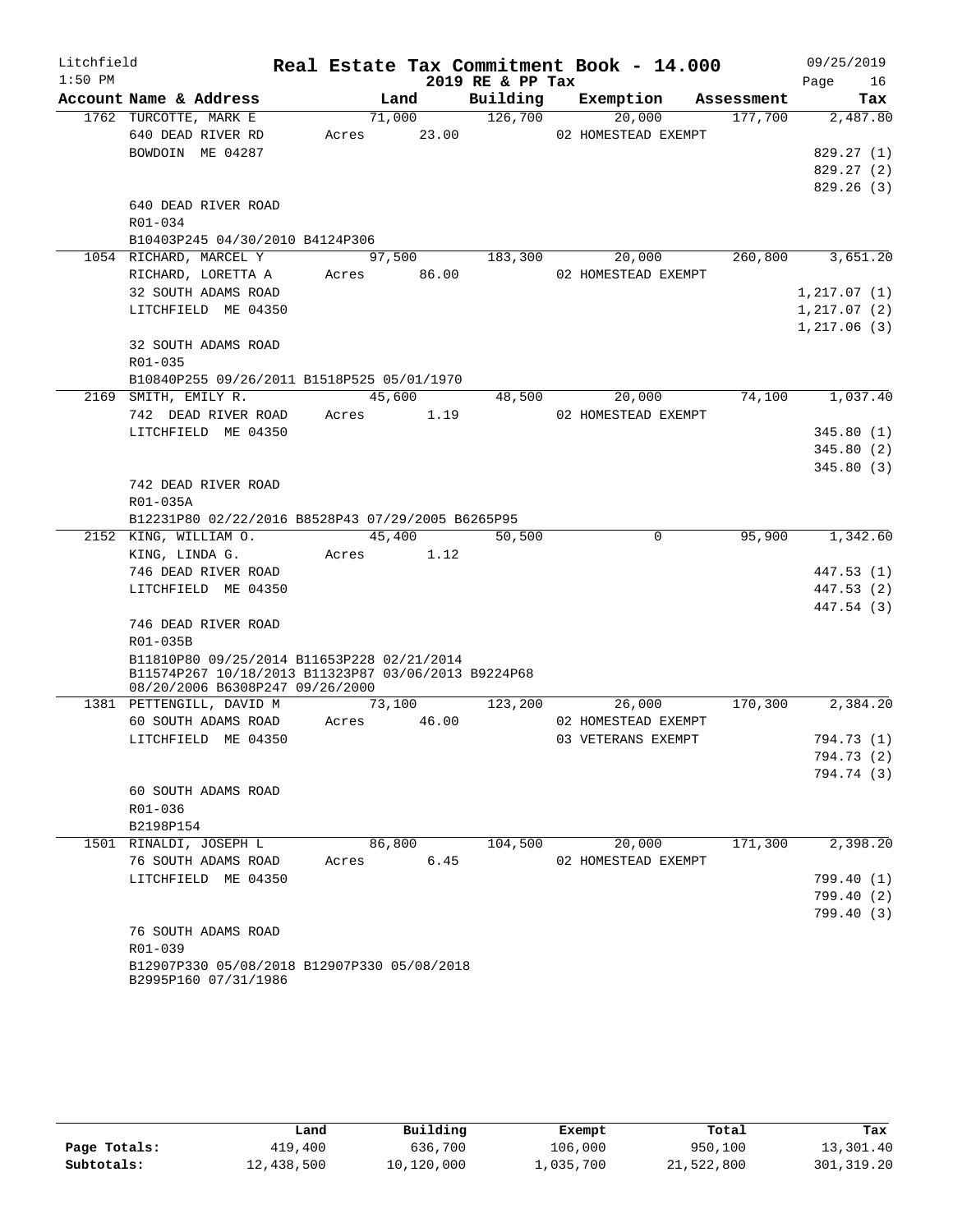| Litchfield |                                                                                                    |       |        |       |                  | Real Estate Tax Commitment Book - 14.000 |          |            |      | 09/25/2019                 |
|------------|----------------------------------------------------------------------------------------------------|-------|--------|-------|------------------|------------------------------------------|----------|------------|------|----------------------------|
| $1:50$ PM  |                                                                                                    |       |        |       | 2019 RE & PP Tax |                                          |          |            | Page | 17                         |
|            | Account Name & Address                                                                             |       | Land   |       | Building         | Exemption                                |          | Assessment |      | Tax                        |
|            | 1678 RINALDI, JOSEPH                                                                               |       | 46,500 |       | 14,500           |                                          | $\Omega$ | 61,000     |      | 854.00                     |
|            | 76 SOUTH ADAMS ROAD                                                                                | Acres |        | 1.50  |                  |                                          |          |            |      |                            |
|            | LITCHFIELD ME 04350                                                                                |       |        |       |                  |                                          |          |            |      | 284.67 (1)                 |
|            |                                                                                                    |       |        |       |                  |                                          |          |            |      | 284.67 (2)                 |
|            |                                                                                                    |       |        |       |                  |                                          |          |            |      | 284.66 (3)                 |
|            | 70 SOUTH ADAMS ROAD                                                                                |       |        |       |                  |                                          |          |            |      |                            |
|            | R01-039A                                                                                           |       |        |       |                  |                                          |          |            |      |                            |
|            | B11651P253 11/25/2013 B10877P290 11/04/2011<br>B10869P22 10/27/2011 B7651P234 09/12/2003 B5631P203 |       |        |       |                  |                                          |          |            |      |                            |
|            | 05/27/1998                                                                                         |       |        |       |                  |                                          |          |            |      |                            |
|            | 592 FLETCHER, THOMAS                                                                               |       | 45,900 |       | 9,500            |                                          | 0        | 55,400     |      | 775.60                     |
|            | 680A RIVER ROAD                                                                                    | Acres |        | 56.00 |                  |                                          |          |            |      |                            |
|            | TOPSHAM ME 04086                                                                                   |       |        |       |                  |                                          |          |            |      | 258.53(1)                  |
|            |                                                                                                    |       |        |       |                  |                                          |          |            |      | 258.53 (2)                 |
|            |                                                                                                    |       |        |       |                  |                                          |          |            |      | 258.54(3)                  |
|            | SOUTH ADAMS ROAD                                                                                   |       |        |       |                  |                                          |          |            |      |                            |
|            | R01-040                                                                                            |       |        |       |                  |                                          |          |            |      |                            |
|            | B7067P298 09/13/2002<br>NORMAND, JUDY                                                              |       | 60,000 |       | 124,000          | 20,000                                   |          | 164,000    |      | 2,296.00                   |
| 2352       | HOLT DONALD E JR.                                                                                  | Acres |        | 5.99  |                  | 02 HOMESTEAD EXEMPT                      |          |            |      |                            |
|            | 90 SOUTH ADAMS ROAD                                                                                |       |        |       |                  |                                          |          |            |      | 765.33(1)                  |
|            | LITCHFIELD ME 04050                                                                                |       |        |       |                  |                                          |          |            |      | 765.33(2)                  |
|            |                                                                                                    |       |        |       |                  |                                          |          |            |      | 765.34(3)                  |
|            | 90 SOUTH ADAMS ROAD                                                                                |       |        |       |                  |                                          |          |            |      |                            |
|            | R01-040A                                                                                           |       |        |       |                  |                                          |          |            |      |                            |
|            | B12360P10 07/12/2016 B8843P117 03/15/2006 B7632P161                                                |       |        |       |                  |                                          |          |            |      |                            |
|            | 08/28/2003                                                                                         |       |        |       |                  |                                          |          |            |      |                            |
|            | 437 LABBE STANLEY E                                                                                |       | 80,300 |       | 184,000          | 20,000                                   |          | 244,300    |      | 3,420.20                   |
|            | LABBE CLAIRE                                                                                       | Acres |        | 44.00 |                  | 02 HOMESTEAD EXEMPT                      |          |            |      |                            |
|            | LABBE, STAN & CLAIRE<br>24 WHODATHUNKIT LANE                                                       |       |        |       |                  |                                          |          |            |      | 1,140.07(1)<br>1,140.07(2) |
|            | LITCHFIELD ME 04350                                                                                |       |        |       |                  |                                          |          |            |      | 1,140.06(3)                |
|            | 12 WHODATHUNKIT LANE                                                                               |       |        |       |                  |                                          |          |            |      |                            |
|            | R01-042                                                                                            |       |        |       |                  |                                          |          |            |      |                            |
|            | B8649P258 09/30/2005 B5177P811 05/14/2003                                                          |       |        |       |                  |                                          |          |            |      |                            |
|            | 2246 GARAND MICHELLE                                                                               |       | 46,800 |       | 140,900          |                                          | 0        | 187,700    |      | 2,627.80                   |
|            | 121 SO ADAMS ROAD                                                                                  | Acres |        | 2.01  |                  |                                          |          |            |      |                            |
|            | LITCHFIELD ME 04350                                                                                |       |        |       |                  |                                          |          |            |      | 875.93 (1)                 |
|            |                                                                                                    |       |        |       |                  |                                          |          |            |      | 875.93(2)                  |
|            |                                                                                                    |       |        |       |                  |                                          |          |            |      | 875.94(3)                  |
|            | 121 SOUTH ADAMS ROAD                                                                               |       |        |       |                  |                                          |          |            |      |                            |
|            | R01-042A                                                                                           |       |        |       |                  |                                          |          |            |      |                            |
|            | B8662P76 10/27/2005 B6671P63                                                                       |       |        |       |                  |                                          |          |            |      |                            |
|            | 2353 LABBE, NICHOLE                                                                                |       | 57,300 |       | 135,000          | 20,000                                   |          | 172,300    |      | 2,412.20                   |
|            | 1138 COUNTY ROAD 1560                                                                              | Acres |        | 5.50  |                  | 02 HOMESTEAD EXEMPT                      |          |            |      |                            |
|            | RUSH SPRINGS OK<br>73082-3038                                                                      |       |        |       |                  |                                          |          |            |      | 804.07 (1)                 |
|            |                                                                                                    |       |        |       |                  |                                          |          |            |      | 804.07(2)                  |
|            |                                                                                                    |       |        |       |                  |                                          |          |            |      | 804.06(3)                  |
|            | 24 WHODATHUNKIT LANE                                                                               |       |        |       |                  |                                          |          |            |      |                            |
|            | R01-042B                                                                                           |       |        |       |                  |                                          |          |            |      |                            |
|            | B12840P251 01/24/2018 B8663P133 10/21/2005 B7412P59                                                |       |        |       |                  |                                          |          |            |      |                            |
|            | 05/14/2003                                                                                         |       |        |       |                  |                                          |          |            |      |                            |

|              | Land       | Building   | Exempt    | Total      | Tax        |
|--------------|------------|------------|-----------|------------|------------|
| Page Totals: | 336,800    | 607,900    | 60,000    | 884,700    | 12,385.80  |
| Subtotals:   | 12,775,300 | 10,727,900 | 1,095,700 | 22,407,500 | 313,705.00 |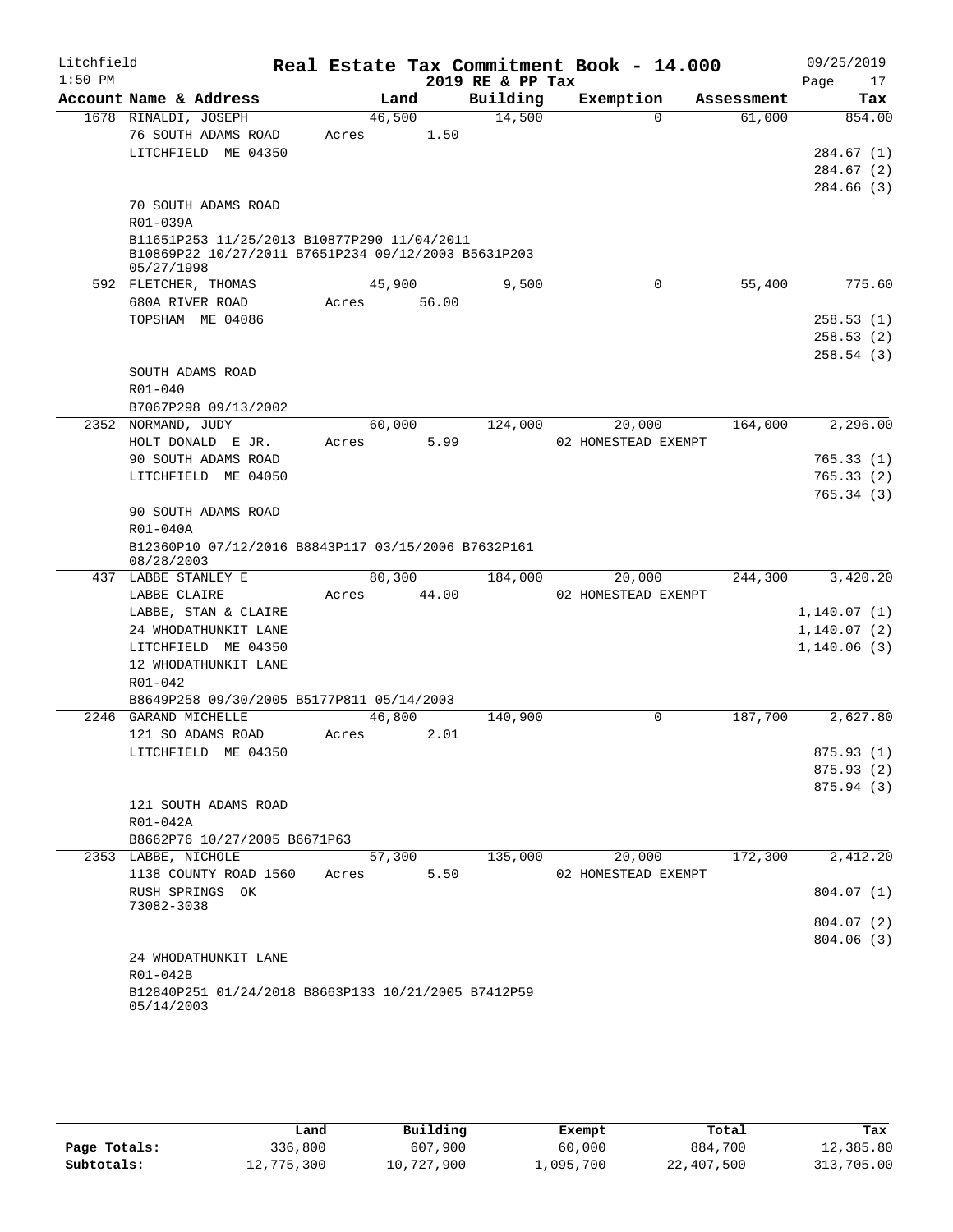| Litchfield   |                        |                                                                     |                 |            |                  | Real Estate Tax Commitment Book - 14.000 |              | 09/25/2019             |
|--------------|------------------------|---------------------------------------------------------------------|-----------------|------------|------------------|------------------------------------------|--------------|------------------------|
| $1:50$ PM    |                        |                                                                     |                 |            | 2019 RE & PP Tax |                                          |              | Page<br>18             |
|              | Account Name & Address |                                                                     |                 | Land       | Building         | Exemption<br>$\Omega$                    | Assessment   | Tax                    |
|              | 2117 MARTENS, SEAN D.  | MARTENS, BRANDY M.                                                  | 46,900<br>Acres | 2.04       | 147,800          |                                          | 194,700      | 2,725.80               |
|              |                        | 123 SOUTH ADAMS ROAD                                                |                 |            |                  |                                          |              | 908.60(1)              |
|              |                        | LITCHFIELD ME 04350                                                 |                 |            |                  |                                          |              | 908.60(2)              |
|              |                        |                                                                     |                 |            |                  |                                          |              | 908.60(3)              |
|              |                        | 123 SOUTH ADAMS ROAD                                                |                 |            |                  |                                          |              |                        |
|              | R01-042C               |                                                                     |                 |            |                  |                                          |              |                        |
|              |                        | B12963P167 07/09/2018 B12963P160 07/09/2018<br>B9574P222 11/27/2007 |                 |            |                  |                                          |              |                        |
|              |                        | 673 STEVENS, TAYLOR M.                                              |                 | 46,600     | 82,900           | 0                                        | 129,500      | 1,813.00               |
|              | MORSE, EVAN L.         |                                                                     | Acres           | 1.54       |                  |                                          |              |                        |
|              |                        | 115 PINEWOOD ACRES ROAD                                             |                 |            |                  |                                          |              | 604.33(1)              |
|              |                        | BOWDOIN ME 04287                                                    |                 |            |                  |                                          |              | 604.33(2)              |
|              |                        |                                                                     |                 |            |                  |                                          |              | 604.34(3)              |
|              |                        | 101 SOUTH ADAMS ROAD                                                |                 |            |                  |                                          |              |                        |
|              | R01-043                |                                                                     |                 |            |                  |                                          |              |                        |
|              |                        | B12203P285 01/11/2016 B9169P93 12/01/2006 B8897P321                 |                 |            |                  |                                          |              |                        |
|              | 591 DOBSON, RALPH V.   | 05/11/2006 B6547P105                                                |                 | 66,200     | 205,500          | 20,000                                   | 251,700      | 3,523.80               |
|              | LATHAM, DONNA L.       |                                                                     | Acres           | 19.36      |                  | 02 HOMESTEAD EXEMPT                      |              |                        |
|              |                        | 73 SO. ADAMS ROAD                                                   |                 |            |                  |                                          |              | 1,174.60(1)            |
|              |                        | LITCHFIELD ME 04350                                                 |                 |            |                  |                                          |              | 1, 174.60(2)           |
|              |                        |                                                                     |                 |            |                  |                                          |              | 1, 174.60(3)           |
|              |                        | 73 SOUTH ADAMS ROAD                                                 |                 |            |                  |                                          |              |                        |
|              | R01-044                |                                                                     |                 |            |                  |                                          |              |                        |
|              |                        | B12284P42 05/02/2016 B7494P96 06/30/2003                            |                 |            |                  |                                          |              |                        |
|              | 442 COOK, THOMAS C.    |                                                                     | 51,000          |            | 44,500           | 0                                        | 95,500       | 1,337.00               |
|              | 89 S ADAMS ROAD        |                                                                     | Acres           | 3.00       |                  |                                          |              |                        |
|              |                        | LITCHFIELD ME 04350                                                 |                 |            |                  |                                          |              | 445.67(1)              |
|              |                        |                                                                     |                 |            |                  |                                          |              | 445.67 (2)             |
|              |                        |                                                                     |                 |            |                  |                                          |              | 445.66 (3)             |
|              |                        | 89 SOUTH ADAMS ROAD                                                 |                 |            |                  |                                          |              |                        |
|              | $R01-044A$             |                                                                     |                 |            |                  |                                          |              |                        |
|              |                        | B11950P163 04/06/2015 B5039P18                                      |                 |            |                  |                                          |              |                        |
| 1323         | ORR, EKA F.            |                                                                     | 46,500          |            | 111,400          | 0                                        | 157,900      | 2,210.60               |
|              |                        | 67 SOUTH ADAMS ROAD                                                 | Acres           | 1.50       |                  |                                          |              |                        |
|              |                        | LITCHFIELD ME 04350                                                 |                 |            |                  |                                          |              | 736.87(1)              |
|              |                        |                                                                     |                 |            |                  |                                          |              | 736.87 (2)             |
|              |                        |                                                                     |                 |            |                  |                                          |              | 736.86 (3)             |
|              |                        | 67 SOUTH ADAMS ROAD                                                 |                 |            |                  |                                          |              |                        |
|              | R01-045                |                                                                     |                 |            |                  |                                          |              |                        |
|              |                        | B12725P86 09/19/2017 B4685P335                                      |                 |            |                  |                                          |              |                        |
|              |                        | 347 COLLINS, JR, ARTHUR C.                                          | 42,600          |            | 81,500           | 0                                        | 124,100      | 1,737.40               |
|              |                        | COLLINS, DEBORAH E.                                                 | Acres           | 1.20       |                  |                                          |              |                        |
|              | 9 PARK AVENUE          | LITCHFIELD ME 04350                                                 |                 |            |                  |                                          |              | 579.13(1)              |
|              |                        |                                                                     |                 |            |                  |                                          |              | 579.13(2)<br>579.14(3) |
|              |                        | 55 SOUTH ADAMS ROAD                                                 |                 |            |                  |                                          |              |                        |
|              | R01-046                |                                                                     |                 |            |                  |                                          |              |                        |
|              |                        | B12604P41 05/02/2017 B4544P237                                      |                 |            |                  |                                          |              |                        |
|              |                        | 346 COLLINS JR, ARTHUR                                              | 68,000          |            | 76,800           | 20,000                                   | 124,800      | 1,747.20               |
|              | COLLINS, DEBORAH       |                                                                     | Acres           | 16.95      |                  | 02 HOMESTEAD EXEMPT                      |              |                        |
|              | 9 PARK AVENUE          |                                                                     |                 |            |                  |                                          |              | 582.40(1)              |
|              |                        | LITCHFIELD ME 04350                                                 |                 |            |                  |                                          |              | 582.40 (2)             |
|              |                        |                                                                     |                 |            |                  |                                          |              | 582.40 (3)             |
|              | 9 PARK AVENUE          |                                                                     |                 |            |                  |                                          |              |                        |
|              | R01-047                |                                                                     |                 |            |                  |                                          |              |                        |
|              |                        | B11981P237 05/18/2015 B2710P96                                      |                 |            |                  |                                          |              |                        |
|              |                        | Land                                                                |                 | Building   |                  | Exempt                                   | Total        | Tax                    |
| Page Totals: |                        | 367,800                                                             |                 | 750,400    |                  | 40,000                                   | 1,078,200    | 15,094.80              |
| Subtotals:   |                        | 13, 143, 100                                                        |                 | 11,478,300 |                  | 1,135,700                                | 23, 485, 700 | 328,799.80             |
|              |                        |                                                                     |                 |            |                  |                                          |              |                        |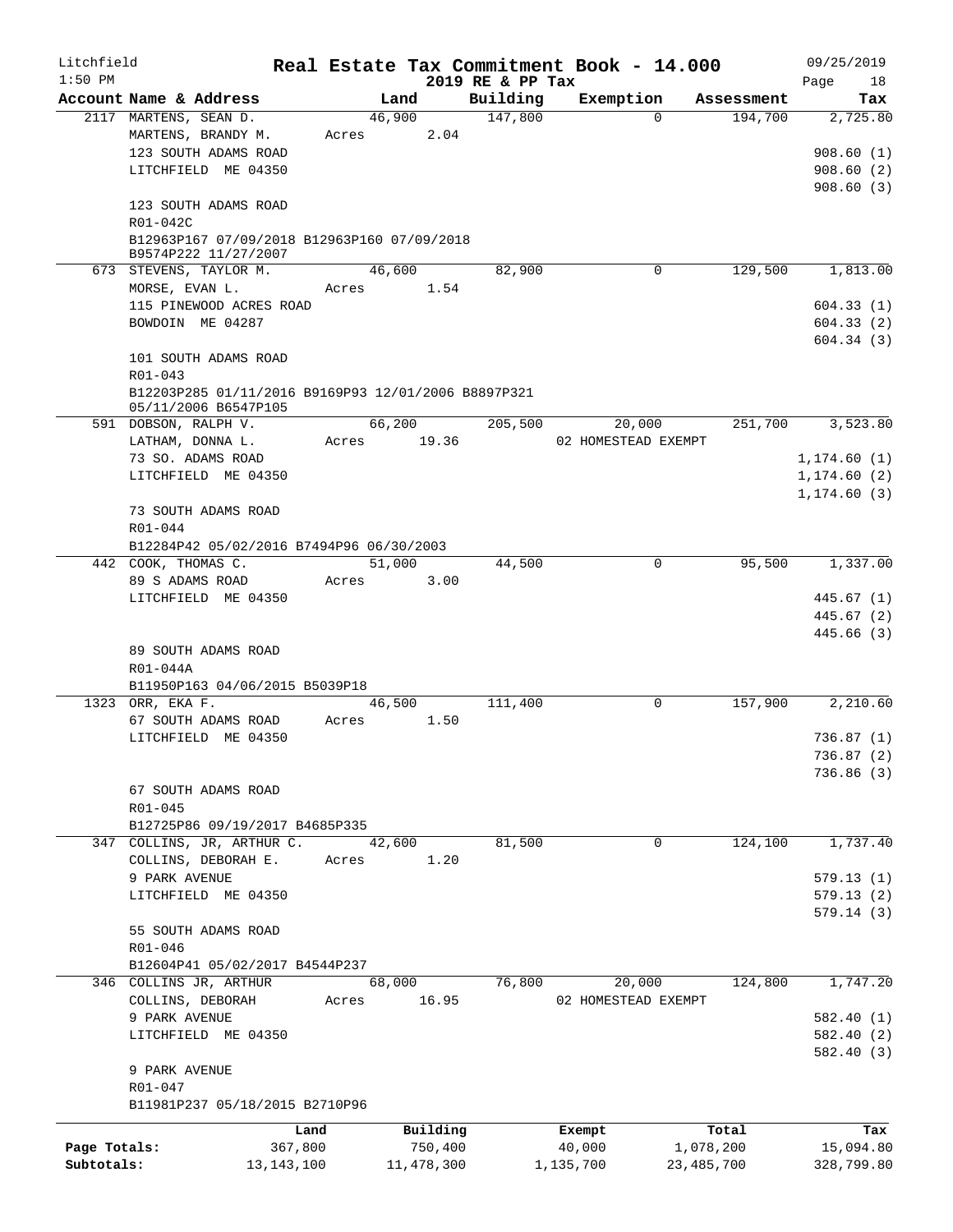| Litchfield |                             |                                            |       |        |       | Real Estate Tax Commitment Book - 14.000 |           |                               |            | 09/25/2019  |                        |
|------------|-----------------------------|--------------------------------------------|-------|--------|-------|------------------------------------------|-----------|-------------------------------|------------|-------------|------------------------|
| $1:50$ PM  |                             |                                            |       |        |       | 2019 RE & PP Tax                         |           |                               |            | Page        | 19                     |
|            |                             | Account Name & Address                     |       | Land   |       | Building                                 | Exemption |                               | Assessment |             | Tax                    |
|            |                             | 1055 RICHARD, MARCEL Y                     |       | 48,000 |       | $\Omega$                                 |           | $\Omega$                      | 48,000     |             | 672.00                 |
|            |                             | RICHARD, LORETTA A                         | Acres |        | 17.00 |                                          |           |                               |            |             |                        |
|            | 32 S ADAMS ROAD             |                                            |       |        |       |                                          |           |                               |            |             | 224.00(1)              |
|            | LITCHFIELD ME<br>04350-3915 |                                            |       |        |       |                                          |           |                               |            |             | 224.00(2)              |
|            |                             |                                            |       |        |       |                                          |           |                               |            |             | 224.00 (3)             |
|            |                             | SOUTH ADAMS ROAD                           |       |        |       |                                          |           |                               |            |             |                        |
|            | R01-048                     |                                            |       |        |       |                                          |           |                               |            |             |                        |
|            |                             | B10840P253 09/26/2011 B1518P525 05/08/0970 |       |        |       |                                          |           |                               |            |             |                        |
|            | 2147 ASSELIN, JAMES &       |                                            |       | 68,800 |       | 20,300                                   |           | 20,000                        | 69,100     |             | 967.40                 |
|            | LORRAINE                    |                                            |       |        |       |                                          |           |                               |            |             |                        |
|            |                             | 836 DEAD RIVER ROAD                        | Acres |        | 18.60 |                                          |           | 02 HOMESTEAD EXEMPT           |            |             |                        |
|            |                             | LITCHFIELD ME 04350                        |       |        |       |                                          |           |                               |            |             | 322.47 (1)             |
|            |                             |                                            |       |        |       |                                          |           |                               |            |             | 322.47(2)<br>322.46(3) |
|            |                             | 836 DEAD RIVER ROAD                        |       |        |       |                                          |           |                               |            |             |                        |
|            | R01-049                     |                                            |       |        |       |                                          |           |                               |            |             |                        |
|            |                             | B11793P283 09/11/2014                      |       |        |       |                                          |           |                               |            |             |                        |
|            |                             | 2858 PALMER, RICHARD D. JR.                |       | 69,800 |       | 3,000                                    |           | $\mathbf 0$                   | 72,800     |             | 1,019.20               |
|            |                             | PALMER, SUZANNE H.                         | Acres |        | 20.60 |                                          |           |                               |            |             |                        |
|            |                             | 8 CAMBRIDGE DRIVE                          |       |        |       |                                          |           |                               |            |             | 339.73 (1)             |
|            |                             | MERRIMACK NH 03054                         |       |        |       |                                          |           |                               |            |             | 339.73 (2)             |
|            |                             |                                            |       |        |       |                                          |           |                               |            |             | 339.74 (3)             |
|            |                             |                                            |       |        |       |                                          |           |                               |            |             |                        |
|            | R01-049A                    |                                            |       |        |       |                                          |           |                               |            |             |                        |
|            |                             | B11793P280 09/11/2014                      |       |        |       |                                          |           |                               |            |             |                        |
|            | 1697 NILSSON, NANCY         |                                            |       | 51,600 |       | 155,200                                  |           | 26,000                        | 180,800    |             | 2,531.20               |
|            | NILSSON HAROLD              |                                            | Acres |        | 3.20  |                                          |           | 02 HOMESTEAD EXEMPT           |            |             |                        |
|            |                             | 1507 RICHMOND ROAD                         |       |        |       |                                          |           | 03 VETERANS EXEMPT            |            |             | 843.73 (1)             |
|            |                             | LITCHFIELD ME 04350                        |       |        |       |                                          |           |                               |            |             | 843.73 (2)             |
|            |                             |                                            |       |        |       |                                          |           |                               |            |             | 843.74 (3)             |
|            |                             | 1507 RICHMOND ROAD                         |       |        |       |                                          |           |                               |            |             |                        |
|            | R01-050                     |                                            |       |        |       |                                          |           |                               |            |             |                        |
|            | 545 KATULA, DAVID           | B7615P250 09/03/2003                       |       |        |       | 155,600                                  |           |                               | 229,700    |             | 3,215.80               |
|            |                             | 1435 RICHMOND ROAD                         | Acres | 94,100 | 72.21 |                                          |           | 20,000<br>02 HOMESTEAD EXEMPT |            |             |                        |
|            |                             | LITCHFIELD ME 04350                        |       |        |       |                                          |           |                               |            | 1,071.93(1) |                        |
|            |                             |                                            |       |        |       |                                          |           |                               |            | 1,071.93(2) |                        |
|            |                             |                                            |       |        |       |                                          |           |                               |            | 1,071.94(3) |                        |
|            |                             | 1435 RICHMOND ROAD                         |       |        |       |                                          |           |                               |            |             |                        |
|            | R01-051                     |                                            |       |        |       |                                          |           |                               |            |             |                        |
|            |                             | B6203P337 05/16/2000 B5535P30 01/20/1998   |       |        |       |                                          |           |                               |            |             |                        |
|            | 538 EATON, MICHAEL J        |                                            |       | 48,300 |       | 165,000                                  |           | 20,000                        | 193,300    |             | 2,706.20               |
|            |                             | 1403 RICHMOND ROAD                         | Acres |        | 2.10  |                                          |           | 02 HOMESTEAD EXEMPT           |            |             |                        |
|            |                             | LITCHFIELD ME 04350                        |       |        |       |                                          |           |                               |            |             | 902.07(1)              |
|            |                             |                                            |       |        |       |                                          |           |                               |            |             | 902.07(2)              |
|            |                             |                                            |       |        |       |                                          |           |                               |            |             | 902.06(3)              |
|            |                             | 1403 RICHMOND ROAD                         |       |        |       |                                          |           |                               |            |             |                        |
|            | R01-051A                    |                                            |       |        |       |                                          |           |                               |            |             |                        |
|            | B5491P100                   |                                            |       |        |       |                                          |           |                               |            |             |                        |

|              | Land       | Building   | Exempt    | Total        | Tax        |
|--------------|------------|------------|-----------|--------------|------------|
| Page Totals: | 380,600    | 499,100    | 86,000    | 793,700      | 11,111.80  |
| Subtotals:   | 13,523,700 | 11,977,400 | 1,221,700 | 24, 279, 400 | 339,911.60 |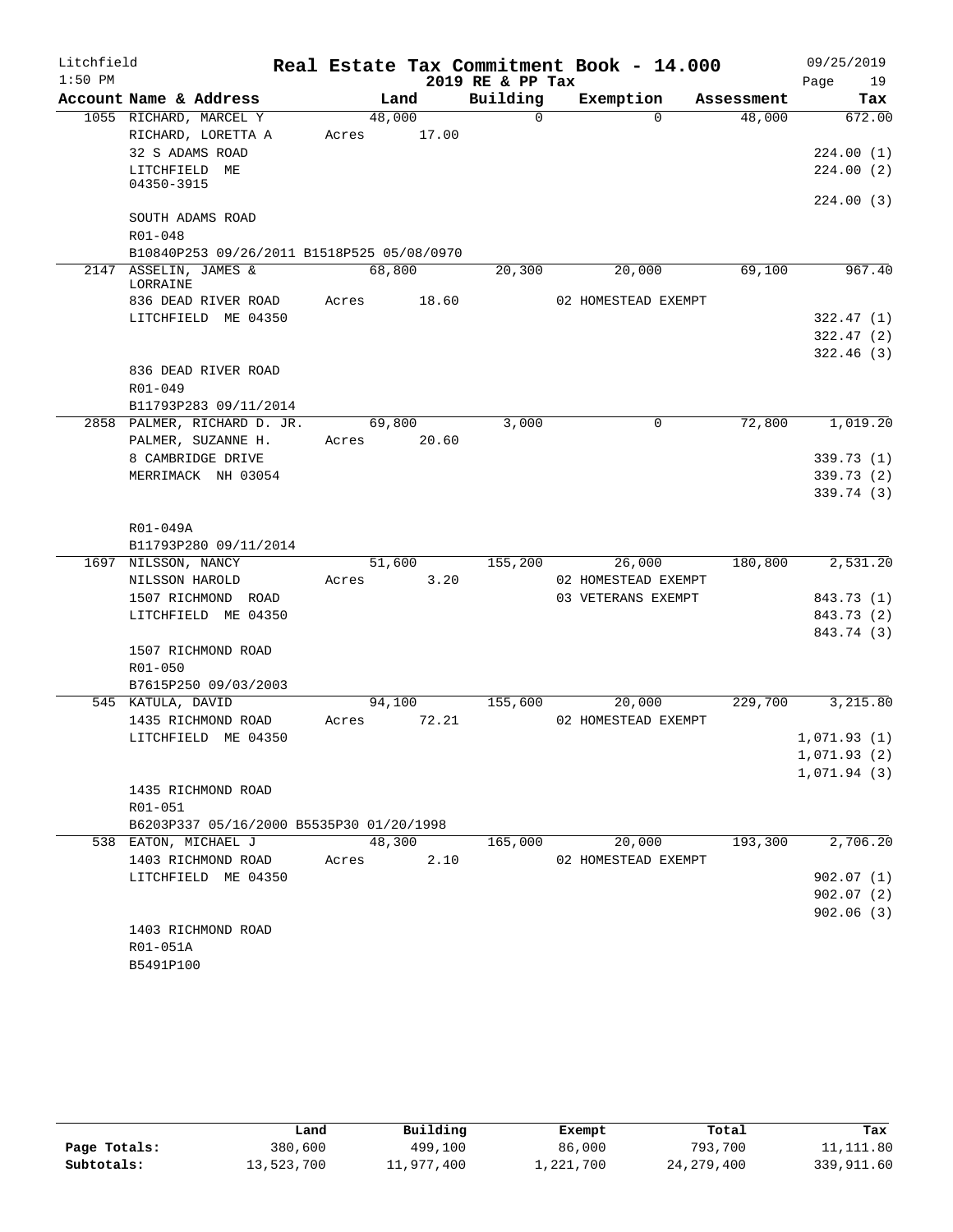| Litchfield |                                                                               |        |       |                  | Real Estate Tax Commitment Book - 14.000 |            | 09/25/2019   |
|------------|-------------------------------------------------------------------------------|--------|-------|------------------|------------------------------------------|------------|--------------|
| $1:50$ PM  |                                                                               |        |       | 2019 RE & PP Tax |                                          |            | 20<br>Page   |
|            | Account Name & Address                                                        | Land   |       | Building         | Exemption                                | Assessment | Tax          |
|            | 2010 SARGENT, NELSON L.                                                       | 57,000 |       | 44,900           | $\Omega$                                 | 101,900    | 1,426.60     |
|            | SARGENT, HELEN F.                                                             | Acres  | 5.00  |                  |                                          |            |              |
|            | 1421 RICHMOND ROAD                                                            |        |       |                  |                                          |            | 475.53(1)    |
|            | LITCHFIELD ME 04350                                                           |        |       |                  |                                          |            | 475.53(2)    |
|            |                                                                               |        |       |                  |                                          |            | 475.54(3)    |
|            | 1421 RICHMOND ROAD<br>R01-051B                                                |        |       |                  |                                          |            |              |
|            | B11629P105 02/14/2014 B9197P187 12/20/2006 B5108P39                           |        |       |                  |                                          |            |              |
|            | 04/10/1996                                                                    |        |       |                  |                                          |            |              |
|            | 2026 LEMELIN, ALBERT P.                                                       | 67,700 |       | 183,100          | 20,000                                   | 230,800    | 3,231.20     |
|            | LEMELIN, POLLY B.                                                             | Acres  | 18.90 |                  | 02 HOMESTEAD EXEMPT                      |            |              |
|            | 1469 RICHMOND ROAD                                                            |        |       |                  |                                          |            | 1,077.07(1)  |
|            | LITCHFIELD ME 04350                                                           |        |       |                  |                                          |            | 1,077.07(2)  |
|            |                                                                               |        |       |                  |                                          |            | 1,077.06(3)  |
|            | 1469 RICHMOND ROAD                                                            |        |       |                  |                                          |            |              |
|            | R01-051C                                                                      |        |       |                  |                                          |            |              |
|            | B12121P299 10/02/2015 B11955P76 03/25/2015<br>B11154P311 08/31/2012 B5241P267 |        |       |                  |                                          |            |              |
|            | 2048 AVERILL, MARK B.                                                         | 61,500 |       | 15,100           | 0                                        | 76,600     | 1,072.40     |
|            | 1483 RICHMOND ROAD                                                            | Acres  | 8.00  |                  |                                          |            |              |
|            | LITCHFIELD ME 04350                                                           |        |       |                  |                                          |            | 357.47(1)    |
|            |                                                                               |        |       |                  |                                          |            | 357.47(2)    |
|            |                                                                               |        |       |                  |                                          |            | 357.46(3)    |
|            | 1483 RICHMOND ROAD                                                            |        |       |                  |                                          |            |              |
|            | R01-051D                                                                      |        |       |                  |                                          |            |              |
|            | B12896P311 05/02/2018 B12325P65 06/09/2016 B5663P108                          |        |       |                  |                                          |            |              |
|            | 2049 LOUPE, NICOLE M.                                                         | 52,400 |       | 188,800          | $\mathbf 0$                              | 241,200    | 3,376.80     |
|            | 1447 RICHMOND ROAD                                                            | Acres  | 3.47  |                  |                                          |            |              |
|            | LITCHFIELD ME 04350                                                           |        |       |                  |                                          |            | 1,125.60(1)  |
|            |                                                                               |        |       |                  |                                          |            | 1, 125.60(2) |
|            | 1447 RICHMOND ROAD                                                            |        |       |                  |                                          |            | 1,125.60(3)  |
|            | R01-051E                                                                      |        |       |                  |                                          |            |              |
|            | B11886P20 12/30/2014 B9158P278 11/22/2006 B9141P102                           |        |       |                  |                                          |            |              |
|            | 09/09/2006 B5518P335 12/15/1997                                               |        |       |                  |                                          |            |              |
|            | 812 FISCHER, CHRISTOPHER D.                                                   | 59,800 |       | 131,500          | $\Omega$                                 | 191,300    | 2,678.20     |
|            | P.O. BOX 211                                                                  | Acres  | 12.00 |                  |                                          |            |              |
|            | LITCHFIELD ME 04350                                                           |        |       |                  |                                          |            | 892.73 (1)   |
|            |                                                                               |        |       |                  |                                          |            | 892.73 (2)   |
|            |                                                                               |        |       |                  |                                          |            | 892.74 (3)   |
|            | 1385 RICHMOND ROAD                                                            |        |       |                  |                                          |            |              |
|            | R01-052                                                                       |        |       |                  |                                          |            |              |
|            | B12488P187 11/28/2016 B11266P191 12/21/2012<br>B4500P127                      |        |       |                  |                                          |            |              |
| 1129       | MACWHINNIE, RUBY, HEIRS                                                       | 63,000 |       | 0                | 0                                        | 63,000     | 882.00       |
|            | ΟF                                                                            |        |       |                  |                                          |            |              |
|            | MACWHINNIE ROGER/ESTHER Acres                                                 |        | 47.00 |                  |                                          |            |              |
|            | SLATTERY<br>967 RICHMOND ROAD                                                 |        |       |                  |                                          |            | 294.00 (1)   |
|            | LITCHFIELD ME 04350                                                           |        |       |                  |                                          |            | 294.00(2)    |
|            |                                                                               |        |       |                  |                                          |            | 294.00(3)    |
|            | RICHMOND ROAD                                                                 |        |       |                  |                                          |            |              |
|            | R01-053                                                                       |        |       |                  |                                          |            |              |
|            | B8566P341 05/08/2005 B970P342                                                 |        |       |                  |                                          |            |              |
|            |                                                                               |        |       |                  |                                          |            |              |

|              | Land       | Building   | Exempt    | Total        | Tax        |
|--------------|------------|------------|-----------|--------------|------------|
| Page Totals: | 361,400    | 563,400    | 20,000    | 904,800      | 12,667.20  |
| Subtotals:   | 13,885,100 | 12,540,800 | 1,241,700 | 25, 184, 200 | 352,578.80 |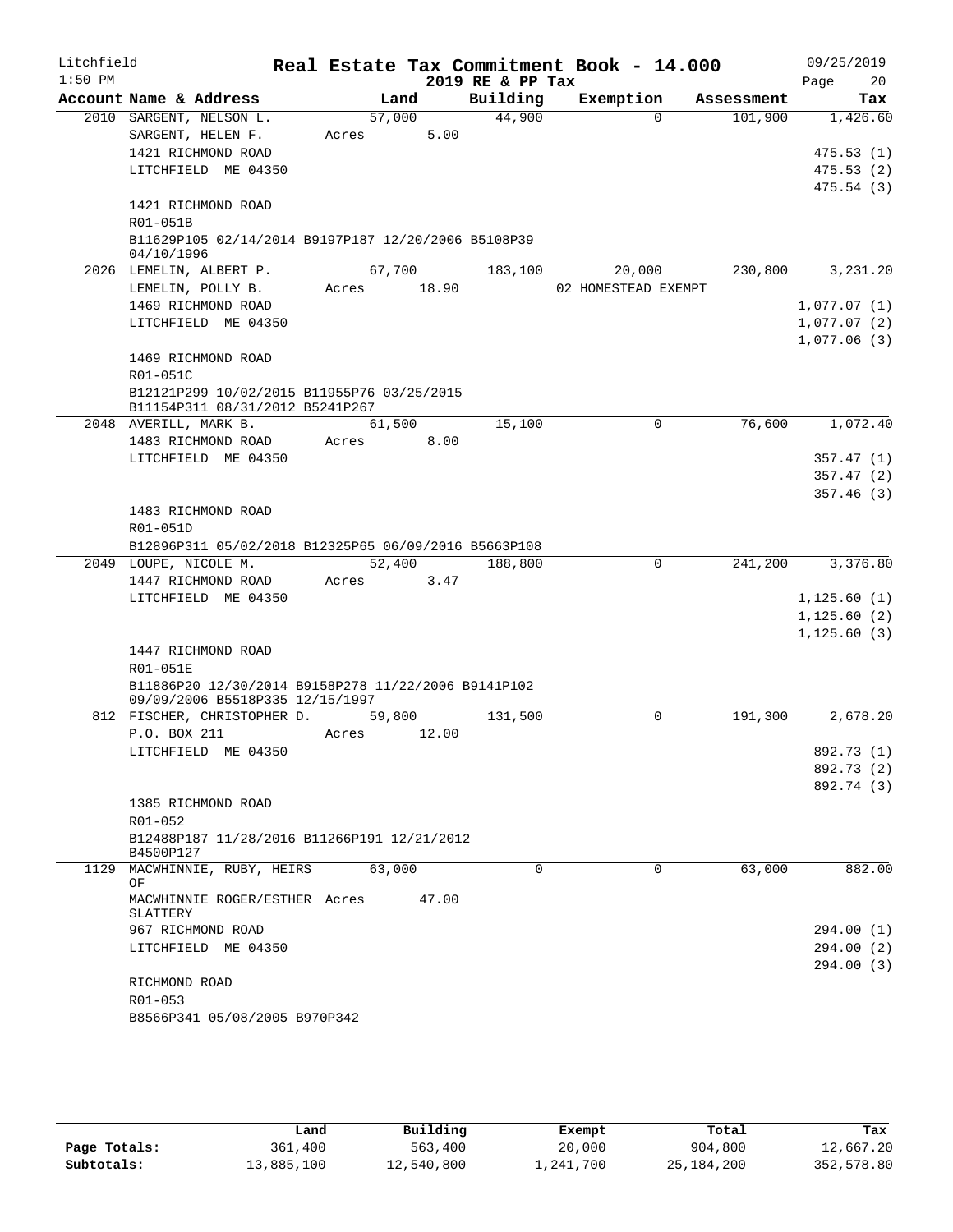| Litchfield |                                                                  |       |        |       |      |                  | Real Estate Tax Commitment Book - 14.000 |            |      | 09/25/2019   |
|------------|------------------------------------------------------------------|-------|--------|-------|------|------------------|------------------------------------------|------------|------|--------------|
| $1:50$ PM  |                                                                  |       |        |       |      | 2019 RE & PP Tax |                                          |            | Page | 21           |
|            | Account Name & Address                                           |       | Land   |       |      | Building         | Exemption                                | Assessment |      | Tax          |
|            | 543 EATON REX                                                    |       | 61,000 |       |      | 0                | $\Omega$                                 | 61,000     |      | 854.00       |
|            | EATON ANN                                                        | Acres |        | 43.00 |      |                  |                                          |            |      |              |
|            | 1203 RICHMOND ROAD                                               |       |        |       |      |                  |                                          |            |      | 284.67(1)    |
|            | LITCHFIELD ME 04350                                              |       |        |       |      |                  |                                          |            |      | 284.67 (2)   |
|            | RICHMOND ROAD                                                    |       |        |       |      |                  |                                          |            |      | 284.66 (3)   |
|            | $R01 - 054$                                                      |       |        |       |      |                  |                                          |            |      |              |
|            | B7482P50 06/24/2003                                              |       |        |       |      |                  |                                          |            |      |              |
|            | 2354 SPENCE, KELLY A.                                            |       | 49,000 |       |      | 129,500          | 20,000                                   | 158,500    |      | 2,219.00     |
|            | EATON, DEVAN C.                                                  | Acres |        |       | 4.00 |                  | 02 HOMESTEAD EXEMPT                      |            |      |              |
|            | 1249 RICHMOND ROAD                                               |       |        |       |      |                  |                                          |            |      | 739.67 (1)   |
|            | LITCHFIELD ME 04350                                              |       |        |       |      |                  |                                          |            |      | 739.67(2)    |
|            |                                                                  |       |        |       |      |                  |                                          |            |      | 739.66(3)    |
|            | 1249 RICHMOND ROAD                                               |       |        |       |      |                  |                                          |            |      |              |
|            | R01-054A                                                         |       |        |       |      |                  |                                          |            |      |              |
|            | B12485P331 12/06/2016 B9547P85 10/30/2007 B7482P47<br>06/24/2003 |       |        |       |      |                  |                                          |            |      |              |
|            | 2870 EATON, NATHAN A.                                            |       | 60,800 |       |      | 236,400          | 20,000                                   | 277,200    |      | 3,880.80     |
|            | EATON, DANIELLE J.                                               | Acres |        |       | 7.00 |                  | 02 HOMESTEAD EXEMPT                      |            |      |              |
|            | 1223 RICHMOND ROAD                                               |       |        |       |      |                  |                                          |            |      | 1,293.60(1)  |
|            | LITCHFIELD ME 04350                                              |       |        |       |      |                  |                                          |            |      | 1, 293.60(2) |
|            |                                                                  |       |        |       |      |                  |                                          |            |      | 1, 293.60(3) |
|            | 1223 RICHMOND ROAD                                               |       |        |       |      |                  |                                          |            |      |              |
|            | R01-054B                                                         |       |        |       |      |                  |                                          |            |      |              |
|            | B11979P47 05/12/2015                                             |       |        |       |      |                  |                                          |            |      |              |
|            | 539 EATON, REX                                                   |       | 57,000 |       |      | 178,600          | 20,000                                   | 215,600    |      | 3,018.40     |
|            | 1203 RICHMOND ROAD                                               | Acres |        |       | 5.00 |                  | 02 HOMESTEAD EXEMPT                      |            |      |              |
|            | LITCHFIELD ME 04350                                              |       |        |       |      |                  |                                          |            |      | 1,006.13(1)  |
|            |                                                                  |       |        |       |      |                  |                                          |            |      | 1,006.13(2)  |
|            | 1203 RICHMOND ROAD                                               |       |        |       |      |                  |                                          |            |      | 1,006.14(3)  |
|            | R01-055                                                          |       |        |       |      |                  |                                          |            |      |              |
|            | B2757P314                                                        |       |        |       |      |                  |                                          |            |      |              |
|            | 909 HIRSCHMANN RICHARD                                           |       | 45,000 |       |      | 139,100          | 20,000                                   | 164,100    |      | 2,297.40     |
|            | 1181 RICHMOND ROAD                                               | Acres |        |       | 1.00 |                  | 02 HOMESTEAD EXEMPT                      |            |      |              |
|            | LITCHFIELD<br>MЕ                                                 |       |        |       |      |                  |                                          |            |      | 765.80(1)    |
|            | 04350-9738                                                       |       |        |       |      |                  |                                          |            |      |              |
|            |                                                                  |       |        |       |      |                  |                                          |            |      | 765.80 (2)   |
|            |                                                                  |       |        |       |      |                  |                                          |            |      | 765.80 (3)   |
|            | 1181 RICHMOND ROAD                                               |       |        |       |      |                  |                                          |            |      |              |
|            | R01-056                                                          |       |        |       |      |                  |                                          |            |      |              |
|            | B8352P341 03/17/2005 B4644P1                                     |       |        |       |      |                  |                                          |            |      |              |
| 1635       | SMITH, THOMAS A & MARY<br>Α                                      |       | 45,000 |       |      | 105,300          | 26,000                                   | 124,300    |      | 1,740.20     |
|            | 1175 RICHMOND ROAD                                               | Acres |        |       | 1.00 |                  | 02 HOMESTEAD EXEMPT                      |            |      |              |
|            | LITCHFIELD ME 04350                                              |       |        |       |      |                  | 12 WW2 Vet Res.                          |            |      | 580.07 (1)   |
|            |                                                                  |       |        |       |      |                  |                                          |            |      | 580.07 (2)   |
|            |                                                                  |       |        |       |      |                  |                                          |            |      | 580.06(3)    |
|            | 1175 RICHMOND ROAD                                               |       |        |       |      |                  |                                          |            |      |              |
|            | R01-057                                                          |       |        |       |      |                  |                                          |            |      |              |
|            | B1960P333                                                        |       |        |       |      |                  |                                          |            |      |              |

|              | Land       | Building   | Exempt    | Total      | Tax        |
|--------------|------------|------------|-----------|------------|------------|
| Page Totals: | 317,800    | 788,900    | 106,000   | 1,000,700  | 14,009.80  |
| Subtotals:   | 14,202,900 | 13,329,700 | 1,347,700 | 26,184,900 | 366,588.60 |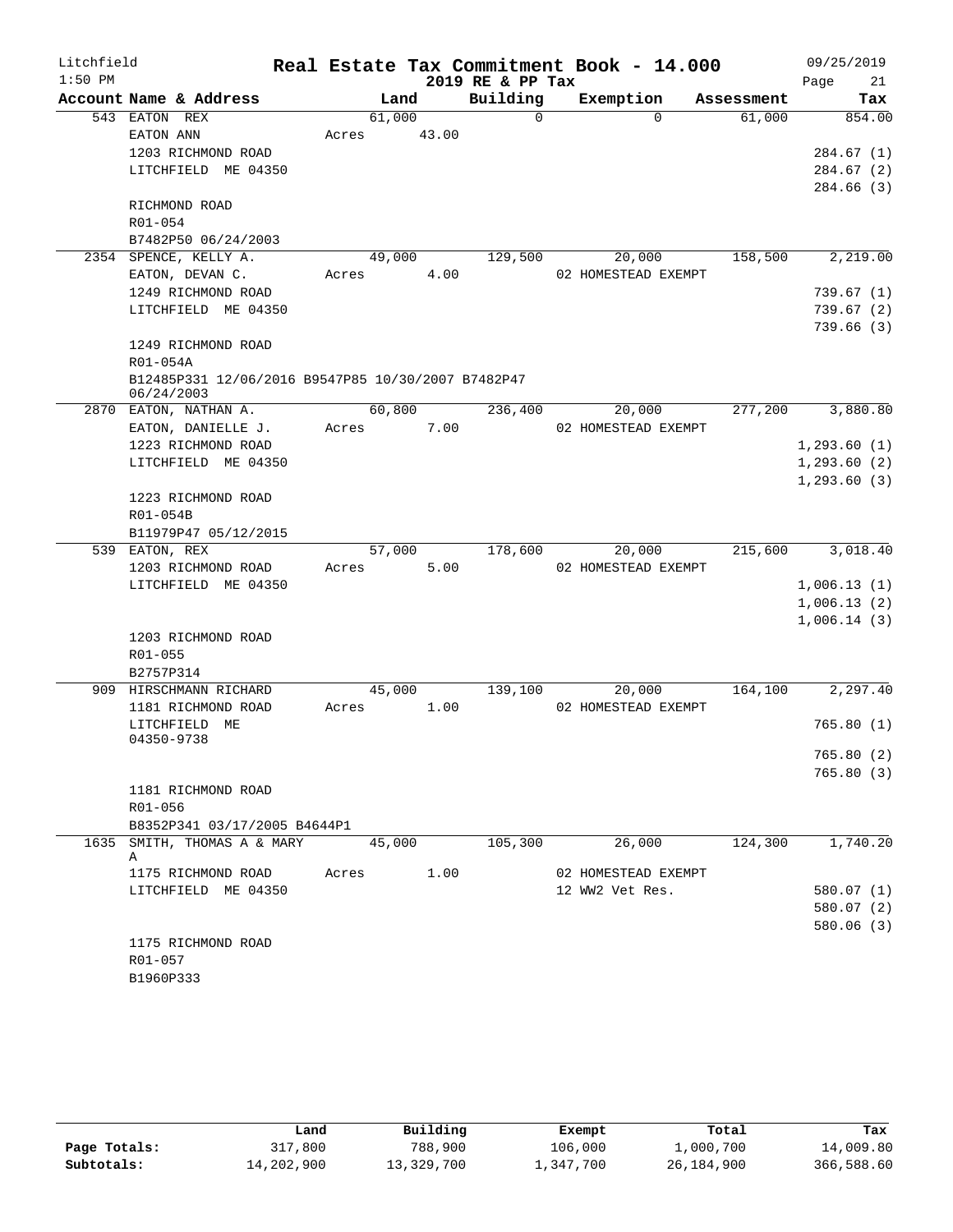| Litchfield |                                                                              |                       |      |                    | Real Estate Tax Commitment Book - 14.000 |         | 09/25/2019         |
|------------|------------------------------------------------------------------------------|-----------------------|------|--------------------|------------------------------------------|---------|--------------------|
| $1:50$ PM  |                                                                              |                       |      | 2019 RE & PP Tax   |                                          |         | Page<br>22         |
|            | Account Name & Address                                                       | Land                  |      |                    | Building Exemption Assessment            |         | Tax                |
|            | 282 TEMPLE, MILTON R. III                                                    | 45,000                |      | $\frac{70,300}{ }$ | $\Omega$                                 | 115,300 | 1,614.20           |
|            | TEMPLE, TANYA J                                                              | Acres 1.00            |      |                    |                                          |         |                    |
|            | 1169 RICHMOND ROAD                                                           |                       |      |                    |                                          |         | 538.07(1)          |
|            | LITCHFIELD ME 04350                                                          |                       |      |                    |                                          |         | 538.07(2)          |
|            |                                                                              |                       |      |                    |                                          |         | 538.06(3)          |
|            | 1169 RICHMOND ROAD                                                           |                       |      |                    |                                          |         |                    |
|            | R01-058                                                                      |                       |      |                    |                                          |         |                    |
|            | B7226P298 01/09/2003                                                         |                       |      |                    |                                          |         |                    |
|            | 446 DELANEY, NANCY HALL                                                      | 45,000 98,000         |      |                    | 20,000                                   | 123,000 | 1,722.00           |
|            | 1163 RICHMOND ROAD                                                           | Acres 1.00            |      |                    | 02 HOMESTEAD EXEMPT                      |         |                    |
|            | LITCHFIELD ME 04350                                                          |                       |      |                    |                                          |         | 574.00(1)          |
|            |                                                                              |                       |      |                    |                                          |         | 574.00(2)          |
|            |                                                                              |                       |      |                    |                                          |         | 574.00(3)          |
|            | 1163 RICHMOND ROAD                                                           |                       |      |                    |                                          |         |                    |
|            | $R01 - 059$                                                                  |                       |      |                    |                                          |         |                    |
|            | B2758P312<br>1925 BROWN, CHANCE J.                                           |                       |      |                    | $\Omega$                                 |         | 122,400 1,713.60   |
|            | BROWN, CASEY E.                                                              | 78,700<br>Acres 51.00 |      | 43,700             |                                          |         |                    |
|            | 213 STARBIRD CORNER                                                          |                       |      |                    |                                          |         | 571.20(1)          |
|            | ROAD                                                                         |                       |      |                    |                                          |         |                    |
|            | BOWDOIN ME 04287                                                             |                       |      |                    |                                          |         | 571.20(2)          |
|            |                                                                              |                       |      |                    |                                          |         | 571.20(3)          |
|            | 1125 RICHMOND ROAD                                                           |                       |      |                    |                                          |         |                    |
|            | R01-060                                                                      |                       |      |                    |                                          |         |                    |
|            | B11246P44 12/05/2012 B2540P316                                               |                       |      |                    |                                          |         |                    |
|            | 1863 WHITE, SHARON Y                                                         | 48,000                |      | 39,300             | 26,000                                   | 61,300  | 858.20             |
|            | WHITE ALBERT                                                                 | Acres                 | 2.00 |                    | 02 HOMESTEAD EXEMPT                      |         |                    |
|            | 1201 RICHMOND ROAD                                                           |                       |      |                    | 12 WW2 Vet Res.                          |         | 286.07(1)          |
|            | LITCHFIELD ME 04350                                                          |                       |      |                    |                                          |         | 286.07(2)          |
|            |                                                                              |                       |      |                    |                                          |         | 286.06(3)          |
|            | 1201 RICHMOND ROAD                                                           |                       |      |                    |                                          |         |                    |
|            | R01-060A                                                                     |                       |      |                    |                                          |         |                    |
|            | B5975P302 06/17/1999 B3589P294                                               |                       |      |                    |                                          |         |                    |
|            | 2245 FALLON, THOMAS                                                          | 48,000                |      |                    | 23,700<br>20,000                         | 51,700  | $\frac{1}{723.80}$ |
|            | FALLON KATHERLEEN                                                            | Acres                 | 2.00 |                    | 02 HOMESTEAD EXEMPT                      |         |                    |
|            | 1151 RICHMOND ROAD                                                           |                       |      |                    |                                          |         | 241.27(1)          |
|            | LITCHFIELD ME 04350                                                          |                       |      |                    |                                          |         | 241.27(2)          |
|            |                                                                              |                       |      |                    |                                          |         | 241.26 (3)         |
|            | 1151 RICHMOND ROAD                                                           |                       |      |                    |                                          |         |                    |
|            | R01-060B                                                                     |                       |      |                    |                                          |         |                    |
|            | B6637P244 09/24/2001                                                         |                       |      |                    |                                          |         |                    |
|            | 272 TRAFTON, TIMOTHY N                                                       | 51,000                |      | 42,100             | 0                                        | 93,100  | 1,303.40           |
|            | TRAFTON, AMELIA                                                              | Acres                 | 3.00 |                    |                                          |         |                    |
|            | 88 MIDDLE STREET                                                             |                       |      |                    |                                          |         | 434.47 (1)         |
|            | BATH ME 04530                                                                |                       |      |                    |                                          |         | 434.47 (2)         |
|            |                                                                              |                       |      |                    |                                          |         | 434.46 (3)         |
|            | 1119 RICHMOND ROAD                                                           |                       |      |                    |                                          |         |                    |
|            | R01-061                                                                      |                       |      |                    |                                          |         |                    |
|            | B13175P191 03/28/2019 B11640P41 03/04/2014 B8499P276<br>07/13/2005 B3399P290 |                       |      |                    |                                          |         |                    |

|              | Land       | Building   | Exempt    | Total      | Tax        |
|--------------|------------|------------|-----------|------------|------------|
| Page Totals: | 315,700    | 317,100    | 66,000    | 566,800    | 7,935.20   |
| Subtotals:   | 14,518,600 | 13,646,800 | 1,413,700 | 26,751,700 | 374,523.80 |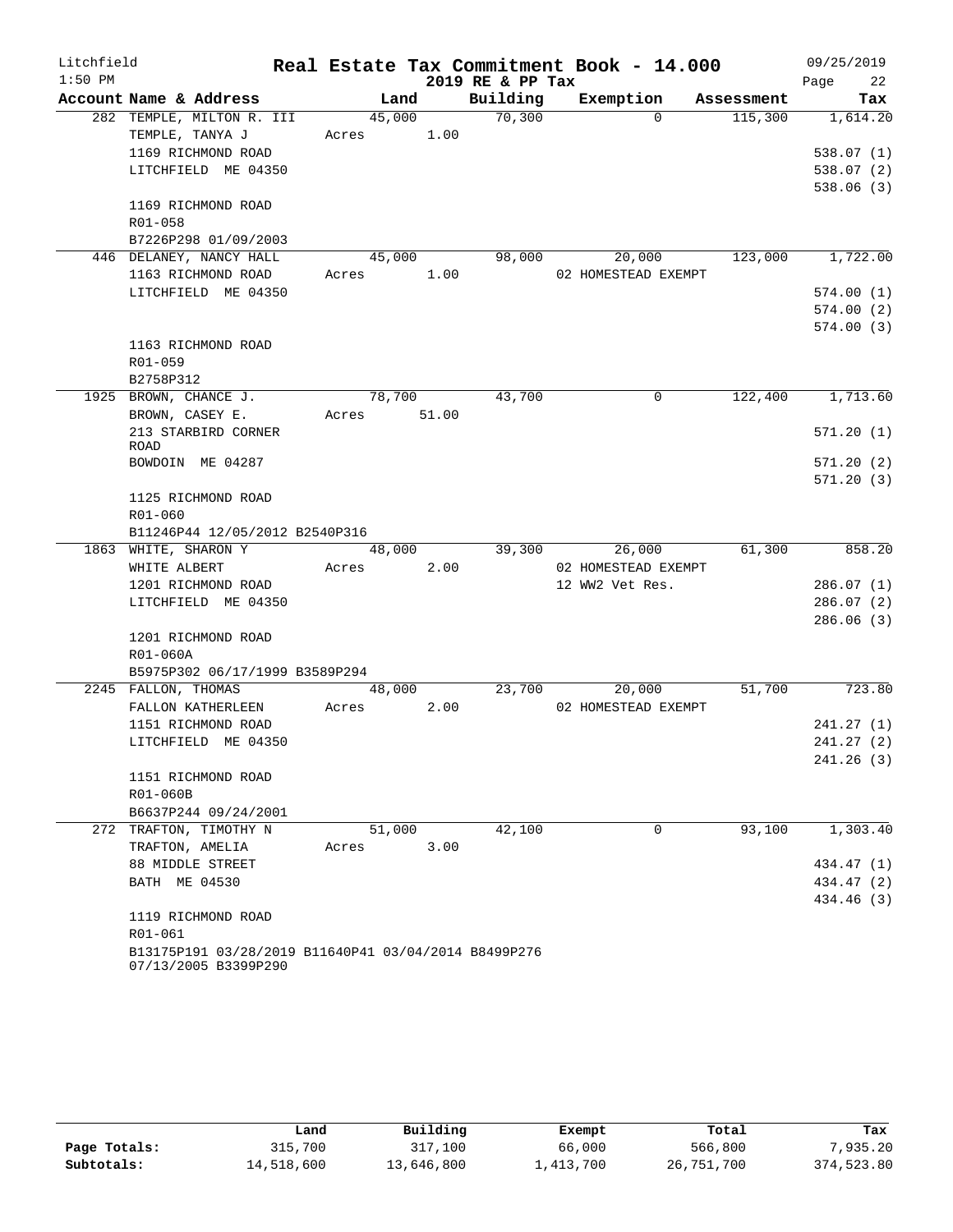| Litchfield   |                                                      |         |        |            |                              | Real Estate Tax Commitment Book - 14.000 |              |            | 09/25/2019             |
|--------------|------------------------------------------------------|---------|--------|------------|------------------------------|------------------------------------------|--------------|------------|------------------------|
| $1:50$ PM    | Account Name & Address                               |         | Land   |            | 2019 RE & PP Tax<br>Building | Exemption                                |              | Assessment | 23<br>Page<br>Tax      |
|              | 2355 D A C PARTNERSHIP                               |         | 23,700 |            | $\mathbf 0$                  |                                          | $\Omega$     | 23,700     | 331.80                 |
|              | GARABEDIAN DIANE                                     | Acres   |        | 0.90       |                              |                                          |              |            |                        |
|              | GENERAL PARTNER                                      |         |        |            |                              |                                          |              |            |                        |
|              | P.O. BOX 410                                         |         |        |            |                              |                                          |              |            | 110.60(1)              |
|              | LITCHFIELD ME 04350                                  |         |        |            |                              |                                          |              |            | 110.60(2)<br>110.60(3) |
|              | 35 NORTH ADAMS ROAD                                  |         |        |            |                              |                                          |              |            |                        |
|              | R01-061A                                             |         |        |            |                              |                                          |              |            |                        |
|              | B8480P1 07/01/2005 B7704P250 10/27/2003              |         |        |            |                              |                                          |              |            |                        |
|              | 1401 PORTER, VIRGINIA                                |         | 24,700 |            | 21,300                       |                                          | $\mathbf{0}$ | 46,000     | 644.00                 |
|              | PORTER TAMMY V                                       | Acres   |        | 1.30       |                              |                                          |              |            |                        |
|              | 1112 RICHMOND ROAD                                   |         |        |            |                              |                                          |              |            | 214.67(1)              |
|              | LITCHFIELD ME 04350                                  |         |        |            |                              |                                          |              |            | 214.67(2)<br>214.66(3) |
|              | 1113 RICHMOND ROAD                                   |         |        |            |                              |                                          |              |            |                        |
|              | R01-062                                              |         |        |            |                              |                                          |              |            |                        |
|              | B8010P83 06/28/2004 B3903P256                        |         |        |            |                              |                                          |              |            |                        |
|              | 1403 PORTER JASON D                                  |         | 49,200 |            | 73,800                       |                                          | 20,000       | 103,000    | 1,442.00               |
|              | C/O: BECKY SMITH                                     | Acres   |        | 2.41       |                              | 02 HOMESTEAD EXEMPT                      |              |            |                        |
|              | 12 NORTH ADAMS ROAD                                  |         |        |            |                              |                                          |              |            | 480.67 (1)             |
|              | LITCHFIELD ME 04350                                  |         |        |            |                              |                                          |              |            | 480.67 (2)             |
|              | 12 NORTH ADAMS ROAD                                  |         |        |            |                              |                                          |              |            | 480.66 (3)             |
|              | R01-062A                                             |         |        |            |                              |                                          |              |            |                        |
|              | B9566P81 11/15/2007 B3590P136 08/04/1989             |         |        |            |                              |                                          |              |            |                        |
|              | 1902 GETCHELL, TIMOTHY                               |         | 40,100 |            | $\Omega$                     |                                          | $\Omega$     | 40,100     | 561.40                 |
|              | 4 CAT LANE                                           | Acres   |        | 6.85       |                              |                                          |              |            |                        |
|              | LITCHFIELD ME 04350                                  |         |        |            |                              |                                          |              |            | 187.13(1)              |
|              |                                                      |         |        |            |                              |                                          |              |            | 187.13(2)              |
|              |                                                      |         |        |            |                              |                                          |              |            | 187.14(3)              |
|              | ADAMS ROAD<br>R01-063                                |         |        |            |                              |                                          |              |            |                        |
|              | B10015P225 03/19/2009 B4466P147 08/16/1993           |         |        |            |                              |                                          |              |            |                        |
|              | 2526 MOOERS, JUSTIN                                  |         | 45,300 |            | 28,700                       |                                          | 0            | 74,000     | 1,036.00               |
|              | MOOERS, KATIE                                        | Acres   |        | 3.92       |                              |                                          |              |            |                        |
|              | 155 SOUTH ADAMS ROAD                                 |         |        |            |                              |                                          |              |            | 345.33(1)              |
|              | LITCHFIELD ME 04350                                  |         |        |            |                              |                                          |              |            | 345.33(2)              |
|              |                                                      |         |        |            |                              |                                          |              |            | 345.34 (3)             |
|              | 155 SOUTH ADAMS ROAD<br>R01-063A                     |         |        |            |                              |                                          |              |            |                        |
|              | B12966P264 07/13/2018 B9656P153 03/04/2008 B8568P127 |         |        |            |                              |                                          |              |            |                        |
|              | 08/26/2005                                           |         |        |            |                              |                                          |              |            |                        |
|              | 1903 WING, GREGORY R                                 |         | 37,600 |            | $\Omega$                     |                                          | 0            | 37,600     | 526.40                 |
|              | 141 TILLSON RD                                       | Acres   |        | 6.00       |                              |                                          |              |            |                        |
|              | MONMOUTH ME 04259                                    |         |        |            |                              |                                          |              |            | 175.47(1)              |
|              |                                                      |         |        |            |                              |                                          |              |            | 175.47(2)<br>175.46(3) |
|              | ADAMS ROAD                                           |         |        |            |                              |                                          |              |            |                        |
|              | R01-065                                              |         |        |            |                              |                                          |              |            |                        |
|              | B4791P168                                            |         |        |            |                              |                                          |              |            |                        |
| 233          | SAWYER, STANLEY & RALPH                              |         | 31,000 |            | 0                            |                                          | 0            | 31,000     | 434.00                 |
|              | 54 ABENAKI WAY                                       | Acres   |        | 3.80       |                              |                                          |              |            |                        |
|              | TURNER ME 04282                                      |         |        |            |                              |                                          |              |            | 144.67(1)              |
|              |                                                      |         |        |            |                              |                                          |              |            | 144.67 (2)             |
|              | ADAMS ROAD                                           |         |        |            |                              |                                          |              |            | 144.66 (3)             |
|              | R01-066                                              |         |        |            |                              |                                          |              |            |                        |
|              | B12119P346 09/08/2015 B5541P81 12/19/1997            |         |        |            |                              |                                          |              |            |                        |
|              |                                                      | Land    |        | Building   |                              | Exempt                                   |              | Total      | Tax                    |
| Page Totals: |                                                      | 251,600 |        | 123,800    |                              | 20,000                                   |              | 355,400    | 4,975.60               |
| Subtotals:   | 14,770,200                                           |         |        | 13,770,600 |                              | 1,433,700                                |              | 27,107,100 | 379,499.40             |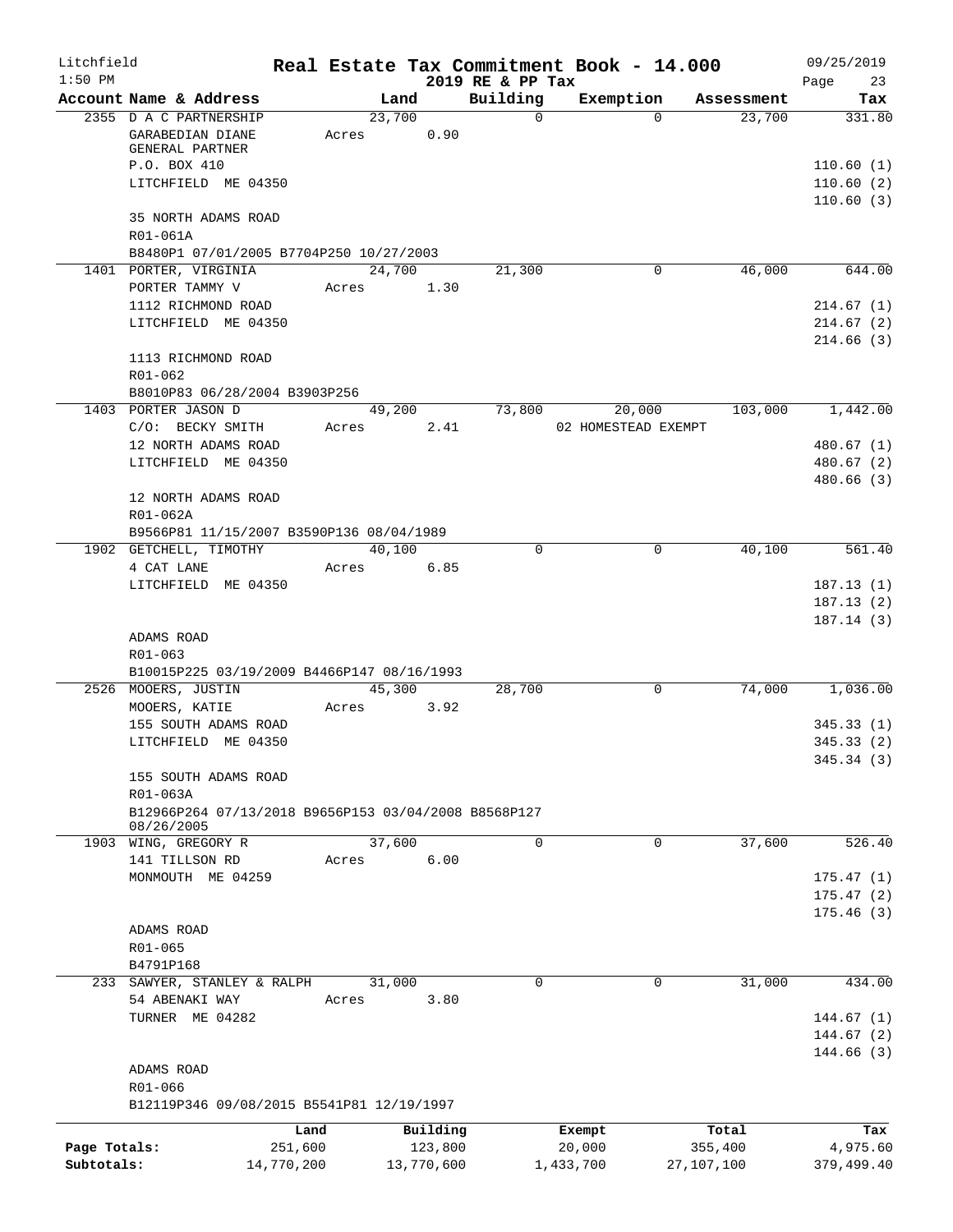| 2019 RE & PP Tax<br>24<br>Page<br>Account Name & Address<br>Building<br>Exemption<br>Land<br>Assessment<br>Tax<br>1283 D A C PARTNERSHIP<br>168,900<br>101,000<br>$\Omega$<br>269,900<br>3,778.60<br>P O BOX 410<br>101.00<br>Acres<br>LITCHFIELD ME 04350<br>1, 259.53(1)<br>1, 259.53(2)<br>1, 259.54(3)<br>35 NORTH ADAMS ROAD<br>R01-068<br>B8480P1 07/01/2005 B7014P23 09/08/2002<br>1564 SAWYER, STANLEY<br>$\mathbf 0$<br>$\mathbf 0$<br>92,500<br>92,500<br>1,295.00<br>SAWYER, RALPH J.<br>116.00<br>Acres<br>54 ABENAKI WAY<br>431.67 (1)<br>TURNER ME 04282<br>RICHMOND ROAD<br>R01-070<br>B12119P346 09/08/2015 B4202P158 02/14/1992<br>42,000<br>20,000<br>92,700<br>1301 NEWTON, LORRAINE<br>70,700<br>987 RICHMOND ROAD<br>1.00<br>Acres<br>02 HOMESTEAD EXEMPT<br>LITCHFIELD ME 04350<br>987 RICHMOND ROAD<br>R01-070A<br>B2138P340<br>880 BROOKS, ADAM W<br>42,000<br>7,000<br>20,000<br>29,000<br>BROOKS, JAMIE<br>1.00<br>02 HOMESTEAD EXEMPT<br>Acres<br>125 TWOMEY ROAD<br>CHESTER ME 04457<br>1015 RICHMOND ROAD<br>R01-070B<br>B11646P237 01/28/2014 B11646P235 12/20/2013<br>B3621P184 10/07/2004<br>14,300<br>95,300<br>2512 WEEKS, OWEN<br>81,000<br>0<br>117 SMALL ROAD<br>Acres<br>100.00<br>Litchfield ME 04350<br>SMALL ROAD<br>R01-071<br>B7951P339 04/28/2004<br>205,100<br>2944 COLBY, JOHN M.<br>48,200<br>156,900<br>0<br>COLBY, JENNIFER L.<br>2.06<br>Acres<br>112 SOUTH ADAMS ROAD<br>LITCHFIELD ME 04350<br>RICHMOND ROAD<br>R01-072 | Litchfield |  |  | Real Estate Tax Commitment Book - 14.000 |  | 09/25/2019 |
|-----------------------------------------------------------------------------------------------------------------------------------------------------------------------------------------------------------------------------------------------------------------------------------------------------------------------------------------------------------------------------------------------------------------------------------------------------------------------------------------------------------------------------------------------------------------------------------------------------------------------------------------------------------------------------------------------------------------------------------------------------------------------------------------------------------------------------------------------------------------------------------------------------------------------------------------------------------------------------------------------------------------------------------------------------------------------------------------------------------------------------------------------------------------------------------------------------------------------------------------------------------------------------------------------------------------------------------------------------------------------------------------------------------------------------------------------------------------------------|------------|--|--|------------------------------------------|--|------------|
|                                                                                                                                                                                                                                                                                                                                                                                                                                                                                                                                                                                                                                                                                                                                                                                                                                                                                                                                                                                                                                                                                                                                                                                                                                                                                                                                                                                                                                                                             | $1:50$ PM  |  |  |                                          |  |            |
|                                                                                                                                                                                                                                                                                                                                                                                                                                                                                                                                                                                                                                                                                                                                                                                                                                                                                                                                                                                                                                                                                                                                                                                                                                                                                                                                                                                                                                                                             |            |  |  |                                          |  |            |
|                                                                                                                                                                                                                                                                                                                                                                                                                                                                                                                                                                                                                                                                                                                                                                                                                                                                                                                                                                                                                                                                                                                                                                                                                                                                                                                                                                                                                                                                             |            |  |  |                                          |  |            |
|                                                                                                                                                                                                                                                                                                                                                                                                                                                                                                                                                                                                                                                                                                                                                                                                                                                                                                                                                                                                                                                                                                                                                                                                                                                                                                                                                                                                                                                                             |            |  |  |                                          |  |            |
|                                                                                                                                                                                                                                                                                                                                                                                                                                                                                                                                                                                                                                                                                                                                                                                                                                                                                                                                                                                                                                                                                                                                                                                                                                                                                                                                                                                                                                                                             |            |  |  |                                          |  |            |
|                                                                                                                                                                                                                                                                                                                                                                                                                                                                                                                                                                                                                                                                                                                                                                                                                                                                                                                                                                                                                                                                                                                                                                                                                                                                                                                                                                                                                                                                             |            |  |  |                                          |  |            |
|                                                                                                                                                                                                                                                                                                                                                                                                                                                                                                                                                                                                                                                                                                                                                                                                                                                                                                                                                                                                                                                                                                                                                                                                                                                                                                                                                                                                                                                                             |            |  |  |                                          |  |            |
|                                                                                                                                                                                                                                                                                                                                                                                                                                                                                                                                                                                                                                                                                                                                                                                                                                                                                                                                                                                                                                                                                                                                                                                                                                                                                                                                                                                                                                                                             |            |  |  |                                          |  |            |
|                                                                                                                                                                                                                                                                                                                                                                                                                                                                                                                                                                                                                                                                                                                                                                                                                                                                                                                                                                                                                                                                                                                                                                                                                                                                                                                                                                                                                                                                             |            |  |  |                                          |  |            |
|                                                                                                                                                                                                                                                                                                                                                                                                                                                                                                                                                                                                                                                                                                                                                                                                                                                                                                                                                                                                                                                                                                                                                                                                                                                                                                                                                                                                                                                                             |            |  |  |                                          |  |            |
|                                                                                                                                                                                                                                                                                                                                                                                                                                                                                                                                                                                                                                                                                                                                                                                                                                                                                                                                                                                                                                                                                                                                                                                                                                                                                                                                                                                                                                                                             |            |  |  |                                          |  |            |
| 431.67 (2)<br>431.66 (3)<br>1,297.80<br>432.60 (1)<br>432.60 (2)<br>432.60(3)<br>406.00<br>135.33(1)<br>135.33(2)<br>135.34(3)<br>1,334.20<br>444.73 (1)<br>444.73 (2)<br>444.74 (3)<br>2,871.40<br>957.13(1)<br>957.13(2)<br>957.14 (3)                                                                                                                                                                                                                                                                                                                                                                                                                                                                                                                                                                                                                                                                                                                                                                                                                                                                                                                                                                                                                                                                                                                                                                                                                                    |            |  |  |                                          |  |            |
|                                                                                                                                                                                                                                                                                                                                                                                                                                                                                                                                                                                                                                                                                                                                                                                                                                                                                                                                                                                                                                                                                                                                                                                                                                                                                                                                                                                                                                                                             |            |  |  |                                          |  |            |
|                                                                                                                                                                                                                                                                                                                                                                                                                                                                                                                                                                                                                                                                                                                                                                                                                                                                                                                                                                                                                                                                                                                                                                                                                                                                                                                                                                                                                                                                             |            |  |  |                                          |  |            |
|                                                                                                                                                                                                                                                                                                                                                                                                                                                                                                                                                                                                                                                                                                                                                                                                                                                                                                                                                                                                                                                                                                                                                                                                                                                                                                                                                                                                                                                                             |            |  |  |                                          |  |            |
|                                                                                                                                                                                                                                                                                                                                                                                                                                                                                                                                                                                                                                                                                                                                                                                                                                                                                                                                                                                                                                                                                                                                                                                                                                                                                                                                                                                                                                                                             |            |  |  |                                          |  |            |
|                                                                                                                                                                                                                                                                                                                                                                                                                                                                                                                                                                                                                                                                                                                                                                                                                                                                                                                                                                                                                                                                                                                                                                                                                                                                                                                                                                                                                                                                             |            |  |  |                                          |  |            |
|                                                                                                                                                                                                                                                                                                                                                                                                                                                                                                                                                                                                                                                                                                                                                                                                                                                                                                                                                                                                                                                                                                                                                                                                                                                                                                                                                                                                                                                                             |            |  |  |                                          |  |            |
|                                                                                                                                                                                                                                                                                                                                                                                                                                                                                                                                                                                                                                                                                                                                                                                                                                                                                                                                                                                                                                                                                                                                                                                                                                                                                                                                                                                                                                                                             |            |  |  |                                          |  |            |
|                                                                                                                                                                                                                                                                                                                                                                                                                                                                                                                                                                                                                                                                                                                                                                                                                                                                                                                                                                                                                                                                                                                                                                                                                                                                                                                                                                                                                                                                             |            |  |  |                                          |  |            |
|                                                                                                                                                                                                                                                                                                                                                                                                                                                                                                                                                                                                                                                                                                                                                                                                                                                                                                                                                                                                                                                                                                                                                                                                                                                                                                                                                                                                                                                                             |            |  |  |                                          |  |            |
|                                                                                                                                                                                                                                                                                                                                                                                                                                                                                                                                                                                                                                                                                                                                                                                                                                                                                                                                                                                                                                                                                                                                                                                                                                                                                                                                                                                                                                                                             |            |  |  |                                          |  |            |
|                                                                                                                                                                                                                                                                                                                                                                                                                                                                                                                                                                                                                                                                                                                                                                                                                                                                                                                                                                                                                                                                                                                                                                                                                                                                                                                                                                                                                                                                             |            |  |  |                                          |  |            |
|                                                                                                                                                                                                                                                                                                                                                                                                                                                                                                                                                                                                                                                                                                                                                                                                                                                                                                                                                                                                                                                                                                                                                                                                                                                                                                                                                                                                                                                                             |            |  |  |                                          |  |            |
|                                                                                                                                                                                                                                                                                                                                                                                                                                                                                                                                                                                                                                                                                                                                                                                                                                                                                                                                                                                                                                                                                                                                                                                                                                                                                                                                                                                                                                                                             |            |  |  |                                          |  |            |
|                                                                                                                                                                                                                                                                                                                                                                                                                                                                                                                                                                                                                                                                                                                                                                                                                                                                                                                                                                                                                                                                                                                                                                                                                                                                                                                                                                                                                                                                             |            |  |  |                                          |  |            |
|                                                                                                                                                                                                                                                                                                                                                                                                                                                                                                                                                                                                                                                                                                                                                                                                                                                                                                                                                                                                                                                                                                                                                                                                                                                                                                                                                                                                                                                                             |            |  |  |                                          |  |            |
|                                                                                                                                                                                                                                                                                                                                                                                                                                                                                                                                                                                                                                                                                                                                                                                                                                                                                                                                                                                                                                                                                                                                                                                                                                                                                                                                                                                                                                                                             |            |  |  |                                          |  |            |
|                                                                                                                                                                                                                                                                                                                                                                                                                                                                                                                                                                                                                                                                                                                                                                                                                                                                                                                                                                                                                                                                                                                                                                                                                                                                                                                                                                                                                                                                             |            |  |  |                                          |  |            |
|                                                                                                                                                                                                                                                                                                                                                                                                                                                                                                                                                                                                                                                                                                                                                                                                                                                                                                                                                                                                                                                                                                                                                                                                                                                                                                                                                                                                                                                                             |            |  |  |                                          |  |            |
|                                                                                                                                                                                                                                                                                                                                                                                                                                                                                                                                                                                                                                                                                                                                                                                                                                                                                                                                                                                                                                                                                                                                                                                                                                                                                                                                                                                                                                                                             |            |  |  |                                          |  |            |
|                                                                                                                                                                                                                                                                                                                                                                                                                                                                                                                                                                                                                                                                                                                                                                                                                                                                                                                                                                                                                                                                                                                                                                                                                                                                                                                                                                                                                                                                             |            |  |  |                                          |  |            |
|                                                                                                                                                                                                                                                                                                                                                                                                                                                                                                                                                                                                                                                                                                                                                                                                                                                                                                                                                                                                                                                                                                                                                                                                                                                                                                                                                                                                                                                                             |            |  |  |                                          |  |            |
|                                                                                                                                                                                                                                                                                                                                                                                                                                                                                                                                                                                                                                                                                                                                                                                                                                                                                                                                                                                                                                                                                                                                                                                                                                                                                                                                                                                                                                                                             |            |  |  |                                          |  |            |
|                                                                                                                                                                                                                                                                                                                                                                                                                                                                                                                                                                                                                                                                                                                                                                                                                                                                                                                                                                                                                                                                                                                                                                                                                                                                                                                                                                                                                                                                             |            |  |  |                                          |  |            |
|                                                                                                                                                                                                                                                                                                                                                                                                                                                                                                                                                                                                                                                                                                                                                                                                                                                                                                                                                                                                                                                                                                                                                                                                                                                                                                                                                                                                                                                                             |            |  |  |                                          |  |            |
|                                                                                                                                                                                                                                                                                                                                                                                                                                                                                                                                                                                                                                                                                                                                                                                                                                                                                                                                                                                                                                                                                                                                                                                                                                                                                                                                                                                                                                                                             |            |  |  |                                          |  |            |
|                                                                                                                                                                                                                                                                                                                                                                                                                                                                                                                                                                                                                                                                                                                                                                                                                                                                                                                                                                                                                                                                                                                                                                                                                                                                                                                                                                                                                                                                             |            |  |  |                                          |  |            |
|                                                                                                                                                                                                                                                                                                                                                                                                                                                                                                                                                                                                                                                                                                                                                                                                                                                                                                                                                                                                                                                                                                                                                                                                                                                                                                                                                                                                                                                                             |            |  |  |                                          |  |            |
|                                                                                                                                                                                                                                                                                                                                                                                                                                                                                                                                                                                                                                                                                                                                                                                                                                                                                                                                                                                                                                                                                                                                                                                                                                                                                                                                                                                                                                                                             |            |  |  |                                          |  |            |
|                                                                                                                                                                                                                                                                                                                                                                                                                                                                                                                                                                                                                                                                                                                                                                                                                                                                                                                                                                                                                                                                                                                                                                                                                                                                                                                                                                                                                                                                             |            |  |  |                                          |  |            |
|                                                                                                                                                                                                                                                                                                                                                                                                                                                                                                                                                                                                                                                                                                                                                                                                                                                                                                                                                                                                                                                                                                                                                                                                                                                                                                                                                                                                                                                                             |            |  |  |                                          |  |            |
|                                                                                                                                                                                                                                                                                                                                                                                                                                                                                                                                                                                                                                                                                                                                                                                                                                                                                                                                                                                                                                                                                                                                                                                                                                                                                                                                                                                                                                                                             |            |  |  |                                          |  |            |
|                                                                                                                                                                                                                                                                                                                                                                                                                                                                                                                                                                                                                                                                                                                                                                                                                                                                                                                                                                                                                                                                                                                                                                                                                                                                                                                                                                                                                                                                             |            |  |  |                                          |  |            |
|                                                                                                                                                                                                                                                                                                                                                                                                                                                                                                                                                                                                                                                                                                                                                                                                                                                                                                                                                                                                                                                                                                                                                                                                                                                                                                                                                                                                                                                                             |            |  |  |                                          |  |            |
|                                                                                                                                                                                                                                                                                                                                                                                                                                                                                                                                                                                                                                                                                                                                                                                                                                                                                                                                                                                                                                                                                                                                                                                                                                                                                                                                                                                                                                                                             |            |  |  |                                          |  |            |
|                                                                                                                                                                                                                                                                                                                                                                                                                                                                                                                                                                                                                                                                                                                                                                                                                                                                                                                                                                                                                                                                                                                                                                                                                                                                                                                                                                                                                                                                             |            |  |  |                                          |  |            |
|                                                                                                                                                                                                                                                                                                                                                                                                                                                                                                                                                                                                                                                                                                                                                                                                                                                                                                                                                                                                                                                                                                                                                                                                                                                                                                                                                                                                                                                                             |            |  |  |                                          |  |            |
| B13133P328 01/23/2019 B13052P328 10/05/2018                                                                                                                                                                                                                                                                                                                                                                                                                                                                                                                                                                                                                                                                                                                                                                                                                                                                                                                                                                                                                                                                                                                                                                                                                                                                                                                                                                                                                                 |            |  |  |                                          |  |            |

|              | Land       | Building   | Exempt    | Total      | Tax        |
|--------------|------------|------------|-----------|------------|------------|
| Page Totals: | 406,700    | 417,800    | 40,000    | 784,500    | 10,983.00  |
| Subtotals:   | 15,176,900 | 14,188,400 | 1,473,700 | 27,891,600 | 390,482.40 |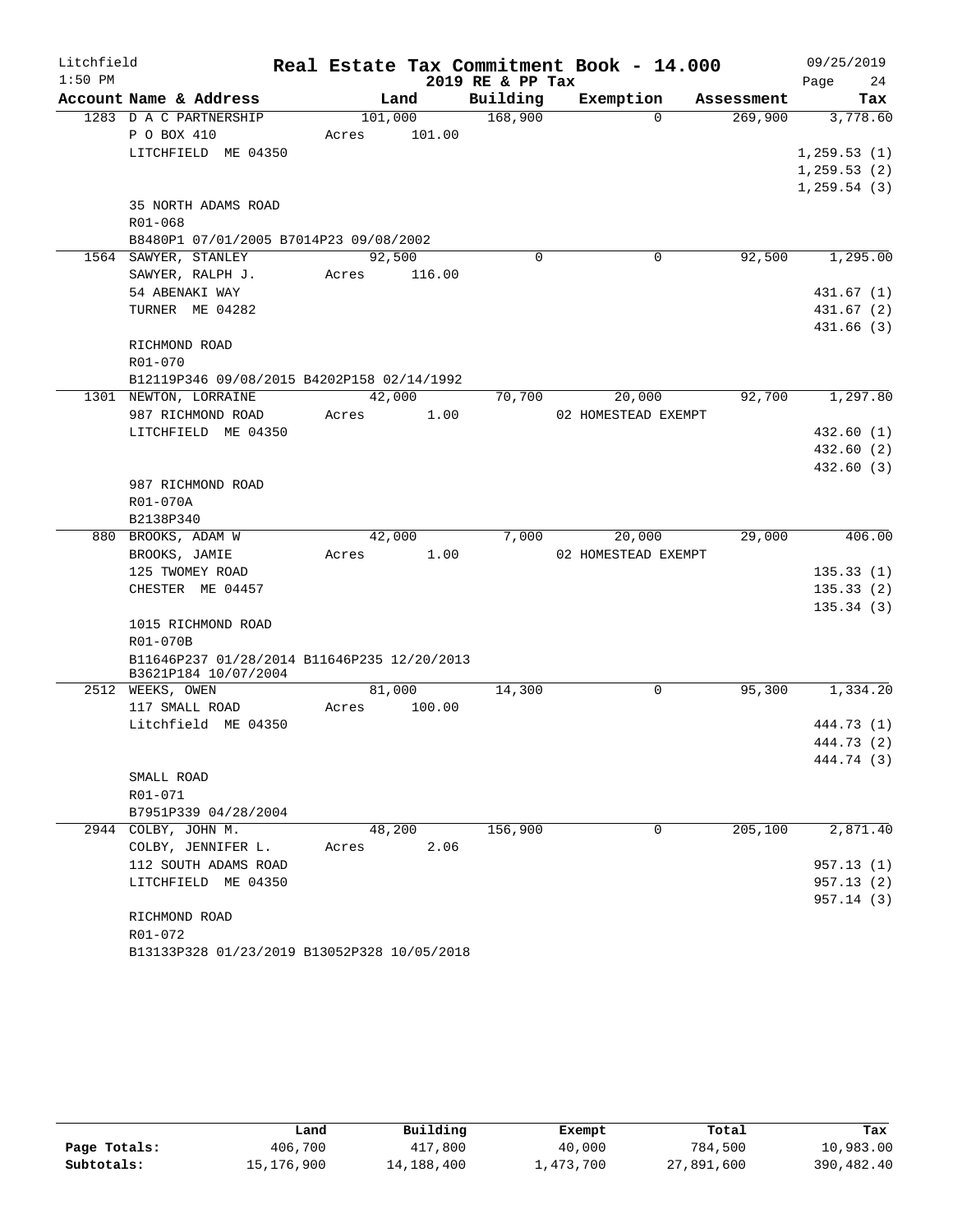| Litchfield<br>$1:50$ PM |                                                                                                                           | Real Estate Tax Commitment Book - 14.000 | 2019 RE & PP Tax |             |            | 09/25/2019<br>25<br>Page                      |
|-------------------------|---------------------------------------------------------------------------------------------------------------------------|------------------------------------------|------------------|-------------|------------|-----------------------------------------------|
|                         | Account Name & Address                                                                                                    | Land                                     | Building         | Exemption   | Assessment | Tax                                           |
|                         | 709 GOWELL SR, LAWRENCE<br>GOWELL, LISA<br><b>48 KENNEDY LANE</b><br>LITCHFIELD ME 04350                                  | 109,000<br>43.00<br>Acres                | 109,500          | $\Omega$    | 218,500    | 3,059.00<br>1,019.67(1)<br>1,019.67(2)        |
|                         | 670 HUNTINGTON HILL<br><b>ROAD</b><br>R02-001<br>B10929P91 12/20/2011 B10929P89 12/20/2011 B6354P113<br>11/21/2000        |                                          |                  |             |            | 1,019.66(3)                                   |
|                         | 697 GOWELL, LAWRENCE G<br><b>48 KENNEDY LANE</b><br>LITCHFIELD ME 04350<br>668 HUNTINGTON HILL                            | 45,000<br>3.00<br>Acres                  | 19,600           | $\mathbf 0$ | 64,600     | 904.40<br>301.47(1)<br>301.47(2)<br>301.46(3) |
|                         | <b>ROAD</b><br>R02-001A<br>B4071P287                                                                                      |                                          |                  |             |            |                                               |
|                         | 2261 BURGESS, HOPE<br>664 HUNTINGTON HILL<br>ROAD<br>LITCHFIELD ME 04350                                                  | 0                                        | 6,700            | 0           | 6,700      | 93.80<br>31.27(1)<br>31.27(2)                 |
|                         | 664 HUNTINGTON HILL<br>ROAD<br>$R02 - 001 - ON - 2$<br>B11932P61 02/23/2015                                               |                                          |                  |             |            | 31.26(3)                                      |
|                         | 2947 GOWELL, LAWRENCE G.<br><b>48 KENNEDY LANE</b><br>Litchfield ME 04350                                                 | 0                                        | 7,600            | $\mathbf 0$ | 7,600      | 106.40<br>35.47(1)<br>35.47(2)<br>35.46(3)    |
|                         | 652 HUNTINGTON HILL<br>ROAD<br>$R02 - 001 - ON - 3$                                                                       |                                          |                  |             |            |                                               |
|                         | 1206 HAYDEN, WILLIAM C.<br>HAYDEN, MARCIA J.<br>PO BOX 278<br>SABATTUS ME 04280<br>703 HUNTINGTON HILL<br>ROAD<br>R02-002 | 56,200<br>33.31<br>Acres                 | 0                | 0           | 56,200     | 786.80<br>262.27(1)<br>262.27(2)<br>262.26(3) |
|                         | B12689P339 08/09/2017 B12381P144 08/11/2016<br>B11300P226 02/04/2013 B1678P95<br>2918 SKELTON, CARRIE J.                  | 50,100                                   | 187,700          | 0           | 237,800    | 3,329.20                                      |
|                         | SKELTON, ANDREW J.<br>694 HUNTINGTON HILL                                                                                 | 2.69<br>Acres                            |                  |             |            | 1, 109.73(1)                                  |
|                         | ROAD<br>LITCHFIELD ME 04350<br>HUNTINGTON HILL ROAD<br>R02-002A                                                           |                                          |                  |             |            | 1, 109.73(2)<br>1, 109.74(3)                  |
|                         | B12689P339 08/09/2017                                                                                                     |                                          |                  |             |            |                                               |

|              | Land       | Building   | Exempt    | Total      | Tax        |
|--------------|------------|------------|-----------|------------|------------|
| Page Totals: | 260,300    | 331,100    |           | 591,400    | 8,279.60   |
| Subtotals:   | 15,437,200 | 14,519,500 | 1,473,700 | 28,483,000 | 398,762.00 |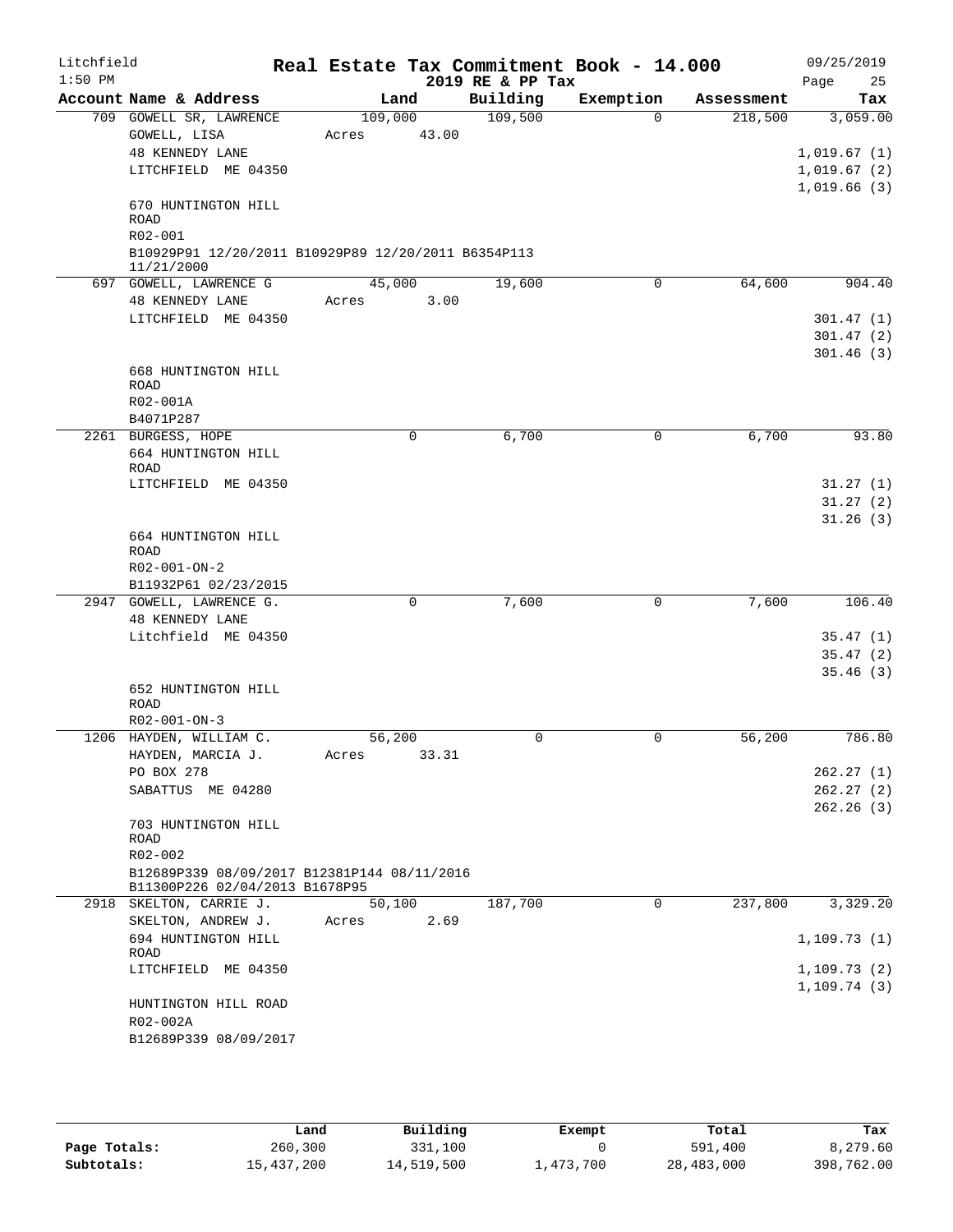| Litchfield |                                                         |         |       |                  | Real Estate Tax Commitment Book - 14.000 |            | 09/25/2019  |
|------------|---------------------------------------------------------|---------|-------|------------------|------------------------------------------|------------|-------------|
| $1:50$ PM  |                                                         |         |       | 2019 RE & PP Tax |                                          |            | 26<br>Page  |
|            | Account Name & Address                                  |         | Land  | Building         | Exemption                                | Assessment | Tax         |
|            | 801 HAYDEN, WILLIAM C &<br>MARCIA                       | 129,100 |       | 76,900           | 20,000                                   | 186,000    | 2,604.00    |
|            | HAYDEN, CARRIE                                          | Acres   | 33.27 |                  | 02 HOMESTEAD EXEMPT                      |            |             |
|            | P O BOX 278                                             |         |       |                  |                                          |            | 868.00(1)   |
|            | SABATTUS ME 04280                                       |         |       |                  |                                          |            | 868.00 (2)  |
|            |                                                         |         |       |                  |                                          |            | 868.00(3)   |
|            | 722 HUNTINGTON HILL                                     |         |       |                  |                                          |            |             |
|            | <b>ROAD</b><br>R02-003                                  |         |       |                  |                                          |            |             |
|            | B10799P286 08/05/2011 B4705P186 06/13/1994              |         |       |                  |                                          |            |             |
|            | 2805 HAYDEN, WILLIAM C. &                               | 47,900  |       | 0                | $\mathbf 0$                              | 47,900     | 670.60      |
|            | MARCIA J.                                               |         |       |                  |                                          |            |             |
|            | PO BOX 278                                              | Acres   | 1.96  |                  |                                          |            |             |
|            | SABATTUS ME 04280                                       |         |       |                  |                                          |            | 223.53(1)   |
|            |                                                         |         |       |                  |                                          |            | 223.53(2)   |
|            | FIX-IT LANE                                             |         |       |                  |                                          |            | 223.54(3)   |
|            | R02-003A                                                |         |       |                  |                                          |            |             |
|            | B11211P333 10/31/2012 B10799P286 08/05/2011             |         |       |                  |                                          |            |             |
|            | 2806 HAYDEN, KINUYO                                     |         | 0     | 58,500           | $\Omega$                                 | 58,500     | 819.00      |
|            | 9 FIX IT LANE                                           |         |       |                  |                                          |            |             |
|            | LITCHFIELD ME 04350                                     |         |       |                  |                                          |            | 273.00(1)   |
|            |                                                         |         |       |                  |                                          |            | 273.00(2)   |
|            |                                                         |         |       |                  |                                          |            | 273.00(3)   |
|            | 9 FIX-IT LANE                                           |         |       |                  |                                          |            |             |
|            | R02-003A-ON<br>2820 HAYDEN, WILLIAM C &                 | 48,100  |       | 172,800          | 0                                        | 220,900    | 3,092.60    |
|            | MARCIA                                                  |         |       |                  |                                          |            |             |
|            | P O BOX 278                                             | Acres   | 2.03  |                  |                                          |            |             |
|            | SABATTUS ME 04280                                       |         |       |                  |                                          |            | 1,030.87(1) |
|            |                                                         |         |       |                  |                                          |            | 1,030.87(2) |
|            |                                                         |         |       |                  |                                          |            | 1,030.86(3) |
|            | HUNTINGTON HILL ROAD                                    |         |       |                  |                                          |            |             |
|            | R02-003B<br>B11223P144 11/14/2012 B11219P250 11/08/2012 |         |       |                  |                                          |            |             |
|            | B11211P339 10/31/2012 B11211P335 10/31/2012             |         |       |                  |                                          |            |             |
|            | 2792 HAYDEN, CARRIE                                     |         | 0     | 16,100           | 0                                        | 16,100     | 225.40      |
|            | 9 FIX IT LANE                                           |         |       |                  |                                          |            |             |
|            | LITCHFIELD ME 04350                                     |         |       |                  |                                          |            | 75.13(1)    |
|            |                                                         |         |       |                  |                                          |            | 75.13(2)    |
|            |                                                         |         |       |                  |                                          |            | 75.14(3)    |
|            | 722 HUNTINGTON HILL<br><b>ROAD</b>                      |         |       |                  |                                          |            |             |
|            | R02-003-ON                                              |         |       |                  |                                          |            |             |
|            | 2527 HAYDEN, DEBBIE                                     |         | 0     | 6,000            | 6,000                                    | $\Omega$   | 0.00        |
|            |                                                         |         |       |                  | 02 HOMESTEAD EXEMPT                      |            |             |
|            | LITCHFIELD ME 04350                                     |         |       |                  |                                          |            |             |
|            |                                                         |         |       |                  |                                          |            |             |
|            |                                                         |         |       |                  |                                          |            |             |
|            | 19 FIX-IT LANE<br>R02-003-ON-1                          |         |       |                  |                                          |            |             |
|            |                                                         |         |       |                  |                                          |            |             |

|              | Land       | Building   | Exempt    | Total      | Tax        |
|--------------|------------|------------|-----------|------------|------------|
| Page Totals: | 225,100    | 330,300    | 26,000    | 529,400    | 7,411.60   |
| Subtotals:   | 15,662,300 | 14,849,800 | 1,499,700 | 29,012,400 | 406,173.60 |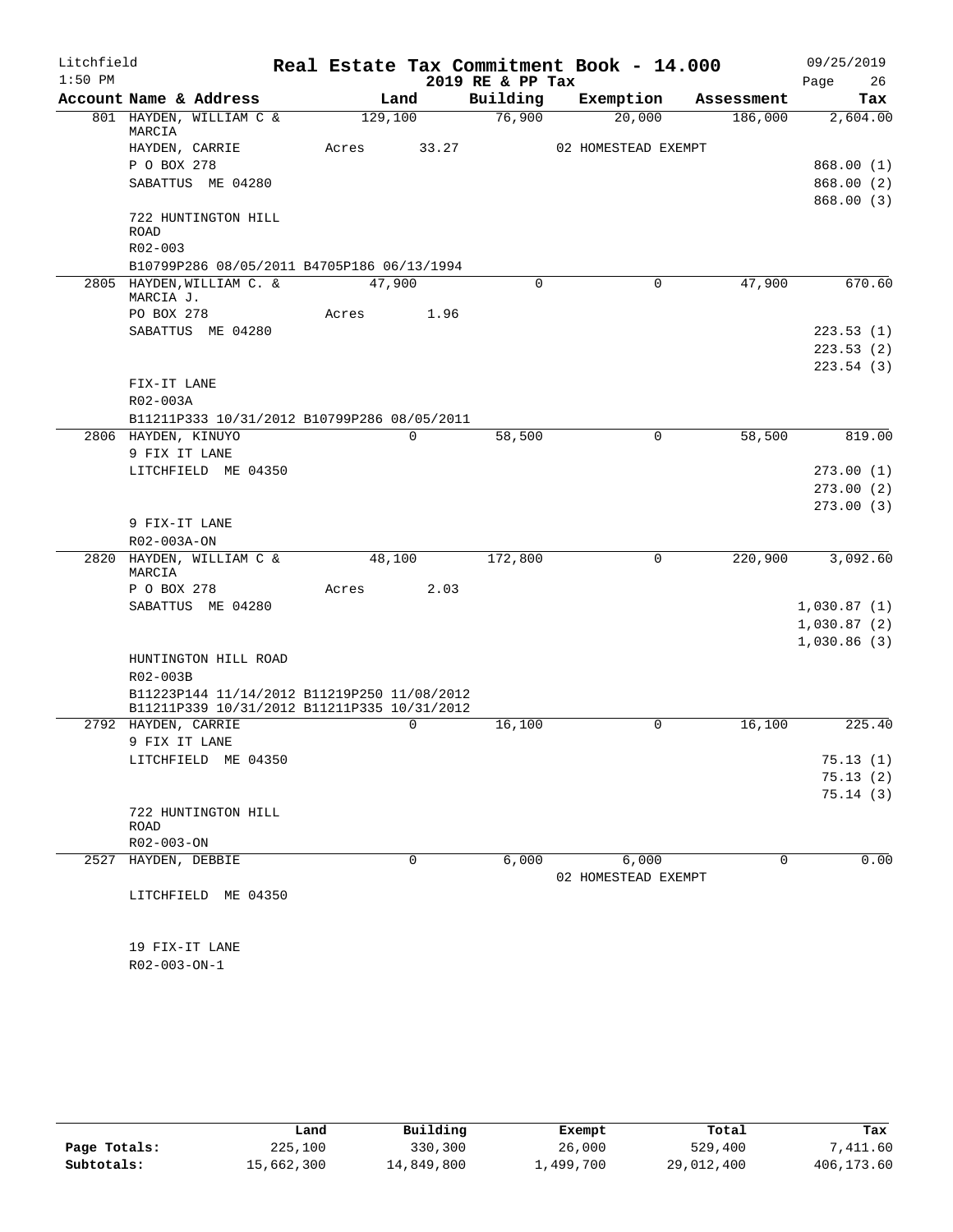| Litchfield<br>$1:50$ PM |                                                      |       |        |       | 2019 RE & PP Tax | Real Estate Tax Commitment Book - 14.000 |            | 09/25/2019<br>Page     | 27     |
|-------------------------|------------------------------------------------------|-------|--------|-------|------------------|------------------------------------------|------------|------------------------|--------|
|                         | Account Name & Address                               |       | Land   |       | Building         | Exemption                                | Assessment |                        | Tax    |
|                         | 119 BERNIER, NORMAND L.                              |       | 61,000 |       | 31,100           | $\Omega$                                 | 92,100     | 1,289.40               |        |
|                         | BERNIER, JEANNINE B.                                 | Acres |        | 45.00 |                  |                                          |            |                        |        |
|                         | 761 HUNTINGTON HILL                                  |       |        |       |                  |                                          |            | 429.80(1)              |        |
|                         | ROAD<br>LITCHFIELD ME 04350                          |       |        |       |                  |                                          |            | 429.80 (2)             |        |
|                         |                                                      |       |        |       |                  |                                          |            | 429.80(3)              |        |
|                         | 758 HUNTINGTON HILL                                  |       |        |       |                  |                                          |            |                        |        |
|                         | <b>ROAD</b><br>R02-004                               |       |        |       |                  |                                          |            |                        |        |
|                         | B12319P222 06/14/2016 B1533P217                      |       |        |       |                  |                                          |            |                        |        |
|                         | 1039 LEET, GLADYS I (HEIRS                           |       | 45,000 |       | 17,500           | $\mathbf 0$                              | 62,500     |                        | 875.00 |
|                         | OF)                                                  |       |        |       |                  |                                          |            |                        |        |
|                         | 566 RICHMOND ROAD                                    | Acres |        | 1.00  |                  |                                          |            |                        |        |
|                         | LITCHFIELD ME 04350                                  |       |        |       |                  |                                          |            | 291.67(1)              |        |
|                         |                                                      |       |        |       |                  |                                          |            | 291.67(2)<br>291.66(3) |        |
|                         | 566 RICHMOND ROAD                                    |       |        |       |                  |                                          |            |                        |        |
|                         | $R02 - 005$                                          |       |        |       |                  |                                          |            |                        |        |
|                         | B2766P205                                            |       |        |       |                  |                                          |            |                        |        |
|                         | 1466 WOOD, DWAYNE S.                                 |       | 35,800 |       | 127,100          | 0                                        | 162,900    | 2,280.60               |        |
|                         | WOOD, DENISE J.                                      | Acres |        | 0.40  |                  |                                          |            |                        |        |
|                         | 647 RICHMOND ROAD                                    |       |        |       |                  |                                          |            | 760.20(1)              |        |
|                         | LITCHFIELD ME 04350                                  |       |        |       |                  |                                          |            | 760.20(2)              |        |
|                         | 570 RICHMOND ROAD                                    |       |        |       |                  |                                          |            | 760.20(3)              |        |
|                         | R02-006                                              |       |        |       |                  |                                          |            |                        |        |
|                         | B11415P248 06/11/2013 B8549P141 08/12/2005 B5809P148 |       |        |       |                  |                                          |            |                        |        |
|                         | 12/08/1998<br>1479 RICKER, BERTHA                    |       | 63,200 |       | 175,700          | 20,000                                   | 218,900    | 3,064.60               |        |
|                         | (TRUSTEE)                                            |       |        |       |                  |                                          |            |                        |        |
|                         | BERTHA A. RICKER                                     | Acres |        | 10.20 |                  | 02 HOMESTEAD EXEMPT                      |            |                        |        |
|                         | GRANTOR TRUST<br>585 RICHMOND ROAD                   |       |        |       |                  |                                          |            | 1,021.53(1)            |        |
|                         | LITCHFIELD ME 04350                                  |       |        |       |                  |                                          |            | 1,021.53(2)            |        |
|                         |                                                      |       |        |       |                  |                                          |            | 1,021.54(3)            |        |
|                         | 585 RICHMOND ROAD                                    |       |        |       |                  |                                          |            |                        |        |
|                         | R02-007                                              |       |        |       |                  |                                          |            |                        |        |
|                         | B12779P12 11/08/2017 B3522P93                        |       |        |       |                  |                                          |            |                        |        |
|                         | 2260 PARTRIDGE, GERALD A.,<br>JR.                    |       |        | 0     | 8,300            | 8,300                                    | 0          |                        | 0.00   |
|                         | 586 RICHMOND ROAD                                    |       |        |       |                  | 02 HOMESTEAD EXEMPT                      |            |                        |        |
|                         | LITCHFIELD ME 04350                                  |       |        |       |                  |                                          |            |                        |        |
|                         |                                                      |       |        |       |                  |                                          |            |                        |        |
|                         |                                                      |       |        |       |                  |                                          |            |                        |        |
|                         | 586 RICHMOND ROAD<br>R02-007-ON                      |       |        |       |                  |                                          |            |                        |        |
|                         | 227 GILMORE, KEVIN R                                 |       | 60,500 |       | 19,900           | $\mathsf{O}$                             | 80,400     | 1,125.60               |        |
|                         | 43 KOPADDY TRAIL                                     | Acres |        | 4.00  |                  |                                          |            |                        |        |
|                         | HARPSWELL ME 04079                                   |       |        |       |                  |                                          |            | 375.20(1)              |        |
|                         |                                                      |       |        |       |                  |                                          |            | 375.20(2)              |        |
|                         |                                                      |       |        |       |                  |                                          |            | 375.20(3)              |        |
|                         | 596 RICHMOND ROAD                                    |       |        |       |                  |                                          |            |                        |        |
|                         | R02-008                                              |       |        |       |                  |                                          |            |                        |        |
|                         | B13079P203 10/25/2018 B12932P266 06/08/2018          |       |        |       |                  |                                          |            |                        |        |

|              | Land       | Building   | Exempt    | Total      | Tax        |
|--------------|------------|------------|-----------|------------|------------|
| Page Totals: | 265,500    | 379,600    | 28,300    | 616,800    | 8,635.20   |
| Subtotals:   | 15,927,800 | 15,229,400 | 1,528,000 | 29,629,200 | 414,808.80 |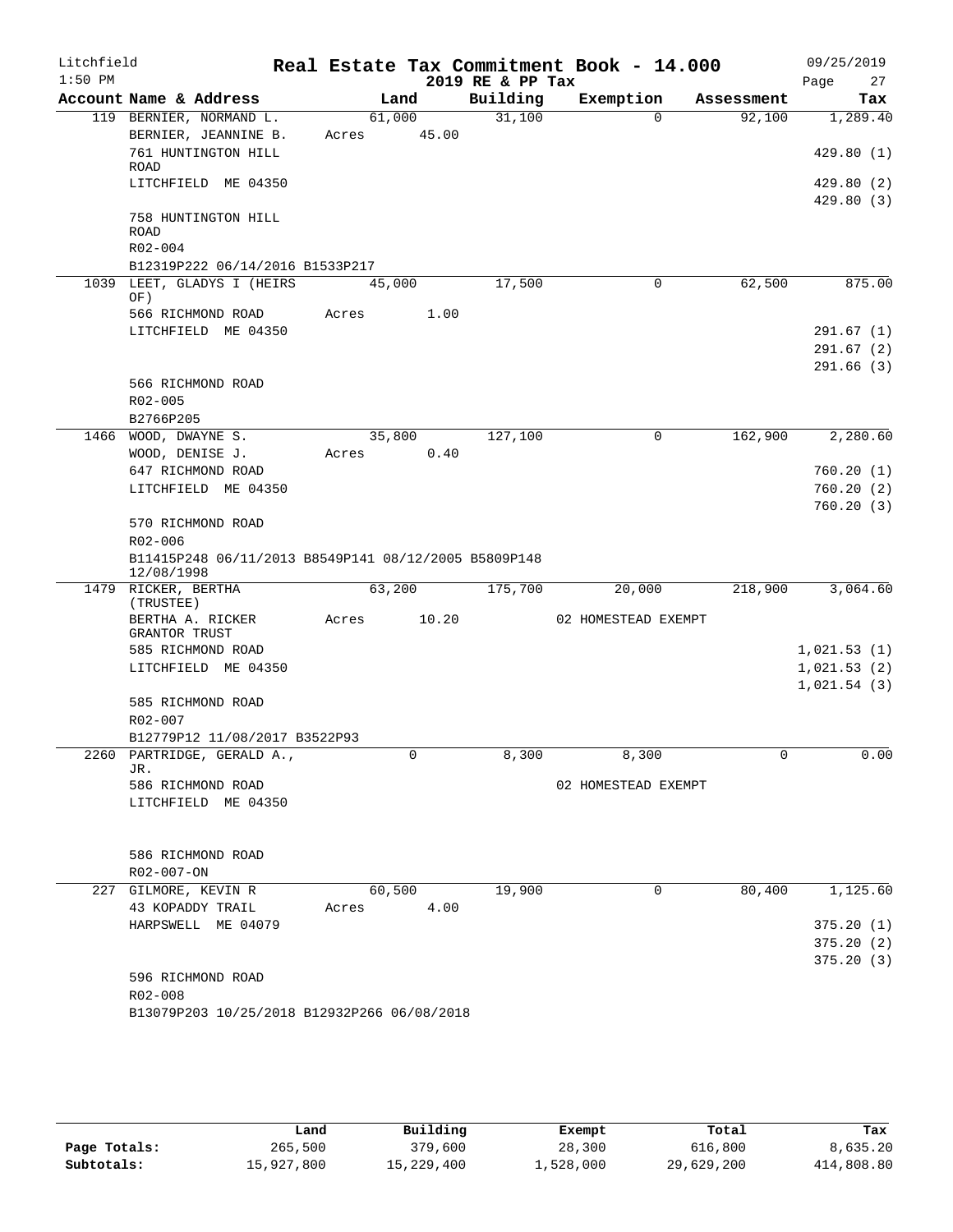| Litchfield<br>$1:50$ PM |                                              |        |             | 2019 RE & PP Tax | Real Estate Tax Commitment Book - 14.000 |            | 09/25/2019<br>Page<br>28 |
|-------------------------|----------------------------------------------|--------|-------------|------------------|------------------------------------------|------------|--------------------------|
|                         | Account Name & Address                       |        | Land        | Building         | Exemption                                | Assessment | Tax                      |
|                         | 415 WATSON, KYLE H.                          | 46,200 |             | 39,500           | $\Omega$                                 | 85,700     | 1,199.80                 |
|                         | WATSON, WALTER P. JR.                        | Acres  | 1.40        |                  |                                          |            |                          |
|                         | 610 RICHMOND ROAD                            |        |             |                  |                                          |            | 399.93 (1)               |
|                         | LITCHFIELD ME 04350                          |        |             |                  |                                          |            | 399.93(2)                |
|                         |                                              |        |             |                  |                                          |            | 399.94 (3)               |
|                         | 610 RICHMOND ROAD                            |        |             |                  |                                          |            |                          |
|                         | R02-009                                      |        |             |                  |                                          |            |                          |
|                         | B11803P123 09/15/2014 B11803P117 05/12/2014  |        |             |                  |                                          |            |                          |
|                         | B5543P160 02/04/1998<br>696 BURGESS, KEITH E | 46,500 |             | 36,400           | 20,000                                   | 62,900     | 880.60                   |
|                         | 602 RICHMOND ROAD                            | Acres  | 1.50        |                  | 02 HOMESTEAD EXEMPT                      |            |                          |
|                         | LITCHFIELD ME 04350                          |        |             |                  |                                          |            | 293.53(1)                |
|                         |                                              |        |             |                  |                                          |            | 293.53(2)                |
|                         |                                              |        |             |                  |                                          |            | 293.54(3)                |
|                         | 602 RICHMOND ROAD                            |        |             |                  |                                          |            |                          |
|                         | R02-009A                                     |        |             |                  |                                          |            |                          |
|                         | B4892P10 05/01/1995                          |        |             |                  |                                          |            |                          |
|                         | 414 MCVAY, REBECCA                           | 45,600 |             | 2,700            | 0                                        | 48,300     | 676.20                   |
|                         | 499 RICHMOND ROAD                            | Acres  | 1.20        |                  |                                          |            |                          |
|                         | LITCHFIELD ME 04350                          |        |             |                  |                                          |            | 225.40(1)                |
|                         |                                              |        |             |                  |                                          |            | 225.40(2)                |
|                         |                                              |        |             |                  |                                          |            | 225.40(3)                |
|                         | 618 RICHMOND ROAD                            |        |             |                  |                                          |            |                          |
|                         | R02-009B                                     |        |             |                  |                                          |            |                          |
|                         | B5127P180 05/03/1996                         |        |             |                  |                                          |            |                          |
|                         | 2912 PEPIN, TRTISTAN                         |        | $\mathbf 0$ | 23,600           | $\mathbf 0$                              | 23,600     | 330.40                   |
|                         | 618 RICHMOND ROAD                            |        |             |                  |                                          |            |                          |
|                         | Litchfield ME 04350                          |        |             |                  |                                          |            | 110.13(1)                |
|                         |                                              |        |             |                  |                                          |            | 110.13(2)                |
|                         |                                              |        |             |                  |                                          |            | 110.14(3)                |
|                         | 618 RICHMOND ROAD                            |        |             |                  |                                          |            |                          |
|                         | R02-009B-ON                                  |        |             |                  |                                          |            |                          |
|                         | 2069 PESTER, HENRY                           | 45,800 |             | 14,300           | 20,000                                   | 40,100     | 561.40                   |
|                         | 626 RICHMOND ROAD                            | Acres  | 1.25        |                  | 02 HOMESTEAD EXEMPT                      |            |                          |
|                         | LITCHFIELD ME 04350                          |        |             |                  |                                          |            | 187.13(1)                |
|                         |                                              |        |             |                  |                                          |            | 187.13(2)                |
|                         |                                              |        |             |                  |                                          |            | 187.14(3)                |
|                         | 626 RICHMOND ROAD                            |        |             |                  |                                          |            |                          |
|                         | R02-010                                      |        |             |                  |                                          |            |                          |
|                         | 1376 HINDS SEAN J.                           | 53,700 |             | 113,300          | 20,000                                   | 147,000    | 2,058.00                 |
|                         | HINDS SUSAN                                  | Acres  | 3.90        |                  | 02 HOMESTEAD EXEMPT                      |            |                          |
|                         | 640 RICHMOND ROAD                            |        |             |                  |                                          |            | 686.00(1)                |
|                         | LITCHFIELD ME 04350                          |        |             |                  |                                          |            | 686.00 (2)               |
|                         | 640 RICHMOND ROAD                            |        |             |                  |                                          |            | 686.00 (3)               |
|                         | R02-011                                      |        |             |                  |                                          |            |                          |
|                         | B8354P349 03/29/2005 B5370P92                |        |             |                  |                                          |            |                          |
|                         | 648 GAGNE, DANIEL R                          | 39,400 |             | 39,200           | 0                                        | 78,600     | 1,100.40                 |
|                         | 181 RICHMOND ROAD                            | Acres  | 0.60        |                  |                                          |            |                          |
|                         | LITCHFIELD ME 04350                          |        |             |                  |                                          |            | 366.80(1)                |
|                         |                                              |        |             |                  |                                          |            | 366.80(2)                |
|                         |                                              |        |             |                  |                                          |            | 366.80(3)                |
|                         | 630 RICHMOND ROAD                            |        |             |                  |                                          |            |                          |
|                         | R02-013A                                     |        |             |                  |                                          |            |                          |
|                         | B3975P98                                     |        |             |                  |                                          |            |                          |
|                         |                                              |        |             |                  |                                          |            |                          |
|                         |                                              |        |             |                  |                                          |            |                          |
|                         |                                              |        |             |                  |                                          |            |                          |

|              | Land       | Building   | Exempt    | Total        | Tax        |
|--------------|------------|------------|-----------|--------------|------------|
| Page Totals: | 277,200    | 269,000    | 60,000    | 486,200      | 6,806.80   |
| Subtotals:   | 16,205,000 | 15,498,400 | 1,588,000 | 30, 115, 400 | 421,615.60 |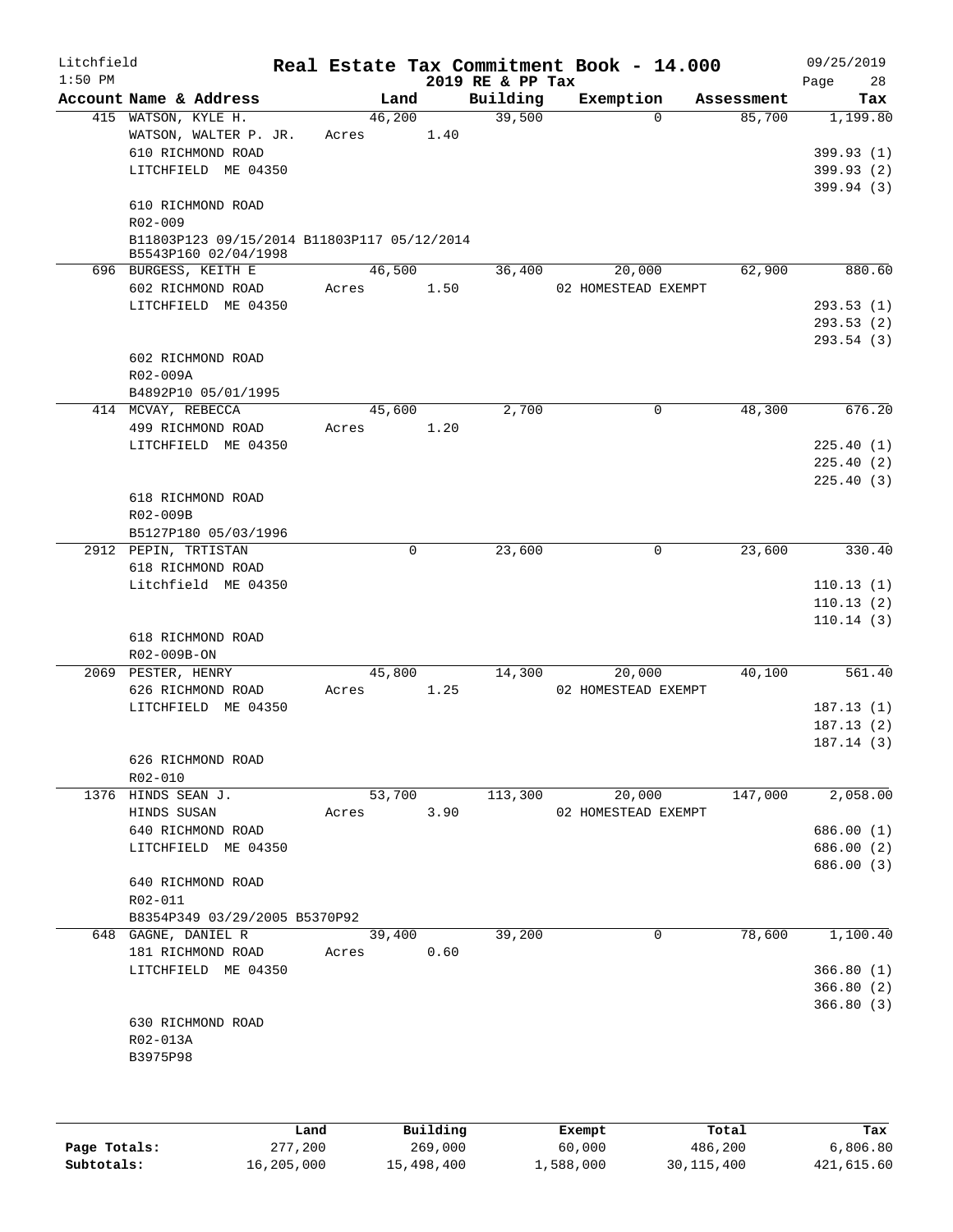| Litchfield   |                                                     |            |        |            |                  | Real Estate Tax Commitment Book - 14.000 |            | 09/25/2019  |
|--------------|-----------------------------------------------------|------------|--------|------------|------------------|------------------------------------------|------------|-------------|
| $1:50$ PM    |                                                     |            |        |            | 2019 RE & PP Tax |                                          |            | 29<br>Page  |
|              | Account Name & Address                              |            | Land   |            | Building         | Exemption                                | Assessment | Tax         |
|              | 610 SMART, LEROY                                    |            | 4,000  |            | $\Omega$         | $\Omega$                                 | 4,000      | 56.00       |
|              | 1532 HALLOWELL ROAD                                 |            | Acres  | 0.10       |                  |                                          |            |             |
|              | LITCHFIELD ME 04350                                 |            |        |            |                  |                                          |            | 18.67(1)    |
|              |                                                     |            |        |            |                  |                                          |            | 18.67(2)    |
|              |                                                     |            |        |            |                  |                                          |            | 18.66(3)    |
|              | RICHMOND ROAD                                       |            |        |            |                  |                                          |            |             |
|              | R02-014                                             |            |        |            |                  |                                          |            |             |
|              | B13018P198 08/30/2018                               |            |        |            |                  |                                          |            |             |
|              | 1241 MONROE, JOHN                                   |            | 49,600 |            | 108,900          | 20,000                                   | 138,500    | 1,939.00    |
|              | 2793 HALLOWELL ROAD                                 |            | Acres  | 0.80       |                  | 02 HOMESTEAD EXEMPT                      |            |             |
|              | LITCHFIELD ME 04350                                 |            |        |            |                  |                                          |            | 646.33(1)   |
|              |                                                     |            |        |            |                  |                                          |            | 646.33(2)   |
|              |                                                     |            |        |            |                  |                                          |            | 646.34(3)   |
|              | 2793 HALLOWELL ROAD                                 |            |        |            |                  |                                          |            |             |
|              |                                                     |            |        |            |                  |                                          |            |             |
|              | R02-015                                             |            |        |            |                  |                                          |            |             |
|              | B2509P121 02/02/2005                                |            |        |            |                  |                                          |            |             |
|              | 513 MASON MARY JO                                   |            | 35,800 |            | 17,900           | 20,000                                   | 33,700     | 471.80      |
|              | PARSONS CHARLES                                     |            | Acres  | 0.40       |                  | 02 HOMESTEAD EXEMPT                      |            |             |
|              | 2787 HALLOWELL ROAD                                 |            |        |            |                  |                                          |            | 157.27(1)   |
|              | LITCHFIELD ME 04350                                 |            |        |            |                  |                                          |            | 157.27(2)   |
|              |                                                     |            |        |            |                  |                                          |            | 157.26(3)   |
|              | 2787 HALLOWELL ROAD                                 |            |        |            |                  |                                          |            |             |
|              | R02-016                                             |            |        |            |                  |                                          |            |             |
|              | B8318P189 02/23/2005 B6753P127                      |            |        |            |                  |                                          |            |             |
|              | 287 CATON, DOUGLAS                                  |            | 37,700 |            | 40,300           | 20,000                                   | 58,000     | 812.00      |
|              | 2783 HALLOWELL ROAD                                 |            | Acres  | 0.50       |                  | 02 HOMESTEAD EXEMPT                      |            |             |
|              | LITCHFIELD ME 04350                                 |            |        |            |                  |                                          |            | 270.67(1)   |
|              |                                                     |            |        |            |                  |                                          |            | 270.67(2)   |
|              |                                                     |            |        |            |                  |                                          |            | 270.66(3)   |
|              | 2783 HALLOWELL ROAD                                 |            |        |            |                  |                                          |            |             |
|              | R02-017                                             |            |        |            |                  |                                          |            |             |
|              | B5126P274 04/18/1996 B5120P146 02/05/1996           |            |        |            |                  |                                          |            |             |
|              | 998 LANE FRANKLIN                                   |            | 44,400 |            | 18,700           | 0                                        | 63,100     | 883.40      |
|              | 698 RICHMOND ROAD                                   |            |        |            |                  |                                          |            |             |
|              |                                                     |            | Acres  | 11.90      |                  |                                          |            |             |
|              | LITCHFIELD ME 04350                                 |            |        |            |                  |                                          |            | 294.47 (1)  |
|              |                                                     |            |        |            |                  |                                          |            | 294.47 (2)  |
|              |                                                     |            |        |            |                  |                                          |            | 294.46 (3)  |
|              | 2777 HALLOWELL ROAD                                 |            |        |            |                  |                                          |            |             |
|              | R02-018                                             |            |        |            |                  |                                          |            |             |
|              | B3950P180                                           |            |        |            |                  |                                          |            |             |
| 2579         | WELLS, JOEL WILLIAM                                 |            | 45,300 |            | 93,900           | 20,000                                   | 119,200    | 1,668.80    |
|              | 2777 HALLOWELL ROAD                                 |            | Acres  | 1.10       |                  | 02 HOMESTEAD EXEMPT                      |            |             |
|              | LITCHFIELD ME 04350                                 |            |        |            |                  |                                          |            | 556.27(1)   |
|              |                                                     |            |        |            |                  |                                          |            | 556.27(2)   |
|              |                                                     |            |        |            |                  |                                          |            | 556.26(3)   |
|              | 2777 HALLOWELL ROAD                                 |            |        |            |                  |                                          |            |             |
|              | R02-018A                                            |            |        |            |                  |                                          |            |             |
|              | B12395P113 08/12/2016 B12310P88 05/23/2016          |            |        |            |                  |                                          |            |             |
|              | B12284P184 02/11/2016 B12066P5 08/10/2015 B8854P227 |            |        |            |                  |                                          |            |             |
|              | 03/31/2006                                          |            |        |            |                  |                                          |            |             |
|              | 320 LEET, BONNIE & RAYMOND                          |            | 47,400 |            | 26,600           | 20,000                                   | 54,000     | 756.00      |
|              | 2771 HALLOWELL ROAD                                 |            | Acres  | 1.80       |                  | 02 HOMESTEAD EXEMPT                      |            |             |
|              | LITCHFIELD ME 04350                                 |            |        |            |                  |                                          |            | 252.00(1)   |
|              |                                                     |            |        |            |                  |                                          |            | 252.00(2)   |
|              |                                                     |            |        |            |                  |                                          |            | 252.00(3)   |
|              | 2771 HALLOWELL ROAD                                 |            |        |            |                  |                                          |            |             |
|              | R02-019                                             |            |        |            |                  |                                          |            |             |
|              | B7266P79                                            |            |        |            |                  |                                          |            |             |
|              |                                                     |            |        |            |                  |                                          |            |             |
|              |                                                     | Land       |        | Building   |                  | Exempt                                   | Total      | Tax         |
| Page Totals: |                                                     | 264,200    |        | 306,300    |                  | 100,000                                  | 470,500    | 6,587.00    |
| Subtotals:   |                                                     | 16,469,200 |        | 15,804,700 |                  | 1,688,000                                | 30,585,900 | 428, 202.60 |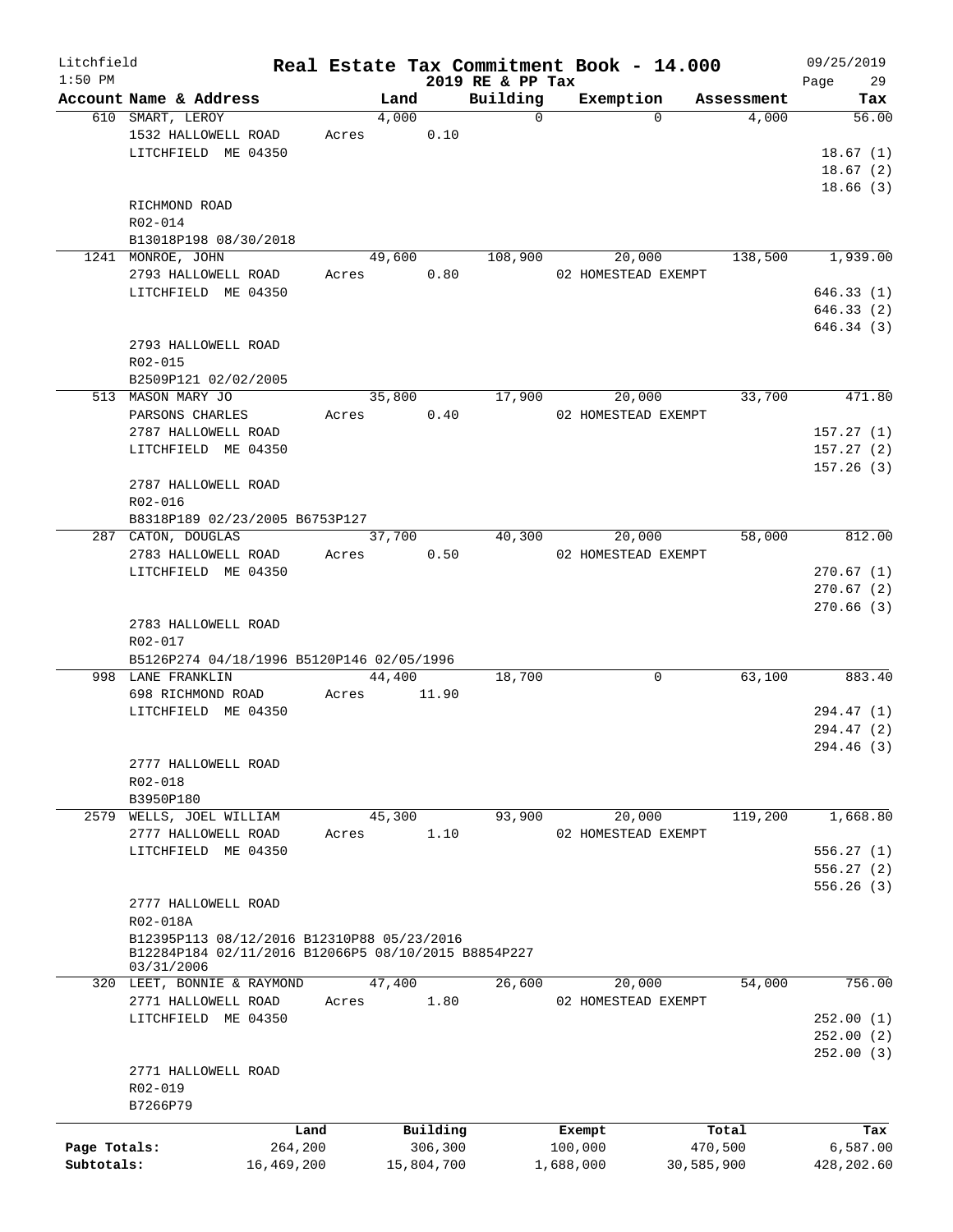| Litchfield   |                                                  |            |             |            |                      | Real Estate Tax Commitment Book - 14.000 |            |            | 09/25/2019 |
|--------------|--------------------------------------------------|------------|-------------|------------|----------------------|------------------------------------------|------------|------------|------------|
| $1:50$ PM    |                                                  |            |             |            | 2019 RE & PP Tax     |                                          |            |            | 30<br>Page |
|              | Account Name & Address                           |            | Land        |            | Building             | Exemption                                |            | Assessment | Tax        |
|              | 137 PARE, GERARD                                 |            | 31,200      |            | 122,600              |                                          | $\Omega$   | 153,800    | 2,153.20   |
|              | PARE CINDY                                       | Acres      |             | 0.20       |                      |                                          |            |            |            |
|              | 2769 HALLOWELL ROAD                              |            |             |            |                      |                                          |            |            | 717.73(1)  |
|              | LITCHFIELD ME 04350                              |            |             |            |                      |                                          |            |            | 717.73(2)  |
|              |                                                  |            |             |            |                      |                                          |            |            | 717.74(3)  |
|              | 2769 HALLOWELL ROAD                              |            |             |            |                      |                                          |            |            |            |
|              | R02-020                                          |            |             |            |                      |                                          |            |            |            |
|              | B9403P1 06/14/2007 B5431P22 08/19/1997           |            |             |            |                      |                                          |            |            |            |
|              | 2746 ANGUS, JONATHAN D.                          |            | 80,400      |            | $\Omega$             |                                          | 0          | 80,400     | 1,125.60   |
|              | ANGUS, HILARY W.                                 |            | Acres 97.68 |            |                      |                                          |            |            |            |
|              | 2759 HALLOWELL ROAD                              |            |             |            |                      |                                          |            |            | 375.20(1)  |
|              | LITCHFIELD ME 04350                              |            |             |            |                      |                                          |            |            | 375.20(2)  |
|              |                                                  |            |             |            |                      |                                          |            |            | 375.20(3)  |
|              | HALLOWELL ROAD                                   |            |             |            |                      |                                          |            |            |            |
|              | $R02 - 022$                                      |            |             |            |                      |                                          |            |            |            |
|              | B12911P236 05/18/2018 B7004P120                  |            |             |            |                      |                                          |            |            |            |
|              | 126 ANGUS, JONATHAN D.                           |            | 49,500      |            | 161,500              |                                          | 0          | 211,000    | 2,954.00   |
|              | ANGUS, HILARY W.                                 |            | Acres 2.51  |            |                      |                                          |            |            |            |
|              | 2759 HALLOWELL ROAD                              |            |             |            |                      |                                          |            |            | 984.67 (1) |
|              | LITCHFIELD ME 04350                              |            |             |            |                      |                                          |            |            | 984.67 (2) |
|              |                                                  |            |             |            |                      |                                          |            |            | 984.66 (3) |
|              | 2759 HALLOWELL ROAD                              |            |             |            |                      |                                          |            |            |            |
|              | R02-022A                                         |            |             |            |                      |                                          |            |            |            |
|              | B12911P236 05/18/2018 B7004P120                  |            |             |            |                      |                                          |            |            |            |
|              |                                                  |            | 35,000      |            | $1\overline{27,800}$ |                                          |            | 142,800    | 1,999.20   |
|              | 1841 WHITAKER ARTHUR R III                       |            |             |            |                      | 20,000                                   |            |            |            |
|              | WHITAKER DEBRA C                                 |            | Acres 0.36  |            |                      | 02 HOMESTEAD EXEMPT                      |            |            |            |
|              | 3 SCRAPPY LANE                                   |            |             |            |                      |                                          |            |            | 666.40 (1) |
|              | LITCHFIELD ME 04350                              |            |             |            |                      |                                          |            |            | 666.40 (2) |
|              |                                                  |            |             |            |                      |                                          |            |            | 666.40 (3) |
|              | 3 SCRAPPY LANE                                   |            |             |            |                      |                                          |            |            |            |
|              | $R02 - 023$                                      |            |             |            |                      |                                          |            |            |            |
|              | B8686P194 11/10/2005 B3651P208                   |            |             |            |                      |                                          |            |            |            |
|              | 2528 WELLS BRIAN                                 |            | 48,800      |            | 131,600              | 20,000                                   |            | 160,400    | 2,245.60   |
|              | 25 SCRAPPY LANE                                  | Acres      |             | 2.25       |                      | 02 HOMESTEAD EXEMPT                      |            |            |            |
|              | LITCHFIELD ME 04350                              |            |             |            |                      |                                          |            |            | 748.53(1)  |
|              |                                                  |            |             |            |                      |                                          |            |            | 748.53 (2) |
|              |                                                  |            |             |            |                      |                                          |            |            | 748.54 (3) |
|              | 25 SCRAPPY LANE                                  |            |             |            |                      |                                          |            |            |            |
|              | R02-023A                                         |            |             |            |                      |                                          |            |            |            |
|              | B5452P87 08/24/1997                              |            |             |            |                      |                                          |            |            |            |
|              | 865 HUNTINGTON, PAUL L, JR.                      |            | 45,900      |            | 17,500               | 20,000                                   |            | 43,400     | 607.60     |
|              | 2733 HALLOWELL ROAD                              | Acres      |             | 1.30       |                      | 02 HOMESTEAD EXEMPT                      |            |            |            |
|              | LITCHFIELD ME 04350                              |            |             |            |                      |                                          |            |            | 202.53(1)  |
|              |                                                  |            |             |            |                      |                                          |            |            | 202.53(2)  |
|              |                                                  |            |             |            |                      |                                          |            |            | 202.54(3)  |
|              | 2747 HALLOWELL ROAD                              |            |             |            |                      |                                          |            |            |            |
|              | R02-024                                          |            |             |            |                      |                                          |            |            |            |
|              | B6286P89 03/22/2000 B898P283 11/02/1950 B362P422 |            |             |            |                      |                                          |            |            |            |
|              | 08/19/1886                                       |            |             |            |                      |                                          |            |            |            |
|              | 1120 BRIGGS, JOHN & MARY                         |            | 48,300      |            | 186,300              | 26,000                                   |            | 208,600    | 2,920.40   |
|              | 2721 HALLOWELL ROAD                              | Acres      |             | 2.10       |                      | 03 VETERANS EXEMPT                       |            |            |            |
|              | LITCHFIELD ME 04350                              |            |             |            |                      | 02 HOMESTEAD EXEMPT                      |            |            | 973.47(1)  |
|              |                                                  |            |             |            |                      |                                          |            |            | 973.47 (2) |
|              |                                                  |            |             |            |                      |                                          |            |            | 973.46 (3) |
|              | 2721 HALLOWELL ROAD                              |            |             |            |                      |                                          |            |            |            |
|              | R02-024A                                         |            |             |            |                      |                                          |            |            |            |
|              | B11614P139 01/15/2014 B6683P75                   |            |             |            |                      |                                          |            |            |            |
|              |                                                  |            |             |            |                      |                                          |            |            |            |
|              |                                                  |            |             |            |                      |                                          |            |            |            |
|              |                                                  | Land       |             | Building   |                      | Exempt                                   |            | Total      | Tax        |
| Page Totals: |                                                  | 339,100    |             | 747,300    |                      | 86,000                                   | 1,000,400  |            | 14,005.60  |
| Subtotals:   |                                                  | 16,808,300 |             | 16,552,000 |                      | 1,774,000                                | 31,586,300 |            | 442,208.20 |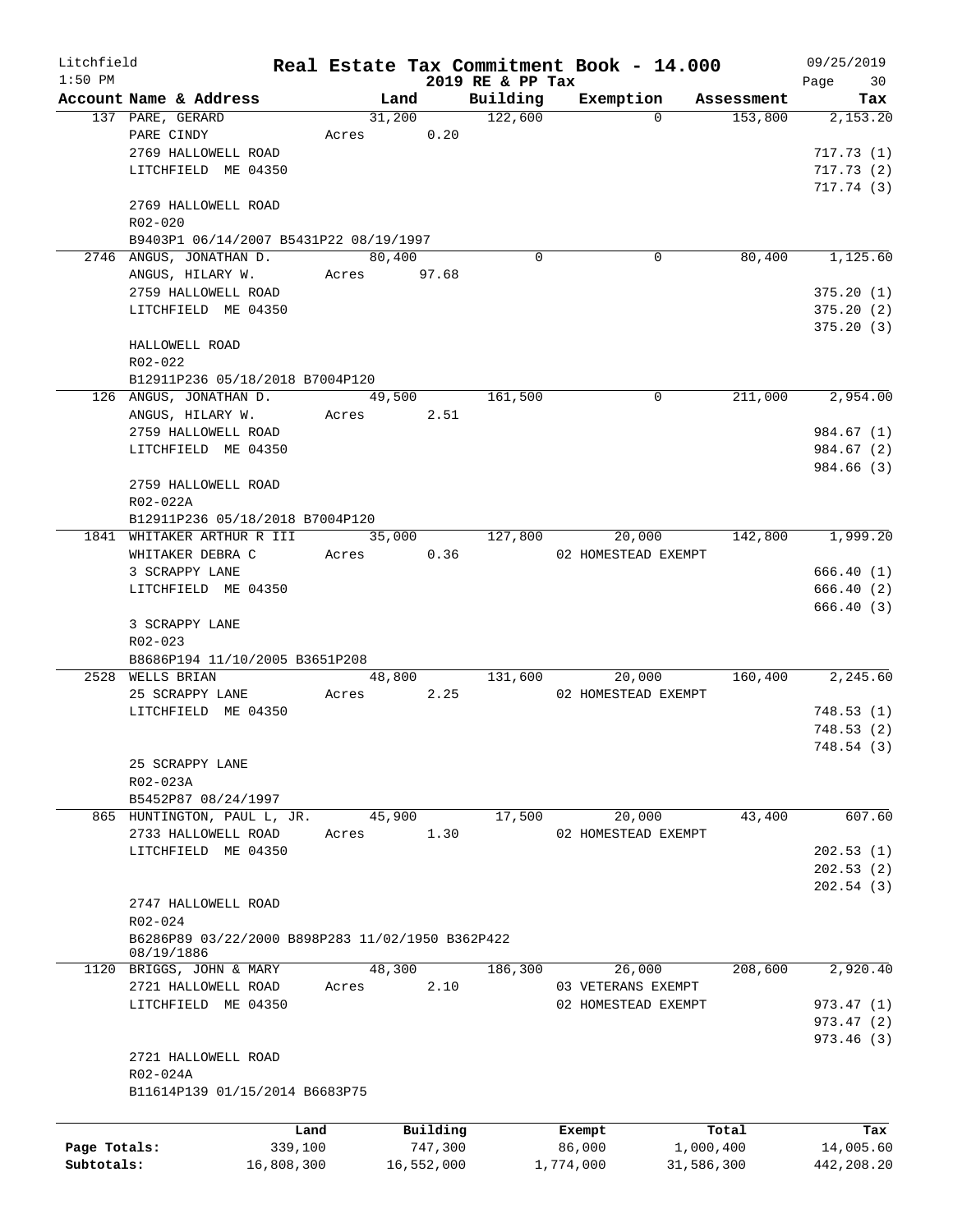| Litchfield |                                                                              |       |             |       | Real Estate Tax Commitment Book - 14.000 |                     |             |            | 09/25/2019              |
|------------|------------------------------------------------------------------------------|-------|-------------|-------|------------------------------------------|---------------------|-------------|------------|-------------------------|
| $1:50$ PM  |                                                                              |       |             |       | 2019 RE & PP Tax                         |                     |             |            | Page<br>31              |
|            | Account Name & Address                                                       |       | Land        |       | Building                                 |                     | Exemption   | Assessment | Tax                     |
|            | 867 HUNTINGTON JR, PAUL L                                                    |       | 61,500      |       | 21,200                                   |                     | $\Omega$    | 82,700     | 1,157.80                |
|            | 2733 HALLOWELL ROAD                                                          | Acres |             | 8.00  |                                          |                     |             |            |                         |
|            | LITCHFIELD ME 04350                                                          |       |             |       |                                          |                     |             |            | 385.93 (1)              |
|            |                                                                              |       |             |       |                                          |                     |             |            | 385.93(2)               |
|            | 2733 HALLOWELL ROAD                                                          |       |             |       |                                          |                     |             |            | 385.94 (3)              |
|            | R02-024B                                                                     |       |             |       |                                          |                     |             |            |                         |
|            | B3094P240 01/21/1987 B898P283 11/02/1950                                     |       |             |       |                                          |                     |             |            |                         |
|            | 1019 SEVERANCE, COURTNEY                                                     |       | 57,000      |       | 19,100                                   |                     | 20,000      | 56,100     | 785.40                  |
|            | 2715 HALLOWELL ROAD                                                          | Acres |             | 6.00  |                                          | 02 HOMESTEAD EXEMPT |             |            |                         |
|            | LITCHFIELD ME 04350                                                          |       |             |       |                                          |                     |             |            | 261.80(1)               |
|            |                                                                              |       |             |       |                                          |                     |             |            | 261.80(2)               |
|            |                                                                              |       |             |       |                                          |                     |             |            | 261.80(3)               |
|            | 2715 HALLOWELL ROAD                                                          |       |             |       |                                          |                     |             |            |                         |
|            | $R02 - 026$                                                                  |       |             |       |                                          |                     |             |            |                         |
|            | B12396P135 08/30/2016 B11836P257 10/29/2014                                  |       |             |       |                                          |                     |             |            |                         |
|            | B10447P162 07/13/2010 B10443P65 06/14/2010 B10371P3                          |       |             |       |                                          |                     |             |            |                         |
|            | 03/26/2010 B8129P40 09/15/2004 B5759P188 09/15/2004<br>2400 MULHERIN, DENISE |       | 22,500      |       | 0                                        |                     | $\mathbf 0$ | 22,500     | 315.00                  |
|            | 183 HUNTINGTON HILL                                                          | Acres |             | 15.00 |                                          |                     |             |            |                         |
|            | <b>ROAD</b>                                                                  |       |             |       |                                          |                     |             |            |                         |
|            | LITCHFIELD ME 04350                                                          |       |             |       |                                          |                     |             |            | 105.00(1)               |
|            |                                                                              |       |             |       |                                          |                     |             |            | 105.00(2)               |
|            |                                                                              |       |             |       |                                          |                     |             |            | 105.00(3)               |
|            | OFF HALLOWELL ROAD                                                           |       |             |       |                                          |                     |             |            |                         |
|            | R02-026A                                                                     |       |             |       |                                          |                     |             |            |                         |
|            | B7604P296 08/27/2003                                                         |       |             |       |                                          |                     |             |            |                         |
|            | 1067 LILLY, GILBERT                                                          |       | 81,100      |       | 124,500                                  |                     | 0           | 205,600    | 2,878.40                |
|            | 162 PARKS ROAD<br>RICHMOND ME 04357                                          | Acres |             | 4.20  |                                          |                     |             |            |                         |
|            |                                                                              |       |             |       |                                          |                     |             |            | 959.47 (1)<br>959.47(2) |
|            |                                                                              |       |             |       |                                          |                     |             |            | 959.46(3)               |
|            | 2709 HALLOWELL ROAD                                                          |       |             |       |                                          |                     |             |            |                         |
|            | R02-027                                                                      |       |             |       |                                          |                     |             |            |                         |
|            | B3276P331                                                                    |       |             |       |                                          |                     |             |            |                         |
|            | 2636 FURBISH RANDALL M                                                       |       | $\mathbf 0$ |       | 24,900                                   |                     | 24,900      | $\Omega$   | 0.00                    |
|            | 2703 HALLOWELL ROAD                                                          |       |             |       |                                          | 02 HOMESTEAD EXEMPT |             |            |                         |
|            | LITCHFIELD ME 04350                                                          |       |             |       |                                          | 03 VETERANS EXEMPT  |             |            |                         |
|            |                                                                              |       |             |       |                                          |                     |             |            |                         |
|            |                                                                              |       |             |       |                                          |                     |             |            |                         |
|            | 2703 HALLOWELL ROAD                                                          |       |             |       |                                          |                     |             |            |                         |
|            | $R02 - 027 - ON$                                                             |       |             |       |                                          |                     |             |            |                         |
|            | 423 SHORETTE, MILLARD                                                        |       | 48,300      |       | 62,600                                   |                     | $\Omega$    | 110,900    | 1,552.60                |
|            | SHORETTE, DENISE                                                             | Acres |             | 2.10  |                                          |                     |             |            |                         |
|            | 2691 HALLOWELL ROAD<br>LITCHFIELD ME 04350                                   |       |             |       |                                          |                     |             |            | 517.53(1)               |
|            |                                                                              |       |             |       |                                          |                     |             |            | 517.53(2)<br>517.54(3)  |
|            | 2691 HALLOWELL ROAD                                                          |       |             |       |                                          |                     |             |            |                         |
|            | R02-028                                                                      |       |             |       |                                          |                     |             |            |                         |
|            | B12874P96 03/30/2018 B12672P207 07/24/2017 B12657P92                         |       |             |       |                                          |                     |             |            |                         |
|            | 06/29/2017 B12516P217 11/30/2016 B12314P69                                   |       |             |       |                                          |                     |             |            |                         |
|            | 06/06/2016 B11515P23 08/17/2013 B10716P300                                   |       |             |       |                                          |                     |             |            |                         |
|            | 04/27/2011 B1076P325                                                         |       |             |       |                                          |                     |             |            |                         |

|              | Land       | Building   | Exempt    | Total      | Tax        |
|--------------|------------|------------|-----------|------------|------------|
| Page Totals: | 270,400    | 252,300    | 44,900    | 477,800    | 6,689.20   |
| Subtotals:   | 17,078,700 | 16,804,300 | 1,818,900 | 32,064,100 | 448,897.40 |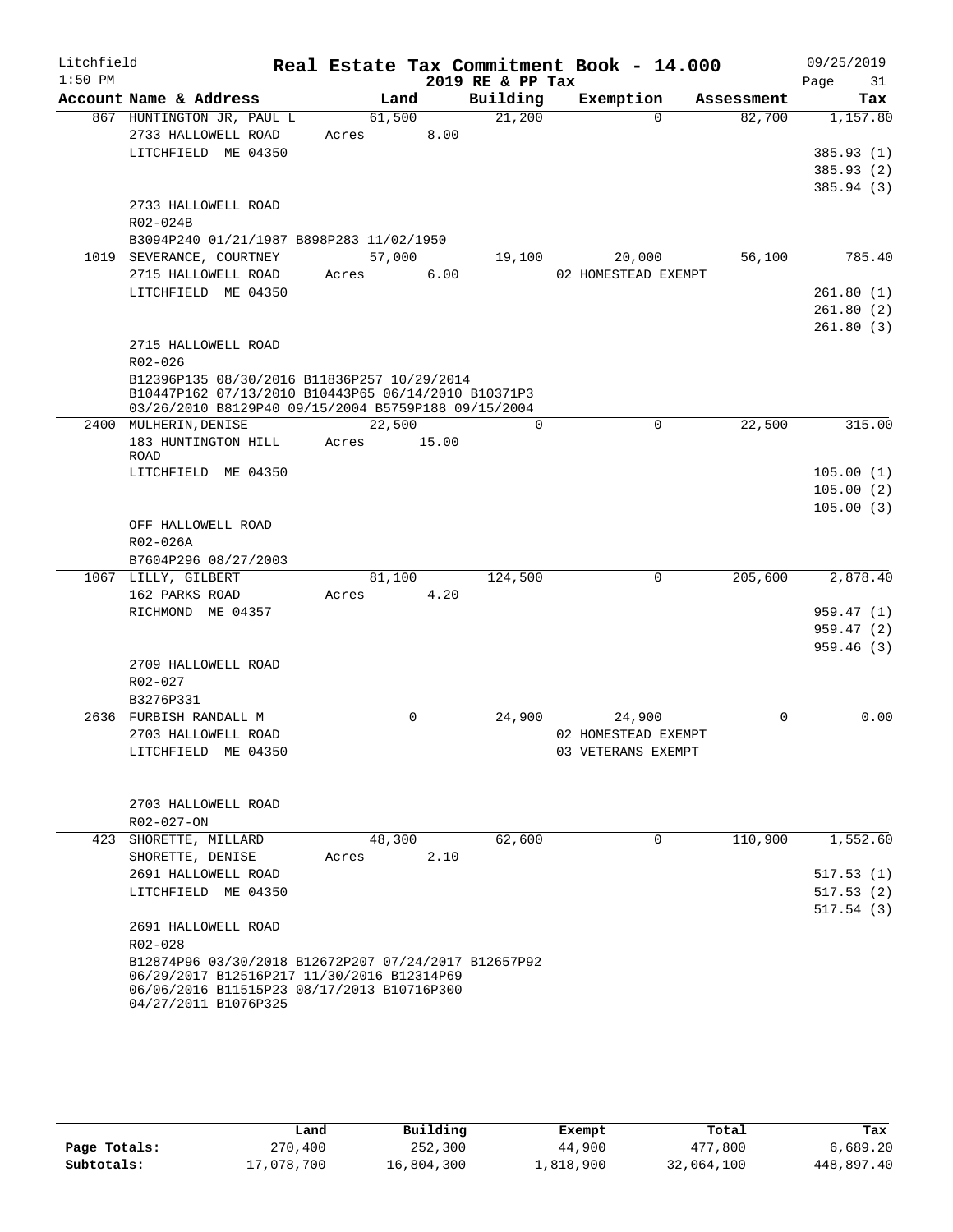| Litchfield |                                                                  |       |         |        |                  | Real Estate Tax Commitment Book - 14.000 |          |            |      | 09/25/2019             |
|------------|------------------------------------------------------------------|-------|---------|--------|------------------|------------------------------------------|----------|------------|------|------------------------|
| $1:50$ PM  |                                                                  |       |         |        | 2019 RE & PP Tax |                                          |          |            | Page | 32                     |
|            | Account Name & Address                                           |       | Land    |        | Building         | Exemption                                |          | Assessment |      | Tax                    |
|            | 1015 LARRABEE, GREGORY &<br>LAURA                                |       | 5,300   |        | 8,900            |                                          | $\Omega$ | 14,200     |      | 198.80                 |
|            | 2676 HALLOWELL ROAD                                              | Acres |         | 15.00  |                  |                                          |          |            |      |                        |
|            | LITCHFIELD ME 04350                                              |       |         |        |                  |                                          |          |            |      | 66.27(1)               |
|            |                                                                  |       |         |        |                  |                                          |          |            |      | 66.27(2)               |
|            |                                                                  |       |         |        |                  |                                          |          |            |      | 66.26(3)               |
|            | HALLOWELL ROAD                                                   |       |         |        |                  |                                          |          |            |      |                        |
|            | R02-029                                                          |       |         |        |                  |                                          |          |            |      |                        |
|            | B4949P328 08/11/1995                                             |       |         |        |                  |                                          |          |            |      |                        |
|            | 1630 SMITH, LELAND, ET AL                                        |       | 78,500  |        | 56,500           |                                          | 0        | 135,000    |      | 1,890.00               |
|            | 660 ALEXANDER REED RD                                            | Acres |         | 38.00  |                  |                                          |          |            |      |                        |
|            | 280 LANGDON ROAD                                                 |       |         |        |                  |                                          |          |            |      | 630.00(1)              |
|            | RICHMOND ME 04357                                                |       |         |        |                  |                                          |          |            |      | 630.00 (2)             |
|            |                                                                  |       |         |        |                  |                                          |          |            |      | 630.00(3)              |
|            | 2651 HALLOWELL ROAD                                              |       |         |        |                  |                                          |          |            |      |                        |
|            | R02-030                                                          |       |         |        |                  |                                          |          |            |      |                        |
|            | B2357P39                                                         |       |         |        |                  |                                          |          |            |      |                        |
|            | 1578 SEVERY, RICHARD                                             |       | 52,500  |        | 100, 200         | 20,000                                   |          | 132,700    |      | 1,857.80               |
|            | SEVERY, CHRISTINE                                                | Acres |         | 3.50   |                  | 02 HOMESTEAD EXEMPT                      |          |            |      |                        |
|            | 2629 HALLOWELL ROAD                                              |       |         |        |                  |                                          |          |            |      | 619.27(1)              |
|            | LITCHFIELD ME 04350                                              |       |         |        |                  |                                          |          |            |      | 619.27(2)              |
|            |                                                                  |       |         |        |                  |                                          |          |            |      | 619.26(3)              |
|            | 2629 HALLOWELL ROAD                                              |       |         |        |                  |                                          |          |            |      |                        |
|            | R02-030A                                                         |       |         |        |                  |                                          |          |            |      |                        |
|            | B2496P204 08/19/1982                                             |       |         |        |                  |                                          |          |            |      |                        |
|            | 1161 MARTIN, CLIFTON L                                           |       | 55,500  |        | 56,900           | 20,000                                   |          | 92,400     |      | 1,293.60               |
|            | 2631 HALLOWELL ROAD                                              | Acres |         | 4.50   |                  | 02 HOMESTEAD EXEMPT                      |          |            |      |                        |
|            | LITCHFIELD ME 04350                                              |       |         |        |                  |                                          |          |            |      | 431.20 (1)             |
|            |                                                                  |       |         |        |                  |                                          |          |            |      | 431.20 (2)             |
|            |                                                                  |       |         |        |                  |                                          |          |            |      | 431.20 (3)             |
|            | 2631 HALLOWELL ROAD                                              |       |         |        |                  |                                          |          |            |      |                        |
|            | R02-030B<br>B12362P34 07/26/2016 B12351P212 07/15/2016 B5672P229 |       |         |        |                  |                                          |          |            |      |                        |
|            | 07/16/1992                                                       |       |         |        |                  |                                          |          |            |      |                        |
|            | 1014 LARRABEE, GREGORY &                                         |       | 105,400 |        | 171,100          | 20,000                                   |          | 256,500    |      | 3,591.00               |
|            | LAURA                                                            |       |         |        |                  |                                          |          |            |      |                        |
|            | 2676 HALLOWELL ROAD                                              | Acres |         | 152.00 |                  | 02 HOMESTEAD EXEMPT                      |          |            |      |                        |
|            | LITCHFIELD ME 04350                                              |       |         |        |                  |                                          |          |            |      | 1,197.00(1)            |
|            |                                                                  |       |         |        |                  |                                          |          |            |      | 1,197.00(2)            |
|            |                                                                  |       |         |        |                  |                                          |          |            |      | 1, 197.00(3)           |
|            | 2676 HALLOWELL ROAD                                              |       |         |        |                  |                                          |          |            |      |                        |
|            | R02-031                                                          |       |         |        |                  |                                          |          |            |      |                        |
|            | B4949P328 08/11/1995                                             |       |         |        |                  |                                          |          |            |      |                        |
|            | 2598 MURPHY, DAWN M                                              |       | 50,100  |        | 124,100          | 20,000                                   |          | 154,200    |      | 2,158.80               |
|            | 2630 HALLOWELL ROAD                                              | Acres |         | 2.71   |                  | 02 HOMESTEAD EXEMPT                      |          |            |      |                        |
|            | LITCHFIELD ME 04350                                              |       |         |        |                  |                                          |          |            |      | 719.60(1)              |
|            |                                                                  |       |         |        |                  |                                          |          |            |      | 719.60(2)<br>719.60(3) |
|            | 2630 HALLOWELL ROAD                                              |       |         |        |                  |                                          |          |            |      |                        |
|            | R02-031A                                                         |       |         |        |                  |                                          |          |            |      |                        |
|            | B13021P239 08/17/2018                                            |       |         |        |                  |                                          |          |            |      |                        |
|            |                                                                  |       |         |        |                  |                                          |          |            |      |                        |

|              | Land       | Building   | Exempt    | Total      | Tax        |
|--------------|------------|------------|-----------|------------|------------|
| Page Totals: | 347,300    | 517,700    | 80,000    | 785,000    | 10,990.00  |
| Subtotals:   | 17,426,000 | 17,322,000 | 1,898,900 | 32,849,100 | 459,887.40 |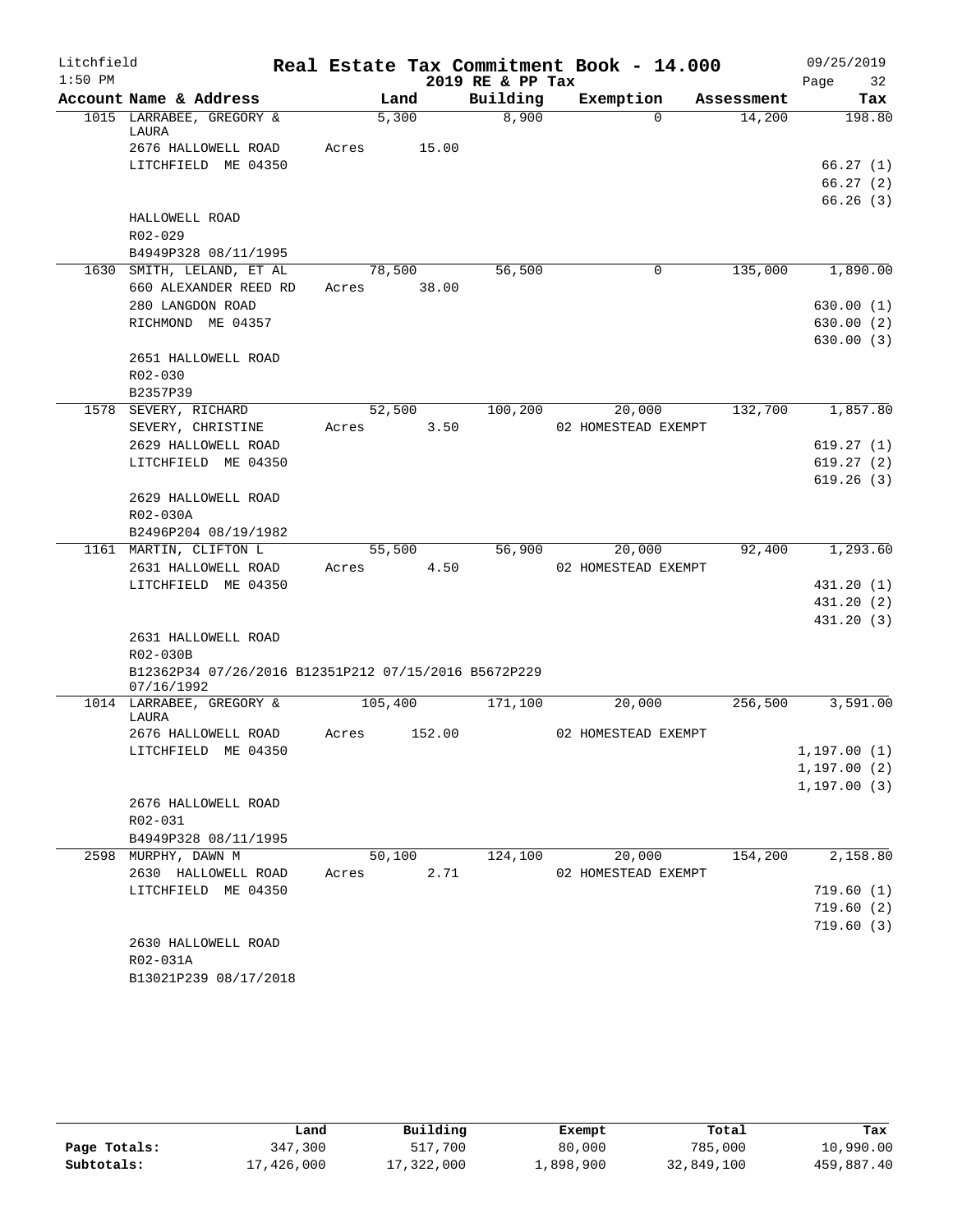| Litchfield<br>$1:50$ PM |                                                      |            |       |                 | 2019 RE & PP Tax |           | Real Estate Tax Commitment Book - 14.000 |            | 09/25/2019             |
|-------------------------|------------------------------------------------------|------------|-------|-----------------|------------------|-----------|------------------------------------------|------------|------------------------|
|                         | Account Name & Address                               |            |       | Land            | Building         |           | Exemption                                | Assessment | 33<br>Page<br>Tax      |
|                         | 1494 RIDLEY, NORMAN(LIFE                             |            |       | 85,000          | 79,500           |           | 20,000                                   | 144,500    | 2,023.00               |
|                         | ESTATE)<br>RIDLEY, BARBARA (LIFE<br>ESTATE)          |            | Acres | 51.00           |                  |           | 02 HOMESTEAD EXEMPT                      |            |                        |
|                         | 2708 HALLOWELL ROAD                                  |            |       |                 |                  |           |                                          |            | 674.33(1)              |
|                         | LITCHFIELD ME 04350                                  |            |       |                 |                  |           |                                          |            | 674.33(2)              |
|                         |                                                      |            |       |                 |                  |           |                                          |            | 674.34(3)              |
|                         | 2692 HALLOWELL ROAD<br>R02-032                       |            |       |                 |                  |           |                                          |            |                        |
|                         | B9145P67 11/13/2006 B6843P293 05/12/2004             |            |       |                 |                  |           |                                          |            |                        |
|                         | 2198 POOTERS, GEORGE L JR                            |            |       | 47,900          | 40,900           |           | 20,000                                   | 68,800     | 963.20                 |
|                         | RIDLEY-POOTERS, BRENDA<br>2708 HALLOWELL ROAD        |            |       | Acres 1.97      |                  |           | 02 HOMESTEAD EXEMPT                      |            | 321.07(1)              |
|                         | LITCHFIELD ME 04350                                  |            |       |                 |                  |           |                                          |            | 321.07(2)              |
|                         |                                                      |            |       |                 |                  |           |                                          |            | 321.06(3)              |
|                         | 2708 HALLOWELL ROAD<br>R02-032A                      |            |       |                 |                  |           |                                          |            |                        |
|                         | B6461P201 04/26/2001                                 |            |       |                 |                  |           |                                          |            |                        |
|                         | 501 FITZGERALD, PETER A<br>P.O. BOX 191              |            |       | 79,400          | 80,500           |           | 0                                        | 159,900    | 2,238.60               |
|                         | LISBAN FALLS ME 04252                                |            |       | Acres 39.70     |                  |           |                                          |            | 746.20(1)              |
|                         |                                                      |            |       |                 |                  |           |                                          |            | 746.20(2)              |
|                         |                                                      |            |       |                 |                  |           |                                          |            | 746.20(3)              |
|                         | 2720 HALLOWELL ROAD<br>R02-033                       |            |       |                 |                  |           |                                          |            |                        |
|                         | B12161P246 10/26/2015 B7344P338 09/21/2004           |            |       |                 |                  |           |                                          |            |                        |
|                         | 989 LAMOREAU, EARL B., JR.                           |            |       | 50,200          | 100,400          |           | 20,000                                   | 130,600    | 1,828.40               |
|                         | 2738 HALLOWELL ROAD                                  |            | Acres | 3.60            |                  |           | 02 HOMESTEAD EXEMPT                      |            |                        |
|                         | LITCHFIELD ME 04350                                  |            |       |                 |                  |           |                                          |            | 609.47(1)<br>609.47(2) |
|                         |                                                      |            |       |                 |                  |           |                                          |            | 609.46(3)              |
|                         | 2738 HALLOWELL ROAD                                  |            |       |                 |                  |           |                                          |            |                        |
|                         | R02-034                                              |            |       |                 |                  |           |                                          |            |                        |
|                         | B6544P254 B5438P256                                  |            |       |                 |                  |           |                                          |            |                        |
|                         | 964 REDMUN, WILLIAM E.                               |            |       | 45,600          | 87,100           |           | 0                                        | 132,700    | 1,857.80               |
|                         | 2748 HALLOWELL ROAD<br>LITCHFIELD ME 04210           |            | Acres | 1.20            |                  |           |                                          |            | 619.27(1)              |
|                         |                                                      |            |       |                 |                  |           |                                          |            | 619.27(2)              |
|                         |                                                      |            |       |                 |                  |           |                                          |            | 619.26(3)              |
|                         | 2748 HALLOWELL ROAD                                  |            |       |                 |                  |           |                                          |            |                        |
|                         | $R02 - 035$                                          |            |       |                 |                  |           |                                          |            |                        |
|                         | B13157P280 02/25/2019 B11437P246 07/03/2013          |            |       |                 |                  |           |                                          |            |                        |
|                         | 963 LABBE, SCOTT<br>34 LABBE LANE                    |            |       | 87,000          | 159,500          |           | 20,000                                   | 226,500    | 3,171.00               |
|                         | LITCHFIELD ME 04350                                  |            | Acres | 54.90           |                  |           | 02 HOMESTEAD EXEMPT                      |            | 1,057.00(1)            |
|                         |                                                      |            |       |                 |                  |           |                                          |            | 1,057.00(2)            |
|                         |                                                      |            |       |                 |                  |           |                                          |            | 1,057.00(3)            |
|                         | 34 LABBE LANE                                        |            |       |                 |                  |           |                                          |            |                        |
|                         | R02-035A                                             |            |       |                 |                  |           |                                          |            |                        |
|                         | B11157P123 06/11/2012 B3862P94                       |            |       |                 |                  |           |                                          |            |                        |
|                         | 965 LABBE, SCOTT G.<br>NICKERSON, HEATHER D.         |            | Acres | 66,200<br>14.25 | 217,400          |           | 0                                        | 283,600    | 3,970.40               |
|                         | 34 LABBE LANE                                        |            |       |                 |                  |           |                                          |            | 1,323.47(1)            |
|                         | LITCHFIELD ME 04350                                  |            |       |                 |                  |           |                                          |            | 1,323.47(2)            |
|                         | 23 LABBE LANE                                        |            |       |                 |                  |           |                                          |            | 1,323.46(3)            |
|                         | R02-035B                                             |            |       |                 |                  |           |                                          |            |                        |
|                         | B12770P109 11/03/2017 B9233P313 01/10/2014 B4662P191 |            |       |                 |                  |           |                                          |            |                        |
|                         |                                                      | Land       |       | Building        |                  | Exempt    |                                          | Total      | Tax                    |
| Page Totals:            |                                                      | 461,300    |       | 765,300         |                  | 80,000    |                                          | 1,146,600  | 16,052.40              |
| Subtotals:              |                                                      | 17,887,300 |       | 18,087,300      |                  | 1,978,900 |                                          | 33,995,700 | 475,939.80             |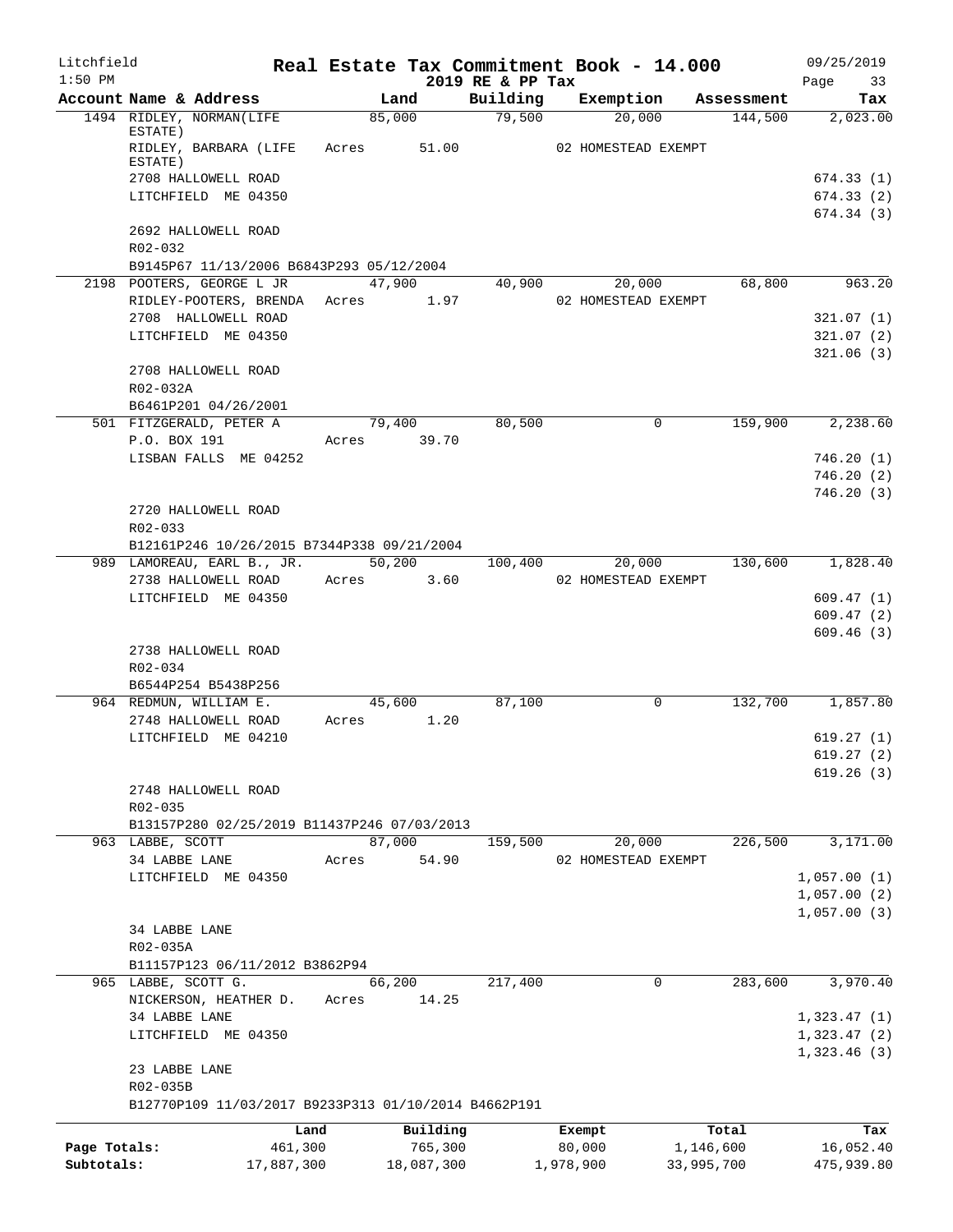| Litchfield<br>$1:50$ PM |                                                                                                     |        |      | 2019 RE & PP Tax | Real Estate Tax Commitment Book - 14.000 |            | 09/25/2019<br>34<br>Page |
|-------------------------|-----------------------------------------------------------------------------------------------------|--------|------|------------------|------------------------------------------|------------|--------------------------|
|                         | Account Name & Address                                                                              | Land   |      | Building         | Exemption                                | Assessment | Tax                      |
|                         | 2192 CATON, DOUGLAS CARL                                                                            | 30,900 |      | 94,400           | $\Omega$                                 | 125,300    | 1,754.20                 |
|                         | 2783 HALLOWELL ROAD                                                                                 | Acres  | 0.19 |                  |                                          |            |                          |
|                         | LITCHFIELD ME 04350                                                                                 |        |      |                  |                                          |            | 584.73 (1)               |
|                         |                                                                                                     |        |      |                  |                                          |            | 584.73 (2)               |
|                         |                                                                                                     |        |      |                  |                                          |            | 584.74 (3)               |
|                         | 2 LABBE LANE<br>R02-036                                                                             |        |      |                  |                                          |            |                          |
|                         | B11862P315 11/26/2014 B11734P164 B11381P125                                                         |        |      |                  |                                          |            |                          |
|                         | 04/17/2013 B11365P98 02/25/2014 B11282P246                                                          |        |      |                  |                                          |            |                          |
|                         | 10/31/2012 B8632P21 09/27/2005                                                                      |        |      |                  |                                          |            |                          |
|                         | 1512 CHECHE, MATTHEW K *<br>MICHELLE L. BEAULIEU                                                    | 48,600 |      | 277,200          | 20,000                                   | 305,800    | 4,281.20                 |
|                         | 2758 HALLOWELL ROAD                                                                                 | Acres  | 2.20 |                  | 02 HOMESTEAD EXEMPT                      |            |                          |
|                         | LITCHFIELD ME 04350                                                                                 |        |      |                  |                                          |            | 1,427.07(1)              |
|                         |                                                                                                     |        |      |                  |                                          |            | 1,427.07(2)              |
|                         |                                                                                                     |        |      |                  |                                          |            | 1,427.06(3)              |
|                         | 2758 HALLOWELL ROAD                                                                                 |        |      |                  |                                          |            |                          |
|                         | $R02 - 037$                                                                                         |        |      |                  |                                          |            |                          |
|                         | B10086P155 05/22/2009 B10026P69 03/30/2009 B9223P277                                                |        |      |                  |                                          |            |                          |
|                         | 01/15/2007 B8065P340 07/30/2004<br>1348 CHASE, AARON & AMY                                          | 46,800 |      | 56,700           | 20,000                                   | 83,500     | 1,169.00                 |
|                         | 292 AVENUE ROAD                                                                                     | Acres  | 1.60 |                  | 02 HOMESTEAD EXEMPT                      |            |                          |
|                         | WALES ME 04280-3245                                                                                 |        |      |                  |                                          |            | 389.67(1)                |
|                         |                                                                                                     |        |      |                  |                                          |            | 389.67(2)                |
|                         |                                                                                                     |        |      |                  |                                          |            | 389.66(3)                |
|                         | 2772 HALLOWELL ROAD                                                                                 |        |      |                  |                                          |            |                          |
|                         | R02-038                                                                                             |        |      |                  |                                          |            |                          |
|                         | B5358P247 05/15/1997                                                                                |        |      |                  |                                          |            |                          |
|                         | 633 CORBETT, DAVID                                                                                  | 33,700 |      | 50,300           | $\mathbf 0$                              | 84,000     | 1,176.00                 |
|                         | 2776 HALLOWELL ROAD                                                                                 | Acres  | 0.30 |                  |                                          |            |                          |
|                         | LITCHFIELD ME 04350                                                                                 |        |      |                  |                                          |            | 392.00(1)                |
|                         |                                                                                                     |        |      |                  |                                          |            | 392.00(2)<br>392.00(3)   |
|                         | 2776 HALLOWELL ROAD                                                                                 |        |      |                  |                                          |            |                          |
|                         | R02-039                                                                                             |        |      |                  |                                          |            |                          |
|                         | B7122P116 12/07/2004                                                                                |        |      |                  |                                          |            |                          |
|                         | 231 BEN, MANUEL RK                                                                                  | 37,700 |      | 116,400          | 0                                        | 154,100    | 2,157.40                 |
|                         | BEN, SUSAN L                                                                                        | Acres  | 0.50 |                  |                                          |            |                          |
|                         | 2782 HALLOWELL ROAD                                                                                 |        |      |                  |                                          |            | 719.13(1)                |
|                         | LITCHFIELD ME 04350                                                                                 |        |      |                  |                                          |            | 719.13(2)                |
|                         |                                                                                                     |        |      |                  |                                          |            | 719.14(3)                |
|                         | 2782 HALLOWELL ROAD                                                                                 |        |      |                  |                                          |            |                          |
|                         | $R02 - 040$<br>B13094P169 11/26/2018                                                                |        |      |                  |                                          |            |                          |
|                         | 650 SMART, LEROY E.                                                                                 | 37,200 |      | 129,600          | $\mathbf 0$                              | 166,800    | 2,335.20                 |
|                         | 1532 HALLOWELL ROAD                                                                                 | Acres  | 0.90 |                  |                                          |            |                          |
|                         | LITCHFIELD ME 04350                                                                                 |        |      |                  |                                          |            | 778.40(1)                |
|                         |                                                                                                     |        |      |                  |                                          |            | 778.40 (2)               |
|                         |                                                                                                     |        |      |                  |                                          |            | 778.40(3)                |
|                         | 2792 HALLOWELL ROAD                                                                                 |        |      |                  |                                          |            |                          |
|                         | R02-041                                                                                             |        |      |                  |                                          |            |                          |
|                         | B12245P220 03/11/2016 B12228P267 01/05/2016                                                         |        |      |                  |                                          |            |                          |
|                         | B12204P324 12/08/2015 B11734P138 04/15/2014<br>B11562P315 11/07/1201 B9041P106 08/24/2006 B9041P104 |        |      |                  |                                          |            |                          |
|                         | 08/24/2006 B6704P266 11/14/2001                                                                     |        |      |                  |                                          |            |                          |
|                         |                                                                                                     |        |      |                  |                                          |            |                          |

|              | Land       | Building   | Exempt    | Total      | Tax        |
|--------------|------------|------------|-----------|------------|------------|
| Page Totals: | 234,900    | 724,600    | 40,000    | 919,500    | 12,873.00  |
| Subtotals:   | 18,122,200 | 18,811,900 | 2,018,900 | 34,915,200 | 488,812.80 |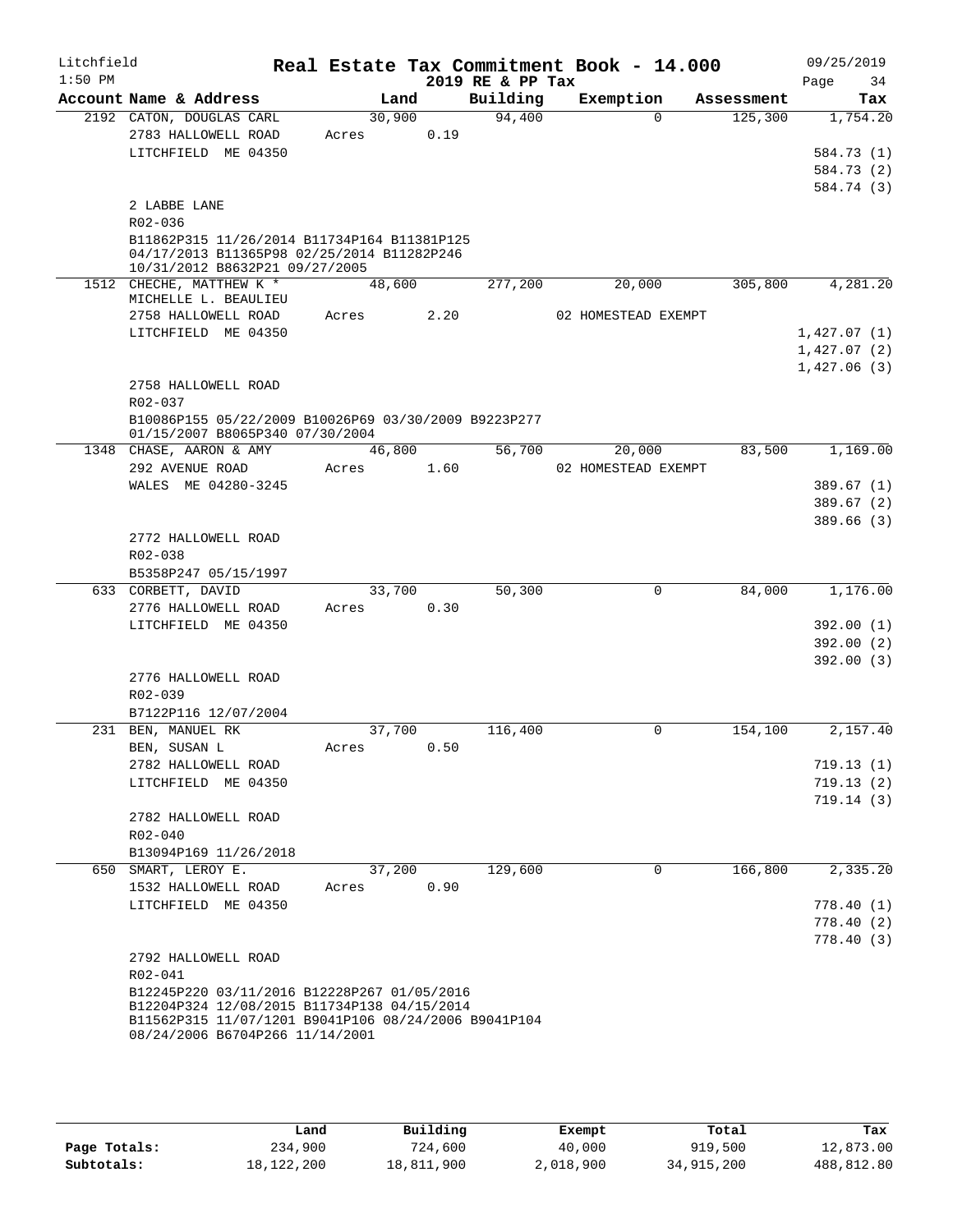| Litchfield   |                                                    |            |                |            |                   | Real Estate Tax Commitment Book - 14.000 |             |                      | 09/25/2019    |
|--------------|----------------------------------------------------|------------|----------------|------------|-------------------|------------------------------------------|-------------|----------------------|---------------|
| $1:50$ PM    | Account Name & Address                             |            |                |            | 2019 RE & PP Tax  | Exemption                                |             |                      | 35<br>Page    |
|              | 611 SMART, LEROY                                   |            | Land<br>13,700 |            | Building<br>6,200 |                                          | $\Omega$    | Assessment<br>19,900 | Tax<br>278.60 |
|              |                                                    |            |                |            |                   |                                          |             |                      |               |
|              | 1532 HALLOWELL ROAD                                | Acres      |                | 0.30       |                   |                                          |             |                      |               |
|              | LITCHFIELD ME 04350                                |            |                |            |                   |                                          |             |                      | 92.87(1)      |
|              |                                                    |            |                |            |                   |                                          |             |                      | 92.87(2)      |
|              |                                                    |            |                |            |                   |                                          |             |                      | 92.86(3)      |
|              | 2796 HALLOWELL ROAD                                |            |                |            |                   |                                          |             |                      |               |
|              | R02-042                                            |            |                |            |                   |                                          |             |                      |               |
|              | B13018P198 08/30/2018 B7054P270                    |            |                |            |                   |                                          |             |                      |               |
|              | 612 SMART, LEROY                                   |            | 2,800          |            | $\Omega$          |                                          | $\mathbf 0$ | 2,800                | 39.20         |
|              | 1532 HALLOWELL ROAD                                | Acres      |                | 0.20       |                   |                                          |             |                      |               |
|              | LITCHFIELD ME 04350                                |            |                |            |                   |                                          |             |                      | 13.07(1)      |
|              |                                                    |            |                |            |                   |                                          |             |                      | 13.07(2)      |
|              |                                                    |            |                |            |                   |                                          |             |                      | 13.06(3)      |
|              | RICHMOND ROAD                                      |            |                |            |                   |                                          |             |                      |               |
|              | $R02 - 043$                                        |            |                |            |                   |                                          |             |                      |               |
|              | B13018P198 08/30/2018                              |            |                |            |                   |                                          |             |                      |               |
|              | 1046 LEMAY, BRAD                                   |            | 57,000         |            | 90,900            | 20,000                                   |             | 127,900              | 1,790.60      |
|              | 674 RICHMOND ROAD                                  | Acres      |                | 6.00       |                   | 02 HOMESTEAD EXEMPT                      |             |                      |               |
|              | LITCHFIELD ME 04350                                |            |                |            |                   |                                          |             |                      | 596.87(1)     |
|              |                                                    |            |                |            |                   |                                          |             |                      | 596.87(2)     |
|              |                                                    |            |                |            |                   |                                          |             |                      | 596.86(3)     |
|              |                                                    |            |                |            |                   |                                          |             |                      |               |
|              | 674 RICHMOND ROAD                                  |            |                |            |                   |                                          |             |                      |               |
|              | R02-044                                            |            |                |            |                   |                                          |             |                      |               |
|              | B10429P328 05/28/2010 B6568P42                     |            |                |            |                   |                                          |             |                      |               |
| 1058         | SMITH, BRANDON S.                                  |            | 6,900          |            | $\mathbf 0$       |                                          | $\mathbf 0$ | 6,900                | 96.60         |
|              | MOORE, KAYLA C.                                    | Acres      |                | 2.30       |                   |                                          |             |                      |               |
|              | 692 RICHMOND ROAD                                  |            |                |            |                   |                                          |             |                      | 32.20(1)      |
|              | LITCHFIELD ME 04350                                |            |                |            |                   |                                          |             |                      | 32.20(2)      |
|              |                                                    |            |                |            |                   |                                          |             |                      | 32.20(3)      |
|              | 674 RICHMOND ROAD                                  |            |                |            |                   |                                          |             |                      |               |
|              | $R02 - 045$                                        |            |                |            |                   |                                          |             |                      |               |
|              | B11556P18 10/29/2013 B7017P236 07/28/2000          |            |                |            |                   |                                          |             |                      |               |
|              | 1057 CHISHOLM, NATHAN ROBERT                       |            | 53,400         |            | 135,000           |                                          | 0           | 188,400              | 2,637.60      |
|              | CHISHOLM, SARA ANN                                 | Acres      |                | 3.80       |                   |                                          |             |                      |               |
|              | 686 RICHMOND ROAD                                  |            |                |            |                   |                                          |             |                      | 879.20(1)     |
|              | LITCHFIELD ME                                      |            |                |            |                   |                                          |             |                      | 879.20(2)     |
|              | 04350-3946                                         |            |                |            |                   |                                          |             |                      |               |
|              |                                                    |            |                |            |                   |                                          |             |                      | 879.20 (3)    |
|              | 686 RICHMOND ROAD                                  |            |                |            |                   |                                          |             |                      |               |
|              | R02-045A                                           |            |                |            |                   |                                          |             |                      |               |
|              | B11492P19 08/23/2013 B8570P216 08/25/2005 B7776P85 |            |                |            |                   |                                          |             |                      |               |
|              | 12/15/2003                                         |            |                |            |                   |                                          |             |                      |               |
| 2132         | SMITH, BRANDON S.                                  |            | 40,500         |            | 90,400            | 20,000                                   |             | 110,900              | 1,552.60      |
|              | MOORE, KAYLA L.                                    | Acres      |                | 0.67       |                   | 02 HOMESTEAD EXEMPT                      |             |                      |               |
|              | 692 RICHMOND ROAD                                  |            |                |            |                   |                                          |             |                      | 517.53(1)     |
|              | LITCHFIELD ME 04350                                |            |                |            |                   |                                          |             |                      | 517.53(2)     |
|              |                                                    |            |                |            |                   |                                          |             |                      | 517.54(3)     |
|              | 692 RICHMOND ROAD                                  |            |                |            |                   |                                          |             |                      |               |
|              | R02-045B                                           |            |                |            |                   |                                          |             |                      |               |
|              | B11556P18 10/29/2013 B6031P224 08/01/1999          |            |                |            |                   |                                          |             |                      |               |
|              |                                                    |            |                |            |                   |                                          |             |                      | 2,189.60      |
|              | 999 LANE, FRANKLIN W                               |            | 71,000         |            | 111,400           | 26,000                                   |             | 156,400              |               |
|              | 698 RICHMOND ROAD                                  | Acres      |                | 23.00      |                   | 02 HOMESTEAD EXEMPT                      |             |                      |               |
|              | LITCHFIELD ME 04350                                |            |                |            |                   | 03 VETERANS EXEMPT                       |             |                      | 729.87 (1)    |
|              |                                                    |            |                |            |                   |                                          |             |                      | 729.87 (2)    |
|              |                                                    |            |                |            |                   |                                          |             |                      | 729.86 (3)    |
|              | 698 RICHMOND ROAD                                  |            |                |            |                   |                                          |             |                      |               |
|              | R02-046                                            |            |                |            |                   |                                          |             |                      |               |
|              | B2439P131                                          |            |                |            |                   |                                          |             |                      |               |
|              |                                                    | Land       |                | Building   |                   | Exempt                                   |             | Total                | Tax           |
| Page Totals: |                                                    | 245,300    |                | 433,900    |                   | 66,000                                   |             | 613,200              | 8,584.80      |
| Subtotals:   |                                                    | 18,367,500 |                | 19,245,800 |                   | 2,084,900                                | 35,528,400  |                      | 497,397.60    |
|              |                                                    |            |                |            |                   |                                          |             |                      |               |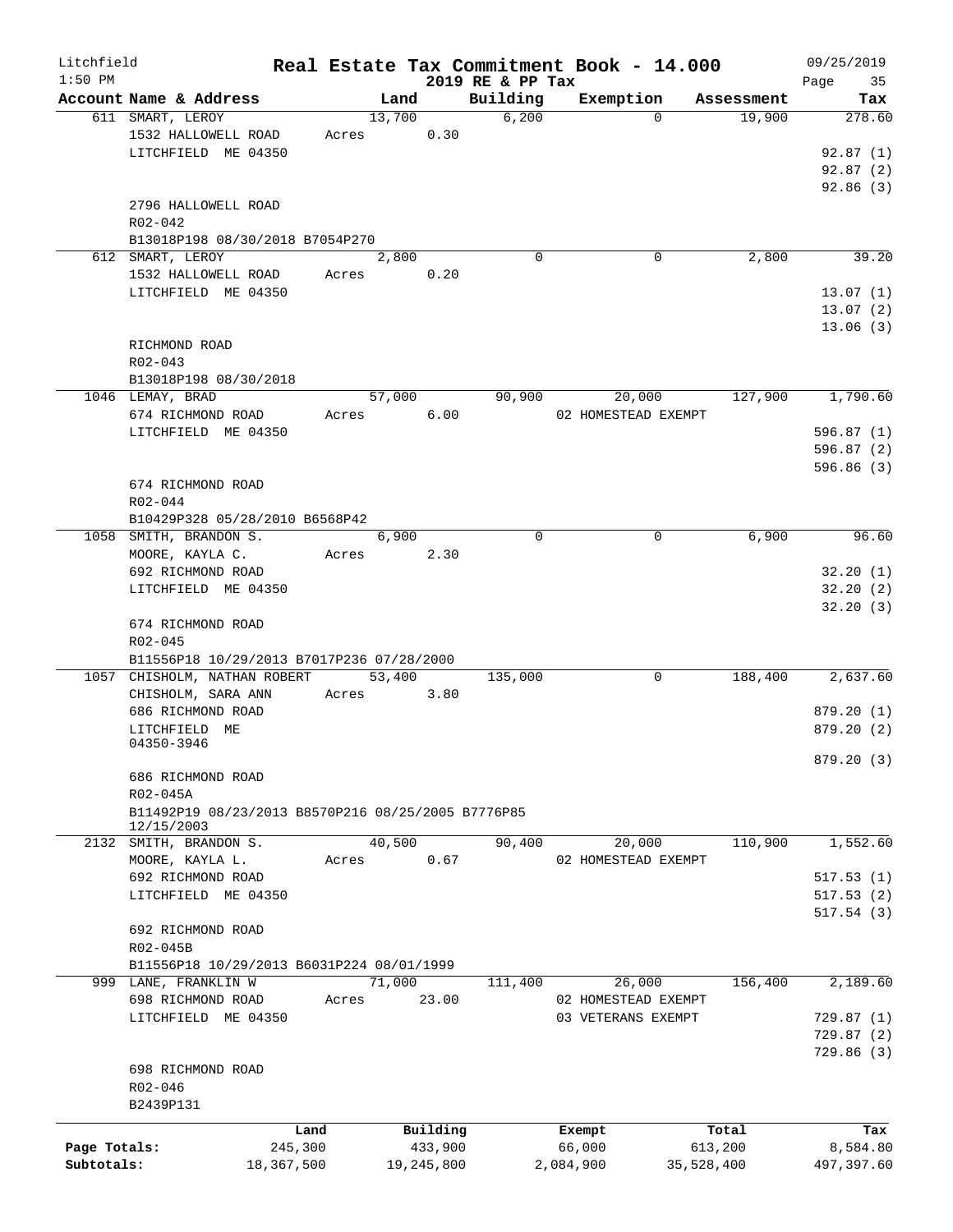| Litchfield   |                                                      |            |        |            |                              | Real Estate Tax Commitment Book - 14.000 |             |            | 09/25/2019        |
|--------------|------------------------------------------------------|------------|--------|------------|------------------------------|------------------------------------------|-------------|------------|-------------------|
| $1:50$ PM    | Account Name & Address                               |            | Land   |            | 2019 RE & PP Tax<br>Building | Exemption                                |             | Assessment | 36<br>Page<br>Tax |
|              | 856 HOWARD, LOUISE                                   |            | 53,100 |            | 18,400                       | 26,000                                   |             | 45,500     | 637.00            |
|              | 722 RICHMOND ROAD                                    | Acres      |        | 3.70       |                              | 02 HOMESTEAD EXEMPT                      |             |            |                   |
|              | LITCHFIELD ME 04350                                  |            |        |            |                              | 22 WW2 Widow Res                         |             |            | 212.33(1)         |
|              |                                                      |            |        |            |                              |                                          |             |            | 212.33(2)         |
|              |                                                      |            |        |            |                              |                                          |             |            | 212.34(3)         |
|              | 722 RICHMOND ROAD                                    |            |        |            |                              |                                          |             |            |                   |
|              | R02-049                                              |            |        |            |                              |                                          |             |            |                   |
|              | B5914P143 04/07/1999 B4100P320 04/09/1992            |            |        |            |                              |                                          |             |            |                   |
|              | 388 RAY, HANSON S.                                   |            | 52,200 |            | 56,400                       |                                          | 0           | 108,600    | 1,520.40          |
|              | RAY, PENNY A.                                        | Acres      |        | 3.40       |                              |                                          |             |            |                   |
|              | 730 RICHMOND ROAD                                    |            |        |            |                              |                                          |             |            | 506.80(1)         |
|              | LITCHFIELD ME 04350                                  |            |        |            |                              |                                          |             |            | 506.80(2)         |
|              |                                                      |            |        |            |                              |                                          |             |            | 506.80(3)         |
|              | 730 RICHMOND ROAD                                    |            |        |            |                              |                                          |             |            |                   |
|              | R02-049A                                             |            |        |            |                              |                                          |             |            |                   |
|              | B12427P319 09/30/2016 B3719P6                        |            |        |            |                              |                                          |             |            |                   |
|              | 599 OWENS, STEVEN M                                  |            | 46,800 |            | 79,400                       |                                          | $\mathbf 0$ | 126,200    | 1,766.80          |
|              | 740 RICHMOND ROAD                                    | Acres      |        | 1.60       |                              |                                          |             |            |                   |
|              | LITCHFIELD ME 04350                                  |            |        |            |                              |                                          |             |            | 588.93 (1)        |
|              |                                                      |            |        |            |                              |                                          |             |            | 588.93 (2)        |
|              |                                                      |            |        |            |                              |                                          |             |            | 588.94 (3)        |
|              | 740 RICHMOND ROAD                                    |            |        |            |                              |                                          |             |            |                   |
|              | R02-050                                              |            |        |            |                              |                                          |             |            |                   |
|              | B10424P320 05/24/2010 B10196P185 08/27/2009          |            |        |            |                              |                                          |             |            |                   |
|              | B10191P51 08/24/2009 B10175P156 08/07/2009 B6942P241 |            |        |            |                              |                                          |             |            |                   |
|              | 02/22/2000                                           |            |        |            |                              |                                          |             |            |                   |
|              | 857 VELEZ, ERIBERTO                                  |            | 40,000 |            | $\mathbf 0$                  |                                          | $\mathbf 0$ | 40,000     | 560.00            |
|              | 21 GRANITE STREET                                    | Acres      |        | 6.00       |                              |                                          |             |            |                   |
|              | AVON MA 02322                                        |            |        |            |                              |                                          |             |            | 186.67(1)         |
|              |                                                      |            |        |            |                              |                                          |             |            | 186.67(2)         |
|              |                                                      |            |        |            |                              |                                          |             |            | 186.66(3)         |
|              | RICHMOND ROAD                                        |            |        |            |                              |                                          |             |            |                   |
|              | R02-051                                              |            |        |            |                              |                                          |             |            |                   |
|              | B13147P68 02/08/2019 B5914P143 04/07/1999            |            |        |            |                              |                                          |             |            |                   |
|              | 2178 MACWHINNIE, ROGER W.                            |            | 80,000 |            | $\mathbf 0$                  |                                          | 0           | 80,000     | 1,120.00          |
|              | 814 RICHMOND ROAD                                    | Acres      |        | 6.60       |                              |                                          |             |            |                   |
|              | LITCHFIELD ME 04350                                  |            |        |            |                              |                                          |             |            | 373.33(1)         |
|              |                                                      |            |        |            |                              |                                          |             |            | 373.33 (2)        |
|              |                                                      |            |        |            |                              |                                          |             |            | 373.34(3)         |
|              | RICHMOND ROAD                                        |            |        |            |                              |                                          |             |            |                   |
|              | R02-052                                              |            |        |            |                              |                                          |             |            |                   |
|              | B1523P101                                            |            |        |            |                              |                                          |             |            |                   |
| 1950         | CRESSEY, FREDERICK                                   |            | 0      |            | 20,500                       | 20,000                                   |             | 500        | 7.00              |
|              | 7 MACWHINNIE LANE                                    |            |        |            |                              | 02 HOMESTEAD EXEMPT                      |             |            |                   |
|              | LITCHFIELD ME 04350                                  |            |        |            |                              |                                          |             |            | 2.33(1)           |
|              |                                                      |            |        |            |                              |                                          |             |            | 2.33(2)           |
|              |                                                      |            |        |            |                              |                                          |             |            | 2.34(3)           |
|              | 7 MACWHINNIE LANE                                    |            |        |            |                              |                                          |             |            |                   |
|              | R02-052-ON-1                                         |            |        |            |                              |                                          |             |            |                   |
| 2195         | TREADWELL-EATON,                                     |            | 0      |            | 15,400                       |                                          | 0           | 15,400     | 215.60            |
|              | CHRISTINE                                            |            |        |            |                              |                                          |             |            |                   |
|              | 15 MACWHINNIE LANE                                   |            |        |            |                              |                                          |             |            |                   |
|              | LITCHFIELD ME 04350                                  |            |        |            |                              |                                          |             |            | 71.87(1)          |
|              |                                                      |            |        |            |                              |                                          |             |            | 71.87(2)          |
|              |                                                      |            |        |            |                              |                                          |             |            | 71.86(3)          |
|              | 15 MACWHINNIE LANE                                   |            |        |            |                              |                                          |             |            |                   |
|              | $R02 - 052 - ON - 2$                                 |            |        |            |                              |                                          |             |            |                   |
|              |                                                      |            |        |            |                              |                                          |             |            |                   |
|              |                                                      | Land       |        | Building   |                              | Exempt                                   |             | Total      | Tax               |
| Page Totals: |                                                      | 272,100    |        | 190,100    |                              | 46,000                                   |             | 416,200    | 5,826.80          |
| Subtotals:   |                                                      | 18,639,600 |        | 19,435,900 |                              | 2,130,900                                |             | 35,944,600 | 503, 224.40       |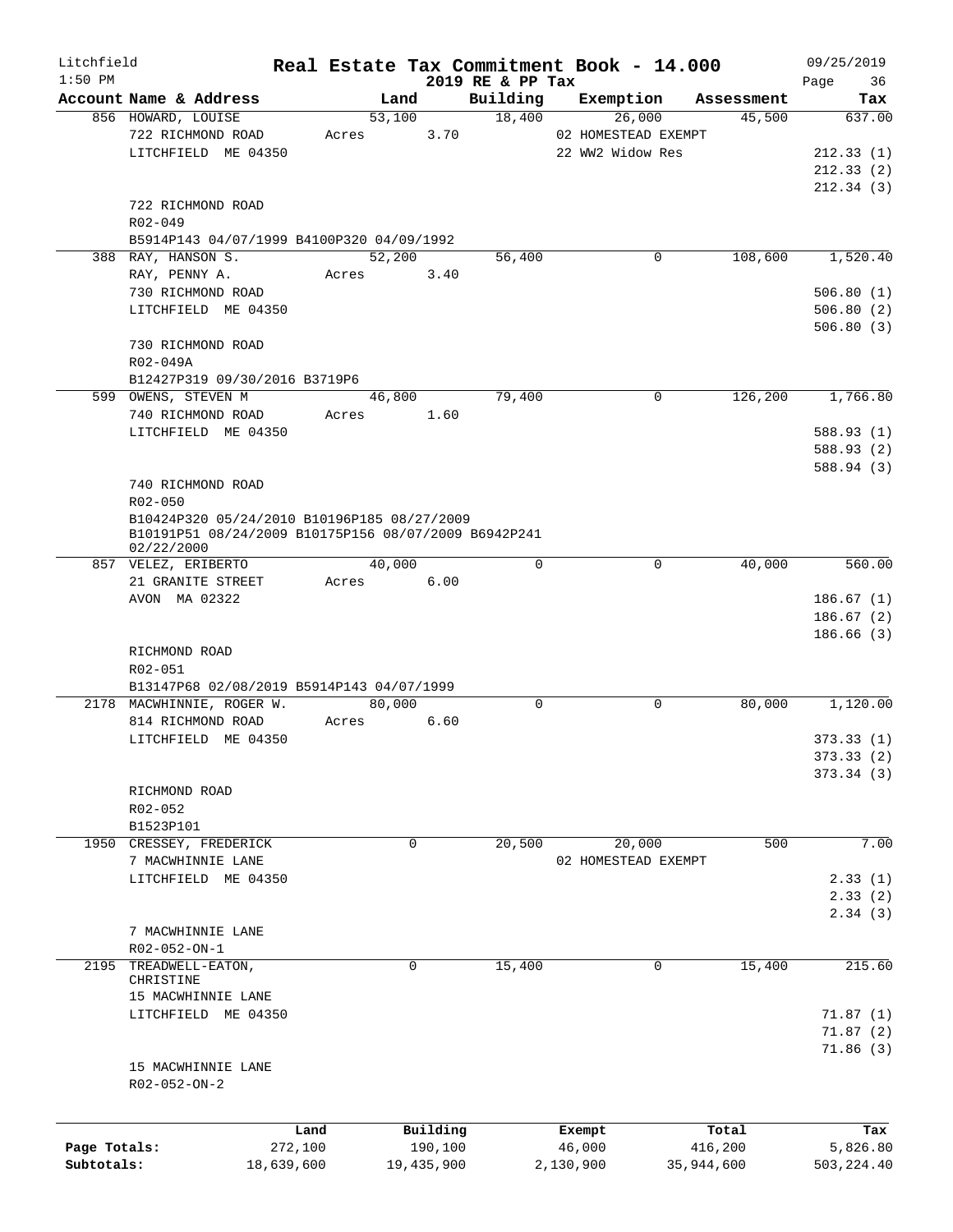| Litchfield<br>$1:50$ PM |                                              |                 |                 |                     | 2019 RE & PP Tax | Real Estate Tax Commitment Book - 14.000 |                  | 09/25/2019<br>Page<br>37 |
|-------------------------|----------------------------------------------|-----------------|-----------------|---------------------|------------------|------------------------------------------|------------------|--------------------------|
|                         | Account Name & Address                       |                 |                 | Land                | Building         | Exemption                                | Assessment       | Tax                      |
|                         | 2324 MARQUIS, ROBERT                         |                 |                 | $\mathbf 0$         | 15,800           | 15,800                                   | 0                | 0.00                     |
|                         | 19 MACWHINNIE LANE                           |                 |                 |                     |                  | 02 HOMESTEAD EXEMPT                      |                  |                          |
|                         | LITCHFIELD ME 04350                          |                 |                 |                     |                  |                                          |                  |                          |
|                         |                                              |                 |                 |                     |                  |                                          |                  |                          |
|                         | 19 MACWHINNIE LANE<br>$R02 - 052 - ON - 3$   |                 |                 |                     |                  |                                          |                  |                          |
|                         | 1126 MACWHINNIE, ROGER W                     |                 | 96,000          |                     | 240,000          | 20,000                                   | 316,000          | 4,424.00                 |
|                         | 814 RICHMOND ROAD                            |                 | Acres           | 20.00               |                  | 02 HOMESTEAD EXEMPT                      |                  |                          |
|                         | LITCHFIELD ME 04350                          |                 |                 |                     |                  |                                          |                  | 1,474.67(1)              |
|                         |                                              |                 |                 |                     |                  |                                          |                  | 1,474.67(2)              |
|                         |                                              |                 |                 |                     |                  |                                          |                  | 1,474.66(3)              |
|                         | 814 RICHMOND ROAD                            |                 |                 |                     |                  |                                          |                  |                          |
|                         | $R02 - 053$                                  |                 |                 |                     |                  |                                          |                  |                          |
|                         | B1523P101                                    |                 |                 |                     |                  |                                          |                  |                          |
|                         | 2867 GILBERT, KRIS                           |                 |                 | 0                   | 12,600           | $\mathbf 0$                              | 12,600           | 176.40                   |
|                         | GILBERT, STARLA                              |                 |                 |                     |                  |                                          |                  |                          |
|                         | 830 RICHMOND ROAD                            |                 |                 |                     |                  |                                          |                  | 58.80(1)                 |
|                         | Litchfield ME 04350                          |                 |                 |                     |                  |                                          |                  | 58.80(2)                 |
|                         |                                              |                 |                 |                     |                  |                                          |                  | 58.80(3)                 |
|                         | 830 RICHMOND ROAD                            |                 |                 |                     |                  |                                          |                  |                          |
|                         | R02-053-ON                                   |                 |                 |                     |                  |                                          |                  |                          |
| 1228                    | B13013P246 08/13/2018<br>MICHAUD, BEVERLY A. |                 | 105,000         |                     | 161,900          | 20,000                                   | 246,900          | 3,456.60                 |
|                         | JACKSON, LISA M.;                            |                 | Acres           | 59.00               |                  | 02 HOMESTEAD EXEMPT                      |                  |                          |
|                         | MICHAUD, LOUISE M.                           |                 |                 |                     |                  |                                          |                  |                          |
|                         | C/O LOUISE MICHAUD                           |                 |                 |                     |                  |                                          |                  | 1,152.20(1)              |
|                         | 30-45 HOBART ST #5                           |                 |                 |                     |                  |                                          |                  | 1,152.20(2)              |
|                         | WOODSIDE NY 11377                            |                 |                 |                     |                  |                                          |                  | 1, 152.20(3)             |
|                         | 854 RICHMOND ROAD                            |                 |                 |                     |                  |                                          |                  |                          |
|                         | R02-055                                      |                 |                 |                     |                  |                                          |                  |                          |
|                         | B2185P17 02/15/1979                          |                 |                 |                     |                  |                                          |                  |                          |
|                         | 147 BLAIR, LINDA M                           |                 |                 | 65,900              | 23,200           | 20,000                                   | 69,100           | 967.40                   |
|                         | P O BOX 93                                   |                 | Acres           | 13.85               |                  | 02 HOMESTEAD EXEMPT                      |                  |                          |
|                         | LITCHFIELD ME 04350                          |                 |                 |                     |                  |                                          |                  | 322.47(1)                |
|                         |                                              |                 |                 |                     |                  |                                          |                  | 322.47(2)                |
|                         |                                              |                 |                 |                     |                  |                                          |                  | 322.46(3)                |
|                         | 914 RICHMOND ROAD                            |                 |                 |                     |                  |                                          |                  |                          |
|                         | R02-055A                                     |                 |                 |                     |                  |                                          |                  |                          |
|                         | B7487P201                                    |                 |                 |                     |                  |                                          |                  |                          |
|                         | 521 LYONS, LORI A                            |                 | 45,300<br>Acres |                     | 14,100           | 20,000                                   | 39,400           | 551.60                   |
|                         | 904 RICHMOND ROAD<br>LITCHFIELD ME 04350     |                 |                 | 1.10                |                  | 02 HOMESTEAD EXEMPT                      |                  | 183.87(1)                |
|                         |                                              |                 |                 |                     |                  |                                          |                  | 183.87(2)                |
|                         |                                              |                 |                 |                     |                  |                                          |                  | 183.86(3)                |
|                         | 904 RICHMOND ROAD                            |                 |                 |                     |                  |                                          |                  |                          |
|                         | R02-055B                                     |                 |                 |                     |                  |                                          |                  |                          |
|                         | B7701P226 10/20/2003                         |                 |                 |                     |                  |                                          |                  |                          |
|                         | 2714 DESMARAIS, JASON                        |                 |                 | 51,500              | 177,500          | 0                                        | 229,000          | 3,206.00                 |
|                         | 934 RICHMOND ROAD                            |                 | Acres           | 3.15                |                  |                                          |                  |                          |
|                         | LITCHFIELD ME 04350                          |                 |                 |                     |                  |                                          |                  | 1,068.67(1)              |
|                         |                                              |                 |                 |                     |                  |                                          |                  | 1,068.67(2)              |
|                         |                                              |                 |                 |                     |                  |                                          |                  | 1,068.66(3)              |
|                         | 934 RICHMOND ROAD                            |                 |                 |                     |                  |                                          |                  |                          |
|                         | R02-055C                                     |                 |                 |                     |                  |                                          |                  |                          |
|                         | B9744P166 05/30/2008                         |                 |                 |                     |                  |                                          |                  |                          |
|                         |                                              |                 |                 |                     |                  |                                          |                  |                          |
| Page Totals:            |                                              | Land<br>363,700 |                 | Building<br>645,100 |                  | Exempt<br>95,800                         | Total<br>913,000 | Tax<br>12,782.00         |
| Subtotals:              |                                              | 19,003,300      |                 | 20,081,000          |                  | 2,226,700                                | 36,857,600       | 516,006.40               |
|                         |                                              |                 |                 |                     |                  |                                          |                  |                          |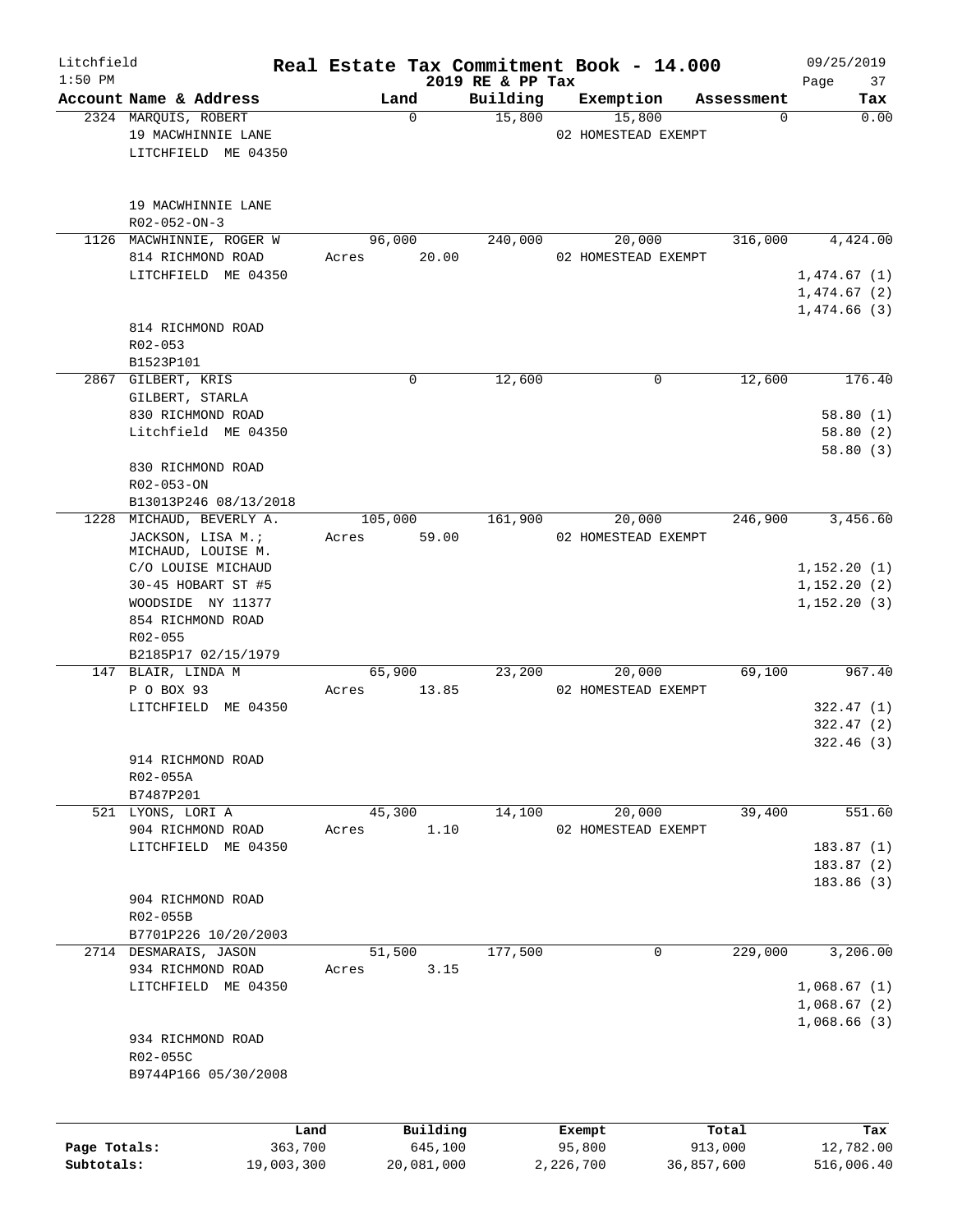| Litchfield |                                                | Real Estate Tax Commitment Book - 14.000 |                  |           |            | 09/25/2019 |
|------------|------------------------------------------------|------------------------------------------|------------------|-----------|------------|------------|
| $1:50$ PM  |                                                |                                          | 2019 RE & PP Tax |           |            | Page<br>38 |
|            | Account Name & Address                         | Land                                     | Building         | Exemption | Assessment | Tax        |
|            | 2854 DESMARAIS, TROY R.<br>DESMARAIS, JENNY L. | 51,000<br>3.00                           | 133,100          | $\Omega$  | 184,100    | 2,577.40   |
|            | P.O. BOX 483                                   | Acres                                    |                  |           |            | 859.13(1)  |
|            | SABATTUS ME 04280                              |                                          |                  |           |            | 859.13(2)  |
|            |                                                |                                          |                  |           |            | 859.14 (3) |
|            | 25 LAURETTE LANE                               |                                          |                  |           |            |            |
|            | R02-055D                                       |                                          |                  |           |            |            |
|            | B12332P10 06/24/2016 B11722P96 06/24/2014      |                                          |                  |           |            |            |
|            | 2946 GOWELL SR., CLARENCE                      | 64,700                                   | 17,400           | 0         | 82,100     | 1,149.40   |
|            | 156 WENTZELL ROAD                              | Acres 12.20                              |                  |           |            |            |
|            | Litchfield ME 04350                            |                                          |                  |           |            | 383.13(1)  |
|            |                                                |                                          |                  |           |            | 383.13(2)  |
|            |                                                |                                          |                  |           |            | 383.14(3)  |
|            | RICHMOND ROAD                                  |                                          |                  |           |            |            |
|            | R02-055-E                                      |                                          |                  |           |            |            |
|            | B13031P174 09/13/2018                          |                                          |                  |           |            |            |
|            | 2825 GODDARD, TERA (HEIRS<br>OF)               | 0                                        | 12,400           | 0         | 12,400     | 173.60     |
|            | 227 RIDGE ROAD                                 |                                          |                  |           |            |            |
|            | LISBON FALLS ME<br>04252-6123                  |                                          |                  |           |            | 57.87(1)   |
|            |                                                |                                          |                  |           |            | 57.87(2)   |
|            |                                                |                                          |                  |           |            | 57.86(3)   |
|            |                                                |                                          |                  |           |            |            |
|            | R02-055-ON                                     |                                          |                  |           |            |            |
|            | B13046P205 09/19/2018                          |                                          |                  |           |            |            |
|            | 177 DONEGAN DENNIS                             | 15,000                                   | $\mathbf 0$      | 0         | 15,000     | 210.00     |
|            | P O BOX 3856                                   | 24.90<br>Acres                           |                  |           |            |            |
|            | CARTERSVILLE GA 30120                          |                                          |                  |           |            | 70.00(1)   |
|            |                                                |                                          |                  |           |            | 70.00(2)   |
|            |                                                |                                          |                  |           |            | 70.00(3)   |
|            | OFF MAINE TURNPIKE                             |                                          |                  |           |            |            |
|            | R02-057                                        |                                          |                  |           |            |            |
|            | B8747P289 12/28/2005 B1696P166                 |                                          |                  |           |            |            |
|            | 1304 TUMBIOLO, DEBORAH                         | 5,300                                    | $\mathbf 0$      | 0         | 5,300      | 74.20      |
|            | 28751 CREEKWOOD DRIVE<br>WESLEY CHAPEL FL      | 7.00<br>Acres                            |                  |           |            | 24.73(1)   |
|            | 33545-4326                                     |                                          |                  |           |            |            |
|            |                                                |                                          |                  |           |            | 24.73(2)   |
|            |                                                |                                          |                  |           |            | 24.74 (3)  |
|            | RICHMOND ROAD                                  |                                          |                  |           |            |            |
|            | R02-059                                        |                                          |                  |           |            |            |
|            | B5020P141                                      |                                          |                  |           |            |            |
|            | 1607 SLATTERY, ESTHER M                        | 68,700                                   | $\Omega$         | 0         | 68,700     | 961.80     |
|            | 967 RICHMOND ROAD                              | 57.00<br>Acres                           |                  |           |            |            |
|            | LITCHFIELD ME 04350                            |                                          |                  |           |            | 320.60(1)  |
|            |                                                |                                          |                  |           |            | 320.60(2)  |
|            |                                                |                                          |                  |           |            | 320.60(3)  |
|            | 976 RICHMOND ROAD                              |                                          |                  |           |            |            |
|            | $R02 - 062$                                    |                                          |                  |           |            |            |
|            | B2441P258 12/15/1981                           |                                          |                  |           |            |            |

|              | Land       | Building     | Exempt    | Total        | Tax         |
|--------------|------------|--------------|-----------|--------------|-------------|
| Page Totals: | 204,700    | 162,900      |           | 367,600      | 5,146.40    |
| Subtotals:   | 19,208,000 | 20, 243, 900 | 2,226,700 | 37, 225, 200 | 521, 152.80 |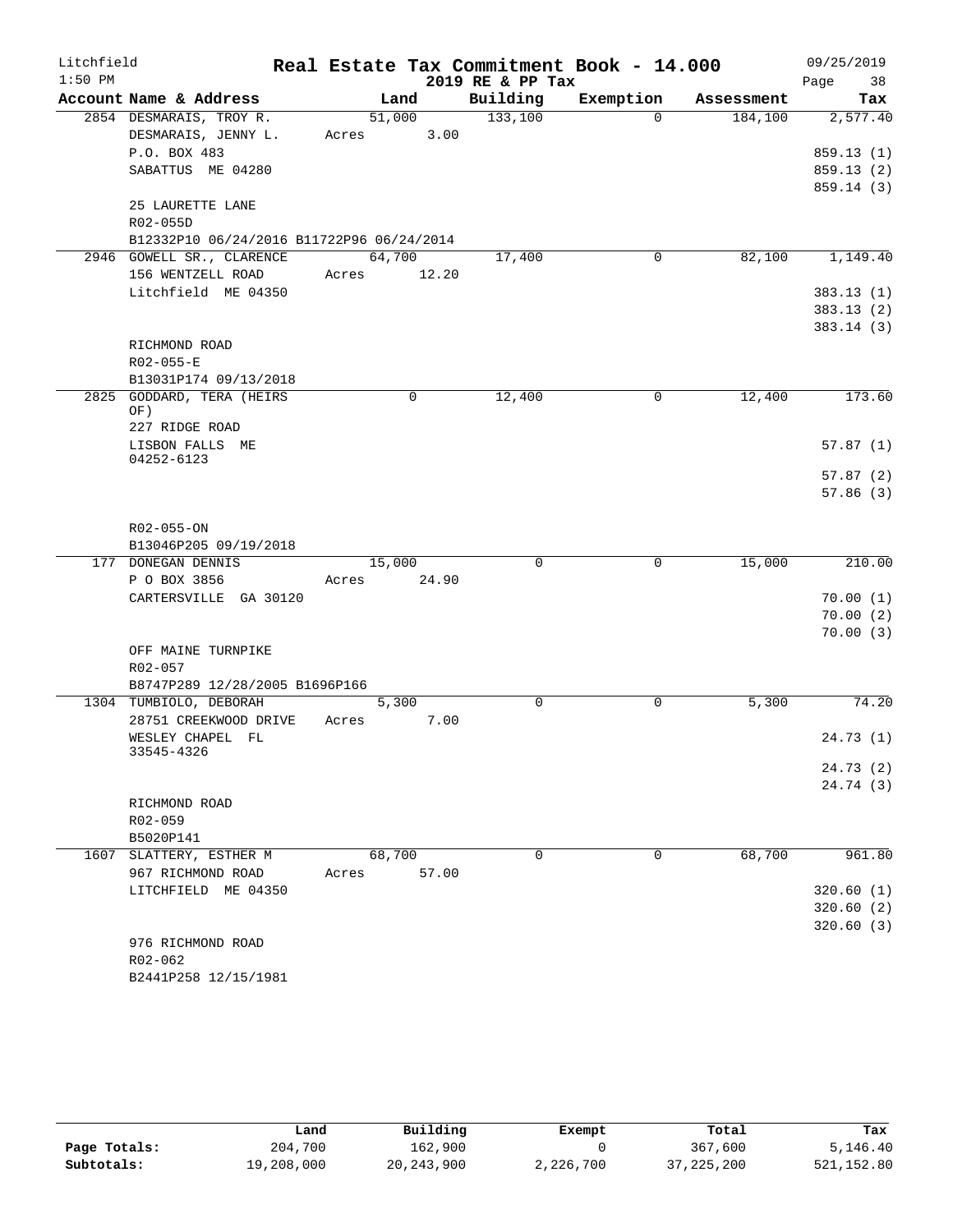| Litchfield   |                                                      |       |               |                      | Real Estate Tax Commitment Book - 14.000 |              |            | 09/25/2019   |
|--------------|------------------------------------------------------|-------|---------------|----------------------|------------------------------------------|--------------|------------|--------------|
| $1:50$ PM    |                                                      |       |               | 2019 RE & PP Tax     |                                          |              |            | Page<br>39   |
|              | Account Name & Address                               |       | Land          | Building             | Exemption                                |              | Assessment | Tax          |
|              | 1608 SLATTERY, ESTHER M                              |       | 88,500        | $\overline{105,200}$ | 20,000                                   |              | 173,700    | 2,431.80     |
|              | 967 RICHMOND ROAD                                    |       | Acres 58.00   |                      | 02 HOMESTEAD EXEMPT                      |              |            |              |
|              | LITCHFIELD ME 04350                                  |       |               |                      |                                          |              |            | 810.60(1)    |
|              |                                                      |       |               |                      |                                          |              |            | 810.60(2)    |
|              |                                                      |       |               |                      |                                          |              |            | 810.60(3)    |
|              | 967 RICHMOND ROAD                                    |       |               |                      |                                          |              |            |              |
|              | R02-063                                              |       |               |                      |                                          |              |            |              |
|              | B1243P74 10/18/1961                                  |       |               |                      |                                          |              |            |              |
|              | 2045 SAWYER, STANLEY & RALPH                         |       | 27,100        | $\mathbf 0$          |                                          | 0            | 27,100     | 379.40       |
|              | 54 ABENAKI WAY                                       |       | Acres 1.70    |                      |                                          |              |            |              |
|              | TURNER ME 04282                                      |       |               |                      |                                          |              |            | 126.47(1)    |
|              |                                                      |       |               |                      |                                          |              |            | 126.47(2)    |
|              |                                                      |       |               |                      |                                          |              |            | 126.46(3)    |
|              | RICHMOND ROAD                                        |       |               |                      |                                          |              |            |              |
|              | R02-064                                              |       |               |                      |                                          |              |            |              |
|              | B12119P346 09/08/2015 B5578P50 03/01/1998            |       |               |                      |                                          |              |            |              |
|              | 370 BLANCHETTE DENISE J                              |       | 49,800        |                      | 20,000<br>220,600                        |              | 250,400    | 3,505.60     |
|              | P. O. BOX 563                                        |       | Acres 17.00   |                      | 02 HOMESTEAD EXEMPT                      |              |            |              |
|              | SABATTUS ME 04280                                    |       |               |                      |                                          |              |            | 1, 168.53(1) |
|              |                                                      |       |               |                      |                                          |              |            | 1, 168.53(2) |
|              |                                                      |       |               |                      |                                          |              |            | 1, 168.54(3) |
|              | 891 RICHMOND ROAD                                    |       |               |                      |                                          |              |            |              |
|              |                                                      |       |               |                      |                                          |              |            |              |
|              | R02-066                                              |       |               |                      |                                          |              |            |              |
|              | B8887P188 04/28/2006 B6419P114                       |       |               |                      |                                          |              |            |              |
|              | 141 BISSON, JAMES                                    |       | 46,500        | 177,200              |                                          | 0            | 223,700    | 3,131.80     |
|              | 264 CROWLEY ROAD                                     |       | Acres 1.50    |                      |                                          |              |            |              |
|              | SABATTUS ME 04280-0193                               |       |               |                      |                                          |              |            | 1,043.93(1)  |
|              |                                                      |       |               |                      |                                          |              |            | 1,043.93(2)  |
|              |                                                      |       |               |                      |                                          |              |            | 1,043.94(3)  |
|              | 879 RICHMOND ROAD                                    |       |               |                      |                                          |              |            |              |
|              | R02-066A                                             |       |               |                      |                                          |              |            |              |
|              | B3510P80                                             |       |               |                      |                                          |              |            |              |
|              | 1229 AFFORDABLE WELL                                 |       | 40,000        | 0                    |                                          | 0            | 40,000     | 560.00       |
|              | DRILLING, INC.                                       |       |               |                      |                                          |              |            |              |
|              | 28 BOWDOINHAM ROAD                                   |       | 6.00<br>Acres |                      |                                          |              |            |              |
|              | SABATTUS ME 04280                                    |       |               |                      |                                          |              |            | 186.67(1)    |
|              |                                                      |       |               |                      |                                          |              |            | 186.67(2)    |
|              |                                                      |       |               |                      |                                          |              |            | 186.66(3)    |
|              | RICHMOND ROAD                                        |       |               |                      |                                          |              |            |              |
|              | R02-067                                              |       |               |                      |                                          |              |            |              |
|              | B10258P278 10/22/2009 B2185P291 02/07/1979           |       |               |                      |                                          |              |            |              |
|              | 1562 SAWYER, STANLEY                                 |       | 184,800       | 0                    |                                          | 0            | 184,800    | 2,587.20     |
|              | SAWYER, RALPH J.                                     | Acres | 535.11        |                      |                                          |              |            |              |
|              | 54 ABENAKI WAY                                       |       |               |                      |                                          |              |            | 862.40 (1)   |
|              | TURNER ME 04282                                      |       |               |                      |                                          |              |            | 862.40 (2)   |
|              |                                                      |       |               |                      |                                          |              |            | 862.40 (3)   |
|              | RICHMOND ROAD                                        |       |               |                      |                                          |              |            |              |
|              |                                                      |       |               |                      |                                          |              |            |              |
|              | R02-068                                              |       |               |                      |                                          |              |            |              |
|              | B12360P10 07/12/2016 B12119P346 09/08/2015 B4202P159 |       |               |                      |                                          |              |            |              |
|              | 721 HENDERSON, SEAMUS EDGAR                          |       | 52,000        | 120,300              |                                          | $\mathbf 0$  | 172,300    | 2,412.20     |
|              | 44 GREENLEAF WOODS LANE Acres                        |       | 5.01          |                      |                                          |              |            |              |
|              | LITCHFIELD ME 04350                                  |       |               |                      |                                          |              |            | 804.07 (1)   |
|              |                                                      |       |               |                      |                                          |              |            | 804.07 (2)   |
|              |                                                      |       |               |                      |                                          |              |            | 804.06 (3)   |
|              | 44 GREENLEAF WOODS LANE                              |       |               |                      |                                          |              |            |              |
|              | R02-069                                              |       |               |                      |                                          |              |            |              |
|              | B11582P140 12/04/2013 B3960P36                       |       |               |                      |                                          |              |            |              |
|              |                                                      |       |               |                      |                                          |              |            |              |
|              | Land                                                 |       | Building      |                      | Exempt                                   | Total        |            | Tax          |
| Page Totals: | 488,700                                              |       | 623,300       |                      | 40,000                                   | 1,072,000    |            | 15,008.00    |
| Subtotals:   | 19,696,700                                           |       | 20,867,200    |                      | 2,266,700                                | 38, 297, 200 |            | 536,160.80   |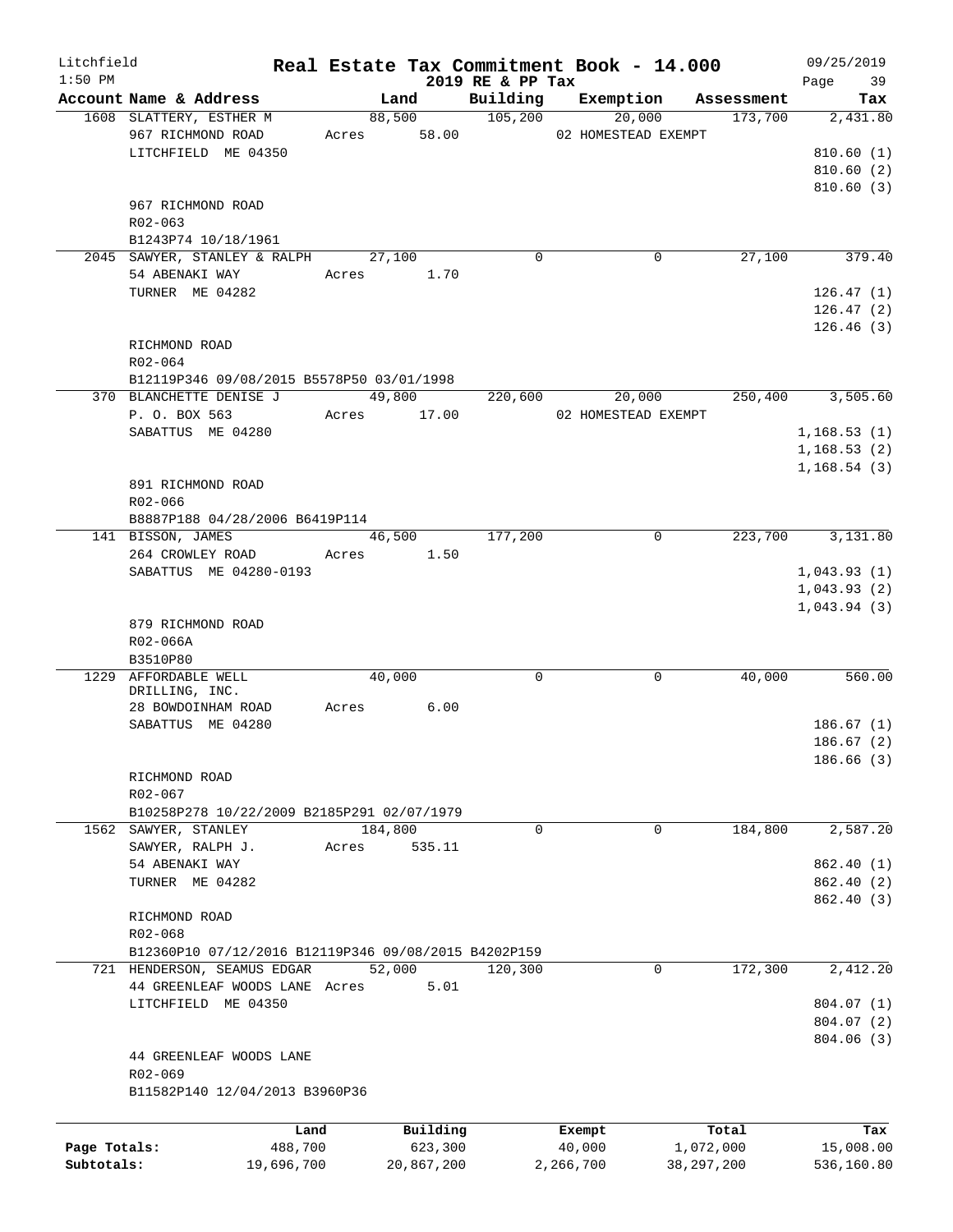| Litchfield |                                                                                        |       |        |       |                  | Real Estate Tax Commitment Book - 14.000 |            | 09/25/2019                         |
|------------|----------------------------------------------------------------------------------------|-------|--------|-------|------------------|------------------------------------------|------------|------------------------------------|
| $1:50$ PM  |                                                                                        |       |        |       | 2019 RE & PP Tax |                                          |            | 40<br>Page                         |
|            | Account Name & Address                                                                 |       | Land   |       | Building         | Exemption                                | Assessment | Tax                                |
|            | 170 GREENLEAF, MORRIS D.<br>44 GREENLEAF WOODS LANE Acres 64.40<br>LITCHFIELD ME 04350 |       | 86,700 |       | 34,500           | $\Omega$                                 | 121,200    | 1,696.80<br>565.60(1)<br>565.60(2) |
|            | 44 GREENLEAF WOODS LANE<br>R02-075<br>B5623P123 05/12/1998                             |       |        |       |                  |                                          |            | 565.60(3)                          |
|            | 2131 PARLIN, SARAH                                                                     |       | 55,900 |       | 2,700            | 20,000                                   | 38,600     | 540.40                             |
|            | 16 LOCH SLOY LANE                                                                      | Acres |        | 7.25  |                  | 02 HOMESTEAD EXEMPT                      |            |                                    |
|            | LITCHFIELD ME 04350                                                                    |       |        |       |                  |                                          |            | 180.13(1)                          |
|            |                                                                                        |       |        |       |                  |                                          |            | 180.13(2)                          |
|            | 16 LOCH SLOY LANE<br>R02-075A<br>B5977P5 06/09/1999                                    |       |        |       |                  |                                          |            | 180.14(3)                          |
|            | 2822 SAWYER, STANLEY                                                                   |       | 9,800  |       | $\Omega$         | 0                                        | 9,800      | 137.20                             |
|            | 54 ABENAKI WAY                                                                         | Acres |        | 13.00 |                  |                                          |            |                                    |
|            | TURNER ME 04282                                                                        |       |        |       |                  |                                          |            | 45.73(1)                           |
|            |                                                                                        |       |        |       |                  |                                          |            | 45.73 (2)                          |
|            |                                                                                        |       |        |       |                  |                                          |            | 45.74 (3)                          |
|            |                                                                                        |       |        |       |                  |                                          |            |                                    |
|            | R02-075B                                                                               |       |        |       |                  |                                          |            |                                    |
|            | B455P84<br>1190 MACWHINNIE, ROGER                                                      |       | 69,500 |       | 92,900           | 0                                        | 162,400    | 2,273.60                           |
|            | 814 RICHMOND ROAD                                                                      | Acres |        | 30.00 |                  |                                          |            |                                    |
|            | LITCHFIELD ME 04350                                                                    |       |        |       |                  |                                          |            | 757.87(1)                          |
|            |                                                                                        |       |        |       |                  |                                          |            | 757.87(2)                          |
|            |                                                                                        |       |        |       |                  |                                          |            | 757.86(3)                          |
|            | RICHMOND ROAD                                                                          |       |        |       |                  |                                          |            |                                    |
|            | R02-076                                                                                |       |        |       |                  |                                          |            |                                    |
|            | B6683P268                                                                              |       |        |       |                  |                                          |            |                                    |
|            | 2878 PACKARD, EDWIN R.                                                                 |       | 43,000 |       | 5,900            | 0                                        | 48,900     | 684.60                             |
|            | 3 PRINCESS DRIVE                                                                       | Acres |        | 2.00  |                  |                                          |            |                                    |
|            | SABATTUS ME 04280                                                                      |       |        |       |                  |                                          |            | 228.20(1)                          |
|            |                                                                                        |       |        |       |                  |                                          |            | 228.20(2)                          |
|            | 13 NORTH GREENLEAF<br>WOODS LANE                                                       |       |        |       |                  |                                          |            | 228.20(3)                          |
|            | R02-076A                                                                               |       |        |       |                  |                                          |            |                                    |
|            | B12088P336 08/25/2015                                                                  |       |        |       |                  |                                          |            |                                    |
|            | 512 PETERSON, NELSON E JR                                                              |       | 42,400 |       | 248,700          | $\mathbf 0$                              | 291,100    | 4,075.40                           |
|            | PO BOX 543                                                                             | Acres |        | 0.80  |                  |                                          |            |                                    |
|            | READFIELD ME                                                                           |       |        |       |                  |                                          |            | 1,358.47(1)                        |
|            | 04355-0543                                                                             |       |        |       |                  |                                          |            |                                    |
|            |                                                                                        |       |        |       |                  |                                          |            | 1,358.47(2)<br>1,358.46(3)         |
|            | 473 ACADEMY ROAD                                                                       |       |        |       |                  |                                          |            |                                    |
|            | R02-077                                                                                |       |        |       |                  |                                          |            |                                    |
|            | B5875P152 02/19/1999                                                                   |       |        |       |                  |                                          |            |                                    |

|              | Land       | Building   | Exempt    | Total      | Tax        |
|--------------|------------|------------|-----------|------------|------------|
| Page Totals: | 307,300    | 384,700    | 20,000    | 672,000    | 9,408.00   |
| Subtotals:   | 20,004,000 | 21,251,900 | 2,286,700 | 38,969,200 | 545,568.80 |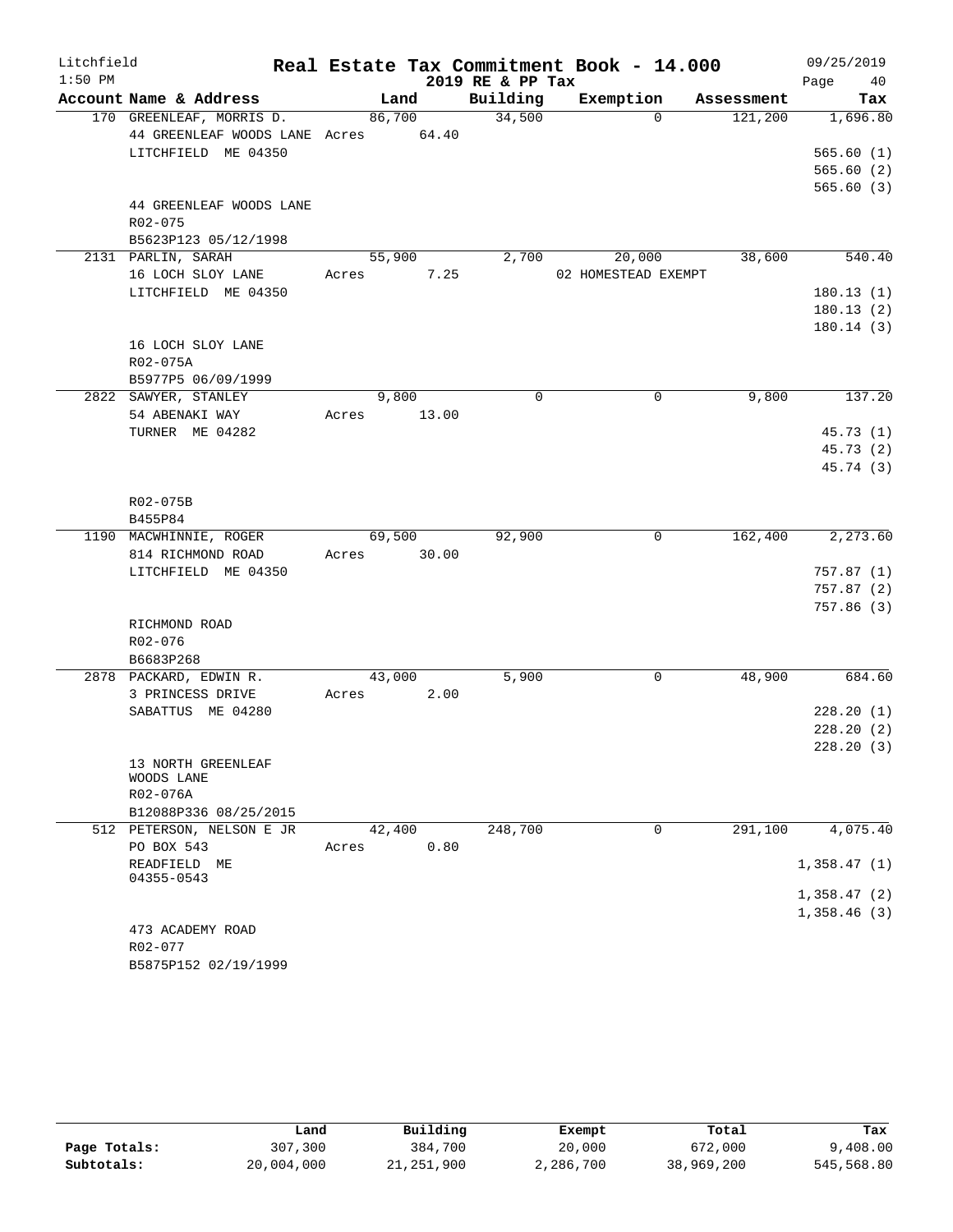| Litchfield |                                                                     |        |      |        |                  | Real Estate Tax Commitment Book - 14.000 |          |            | 09/25/2019  |                       |
|------------|---------------------------------------------------------------------|--------|------|--------|------------------|------------------------------------------|----------|------------|-------------|-----------------------|
| $1:50$ PM  |                                                                     |        |      |        | 2019 RE & PP Tax |                                          |          |            | Page        | 41                    |
|            | Account Name & Address                                              |        | Land |        | Building         | Exemption                                |          | Assessment |             | Tax                   |
|            | 2449 BRYANT, DANIEL                                                 | 45,800 |      |        | 126,900          |                                          | $\Omega$ | 172,700    |             | 2,417.80              |
|            | SCHRADER, RONALD                                                    | Acres  |      | 1.26   |                  |                                          |          |            |             |                       |
|            | 42 OLD MIDDLESEX ROAD                                               |        |      |        |                  |                                          |          |            |             | 805.93(1)             |
|            | TOPSHAM ME 04086                                                    |        |      |        |                  |                                          |          |            |             | 805.93 (2)            |
|            |                                                                     |        |      |        |                  |                                          |          |            |             | 805.94 (3)            |
|            | 469 ACADEMY ROAD                                                    |        |      |        |                  |                                          |          |            |             |                       |
|            | R02-078                                                             |        |      |        |                  |                                          |          |            |             |                       |
|            | B12893P166 04/25/2018 B10064P206 05/05/2009<br>B8039P122 07/14/2004 |        |      |        |                  |                                          |          |            |             |                       |
|            | 849 HOLLAND, SCOTT                                                  |        |      | 60,800 | 171,900          | 20,000                                   |          | 212,700    |             | $\overline{2,977.80}$ |
|            | HOLLAND TERESA                                                      | Acres  |      | 7.00   |                  | 02 HOMESTEAD EXEMPT                      |          |            |             |                       |
|            | 453 ACADEMY ROAD                                                    |        |      |        |                  |                                          |          |            |             | 992.60(1)             |
|            | LITCHFIELD ME 04350                                                 |        |      |        |                  |                                          |          |            |             | 992.60 (2)            |
|            |                                                                     |        |      |        |                  |                                          |          |            |             | 992.60 (3)            |
|            | 453 ACADEMY ROAD                                                    |        |      |        |                  |                                          |          |            |             |                       |
|            | R02-078A                                                            |        |      |        |                  |                                          |          |            |             |                       |
|            | B3888P77                                                            |        |      |        |                  |                                          |          |            |             |                       |
|            | 2513 MACWHINNIE, ROGER &                                            | 32,800 |      |        | $\mathbf 0$      | 0                                        |          | 32,800     |             | 459.20                |
|            | BETTY                                                               |        |      |        |                  |                                          |          |            |             |                       |
|            | 814 RICHMOND ROAD                                                   | Acres  |      | 25.00  |                  |                                          |          |            |             |                       |
|            | Litchfield ME 04350                                                 |        |      |        |                  |                                          |          |            |             | 153.07(1)             |
|            |                                                                     |        |      |        |                  |                                          |          |            |             | 153.07(2)             |
|            |                                                                     |        |      |        |                  |                                          |          |            |             | 153.06(3)             |
|            | RICHMOND ROAD                                                       |        |      |        |                  |                                          |          |            |             |                       |
|            | R02-078B                                                            |        |      |        |                  |                                          |          |            |             |                       |
|            | 1499 JEWELL, JACQUELINE                                             | 63,800 |      |        | 18,300           | 0                                        |          | 82,100     |             | 1,149.40              |
|            | JEWELL, HAROLD                                                      | Acres  |      | 11.00  |                  |                                          |          |            |             |                       |
|            | 445 ACADEMY ROAD                                                    |        |      |        |                  |                                          |          |            |             | 383.13(1)             |
|            | LITCHFIELD ME 04350                                                 |        |      |        |                  |                                          |          |            |             | 383.13(2)             |
|            |                                                                     |        |      |        |                  |                                          |          |            |             | 383.14(3)             |
|            | 445 ACADEMY ROAD                                                    |        |      |        |                  |                                          |          |            |             |                       |
|            | R02-080                                                             |        |      |        |                  |                                          |          |            |             |                       |
|            | B10231P205 10/02/2009 B3385P320 10/26/2004                          |        |      |        |                  |                                          |          |            |             |                       |
|            | 892 JEWELL, HAROLD L                                                | 40,700 |      |        | 8,400            | 20,000                                   |          | 29,100     |             | 407.40                |
|            | 441 ACADEMY ROAD                                                    | Acres  |      | 0.90   |                  | 02 HOMESTEAD EXEMPT                      |          |            |             |                       |
|            | LITCHFIELD ME 04350                                                 |        |      |        |                  |                                          |          |            |             | 135.80(1)             |
|            |                                                                     |        |      |        |                  |                                          |          |            |             | 135.80(2)             |
|            |                                                                     |        |      |        |                  |                                          |          |            |             | 135.80 (3)            |
|            | 441 ACADEMY ROAD                                                    |        |      |        |                  |                                          |          |            |             |                       |
|            | $R02 - 080 - 1$                                                     |        |      |        |                  |                                          |          |            |             |                       |
|            | B3392P347                                                           |        |      |        |                  |                                          |          |            |             |                       |
| 683        | WOLONGEVICZ,                                                        | 55,100 |      |        | 191,800          |                                          | 0        | 246,900    |             | 3,456.60              |
|            | CHRISTOPHER P                                                       |        |      |        |                  |                                          |          |            |             |                       |
|            | YATES, KATHRYN E                                                    | Acres  |      | 6.09   |                  |                                          |          |            |             |                       |
|            | 17 NORTH GREENLEAF<br>WOODS LANE                                    |        |      |        |                  |                                          |          |            | 1,152.20(1) |                       |
|            | LITCHFIELD ME 04350                                                 |        |      |        |                  |                                          |          |            | 1,152.20(2) |                       |
|            |                                                                     |        |      |        |                  |                                          |          |            | 1,152.20(3) |                       |
|            | 17 NORTH GREENLEAF                                                  |        |      |        |                  |                                          |          |            |             |                       |
|            | WOODS LANE                                                          |        |      |        |                  |                                          |          |            |             |                       |
|            | R02-081                                                             |        |      |        |                  |                                          |          |            |             |                       |
|            | B13158P260 02/28/2019                                               |        |      |        |                  |                                          |          |            |             |                       |

|              | Land       | Building   | Exempt    | Total      | Tax        |
|--------------|------------|------------|-----------|------------|------------|
| Page Totals: | 299,000    | 517,300    | 40,000    | 776,300    | 10,868.20  |
| Subtotals:   | 20,303,000 | 21,769,200 | 2,326,700 | 39,745,500 | 556,437.00 |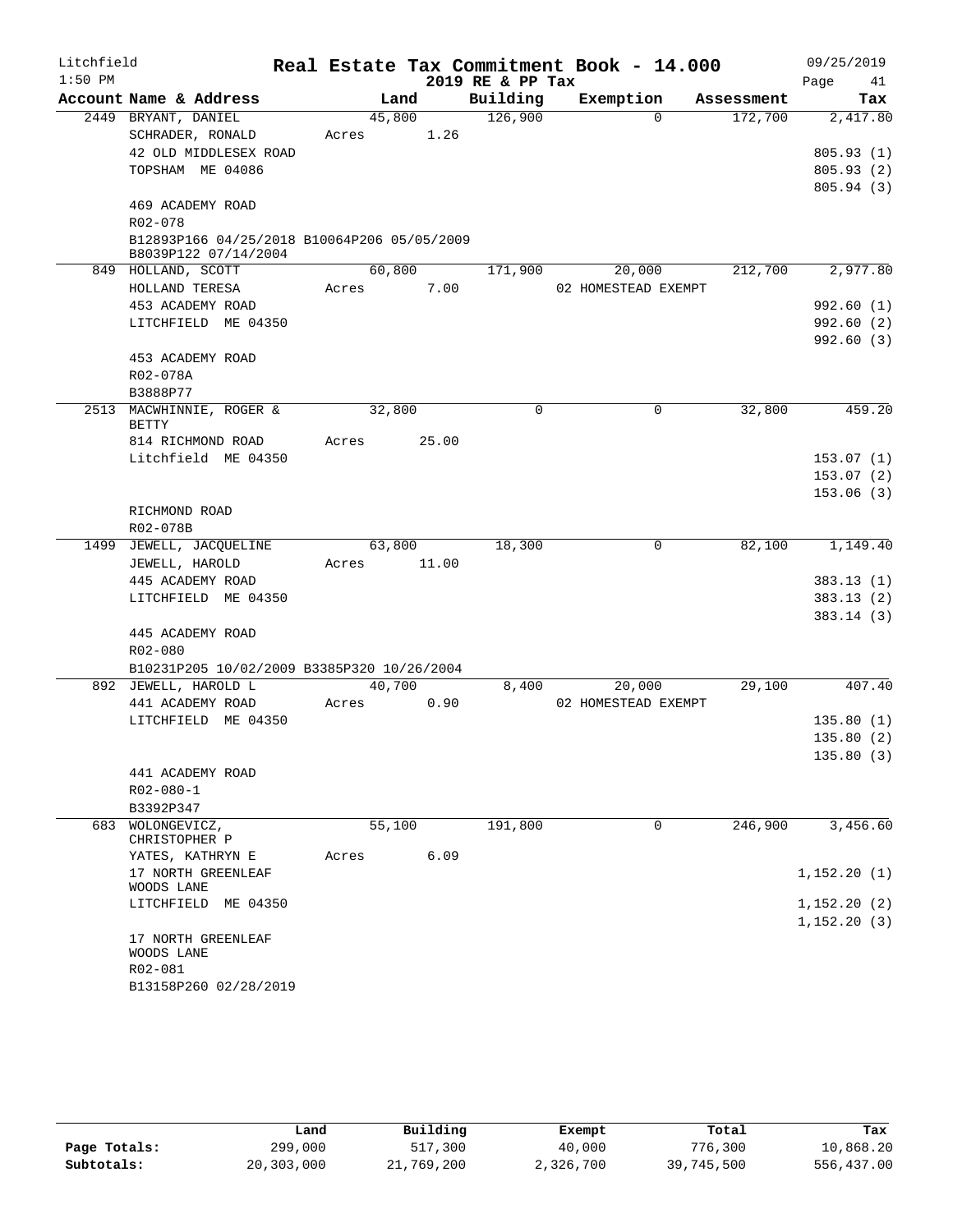| Litchfield   |                                                      |            |                |                              | Real Estate Tax Commitment Book - 14.000 |                      | 09/25/2019        |
|--------------|------------------------------------------------------|------------|----------------|------------------------------|------------------------------------------|----------------------|-------------------|
| $1:50$ PM    | Account Name & Address                               |            |                | 2019 RE & PP Tax<br>Building |                                          |                      | 42<br>Page<br>Tax |
|              | 2782 GAUTHIER, JOHN W                                |            | Land<br>49,200 | 45,600                       | Exemption<br>$\Omega$                    | Assessment<br>94,800 | 1,327.20          |
|              | PO BOX 1172                                          | Acres      | 12.91          |                              |                                          |                      |                   |
|              | LEWISTON ME 04240                                    |            |                |                              |                                          |                      | 442.40 (1)        |
|              |                                                      |            |                |                              |                                          |                      | 442.40 (2)        |
|              |                                                      |            |                |                              |                                          |                      | 442.40 (3)        |
|              | NORTH GREENLEAF WOODS                                |            |                |                              |                                          |                      |                   |
|              | LANE                                                 |            |                |                              |                                          |                      |                   |
|              | R02-081A                                             |            |                |                              |                                          |                      |                   |
|              | B10174P21 08/16/2009 B7397P195 05/05/2003            |            |                |                              |                                          |                      |                   |
|              | 2786 ST.PIERRE, TAMI                                 |            | 29,000         | $\Omega$                     | 0                                        | 29,000               | 406.00            |
|              | 16 LOCH SLOY LANE                                    |            | Acres 4.00     |                              |                                          |                      |                   |
|              | LITCHFIELD ME 04350                                  |            |                |                              |                                          |                      | 135.33(1)         |
|              |                                                      |            |                |                              |                                          |                      | 135.33(2)         |
|              |                                                      |            |                |                              |                                          |                      | 135.34(3)         |
|              | NORTH GREELEAF WOODS                                 |            |                |                              |                                          |                      |                   |
|              | LANE                                                 |            |                |                              |                                          |                      |                   |
|              | R02-081B                                             |            |                |                              |                                          |                      |                   |
|              | B11218P211 10/02/2012 B10638P51 01/06/2011           |            |                |                              |                                          |                      |                   |
|              | 1343 PARLIN MERTON                                   |            | 47,300         | 130,400                      | 20,000                                   | 157,700              | 2,207.80          |
|              | 429 ACADEMY ROAD                                     |            | Acres 8.14     |                              | 02 HOMESTEAD EXEMPT                      |                      |                   |
|              | LITCHFIELD ME 04350                                  |            |                |                              |                                          |                      | 735.93(1)         |
|              |                                                      |            |                |                              |                                          |                      | 735.93(2)         |
|              |                                                      |            |                |                              |                                          |                      | 735.94(3)         |
|              | 429 ACADEMY ROAD                                     |            |                |                              |                                          |                      |                   |
|              | R02-082                                              |            |                |                              |                                          |                      |                   |
|              | B4965P126 09/18/1995                                 |            |                |                              |                                          |                      |                   |
|              | 2576 PARLIN LAWRENCE JR                              |            | 49,600         |                              | 88,200<br>26,000                         | 111,800              | 1,565.20          |
|              | PARLIN DORIS R                                       | Acres      | 26.00          |                              | 02 HOMESTEAD EXEMPT                      |                      |                   |
|              | 121 LOCH SLOY LANE                                   |            |                |                              | 12 WW2 Vet Res.                          |                      | 521.73(1)         |
|              | LITCHFIELD ME 04350                                  |            |                |                              |                                          |                      | 521.73(2)         |
|              |                                                      |            |                |                              |                                          |                      | 521.74(3)         |
|              | 121 LOCH SLOY LANE                                   |            |                |                              |                                          |                      |                   |
|              | R02-083                                              |            |                |                              |                                          |                      |                   |
|              | B10824P156 09/01/2011 B9680P229 03/31/2008 B4965P126 |            |                |                              |                                          |                      |                   |
|              | 2347 PARLIN, MERTON L.E. III                         |            | 21,700         | 24,600                       | 0                                        | 46,300               | 648.20            |
|              | 429 ACADEMY ROAD                                     | Acres      | 1.57           |                              |                                          |                      |                   |
|              | LITCHFIELD ME 04350                                  |            |                |                              |                                          |                      | 216.07(1)         |
|              |                                                      |            |                |                              |                                          |                      | 216.07(2)         |
|              |                                                      |            |                |                              |                                          |                      | 216.06(3)         |
|              | 29 LOCH SLOY LANE                                    |            |                |                              |                                          |                      |                   |
|              | R02-083A                                             |            |                |                              |                                          |                      |                   |
|              | B10824P156 09/01/2011 B7575P15 08/17/2003            |            |                |                              |                                          |                      |                   |
|              | 2356 PARLIN, PHILLIP J.                              |            | 41,700         | 0                            | 0                                        | 41,700               | 583.80            |
|              | 3942 FOXLEY DRIVE                                    | Acres      | 1.57           |                              |                                          |                      |                   |
|              | ESCONDIDO CA 92027                                   |            |                |                              |                                          |                      | 194.60(1)         |
|              |                                                      |            |                |                              |                                          |                      | 194.60(2)         |
|              |                                                      |            |                |                              |                                          |                      | 194.60(3)         |
|              | 29 LOCH SLOY LANE                                    |            |                |                              |                                          |                      |                   |
|              | R02-083B                                             |            |                |                              |                                          |                      |                   |
|              | B7575P17 08/17/2003                                  |            |                |                              |                                          |                      |                   |
|              | 2833 GAUTHIER, JOHN                                  |            | 0              | 7,000                        | 0                                        | 7,000                | 98.00             |
|              | 33 MOUNTAIN ROAD                                     |            |                |                              |                                          |                      |                   |
|              | SABATTUS ME 04280-4129                               |            |                |                              |                                          |                      | 32.67(1)          |
|              |                                                      |            |                |                              |                                          |                      | 32.67(2)          |
|              |                                                      |            |                |                              |                                          |                      | 32.66(3)          |
|              | 29 LOCH SLOY LANE                                    |            |                |                              |                                          |                      |                   |
|              | R02-083B-ON                                          |            |                |                              |                                          |                      |                   |
|              |                                                      |            |                |                              |                                          |                      |                   |
|              |                                                      | Land       | Building       |                              | Exempt                                   | Total                | Tax               |
| Page Totals: |                                                      | 238,500    | 295,800        |                              | 46,000                                   | 488,300              | 6,836.20          |
| Subtotals:   |                                                      | 20,541,500 | 22,065,000     |                              | 2,372,700                                | 40, 233, 800         | 563, 273. 20      |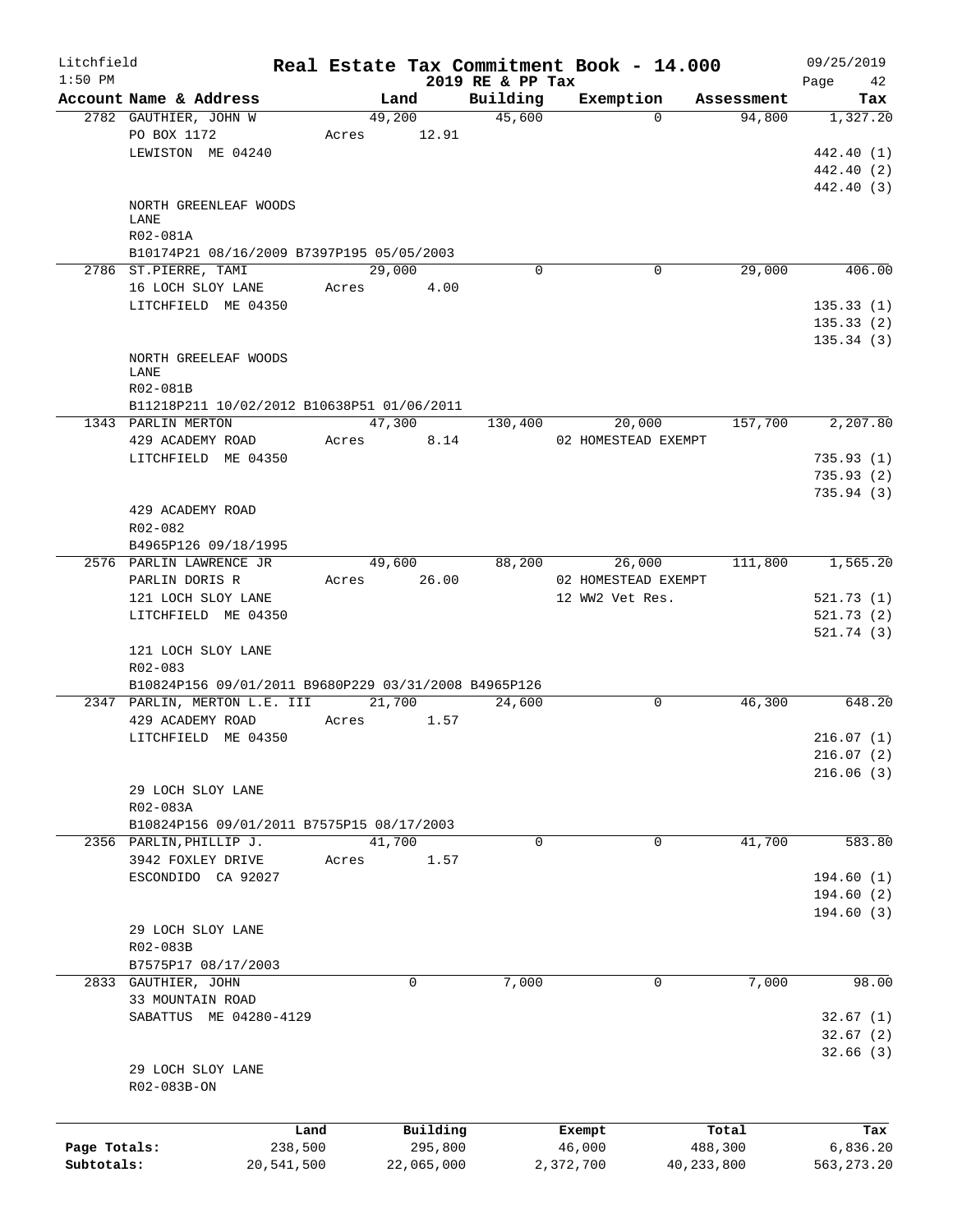| Litchfield |                                                                   |       |        |       |                  | Real Estate Tax Commitment Book - 14.000 |            | 09/25/2019 |
|------------|-------------------------------------------------------------------|-------|--------|-------|------------------|------------------------------------------|------------|------------|
| $1:50$ PM  |                                                                   |       |        |       | 2019 RE & PP Tax |                                          |            | Page<br>43 |
|            | Account Name & Address                                            |       | Land   |       | Building         | Exemption                                | Assessment | Tax        |
|            | 793 HATCH, JOHNATHAN L                                            |       | 30,800 |       | $\Omega$         | $\Omega$                                 | 30,800     | 431.20     |
|            | 396 ACADEMY ROAD                                                  | Acres |        | 70.00 |                  |                                          |            |            |
|            | LITCHFIELD ME 04350                                               |       |        |       |                  |                                          |            | 143.73(1)  |
|            |                                                                   |       |        |       |                  |                                          |            | 143.73(2)  |
|            |                                                                   |       |        |       |                  |                                          |            | 143.74(3)  |
|            | 403 ACADEMY ROAD                                                  |       |        |       |                  |                                          |            |            |
|            | R02-085                                                           |       |        |       |                  |                                          |            |            |
|            | B4698P194                                                         |       |        |       |                  |                                          |            |            |
|            | 2871 PINKHAM, THERESA                                             |       | 27,300 |       | 14,500           | 0                                        | 41,800     | 585.20     |
|            | 370 WEST BURROUGH ROAD                                            | Acres |        | 8.00  |                  |                                          |            |            |
|            | BOWDOIN ME 04287                                                  |       |        |       |                  |                                          |            | 195.07(1)  |
|            |                                                                   |       |        |       |                  |                                          |            | 195.07(2)  |
|            |                                                                   |       |        |       |                  |                                          |            | 195.06(3)  |
|            | ACADEMY ROAD                                                      |       |        |       |                  |                                          |            |            |
|            | R02-085A<br>B11995P116 05/28/2015                                 |       |        |       |                  |                                          |            |            |
|            | 2818 HATCH, JONATHAN L                                            |       | 14,700 |       | $\Omega$         | $\Omega$                                 | 14,700     | 205.80     |
|            | HATCH, SUSAN L                                                    | Acres |        | 4.89  |                  |                                          |            |            |
|            | 396 ACADEMY ROAD                                                  |       |        |       |                  |                                          |            | 68.60(1)   |
|            | LITCHFIELD ME 04350                                               |       |        |       |                  |                                          |            | 68.60(2)   |
|            |                                                                   |       |        |       |                  |                                          |            | 68.60(3)   |
|            | ACADEMY ROAD                                                      |       |        |       |                  |                                          |            |            |
|            | R02-087A                                                          |       |        |       |                  |                                          |            |            |
|            | B10996P106 03/29/2012                                             |       |        |       |                  |                                          |            |            |
|            | 431 METHORST ANDY                                                 |       | 54,000 |       | 48,100           | 20,000                                   | 82,100     | 1,149.40   |
|            | METHORST JOHAN/JOHANNA                                            | Acres |        | 4.00  |                  | 02 HOMESTEAD EXEMPT                      |            |            |
|            | METHORST-TRIEP                                                    |       |        |       |                  |                                          |            |            |
|            | 299 ACADEMY ROAD                                                  |       |        |       |                  |                                          |            | 383.13(1)  |
|            | LITCHFIELD ME 04350                                               |       |        |       |                  |                                          |            | 383.13(2)  |
|            |                                                                   |       |        |       |                  |                                          |            | 383.14(3)  |
|            | 299 ACADEMY ROAD                                                  |       |        |       |                  |                                          |            |            |
|            | R02-092                                                           |       |        |       |                  |                                          |            |            |
|            | B10268P69 11/18/2009 B9944P187 01/08/2009 B7499P147<br>06/23/2003 |       |        |       |                  |                                          |            |            |
|            | 560 SHERMAN, BETSEY E.                                            |       | 61,900 |       | $\mathbf 0$      | 0                                        | 61,900     | 866.60     |
|            | SHERMAN, MICHAE; J.                                               | Acres |        | 50.27 |                  |                                          |            |            |
|            | 145 PINE TREE ROAD                                                |       |        |       |                  |                                          |            | 288.87 (1) |
|            | LITCHFIELD ME 04350                                               |       |        |       |                  |                                          |            | 288.87 (2) |
|            |                                                                   |       |        |       |                  |                                          |            | 288.86(3)  |
|            | ACADEMY ROAD                                                      |       |        |       |                  |                                          |            |            |
|            | R02-098                                                           |       |        |       |                  |                                          |            |            |
|            | B12429P44 02/08/2014 B1123P258                                    |       |        |       |                  |                                          |            |            |
|            | 1204 CAMDEN NATIONAL BANK                                         |       | 45,900 |       | 91,600           | $\Omega$                                 | 137,500    | 1,925.00   |
|            | NORMAN, HANSON &                                                  | Acres |        | 1.30  |                  |                                          |            |            |
|            | DELTROY, LLC.                                                     |       |        |       |                  |                                          |            |            |
|            | P.O. BOX 4600                                                     |       |        |       |                  |                                          |            | 641.67(1)  |
|            | PORTLAND ME 04112                                                 |       |        |       |                  |                                          |            | 641.67(2)  |
|            |                                                                   |       |        |       |                  |                                          |            | 641.66(3)  |
|            | 277 ACADEMY ROAD                                                  |       |        |       |                  |                                          |            |            |
|            | R02-098A                                                          |       |        |       |                  |                                          |            |            |
|            | B13116P157 12/20/2018 B11623P349 12/20/2013                       |       |        |       |                  |                                          |            |            |

|              | Land       | Building     | Exempt    | Total      | Tax        |
|--------------|------------|--------------|-----------|------------|------------|
| Page Totals: | 234,600    | 154,200      | 20,000    | 368,800    | 5,163.20   |
| Subtotals:   | 20,776,100 | 22, 219, 200 | 2,392,700 | 40,602,600 | 568,436.40 |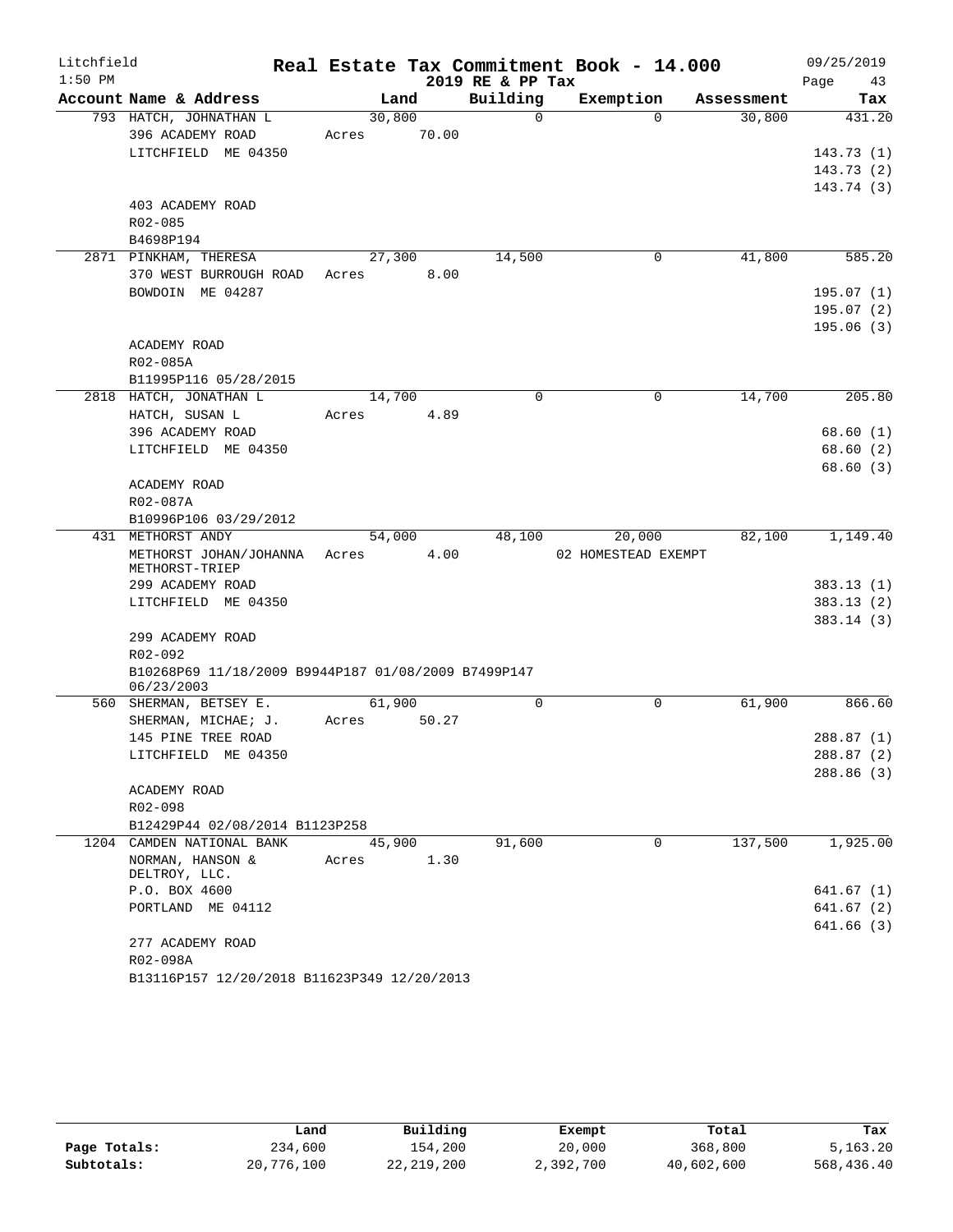| Litchfield<br>$1:50$ PM |                                   |             |             | 2019 RE & PP Tax    | Real Estate Tax Commitment Book - 14.000 |             | 09/25/2019<br>Page<br>44 |
|-------------------------|-----------------------------------|-------------|-------------|---------------------|------------------------------------------|-------------|--------------------------|
|                         | Account Name & Address            |             | Land        | Building            | Exemption                                | Assessment  | Tax                      |
|                         | 559 BLANCHETTE, GUY R.            |             | 49,200      | $\frac{146,800}{ }$ | $\Omega$                                 | 196,000     | 2,744.00                 |
|                         | BLANCHETTE, DEBORAH E. Acres 2.40 |             |             |                     |                                          |             |                          |
|                         | 287 ACADEMY ROAD                  |             |             |                     |                                          |             | 914.67(1)                |
|                         | LITCHFIELD ME 04350               |             |             |                     |                                          |             | 914.67(2)                |
|                         |                                   |             |             |                     |                                          |             | 914.66(3)                |
|                         | 287 ACADEMY ROAD                  |             |             |                     |                                          |             |                          |
|                         | R02-098B                          |             |             |                     |                                          |             |                          |
|                         | B7540P301 07/25/2003              |             |             |                     |                                          |             |                          |
|                         | 561 BRACKETT, JEFFREY &           | 66,000      |             | 63,700              | 20,000                                   | 109,700     | 1,535.80                 |
|                         | DIANE                             |             |             |                     |                                          |             |                          |
|                         | 284 ACADEMY ROAD                  | Acres       | 14.00       |                     | 02 HOMESTEAD EXEMPT                      |             |                          |
|                         | LITCHFIELD ME 04350               |             |             |                     |                                          |             | 511.93(1)                |
|                         |                                   |             |             |                     |                                          |             | 511.93(2)                |
|                         |                                   |             |             |                     |                                          |             | 511.94(3)                |
|                         | 284 ACADEMY ROAD                  |             |             |                     |                                          |             |                          |
|                         | R02-101                           |             |             |                     |                                          |             |                          |
|                         | B5941P262 05/12/1999              |             |             |                     |                                          |             |                          |
|                         | 1042 LEET, RUSSELL C              |             | 51,000      |                     | 90,800<br>20,000                         | 121,800     | 1,705.20                 |
|                         | LEET GEORGIA                      | Acres       | 3.00        |                     | 02 HOMESTEAD EXEMPT                      |             |                          |
|                         | 294 ACADEMY ROAD                  |             |             |                     |                                          |             | 568.40(1)                |
|                         | LITCHFIELD ME 04350               |             |             |                     |                                          |             | 568.40(2)                |
|                         |                                   |             |             |                     |                                          |             | 568.40(3)                |
|                         | 294 ACADEMY ROAD                  |             |             |                     |                                          |             |                          |
|                         | R02-102                           |             |             |                     |                                          |             |                          |
|                         | B2519P195 07/07/1982              |             |             |                     |                                          |             |                          |
|                         | 711 GOWELL ALMA E. TRUSTEE        | 280,300     |             | 69,500              | $\mathbf 0$                              | 349,800     | 4,897.20                 |
|                         | 156 WENTZELL ROAD                 | Acres 16.00 |             |                     |                                          |             |                          |
|                         | LITCHFIELD ME 04350               |             |             |                     |                                          |             | 1,632.40(1)              |
|                         |                                   |             |             |                     |                                          |             | 1,632.40(2)              |
|                         |                                   |             |             |                     |                                          |             | 1,632.40(3)              |
|                         | 11 CLINTON LANE                   |             |             |                     |                                          |             |                          |
|                         | $R02 - 103 - 1$                   |             |             |                     |                                          |             |                          |
|                         | B6354P122                         |             |             |                     |                                          |             |                          |
|                         | 2076 CROWLEY, THOMAS              |             | $\mathbf 0$ | 6,500               | 6,500                                    | $\mathbf 0$ | 0.00                     |
|                         | PO BOX 27                         |             |             |                     | 02 HOMESTEAD EXEMPT                      |             |                          |
|                         | LITCHFIELD ME 04350               |             |             |                     |                                          |             |                          |
|                         |                                   |             |             |                     |                                          |             |                          |
|                         |                                   |             |             |                     |                                          |             |                          |
|                         | 10 CLINTON LANE                   |             |             |                     |                                          |             |                          |
|                         | R02-103-ON-10                     |             |             |                     |                                          |             |                          |
|                         | 1435 GOWELL, LAWRENCE G           |             | 0           | 16,400              | 0                                        | 16,400      | 229.60                   |
|                         | 48 KENNEDY LANE                   |             |             |                     |                                          |             |                          |
|                         | LITCHFIELD ME 04350               |             |             |                     |                                          |             | 76.53(1)                 |
|                         |                                   |             |             |                     |                                          |             | 76.53(2)                 |
|                         |                                   |             |             |                     |                                          |             | 76.54(3)                 |
|                         | 15 CLINTON LANE                   |             |             |                     |                                          |             |                          |
|                         | $R02 - 103 - ON - 2$              |             |             |                     |                                          |             |                          |
|                         | 1647 TIBBETTS, ERIC NELSON        |             | 0           | 11, 400             | 11,400                                   | 0           | 0.00                     |
|                         | 19 CLINTON LANE                   |             |             |                     | 02 HOMESTEAD EXEMPT                      |             |                          |
|                         | LITCHFIELD ME 04350               |             |             |                     |                                          |             |                          |
|                         |                                   |             |             |                     |                                          |             |                          |
|                         |                                   |             |             |                     |                                          |             |                          |
|                         | 19 CLINTON LANE                   |             |             |                     |                                          |             |                          |
|                         | $R02 - 103 - ON - 3$              |             |             |                     |                                          |             |                          |
|                         |                                   |             |             |                     |                                          |             |                          |
|                         |                                   |             |             |                     |                                          |             |                          |

|              | Land       | Building   | Exempt    | Total      | Tax        |
|--------------|------------|------------|-----------|------------|------------|
| Page Totals: | 446,500    | 405,100    | 57,900    | 793,700    | 11,111.80  |
| Subtotals:   | 21,222,600 | 22,624,300 | 2,450,600 | 41,396,300 | 579,548.20 |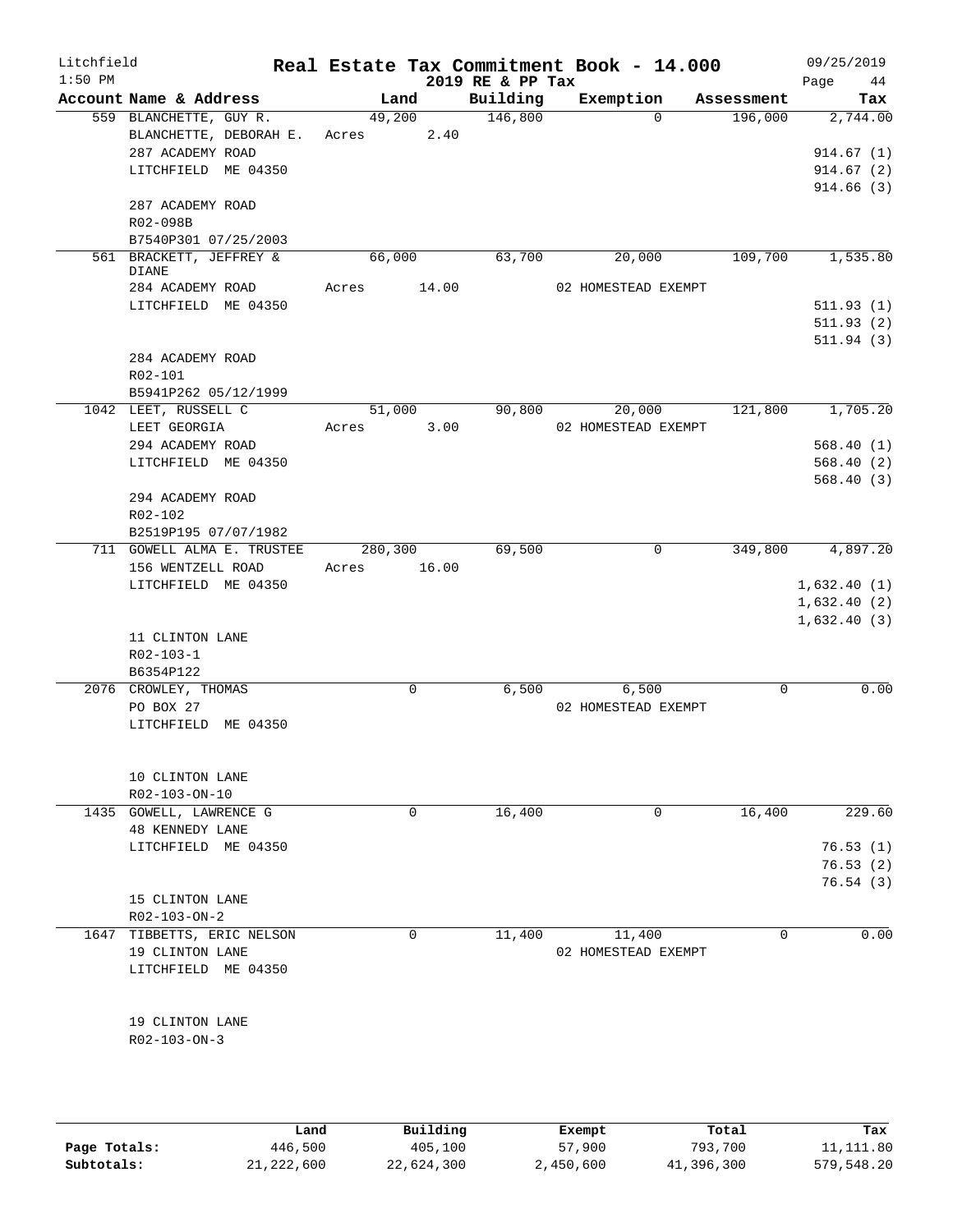| Litchfield |                                                                                                    |               |                  | Real Estate Tax Commitment Book - 14.000 |            | 09/25/2019 |
|------------|----------------------------------------------------------------------------------------------------|---------------|------------------|------------------------------------------|------------|------------|
| $1:50$ PM  |                                                                                                    |               | 2019 RE & PP Tax |                                          |            | Page<br>45 |
|            | Account Name & Address                                                                             | Land          | Building         | Exemption                                | Assessment | Tax        |
|            | 821 HENSON, EVANS                                                                                  | $\mathbf 0$   | 15,400           | 15,400                                   | $\Omega$   | 0.00       |
|            | P O BOX 242                                                                                        |               |                  | 02 HOMESTEAD EXEMPT                      |            |            |
|            | LITCHFIELD ME 04350                                                                                |               |                  |                                          |            |            |
|            | 31 CLINTON LANE                                                                                    |               |                  |                                          |            |            |
|            | R02-103-ON-4                                                                                       |               |                  |                                          |            |            |
|            | 391 HAWKINS JOHN B                                                                                 | 0             | 12,800           | 12,800                                   | 0          | 0.00       |
|            | HAWKINS AMANDA L.                                                                                  |               |                  | 02 HOMESTEAD EXEMPT                      |            |            |
|            | PO BOX 494                                                                                         |               |                  |                                          |            |            |
|            | LITCHFIELD ME 04350                                                                                |               |                  |                                          |            |            |
|            | 35 CLINTON LANE                                                                                    |               |                  |                                          |            |            |
|            | R02-103-ON-5                                                                                       |               |                  |                                          |            |            |
|            | 242 SMITH, SUSAN R.                                                                                | $\Omega$      | 15,800           | 15,800                                   | 0          | 0.00       |
|            | 34 CLINTON LANE                                                                                    |               |                  | 02 HOMESTEAD EXEMPT                      |            |            |
|            | LITCHFIELD ME 04350                                                                                |               |                  |                                          |            |            |
|            | 34 CLINTON LANE                                                                                    |               |                  |                                          |            |            |
|            | R02-103-ON-6                                                                                       |               |                  |                                          |            |            |
|            | 308 DAVIN, ERIC                                                                                    | 0             | 9,700            | 0                                        | 9,700      | 135.80     |
|            | 30 CLINTON LANE                                                                                    |               |                  |                                          |            |            |
|            | LITCHFIELD ME 04350                                                                                |               |                  |                                          |            | 45.27(1)   |
|            |                                                                                                    |               |                  |                                          |            | 45.27(2)   |
|            |                                                                                                    |               |                  |                                          |            | 45.26(3)   |
|            | <b>30 CLINTON LANE</b>                                                                             |               |                  |                                          |            |            |
|            | R02-103-ON-7                                                                                       |               |                  |                                          |            |            |
|            | 2322 RAYMOND, DEBRA                                                                                | $\mathbf 0$   | 4,700            | 4,700                                    | $\Omega$   | 0.00       |
|            | 25 MY WAY DRIVE                                                                                    |               |                  | 02 HOMESTEAD EXEMPT                      |            |            |
|            | LITCHFIELD ME 04350                                                                                |               |                  |                                          |            |            |
|            | 18 CLINTON LANE                                                                                    |               |                  |                                          |            |            |
|            | R02-103-ON-8                                                                                       |               |                  |                                          |            |            |
|            | 1974 GOWELL, LAWRENCE G.                                                                           | 0             | 13,600           | 0                                        | 13,600     | 190.40     |
|            | <b>48 KENNEDY LANE</b>                                                                             |               |                  |                                          |            |            |
|            | LITCHFIELD ME 04350                                                                                |               |                  |                                          |            | 63.47(1)   |
|            |                                                                                                    |               |                  |                                          |            | 63.47(2)   |
|            |                                                                                                    |               |                  |                                          |            | 63.46(3)   |
|            | 14 CLINTON LANE                                                                                    |               |                  |                                          |            |            |
|            | R02-103-ON-9                                                                                       |               |                  |                                          |            |            |
|            | B10137P191 07/06/2009                                                                              |               |                  |                                          |            |            |
|            | 792 TILTON, STEPHEN                                                                                | 48,000        | 88,300           | 20,000                                   | 116,300    | 1,628.20   |
|            | 404 ACADEMY ROAD                                                                                   | 2.00<br>Acres |                  | 02 HOMESTEAD EXEMPT                      |            |            |
|            | LITCHFIELD ME 04350                                                                                |               |                  |                                          |            | 542.73 (1) |
|            |                                                                                                    |               |                  |                                          |            | 542.73 (2) |
|            |                                                                                                    |               |                  |                                          |            | 542.74 (3) |
|            | 404 ACADEMY ROAD                                                                                   |               |                  |                                          |            |            |
|            | R02-106                                                                                            |               |                  |                                          |            |            |
|            | B11690P21 05/16/2014 B10335P238 02/03/2010<br>B10330P202 01/27/2010 B8499P295 07/13/2005 B4698P194 |               |                  |                                          |            |            |

|              | Land       | Building   | Exempt    | Total      | Tax        |
|--------------|------------|------------|-----------|------------|------------|
| Page Totals: | 48,000     | 160,300    | 68,700    | 139,600    | 1,954.40   |
| Subtotals:   | 21,270,600 | 22,784,600 | 2,519,300 | 41,535,900 | 581,502.60 |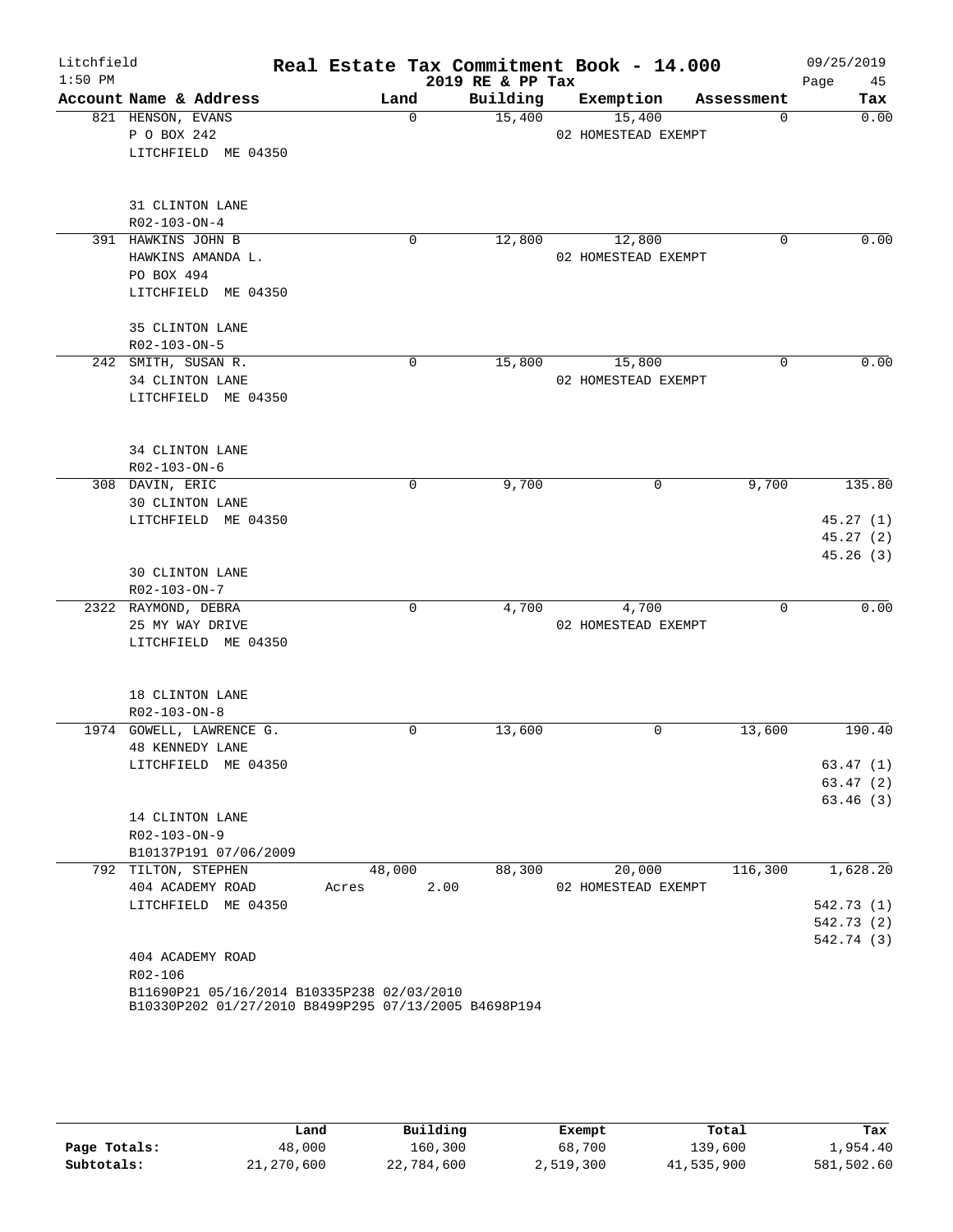| Litchfield |                                 |             |             |                      | Real Estate Tax Commitment Book - 14.000 |          | 09/25/2019 |
|------------|---------------------------------|-------------|-------------|----------------------|------------------------------------------|----------|------------|
| $1:50$ PM  |                                 |             |             | 2019 RE & PP Tax     |                                          |          | Page 46    |
|            | Account Name & Address          | Land        |             | Building             | Exemption Assessment                     |          | Tax        |
|            | 307 CHASE PAULINE M             | 48,300      |             | $\overline{178,000}$ | 20,000                                   | 206, 300 | 2,888.20   |
|            | 398 ACADEMY ROAD                | Acres 2.10  |             |                      | 02 HOMESTEAD EXEMPT                      |          |            |
|            | LITCHFIELD ME 04350             |             |             |                      |                                          |          | 962.73(1)  |
|            |                                 |             |             |                      |                                          |          | 962.73(2)  |
|            |                                 |             |             |                      |                                          |          | 962.74(3)  |
|            | 398 ACADEMY ROAD                |             |             |                      |                                          |          |            |
|            | R02-106A                        |             |             |                      |                                          |          |            |
|            | B9182P280 12/12/2006 B4647P316  |             |             |                      |                                          |          |            |
|            | 304 CHASE, AARON L              | 45,000      |             | 13,300               | 0                                        | 58,300   | 816.20     |
|            | 292 AVENUE ROAD                 | Acres       | 1.00        |                      |                                          |          |            |
|            | WALES ME 04280-3245             |             |             |                      |                                          |          | 272.07(1)  |
|            |                                 |             |             |                      |                                          |          | 272.07(2)  |
|            |                                 |             |             |                      |                                          |          | 272.06 (3) |
|            | BREEZEMORE LANE                 |             |             |                      |                                          |          |            |
|            | R02-106B                        |             |             |                      |                                          |          |            |
|            | B4647P320                       |             |             |                      |                                          |          |            |
|            | 2529 HATCH, JONATHAN            | 71,400      |             | 81,500               | 20,000                                   | 132,900  | 1,860.60   |
|            | 396 ACADEMY ROAD                | Acres 12.40 |             |                      | 02 HOMESTEAD EXEMPT                      |          |            |
|            | LITCHFIELD ME 04350             |             |             |                      |                                          |          | 620.20(1)  |
|            |                                 |             |             |                      |                                          |          | 620.20(2)  |
|            |                                 |             |             |                      |                                          |          | 620.20(3)  |
|            | 36 BREEZEMORE LANE              |             |             |                      |                                          |          |            |
|            | R02-106C<br>2760 HATCH, MILDRED |             | $\mathbf 0$ | 64,800               | 26,000                                   | 38,800   |            |
|            | 26 BREEZEMORE LANE              |             |             |                      | 02 HOMESTEAD EXEMPT                      |          | 543.20     |
|            | LITCHFIELD ME 04350             |             |             |                      | 03 VETERANS EXEMPT                       |          | 181.07(1)  |
|            |                                 |             |             |                      |                                          |          | 181.07(2)  |
|            |                                 |             |             |                      |                                          |          | 181.06 (3) |
|            | 26 BREEZEMORE LANE              |             |             |                      |                                          |          |            |
|            | R02-106C-ON                     |             |             |                      |                                          |          |            |
|            | 2617 HATCH JONATHAN             | 67,000      |             | 1,700                | 0                                        | 68,700   | 961.80     |
|            | 396 ACADEMY ROAD                | Acres 23.68 |             |                      |                                          |          |            |
|            | LITCHFIELD ME 04350             |             |             |                      |                                          |          | 320.60(1)  |
|            |                                 |             |             |                      |                                          |          | 320.60(2)  |
|            |                                 |             |             |                      |                                          |          | 320.60(3)  |
|            | 410 ACADEMY ROAD                |             |             |                      |                                          |          |            |
|            | $R02 - 106D$                    |             |             |                      |                                          |          |            |
|            | 2830 HATCH, THOMAS              |             | $\mathbf 0$ | 7,300                | 7,300                                    | 0        | 0.00       |
|            | 410 ACADEMY ROAD                |             |             |                      | 02 HOMESTEAD EXEMPT                      |          |            |
|            | Litchfield ME 04350             |             |             |                      |                                          |          |            |
|            |                                 |             |             |                      |                                          |          |            |
|            |                                 |             |             |                      |                                          |          |            |
|            | 410 ACADEMY ROAD                |             |             |                      |                                          |          |            |
|            | R02-106D-ON                     |             |             |                      |                                          |          |            |
|            | 2855 HATCH, JONATHAN            | 10,100      |             | 0                    | 0                                        | 10,100   | 141.40     |
|            | HATCH, SUSAN                    | Acres       | 16.40       |                      |                                          |          |            |
|            | 396 ACADEMY ROAD                |             |             |                      |                                          |          | 47.13(1)   |
|            | Litchfield ME 04350             |             |             |                      |                                          |          | 47.13(2)   |
|            |                                 |             |             |                      |                                          |          | 47.14(3)   |
|            | ACADEMY ROAD                    |             |             |                      |                                          |          |            |
|            | R02-106E                        |             |             |                      |                                          |          |            |
|            | B10335P238 01/19/2010           |             |             |                      |                                          |          |            |
|            |                                 |             |             |                      |                                          |          |            |

|              | Land       | Building     | Exempt    | Total      | Tax        |
|--------------|------------|--------------|-----------|------------|------------|
| Page Totals: | 241,800    | 346,600      | 73,300    | 515,100    | 7,211.40   |
| Subtotals:   | 21,512,400 | 23, 131, 200 | 2,592,600 | 42,051,000 | 588,714.00 |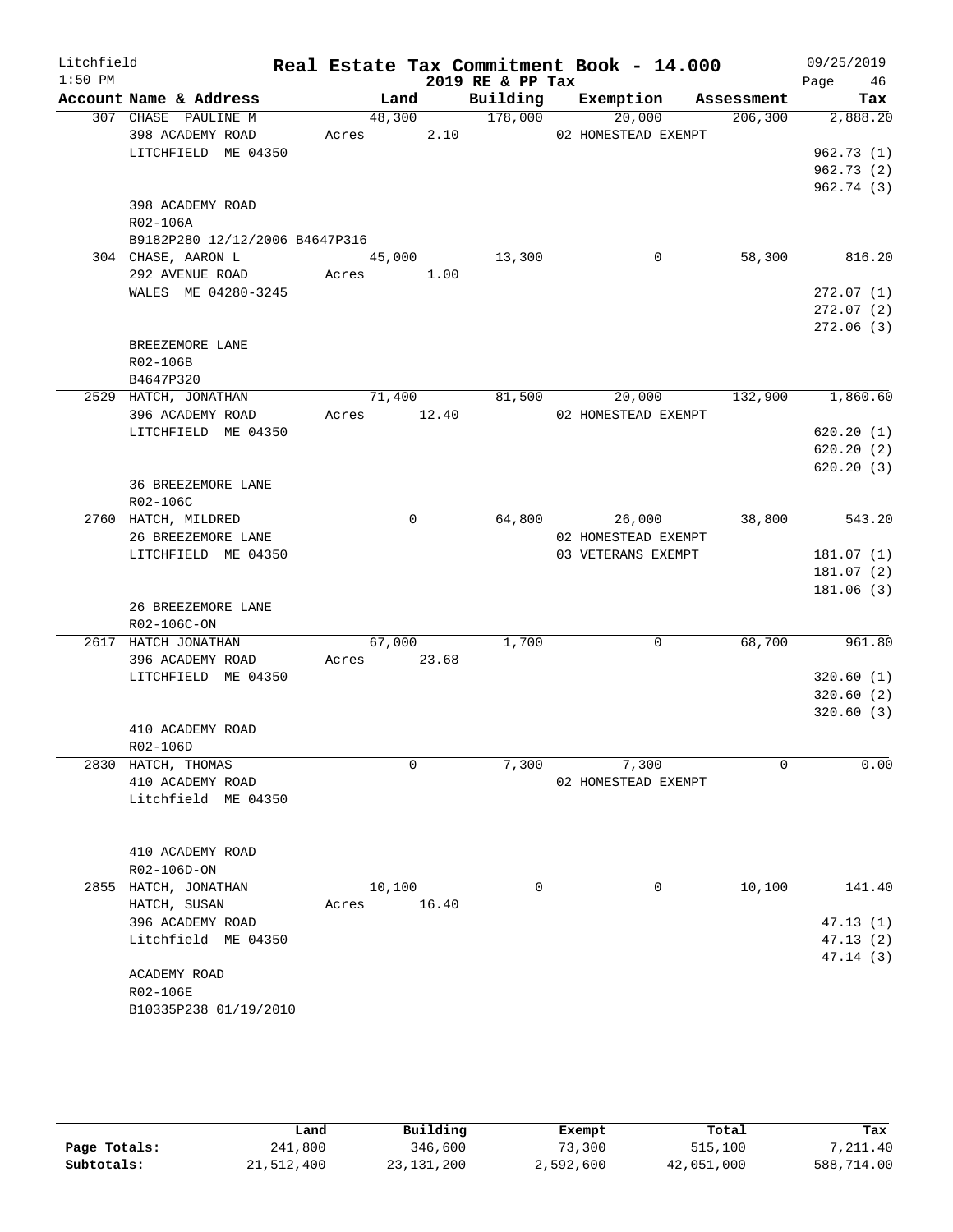| Litchfield<br>$1:50$ PM |                                                     |             |        | 2019 RE & PP Tax | Real Estate Tax Commitment Book - 14.000 |                | 09/25/2019<br>Page 47 |
|-------------------------|-----------------------------------------------------|-------------|--------|------------------|------------------------------------------|----------------|-----------------------|
|                         | Account Name & Address                              |             | Land   |                  | Building Exemption Assessment            |                | Tax                   |
|                         | 1069 LINCOLN III, EDWARD J                          |             |        | 45,000 96,700    | 20,000                                   | 121,700        | 1,703.80              |
|                         | 418 ACADEMY ROAD                                    |             |        |                  | Acres 1.00 02 HOMESTEAD EXEMPT           |                |                       |
|                         | LITCHFIELD ME 04350                                 |             |        |                  |                                          |                | 567.93(1)             |
|                         |                                                     |             |        |                  |                                          |                | 567.93(2)             |
|                         | 418 ACADEMY ROAD                                    |             |        |                  |                                          |                | 567.94(3)             |
|                         | R02-107                                             |             |        |                  |                                          |                |                       |
|                         | B3288P335                                           |             |        |                  |                                          |                |                       |
|                         | 1750 TRAVERS, FLINT                                 | 48,900      |        | 74,100           |                                          | 20,000 103,000 | 1,442.00              |
|                         | 426 ACADEMY ROAD                                    | Acres 2.30  |        |                  | 02 HOMESTEAD EXEMPT                      |                |                       |
|                         | LITCHFIELD ME 04350                                 |             |        |                  |                                          |                | 480.67(1)             |
|                         |                                                     |             |        |                  |                                          |                | 480.67 (2)            |
|                         |                                                     |             |        |                  |                                          |                | 480.66(3)             |
|                         | 426 ACADEMY ROAD                                    |             |        |                  |                                          |                |                       |
|                         | R02-108                                             |             |        |                  |                                          |                |                       |
|                         | B2700P103                                           |             |        |                  |                                          |                |                       |
|                         | 167 BOSSE NORMAND C                                 |             | 42,400 | 104,700          |                                          | 26,000 121,100 | 1,695.40              |
|                         | 440 ACADEMY ROAD                                    | Acres 0.80  |        |                  | 02 HOMESTEAD EXEMPT                      |                |                       |
|                         | LITCHFIELD ME 04350                                 |             |        |                  | 03 VETERANS EXEMPT                       |                | 565.13(1)             |
|                         |                                                     |             |        |                  |                                          |                | 565.13(2)             |
|                         |                                                     |             |        |                  |                                          |                | 565.14(3)             |
|                         | 440 ACADEMY ROAD                                    |             |        |                  |                                          |                |                       |
|                         | R02-109<br>B4746P101 08/15/1994                     |             |        |                  |                                          |                |                       |
|                         | 219 PARTRIDGE, GARY A.                              |             | 66,000 | 88,900           |                                          | 20,000 134,900 | 1,888.60              |
|                         | PARTRIDGE RONNETTE                                  | Acres 14.00 |        |                  | 02 HOMESTEAD EXEMPT                      |                |                       |
|                         | 442 ACADEMY ROAD                                    |             |        |                  |                                          |                | 629.53(1)             |
|                         | LITCHFIELD ME 04350                                 |             |        |                  |                                          |                | 629.53(2)             |
|                         |                                                     |             |        |                  |                                          |                | 629.54(3)             |
|                         | 442 ACADEMY ROAD                                    |             |        |                  |                                          |                |                       |
|                         | R02-110                                             |             |        |                  |                                          |                |                       |
|                         | B7880P280 03/24/2004                                |             |        |                  |                                          |                |                       |
|                         | 988 LAMOREAU, BEVERLY M                             | 45,900      |        | $\mathbf 0$      | 0                                        | 45,900         | 642.60                |
|                         | 148 BOG HILL ROAD                                   | Acres 0.80  |        |                  |                                          |                |                       |
|                         | WEST GARDINER ME 04345                              |             |        |                  |                                          |                | 214.20(1)             |
|                         |                                                     |             |        |                  |                                          |                | 214.20(2)             |
|                         |                                                     |             |        |                  |                                          |                | 214.20(3)             |
|                         | HALLOWELL ROAD<br>R02-111                           |             |        |                  |                                          |                |                       |
|                         | B5438P256                                           |             |        |                  |                                          |                |                       |
|                         | 2501 NEWTON, JOHN                                   |             | 0      | 15,200           | 15,200                                   | $\mathbf 0$    | 0.00                  |
|                         | 450 ACADEMY ROAD                                    |             |        |                  | 02 HOMESTEAD EXEMPT                      |                |                       |
|                         | Litchfield ME 04350                                 |             |        |                  |                                          |                |                       |
|                         |                                                     |             |        |                  |                                          |                |                       |
|                         |                                                     |             |        |                  |                                          |                |                       |
|                         | 450 ACADEMY ROAD                                    |             |        |                  |                                          |                |                       |
|                         | R02-111-ON                                          |             |        |                  |                                          |                |                       |
|                         | 257 CAMPBELL, DEBORAH M                             | 45,900      |        | 71,500           | 20,000                                   | 97,400         | 1,363.60              |
|                         | 639 RICHMOND ROAD                                   | Acres       | 1.30   |                  | 02 HOMESTEAD EXEMPT                      |                |                       |
|                         | LITCHFIELD ME 04350                                 |             |        |                  |                                          |                | 454.53(1)             |
|                         |                                                     |             |        |                  |                                          |                | 454.53(2)             |
|                         |                                                     |             |        |                  |                                          |                | 454.54 (3)            |
|                         | 639 RICHMOND ROAD                                   |             |        |                  |                                          |                |                       |
|                         | R02-114                                             |             |        |                  |                                          |                |                       |
|                         | B10252P74 10/23/2009 B10252P71 10/23/2009 B5440P333 |             |        |                  |                                          |                |                       |
|                         |                                                     |             |        |                  |                                          |                |                       |
|                         |                                                     |             |        |                  |                                          |                |                       |

|              | Land       | Building   | Exempt    | Total      | Tax        |
|--------------|------------|------------|-----------|------------|------------|
| Page Totals: | 294,100    | 451,100    | 121,200   | 624,000    | 8,736.00   |
| Subtotals:   | 21,806,500 | 23,582,300 | 2,713,800 | 42,675,000 | 597,450.00 |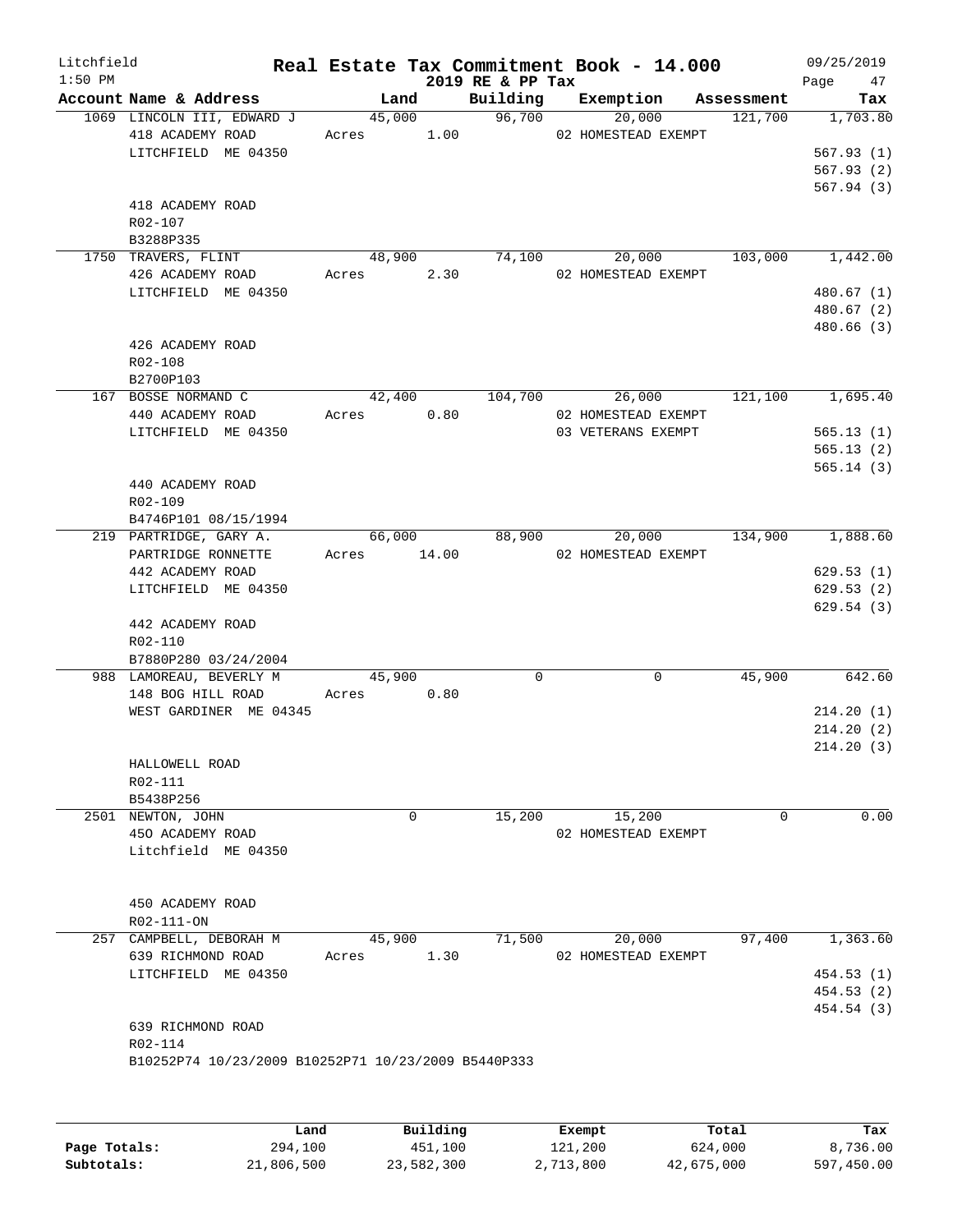| Litchfield |                                                         |             |       |                  | Real Estate Tax Commitment Book - 14.000 |            | 09/25/2019 |
|------------|---------------------------------------------------------|-------------|-------|------------------|------------------------------------------|------------|------------|
| $1:50$ PM  |                                                         |             |       | 2019 RE & PP Tax |                                          |            | Page<br>48 |
|            | Account Name & Address                                  |             | Land  | Building         | Exemption                                | Assessment | Tax        |
|            | 1480 RICKER, BERTHA<br>(TRUSTEE)                        | 82,300      |       | 54,500           | $\Omega$                                 | 136,800    | 1,915.20   |
|            | BERTHA A. RICKER                                        | Acres       | 17.60 |                  |                                          |            |            |
|            | <b>GRANTOR TRUST</b>                                    |             |       |                  |                                          |            |            |
|            | 585 RICHMOND ROAD                                       |             |       |                  |                                          |            | 638.40 (1) |
|            | LITCHFIELD ME 04350                                     |             |       |                  |                                          |            | 638.40 (2) |
|            |                                                         |             |       |                  |                                          |            | 638.40(3)  |
|            | 579 RICHMOND ROAD                                       |             |       |                  |                                          |            |            |
|            | R02-115                                                 |             |       |                  |                                          |            |            |
|            | B12779P12 11/08/2017 B3522P93                           |             |       |                  |                                          |            |            |
|            | 2252 DAIGLE, JOEY D.                                    | 45,500      |       | 99,800           | 0                                        | 145,300    | 2,034.20   |
|            | 551 RICHMOND ROAD                                       | Acres       | 1.17  |                  |                                          |            |            |
|            | LITCHFIELD ME 04350                                     |             |       |                  |                                          |            | 678.07(1)  |
|            |                                                         |             |       |                  |                                          |            | 678.07(2)  |
|            |                                                         |             |       |                  |                                          |            | 678.06(3)  |
|            | 551 RICHMOND ROAD                                       |             |       |                  |                                          |            |            |
|            | R02-116A<br>B11874P253 12/12/2014 B11682P272 04/28/2014 |             |       |                  |                                          |            |            |
|            | B11665P137 10/03/2013 B11641P182 11/15/2013             |             |       |                  |                                          |            |            |
|            | B10099P215 06/03/2009 B6496P177 06/01/2001              |             |       |                  |                                          |            |            |
|            | 1478 RICKER, RICK ETHAN                                 | 45,300      |       | 56,000           | 0                                        | 101,300    | 1,418.20   |
|            | RICKER DEANNE E                                         | Acres       | 1.09  |                  |                                          |            |            |
|            | <b>46 EASY STREET</b>                                   |             |       |                  |                                          |            | 472.73 (1) |
|            | LITCHFIELD ME 04350                                     |             |       |                  |                                          |            | 472.73 (2) |
|            |                                                         |             |       |                  |                                          |            | 472.74 (3) |
|            | 549 RICHMOND ROAD                                       |             |       |                  |                                          |            |            |
|            | R02-116B                                                |             |       |                  |                                          |            |            |
|            | B7266P124 02/06/2003                                    |             |       |                  |                                          |            |            |
|            | 2244 KIELTYKA, SAMANTHA E.                              | 46,600      |       | 153,100          | 0                                        | 199,700    | 2,795.80   |
|            | KIELTYKA, BRANDON                                       | Acres       | 1.53  |                  |                                          |            |            |
|            | 533 RICHMOND RD                                         |             |       |                  |                                          |            | 931.93 (1) |
|            | LITCHFIELD ME<br>04350-3628                             |             |       |                  |                                          |            | 931.93 (2) |
|            |                                                         |             |       |                  |                                          |            | 931.94 (3) |
|            | 533 RICHMOND ROAD                                       |             |       |                  |                                          |            |            |
|            | R02-116C                                                |             |       |                  |                                          |            |            |
|            | B12692P118 08/15/2017 B12407P284 09/01/2016             |             |       |                  |                                          |            |            |
|            | B10629P240 12/28/2010 B9885P267 10/17/2008 B6496P183    |             |       |                  |                                          |            |            |
|            | 06/01/2001                                              |             |       |                  |                                          |            |            |
|            | 2243 RICKER, DEANNE E                                   | 45,300      |       | 19,700           | 0                                        | 65,000     | 910.00     |
|            | <b>46 EASY STREET</b>                                   | Acres       | 1.10  |                  |                                          |            |            |
|            | LITCHFIELD ME 04350                                     |             |       |                  |                                          |            | 303.33(1)  |
|            |                                                         |             |       |                  |                                          |            | 303.33(2)  |
|            |                                                         |             |       |                  |                                          |            | 303.34(3)  |
|            | 12 CENTER ROAD                                          |             |       |                  |                                          |            |            |
|            | R02-116D                                                |             |       |                  |                                          |            |            |
|            | B7266P122 02/06/2003                                    | 68,000      |       |                  | 20,000                                   | 135,500    |            |
|            | 1016 LARRABEE, DAVID<br>76 CENTER ROAD                  | Acres 17.00 |       | 87,500           | 02 HOMESTEAD EXEMPT                      |            | 1,897.00   |
|            | LITCHFIELD ME 04350                                     |             |       |                  |                                          |            | 632.33(1)  |
|            |                                                         |             |       |                  |                                          |            | 632.33 (2) |
|            |                                                         |             |       |                  |                                          |            | 632.34 (3) |
|            | 76 CENTER ROAD                                          |             |       |                  |                                          |            |            |
|            | R02-118                                                 |             |       |                  |                                          |            |            |
|            | B4355P53                                                |             |       |                  |                                          |            |            |
|            |                                                         |             |       |                  |                                          |            |            |

|              | Land       | Building   | Exempt    | Total      | Tax        |
|--------------|------------|------------|-----------|------------|------------|
| Page Totals: | 333,000    | 470,600    | 20,000    | 783,600    | 10,970.40  |
| Subtotals:   | 22,139,500 | 24,052,900 | 2,733,800 | 43,458,600 | 608,420.40 |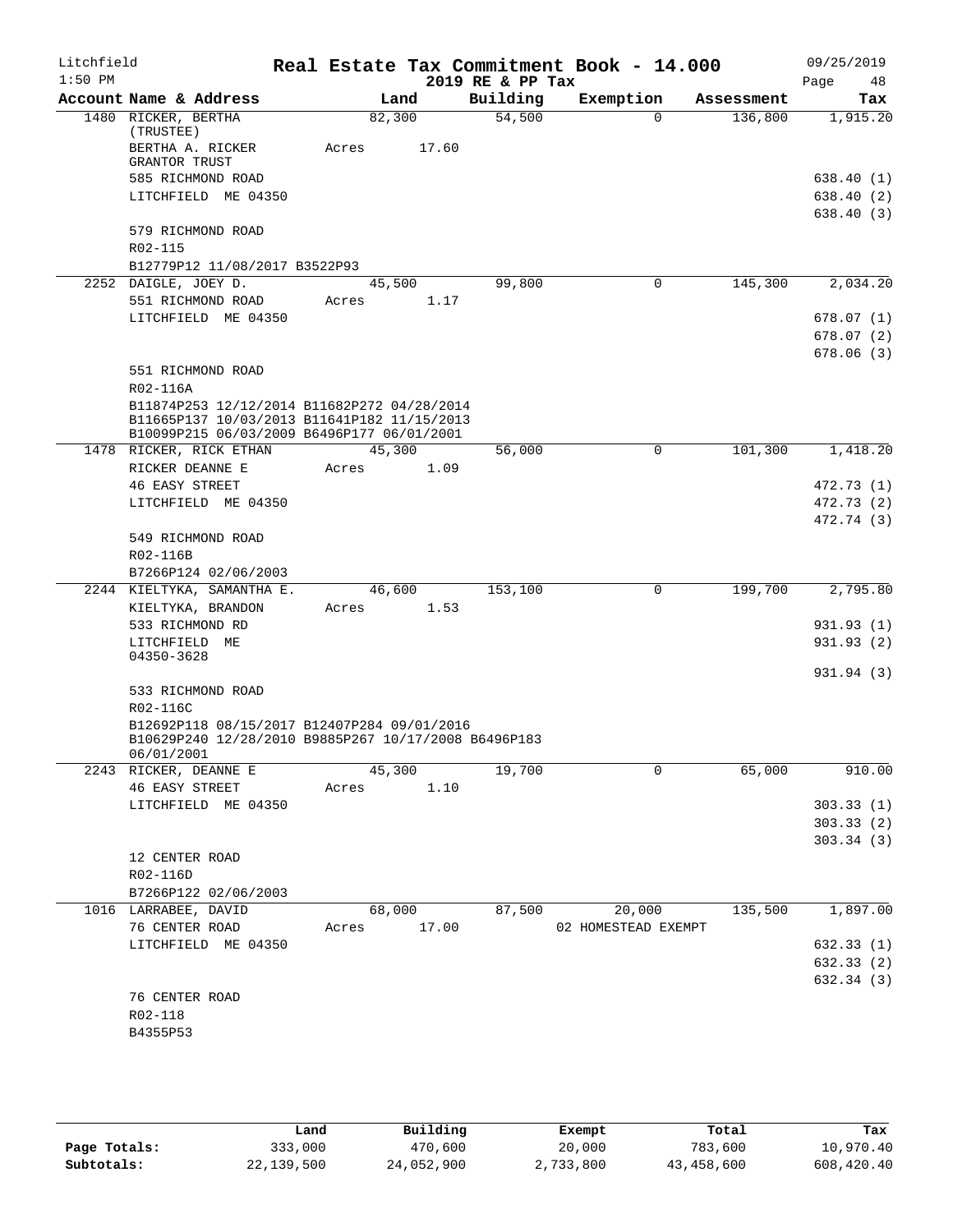| Litchfield |                                                                    |             |             |       |                  | Real Estate Tax Commitment Book - 14.000 |                               | 09/25/2019           |
|------------|--------------------------------------------------------------------|-------------|-------------|-------|------------------|------------------------------------------|-------------------------------|----------------------|
| $1:50$ PM  |                                                                    |             |             |       | 2019 RE & PP Tax |                                          |                               | Page 49              |
|            | Account Name & Address                                             |             | Land        |       |                  |                                          | Building Exemption Assessment | Tax                  |
|            | 1539 ROWE, ERNEST P                                                |             | 60,900      |       | 74,400           | 26,000                                   | 109,300                       | 1,530.20             |
|            | 88 CENTER ROAD                                                     | Acres       |             | 7.20  |                  | 02 HOMESTEAD EXEMPT                      |                               |                      |
|            | LITCHFIELD ME 04350                                                |             |             |       |                  | 03 VETERANS EXEMPT                       |                               | 510.07(1)            |
|            |                                                                    |             |             |       |                  |                                          |                               | 510.07(2)            |
|            |                                                                    |             |             |       |                  |                                          |                               | 510.06(3)            |
|            | 88 CENTER ROAD<br>R02-119                                          |             |             |       |                  |                                          |                               |                      |
|            | B1432P540                                                          |             |             |       |                  |                                          |                               |                      |
|            | 1500 RIDLEY RONALD K SR                                            | 94,300      |             |       |                  | 68,000 20,000                            |                               | 142,300 1,992.20     |
|            | 110 CENTER ROAD                                                    | Acres 28.62 |             |       |                  | 02 HOMESTEAD EXEMPT                      |                               |                      |
|            | LITCHFIELD ME 04350                                                |             |             |       |                  |                                          |                               | 664.07 (1)           |
|            |                                                                    |             |             |       |                  |                                          |                               | 664.07 (2)           |
|            |                                                                    |             |             |       |                  |                                          |                               | 664.06 (3)           |
|            | 110 CENTER ROAD                                                    |             |             |       |                  |                                          |                               |                      |
|            | R02-120                                                            |             |             |       |                  |                                          |                               |                      |
|            | B9474P280 08/24/2007 B8618P88 09/25/2005 B1296P401                 |             |             |       |                  |                                          |                               |                      |
|            | 1498 RIDLEY, RONALD JR                                             |             |             |       | 52,000 79,800    | 20,000                                   |                               | 111,800 1,565.20     |
|            | RIDLEY, LISA                                                       | Acres 3.34  |             |       |                  | 02 HOMESTEAD EXEMPT                      |                               |                      |
|            | 134 CENTER ROAD                                                    |             |             |       |                  |                                          |                               | 521.73(1)            |
|            | LITCHFIELD ME 04350                                                |             |             |       |                  |                                          |                               | 521.73(2)            |
|            |                                                                    |             |             |       |                  |                                          |                               | 521.74(3)            |
|            | 134 CENTER ROAD                                                    |             |             |       |                  |                                          |                               |                      |
|            | R02-120A                                                           |             |             |       |                  |                                          |                               |                      |
|            | B11632P234 02/10/2014 B7921P173 04/04/2004                         |             |             |       |                  |                                          |                               |                      |
|            | 2885 RIDLEY RONALD K SR                                            |             | $\mathbf 0$ |       | 15,400           | $\mathbf 0$                              | 15,400                        | 215.60               |
|            | 110 CENTER ROAD                                                    |             |             |       |                  |                                          |                               |                      |
|            | LITCHFIELD ME 04350                                                |             |             |       |                  |                                          |                               | 71.87(1)             |
|            |                                                                    |             |             |       |                  |                                          |                               | 71.87(2)<br>71.86(3) |
|            | 128 CENTER ROAD                                                    |             |             |       |                  |                                          |                               |                      |
|            | R02-120-ON                                                         |             |             |       |                  |                                          |                               |                      |
|            | 36 AFFORDABLE WELL                                                 |             | 76,500      |       | 13,100           | $\Omega$                                 | 89,600                        | 1,254.40             |
|            | DRILLING, INC.                                                     |             |             |       |                  |                                          |                               |                      |
|            | BOWDOINHAM ROAD                                                    | Acres       |             | 34.00 |                  |                                          |                               |                      |
|            | SABATTUS ME 04280                                                  |             |             |       |                  |                                          |                               | 418.13(1)            |
|            |                                                                    |             |             |       |                  |                                          |                               | 418.13(2)            |
|            |                                                                    |             |             |       |                  |                                          |                               | 418.14(3)            |
|            | 172 CENTER ROAD                                                    |             |             |       |                  |                                          |                               |                      |
|            | R02-121                                                            |             |             |       |                  |                                          |                               |                      |
|            | B11667P47 04/01/2014 B10064P207 05/05/2009 B2956P301<br>05/28/1986 |             |             |       |                  |                                          |                               |                      |
|            | 1655 ST AMAND JR, ROGER &<br><b>DONNA</b>                          |             | 44,500      |       | 116,700          | 20,000                                   | 141,200                       | 1,976.80             |
|            | 170 CENTER STREET                                                  | Acres       |             | 2.50  |                  | 02 HOMESTEAD EXEMPT                      |                               |                      |
|            | LITCHFIELD ME 04350                                                |             |             |       |                  |                                          |                               | 658.93 (1)           |
|            |                                                                    |             |             |       |                  |                                          |                               | 658.93 (2)           |
|            |                                                                    |             |             |       |                  |                                          |                               | 658.94 (3)           |
|            | 18 ARQUETTE LANE                                                   |             |             |       |                  |                                          |                               |                      |
|            | R02-121A                                                           |             |             |       |                  |                                          |                               |                      |
|            | B5022P242                                                          |             |             |       |                  |                                          |                               |                      |

|              | Land       | Building   | Exempt    | Total      | Tax        |
|--------------|------------|------------|-----------|------------|------------|
| Page Totals: | 328,200    | 367,400    | 86,000    | 609,600    | 8,534.40   |
| Subtotals:   | 22,467,700 | 24,420,300 | 2,819,800 | 44,068,200 | 616,954.80 |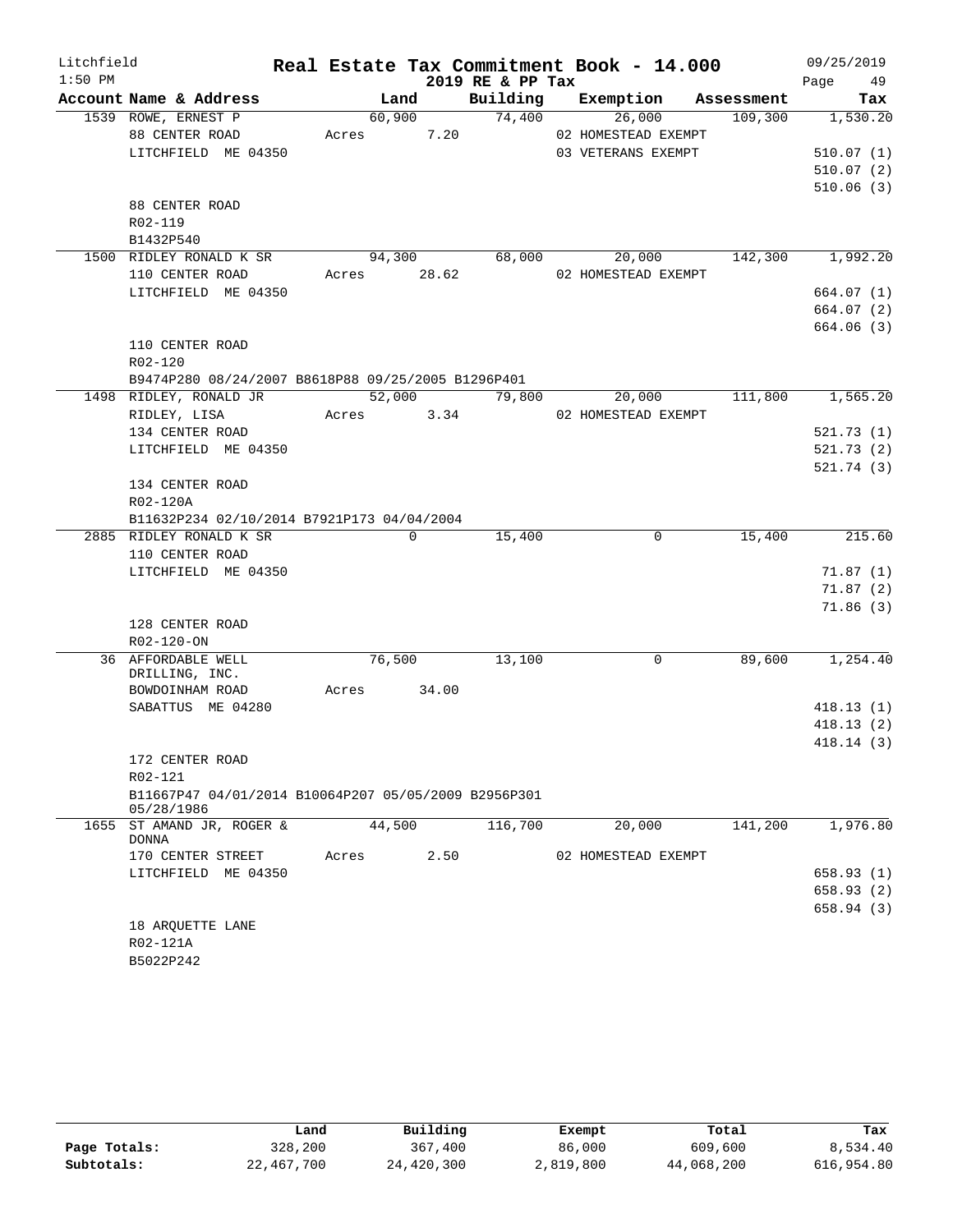| Litchfield |                                                                              |             |           |       |                  | Real Estate Tax Commitment Book - 14.000 |            | 09/25/2019  |            |
|------------|------------------------------------------------------------------------------|-------------|-----------|-------|------------------|------------------------------------------|------------|-------------|------------|
| $1:50$ PM  |                                                                              |             |           |       | 2019 RE & PP Tax |                                          |            | Page        | 50         |
|            | Account Name & Address                                                       |             | Land      |       | Building         | Exemption                                | Assessment |             | Tax        |
|            | 1975 WELCH, JAMES                                                            |             | 48,000    |       | 181,700          | $\Omega$                                 | 229,700    |             | 3,215.80   |
|            | 180 CENTER ROAD                                                              | Acres       |           | 2.00  |                  |                                          |            |             |            |
|            | LITCHFIELD ME 04350                                                          |             |           |       |                  |                                          |            | 1,071.93(1) |            |
|            |                                                                              |             |           |       |                  |                                          |            | 1,071.93(2) |            |
|            | 180 CENTER ROAD                                                              |             |           |       |                  |                                          |            | 1,071.94(3) |            |
|            | R02-121B                                                                     |             |           |       |                  |                                          |            |             |            |
|            | B12292P145 03/22/2016 B11820P291 09/22/2014                                  |             |           |       |                  |                                          |            |             |            |
|            | B11656P220 04/01/2014 B11352P249 02/18/2013                                  |             |           |       |                  |                                          |            |             |            |
|            | B5037P296 10/13/1995                                                         |             |           |       |                  |                                          |            |             |            |
|            | 2348 BAILEY, JAMES L.                                                        |             | 40,000    |       | 59,800           | 20,000                                   | 79,800     |             | 1,117.20   |
|            | 17 ARQUETTE LANE                                                             | Acres       |           | 1.00  |                  | 02 HOMESTEAD EXEMPT                      |            |             |            |
|            | LITCHFIELD ME 04350                                                          |             |           |       |                  |                                          |            |             | 372.40(1)  |
|            |                                                                              |             |           |       |                  |                                          |            |             | 372.40(2)  |
|            |                                                                              |             |           |       |                  |                                          |            |             | 372.40(3)  |
|            | 17 ARQUETTE LANE                                                             |             |           |       |                  |                                          |            |             |            |
|            | R02-121C                                                                     |             |           |       |                  |                                          |            |             |            |
|            | B11288P90 B11181P204 08/15/2012 B11181P201<br>08/15/2012 B7750P35 11/25/2003 |             |           |       |                  |                                          |            |             |            |
|            | 1858 WHEELER, KENNETH E                                                      |             | 59,000    |       | $\Omega$         | 0                                        | 59,000     |             | 826.00     |
|            | 195 CENTER ROAD                                                              | Acres       |           | 39.00 |                  |                                          |            |             |            |
|            | LITCHFIELD ME 04350                                                          |             |           |       |                  |                                          |            |             | 275.33(1)  |
|            |                                                                              |             |           |       |                  |                                          |            |             | 275.33(2)  |
|            |                                                                              |             |           |       |                  |                                          |            |             | 275.34(3)  |
|            | CENTER ROAD                                                                  |             |           |       |                  |                                          |            |             |            |
|            | R02-123                                                                      |             |           |       |                  |                                          |            |             |            |
|            | B1373P93                                                                     |             |           |       |                  |                                          |            |             |            |
|            | 1859 WHEELER, KENNETH E                                                      |             | 79,600 79 |       | 139,300          | 20,000                                   | 198,900    |             | 2,784.60   |
|            | 195 CENTER ROAD                                                              | Acres 46.20 |           |       |                  | 02 HOMESTEAD EXEMPT                      |            |             |            |
|            | LITCHFIELD ME 04350                                                          |             |           |       |                  |                                          |            |             | 928.20(1)  |
|            |                                                                              |             |           |       |                  |                                          |            |             | 928.20(2)  |
|            |                                                                              |             |           |       |                  |                                          |            |             | 928.20(3)  |
|            | 195 CENTER ROAD                                                              |             |           |       |                  |                                          |            |             |            |
|            | R03-001<br>B1373P93                                                          |             |           |       |                  |                                          |            |             |            |
|            | 2743 WHEELER, TRAVIS K &                                                     |             | 50,500    |       | 286,000          | 20,000                                   | 316,500    |             | 4,431.00   |
|            | SHELLY E                                                                     |             |           |       |                  |                                          |            |             |            |
|            | 213 CENTER ROAD                                                              | Acres       |           | 2.84  |                  | 02 HOMESTEAD EXEMPT                      |            |             |            |
|            | LITCHFIELD ME 04350                                                          |             |           |       |                  |                                          |            | 1,477.00(1) |            |
|            |                                                                              |             |           |       |                  |                                          |            | 1,477.00(2) |            |
|            |                                                                              |             |           |       |                  |                                          |            | 1,477.00(3) |            |
|            | 213 CENTER ROAD                                                              |             |           |       |                  |                                          |            |             |            |
|            | R03-001A                                                                     |             |           |       |                  |                                          |            |             |            |
|            | B10273P125 11/16/2009                                                        |             |           |       |                  |                                          |            |             |            |
|            | 1496 RIDLEY JR, RICHARD H                                                    |             | 42,000    |       | 82,300           | 20,000                                   | 104,300    |             | 1,460.20   |
|            | 169 CENTER ROAD                                                              | Acres       |           | 1.00  |                  | 02 HOMESTEAD EXEMPT                      |            |             |            |
|            | LITCHFIELD ME 04350                                                          |             |           |       |                  |                                          |            |             | 486.73 (1) |
|            |                                                                              |             |           |       |                  |                                          |            |             | 486.73 (2) |
|            |                                                                              |             |           |       |                  |                                          |            |             | 486.74 (3) |
|            | 169 CENTER ROAD                                                              |             |           |       |                  |                                          |            |             |            |
|            | $R03 - 003$<br>B13171P228 03/10/2019                                         |             |           |       |                  |                                          |            |             |            |
|            |                                                                              |             |           |       |                  |                                          |            |             |            |

|              | Land       | Building   | Exempt    | Total      | Tax        |
|--------------|------------|------------|-----------|------------|------------|
| Page Totals: | 319,100    | 749,100    | 80,000    | 988,200    | 13,834.80  |
| Subtotals:   | 22,786,800 | 25,169,400 | 2,899,800 | 45,056,400 | 630,789.60 |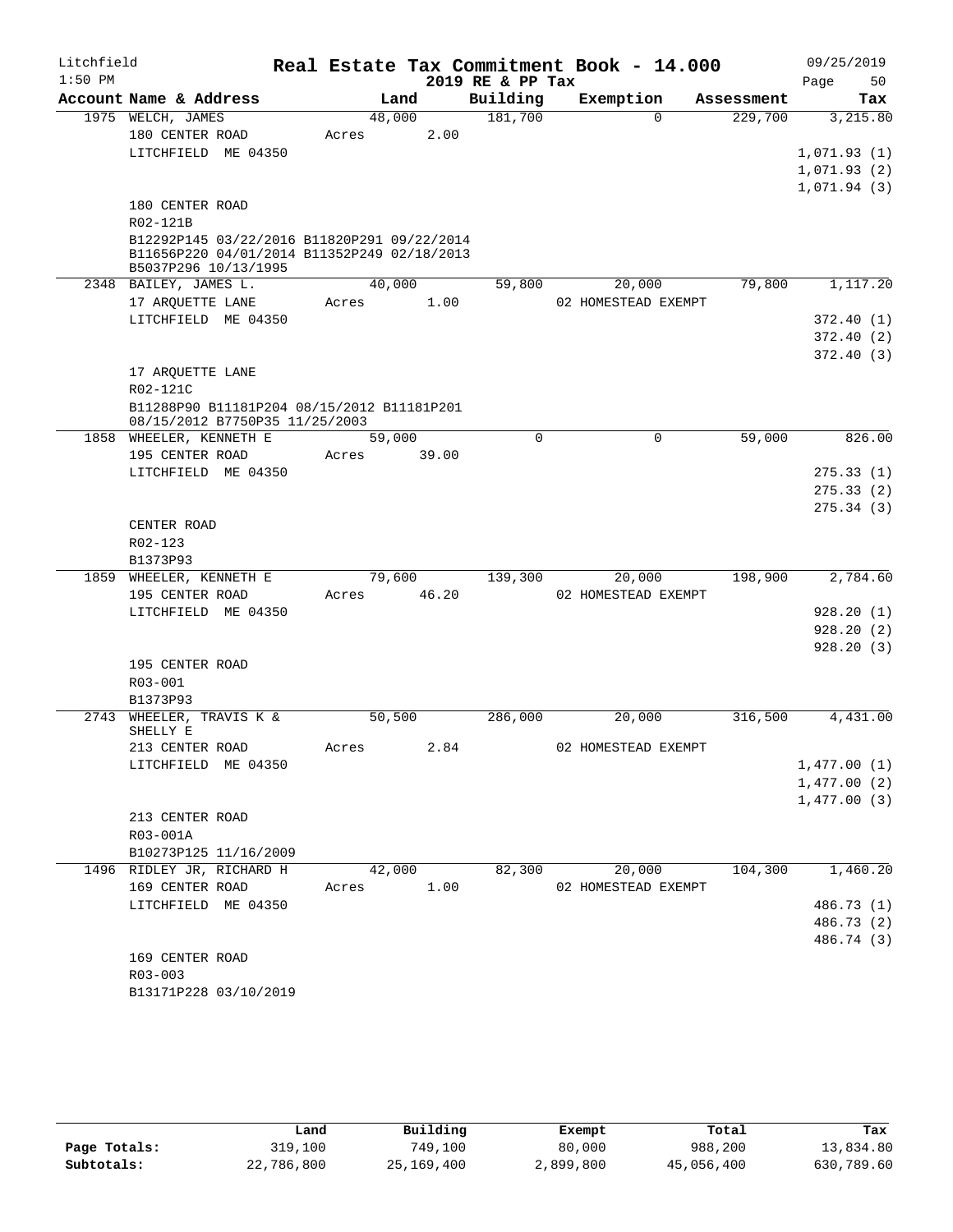| Litchfield |                                        |        |       |                            | Real Estate Tax Commitment Book - 14.000 |            | 09/25/2019 |
|------------|----------------------------------------|--------|-------|----------------------------|------------------------------------------|------------|------------|
| $1:50$ PM  | Account Name & Address                 | Land   |       | 2019 RE & PP Tax           |                                          |            | Page<br>51 |
|            |                                        |        |       | Building<br>$\overline{0}$ | Exemption                                | Assessment | Tax        |
|            | 1942 RIDLEY RONALD SR                  | 11,800 |       |                            | $\Omega$                                 | 11,800     | 165.20     |
|            | 110 CENTER ROAD                        | Acres  | 3.94  |                            |                                          |            |            |
|            | LITCHFIELD ME 04350                    |        |       |                            |                                          |            | 55.07(1)   |
|            |                                        |        |       |                            |                                          |            | 55.07(2)   |
|            |                                        |        |       |                            |                                          |            | 55.06(3)   |
|            | SCOTTY LANE                            |        |       |                            |                                          |            |            |
|            | R03-003A                               |        |       |                            |                                          |            |            |
|            | 2257 RIDLEY, RONALD, SR.               | 54,000 | 4.00  | 13,200                     | 0                                        | 67,200     | 940.80     |
|            | 110 CENTER ROAD<br>LITCHFIELD ME 04350 | Acres  |       |                            |                                          |            | 313.60(1)  |
|            |                                        |        |       |                            |                                          |            | 313.60(2)  |
|            |                                        |        |       |                            |                                          |            | 313.60(3)  |
|            | 16 SCOTTY LANE                         |        |       |                            |                                          |            |            |
|            | R03-003A-1                             |        |       |                            |                                          |            |            |
|            | B7076P330 09/27/2002                   |        |       |                            |                                          |            |            |
|            | 2868 RIDLEY, RONALD SR.                |        | 0     | 9,200                      | 0                                        | 9,200      | 128.80     |
|            | 110 CENTER ROAD                        |        |       |                            |                                          |            |            |
|            | Litchfield ME 04350                    |        |       |                            |                                          |            | 42.93(1)   |
|            |                                        |        |       |                            |                                          |            | 42.93(2)   |
|            |                                        |        |       |                            |                                          |            | 42.94(3)   |
|            | 6 SCOTTY LANE                          |        |       |                            |                                          |            |            |
|            | R03-003A-1-ON                          |        |       |                            |                                          |            |            |
|            | 2258 MCDONALD, MATHEW                  | 48,000 |       | 12,600                     | 0                                        | 60,600     | 848.40     |
|            | MCDONALD, AMANDA                       | Acres  | 2.00  |                            |                                          |            |            |
|            | 13 SCOTTY LANE                         |        |       |                            |                                          |            | 282.80(1)  |
|            | LITCHFIELD ME 04350                    |        |       |                            |                                          |            | 282.80(2)  |
|            |                                        |        |       |                            |                                          |            | 282.80 (3) |
|            | 13 SCOTTY LANE                         |        |       |                            |                                          |            |            |
|            | R03-003A-2                             |        |       |                            |                                          |            |            |
|            | B6501P315                              |        |       |                            |                                          |            |            |
|            | 2644 RIDLEY RONALD SR                  |        | 0     | 15,000                     | $\mathbf 0$                              | 15,000     | 210.00     |
|            | 110 CENTER ROAD                        |        |       |                            |                                          |            |            |
|            | LITCHFIELD ME 04350                    |        |       |                            |                                          |            | 70.00(1)   |
|            |                                        |        |       |                            |                                          |            | 70.00(2)   |
|            |                                        |        |       |                            |                                          |            | 70.00(3)   |
|            | 3 SCOTTY LANE                          |        |       |                            |                                          |            |            |
|            | R03-003A-2-ON-2                        |        |       |                            |                                          |            |            |
|            | 1497 RIDLEY RICHARD H JR               | 58,500 |       | 0                          | 0                                        | 58,500     | 819.00     |
|            | 169 CENTER ROAD                        | Acres  | 38.00 |                            |                                          |            |            |
|            | LITCHFIELD ME 04350                    |        |       |                            |                                          |            | 273.00(1)  |
|            |                                        |        |       |                            |                                          |            | 273.00(2)  |
|            |                                        |        |       |                            |                                          |            | 273.00(3)  |
|            | 41 PATRIOTS LANE                       |        |       |                            |                                          |            |            |
|            | R03-005                                |        |       |                            |                                          |            |            |
|            | B13171P228 03/10/2019                  |        |       |                            |                                          |            |            |
|            | 1495 DUBE, EDMOND J.                   | 57,000 |       | 18,000                     | 0                                        | 75,000     | 1,050.00   |
|            | DUBE, NICHOLE L.                       | Acres  | 5.00  |                            |                                          |            |            |
|            | 129 CENTER ROAD                        |        |       |                            |                                          |            | 350.00(1)  |
|            | LITCHFIELD ME 04350                    |        |       |                            |                                          |            | 350.00(2)  |
|            |                                        |        |       |                            |                                          |            | 350.00(3)  |
|            | 129 CENTER ROAD                        |        |       |                            |                                          |            |            |
|            | R03-005A                               |        |       |                            |                                          |            |            |
|            | B12981P140 07/19/2018                  |        |       |                            |                                          |            |            |
|            |                                        |        |       |                            |                                          |            |            |

|              | Land       | Building     | Exempt    | Total        | Tax        |
|--------------|------------|--------------|-----------|--------------|------------|
| Page Totals: | 229,300    | 68,000       |           | 297,300      | 4,162.20   |
| Subtotals:   | 23,016,100 | 25, 237, 400 | 2,899,800 | 45, 353, 700 | 634,951.80 |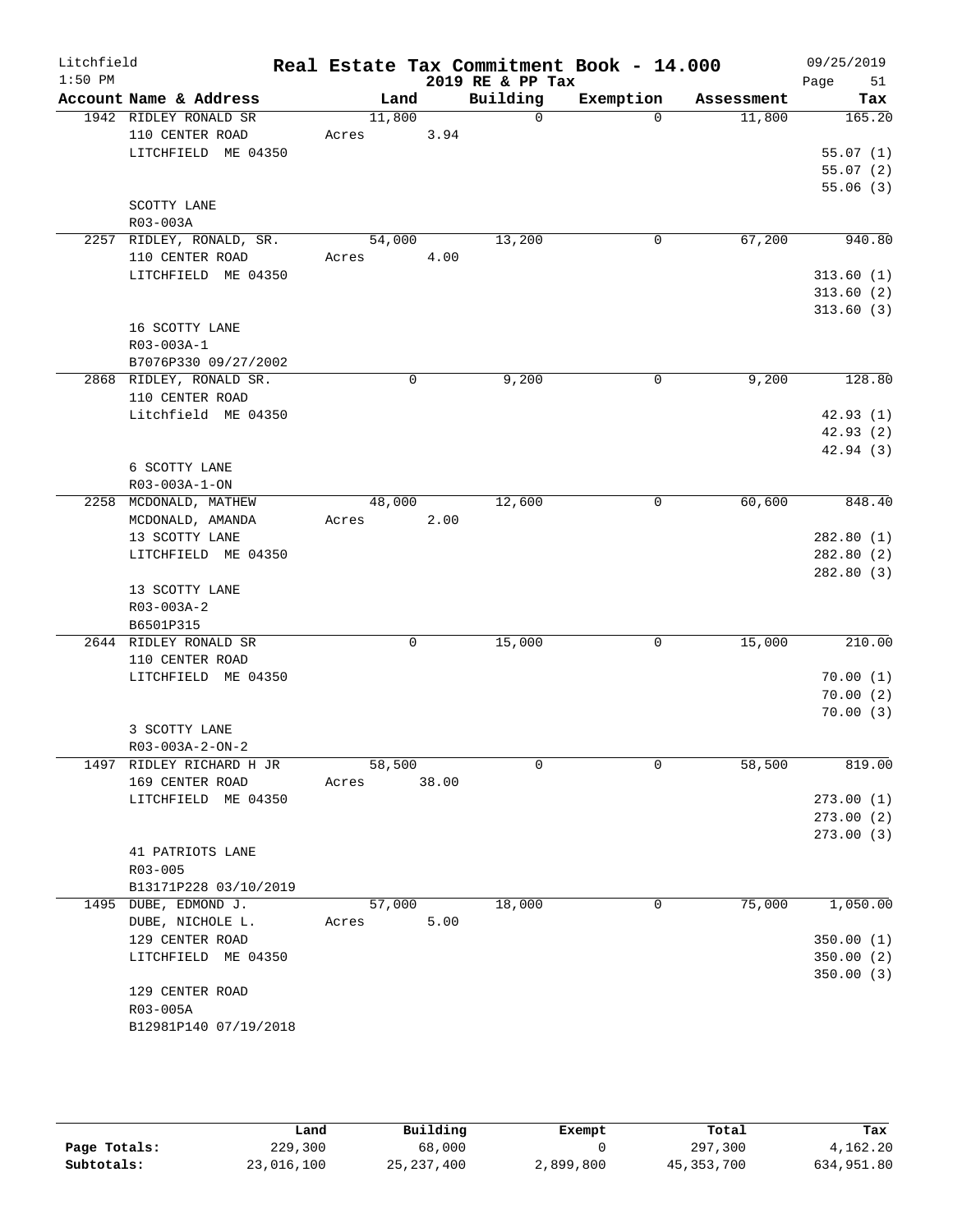| Litchfield   |                                                      |            |         |             |                              | Real Estate Tax Commitment Book - 14.000 |            |            | 09/25/2019        |
|--------------|------------------------------------------------------|------------|---------|-------------|------------------------------|------------------------------------------|------------|------------|-------------------|
| $1:50$ PM    | Account Name & Address                               |            |         | Land        | 2019 RE & PP Tax<br>Building | Exemption                                |            | Assessment | Page<br>52<br>Tax |
|              | 1487 BARBEAU, PENNI L.                               |            |         | 80,700      | 138,600                      |                                          | $\Omega$   | 219,300    | 3,070.20          |
|              | 42 PATRIOTS LANE                                     |            | Acres   | 42.40       |                              |                                          |            |            |                   |
|              | LITCHFIELD ME 04350                                  |            |         |             |                              |                                          |            |            | 1,023.40(1)       |
|              |                                                      |            |         |             |                              |                                          |            |            | 1,023.40(2)       |
|              |                                                      |            |         |             |                              |                                          |            |            | 1,023.40(3)       |
|              | 42 PATRIOTS LANE                                     |            |         |             |                              |                                          |            |            |                   |
|              | R03-005B                                             |            |         |             |                              |                                          |            |            |                   |
|              | B12430P118 09/30/2016 B11737P214 07/07/2014          |            |         |             |                              |                                          |            |            |                   |
|              | B11724P48 06/30/2014 B10185P145 08/17/2009 B6347P208 |            |         |             |                              |                                          |            |            |                   |
|              | 04/18/2003                                           |            |         |             |                              |                                          |            |            |                   |
|              | 2693 KRAVETZ STEVEN                                  |            |         | 48,300      | 58,500                       | 20,000                                   |            | 86,800     | 1,215.20          |
|              | KRAVETZ SUSAN                                        |            | Acres   | 2.10        |                              | 02 HOMESTEAD EXEMPT                      |            |            |                   |
|              | 41 PATRIOTS LANE                                     |            |         |             |                              |                                          |            |            | 405.07(1)         |
|              | LITCHFIELD ME 04350                                  |            |         |             |                              |                                          |            |            | 405.07(2)         |
|              |                                                      |            |         |             |                              |                                          |            |            | 405.06(3)         |
|              | 41 PATRIOTS LANE                                     |            |         |             |                              |                                          |            |            |                   |
|              | R03-005C                                             |            |         |             |                              |                                          |            |            |                   |
|              | B9482P313 08/30/2007                                 |            |         |             |                              |                                          |            |            |                   |
|              | 708 GOWELL CLARENCE SR                               |            | 315,200 |             | 74,000                       |                                          | 0          | 389,200    | 5,448.80          |
|              | 156 WENTZELL ROAD                                    |            | Acres   | 41.40       |                              |                                          |            |            |                   |
|              | LITCHFIELD ME 04350                                  |            |         |             |                              |                                          |            |            | 1,816.27(1)       |
|              |                                                      |            |         |             |                              |                                          |            |            | 1,816.27(2)       |
|              |                                                      |            |         |             |                              |                                          |            |            | 1,816.26(3)       |
|              | 21 BUSH LANE                                         |            |         |             |                              |                                          |            |            |                   |
|              | R03-006                                              |            |         |             |                              |                                          |            |            |                   |
|              | B6354P122                                            |            |         |             |                              |                                          |            |            |                   |
|              | 1978 GOWELL MICHAEL                                  |            |         | 0           | 9,800                        |                                          | 0          | 9,800      | 137.20            |
|              | P.O. BOX 5                                           |            |         |             |                              |                                          |            |            |                   |
|              | LITCHFIELD ME 04350                                  |            |         |             |                              |                                          |            |            | 45.73 (1)         |
|              |                                                      |            |         |             |                              |                                          |            |            | 45.73 (2)         |
|              |                                                      |            |         |             |                              |                                          |            |            | 45.74 (3)         |
|              | <b>30 BUSH LANE</b>                                  |            |         |             |                              |                                          |            |            |                   |
|              | R03-006-ON-09                                        |            |         |             |                              |                                          |            |            |                   |
|              | 1093 BRYCE, ROSANNE                                  |            |         | 0           | 8,000                        | 8,000                                    |            | 0          | 0.00              |
|              | 3 BUSH LANE                                          |            |         |             |                              | 02 HOMESTEAD EXEMPT                      |            |            |                   |
|              | LITCHFIELD ME 04350                                  |            |         |             |                              |                                          |            |            |                   |
|              |                                                      |            |         |             |                              |                                          |            |            |                   |
|              |                                                      |            |         |             |                              |                                          |            |            |                   |
|              | 3 BUSH LANE                                          |            |         |             |                              |                                          |            |            |                   |
|              | R03-006-ON-1                                         |            |         |             |                              |                                          |            |            |                   |
|              | B6354P113                                            |            |         |             |                              |                                          |            |            |                   |
|              | 514 PESTER, DAVID                                    |            |         | $\mathbf 0$ | 12,000                       |                                          | 0          | 12,000     | 168.00            |
|              | 558 HUNTINGTON HILL                                  |            |         |             |                              |                                          |            |            |                   |
|              | <b>ROAD</b>                                          |            |         |             |                              |                                          |            |            |                   |
|              | LITCHFIELD ME 04350                                  |            |         |             |                              |                                          |            |            | 56.00(1)          |
|              |                                                      |            |         |             |                              |                                          |            |            | 56.00(2)          |
|              |                                                      |            |         |             |                              |                                          |            |            | 56.00(3)          |
|              | 24 BUSH LANE                                         |            |         |             |                              |                                          |            |            |                   |
|              | R03-006-ON-10                                        |            |         |             |                              |                                          |            |            |                   |
|              | 183 MARTIN, JASON A.                                 |            |         | 0           | 10,600                       | 10,600                                   |            | 0          | 0.00              |
|              | INGALLS, TAMMY L.                                    |            |         |             |                              | 02 HOMESTEAD EXEMPT                      |            |            |                   |
|              | 11 REAGAN LANE                                       |            |         |             |                              |                                          |            |            |                   |
|              | LITCHFIELD ME 04350                                  |            |         |             |                              |                                          |            |            |                   |
|              |                                                      |            |         |             |                              |                                          |            |            |                   |
|              | 11 REAGAN LANE - MH                                  |            |         |             |                              |                                          |            |            |                   |
|              | PARK                                                 |            |         |             |                              |                                          |            |            |                   |
|              | R03-006-ON-11                                        |            |         |             |                              |                                          |            |            |                   |
|              |                                                      |            |         |             |                              |                                          |            |            |                   |
|              |                                                      | Land       |         | Building    |                              | Exempt                                   |            | Total      | Tax               |
| Page Totals: |                                                      | 444,200    |         | 311,500     |                              | 38,600                                   |            | 717,100    | 10,039.40         |
| Subtotals:   |                                                      | 23,460,300 |         | 25,548,900  |                              | 2,938,400                                | 46,070,800 |            | 644,991.20        |
|              |                                                      |            |         |             |                              |                                          |            |            |                   |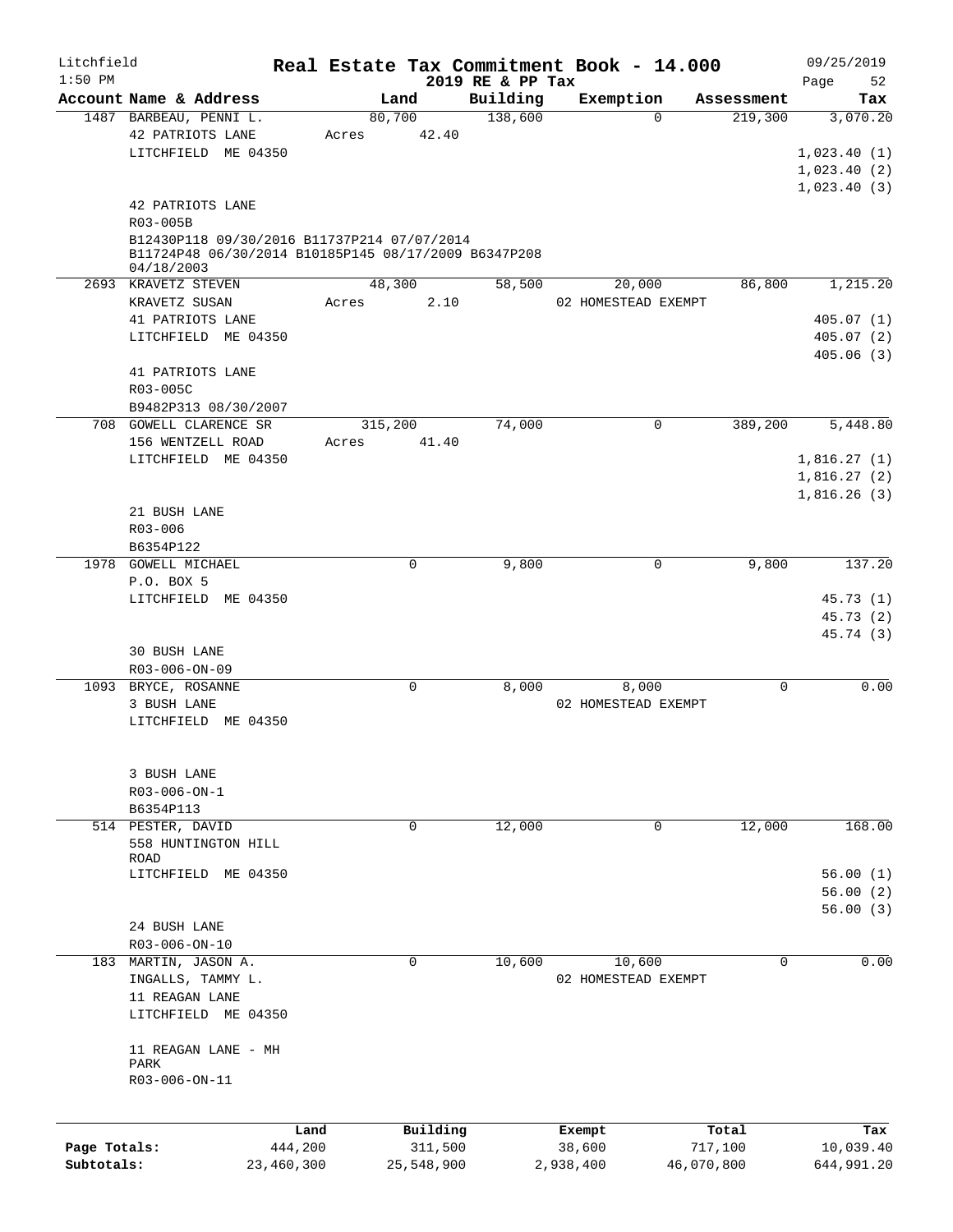| Litchfield |                                   | Real Estate Tax Commitment Book - 14.000 |                  |                     |            | 09/25/2019 |
|------------|-----------------------------------|------------------------------------------|------------------|---------------------|------------|------------|
| $1:50$ PM  |                                   |                                          | 2019 RE & PP Tax |                     |            | Page<br>53 |
|            | Account Name & Address            | Land                                     | Building         | Exemption           | Assessment | Tax        |
|            | 1991 EMERSON, KENNETH             | $\Omega$                                 | 5,700            | 5,700               | $\Omega$   | 0.00       |
|            | 10 REAGAN LANE                    |                                          |                  | 02 HOMESTEAD EXEMPT |            |            |
|            | LITCHFIELD ME 04350               |                                          |                  |                     |            |            |
|            |                                   |                                          |                  |                     |            |            |
|            |                                   |                                          |                  |                     |            |            |
|            | 10 REAGAN LANE                    |                                          |                  |                     |            |            |
|            | R03-006-ON-12                     |                                          |                  |                     |            |            |
|            | 1998 TAYLOR, WAYNE                | 0                                        | 9,800            | 9,800               | 0          | 0.00       |
|            | 33 BUSH LANE                      |                                          |                  | 02 HOMESTEAD EXEMPT |            |            |
|            | LITCHFIELD ME 04350               |                                          |                  |                     |            |            |
|            |                                   |                                          |                  |                     |            |            |
|            | 33 BUSH LANE                      |                                          |                  |                     |            |            |
|            | R03-006-ON-18                     |                                          |                  |                     |            |            |
|            | B10719P77 05/02/2011              |                                          |                  |                     |            |            |
|            | 1979 FENNELL, LINDA               | 0                                        | 8,300            | 8,300               | 0          | 0.00       |
|            | 7 BUSH LANE                       |                                          |                  | 02 HOMESTEAD EXEMPT |            |            |
|            | LITCHFIELD ME 04350               |                                          |                  |                     |            |            |
|            |                                   |                                          |                  |                     |            |            |
|            |                                   |                                          |                  |                     |            |            |
|            | 7 BUSH LANE                       |                                          |                  |                     |            |            |
|            | $R03 - 006 - ON - 2$              |                                          |                  |                     |            |            |
|            | B10295P181 12/18/2009             |                                          |                  |                     |            |            |
|            | 1415 GOWELL, CLARENCE SR.         | 0                                        | 7,800            | 0                   | 7,800      | 109.20     |
|            | 156 WENTZELL ROAD                 |                                          |                  |                     |            |            |
|            | LITCHFIELD ME 04350               |                                          |                  |                     |            | 36.40(1)   |
|            |                                   |                                          |                  |                     |            | 36.40(2)   |
|            | 17 BUSH LANE                      |                                          |                  |                     |            | 36.40(3)   |
|            | $R03 - 006 - ON - 4$              |                                          |                  |                     |            |            |
|            | 1473 RICHARDS DONALD              | 0                                        | 14,500           | 14,500              | 0          | 0.00       |
|            | PO BOX 393                        |                                          |                  | 02 HOMESTEAD EXEMPT |            |            |
|            | 39 BUSH LANE                      |                                          |                  |                     |            |            |
|            | LITCHFIELD ME 04350               |                                          |                  |                     |            |            |
|            |                                   |                                          |                  |                     |            |            |
|            | 39 BUSH LANE                      |                                          |                  |                     |            |            |
|            | $R03 - 006 - ON - 6$              |                                          |                  |                     |            |            |
|            | 562 ESTABROOK, KEITH H            | 62,000                                   | 144,900          | 20,000              | 186,900    | 2,616.60   |
|            | 67 CENTER ROAD                    | Acres                                    | 8.60             | 02 HOMESTEAD EXEMPT |            |            |
|            | LITCHFIELD ME 04350               |                                          |                  |                     |            | 872.20 (1) |
|            |                                   |                                          |                  |                     |            | 872.20 (2) |
|            |                                   |                                          |                  |                     |            | 872.20 (3) |
|            | 67 CENTER ROAD                    |                                          |                  |                     |            |            |
|            | R03-007                           |                                          |                  |                     |            |            |
|            | B2394P292 06/17/1981              |                                          |                  |                     |            |            |
|            | 1689 GOWELL, LAWRENCE             | 94,500<br>74.00<br>Acres                 | 96,000           | 0                   | 190,500    | 2,667.00   |
|            | GOWELL, LISA<br>490 RICHMOND ROAD |                                          |                  |                     |            | 889.00 (1) |
|            | LITCHFIELD ME 04350               |                                          |                  |                     |            | 889.00 (2) |
|            |                                   |                                          |                  |                     |            | 889.00 (3) |
|            | 47 CENTER ROAD                    |                                          |                  |                     |            |            |
|            | R03-008                           |                                          |                  |                     |            |            |
|            | B12417P155 09/21/2016             |                                          |                  |                     |            |            |
|            |                                   |                                          |                  |                     |            |            |

|              | Land       | Building   | Exempt    | Total      | Tax        |
|--------------|------------|------------|-----------|------------|------------|
| Page Totals: | 156,500    | 287,000    | 58,300    | 385,200    | 5,392.80   |
| Subtotals:   | 23,616,800 | 25,835,900 | 2,996,700 | 46,456,000 | 650,384.00 |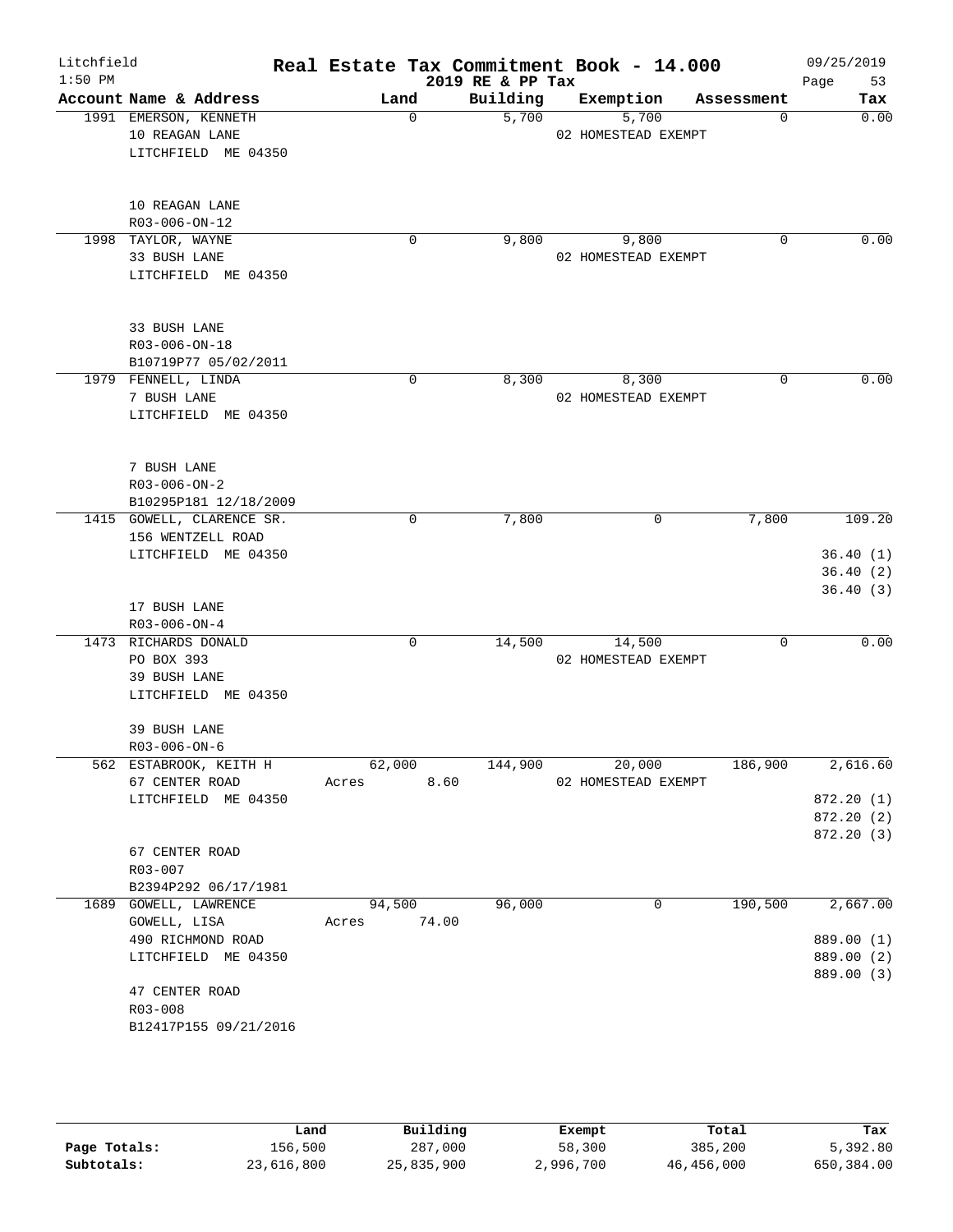| Litchfield<br>$1:50$ PM |                                                                                         | Real Estate Tax Commitment Book - 14.000 |              | 2019 RE & PP Tax |                     |             |            | 09/25/2019               |
|-------------------------|-----------------------------------------------------------------------------------------|------------------------------------------|--------------|------------------|---------------------|-------------|------------|--------------------------|
|                         | Account Name & Address                                                                  | Land                                     |              | Building         | Exemption           |             | Assessment | Page<br>54<br>Tax        |
|                         | 154 GOWELL'S REAL ESTATE,<br>LLC.                                                       | 45,800                                   |              | 11,500           |                     | $\Omega$    | 57,300     | 802.20                   |
|                         | 511 RICHMOND ROAD                                                                       | Acres                                    | 1.28         |                  |                     |             |            |                          |
|                         | LITCHFIELD ME 04350                                                                     |                                          |              |                  |                     |             |            | 267.40(1)<br>267.40(2)   |
|                         |                                                                                         |                                          |              |                  |                     |             |            | 267.40(3)                |
|                         | 21 CENTER ROAD                                                                          |                                          |              |                  |                     |             |            |                          |
|                         | $R03 - 009$                                                                             |                                          |              |                  |                     |             |            |                          |
|                         | B12895P127 04/26/2018 B1942P286 09/16/1976                                              |                                          |              |                  |                     |             |            |                          |
|                         | 279 CARR, TRYLLIS                                                                       | 49,500                                   |              | 121,800          |                     | 20,000      | 151,300    | 2,118.20                 |
|                         | 507 RICHMOND ROAD<br>LITCHFIELD ME 04350                                                | Acres                                    | 2.49         |                  | 02 HOMESTEAD EXEMPT |             |            | 706.07(1)                |
|                         |                                                                                         |                                          |              |                  |                     |             |            | 706.07(2)                |
|                         |                                                                                         |                                          |              |                  |                     |             |            | 706.06(3)                |
|                         | 507 RICHMOND ROAD                                                                       |                                          |              |                  |                     |             |            |                          |
|                         | R03-009A                                                                                |                                          |              |                  |                     |             |            |                          |
|                         | B1878P345<br>703 GOWELL'S STORE INC                                                     | 63,800                                   |              | 324,700          |                     | 0           | 388,500    | 5,439.00                 |
|                         | 473 RICHMOND ROAD                                                                       | Acres                                    | 2.26         |                  |                     |             |            |                          |
|                         | LITCHFIELD ME 04350                                                                     |                                          |              |                  |                     |             |            | 1,813.00(1)              |
|                         |                                                                                         |                                          |              |                  |                     |             |            | 1,813.00(2)              |
|                         |                                                                                         |                                          |              |                  |                     |             |            | 1,813.00(3)              |
|                         | 491 RICHMOND ROAD                                                                       |                                          |              |                  |                     |             |            |                          |
|                         | R03-009B-1                                                                              |                                          |              |                  |                     |             |            |                          |
|                         | B12028P202 07/01/2015 B9322P229 04/20/2007 B6197P332<br>03/21/2000 B2526P305 11/30/1982 |                                          |              |                  |                     |             |            |                          |
|                         | 2610 GOWELL CLARENCE R JR                                                               |                                          | 62,600       | 141,400          |                     | 0           | 204,000    | 2,856.00                 |
|                         | $C/O:$ $C \& G$ FEED STORE                                                              | Acres 1.85                               |              |                  |                     |             |            |                          |
|                         | 469 RICHMOND ROAD                                                                       |                                          |              |                  |                     |             |            | 952.00(1)                |
|                         | LITCHFIELD ME 04350                                                                     |                                          |              |                  |                     |             |            | 952.00(2)<br>952.00(3)   |
|                         | 483 RICHMOND ROAD                                                                       |                                          |              |                  |                     |             |            |                          |
|                         | R03-009B-2                                                                              |                                          |              |                  |                     |             |            |                          |
| 2609                    | GOWELL, CLARENCE R III                                                                  | 47,700                                   |              | 46,200           |                     | 0           | 93,900     | 1,314.60                 |
|                         | GOWELL, BOBBI JO                                                                        | Acres                                    | 1.90         |                  |                     |             |            |                          |
|                         | 469 RICHMOND ROAD                                                                       |                                          |              |                  |                     |             |            | 438.20 (1)               |
|                         | LITCHFIELD ME 04350                                                                     |                                          |              |                  |                     |             |            | 438.20 (2)<br>438.20 (3) |
|                         | 473 RICHMOND ROAD                                                                       |                                          |              |                  |                     |             |            |                          |
|                         | R03-009B-3                                                                              |                                          |              |                  |                     |             |            |                          |
|                         | B11362P305 04/16/2013                                                                   |                                          |              |                  |                     |             |            |                          |
|                         | 702 GOWELL CLARENCE R III                                                               | 47,700                                   |              | 192,900          |                     | $\mathbf 0$ | 240,600    | 3,368.40                 |
|                         | 469 RICHMOND ROAD<br>LITCHFIELD ME 04350                                                | Acres                                    | 1.90         |                  |                     |             |            | 1,122.80(1)              |
|                         |                                                                                         |                                          |              |                  |                     |             |            | 1,122.80(2)              |
|                         |                                                                                         |                                          |              |                  |                     |             |            | 1, 122.80(3)             |
|                         | 469 RICHMOND ROAD                                                                       |                                          |              |                  |                     |             |            |                          |
|                         | R03-009B-4                                                                              |                                          |              |                  |                     |             |            |                          |
|                         | B8484P71 07/06/2005 B6197P328 03/21/2000                                                |                                          |              |                  |                     |             |            |                          |
| 2697                    | GOWELL'S REAL ESTATE,<br>LLC.                                                           | 65,700                                   |              | 1,475,400        |                     | 0           | 1,541,100  | 21, 575.40               |
|                         | 511 RICHMOND ROAD                                                                       | Acres                                    | 2.90         |                  |                     |             |            |                          |
|                         | LITCHFIELD ME 04350                                                                     |                                          |              |                  |                     |             |            | 7,191.80(1)              |
|                         |                                                                                         |                                          |              |                  |                     |             |            | 7,191.80(2)              |
|                         |                                                                                         |                                          |              |                  |                     |             |            | 7,191.80(3)              |
|                         | 511 RICHMOND ROAD<br>R03-009C                                                           |                                          |              |                  |                     |             |            |                          |
|                         | B12028P199 06/30/2015 B9526P341 10/10/2007                                              |                                          |              |                  |                     |             |            |                          |
|                         |                                                                                         | Land                                     | Building     |                  | Exempt              |             | Total      | Tax                      |
| Page Totals:            |                                                                                         | 382,800                                  | 2,313,900    |                  | 20,000              |             | 2,676,700  | 37,473.80                |
| Subtotals:              | 23,999,600                                                                              |                                          | 28, 149, 800 |                  | 3,016,700           |             | 49,132,700 | 687,857.80               |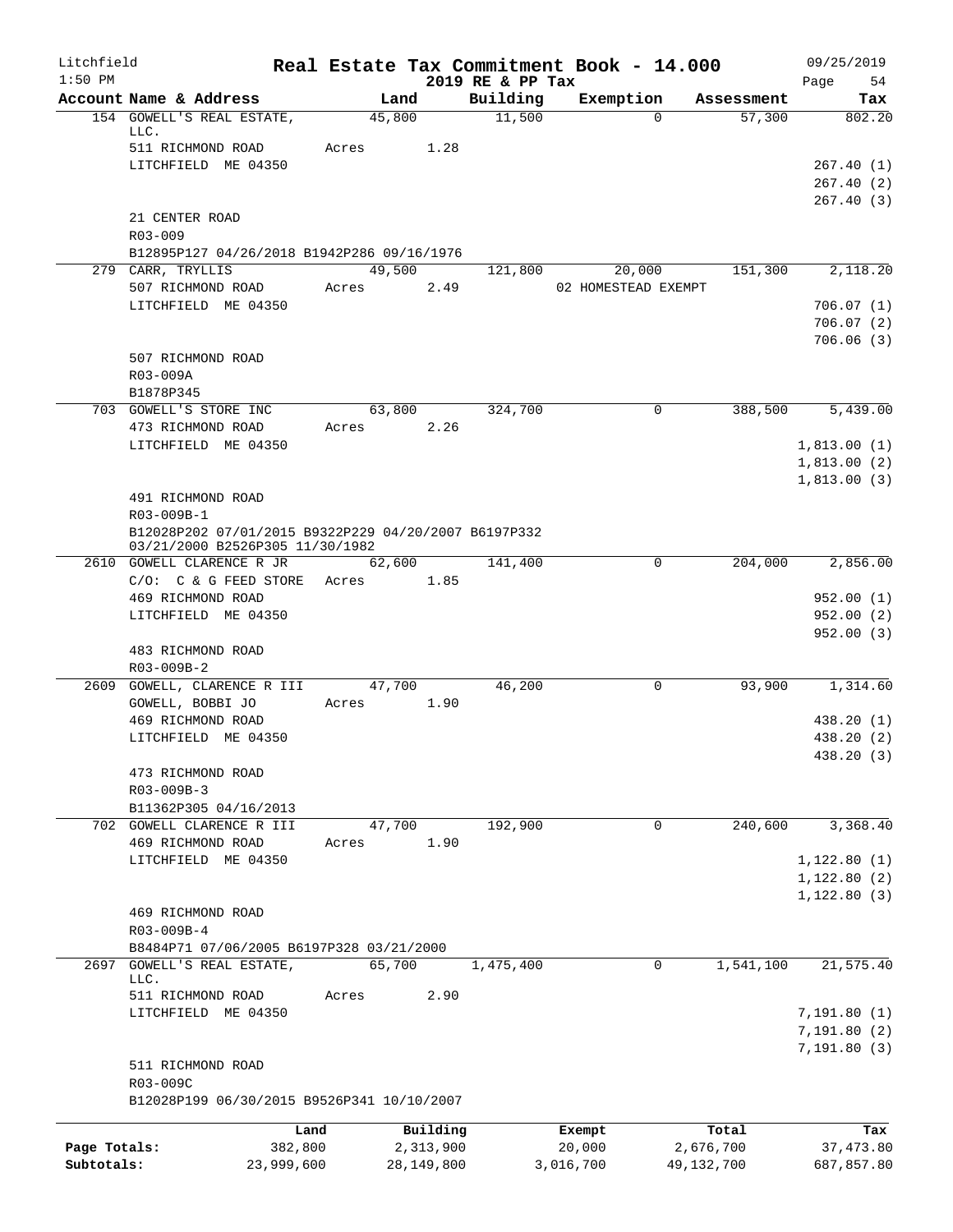| Litchfield<br>$1:50$ PM |                                                                                                                                                                                                          |        |             | 2019 RE & PP Tax | Real Estate Tax Commitment Book - 14.000 |            | 09/25/2019<br>55<br>Page |
|-------------------------|----------------------------------------------------------------------------------------------------------------------------------------------------------------------------------------------------------|--------|-------------|------------------|------------------------------------------|------------|--------------------------|
|                         | Account Name & Address                                                                                                                                                                                   | Land   |             | Building         | Exemption                                | Assessment | Tax                      |
|                         | 2600 MCDONALD KENNETH B                                                                                                                                                                                  | 46,500 |             | 4,700            | 20,000                                   | 31,200     | 436.80                   |
|                         | 499 RICHMOND ROAD                                                                                                                                                                                        | Acres  | 1.51        |                  | 02 HOMESTEAD EXEMPT                      |            |                          |
|                         | LITCHFIELD ME 04350                                                                                                                                                                                      |        |             |                  |                                          |            | 145.60(1)                |
|                         |                                                                                                                                                                                                          |        |             |                  |                                          |            | 145.60(2)                |
|                         |                                                                                                                                                                                                          |        |             |                  |                                          |            | 145.60(3)                |
|                         | 499 RICHMOND ROAD                                                                                                                                                                                        |        |             |                  |                                          |            |                          |
|                         | R03-009D                                                                                                                                                                                                 |        |             |                  |                                          |            |                          |
|                         | B8886P25 04/28/2006                                                                                                                                                                                      |        |             | 35,000           |                                          |            | 490.00                   |
|                         | 354 COMMUNITY SERVICE<br><b>TELEPHONE</b>                                                                                                                                                                |        | $\mathbf 0$ |                  | $\mathbf 0$                              | 35,000     |                          |
|                         | ATTN: TAX DEPT 2-4                                                                                                                                                                                       |        |             |                  |                                          |            |                          |
|                         | 121 SOUTH 17TH STREET                                                                                                                                                                                    |        |             |                  |                                          |            | 163.33(1)                |
|                         | MATTOON IL 61938                                                                                                                                                                                         |        |             |                  |                                          |            | 163.33(2)                |
|                         |                                                                                                                                                                                                          |        |             |                  |                                          |            | 163.34(3)                |
|                         | 511 RICHMOND ROAD                                                                                                                                                                                        |        |             |                  |                                          |            |                          |
|                         | R03-009-ON                                                                                                                                                                                               |        |             |                  |                                          |            |                          |
|                         | 398 GOWELL, LAWRENCE G. &                                                                                                                                                                                | 45,300 |             | 92,700           | $\mathbf 0$                              | 138,000    | 1,932.00                 |
|                         | LISA R.<br>57 KENNEDY LANE                                                                                                                                                                               | Acres  | 1.10        |                  |                                          |            |                          |
|                         | LITCHFIELD ME 04350                                                                                                                                                                                      |        |             |                  |                                          |            | 644.00 (1)               |
|                         |                                                                                                                                                                                                          |        |             |                  |                                          |            | 644.00(2)                |
|                         |                                                                                                                                                                                                          |        |             |                  |                                          |            | 644.00(3)                |
|                         | 451 RICHMOND ROAD                                                                                                                                                                                        |        |             |                  |                                          |            |                          |
|                         | R03-010                                                                                                                                                                                                  |        |             |                  |                                          |            |                          |
|                         | B12309P124 05/27/2016 B12270P90 01/21/2016<br>B12010P190 04/06/2015 B11923P315 11/24/2014<br>B11636P74 01/22/2014 B11091P40 06/27/2012 B9182P119<br>12/06/2006 B8270P297 12/29/2004 B6266P226 12/28/2004 |        |             |                  |                                          |            |                          |
|                         | 2587 RURAL PROPERTY                                                                                                                                                                                      | 45,300 |             | 8,400            | $\Omega$                                 | 53,700     | 751.80                   |
|                         | MANAGEMENT LLC                                                                                                                                                                                           |        |             |                  |                                          |            |                          |
|                         | 455 RICHMOND ROAD                                                                                                                                                                                        | Acres  | 1.10        |                  |                                          |            |                          |
|                         | LITCHFIELD ME 04350                                                                                                                                                                                      |        |             |                  |                                          |            | 250.60(1)                |
|                         |                                                                                                                                                                                                          |        |             |                  |                                          |            | 250.60(2)                |
|                         |                                                                                                                                                                                                          |        |             |                  |                                          |            | 250.60(3)                |
|                         | 455 RICHMOND ROAD                                                                                                                                                                                        |        |             |                  |                                          |            |                          |
|                         | R03-010A                                                                                                                                                                                                 |        |             |                  |                                          |            |                          |
|                         | B9155P335 11/01/2006 B8270P299 12/28/2004<br>335 COLBY, RONALD                                                                                                                                           | 46,200 |             | 177,400          | 20,000                                   | 203,600    | 2,850.40                 |
|                         | 435 RICHMOND ROAD                                                                                                                                                                                        | Acres  | 1.40        |                  | 02 HOMESTEAD EXEMPT                      |            |                          |
|                         | LITCHFIELD ME 04350                                                                                                                                                                                      |        |             |                  |                                          |            | 950.13(1)                |
|                         |                                                                                                                                                                                                          |        |             |                  |                                          |            | 950.13(2)                |
|                         |                                                                                                                                                                                                          |        |             |                  |                                          |            | 950.14(3)                |
|                         | 435 RICHMOND ROAD                                                                                                                                                                                        |        |             |                  |                                          |            |                          |
|                         | R03-011                                                                                                                                                                                                  |        |             |                  |                                          |            |                          |
|                         | B3205P320                                                                                                                                                                                                |        |             |                  |                                          |            |                          |
|                         | 1294 NEWBURY, CHARLES                                                                                                                                                                                    | 45,300 |             | 100,500          | 26,000                                   | 119,800    | 1,677.20                 |
|                         | 423 RICHMOND ROAD                                                                                                                                                                                        | Acres  | 1.10        |                  | 02 HOMESTEAD EXEMPT                      |            |                          |
|                         | LITCHFIELD ME 04350                                                                                                                                                                                      |        |             |                  | 03 VETERANS EXEMPT                       |            | 559.07(1)                |
|                         |                                                                                                                                                                                                          |        |             |                  |                                          |            | 559.07(2)                |
|                         |                                                                                                                                                                                                          |        |             |                  |                                          |            | 559.06(3)                |
|                         | 423 RICHMOND ROAD                                                                                                                                                                                        |        |             |                  |                                          |            |                          |
|                         | R03-012<br>B4656P296                                                                                                                                                                                     |        |             |                  |                                          |            |                          |
|                         |                                                                                                                                                                                                          |        |             |                  |                                          |            |                          |
|                         |                                                                                                                                                                                                          |        |             |                  |                                          |            |                          |

|              | Land         | Building   | Exempt    | Total      | Tax        |
|--------------|--------------|------------|-----------|------------|------------|
| Page Totals: | 228,600      | 418,700    | 66,000    | 581,300    | 8,138.20   |
| Subtotals:   | 24, 228, 200 | 28,568,500 | 3,082,700 | 49,714,000 | 695,996.00 |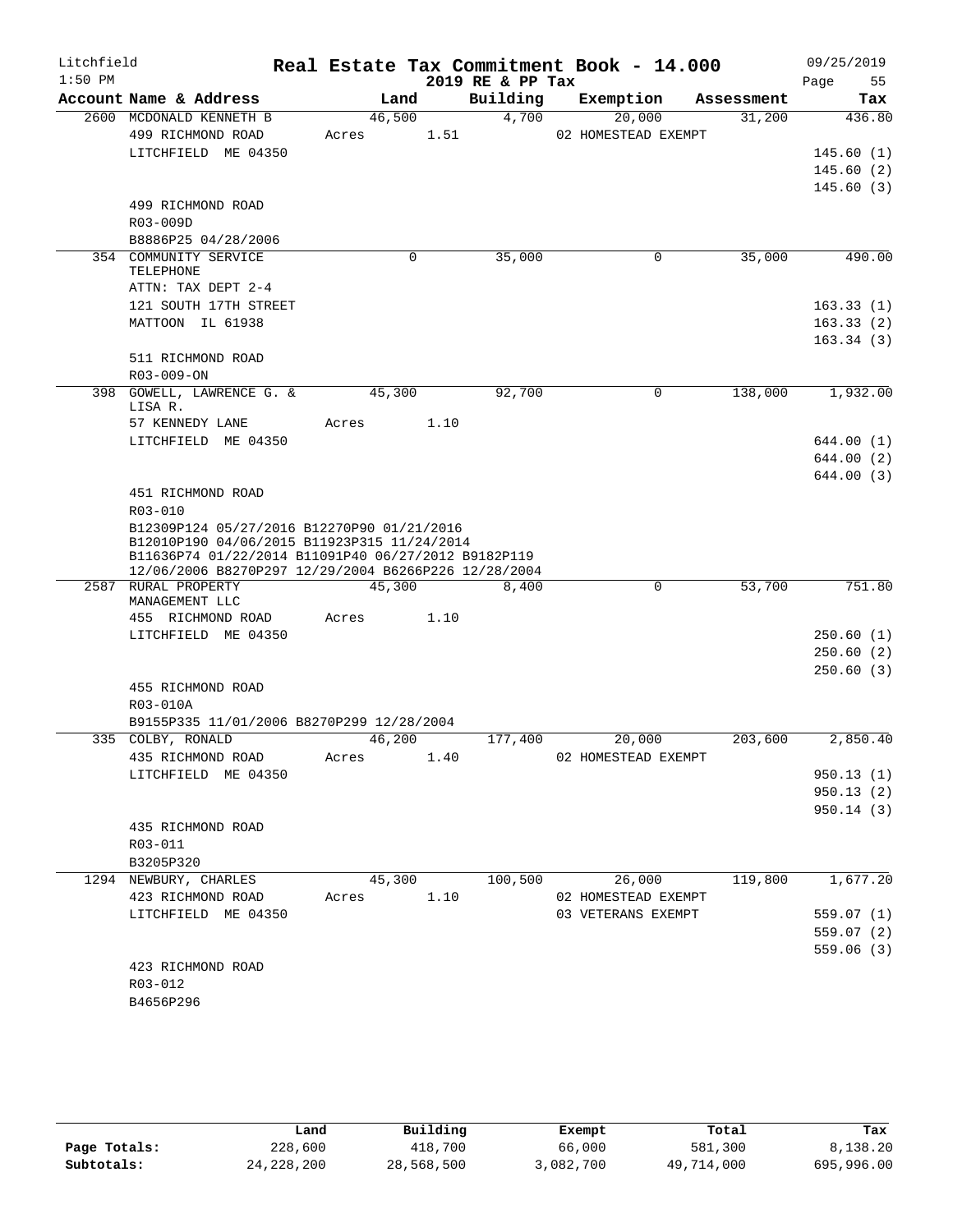| Litchfield<br>$1:50$ PM |                                |         |               |                              | Real Estate Tax Commitment Book - 14.000 |            | 09/25/2019        |
|-------------------------|--------------------------------|---------|---------------|------------------------------|------------------------------------------|------------|-------------------|
|                         | Account Name & Address         |         | Land          | 2019 RE & PP Tax<br>Building | Exemption                                | Assessment | Page<br>56<br>Tax |
|                         | 1068 LILLY JR, HAROLD W        |         | 45,000        | 13,600                       | $\Omega$                                 | 58,600     | 820.40            |
|                         | 480 VIGUE ROAD                 |         | 1.00<br>Acres |                              |                                          |            |                   |
|                         | WHITEFIELD ME 04353            |         |               |                              |                                          |            | 273.47(1)         |
|                         |                                |         |               |                              |                                          |            | 273.47(2)         |
|                         |                                |         |               |                              |                                          |            | 273.46(3)         |
|                         | 417 RICHMOND ROAD              |         |               |                              |                                          |            |                   |
|                         | $R03 - 013$                    |         |               |                              |                                          |            |                   |
|                         | B9778P235 07/01/2008 B1762P166 |         |               |                              |                                          |            |                   |
|                         | 1601 SKIDGELL, DARLENE         |         | 51,900        | 75,800                       | 0                                        | 127,700    | 1,787.80          |
|                         | 381 RICHMOND ROAD              |         | Acres<br>3.30 |                              |                                          |            |                   |
|                         | LITCHFIELD ME 04350            |         |               |                              |                                          |            | 595.93(1)         |
|                         |                                |         |               |                              |                                          |            | 595.93(2)         |
|                         |                                |         |               |                              |                                          |            | 595.94 (3)        |
|                         | 381 RICHMOND ROAD              |         |               |                              |                                          |            |                   |
|                         | $R03 - 014$                    |         |               |                              |                                          |            |                   |
|                         |                                |         |               |                              |                                          |            |                   |
|                         | B8286P330 01/11/2005           |         |               |                              |                                          |            |                   |
|                         | 534 EAGLES, JACQUELINE         |         | 83,500        | 149,900                      | 20,000                                   | 213,400    | 2,987.60          |
|                         | P O BOX 362                    |         | Acres 80.00   |                              | 02 HOMESTEAD EXEMPT                      |            |                   |
|                         | LITCHFIELD ME 04350            |         |               |                              |                                          |            | 995.87 (1)        |
|                         |                                |         |               |                              |                                          |            | 995.87 (2)        |
|                         |                                |         |               |                              |                                          |            | 995.86 (3)        |
|                         | 373 RICHMOND ROAD              |         |               |                              |                                          |            |                   |
|                         | R03-015                        |         |               |                              |                                          |            |                   |
|                         | B1787P270                      |         |               |                              |                                          |            |                   |
|                         | 248 BUSWELL, RICHARD M         |         | 62,300        | 50,000                       | 20,000                                   | 92,300     | 1,292.20          |
|                         | 361 RICHMOND ROAD              |         | Acres 10.00   |                              | 02 HOMESTEAD EXEMPT                      |            |                   |
|                         | LITCHFIELD ME 04350            |         |               |                              |                                          |            | 430.73 (1)        |
|                         |                                |         |               |                              |                                          |            | 430.73 (2)        |
|                         |                                |         |               |                              |                                          |            | 430.74 (3)        |
|                         | 361 RICHMOND ROAD              |         |               |                              |                                          |            |                   |
|                         | R03-016                        |         |               |                              |                                          |            |                   |
|                         | B2760P239                      |         |               |                              |                                          |            |                   |
|                         | 104 BEGANNY II, JOHN W         |         | 49,500        | 130,200                      | 20,000                                   | 159,700    | 2,235.80          |
|                         | 345 RICHMOND ROAD              |         | 3.00<br>Acres |                              | 02 HOMESTEAD EXEMPT                      |            |                   |
|                         | LITCHFIELD ME 04350            |         |               |                              |                                          |            | 745.27(1)         |
|                         |                                |         |               |                              |                                          |            | 745.27(2)         |
|                         |                                |         |               |                              |                                          |            | 745.26(3)         |
|                         | 345 RICHMOND ROAD              |         |               |                              |                                          |            |                   |
|                         | R03-016A                       |         |               |                              |                                          |            |                   |
|                         | B3272P193                      |         |               |                              |                                          |            |                   |
|                         | 1594 SIROIS, GERARD            |         | 66,800        | 155,400                      | 20,000                                   | 202,200    | 2,830.80          |
|                         | 333 RICHMOND ROAD              | Acres   | 15.00         |                              | 02 HOMESTEAD EXEMPT                      |            |                   |
|                         | LITCHFIELD ME 04350            |         |               |                              |                                          |            | 943.60 (1)        |
|                         |                                |         |               |                              |                                          |            | 943.60 (2)        |
|                         |                                |         |               |                              |                                          |            | 943.60 (3)        |
|                         | 333 RICHMOND ROAD              |         |               |                              |                                          |            |                   |
|                         | R03-017                        |         |               |                              |                                          |            |                   |
|                         | B1966P39                       |         |               |                              |                                          |            |                   |
|                         | 977 LAFLAMME, RONALD           |         | 12,800        | 0                            | 0                                        | 12,800     | 179.20            |
|                         | 938 SABATTUS ST                | Acres   | 1.10          |                              |                                          |            |                   |
|                         | LEWISTON ME 04240              |         |               |                              |                                          |            | 59.73(1)          |
|                         |                                |         |               |                              |                                          |            | 59.73(2)          |
|                         |                                |         |               |                              |                                          |            | 59.74(3)          |
|                         | RICHMOND ROAD                  |         |               |                              |                                          |            |                   |
|                         |                                |         |               |                              |                                          |            |                   |
|                         | R03-018                        |         |               |                              |                                          |            |                   |
|                         | B2209P333                      |         |               |                              |                                          |            |                   |
|                         |                                |         |               |                              |                                          |            |                   |
|                         |                                | Land    | Building      |                              | Exempt                                   | Total      | Tax               |
| Page Totals:            |                                | 371,800 | 574,900       |                              | 80,000                                   | 866,700    | 12,133.80         |
| Subtotals:              | 24,600,000                     |         | 29, 143, 400  |                              | 3,162,700                                | 50,580,700 | 708,129.80        |
|                         |                                |         |               |                              |                                          |            |                   |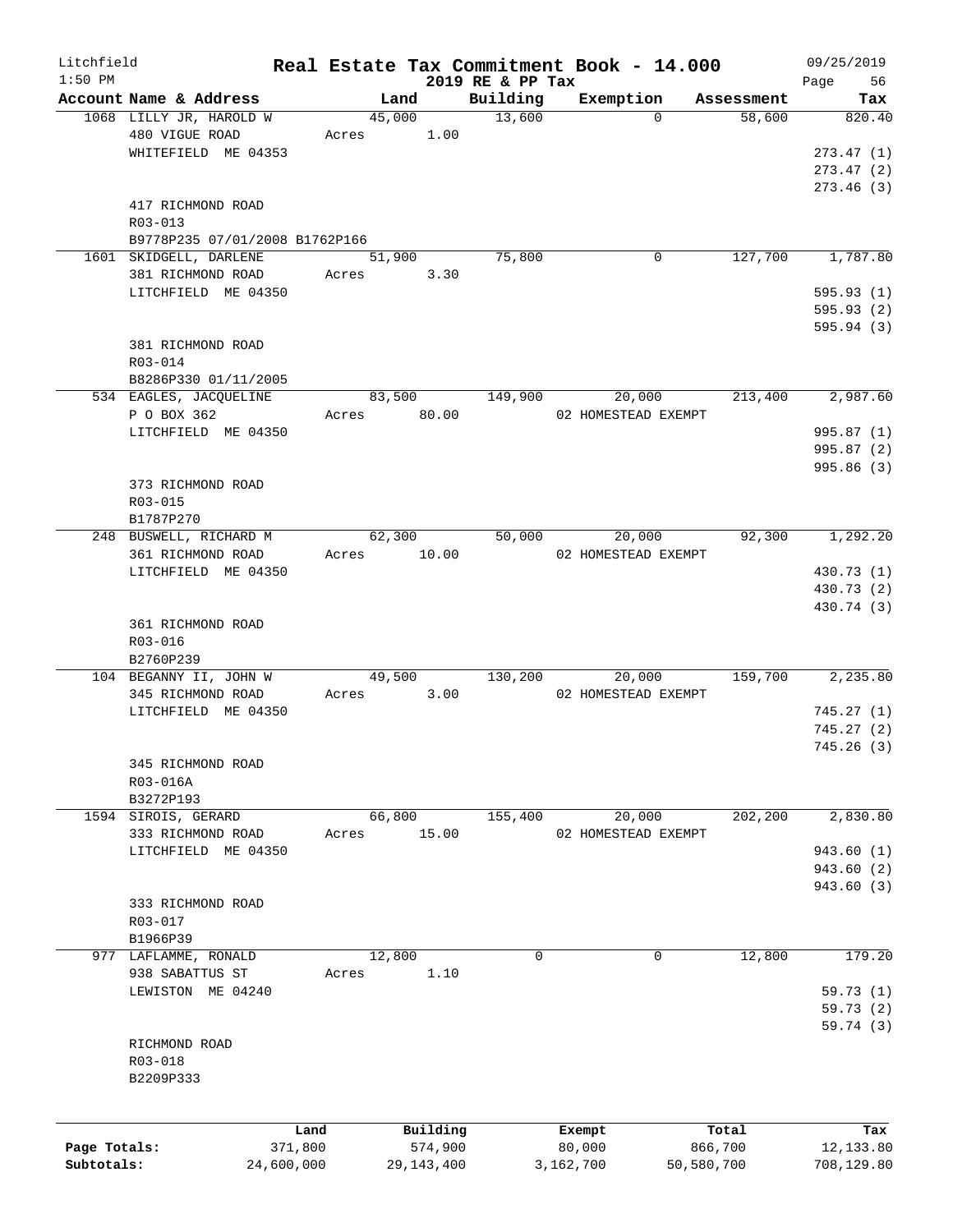| Litchfield |                                                                                             |       |            |      |      | Real Estate Tax Commitment Book - 14.000 |                     |          |            | 09/25/2019  |          |
|------------|---------------------------------------------------------------------------------------------|-------|------------|------|------|------------------------------------------|---------------------|----------|------------|-------------|----------|
| $1:50$ PM  |                                                                                             |       |            |      |      | 2019 RE & PP Tax                         |                     |          |            | Page        | 57       |
|            | Account Name & Address                                                                      |       |            | Land |      | Building                                 | Exemption           |          | Assessment |             | Tax      |
|            | 470 CROWLEY, MICHAEL S                                                                      |       | 47,100     |      |      | 73,200                                   |                     | $\Omega$ | 120,300    |             | 1,684.20 |
|            | 315 RICHMOND ROAD                                                                           | Acres |            |      | 1.70 |                                          |                     |          |            |             |          |
|            | LITCHFIELD ME 04350                                                                         |       |            |      |      |                                          |                     |          |            | 561.40(1)   |          |
|            |                                                                                             |       |            |      |      |                                          |                     |          |            | 561.40(2)   |          |
|            |                                                                                             |       |            |      |      |                                          |                     |          |            | 561.40(3)   |          |
|            | 315 RICHMOND ROAD                                                                           |       |            |      |      |                                          |                     |          |            |             |          |
|            | R03-019                                                                                     |       |            |      |      |                                          |                     |          |            |             |          |
|            | B10649P299 01/21/2011 B10250P188 10/22/2009<br>B1588P547 07/06/1972                         |       |            |      |      |                                          |                     |          |            |             |          |
|            | 517 DUCHARME, ALBERT                                                                        |       | 51,300     |      |      | 26,900                                   |                     | 20,000   | 58,200     |             | 814.80   |
|            | DUCHARME, NANCY A                                                                           | Acres |            |      | 3.10 |                                          | 02 HOMESTEAD EXEMPT |          |            |             |          |
|            | 307 RICHMOND ROAD                                                                           |       |            |      |      |                                          |                     |          |            | 271.60(1)   |          |
|            | LITCHFIELD ME 04350                                                                         |       |            |      |      |                                          |                     |          |            | 271.60(2)   |          |
|            |                                                                                             |       |            |      |      |                                          |                     |          |            | 271.60(3)   |          |
|            | 307 RICHMOND ROAD                                                                           |       |            |      |      |                                          |                     |          |            |             |          |
|            | R03-020                                                                                     |       |            |      |      |                                          |                     |          |            |             |          |
|            | B10556P337 10/12/2010 B10540P264 09/27/2010                                                 |       |            |      |      |                                          |                     |          |            |             |          |
|            | B1531P316                                                                                   |       |            |      |      |                                          |                     |          |            |             |          |
|            | 518 ST. PIERRE, CLAUDE R.                                                                   |       | 43,200     |      |      | 59,300                                   |                     | 20,000   | 82,500     |             | 1,155.00 |
|            | ST. PIERRE, LILLIAN A                                                                       | Acres |            |      | 0.86 |                                          | 02 HOMESTEAD EXEMPT |          |            |             |          |
|            | 1375 WEST ROAD                                                                              |       |            |      |      |                                          |                     |          |            | 385.00(1)   |          |
|            | LITCHFIELD ME 04350                                                                         |       |            |      |      |                                          |                     |          |            | 385.00(2)   |          |
|            |                                                                                             |       |            |      |      |                                          |                     |          |            | 385.00(3)   |          |
|            | 1375 WEST ROAD                                                                              |       |            |      |      |                                          |                     |          |            |             |          |
|            | R03-021                                                                                     |       |            |      |      |                                          |                     |          |            |             |          |
|            | B7848P30 02/27/2004                                                                         |       |            |      |      |                                          |                     |          |            |             |          |
|            | 469 LEVESQUE, MARG J.                                                                       |       | 50,100     |      |      | 165,000                                  |                     | 0        | 215,100    |             | 3,011.40 |
|            | 1367 WEST ROAD                                                                              | Acres |            |      | 2.70 |                                          |                     |          |            |             |          |
|            | LITCHFIELD ME 04350                                                                         |       |            |      |      |                                          |                     |          |            | 1,003.80(1) |          |
|            |                                                                                             |       |            |      |      |                                          |                     |          |            | 1,003.80(2) |          |
|            |                                                                                             |       |            |      |      |                                          |                     |          |            | 1,003.80(3) |          |
|            | 1365 WEST ROAD                                                                              |       |            |      |      |                                          |                     |          |            |             |          |
|            | R03-022                                                                                     |       |            |      |      |                                          |                     |          |            |             |          |
|            |                                                                                             |       |            |      |      |                                          |                     |          |            |             |          |
|            | B12897P294 05/01/2018 B12897P291 04/23/2018<br>B12840P3389 02/09/2018 B11898P284 01/13/2015 |       |            |      |      |                                          |                     |          |            |             |          |
|            | B6421P307                                                                                   |       |            |      |      |                                          |                     |          |            |             |          |
| 507        | RURAL PROPERTY                                                                              |       | 39,400     |      |      | 3,100                                    |                     | 0        | 42,500     |             | 595.00   |
|            | MANAGEMENT, LLC                                                                             |       |            |      |      |                                          |                     |          |            |             |          |
|            | 203 RIDGE ROAD                                                                              | Acres |            |      | 0.60 |                                          |                     |          |            |             |          |
|            | LISBON FALLS ME 04252                                                                       |       |            |      |      |                                          |                     |          |            | 198.33(1)   |          |
|            |                                                                                             |       |            |      |      |                                          |                     |          |            | 198.33(2)   |          |
|            |                                                                                             |       |            |      |      |                                          |                     |          |            | 198.34(3)   |          |
|            | 1357 WEST ROAD                                                                              |       |            |      |      |                                          |                     |          |            |             |          |
|            | R03-023                                                                                     |       |            |      |      |                                          |                     |          |            |             |          |
|            | B10583P98 11/08/2010 B5475P63                                                               |       |            |      |      |                                          |                     |          |            |             |          |
|            | 1724 THIBODEAU, FLORENCE M., 43,500<br>HEIRS &                                              |       |            |      |      | 33,000                                   |                     | 20,000   | 56,500     |             | 791.00   |
|            | JOY, M. & W.                                                                                |       | Acres 1.50 |      |      |                                          | 02 HOMESTEAD EXEMPT |          |            |             |          |
|            | 1347 WEST ROAD                                                                              |       |            |      |      |                                          |                     |          |            | 263.67(1)   |          |
|            | LITCHFIELD ME 04350                                                                         |       |            |      |      |                                          |                     |          |            | 263.67(2)   |          |
|            |                                                                                             |       |            |      |      |                                          |                     |          |            | 263.66(3)   |          |
|            | 1347 WEST ROAD                                                                              |       |            |      |      |                                          |                     |          |            |             |          |
|            | R03-025                                                                                     |       |            |      |      |                                          |                     |          |            |             |          |
|            | B5775P115 11/02/1998                                                                        |       |            |      |      |                                          |                     |          |            |             |          |
|            |                                                                                             |       |            |      |      |                                          |                     |          |            |             |          |
|            |                                                                                             |       |            |      |      |                                          |                     |          |            |             |          |

|              |            | Building   |           | Total      | Tax        |
|--------------|------------|------------|-----------|------------|------------|
|              | Land       |            | Exempt    |            |            |
| Page Totals: | 274,600    | 360,500    | 60,000    | 575,100    | 8,051.40   |
| Subtotals:   | 24,874,600 | 29,503,900 | 3,222,700 | 51,155,800 | 716,181.20 |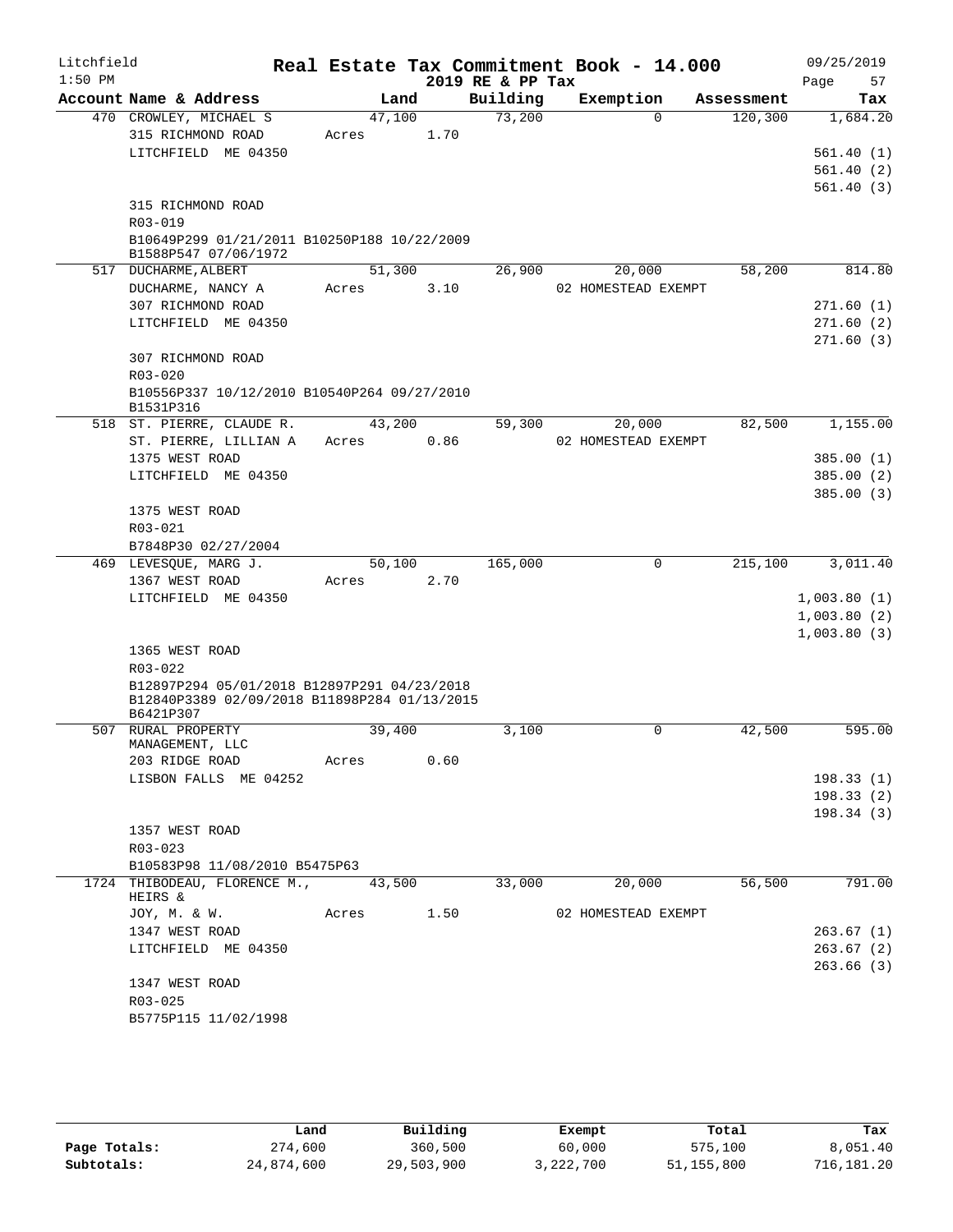| Litchfield |                                                                                      |        |       |                  | Real Estate Tax Commitment Book - 14.000 |                     | 09/25/2019 |
|------------|--------------------------------------------------------------------------------------|--------|-------|------------------|------------------------------------------|---------------------|------------|
| $1:50$ PM  |                                                                                      |        |       | 2019 RE & PP Tax |                                          |                     | Page<br>58 |
|            | Account Name & Address                                                               | Land   |       | Building         | Exemption                                | Assessment          | Tax        |
|            | 1595 SIROIS, KELLEY S.                                                               | 48,600 |       | 112,300          | 20,000                                   | 140,900             | 1,972.60   |
|            | SIROIS, DANIEL W.                                                                    | Acres  | 2.20  |                  | 02 HOMESTEAD EXEMPT                      |                     |            |
|            | 1349 WEST ROAD                                                                       |        |       |                  |                                          |                     | 657.53(1)  |
|            | LITCHFIELD ME 04350                                                                  |        |       |                  |                                          |                     | 657.53(2)  |
|            |                                                                                      |        |       |                  |                                          |                     | 657.54(3)  |
|            | 1349 WEST ROAD                                                                       |        |       |                  |                                          |                     |            |
|            | R03-025A                                                                             |        |       |                  |                                          |                     |            |
|            | B4350P336                                                                            |        |       |                  |                                          |                     |            |
|            | 1231 HATCH, DENNIS & DIANE                                                           | 46,500 |       | 28,800           | 0                                        | 75,300              | 1,054.20   |
|            | 1339 WEST ROAD                                                                       | Acres  | 1.50  |                  |                                          |                     |            |
|            | LITCHFIELD ME 04350                                                                  |        |       |                  |                                          |                     | 351.40(1)  |
|            |                                                                                      |        |       |                  |                                          |                     | 351.40(2)  |
|            |                                                                                      |        |       |                  |                                          |                     | 351.40(3)  |
|            | 1339 WEST ROAD                                                                       |        |       |                  |                                          |                     |            |
|            | $R03 - 026$                                                                          |        |       |                  |                                          |                     |            |
|            | B6267P90 08/03/2000 B4930P171                                                        |        |       |                  |                                          |                     |            |
|            | 1721 PELLETIER, THOMAS J &                                                           | 42,800 |       | 32,500           | 0                                        | $7\overline{5,300}$ | 1,054.20   |
|            | VICKI 1 WINCHENBAUGH<br>1378 HALLOWELL ROAD                                          | Acres  | 0.83  |                  |                                          |                     |            |
|            | LITCHFIELD ME 04350                                                                  |        |       |                  |                                          |                     | 351.40(1)  |
|            |                                                                                      |        |       |                  |                                          |                     | 351.40(2)  |
|            |                                                                                      |        |       |                  |                                          |                     | 351.40(3)  |
|            | 1333 WEST ROAD                                                                       |        |       |                  |                                          |                     |            |
|            | R03-027                                                                              |        |       |                  |                                          |                     |            |
|            | B10200P274 09/02/2009 B10200P271 09/02/2009                                          |        |       |                  |                                          |                     |            |
|            | B8386P164 04/16/2005 B8386P162 04/16/2005 B7270P96                                   |        |       |                  |                                          |                     |            |
|            | 1656 ST CLAIRE, ARNOLD                                                               | 61,600 |       | 60,200           | 20,000                                   | 101,800             | 1,425.20   |
|            | 1313 WEST ROAD                                                                       | Acres  | 16.50 |                  | 02 HOMESTEAD EXEMPT                      |                     |            |
|            | LITCHFIELD ME 04350                                                                  |        |       |                  |                                          |                     | 475.07(1)  |
|            |                                                                                      |        |       |                  |                                          |                     | 475.07(2)  |
|            |                                                                                      |        |       |                  |                                          |                     | 475.06(3)  |
|            | 1313 WEST ROAD                                                                       |        |       |                  |                                          |                     |            |
|            | R03-028                                                                              |        |       |                  |                                          |                     |            |
|            | B3580P217                                                                            |        |       |                  |                                          |                     |            |
|            | 861 AVERILL, AUSTIN W.                                                               | 49,500 |       | 78,800           | $\mathbf 0$                              | 128,300             | 1,796.20   |
|            | 1329 WEST ROAD                                                                       | Acres  | 2.50  |                  |                                          |                     |            |
|            | LITCHFIELD ME 04350                                                                  |        |       |                  |                                          |                     | 598.73(1)  |
|            |                                                                                      |        |       |                  |                                          |                     | 598.73 (2) |
|            |                                                                                      |        |       |                  |                                          |                     | 598.74(3)  |
|            | 1329 WEST ROAD                                                                       |        |       |                  |                                          |                     |            |
|            | R03-028A                                                                             |        |       |                  |                                          |                     |            |
|            | B12649P176 06/26/2017 B8364P214 03/17/2005 B7840P163<br>02/25/2004                   |        |       |                  |                                          |                     |            |
|            | 92 BRAY, MATTHEW R                                                                   | 49,500 |       | 50,500           | $\Omega$                                 | 100,000             | 1,400.00   |
|            | 1305 WEST ROAD                                                                       | Acres  | 2.50  |                  |                                          |                     |            |
|            | LITCHFIELD ME 04350                                                                  |        |       |                  |                                          |                     | 466.67(1)  |
|            |                                                                                      |        |       |                  |                                          |                     | 466.67(2)  |
|            |                                                                                      |        |       |                  |                                          |                     | 466.66(3)  |
|            | 1305 WEST ROAD                                                                       |        |       |                  |                                          |                     |            |
|            | R03-028B                                                                             |        |       |                  |                                          |                     |            |
|            | B10099P268 06/03/2009 B9917P24 11/26/2008 B9732P102<br>05/16/2008 B5530P2 12/03/1997 |        |       |                  |                                          |                     |            |

|              | Land         | Building   | Exempt    | Total      | Tax        |
|--------------|--------------|------------|-----------|------------|------------|
| Page Totals: | 298,500      | 363,100    | 40,000    | 621,600    | 8,702.40   |
| Subtotals:   | 25, 173, 100 | 29,867,000 | 3,262,700 | 51,777,400 | 724,883.60 |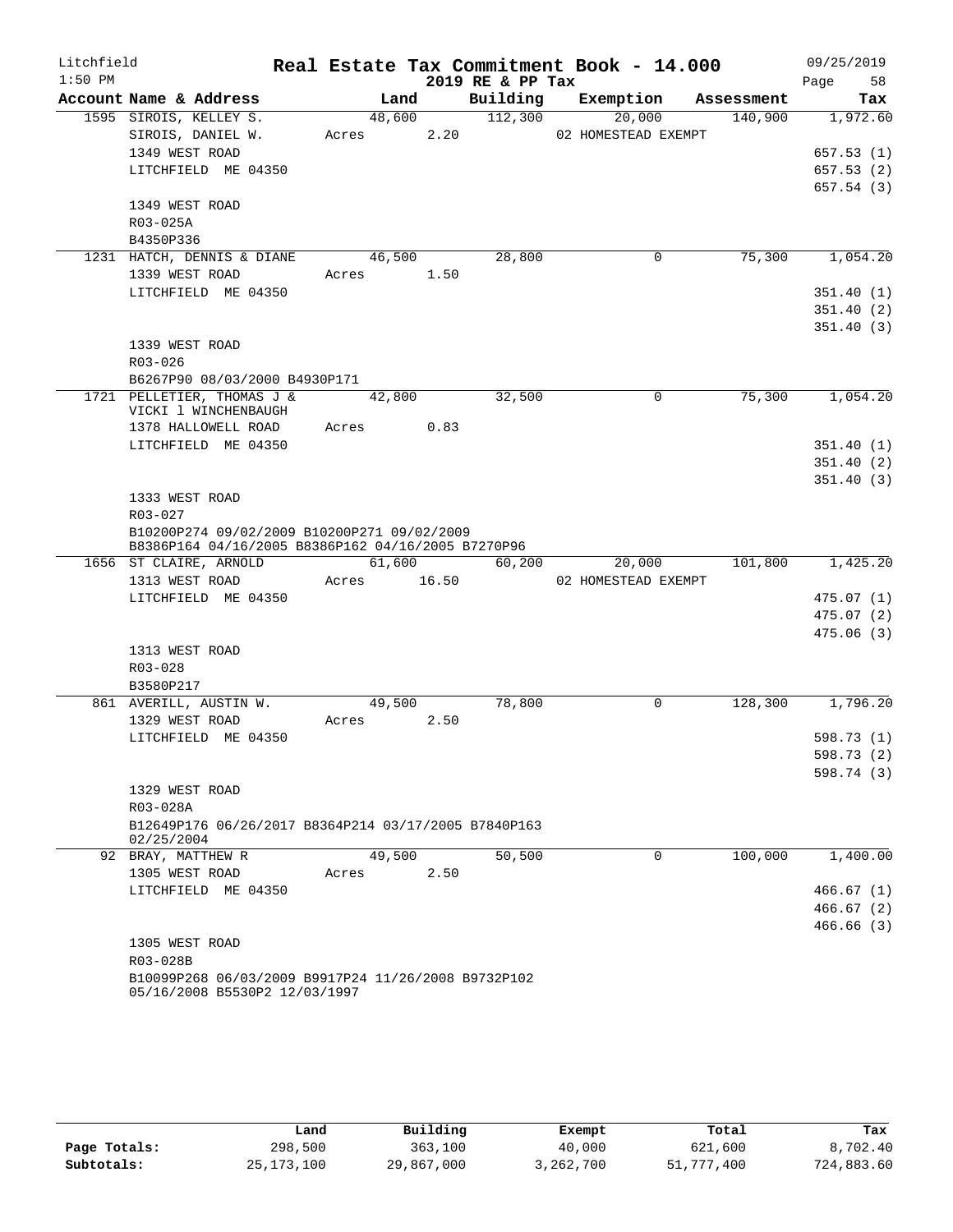| Litchfield |                                                                                                    |       |             |                  | Real Estate Tax Commitment Book - 14.000 |            | 09/25/2019               |
|------------|----------------------------------------------------------------------------------------------------|-------|-------------|------------------|------------------------------------------|------------|--------------------------|
| $1:50$ PM  |                                                                                                    |       |             | 2019 RE & PP Tax |                                          |            | 59<br>Page               |
|            | Account Name & Address                                                                             |       | Land        | Building         | Exemption                                | Assessment | Tax                      |
|            | 1959 LEVITT, BRYAN M.                                                                              |       | 46,500      | 173,600          | 20,000                                   | 200, 100   | 2,801.40                 |
|            | 1317 WEST ROAD                                                                                     | Acres | 1.50        |                  | 02 HOMESTEAD EXEMPT                      |            |                          |
|            | LITCHFIELD ME 04350                                                                                |       |             |                  |                                          |            | 933.80 (1)               |
|            |                                                                                                    |       |             |                  |                                          |            | 933.80 (2)               |
|            |                                                                                                    |       |             |                  |                                          |            | 933.80 (3)               |
|            | 1317 WEST ROAD                                                                                     |       |             |                  |                                          |            |                          |
|            | R03-028C                                                                                           |       |             |                  |                                          |            |                          |
|            | B11083P306 06/28/2012 B10786P59 07/22/2011 B6843P327                                               |       |             |                  |                                          |            |                          |
|            | 1641 SNYDER, CHARLES R                                                                             |       | 71,000      | 11,600           | $\mathbf 0$                              | 82,600     | 1,156.40                 |
|            | 1295 WEST ROAD                                                                                     |       | Acres 22.90 |                  |                                          |            |                          |
|            | LITCHFIELD ME 04350                                                                                |       |             |                  |                                          |            | 385.47(1)                |
|            |                                                                                                    |       |             |                  |                                          |            | 385.47 (2)               |
|            |                                                                                                    |       |             |                  |                                          |            | 385.46 (3)               |
|            | WEST ROAD                                                                                          |       |             |                  |                                          |            |                          |
|            | R03-029                                                                                            |       |             |                  |                                          |            |                          |
|            | B6256P49 07/25/2000                                                                                |       |             |                  |                                          |            |                          |
|            | 1639 SNYDER, CHARLES R                                                                             |       | 42,000      | 81,800           | 20,000                                   | 103,800    | 1,453.20                 |
|            | 1295 WEST ROAD                                                                                     | Acres | 1.00        |                  | 02 HOMESTEAD EXEMPT                      |            |                          |
|            | LITCHFIELD ME 04350                                                                                |       |             |                  |                                          |            | 484.40 (1)               |
|            |                                                                                                    |       |             |                  |                                          |            | 484.40 (2)<br>484.40 (3) |
|            | 1295 WEST ROAD                                                                                     |       |             |                  |                                          |            |                          |
|            | R03-029A                                                                                           |       |             |                  |                                          |            |                          |
|            | B9536P72 10/19/2007 B4185P39                                                                       |       |             |                  |                                          |            |                          |
|            | 2173 GTP ACOUISITION                                                                               |       | 25,000      | 68,800           | $\mathbf 0$                              | 93,800     | 1,313.20                 |
|            | PARTNERS II LLC                                                                                    |       |             |                  |                                          |            |                          |
|            | C/O PROPERTY TAX DEPT                                                                              | Acres | 1.00        |                  |                                          |            |                          |
|            | P.O. BOX 723597                                                                                    |       |             |                  |                                          |            | 437.73 (1)               |
|            | ATLANTA GA 31139                                                                                   |       |             |                  |                                          |            | 437.73 (2)               |
|            |                                                                                                    |       |             |                  |                                          |            | 437.74 (3)               |
|            | SNYDER LANE                                                                                        |       |             |                  |                                          |            |                          |
|            | R03-029B                                                                                           |       |             |                  |                                          |            |                          |
|            | B8726P246 10/28/2005 B6372P16 12/21/2000                                                           |       |             |                  |                                          |            |                          |
|            | 2438 ROLFE BARBARA                                                                                 |       | 48,400      | 116,100          | 20,000                                   | 144,500    | 2,023.00                 |
|            | 1271 WEST ROAD                                                                                     | Acres | 2.14        |                  | 02 HOMESTEAD EXEMPT                      |            |                          |
|            | LITCHFIELD ME 04350                                                                                |       |             |                  |                                          |            | 674.33(1)                |
|            |                                                                                                    |       |             |                  |                                          |            | 674.33(2)                |
|            |                                                                                                    |       |             |                  |                                          |            | 674.34 (3)               |
|            | 1271 WEST ROAD                                                                                     |       |             |                  |                                          |            |                          |
|            | R03-029C                                                                                           |       |             |                  |                                          |            |                          |
|            | B7946P202 05/05/2004                                                                               |       |             |                  |                                          |            |                          |
|            | 2698 BLANCHETTE, AMY L.                                                                            |       | 48,200      | 80,800           | 0                                        | 129,000    | 1,806.00                 |
|            | 14 SNYDER LANE                                                                                     | Acres | 2.07        |                  |                                          |            |                          |
|            | LITCHFIELD ME 04350                                                                                |       |             |                  |                                          |            | 602.00(1)                |
|            |                                                                                                    |       |             |                  |                                          |            | 602.00(2)                |
|            |                                                                                                    |       |             |                  |                                          |            | 602.00(3)                |
|            | 14 SNYDER LANE                                                                                     |       |             |                  |                                          |            |                          |
|            | R03-029D<br>B12585P83 10/21/2016 B12479P187 11/04/2016 B12210P19                                   |       |             |                  |                                          |            |                          |
|            | 01/14/2016 B12139P7 10/13/2015 B11693P257 02/20/2014<br>B11333P285 03/20/2013 B9543P216 10/26/2007 |       |             |                  |                                          |            |                          |

|              | Land         | Building   | Exempt    | Total      | Tax        |
|--------------|--------------|------------|-----------|------------|------------|
| Page Totals: | 281,100      | 532,700    | 60,000    | 753,800    | 10,553.20  |
| Subtotals:   | 25, 454, 200 | 30,399,700 | 3,322,700 | 52,531,200 | 735,436.80 |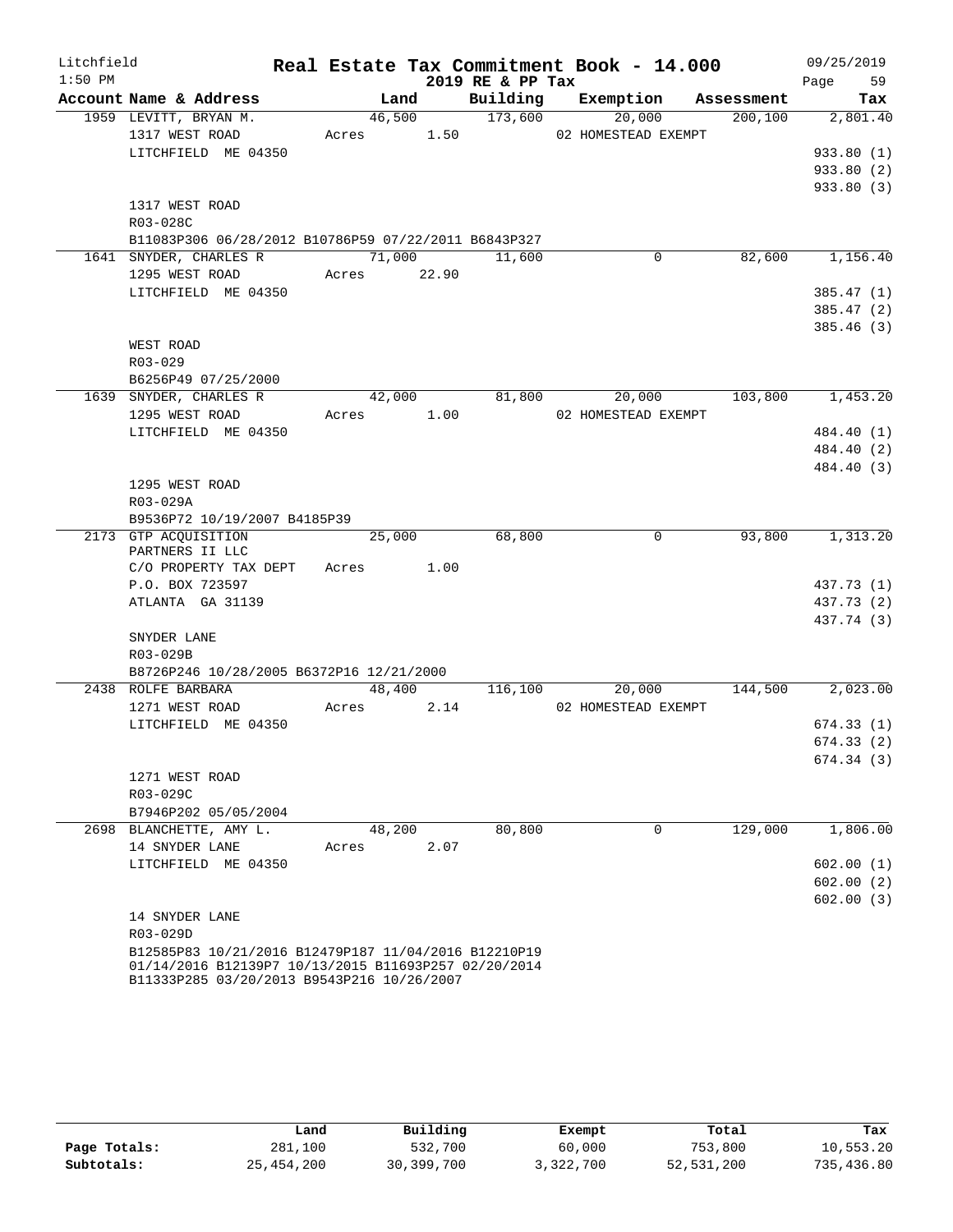| Litchfield |                                                                                                                                                                                      |            |      |                  | Real Estate Tax Commitment Book - 14.000 |            | 09/25/2019 |
|------------|--------------------------------------------------------------------------------------------------------------------------------------------------------------------------------------|------------|------|------------------|------------------------------------------|------------|------------|
| $1:50$ PM  |                                                                                                                                                                                      |            |      | 2019 RE & PP Tax |                                          |            | Page<br>60 |
|            | Account Name & Address                                                                                                                                                               | Land       |      | Building         | Exemption                                | Assessment | Tax        |
|            | 1422 DALESSANDRIS, GARY P<br>JR.&TRACY A                                                                                                                                             | 46,500     |      | 111,800          | $\Omega$                                 | 158,300    | 2,216.20   |
|            | 1253 WEST ROAD                                                                                                                                                                       | Acres      | 1.50 |                  |                                          |            |            |
|            | LITCHFIELD ME 04350                                                                                                                                                                  |            |      |                  |                                          |            | 738.73(1)  |
|            |                                                                                                                                                                                      |            |      |                  |                                          |            | 738.73(2)  |
|            |                                                                                                                                                                                      |            |      |                  |                                          |            | 738.74(3)  |
|            | 1258 WEST ROAD                                                                                                                                                                       |            |      |                  |                                          |            |            |
|            | $R03 - 030$                                                                                                                                                                          |            |      |                  |                                          |            |            |
|            | B6675P20 09/19/1994                                                                                                                                                                  |            |      |                  |                                          |            |            |
|            | 1207 GAGNON, GARY                                                                                                                                                                    | 47,700     |      | 11,700           | 20,000                                   | 39,400     | 551.60     |
|            | GAGNON SANDRA                                                                                                                                                                        | Acres      | 1.90 |                  | 02 HOMESTEAD EXEMPT                      |            |            |
|            | 1245 WEST ROAD                                                                                                                                                                       |            |      |                  |                                          |            | 183.87(1)  |
|            | LITCHFIELD ME 04350                                                                                                                                                                  |            |      |                  |                                          |            | 183.87(2)  |
|            |                                                                                                                                                                                      |            |      |                  |                                          |            | 183.86(3)  |
|            | 1245 WEST ROAD                                                                                                                                                                       |            |      |                  |                                          |            |            |
|            | R03-031                                                                                                                                                                              |            |      |                  |                                          |            |            |
|            | B6414P212 02/23/2001                                                                                                                                                                 |            |      |                  |                                          |            |            |
|            | 747 CHAPMAN, RONALD E.                                                                                                                                                               | 48,000     |      | 26,500           | 20,000                                   | 54,500     | 763.00     |
|            | 42 HOWARDS END                                                                                                                                                                       | Acres      | 3.00 |                  | 02 HOMESTEAD EXEMPT                      |            |            |
|            | LITCHFIELD ME 04350                                                                                                                                                                  |            |      |                  |                                          |            | 254.33(1)  |
|            |                                                                                                                                                                                      |            |      |                  |                                          |            | 254.33(2)  |
|            |                                                                                                                                                                                      |            |      |                  |                                          |            | 254.34(3)  |
|            | 42 HOWARDS END                                                                                                                                                                       |            |      |                  |                                          |            |            |
|            | R03-032                                                                                                                                                                              |            |      |                  |                                          |            |            |
|            | B11829P345 10/16/2014 B11617P103 01/17/2014<br>B11617P100 01/17/2014 B11541P204 08/23/2013<br>B10390P181 04/20/2010 B9400P50 06/25/2007 B8617P115<br>09/29/2005 B6118P323 12/15/1999 |            |      |                  |                                          |            |            |
|            | 2638 SEVERANCE EARL D. III                                                                                                                                                           | 33,400     |      | 25,100           | 20,000                                   | 38,500     | 539.00     |
|            | SEVERANCE ELLEN M                                                                                                                                                                    | Acres      | 3.80 |                  | 02 HOMESTEAD EXEMPT                      |            |            |
|            | 41 HOWARDS END                                                                                                                                                                       |            |      |                  |                                          |            | 179.67(1)  |
|            | LITCHFIELD ME 04350                                                                                                                                                                  |            |      |                  |                                          |            | 179.67(2)  |
|            |                                                                                                                                                                                      |            |      |                  |                                          |            | 179.66(3)  |
|            | 41 HOWARDS END                                                                                                                                                                       |            |      |                  |                                          |            |            |
|            | R03-032A                                                                                                                                                                             |            |      |                  |                                          |            |            |
|            | B13013P247 08/13/2018 B9276P177 02/01/2007                                                                                                                                           |            |      |                  |                                          |            |            |
|            | 2376 BROWN JULI M                                                                                                                                                                    | 47,400     |      | 28,900           | 0                                        | 76,300     | 1,068.20   |
|            | 1207 WEST ROAD                                                                                                                                                                       | Acres 1.80 |      |                  |                                          |            |            |
|            | BOWDOIN ME 04287                                                                                                                                                                     |            |      |                  |                                          |            | 356.07(1)  |
|            |                                                                                                                                                                                      |            |      |                  |                                          |            | 356.07(2)  |
|            |                                                                                                                                                                                      |            |      |                  |                                          |            | 356.06(3)  |
|            | 1207 WEST ROAD                                                                                                                                                                       |            |      |                  |                                          |            |            |
|            | R03-033                                                                                                                                                                              |            |      |                  |                                          |            |            |
|            | B9810P175 08/01/2008 B7677P264 09/30/2003                                                                                                                                            |            |      |                  |                                          |            |            |
|            | 2349 WALLACE, BRYAN M.                                                                                                                                                               | 28,000     |      | $\mathbf 0$      | 0                                        | 28,000     | 392.00     |
|            | WALLACE, JAMES                                                                                                                                                                       | Acres      | 2.00 |                  |                                          |            |            |
|            | 3 HARMONY LANE                                                                                                                                                                       |            |      |                  |                                          |            | 130.67(1)  |
|            | APT.#22                                                                                                                                                                              |            |      |                  |                                          |            | 130.67(2)  |
|            | LEWISTON ME 04210                                                                                                                                                                    |            |      |                  |                                          |            | 130.66(3)  |
|            | WEST ROAD                                                                                                                                                                            |            |      |                  |                                          |            |            |
|            | R03-034                                                                                                                                                                              |            |      |                  |                                          |            |            |
|            | B11019P265 03/28/2012 B7677P267 09/29/2003                                                                                                                                           |            |      |                  |                                          |            |            |

|              | Land       | Building   | Exempt    | Total      | Tax        |
|--------------|------------|------------|-----------|------------|------------|
| Page Totals: | 251,000    | 204,000    | 60,000    | 395,000    | 5,530.00   |
| Subtotals:   | 25,705,200 | 30,603,700 | 3,382,700 | 52,926,200 | 740,966.80 |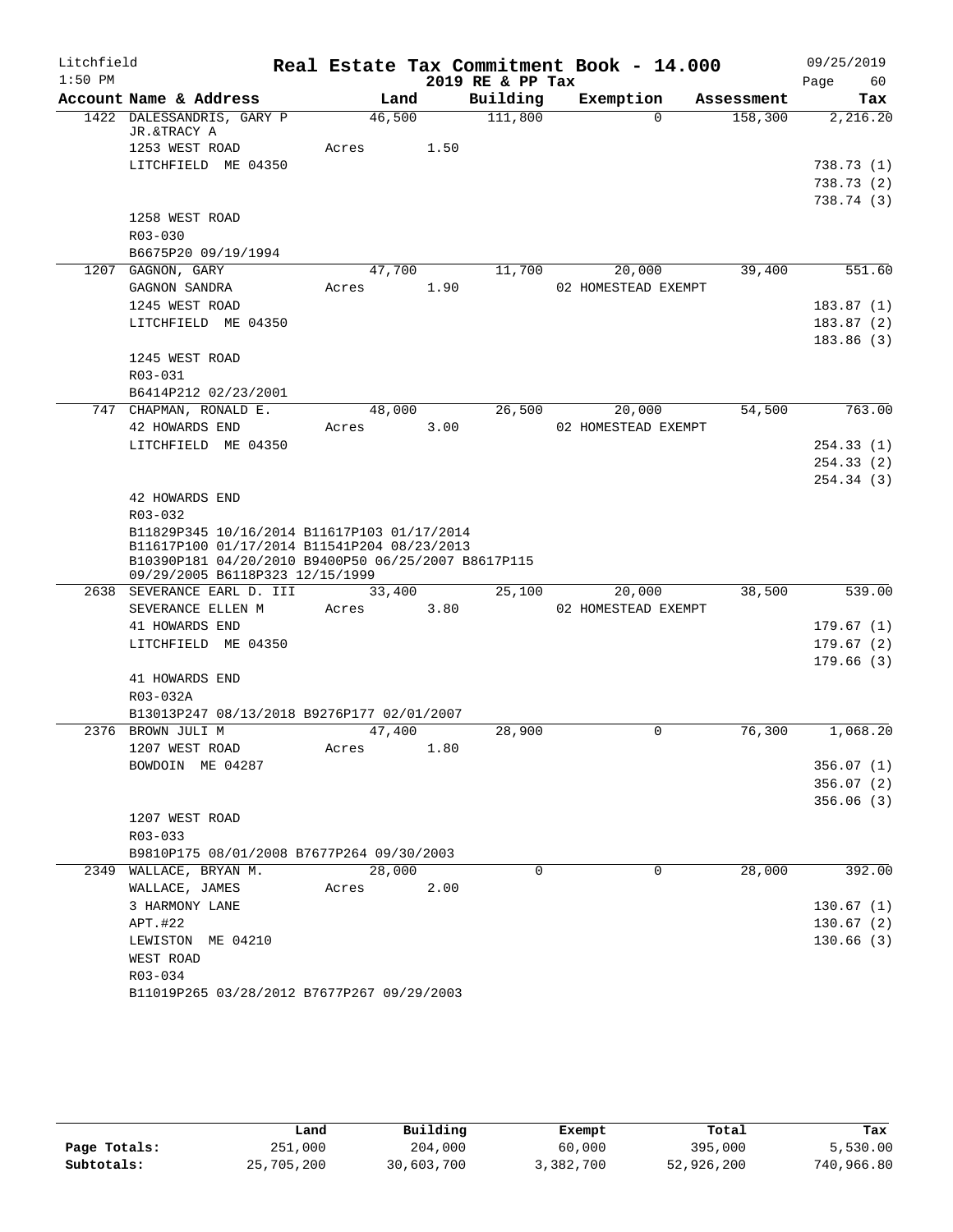| Litchfield<br>$1:50$ PM |                                                     |         |            | 2019 RE & PP Tax | Real Estate Tax Commitment Book - 14.000 |             |            | 09/25/2019<br>Page<br>61 |
|-------------------------|-----------------------------------------------------|---------|------------|------------------|------------------------------------------|-------------|------------|--------------------------|
|                         | Account Name & Address                              |         | Land       | Building         | Exemption                                |             | Assessment | Tax                      |
|                         | 392 LILLY, NATHAN C.                                |         | 85,500     | 177,900          |                                          | $\Omega$    | 263,400    | 3,687.60                 |
|                         | 1246 WEST ROAD                                      | Acres   | 52.00      |                  |                                          |             |            |                          |
|                         | LITCHFIELD ME 04350                                 |         |            |                  |                                          |             |            | 1,229.20(1)              |
|                         |                                                     |         |            |                  |                                          |             |            | 1,229.20(2)              |
|                         |                                                     |         |            |                  |                                          |             |            | 1, 229.20(3)             |
|                         | 1246 WEST ROAD                                      |         |            |                  |                                          |             |            |                          |
|                         | R03-035                                             |         |            |                  |                                          |             |            |                          |
|                         | B11923P107 02/27/2015 B9533P71 10/16/2007 B7835P114 |         |            |                  |                                          |             |            |                          |
|                         | 02/20/2004 B4600P166 12/28/1993                     |         |            |                  |                                          |             |            |                          |
|                         | 1642 SNYDER WILLIAM                                 |         | 19,100     | $\Omega$         |                                          | 0           | 19,100     | 267.40                   |
|                         | 1266 WEST ROAD                                      | Acres   | 10.50      |                  |                                          |             |            |                          |
|                         | LITCHFIELD ME 04350                                 |         |            |                  |                                          |             |            | 89.13(1)                 |
|                         |                                                     |         |            |                  |                                          |             |            | 89.13 (2)                |
|                         |                                                     |         |            |                  |                                          |             |            | 89.14(3)                 |
|                         | WEST ROAD                                           |         |            |                  |                                          |             |            |                          |
|                         | R03-036                                             |         |            |                  |                                          |             |            |                          |
|                         | B6256P51 07/25/2000 B5994P340 06/08/1999            |         |            |                  |                                          |             |            |                          |
|                         | 1643 SNYDER-WING, SARAH A                           |         | 60,700     | 172,500          | 20,000                                   |             | 213,200    | 2,984.80                 |
|                         | WING, JOSEPH S                                      | Acres   | 6.95       |                  | 02 HOMESTEAD EXEMPT                      |             |            |                          |
|                         | 1254 WEST ROAD                                      |         |            |                  |                                          |             |            | 994.93 (1)               |
|                         | LITCHFIELD ME 04350                                 |         |            |                  |                                          |             |            | 994.93 (2)               |
|                         |                                                     |         |            |                  |                                          |             |            | 994.94 (3)               |
|                         | 1254 WEST ROAD                                      |         |            |                  |                                          |             |            |                          |
|                         | R03-036A                                            |         |            |                  |                                          |             |            |                          |
|                         | B11198P153 10/17/2012 B11198P152 10/19/2012         |         |            |                  |                                          |             |            |                          |
|                         | B7040P207 08/30/2002 B2845P35                       |         |            |                  |                                          |             |            |                          |
|                         | 2051 AYER, ERIC                                     |         | 45,000     | 105,400          |                                          | 0           | 150,400    | 2,105.60                 |
|                         | AYER, JENNIFER                                      | Acres   | 1.00       |                  |                                          |             |            |                          |
|                         | 1278 WEST ROAD                                      |         |            |                  |                                          |             |            | 701.87(1)                |
|                         | LITCHFIELD ME 04350                                 |         |            |                  |                                          |             |            | 701.87(2)                |
|                         |                                                     |         |            |                  |                                          |             |            | 701.86(3)                |
|                         | 1278 WEST ROAD                                      |         |            |                  |                                          |             |            |                          |
|                         | R03-036B                                            |         |            |                  |                                          |             |            |                          |
|                         | B12929P93 06/06/2018                                |         |            |                  |                                          |             |            |                          |
|                         | 2292 SNYDER, WILLIAM                                |         | 36,500     | 67,000           | 20,000                                   |             | 83,500     | 1,169.00                 |
|                         | 1266 WEST ROAD                                      | Acres   | 1.50       |                  | 02 HOMESTEAD EXEMPT                      |             |            |                          |
|                         | LITCHFIELD ME 04350                                 |         |            |                  |                                          |             |            | 389.67 (1)               |
|                         |                                                     |         |            |                  |                                          |             |            | 389.67 (2)               |
|                         |                                                     |         |            |                  |                                          |             |            | 389.66(3)                |
|                         | 1266 WEST ROAD                                      |         |            |                  |                                          |             |            |                          |
|                         | R03-036C                                            |         |            |                  |                                          |             |            |                          |
|                         | B6256P51 07/25/2000                                 |         |            |                  |                                          |             |            |                          |
| 2769                    | RANDALL, BENJAMIN M                                 |         | 17,600     | $\mathbf 0$      |                                          | $\mathbf 0$ | 17,600     | 246.40                   |
|                         | RANDALL, STACY L                                    | Acres   | 8.45       |                  |                                          |             |            |                          |
|                         | P O BOX 744                                         |         |            |                  |                                          |             |            | 82.13(1)                 |
|                         | SABATTUS ME 04280                                   |         |            |                  |                                          |             |            | 82.13 (2)                |
|                         |                                                     |         |            |                  |                                          |             |            | 82.14(3)                 |
|                         | WEST ROAD                                           |         |            |                  |                                          |             |            |                          |
|                         | R03-036D                                            |         |            |                  |                                          |             |            |                          |
|                         | B10571P115 10/26/2010                               |         |            |                  |                                          |             |            |                          |
| 2640                    | BRAMLETT MATTHEW                                    |         | 60,700     | 139,300          |                                          | $\mathbf 0$ | 200,000    | 2,800.00                 |
|                         | SNYDER SAMANTHA                                     | Acres   | 6.97       |                  |                                          |             |            |                          |
|                         | 1268 WEST ROAD                                      |         |            |                  |                                          |             |            | 933.33 (1)               |
|                         | LITCHFIELD ME 04350                                 |         |            |                  |                                          |             |            | 933.33 (2)               |
|                         |                                                     |         |            |                  |                                          |             |            | 933.34 (3)               |
|                         | 1268 WEST ROAD                                      |         |            |                  |                                          |             |            |                          |
|                         | R03-036F                                            |         |            |                  |                                          |             |            |                          |
|                         | B10830P75 09/12/2011                                |         |            |                  |                                          |             |            |                          |
|                         |                                                     | Land    | Building   |                  | Exempt                                   |             | Total      | Tax                      |
| Page Totals:            |                                                     | 325,100 | 662,100    |                  | 40,000                                   |             | 947,200    | 13,260.80                |
| Subtotals:              | 26,030,300                                          |         | 31,265,800 |                  | 3,422,700                                |             | 53,873,400 | 754,227.60               |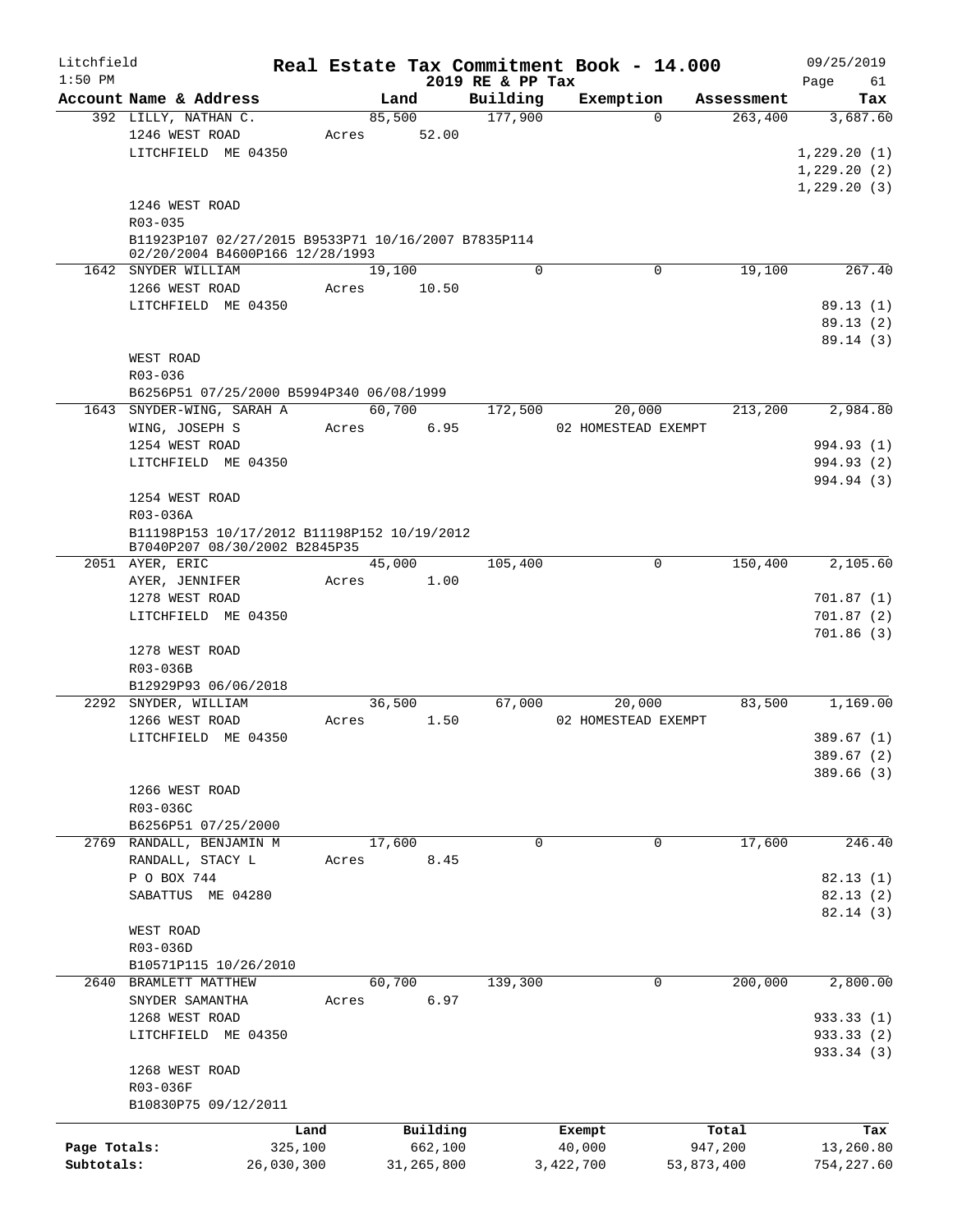| Litchfield |                                                      |       |             |      | Real Estate Tax Commitment Book - 14.000 |                     |            | 09/25/2019  |
|------------|------------------------------------------------------|-------|-------------|------|------------------------------------------|---------------------|------------|-------------|
| $1:50$ PM  |                                                      |       |             |      | 2019 RE & PP Tax                         |                     |            | Page<br>62  |
|            | Account Name & Address                               |       | Land        |      | Building                                 | Exemption           | Assessment | Tax         |
|            | 2350 GRECENKO, JAMES G                               |       | 56,400      |      | 98,000                                   | 20,000              | 134,400    | 1,881.60    |
|            | 1286 WEST ROAD                                       |       | Acres       | 5.81 |                                          | 02 HOMESTEAD EXEMPT |            |             |
|            | LITCHFIELD ME 04350                                  |       |             |      |                                          |                     |            | 627.20(1)   |
|            |                                                      |       |             |      |                                          |                     |            | 627.20(2)   |
|            |                                                      |       |             |      |                                          |                     |            | 627.20(3)   |
|            | 1286 WEST ROAD                                       |       |             |      |                                          |                     |            |             |
|            | R03-037A                                             |       |             |      |                                          |                     |            |             |
|            | B7867P53 03/12/2004                                  |       |             |      |                                          |                     |            |             |
|            | 305 CHASE, DANIEL E                                  |       | 47,200      |      | 82,700                                   | 20,000              | 109,900    | 1,538.60    |
|            | 1302 WEST ROAD                                       |       | Acres       | 2.74 |                                          | 02 HOMESTEAD EXEMPT |            |             |
|            | LITCHFIELD ME 04350                                  |       |             |      |                                          |                     |            | 512.87(1)   |
|            |                                                      |       |             |      |                                          |                     |            | 512.87(2)   |
|            |                                                      |       |             |      |                                          |                     |            | 512.86(3)   |
|            | 1302 WEST ROAD<br>$R03 - 038$                        |       |             |      |                                          |                     |            |             |
|            |                                                      |       |             |      |                                          |                     |            |             |
|            | B1752P320<br>1587 SHERMAN, RALPH W                   |       | 48,000      |      | 126,300                                  | 20,000              | 154,300    | 2,160.20    |
|            | 1314 WEST ROAD                                       |       | Acres       | 3.00 |                                          | 02 HOMESTEAD EXEMPT |            |             |
|            | LITCHFIELD ME 04350                                  |       |             |      |                                          |                     |            | 720.07(1)   |
|            |                                                      |       |             |      |                                          |                     |            | 720.07(2)   |
|            |                                                      |       |             |      |                                          |                     |            | 720.06(3)   |
|            | 1314 WEST ROAD                                       |       |             |      |                                          |                     |            |             |
|            | $R03 - 039$                                          |       |             |      |                                          |                     |            |             |
|            | B1061P120                                            |       |             |      |                                          |                     |            |             |
|            | 1584 SHERMAN, JAMES R                                |       | 61,100      |      | 165,200                                  | 26,000              | 200, 300   | 2,804.20    |
|            | (TRUSTEE)                                            |       |             |      |                                          |                     |            |             |
|            | SHERMAN, HELEN E                                     |       | Acres       | 7.50 |                                          | 02 HOMESTEAD EXEMPT |            |             |
|            | (TRUSTEE)                                            |       |             |      |                                          |                     |            |             |
|            | SHERMAN LIVING TRUST                                 |       |             |      |                                          | 12 WW2 Vet Res.     |            | 934.73 (1)  |
|            | 1330 WEST ROAD                                       |       |             |      |                                          |                     |            | 934.73 (2)  |
|            | LITCHFIELD ME 04350                                  |       |             |      |                                          |                     |            | 934.74 (3)  |
|            | 1330 WEST ROAD                                       |       |             |      |                                          |                     |            |             |
|            | R03-039A                                             |       |             |      |                                          |                     |            |             |
|            | B12725P226 06/22/2017 B8497P154 01/14/2005 B2914P138 |       |             |      |                                          |                     |            | 893.20      |
|            | 1585 SHERMAN, JAMES R.<br>(TRUSTEE)                  |       | 63,800      |      | $\Omega$                                 | $\mathbf 0$         | 63,800     |             |
|            | SHERMAN, HELEN E.                                    |       | Acres 61.00 |      |                                          |                     |            |             |
|            | (TRUSTEE)                                            |       |             |      |                                          |                     |            |             |
|            | SHERMAN LIVING TRUST                                 |       |             |      |                                          |                     |            | 297.73 (1)  |
|            | 1330 WEST ROAD                                       |       |             |      |                                          |                     |            | 297.73 (2)  |
|            | LITCHFIELD ME 04350                                  |       |             |      |                                          |                     |            | 297.74 (3)  |
|            | WEST ROAD                                            |       |             |      |                                          |                     |            |             |
|            | R03-039B                                             |       |             |      |                                          |                     |            |             |
|            | B12725P226 07/22/2017 B7444P18 06/05/2003            |       |             |      |                                          |                     |            |             |
|            | 1693 SUKEFORTH, LEE                                  |       | 60,700      |      | 189,600                                  | 20,000              | 230,300    | 3,224.20    |
|            | SUKEFORTH ROBIN                                      | Acres |             | 6.90 |                                          | 02 HOMESTEAD EXEMPT |            |             |
|            | 1372 WEST ROAD                                       |       |             |      |                                          |                     |            | 1,074.73(1) |
|            | LITCHFIELD ME 04350                                  |       |             |      |                                          |                     |            | 1,074.73(2) |
|            |                                                      |       |             |      |                                          |                     |            | 1,074.74(3) |
|            | 1372 WEST ROAD                                       |       |             |      |                                          |                     |            |             |
|            | R03-040                                              |       |             |      |                                          |                     |            |             |
|            | B2831P98 07/16/1985                                  |       |             |      |                                          |                     |            |             |

|              | Land       | Building   | Exempt    | Total      | Tax        |
|--------------|------------|------------|-----------|------------|------------|
| Page Totals: | 337,200    | 661,800    | 106,000   | 893,000    | 12,502.00  |
| Subtotals:   | 26,367,500 | 31,927,600 | 3,528,700 | 54,766,400 | 766,729.60 |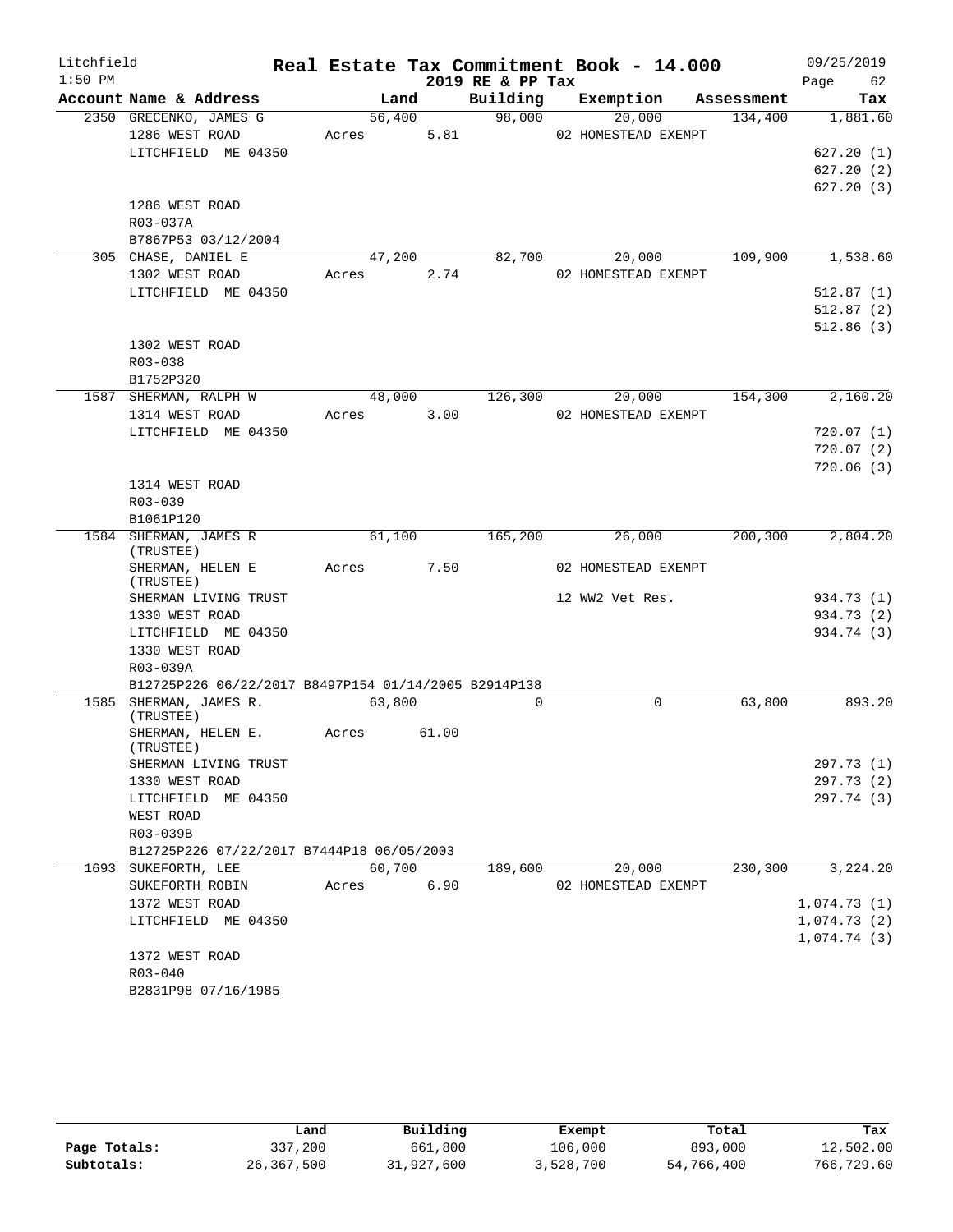| Litchfield<br>$1:50$ PM |                                                                   |            |             |        |            | 2019 RE & PP Tax |           |                                | Real Estate Tax Commitment Book - 14.000 | 09/25/2019<br>Page 63 |
|-------------------------|-------------------------------------------------------------------|------------|-------------|--------|------------|------------------|-----------|--------------------------------|------------------------------------------|-----------------------|
|                         | Account Name & Address                                            |            |             | Land   |            |                  |           |                                | Building Exemption Assessment            | Tax                   |
|                         | 1360 PELLETIER, DONALD T                                          |            |             |        |            | 57,300 183,600   |           | 20,000                         | $\frac{1}{220,900}$                      | 3,092.60              |
|                         | 32 HAYDEN HILL ROAD                                               |            |             |        |            |                  |           | Acres 5.10 02 HOMESTEAD EXEMPT |                                          |                       |
|                         | LITCHFIELD ME 04350                                               |            |             |        |            |                  |           |                                |                                          | 1,030.87(1)           |
|                         |                                                                   |            |             |        |            |                  |           |                                |                                          | 1,030.87(2)           |
|                         |                                                                   |            |             |        |            |                  |           |                                |                                          | 1,030.86(3)           |
|                         | 32 HAYDEN HILL ROAD                                               |            |             |        |            |                  |           |                                |                                          |                       |
|                         | $R03 - 040 - 1$                                                   |            |             |        |            |                  |           |                                |                                          |                       |
|                         | B4261P6                                                           |            |             |        |            |                  |           |                                |                                          |                       |
|                         | 2114 PULLEY, JASON C.                                             |            |             |        |            | 49,900 149,000   |           | 0                              | 198,900                                  | 2,784.60              |
|                         | P.O. BOX 745                                                      |            | Acres 2.64  |        |            |                  |           |                                |                                          |                       |
|                         | SANDSTON VA 23150                                                 |            |             |        |            |                  |           |                                |                                          | 928.20(1)             |
|                         |                                                                   |            |             |        |            |                  |           |                                |                                          | 928.20(2)             |
|                         |                                                                   |            |             |        |            |                  |           |                                |                                          | 928.20(3)             |
|                         | 16 HAYDEN HILL ROAD                                               |            |             |        |            |                  |           |                                |                                          |                       |
|                         | $R03 - 040 - 2 - A$                                               |            |             |        |            |                  |           |                                |                                          |                       |
|                         | B11735P112 05/12/2014 B8371P122 03/31/2005 B7771P74<br>12/11/2003 |            |             |        |            |                  |           |                                |                                          |                       |
|                         | 96 KRAINIS, ISAAC                                                 |            |             |        |            | 63,800 121,000   |           | 20,000                         | 164,800                                  | 2,307.20              |
|                         | KRAINIS, KERRIN                                                   |            | Acres 11.00 |        |            |                  |           | 02 HOMESTEAD EXEMPT            |                                          |                       |
|                         | 205 RICHMOND ROAD                                                 |            |             |        |            |                  |           |                                |                                          | 769.07(1)             |
|                         | LITCHFIELD ME 04350                                               |            |             |        |            |                  |           |                                |                                          | 769.07(2)             |
|                         |                                                                   |            |             |        |            |                  |           |                                |                                          | 769.06(3)             |
|                         | 205 RICHMOND ROAD                                                 |            |             |        |            |                  |           |                                |                                          |                       |
|                         | $R03 - 040 - 3$                                                   |            |             |        |            |                  |           |                                |                                          |                       |
|                         | B11749P98 07/22/2014 B3305P80                                     |            |             |        |            |                  |           |                                |                                          |                       |
|                         | 495 ROGERS CAMMIE L                                               |            |             |        |            | 57,600 151,800   |           | 20,000                         | 189,400                                  | 2,651.60              |
|                         | 249 RICHMOND ROAD Acres 5.20                                      |            |             |        |            |                  |           | 02 HOMESTEAD EXEMPT            |                                          |                       |
|                         | LITCHFIELD ME 04350                                               |            |             |        |            |                  |           |                                |                                          | 883.87 (1)            |
|                         |                                                                   |            |             |        |            |                  |           |                                |                                          | 883.87 (2)            |
|                         |                                                                   |            |             |        |            |                  |           |                                |                                          | 883.86 (3)            |
|                         | 249 RICHMOND ROAD                                                 |            |             |        |            |                  |           |                                |                                          |                       |
|                         | $R03 - 040 - 4$                                                   |            |             |        |            |                  |           |                                |                                          |                       |
|                         | B12610P73 05/22/2017 B6410P130 02/20/2001                         |            |             |        |            |                  |           |                                |                                          |                       |
|                         | 532 O'DONNELL, TIMOTHY D. 46,200                                  |            |             |        |            | 89,900           |           | $\mathbf 0$                    |                                          | 136,100 1,905.40      |
|                         | 5 RICKER LANE                                                     |            | Acres       |        | 1.40       |                  |           |                                |                                          |                       |
|                         | LITCHFIELD ME 04350                                               |            |             |        |            |                  |           |                                |                                          | 635.13(1)             |
|                         |                                                                   |            |             |        |            |                  |           |                                |                                          | 635.13(2)             |
|                         |                                                                   |            |             |        |            |                  |           |                                |                                          | 635.14(3)             |
|                         | 5 RICKER LANE                                                     |            |             |        |            |                  |           |                                |                                          |                       |
|                         | $R03 - 040 - 5$                                                   |            |             |        |            |                  |           |                                |                                          |                       |
|                         | B12256P299 03/28/2016 B10191P66 08/24/2009 B7306P154              |            |             |        |            |                  |           |                                |                                          |                       |
|                         | 03/07/2003<br>1956 HANLEY, KATHERINE C.                           |            |             | 52,800 |            | 168,600          |           | 0                              | 221,400                                  | 3,099.60              |
|                         | 11 RICKER LANE                                                    |            | Acres       |        | 3.60       |                  |           |                                |                                          |                       |
|                         | LITCHFIELD ME 04350                                               |            |             |        |            |                  |           |                                |                                          | 1,033.20(1)           |
|                         |                                                                   |            |             |        |            |                  |           |                                |                                          | 1,033.20(2)           |
|                         |                                                                   |            |             |        |            |                  |           |                                |                                          | 1,033.20(3)           |
|                         | 11 RICKER LANE                                                    |            |             |        |            |                  |           |                                |                                          |                       |
|                         | $R03 - 040 - 5 - A$                                               |            |             |        |            |                  |           |                                |                                          |                       |
|                         | B11829P51 10/17/2014 B6951P126                                    |            |             |        |            |                  |           |                                |                                          |                       |
|                         | 1957 LECLAIR, RICHARD G.                                          |            |             | 46,800 |            | 70,300           |           | 20,000                         | 97,100                                   | 1,359.40              |
|                         | 6 RICKER LANE                                                     |            | Acres       |        | 1.60       |                  |           | 02 HOMESTEAD EXEMPT            |                                          |                       |
|                         | LITCHFIELD ME 04350                                               |            |             |        |            |                  |           |                                |                                          | 453.13(1)             |
|                         |                                                                   |            |             |        |            |                  |           |                                |                                          | 453.13(2)             |
|                         |                                                                   |            |             |        |            |                  |           |                                |                                          | 453.14 (3)            |
|                         | 6 RICKER LANE                                                     |            |             |        |            |                  |           |                                |                                          |                       |
|                         | $R03 - 040 - 6$                                                   |            |             |        |            |                  |           |                                |                                          |                       |
|                         | B7504P24                                                          |            |             |        |            |                  |           |                                |                                          |                       |
|                         |                                                                   | Land       |             |        | Building   |                  |           | Exempt                         | Total                                    | Tax                   |
| Page Totals:            |                                                                   | 374,400    |             |        | 934,200    |                  |           | 80,000                         | 1,228,600                                | 17,200.40             |
| Subtotals:              |                                                                   | 26,741,900 |             |        | 32,861,800 |                  | 3,608,700 |                                | 55,995,000                               | 783,930.00            |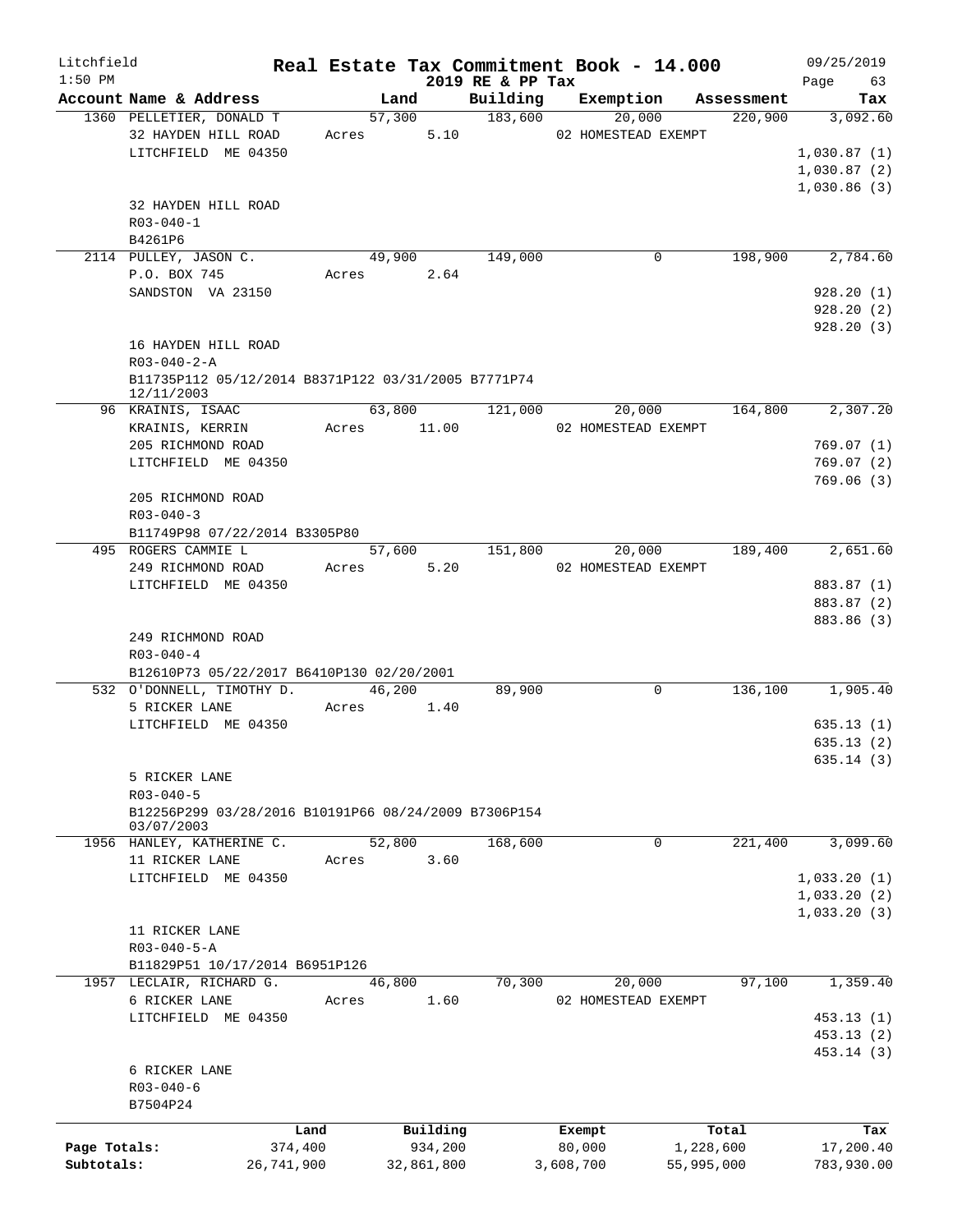| Litchfield   |                                                                                         |            |        |            |                              | Real Estate Tax Commitment Book - 14.000 |            | 09/25/2019               |
|--------------|-----------------------------------------------------------------------------------------|------------|--------|------------|------------------------------|------------------------------------------|------------|--------------------------|
| $1:50$ PM    | Account Name & Address                                                                  |            | Land   |            | 2019 RE & PP Tax<br>Building | Exemption                                | Assessment | 64<br>Page<br>Tax        |
|              | 1958 PAGE, RYAN D.                                                                      |            | 52,500 |            | 35,000                       | $\Omega$                                 | 87,500     | 1,225.00                 |
|              | P.O. BOX 66                                                                             |            | Acres  | 3.50       |                              |                                          |            |                          |
|              | BOWDOIN ME 04287                                                                        |            |        |            |                              |                                          |            | 408.33(1)                |
|              |                                                                                         |            |        |            |                              |                                          |            | 408.33(2)                |
|              |                                                                                         |            |        |            |                              |                                          |            | 408.34(3)                |
|              | 14 RICKER LANE                                                                          |            |        |            |                              |                                          |            |                          |
|              | $R03 - 040 - 6 - A$                                                                     |            |        |            |                              |                                          |            |                          |
|              | B13127P78 12/28/2018 B13126P175 12/28/2018                                              |            |        |            |                              |                                          |            |                          |
|              | B11595P263 12/18/2013<br>1264 MULLEN, MICHAEL A &                                       |            | 57,600 |            | 97,700                       | 20,000                                   | 135,300    | 1,894.20                 |
|              | JANICE                                                                                  |            |        |            |                              |                                          |            |                          |
|              | PO BOX 804                                                                              |            | Acres  | 5.20       |                              | 02 HOMESTEAD EXEMPT                      |            |                          |
|              | SABATTUS ME 04280-0804                                                                  |            |        |            |                              |                                          |            | 631.40(1)                |
|              |                                                                                         |            |        |            |                              |                                          |            | 631.40(2)                |
|              | 22 HAYDEN HILL ROAD                                                                     |            |        |            |                              |                                          |            | 631.40(3)                |
|              | $R03 - 040 - 7$                                                                         |            |        |            |                              |                                          |            |                          |
|              | B5331P236                                                                               |            |        |            |                              |                                          |            |                          |
|              | 2302 WHITE, AARON M.                                                                    |            | 44,800 |            | 151,600                      | 0                                        | 196,400    | 2,749.60                 |
|              | CRAVEN, GREGORY D.                                                                      |            | Acres  | 1.34       |                              |                                          |            |                          |
|              | 303 HOLMES ROAD                                                                         |            |        |            |                              |                                          |            | 916.53(1)                |
|              | WINTHROP ME 04364                                                                       |            |        |            |                              |                                          |            | 916.53(2)                |
|              |                                                                                         |            |        |            |                              |                                          |            | 916.54(3)                |
|              | 47 HAYDEN HILL ROAD                                                                     |            |        |            |                              |                                          |            |                          |
|              | R03-040A                                                                                |            |        |            |                              |                                          |            |                          |
|              | B12402P22 09/02/2016 B7188P246 12/06/2002                                               |            |        |            |                              |                                          |            |                          |
|              | 1967 LEBLANC JESSE J.                                                                   |            | 55,500 |            | 9,000                        | 20,000                                   | 44,500     | 623.00                   |
|              | 6 SPRUCE STREET                                                                         |            | Acres  | 4.50       |                              | 02 HOMESTEAD EXEMPT                      |            |                          |
|              | AUGUSTA ME 04330                                                                        |            |        |            |                              |                                          |            | 207.67(1)                |
|              |                                                                                         |            |        |            |                              |                                          |            | 207.67(2)<br>207.66(3)   |
|              | 24 DEER RUN LANE                                                                        |            |        |            |                              |                                          |            |                          |
|              | R03-040A-1                                                                              |            |        |            |                              |                                          |            |                          |
|              | B9829P62 08/20/2008 B7870P256 03/18/2004                                                |            |        |            |                              |                                          |            |                          |
|              | 1994 PAGE, RYAN D                                                                       |            | 52,500 |            | 13,200                       | $\mathbf 0$                              | 65,700     | 919.80                   |
|              | PO BOX 66                                                                               |            | Acres  | 3.50       |                              |                                          |            |                          |
|              | BOWDOIN ME 04287                                                                        |            |        |            |                              |                                          |            | 306.60(1)                |
|              |                                                                                         |            |        |            |                              |                                          |            | 306.60(2)                |
|              |                                                                                         |            |        |            |                              |                                          |            | 306.60(3)                |
|              | 12 TRACTOR LANE                                                                         |            |        |            |                              |                                          |            |                          |
|              | R03-040A-2                                                                              |            |        |            |                              |                                          |            |                          |
|              | B13127P78 12/28/2018 B13126P175 12/28/2018 B9138P230<br>05/17/2006 B7870P252 05/06/2004 |            |        |            |                              |                                          |            |                          |
|              | 1142 MANN, EBEN J.                                                                      |            | 38,200 |            | $\Omega$                     | 0                                        | 38,200     | 534.80                   |
|              | 61 HAYDEN HILL ROAD                                                                     |            | Acres  | 5.40       |                              |                                          |            |                          |
|              | LITCHFIELD ME 04350                                                                     |            |        |            |                              |                                          |            | 178.27(1)                |
|              |                                                                                         |            |        |            |                              |                                          |            | 178.27(2)                |
|              |                                                                                         |            |        |            |                              |                                          |            | 178.26(3)                |
|              | HAYDEN HILL ROAD                                                                        |            |        |            |                              |                                          |            |                          |
|              | R03-040A-3                                                                              |            |        |            |                              |                                          |            |                          |
|              | B11491P14 07/16/2013 B4788P176                                                          |            |        |            |                              |                                          |            |                          |
|              | 1140 MANN, EBEN J                                                                       |            | 57,200 |            | 132,600                      | 0                                        | 189,800    | 2,657.20                 |
|              | MANN, NICOLE M                                                                          |            | Acres  | 5.06       |                              |                                          |            |                          |
|              | 61 HAYDEN HILL ROAD                                                                     |            |        |            |                              |                                          |            | 885.73 (1)               |
|              | LITCHFIELD ME 04350                                                                     |            |        |            |                              |                                          |            | 885.73 (2)<br>885.74 (3) |
|              | 61 HAYDEN HILL ROAD                                                                     |            |        |            |                              |                                          |            |                          |
|              | R03-040A-4                                                                              |            |        |            |                              |                                          |            |                          |
|              |                                                                                         |            |        |            |                              |                                          |            |                          |
|              |                                                                                         | Land       |        | Building   |                              | Exempt                                   | Total      | Tax                      |
| Page Totals: |                                                                                         | 358,300    |        | 439,100    |                              | 40,000                                   | 757,400    | 10,603.60                |
| Subtotals:   |                                                                                         | 27,100,200 |        | 33,300,900 |                              | 3,648,700                                | 56,752,400 | 794,533.60               |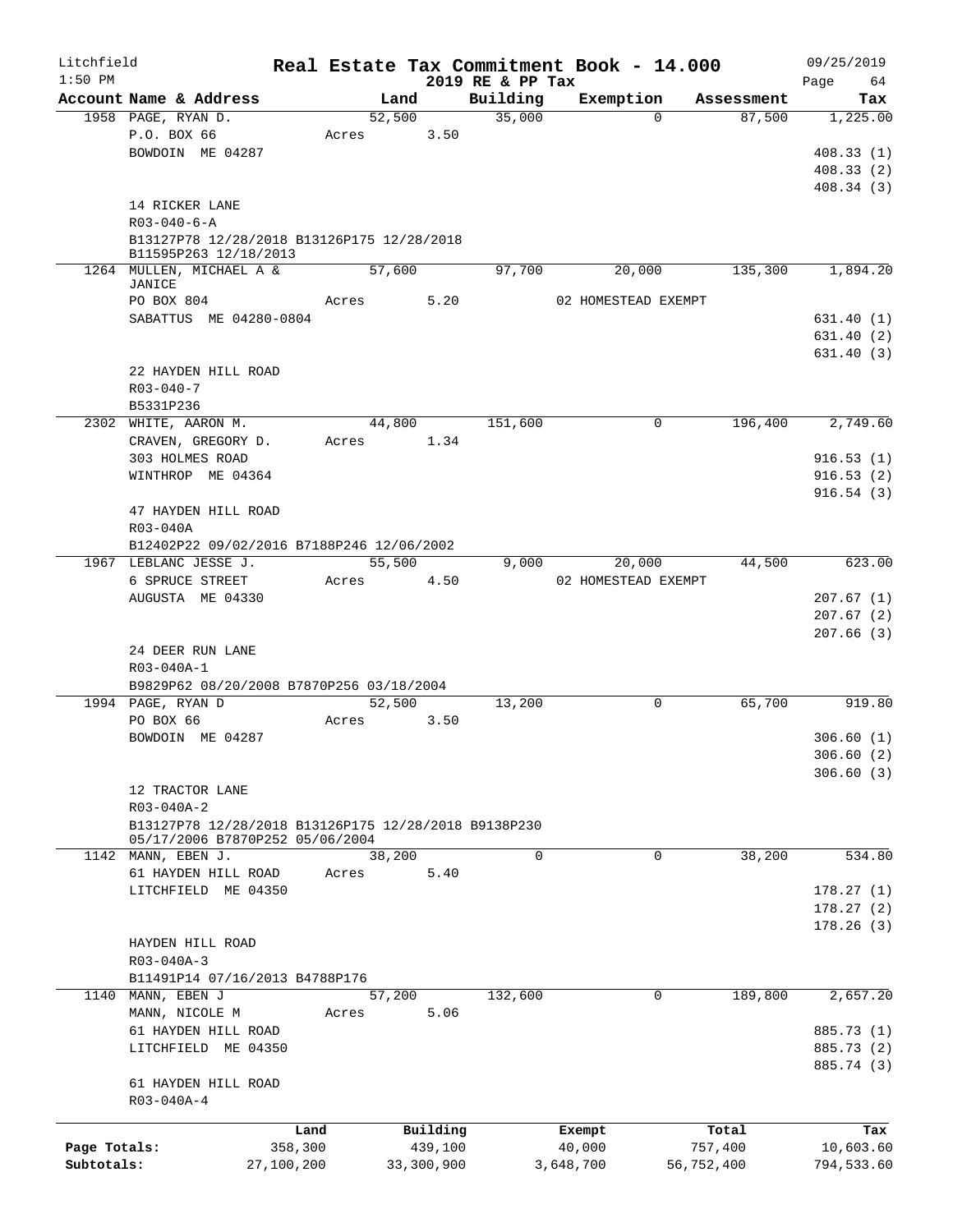| Litchfield   |                                                                   |         |        |            |                              |           | Real Estate Tax Commitment Book - 14.000 |            | 09/25/2019        |
|--------------|-------------------------------------------------------------------|---------|--------|------------|------------------------------|-----------|------------------------------------------|------------|-------------------|
| $1:50$ PM    | Account Name & Address                                            |         | Land   |            | 2019 RE & PP Tax<br>Building |           | Exemption                                | Assessment | 65<br>Page<br>Tax |
|              | 686 FERGUSON, AMANDA M.                                           |         | 47,400 |            | 122,000                      |           | 20,000                                   | 149,400    | 2,091.60          |
|              | BOWDEN, JEFFREY T.                                                | Acres   |        | 1.80       |                              |           | 02 HOMESTEAD EXEMPT                      |            |                   |
|              | 19 DEER RUN LANE                                                  |         |        |            |                              |           |                                          |            | 697.20(1)         |
|              | LITCHFIELD ME 04350                                               |         |        |            |                              |           |                                          |            | 697.20(2)         |
|              |                                                                   |         |        |            |                              |           |                                          |            | 697.20(3)         |
|              | 19 DEER RUN LANE<br>R03-040A-5                                    |         |        |            |                              |           |                                          |            |                   |
|              | B12043P273 07/16/2015 B4857P304 02/23/1995                        |         |        |            |                              |           |                                          |            |                   |
|              | 2140 BOWIE, DARRELL A                                             |         | 49,400 |            | 33,900                       |           | 20,000                                   | 63,300     | 886.20            |
|              |                                                                   |         |        |            |                              |           |                                          |            |                   |
|              | BOWIE, SUSAN M                                                    | Acres   |        | 2.48       |                              |           | 02 HOMESTEAD EXEMPT                      |            |                   |
|              | 1348 WEST ROAD                                                    |         |        |            |                              |           |                                          |            | 295.40 (1)        |
|              | LITCHFIELD ME 04350                                               |         |        |            |                              |           |                                          |            | 295.40(2)         |
|              |                                                                   |         |        |            |                              |           |                                          |            | 295.40(3)         |
|              | 1348 WEST ROAD                                                    |         |        |            |                              |           |                                          |            |                   |
|              | R03-040B                                                          |         |        |            |                              |           |                                          |            |                   |
|              | B13176P278 03/29/2019                                             |         |        |            |                              |           |                                          |            |                   |
|              | 2171 PAGE, RYAN D.                                                |         | 75,000 |            | 29,500                       |           | $\Omega$                                 | 104,500    | 1,463.00          |
|              | PO BOX 66                                                         | Acres   |        | 2.15       |                              |           |                                          |            |                   |
|              | BOWDOIN ME 04287                                                  |         |        |            |                              |           |                                          |            | 487.67 (1)        |
|              |                                                                   |         |        |            |                              |           |                                          |            | 487.67 (2)        |
|              |                                                                   |         |        |            |                              |           |                                          |            | 487.66 (3)        |
|              | 10 DEER RUN LANE                                                  |         |        |            |                              |           |                                          |            |                   |
|              | R03-040C                                                          |         |        |            |                              |           |                                          |            |                   |
|              | B13127P78 12/28/2018 B13126P175 12/28/2018 B6579P28<br>08/02/2001 |         |        |            |                              |           |                                          |            |                   |
|              | 647 GAGNE, DANIEL R                                               |         | 49,500 |            | 219,600                      |           | 20,000                                   | 249,100    | 3,487.40          |
|              | 181 RICHMOND ROAD                                                 | Acres   |        | 2.50       |                              |           | 02 HOMESTEAD EXEMPT                      |            |                   |
|              | LITCHFIELD ME 04350                                               |         |        |            |                              |           |                                          |            | 1,162.47(1)       |
|              |                                                                   |         |        |            |                              |           |                                          |            | 1,162.47(2)       |
|              |                                                                   |         |        |            |                              |           |                                          |            | 1, 162.46(3)      |
|              | 181 RICHMOND ROAD                                                 |         |        |            |                              |           |                                          |            |                   |
|              | $R03 - 042$                                                       |         |        |            |                              |           |                                          |            |                   |
|              | B2038P160                                                         |         |        |            |                              |           |                                          |            |                   |
|              | 710 GOWELL SR, CLARENCE R 191,300                                 |         |        |            | $\mathbf 0$                  |           | 0                                        | 191,300    | 2,678.20          |
|              | GRANTOR TRUST                                                     |         |        |            |                              |           |                                          |            |                   |
|              | GOWELL SR CLARENCE R                                              | Acres   |        | 7.00       |                              |           |                                          |            |                   |
|              | TRUSTEE                                                           |         |        |            |                              |           |                                          |            |                   |
|              | 156 WENTZELL ROAD                                                 |         |        |            |                              |           |                                          |            | 892.73 (1)        |
|              | LITCHFIELD ME 04350                                               |         |        |            |                              |           |                                          |            | 892.73 (2)        |
|              |                                                                   |         |        |            |                              |           |                                          |            | 892.74 (3)        |
|              | RICHMOND ROAD                                                     |         |        |            |                              |           |                                          |            |                   |
|              | $R03 - 043$                                                       |         |        |            |                              |           |                                          |            |                   |
|              | B6354P113 11/21/2000                                              |         |        |            |                              |           |                                          |            |                   |
|              | 2079 GOWELL, MICHAEL                                              |         |        | 0          | 11,700                       |           | 0                                        | 11,700     | 163.80            |
|              | P.O. BOX 5                                                        |         |        |            |                              |           |                                          |            |                   |
|              | LITCHFIELD ME 04350                                               |         |        |            |                              |           |                                          |            | 54.60(1)          |
|              |                                                                   |         |        |            |                              |           |                                          |            |                   |
|              |                                                                   |         |        |            |                              |           |                                          |            | 54.60(2)          |
|              |                                                                   |         |        |            |                              |           |                                          |            | 54.60(3)          |
|              | 171 RICHMOND ROAD                                                 |         |        |            |                              |           |                                          |            |                   |
|              | R03-043-ON-1                                                      |         |        |            |                              |           |                                          |            |                   |
|              | 406 GOWELL, KENNETH                                               |         |        | 0          | 13,100                       |           | 0                                        | 13,100     | 183.40            |
|              | 53 BOWKER ROAD                                                    |         |        |            |                              |           |                                          |            |                   |
|              | PHIPPSBURG ME 04563                                               |         |        |            |                              |           |                                          |            | 61.13(1)          |
|              |                                                                   |         |        |            |                              |           |                                          |            | 61.13(2)          |
|              |                                                                   |         |        |            |                              |           |                                          |            | 61.14(3)          |
|              | 4 FORD LANE                                                       |         |        |            |                              |           |                                          |            |                   |
|              | $R03 - 043 - ON - 2$                                              |         |        |            |                              |           |                                          |            |                   |
|              |                                                                   |         |        |            |                              |           |                                          |            |                   |
|              |                                                                   | Land    |        | Building   |                              | Exempt    |                                          | Total      | Tax               |
| Page Totals: |                                                                   | 412,600 |        | 429,800    |                              | 60,000    |                                          | 782,400    | 10,953.60         |
| Subtotals:   | 27,512,800                                                        |         |        | 33,730,700 |                              | 3,708,700 |                                          | 57,534,800 | 805, 487.20       |
|              |                                                                   |         |        |            |                              |           |                                          |            |                   |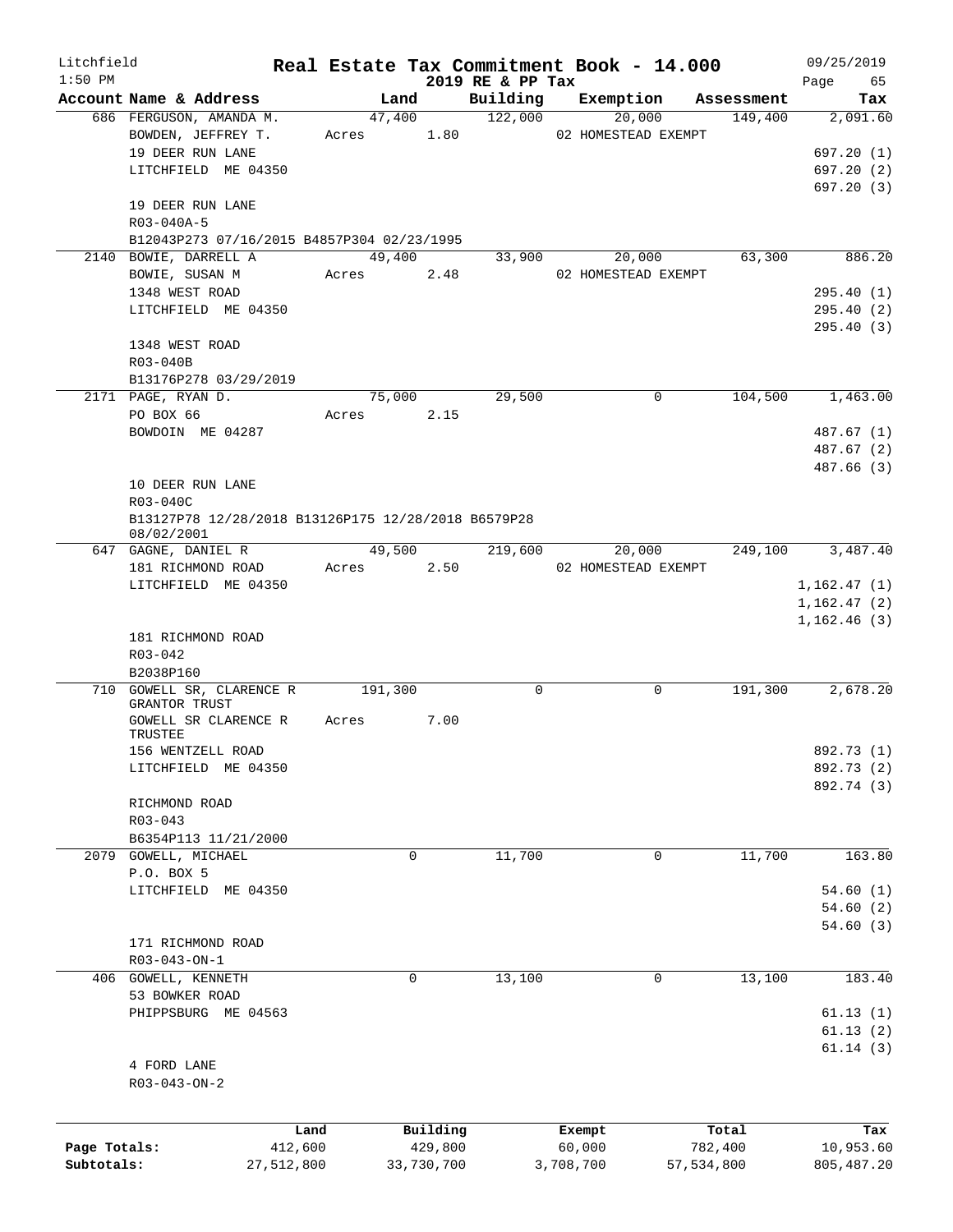| Litchfield<br>$1:50$ PM |                                      |                                                                          |       |             | 2019 RE & PP Tax | Real Estate Tax Commitment Book - 14.000 |            | 09/25/2019<br>Page<br>66              |
|-------------------------|--------------------------------------|--------------------------------------------------------------------------|-------|-------------|------------------|------------------------------------------|------------|---------------------------------------|
|                         |                                      | Account Name & Address                                                   |       | Land        | Building         | Exemption                                | Assessment | Tax                                   |
|                         | 1919 THURLOW LINDA<br>12 FORD LANE   | LITCHFIELD ME 04350                                                      |       | $\mathbf 0$ | 8,600            | 8,600<br>02 HOMESTEAD EXEMPT             | 0          | 0.00                                  |
|                         | 12 FORD LANE<br>$R03 - 043 - ON - 3$ |                                                                          |       |             |                  |                                          |            |                                       |
|                         | 1405 SMITH, BECKY                    |                                                                          |       | 0           | 13,300           | 13,300                                   | 0          | 0.00                                  |
|                         | SMITH, BECKY<br>P O BOX 64           | LITCHFIELD ME 04350                                                      |       |             |                  | 02 HOMESTEAD EXEMPT                      |            |                                       |
|                         | R03-043-ON-38                        | 141 RICHMOND ROAD                                                        |       |             |                  |                                          |            |                                       |
|                         | 1980 NILSON, LAURA                   | 151 RICHMOND ROAD                                                        |       | 0           | 11,700           | $\mathbf 0$                              | 11,700     | 163.80                                |
|                         |                                      | LITCHFIELD ME 04350                                                      |       |             |                  |                                          |            | 54.60(1)<br>54.60(2)<br>54.60(3)      |
|                         | R03-043-ON-39                        | 151 RICHMOND ROAD<br>B13013P245 04/23/2018                               |       |             |                  |                                          |            |                                       |
|                         | HILLOCK, STACY<br>13 FORD LANE       | 2392 HILLOCK, ROBERT,<br>LITCHFIELD ME 04350                             |       | $\mathbf 0$ | 14,700           | 14,700<br>02 HOMESTEAD EXEMPT            | 0          | 0.00                                  |
|                         | 13 FORD LANE<br>$R03 - 043 - ON - 4$ | B11684P326 04/14/2014                                                    |       |             |                  |                                          |            |                                       |
|                         |                                      | 1437 GOWELL, LAWRENCE G                                                  |       | 0           | 15,700           | 0                                        | 15,700     | 219.80                                |
|                         | 48 KENNEDY LANE                      | LITCHFIELD ME 04350                                                      |       |             |                  |                                          |            | 73.27(1)<br>73.27 (2)                 |
|                         | 5 FORD LANE<br>$R03 - 043 - ON - 40$ |                                                                          |       |             |                  |                                          |            | 73.26(3)                              |
|                         | 1217 PAGE, RYAN D.                   |                                                                          |       | 51,000      | 98,700           | $\mathbf 0$                              | 149,700    | 2,095.80                              |
|                         | P O BOX 66                           |                                                                          | Acres | 3.00        |                  |                                          |            |                                       |
|                         |                                      | BOWDOIN ME 04352                                                         |       |             |                  |                                          |            | 698.60 (1)<br>698.60(2)<br>698.60 (3) |
|                         | R03-044<br>12/21/2012                | 121 RICHMOND ROAD<br>B13127P78 12/28/2018 B13126P175 12/28/2018 B11262P4 |       |             |                  |                                          |            |                                       |
|                         |                                      | 750 MORRILL, TERRY L                                                     |       | 63,800      | 166,600          | 20,000                                   | 210,400    | 2,945.60                              |
|                         | MORRILL, TERI L                      |                                                                          | Acres | 12.00       |                  | 02 HOMESTEAD EXEMPT                      |            |                                       |
|                         |                                      | 127 RICHMOND ROAD                                                        |       |             |                  |                                          |            | 981.87 (1)                            |
|                         |                                      | LITCHFIELD ME 04350                                                      |       |             |                  |                                          |            | 981.87 (2)<br>981.86 (3)              |
|                         | R03-044A                             | 127 RICHMOND ROAD                                                        |       |             |                  |                                          |            |                                       |
|                         |                                      | B10374P158 03/29/2010 B8575P286 08/31/2005 B6300P171                     |       |             |                  |                                          |            |                                       |

|              | Land       | Building   | Exempt    | Total      | Tax        |
|--------------|------------|------------|-----------|------------|------------|
| Page Totals: | 114,800    | 329,300    | 56,600    | 387,500    | 5.425.00   |
| Subtotals:   | 27,627,600 | 34,060,000 | 3,765,300 | 57,922,300 | 810,912.20 |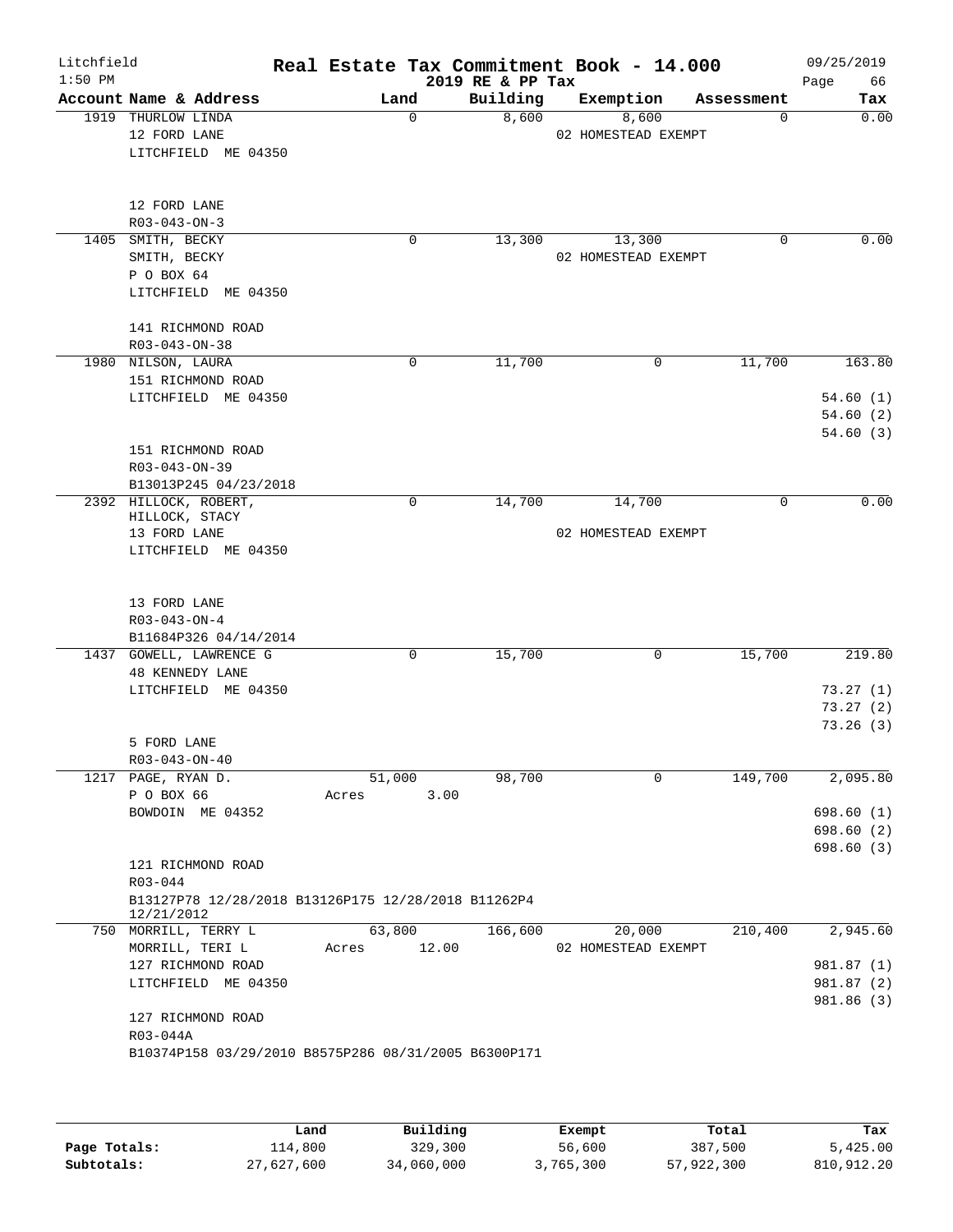| Litchfield   |                                             |       |             |                              | Real Estate Tax Commitment Book - 14.000 |            | 09/25/2019        |
|--------------|---------------------------------------------|-------|-------------|------------------------------|------------------------------------------|------------|-------------------|
| $1:50$ PM    | Account Name & Address                      |       | Land        | 2019 RE & PP Tax<br>Building | Exemption                                | Assessment | Page<br>67<br>Tax |
|              | 889 SWEET, GARY & DENISE                    |       | 51,800      | $\mathbf 0$                  | $\Omega$                                 | 51,800     | 725.20            |
|              | P O BOX 237                                 | Acres | 34.00       |                              |                                          |            |                   |
|              | SABATTUS ME 04280                           |       |             |                              |                                          |            | 241.73(1)         |
|              |                                             |       |             |                              |                                          |            | 241.73 (2)        |
|              |                                             |       |             |                              |                                          |            | 241.74 (3)        |
|              | ROUTE 197                                   |       |             |                              |                                          |            |                   |
|              | $R03 - 045$                                 |       |             |                              |                                          |            |                   |
|              | B5572P280 03/01/1998                        |       |             |                              |                                          |            |                   |
|              | 2085 PINNELL, CINDY M                       |       | 45,000      | 78,200                       | 20,000                                   | 103,200    | 1,444.80          |
|              | PO BOX 894                                  | Acres | 2.00        |                              | 02 HOMESTEAD EXEMPT                      |            |                   |
|              | SABATTUS ME 04280                           |       |             |                              |                                          |            | 481.60(1)         |
|              |                                             |       |             |                              |                                          |            | 481.60 (2)        |
|              |                                             |       |             |                              |                                          |            | 481.60 (3)        |
|              | 113 RICHMOND ROAD                           |       |             |                              |                                          |            |                   |
|              | R03-045A                                    |       |             |                              |                                          |            |                   |
|              | B5792P78 11/18/1998                         |       |             |                              |                                          |            |                   |
|              | 101 LECLAIR, ANTHONY & LYNN                 |       | 71,500      | 133,400                      | 20,000                                   | 184,900    | 2,588.60          |
|              | 229 MAXWELL ROAD                            |       | Acres 24.00 |                              | 02 HOMESTEAD EXEMPT                      |            |                   |
|              | LITCHFIELD ME 04350                         |       |             |                              |                                          |            | 862.87(1)         |
|              |                                             |       |             |                              |                                          |            | 862.87(2)         |
|              |                                             |       |             |                              |                                          |            | 862.86 (3)        |
|              |                                             |       |             |                              |                                          |            |                   |
|              | 229 MAXWELL ROAD                            |       |             |                              |                                          |            |                   |
|              | R03-046                                     |       |             |                              |                                          |            |                   |
|              | B5973P249 06/04/1999                        |       |             |                              |                                          |            |                   |
|              | 1427 LECLAIR, ANTHONY & LYNN                |       | 37,500      | 0                            | 0                                        | 37,500     | 525.00            |
|              | 229 MAXWELL ROAD                            |       | Acres 80.00 |                              |                                          |            |                   |
|              | LITCHFIELD ME 04350                         |       |             |                              |                                          |            | 175.00(1)         |
|              |                                             |       |             |                              |                                          |            | 175.00(2)         |
|              |                                             |       |             |                              |                                          |            | 175.00(3)         |
|              | MAXWELL ROAD                                |       |             |                              |                                          |            |                   |
|              | R03-046A                                    |       |             |                              |                                          |            |                   |
|              | B7018P99 07/12/2002                         |       |             |                              |                                          |            |                   |
|              | 458 DESCHENE, RENE                          |       | 12,300      | 0                            | 0                                        | 12,300     | 172.20            |
|              | DECHENE, DONALD                             | Acres | 19.60       |                              |                                          |            |                   |
|              | PAUL DESCHENE                               |       |             |                              |                                          |            | 57.40(1)          |
|              | 36 HIGH STREET                              |       |             |                              |                                          |            | 57.40(2)          |
|              | SABATTUS ME 04280                           |       |             |                              |                                          |            | 57.40(3)          |
|              | OFF WEST ROAD                               |       |             |                              |                                          |            |                   |
|              | R03-046C                                    |       |             |                              |                                          |            |                   |
|              | B12795P291 10/31/2017 B12790P289 10/31/2017 |       |             |                              |                                          |            |                   |
|              | B1497P748                                   |       | 64,600      | 37,200                       |                                          | 81,800     | 1,145.20          |
|              | 212 BRISSETTE, DAVID                        |       |             |                              | 20,000                                   |            |                   |
|              | 27 BRISSETTE LANE                           | Acres | 4.20        |                              | 02 HOMESTEAD EXEMPT                      |            |                   |
|              | LITCHFIELD ME 04350                         |       |             |                              |                                          |            | 381.73 (1)        |
|              |                                             |       |             |                              |                                          |            | 381.73(2)         |
|              |                                             |       |             |                              |                                          |            | 381.74 (3)        |
|              | 27 BRISSETTE LANE                           |       |             |                              |                                          |            |                   |
|              | R03-047                                     |       |             |                              |                                          |            |                   |
|              | B8677P254 09/02/2005 B2755P79               |       |             |                              |                                          |            |                   |
|              | 1269 RICHARD, DORIS                         |       | 54,600      | 111,200                      | 26,000                                   | 139,800    | 1,957.20          |
|              | RICHARD LAURENT R                           | Acres | 4.20        |                              | 22 WW2 Widow Res                         |            |                   |
|              | 204 MAXWELL ROAD                            |       |             |                              | 02 HOMESTEAD EXEMPT                      |            | 652.40(1)         |
|              | LITCHFIELD ME 04350                         |       |             |                              |                                          |            | 652.40(2)         |
|              |                                             |       |             |                              |                                          |            | 652.40(3)         |
|              | 216 MAXWELL ROAD                            |       |             |                              |                                          |            |                   |
|              | R03-048                                     |       |             |                              |                                          |            |                   |
|              | B6291P156 09/01/2000                        |       |             |                              |                                          |            |                   |
|              |                                             |       |             |                              |                                          |            |                   |
|              | Land                                        |       | Building    |                              | Exempt                                   | Total      | Tax               |
| Page Totals: | 337,300                                     |       | 360,000     |                              | 86,000                                   | 611,300    | 8,558.20          |
| Subtotals:   | 27,964,900                                  |       | 34,420,000  |                              | 3,851,300                                | 58,533,600 | 819, 470.40       |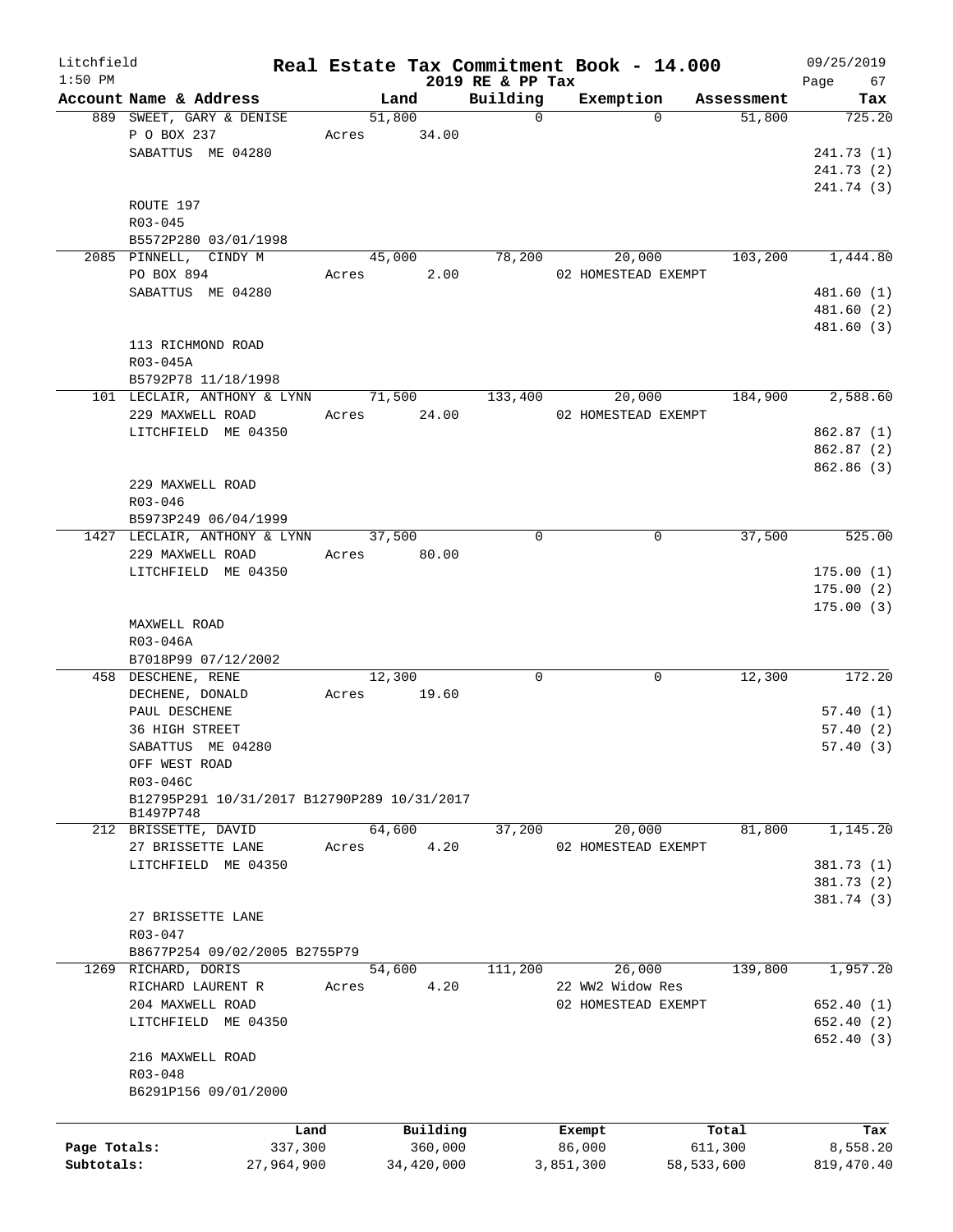| Litchfield   |                                           |              |            |      |                  |           | Real Estate Tax Commitment Book - 14.000 |                               | 09/25/2019     |
|--------------|-------------------------------------------|--------------|------------|------|------------------|-----------|------------------------------------------|-------------------------------|----------------|
| $1:50$ PM    | Account Name & Address                    |              | Land       |      | 2019 RE & PP Tax |           |                                          | Building Exemption Assessment | Page 68<br>Tax |
|              | 464 DESROCHERS, RAYMOND J                 |              | 42,900     |      | 53,700           |           | 20,000                                   | 76,600                        | 1,072.40       |
|              | P O BOX 95                                |              | Acres 1.30 |      |                  |           | 02 HOMESTEAD EXEMPT                      |                               |                |
|              | SABATTUS ME 04280                         |              |            |      |                  |           |                                          |                               | 357.47(1)      |
|              |                                           |              |            |      |                  |           |                                          |                               | 357.47(2)      |
|              |                                           |              |            |      |                  |           |                                          |                               | 357.46(3)      |
|              | 222 MAXWELL ROAD                          |              |            |      |                  |           |                                          |                               |                |
|              | $R03 - 049$                               |              |            |      |                  |           |                                          |                               |                |
|              | B3400P188                                 |              |            |      |                  |           |                                          |                               |                |
|              | 1203 MCNELLY, DAVID (HEIRS                |              | 42,900     |      | 75,400           |           | 20,000                                   | 98,300                        | 1,376.20       |
|              | OF)                                       |              |            |      |                  |           |                                          |                               |                |
|              | MCNELLY MONIQUE                           |              | Acres 1.30 |      |                  |           | 02 HOMESTEAD EXEMPT                      |                               |                |
|              | P O BOX 376                               |              |            |      |                  |           |                                          |                               | 458.73 (1)     |
|              | SABATTUS ME 04280                         |              |            |      |                  |           |                                          |                               | 458.73 (2)     |
|              |                                           |              |            |      |                  |           |                                          |                               | 458.74 (3)     |
|              | 230 MAXWELL ROAD                          |              |            |      |                  |           |                                          |                               |                |
|              | R03-050                                   |              |            |      |                  |           |                                          |                               |                |
|              | B2668P256 04/10/1984                      |              |            |      |                  |           |                                          |                               |                |
|              | 367 COOK JR, DALE                         |              | 45,600     |      | 58,300           |           | 20,000                                   | 83,900                        | 1,174.60       |
|              | 236 MAXWELL ROAD                          |              | Acres 1.20 |      |                  |           | 02 HOMESTEAD EXEMPT                      |                               |                |
|              | LITCHFIELD ME 04350                       |              |            |      |                  |           |                                          |                               |                |
|              |                                           |              |            |      |                  |           |                                          |                               | 391.53(1)      |
|              |                                           |              |            |      |                  |           |                                          |                               | 391.53(2)      |
|              |                                           |              |            |      |                  |           |                                          |                               | 391.54(3)      |
|              | 236 MAXWELL ROAD                          |              |            |      |                  |           |                                          |                               |                |
|              | R03-051                                   |              |            |      |                  |           |                                          |                               |                |
|              | B2893P170                                 |              |            |      |                  |           |                                          |                               |                |
|              | 81 BARTLETT, DONALD                       |              |            |      |                  |           | 42,500 104,800 20,000                    | 127,300                       | 1,782.20       |
|              | 242 MAXWELL ROAD                          |              | Acres 1.18 |      |                  |           | 02 HOMESTEAD EXEMPT                      |                               |                |
|              | LITCHFIELD ME 04350                       |              |            |      |                  |           |                                          |                               | 594.07 (1)     |
|              |                                           |              |            |      |                  |           |                                          |                               | 594.07(2)      |
|              |                                           |              |            |      |                  |           |                                          |                               | 594.06(3)      |
|              | 242 MAXWELL ROAD                          |              |            |      |                  |           |                                          |                               |                |
|              | R03-052                                   |              |            |      |                  |           |                                          |                               |                |
|              | B1969P165                                 |              |            |      |                  |           |                                          |                               |                |
|              | 180 BOULEY, ROGER P                       |              | 45,900     |      | 148,200          |           | 26,000                                   | 168,100                       | 2,353.40       |
|              | 250 MAXWELL ROAD                          |              | Acres 1.30 |      |                  |           | 02 HOMESTEAD EXEMPT                      |                               |                |
|              | LITCHFIELD ME 04350                       |              |            |      |                  |           | 03 VETERANS EXEMPT                       |                               | 784.47 (1)     |
|              |                                           |              |            |      |                  |           |                                          |                               | 784.47 (2)     |
|              |                                           |              |            |      |                  |           |                                          |                               | 784.46 (3)     |
|              | 250 MAXWELL ROAD                          |              |            |      |                  |           |                                          |                               |                |
|              | $R03 - 053$                               |              |            |      |                  |           |                                          |                               |                |
|              | B5114P116 B1909P124                       |              |            |      |                  |           |                                          |                               |                |
|              | 214 BERUBE, MARC G                        |              | 45,300     |      | 96,600           |           | 20,000                                   | 121,900                       | 1,706.60       |
|              | 254 MAXWELL ROAD                          | Acres        |            | 1.10 |                  |           | 02 HOMESTEAD EXEMPT                      |                               |                |
|              | LITCHFIELD ME 04350                       |              |            |      |                  |           |                                          |                               | 568.87(1)      |
|              |                                           |              |            |      |                  |           |                                          |                               | 568.87(2)      |
|              |                                           |              |            |      |                  |           |                                          |                               | 568.86(3)      |
|              | 254 MAXWELL ROAD                          |              |            |      |                  |           |                                          |                               |                |
|              | R03-054                                   |              |            |      |                  |           |                                          |                               |                |
|              | B10592P348 01/26/2011 B7823P74 01/30/2004 |              |            |      |                  |           |                                          |                               |                |
|              | 179 BOUDREAU, PAUL                        |              | 45,300     |      | 154,700          |           | 20,000                                   | 180,000                       | 2,520.00       |
|              | 264 MAXWELL ROAD                          | Acres        |            | 1.10 |                  |           | 02 HOMESTEAD EXEMPT                      |                               |                |
|              | LITCHFIELD ME 04350                       |              |            |      |                  |           |                                          |                               | 840.00 (1)     |
|              |                                           |              |            |      |                  |           |                                          |                               | 840.00 (2)     |
|              |                                           |              |            |      |                  |           |                                          |                               | 840.00 (3)     |
|              | 264 MAXWELL ROAD                          |              |            |      |                  |           |                                          |                               |                |
|              | R03-055                                   |              |            |      |                  |           |                                          |                               |                |
|              | B1905P276                                 |              |            |      |                  |           |                                          |                               |                |
|              |                                           |              |            |      |                  |           |                                          |                               |                |
|              |                                           |              |            |      |                  |           |                                          |                               |                |
|              |                                           | Land         | Building   |      |                  | Exempt    |                                          | Total                         | Tax            |
| Page Totals: |                                           | 310,400      | 691,700    |      |                  | 146,000   |                                          | 856,100                       | 11,985.40      |
| Subtotals:   |                                           | 28, 275, 300 | 35,111,700 |      |                  | 3,997,300 |                                          | 59,389,700                    | 831,455.80     |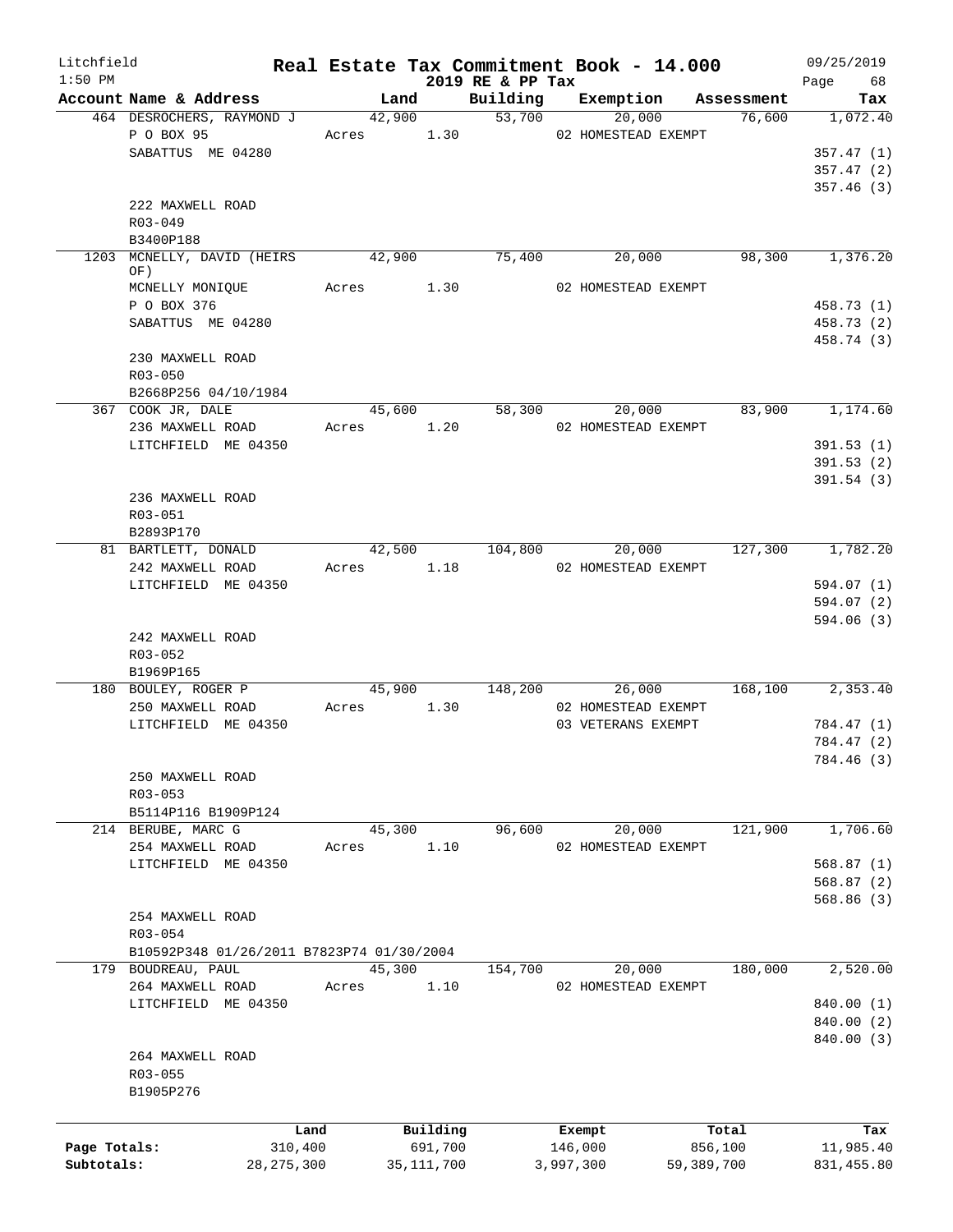| Litchfield |                                                                   |            |        |        |                  | Real Estate Tax Commitment Book - 14.000 |            | 09/25/2019             |
|------------|-------------------------------------------------------------------|------------|--------|--------|------------------|------------------------------------------|------------|------------------------|
| $1:50$ PM  |                                                                   |            |        |        | 2019 RE & PP Tax |                                          |            | 69<br>Page             |
|            | Account Name & Address                                            |            | Land   |        | Building         | Exemption                                | Assessment | Tax                    |
|            | 149 BLAIS PAUL L                                                  |            | 45,900 |        | 141,300          | 20,000                                   | 167,200    | 2,340.80               |
|            | BLAIS SUZANNE D                                                   | Acres      |        | 1.30   |                  | 02 HOMESTEAD EXEMPT                      |            |                        |
|            | 270 MAXWELL ROAD                                                  |            |        |        |                  |                                          |            | 780.27(1)              |
|            | LITCHFIELD ME 04350                                               |            |        |        |                  |                                          |            | 780.27(2)              |
|            |                                                                   |            |        |        |                  |                                          |            | 780.26(3)              |
|            | 270 MAXWELL ROAD                                                  |            |        |        |                  |                                          |            |                        |
|            | R03-056                                                           |            |        |        |                  |                                          |            |                        |
|            | B9741P348 05/29/2008 B9352P225 05/15/2007 B5390P337<br>06/27/1997 |            |        |        |                  |                                          |            |                        |
|            | 1810 GIRARDIN, GLORIA J                                           |            | 40,700 |        | 55,000           | 20,000                                   | 75,700     | 1,059.80               |
|            | &GREENLAW, MIKE                                                   | Acres      |        | 0.90   |                  | 02 HOMESTEAD EXEMPT                      |            |                        |
|            | 65 RICHMOND ROAD<br>LITCHFIELD ME 04350                           |            |        |        |                  |                                          |            |                        |
|            |                                                                   |            |        |        |                  |                                          |            | 353.27(1)              |
|            |                                                                   |            |        |        |                  |                                          |            | 353.27(2)<br>353.26(3) |
|            | 65 RICHMOND ROAD                                                  |            |        |        |                  |                                          |            |                        |
|            | R03-057                                                           |            |        |        |                  |                                          |            |                        |
|            | B11611P133 01/06/2014 B4985P302                                   |            |        |        |                  |                                          |            |                        |
| 1408       | BOUCHER, GREGORY L                                                |            | 45,000 |        | 134,600          | 0                                        | 179,600    | 2,514.40               |
|            | BOUCHER, RAMONA R                                                 | Acres 1.00 |        |        |                  |                                          |            |                        |
|            | 55 RICHMOND ROAD                                                  |            |        |        |                  |                                          |            | 838.13(1)              |
|            | LITCHFIELD ME 04350                                               |            |        |        |                  |                                          |            | 838.13(2)              |
|            |                                                                   |            |        |        |                  |                                          |            | 838.14 (3)             |
|            | 55 RICHMOND ROAD                                                  |            |        |        |                  |                                          |            |                        |
|            | R03-059                                                           |            |        |        |                  |                                          |            |                        |
|            | B10987P104 03/19/2012 B9726P146 05/12/2008 B5390P335              |            |        |        |                  |                                          |            |                        |
|            | 171 BOUCHARD, CARL                                                |            |        | 45,000 | 14,900           | $\mathbf 0$                              | 59,900     | 838.60                 |
|            | %SEC.VETS.AFFAIRS                                                 |            |        |        |                  |                                          |            |                        |
|            | BOUCHARD MARGARET                                                 | Acres 1.00 |        |        |                  |                                          |            |                        |
|            | COUNTRYWIDE HOME LOANS,<br>INC.                                   |            |        |        |                  |                                          |            | 279.53(1)              |
|            | P.O. BOX 10211                                                    |            |        |        |                  |                                          |            | 279.53(2)              |
|            | SIMI VALLEY, CA                                                   |            |        |        |                  |                                          |            | 279.54(3)              |
|            | 91410-0211                                                        |            |        |        |                  |                                          |            |                        |
|            | 51 RICHMOND ROAD                                                  |            |        |        |                  |                                          |            |                        |
|            | $R03 - 060$                                                       |            |        |        |                  |                                          |            |                        |
|            | B13038P240 09/26/2018 B11086P96 06/25/2012 B4601P135              |            |        |        |                  |                                          |            |                        |
|            | 1328 OUELLETTE, DAVID N                                           |            | 42,800 |        | 19,200           | 20,000                                   | 42,000     | 588.00                 |
|            | OUELLETTE, DAVID J.                                               | Acres      |        | 9.10   |                  | 02 HOMESTEAD EXEMPT                      |            |                        |
|            | P O BOX 1663                                                      |            |        |        |                  |                                          |            | 196.00(1)              |
|            | AUBURN ME 04211                                                   |            |        |        |                  |                                          |            | 196.00(2)              |
|            |                                                                   |            |        |        |                  |                                          |            | 196.00(3)              |
|            | 49 RICHMOND ROAD                                                  |            |        |        |                  |                                          |            |                        |
|            | R03-061                                                           |            |        |        |                  |                                          |            |                        |
|            | B11669P66 04/17/2014 B3844P132                                    |            |        |        |                  |                                          |            |                        |
|            | 913 JUNEAU, ROBERT & JANET                                        |            | 45,000 |        | 13,700           | 26,000                                   | 32,700     | 457.80                 |
|            | PO BOX 105                                                        | Acres      |        | 1.00   |                  | 02 HOMESTEAD EXEMPT                      |            |                        |
|            | SABATTUS ME 04280                                                 |            |        |        |                  | 22 WW2 Widow Res                         |            | 152.60(1)              |
|            |                                                                   |            |        |        |                  |                                          |            | 152.60(2)              |
|            |                                                                   |            |        |        |                  |                                          |            | 152.60(3)              |
|            | 22 FERN LANE                                                      |            |        |        |                  |                                          |            |                        |
|            | R03-062                                                           |            |        |        |                  |                                          |            |                        |

|              | Land       | Building   | Exempt    | Total      | Tax          |
|--------------|------------|------------|-----------|------------|--------------|
| Page Totals: | 264,400    | 378,700    | 86,000    | 557,100    | 7,799.40     |
| Subtotals:   | 28,539,700 | 35,490,400 | 4,083,300 | 59,946,800 | 839, 255, 20 |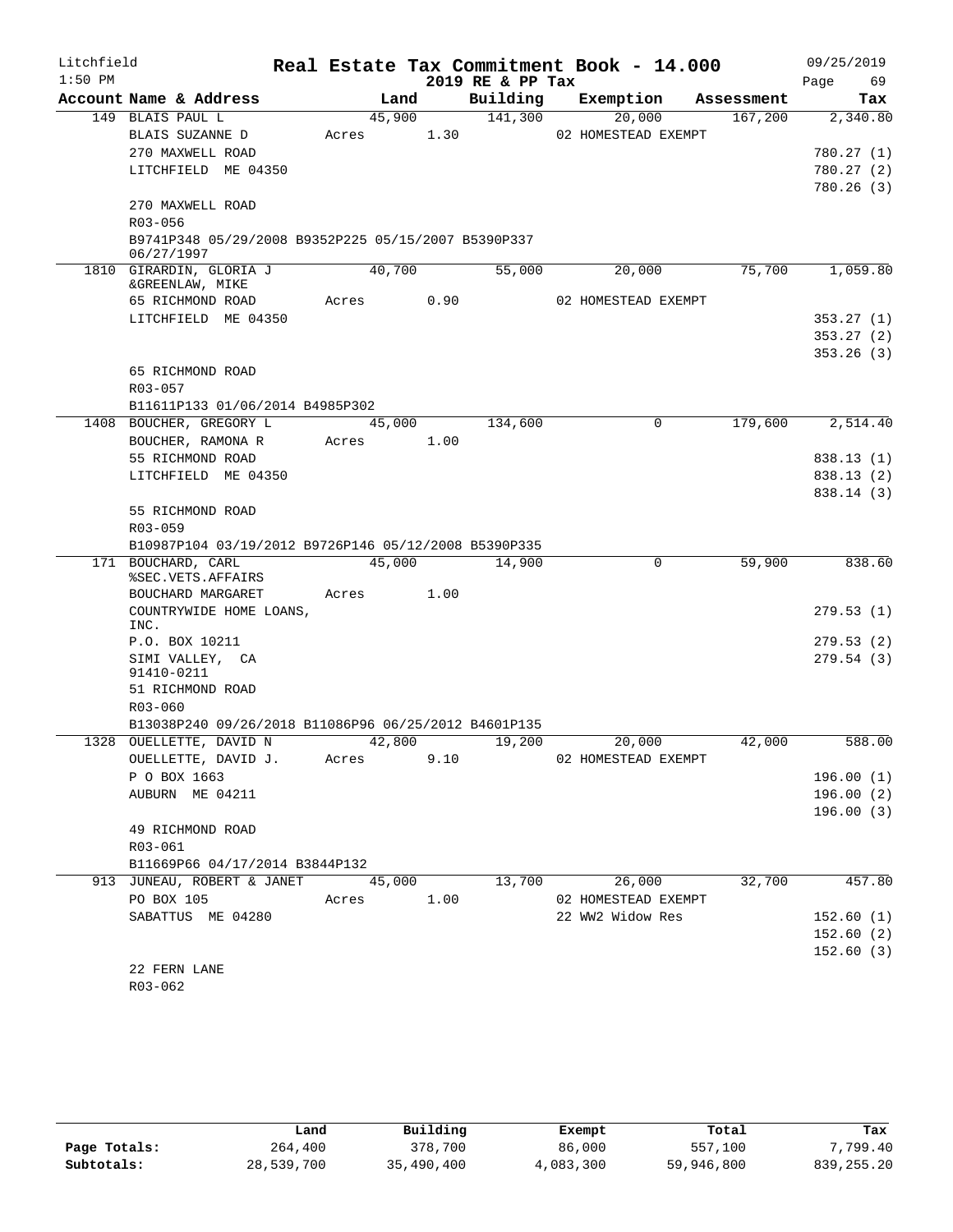| Litchfield |                                                     |            |  |                  | Real Estate Tax Commitment Book - 14.000 |                                                  | 09/25/2019 |            |
|------------|-----------------------------------------------------|------------|--|------------------|------------------------------------------|--------------------------------------------------|------------|------------|
| $1:50$ PM  |                                                     |            |  | 2019 RE & PP Tax |                                          |                                                  | Page 70    |            |
|            | Account Name & Address                              | Land       |  |                  |                                          | Building Exemption Assessment                    |            | Tax        |
|            | 1218 MAXIM, JR., RONALD &                           | 54,400     |  | 160,500          | 20,000                                   | 194,900 2,728.60                                 |            |            |
|            | WENDY A.<br>30 FERN LANE                            | Acres 8.00 |  |                  | 02 HOMESTEAD EXEMPT                      |                                                  |            |            |
|            | LITCHFIELD ME 04350                                 |            |  |                  |                                          |                                                  |            | 909.53(1)  |
|            |                                                     |            |  |                  |                                          |                                                  |            | 909.53(2)  |
|            |                                                     |            |  |                  |                                          |                                                  |            | 909.54(3)  |
|            | <b>30 FERN LANE</b>                                 |            |  |                  |                                          |                                                  |            |            |
|            | $R03 - 063$                                         |            |  |                  |                                          |                                                  |            |            |
|            | B11879P90 12/08/2014 B11711P251 06/12/2014 B6564P39 |            |  |                  |                                          |                                                  |            |            |
|            | 351 COMEAU JR, NORMAND                              |            |  | 51,000 72,200    | 20,000                                   | 103,200 1,444.80                                 |            |            |
|            | 15 RICHMOND ROAD Acres 4.00 02 HOMESTEAD EXEMPT     |            |  |                  |                                          |                                                  |            |            |
|            | LITCHFIELD ME 04350                                 |            |  |                  |                                          |                                                  |            | 481.60(1)  |
|            |                                                     |            |  |                  |                                          |                                                  |            | 481.60(2)  |
|            |                                                     |            |  |                  |                                          |                                                  |            | 481.60 (3) |
|            | 15 RICHMOND ROAD                                    |            |  |                  |                                          |                                                  |            |            |
|            | R03-063A                                            |            |  |                  |                                          |                                                  |            |            |
|            | B11652P300 03/24/2014 B3681P308                     |            |  |                  |                                          |                                                  |            |            |
|            | 2256 MERRILL, NANCY                                 | 50,800     |  | 57,600           | 20,000                                   | 88,400                                           |            | 1,237.60   |
|            | 31 FERN LANE                                        | Acres 2.92 |  |                  | 02 HOMESTEAD EXEMPT                      |                                                  |            |            |
|            | LITCHFIELD ME 04350                                 |            |  |                  |                                          |                                                  |            | 412.53(1)  |
|            |                                                     |            |  |                  |                                          |                                                  |            | 412.53(2)  |
|            |                                                     |            |  |                  |                                          |                                                  |            | 412.54(3)  |
|            | 31 FERN LANE                                        |            |  |                  |                                          |                                                  |            |            |
|            | R03-063B                                            |            |  |                  |                                          |                                                  |            |            |
|            | B6519P285 06/05/2001                                |            |  |                  |                                          | $48,000$ $126,800$ $20,000$ $154,800$ $2,167.20$ |            |            |
|            | 554 BEGGS, JOHN W<br>1096 LITCHFIELD ROAD           | Acres 2.00 |  |                  | 02 HOMESTEAD EXEMPT                      |                                                  |            |            |
|            | BOWDOIN ME 04287                                    |            |  |                  |                                          |                                                  |            | 722.40(1)  |
|            |                                                     |            |  |                  |                                          |                                                  |            | 722.40(2)  |
|            |                                                     |            |  |                  |                                          |                                                  |            | 722.40(3)  |
|            | 6 FERN LANE                                         |            |  |                  |                                          |                                                  |            |            |
|            | R03-064                                             |            |  |                  |                                          |                                                  |            |            |
|            | B10925P179 12/28/2011 B5692P297 B4917P2 06/23/1995  |            |  |                  |                                          |                                                  |            |            |
|            | B4565P220 08/18/1993                                |            |  |                  |                                          |                                                  |            |            |
|            | 1109 MACDOUGALL, CHARLES B 41,300                   |            |  | 44,900           | $\mathbf 0$                              | 86,200                                           |            | 1,206.80   |
|            | C/O PAULINE RODERICK Acres 2.70                     |            |  |                  |                                          |                                                  |            |            |
|            | 514 HINCKLEY ROAD                                   |            |  |                  |                                          |                                                  |            | 402.27(1)  |
|            | CLINTON ME 04927                                    |            |  |                  |                                          |                                                  |            | 402.27(2)  |
|            |                                                     |            |  |                  |                                          |                                                  |            | 402.26(3)  |
|            | 10 RICHMOND ROAD<br>R03-066                         |            |  |                  |                                          |                                                  |            |            |
|            | B7667P177 08/21/2003                                |            |  |                  |                                          |                                                  |            |            |
|            | 247 BUSSIERE, SCOTT K                               | 54,000     |  | 97,100           | 20,000                                   | 131,100                                          |            | 1,835.40   |
|            | BUSSIERE SUZANNE M                                  | Acres 4.00 |  |                  | 02 HOMESTEAD EXEMPT                      |                                                  |            |            |
|            | 22 RICHMOND ROAD                                    |            |  |                  |                                          |                                                  |            | 611.80(1)  |
|            | LITCHFIELD ME 04350                                 |            |  |                  |                                          |                                                  |            | 611.80(2)  |
|            |                                                     |            |  |                  |                                          |                                                  |            | 611.80(3)  |
|            | 22 RICHMOND ROAD                                    |            |  |                  |                                          |                                                  |            |            |
|            | R03-067                                             |            |  |                  |                                          |                                                  |            |            |
|            | B3742P125 06/01/1990                                |            |  |                  |                                          |                                                  |            |            |

|              | Land       | Building   | Exempt    | Total      | Tax        |
|--------------|------------|------------|-----------|------------|------------|
| Page Totals: | 299,500    | 559,100    | 100,000   | 758,600    | 10,620.40  |
| Subtotals:   | 28,839,200 | 36,049,500 | 4,183,300 | 60,705,400 | 849,875.60 |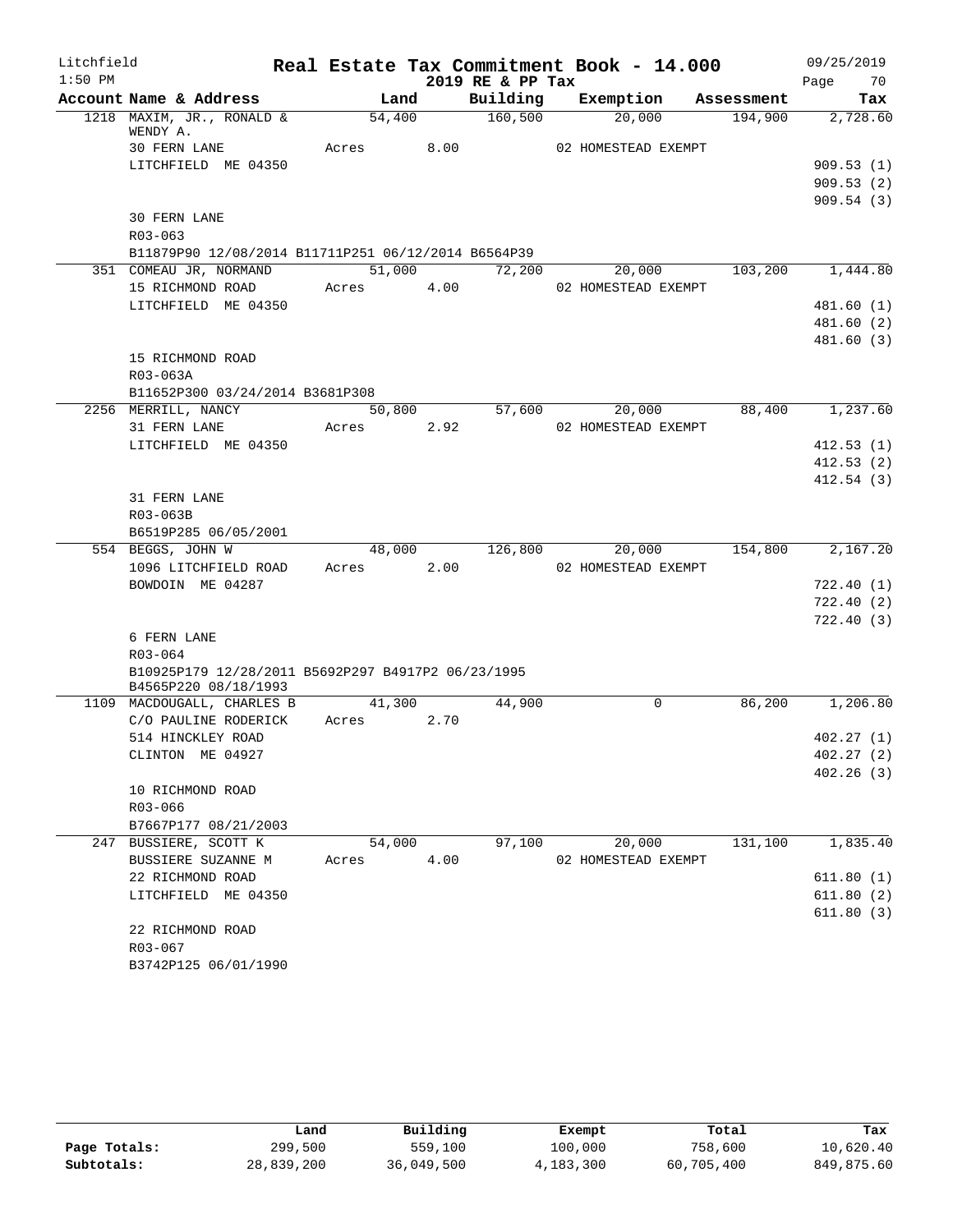| Litchfield |                                                   |       |        |             | Real Estate Tax Commitment Book - 14.000 |                   |                     |                                 | 09/25/2019       |          |
|------------|---------------------------------------------------|-------|--------|-------------|------------------------------------------|-------------------|---------------------|---------------------------------|------------------|----------|
| $1:50$ PM  |                                                   |       |        |             | 2019 RE & PP Tax                         |                   |                     |                                 | Page             | 71       |
|            | Account Name & Address                            |       |        | Land        |                                          |                   |                     | Building Exemption Assessment   |                  | Tax      |
|            | 1759 TURCOTTE, BERTRAND                           |       | 94,500 |             | 216,100                                  |                   | 20,000              | 290,600 4,068.40                |                  |          |
|            | TURCOTTE, PATRICIA                                |       |        | Acres 38.00 |                                          |                   | 02 HOMESTEAD EXEMPT |                                 |                  |          |
|            | P O BOX 474                                       |       |        |             |                                          |                   |                     |                                 | 1,356.13(1)      |          |
|            | SABATTUS ME 04280                                 |       |        |             |                                          |                   |                     |                                 | 1,356.13(2)      |          |
|            |                                                   |       |        |             |                                          |                   |                     |                                 | 1,356.14(3)      |          |
|            | 68 RICHMOND ROAD<br>R03-068                       |       |        |             |                                          |                   |                     |                                 |                  |          |
|            | B3628P237 10/05/1989 B1033P69 05/13/1971 B992P665 |       |        |             |                                          |                   |                     |                                 |                  |          |
|            | 08/19/1968                                        |       |        |             |                                          |                   |                     |                                 |                  |          |
|            | 47 ASTON, MARK A                                  |       |        | 42,300      | 40,800                                   |                   | 20,000              | 63,100                          |                  | 883.40   |
|            | HUTCHINS, MARILYN A. Acres 1.10                   |       |        |             |                                          |                   | 02 HOMESTEAD EXEMPT |                                 |                  |          |
|            | 44 RICHMOND ROAD                                  |       |        |             |                                          |                   |                     |                                 | 294.47 (1)       |          |
|            | LITCHFIELD ME 04350                               |       |        |             |                                          |                   |                     |                                 | 294.47 (2)       |          |
|            |                                                   |       |        |             |                                          |                   |                     |                                 | 294.46 (3)       |          |
|            | 44 RICHMOND ROAD                                  |       |        |             |                                          |                   |                     |                                 |                  |          |
|            | R03-068A                                          |       |        |             |                                          |                   |                     |                                 |                  |          |
|            | B11369P119 04/24/2013 B3551P342 05/24/1989        |       |        |             |                                          |                   |                     |                                 |                  |          |
|            | 1554 BRETON, ZACHERY R.                           |       |        | 49,500      | 106,800                                  |                   | $\mathbf 0$         | 156,300                         |                  | 2,188.20 |
|            | 64 GOULD ROAD                                     |       |        | Acres 2.50  |                                          |                   |                     |                                 |                  |          |
|            | LISBON FALLS ME 04252                             |       |        |             |                                          |                   |                     |                                 | 729.40(1)        |          |
|            |                                                   |       |        |             |                                          |                   |                     |                                 | 729.40(2)        |          |
|            |                                                   |       |        |             |                                          |                   |                     |                                 | 729.40(3)        |          |
|            | 38 TURCOTTE LANE<br>R03-069                       |       |        |             |                                          |                   |                     |                                 |                  |          |
|            | B12733P345 09/29/2017 B6549P117                   |       |        |             |                                          |                   |                     |                                 |                  |          |
|            | 210 BRAUNFELS, RICHARD                            |       |        | 45,000      | 141,300                                  |                   | 26,000              |                                 | 160,300 2,244.20 |          |
|            | 9 TURCOTTE LANE                                   |       | Acres  | 2.00        |                                          |                   | 02 HOMESTEAD EXEMPT |                                 |                  |          |
|            | LITCHFIELD ME 04350                               |       |        |             |                                          | 14 WW2 Vet NonRes |                     |                                 | 748.07(1)        |          |
|            |                                                   |       |        |             |                                          |                   |                     |                                 | 748.07 (2)       |          |
|            |                                                   |       |        |             |                                          |                   |                     |                                 | 748.06(3)        |          |
|            | 9 TURCOTTE LANE                                   |       |        |             |                                          |                   |                     |                                 |                  |          |
|            | R03-070                                           |       |        |             |                                          |                   |                     |                                 |                  |          |
|            | B1570P483                                         |       |        |             |                                          |                   |                     |                                 |                  |          |
|            | 1399 POPPISH, DAVID                               |       |        | 46,500      |                                          |                   |                     | 182,800 26,000 203,300 2,846.20 |                  |          |
|            | 25 TURCOTTE LANE                                  | Acres |        | 1.50        |                                          |                   | 02 HOMESTEAD EXEMPT |                                 |                  |          |
|            | LITCHFIELD ME 04350                               |       |        |             |                                          |                   | 03 VETERANS EXEMPT  |                                 | 948.73 (1)       |          |
|            |                                                   |       |        |             |                                          |                   |                     |                                 | 948.73 (2)       |          |
|            |                                                   |       |        |             |                                          |                   |                     |                                 | 948.74 (3)       |          |
|            | 25 TURCOTTE LANE                                  |       |        |             |                                          |                   |                     |                                 |                  |          |
|            | R03-071                                           |       |        |             |                                          |                   |                     |                                 |                  |          |
|            | B7450P279 B1731P84                                |       |        |             |                                          |                   |                     |                                 |                  |          |
| 1699       | TURCOTTE-BROWN, JARED<br>G.                       |       | 79,900 |             | 298,500                                  |                   | 0                   | 378,400                         |                  | 5,297.60 |
|            | TURCOTTE, ALLYSHA                                 | Acres |        | 40.70       |                                          |                   |                     |                                 |                  |          |
|            | <b>ELIZABETH</b>                                  |       |        |             |                                          |                   |                     |                                 |                  |          |
|            | 84 RICHMOND ROAD                                  |       |        |             |                                          |                   |                     |                                 | 1,765.87(1)      |          |
|            | LITCHFIELD ME 04350                               |       |        |             |                                          |                   |                     |                                 | 1,765.87(2)      |          |
|            |                                                   |       |        |             |                                          |                   |                     |                                 | 1,765.86(3)      |          |
|            | 84 RICHMOND ROAD                                  |       |        |             |                                          |                   |                     |                                 |                  |          |
|            | R03-072                                           |       |        |             |                                          |                   |                     |                                 |                  |          |

B12535P344 02/10/2017 B5310P18 02/13/1997 B2853P235

|              | Land       | Building   | Exempt    | Total      | Tax        |
|--------------|------------|------------|-----------|------------|------------|
| Page Totals: | 357,700    | 986,300    | 92,000    | 1,252,000  | 17,528.00  |
| Subtotals:   | 29,196,900 | 37,035,800 | 4,275,300 | 61,957,400 | 867,403.60 |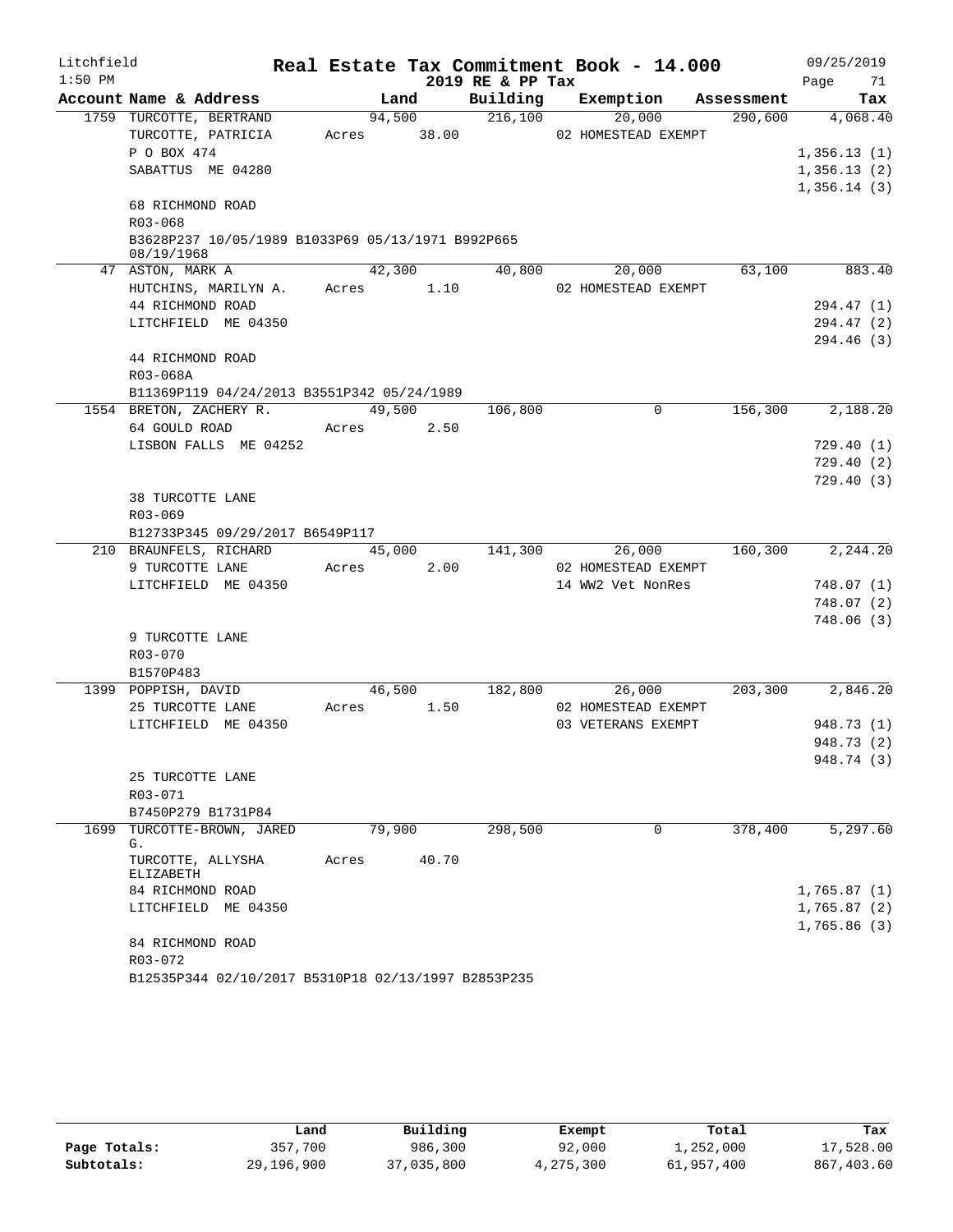| Litchfield<br>$1:50$ PM |                                                                                                                          |                      |                | 2019 RE & PP Tax | Real Estate Tax Commitment Book - 14.000 |                        | 09/25/2019<br>Page 72               |
|-------------------------|--------------------------------------------------------------------------------------------------------------------------|----------------------|----------------|------------------|------------------------------------------|------------------------|-------------------------------------|
|                         | Account Name & Address                                                                                                   |                      | Land           | Building         | Exemption                                | Assessment             | Tax                                 |
|                         | 1548 DAMBERG, GRETCHEN<br>94 RICHMOND RD<br>LITCHFIELD ME 04350                                                          | Acres                | 48,000<br>2.00 | 95,100           | 20,000<br>02 HOMESTEAD EXEMPT            | 123,100                | 1,723.40<br>574.47(1)<br>574.47(2)  |
|                         | 94 RICHMOND ROAD<br>R03-072A<br>B10176P327 08/18/2009 B10169P342 08/03/2009<br>B8981P313 06/19/2006 B8045P204 07/21/2004 |                      |                |                  |                                          |                        | 574.46(3)                           |
|                         | 2351 BRAUNFELS, JENNIFER<br>35 TURCOTTE LANE                                                                             | 45,000<br>Acres      | 1.00           | 184,200          | 20,000<br>02 HOMESTEAD EXEMPT            | 209, 200               | 2,928.80                            |
|                         | LITCHFIELD ME 04350                                                                                                      |                      |                |                  |                                          |                        | 976.27(1)<br>976.27(2)<br>976.26(3) |
|                         | 35 TURCOTTE LANE<br>R03-072B<br>B8397P333 04/28/2005 B7450P277                                                           |                      |                |                  |                                          |                        |                                     |
|                         | 1675 GOWELL CLARENCE R INC                                                                                               | 277,800              |                | 30,800           |                                          | $\mathbf 0$<br>308,600 | 4,320.40                            |
|                         | 108 GUSTIN ROAD                                                                                                          | Acres                | 58.60          |                  |                                          |                        |                                     |
|                         | LITCHFIELD ME 04350                                                                                                      |                      |                |                  |                                          |                        | 1,440.13(1)                         |
|                         |                                                                                                                          |                      |                |                  |                                          |                        | 1,440.13(2)                         |
|                         | 75 WENTZELL ROAD<br>R03-073                                                                                              |                      |                |                  |                                          |                        | 1,440.14(3)                         |
|                         | B5053P189 04/17/1995                                                                                                     |                      |                | $\Omega$         |                                          | $\mathbf 0$            |                                     |
|                         | 2669 GOWELL CLARENCE R SR<br>156 WENTZELL ROAD<br>LITCHFIELD ME 04350                                                    | 29,200<br>Acres 2.40 |                |                  |                                          | 29,200                 | 408.80                              |
|                         |                                                                                                                          |                      |                |                  |                                          |                        | 136.27(1)<br>136.27(2)              |
|                         |                                                                                                                          |                      |                |                  |                                          |                        | 136.26(3)                           |
|                         | KENNEDY LANE<br>R03-073-11                                                                                               |                      |                |                  |                                          |                        |                                     |
|                         | 2670 GOWELL, CRYSTAL                                                                                                     | 47,100               |                | 166,700          | 26,000                                   | 187,800                | 2,629.20                            |
|                         | 47 KENNEDY LANE                                                                                                          | Acres                | 1.70           |                  | 02 HOMESTEAD EXEMPT                      |                        |                                     |
|                         | LITCHFIELD ME 04350                                                                                                      |                      |                |                  | 22 WW2 Widow Res                         |                        | 876.40(1)                           |
|                         |                                                                                                                          |                      |                |                  |                                          |                        | 876.40(2)<br>876.40(3)              |
|                         | 47 KENNEDY LANE<br>R03-073-12<br>B10419P261 05/17/2010                                                                   |                      |                |                  |                                          |                        |                                     |
|                         | 2671 GOWELL CLARENCE SR                                                                                                  | 46,600               |                | 12,400           |                                          | 59,000<br>0            | 826.00                              |
|                         | 156 WENTZELL ROAD                                                                                                        | Acres                | 1.52           |                  |                                          |                        |                                     |
|                         | LITCHFIELD ME 04350                                                                                                      |                      |                |                  |                                          |                        | 275.33(1)                           |
|                         |                                                                                                                          |                      |                |                  |                                          |                        | 275.33(2)                           |
|                         | 57 KENNEDY LANE<br>R03-073-13                                                                                            |                      |                |                  |                                          |                        | 275.34(3)                           |
|                         | 2672 GOWELL CLARENCE SR                                                                                                  | 25,900               |                | $\Omega$         |                                          | 25,900<br>$\Omega$     | 362.60                              |
|                         | 156 WENTZELL ROAD                                                                                                        | Acres                | 1.30           |                  |                                          |                        |                                     |
|                         | LITCHFIELD ME 04350                                                                                                      |                      |                |                  |                                          |                        | 120.87(1)                           |
|                         |                                                                                                                          |                      |                |                  |                                          |                        | 120.87(2)                           |
|                         | KENNEDY LANE<br>R03-073-14                                                                                               |                      |                |                  |                                          |                        | 120.86(3)                           |
|                         |                                                                                                                          |                      |                |                  |                                          |                        |                                     |

|              | Land       | Building   | Exempt    | Total      | Tax        |
|--------------|------------|------------|-----------|------------|------------|
| Page Totals: | 519,600    | 489,200    | 66,000    | 942,800    | 13,199.20  |
| Subtotals:   | 29,716,500 | 37,525,000 | 4,341,300 | 62,900,200 | 880,602.80 |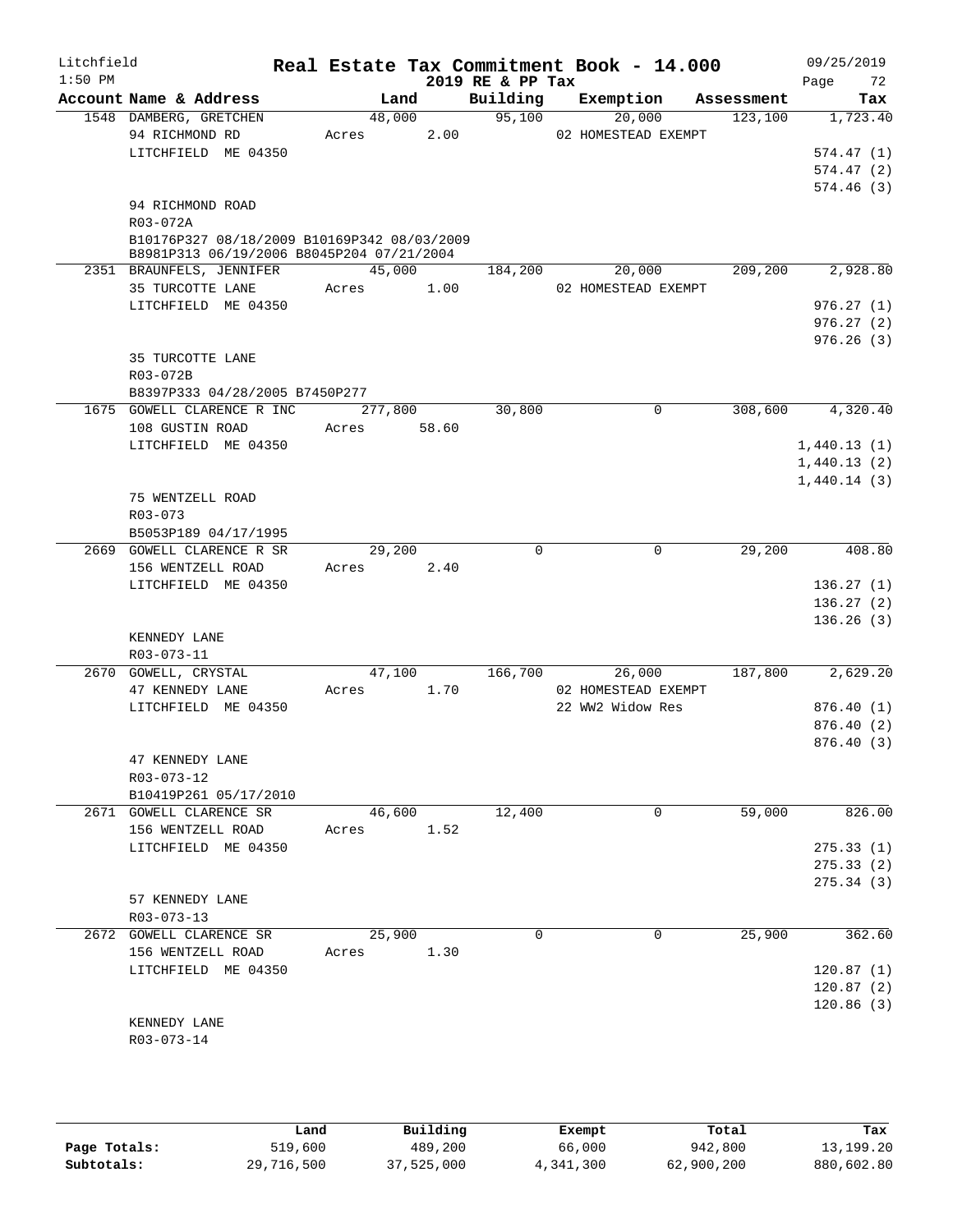| Litchfield |                                                                  |            |      |                  | Real Estate Tax Commitment Book - 14.000 |                      | 09/25/2019   |
|------------|------------------------------------------------------------------|------------|------|------------------|------------------------------------------|----------------------|--------------|
| $1:50$ PM  |                                                                  |            |      | 2019 RE & PP Tax |                                          |                      | Page<br>73   |
|            | Account Name & Address                                           | Land       |      | Building         |                                          | Exemption Assessment | Tax          |
|            | 2673 GOWELL CLARENCE SR                                          | 45,100     |      | 84,100           | $\Omega$                                 | 129,200              | 1,808.80     |
|            | C/O CATHY EASTMAN<br>156 WENTZELL ROAD                           | Acres 1.02 |      |                  |                                          |                      | 602.93(1)    |
|            | LITCHFIELD ME 04350                                              |            |      |                  |                                          |                      | 602.93(2)    |
|            |                                                                  |            |      |                  |                                          |                      | 602.94(3)    |
|            | 1 EISENHOWER LANE                                                |            |      |                  |                                          |                      |              |
|            | R03-073-15                                                       |            |      |                  |                                          |                      |              |
|            | 2674 GOWELL CLARENCE SR                                          | 46,400     |      | 71,100           | 0                                        | 117,500              | 1,645.00     |
|            | C/O CINDY PUSHARD                                                | Acres 1.45 |      |                  |                                          |                      |              |
|            | 156 WENTZELL ROAD                                                |            |      |                  |                                          |                      | 548.33(1)    |
|            | LITCHFIELD ME 04350                                              |            |      |                  |                                          |                      | 548.33(2)    |
|            |                                                                  |            |      |                  |                                          |                      | 548.34(3)    |
|            | 2 EISENHOWER LANE                                                |            |      |                  |                                          |                      |              |
|            | R03-073-16                                                       |            |      |                  |                                          |                      |              |
|            | 2675 GOWELL, LAWRENCE G                                          | 45,800     |      | 175,900          | $\mathbf{0}$                             | 221,700              | 3,103.80     |
|            | GOWELL, LISA                                                     | Acres      | 1.25 |                  |                                          |                      |              |
|            | 48 KENNEDY LANE                                                  |            |      |                  |                                          |                      | 1,034.60(1)  |
|            | LITCHFIELD ME 04350                                              |            |      |                  |                                          |                      | 1,034.60(2)  |
|            | <b>48 KENNEDY LANE</b>                                           |            |      |                  |                                          |                      | 1,034.60(3)  |
|            | R03-073-17                                                       |            |      |                  |                                          |                      |              |
|            | B10604P134 12/01/2010                                            |            |      |                  |                                          |                      |              |
|            | 2676 GOWELL CLARENCE SR                                          | 25,100     |      | 55,400           | 0                                        | 80,500               | 1,127.00     |
|            | 156 WENTZELL ROAD                                                | Acres      | 1.02 |                  |                                          |                      |              |
|            | LITCHFIELD ME 04350                                              |            |      |                  |                                          |                      | 375.67(1)    |
|            |                                                                  |            |      |                  |                                          |                      | 375.67(2)    |
|            |                                                                  |            |      |                  |                                          |                      | 375.66(3)    |
|            | 7 TRUMP LANE                                                     |            |      |                  |                                          |                      |              |
|            | R03-073-18                                                       |            |      |                  |                                          |                      |              |
|            | 2677 GOWELL CLARENCE SR                                          | 25,100     |      | $\Omega$         | 0                                        | 25,100               | 351.40       |
|            | 156 WENTZELL ROAD                                                | Acres 1.02 |      |                  |                                          |                      |              |
|            | LITCHFIELD ME 04350                                              |            |      |                  |                                          |                      | 117.13(1)    |
|            |                                                                  |            |      |                  |                                          |                      | 117.13(2)    |
|            | 8 TRUMP LANE                                                     |            |      |                  |                                          |                      | 117.14(3)    |
|            | R03-073-19                                                       |            |      |                  |                                          |                      |              |
| 2342       | SPENCER BRITTANY R                                               | 45,500     |      | 193,500          | 0                                        | 239,000              | 3,346.00     |
|            | 155 WENTZELL ROAD                                                | Acres      | 1.15 |                  |                                          |                      |              |
|            | LITCHFIELD ME 04350                                              |            |      |                  |                                          |                      | 1, 115.33(1) |
|            |                                                                  |            |      |                  |                                          |                      | 1, 115.33(2) |
|            |                                                                  |            |      |                  |                                          |                      | 1, 115.34(3) |
|            | 155 WENTZELL ROAD                                                |            |      |                  |                                          |                      |              |
|            | R03-073A                                                         |            |      |                  |                                          |                      |              |
|            | B9333P296 04/27/2007 B7778P338 12/18/2003                        |            |      |                  |                                          |                      |              |
|            | 2407 BENNETT, KRISTOPHER E.                                      | 47,200     |      | 190,200          | 20,000                                   | 217,400              | 3,043.60     |
|            | 151 WENTZELL ROAD                                                | Acres      | 1.72 |                  | 02 HOMESTEAD EXEMPT                      |                      |              |
|            | LITCHFIELD ME 04350                                              |            |      |                  |                                          |                      | 1,014.53(1)  |
|            |                                                                  |            |      |                  |                                          |                      | 1,014.53(2)  |
|            |                                                                  |            |      |                  |                                          |                      | 1,014.54(3)  |
|            | 151 WENTZELL ROAD                                                |            |      |                  |                                          |                      |              |
|            | R03-073B<br>B11676P86 04/08/2014 B11628P47 12/31/2013 B11624P118 |            |      |                  |                                          |                      |              |
|            | 12/31/2013 B11468P189 07/09/2013 B11181P187                      |            |      |                  |                                          |                      |              |
|            | 09/13/2012 B6354P43 06/30/2004                                   |            |      |                  |                                          |                      |              |
|            |                                                                  |            |      |                  |                                          |                      |              |

|              | Land       | Building     | Exempt    | Total      | Tax        |
|--------------|------------|--------------|-----------|------------|------------|
| Page Totals: | 280,200    | 770,200      | 20,000    | l,030,400  | 14,425.60  |
| Subtotals:   | 29,996,700 | 38, 295, 200 | 4,361,300 | 63,930,600 | 895,028.40 |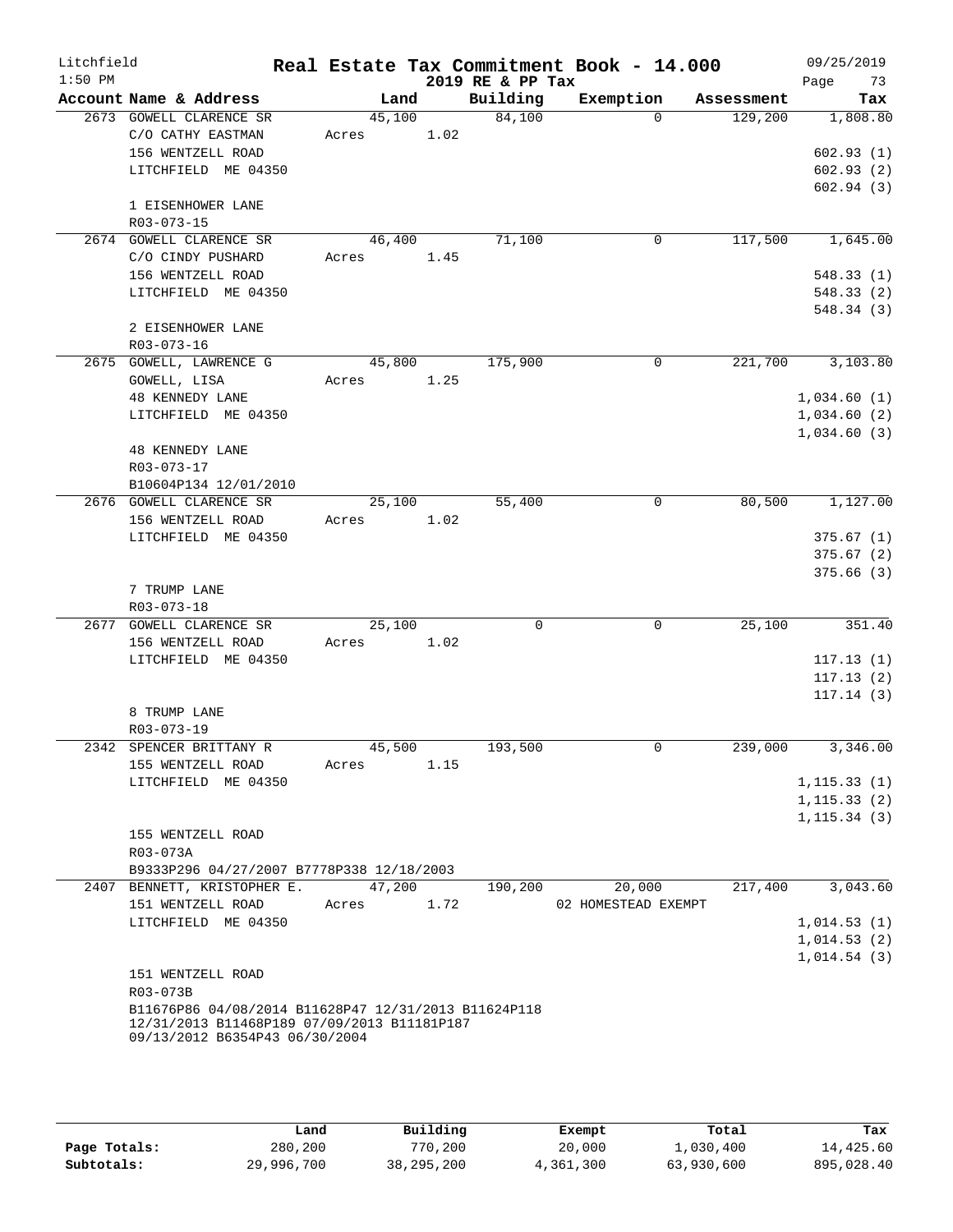| Litchfield |                                                                 |            |        |             |                  | Real Estate Tax Commitment Book - 14.000 |            | 09/25/2019   |
|------------|-----------------------------------------------------------------|------------|--------|-------------|------------------|------------------------------------------|------------|--------------|
| $1:50$ PM  |                                                                 |            |        |             | 2019 RE & PP Tax |                                          |            | Page 74      |
|            | Account Name & Address                                          |            | Land   |             |                  | Building Exemption                       | Assessment | Tax          |
|            | 2588 FORD AARON M                                               |            | 47,400 |             | 191,200          | 20,000                                   | 218,600    | 3,060.40     |
|            | 135 WENTZEL ROAD                                                | Acres 1.80 |        |             |                  | 02 HOMESTEAD EXEMPT                      |            |              |
|            | LTCHFIELD ME 04350                                              |            |        |             |                  |                                          |            | 1,020.13(1)  |
|            |                                                                 |            |        |             |                  |                                          |            | 1,020.13(2)  |
|            | 135 WENTZELL ROAD                                               |            |        |             |                  |                                          |            | 1,020.14(3)  |
|            | R03-073D                                                        |            |        |             |                  |                                          |            |              |
|            | B9596P85 12/18/2007 B9071P343 09/11/2006                        |            |        |             |                  |                                          |            |              |
|            | 2499 HODGDON, WAYNE D                                           |            | 49,500 |             | 218,800          | 20,000                                   | 248,300    | 3,476.20     |
|            | HODGDON ELLEN J                                                 | Acres 2.50 |        |             |                  | 02 HOMESTEAD EXEMPT                      |            |              |
|            | 99 WENTZELL ROAD                                                |            |        |             |                  |                                          |            | 1,158.73(1)  |
|            | Litchfield ME 04350                                             |            |        |             |                  |                                          |            | 1, 158.73(2) |
|            |                                                                 |            |        |             |                  |                                          |            | 1,158.74(3)  |
|            | 99 WENTZELL ROAD                                                |            |        |             |                  |                                          |            |              |
|            | R03-073E                                                        |            |        |             |                  |                                          |            |              |
|            | B8663P75 10/26/2005                                             |            |        |             |                  |                                          |            |              |
|            | 2920 DENNISON, RONALD E.                                        |            | 52,800 |             | 144,400          | $\Omega$                                 | 197,200    | 2,760.80     |
|            | DENNISON, CHELSEA J.                                            | Acres 3.60 |        |             |                  |                                          |            |              |
|            | 141 WENTZELL ROAD                                               |            |        |             |                  |                                          |            | 920.27(1)    |
|            | LITCHFIELD ME 04350                                             |            |        |             |                  |                                          |            | 920.27(2)    |
|            |                                                                 |            |        |             |                  |                                          |            | 920.26(3)    |
|            | 141 WENTZELL ROAD<br>R03-073F                                   |            |        |             |                  |                                          |            |              |
|            | B12723P57 09/13/2017                                            |            |        |             |                  |                                          |            |              |
|            | 2262 HATCH, JONATHAN R                                          |            |        | $\mathbf 0$ | 12,700           | 12,700                                   | 0          | 0.00         |
|            | 11 KENNEDY LANE                                                 |            |        |             |                  | 02 HOMESTEAD EXEMPT                      |            |              |
|            | LITCHFIELD ME 04350                                             |            |        |             |                  |                                          |            |              |
|            |                                                                 |            |        |             |                  |                                          |            |              |
|            |                                                                 |            |        |             |                  |                                          |            |              |
|            | 11 KENNEDY LANE                                                 |            |        |             |                  |                                          |            |              |
|            | R03-073-ON-1                                                    |            |        |             |                  |                                          |            |              |
|            | 2004 MCLANE, ROGER A                                            |            |        | 0           | 14,000           | 14,000                                   | $\Omega$   | 0.00         |
|            | 19 ELM LANE                                                     |            |        |             |                  | 02 HOMESTEAD EXEMPT                      |            |              |
|            | LITCHFIELD ME 04350                                             |            |        |             |                  | 14 WW2 Vet NonRes                        |            |              |
|            |                                                                 |            |        |             |                  |                                          |            |              |
|            | 19 ELM LANE                                                     |            |        |             |                  |                                          |            |              |
|            | R03-073-ON-10                                                   |            |        |             |                  |                                          |            |              |
|            | 2008 GOWELL, CLARENCE SR.                                       |            |        | 0           | 5,700            | 0                                        | 5,700      | 79.80        |
|            | 156 WENTZELL ROAD                                               |            |        |             |                  |                                          |            |              |
|            | LITCHFIELD ME 04350                                             |            |        |             |                  |                                          |            | 26.60(1)     |
|            |                                                                 |            |        |             |                  |                                          |            | 26.60(2)     |
|            |                                                                 |            |        |             |                  |                                          |            | 26.60(3)     |
|            | 57 KENNEDY LANE                                                 |            |        |             |                  |                                          |            |              |
|            | $R03 - 073 - ON - 2$                                            |            |        |             |                  |                                          |            |              |
|            | B10197P78 08/28/2009 B10197P78 08/28/2009<br>2774 PAGE, MELANIE |            |        | 0           | 6,300            | 0                                        | 6,300      | 88.20        |
|            | 547 WEST ROAD                                                   |            |        |             |                  |                                          |            |              |
|            | BOWDOIN ME 04287                                                |            |        |             |                  |                                          |            | 29.40(1)     |
|            |                                                                 |            |        |             |                  |                                          |            | 29.40(2)     |
|            |                                                                 |            |        |             |                  |                                          |            | 29.40(3)     |
|            | 4 ELM LANE                                                      |            |        |             |                  |                                          |            |              |
|            | $R03 - 073 - ON - 3$                                            |            |        |             |                  |                                          |            |              |
|            |                                                                 |            |        |             |                  |                                          |            |              |

|              | Land         | Building   | Exempt    | Total      | Tax        |
|--------------|--------------|------------|-----------|------------|------------|
| Page Totals: | 149,700      | 593,100    | 66,700    | 676,100    | 9,465.40   |
| Subtotals:   | 30, 146, 400 | 38,888,300 | 4,428,000 | 64,606,700 | 904,493.80 |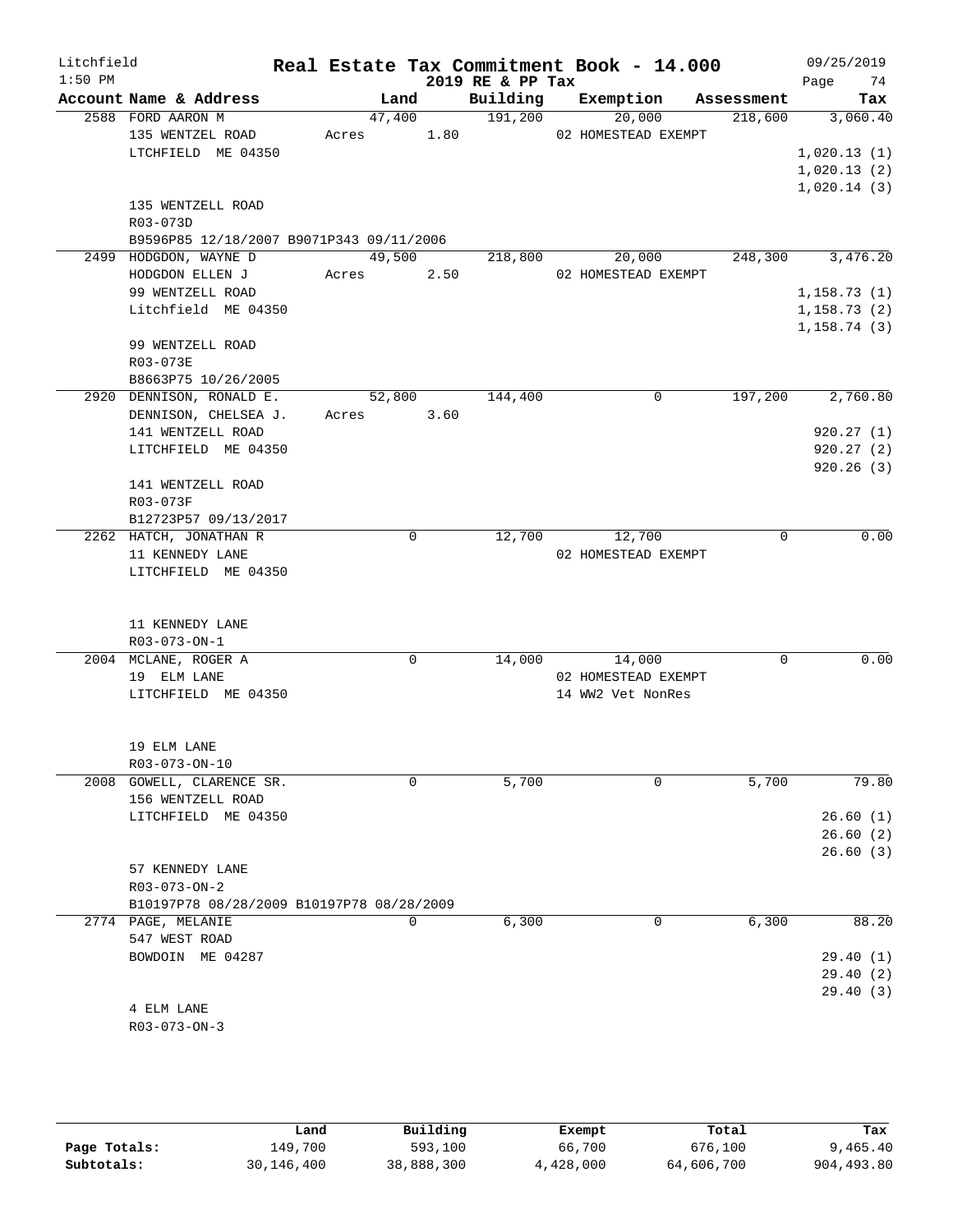| Litchfield |                                                       |             | Real Estate Tax Commitment Book - 14.000 |                     |            | 09/25/2019           |
|------------|-------------------------------------------------------|-------------|------------------------------------------|---------------------|------------|----------------------|
| $1:50$ PM  |                                                       |             | 2019 RE & PP Tax                         |                     |            | Page<br>75           |
|            | Account Name & Address                                | Land        | Building                                 | Exemption           | Assessment | Tax                  |
|            | 2006 GOWELL SR., CLARENCE                             | $\Omega$    | 13,500                                   | $\Omega$            | 13,500     | 189.00               |
|            | 156 WENTZEL ROAD                                      |             |                                          |                     |            |                      |
|            | LITCHFIELD ME 04350                                   |             |                                          |                     |            | 63.00(1)             |
|            |                                                       |             |                                          |                     |            | 63.00(2)             |
|            |                                                       |             |                                          |                     |            | 63.00(3)             |
|            | 10 ELM LANE<br>R03-073-ON-4                           |             |                                          |                     |            |                      |
|            | 2007 JAROCHYM, PAUL                                   | 0           | 18,700                                   | 0                   | 18,700     | 261.80               |
|            | 16 ELM LANE                                           |             |                                          |                     |            |                      |
|            | LITCHFIELD ME 04345                                   |             |                                          |                     |            | 87.27(1)             |
|            |                                                       |             |                                          |                     |            | 87.27(2)             |
|            |                                                       |             |                                          |                     |            | 87.26(3)             |
|            | 16 ELM LANE                                           |             |                                          |                     |            |                      |
|            | R03-073-ON-5                                          |             |                                          |                     |            |                      |
|            | 2002 MCLANE, NANCY                                    | $\mathbf 0$ | 12,900                                   | 12,900              | 0          | 0.00                 |
|            | 7 ELM LANE                                            |             |                                          | 02 HOMESTEAD EXEMPT |            |                      |
|            | LITCHFIELD ME 04350                                   |             |                                          |                     |            |                      |
|            |                                                       |             |                                          |                     |            |                      |
|            |                                                       |             |                                          |                     |            |                      |
|            | 7 ELM LANE                                            |             |                                          |                     |            |                      |
|            | R03-073-ON-6                                          |             |                                          |                     |            |                      |
|            | 2788 BERRY, DALE                                      | 0           | 11,400                                   | 11,400              | 0          | 0.00                 |
|            | BERRY, ROBERT                                         |             |                                          | 02 HOMESTEAD EXEMPT |            |                      |
|            | 9 ELM LANE                                            |             |                                          |                     |            |                      |
|            | Litchfield ME 04350                                   |             |                                          |                     |            |                      |
|            |                                                       |             |                                          |                     |            |                      |
|            | 9 ELM LANE                                            |             |                                          |                     |            |                      |
|            | R03-073-ON-7                                          | 0           |                                          |                     | 13,200     | 184.80               |
|            | 2582 PINE VIEW HOMES, INC.<br>MARSELLA, GREGG, SMART, |             | 13,200                                   | 0                   |            |                      |
|            | LISA                                                  |             |                                          |                     |            |                      |
|            | P O BOX 319                                           |             |                                          |                     |            | 61.60(1)             |
|            | WATERVILLE ME                                         |             |                                          |                     |            | 61.60(2)             |
|            | 04903-0319                                            |             |                                          |                     |            |                      |
|            |                                                       |             |                                          |                     |            | 61.60(3)             |
|            | 11 ELM LANE                                           |             |                                          |                     |            |                      |
|            | $R03 - 073 - ON - 8$                                  |             |                                          |                     |            |                      |
| 1999       | GAUTHIER, DANIEL S. SR                                | 0           | 8,700                                    | $\overline{0}$      | 8,700      | 121.80               |
|            | 12 ELM LANE                                           |             |                                          |                     |            |                      |
|            | LITCHFIELD ME 04350                                   |             |                                          |                     |            | 40.60(1)<br>40.60(2) |
|            |                                                       |             |                                          |                     |            | 40.60(3)             |
|            | 12 ELM LANE                                           |             |                                          |                     |            |                      |
|            | R03-073-ON-9                                          |             |                                          |                     |            |                      |
|            | 1908 WING JOSEPH E                                    | 43,000      | $\Omega$                                 | 0                   | 43,000     | 602.00               |
|            | 26 WENTZELL ROAD                                      | Acres       | 10.00                                    |                     |            |                      |
|            | LITCHFIELD ME 04350                                   |             |                                          |                     |            | 200.67(1)            |
|            |                                                       |             |                                          |                     |            | 200.67(2)            |
|            |                                                       |             |                                          |                     |            | 200.66(3)            |
|            | WENTZELL ROAD                                         |             |                                          |                     |            |                      |
|            | $R03 - 074$                                           |             |                                          |                     |            |                      |
|            | B9920P71 12/02/2008 B5141P227                         |             |                                          |                     |            |                      |

|              | Land       | Building   | Exempt    | Total      | Tax        |
|--------------|------------|------------|-----------|------------|------------|
| Page Totals: | 43,000     | 78,400     | 24,300    | 97,100     | 1,359.40   |
| Subtotals:   | 30,189,400 | 38,966,700 | 4,452,300 | 64,703,800 | 905,853.20 |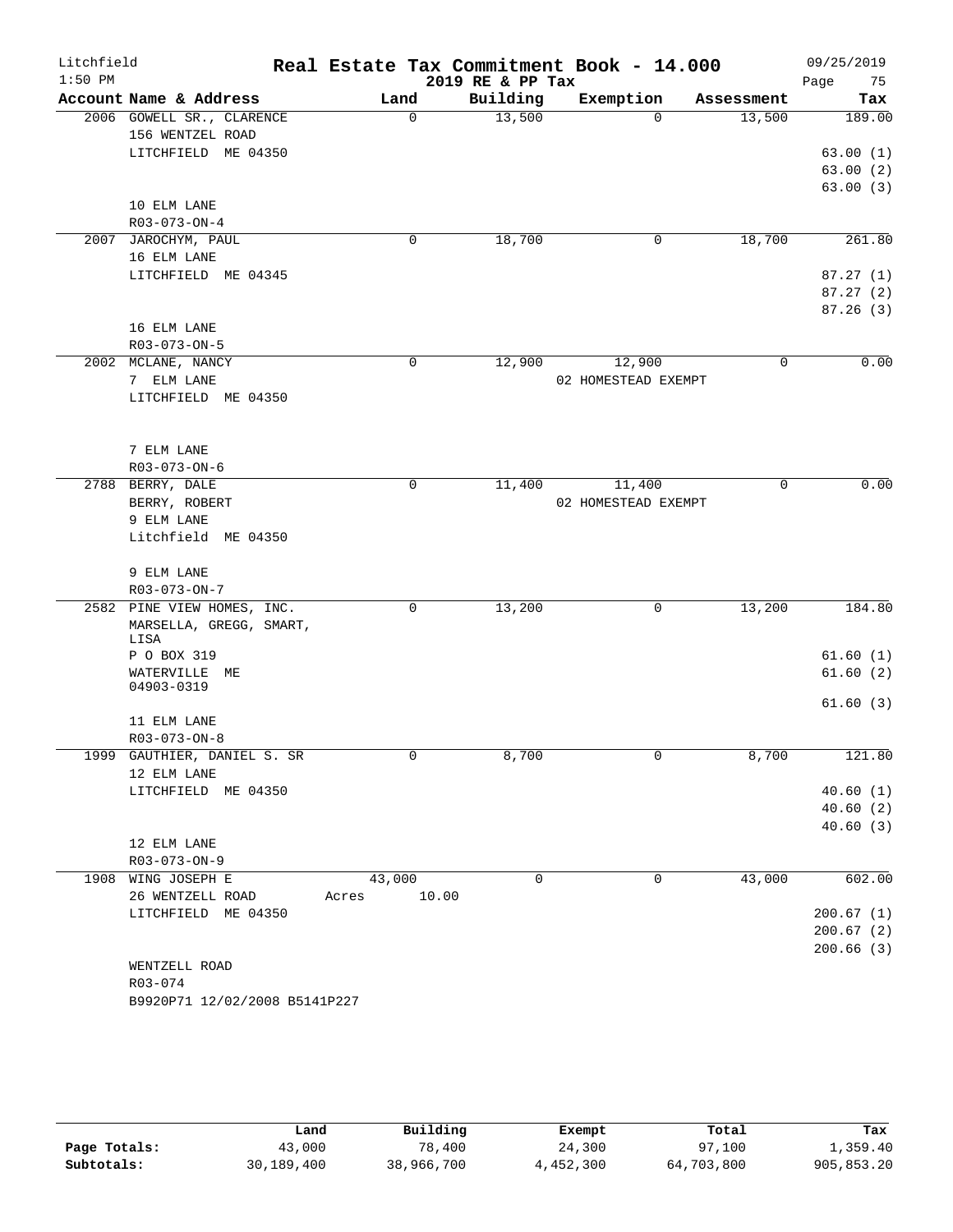| Litchfield |                                                                                                     |       |        |      |                  | Real Estate Tax Commitment Book - 14.000 |            | 09/25/2019  |
|------------|-----------------------------------------------------------------------------------------------------|-------|--------|------|------------------|------------------------------------------|------------|-------------|
| $1:50$ PM  |                                                                                                     |       |        |      | 2019 RE & PP Tax |                                          |            | 76<br>Page  |
|            | Account Name & Address                                                                              |       | Land   |      | Building         | Exemption                                | Assessment | Tax         |
|            | 1901 WING, MICHELLE                                                                                 |       | 49,200 |      | 106, 200         | 20,000                                   | 135,400    | 1,895.60    |
|            | WING, DAVID                                                                                         | Acres |        | 2.40 |                  | 02 HOMESTEAD EXEMPT                      |            |             |
|            | 29 WENTZELL ROAD                                                                                    |       |        |      |                  |                                          |            | 631.87 (1)  |
|            | LITCHFIELD ME 04350                                                                                 |       |        |      |                  |                                          |            | 631.87(2)   |
|            |                                                                                                     |       |        |      |                  |                                          |            | 631.86 (3)  |
|            | 29 WENTZELL ROAD                                                                                    |       |        |      |                  |                                          |            |             |
|            | R03-074A                                                                                            |       |        |      |                  |                                          |            |             |
|            | B9838P258 08/28/2008 B5366P301 07/20/2004<br>2082 WING, JOSEPH E.                                   |       | 10,800 |      | $\mathbf 0$      | 0                                        | 10,800     | 151.20      |
|            | 26 WENTZELL ROAD                                                                                    | Acres |        | 3.60 |                  |                                          |            |             |
|            | LITCHFIELD ME 04350                                                                                 |       |        |      |                  |                                          |            | 50.40(1)    |
|            |                                                                                                     |       |        |      |                  |                                          |            | 50.40(2)    |
|            |                                                                                                     |       |        |      |                  |                                          |            | 50.40(3)    |
|            | WENTZELL ROAD                                                                                       |       |        |      |                  |                                          |            |             |
|            | R03-074B                                                                                            |       |        |      |                  |                                          |            |             |
|            | B12051P146 12/22/2014 B11896P240 12/22/2014                                                         |       |        |      |                  |                                          |            |             |
|            | B10358P20 03/09/2010 B5727P76 09/10/1998                                                            |       |        |      |                  |                                          |            |             |
|            | 797 HATHORNE, TREVOR A.                                                                             |       | 81,200 |      | 14,600           | 0                                        | 95,800     | 1,341.20    |
|            | 17 WENTZELL ROAD                                                                                    | Acres |        | 7.60 |                  |                                          |            |             |
|            | LITCHFIELD ME 04350                                                                                 |       |        |      |                  |                                          |            | 447.07 (1)  |
|            |                                                                                                     |       |        |      |                  |                                          |            | 447.07 (2)  |
|            |                                                                                                     |       |        |      |                  |                                          |            | 447.06 (3)  |
|            | 4 HATHORNE LANE<br>R03-075                                                                          |       |        |      |                  |                                          |            |             |
|            | B12144P263 10/23/2015 B10422P72 05/19/2010 B10422P72<br>05/19/2010 B10288P154 12/02/2009 B10082P253 |       |        |      |                  |                                          |            |             |
|            | 05/28/2009 B1617P292 02/28/1973<br>796 HATHORNE, TREVOR                                             |       | 0      |      | 17,800           | 0                                        | 17,800     | 249.20      |
|            | 17 WENTZELL ROAD                                                                                    |       |        |      |                  |                                          |            |             |
|            | LITCHFIELD ME 04350                                                                                 |       |        |      |                  |                                          |            | 83.07(1)    |
|            |                                                                                                     |       |        |      |                  |                                          |            | 83.07(2)    |
|            |                                                                                                     |       |        |      |                  |                                          |            | 83.06(3)    |
|            | 17 WENTZELL ROAD                                                                                    |       |        |      |                  |                                          |            |             |
|            | $R03 - 075 - ON - 1$                                                                                |       |        |      |                  |                                          |            |             |
|            | 705 GOWELL SR, CLARENCE R<br>TRUSTEE                                                                |       | 40,800 |      | 0                | $\mathbf 0$                              | 40,800     | 571.20      |
|            | 156 WENTZELL ROAD                                                                                   | Acres |        | 7.00 |                  |                                          |            |             |
|            | LITCHFIELD ME 04350                                                                                 |       |        |      |                  |                                          |            | 190.40(1)   |
|            |                                                                                                     |       |        |      |                  |                                          |            | 190.40(2)   |
|            |                                                                                                     |       |        |      |                  |                                          |            | 190.40(3)   |
|            | 98 GUSTIN ROAD                                                                                      |       |        |      |                  |                                          |            |             |
|            | R03-076                                                                                             |       |        |      |                  |                                          |            |             |
|            | B6354P122                                                                                           |       |        |      |                  |                                          | 214,600    | 3,004.40    |
|            | 155 BLOCHER, DAVID M, HELEN<br><b>B. WARREN</b>                                                     |       | 58,500 |      | 182,100          | 26,000                                   |            |             |
|            | 638 OAKHILL ROAD                                                                                    | Acres |        | 5.51 |                  | 03 VETERANS EXEMPT                       |            |             |
|            | LITCHFIELD ME 04350                                                                                 |       |        |      |                  | 02 HOMESTEAD EXEMPT                      |            | 1,001.47(1) |
|            |                                                                                                     |       |        |      |                  |                                          |            | 1,001.47(2) |
|            |                                                                                                     |       |        |      |                  |                                          |            | 1,001.46(3) |
|            | 638 OAK HILL ROAD                                                                                   |       |        |      |                  |                                          |            |             |
|            | R03-078                                                                                             |       |        |      |                  |                                          |            |             |
|            | B10259P77 10/30/2009 B2903P201 01/10/1986 B1897P247                                                 |       |        |      |                  |                                          |            |             |

|              | Land       | Building   | Exempt    | Total      | Tax        |
|--------------|------------|------------|-----------|------------|------------|
| Page Totals: | 240,500    | 320,700    | 46,000    | 515,200    | 7,212.80   |
| Subtotals:   | 30,429,900 | 39,287,400 | 4,498,300 | 65,219,000 | 913,066.00 |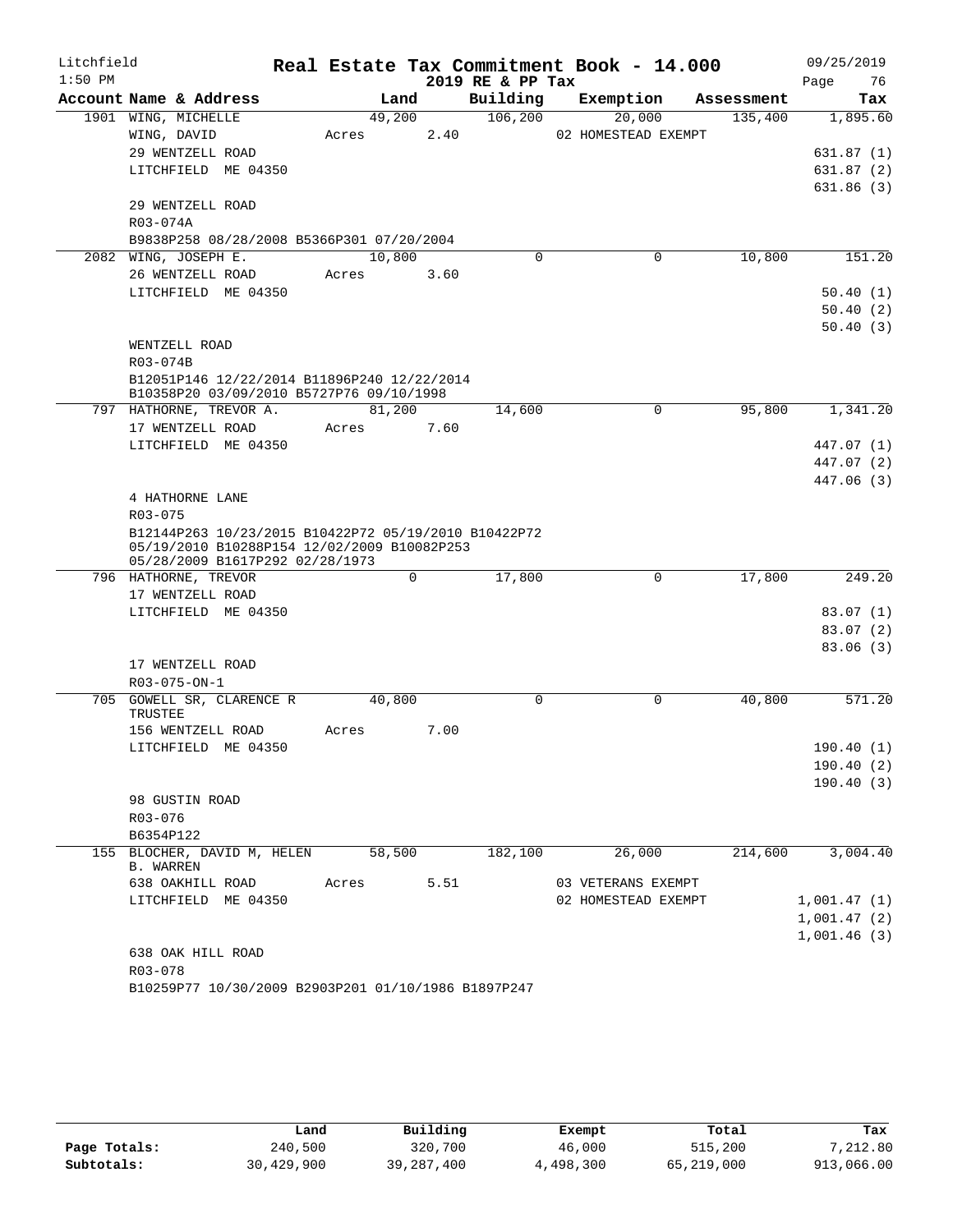| Litchfield |                                              |       |        |             |                  | Real Estate Tax Commitment Book - 14.000 |            | 09/25/2019 |
|------------|----------------------------------------------|-------|--------|-------------|------------------|------------------------------------------|------------|------------|
| $1:50$ PM  |                                              |       |        |             | 2019 RE & PP Tax |                                          |            | 77<br>Page |
|            | Account Name & Address                       |       | Land   |             | Building         | Exemption                                | Assessment | Tax        |
|            | 2720 BOUFFARD RONALD                         |       | 3,200  |             | $\Omega$         | $\Omega$                                 | 3,200      | 44.80      |
|            | BOUFFARD, LISA MARIE                         | Acres |        | 4.30        |                  |                                          |            |            |
|            | 289 OAK HILL ROAD                            |       |        |             |                  |                                          |            | 14.93(1)   |
|            | WALES ME 04280                               |       |        |             |                  |                                          |            | 14.93(2)   |
|            |                                              |       |        |             |                  |                                          |            | 14.94(3)   |
|            | OAK HILL ROAD                                |       |        |             |                  |                                          |            |            |
|            | R03-078A                                     |       |        |             |                  |                                          |            |            |
|            | B11600P234 12/27/2013 B9865P238 09/29/2008   |       |        |             |                  |                                          |            |            |
|            | 2741 BLOCHER, DAVID                          |       | 87,700 |             | $\Omega$         | $\mathbf 0$                              | 87,700     | 1,227.80   |
|            | 638 OAK HILL ROAD                            | Acres |        | 114.69      |                  |                                          |            |            |
|            | Litchfield ME 04350                          |       |        |             |                  |                                          |            | 409.27(1)  |
|            |                                              |       |        |             |                  |                                          |            | 409.27(2)  |
|            |                                              |       |        |             |                  |                                          |            | 409.26(3)  |
|            | OAK HILL ROAD                                |       |        |             |                  |                                          |            |            |
|            | R03-078B                                     |       |        |             |                  |                                          |            |            |
|            | B2903P201 01/10/1986                         |       |        | $\mathbf 0$ |                  | $\mathbf 0$                              |            |            |
|            | 641 EDUCATIONAL MEDIA<br>BROADCASTING        |       |        |             | 149,600          |                                          | 149,600    | 2,094.40   |
|            | EDUCATIONAL MEDIA                            |       |        |             |                  |                                          |            |            |
|            | FOUNDATION                                   |       |        |             |                  |                                          |            |            |
|            | 5700 WEST OAKS                               |       |        |             |                  |                                          |            | 698.13(1)  |
|            | <b>BOULEVARD</b>                             |       |        |             |                  |                                          |            |            |
|            | ROCKLIN CA 95765                             |       |        |             |                  |                                          |            | 698.13(2)  |
|            |                                              |       |        |             |                  |                                          |            | 698.14(3)  |
|            | 620 OAK HILL ROAD                            |       |        |             |                  |                                          |            |            |
|            | R03-078C-ON                                  |       |        |             |                  |                                          |            |            |
|            | B2757P148                                    |       |        |             |                  |                                          |            |            |
|            | 712 GOWELL ALMA, TRUSTEE                     |       | 86,100 |             | 0                | 0                                        | 86,100     | 1,205.40   |
|            | ALMA E GOWELL<br>TRUST-FLORIDA               | Acres |        | 6.09        |                  |                                          |            |            |
|            | 156 WENTZELL ROAD                            |       |        |             |                  |                                          |            | 401.80(1)  |
|            | LITCHFIELD ME 04350                          |       |        |             |                  |                                          |            | 401.80(2)  |
|            |                                              |       |        |             |                  |                                          |            | 401.80(3)  |
|            | <b>GUSTIN ROAD</b>                           |       |        |             |                  |                                          |            |            |
|            | R03-080                                      |       |        |             |                  |                                          |            |            |
|            | B6354P122 11/30/2000                         |       |        |             |                  |                                          |            |            |
|            | 1761 GOWELL, KENNETH                         |       |        | $\mathbf 0$ | 13,900           | 0                                        | 13,900     | 194.60     |
|            | 53 BOWKER ROAD                               |       |        |             |                  |                                          |            |            |
|            | PHIPPSBURG ME 04562                          |       |        |             |                  |                                          |            | 64.87(1)   |
|            |                                              |       |        |             |                  |                                          |            | 64.87(2)   |
|            |                                              |       |        |             |                  |                                          |            | 64.86(3)   |
|            | 101 GUSTIN ROAD                              |       |        |             |                  |                                          |            |            |
|            | $R03 - 080 - ON - 1$                         |       |        |             |                  |                                          |            |            |
|            | 1440 GOWELL ALMA, TRUSTEE                    |       |        | 0           | 17,500           | 17,500                                   | 0          | 0.00       |
|            | ALMA E GOWELL                                |       |        |             |                  | 02 HOMESTEAD EXEMPT                      |            |            |
|            | TRUST-FLORIDA                                |       |        |             |                  |                                          |            |            |
|            | 156 WENTZELL ROAD                            |       |        |             |                  |                                          |            |            |
|            | LITCHFIELD ME 04350                          |       |        |             |                  |                                          |            |            |
|            |                                              |       |        |             |                  |                                          |            |            |
|            | 103 GUSTIN ROAD                              |       |        |             |                  |                                          |            |            |
|            | $R03 - 080 - ON - 2$<br>B10859P66 10/14/2011 |       |        |             |                  |                                          |            |            |
|            |                                              |       |        |             |                  |                                          |            |            |

|              | Land       | Building   | Exempt    | Total      | Tax        |
|--------------|------------|------------|-----------|------------|------------|
| Page Totals: | L77,000    | 181,000    | 17,500    | 340,500    | 4,767.00   |
| Subtotals:   | 30,606,900 | 39,468,400 | 4,515,800 | 65,559,500 | 917,833.00 |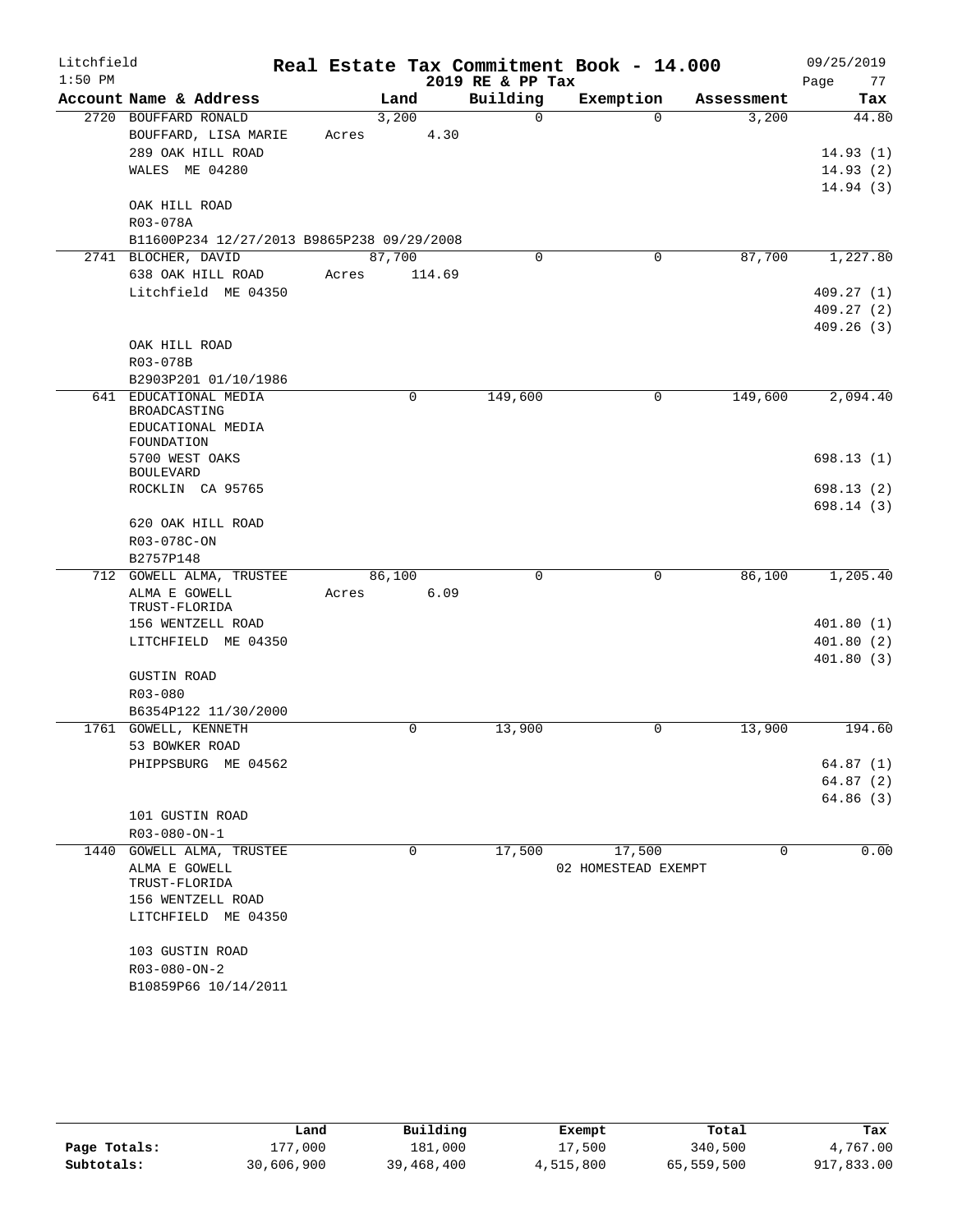| Litchfield<br>$1:50$ PM |                                                    |        |             | 2019 RE & PP Tax |          | Real Estate Tax Commitment Book - 14.000 |            | 09/25/2019<br>78<br>Page |
|-------------------------|----------------------------------------------------|--------|-------------|------------------|----------|------------------------------------------|------------|--------------------------|
|                         | Account Name & Address                             |        | Land        |                  | Building | Exemption                                | Assessment | Tax                      |
|                         | 78 GOWELL ALMA E. TRUSTEE<br>156 WENTZELL ROAD     |        | $\mathbf 0$ |                  | 6,600    | $\Omega$                                 | 6,600      | 92.40                    |
|                         | LITCHFIELD ME 04350                                |        |             |                  |          |                                          |            | 30.80(1)                 |
|                         |                                                    |        |             |                  |          |                                          |            | 30.80(2)                 |
|                         |                                                    |        |             |                  |          |                                          |            | 30.80(3)                 |
|                         | 105 GUSTIN ROAD                                    |        |             |                  |          |                                          |            |                          |
|                         | $R03 - 080 - ON - 3$                               |        |             |                  |          |                                          |            |                          |
|                         | B6354P122                                          |        |             |                  |          |                                          |            |                          |
|                         | 1767 GOODWIN, LAURIE                               |        | 0           |                  | 34,700   | 20,000                                   | 14,700     | 205.80                   |
|                         | 109 GUSTIN ROAD                                    |        |             |                  |          | 02 HOMESTEAD EXEMPT                      |            |                          |
|                         | LITCHFIELD ME 04350                                |        |             |                  |          |                                          |            | 68.60 (1)<br>68.60(2)    |
|                         |                                                    |        |             |                  |          |                                          |            | 68.60 (3)                |
|                         | 109 GUSTIN ROAD                                    |        |             |                  |          |                                          |            |                          |
|                         | $R03 - 080 - ON - 4$                               |        |             |                  |          |                                          |            |                          |
|                         | B11531P153                                         |        |             |                  |          |                                          |            |                          |
|                         | 1907 WING, JOSEPH                                  | 55,500 |             |                  | 45,400   | 0                                        | 100,900    | 1,412.60                 |
|                         | 26 WENTZELL ROAD                                   | Acres  |             | 4.50             |          |                                          |            |                          |
|                         | LITCHFIELD ME 04350                                |        |             |                  |          |                                          |            | 470.87 (1)               |
|                         |                                                    |        |             |                  |          |                                          |            | 470.87 (2)               |
|                         |                                                    |        |             |                  |          |                                          |            | 470.86 (3)               |
|                         | 36 WENTZELL ROAD                                   |        |             |                  |          |                                          |            |                          |
|                         | R03-085                                            |        |             |                  |          |                                          |            |                          |
|                         | B9920P71 B2952P200                                 |        |             |                  |          |                                          |            |                          |
|                         | 1904 WING, JOSEPH                                  | 45,000 |             |                  | 137,200  | 20,000                                   | 162, 200   | 2,270.80                 |
|                         | 26 WENTZELL ROAD                                   | Acres  |             | 2.00             |          | 02 HOMESTEAD EXEMPT                      |            |                          |
|                         | LITCHFIELD ME 04350                                |        |             |                  |          |                                          |            | 756.93(1)                |
|                         |                                                    |        |             |                  |          |                                          |            | 756.93 (2)               |
|                         |                                                    |        |             |                  |          |                                          |            | 756.94(3)                |
|                         | 26 WENTZELL ROAD                                   |        |             |                  |          |                                          |            |                          |
|                         | R03-085A                                           |        |             |                  |          |                                          |            |                          |
|                         | 1802 VYE, KATHRYN E                                | 49,500 |             |                  | 27,500   | 0                                        | 77,000     | 1,078.00                 |
|                         | VYE, CARLETON                                      | Acres  |             | 2.50             |          |                                          |            |                          |
|                         | 46 WENTZELL ROAD                                   |        |             |                  |          |                                          |            | 359.33(1)                |
|                         | LITCHFIELD ME 04350                                |        |             |                  |          |                                          |            | 359.33(2)                |
|                         |                                                    |        |             |                  |          |                                          |            | 359.34(3)                |
|                         | 46 WENTZELL ROAD                                   |        |             |                  |          |                                          |            |                          |
|                         | R03-085B                                           |        |             |                  |          |                                          |            |                          |
|                         | B10569P19 10/22/2010                               |        |             |                  |          |                                          |            |                          |
|                         | 1845 LANDRY, NATHAN                                | 60,000 |             |                  | 139,000  | $\mathbf 0$                              | 199,000    | 2,786.00                 |
|                         | 65 CUMBERLAND AVENUE                               | Acres  |             | 6.00             |          |                                          |            |                          |
|                         | LEWISTON ME 04240                                  |        |             |                  |          |                                          |            | 928.67(1)                |
|                         |                                                    |        |             |                  |          |                                          |            | 928.67(2)                |
|                         |                                                    |        |             |                  |          |                                          |            | 928.66(3)                |
|                         | 50 WENTZELL ROAD                                   |        |             |                  |          |                                          |            |                          |
|                         | R03-086                                            |        |             |                  |          |                                          |            |                          |
|                         | B10655P39 01/28/2011 B10276P138 11/19/2009         |        |             |                  |          |                                          |            |                          |
|                         | B10137P192 07/06/2009 B3038P77 05/04/2004          |        |             |                  |          |                                          |            |                          |
|                         | 1847 WENTZELL, LINWOOD L JR                        | 40,900 |             |                  | 49,400   | 20,000                                   | 70,300     | 984.20                   |
|                         | MOODY, BARBARA                                     | Acres  |             | 0.70             |          | 02 HOMESTEAD EXEMPT                      |            |                          |
|                         | 94 WENTZELL ROAD                                   |        |             |                  |          |                                          |            | 328.07 (1)               |
|                         | LITCHFIELD ME 04350                                |        |             |                  |          |                                          |            | 328.07 (2)               |
|                         |                                                    |        |             |                  |          |                                          |            | 328.06(3)                |
|                         | 94 WENTZELL ROAD                                   |        |             |                  |          |                                          |            |                          |
|                         | R03-088                                            |        |             |                  |          |                                          |            |                          |
|                         | B9718P61 05/05/2008 B6286P117 08/28/2000 B3640P320 |        |             |                  |          |                                          |            |                          |
|                         |                                                    |        |             |                  |          |                                          |            |                          |
|                         |                                                    |        |             |                  |          |                                          |            |                          |
|                         | Land.                                              |        | Building    |                  |          | <b>Ryomnt</b>                            | $T0+21$    | Tay                      |

|              | Land       | Building   | Exempt    | Total      | Tax        |
|--------------|------------|------------|-----------|------------|------------|
| Page Totals: | 250,900    | 439,800    | 60,000    | 630,700    | 8,829.80   |
| Subtotals:   | 30,857,800 | 39,908,200 | 4,575,800 | 66,190,200 | 926,662.80 |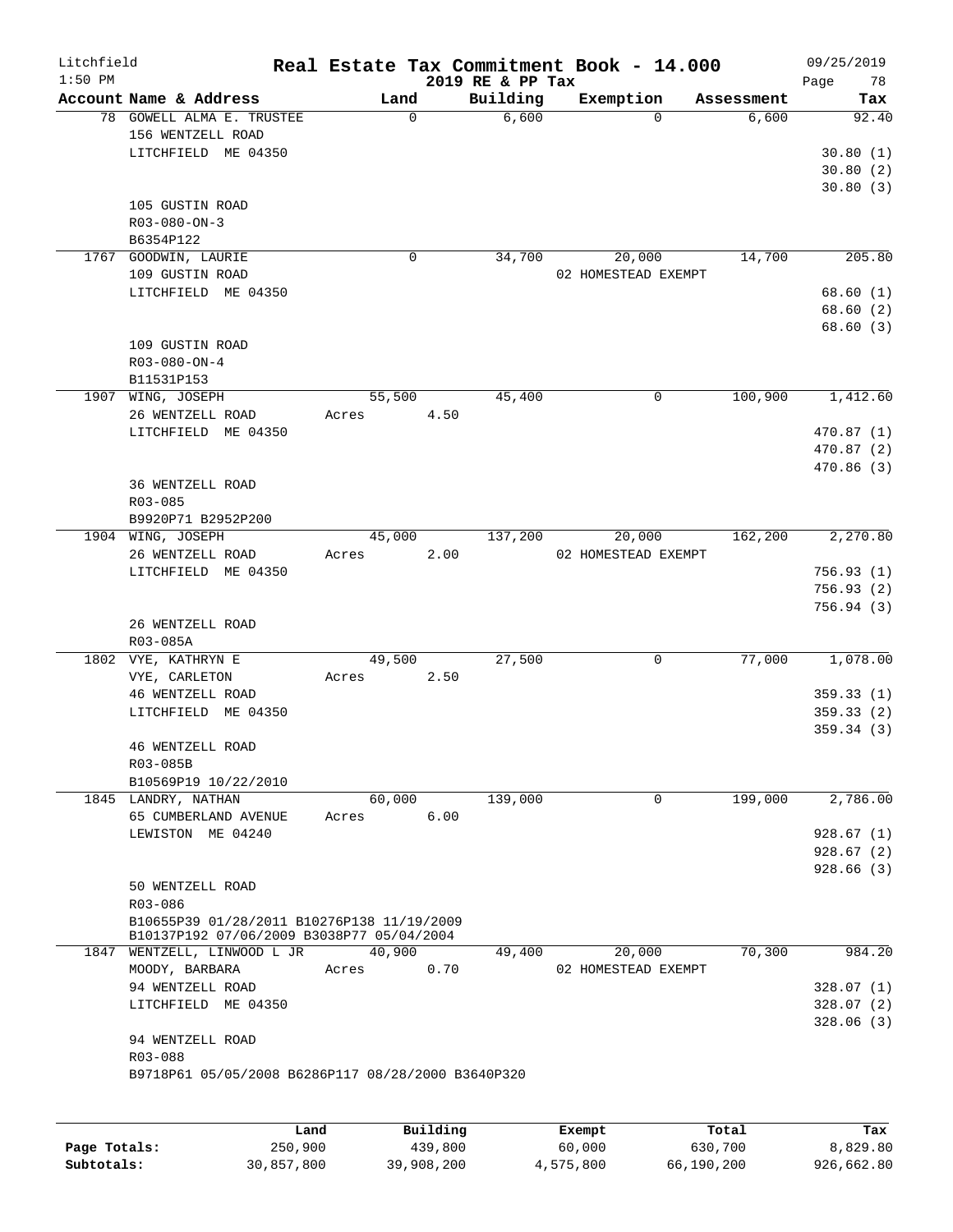| Litchfield   |                                                                                           |              |        |             |                              | Real Estate Tax Commitment Book - 14.000 |            |                       | 09/25/2019      |
|--------------|-------------------------------------------------------------------------------------------|--------------|--------|-------------|------------------------------|------------------------------------------|------------|-----------------------|-----------------|
| $1:50$ PM    | Account Name & Address                                                                    |              | Land   |             | 2019 RE & PP Tax<br>Building | Exemption                                |            |                       | Page<br>79      |
|              | 1045 LEMAY, MARC                                                                          |              | 73,000 |             | 68,900                       |                                          | $\Omega$   | Assessment<br>141,900 | Tax<br>1,986.60 |
|              | 720 HIGHLAND DRIVE                                                                        | Acres        |        | 26.98       |                              |                                          |            |                       |                 |
|              |                                                                                           |              |        |             |                              |                                          |            |                       |                 |
|              | ORANGE CITY FL 32763                                                                      |              |        |             |                              |                                          |            |                       | 662.20(1)       |
|              |                                                                                           |              |        |             |                              |                                          |            |                       | 662.20(2)       |
|              |                                                                                           |              |        |             |                              |                                          |            |                       | 662.20(3)       |
|              | 55 LEMAY LANE                                                                             |              |        |             |                              |                                          |            |                       |                 |
|              | R03-088A                                                                                  |              |        |             |                              |                                          |            |                       |                 |
|              | B12877P58 04/02/2018 B11405P112 06/04/2013<br>B10631P284 12/29/2010 B10631P281 12/29/2010 |              |        |             |                              |                                          |            |                       |                 |
|              | B9034P259 06/08/2006 B3276P233 12/02/1987                                                 |              |        |             |                              |                                          |            |                       |                 |
|              | 1242 MOODY JR, HOWARD D                                                                   |              | 39,400 |             | 10,100                       | 20,000                                   |            | 29,500                | 413.00          |
|              | MOODY, BARBARA                                                                            | Acres        |        | 0.80        |                              | 02 HOMESTEAD EXEMPT                      |            |                       |                 |
|              | 78 WENTZELL ROAD                                                                          |              |        |             |                              |                                          |            |                       | 137.67(1)       |
|              | LITCHFIELD ME 04350                                                                       |              |        |             |                              |                                          |            |                       | 137.67(2)       |
|              |                                                                                           |              |        |             |                              |                                          |            |                       | 137.66(3)       |
|              | 78 WENTZELL ROAD                                                                          |              |        |             |                              |                                          |            |                       |                 |
|              | R03-088B                                                                                  |              |        |             |                              |                                          |            |                       |                 |
|              | B1993P274                                                                                 |              |        |             |                              |                                          |            |                       |                 |
|              | 1846 POWERS BONNIE L                                                                      |              | 41,100 |             | 33,800                       |                                          | 0          | 74,900                | 1,048.60        |
|              |                                                                                           |              |        |             |                              |                                          |            |                       |                 |
|              | 74 GAGE STREET                                                                            | Acres        |        | 1.10        |                              |                                          |            |                       |                 |
|              | AUGUSTA ME 04330                                                                          |              |        |             |                              |                                          |            |                       | 349.53(1)       |
|              |                                                                                           |              |        |             |                              |                                          |            |                       | 349.53(2)       |
|              |                                                                                           |              |        |             |                              |                                          |            |                       | 349.54 (3)      |
|              | 98 WENTZELL ROAD                                                                          |              |        |             |                              |                                          |            |                       |                 |
|              | R03-088C                                                                                  |              |        |             |                              |                                          |            |                       |                 |
|              | B9446P108 07/31/2007 B9362P218 05/17/2007 B5924P13                                        |              |        |             |                              |                                          |            |                       |                 |
| 2630         | GLEN DUBE EXCAVATION                                                                      |              | 48,000 |             | 8,800                        |                                          | 0          | 56,800                | 795.20          |
|              | <b>INC</b>                                                                                |              |        |             |                              |                                          |            |                       |                 |
|              | P O BOX 819                                                                               | Acres        |        | 2.00        |                              |                                          |            |                       |                 |
|              | SABATTUS ME 04280                                                                         |              |        |             |                              |                                          |            |                       | 265.07(1)       |
|              |                                                                                           |              |        |             |                              |                                          |            |                       | 265.07(2)       |
|              |                                                                                           |              |        |             |                              |                                          |            |                       | 265.06(3)       |
|              | 25 LEMAY LANE                                                                             |              |        |             |                              |                                          |            |                       |                 |
|              | R03-088D                                                                                  |              |        |             |                              |                                          |            |                       |                 |
|              | B9054P350 09/06/2006                                                                      |              |        |             |                              |                                          |            |                       |                 |
|              | 221 DUBE, GLENN                                                                           |              |        | $\mathbf 0$ | 13,900                       |                                          | 0          | 13,900                | 194.60          |
|              | P.O. BOX 819                                                                              |              |        |             |                              |                                          |            |                       |                 |
|              | SABATTUS ME 04280                                                                         |              |        |             |                              |                                          |            |                       | 64.87(1)        |
|              |                                                                                           |              |        |             |                              |                                          |            |                       | 64.87(2)        |
|              |                                                                                           |              |        |             |                              |                                          |            |                       | 64.86(3)        |
|              | 18 LEMAY LANE                                                                             |              |        |             |                              |                                          |            |                       |                 |
|              | R03-088D-ON-1                                                                             |              |        |             |                              |                                          |            |                       |                 |
|              | 2631 DUBE GLEN E.                                                                         |              | 85,800 |             | 17,000                       |                                          | 0          | 102,800               | 1,439.20        |
|              | P O BOX 819                                                                               | Acres        |        | 7.08        |                              |                                          |            |                       |                 |
|              | SABATTUS ME 04280                                                                         |              |        |             |                              |                                          |            |                       | 479.73 (1)      |
|              |                                                                                           |              |        |             |                              |                                          |            |                       | 479.73 (2)      |
|              |                                                                                           |              |        |             |                              |                                          |            |                       | 479.74 (3)      |
|              | 7 BROOKSIDE LANE                                                                          |              |        |             |                              |                                          |            |                       |                 |
|              | R03-088E-1                                                                                |              |        |             |                              |                                          |            |                       |                 |
|              | B10385P25 04/09/2010 B9054P350 09/06/2006                                                 |              |        |             |                              |                                          |            |                       |                 |
|              | 2931 DUBE GLEN E.                                                                         |              |        | 0           | 10,800                       |                                          | 0          | 10,800                | 151.20          |
|              | P O BOX 819                                                                               |              |        |             |                              |                                          |            |                       |                 |
|              | SABATTUS ME 04280                                                                         |              |        |             |                              |                                          |            |                       | 50.40(1)        |
|              |                                                                                           |              |        |             |                              |                                          |            |                       | 50.40(2)        |
|              |                                                                                           |              |        |             |                              |                                          |            |                       | 50.40(3)        |
|              | 6 BROOKSIDE LANE                                                                          |              |        |             |                              |                                          |            |                       |                 |
|              | R03-088E-2                                                                                |              |        |             |                              |                                          |            |                       |                 |
|              |                                                                                           |              |        |             |                              |                                          |            |                       |                 |
|              |                                                                                           |              |        |             |                              |                                          |            |                       |                 |
|              |                                                                                           | Land         |        | Building    |                              | Exempt                                   |            | Total                 | Tax             |
| Page Totals: |                                                                                           | 287,300      |        | 163,300     |                              | 20,000                                   |            | 430,600               | 6,028.40        |
| Subtotals:   |                                                                                           | 31, 145, 100 |        | 40,071,500  |                              | 4,595,800                                | 66,620,800 |                       | 932,691.20      |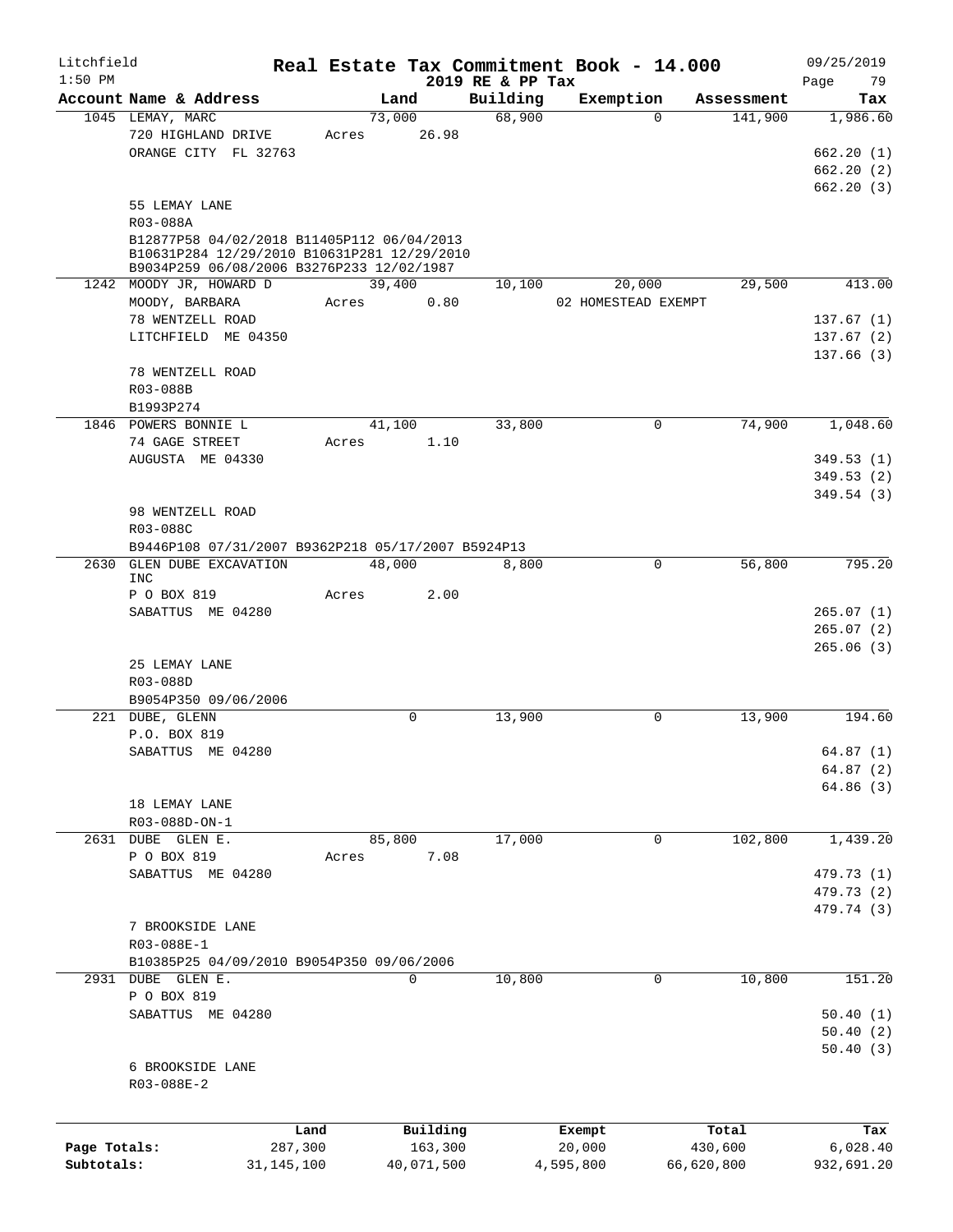| Litchfield<br>$1:50$ PM |                            |         |              | 2019 RE & PP Tax | Real Estate Tax Commitment Book - 14.000 |            | 09/25/2019<br>80<br>Page |
|-------------------------|----------------------------|---------|--------------|------------------|------------------------------------------|------------|--------------------------|
|                         | Account Name & Address     |         | Land         | Building         | Exemption                                | Assessment | Tax                      |
|                         | 1984 CHILDS, JAMES         |         | $\Omega$     | 12,400           | 12,400                                   | $\Omega$   | 0.00                     |
|                         | 12 BROOKSIDE LANE          |         |              |                  | 02 HOMESTEAD EXEMPT                      |            |                          |
|                         | LITCHFIELD ME 04350        |         |              |                  |                                          |            |                          |
|                         |                            |         |              |                  |                                          |            |                          |
|                         |                            |         |              |                  |                                          |            |                          |
|                         |                            |         |              |                  |                                          |            |                          |
|                         | 12 BROOKSIDE LANE          |         |              |                  |                                          |            |                          |
|                         | $R03 - 088E - 3$           |         |              |                  |                                          |            |                          |
|                         | 1038 LEET, GERALD          |         | 43,800       | 84,000           | 20,000                                   | 107,800    | 1,509.20                 |
|                         | 114 WENTZELL ROAD          | Acres   | 1.60         |                  | 02 HOMESTEAD EXEMPT                      |            |                          |
|                         | LITCHFIELD ME 04350        |         |              |                  |                                          |            | 503.07(1)                |
|                         |                            |         |              |                  |                                          |            | 503.07(2)                |
|                         |                            |         |              |                  |                                          |            | 503.06 (3)               |
|                         | 114 WENTZELL ROAD          |         |              |                  |                                          |            |                          |
|                         | R03-089                    |         |              |                  |                                          |            |                          |
|                         | B3996P54                   |         |              |                  |                                          |            |                          |
|                         | 216 MARTIN SYLVIO WAYNE    |         | 42,400       | 31,500           | 0                                        | 73,900     | 1,034.60                 |
|                         | 3916 N POTSDAM AVE         | Acres   | 0.80         |                  |                                          |            |                          |
|                         | SIOUX FALLS SD             |         |              |                  |                                          |            | 344.87 (1)               |
|                         | 57104-7048                 |         |              |                  |                                          |            |                          |
|                         |                            |         |              |                  |                                          |            | 344.87 (2)               |
|                         |                            |         |              |                  |                                          |            | 344.86 (3)               |
|                         | 104 WENTZELL ROAD          |         |              |                  |                                          |            |                          |
|                         | R03-089A                   |         |              |                  |                                          |            |                          |
|                         |                            |         |              |                  |                                          |            |                          |
|                         | B8800P1 02/15/2006         |         |              |                  |                                          |            |                          |
|                         | 1760 LEET, GERALD R.       |         | 26,200       | 0                | $\mathbf 0$                              | 26,200     | 366.80                   |
|                         | 114 WENTZELL ROAD          | Acres   | 1.40         |                  |                                          |            |                          |
|                         | LITCHFIELD ME 04350        |         |              |                  |                                          |            | 122.27(1)                |
|                         |                            |         |              |                  |                                          |            | 122.27(2)                |
|                         |                            |         |              |                  |                                          |            | 122.26(3)                |
|                         | WENTZELL ROAD              |         |              |                  |                                          |            |                          |
|                         | R03-089B                   |         |              |                  |                                          |            |                          |
|                         | B6000P118                  |         |              |                  |                                          |            |                          |
|                         | 704 GOWELL SR, CLARENCE R  |         | 90,500       | 6,900            | 0                                        | 97,400     | 1,363.60                 |
|                         | GRANTOR TRUST              |         |              |                  |                                          |            |                          |
|                         | GOWELL SR CLARENCE R       | Acres   | 12.00        |                  |                                          |            |                          |
|                         | TRUSTEE                    |         |              |                  |                                          |            |                          |
|                         | 156 WENTZELL ROAD          |         |              |                  |                                          |            | 454.53 (1)               |
|                         | LITCHFIELD ME 04350        |         |              |                  |                                          |            | 454.53 (2)               |
|                         |                            |         |              |                  |                                          |            | 454.54 (3)               |
|                         |                            |         |              |                  |                                          |            |                          |
|                         | $R03 - 090$                |         |              |                  |                                          |            |                          |
|                         | B6354P113 11/21/2000       |         |              |                  |                                          |            |                          |
|                         | 2025 GOWELL, SR CLARENCE R |         | 49,400       | 75,200           | $\mathbf 0$                              | 124,600    | 1,744.40                 |
|                         | GRANTOR TRUST              |         |              |                  |                                          |            |                          |
|                         | GOWELL SR CLARNCE R        | Acres   | 2.47         |                  |                                          |            |                          |
|                         | TRUSTEE                    |         |              |                  |                                          |            |                          |
|                         | 156 WENTZELL ROAD          |         |              |                  |                                          |            | 581.47(1)                |
|                         | LITCHFIELD ME 04350        |         |              |                  |                                          |            | 581.47(2)                |
|                         |                            |         |              |                  |                                          |            | 581.46(3)                |
|                         | 150 RICHMOND ROAD          |         |              |                  |                                          |            |                          |
|                         | R03-090A                   |         |              |                  |                                          |            |                          |
|                         | B6345P133 11/21/2000       |         |              |                  |                                          |            |                          |
|                         | 1715 DAIGLE, RON           |         | 0            | 36,300           | 0                                        | 36,300     | 508.20                   |
|                         | 144 WENTZELL ROAD          |         |              |                  |                                          |            |                          |
|                         |                            |         |              |                  |                                          |            |                          |
|                         | LITCHFIELD ME 04350        |         |              |                  |                                          |            | 169.40(1)                |
|                         |                            |         |              |                  |                                          |            | 169.40(2)                |
|                         |                            |         |              |                  |                                          |            | 169.40(3)                |
|                         | 144 WENTZELL ROAD          |         |              |                  |                                          |            |                          |
|                         | R03-090-ON-1               |         |              |                  |                                          |            |                          |
|                         |                            | Land    | Building     |                  | Exempt                                   | Total      | Tax                      |
| Page Totals:            |                            | 252,300 | 246,300      |                  | 32,400                                   | 466,200    | 6,526.80                 |
| Subtotals:              | 31, 397, 400               |         | 40, 317, 800 |                  | 4,628,200                                | 67,087,000 | 939,218.00               |
|                         |                            |         |              |                  |                                          |            |                          |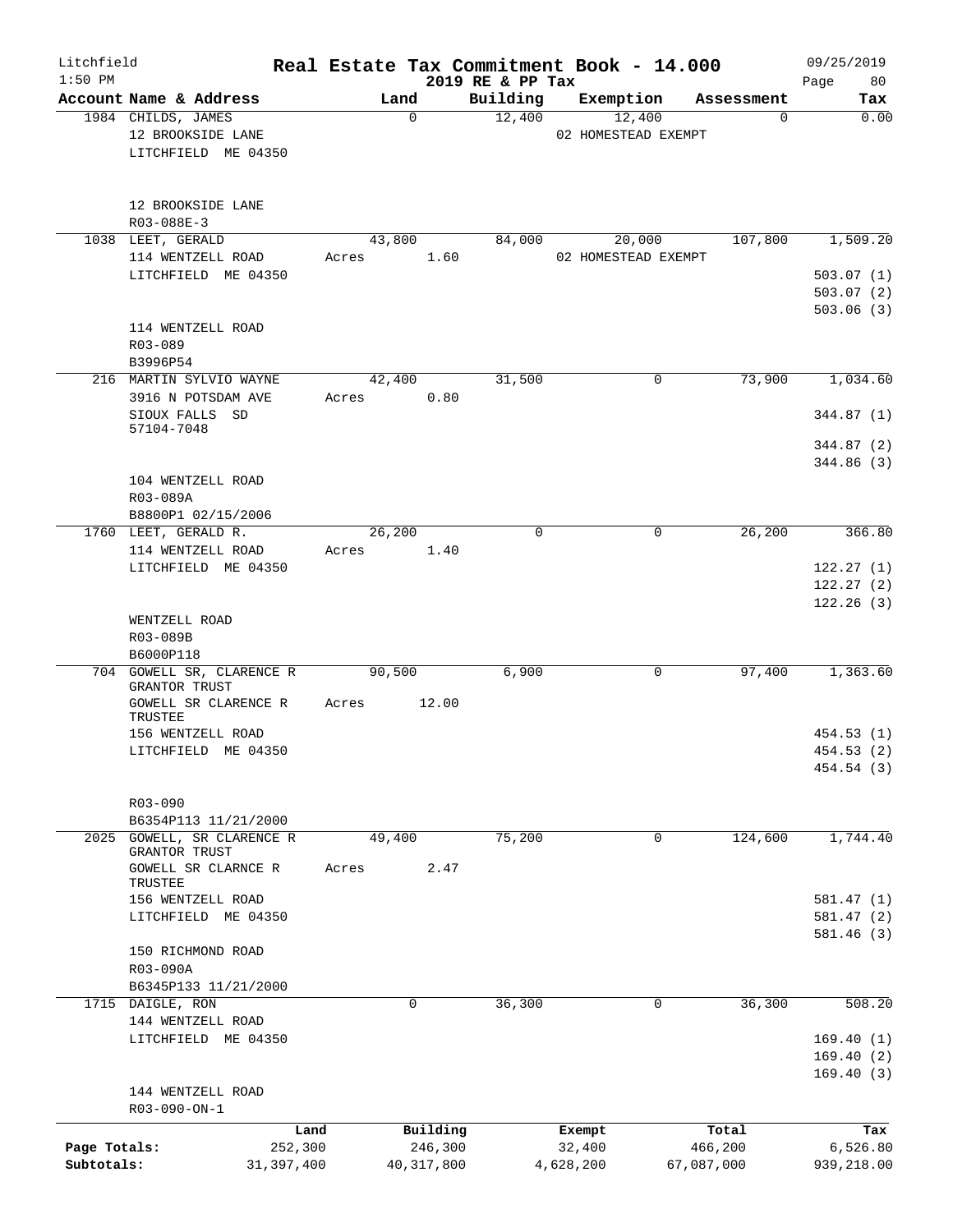| Litchfield   |                                                      |       |                  |                  | Real Estate Tax Commitment Book - 14.000 |            | 09/25/2019 |
|--------------|------------------------------------------------------|-------|------------------|------------------|------------------------------------------|------------|------------|
| $1:50$ PM    |                                                      |       |                  | 2019 RE & PP Tax |                                          |            | Page<br>81 |
|              | Account Name & Address                               |       | Land<br>$\Omega$ | Building         | Exemption<br>$\Omega$                    | Assessment | Tax        |
|              | 91 GOWELL, CLARENCE SR.<br>156 WENTZELL ROAD         |       |                  | 45,600           |                                          | 45,600     | 638.40     |
|              | LITCHFIELD ME 04350                                  |       |                  |                  |                                          |            | 212.80(1)  |
|              |                                                      |       |                  |                  |                                          |            | 212.80(2)  |
|              |                                                      |       |                  |                  |                                          |            | 212.80(3)  |
|              | 156 WENTZELL ROAD                                    |       |                  |                  |                                          |            |            |
|              | R03-090-ON-3                                         |       |                  |                  |                                          |            |            |
|              | 322 GOWELL-RENKEN, KIM E                             |       | $\mathbf 0$      | 53,000           | 0                                        | 53,000     | 742.00     |
|              | 490 HUNTINGTON HILL                                  |       |                  |                  |                                          |            |            |
|              | ROAD                                                 |       |                  |                  |                                          |            |            |
|              | LITCHFIELD ME 04350                                  |       |                  |                  |                                          |            | 247.33(1)  |
|              |                                                      |       |                  |                  |                                          |            | 247.33(2)  |
|              |                                                      |       |                  |                  |                                          |            | 247.34 (3) |
|              | 150 WENTZELL ROAD                                    |       |                  |                  |                                          |            |            |
|              | R03-090-ON-36                                        |       |                  |                  |                                          |            |            |
|              | B10758P326 06/20/2011                                |       |                  |                  |                                          |            |            |
|              | 1884 GOWELL, KENNETH                                 |       | 0                | 12,000           | 0                                        | 12,000     | 168.00     |
|              | 53 BOWKER ROAD                                       |       |                  |                  |                                          |            |            |
|              | PHIPPSBURG ME 04563                                  |       |                  |                  |                                          |            | 56.00(1)   |
|              |                                                      |       |                  |                  |                                          |            | 56.00(2)   |
|              |                                                      |       |                  |                  |                                          |            | 56.00(3)   |
|              | 136 WENTZELL ROAD                                    |       |                  |                  |                                          |            |            |
|              | R03-090-ON-4                                         |       |                  |                  |                                          |            |            |
|              | 1831 WELLS, BRIAN                                    |       | 42,400           | 43,000           | 0                                        | 85,400     | 1,195.60   |
|              | 25 SCRAPPY LANE                                      | Acres | 0.80             |                  |                                          |            |            |
|              | LITCHFIELD ME 04350                                  |       |                  |                  |                                          |            | 398.53(1)  |
|              |                                                      |       |                  |                  |                                          |            | 398.53(2)  |
|              |                                                      |       |                  |                  |                                          |            | 398.54(3)  |
|              | 180 RICHMOND ROAD                                    |       |                  |                  |                                          |            |            |
|              | R03-091                                              |       |                  |                  |                                          |            |            |
|              | B11256P304 12/17/2012 B2288P119                      |       |                  |                  |                                          |            |            |
|              | 1881 MURPHY, KIMBERLY A.                             |       | 46,500           | 85,900           | $\mathbf 0$                              | 132,400    | 1,853.60   |
|              | 188 RICHMOND ROAD<br>LITCHFIELD ME 04350             | Acres | 1.50             |                  |                                          |            | 617.87(1)  |
|              |                                                      |       |                  |                  |                                          |            | 617.87(2)  |
|              |                                                      |       |                  |                  |                                          |            | 617.86(3)  |
|              | 188 RICHMOND ROAD                                    |       |                  |                  |                                          |            |            |
|              | R03-092                                              |       |                  |                  |                                          |            |            |
|              | B13119P62 12/28/2018                                 |       |                  |                  |                                          |            |            |
|              | 324 HAYDEN, WILLIAM C.                               |       | 47,100           | 79,100           | 0                                        | 126,200    | 1,766.80   |
|              | HAYDEN, MARCIA J.                                    | Acres | 1.69             |                  |                                          |            |            |
|              | P.O. BOX 278                                         |       |                  |                  |                                          |            | 588.93 (1) |
|              | SABATTUS ME 04280                                    |       |                  |                  |                                          |            | 588.93 (2) |
|              |                                                      |       |                  |                  |                                          |            | 588.94 (3) |
|              | 218 RICHMOND ROAD                                    |       |                  |                  |                                          |            |            |
|              | $R03 - 095$                                          |       |                  |                  |                                          |            |            |
|              | B12895P71 04/24/2018 B11617P148 10/10/2013 B11413P87 |       |                  |                  |                                          |            |            |
|              | 04/30/2013 B11394P162 05/03/2013 B11336P124          |       |                  |                  |                                          |            |            |
|              | 04/09/2012 B9419P73 07/11/2007 B8995P65 07/06/2006   |       |                  |                  |                                          |            |            |
|              | B8758P285 11/09/2005 B6286P158                       |       |                  |                  |                                          |            |            |
|              | 2406 WALKER FLORENCE B                               |       | 45,000           | 97,100           | 26,000                                   | 116,100    | 1,625.40   |
|              | 222 RICHMOND ROAD                                    | Acres | 1.01             |                  | 02 HOMESTEAD EXEMPT                      |            |            |
|              | LITCHFIELD ME 04350                                  |       |                  |                  | 03 VETERANS EXEMPT                       |            | 541.80 (1) |
|              |                                                      |       |                  |                  |                                          |            | 541.80(2)  |
|              |                                                      |       |                  |                  |                                          |            | 541.80(3)  |
|              | 222 RICHMOND ROAD                                    |       |                  |                  |                                          |            |            |
|              | R03-095A<br>B9162P172 11/04/2006                     |       |                  |                  |                                          |            |            |
|              |                                                      |       |                  |                  |                                          |            |            |
|              |                                                      | Land  | Building         |                  | Exempt                                   | Total      | Tax        |
| Page Totals: | 181,000                                              |       | 415,700          |                  | 26,000                                   | 570,700    | 7,989.80   |
| Subtotals:   | 31,578,400                                           |       | 40,733,500       |                  | 4,654,200                                | 67,657,700 | 947,207.80 |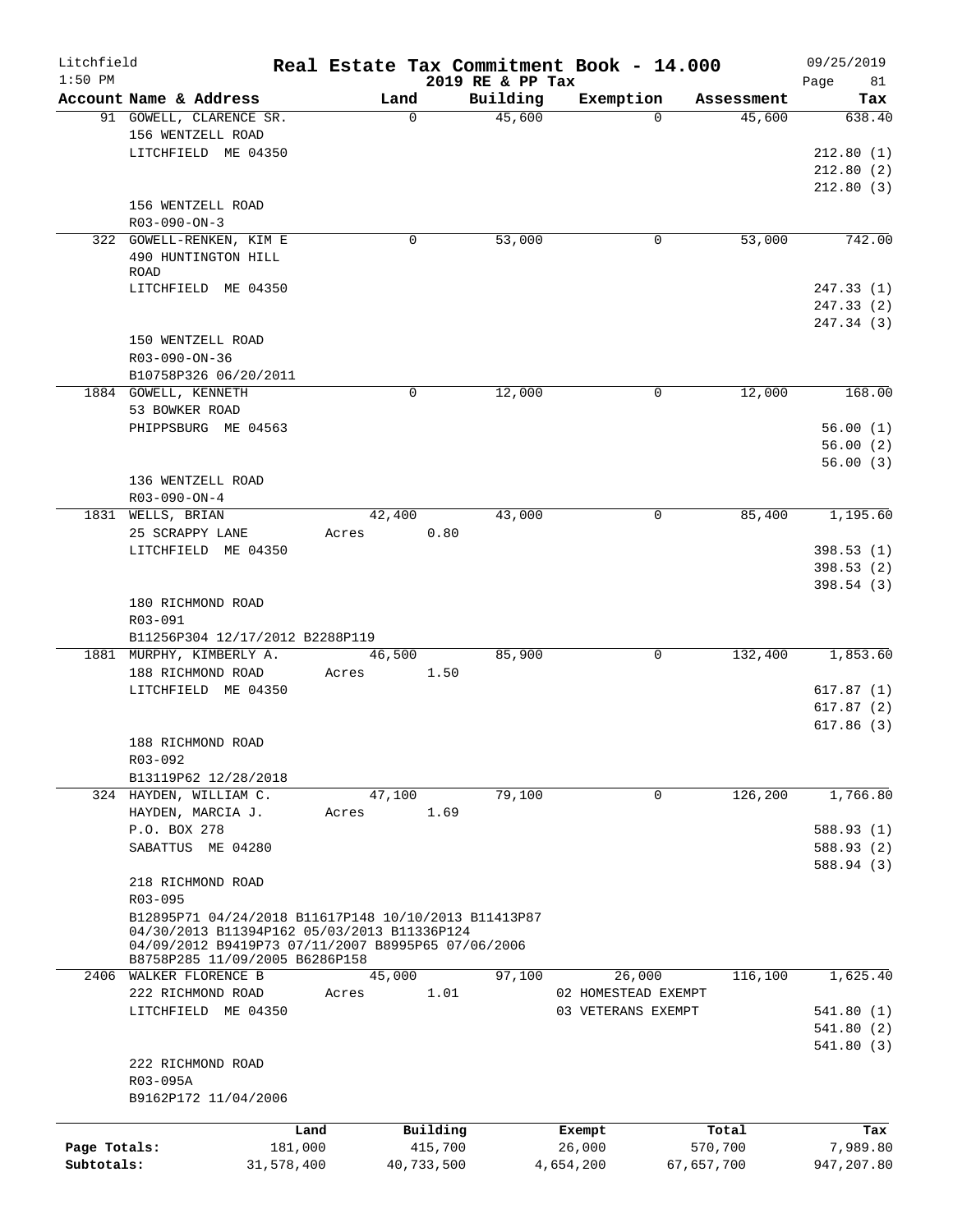| Litchfield   |                                                                  |            |                 |            |                  | Real Estate Tax Commitment Book - 14.000 |            |            | 09/25/2019  |
|--------------|------------------------------------------------------------------|------------|-----------------|------------|------------------|------------------------------------------|------------|------------|-------------|
| $1:50$ PM    |                                                                  |            |                 |            | 2019 RE & PP Tax |                                          |            |            | 82<br>Page  |
|              | Account Name & Address                                           |            | Land            |            | Building         | Exemption                                | $\Omega$   | Assessment | Tax         |
|              | 2692 CLARKE KENNETH J<br>CLARKE KATHLENE E                       |            | 48,900<br>Acres | 2.31       | 406,800          |                                          |            | 455,700    | 6,379.80    |
|              | 208 RICHMOND ROAD                                                |            |                 |            |                  |                                          |            |            | 2,126.60(1) |
|              | LITCHFIELD ME 04350                                              |            |                 |            |                  |                                          |            |            | 2,126.60(2) |
|              |                                                                  |            |                 |            |                  |                                          |            |            | 2,126.60(3) |
|              | 208 RICHMOND ROAD                                                |            |                 |            |                  |                                          |            |            |             |
|              | R03-095B                                                         |            |                 |            |                  |                                          |            |            |             |
|              | B9419P73 07/11/2007                                              |            |                 |            |                  |                                          |            |            |             |
|              | 402 PANZINO, ROBERT                                              |            | 45,400          |            | 74,900           | 20,000                                   |            | 100,300    | 1,404.20    |
|              | 10 FERRIN ROAD                                                   |            | Acres           | 1.12       |                  | 02 HOMESTEAD EXEMPT                      |            |            |             |
|              | LITCHFIELD ME 04350                                              |            |                 |            |                  |                                          |            |            | 468.07 (1)  |
|              |                                                                  |            |                 |            |                  |                                          |            |            | 468.07(2)   |
|              |                                                                  |            |                 |            |                  |                                          |            |            | 468.06(3)   |
|              | 10 FERRIN ROAD                                                   |            |                 |            |                  |                                          |            |            |             |
|              | $R03 - 096$                                                      |            |                 |            |                  |                                          |            |            |             |
|              | B12135P168 10/28/2015 B11465P293 07/22/2013                      |            |                 |            |                  |                                          |            |            |             |
|              | B10344P97 02/18/2010 B9533P37 10/16/2007 B8386P173               |            |                 |            |                  |                                          |            |            |             |
|              | 04/16/2005 B7269P192 02/07/2003                                  |            |                 |            |                  |                                          |            |            |             |
|              | 2077 LEVESQUE, MARG JEANNE                                       |            | 20,000          |            | 4,600            |                                          | 0          | 24,600     | 344.40      |
|              | 1367 WEST ROAD                                                   |            | Acres           | 1.00       |                  |                                          |            |            |             |
|              | LITCHFIELD ME 04350                                              |            |                 |            |                  |                                          |            |            | 114.80(1)   |
|              |                                                                  |            |                 |            |                  |                                          |            |            | 114.80(2)   |
|              |                                                                  |            |                 |            |                  |                                          |            |            | 114.80(3)   |
|              | 5 SANTA LANE                                                     |            |                 |            |                  |                                          |            |            |             |
|              | R03-096A                                                         |            |                 |            |                  |                                          |            |            |             |
|              | B11532P240 09/30/2013                                            |            |                 |            |                  |                                          |            |            |             |
|              | 2058 LAGACE, ANNETTE                                             |            | 40,000          |            | 43,400           |                                          | 0          | 83,400     | 1,167.60    |
|              | LAGACE, RICK                                                     |            | Acres           | 1.00       |                  |                                          |            |            |             |
|              | 8 SANTA LANE                                                     |            |                 |            |                  |                                          |            |            | 389.20 (1)  |
|              | LITCHFIELD ME 04350-.                                            |            |                 |            |                  |                                          |            |            | 389.20 (2)  |
|              |                                                                  |            |                 |            |                  |                                          |            |            | 389.20 (3)  |
|              | 8 SANTA LANE                                                     |            |                 |            |                  |                                          |            |            |             |
|              | R03-096B                                                         |            |                 |            |                  |                                          |            |            |             |
|              | B12533P129 01/20/2017 B7745P244 11/21/2003<br>2254 DAVIS, DAWSON |            | 43,000          |            | 138,700          |                                          | 0          | 181,700    | 2,543.80    |
|              | 14 SANTA LANE                                                    |            | Acres           | 2.00       |                  |                                          |            |            |             |
|              | LITCHFIELD ME 04350                                              |            |                 |            |                  |                                          |            |            | 847.93 (1)  |
|              |                                                                  |            |                 |            |                  |                                          |            |            | 847.93 (2)  |
|              |                                                                  |            |                 |            |                  |                                          |            |            | 847.94 (3)  |
|              | 14 SANTA LANE                                                    |            |                 |            |                  |                                          |            |            |             |
|              | R03-096D                                                         |            |                 |            |                  |                                          |            |            |             |
|              | B10712P348 04/21/2011 B8904P179 05/12/2006 B6500P106             |            |                 |            |                  |                                          |            |            |             |
|              | 2764 GAUTHIER SR., DANIEL S.                                     |            | 57,300          |            | 149,400          |                                          | 0          | 206,700    | 2,893.80    |
|              | 12 FERRIN ROAD                                                   |            | Acres           | 5.10       |                  |                                          |            |            |             |
|              | LITCHFIELD ME 04350                                              |            |                 |            |                  |                                          |            |            | 964.60(1)   |
|              |                                                                  |            |                 |            |                  |                                          |            |            | 964.60(2)   |
|              |                                                                  |            |                 |            |                  |                                          |            |            | 964.60(3)   |
|              | 12 FERRIN ROAD                                                   |            |                 |            |                  |                                          |            |            |             |
|              | R03-096E                                                         |            |                 |            |                  |                                          |            |            |             |
|              | B11440P22 07/02/2013 B9533P37                                    |            |                 |            |                  |                                          |            |            |             |
|              | 273 CARMICHAEL, PAUL L                                           |            | 72,800          |            | 182,200          | 20,000                                   |            | 235,000    | 3,290.00    |
|              | 34 FERRIN ROAD                                                   |            | Acres           | 26.50      |                  | 02 HOMESTEAD EXEMPT                      |            |            |             |
|              | LITCHFIELD ME 04350                                              |            |                 |            |                  |                                          |            |            | 1,096.67(1) |
|              |                                                                  |            |                 |            |                  |                                          |            |            | 1,096.67(2) |
|              |                                                                  |            |                 |            |                  |                                          |            |            | 1,096.66(3) |
|              | 34 FERRIN ROAD                                                   |            |                 |            |                  |                                          |            |            |             |
|              | R03-097                                                          |            |                 |            |                  |                                          |            |            |             |
|              | B4871P75 03/28/1995                                              |            |                 |            |                  |                                          |            |            |             |
|              |                                                                  | Land       |                 | Building   |                  | Exempt                                   |            | Total      | Tax         |
| Page Totals: |                                                                  | 327,400    |                 | 1,000,000  |                  | 40,000                                   | 1,287,400  |            | 18,023.60   |
| Subtotals:   |                                                                  | 31,905,800 |                 | 41,733,500 |                  | 4,694,200                                | 68,945,100 |            | 965, 231.40 |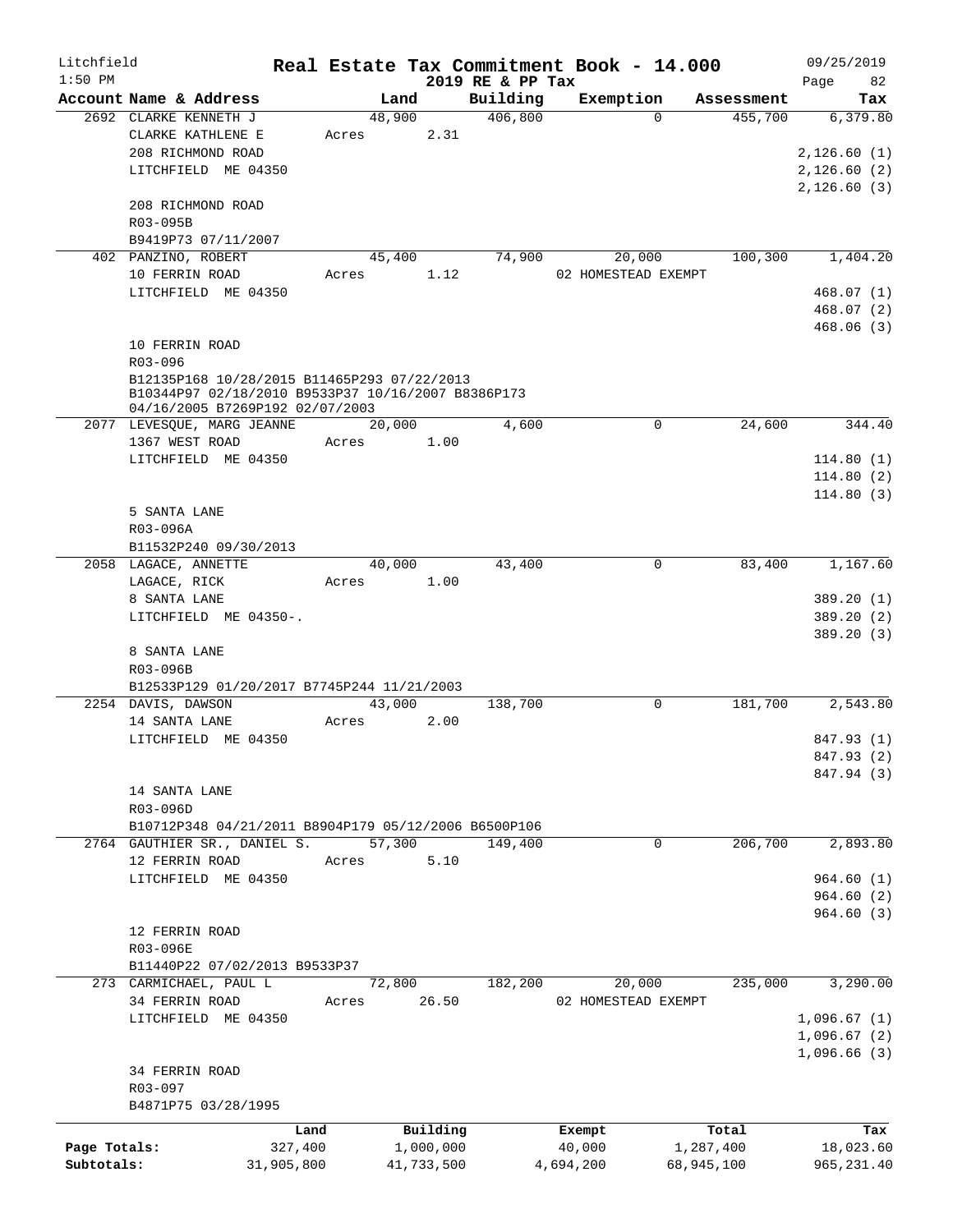| Litchfield   |                                                     |            |                |                  | Real Estate Tax Commitment Book - 14.000 |            | 09/25/2019           |
|--------------|-----------------------------------------------------|------------|----------------|------------------|------------------------------------------|------------|----------------------|
| $1:50$ PM    | Account Name & Address                              |            | Land           | 2019 RE & PP Tax | Building Exemption Assessment            |            | Page 83<br>Tax       |
|              | 187 MCNELLY, ELIZABETH A.                           |            | 48,000 116,300 |                  | $\Omega$                                 | 164,300    | 2,300.20             |
|              | 50 FERRIN ROAD                                      | Acres 2.00 |                |                  |                                          |            |                      |
|              | LITCHFIELD ME 04350                                 |            |                |                  |                                          |            | 766.73(1)            |
|              |                                                     |            |                |                  |                                          |            | 766.73(2)            |
|              |                                                     |            |                |                  |                                          |            | 766.74(3)            |
|              | 50 FERRIN ROAD                                      |            |                |                  |                                          |            |                      |
|              | $R03 - 097 - 1$                                     |            |                |                  |                                          |            |                      |
|              | B12647P116 06/30/2017 B6431P248 04/01/1996          |            |                |                  |                                          |            |                      |
|              | 528 DURGIN, ROBERT                                  |            | 39,400         | 18,900           | 20,000                                   | 38,300     | 536.20               |
|              | 52 FERRIN ROAD                                      |            | Acres 0.80     |                  | 02 HOMESTEAD EXEMPT                      |            |                      |
|              | LITCHFIELD ME 04350                                 |            |                |                  |                                          |            | 178.73(1)            |
|              |                                                     |            |                |                  |                                          |            | 178.73(2)            |
|              |                                                     |            |                |                  |                                          |            | 178.74(3)            |
|              | 52 FERRIN ROAD                                      |            |                |                  |                                          |            |                      |
|              | $R03 - 097 - 1 - A$                                 |            |                |                  |                                          |            |                      |
|              | B12371P53 07/05/2016 B4082P296                      |            |                |                  |                                          |            |                      |
|              | 201 LABOSSIERE, DAVID E. &                          |            | 51,000         | 29,400           | 20,000                                   | 60,400     | 845.60               |
|              | SANDRA                                              |            | Acres 3.00     |                  |                                          |            |                      |
|              | 33 FERRIN ROAD                                      |            |                |                  | 02 HOMESTEAD EXEMPT                      |            |                      |
|              | LITCHFIELD ME 04350                                 |            |                |                  |                                          |            | 281.87(1)            |
|              |                                                     |            |                |                  |                                          |            | 281.87(2)            |
|              | 33 FERRIN ROAD                                      |            |                |                  |                                          |            | 281.86(3)            |
|              | R03-097A                                            |            |                |                  |                                          |            |                      |
|              | B5940P54 05/07/1999                                 |            |                |                  |                                          |            |                      |
|              | 968 CHAPMAN, DAVID J.                               |            | 46,800         | 93,100           | $\mathbf 0$                              |            | 139,900 1,958.60     |
|              | 42 FERRIN ROAD                                      | Acres 2.60 |                |                  |                                          |            |                      |
|              | LITCHFIELD ME 04350                                 |            |                |                  |                                          |            | 652.87(1)            |
|              |                                                     |            |                |                  |                                          |            | 652.87(2)            |
|              |                                                     |            |                |                  |                                          |            | 652.86 (3)           |
|              | 42 FERRIN ROAD                                      |            |                |                  |                                          |            |                      |
|              | R03-097B                                            |            |                |                  |                                          |            |                      |
|              | B2150P338                                           |            |                |                  |                                          |            |                      |
|              | 2080 DUBE, GLEN                                     |            | 160,300        | $\mathbf 0$      | 0                                        |            | 160,300 2,244.20     |
|              | P O BOX 819                                         | Acres      | 31.52          |                  |                                          |            |                      |
|              | SABATTUS ME 04280                                   |            |                |                  |                                          |            | 748.07(1)            |
|              |                                                     |            |                |                  |                                          |            | 748.07(2)            |
|              |                                                     |            |                |                  |                                          |            | 748.06(3)            |
|              | WENTZELL ROAD                                       |            |                |                  |                                          |            |                      |
|              | R03-097C                                            |            |                |                  |                                          |            |                      |
|              | B10385P25 04/09/2010 B9045P137 08/30/2006 B9034P259 |            |                |                  |                                          |            |                      |
|              | 06/08/2006 B5344P83                                 |            |                |                  |                                          |            |                      |
|              | 2763 DUBE, GLEN                                     |            | 0              | 15,300           | 0                                        | 15,300     | 214.20               |
|              | P O BOX 819                                         |            |                |                  |                                          |            |                      |
|              | SABATTUS ME 04280                                   |            |                |                  |                                          |            | 71.40(1)             |
|              |                                                     |            |                |                  |                                          |            | 71.40(2)<br>71.40(3) |
|              | 36 BROOKSIDE LANE                                   |            |                |                  |                                          |            |                      |
|              | R03-097C-10                                         |            |                |                  |                                          |            |                      |
| 1983         | DULAC SONYA                                         |            | $\mathbf 0$    | 12,800           | 12,800                                   | 0          | 0.00                 |
|              | 13 BROOKSIDE LANE                                   |            |                |                  | 02 HOMESTEAD EXEMPT                      |            |                      |
|              | LITCHFIELD ME 04350                                 |            |                |                  |                                          |            |                      |
|              |                                                     |            |                |                  |                                          |            |                      |
|              |                                                     |            |                |                  |                                          |            |                      |
|              | 13 BROOKSIDE LANE                                   |            |                |                  |                                          |            |                      |
|              | R03-097C-4-ON                                       |            |                |                  |                                          |            |                      |
|              | B9034P259 06/08/2006 B8596P92 09/14/2005            |            |                |                  |                                          |            |                      |
|              |                                                     |            |                |                  |                                          |            |                      |
|              |                                                     |            |                |                  |                                          |            |                      |
|              |                                                     | Land       | Building       |                  | Exempt                                   | Total      | Tax                  |
| Page Totals: | 345,500                                             |            | 285,800        |                  | 52,800                                   | 578,500    | 8,099.00             |
| Subtotals:   | 32, 251, 300                                        |            | 42,019,300     |                  | 4,747,000                                | 69,523,600 | 973,330.40           |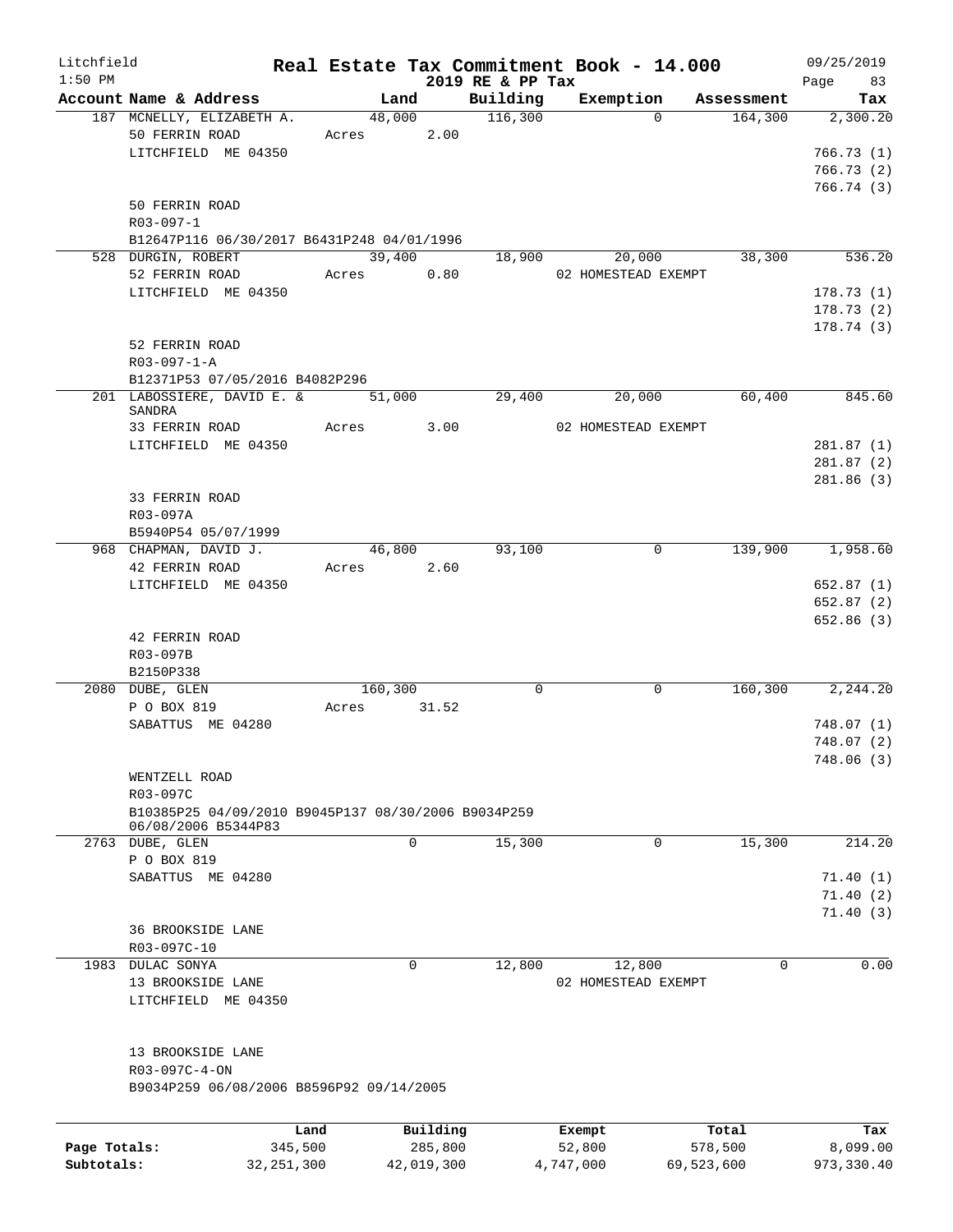| Litchfield |                                    | Real Estate Tax Commitment Book - 14.000 |                  |             |            | 09/25/2019 |
|------------|------------------------------------|------------------------------------------|------------------|-------------|------------|------------|
| $1:50$ PM  |                                    |                                          | 2019 RE & PP Tax |             |            | Page<br>84 |
|            | Account Name & Address             | Land                                     | Building         | Exemption   | Assessment | Tax        |
| 2932 DUBE  | GLEN E.                            | $\mathbf 0$                              | 14,000           | $\Omega$    | 14,000     | 196.00     |
|            | P O BOX 819<br>SABATTUS ME 04280   |                                          |                  |             |            | 65.33(1)   |
|            |                                    |                                          |                  |             |            | 65.33(2)   |
|            |                                    |                                          |                  |             |            | 65.34(3)   |
|            | 17 BROOKSIDE LANE                  |                                          |                  |             |            |            |
|            | R03-097C-5"ON"                     |                                          |                  |             |            |            |
|            | 2705 DUBE GLEN E.                  | 0                                        | 12,800           | 0           | 12,800     | 179.20     |
|            | P O BOX 819                        |                                          |                  |             |            |            |
|            | SABATTUS ME 04280                  |                                          |                  |             |            | 59.73(1)   |
|            |                                    |                                          |                  |             |            | 59.73(2)   |
|            |                                    |                                          |                  |             |            | 59.74(3)   |
|            | 16 BROOKSIDE LANE                  |                                          |                  |             |            |            |
|            | R03-097C-6-ON                      |                                          |                  |             |            |            |
|            | 2735 DUBE, GLEN                    | 0                                        | 14,400           | $\mathbf 0$ | 14,400     | 201.60     |
|            | P O BOX 819                        |                                          |                  |             |            |            |
|            | SABATTUS ME 04280                  |                                          |                  |             |            | 67.20(1)   |
|            |                                    |                                          |                  |             |            | 67.20(2)   |
|            |                                    |                                          |                  |             |            | 67.20(3)   |
|            | 25 BROOKSIDE LANE<br>R03-097C-7-ON |                                          |                  |             |            |            |
|            | 2762 DUBE, GLEN                    | 0                                        | 13,200           | 0           | 13,200     | 184.80     |
|            | P O BOX 819                        |                                          |                  |             |            |            |
|            | SABATTUS ME 04280                  |                                          |                  |             |            | 61.60(1)   |
|            |                                    |                                          |                  |             |            | 61.60(2)   |
|            |                                    |                                          |                  |             |            | 61.60(3)   |
|            | BROOKSIDE LANE                     |                                          |                  |             |            |            |
|            | R03-097C-8-ON                      |                                          |                  |             |            |            |
|            | 2736 DUBE, GLEN                    | $\mathbf 0$                              | 14,900           | 0           | 14,900     | 208.60     |
|            | P O BOX 819                        |                                          |                  |             |            |            |
|            | SABATTUS ME 04280                  |                                          |                  |             |            | 69.53(1)   |
|            |                                    |                                          |                  |             |            | 69.53(2)   |
|            |                                    |                                          |                  |             |            | 69.54(3)   |
|            | 33 BROOKSIDE LANE                  |                                          |                  |             |            |            |
|            | R03-097C-9-ON                      |                                          |                  |             |            |            |
|            | 93 RIDLEY, LOUISE<br>P.O. BOX 372  | 43,600<br>1.54<br>Acres                  | 46,000           | 0           | 89,600     | 1,254.40   |
|            | MANCHESTER ME 04351                |                                          |                  |             |            | 418.13 (1) |
|            |                                    |                                          |                  |             |            | 418.13(2)  |
|            |                                    |                                          |                  |             |            | 418.14(3)  |
|            | 68 FERRIN ROAD                     |                                          |                  |             |            |            |
|            | R03-098                            |                                          |                  |             |            |            |
|            | 2177 GUNN, ELIZABETH MCGUIRE       | 46,100                                   | 18,500           | 0           | 64,600     | 904.40     |
|            | 68 FERRIN ROAD                     | 1.36<br>Acres                            |                  |             |            |            |
|            | LITCHFIELD ME 04350                |                                          |                  |             |            | 301.47(1)  |
|            |                                    |                                          |                  |             |            | 301.47(2)  |
|            |                                    |                                          |                  |             |            | 301.46(3)  |
|            | 72 FERRIN ROAD                     |                                          |                  |             |            |            |
|            | R03-098A                           |                                          |                  |             |            |            |
|            | B6313P260 09/29/2000               |                                          |                  |             |            |            |

|              | Land         | Building     | Exempt    | Total      | Tax         |
|--------------|--------------|--------------|-----------|------------|-------------|
| Page Totals: | 89,700       | 133,800      |           | 223,500    | 3,129.00    |
| Subtotals:   | 32, 341, 000 | 42, 153, 100 | 4,747,000 | 69,747,100 | 976, 459.40 |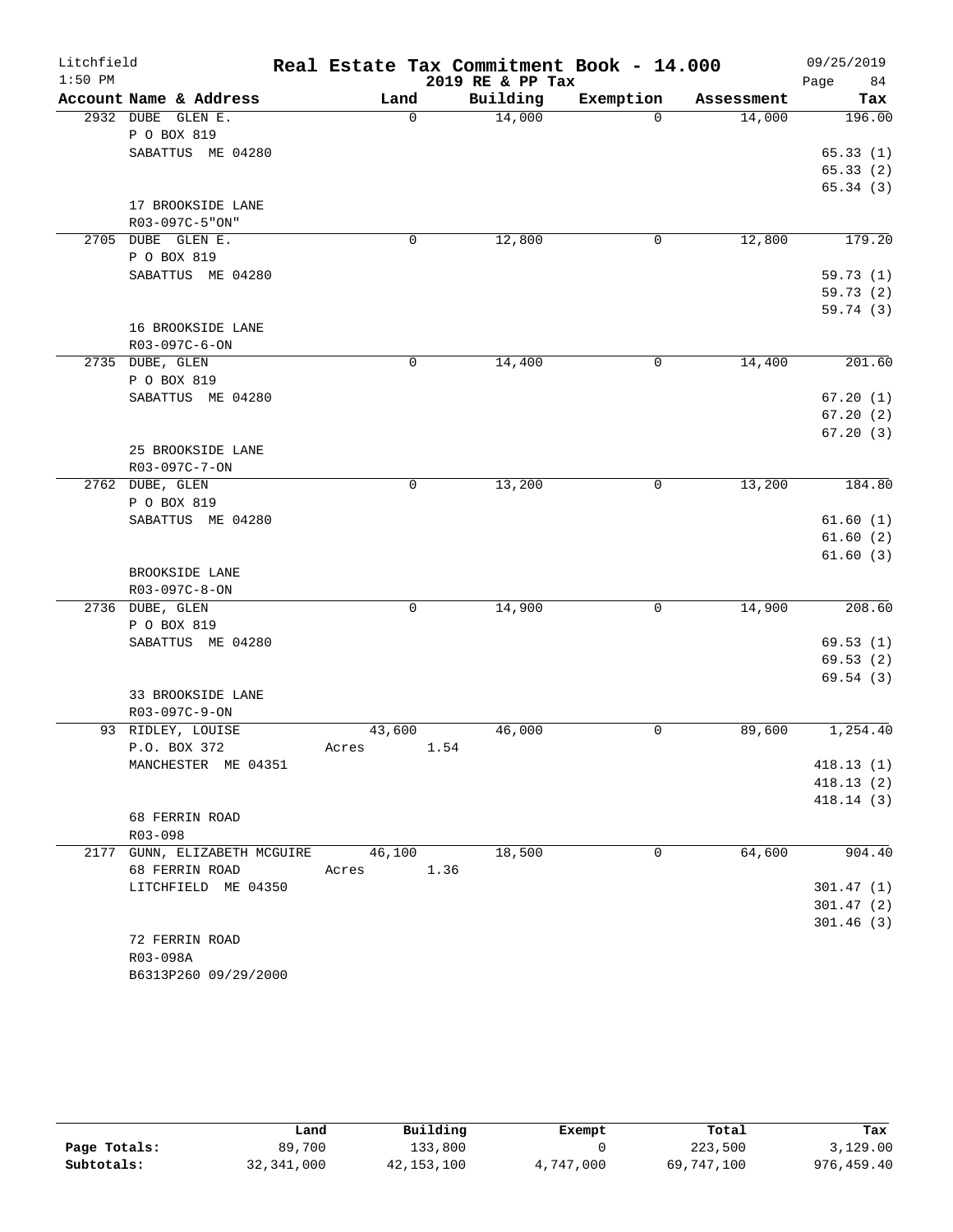| Litchfield |                                                                                                                   |            |        |        |                      | Real Estate Tax Commitment Book - 14.000 |                      | 09/25/2019             |
|------------|-------------------------------------------------------------------------------------------------------------------|------------|--------|--------|----------------------|------------------------------------------|----------------------|------------------------|
| $1:50$ PM  |                                                                                                                   |            |        |        | 2019 RE & PP Tax     |                                          |                      | Page 85                |
|            | Account Name & Address                                                                                            |            | Land   |        | Building             |                                          | Exemption Assessment | Tax                    |
|            | 110 DOUCETTE, LYNNE D.                                                                                            |            | 51,600 |        | $\overline{100,000}$ |                                          | $\Omega$             | 151,600<br>2,122.40    |
|            | 74 FERRIN ROAD                                                                                                    | Acres 3.20 |        |        |                      |                                          |                      |                        |
|            | LITCHFIELD ME 04350                                                                                               |            |        |        |                      |                                          |                      | 707.47(1)              |
|            |                                                                                                                   |            |        |        |                      |                                          |                      | 707.47(2)<br>707.46(3) |
|            | 74 FERRIN ROAD                                                                                                    |            |        |        |                      |                                          |                      |                        |
|            | R03-099                                                                                                           |            |        |        |                      |                                          |                      |                        |
|            | B7907P267 03/15/2004                                                                                              |            |        |        |                      |                                          |                      |                        |
|            | 1410 POULIN, SUZANNE A                                                                                            |            |        | 56,100 | 16,700               | 20,000                                   |                      | 52,800<br>739.20       |
|            | P O BOX 60                                                                                                        | Acres 4.70 |        |        |                      | 02 HOMESTEAD EXEMPT                      |                      |                        |
|            | LITCHFIELD ME 04350                                                                                               |            |        |        |                      |                                          |                      | 246.40 (1)             |
|            |                                                                                                                   |            |        |        |                      |                                          |                      | 246.40 (2)             |
|            |                                                                                                                   |            |        |        |                      |                                          |                      | 246.40 (3)             |
|            | 96 FERRIN ROAD                                                                                                    |            |        |        |                      |                                          |                      |                        |
|            | R03-100                                                                                                           |            |        |        |                      |                                          |                      |                        |
|            | B4799P80                                                                                                          |            |        |        |                      |                                          |                      |                        |
|            | 519 OLIVER, JESSICA A                                                                                             |            |        | 52,500 | 34,400               |                                          | 0                    | 86,900<br>1,216.60     |
|            | PIERCE, WILLIAM                                                                                                   | Acres 3.50 |        |        |                      |                                          |                      |                        |
|            | 78 FERRIN ROAD<br>LITCHFIELD ME 04350                                                                             |            |        |        |                      |                                          |                      | 405.53(1)<br>405.53(2) |
|            |                                                                                                                   |            |        |        |                      |                                          |                      | 405.54(3)              |
|            | 78 FERRIN ROAD                                                                                                    |            |        |        |                      |                                          |                      |                        |
|            | R03-100A                                                                                                          |            |        |        |                      |                                          |                      |                        |
|            | B6959P264                                                                                                         |            |        |        |                      |                                          |                      |                        |
|            | 862 HULL, STUART                                                                                                  |            |        | 57,600 | 25,500               |                                          | 20,000               | 63,100<br>883.40       |
|            | 86 FERRIN ROAD                                                                                                    | Acres      |        | 5.20   |                      | 02 HOMESTEAD EXEMPT                      |                      |                        |
|            | LITCHFIELD ME 04350                                                                                               |            |        |        |                      |                                          |                      | 294.47 (1)             |
|            |                                                                                                                   |            |        |        |                      |                                          |                      | 294.47 (2)             |
|            |                                                                                                                   |            |        |        |                      |                                          |                      | 294.46 (3)             |
|            | 86 FERRIN ROAD                                                                                                    |            |        |        |                      |                                          |                      |                        |
|            | R03-100B                                                                                                          |            |        |        |                      |                                          |                      |                        |
|            | B2716P65<br>343 LITTLEFIELD-HICKEY,                                                                               |            | 63,500 |        | $\Omega$             |                                          | $\mathbf 0$          | 63,500<br>889.00       |
|            | MELANIE                                                                                                           |            |        |        |                      |                                          |                      |                        |
|            | 91 HICKORY LANE                                                                                                   | Acres      |        | 58.00  |                      |                                          |                      |                        |
|            | WEST GARDINER ME 04345                                                                                            |            |        |        |                      |                                          |                      | 296.33(1)              |
|            |                                                                                                                   |            |        |        |                      |                                          |                      | 296.33(2)              |
|            |                                                                                                                   |            |        |        |                      |                                          |                      | 296.34 (3)             |
|            | FINLEY LANE                                                                                                       |            |        |        |                      |                                          |                      |                        |
|            | R03-101                                                                                                           |            |        |        |                      |                                          |                      |                        |
|            | B12001P274 06/26/2014 B10647P28 01/19/2011<br>B10440P257 06/11/2010 B10113P287 06/16/2009<br>B5338P313 02/14/1997 |            |        |        |                      |                                          |                      |                        |
|            | 1869 WHITE, DIAN                                                                                                  |            | 21,200 |        | 0                    |                                          | 0                    | 21,200<br>296.80       |
|            | 138 GUSTIN ROAD                                                                                                   | Acres      |        | 10.70  |                      |                                          |                      |                        |
|            | LITCHFIELD ME 04350                                                                                               |            |        |        |                      |                                          |                      | 98.93(1)               |
|            |                                                                                                                   |            |        |        |                      |                                          |                      | 98.93(2)               |
|            |                                                                                                                   |            |        |        |                      |                                          |                      | 98.94 (3)              |
|            | FINLEY LANE                                                                                                       |            |        |        |                      |                                          |                      |                        |
|            | R03-102<br>B1575P864 03/14/1972                                                                                   |            |        |        |                      |                                          |                      |                        |
|            |                                                                                                                   |            |        |        |                      |                                          |                      |                        |

|              | Land       | Building   | Exempt    | Total      | Tax        |
|--------------|------------|------------|-----------|------------|------------|
| Page Totals: | 302,500    | 176,600    | 40,000    | 439,100    | 6,147.40   |
| Subtotals:   | 32,643,500 | 42,329,700 | 4,787,000 | 70,186,200 | 982,606.80 |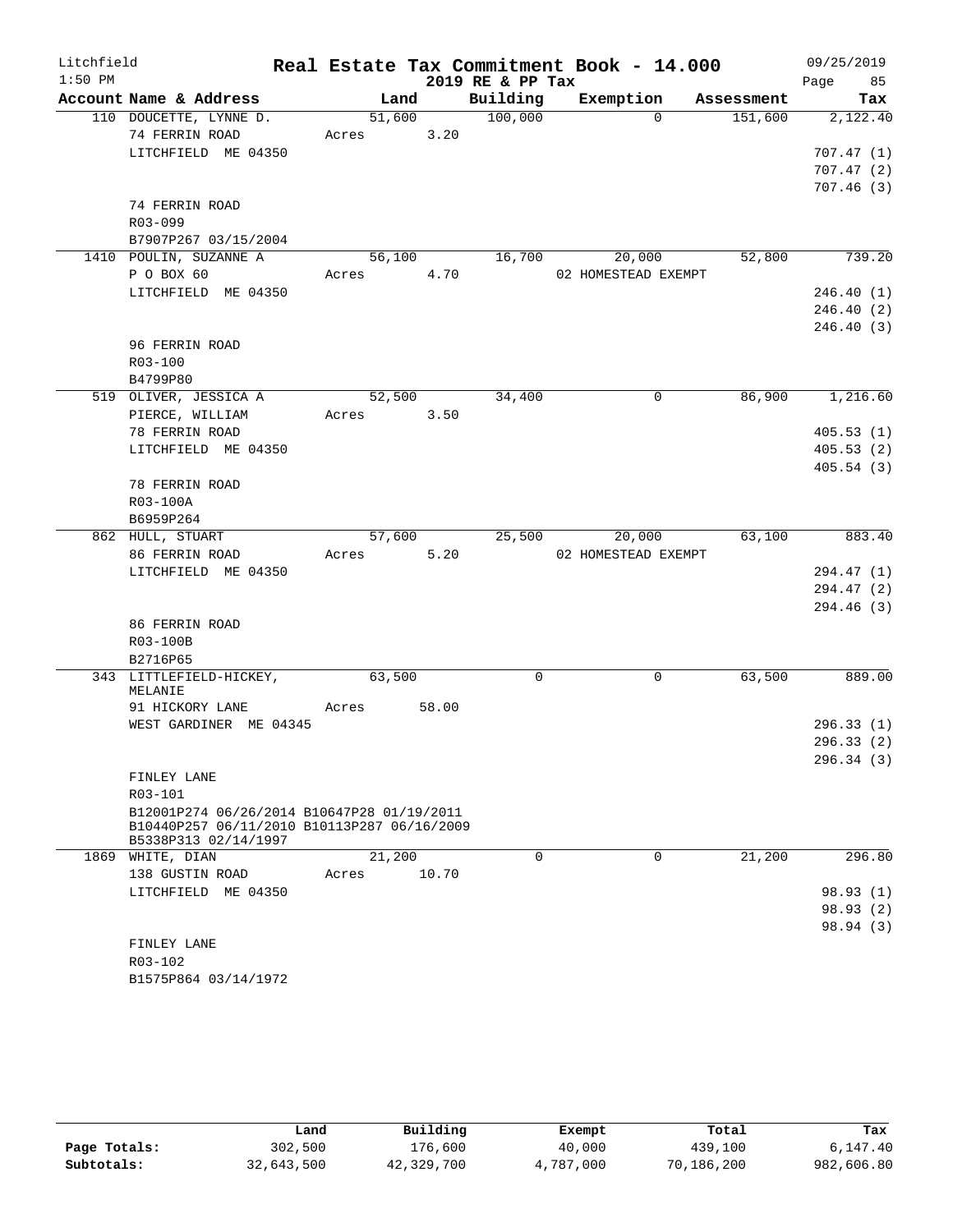| Litchfield |                                                                    |       |        |       |      | Real Estate Tax Commitment Book - 14.000 |                     |             |            |      | 09/25/2019  |
|------------|--------------------------------------------------------------------|-------|--------|-------|------|------------------------------------------|---------------------|-------------|------------|------|-------------|
| $1:50$ PM  |                                                                    |       |        |       |      | 2019 RE & PP Tax                         |                     |             |            | Page | 86          |
|            | Account Name & Address                                             |       | Land   |       |      | Building                                 | Exemption           |             | Assessment |      | Tax         |
|            | 1417 SHUTE, CHRISTINE                                              |       | 40,300 |       |      | $\Omega$                                 |                     | $\Omega$    | 40,300     |      | 564.20      |
|            | SEVERY, ANDREW                                                     | Acres |        | 13.00 |      |                                          |                     |             |            |      |             |
|            | 6 FLAHERTY LANE                                                    |       |        |       |      |                                          |                     |             |            |      | 188.07(1)   |
|            | LITCHFIELD ME 04350                                                |       |        |       |      |                                          |                     |             |            |      | 188.07(2)   |
|            | RIDLEY LANE                                                        |       |        |       |      |                                          |                     |             |            |      | 188.06(3)   |
|            | R03-103                                                            |       |        |       |      |                                          |                     |             |            |      |             |
|            | B12998P166 08/10/2018                                              |       |        |       |      |                                          |                     |             |            |      |             |
|            | 175 CRIBBY, ADAM A.                                                |       | 42,600 |       |      | 86,500                                   |                     | 0           | 129,100    |      | 1,807.40    |
|            | CRIBBY, SHEENA M.                                                  | Acres |        |       | 1.86 |                                          |                     |             |            |      |             |
|            | 21 RIDLEY LANE                                                     |       |        |       |      |                                          |                     |             |            |      | 602.47(1)   |
|            | LITCHFIELD ME 04350                                                |       |        |       |      |                                          |                     |             |            |      | 602.47(2)   |
|            |                                                                    |       |        |       |      |                                          |                     |             |            |      | 602.46 (3)  |
|            | 21 RIDLEY LANE                                                     |       |        |       |      |                                          |                     |             |            |      |             |
|            | R03-103A                                                           |       |        |       |      |                                          |                     |             |            |      |             |
|            | B12980P111 07/30/2018 B10276P62 11/19/2009 B6159P216               |       |        |       |      |                                          |                     |             |            |      |             |
|            | 03/02/2000 B4135P71                                                |       |        |       |      |                                          |                     |             |            |      |             |
|            | 172 KOOL, KEITH                                                    |       | 65,700 |       |      | 69,300                                   |                     | 20,000      | 115,000    |      | 1,610.00    |
|            | 16 SOUTH STREET                                                    | Acres |        |       | 2.90 |                                          | 02 HOMESTEAD EXEMPT |             |            |      |             |
|            | GARDINER ME 04345                                                  |       |        |       |      |                                          |                     |             |            |      | 536.67(1)   |
|            |                                                                    |       |        |       |      |                                          |                     |             |            |      | 536.67(2)   |
|            |                                                                    |       |        |       |      |                                          |                     |             |            |      | 536.66(3)   |
|            | 28 SCHOOL LANE                                                     |       |        |       |      |                                          |                     |             |            |      |             |
|            | R03-103B<br>B10094P330 06/01/2009 B4991P293 06/24/1993             |       |        |       |      |                                          |                     |             |            |      |             |
|            | 945 SOUCY, ANTHONY M.                                              |       | 42,300 |       |      | 71,700                                   |                     | $\mathbf 0$ | 114,000    |      | 1,596.00    |
|            | 38 RIDLEY LANE                                                     | Acres |        |       | 1.76 |                                          |                     |             |            |      |             |
|            | LITCHFIELD ME 04350                                                |       |        |       |      |                                          |                     |             |            |      | 532.00(1)   |
|            |                                                                    |       |        |       |      |                                          |                     |             |            |      | 532.00(2)   |
|            |                                                                    |       |        |       |      |                                          |                     |             |            |      | 532.00(3)   |
|            | 38 RIDLEY LANE                                                     |       |        |       |      |                                          |                     |             |            |      |             |
|            | R03-104                                                            |       |        |       |      |                                          |                     |             |            |      |             |
|            | B11413P101 06/07/2013 B9369P103 05/30/2007 B7340P216               |       |        |       |      |                                          |                     |             |            |      |             |
|            | 04/05/2001                                                         |       |        |       |      |                                          |                     |             |            |      |             |
| 1928       | DUMAIS, RAYMOND L.                                                 |       | 45,500 |       |      | 183,900                                  |                     | 0           | 229,400    |      | 3,211.60    |
|            | KING, JENNIFER L.                                                  | Acres |        |       | 2.82 |                                          |                     |             |            |      |             |
|            | 68 RIDLEY LANE                                                     |       |        |       |      |                                          |                     |             |            |      | 1,070.53(1) |
|            | LITCHFIELD ME<br>04350-3516                                        |       |        |       |      |                                          |                     |             |            |      | 1,070.53(2) |
|            |                                                                    |       |        |       |      |                                          |                     |             |            |      | 1,070.54(3) |
|            | 68 RIDLEY LANE                                                     |       |        |       |      |                                          |                     |             |            |      |             |
|            | R03-104A                                                           |       |        |       |      |                                          |                     |             |            |      |             |
|            | B11383P259 04/24/2013 B10857P63 10/12/2011 B7517P294<br>07/19/1996 |       |        |       |      |                                          |                     |             |            |      |             |
|            | 2172 CUNNINGHAM, MICHAEL W.                                        |       | 48,600 |       |      | 70,000                                   |                     | 20,000      | 98,600     |      | 1,380.40    |
|            | P. O. BOX 285                                                      | Acres |        |       | 3.85 |                                          | 02 HOMESTEAD EXEMPT |             |            |      |             |
|            | LITCHFIELD ME 04350                                                |       |        |       |      |                                          |                     |             |            |      | 460.13(1)   |
|            |                                                                    |       |        |       |      |                                          |                     |             |            |      | 460.13(2)   |
|            |                                                                    |       |        |       |      |                                          |                     |             |            |      | 460.14 (3)  |
|            | <b>48 RIDLEY LANE</b>                                              |       |        |       |      |                                          |                     |             |            |      |             |
|            | R03-104B                                                           |       |        |       |      |                                          |                     |             |            |      |             |
|            | B6389P115                                                          |       |        |       |      |                                          |                     |             |            |      |             |

|              | Land       | Building   | Exempt    | Total      | Tax        |
|--------------|------------|------------|-----------|------------|------------|
| Page Totals: | 285,000    | 481,400    | 40,000    | 726,400    | 10,169.60  |
| Subtotals:   | 32,928,500 | 42,811,100 | 4,827,000 | 70,912,600 | 992,776.40 |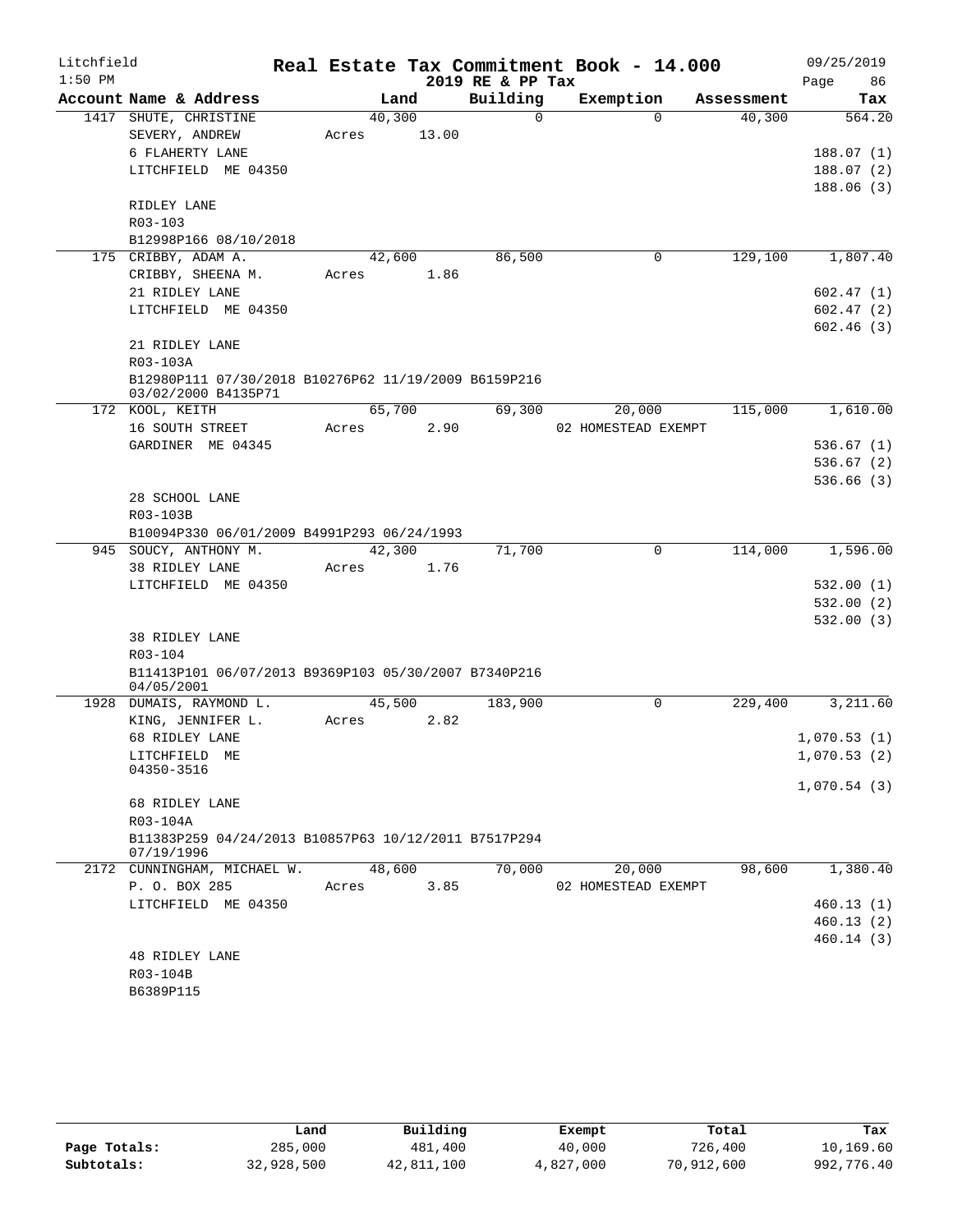| 2019 RE & PP Tax<br>Page<br>87<br>Account Name & Address<br>Building<br>Land<br>Exemption<br>Assessment<br>Tax<br>20,800<br>2487 HOBBS, DONALD F SR<br>43,800<br>64,600<br>904.40<br>$\Omega$<br>87 RIDLEY LANE<br>18.60<br>Acres<br>LITCHFIELD ME 04350<br>301.47(1)<br>301.47(2)<br>301.46(3)<br>RIDLEY ROAD<br>R03-105<br>B10470P162 07/13/2010 B10125P262 06/25/2009<br>B10107P335 05/11/2009 B7615P159 09/05/2003<br>112,800<br>1,579.20<br>486 RICHARDS-MACE, KIMBERLY<br>42,400<br>90,400<br>20,000<br>53 RIDLEY LANE<br>Acres<br>1.80<br>02 HOMESTEAD EXEMPT<br>LITCHFIELD ME 04350<br>526.40(1)<br>526.40(2)<br>526.40(3)<br>53 RIDLEY LANE<br>R03-105A<br>B9440P299 07/27/2007 B9423P127 07/13/2007 B5418P29<br>07/01/1997<br>21,200<br>21,200<br>$\mathbf 0$<br>$\mathbf 0$<br>296.80<br>2403 THOMPSON, JEREMY<br>THOMPSON, CATHERINE<br>1.40<br>Acres<br>26 COUNTRY ACRES LANE<br>98.93 (1)<br>DURHAM ME 04222<br>98.93 (2)<br>98.94 (3)<br>SCHOOL LANE<br>R03-105C<br>B12821P241 10/16/2017 B10094P330 06/01/2009<br>B4991P293 10/06/1995<br>40,000<br>$\mathbf 0$<br>69,400<br>29,400<br>971.60<br>2059 MORGAN, RYAN<br>17 FLAHERTY LANE<br>1.00<br>Acres<br>LITCHFIELD ME 04350<br>323.87(1)<br>323.87(2)<br>323.86(3)<br>17 FLAHERTY LANE<br>R03-105D<br>B11693P14 05/21/2014 B5442P262 07/22/1997<br>2137 KINCAID, PRISCILLA J.<br>46,000<br>20,000<br>87,000<br>1,218.00<br>61,000<br>22 FLAHERTY LANE<br>3.00<br>02 HOMESTEAD EXEMPT<br>Acres<br>LITCHFIELD ME 04350<br>406.00(1)<br>406.00(2)<br>406.00(3)<br>22 FLAHERTY LANE<br>R03-105E<br>B12702P126 08/23/2017 B8428P21 05/25/2005<br>2293 ESTABROOK, LAURA JEAN<br>$\Omega$<br>38,100<br>533.40<br>38,100<br>$\Omega$<br>BENOIT, CHELSEA ANNE<br>Acres 16.20<br>160 TARGET ROAD<br>177.80(1)<br>177.80(2)<br>NEW GLOUCESTER ME<br>04260<br>177.80(3)<br>FLAHERTY LANE | Litchfield |          |  | Real Estate Tax Commitment Book - 14.000 | 09/25/2019 |
|-------------------------------------------------------------------------------------------------------------------------------------------------------------------------------------------------------------------------------------------------------------------------------------------------------------------------------------------------------------------------------------------------------------------------------------------------------------------------------------------------------------------------------------------------------------------------------------------------------------------------------------------------------------------------------------------------------------------------------------------------------------------------------------------------------------------------------------------------------------------------------------------------------------------------------------------------------------------------------------------------------------------------------------------------------------------------------------------------------------------------------------------------------------------------------------------------------------------------------------------------------------------------------------------------------------------------------------------------------------------------------------------------------------------------------------------------------------------------------------------------------------------------------------------------------------------------------------------------------------------------------------------------------------------------------------------------------------------------------------------------------------------------------------------------------------------------------------------------|------------|----------|--|------------------------------------------|------------|
|                                                                                                                                                                                                                                                                                                                                                                                                                                                                                                                                                                                                                                                                                                                                                                                                                                                                                                                                                                                                                                                                                                                                                                                                                                                                                                                                                                                                                                                                                                                                                                                                                                                                                                                                                                                                                                                 | $1:50$ PM  |          |  |                                          |            |
|                                                                                                                                                                                                                                                                                                                                                                                                                                                                                                                                                                                                                                                                                                                                                                                                                                                                                                                                                                                                                                                                                                                                                                                                                                                                                                                                                                                                                                                                                                                                                                                                                                                                                                                                                                                                                                                 |            |          |  |                                          |            |
|                                                                                                                                                                                                                                                                                                                                                                                                                                                                                                                                                                                                                                                                                                                                                                                                                                                                                                                                                                                                                                                                                                                                                                                                                                                                                                                                                                                                                                                                                                                                                                                                                                                                                                                                                                                                                                                 |            |          |  |                                          |            |
|                                                                                                                                                                                                                                                                                                                                                                                                                                                                                                                                                                                                                                                                                                                                                                                                                                                                                                                                                                                                                                                                                                                                                                                                                                                                                                                                                                                                                                                                                                                                                                                                                                                                                                                                                                                                                                                 |            |          |  |                                          |            |
|                                                                                                                                                                                                                                                                                                                                                                                                                                                                                                                                                                                                                                                                                                                                                                                                                                                                                                                                                                                                                                                                                                                                                                                                                                                                                                                                                                                                                                                                                                                                                                                                                                                                                                                                                                                                                                                 |            |          |  |                                          |            |
|                                                                                                                                                                                                                                                                                                                                                                                                                                                                                                                                                                                                                                                                                                                                                                                                                                                                                                                                                                                                                                                                                                                                                                                                                                                                                                                                                                                                                                                                                                                                                                                                                                                                                                                                                                                                                                                 |            |          |  |                                          |            |
|                                                                                                                                                                                                                                                                                                                                                                                                                                                                                                                                                                                                                                                                                                                                                                                                                                                                                                                                                                                                                                                                                                                                                                                                                                                                                                                                                                                                                                                                                                                                                                                                                                                                                                                                                                                                                                                 |            |          |  |                                          |            |
|                                                                                                                                                                                                                                                                                                                                                                                                                                                                                                                                                                                                                                                                                                                                                                                                                                                                                                                                                                                                                                                                                                                                                                                                                                                                                                                                                                                                                                                                                                                                                                                                                                                                                                                                                                                                                                                 |            |          |  |                                          |            |
|                                                                                                                                                                                                                                                                                                                                                                                                                                                                                                                                                                                                                                                                                                                                                                                                                                                                                                                                                                                                                                                                                                                                                                                                                                                                                                                                                                                                                                                                                                                                                                                                                                                                                                                                                                                                                                                 |            |          |  |                                          |            |
|                                                                                                                                                                                                                                                                                                                                                                                                                                                                                                                                                                                                                                                                                                                                                                                                                                                                                                                                                                                                                                                                                                                                                                                                                                                                                                                                                                                                                                                                                                                                                                                                                                                                                                                                                                                                                                                 |            |          |  |                                          |            |
|                                                                                                                                                                                                                                                                                                                                                                                                                                                                                                                                                                                                                                                                                                                                                                                                                                                                                                                                                                                                                                                                                                                                                                                                                                                                                                                                                                                                                                                                                                                                                                                                                                                                                                                                                                                                                                                 |            |          |  |                                          |            |
|                                                                                                                                                                                                                                                                                                                                                                                                                                                                                                                                                                                                                                                                                                                                                                                                                                                                                                                                                                                                                                                                                                                                                                                                                                                                                                                                                                                                                                                                                                                                                                                                                                                                                                                                                                                                                                                 |            |          |  |                                          |            |
|                                                                                                                                                                                                                                                                                                                                                                                                                                                                                                                                                                                                                                                                                                                                                                                                                                                                                                                                                                                                                                                                                                                                                                                                                                                                                                                                                                                                                                                                                                                                                                                                                                                                                                                                                                                                                                                 |            |          |  |                                          |            |
|                                                                                                                                                                                                                                                                                                                                                                                                                                                                                                                                                                                                                                                                                                                                                                                                                                                                                                                                                                                                                                                                                                                                                                                                                                                                                                                                                                                                                                                                                                                                                                                                                                                                                                                                                                                                                                                 |            |          |  |                                          |            |
|                                                                                                                                                                                                                                                                                                                                                                                                                                                                                                                                                                                                                                                                                                                                                                                                                                                                                                                                                                                                                                                                                                                                                                                                                                                                                                                                                                                                                                                                                                                                                                                                                                                                                                                                                                                                                                                 |            |          |  |                                          |            |
|                                                                                                                                                                                                                                                                                                                                                                                                                                                                                                                                                                                                                                                                                                                                                                                                                                                                                                                                                                                                                                                                                                                                                                                                                                                                                                                                                                                                                                                                                                                                                                                                                                                                                                                                                                                                                                                 |            |          |  |                                          |            |
|                                                                                                                                                                                                                                                                                                                                                                                                                                                                                                                                                                                                                                                                                                                                                                                                                                                                                                                                                                                                                                                                                                                                                                                                                                                                                                                                                                                                                                                                                                                                                                                                                                                                                                                                                                                                                                                 |            |          |  |                                          |            |
|                                                                                                                                                                                                                                                                                                                                                                                                                                                                                                                                                                                                                                                                                                                                                                                                                                                                                                                                                                                                                                                                                                                                                                                                                                                                                                                                                                                                                                                                                                                                                                                                                                                                                                                                                                                                                                                 |            |          |  |                                          |            |
|                                                                                                                                                                                                                                                                                                                                                                                                                                                                                                                                                                                                                                                                                                                                                                                                                                                                                                                                                                                                                                                                                                                                                                                                                                                                                                                                                                                                                                                                                                                                                                                                                                                                                                                                                                                                                                                 |            |          |  |                                          |            |
|                                                                                                                                                                                                                                                                                                                                                                                                                                                                                                                                                                                                                                                                                                                                                                                                                                                                                                                                                                                                                                                                                                                                                                                                                                                                                                                                                                                                                                                                                                                                                                                                                                                                                                                                                                                                                                                 |            |          |  |                                          |            |
|                                                                                                                                                                                                                                                                                                                                                                                                                                                                                                                                                                                                                                                                                                                                                                                                                                                                                                                                                                                                                                                                                                                                                                                                                                                                                                                                                                                                                                                                                                                                                                                                                                                                                                                                                                                                                                                 |            |          |  |                                          |            |
|                                                                                                                                                                                                                                                                                                                                                                                                                                                                                                                                                                                                                                                                                                                                                                                                                                                                                                                                                                                                                                                                                                                                                                                                                                                                                                                                                                                                                                                                                                                                                                                                                                                                                                                                                                                                                                                 |            |          |  |                                          |            |
|                                                                                                                                                                                                                                                                                                                                                                                                                                                                                                                                                                                                                                                                                                                                                                                                                                                                                                                                                                                                                                                                                                                                                                                                                                                                                                                                                                                                                                                                                                                                                                                                                                                                                                                                                                                                                                                 |            |          |  |                                          |            |
|                                                                                                                                                                                                                                                                                                                                                                                                                                                                                                                                                                                                                                                                                                                                                                                                                                                                                                                                                                                                                                                                                                                                                                                                                                                                                                                                                                                                                                                                                                                                                                                                                                                                                                                                                                                                                                                 |            |          |  |                                          |            |
|                                                                                                                                                                                                                                                                                                                                                                                                                                                                                                                                                                                                                                                                                                                                                                                                                                                                                                                                                                                                                                                                                                                                                                                                                                                                                                                                                                                                                                                                                                                                                                                                                                                                                                                                                                                                                                                 |            |          |  |                                          |            |
|                                                                                                                                                                                                                                                                                                                                                                                                                                                                                                                                                                                                                                                                                                                                                                                                                                                                                                                                                                                                                                                                                                                                                                                                                                                                                                                                                                                                                                                                                                                                                                                                                                                                                                                                                                                                                                                 |            |          |  |                                          |            |
|                                                                                                                                                                                                                                                                                                                                                                                                                                                                                                                                                                                                                                                                                                                                                                                                                                                                                                                                                                                                                                                                                                                                                                                                                                                                                                                                                                                                                                                                                                                                                                                                                                                                                                                                                                                                                                                 |            |          |  |                                          |            |
|                                                                                                                                                                                                                                                                                                                                                                                                                                                                                                                                                                                                                                                                                                                                                                                                                                                                                                                                                                                                                                                                                                                                                                                                                                                                                                                                                                                                                                                                                                                                                                                                                                                                                                                                                                                                                                                 |            |          |  |                                          |            |
|                                                                                                                                                                                                                                                                                                                                                                                                                                                                                                                                                                                                                                                                                                                                                                                                                                                                                                                                                                                                                                                                                                                                                                                                                                                                                                                                                                                                                                                                                                                                                                                                                                                                                                                                                                                                                                                 |            |          |  |                                          |            |
|                                                                                                                                                                                                                                                                                                                                                                                                                                                                                                                                                                                                                                                                                                                                                                                                                                                                                                                                                                                                                                                                                                                                                                                                                                                                                                                                                                                                                                                                                                                                                                                                                                                                                                                                                                                                                                                 |            |          |  |                                          |            |
|                                                                                                                                                                                                                                                                                                                                                                                                                                                                                                                                                                                                                                                                                                                                                                                                                                                                                                                                                                                                                                                                                                                                                                                                                                                                                                                                                                                                                                                                                                                                                                                                                                                                                                                                                                                                                                                 |            |          |  |                                          |            |
|                                                                                                                                                                                                                                                                                                                                                                                                                                                                                                                                                                                                                                                                                                                                                                                                                                                                                                                                                                                                                                                                                                                                                                                                                                                                                                                                                                                                                                                                                                                                                                                                                                                                                                                                                                                                                                                 |            |          |  |                                          |            |
|                                                                                                                                                                                                                                                                                                                                                                                                                                                                                                                                                                                                                                                                                                                                                                                                                                                                                                                                                                                                                                                                                                                                                                                                                                                                                                                                                                                                                                                                                                                                                                                                                                                                                                                                                                                                                                                 |            |          |  |                                          |            |
|                                                                                                                                                                                                                                                                                                                                                                                                                                                                                                                                                                                                                                                                                                                                                                                                                                                                                                                                                                                                                                                                                                                                                                                                                                                                                                                                                                                                                                                                                                                                                                                                                                                                                                                                                                                                                                                 |            |          |  |                                          |            |
|                                                                                                                                                                                                                                                                                                                                                                                                                                                                                                                                                                                                                                                                                                                                                                                                                                                                                                                                                                                                                                                                                                                                                                                                                                                                                                                                                                                                                                                                                                                                                                                                                                                                                                                                                                                                                                                 |            |          |  |                                          |            |
|                                                                                                                                                                                                                                                                                                                                                                                                                                                                                                                                                                                                                                                                                                                                                                                                                                                                                                                                                                                                                                                                                                                                                                                                                                                                                                                                                                                                                                                                                                                                                                                                                                                                                                                                                                                                                                                 |            |          |  |                                          |            |
|                                                                                                                                                                                                                                                                                                                                                                                                                                                                                                                                                                                                                                                                                                                                                                                                                                                                                                                                                                                                                                                                                                                                                                                                                                                                                                                                                                                                                                                                                                                                                                                                                                                                                                                                                                                                                                                 |            |          |  |                                          |            |
|                                                                                                                                                                                                                                                                                                                                                                                                                                                                                                                                                                                                                                                                                                                                                                                                                                                                                                                                                                                                                                                                                                                                                                                                                                                                                                                                                                                                                                                                                                                                                                                                                                                                                                                                                                                                                                                 |            |          |  |                                          |            |
|                                                                                                                                                                                                                                                                                                                                                                                                                                                                                                                                                                                                                                                                                                                                                                                                                                                                                                                                                                                                                                                                                                                                                                                                                                                                                                                                                                                                                                                                                                                                                                                                                                                                                                                                                                                                                                                 |            |          |  |                                          |            |
|                                                                                                                                                                                                                                                                                                                                                                                                                                                                                                                                                                                                                                                                                                                                                                                                                                                                                                                                                                                                                                                                                                                                                                                                                                                                                                                                                                                                                                                                                                                                                                                                                                                                                                                                                                                                                                                 |            |          |  |                                          |            |
|                                                                                                                                                                                                                                                                                                                                                                                                                                                                                                                                                                                                                                                                                                                                                                                                                                                                                                                                                                                                                                                                                                                                                                                                                                                                                                                                                                                                                                                                                                                                                                                                                                                                                                                                                                                                                                                 |            |          |  |                                          |            |
|                                                                                                                                                                                                                                                                                                                                                                                                                                                                                                                                                                                                                                                                                                                                                                                                                                                                                                                                                                                                                                                                                                                                                                                                                                                                                                                                                                                                                                                                                                                                                                                                                                                                                                                                                                                                                                                 |            |          |  |                                          |            |
|                                                                                                                                                                                                                                                                                                                                                                                                                                                                                                                                                                                                                                                                                                                                                                                                                                                                                                                                                                                                                                                                                                                                                                                                                                                                                                                                                                                                                                                                                                                                                                                                                                                                                                                                                                                                                                                 |            |          |  |                                          |            |
|                                                                                                                                                                                                                                                                                                                                                                                                                                                                                                                                                                                                                                                                                                                                                                                                                                                                                                                                                                                                                                                                                                                                                                                                                                                                                                                                                                                                                                                                                                                                                                                                                                                                                                                                                                                                                                                 |            |          |  |                                          |            |
|                                                                                                                                                                                                                                                                                                                                                                                                                                                                                                                                                                                                                                                                                                                                                                                                                                                                                                                                                                                                                                                                                                                                                                                                                                                                                                                                                                                                                                                                                                                                                                                                                                                                                                                                                                                                                                                 |            |          |  |                                          |            |
|                                                                                                                                                                                                                                                                                                                                                                                                                                                                                                                                                                                                                                                                                                                                                                                                                                                                                                                                                                                                                                                                                                                                                                                                                                                                                                                                                                                                                                                                                                                                                                                                                                                                                                                                                                                                                                                 |            |          |  |                                          |            |
|                                                                                                                                                                                                                                                                                                                                                                                                                                                                                                                                                                                                                                                                                                                                                                                                                                                                                                                                                                                                                                                                                                                                                                                                                                                                                                                                                                                                                                                                                                                                                                                                                                                                                                                                                                                                                                                 |            |          |  |                                          |            |
|                                                                                                                                                                                                                                                                                                                                                                                                                                                                                                                                                                                                                                                                                                                                                                                                                                                                                                                                                                                                                                                                                                                                                                                                                                                                                                                                                                                                                                                                                                                                                                                                                                                                                                                                                                                                                                                 |            | R03-105F |  |                                          |            |
| B10801P250 08/09/2011 B7344P334 03/26/2003                                                                                                                                                                                                                                                                                                                                                                                                                                                                                                                                                                                                                                                                                                                                                                                                                                                                                                                                                                                                                                                                                                                                                                                                                                                                                                                                                                                                                                                                                                                                                                                                                                                                                                                                                                                                      |            |          |  |                                          |            |

|              | Land       | Building   | Exempt    | Total      | Tax        |
|--------------|------------|------------|-----------|------------|------------|
| Page Totals: | 231,500    | 201,600    | 40,000    | 393,100    | 5,503.40   |
| Subtotals:   | 33,160,000 | 43,012,700 | 4,867,000 | 71,305,700 | 998,279.80 |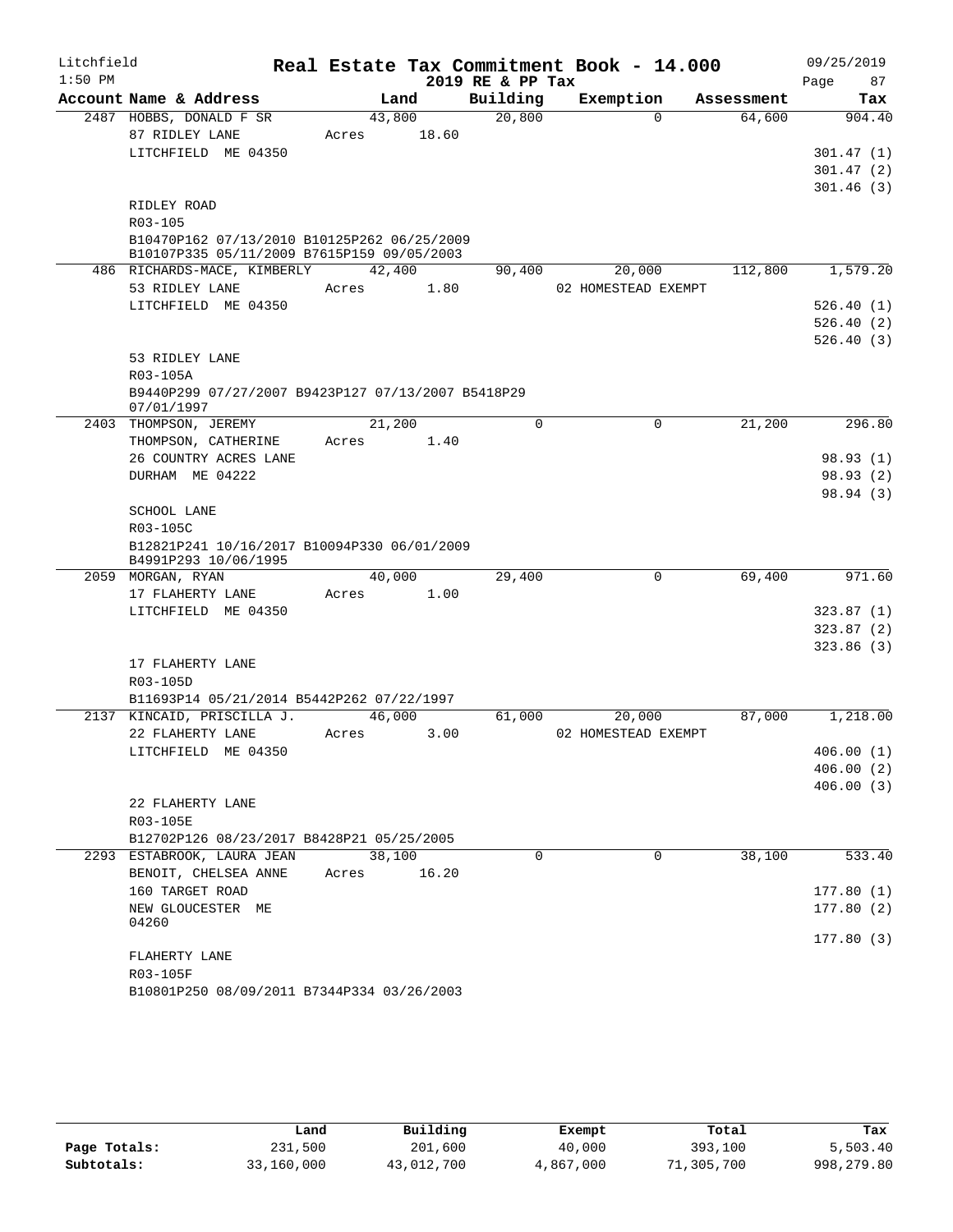| Litchfield |                                                                                           |       |        |      |                  | Real Estate Tax Commitment Book - 14.000 |            | 09/25/2019               |
|------------|-------------------------------------------------------------------------------------------|-------|--------|------|------------------|------------------------------------------|------------|--------------------------|
| $1:50$ PM  |                                                                                           |       |        |      | 2019 RE & PP Tax |                                          |            | 88<br>Page               |
|            | Account Name & Address                                                                    |       | Land   |      | Building         | Exemption                                | Assessment | Tax                      |
|            | 2436 DOOEN ANDREW A                                                                       |       | 40,600 |      | 57,100           | 20,000                                   | 77,700     | 1,087.80                 |
|            | 47 RIDLEY ROAD                                                                            | Acres |        | 1.20 |                  | 02 HOMESTEAD EXEMPT                      |            |                          |
|            | LITCHFIELD ME 04350                                                                       |       |        |      |                  |                                          |            | 362.60(1)                |
|            |                                                                                           |       |        |      |                  |                                          |            | 362.60(2)                |
|            |                                                                                           |       |        |      |                  |                                          |            | 362.60(3)                |
|            | 47 RIDLEY LANE<br>R03-105G                                                                |       |        |      |                  |                                          |            |                          |
|            |                                                                                           |       |        |      |                  |                                          |            |                          |
|            | B8200P190 09/03/2004<br>2343 REDMOND PENNY S                                              |       | 55,200 |      | 145,800          | 20,000                                   | 181,000    | 2,534.00                 |
|            | 72 RIDLEY LANE                                                                            |       |        | 6.07 |                  | 02 HOMESTEAD EXEMPT                      |            |                          |
|            | LITCHFIELD ME 04350                                                                       | Acres |        |      |                  |                                          |            |                          |
|            |                                                                                           |       |        |      |                  |                                          |            | 844.67 (1)<br>844.67 (2) |
|            |                                                                                           |       |        |      |                  |                                          |            | 844.66 (3)               |
|            | 72 RIDLEY LANE                                                                            |       |        |      |                  |                                          |            |                          |
|            | R03-105H                                                                                  |       |        |      |                  |                                          |            |                          |
|            | B9904P198 11/07/2008 B9205P102 12/28/2006 B7974P58                                        |       |        |      |                  |                                          |            |                          |
|            | 06/01/2004 B7615P161 09/05/2003                                                           |       |        |      |                  |                                          |            |                          |
|            | 2426 HOAR CHARLES D                                                                       |       | 67,700 |      | 263,900          | 20,000                                   | 311,600    | 4,362.40                 |
|            | HOAR DEBORAH A                                                                            | Acres |        | 6.91 |                  | 02 HOMESTEAD EXEMPT                      |            |                          |
|            | 84 RIDLEY LANE                                                                            |       |        |      |                  |                                          |            | 1,454.13(1)              |
|            | LITCHFIELD ME 04350                                                                       |       |        |      |                  |                                          |            | 1,454.13(2)              |
|            |                                                                                           |       |        |      |                  |                                          |            | 1,454.14(3)              |
|            | 84 RIDLEY LANE                                                                            |       |        |      |                  |                                          |            |                          |
|            | R03-105H-1                                                                                |       |        |      |                  |                                          |            |                          |
|            | B8261P15 12/30/2004                                                                       |       |        |      |                  |                                          |            |                          |
|            | 2437 SHUTE, CHRISTINE                                                                     |       | 43,400 |      | 18,900           | $\mathbf 0$                              | 62,300     | 872.20                   |
|            | 21 RIDLEY LANE                                                                            | Acres |        | 2.12 |                  |                                          |            |                          |
|            | LITCHFIELD ME 04350                                                                       |       |        |      |                  |                                          |            | 290.73 (1)               |
|            |                                                                                           |       |        |      |                  |                                          |            | 290.73(2)                |
|            |                                                                                           |       |        |      |                  |                                          |            | 290.74 (3)               |
|            | 6 FLAHERTY LANE                                                                           |       |        |      |                  |                                          |            |                          |
|            | R03-105K                                                                                  |       |        |      |                  |                                          |            |                          |
|            | B12736P176 09/29/2017 B11799P227 09/15/2014<br>B11750P277 07/23/2014 B7976P263 06/04/2004 |       |        |      |                  |                                          |            |                          |
|            | 2534 HALL GLENN O                                                                         |       | 35,800 |      | 159,300          | 20,000                                   | 175,100    | 2,451.40                 |
|            | 10 FLAHERTY LANE                                                                          | Acres |        | 7.11 |                  | 02 HOMESTEAD EXEMPT                      |            |                          |
|            | LITCHFIELD ME 04350                                                                       |       |        |      |                  |                                          |            | 817.13(1)                |
|            |                                                                                           |       |        |      |                  |                                          |            | 817.13(2)                |
|            |                                                                                           |       |        |      |                  |                                          |            | 817.14(3)                |
|            | 10 FLAHERTY LANE                                                                          |       |        |      |                  |                                          |            |                          |
|            | R03-105L                                                                                  |       |        |      |                  |                                          |            |                          |
|            | B8729P170 12/12/2005                                                                      |       |        |      |                  |                                          |            |                          |
|            | 2752 COLSTON, LYDIA & JAMES                                                               |       | 47,500 |      | 213,500          | 0                                        | 261,000    | 3,654.00                 |
|            | COLSTON                                                                                   |       |        |      |                  |                                          |            |                          |
|            | 87 RIDLEY LANE                                                                            | Acres |        | 3.50 |                  |                                          |            |                          |
|            | LITCHFIELD ME 04350                                                                       |       |        |      |                  |                                          |            | 1,218.00(1)              |
|            |                                                                                           |       |        |      |                  |                                          |            | 1,218.00(2)              |
|            |                                                                                           |       |        |      |                  |                                          |            | 1, 218.00(3)             |
|            | 87 RIDLEY LANE                                                                            |       |        |      |                  |                                          |            |                          |
|            | R03-105M                                                                                  |       |        |      |                  |                                          |            |                          |
|            | B10107P335 06/11/2009                                                                     |       |        |      |                  |                                          |            |                          |

|              | Land       | Building   | Exempt    | Total      | Tax          |
|--------------|------------|------------|-----------|------------|--------------|
| Page Totals: | 290,200    | 858,500    | 80,000    | 1,068,700  | 14,961.80    |
| Subtotals:   | 33,450,200 | 43,871,200 | 4,947,000 | 72,374,400 | 1,013,241.60 |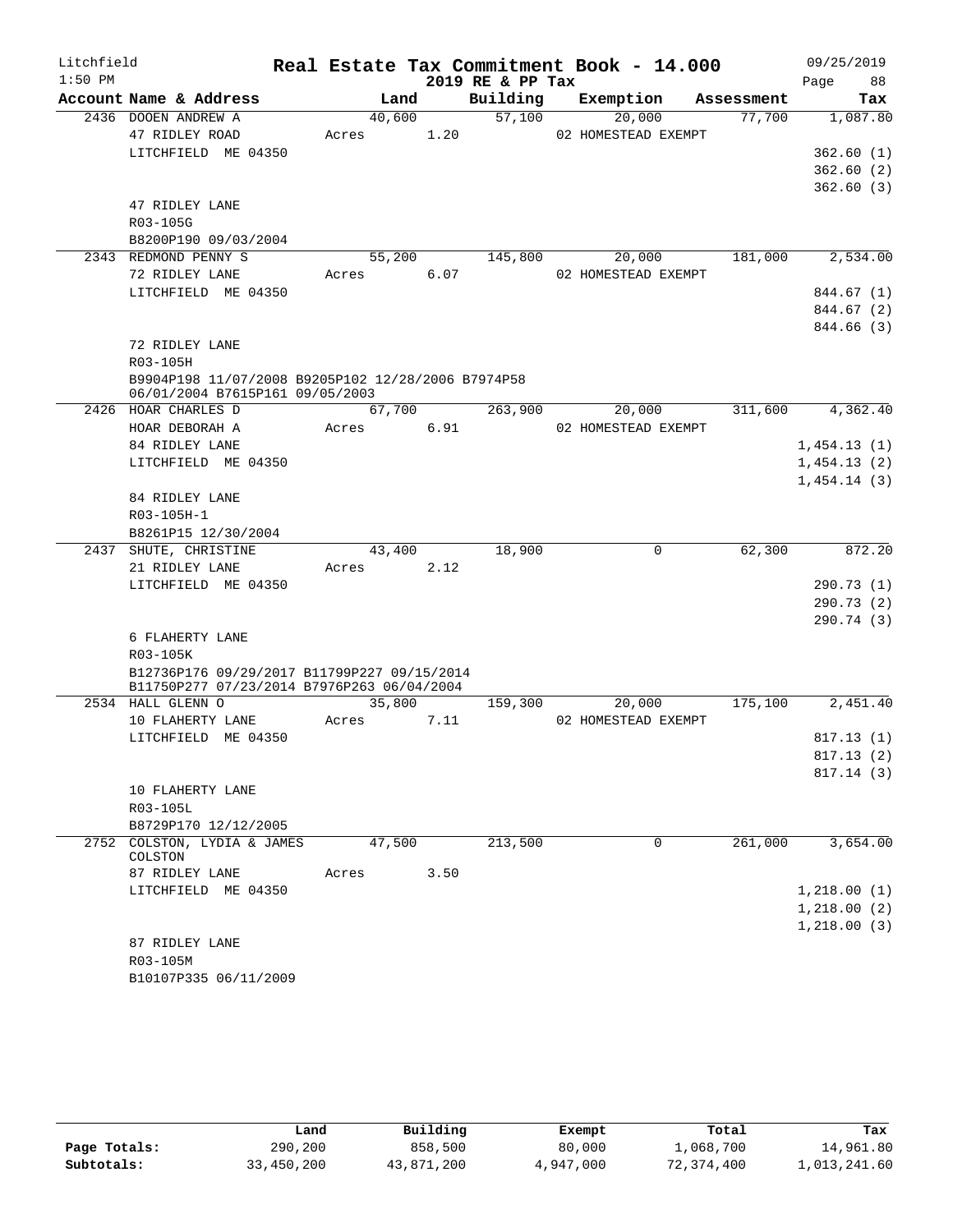| Litchfield |                                                                                                                           |            |        |                  | Real Estate Tax Commitment Book - 14.000 |             |            | 09/25/2019             |
|------------|---------------------------------------------------------------------------------------------------------------------------|------------|--------|------------------|------------------------------------------|-------------|------------|------------------------|
| $1:50$ PM  |                                                                                                                           |            |        | 2019 RE & PP Tax |                                          |             |            | Page<br>89             |
|            | Account Name & Address                                                                                                    |            | Land   | Building         | Exemption                                |             | Assessment | Tax                    |
|            | 2753 FLAHERTY, PETER J &<br>KERRY A. FLAHERTY                                                                             |            | 56,800 | 63,700           | 20,000                                   |             | 100,500    | 1,407.00               |
|            | 56 SCHOOL LANE                                                                                                            | Acres      | 7.70   |                  | 02 HOMESTEAD EXEMPT                      |             |            |                        |
|            | LITCHFIELD ME 04350                                                                                                       |            |        |                  |                                          |             |            | 469.00(1)              |
|            |                                                                                                                           |            |        |                  |                                          |             |            | 469.00(2)              |
|            | 36 SCHOOL LANE                                                                                                            |            |        |                  |                                          |             |            | 469.00(3)              |
|            | R03-105N                                                                                                                  |            |        |                  |                                          |             |            |                        |
|            | B10342P22 02/16/2010                                                                                                      |            |        |                  |                                          |             |            |                        |
|            | 1455 REDMOND, ROBIN                                                                                                       |            | 57,100 | 95,900           | 20,000                                   |             | 133,000    | 1,862.00               |
|            | 105 RIDLEY LANE                                                                                                           | Acres      | 8.80   |                  | 02 HOMESTEAD EXEMPT                      |             |            |                        |
|            | LITCHFIELD ME 04350                                                                                                       |            |        |                  |                                          |             |            | 620.67(1)              |
|            |                                                                                                                           |            |        |                  |                                          |             |            | 620.67(2)              |
|            |                                                                                                                           |            |        |                  |                                          |             |            | 620.66(3)              |
|            | 105 RIDLEY LANE                                                                                                           |            |        |                  |                                          |             |            |                        |
|            | R03-106                                                                                                                   |            |        |                  |                                          |             |            |                        |
|            | B8849P285 03/30/2006 B3613P116                                                                                            |            |        |                  |                                          |             |            |                        |
|            | 1453 REDMOND, SARAH R.                                                                                                    |            | 56,700 | 32,600           |                                          | $\mathbf 0$ | 89,300     | 1,250.20               |
|            | 105 RIDLEY LANE                                                                                                           | Acres      | 8.30   |                  |                                          |             |            |                        |
|            | LITCHFIELD ME 04350                                                                                                       |            |        |                  |                                          |             |            | 416.73(1)              |
|            |                                                                                                                           |            |        |                  |                                          |             |            | 416.73(2)              |
|            |                                                                                                                           |            |        |                  |                                          |             |            | 416.74(3)              |
|            | 106 RIDLEY LANE                                                                                                           |            |        |                  |                                          |             |            |                        |
|            | R03-106A                                                                                                                  |            |        |                  |                                          |             |            |                        |
|            | B12697P115 07/05/2017 B9834P15 08/25/2008 B3613P116<br>09/07/1989                                                         |            |        |                  |                                          |             |            |                        |
|            | 1456 REDMOND SARAH R                                                                                                      |            | 49,500 | 43,400           |                                          | $\mathbf 0$ | 92,900     | 1,300.60               |
|            | REDMOND, RYAN S                                                                                                           | Acres      | 4.16   |                  |                                          |             |            |                        |
|            | 105 RIDLEY LANE                                                                                                           |            |        |                  |                                          |             |            | 433.53(1)              |
|            | LITCHFIELD ME 04350                                                                                                       |            |        |                  |                                          |             |            | 433.53 (2)             |
|            |                                                                                                                           |            |        |                  |                                          |             |            | 433.54 (3)             |
|            | 105 RIDLEY LANE                                                                                                           |            |        |                  |                                          |             |            |                        |
|            | R03-107                                                                                                                   |            |        |                  |                                          |             |            |                        |
|            | B10643P219 01/14/2011 B10643P215 01/14/2011<br>B9778P234 07/01/2008 B9721P25 05/07/2008 B8849P279<br>03/30/2006 B3613P116 |            |        |                  |                                          |             |            |                        |
|            | 1454 REDMOND, SARAH R.                                                                                                    |            | 46,300 | 15,900           |                                          | 0           | 62,200     | 870.80                 |
|            | 105 RIDLEY LANE                                                                                                           | Acres 9.10 |        |                  |                                          |             |            |                        |
|            | LITCHFIELD ME 04350                                                                                                       |            |        |                  |                                          |             |            | 290.27(1)              |
|            |                                                                                                                           |            |        |                  |                                          |             |            | 290.27(2)              |
|            |                                                                                                                           |            |        |                  |                                          |             |            | 290.26(3)              |
|            | RIDLEY LANE                                                                                                               |            |        |                  |                                          |             |            |                        |
|            | R03-107A                                                                                                                  |            |        |                  |                                          |             |            |                        |
|            | B12697P115 07/05/2017 B3613P118                                                                                           |            |        |                  |                                          |             |            |                        |
|            | 2574 REDMOND SARAH                                                                                                        |            | 38,900 | 2,000            |                                          | $\mathbf 0$ | 40,900     | 572.60                 |
|            | 105 RIDLEY LANE                                                                                                           | Acres      | 11.21  |                  |                                          |             |            |                        |
|            | LITCHFIELD ME 04350                                                                                                       |            |        |                  |                                          |             |            | 190.87(1)              |
|            |                                                                                                                           |            |        |                  |                                          |             |            | 190.87(2)<br>190.86(3) |
|            | 72 RIDLEY LANE                                                                                                            |            |        |                  |                                          |             |            |                        |
|            | R03-107B                                                                                                                  |            |        |                  |                                          |             |            |                        |
|            | B10643P217 01/14/2011 B10643P215 01/14/2011                                                                               |            |        |                  |                                          |             |            |                        |
|            | B8849P282 03/30/2006                                                                                                      |            |        |                  |                                          |             |            |                        |

|              | Land       | Building   | Exempt    | Total      | Tax          |
|--------------|------------|------------|-----------|------------|--------------|
| Page Totals: | 305,300    | 253,500    | 40,000    | 518,800    | 7,263.20     |
| Subtotals:   | 33,755,500 | 44,124,700 | 4,987,000 | 72,893,200 | 1,020,504.80 |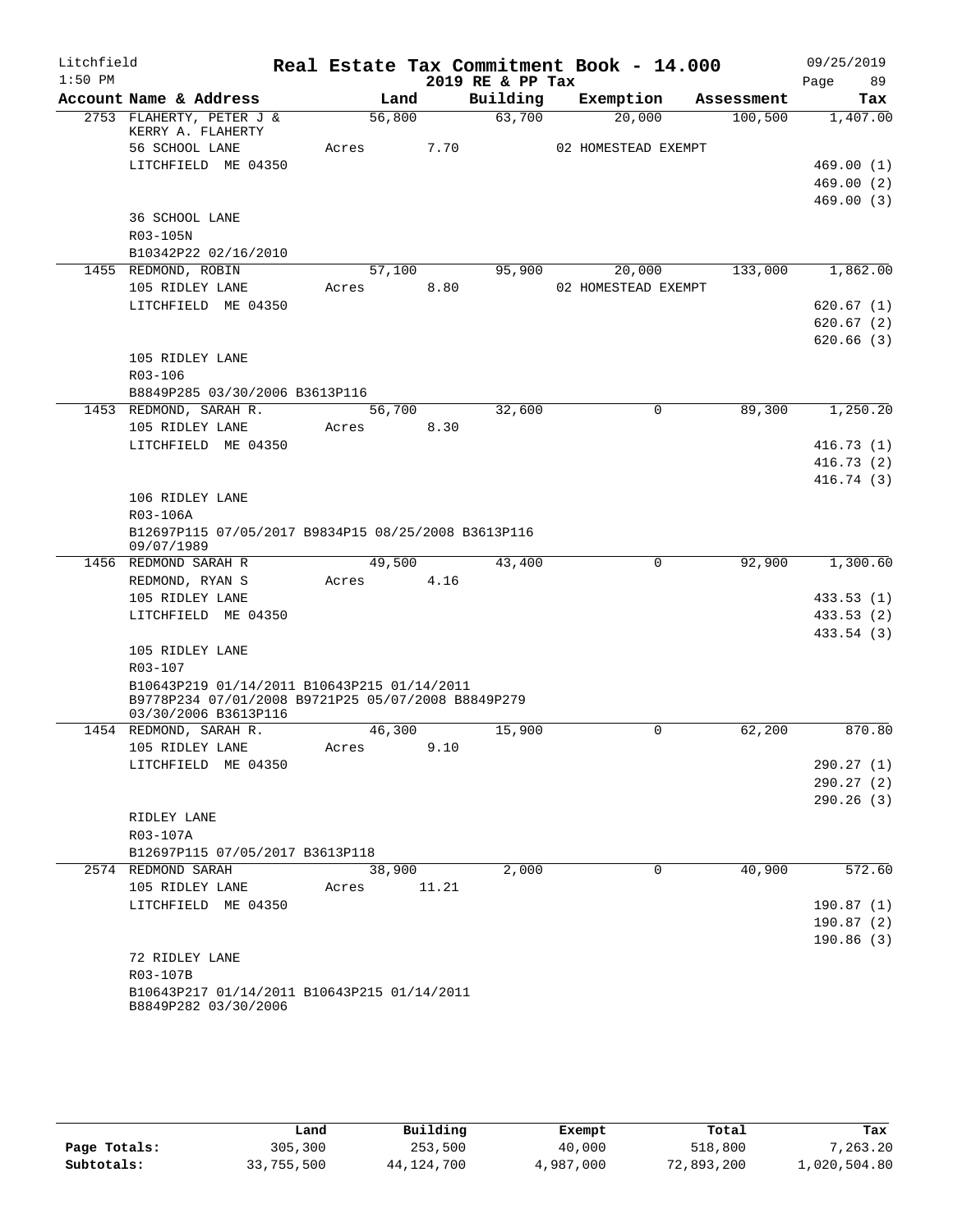| Litchfield   |                                                      |            |       |            |                  | Real Estate Tax Commitment Book - 14.000 |             |            | 09/25/2019   |
|--------------|------------------------------------------------------|------------|-------|------------|------------------|------------------------------------------|-------------|------------|--------------|
| $1:50$ PM    |                                                      |            |       |            | 2019 RE & PP Tax |                                          |             |            | 90<br>Page   |
|              | Account Name & Address                               |            |       | Land       | Building         | Exemption                                |             | Assessment | Tax          |
|              | 43 ASHLEY ARTHUR W JR                                |            |       | 35,300     | $\Omega$         |                                          | $\Omega$    | 35,300     | 494.20       |
|              | PO BOX 97                                            |            | Acres | 44.00      |                  |                                          |             |            |              |
|              | ISLESBORO ME 04848                                   |            |       |            |                  |                                          |             |            | 164.73(1)    |
|              |                                                      |            |       |            |                  |                                          |             |            | 164.73(2)    |
|              |                                                      |            |       |            |                  |                                          |             |            | 164.74(3)    |
|              | SCHOOL HOUSE LANE                                    |            |       |            |                  |                                          |             |            |              |
|              | R03-108                                              |            |       |            |                  |                                          |             |            |              |
|              | B3335P36                                             |            |       |            |                  |                                          |             |            |              |
|              | 418 DANFORTH, KATELYN E.                             |            |       | 58,300     | 36,800           |                                          | 0           | 95,100     | 1,331.40     |
|              | 95 FERRIN ROAD                                       |            | Acres | 3.25       |                  |                                          |             |            |              |
|              | LITCHFIELD ME 04350                                  |            |       |            |                  |                                          |             |            | 443.80 (1)   |
|              |                                                      |            |       |            |                  |                                          |             |            | 443.80 (2)   |
|              |                                                      |            |       |            |                  |                                          |             |            | 443.80 (3)   |
|              | 95 FERRIN ROAD                                       |            |       |            |                  |                                          |             |            |              |
|              | R03-108A                                             |            |       |            |                  |                                          |             |            |              |
|              | B12331P244 06/08/2016 B8383P321 04/25/2005 B2739P303 |            |       |            |                  |                                          |             |            |              |
|              | 1985 SHAW, ELAINE ( HEIRS                            |            |       | 0          | 13,600           |                                          | $\mathbf 0$ | 13,600     | 190.40       |
|              | OF)                                                  |            |       |            |                  |                                          |             |            |              |
|              | % GLEN DANFORTH                                      |            |       |            |                  |                                          |             |            |              |
|              | 95 FERRIN ROAD                                       |            |       |            |                  |                                          |             |            | 63.47(1)     |
|              | LITCHFIELD ME 04350                                  |            |       |            |                  |                                          |             |            | 63.47(2)     |
|              |                                                      |            |       |            |                  |                                          |             |            | 63.46(3)     |
|              | 89 FERRIN ROAD                                       |            |       |            |                  |                                          |             |            |              |
|              | R03-108A-ON                                          |            |       |            |                  |                                          |             |            |              |
|              | 7 AKERS, STEPHEN                                     |            |       | 47,300     |                  | 20,000                                   |             | 50,200     | 702.80       |
|              |                                                      |            |       |            | 22,900           |                                          |             |            |              |
|              | AKERS, DIANE                                         |            | Acres | 1.75       |                  | 02 HOMESTEAD EXEMPT                      |             |            |              |
|              | 10 WOOD FROG LANE                                    |            |       |            |                  |                                          |             |            | 234.27(1)    |
|              | LITCHFIELD ME 04350                                  |            |       |            |                  |                                          |             |            | 234.27(2)    |
|              |                                                      |            |       |            |                  |                                          |             |            | 234.26(3)    |
|              | 10 WOOD FROG LANE                                    |            |       |            |                  |                                          |             |            |              |
|              | R03-108B                                             |            |       |            |                  |                                          |             |            |              |
|              | B3951P41                                             |            |       |            |                  |                                          |             |            |              |
|              | 2532 BOURGOIN, JAMES A                               |            |       | 45,300     | 32,300           | 20,000                                   |             | 57,600     | 806.40       |
|              | 13 SCHOOL LANE                                       |            | Acres | 2.75       |                  | 02 HOMESTEAD EXEMPT                      |             |            |              |
|              | LITCHFIELD ME 04350                                  |            |       |            |                  |                                          |             |            | 268.80(1)    |
|              |                                                      |            |       |            |                  |                                          |             |            | 268.80(2)    |
|              |                                                      |            |       |            |                  |                                          |             |            | 268.80(3)    |
|              | 13 SCHOOL LANE                                       |            |       |            |                  |                                          |             |            |              |
|              | R03-108C                                             |            |       |            |                  |                                          |             |            |              |
|              | B13060P200 10/17/2018 B8809P103 02/16/2006 B8567P171 |            |       |            |                  |                                          |             |            |              |
|              | 08/29/2005                                           |            |       |            |                  |                                          |             |            |              |
| 1866         | WHITE, LAUREANNE                                     |            |       | 28,300     | $\overline{0}$   |                                          | 0           | 28,300     | 396.20       |
|              | 3 GOFFEE ST                                          |            | Acres | 2.10       |                  |                                          |             |            |              |
|              | LEWISTON ME 04240                                    |            |       |            |                  |                                          |             |            | 132.07(1)    |
|              |                                                      |            |       |            |                  |                                          |             |            | 132.07 (2)   |
|              |                                                      |            |       |            |                  |                                          |             |            | 132.06(3)    |
|              | WOOD FROG LANE                                       |            |       |            |                  |                                          |             |            |              |
|              | R03-110                                              |            |       |            |                  |                                          |             |            |              |
|              | B1709P314                                            |            |       |            |                  |                                          |             |            |              |
|              | 1801 VOORHEES, KENNETH S                             |            |       | 43,200     | $\mathbf 0$      |                                          | $\mathbf 0$ | 43,200     | 604.80       |
|              | 73 FERRIN ROAD                                       |            | Acres | 10.22      |                  |                                          |             |            |              |
|              | LITCHFIELD ME 04350                                  |            |       |            |                  |                                          |             |            | 201.60(1)    |
|              |                                                      |            |       |            |                  |                                          |             |            |              |
|              |                                                      |            |       |            |                  |                                          |             |            | 201.60(2)    |
|              |                                                      |            |       |            |                  |                                          |             |            | 201.60(3)    |
|              | WOOD FROG LANE                                       |            |       |            |                  |                                          |             |            |              |
|              | R03-111                                              |            |       |            |                  |                                          |             |            |              |
|              | B4420P184                                            |            |       |            |                  |                                          |             |            |              |
|              |                                                      |            |       |            |                  |                                          |             |            |              |
|              |                                                      | Land       |       | Building   |                  | Exempt                                   |             | Total      | Tax          |
| Page Totals: |                                                      | 257,700    |       | 105,600    |                  | 40,000                                   | 323,300     |            | 4,526.20     |
| Subtotals:   |                                                      | 34,013,200 |       | 44,230,300 |                  | 5,027,000                                | 73,216,500  |            | 1,025,031.00 |
|              |                                                      |            |       |            |                  |                                          |             |            |              |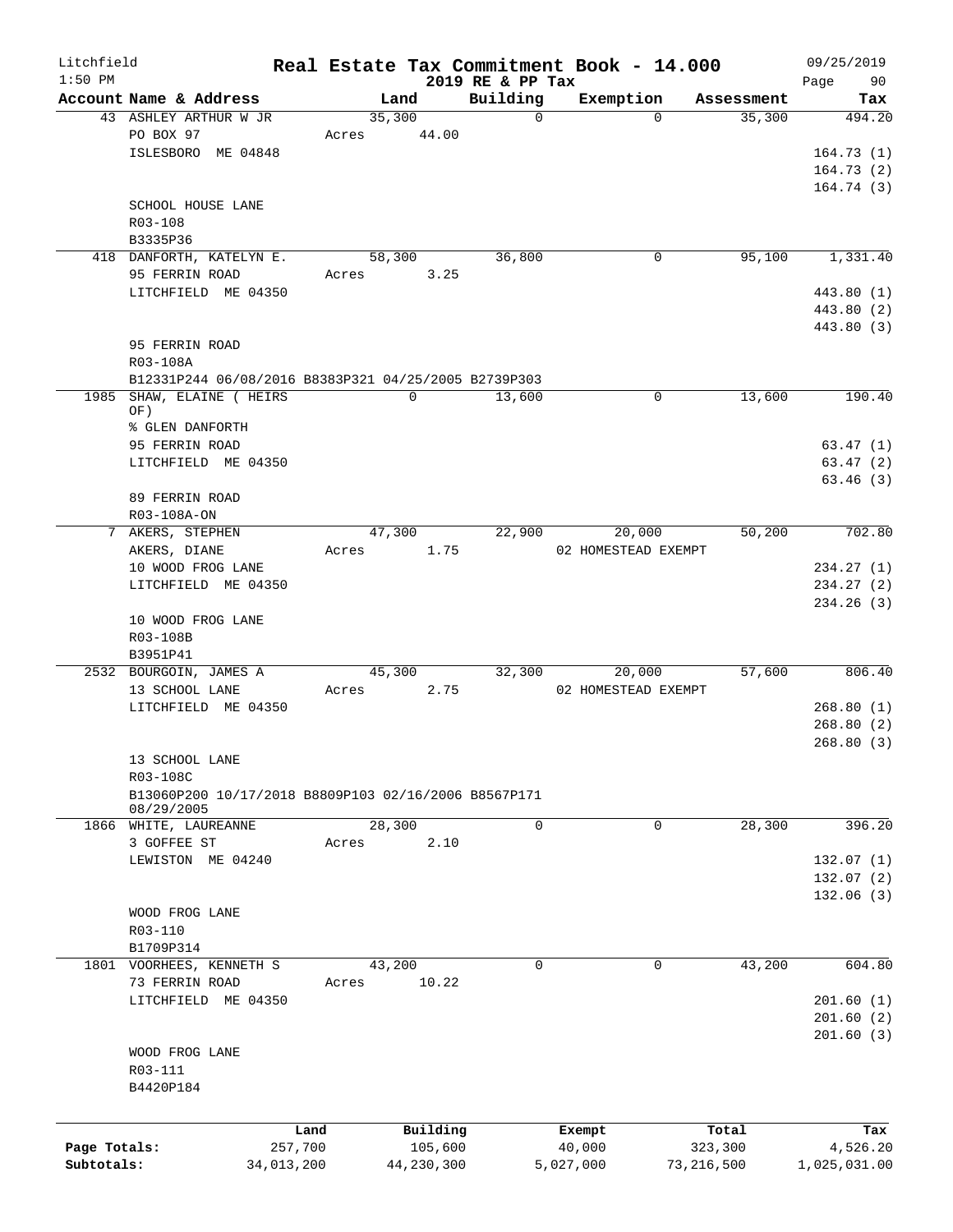| Litchfield |                                                                     |            |       |                  | Real Estate Tax Commitment Book - 14.000 |            | 09/25/2019 |
|------------|---------------------------------------------------------------------|------------|-------|------------------|------------------------------------------|------------|------------|
| $1:50$ PM  |                                                                     |            |       | 2019 RE & PP Tax |                                          |            | Page 91    |
|            | Account Name & Address                                              | Land       |       | Building         | Exemption                                | Assessment | Tax        |
|            | 498 SCHNECKENBURGER, MARY                                           | 47,200     |       | 101,700          | $\Omega$                                 | 148,900    | 2,084.60   |
|            | VOORHEES, KENNETH S                                                 | Acres 1.73 |       |                  |                                          |            |            |
|            | 73 FERRIN ROD                                                       |            |       |                  |                                          |            | 694.87 (1) |
|            | LITCHFIELD ME 04350                                                 |            |       |                  |                                          |            | 694.87 (2) |
|            |                                                                     |            |       |                  |                                          |            | 694.86 (3) |
|            | WOOD FROG LANE                                                      |            |       |                  |                                          |            |            |
|            | R03-113                                                             |            |       |                  |                                          |            |            |
|            | B10844P56 09/28/2011 B8834P187 03/13/2006 B2380P8                   |            |       |                  |                                          |            |            |
|            | 1800 VOORHEES, KENNETH                                              | 50,100     |       | 82,400           | 20,000                                   | 112,500    | 1,575.00   |
|            | SCHNECKENBURGER MARY                                                | Acres 2.70 |       |                  | 02 HOMESTEAD EXEMPT                      |            |            |
|            | 19 WOOD FROG LANE                                                   |            |       |                  |                                          |            | 525.00(1)  |
|            | LITCHFIELD ME 04350                                                 |            |       |                  |                                          |            | 525.00(2)  |
|            |                                                                     |            |       |                  |                                          |            | 525.00(3)  |
|            | 19 WOOD FROG LANE                                                   |            |       |                  |                                          |            |            |
|            | R03-114                                                             |            |       |                  |                                          |            |            |
|            | B3131P252 04/08/1987<br>2524 VOORHEES KENNETH                       | 29,800     |       | $\Omega$         | $\Omega$                                 | 29,800     | 417.20     |
|            | SCHNECKENBURGER MARY                                                | Acres 2.60 |       |                  |                                          |            |            |
|            | 19 WOOD FROG LANE                                                   |            |       |                  |                                          |            | 139.07(1)  |
|            | LITCHFIELD ME 04350                                                 |            |       |                  |                                          |            | 139.07(2)  |
|            |                                                                     |            |       |                  |                                          |            | 139.06(3)  |
|            | 36 WOOD FROG LANE                                                   |            |       |                  |                                          |            |            |
|            | R03-115                                                             |            |       |                  |                                          |            |            |
|            | B3131P252 04/08/1987                                                |            |       |                  |                                          |            |            |
|            | 2525 VOORHEES KENNETH                                               | 32,500     |       | 0                | $\mathbf 0$                              | 32,500     | 455.00     |
|            | SCHNECKENBURGER MARY                                                | Acres 3.50 |       |                  |                                          |            |            |
|            | 73 FERRIN ROAD                                                      |            |       |                  |                                          |            | 151.67(1)  |
|            | LITCHFIELD ME 04350                                                 |            |       |                  |                                          |            | 151.67(2)  |
|            |                                                                     |            |       |                  |                                          |            | 151.66(3)  |
|            | FERRIN ROAD                                                         |            |       |                  |                                          |            |            |
|            | R03-116                                                             |            |       |                  |                                          |            |            |
|            | B3131P252 04/08/1987                                                |            |       |                  |                                          |            |            |
|            | 700 GOWELL, CLARENCE JR                                             | 46,200     |       | 4,400            | 0                                        | 50,600     | 708.40     |
|            | 110 PLAINS ROAD                                                     | Acres 1.40 |       |                  |                                          |            |            |
|            | LITCHFIELD ME 04350                                                 |            |       |                  |                                          |            | 236.13(1)  |
|            |                                                                     |            |       |                  |                                          |            | 236.13(2)  |
|            |                                                                     |            |       |                  |                                          |            | 236.14(3)  |
|            | 41 FERRIN ROAD                                                      |            |       |                  |                                          |            |            |
|            | R03-117                                                             |            |       |                  |                                          |            |            |
|            | B10792P42 07/28/2011 B10677P292 03/01/2011                          |            |       |                  |                                          |            |            |
|            | B10635P132 01/03/2011 B10429P324 05/28/2010<br>B5626P321 05/13/1998 |            |       |                  |                                          |            |            |
|            | 1798 WRIGHT, RITA                                                   | 12,000     |       | 0                | 0                                        | 12,000     | 168.00     |
|            | 38 BLUE ROAD                                                        | Acres      | 19.00 |                  |                                          |            |            |
|            | MONMOUTH ME 04259                                                   |            |       |                  |                                          |            | 56.00(1)   |
|            |                                                                     |            |       |                  |                                          |            | 56.00(2)   |
|            |                                                                     |            |       |                  |                                          |            | 56.00(3)   |
|            | 53 FERRIN ROAD                                                      |            |       |                  |                                          |            |            |
|            | R03-118                                                             |            |       |                  |                                          |            |            |

|              | Land         | Building   | Exempt    | Total      | Tax          |
|--------------|--------------|------------|-----------|------------|--------------|
| Page Totals: | 217,800      | 188,500    | 20,000    | 386,300    | 5,408.20     |
| Subtotals:   | 34, 231, 000 | 44,418,800 | 5,047,000 | 73,602,800 | 1,030,439.20 |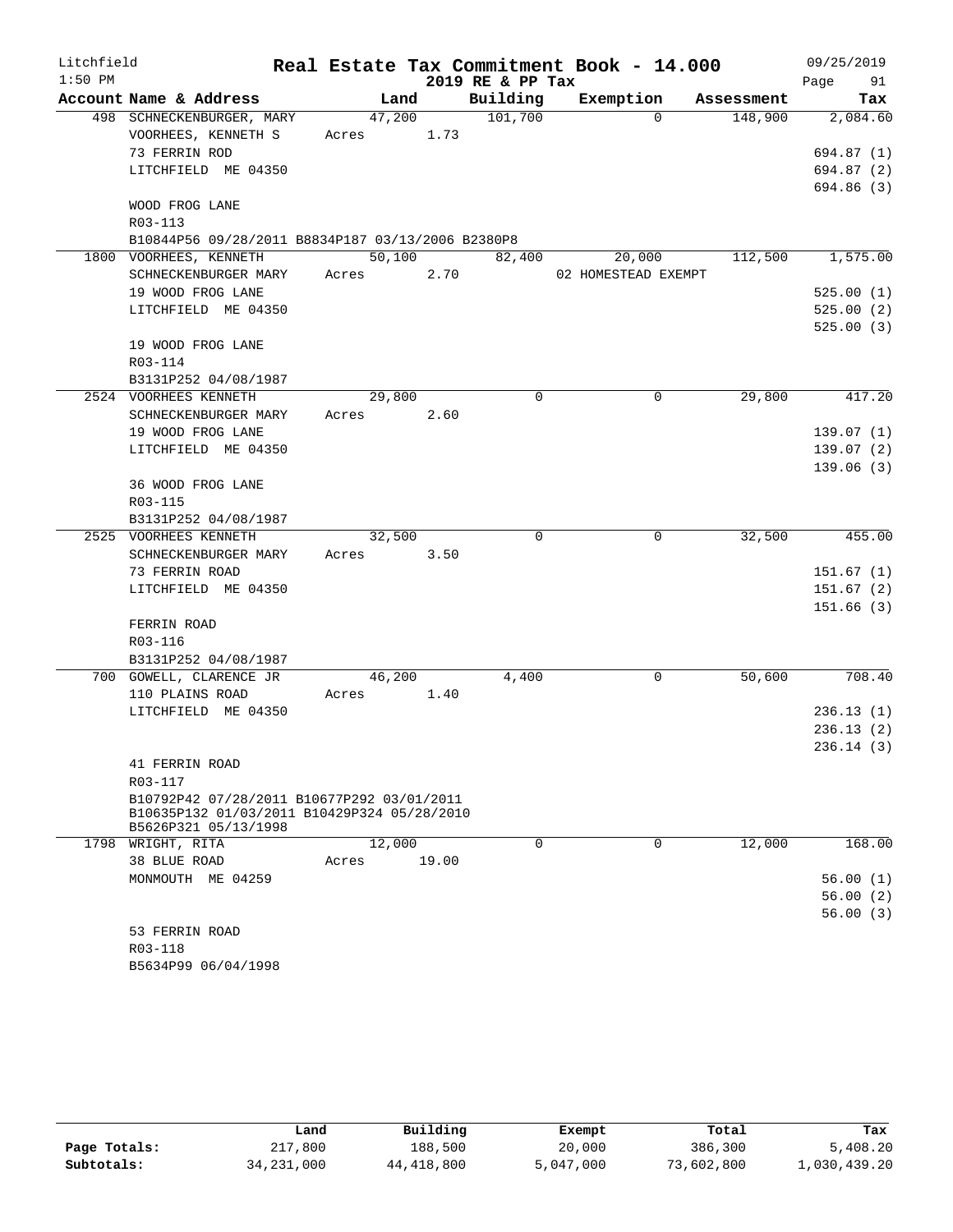| Litchfield   |                                                                             |                 |                      |                     |                              |           | Real Estate Tax Commitment Book - 14.000 |                  | 09/25/2019                          |
|--------------|-----------------------------------------------------------------------------|-----------------|----------------------|---------------------|------------------------------|-----------|------------------------------------------|------------------|-------------------------------------|
| $1:50$ PM    | Account Name & Address                                                      |                 | Land                 |                     | 2019 RE & PP Tax<br>Building |           | Exemption                                | Assessment       | Page<br>92<br>Tax                   |
|              | 403 HOLEWAY THEODORE &<br>REBECCA                                           |                 | 4,500                |                     | $\mathsf{O}$                 |           | $\Omega$                                 | 4,500            | 63.00                               |
|              | 360 RICHMOND ROAD<br>LITCHFIELD ME 04350                                    |                 | Acres                | 6.00                |                              |           |                                          |                  | 21.00(1)<br>21.00(2)                |
|              | RICHMOND ROAD<br>R03-119                                                    |                 |                      |                     |                              |           |                                          |                  | 21.00(3)                            |
|              | B7064P132 08/07/2002                                                        |                 |                      |                     |                              |           |                                          |                  |                                     |
|              | 848 HOLEWAY, THEODORE<br>360 RICHMOND ROAD                                  |                 | 47,700<br>Acres 1.90 |                     | 71,500                       |           | 20,000<br>02 HOMESTEAD EXEMPT            | 99,200           | 1,388.80                            |
|              | LITCHFIELD ME 04350                                                         |                 |                      |                     |                              |           |                                          |                  | 462.93(1)<br>462.93(2)<br>462.94(3) |
|              | 360 RICHMOND ROAD<br>R03-119A<br>B2266P278                                  |                 |                      |                     |                              |           |                                          |                  |                                     |
|              | 2118 NORRIS, LUTHER<br>9 FERRIN ROAD                                        |                 | 53,300<br>Acres      | 5.00                | 112,300                      |           | 20,000<br>02 HOMESTEAD EXEMPT            | 145,600          | 2,038.40                            |
|              | LITCHFIELD ME 04350                                                         |                 |                      |                     |                              |           |                                          |                  | 679.47(1)<br>679.47(2)<br>679.46(3) |
|              | 9 FERRIN ROAD<br>R03-119B<br>B6112P26 12/06/1999                            |                 |                      |                     |                              |           |                                          |                  |                                     |
|              | 2891 HOLEWAY, JEFFREY T.<br>HOLEWAY, KRISTIN E.                             |                 | 48,000<br>Acres      | 2.00                | 125,200                      |           | 0                                        | 173,200          | 2,424.80                            |
|              | 360 RICHMOND ROAD<br>Litchfield ME 04350                                    |                 |                      |                     |                              |           |                                          |                  | 808.27(1)<br>808.27(2)<br>808.26(3) |
|              | 346 RICHMOND ROAD<br>R03-119C<br>B12471P128 11/17/2016 B12247P72 03/18/2016 |                 |                      |                     |                              |           |                                          |                  |                                     |
|              | 262 CAMPBELL, RALPH W<br>639 RICHMOND ROAD                                  |                 | 63,800<br>Acres      | 11.00               | 86,400                       |           | 20,000<br>02 HOMESTEAD EXEMPT            | 130, 200         | 1,822.80                            |
|              | LITCHFIELD ME 04350                                                         |                 |                      |                     |                              |           |                                          |                  | 607.60(1)<br>607.60(2)<br>607.60(3) |
|              | 380 RICHMOND ROAD<br>R03-120<br>B2683P170                                   |                 |                      |                     |                              |           |                                          |                  |                                     |
|              | 26 AMES, ELMER R<br>c/o Alicia Johnson                                      |                 | 67,700<br>Acres      | 28.70               | 91,800                       |           | 26,000<br>03 VETERANS EXEMPT             | 133,500          | 1,869.00                            |
|              | 461 POND ROAD<br>WALES ME 04280                                             |                 |                      |                     |                              |           | 02 HOMESTEAD EXEMPT                      |                  | 623.00(1)<br>623.00(2)<br>623.00(3) |
|              | 482 RICHMOND ROAD<br>R03-121<br>B998P159                                    |                 |                      |                     |                              |           |                                          |                  |                                     |
|              | 25 AMES, DOUGLAS & MAE<br>482 RICHMOND ROAD<br>LITCHFIELD ME 04350          |                 | 46,800<br>Acres      | 1.60                | 59,100                       |           | 20,000<br>02 HOMESTEAD EXEMPT            | 85,900           | 1,202.60<br>400.87(1)               |
|              |                                                                             |                 |                      |                     |                              |           |                                          |                  | 400.87(2)<br>400.86(3)              |
|              | 404 RICHMOND ROAD<br>R03-121-1<br>B13113P1 12/17/2018 B5030P240             |                 |                      |                     |                              |           |                                          |                  |                                     |
|              |                                                                             |                 |                      |                     |                              |           |                                          |                  |                                     |
| Page Totals: |                                                                             | Land<br>331,800 |                      | Building<br>546,300 |                              |           | Exempt<br>106,000                        | Total<br>772,100 | Tax<br>10,809.40                    |
| Subtotals:   |                                                                             | 34,562,800      |                      | 44,965,100          |                              | 5,153,000 |                                          | 74, 374, 900     | 1,041,248.60                        |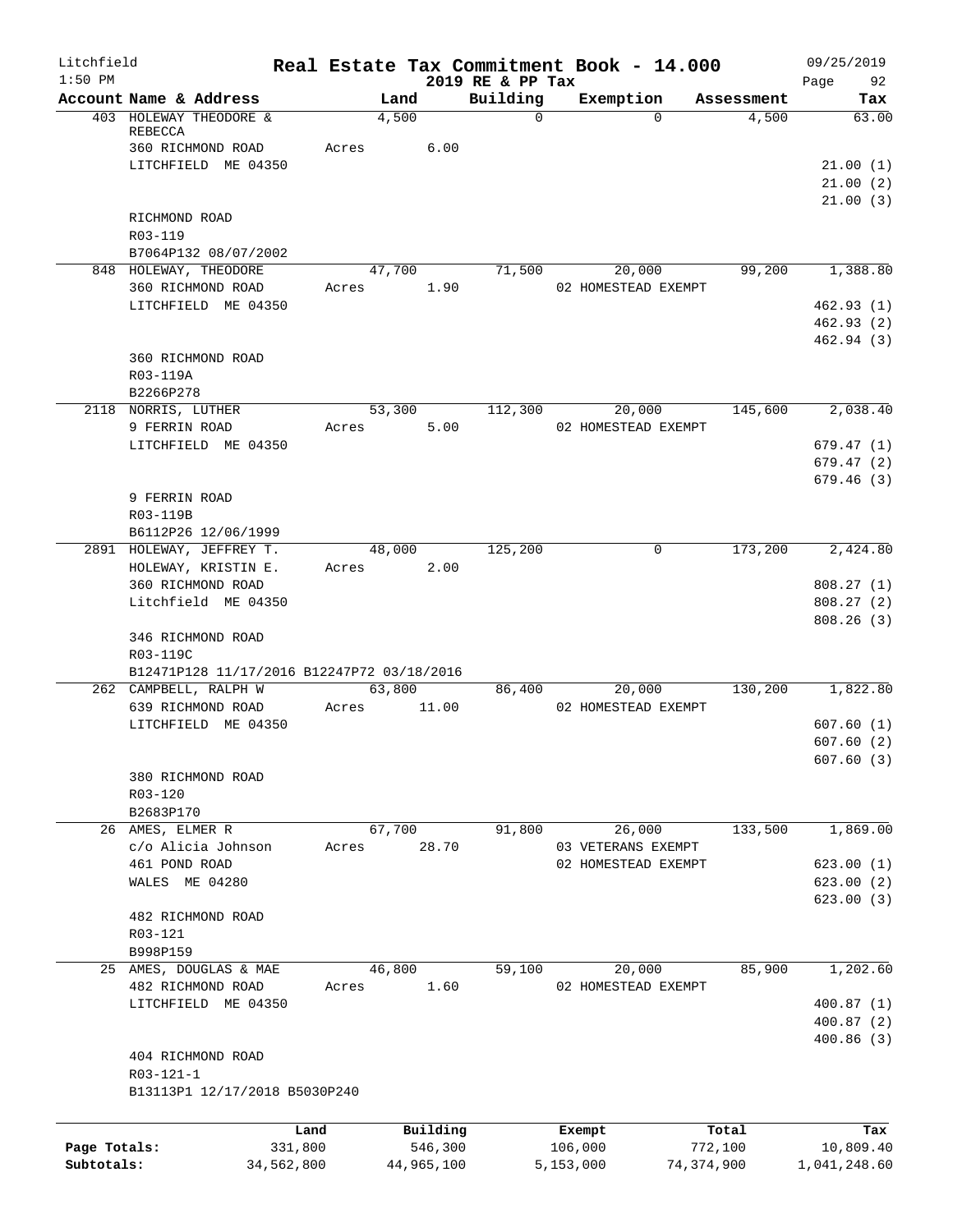| Litchfield |                                            |                      |       |                  | Real Estate Tax Commitment Book - 14.000 |            | 09/25/2019             |          |
|------------|--------------------------------------------|----------------------|-------|------------------|------------------------------------------|------------|------------------------|----------|
| $1:50$ PM  |                                            |                      |       | 2019 RE & PP Tax |                                          |            | Page 93                |          |
|            | Account Name & Address                     |                      | Land  |                  | Building Exemption                       | Assessment |                        | Tax      |
|            | 311 CHILDS, WILLIAM                        | 53,400               |       | 77,400           | 20,000                                   | 110,800    | 1,551.20               |          |
|            | 394 RICHMOND ROAD                          | Acres 4.80           |       |                  | 02 HOMESTEAD EXEMPT                      |            |                        |          |
|            | LITCHFIELD ME 04350                        |                      |       |                  |                                          |            | 517.07(1)<br>517.07(2) |          |
|            |                                            |                      |       |                  |                                          |            | 517.06(3)              |          |
|            | 394 RICHMOND ROAD                          |                      |       |                  |                                          |            |                        |          |
|            | $R03 - 121 - 3$                            |                      |       |                  |                                          |            |                        |          |
|            | B4563P264                                  |                      |       |                  |                                          |            |                        |          |
|            | 459 DESCHENE, JOHN A                       | 42,900               |       | 123,800          | 26,000                                   | 140,700    | 1,969.80               |          |
|            | DESCHENE, DARLENE S.                       | Acres 1.30           |       |                  | 02 HOMESTEAD EXEMPT                      |            |                        |          |
|            | 412 RICHMOND ROAD                          |                      |       |                  | 12 WW2 Vet Res.                          |            | 656.60(1)              |          |
|            | LITCHFIELD ME 04350                        |                      |       |                  |                                          |            | 656.60(2)              |          |
|            |                                            |                      |       |                  |                                          |            | 656.60(3)              |          |
|            | 412 RICHMOND ROAD                          |                      |       |                  |                                          |            |                        |          |
|            | R03-121A                                   |                      |       |                  |                                          |            |                        |          |
|            | B11277P226 01/11/2013 B2683P168            |                      |       |                  |                                          |            |                        |          |
|            | 1565 GOWELL, SR. CLARENCE R.               | 60,900               |       | 278,600          | $\Omega$                                 | 339,500    | 4,753.00               |          |
|            | 156 WENTZELL ROAD                          | Acres 1.30           |       |                  |                                          |            |                        |          |
|            | LITCHFIELD ME 04350                        |                      |       |                  |                                          |            | 1,584.33(1)            |          |
|            |                                            |                      |       |                  |                                          |            | 1,584.33(2)            |          |
|            |                                            |                      |       |                  |                                          |            | 1,584.34(3)            |          |
|            | 490 RICHMOND ROAD                          |                      |       |                  |                                          |            |                        |          |
|            | R03-121B                                   |                      |       |                  |                                          |            |                        |          |
|            | B7374P191 04/25/2003                       |                      |       |                  |                                          |            |                        |          |
|            | 2823 DESCHENE, DARLENE A.                  | 28,100               |       | 0                | $\mathbf 0$                              | 28,100     |                        | 393.40   |
|            | DESCHENE, AMBER                            | Acres 2.02           |       |                  |                                          |            |                        |          |
|            | 412 RICHMOND ROAD                          |                      |       |                  |                                          |            | 131.13(1)              |          |
|            | Litchfield ME 04350                        |                      |       |                  |                                          |            | 131.13(2)              |          |
|            |                                            |                      |       |                  |                                          |            | 131.14(3)              |          |
|            |                                            |                      |       |                  |                                          |            |                        |          |
|            | R03-121C                                   |                      |       |                  |                                          |            |                        |          |
|            | B11277P224 01/11/2013                      |                      |       |                  |                                          |            |                        |          |
|            | 555 ELWELL SR, RANLEIGH                    | 50,700<br>Acres 2.90 |       | 102,400          | 0                                        | 153,100    |                        | 2,143.40 |
|            | 1087 LITCHFIELD ROAD<br>BOWDOIN ME 04287   |                      |       |                  |                                          |            | 714.47(1)              |          |
|            |                                            |                      |       |                  |                                          |            | 714.47(2)              |          |
|            |                                            |                      |       |                  |                                          |            | 714.46(3)              |          |
|            | 502 RICHMOND ROAD                          |                      |       |                  |                                          |            |                        |          |
|            | R03-122                                    |                      |       |                  |                                          |            |                        |          |
|            | B2839P319                                  |                      |       |                  |                                          |            |                        |          |
|            | 120 BERNIER, NORMAND L.                    | 70,800               |       | 129,900          | 26,000                                   | 174,700    |                        | 2,445.80 |
|            | BERNIER, JEANNINE B.                       | Acres                | 65.00 |                  | 03 VETERANS EXEMPT                       |            |                        |          |
|            | 761 HUNTINGTON HILL                        |                      |       |                  | 02 HOMESTEAD EXEMPT                      |            | 815.27(1)              |          |
|            | ROAD                                       |                      |       |                  |                                          |            |                        |          |
|            | LITCHFIELD ME 04350                        |                      |       |                  |                                          |            | 815.27(2)              |          |
|            |                                            |                      |       |                  |                                          |            | 815.26(3)              |          |
|            | 761 HUNTINGTON HILL                        |                      |       |                  |                                          |            |                        |          |
|            | ROAD                                       |                      |       |                  |                                          |            |                        |          |
|            | R03-123<br>B12319P222 06/14/2016 B1393P187 |                      |       |                  |                                          |            |                        |          |
|            |                                            |                      |       |                  |                                          |            |                        |          |

|              | Land       | Building   | Exempt    | Total      | Tax          |
|--------------|------------|------------|-----------|------------|--------------|
| Page Totals: | 306,800    | 712,100    | 72,000    | 946,900    | 13,256.60    |
| Subtotals:   | 34,869,600 | 45,677,200 | 5,225,000 | 75,321,800 | 1,054,505.20 |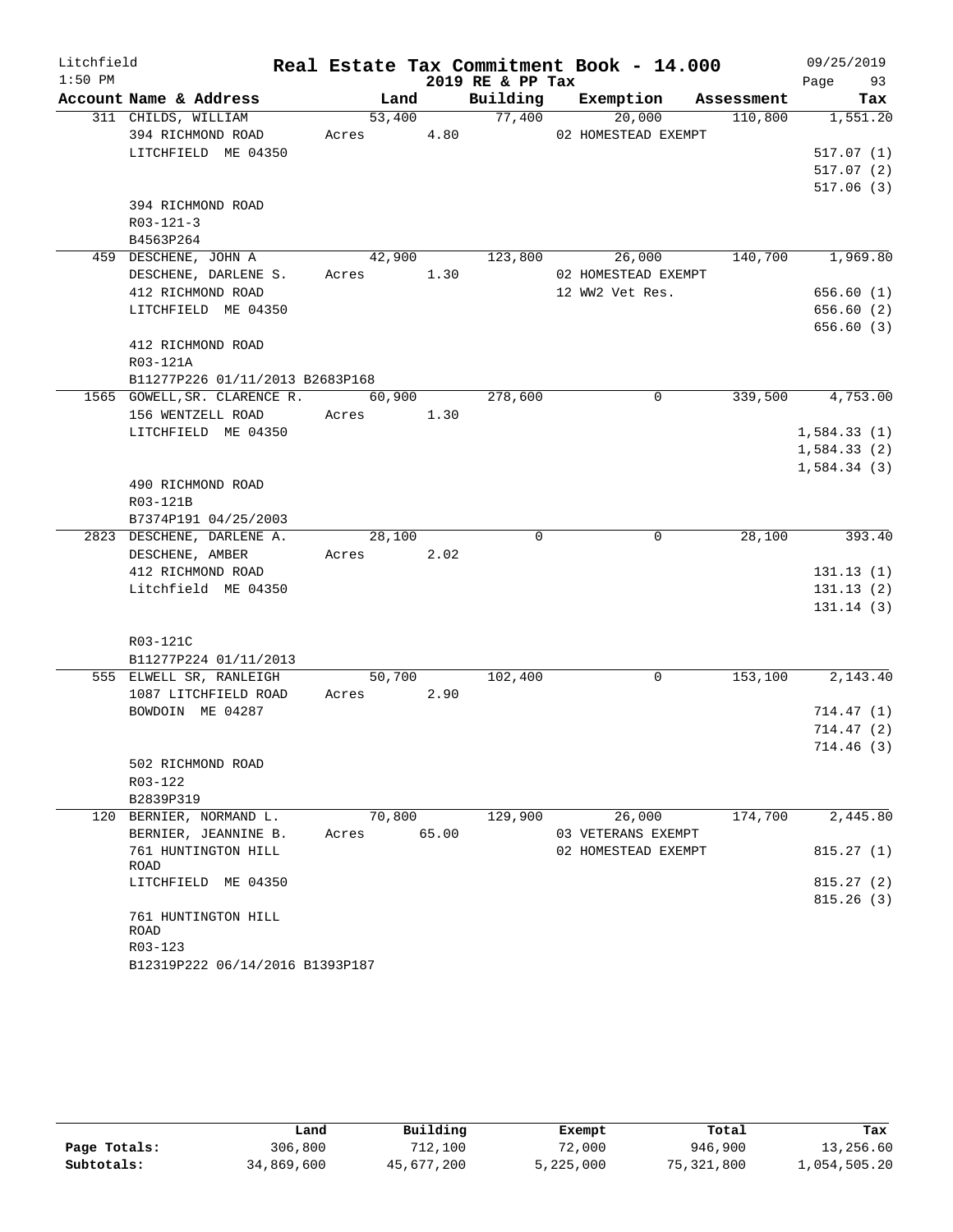| Litchfield<br>$1:50$ PM |                                                     |       |        |          | 2019 RE & PP Tax | Real Estate Tax Commitment Book - 14.000 |            | 09/25/2019<br>Page<br>94 |
|-------------------------|-----------------------------------------------------|-------|--------|----------|------------------|------------------------------------------|------------|--------------------------|
|                         | Account Name & Address                              |       | Land   |          | Building         | Exemption                                | Assessment | Tax                      |
|                         | 121 BERNIER, NORMAND L.                             |       | 35,800 |          | 57,900           | $\Omega$                                 | 93,700     | 1,311.80                 |
|                         | BERNIER, JEANNINE B.                                | Acres |        | 0.40     |                  |                                          |            |                          |
|                         | 761 HUNTINGTON HILL                                 |       |        |          |                  |                                          |            | 437.27 (1)               |
|                         | ROAD                                                |       |        |          |                  |                                          |            |                          |
|                         | LITCHFIELD ME 04350                                 |       |        |          |                  |                                          |            | 437.27 (2)               |
|                         |                                                     |       |        |          |                  |                                          |            | 437.26 (3)               |
|                         | 745 HUNTINGTON HILL<br><b>ROAD</b>                  |       |        |          |                  |                                          |            |                          |
|                         | R03-124                                             |       |        |          |                  |                                          |            |                          |
|                         | B12319P222 06/14/2016 B2865P215                     |       |        |          |                  |                                          |            |                          |
|                         | 899 JONES, SANDRA                                   |       | 45,000 |          | 36,000           | 20,000                                   | 61,000     | 854.00                   |
|                         | 729 HUNTINGTON HILL                                 | Acres |        | 1.01     |                  | 02 HOMESTEAD EXEMPT                      |            |                          |
|                         | ROAD                                                |       |        |          |                  |                                          |            |                          |
|                         | LITCHFIELD ME 04350                                 |       |        |          |                  |                                          |            | 284.67 (1)               |
|                         |                                                     |       |        |          |                  |                                          |            | 284.67(2)                |
|                         |                                                     |       |        |          |                  |                                          |            | 284.66 (3)               |
|                         | 729 HUNTINGTON HILL                                 |       |        |          |                  |                                          |            |                          |
|                         | <b>ROAD</b>                                         |       |        |          |                  |                                          |            |                          |
|                         | R03-125                                             |       |        |          |                  |                                          |            |                          |
|                         | B2576P266 09/26/2003                                |       |        |          |                  |                                          |            |                          |
|                         | 83 BARTLETT, CHERYL                                 |       | 25,000 | 1.00     | 0                | $\mathbf 0$                              | 25,000     | 350.00                   |
|                         | P.O. BOX 107                                        | Acres |        |          |                  |                                          |            |                          |
|                         | WINDSOR ME 04363                                    |       |        |          |                  |                                          |            | 116.67(1)                |
|                         |                                                     |       |        |          |                  |                                          |            | 116.67(2)                |
|                         | HUNTINGTON HILL ROAD                                |       |        |          |                  |                                          |            | 116.66(3)                |
|                         | R03-125A                                            |       |        |          |                  |                                          |            |                          |
|                         | B2930P149                                           |       |        |          |                  |                                          |            |                          |
|                         | 2345 JONES, JEFFREY                                 |       | 82,000 |          | 180,800          | 20,000                                   | 242,800    | 3,399.20                 |
|                         | 721 HUNTINGTON HILL                                 | Acres |        | 45.00    |                  | 02 HOMESTEAD EXEMPT                      |            |                          |
|                         | <b>ROAD</b>                                         |       |        |          |                  |                                          |            |                          |
|                         | LITCHFIELD ME 04350                                 |       |        |          |                  |                                          |            | 1, 133.07(1)             |
|                         |                                                     |       |        |          |                  |                                          |            | 1, 133.07(2)             |
|                         |                                                     |       |        |          |                  |                                          |            | 1, 133.06(3)             |
|                         | 721 HUNTINGTON HILL                                 |       |        |          |                  |                                          |            |                          |
|                         | <b>ROAD</b>                                         |       |        |          |                  |                                          |            |                          |
|                         | R03-125B                                            |       |        |          |                  |                                          |            |                          |
|                         | B9856P230 09/17/2008 B9349P142 04/25/2007 B7662P50  |       |        |          |                  |                                          |            |                          |
| 1205                    | 09/25/2003<br>SMILEY, CARROLL                       |       | 52,300 |          | 0                | 0                                        | 52, 300    | 732.20                   |
|                         | P.O. BOX 52                                         | Acres |        | 35.00    |                  |                                          |            |                          |
|                         | LISBON ME 04250                                     |       |        |          |                  |                                          |            | 244.07(1)                |
|                         |                                                     |       |        |          |                  |                                          |            | 244.07 (2)               |
|                         |                                                     |       |        |          |                  |                                          |            | 244.06 (3)               |
|                         | 703 HUNTINGTON HILL                                 |       |        |          |                  |                                          |            |                          |
|                         | ROAD                                                |       |        |          |                  |                                          |            |                          |
|                         | R03-126                                             |       |        |          |                  |                                          |            |                          |
|                         | B12727P130 09/21/2017 B11912P218 02/12/2015         |       |        |          |                  |                                          |            |                          |
|                         | B11300P226 02/04/2013 B1678P95                      |       |        |          |                  |                                          |            |                          |
|                         | 706 GOWELL, LAWRENCE G SR                           |       | 89,900 |          | 128,200          | $\mathbf 0$                              | 218,100    | 3,053.40                 |
|                         | GOWELL, LISA                                        | Acres |        | 47.82    |                  |                                          |            |                          |
|                         | <b>48 KENNEDY LANE</b>                              |       |        |          |                  |                                          |            | 1,017.80(1)              |
|                         | LITCHFIELD ME 04350                                 |       |        |          |                  |                                          |            | 1,017.80(2)              |
|                         |                                                     |       |        |          |                  |                                          |            | 1,017.80(3)              |
|                         | 675 HUNTINGTON HILL                                 |       |        |          |                  |                                          |            |                          |
|                         | ROAD<br>R03-127                                     |       |        |          |                  |                                          |            |                          |
|                         | B10929P91 01/03/2012 B10929P89 01/03/2012 B6354P122 |       |        |          |                  |                                          |            |                          |
|                         | 11/21/2000                                          |       |        |          |                  |                                          |            |                          |
|                         |                                                     |       |        |          |                  |                                          |            |                          |
|                         |                                                     |       |        |          |                  |                                          |            |                          |
|                         |                                                     | Land  |        | Building |                  | Exempt                                   | Total      | Tax                      |

|              | ⊥and       | Building   | Exempt    | Total      | тах          |
|--------------|------------|------------|-----------|------------|--------------|
| Page Totals: | 330,000    | 402,900    | 40,000    | 692,900    | 9,700.60     |
| Subtotals:   | 35,199,600 | 46,080,100 | 5,265,000 | 76,014,700 | 1,064,205.80 |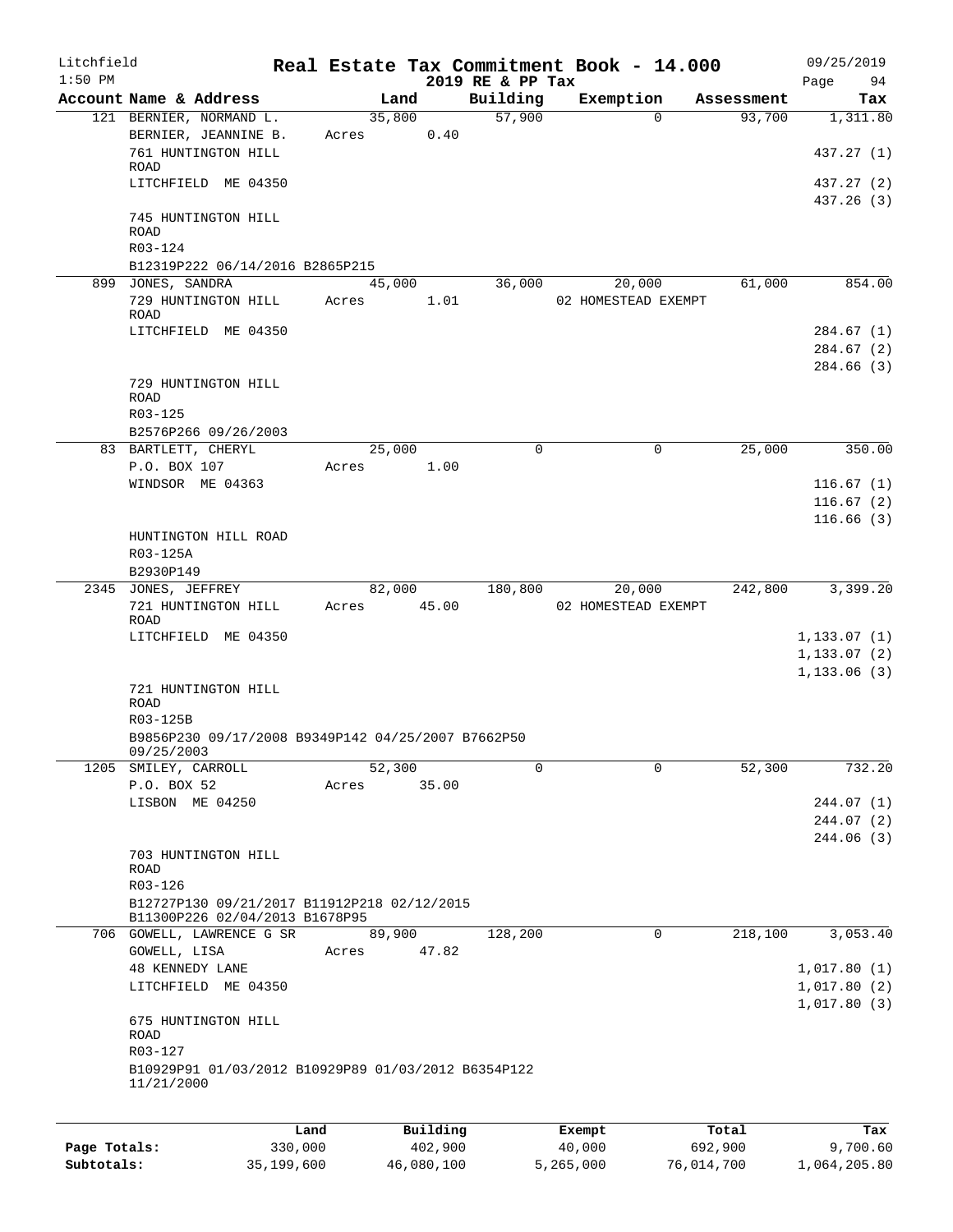| Litchfield<br>$1:50$ PM |                                                                    |       |                 | 2019 RE & PP Tax | Real Estate Tax Commitment Book - 14.000 |            | 09/25/2019<br>95<br>Page |
|-------------------------|--------------------------------------------------------------------|-------|-----------------|------------------|------------------------------------------|------------|--------------------------|
|                         | Account Name & Address                                             |       | Land            | Building         | Exemption                                | Assessment | Tax                      |
|                         | 1429 PUSHARD, ANTHONY<br>663 HUNTINGTON HILL                       | Acres | 47,000<br>1.68  | 113,400          | 20,000<br>02 HOMESTEAD EXEMPT            | 140,400    | 1,965.60                 |
|                         | ROAD<br>LITCHFIELD ME 04350                                        |       |                 |                  |                                          |            | 655.20(1)<br>655.20(2)   |
|                         | 663 HUNTINGTON HILL<br><b>ROAD</b>                                 |       |                 |                  |                                          |            | 655.20(3)                |
|                         | R03-127-1<br>B9972P291 02/09/2009 B2381P331                        |       |                 |                  |                                          |            |                          |
|                         | 699 GOWELL, TINA                                                   |       | 0               | 13,500           | 13,500                                   | 0          | 0.00                     |
|                         | 671 HUNTINGTON HILL<br>ROAD<br>LITCHFIELD ME 04350                 |       |                 |                  | 02 HOMESTEAD EXEMPT                      |            |                          |
|                         |                                                                    |       |                 |                  |                                          |            |                          |
|                         | 671 HUNTINGTON HILL<br><b>ROAD</b>                                 |       |                 |                  |                                          |            |                          |
|                         | R03-127-ON                                                         |       |                 |                  |                                          |            |                          |
|                         | 745 US BANK TRUST NA -<br>TRUSTEE<br>LSF9 MASTER                   | Acres | 72,000<br>25.00 | 55,700           | 0                                        | 127,700    | 1,787.80                 |
|                         | PARTICIPATION TRUST<br>13801 WIRELESS WAY                          |       |                 |                  |                                          |            | 595.93(1)                |
|                         | OKLAHOMA CITY OK 73134                                             |       |                 |                  |                                          |            | 595.93 (2)               |
|                         |                                                                    |       |                 |                  |                                          |            | 595.94(3)                |
|                         | 633 HUNTINGTON HILL<br>ROAD                                        |       |                 |                  |                                          |            |                          |
|                         | R03-128<br>B13161P102 02/25/2019                                   |       |                 |                  |                                          |            |                          |
|                         | 1394 POLLEY, DOUGLAS                                               |       | 60,800          | 19,800           | 20,000                                   | 60,600     | 848.40                   |
|                         | 647 HUNTINGTON HILL<br>ROAD                                        | Acres | 7.00            |                  | 02 HOMESTEAD EXEMPT                      |            |                          |
|                         | LITCHFIELD ME 04350                                                |       |                 |                  |                                          |            | 282.80(1)                |
|                         |                                                                    |       |                 |                  |                                          |            | 282.80(2)<br>282.80(3)   |
|                         | 647 HUNTINGTON HILL                                                |       |                 |                  |                                          |            |                          |
|                         | ROAD                                                               |       |                 |                  |                                          |            |                          |
|                         | R03-128A<br>B3408P26                                               |       |                 |                  |                                          |            |                          |
|                         | 2902 WALDRON, JAMES C.                                             |       | 900             | 0                | $\Omega$                                 | 900        | 12.60                    |
|                         | 81 LINE ROAD                                                       | Acres | 1.15            |                  |                                          |            |                          |
|                         | LEEDS ME 04263                                                     |       |                 |                  |                                          |            | 4.20(1)                  |
|                         |                                                                    |       |                 |                  |                                          |            | 4.20(2)                  |
|                         | OFF OAK HILL ROAD                                                  |       |                 |                  |                                          |            | 4.20(3)                  |
|                         | R03-129                                                            |       |                 |                  |                                          |            |                          |
|                         | B13053P93 12/28/2018                                               |       |                 |                  |                                          |            |                          |
|                         | 1384 MUSCHAMP CHERI L                                              |       | 74,500          | 74,000           | 20,000                                   | 128,500    | 1,799.00                 |
|                         | 611 HUNTINGTON HILL<br>ROAD                                        | Acres | 30.00           |                  | 02 HOMESTEAD EXEMPT                      |            |                          |
|                         | LITCHFIELD ME 04350                                                |       |                 |                  |                                          |            | 599.67 (1)               |
|                         |                                                                    |       |                 |                  |                                          |            | 599.67(2)                |
|                         |                                                                    |       |                 |                  |                                          |            | 599.66(3)                |
|                         | 611 HUNTINGTON HILL<br><b>ROAD</b><br>R04-001                      |       |                 |                  |                                          |            |                          |
|                         | B12149P324 10/27/2015 B9648P315 02/26/2008 B3242P145<br>09/20/1987 |       |                 |                  |                                          |            |                          |
|                         |                                                                    |       |                 |                  |                                          |            |                          |
|                         | Land                                                               |       | Building        |                  | Exempt                                   | Total      | Tax                      |

**Page Totals:** 255,200 276,400 73,500 458,100 6,413.40 **Subtotals:** 35,454,800 46,356,500 5,338,500 76,472,800 1,070,619.20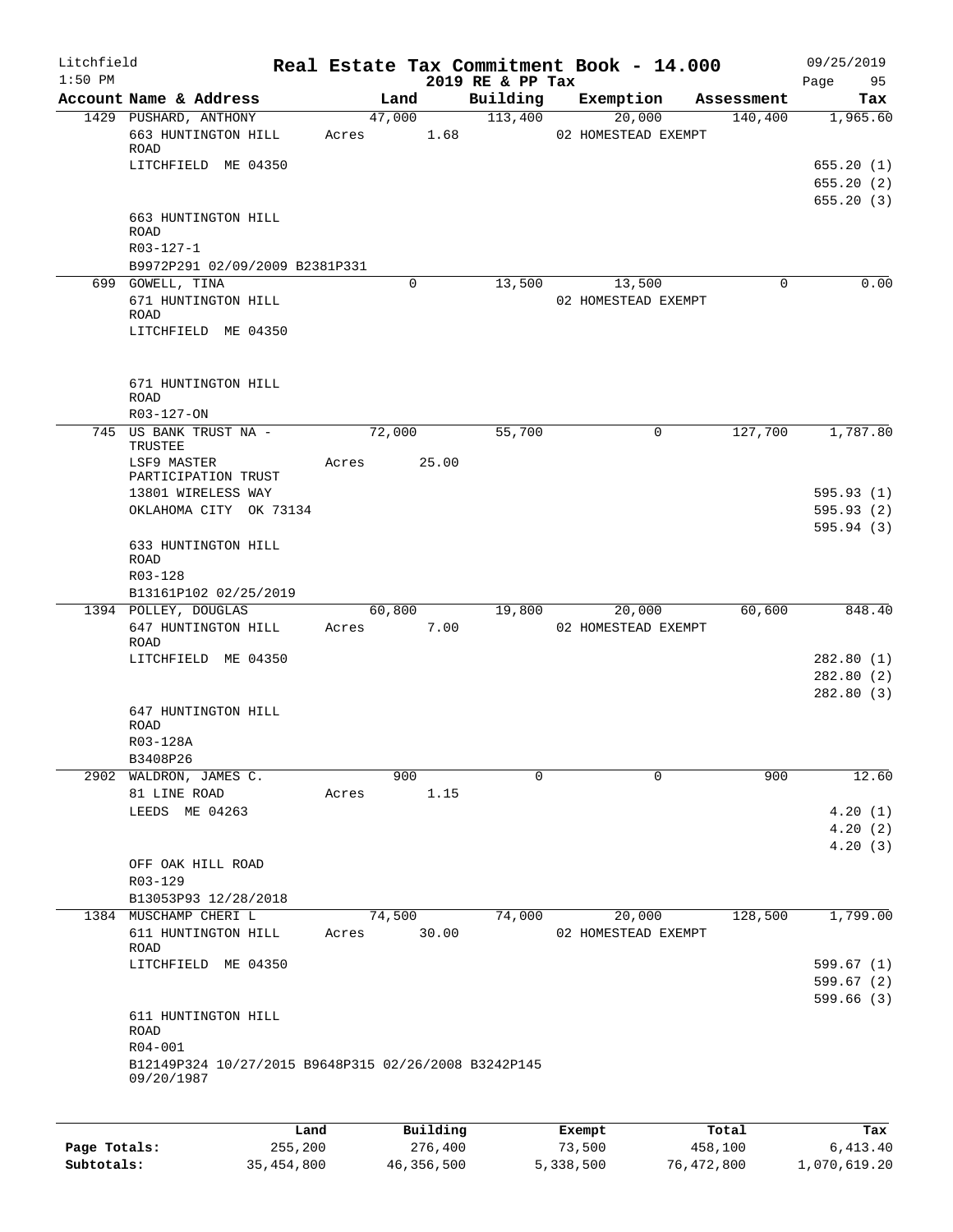| Litchfield   |                                                     |       |                |                          | Real Estate Tax Commitment Book - 14.000 |                      | 09/25/2019    |
|--------------|-----------------------------------------------------|-------|----------------|--------------------------|------------------------------------------|----------------------|---------------|
| $1:50$ PM    |                                                     |       |                | 2019 RE & PP Tax         |                                          |                      | Page<br>96    |
|              | Account Name & Address<br>2701 PICARD RITA M        |       | Land<br>46,700 | Building<br>$\mathsf{O}$ | Exemption<br>$\Omega$                    | Assessment<br>46,700 | Tax<br>653.80 |
|              | PO BOX 101                                          | Acres | 30.00          |                          |                                          |                      |               |
|              | STOCKHOLM ME 04783                                  |       |                |                          |                                          |                      | 217.93(1)     |
|              |                                                     |       |                |                          |                                          |                      |               |
|              |                                                     |       |                |                          |                                          |                      | 217.93(2)     |
|              |                                                     |       |                |                          |                                          |                      | 217.94(3)     |
|              | RIDLEY ROAD                                         |       |                |                          |                                          |                      |               |
|              | R04-001A                                            |       |                |                          |                                          |                      |               |
|              | B9648P316 02/26/2008                                |       |                |                          |                                          |                      |               |
|              | 1780 GAUTHIER JOEY R                                |       | 72,500         | 124,100                  | 0                                        | 196,600              | 2,752.40      |
|              | GRARD DANIELLE M                                    | Acres | 26.00          |                          |                                          |                      |               |
|              | 575 HUNTINGTON HILL                                 |       |                |                          |                                          |                      | 917.47(1)     |
|              | <b>ROAD</b>                                         |       |                |                          |                                          |                      |               |
|              | LITCHFIELD ME 04350                                 |       |                |                          |                                          |                      | 917.47(2)     |
|              |                                                     |       |                |                          |                                          |                      | 917.46(3)     |
|              | 575 HUNTINGTON HILL                                 |       |                |                          |                                          |                      |               |
|              | ROAD                                                |       |                |                          |                                          |                      |               |
|              | $R04 - 002$                                         |       |                |                          |                                          |                      |               |
|              | B11836P36 10/27/2014 B8591P110 09/02/2005 B1470P495 |       |                |                          |                                          |                      |               |
|              | 570 FAIR JR., THOMAS W (                            |       | 48,000         | 115,300                  | 0                                        | 163,300              | 2,286.20      |
|              | TRUSTEE)                                            |       |                |                          |                                          |                      |               |
|              | KENNETH E. FAIR TRUST                               |       | 2.00<br>Acres  |                          |                                          |                      |               |
|              | 559 HUNTINGTON HILL                                 |       |                |                          |                                          |                      | 762.07(1)     |
|              | ROAD                                                |       |                |                          |                                          |                      |               |
|              | LITCHFIELD ME 04350                                 |       |                |                          |                                          |                      | 762.07 (2)    |
|              |                                                     |       |                |                          |                                          |                      | 762.06(3)     |
|              | 525 HUNTINGTON HILL                                 |       |                |                          |                                          |                      |               |
|              | ROAD                                                |       |                |                          |                                          |                      |               |
|              | $R04 - 003$                                         |       |                |                          |                                          |                      |               |
|              | B12286P299 05/05/2016 B1704P134                     |       |                |                          |                                          |                      |               |
|              | 572 FAIR JR, THOMAS W                               |       | 50,300         | 159,200                  | 20,000                                   | 189,500              | 2,653.00      |
|              | 559 HUNTINGTON HILL                                 | Acres | 2.76           |                          | 02 HOMESTEAD EXEMPT                      |                      |               |
|              | ROAD                                                |       |                |                          |                                          |                      |               |
|              | LITCHFIELD ME 04350                                 |       |                |                          |                                          |                      | 884.33 (1)    |
|              |                                                     |       |                |                          |                                          |                      | 884.33 (2)    |
|              |                                                     |       |                |                          |                                          |                      | 884.34 (3)    |
|              | 559 HUNTINGTON HILL                                 |       |                |                          |                                          |                      |               |
|              | <b>ROAD</b>                                         |       |                |                          |                                          |                      |               |
|              | $R04 - 003A$                                        |       |                |                          |                                          |                      |               |
|              | B4773P191                                           |       |                |                          |                                          |                      |               |
|              | 1736 TIBBETTS, CLYDE                                |       | 50,300         | 193,700                  | 20,000                                   | 224,000              | 3,136.00      |
|              | TIBBETTS ELIZABETH                                  | Acres | 2.76           |                          | 02 HOMESTEAD EXEMPT                      |                      |               |
|              | 551 HUNTINGTON HILL                                 |       |                |                          |                                          |                      | 1,045.33(1)   |
|              | ROAD                                                |       |                |                          |                                          |                      |               |
|              | LITCHFIELD ME 04350                                 |       |                |                          |                                          |                      | 1,045.33(2)   |
|              |                                                     |       |                |                          |                                          |                      | 1,045.34(3)   |
|              | 551 HUNTINGTON HILL                                 |       |                |                          |                                          |                      |               |
|              | ROAD                                                |       |                |                          |                                          |                      |               |
|              | R04-003B                                            |       |                |                          |                                          |                      |               |
|              | B6864P274                                           |       |                |                          |                                          |                      |               |
|              | 2893 TIBBETTS, ELIZABETH J.                         |       | 17,500         | 0                        | $\mathbf 0$                              | 17,500               | 245.00        |
|              | HUNTINGTON HILL ROAD                                | Acres | 30.00          |                          |                                          |                      |               |
|              | Litchfield ME 04350                                 |       |                |                          |                                          |                      | 81.67(1)      |
|              |                                                     |       |                |                          |                                          |                      | 81.67(2)      |
|              |                                                     |       |                |                          |                                          |                      | 81.66(3)      |
|              | HUNTINGTON HILL ROAD                                |       |                |                          |                                          |                      |               |
|              | $R04 - 003 - C$                                     |       |                |                          |                                          |                      |               |
|              | B12286P297 05/05/2016                               |       |                |                          |                                          |                      |               |
|              |                                                     |       |                |                          |                                          |                      |               |
|              |                                                     |       |                |                          |                                          |                      |               |
|              |                                                     |       |                |                          |                                          |                      |               |
|              |                                                     |       |                |                          |                                          |                      |               |
|              | Land                                                |       | Building       |                          | Exempt                                   | Total                | Tax           |
| Page Totals: | 285,300                                             |       | 592,300        |                          | 40,000                                   | 837,600              | 11,726.40     |

**Subtotals:** 35,740,100 46,948,800 5,378,500 77,310,400 1,082,345.60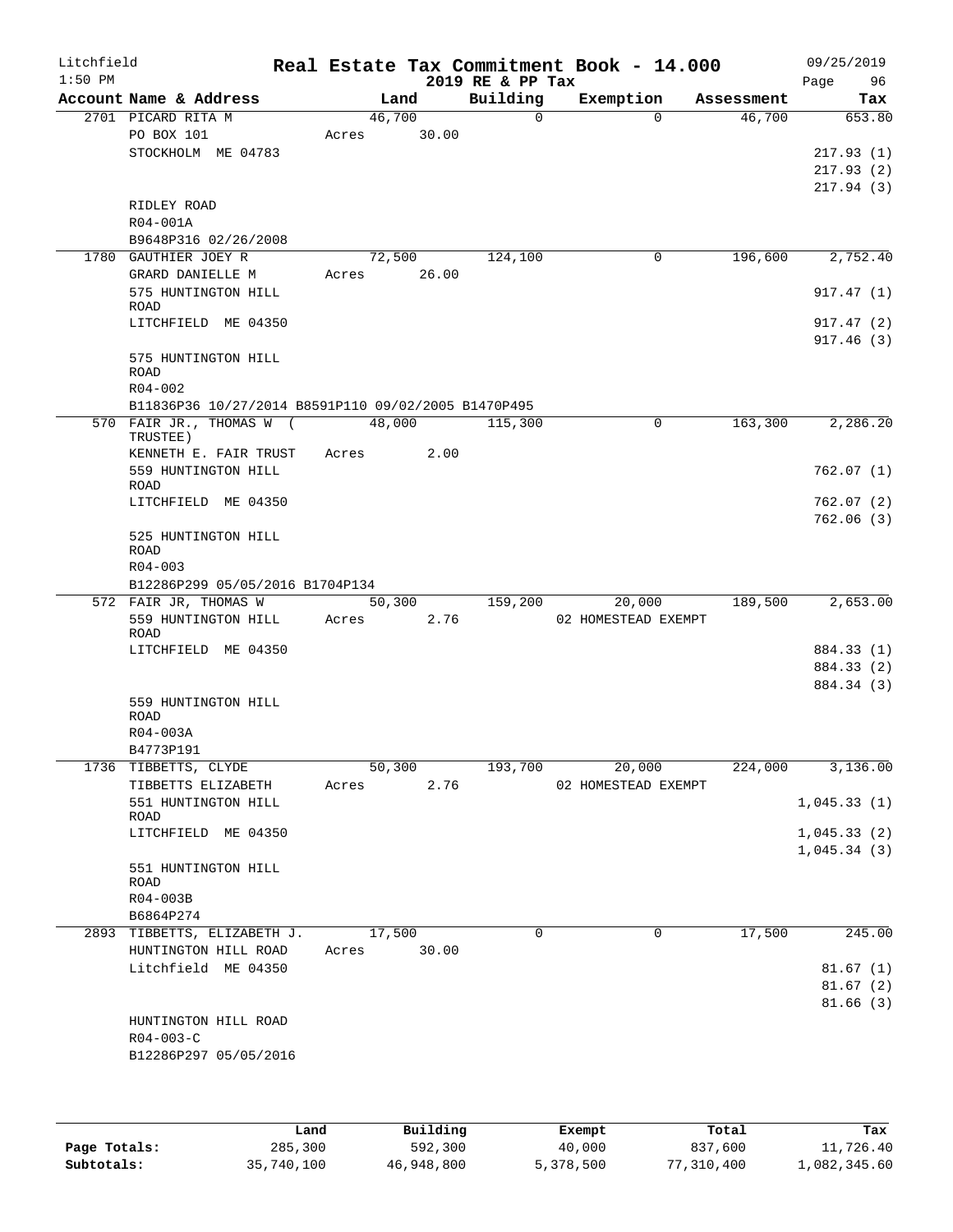| Litchfield<br>$1:50$ PM |                                                                  |                 |       | 2019 RE & PP Tax | Real Estate Tax Commitment Book - 14.000 |                       | 09/25/2019<br>Page<br>97                  |
|-------------------------|------------------------------------------------------------------|-----------------|-------|------------------|------------------------------------------|-----------------------|-------------------------------------------|
|                         | Account Name & Address                                           |                 | Land  | Building         | Exemption                                | Assessment            | Tax                                       |
|                         | 2894 FAIR JR, THOMAS JR.<br>559 HUNTINGTON HILL                  | 60,700<br>Acres | 42.47 | 30,600           |                                          | $\Omega$<br>91,300    | 1,278.20                                  |
|                         | ROAD<br>Litchfield ME 04350                                      |                 |       |                  |                                          |                       | 426.07(1)<br>426.07(2)<br>426.06(3)       |
|                         | HUNTINGTON HILL ROAD<br>$R04 - 003 - D$<br>B12286P301 05/05/2016 |                 |       |                  |                                          |                       |                                           |
|                         | 1514 PEAK PARTNERS, LLC                                          | 627,600         |       | 16,300           |                                          | 643,900<br>0          | 9,014.60                                  |
|                         | 42 EASY STREET<br>LITCHFIELD ME 04350                            | Acres           | 92.13 |                  |                                          |                       | 3,004.87(1)<br>3,004.87(2)<br>3,004.86(3) |
|                         | 495 HUNTINGTON HILL<br><b>ROAD</b><br>$R04 - 004$                |                 |       |                  |                                          |                       |                                           |
|                         | B12800P134 12/08/2017 B6343P180 11/11/2000                       |                 |       |                  |                                          |                       |                                           |
|                         | 1443 PEAK PARTNERS, LLC                                          | 45,300          |       | 205,300          |                                          | 250,600<br>0          | 3,508.40                                  |
|                         | 42 EASY STREET                                                   | Acres           | 1.10  |                  |                                          |                       |                                           |
|                         | LITCHFIELD ME 04350                                              |                 |       |                  |                                          |                       | 1, 169.47(1)<br>1, 169.47(2)              |
|                         |                                                                  |                 |       |                  |                                          |                       | 1, 169.46(3)                              |
|                         | 481 HUNTINGTON HILL<br><b>ROAD</b>                               |                 |       |                  |                                          |                       |                                           |
|                         | R04-004A                                                         |                 |       |                  |                                          |                       |                                           |
|                         | B12800P134 12/08/2017 B6343P174 11/15/2000                       |                 |       |                  |                                          |                       |                                           |
|                         | 1395 ANAIR SANDRA B                                              | 60,800          |       | 98,500           | 20,000                                   | 139,300               | 1,950.20                                  |
|                         | ANAIR CHARLES L<br>471 HUNTINGTON HILL                           | Acres           | 7.00  |                  | 02 HOMESTEAD EXEMPT                      |                       | 650.07(1)                                 |
|                         | <b>ROAD</b><br>LITCHFIELD ME 04350                               |                 |       |                  |                                          |                       | 650.07 (2)                                |
|                         | 471 HUNTINGTON HILL                                              |                 |       |                  |                                          |                       | 650.06(3)                                 |
|                         | <b>ROAD</b><br>R04-005                                           |                 |       |                  |                                          |                       |                                           |
|                         | B9448P151 08/01/2007 B9013P275 08/07/2006 B1275P338              |                 |       |                  |                                          |                       |                                           |
|                         | 1521 ROLSTON, ROBERT G                                           | 47,400          |       | 146,600          | 20,000                                   | 174,000               | 2,436.00                                  |
|                         | ROLSTON SHEILA E                                                 | Acres           | 1.80  |                  | 02 HOMESTEAD EXEMPT                      |                       |                                           |
|                         | 463 HUNTINGTON HILL<br>ROAD                                      |                 |       |                  |                                          |                       | 812.00(1)                                 |
|                         | LITCHFIELD ME 04350                                              |                 |       |                  |                                          |                       | 812.00 (2)<br>812.00(3)                   |
|                         | 463 HUNTINGTON HILL<br>ROAD                                      |                 |       |                  |                                          |                       |                                           |
|                         | R04-006                                                          |                 |       |                  |                                          |                       |                                           |
|                         | B4069P275 04/03/1992                                             |                 |       | $\Omega$         |                                          | $\mathbf 0$<br>61,700 | 863.80                                    |
|                         | 1600 SKELTON, LOUISA G.<br>C/o 3 SANDY ROAD                      | 61,700<br>Acres | 44.40 |                  |                                          |                       |                                           |
|                         | BRUNSWICK ME 04011                                               |                 |       |                  |                                          |                       | 287.93 (1)                                |
|                         |                                                                  |                 |       |                  |                                          |                       | 287.93 (2)                                |
|                         |                                                                  |                 |       |                  |                                          |                       | 287.94 (3)                                |
|                         | HUNTINGTON HILL ROAD<br>R04-007                                  |                 |       |                  |                                          |                       |                                           |
|                         | B11729P237 05/13/2014 B11729P235 05/13/2014<br>B2309P309         |                 |       |                  |                                          |                       |                                           |
|                         |                                                                  |                 |       |                  |                                          |                       |                                           |

|              | Land       | Building   | Exempt    | Total      | Tax          |
|--------------|------------|------------|-----------|------------|--------------|
| Page Totals: | 903,500    | 497,300    | 40,000    | ⊥,360,800  | 19,051.20    |
| Subtotals:   | 36,643,600 | 47,446,100 | 5,418,500 | 78,671,200 | 1,101,396.80 |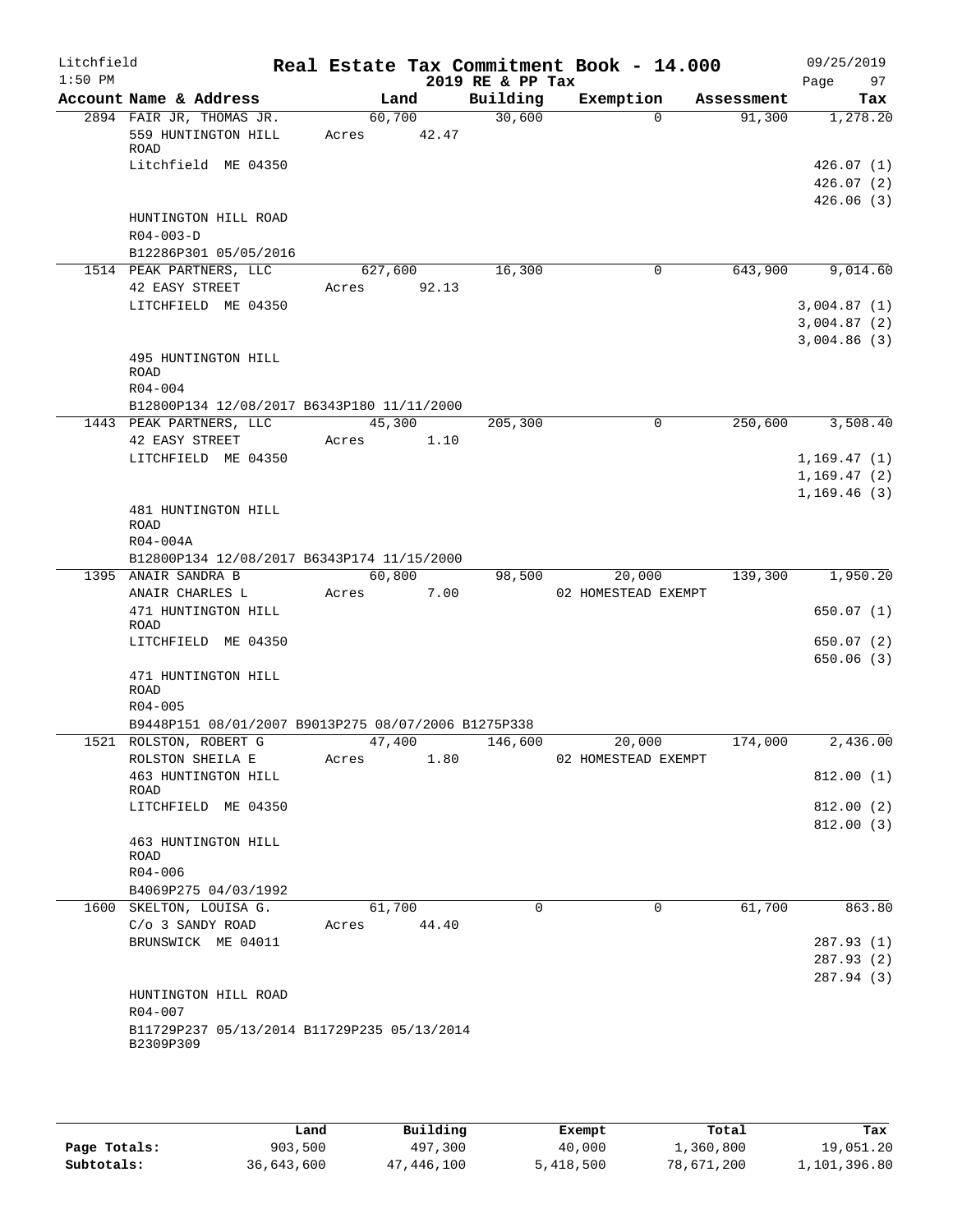| Litchfield |                                                     |        |      |       | Real Estate Tax Commitment Book - 14.000 |                     |             |            | 09/25/2019   |           |
|------------|-----------------------------------------------------|--------|------|-------|------------------------------------------|---------------------|-------------|------------|--------------|-----------|
| $1:50$ PM  | Account Name & Address                              |        | Land |       | 2019 RE & PP Tax<br>Building             | Exemption           |             | Assessment | Page         | 98<br>Tax |
|            | 2840 SARGENT, HELEN F.                              | 29,800 |      |       | $\Omega$                                 |                     | $\Omega$    | 29,800     |              | 417.20    |
|            | SARGENT, NELSON L.                                  | Acres  |      | 2.60  |                                          |                     |             |            |              |           |
|            | 1421 RICHMOND ROAD                                  |        |      |       |                                          |                     |             |            |              | 139.07(1) |
|            | LITCHFIELD ME 04350                                 |        |      |       |                                          |                     |             |            |              | 139.07(2) |
|            |                                                     |        |      |       |                                          |                     |             |            |              | 139.06(3) |
|            | HUNTINGTON HILL ROAD                                |        |      |       |                                          |                     |             |            |              |           |
|            | R04-007A                                            |        |      |       |                                          |                     |             |            |              |           |
|            | B11540P235 10/16/2013                               |        |      |       |                                          |                     |             |            |              |           |
|            | 1598 HAIGH, KATHY C fka:                            | 47,700 |      |       | 117,700                                  |                     | 20,000      | 145,400    |              | 2,035.60  |
|            | KATHY C SKELTON                                     |        |      |       |                                          |                     |             |            |              |           |
|            | 433 HUNTINGTON HILL                                 | Acres  |      | 1.90  |                                          | 02 HOMESTEAD EXEMPT |             |            |              |           |
|            | <b>ROAD</b><br>LITCHFIELD ME 04350                  |        |      |       |                                          |                     |             |            |              | 678.53(1) |
|            |                                                     |        |      |       |                                          |                     |             |            |              | 678.53(2) |
|            |                                                     |        |      |       |                                          |                     |             |            |              | 678.54(3) |
|            | 433 HUNTINGTON HILL                                 |        |      |       |                                          |                     |             |            |              |           |
|            | <b>ROAD</b>                                         |        |      |       |                                          |                     |             |            |              |           |
|            | $R04 - 008$                                         |        |      |       |                                          |                     |             |            |              |           |
|            | B10663P47 01/07/2011 B10663P47 02/07/2011 B1536P177 |        |      |       |                                          |                     |             |            |              |           |
|            | 11/27/1970 B1493P546                                |        |      |       |                                          |                     |             |            |              |           |
|            | 1945 MANN, KENNETH & SANDRA                         | 55,400 |      |       | $\mathbf 0$                              |                     | $\mathbf 0$ | 55,400     |              | 775.60    |
|            | 2 MANN RD                                           | Acres  |      | 35.80 |                                          |                     |             |            |              |           |
|            | FREEPORT ME 04032                                   |        |      |       |                                          |                     |             |            |              | 258.53(1) |
|            |                                                     |        |      |       |                                          |                     |             |            |              | 258.53(2) |
|            | RIDLEY RD/JIMMY STREAM                              |        |      |       |                                          |                     |             |            |              | 258.54(3) |
|            | $R04 - 009$                                         |        |      |       |                                          |                     |             |            |              |           |
|            | B5023P136                                           |        |      |       |                                          |                     |             |            |              |           |
|            | 2303 MANN, GREGORY                                  | 16,600 |      |       | $\mathbf 0$                              |                     | $\mathbf 0$ | 16,600     |              | 232.40    |
|            | 69 WOLFE NECK ROAD                                  | Acres  |      | 3.20  |                                          |                     |             |            |              |           |
|            | FREEPORT ME 04032                                   |        |      |       |                                          |                     |             |            |              | 77.47(1)  |
|            |                                                     |        |      |       |                                          |                     |             |            |              | 77.47(2)  |
|            |                                                     |        |      |       |                                          |                     |             |            |              | 77.46(3)  |
|            | OFF RIDLEY LANE                                     |        |      |       |                                          |                     |             |            |              |           |
|            | R04-009A                                            |        |      |       |                                          |                     |             |            |              |           |
|            | B6904P208 05/10/2002                                |        |      |       |                                          |                     |             |            |              |           |
|            | 38 JOHNSON HIRAM NEAL, JR                           | 65,700 |      |       | 209,300                                  |                     | 20,000      | 255,000    |              | 3,570.00  |
|            | (TRUSTEE )                                          |        |      |       |                                          |                     |             |            |              |           |
|            | JOHNSON, PATRICIA MARIE Acres<br>(TRUSTEE)          |        |      | 46.00 |                                          | 02 HOMESTEAD EXEMPT |             |            |              |           |
|            | JOHNSON FAMILY LIVING                               |        |      |       |                                          |                     |             |            | 1,190.00(1)  |           |
|            | TRUST                                               |        |      |       |                                          |                     |             |            |              |           |
|            | 240 RIDLEY LANE                                     |        |      |       |                                          |                     |             |            | 1,190.00(2)  |           |
|            | LITCHFIELD ME 04350                                 |        |      |       |                                          |                     |             |            | 1, 190.00(3) |           |
|            | 240 RIDLEY LANE                                     |        |      |       |                                          |                     |             |            |              |           |
|            | R04-010                                             |        |      |       |                                          |                     |             |            |              |           |
|            | B12004P40 06/05/2015 B7806P241 01/20/2004           |        |      |       |                                          |                     |             |            |              |           |
|            | 40 ARSENAULT, TONY L                                | 67,100 |      |       | 73,600                                   |                     | 20,000      | 120,700    |              | 1,689.80  |
|            | 210 RIDLEY LANE                                     | Acres  |      | 18.00 |                                          | 02 HOMESTEAD EXEMPT |             |            |              |           |
|            | LITCHFIELD ME 04350                                 |        |      |       |                                          |                     |             |            |              | 563.27(1) |
|            |                                                     |        |      |       |                                          |                     |             |            |              | 563.27(2) |
|            | 210 RIDLEY LANE                                     |        |      |       |                                          |                     |             |            |              | 563.26(3) |
|            | R04-011                                             |        |      |       |                                          |                     |             |            |              |           |
|            | B4863P132                                           |        |      |       |                                          |                     |             |            |              |           |
|            |                                                     |        |      |       |                                          |                     |             |            |              |           |

|              | Land       | Building   | Exempt    | Total      | Tax          |
|--------------|------------|------------|-----------|------------|--------------|
| Page Totals: | 282,300    | 400,600    | 60,000    | 622,900    | 8,720.60     |
| Subtotals:   | 36,925,900 | 47,846,700 | 5,478,500 | 79,294,100 | 1,110,117.40 |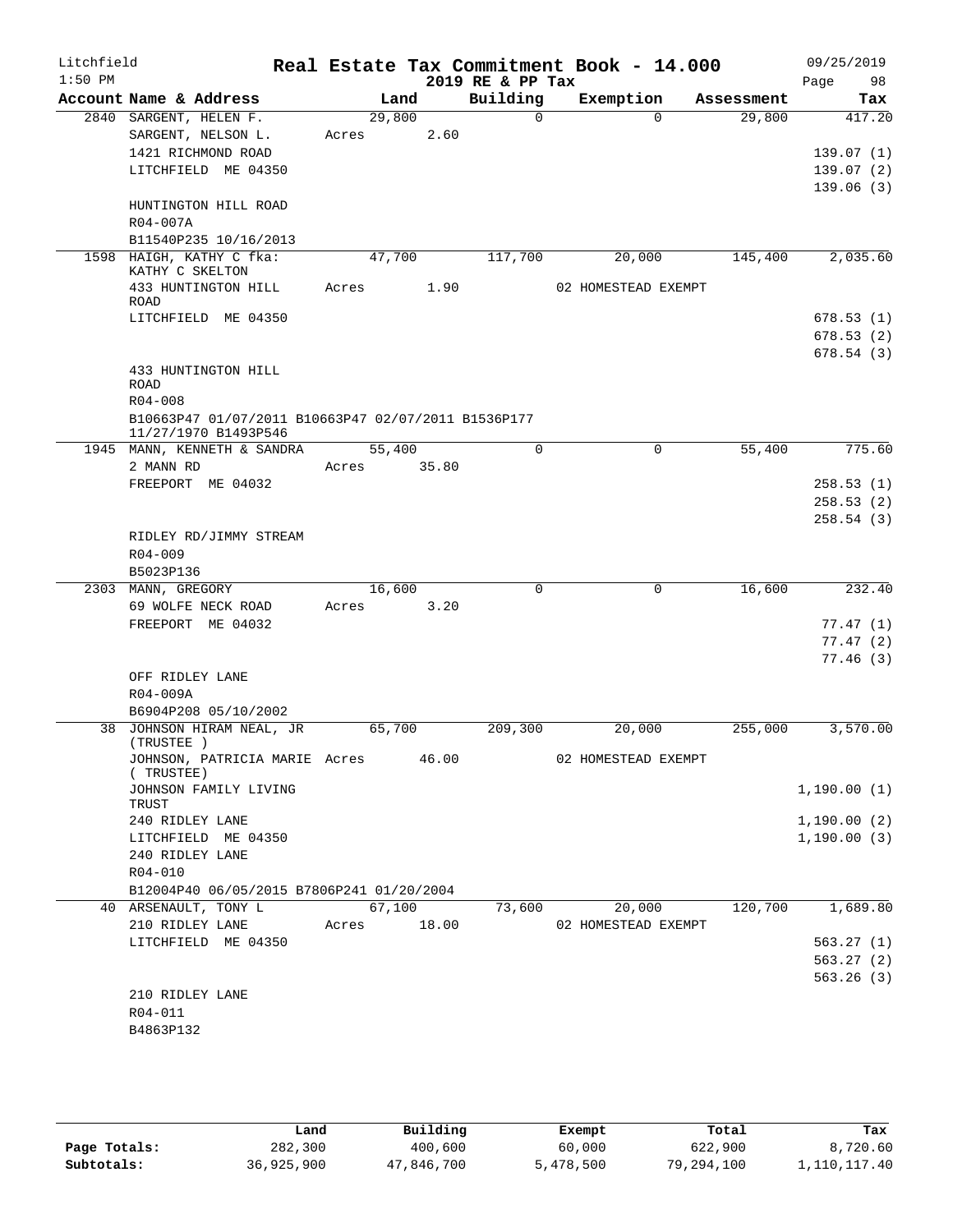| Litchfield |                                                                                          |             |       |                  | Real Estate Tax Commitment Book - 14.000 |            | 09/25/2019 |
|------------|------------------------------------------------------------------------------------------|-------------|-------|------------------|------------------------------------------|------------|------------|
| $1:50$ PM  |                                                                                          |             |       | 2019 RE & PP Tax |                                          |            | 99<br>Page |
|            | Account Name & Address                                                                   | Land        |       | Building         | Exemption                                | Assessment | Tax        |
|            | 1141 BUTTERS, ROBERT A.                                                                  | 145,400     |       | 70,800           | 20,000                                   | 196,200    | 2,746.80   |
|            | 3339 S., 3130 E.                                                                         | Acres       | 7.16  |                  | 02 HOMESTEAD EXEMPT                      |            |            |
|            | SALT LAKE CITY UT<br>84109                                                               |             |       |                  |                                          |            | 915.60(1)  |
|            |                                                                                          |             |       |                  |                                          |            | 915.60(2)  |
|            |                                                                                          |             |       |                  |                                          |            | 915.60(3)  |
|            | 51 FOREST LANE<br>R04-012                                                                |             |       |                  |                                          |            |            |
|            | B11224P116 11/15/2012 B9714P19 04/30/2008 B4688P182<br>05/23/1994                        |             |       |                  |                                          |            |            |
|            | 2061 CHASSE, JESSICA                                                                     | 40,900      |       | 134,800          | 20,000                                   | 155,700    | 2,179.80   |
|            | DUBE CHRISTOPHER                                                                         | Acres 1.30  |       |                  | 02 HOMESTEAD EXEMPT                      |            |            |
|            | P O BOX 215                                                                              |             |       |                  |                                          |            | 726.60(1)  |
|            | SABATTUS ME 04280                                                                        |             |       |                  |                                          |            | 726.60(2)  |
|            |                                                                                          |             |       |                  |                                          |            | 726.60(3)  |
|            | 5 FOREST LANE                                                                            |             |       |                  |                                          |            |            |
|            | R04-012A                                                                                 |             |       |                  |                                          |            |            |
|            | B6699P163 05/06/1997                                                                     |             |       |                  |                                          |            |            |
|            | 2821 MANN, JOHN T.                                                                       | 53,000      |       | $\Omega$         | 0                                        | 53,000     | 742.00     |
|            | MANN, VALERIE S.                                                                         | Acres 21.84 |       |                  |                                          |            |            |
|            | 38 MAGEE ROAD                                                                            |             |       |                  |                                          |            | 247.33(1)  |
|            | BOWDOIN ME 04287                                                                         |             |       |                  |                                          |            | 247.33(2)  |
|            |                                                                                          |             |       |                  |                                          |            | 247.34 (3) |
|            | R04-012B                                                                                 |             |       |                  |                                          |            |            |
|            | B4688P182                                                                                |             |       |                  |                                          |            |            |
|            | 39 BEGANNY, SABRINA T                                                                    | 70,500      |       | 117,200          | 0                                        | 187,700    | 2,627.80   |
|            | BEGANNY, WILLIAM J                                                                       | Acres 32.00 |       |                  |                                          |            |            |
|            | 21 PELICAN DR                                                                            |             |       |                  |                                          |            | 875.93 (1) |
|            | LITCHFIELD ME 04350                                                                      |             |       |                  |                                          |            | 875.93(2)  |
|            |                                                                                          |             |       |                  |                                          |            | 875.94 (3) |
|            | 161 RIDLEY LANE                                                                          |             |       |                  |                                          |            |            |
|            | $R04 - 013$                                                                              |             |       |                  |                                          |            |            |
|            | B9438P1 07/25/2007 B7765P103 12/10/2003                                                  |             |       |                  |                                          |            |            |
|            | 449 DEMERS, LAURETTA A.                                                                  | 74,600      |       | $\Omega$         | 0                                        | 74,600     | 1,044.40   |
|            | 15 PINELAND ST                                                                           | Acres       | 23.10 |                  |                                          |            |            |
|            | LEWISTON ME 04240                                                                        |             |       |                  |                                          |            | 348.13(1)  |
|            |                                                                                          |             |       |                  |                                          |            | 348.13 (2) |
|            |                                                                                          |             |       |                  |                                          |            | 348.14(3)  |
|            | JIMMY POND                                                                               |             |       |                  |                                          |            |            |
|            | R04-014                                                                                  |             |       |                  |                                          |            |            |
|            | B11147P217 08/27/2012 B4499P286 09/23/1993                                               |             |       |                  |                                          |            |            |
|            | 614 BISHOP, JR, ALLAN                                                                    | 69,400      |       | 129,600          | 0                                        | 199,000    | 2,786.00   |
|            | BISHOP, HELMI                                                                            | Acres       | 6.50  |                  |                                          |            |            |
|            | 124 RIDLEY LANE                                                                          |             |       |                  |                                          |            | 928.67(1)  |
|            | LITCHFIELD ME 04350                                                                      |             |       |                  |                                          |            | 928.67(2)  |
|            |                                                                                          |             |       |                  |                                          |            | 928.66(3)  |
|            | 124 RIDLEY LANE                                                                          |             |       |                  |                                          |            |            |
|            | R04-014B                                                                                 |             |       |                  |                                          |            |            |
|            | B12052P29 07/24/2015 B11143P142 08/21/2012<br>B11088P104 06/29/2012 B3995P218 10/21/1991 |             |       |                  |                                          |            |            |

|              | Land         | Building   | Exempt    | Total      | Tax          |
|--------------|--------------|------------|-----------|------------|--------------|
| Page Totals: | 453,800      | 452,400    | 40,000    | 866,200    | 12,126.80    |
| Subtotals:   | 37, 379, 700 | 48,299,100 | 5,518,500 | 80,160,300 | 1,122,244.20 |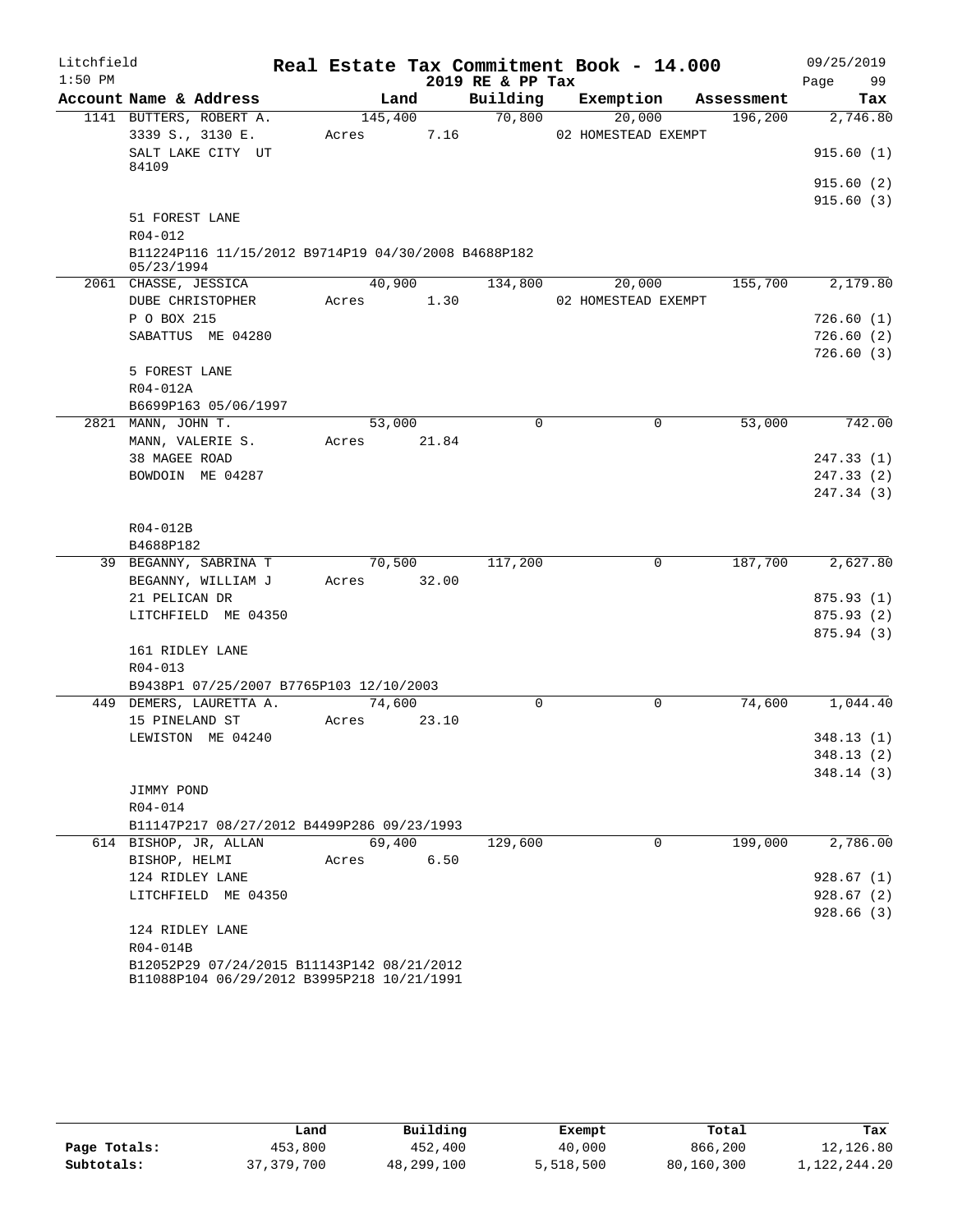| Litchfield   |                                                     |            |                |                              | Real Estate Tax Commitment Book - 14.000 |              | 09/25/2019         |
|--------------|-----------------------------------------------------|------------|----------------|------------------------------|------------------------------------------|--------------|--------------------|
| $1:50$ PM    | Account Name & Address                              |            | Land           | 2019 RE & PP Tax<br>Building | Exemption                                | Assessment   | 100<br>Page<br>Tax |
|              | 760 HANLON, DAVID P                                 |            | 99,400 117,800 |                              | 20,000                                   | 197,200      | 2,760.80           |
|              | 565 OAK HILL ROAD                                   |            | Acres 51.70    |                              | 02 HOMESTEAD EXEMPT                      |              |                    |
|              | LITCHFIELD ME 04350                                 |            |                |                              |                                          |              | 920.27(1)          |
|              |                                                     |            |                |                              |                                          |              | 920.27(2)          |
|              |                                                     |            |                |                              |                                          |              | 920.26(3)          |
|              | 565 OAK HILL ROAD                                   |            |                |                              |                                          |              |                    |
|              | R04-015                                             |            |                |                              |                                          |              |                    |
|              | B2621P275                                           |            |                |                              |                                          |              |                    |
|              | 1051 LETOURNEAU, HENRY                              |            | 45,000         |                              | 76,700<br>20,000                         | 101,700      | 1,423.80           |
|              | 553 OAKHILL ROAD                                    |            | Acres 1.00     |                              | 02 HOMESTEAD EXEMPT                      |              |                    |
|              | LITCHFIELD ME 04350                                 |            |                |                              |                                          |              | 474.60(1)          |
|              |                                                     |            |                |                              |                                          |              | 474.60(2)          |
|              |                                                     |            |                |                              |                                          |              | 474.60 (3)         |
|              | 553 OAK HILL ROAD                                   |            |                |                              |                                          |              |                    |
|              | R04-015A                                            |            |                |                              |                                          |              |                    |
|              | B3376P253                                           |            |                |                              |                                          |              |                    |
|              | 1412 DAIGLE, JAMES R                                |            | 42,400         | 89,800                       | 20,000                                   | 112,200      | 1,570.80           |
|              | DAIGLE LISA                                         |            | Acres 0.80     |                              | 02 HOMESTEAD EXEMPT                      |              |                    |
|              | 523 OAKHILL ROAD                                    |            |                |                              |                                          |              | 523.60(1)          |
|              | LITCHFIELD ME 04350                                 |            |                |                              |                                          |              | 523.60(2)          |
|              |                                                     |            |                |                              |                                          |              | 523.60(3)          |
|              | 523 OAK HILL ROAD                                   |            |                |                              |                                          |              |                    |
|              | R04-016                                             |            |                |                              |                                          |              |                    |
|              | B8931P233 06/01/2006 B5534P29                       |            |                |                              |                                          |              |                    |
|              | 1561 SAWYER, RALPH J                                |            | 73,300         | $\mathbf 0$                  | $\mathbf 0$                              | 73,300       | 1,026.20           |
|              | P O BOX 3486                                        |            | Acres 69.00    |                              |                                          |              |                    |
|              | AUBURN ME 04212                                     |            |                |                              |                                          |              | 342.07(1)          |
|              |                                                     |            |                |                              |                                          |              | 342.07(2)          |
|              |                                                     |            |                |                              |                                          |              | 342.06(3)          |
|              | OAK HILL ROAD                                       |            |                |                              |                                          |              |                    |
|              | R04-017                                             |            |                |                              |                                          |              |                    |
|              | B1454P903                                           |            |                |                              |                                          |              |                    |
|              | 419 SAWYER RALPH J JR                               |            | 43,800         | 0                            | 0                                        | 43,800       | 613.20             |
|              | P. O. BOX 3486                                      |            | Acres 11.00    |                              |                                          |              |                    |
|              | AUBURN ME 04212                                     |            |                |                              |                                          |              | 204.40(1)          |
|              |                                                     |            |                |                              |                                          |              | 204.40(2)          |
|              |                                                     |            |                |                              |                                          |              | 204.40(3)          |
|              | OAK HILL ROAD                                       |            |                |                              |                                          |              |                    |
|              | R04-019                                             |            |                |                              |                                          |              |                    |
|              | B1454P900 10/20/1967 B781P443                       |            |                |                              |                                          |              |                    |
|              | 2242 THOMPSON ANNE                                  |            | 70,500         | 213,700                      | $\mathbf 0$                              | 284,200      | 3,978.80           |
|              | 15 JUNGLE LANE                                      | Acres      | 22.04          |                              |                                          |              |                    |
|              | LITCHFIELD ME 04350                                 |            |                |                              |                                          |              | 1,326.27(1)        |
|              |                                                     |            |                |                              |                                          |              | 1,326.27(2)        |
|              |                                                     |            |                |                              |                                          |              | 1,326.26(3)        |
|              | 437 OAK HILL ROAD                                   |            |                |                              |                                          |              |                    |
|              | $R04 - 020A$                                        |            |                |                              |                                          |              |                    |
|              | B9913P196 11/21/2008 B6487P167 05/23/2001 B6120P142 |            |                |                              |                                          |              |                    |
|              | 12/15/1999                                          |            |                |                              |                                          |              |                    |
|              | 1530 ROSSIGNOL, DUDLEY R                            |            | 63,800         | 106,900                      | 20,000                                   | 150,700      | 2,109.80           |
|              | 409 OAKHILL ROAD                                    | Acres      | 11.00          |                              | 02 HOMESTEAD EXEMPT                      |              |                    |
|              | LITCHFIELD ME 04350                                 |            |                |                              |                                          |              | 703.27(1)          |
|              |                                                     |            |                |                              |                                          |              | 703.27(2)          |
|              |                                                     |            |                |                              |                                          |              | 703.26(3)          |
|              | 409 OAK HILL ROAD                                   |            |                |                              |                                          |              |                    |
|              | R04-021                                             |            |                |                              |                                          |              |                    |
|              | B2150P42                                            |            |                |                              |                                          |              |                    |
|              |                                                     |            |                |                              |                                          |              |                    |
|              |                                                     | Land       | Building       |                              | Exempt                                   | Total        | Tax                |
| Page Totals: |                                                     | 438,200    | 604,900        |                              | 80,000                                   | 963,100      | 13,483.40          |
| Subtotals:   |                                                     | 37,817,900 | 48,904,000     |                              | 5,598,500                                | 81, 123, 400 | 1,135,727.60       |
|              |                                                     |            |                |                              |                                          |              |                    |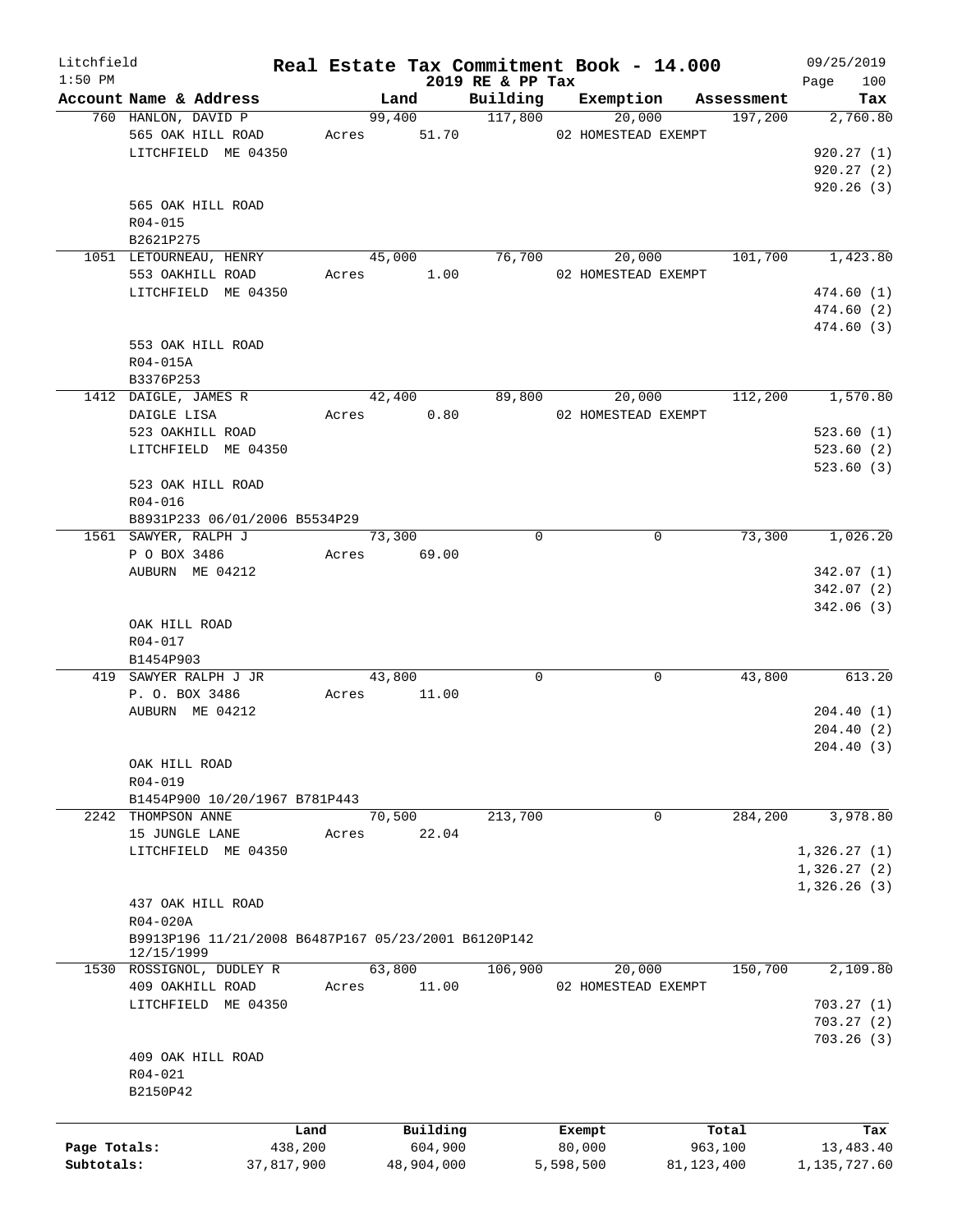| Litchfield   |                                                                               |             |         |            |                              | Real Estate Tax Commitment Book - 14.000 |             |                       | 09/25/2019      |
|--------------|-------------------------------------------------------------------------------|-------------|---------|------------|------------------------------|------------------------------------------|-------------|-----------------------|-----------------|
| $1:50$ PM    | Account Name & Address                                                        |             | Land    |            | 2019 RE & PP Tax<br>Building |                                          |             |                       | 101<br>Page     |
|              | 1529 ROSSIGNOL, DONALD R                                                      |             | 49,200  |            | 152,600                      | Exemption<br>20,000                      |             | Assessment<br>181,800 | Tax<br>2,545.20 |
|              | ROSSIGNOL CATHERINE I                                                         | Acres       |         | 2.40       |                              | 02 HOMESTEAD EXEMPT                      |             |                       |                 |
|              | 399 OAKHILL ROAD                                                              |             |         |            |                              |                                          |             |                       | 848.40 (1)      |
|              | LITCHFIELD ME 04350                                                           |             |         |            |                              |                                          |             |                       | 848.40 (2)      |
|              |                                                                               |             |         |            |                              |                                          |             |                       | 848.40 (3)      |
|              | 399 OAK HILL ROAD                                                             |             |         |            |                              |                                          |             |                       |                 |
|              | $R04 - 022$                                                                   |             |         |            |                              |                                          |             |                       |                 |
|              | B3968P231 08/29/1991                                                          |             |         |            |                              |                                          |             |                       |                 |
|              | 176 BOUCHER, DAVID                                                            |             | 41,100  |            | $\Omega$                     |                                          | $\mathbf 0$ | 41,100                | 575.40          |
|              | 7 CHURCH STREET                                                               | Acres       |         | 7.50       |                              |                                          |             |                       |                 |
|              | LEWISTON ME 04240                                                             |             |         |            |                              |                                          |             |                       | 191.80(1)       |
|              |                                                                               |             |         |            |                              |                                          |             |                       | 191.80 (2)      |
|              |                                                                               |             |         |            |                              |                                          |             |                       | 191.80(3)       |
|              | OAK HILL ROAD                                                                 |             |         |            |                              |                                          |             |                       |                 |
|              | $R04 - 023$                                                                   |             |         |            |                              |                                          |             |                       |                 |
|              | B3518P267                                                                     |             |         |            |                              |                                          |             |                       |                 |
|              | 2233 ABBOTT, JESSICA L.                                                       |             | 58,500  |            | 134,900                      | 20,000                                   |             | 173,400               | 2,427.60        |
|              | 387 OAK HILL ROAD                                                             | Acres       |         | 5.50       |                              | 02 HOMESTEAD EXEMPT                      |             |                       |                 |
|              | LITCHFIELD ME 04350                                                           |             |         |            |                              |                                          |             |                       | 809.20(1)       |
|              |                                                                               |             |         |            |                              |                                          |             |                       | 809.20(2)       |
|              |                                                                               |             |         |            |                              |                                          |             |                       | 809.20(3)       |
|              | 387 OAK HILL ROAD                                                             |             |         |            |                              |                                          |             |                       |                 |
|              | R04-023A                                                                      |             |         |            |                              |                                          |             |                       |                 |
|              | B12737P33 09/25/2017 B12379P73 06/24/2016 B12379P70                           |             |         |            |                              |                                          |             |                       |                 |
|              | 06/16/2016 B12182P192 10/13/2015 B11623P26                                    |             |         |            |                              |                                          |             |                       |                 |
|              | 02/05/2014 B6930P105 05/22/2002 B6670P43 10/19/2001<br>1080 LITALIEN, RICHARD |             | 59,800  |            | $\Omega$                     |                                          | $\Omega$    | 59,800                | 837.20          |
|              | 40 GLORIA AVE.                                                                | Acres 40.68 |         |            |                              |                                          |             |                       |                 |
|              | LEWISTON ME 04240-3316                                                        |             |         |            |                              |                                          |             |                       | 279.07(1)       |
|              |                                                                               |             |         |            |                              |                                          |             |                       | 279.07(2)       |
|              |                                                                               |             |         |            |                              |                                          |             |                       | 279.06(3)       |
|              | OAK HILL ROAD                                                                 |             |         |            |                              |                                          |             |                       |                 |
|              | $R04 - 026$                                                                   |             |         |            |                              |                                          |             |                       |                 |
|              | B1410P357                                                                     |             |         |            |                              |                                          |             |                       |                 |
|              | 1079 ROMERO, CATHERINE                                                        |             | 49,000  |            | 81,700                       |                                          | $\mathbf 0$ | 130,700               | 1,829.80        |
|              | LITALIEN, CATHERINE-FKA Acres                                                 |             |         | 2.32       |                              |                                          |             |                       |                 |
|              | 2 STOBIE STREET                                                               |             |         |            |                              |                                          |             |                       | 609.93(1)       |
|              | WINSLOW ME 04901                                                              |             |         |            |                              |                                          |             |                       | 609.93 (2)      |
|              |                                                                               |             |         |            |                              |                                          |             |                       | 609.94(3)       |
|              | 299 OAK HILL ROAD                                                             |             |         |            |                              |                                          |             |                       |                 |
|              | R04-026A                                                                      |             |         |            |                              |                                          |             |                       |                 |
|              | B12916P136 05/07/2018 B8825P266 03/08/2006 B3805P102                          |             |         |            |                              |                                          |             |                       |                 |
|              | 48 AUCOIN, KATHY A                                                            |             | 108,700 |            | 174,000                      | 20,000                                   |             | 262,700               | 3,677.80        |
|              | AUCOIN, STEVEN                                                                | Acres       |         | 130.60     |                              | 02 HOMESTEAD EXEMPT                      |             |                       |                 |
|              | 233 OAKHILL ROAD                                                              |             |         |            |                              |                                          |             |                       | 1, 225.93(1)    |
|              | LITCHFIELD ME 04350                                                           |             |         |            |                              |                                          |             |                       | 1,225.93(2)     |
|              |                                                                               |             |         |            |                              |                                          |             |                       | 1, 225.94(3)    |
|              | 233 OAK HILL ROAD                                                             |             |         |            |                              |                                          |             |                       |                 |
|              | $R04 - 029$                                                                   |             |         |            |                              |                                          |             |                       |                 |
|              | B2102P334                                                                     |             |         |            |                              |                                          |             |                       |                 |
|              | 1216 IVY, PETER & ANGELA                                                      |             | 60,000  |            | 133,200                      |                                          | 0           | 193,200               | 2,704.80        |
|              | 239 OAKHILL ROAD                                                              | Acres       |         | 6.00       |                              |                                          |             |                       |                 |
|              | LITCHFIELD ME 04350                                                           |             |         |            |                              |                                          |             |                       | 901.60(1)       |
|              |                                                                               |             |         |            |                              |                                          |             |                       | 901.60(2)       |
|              |                                                                               |             |         |            |                              |                                          |             |                       | 901.60(3)       |
|              | 239 OAK HILL ROAD                                                             |             |         |            |                              |                                          |             |                       |                 |
|              | $R04 - 030$                                                                   |             |         |            |                              |                                          |             |                       |                 |
|              | B5418P45                                                                      |             |         |            |                              |                                          |             |                       |                 |
|              | Land                                                                          |             |         | Building   |                              | Exempt                                   |             | Total                 | Tax             |
| Page Totals: | 426,300                                                                       |             |         | 676,400    |                              | 60,000                                   |             | 1,042,700             | 14,597.80       |
| Subtotals:   | 38, 244, 200                                                                  |             |         | 49,580,400 |                              | 5,658,500                                | 82,166,100  |                       | 1,150,325.40    |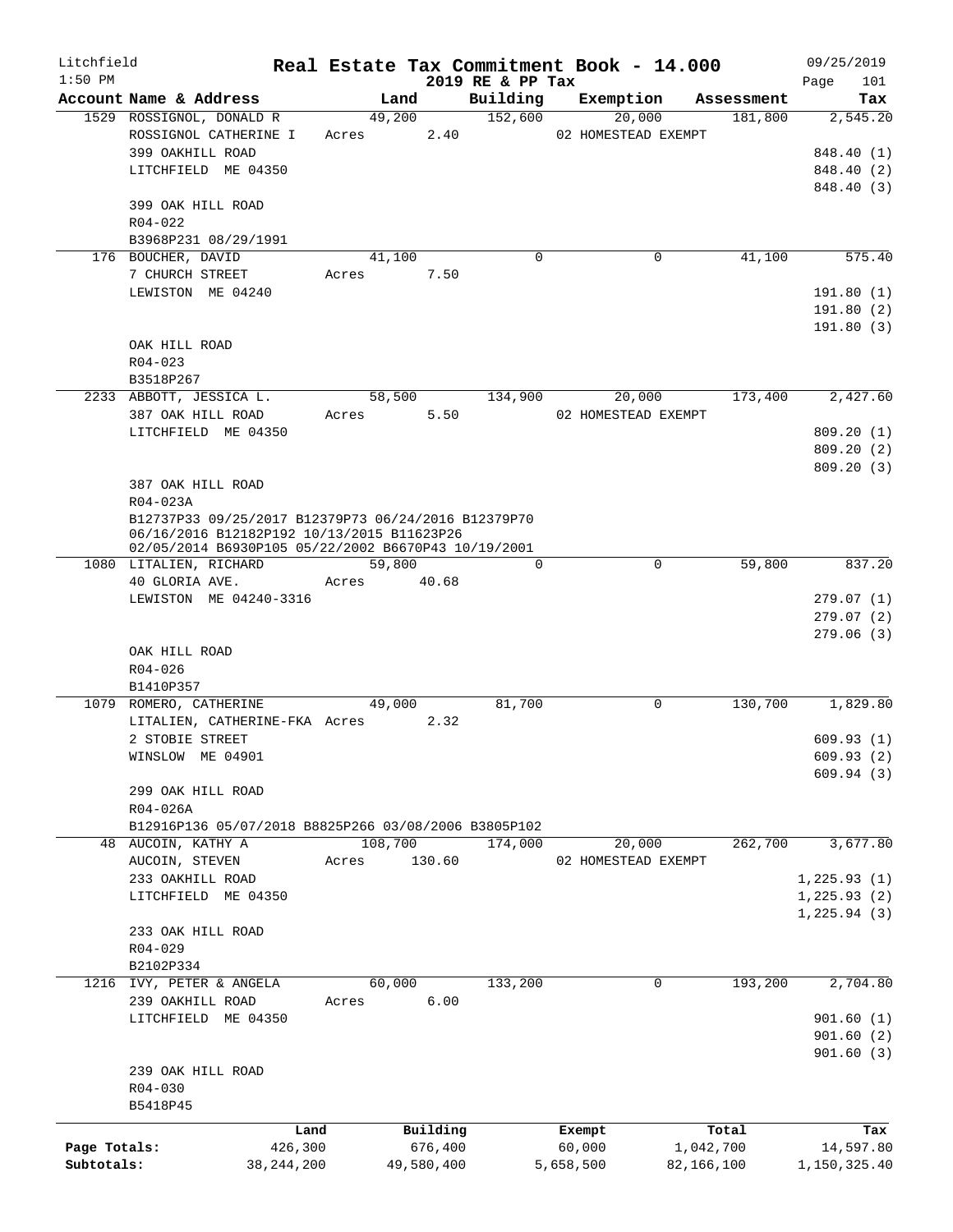| Litchfield   |                                 |       |             |                  | Real Estate Tax Commitment Book - 14.000 |            | 09/25/2019   |
|--------------|---------------------------------|-------|-------------|------------------|------------------------------------------|------------|--------------|
| $1:50$ PM    |                                 |       |             | 2019 RE & PP Tax |                                          |            | 102<br>Page  |
|              | Account Name & Address          |       | Land        | Building         | Exemption                                | Assessment | Tax          |
|              | 948 PENCE, GENEVIEVE Q.K.       |       | 14,100      | $\mathbf 0$      | $\Omega$                                 | 14,100     | 197.40       |
|              | 280 OAKHILL ROAD                | Acres | 20.00       |                  |                                          |            |              |
|              | LITCHFIELD ME 04350             |       |             |                  |                                          |            | 65.80(1)     |
|              |                                 |       |             |                  |                                          |            | 65.80(2)     |
|              |                                 |       |             |                  |                                          |            | 65.80(3)     |
|              | 270 OFF OAK HILL ROAD           |       |             |                  |                                          |            |              |
|              | $R04 - 033$                     |       |             |                  |                                          |            |              |
|              | B13053P131 10/05/2018 B3190P252 |       |             |                  |                                          |            |              |
|              | 2927 DOYLE, BRUCE               |       | 3,400       | $\Omega$         | 0                                        | 3,400      | 47.60        |
|              | DOYLE, LORAINE                  |       | Acres 20.00 |                  |                                          |            |              |
|              | 31 DOYLE STREET                 |       |             |                  |                                          |            | 15.87(1)     |
|              | LITCHFIELD ME 04350             |       |             |                  |                                          |            | 15.87(2)     |
|              |                                 |       |             |                  |                                          |            | 15.86(3)     |
|              |                                 |       |             |                  |                                          |            |              |
|              | R04-033                         |       |             |                  |                                          |            |              |
|              | B3190P252                       |       |             |                  |                                          |            |              |
|              | 2928 BUTLER, TIM                |       | 3,400       | $\mathbf 0$      | 0                                        | 3,400      | 47.60        |
|              |                                 |       |             |                  |                                          |            |              |
|              | 226 OAKHILL ROAD                |       | Acres 20.00 |                  |                                          |            |              |
|              | Litchfield ME 04350             |       |             |                  |                                          |            | 15.87(1)     |
|              |                                 |       |             |                  |                                          |            | 15.87(2)     |
|              |                                 |       |             |                  |                                          |            | 15.86(3)     |
|              | OFF OAK HILL ROAD               |       |             |                  |                                          |            |              |
|              | $R04 - 033$                     |       |             |                  |                                          |            |              |
|              | B3190P252                       |       |             |                  |                                          |            |              |
|              | 511 BUTLER, TIMOTHY             |       | 68,600      | 69,900           | 20,000                                   | 118,500    | 1,659.00     |
|              | 226 OAKHILL ROAD                |       | Acres 18.11 |                  | 02 HOMESTEAD EXEMPT                      |            |              |
|              | LITCHFIELD ME 04350             |       |             |                  |                                          |            | 553.00(1)    |
|              |                                 |       |             |                  |                                          |            | 553.00(2)    |
|              |                                 |       |             |                  |                                          |            | 553.00(3)    |
|              | 226 OAK HILL ROAD               |       |             |                  |                                          |            |              |
|              | R04-034                         |       |             |                  |                                          |            |              |
|              | B8353P96 03/24/2005 B5052P118   |       |             |                  |                                          |            |              |
|              | 949 PENCE, GENEVIEVE Q.K.       |       | 92,100      | 95,900           | 20,000                                   | 168,000    | 2,352.00     |
|              | 280 OAKHILL ROAD                |       | Acres 68.19 |                  | 02 HOMESTEAD EXEMPT                      |            |              |
|              | LITCHFIELD ME 04350             |       |             |                  |                                          |            | 784.00 (1)   |
|              |                                 |       |             |                  |                                          |            |              |
|              |                                 |       |             |                  |                                          |            | 784.00 (2)   |
|              |                                 |       |             |                  |                                          |            | 784.00 (3)   |
|              | 280 OAK HILL ROAD               |       |             |                  |                                          |            |              |
|              | R04-036                         |       |             |                  |                                          |            |              |
|              | B13053P131 10/05/2018 B3190P252 |       |             |                  |                                          |            |              |
|              | 2828 GRIMM, AARON               |       | 25,500      | 75,900           | 20,000                                   | 81,400     | 1,139.60     |
|              | WILE, BRIIS DANIELLE            | Acres | 13.20       |                  | 02 HOMESTEAD EXEMPT                      |            |              |
|              | 308 OAK HILL ROAD               |       |             |                  |                                          |            | 379.87(1)    |
|              | Litchfield ME 04350             |       |             |                  |                                          |            | 379.87 (2)   |
|              |                                 |       |             |                  |                                          |            | 379.86(3)    |
|              | 308 OAK HILL ROAD               |       |             |                  |                                          |            |              |
|              | R04-036A                        |       |             |                  |                                          |            |              |
|              | B11394P206 12/21/2012           |       |             |                  |                                          |            |              |
| 967          | DESROSIER, JOHN                 |       | 104,500     | 275,100          | 20,000                                   | 359,600    | 5,034.40     |
|              | DESROSIER LINDA                 | Acres | 84.94       |                  | 02 HOMESTEAD EXEMPT                      |            |              |
|              | 340 OAKHILL ROAD                |       |             |                  |                                          |            | 1,678.13(1)  |
|              | LITCHFIELD ME                   |       |             |                  |                                          |            |              |
|              | 04350-9537                      |       |             |                  |                                          |            | 1,678.13(2)  |
|              |                                 |       |             |                  |                                          |            | 1,678.14(3)  |
|              | 340 OAK HILL ROAD               |       |             |                  |                                          |            |              |
|              | R04-037                         |       |             |                  |                                          |            |              |
|              |                                 |       |             |                  |                                          |            |              |
|              | B5016P191                       |       |             |                  |                                          |            |              |
|              |                                 |       |             |                  |                                          |            |              |
|              |                                 | Land  | Building    |                  | Exempt                                   | Total      | Tax          |
| Page Totals: | 311,600                         |       | 516,800     |                  | 80,000                                   | 748,400    | 10,477.60    |
| Subtotals:   | 38,555,800                      |       | 50,097,200  |                  | 5,738,500                                | 82,914,500 | 1,160,803.00 |
|              |                                 |       |             |                  |                                          |            |              |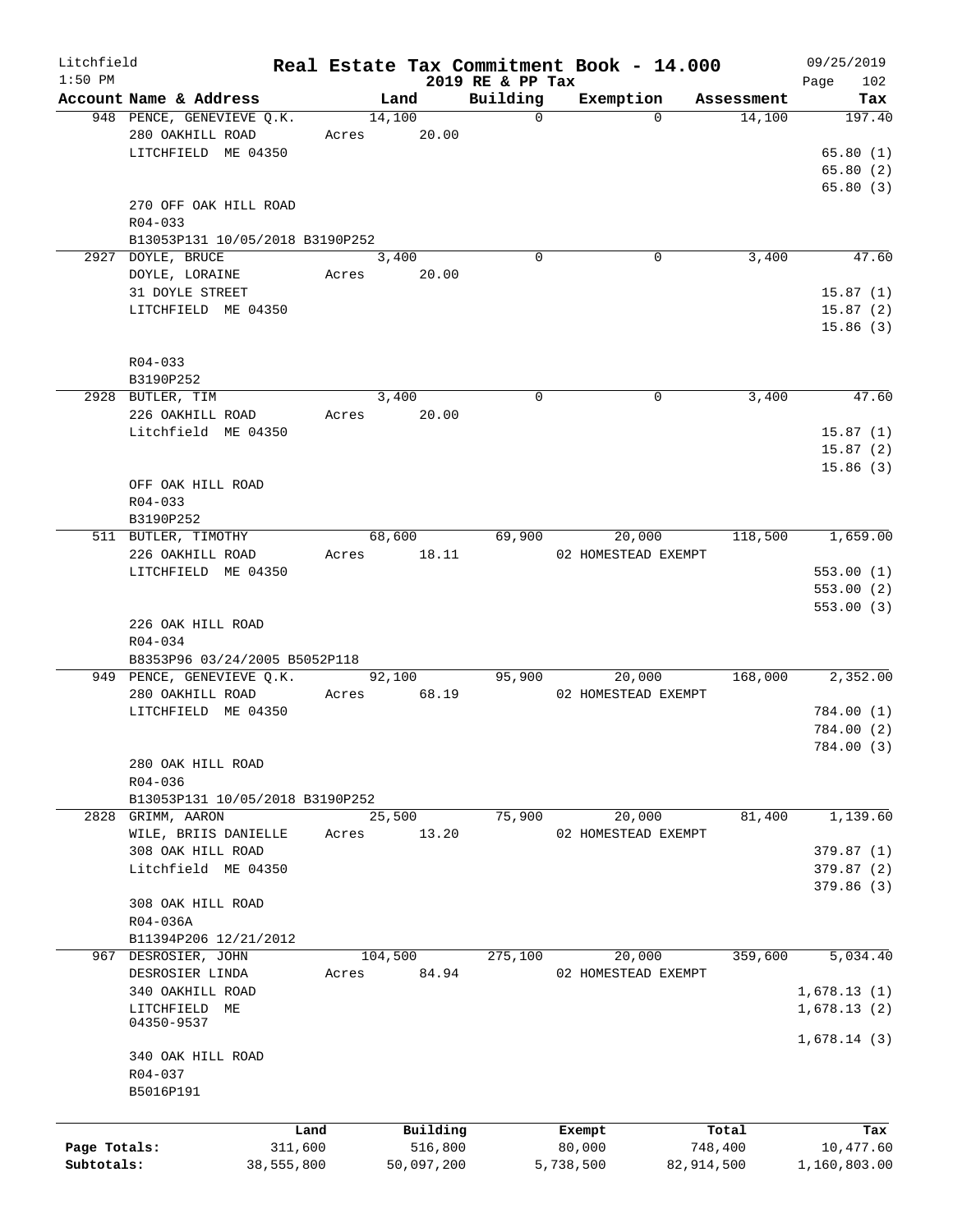| Litchfield<br>$1:50$ PM |                                                     |            |                |                  | Real Estate Tax Commitment Book - 14.000 |                | 09/25/2019         |
|-------------------------|-----------------------------------------------------|------------|----------------|------------------|------------------------------------------|----------------|--------------------|
|                         | Account Name & Address                              |            | Land           | 2019 RE & PP Tax | Building Exemption Assessment            |                | 103<br>Page<br>Tax |
|                         | 962 STORTO, PAMELA                                  |            | 78,700 155,500 |                  | 20,000                                   | 214,200        | 2,998.80           |
|                         | 414 OAKHILL ROAD                                    |            | Acres 43.00    |                  | 02 HOMESTEAD EXEMPT                      |                |                    |
|                         | LITCHFIELD ME 04350                                 |            |                |                  |                                          |                | 999.60(1)          |
|                         |                                                     |            |                |                  |                                          |                | 999.60(2)          |
|                         |                                                     |            |                |                  |                                          |                | 999.60(3)          |
|                         | 414 OAK HILL ROAD                                   |            |                |                  |                                          |                |                    |
|                         | R04-037A                                            |            |                |                  |                                          |                |                    |
|                         |                                                     |            |                |                  |                                          |                |                    |
|                         | B7607P177 08/29/2003                                |            |                |                  |                                          |                |                    |
|                         | 1778 VACHON, DONALD L                               |            | 46,800         | 112,100          |                                          | 26,000 132,900 | 1,860.60           |
|                         | 398 OAKHILL ROAD                                    |            | Acres 1.60     |                  | 02 HOMESTEAD EXEMPT                      |                |                    |
|                         | LITCHFIELD ME 04350                                 |            |                |                  | 03 VETERANS EXEMPT                       |                | 620.20(1)          |
|                         |                                                     |            |                |                  |                                          |                | 620.20(2)          |
|                         |                                                     |            |                |                  |                                          |                | 620.20(3)          |
|                         | 398 OAK HILL ROAD                                   |            |                |                  |                                          |                |                    |
|                         | R04-037B                                            |            |                |                  |                                          |                |                    |
|                         | B3424P278                                           |            |                |                  |                                          |                |                    |
|                         | 82 BURGOS, CHRISTOPHER N                            |            | 55,200         | 13,900           | $\mathbf 0$                              | 69,100         | 967.40             |
|                         | C/O JACKIE DESCHAINE                                |            | Acres 5.40     |                  |                                          |                |                    |
|                         | 8 FAIRVIEW DRIVE                                    |            |                |                  |                                          |                | 322.47(1)          |
|                         | LISBON ME 04250                                     |            |                |                  |                                          |                | 322.47(2)          |
|                         |                                                     |            |                |                  |                                          |                | 322.46(3)          |
|                         | 392 OAK HILL ROAD                                   |            |                |                  |                                          |                |                    |
|                         | R04-037C                                            |            |                |                  |                                          |                |                    |
|                         |                                                     |            |                |                  |                                          |                |                    |
|                         | B4761P309 09/03/2004                                |            |                |                  |                                          |                |                    |
|                         | 2547 GUAY, LIONEL C III                             |            | 51,500         | 190,700          | 20,000                                   | 222, 200       | 3,110.80           |
|                         | 328 OAK HILL ROAD                                   |            | Acres 3.18     |                  | 02 HOMESTEAD EXEMPT                      |                |                    |
|                         | LITCHFIELD ME 04350                                 |            |                |                  |                                          |                | 1,036.93(1)        |
|                         |                                                     |            |                |                  |                                          |                | 1,036.93(2)        |
|                         |                                                     |            |                |                  |                                          |                | 1,036.94(3)        |
|                         | 328 OAK HILL ROAD                                   |            |                |                  |                                          |                |                    |
|                         | R04-037D                                            |            |                |                  |                                          |                |                    |
|                         | B10285P84 11/30/2009 B8630P280 09/29/2005           |            |                |                  |                                          |                |                    |
|                         | 85 BOURQUE, NICHOLAS N                              |            | 39,400         |                  | 20,000<br>107,200                        | 126,600        | 1,772.40           |
|                         | 418 OAK HILL ROAD                                   |            | Acres 0.60     |                  | 02 HOMESTEAD EXEMPT                      |                |                    |
|                         | LITCHFIELD ME 04350                                 |            |                |                  |                                          |                | 590.80(1)          |
|                         |                                                     |            |                |                  |                                          |                | 590.80(2)          |
|                         |                                                     |            |                |                  |                                          |                | 590.80(3)          |
|                         | 418 OAK HILL ROAD                                   |            |                |                  |                                          |                |                    |
|                         | R04-038                                             |            |                |                  |                                          |                |                    |
|                         | B10303P19 12/16/2009 B10189P220 08/21/2009 B7418P89 |            |                |                  |                                          |                |                    |
|                         | 05/21/2003                                          |            |                |                  |                                          |                |                    |
|                         | 833 HILL, RICHARD                                   |            | 84,000         | 149,700          | 20,000                                   | 213,700        | 2,991.80           |
|                         | CAMPBELLTON ELLEN S                                 | Acres      | 49.00          |                  | 02 HOMESTEAD EXEMPT                      |                |                    |
|                         | 4 TOWER LANE                                        |            |                |                  |                                          |                | 997.27 (1)         |
|                         | LITCHFIELD ME 04350                                 |            |                |                  |                                          |                | 997.27 (2)         |
|                         |                                                     |            |                |                  |                                          |                |                    |
|                         |                                                     |            |                |                  |                                          |                | 997.26 (3)         |
|                         | 4 TOWER LANE                                        |            |                |                  |                                          |                |                    |
|                         | $R04 - 039$                                         |            |                |                  |                                          |                |                    |
|                         | B2880P176 11/08/1985                                |            |                |                  |                                          |                |                    |
|                         | 1173 MOREY, JESSE B                                 |            | 40,900         | 146,300          | $\mathbf 0$                              | 187,200        | 2,620.80           |
|                         | HILL CHELSEY R                                      | Acres      | 0.70           |                  |                                          |                |                    |
|                         | 440 OAK HILL ROAD                                   |            |                |                  |                                          |                | 873.60(1)          |
|                         | LITCHFIELD ME 04350                                 |            |                |                  |                                          |                | 873.60 (2)         |
|                         |                                                     |            |                |                  |                                          |                | 873.60 (3)         |
|                         | 440 OAK HILL ROAD                                   |            |                |                  |                                          |                |                    |
|                         | R04-039A                                            |            |                |                  |                                          |                |                    |
|                         | B13017P206 08/31/2018                               |            |                |                  |                                          |                |                    |
|                         |                                                     |            |                |                  |                                          |                |                    |
|                         |                                                     | Land       | Building       |                  | Exempt                                   | Total          | Tax                |
| Page Totals:            |                                                     | 396,500    | 875,400        |                  | 106,000                                  | 1,165,900      | 16,322.60          |
|                         |                                                     |            |                |                  |                                          |                |                    |
| Subtotals:              |                                                     | 38,952,300 | 50,972,600     |                  | 5,844,500                                | 84,080,400     | 1,177,125.60       |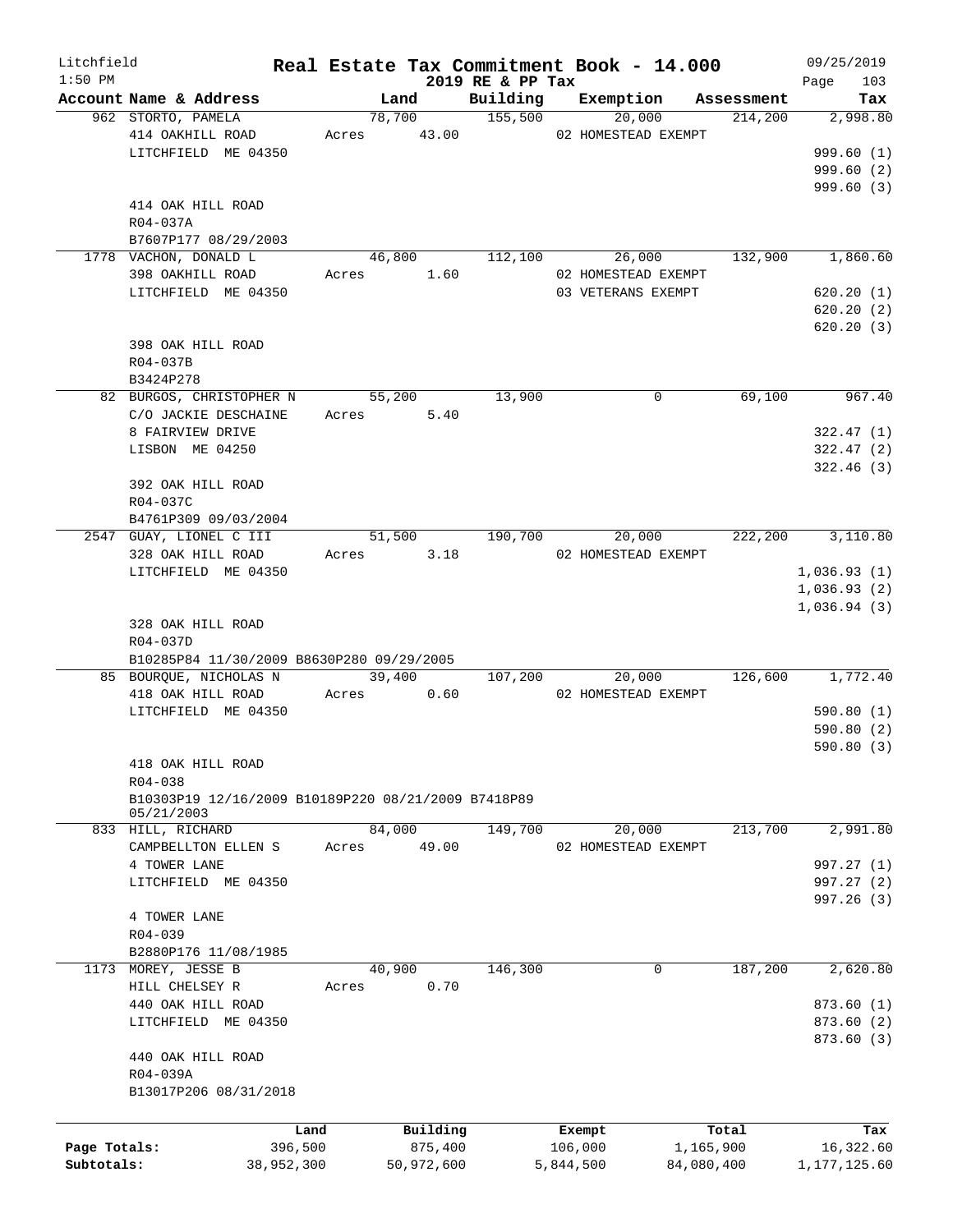| Litchfield |                                                      |       |        |             |                  | Real Estate Tax Commitment Book - 14.000 |            | 09/25/2019  |
|------------|------------------------------------------------------|-------|--------|-------------|------------------|------------------------------------------|------------|-------------|
| $1:50$ PM  |                                                      |       |        |             | 2019 RE & PP Tax |                                          |            | 104<br>Page |
|            | Account Name & Address                               |       | Land   |             | Building         | Exemption                                | Assessment | Tax         |
|            | 2180 U S CELLULAR                                    |       |        | $\mathbf 0$ | 147,600          | $\Omega$                                 | 147,600    | 2,066.40    |
|            | CORPORATION<br>PROPERTY TAXES                        |       |        |             |                  |                                          |            |             |
|            | P. O. BOX 2629                                       |       |        |             |                  |                                          |            | 688.80 (1)  |
|            | ADDISON TX 75001                                     |       |        |             |                  |                                          |            | 688.80 (2)  |
|            |                                                      |       |        |             |                  |                                          |            | 688.80 (3)  |
|            | TOWER LANE                                           |       |        |             |                  |                                          |            |             |
|            | $R04 - 040 - ON - 1$                                 |       |        |             |                  |                                          |            |             |
|            | 462 MAINE PUBLIC                                     |       | 28,000 |             | $\Omega$         | 0                                        | 28,000     | 392.00      |
|            | BROADCASTING                                         |       |        |             |                  |                                          |            |             |
|            | 65 TEXAS AVENUE                                      | Acres |        | 2.00        |                  |                                          |            |             |
|            | ATTN; ROB GARDNER                                    |       |        |             |                  |                                          |            | 130.67(1)   |
|            | BANGOR ME 04401                                      |       |        |             |                  |                                          |            | 130.67(2)   |
|            |                                                      |       |        |             |                  |                                          |            | 130.66(3)   |
|            | TOWER LANE                                           |       |        |             |                  |                                          |            |             |
|            | R04-041                                              |       |        |             |                  |                                          |            |             |
|            | B5049P39                                             |       |        |             |                  |                                          |            |             |
|            | 714 GOWELL SR, CLARENCE R<br>GRANTOR TRUST           |       | 42,300 |             | 0                | 0                                        | 42,300     | 592.20      |
|            | GOWELL SR CLARENCE R<br>TRUSTEE                      | Acres |        | 9.00        |                  |                                          |            |             |
|            | 156 WENTZELL ROAD                                    |       |        |             |                  |                                          |            | 197.40(1)   |
|            | LITCHFIELD ME 04350                                  |       |        |             |                  |                                          |            | 197.40(2)   |
|            |                                                      |       |        |             |                  |                                          |            | 197.40(3)   |
|            | <b>GUSTIN ROAD</b>                                   |       |        |             |                  |                                          |            |             |
|            | $R04 - 042$                                          |       |        |             |                  |                                          |            |             |
|            | B6354P113 11/21/2000                                 |       |        |             |                  |                                          |            |             |
|            | 738 GUSTIN, KAY                                      |       | 43,200 |             | 0                | 0                                        | 43,200     | 604.80      |
|            | 38 RIDGE RD                                          | Acres |        | 42.00       |                  |                                          |            |             |
|            | WALES ME 04280                                       |       |        |             |                  |                                          |            | 201.60(1)   |
|            |                                                      |       |        |             |                  |                                          |            | 201.60(2)   |
|            |                                                      |       |        |             |                  |                                          |            | 201.60(3)   |
|            | <b>GUSTIN ROAD</b><br>$R04 - 043$                    |       |        |             |                  |                                          |            |             |
|            | B13129P154 01/04/2019 B4265P331                      |       |        |             |                  |                                          |            |             |
|            | 1261 YOUNG, JOHANNA W.                               |       | 57,000 |             | 231,800          | 0                                        | 288,800    | 4,043.20    |
|            | 49 HAWTHORNE STREET                                  | Acres |        | 5.00        |                  |                                          |            |             |
|            | PORTLAND ME 04103                                    |       |        |             |                  |                                          |            | 1,347.73(1) |
|            |                                                      |       |        |             |                  |                                          |            | 1,347.73(2) |
|            |                                                      |       |        |             |                  |                                          |            | 1,347.74(3) |
|            | 524 OAK HILL ROAD                                    |       |        |             |                  |                                          |            |             |
|            | R04-043A                                             |       |        |             |                  |                                          |            |             |
|            | B12912P243 05/21/2018 B4265P330                      |       |        |             |                  |                                          |            |             |
|            | 742 BOLTON-PISTOLE,                                  |       | 60,200 |             | 187,300          | 20,000                                   | 227,500    | 3,185.00    |
|            | CHRISTINE Y.                                         |       |        |             |                  |                                          |            |             |
|            | 56 GUSTIN ROAD                                       | Acres |        | 6.30        |                  | 02 HOMESTEAD EXEMPT                      |            |             |
|            | LITCHFIELD ME 04350                                  |       |        |             |                  |                                          |            | 1,061.67(1) |
|            |                                                      |       |        |             |                  |                                          |            | 1,061.67(2) |
|            |                                                      |       |        |             |                  |                                          |            | 1,061.66(3) |
|            | 56 GUSTIN ROAD                                       |       |        |             |                  |                                          |            |             |
|            | R04-043B                                             |       |        |             |                  |                                          |            |             |
|            | B12143P138 10/22/2015 B12073P81 08/13/2015 B11892P31 |       |        |             |                  |                                          |            |             |

12/31/2014 B8615P232 09/23/2005 B6169P46 10/08/2004

|              | Land       | Building   | Exempt    | Total      | Tax          |
|--------------|------------|------------|-----------|------------|--------------|
| Page Totals: | 230,700    | 566,700    | 20,000    | 777,400    | 10,883.60    |
| Subtotals:   | 39,183,000 | 51,539,300 | 5,864,500 | 84,857,800 | 1,188,009.20 |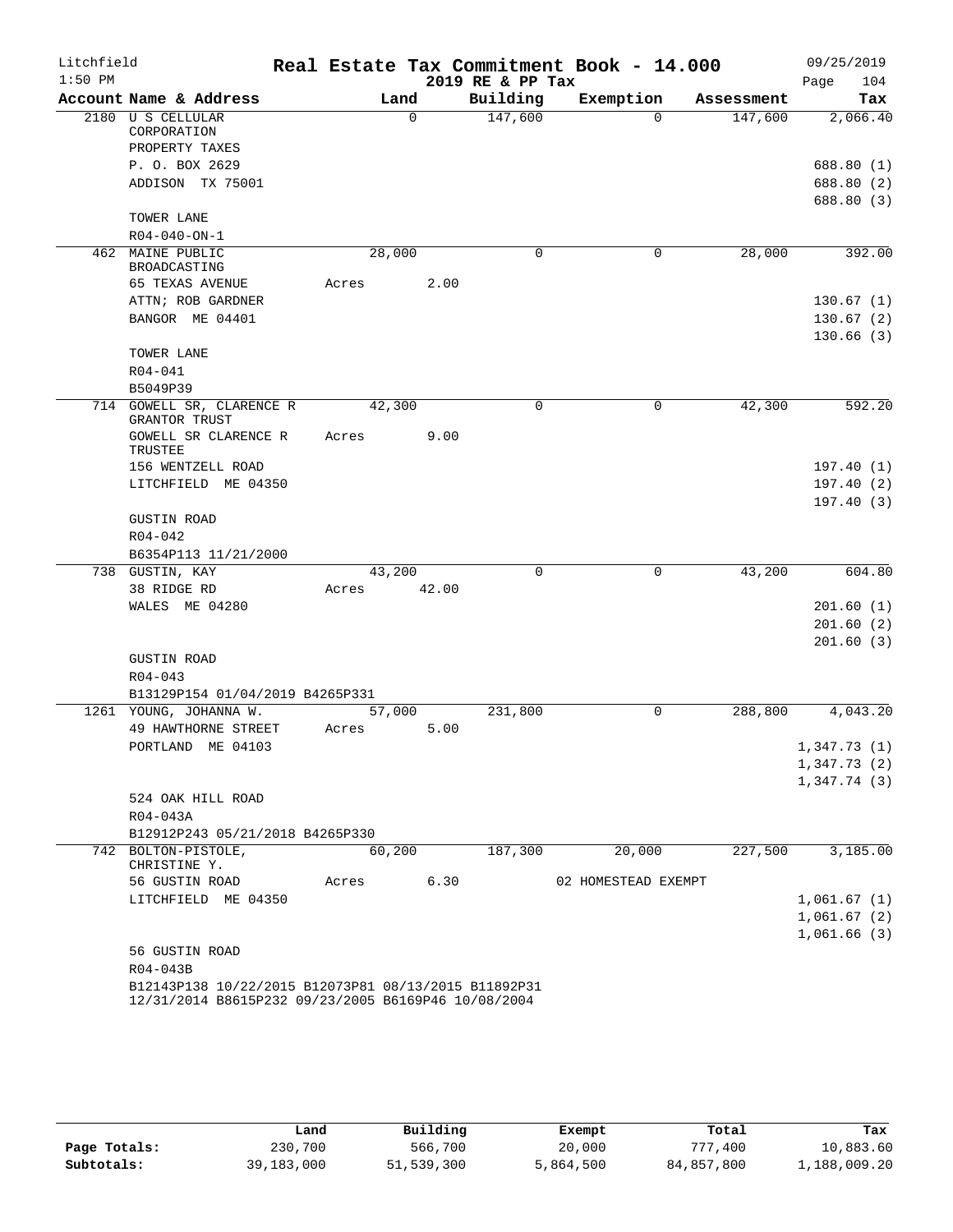| Litchfield<br>$1:50$ PM |                                                                                       |        |             | 2019 RE & PP Tax | Real Estate Tax Commitment Book - 14.000 |            | 09/25/2019<br>105<br>Page |
|-------------------------|---------------------------------------------------------------------------------------|--------|-------------|------------------|------------------------------------------|------------|---------------------------|
|                         | Account Name & Address                                                                |        | Land        | Building         | Exemption                                | Assessment | Tax                       |
|                         | 2031 MONTMINY, GERALD D.<br>32 NUTTING LANE                                           | 43,600 |             | 31,300           | $\Omega$                                 | 74,900     | 1,048.60                  |
|                         | LITCHFIELD ME 04350                                                                   | Acres  | 2.20        |                  |                                          |            | 349.53(1)                 |
|                         |                                                                                       |        |             |                  |                                          |            | 349.53(2)                 |
|                         |                                                                                       |        |             |                  |                                          |            | 349.54(3)                 |
|                         | 32 NUTTING LANE                                                                       |        |             |                  |                                          |            |                           |
|                         | R04-043C                                                                              |        |             |                  |                                          |            |                           |
|                         | B13007P177 08/13/2018                                                                 |        |             |                  |                                          |            |                           |
|                         | 715 GOWELL ALMA E. TRUSTEE                                                            | 59,000 |             | 2,100            | $\mathbf 0$                              | 61,100     | 855.40                    |
|                         | 156 WENTZELL ROAD                                                                     | Acres  | 1.33        |                  |                                          |            |                           |
|                         | LITCHFIELD ME 04350                                                                   |        |             |                  |                                          |            | 285.13(1)                 |
|                         |                                                                                       |        |             |                  |                                          |            | 285.13(2)                 |
|                         |                                                                                       |        |             |                  |                                          |            | 285.14(3)                 |
|                         | <b>GUSTIN ROAD</b>                                                                    |        |             |                  |                                          |            |                           |
|                         | $R04 - 044$                                                                           |        |             |                  |                                          |            |                           |
|                         | B6354P122                                                                             |        |             |                  |                                          |            |                           |
| 1379                    | WESTLING GARY, WESTLING<br>CASEY                                                      | 39,100 |             | 16,500           | $\mathbf 0$                              | 55,600     | 778.40                    |
|                         | 1113 S. VIEJO DR.                                                                     | Acres  | 2.70        |                  |                                          |            |                           |
|                         | COTTON AZ 86326                                                                       |        |             |                  |                                          |            | 259.47(1)                 |
|                         |                                                                                       |        |             |                  |                                          |            | 259.47(2)                 |
|                         |                                                                                       |        |             |                  |                                          |            | 259.46(3)                 |
|                         | 12 NUTTING LANE                                                                       |        |             |                  |                                          |            |                           |
|                         | R04-044A                                                                              |        |             |                  |                                          |            |                           |
|                         | B9461P291 08/09/2007 B8997P314 07/26/2006 B6036P31<br>08/25/1999                      |        |             |                  |                                          |            |                           |
|                         | 2281 SENOSK PAUL JR                                                                   |        | 0           | 7,400            | 7,400                                    | 0          | 0.00                      |
|                         | 86 GUSTIN ROAD<br>LITCHFIELD ME 04268                                                 |        |             |                  | 02 HOMESTEAD EXEMPT                      |            |                           |
|                         | 86 GUSTIN ROAD                                                                        |        |             |                  |                                          |            |                           |
|                         | $R04 - 044 - ON - 24$                                                                 |        |             |                  |                                          |            |                           |
|                         | 1411 PUSHARD, CINDY                                                                   |        | $\mathbf 0$ | 28,300           | 20,000                                   | 8,300      | 116.20                    |
|                         | 156 WENTZELL ROAD                                                                     |        |             |                  | 02 HOMESTEAD EXEMPT                      |            |                           |
|                         | LITCHFIELD ME 04350                                                                   |        |             |                  |                                          |            | 38.73(1)                  |
|                         |                                                                                       |        |             |                  |                                          |            | 38.73 (2)                 |
|                         |                                                                                       |        |             |                  |                                          |            | 38.74 (3)                 |
|                         | 76 GUSTIN ROAD                                                                        |        |             |                  |                                          |            |                           |
|                         | $R04 - 044 - ON - 25$                                                                 |        |             |                  |                                          |            |                           |
|                         | 1315 OAKES, SHERRY                                                                    |        | 0           | 5,900            | 5,900                                    | $\Omega$   | 0.00                      |
|                         | PO BOX 186<br>LITCHFIELD ME 04350                                                     |        |             |                  | 02 HOMESTEAD EXEMPT                      |            |                           |
|                         |                                                                                       |        |             |                  |                                          |            |                           |
|                         | 10 NUTTING LANE                                                                       |        |             |                  |                                          |            |                           |
|                         | $R04 - 044 - ON - 26$                                                                 |        |             |                  |                                          |            |                           |
|                         | 1250 JUNEAU LLC                                                                       | 70,100 |             | $\mathbf 0$      | 0                                        | 70,100     | 981.40                    |
|                         | PO BOX 118                                                                            | Acres  | 58.66       |                  |                                          |            |                           |
|                         | LITCHFIELD ME 04350                                                                   |        |             |                  |                                          |            | 327.13(1)                 |
|                         |                                                                                       |        |             |                  |                                          |            | 327.13(2)                 |
|                         |                                                                                       |        |             |                  |                                          |            | 327.14(3)                 |
|                         | NUTTING LANE                                                                          |        |             |                  |                                          |            |                           |
|                         | R04-045                                                                               |        |             |                  |                                          |            |                           |
|                         | B11209P37 09/27/2012 B10734P70 05/19/2011 B9328P22<br>04/20/2007 B7931P303 02/20/2004 |        |             |                  |                                          |            |                           |
|                         |                                                                                       |        |             |                  |                                          |            |                           |
|                         |                                                                                       | Land   | Building    |                  | Exempt                                   | Total      | Tax                       |

|              | Land       | Building   | Exempt    | Total      | Tax          |
|--------------|------------|------------|-----------|------------|--------------|
| Page Totals: | 211,800    | 91,500     | 33,300    | 270,000    | 3,780.00     |
| Subtotals:   | 39,394,800 | 51,630,800 | 5,897,800 | 85,127,800 | 1,191,789.20 |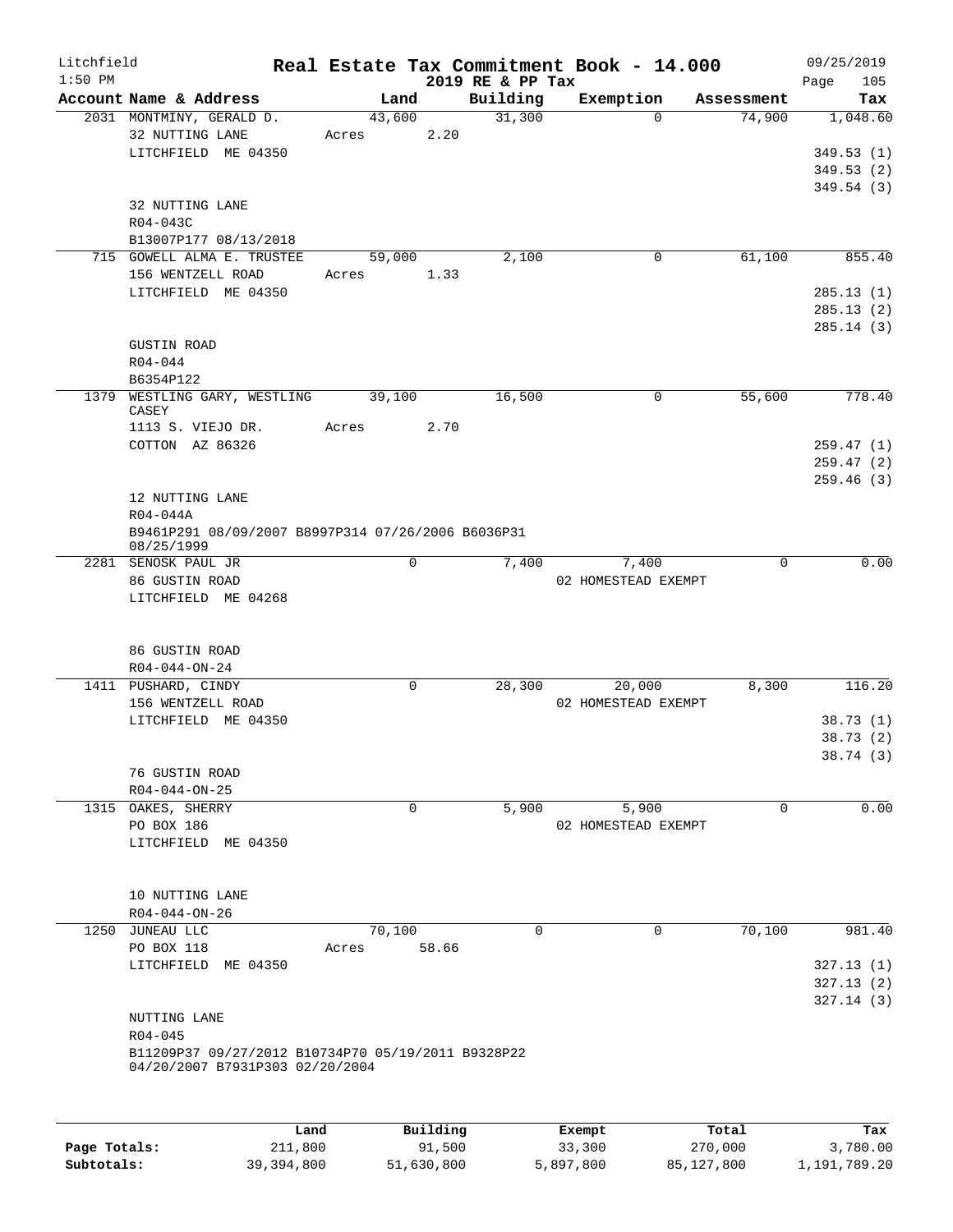| Litchfield |                                                                  |         |             |                  | Real Estate Tax Commitment Book - 14.000 |            | 09/25/2019  |           |
|------------|------------------------------------------------------------------|---------|-------------|------------------|------------------------------------------|------------|-------------|-----------|
| $1:50$ PM  |                                                                  |         |             | 2019 RE & PP Tax |                                          |            | Page        | 106       |
|            | Account Name & Address                                           | Land    |             | Building         | Exemption                                | Assessment |             | Tax       |
|            | 2687 MILLS MORIN ANNE                                            | 116,600 |             | 276,000          | $\Omega$                                 | 392,600    |             | 5,496.40  |
|            | 154 NUTTING LANE                                                 | Acres   | 1.34        |                  |                                          |            |             |           |
|            | LITCHFIELD ME 04350                                              |         |             |                  |                                          |            | 1,832.13(1) |           |
|            |                                                                  |         |             |                  |                                          |            | 1,832.13(2) |           |
|            |                                                                  |         |             |                  |                                          |            | 1,832.14(3) |           |
|            | 154 NUTTING LANE                                                 |         |             |                  |                                          |            |             |           |
|            | R04-045A                                                         |         |             |                  |                                          |            |             |           |
|            | B11740P36 07/11/2014 B9328P26 04/20/2007 B7984P347<br>06/11/2004 |         |             |                  |                                          |            |             |           |
|            | 713 GOWELL ALMA E. TRUSTEE                                       | 174,400 |             | 88,800           | 0                                        | 263, 200   |             | 3,684.80  |
|            | 156 WENTZELL ROAD                                                | Acres   | 36.94       |                  |                                          |            |             |           |
|            | LITCHFIELD ME 04350                                              |         |             |                  |                                          |            | 1,228.27(1) |           |
|            |                                                                  |         |             |                  |                                          |            | 1,228.27(2) |           |
|            |                                                                  |         |             |                  |                                          |            | 1,228.26(3) |           |
|            | 98 GUSTIN ROAD                                                   |         |             |                  |                                          |            |             |           |
|            | $R04 - 046$                                                      |         |             |                  |                                          |            |             |           |
|            | B6354P112 11/30/2000                                             |         |             |                  |                                          |            |             |           |
|            | 2633 GOWELL CLARENCE R III                                       | 43,200  |             | 16,000           | 0                                        | 59,200     |             | 828.80    |
|            | 473 RICHMOND ROAD                                                | Acres   | 2.06        |                  |                                          |            |             |           |
|            | LITCHFIELD ME 04350                                              |         |             |                  |                                          |            |             | 276.27(1) |
|            |                                                                  |         |             |                  |                                          |            |             | 276.27(2) |
|            |                                                                  |         |             |                  |                                          |            |             | 276.26(3) |
|            | 57 NUTTING LANE                                                  |         |             |                  |                                          |            |             |           |
|            | R04-046A                                                         |         |             |                  |                                          |            |             |           |
|            | B9248P134 08/31/2006                                             |         |             |                  |                                          |            |             |           |
|            | 2067 GOWELL, ALMA E. TRUSTEE                                     |         | $\mathbf 0$ | 51,400           | $\mathbf 0$                              | 51,400     |             | 719.60    |
|            | 156 WENTZELL ROAD                                                |         |             |                  |                                          |            |             |           |
|            | LITCHFIELD ME 04350                                              |         |             |                  |                                          |            |             | 239.87(1) |
|            |                                                                  |         |             |                  |                                          |            |             | 239.87(2) |
|            |                                                                  |         |             |                  |                                          |            |             | 239.86(3) |
|            | 108 GUSTIN ROAD                                                  |         |             |                  |                                          |            |             |           |
|            | $R04 - 046 - ON - 1$                                             |         |             |                  |                                          |            |             |           |
|            | B6345P122                                                        |         |             |                  |                                          |            |             |           |
|            | 2068 GOOLDRUP, DOROTHY                                           |         | 0           | 9,100            | 0                                        | 9,100      |             | 127.40    |
|            | FOURNIER, JASON                                                  |         |             |                  |                                          |            |             |           |
|            | 13 NUTTING LANE                                                  |         |             |                  |                                          |            |             | 42.47(1)  |
|            | LITCHFIELD ME 04350                                              |         |             |                  |                                          |            |             | 42.47(2)  |
|            |                                                                  |         |             |                  |                                          |            |             | 42.46(3)  |
|            | 13 NUTTING LANE                                                  |         |             |                  |                                          |            |             |           |
|            | $R04 - 046 - ON - 27$                                            |         |             |                  |                                          |            |             |           |
|            | 1940 HUFF, JR. ROBERT                                            |         | 0           | 27,100           | 20,000                                   | 7,100      |             | 99.40     |
|            | VANNAH RHONDA                                                    |         |             |                  | 02 HOMESTEAD EXEMPT                      |            |             |           |
|            | 558 HUNTINGTON HILL RD                                           |         |             |                  |                                          |            |             | 33.13(1)  |
|            | LITCHFIELD ME 04350                                              |         |             |                  |                                          |            |             | 33.13(2)  |
|            |                                                                  |         |             |                  |                                          |            |             | 33.14(3)  |
|            | 14 GOWELL LANE                                                   |         |             |                  |                                          |            |             |           |
|            | $R04 - 046 - ON - 28$                                            |         |             |                  |                                          |            |             |           |
|            | 1936 SMITH, DONALD AND                                           |         | 0           | 12,100           | 0                                        | 12,100     |             | 169.40    |
|            | HOLLIS                                                           |         |             |                  |                                          |            |             |           |
|            | 19 ANDERSON ROAD                                                 |         |             |                  |                                          |            |             |           |
|            | MONMOUTH ME 04259                                                |         |             |                  |                                          |            |             | 56.47(1)  |
|            |                                                                  |         |             |                  |                                          |            |             | 56.47(2)  |
|            |                                                                  |         |             |                  |                                          |            |             | 56.46(3)  |
|            | 4 GOWELL LANE                                                    |         |             |                  |                                          |            |             |           |
|            | $R04 - 046 - ON - 28 - A$                                        |         |             |                  |                                          |            |             |           |
|            |                                                                  |         |             |                  |                                          |            |             |           |
|            |                                                                  |         |             |                  |                                          |            |             |           |
|            |                                                                  |         |             |                  |                                          |            |             |           |

|              | Land       | Building     | Exempt    | Total      | Tax          |
|--------------|------------|--------------|-----------|------------|--------------|
| Page Totals: | 334,200    | 480,500      | 20,000    | 794,700    | 11,125.80    |
| Subtotals:   | 39,729,000 | 52, 111, 300 | 5,917,800 | 85,922,500 | 1,202,915.00 |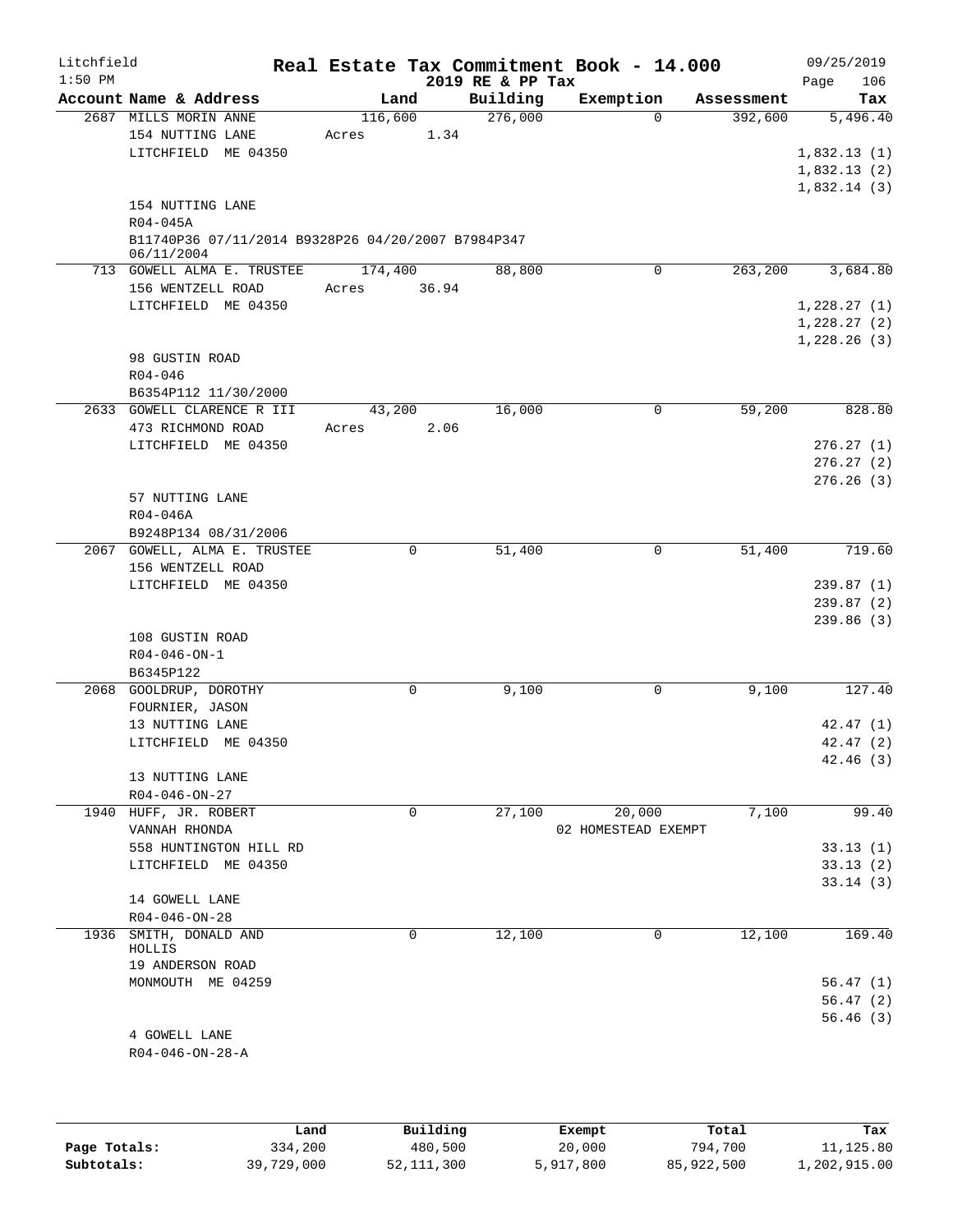| Litchfield<br>$1:50$ PM |                                                                               |       |                 | 2019 RE & PP Tax | Real Estate Tax Commitment Book - 14.000 |            | 09/25/2019<br>107<br>Page           |
|-------------------------|-------------------------------------------------------------------------------|-------|-----------------|------------------|------------------------------------------|------------|-------------------------------------|
|                         | Account Name & Address                                                        |       | Land            | Building         | Exemption                                | Assessment | Tax                                 |
|                         | 1941 CARON, LINDA<br>9 GOWELL LANE<br>LITCHFIELD ME 04350                     |       | $\mathbf 0$     | 12,700           | 12,700<br>02 HOMESTEAD EXEMPT            | 0          | 0.00                                |
|                         | 9 GOWELL LANE<br>$R04 - 046 - ON - 29$<br>B10197P79 08/28/2009                |       |                 |                  |                                          |            |                                     |
|                         | 2834 GOWELL, LAWRENCE G.                                                      |       | 0               | 12,500           | 0                                        | 12,500     | 175.00                              |
|                         | <b>48 KENNEDY LANE</b><br>Litchfield ME 04350                                 |       |                 |                  |                                          |            | 58.33(1)<br>58.33(2)<br>58.34(3)    |
|                         | 15 GOWELL LANE                                                                |       |                 |                  |                                          |            |                                     |
|                         | $R04 - 046 - ON - 30$<br>2699 GOWELL, LARRY                                   |       | 0               | 8,400            | 0                                        | 8,400      | 117.60                              |
|                         | 156 WENTZELL ROAD<br>LITCHFIELD ME 04350                                      |       |                 |                  |                                          |            | 39.20(1)<br>39.20(2)<br>39.20(3)    |
|                         | 18 GOWELL LANE<br>R04-046-ON-31<br>B13127P78 12/28/2018 B13125P175 12/28/2018 |       |                 |                  |                                          |            |                                     |
|                         | 716 GOWELL, HEATHER                                                           |       | 0               | 39,200           | 0                                        | 39,200     | 548.80                              |
|                         | 13 NUTTING LANE<br>LITCHFIELD ME                                              |       |                 |                  |                                          |            | 182.93(1)                           |
|                         | 04350-3535                                                                    |       |                 |                  |                                          |            |                                     |
|                         | 32 GOWELL LANE                                                                |       |                 |                  |                                          |            | 182.93(2)<br>182.94(3)              |
|                         | $R04 - 046 - ON - 32$                                                         |       |                 |                  |                                          |            |                                     |
|                         | 1867 WHITE, DIANE<br>138 GUSTIN ROAD                                          | Acres | 56,700<br>28.00 | 71,900           | 20,000<br>02 HOMESTEAD EXEMPT            | 108,600    | 1,520.40                            |
|                         | LITCHFIELD ME 04350                                                           |       |                 |                  |                                          |            | 506.80(1)<br>506.80(2)<br>506.80(3) |
|                         | 138 GUSTIN ROAD                                                               |       |                 |                  |                                          |            |                                     |
|                         | R04-047<br>B1575P864 03/14/1972                                               |       |                 |                  |                                          |            |                                     |
|                         | 891 RYAN, PRESTIN                                                             |       | 42,500          | 43,600           | 0                                        | 86,100     | 1,205.40                            |
|                         | 70 JIMMY POND LANE                                                            | Acres |                 | 0.90             |                                          |            |                                     |
|                         | LITCHFIELD ME 04350                                                           |       |                 |                  |                                          |            | 401.80(1)                           |
|                         |                                                                               |       |                 |                  |                                          |            | 401.80(2)<br>401.80(3)              |
|                         | 70 JIMMY POND LANE<br>$R04 - 049$                                             |       |                 |                  |                                          |            |                                     |
|                         | B13010P80 08/28/2018<br>588 FINLEY, MARTIN S JR.                              |       | 104,600         | 86,100           | 20,000                                   | 170,700    | 2,389.80                            |
|                         | 21 FINLEY LANE                                                                | Acres | 52.20           |                  | 02 HOMESTEAD EXEMPT                      |            |                                     |
|                         | LITCHFIELD ME 04350                                                           |       |                 |                  |                                          |            | 796.60 (1)                          |
|                         |                                                                               |       |                 |                  |                                          |            | 796.60(2)                           |
|                         | 21 FINLEY LANE<br>$R04 - 050$<br>B9279P222 03/14/2007 B2634P74 11/23/1983     |       |                 |                  |                                          |            | 796.60(3)                           |
|                         |                                                                               |       |                 |                  |                                          |            |                                     |

|              | Land       | Building   | Exempt    | Total      | Tax          |
|--------------|------------|------------|-----------|------------|--------------|
| Page Totals: | 203,800    | 274,400    | 52,700    | 425,500    | 5,957.00     |
| Subtotals:   | 39,932,800 | 52,385,700 | 5,970,500 | 86,348,000 | 1,208,872.00 |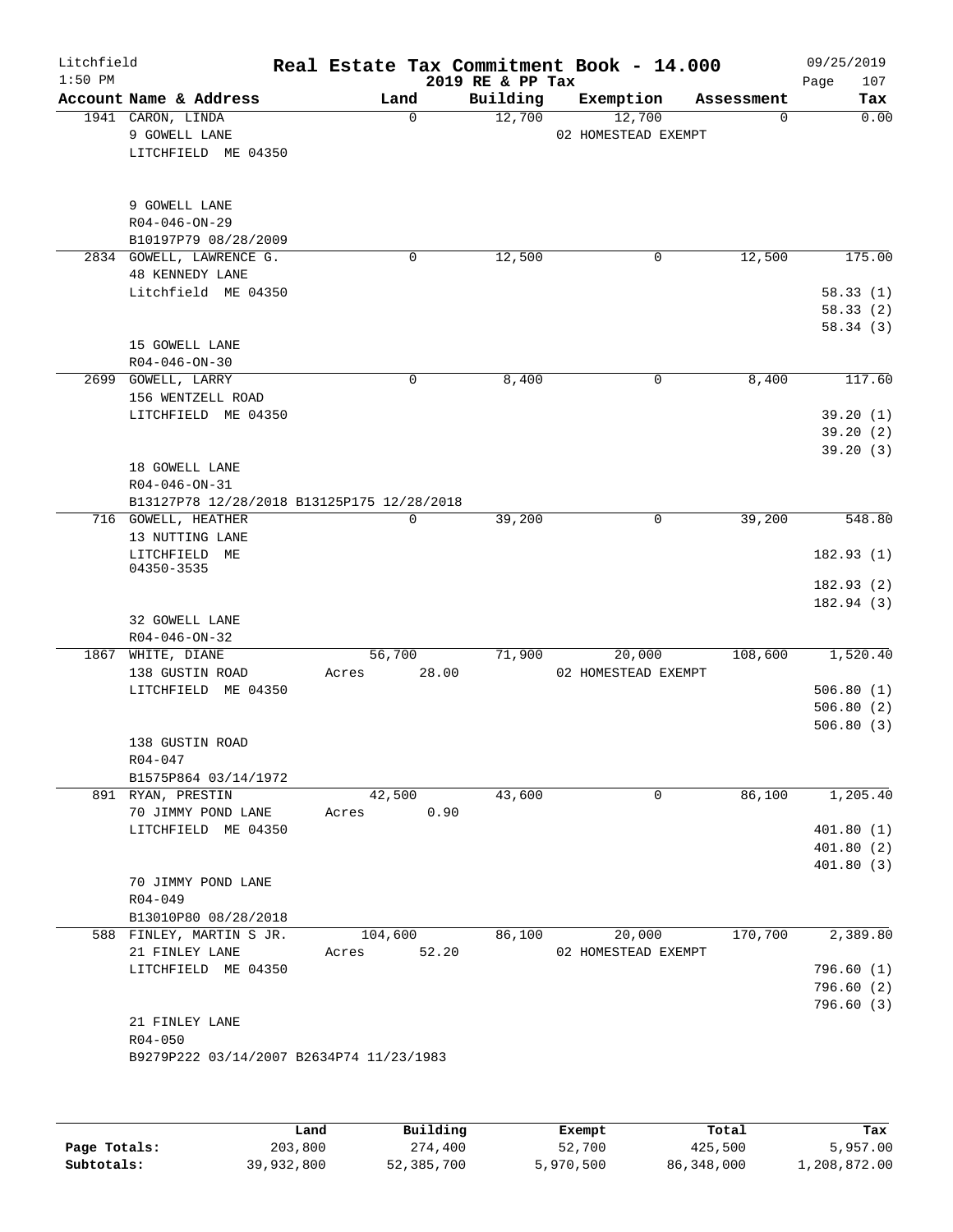| Litchfield   |                                                      |         |                  |                  | Real Estate Tax Commitment Book - 14.000 |            | 09/25/2019   |
|--------------|------------------------------------------------------|---------|------------------|------------------|------------------------------------------|------------|--------------|
| $1:50$ PM    |                                                      |         |                  | 2019 RE & PP Tax |                                          |            | 108<br>Page  |
|              | Account Name & Address                               |         | Land<br>$\Omega$ | Building         | Exemption<br>$\Omega$                    | Assessment | Tax          |
|              | 2934 FINLEY, PAUL<br>33 FINLEY LANE                  |         |                  | 15,500           |                                          | 15,500     | 217.00       |
|              | Litchfield ME 04350                                  |         |                  |                  |                                          |            | 72.33(1)     |
|              |                                                      |         |                  |                  |                                          |            | 72.33(2)     |
|              |                                                      |         |                  |                  |                                          |            | 72.34(3)     |
|              | FINLEY LANE                                          |         |                  |                  |                                          |            |              |
|              | $R04 - 050 - 0N$                                     |         |                  |                  |                                          |            |              |
|              | 2409 FINLEY DAVID A                                  |         | 40,600           | 78,700           | 20,000                                   | 99,300     | 1,390.20     |
|              | 65 FINLEY LANE                                       | Acres   | 1.19             |                  | 02 HOMESTEAD EXEMPT                      |            |              |
|              | LITCHFIELD ME 04350                                  |         |                  |                  |                                          |            | 463.40(1)    |
|              |                                                      |         |                  |                  |                                          |            | 463.40(2)    |
|              |                                                      |         |                  |                  |                                          |            | 463.40 (3)   |
|              | 65 FINLEY LANE                                       |         |                  |                  |                                          |            |              |
|              | R04-050A                                             |         |                  |                  |                                          |            |              |
|              | B10713P275 04/22/2011 B10708P77 04/14/2011 B7916P135 |         |                  |                  |                                          |            |              |
|              | 04/21/2004                                           |         |                  |                  |                                          |            |              |
|              | 2704 FINLEY KYLE                                     |         | 43,000           | 3,500            | 0                                        | 46,500     | 651.00       |
|              | 33 FINLEY LANE                                       | Acres   | 2.00             |                  |                                          |            |              |
|              | LITCHFIELD ME 04350                                  |         |                  |                  |                                          |            | 217.00(1)    |
|              |                                                      |         |                  |                  |                                          |            | 217.00(2)    |
|              |                                                      |         |                  |                  |                                          |            | 217.00(3)    |
|              | FINLEY LANE                                          |         |                  |                  |                                          |            |              |
|              | R04-050B                                             |         |                  |                  |                                          |            |              |
|              | B9570P241 11/21/2007                                 |         |                  |                  |                                          |            |              |
|              | 2269 FINLEY, PAUL M                                  |         | 56,600           | 80,300           | $\mathbf 0$                              | 136,900    | 1,916.60     |
|              | 33 FINLEY LANE                                       | Acres   | 8.17             |                  |                                          |            |              |
|              | LITCHFIELD ME 04350                                  |         |                  |                  |                                          |            | 638.87(1)    |
|              |                                                      |         |                  |                  |                                          |            | 638.87 (2)   |
|              |                                                      |         |                  |                  |                                          |            | 638.86(3)    |
|              | 33 FINLEY LANE                                       |         |                  |                  |                                          |            |              |
|              | R04-050C                                             |         |                  |                  |                                          |            |              |
|              | B10169P332 08/03/2009                                |         |                  |                  |                                          |            |              |
|              | 2848 FINLEY, LYNAE                                   |         | 43,000           | 51,600           | 0                                        | 94,600     | 1,324.40     |
|              | 33 FINLEY LANE                                       | Acres   | 2.00             |                  |                                          |            |              |
|              | Litchfield ME 04350                                  |         |                  |                  |                                          |            | 441.47 (1)   |
|              |                                                      |         |                  |                  |                                          |            | 441.47 (2)   |
|              |                                                      |         |                  |                  |                                          |            | 441.46 (3)   |
|              | 27 FINLEY LANE                                       |         |                  |                  |                                          |            |              |
|              | R04-050D                                             |         |                  |                  |                                          |            |              |
|              | B11645P59 11/20/2013                                 |         |                  |                  |                                          |            |              |
|              | 1378 PETERSON, ALDEN P                               | 414,700 |                  | 0                | 0                                        | 414,700    | 5,805.80     |
|              | 184 QUAKER RIDGE ROAD                                | Acres   | 118.00           |                  |                                          |            |              |
|              | GREENE ME 04236                                      |         |                  |                  |                                          |            | 1,935.27(1)  |
|              |                                                      |         |                  |                  |                                          |            | 1,935.27(2)  |
|              |                                                      |         |                  |                  |                                          |            | 1,935.26(3)  |
|              | 405 HUNTINGTON HILL                                  |         |                  |                  |                                          |            |              |
|              | ROAD                                                 |         |                  |                  |                                          |            |              |
|              | R05-001                                              |         |                  |                  |                                          |            |              |
|              | B1431P448                                            |         |                  |                  |                                          |            |              |
|              | 563 ESTABROOK, MARGARET                              |         | 73,300           | 5,300            | 20,000                                   | 58,600     | 820.40       |
|              | 20 BUKER ROAD                                        | Acres   | 1.60             |                  | 02 HOMESTEAD EXEMPT                      |            |              |
|              | LITCHFIELD ME 04350                                  |         |                  |                  |                                          |            | 273.47(1)    |
|              |                                                      |         |                  |                  |                                          |            | 273.47(2)    |
|              |                                                      |         |                  |                  |                                          |            | 273.46(3)    |
|              | 20 BUKER ROAD                                        |         |                  |                  |                                          |            |              |
|              | R05-002                                              |         |                  |                  |                                          |            |              |
|              | B1958P197                                            |         |                  |                  |                                          |            |              |
|              |                                                      |         |                  |                  |                                          |            |              |
|              |                                                      | Land    | Building         |                  | Exempt                                   | Total      | Tax          |
| Page Totals: | 671,200                                              |         | 234,900          |                  | 40,000                                   | 866,100    | 12,125.40    |
| Subtotals:   | 40,604,000                                           |         | 52,620,600       |                  | 6,010,500                                | 87,214,100 | 1,220,997.40 |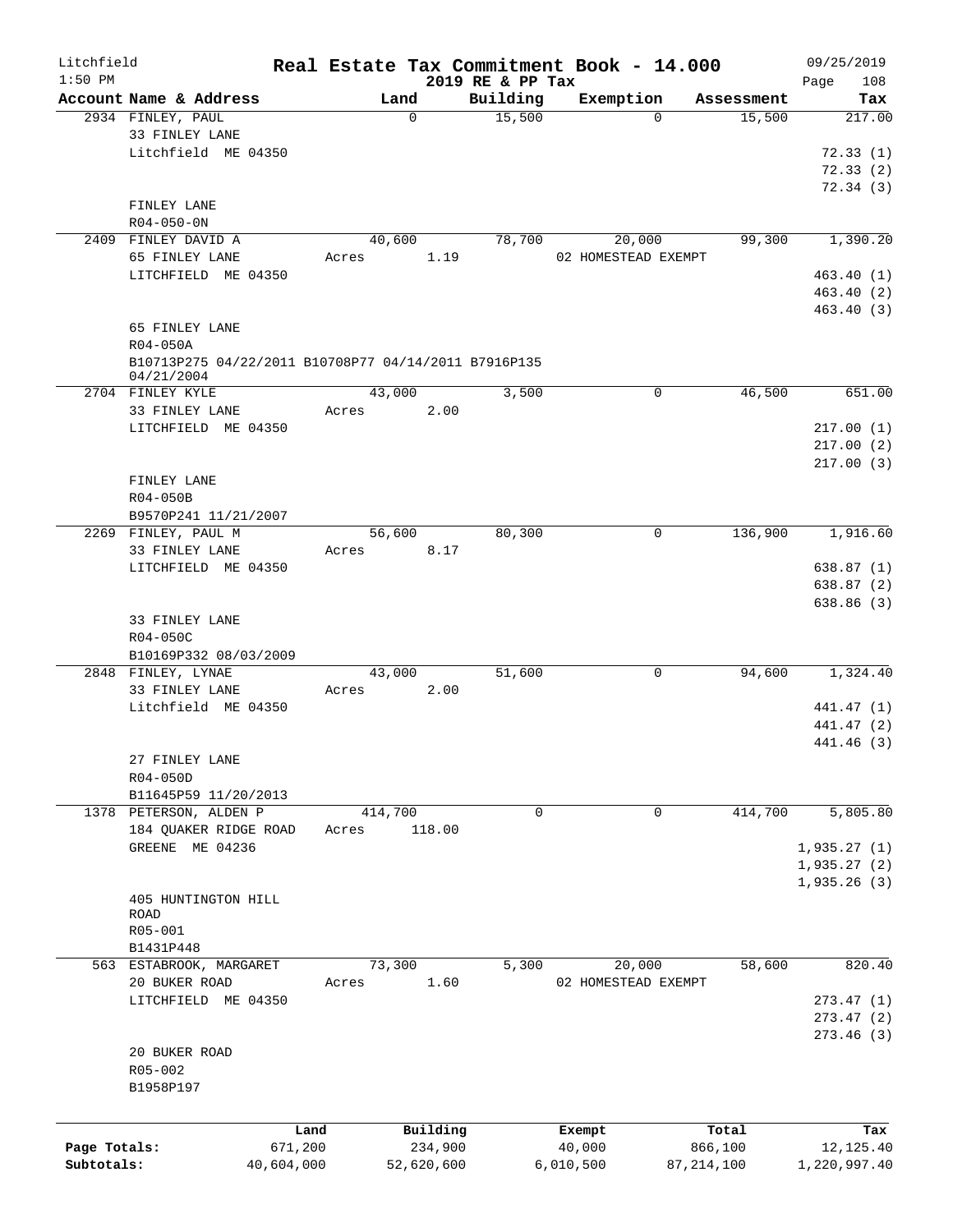| Litchfield |                                                     |        |   |      | Real Estate Tax Commitment Book - 14.000 |                     |          |            |      | 09/25/2019             |
|------------|-----------------------------------------------------|--------|---|------|------------------------------------------|---------------------|----------|------------|------|------------------------|
| $1:50$ PM  |                                                     |        |   |      | 2019 RE & PP Tax                         |                     |          |            | Page | 109                    |
|            | Account Name & Address                              | Land   |   |      | Building                                 | Exemption           |          | Assessment |      | Tax                    |
|            | 2163 ESTABROOK, BARRY                               | 46,500 |   |      | 111,600                                  |                     | $\Omega$ | 158,100    |      | 2,213.40               |
|            | 14 BUKER ROAD                                       | Acres  |   | 1.50 |                                          |                     |          |            |      |                        |
|            | LITCHFIELD ME 04350                                 |        |   |      |                                          |                     |          |            |      | 737.80(1)              |
|            |                                                     |        |   |      |                                          |                     |          |            |      | 737.80(2)<br>737.80(3) |
|            | 14 BUKER ROAD                                       |        |   |      |                                          |                     |          |            |      |                        |
|            | R05-002A                                            |        |   |      |                                          |                     |          |            |      |                        |
|            | B10876P271 11/03/2011 B8319P62 02/17/2005 B6294P228 |        |   |      |                                          |                     |          |            |      |                        |
|            | 09/07/2000                                          |        |   |      |                                          |                     |          |            |      |                        |
|            | 2732 ESTABROOK, BARRY B.                            |        | 0 |      | 12,400                                   | 12,400              |          | $\Omega$   |      | 0.00                   |
|            | 371 HUNTINGTON HILL                                 |        |   |      |                                          | 02 HOMESTEAD EXEMPT |          |            |      |                        |
|            | <b>ROAD</b><br>LITCHFIELD ME 04350                  |        |   |      |                                          |                     |          |            |      |                        |
|            |                                                     |        |   |      |                                          |                     |          |            |      |                        |
|            |                                                     |        |   |      |                                          |                     |          |            |      |                        |
|            | 371 HUNTINGTON HILL                                 |        |   |      |                                          |                     |          |            |      |                        |
|            | <b>ROAD</b>                                         |        |   |      |                                          |                     |          |            |      |                        |
|            | R05-002-ON                                          |        |   |      |                                          |                     |          |            |      |                        |
|            | B12450P273 09/26/2016<br>598 ESTABROOK, GEORGE      | 47,100 |   |      | 800                                      |                     | 0        | 47,900     |      | 670.60                 |
|            | 20 BUKER ROAD                                       | Acres  |   | 1.70 |                                          |                     |          |            |      |                        |
|            | LITCHFIELD ME 04350                                 |        |   |      |                                          |                     |          |            |      | 223.53(1)              |
|            |                                                     |        |   |      |                                          |                     |          |            |      | 223.53(2)              |
|            |                                                     |        |   |      |                                          |                     |          |            |      | 223.54(3)              |
|            | 24 BUKER ROAD                                       |        |   |      |                                          |                     |          |            |      |                        |
|            | $R05 - 003$                                         |        |   |      |                                          |                     |          |            |      |                        |
|            | B5809P282                                           |        |   |      |                                          |                     |          |            |      |                        |
|            | 1505 ROBERTS, BENJAMIN G                            | 41,900 |   |      | 34,200                                   | 20,000              |          | 56,100     |      | 785.40                 |
|            | 36 BUKER ROAD                                       | Acres  |   | 0.77 |                                          | 02 HOMESTEAD EXEMPT |          |            |      |                        |
|            | LITCHFIELD ME 04350                                 |        |   |      |                                          |                     |          |            |      | 261.80(1)              |
|            |                                                     |        |   |      |                                          |                     |          |            |      | 261.80(2)              |
|            | 36 BUKER ROAD                                       |        |   |      |                                          |                     |          |            |      | 261.80(3)              |
|            | $R05 - 004$                                         |        |   |      |                                          |                     |          |            |      |                        |
|            | B1945P353                                           |        |   |      |                                          |                     |          |            |      |                        |
|            | 1507 ROBERTS, RICK                                  | 37,700 |   |      | 27,400                                   | 20,000              |          | 45,100     |      | 631.40                 |
|            | 42 BUKER ROAD                                       | Acres  |   | 0.50 |                                          | 02 HOMESTEAD EXEMPT |          |            |      |                        |
|            | LITCHFIELD ME 04350                                 |        |   |      |                                          |                     |          |            |      | 210.47(1)              |
|            |                                                     |        |   |      |                                          |                     |          |            |      | 210.47(2)              |
|            |                                                     |        |   |      |                                          |                     |          |            |      | 210.46(3)              |
|            | 42 BUKER ROAD                                       |        |   |      |                                          |                     |          |            |      |                        |
|            | R05-004A                                            |        |   |      |                                          |                     |          |            |      |                        |
|            | B6112P58<br>1236 COSTANZO, VINCENT J                | 60,000 |   |      | 104,000                                  | 20,000              |          | 144,000    |      | 2,016.00               |
|            | COSTANZO, LYNDA G                                   | Acres  |   | 6.00 |                                          | 02 HOMESTEAD EXEMPT |          |            |      |                        |
|            | 46 BUKER ROAD                                       |        |   |      |                                          |                     |          |            |      | 672.00(1)              |
|            | LITCHFIELD ME 04350                                 |        |   |      |                                          |                     |          |            |      | 672.00(2)              |
|            |                                                     |        |   |      |                                          |                     |          |            |      | 672.00(3)              |
|            | 46 BUKER ROAD                                       |        |   |      |                                          |                     |          |            |      |                        |
|            | R05-005                                             |        |   |      |                                          |                     |          |            |      |                        |
|            | B10574P71 10/28/2010 B1695P103 12/04/1973 B1675P323 |        |   |      |                                          |                     |          |            |      |                        |
|            | 08/13/1975                                          |        |   |      |                                          |                     |          |            |      |                        |
|            |                                                     |        |   |      |                                          |                     |          |            |      |                        |

|              | Land       | Building   | Exempt    | Total      | Tax          |
|--------------|------------|------------|-----------|------------|--------------|
| Page Totals: | 233,200    | 290,400    | 72,400    | 451,200    | 6,316.80     |
| Subtotals:   | 40,837,200 | 52,911,000 | 6,082,900 | 87,665,300 | 1,227,314.20 |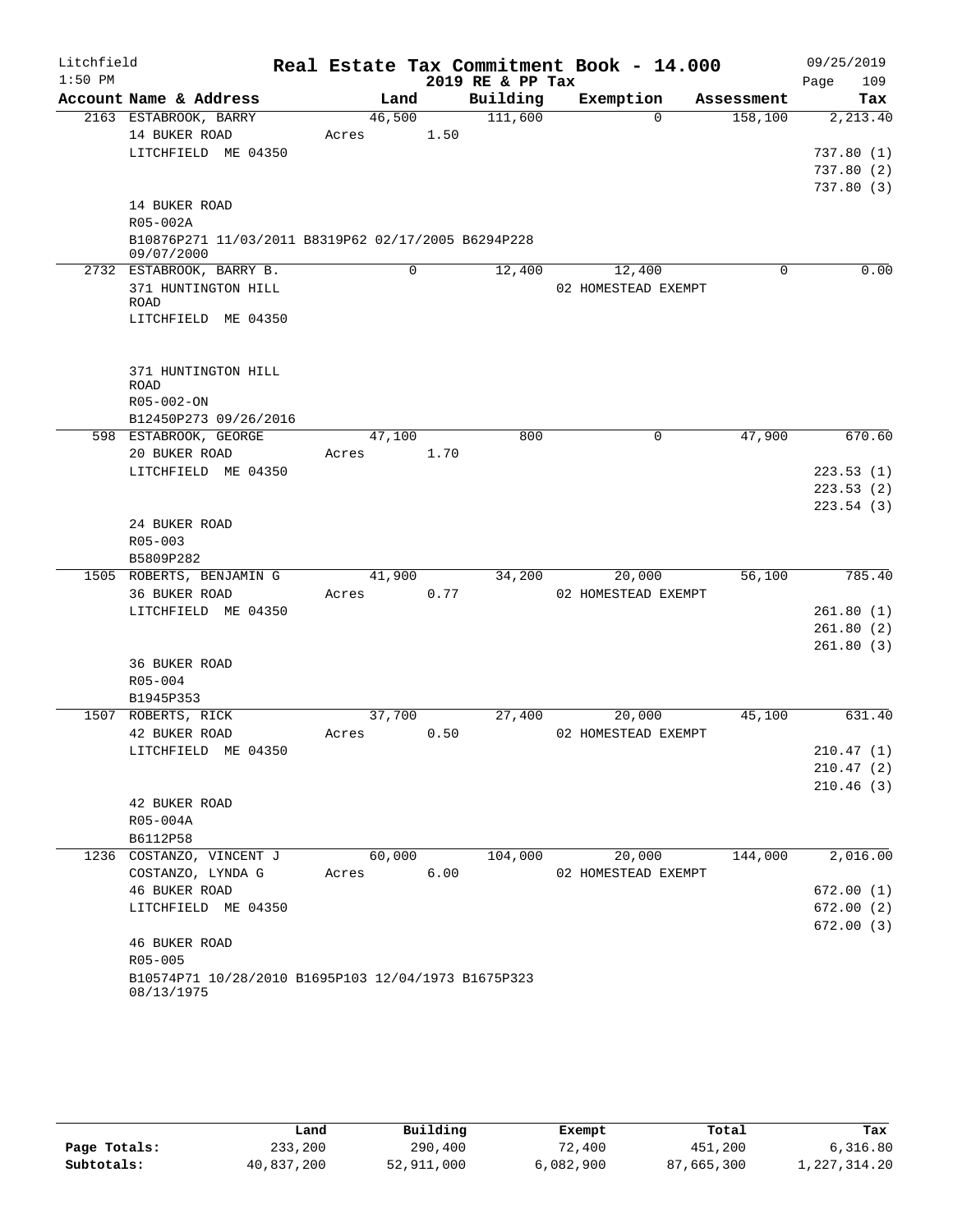| Litchfield |                                                    |            |        |                  | Real Estate Tax Commitment Book - 14.000 |                      | 09/25/2019   |
|------------|----------------------------------------------------|------------|--------|------------------|------------------------------------------|----------------------|--------------|
| $1:50$ PM  |                                                    |            |        | 2019 RE & PP Tax |                                          |                      | Page<br>110  |
|            | Account Name & Address                             | Land       |        | Building         | Exemption                                | Assessment           | Tax          |
|            | 95 MORGAN, NICHOLAS R.                             | 191,900    |        | 102,400          | $\Omega$                                 | 294,300              | 4,120.20     |
|            | MORGAN, MARY L.                                    | Acres      | 4.45   |                  |                                          |                      |              |
|            | 40 OAK STREET                                      |            |        |                  |                                          |                      | 1,373.40(1)  |
|            | GREENE ME 04236                                    |            |        |                  |                                          |                      | 1,373.40(2)  |
|            |                                                    |            |        |                  |                                          |                      | 1,373.40(3)  |
|            | 60 BUKER ROAD                                      |            |        |                  |                                          |                      |              |
|            | R05-006                                            |            |        |                  |                                          |                      |              |
|            | B12905P112 05/09/2018 B2493P214 08/05/1982         |            |        |                  |                                          |                      |              |
|            | 2135 BONN, WILLIAM & ROBIN                         | 151,800    |        | 140,500          | 32,000                                   | 260,300              | 3,644.20     |
|            | 70 BUKER ROAD                                      | Acres      | 2.75   |                  | 02 HOMESTEAD EXEMPT                      |                      |              |
|            | LITCHFIELD ME 04350                                |            |        |                  | 14 WW2 Vet NonRes                        |                      | 1, 214.73(1) |
|            |                                                    |            |        |                  | 14 WW2 Vet NonRes                        |                      | 1, 214.73(2) |
|            |                                                    |            |        |                  |                                          |                      | 1, 214.74(3) |
|            | 70 BUKER ROAD<br>R05-006A                          |            |        |                  |                                          |                      |              |
|            | B5997P184 07/06/1999                               |            |        |                  |                                          |                      |              |
|            | 2930 MORGAN, CARRIE J.                             | 130,200    |        | $\Omega$         | $\Omega$                                 | $1\overline{30,200}$ | 1,822.80     |
|            | 14 BELLEGARDE AVENUE                               | Acres      | 1.40   |                  |                                          |                      |              |
|            | LEWISTON ME 04240                                  |            |        |                  |                                          |                      | 607.60(1)    |
|            |                                                    |            |        |                  |                                          |                      | 607.60(2)    |
|            |                                                    |            |        |                  |                                          |                      | 607.60(3)    |
|            |                                                    |            |        |                  |                                          |                      |              |
|            | $R05 - 006 - B$                                    |            |        |                  |                                          |                      |              |
|            | B12905P120 05/09/2018                              |            |        |                  |                                          |                      |              |
|            | 2378 DIXON JOHN P (TRUSTEE)                        | 191,100    |        | 347,900          | 0                                        | 539,000              | 7,546.00     |
|            | DIXON JOANNE L                                     | Acres      | 2.50   |                  |                                          |                      |              |
|            | (TRUSTEE)                                          |            |        |                  |                                          |                      |              |
|            | 612 BROWNSTONE DR                                  |            |        |                  |                                          |                      | 2,515.33(1)  |
|            | SEVERNA PARK MD                                    |            |        |                  |                                          |                      | 2, 515.33(2) |
|            | 21146-2328                                         |            |        |                  |                                          |                      | 2,515.34(3)  |
|            | 112 BUKER ROAD                                     |            |        |                  |                                          |                      |              |
|            | R05-007                                            |            |        |                  |                                          |                      |              |
|            | B12476P268 09/29/2016 B8626P85 09/28/2005 B7492P70 |            |        |                  |                                          |                      |              |
|            | 07/01/2003                                         |            |        |                  |                                          |                      |              |
|            | 2886 NEAL, JR. RUSSELL E.                          | 28,000     |        | $\Omega$         | $\Omega$                                 | 28,000               | 392.00       |
|            | NEAL, FAYE A.                                      | Acres      | 2.00   |                  |                                          |                      |              |
|            | 50 BALSAM LANE                                     |            |        |                  |                                          |                      | 130.67(1)    |
|            | PO BOX 973                                         |            |        |                  |                                          |                      | 130.67(2)    |
|            | SABATTUS ME 04280                                  |            |        |                  |                                          |                      | 130.66(3)    |
|            | BUKER ROAD                                         |            |        |                  |                                          |                      |              |
|            | R05-007B                                           |            |        |                  |                                          |                      |              |
|            | B12215P52 12/16/2015                               |            |        |                  |                                          |                      |              |
|            | 505 DOYLE, BRUCE                                   |            | 73,100 |                  | 159,800 20,000                           | 212,900              | 2,980.60     |
|            | DOYLE, LORAINE                                     | Acres 8.00 |        |                  | 02 HOMESTEAD EXEMPT                      |                      |              |
|            | 31 DOYLE STREET                                    |            |        |                  |                                          |                      | 993.53 (1)   |
|            | LITCHFIELD ME 04350                                |            |        |                  |                                          |                      | 993.53 (2)   |
|            |                                                    |            |        |                  |                                          |                      | 993.54 (3)   |
|            | 31 DOYLE STREET                                    |            |        |                  |                                          |                      |              |
|            | R05-008                                            |            |        |                  |                                          |                      |              |
|            | B2816P60                                           |            |        |                  |                                          |                      |              |

|              | Land       | Building   | Exempt    | Total      | Tax          |
|--------------|------------|------------|-----------|------------|--------------|
| Page Totals: | 766,100    | 750,600    | 52,000    | 1,464,700  | 20,505.80    |
| Subtotals:   | 41,603,300 | 53,661,600 | 6,134,900 | 89,130,000 | 1,247,820.00 |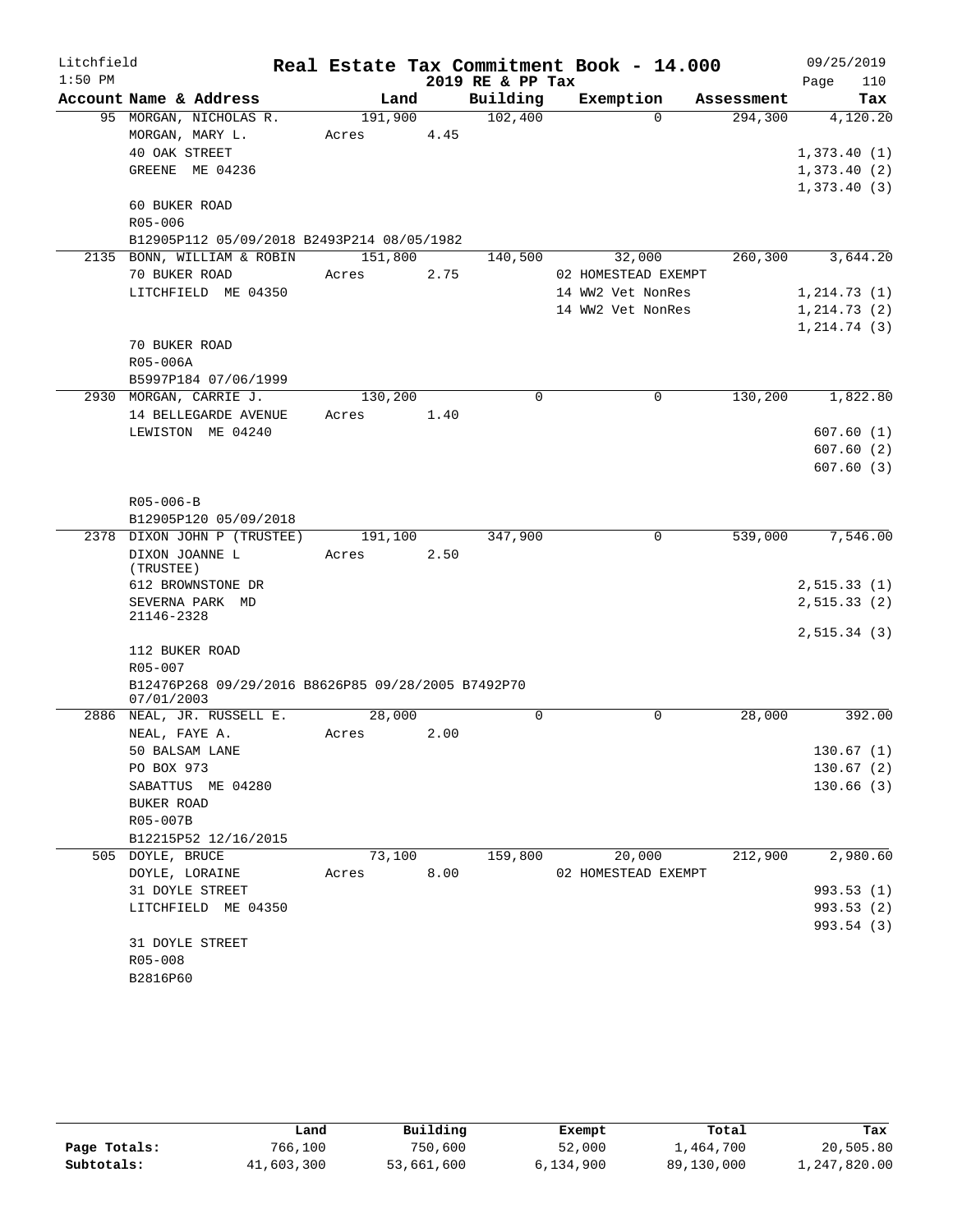| Litchfield   |                                                    |             |          |                              | Real Estate Tax Commitment Book - 14.000 |            | 09/25/2019         |
|--------------|----------------------------------------------------|-------------|----------|------------------------------|------------------------------------------|------------|--------------------|
| $1:50$ PM    | Account Name & Address                             | Land        |          | 2019 RE & PP Tax<br>Building | Exemption                                | Assessment | Page<br>111<br>Tax |
|              | 2234 NEAGLE, TIMOTHY D.                            | 48,200      |          | 151,200                      | $\Omega$                                 | 199,400    | 2,791.60           |
|              | 16 OAK HILL ROAD                                   | Acres       | 2.05     |                              |                                          |            |                    |
|              | LITCHFIELD ME 04350                                |             |          |                              |                                          |            | 930.53(1)          |
|              |                                                    |             |          |                              |                                          |            | 930.53(2)          |
|              |                                                    |             |          |                              |                                          |            | 930.54(3)          |
|              | 16 OAK HILL ROAD                                   |             |          |                              |                                          |            |                    |
|              | $R05 - 009 - 1$                                    |             |          |                              |                                          |            |                    |
|              | B12317P28 06/06/2016 B8916P18 05/22/2006 B8656P239 |             |          |                              |                                          |            |                    |
|              | 10/19/2005 B6926P252 05/24/2002                    |             |          |                              |                                          |            |                    |
|              | 2235 BERUBE, SHAYNE E.                             | 48,100      |          | 146,600                      | 0                                        | 194,700    | 2,725.80           |
|              | 22 OAKHILL ROAD                                    | Acres       | 2.03     |                              |                                          |            |                    |
|              | LITCHFIELD ME 04350                                |             |          |                              |                                          |            | 908.60(1)          |
|              |                                                    |             |          |                              |                                          |            | 908.60(2)          |
|              |                                                    |             |          |                              |                                          |            | 908.60(3)          |
|              | 22 OAK HILL ROAD                                   |             |          |                              |                                          |            |                    |
|              | $R05 - 009 - 2$                                    |             |          |                              |                                          |            |                    |
|              | B10879P210 11/07/2011 B6936P305 06/05/2002         |             |          |                              |                                          |            |                    |
|              | 2236 ALBERT, ANDRE P.                              | 51,700      |          | 172,300                      | 20,000                                   | 204,000    | 2,856.00           |
|              | 256 BUKER ROAD                                     | Acres 3.24  |          |                              | 02 HOMESTEAD EXEMPT                      |            |                    |
|              | LITCHFIELD ME 04350                                |             |          |                              |                                          |            | 952.00(1)          |
|              |                                                    |             |          |                              |                                          |            | 952.00(2)          |
|              |                                                    |             |          |                              |                                          |            | 952.00(3)          |
|              | 256 BUKER ROAD                                     |             |          |                              |                                          |            |                    |
|              | $R05 - 009 - 3$                                    |             |          |                              |                                          |            |                    |
|              | B7767P342 12/02/2003                               |             |          |                              |                                          |            |                    |
|              | 2237 GRENIER, JEREMY                               |             | 52,100   | 112,700                      | 26,000                                   | 138,800    | 1,943.20           |
|              | GRENIER SANDRA L                                   | Acres       | 3.37     |                              | 02 HOMESTEAD EXEMPT                      |            |                    |
|              | 244 BUKER ROAD                                     |             |          |                              | 12 WW2 Vet Res.                          |            | 647.73 (1)         |
|              | LITCHFIELD ME 04350                                |             |          |                              |                                          |            | 647.73 (2)         |
|              |                                                    |             |          |                              |                                          |            | 647.74 (3)         |
|              | 244 BUKER ROAD                                     |             |          |                              |                                          |            |                    |
|              | $R05 - 009 - 4$                                    |             |          |                              |                                          |            |                    |
|              | B7019P287<br>1588 BERGERON, MICHAEL                | 70,000      |          | 0                            | 0                                        | 70,000     | 980.00             |
|              | BRASWELL, CAREY                                    | Acres 60.90 |          |                              |                                          |            |                    |
|              | 24 COUNTY ROAD                                     |             |          |                              |                                          |            | 326.67(1)          |
|              | DUNBARTON NH 03046                                 |             |          |                              |                                          |            | 326.67(2)          |
|              |                                                    |             |          |                              |                                          |            | 326.66(3)          |
|              | OAK HILL ROAD                                      |             |          |                              |                                          |            |                    |
|              | R05-010                                            |             |          |                              |                                          |            |                    |
|              | B13110P36 12/14/2018                               |             |          |                              |                                          |            |                    |
|              | 2593 BOUTHILLETTE, STEVEN                          | 40,100      |          | 0                            | 0                                        | 40,100     | 561.40             |
|              | BOUTHILLETTE, VIRGINIA                             | Acres       | 6.12     |                              |                                          |            |                    |
|              | 8 TIMOTHY LANE                                     |             |          |                              |                                          |            | 187.13(1)          |
|              | HUDSON NH 03051                                    |             |          |                              |                                          |            | 187.13(2)          |
|              |                                                    |             |          |                              |                                          |            | 187.14(3)          |
|              | OAK HILL ROAD                                      |             |          |                              |                                          |            |                    |
|              | R05-010A                                           |             |          |                              |                                          |            |                    |
|              | B13167P202 03/15/2019                              |             |          |                              |                                          |            |                    |
|              | 2938 BRASWELL, CAREY                               | 45,900      |          | $\Omega$                     | $\Omega$                                 | 45,900     | 642.60             |
|              | 24 COUNTY ROAD                                     | Acres       | 13.90    |                              |                                          |            |                    |
|              | DUNBARTON NH 03046                                 |             |          |                              |                                          |            | 214.20(1)          |
|              |                                                    |             |          |                              |                                          |            | 214.20(2)          |
|              |                                                    |             |          |                              |                                          |            | 214.20(3)          |
|              |                                                    |             |          |                              |                                          |            |                    |
|              | R05-010B                                           |             |          |                              |                                          |            |                    |
|              | B13110P40 12/14/2018                               |             |          |                              |                                          |            |                    |
|              |                                                    |             |          |                              |                                          |            |                    |
|              |                                                    | Land        | Building |                              | Exempt                                   | Total      | Tax                |
| Page Totals: | 356,100                                            |             | 582,800  |                              | 46,000                                   | 892,900    | 12,500.60          |
|              |                                                    |             |          |                              |                                          |            |                    |

**Subtotals:** 41,959,400 54,244,400 6,180,900 90,022,900 1,260,320.60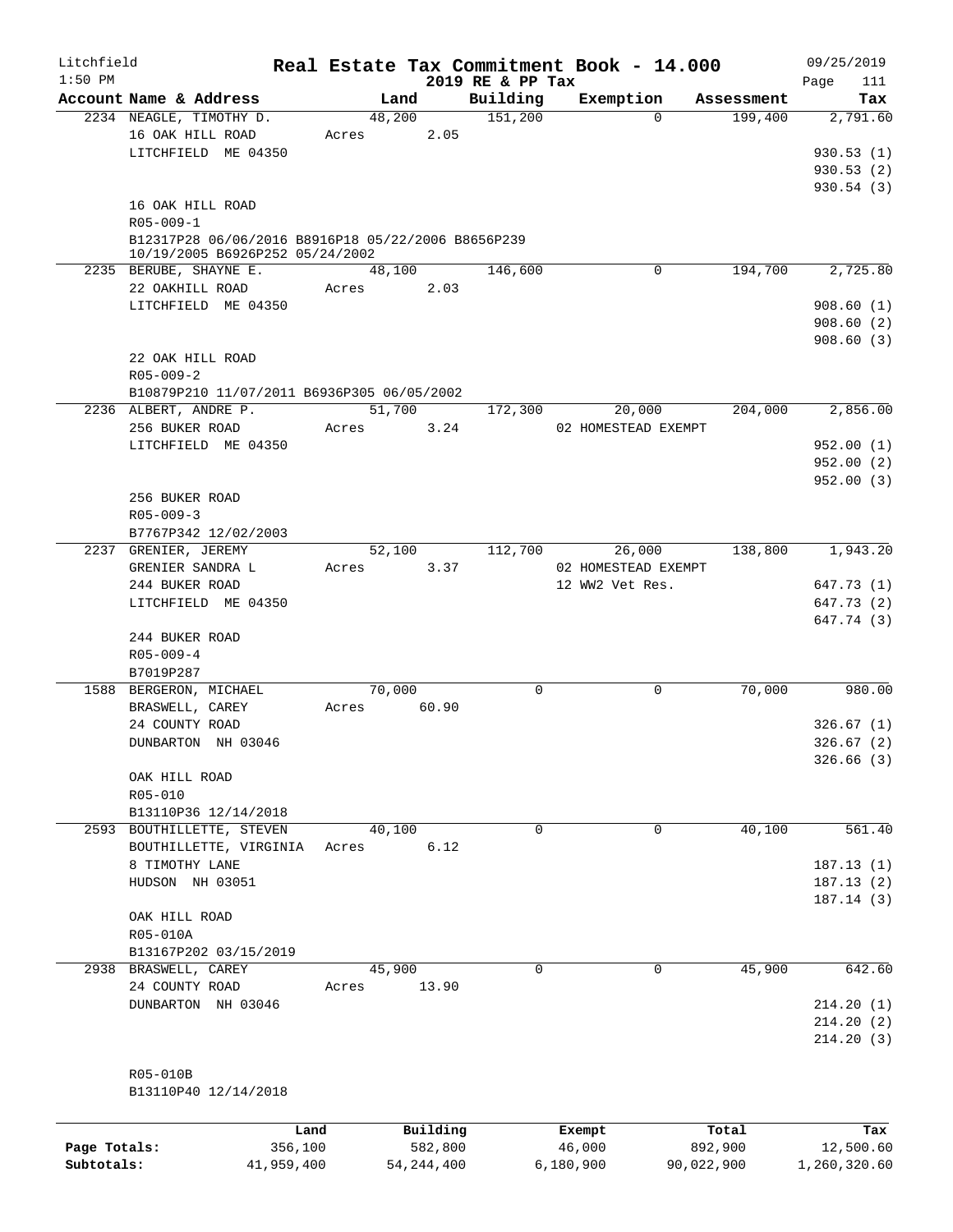| Litchfield   |                                                   |         |                |            |                      | Real Estate Tax Commitment Book - 14.000 |                       | 09/25/2019      |
|--------------|---------------------------------------------------|---------|----------------|------------|----------------------|------------------------------------------|-----------------------|-----------------|
| $1:50$ PM    |                                                   |         |                |            | 2019 RE & PP Tax     |                                          |                       | 112<br>Page     |
|              | Account Name & Address<br>1917 BANTON, CARLTON J. |         | Land<br>46,300 |            | Building<br>104, 100 | Exemption<br>$\Omega$                    | Assessment<br>150,400 | Tax<br>2,105.60 |
|              | BANTON, BOBBIE JEAN                               |         | Acres 1.42     |            |                      |                                          |                       |                 |
|              | 102 OAKHILL ROAD                                  |         |                |            |                      |                                          |                       | 701.87(1)       |
|              | LITCHFIELD ME 04350                               |         |                |            |                      |                                          |                       | 701.87(2)       |
|              |                                                   |         |                |            |                      |                                          |                       | 701.86(3)       |
|              | 102 OAK HILL ROAD                                 |         |                |            |                      |                                          |                       |                 |
|              | R05-011                                           |         |                |            |                      |                                          |                       |                 |
|              | B6116P277 06/28/2004                              |         |                |            |                      |                                          |                       |                 |
|              | 2075 PETERSEN, JENNIFER                           |         | 45,000         |            | 93,200               | 0                                        | 138,200               | 1,934.80        |
|              | 96 OAKHILL ROAD                                   | Acres   |                | 1.00       |                      |                                          |                       |                 |
|              | LITCHFIELD ME 04350                               |         |                |            |                      |                                          |                       | 644.93 (1)      |
|              |                                                   |         |                |            |                      |                                          |                       | 644.93 (2)      |
|              |                                                   |         |                |            |                      |                                          |                       | 644.94 (3)      |
|              | 96 OAK HILL ROAD                                  |         |                |            |                      |                                          |                       |                 |
|              | R05-011A                                          |         |                |            |                      |                                          |                       |                 |
|              | B10114P118 06/16/2009 B10044P179 04/15/2009       |         |                |            |                      |                                          |                       |                 |
|              | B8277P315 01/15/2005 B5641P228 06/05/1998         |         |                |            |                      |                                          |                       |                 |
|              | 2083 SHACKLEY, LINWOOD &                          |         | 45,000         |            | 72,000               | 6,000                                    | 111,000               | 1,554.00        |
|              | WANDA                                             |         |                |            |                      |                                          |                       |                 |
|              | 110 OAKHILL ROAD                                  | Acres   |                | 1.00       |                      | 03 VETERANS EXEMPT                       |                       |                 |
|              | LITCHFIELD ME 04350                               |         |                |            |                      |                                          |                       | 518.00(1)       |
|              |                                                   |         |                |            |                      |                                          |                       | 518.00(2)       |
|              |                                                   |         |                |            |                      |                                          |                       | 518.00(3)       |
|              | 110 OAK HILL ROAD                                 |         |                |            |                      |                                          |                       |                 |
|              | R05-012                                           |         |                |            |                      |                                          |                       |                 |
|              | B5613P164 05/08/1998                              |         |                |            |                      |                                          |                       |                 |
|              | 2084 SANDS, TIMOTHY S                             |         | 45,000         |            | 113,000              | 20,000                                   | 138,000               | 1,932.00        |
|              | PO BOX 667                                        |         | Acres          | 2.00       |                      | 02 HOMESTEAD EXEMPT                      |                       |                 |
|              | SABATTUS ME 04280                                 |         |                |            |                      |                                          |                       | 644.00 (1)      |
|              |                                                   |         |                |            |                      |                                          |                       | 644.00 (2)      |
|              |                                                   |         |                |            |                      |                                          |                       | 644.00(3)       |
|              | 106 OAK HILL ROAD                                 |         |                |            |                      |                                          |                       |                 |
|              | R05-013                                           |         |                |            |                      |                                          |                       |                 |
|              | 574 WHEELER, ANGELA T<br>WHEELER, REUBEN J        |         | 22,600         |            | 0                    | 0                                        | 22,600                | 316.40          |
|              | 693 WEST ROAD                                     | Acres   |                | 1.00       |                      |                                          |                       | 105.47(1)       |
|              | BOWDOIN ME 04287                                  |         |                |            |                      |                                          |                       | 105.47(2)       |
|              |                                                   |         |                |            |                      |                                          |                       | 105.46(3)       |
|              | OAK HILL ROAD                                     |         |                |            |                      |                                          |                       |                 |
|              | R05-015                                           |         |                |            |                      |                                          |                       |                 |
|              | B7974P185 06/04/2004                              |         |                |            |                      |                                          |                       |                 |
| 1061         | WHEELER, REUBEN J                                 |         | 33,400         |            | 0                    | 0                                        | 33,400                | 467.60          |
|              | WHEELER, GIDEON T                                 | Acres   |                | 5.00       |                      |                                          |                       |                 |
|              | 693 WEST ROAD                                     |         |                |            |                      |                                          |                       | 155.87(1)       |
|              | BOWDOIN ME 04287                                  |         |                |            |                      |                                          |                       | 155.87(2)       |
|              |                                                   |         |                |            |                      |                                          |                       | 155.86 (3)      |
|              | OAK HILL ROAD                                     |         |                |            |                      |                                          |                       |                 |
|              | R05-016                                           |         |                |            |                      |                                          |                       |                 |
|              | B8052P174 07/24/2004                              |         |                |            |                      |                                          |                       |                 |
|              | 575 WHEELER, ANGELA                               |         | 22,600         |            | $\mathsf{O}$         | 0                                        | 22,600                | 316.40          |
|              | C/O WHEELER, REUBEN J.                            | Acres   |                | 1.00       |                      |                                          |                       |                 |
|              | 693 WEST ROAD                                     |         |                |            |                      |                                          |                       | 105.47(1)       |
|              | BOWDOIN ME 04287                                  |         |                |            |                      |                                          |                       | 105.47(2)       |
|              |                                                   |         |                |            |                      |                                          |                       | 105.46(3)       |
|              | OAK HILL ROAD                                     |         |                |            |                      |                                          |                       |                 |
|              | R05-018                                           |         |                |            |                      |                                          |                       |                 |
|              | B7974P185 06/04/2004                              |         |                |            |                      |                                          |                       |                 |
|              |                                                   |         |                |            |                      |                                          |                       |                 |
|              |                                                   |         |                |            |                      |                                          |                       |                 |
|              |                                                   | Land    |                | Building   |                      | Exempt                                   | Total                 | Tax             |
| Page Totals: |                                                   | 259,900 |                | 382,300    |                      | 26,000                                   | 616,200               | 8,626.80        |
| Subtotals:   | 42, 219, 300                                      |         |                | 54,626,700 |                      | 6,206,900                                | 90,639,100            | 1,268,947.40    |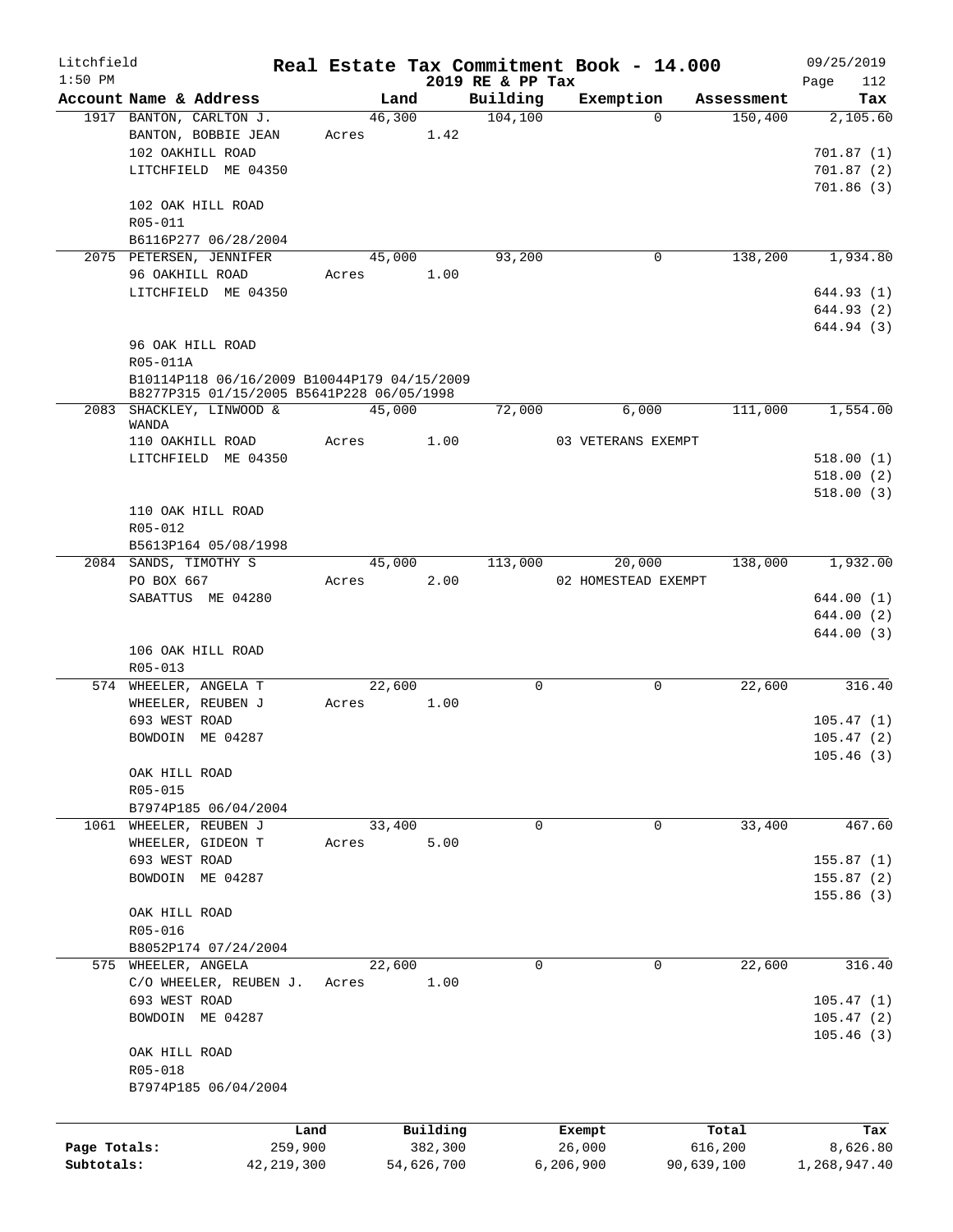| Litchfield   |                                                              |            |       |        |              | Real Estate Tax Commitment Book - 14.000 |                     |             |            |              | 09/25/2019   |
|--------------|--------------------------------------------------------------|------------|-------|--------|--------------|------------------------------------------|---------------------|-------------|------------|--------------|--------------|
| $1:50$ PM    |                                                              |            |       |        |              | 2019 RE & PP Tax                         |                     |             |            | Page         | 113          |
|              | Account Name & Address                                       |            |       | Land   |              | Building                                 | Exemption           |             | Assessment |              | Tax          |
|              | 576 WHEELER, ANGELA<br>WHEELER, REUBEN J                     |            |       | 22,600 | Acres 1.00   | $\Omega$                                 |                     | $\Omega$    | 22,600     |              | 316.40       |
|              | 693 WEST ROAD                                                |            |       |        |              |                                          |                     |             |            |              | 105.47(1)    |
|              | BOWDOIN ME 04287                                             |            |       |        |              |                                          |                     |             |            |              | 105.47(2)    |
|              |                                                              |            |       |        |              |                                          |                     |             |            |              | 105.46(3)    |
|              | OAK HILL ROAD                                                |            |       |        |              |                                          |                     |             |            |              |              |
|              | R05-019                                                      |            |       |        |              |                                          |                     |             |            |              |              |
|              | B7974P185 06/04/2004                                         |            |       |        |              |                                          |                     |             |            |              |              |
|              | 350 COMEAU RUTH                                              |            |       |        | 48,000       | 227,100                                  |                     | 20,000      | 255,100    |              | 3,571.40     |
|              | COMEAU NORMAND                                               |            |       | Acres  | 2.00         |                                          | 02 HOMESTEAD EXEMPT |             |            |              |              |
|              | 118 OAKHILL ROAD                                             |            |       |        |              |                                          |                     |             |            | 1, 190.47(1) |              |
|              | LITCHFIELD ME 04350                                          |            |       |        |              |                                          |                     |             |            |              | 1,190.47(2)  |
|              |                                                              |            |       |        |              |                                          |                     |             |            | 1, 190.46(3) |              |
|              | 118 OAK HILL ROAD                                            |            |       |        |              |                                          |                     |             |            |              |              |
|              | $R05 - 020$                                                  |            |       |        |              |                                          |                     |             |            |              |              |
|              | B9535P230 10/19/2007 B3509P230 01/30/1989                    |            |       |        |              |                                          |                     |             |            |              |              |
|              | 1650 SPICER, RICHARD D                                       |            |       | 48,000 |              | $\Omega$                                 |                     | $\Omega$    | 48,000     |              | 672.00       |
|              | 217 BUKER ROAD                                               |            | Acres |        | 17.00        |                                          |                     |             |            |              |              |
|              | LITCHFIELD ME 04350                                          |            |       |        |              |                                          |                     |             |            |              | 224.00(1)    |
|              |                                                              |            |       |        |              |                                          |                     |             |            |              | 224.00(2)    |
|              |                                                              |            |       |        |              |                                          |                     |             |            |              | 224.00(3)    |
|              | OAK HILL ROAD                                                |            |       |        |              |                                          |                     |             |            |              |              |
|              | R05-021                                                      |            |       |        |              |                                          |                     |             |            |              |              |
|              | B2687P239                                                    |            |       |        |              |                                          |                     |             |            |              |              |
|              | 1690 STUFFLEBEAM, MARK                                       |            |       | 54,000 |              | 101,400                                  |                     | 20,000      | 135,400    |              | 1,895.60     |
|              | 162 OAKHILL ROAD                                             |            |       | Acres  | 5.00         |                                          | 02 HOMESTEAD EXEMPT |             |            |              |              |
|              | LITCHFIELD ME 04350                                          |            |       |        |              |                                          |                     |             |            |              | 631.87(1)    |
|              |                                                              |            |       |        |              |                                          |                     |             |            |              | 631.87(2)    |
|              |                                                              |            |       |        |              |                                          |                     |             |            |              | 631.86(3)    |
|              | 162 OAK HILL ROAD                                            |            |       |        |              |                                          |                     |             |            |              |              |
|              | R05-022                                                      |            |       |        |              |                                          |                     |             |            |              |              |
|              | B2658P61                                                     |            |       |        |              |                                          |                     |             |            |              |              |
|              | 1013 LAROCK, NORMAN S                                        |            |       | 63,300 |              | 66,600                                   |                     | 20,000      | 109,900    |              | 1,538.60     |
|              | 184 OAKHILL ROAD                                             |            | Acres |        | 10.34        |                                          | 02 HOMESTEAD EXEMPT |             |            |              |              |
|              | LITCHFIELD ME 04350                                          |            |       |        |              |                                          |                     |             |            |              | 512.87(1)    |
|              |                                                              |            |       |        |              |                                          |                     |             |            |              | 512.87(2)    |
|              |                                                              |            |       |        |              |                                          |                     |             |            |              | 512.86(3)    |
|              | 184 OAK HILL ROAD                                            |            |       |        |              |                                          |                     |             |            |              |              |
|              | R05-023                                                      |            |       |        |              |                                          |                     |             |            |              |              |
|              | B10699P127 03/31/2011 B2418P241 09/11/1981<br>ONEILL, JOSHUA |            |       | 46,300 |              | 0                                        |                     | $\mathbf 0$ | 46,300     |              | 648.20       |
| 2780         |                                                              |            |       |        |              |                                          |                     |             |            |              |              |
|              | WILE, ARI                                                    |            | Acres |        | 14.40        |                                          |                     |             |            |              |              |
|              | 47 SHELDON STREET                                            |            |       |        |              |                                          |                     |             |            |              | 216.07(1)    |
|              | FARMINGDALE<br>МE<br>04344-2819                              |            |       |        |              |                                          |                     |             |            |              | 216.07(2)    |
|              |                                                              |            |       |        |              |                                          |                     |             |            |              | 216.06(3)    |
|              | OAK HILL ROAD                                                |            |       |        |              |                                          |                     |             |            |              |              |
|              | R05-023A                                                     |            |       |        |              |                                          |                     |             |            |              |              |
|              | B12862P239 03/16/2018 B12862P238 03/12/2018                  |            |       |        |              |                                          |                     |             |            |              |              |
|              | B10699P130 03/31/2011                                        |            |       |        |              |                                          |                     |             |            |              |              |
|              | 226 LOWE, JONATHAN R.                                        |            |       | 66,900 |              | 105,900                                  |                     | $\mathbf 0$ | 172,800    |              | 2,419.20     |
|              | 159 OAK HILL ROAD                                            |            | Acres |        | 17.25        |                                          |                     |             |            |              |              |
|              | LITCHFIELD ME 04350                                          |            |       |        |              |                                          |                     |             |            |              | 806.40 (1)   |
|              |                                                              |            |       |        |              |                                          |                     |             |            |              | 806.40 (2)   |
|              |                                                              |            |       |        |              |                                          |                     |             |            |              | 806.40 (3)   |
|              | 159 OAK HILL ROAD                                            |            |       |        |              |                                          |                     |             |            |              |              |
|              | R05-025                                                      |            |       |        |              |                                          |                     |             |            |              |              |
|              | B13138P247 01/29/2019 B6376P135 02/11/2000                   |            |       |        |              |                                          |                     |             |            |              |              |
|              |                                                              | Land       |       |        | Building     |                                          | Exempt              |             | Total      |              | Tax          |
| Page Totals: |                                                              | 349,100    |       |        | 501,000      |                                          | 60,000              |             | 790,100    |              | 11,061.40    |
| Subtotals:   |                                                              | 42,568,400 |       |        | 55, 127, 700 |                                          | 6,266,900           |             | 91,429,200 |              | 1,280,008.80 |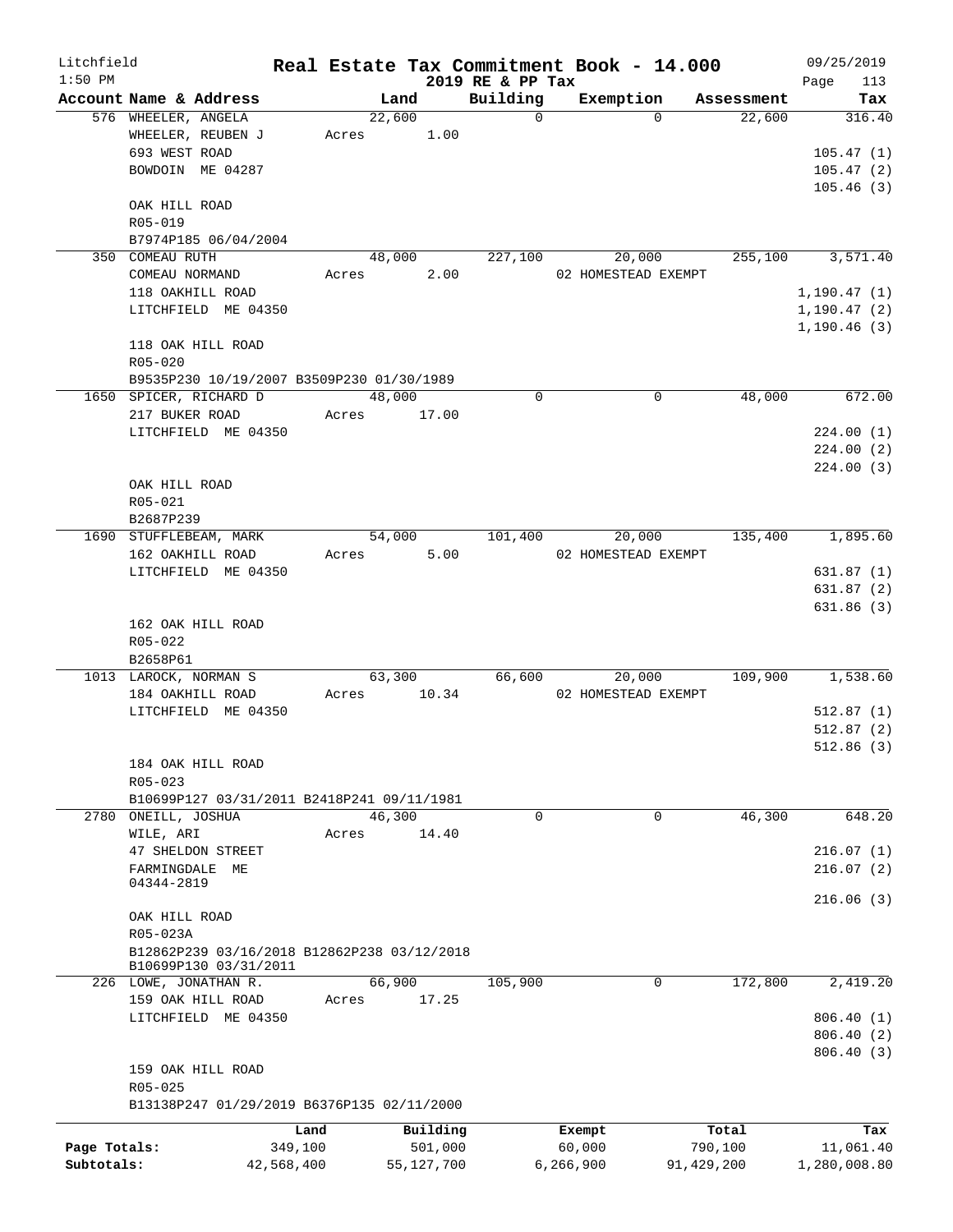| Litchfield |                      |                                                                                                     |       |             |                  | Real Estate Tax Commitment Book - 14.000 |          |            | 09/25/2019       |
|------------|----------------------|-----------------------------------------------------------------------------------------------------|-------|-------------|------------------|------------------------------------------|----------|------------|------------------|
| $1:50$ PM  |                      |                                                                                                     |       |             | 2019 RE & PP Tax |                                          |          |            | Page<br>114      |
|            |                      | Account Name & Address                                                                              |       | Land        | Building         | Exemption                                |          | Assessment | Tax              |
|            | 1651 WHEELER, REUBEN |                                                                                                     |       | 72,000      | 52,200           |                                          | $\Omega$ | 124,200    | 1,738.80         |
|            | 693 WEST ROAD        |                                                                                                     |       | Acres 25.00 |                  |                                          |          |            |                  |
|            |                      | BOWDOIN ME 04287                                                                                    |       |             |                  |                                          |          |            | 579.60(1)        |
|            |                      |                                                                                                     |       |             |                  |                                          |          |            | 579.60(2)        |
|            |                      |                                                                                                     |       |             |                  |                                          |          |            | 579.60(3)        |
|            |                      | 145 OAK HILL ROAD                                                                                   |       |             |                  |                                          |          |            |                  |
|            | R05-026              |                                                                                                     |       |             |                  |                                          |          |            |                  |
|            |                      | B10595P309 11/19/2010 B2124P126 07/05/1978<br>86 BARRY, DENNIS R.                                   |       | 61,900      | 267,000          |                                          | 20,000   | 308,900    | 4,324.60         |
|            |                      | 15 CEDAR GROVE LANE                                                                                 |       | Acres 8.48  |                  | 02 HOMESTEAD EXEMPT                      |          |            |                  |
|            |                      | LITCHFIELD ME 04350                                                                                 |       |             |                  |                                          |          |            | 1,441.53(1)      |
|            |                      |                                                                                                     |       |             |                  |                                          |          |            | 1,441.53(2)      |
|            |                      |                                                                                                     |       |             |                  |                                          |          |            | 1,441.54(3)      |
|            |                      | 15 CEDAR GROVE LANE                                                                                 |       |             |                  |                                          |          |            |                  |
|            | $R05 - 027$          |                                                                                                     |       |             |                  |                                          |          |            |                  |
|            |                      | B12575P223 04/05/2017 B8886P202 04/29/2006 B6884P182                                                |       |             |                  |                                          |          |            |                  |
|            | 04/19/2002           |                                                                                                     |       |             |                  |                                          |          |            |                  |
|            |                      | 2267 THIBEAULT, DANIEL                                                                              |       |             | 56,000 305,600   |                                          | 20,000   | 341,600    | 4,782.40         |
|            |                      | THIBEAULT TAMMY                                                                                     |       | Acres 4.65  |                  | 02 HOMESTEAD EXEMPT                      |          |            |                  |
|            | 30 CEDAR LANE        |                                                                                                     |       |             |                  |                                          |          |            | 1,594.13(1)      |
|            |                      | LITCHFIELD ME 04350                                                                                 |       |             |                  |                                          |          |            | 1,594.13(2)      |
|            |                      |                                                                                                     |       |             |                  |                                          |          |            | 1,594.14(3)      |
|            |                      | 30 CEDAR GROVE LANE                                                                                 |       |             |                  |                                          |          |            |                  |
|            | R05-027A             |                                                                                                     |       |             |                  |                                          |          |            |                  |
|            |                      | B6482P27 05/17/2001                                                                                 |       |             |                  |                                          |          |            |                  |
|            |                      | 2757 THIBEAULT, PHILLIP A                                                                           |       |             | 49,100 143,700   | 20,000                                   |          |            | 172,800 2,419.20 |
|            |                      | THIBEAULT, LAURIE L                                                                                 | Acres | 2.35        |                  | 02 HOMESTEAD EXEMPT                      |          |            |                  |
|            |                      | 7 CEDAR GROVE LANE                                                                                  |       |             |                  |                                          |          |            | 806.40(1)        |
|            |                      | LITCHFIELD ME 04350                                                                                 |       |             |                  |                                          |          |            | 806.40 (2)       |
|            |                      |                                                                                                     |       |             |                  |                                          |          |            | 806.40(3)        |
|            |                      | 7 CEDAR GROVE LANE                                                                                  |       |             |                  |                                          |          |            |                  |
|            | R05-027B             |                                                                                                     |       |             |                  |                                          |          |            |                  |
|            |                      | B12575P221 04/05/2017 B10368P296 03/20/2010<br>2914 THIBEAULT, DANIEL DAVID                         |       | 37,200      | 0                |                                          | 0        | 37,200     | 520.80           |
|            |                      | THIBEAULT, TAMMY LYNN                                                                               | Acres | 10.64       |                  |                                          |          |            |                  |
|            |                      | 30 CEDAR GROVE LANE                                                                                 |       |             |                  |                                          |          |            | 173.60(1)        |
|            |                      | LITCHFIELD ME 04350                                                                                 |       |             |                  |                                          |          |            | 173.60(2)        |
|            |                      |                                                                                                     |       |             |                  |                                          |          |            | 173.60(3)        |
|            |                      | CEDAR GROVE LANE                                                                                    |       |             |                  |                                          |          |            |                  |
|            | R05-027C             |                                                                                                     |       |             |                  |                                          |          |            |                  |
|            |                      | B12805P10 12/18/2017 B12575P223 04/05/2017 B8886P202                                                |       |             |                  |                                          |          |            |                  |
|            |                      | 04/29/2006 B6884P182 04/19/2002                                                                     |       |             |                  |                                          |          |            |                  |
| 907        | BERUBE, TODD R.      |                                                                                                     |       | 47,400      | $\Omega$         |                                          | $\Omega$ | 47,400     | 663.60           |
|            |                      | 73 OAK HILL ROAD                                                                                    | Acres | 28.30       |                  |                                          |          |            |                  |
|            |                      | LITCHFIELD ME 04350                                                                                 |       |             |                  |                                          |          |            | 221.20 (1)       |
|            |                      |                                                                                                     |       |             |                  |                                          |          |            | 221.20(2)        |
|            |                      |                                                                                                     |       |             |                  |                                          |          |            | 221.20(3)        |
|            | OAK HILL ROAD        |                                                                                                     |       |             |                  |                                          |          |            |                  |
|            | R05-028              |                                                                                                     |       |             |                  |                                          |          |            |                  |
|            | 05/28/1985           | B13180P108 04/01/2019 B10718P308 05/17/2010<br>B10418P308 05/13/2010 B10403P64 04/29/2010 B3356P332 |       |             |                  |                                          |          |            |                  |

|              | Land       | Building   | Exempt    | Total      | Tax          |
|--------------|------------|------------|-----------|------------|--------------|
| Page Totals: | 323,600    | 768,500    | 60,000    | 1,032,100  | 14,449.40    |
| Subtotals:   | 42,892,000 | 55,896,200 | 6,326,900 | 92,461,300 | 1,294,458.20 |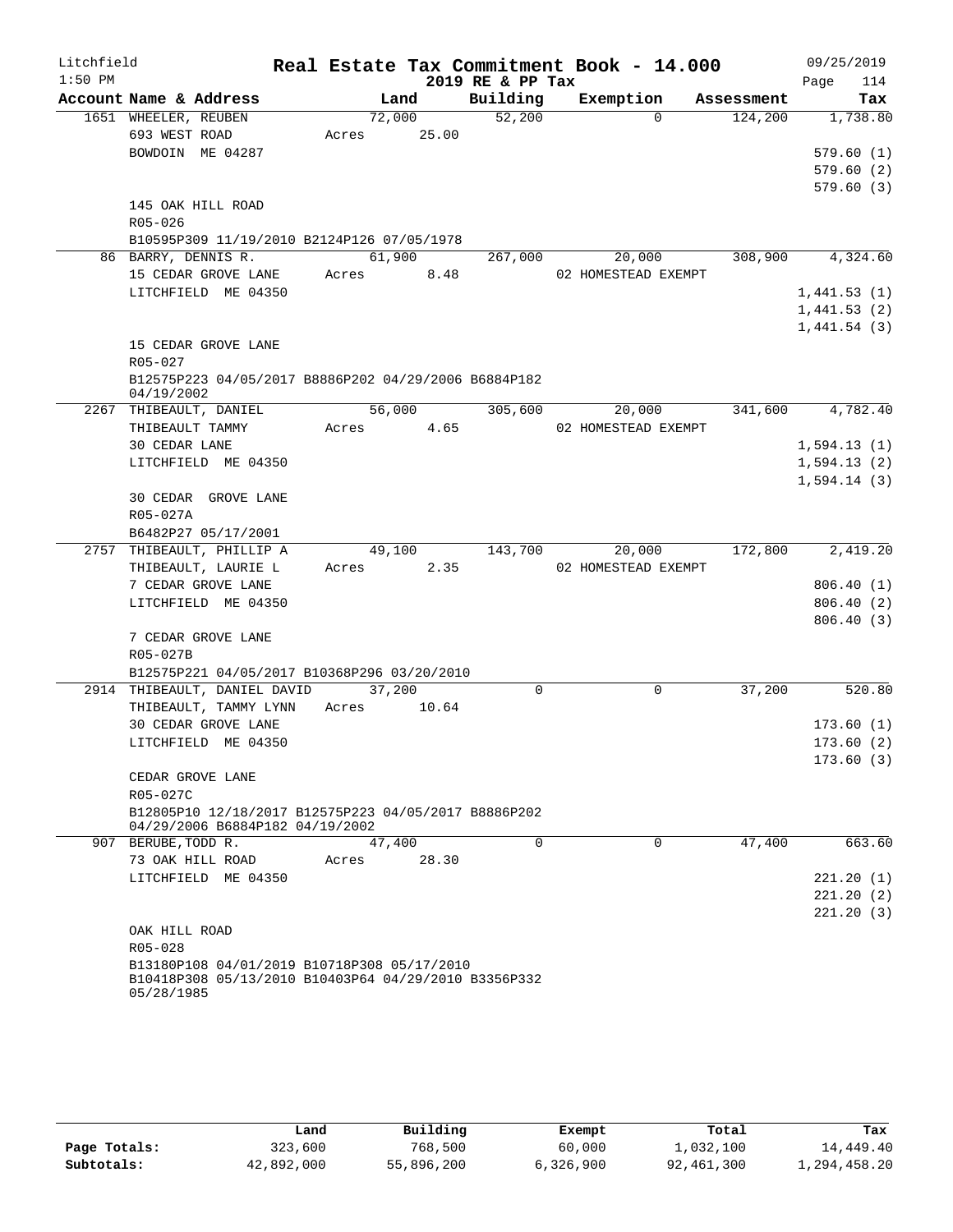| Litchfield |                                                                   |       |        |       | Real Estate Tax Commitment Book - 14.000 |                     |            |      | 09/25/2019  |
|------------|-------------------------------------------------------------------|-------|--------|-------|------------------------------------------|---------------------|------------|------|-------------|
| $1:50$ PM  |                                                                   |       |        |       | 2019 RE & PP Tax                         |                     |            | Page | 115         |
|            | Account Name & Address                                            |       | Land   |       | Building                                 | Exemption           | Assessment |      | Tax         |
|            | 1609 THEBERGE, RYAN N                                             |       | 60,800 |       | 119,400                                  | $\Omega$            | 180,200    |      | 2,522.80    |
|            | THEBERGE, AMANDA T                                                | Acres |        | 7.03  |                                          |                     |            |      |             |
|            | 85 OAK HILL ROAD                                                  |       |        |       |                                          |                     |            |      | 840.93 (1)  |
|            | LITCHFIELD ME 04350                                               |       |        |       |                                          |                     |            |      | 840.93 (2)  |
|            |                                                                   |       |        |       |                                          |                     |            |      | 840.94 (3)  |
|            | 85 OAK HILL ROAD                                                  |       |        |       |                                          |                     |            |      |             |
|            | R05-029                                                           |       |        |       |                                          |                     |            |      |             |
|            | B9667P119 03/17/2008 B7526P110 10/21/2004                         |       |        |       |                                          |                     |            |      |             |
|            | 908 BERUBE, TODD R.                                               |       | 55,400 |       | 128,300                                  | 0                   | 183,700    |      | 2,571.80    |
|            | 36 BUFFIE LANDE                                                   | Acres |        | 4.47  |                                          |                     |            |      |             |
|            | GREENE ME 04236                                                   |       |        |       |                                          |                     |            |      | 857.27(1)   |
|            |                                                                   |       |        |       |                                          |                     |            |      | 857.27 (2)  |
|            |                                                                   |       |        |       |                                          |                     |            |      | 857.26 (3)  |
|            | 73 OAK HILL ROAD                                                  |       |        |       |                                          |                     |            |      |             |
|            | $R05 - 030$                                                       |       |        |       |                                          |                     |            |      |             |
|            | B11571P267 11/20/2013 B10418P308 05/13/2010                       |       |        |       |                                          |                     |            |      |             |
|            | B10403P61 04/29/2010 B3356P332 05/26/1988 B2872P298<br>05/28/1985 |       |        |       |                                          |                     |            |      |             |
|            | 245 BUSSEY, DAVID T                                               |       | 61,200 |       | 184,300                                  | 20,000              | 225,500    |      | 3,157.00    |
|            | <b>BUSSEY GRACE</b>                                               | Acres |        | 36.00 |                                          | 02 HOMESTEAD EXEMPT |            |      |             |
|            | 31 OAK HILL ROAD                                                  |       |        |       |                                          |                     |            |      | 1,052.33(1) |
|            | LITCHFIELD ME 04350                                               |       |        |       |                                          |                     |            |      | 1,052.33(2) |
|            |                                                                   |       |        |       |                                          |                     |            |      | 1,052.34(3) |
|            | 31 OAK HILL ROAD                                                  |       |        |       |                                          |                     |            |      |             |
|            | R05-031                                                           |       |        |       |                                          |                     |            |      |             |
|            | B1802P44                                                          |       |        |       |                                          |                     |            |      |             |
|            | 1694 SUMMERS, MARK E                                              |       | 63,200 |       | 91,000                                   | 20,000              | 134,200    |      | 1,878.80    |
|            | 17 OAKHILL ROAD                                                   | Acres |        | 10.23 |                                          | 02 HOMESTEAD EXEMPT |            |      |             |
|            | LITCHFIELD ME 04350                                               |       |        |       |                                          |                     |            |      | 626.27(1)   |
|            |                                                                   |       |        |       |                                          |                     |            |      | 626.27(2)   |
|            |                                                                   |       |        |       |                                          |                     |            |      | 626.26(3)   |
|            | 17 OAK HILL ROAD                                                  |       |        |       |                                          |                     |            |      |             |
|            | R05-034                                                           |       |        |       |                                          |                     |            |      |             |
|            | B3813P326                                                         |       |        |       |                                          |                     |            |      |             |
|            | 49 AUCOIN, STEVEN P                                               |       | 84,800 |       | 37,900                                   | $\mathsf{O}$        | 122,700    |      | 1,717.80    |
|            | 233 OAK HILL ROAD                                                 | Acres |        | 2.42  |                                          |                     |            |      |             |
|            | LITCHFIELD ME 04350                                               |       |        |       |                                          |                     |            |      | 572.60(1)   |
|            |                                                                   |       |        |       |                                          |                     |            |      | 572.60(2)   |
|            |                                                                   |       |        |       |                                          |                     |            |      | 572.60(3)   |
|            | 11 OAK HILL ROAD                                                  |       |        |       |                                          |                     |            |      |             |
|            | R05-036                                                           |       |        |       |                                          |                     |            |      |             |
|            | B2765P298 01/12/1985                                              |       |        |       |                                          |                     |            |      |             |
|            | 816 HELMS, LINDA JANE                                             |       | 54,000 |       | 21,000                                   | 20,000              | 55,000     |      | 770.00      |
|            | PELLETIER                                                         |       |        |       |                                          |                     |            |      |             |
|            | 312 BUKER ROAD                                                    | Acres |        | 4.00  |                                          | 02 HOMESTEAD EXEMPT |            |      |             |
|            | LITCHFIELD ME 04350                                               |       |        |       |                                          |                     |            |      | 256.67(1)   |
|            |                                                                   |       |        |       |                                          |                     |            |      | 256.67(2)   |
|            |                                                                   |       |        |       |                                          |                     |            |      | 256.66(3)   |
|            | 312 BUKER ROAD                                                    |       |        |       |                                          |                     |            |      |             |
|            | R05-036A                                                          |       |        |       |                                          |                     |            |      |             |
|            | B4333P308 01/31/2005                                              |       |        |       |                                          |                     |            |      |             |

|              | Land       | Building   | Exempt    | Total      | Tax          |
|--------------|------------|------------|-----------|------------|--------------|
| Page Totals: | 379,400    | 581,900    | 60,000    | 901,300    | 12,618.20    |
| Subtotals:   | 43,271,400 | 56,478,100 | 6,386,900 | 93,362,600 | 1,307,076.40 |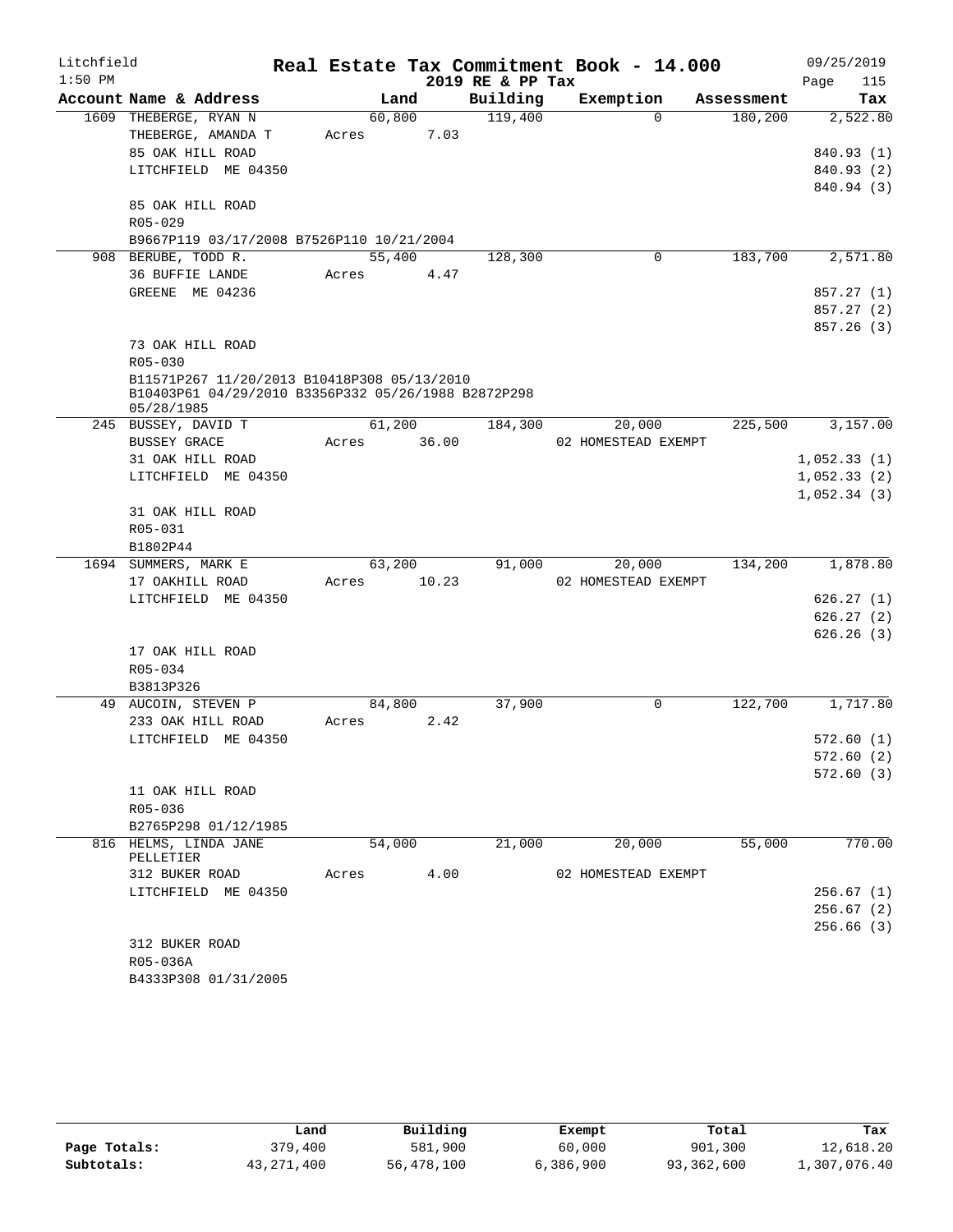| Litchfield   |                                                    |            |       |             |                              | Real Estate Tax Commitment Book - 14.000 |            | 09/25/2019         |
|--------------|----------------------------------------------------|------------|-------|-------------|------------------------------|------------------------------------------|------------|--------------------|
| $1:50$ PM    | Account Name & Address                             |            |       | Land        | 2019 RE & PP Tax<br>Building | Exemption                                | Assessment | 116<br>Page<br>Tax |
|              | 342 FRANCISCO, LORI R.                             |            |       | 60,000      | 155,700                      | 20,000                                   | 195,700    | 2,739.80           |
|              | 296 BUKER ROAD                                     |            |       | Acres 6.00  |                              | 02 HOMESTEAD EXEMPT                      |            |                    |
|              | LITCHFIELD ME 04350                                |            |       |             |                              |                                          |            | 913.27(1)          |
|              |                                                    |            |       |             |                              |                                          |            | 913.27(2)          |
|              |                                                    |            |       |             |                              |                                          |            | 913.26(3)          |
|              | 296 BUKER ROAD                                     |            |       |             |                              |                                          |            |                    |
|              | R05-036B                                           |            |       |             |                              |                                          |            |                    |
|              | B6083P67 10/21/1999                                |            |       |             |                              |                                          |            |                    |
|              |                                                    |            |       | 51,500      | $\mathbf 0$                  | 0                                        | 51,500     | 721.00             |
|              | 769 HARRADON, MARILYN R.                           |            |       |             |                              |                                          |            |                    |
|              | P O BOX 327                                        |            |       | Acres 24.00 |                              |                                          |            |                    |
|              | SABATTUS ME 04280                                  |            |       |             |                              |                                          |            | 240.33(1)          |
|              |                                                    |            |       |             |                              |                                          |            | 240.33(2)          |
|              |                                                    |            |       |             |                              |                                          |            | 240.34 (3)         |
|              | BUKER HILL ROAD                                    |            |       |             |                              |                                          |            |                    |
|              | R05-037                                            |            |       |             |                              |                                          |            |                    |
|              | B1110P264 07/10/2012 B898P219                      |            |       |             |                              |                                          |            |                    |
|              | 1291 NELSON, JEREMY J.                             |            |       | 1,200       | $\mathbf 0$                  | $\mathbf 0$                              | 1,200      | 16.80              |
|              | P.O. BOX 470                                       |            |       | Acres 0.40  |                              |                                          |            |                    |
|              | LITCHFIELD ME 04350                                |            |       |             |                              |                                          |            | 5.60(1)            |
|              |                                                    |            |       |             |                              |                                          |            | 5.60(2)            |
|              |                                                    |            |       |             |                              |                                          |            | 5.60(3)            |
|              | <b>BUKER ROAD</b>                                  |            |       |             |                              |                                          |            |                    |
|              | R05-038                                            |            |       |             |                              |                                          |            |                    |
|              | B11153P291 08/27/2012 B4688P121                    |            |       |             |                              |                                          |            |                    |
|              | 672 VOGEL, JONATHAN P.                             |            |       | 800         | $\Omega$                     | $\mathbf 0$                              | 800        | 11.20              |
|              | VOGEL, REBECCA L. Acres                            |            |       | 0.10        |                              |                                          |            |                    |
|              | 33 OAK HILL RD                                     |            |       |             |                              |                                          |            | 3.73(1)            |
|              | MONMOUTH ME 04259-7701                             |            |       |             |                              |                                          |            | 3.73(2)            |
|              |                                                    |            |       |             |                              |                                          |            | 3.74(3)            |
|              | PERKINS ROAD                                       |            |       |             |                              |                                          |            |                    |
|              | R05-039                                            |            |       |             |                              |                                          |            |                    |
|              | B12600P101 05/10/2017 B5572P102                    |            |       |             |                              |                                          |            |                    |
|              | 881 WALKO, DAVID B                                 |            |       | 42,400      | 128,700                      | 20,000                                   | 151,100    | 2,115.40           |
|              | 315 BUKER ROAD                                     |            |       | Acres 0.80  |                              | 02 HOMESTEAD EXEMPT                      |            |                    |
|              | LITCHFIELD ME 04350                                |            |       |             |                              |                                          |            | 705.13(1)          |
|              |                                                    |            |       |             |                              |                                          |            | 705.13(2)          |
|              |                                                    |            |       |             |                              |                                          |            | 705.14(3)          |
|              | 315 BUKER ROAD                                     |            |       |             |                              |                                          |            |                    |
|              | R05-041                                            |            |       |             |                              |                                          |            |                    |
|              | B12242P271 10/08/2008 B6838P99                     |            |       |             |                              |                                          |            |                    |
|              | 525 KUPFER, DENISE M.                              |            |       | 35,800      | 100, 100                     | 20,000                                   | 115,900    | 1,622.60           |
|              | P O BOX 122                                        |            | Acres | 0.40        |                              | 02 HOMESTEAD EXEMPT                      |            |                    |
|              | LITCHFIELD ME 04350                                |            |       |             |                              |                                          |            | 540.87 (1)         |
|              |                                                    |            |       |             |                              |                                          |            | 540.87 (2)         |
|              |                                                    |            |       |             |                              |                                          |            | 540.86(3)          |
|              | 311 BUKER ROAD                                     |            |       |             |                              |                                          |            |                    |
|              | R05-044                                            |            |       |             |                              |                                          |            |                    |
|              | B5896P11 10/15/2004                                |            |       |             |                              |                                          |            |                    |
|              | 271 OLIVEIRA, JAMES (HEIRS                         |            |       | 37,700      | 69,700                       | 0                                        | 107,400    | 1,503.60           |
|              | OF)                                                |            |       |             |                              |                                          |            |                    |
|              | 305 BUKER ROAD                                     |            | Acres | 0.50        |                              |                                          |            |                    |
|              | LITCHFIELD ME 04350                                |            |       |             |                              |                                          |            | 501.20(1)          |
|              |                                                    |            |       |             |                              |                                          |            | 501.20(2)          |
|              |                                                    |            |       |             |                              |                                          |            | 501.20(3)          |
|              | 305 BUKER ROAD                                     |            |       |             |                              |                                          |            |                    |
|              | R05-045                                            |            |       |             |                              |                                          |            |                    |
|              | B12948P56 06/27/2018 B10129P53 06/29/2009 B7771P93 |            |       |             |                              |                                          |            |                    |
|              | 12/12/2003                                         |            |       |             |                              |                                          |            |                    |
|              |                                                    | Land       |       | Building    |                              | Exempt                                   | Total      | Tax                |
| Page Totals: |                                                    | 229,400    |       | 454,200     |                              | 60,000                                   | 623,600    | 8,730.40           |
| Subtotals:   |                                                    | 43,500,800 |       | 56,932,300  |                              | 6,446,900                                | 93,986,200 | 1,315,806.80       |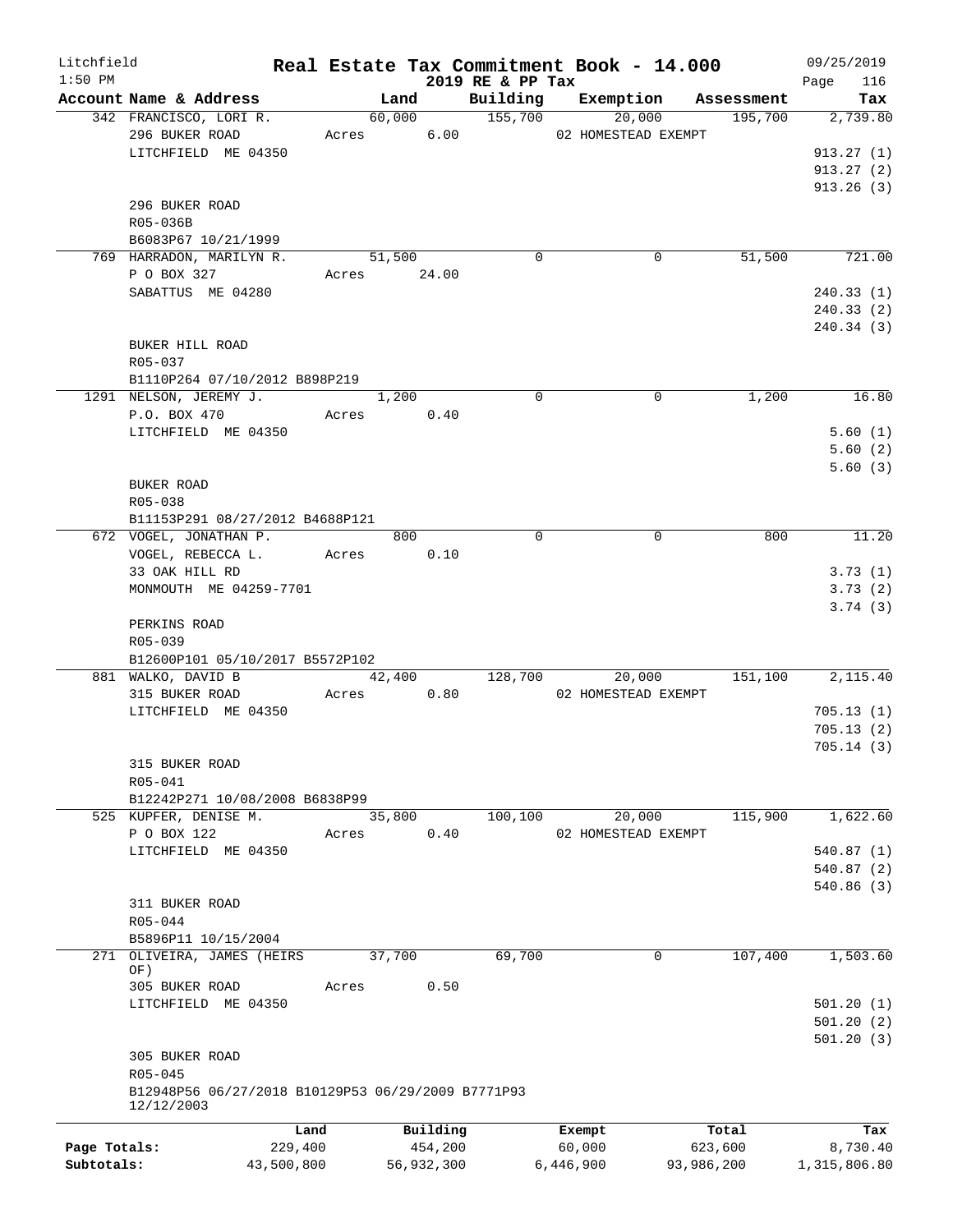| Litchfield   |                                           |            |            |            |                     | Real Estate Tax Commitment Book - 14.000 |                |         | 09/25/2019             |
|--------------|-------------------------------------------|------------|------------|------------|---------------------|------------------------------------------|----------------|---------|------------------------|
| $1:50$ PM    |                                           |            |            |            | 2019 RE & PP Tax    |                                          |                |         | 117<br>Page            |
|              | Account Name & Address                    |            | Land       |            |                     | Building Exemption                       | Assessment     |         | Tax                    |
|              | 436 SKELTON, ISREAL                       |            | 45,300     |            | $\frac{140,300}{2}$ | 20,000                                   |                | 165,600 | 2,318.40               |
|              | SKELTON KATHRYN<br>295 BUKER ROAD         |            | Acres      |            |                     | 1.10 02 HOMESTEAD EXEMPT                 |                |         |                        |
|              |                                           |            |            |            |                     |                                          |                |         | 772.80(1)              |
|              | LITCHFIELD ME 04350                       |            |            |            |                     |                                          |                |         | 772.80(2)<br>772.80(3) |
|              | 295 BUKER ROAD                            |            |            |            |                     |                                          |                |         |                        |
|              | $R05 - 046$                               |            |            |            |                     |                                          |                |         |                        |
|              | B6207P142 05/18/2000                      |            |            |            |                     |                                          |                |         |                        |
|              | 1793 VANNAH JR, DONALD K                  |            | 45,900     |            |                     | 72,200<br>20,000                         |                | 98,100  | 1,373.40               |
|              | 291 BUKER ROAD                            |            |            | Acres 1.30 |                     | 02 HOMESTEAD EXEMPT                      |                |         |                        |
|              | LITCHFIELD ME 04350                       |            |            |            |                     |                                          |                |         | 457.80 (1)             |
|              |                                           |            |            |            |                     |                                          |                |         | 457.80 (2)             |
|              |                                           |            |            |            |                     |                                          |                |         | 457.80 (3)             |
|              | 291 BUKER ROAD                            |            |            |            |                     |                                          |                |         |                        |
|              | $R05 - 047$                               |            |            |            |                     |                                          |                |         |                        |
|              | B6449P246                                 |            |            |            |                     |                                          |                |         |                        |
|              | 1691 LEVASSEUR JAMES A                    |            |            | 46,800     |                     | 106,100                                  | 20,000 132,900 |         | 1,860.60               |
|              | 283 BUKER ROAD                            |            | Acres 1.60 |            |                     | 02 HOMESTEAD EXEMPT                      |                |         |                        |
|              | LITCHFIELD ME 04350                       |            |            |            |                     |                                          |                |         | 620.20(1)              |
|              |                                           |            |            |            |                     |                                          |                |         | 620.20(2)              |
|              |                                           |            |            |            |                     |                                          |                |         | 620.20(3)              |
|              | 283 BUKER ROAD                            |            |            |            |                     |                                          |                |         |                        |
|              | $R05 - 048$                               |            |            |            |                     |                                          |                |         |                        |
|              | B9530P103 10/15/2007 B5004P311 10/25/1995 |            |            |            |                     |                                          |                |         |                        |
|              | 1472 HEBERT, MARIYA ANN                   |            |            | 45,300     |                     | 85,300                                   | 20,000         | 110,600 | 1,548.40               |
|              | 275 BUKER ROAD                            |            | Acres 1.10 |            |                     | 02 HOMESTEAD EXEMPT                      |                |         |                        |
|              | LITCHFIELD ME 04350                       |            |            |            |                     |                                          |                |         | 516.13(1)              |
|              |                                           |            |            |            |                     |                                          |                |         | 516.13(2)              |
|              |                                           |            |            |            |                     |                                          |                |         | 516.14(3)              |
|              | 275 BUKER ROAD                            |            |            |            |                     |                                          |                |         |                        |
|              | R05-049                                   |            |            |            |                     |                                          |                |         |                        |
|              | B6890P202 04/26/2002                      |            |            |            |                     |                                          |                |         |                        |
|              | 150 BLAIS JR, ROBERT R                    |            | 45,900     |            |                     | 34,700<br>20,000                         |                | 60,600  | 848.40                 |
|              | 12 PERKINS ROAD                           |            | Acres      | 1.30       |                     | 02 HOMESTEAD EXEMPT                      |                |         |                        |
|              | LITCHFIELD ME 04350                       |            |            |            |                     |                                          |                |         | 282.80(1)              |
|              |                                           |            |            |            |                     |                                          |                |         | 282.80(2)              |
|              |                                           |            |            |            |                     |                                          |                |         | 282.80(3)              |
|              | 12 PERKINS ROAD                           |            |            |            |                     |                                          |                |         |                        |
|              | R05-049A                                  |            |            |            |                     |                                          |                |         |                        |
|              | B4547P236                                 |            |            |            |                     |                                          |                |         |                        |
|              | 1202 MCLELLAN, MAUREEN A                  |            | 42,400     |            | 121,600             | 20,000                                   |                | 144,000 | 2,016.00               |
|              | 19 PERKINS ROAD                           | Acres      |            | 0.80       |                     | 02 HOMESTEAD EXEMPT                      |                |         |                        |
|              | LITCHFIELD ME 04350                       |            |            |            |                     |                                          |                |         | 672.00(1)              |
|              |                                           |            |            |            |                     |                                          |                |         | 672.00(2)              |
|              |                                           |            |            |            |                     |                                          |                |         | 672.00(3)              |
|              | 19 PERKINS ROAD                           |            |            |            |                     |                                          |                |         |                        |
|              | R05-050                                   |            |            |            |                     |                                          |                |         |                        |
|              | B1720P94 04/24/1973                       |            |            |            |                     |                                          |                |         |                        |
| 1470         | RICHARD, DONALD L                         |            | 101,300    |            | 229,700             | 0                                        |                | 331,000 | 4,634.00               |
|              | RICHARD, NANETTE M                        | Acres      |            | 5.76       |                     |                                          |                |         |                        |
|              | 11 PERKINS ROAD                           |            |            |            |                     |                                          |                |         | 1,544.67(1)            |
|              | LITCHFIELD ME 04350                       |            |            |            |                     |                                          |                |         | 1,544.67(2)            |
|              |                                           |            |            |            |                     |                                          |                |         | 1,544.66(3)            |
|              | 11 PERKINS ROAD                           |            |            |            |                     |                                          |                |         |                        |
|              | R05-051                                   |            |            |            |                     |                                          |                |         |                        |
|              | B2233P55 08/17/1979                       |            |            |            |                     |                                          |                |         |                        |
|              |                                           |            |            |            |                     |                                          |                |         |                        |
|              |                                           |            |            |            |                     |                                          |                |         |                        |
|              |                                           | Land       |            | Building   |                     | Exempt                                   | Total          |         | Tax                    |
| Page Totals: |                                           | 372,900    |            | 789,900    |                     | 120,000                                  | 1,042,800      |         | 14,599.20              |
| Subtotals:   |                                           | 43,873,700 |            | 57,722,200 |                     | 6,566,900                                | 95,029,000     |         | 1,330,406.00           |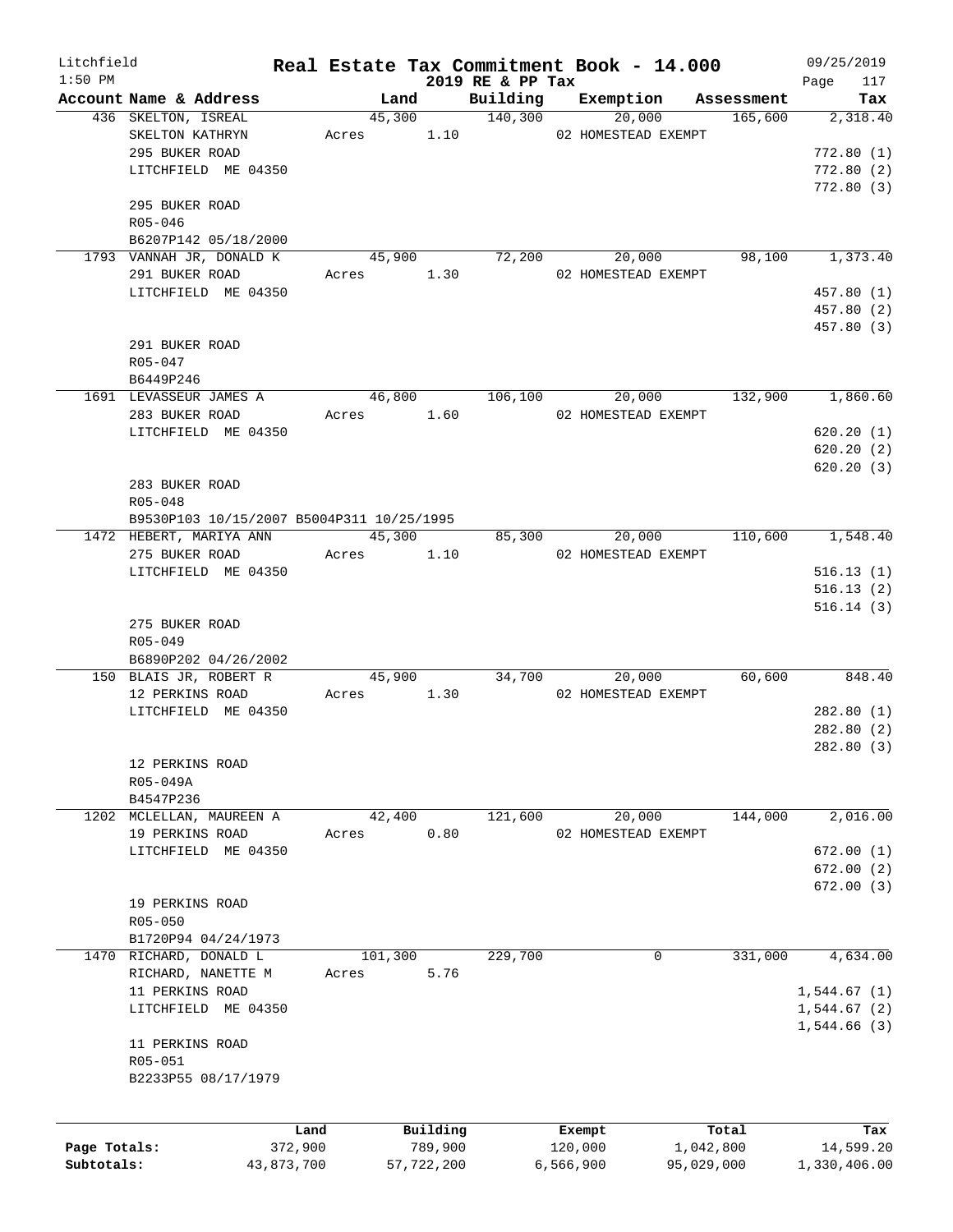| Litchfield |                         |        |      |                  | Real Estate Tax Commitment Book - 14.000 |            | 09/25/2019   |
|------------|-------------------------|--------|------|------------------|------------------------------------------|------------|--------------|
| $1:50$ PM  |                         |        |      | 2019 RE & PP Tax |                                          |            | 118<br>Page  |
|            | Account Name & Address  | Land   |      | Building         | Exemption                                | Assessment | Tax          |
|            | 730 GROVER, STEVEN      | 27,400 |      | $\Omega$         | $\Omega$                                 | 27,400     | 383.60       |
|            | 6 PERKINS ROAD          | Acres  | 1.80 |                  |                                          |            |              |
|            | MONMOUTH ME 04259       |        |      |                  |                                          |            | 127.87(1)    |
|            |                         |        |      |                  |                                          |            | 127.87(2)    |
|            |                         |        |      |                  |                                          |            | 127.86(3)    |
|            | FERRIN ROAD             |        |      |                  |                                          |            |              |
|            | R05-051A                |        |      |                  |                                          |            |              |
|            | B2505P61                |        |      |                  |                                          |            |              |
|            | 2094 RICHARD, DONALD    | 0      |      | 165,500          | 0                                        | 165,500    | 2,317.00     |
|            | 11 PERKINS ROAD         |        |      |                  |                                          |            |              |
|            | LITCHFIELD ME 04350     |        |      |                  |                                          |            | 772.33(1)    |
|            |                         |        |      |                  |                                          |            | 772.33(2)    |
|            |                         |        |      |                  |                                          |            | 772.34(3)    |
|            | 15 PERKINS ROAD         |        |      |                  |                                          |            |              |
|            | R05-051-ON              |        |      |                  |                                          |            |              |
|            | 428 DAVIN, TIMOTHY E    | 46,400 |      | 27,700           | 20,000                                   | 54,100     | 757.40       |
|            | 267 BUKER ROAD          | Acres  | 1.45 |                  | 02 HOMESTEAD EXEMPT                      |            |              |
|            | LITCHFIELD ME 04350     |        |      |                  |                                          |            | 252.47(1)    |
|            |                         |        |      |                  |                                          |            | 252.47(2)    |
|            |                         |        |      |                  |                                          |            | 252.46(3)    |
|            | 267 BUKER ROAD          |        |      |                  |                                          |            |              |
|            | $R05 - 052 - 1$         |        |      |                  |                                          |            |              |
|            | B4695P198               |        |      |                  |                                          |            |              |
|            | 1364 GAGNON SIMONNE     | 51,000 |      | 208,600          | 20,000                                   | 239,600    | 3,354.40     |
|            | 257 BUKER ROAD          | Acres  | 3.00 |                  | 02 HOMESTEAD EXEMPT                      |            |              |
|            | LITCHFIELD ME 04350     |        |      |                  |                                          |            | 1,118.13(1)  |
|            |                         |        |      |                  |                                          |            | 1, 118.13(2) |
|            |                         |        |      |                  |                                          |            | 1,118.14(3)  |
|            | 257 BUKER ROAD          |        |      |                  |                                          |            |              |
|            | $R05 - 052 - 2$         |        |      |                  |                                          |            |              |
|            | B2674P246               |        |      |                  |                                          |            |              |
|            | 1905 WING, PAUL S       | 55,700 |      | 118,100          | 26,000                                   | 147,800    | 2,069.20     |
|            | 241 BUKER ROAD          | Acres  | 4.55 |                  | 02 HOMESTEAD EXEMPT                      |            |              |
|            | LITCHFIELD ME 04350     |        |      |                  | 03 VETERANS EXEMPT                       |            | 689.73 (1)   |
|            |                         |        |      |                  |                                          |            | 689.73 (2)   |
|            |                         |        |      |                  |                                          |            | 689.74 (3)   |
|            | 241 BUKER ROAD          |        |      |                  |                                          |            |              |
|            | $R05 - 052 - 3$         |        |      |                  |                                          |            |              |
|            | B2225P14                |        |      |                  |                                          |            |              |
|            | 1911 RICHARD, BLAINE A. | 53,400 |      | 54,300           | 20,000                                   | 87,700     | 1,227.80     |
|            | 235 BUKER ROAD          | Acres  | 3.80 |                  | 02 HOMESTEAD EXEMPT                      |            |              |
|            | LITCHFIELD ME 04350     |        |      |                  |                                          |            | 409.27(1)    |
|            |                         |        |      |                  |                                          |            | 409.27(2)    |
|            |                         |        |      |                  |                                          |            | 409.26(3)    |
|            | 235 BUKER ROAD          |        |      |                  |                                          |            |              |
|            | $R05 - 052 - 4$         |        |      |                  |                                          |            |              |
|            | B6403P323 02/02/2001    |        |      |                  |                                          |            |              |

|              | Land       | Building   | Exempt    | Total      | Tax          |
|--------------|------------|------------|-----------|------------|--------------|
| Page Totals: | 233,900    | 574,200    | 86,000    | 722,100    | 10,109.40    |
| Subtotals:   | 44,107,600 | 58,296,400 | 6,652,900 | 95,751,100 | 1,340,515.40 |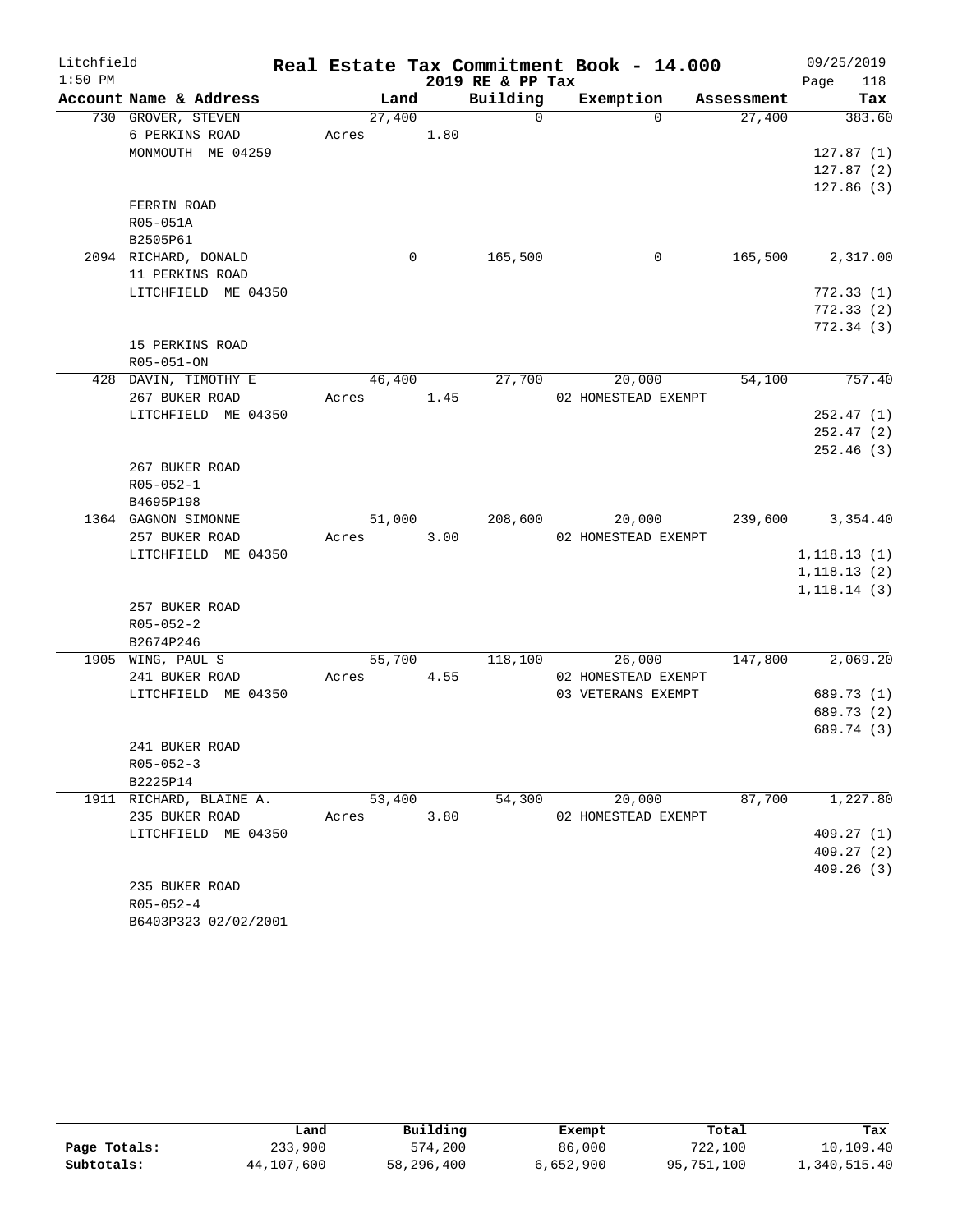| Litchfield<br>$1:50$ PM |                                                                                                                                                                                                                         |        |       | 2019 RE & PP Tax | Real Estate Tax Commitment Book - 14.000 |            | 09/25/2019<br>119<br>Page |
|-------------------------|-------------------------------------------------------------------------------------------------------------------------------------------------------------------------------------------------------------------------|--------|-------|------------------|------------------------------------------|------------|---------------------------|
|                         | Account Name & Address                                                                                                                                                                                                  |        | Land  | Building         | Exemption                                | Assessment | Tax                       |
|                         | 99 GRANT, NATHAN                                                                                                                                                                                                        | 47,400 |       | 140,100          | $\Omega$                                 | 187,500    | 2,625.00                  |
|                         | LAZARO, ALYSSA                                                                                                                                                                                                          | Acres  | 1.80  |                  |                                          |            |                           |
|                         | 34 SPEARS CORNER ROAD<br>WEST GARDINER ME                                                                                                                                                                               |        |       |                  |                                          |            | 875.00(1)<br>875.00(2)    |
|                         | 04345-3508                                                                                                                                                                                                              |        |       |                  |                                          |            | 875.00(3)                 |
|                         | 229 BUKER ROAD<br>R05-052A                                                                                                                                                                                              |        |       |                  |                                          |            |                           |
|                         | B12160P335 11/13/2015 B12035P333 07/01/2015<br>B12022P133 06/15/2015 B11850P150 09/25/2013<br>B11520P259 09/23/2013 B11515P89 04/02/2013<br>B11387P151 05/01/2013 B9226P172 01/19/2007 B7880P96<br>03/30/2004 B5531P200 |        |       |                  |                                          |            |                           |
|                         | 1566 JOHNSON MARTHA J                                                                                                                                                                                                   | 60,900 |       | 109,100          | 20,000                                   | 150,000    | 2,100.00                  |
|                         | JOHNSON RICHARD                                                                                                                                                                                                         | Acres  | 6.30  |                  | 02 HOMESTEAD EXEMPT                      |            |                           |
|                         | 185 BUKER ROAD                                                                                                                                                                                                          |        |       |                  |                                          |            | 700.00(1)                 |
|                         | LITCHFIELD ME 04350                                                                                                                                                                                                     |        |       |                  |                                          |            | 700.00(2)                 |
|                         |                                                                                                                                                                                                                         |        |       |                  |                                          |            | 700.00(3)                 |
|                         | 185 BUKER ROAD                                                                                                                                                                                                          |        |       |                  |                                          |            |                           |
|                         | $R05 - 053$<br>B9400P66 06/21/2007 B8187P42 10/29/2004                                                                                                                                                                  |        |       |                  |                                          |            |                           |
|                         | 1649 SPICER, RICHARD D                                                                                                                                                                                                  | 54,000 |       | 73,600           | $\mathbf 0$                              | 127,600    | 1,786.40                  |
|                         | 217 BUKER ROAD                                                                                                                                                                                                          | Acres  | 4.00  |                  |                                          |            |                           |
|                         | LITCHFIELD ME 04350                                                                                                                                                                                                     |        |       |                  |                                          |            | 595.47 (1)                |
|                         |                                                                                                                                                                                                                         |        |       |                  |                                          |            | 595.47(2)                 |
|                         |                                                                                                                                                                                                                         |        |       |                  |                                          |            | 595.46(3)                 |
|                         | 217 BUKER ROAD                                                                                                                                                                                                          |        |       |                  |                                          |            |                           |
|                         | R05-053A                                                                                                                                                                                                                |        |       |                  |                                          |            |                           |
|                         | B2689P247                                                                                                                                                                                                               |        |       |                  |                                          |            |                           |
|                         | 329 CLOUTIER, REGINALD                                                                                                                                                                                                  | 21,200 |       | $\Omega$         | $\Omega$                                 | 21,200     | 296.80                    |
|                         | 631 LOWER STREET<br>TURNER ME 04282                                                                                                                                                                                     | Acres  | 1.80  |                  |                                          |            | 98.93 (1)                 |
|                         |                                                                                                                                                                                                                         |        |       |                  |                                          |            | 98.93 (2)                 |
|                         |                                                                                                                                                                                                                         |        |       |                  |                                          |            | 98.94 (3)                 |
|                         | OFF BUKER ROAD                                                                                                                                                                                                          |        |       |                  |                                          |            |                           |
|                         | R05-053B                                                                                                                                                                                                                |        |       |                  |                                          |            |                           |
|                         | B2185P28                                                                                                                                                                                                                |        |       |                  |                                          |            |                           |
|                         | 1245 TUFTS, JR, RICHARD D.                                                                                                                                                                                              | 49,500 |       | 204,400          | 26,000                                   | 227,900    | 3,190.60                  |
|                         | TUFTS, STACY T.                                                                                                                                                                                                         | Acres  | 2.50  |                  | 12 WW2 Vet Res.                          |            |                           |
|                         | 103 BUKER RD                                                                                                                                                                                                            |        |       |                  | 02 HOMESTEAD EXEMPT                      |            | 1,063.53(1)               |
|                         | LITCHFIELD ME 04350                                                                                                                                                                                                     |        |       |                  |                                          |            | 1,063.53(2)               |
|                         | 103 BUKER ROAD                                                                                                                                                                                                          |        |       |                  |                                          |            | 1,063.54(3)               |
|                         | $R05 - 054$                                                                                                                                                                                                             |        |       |                  |                                          |            |                           |
|                         | B12064P299 08/05/2015 B9780P21 07/02/2008 B7042P270<br>08/29/2002 B5859P211 02/04/1999                                                                                                                                  |        |       |                  |                                          |            |                           |
|                         | 1898 WILKINS, KATHLEEN                                                                                                                                                                                                  | 87,500 |       | 159,100          | 20,000                                   | 226,600    | 3,172.40                  |
|                         | P O BOX 300                                                                                                                                                                                                             | Acres  | 56.00 |                  | 02 HOMESTEAD EXEMPT                      |            |                           |
|                         | LITCHFIELD ME 04350                                                                                                                                                                                                     |        |       |                  |                                          |            | 1,057.47(1)               |
|                         |                                                                                                                                                                                                                         |        |       |                  |                                          |            | 1,057.47(2)               |
|                         | 55 BUKER ROAD                                                                                                                                                                                                           |        |       |                  |                                          |            | 1,057.46(3)               |
|                         | R05-055                                                                                                                                                                                                                 |        |       |                  |                                          |            |                           |
|                         | B6302P299 09/21/2000                                                                                                                                                                                                    |        |       |                  |                                          |            |                           |
|                         |                                                                                                                                                                                                                         |        |       |                  |                                          |            |                           |

|              | Land       | Building   | Exempt    | Total      | Tax          |
|--------------|------------|------------|-----------|------------|--------------|
| Page Totals: | 320,500    | 686,300    | 66,000    | 940,800    | 13,171.20    |
| Subtotals:   | 44,428,100 | 58,982,700 | 6,718,900 | 96,691,900 | 1,353,686.60 |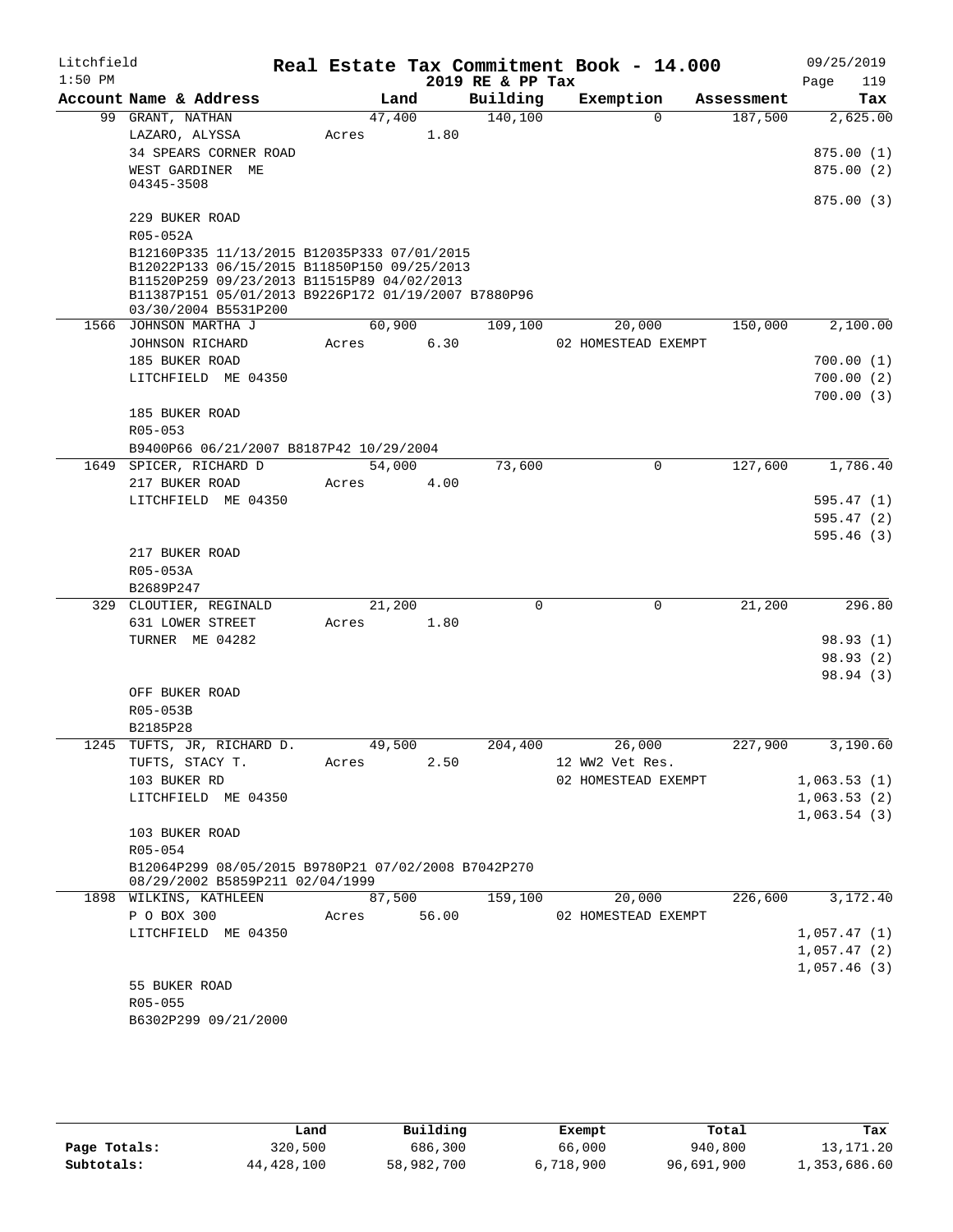| Litchfield<br>$1:50$ PM |                                                      |        |       | 2019 RE & PP Tax | Real Estate Tax Commitment Book - 14.000 |            | 09/25/2019<br>120<br>Page     |
|-------------------------|------------------------------------------------------|--------|-------|------------------|------------------------------------------|------------|-------------------------------|
|                         | Account Name & Address                               | Land   |       | Building         | Exemption                                | Assessment | Tax                           |
|                         | 466 SAMBOL, JOSEPH                                   | 58,200 |       | 180,800          | $\Omega$                                 | 239,000    | 3,346.00                      |
|                         | WEST, DAMIAN J.                                      | Acres  | 5.40  |                  |                                          |            |                               |
|                         | 3 BUKER ROAD                                         |        |       |                  |                                          |            | 1, 115.33(1)                  |
|                         | LITCHFIELD ME 04350                                  |        |       |                  |                                          |            | 1, 115.33 (2)<br>1, 115.34(3) |
|                         | 3 BUKER ROAD                                         |        |       |                  |                                          |            |                               |
|                         | R05-056                                              |        |       |                  |                                          |            |                               |
|                         | B11828P305 10/17/2014 B10179P34 08/11/2009 B4627P101 |        |       |                  |                                          |            |                               |
|                         | 2024 WOODIN, VERONICA                                | 48,600 |       | 145,800          | 20,000                                   | 174,400    | 2,441.60                      |
|                         | 341 HUNTINGTON HILL                                  | Acres  | 2.20  |                  | 02 HOMESTEAD EXEMPT                      |            |                               |
|                         | ROAD                                                 |        |       |                  |                                          |            |                               |
|                         | LITCHFIELD ME 04350                                  |        |       |                  |                                          |            | 813.87 (1)                    |
|                         |                                                      |        |       |                  |                                          |            | 813.87 (2)                    |
|                         |                                                      |        |       |                  |                                          |            | 813.86(3)                     |
|                         | 341 HUNTINGTON HILL<br>ROAD                          |        |       |                  |                                          |            |                               |
|                         | R05-056A                                             |        |       |                  |                                          |            |                               |
|                         | B12736P201 10/02/2017 B11170P306 09/19/2012          |        |       |                  |                                          |            |                               |
|                         | B10339P320 02/10/2010 B5432P271 08/12/1997           |        |       |                  |                                          |            |                               |
|                         | 664 RICHARD SCOTT F                                  | 62,300 |       | 134,900          | 20,000                                   | 177,200    | 2,480.80                      |
|                         | EATON GAYLE L                                        | Acres  | 9.00  |                  | 02 HOMESTEAD EXEMPT                      |            |                               |
|                         | 325 HUNTINGTON HILL                                  |        |       |                  |                                          |            | 826.93(1)                     |
|                         | ROAD<br>LITCHFIELD ME 04350                          |        |       |                  |                                          |            | 826.93(2)                     |
|                         |                                                      |        |       |                  |                                          |            | 826.94(3)                     |
|                         | 325 HUNTINGTON HILL                                  |        |       |                  |                                          |            |                               |
|                         | ROAD                                                 |        |       |                  |                                          |            |                               |
|                         | R05-057                                              |        |       |                  |                                          |            |                               |
|                         | B8512P212 07/20/2005 B3571P383                       |        |       |                  |                                          |            |                               |
|                         | 1020 PERRY, JEFFREY M.                               | 93,300 |       | 250,400          | 20,000                                   | 323,700    | 4,531.80                      |
|                         | BOOKER DEBRA E                                       | Acres  | 15.00 |                  | 02 HOMESTEAD EXEMPT                      |            |                               |
|                         | 273 HUNTINGTON HILL                                  |        |       |                  |                                          |            | 1,510.60(1)                   |
|                         | ROAD<br>LITCHFIELD ME 04350                          |        |       |                  |                                          |            | 1,510.60(2)                   |
|                         |                                                      |        |       |                  |                                          |            | 1,510.60(3)                   |
|                         | 273 HUNTINGTON HILL                                  |        |       |                  |                                          |            |                               |
|                         | ROAD                                                 |        |       |                  |                                          |            |                               |
|                         | R05-058                                              |        |       |                  |                                          |            |                               |
|                         | B8583P186 08/30/2005 B5471P90 10/09/1997             |        |       |                  |                                          |            |                               |
|                         | 1139 MCDONOUGH, DAVID P.                             | 54,800 |       | 141,700          | 20,000                                   | 176,500    | 2,471.00                      |
|                         | MCDONOUGH, AMY B.                                    | Acres  | 6.00  |                  | 02 HOMESTEAD EXEMPT                      |            |                               |
|                         | 52 MANCHESTER LANE                                   |        |       |                  |                                          |            | 823.67(1)                     |
|                         | LITCHFIELD ME                                        |        |       |                  |                                          |            | 823.67 (2)                    |
|                         | 04350-3352                                           |        |       |                  |                                          |            | 823.66 (3)                    |
|                         | 52 MANCHESTER LANE                                   |        |       |                  |                                          |            |                               |
|                         | R05-059                                              |        |       |                  |                                          |            |                               |
|                         | B11406P76 05/30/2013 B6339P36 01/08/2000             |        |       |                  |                                          |            |                               |
|                         | 1447 READ, DOUGLAS                                   | 55,200 |       | 113,600          | 20,000                                   | 148,800    | 2,083.20                      |
|                         | 265 HUNTINGTON HILL                                  | Acres  | 4.40  |                  | 02 HOMESTEAD EXEMPT                      |            |                               |
|                         | ROAD                                                 |        |       |                  |                                          |            |                               |
|                         | LITCHFIELD ME 04350                                  |        |       |                  |                                          |            | 694.40 (1)                    |
|                         |                                                      |        |       |                  |                                          |            | 694.40 (2)                    |
|                         |                                                      |        |       |                  |                                          |            | 694.40 (3)                    |
|                         | 265 HUNTINGTON HILL                                  |        |       |                  |                                          |            |                               |
|                         | ROAD<br>R05-059A                                     |        |       |                  |                                          |            |                               |
|                         | B2963P51 06/11/1986                                  |        |       |                  |                                          |            |                               |
|                         |                                                      |        |       |                  |                                          |            |                               |
|                         |                                                      |        |       |                  |                                          |            |                               |
|                         |                                                      |        |       |                  |                                          |            |                               |

|              | Land       | Building   | Exempt    | Total      | Tax          |
|--------------|------------|------------|-----------|------------|--------------|
| Page Totals: | 372,400    | 967,200    | 100,000   | 1,239,600  | 17,354.40    |
| Subtotals:   | 44,800,500 | 59,949,900 | 6,818,900 | 97,931,500 | 1,371,041.00 |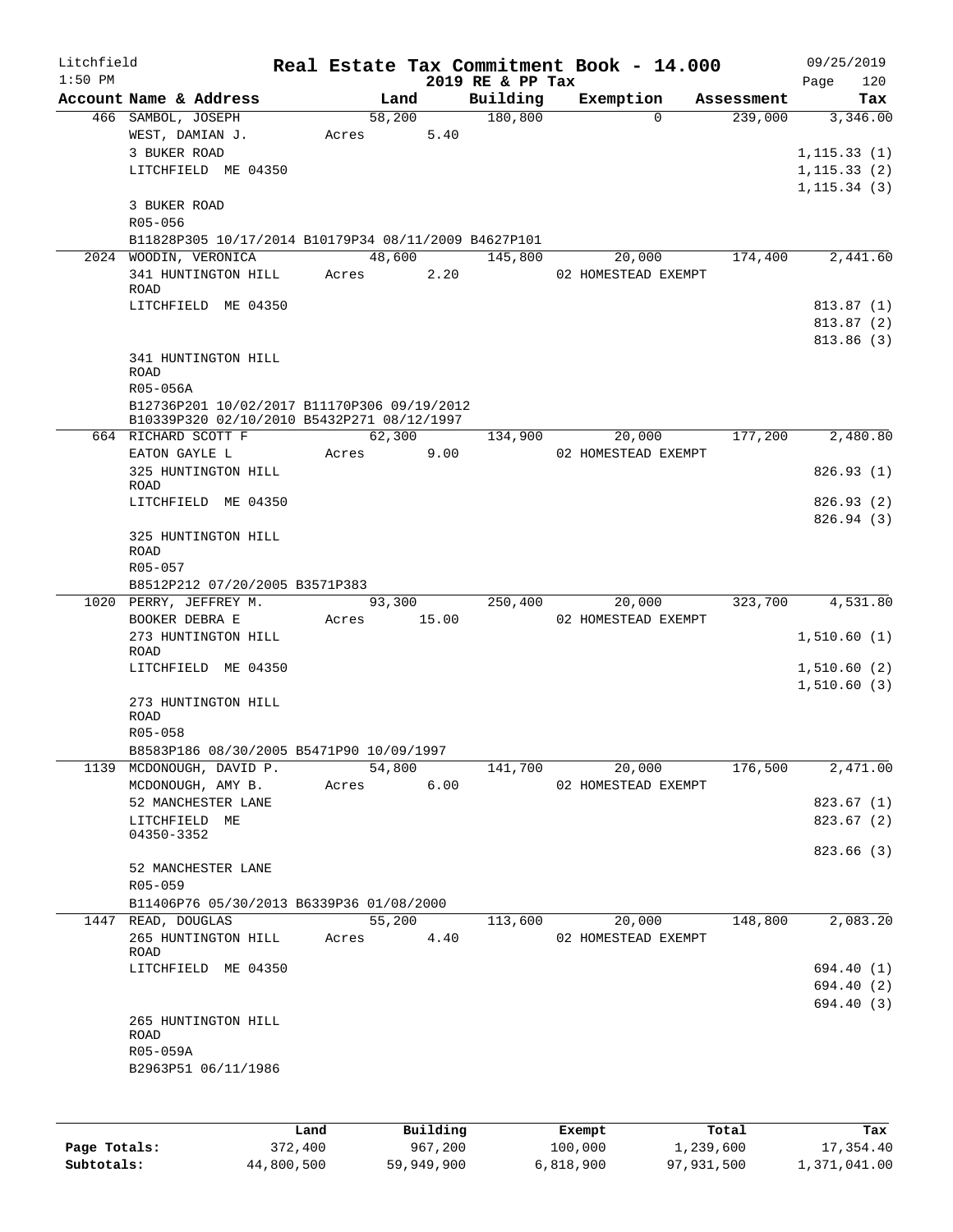| Litchfield   |                                                                                                     |       |                |                              | Real Estate Tax Commitment Book - 14.000 |                      | 09/25/2019              |
|--------------|-----------------------------------------------------------------------------------------------------|-------|----------------|------------------------------|------------------------------------------|----------------------|-------------------------|
| $1:50$ PM    |                                                                                                     |       |                | 2019 RE & PP Tax<br>Building |                                          |                      | Page<br>121             |
|              | Account Name & Address<br>2831 CHARLES A. MANCHESTER,                                               |       | Land<br>36,600 | 0                            | Exemption<br>0                           | Assessment<br>36,600 | Tax<br>512.40           |
|              | III LIVING TRUST<br>ELIZABETH J. MANCHESTER Acres                                                   |       | 39.00          |                              |                                          |                      |                         |
|              | LIVING TRUST<br>CHARLES A. & ELIZABETH<br>J. MANCHESTER                                             |       |                |                              |                                          |                      | 170.80(1)               |
|              | (TRUSTEES)<br>P O BOX 99                                                                            |       |                |                              |                                          |                      |                         |
|              | LITCHFIELD ME 04350                                                                                 |       |                |                              |                                          |                      | 170.80(2)<br>170.80(3)  |
|              | MANCHESTER LANE                                                                                     |       |                |                              |                                          |                      |                         |
|              | R05-059B<br>B12469P54 10/25/2016                                                                    |       |                |                              |                                          |                      |                         |
|              | 1185 MCFARLAND ERIC A                                                                               |       | 72,600         | 0                            | 0                                        | 72,600               | 1,016.40                |
|              | 9 NETTERS WAY                                                                                       | Acres | 2.60           |                              |                                          |                      |                         |
|              | HARPSWELL ME 04079                                                                                  |       |                |                              |                                          |                      | 338.80(1)               |
|              |                                                                                                     |       |                |                              |                                          |                      | 338.80 (2)<br>338.80(3) |
|              | MANCHESTER LANE                                                                                     |       |                |                              |                                          |                      |                         |
|              | R05-060                                                                                             |       |                |                              |                                          |                      |                         |
|              | B10697P231 03/30/2011 B9913P310 11/21/2008 B5299P43<br>09/17/1998                                   |       |                |                              |                                          |                      |                         |
|              | 1186 STOTZ-MCFARLAND, DARREN                                                                        |       | 60,800         | 98,700                       | 0                                        | 159,500              | 2, 233.00               |
|              | MCFARLAND, ERIC A<br>9 NETTERS WAY                                                                  | Acres | 7.00           |                              |                                          |                      | 744.33 (1)              |
|              | HARPSWELL ME 04079                                                                                  |       |                |                              |                                          |                      | 744.33 (2)              |
|              |                                                                                                     |       |                |                              |                                          |                      | 744.34 (3)              |
|              | MANCHESTER LANE<br>R05-061                                                                          |       |                |                              |                                          |                      |                         |
|              | B10697P231 03/30/2011 B10697P229 03/30/2011                                                         |       |                |                              |                                          |                      |                         |
|              | B10518P287 09/02/2010 B10490P221 08/04/2010<br>B9913P308 11/21/2008 B5299P43 01/22/1997             |       |                |                              |                                          |                      |                         |
|              | 2119 DUNN, CHRISTOPHER                                                                              |       | 47,100         | 165,500                      | 0                                        | 212,600              | 2,976.40                |
|              | THOMAS<br>DUNN, CHANTEL MARIE                                                                       | Acres | 1.71           |                              |                                          |                      |                         |
|              | 5 MANCHESTER LANE                                                                                   |       |                |                              |                                          |                      | 992.13 (1)              |
|              | LITCHFIELD ME 04350                                                                                 |       |                |                              |                                          |                      | 992.13 (2)              |
|              | 5 MANCHESTER LANE                                                                                   |       |                |                              |                                          |                      | 992.14 (3)              |
|              | R05-061A                                                                                            |       |                |                              |                                          |                      |                         |
|              | B12461P168 11/04/2016 B11804P251 09/19/2014<br>B10783P195 07/19/2011 B8643P186 10/07/2005 B5737P141 |       |                |                              |                                          |                      |                         |
|              | 2837 MCFARLAND ERIC A                                                                               |       | 106,400        | 0                            | 0                                        | 106,400              | 1,489.60                |
|              | MCFARLAND WAYNE W                                                                                   | Acres | 28.00          |                              |                                          |                      |                         |
|              | 9 NETTERS WAY<br>HARPSWELL ME 04079                                                                 |       |                |                              |                                          |                      | 496.53 (1)<br>496.53(2) |
|              |                                                                                                     |       |                |                              |                                          |                      | 496.54 (3)              |
|              |                                                                                                     |       |                |                              |                                          |                      |                         |
|              | R05-061B<br>B5299P43                                                                                |       |                |                              |                                          |                      |                         |
| 1238         | BOUTIN, DANIEL                                                                                      |       | 43,700         | 4,300                        | 0                                        | 48,000               | 672.00                  |
|              | 1023 LITCHFIELD ROAD                                                                                | Acres | 0.90           |                              |                                          |                      |                         |
|              | SABATTUS ME 04280                                                                                   |       |                |                              |                                          |                      | 224.00(1)<br>224.00(2)  |
|              |                                                                                                     |       |                |                              |                                          |                      | 224.00(3)               |
|              | 205 HUNTINGTON HILL                                                                                 |       |                |                              |                                          |                      |                         |
|              | ROAD<br>R05-062                                                                                     |       |                |                              |                                          |                      |                         |
|              | B5895P347 03/17/1999                                                                                |       |                |                              |                                          |                      |                         |
|              |                                                                                                     |       |                |                              |                                          |                      |                         |
|              |                                                                                                     | Land  | Building       |                              | Exempt                                   | Total                | Tax                     |
| Page Totals: | 367,200                                                                                             |       | 268,500        |                              | 0                                        | 635,700              | 8,899.80                |

**Subtotals:** 45,167,700 60,218,400 6,818,900 98,567,200 1,379,940.80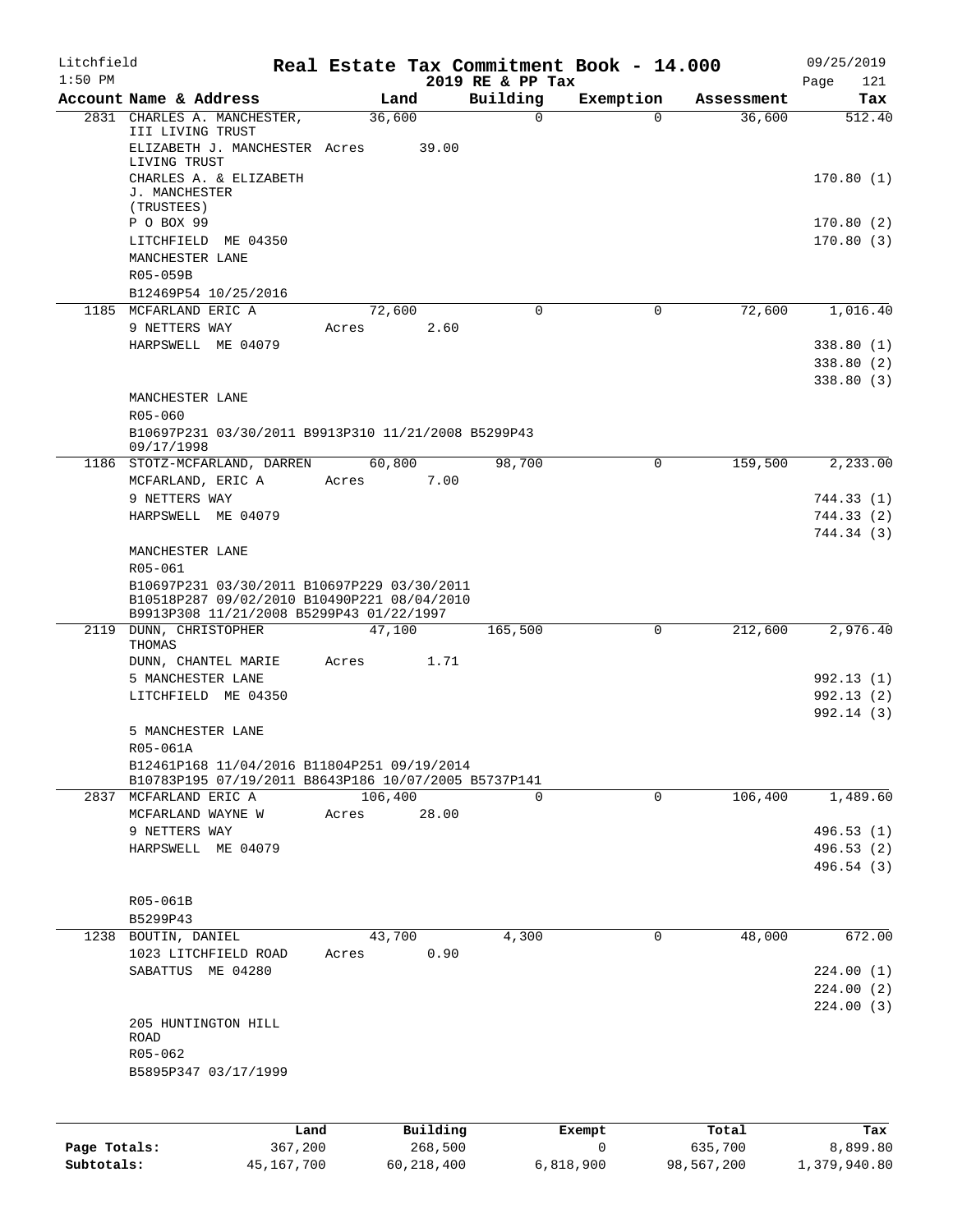| Litchfield   |                                                     |              |       |             |                              |           | Real Estate Tax Commitment Book - 14.000 |            | 09/25/2019             |
|--------------|-----------------------------------------------------|--------------|-------|-------------|------------------------------|-----------|------------------------------------------|------------|------------------------|
| $1:50$ PM    | Account Name & Address                              |              |       | Land        | 2019 RE & PP Tax<br>Building |           | Exemption                                | Assessment | 122<br>Page<br>Tax     |
|              | 1436 MCDONNELL, JAMES L.                            |              |       | 45,000      | 27,300                       |           | 26,000                                   | 46,300     | 648.20                 |
|              | 207 HUNTINGTON HILL<br>ROAD                         |              | Acres | 1.00        |                              |           | 02 HOMESTEAD EXEMPT                      |            |                        |
|              | LITCHFIELD ME 04350                                 |              |       |             |                              |           | 03 VETERANS EXEMPT                       |            | 216.07(1)              |
|              |                                                     |              |       |             |                              |           |                                          |            | 216.07(2)              |
|              |                                                     |              |       |             |                              |           |                                          |            | 216.06(3)              |
|              | 207 HUNTINGTON HILL                                 |              |       |             |                              |           |                                          |            |                        |
|              | <b>ROAD</b>                                         |              |       |             |                              |           |                                          |            |                        |
|              | R05-062A                                            |              |       |             |                              |           |                                          |            |                        |
|              | B6908P346                                           |              |       |             |                              |           |                                          |            |                        |
|              | 2846 LOVERING, MARK                                 |              |       | 0           | 47,000                       |           | 0                                        | 47,000     | 658.00                 |
|              | LOVERING, JESSICA                                   |              |       |             |                              |           |                                          |            |                        |
|              | 205 HUNTINGTON HILL                                 |              |       |             |                              |           |                                          |            | 219.33(1)              |
|              | ROAD<br>LITCHFIELD ME 04350                         |              |       |             |                              |           |                                          |            |                        |
|              |                                                     |              |       |             |                              |           |                                          |            | 219.33(2)<br>219.34(3) |
|              |                                                     |              |       |             |                              |           |                                          |            |                        |
|              | 205 HUNTINGTON HILL<br><b>ROAD</b>                  |              |       |             |                              |           |                                          |            |                        |
|              | R05-062-ON                                          |              |       |             |                              |           |                                          |            |                        |
|              | 1749 TRAVERS, RUTH                                  |              |       | 45,000      | 52,100                       |           | 20,000                                   | 77,100     | 1,079.40               |
|              | TRAVERS, FLINT B.                                   |              | Acres | 1.00        |                              |           | 02 HOMESTEAD EXEMPT                      |            |                        |
|              | 199 HUNTINGTON HILL                                 |              |       |             |                              |           |                                          |            | 359.80(1)              |
|              | ROAD                                                |              |       |             |                              |           |                                          |            |                        |
|              | LITCHFIELD ME 04350                                 |              |       |             |                              |           |                                          |            | 359.80(2)              |
|              |                                                     |              |       |             |                              |           |                                          |            | 359.80(3)              |
|              | 199 HUNTINGTON HILL                                 |              |       |             |                              |           |                                          |            |                        |
|              | ROAD                                                |              |       |             |                              |           |                                          |            |                        |
|              | R05-063                                             |              |       |             |                              |           |                                          |            |                        |
|              | B12019P23 06/22/2015 B5916P248 B1538P282 12/05/1970 |              |       |             |                              |           |                                          |            |                        |
|              | 1223 WING, LYLE K.                                  |              |       | 73,500      | 141,900                      |           | 20,000                                   | 195,400    | 2,735.60               |
|              | 191 HUNTINGTON HILL                                 |              |       | Acres 28.00 |                              |           | 02 HOMESTEAD EXEMPT                      |            |                        |
|              | ROAD<br>LITCHFIELD ME 04350                         |              |       |             |                              |           |                                          |            | 911.87(1)              |
|              |                                                     |              |       |             |                              |           |                                          |            | 911.87(2)              |
|              |                                                     |              |       |             |                              |           |                                          |            | 911.86(3)              |
|              | 191 HUNTINGTON HILL                                 |              |       |             |                              |           |                                          |            |                        |
|              | ROAD                                                |              |       |             |                              |           |                                          |            |                        |
|              | R05-064                                             |              |       |             |                              |           |                                          |            |                        |
|              | B5916P248 04/09/1999                                |              |       |             |                              |           |                                          |            |                        |
|              | 1259 MULHERIN, CYNTHIA                              |              |       | 44,500      | 83,700                       |           | 20,000                                   | 108,200    | 1,514.80               |
|              | 183 HUNTINGTON HILL                                 |              | Acres | 0.96        |                              |           | 02 HOMESTEAD EXEMPT                      |            |                        |
|              | ROAD                                                |              |       |             |                              |           |                                          |            |                        |
|              | LITCHFIELD ME 04350                                 |              |       |             |                              |           |                                          |            | 504.93(1)              |
|              |                                                     |              |       |             |                              |           |                                          |            | 504.93(2)              |
|              |                                                     |              |       |             |                              |           |                                          |            | 504.94(3)              |
|              | 183 HUNTINGTON HILL                                 |              |       |             |                              |           |                                          |            |                        |
|              | ROAD                                                |              |       |             |                              |           |                                          |            |                        |
|              | $R05 - 064 - 1$                                     |              |       |             |                              |           |                                          |            |                        |
|              | B2693P321 06/15/1984                                |              |       |             |                              |           |                                          |            |                        |
|              | 1939 MULHERIN, FORREST                              |              |       | 45,000      | 0                            |           | 0                                        | 45,000     | 630.00                 |
|              | C/O GARY MULHERIN JR.                               |              | Acres | 1.00        |                              |           |                                          |            |                        |
|              | 183 HUNTINGTON HILL<br>ROAD                         |              |       |             |                              |           |                                          |            | 210.00(1)              |
|              | LITCHFIELD ME 04350                                 |              |       |             |                              |           |                                          |            | 210.00(2)              |
|              |                                                     |              |       |             |                              |           |                                          |            | 210.00(3)              |
|              | 183 HUNTINGTON HILL                                 |              |       |             |                              |           |                                          |            |                        |
|              | <b>ROAD</b>                                         |              |       |             |                              |           |                                          |            |                        |
|              | $R05 - 064 - 1 - A$                                 |              |       |             |                              |           |                                          |            |                        |
|              | B834P247 05/16/1947                                 |              |       |             |                              |           |                                          |            |                        |
|              |                                                     |              |       |             |                              |           |                                          |            |                        |
|              |                                                     |              |       |             |                              |           |                                          |            |                        |
|              |                                                     | Land         |       | Building    |                              |           | Exempt                                   | Total      | Tax                    |
| Page Totals: |                                                     | 253,000      |       | 352,000     |                              |           | 86,000                                   | 519,000    | 7,266.00               |
| Subtotals:   |                                                     | 45, 420, 700 |       | 60,570,400  |                              | 6,904,900 |                                          | 99,086,200 | 1,387,206.80           |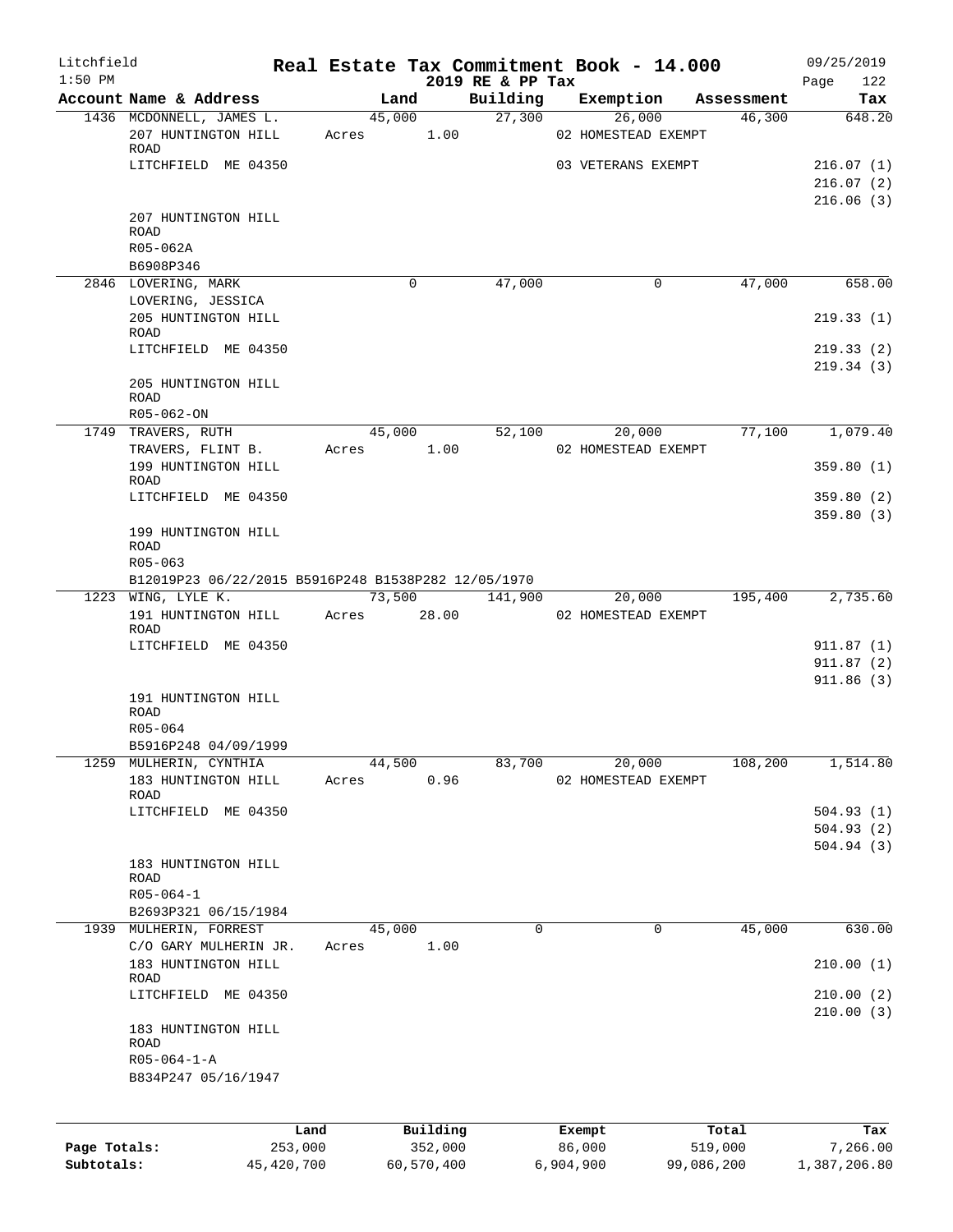| Litchfield<br>$1:50$ PM |                                                                                              |                       |          | 2019 RE & PP Tax | Real Estate Tax Commitment Book - 14.000 |            | 09/25/2019<br>123<br>Page  |
|-------------------------|----------------------------------------------------------------------------------------------|-----------------------|----------|------------------|------------------------------------------|------------|----------------------------|
|                         | Account Name & Address                                                                       |                       | Land     | Building         | Exemption                                | Assessment | Tax                        |
|                         | 1262 MULHERIN, GARY JR.<br>183 HUNTINGTON HILL<br>ROAD<br>LITCHFIELD ME 04350                |                       | $\Omega$ | 5,500            | 5,500<br>02 HOMESTEAD EXEMPT             | $\Omega$   | 0.00                       |
|                         | 183 HUNTINGTON HILL<br><b>ROAD</b>                                                           |                       |          |                  |                                          |            |                            |
|                         | $R05 - 064 - 1 - A - ON$<br>1893 WILLIAMS, LAUREL A. (                                       | 90,500                |          | 123,300          | 0                                        | 213,800    | 2,993.20                   |
|                         | LIFE ESTATE)<br>MARION S. WILLIAMS                                                           | Acres                 | 151.00   |                  |                                          |            |                            |
|                         | TRUST<br>202 HUNTINGTON HILL                                                                 |                       |          |                  |                                          |            | 997.73 (1)                 |
|                         | <b>ROAD</b><br>LITCHFIELD ME 04350                                                           |                       |          |                  |                                          |            | 997.73 (2)                 |
|                         | 202 HUNTINGTON HILL<br><b>ROAD</b><br>R05-065<br>B12225P172 01/11/2016 B11543P105 10/17/2013 |                       |          |                  |                                          |            | 997.74 (3)                 |
|                         | B3536P201                                                                                    |                       |          |                  |                                          |            |                            |
|                         | 2856 GOULET, RAYMOND E. II<br>P.O. BOX 129                                                   | 69,700<br>Acres 29.00 |          | 139,300          | 0                                        | 209,000    | 2,926.00                   |
|                         | SABATTUS ME 04280                                                                            |                       |          |                  |                                          |            | 975.33(1)                  |
|                         |                                                                                              |                       |          |                  |                                          |            | 975.33(2)<br>975.34(3)     |
|                         | HUNTINGTON HILL ROAD<br>R05-065A<br>B11769P78 08/12/2014                                     |                       |          |                  |                                          |            |                            |
|                         | 1731 THOMPSON, ROBERT J<br>139 LIBBY ROAD                                                    | 69,200<br>Acres       | 19.30    | 146,300          | 20,000<br>02 HOMESTEAD EXEMPT            | 195,500    | 2,737.00                   |
|                         | LITCHFIELD ME 04350                                                                          |                       |          |                  |                                          |            | 912.33(1)                  |
|                         |                                                                                              |                       |          |                  |                                          |            | 912.33(2)                  |
|                         | 139 LIBBY ROAD<br>R05-066                                                                    |                       |          |                  |                                          |            | 912.34(3)                  |
|                         | B2025P167                                                                                    |                       |          |                  |                                          |            |                            |
|                         | 1420 PULK, JOHN C                                                                            | 61,500                |          | 243,500          | 20,000                                   | 285,000    | 3,990.00                   |
|                         | 15 STONE LANE                                                                                | Acres                 | 8.00     |                  | 02 HOMESTEAD EXEMPT                      |            |                            |
|                         | LITCHFIELD ME 04350                                                                          |                       |          |                  |                                          |            | 1,330.00(1)                |
|                         |                                                                                              |                       |          |                  |                                          |            | 1,330.00(2)<br>1,330.00(3) |
|                         | 15 STONE LANE<br>R05-066A                                                                    |                       |          |                  |                                          |            |                            |
|                         | B10705P155 04/11/2011 B3157P301 05/22/1987                                                   |                       |          |                  |                                          |            | 2,146.20                   |
|                         | 1687 STONE, BERNARD D<br>22 STONE LANE                                                       | Acres 1.30            | 45,900   | 127,400          | 20,000<br>02 HOMESTEAD EXEMPT            | 153,300    |                            |
|                         | LITCHFIELD ME 04350                                                                          |                       |          |                  |                                          |            | 715.40(1)                  |
|                         |                                                                                              |                       |          |                  |                                          |            | 715.40(2)                  |
|                         |                                                                                              |                       |          |                  |                                          |            | 715.40(3)                  |
|                         | 22 STONE LANE<br>R05-066B                                                                    |                       |          |                  |                                          |            |                            |
|                         | B10531P273 09/17/2010 B6719P217 12/04/2001 B3583P194<br>07/24/1989                           |                       |          |                  |                                          |            |                            |

|              | Land       | Building   | Exempt    | Total       | Tax          |
|--------------|------------|------------|-----------|-------------|--------------|
| Page Totals: | 336,800    | 785,300    | 65,500    | 1,056,600   | 14,792.40    |
| Subtotals:   | 45,757,500 | 61,355,700 | 6,970,400 | 100,142,800 | 1,401,999.20 |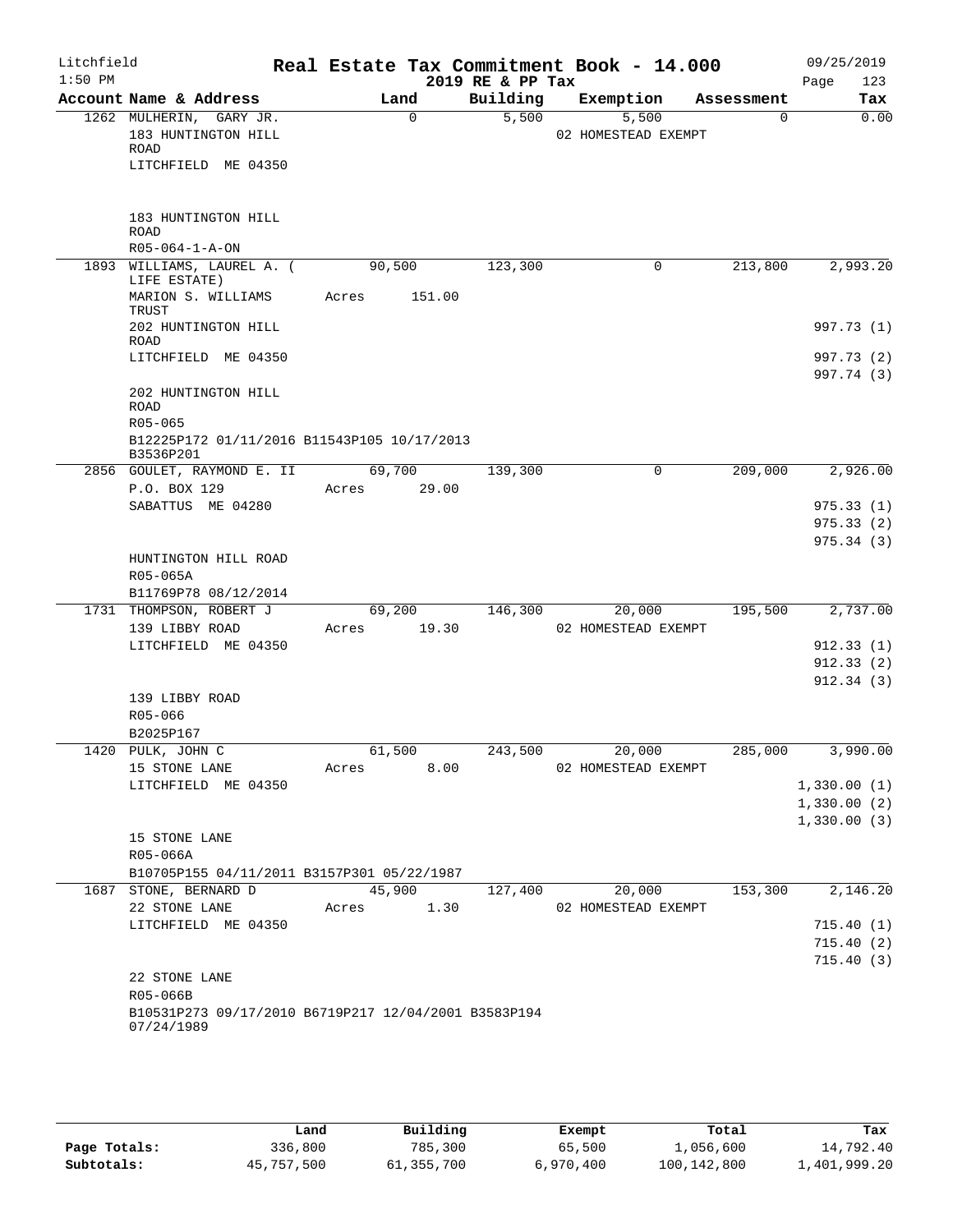| Litchfield |                                                     |             |        |       | Real Estate Tax Commitment Book - 14.000 |                     |             |            |      | 09/25/2019             |
|------------|-----------------------------------------------------|-------------|--------|-------|------------------------------------------|---------------------|-------------|------------|------|------------------------|
| $1:50$ PM  |                                                     |             |        |       | 2019 RE & PP Tax                         |                     |             |            | Page | 124                    |
|            | Account Name & Address                              |             | Land   |       | Building                                 |                     | Exemption   | Assessment |      | Tax                    |
|            | 2459 DUMAIS, VINCENT &<br>VERONICA                  |             | 51,000 |       | 254,900                                  |                     | 20,000      | 285,900    |      | 4,002.60               |
|            | 45 STONE LANE                                       | Acres       |        | 3.00  |                                          | 02 HOMESTEAD EXEMPT |             |            |      |                        |
|            | Litchfield ME 04350                                 |             |        |       |                                          |                     |             |            |      | 1,334.20(1)            |
|            |                                                     |             |        |       |                                          |                     |             |            |      | 1,334.20(2)            |
|            |                                                     |             |        |       |                                          |                     |             |            |      | 1,334.20(3)            |
|            | 45 STONE LANE                                       |             |        |       |                                          |                     |             |            |      |                        |
|            | R05-066C                                            |             |        |       |                                          |                     |             |            |      |                        |
|            | B8360P117 03/31/2005                                |             |        |       |                                          |                     |             |            |      |                        |
|            | 87 BEAL, RICHARD L                                  |             | 23,900 |       | $\Omega$                                 |                     | $\mathbf 0$ | 23,900     |      | 334.60                 |
|            | 40 BEALS LANE                                       | Acres 81.00 |        |       |                                          |                     |             |            |      |                        |
|            | LITCHFIELD ME 04350                                 |             |        |       |                                          |                     |             |            |      | 111.53(1)              |
|            |                                                     |             |        |       |                                          |                     |             |            |      | 111.53(2)              |
|            |                                                     |             |        |       |                                          |                     |             |            |      | 111.54(3)              |
|            | LIBBY ROAD                                          |             |        |       |                                          |                     |             |            |      |                        |
|            | R05-067                                             |             |        |       |                                          |                     |             |            |      |                        |
|            | B2570P83                                            |             |        |       |                                          |                     |             |            |      |                        |
|            | 1486 RIDLEY, GLEN & JEAN<br>HIGGINS                 |             | 80,900 |       | 50,100                                   |                     | 20,000      | 111,000    |      | 1,554.00               |
|            | HIGGINS, JEAN                                       | Acres       |        | 80.00 |                                          | 02 HOMESTEAD EXEMPT |             |            |      |                        |
|            | P. O. BOX 231                                       |             |        |       |                                          |                     |             |            |      | 518.00(1)              |
|            | LITCHFIELD ME 04350                                 |             |        |       |                                          |                     |             |            |      | 518.00(2)              |
|            |                                                     |             |        |       |                                          |                     |             |            |      | 518.00(3)              |
|            | 2607 HALLOWELL ROAD                                 |             |        |       |                                          |                     |             |            |      |                        |
|            | R06-001                                             |             |        |       |                                          |                     |             |            |      |                        |
|            | B6231P145                                           |             |        |       |                                          |                     |             |            |      |                        |
|            | 1493 RIDLEY, GORDON M                               |             | 48,000 |       | 42,400                                   |                     | 20,000      | 70,400     |      | 985.60                 |
|            | PO BOX 74                                           | Acres       |        | 2.00  |                                          | 02 HOMESTEAD EXEMPT |             |            |      |                        |
|            | LITCHFIELD ME 04350                                 |             |        |       |                                          |                     |             |            |      | 328.53(1)              |
|            |                                                     |             |        |       |                                          |                     |             |            |      | 328.53(2)              |
|            |                                                     |             |        |       |                                          |                     |             |            |      | 328.54(3)              |
|            | 2573 HALLOWELL & 2583                               |             |        |       |                                          |                     |             |            |      |                        |
|            | HALLOWELL                                           |             |        |       |                                          |                     |             |            |      |                        |
|            | R06-002                                             |             |        |       |                                          |                     |             |            |      |                        |
|            | B1534P890                                           |             |        |       |                                          |                     |             |            |      |                        |
|            | 1815 GAGE, ERIC                                     |             | 68,600 |       | 113,000                                  |                     | 20,000      | 161,600    |      | 2,262.40               |
|            | GAGE, BETHANY                                       | Acres       |        | 40.00 |                                          | 02 HOMESTEAD EXEMPT |             |            |      | 754.13 (1)             |
|            | 2549 HALLOWELL ROAD                                 |             |        |       |                                          |                     |             |            |      |                        |
|            | LITCHFIELD ME 04350                                 |             |        |       |                                          |                     |             |            |      | 754.13(2)<br>754.14(3) |
|            | 2549 HALLOWELL ROAD                                 |             |        |       |                                          |                     |             |            |      |                        |
|            | R06-003                                             |             |        |       |                                          |                     |             |            |      |                        |
|            | B12052P104 07/24/2015 B11272P50 12/26/2012 B3653P94 |             |        |       |                                          |                     |             |            |      |                        |
|            | 1200 MCKEON, SHAWN                                  |             | 75,500 |       | 117,500                                  |                     | 20,000      | 173,000    |      | 2,422.00               |
|            | 2535 HALLOWELL ROAD                                 | Acres       |        | 32.00 |                                          | 02 HOMESTEAD EXEMPT |             |            |      |                        |
|            | LITCHFIELD ME 04350                                 |             |        |       |                                          |                     |             |            |      | 807.33 (1)             |
|            |                                                     |             |        |       |                                          |                     |             |            |      | 807.33 (2)             |
|            |                                                     |             |        |       |                                          |                     |             |            |      | 807.34(3)              |
|            | 2535 HALLOWELL ROAD                                 |             |        |       |                                          |                     |             |            |      |                        |
|            | R06-004                                             |             |        |       |                                          |                     |             |            |      |                        |
|            | B4632P137                                           |             |        |       |                                          |                     |             |            |      |                        |

|              | Land       | Building   | Exempt    | Total       | Tax          |
|--------------|------------|------------|-----------|-------------|--------------|
| Page Totals: | 347,900    | 577,900    | 100,000   | 825,800     | 11,561.20    |
| Subtotals:   | 46,105,400 | 61,933,600 | 7,070,400 | 100,968,600 | 1,413,560.40 |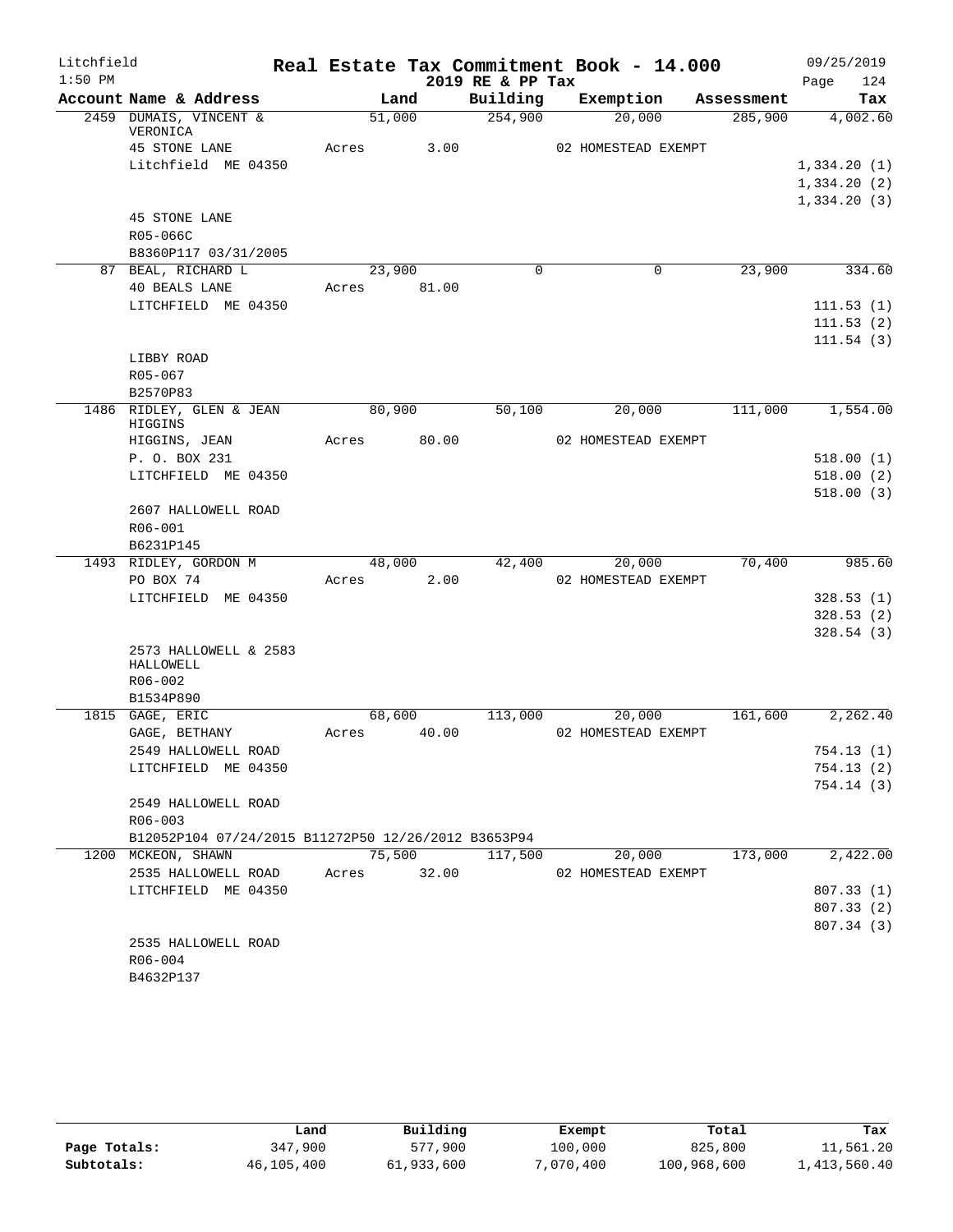| Litchfield |                                                      |                      |       |                  | Real Estate Tax Commitment Book - 14.000 |            | 09/25/2019  |
|------------|------------------------------------------------------|----------------------|-------|------------------|------------------------------------------|------------|-------------|
| $1:50$ PM  |                                                      |                      |       | 2019 RE & PP Tax |                                          |            | 125<br>Page |
|            | Account Name & Address                               | Land                 |       | Building         | Exemption                                | Assessment | Tax         |
|            | 465 BABICKI, ANNMARIE                                | 45,000               |       | 142,100          | 20,000                                   | 167,100    | 2,339.40    |
|            | 2517 HALLOWELL ROAD                                  | Acres 1.00           |       |                  | 02 HOMESTEAD EXEMPT                      |            |             |
|            | LITCHFIELD ME 04350                                  |                      |       |                  |                                          |            | 779.80(1)   |
|            |                                                      |                      |       |                  |                                          |            | 779.80(2)   |
|            | 2517 HALLOWELL ROAD                                  |                      |       |                  |                                          |            | 779.80(3)   |
|            | R06-005                                              |                      |       |                  |                                          |            |             |
|            | B4751P160 B99P382 09/13/1999                         |                      |       |                  |                                          |            |             |
|            | 644 MCGINNESS, THOMAS L.                             | 59,100               |       | $\Omega$         | $\Omega$                                 | 59,100     | 827.40      |
|            | 16 BALLARD SREET                                     | Acres 18.00          |       |                  |                                          |            |             |
|            | S PORTLAND ME                                        |                      |       |                  |                                          |            | 275.80(1)   |
|            | 04106-2705                                           |                      |       |                  |                                          |            |             |
|            |                                                      |                      |       |                  |                                          |            | 275.80(2)   |
|            |                                                      |                      |       |                  |                                          |            | 275.80(3)   |
|            | HALLOWELL ROAD<br>R06-006                            |                      |       |                  |                                          |            |             |
|            | B11501P33 08/26/2013 B9223P89 12/12/2006 B1515P437   |                      |       |                  |                                          |            |             |
|            | 01/28/1966                                           |                      |       |                  |                                          |            |             |
|            | 645 MCGINNESS, THOMAS L. 70,400                      |                      |       | 81,900           | 0                                        | 152,300    | 2,132.20    |
|            | 16 BALLARD ST                                        | Acres                | 5.60  |                  |                                          |            |             |
|            | S. PORTLAND ME 04106                                 |                      |       |                  |                                          |            | 710.73(1)   |
|            |                                                      |                      |       |                  |                                          |            | 710.73(2)   |
|            |                                                      |                      |       |                  |                                          |            | 710.74(3)   |
|            | 75 LOON POND LANE<br>R06-007                         |                      |       |                  |                                          |            |             |
|            | B12134P213 10/08/2015 B11501P33 08/26/2013 B1472P219 |                      |       |                  |                                          |            |             |
|            | 1098 LOUBIER, JOSEPH W                               |                      |       | 50,700 125,100   | 20,000                                   | 155,800    | 2,181.20    |
|            | 2507 HALLOWELL ROAD                                  | Acres 2.90           |       |                  | 02 HOMESTEAD EXEMPT                      |            |             |
|            | LITCHFIELD ME 04350                                  |                      |       |                  |                                          |            | 727.07(1)   |
|            |                                                      |                      |       |                  |                                          |            | 727.07(2)   |
|            |                                                      |                      |       |                  |                                          |            | 727.06(3)   |
|            | 2507 HALLOWELL ROAD                                  |                      |       |                  |                                          |            |             |
|            | R06-008                                              |                      |       |                  |                                          |            |             |
|            | B4859P303                                            |                      |       |                  |                                          |            |             |
|            | 956 BLISS, JENNIFER H.<br>BLISS, VANESSA J.          | 60,200<br>Acres 6.24 |       | 130,100          | $\mathbf 0$                              | 190,300    | 2,664.20    |
|            | 2499 HALLOWELL ROAD                                  |                      |       |                  |                                          |            | 888.07 (1)  |
|            | LITCHFIELD ME 04350                                  |                      |       |                  |                                          |            | 888.07 (2)  |
|            |                                                      |                      |       |                  |                                          |            | 888.06 (3)  |
|            | 2499 HALLOWELL ROAD                                  |                      |       |                  |                                          |            |             |
|            | $R06 - 009$                                          |                      |       |                  |                                          |            |             |
|            | B12156P159 10/29/2015 B12156P157 10/29/2015          |                      |       |                  |                                          |            |             |
|            | B11594P255 12/18/2013 B6527P307 06/19/2001           |                      |       |                  |                                          |            |             |
|            | 2128 HEMPSTEAD, PAUL                                 | 80,100               |       | 213,500          | 20,000                                   | 273,600    | 3,830.40    |
|            | HEMPSTEAD, MARLENE<br>P.O. BOX 1120                  | Acres                | 19.98 |                  | 02 HOMESTEAD EXEMPT                      |            | 1,276.80(1) |
|            | SABATTUS ME 04280                                    |                      |       |                  |                                          |            | 1,276.80(2) |
|            |                                                      |                      |       |                  |                                          |            | 1,276.80(3) |
|            | 51 LOON POND LANE                                    |                      |       |                  |                                          |            |             |
|            | R06-009A                                             |                      |       |                  |                                          |            |             |
|            | B11631P152 02/17/2014 B11631P129 02/20/2014          |                      |       |                  |                                          |            |             |
|            | B11631P126 02/11/2014 B9223P91 12/12/2006 B6131P65   |                      |       |                  |                                          |            |             |
|            | 01/06/2000                                           |                      |       |                  |                                          |            |             |

|              | Land       | Building   | Exempt   | Total       | Tax          |
|--------------|------------|------------|----------|-------------|--------------|
| Page Totals: | 365,500    | 692,700    | 60,000   | 998,200     | 13,974.80    |
| Subtotals:   | 46,470,900 | 62,626,300 | ,130,400 | 101,966,800 | 1,427,535.20 |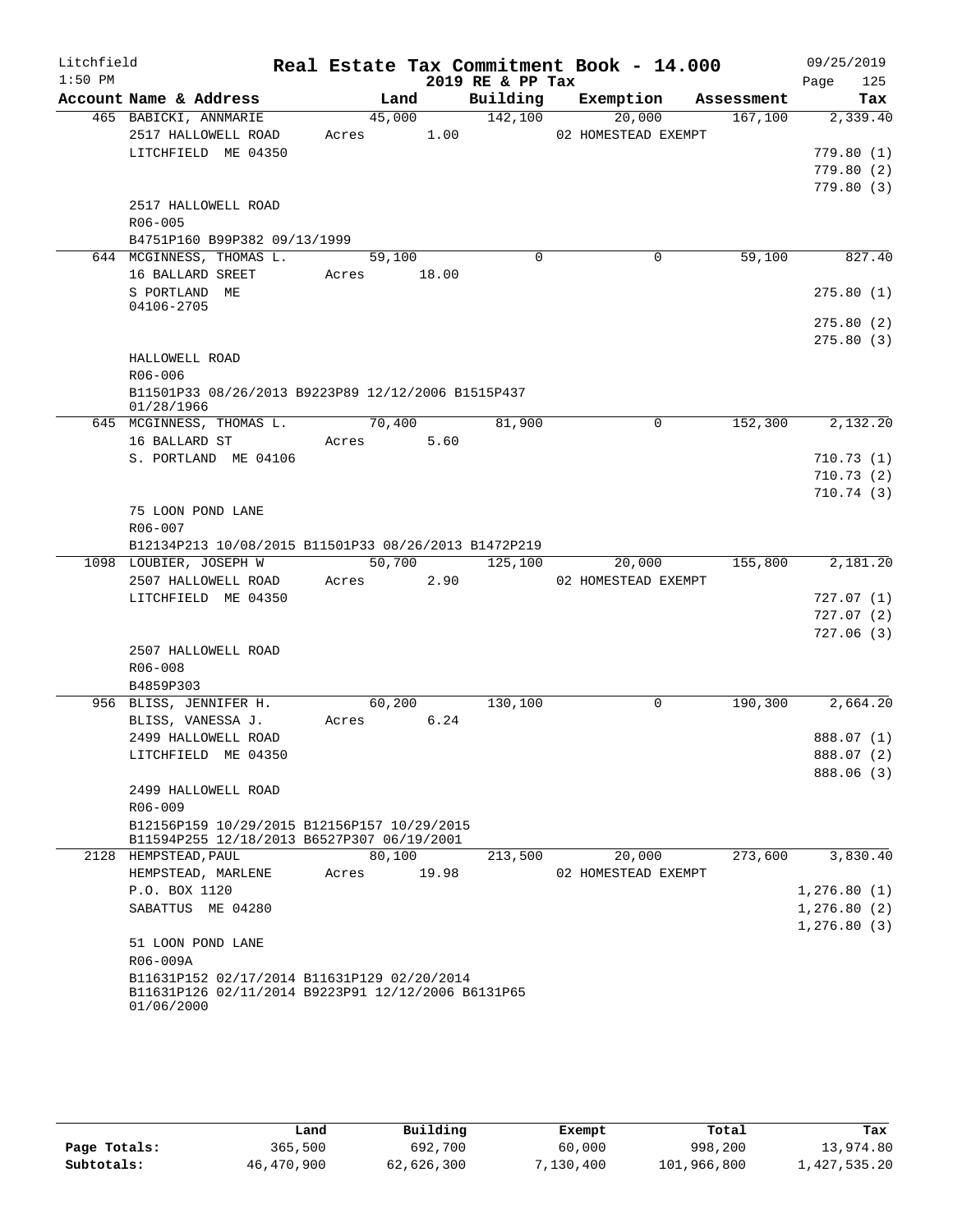| Litchfield   |                                                                     |            | Real Estate Tax Commitment Book - 14.000 |                              |                     |                     |                       | 09/25/2019      |
|--------------|---------------------------------------------------------------------|------------|------------------------------------------|------------------------------|---------------------|---------------------|-----------------------|-----------------|
| $1:50$ PM    | Account Name & Address                                              |            | Land                                     | 2019 RE & PP Tax<br>Building | Exemption           |                     |                       | 126<br>Page     |
|              | 1633 SMITH, THEODORE                                                |            | 68,500                                   | 143,600                      |                     | 26,000              | Assessment<br>186,100 | Tax<br>2,605.40 |
|              | 12 LIBBY ROAD                                                       |            | Acres 18.00                              |                              | 03 VETERANS EXEMPT  |                     |                       |                 |
|              | LITCHFIELD ME 04350                                                 |            |                                          |                              |                     | 02 HOMESTEAD EXEMPT |                       | 868.47(1)       |
|              |                                                                     |            |                                          |                              |                     |                     |                       | 868.47 (2)      |
|              |                                                                     |            |                                          |                              |                     |                     |                       | 868.46(3)       |
|              | 12 LIBBY ROAD                                                       |            |                                          |                              |                     |                     |                       |                 |
|              | R06-010                                                             |            |                                          |                              |                     |                     |                       |                 |
|              | B1486P396                                                           |            |                                          |                              |                     |                     |                       |                 |
|              | 1710 TARR, ERWIN                                                    |            | 51,100                                   | 78,100                       |                     | 26,000              | 103,200               | 1,444.80        |
|              | TARR SUSAN                                                          | Acres      | 3.04                                     |                              | 02 HOMESTEAD EXEMPT |                     |                       |                 |
|              | 2443 HALLOWELL ROAD                                                 |            |                                          |                              | 03 VETERANS EXEMPT  |                     |                       | 481.60 (1)      |
|              | LITCHFIELD ME 04350                                                 |            |                                          |                              |                     |                     |                       | 481.60 (2)      |
|              |                                                                     |            |                                          |                              |                     |                     |                       | 481.60 (3)      |
|              | 2443 HALLOWELL ROAD                                                 |            |                                          |                              |                     |                     |                       |                 |
|              | R06-010A                                                            |            |                                          |                              |                     |                     |                       |                 |
|              |                                                                     |            |                                          |                              |                     |                     |                       |                 |
|              | 2294 VANNAH, DARRYL & ANGELA                                        |            | 48,000                                   | 113,000                      |                     | $\mathbf 0$         | 161,000               | 2,254.00        |
|              | 2433 HALLOWELL ROAD                                                 |            | 2.00<br>Acres                            |                              |                     |                     |                       |                 |
|              | LITCHFIELD ME 04350                                                 |            |                                          |                              |                     |                     |                       | 751.33(1)       |
|              |                                                                     |            |                                          |                              |                     |                     |                       | 751.33(2)       |
|              |                                                                     |            |                                          |                              |                     |                     |                       | 751.34(3)       |
|              | 2433 HALLOWELL ROAD                                                 |            |                                          |                              |                     |                     |                       |                 |
|              | R06-010B                                                            |            |                                          |                              |                     |                     |                       |                 |
|              | B11963P91 04/17/2015 B7035P276 08/22/2002                           |            |                                          |                              |                     |                     |                       |                 |
|              | 2597 TARR LEANNE M                                                  |            | 45,000                                   | 12,500                       |                     | 0                   | 57,500                | 805.00          |
|              | 2455 HALLOWELL ROAD                                                 |            | Acres 1.00                               |                              |                     |                     |                       |                 |
|              | LITCHFIELD ME 04350                                                 |            |                                          |                              |                     |                     |                       | 268.33(1)       |
|              |                                                                     |            |                                          |                              |                     |                     |                       | 268.33(2)       |
|              |                                                                     |            |                                          |                              |                     |                     |                       | 268.34(3)       |
|              | 2455 HALLOWELL ROAD                                                 |            |                                          |                              |                     |                     |                       |                 |
|              | R06-010C                                                            |            |                                          |                              |                     |                     |                       |                 |
|              | B8986P284 07/18/2006 B8986P280 07/18/2006                           |            |                                          |                              |                     |                     |                       |                 |
|              | 1010 CRAIG CHLOERIVA N                                              |            | 56,000                                   | 128,300                      |                     | $\mathbf 0$         | 184,300               | 2,580.20        |
|              | CRAIG JEFFREY S                                                     |            | Acres 4.68                               |                              |                     |                     |                       |                 |
|              | 54 LIBBY ROAD                                                       |            |                                          |                              |                     |                     |                       | 860.07(1)       |
|              | LITCHFIELD ME 04350                                                 |            |                                          |                              |                     |                     |                       | 860.07 (2)      |
|              |                                                                     |            |                                          |                              |                     |                     |                       | 860.06(3)       |
|              | 54 LIBBY ROAD                                                       |            |                                          |                              |                     |                     |                       |                 |
|              | R06-011                                                             |            |                                          |                              |                     |                     |                       |                 |
|              | B9010P295 07/31/2006 B6608P327 08/31/2001                           |            |                                          |                              |                     |                     |                       |                 |
|              | 2440 LANE CHRISTOPHER                                               |            | 41,000                                   | 0                            |                     | $\mathbf 0$         | 41,000                | 574.00          |
|              | 35 LIBBY ROAD                                                       | Acres      | 7.32                                     |                              |                     |                     |                       |                 |
|              | LITCHFIELD ME 04350                                                 |            |                                          |                              |                     |                     |                       | 191.33(1)       |
|              |                                                                     |            |                                          |                              |                     |                     |                       | 191.33(2)       |
|              |                                                                     |            |                                          |                              |                     |                     |                       | 191.34 (3)      |
|              | LIBBY ROAD                                                          |            |                                          |                              |                     |                     |                       |                 |
|              | R06-011A                                                            |            |                                          |                              |                     |                     |                       |                 |
|              | B8090P239 08/17/2004                                                |            |                                          |                              |                     |                     |                       |                 |
| 979          | SOCCIO, ROBERT                                                      |            | 82,100                                   | 192,100                      |                     | 0                   | 274,200               | 3,838.80        |
|              | SOCCIO, LORRAINE A                                                  | Acres      | 23.95                                    |                              |                     |                     |                       |                 |
|              | 86 LIBBY ROAD                                                       |            |                                          |                              |                     |                     |                       | 1,279.60(1)     |
|              | LITCHFIELD ME 04350                                                 |            |                                          |                              |                     |                     |                       | 1,279.60(2)     |
|              |                                                                     |            |                                          |                              |                     |                     |                       | 1,279.60(3)     |
|              | 86 LIBBY ROAD                                                       |            |                                          |                              |                     |                     |                       |                 |
|              | R06-013                                                             |            |                                          |                              |                     |                     |                       |                 |
|              | B10966P166 02/21/2012 B10966P161 02/21/2012<br>B7837P251 02/18/2004 |            |                                          |                              |                     |                     |                       |                 |
|              |                                                                     |            |                                          |                              |                     |                     |                       |                 |
|              |                                                                     | Land       | Building                                 |                              | Exempt              |                     | Total                 | Tax             |
| Page Totals: |                                                                     | 391,700    | 667,600                                  |                              | 52,000              |                     | 1,007,300             | 14,102.20       |
| Subtotals:   |                                                                     | 46,862,600 | 63, 293, 900                             |                              | 7,182,400           | 102,974,100         |                       | 1,441,637.40    |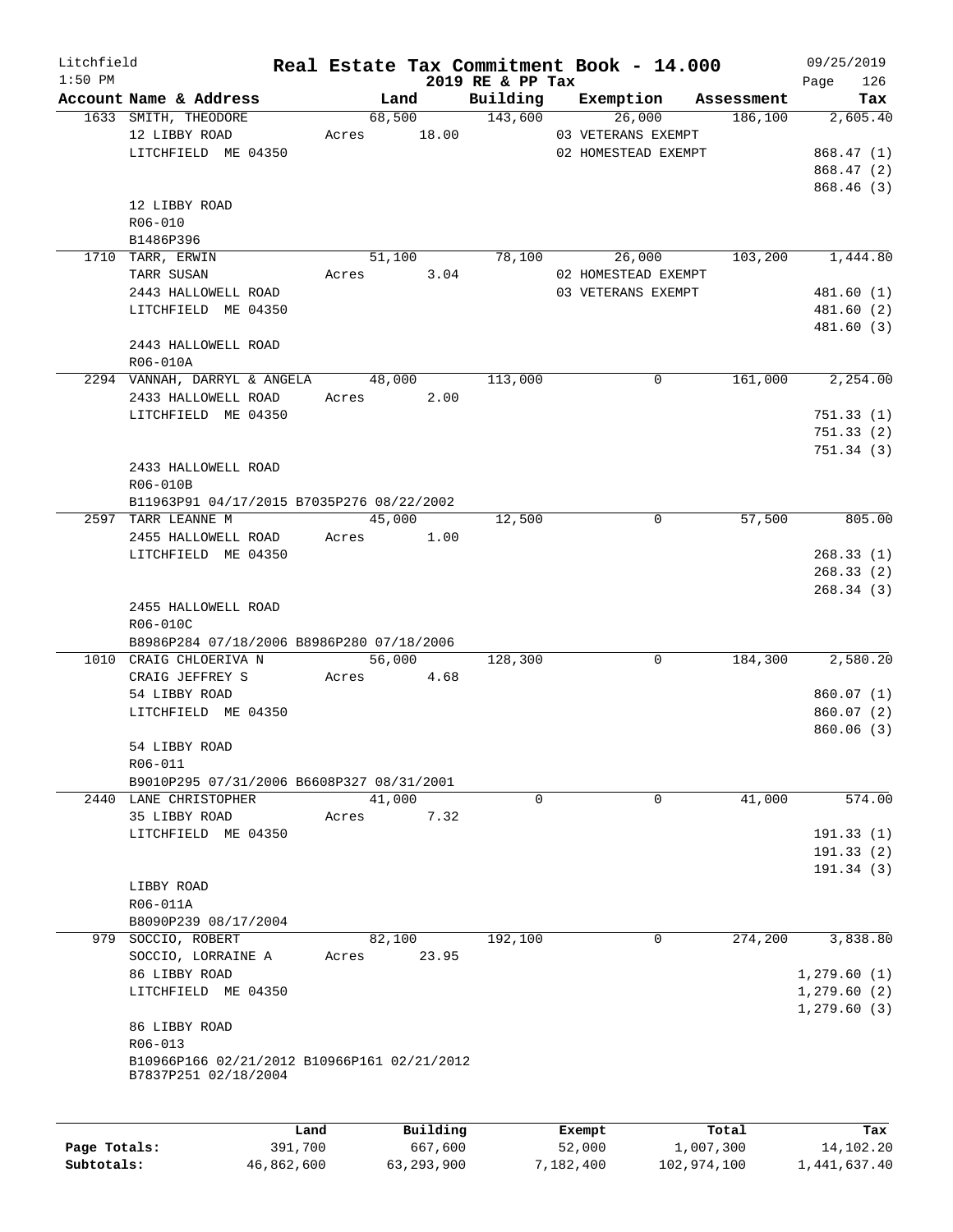| Litchfield |                                                      |            |        |                  | Real Estate Tax Commitment Book - 14.000         |         | 09/25/2019             |
|------------|------------------------------------------------------|------------|--------|------------------|--------------------------------------------------|---------|------------------------|
| $1:50$ PM  |                                                      |            |        | 2019 RE & PP Tax |                                                  |         | 127<br>Page            |
|            | Account Name & Address                               |            |        |                  | Land Building Exemption Assessment               |         | Tax                    |
|            | 35 ARONSON JR, JOHN                                  |            | 84,600 | 174,600          | 26,000                                           |         | 233,200 3,264.80       |
|            | ARONSON JOANNE H Acres 29.00                         |            |        |                  | 14 WW2 Vet NonRes                                |         |                        |
|            | 192 MIDDLE ROAD                                      |            |        |                  | 02 HOMESTEAD EXEMPT                              |         | 1,088.27(1)            |
|            | <b>UNIT 106</b>                                      |            |        |                  |                                                  |         | 1,088.27(2)            |
|            | FALMOUTH ME 04105-1481                               |            |        |                  |                                                  |         | 1,088.26(3)            |
|            | 112 LIBBY ROAD                                       |            |        |                  |                                                  |         |                        |
|            | R06-014<br>B4091P190                                 |            |        |                  |                                                  |         |                        |
|            | 34 ARONSON, MICHELE                                  |            |        |                  | $57,000$ $163,600$ $20,000$ $200,600$ $2,808.40$ |         |                        |
|            | 124 LIBBY ROAD                                       | Acres 5.00 |        |                  | 02 HOMESTEAD EXEMPT                              |         |                        |
|            | LITCHFIELD ME 04350                                  |            |        |                  |                                                  |         | 936.13(1)              |
|            |                                                      |            |        |                  |                                                  |         | 936.13(2)              |
|            |                                                      |            |        |                  |                                                  |         | 936.14(3)              |
|            | 124 LIBBY ROAD                                       |            |        |                  |                                                  |         |                        |
|            | R06-014C                                             |            |        |                  |                                                  |         |                        |
|            | B11247P9 11/09/2012 B4447P214 07/27/1993             |            |        |                  |                                                  |         |                        |
|            | 646 ARONSON, CRAIG W                                 |            |        | 81,000 110,200   | 0                                                | 191,200 | 2,676.80               |
|            | 148 LIBBY ROAD Acres 59.00                           |            |        |                  |                                                  |         |                        |
|            | LITCHFIELD ME 04350                                  |            |        |                  |                                                  |         | 892.27 (1)             |
|            |                                                      |            |        |                  |                                                  |         | 892.27 (2)             |
|            |                                                      |            |        |                  |                                                  |         | 892.26 (3)             |
|            | 148 LIBBY ROAD                                       |            |        |                  |                                                  |         |                        |
|            | R06-015                                              |            |        |                  |                                                  |         |                        |
|            | B10956P186 02/07/2012 B8100P256 09/01/2004 B1515P444 |            |        |                  |                                                  |         |                        |
|            | 1044 DINWIDDIE, BRYAN S.                             |            |        |                  | 47,700 115,500 20,000 143,200                    |         | 2,004.80               |
|            | DINWIDDIE STACEY LACTES 1.90                         |            |        |                  | 02 HOMESTEAD EXEMPT                              |         |                        |
|            | 172 LIBBY ROAD<br>LITCHFIELD ME 04350                |            |        |                  |                                                  |         | 668.27(1)              |
|            |                                                      |            |        |                  |                                                  |         | 668.27(2)<br>668.26(3) |
|            | 172 LIBBY ROAD                                       |            |        |                  |                                                  |         |                        |
|            | R06-016A                                             |            |        |                  |                                                  |         |                        |
|            | B7058P76 08/30/2002                                  |            |        |                  |                                                  |         |                        |
|            | 181 BOURGET, ROBERT                                  |            |        | 59,400 29,100    | 20,000                                           |         | 68,500 959.00          |
|            | BOURGET, CYNTHIA A                                   | Acres 5.80 |        |                  | 02 HOMESTEAD EXEMPT                              |         |                        |
|            | 186 LIBBY ROAD                                       |            |        |                  |                                                  |         | 319.67(1)              |
|            | LITCHFIELD ME 04350                                  |            |        |                  |                                                  |         | 319.67(2)              |
|            |                                                      |            |        |                  |                                                  |         | 319.66 (3)             |
|            | 186 LIBBY ROAD                                       |            |        |                  |                                                  |         |                        |
|            | R06-016B                                             |            |        |                  |                                                  |         |                        |
|            | B3962P229 08/05/1991 B3923P259                       |            |        |                  |                                                  |         |                        |
|            | 1894 LIZOTTE, KENNETH R.                             | 61,800     |        | 178,700          | 20,000                                           | 220,500 | 3,087.00               |
|            | LIZOTTE, PRISCILLA M.                                | Acres      | 8.38   |                  | 02 HOMESTEAD EXEMPT                              |         |                        |
|            | 238 LIBBY ROAD                                       |            |        |                  |                                                  |         | 1,029.00(1)            |
|            | LITCHFIELD ME 04350                                  |            |        |                  |                                                  |         | 1,029.00(2)            |
|            | 238 LIBBY ROAD                                       |            |        |                  |                                                  |         | 1,029.00(3)            |
|            | R06-017                                              |            |        |                  |                                                  |         |                        |
|            | B11048P172 05/25/2012 B11048P170 05/22/2012          |            |        |                  |                                                  |         |                        |
|            | B11048P169 05/22/2012 B9978P118 02/12/2009 B9896P118 |            |        |                  |                                                  |         |                        |
|            | 10/30/2008 B3536P201 04/28/1989                      |            |        |                  |                                                  |         |                        |

|              | Land         | Building   | Exempt    | Total       | Tax          |
|--------------|--------------|------------|-----------|-------------|--------------|
| Page Totals: | 391,500      | 771,700    | 106,000   | 1,057,200   | 14,800.80    |
| Subtotals:   | 47, 254, 100 | 64,065,600 | 7,288,400 | 104,031,300 | 1,456,438.20 |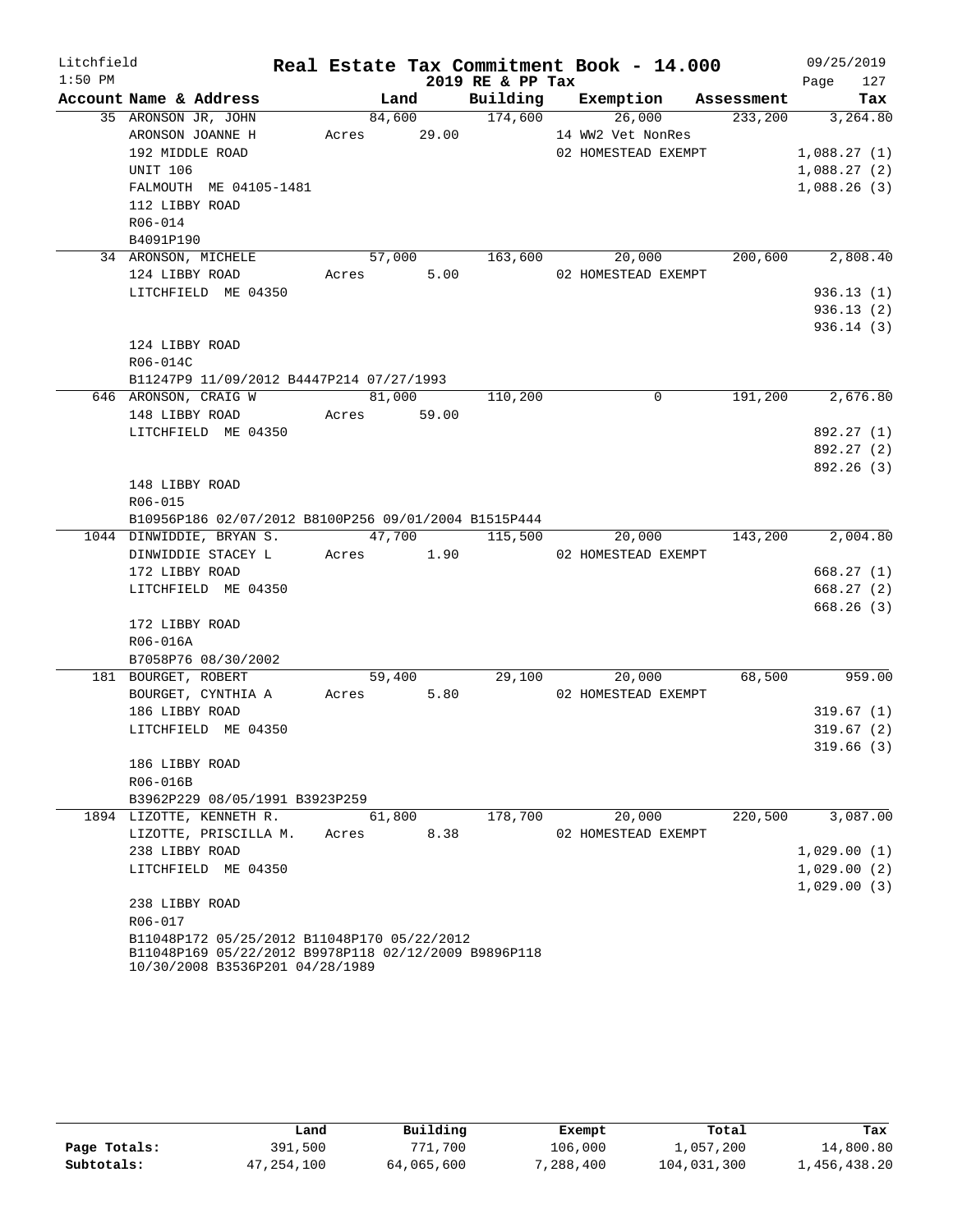| Litchfield<br>$1:50$ PM |                                                                            |        |        | 2019 RE & PP Tax | Real Estate Tax Commitment Book - 14.000 |            | 09/25/2019<br>128<br>Page |
|-------------------------|----------------------------------------------------------------------------|--------|--------|------------------|------------------------------------------|------------|---------------------------|
|                         | Account Name & Address                                                     |        | Land   | Building         | Exemption                                | Assessment | Tax                       |
|                         | 535 SWETT, RICHARD E.                                                      | 85,500 |        | 140,200          | 26,000                                   | 199,700    | 2,795.80                  |
|                         | KEENAN-SWETT, SUSAN A. Acres 52.00                                         |        |        |                  | 02 HOMESTEAD EXEMPT                      |            |                           |
|                         | PO BOX 346                                                                 |        |        |                  | 12 WW2 Vet Res.                          |            | 931.93(1)                 |
|                         | 438 HUNTINGTON HILL                                                        |        |        |                  |                                          |            | 931.93(2)                 |
|                         | ROAD                                                                       |        |        |                  |                                          |            |                           |
|                         | LITCHFIELD ME 04350                                                        |        |        |                  |                                          |            | 931.94 (3)                |
|                         | 438 HUNTINGTON HILL<br><b>ROAD</b>                                         |        |        |                  |                                          |            |                           |
|                         | $R06 - 020$                                                                |        |        |                  |                                          |            |                           |
|                         | B11418P302 06/13/2013 B1494P843                                            |        |        |                  |                                          |            |                           |
|                         | 1490 RIDLEY, BRANDON G.                                                    | 56,900 |        | 115,800          | 0                                        | 172,700    | 2,417.80                  |
|                         | 448 HUNTINGTON HILL                                                        | Acres  | 5.00   |                  |                                          |            |                           |
|                         | ROAD                                                                       |        |        |                  |                                          |            |                           |
|                         | LITCHFIELD ME 04350                                                        |        |        |                  |                                          |            | 805.93(1)                 |
|                         |                                                                            |        |        |                  |                                          |            | 805.93(2)                 |
|                         |                                                                            |        |        |                  |                                          |            | 805.94(3)                 |
|                         | 448 HUNTINGTON HILL                                                        |        |        |                  |                                          |            |                           |
|                         | <b>ROAD</b>                                                                |        |        |                  |                                          |            |                           |
|                         | R06-021                                                                    |        |        |                  |                                          |            |                           |
|                         | B12922P69 05/30/2018 B12406P154 09/07/2016 B6909P53                        |        |        |                  |                                          |            |                           |
|                         | 07/27/2000<br>1788 PERKINS-MACDONALD,                                      | 48,300 |        | 73,000           | 0                                        | 121,300    | 1,698.20                  |
|                         | JOSEPH                                                                     |        |        |                  |                                          |            |                           |
|                         | 245 STATE PARK ROAD                                                        | Acres  | 2.10   |                  |                                          |            |                           |
|                         | NAPLES ME 04055                                                            |        |        |                  |                                          |            | 566.07(1)                 |
|                         |                                                                            |        |        |                  |                                          |            | 566.07(2)                 |
|                         |                                                                            |        |        |                  |                                          |            | 566.06(3)                 |
|                         | 456 HUNTINGTON HILL                                                        |        |        |                  |                                          |            |                           |
|                         | <b>ROAD</b>                                                                |        |        |                  |                                          |            |                           |
|                         | R06-022                                                                    |        |        |                  |                                          |            |                           |
|                         | B12700P213 08/04/2017 B11714P241 06/05/2014                                |        |        |                  |                                          |            |                           |
|                         | B10995P175 03/29/2012 B8689P80 11/10/2005 B4477P59<br>1734 HELIE SUZANNE R | 41,500 |        | 54,700           | $\Omega$                                 | 96,200     | 1,346.80                  |
|                         | 9 THORNTON LANE                                                            | Acres  | 1.50   |                  |                                          |            |                           |
|                         | LITCHFIELD ME 04350                                                        |        |        |                  |                                          |            | 448.93 (1)                |
|                         |                                                                            |        |        |                  |                                          |            | 448.93 (2)                |
|                         |                                                                            |        |        |                  |                                          |            | 448.94 (3)                |
|                         | 9 THORNTON LANE                                                            |        |        |                  |                                          |            |                           |
|                         | R06-023                                                                    |        |        |                  |                                          |            |                           |
|                         | B9167P32 11/27/2006 B8936P157 06/08/2006 B4304P110                         |        |        |                  |                                          |            |                           |
|                         | 863 T & L PROPERTIES, LLC                                                  |        | 72,900 | 127,700          | $\Omega$                                 | 200,600    | 2,808.40                  |
|                         | 2 SANDY STREET                                                             | Acres  | 26.70  |                  |                                          |            |                           |
|                         | LEWISTON ME 04240                                                          |        |        |                  |                                          |            | 936.13(1)                 |
|                         |                                                                            |        |        |                  |                                          |            | 936.13(2)                 |
|                         |                                                                            |        |        |                  |                                          |            | 936.14(3)                 |
|                         | 49 VIDA LANE                                                               |        |        |                  |                                          |            |                           |
|                         | R06-023A                                                                   |        |        |                  |                                          |            |                           |
|                         | B12792P322 10/23/2017 B1893P126                                            |        |        |                  |                                          |            |                           |
|                         | 2164 LUCAS, COLIN J.                                                       |        | 45,900 | 147,900          | 20,000                                   | 173,800    | 2,433.20                  |
|                         | LUCAS, ELLEN H.                                                            | Acres  | 1.30   |                  | 02 HOMESTEAD EXEMPT                      |            |                           |
|                         | 10 VIDA LANE                                                               |        |        |                  |                                          |            | 811.07 (1)                |
|                         | LITCHFIELD ME 04350                                                        |        |        |                  |                                          |            | 811.07(2)                 |
|                         |                                                                            |        |        |                  |                                          |            | 811.06(3)                 |
|                         | 10 VIDA LANE                                                               |        |        |                  |                                          |            |                           |
|                         | R06-023A-1                                                                 |        |        |                  |                                          |            |                           |
|                         | B11530P10 10/01/2013 B8881P266 B6197P29 05/05/2000                         |        |        |                  |                                          |            |                           |
|                         |                                                                            |        |        |                  |                                          |            |                           |

|              | Land       | Building   | Exempt   | Total       | Tax          |
|--------------|------------|------------|----------|-------------|--------------|
| Page Totals: | 351,000    | 659,300    | 46,000   | 964,300     | 13,500.20    |
| Subtotals:   | 47,605,100 | 64,724,900 | ,334,400 | 104,995,600 | 1,469,938.40 |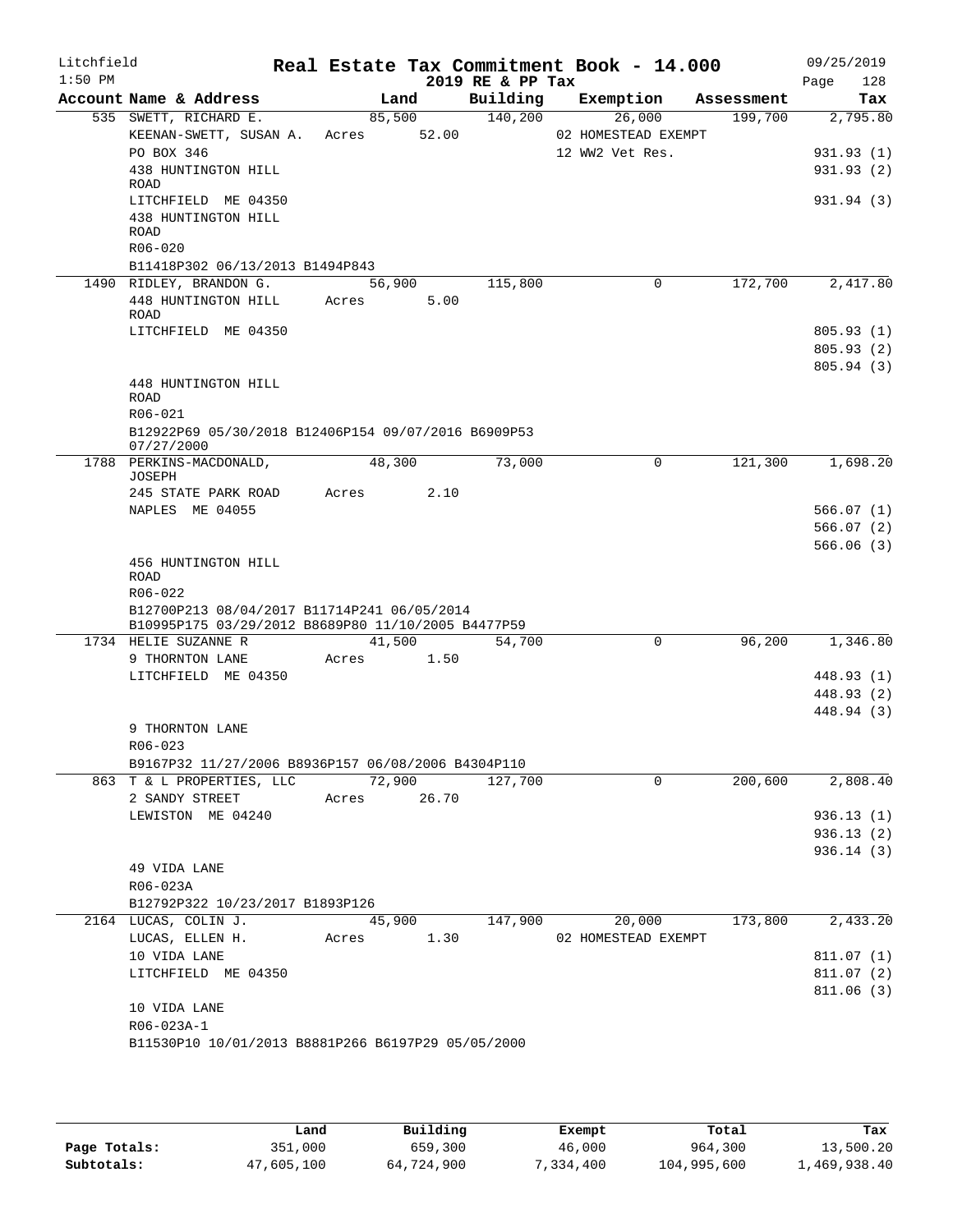| Litchfield   |                                                                   |            |       |            |            |                              | Real Estate Tax Commitment Book - 14.000 |             | 09/25/2019         |
|--------------|-------------------------------------------------------------------|------------|-------|------------|------------|------------------------------|------------------------------------------|-------------|--------------------|
| $1:50$ PM    | Account Name & Address                                            |            |       | Land       |            | 2019 RE & PP Tax<br>Building | Exemption Assessment                     |             | 129<br>Page<br>Tax |
|              | 1790 VANNAH, LINDA M                                              |            |       | 41,200     |            | 112,900                      | 20,000                                   | 134,100     | 1,877.40           |
|              | P O BOX 195                                                       |            |       | Acres 1.40 |            |                              | 02 HOMESTEAD EXEMPT                      |             |                    |
|              | LITCHFIELD ME 04350                                               |            |       |            |            |                              |                                          |             | 625.80(1)          |
|              |                                                                   |            |       |            |            |                              |                                          |             | 625.80(2)          |
|              |                                                                   |            |       |            |            |                              |                                          |             | 625.80(3)          |
|              | 27 THORNTON LANE                                                  |            |       |            |            |                              |                                          |             |                    |
|              | R06-023B                                                          |            |       |            |            |                              |                                          |             |                    |
|              | B4112P219                                                         |            |       |            |            |                              |                                          |             |                    |
|              | 2092 VANNAH TIMOTHY                                               |            |       | 40,000     |            | 33,700                       | 20,000                                   | 53,700      | 751.80             |
|              | P O BOX 195                                                       |            |       | Acres 1.00 |            |                              | 02 HOMESTEAD EXEMPT                      |             |                    |
|              | LITCHFIELD ME 04350                                               |            |       |            |            |                              |                                          |             | 250.60(1)          |
|              |                                                                   |            |       |            |            |                              |                                          |             | 250.60(2)          |
|              |                                                                   |            |       |            |            |                              |                                          |             | 250.60(3)          |
|              | 47 THORNTON LANE                                                  |            |       |            |            |                              |                                          |             |                    |
|              | R06-023B-1                                                        |            |       |            |            |                              |                                          |             |                    |
|              | B9164P284 11/22/2006 B9152P205 11/17/2006 B5704P109<br>08/17/1998 |            |       |            |            |                              |                                          |             |                    |
|              | 1735 PURINTON, GARY & LIBBY 44,200                                |            |       |            |            | 76,300                       | 20,000                                   | 100,500     | 1,407.00           |
|              | 34 THORNTON LANE                                                  |            |       | Acres 2.40 |            |                              | 02 HOMESTEAD EXEMPT                      |             |                    |
|              | LITCHFIELD ME 04350                                               |            |       |            |            |                              |                                          |             | 469.00(1)          |
|              |                                                                   |            |       |            |            |                              |                                          |             | 469.00(2)          |
|              |                                                                   |            |       |            |            |                              |                                          |             | 469.00(3)          |
|              | 34 THORNTON LANE                                                  |            |       |            |            |                              |                                          |             |                    |
|              | R06-023C                                                          |            |       |            |            |                              |                                          |             |                    |
|              | B5014P232                                                         |            |       |            |            |                              |                                          |             |                    |
|              | 2071 VANDENBOSSCHE, THOMAS J 52,000                               |            |       |            |            | 190,700                      | 20,000                                   | 222,700     | 3,117.80           |
|              | PO BOX 233                                                        |            | Acres |            | 5.00       |                              | 02 HOMESTEAD EXEMPT                      |             |                    |
|              | LITCHFIELD ME 04350                                               |            |       |            |            |                              |                                          |             | 1,039.27(1)        |
|              |                                                                   |            |       |            |            |                              |                                          |             | 1,039.27(2)        |
|              |                                                                   |            |       |            |            |                              |                                          |             | 1,039.26(3)        |
|              | 100 THORNTON LANE                                                 |            |       |            |            |                              |                                          |             |                    |
|              | R06-023D                                                          |            |       |            |            |                              |                                          |             |                    |
|              | B5364P114 05/20/1997                                              |            |       |            |            |                              |                                          |             |                    |
|              | 2443 THORNTON JOHN                                                |            |       | 46,500     |            | $\mathbf 0$                  | $\mathbf 0$                              | 46,500      | 651.00             |
|              | P O BOX 334                                                       |            | Acres |            | 3.16       |                              |                                          |             |                    |
|              | LITCHFIELD ME 04350                                               |            |       |            |            |                              |                                          |             | 217.00(1)          |
|              |                                                                   |            |       |            |            |                              |                                          |             | 217.00(2)          |
|              |                                                                   |            |       |            |            |                              |                                          |             | 217.00(3)          |
|              | THORNTON LANE                                                     |            |       |            |            |                              |                                          |             |                    |
|              | R06-023D-1                                                        |            |       |            |            |                              |                                          |             |                    |
|              | B4304P110 12/17/1992                                              |            |       |            |            |                              |                                          |             |                    |
|              | 2162 BOWERS, MATHEW L.                                            |            |       | 42,500     |            | 131,000                      | 0                                        | 173,500     | 2,429.00           |
|              | BOWERS, KAYLA R.                                                  |            | Acres |            | 1.84       |                              |                                          |             |                    |
|              | 90 THORNTON LANE                                                  |            |       |            |            |                              |                                          |             | 809.67(1)          |
|              | LITCHFIELD ME 04350                                               |            |       |            |            |                              |                                          |             | 809.67(2)          |
|              |                                                                   |            |       |            |            |                              |                                          |             | 809.66(3)          |
|              | 90 THORNTON LANE                                                  |            |       |            |            |                              |                                          |             |                    |
|              | R06-023D-2                                                        |            |       |            |            |                              |                                          |             |                    |
|              | B12566P275 03/22/2017 B8499P6 07/13/2005 B7648P152                |            |       |            |            |                              |                                          |             |                    |
|              | 09/23/2003                                                        |            |       |            |            |                              |                                          |             |                    |
|              | 2062 THORNTON, JOHN R                                             |            |       | 40,900     |            | 129,800                      | 20,000                                   | 150,700     | 2,109.80           |
|              | THORNTON TARA E.                                                  |            | Acres |            | 1.30       |                              | 02 HOMESTEAD EXEMPT                      |             |                    |
|              | PO BOX 334                                                        |            |       |            |            |                              |                                          |             | 703.27(1)          |
|              | LITCHFIELD ME 04350                                               |            |       |            |            |                              |                                          |             | 703.27(2)          |
|              |                                                                   |            |       |            |            |                              |                                          |             | 703.26(3)          |
|              | 18 THORNTON LANE                                                  |            |       |            |            |                              |                                          |             |                    |
|              | R06-023E                                                          |            |       |            |            |                              |                                          |             |                    |
|              | B5354P185 04/26/1997                                              |            |       |            |            |                              |                                          |             |                    |
|              |                                                                   | Land       |       |            | Building   |                              | Exempt                                   | Total       | Tax                |
| Page Totals: |                                                                   | 307,300    |       |            | 674,400    |                              | 100,000                                  | 881,700     | 12,343.80          |
| Subtotals:   |                                                                   | 47,912,400 |       |            | 65,399,300 |                              | 7,434,400                                | 105,877,300 | 1,482,282.20       |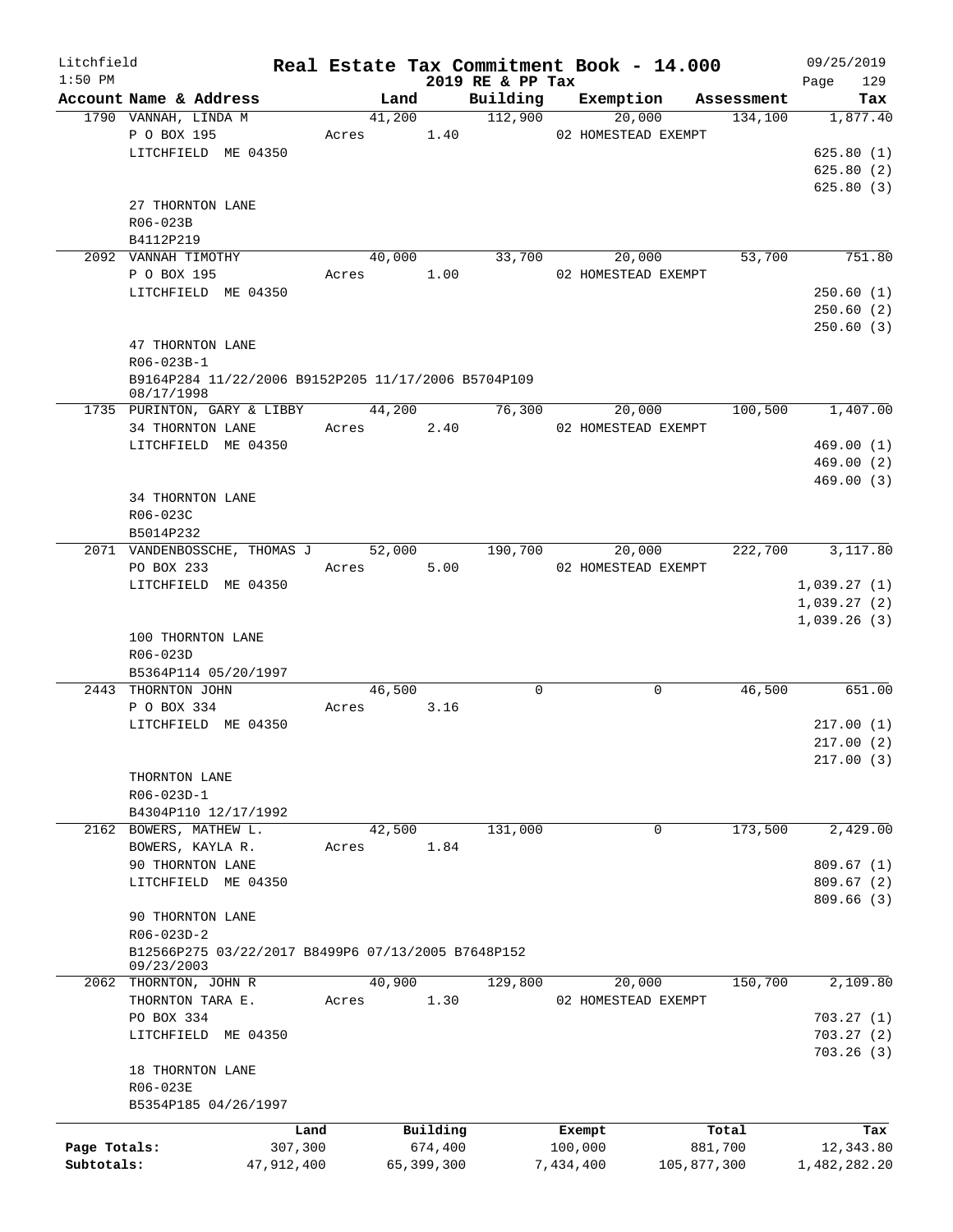| Litchfield |                                            |         |       |                  | Real Estate Tax Commitment Book - 14.000 |            | 09/25/2019            |
|------------|--------------------------------------------|---------|-------|------------------|------------------------------------------|------------|-----------------------|
| $1:50$ PM  |                                            |         |       | 2019 RE & PP Tax |                                          |            | 130<br>Page           |
|            | Account Name & Address                     | Land    |       | Building         | Exemption                                | Assessment | Tax                   |
|            | 1445 RCF INVESTMENT TRUST                  | 51,300  |       | 230,100          | $\Omega$                                 | 281,400    | 3,939.60              |
|            | P.O. BOX 265                               | Acres   | 3.09  |                  |                                          |            |                       |
|            | LITCHFIELD ME 04350                        |         |       |                  |                                          |            | 1,313.20(1)           |
|            |                                            |         |       |                  |                                          |            | 1,313.20(2)           |
|            | 480 HUNTINGTON HILL                        |         |       |                  |                                          |            | 1,313.20(3)           |
|            | <b>ROAD</b>                                |         |       |                  |                                          |            |                       |
|            | R06-024                                    |         |       |                  |                                          |            |                       |
|            | B12919P295 05/29/2018 B6343P176 11/15/2000 |         |       |                  |                                          |            |                       |
|            | 1442 GOWELL, HEATHER L                     | 51,800  |       | 231,700          | 20,000                                   | 263,500    | 3,689.00              |
|            | RENKEN, KIM E                              | Acres   | 3.28  |                  | 02 HOMESTEAD EXEMPT                      |            |                       |
|            | 13 NUTTING LANE                            |         |       |                  |                                          |            | 1,229.67(1)           |
|            | LITCHFIELD ME 04350                        |         |       |                  |                                          |            | 1,229.67(2)           |
|            |                                            |         |       |                  |                                          |            | 1,229.66(3)           |
|            | 490 HUNTINGTON HILL                        |         |       |                  |                                          |            |                       |
|            | ROAD<br>R06-026                            |         |       |                  |                                          |            |                       |
|            | B13017P244 09/05/2018                      |         |       |                  |                                          |            |                       |
|            | 2418 MENARD DEBORAH G                      | 47,100  |       | 140,300          | 0                                        | 187,400    | 2,623.60              |
|            | MENARD ROBERT N.                           | Acres   | 1.71  |                  |                                          |            |                       |
|            | 500 HUNTINGTON HILL                        |         |       |                  |                                          |            | 874.53(1)             |
|            | <b>ROAD</b>                                |         |       |                  |                                          |            |                       |
|            | LITCHFIELD ME 04350                        |         |       |                  |                                          |            | 874.53(2)             |
|            |                                            |         |       |                  |                                          |            | 874.54 (3)            |
|            | 500 HUNTINGTON HILL                        |         |       |                  |                                          |            |                       |
|            | ROAD<br>R06-027                            |         |       |                  |                                          |            |                       |
|            | B8164P267 10/15/2004 B7977P96 06/04/2004   |         |       |                  |                                          |            |                       |
|            | 986 WINCHESTER, JESS L.                    | 104,600 |       | 187,900          | 0                                        | 292,500    | $\overline{4,095.00}$ |
|            | WINCHESTER, JENNIFER                       | Acres   | 37.29 |                  |                                          |            |                       |
|            | 853 LEBANON ROAD                           |         |       |                  |                                          |            | 1,365.00(1)           |
|            | WINTERPORT ME 04496                        |         |       |                  |                                          |            | 1,365.00(2)           |
|            |                                            |         |       |                  |                                          |            | 1,365.00(3)           |
|            | 15 LOIS LANE                               |         |       |                  |                                          |            |                       |
|            | R06-027A                                   |         |       |                  |                                          |            |                       |
|            | B13000P309 08/15/2018                      |         |       |                  |                                          |            |                       |
|            | 2708 FOURNIER, SHERRY                      |         | 0     | 15,100           | 0                                        | 15,100     | 211.40                |
|            | 45 LOIS LANE                               |         |       |                  |                                          |            |                       |
|            | LITCHFIELD ME 04350                        |         |       |                  |                                          |            | 70.47(1)              |
|            |                                            |         |       |                  |                                          |            | 70.47(2)              |
|            |                                            |         |       |                  |                                          |            | 70.46(3)              |
|            | 45 LOIS LANE                               |         |       |                  |                                          |            |                       |
|            | R06-027A-ON                                |         |       |                  |                                          |            |                       |
|            | 2943 GOWELL, MICHAEL R., SR.               | 41,900  |       | 0                | 0                                        | 41,900     | 586.60                |
|            | 23 LOIS LANE                               | Acres   | 8.50  |                  |                                          |            |                       |
|            | LITCHFIELD ME 04350                        |         |       |                  |                                          |            | 195.53(1)             |
|            |                                            |         |       |                  |                                          |            | 195.53(2)             |
|            |                                            |         |       |                  |                                          |            | 195.54(3)             |
|            | 23 LOIS LANE<br>R06-027B                   |         |       |                  |                                          |            |                       |
|            | B12992P279 08/13/2018                      |         |       |                  |                                          |            |                       |
|            |                                            |         |       |                  |                                          |            |                       |

|              | Land       | Building   | Exempt    | Total       | Tax          |
|--------------|------------|------------|-----------|-------------|--------------|
| Page Totals: | 296,700    | 805,100    | 20,000    | 1,081,800   | 15,145.20    |
| Subtotals:   | 48,209,100 | 66,204,400 | 7,454,400 | 106,959,100 | 1,497,427.40 |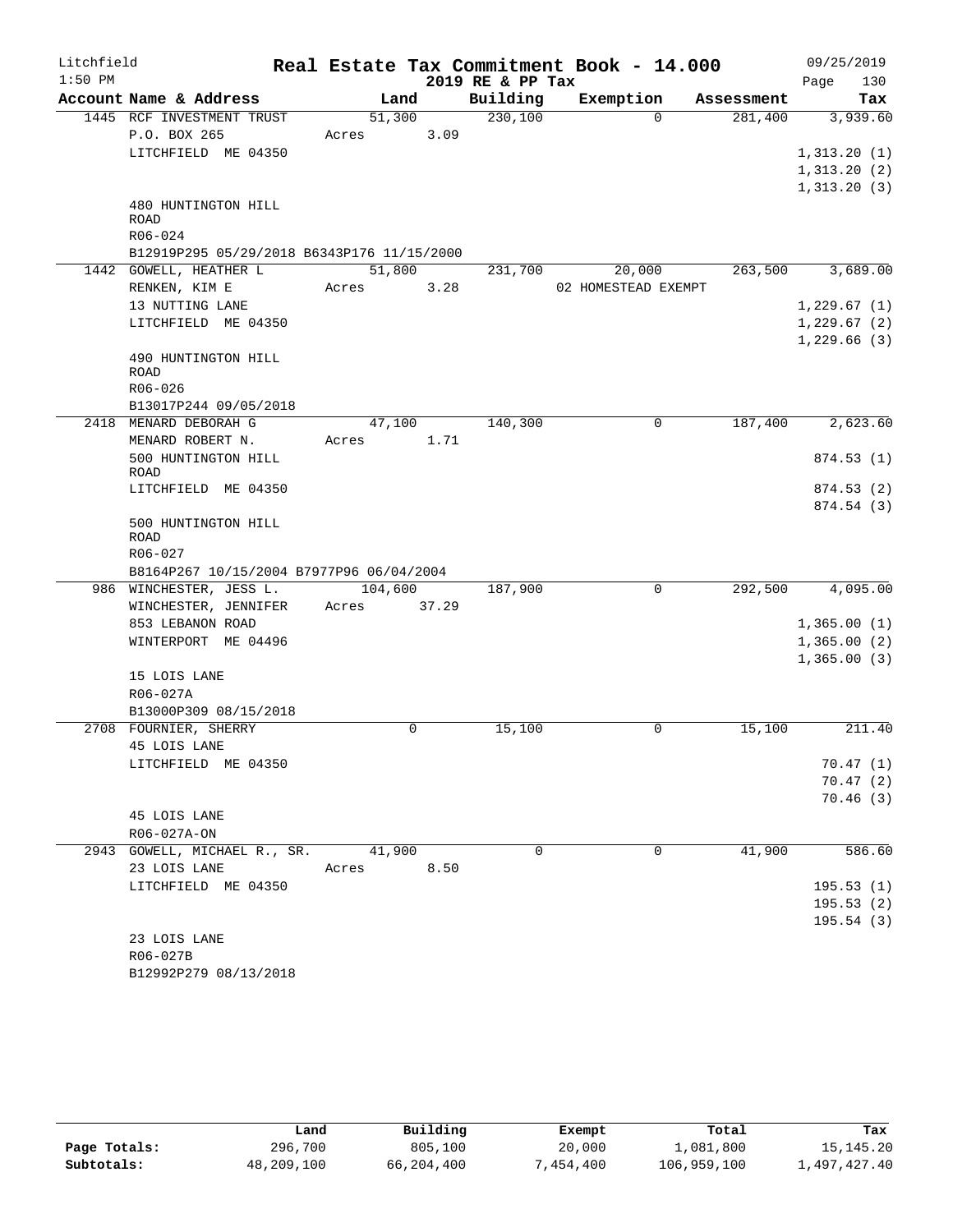| Litchfield<br>$1:50$ PM |                                                                                                                     |       |                 | 2019 RE & PP Tax | Real Estate Tax Commitment Book - 14.000 |            | 09/25/2019<br>131<br>Page              |
|-------------------------|---------------------------------------------------------------------------------------------------------------------|-------|-----------------|------------------|------------------------------------------|------------|----------------------------------------|
|                         | Account Name & Address                                                                                              |       | Land            | Building         | Exemption                                | Assessment | Tax                                    |
|                         | 571 FAIR JR, THOMAS<br>525 HUNTINGTON HILL<br>ROAD<br>LITCHFIELD ME 04350                                           | Acres | 55,600<br>40.00 | $\Omega$         | $\Omega$                                 | 55,600     | 778.40<br>259.47(1)<br>259.47(2)       |
|                         | HUNTINGTON HILL ROAD<br>R06-028<br>B12286P301 05/05/2016                                                            |       |                 |                  |                                          |            | 259.46(3)                              |
|                         | 2717 STEELE, KEVIN                                                                                                  |       | 56,600          | 6,500            | 0                                        | 63,100     | 883.40                                 |
|                         | 650 GARDINER RD<br>WISCASSET ME 04578                                                                               | Acres | 34.19           |                  |                                          |            | 294.47 (1)<br>294.47 (2)<br>294.46 (3) |
|                         | 544 HUNTINGTON HILL<br><b>ROAD</b><br>$R06 - 029$                                                                   |       |                 |                  |                                          |            |                                        |
|                         | B12608P245 05/16/2017 B9712P114 04/29/2008 B9712P114<br>04/29/2008 B9694P226 04/10/2008                             |       |                 |                  |                                          |            |                                        |
|                         | 1900 YORK STEVEN H                                                                                                  |       | 53,400          | 226,300          | 0                                        | 279,700    | 3,915.80                               |
|                         | YORK LORI E<br>540 HUNTINGTON HILL<br>ROAD                                                                          | Acres | 3.81            |                  |                                          |            | 1,305.27(1)                            |
|                         | LITCHFIELD ME 04350                                                                                                 |       |                 |                  |                                          |            | 1,305.27(2)<br>1,305.26(3)             |
|                         | 540 HUNTINGTON HILL<br><b>ROAD</b><br>R06-029A<br>B9712P114 04/29/2008 B9317P321 01/18/2005 B2314P319<br>08/08/1980 |       |                 |                  |                                          |            |                                        |
|                         | 1789 VANNAH, DONALD K                                                                                               |       | 48,600          | 55,200           | 20,000                                   | 83,800     | 1,173.20                               |
|                         | 558 HUNTINGTON HILL<br>ROAD                                                                                         | Acres | 2.20            |                  | 02 HOMESTEAD EXEMPT                      |            |                                        |
|                         | LITCHFIELD ME 04350                                                                                                 |       |                 |                  |                                          |            | 391.07(1)<br>391.07(2)<br>391.06(3)    |
|                         | 558 HUNTINGTON HILL<br><b>ROAD</b><br>R06-030<br>B1077P494                                                          |       |                 |                  |                                          |            |                                        |
|                         | 1463 REMILLARD, RAYMOND R<br>46 TALL PINES, APT #2                                                                  | Acres | 58,000<br>37.00 | $\Omega$         | $\Omega$                                 | 58,000     | 812.00                                 |
|                         | LEWISTON ME 04240                                                                                                   |       |                 |                  |                                          |            | 270.67(1)<br>270.67(2)<br>270.66(3)    |
|                         | HUNTINGTON HILL ROAD<br>R06-031<br>B2819P137                                                                        |       |                 |                  |                                          |            |                                        |
|                         | 1462 REMILLARD, PAUL N                                                                                              |       | 44,700          | 22,200           | 20,000                                   | 46,900     | 656.60                                 |
|                         | 594 HUNTINGTON HILL<br><b>ROAD</b>                                                                                  | Acres | 1.90            |                  | 02 HOMESTEAD EXEMPT                      |            |                                        |
|                         | LITCHFIELD ME 04350                                                                                                 |       |                 |                  |                                          |            | 218.87(1)<br>218.87(2)<br>218.86(3)    |
|                         | 594 HUNTINGTON HILL<br>ROAD<br>R06-031A<br>B2551P214                                                                |       |                 |                  |                                          |            |                                        |
|                         | Land                                                                                                                |       | Building        |                  | Exempt                                   | Total      | Tax                                    |

|              | Land       | Building   | Exempt    | Total       | Tax          |
|--------------|------------|------------|-----------|-------------|--------------|
| Page Totals: | 316,900    | 310,200    | 40,000    | 587,100     | 8,219.40     |
| Subtotals:   | 48,526,000 | 66,514,600 | 7,494,400 | 107,546,200 | 1,505,646.80 |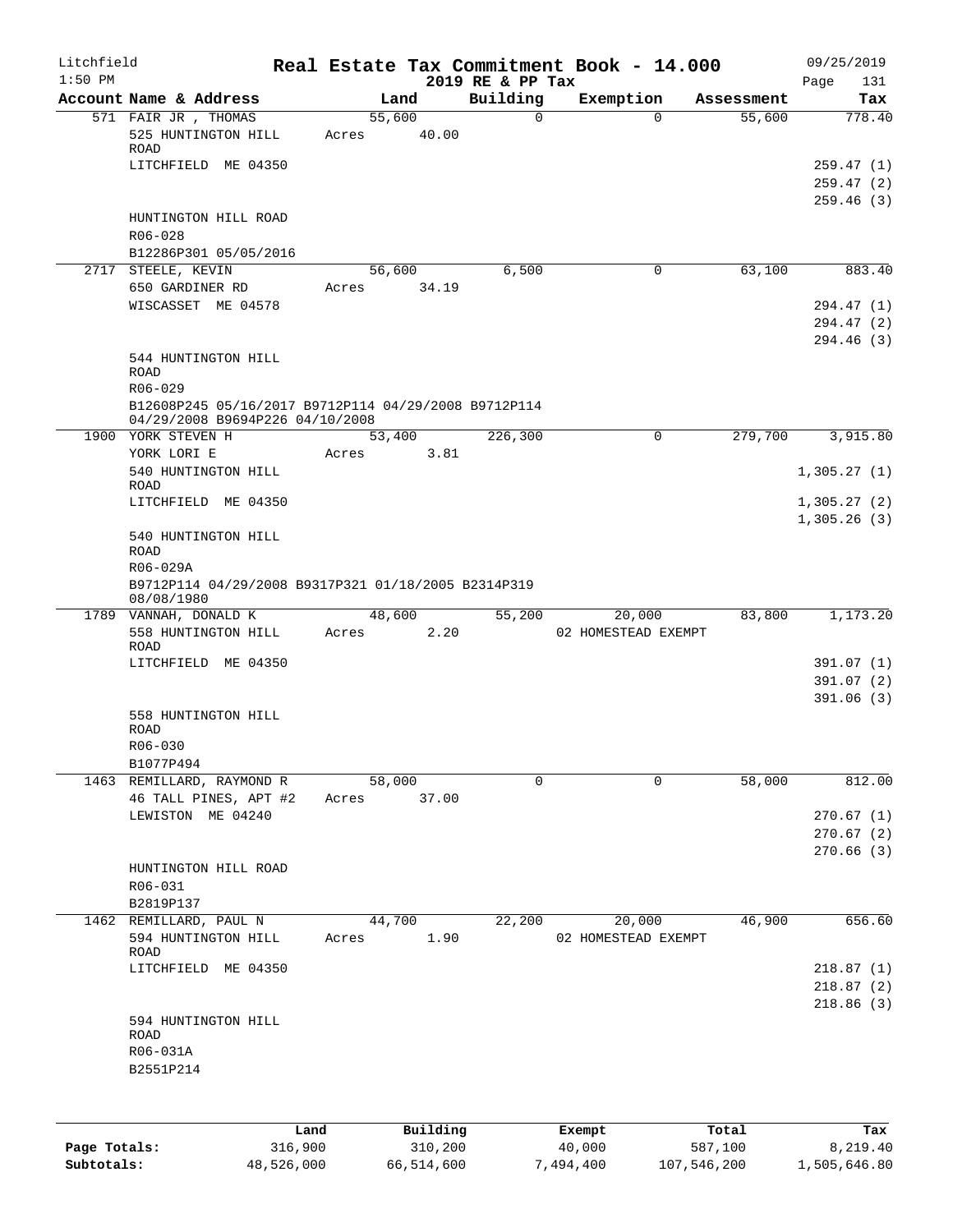| Litchfield<br>$1:50$ PM |                                                                                                                                                                 |            |       |            |                              | Real Estate Tax Commitment Book - 14.000 |               |            | 09/25/2019         |
|-------------------------|-----------------------------------------------------------------------------------------------------------------------------------------------------------------|------------|-------|------------|------------------------------|------------------------------------------|---------------|------------|--------------------|
|                         | Account Name & Address                                                                                                                                          |            |       | Land       | 2019 RE & PP Tax<br>Building | Exemption                                |               | Assessment | 132<br>Page<br>Tax |
|                         | 1017 LARRABEE, MARK & MARIE                                                                                                                                     |            |       | 76,100     | 98,000                       | 20,000                                   |               | 154, 100   | 2,157.40           |
|                         | 622 HUNTINGTON HILL<br>ROAD                                                                                                                                     |            |       |            |                              | Acres 33.24 02 HOMESTEAD EXEMPT          |               |            |                    |
|                         | LITCHFIELD ME 04350                                                                                                                                             |            |       |            |                              |                                          |               |            | 719.13(1)          |
|                         |                                                                                                                                                                 |            |       |            |                              |                                          |               |            | 719.13(2)          |
|                         | 622 HUNTINGTON HILL<br><b>ROAD</b>                                                                                                                              |            |       |            |                              |                                          |               |            | 719.14(3)          |
|                         | $R06 - 032$                                                                                                                                                     |            |       |            |                              |                                          |               |            |                    |
|                         | B4949P170<br>2296 LARRABEE, MELINDA                                                                                                                             |            |       | 46,100     | 162,100                      |                                          |               | 188,200    | 2,634.80           |
|                         | 12 LARRABEE LANE                                                                                                                                                |            |       | Acres 1.38 |                              | 20,000<br>02 HOMESTEAD EXEMPT            |               |            |                    |
|                         | LITCHFIELD ME 04350                                                                                                                                             |            |       |            |                              |                                          |               |            | 878.27(1)          |
|                         |                                                                                                                                                                 |            |       |            |                              |                                          |               |            | 878.27(2)          |
|                         |                                                                                                                                                                 |            |       |            |                              |                                          |               |            | 878.26(3)          |
|                         | 12 LARRABEE LANE                                                                                                                                                |            |       |            |                              |                                          |               |            |                    |
|                         | R06-032A                                                                                                                                                        |            |       |            |                              |                                          |               |            |                    |
|                         | B12611P122 05/04/2017 B6933P276 06/03/2002<br>2295 ROBINSON MELINDA                                                                                             |            |       | 26,100     | 15,300                       |                                          | $\Omega$      | 41,400     | 579.60             |
|                         | LARRABEE                                                                                                                                                        |            |       |            |                              |                                          |               |            |                    |
|                         | ROBINSON MICHAEL K                                                                                                                                              |            | Acres | 1.38       |                              |                                          |               |            |                    |
|                         | 12 LARRABEE LANE                                                                                                                                                |            |       |            |                              |                                          |               |            | 193.20(1)          |
|                         | LITCHFIELD ME 04350                                                                                                                                             |            |       |            |                              |                                          |               |            | 193.20(2)          |
|                         |                                                                                                                                                                 |            |       |            |                              |                                          |               |            | 193.20(3)          |
|                         | 12 LARRABEE LANE<br>R06-032B                                                                                                                                    |            |       |            |                              |                                          |               |            |                    |
|                         | B9354P217 05/18/2007 B6933P276 06/03/2002                                                                                                                       |            |       |            |                              |                                          |               |            |                    |
|                         | 2425 LARRABEE MICHAEL G                                                                                                                                         |            |       | 48,000     | 124,500                      |                                          | 20,000        | 152,500    | 2,135.00           |
|                         | LARRABEE, JACLYN H                                                                                                                                              |            |       | Acres 2.00 |                              | 02 HOMESTEAD EXEMPT                      |               |            |                    |
|                         | 32 LARRABEE LANE                                                                                                                                                |            |       |            |                              |                                          |               |            | 711.67(1)          |
|                         | LITCHFIELD ME 04350                                                                                                                                             |            |       |            |                              |                                          |               |            | 711.67(2)          |
|                         | 32 LARRABEE LANE                                                                                                                                                |            |       |            |                              |                                          |               |            | 711.66(3)          |
|                         | R06-032C                                                                                                                                                        |            |       |            |                              |                                          |               |            |                    |
|                         | B12611P119 05/04/2017 B10266P295 11/09/2009 B8045P14<br>07/20/2004                                                                                              |            |       |            |                              |                                          |               |            |                    |
|                         | 980 DEUTSCHE BANK NATIONAL                                                                                                                                      |            |       | 48,000     | 59,000                       |                                          | $\mathbf 0$   | 107,000    | 1,498.00           |
|                         | TRUST CO.<br>C/O OCWEN LOAN<br>SERVICING, LLC.                                                                                                                  |            | Acres | 2.00       |                              |                                          |               |            |                    |
|                         | 1661 WORTHINGTON ROAD,                                                                                                                                          |            |       |            |                              |                                          |               |            | 499.33 (1)         |
|                         | SUITE 100                                                                                                                                                       |            |       |            |                              |                                          |               |            |                    |
|                         | WEST PALM BEACH FL<br>33409                                                                                                                                     |            |       |            |                              |                                          |               |            | 499.33 (2)         |
|                         |                                                                                                                                                                 |            |       |            |                              |                                          |               |            | 499.34 (3)         |
|                         | 85 LIBBY ROAD                                                                                                                                                   |            |       |            |                              |                                          |               |            |                    |
|                         | R06-033                                                                                                                                                         |            |       |            |                              |                                          |               |            |                    |
|                         | B13025P111 08/02/2018 B12989P75 08/02/2018<br>B12502P149 12/14/2016 B12207P193 01/13/2016<br>B11228P306 11/20/2012 B10927P99 12/29/2011 B5922P227<br>03/03/1999 |            |       |            |                              |                                          |               |            |                    |
|                         | 1764 ENGELBERT, JAMES F.                                                                                                                                        |            |       | 76,200     | 111,600                      |                                          | 0             | 187,800    | 2,629.20           |
|                         | 7 AUTUMN STREET                                                                                                                                                 |            | Acres | 56.00      |                              |                                          |               |            |                    |
|                         | LISBON FALLS ME 04252                                                                                                                                           |            |       |            |                              |                                          |               |            | 876.40(1)          |
|                         |                                                                                                                                                                 |            |       |            |                              |                                          |               |            | 876.40(2)          |
|                         | 111 LIBBY ROAD                                                                                                                                                  |            |       |            |                              |                                          |               |            | 876.40(3)          |
|                         | R06-033A                                                                                                                                                        |            |       |            |                              |                                          |               |            |                    |
|                         | B12769P174 11/03/2017 B11160P13 09/07/2012 B9586P77<br>12/06/2007 B3395P147 07/14/1988                                                                          |            |       |            |                              |                                          |               |            |                    |
|                         |                                                                                                                                                                 | Land       |       | Building   |                              | Exempt                                   |               | Total      | Tax                |
| Page Totals:            |                                                                                                                                                                 | 320,500    |       | 570,500    |                              | 60,000                                   |               | 831,000    | 11,634.00          |
| Subtotals:              |                                                                                                                                                                 | 48,846,500 |       | 67,085,100 |                              | 7,554,400                                | 108, 377, 200 |            | 1,517,280.80       |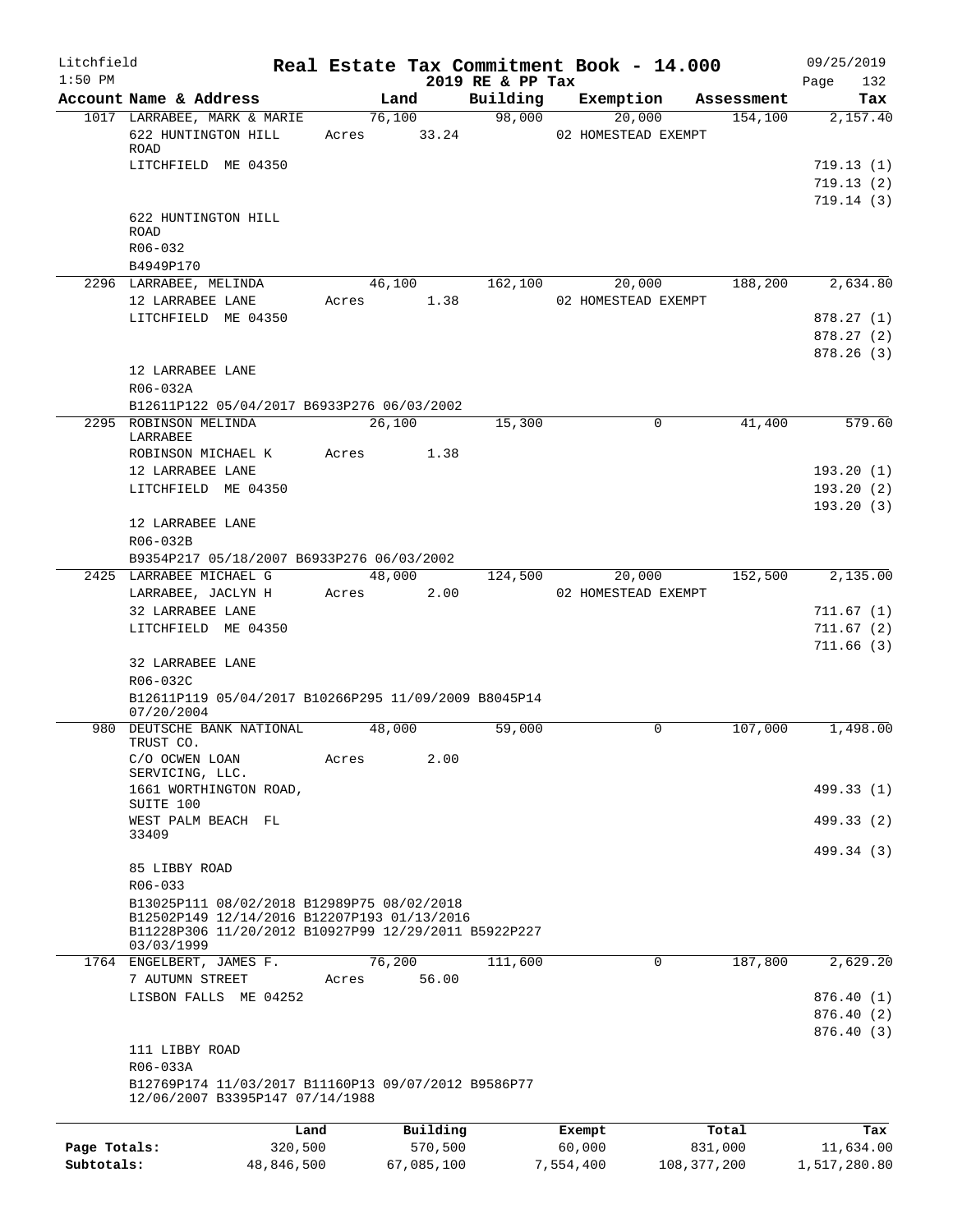| Litchfield   |                                                     |            |                |            |                   | Real Estate Tax Commitment Book - 14.000 |                      | 09/25/2019    |
|--------------|-----------------------------------------------------|------------|----------------|------------|-------------------|------------------------------------------|----------------------|---------------|
| $1:50$ PM    |                                                     |            |                |            | 2019 RE & PP Tax  |                                          |                      | 133<br>Page   |
|              | Account Name & Address                              |            | Land<br>34,200 |            | Building<br>2,000 | Exemption<br>$\Omega$                    | Assessment<br>36,200 | Tax<br>506.80 |
|              | 2921 FORTIER, DAWN<br>FORTIER, KEATH                |            | Acres          | 19.70      |                   |                                          |                      |               |
|              | 410 TALERICO ROAD                                   |            |                |            |                   |                                          |                      | 168.93(1)     |
|              |                                                     |            |                |            |                   |                                          |                      |               |
|              | GHENT NY 12075                                      |            |                |            |                   |                                          |                      | 168.93(2)     |
|              |                                                     |            |                |            |                   |                                          |                      | 168.94(3)     |
|              | LIBBY ROAD                                          |            |                |            |                   |                                          |                      |               |
|              | R06-033A-1                                          |            |                |            |                   |                                          |                      |               |
|              | B12736P204 09/29/2017                               |            |                |            |                   |                                          |                      |               |
|              | 2807 WHEELING, GARY                                 |            | 51,200         |            | 56,700            | 26,000                                   | 81,900               | 1,146.60      |
|              | 67 LIBBY ROAD                                       |            | Acres          | 3.06       |                   | 02 HOMESTEAD EXEMPT                      |                      |               |
|              | LITCHFIELD ME 04350                                 |            |                |            |                   | 03 VETERANS EXEMPT                       |                      | 382.20(1)     |
|              |                                                     |            |                |            |                   |                                          |                      | 382.20 (2)    |
|              |                                                     |            |                |            |                   |                                          |                      | 382.20 (3)    |
|              | 67 LIBBY ROAD                                       |            |                |            |                   |                                          |                      |               |
|              | R06-033B                                            |            |                |            |                   |                                          |                      |               |
|              | B12689P171 08/08/2017 B11819P320 12/28/2011         |            |                |            |                   |                                          |                      |               |
|              | 2852 MORRILL, SYLVIA A.                             |            | 71,600         |            | 96,100            | $\mathbf 0$                              | 167,700              | 2,347.80      |
|              | 99 LIBBY ROAD                                       |            | Acres          | 12.79      |                   |                                          |                      |               |
|              | LITCHFIELD ME 04350                                 |            |                |            |                   |                                          |                      | 782.60(1)     |
|              |                                                     |            |                |            |                   |                                          |                      | 782.60(2)     |
|              |                                                     |            |                |            |                   |                                          |                      | 782.60(3)     |
|              | 99 LIBBY ROAD                                       |            |                |            |                   |                                          |                      |               |
|              |                                                     |            |                |            |                   |                                          |                      |               |
|              | R06-033C                                            |            |                |            |                   |                                          |                      |               |
|              | B13152P185 02/08/2019 B11665P135 04/13/2014         |            |                |            |                   |                                          |                      |               |
|              | 1008 LANE, W CARLTON                                |            | 43,400         |            | 94,700            | 20,000                                   | 118,100              | 1,653.40      |
|              | 51 LIBBY ROAD                                       |            | Acres          | 1.12       |                   | 02 HOMESTEAD EXEMPT                      |                      |               |
|              | LITCHFIELD ME 04350                                 |            |                |            |                   |                                          |                      | 551.13(1)     |
|              |                                                     |            |                |            |                   |                                          |                      | 551.13(2)     |
|              |                                                     |            |                |            |                   |                                          |                      | 551.14(3)     |
|              | 51 LIBBY ROAD                                       |            |                |            |                   |                                          |                      |               |
|              | R06-034                                             |            |                |            |                   |                                          |                      |               |
|              | B10713P47 04/22/2011 B10667P16 02/11/2011 B10667P16 |            |                |            |                   |                                          |                      |               |
|              | 02/11/2011 B1811P100 12/28/2011 B1730P149           |            |                |            |                   |                                          |                      |               |
|              | 1009 LANE CHRISTOPHER SCOTT                         |            | 63,800         |            | 80,700            | 20,000                                   | 124,500              | 1,743.00      |
|              | 45 LIBBY ROAD                                       |            | Acres          | 11.00      |                   | 02 HOMESTEAD EXEMPT                      |                      |               |
|              | LITCHFIELD ME 04350                                 |            |                |            |                   |                                          |                      | 581.00(1)     |
|              |                                                     |            |                |            |                   |                                          |                      | 581.00 (2)    |
|              |                                                     |            |                |            |                   |                                          |                      | 581.00(3)     |
|              | 45 LIBBY ROAD                                       |            |                |            |                   |                                          |                      |               |
|              | R06-035                                             |            |                |            |                   |                                          |                      |               |
|              | B9919P185 12/01/2008 B727P334                       |            |                |            |                   |                                          |                      |               |
|              | 1001 LANE, JOYCE C                                  |            | 43,200         |            | 65,700            | 20,000                                   | 88,900               | 1,244.60      |
|              | LANE, JAMES E                                       |            | Acres          | 1.40       |                   | 02 HOMESTEAD EXEMPT                      |                      |               |
|              | 2403 HALLOWELL ROAD                                 |            |                |            |                   |                                          |                      | 414.87 (1)    |
|              | LITCHFIELD ME 04350                                 |            |                |            |                   |                                          |                      | 414.87 (2)    |
|              |                                                     |            |                |            |                   |                                          |                      |               |
|              |                                                     |            |                |            |                   |                                          |                      | 414.86 (3)    |
|              | 2403 HALLOWELL ROAD                                 |            |                |            |                   |                                          |                      |               |
|              | $R06 - 035 - 1$                                     |            |                |            |                   |                                          |                      |               |
|              | B11608P336 06/11/2013 B8817P182 02/28/2006 B5261P32 |            |                |            |                   |                                          |                      |               |
|              | 1374 PECKHAM, KEVIN B &                             |            | 51,800         |            | $\Omega$          | $\Omega$                                 | 51,800               | 725.20        |
|              | HEIDI M                                             |            |                |            |                   |                                          |                      |               |
|              | 243 INDIANA RD                                      |            | Acres          | 37.00      |                   |                                          |                      |               |
|              | W GARDINER ME 04345                                 |            |                |            |                   |                                          |                      | 241.73 (1)    |
|              |                                                     |            |                |            |                   |                                          |                      | 241.73(2)     |
|              |                                                     |            |                |            |                   |                                          |                      | 241.74 (3)    |
|              | LIBBY ROAD                                          |            |                |            |                   |                                          |                      |               |
|              | R06-035A                                            |            |                |            |                   |                                          |                      |               |
|              | B5676P87 07/17/1998                                 |            |                |            |                   |                                          |                      |               |
|              |                                                     | Land       |                | Building   |                   | Exempt                                   | Total                | Tax           |
| Page Totals: |                                                     | 359,200    |                | 395,900    |                   | 86,000                                   | 669,100              | 9,367.40      |
| Subtotals:   |                                                     | 49,205,700 |                | 67,481,000 |                   | 7,640,400<br>109,046,300                 |                      | 1,526,648.20  |
|              |                                                     |            |                |            |                   |                                          |                      |               |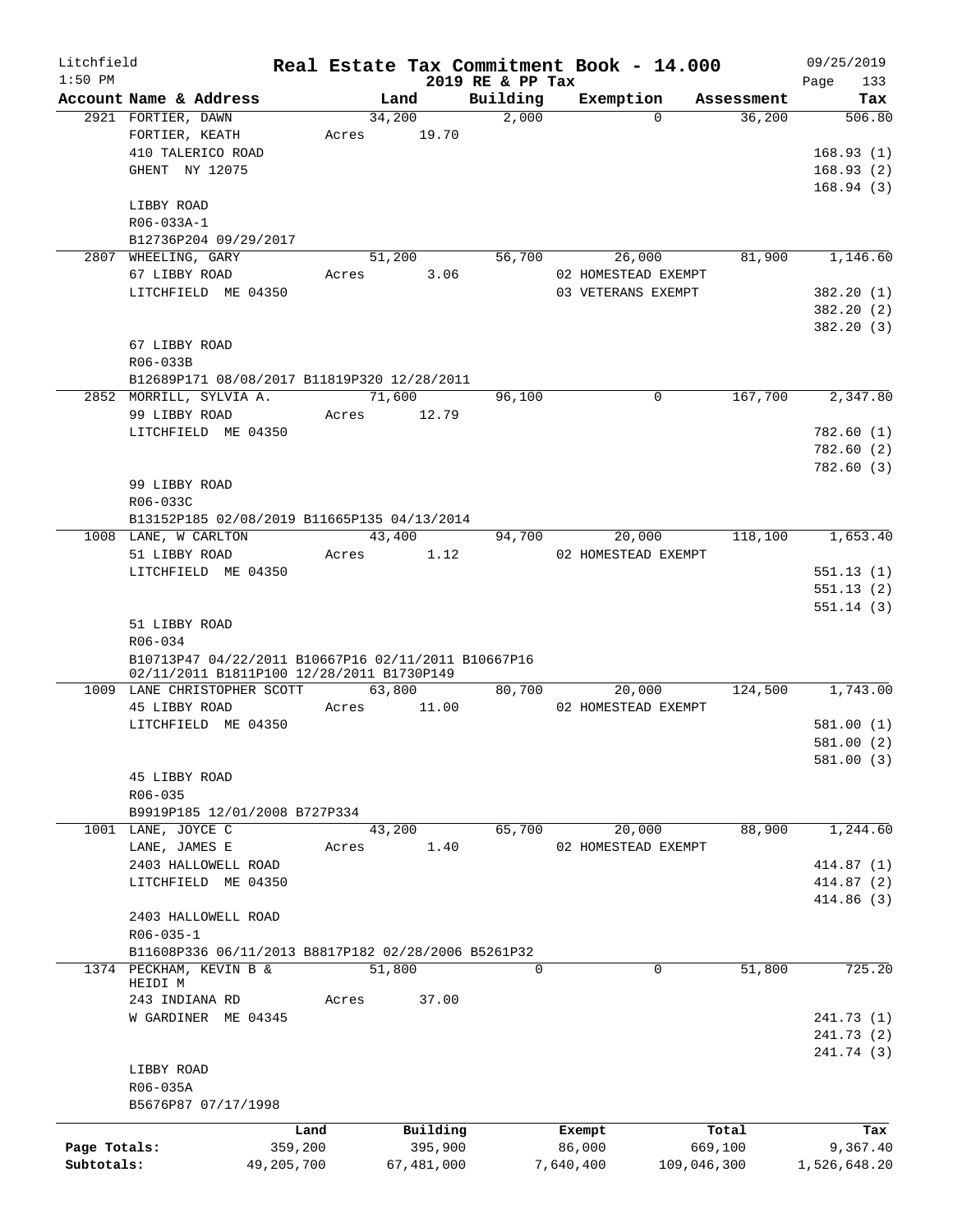| Litchfield   |                                                                    |       |             |          |                              | Real Estate Tax Commitment Book - 14.000 |                      | 09/25/2019             |
|--------------|--------------------------------------------------------------------|-------|-------------|----------|------------------------------|------------------------------------------|----------------------|------------------------|
| $1:50$ PM    | Account Name & Address                                             |       | Land        |          | 2019 RE & PP Tax<br>Building | Exemption                                |                      | 134<br>Page            |
|              | 371 MEAGHER, CHARLENE L                                            |       | 45,700      |          | 39,700                       | 20,000                                   | Assessment<br>65,400 | Tax<br>915.60          |
|              | C/O MEAGHER, CHARLENE<br>(MORGAN)                                  |       | Acres       | 1.24     |                              | 02 HOMESTEAD EXEMPT                      |                      |                        |
|              | P.O. BOX 503                                                       |       |             |          |                              |                                          |                      | 305.20(1)              |
|              | LITCHFIELD ME 04350                                                |       |             |          |                              |                                          |                      | 305.20(2)<br>305.20(3) |
|              | 69 LIBBY ROAD<br>R06-035B                                          |       |             |          |                              |                                          |                      |                        |
|              | B11743P276 07/16/2014 B5117P311 08/19/2004                         |       |             |          |                              |                                          |                      |                        |
|              | 2089 LANE, CHRISTOPHER S                                           |       | 45,000      |          | 10,800                       | 0                                        | 55,800               | 781.20                 |
|              | 35 LIBBY ROAD                                                      | Acres |             | 1.00     |                              |                                          |                      |                        |
|              | LITCHFIELD ME 04350                                                |       |             |          |                              |                                          |                      | 260.40(1)              |
|              |                                                                    |       |             |          |                              |                                          |                      | 260.40(2)              |
|              |                                                                    |       |             |          |                              |                                          |                      | 260.40(3)              |
|              | 35 LIBBY ROAD                                                      |       |             |          |                              |                                          |                      |                        |
|              | R06-035C                                                           |       |             |          |                              |                                          |                      |                        |
|              | B5700P72 06/23/1998                                                |       |             |          |                              |                                          |                      |                        |
|              | 2207 COMMUNITY SERVICE                                             |       | $\mathbf 0$ |          | 22,500                       | 0                                        | 22,500               | 315.00                 |
|              | TELEPHONE                                                          |       |             |          |                              |                                          |                      |                        |
|              | ATTN: TAX DEPT 2-4                                                 |       |             |          |                              |                                          |                      |                        |
|              | 121 SOUTH 17TH STREET                                              |       |             |          |                              |                                          |                      | 105.00(1)              |
|              | MATTOON IL 61938                                                   |       |             |          |                              |                                          |                      | 105.00(2)              |
|              |                                                                    |       |             |          |                              |                                          |                      | 105.00(3)              |
|              | HALLOWELL ROAD                                                     |       |             |          |                              |                                          |                      |                        |
|              | R06-036-ON                                                         |       |             |          |                              |                                          |                      |                        |
|              | 2340 UNDERGUST, LEWIS                                              |       | 61,700      |          | 85,300                       | 20,000                                   | 127,000              | 1,778.00               |
|              | UNDERGUST ELSIE                                                    | Acres |             | 8.22     |                              | 02 HOMESTEAD EXEMPT                      |                      |                        |
|              | 2351 HALLOWELL ROAD                                                |       |             |          |                              |                                          |                      | 592.67 (1)             |
|              | LITCHFIELD ME 04350                                                |       |             |          |                              |                                          |                      | 592.67 (2)             |
|              |                                                                    |       |             |          |                              |                                          |                      | 592.66(3)              |
|              | 2351 HALLOWELL ROAD                                                |       |             |          |                              |                                          |                      |                        |
|              | R06-038                                                            |       |             |          |                              |                                          |                      |                        |
|              | B7889P45 03/31/2004                                                |       |             |          |                              |                                          |                      |                        |
|              | 2433 PARKER, GLENN A                                               |       | 12,200      |          | $\mathbf 0$                  | 0                                        | 12,200               | 170.80                 |
|              | 2333 HALLOWELL ROAD                                                | Acres |             | 4.06     |                              |                                          |                      |                        |
|              | LITCHFIELD ME 04350                                                |       |             |          |                              |                                          |                      | 56.93(1)               |
|              |                                                                    |       |             |          |                              |                                          |                      | 56.93(2)               |
|              |                                                                    |       |             |          |                              |                                          |                      | 56.94 (3)              |
|              | 2333 HALLOWELL ROAD                                                |       |             |          |                              |                                          |                      |                        |
|              | R06-038A                                                           |       |             |          |                              |                                          |                      |                        |
| 2339         | OUELLETTE, BRUCE THOMAS                                            |       | 4,600       |          | $\Omega$                     | 0                                        | 4,600                | 64.40                  |
|              | 907 COLLEGE ROAD                                                   | Acres |             | 1.53     |                              |                                          |                      |                        |
|              | LEWISTON ME 04240                                                  |       |             |          |                              |                                          |                      | 21.47(1)               |
|              |                                                                    |       |             |          |                              |                                          |                      | 21.47(2)               |
|              |                                                                    |       |             |          |                              |                                          |                      | 21.46(3)               |
|              | HALLOWELL ROAD                                                     |       |             |          |                              |                                          |                      |                        |
|              | R06-038B                                                           |       |             |          |                              |                                          |                      |                        |
|              | B13093P86 10/30/2018                                               |       |             |          |                              |                                          |                      |                        |
|              | 2337 MCKENZIE, PAIGE                                               |       | 61,200      |          | 219,100                      | 20,000                                   | 260,300              | 3,644.20               |
|              | 2361 HALLOWELL ROAD                                                | Acres |             | 7.59     |                              | 02 HOMESTEAD EXEMPT                      |                      |                        |
|              | LITCHFIELD ME 04350                                                |       |             |          |                              |                                          |                      | 1, 214.73(1)           |
|              |                                                                    |       |             |          |                              |                                          |                      | 1,214.73(2)            |
|              |                                                                    |       |             |          |                              |                                          |                      | 1, 214.74(3)           |
|              | 2361 HALLOWELL ROAD                                                |       |             |          |                              |                                          |                      |                        |
|              | R06-038C                                                           |       |             |          |                              |                                          |                      |                        |
|              | B12728P54 09/22/2017 B11134P305 08/01/2012 B8080P160<br>08/09/2004 |       |             |          |                              |                                          |                      |                        |
|              |                                                                    |       |             |          |                              |                                          |                      |                        |
|              |                                                                    | Land  |             | Building |                              | Exempt                                   | Total                | Tax                    |
| Page Totals: | 230,400                                                            |       |             | 377,400  |                              | 60,000                                   | 547,800              | 7,669.20               |

**Subtotals:** 49,436,100 67,858,400 7,700,400 109,594,100 1,534,317.40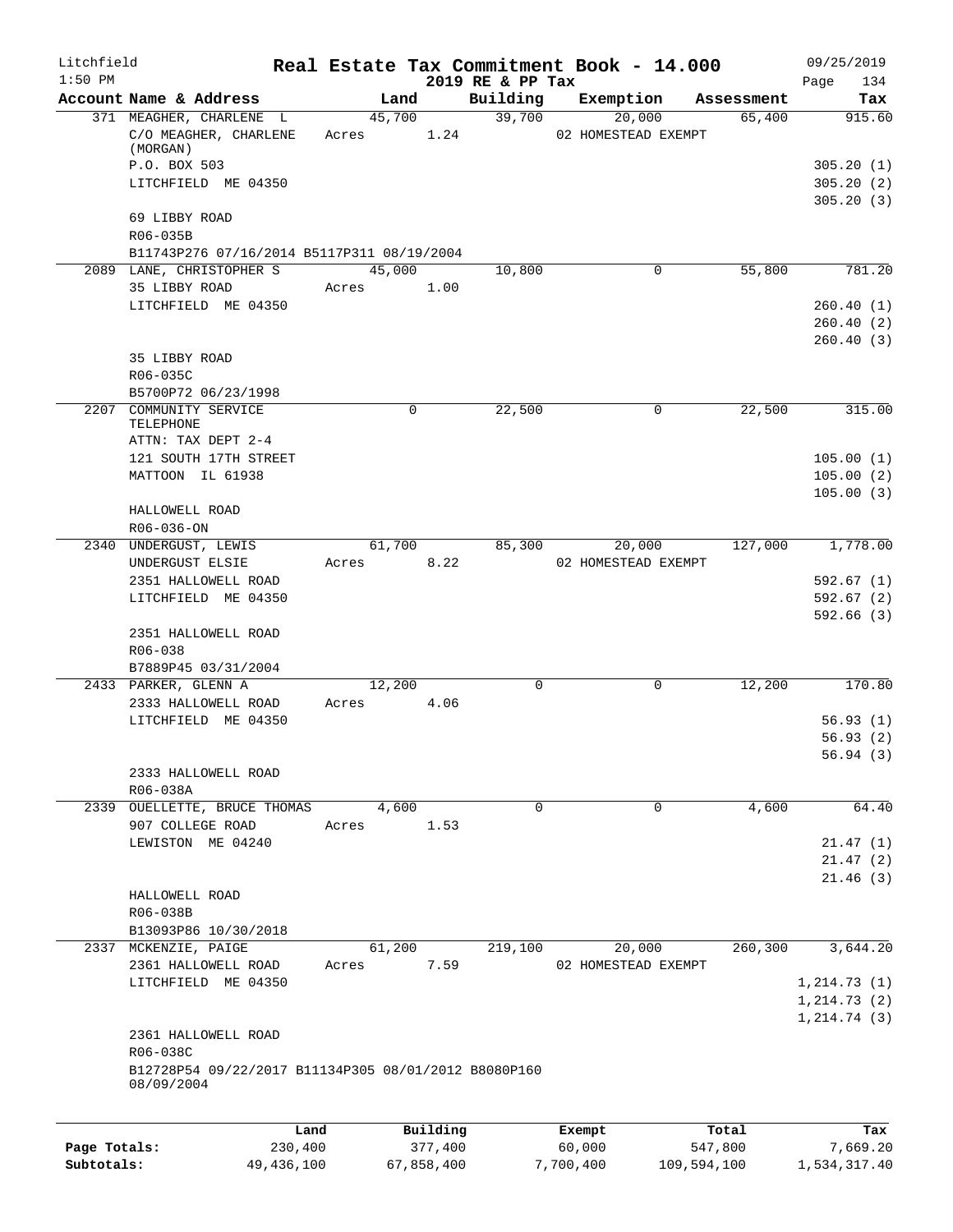| Litchfield   |                                                     |            |            |                              | Real Estate Tax Commitment Book - 14.000 |             | 09/25/2019             |
|--------------|-----------------------------------------------------|------------|------------|------------------------------|------------------------------------------|-------------|------------------------|
| $1:50$ PM    | Account Name & Address                              | Land       |            | 2019 RE & PP Tax<br>Building | Exemption                                | Assessment  | 135<br>Page<br>Tax     |
|              | 2434 PARKER GLENN A                                 | 49,400     |            | 358,800                      | 20,000                                   | 388,200     | 5,434.80               |
|              | HALLOWELL ROAD                                      | Acres      | 2.45       |                              | 02 HOMESTEAD EXEMPT                      |             |                        |
|              | LITCHFIELD ME 04350                                 |            |            |                              |                                          |             | 1,811.60(1)            |
|              |                                                     |            |            |                              |                                          |             | 1,811.60(2)            |
|              |                                                     |            |            |                              |                                          |             | 1,811.60(3)            |
|              | 2333 HALLOWELL ROAD                                 |            |            |                              |                                          |             |                        |
|              | R06-038D                                            |            |            |                              |                                          |             |                        |
|              | 1670 OUELLETTE, BRUCE THOMAS                        | 45,300     |            | 49,200                       | $\mathbf 0$                              | 94,500      | 1,323.00               |
|              | 907 COLLEGE ROAD                                    | Acres      | 1.10       |                              |                                          |             |                        |
|              | LEWISTON IA 04240                                   |            |            |                              |                                          |             | 441.00 (1)             |
|              |                                                     |            |            |                              |                                          |             | 441.00 (2)             |
|              |                                                     |            |            |                              |                                          |             | 441.00 (3)             |
|              | 2323 HALLOWELL ROAD                                 |            |            |                              |                                          |             |                        |
|              | R06-039A                                            |            |            |                              |                                          |             |                        |
|              | B13093P86 10/30/2018                                |            |            |                              |                                          |             |                        |
|              | 586 LEWIS, ROBERT B. &                              | 42,000     |            | 172,500                      | 20,000                                   | 194,500     | 2,723.00               |
|              | BETTY I LEWIS                                       |            |            |                              |                                          |             |                        |
|              | 2317 HALLOWELL ROAD                                 | Acres 1.00 |            |                              | 02 HOMESTEAD EXEMPT                      |             |                        |
|              | LITCHFIELD ME 04350                                 |            |            |                              |                                          |             | 907.67(1)              |
|              |                                                     |            |            |                              |                                          |             | 907.67(2)              |
|              | 2317 HALLOWELL ROAD                                 |            |            |                              |                                          |             | 907.66(3)              |
|              | R06-039B                                            |            |            |                              |                                          |             |                        |
|              | B10344P183 02/18/2010 B6111P248 12/01/1999          |            |            |                              |                                          |             |                        |
|              | 922 BREWER, JESSICA L.                              | 42,300     |            | 29,500                       | 20,000                                   | 51,800      | 725.20                 |
|              | 2303 HALLOWELL ROAD                                 | Acres      | 1.10       |                              | 02 HOMESTEAD EXEMPT                      |             |                        |
|              | LITCHFIELD ME 04350                                 |            |            |                              |                                          |             | 241.73 (1)             |
|              |                                                     |            |            |                              |                                          |             | 241.73 (2)             |
|              |                                                     |            |            |                              |                                          |             | 241.74 (3)             |
|              | 2303 HALLOWELL ROAD                                 |            |            |                              |                                          |             |                        |
|              | R06-039C                                            |            |            |                              |                                          |             |                        |
|              | B12289P92 05/10/2016 B12285P83 04/25/2016 B6305P304 |            |            |                              |                                          |             |                        |
|              | 09/30/2000                                          |            |            |                              |                                          |             |                        |
|              | 1271 HOUDE, ANDRE A                                 | 45,400     |            | 136,000                      | 20,000                                   | 161,400     | 2,259.60               |
|              | HOUDE, CATHY L                                      | Acres      | 1.12       |                              | 02 HOMESTEAD EXEMPT                      |             |                        |
|              | 2291 HALLOWELL ROAD                                 |            |            |                              |                                          |             | 753.20(1)              |
|              | LITCHFIELD ME 04350                                 |            |            |                              |                                          |             | 753.20(2)              |
|              |                                                     |            |            |                              |                                          |             | 753.20 (3)             |
|              | 2291 HALLOWELL ROAD                                 |            |            |                              |                                          |             |                        |
|              | $R06 - 040$                                         |            |            |                              |                                          |             |                        |
|              | B7273P204 02/12/2003                                |            |            |                              |                                          |             |                        |
|              | 230 BUBIER SR, WALLACE E                            | 57,000     |            | 79,100                       | 26,000                                   | 110,100     | 1,541.40               |
|              | BUBIER SUSAN D                                      | Acres      | 5.00       |                              | 03 VETERANS EXEMPT                       |             |                        |
|              | 2243 HALLOWELL ROAD<br>LITCHFIELD ME 04350          |            |            |                              | 02 HOMESTEAD EXEMPT                      |             | 513.80(1)<br>513.80(2) |
|              |                                                     |            |            |                              |                                          |             | 513.80(3)              |
|              | 2243 HALLOWELL ROAD                                 |            |            |                              |                                          |             |                        |
|              | $R06 - 043$                                         |            |            |                              |                                          |             |                        |
|              | B9759P317 06/11/2008 B1820P190 05/29/1975           |            |            |                              |                                          |             |                        |
|              | 1181 MCDONALD, MICHAEL                              | 105,800    |            | 79,000                       | $\mathbf 0$                              | 184,800     | 2,587.20               |
|              | 2225 HALLOWELL ROAD                                 | Acres      | 8.00       |                              |                                          |             |                        |
|              | LITCHFIELD ME 04350                                 |            |            |                              |                                          |             | 862.40 (1)             |
|              |                                                     |            |            |                              |                                          |             | 862.40 (2)             |
|              |                                                     |            |            |                              |                                          |             | 862.40 (3)             |
|              | 2225 HALLOWELL ROAD                                 |            |            |                              |                                          |             |                        |
|              | R06-044                                             |            |            |                              |                                          |             |                        |
|              | B9838P257 08/28/2008 B1648P13 10/18/2004            |            |            |                              |                                          |             |                        |
|              |                                                     |            |            |                              |                                          |             |                        |
|              |                                                     | Land       | Building   |                              | Exempt                                   | Total       | Tax                    |
| Page Totals: |                                                     | 387,200    | 904,100    |                              | 106,000                                  | 1,185,300   | 16,594.20              |
| Subtotals:   | 49,823,300                                          |            | 68,762,500 |                              | 7,806,400                                | 110,779,400 | 1,550,911.60           |
|              |                                                     |            |            |                              |                                          |             |                        |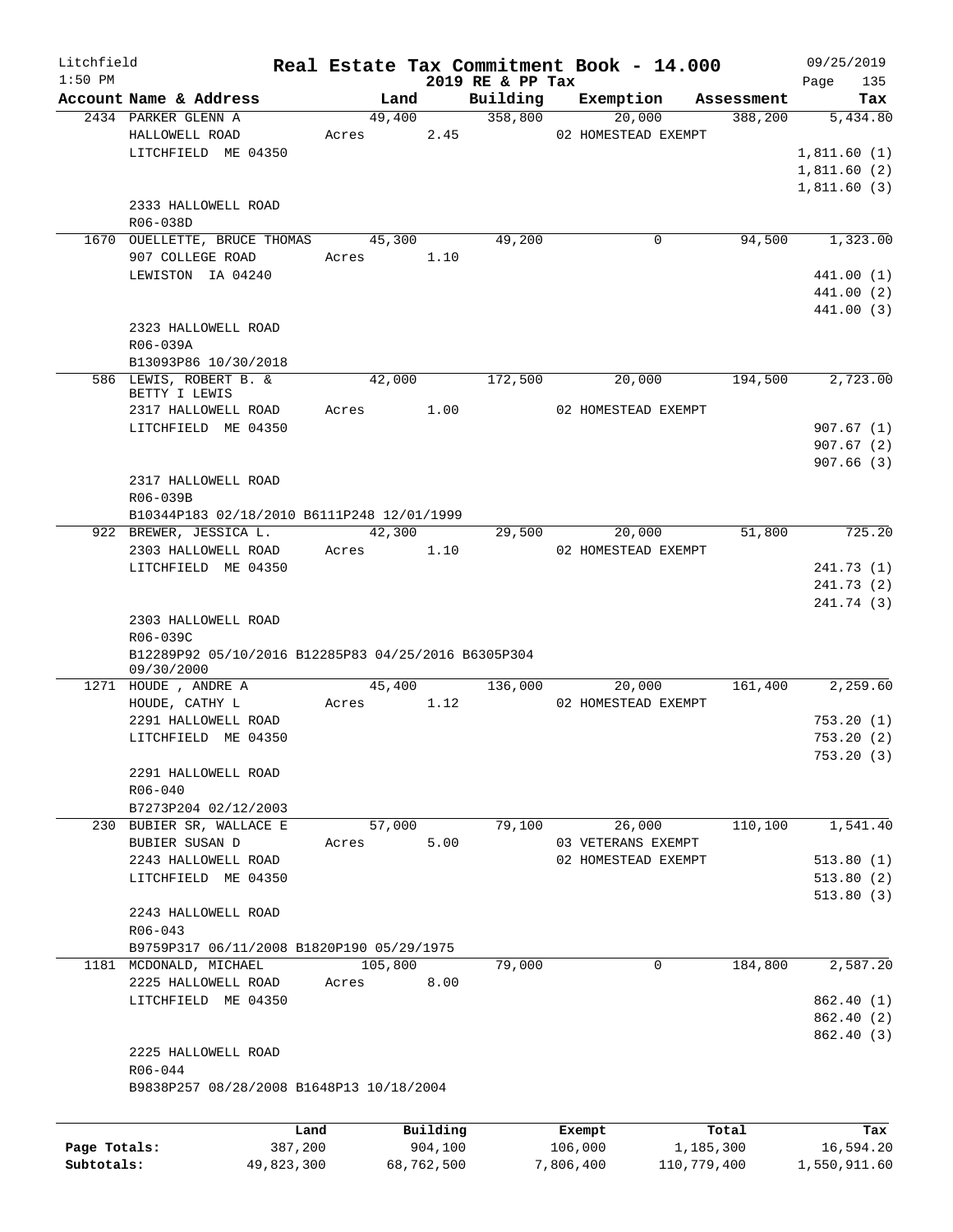| Litchfield<br>$1:50$ PM |                                                   |        |          | 2019 RE & PP Tax | Real Estate Tax Commitment Book - 14.000 |            | 09/25/2019<br>136<br>Page  |
|-------------------------|---------------------------------------------------|--------|----------|------------------|------------------------------------------|------------|----------------------------|
|                         | Account Name & Address                            |        | Land     | Building         | Exemption                                | Assessment | Tax                        |
|                         | 2733 MCDONALD, NATHAN                             |        | $\Omega$ | 152,000          | $\Omega$                                 | 152,000    | 2,128.00                   |
|                         | 2231 HALLOWELL ROAD                               |        |          |                  |                                          |            |                            |
|                         | LITCHFIELD ME 04350                               |        |          |                  |                                          |            | 709.33(1)                  |
|                         |                                                   |        |          |                  |                                          |            | 709.33(2)                  |
|                         | 2231 HALLOWELL ROAD                               |        |          |                  |                                          |            | 709.34(3)                  |
|                         | $R06 - 044 - ON$                                  |        |          |                  |                                          |            |                            |
|                         | 1270 KELLEY, WILLIAM F.                           |        | 58,800   | 193,600          | 20,000                                   | 232,400    | 3,253.60                   |
|                         | DUBE, JENNIFER                                    | Acres  | 3.44     |                  | 02 HOMESTEAD EXEMPT                      |            |                            |
|                         | 2290 HALLOWELL ROAD                               |        |          |                  |                                          |            | 1,084.53(1)                |
|                         | LITCHFIELD ME 04350                               |        |          |                  |                                          |            | 1,084.53(2)<br>1,084.54(3) |
|                         | 2290 HALLOWELL ROAD<br>$R06 - 045$                |        |          |                  |                                          |            |                            |
|                         | B12726P36 09/15/2017 B9305P330 04/02/2007 B9088P8 |        |          |                  |                                          |            |                            |
|                         | 09/27/2006 B8436P62 06/03/2005 B3502P99           |        |          |                  |                                          |            |                            |
|                         | 1692 DWELLEY, SUSAN                               |        | 48,600   | 120,900          | 20,000                                   | 149,500    | 2,093.00                   |
|                         | 2302 HALLOWELL ROAD                               | Acres  | 2.20     |                  | 02 HOMESTEAD EXEMPT                      |            |                            |
|                         | LITCHFIELD ME 04350                               |        |          |                  |                                          |            | 697.67(1)                  |
|                         |                                                   |        |          |                  |                                          |            | 697.67 (2)<br>697.66 (3)   |
|                         | 2302 HALLOWELL ROAD                               |        |          |                  |                                          |            |                            |
|                         | $R06 - 046$                                       |        |          |                  |                                          |            |                            |
|                         | B7194P81                                          |        |          |                  |                                          |            |                            |
|                         | 163 BONIN, KENDALL                                |        | 42,600   | 55,300           | 20,000                                   | 77,900     | 1,090.60                   |
|                         | 18 PLAINS ROAD                                    | Acres  | 1.20     |                  | 02 HOMESTEAD EXEMPT                      |            |                            |
|                         | LITCHFIELD ME 04350                               |        |          |                  |                                          |            | 363.53(1)                  |
|                         |                                                   |        |          |                  |                                          |            | 363.53(2)                  |
|                         |                                                   |        |          |                  |                                          |            | 363.54(3)                  |
|                         | 18 PLAINS ROAD                                    |        |          |                  |                                          |            |                            |
|                         | $R06 - 049$                                       |        |          |                  |                                          |            |                            |
|                         | B1554P629                                         |        |          |                  |                                          |            |                            |
|                         | 326 CLARY, THOMAS                                 |        | 45,300   | 130,300          | 20,000                                   | 155,600    | 2,178.40                   |
|                         | 22 PLAINS ROAD                                    | Acres  | 1.10     |                  | 02 HOMESTEAD EXEMPT                      |            |                            |
|                         | LITCHFIELD ME 04350                               |        |          |                  |                                          |            | 726.13(1)                  |
|                         |                                                   |        |          |                  |                                          |            | 726.13(2)                  |
|                         |                                                   |        |          |                  |                                          |            | 726.14(3)                  |
|                         | 22 PLAINS ROAD                                    |        |          |                  |                                          |            |                            |
|                         | $R06 - 050$                                       |        |          |                  |                                          |            |                            |
|                         | B1544P440                                         |        |          |                  |                                          |            |                            |
|                         | 974 GOWELL, CLARENCE R JR.<br>110 PLAINS ROAD     |        | 65,600   | 123,000          | 0                                        | 188,600    | 2,640.40                   |
|                         | LITCHFIELD ME 04350                               | Acres  | 3.20     |                  |                                          |            | 880.13 (1)                 |
|                         |                                                   |        |          |                  |                                          |            | 880.13 (2)                 |
|                         |                                                   |        |          |                  |                                          |            | 880.14 (3)                 |
|                         | 110 PLAINS ROAD                                   |        |          |                  |                                          |            |                            |
|                         | R06-055                                           |        |          |                  |                                          |            |                            |
|                         | B11354P130 04/12/2013 B3834P44                    |        |          |                  |                                          |            |                            |
|                         | 1966 GOWELL, CLARENCE R. JR.                      | 74,400 |          | 7,200            | 0                                        | 81,600     | 1,142.40                   |
|                         | 110 PLAINS ROAD                                   | Acres  | 6.59     |                  |                                          |            |                            |
|                         | LITCHFIELD ME 04350                               |        |          |                  |                                          |            | 380.80 (1)                 |
|                         |                                                   |        |          |                  |                                          |            | 380.80 (2)                 |
|                         |                                                   |        |          |                  |                                          |            | 380.80 (3)                 |
|                         | 104 PLAINS ROAD                                   |        |          |                  |                                          |            |                            |
|                         | R06-055A                                          |        |          |                  |                                          |            |                            |
|                         | B11833P87 09/22/2011 B7266P128 02/06/2003         |        |          |                  |                                          |            |                            |
|                         |                                                   |        |          |                  |                                          |            |                            |
|                         | Land                                              |        | Building |                  | Exempt                                   | Total      | Tax                        |

|              | Land       | Building   | Exempt    | Total       | Tax          |
|--------------|------------|------------|-----------|-------------|--------------|
| Page Totals: | 335,300    | 782,300    | 80,000    | 1,037,600   | 14,526.40    |
| Subtotals:   | 50,158,600 | 69,544,800 | 7,886,400 | 111,817,000 | 1,565,438.00 |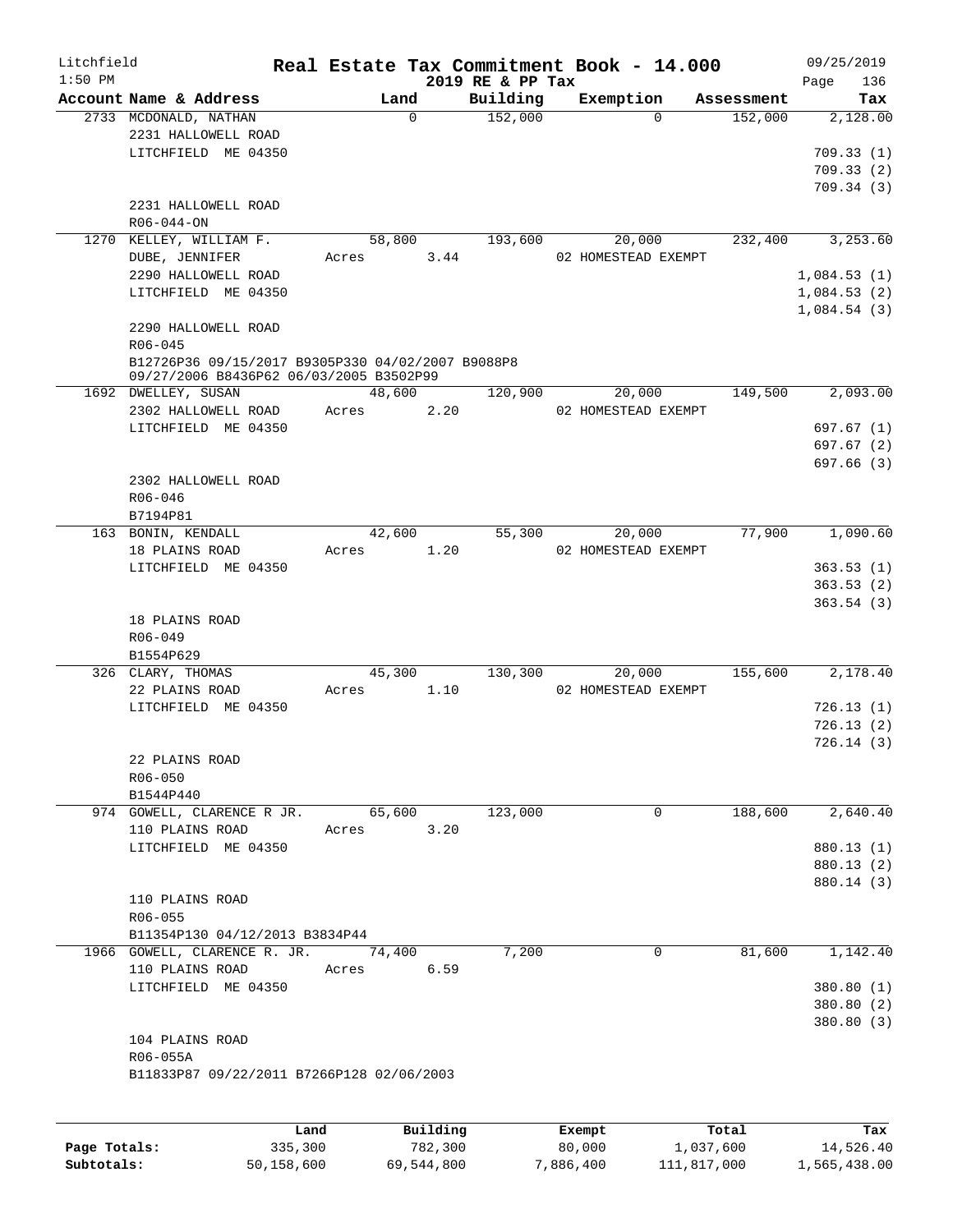| Litchfield<br>$1:50$ PM |                                                                          |              |            | 2019 RE & PP Tax | Real Estate Tax Commitment Book - 14.000 |             | 09/25/2019<br>137<br>Page |
|-------------------------|--------------------------------------------------------------------------|--------------|------------|------------------|------------------------------------------|-------------|---------------------------|
|                         | Account Name & Address                                                   |              | Land       | Building         | Exemption                                | Assessment  | Tax                       |
|                         | 2362 RUSSELL, KEVIN &<br>CHRISTINE                                       |              | $\Omega$   | 34,000           | $\Omega$                                 | 34,000      | 476.00                    |
|                         | 76 PLAINS ROAD<br>LITCHFIELD ME 04350                                    |              |            |                  |                                          |             | 158.67(1)                 |
|                         |                                                                          |              |            |                  |                                          |             | 158.67(2)                 |
|                         |                                                                          |              |            |                  |                                          |             | 158.66(3)                 |
|                         | 76 PLAINS ROAD                                                           |              |            |                  |                                          |             |                           |
|                         | R06-055A-ON-1                                                            |              |            |                  |                                          |             |                           |
|                         | 2014 GOWELL, JR. CLARENCE                                                |              | 0          | 20,400           | 0                                        | 20,400      | 285.60                    |
|                         | 110 PLAINS ROAD                                                          |              |            |                  |                                          |             |                           |
|                         | LITCHFIELD ME 04350                                                      |              |            |                  |                                          |             | 95.20(1)<br>95.20(2)      |
|                         |                                                                          |              |            |                  |                                          |             | 95.20(3)                  |
|                         | 104 PLAINS ROAD                                                          |              |            |                  |                                          |             |                           |
|                         | R06-055A-ON-2                                                            |              |            |                  |                                          |             |                           |
|                         | 1558 MORRIS, TEAGUE B                                                    |              | 3,300      | 0                | 0                                        | 3,300       | 46.20                     |
|                         | SMALL, DELMAR D                                                          | Acres        | 3.70       |                  |                                          |             |                           |
|                         | P.O. BOX 815                                                             |              |            |                  |                                          |             | 15.40(1)                  |
|                         | BRUNSWICK ME 04011                                                       |              |            |                  |                                          |             | 15.40(2)                  |
|                         |                                                                          |              |            |                  |                                          |             | 15.40(3)                  |
|                         | PINE TREE ROAD<br>R06-056                                                |              |            |                  |                                          |             |                           |
|                         | B10631P90 12/28/2010 B9080P43 09/18/2006 B8507P166<br>07/19/2005 B1674P9 |              |            |                  |                                          |             |                           |
|                         | 1611 MORRIS, TEAGUE B                                                    |              | 12,000     | $\Omega$         | $\Omega$                                 | 12,000      | 168.00                    |
|                         | SMALL, DELMAR D                                                          | Acres        | 22.50      |                  |                                          |             |                           |
|                         | P.O. BOX 815                                                             |              |            |                  |                                          |             | 56.00(1)                  |
|                         | BRUNSWICK ME 04011                                                       |              |            |                  |                                          |             | 56.00(2)                  |
|                         |                                                                          |              |            |                  |                                          |             | 56.00(3)                  |
|                         | PINE TREE ROAD<br>R06-058                                                |              |            |                  |                                          |             |                           |
|                         | B10631P92 12/28/2010 B6402P254 02/08/2001                                |              |            |                  |                                          |             |                           |
|                         | 1612 MORRIS, TEAGUE B                                                    |              | 11,300     | $\mathbf 0$      | $\mathbf 0$                              | 11,300      | 158.20                    |
|                         | P.O. BOX 815                                                             | Acres        | 13.50      |                  |                                          |             |                           |
|                         | BRUNSWICK ME 04011                                                       |              |            |                  |                                          |             | 52.73(1)                  |
|                         |                                                                          |              |            |                  |                                          |             | 52.73(2)                  |
|                         |                                                                          |              |            |                  |                                          |             | 52.74(3)                  |
|                         | PLAINS ROAD<br>R06-058A                                                  |              |            |                  |                                          |             |                           |
|                         | B10505P350 08/28/2010 B8637P217 08/24/2005 B4863P224                     |              |            |                  |                                          |             |                           |
|                         | 02/02/1995                                                               |              |            |                  |                                          |             |                           |
|                         | 1614 SMALL, INA                                                          |              | 41,100     | 4,300            | $\mathbf 0$                              | 45,400      | 635.60                    |
|                         | 476 PINE TREE ROAD                                                       | Acres        | 32.00      |                  |                                          |             |                           |
|                         | LITCHFIELD ME 04350                                                      |              |            |                  |                                          |             | 211.87(1)                 |
|                         |                                                                          |              |            |                  |                                          |             | 211.87(2)<br>211.86(3)    |
|                         | 481 PINE TREE ROAD                                                       |              |            |                  |                                          |             |                           |
|                         | R06-059                                                                  |              |            |                  |                                          |             |                           |
|                         | B9723P288 B8637P217 10/12/2005 B4863P224 02/02/1995                      |              |            |                  |                                          |             |                           |
|                         | 973 POUSSARD, REGINALD L,                                                |              | 46,800     | 90,000           | 20,000                                   | 116,800     | 1,635.20                  |
|                         | JR.<br>109 PLAINS ROAD                                                   | Acres        |            | 1.60             | 02 HOMESTEAD EXEMPT                      |             |                           |
|                         | LITCHFIELD ME 04350                                                      |              |            |                  |                                          |             | 545.07(1)                 |
|                         |                                                                          |              |            |                  |                                          |             | 545.07(2)                 |
|                         |                                                                          |              |            |                  |                                          |             | 545.06 (3)                |
|                         | 109 PLAINS ROAD                                                          |              |            |                  |                                          |             |                           |
|                         | R06-060                                                                  |              |            |                  |                                          |             |                           |
|                         | B6367P49 12/13/2000                                                      |              |            |                  |                                          |             |                           |
|                         |                                                                          | Land         | Building   |                  | Exempt                                   | Total       | Tax                       |
| Page Totals:            |                                                                          | 114,500      | 148,700    |                  | 20,000                                   | 243,200     | 3,404.80                  |
| Subtotals:              |                                                                          | 50, 273, 100 | 69,693,500 |                  | 7,906,400                                | 112,060,200 | 1,568,842.80              |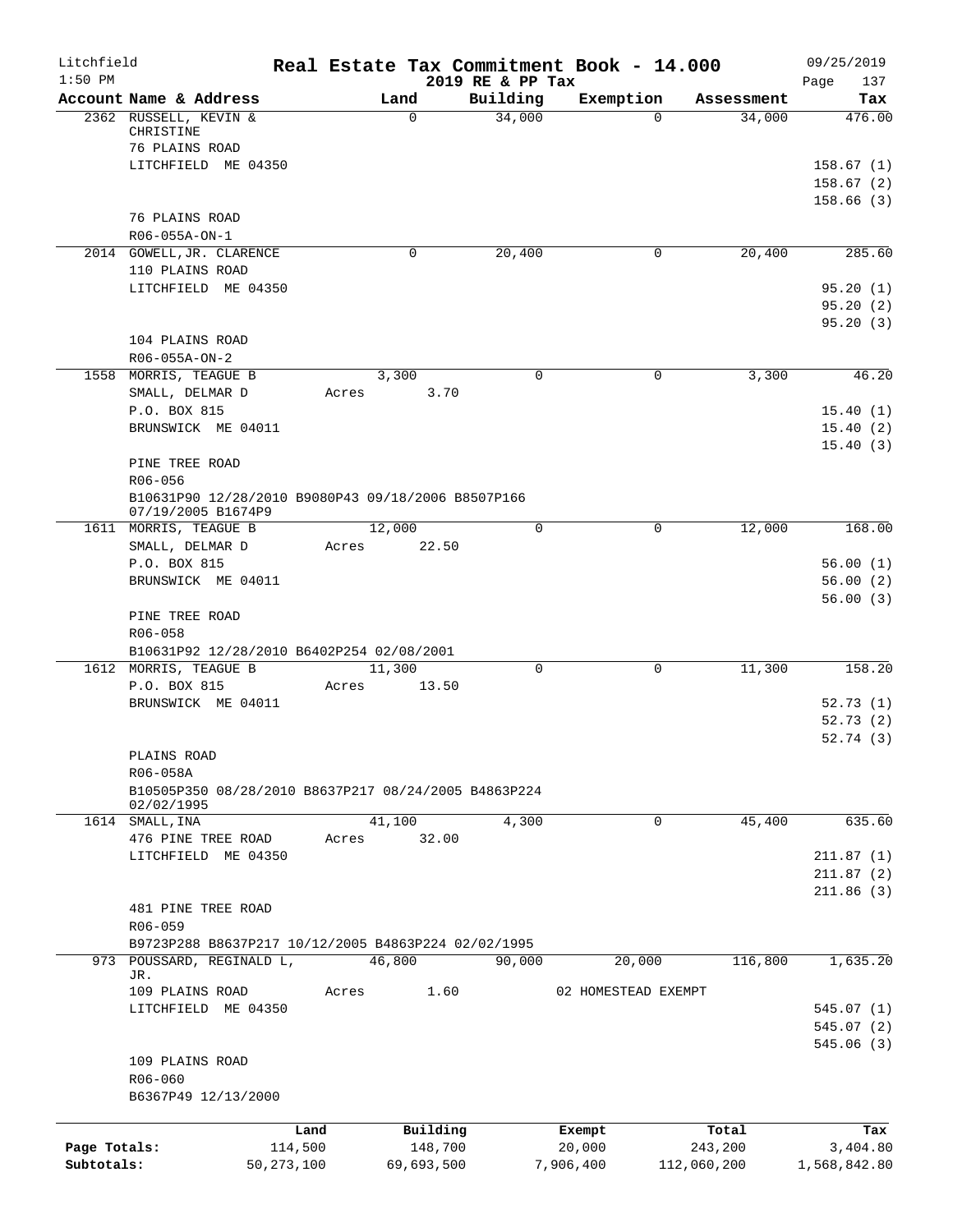| Litchfield   |                                                                   |                |          |                              | Real Estate Tax Commitment Book - 14.000 |                      | 09/25/2019    |
|--------------|-------------------------------------------------------------------|----------------|----------|------------------------------|------------------------------------------|----------------------|---------------|
| $1:50$ PM    | Account Name & Address                                            |                |          | 2019 RE & PP Tax<br>Building |                                          |                      | 138<br>Page   |
|              | 2165 MORRIS, TEAGUE B                                             | Land<br>25,500 |          | $\mathbf 0$                  | Exemption<br>$\Omega$                    | Assessment<br>25,500 | Tax<br>357.00 |
|              | SMALL, DELMAR D                                                   | Acres          | 1.16     |                              |                                          |                      |               |
|              | P.O. BOX 815                                                      |                |          |                              |                                          |                      | 119.00(1)     |
|              | BRUNSWICK ME 04011                                                |                |          |                              |                                          |                      | 119.00(2)     |
|              |                                                                   |                |          |                              |                                          |                      | 119.00(3)     |
|              | PLAINS ROAD                                                       |                |          |                              |                                          |                      |               |
|              | R06-060A                                                          |                |          |                              |                                          |                      |               |
|              | B10506P38 08/20/2010 B6402P256 02/08/2001 B6364P329<br>12/14/2000 |                |          |                              |                                          |                      |               |
|              | 77 BARRETT, PETER A                                               | 87,100         |          | 128,100                      | 20,000                                   | 195,200              | 2,732.80      |
|              | BARRETT VIRGINIA R                                                | Acres          | 6.84     |                              | 02 HOMESTEAD EXEMPT                      |                      |               |
|              | 97 PLAINS ROAD                                                    |                |          |                              |                                          |                      | 910.93(1)     |
|              | LITCHFIELD ME 04350                                               |                |          |                              |                                          |                      | 910.93(2)     |
|              |                                                                   |                |          |                              |                                          |                      | 910.94(3)     |
|              | 97 PLAINS ROAD                                                    |                |          |                              |                                          |                      |               |
|              | R06-061                                                           |                |          |                              |                                          |                      |               |
|              | B9351P198 05/10/2007 B3413P121                                    |                |          |                              |                                          |                      |               |
|              | 327 CHASE, SCOTT J.                                               |                | 57,900   | 146,700                      | 20,000                                   | 184,600              | 2,584.40      |
|              | 22 LYNN LANE                                                      | Acres          | 5.30     |                              | 02 HOMESTEAD EXEMPT                      |                      |               |
|              | LITCHFIELD ME 04350                                               |                |          |                              |                                          |                      | 861.47(1)     |
|              |                                                                   |                |          |                              |                                          |                      | 861.47(2)     |
|              |                                                                   |                |          |                              |                                          |                      | 861.46(3)     |
|              | 22 LYNN LANE                                                      |                |          |                              |                                          |                      |               |
|              | R06-061A-1                                                        |                |          |                              |                                          |                      |               |
|              | B11744P49 07/16/2014 B10890P216 11/17/2011 B4314P36<br>01/08/1993 |                |          |                              |                                          |                      |               |
|              | 921 SURETTE, KEVIN & JODI                                         | 58,500         |          | 213,500                      | 20,000                                   | 252,000              | 3,528.00      |
|              | 48 LYNN LANE                                                      | Acres          | 5.50     |                              | 02 HOMESTEAD EXEMPT                      |                      |               |
|              | LITCHFIELD ME 04350                                               |                |          |                              |                                          |                      | 1, 176.00(1)  |
|              |                                                                   |                |          |                              |                                          |                      | 1, 176.00(2)  |
|              |                                                                   |                |          |                              |                                          |                      | 1, 176.00(3)  |
|              | <b>48 LYNN LANE</b>                                               |                |          |                              |                                          |                      |               |
|              | $R06 - 061A - 2$                                                  |                |          |                              |                                          |                      |               |
|              | B6205P264 04/28/2000                                              |                |          |                              |                                          |                      |               |
|              | 381 AMES, RICKY ALLEN                                             | 60,800         |          | 193,400                      | 20,000                                   | 234,200              | 3,278.80      |
|              | 61 LYNN LANE                                                      | Acres          | 7.00     |                              | 02 HOMESTEAD EXEMPT                      |                      |               |
|              | LITCHFIELD ME 04350                                               |                |          |                              |                                          |                      | 1,092.93(1)   |
|              |                                                                   |                |          |                              |                                          |                      | 1,092.93(2)   |
|              |                                                                   |                |          |                              |                                          |                      | 1,092.94(3)   |
|              | 61 LYNN LANE                                                      |                |          |                              |                                          |                      |               |
|              | $R06 - 061A - 3$                                                  |                |          |                              |                                          |                      |               |
| 1232         | MICHAUD, NORMAN G                                                 | 59,100         |          | 266,000                      | 20,000                                   | 305,100              | 4,271.40      |
|              | 102 LYNN LANE                                                     | Acres          | 5.70     |                              | 02 HOMESTEAD EXEMPT                      |                      |               |
|              | LICHFIELD ME 04350                                                |                |          |                              |                                          |                      | 1,423.80(1)   |
|              |                                                                   |                |          |                              |                                          |                      | 1,423.80(2)   |
|              | 102 LYNN LANE                                                     |                |          |                              |                                          |                      | 1,423.80(3)   |
|              | $R06 - 061A - 4$                                                  |                |          |                              |                                          |                      |               |
| 380          | MICHAUD, NORMAN & DIANE                                           | 43,600         |          | $\mathbf 0$                  | $\mathbf 0$                              | 43,600               | 610.40        |
|              | 102 LYNN LANE                                                     | Acres          | 7.20     |                              |                                          |                      |               |
|              | LITCHFIELD ME 04350                                               |                |          |                              |                                          |                      | 203.47(1)     |
|              |                                                                   |                |          |                              |                                          |                      | 203.47(2)     |
|              |                                                                   |                |          |                              |                                          |                      | 203.46(3)     |
|              | LYNN LANE                                                         |                |          |                              |                                          |                      |               |
|              | R06-061A-5                                                        |                |          |                              |                                          |                      |               |
|              | B6362P152 12/07/2000                                              |                |          |                              |                                          |                      |               |
|              |                                                                   |                |          |                              |                                          |                      |               |
|              |                                                                   |                |          |                              |                                          |                      |               |
|              |                                                                   | Land           | Building |                              | Exempt                                   | Total                | Tax           |
| Page Totals: | 392,500                                                           |                | 947,700  |                              | 100,000                                  | 1,240,200            | 17,362.80     |

**Subtotals:** 50,665,600 70,641,200 8,006,400 113,300,400 1,586,205.60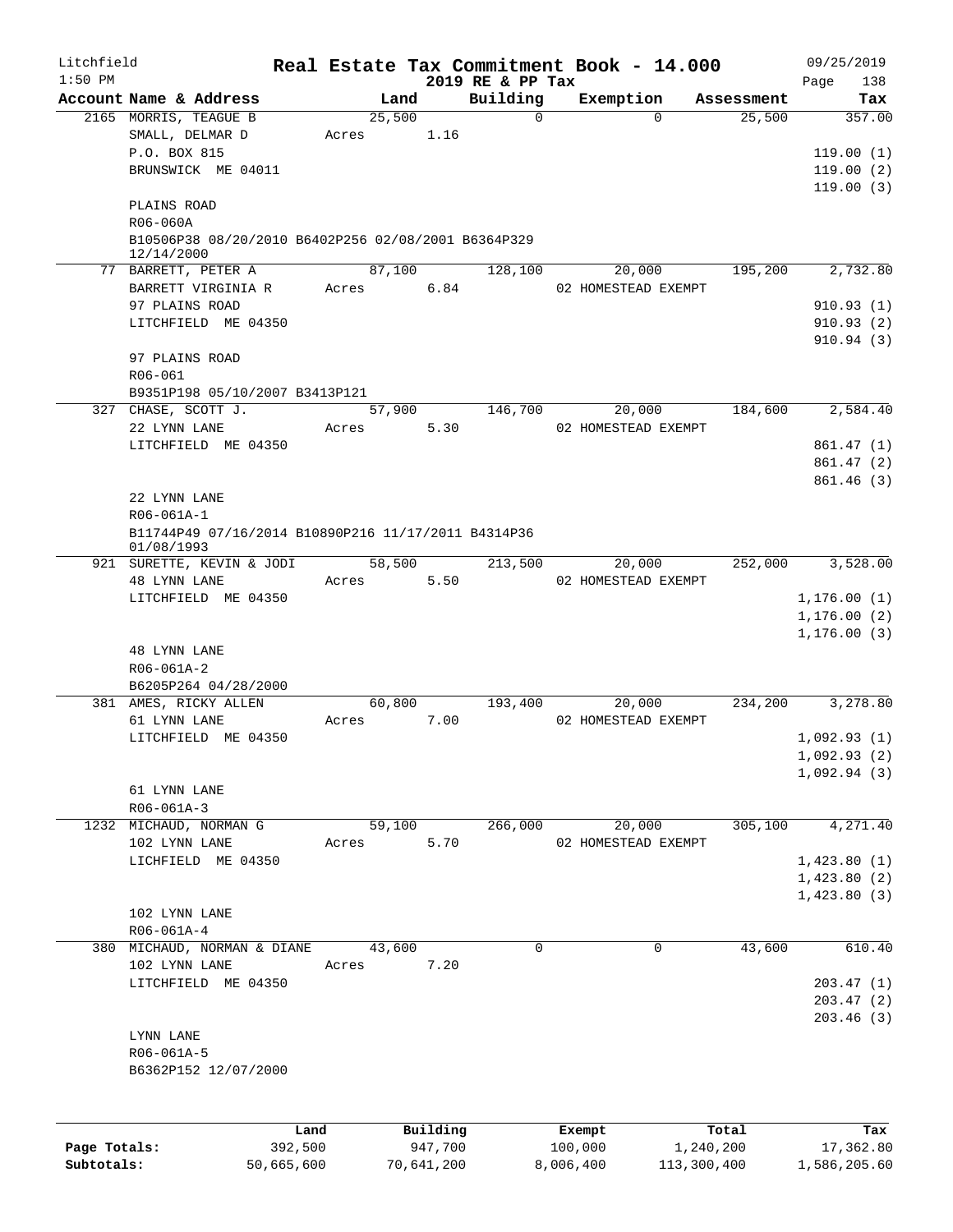| Litchfield   |                         |            |        |             |                              | Real Estate Tax Commitment Book - 14.000 |             | 09/25/2019         |
|--------------|-------------------------|------------|--------|-------------|------------------------------|------------------------------------------|-------------|--------------------|
| $1:50$ PM    | Account Name & Address  |            | Land   |             | 2019 RE & PP Tax<br>Building | Exemption                                | Assessment  | 139<br>Page<br>Tax |
|              | 820 PEDDIE, WILLIAM A.  |            | 58,200 |             | 155,500                      | 20,000                                   | 193,700     | 2,711.80           |
|              | 70 LYNN LANE            |            | Acres  | 5.40        |                              | 02 HOMESTEAD EXEMPT                      |             |                    |
|              | LITCHFIELD ME 04350     |            |        |             |                              |                                          |             | 903.93(1)          |
|              |                         |            |        |             |                              |                                          |             | 903.93(2)          |
|              |                         |            |        |             |                              |                                          |             | 903.94(3)          |
|              | 70 LYNN LANE            |            |        |             |                              |                                          |             |                    |
|              | R06-061A-6              |            |        |             |                              |                                          |             |                    |
|              | B6549P100               |            |        |             |                              |                                          |             |                    |
|              | 2814 AMES, RICKY ALLEN  |            | 10,800 |             | $\mathbf 0$                  | 0                                        | 10,800      | 151.20             |
|              | 935 GOLDPAN ROAD        |            | Acres  | 3.60        |                              |                                          |             |                    |
|              | FAIRBANKS AK 99712      |            |        |             |                              |                                          |             | 50.40(1)           |
|              |                         |            |        |             |                              |                                          |             | 50.40(2)           |
|              | OFF LYNN LANE           |            |        |             |                              |                                          |             | 50.40(3)           |
|              | R06-061A-7              |            |        |             |                              |                                          |             |                    |
|              | B10741P184 05/27/2011   |            |        |             |                              |                                          |             |                    |
|              | 2815 MICHAUD, NORMAND G |            | 11,700 |             | $\mathbf 0$                  | $\mathbf 0$                              | 11,700      | 163.80             |
|              | 102 LYNN LANE           | Acres      |        | 3.90        |                              |                                          |             |                    |
|              | LITCHFIELD ME 04350     |            |        |             |                              |                                          |             | 54.60(1)           |
|              |                         |            |        |             |                              |                                          |             | 54.60(2)           |
|              |                         |            |        |             |                              |                                          |             | 54.60(3)           |
|              | OFF LYNN LANE           |            |        |             |                              |                                          |             |                    |
|              | R06-061A-8              |            |        |             |                              |                                          |             |                    |
|              | B10741P186 05/27/2011   |            |        |             |                              |                                          |             |                    |
|              | 2278 BARRETT, JENNIFER  |            |        | $\mathbf 0$ | 18,700                       | 18,700                                   | 0           | 0.00               |
|              | 93 PLAINS ROAD          |            |        |             |                              | 02 HOMESTEAD EXEMPT                      |             |                    |
|              | LITCHFIELD ME 04350     |            |        |             |                              |                                          |             |                    |
|              |                         |            |        |             |                              |                                          |             |                    |
|              | 93 PLAINS ROAD          |            |        |             |                              |                                          |             |                    |
|              | R06-061-ON              |            |        |             |                              |                                          |             |                    |
|              | 140 BISHOP, LEONARD L   |            | 21,800 |             | 0                            | 0                                        | 21,800      | 305.20             |
|              | C/O JOHN GALLANT        | Acres      |        | 14.00       |                              |                                          |             |                    |
|              | 1965 MANTA BAY STREET   |            |        |             |                              |                                          |             | 101.73(1)          |
|              | MERRITT ISLAND FL       |            |        |             |                              |                                          |             | 101.73(2)          |
|              | 32952                   |            |        |             |                              |                                          |             |                    |
|              |                         |            |        |             |                              |                                          |             | 101.74(3)          |
|              | OFF LYNN ROAD           |            |        |             |                              |                                          |             |                    |
|              | R06-062<br>B1123P371    |            |        |             |                              |                                          |             |                    |
|              | 1838 WEEKS, SCOTT O     |            | 24,500 |             | 0                            | 0                                        | 24,500      | 343.00             |
|              | 188 SMALL ROAD          | Acres      |        | 23.00       |                              |                                          |             |                    |
|              | LITCHFIELD ME 04350     |            |        |             |                              |                                          |             | 114.33(1)          |
|              |                         |            |        |             |                              |                                          |             | 114.33(2)          |
|              |                         |            |        |             |                              |                                          |             | 114.34(3)          |
|              | OFF LYNN ROAD           |            |        |             |                              |                                          |             |                    |
|              | $R06 - 063$             |            |        |             |                              |                                          |             |                    |
|              | B4842P95 01/17/1995     |            |        |             |                              |                                          |             |                    |
|              | 972 LADD, ALAN, SR      |            | 52,300 |             | 95,900                       | 20,000                                   | 128,200     | 1,794.80           |
|              | LADD MARTHA             | Acres      |        | 3.44        |                              | 02 HOMESTEAD EXEMPT                      |             |                    |
|              | 75 PLAINS ROAD          |            |        |             |                              |                                          |             | 598.27(1)          |
|              | LITCHFIELD ME 04350     |            |        |             |                              |                                          |             | 598.27(2)          |
|              |                         |            |        |             |                              |                                          |             | 598.26(3)          |
|              | 75 PLAINS ROAD          |            |        |             |                              |                                          |             |                    |
|              | R06-064                 |            |        |             |                              |                                          |             |                    |
|              | B1711P144 03/14/1974    |            |        |             |                              |                                          |             |                    |
|              |                         |            |        |             |                              |                                          |             |                    |
|              |                         | Land       |        | Building    |                              | Exempt                                   | Total       | Tax                |
| Page Totals: |                         | 179,300    |        | 270,100     |                              | 58,700                                   | 390,700     | 5,469.80           |
| Subtotals:   |                         | 50,844,900 |        | 70,911,300  |                              | 8,065,100                                | 113,691,100 | 1,591,675.40       |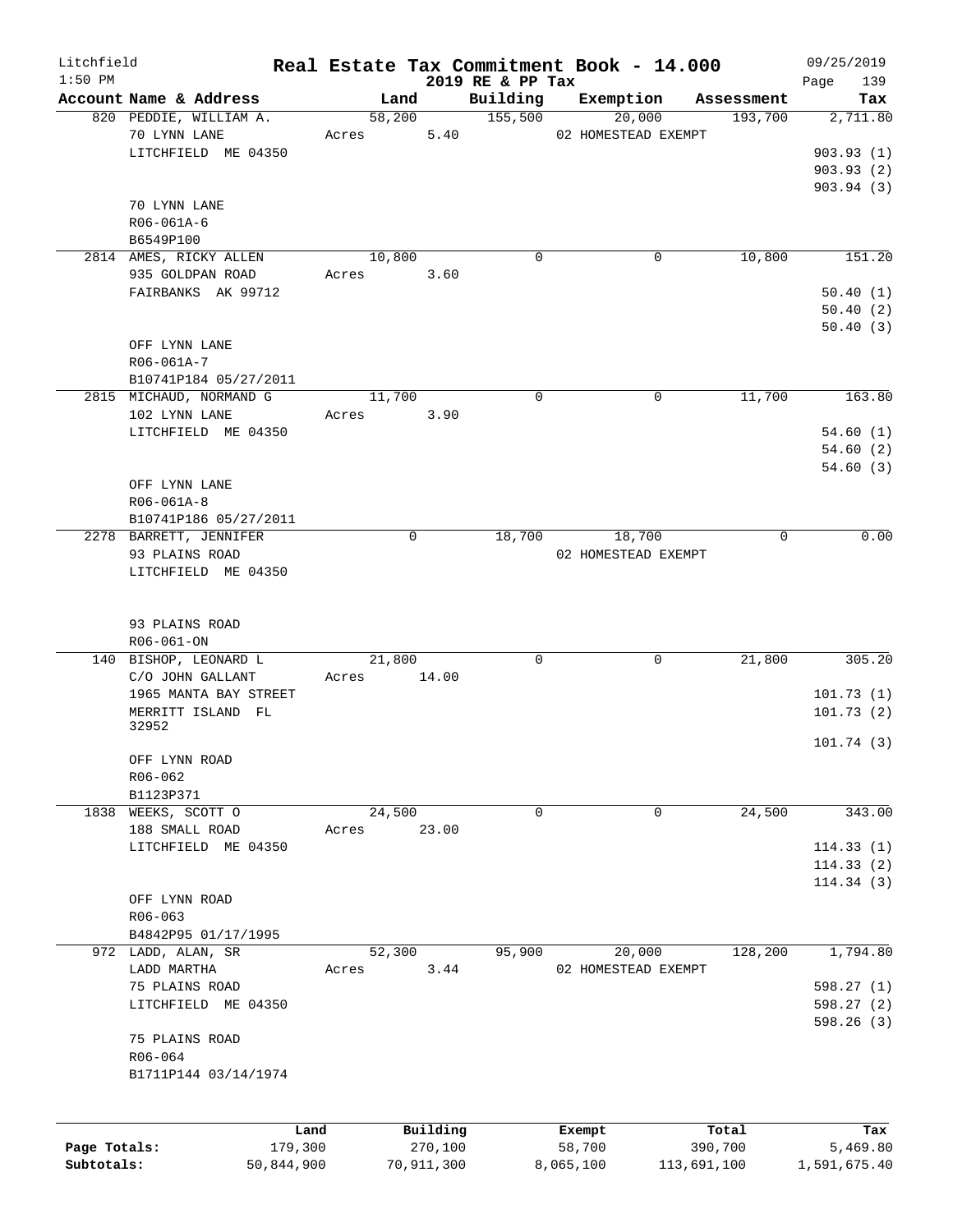| Litchfield |                                                          |       |         |        |                  | Real Estate Tax Commitment Book - 14.000 |            |      | 09/25/2019 |
|------------|----------------------------------------------------------|-------|---------|--------|------------------|------------------------------------------|------------|------|------------|
| $1:50$ PM  |                                                          |       |         |        | 2019 RE & PP Tax |                                          |            | Page | 140        |
|            | Account Name & Address                                   |       | Land    |        | Building         | Exemption                                | Assessment |      | Tax        |
|            | 2444 LADD ALAN C JR                                      |       | 77,400  |        | 120,500          | 20,000                                   | 177,900    |      | 2,490.60   |
|            | LADD CRYSTAL L                                           | Acres |         | 35.72  |                  | 02 HOMESTEAD EXEMPT                      |            |      |            |
|            | 77 PLAINS ROAD                                           |       |         |        |                  |                                          |            |      | 830.20(1)  |
|            | LITCHFIELD ME 04350                                      |       |         |        |                  |                                          |            |      | 830.20(2)  |
|            | 77 PLAINS ROAD                                           |       |         |        |                  |                                          |            |      | 830.20(3)  |
|            | $R06 - 064 - 1$                                          |       |         |        |                  |                                          |            |      |            |
|            | B9351P28 04/25/2007 B9351P8 04/25/2007 B9125P202         |       |         |        |                  |                                          |            |      |            |
|            | 10/27/2006 B9125P200 10/27/2006 B8046P239 07/26/2004     |       |         |        |                  |                                          |            |      |            |
|            | 411 DALY, H JEAN K.TRUST                                 |       | 41,400  |        | $\Omega$         | 0                                        | 41,400     |      | 579.60     |
|            | DALY JOHN T TRUSTEE                                      | Acres |         | 7.80   |                  |                                          |            |      |            |
|            | 19 STOVERS OCEAN AVE                                     |       |         |        |                  |                                          |            |      | 193.20(1)  |
|            | HARPSWELL ME 04079                                       |       |         |        |                  |                                          |            |      | 193.20(2)  |
|            |                                                          |       |         |        |                  |                                          |            |      | 193.20(3)  |
|            | PLAINS ROAD                                              |       |         |        |                  |                                          |            |      |            |
|            | R06-066                                                  |       |         |        |                  |                                          |            |      |            |
|            | B9800P183 07/23/2008 B3911P255                           |       |         |        |                  |                                          |            |      |            |
|            | 258 CAMPBELL, JAMES                                      |       | 61,100  |        | 145,500          | 20,000                                   | 186,600    |      | 2,612.40   |
|            | CAMPBELL, SAMANTHA M.                                    | Acres |         | 7.40   |                  | 02 HOMESTEAD EXEMPT                      |            |      |            |
|            | 2454 HALLOWELL ROAD                                      |       |         |        |                  |                                          |            |      | 870.80 (1) |
|            | LITCHFIELD ME 04350                                      |       |         |        |                  |                                          |            |      | 870.80(2)  |
|            |                                                          |       |         |        |                  |                                          |            |      | 870.80 (3) |
|            | 2454 HALLOWELL ROAD                                      |       |         |        |                  |                                          |            |      |            |
|            | R06-067                                                  |       |         |        |                  |                                          |            |      |            |
|            | B11779P14 08/20/2014 B6961P260<br>957 BARD, BRANDON L.   |       | 64,500  |        | 139,900          | 20,000                                   | 184,400    |      | 2,581.60   |
|            | 201 JACKASS ANNIE ROAD Acres                             |       |         | 11.98  |                  | 02 HOMESTEAD EXEMPT                      |            |      |            |
|            | MINOT ME 04258-5028                                      |       |         |        |                  |                                          |            |      | 860.53(1)  |
|            |                                                          |       |         |        |                  |                                          |            |      | 860.53(2)  |
|            |                                                          |       |         |        |                  |                                          |            |      | 860.54(3)  |
|            | 2478 HALLOWELL ROAD                                      |       |         |        |                  |                                          |            |      |            |
|            | $R06 - 068$                                              |       |         |        |                  |                                          |            |      |            |
|            | B11436P56 06/28/2013 B11368P164 04/29/2013 B9223P45      |       |         |        |                  |                                          |            |      |            |
|            | 01/17/2007 B1518P860                                     |       |         |        |                  |                                          |            |      |            |
|            | 263 CAMPBELL, THOMAS E                                   |       | 117,000 |        | 107,000          | 20,000                                   | 204,000    |      | 2,856.00   |
|            | 2524 HALLOWELL ROAD                                      | Acres |         | 164.00 |                  | 02 HOMESTEAD EXEMPT                      |            |      |            |
|            | LITCHFIELD ME 04350                                      |       |         |        |                  |                                          |            |      | 952.00(1)  |
|            |                                                          |       |         |        |                  |                                          |            |      | 952.00 (2) |
|            |                                                          |       |         |        |                  |                                          |            |      | 952.00(3)  |
|            | 2524 HALLOWELL ROAD                                      |       |         |        |                  |                                          |            |      |            |
|            | R06-069                                                  |       |         |        |                  |                                          |            |      |            |
|            | B12569P213 03/30/2017 B10780P288 07/15/2011<br>B3520P177 |       |         |        |                  |                                          |            |      |            |
|            | 264 CAMPBELL, HOWARD &                                   |       | 46,500  |        | 13,700           | $\Omega$                                 | 60,200     |      | 842.80     |
|            | GLADYS                                                   |       |         |        |                  |                                          |            |      |            |
|            | 2554 HALLOWELL ROAD                                      | Acres |         | 1.50   |                  |                                          |            |      |            |
|            | LITCHFIELD ME 04350                                      |       |         |        |                  |                                          |            |      | 280.93(1)  |
|            |                                                          |       |         |        |                  |                                          |            |      | 280.93(2)  |
|            |                                                          |       |         |        |                  |                                          |            |      | 280.94 (3) |
|            | 2542 HALLOWELL ROAD                                      |       |         |        |                  |                                          |            |      |            |
|            | R06-070                                                  |       |         |        |                  |                                          |            |      |            |
|            | B6102P1 11/16/1999                                       |       |         |        |                  |                                          |            |      |            |
|            |                                                          |       |         |        |                  |                                          |            |      |            |

|              | Land       | Building   | Exempt    | Total       | Tax          |
|--------------|------------|------------|-----------|-------------|--------------|
| Page Totals: | 407,900    | 526,600    | 80,000    | 854,500     | 11,963.00    |
| Subtotals:   | 51,252,800 | 71,437,900 | 8,145,100 | 114,545,600 | 1,603,638.40 |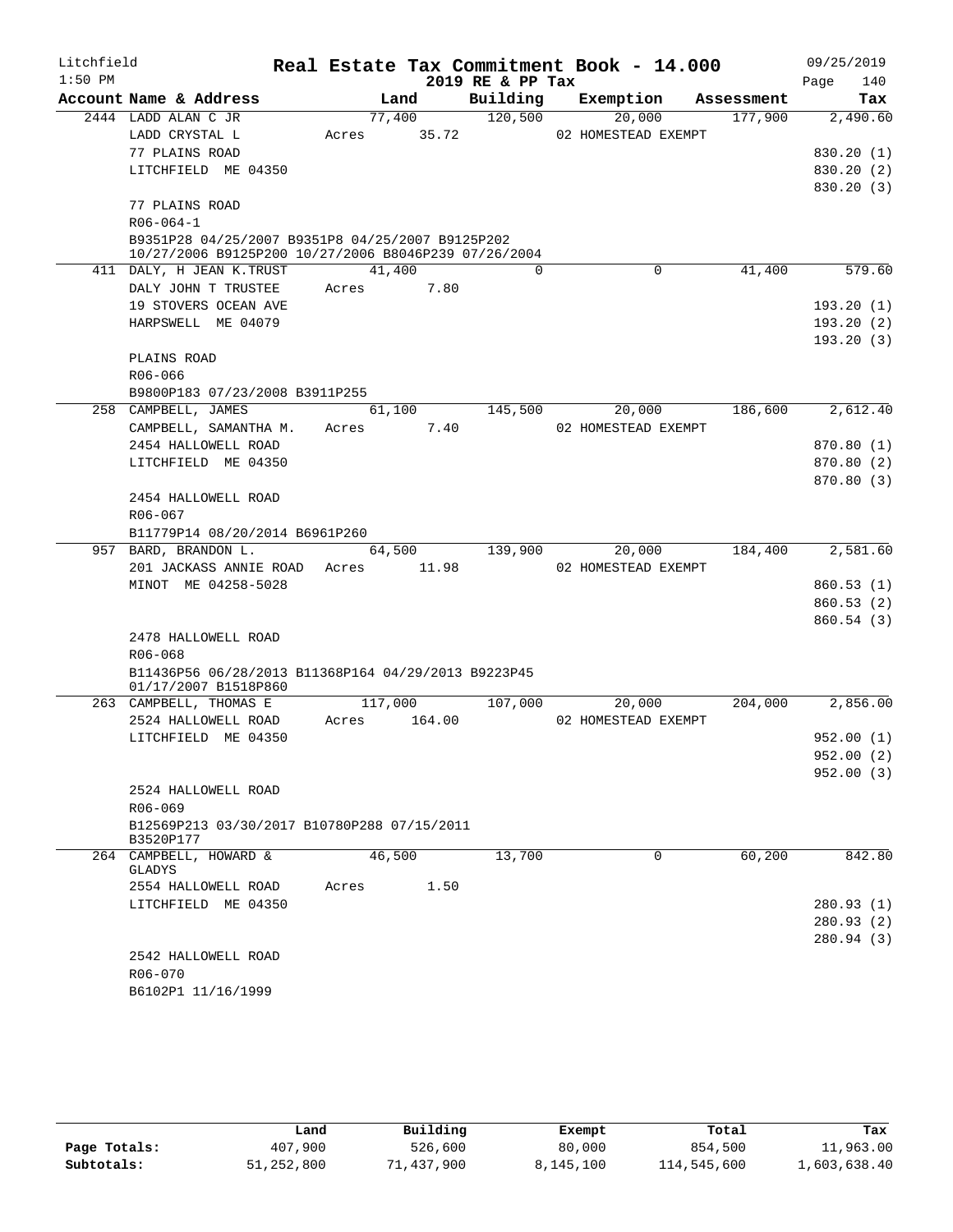| Litchfield |                                                                                       |       |         |       |                  | Real Estate Tax Commitment Book - 14.000 |            | 09/25/2019  |
|------------|---------------------------------------------------------------------------------------|-------|---------|-------|------------------|------------------------------------------|------------|-------------|
| $1:50$ PM  |                                                                                       |       |         |       | 2019 RE & PP Tax |                                          |            | 141<br>Page |
|            | Account Name & Address                                                                |       | Land    |       | Building         | Exemption                                | Assessment | Tax         |
|            | 259 CAMPBELL, HOWARD E                                                                |       | 48,900  |       | 45,800           | 20,000                                   | 74,700     | 1,045.80    |
|            | CAMPBELL, GLADYS N.                                                                   | Acres |         | 2.30  |                  | 02 HOMESTEAD EXEMPT                      |            |             |
|            | 2554 HALLOWELL ROAD                                                                   |       |         |       |                  |                                          |            | 348.60(1)   |
|            | LITCHFIELD ME 04350                                                                   |       |         |       |                  |                                          |            | 348.60(2)   |
|            |                                                                                       |       |         |       |                  |                                          |            | 348.60(3)   |
|            | 2554 HALLOWELL ROAD                                                                   |       |         |       |                  |                                          |            |             |
|            | R06-071                                                                               |       |         |       |                  |                                          |            |             |
|            | B11673P41 04/25/2014 B977P246                                                         |       |         |       |                  |                                          |            |             |
|            | 826 FELLOWS GARY                                                                      |       | 46, 200 |       | 67,500           | 0                                        | 113,700    | 1,591.80    |
|            | 2564 HALLOWELL ROAD                                                                   | Acres |         | 1.40  |                  |                                          |            |             |
|            | LITCHFIELD ME 04350                                                                   |       |         |       |                  |                                          |            | 530.60(1)   |
|            |                                                                                       |       |         |       |                  |                                          |            | 530.60(2)   |
|            |                                                                                       |       |         |       |                  |                                          |            | 530.60(3)   |
|            | 2564 HALLOWELL ROAD                                                                   |       |         |       |                  |                                          |            |             |
|            | $R06 - 072$                                                                           |       |         |       |                  |                                          |            |             |
|            | B9558P139 11/07/2007 B9293P284 02/22/2007 B8481P85<br>06/22/2005 B7721P109 11/03/2003 |       |         |       |                  |                                          |            |             |
|            | 1172 DESROSIER, PAUL                                                                  |       | 40,200  |       | 42,900           | 0                                        | 83,100     | 1,163.40    |
|            | 2570 HALLOWELL ROAD                                                                   | Acres |         | 0.65  |                  |                                          |            |             |
|            | LITCHFIELD ME 04350                                                                   |       |         |       |                  |                                          |            | 387.80 (1)  |
|            |                                                                                       |       |         |       |                  |                                          |            | 387.80 (2)  |
|            |                                                                                       |       |         |       |                  |                                          |            | 387.80 (3)  |
|            | 2570 HALLOWELL ROAD                                                                   |       |         |       |                  |                                          |            |             |
|            | R06-073                                                                               |       |         |       |                  |                                          |            |             |
|            | B10087P198 05/26/2009 B9999P12 03/04/2009 B9034P58                                    |       |         |       |                  |                                          |            |             |
|            | 08/18/2006 B2451P154 02/08/1982 B1922P351 07/02/1976                                  |       |         |       |                  |                                          |            |             |
|            | 859 CURIT, STEVEN L.                                                                  |       | 45,600  |       | 50,200           | 20,000                                   | 75,800     | 1,061.20    |
|            | 2582 HALLOWELL ROAD                                                                   | Acres |         | 1.20  |                  | 02 HOMESTEAD EXEMPT                      |            |             |
|            | LITCHFIELD ME 04350                                                                   |       |         |       |                  |                                          |            | 353.73(1)   |
|            |                                                                                       |       |         |       |                  |                                          |            | 353.73(2)   |
|            |                                                                                       |       |         |       |                  |                                          |            | 353.74(3)   |
|            | 2582 HALLOWELL ROAD                                                                   |       |         |       |                  |                                          |            |             |
|            | R06-074                                                                               |       |         |       |                  |                                          |            |             |
|            | B4935P14                                                                              |       |         |       |                  |                                          |            |             |
|            | 192 BOWEN, PHILIP C                                                                   |       | 20,900  |       | $\mathbf 0$      | $\mathbf 0$                              | 20,900     | 292.60      |
|            | 186 DARLINGDALE AVE                                                                   | Acres |         | 0.70  |                  |                                          |            |             |
|            | PAWTICKET RI 02861                                                                    |       |         |       |                  |                                          |            | 97.53(1)    |
|            |                                                                                       |       |         |       |                  |                                          |            | 97.53(2)    |
|            |                                                                                       |       |         |       |                  |                                          |            | 97.54 (3)   |
|            | HALLOWELL ROAD                                                                        |       |         |       |                  |                                          |            |             |
|            | R06-075                                                                               |       |         |       |                  |                                          |            |             |
|            | B1330P407<br>1488 RIDLEY, DONALD                                                      |       | 66,000  |       | 159,200          | 0                                        | 225,200    | 3,152.80    |
|            | 2606 HALLOWELL ROAD                                                                   | Acres |         | 14.00 |                  |                                          |            |             |
|            | LITCHFIELD ME 04350                                                                   |       |         |       |                  |                                          |            | 1,050.93(1) |
|            |                                                                                       |       |         |       |                  |                                          |            | 1,050.93(2) |
|            |                                                                                       |       |         |       |                  |                                          |            | 1,050.94(3) |
|            | 2606 HALLOWELL ROAD                                                                   |       |         |       |                  |                                          |            |             |
|            | $R06 - 076$                                                                           |       |         |       |                  |                                          |            |             |
|            | B11555P218 10/07/2013 B11197P236 09/20/2012                                           |       |         |       |                  |                                          |            |             |
|            | B7157P283                                                                             |       |         |       |                  |                                          |            |             |

|              | Land       | Building   | Exempt    | Total       | Tax          |
|--------------|------------|------------|-----------|-------------|--------------|
| Page Totals: | 267,800    | 365,600    | 40,000    | 593,400     | 8,307.60     |
| Subtotals:   | 51,520,600 | 71,803,500 | 8,185,100 | 115,139,000 | 1,611,946.00 |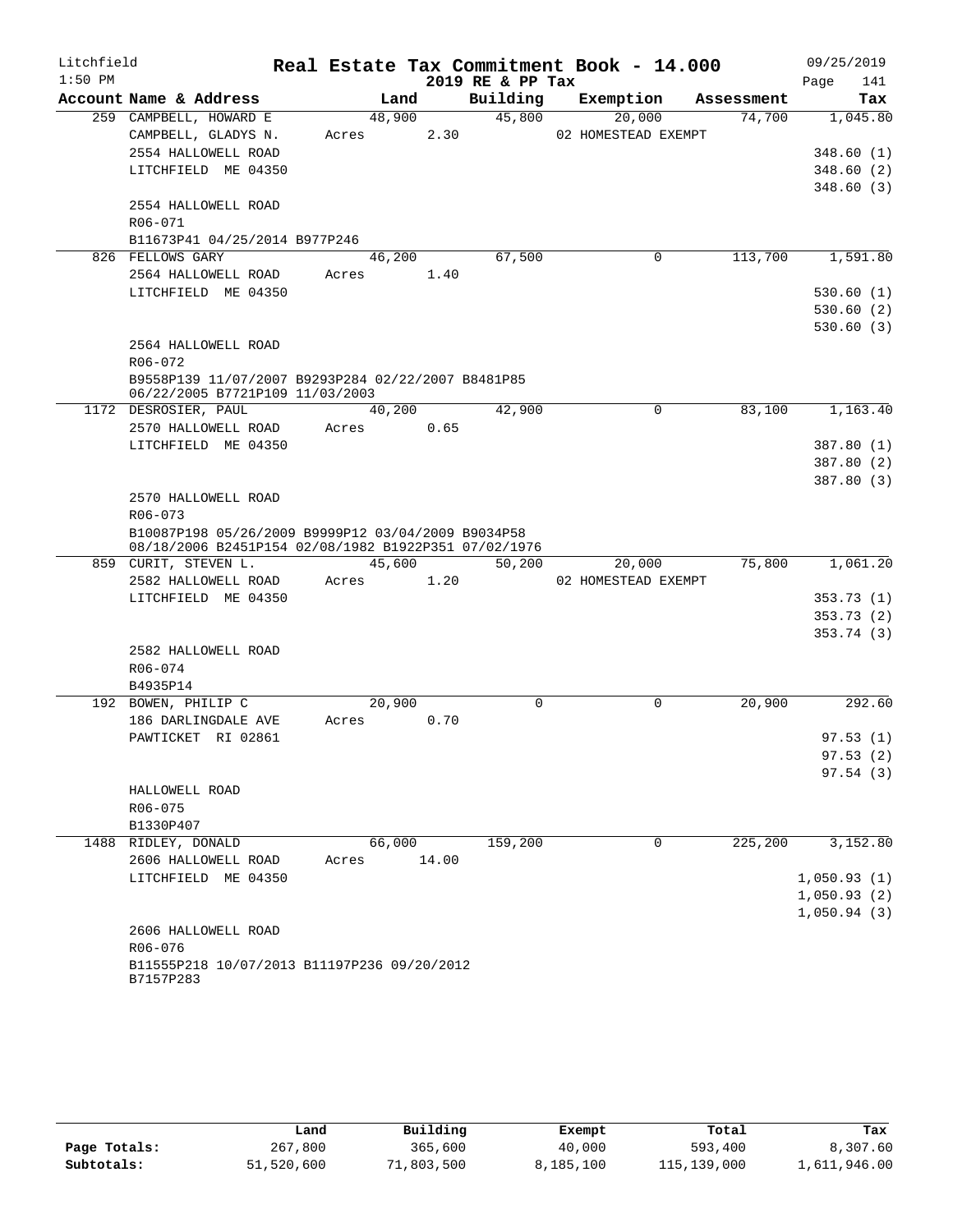| Litchfield |                                                                               |             |        |                  | Real Estate Tax Commitment Book - 14.000 |            | 09/25/2019  |
|------------|-------------------------------------------------------------------------------|-------------|--------|------------------|------------------------------------------|------------|-------------|
| $1:50$ PM  |                                                                               |             |        | 2019 RE & PP Tax |                                          |            | 142<br>Page |
|            | Account Name & Address                                                        |             | Land   | Building         | Exemption                                | Assessment | Tax         |
|            | 13 ALDERMAN, GEORGE C.                                                        |             | 71,100 | 63,200           | 20,000                                   | 114,300    | 1,600.20    |
|            | 403 PINE TREE ROAD                                                            | Acres       | 20.79  |                  | 02 HOMESTEAD EXEMPT                      |            |             |
|            | LITCHFIELD ME 04350                                                           |             |        |                  |                                          |            | 533.40(1)   |
|            |                                                                               |             |        |                  |                                          |            | 533.40(2)   |
|            |                                                                               |             |        |                  |                                          |            | 533.40(3)   |
|            | 403 PINE TREE ROAD                                                            |             |        |                  |                                          |            |             |
|            | R07-001-01                                                                    |             |        |                  |                                          |            |             |
|            | B12224P246 02/11/2016 B12224P240 02/11/2016<br>B1664P295                      |             |        |                  |                                          |            |             |
|            | 2887 NOWELL, PAMELA T.                                                        |             | 50,400 | $\Omega$         | 0                                        | 50,400     | 705.60      |
|            | 222 CUTTER ROAD                                                               | Acres 19.84 |        |                  |                                          |            |             |
|            | TEMPLE NH 03084                                                               |             |        |                  |                                          |            | 235.20(1)   |
|            |                                                                               |             |        |                  |                                          |            | 235.20(2)   |
|            |                                                                               |             |        |                  |                                          |            | 235.20(3)   |
|            | PINE TREE ROAD                                                                |             |        |                  |                                          |            |             |
|            | R07-001-02                                                                    |             |        |                  |                                          |            |             |
|            | B12224P242 02/11/2016 B12224P240 02/11/2016                                   |             |        |                  |                                          |            |             |
|            | 2888 ALDERMAN, DAVID M.                                                       |             | 52,500 | $\mathbf 0$      | $\mathbf 0$                              | 52,500     | 735.00      |
|            | 783 AUGUSTA ROAD                                                              | Acres       | 22.68  |                  |                                          |            |             |
|            | JEFFERSON ME 04348                                                            |             |        |                  |                                          |            | 245.00(1)   |
|            |                                                                               |             |        |                  |                                          |            | 245.00(2)   |
|            |                                                                               |             |        |                  |                                          |            | 245.00(3)   |
|            | OFF PINE TREE ROAD                                                            |             |        |                  |                                          |            |             |
|            | R07-001-03                                                                    |             |        |                  |                                          |            |             |
|            | B12224P240 02/11/2016                                                         |             |        |                  |                                          |            |             |
|            | 2889 MCIVER, VICTORIA C.                                                      |             | 44,200 | $\Omega$         | $\mathbf 0$                              | 44,200     | 618.80      |
|            | ALDERMAN                                                                      |             |        |                  |                                          |            |             |
|            | 344 ELM STREET UNIT 62 Acres                                                  |             | 19.94  |                  |                                          |            |             |
|            | MILFORD NH 03055                                                              |             |        |                  |                                          |            | 206.27(1)   |
|            |                                                                               |             |        |                  |                                          |            | 206.27(2)   |
|            | OFF PINE TREE ROAD                                                            |             |        |                  |                                          |            | 206.26(3)   |
|            | $R07 - 001 - 04$                                                              |             |        |                  |                                          |            |             |
|            | B12224P244 02/11/2016                                                         |             |        |                  |                                          |            |             |
|            | 2722 SMALL INA                                                                | 124,000     |        | 109,800          | 26,000                                   | 207,800    | 2,909.20    |
|            | 476 PINE TREE ROAD                                                            | Acres       | 203.00 |                  | 02 HOMESTEAD EXEMPT                      |            |             |
|            | LITCHFIELD ME 04350                                                           |             |        |                  | 22 WW2 Widow Res                         |            | 969.73(1)   |
|            |                                                                               |             |        |                  |                                          |            | 969.73 (2)  |
|            |                                                                               |             |        |                  |                                          |            | 969.74(3)   |
|            | 476 PINE TREE ROAD                                                            |             |        |                  |                                          |            |             |
|            | R07-004                                                                       |             |        |                  |                                          |            |             |
|            | B9723P287                                                                     |             |        |                  |                                          |            |             |
|            | 1610 LEONARD, ROBERTA M                                                       |             | 48,000 | 180,600          | 0                                        | 228,600    | 3,200.40    |
|            | 442 PINE TREE ROAD                                                            | Acres       | 2.01   |                  |                                          |            |             |
|            | LITCHFIELD ME 04350                                                           |             |        |                  |                                          |            | 1,066.80(1) |
|            |                                                                               |             |        |                  |                                          |            | 1,066.80(2) |
|            |                                                                               |             |        |                  |                                          |            | 1,066.80(3) |
|            | 442 PINE TREE ROAD                                                            |             |        |                  |                                          |            |             |
|            | R07-004A                                                                      |             |        |                  |                                          |            |             |
|            | B12231P318 02/23/2016 B11277P141 09/19/2012<br>B8485P245 07/01/2005 B6402P256 |             |        |                  |                                          |            |             |

|              | Land       | Building   | Exempt    | Total       | Tax          |
|--------------|------------|------------|-----------|-------------|--------------|
| Page Totals: | 390,200    | 353,600    | 46,000    | 697,800     | 9,769.20     |
| Subtotals:   | 51,910,800 | 72,157,100 | 8,231,100 | 115,836,800 | 1,621,715.20 |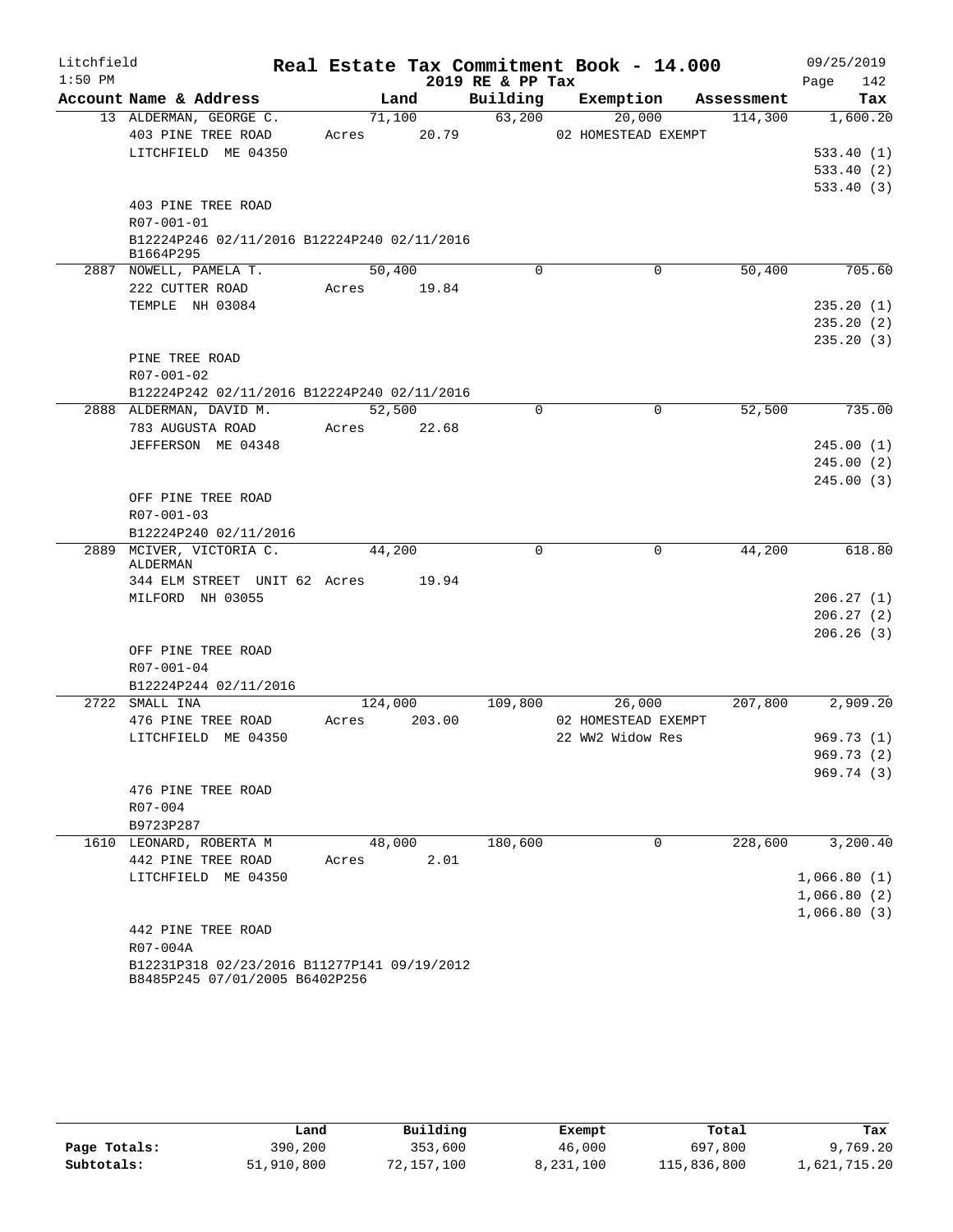| Litchfield |                                                                      |       |        |       | Real Estate Tax Commitment Book - 14.000 |                     |             |            | 09/25/2019  |                      |
|------------|----------------------------------------------------------------------|-------|--------|-------|------------------------------------------|---------------------|-------------|------------|-------------|----------------------|
| $1:50$ PM  |                                                                      |       |        |       | 2019 RE & PP Tax                         |                     |             |            | Page        | 143                  |
|            | Account Name & Address                                               |       | Land   |       | Building                                 | Exemption           |             | Assessment |             | Tax                  |
|            | 2584 SMALL, INA                                                      |       | 2,800  |       | $\mathbf 0$                              |                     | $\Omega$    | 2,800      |             | 39.20                |
|            | 476 PINE TREE ROAD                                                   | Acres |        | 5.50  |                                          |                     |             |            |             |                      |
|            | LITCHFIELD ME 04350                                                  |       |        |       |                                          |                     |             |            |             | 13.07(1)             |
|            |                                                                      |       |        |       |                                          |                     |             |            |             | 13.07(2)<br>13.06(3) |
|            | PINE TREE ROAD                                                       |       |        |       |                                          |                     |             |            |             |                      |
|            | R07-004B                                                             |       |        |       |                                          |                     |             |            |             |                      |
|            | B10631P88 12/28/2010 B10506P38 08/28/2010 B6402P256                  |       |        |       |                                          |                     |             |            |             |                      |
|            | 02/08/2001                                                           |       |        |       |                                          |                     |             |            |             |                      |
|            | 244 HASTINGS, NICOLE A.                                              |       | 60,400 |       | 227,200                                  |                     | 0           | 287,600    |             | 4,026.40             |
|            | KEMP, SARAH B.                                                       | Acres |        | 6.48  |                                          |                     |             |            |             |                      |
|            | 142 PLAINS ROAD                                                      |       |        |       |                                          |                     |             |            | 1,342.13(1) |                      |
|            | LITCHFIELD ME 04350                                                  |       |        |       |                                          |                     |             |            | 1,342.13(2) |                      |
|            |                                                                      |       |        |       |                                          |                     |             |            | 1,342.14(3) |                      |
|            | 142 PLAINS ROAD                                                      |       |        |       |                                          |                     |             |            |             |                      |
|            | $R07 - 006$                                                          |       |        |       |                                          |                     |             |            |             |                      |
|            | B13084P138 11/02/2018 B12664P125 07/20/2017<br>2127 NORDBERG, MARK & |       | 61,600 |       | 140,400                                  |                     | $\mathbf 0$ | 202,000    |             | 2,828.00             |
|            | STARZYNSKI, GARY                                                     |       |        |       |                                          |                     |             |            |             |                      |
|            | 542 PINE TREE ROAD                                                   | Acres |        | 8.09  |                                          |                     |             |            |             |                      |
|            | LITCHFIELD ME 04350                                                  |       |        |       |                                          |                     |             |            |             | 942.67 (1)           |
|            |                                                                      |       |        |       |                                          |                     |             |            |             | 942.67(2)            |
|            |                                                                      |       |        |       |                                          |                     |             |            |             | 942.66(3)            |
|            | 542 PINE TREE ROAD                                                   |       |        |       |                                          |                     |             |            |             |                      |
|            | R07-006A                                                             |       |        |       |                                          |                     |             |            |             |                      |
|            | B13075P296 11/02/2018                                                |       |        |       |                                          |                     |             |            |             |                      |
|            | 2917 COLLINSON, DAVYD                                                |       | 44,500 |       | $\Omega$                                 |                     | 0           | 44,500     |             | 623.00               |
|            | HARTUNG COLLINSON,<br>JENNIFER                                       | Acres |        | 12.00 |                                          |                     |             |            |             |                      |
|            | 178 PLAINS ROAD                                                      |       |        |       |                                          |                     |             |            |             | 207.67(1)            |
|            | LITCHFIELD ME 04350                                                  |       |        |       |                                          |                     |             |            |             | 207.67(2)            |
|            |                                                                      |       |        |       |                                          |                     |             |            |             | 207.66(3)            |
|            | PLAINS ROAD                                                          |       |        |       |                                          |                     |             |            |             |                      |
|            | R07-006B                                                             |       |        |       |                                          |                     |             |            |             |                      |
|            | B13052P86 09/18/2018                                                 |       |        |       |                                          |                     |             |            |             |                      |
|            | 1329 THIBOUTOT, ALFRED                                               |       | 51,000 |       | 122,600                                  |                     | 20,000      | 153,600    |             | 2,150.40             |
|            | 150 PLAINS ROAD                                                      | Acres |        | 3.00  |                                          | 02 HOMESTEAD EXEMPT |             |            |             |                      |
|            | LITCHFIELD ME 04350                                                  |       |        |       |                                          |                     |             |            |             | 716.80(1)            |
|            |                                                                      |       |        |       |                                          |                     |             |            |             | 716.80(2)            |
|            | 150 PLAINS ROAD                                                      |       |        |       |                                          |                     |             |            |             | 716.80(3)            |
|            | R07-007                                                              |       |        |       |                                          |                     |             |            |             |                      |
|            | B12745P286 10/06/2017 B4169P218 10/28/2004                           |       |        |       |                                          |                     |             |            |             |                      |
|            | 1345 BIRKHIMER, NANCY                                                |       | 48,600 |       | 119,600                                  |                     | 20,000      | 148,200    |             | 2,074.80             |
|            | 160 PLAINS ROAD                                                      | Acres |        | 2.20  |                                          | 02 HOMESTEAD EXEMPT |             |            |             |                      |
|            | LITCHFIELD ME 04350                                                  |       |        |       |                                          |                     |             |            |             | 691.60 (1)           |
|            |                                                                      |       |        |       |                                          |                     |             |            |             | 691.60(2)            |
|            |                                                                      |       |        |       |                                          |                     |             |            |             | 691.60 (3)           |
|            | 160 PLAINS ROAD                                                      |       |        |       |                                          |                     |             |            |             |                      |
|            | R07-008                                                              |       |        |       |                                          |                     |             |            |             |                      |
|            | B6825P183                                                            |       |        |       |                                          |                     |             |            |             |                      |

|              | Land       | Building   | Exempt    | Total       | Tax          |
|--------------|------------|------------|-----------|-------------|--------------|
| Page Totals: | 268,900    | 609,800    | 40,000    | 838,700     | 11,741.80    |
| Subtotals:   | 52,179,700 | 72,766,900 | 8,271,100 | 116,675,500 | 1,633,457.00 |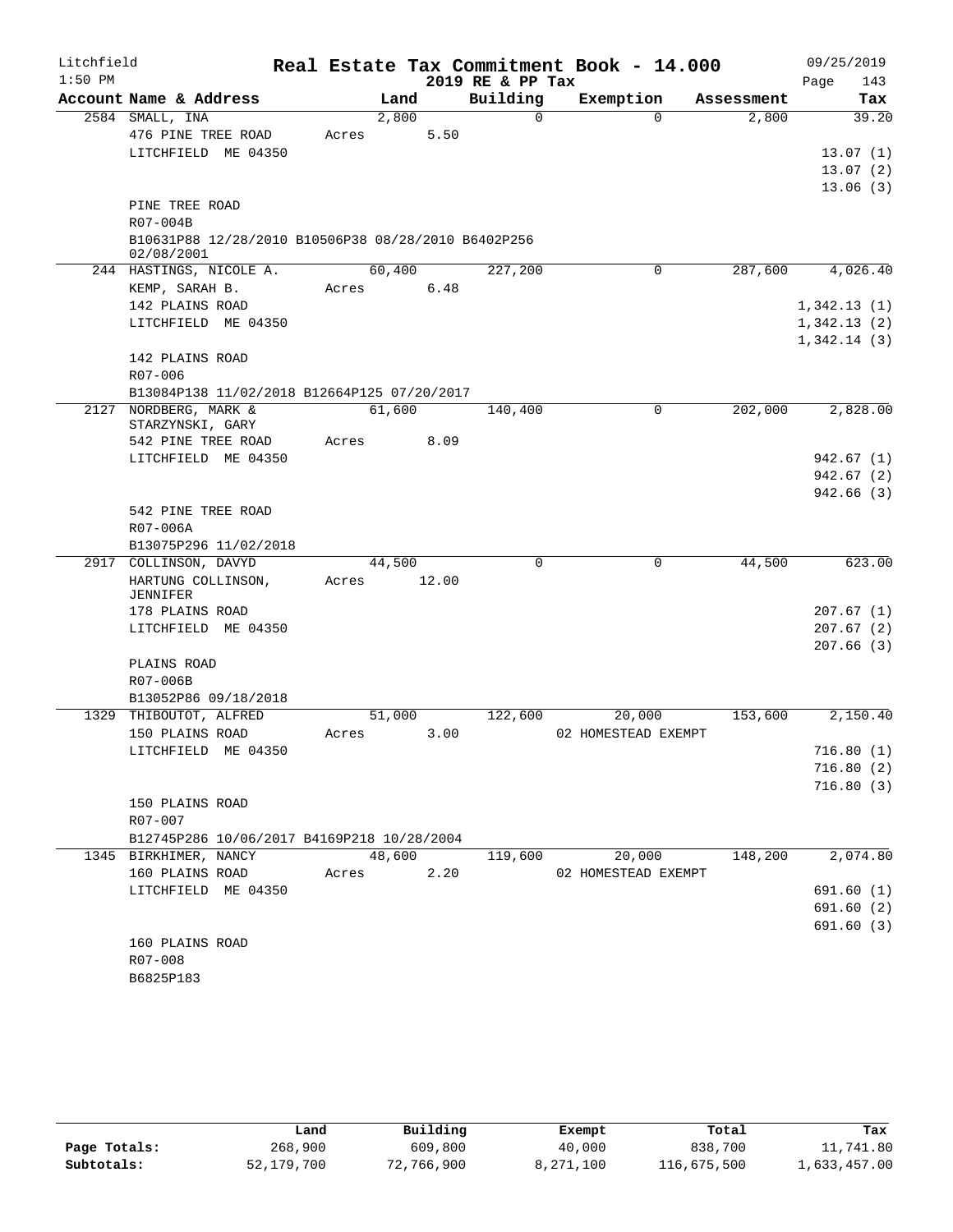| Litchfield |                                                                                         |             |        |      |                  | Real Estate Tax Commitment Book - 14.000 |            | 09/25/2019       |
|------------|-----------------------------------------------------------------------------------------|-------------|--------|------|------------------|------------------------------------------|------------|------------------|
| $1:50$ PM  |                                                                                         |             |        |      | 2019 RE & PP Tax |                                          |            | 144<br>Page      |
|            | Account Name & Address                                                                  |             | Land   |      | Building         | Exemption                                | Assessment | Tax              |
|            | 873 DARLING, DANNY                                                                      |             | 45,200 |      | 95,600           | $\Omega$                                 | 140,800    | 1,971.20         |
|            | DARLING, LINDA                                                                          | Acres       |        | 1.05 |                  |                                          |            |                  |
|            | 170 PLAINS ROAD                                                                         |             |        |      |                  |                                          |            | 657.07 (1)       |
|            | LITCHFIELD ME 04350                                                                     |             |        |      |                  |                                          |            | 657.07 (2)       |
|            |                                                                                         |             |        |      |                  |                                          |            | 657.06(3)        |
|            | 170 PLAINS ROAD                                                                         |             |        |      |                  |                                          |            |                  |
|            | R07-009                                                                                 |             |        |      |                  |                                          |            |                  |
|            | B10719P245 05/02/2011 B9510P154 09/26/2007 B9510P153<br>09/26/2007 B1679P169 09/26/1973 |             |        |      |                  |                                          |            |                  |
|            | 991 COLLINSON, JENNIFER                                                                 |             | 67,500 |      | 170,200          | 20,000                                   |            | 217,700 3,047.80 |
|            | FKA JENNIFER HARTUNG                                                                    | Acres 16.00 |        |      |                  | 02 HOMESTEAD EXEMPT                      |            |                  |
|            | 178 PLAINS ROAD                                                                         |             |        |      |                  |                                          |            | 1,015.93(1)      |
|            | LITCHFIELD ME 04350                                                                     |             |        |      |                  |                                          |            | 1,015.93(2)      |
|            |                                                                                         |             |        |      |                  |                                          |            | 1,015.94(3)      |
|            | 178 PLAINS ROAD                                                                         |             |        |      |                  |                                          |            |                  |
|            | R07-010                                                                                 |             |        |      |                  |                                          |            |                  |
|            | B11065P322 06/06/2012 B8528P241 08/03/2005 B1336P385                                    |             |        |      |                  |                                          |            |                  |
|            | 872 BRODERICK, JOHN & MEG                                                               |             | 48,600 |      | 116,600          | 20,000                                   | 145,200    | 2,032.80         |
|            | 182 PLAINS ROAD                                                                         | Acres       |        | 2.20 |                  | 02 HOMESTEAD EXEMPT                      |            |                  |
|            | LITCHFIELD ME 04350                                                                     |             |        |      |                  |                                          |            | 677.60 (1)       |
|            |                                                                                         |             |        |      |                  |                                          |            | 677.60(2)        |
|            |                                                                                         |             |        |      |                  |                                          |            | 677.60(3)        |
|            | 182 PLAINS ROAD                                                                         |             |        |      |                  |                                          |            |                  |
|            | R07-011                                                                                 |             |        |      |                  |                                          |            |                  |
|            | B6382P335 12/29/2000                                                                    |             |        |      |                  |                                          |            |                  |
|            | 776 HARVEY, MATHEW D.                                                                   |             | 74,500 |      | 126,200          | 0                                        | 200,700    | 2,809.80         |
|            | HARVEY, MISTI                                                                           | Acres 29.94 |        |      |                  |                                          |            |                  |
|            | 24 HARVEY LANE                                                                          |             |        |      |                  |                                          |            | 936.60(1)        |
|            | LITCHFIELD ME 04350                                                                     |             |        |      |                  |                                          |            | 936.60 (2)       |
|            |                                                                                         |             |        |      |                  |                                          |            | 936.60(3)        |
|            | 24 HARVEY LANE                                                                          |             |        |      |                  |                                          |            |                  |
|            | R07-011A                                                                                |             |        |      |                  |                                          |            |                  |
|            | B12717P87 09/07/2017 B12315P70 06/06/2016 B11847P166<br>11/05/2014 B2351P352 05/18/2003 |             |        |      |                  |                                          |            |                  |
|            | 775 HARVEY, DAVID                                                                       |             | 46,500 |      | 124,800          | 20,000                                   | 151,300    | 2,118.20         |
|            | 37 HARVEY LANE                                                                          | Acres       |        | 1.50 |                  | 02 HOMESTEAD EXEMPT                      |            |                  |
|            | LITCHFIELD ME 04350                                                                     |             |        |      |                  |                                          |            | 706.07 (1)       |
|            |                                                                                         |             |        |      |                  |                                          |            | 706.07(2)        |
|            |                                                                                         |             |        |      |                  |                                          |            | 706.06 (3)       |
|            | 37 HARVEY LANE                                                                          |             |        |      |                  |                                          |            |                  |
|            | R07-011B                                                                                |             |        |      |                  |                                          |            |                  |
|            | B3497P291 01/30/1989                                                                    |             |        |      |                  |                                          |            |                  |
|            | 1180 WOOD, THOMAS                                                                       |             | 37,900 |      | $\Omega$         | $\Omega$                                 | 37,900     | 530.60           |
|            | WOOD, ELLEN R                                                                           | Acres       |        | 2.31 |                  |                                          |            |                  |
|            | 187 PLAINS ROAD                                                                         |             |        |      |                  |                                          |            | 176.87(1)        |
|            | LITCHFIELD ME 04350                                                                     |             |        |      |                  |                                          |            | 176.87(2)        |
|            |                                                                                         |             |        |      |                  |                                          |            | 176.86(3)        |
|            | 192 PLAINS ROAD                                                                         |             |        |      |                  |                                          |            |                  |
|            | R07-012                                                                                 |             |        |      |                  |                                          |            |                  |
|            | B12315P70 06/06/2016 B7413P305 02/26/2005 B7368P31<br>04/24/2003                        |             |        |      |                  |                                          |            |                  |

|              | Land       | Building   | Exempt    | Total       | Tax          |
|--------------|------------|------------|-----------|-------------|--------------|
| Page Totals: | 320,200    | 633,400    | 60,000    | 893,600     | 12,510.40    |
| Subtotals:   | 52,499,900 | 73,400,300 | 8,331,100 | 117,569,100 | 1,645,967.40 |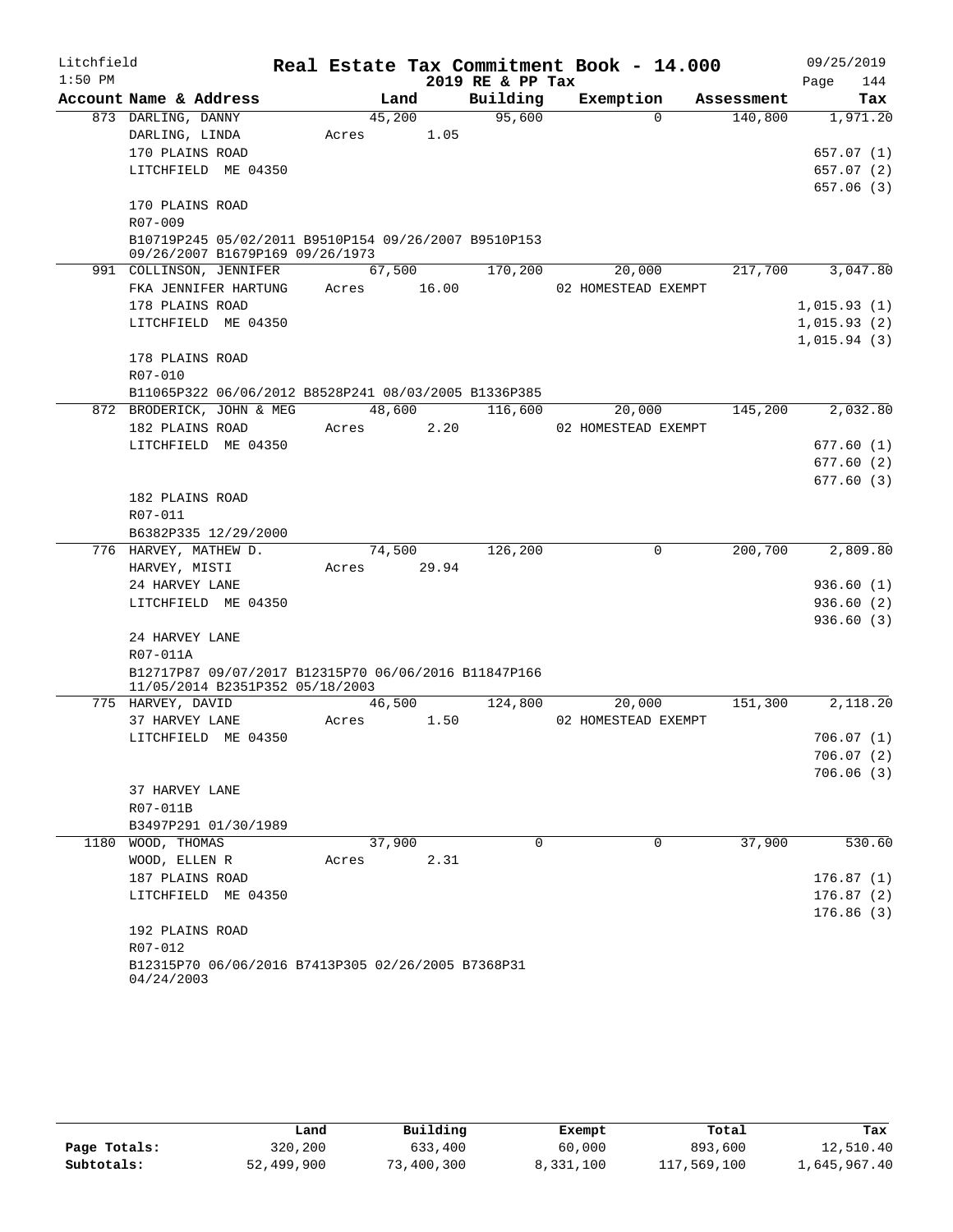| Litchfield |                                                                                           |       |            |       | Real Estate Tax Commitment Book - 14.000 |                     |                     |                                    | 09/25/2019       |
|------------|-------------------------------------------------------------------------------------------|-------|------------|-------|------------------------------------------|---------------------|---------------------|------------------------------------|------------------|
| $1:50$ PM  |                                                                                           |       |            |       | 2019 RE & PP Tax                         |                     |                     |                                    | 145<br>Page      |
|            | Account Name & Address                                                                    |       |            |       |                                          |                     |                     | Land Building Exemption Assessment | Tax              |
|            | 1233 MICKALIDE, MARK S                                                                    |       |            |       | $60,500$ 98,900                          |                     | 20,000              | 139,400 1,951.60                   |                  |
|            | MICKALIDE, TINKER T Acres 6.65                                                            |       |            |       | 02 HOMESTEAD EXEMPT                      |                     |                     |                                    |                  |
|            | 232 PLAINS ROAD                                                                           |       |            |       |                                          |                     |                     |                                    | 650.53(1)        |
|            | LITCHFIELD ME 04350                                                                       |       |            |       |                                          |                     |                     |                                    | 650.53(2)        |
|            |                                                                                           |       |            |       |                                          |                     |                     |                                    | 650.54(3)        |
|            | 232 PLAINS ROAD                                                                           |       |            |       |                                          |                     |                     |                                    |                  |
|            | R07-013                                                                                   |       |            |       |                                          |                     |                     |                                    |                  |
|            | B12073P70 06/19/2015 B3396P85 08/01/1988                                                  |       |            |       |                                          |                     |                     |                                    |                  |
|            | 827 BOUCHER, KENNETH E.                                                                   |       |            |       | 45,600 121,200                           |                     | $\overline{0}$      |                                    | 166,800 2,335.20 |
|            | 487 PLAINS ROAD Acres 1.20                                                                |       |            |       |                                          |                     |                     |                                    |                  |
|            | LITCHFIELD ME 04350                                                                       |       |            |       |                                          |                     |                     |                                    | 778.40(1)        |
|            |                                                                                           |       |            |       |                                          |                     |                     |                                    | 778.40 (2)       |
|            |                                                                                           |       |            |       |                                          |                     |                     |                                    | 778.40 (3)       |
|            | 218 PLAINS ROAD                                                                           |       |            |       |                                          |                     |                     |                                    |                  |
|            | R07-013A                                                                                  |       |            |       |                                          |                     |                     |                                    |                  |
|            | B11651P317 03/20/2014 B2010P162 06/20/1977                                                |       |            |       |                                          |                     |                     |                                    |                  |
|            | 2897 MICKALIDE, MARK S 26,800                                                             |       |            |       | $\Omega$                                 |                     | $\Omega$            | 26,800                             | 375.20           |
|            | MICKALIDE, TINKER T Acres 1.60                                                            |       |            |       |                                          |                     |                     |                                    |                  |
|            | 232 PLAINS ROAD                                                                           |       |            |       |                                          |                     |                     |                                    | 125.07(1)        |
|            | LITCHFIELD ME 04350                                                                       |       |            |       |                                          |                     |                     |                                    | 125.07(2)        |
|            |                                                                                           |       |            |       |                                          |                     |                     |                                    | 125.06(3)        |
|            | PLAINS ROAD                                                                               |       |            |       |                                          |                     |                     |                                    |                  |
|            | R07-013B                                                                                  |       |            |       |                                          |                     |                     |                                    |                  |
|            | B12399P296 08/31/2016<br>1475 HOPF-LOVETTE, THOMAS 47,700 111,400 20,000 139,100 1,947.40 |       |            |       |                                          |                     |                     |                                    |                  |
|            | HOPF-LOVETTE, CHRISTINE Acres 1.90                                                        |       |            |       |                                          | 02 HOMESTEAD EXEMPT |                     |                                    |                  |
|            | 240 PLAINS ROAD                                                                           |       |            |       |                                          |                     |                     |                                    | 649.13(1)        |
|            | LITCHFIELD ME 04350                                                                       |       |            |       |                                          |                     |                     |                                    | 649.13 (2)       |
|            |                                                                                           |       |            |       |                                          |                     |                     |                                    | 649.14(3)        |
|            | 240 PLAINS ROAD                                                                           |       |            |       |                                          |                     |                     |                                    |                  |
|            | R07-014                                                                                   |       |            |       |                                          |                     |                     |                                    |                  |
|            | B12507P118 12/27/2016 B3714P58                                                            |       |            |       |                                          |                     |                     |                                    |                  |
|            | 1549 RUSSELL, MARK & VICKI L 49,500 174,400                                               |       |            |       |                                          |                     |                     | 20,000 203,900 2,854.60            |                  |
|            | 284 PLAINS ROAD                                                                           |       | Acres 2.50 |       |                                          | 02 HOMESTEAD EXEMPT |                     |                                    |                  |
|            | LITCHFIELD ME 04350                                                                       |       |            |       |                                          |                     |                     |                                    | 951.53(1)        |
|            |                                                                                           |       |            |       |                                          |                     |                     |                                    | 951.53(2)        |
|            |                                                                                           |       |            |       |                                          |                     |                     |                                    | 951.54(3)        |
|            | 284 PLAINS ROAD                                                                           |       |            |       |                                          |                     |                     |                                    |                  |
|            | R07-015                                                                                   |       |            |       |                                          |                     |                     |                                    |                  |
|            | B12241P36 03/04/2016 B10200P92 09/02/2009 B2338P332                                       |       |            |       |                                          |                     |                     |                                    |                  |
|            | 11/05/1980                                                                                |       |            |       |                                          |                     |                     |                                    |                  |
|            | 1605 SLATTERY, CARL E &                                                                   |       | 74,500     |       | 145,800                                  |                     | 26,000              | 194,300                            | 2,720.20         |
|            | FLORENCE (LIFE ESTATE)                                                                    |       |            |       |                                          |                     |                     |                                    |                  |
|            | SLATTERY, BRUCE E &<br>BETHANY F -RM                                                      | Acres |            | 30.00 |                                          |                     | 03 VETERANS EXEMPT  |                                    |                  |
|            | 246 PLAINS ROAD                                                                           |       |            |       |                                          |                     | 02 HOMESTEAD EXEMPT |                                    | 906.73(1)        |
|            | LITCHFIELD ME 04350                                                                       |       |            |       |                                          |                     |                     |                                    | 906.73(2)        |
|            |                                                                                           |       |            |       |                                          |                     |                     |                                    | 906.74(3)        |
|            | 246 PLAINS ROAD                                                                           |       |            |       |                                          |                     |                     |                                    |                  |
|            | R07-015A                                                                                  |       |            |       |                                          |                     |                     |                                    |                  |
|            | B10199P267 09/01/2009 B1540P737 01/29/1971                                                |       |            |       |                                          |                     |                     |                                    |                  |
|            |                                                                                           |       |            |       |                                          |                     |                     |                                    |                  |

|              | Land       | Building   | Exempt    | Total       | Tax          |
|--------------|------------|------------|-----------|-------------|--------------|
| Page Totals: | 304,600    | 651,700    | 86,000    | 870,300     | 12,184.20    |
| Subtotals:   | 52,804,500 | 74,052,000 | 8,417,100 | 118,439,400 | 1,658,151.60 |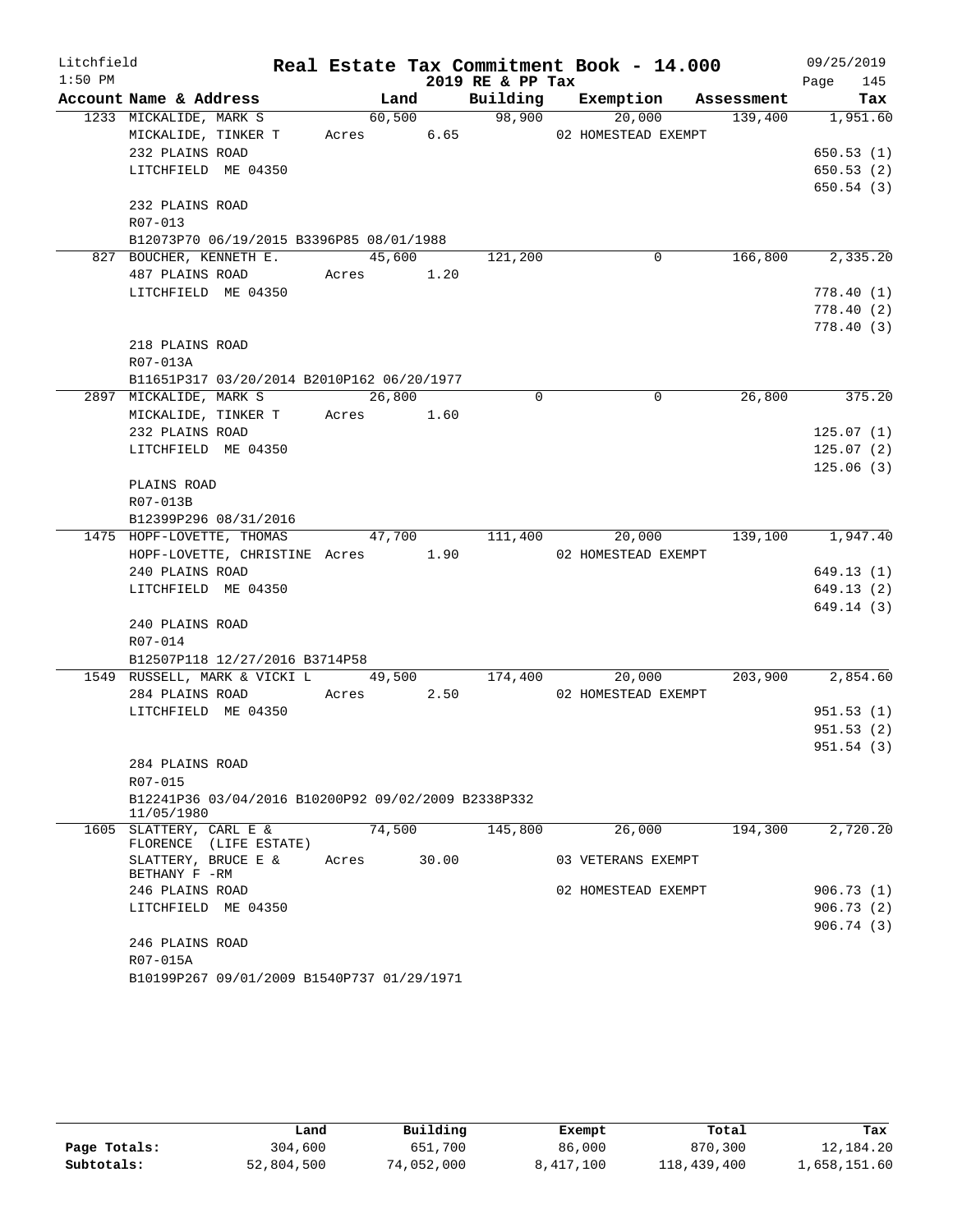| Litchfield |                                                     |       |        |          |                  | Real Estate Tax Commitment Book - 14.000 |            | 09/25/2019 |        |
|------------|-----------------------------------------------------|-------|--------|----------|------------------|------------------------------------------|------------|------------|--------|
| $1:50$ PM  |                                                     |       |        |          | 2019 RE & PP Tax |                                          |            | Page       | 146    |
|            | Account Name & Address                              |       | Land   |          | Building         | Exemption                                | Assessment |            | Tax    |
|            | 2853 RUSSELL, TRISTAN F.                            |       | 59,700 |          | 141,500          | 20,000                                   | 181,200    | 2,536.80   |        |
|            | AUDIE, ALYSSA J.                                    | Acres |        | 5.90     |                  | 02 HOMESTEAD EXEMPT                      |            |            |        |
|            | 57 DINGLEY ROAD                                     |       |        |          |                  |                                          |            | 845.60 (1) |        |
|            | LITCHFIELD ME 04350                                 |       |        |          |                  |                                          |            | 845.60 (2) |        |
|            | 57 DINGLEY ROAD                                     |       |        |          |                  |                                          |            | 845.60 (3) |        |
|            | R07-015C                                            |       |        |          |                  |                                          |            |            |        |
|            | B12453P196 10/24/2016 B12249P339 07/20/2015         |       |        |          |                  |                                          |            |            |        |
|            | B12046P72 07/20/2015 B11671P241 04/22/2014          |       |        |          |                  |                                          |            |            |        |
|            | 2877 POTTERS BROOK                                  |       | 94,300 |          | 0                | $\mathbf 0$                              | 94,300     | 1,320.20   |        |
|            | ENTERPRISE, LLC.                                    |       |        | 204.00   |                  |                                          |            |            |        |
|            | 284 PLAINS ROAD<br>LITCHFIELD ME 04350              | Acres |        |          |                  |                                          |            | 440.07 (1) |        |
|            |                                                     |       |        |          |                  |                                          |            | 440.07 (2) |        |
|            |                                                     |       |        |          |                  |                                          |            | 440.06(3)  |        |
|            | PLAINS ROAD                                         |       |        |          |                  |                                          |            |            |        |
|            | R07-015D                                            |       |        |          |                  |                                          |            |            |        |
|            | B12169P264 11/25/2015                               |       |        |          |                  |                                          |            |            |        |
|            | 2179 GTP ACOUISITION                                |       |        | $\Omega$ | 120,300          | 0                                        | 120,300    | 1,684.20   |        |
|            | PARTNERS II, LLC                                    |       |        |          |                  |                                          |            |            |        |
|            | C/O PROPERTY TAX DEPT                               |       |        |          |                  |                                          |            |            |        |
|            | P.O. BOX 723597                                     |       |        |          |                  |                                          |            | 561.40(1)  |        |
|            | ATLANTA GA 31139                                    |       |        |          |                  |                                          |            | 561.40(2)  |        |
|            |                                                     |       |        |          |                  |                                          |            | 561.40(3)  |        |
|            | PLAINS ROAD                                         |       |        |          |                  |                                          |            |            |        |
|            | R07-015D-ON                                         |       |        |          |                  |                                          |            |            |        |
|            | 1602 SLATTERY, BRUCE E                              |       | 61,700 |          | 69,300           | 20,000                                   | 111,000    | 1,554.00   |        |
|            | 384 PLAINS ROAD                                     | Acres |        | 8.20     |                  | 02 HOMESTEAD EXEMPT                      |            |            |        |
|            | LITCHFIELD ME 04350                                 |       |        |          |                  |                                          |            | 518.00(1)  |        |
|            |                                                     |       |        |          |                  |                                          |            | 518.00(2)  |        |
|            |                                                     |       |        |          |                  |                                          |            | 518.00(3)  |        |
|            | 384 PLAINS ROAD<br>R07-016                          |       |        |          |                  |                                          |            |            |        |
|            | B2231P212                                           |       |        |          |                  |                                          |            |            |        |
|            | 1886 WILLIAMS DIANE E                               |       | 63,300 |          | 60,500           | 20,000                                   | 103,800    | 1,453.20   |        |
|            | 394 PLAINS ROAD                                     | Acres |        | 10.43    |                  | 02 HOMESTEAD EXEMPT                      |            |            |        |
|            | LITCHFIELD ME 04350                                 |       |        |          |                  |                                          |            | 484.40 (1) |        |
|            |                                                     |       |        |          |                  |                                          |            | 484.40 (2) |        |
|            |                                                     |       |        |          |                  |                                          |            | 484.40 (3) |        |
|            | 394 PLAINS ROAD                                     |       |        |          |                  |                                          |            |            |        |
|            | R07-017                                             |       |        |          |                  |                                          |            |            |        |
|            | B12531P214 01/13/2017 B8448P15 06/06/2005 B3516P170 |       |        |          |                  |                                          |            |            |        |
|            | 03/10/1989                                          |       |        |          |                  |                                          |            |            |        |
|            | 2411 GORDON ROBERT D                                |       | 34,000 |          | 0                | 0                                        | 34,000     |            | 476.00 |
|            | GORDON DEBRA E                                      | Acres |        | 4.00     |                  |                                          |            |            |        |
|            | 14 SHEPARD LANE                                     |       |        |          |                  |                                          |            | 158.67(1)  |        |
|            | LITCHFIELD ME 04350                                 |       |        |          |                  |                                          |            | 158.67(2)  |        |
|            |                                                     |       |        |          |                  |                                          |            | 158.66(3)  |        |
|            | PLAINS ROAD                                         |       |        |          |                  |                                          |            |            |        |
|            | R07-017A                                            |       |        |          |                  |                                          |            |            |        |
|            | B8168P337 10/18/2004                                |       |        |          |                  |                                          |            |            |        |
|            |                                                     |       |        |          |                  |                                          |            |            |        |

|              | Land         | Building   | Exempt    | Total       | Tax          |
|--------------|--------------|------------|-----------|-------------|--------------|
| Page Totals: | 313,000      | 391,600    | 60,000    | 644,600     | 9,024.40     |
| Subtotals:   | 53, 117, 500 | 74,443,600 | 8,477,100 | 119,084,000 | 1,667,176.00 |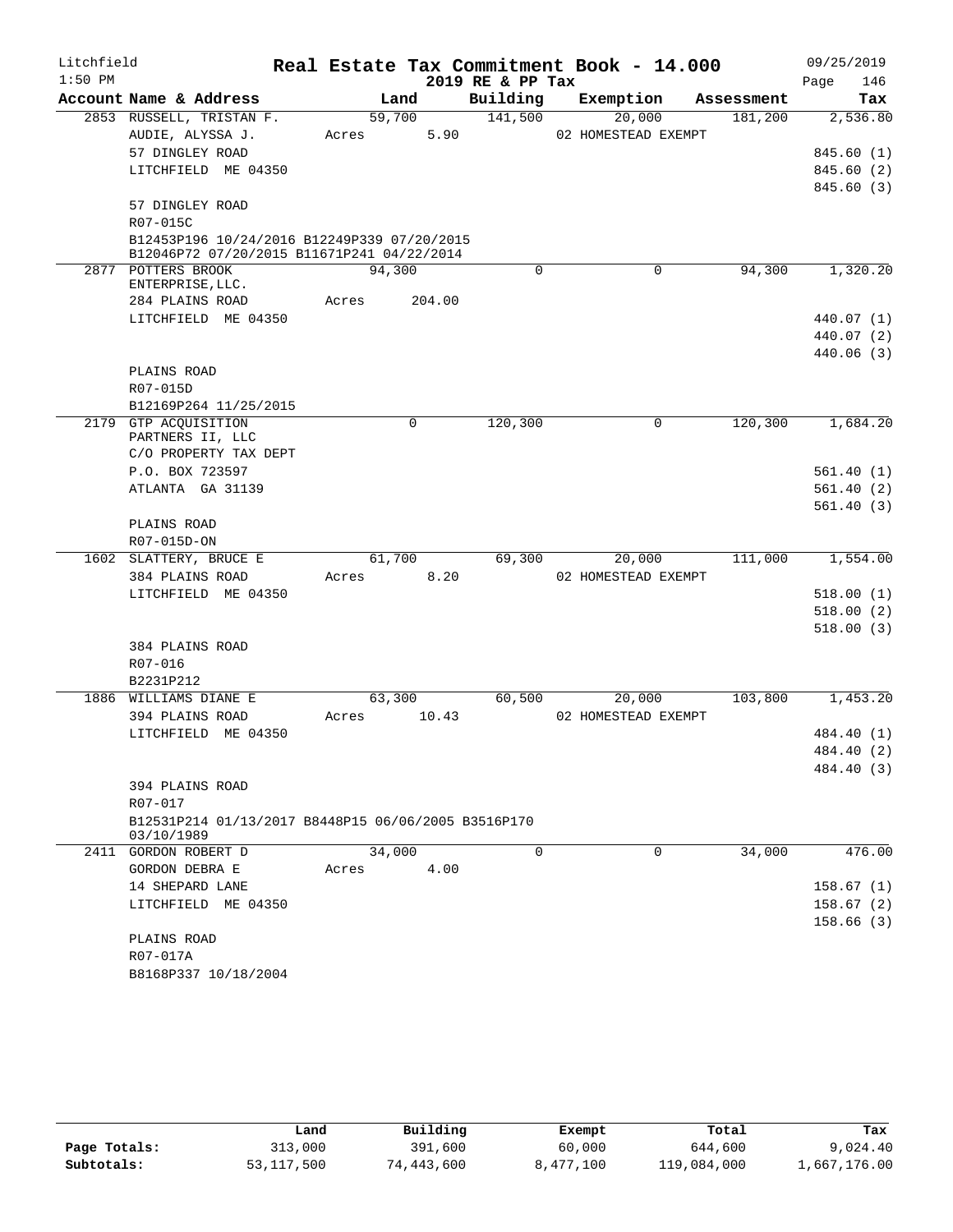| Litchfield   |                                                       |            |        |             |                              | Real Estate Tax Commitment Book - 14.000 |                       | 09/25/2019       |                 |
|--------------|-------------------------------------------------------|------------|--------|-------------|------------------------------|------------------------------------------|-----------------------|------------------|-----------------|
| $1:50$ PM    | Account Name & Address                                |            |        |             | 2019 RE & PP Tax<br>Building |                                          |                       | Page             | 147             |
|              | 1765 TURNBULL, ANN M                                  |            |        | Land        | 63,000 163,200               | Exemption<br>20,000                      | Assessment<br>206,200 |                  | Tax<br>2,886.80 |
|              | TURNBULL, JAMES A.                                    |            |        | Acres 53.00 |                              | 02 HOMESTEAD EXEMPT                      |                       |                  |                 |
|              | 697 STEVENSTOWN ROAD                                  |            |        |             |                              |                                          |                       |                  | 962.27(1)       |
|              | LITCHFIELD ME 04350                                   |            |        |             |                              |                                          |                       | 962.27(2)        |                 |
|              |                                                       |            |        |             |                              |                                          |                       |                  | 962.26(3)       |
|              | 697 STEVENSTOWN ROAD                                  |            |        |             |                              |                                          |                       |                  |                 |
|              | R07-018                                               |            |        |             |                              |                                          |                       |                  |                 |
|              | B11895P128 01/15/2015 B2904P193                       |            |        |             |                              |                                          |                       |                  |                 |
|              | 1491 RIDLEY, GLEN A                                   |            |        |             | 73,200 199,000               |                                          | 20,000<br>252,200     |                  | 3,530.80        |
|              | P O BOX 231                                           |            |        | Acres 27.36 |                              | 02 HOMESTEAD EXEMPT                      |                       |                  |                 |
|              | LITCHFIELD ME 04350                                   |            |        |             |                              |                                          |                       | 1, 176.93(1)     |                 |
|              |                                                       |            |        |             |                              |                                          |                       | 1, 176.93(2)     |                 |
|              |                                                       |            |        |             |                              |                                          |                       | 1, 176.94(3)     |                 |
|              | 35 SHEPARD LANE                                       |            |        |             |                              |                                          |                       |                  |                 |
|              | R07-018A                                              |            |        |             |                              |                                          |                       |                  |                 |
|              | B3652P320 05/06/2003<br>2090 GORDON, ROBERT & DEBRA   |            | 48,000 |             | 223,800                      | 20,000                                   | 251,800               |                  | 3,525.20        |
|              | Е                                                     |            |        |             |                              |                                          |                       |                  |                 |
|              | 14 SHEPARD LANE                                       |            |        | Acres 2.00  |                              | 02 HOMESTEAD EXEMPT                      |                       |                  |                 |
|              | LITCHFIELD ME 04350                                   |            |        |             |                              |                                          |                       | 1, 175.07(1)     |                 |
|              |                                                       |            |        |             |                              |                                          |                       | 1, 175.07(2)     |                 |
|              |                                                       |            |        |             |                              |                                          |                       | 1, 175.06(3)     |                 |
|              | 14 SHEPARD LANE                                       |            |        |             |                              |                                          |                       |                  |                 |
|              | R07-018A-1                                            |            |        |             |                              |                                          |                       |                  |                 |
|              | B5829P190 12/29/1998                                  |            |        |             |                              |                                          |                       |                  |                 |
|              | 2228 MILESKI, DAVID M.                                |            |        | 61,900      | 205,700                      |                                          | $\overline{0}$        | 267,600 3,746.40 |                 |
|              | MILESKI, TRACY L.                                     |            |        | Acres 8.50  |                              |                                          |                       |                  |                 |
|              | 23 SHEPARD LANE                                       |            |        |             |                              |                                          |                       | 1,248.80(1)      |                 |
|              | LITCHFIELD ME 04350                                   |            |        |             |                              |                                          |                       | 1,248.80(2)      |                 |
|              |                                                       |            |        |             |                              |                                          |                       | 1,248.80(3)      |                 |
|              | 23 SHEPARD LANE<br>R07-018A-2                         |            |        |             |                              |                                          |                       |                  |                 |
|              | B12948P87 06/15/2018 B11941P142 03/27/2015 B6498P47   |            |        |             |                              |                                          |                       |                  |                 |
|              | 06/01/2001                                            |            |        |             |                              |                                          |                       |                  |                 |
|              | 84 BATES, ALICE                                       |            |        | 62,300      |                              | 106,700<br>20,000                        | 149,000               |                  | 2,086.00        |
|              | 23 ELLIE LANE                                         |            | Acres  | 9.00        |                              | 02 HOMESTEAD EXEMPT                      |                       |                  |                 |
|              | LITCHFIELD ME 04350                                   |            |        |             |                              |                                          |                       |                  | 695.33(1)       |
|              |                                                       |            |        |             |                              |                                          |                       |                  | 695.33 (2)      |
|              |                                                       |            |        |             |                              |                                          |                       |                  | 695.34 (3)      |
|              | 23 ELLIE LANE                                         |            |        |             |                              |                                          |                       |                  |                 |
|              | R07-019                                               |            |        |             |                              |                                          |                       |                  |                 |
|              | B11000P175 03/29/2012 B3499P304<br>1458 REEDY, GERALD |            |        | 45,900      | 110,500                      | 20,000                                   | 136,400               |                  | 1,909.60        |
|              | 659 STEVENSTOWN ROAD                                  |            | Acres  | 1.30        |                              | 02 HOMESTEAD EXEMPT                      |                       |                  |                 |
|              | LITCHFIELD ME 04350                                   |            |        |             |                              |                                          |                       |                  | 636.53(1)       |
|              |                                                       |            |        |             |                              |                                          |                       |                  | 636.53(2)       |
|              |                                                       |            |        |             |                              |                                          |                       |                  | 636.54(3)       |
|              | 659 STEVENSTOWN ROAD                                  |            |        |             |                              |                                          |                       |                  |                 |
|              | R07-019A                                              |            |        |             |                              |                                          |                       |                  |                 |
|              | B3577P300                                             |            |        |             |                              |                                          |                       |                  |                 |
|              | 2841 BATES, MEREDITH L.                               |            |        | 48,000      | 123,100                      | 20,000                                   | 151,100               |                  | 2,115.40        |
|              | 14 ELLIE LANE                                         |            | Acres  | 2.00        |                              | 02 HOMESTEAD EXEMPT                      |                       |                  |                 |
|              | LITCHFIELD ME 04350                                   |            |        |             |                              |                                          |                       | 705.13(1)        |                 |
|              |                                                       |            |        |             |                              |                                          |                       | 705.13(2)        |                 |
|              |                                                       |            |        |             |                              |                                          |                       |                  | 705.14(3)       |
|              | 14 ELLIE LANE                                         |            |        |             |                              |                                          |                       |                  |                 |
|              | R07-019B                                              |            |        |             |                              |                                          |                       |                  |                 |
|              | B12588P173 04/25/2017 B12511P103 01/05/2016           |            |        |             |                              |                                          |                       |                  |                 |
|              |                                                       | Land       |        | Building    |                              | Exempt                                   | Total                 |                  | Tax             |
| Page Totals: |                                                       | 402,300    |        | 1,132,000   |                              | 120,000                                  | 1,414,300             |                  | 19,800.20       |
| Subtotals:   |                                                       | 53,519,800 |        | 75,575,600  |                              | 8,597,100                                | 120,498,300           | 1,686,976.20     |                 |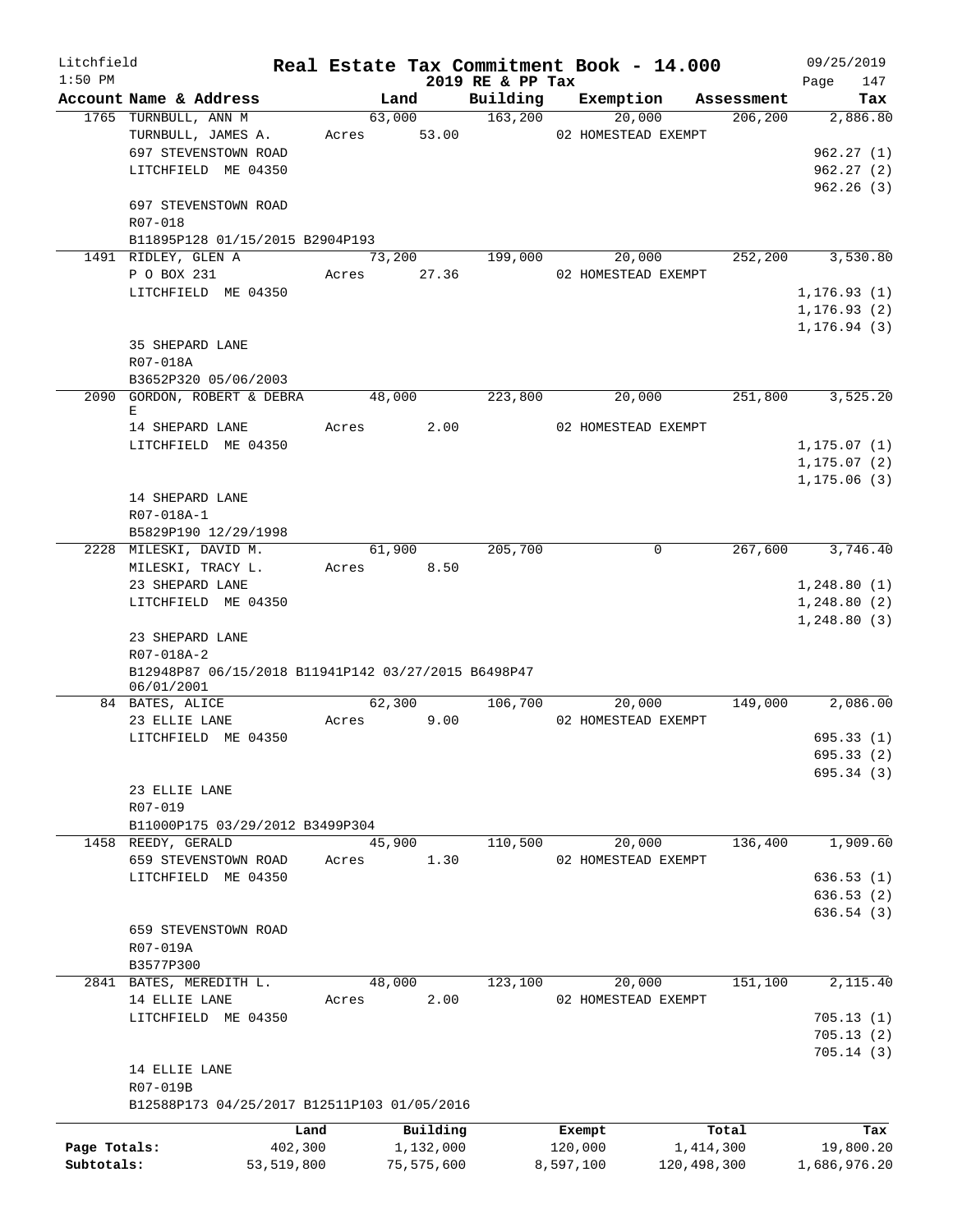| Litchfield   |                                                      |       |        |            |                  | Real Estate Tax Commitment Book - 14.000 |               |            | 09/25/2019   |
|--------------|------------------------------------------------------|-------|--------|------------|------------------|------------------------------------------|---------------|------------|--------------|
| $1:50$ PM    |                                                      |       |        |            | 2019 RE & PP Tax |                                          |               |            | 148<br>Page  |
|              | Account Name & Address                               |       | Land   |            | Building         | Exemption                                |               | Assessment | Tax          |
|              | 16 GETCHELL, TIMOTHY                                 |       | 40,000 |            | 15,900           |                                          | $\Omega$      | 55,900     | 782.60       |
|              | 4 CAT LANE                                           | Acres |        | 0.80       |                  |                                          |               |            |              |
|              | LITCHFIELD ME 04350                                  |       |        |            |                  |                                          |               |            | 260.87(1)    |
|              |                                                      |       |        |            |                  |                                          |               |            | 260.87(2)    |
|              |                                                      |       |        |            |                  |                                          |               |            | 260.86(3)    |
|              | 649 STEVENSTOWN ROAD                                 |       |        |            |                  |                                          |               |            |              |
|              | $R07 - 020$                                          |       |        |            |                  |                                          |               |            |              |
|              | B12743P36 09/28/2017 B11499P119 07/01/2013 B4844P250 |       |        |            |                  |                                          |               |            |              |
|              | 1254 MORRIS, KEVAN & KELDON                          |       | 45,000 |            | 7,500            |                                          | 0             | 52,500     | 735.00       |
|              | CROXFORD, KARLENE                                    | Acres |        | 1.00       |                  |                                          |               |            |              |
|              | 633 STEVENSTOWN ROAD                                 |       |        |            |                  |                                          |               |            | 245.00(1)    |
|              | LITCHFIELD ME 04350                                  |       |        |            |                  |                                          |               |            | 245.00(2)    |
|              |                                                      |       |        |            |                  |                                          |               |            | 245.00(3)    |
|              | 633 STEVENSTOWN ROAD                                 |       |        |            |                  |                                          |               |            |              |
|              | R07-021A                                             |       |        |            |                  |                                          |               |            |              |
|              | B5174P204 06/01/1996                                 |       |        |            |                  |                                          |               |            |              |
| 1252         | GOWELL JR., CLARENCE R.                              |       | 95,000 |            | 2,500            |                                          | 0             | 97,500     | 1,365.00     |
|              | JR.                                                  |       |        |            |                  |                                          |               |            |              |
|              | 110 PLAINS ROAD                                      | Acres |        | 5.00       |                  |                                          |               |            |              |
|              | LITCHFIELD ME 04350                                  |       |        |            |                  |                                          |               |            | 455.00 (1)   |
|              |                                                      |       |        |            |                  |                                          |               |            | 455.00(2)    |
|              |                                                      |       |        |            |                  |                                          |               |            | 455.00 (3)   |
|              | 641 STEVENSTOWN ROAD                                 |       |        |            |                  |                                          |               |            |              |
|              | R07-021B                                             |       |        |            |                  |                                          |               |            |              |
|              | B12870P265 11/29/2017 B3256P25                       |       |        |            |                  |                                          |               |            |              |
|              | 781 WASHBURN DANIEL                                  |       | 45,900 |            | $\Omega$         |                                          | 0             | 45,900     | 642.60       |
|              | 623 STEVENSTOWN ROAD                                 | Acres | 13.87  |            |                  |                                          |               |            |              |
|              | LITCHFIELD ME 04350                                  |       |        |            |                  |                                          |               |            | 214.20(1)    |
|              |                                                      |       |        |            |                  |                                          |               |            | 214.20(2)    |
|              |                                                      |       |        |            |                  |                                          |               |            | 214.20(3)    |
|              | STEVENSTOWN ROAD                                     |       |        |            |                  |                                          |               |            |              |
|              | R07-022                                              |       |        |            |                  |                                          |               |            |              |
|              | B9878P39 10/09/2008                                  |       |        |            |                  |                                          |               |            |              |
|              | 777 HARVEY, MALCOLM C                                |       | 45,600 |            | 19,700           | 26,000                                   |               | 39,300     | 550.20       |
|              | HARVEY GRACE, DECEASED                               | Acres |        | 1.20       |                  | 12 WW2 Vet Res.                          |               |            |              |
|              | 599 STEVENSTOWN ROAD                                 |       |        |            |                  | 02 HOMESTEAD EXEMPT                      |               |            | 183.40(1)    |
|              | LITCHFIELD ME 04350                                  |       |        |            |                  |                                          |               |            | 183.40(2)    |
|              |                                                      |       |        |            |                  |                                          |               |            | 183.40 (3)   |
|              | 599 STEVENSTOWN ROAD                                 |       |        |            |                  |                                          |               |            |              |
|              | R07-022A                                             |       |        |            |                  |                                          |               |            |              |
|              | B7202P124 11/22/2002 B2416P211 09/02/1981            |       |        |            |                  |                                          |               |            |              |
|              | 1819 WASHBURN, DANIEL H                              |       | 49,900 |            | 207,900          | 20,000                                   |               | 237,800    | 3,329.20     |
|              | 623 STEVENSTOWN ROAD                                 | Acres |        | 2.63       |                  | 02 HOMESTEAD EXEMPT                      |               |            |              |
|              | LITCHFIELD ME 04350                                  |       |        |            |                  |                                          |               |            | 1, 109.73(1) |
|              |                                                      |       |        |            |                  |                                          |               |            | 1, 109.73(2) |
|              |                                                      |       |        |            |                  |                                          |               |            |              |
|              |                                                      |       |        |            |                  |                                          |               |            | 1, 109.74(3) |
|              | 623 STEVENSTOWN ROAD                                 |       |        |            |                  |                                          |               |            |              |
|              | R07-022B                                             |       |        |            |                  |                                          |               |            |              |
|              | B4869P219                                            |       |        |            |                  |                                          |               |            |              |
|              | 2599 DINAN, EILEEN G                                 |       | 48,600 |            | 70,400           |                                          | 0             | 119,000    | 1,666.00     |
|              | DINAN, ROBERT H                                      | Acres |        | 2.21       |                  |                                          |               |            |              |
|              | P O BOX 130                                          |       |        |            |                  |                                          |               |            | 555.33(1)    |
|              | LITCHFIELD ME 04350                                  |       |        |            |                  |                                          |               |            | 555.33(2)    |
|              |                                                      |       |        |            |                  |                                          |               |            | 555.34(3)    |
|              | 593 STEVENSTOWN ROAD                                 |       |        |            |                  |                                          |               |            |              |
|              | R07-022C                                             |       |        |            |                  |                                          |               |            |              |
|              | B10716P91 04/26/2011 B8866P40 04/13/2006             |       |        |            |                  |                                          |               |            |              |
|              |                                                      |       |        |            |                  |                                          |               |            |              |
|              |                                                      | Land  |        | Building   |                  | Exempt                                   |               | Total      | Tax          |
| Page Totals: | 370,000                                              |       |        | 323,900    |                  | 46,000                                   |               | 647,900    | 9,070.60     |
| Subtotals:   | 53,889,800                                           |       |        | 75,899,500 |                  | 8,643,100                                | 121, 146, 200 |            | 1,696,046.80 |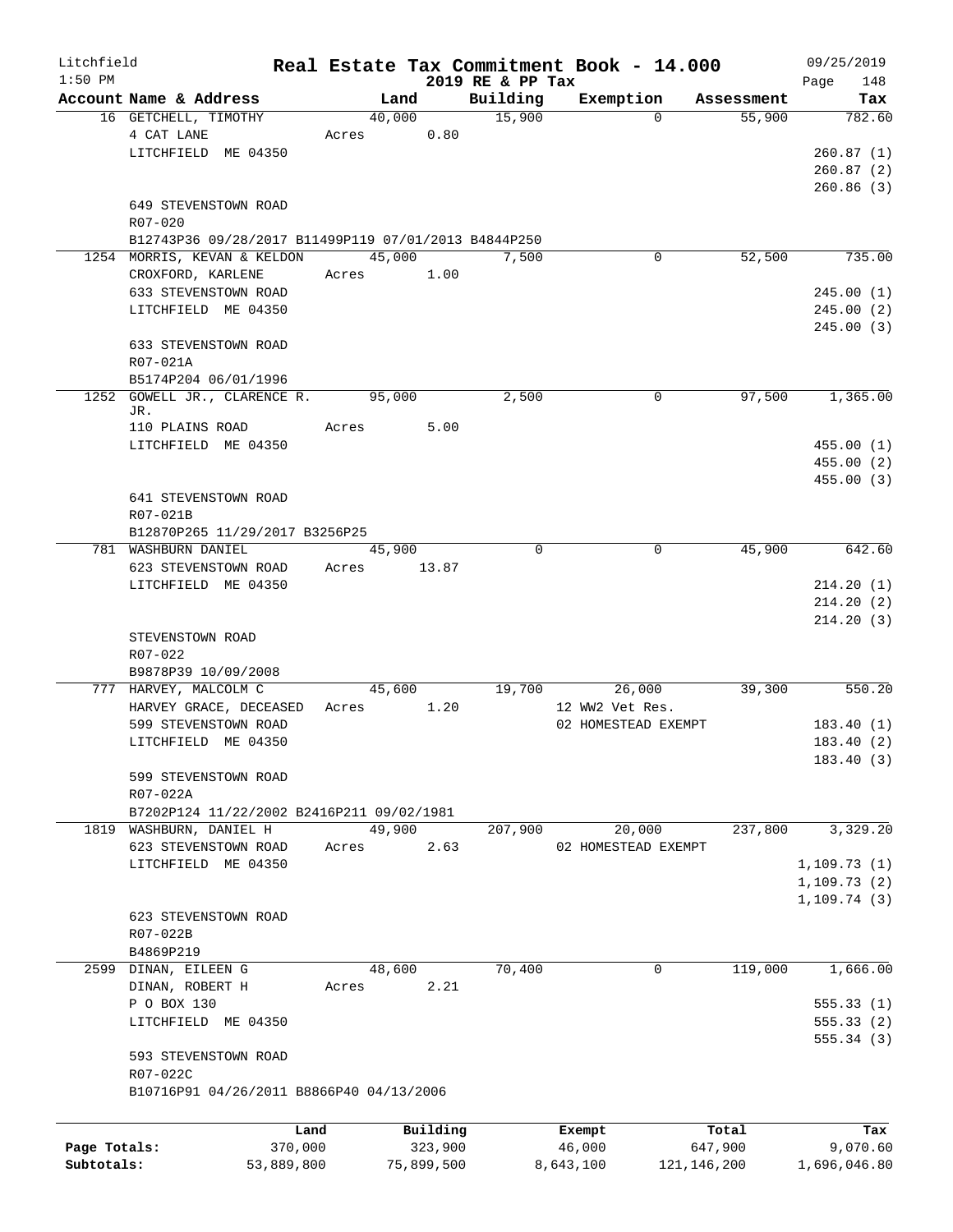| Litchfield |                                                          |       |                 |                  | Real Estate Tax Commitment Book - 14.000 |            | 09/25/2019  |
|------------|----------------------------------------------------------|-------|-----------------|------------------|------------------------------------------|------------|-------------|
| $1:50$ PM  |                                                          |       |                 | 2019 RE & PP Tax |                                          |            | 149<br>Page |
|            | Account Name & Address                                   |       | Land            | Building         | Exemption                                | Assessment | Tax         |
|            | 779 BARSTIS, ROBERT J. &<br>KAREN B                      |       | 89,100          | 118,600          | 26,000                                   | 181,700    | 2,543.80    |
|            | 499 STEVENSTOWN ROAD                                     | Acres | 99.00           |                  | 02 HOMESTEAD EXEMPT                      |            |             |
|            | LITCHFIELD ME 04350                                      |       |                 |                  | 03 VETERANS EXEMPT                       |            | 847.93 (1)  |
|            |                                                          |       |                 |                  |                                          |            | 847.93 (2)  |
|            |                                                          |       |                 |                  |                                          |            | 847.94 (3)  |
|            | 499 STEVENSTOWN ROAD                                     |       |                 |                  |                                          |            |             |
|            | R07-023                                                  |       |                 |                  |                                          |            |             |
|            | B5506P69 11/24/1997                                      |       |                 |                  |                                          |            |             |
|            | 1286 NELSEN, MARK                                        |       | 15,600<br>75.00 | $\Omega$         | 0                                        | 15,600     | 218.40      |
|            | 56 DINGLEY ROAD<br>LITCHFIELD ME 04350                   | Acres |                 |                  |                                          |            | 72.80(1)    |
|            |                                                          |       |                 |                  |                                          |            | 72.80(2)    |
|            |                                                          |       |                 |                  |                                          |            | 72.80(3)    |
|            | 56 DINGLEY ROAD                                          |       |                 |                  |                                          |            |             |
|            | $R07 - 023 - 1$                                          |       |                 |                  |                                          |            |             |
|            | B3701P152 03/08/1990                                     |       |                 |                  |                                          |            |             |
|            | 1547 GOUDREAU, DOUGLAS H<br>(HEIRS)                      |       | 71,500          | $\mathbf 0$      | $\mathbf 0$                              | 71,500     | 1,001.00    |
|            | GOUDREAU, JOAN B                                         | Acres | 83.00           |                  |                                          |            |             |
|            | 11 MIKES ROAD                                            |       |                 |                  |                                          |            | 333.67(1)   |
|            | MONMOUTH ME 04259                                        |       |                 |                  |                                          |            | 333.67(2)   |
|            |                                                          |       |                 |                  |                                          |            | 333.66(3)   |
|            | STEVENSTOWN ROAD                                         |       |                 |                  |                                          |            |             |
|            | $R07 - 023 - 2$                                          |       |                 |                  |                                          |            |             |
|            | B10555P164 10/07/2010 B4978P227<br>782 HARVEY, MERRILL O |       | 62,000          | 144,500          | 6,000                                    | 200,500    | 2,807.00    |
|            | (HEIRS OF)                                               |       |                 |                  |                                          |            |             |
|            | 489 STEVENSTOWN ROAD                                     | Acres | 8.65            |                  | 22 WW2 Widow Res                         |            |             |
|            | LITCHFIELD ME 04350                                      |       |                 |                  |                                          |            | 935.67(1)   |
|            |                                                          |       |                 |                  |                                          |            | 935.67(2)   |
|            |                                                          |       |                 |                  |                                          |            | 935.66(3)   |
|            | 489 STEVENSTOWN ROAD                                     |       |                 |                  |                                          |            |             |
|            | $R07 - 023 - 3$                                          |       |                 |                  |                                          |            |             |
|            | B1376P164                                                |       |                 |                  |                                          |            |             |
|            | 1555 BARSTIS ROBERT J                                    | Acres | 71,400          | 309,300          | $\Omega$                                 | 380,700    | 5,329.80    |
|            | BARSTIS KAREN B<br>499 STEVENSTOWN ROAD                  |       | 23.85           |                  |                                          |            | 1,776.60(1) |
|            | LITCHFIELD ME 04350                                      |       |                 |                  |                                          |            | 1,776.60(2) |
|            |                                                          |       |                 |                  |                                          |            | 1,776.60(3) |
|            | 147 UPPER POND ROAD                                      |       |                 |                  |                                          |            |             |
|            | R07-024                                                  |       |                 |                  |                                          |            |             |
|            | B13142P129 01/28/2019 B9887P87 10/28/2008 B8683P343      |       |                 |                  |                                          |            |             |
|            | 11/08/2005 B4927P31                                      |       |                 |                  |                                          |            |             |
|            | 1213 HOLMAN, HELEN B.                                    |       | 81,500          | 337,600          | 20,000                                   | 399,100    | 5,587.40    |
|            | P O BOX 70                                               | Acres | 20.00           |                  | 02 HOMESTEAD EXEMPT                      |            |             |
|            | LITCHFIELD ME 04350                                      |       |                 |                  |                                          |            | 1,862.47(1) |
|            |                                                          |       |                 |                  |                                          |            | 1,862.47(2) |
|            |                                                          |       |                 |                  |                                          |            | 1,862.46(3) |
|            | 123 UPPER POND ROAD<br>R07-024A                          |       |                 |                  |                                          |            |             |
|            | B6237P292 06/29/2000                                     |       |                 |                  |                                          |            |             |
|            |                                                          |       |                 |                  |                                          |            |             |

|              | Land       | Building   | Exempt    | Total       | Tax          |
|--------------|------------|------------|-----------|-------------|--------------|
| Page Totals: | 391,100    | 910,000    | 52,000    | 1,249,100   | 17,487.40    |
| Subtotals:   | 54,280,900 | 76,809,500 | 8,695,100 | 122,395,300 | 1,713,534.20 |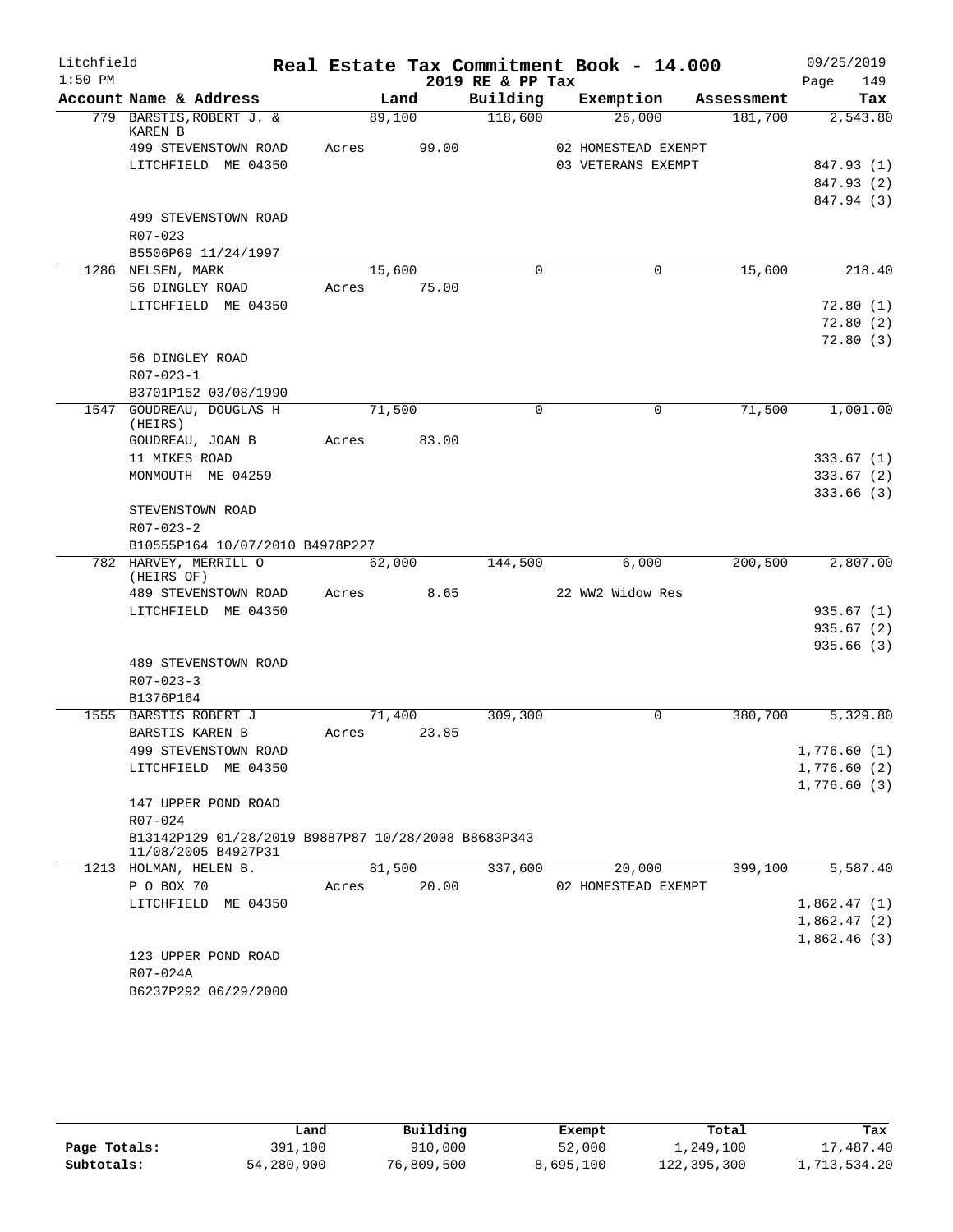| Litchfield   |                                                      |            |         |              |                              | Real Estate Tax Commitment Book - 14.000 |             |            |      | 09/25/2019   |
|--------------|------------------------------------------------------|------------|---------|--------------|------------------------------|------------------------------------------|-------------|------------|------|--------------|
| $1:50$ PM    | Account Name & Address                               |            | Land    |              | 2019 RE & PP Tax<br>Building | Exemption                                |             | Assessment | Page | 150<br>Tax   |
|              | 2548 HOLMAN HELEN B                                  |            | 30, 300 |              | 12,600                       |                                          | $\Omega$    | 42,900     |      | 600.60       |
|              | P O BOX 70                                           | Acres      |         | 75.00        |                              |                                          |             |            |      |              |
|              | LITCHFIELD ME 04350                                  |            |         |              |                              |                                          |             |            |      | 200.20(1)    |
|              |                                                      |            |         |              |                              |                                          |             |            |      | 200.20(2)    |
|              |                                                      |            |         |              |                              |                                          |             |            |      | 200.20(3)    |
|              |                                                      |            |         |              |                              |                                          |             |            |      |              |
|              | UPPER POND ROAD                                      |            |         |              |                              |                                          |             |            |      |              |
|              | R07-024B                                             |            |         |              |                              |                                          |             |            |      |              |
|              | B8613P132 09/02/2005                                 |            |         |              |                              |                                          |             |            |      |              |
|              | 1669 STEVENS, ALTON E.                               |            | 61,300  |              | 149,300                      |                                          | 0           | 210,600    |      | 2,948.40     |
|              | STEVENS, ROBIN A.                                    | Acres      |         | 7.70         |                              |                                          |             |            |      |              |
|              | 107 UPPER POND ROAD                                  |            |         |              |                              |                                          |             |            |      | 982.80 (1)   |
|              | LITCHFIELD ME 04350                                  |            |         |              |                              |                                          |             |            |      | 982.80 (2)   |
|              |                                                      |            |         |              |                              |                                          |             |            |      | 982.80 (3)   |
|              | 107 UPPER POND ROAD                                  |            |         |              |                              |                                          |             |            |      |              |
|              | $R07 - 025$                                          |            |         |              |                              |                                          |             |            |      |              |
|              | B12169P61 11/23/2015 B12110P59 09/23/2015 B7319P79   |            |         |              |                              |                                          |             |            |      |              |
|              | 2266 STEVENS, ALTON E.                               |            | 55,800  |              | 0                            |                                          | 0           | 55,800     |      | 781.20       |
|              | STEVENS, ROBIN A.                                    | Acres      |         | 45.02        |                              |                                          |             |            |      |              |
|              | 107 UPPER POND ROAD                                  |            |         |              |                              |                                          |             |            |      | 260.40(1)    |
|              | LITCHFIELD ME 04350                                  |            |         |              |                              |                                          |             |            |      | 260.40(2)    |
|              |                                                      |            |         |              |                              |                                          |             |            |      | 260.40(3)    |
|              | UPPER POND ROAD                                      |            |         |              |                              |                                          |             |            |      |              |
|              | R07-026                                              |            |         |              |                              |                                          |             |            |      |              |
|              |                                                      |            |         |              |                              |                                          |             |            |      |              |
|              | B6506P129 08/08/2001                                 |            |         |              |                              |                                          |             |            |      |              |
|              | 2794 STEVENS, JEFFREY A                              |            | 37,100  |              | 1,200                        |                                          | 0           | 38,300     |      | 536.20       |
|              | BUCKMORE, CHERYL A                                   | Acres      |         | 44.18        |                              |                                          |             |            |      |              |
|              | 544 STEVENSTOWN ROAD                                 |            |         |              |                              |                                          |             |            |      | 178.73(1)    |
|              | LITCHFIELD ME 04350                                  |            |         |              |                              |                                          |             |            |      | 178.73(2)    |
|              |                                                      |            |         |              |                              |                                          |             |            |      | 178.74(3)    |
|              | OFF TUSCANY LANE                                     |            |         |              |                              |                                          |             |            |      |              |
|              | R07-026B                                             |            |         |              |                              |                                          |             |            |      |              |
|              | B12168P8 11/23/2015 B11252P288 12/12/2012 B10699P285 |            |         |              |                              |                                          |             |            |      |              |
|              | 04/01/2011                                           |            |         |              |                              |                                          |             |            |      |              |
|              | 1677 STEVENS JR, EDWARD H                            |            | 60,000  |              | 93,600                       | 20,000                                   |             | 133,600    |      | 1,870.40     |
|              | 89 UPPER POND ROAD                                   | Acres      |         | 6.00         |                              | 02 HOMESTEAD EXEMPT                      |             |            |      |              |
|              | LITCHFIELD ME 04350                                  |            |         |              |                              |                                          |             |            |      | 623.47(1)    |
|              |                                                      |            |         |              |                              |                                          |             |            |      | 623.47(2)    |
|              |                                                      |            |         |              |                              |                                          |             |            |      | 623.46 (3)   |
|              | 89 UPPER POND ROAD                                   |            |         |              |                              |                                          |             |            |      |              |
|              | R07-027                                              |            |         |              |                              |                                          |             |            |      |              |
|              | B6506P126 08/13/2002 B1596P498                       |            |         |              |                              |                                          |             |            |      |              |
|              | 1676 STEVENS JR, EDWARD H                            |            | 26,500  |              | 0                            |                                          | 0           | 26,500     |      | 371.00       |
|              | 89 UPPER POND ROAD                                   | Acres      |         | 23.00        |                              |                                          |             |            |      |              |
|              | LITCHFIELD ME 04350                                  |            |         |              |                              |                                          |             |            |      | 123.67(1)    |
|              |                                                      |            |         |              |                              |                                          |             |            |      |              |
|              |                                                      |            |         |              |                              |                                          |             |            |      | 123.67(2)    |
|              |                                                      |            |         |              |                              |                                          |             |            |      | 123.66(3)    |
|              | OFF UPPER POND ROAD                                  |            |         |              |                              |                                          |             |            |      |              |
|              | R07-028                                              |            |         |              |                              |                                          |             |            |      |              |
|              | B1537P622                                            |            |         |              |                              |                                          |             |            |      |              |
|              | 1509 RODMAN, GERALD                                  |            | 57,500  |              | 149,100                      | 20,000                                   |             | 186,600    |      | 2,612.40     |
|              | 65 UPPER POND ROAD                                   | Acres      |         | 6.70         |                              | 02 HOMESTEAD EXEMPT                      |             |            |      |              |
|              | LITCHFIELD ME 04350                                  |            |         |              |                              |                                          |             |            |      | 870.80(1)    |
|              |                                                      |            |         |              |                              |                                          |             |            |      | 870.80 (2)   |
|              |                                                      |            |         |              |                              |                                          |             |            |      | 870.80 (3)   |
|              | 65 UPPER POND ROAD                                   |            |         |              |                              |                                          |             |            |      |              |
|              | R07-029                                              |            |         |              |                              |                                          |             |            |      |              |
|              | B2335P316                                            |            |         |              |                              |                                          |             |            |      |              |
|              |                                                      |            |         |              |                              |                                          |             |            |      |              |
|              |                                                      |            |         |              |                              |                                          |             |            |      |              |
|              |                                                      | Land       |         | Building     |                              | Exempt                                   |             | Total      |      | Tax          |
| Page Totals: |                                                      | 328,500    |         | 405,800      |                              | 40,000                                   |             | 694,300    |      | 9,720.20     |
| Subtotals:   |                                                      | 54,609,400 |         | 77, 215, 300 |                              | 8,735,100                                | 123,089,600 |            |      | 1,723,254.40 |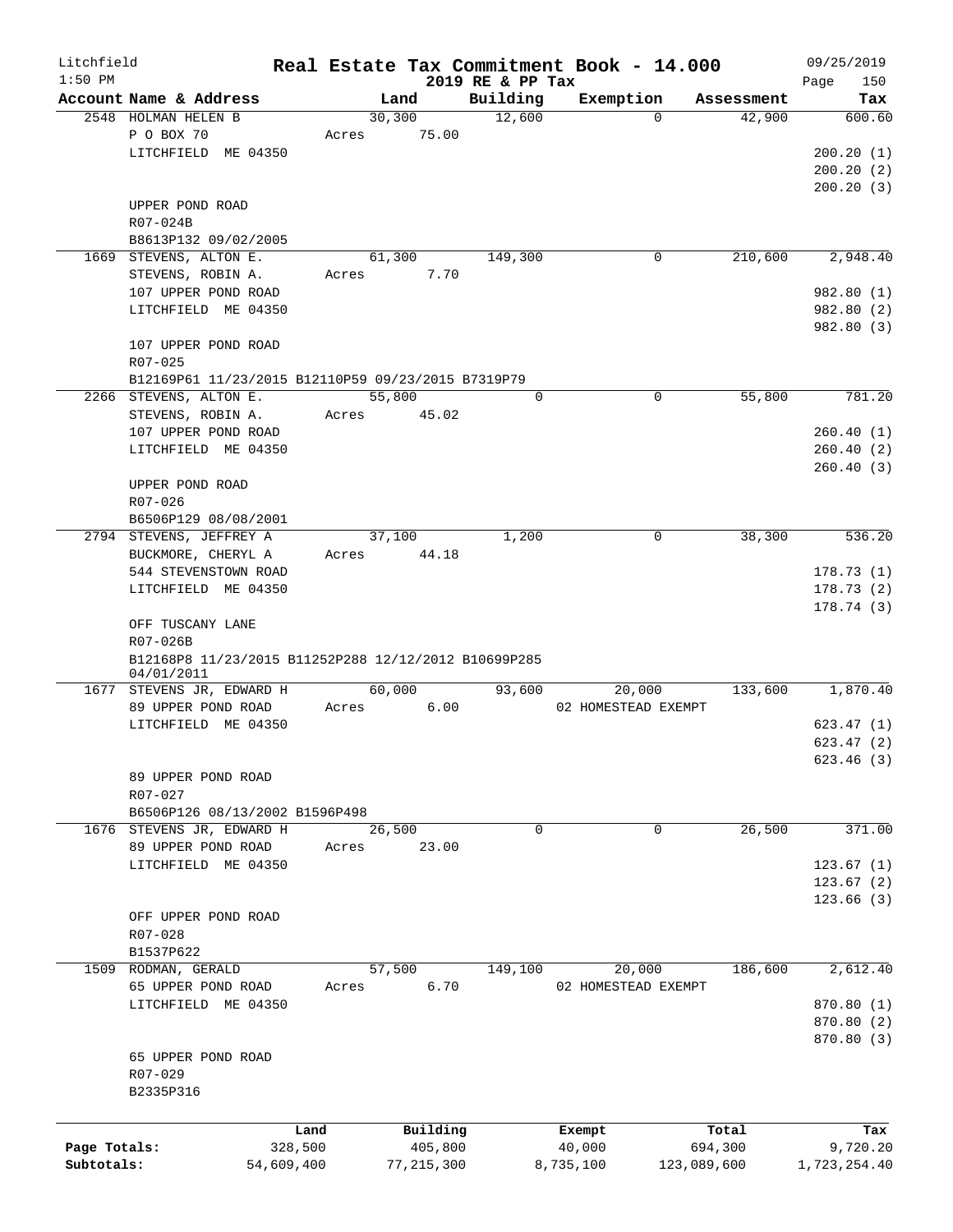| Litchfield |                                                                                                             |             |        |                  | Real Estate Tax Commitment Book - 14.000 |            | 09/25/2019   |
|------------|-------------------------------------------------------------------------------------------------------------|-------------|--------|------------------|------------------------------------------|------------|--------------|
| $1:50$ PM  |                                                                                                             |             |        | 2019 RE & PP Tax |                                          |            | Page<br>151  |
|            | Account Name & Address                                                                                      |             | Land   | Building         | Exemption                                | Assessment | Tax          |
|            | 1638 SNOW SR, JOHN F                                                                                        |             | 76,500 | 163,400          | 26,000                                   | 213,900    | 2,994.60     |
|            | 43 UPPER POND ROAD                                                                                          | Acres 33.94 |        |                  | 02 HOMESTEAD EXEMPT                      |            |              |
|            | LITCHFIELD ME 04350                                                                                         |             |        |                  | 03 VETERANS EXEMPT                       |            | 998.20(1)    |
|            |                                                                                                             |             |        |                  |                                          |            | 998.20 (2)   |
|            |                                                                                                             |             |        |                  |                                          |            | 998.20(3)    |
|            | 43 UPPER POND ROAD                                                                                          |             |        |                  |                                          |            |              |
|            | R07-030                                                                                                     |             |        |                  |                                          |            |              |
|            | B12704P186 08/09/2017 B12584P185 04/21/2017 B2278P46                                                        |             |        |                  |                                          |            |              |
|            | 523 CASKIN SR, PATRICK J                                                                                    |             | 49,500 | 206,300          | 20,000                                   | 235,800    | 3,301.20     |
|            | CASKIN JANET                                                                                                | Acres       | 2.50   |                  | 02 HOMESTEAD EXEMPT                      |            |              |
|            | 25 UPPER POND ROAD                                                                                          |             |        |                  |                                          |            | 1,100.40(1)  |
|            | LITCHFIELD ME 04350                                                                                         |             |        |                  |                                          |            | 1,100.40(2)  |
|            |                                                                                                             |             |        |                  |                                          |            | 1,100.40(3)  |
|            | 25 UPPER POND ROAD                                                                                          |             |        |                  |                                          |            |              |
|            | R07-030A                                                                                                    |             |        |                  |                                          |            |              |
|            | B5873P301 02/11/1999                                                                                        |             |        |                  |                                          |            |              |
|            | 2064 CHAREST, LACEY L.                                                                                      | 51,000      |        | 190,000          | $\Omega$                                 | 241,000    | 3,374.00     |
|            | 55 UPPER POND ROAD                                                                                          | Acres       | 3.00   |                  |                                          |            |              |
|            | LITCHFIELD ME 04350                                                                                         |             |        |                  |                                          |            | 1,124.67(1)  |
|            |                                                                                                             |             |        |                  |                                          |            | 1, 124.67(2) |
|            |                                                                                                             |             |        |                  |                                          |            | 1,124.66(3)  |
|            | 55 UPPER POND ROAD                                                                                          |             |        |                  |                                          |            |              |
|            | R07-030B                                                                                                    |             |        |                  |                                          |            |              |
|            | B12178P306 11/20/2015 B11998P281 04/02/2015                                                                 |             |        |                  |                                          |            |              |
|            | B11928P155 02/04/2015 B11299P47 02/05/2013 B9832P46<br>08/21/2008 B9812P113 08/04/2008 B5465P298 10/03/1997 |             |        |                  |                                          |            |              |
|            | 2063 ST.PIERRE, ROBERT                                                                                      | 50,100      |        | 260,800          | 26,000                                   | 284,900    | 3,988.60     |
|            | ST.PIERRE, LINDA                                                                                            | Acres       | 2.70   |                  | 02 HOMESTEAD EXEMPT                      |            |              |
|            | 479 PLAINS ROAD                                                                                             |             |        |                  | 12 WW2 Vet Res.                          |            | 1,329.53(1)  |
|            | LITCHFIELD ME 04350                                                                                         |             |        |                  |                                          |            | 1,329.53(2)  |
|            |                                                                                                             |             |        |                  |                                          |            | 1,329.54(3)  |
|            | 479 PLAINS ROAD                                                                                             |             |        |                  |                                          |            |              |
|            | R07-030C                                                                                                    |             |        |                  |                                          |            |              |
|            | B10894P215 11/22/2011 B8936P263 06/09/2006 B5465P300                                                        |             |        |                  |                                          |            |              |
|            | 10/15/2004                                                                                                  |             |        |                  |                                          |            |              |
|            | 2695 ALBERT, MICHAEL N                                                                                      | 43,200      |        | 206,200          | 0                                        | 249,400    | 3,491.60     |
|            | ALBERT, HEATHER E                                                                                           | Acres       | 2.06   |                  |                                          |            |              |
|            | 27 TUSCANY LANE                                                                                             |             |        |                  |                                          |            | 1, 163.87(1) |
|            | LITCHFIELD ME 04350                                                                                         |             |        |                  |                                          |            | 1, 163.87(2) |
|            |                                                                                                             |             |        |                  |                                          |            | 1, 163.86(3) |
|            | 27 TUSCANY LANE                                                                                             |             |        |                  |                                          |            |              |
|            | R07-030D                                                                                                    |             |        |                  |                                          |            |              |
|            | B9495P92 09/11/2007                                                                                         |             |        |                  |                                          |            |              |
|            | 45 VACHON, COREY M.                                                                                         | 48,300      |        | 183,000          | 0                                        | 231,300    | 3,238.20     |
|            | CHARTIER, PATRICIA C.                                                                                       | Acres       | 2.11   |                  |                                          |            |              |
|            | 3 UPPER POND ROAD                                                                                           |             |        |                  |                                          |            | 1,079.40(1)  |
|            | LITCHFIELD ME 04350                                                                                         |             |        |                  |                                          |            | 1,079.40(2)  |
|            |                                                                                                             |             |        |                  |                                          |            | 1,079.40(3)  |
|            | 3 UPPER POND ROAD                                                                                           |             |        |                  |                                          |            |              |
|            | R07-031                                                                                                     |             |        |                  |                                          |            |              |
|            | B11160P45 09/05/2012 B9801P308 07/24/2008 B5389P296                                                         |             |        |                  |                                          |            |              |
|            | 02/04/2005                                                                                                  |             |        |                  |                                          |            |              |

|              | Land       | Building   | Exempt    | Total       | Tax          |
|--------------|------------|------------|-----------|-------------|--------------|
| Page Totals: | 318,600    | 1,209,700  | 72,000    | 1,456,300   | 20,388.20    |
| Subtotals:   | 54,928,000 | 78,425,000 | 8,807,100 | 124,545,900 | 1,743,642.60 |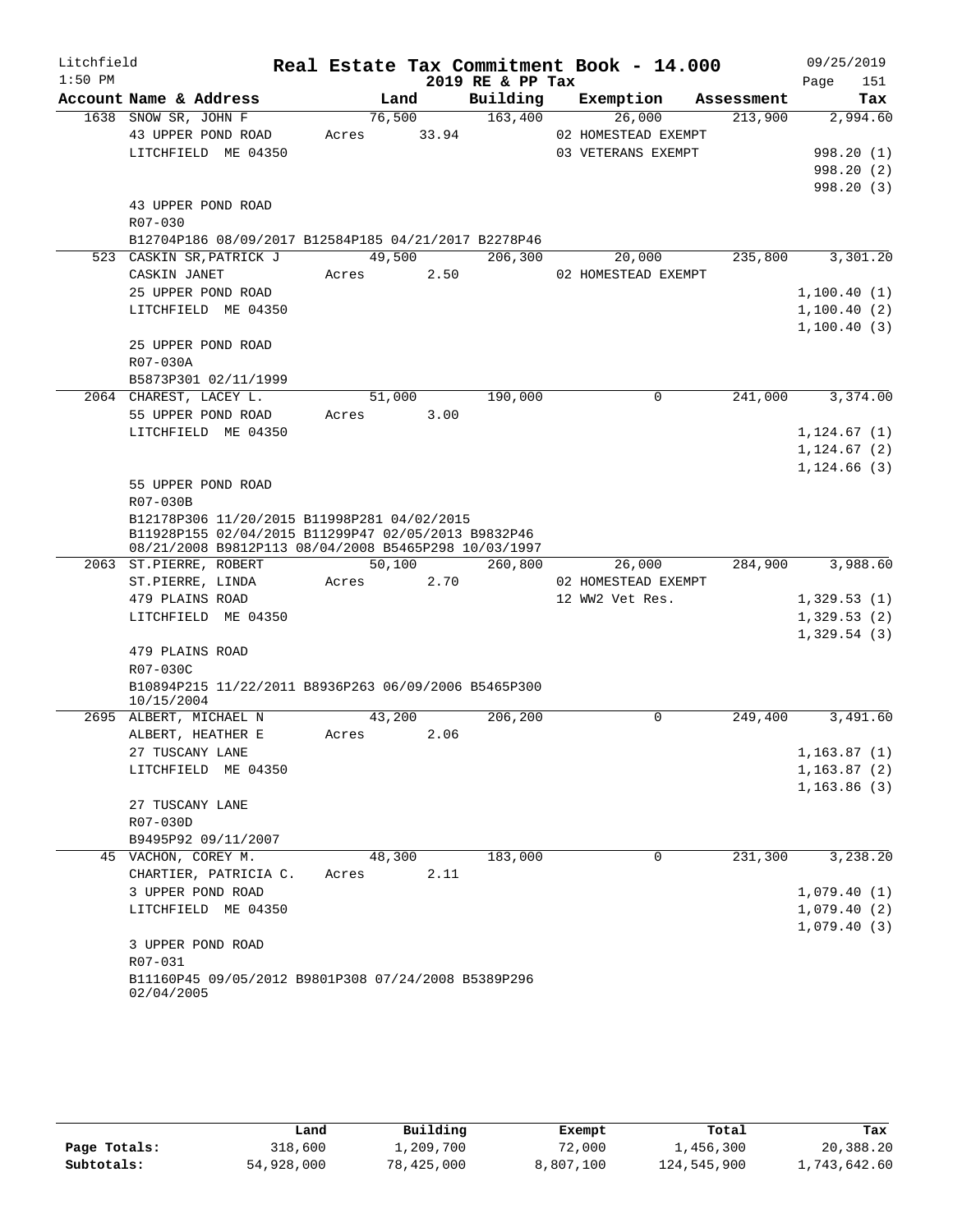| Litchfield |                                                                     |            |        |       |                  | Real Estate Tax Commitment Book - 14.000 |             |            | 09/25/2019  |
|------------|---------------------------------------------------------------------|------------|--------|-------|------------------|------------------------------------------|-------------|------------|-------------|
| $1:50$ PM  |                                                                     |            |        |       | 2019 RE & PP Tax |                                          |             |            | 152<br>Page |
|            | Account Name & Address                                              |            | Land   |       | Building         | Exemption                                |             | Assessment | Tax         |
|            | 2428 CASKIN, PATRICK J SR                                           |            | 34,000 |       | $\Omega$         |                                          | $\Omega$    | 34,000     | 476.00      |
|            | CASKIN, JANET L                                                     | Acres 4.00 |        |       |                  |                                          |             |            |             |
|            | 25 UPPER POND ROAD                                                  |            |        |       |                  |                                          |             |            | 158.67(1)   |
|            | LITCHFIELD ME 04350                                                 |            |        |       |                  |                                          |             |            | 158.67(2)   |
|            |                                                                     |            |        |       |                  |                                          |             |            | 158.66(3)   |
|            | PLAINS ROAD<br>R07-031A-2                                           |            |        |       |                  |                                          |             |            |             |
|            | B9653P325 03/03/2008 B8151P62 10/05/2004                            |            |        |       |                  |                                          |             |            |             |
|            | 2594 KEBCO PROPERTIES LLC                                           |            | 34,700 |       | $\Omega$         |                                          | 0           | 34,700     | 485.80      |
|            | 51 POND ROAD                                                        | Acres 4.22 |        |       |                  |                                          |             |            |             |
|            | BOWDOINHAM ME 04008                                                 |            |        |       |                  |                                          |             |            | 161.93(1)   |
|            |                                                                     |            |        |       |                  |                                          |             |            | 161.93(2)   |
|            |                                                                     |            |        |       |                  |                                          |             |            | 161.94(3)   |
|            | PLAINS ROAD                                                         |            |        |       |                  |                                          |             |            |             |
|            | R07-031A-3                                                          |            |        |       |                  |                                          |             |            |             |
|            | B9563P103 11/13/2007 B8151P62                                       |            |        |       |                  |                                          |             |            |             |
|            | 2595 BOUCHER KENNETH E                                              |            | 55,200 |       | 259,000          |                                          | 0           | 314,200    | 4,398.80    |
|            | 487 PLAINS ROAD                                                     | Acres      |        | 4.39  |                  |                                          |             |            |             |
|            | LITCHFIELD ME 04350                                                 |            |        |       |                  |                                          |             |            | 1,466.27(1) |
|            |                                                                     |            |        |       |                  |                                          |             |            | 1,466.27(2) |
|            |                                                                     |            |        |       |                  |                                          |             |            | 1,466.26(3) |
|            | 487 PLAINS ROAD                                                     |            |        |       |                  |                                          |             |            |             |
|            | R07-031A-4                                                          |            |        |       |                  |                                          |             |            |             |
|            | B9563P105 11/13/2007<br>2596 NEWENDYKE, JENNIFER                    |            | 12,800 |       | $\mathbf 0$      |                                          | 0           | 12,800     | 179.20      |
|            | 213 SMALL ROAD                                                      | Acres 4.29 |        |       |                  |                                          |             |            |             |
|            | LITCHFIELD ME 04350                                                 |            |        |       |                  |                                          |             |            | 59.73(1)    |
|            |                                                                     |            |        |       |                  |                                          |             |            | 59.73(2)    |
|            |                                                                     |            |        |       |                  |                                          |             |            | 59.74(3)    |
|            | PLAINS ROAD                                                         |            |        |       |                  |                                          |             |            |             |
|            | R07-031A-5                                                          |            |        |       |                  |                                          |             |            |             |
|            | B13056P183 10/11/2018                                               |            |        |       |                  |                                          |             |            |             |
|            | 191 BOWEN, DONALD E                                                 |            | 63,600 |       | 116,400          |                                          | 26,000      | 154,000    | 2,156.00    |
|            | 437 PLAINS ROAD                                                     | Acres      |        | 10.77 |                  | 02 HOMESTEAD EXEMPT                      |             |            |             |
|            | LITCHFIELD ME 04350                                                 |            |        |       |                  | 03 VETERANS EXEMPT                       |             |            | 718.67(1)   |
|            |                                                                     |            |        |       |                  |                                          |             |            | 718.67(2)   |
|            |                                                                     |            |        |       |                  |                                          |             |            | 718.66(3)   |
|            | 437 PLAINS ROAD                                                     |            |        |       |                  |                                          |             |            |             |
|            | R07-032<br>B1666P335                                                |            |        |       |                  |                                          |             |            |             |
|            | 164 PATENAUDE, EMILE A.                                             |            | 49,700 |       | 133,200          |                                          | $\mathbf 0$ | 182,900    | 2,560.60    |
|            | PATENAUDE, CAROL J.                                                 | Acres      |        | 4.00  |                  |                                          |             |            |             |
|            | 395 PLAINS ROAD                                                     |            |        |       |                  |                                          |             |            | 853.53(1)   |
|            | LITCHFIELD ME 04350                                                 |            |        |       |                  |                                          |             |            | 853.53(2)   |
|            |                                                                     |            |        |       |                  |                                          |             |            | 853.54 (3)  |
|            | 395 PLAINS ROAD                                                     |            |        |       |                  |                                          |             |            |             |
|            | R07-033                                                             |            |        |       |                  |                                          |             |            |             |
|            | B11077P241 06/15/2012 B11067P311 06/05/2012                         |            |        |       |                  |                                          |             |            |             |
|            | B11067P308 06/02/2012 B10008P168 03/12/2009<br>B1603P680 11/20/1972 |            |        |       |                  |                                          |             |            |             |
|            |                                                                     |            |        |       |                  |                                          |             |            |             |

|              | Land       | Building   | Exempt    | Total       | Tax          |
|--------------|------------|------------|-----------|-------------|--------------|
| Page Totals: | 250,000    | 508,600    | 26,000    | 732,600     | 10,256.40    |
| Subtotals:   | 55,178,000 | 78,933,600 | 8,833,100 | 125,278,500 | 1,753,899.00 |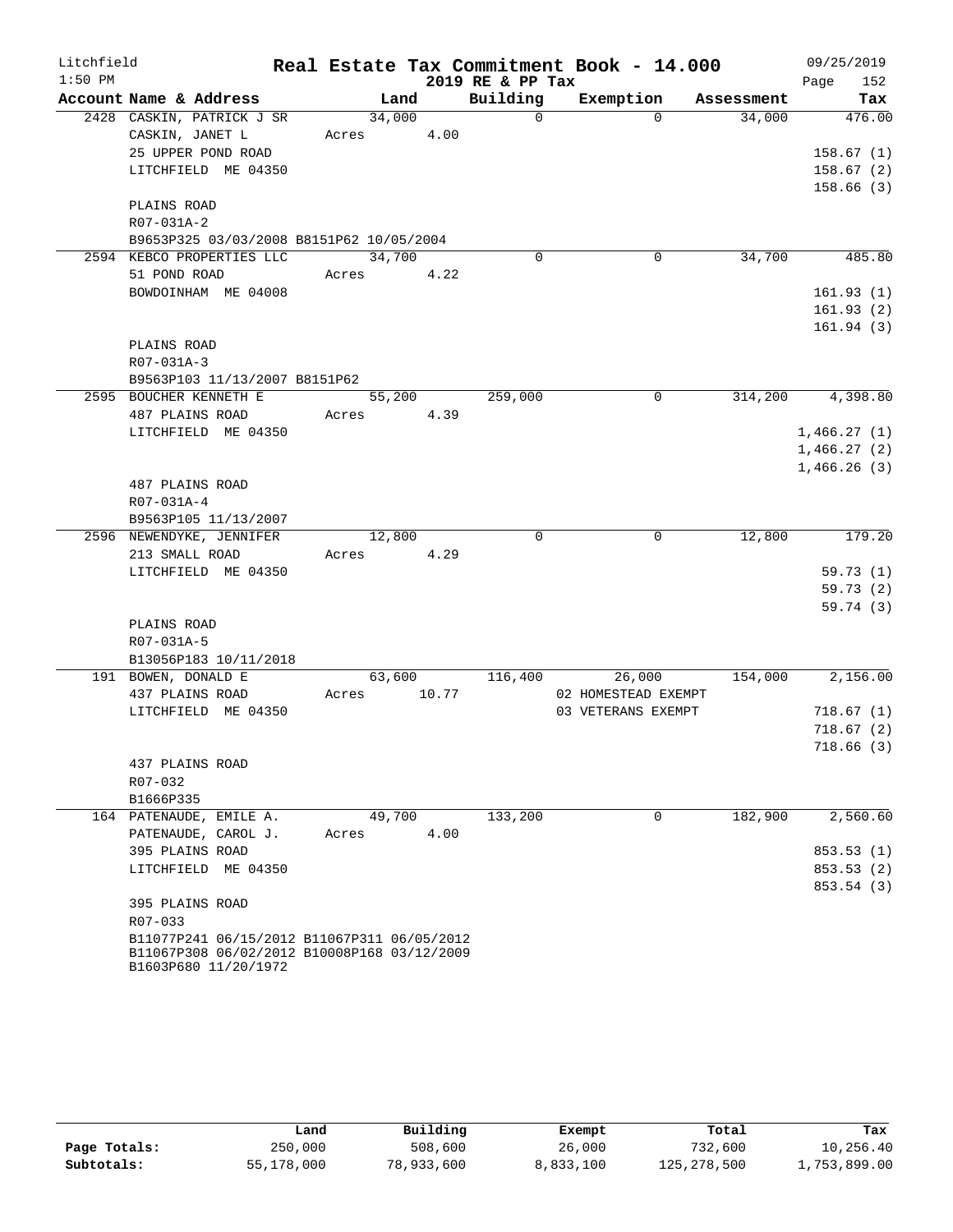| Litchfield |                                                                                          |             |        |                  | Real Estate Tax Commitment Book - 14.000 |            | 09/25/2019             |
|------------|------------------------------------------------------------------------------------------|-------------|--------|------------------|------------------------------------------|------------|------------------------|
| $1:50$ PM  |                                                                                          |             |        | 2019 RE & PP Tax |                                          |            | 153<br>Page            |
|            | Account Name & Address                                                                   |             | Land   | Building         | Exemption                                | Assessment | Tax                    |
|            | 2341 GARDNER, DAVID & SUSAN                                                              | 37,000      |        | 141,900          | 26,000                                   | 152,900    | 2,140.60               |
|            | 25 BIRDHOUSE LANE                                                                        | Acres 19.98 |        |                  | 12 WW2 Vet Res.                          |            |                        |
|            | LITCHFIELD ME 04350                                                                      |             |        |                  | 02 HOMESTEAD EXEMPT                      |            | 713.53(1)              |
|            |                                                                                          |             |        |                  |                                          |            | 713.53(2)<br>713.54(3) |
|            | 25 BIRDHOUSE LANE                                                                        |             |        |                  |                                          |            |                        |
|            | R07-033A                                                                                 |             |        |                  |                                          |            |                        |
|            | B11387P93 05/16/2013 B11067P311 06/05/2012<br>B11067P308 06/02/2012 B7551P205 08/04/2003 |             |        |                  |                                          |            |                        |
|            | 2751 LEVESQUE, JOSHUAR.                                                                  | 43,100      |        | 30,200           | 0                                        | 73,300     | 1,026.20               |
|            | 48 BIRDHOUSE LANE                                                                        | Acres       | 2.02   |                  |                                          |            |                        |
|            | LITCHFIELD ME 04350                                                                      |             |        |                  |                                          |            | 342.07(1)              |
|            |                                                                                          |             |        |                  |                                          |            | 342.07(2)              |
|            |                                                                                          |             |        |                  |                                          |            | 342.06(3)              |
|            | <b>48 BIRDHOUSE LANE</b>                                                                 |             |        |                  |                                          |            |                        |
|            | R07-033B                                                                                 |             |        |                  |                                          |            |                        |
|            | B12112P157 09/18/2015 B10203P252 09/04/2009                                              |             |        |                  |                                          |            |                        |
|            | 1604 AMES, DOUGLAS & MAE                                                                 | 71,000      |        | 24,700           | $\mathbf 0$                              | 95,700     | 1,339.80               |
|            | 482 RICHMOND ROAD                                                                        | Acres 45.00 |        |                  |                                          |            | 446.60(1)              |
|            | LITCHFIELD ME 04350                                                                      |             |        |                  |                                          |            | 446.60 (2)             |
|            |                                                                                          |             |        |                  |                                          |            | 446.60(3)              |
|            | 373 PLAINS ROAD                                                                          |             |        |                  |                                          |            |                        |
|            | R07-034                                                                                  |             |        |                  |                                          |            |                        |
|            | B4933P33                                                                                 |             |        |                  |                                          |            |                        |
|            | 1179 MCCARTY, WALTER E. &<br>BARBARA TRUST                                               | 56,700      |        | 146,600          | $\mathbf 0$                              | 203,300    | 2,846.20               |
|            | CONDON, TANYA LEE,<br>TRUSTEE                                                            | Acres       | 4.90   |                  |                                          |            |                        |
|            | 74 BEECH STREET                                                                          |             |        |                  |                                          |            | 948.73 (1)             |
|            | CHELSEA ME 04330                                                                         |             |        |                  |                                          |            | 948.73 (2)             |
|            |                                                                                          |             |        |                  |                                          |            | 948.74 (3)             |
|            | 307 PLAINS ROAD                                                                          |             |        |                  |                                          |            |                        |
|            | R07-035<br>B10114P215 06/17/2009 B1544P14 04/12/1971                                     |             |        |                  |                                          |            |                        |
|            | 1550 RUSSELL, MARK                                                                       | 66,000      |        | 5,800            | $\Omega$                                 | 71,800     | 1,005.20               |
|            | RUSSELL, VICKI L.                                                                        | Acres       | 14.00  |                  |                                          |            |                        |
|            | 284 PLAINS ROAD                                                                          |             |        |                  |                                          |            | 335.07 (1)             |
|            | LITCHFIELD ME 04350                                                                      |             |        |                  |                                          |            | 335.07(2)              |
|            |                                                                                          |             |        |                  |                                          |            | 335.06(3)              |
|            | 279 PLAINS ROAD                                                                          |             |        |                  |                                          |            |                        |
|            | R07-036                                                                                  |             |        |                  |                                          |            |                        |
|            | B12045P202 07/20/2015 B2317P269                                                          |             |        |                  |                                          |            |                        |
|            | 832 HILL, DONALD E                                                                       |             | 47,100 | 91,100           | 20,000                                   | 118,200    | 1,654.80               |
|            | 36 SMALL ROAD                                                                            | Acres 1.70  |        |                  | 02 HOMESTEAD EXEMPT                      |            |                        |
|            | LITCHFIELD ME 04350                                                                      |             |        |                  |                                          |            | 551.60(1)              |
|            |                                                                                          |             |        |                  |                                          |            | 551.60(2)              |
|            | <b>36 SMALL ROAD</b>                                                                     |             |        |                  |                                          |            | 551.60(3)              |
|            | R07-037                                                                                  |             |        |                  |                                          |            |                        |
|            | B2624P181                                                                                |             |        |                  |                                          |            |                        |

|              | Land       | Building   | Exempt    | Total       | Tax          |
|--------------|------------|------------|-----------|-------------|--------------|
| Page Totals: | 320,900    | 440,300    | 46,000    | 715,200     | 10,012.80    |
| Subtotals:   | 55,498,900 | 79,373,900 | 8,879,100 | 125,993,700 | 1,763,911.80 |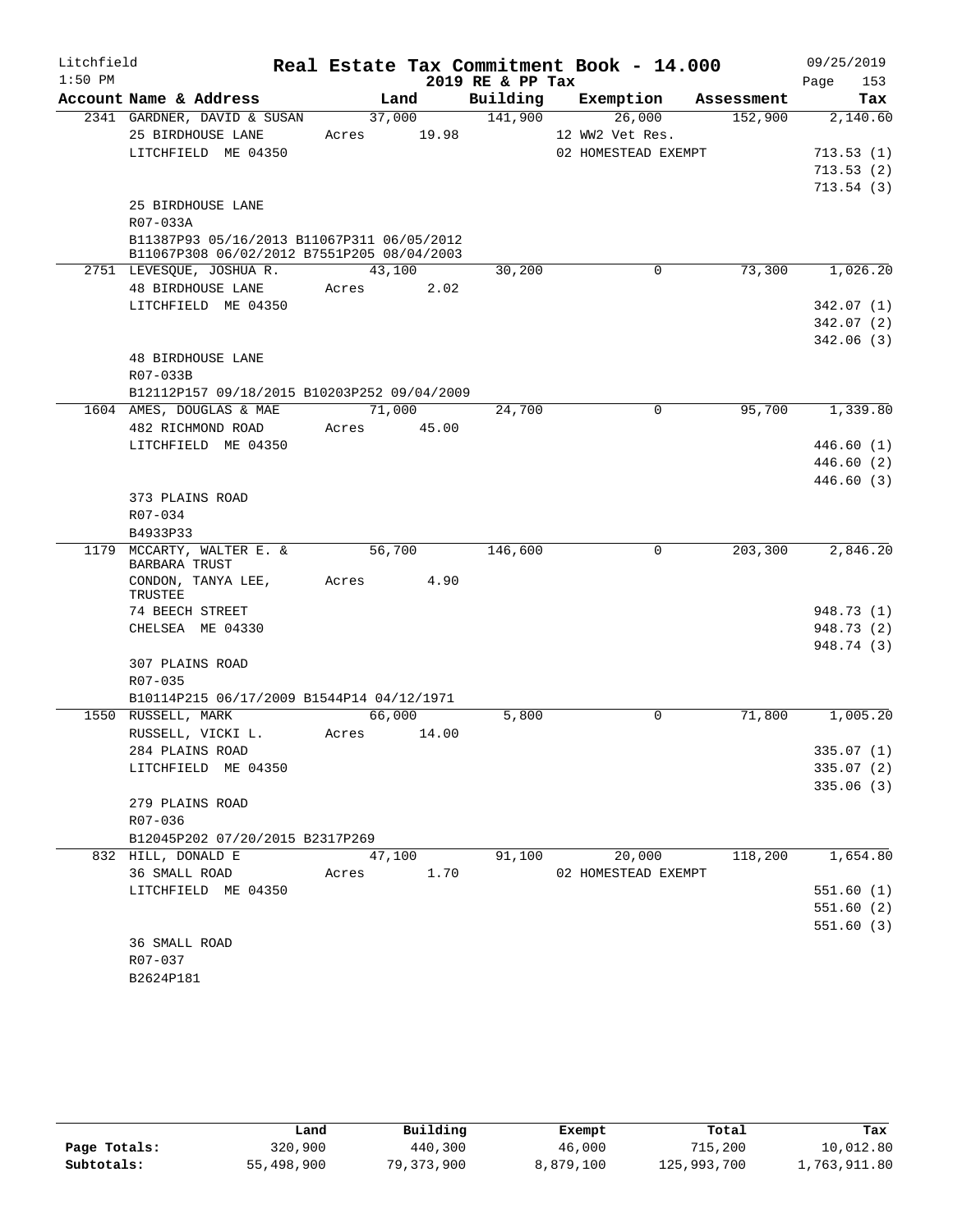| Litchfield |                                                                                         |             |        |                  | Real Estate Tax Commitment Book - 14.000 |            | 09/25/2019  |
|------------|-----------------------------------------------------------------------------------------|-------------|--------|------------------|------------------------------------------|------------|-------------|
| $1:50$ PM  |                                                                                         |             |        | 2019 RE & PP Tax |                                          |            | 154<br>Page |
|            | Account Name & Address                                                                  |             | Land   | Building         | Exemption                                | Assessment | Tax         |
|            | 1833 NEWENDYKE, BARBARA W &<br>MELVIN                                                   | 138,800     |        | 453,900          | 20,000                                   | 572,700    | 8,017.80    |
|            | 84 SMALL ROAD                                                                           | Acres       | 171.00 |                  | 02 HOMESTEAD EXEMPT                      |            |             |
|            | LITCHFIELD ME 04350                                                                     |             |        |                  |                                          |            | 2,672.60(1) |
|            |                                                                                         |             |        |                  |                                          |            | 2,672.60(2) |
|            |                                                                                         |             |        |                  |                                          |            | 2,672.60(3) |
|            | 84 SMALL ROAD                                                                           |             |        |                  |                                          |            |             |
|            | R07-038                                                                                 |             |        |                  |                                          |            |             |
|            | B956P254 04/28/2004                                                                     |             |        |                  |                                          |            |             |
|            | 1834 WEEKS OWEN L                                                                       | 79,500      |        | 169,100          | 20,000                                   | 228,600    | 3,200.40    |
|            | WEEKS PHYLLIS H                                                                         | Acres 40.00 |        |                  | 02 HOMESTEAD EXEMPT                      |            |             |
|            | 117 SMALL ROAD                                                                          |             |        |                  |                                          |            | 1,066.80(1) |
|            | LITCHFIELD ME 04350                                                                     |             |        |                  |                                          |            | 1,066.80(2) |
|            |                                                                                         |             |        |                  |                                          |            | 1,066.80(3) |
|            | 117 SMALL ROAD                                                                          |             |        |                  |                                          |            |             |
|            | R07-039                                                                                 |             |        |                  |                                          |            |             |
|            | B9146P55 11/09/2006 B9146P53 11/09/2006 B7951P339<br>04/28/2004 B5397P175 07/08/1997    |             |        |                  |                                          |            |             |
|            | 1297 ROBBINS III WILLIAM C                                                              | 86,500      |        | 50,200           | 20,000                                   | 116,700    | 1,633.80    |
|            | LEVASSEUR AMIE L                                                                        | Acres 41.00 |        |                  | 02 HOMESTEAD EXEMPT                      |            |             |
|            | 47 SMALL ROAD                                                                           |             |        |                  |                                          |            | 544.60 (1)  |
|            | LITCHFIELD ME 04350                                                                     |             |        |                  |                                          |            | 544.60 (2)  |
|            |                                                                                         |             |        |                  |                                          |            | 544.60(3)   |
|            | 47 SMALL ROAD                                                                           |             |        |                  |                                          |            |             |
|            | R07-040                                                                                 |             |        |                  |                                          |            |             |
|            | B9133P41 11/02/2006 B8145P161 10/01/2004 B8116P249<br>09/18/2004 B6897P343              |             |        |                  |                                          |            |             |
|            | 451 PARKER GARY A                                                                       |             | 75,700 | 150,500          | 20,000                                   | 206,200    | 2,886.80    |
|            | PARKER MARILYN A                                                                        | Acres 32.30 |        |                  | 02 HOMESTEAD EXEMPT                      |            |             |
|            | 33 SMALL ROAD                                                                           |             |        |                  |                                          |            | 962.27(1)   |
|            | LITCHFIELD ME 04350                                                                     |             |        |                  |                                          |            | 962.27(2)   |
|            | 33 SMALL ROAD                                                                           |             |        |                  |                                          |            | 962.26(3)   |
|            | R07-041                                                                                 |             |        |                  |                                          |            |             |
|            | B8711P78 11/30/2005 B4841P54                                                            |             |        |                  |                                          |            |             |
|            | 139 HILL, CHADD                                                                         | 83,300      |        | 13,400           | $\Omega$                                 | 96,700     | 1,353.80    |
|            | 68 GETCHELL LANE                                                                        | Acres       | 4.94   |                  |                                          |            |             |
|            | LITCHFIELD ME 04350                                                                     |             |        |                  |                                          |            | 451.27 (1)  |
|            |                                                                                         |             |        |                  |                                          |            | 451.27 (2)  |
|            |                                                                                         |             |        |                  |                                          |            | 451.26(3)   |
|            | 3 SMALL ROAD                                                                            |             |        |                  |                                          |            |             |
|            | R07-042                                                                                 |             |        |                  |                                          |            |             |
|            | B12362P334 07/22/2016 B9188P165 12/15/2006 B9188P163<br>12/15/2006 B1123P371 01/18/1982 |             |        |                  |                                          |            |             |
|            | 2923 HILL, JENNIFER A.                                                                  | 34,200      |        | 7,500            | 0                                        | 41,700     | 583.80      |
|            | 68 GETCH-HILL ROAD                                                                      | Acres       | 4.06   |                  |                                          |            |             |
|            | Litchfield ME 04350                                                                     |             |        |                  |                                          |            | 194.60(1)   |
|            |                                                                                         |             |        |                  |                                          |            | 194.60(2)   |
|            |                                                                                         |             |        |                  |                                          |            | 194.60(3)   |
|            | SMALL ROAD                                                                              |             |        |                  |                                          |            |             |
|            | R07-042-A                                                                               |             |        |                  |                                          |            |             |
|            | B12775P194 11/13/2017                                                                   |             |        |                  |                                          |            |             |

|              | Land       | Building     | Exempt    | Total         | Tax          |
|--------------|------------|--------------|-----------|---------------|--------------|
| Page Totals: | 498,000    | 844,600      | 80,000    | 1,262,600     | 17,676.40    |
| Subtotals:   | 55,996,900 | 80, 218, 500 | 8,959,100 | 127, 256, 300 | 1,781,588.20 |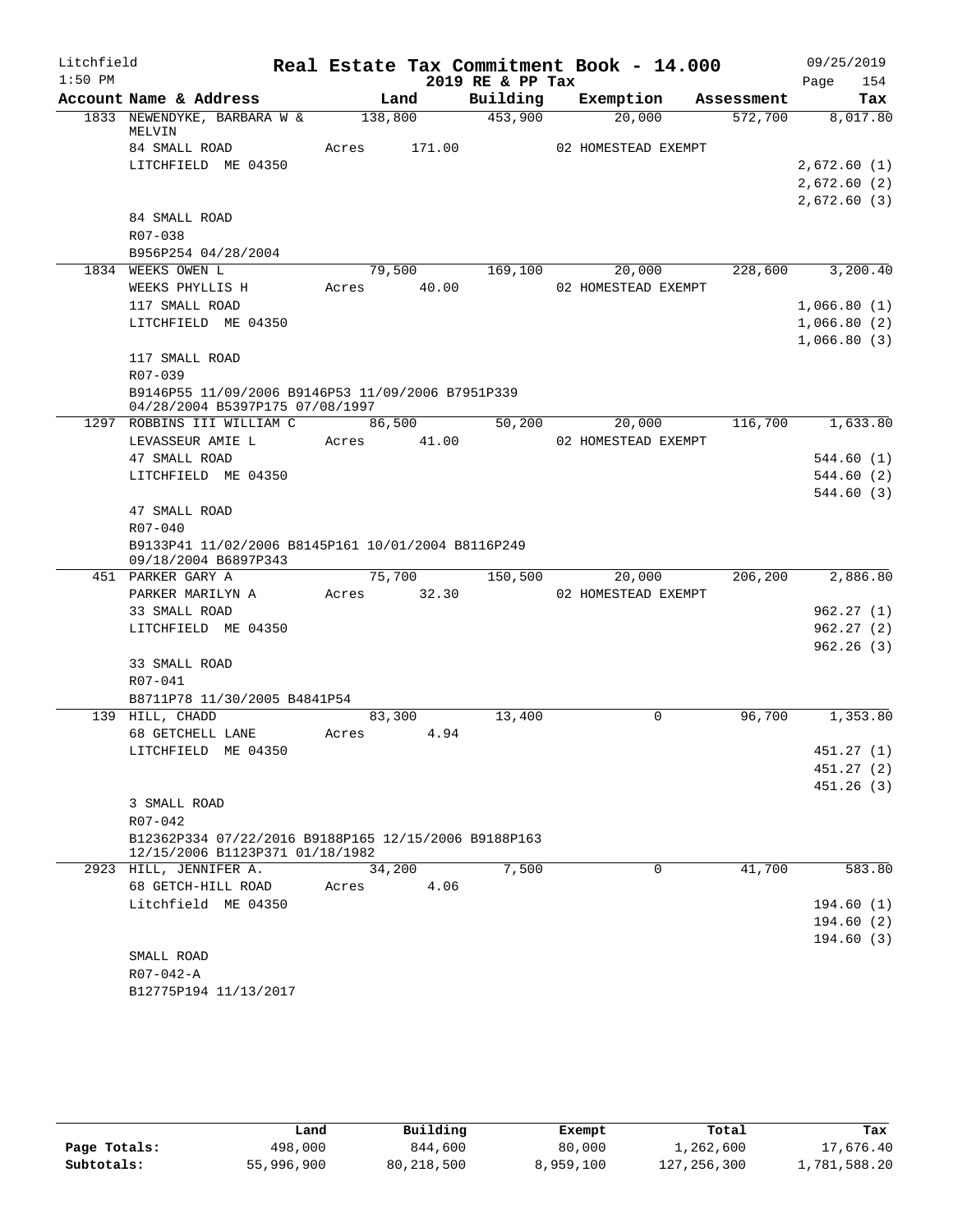| Litchfield   |                                            |              |             |                              | Real Estate Tax Commitment Book - 14.000 |             | 09/25/2019         |
|--------------|--------------------------------------------|--------------|-------------|------------------------------|------------------------------------------|-------------|--------------------|
| $1:50$ PM    | Account Name & Address                     |              | Land        | 2019 RE & PP Tax<br>Building | Exemption                                | Assessment  | 155<br>Page<br>Tax |
|              | 2298 LAMOREAU BRYAN                        |              | 54,600      | 1,700                        | $\Omega$                                 | 56,300      | 788.20             |
|              | LAMOREAU TRUDY                             | Acres        | 4.20        |                              |                                          |             |                    |
|              | 205 PLAINS ROAD                            |              |             |                              |                                          |             | 262.73(1)          |
|              | LITCHFIELD ME 04350                        |              |             |                              |                                          |             | 262.73(2)          |
|              |                                            |              |             |                              |                                          |             | 262.74 (3)         |
|              |                                            |              |             |                              |                                          |             |                    |
|              | 215 PLAINS ROAD                            |              |             |                              |                                          |             |                    |
|              | R07-044                                    |              |             |                              |                                          |             |                    |
|              | B8766P292 01/13/2006 B7075P185             |              |             |                              |                                          |             |                    |
|              | 1188 MCFEE, LISA                           |              | 45,000      | 33,400                       | 0                                        | 78,400      | 1,097.60           |
|              | 223 PLAINS ROAD                            | Acres        | 1.00        |                              |                                          |             |                    |
|              | LITCHFIELD ME 04350                        |              |             |                              |                                          |             | 365.87(1)          |
|              |                                            |              |             |                              |                                          |             | 365.87(2)          |
|              |                                            |              |             |                              |                                          |             | 365.86(3)          |
|              | 223 PLAINS ROAD                            |              |             |                              |                                          |             |                    |
|              | R07-044A                                   |              |             |                              |                                          |             |                    |
|              | B7075P183 10/21/2004                       |              |             |                              |                                          |             |                    |
|              | 2847 ROGERS, JOHN                          |              | $\mathbf 0$ | 20,600                       | 20,000                                   | 600         | 8.40               |
|              | 215 PLAINS ROAD                            |              |             |                              | 02 HOMESTEAD EXEMPT                      |             |                    |
|              | LITCHFIELD ME 04350                        |              |             |                              |                                          |             | 2.80(1)            |
|              |                                            |              |             |                              |                                          |             | 2.80(2)            |
|              |                                            |              |             |                              |                                          |             | 2.80(3)            |
|              | 215 PLAINS ROAD                            |              |             |                              |                                          |             |                    |
|              | $R07 - 044 - ON$                           |              |             |                              |                                          |             |                    |
|              |                                            |              | 47,400      |                              |                                          |             |                    |
| 987          | LAMOREAU, BRYAN T &<br>TRUDY               |              |             | 133,800                      | 20,000                                   | 161,200     | 2,256.80           |
|              | 205 PLAINS ROAD                            | Acres        | 2.00        |                              | 02 HOMESTEAD EXEMPT                      |             |                    |
|              | LITCHFIELD ME 04350                        |              |             |                              |                                          |             | 752.27(1)          |
|              |                                            |              |             |                              |                                          |             |                    |
|              |                                            |              |             |                              |                                          |             | 752.27(2)          |
|              |                                            |              |             |                              |                                          |             | 752.26(3)          |
|              | 205 PLAINS ROAD                            |              |             |                              |                                          |             |                    |
|              | R07-045                                    |              |             |                              |                                          |             |                    |
|              | B3446P91 10/20/1988                        |              |             |                              |                                          |             |                    |
|              | 1916 WOOD, THOMAS C                        |              | 45,300      | 125,300                      | 26,000                                   | 144,600     | 2,024.40           |
|              | 187 PLAINS ROAD                            | Acres        | 1.10        |                              | 02 HOMESTEAD EXEMPT                      |             |                    |
|              | LITCHFIELD ME 04350                        |              |             |                              | 03 VETERANS EXEMPT                       |             | 674.80(1)          |
|              |                                            |              |             |                              |                                          |             | 674.80(2)          |
|              |                                            |              |             |                              |                                          |             | 674.80 (3)         |
|              | 187 PLAINS ROAD                            |              |             |                              |                                          |             |                    |
|              | R07-046                                    |              |             |                              |                                          |             |                    |
|              | B3333P183                                  |              |             |                              |                                          |             |                    |
|              | 1730 THOMPSON, ANNE                        |              | 80,000      | 126,300                      | 20,000                                   | 186,300     | 2,608.20           |
|              | 15 JUNGLE LANE                             | Acres        | 105.00      |                              | 02 HOMESTEAD EXEMPT                      |             |                    |
|              | LITCHFIELD ME 04350                        |              |             |                              |                                          |             | 869.40 (1)         |
|              |                                            |              |             |                              |                                          |             | 869.40 (2)         |
|              |                                            |              |             |                              |                                          |             | 869.40(3)          |
|              |                                            |              |             |                              |                                          |             |                    |
|              | 15 JUNGLE LANE                             |              |             |                              |                                          |             |                    |
|              | $R07 - 047$                                |              |             |                              |                                          |             |                    |
|              | B11814P324 10/01/2014 B7008P329 08/06/2002 |              |             |                              |                                          |             |                    |
|              | 931 KEENE, ERNEST R                        |              | 48,600      | 94,800                       | 26,000                                   | 117,400     | 1,643.60           |
|              | P O BOX 292                                | Acres        | 3.20        |                              | 03 VETERANS EXEMPT                       |             |                    |
|              | LITCHFIELD ME 04350                        |              |             |                              | 02 HOMESTEAD EXEMPT                      |             | 547.87(1)          |
|              |                                            |              |             |                              |                                          |             | 547.87(2)          |
|              |                                            |              |             |                              |                                          |             | 547.86 (3)         |
|              | 169 PLAINS ROAD                            |              |             |                              |                                          |             |                    |
|              | R07-050                                    |              |             |                              |                                          |             |                    |
|              | B1600P849                                  |              |             |                              |                                          |             |                    |
|              |                                            |              |             |                              |                                          |             |                    |
|              |                                            | Land         | Building    |                              | Exempt                                   | Total       | Tax                |
| Page Totals: |                                            | 320,900      | 535,900     |                              | 112,000                                  | 744,800     | 10,427.20          |
| Subtotals:   |                                            | 56, 317, 800 | 80,754,400  |                              | 9,071,100                                | 128,001,100 | 1,792,015.40       |
|              |                                            |              |             |                              |                                          |             |                    |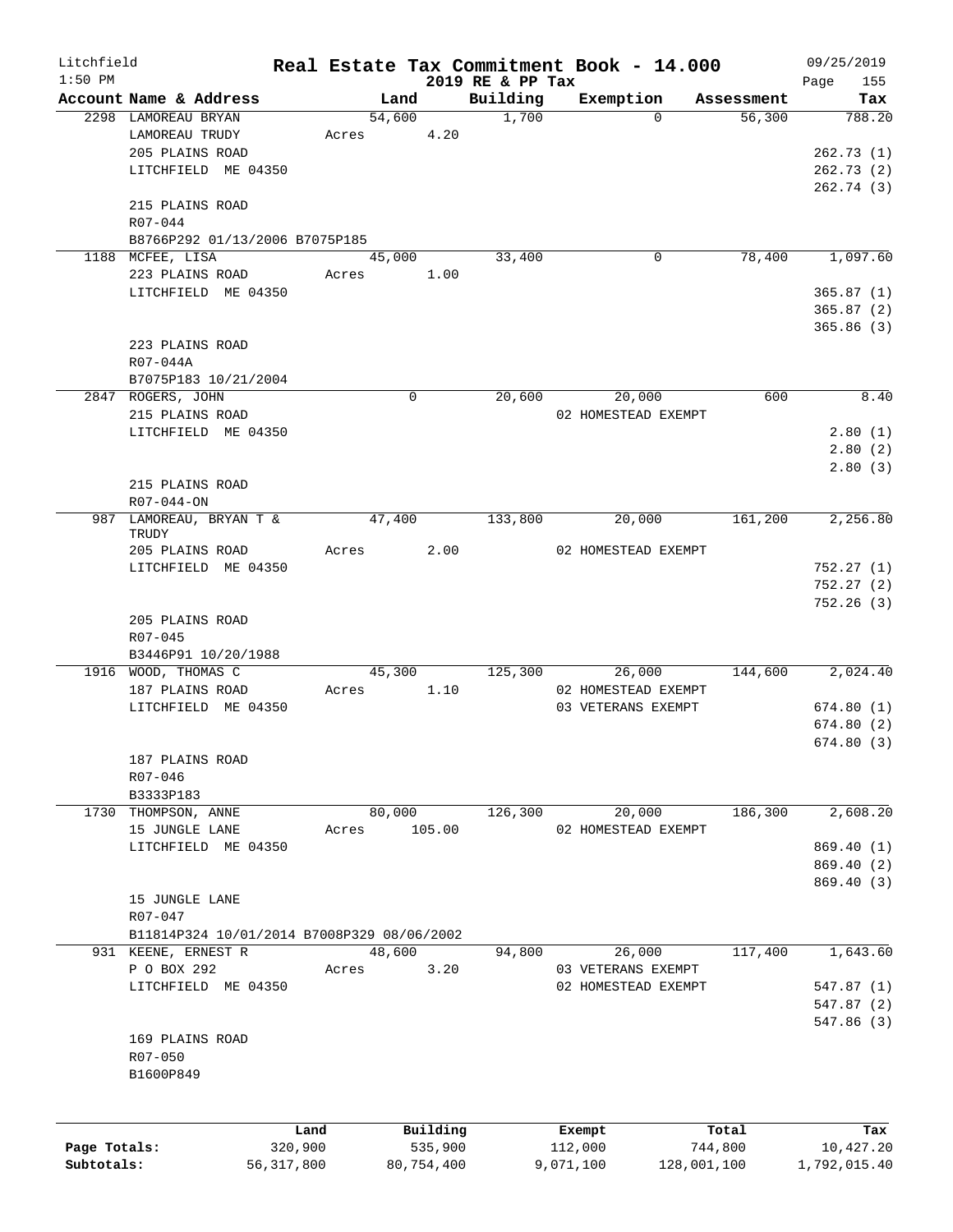| Litchfield   |                                                      |       |                |                     | Real Estate Tax Commitment Book - 14.000 |             | 09/25/2019         |
|--------------|------------------------------------------------------|-------|----------------|---------------------|------------------------------------------|-------------|--------------------|
| $1:50$ PM    | Account Name & Address                               |       | Land           | 2019 RE & PP Tax    | Building Exemption Assessment            |             | 156<br>Page<br>Tax |
|              | 990 HUTCHINGS LINDA                                  |       | 67,500         | $\frac{143,900}{ }$ | 20,000                                   | 191,400     | 2,679.60           |
|              | 135 PLAINS ROAD                                      |       |                |                     | Acres 16.00 02 HOMESTEAD EXEMPT          |             |                    |
|              | LITCHFIELD ME 04350                                  |       |                |                     |                                          |             | 893.20 (1)         |
|              |                                                      |       |                |                     |                                          |             |                    |
|              |                                                      |       |                |                     |                                          |             | 893.20 (2)         |
|              |                                                      |       |                |                     |                                          |             | 893.20 (3)         |
|              | 135 PLAINS ROAD                                      |       |                |                     |                                          |             |                    |
|              | R07-051                                              |       |                |                     |                                          |             |                    |
|              | B11065P322 06/06/2012 B8528P241 08/03/2005 B1500P94  |       |                |                     |                                          |             |                    |
|              | 788 GERVAIS, MELINDA P.                              |       | 67,600         | 9,800               | $\mathbf 0$                              | 77,400      | 1,083.60           |
|              | 53 TAMPA STREET                                      |       | Acres 16.12    |                     |                                          |             |                    |
|              | LEWISTON ME 04240                                    |       |                |                     |                                          |             | 361.20(1)          |
|              |                                                      |       |                |                     |                                          |             | 361.20(2)          |
|              |                                                      |       |                |                     |                                          |             | 361.20(3)          |
|              | STEVENSTOWN ROAD                                     |       |                |                     |                                          |             |                    |
|              | $R08 - 001$                                          |       |                |                     |                                          |             |                    |
|              | B12958P306 06/29/2018 B8818P325 03/03/2006 B4426P257 |       |                |                     |                                          |             |                    |
|              | 786 FICKETT THEA L                                   |       | 74,400 179,700 |                     | 20,000                                   | 234,100     | 3, 277.40          |
|              | 520 STEVENSTOWN ROAD Acres 55.90                     |       |                |                     | 02 HOMESTEAD EXEMPT                      |             |                    |
|              | LITCHFIELD ME 04350                                  |       |                |                     |                                          |             | 1,092.47(1)        |
|              |                                                      |       |                |                     |                                          |             | 1,092.47(2)        |
|              |                                                      |       |                |                     |                                          |             | 1,092.46(3)        |
|              | 520 STEVENSTOWN ROAD                                 |       |                |                     |                                          |             |                    |
|              | $R08 - 003$                                          |       |                |                     |                                          |             |                    |
|              |                                                      |       |                |                     |                                          |             |                    |
|              | B8549P57 08/15/2005 B5785P260 11/12/1998             |       | 50,400         |                     |                                          | 71,700      |                    |
|              | 787 BUCKMORE CHERYL                                  |       |                |                     | 20,000<br>41,300                         |             | 1,003.80           |
|              | 544 STEVENSTOWN ROAD Acres 2.80                      |       |                |                     | 02 HOMESTEAD EXEMPT                      |             |                    |
|              | LITCHFIELD ME 04350                                  |       |                |                     |                                          |             | 334.60(1)          |
|              |                                                      |       |                |                     |                                          |             | 334.60(2)          |
|              |                                                      |       |                |                     |                                          |             | 334.60(3)          |
|              | 544 STEVENSTOWN ROAD                                 |       |                |                     |                                          |             |                    |
|              | $R08 - 004$                                          |       |                |                     |                                          |             |                    |
|              | B11338P166 12/11/2012 B5663P191 07/02/1998           |       |                |                     |                                          |             |                    |
|              | 1066 PICKETT, SCOTT A.                               |       | 61,000         |                     | 20,000<br>20,000                         | 61,000      | 854.00             |
|              | 5 LILLY LANE                                         |       | 3.00<br>Acres  |                     | 02 HOMESTEAD EXEMPT                      |             |                    |
|              | LITCHFIELD ME 04350                                  |       |                |                     |                                          |             | 284.67(1)          |
|              |                                                      |       |                |                     |                                          |             | 284.67(2)          |
|              |                                                      |       |                |                     |                                          |             | 284.66 (3)         |
|              | 5 LILLY LANE                                         |       |                |                     |                                          |             |                    |
|              | R08-006                                              |       |                |                     |                                          |             |                    |
|              | B12244P1 03/11/2016 B2284P105                        |       |                |                     |                                          |             |                    |
|              | 314 CHARRETTE, RONALD R &                            |       | 52,800         | 136,300             | 20,000                                   | 169,100     | 2,367.40           |
|              | DIANA L                                              |       |                |                     |                                          |             |                    |
|              | 59 OLD COUNTY ROAD                                   | Acres | 3.60           |                     | 02 HOMESTEAD EXEMPT                      |             |                    |
|              | PITTSTON ME 04345-5715                               |       |                |                     |                                          |             | 789.13 (1)         |
|              |                                                      |       |                |                     |                                          |             | 789.13(2)          |
|              |                                                      |       |                |                     |                                          |             | 789.14 (3)         |
|              | 614 STEVENSTOWN ROAD                                 |       |                |                     |                                          |             |                    |
|              | R08-007                                              |       |                |                     |                                          |             |                    |
|              | B5808P96 11/20/1998                                  |       |                |                     |                                          |             |                    |
|              | 409 DAVIS, PATRICIA                                  |       | 49,300         | 83,600              | 20,000                                   | 112,900     | 1,580.60           |
|              | 13 POTTERS BROOK LANE                                | Acres | 2.44           |                     | 02 HOMESTEAD EXEMPT                      |             |                    |
|              | LITCHFIELD ME 04350                                  |       |                |                     |                                          |             | 526.87(1)          |
|              |                                                      |       |                |                     |                                          |             |                    |
|              |                                                      |       |                |                     |                                          |             | 526.87(2)          |
|              |                                                      |       |                |                     |                                          |             | 526.86(3)          |
|              | 13 POTTERS BROOK LANE                                |       |                |                     |                                          |             |                    |
|              | R08-008                                              |       |                |                     |                                          |             |                    |
|              | B6772P336 01/04/2002                                 |       |                |                     |                                          |             |                    |
|              |                                                      |       |                |                     |                                          |             |                    |
|              |                                                      | Land  | Building       |                     | Exempt                                   | Total       | Tax                |
| Page Totals: | 423,000                                              |       | 614,600        |                     | 120,000                                  | 917,600     | 12,846.40          |
| Subtotals:   | 56,740,800                                           |       | 81,369,000     |                     | 9,191,100                                | 128,918,700 | 1,804,861.80       |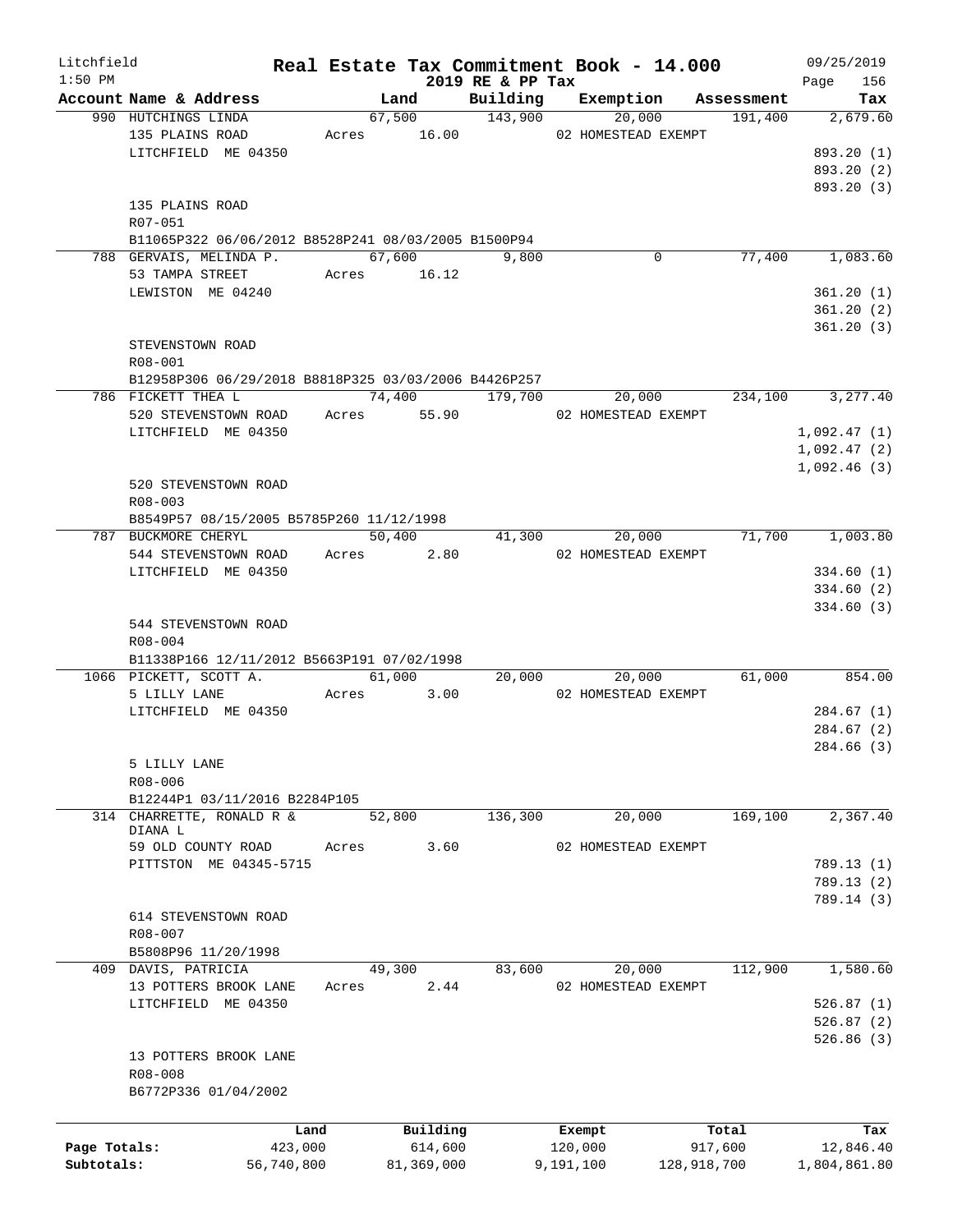| Litchfield<br>$1:50$ PM |                                                |            |                          |            |                              |           | Real Estate Tax Commitment Book - 14.000 |            | 09/25/2019         |
|-------------------------|------------------------------------------------|------------|--------------------------|------------|------------------------------|-----------|------------------------------------------|------------|--------------------|
|                         | Account Name & Address                         |            | Land                     |            | 2019 RE & PP Tax<br>Building |           | Exemption                                | Assessment | Page<br>157<br>Tax |
|                         | 1023 THURMAN, JOHN E. &                        |            | 71,200                   |            | 161,800                      |           | 20,000                                   | 213,000    | 2,982.00           |
|                         | PAMELA A.                                      |            |                          |            |                              |           |                                          |            |                    |
|                         | 34 POTTERS BROOK LANE<br>LITCHFIELD ME 04350   |            | 23.36<br>Acres           |            |                              |           | 02 HOMESTEAD EXEMPT                      |            | 994.00 (1)         |
|                         |                                                |            |                          |            |                              |           |                                          |            | 994.00 (2)         |
|                         |                                                |            |                          |            |                              |           |                                          |            | 994.00 (3)         |
|                         | 34 POTTERS BROOK LANE                          |            |                          |            |                              |           |                                          |            |                    |
|                         | R08-008A                                       |            |                          |            |                              |           |                                          |            |                    |
|                         | B6021P88 08/09/1999                            |            |                          |            |                              |           |                                          |            |                    |
|                         | 2230 DOLBOW, ANNEGRET J.                       |            | 49,100                   | 2.36       | 121,100                      |           | 0                                        | 170,200    | 2,382.80           |
|                         | SOLDANO, KYLE RICHARD<br>31 POTTERS BROOK LANE |            | Acres                    |            |                              |           |                                          |            | 794.27 (1)         |
|                         | LITCHFIELD ME 04350                            |            |                          |            |                              |           |                                          |            | 794.27(2)          |
|                         |                                                |            |                          |            |                              |           |                                          |            | 794.26(3)          |
|                         | 31 POTTERS BROOK LANE                          |            |                          |            |                              |           |                                          |            |                    |
|                         | R08-008B                                       |            |                          |            |                              |           |                                          |            |                    |
|                         | B13123P35 11/28/2018                           |            |                          |            |                              |           |                                          |            |                    |
|                         | 1104 CLAVETTE, LUKAS<br>CLOUTIER, CRYSTAL      |            | 45,300<br>13.00<br>Acres |            | $\Omega$                     |           | 0                                        | 45,300     | 634.20             |
|                         | 556 SABATTUS STREET                            |            |                          |            |                              |           |                                          |            | 211.40(1)          |
|                         | SABATTUS ME 04280                              |            |                          |            |                              |           |                                          |            | 211.40(2)          |
|                         |                                                |            |                          |            |                              |           |                                          |            | 211.40(3)          |
|                         | 658 STEVENSTOWN ROAD                           |            |                          |            |                              |           |                                          |            |                    |
|                         | R08-009                                        |            |                          |            |                              |           |                                          |            |                    |
|                         | B12731P268 09/25/2017 B4177P274                |            |                          |            |                              |           |                                          | 50,800     |                    |
|                         | 2065 CAMERON, PETER R<br>CAMERON BETTY L       |            | 52,100<br>Acres          | 18.00      | 18,700                       |           | 20,000<br>02 HOMESTEAD EXEMPT            |            | 711.20             |
|                         | 648 STEVENSTOWN ROAD                           |            |                          |            |                              |           |                                          |            | 237.07 (1)         |
|                         | LITCHFIELD ME 04350                            |            |                          |            |                              |           |                                          |            | 237.07 (2)         |
|                         |                                                |            |                          |            |                              |           |                                          |            | 237.06 (3)         |
|                         | 648 STEVENSTOWN ROAD                           |            |                          |            |                              |           |                                          |            |                    |
|                         | R08-009A                                       |            |                          |            |                              |           |                                          |            |                    |
|                         | B5502P337 11/21/1997<br>1766 TURNBULL, ANN M   |            | 33,600                   |            | $\mathbf 0$                  |           | 0                                        | 33,600     | 470.40             |
|                         | TURNBULL. JAMES A.                             |            | 19.40<br>Acres           |            |                              |           |                                          |            |                    |
|                         | 697 STEVENSTOWN ROAD                           |            |                          |            |                              |           |                                          |            | 156.80(1)          |
|                         | LITCHFIELD ME 04350                            |            |                          |            |                              |           |                                          |            | 156.80(2)          |
|                         |                                                |            |                          |            |                              |           |                                          |            | 156.80(3)          |
|                         | STEVENSTOWN ROAD                               |            |                          |            |                              |           |                                          |            |                    |
|                         | R08-010<br>B11895P128 01/15/2015 B2904P193     |            |                          |            |                              |           |                                          |            |                    |
|                         | 2107 ALBIS, JOHN F., JR                        |            | 55,500                   |            | 114,100                      |           | 20,000                                   | 149,600    | 2,094.40           |
|                         | MUNN, ANNETTE M                                |            | Acres                    | 4.50       |                              |           | 02 HOMESTEAD EXEMPT                      |            |                    |
|                         | 586 PLAINS ROAD                                |            |                          |            |                              |           |                                          |            | 698.13(1)          |
|                         | LITCHFIELD ME 04350                            |            |                          |            |                              |           |                                          |            | 698.13(2)          |
|                         |                                                |            |                          |            |                              |           |                                          |            | 698.14(3)          |
|                         | 586 PLAINS ROAD<br>R08-010A                    |            |                          |            |                              |           |                                          |            |                    |
|                         | 161 BOLDUC, WILFRED L                          |            | 52,300                   |            | 124,400                      |           | 26,000                                   | 150,700    | 2,109.80           |
|                         | 658 PLAINS ROAD                                |            | Acres                    | 3.43       |                              |           | 02 HOMESTEAD EXEMPT                      |            |                    |
|                         | LITCHFIELD ME 04350                            |            |                          |            |                              |           | 03 VETERANS EXEMPT                       |            | 703.27(1)          |
|                         |                                                |            |                          |            |                              |           |                                          |            | 703.27(2)          |
|                         |                                                |            |                          |            |                              |           |                                          |            | 703.26(3)          |
|                         | 658 PLAINS ROAD                                |            |                          |            |                              |           |                                          |            |                    |
|                         | R08-011<br>B3119P72                            |            |                          |            |                              |           |                                          |            |                    |
|                         |                                                |            |                          |            |                              |           |                                          |            |                    |
|                         |                                                | Land       |                          | Building   |                              | Exempt    |                                          | Total      | Tax                |
| Page Totals:            |                                                | 359,100    |                          | 540,100    |                              | 86,000    |                                          | 813,200    | 11,384.80          |
| Subtotals:              |                                                | 57,099,900 |                          | 81,909,100 |                              | 9,277,100 | 129,731,900                              |            | 1,816,246.60       |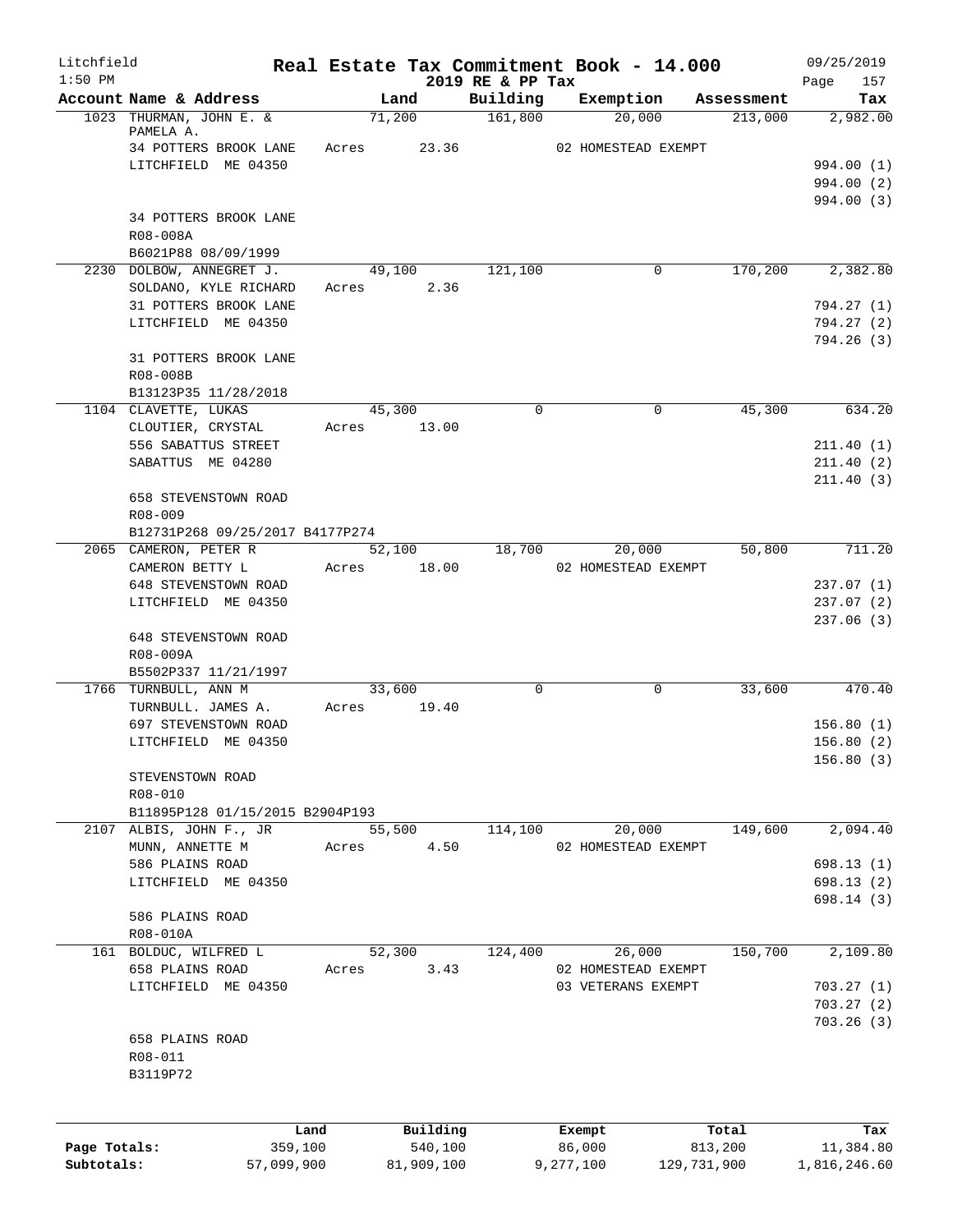| Litchfield |                                                                                        |       |        |             |                  | Real Estate Tax Commitment Book - 14.000 |            |      | 09/25/2019             |
|------------|----------------------------------------------------------------------------------------|-------|--------|-------------|------------------|------------------------------------------|------------|------|------------------------|
| $1:50$ PM  |                                                                                        |       |        |             | 2019 RE & PP Tax |                                          |            | Page | 158                    |
|            | Account Name & Address                                                                 |       | Land   |             | Building         | Exemption                                | Assessment |      | Tax                    |
|            | 1022 LARY, DAVID J                                                                     |       | 48,800 |             | 170,800          | 20,000                                   | 199,600    |      | 2,794.40               |
|            | LARY, DIANNE E                                                                         | Acres |        | 13.37       |                  | 02 HOMESTEAD EXEMPT                      |            |      |                        |
|            | 624 PLAINS ROAD                                                                        |       |        |             |                  |                                          |            |      | 931.47 (1)             |
|            | LITCHFIELD ME 04350                                                                    |       |        |             |                  |                                          |            |      | 931.47(2)              |
|            | 624 PLAINS ROAD                                                                        |       |        |             |                  |                                          |            |      | 931.46(3)              |
|            | R08-011A                                                                               |       |        |             |                  |                                          |            |      |                        |
|            | B4270P76 11/13/1992                                                                    |       |        |             |                  |                                          |            |      |                        |
|            | 160 JOHNSON JR., ROBERT S.                                                             |       | 57,900 |             | 132,300          | 20,000                                   | 170,200    |      | 2,382.80               |
|            | JOHNSON, VICTORIA<br>MARGARET                                                          | Acres |        | 5.30        |                  | 02 HOMESTEAD EXEMPT                      |            |      |                        |
|            | P.O. BOX 298                                                                           |       |        |             |                  |                                          |            |      | 794.27 (1)             |
|            | DRESDEN ME 04342                                                                       |       |        |             |                  |                                          |            |      | 794.27 (2)             |
|            |                                                                                        |       |        |             |                  |                                          |            |      | 794.26(3)              |
|            | 644 PLAINS ROAD                                                                        |       |        |             |                  |                                          |            |      |                        |
|            | R08-011B                                                                               |       |        |             |                  |                                          |            |      |                        |
|            | B12556P315 03/17/2017 B6820P93 09/11/2000                                              |       |        |             |                  |                                          |            |      |                        |
|            | 485 GATCOMB II, LANCE E.                                                               |       | 46,400 |             | $\mathbf 0$      | 0                                        | 46,400     |      | 649.60                 |
|            | GATCOMB, LILLY K.                                                                      |       |        | Acres 22.00 |                  |                                          |            |      |                        |
|            | 688 PLAINS ROAD                                                                        |       |        |             |                  |                                          |            |      | 216.53(1)              |
|            | LITCHFIELD ME 04350                                                                    |       |        |             |                  |                                          |            |      | 216.53(2)              |
|            |                                                                                        |       |        |             |                  |                                          |            |      | 216.54(3)              |
|            | PLAINS ROAD                                                                            |       |        |             |                  |                                          |            |      |                        |
|            | R08-012                                                                                |       |        |             |                  |                                          |            |      |                        |
|            | B13147P148 02/09/2019 B4328P262                                                        |       |        |             |                  |                                          |            |      |                        |
|            | 1843 CHILDS BRENT M                                                                    |       | 48,000 |             | 101,900          | 20,000                                   | 129,900    |      | 1,818.60               |
|            | CHILDS, JESSICA                                                                        | Acres |        | 2.00        |                  | 02 HOMESTEAD EXEMPT                      |            |      |                        |
|            | 696 PLAINS ROAD                                                                        |       |        |             |                  |                                          |            |      | 606.20(1)              |
|            | LITCHFIELD ME 04350                                                                    |       |        |             |                  |                                          |            |      | 606.20(2)<br>606.20(3) |
|            | 696 PLAINS ROAD                                                                        |       |        |             |                  |                                          |            |      |                        |
|            | R08-013                                                                                |       |        |             |                  |                                          |            |      |                        |
|            | B10511P128 08/26/2010 B1533P258 06/15/2004                                             |       |        |             |                  |                                          |            |      |                        |
|            | 667 LIBBY, HOPE                                                                        |       |        | 76,500      | 8,000            | 20,000                                   | 64,500     |      | 903.00                 |
|            | 702 PLAINS ROAD                                                                        | Acres |        | 34.00       |                  | 02 HOMESTEAD EXEMPT                      |            |      |                        |
|            | LITCHFIELD ME 04350                                                                    |       |        |             |                  |                                          |            |      | 301.00(1)              |
|            |                                                                                        |       |        |             |                  |                                          |            |      | 301.00(2)              |
|            |                                                                                        |       |        |             |                  |                                          |            |      | 301.00(3)              |
|            | 702 PLAINS ROAD                                                                        |       |        |             |                  |                                          |            |      |                        |
|            | R08-014                                                                                |       |        |             |                  |                                          |            |      |                        |
|            | B11748P46 07/21/2014 B11334P333 03/21/2013 B9538P29<br>10/22/2007 B6619P224 09/04/2001 |       |        |             |                  |                                          |            |      |                        |
|            | 1842 GATCOMB, LANCE E.                                                                 |       | 75,200 |             | 133,800          | 0                                        | 209,000    |      | 2,926.00               |
|            | GATCOMB, II LANCE E                                                                    | Acres |        | 31.30       |                  |                                          |            |      |                        |
|            | 479 STEVENSTOWN ROAD                                                                   |       |        |             |                  |                                          |            |      | 975.33(1)              |
|            | LITCHFIELD ME 04350                                                                    |       |        |             |                  |                                          |            |      | 975.33(2)              |
|            |                                                                                        |       |        |             |                  |                                          |            |      | 975.34(3)              |
|            | 688 PLAINS ROAD                                                                        |       |        |             |                  |                                          |            |      |                        |
|            | R08-014A                                                                               |       |        |             |                  |                                          |            |      |                        |
|            | B12524P306 01/23/2017 B6374P46 12/06/2000                                              |       |        |             |                  |                                          |            |      |                        |

|              | Land       | Building   | Exempt    | Total       | Tax          |
|--------------|------------|------------|-----------|-------------|--------------|
| Page Totals: | 352,800    | 546,800    | 80,000    | 819,600     | 11,474.40    |
| Subtotals:   | 57,452,700 | 82,455,900 | 9,357,100 | 130,551,500 | 1,827,721.00 |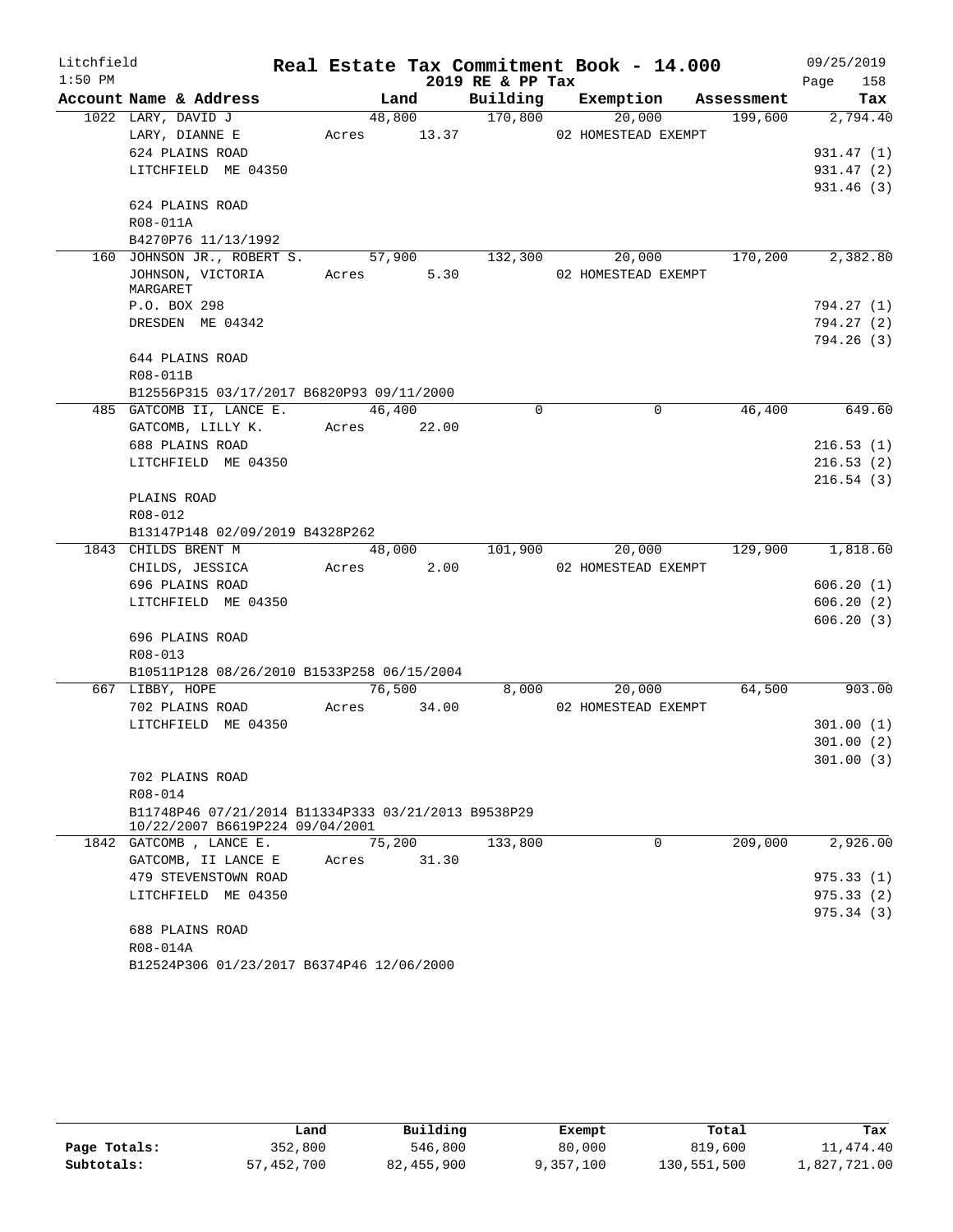| Litchfield |                                                      |        |        |                  | Real Estate Tax Commitment Book - 14.000 |            | 09/25/2019                 |
|------------|------------------------------------------------------|--------|--------|------------------|------------------------------------------|------------|----------------------------|
| $1:50$ PM  |                                                      |        |        | 2019 RE & PP Tax |                                          |            | 159<br>Page                |
|            | Account Name & Address                               | Land   |        | Building         | Exemption                                | Assessment | Tax                        |
|            | 1664 LEIKAM, JOSHUA                                  | 40,900 |        | 81,400           | $\Omega$                                 | 122,300    | 1,712.20                   |
|            | 768 PLAINS ROAD                                      | Acres  | 0.70   |                  |                                          |            |                            |
|            | LITCHFIELD ME 04350                                  |        |        |                  |                                          |            | 570.73(1)                  |
|            |                                                      |        |        |                  |                                          |            | 570.73(2)                  |
|            | 768 PLAINS ROAD                                      |        |        |                  |                                          |            | 570.74(3)                  |
|            | R08-015                                              |        |        |                  |                                          |            |                            |
|            | B12933P193 06/07/2018 B9207P334 12/21/2006 B5188P239 |        |        |                  |                                          |            |                            |
|            | 08/02/1996                                           |        |        |                  |                                          |            |                            |
|            | 88 BEAL, ADAM J.                                     | 51,200 |        | 145,500          | 0                                        | 196,700    | 2,753.80                   |
|            | 812 PLAINS ROAD                                      | Acres  | 4.78   |                  |                                          |            |                            |
|            | LITCHFIELD ME 04350                                  |        |        |                  |                                          |            | 917.93(1)                  |
|            |                                                      |        |        |                  |                                          |            | 917.93(2)                  |
|            |                                                      |        |        |                  |                                          |            | 917.94 (3)                 |
|            | 812 PLAINS ROAD                                      |        |        |                  |                                          |            |                            |
|            | R08-016                                              |        |        |                  |                                          |            |                            |
|            | B12790P202 11/30/2017 B2192P157                      |        |        |                  |                                          |            |                            |
|            | 2924 BEAL, RICHARD L.                                | 51,800 |        | $\mathbf 0$      | $\mathbf 0$                              | 51,800     | 725.20                     |
|            | 40 BEALS LANE                                        | Acres  | 153.00 |                  |                                          |            |                            |
|            | Litchfield ME 04350                                  |        |        |                  |                                          |            | 241.73(1)                  |
|            |                                                      |        |        |                  |                                          |            | 241.73 (2)                 |
|            |                                                      |        |        |                  |                                          |            | 241.74 (3)                 |
|            | PLAINS ROAD                                          |        |        |                  |                                          |            |                            |
|            | $R08 - 016 - A$                                      |        |        |                  |                                          |            |                            |
|            | B2192P157                                            |        |        |                  |                                          |            |                            |
|            | 1350 WHITE, W. ALLAN                                 | 48,300 |        | 172,000          | $\mathbf 0$                              | 220,300    | 3,084.20                   |
|            | 657 PLAINS ROAD                                      | Acres  | 2.11   |                  |                                          |            |                            |
|            | LITCHFIELD ME 04350                                  |        |        |                  |                                          |            | 1,028.07(1)                |
|            |                                                      |        |        |                  |                                          |            | 1,028.07(2)<br>1,028.06(3) |
|            | 657 PLAINS ROAD                                      |        |        |                  |                                          |            |                            |
|            | R08-019                                              |        |        |                  |                                          |            |                            |
|            | B9417P21 07/09/2007 B8161P102 10/07/2004 B8161P101   |        |        |                  |                                          |            |                            |
|            | 10/07/2004 B1719P90                                  |        |        |                  |                                          |            |                            |
|            | 2718 LIBBY, JENNIFER K.                              | 81,100 |        | 311,800          | 0                                        | 392,900    | 5,500.60                   |
|            | LIBBY, MATHEW L.                                     | Acres  | 1.36   |                  |                                          |            |                            |
|            | 18 PLEASANT POND LANE                                |        |        |                  |                                          |            | 1,833.53(1)                |
|            | LITCHFIELD ME 04350                                  |        |        |                  |                                          |            | 1,833.53(2)                |
|            |                                                      |        |        |                  |                                          |            | 1,833.54(3)                |
|            | 18 PLEASANT POND LANE                                |        |        |                  |                                          |            |                            |
|            | R08-020                                              |        |        |                  |                                          |            |                            |
|            | B13128P74 01/11/2019 B11028P305 05/04/2012           |        |        |                  |                                          |            |                            |
|            | 1538 ROWE, CHARLES R., SR.<br>(TRUSTEE)              | 63,800 |        | 153,100          | $\Omega$                                 | 216,900    | 3,036.60                   |
|            | CHARLES R. ROWE, SR.<br>TRUST                        | Acres  | 11.10  |                  |                                          |            |                            |
|            | 6630 SEVERNDALE STREET                               |        |        |                  |                                          |            | 1,012.20(1)                |
|            | COCOA FL 32927                                       |        |        |                  |                                          |            | 1,012.20(2)                |
|            |                                                      |        |        |                  |                                          |            | 1,012.20(3)                |
|            | 161 THOROFARE ROAD                                   |        |        |                  |                                          |            |                            |
|            | R08-020A                                             |        |        |                  |                                          |            |                            |
|            | B12362P314 07/25/2016 B2375P168                      |        |        |                  |                                          |            |                            |

|              | Land       | Building   | Exempt    | Total       | Tax          |
|--------------|------------|------------|-----------|-------------|--------------|
| Page Totals: | 337,100    | 863,800    |           | 1,200,900   | 16,812.60    |
| Subtotals:   | 57,789,800 | 83,319,700 | 9,357,100 | 131,752,400 | 1,844,533.60 |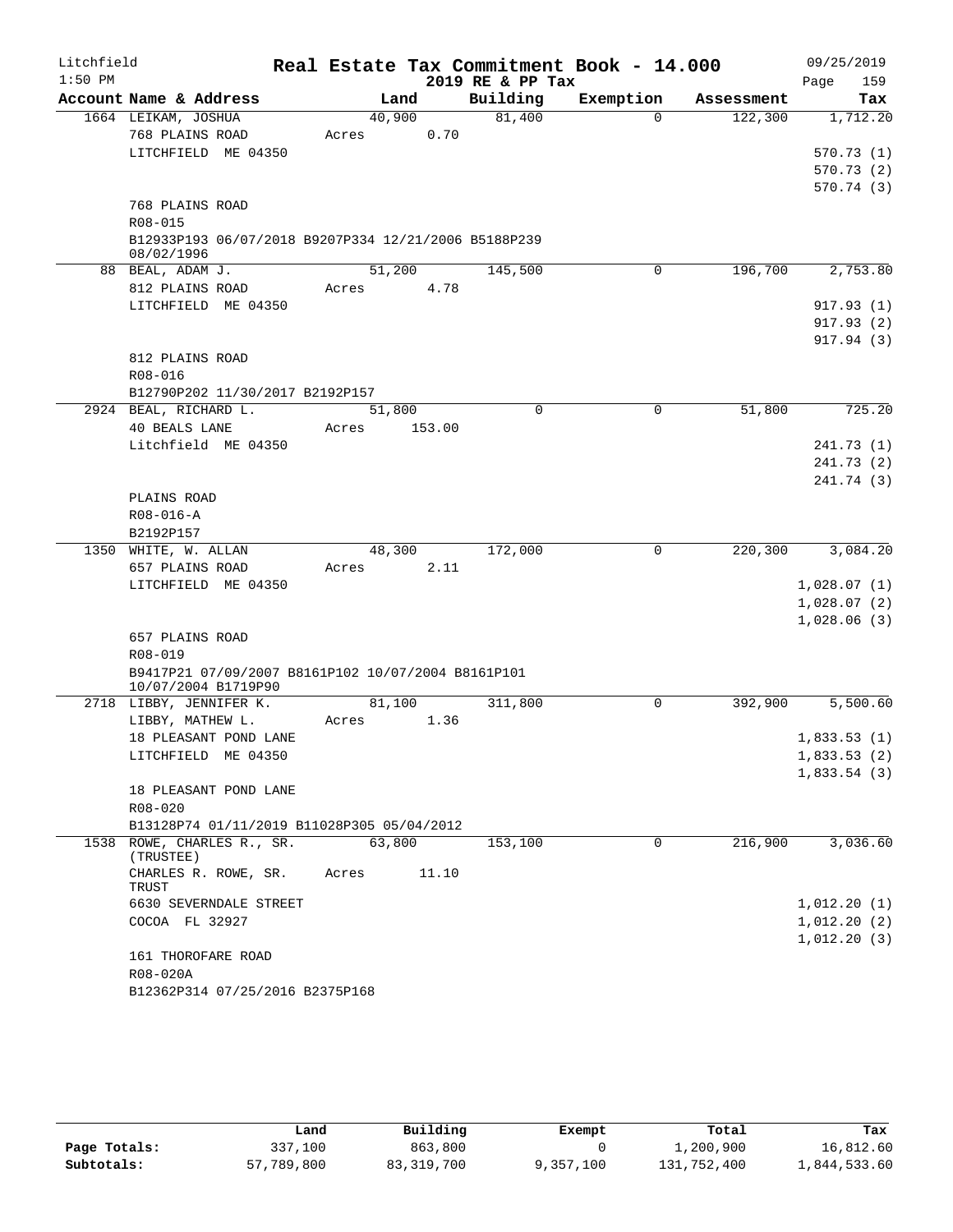| Litchfield |                                                                    |       |         |       | Real Estate Tax Commitment Book - 14.000 |                     |          |            | 09/25/2019   |
|------------|--------------------------------------------------------------------|-------|---------|-------|------------------------------------------|---------------------|----------|------------|--------------|
| $1:50$ PM  |                                                                    |       |         |       | 2019 RE & PP Tax                         |                     |          |            | Page<br>160  |
|            | Account Name & Address                                             |       | Land    |       | Building                                 | Exemption           |          | Assessment | Tax          |
|            | 1963 WILSON, DAVID A.                                              |       | 73,800  |       | 138,500                                  |                     | $\Omega$ | 212,300    | 2,972.20     |
|            | WILSON, CONSTANCE D.                                               | Acres |         | 1.42  |                                          |                     |          |            |              |
|            | 153 THOROFARE ROAD                                                 |       |         |       |                                          |                     |          |            | 990.73 (1)   |
|            | LITCHFIELD ME 04350                                                |       |         |       |                                          |                     |          |            | 990.73 (2)   |
|            |                                                                    |       |         |       |                                          |                     |          |            | 990.74 (3)   |
|            | 127 THOROFARE ROAD                                                 |       |         |       |                                          |                     |          |            |              |
|            | R08-020A-1<br>B11874P303 12/17/2014 B11821P96 10/08/2014 B9554P254 |       |         |       |                                          |                     |          |            |              |
|            | 11/05/2007 B9554P252 11/05/2007 B5410P23                           |       |         |       |                                          |                     |          |            |              |
|            | 1962 WILSON, DAVID &<br>CONSTANCE                                  |       | 48,000  |       | 140,800                                  |                     | 20,000   | 168,800    | 2,363.20     |
|            | 153 THOROFARE ROAD                                                 | Acres |         | 2.00  |                                          | 02 HOMESTEAD EXEMPT |          |            |              |
|            | LITCHFIELD ME 04350                                                |       |         |       |                                          |                     |          |            | 787.73 (1)   |
|            |                                                                    |       |         |       |                                          |                     |          |            | 787.73 (2)   |
|            |                                                                    |       |         |       |                                          |                     |          |            | 787.74 (3)   |
|            | 153 THOROFARE ROAD                                                 |       |         |       |                                          |                     |          |            |              |
|            | R08-020A-2                                                         |       |         |       |                                          |                     |          |            |              |
|            | B11327P99 03/12/2013 B5102P71                                      |       |         |       |                                          |                     |          |            |              |
|            | 410 LOUNDER, RACHEL A.                                             |       | 121,700 |       | 122,200                                  |                     | 0        | 243,900    | 3,414.60     |
|            | LOUNDER, CHARLES E.,                                               | Acres |         | 1.50  |                                          |                     |          |            |              |
|            | III                                                                |       |         |       |                                          |                     |          |            |              |
|            | 7 STARLIGHT WAY                                                    |       |         |       |                                          |                     |          |            | 1, 138.20(1) |
|            | BRUNSWICK ME 04011                                                 |       |         |       |                                          |                     |          |            | 1,138.20(2)  |
|            |                                                                    |       |         |       |                                          |                     |          |            | 1, 138.20(3) |
|            | 10 PLEASANT POND LANE                                              |       |         |       |                                          |                     |          |            |              |
|            | R08-020B                                                           |       |         |       |                                          |                     |          |            |              |
|            | B12416P287 09/19/2016 B11858P174 11/17/2014<br>B3926P183           |       |         |       |                                          |                     |          |            |              |
|            | 46 ROGERS, GEORGE, JR.                                             |       | 11,300  |       | $\Omega$                                 |                     | 0        | 11,300     | 158.20       |
|            | 24 UPPER POND ROAD                                                 | Acres |         | 47.00 |                                          |                     |          |            |              |
|            | LITCHFIELD ME 04350                                                |       |         |       |                                          |                     |          |            | 52.73(1)     |
|            |                                                                    |       |         |       |                                          |                     |          |            | 52.73(2)     |
|            |                                                                    |       |         |       |                                          |                     |          |            | 52.74(3)     |
|            | 24 UPPER POND ROAD                                                 |       |         |       |                                          |                     |          |            |              |
|            | $R08 - 022$                                                        |       |         |       |                                          |                     |          |            |              |
|            | B5395P168                                                          |       |         |       |                                          |                     |          |            |              |
|            | 1519 ROGERS JR, GEORGE M                                           |       | 57,700  |       | 269,500                                  |                     | 20,000   | 307,200    | 4,300.80     |
|            | 24 UPPER POND ROAD                                                 | Acres |         | 46.00 |                                          | 02 HOMESTEAD EXEMPT |          |            |              |
|            | LITCHFIELD ME 04350                                                |       |         |       |                                          |                     |          |            | 1,433.60(1)  |
|            |                                                                    |       |         |       |                                          |                     |          |            | 1,433.60(2)  |
|            |                                                                    |       |         |       |                                          |                     |          |            | 1,433.60(3)  |
|            | 24 UPPER POND ROAD                                                 |       |         |       |                                          |                     |          |            |              |
|            | R08-023                                                            |       |         |       |                                          |                     |          |            |              |
|            | B2360P61                                                           |       |         |       |                                          |                     |          |            |              |
|            | 2404 ROGERS, GEORGE M JR                                           |       | 4,500   |       | 0                                        |                     | 0        | 4,500      | 63.00        |
|            | ROGERS, JUDITH A                                                   | Acres |         | 16.00 |                                          |                     |          |            |              |
|            | 24 UPPER POND ROAD                                                 |       |         |       |                                          |                     |          |            | 21.00(1)     |
|            | LITCHFIELD ME 04350                                                |       |         |       |                                          |                     |          |            | 21.00(2)     |
|            |                                                                    |       |         |       |                                          |                     |          |            | 21.00(3)     |
|            | 150 UPPER POND ROAD                                                |       |         |       |                                          |                     |          |            |              |
|            | R08-024                                                            |       |         |       |                                          |                     |          |            |              |
|            | B7957P286 05/24/2004                                               |       |         |       |                                          |                     |          |            |              |

|              | Land       | Building   | Exempt    | Total       | Tax          |
|--------------|------------|------------|-----------|-------------|--------------|
| Page Totals: | 317,000    | 671,000    | 40,000    | 948,000     | 13,272.00    |
| Subtotals:   | 58,106,800 | 83,990,700 | 9,397,100 | 132,700,400 | 1,857,805.60 |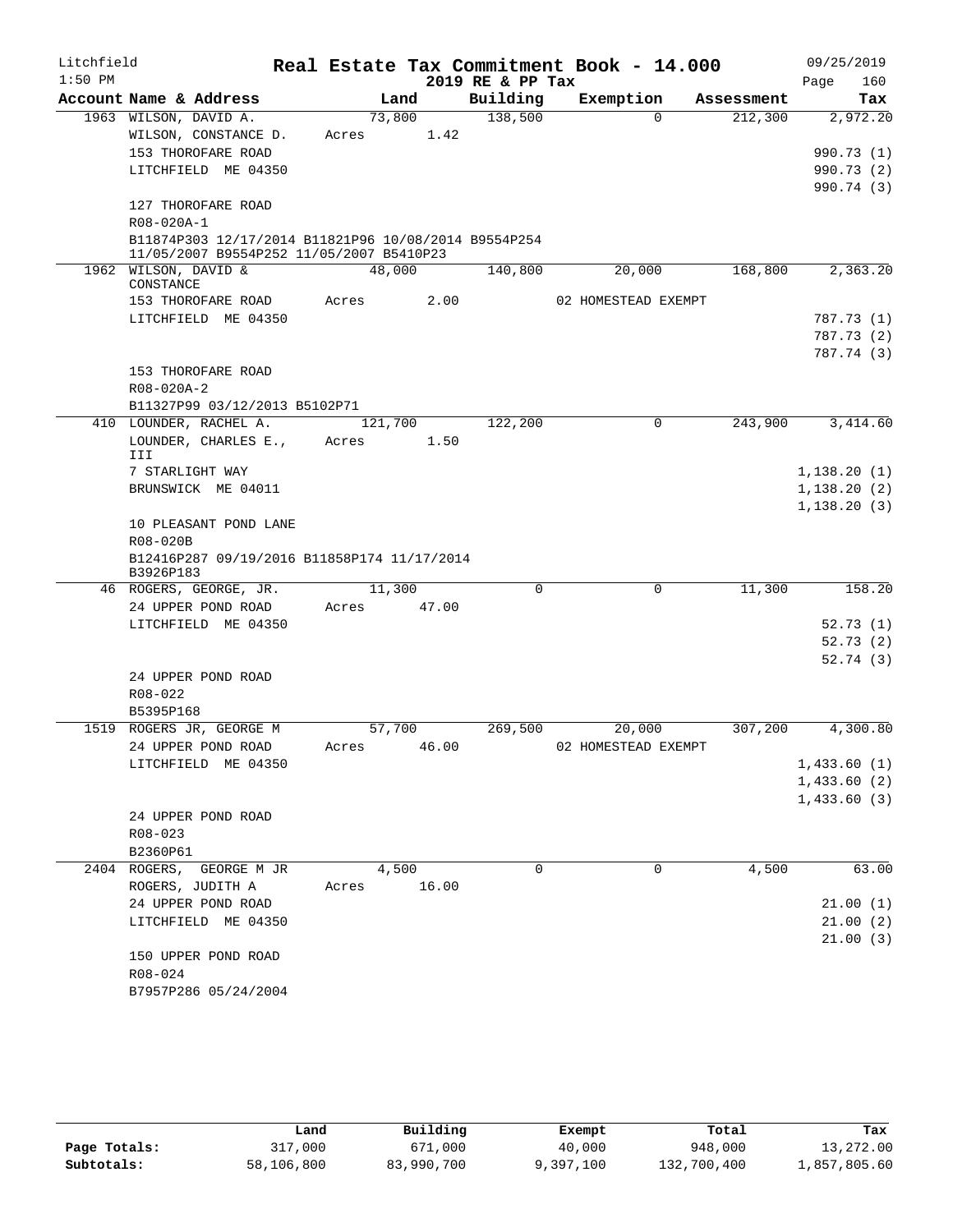| Litchfield |                                            |       |                 |             |                  | Real Estate Tax Commitment Book - 14.000 |                     | 09/25/2019                 |
|------------|--------------------------------------------|-------|-----------------|-------------|------------------|------------------------------------------|---------------------|----------------------------|
| $1:50$ PM  |                                            |       |                 |             | 2019 RE & PP Tax |                                          |                     | Page<br>161                |
|            | Account Name & Address                     |       |                 | Land        | Building         | Exemption                                | Assessment          | Tax                        |
|            | 1829 NORDEN, TAIT A                        |       |                 |             | 60,500 166,200   |                                          | $\Omega$<br>226,700 | 3,173.80                   |
|            | 100 GOSHEN ROAD                            |       |                 | Acres 16.00 |                  |                                          |                     |                            |
|            | WEST CHESTER PA 19380                      |       |                 |             |                  |                                          |                     | 1,057.93(1)                |
|            |                                            |       |                 |             |                  |                                          |                     | 1,057.93(2)<br>1,057.94(3) |
|            | 90 UPPER POND ROAD                         |       |                 |             |                  |                                          |                     |                            |
|            | R08-024A                                   |       |                 |             |                  |                                          |                     |                            |
|            | B7813P100 01/23/2003                       |       |                 |             |                  |                                          |                     |                            |
|            | 232 BUDD, ELIZABETH W                      |       |                 |             | 68,200 108,200   |                                          | 20,000<br>156,400   | 2,189.60                   |
|            | 100 UPPER POND ROAD                        |       |                 | Acres 25.00 |                  | 02 HOMESTEAD EXEMPT                      |                     |                            |
|            | LITCHFIELD ME 04350                        |       |                 |             |                  |                                          |                     | 729.87(1)                  |
|            |                                            |       |                 |             |                  |                                          |                     | 729.87(2)                  |
|            |                                            |       |                 |             |                  |                                          |                     | 729.86(3)                  |
|            | 100 UPPER POND ROAD                        |       |                 |             |                  |                                          |                     |                            |
|            | $R08 - 025$                                |       |                 |             |                  |                                          |                     |                            |
|            | B4605P77<br>725 GRIATZKY, MARIA            |       | 185,500         |             | $\Omega$         |                                          | 185,500<br>$\Omega$ | 2,597.00                   |
|            | S. (WIDOW)                                 |       |                 |             |                  |                                          |                     |                            |
|            | 11 KEENAN STREET                           | Acres |                 | 51.00       |                  |                                          |                     |                            |
|            | PARLIN NJ 08859                            |       |                 |             |                  |                                          |                     | 865.67(1)                  |
|            |                                            |       |                 |             |                  |                                          |                     | 865.67(2)                  |
|            |                                            |       |                 |             |                  |                                          |                     | 865.66(3)                  |
|            | UPPER POND ROAD                            |       |                 |             |                  |                                          |                     |                            |
|            | R08-026                                    |       |                 |             |                  |                                          |                     |                            |
|            | B12646P254 09/24/2015 B7671P311 07/22/2003 |       |                 |             |                  |                                          | 28,000              |                            |
|            | 2916 GRIATZKY, ALEXANDER<br>13 FORD LANE   |       | 28,000<br>Acres | 2.00        | $\Omega$         |                                          | 0                   | 392.00                     |
|            | LITCHFIELD ME 04350                        |       |                 |             |                  |                                          |                     | 130.67(1)                  |
|            |                                            |       |                 |             |                  |                                          |                     | 130.67(2)                  |
|            |                                            |       |                 |             |                  |                                          |                     | 130.66(3)                  |
|            | UPPER POND ROAD                            |       |                 |             |                  |                                          |                     |                            |
|            | R08-026A                                   |       |                 |             |                  |                                          |                     |                            |
|            | B12646P254 09/24/2015                      |       |                 |             |                  |                                          |                     |                            |
|            | 938 KENNEBEC VAL BEAGLE,                   |       | 37,700          |             | 59,900           |                                          | 0<br>97,600         | 1,366.40                   |
|            | <b>CLUB</b><br>C/O JAMES DUDLEY            | Acres |                 | 0.50        |                  |                                          |                     |                            |
|            | 2330 BELGRADE ROAD                         |       |                 |             |                  |                                          |                     | 455.47(1)                  |
|            | SIDNEY ME 04330                            |       |                 |             |                  |                                          |                     | 455.47 (2)                 |
|            |                                            |       |                 |             |                  |                                          |                     | 455.46(3)                  |
|            | 24 LUNTS HILL ROAD                         |       |                 |             |                  |                                          |                     |                            |
|            | R09-001                                    |       |                 |             |                  |                                          |                     |                            |
|            | B1386P175                                  |       |                 |             |                  |                                          |                     |                            |
|            | 1135 MAINE TRAIL RIDERS                    |       | 56,500          |             | 53,700           |                                          | 110,200<br>0        | 1,542.80                   |
|            | ASSOCIATION<br>C/O: CATHY SMALL            |       | Acres           | 4.84        |                  |                                          |                     |                            |
|            | 108 SPEARS CORNER ROAD                     |       |                 |             |                  |                                          |                     | 514.27(1)                  |
|            | WEST GARDINER ME 04345                     |       |                 |             |                  |                                          |                     | 514.27(2)                  |
|            |                                            |       |                 |             |                  |                                          |                     | 514.26(3)                  |
|            | 6 TUTT LANE                                |       |                 |             |                  |                                          |                     |                            |
|            | R09-002A                                   |       |                 |             |                  |                                          |                     |                            |
|            | B4863P210 03/10/1995                       |       |                 |             |                  |                                          |                     |                            |

|              | Land       | Building     | Exempt    | Total       | Tax          |
|--------------|------------|--------------|-----------|-------------|--------------|
| Page Totals: | 436,400    | 388,000      | 20,000    | 804,400     | 11,261.60    |
| Subtotals:   | 58,543,200 | 84, 378, 700 | 9,417,100 | 133,504,800 | 1,869,067.20 |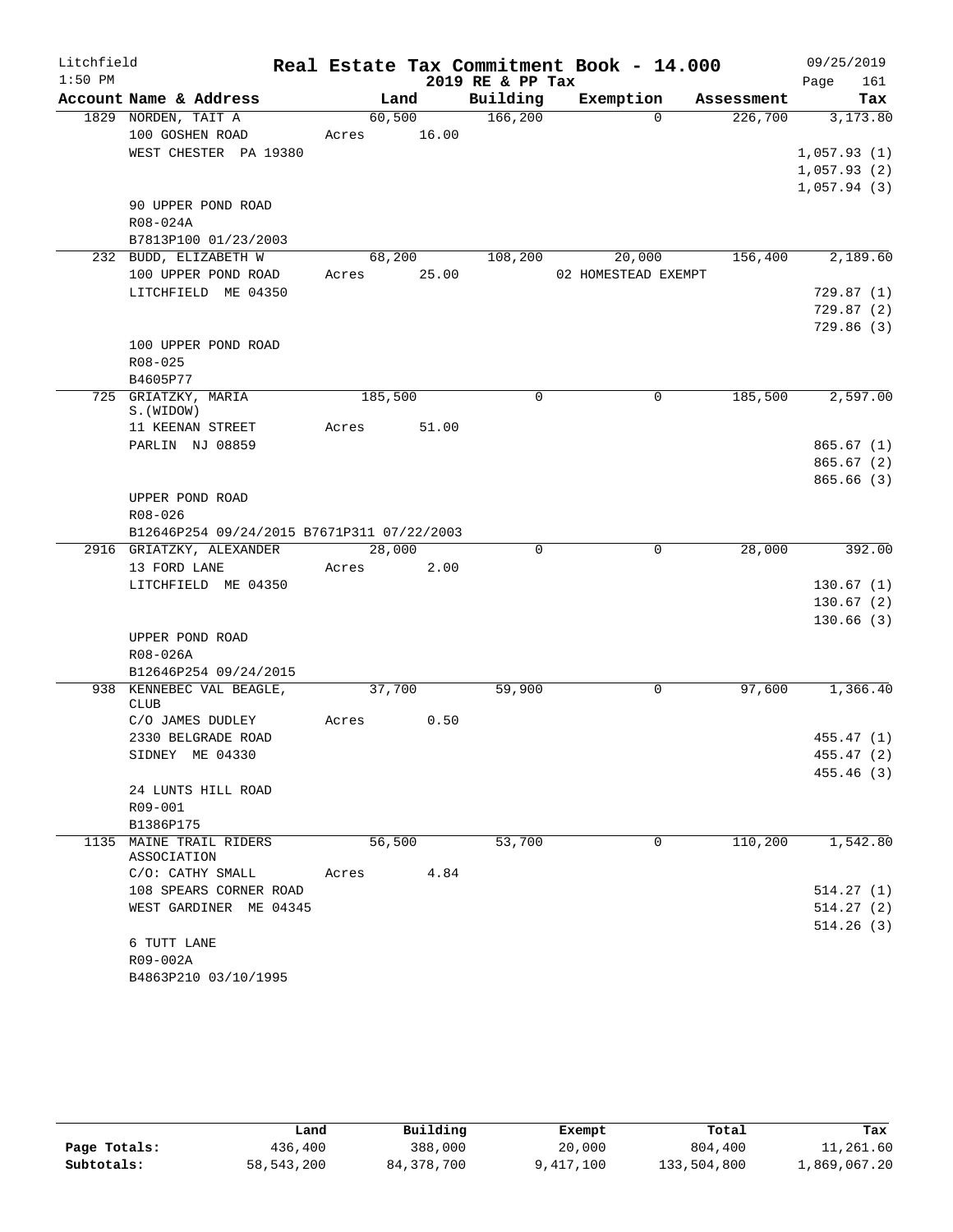| Litchfield   |                                                                    |            |       |        |            |                              | Real Estate Tax Commitment Book - 14.000 |             | 09/25/2019         |
|--------------|--------------------------------------------------------------------|------------|-------|--------|------------|------------------------------|------------------------------------------|-------------|--------------------|
| $1:50$ PM    | Account Name & Address                                             |            |       | Land   |            | 2019 RE & PP Tax<br>Building | Exemption                                | Assessment  | 162<br>Page<br>Tax |
|              | 1839 WEBB, JUDY A                                                  |            |       | 42,900 |            | 2,700                        | $\Omega$                                 | 45,600      | 638.40             |
|              | 17 HEAVENSWAY LANE                                                 |            | Acres |        | 0.15       |                              |                                          |             |                    |
|              | WHITEFIELD ME 04353                                                |            |       |        |            |                              |                                          |             | 212.80(1)          |
|              |                                                                    |            |       |        |            |                              |                                          |             | 212.80(2)          |
|              |                                                                    |            |       |        |            |                              |                                          |             | 212.80(3)          |
|              | 59 PENNEY LANE                                                     |            |       |        |            |                              |                                          |             |                    |
|              | R09-003                                                            |            |       |        |            |                              |                                          |             |                    |
|              | B5726P350                                                          |            |       |        |            |                              |                                          |             |                    |
|              | 123 WEBB, JONATHAN & JUDY                                          |            |       | 32,900 |            | 10,000                       | 0                                        | 42,900      | 600.60             |
|              | 17 HEAVENSWAY LANE                                                 |            | Acres |        | 0.15       |                              |                                          |             |                    |
|              | WHITEFIELD ME 04353                                                |            |       |        |            |                              |                                          |             | 200.20(1)          |
|              |                                                                    |            |       |        |            |                              |                                          |             | 200.20(2)          |
|              |                                                                    |            |       |        |            |                              |                                          |             | 200.20(3)          |
|              | 57 PENNEY LANE                                                     |            |       |        |            |                              |                                          |             |                    |
|              | R09-004                                                            |            |       |        |            |                              |                                          |             |                    |
|              | B5404P298                                                          |            |       |        |            |                              |                                          |             |                    |
|              | 1367 THACHER, SARAH                                                |            |       | 42,900 |            | 36,100                       |                                          | 0<br>79,000 | 1,106.00           |
|              | 2 HAGAR STREET                                                     |            | Acres |        | 0.15       |                              |                                          |             |                    |
|              | RICHMOND ME 04357                                                  |            |       |        |            |                              |                                          |             | 368.67(1)          |
|              |                                                                    |            |       |        |            |                              |                                          |             | 368.67(2)          |
|              |                                                                    |            |       |        |            |                              |                                          |             | 368.66(3)          |
|              | 55 PENNEY LANE                                                     |            |       |        |            |                              |                                          |             |                    |
|              | $R09 - 005$                                                        |            |       |        |            |                              |                                          |             |                    |
|              | B10410P171 05/06/2010 B9268P121 03/01/2007 B9180P45                |            |       |        |            |                              |                                          |             |                    |
|              | 12/06/2006 B4705P195 06/03/1994                                    |            |       |        |            |                              |                                          |             |                    |
|              | 1743 CABRAL, JOSEPH                                                |            |       | 30,600 |            | 300                          | $\mathbf 0$                              | 30,900      | 432.60             |
|              | 17 GAMAGE AVENUE                                                   |            | Acres |        | 0.18       |                              |                                          |             |                    |
|              | AUBURN ME 04210                                                    |            |       |        |            |                              |                                          |             | 144.20(1)          |
|              |                                                                    |            |       |        |            |                              |                                          |             | 144.20(2)          |
|              |                                                                    |            |       |        |            |                              |                                          |             | 144.20(3)          |
|              | PENNEY LANE                                                        |            |       |        |            |                              |                                          |             |                    |
|              | R09-006                                                            |            |       |        |            |                              |                                          |             |                    |
|              | B10363P326 03/17/2010 B9345P124 05/05/2007 B1488P476<br>06/25/1968 |            |       |        |            |                              |                                          |             |                    |
| 1366         | AMATO HEIDI                                                        |            |       | 50,700 |            | 32,400                       | 0                                        | 83,100      | 1,163.40           |
|              | 4117 VT ROUTE 14                                                   |            | Acres |        | 0.23       |                              |                                          |             |                    |
|              | EAST CALAIS VT 05650                                               |            |       |        |            |                              |                                          |             | 387.80 (1)         |
|              |                                                                    |            |       |        |            |                              |                                          |             | 387.80 (2)         |
|              |                                                                    |            |       |        |            |                              |                                          |             | 387.80 (3)         |
|              | 51 PENNEY LANE                                                     |            |       |        |            |                              |                                          |             |                    |
|              | R09-007                                                            |            |       |        |            |                              |                                          |             |                    |
|              | B11689P258 01/27/2014 B9358P226 02/20/2007                         |            |       |        |            |                              |                                          |             |                    |
|              | 1448 READ, REGINALD J                                              |            |       | 62,300 |            | 8,600                        | $\mathbf 0$                              | 70,900      | 992.60             |
|              | 178 MAIN ROAD                                                      |            | Acres |        | 0.65       |                              |                                          |             |                    |
|              | PHIPPSBURG ME 04562                                                |            |       |        |            |                              |                                          |             | 330.87(1)          |
|              |                                                                    |            |       |        |            |                              |                                          |             | 330.87 (2)         |
|              |                                                                    |            |       |        |            |                              |                                          |             | 330.86 (3)         |
|              | 49 PENNEY LANE                                                     |            |       |        |            |                              |                                          |             |                    |
|              | R09-008                                                            |            |       |        |            |                              |                                          |             |                    |
|              | B3727P58 03/15/1993                                                |            |       |        |            |                              |                                          |             |                    |
|              | 75 FINAMORE, CYNTHIA B.                                            |            |       | 43,900 |            | 32,900                       |                                          | 0<br>76,800 | 1,075.20           |
|              | 144 PLEASANT STREET                                                |            | Acres |        | 0.16       |                              |                                          |             |                    |
|              | RICHMOND ME 04357                                                  |            |       |        |            |                              |                                          |             | 358.40(1)          |
|              |                                                                    |            |       |        |            |                              |                                          |             | 358.40(2)          |
|              |                                                                    |            |       |        |            |                              |                                          |             | 358.40(3)          |
|              | 45 PENNEY LANE                                                     |            |       |        |            |                              |                                          |             |                    |
|              | R09-010                                                            |            |       |        |            |                              |                                          |             |                    |
|              | B4643P315                                                          |            |       |        |            |                              |                                          |             |                    |
|              |                                                                    | Land       |       |        | Building   |                              | Exempt                                   | Total       | Tax                |
| Page Totals: |                                                                    | 306,200    |       |        | 123,000    |                              | 0                                        | 429,200     | 6,008.80           |
| Subtotals:   |                                                                    | 58,849,400 |       |        | 84,501,700 |                              | 9,417,100                                | 133,934,000 | 1,875,076.00       |
|              |                                                                    |            |       |        |            |                              |                                          |             |                    |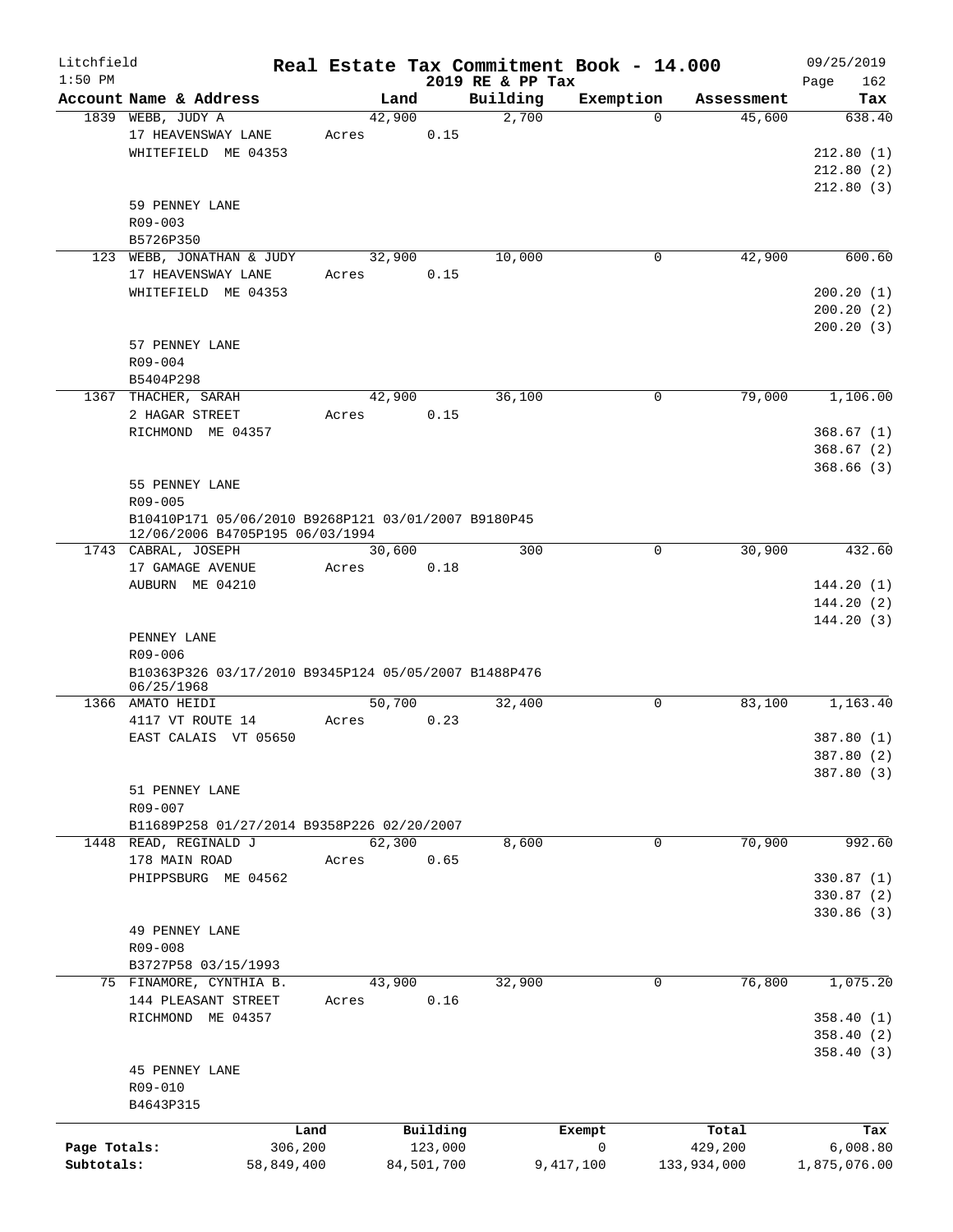| Litchfield<br>$1:50$ PM |                                                      |                 |      | 2019 RE & PP Tax | Real Estate Tax Commitment Book - 14.000 |            | 09/25/2019<br>163<br>Page |
|-------------------------|------------------------------------------------------|-----------------|------|------------------|------------------------------------------|------------|---------------------------|
|                         | Account Name & Address                               |                 | Land | Building         | Exemption                                | Assessment | Tax                       |
|                         | 1709 FOURNIER, GERALD & ANN                          | 53,800          |      | 66,800           | $\Omega$                                 | 120,600    | 1,688.40                  |
|                         | 284 LITCHFIELD ROAD                                  | Acres           | 0.22 |                  |                                          |            |                           |
|                         | WALES ME 04280                                       |                 |      |                  |                                          |            | 562.80(1)                 |
|                         |                                                      |                 |      |                  |                                          |            | 562.80(2)                 |
|                         |                                                      |                 |      |                  |                                          |            | 562.80(3)                 |
|                         | 43 PENNEY LANE                                       |                 |      |                  |                                          |            |                           |
|                         | R09-011                                              |                 |      |                  |                                          |            |                           |
|                         | B12450P264 10/25/2016 B12450P262 10/25/2016 B5992P14 |                 |      |                  |                                          |            |                           |
|                         | 07/29/1994<br>1821 PEA, ROBERT J., JR.               | 56,800          |      | 194,600          | 0                                        | 251,400    | 3,519.60                  |
|                         | PEA, CYNTHIA J.                                      | Acres           | 0.26 |                  |                                          |            |                           |
|                         | PO BOX 67                                            |                 |      |                  |                                          |            | 1, 173.20(1)              |
|                         | LITCHFIELD ME 04350                                  |                 |      |                  |                                          |            | 1, 173.20(2)              |
|                         |                                                      |                 |      |                  |                                          |            | 1, 173.20(3)              |
|                         | <b>40 PENNEY LANE</b>                                |                 |      |                  |                                          |            |                           |
|                         | R09-012                                              |                 |      |                  |                                          |            |                           |
|                         | B12736P277 10/02/2017 B12450P264 10/25/2016          |                 |      |                  |                                          |            |                           |
|                         | B12450P262 10/25/2016 B11271P35 12/11/2012           |                 |      |                  |                                          |            |                           |
|                         | B10411P173 05/07/2010 B7000P281 07/26/2002           |                 |      |                  |                                          |            |                           |
|                         | 18 DUNN FAMILY REALTY<br>TRUST                       | 60,500          |      | 59,900           | 0                                        | 120,400    | 1,685.60                  |
|                         | DUNN JOHN L JR/SHIRLEY Acres                         |                 | 0.30 |                  |                                          |            |                           |
|                         | A, TRUSTEES                                          |                 |      |                  |                                          |            |                           |
|                         | 120 PINE TREE ROAD                                   |                 |      |                  |                                          |            | 561.87 (1)                |
|                         | LITCHFIELD ME 04350                                  |                 |      |                  |                                          |            | 561.87 (2)                |
|                         |                                                      |                 |      |                  |                                          |            | 561.86(3)                 |
|                         | 39 PENNEY LANE                                       |                 |      |                  |                                          |            |                           |
|                         | R09-013                                              |                 |      |                  |                                          |            |                           |
|                         | B8586P257 09/09/2005 B5324P150                       |                 |      |                  | $\Omega$                                 | 190,600    |                           |
|                         | 438 CAMPBELL, JUSTIN R.<br>CAMPBELL, ASHLEY A.       | 65,700<br>Acres | 0.33 | 124,900          |                                          |            | 2,668.40                  |
|                         | 30 DAVIS LANE                                        |                 |      |                  |                                          |            | 889.47 (1)                |
|                         | LITCHFIELD ME 04350                                  |                 |      |                  |                                          |            | 889.47 (2)                |
|                         |                                                      |                 |      |                  |                                          |            | 889.46 (3)                |
|                         | <b>30 DAVIS LANE</b>                                 |                 |      |                  |                                          |            |                           |
|                         | R09-014                                              |                 |      |                  |                                          |            |                           |
|                         | B12707P12 08/30/2017 B11217P157 11/02/2012 B9966P146 |                 |      |                  |                                          |            |                           |
|                         | 02/02/2009 B9348P145 05/14/2007 B5448P71 09/08/1997  |                 |      |                  |                                          |            |                           |
|                         | B3789P227<br>194 FIELD, STANFORD P                   | 48,100          |      | 160,800          | 20,000                                   | 188,900    | 2,644.60                  |
|                         | FURROW, ELLEN E                                      | Acres           | 2.02 |                  | 02 HOMESTEAD EXEMPT                      |            |                           |
|                         | 58 LUNTS HILL ROAD                                   |                 |      |                  |                                          |            | 881.53 (1)                |
|                         | LITCHFIELD ME 04350                                  |                 |      |                  |                                          |            | 881.53 (2)                |
|                         |                                                      |                 |      |                  |                                          |            | 881.54 (3)                |
|                         | 58 LUNTS HILL ROAD                                   |                 |      |                  |                                          |            |                           |
|                         | R09-015                                              |                 |      |                  |                                          |            |                           |
|                         | B10578P140 11/01/2010 B3262P194 10/29/1987           |                 |      |                  |                                          |            |                           |
|                         | 197 CAMPBELL, JUSTIN R.                              | 78,000          |      | $\Omega$         | $\Omega$                                 | 78,000     | 1,092.00                  |
|                         | CAMPBELL, ASHLEY A.                                  | Acres           | 3.91 |                  |                                          |            |                           |
|                         | 30 DAVIS LANE                                        |                 |      |                  |                                          |            | 364.00(1)                 |
|                         | LITCHFIELD ME 04350                                  |                 |      |                  |                                          |            | 364.00(2)                 |
|                         |                                                      |                 |      |                  |                                          |            | 364.00(3)                 |
|                         | LUNTS HILL ROAD                                      |                 |      |                  |                                          |            |                           |
|                         | R09-016                                              |                 |      |                  |                                          |            |                           |
|                         | B12391P271 08/22/2016 B6920P297 05/03/2002           |                 |      |                  |                                          |            |                           |
|                         |                                                      |                 |      |                  |                                          |            |                           |

|              | Land         | Building   | Exempt    | Total       | Tax          |
|--------------|--------------|------------|-----------|-------------|--------------|
| Page Totals: | 362,900      | 607,000    | 20,000    | 949,900     | 13,298.60    |
| Subtotals:   | 59, 212, 300 | 85,108,700 | 9,437,100 | 134,883,900 | 1,888,374.60 |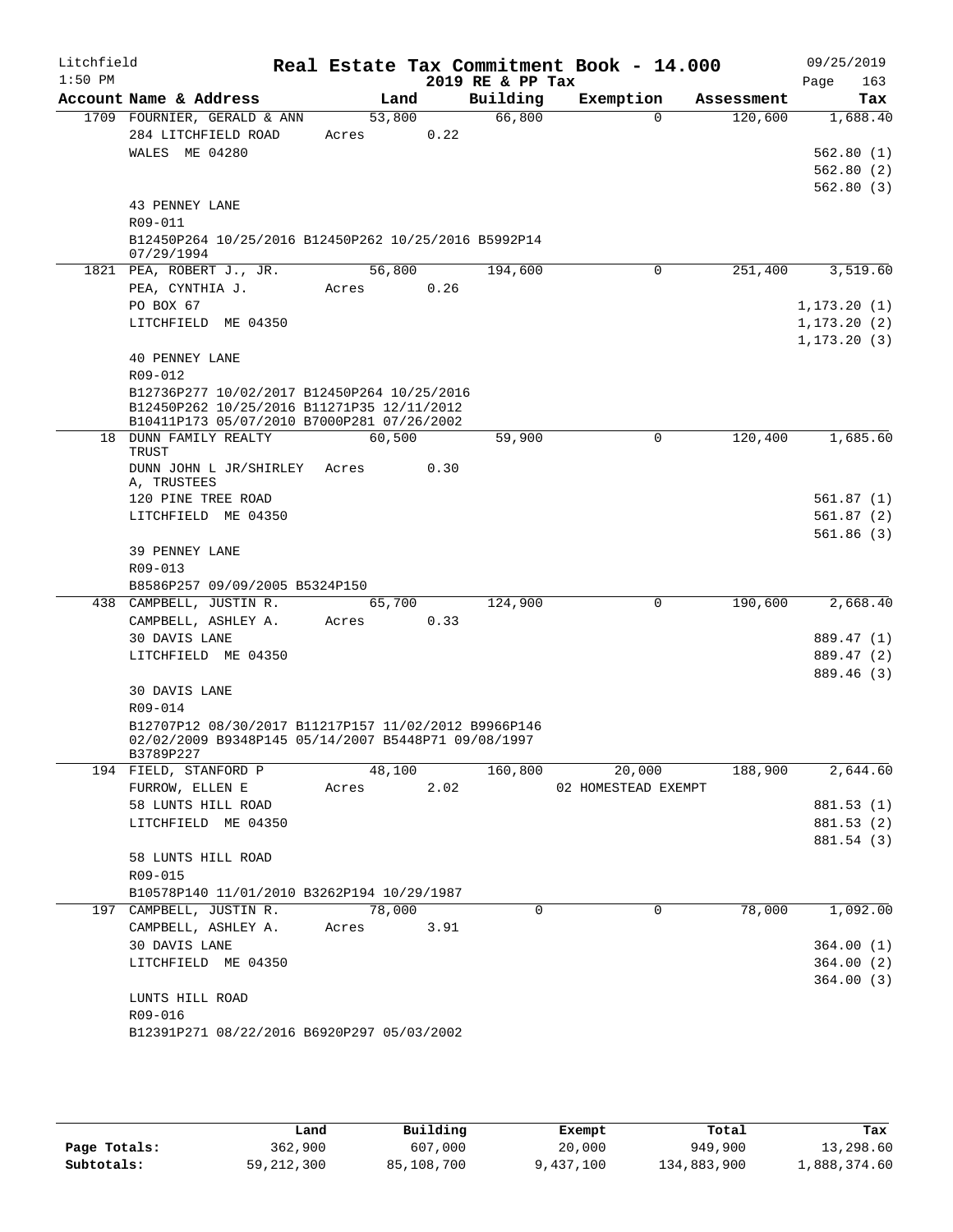| Litchfield<br>$1:50$ PM |                                                                                                                                          |             |          | 2019 RE & PP Tax | Real Estate Tax Commitment Book - 14.000                                                              |          | 09/25/2019<br>164<br>Page                               |
|-------------------------|------------------------------------------------------------------------------------------------------------------------------------------|-------------|----------|------------------|-------------------------------------------------------------------------------------------------------|----------|---------------------------------------------------------|
|                         | Account Name & Address                                                                                                                   |             |          |                  | Land Building Exemption Assessment                                                                    |          | Tax                                                     |
|                         | 695 WADDELL, THOMAS E.<br>DUNN, MARILYN<br>39 GORDON LANE<br>LITCHFIELD ME 04350<br>39 GORDON LANE                                       | Acres 1.35  |          |                  | $\frac{1}{92,800}$ $\frac{1}{53,500}$ $\frac{1}{26,000}$<br>02 HOMESTEAD EXEMPT<br>03 VETERANS EXEMPT |          | 120,300 1,684.20<br>561.40(1)<br>561.40(2)<br>561.40(3) |
|                         | R09-017<br>B9668P37 03/17/2008 B4731P244 07/25/1994                                                                                      |             |          |                  |                                                                                                       |          |                                                         |
|                         | 694 BALDWIN SAMANTHA J                                                                                                                   |             |          |                  | $53,000$ 115,600 20,000 148,600 2,080.40                                                              |          |                                                         |
|                         | 23 GORDON LANE Acres 4.19                                                                                                                |             |          |                  | 02 HOMESTEAD EXEMPT                                                                                   |          |                                                         |
|                         | LITCHFIELD ME 04350                                                                                                                      |             |          |                  |                                                                                                       |          | 693.47(1)                                               |
|                         |                                                                                                                                          |             |          |                  |                                                                                                       |          | 693.47 (2)                                              |
|                         |                                                                                                                                          |             |          |                  |                                                                                                       |          | 693.46(3)                                               |
|                         | 23 GORDON LANE<br>R09-017A                                                                                                               |             |          |                  |                                                                                                       |          |                                                         |
|                         | B11727P134 06/26/2014 B8132P51 09/20/2004                                                                                                |             |          |                  |                                                                                                       |          |                                                         |
|                         | 2479 KUPFER, CHARLES                                                                                                                     | 46,700      |          | 18,600           | 0                                                                                                     | 65,300   | 914.20                                                  |
|                         | 45 LABEL AVENUE Acres 1.58                                                                                                               |             |          |                  |                                                                                                       |          |                                                         |
|                         | PORTLAND ME 04103-1245                                                                                                                   |             |          |                  |                                                                                                       |          | 304.73(1)                                               |
|                         |                                                                                                                                          |             |          |                  |                                                                                                       |          | 304.73(2)                                               |
|                         |                                                                                                                                          |             |          |                  |                                                                                                       |          | 304.74(3)                                               |
|                         | 7 GORDON LANE                                                                                                                            |             |          |                  |                                                                                                       |          |                                                         |
|                         | R09-017B                                                                                                                                 |             |          |                  |                                                                                                       |          |                                                         |
|                         | 2091 SZEPSY TAMAS                                                                                                                        |             |          |                  | $140,800$ $152,600$ $26,000$ $267,400$ $3,743.60$                                                     |          |                                                         |
|                         | SZEPSY, GEDSKE                                                                                                                           | Acres 11.22 |          |                  | 03 VETERANS EXEMPT                                                                                    |          |                                                         |
|                         | 34 BUFFEE LANDING LANE                                                                                                                   |             |          |                  | 02 HOMESTEAD EXEMPT                                                                                   |          | 1, 247.87(1)                                            |
|                         | LITCHFIELD ME 04350                                                                                                                      |             |          |                  |                                                                                                       |          | 1, 247.87(2)                                            |
|                         |                                                                                                                                          |             |          |                  |                                                                                                       |          | 1,247.86(3)                                             |
|                         | 34 BUFFEE LANDING<br>R09-019A<br>B10654P37 01/27/2011 B8598P79 08/18/2005 B5770P38                                                       |             |          |                  |                                                                                                       |          |                                                         |
|                         | 2105 KINCH, WILLIAM & R.                                                                                                                 |             | $\Omega$ | 7,600            | 7,600                                                                                                 | $\Omega$ | 0.00                                                    |
|                         | MAHEUX<br>12 BUFFEE LANDING ROAD<br>LITCHFIELD ME 04350                                                                                  |             |          |                  | 02 HOMESTEAD EXEMPT                                                                                   |          |                                                         |
|                         | 12 BUFFEE LANDING ROAD<br>R09-019A-ON-1                                                                                                  |             |          |                  |                                                                                                       |          |                                                         |
|                         | 2106 DUNN, RONALD & IRENE                                                                                                                |             | 0        | 11,900           | 11,900                                                                                                | 0        | 0.00                                                    |
|                         | 10 BUFFEE LANDING LANE                                                                                                                   |             |          |                  | 02 HOMESTEAD EXEMPT                                                                                   |          |                                                         |
|                         | LITCHFIELD ME 04350<br>10 BUFFEE LANDING LANE<br>R09-019A-ON-2                                                                           |             |          |                  |                                                                                                       |          |                                                         |
| 1026                    | CAYER, JOANNE ET AL                                                                                                                      | 81,500      |          | 37,200           | 0                                                                                                     | 118,700  | 1,661.80                                                |
|                         | CAYER, JEANETTE & PAUL                                                                                                                   | Acres       | 1.00     |                  |                                                                                                       |          |                                                         |
|                         | Е.<br>30 CURTIS STREET                                                                                                                   |             |          |                  |                                                                                                       |          | 553.93(1)                                               |
|                         | BROCTON MA 02301                                                                                                                         |             |          |                  |                                                                                                       |          | 553.93(2)                                               |
|                         | 35 BUFFEE LANDING LANE                                                                                                                   |             |          |                  |                                                                                                       |          | 553.94(3)                                               |
|                         | R09-021                                                                                                                                  |             |          |                  |                                                                                                       |          |                                                         |
|                         | B11601P172 12/06/2013 B10311P198 12/29/2009<br>B10310P238 12/28/2009 B10216P213 09/21/2009<br>B10163P165 07/27/2009 B4707P131 05/03/1994 |             |          |                  |                                                                                                       |          |                                                         |
|                         |                                                                                                                                          |             |          |                  |                                                                                                       |          |                                                         |
|                         | Land                                                                                                                                     |             | Building |                  | Exempt                                                                                                | Total    | Tax                                                     |
| Page Totals:            | 414,800                                                                                                                                  |             | 397,000  |                  | 91,500                                                                                                | 720,300  | 10,084.20                                               |

**Subtotals:** 59,627,100 85,505,700 9,528,600 135,604,200 1,898,458.80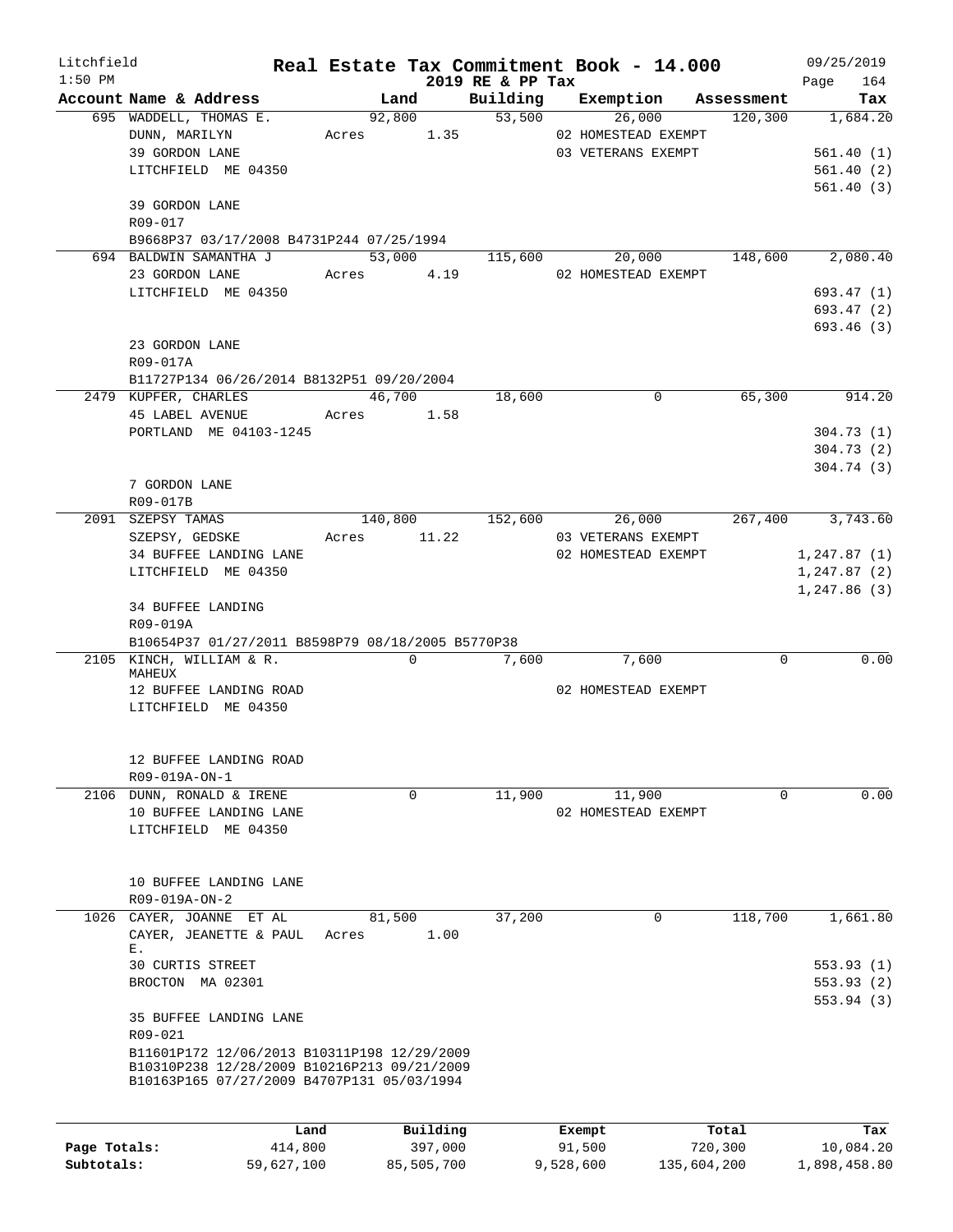| Litchfield |                                                                     |            |       |                  | Real Estate Tax Commitment Book - 14.000          |         | 09/25/2019             |
|------------|---------------------------------------------------------------------|------------|-------|------------------|---------------------------------------------------|---------|------------------------|
| $1:50$ PM  |                                                                     |            |       | 2019 RE & PP Tax |                                                   |         | 165<br>Page            |
|            | Account Name & Address                                              |            | Land  |                  | Building Exemption Assessment                     |         | Tax                    |
|            | 94 BEAULIEU, MICHAEL                                                |            |       | 39,400 134,500   | 20,000                                            |         | 153,900 2,154.60       |
|            | 88 LUNTS HILL ROAD                                                  | Acres 0.60 |       |                  | 02 HOMESTEAD EXEMPT                               |         |                        |
|            | LITCHFIELD ME 04350                                                 |            |       |                  |                                                   |         | 718.20(1)              |
|            |                                                                     |            |       |                  |                                                   |         | 718.20(2)              |
|            |                                                                     |            |       |                  |                                                   |         | 718.20(3)              |
|            | 88 LUNTS HILL ROAD                                                  |            |       |                  |                                                   |         |                        |
|            | R09-022                                                             |            |       |                  |                                                   |         |                        |
|            | B12658P220 06/20/2017 B12605P317 05/16/2017<br>B4047P312 01/31/1994 |            |       |                  |                                                   |         |                        |
|            | 193 PFEFFER, MARY BETH                                              |            |       |                  | $150,400$ $166,900$ $20,000$ $297,300$ $4,162.20$ |         |                        |
|            | 112 LUNTS HILL ROAD Acres 24.43                                     |            |       |                  | 02 HOMESTEAD EXEMPT                               |         |                        |
|            | LITCHFIELD ME 04350                                                 |            |       |                  |                                                   |         | 1,387.40(1)            |
|            |                                                                     |            |       |                  |                                                   |         | 1,387.40(2)            |
|            |                                                                     |            |       |                  |                                                   |         | 1,387.40(3)            |
|            | 112 LUNTS HILL ROAD                                                 |            |       |                  |                                                   |         |                        |
|            | R09-023                                                             |            |       |                  |                                                   |         |                        |
|            | B9313P235 04/17/2007 B8993P34 07/21/2006 B5795P291                  |            |       |                  |                                                   |         |                        |
|            | 42 MACDONALD, BARBARA A. 51,000 153,400 20,000 184,400 2,581.60     |            |       |                  |                                                   |         |                        |
|            | 150 LUNTS HILL ROAD                                                 | Acres 3.00 |       |                  | 02 HOMESTEAD EXEMPT                               |         |                        |
|            | LITCHFIELD ME 04350                                                 |            |       |                  |                                                   |         | 860.53(1)              |
|            |                                                                     |            |       |                  |                                                   |         | 860.53(2)              |
|            |                                                                     |            |       |                  |                                                   |         | 860.54(3)              |
|            | 150 LUNTS HILL ROAD                                                 |            |       |                  |                                                   |         |                        |
|            | R09-023A                                                            |            |       |                  |                                                   |         |                        |
|            | B10105P340 08/09/2009 B5020P269                                     |            |       |                  |                                                   |         |                        |
|            | 8 TOBEY PAUL R                                                      | 68,700     |       | 1,800            | $\mathbf 0$                                       | 70,500  | 987.00                 |
|            | TOBEY SUSAN S                                                       | Acres 0.33 |       |                  |                                                   |         |                        |
|            | 41 PEASLEE ROAD                                                     |            |       |                  |                                                   |         | 329.00(1)              |
|            | PITTSTON ME 04345                                                   |            |       |                  |                                                   |         | 329.00(2)<br>329.00(3) |
|            | 10 TROUT LANE                                                       |            |       |                  |                                                   |         |                        |
|            | R09-024                                                             |            |       |                  |                                                   |         |                        |
|            | B9923P324 12/05/2008 B4710P240 04/23/2004                           |            |       |                  |                                                   |         |                        |
|            | 896 D'ALLESSANDRIS, HENRY 84,500                                    |            |       | 63,700           | $\overline{0}$                                    | 148,200 | 2,074.80               |
|            | JOSEPH                                                              |            |       |                  |                                                   |         |                        |
|            | PERRY, EDWARD MARTIN Acres 1.00                                     |            |       |                  |                                                   |         |                        |
|            | 25 CUMBERLAND STREET                                                |            |       |                  |                                                   |         | 691.60(1)              |
|            | BRUNSWICK ME 04011                                                  |            |       |                  |                                                   |         | 691.60(2)              |
|            |                                                                     |            |       |                  |                                                   |         | 691.60 (3)             |
|            | 11 TROUT LANE                                                       |            |       |                  |                                                   |         |                        |
|            | R09-025                                                             |            |       |                  |                                                   |         |                        |
|            | B11833P83 10/24/2014 B2248P293                                      |            |       |                  |                                                   |         |                        |
|            | 198 BOWLEY, CRAIG A                                                 | 121,400    |       | 22,900           | 0                                                 | 144,300 | 2,020.20               |
|            | DICLEMENTE, MICHAEL D                                               | Acres      | 15.00 |                  |                                                   |         |                        |
|            | 325 W 45TH ST. #905<br>NEW YORK NY 10036                            |            |       |                  |                                                   |         | 673.40(1)              |
|            |                                                                     |            |       |                  |                                                   |         | 673.40(2)<br>673.40(3) |
|            | 210 LUNTS HILL ROAD                                                 |            |       |                  |                                                   |         |                        |
|            | R09-026                                                             |            |       |                  |                                                   |         |                        |
|            | B10648P58 01/20/2011 B9166P310 12/01/2006 B4858P165                 |            |       |                  |                                                   |         |                        |
|            | 02/27/1995                                                          |            |       |                  |                                                   |         |                        |

|              | Land       | Building   | Exempt    | Total       | Tax          |
|--------------|------------|------------|-----------|-------------|--------------|
| Page Totals: | 515,400    | 543,200    | 60,000    | 998,600     | 13,980.40    |
| Subtotals:   | 60,142,500 | 86,048,900 | 9,588,600 | 136,602,800 | 1,912,439.20 |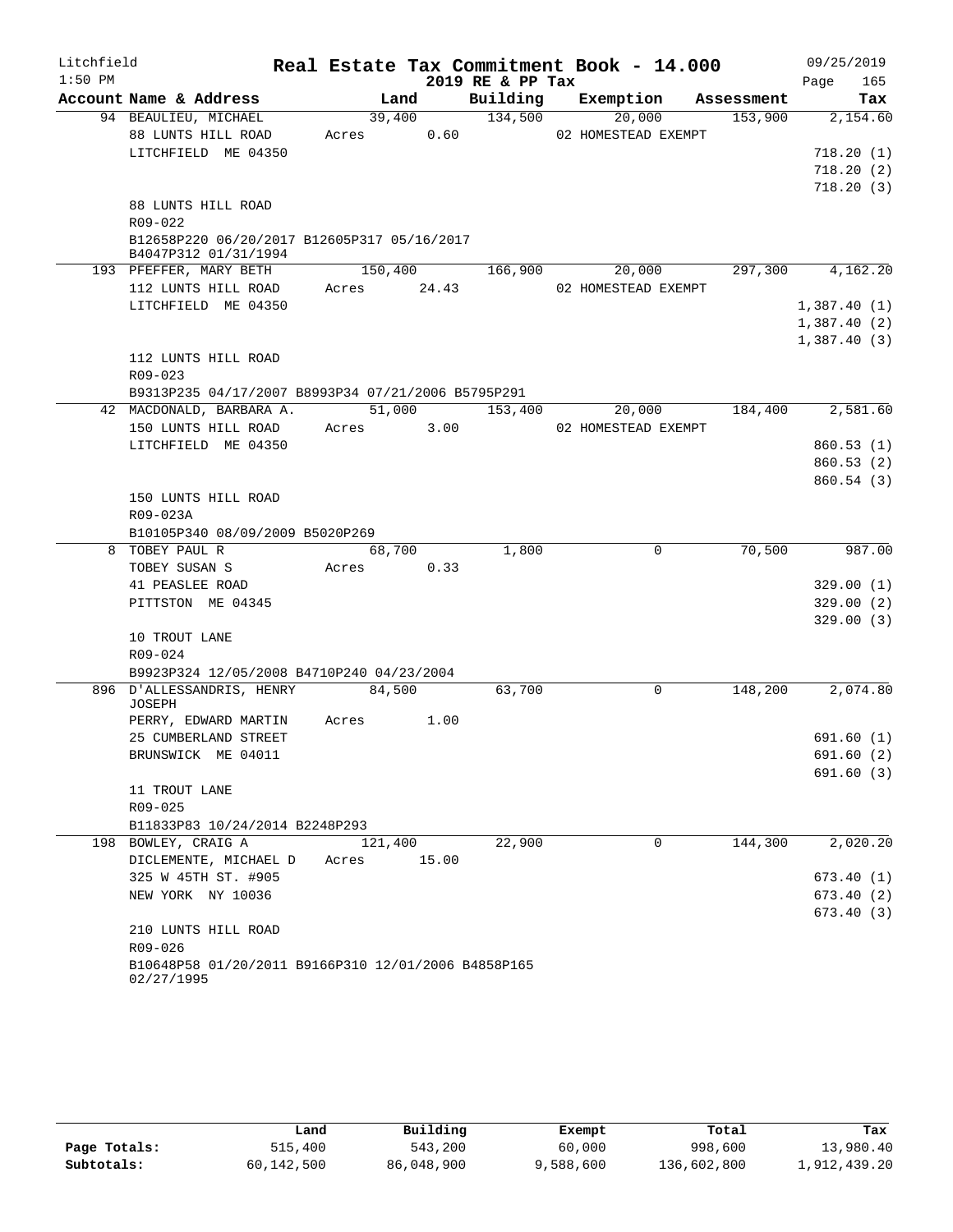| Litchfield |                                                                 |                 |       |                  | Real Estate Tax Commitment Book - 14.000 |            | 09/25/2019                 |
|------------|-----------------------------------------------------------------|-----------------|-------|------------------|------------------------------------------|------------|----------------------------|
| $1:50$ PM  |                                                                 |                 |       | 2019 RE & PP Tax |                                          |            | 166<br>Page                |
|            | Account Name & Address                                          | Land            |       | Building         | Exemption                                | Assessment | Tax                        |
|            | 1149 MARINER, WARREN L<br>C/O GARDINER SAVINGS<br>INST          | 47,400<br>Acres | 1.80  | 104,500          | 20,000<br>02 HOMESTEAD EXEMPT            | 131,900    | 1,846.60                   |
|            | P.O. BOX 575                                                    |                 |       |                  |                                          |            | 615.53(1)                  |
|            | GARDINER ME 04345                                               |                 |       |                  |                                          |            | 615.53(2)                  |
|            |                                                                 |                 |       |                  |                                          |            | 615.54(3)                  |
|            | 224 LUNTS HILL ROAD                                             |                 |       |                  |                                          |            |                            |
|            | R09-027                                                         |                 |       |                  |                                          |            |                            |
|            | B2228P214<br>1147 MARINER, WARREN L                             | 67,900          |       | $\Omega$         | 0                                        | 67,900     | 950.60                     |
|            | P O BOX 575                                                     | Acres           | 9.00  |                  |                                          |            |                            |
|            | GARDINER ME 04345                                               |                 |       |                  |                                          |            | 316.87(1)                  |
|            |                                                                 |                 |       |                  |                                          |            | 316.87(2)                  |
|            |                                                                 |                 |       |                  |                                          |            | 316.86(3)                  |
|            | LUNT'S HILL ROAD                                                |                 |       |                  |                                          |            |                            |
|            | R09-028                                                         |                 |       |                  |                                          |            |                            |
|            | B1674P324                                                       |                 |       |                  |                                          |            |                            |
|            | 823 QUINTAL, GARY A. &<br>MARIA L.                              | 109,500         |       | 7,100            | $\mathbf 0$                              | 116,600    | 1,632.40                   |
|            | 57 SPEARS CORNER ROAD                                           | Acres           | 10.80 |                  |                                          |            |                            |
|            | WEST GARDINER ME 04345                                          |                 |       |                  |                                          |            | 544.13(1)                  |
|            |                                                                 |                 |       |                  |                                          |            | 544.13(2)                  |
|            |                                                                 |                 |       |                  |                                          |            | 544.14(3)                  |
|            | 258 LUNTS HILL ROAD                                             |                 |       |                  |                                          |            |                            |
|            | R09-029<br>B11108P142 06/20/2012 B9562P129 11/13/2007 B9289P161 |                 |       |                  |                                          |            |                            |
|            | 02/22/2007 B2200P256 04/30/2004                                 |                 |       |                  |                                          |            |                            |
|            | 898 DAVIS, CAROL, M.                                            | 128,800         |       | 64,700           | 0                                        | 193,500    | 2,709.00                   |
|            | JOHNSTON, HELEN (LIFE                                           | Acres 15.60     |       |                  |                                          |            |                            |
|            | ESTATE)<br>31 BASS LANE                                         |                 |       |                  |                                          |            | 903.00(1)                  |
|            | LITCHFIELD ME 04350                                             |                 |       |                  |                                          |            | 903.00(2)                  |
|            |                                                                 |                 |       |                  |                                          |            | 903.00(3)                  |
|            | 31 BASS LANE                                                    |                 |       |                  |                                          |            |                            |
|            | R09-030                                                         |                 |       |                  |                                          |            |                            |
|            | B12329P317 06/22/2016 B1162P364                                 |                 |       |                  |                                          |            |                            |
|            | 1032 LECLAIR, EUGENE                                            | 87,500          |       | 58,100           | 0                                        | 145,600    | 2,038.40                   |
|            | 12 WARNER ST<br>GLOUCESTER MA 01930                             | Acres           | 1.00  |                  |                                          |            | 679.47(1)                  |
|            |                                                                 |                 |       |                  |                                          |            | 679.47(2)                  |
|            |                                                                 |                 |       |                  |                                          |            | 679.46(3)                  |
|            | 72 HALEY LANE                                                   |                 |       |                  |                                          |            |                            |
|            | R09-032                                                         |                 |       |                  |                                          |            |                            |
|            | B4792P263 10/21/1994                                            |                 |       |                  |                                          |            |                            |
|            | 1623 LERCH JEFFREY                                              | 167,600         |       | 188,800          | 0                                        | 356,400    | 4,989.60                   |
|            | LERCH SHANNON                                                   | Acres           | 22.16 |                  |                                          |            |                            |
|            | 31 SHADY LANE                                                   |                 |       |                  |                                          |            | 1,663.20(1)<br>1,663.20(2) |
|            | LITCHFIELD ME 04350                                             |                 |       |                  |                                          |            | 1,663.20(3)                |
|            | 31 SHADY LANE                                                   |                 |       |                  |                                          |            |                            |
|            | R09-033                                                         |                 |       |                  |                                          |            |                            |
|            | B9845P183 09/04/2008 B9845P161 09/04/2008 B3480P341             |                 |       |                  |                                          |            |                            |
|            | 12/22/1988                                                      |                 |       |                  |                                          |            |                            |

|              | Land       | Building   | Exempt    | Total       | Tax          |
|--------------|------------|------------|-----------|-------------|--------------|
| Page Totals: | 608,700    | 423,200    | 20,000    | 1,011,900   | 14,166.60    |
| Subtotals:   | 60,751,200 | 86,472,100 | 9,608,600 | 137,614,700 | 1,926,605.80 |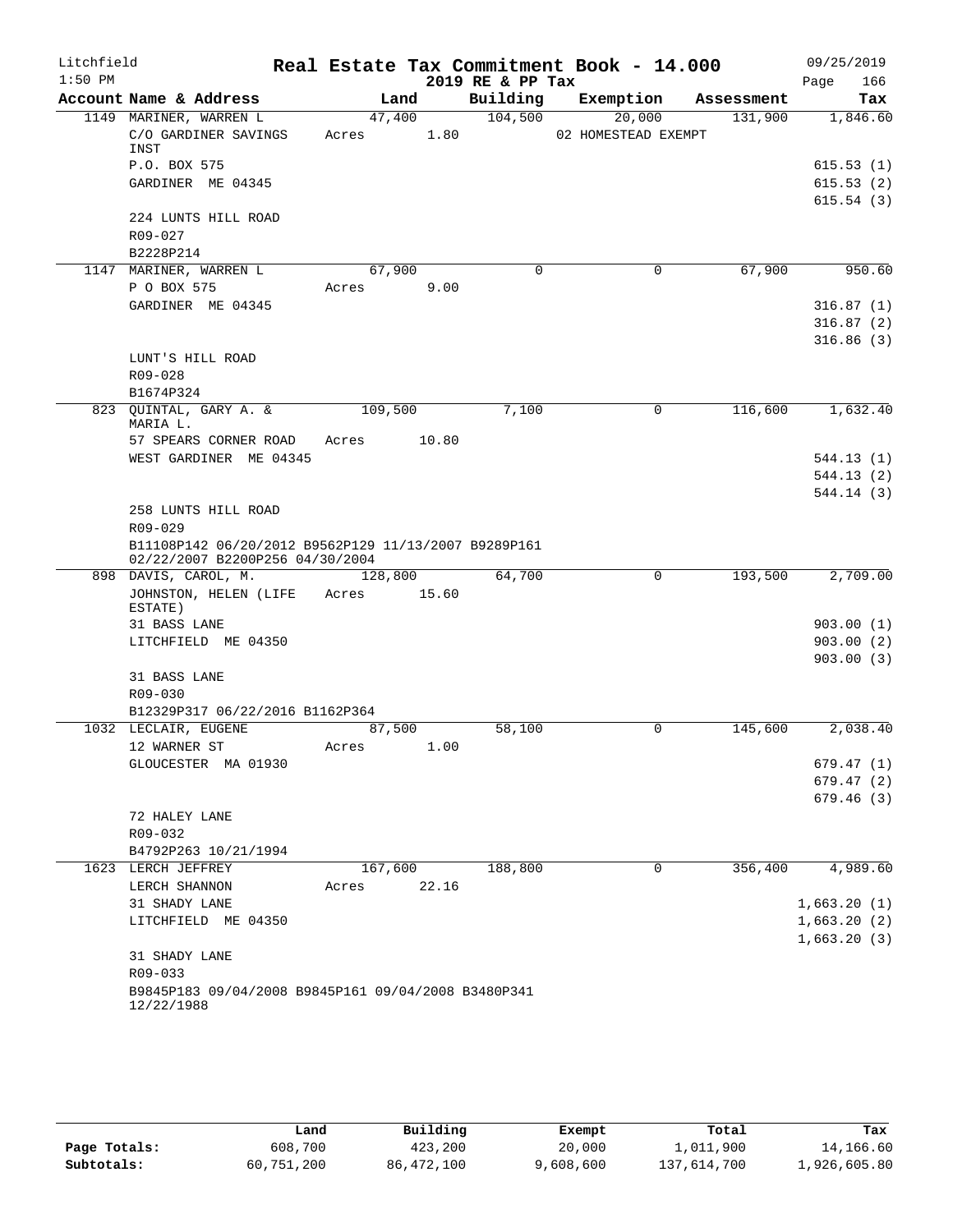| Litchfield                 |                                                                                        |                       |                 |                       |                     | Real Estate Tax Commitment Book - 14.000 |                          |                        | 09/25/2019                |
|----------------------------|----------------------------------------------------------------------------------------|-----------------------|-----------------|-----------------------|---------------------|------------------------------------------|--------------------------|------------------------|---------------------------|
| $1:50$ PM                  |                                                                                        |                       |                 |                       | 2019 RE & PP Tax    |                                          |                          |                        | 167<br>Page               |
|                            | Account Name & Address<br>2719 SMITH DAVID                                             |                       | Land<br>115,800 |                       | Building<br>180,500 | Exemption<br>20,000                      |                          | Assessment<br>276, 300 | Tax<br>3,868.20           |
|                            | SMITH CAROL                                                                            | Acres                 |                 | 7.80                  |                     | 02 HOMESTEAD EXEMPT                      |                          |                        |                           |
|                            | 23 HALEY LANE                                                                          |                       |                 |                       |                     |                                          |                          |                        | 1,289.40(1)               |
|                            | LITCHFIELD ME 04350                                                                    |                       |                 |                       |                     |                                          |                          |                        | 1,289.40(2)               |
|                            |                                                                                        |                       |                 |                       |                     |                                          |                          |                        | 1,289.40(3)               |
|                            | 23 HALEY LANE                                                                          |                       |                 |                       |                     |                                          |                          |                        |                           |
|                            | R09-033A                                                                               |                       |                 |                       |                     |                                          |                          |                        |                           |
|                            | B9845P161 09/04/2008                                                                   |                       |                 |                       |                     |                                          |                          |                        |                           |
|                            | 1624 SMITH, FAY                                                                        |                       | 0               |                       | 16,000              | 16,000                                   |                          | $\mathbf 0$            | 0.00                      |
|                            | 29 SHADY LANE                                                                          |                       |                 |                       |                     | 22 WW2 Widow Res                         |                          |                        |                           |
|                            | LITCHFIELD ME 04350                                                                    |                       |                 |                       |                     | 02 HOMESTEAD EXEMPT                      |                          |                        |                           |
|                            |                                                                                        |                       |                 |                       |                     |                                          |                          |                        |                           |
|                            |                                                                                        |                       |                 |                       |                     |                                          |                          |                        |                           |
|                            | 29 SHADY LANE                                                                          |                       |                 |                       |                     |                                          |                          |                        |                           |
|                            | R09-033-ON                                                                             |                       |                 |                       |                     |                                          |                          |                        |                           |
|                            | 1733 KALLOCH, JEREMY S &                                                               |                       | 53,000          |                       | 14,900              |                                          | $\mathbf 0$              | 67,900                 | 950.60                    |
|                            | LISA WEBB-KALLOCH                                                                      |                       |                 |                       |                     |                                          |                          |                        |                           |
|                            | 110 HUNTS MEADOW ROAD                                                                  |                       | Acres           | 0.40                  |                     |                                          |                          |                        |                           |
|                            | WHITEFIELD ME 04353                                                                    |                       |                 |                       |                     |                                          |                          |                        | 316.87(1)                 |
|                            |                                                                                        |                       |                 |                       |                     |                                          |                          |                        | 316.87(2)                 |
|                            |                                                                                        |                       |                 |                       |                     |                                          |                          |                        | 316.86(3)                 |
|                            | 20 KEZIAH LANE                                                                         |                       |                 |                       |                     |                                          |                          |                        |                           |
|                            | R09-034                                                                                |                       |                 |                       |                     |                                          |                          |                        |                           |
|                            | B10145P77 07/10/2009 B9265P206 03/01/2007 B8419P129<br>05/20/2005 B1453P826 10/03/1967 |                       |                 |                       |                     |                                          |                          |                        |                           |
|                            | 1105 LUCZKOWSKI, KATHY                                                                 |                       | 90,500          |                       | 170,900             | 20,000                                   |                          | 241,400                | 3,379.60                  |
|                            | 24 KEZIAH LANE                                                                         |                       | Acres 1.20      |                       |                     | 02 HOMESTEAD EXEMPT                      |                          |                        |                           |
|                            | LITCHFIELD ME 04350                                                                    |                       |                 |                       |                     |                                          |                          |                        | 1, 126.53(1)              |
|                            |                                                                                        |                       |                 |                       |                     |                                          |                          |                        | 1, 126.53(2)              |
|                            |                                                                                        |                       |                 |                       |                     |                                          |                          |                        | 1, 126.54(3)              |
|                            | 24 KEZIAH LANE                                                                         |                       |                 |                       |                     |                                          |                          |                        |                           |
|                            | R09-035                                                                                |                       |                 |                       |                     |                                          |                          |                        |                           |
|                            | B2635P116                                                                              |                       |                 |                       |                     |                                          |                          |                        |                           |
|                            | 1195 WELCH, JERRY A                                                                    |                       | 71,500          |                       | 139,300             |                                          | $\mathbf 0$              | 210,800                | 2,951.20                  |
|                            | 307 LEWIS HILL RD                                                                      |                       | Acres           | 5.78                  |                     |                                          |                          |                        |                           |
|                            | BOWDOIN ME 04287                                                                       |                       |                 |                       |                     |                                          |                          |                        | 983.73 (1)                |
|                            |                                                                                        |                       |                 |                       |                     |                                          |                          |                        | 983.73 (2)                |
|                            |                                                                                        |                       |                 |                       |                     |                                          |                          |                        | 983.74 (3)                |
|                            | 1176 PLAINS ROAD                                                                       |                       |                 |                       |                     |                                          |                          |                        |                           |
|                            | R09-036                                                                                |                       |                 |                       |                     |                                          |                          |                        |                           |
|                            | B13058P26 09/12/2018                                                                   |                       |                 |                       |                     |                                          |                          |                        |                           |
|                            | 1581 CONNORS III, JOSEPH M.                                                            |                       | 89,100          |                       | 162,600             | 20,000                                   |                          | 231,700                | 3,243.80                  |
|                            | CONNORS, OLETA J.                                                                      | Acres                 |                 | 6.00                  |                     | 02 HOMESTEAD EXEMPT                      |                          |                        |                           |
|                            | 388 LUNTS HILL ROAD                                                                    |                       |                 |                       |                     |                                          |                          |                        | 1,081.27(1)               |
|                            | LITCHFIELD ME 04350                                                                    |                       |                 |                       |                     |                                          |                          |                        | 1,081.27(2)               |
|                            |                                                                                        |                       |                 |                       |                     |                                          |                          |                        | 1,081.26(3)               |
|                            | 388 LUNTS HILL ROAD                                                                    |                       |                 |                       |                     |                                          |                          |                        |                           |
|                            | R09-036A                                                                               |                       |                 |                       |                     |                                          |                          |                        |                           |
|                            | B11541P104 10/16/2013 B11541P96 10/16/2013 B11325P95<br>03/08/2013 B2572P177           |                       |                 |                       |                     |                                          |                          |                        |                           |
|                            | 1194 THORNTON, WILLIAM J.                                                              |                       | 100,400         |                       | 152,500             | 20,000                                   |                          | 232,900                | 3,260.60                  |
|                            | P.O. BOX 1252                                                                          | Acres                 |                 | 3.30                  |                     | 02 HOMESTEAD EXEMPT                      |                          |                        |                           |
|                            | GARDINER ME 04345                                                                      |                       |                 |                       |                     |                                          |                          |                        | 1,086.87(1)               |
|                            |                                                                                        |                       |                 |                       |                     |                                          |                          |                        | 1,086.87(2)               |
|                            |                                                                                        |                       |                 |                       |                     |                                          |                          |                        | 1,086.86(3)               |
|                            | 19 KEZIAH LANE                                                                         |                       |                 |                       |                     |                                          |                          |                        |                           |
|                            | R09-036B                                                                               |                       |                 |                       |                     |                                          |                          |                        |                           |
|                            | B10151P168 07/16/2009 B7714P327 10/31/2003                                             |                       |                 |                       |                     |                                          |                          |                        |                           |
|                            |                                                                                        |                       |                 |                       |                     |                                          |                          |                        |                           |
|                            |                                                                                        | Land                  |                 | Building              |                     | Exempt                                   |                          | Total                  | Tax                       |
| Page Totals:<br>Subtotals: |                                                                                        | 520,300<br>61,271,500 |                 | 836,700<br>87,308,800 |                     | 96,000<br>9,704,600                      | 1,261,000<br>138,875,700 |                        | 17,654.00<br>1,944,259.80 |
|                            |                                                                                        |                       |                 |                       |                     |                                          |                          |                        |                           |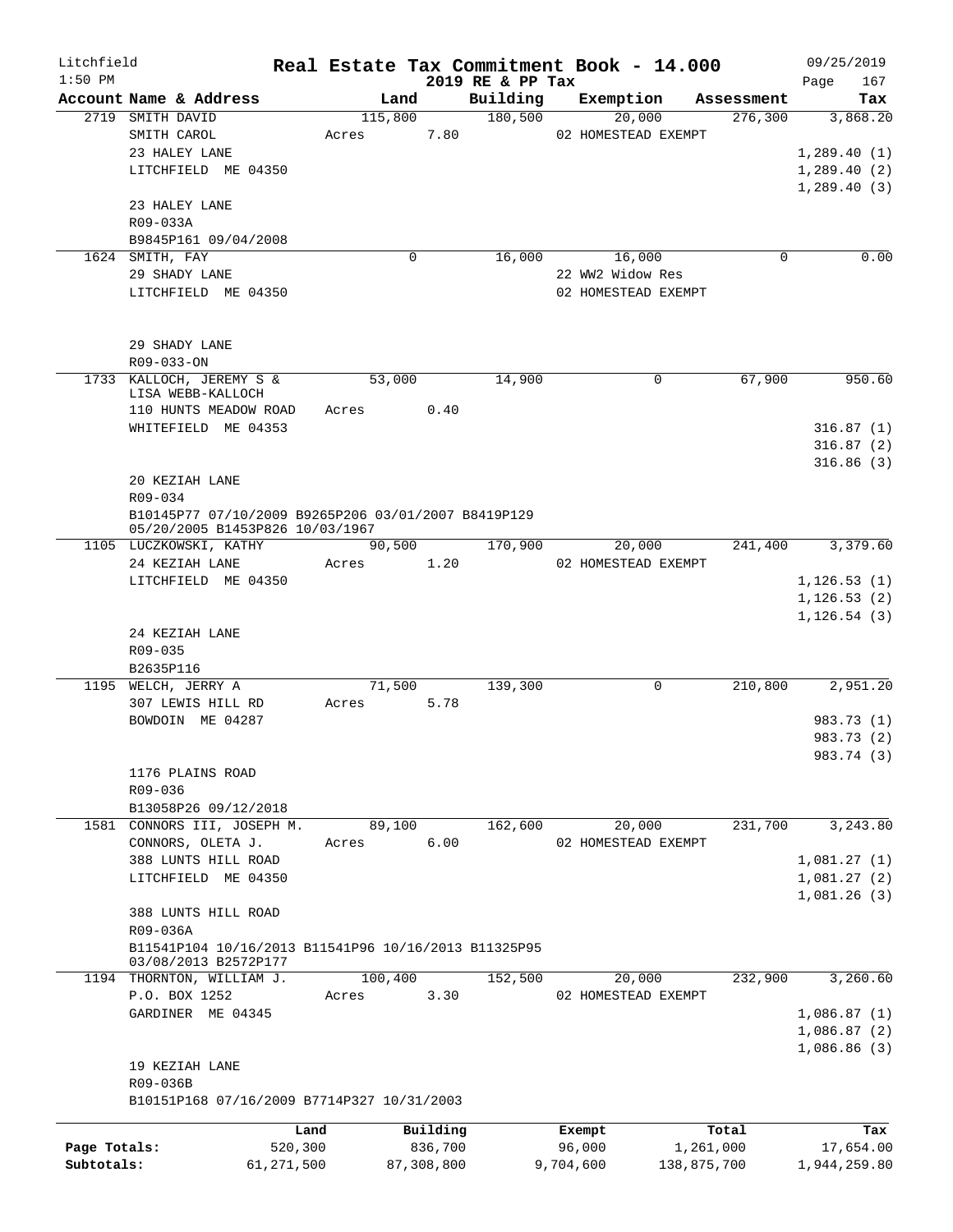| Litchfield |                                                                    |         |      |                  | Real Estate Tax Commitment Book - 14.000 |          |            | 09/25/2019  |          |
|------------|--------------------------------------------------------------------|---------|------|------------------|------------------------------------------|----------|------------|-------------|----------|
| $1:50$ PM  |                                                                    |         |      | 2019 RE & PP Tax |                                          |          |            | Page        | 168      |
|            | Account Name & Address                                             | Land    |      | Building         | Exemption                                |          | Assessment |             | Tax      |
|            | 2286 DYER, WALFORD                                                 | 96,800  |      | 144,900          | 26,000                                   |          | 215,700    |             | 3,019.80 |
|            | 1184 PLAINS ROAD                                                   | Acres   | 2.10 |                  | 03 VETERANS EXEMPT                       |          |            |             |          |
|            | LITCHFIELD ME 04350                                                |         |      |                  | 02 HOMESTEAD EXEMPT                      |          |            | 1,006.60(1) |          |
|            |                                                                    |         |      |                  |                                          |          |            | 1,006.60(2) |          |
|            |                                                                    |         |      |                  |                                          |          |            | 1,006.60(3) |          |
|            | 1184 PLAINS ROAD                                                   |         |      |                  |                                          |          |            |             |          |
|            | R09-036C                                                           |         |      |                  |                                          |          |            |             |          |
|            | B7316P1 03/08/2003                                                 |         |      |                  |                                          |          |            |             |          |
|            | 2332 PARADIS, JOHN                                                 | 48,000  |      | 80,600           | 20,000                                   |          | 108,600    |             | 1,520.40 |
|            | PARADIS DEBRA                                                      | Acres   | 2.00 |                  | 02 HOMESTEAD EXEMPT                      |          |            |             |          |
|            | 392 LUNTS HILLS ROAD                                               |         |      |                  |                                          |          |            | 506.80(1)   |          |
|            | LITCHFIELD ME 04350                                                |         |      |                  |                                          |          |            | 506.80(2)   |          |
|            |                                                                    |         |      |                  |                                          |          |            | 506.80(3)   |          |
|            | 392 LUNTS HILL ROAD                                                |         |      |                  |                                          |          |            |             |          |
|            | R09-036D<br>B7527P229 07/14/2003                                   |         |      |                  |                                          |          |            |             |          |
|            | 223 CARTONIO, ALEXANDER J.                                         | 89,500  |      | 93,100           |                                          | $\Omega$ | 182,600    |             | 2,556.40 |
|            | 1185 PLAINS ROAD                                                   | Acres   | 2.67 |                  |                                          |          |            |             |          |
|            | LITCHFIELD ME 04350                                                |         |      |                  |                                          |          |            | 852.13(1)   |          |
|            |                                                                    |         |      |                  |                                          |          |            | 852.13(2)   |          |
|            |                                                                    |         |      |                  |                                          |          |            | 852.14 (3)  |          |
|            | 1185 PLAINS ROAD                                                   |         |      |                  |                                          |          |            |             |          |
|            | R09-037                                                            |         |      |                  |                                          |          |            |             |          |
|            | B13129P187 01/11/2019                                              |         |      |                  |                                          |          |            |             |          |
|            | 940 SHAW, CONNOR P.                                                | 48,000  |      | 155,700          |                                          | 0        | 203,700    |             | 2,851.80 |
|            | DOUGHERTY, GRAINNE R.                                              | Acres   | 2.00 |                  |                                          |          |            |             |          |
|            | 1161 PLAINS ROAD                                                   |         |      |                  |                                          |          |            | 950.60(1)   |          |
|            | LITCHFIELD ME 04350                                                |         |      |                  |                                          |          |            | 950.60(2)   |          |
|            |                                                                    |         |      |                  |                                          |          |            | 950.60(3)   |          |
|            | 1161 PLAINS ROAD                                                   |         |      |                  |                                          |          |            |             |          |
|            | R09-038                                                            |         |      |                  |                                          |          |            |             |          |
|            | B12643P191 06/28/2017 B10940P107 01/17/2012                        |         |      |                  |                                          |          |            |             |          |
|            | B10062P335 05/04/2009 B9789P292 07/11/2008 B1458P146<br>12/12/1967 |         |      |                  |                                          |          |            |             |          |
|            | 2747 COMEAU, NORMAND E.                                            | 107,800 |      | $\mathbf 0$      |                                          | 0        | 107,800    |             | 1,509.20 |
|            | 118 OAK HILL ROAD                                                  | Acres   | 7.44 |                  |                                          |          |            |             |          |
|            | LITCHFIELD ME 04350                                                |         |      |                  |                                          |          |            | 503.07(1)   |          |
|            |                                                                    |         |      |                  |                                          |          |            | 503.07(2)   |          |
|            |                                                                    |         |      |                  |                                          |          |            | 503.06(3)   |          |
|            | PLAINS ROAD                                                        |         |      |                  |                                          |          |            |             |          |
|            | R09-038A                                                           |         |      |                  |                                          |          |            |             |          |
|            | B11691P225 05/20/2014 B9789P292 07/10/2008                         |         |      |                  |                                          |          |            |             |          |
|            | 1727 THOMPSON, ERIC                                                | 48,000  |      | 26,200           |                                          | 0        | 74,200     |             | 1,038.80 |
|            | 836 PLAINS ROAD                                                    | Acres   | 2.00 |                  |                                          |          |            |             |          |
|            | LITCHFIELD ME 04250                                                |         |      |                  |                                          |          |            | 346.27(1)   |          |
|            |                                                                    |         |      |                  |                                          |          |            | 346.27(2)   |          |
|            |                                                                    |         |      |                  |                                          |          |            | 346.26(3)   |          |
|            | 836 PLAINS ROAD                                                    |         |      |                  |                                          |          |            |             |          |
|            | R09-039                                                            |         |      |                  |                                          |          |            |             |          |

```
B10456P25 06/28/2010 B1566P24 10/24/1971
```

|              | Land       | Building   | Exempt    | Total       | Tax          |
|--------------|------------|------------|-----------|-------------|--------------|
| Page Totals: | 438,100    | 500,500    | 46,000    | 892,600     | 12,496.40    |
| Subtotals:   | 61,709,600 | 87,809,300 | 9,750,600 | 139,768,300 | 1,956,756.20 |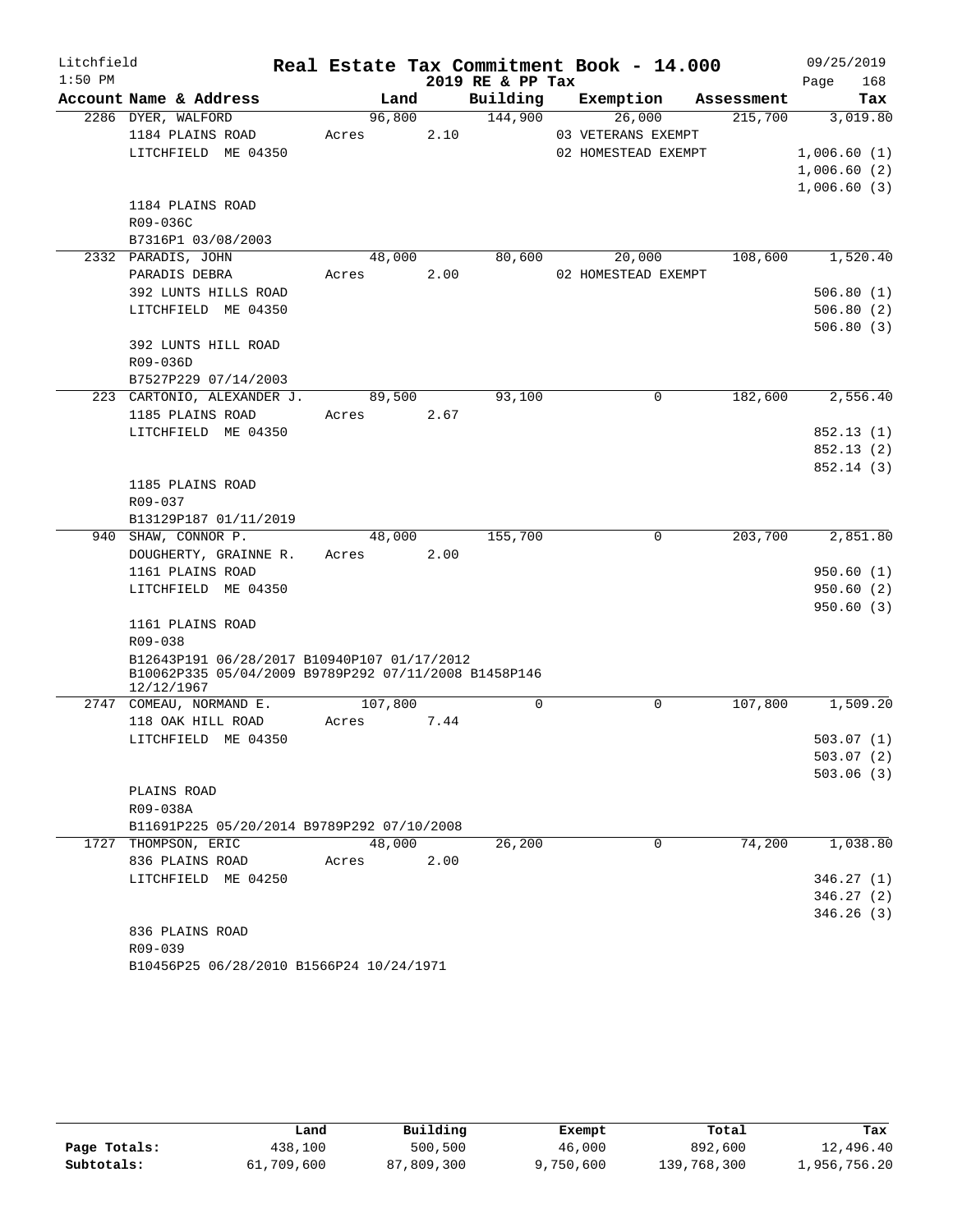| Litchfield |                                                                                                    |                 |       |                  | Real Estate Tax Commitment Book - 14.000 |             |            | 09/25/2019           |
|------------|----------------------------------------------------------------------------------------------------|-----------------|-------|------------------|------------------------------------------|-------------|------------|----------------------|
| $1:50$ PM  |                                                                                                    |                 |       | 2019 RE & PP Tax |                                          |             |            | 169<br>Page          |
|            | Account Name & Address                                                                             |                 | Land  | Building         | Exemption                                |             | Assessment | Tax                  |
|            | 1728 ST. HILAIRE, SCOT G.<br>ROY-ST. HILAIRE, JULIE<br>Α.                                          | 74,500<br>Acres | 30.00 | 231,200          | 20,000<br>02 HOMESTEAD EXEMPT            |             | 285,700    | 3,999.80             |
|            | 850 PLAINS ROAD                                                                                    |                 |       |                  |                                          |             |            | 1,333.27(1)          |
|            | LITCHFIELD ME 04350                                                                                |                 |       |                  |                                          |             |            | 1,333.27(2)          |
|            |                                                                                                    |                 |       |                  |                                          |             |            | 1,333.26(3)          |
|            | 850 PLAINS ROAD<br>R09-039A                                                                        |                 |       |                  |                                          |             |            |                      |
|            | B11712P316 06/13/2014 B11651P313 03/26/2014<br>B9956P246 01/23/2009 B9956P228 01/23/2009 B6323P228 |                 |       |                  |                                          |             |            |                      |
|            | 03/18/2001<br>1783 VANDENBOSSCHE, DAVID                                                            | 75,400          |       | 123,600          | 20,000                                   |             | 179,000    | 2,506.00             |
|            | VANDENBOSSCHE, SANDRA Acres 31.85                                                                  |                 |       |                  | 02 HOMESTEAD EXEMPT                      |             |            |                      |
|            | J                                                                                                  |                 |       |                  |                                          |             |            |                      |
|            | 862 PLAINS ROAD                                                                                    |                 |       |                  |                                          |             |            | 835.33 (1)           |
|            | LITCHFIELD ME 04350                                                                                |                 |       |                  |                                          |             |            | 835.33 (2)           |
|            |                                                                                                    |                 |       |                  |                                          |             |            | 835.34 (3)           |
|            | 862 PLAINS ROAD                                                                                    |                 |       |                  |                                          |             |            |                      |
|            | $R09 - 040$                                                                                        |                 |       |                  |                                          |             |            |                      |
|            | 2439 GETCHELL JAIME J                                                                              | 49,600          |       | 0                |                                          | $\mathbf 0$ | 49,600     | 694.40               |
|            | 7 EAST AVENUE                                                                                      | Acres           | 20.15 |                  |                                          |             |            |                      |
|            | LISBON FALLS ME 04252                                                                              |                 |       |                  |                                          |             |            | 231.47(1)            |
|            |                                                                                                    |                 |       |                  |                                          |             |            | 231.47(2)            |
|            |                                                                                                    |                 |       |                  |                                          |             |            | 231.46(3)            |
|            | 874 PLAINS ROAD                                                                                    |                 |       |                  |                                          |             |            |                      |
|            | R09-040A<br>B7941P257 05/12/2004                                                                   |                 |       |                  |                                          |             |            |                      |
|            | 499 LEVY, KARMEN                                                                                   | 54,000          |       | 77,500           |                                          | $\mathbf 0$ | 131,500    | 1,841.00             |
|            | 896 PLAINS ROAD                                                                                    | Acres           | 4.00  |                  |                                          |             |            |                      |
|            | LITCHFIELD ME 04350                                                                                |                 |       |                  |                                          |             |            | 613.67(1)            |
|            |                                                                                                    |                 |       |                  |                                          |             |            | 613.67(2)            |
|            |                                                                                                    |                 |       |                  |                                          |             |            | 613.66(3)            |
|            | 896 PLAINS ROAD                                                                                    |                 |       |                  |                                          |             |            |                      |
|            | $R09 - 041$                                                                                        |                 |       |                  |                                          |             |            |                      |
|            | B13081P186 04/11/2018 B1938P310                                                                    |                 |       |                  |                                          |             |            |                      |
|            | 468 DOUGLASS,                                                                                      |                 | 0     | 7,900            |                                          | 0           | 7,900      | 110.60               |
|            | GERTRUDE (HEIRS OF)                                                                                |                 |       |                  |                                          |             |            |                      |
|            | 896 PLAINS ROAD                                                                                    |                 |       |                  |                                          |             |            |                      |
|            | LITCHFIELD ME 04350                                                                                |                 |       |                  |                                          |             |            | 36.87(1)             |
|            |                                                                                                    |                 |       |                  |                                          |             |            | 36.87(2)<br>36.86(3) |
|            | 888 PLAINS ROAD                                                                                    |                 |       |                  |                                          |             |            |                      |
|            | R09-041-ON                                                                                         |                 |       |                  |                                          |             |            |                      |
|            | B9765P348 06/18/2008                                                                               |                 |       |                  |                                          |             |            |                      |
|            | 72 WEBBER, KATHERINE &                                                                             | 66,000          |       | 197,900          | 20,000                                   |             | 243,900    | 3,414.60             |
|            | KENDALL                                                                                            |                 |       |                  |                                          |             |            |                      |
|            | 922 PLAINS ROAD                                                                                    | Acres           | 14.00 |                  | 02 HOMESTEAD EXEMPT                      |             |            |                      |
|            | LITCHFIELD ME 04350                                                                                |                 |       |                  |                                          |             |            | 1, 138.20(1)         |
|            |                                                                                                    |                 |       |                  |                                          |             |            | 1, 138.20(2)         |
|            |                                                                                                    |                 |       |                  |                                          |             |            | 1, 138.20(3)         |
|            | 922 PLAINS ROAD                                                                                    |                 |       |                  |                                          |             |            |                      |
|            | R09-042                                                                                            |                 |       |                  |                                          |             |            |                      |
|            | B5509P339 06/30/2000                                                                               |                 |       |                  |                                          |             |            |                      |

|              | Land       | Building     | Exempt    | Total       | Tax          |
|--------------|------------|--------------|-----------|-------------|--------------|
| Page Totals: | 319,500    | 638,100      | 60,000    | 897,600     | 12,566.40    |
| Subtotals:   | 62,029,100 | 88, 447, 400 | 9,810,600 | 140,665,900 | 1,969,322.60 |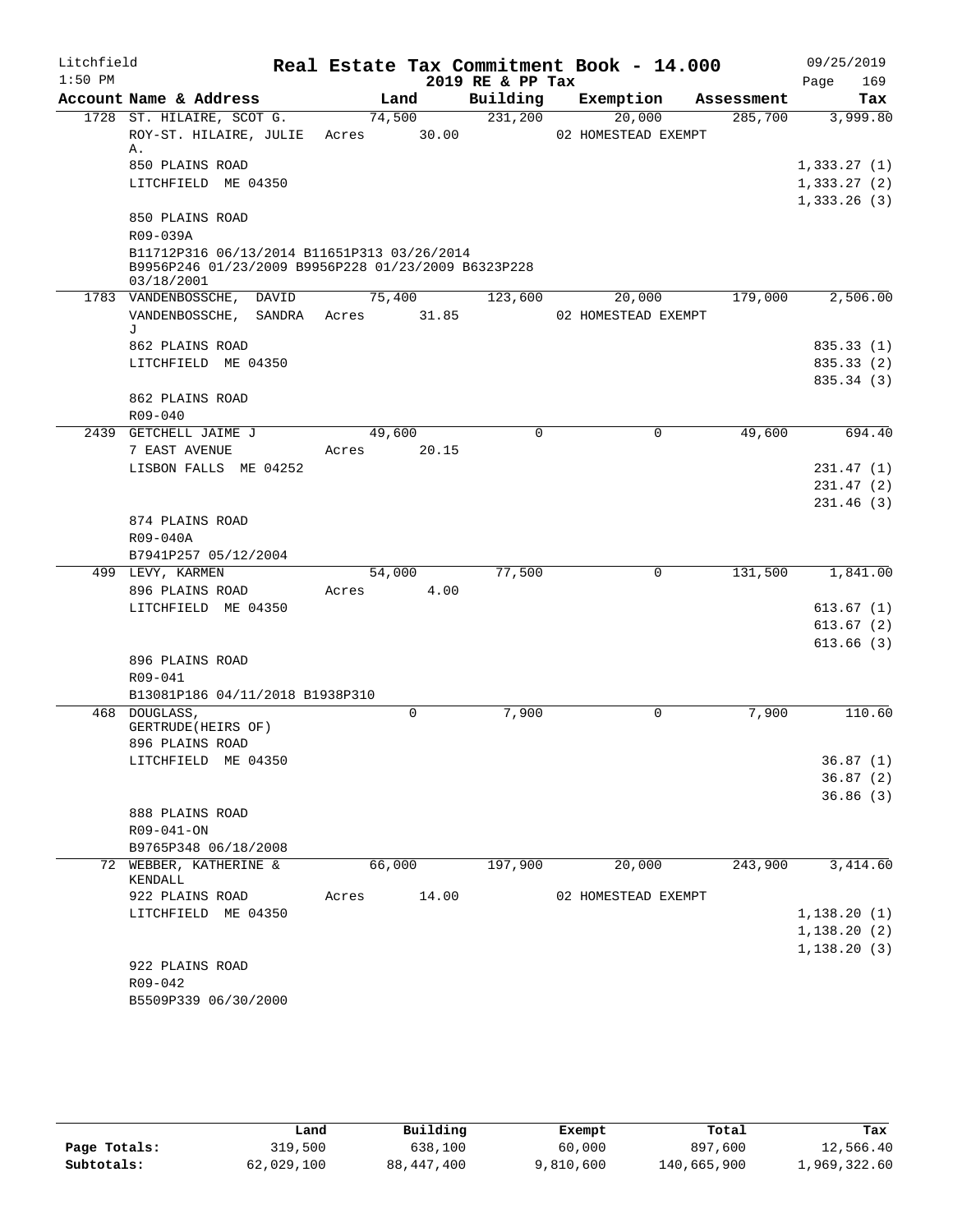| Litchfield<br>$1:50$ PM |                                                                                        |        |      | 2019 RE & PP Tax | Real Estate Tax Commitment Book - 14.000 |            | 09/25/2019<br>170<br>Page |
|-------------------------|----------------------------------------------------------------------------------------|--------|------|------------------|------------------------------------------|------------|---------------------------|
|                         | Account Name & Address                                                                 | Land   |      | Building         | Exemption                                | Assessment | Tax                       |
|                         | 1785 GRAVES, PAUL F                                                                    | 61,800 |      | 108,400          | 20,000                                   | 150, 200   | 2,102.80                  |
|                         | 940 PLAINS ROAD<br>LITCHFIELD ME                                                       | Acres  | 8.40 |                  | 02 HOMESTEAD EXEMPT                      |            | 700.93(1)                 |
|                         | 04350-4225                                                                             |        |      |                  |                                          |            |                           |
|                         |                                                                                        |        |      |                  |                                          |            | 700.93(2)<br>700.94(3)    |
|                         | 940 PLAINS ROAD                                                                        |        |      |                  |                                          |            |                           |
|                         | $R09 - 043$                                                                            |        |      |                  |                                          |            |                           |
|                         | B9752P120 06/06/2008 B4931P281 02/21/1995 B2745P346<br>11/02/1984 B1798P290 04/10/2000 |        |      |                  |                                          |            |                           |
|                         | 1424 PURDY, HAROLD LIVING<br>TRUST                                                     | 42,300 |      | 20,100           | 0                                        | 62,400     | 873.60                    |
|                         | PURDY, HAROLD N & ANN T Acres<br>TRUSTEES                                              |        | 9.00 |                  |                                          |            |                           |
|                         | 56 MUNN DRIVE                                                                          |        |      |                  |                                          |            | 291.20(1)                 |
|                         | HERMON ME 04401                                                                        |        |      |                  |                                          |            | 291.20(2)                 |
|                         |                                                                                        |        |      |                  |                                          |            | 291.20(3)                 |
|                         | 950 PLAINS ROAD                                                                        |        |      |                  |                                          |            |                           |
|                         | $R09 - 044$                                                                            |        |      |                  |                                          |            |                           |
|                         | B2745P346                                                                              |        |      |                  |                                          |            |                           |
|                         | 1184 MCDONOUGH, HALSEY                                                                 | 54,600 |      | 65,200           | 0                                        | 119,800    | 1,677.20                  |
|                         | 61 WINTER STREET                                                                       | Acres  | 4.20 |                  |                                          |            |                           |
|                         | GARDINER ME 04345                                                                      |        |      |                  |                                          |            | 559.07(1)                 |
|                         |                                                                                        |        |      |                  |                                          |            | 559.07(2)<br>559.06(3)    |
|                         | 998 PLAINS ROAD                                                                        |        |      |                  |                                          |            |                           |
|                         | R09-046                                                                                |        |      |                  |                                          |            |                           |
|                         | B2903P105                                                                              |        |      |                  |                                          |            |                           |
|                         | 847 STRATTON, WILLIAM I, SR                                                            | 45,000 |      | 27,800           | 20,000                                   | 52,800     | 739.20                    |
|                         | SKIDGEL, VIOLA A                                                                       | Acres  | 1.00 |                  | 02 HOMESTEAD EXEMPT                      |            |                           |
|                         | 1018 PLAINS ROAD                                                                       |        |      |                  |                                          |            | 246.40(1)                 |
|                         | LITCHFIELD ME 04350                                                                    |        |      |                  |                                          |            | 246.40(2)                 |
|                         |                                                                                        |        |      |                  |                                          |            | 246.40(3)                 |
|                         | 1018 PLAINS ROAD                                                                       |        |      |                  |                                          |            |                           |
|                         | R09-047                                                                                |        |      |                  |                                          |            |                           |
|                         | B8135P22 09/23/2004                                                                    |        |      |                  |                                          |            |                           |
|                         | 1043 LEIBOWITZ, PHILIP P                                                               | 51,300 |      | 178,600          | 20,000                                   | 209,900    | 2,938.60                  |
|                         | LEIBOWITZ RAYNA                                                                        | Acres  | 3.10 |                  | 02 HOMESTEAD EXEMPT                      |            |                           |
|                         | 1032 PLAINS ROAD<br>LITCHFIELD ME 04350                                                |        |      |                  |                                          |            | 979.53(1)<br>979.53(2)    |
|                         |                                                                                        |        |      |                  |                                          |            | 979.54 (3)                |
|                         | 1032 PLAINS ROAD                                                                       |        |      |                  |                                          |            |                           |
|                         | R09-048                                                                                |        |      |                  |                                          |            |                           |
|                         | B1412P728 03/28/1966                                                                   |        |      |                  |                                          |            |                           |
|                         | 2009 KENNEY, GERALD & VICKIE                                                           | 42,300 |      | 0                | $\mathbf 0$                              | 42,300     | 592.20                    |
|                         | 1062 PLAINS ROAD                                                                       | Acres  | 9.10 |                  |                                          |            |                           |
|                         | LITCHFIELD ME 04350                                                                    |        |      |                  |                                          |            | 197.40(1)                 |
|                         |                                                                                        |        |      |                  |                                          |            | 197.40(2)                 |
|                         |                                                                                        |        |      |                  |                                          |            | 197.40(3)                 |
|                         | PLAINS ROAD                                                                            |        |      |                  |                                          |            |                           |
|                         | R09-049                                                                                |        |      |                  |                                          |            |                           |

|              | Land       | Building   | Exempt    | Total       | Tax          |
|--------------|------------|------------|-----------|-------------|--------------|
| Page Totals: | 297,300    | 400,100    | 60,000    | 637,400     | 8,923.60     |
| Subtotals:   | 62,326,400 | 88,847,500 | 9,870,600 | 141,303,300 | 1,978,246.20 |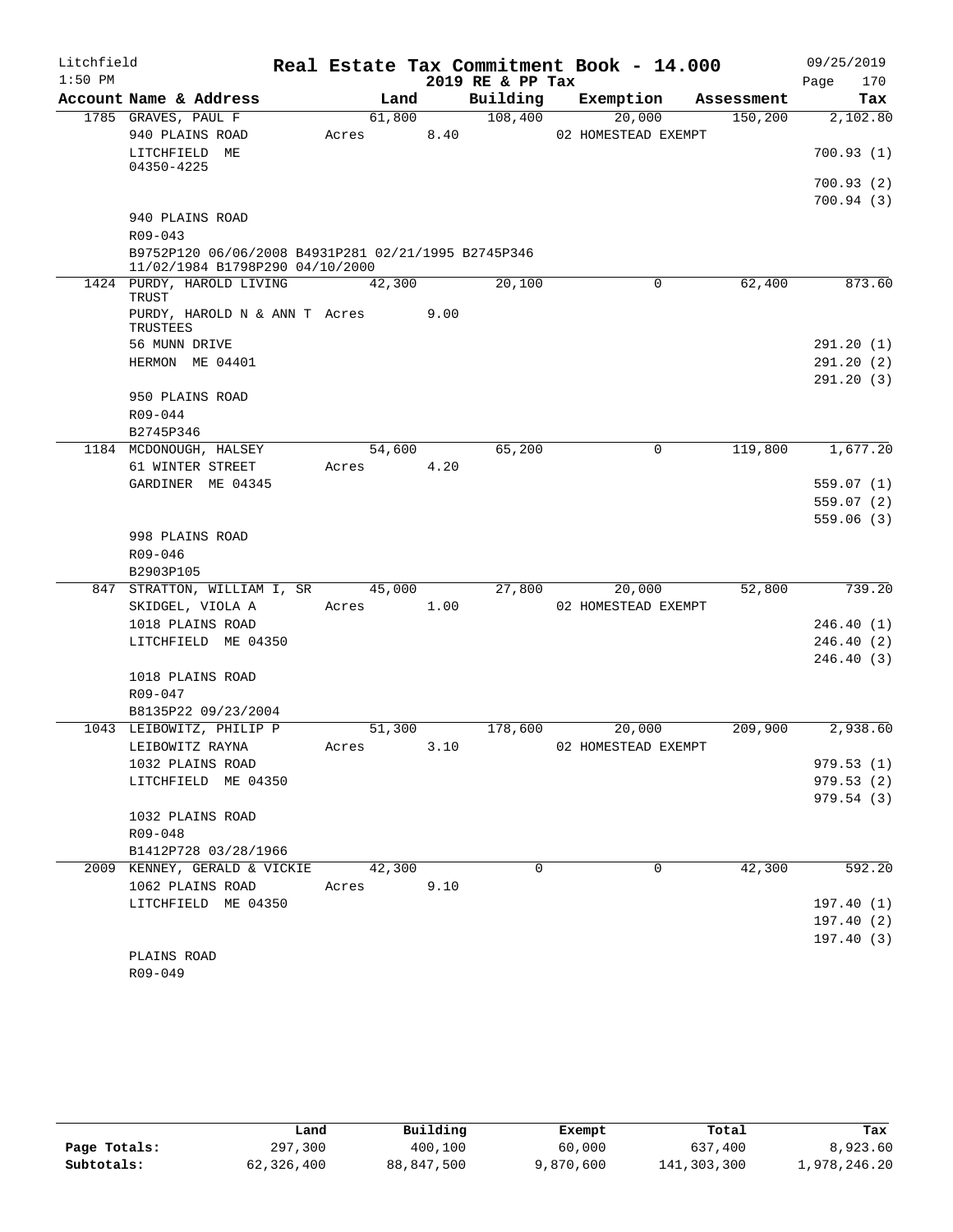| Litchfield |                                                                     |       |        |        |                  | Real Estate Tax Commitment Book - 14.000 |            | 09/25/2019  |                         |
|------------|---------------------------------------------------------------------|-------|--------|--------|------------------|------------------------------------------|------------|-------------|-------------------------|
| $1:50$ PM  |                                                                     |       |        |        | 2019 RE & PP Tax |                                          |            | Page        | 171                     |
|            | Account Name & Address                                              |       | Land   |        | Building         | Exemption                                | Assessment |             | Tax                     |
|            | 944 KENNEY, GERALD A,<br>KENNEY, VICKIE J                           |       | 63,800 |        | 86,500           | 20,000                                   | 130, 300   |             | 1,824.20                |
|            | 1062 PLAINS ROAD                                                    | Acres |        | 11.00  |                  | 02 HOMESTEAD EXEMPT                      |            |             |                         |
|            | LITCHFIELD ME 04350                                                 |       |        |        |                  |                                          |            |             | 608.07(1)               |
|            |                                                                     |       |        |        |                  |                                          |            |             | 608.07(2)               |
|            |                                                                     |       |        |        |                  |                                          |            |             | 608.06(3)               |
|            | 1062 PLAINS ROAD                                                    |       |        |        |                  |                                          |            |             |                         |
|            | R09-050                                                             |       |        |        |                  |                                          |            |             |                         |
|            | B12037P247 07/08/2015 B11956P221 04/09/2015                         |       |        |        |                  |                                          |            |             |                         |
|            | B10533P331 09/20/2010 B10412P21 05/10/2010 B2796P241                |       |        | 45,000 | 72,900           |                                          | 97,900     |             | 1,370.60                |
|            | 1210 MELVIN, ELAINE                                                 |       |        | 1.00   |                  | 20,000<br>02 HOMESTEAD EXEMPT            |            |             |                         |
|            | 1078 PLAINS ROAD<br>LITCHFIELD ME 04350                             | Acres |        |        |                  |                                          |            |             |                         |
|            |                                                                     |       |        |        |                  |                                          |            |             | 456.87 (1)              |
|            |                                                                     |       |        |        |                  |                                          |            |             | 456.87 (2)<br>456.86(3) |
|            | 1078 PLAINS ROAD                                                    |       |        |        |                  |                                          |            |             |                         |
|            | R09-051                                                             |       |        |        |                  |                                          |            |             |                         |
|            | B7061P310                                                           |       |        |        |                  |                                          |            |             |                         |
|            | 1209 KENNEY, GERALD A &                                             |       | 62,000 |        | 7,000            | $\mathbf 0$                              | 69,000     |             | 966.00                  |
|            | VICKIE                                                              |       |        |        |                  |                                          |            |             |                         |
|            | 1062 PLAINS ROAD                                                    | Acres |        | 8.60   |                  |                                          |            |             |                         |
|            | LITCHFIELD ME 04350                                                 |       |        |        |                  |                                          |            |             | 322.00(1)               |
|            |                                                                     |       |        |        |                  |                                          |            |             | 322.00(2)               |
|            |                                                                     |       |        |        |                  |                                          |            |             | 322.00(3)               |
|            | 1084 PLAINS ROAD                                                    |       |        |        |                  |                                          |            |             |                         |
|            | R09-052                                                             |       |        |        |                  |                                          |            |             |                         |
|            | B6875P26                                                            |       |        |        |                  |                                          |            |             |                         |
|            | 901 JONES, JAMES HARRY                                              |       | 39,400 |        | 307,300          | 26,000                                   | 320,700    |             | 4,489.80                |
|            | JONES, JOLINE THERESA                                               | Acres |        | 0.60   |                  | 03 VETERANS EXEMPT                       |            |             |                         |
|            | P O BOX 460                                                         |       |        |        |                  | 02 HOMESTEAD EXEMPT                      |            | 1,496.60(1) |                         |
|            | LITCHFIELD ME 04350                                                 |       |        |        |                  |                                          |            | 1,496.60(2) |                         |
|            |                                                                     |       |        |        |                  |                                          |            | 1,496.60(3) |                         |
|            | 1090 PLAINS ROAD                                                    |       |        |        |                  |                                          |            |             |                         |
|            | R09-053                                                             |       |        |        |                  |                                          |            |             |                         |
|            | B12726P310 09/15/2017 B10958P173 02/18/2012<br>B2780P129 03/14/1985 |       |        |        |                  |                                          |            |             |                         |
|            | 62 BABCOCK, DAWN                                                    |       | 47,700 |        | 19,600           | 26,000                                   | 41,300     |             | 578.20                  |
|            | BABCOCK, GERALD, HEIRS Acres                                        |       |        | 1.90   |                  | 02 HOMESTEAD EXEMPT                      |            |             |                         |
|            | OF:                                                                 |       |        |        |                  |                                          |            |             |                         |
|            | 1142 PLAINS ROAD                                                    |       |        |        |                  | 12 WW2 Vet Res.                          |            |             | 192.73 (1)              |
|            | LITCHFIELD ME 04350                                                 |       |        |        |                  |                                          |            |             | 192.73(2)               |
|            |                                                                     |       |        |        |                  |                                          |            |             | 192.74 (3)              |
|            | 1142 PLAINS ROAD                                                    |       |        |        |                  |                                          |            |             |                         |
|            | R09-055                                                             |       |        |        |                  |                                          |            |             |                         |
|            | B1350P149                                                           |       |        |        |                  |                                          |            |             |                         |
| 679        | HODGKINS FARM LLC                                                   |       | 48,700 |        | $\Omega$         | 0                                        | 48,700     |             | 681.80                  |
|            | PO BOX 308                                                          | Acres |        | 18.41  |                  |                                          |            |             |                         |
|            | BRUNSWICK ME 04011                                                  |       |        |        |                  |                                          |            |             | 227.27 (1)              |
|            |                                                                     |       |        |        |                  |                                          |            |             | 227.27 (2)              |
|            |                                                                     |       |        |        |                  |                                          |            |             | 227.26 (3)              |
|            | PLAINS ROAD<br>R09-056                                              |       |        |        |                  |                                          |            |             |                         |
|            | B9284P310 02/20/2007 B8354P109 03/31/2005 B3652P248                 |       |        |        |                  |                                          |            |             |                         |
|            |                                                                     |       |        |        |                  |                                          |            |             |                         |

|              | Land       | Building     | Exempt    | Total       | Tax          |
|--------------|------------|--------------|-----------|-------------|--------------|
| Page Totals: | 306,600    | 493,300      | 92,000    | 707,900     | 9,910.60     |
| Subtotals:   | 62,633,000 | 89, 340, 800 | 9,962,600 | 142,011,200 | 1,988,156.80 |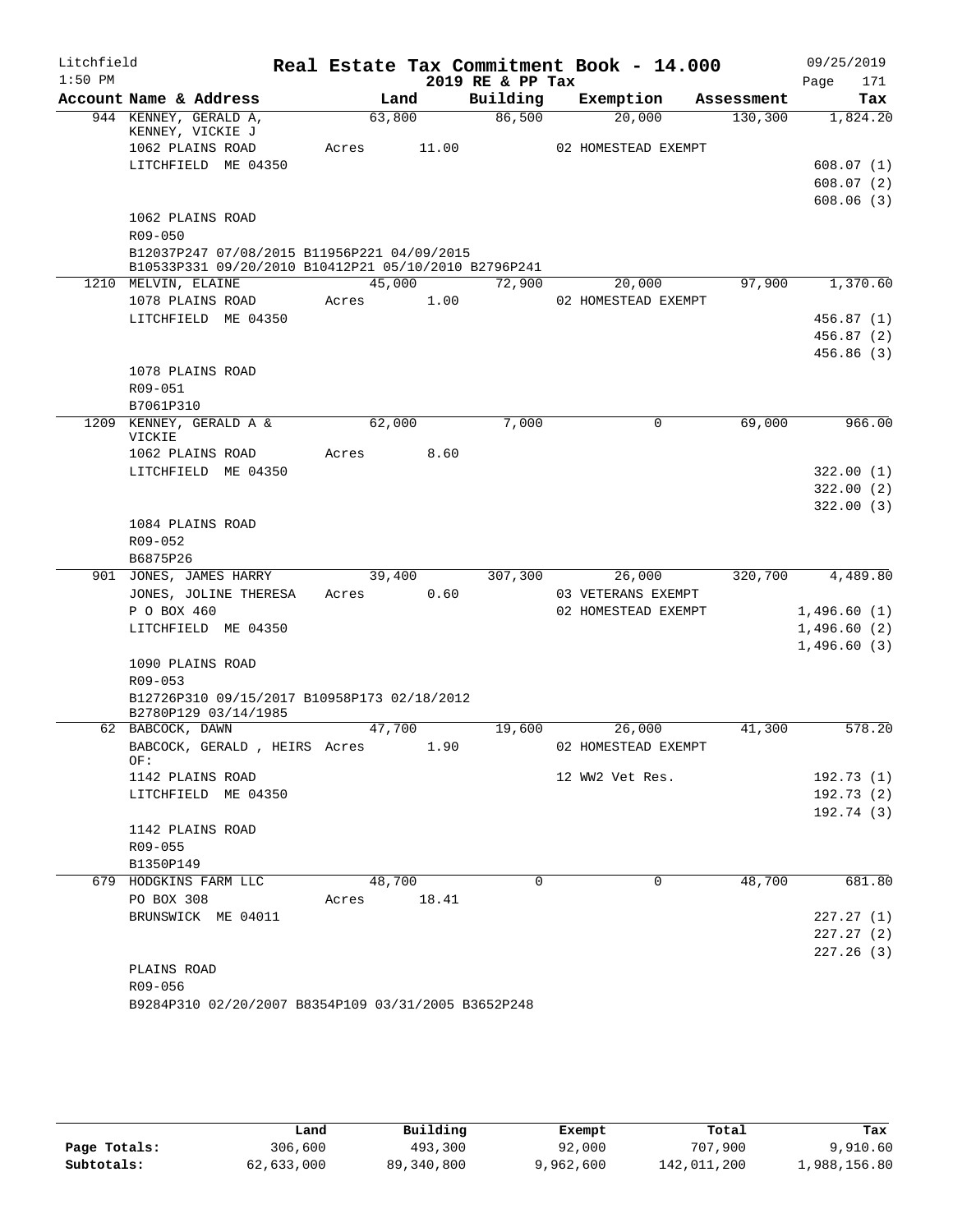| Litchfield   |                                                     |            |                |              |                          | Real Estate Tax Commitment Book - 14.000 |             |                      |      | 09/25/2019    |
|--------------|-----------------------------------------------------|------------|----------------|--------------|--------------------------|------------------------------------------|-------------|----------------------|------|---------------|
| $1:50$ PM    |                                                     |            |                |              | 2019 RE & PP Tax         |                                          |             |                      | Page | 172           |
|              | Account Name & Address<br>2549 HODGKINS FARM LLC    |            | Land<br>23,500 |              | Building<br>$\mathsf{O}$ | Exemption                                | $\Omega$    | Assessment<br>23,500 |      | Tax<br>329.00 |
|              | PO BOX 308                                          | Acres      |                | 0.88         |                          |                                          |             |                      |      |               |
|              | BRUNSWICK ME 04011                                  |            |                |              |                          |                                          |             |                      |      |               |
|              |                                                     |            |                |              |                          |                                          |             |                      |      | 109.67(1)     |
|              |                                                     |            |                |              |                          |                                          |             |                      |      | 109.67(2)     |
|              |                                                     |            |                |              |                          |                                          |             |                      |      | 109.66(3)     |
|              | BALSAM LANE                                         |            |                |              |                          |                                          |             |                      |      |               |
|              | $R09 - 056 - 1$                                     |            |                |              |                          |                                          |             |                      |      |               |
|              | B9284P310 02/20/2007 B8304P109 03/23/2005           |            |                |              |                          |                                          |             |                      |      |               |
|              | 2559 HODGKINS FARM LLC                              |            | 25,400         |              | $\mathbf 0$              |                                          | $\mathbf 0$ | 25,400               |      | 355.60        |
|              | PO BOX 308                                          | Acres      |                | 1.13         |                          |                                          |             |                      |      |               |
|              | BRUNSWICK ME 04011                                  |            |                |              |                          |                                          |             |                      |      | 118.53(1)     |
|              |                                                     |            |                |              |                          |                                          |             |                      |      | 118.53(2)     |
|              |                                                     |            |                |              |                          |                                          |             |                      |      | 118.54(3)     |
|              | BLACK CHERRY LANE                                   |            |                |              |                          |                                          |             |                      |      |               |
|              | R09-056-10                                          |            |                |              |                          |                                          |             |                      |      |               |
|              | B9284P310 02/20/2007 B8354P109 08/23/2005           |            |                |              |                          |                                          |             |                      |      |               |
|              | 2560 HODGKINS FARM LLC                              |            | 28,000         |              | 0                        |                                          | $\mathbf 0$ | 28,000               |      | 392.00        |
|              | PO BOX 308                                          | Acres      |                | 2.01         |                          |                                          |             |                      |      |               |
|              | BRUNSWICK ME 04011                                  |            |                |              |                          |                                          |             |                      |      | 130.67(1)     |
|              |                                                     |            |                |              |                          |                                          |             |                      |      | 130.67(2)     |
|              |                                                     |            |                |              |                          |                                          |             |                      |      | 130.66(3)     |
|              | BLACK CHERRY LANE                                   |            |                |              |                          |                                          |             |                      |      |               |
|              | R09-056-11                                          |            |                |              |                          |                                          |             |                      |      |               |
|              | B9284P310 02/20/2007 B8354P109 03/23/2005           |            |                |              |                          |                                          |             |                      |      |               |
|              |                                                     |            |                |              |                          |                                          |             |                      |      |               |
|              | 2561 HODGKINS FARM LLC                              |            | 32,400         |              | $\mathbf 0$              |                                          | 0           | 32,400               |      | 453.60        |
|              | PO BOX 308                                          |            | Acres          | 3.46         |                          |                                          |             |                      |      |               |
|              | BRUNSWICK ME 04011                                  |            |                |              |                          |                                          |             |                      |      | 151.20(1)     |
|              |                                                     |            |                |              |                          |                                          |             |                      |      | 151.20(2)     |
|              |                                                     |            |                |              |                          |                                          |             |                      |      | 151.20(3)     |
|              | BLACK CHERRY LANE                                   |            |                |              |                          |                                          |             |                      |      |               |
|              | R09-056-12                                          |            |                |              |                          |                                          |             |                      |      |               |
|              | B9284P310 02/20/2007 B8354P109 03/23/2005           |            |                |              |                          |                                          |             |                      |      |               |
|              | 2562 HODGKINS FARM LLC                              |            | 27,300         |              | 0                        |                                          | 0           | 27,300               |      | 382.20        |
|              | PO BOX 308                                          | Acres      |                | 1.75         |                          |                                          |             |                      |      |               |
|              | BRUNSWICK ME 04011                                  |            |                |              |                          |                                          |             |                      |      | 127.40(1)     |
|              |                                                     |            |                |              |                          |                                          |             |                      |      | 127.40(2)     |
|              |                                                     |            |                |              |                          |                                          |             |                      |      | 127.40(3)     |
|              | BLACK CHERRY LANE                                   |            |                |              |                          |                                          |             |                      |      |               |
|              | R09-056-13                                          |            |                |              |                          |                                          |             |                      |      |               |
|              | B9611P54 01/07/2008 B8639P114 10/03/2005            |            |                |              |                          |                                          |             |                      |      |               |
|              | 2536 CLOUTIER, BENJAMIN L                           |            | 48,000         |              | 71,400                   | 20,000                                   |             | 99,400               |      | 1,391.60      |
|              | CLOUTIER, LINDA J                                   | Acres      |                | 2.01         |                          | 02 HOMESTEAD EXEMPT                      |             |                      |      |               |
|              | 413 LUNTS HILL ROAD                                 |            |                |              |                          |                                          |             |                      |      | 463.87(1)     |
|              | LITCHFIELD ME 04350                                 |            |                |              |                          |                                          |             |                      |      | 463.87(2)     |
|              |                                                     |            |                |              |                          |                                          |             |                      |      |               |
|              |                                                     |            |                |              |                          |                                          |             |                      |      | 463.86 (3)    |
|              | 413 LUNTS HILL ROAD                                 |            |                |              |                          |                                          |             |                      |      |               |
|              | R09-056-14                                          |            |                |              |                          |                                          |             |                      |      |               |
|              | B10587P34 11/18/2010 B9002P236 07/21/2006 B8454P307 |            |                |              |                          |                                          |             |                      |      |               |
|              | 05/10/2005                                          |            |                |              |                          |                                          |             |                      |      |               |
|              | 2550 HODGKINS FARM LLC                              |            | 21,800         |              | $\Omega$                 |                                          | $\Omega$    | 21,800               |      | 305.20        |
|              | PO BOX 308                                          | Acres      |                | 0.76         |                          |                                          |             |                      |      |               |
|              | BRUNSWICK ME 04011                                  |            |                |              |                          |                                          |             |                      |      | 101.73(1)     |
|              |                                                     |            |                |              |                          |                                          |             |                      |      | 101.73(2)     |
|              |                                                     |            |                |              |                          |                                          |             |                      |      | 101.74(3)     |
|              | BALSAM LANE                                         |            |                |              |                          |                                          |             |                      |      |               |
|              | $R09 - 056 - 2$                                     |            |                |              |                          |                                          |             |                      |      |               |
|              | B9284P310 02/20/2007 B8354P109 03/23/2005           |            |                |              |                          |                                          |             |                      |      |               |
|              |                                                     |            |                |              |                          |                                          |             |                      |      |               |
|              |                                                     | Land       |                | Building     |                          | Exempt                                   |             | Total                |      | Tax           |
| Page Totals: |                                                     | 206,400    |                | 71,400       |                          | 20,000                                   | 257,800     |                      |      | 3,609.20      |
| Subtotals:   |                                                     | 62,839,400 |                | 89, 412, 200 |                          | 9,982,600                                | 142,269,000 |                      |      | 1,991,766.00  |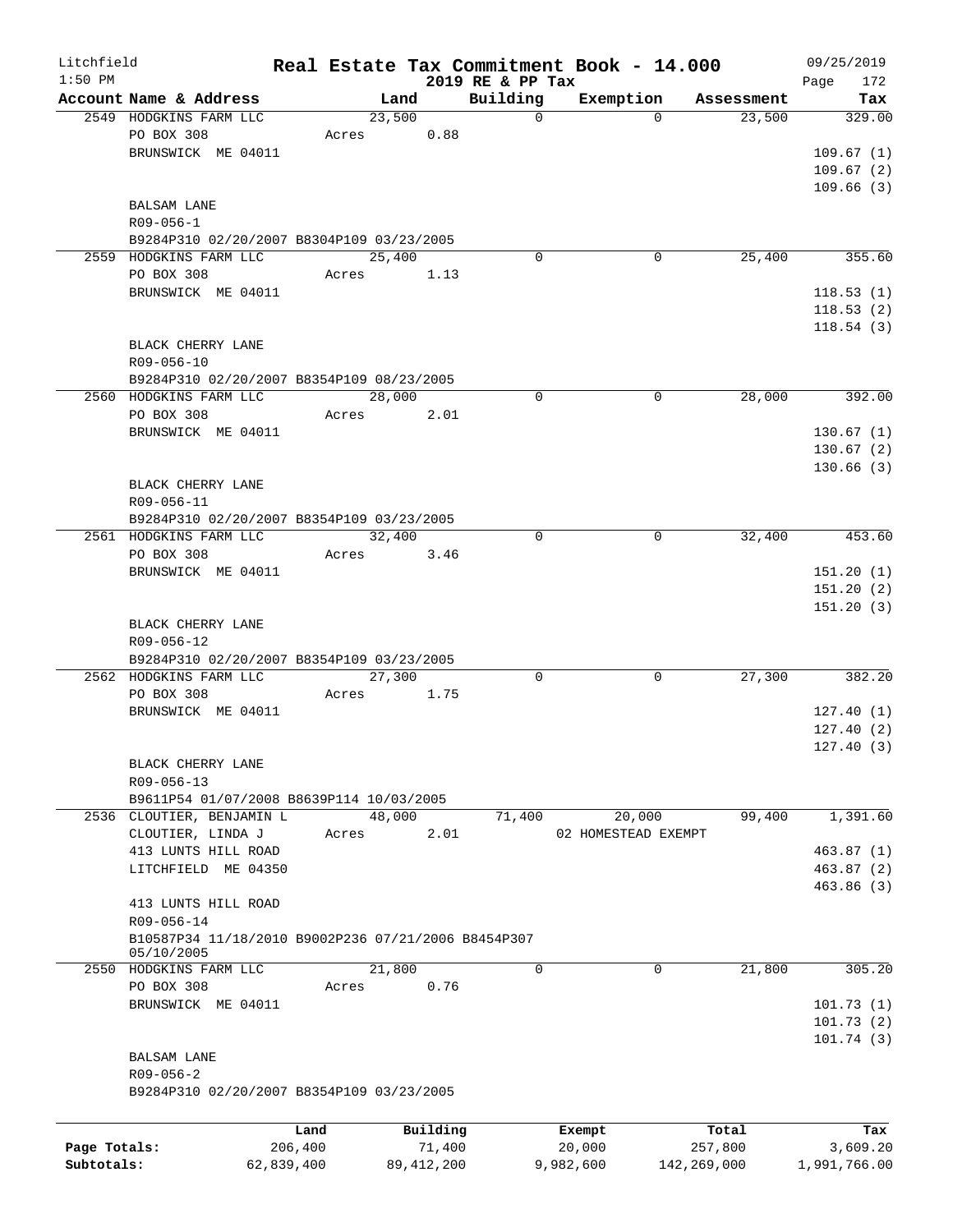| Litchfield |                                           |       |        |          |                              | Real Estate Tax Commitment Book - 14.000 |            | 09/25/2019         |
|------------|-------------------------------------------|-------|--------|----------|------------------------------|------------------------------------------|------------|--------------------|
| $1:50$ PM  | Account Name & Address                    |       | Land   |          | 2019 RE & PP Tax<br>Building | Exemption                                | Assessment | 173<br>Page<br>Tax |
|            | 2551 HODGKINS FARM LLC                    |       | 24,000 |          | $\mathsf{O}$                 | $\Omega$                                 | 24,000     | 336.00             |
|            | PO BOX 308                                | Acres |        | 0.92     |                              |                                          |            |                    |
|            | BRUNSWICK ME 04011                        |       |        |          |                              |                                          |            | 112.00(1)          |
|            |                                           |       |        |          |                              |                                          |            | 112.00(2)          |
|            |                                           |       |        |          |                              |                                          |            | 112.00(3)          |
|            | <b>BALSAM LANE</b>                        |       |        |          |                              |                                          |            |                    |
|            | $R09 - 056 - 3$                           |       |        |          |                              |                                          |            |                    |
|            | B9284P310 02/20/2007 B8354P109 03/23/2005 |       |        |          |                              |                                          |            |                    |
|            | 2926 HODGKINS FARM LLC                    |       |        |          | $\mathbf 0$                  |                                          |            |                    |
|            |                                           |       | 26,300 |          |                              | 0                                        | 26,300     | 368.20             |
|            | PO BOX 308                                | Acres |        | 1.42     |                              |                                          |            |                    |
|            | BRUNSWICK ME 04011                        |       |        |          |                              |                                          |            | 122.73(1)          |
|            |                                           |       |        |          |                              |                                          |            | 122.73(2)          |
|            |                                           |       |        |          |                              |                                          |            | 122.74(3)          |
|            | BALSAM LANE                               |       |        |          |                              |                                          |            |                    |
|            | $R09 - 056 - 4$                           |       |        |          |                              |                                          |            |                    |
|            | B9284P310 02/20/2007                      |       |        |          |                              |                                          |            |                    |
|            | 2553 HODGKINS FARM LLC                    |       | 24,500 |          | $\mathbf 0$                  | $\mathbf 0$                              | 24,500     | 343.00             |
|            | PO BOX 308                                | Acres |        | 0.96     |                              |                                          |            |                    |
|            | BRUNSWICK ME 04011                        |       |        |          |                              |                                          |            | 114.33(1)          |
|            |                                           |       |        |          |                              |                                          |            | 114.33(2)          |
|            |                                           |       |        |          |                              |                                          |            | 114.34(3)          |
|            | <b>BALSAM LANE</b>                        |       |        |          |                              |                                          |            |                    |
|            | $R09 - 056 - 5$                           |       |        |          |                              |                                          |            |                    |
|            | B9284P310 02/20/2007 B8354P109 03/23/2005 |       |        |          |                              |                                          |            |                    |
|            | 2554 HODGKINS FARM LLC                    |       | 24,600 |          | $\mathbf 0$                  | 0                                        | 24,600     | 344.40             |
|            | PO BOX 308                                | Acres |        | 0.97     |                              |                                          |            |                    |
|            | BRUNSWICK ME 04011                        |       |        |          |                              |                                          |            | 114.80(1)          |
|            |                                           |       |        |          |                              |                                          |            | 114.80(2)          |
|            |                                           |       |        |          |                              |                                          |            | 114.80(3)          |
|            | <b>BALSAM LANE</b>                        |       |        |          |                              |                                          |            |                    |
|            | $R09 - 056 - 6$                           |       |        |          |                              |                                          |            |                    |
|            | B9284P310 02/20/2007 B8354P109 03/23/2005 |       |        |          |                              |                                          |            |                    |
|            | 2555 HODGKINS FARM LLC                    |       | 26,300 |          | 0                            | 0                                        | 26,300     | 368.20             |
|            | PO BOX 308                                | Acres |        | 1.42     |                              |                                          |            |                    |
|            | BRUNSWICK ME 04011                        |       |        |          |                              |                                          |            | 122.73(1)          |
|            |                                           |       |        |          |                              |                                          |            | 122.73(2)          |
|            |                                           |       |        |          |                              |                                          |            | 122.74(3)          |
|            | <b>BALSAM LANE</b>                        |       |        |          |                              |                                          |            |                    |
|            | R09-056-7                                 |       |        |          |                              |                                          |            |                    |
|            | B9284P310 02/20/2007 B8354P109 03/23/2005 |       |        |          |                              |                                          |            |                    |
|            | 2556 HODGKINS FARM LLC                    |       | 25,600 |          | $\mathbf 0$                  | $\mathbf 0$                              | 25,600     | 358.40             |
|            | PO BOX 308                                |       |        |          |                              |                                          |            |                    |
|            |                                           | Acres |        | 1.21     |                              |                                          |            |                    |
|            | BRUNSWICK ME 04011                        |       |        |          |                              |                                          |            | 119.47(1)          |
|            |                                           |       |        |          |                              |                                          |            | 119.47(2)          |
|            |                                           |       |        |          |                              |                                          |            | 119.46(3)          |
|            | BLACK CHERRY LANE                         |       |        |          |                              |                                          |            |                    |
|            | $R09 - 056 - 8$                           |       |        |          |                              |                                          |            |                    |
|            | B9284P310 02/20/2007 B8354P109 03/23/2005 |       |        |          |                              |                                          |            |                    |
|            | 2557 HODGKINS FARM LLC                    |       | 25,200 |          | 0                            | 0                                        | 25,200     | 352.80             |
|            | PO BOX 308                                | Acres |        | 1.08     |                              |                                          |            |                    |
|            | BRUNSWICK ME 04011                        |       |        |          |                              |                                          |            | 117.60(1)          |
|            |                                           |       |        |          |                              |                                          |            | 117.60(2)          |
|            |                                           |       |        |          |                              |                                          |            | 117.60(3)          |
|            | BLACK CHERRY LANE                         |       |        |          |                              |                                          |            |                    |
|            | R09-056-9                                 |       |        |          |                              |                                          |            |                    |
|            | B9284P310 02/20/2007 B8354P109 03/23/2005 |       |        |          |                              |                                          |            |                    |
|            |                                           |       |        |          |                              |                                          |            |                    |
|            |                                           |       |        |          |                              |                                          |            |                    |
|            |                                           | Land  |        | Building |                              | Exempt                                   | Total      | Tax                |

|              | Land       | Building   | Exempt    | Total       | Tax          |
|--------------|------------|------------|-----------|-------------|--------------|
| Page Totals: | 176,500    |            |           | 176.500     | 2,471.00     |
| Subtotals:   | 63,015,900 | 89,412,200 | 9,982,600 | 142,445,500 | 1,994,237.00 |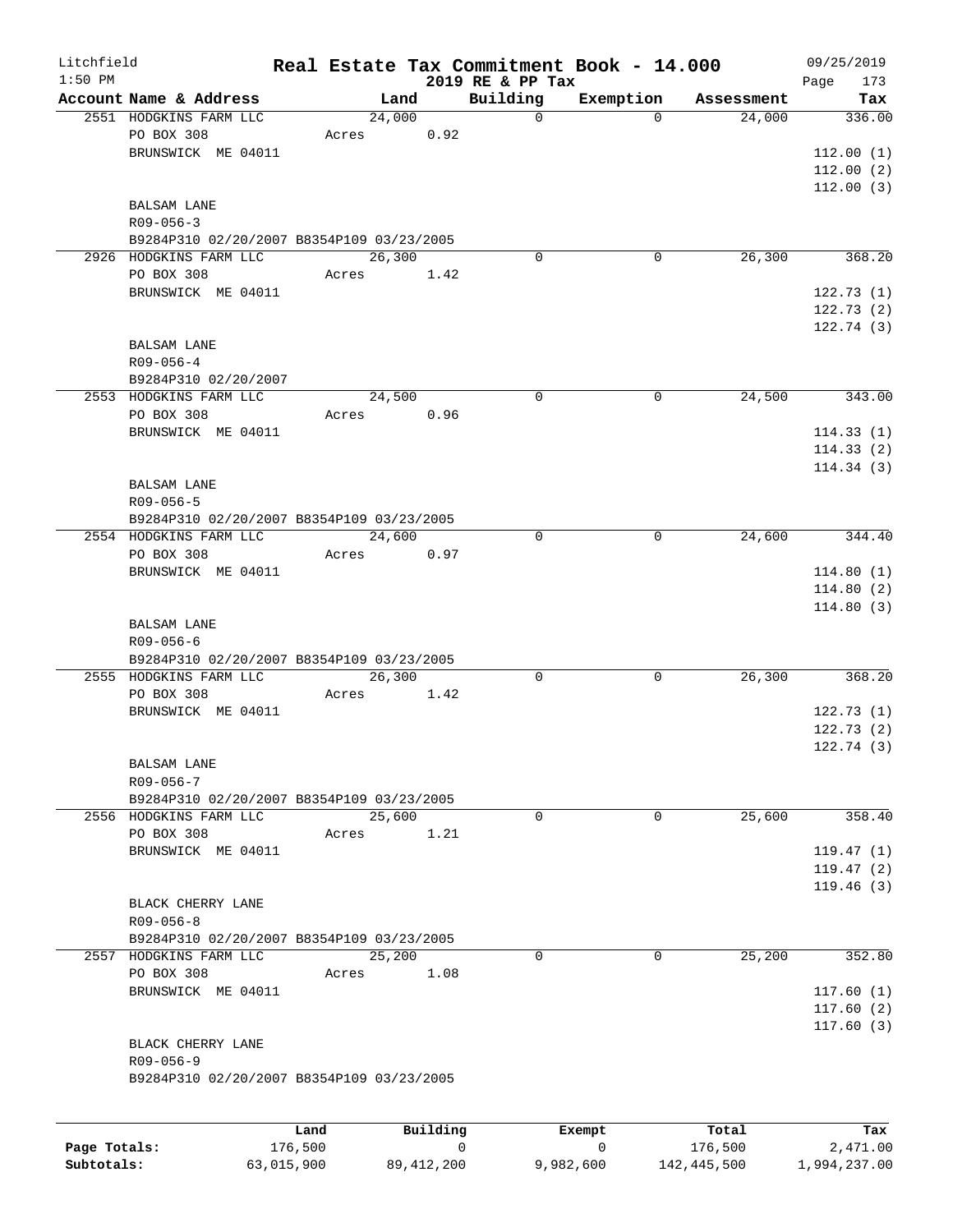| Litchfield<br>$1:50$ PM |                                                        |             |        |       | 2019 RE & PP Tax | Real Estate Tax Commitment Book - 14.000 |            | 09/25/2019<br>174<br>Page |
|-------------------------|--------------------------------------------------------|-------------|--------|-------|------------------|------------------------------------------|------------|---------------------------|
|                         | Account Name & Address                                 |             | Land   |       | Building         | Exemption                                | Assessment | Tax                       |
|                         | 1849 WESTON, PHILIP A                                  |             | 600    |       | $\Omega$         | $\Omega$                                 | 600        | 8.40                      |
|                         | WESTON ANN                                             | Acres       |        | 6.00  |                  |                                          |            |                           |
|                         | 419 STEVENSTOWN ROAD                                   |             |        |       |                  |                                          |            | 2.80(1)                   |
|                         | LITCHFIELD ME 04345                                    |             |        |       |                  |                                          |            | 2.80(2)                   |
|                         |                                                        |             |        |       |                  |                                          |            | 2.80(3)                   |
|                         | OFF STEVENSTOWN ROAD                                   |             |        |       |                  |                                          |            |                           |
|                         | R09-057                                                |             |        |       |                  |                                          |            |                           |
|                         | B3726P331 05/02/1990                                   |             |        |       |                  |                                          |            |                           |
|                         | 2882 GATCOMB, LILY K.                                  |             | 16,400 |       | 0                | 0                                        | 16,400     | 229.60                    |
|                         | FKA-MEEHAN, LILLY                                      |             |        |       |                  |                                          |            |                           |
|                         | KRISTIN                                                |             |        |       |                  |                                          |            |                           |
|                         | GATCOMB, II LANCE E.                                   | Acres       |        | 54.00 |                  |                                          |            |                           |
|                         | 688 PLAINS ROAD                                        |             |        |       |                  |                                          |            | 76.53(1)                  |
|                         | Litchfield ME 04350                                    |             |        |       |                  |                                          |            | 76.53(2)                  |
|                         |                                                        |             |        |       |                  |                                          |            | 76.54(3)                  |
|                         |                                                        |             |        |       |                  |                                          |            |                           |
|                         | R09-059<br>B12524P308 01/23/2017 B12222P239 02/08/2016 |             |        |       |                  |                                          |            |                           |
|                         | 1659 ST JEAN, MICHAEL                                  |             | 33,500 |       | $\mathbf 0$      | $\mathbf 0$                              | 33,500     | 469.00                    |
|                         | 959 WEST ALNA RD                                       | Acres 37.00 |        |       |                  |                                          |            |                           |
|                         | ALNA ME 04535-3412                                     |             |        |       |                  |                                          |            | 156.33(1)                 |
|                         |                                                        |             |        |       |                  |                                          |            | 156.33(2)                 |
|                         |                                                        |             |        |       |                  |                                          |            | 156.34(3)                 |
|                         | OFF STEVENSTOWN ROAD                                   |             |        |       |                  |                                          |            |                           |
|                         | $R09 - 060$                                            |             |        |       |                  |                                          |            |                           |
|                         | B8264P158 01/05/2005 B3167P250                         |             |        |       |                  |                                          |            |                           |
|                         | 2095 ST JEAN, MICHAEL                                  |             | 21,800 |       | $\Omega$         | $\mathbf 0$                              | 21,800     | 305.20                    |
|                         | 959 WEST ALNA RD                                       | Acres       |        | 14.00 |                  |                                          |            |                           |
|                         | ALNA ME 04535-3412                                     |             |        |       |                  |                                          |            | 101.73(1)                 |
|                         |                                                        |             |        |       |                  |                                          |            | 101.73(2)                 |
|                         |                                                        |             |        |       |                  |                                          |            | 101.74(3)                 |
|                         | OFF STEVENSTOWN ROAD                                   |             |        |       |                  |                                          |            |                           |
|                         | R09-061                                                |             |        |       |                  |                                          |            |                           |
|                         | B8264P158 01/05/2005 B2349P240                         |             |        |       |                  |                                          |            |                           |
|                         | 1943 DODGE SHARON ST.JEAN                              |             | 22,900 |       | 0                | 0                                        | 22,900     | 320.60                    |
|                         | MICHAEL                                                |             |        |       |                  |                                          |            |                           |
|                         | PO BOX 354                                             | Acres       |        | 45.00 |                  |                                          |            |                           |
|                         | EAST WINTHROP ME 04343                                 |             |        |       |                  |                                          |            | 106.87(1)                 |
|                         |                                                        |             |        |       |                  |                                          |            | 106.87(2)                 |
|                         |                                                        |             |        |       |                  |                                          |            | 106.86(3)                 |
|                         | OFF STEVENSTOWN ROAD<br>$R09 - 063$                    |             |        |       |                  |                                          |            |                           |
|                         | B8637P180 10/11/2005                                   |             |        |       |                  |                                          |            |                           |
|                         | 1063 LILLY, GILBERT M                                  |             | 43,800 |       | $\Omega$         | $\mathbf 0$                              | 43,800     | 613.20                    |
|                         | 162 PARKS ROAD                                         | Acres       |        | 57.60 |                  |                                          |            |                           |
|                         | RICHMOND ME 04357                                      |             |        |       |                  |                                          |            | 204.40(1)                 |
|                         |                                                        |             |        |       |                  |                                          |            | 204.40(2)                 |
|                         |                                                        |             |        |       |                  |                                          |            | 204.40(3)                 |
|                         | OFF LUNTS HILL ROAD                                    |             |        |       |                  |                                          |            |                           |
|                         | R09-064                                                |             |        |       |                  |                                          |            |                           |
|                         | B4869P78 03/03/1995                                    |             |        |       |                  |                                          |            |                           |

|              | Land       | Building     | Exempt    | Total       | Tax          |
|--------------|------------|--------------|-----------|-------------|--------------|
| Page Totals: | 139,000    |              |           | 139,000     | 1,946.00     |
| Subtotals:   | 63,154,900 | 89, 412, 200 | 9,982,600 | 142,584,500 | 1,996,183.00 |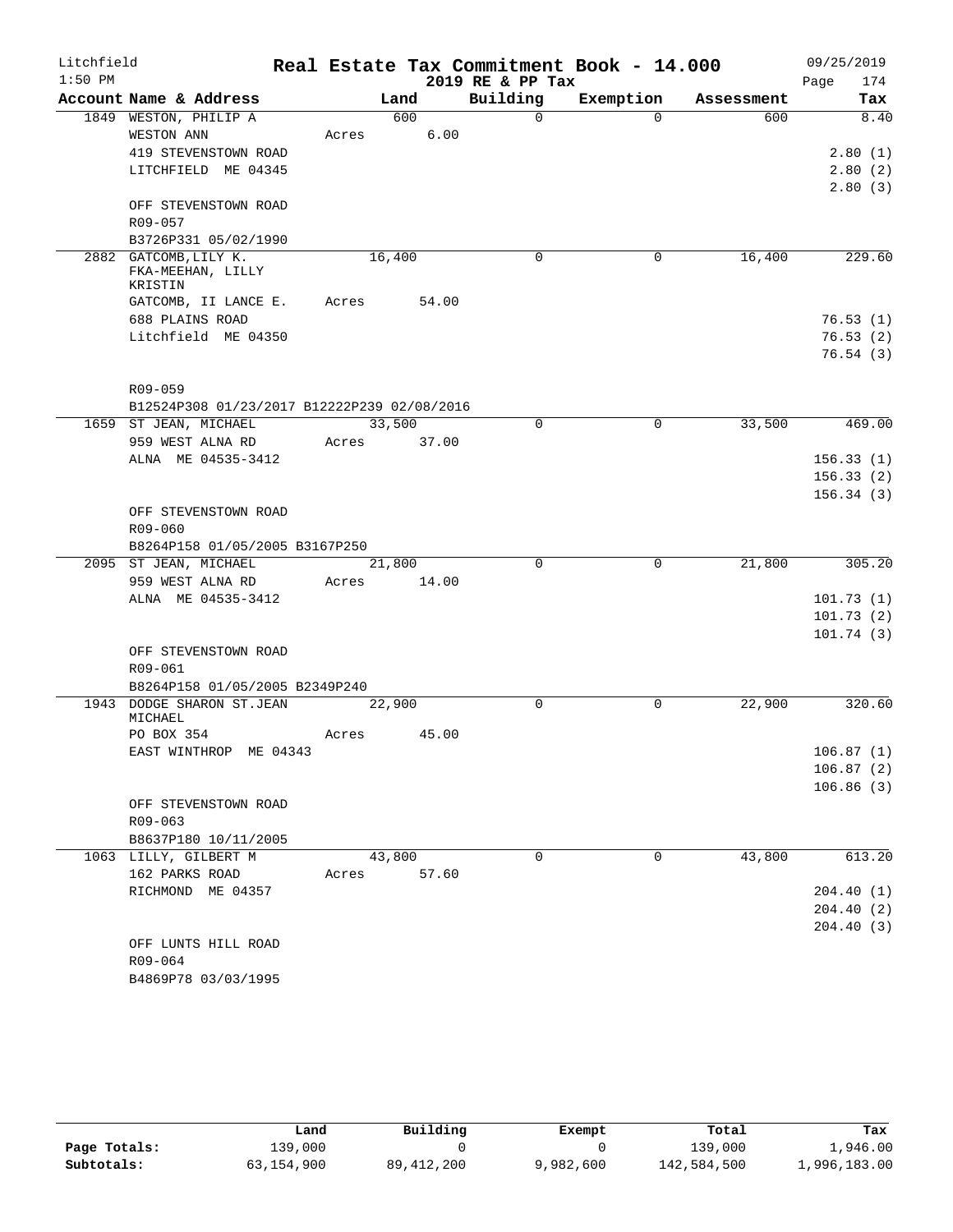| Litchfield |                                                                              |             |        |                  |                     | Real Estate Tax Commitment Book - 14.000 | 09/25/2019       |
|------------|------------------------------------------------------------------------------|-------------|--------|------------------|---------------------|------------------------------------------|------------------|
| $1:50$ PM  |                                                                              |             |        | 2019 RE & PP Tax |                     |                                          | 175<br>Page      |
|            | Account Name & Address                                                       |             |        |                  |                     | Land Building Exemption Assessment       | Tax              |
|            | 678 FOSTER, JOSEPH H.                                                        |             |        | 89,300 241,200   | 20,000              |                                          | 310,500 4,347.00 |
|            | FOSTER, JENNIFER R. Acres 71.60 02 HOMESTEAD EXEMPT                          |             |        |                  |                     |                                          |                  |
|            | 329 LUNTS HILL ROAD                                                          |             |        |                  |                     |                                          | 1,449.00(1)      |
|            | LITCHFIELD ME 04350                                                          |             |        |                  |                     |                                          | 1,449.00(2)      |
|            |                                                                              |             |        |                  |                     |                                          | 1,449.00(3)      |
|            | 329 LUNT'S HILL ROAD                                                         |             |        |                  |                     |                                          |                  |
|            | R09-067                                                                      |             |        |                  |                     |                                          |                  |
|            | B11960P195 04/17/2015 B3652P248 10/23/1989                                   |             |        |                  |                     |                                          |                  |
|            | 663 FOLEY, MARY JO                                                           |             | 40,300 |                  | 62,000 20,000       |                                          | 82,300 1,152.20  |
|            | 269 LUNTS HILL ROAD                                                          | Acres 3.10  |        |                  | 02 HOMESTEAD EXEMPT |                                          |                  |
|            | LITCHFIELD ME 04350                                                          |             |        |                  |                     |                                          | 384.07 (1)       |
|            |                                                                              |             |        |                  |                     |                                          | 384.07 (2)       |
|            |                                                                              |             |        |                  |                     |                                          | 384.06 (3)       |
|            | 269 LUNTS HILL ROAD                                                          |             |        |                  |                     |                                          |                  |
|            | R09-068                                                                      |             |        |                  |                     |                                          |                  |
|            | B9073P159 09/15/2006 B6996P3                                                 |             |        |                  |                     |                                          |                  |
|            | 1148 MARINER, WARREN L                                                       |             | 52,900 | $\Omega$         |                     | 52,900<br>$\Omega$                       | 740.60           |
|            | P O BOX 575                                                                  | Acres 28.00 |        |                  |                     |                                          |                  |
|            | GARDINER ME 04345                                                            |             |        |                  |                     |                                          | 246.87(1)        |
|            |                                                                              |             |        |                  |                     |                                          | 246.87(2)        |
|            |                                                                              |             |        |                  |                     |                                          | 246.86(3)        |
|            | LUNTS HILL ROAD                                                              |             |        |                  |                     |                                          |                  |
|            | R09-069                                                                      |             |        |                  |                     |                                          |                  |
|            | B1674P324                                                                    |             |        |                  |                     |                                          |                  |
|            | 2153 BROWN, DARRYL G                                                         | 48,900      |        | 42,400           |                     | $\overline{0}$                           | 91,300 1,278.20  |
|            | 971 BRUNSWICK AVE                                                            | Acres 2.30  |        |                  |                     |                                          |                  |
|            | GARDINER ME 04345                                                            |             |        |                  |                     |                                          | 426.07(1)        |
|            |                                                                              |             |        |                  |                     |                                          | 426.07(2)        |
|            |                                                                              |             |        |                  |                     |                                          | 426.06(3)        |
|            | 231 LUNTS HILL ROAD                                                          |             |        |                  |                     |                                          |                  |
|            | R09-069A                                                                     |             |        |                  |                     |                                          |                  |
|            | B10172P295 08/05/2009 B6208P34 05/09/2000                                    | 43,000      |        | $\Omega$         |                     | 43,000<br>$\Omega$                       | 602.00           |
|            | 2869 ABBOTT, RICHELLE<br>92 OLD BRUNSWICK ROAD Acres 10.00                   |             |        |                  |                     |                                          |                  |
|            | GARDINER ME 04345                                                            |             |        |                  |                     |                                          | 200.67(1)        |
|            |                                                                              |             |        |                  |                     |                                          | 200.67(2)        |
|            |                                                                              |             |        |                  |                     |                                          | 200.66(3)        |
|            |                                                                              |             |        |                  |                     |                                          |                  |
|            | $R09 - 069 - B$                                                              |             |        |                  |                     |                                          |                  |
|            | B11947P191 04/03/2015                                                        |             |        |                  |                     |                                          |                  |
|            | 199 BOWLEY, CRAIG A                                                          | 70,300      |        | $\Omega$         |                     | 70,300<br>$\Omega$                       | 984.20           |
|            | DICLEMENTE, MICHAEL D                                                        | Acres       | 61.58  |                  |                     |                                          |                  |
|            | 325 WEST 45TH ST. APT                                                        |             |        |                  |                     |                                          | 328.07(1)        |
|            | 905                                                                          |             |        |                  |                     |                                          |                  |
|            | NEW YORK NY 10036                                                            |             |        |                  |                     |                                          | 328.07(2)        |
|            |                                                                              |             |        |                  |                     |                                          | 328.06(3)        |
|            | 210 LUNT'S HILL ROAD                                                         |             |        |                  |                     |                                          |                  |
|            | R09-070                                                                      |             |        |                  |                     |                                          |                  |
|            | B11007P305 04/10/2012 B10648P58 01/20/2011 B9166P310<br>12/01/2006 B4858P165 |             |        |                  |                     |                                          |                  |

|              | Land       | Building   | Exempt     | Total       | Tax          |
|--------------|------------|------------|------------|-------------|--------------|
| Page Totals: | 344,700    | 345,600    | 40,000     | 650,300     | 9,104.20     |
| Subtotals:   | 63,499,600 | 89,757,800 | 10,022,600 | 143,234,800 | 2,005,287.20 |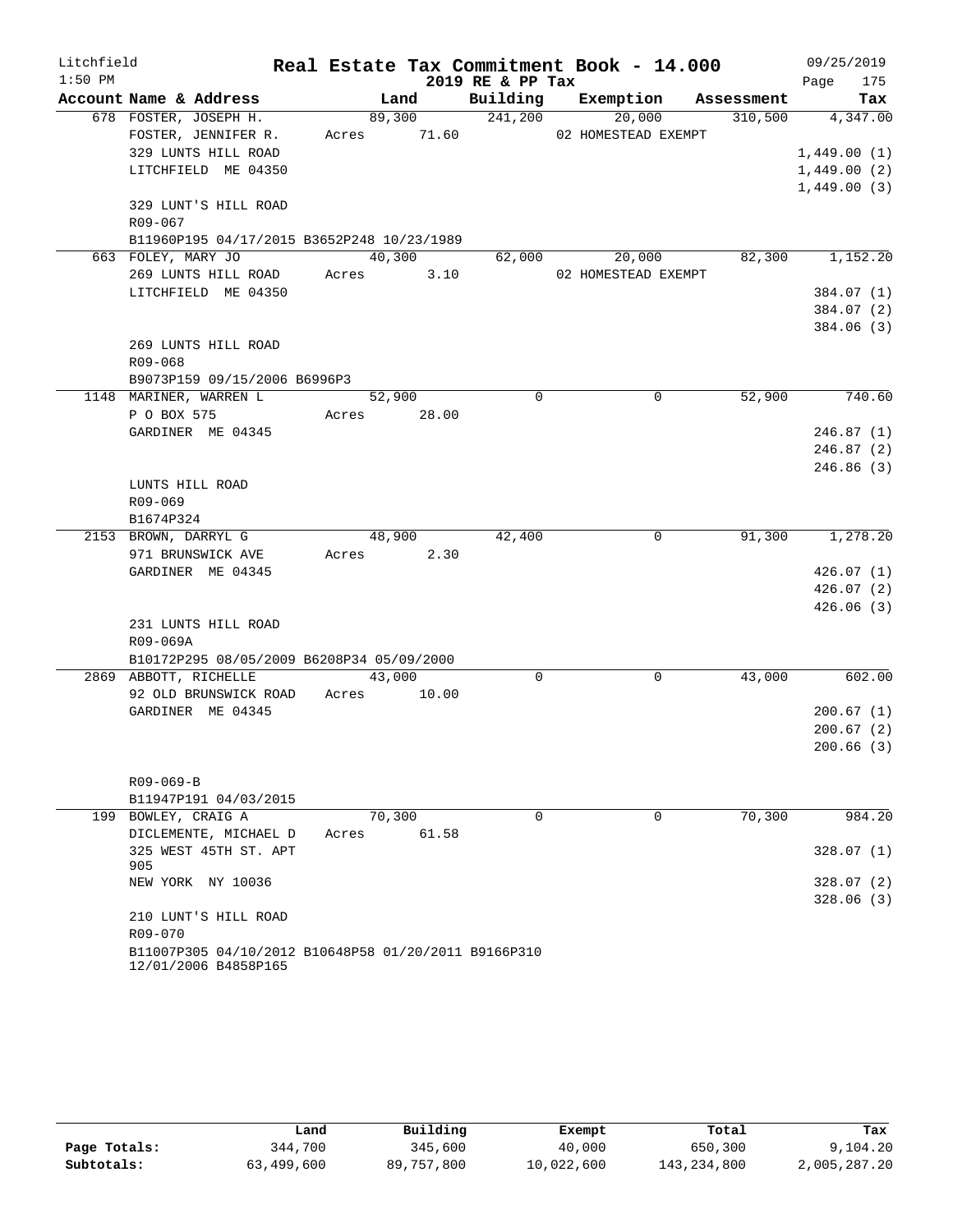| Litchfield |                                                                                           |       |        |       |                  | Real Estate Tax Commitment Book - 14.000 |             |            |             | 09/25/2019             |
|------------|-------------------------------------------------------------------------------------------|-------|--------|-------|------------------|------------------------------------------|-------------|------------|-------------|------------------------|
| $1:50$ PM  |                                                                                           |       |        |       | 2019 RE & PP Tax |                                          |             |            | Page        | 176                    |
|            | Account Name & Address                                                                    |       | Land   |       | Building         | Exemption                                |             | Assessment |             | Tax                    |
|            | 2816 TRUMAN, SHERWOOD N.                                                                  |       | 64,300 |       | 342,400          |                                          | $\Omega$    | 406,700    |             | 5,693.80               |
|            | TRUMAN, AMY L.                                                                            | Acres |        | 11.71 |                  |                                          |             |            |             |                        |
|            | 30 LIGHTNING LN                                                                           |       |        |       |                  |                                          |             |            | 1,897.93(1) |                        |
|            | KENT OH 44240-8201                                                                        |       |        |       |                  |                                          |             |            | 1,897.93(2) |                        |
|            |                                                                                           |       |        |       |                  |                                          |             |            | 1,897.94(3) |                        |
|            | 209 LUNTS HILL ROAD                                                                       |       |        |       |                  |                                          |             |            |             |                        |
|            | R09-070A                                                                                  |       |        |       |                  |                                          |             |            |             |                        |
|            | B12726P272 09/18/2017 B11703P13 05/29/2014<br>B11007P274 04/09/2012 B10982P322 03/13/2012 |       |        |       |                  |                                          |             |            |             |                        |
|            | 1182 MCDONALD, MICHAEL                                                                    |       | 45,000 |       | 41,600           |                                          | 0           | 86,600     |             | 1,212.40               |
|            | 153 LUNTS HILL ROAD                                                                       | Acres |        | 1.00  |                  |                                          |             |            |             |                        |
|            | LITCHFIELD ME 04350                                                                       |       |        |       |                  |                                          |             |            |             | 404.13(1)              |
|            |                                                                                           |       |        |       |                  |                                          |             |            |             | 404.13(2)              |
|            |                                                                                           |       |        |       |                  |                                          |             |            |             | 404.14(3)              |
|            | 153 LUNTS HILL ROAD                                                                       |       |        |       |                  |                                          |             |            |             |                        |
|            | R09-071                                                                                   |       |        |       |                  |                                          |             |            |             |                        |
|            | B4988P72 02/27/1995                                                                       |       |        |       |                  |                                          |             |            |             |                        |
|            | 361 BYRAS, THERESA M.                                                                     |       | 32,200 |       | 0                |                                          | $\mathbf 0$ | 32,200     |             | 450.80                 |
|            | 7 HASKELL CIRCLE                                                                          | Acres |        | 3.40  |                  |                                          |             |            |             |                        |
|            | TOPSHAM ME 04086                                                                          |       |        |       |                  |                                          |             |            |             | 150.27(1)              |
|            |                                                                                           |       |        |       |                  |                                          |             |            |             | 150.27(2)              |
|            |                                                                                           |       |        |       |                  |                                          |             |            |             | 150.26(3)              |
|            | LUNTS HILL ROAD                                                                           |       |        |       |                  |                                          |             |            |             |                        |
|            | R09-072<br>B12453P152 10/12/2016 B12453P149 10/12/2016                                    |       |        |       |                  |                                          |             |            |             |                        |
|            | B5389P122                                                                                 |       |        |       |                  |                                          |             |            |             |                        |
|            | 1768 SMITH, CASEY J.                                                                      |       | 45,600 |       | 99,100           | 20,000                                   |             | 124,700    |             | 1,745.80               |
|            | 149 LUNTS HILL ROAD                                                                       | Acres |        | 1.20  |                  | 02 HOMESTEAD EXEMPT                      |             |            |             |                        |
|            | LITCHFIELD ME 04350                                                                       |       |        |       |                  |                                          |             |            |             | 581.93(1)              |
|            |                                                                                           |       |        |       |                  |                                          |             |            |             | 581.93 (2)             |
|            |                                                                                           |       |        |       |                  |                                          |             |            |             | 581.94 (3)             |
|            | 149 LUNTS HILL ROAD                                                                       |       |        |       |                  |                                          |             |            |             |                        |
|            | R09-072A                                                                                  |       |        |       |                  |                                          |             |            |             |                        |
|            | B11694P340 05/22/2014 B3794P20                                                            |       |        |       |                  |                                          |             |            |             |                        |
|            | 2126 GORDON, LEON W.                                                                      |       | 50,400 |       | 9,600            | 20,000                                   |             | 40,000     |             | 560.00                 |
|            | 141 LUNTS HILL ROAD                                                                       | Acres |        | 2.80  |                  | 02 HOMESTEAD EXEMPT                      |             |            |             |                        |
|            | LITCHFIELD ME 04350                                                                       |       |        |       |                  |                                          |             |            |             | 186.67(1)<br>186.67(2) |
|            |                                                                                           |       |        |       |                  |                                          |             |            |             | 186.66(3)              |
|            | 141 LUNTS HILL ROAD                                                                       |       |        |       |                  |                                          |             |            |             |                        |
|            | R09-072B                                                                                  |       |        |       |                  |                                          |             |            |             |                        |
|            | B6116P237 12/10/1999                                                                      |       |        |       |                  |                                          |             |            |             |                        |
|            | 2899 BYRAS, MELISSA LIN                                                                   |       | 31,000 |       | $\Omega$         |                                          | $\Omega$    | 31,000     |             | 434.00                 |
|            | 396 POND ROAD                                                                             | Acres |        | 3.00  |                  |                                          |             |            |             |                        |
|            | LEWISTON ME 04240                                                                         |       |        |       |                  |                                          |             |            |             | 144.67(1)              |
|            |                                                                                           |       |        |       |                  |                                          |             |            |             | 144.67(2)              |
|            |                                                                                           |       |        |       |                  |                                          |             |            |             | 144.66(3)              |
|            | LUNTS HILL ROAD                                                                           |       |        |       |                  |                                          |             |            |             |                        |
|            | R09-072D                                                                                  |       |        |       |                  |                                          |             |            |             |                        |
|            | B12453P152 10/12/2016                                                                     |       |        |       |                  |                                          |             |            |             |                        |

|              | Land       | Building   | Exempt     | Total       | Tax          |
|--------------|------------|------------|------------|-------------|--------------|
| Page Totals: | 268,500    | 492,700    | 40,000     | 721,200     | 10,096.80    |
| Subtotals:   | 63,768,100 | 90,250,500 | 10,062,600 | 143,956,000 | 2,015,384.00 |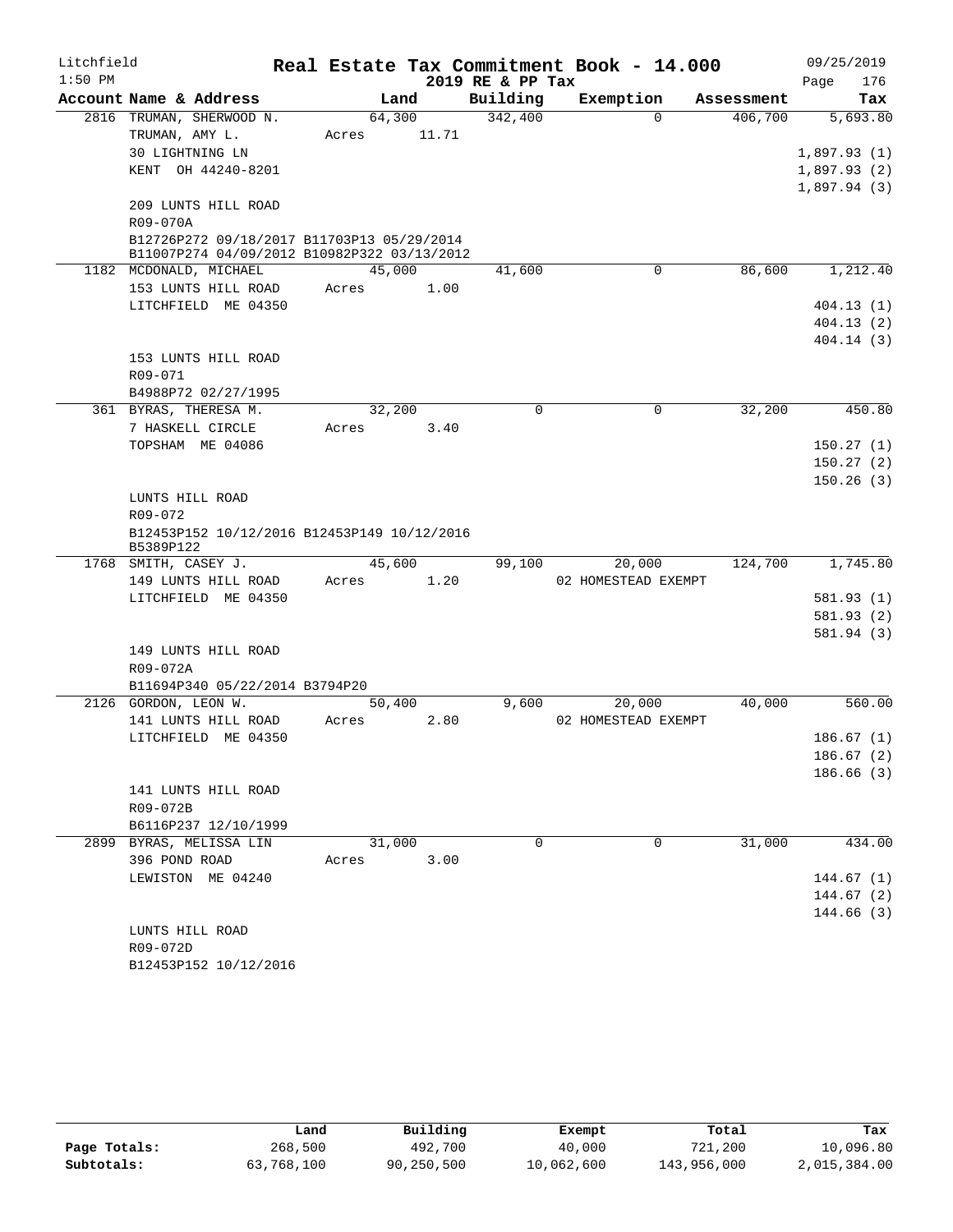| Litchfield |                                                      |                 |                  | Real Estate Tax Commitment Book - 14.000 | 09/25/2019           |
|------------|------------------------------------------------------|-----------------|------------------|------------------------------------------|----------------------|
| $1:50$ PM  |                                                      |                 | 2019 RE & PP Tax |                                          | 177<br>Page          |
|            | Account Name & Address                               | Land            | Building         | Exemption                                | Assessment<br>Tax    |
|            | 365 SEWALL, MICAH B. &<br>MELISSA A.                 | 39,400          | 75,200           | $\Omega$                                 | 114,600<br>1,604.40  |
|            | BURTON, HANFORD J.                                   | 0.60<br>Acres   |                  |                                          |                      |
|            | 723 RIDGE ROAD                                       |                 |                  |                                          | 534.80(1)            |
|            | BOWDOINHAM ME 04008                                  |                 |                  |                                          | 534.80 (2)           |
|            | 85 LUNTS HILL ROAD                                   |                 |                  |                                          | 534.80 (3)           |
|            | R09-073                                              |                 |                  |                                          |                      |
|            | B11142P320 08/20/2012 B1541P1111                     |                 |                  |                                          |                      |
|            | 939 KENNEBEC VAL BEAGLE,<br><b>CLUB</b>              | 60,300          | 1,400            | 0                                        | 61,700<br>863.80     |
|            | C/O JAMES DUDLEY                                     | 161.00<br>Acres |                  |                                          |                      |
|            | 2330 BELGRADE ROAD                                   |                 |                  |                                          | 287.93 (1)           |
|            | SIDNEY ME 04330-1                                    |                 |                  |                                          | 287.93(2)            |
|            |                                                      |                 |                  |                                          | 287.94 (3)           |
|            | 21 LUNTS HILL ROAD                                   |                 |                  |                                          |                      |
|            | $R09 - 074$                                          |                 |                  |                                          |                      |
|            | B1336P301                                            | 11,200          | $\Omega$         | $\mathbf 0$                              | 156.80<br>11,200     |
|            | 1024 ANDERSON, JULIE E.<br>257 STEVENSTOWN ROAD      | 0.80<br>Acres   |                  |                                          |                      |
|            | LITCHFIELD ME 04350                                  |                 |                  |                                          | 52.27(1)             |
|            |                                                      |                 |                  |                                          | 52.27(2)             |
|            |                                                      |                 |                  |                                          | 52.26(3)             |
|            | STEVENSTOWN ROAD                                     |                 |                  |                                          |                      |
|            | R09-075                                              |                 |                  |                                          |                      |
|            | B7466P80 06/07/2003                                  |                 |                  |                                          |                      |
|            | 63 JOHNSON, WILLIAM R.                               | 49,200          | 216,000          | $\mathbf 0$                              | 3,712.80<br>265,200  |
|            | 216 WATER STREET                                     | 2.40<br>Acres   |                  |                                          |                      |
|            | RANDOLPH ME 04346                                    |                 |                  |                                          | 1,237.60(1)          |
|            |                                                      |                 |                  |                                          | 1,237.60(2)          |
|            | 296 STEVENSTOWN ROAD                                 |                 |                  |                                          | 1, 237.60(3)         |
|            | R09-076                                              |                 |                  |                                          |                      |
|            | B11817P342 10/06/2014 B8617P112 09/28/2005 B5244P284 |                 |                  |                                          |                      |
|            | 10/23/1996                                           |                 |                  |                                          |                      |
|            | 1701 SWIFT, DAVID DOUGLAS                            | 92,000<br>76.00 | 27,600           | 20,000                                   | 99,600<br>1,394.40   |
|            | 1355 LEWISTON ROAD<br>LITCHFIELD ME 04350            | Acres           |                  | 02 HOMESTEAD EXEMPT                      | 464.80 (1)           |
|            |                                                      |                 |                  |                                          | 464.80 (2)           |
|            |                                                      |                 |                  |                                          | 464.80(3)            |
|            | 316 STEVENSTOWN ROAD                                 |                 |                  |                                          |                      |
|            | R09-077                                              |                 |                  |                                          |                      |
|            | B12272P94 04/19/2016 B12014P294 06/17/2015 B3377P285 |                 |                  |                                          |                      |
|            | 1682 PETRICH, PAUL J., JR. 52,500 124,900            |                 |                  | 20,000                                   | 2, 203.60<br>157,400 |
|            | PETRICH, ROBYN C. Acres 3.50                         |                 |                  | 02 HOMESTEAD EXEMPT                      |                      |
|            | 328 STEVENSTOWN ROAD                                 |                 |                  |                                          | 734.53(1)            |
|            | LITCHFIELD ME 04350                                  |                 |                  |                                          | 734.53(2)            |
|            |                                                      |                 |                  |                                          | 734.54(3)            |
|            | 328 STEVENSTOWN ROAD<br>R09-077A                     |                 |                  |                                          |                      |
|            | B11302P140 02/04/2013 B6468P21                       |                 |                  |                                          |                      |
|            |                                                      |                 |                  |                                          |                      |

|              | Land       | Building   | Exempt     | Total       | Tax          |
|--------------|------------|------------|------------|-------------|--------------|
| Page Totals: | 304,600    | 445,100    | 40,000     | 709,700     | 9,935.80     |
| Subtotals:   | 64,072,700 | 90,695,600 | 10,102,600 | 144,665,700 | 2,025,319.80 |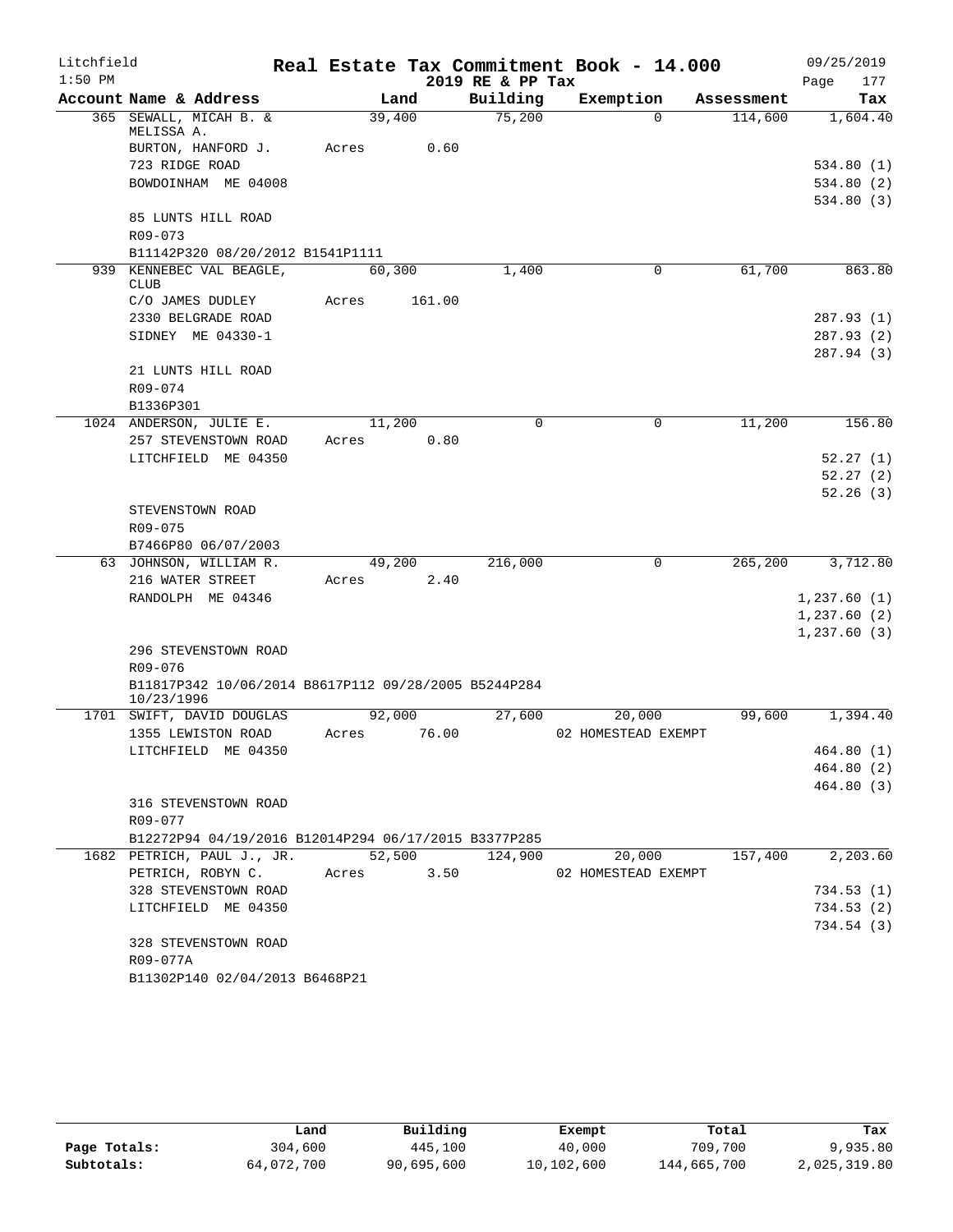| Litchfield |                                                     |             |                 |      | Real Estate Tax Commitment Book - 14.000 |                     |            |              | 09/25/2019             |
|------------|-----------------------------------------------------|-------------|-----------------|------|------------------------------------------|---------------------|------------|--------------|------------------------|
| $1:50$ PM  |                                                     |             |                 |      | 2019 RE & PP Tax                         |                     |            | Page         | 178                    |
|            | Account Name & Address                              |             | Land            |      | Building                                 | Exemption           | Assessment |              | Tax                    |
|            | 433 COLLINS, KELSEY                                 |             | 54,600          |      | 135,700                                  | 20,000              | 170,300    |              | 2,384.20               |
|            | 340 STEVENSTOWN ROAD                                | Acres       |                 | 4.20 |                                          | 02 HOMESTEAD EXEMPT |            |              |                        |
|            | LITCHFIELD ME 04350                                 |             |                 |      |                                          |                     |            |              | 794.73 (1)             |
|            |                                                     |             |                 |      |                                          |                     |            |              | 794.73 (2)             |
|            | 340 STEVENSTOWN ROAD                                |             |                 |      |                                          |                     |            |              | 794.74 (3)             |
|            | R09-078                                             |             |                 |      |                                          |                     |            |              |                        |
|            | B12839P73 01/29/2018 B10973P156 02/29/2012 B5622P79 |             |                 |      |                                          |                     |            |              |                        |
|            | 05/21/1998                                          |             |                 |      |                                          |                     |            |              |                        |
|            | 729 FLETCHER, CHRISTINE<br>ANNA                     |             | 69,300          |      | 194,600                                  | 0                   | 263,900    |              | 3,694.60               |
|            | NAGLE, RICHARD WATERMAN Acres 45.50                 |             |                 |      |                                          |                     |            |              |                        |
|            | III                                                 |             |                 |      |                                          |                     |            |              |                        |
|            | 358 STEVENSTOWN ROAD                                |             |                 |      |                                          |                     |            | 1,231.53(1)  |                        |
|            | LITCHFIELD ME 04350                                 |             |                 |      |                                          |                     |            | 1, 231.53(2) |                        |
|            |                                                     |             |                 |      |                                          |                     |            | 1, 231.54(3) |                        |
|            | 358 STEVENSTOWN ROAD                                |             |                 |      |                                          |                     |            |              |                        |
|            | R09-079                                             |             |                 |      |                                          |                     |            |              |                        |
|            | B10827P205 09/07/2011 B6862P16 07/10/1995           |             |                 |      |                                          |                     |            |              |                        |
|            | 1208 MEEHAN, JOSEPH A                               |             | 66,600          |      | 63,900                                   | 20,000              | 110,500    |              | 1,547.00               |
|            | 376 STEVENSTOWN ROAD<br>LITCHFIELD ME 04350         | Acres 26.00 |                 |      |                                          | 02 HOMESTEAD EXEMPT |            |              |                        |
|            |                                                     |             |                 |      |                                          |                     |            |              | 515.67(1)<br>515.67(2) |
|            |                                                     |             |                 |      |                                          |                     |            |              | 515.66(3)              |
|            | 376 STEVENSTOWN ROAD                                |             |                 |      |                                          |                     |            |              |                        |
|            | R09-080                                             |             |                 |      |                                          |                     |            |              |                        |
|            | B3225P55                                            |             |                 |      |                                          |                     |            |              |                        |
|            | 1052 LETSCH, BRUCE A                                |             | 78,500          |      | 144,800                                  | 20,000              | 203,300    |              | 2,846.20               |
|            | 396 STEVENSTOWN ROAD                                | Acres 38.00 |                 |      |                                          | 02 HOMESTEAD EXEMPT |            |              |                        |
|            | LITCHFIELD ME 04350                                 |             |                 |      |                                          |                     |            |              | 948.73 (1)             |
|            |                                                     |             |                 |      |                                          |                     |            |              | 948.73 (2)             |
|            |                                                     |             |                 |      |                                          |                     |            |              | 948.74 (3)             |
|            | 396 STEVENSTOWN ROAD                                |             |                 |      |                                          |                     |            |              |                        |
|            | R09-081                                             |             |                 |      |                                          |                     |            |              |                        |
|            | B1909P103                                           |             |                 |      |                                          |                     |            |              |                        |
|            | 1853 WESTON, PHILIP A                               |             | 15,300<br>45.00 |      | $\Omega$                                 | $\Omega$            | 15,300     |              | 214.20                 |
|            | 419 STEVENSTOWN ROAD                                | Acres       |                 |      |                                          |                     |            |              |                        |
|            | LITCHFIELD ME 04350                                 |             |                 |      |                                          |                     |            |              | 71.40(1)<br>71.40(2)   |
|            |                                                     |             |                 |      |                                          |                     |            |              | 71.40(3)               |
|            | STEVENSTOWN ROAD                                    |             |                 |      |                                          |                     |            |              |                        |
|            | R09-082                                             |             |                 |      |                                          |                     |            |              |                        |
|            | B904P457                                            |             |                 |      |                                          |                     |            |              |                        |
|            | 1807 CARPENTER, SAMUEL                              |             | 69,500          |      | 132,800                                  | 0                   | 202,300    |              | 2,832.20               |
|            | 442 STEVENSTOWN ROAD                                | Acres       | 20.00           |      |                                          |                     |            |              |                        |
|            | LITCHFIELD ME 04350                                 |             |                 |      |                                          |                     |            |              | 944.07 (1)             |
|            |                                                     |             |                 |      |                                          |                     |            |              | 944.07 (2)             |
|            |                                                     |             |                 |      |                                          |                     |            |              | 944.06 (3)             |
|            | 442 STEVENSTOWN ROAD                                |             |                 |      |                                          |                     |            |              |                        |
|            | R09-083                                             |             |                 |      |                                          |                     |            |              |                        |
|            | B11829P39 10/20/2014 B4320P169 01/22/1993           |             |                 |      |                                          |                     |            |              |                        |

|              | Land       | Building   | Exempt     | Total       | Tax          |
|--------------|------------|------------|------------|-------------|--------------|
| Page Totals: | 353,800    | 671,800    | 60,000     | 965,600     | 13,518.40    |
| Subtotals:   | 64,426,500 | 91,367,400 | 10,162,600 | 145,631,300 | 2,038,838.20 |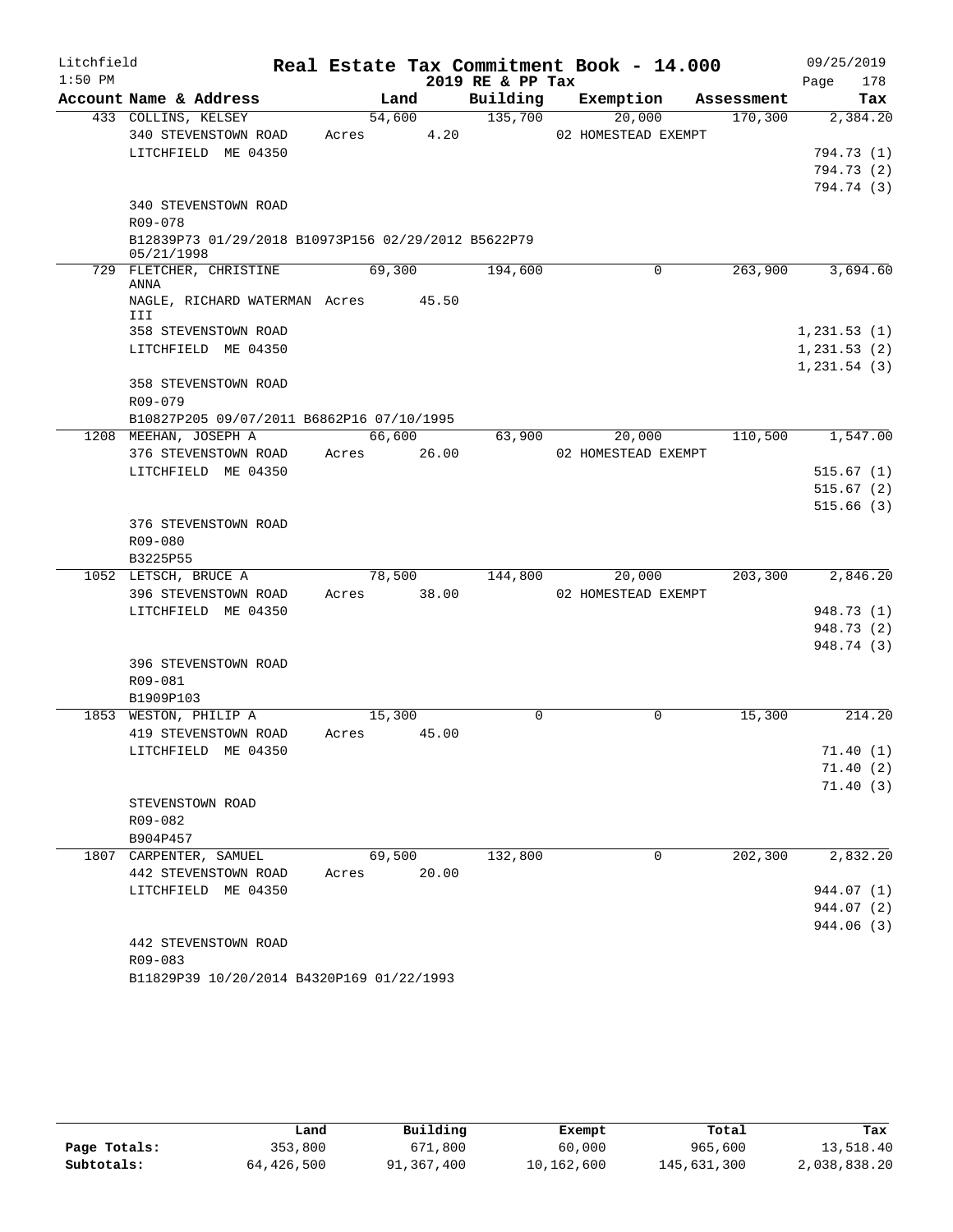| Litchfield   |                                             |            |             |                              | Real Estate Tax Commitment Book - 14.000 |             | 09/25/2019             |
|--------------|---------------------------------------------|------------|-------------|------------------------------|------------------------------------------|-------------|------------------------|
| $1:50$ PM    | Account Name & Address                      |            | Land        | 2019 RE & PP Tax<br>Building | Exemption                                | Assessment  | 179<br>Page<br>Tax     |
|              | 1850 WESTON, PHILIP A                       |            | 7,400       | $\mathbf 0$                  | $\Omega$                                 | 7,400       | 103.60                 |
|              | WESTON ANNE E                               | Acres      | 22.00       |                              |                                          |             |                        |
|              | 419 STEVENSTOWN ROAD                        |            |             |                              |                                          |             | 34.53(1)               |
|              | LITCHFIELD ME 04350                         |            |             |                              |                                          |             | 34.53(2)               |
|              |                                             |            |             |                              |                                          |             | 34.54(3)               |
|              | STEVENSTOWN ROAD                            |            |             |                              |                                          |             |                        |
|              | R09-084                                     |            |             |                              |                                          |             |                        |
|              | B3726P331 05/02/1990                        |            |             |                              |                                          |             |                        |
|              | 2909 CARTONIO, ANTHONY                      |            | 59,100      | 3,000                        | 0                                        | 62,100      | 869.40                 |
|              | CARTONIO, PAMELA                            | Acres      | 21.60       |                              |                                          |             |                        |
|              | 26 WHISPERING PINES                         |            |             |                              |                                          |             | 289.80(1)              |
|              | LANE<br>LITCHFIELD ME 04350                 |            |             |                              |                                          |             |                        |
|              |                                             |            |             |                              |                                          |             | 289.80(2)<br>289.80(3) |
|              | POND ROAD                                   |            |             |                              |                                          |             |                        |
|              | R09-085                                     |            |             |                              |                                          |             |                        |
|              | B12557P99 02/24/2017                        |            |             |                              |                                          |             |                        |
|              | 1848 WESTON, PHILIP A                       |            | 75,800      | 96,000                       | 20,000                                   | 151,800     | 2,125.20               |
|              | WESTON ANNE                                 | Acres      | 67.00       |                              | 02 HOMESTEAD EXEMPT                      |             |                        |
|              | 419 STEVENSTOWN ROAD                        |            |             |                              |                                          |             | 708.40(1)              |
|              | LITCHFIELD ME 04350                         |            |             |                              |                                          |             | 708.40(2)              |
|              |                                             |            |             |                              |                                          |             | 708.40(3)              |
|              | 479 STEVENSTOWN ROAD                        |            |             |                              |                                          |             |                        |
|              | R10-001                                     |            |             |                              |                                          |             |                        |
|              | B3726P331 05/02/1990                        |            |             |                              |                                          |             |                        |
|              | 783 HARVEY, MARGARET                        |            | 14,300      | $\Omega$                     | $\Omega$                                 | 14,300      | 200.20                 |
|              | 429 STEVENSTOWN ROAD                        |            | Acres 34.00 |                              |                                          |             |                        |
|              | LITCHFIELD ME 04350                         |            |             |                              |                                          |             | 66.73(1)               |
|              |                                             |            |             |                              |                                          |             | 66.73(2)               |
|              |                                             |            |             |                              |                                          |             | 66.74(3)               |
|              | STEVENSTOWN ROAD                            |            |             |                              |                                          |             |                        |
|              | R <sub>10</sub> -002                        |            |             |                              |                                          |             |                        |
|              | B10342P227 02/16/2010 B3724P50              |            |             |                              |                                          |             |                        |
|              | 778 HARVEY, MARGARET H                      |            | 45,000      | 126,900                      | 20,000                                   | 151,900     | 2,126.60               |
|              | 429 STEVENSTOWN ROAD<br>LITCHFIELD ME 04350 | Acres      | 1.00        |                              | 02 HOMESTEAD EXEMPT                      |             | 708.87(1)              |
|              |                                             |            |             |                              |                                          |             | 708.87(2)              |
|              |                                             |            |             |                              |                                          |             | 708.86 (3)             |
|              | 429 STEVENSTOWN ROAD                        |            |             |                              |                                          |             |                        |
|              | R10-002A                                    |            |             |                              |                                          |             |                        |
|              | B4321P197                                   |            |             |                              |                                          |             |                        |
|              | 1852 WESTON, PHILIP A                       |            | 58,200      | 98,900                       | 0                                        | 157,100     | 2,199.40               |
|              | 419 STEVENSTOWN ROAD                        | Acres      | 17.00       |                              |                                          |             |                        |
|              | LITCHFIELD ME 04350                         |            |             |                              |                                          |             | 733.13(1)              |
|              |                                             |            |             |                              |                                          |             | 733.13(2)              |
|              |                                             |            |             |                              |                                          |             | 733.14(3)              |
|              | 419 STEVENSTOWN ROAD                        |            |             |                              |                                          |             |                        |
|              | R10-003                                     |            |             |                              |                                          |             |                        |
|              | B904P457                                    |            |             |                              |                                          |             |                        |
|              | 1255 GOODING, SCOTT W.                      |            | 42,400      | 70,700                       | 0                                        | 113,100     | 1,583.40               |
|              | PEAVEY, JESSICA                             | Acres      | 0.80        |                              |                                          |             |                        |
|              | 409 STEVENSTOWN ROAD                        |            |             |                              |                                          |             | 527.80(1)              |
|              | LITCHFIELD ME 04350                         |            |             |                              |                                          |             | 527.80(2)              |
|              |                                             |            |             |                              |                                          |             | 527.80(3)              |
|              | 409 STEVENSTOWN ROAD                        |            |             |                              |                                          |             |                        |
|              | R10-004                                     |            |             |                              |                                          |             |                        |
|              | B13037P331 09/24/2018                       |            |             |                              |                                          |             |                        |
|              |                                             | Land       | Building    |                              | Exempt                                   | Total       |                        |
| Page Totals: |                                             | 302,200    | 395,500     |                              | 40,000                                   | 657,700     | Tax<br>9,207.80        |
| Subtotals:   |                                             | 64,728,700 | 91,762,900  |                              | 10,202,600                               | 146,289,000 | 2,048,046.00           |
|              |                                             |            |             |                              |                                          |             |                        |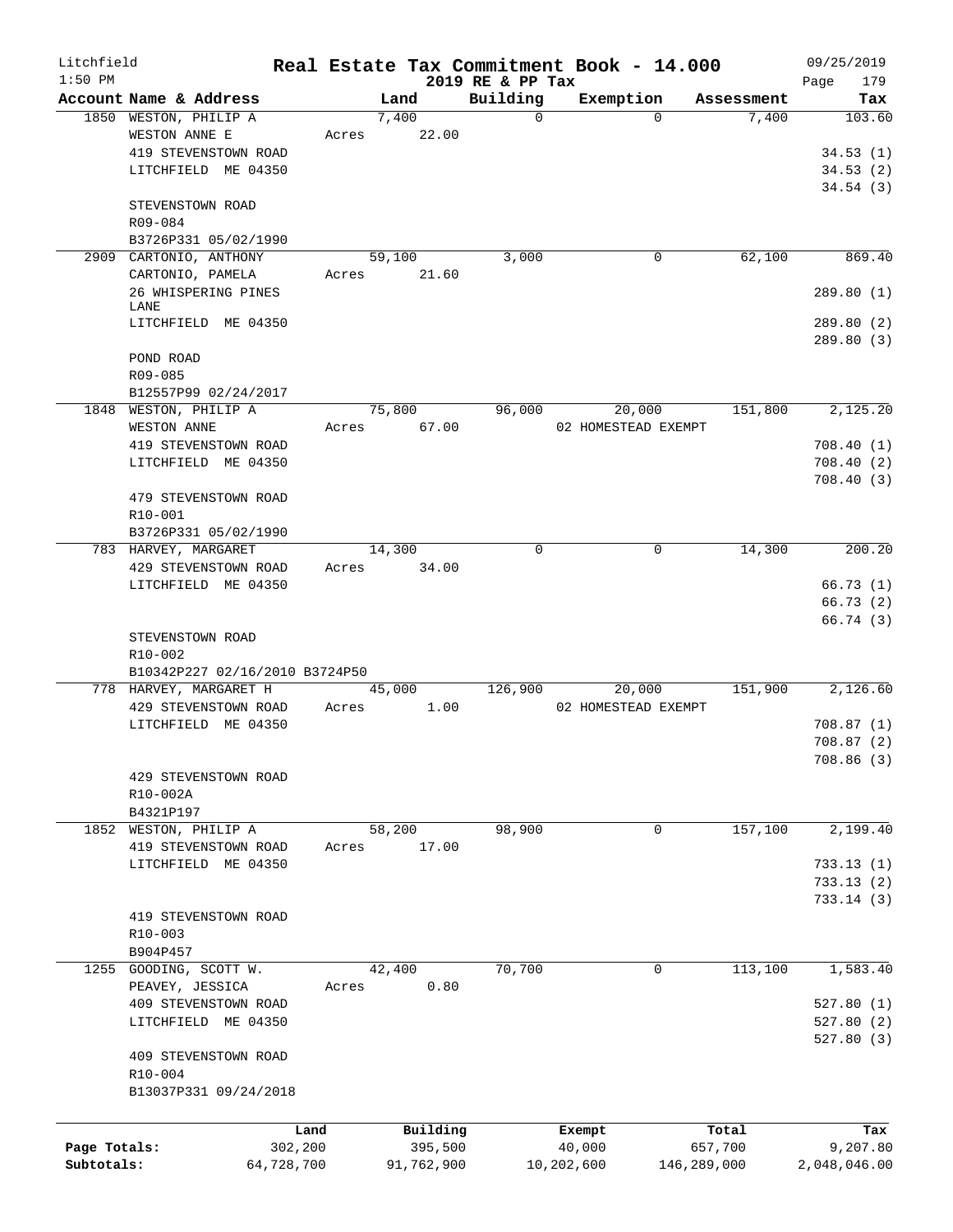| Litchfield |                                                                                          |       |        |       |                  | Real Estate Tax Commitment Book - 14.000 |            | 09/25/2019                   |
|------------|------------------------------------------------------------------------------------------|-------|--------|-------|------------------|------------------------------------------|------------|------------------------------|
| $1:50$ PM  |                                                                                          |       |        |       | 2019 RE & PP Tax |                                          |            | Page<br>180                  |
|            | Account Name & Address                                                                   |       | Land   |       | Building         | Exemption                                | Assessment | Tax                          |
|            | 1165 MASCHER, GARY W                                                                     |       | 66,800 |       | 136,400          | 20,000                                   | 183,200    | 2,564.80                     |
|            | MASCHER PEGGY C                                                                          | Acres |        | 15.90 |                  | 02 HOMESTEAD EXEMPT                      |            |                              |
|            | P O BOX 445                                                                              |       |        |       |                  |                                          |            | 854.93 (1)                   |
|            | LITCHFIELD ME 04350                                                                      |       |        |       |                  |                                          |            | 854.93 (2)                   |
|            | 403 STEVENSTOWN ROAD                                                                     |       |        |       |                  |                                          |            | 854.94 (3)                   |
|            | R10-005A                                                                                 |       |        |       |                  |                                          |            |                              |
|            | B3657P1 11/27/1989                                                                       |       |        |       |                  |                                          |            |                              |
|            | 1851 WESTON, PHILIP A                                                                    |       | 50,500 |       | $\mathbf 0$      | $\mathbf 0$                              | 50, 500    | 707.00                       |
|            | 419 STEVENSTOWN ROAD                                                                     | Acres |        | 58.00 |                  |                                          |            |                              |
|            | LITCHFIELD ME 04350                                                                      |       |        |       |                  |                                          |            | 235.67(1)                    |
|            |                                                                                          |       |        |       |                  |                                          |            | 235.67(2)                    |
|            |                                                                                          |       |        |       |                  |                                          |            | 235.66(3)                    |
|            | STEVENSTOWN ROAD                                                                         |       |        |       |                  |                                          |            |                              |
|            | R10-006                                                                                  |       |        |       |                  |                                          |            |                              |
|            | B3726P330                                                                                |       |        |       |                  |                                          |            |                              |
|            | 1844 COOK, DANIEL L                                                                      |       | 89,000 |       | 154,500          | $\mathbf 0$                              | 243,500    | 3,409.00                     |
|            | COOK, DEBORA D                                                                           | Acres |        | 59.00 |                  |                                          |            |                              |
|            | COLLINS-COOK                                                                             |       |        |       |                  |                                          |            |                              |
|            | <b>361 STEVENSTOWN ROAD</b>                                                              |       |        |       |                  |                                          |            | 1, 136.33(1)                 |
|            | LITCHFIELD ME 04350                                                                      |       |        |       |                  |                                          |            | 1, 136.33(2)                 |
|            |                                                                                          |       |        |       |                  |                                          |            | 1, 136.34(3)                 |
|            | 361 STEVENSTOWN ROAD<br>R10-007                                                          |       |        |       |                  |                                          |            |                              |
|            | B10737P147 05/24/2011 B10478P315 07/21/2010                                              |       |        |       |                  |                                          |            |                              |
|            | B2697P114                                                                                |       |        |       |                  |                                          |            |                              |
|            | 12 BEAULIEU, GERALD                                                                      |       | 51,600 |       | 96,200           | 0                                        | 147,800    | 2,069.20                     |
|            | 329 STEVENSTOWN ROAD                                                                     | Acres |        | 3.20  |                  |                                          |            |                              |
|            | LITCHFIELD ME 04350                                                                      |       |        |       |                  |                                          |            | 689.73 (1)                   |
|            |                                                                                          |       |        |       |                  |                                          |            | 689.73 (2)                   |
|            |                                                                                          |       |        |       |                  |                                          |            | 689.74 (3)                   |
|            | 329 STEVENSTOWN ROAD                                                                     |       |        |       |                  |                                          |            |                              |
|            | R10-008                                                                                  |       |        |       |                  |                                          |            |                              |
|            | B11135P54 07/09/2012 B10447P123 06/17/2010<br>B10447P121 06/17/2010 B6861P145 03/27/2002 |       |        |       |                  |                                          |            |                              |
|            | 1468 HOLT, KENNETH                                                                       |       | 82,500 |       | 182,900          | 20,000                                   | 245,400    | 3,435.60                     |
|            | 309 STEVENSTOWN ROAD                                                                     | Acres |        | 46.00 |                  | 02 HOMESTEAD EXEMPT                      |            |                              |
|            | LITCHFELD ME 04350                                                                       |       |        |       |                  |                                          |            | 1, 145.20(1)                 |
|            |                                                                                          |       |        |       |                  |                                          |            | 1,145.20(2)                  |
|            |                                                                                          |       |        |       |                  |                                          |            | 1, 145.20(3)                 |
|            | 309 STEVENSTOWN ROAD                                                                     |       |        |       |                  |                                          |            |                              |
|            | R10-009                                                                                  |       |        |       |                  |                                          |            |                              |
|            | B10379P171 04/02/2010 B10223P71 09/25/2009 B6027P122                                     |       |        |       |                  |                                          |            |                              |
|            | 08/13/1999                                                                               |       |        |       |                  |                                          |            |                              |
|            | 1342 PARKER PHYLLIS                                                                      |       | 45,000 |       | 232,800          | 26,000                                   | 251,800    | 3,525.20                     |
|            | 297 STEVENSTOWN ROAD<br>LITCHFIELD ME 04350                                              | Acres |        | 1.00  |                  | 22 WW2 Widow Res<br>02 HOMESTEAD EXEMPT  |            |                              |
|            |                                                                                          |       |        |       |                  |                                          |            | 1, 175.07(1)                 |
|            |                                                                                          |       |        |       |                  |                                          |            | 1, 175.07(2)<br>1, 175.06(3) |
|            | 297 STEVENSTOWN ROAD                                                                     |       |        |       |                  |                                          |            |                              |
|            | R10-011                                                                                  |       |        |       |                  |                                          |            |                              |
|            | B3602P127                                                                                |       |        |       |                  |                                          |            |                              |
|            |                                                                                          |       |        |       |                  |                                          |            |                              |

|              | Land         | Building   | Exempt     | Total         | Tax          |
|--------------|--------------|------------|------------|---------------|--------------|
| Page Totals: | 385,400      | 802,800    | 66,000     | 1,122,200     | 15,710.80    |
| Subtotals:   | 65, 114, 100 | 92,565,700 | 10,268,600 | 147, 411, 200 | 2,063,756.80 |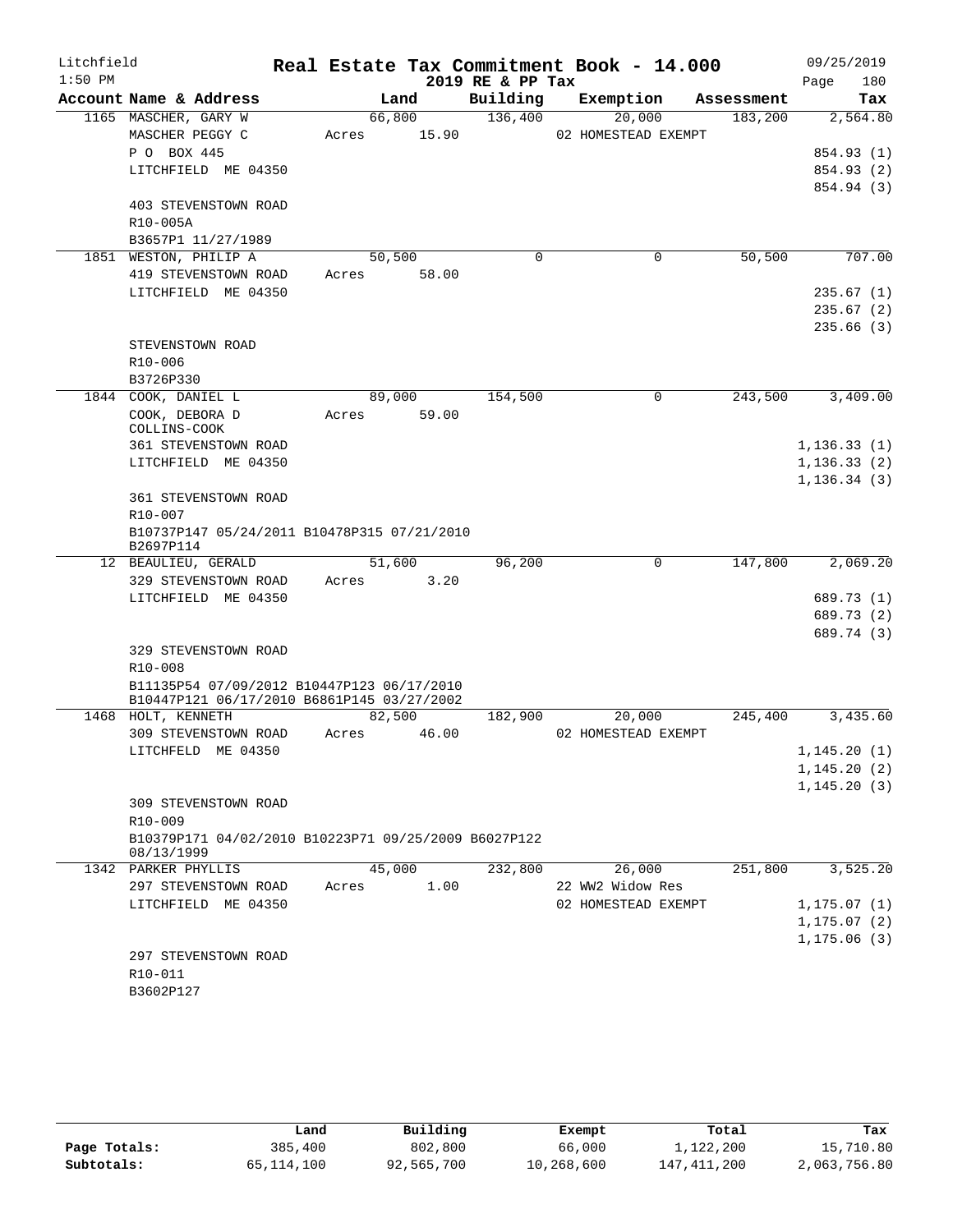| Litchfield |                                                                                         |        |      |       |                  | Real Estate Tax Commitment Book - 14.000 |            |             | 09/25/2019 |
|------------|-----------------------------------------------------------------------------------------|--------|------|-------|------------------|------------------------------------------|------------|-------------|------------|
| $1:50$ PM  |                                                                                         |        |      |       | 2019 RE & PP Tax |                                          |            | Page        | 181        |
|            | Account Name & Address                                                                  |        | Land |       | Building         | Exemption                                | Assessment |             | Tax        |
|            | 919 COULOMBE, CECILA                                                                    | 52,600 |      |       | 180,100          | 20,000                                   | 212,700    |             | 2,977.80   |
|            | 18 ISABELLA LANE                                                                        | Acres  |      | 3.54  |                  | 02 HOMESTEAD EXEMPT                      |            |             |            |
|            | LITCHFIELD ME 04350                                                                     |        |      |       |                  |                                          |            |             | 992.60(1)  |
|            |                                                                                         |        |      |       |                  |                                          |            |             | 992.60(2)  |
|            |                                                                                         |        |      |       |                  |                                          |            |             | 992.60(3)  |
|            | 18 ISABELLA LANE                                                                        |        |      |       |                  |                                          |            |             |            |
|            | R10-011A                                                                                |        |      |       |                  |                                          |            |             |            |
|            | B10212P237 09/15/2009 B10212P230 09/15/2009<br>B9740P258 05/28/2008 B6637P10 09/25/2001 |        |      |       |                  |                                          |            |             |            |
|            | 2726 COULOMBE, MARK A                                                                   | 62,600 |      |       | 40,900           | 20,000                                   | 83,500     |             | 1,169.00   |
|            | 31 ISABELLA LANE                                                                        | Acres  |      | 9.40  |                  | 02 HOMESTEAD EXEMPT                      |            |             |            |
|            | LITCHFIELD ME 04350                                                                     |        |      |       |                  |                                          |            |             | 389.67(1)  |
|            |                                                                                         |        |      |       |                  |                                          |            |             | 389.67(2)  |
|            |                                                                                         |        |      |       |                  |                                          |            |             | 389.66(3)  |
|            | 31 ISABELLA LANE                                                                        |        |      |       |                  |                                          |            |             |            |
|            | R10-011B                                                                                |        |      |       |                  |                                          |            |             |            |
|            | B10212P235 09/15/2009 B9740P260 05/28/2008                                              |        |      |       |                  |                                          |            |             |            |
|            | 2589 ANDERSON JULIE                                                                     | 79,500 |      |       | 199,700          | 20,000                                   | 259,200    |             | 3,628.80   |
|            | 257 STEVENSTOWN ROAD                                                                    | Acres  |      | 39.94 |                  | 02 HOMESTEAD EXEMPT                      |            |             |            |
|            | LITCHFIELD ME 04350                                                                     |        |      |       |                  |                                          |            | 1,209.60(1) |            |
|            |                                                                                         |        |      |       |                  |                                          |            | 1,209.60(2) |            |
|            |                                                                                         |        |      |       |                  |                                          |            | 1,209.60(3) |            |
|            | 257 STEVENSTOWN ROAD                                                                    |        |      |       |                  |                                          |            |             |            |
|            | R10-012                                                                                 |        |      |       |                  |                                          |            |             |            |
|            | B7466P80 07/17/2003                                                                     |        |      |       |                  |                                          |            |             |            |
|            | 2563 DAVIS, KEITH B.                                                                    | 48,200 |      |       | 93,000           | 20,000                                   | 121,200    |             | 1,696.80   |
|            | TURBERVILLE, EDNA MARIE Acres                                                           |        |      | 2.06  |                  | 02 HOMESTEAD EXEMPT                      |            |             |            |
|            | 277 STEVENSTOWN ROAD                                                                    |        |      |       |                  |                                          |            |             | 565.60(1)  |
|            | LITCHFIELD ME 04350                                                                     |        |      |       |                  |                                          |            |             | 565.60(2)  |
|            |                                                                                         |        |      |       |                  |                                          |            |             | 565.60(3)  |
|            | 277 STEVENSTOWN ROAD                                                                    |        |      |       |                  |                                          |            |             |            |
|            | R10-012A                                                                                |        |      |       |                  |                                          |            |             |            |
|            | B12114P193 09/17/2015 B9886P13 10/20/2008 B9630P136                                     |        |      |       |                  |                                          |            |             |            |
|            | 02/01/2008 B8581P46 08/31/2005                                                          |        |      |       |                  |                                          |            |             |            |
|            | 2394 ANDERSON, JULIE                                                                    | 25,300 |      |       | $\mathbf 0$      | $\mathbf 0$                              | 25,300     |             | 354.20     |
|            | 257 STEVENSTOWN ROAD                                                                    | Acres  |      | 1.10  |                  |                                          |            |             |            |
|            | LITCHFIELD ME 04350                                                                     |        |      |       |                  |                                          |            |             | 118.07(1)  |
|            |                                                                                         |        |      |       |                  |                                          |            |             | 118.07(2)  |
|            |                                                                                         |        |      |       |                  |                                          |            |             | 118.06(3)  |
|            | STEVENSTOWN ROAD<br>R10-013                                                             |        |      |       |                  |                                          |            |             |            |
|            | B7466P80 06/17/2003                                                                     |        |      |       |                  |                                          |            |             |            |
|            | 1295 ANDERSON, JULIE                                                                    | 23,700 |      |       | $\Omega$         | $\Omega$                                 | 23,700     |             | 331.80     |
|            | 257 STEVENS TOWN ROAD                                                                   | Acres  |      | 17.40 |                  |                                          |            |             |            |
|            | LITCHFIELD ME 04350                                                                     |        |      |       |                  |                                          |            |             | 110.60(1)  |
|            |                                                                                         |        |      |       |                  |                                          |            |             | 110.60(2)  |
|            |                                                                                         |        |      |       |                  |                                          |            |             | 110.60(3)  |
|            | LUNT'S HILL ROAD                                                                        |        |      |       |                  |                                          |            |             |            |
|            | <b>EXTENSION</b>                                                                        |        |      |       |                  |                                          |            |             |            |
|            | R10-014                                                                                 |        |      |       |                  |                                          |            |             |            |
|            | B12546P314 03/03/2017 B12319P211 06/08/2016 B4842P99<br>01/20/1995                      |        |      |       |                  |                                          |            |             |            |

|              | Land       | Building   | Exempt     | Total         | Tax          |
|--------------|------------|------------|------------|---------------|--------------|
| Page Totals: | 291,900    | 513,700    | 80,000     | 725,600       | 10,158.40    |
| Subtotals:   | 65,406,000 | 93,079,400 | 10,348,600 | 148, 136, 800 | 2,073,915.20 |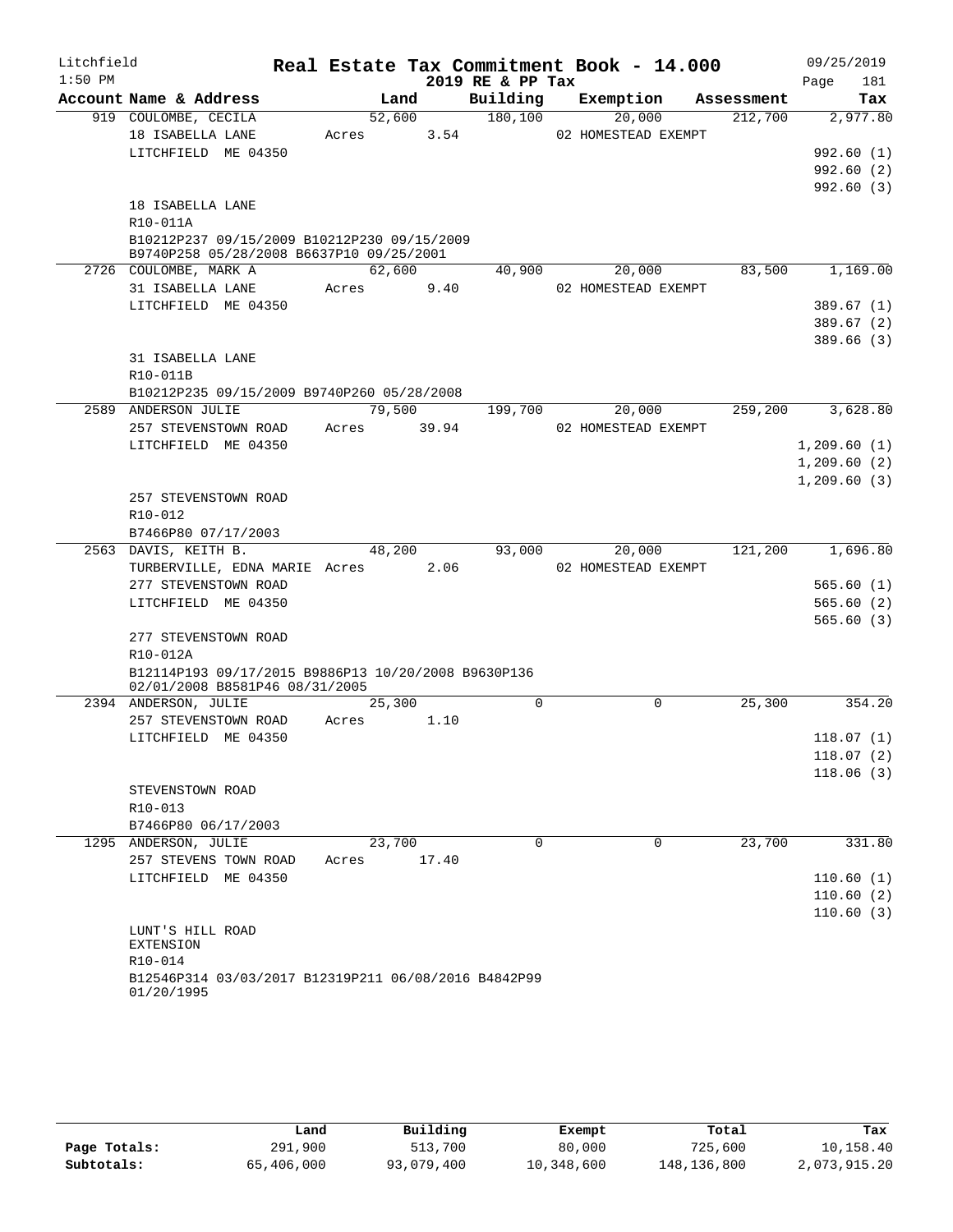| Litchfield   |                                            |            |        |            |                  | Real Estate Tax Commitment Book - 14.000 |             | 09/25/2019             |
|--------------|--------------------------------------------|------------|--------|------------|------------------|------------------------------------------|-------------|------------------------|
| $1:50$ PM    |                                            |            |        |            | 2019 RE & PP Tax |                                          |             | 182<br>Page            |
|              | Account Name & Address                     |            |        | Land       | Building         | Exemption                                | Assessment  | Tax                    |
|              | 1467 REYNOLDS, JAMES W                     |            | 40,400 |            | $\mathbf 0$      | $\Omega$                                 | 40,400      | 565.60                 |
|              | REYNOLDS, A                                |            | Acres  | 6.50       |                  |                                          |             |                        |
|              | 86 MCCRILLIS ROAD                          |            |        |            |                  |                                          |             | 188.53(1)              |
|              | NOTTINGHAM NH 03290                        |            |        |            |                  |                                          |             | 188.53(2)<br>188.54(3) |
|              | 249 STEVENSTOWN ROAD                       |            |        |            |                  |                                          |             |                        |
|              | R10-015                                    |            |        |            |                  |                                          |             |                        |
|              | B10935P239 01/10/2012 B4841P36             |            |        |            |                  |                                          |             |                        |
|              | 206 BRANN, KENNETH                         |            | 76,300 |            | 159,300          | 20,000                                   | 215,600     | 3,018.40               |
|              | 151 STEVENSTOWN ROAD                       |            | Acres  | 97.00      |                  | 02 HOMESTEAD EXEMPT                      |             |                        |
|              | LITCHFIELD ME 04350                        |            |        |            |                  |                                          |             | 1,006.13(1)            |
|              |                                            |            |        |            |                  |                                          |             | 1,006.13(2)            |
|              |                                            |            |        |            |                  |                                          |             | 1,006.14(3)            |
|              | 151 STEVENSTOWN ROAD                       |            |        |            |                  |                                          |             |                        |
|              | R10-016                                    |            |        |            |                  |                                          |             |                        |
|              | B7524P4 07/22/2003                         |            |        |            |                  |                                          |             |                        |
|              | 207 BRANN, KENNETH                         |            | 32,700 |            | $\mathbf 0$      | $\mathbf 0$                              | 32,700      | 457.80                 |
|              | 151 STEVENSTOWN ROAD                       |            | Acres  | 15.00      |                  |                                          |             |                        |
|              | LITCHFIELD ME 04350                        |            |        |            |                  |                                          |             | 152.60(1)              |
|              |                                            |            |        |            |                  |                                          |             | 152.60(2)              |
|              |                                            |            |        |            |                  |                                          |             | 152.60(3)              |
|              | STEVENSTOWN ROAD                           |            |        |            |                  |                                          |             |                        |
|              | R10-017                                    |            |        |            |                  |                                          |             |                        |
|              | B7524P4 07/22/2003                         |            |        |            |                  |                                          |             |                        |
|              | 208 BRANN, KENNETH                         |            | 46,700 |            | 107,500          | 0                                        | 154,200     | 2,158.80               |
|              | 168 STEVENSTOWN ROAD                       |            | Acres  | 1.57       |                  |                                          |             |                        |
|              | LITCHFIELD ME 04350                        |            |        |            |                  |                                          |             | 719.60(1)              |
|              |                                            |            |        |            |                  |                                          |             | 719.60(2)              |
|              |                                            |            |        |            |                  |                                          |             | 719.60(3)              |
|              | 168 STEVENSTOWN ROAD                       |            |        |            |                  |                                          |             |                        |
|              | R10-017A                                   |            |        |            |                  |                                          |             |                        |
|              | B2757P1                                    |            |        |            |                  |                                          |             |                        |
|              | 932 COMBS, DAVID M. & TAMMY                |            | 50,700 |            | 58,000           | 0                                        | 108,700     | 1,521.80               |
|              | 218 STEVENSTOWN ROAD                       |            | Acres  | 2.90       |                  |                                          |             |                        |
|              | LITCHFIELD ME 04350                        |            |        |            |                  |                                          |             | 507.27(1)              |
|              |                                            |            |        |            |                  |                                          |             | 507.27(2)              |
|              |                                            |            |        |            |                  |                                          |             | 507.26(3)              |
|              | 218 STEVENSTOWN ROAD                       |            |        |            |                  |                                          |             |                        |
|              | R10-018                                    |            |        |            |                  |                                          |             |                        |
|              | B13065P271 10/26/2018 B5945P188 05/14/1998 |            |        |            |                  |                                          |             |                        |
|              | 1021 UMMAH, KATHY                          |            | 54,000 |            | 104,600          | 0                                        | 158,600     | 2,220.40               |
|              | 204 STEVENSTOWN ROAD                       |            | Acres  | 4.00       |                  |                                          |             |                        |
|              | LITCHFIELD ME 04350                        |            |        |            |                  |                                          |             | 740.13(1)              |
|              |                                            |            |        |            |                  |                                          |             | 740.13(2)              |
|              |                                            |            |        |            |                  |                                          |             | 740.14 (3)             |
|              | 204 STEVENSTOWN ROAD                       |            |        |            |                  |                                          |             |                        |
|              | R10-018A                                   |            |        |            |                  |                                          |             |                        |
|              | B12243P100 02/25/2016 B7850P72 03/08/2004  |            |        |            |                  |                                          |             |                        |
| 17           | ALEXANDER, JOHN A &                        |            | 46,800 |            | 28,100           | 20,000                                   | 54,900      | 768.60                 |
|              | JULIE                                      |            |        |            |                  |                                          |             |                        |
|              | 232 STEVENSTOWN ROAD                       |            | Acres  | 1.60       |                  | 02 HOMESTEAD EXEMPT                      |             |                        |
|              | LITCHFIELD ME 04350                        |            |        |            |                  |                                          |             | 256.20(1)              |
|              |                                            |            |        |            |                  |                                          |             | 256.20(2)              |
|              |                                            |            |        |            |                  |                                          |             | 256.20 (3)             |
|              | 232 STEVENSTOWN ROAD                       |            |        |            |                  |                                          |             |                        |
|              | R10-018B                                   |            |        |            |                  |                                          |             |                        |
|              | B6912P54                                   |            |        |            |                  |                                          |             |                        |
|              |                                            |            |        |            |                  |                                          |             |                        |
|              |                                            | Land       |        | Building   |                  | Exempt                                   | Total       | Tax                    |
| Page Totals: |                                            | 347,600    |        | 457,500    |                  | 40,000                                   | 765,100     | 10,711.40              |
| Subtotals:   |                                            | 65,753,600 |        | 93,536,900 |                  | 10,388,600                               | 148,901,900 | 2,084,626.60           |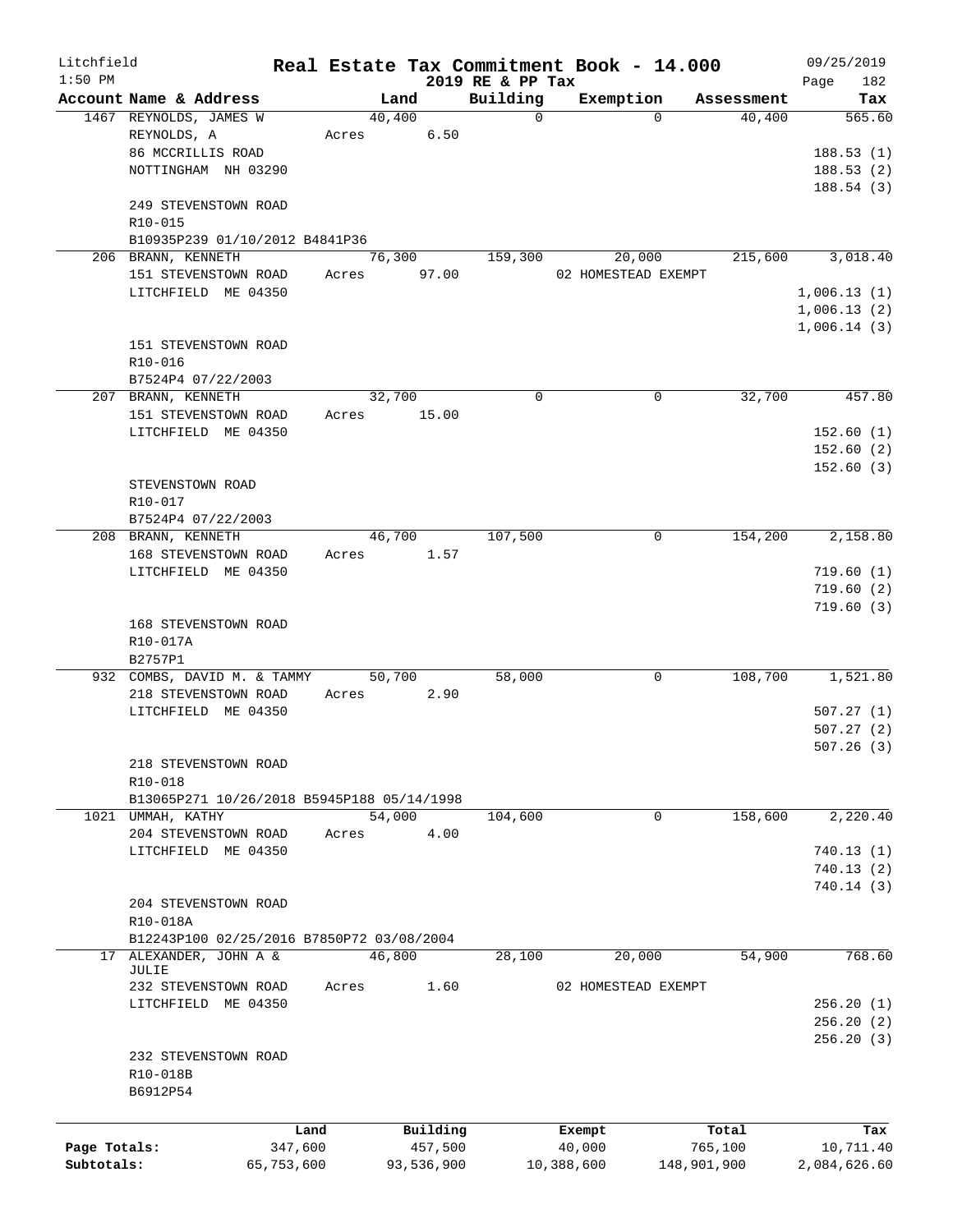| Litchfield |                                                                        |       |        |       |                  | Real Estate Tax Commitment Book - 14.000 |            | 09/25/2019             |
|------------|------------------------------------------------------------------------|-------|--------|-------|------------------|------------------------------------------|------------|------------------------|
| $1:50$ PM  |                                                                        |       |        |       | 2019 RE & PP Tax |                                          |            | 183<br>Page            |
|            | Account Name & Address                                                 |       | Land   |       | Building         | Exemption                                | Assessment | Tax                    |
|            | 1243 DUNSON, HOLLY RENEE                                               |       | 48,200 |       | 153,800          | 20,000                                   | 182,000    | 2,548.00               |
|            | 248 STEVENSTOWN ROAD                                                   | Acres |        | 2.05  |                  | 02 HOMESTEAD EXEMPT                      |            |                        |
|            | LITCHFIELD ME 04350                                                    |       |        |       |                  |                                          |            | 849.33 (1)             |
|            |                                                                        |       |        |       |                  |                                          |            | 849.33 (2)             |
|            | 248 STEVENSTOWN ROAD                                                   |       |        |       |                  |                                          |            | 849.34 (3)             |
|            | R10-019                                                                |       |        |       |                  |                                          |            |                        |
|            | B12217P260 01/29/2016 B9421P172 07/12/2007 B9340P341                   |       |        |       |                  |                                          |            |                        |
|            | 05/02/2007 B8442P269 06/07/2005 B7565P214 08/12/2003                   |       |        |       |                  |                                          |            |                        |
|            | 785 MILLS DAWN HARVEY                                                  |       | 95,300 |       | 20,400           | $\mathbf{0}$                             | 115,700    | 1,619.80               |
|            | MILLS DAWN HARVEY,                                                     | Acres |        | 2.28  |                  |                                          |            |                        |
|            | TESSARI, KIM E., ET AL                                                 |       |        |       |                  |                                          |            |                        |
|            | 2186 HALLOWELL ROAD                                                    |       |        |       |                  |                                          |            | 539.93(1)              |
|            | LITCHFIELD ME 04350                                                    |       |        |       |                  |                                          |            | 539.93(2)              |
|            |                                                                        |       |        |       |                  |                                          |            | 539.94(3)              |
|            | 73 TUTT LANE                                                           |       |        |       |                  |                                          |            |                        |
|            | R10-020                                                                |       |        |       |                  |                                          |            |                        |
|            | B10741P215 05/31/2011 B3724P50 B2247P308<br>2081 ROBBINS STEPHANIE NYE |       | 52,200 |       | 110,500          | 20,000                                   | 142,700    | 1,997.80               |
|            | 16 LUNTS HILL ROAD                                                     | Acres |        | 3.40  |                  | 02 HOMESTEAD EXEMPT                      |            |                        |
|            | LITCHFIELD ME 04350                                                    |       |        |       |                  |                                          |            | 665.93(1)              |
|            |                                                                        |       |        |       |                  |                                          |            | 665.93(2)              |
|            |                                                                        |       |        |       |                  |                                          |            | 665.94(3)              |
|            | 16 LUNTS HILL ROAD                                                     |       |        |       |                  |                                          |            |                        |
|            | R10-020A                                                               |       |        |       |                  |                                          |            |                        |
|            | B9040P51 08/23/2006                                                    |       |        |       |                  |                                          |            |                        |
|            | 1504 HARVEY MERRILL (HEIRS                                             |       | 44,200 |       | $\Omega$         | 0                                        | 44,200     | 618.80                 |
|            | OF)                                                                    |       |        |       |                  |                                          |            |                        |
|            | 489 STEVENSTOWN ROAD                                                   | Acres |        | 11.64 |                  |                                          |            |                        |
|            | LITCHFIELD ME 04350                                                    |       |        |       |                  |                                          |            | 206.27(1)              |
|            |                                                                        |       |        |       |                  |                                          |            | 206.27(2)              |
|            | LUNTS HILL ROAD                                                        |       |        |       |                  |                                          |            | 206.26(3)              |
|            | R10-020C                                                               |       |        |       |                  |                                          |            |                        |
|            | B9040P51 08/23/2006 B4391P93 05/11/1993                                |       |        |       |                  |                                          |            |                        |
|            | 2749 MARKS, MALLORY NYE &                                              |       | 44,000 |       | 63,600           | $\Omega$                                 | 107,600    | 1,506.40               |
|            | STEPHEN ANDREW                                                         |       |        |       |                  |                                          |            |                        |
|            | 10 LUNTS HILL ROAD                                                     | Acres |        | 0.92  |                  |                                          |            |                        |
|            | LITCHFIELD ME 04350                                                    |       |        |       |                  |                                          |            | 502.13(1)              |
|            |                                                                        |       |        |       |                  |                                          |            | 502.13(2)              |
|            |                                                                        |       |        |       |                  |                                          |            | 502.14(3)              |
|            | 10 LUNTS HILL ROAD                                                     |       |        |       |                  |                                          |            |                        |
|            | R10-020D                                                               |       |        |       |                  |                                          |            |                        |
|            | B10235P269 10/07/2009                                                  |       |        |       |                  |                                          |            |                        |
|            | 2798 MILLS, DAWN                                                       |       | 48,200 |       | 134,400          | 20,000                                   | 162,600    | 2,276.40               |
|            | 50 TUTT LANE<br>LITCHFIELD ME 04350                                    | Acres |        | 2.06  |                  | 02 HOMESTEAD EXEMPT                      |            |                        |
|            |                                                                        |       |        |       |                  |                                          |            | 758.80(1)<br>758.80(2) |
|            |                                                                        |       |        |       |                  |                                          |            | 758.80(3)              |
|            | 50 TUTT LANE                                                           |       |        |       |                  |                                          |            |                        |
|            | R10-020E                                                               |       |        |       |                  |                                          |            |                        |
|            | B10741P215 05/31/2011                                                  |       |        |       |                  |                                          |            |                        |

|              | Land       | Building   | Exempt     | Total       | Tax          |
|--------------|------------|------------|------------|-------------|--------------|
| Page Totals: | 332,100    | 482,700    | 60,000     | 754,800     | 10,567.20    |
| Subtotals:   | 66,085,700 | 94,019,600 | 10,448,600 | 149,656,700 | 2,095,193.80 |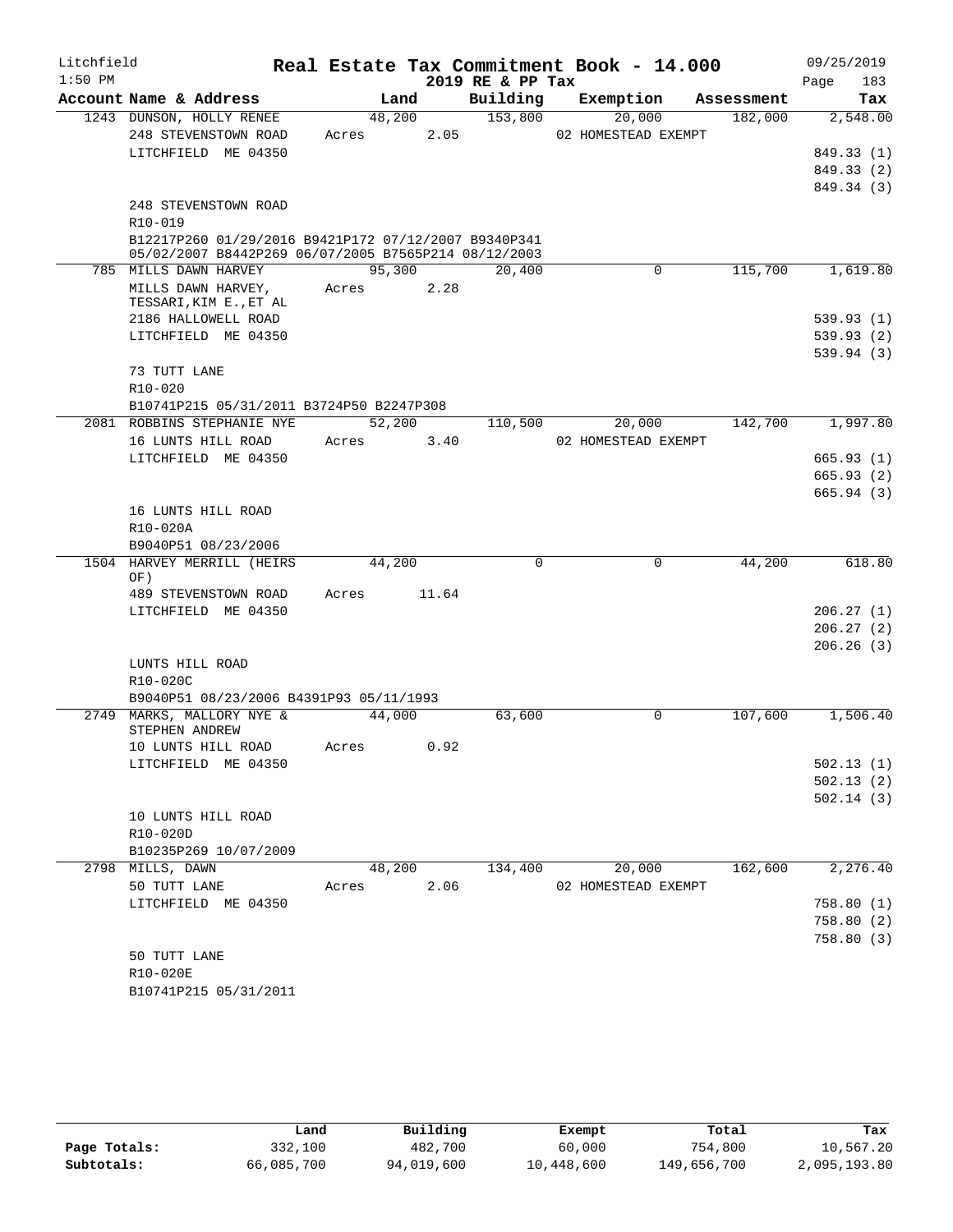| Litchfield |                                                                        |       |         |        | Real Estate Tax Commitment Book - 14.000 |                     |          |            |              | 09/25/2019 |
|------------|------------------------------------------------------------------------|-------|---------|--------|------------------------------------------|---------------------|----------|------------|--------------|------------|
| $1:50$ PM  |                                                                        |       |         |        | 2019 RE & PP Tax                         |                     |          |            | Page         | 184        |
|            | Account Name & Address                                                 |       | Land    |        | Building                                 | Exemption           |          | Assessment |              | Tax        |
|            | 1820 WASHBURN, HOWARD O                                                |       | 85,800  |        | 32,200                                   |                     | $\Omega$ | 118,000    |              | 1,652.00   |
|            | WASHBURN AMY B                                                         | Acres |         | 2.10   |                                          |                     |          |            |              |            |
|            | 16 GLEN STREET                                                         |       |         |        |                                          |                     |          |            |              | 550.67(1)  |
|            | AUGUSTA ME 04330                                                       |       |         |        |                                          |                     |          |            |              | 550.67(2)  |
|            |                                                                        |       |         |        |                                          |                     |          |            |              | 550.66(3)  |
|            | 77 TUTT LANE                                                           |       |         |        |                                          |                     |          |            |              |            |
|            | R10-021                                                                |       |         |        |                                          |                     |          |            |              |            |
|            | B4321P201 01/25/1993<br>1115 SHANNON, JR. PATRICK M.                   |       |         |        | $\Omega$                                 |                     | 0        | 134,700    |              | 1,885.80   |
|            |                                                                        |       | 134,700 |        |                                          |                     |          |            |              |            |
|            | SHANNON, ANTOINETTE<br>J.F.                                            | Acres |         | 224.00 |                                          |                     |          |            |              |            |
|            | 127 STEVENSTOWN ROAD                                                   |       |         |        |                                          |                     |          |            |              | 628.60(1)  |
|            | LITCHFIELD ME 04350                                                    |       |         |        |                                          |                     |          |            |              | 628.60(2)  |
|            |                                                                        |       |         |        |                                          |                     |          |            |              | 628.60(3)  |
|            | 86 PINE TREE ROAD                                                      |       |         |        |                                          |                     |          |            |              |            |
|            | R10-022                                                                |       |         |        |                                          |                     |          |            |              |            |
|            | B12203P64 01/08/2016 B11019P1 04/20/2012 B4646P168                     |       |         |        |                                          |                     |          |            |              |            |
|            | 03/15/1994                                                             |       |         |        |                                          |                     |          |            |              |            |
|            | 2910 SMART, SHYANNE                                                    |       |         | 0      | 24,000                                   |                     | 20,000   | 4,000      |              | 56.00      |
|            | 26 PINE TREE ROAD                                                      |       |         |        |                                          | 02 HOMESTEAD EXEMPT |          |            |              |            |
|            | Litchfield ME 04350                                                    |       |         |        |                                          |                     |          |            |              | 18.67(1)   |
|            |                                                                        |       |         |        |                                          |                     |          |            |              | 18.67(2)   |
|            |                                                                        |       |         |        |                                          |                     |          |            |              | 18.66(3)   |
|            | 26 PINE TREE ROAD                                                      |       |         |        |                                          |                     |          |            |              |            |
|            | R10-022-"ON"                                                           |       |         |        |                                          |                     |          |            |              |            |
|            | 2789 MACINNES, MARIE<br>86 PINE TREE ROAD                              | Acres | 40,200  | 33.00  | 223,000                                  | 02 HOMESTEAD EXEMPT | 20,000   | 243,200    |              | 3,404.80   |
|            | LITCHFIELD ME 04350                                                    |       |         |        |                                          |                     |          |            | 1, 134.93(1) |            |
|            |                                                                        |       |         |        |                                          |                     |          |            | 1, 134.93(2) |            |
|            |                                                                        |       |         |        |                                          |                     |          |            | 1, 134.94(3) |            |
|            | 86 PINE TREE ROAD                                                      |       |         |        |                                          |                     |          |            |              |            |
|            | R10-022A                                                               |       |         |        |                                          |                     |          |            |              |            |
|            | B11021P119 04/20/2012 B11019P1 04/26/2012                              |       |         |        |                                          |                     |          |            |              |            |
|            | 1296 SHANNON, PATRICK M.,                                              |       | 10,300  |        | 0                                        |                     | 0        | 10,300     |              | 144.20     |
|            | JR. (TRUSTEE)                                                          |       |         |        |                                          |                     |          |            |              |            |
|            | SHANNON, MINNIE MOSELLE Acres<br>(TRUSTEE)                             |       |         | 27.00  |                                          |                     |          |            |              |            |
|            | SHANNON REVOCABLE TRUST                                                |       |         |        |                                          |                     |          |            |              | 48.07 (1)  |
|            | 127 STEVENSTOWN ROAD                                                   |       |         |        |                                          |                     |          |            |              | 48.07 (2)  |
|            | LITCHFIELD ME 04350                                                    |       |         |        |                                          |                     |          |            |              | 48.06(3)   |
|            | OFF PINE TREE ROAD                                                     |       |         |        |                                          |                     |          |            |              |            |
|            | R10-024                                                                |       |         |        |                                          |                     |          |            |              |            |
|            | B12423P45 09/27/2016 B4842P97 01/17/1995                               |       |         |        |                                          |                     |          |            |              |            |
|            | 1752 BELANGER, GEORGE                                                  |       | 22,500  |        | 0                                        |                     | 0        | 22,500     |              | 315.00     |
|            | 54 FISHER AVENUE                                                       | Acres |         | 15.00  |                                          |                     |          |            |              |            |
|            | LEWISTON ME 04240                                                      |       |         |        |                                          |                     |          |            |              | 105.00(1)  |
|            |                                                                        |       |         |        |                                          |                     |          |            |              | 105.00(2)  |
|            |                                                                        |       |         |        |                                          |                     |          |            |              | 105.00(3)  |
|            | OLD LUNT'S HILL ROAD                                                   |       |         |        |                                          |                     |          |            |              |            |
|            | R10-027                                                                |       |         |        |                                          |                     |          |            |              |            |
|            | B8433P18 05/26/2005 B3084P41 12/08/1986 B1598P41<br>B750P11 07/16/1936 |       |         |        |                                          |                     |          |            |              |            |

|              | Land       | Building   | Exempt     | Total       | Tax          |
|--------------|------------|------------|------------|-------------|--------------|
| Page Totals: | 293,500    | 279,200    | 40,000     | 532,700     | .457.80      |
| Subtotals:   | 66,379,200 | 94,298,800 | 10,488,600 | 150,189,400 | 2,102,651.60 |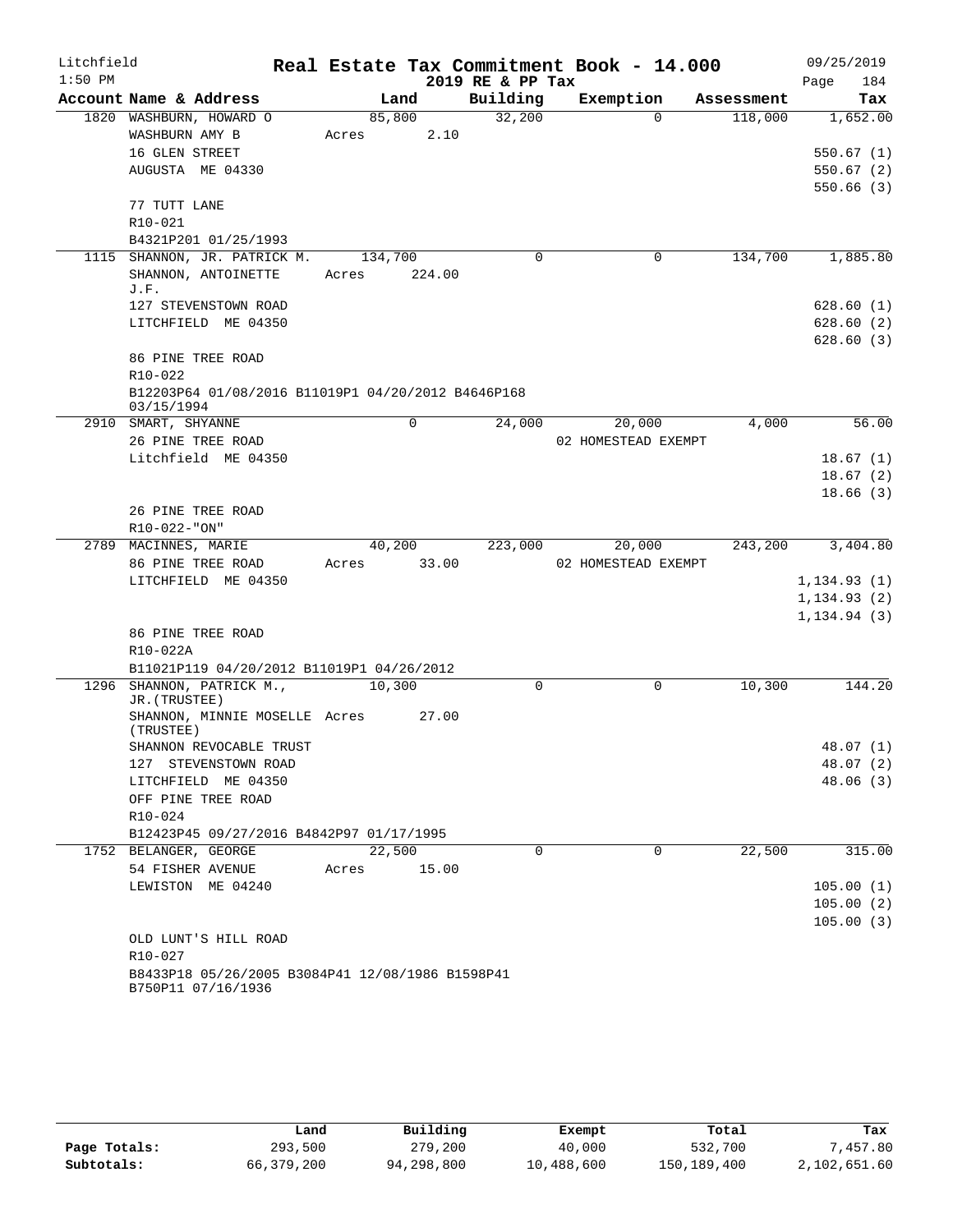| Litchfield |                                                                                       |       |        |            |                  | Real Estate Tax Commitment Book - 14.000 |            | 09/25/2019   |  |
|------------|---------------------------------------------------------------------------------------|-------|--------|------------|------------------|------------------------------------------|------------|--------------|--|
| $1:50$ PM  |                                                                                       |       |        |            | 2019 RE & PP Tax |                                          |            | 185<br>Page  |  |
|            | Account Name & Address                                                                |       | Land   |            | Building         | Exemption                                | Assessment | Tax          |  |
|            | 1118 MACMASTER, DAVID V                                                               |       | 46,500 |            | 219,400          | 26,000                                   | 239,900    | 3,358.60     |  |
|            | 136 PINE TREE ROAD                                                                    | Acres |        | 1.50       |                  | 02 HOMESTEAD EXEMPT                      |            |              |  |
|            | LITCHFIELD ME 04350                                                                   |       |        |            |                  | 03 VETERANS EXEMPT                       |            | 1, 119.53(1) |  |
|            |                                                                                       |       |        |            |                  |                                          |            | 1, 119.53(2) |  |
|            |                                                                                       |       |        |            |                  |                                          |            | 1, 119.54(3) |  |
|            | 136 PINE TREE ROAD                                                                    |       |        |            |                  |                                          |            |              |  |
|            | R10-029A                                                                              |       |        |            |                  |                                          |            |              |  |
|            | B2393P269 06/15/1981                                                                  |       |        |            |                  |                                          |            |              |  |
|            | 1117 MACMASTER TERESA B                                                               |       | 47,700 |            | 22,700           | 0                                        | 70,400     | 985.60       |  |
|            | 136 PINE TREE ROAD                                                                    |       | Acres  | 1.90       |                  |                                          |            |              |  |
|            | LITCHFIELD ME 04350                                                                   |       |        |            |                  |                                          |            | 328.53(1)    |  |
|            |                                                                                       |       |        |            |                  |                                          |            | 328.53(2)    |  |
|            |                                                                                       |       |        |            |                  |                                          |            | 328.54(3)    |  |
|            | 128 PINE TREE ROAD                                                                    |       |        |            |                  |                                          |            |              |  |
|            | R10-029B                                                                              |       |        |            |                  |                                          |            |              |  |
|            | B9555P30 11/05/2007 B4147P276 B2517P125 05/12/1996<br>B2192P150 03/26/1979            |       |        |            |                  |                                          |            |              |  |
|            | 2088 DUNN, JOHN L JR &<br>SHIRLEY A                                                   |       | 46,600 |            | 149,900          | 20,000                                   | 176,500    | 2,471.00     |  |
|            | 120 PINE TREE ROAD                                                                    |       |        | Acres 1.53 |                  | 02 HOMESTEAD EXEMPT                      |            |              |  |
|            | LITCHFIELD ME 04350                                                                   |       |        |            |                  |                                          |            | 823.67 (1)   |  |
|            |                                                                                       |       |        |            |                  |                                          |            | 823.67(2)    |  |
|            |                                                                                       |       |        |            |                  |                                          |            | 823.66 (3)   |  |
|            | 120 PINE TREE ROAD                                                                    |       |        |            |                  |                                          |            |              |  |
|            | R10-029B-1                                                                            |       |        |            |                  |                                          |            |              |  |
|            | B8586P257 08/17/2005 B6621P170 09/11/2001                                             |       |        |            |                  |                                          |            |              |  |
|            | 2537 CASTONGUAY ERICA M                                                               |       |        | 48,500     | 142,700          | $\Omega$                                 | 191,200    | 2,676.80     |  |
|            | CASTONGUAL SCOTT N                                                                    |       |        | Acres 2.15 |                  |                                          |            |              |  |
|            | 116 PINE TREE ROAD                                                                    |       |        |            |                  |                                          |            | 892.27 (1)   |  |
|            | LITCHFIELD ME 04350                                                                   |       |        |            |                  |                                          |            | 892.27 (2)   |  |
|            |                                                                                       |       |        |            |                  |                                          |            | 892.26 (3)   |  |
|            | 116 PINE TREE ROAD                                                                    |       |        |            |                  |                                          |            |              |  |
|            | R10-029C                                                                              |       |        |            |                  |                                          |            |              |  |
|            | B11756P145 07/29/2014 B8120P331 09/10/2004                                            |       |        |            |                  |                                          |            |              |  |
|            | 1540 ROWE, HOWARD                                                                     |       | 54,200 |            | $\Omega$         | 0                                        | 54,200     | 758.80       |  |
|            | <b>45 WARREN LANE</b>                                                                 | Acres |        | 69.00      |                  |                                          |            |              |  |
|            | LITCHFIELD ME 04350                                                                   |       |        |            |                  |                                          |            | 252.93(1)    |  |
|            |                                                                                       |       |        |            |                  |                                          |            | 252.93 (2)   |  |
|            |                                                                                       |       |        |            |                  |                                          |            | 252.94(3)    |  |
|            | PINE TREE ROAD                                                                        |       |        |            |                  |                                          |            |              |  |
|            | R10-031                                                                               |       |        |            |                  |                                          |            |              |  |
|            | B6732P231 12/13/2001                                                                  |       |        |            |                  |                                          |            |              |  |
| 1112       | GAGNE, RICHARD D.                                                                     |       | 43,800 |            | 137,800          | 20,000                                   | 161,600    | 2,262.40     |  |
|            | GAGNE, JULIE A.                                                                       | Acres |        | 0.91       |                  | 02 HOMESTEAD EXEMPT                      |            |              |  |
|            | 210 PINE TREE ROAD                                                                    |       |        |            |                  |                                          |            | 754.13(1)    |  |
|            | LITCHFIELD ME 04350                                                                   |       |        |            |                  |                                          |            | 754.13(2)    |  |
|            |                                                                                       |       |        |            |                  |                                          |            | 754.14(3)    |  |
|            | 210 PINE TREE ROAD                                                                    |       |        |            |                  |                                          |            |              |  |
|            | R10-031A                                                                              |       |        |            |                  |                                          |            |              |  |
|            | B12916P288 05/24/2018 B12611P193 05/25/2017 B11019P1<br>04/20/2012 B2548P4 07/13/1983 |       |        |            |                  |                                          |            |              |  |
|            |                                                                                       |       |        |            |                  |                                          |            |              |  |

|              | Land       | Building   | Exempt     | Total       | Tax          |
|--------------|------------|------------|------------|-------------|--------------|
| Page Totals: | 287,300    | 672,500    | 66,000     | 893,800     | 12,513.20    |
| Subtotals:   | 66,666,500 | 94,971,300 | 10,554,600 | 151,083,200 | 2,115,164.80 |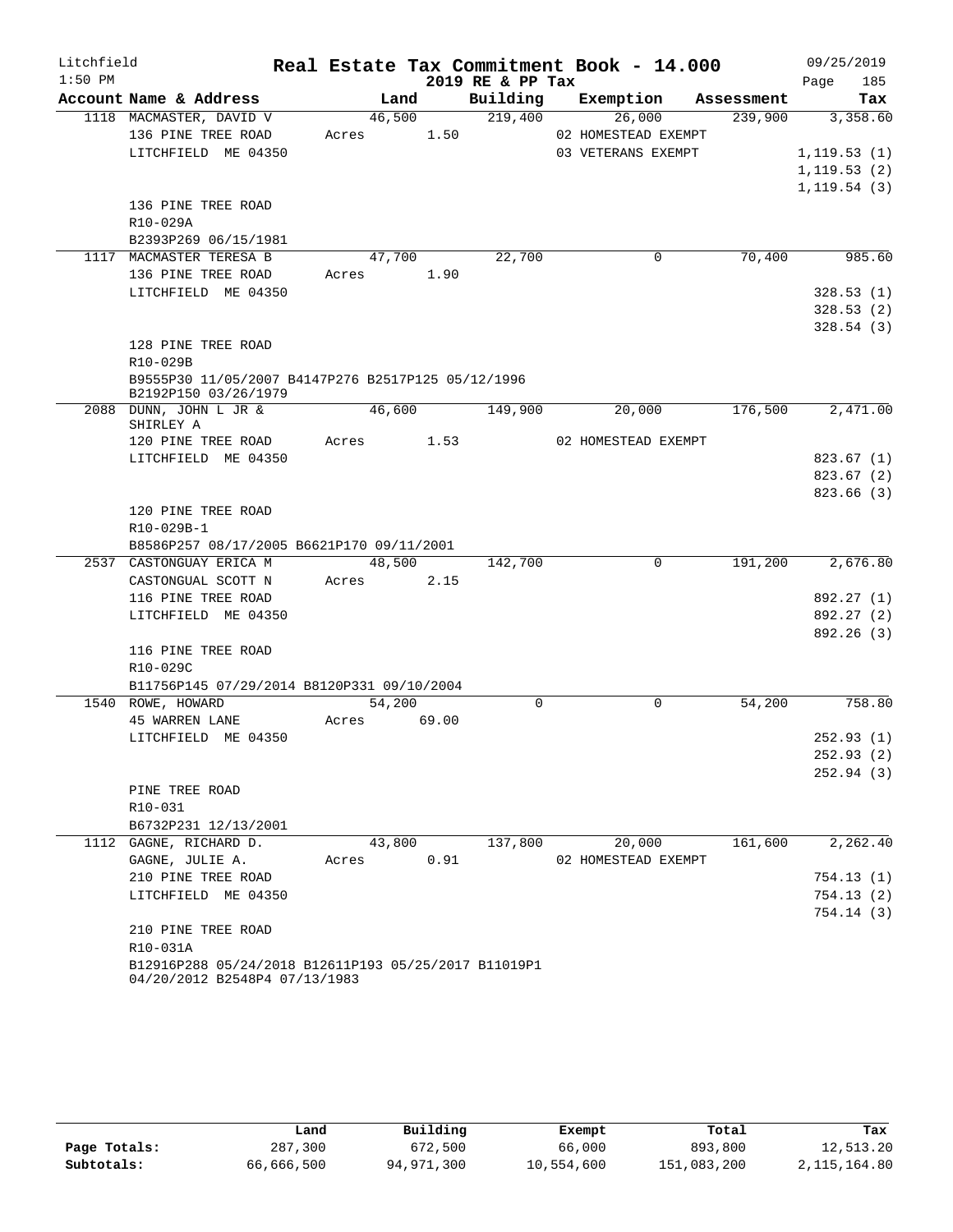| Litchfield |                                           |                 |        |                     | Real Estate Tax Commitment Book - 14.000 |            | 09/25/2019              |
|------------|-------------------------------------------|-----------------|--------|---------------------|------------------------------------------|------------|-------------------------|
| $1:50$ PM  |                                           |                 |        | 2019 RE & PP Tax    |                                          |            | 186<br>Page             |
|            | Account Name & Address                    |                 | Land   | Building<br>454,100 | Exemption                                | Assessment | Tax                     |
|            | 2232 BECKET ACADEMY<br>PO BOX 325         | 51,000<br>Acres | 3.00   |                     | $\Omega$                                 | 505,100    | 7,071.40                |
|            | OXFORD NH 03777                           |                 |        |                     |                                          |            | 2,357.13(1)             |
|            |                                           |                 |        |                     |                                          |            | 2,357.13(2)             |
|            |                                           |                 |        |                     |                                          |            | 2,357.14(3)             |
|            | 224 PINE TREE ROAD                        |                 |        |                     |                                          |            |                         |
|            | R10-031B                                  |                 |        |                     |                                          |            |                         |
|            | B6835P246 03/04/2002                      |                 |        |                     |                                          |            |                         |
|            | 1537 BAILEY HEIDI E M                     | 53,100          |        | 1,400               | 0                                        | 54,500     | 763.00                  |
|            | 234 PINE TREE RD                          | Acres           | 3.70   |                     |                                          |            |                         |
|            | LITCHFIELD ME 04350                       |                 |        |                     |                                          |            | 254.33(1)               |
|            |                                           |                 |        |                     |                                          |            | 254.33(2)               |
|            |                                           |                 |        |                     |                                          |            | 254.34 (3)              |
|            | 234 PINE TREE ROAD                        |                 |        |                     |                                          |            |                         |
|            | R10-032                                   |                 |        |                     |                                          |            |                         |
|            | B9878P344 10/02/2008 B7075P287 09/19/2002 |                 |        |                     |                                          |            |                         |
|            | 1572 SEAMAN, ERIC                         | 81,000          |        | 3,100               | 0                                        | 84,100     | 1,177.40                |
|            | 1844 HALLOWELL ROAD                       | Acres           | 125.00 |                     |                                          |            |                         |
|            | LITCHFIELD ME 04350                       |                 |        |                     |                                          |            | 392.47 (1)              |
|            |                                           |                 |        |                     |                                          |            | 392.47 (2)<br>392.46(3) |
|            | 242 PINE TREE ROAD                        |                 |        |                     |                                          |            |                         |
|            | R10-034                                   |                 |        |                     |                                          |            |                         |
|            | B3076P208                                 |                 |        |                     |                                          |            |                         |
|            | 1657 CLARKE, ELISA M.                     | 79,500          |        | 92,600              | 20,000                                   | 152,100    | 2,129.40                |
|            | 260 PINE TREE ROAD                        | Acres           | 5.00   |                     | 02 HOMESTEAD EXEMPT                      |            |                         |
|            | LITCHFIELD ME 04350                       |                 |        |                     |                                          |            | 709.80(1)               |
|            |                                           |                 |        |                     |                                          |            | 709.80(2)               |
|            |                                           |                 |        |                     |                                          |            | 709.80(3)               |
|            | 260 PINE TREE ROAD                        |                 |        |                     |                                          |            |                         |
|            | R10-034A                                  |                 |        |                     |                                          |            |                         |
|            | B6402P109                                 |                 |        |                     |                                          |            |                         |
| 1629       | BENSON, GARY E. & C.<br>ANN               | 76,900          |        | 2,800               | 0                                        | 79,700     | 1,115.80                |
|            | 223 POND ROAD                             | Acres           | 2.80   |                     |                                          |            |                         |
|            | WEST GARDINER ME 04345                    |                 |        |                     |                                          |            | 371.93(1)               |
|            |                                           |                 |        |                     |                                          |            | 371.93(2)               |
|            |                                           |                 |        |                     |                                          |            | 371.94 (3)              |
|            | BENSON LANE                               |                 |        |                     |                                          |            |                         |
|            | R10-034B                                  |                 |        |                     |                                          |            |                         |
|            | B6058P349 09/16/1999                      |                 |        |                     |                                          |            |                         |
|            | 2709 BUREAU LORI                          |                 | 0      | 30,300              | 0                                        | 30,300     | 424.20                  |
|            | P O BOX 1224                              |                 |        |                     |                                          |            |                         |
|            | SABATTUS ME 04280                         |                 |        |                     |                                          |            | 141.40(1)               |
|            |                                           |                 |        |                     |                                          |            | 141.40(2)               |
|            |                                           |                 |        |                     |                                          |            | 141.40(3)               |
|            | 15 BENSON LANE<br>R10-034B-ON-2           |                 |        |                     |                                          |            |                         |
|            | 2111 SEAMAN, ERIC                         |                 | 0      | 6,900               | 0                                        | 6,900      | 96.60                   |
|            | 1844 HALLOWELL ROAD                       |                 |        |                     |                                          |            |                         |
|            | LITCHFIELD ME 04350                       |                 |        |                     |                                          |            | 32.20(1)                |
|            |                                           |                 |        |                     |                                          |            | 32.20(2)                |
|            |                                           |                 |        |                     |                                          |            | 32.20(3)                |
|            | 242 PINE TREE ROAD                        |                 |        |                     |                                          |            |                         |
|            | R10-034-ON                                |                 |        |                     |                                          |            |                         |
|            |                                           |                 |        |                     |                                          |            |                         |
|            |                                           |                 |        |                     |                                          |            |                         |
|            |                                           |                 |        |                     |                                          |            |                         |
|            |                                           |                 |        |                     |                                          |            |                         |

|              | Land       | Building   | Exempt     | Total       | Tax          |
|--------------|------------|------------|------------|-------------|--------------|
| Page Totals: | 341,500    | 591,200    | 20,000     | 912,700     | 12,777.80    |
| Subtotals:   | 67,008,000 | 95,562,500 | 10,574,600 | 151,995,900 | 2,127,942.60 |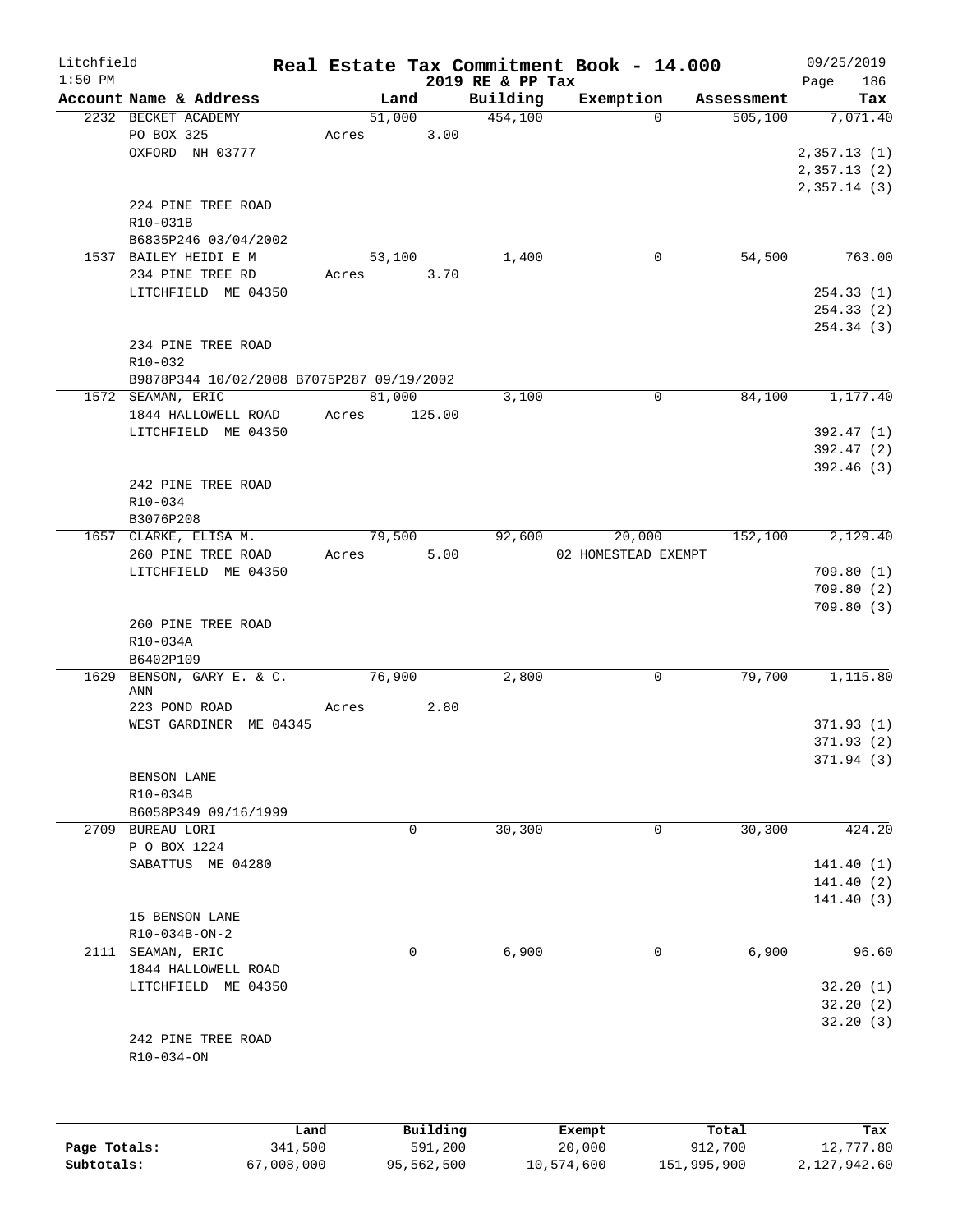| Litchfield   |                                                   |                 |             |                     |                            | Real Estate Tax Commitment Book - 14.000 |                       | 09/25/2019       |
|--------------|---------------------------------------------------|-----------------|-------------|---------------------|----------------------------|------------------------------------------|-----------------------|------------------|
| $1:50$ PM    |                                                   |                 |             |                     | 2019 RE & PP Tax           |                                          |                       | 187<br>Page      |
|              | Account Name & Address<br>384 VANARSDALE, RUTH J. |                 |             | Land                | Building<br>87,800 142,200 | Exemption<br>20,000                      | Assessment<br>210,000 | Tax<br>2,940.00  |
|              | 294 PINE TREE ROAD                                |                 |             | Acres 59.00         |                            | 02 HOMESTEAD EXEMPT                      |                       |                  |
|              | LITCHFIELD ME 04350                               |                 |             |                     |                            |                                          |                       | 980.00 (1)       |
|              |                                                   |                 |             |                     |                            |                                          |                       | 980.00 (2)       |
|              |                                                   |                 |             |                     |                            |                                          |                       | 980.00(3)        |
|              | 294 PINE TREE ROAD                                |                 |             |                     |                            |                                          |                       |                  |
|              | R10-035                                           |                 |             |                     |                            |                                          |                       |                  |
|              | B2633P159 12/08/2003                              |                 |             |                     |                            |                                          |                       |                  |
|              | 1892 WILLIAMS, JILLIAN MARIE                      |                 | 62,000      |                     | 78,500                     | 0                                        | 140,500               | 1,967.00         |
|              | WILLIAMS, GREGORY G.                              |                 | Acres 8.60  |                     |                            |                                          |                       |                  |
|              | 348 PINE TREE RD                                  |                 |             |                     |                            |                                          |                       | 655.67(1)        |
|              | LITCHFIELD ME 04350                               |                 |             |                     |                            |                                          |                       | 655.67(2)        |
|              |                                                   |                 |             |                     |                            |                                          |                       | 655.66 (3)       |
|              | 348 PINE TREE ROAD                                |                 |             |                     |                            |                                          |                       |                  |
|              | R10-037                                           |                 |             |                     |                            |                                          |                       |                  |
|              | B11382P219 03/29/2013 B2248P279 09/28/1979        |                 |             |                     |                            |                                          |                       |                  |
|              | 1247 MORGAN, DAVID                                |                 |             | 55,200              |                            | 87,300<br>20,000                         | 122,500               | 1,715.00         |
|              | 40 DINGLEY ROAD                                   |                 | Acres       | 4.40                |                            | 02 HOMESTEAD EXEMPT                      |                       |                  |
|              | LITCHFIELD ME 04350                               |                 |             |                     |                            |                                          |                       | 571.67(1)        |
|              |                                                   |                 |             |                     |                            |                                          |                       | 571.67(2)        |
|              |                                                   |                 |             |                     |                            |                                          |                       | 571.66(3)        |
|              | 40 DINGLEY ROAD                                   |                 |             |                     |                            |                                          |                       |                  |
|              | R10-037A                                          |                 |             |                     |                            |                                          |                       |                  |
|              | B3199P220 07/23/1997                              |                 |             |                     |                            |                                          |                       |                  |
|              | 2382 WILLIAMS, MICHAEL                            |                 | 53,100      |                     | 8,200                      | 20,000                                   | 41,300                | 578.20           |
|              | 328 PINE TREE ROAD                                |                 | Acres       | 3.70                |                            | 02 HOMESTEAD EXEMPT                      |                       |                  |
|              | LITCHFIELD ME 04350                               |                 |             |                     |                            |                                          |                       | 192.73(1)        |
|              |                                                   |                 |             |                     |                            |                                          |                       | 192.73 (2)       |
|              |                                                   |                 |             |                     |                            |                                          |                       | 192.74 (3)       |
|              | 328 PINE TREE ROAD                                |                 |             |                     |                            |                                          |                       |                  |
|              | $R10-037-B$                                       |                 |             |                     |                            |                                          |                       |                  |
|              | 1285 NELSEN, MARK I                               |                 | 74,400      |                     | 164,000                    | 20,000                                   | 218,400               | 3,057.60         |
|              | 56 DINGLEY ROAD                                   |                 | Acres 67.00 |                     |                            | 02 HOMESTEAD EXEMPT                      |                       |                  |
|              | LITCHFIELD ME 04350                               |                 |             |                     |                            |                                          |                       | 1,019.20(1)      |
|              |                                                   |                 |             |                     |                            |                                          |                       | 1,019.20(2)      |
|              |                                                   |                 |             |                     |                            |                                          |                       | 1,019.20(3)      |
|              | 56 DINGLEY ROAD                                   |                 |             |                     |                            |                                          |                       |                  |
|              | R10-038                                           |                 |             |                     |                            |                                          |                       |                  |
|              | B1577P217                                         |                 |             |                     |                            |                                          |                       |                  |
|              | 359 HERON, ASHLEY K                               |                 | 61,500      |                     | 192,000                    | 20,000                                   | 233,500               | 3,269.00         |
|              | HERON, JEFFREY C                                  |                 | Acres       | 8.00                |                            | 02 HOMESTEAD EXEMPT                      |                       |                  |
|              | 289 PINE TREE ROAD                                |                 |             |                     |                            |                                          |                       | 1,089.67(1)      |
|              | LITCHFIELD ME 04350                               |                 |             |                     |                            |                                          |                       | 1,089.67(2)      |
|              |                                                   |                 |             |                     |                            |                                          |                       | 1,089.66(3)      |
|              | 289 PINE TREE ROAD                                |                 |             |                     |                            |                                          |                       |                  |
|              | R11-001-1                                         |                 |             |                     |                            |                                          |                       |                  |
|              | B10826P96 09/06/2011 B3590P265 08/04/1989         |                 |             |                     |                            |                                          |                       |                  |
| 959          | BIONDELLO, MARGARET, ET                           |                 | 61,900      |                     | 168,500                    | 26,000                                   | 204,400               | 2,861.60         |
|              | AL                                                |                 |             |                     |                            |                                          |                       |                  |
|              | BIONDELLO NUNZIO                                  |                 | Acres       | 8.50                |                            | 02 HOMESTEAD EXEMPT                      |                       |                  |
|              | 295 PINE TREE ROAD                                |                 |             |                     |                            | 14 WW2 Vet NonRes                        |                       | 953.87(1)        |
|              | LITCHFIELD ME 04350                               |                 |             |                     |                            |                                          |                       | 953.87 (2)       |
|              |                                                   |                 |             |                     |                            |                                          |                       | 953.86(3)        |
|              | 295 PINE TREE ROAD                                |                 |             |                     |                            |                                          |                       |                  |
|              | R11-001-2                                         |                 |             |                     |                            |                                          |                       |                  |
|              | B7799P197 12/30/2003                              |                 |             |                     |                            |                                          |                       |                  |
|              |                                                   |                 |             |                     |                            |                                          |                       |                  |
|              |                                                   |                 |             |                     |                            |                                          |                       |                  |
| Page Totals: |                                                   | Land<br>455,900 |             | Building<br>840,700 |                            | Exempt<br>126,000                        | Total<br>1,170,600    | Tax<br>16,388.40 |
| Subtotals:   |                                                   | 67,463,900      |             | 96,403,200          |                            | 10,700,600                               | 153,166,500           | 2, 144, 331.00   |
|              |                                                   |                 |             |                     |                            |                                          |                       |                  |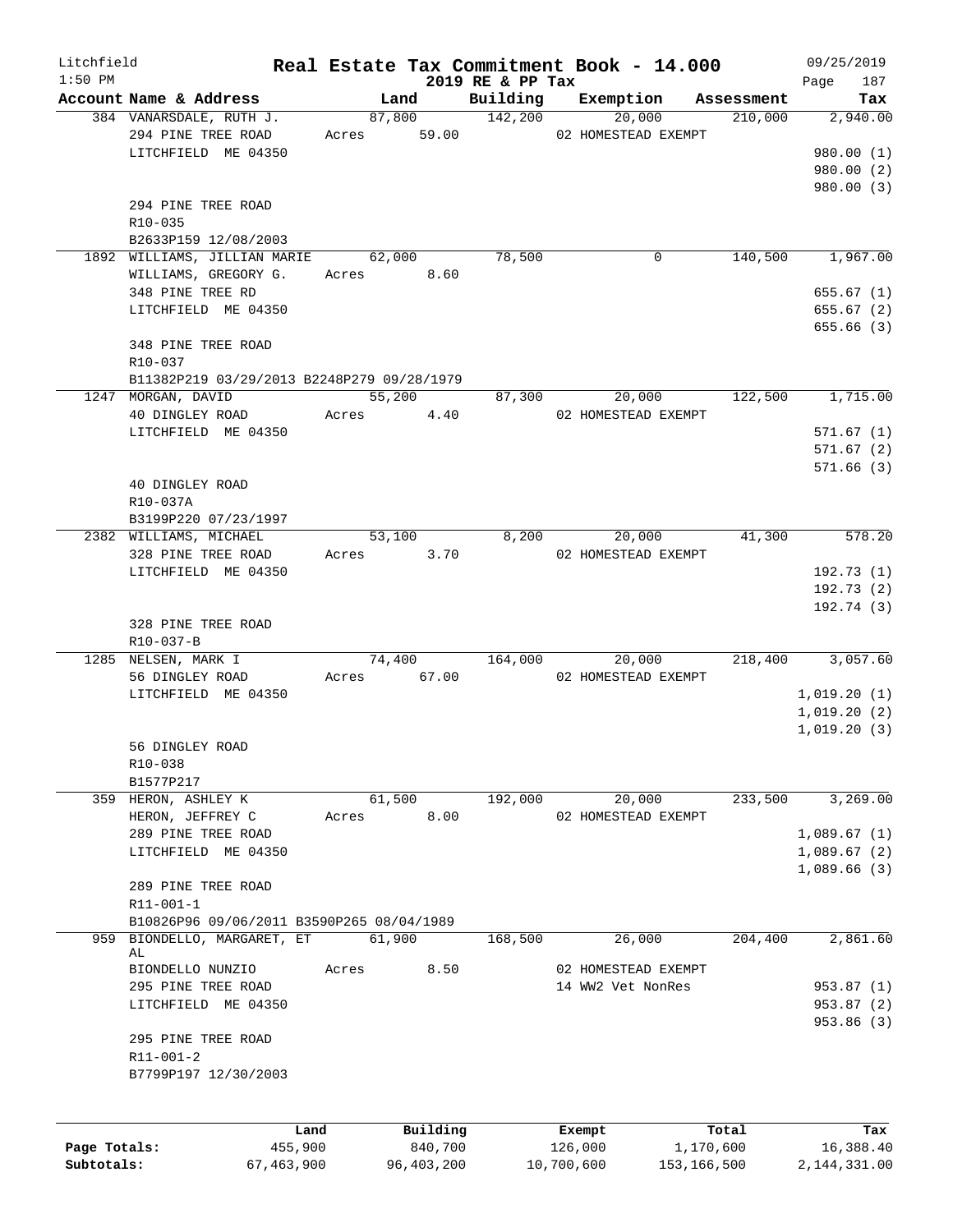| Litchfield   |                                                  |       | Real Estate Tax Commitment Book - 14.000 |                         |                     |             |                      | 09/25/2019    |
|--------------|--------------------------------------------------|-------|------------------------------------------|-------------------------|---------------------|-------------|----------------------|---------------|
| $1:50$ PM    |                                                  |       |                                          | 2019 RE & PP Tax        |                     |             |                      | 188<br>Page   |
|              | Account Name & Address<br>178 EPPERSON, GERALD M |       | Land<br>42,000                           | Building<br>$\mathbf 0$ | Exemption           | $\Omega$    | Assessment<br>42,000 | Tax<br>588.00 |
|              | EPPERSON, DEBORAH                                | Acres | 8.70                                     |                         |                     |             |                      |               |
|              | 24 MIKES LANE                                    |       |                                          |                         |                     |             |                      | 196.00(1)     |
|              | WEST GARDINER ME 04345                           |       |                                          |                         |                     |             |                      | 196.00(2)     |
|              |                                                  |       |                                          |                         |                     |             |                      | 196.00(3)     |
|              | PINE TREE ROAD                                   |       |                                          |                         |                     |             |                      |               |
|              |                                                  |       |                                          |                         |                     |             |                      |               |
|              | $R11 - 001 - 3$                                  |       |                                          |                         |                     |             |                      |               |
|              | B13160P333 03/04/2019                            |       |                                          |                         |                     |             |                      |               |
|              | 476 ROY, NATHAN P.                               |       | 62,200                                   | 132,000                 | 20,000              |             | 174,200              | 2,438.80      |
|              | 319 PINE TREE ROAD                               | Acres | 8.90                                     |                         | 02 HOMESTEAD EXEMPT |             |                      |               |
|              | LITCHFIELD ME 04350                              |       |                                          |                         |                     |             |                      | 812.93(1)     |
|              |                                                  |       |                                          |                         |                     |             |                      | 812.93(2)     |
|              |                                                  |       |                                          |                         |                     |             |                      | 812.94 (3)    |
|              | 319 PINE TREE ROAD                               |       |                                          |                         |                     |             |                      |               |
|              | R11-001-4                                        |       |                                          |                         |                     |             |                      |               |
|              | B11035P206 05/09/2012 B5954P107 05/21/1999       |       |                                          |                         |                     |             |                      |               |
|              | 277 CARPENTER, ELAINE                            |       | 76,000                                   | 43,800                  | 26,000              |             | 93,800               | 1,313.20      |
|              | 233 PINE TREE ROAD                               | Acres | 33.00                                    |                         | 02 HOMESTEAD EXEMPT |             |                      |               |
|              | LITCHFIELD ME 04350                              |       |                                          |                         | 12 WW2 Vet Res.     |             |                      | 437.73 (1)    |
|              |                                                  |       |                                          |                         |                     |             |                      | 437.73 (2)    |
|              |                                                  |       |                                          |                         |                     |             |                      | 437.74 (3)    |
|              | 233 PINE TREE ROAD                               |       |                                          |                         |                     |             |                      |               |
|              | R11-002                                          |       |                                          |                         |                     |             |                      |               |
|              | B1507P258                                        |       |                                          |                         |                     |             |                      |               |
|              | 1111 LUCIER, EDWARD A                            |       | 50,200                                   | $\mathbf 0$             |                     | $\mathbf 0$ | 50,200               | 702.80        |
|              | 103 CHAPEL STREET                                | Acres | 6.28                                     |                         |                     |             |                      |               |
|              | SOUTH PORTLAND ME                                |       |                                          |                         |                     |             |                      | 234.27(1)     |
|              | 04106                                            |       |                                          |                         |                     |             |                      |               |
|              |                                                  |       |                                          |                         |                     |             |                      | 234.27(2)     |
|              |                                                  |       |                                          |                         |                     |             |                      | 234.26(3)     |
|              | 211 PINE TREE ROAD                               |       |                                          |                         |                     |             |                      |               |
|              | R11-003                                          |       |                                          |                         |                     |             |                      |               |
|              | B13013P167 08/30/2018 B13013P164 08/30/2018      |       |                                          |                         |                     |             |                      |               |
|              | 2104 DEMERS, GUY                                 |       | 53,100                                   | 162,200                 |                     | $\mathbf 0$ | 215,300              | 3,014.20      |
|              | DEMERS PATTY                                     |       |                                          |                         |                     |             |                      |               |
|              |                                                  | Acres | 3.70                                     |                         |                     |             |                      |               |
|              | 36 HILLTOP LANE                                  |       |                                          |                         |                     |             |                      | 1,004.73(1)   |
|              | 199 PINE TREE ROAD                               |       |                                          |                         |                     |             |                      | 1,004.73(2)   |
|              | LITCHFIELD ME 04350                              |       |                                          |                         |                     |             |                      | 1,004.74(3)   |
|              | 36 HILLTOP LANE                                  |       |                                          |                         |                     |             |                      |               |
|              | R11-003B-1                                       |       |                                          |                         |                     |             |                      |               |
|              | B5606P175 04/30/1998                             |       |                                          |                         |                     |             |                      |               |
|              | 2056 THOMAS JOAN M                               |       | 33,100                                   | $\mathbf 0$             |                     | 0           | 33,100               | 463.40        |
|              | P.O. BOX 514                                     | Acres | 3.70                                     |                         |                     |             |                      |               |
|              | LITCHFIELD ME 04350                              |       |                                          |                         |                     |             |                      | 154.47(1)     |
|              |                                                  |       |                                          |                         |                     |             |                      | 154.47(2)     |
|              |                                                  |       |                                          |                         |                     |             |                      | 154.46(3)     |
|              | HILLTOP LANE                                     |       |                                          |                         |                     |             |                      |               |
|              | R11-003B-2                                       |       |                                          |                         |                     |             |                      |               |
|              | B12556P170 03/11/2017 B7484P309 07/01/2003       |       |                                          |                         |                     |             |                      |               |
|              | 2539 LABBE VICKIE                                |       | 60,800                                   | 206,700                 | 20,000              |             | 247,500              | 3,465.00      |
|              | 20 HILL TOP LANE                                 | Acres | 7.00                                     |                         | 02 HOMESTEAD EXEMPT |             |                      |               |
|              | LITCHFIELD ME 04350                              |       |                                          |                         |                     |             |                      |               |
|              |                                                  |       |                                          |                         |                     |             |                      | 1,155.00(1)   |
|              |                                                  |       |                                          |                         |                     |             |                      | 1, 155.00(2)  |
|              |                                                  |       |                                          |                         |                     |             |                      | 1, 155.00(3)  |
|              | 20 HILL TOP LANE                                 |       |                                          |                         |                     |             |                      |               |
|              | R11-003C                                         |       |                                          |                         |                     |             |                      |               |
|              | B8615P33 09/27/2005                              |       |                                          |                         |                     |             |                      |               |
|              |                                                  |       |                                          |                         |                     |             |                      |               |
|              | Land                                             |       | Building                                 |                         | Exempt              |             | Total                | Tax           |
| Page Totals: | 377,400                                          |       | 544,700                                  |                         | 66,000              |             | 856,100              | 11,985.40     |
| Subtotals:   | 67,841,300                                       |       | 96, 947, 900                             |                         | 10,766,600          | 154,022,600 |                      | 2,156,316.40  |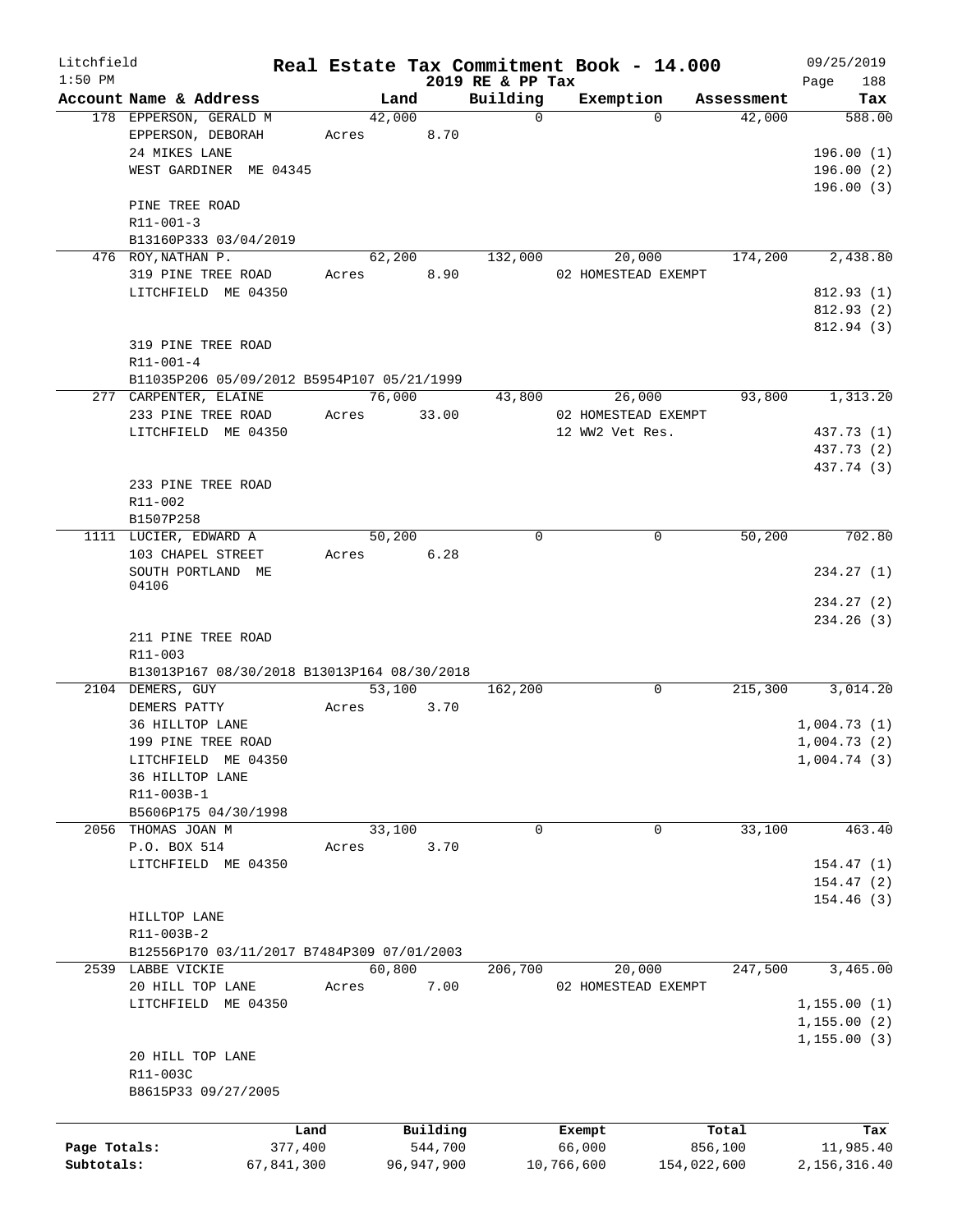| Litchfield                 |                                                       |             |                         |                              | Real Estate Tax Commitment Book - 14.000 |                            | 09/25/2019                |
|----------------------------|-------------------------------------------------------|-------------|-------------------------|------------------------------|------------------------------------------|----------------------------|---------------------------|
| $1:50$ PM                  | Account Name & Address                                |             | Land                    | 2019 RE & PP Tax<br>Building |                                          | Exemption Assessment       | 189<br>Page<br>Tax        |
|                            | 278 CARPENTER, JOHN H                                 |             | 61,000                  | 187,100                      | 20,000                                   | 228,100                    | 3,193.40                  |
|                            | 197 PINE TREE ROAD                                    | Acres       | 7.30                    |                              | 02 HOMESTEAD EXEMPT                      |                            |                           |
|                            | LITCHFIELD ME 04350                                   |             |                         |                              |                                          |                            | 1,064.47(1)               |
|                            |                                                       |             |                         |                              |                                          |                            | 1,064.47(2)               |
|                            |                                                       |             |                         |                              |                                          |                            | 1,064.46(3)               |
|                            | 197 PINE TREE ROAD                                    |             |                         |                              |                                          |                            |                           |
|                            | $R11 - 004$                                           |             |                         |                              |                                          |                            |                           |
|                            | B4354P59 03/29/1993                                   |             |                         |                              |                                          |                            |                           |
|                            | 1004 LANE, PAUL A                                     | 57,000      |                         | 145,300                      | 26,000                                   | 176,300                    | 2,468.20                  |
|                            | 16 NUTHATCH LANE                                      | Acres       | 5.00                    |                              | 03 VETERANS EXEMPT                       |                            |                           |
|                            | LITCHFIELD ME 04350                                   |             |                         |                              | 02 HOMESTEAD EXEMPT                      |                            | 822.73 (1)                |
|                            |                                                       |             |                         |                              |                                          |                            | 822.73 (2)                |
|                            |                                                       |             |                         |                              |                                          |                            | 822.74 (3)                |
|                            | 171 PINE TREE ROAD                                    |             |                         |                              |                                          |                            |                           |
|                            | R11-004A                                              |             |                         |                              |                                          |                            |                           |
|                            | B3927P238 06/01/1991                                  |             |                         |                              |                                          |                            |                           |
|                            | 662 SHERMAN, MICHAEL J.                               | 54,000      |                         | 126,800                      | 20,000                                   | 160,800                    | 2,251.20                  |
|                            | SHERMAN, BETSEY ELLEN                                 | Acres 4.01  |                         |                              | 02 HOMESTEAD EXEMPT                      |                            |                           |
|                            | 145 PINE TREE ROAD                                    |             |                         |                              |                                          |                            | 750.40(1)                 |
|                            | LITCHFIELD ME                                         |             |                         |                              |                                          |                            | 750.40(2)                 |
|                            | 04350-9743                                            |             |                         |                              |                                          |                            |                           |
|                            |                                                       |             |                         |                              |                                          |                            | 750.40(3)                 |
|                            | 145 PINE TREE ROAD<br>R11-005                         |             |                         |                              |                                          |                            |                           |
|                            | B11998P48 05/28/2015 B10356P42 03/08/2010 B6589P262   |             |                         |                              |                                          |                            |                           |
|                            | 933 THOMAS, JOAN                                      | 63,900      |                         | 131,500                      | 26,000                                   | 169,400                    | 2,371.60                  |
|                            | P O BOX 514                                           | Acres       | 11.25                   |                              | 02 HOMESTEAD EXEMPT                      |                            |                           |
|                            | LITCHFIELD ME 04350                                   |             |                         |                              | 22 WW2 Widow Res                         |                            | 790.53(1)                 |
|                            |                                                       |             |                         |                              |                                          |                            | 790.53(2)                 |
|                            |                                                       |             |                         |                              |                                          |                            | 790.54(3)                 |
|                            | 159 PINE TREE ROAD                                    |             |                         |                              |                                          |                            |                           |
|                            | R11-005A                                              |             |                         |                              |                                          |                            |                           |
|                            | B5404P204 07/16/1997                                  |             |                         |                              |                                          |                            |                           |
|                            | 1573 SEAMAN, MICHAEL                                  |             | 69,300                  | 194,200                      | 20,000                                   | 243,500                    | 3,409.00                  |
|                            | SEAMAN, JUDY                                          | Acres 57.34 |                         |                              | 02 HOMESTEAD EXEMPT                      |                            |                           |
|                            | 127 PINE TREE ROAD                                    |             |                         |                              |                                          |                            | 1, 136.33(1)              |
|                            | LITCHFIELD ME 04350                                   |             |                         |                              |                                          |                            | 1, 136.33(2)              |
|                            |                                                       |             |                         |                              |                                          |                            | 1, 136.34(3)              |
|                            | 127 PINE TREE ROAD                                    |             |                         |                              |                                          |                            |                           |
|                            | R11-005B                                              |             |                         |                              |                                          |                            |                           |
|                            | B11936P24 03/17/2015 B3234P178                        |             |                         |                              |                                          |                            |                           |
|                            | 680 GILMAN, KENNETH                                   | 63,800      |                         | 110,300                      | 20,000                                   | 154,100                    | 2,157.40                  |
|                            | P O BOX 131                                           | Acres       | 19.75                   |                              | 02 HOMESTEAD EXEMPT                      |                            |                           |
|                            | LITCHFIELD ME 04350                                   |             |                         |                              |                                          |                            | 719.13(1)                 |
|                            |                                                       |             |                         |                              |                                          |                            | 719.13(2)                 |
|                            |                                                       |             |                         |                              |                                          |                            | 719.14(3)                 |
|                            | 97 PINE TREE ROAD                                     |             |                         |                              |                                          |                            |                           |
|                            | R11-005C                                              |             |                         |                              |                                          |                            |                           |
|                            | B2436P75                                              |             |                         |                              |                                          |                            |                           |
|                            | 1933 PERRY SHANE R.                                   | 51,000      |                         | 158,200                      | 20,000                                   | 189,200                    | 2,648.80                  |
|                            | PERRY DEIRDRA A                                       | Acres       | 3.00                    |                              | 02 HOMESTEAD EXEMPT                      |                            |                           |
|                            | 107 PINE TREE ROAD                                    |             |                         |                              |                                          |                            | 882.93 (1)                |
|                            | LITCHFIELD ME 04350                                   |             |                         |                              |                                          |                            | 882.93 (2)                |
|                            | 107 PINE TREE ROAD                                    |             |                         |                              |                                          |                            | 882.94 (3)                |
|                            |                                                       |             |                         |                              |                                          |                            |                           |
|                            | R11-005D<br>B8292P224 12/13/2005 B8036P219 07/16/2004 |             |                         |                              |                                          |                            |                           |
|                            |                                                       |             |                         |                              |                                          |                            |                           |
|                            |                                                       |             |                         |                              |                                          |                            |                           |
|                            | Land                                                  |             | Building                |                              | Exempt                                   | Total                      | Tax                       |
| Page Totals:<br>Subtotals: | 420,000<br>68,261,300                                 |             | 1,053,400<br>98,001,300 |                              | 152,000<br>10,918,600                    | 1,321,400<br>155, 344, 000 | 18,499.60<br>2,174,816.00 |
|                            |                                                       |             |                         |                              |                                          |                            |                           |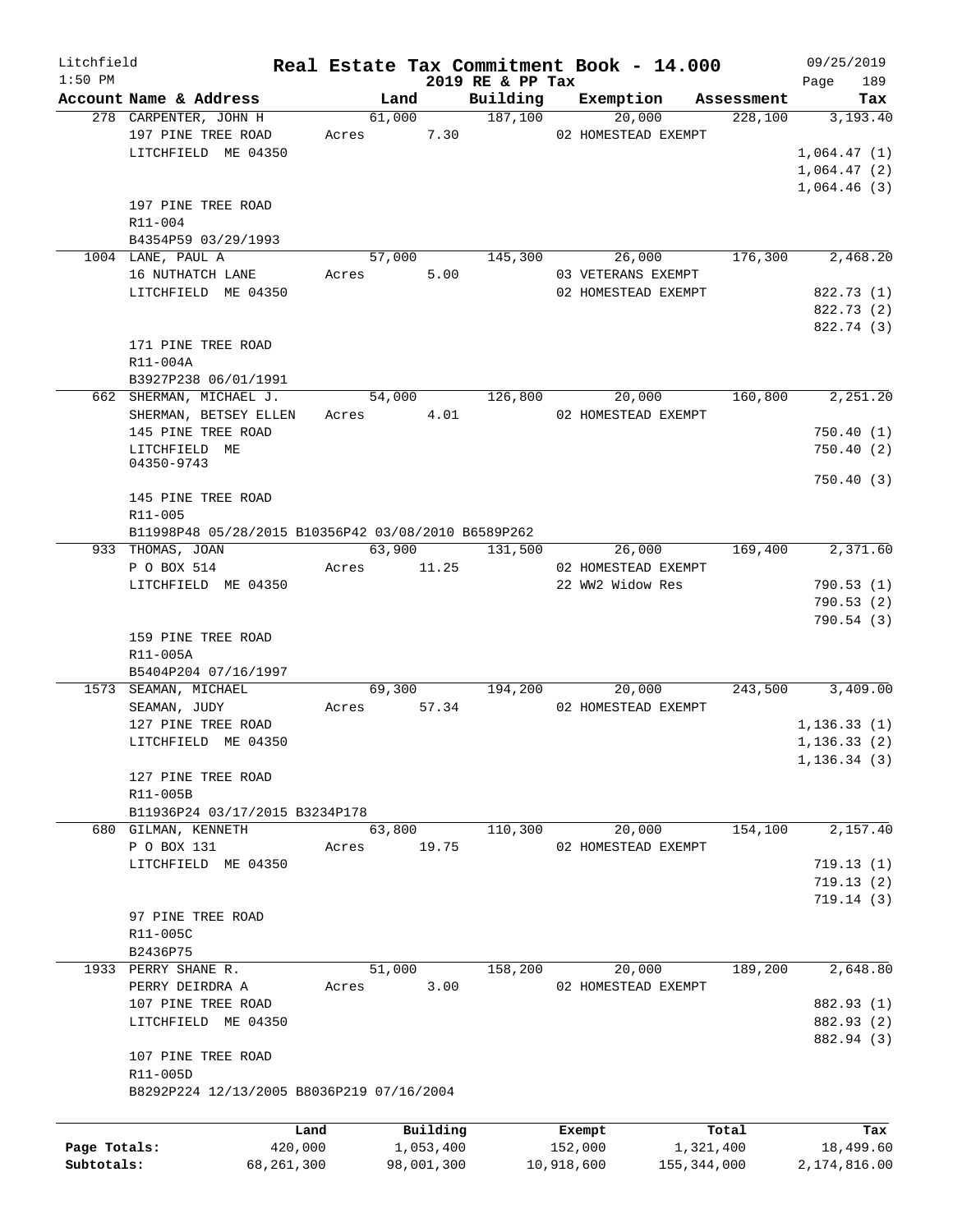| Litchfield   |                                             |            |        |             |                  | Real Estate Tax Commitment Book - 14.000 |                       | 09/25/2019       |
|--------------|---------------------------------------------|------------|--------|-------------|------------------|------------------------------------------|-----------------------|------------------|
| $1:50$ PM    | Account Name & Address                      |            |        | Land        | 2019 RE & PP Tax | Building Exemption                       |                       | 190<br>Page      |
|              | 2103 GARDNER, RYAN P                        |            |        | 50,100      | 172,200          | 20,000                                   | Assessment<br>202,300 | Tax<br>2,832.20  |
|              | GARDNER KERRY A                             |            |        | Acres 2.69  |                  | 02 HOMESTEAD EXEMPT                      |                       |                  |
|              | 137 PINE TREE ROAD                          |            |        |             |                  |                                          |                       | 944.07 (1)       |
|              | LITCHFIELD ME 04350                         |            |        |             |                  |                                          |                       | 944.07 (2)       |
|              |                                             |            |        |             |                  |                                          |                       | 944.06 (3)       |
|              | 137 PINE TREE ROAD                          |            |        |             |                  |                                          |                       |                  |
|              | R11-005E                                    |            |        |             |                  |                                          |                       |                  |
|              | B9990P54 02/25/2009 B5615P212 05/01/1998    |            |        |             |                  |                                          |                       |                  |
|              | 1113 MACINNES, MARIE                        |            |        | 40,800      | 28,600           | $\mathbf 0$                              | 69,400                | 971.60           |
|              | 86 PINE TREE ROAD                           |            |        | Acres 7.00  |                  |                                          |                       |                  |
|              | LITCHFIELD ME 04350                         |            |        |             |                  |                                          |                       | 323.87(1)        |
|              |                                             |            |        |             |                  |                                          |                       | 323.87(2)        |
|              |                                             |            |        |             |                  |                                          |                       | 323.86(3)        |
|              | 87 PINE TREE ROAD                           |            |        |             |                  |                                          |                       |                  |
|              | R11-006                                     |            |        |             |                  |                                          |                       |                  |
|              | B11021P119 04/20/2012 B2548P4 03/17/1983    |            |        |             |                  |                                          |                       |                  |
|              | 2087 TURMEL, LEEANN                         |            | 54,000 |             | 140,800          | $\Omega$                                 | 194,800               | 2,727.20         |
|              | 75 PINE TREE ROAD                           |            |        | Acres 4.00  |                  |                                          |                       |                  |
|              | LITCHFIELD ME<br>04350-3800                 |            |        |             |                  |                                          |                       | 909.07(1)        |
|              |                                             |            |        |             |                  |                                          |                       | 909.07(2)        |
|              |                                             |            |        |             |                  |                                          |                       | 909.06(3)        |
|              | 75 PINE TREE ROAD                           |            |        |             |                  |                                          |                       |                  |
|              | R11-006A                                    |            |        |             |                  |                                          |                       |                  |
|              | B12024P147 06/26/2015 B5641P287 06/09/1998  |            |        |             |                  |                                          |                       |                  |
|              | 2334 RICH, JEFFREY                          |            |        | 74,000      | 193,700          | $\overline{0}$                           |                       | 267,700 3,747.80 |
|              | 65 PINE TREE ROAD                           |            |        | Acres 29.00 |                  |                                          |                       |                  |
|              | LITCHFIELD ME 04350                         |            |        |             |                  |                                          |                       | 1, 249.27(1)     |
|              |                                             |            |        |             |                  |                                          |                       | 1,249.27(2)      |
|              |                                             |            |        |             |                  |                                          |                       | 1,249.26(3)      |
|              | 65 PINE TREE ROAD                           |            |        |             |                  |                                          |                       |                  |
|              | R11-006B                                    |            |        |             |                  |                                          |                       |                  |
|              | B7635P324 09/15/2003                        |            |        |             |                  |                                          |                       |                  |
|              | 250 GUERETTE, ANDREW L.                     |            |        | 53,300      | 152,600          | 0                                        |                       | 205,900 2,882.60 |
|              | GUERETTE, PATRICIA A.                       |            |        | Acres 3.77  |                  |                                          |                       |                  |
|              | 125 DENNIS HILL ROAD                        |            |        |             |                  |                                          |                       | 960.87(1)        |
|              | LITCHFIELD ME 04350                         |            |        |             |                  |                                          |                       | 960.87(2)        |
|              |                                             |            |        |             |                  |                                          |                       | 960.86(3)        |
|              | 125 DENNIS HILL ROAD                        |            |        |             |                  |                                          |                       |                  |
|              | R11-007                                     |            |        |             |                  |                                          |                       |                  |
|              | B13140P346 01/07/2019                       |            |        |             |                  |                                          |                       |                  |
|              | 1688 WAGNER, BRIDGETT                       |            | 55,800 |             | 115,800          | 0                                        | 171,600               | 2,402.40         |
|              | 47 PINE TREE ROAD                           |            | Acres  | 4.60        |                  |                                          |                       |                  |
|              | LITCHFIELD ME 04350                         |            |        |             |                  |                                          |                       | 800.80(1)        |
|              |                                             |            |        |             |                  |                                          |                       | 800.80 (2)       |
|              |                                             |            |        |             |                  |                                          |                       | 800.80 (3)       |
|              | 47 PINE TREE ROAD                           |            |        |             |                  |                                          |                       |                  |
|              | R11-007A                                    |            |        |             |                  |                                          |                       |                  |
|              | B12839P175 02/06/2018 B12689P137 08/11/2017 |            |        |             |                  |                                          |                       |                  |
|              | B10241P316 10/14/2009 B5255P270 10/31/1996  |            |        |             |                  |                                          |                       |                  |
|              | 2223 LEWIS, DEBORAH A                       |            | 48,800 |             | 151,300          | 20,000                                   | 180,100               | 2,521.40         |
|              | LEWIS ROBERT B JR                           |            | Acres  | 2.27        |                  | 02 HOMESTEAD EXEMPT                      |                       |                  |
|              | P O BOX 412                                 |            |        |             |                  |                                          |                       | 840.47 (1)       |
|              | LITCHFIELD ME 04350                         |            |        |             |                  |                                          |                       | 840.47 (2)       |
|              | 37 PINE TREE ROAD                           |            |        |             |                  |                                          |                       | 840.46 (3)       |
|              | R11-007B                                    |            |        |             |                  |                                          |                       |                  |
|              | B8847P48 03/29/2006 B6530P295               |            |        |             |                  |                                          |                       |                  |
|              |                                             |            |        |             |                  |                                          |                       |                  |
|              |                                             | Land       |        | Building    |                  | Exempt                                   | Total                 | Tax              |
| Page Totals: |                                             | 376,800    |        | 955,000     |                  | 40,000                                   | 1,291,800             | 18,085.20        |
| Subtotals:   |                                             | 68,638,100 |        | 98,956,300  |                  | 10,958,600                               | 156,635,800           | 2,192,901.20     |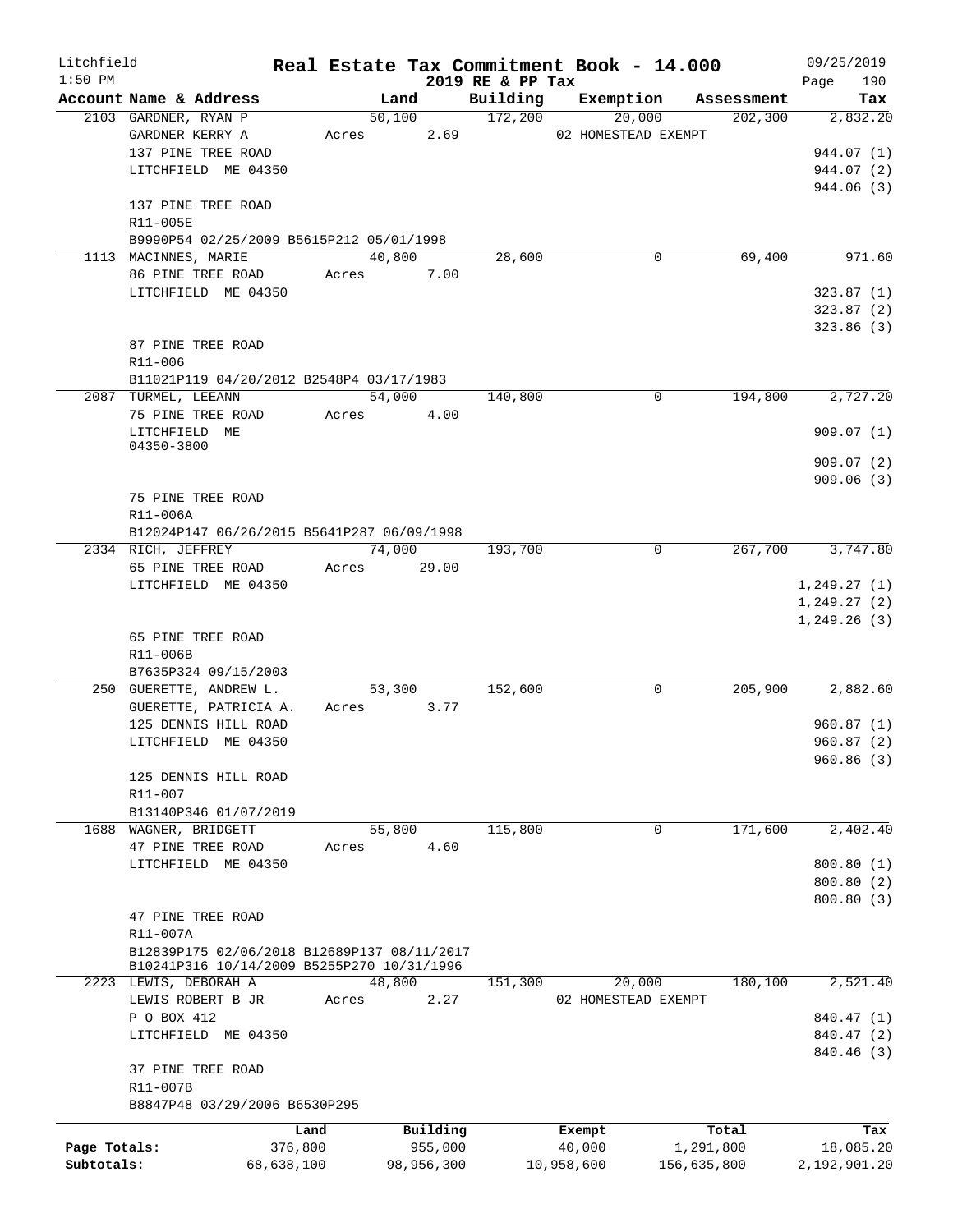| Litchfield   |                                                     |            |        |             |                  | Real Estate Tax Commitment Book - 14.000 |               | 09/25/2019   |
|--------------|-----------------------------------------------------|------------|--------|-------------|------------------|------------------------------------------|---------------|--------------|
| $1:50$ PM    |                                                     |            |        |             | 2019 RE & PP Tax |                                          |               | 191<br>Page  |
|              | Account Name & Address                              |            | Land   |             | Building         | Exemption                                | Assessment    | Tax          |
|              | 2120 BYRAS, ANDREW                                  |            | 48,000 |             | 26,200           | 20,000                                   | 54,200        | 758.80       |
|              | 25 PINE TREE ROAD                                   |            | Acres  | 2.00        |                  | 02 HOMESTEAD EXEMPT                      |               |              |
|              | LITCHFIELD ME 04350                                 |            |        |             |                  |                                          |               | 252.93(1)    |
|              |                                                     |            |        |             |                  |                                          |               | 252.93(2)    |
|              |                                                     |            |        |             |                  |                                          |               | 252.94(3)    |
|              | 25 PINE TREE ROAD                                   |            |        |             |                  |                                          |               |              |
|              | R11-007C                                            |            |        |             |                  |                                          |               |              |
|              | B8847P49 03/28/2006                                 |            |        |             |                  |                                          |               |              |
|              | 2078 BYRAS, G. DAVID JR.                            |            | 57,000 |             | 26,000           | 20,000                                   | 63,000        | 882.00       |
|              | 20 BYRAS LANE                                       |            | Acres  | 5.00        |                  | 02 HOMESTEAD EXEMPT                      |               |              |
|              | LITCHFIELD ME 04350                                 |            |        |             |                  |                                          |               | 294.00 (1)   |
|              |                                                     |            |        |             |                  |                                          |               | 294.00 (2)   |
|              |                                                     |            |        |             |                  |                                          |               | 294.00 (3)   |
|              | 20 BYRAS LANE                                       |            |        |             |                  |                                          |               |              |
|              | R11-007D                                            |            |        |             |                  |                                          |               |              |
|              | B12084P119 08/19/2015 B8847P49 03/28/2006           |            |        |             |                  |                                          |               |              |
|              | 2874 GREEN, JACOB N.                                |            | 36,600 |             | 0                | 0                                        | 36,600        | 512.40       |
|              | GREEN, SARAH M.                                     | Acres      |        | 7.00        |                  |                                          |               |              |
|              | 255 BRUNSWICK AVE                                   |            |        |             |                  |                                          |               | 170.80(1)    |
|              | APT 1                                               |            |        |             |                  |                                          |               | 170.80(2)    |
|              | GARDINER ME 04345-2440                              |            |        |             |                  |                                          |               | 170.80(3)    |
|              | DENNIS HILL ROAD                                    |            |        |             |                  |                                          |               |              |
|              | R11-007E                                            |            |        |             |                  |                                          |               |              |
|              | B12059P16 07/31/2015                                |            |        |             |                  |                                          |               |              |
|              | 2875 BYRAS SR, GEORGE DAVID                         |            | 47,500 |             | $\Omega$         | 0                                        | 47,500        | 665.00       |
|              | 1385 MALLARD DRIVE                                  |            |        | Acres 16.06 |                  |                                          |               |              |
|              | ENGLEWOOD FL 34224                                  |            |        |             |                  |                                          |               | 221.67(1)    |
|              |                                                     |            |        |             |                  |                                          |               | 221.67(2)    |
|              |                                                     |            |        |             |                  |                                          |               | 221.66(3)    |
|              | DENNIS HILL ROAD                                    |            |        |             |                  |                                          |               |              |
|              | R11-007F                                            |            |        |             |                  |                                          |               |              |
|              | B4238P146 09/04/1992                                |            |        |             |                  |                                          |               |              |
|              | 2876 BYRAS, GEORGE D. JR.                           |            | 30,700 |             | 18,600           | 0                                        | 49,300        | 690.20       |
|              | BYRAS, ANDREW M.                                    | Acres      |        | 2.90        |                  |                                          |               |              |
|              | 20 BYRAS LANE                                       |            |        |             |                  |                                          |               | 230.07(1)    |
|              | LITCHFIELD ME 04350                                 |            |        |             |                  |                                          |               | 230.07(2)    |
|              |                                                     |            |        |             |                  |                                          |               | 230.06(3)    |
|              |                                                     |            |        |             |                  |                                          |               |              |
|              | PINE TREE ROAD<br>R11-007G                          |            |        |             |                  |                                          |               |              |
|              | B12084P121 08/19/2015                               |            |        |             |                  |                                          |               |              |
|              |                                                     |            |        |             | 196,400          | 0                                        | 248,200       | 3,474.80     |
|              | 2224 FOURNIER, DAVID &<br>JOLINE                    |            | 51,800 |             |                  |                                          |               |              |
|              | 4 Laase Ave                                         | Acres      |        | 3.28        |                  |                                          |               |              |
|              | LEWISTON ME 04240                                   |            |        |             |                  |                                          |               | 1,158.27(1)  |
|              |                                                     |            |        |             |                  |                                          |               | 1,158.27(2)  |
|              |                                                     |            |        |             |                  |                                          |               | 1,158.26(3)  |
|              | 77 DENNIS HILL ROAD                                 |            |        |             |                  |                                          |               |              |
|              | $R11 - 008 - 1$                                     |            |        |             |                  |                                          |               |              |
|              | B13088P80 10/08/2018 B6604P146 08/21/2001           |            |        |             |                  |                                          |               |              |
|              |                                                     |            |        |             |                  |                                          |               |              |
|              | 2226 GAUVIN, DARRAH J.                              |            | 52,500 |             | 217,300          | 20,000                                   | 249,800       | 3,497.20     |
|              | 75 DENNIS HILL ROAD                                 | Acres      |        | 3.51        |                  | 02 HOMESTEAD EXEMPT                      |               |              |
|              | LITCHFIELD ME 04350                                 |            |        |             |                  |                                          |               | 1, 165.73(1) |
|              |                                                     |            |        |             |                  |                                          |               | 1, 165.73(2) |
|              |                                                     |            |        |             |                  |                                          |               | 1, 165.74(3) |
|              | 75 DENNIS HILL ROAD                                 |            |        |             |                  |                                          |               |              |
|              | R11-008-2                                           |            |        |             |                  |                                          |               |              |
|              | B12124P123 10/05/2015 B9420P37 07/11/2007 B6677P205 |            |        |             |                  |                                          |               |              |
|              | 10/29/2001                                          |            |        |             |                  |                                          |               |              |
|              |                                                     | Land       |        | Building    |                  | Exempt                                   | Total         | Tax          |
| Page Totals: |                                                     | 324,100    |        | 484,500     |                  | 60,000                                   | 748,600       | 10,480.40    |
| Subtotals:   |                                                     | 68,962,200 |        | 99,440,800  |                  | 11,018,600                               | 157, 384, 400 | 2,203,381.60 |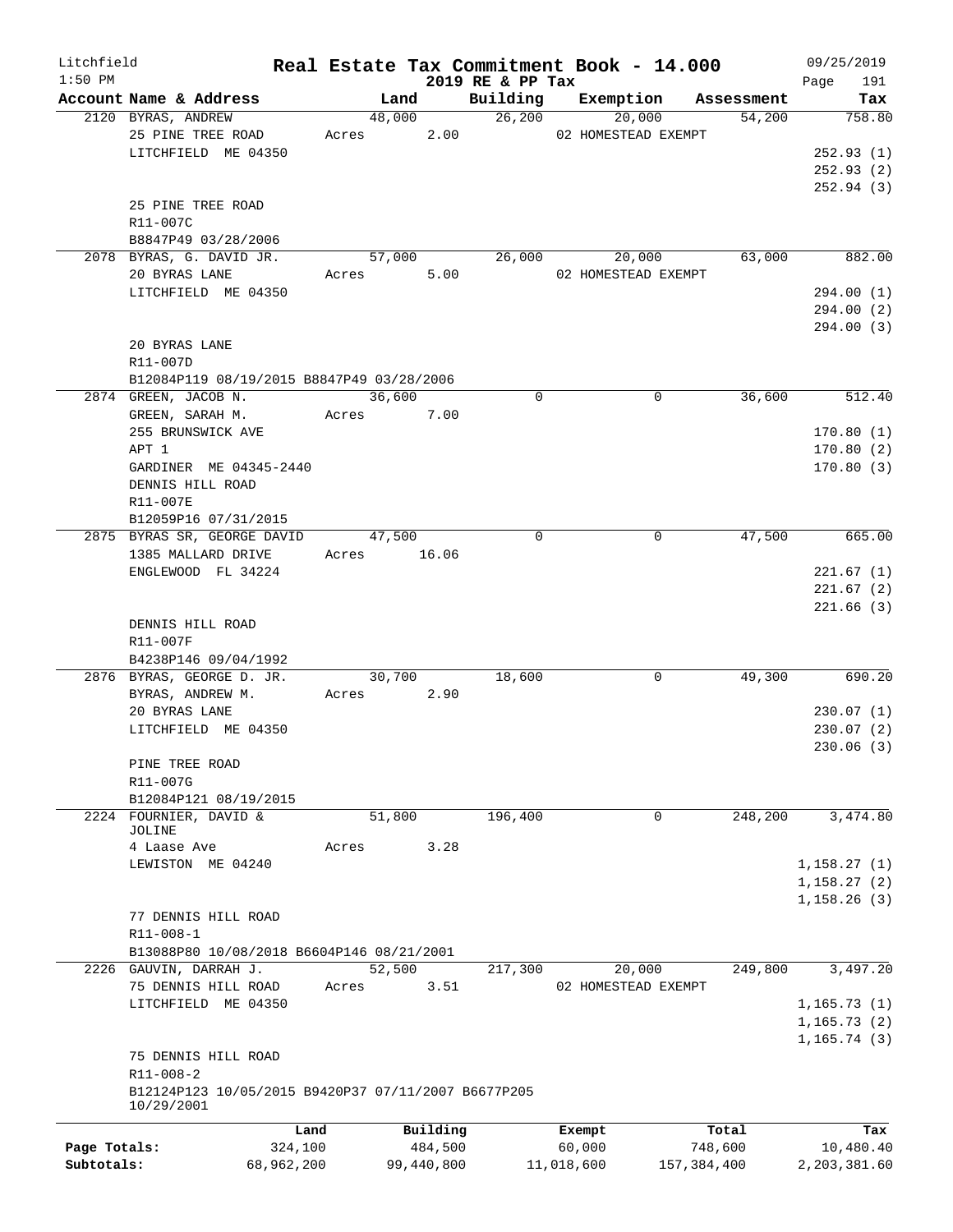| Litchfield |                                                                                                             |        |      |                  | Real Estate Tax Commitment Book - 14.000 |            | 09/25/2019              |
|------------|-------------------------------------------------------------------------------------------------------------|--------|------|------------------|------------------------------------------|------------|-------------------------|
| $1:50$ PM  |                                                                                                             |        |      | 2019 RE & PP Tax |                                          |            | Page<br>192             |
|            | Account Name & Address                                                                                      | Land   |      | Building         | Exemption                                | Assessment | Tax                     |
|            | 2227 RUSSELL, DAVID N JR.                                                                                   | 52,300 |      | 167,000          | $\Omega$                                 | 219,300    | 3,070.20                |
|            | 61 DENNIS HILL ROAD                                                                                         | Acres  | 3.43 |                  |                                          |            |                         |
|            | LITCHFIELD ME 04350                                                                                         |        |      |                  |                                          |            | 1,023.40(1)             |
|            |                                                                                                             |        |      |                  |                                          |            | 1,023.40(2)             |
|            |                                                                                                             |        |      |                  |                                          |            | 1,023.40(3)             |
|            | 61 DENNIS HILL ROAD                                                                                         |        |      |                  |                                          |            |                         |
|            | R11-008-3                                                                                                   |        |      |                  |                                          |            |                         |
|            | B10977P326 03/07/2012 B9492P317 09/10/2007 B6847P127<br>03/12/2002                                          |        |      |                  |                                          |            |                         |
|            | 2225 DONOVAN, TIMOTHY J                                                                                     | 51,700 |      | 179,300          | 20,000                                   | 211,000    | 2,954.00                |
|            | DONOVAN, MAUREEN                                                                                            | Acres  | 3.24 |                  | 02 HOMESTEAD EXEMPT                      |            |                         |
|            | 79 LEBEL LANE                                                                                               |        |      |                  |                                          |            | 984.67 (1)              |
|            | LITCHFIELD ME 04350                                                                                         |        |      |                  |                                          |            | 984.67 (2)              |
|            |                                                                                                             |        |      |                  |                                          |            | 984.66 (3)              |
|            | 41 DENNIS HILL ROAD                                                                                         |        |      |                  |                                          |            |                         |
|            | R11-008-4                                                                                                   |        |      |                  |                                          |            |                         |
|            | B10727P109 05/11/2011 B7237P261 01/16/2003                                                                  |        |      |                  |                                          |            |                         |
|            | 2218 WATERHOUSE, RICHARD M.                                                                                 | 49,700 |      | 64,600           | 20,000                                   | 94,300     | 1,320.20                |
|            | WATERHOUSE SANDRA J                                                                                         | Acres  | 2.57 |                  | 02 HOMESTEAD EXEMPT                      |            |                         |
|            | 25 DENNIS HILL ROAD                                                                                         |        |      |                  |                                          |            | 440.07 (1)              |
|            | LITCHFIELD ME 04350                                                                                         |        |      |                  |                                          |            | 440.07 (2)              |
|            |                                                                                                             |        |      |                  |                                          |            | 440.06(3)               |
|            | 25 DENNIS HILL ROAD                                                                                         |        |      |                  |                                          |            |                         |
|            | R11-008-5                                                                                                   |        |      |                  |                                          |            |                         |
|            | B6990P264 07/18/2002                                                                                        |        |      |                  |                                          |            |                         |
|            | 2219 SMITH, MYRON L (<br>TRUSTEES)                                                                          | 49,100 |      | 176,900          | 26,000                                   | 200,000    | 2,800.00                |
|            | SMITH, WINONA N<br>(TRUSTEES)                                                                               | Acres  | 2.35 |                  | 03 VETERANS EXEMPT                       |            |                         |
|            | THE SMITH FAMILY<br>REVOCABLE TRUST                                                                         |        |      |                  | 02 HOMESTEAD EXEMPT                      |            | 933.33(1)               |
|            | 17 DENNIS HILL ROAD                                                                                         |        |      |                  |                                          |            | 933.33(2)               |
|            | LITCHFIELD ME 04350                                                                                         |        |      |                  |                                          |            | 933.34 (3)              |
|            | 17 DENNIS HILL ROAD                                                                                         |        |      |                  |                                          |            |                         |
|            | $R11 - 008 - 6$                                                                                             |        |      |                  |                                          |            |                         |
|            | B11449P346 06/19/2013 B6558P326 08/13/2004                                                                  |        |      |                  |                                          |            |                         |
| 2220       | LABBE, RAYMOND & LEANN                                                                                      | 49,700 |      | 54,900           | 20,000                                   | 84,600     | 1,184.40                |
|            | 11 DENNIS HILL ROAD                                                                                         | Acres  | 2.55 |                  | 02 HOMESTEAD EXEMPT                      |            |                         |
|            | LITCHFIELD, ME 04350                                                                                        |        |      |                  |                                          |            | 394.80 (1)<br>394.80(2) |
|            |                                                                                                             |        |      |                  |                                          |            | 394.80(3)               |
|            | 11 DENNIS HILL ROAD                                                                                         |        |      |                  |                                          |            |                         |
|            | R11-008-7                                                                                                   |        |      |                  |                                          |            |                         |
|            | B6659P207 09/19/2001<br>2689 BEAN, JEREMY L.                                                                | 45,100 |      | 53,000           | $\mathbf 0$                              | 98,100     | 1,373.40                |
|            | 1912 HALLOWELL ROAD                                                                                         | Acres  | 1.02 |                  |                                          |            |                         |
|            | LITCHFIELD ME 04350                                                                                         |        |      |                  |                                          |            | 457.80 (1)              |
|            |                                                                                                             |        |      |                  |                                          |            | 457.80 (2)              |
|            |                                                                                                             |        |      |                  |                                          |            | 457.80 (3)              |
|            | 1912 HALLOWELL ROAD                                                                                         |        |      |                  |                                          |            |                         |
|            | R11-009-1                                                                                                   |        |      |                  |                                          |            |                         |
|            | B12001P223 05/27/2015 B11230P126 11/15/2012 B11144P7<br>08/20/2012 B9456P70 08/08/2007 B9394P202 06/20/2007 |        |      |                  |                                          |            |                         |

|              | Land       | Building    | Exempt     | Total       | Tax          |
|--------------|------------|-------------|------------|-------------|--------------|
| Page Totals: | 297,600    | 695,700     | 86,000     | 907,300     | 12,702.20    |
| Subtotals:   | 69,259,800 | 100,136,500 | 11,104,600 | 158,291,700 | 2,216,083.80 |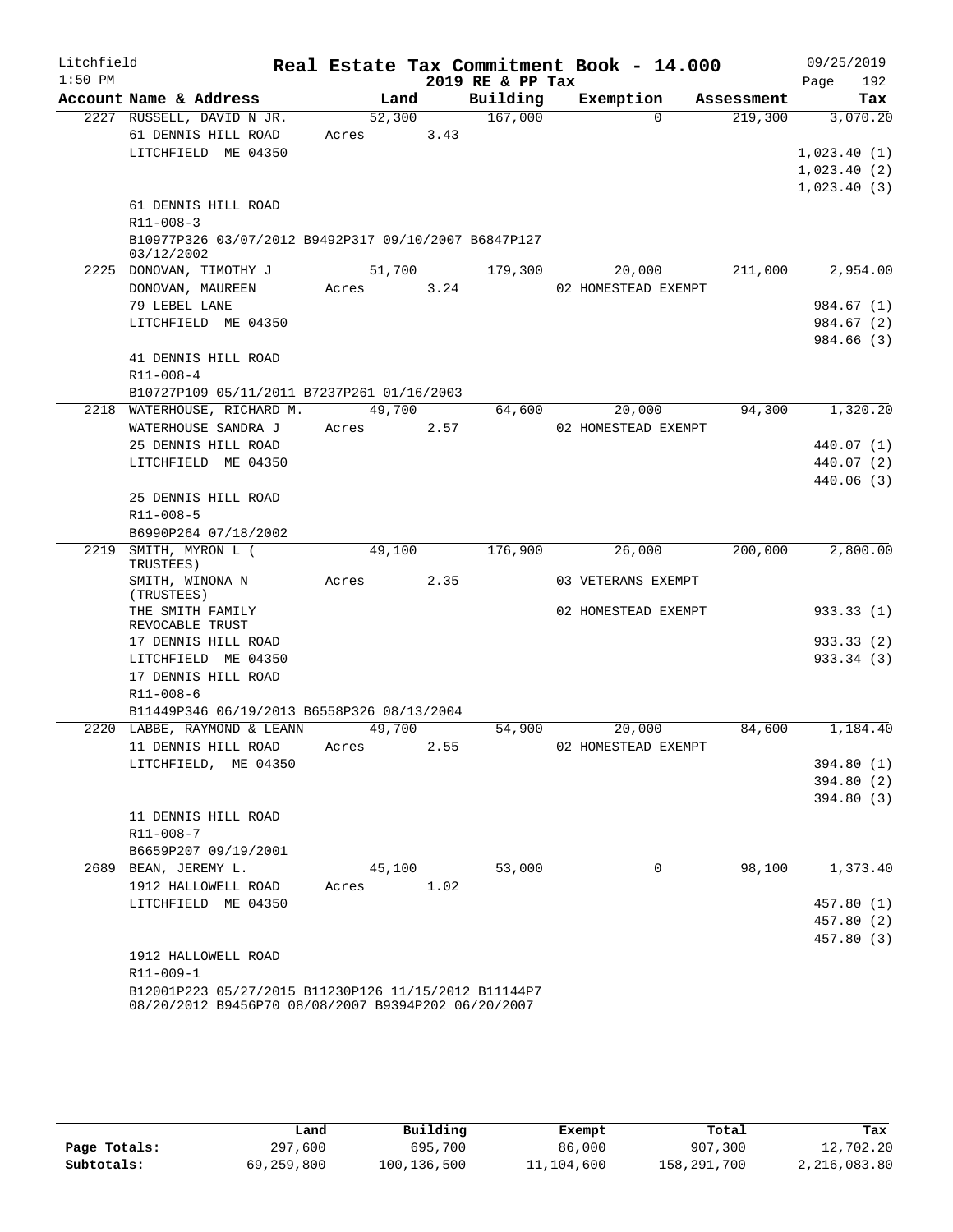| Litchfield   |                                                                              |            |             |                  | Real Estate Tax Commitment Book - 14.000 |             |            | 09/25/2019     |
|--------------|------------------------------------------------------------------------------|------------|-------------|------------------|------------------------------------------|-------------|------------|----------------|
| $1:50$ PM    |                                                                              |            |             | 2019 RE & PP Tax |                                          |             |            | Page<br>193    |
|              | Account Name & Address                                                       |            | Land        | Building         | Exemption                                |             | Assessment | Tax            |
|              | 1359 KNOWLTON, MELISSA D.                                                    |            | 33,700      | 68,200           |                                          | $\Omega$    | 101,900    | 1,426.60       |
|              | 1956 HALLOWELL ROAD                                                          | Acres      | 0.30        |                  |                                          |             |            |                |
|              | LITCHFIELD ME 04350                                                          |            |             |                  |                                          |             |            | 475.53(1)      |
|              |                                                                              |            |             |                  |                                          |             |            | 475.53(2)      |
|              |                                                                              |            |             |                  |                                          |             |            | 475.54(3)      |
|              | 1956 HALLOWELL ROAD                                                          |            |             |                  |                                          |             |            |                |
|              | R11-010                                                                      |            |             |                  |                                          |             |            |                |
|              | B6577P77 08/06/2001                                                          |            |             |                  |                                          |             |            |                |
|              | 1279 WHITBECK, NANCY LLOYD                                                   |            | 67,300      | 134,400          |                                          | 0           | 201,700    | 2,823.80       |
|              | 1974 HALLOWELL ROAD                                                          | Acres      | 15.75       |                  |                                          |             |            |                |
|              | LITCHFIELD ME 04350                                                          |            |             |                  |                                          |             |            | 941.27 (1)     |
|              |                                                                              |            |             |                  |                                          |             |            | 941.27 (2)     |
|              |                                                                              |            |             |                  |                                          |             |            | 941.26(3)      |
|              | 1974 HALLOWELL ROAD                                                          |            |             |                  |                                          |             |            |                |
|              | R11-011                                                                      |            |             |                  |                                          |             |            |                |
|              | B11757P230 07/31/2014 B11551P23 10/09/2013 B11538P87<br>08/26/2013 B4188P155 |            |             |                  |                                          |             |            |                |
|              | 1570 SEAMAN, ERIC C.                                                         |            | 21,000      | $\mathbf 0$      |                                          | $\mathbf 0$ | 21,000     | 294.00         |
|              | 1844 HALLOWELL ROAD                                                          | Acres      | 57.61       |                  |                                          |             |            |                |
|              | LITCHFIELD ME 04350                                                          |            |             |                  |                                          |             |            | 98.00(1)       |
|              |                                                                              |            |             |                  |                                          |             |            | 98.00(2)       |
|              |                                                                              |            |             |                  |                                          |             |            | 98.00(3)       |
|              | HALLOWELL ROAD                                                               |            |             |                  |                                          |             |            |                |
|              | R11-011A                                                                     |            |             |                  |                                          |             |            |                |
|              | B11935P31 03/17/2015 B6322P44 10/11/2000                                     |            |             |                  |                                          |             |            |                |
|              | 144 BLACK, WILTON A.                                                         |            | 40,100      | $\Omega$         |                                          | 0           | 40,100     | 561.40         |
|              | BLACK, CYNTHIA B.                                                            | Acres      | 6.09        |                  |                                          |             |            |                |
|              | 2040 HALLOWELL ROAD                                                          |            |             |                  |                                          |             |            | 187.13(1)      |
|              | LITCHFIELD ME 04350                                                          |            |             |                  |                                          |             |            |                |
|              |                                                                              |            |             |                  |                                          |             |            | 187.13(2)      |
|              |                                                                              |            |             |                  |                                          |             |            | 187.14(3)      |
|              | 2040 HALLOWELL ROAD                                                          |            |             |                  |                                          |             |            |                |
|              | R11-012                                                                      |            |             |                  |                                          |             |            |                |
|              | B12720P32 08/03/2017 B6498P165                                               |            |             |                  |                                          |             |            |                |
|              | 2222 BLACK, WILTON A.                                                        |            | 16,400      | $\Omega$         |                                          | 0           | 16,400     | 229.60         |
|              | BLACK, CYNTHIA B.                                                            | Acres      | 6.88        |                  |                                          |             |            |                |
|              | 2040 HALLOWELL ROAD                                                          |            |             |                  |                                          |             |            | 76.53(1)       |
|              | LITCHFIELD ME 04350                                                          |            |             |                  |                                          |             |            | 76.53(2)       |
|              |                                                                              |            |             |                  |                                          |             |            | 76.54(3)       |
|              | HALLOWELL ROAD                                                               |            |             |                  |                                          |             |            |                |
|              | R11-012B                                                                     |            |             |                  |                                          |             |            |                |
|              | B12720P32 08/03/2017 B6495P188 05/25/2001                                    |            |             |                  |                                          |             |            |                |
|              | 2214 SLOSBERG, RUTH P                                                        |            | 51,000      | 166,400          | 20,000                                   |             | 197,400    | 2,763.60       |
|              | SLOSBERG, ROBERT L                                                           | Acres      | 3.00        |                  | 02 HOMESTEAD EXEMPT                      |             |            |                |
|              | 2004 HALLOWELL ROAD                                                          |            |             |                  |                                          |             |            | 921.20(1)      |
|              | LITCHFIELD ME 04350                                                          |            |             |                  |                                          |             |            | 921.20(2)      |
|              |                                                                              |            |             |                  |                                          |             |            | 921.20(3)      |
|              | 2004 HALLOWELL ROAD                                                          |            |             |                  |                                          |             |            |                |
|              | R11-012D                                                                     |            |             |                  |                                          |             |            |                |
|              | B7877P105 03/24/2004                                                         |            |             |                  |                                          |             |            |                |
|              | 2215 BLACK, WILTON A.                                                        |            | 31,000      | 9,700            |                                          | $\mathbf 0$ | 40,700     | 569.80         |
|              | BLACK, CYNTHIA B.                                                            | Acres      | 3.00        |                  |                                          |             |            |                |
|              | 2040 HALLOWELL ROAD                                                          |            |             |                  |                                          |             |            | 189.93(1)      |
|              | LITCHFIELD ME 04350                                                          |            |             |                  |                                          |             |            | 189.93(2)      |
|              | 2040 HALLOWELL ROAD                                                          |            |             |                  |                                          |             |            | 189.94(3)      |
|              | R11-012E                                                                     |            |             |                  |                                          |             |            |                |
|              | B12720P32 08/03/2017 B6498P165 05/25/2001                                    |            |             |                  |                                          |             |            |                |
|              |                                                                              | Land       | Building    |                  | Exempt                                   |             | Total      | Tax            |
| Page Totals: |                                                                              | 260,500    | 378,700     |                  | 20,000                                   | 619,200     |            | 8,668.80       |
| Subtotals:   |                                                                              | 69,520,300 | 100,515,200 |                  | 11, 124, 600                             | 158,910,900 |            | 2, 224, 752.60 |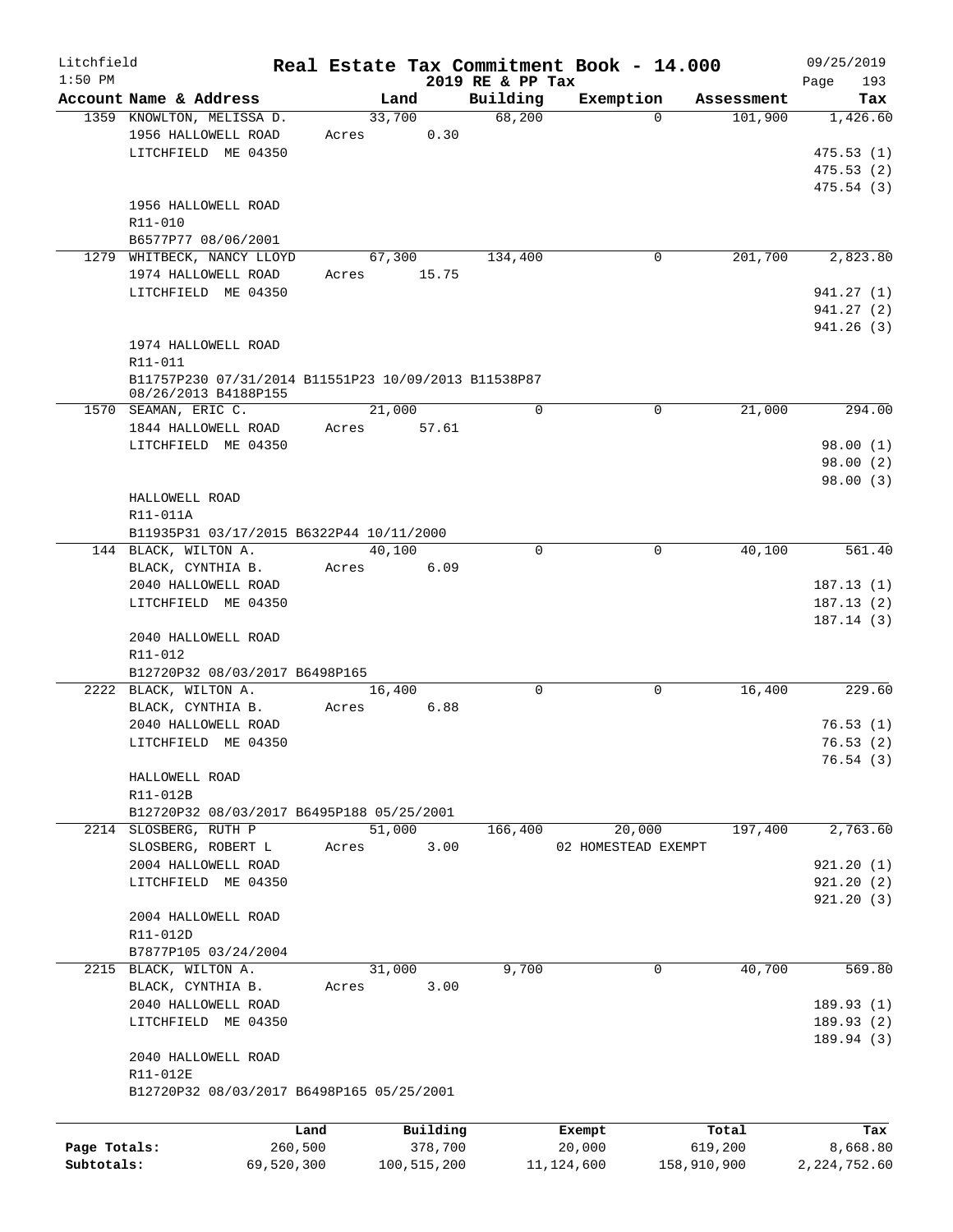| Litchfield   |                                                         |            |                |                  | Real Estate Tax Commitment Book - 14.000 |                    | 09/25/2019             |
|--------------|---------------------------------------------------------|------------|----------------|------------------|------------------------------------------|--------------------|------------------------|
| $1:50$ PM    |                                                         |            |                | 2019 RE & PP Tax |                                          |                    | 194<br>Page            |
|              | Account Name & Address                                  |            | Land           | Building         | Exemption                                | Assessment         | Tax                    |
|              | 146 BLACK, WILTON A.                                    |            | 84,400         | 159,500          | 20,000                                   | 223,900            | 3,134.60               |
|              | BLACK, CYTHIA B.<br>2040 HALLOWELL ROAD                 |            | Acres 92.00    |                  | 02 HOMESTEAD EXEMPT                      |                    | 1,044.87(1)            |
|              | LITCHFIELD ME 04350                                     |            |                |                  |                                          |                    | 1,044.87(2)            |
|              |                                                         |            |                |                  |                                          |                    | 1,044.86(3)            |
|              | 2040 HALLOWELL ROAD                                     |            |                |                  |                                          |                    |                        |
|              | R11-013                                                 |            |                |                  |                                          |                    |                        |
|              | B12720P32 08/03/2017 B2377P22                           |            |                |                  |                                          |                    |                        |
|              | 900 BRUDER, RAYMOND JR                                  |            | 46,800         | 67,600           | 20,000                                   | 94,400             | 1,321.60               |
|              | ESTATE OF:                                              |            |                |                  |                                          |                    |                        |
|              | BRUDER JEAN M                                           |            | Acres 1.60     |                  | 02 HOMESTEAD EXEMPT                      |                    |                        |
|              | 2078 HALLOWELL ROAD<br>LITCHFIELD ME 04350              |            |                |                  |                                          |                    | 440.53(1)<br>440.53(2) |
|              |                                                         |            |                |                  |                                          |                    | 440.54 (3)             |
|              | 2078 HALLOWELL ROAD                                     |            |                |                  |                                          |                    |                        |
|              | R11-014                                                 |            |                |                  |                                          |                    |                        |
|              | B6564P145                                               |            |                |                  |                                          |                    |                        |
|              | 834 HILL RICKY                                          |            | 47,700 106,900 |                  |                                          | 134,600<br>20,000  | 1,884.40               |
|              | 28 GETCH HILL LANE                                      |            | Acres 4.57     |                  | 02 HOMESTEAD EXEMPT                      |                    |                        |
|              | LITCHFIELD ME 04350                                     |            |                |                  |                                          |                    | 628.13(1)              |
|              |                                                         |            |                |                  |                                          |                    | 628.13(2)              |
|              |                                                         |            |                |                  |                                          |                    | 628.14(3)              |
|              | 28 GETCH-HILL LANE                                      |            |                |                  |                                          |                    |                        |
|              | R11-015                                                 |            |                |                  |                                          |                    |                        |
|              | B2130P117 07/27/1978                                    |            |                |                  |                                          |                    |                        |
|              | 1392 GETCHELL, TIMOTHY R.                               |            | 45,100         | 43,800           |                                          | $\Omega$<br>88,900 | 1,244.60               |
|              | 4 CAT LANE                                              |            | 2.70<br>Acres  |                  |                                          |                    |                        |
|              | LITCHFIELD ME 04350                                     |            |                |                  |                                          |                    | 414.87 (1)             |
|              |                                                         |            |                |                  |                                          |                    | 414.87 (2)             |
|              |                                                         |            |                |                  |                                          |                    | 414.86 (3)             |
|              | 20 GETCH-HILL LANE                                      |            |                |                  |                                          |                    |                        |
|              | R11-015A<br>B13046P206 09/19/2018 B12818P327 12/31/2017 |            |                |                  |                                          |                    |                        |
|              | B8159P323 10/14/2004 B3891P346 03/21/1991               |            |                |                  |                                          |                    |                        |
|              | 831 HILL, CHADD E                                       |            | 42,300         | 202,100          | 20,000                                   | 224,400            | 3,141.60               |
|              | 68 GETCH-HILL LANE                                      | Acres      | 16.00          |                  | 02 HOMESTEAD EXEMPT                      |                    |                        |
|              | LITCHFIELD ME 04350                                     |            |                |                  |                                          |                    | 1,047.20(1)            |
|              |                                                         |            |                |                  |                                          |                    | 1,047.20(2)            |
|              |                                                         |            |                |                  |                                          |                    | 1,047.20(3)            |
|              | 68 GETCH-HILL LANE                                      |            |                |                  |                                          |                    |                        |
|              | R11-015B                                                |            |                |                  |                                          |                    |                        |
|              | B10235P158 10/07/2009 B4209P266                         |            |                |                  |                                          |                    |                        |
| 1987         | GETCHELL DUANE                                          |            | 52,000<br>5.00 | 43,600           | 20,000                                   | 75,600             | 1,058.40               |
|              | P O BOX 182<br>LITCHFIELD ME 04350                      | Acres      |                |                  | 02 HOMESTEAD EXEMPT                      |                    | 352.80(1)              |
|              |                                                         |            |                |                  |                                          |                    | 352.80(2)              |
|              |                                                         |            |                |                  |                                          |                    | 352.80(3)              |
|              | 7 CAT LANE                                              |            |                |                  |                                          |                    |                        |
|              | R11-015C                                                |            |                |                  |                                          |                    |                        |
|              | B5091P65 03/22/1996                                     |            |                |                  |                                          |                    |                        |
|              | 2333 GETCHELL, TIMOTHY R.                               |            | 58,200         | 111,800          | 20,000                                   | 150,000            | 2,100.00               |
|              | 4 CAT LANE                                              | Acres      | 10.30          |                  | 02 HOMESTEAD EXEMPT                      |                    |                        |
|              | LITCHFIELD ME 04350                                     |            |                |                  |                                          |                    | 700.00(1)              |
|              |                                                         |            |                |                  |                                          |                    | 700.00(2)              |
|              |                                                         |            |                |                  |                                          |                    | 700.00(3)              |
|              | 4 CAT LANE                                              |            |                |                  |                                          |                    |                        |
|              | R11-015D                                                |            |                |                  |                                          |                    |                        |
|              | B7746P253 11/21/2003                                    |            |                |                  |                                          |                    |                        |
|              |                                                         | Land       | Building       |                  | Exempt                                   | Total              | Tax                    |
| Page Totals: |                                                         | 376,500    | 735,300        |                  | 120,000                                  | 991,800            | 13,885.20              |
| Subtotals:   |                                                         | 69,896,800 | 101,250,500    |                  | 11,244,600                               | 159,902,700        | 2,238,637.80           |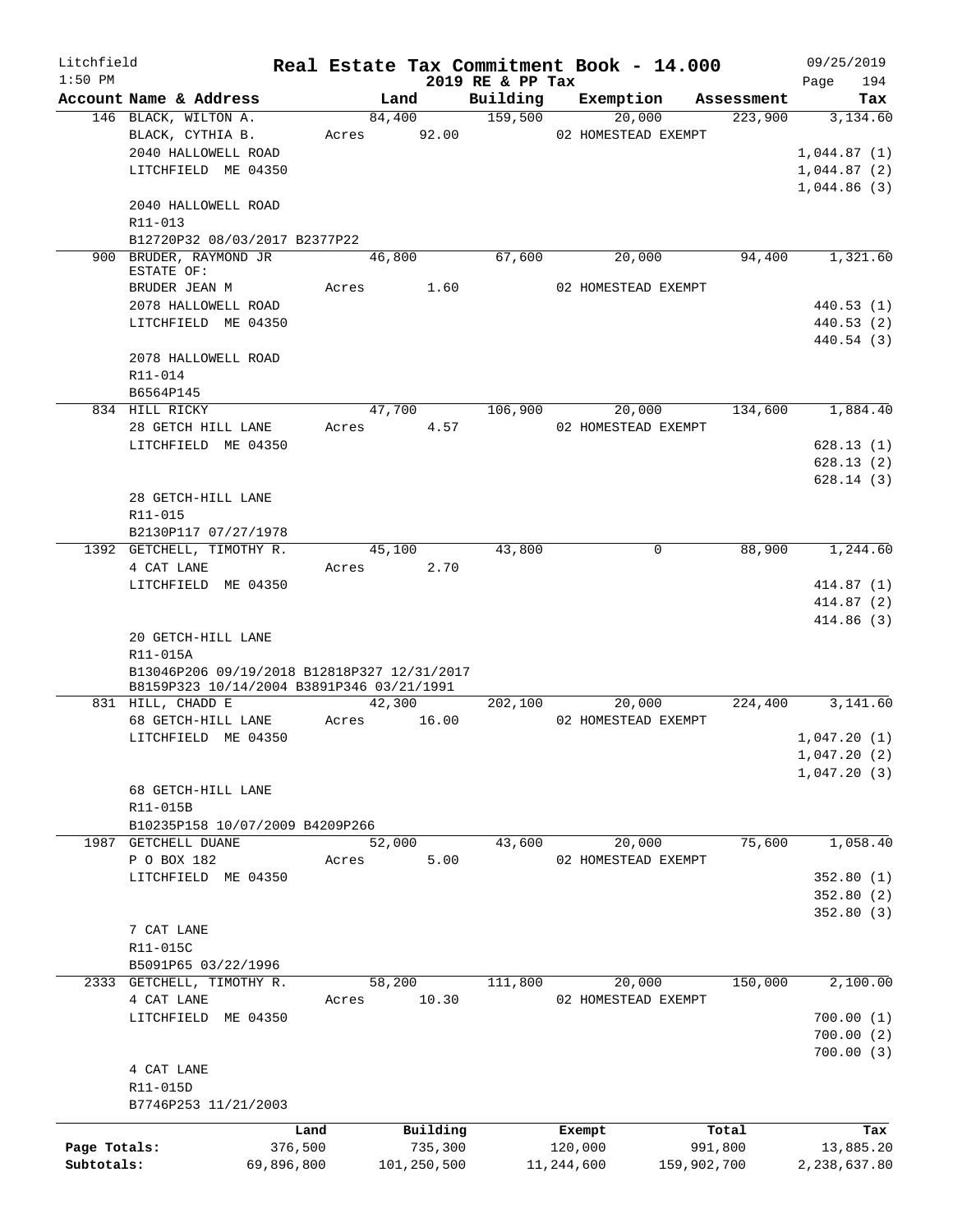| Litchfield |                                                                                                    |       |        |       |                  | Real Estate Tax Commitment Book - 14.000 |            | 09/25/2019 |                        |
|------------|----------------------------------------------------------------------------------------------------|-------|--------|-------|------------------|------------------------------------------|------------|------------|------------------------|
| $1:50$ PM  |                                                                                                    |       |        |       | 2019 RE & PP Tax |                                          |            | Page       | 195                    |
|            | Account Name & Address                                                                             |       | Land   |       | Building         | Exemption                                | Assessment |            | Tax                    |
|            | 2430 FOREN CARON S                                                                                 |       | 43,400 |       | 63,900           | 20,000                                   | 87,300     |            | 1,222.20               |
|            | 42 GETCH-HILL LANE                                                                                 | Acres |        | 2.13  |                  | 02 HOMESTEAD EXEMPT                      |            |            |                        |
|            | LITCHFIELD ME 04350                                                                                |       |        |       |                  |                                          |            |            | 407.40(1)              |
|            |                                                                                                    |       |        |       |                  |                                          |            |            | 407.40(2)              |
|            |                                                                                                    |       |        |       |                  |                                          |            |            | 407.40(3)              |
|            | 42 GETCH-HILL LANE                                                                                 |       |        |       |                  |                                          |            |            |                        |
|            | R11-015E                                                                                           |       |        |       |                  |                                          |            |            |                        |
|            | B8212P166 11/18/2004<br>2723 DANFORTH ALTON L                                                      |       |        |       |                  | 20,000                                   | 71,400     |            | 999.60                 |
|            | PO BOX 134                                                                                         |       | 43,000 | 2.00  | 48,400           | 02 HOMESTEAD EXEMPT                      |            |            |                        |
|            | LITCHFIELD ME 04350                                                                                | Acres |        |       |                  |                                          |            |            |                        |
|            |                                                                                                    |       |        |       |                  |                                          |            |            | 333.20(1)<br>333.20(2) |
|            |                                                                                                    |       |        |       |                  |                                          |            |            | 333.20(3)              |
|            | 6 CAT LANE                                                                                         |       |        |       |                  |                                          |            |            |                        |
|            | R11-015F                                                                                           |       |        |       |                  |                                          |            |            |                        |
|            | B9972P333 02/09/2009                                                                               |       |        |       |                  |                                          |            |            |                        |
|            | 1589 PRICE MICHAEL                                                                                 |       | 50,800 |       | 139,600          | 20,000                                   | 170,400    |            | 2,385.60               |
|            | 2102 HALLOWELL ROAD                                                                                | Acres |        | 16.00 |                  | 02 HOMESTEAD EXEMPT                      |            |            |                        |
|            | LITCHFIELD ME 04350                                                                                |       |        |       |                  |                                          |            |            | 795.20(1)              |
|            |                                                                                                    |       |        |       |                  |                                          |            |            | 795.20(2)              |
|            |                                                                                                    |       |        |       |                  |                                          |            |            | 795.20(3)              |
|            | 2102 HALLOWELL ROAD                                                                                |       |        |       |                  |                                          |            |            |                        |
|            | R11-016                                                                                            |       |        |       |                  |                                          |            |            |                        |
|            | B9039P213 08/25/2006 B1649P288                                                                     |       |        |       |                  |                                          |            |            |                        |
|            | 1372 FINLEY, DAVID A.                                                                              |       | 42,300 |       | 15,600           | 20,000                                   | 37,900     |            | 530.60                 |
|            | 2108 HALLOWELL ROAD                                                                                | Acres |        | 1.10  |                  | 02 HOMESTEAD EXEMPT                      |            |            |                        |
|            | LITCHFIELD ME 04350                                                                                |       |        |       |                  |                                          |            |            | 176.87(1)              |
|            |                                                                                                    |       |        |       |                  |                                          |            |            | 176.87(2)              |
|            |                                                                                                    |       |        |       |                  |                                          |            |            | 176.86(3)              |
|            | 2108 HALLOWELL ROAD                                                                                |       |        |       |                  |                                          |            |            |                        |
|            | R11-017                                                                                            |       |        |       |                  |                                          |            |            |                        |
|            | B10022P202 03/26/2009 B9738P206 05/27/2008 B7290P28<br>02/24/2003                                  |       |        |       |                  |                                          |            |            |                        |
|            | 145 MCKAY, HEIDI L                                                                                 |       | 48,200 |       | 98,100           | 0                                        | 146,300    |            | 2,048.20               |
|            | 2120 HALLOWELL ROAD                                                                                | Acres |        | 2.06  |                  |                                          |            |            |                        |
|            | LITCHFIELD ME 04350                                                                                |       |        |       |                  |                                          |            |            | 682.73 (1)             |
|            |                                                                                                    |       |        |       |                  |                                          |            |            | 682.73 (2)             |
|            |                                                                                                    |       |        |       |                  |                                          |            |            | 682.74 (3)             |
|            | 2120 HALLOWELL ROAD                                                                                |       |        |       |                  |                                          |            |            |                        |
|            | R11-018                                                                                            |       |        |       |                  |                                          |            |            |                        |
|            | B10319P207 01/11/2010 B10174P107 08/05/2009<br>B9972P274 02/09/2009 B9116P282 10/06/2006 B3214P303 |       |        |       |                  |                                          |            |            |                        |
|            | 08/18/1987                                                                                         |       |        |       |                  |                                          |            |            |                        |
|            | 297 CHADBOURNE, MARK                                                                               |       | 45,600 |       | 105,300          | 20,000                                   | 130,900    |            | 1,832.60               |
|            | 2130 HALLOWELL ROAD                                                                                | Acres |        | 1.20  |                  | 02 HOMESTEAD EXEMPT                      |            |            |                        |
|            | LITCHFIELD ME 04350                                                                                |       |        |       |                  |                                          |            |            | 610.87(1)              |
|            |                                                                                                    |       |        |       |                  |                                          |            |            | 610.87(2)              |
|            |                                                                                                    |       |        |       |                  |                                          |            |            | 610.86(3)              |
|            | 2130 HALLOWELL ROAD                                                                                |       |        |       |                  |                                          |            |            |                        |
|            | R11-019                                                                                            |       |        |       |                  |                                          |            |            |                        |
|            | B2860P26                                                                                           |       |        |       |                  |                                          |            |            |                        |
|            |                                                                                                    |       |        |       |                  |                                          |            |            |                        |

|              | Land       | Building    | Exempt     | Total       | Tax          |
|--------------|------------|-------------|------------|-------------|--------------|
| Page Totals: | 273,300    | 470,900     | 100,000    | 644,200     | 9,018.80     |
| Subtotals:   | 70,170,100 | 101,721,400 | 11,344,600 | 160,546,900 | 2,247,656.60 |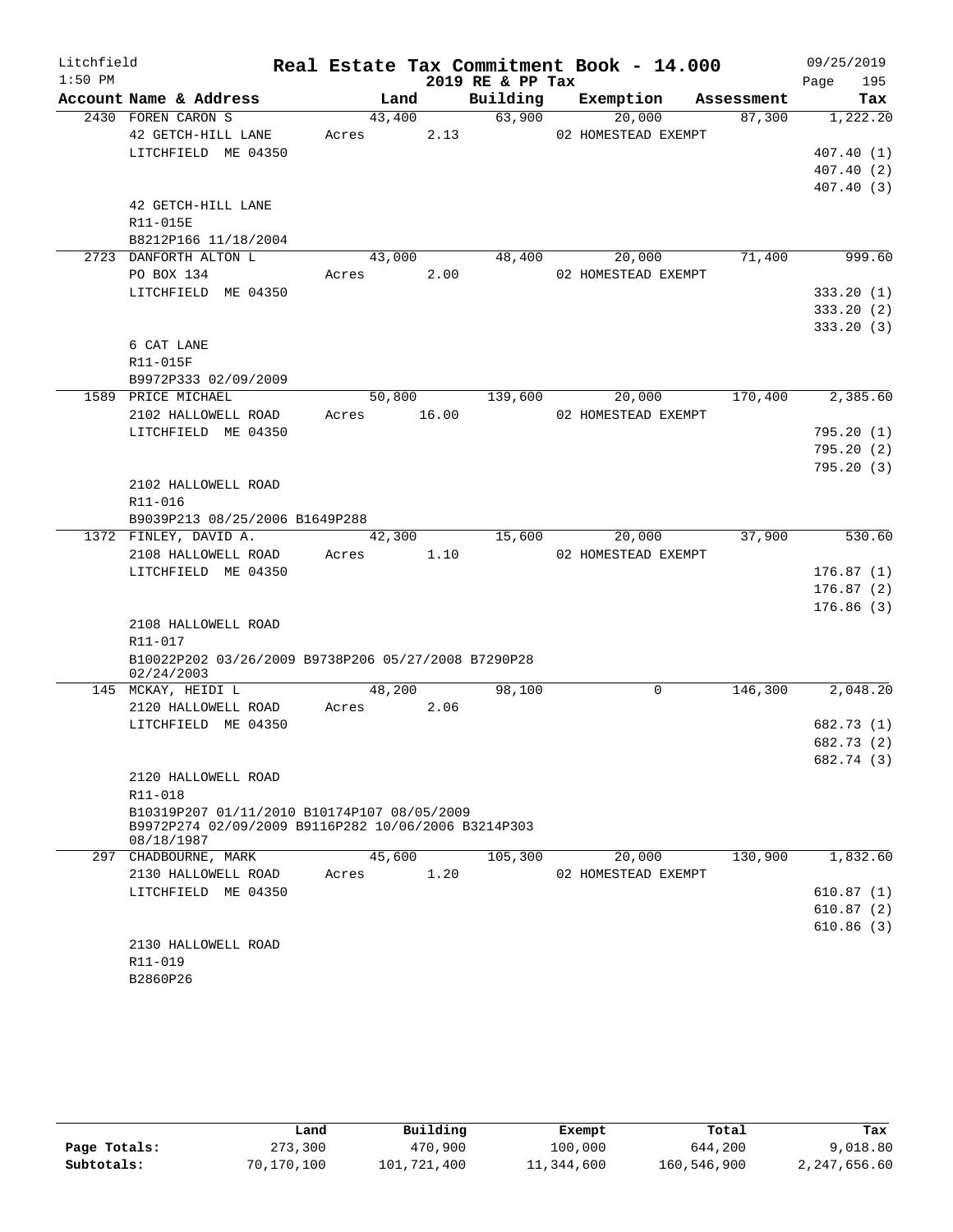| Litchfield   |                                                                         |            |                 |             | Real Estate Tax Commitment Book - 14.000 |            |                               |                      | 09/25/2019                 |
|--------------|-------------------------------------------------------------------------|------------|-----------------|-------------|------------------------------------------|------------|-------------------------------|----------------------|----------------------------|
| $1:50$ PM    |                                                                         |            |                 |             | 2019 RE & PP Tax                         |            |                               |                      | 196<br>Page                |
|              | Account Name & Address<br>943 KENNEY, GERALD A                          |            | 69,000          | Land        | Building<br>$\mathbf 0$                  |            | Exemption<br>$\Omega$         | Assessment<br>69,000 | Tax<br>966.00              |
|              | 1062 PLAINS ROAD                                                        |            | Acres           | 59.00       |                                          |            |                               |                      |                            |
|              | LITCHFIELD ME 04350                                                     |            |                 |             |                                          |            |                               |                      | 322.00(1)                  |
|              |                                                                         |            |                 |             |                                          |            |                               |                      | 322.00(2)                  |
|              |                                                                         |            |                 |             |                                          |            |                               |                      | 322.00(3)                  |
|              | HALLOWELL ROAD                                                          |            |                 |             |                                          |            |                               |                      |                            |
|              | R11-020                                                                 |            |                 |             |                                          |            |                               |                      |                            |
|              | B2448P11                                                                |            |                 |             |                                          |            |                               |                      |                            |
| 1617         | STOREY, CLAYTON &                                                       |            | 87,000          |             | 137,500                                  |            | 20,000                        | 204,500              | 2,863.00                   |
|              | <b>BARBARA</b>                                                          |            |                 |             |                                          |            |                               |                      |                            |
|              | 335 PINE TREE ROAD                                                      |            | Acres           | 55.00       |                                          |            | 02 HOMESTEAD EXEMPT           |                      |                            |
|              | LITCHFIELD ME 04350                                                     |            |                 |             |                                          |            |                               |                      | 954.33 (1)                 |
|              |                                                                         |            |                 |             |                                          |            |                               |                      | 954.33 (2)                 |
|              |                                                                         |            |                 |             |                                          |            |                               |                      | 954.34 (3)                 |
|              | 335 PINE TREE ROAD                                                      |            |                 |             |                                          |            |                               |                      |                            |
|              | R11-021                                                                 |            |                 |             |                                          |            |                               |                      |                            |
|              | B5007P232                                                               |            |                 |             |                                          |            |                               |                      |                            |
|              | 1235 MIQUELON, GERALD R.                                                |            | 48,600          |             | 93,900                                   |            | 0                             | 142,500              | 1,995.00                   |
|              | P.O. BOX 301                                                            |            | Acres           | 2.20        |                                          |            |                               |                      |                            |
|              | SABATTUS ME 04259                                                       |            |                 |             |                                          |            |                               |                      | 665.00(1)                  |
|              |                                                                         |            |                 |             |                                          |            |                               |                      | 665.00 (2)                 |
|              |                                                                         |            |                 |             |                                          |            |                               |                      | 665.00(3)                  |
|              | 2186 HALLOWELL ROAD                                                     |            |                 |             |                                          |            |                               |                      |                            |
|              | R11-021A                                                                |            |                 |             |                                          |            |                               |                      |                            |
|              | B12194P343 12/24/2015 B12145P238 10/26/2015 B4741P40<br>806 HEALD, MARY |            |                 |             | 170,100                                  |            |                               |                      | 3,087.00                   |
|              | 2176 HALLOWELL ROAD                                                     |            | 70,400<br>Acres | 21.80       |                                          |            | 20,000<br>02 HOMESTEAD EXEMPT | 220,500              |                            |
|              | LITCHFIELD ME 04350                                                     |            |                 |             |                                          |            |                               |                      |                            |
|              |                                                                         |            |                 |             |                                          |            |                               |                      | 1,029.00(1)<br>1,029.00(2) |
|              |                                                                         |            |                 |             |                                          |            |                               |                      | 1,029.00(3)                |
|              | 2176 HALLOWELL ROAD                                                     |            |                 |             |                                          |            |                               |                      |                            |
|              | R11-021B                                                                |            |                 |             |                                          |            |                               |                      |                            |
|              | B2914P218                                                               |            |                 |             |                                          |            |                               |                      |                            |
|              | 1306 NOYES, GEORGE                                                      |            | 67,500          |             | 133,200                                  |            | 0                             | 200,700              | 2,809.80                   |
|              | NOYES, LAURA                                                            |            | Acres           | 16.00       |                                          |            |                               |                      |                            |
|              | 2166 HALLOWELL ROAD                                                     |            |                 |             |                                          |            |                               |                      | 936.60(1)                  |
|              | LITCHFIELD ME 04350                                                     |            |                 |             |                                          |            |                               |                      | 936.60(2)                  |
|              |                                                                         |            |                 |             |                                          |            |                               |                      | 936.60 (3)                 |
|              | 2166 HALLOWELL ROAD                                                     |            |                 |             |                                          |            |                               |                      |                            |
|              | R11-021C                                                                |            |                 |             |                                          |            |                               |                      |                            |
|              | B13074P91 11/01/2018                                                    |            |                 |             |                                          |            |                               |                      |                            |
|              | 1615 SLAUENWHITE, DANIEL J                                              |            | 79,000          |             | 128,300                                  |            | 0                             | 207,300              | 2,902.20                   |
|              | SLAUENWHITE, DEBORAH D                                                  |            | Acres           | 39.02       |                                          |            |                               |                      |                            |
|              | 2214 HALLOWELL ROAD                                                     |            |                 |             |                                          |            |                               |                      | 967.40(1)                  |
|              | LITCHFIELD ME 04350                                                     |            |                 |             |                                          |            |                               |                      | 967.40(2)                  |
|              |                                                                         |            |                 |             |                                          |            |                               |                      | 967.40(3)                  |
|              | 2214 HALLOWELL ROAD                                                     |            |                 |             |                                          |            |                               |                      |                            |
|              | R11-022                                                                 |            |                 |             |                                          |            |                               |                      |                            |
|              | B10646P249 01/18/2011 B7865P236 03/16/2004                              |            |                 |             |                                          |            |                               |                      |                            |
|              | 2781 GRAY, ELIZABETH S                                                  |            | 51,400          |             | $\mathbf 0$                              |            | $\mathbf 0$                   | 51,400               | 719.60                     |
|              | P O BOX 1166                                                            |            | Acres           | 31.56       |                                          |            |                               |                      |                            |
|              | GREENVILLE ME 04441                                                     |            |                 |             |                                          |            |                               |                      | 239.87(1)                  |
|              |                                                                         |            |                 |             |                                          |            |                               |                      | 239.87(2)                  |
|              |                                                                         |            |                 |             |                                          |            |                               |                      | 239.86 (3)                 |
|              | HALLOWELL ROAD                                                          |            |                 |             |                                          |            |                               |                      |                            |
|              | R11-022A                                                                |            |                 |             |                                          |            |                               |                      |                            |
|              | B10656P135 01/31/2011 B7865P236 06/16/2004                              |            |                 |             |                                          |            |                               |                      |                            |
|              |                                                                         |            |                 |             |                                          |            |                               |                      |                            |
|              |                                                                         | Land       |                 | Building    |                                          | Exempt     |                               | Total                | Tax                        |
| Page Totals: |                                                                         | 472,900    |                 | 663,000     |                                          | 40,000     |                               | 1,095,900            | 15,342.60                  |
| Subtotals:   |                                                                         | 70,643,000 |                 | 102,384,400 |                                          | 11,384,600 |                               | 161,642,800          | 2,262,999.20               |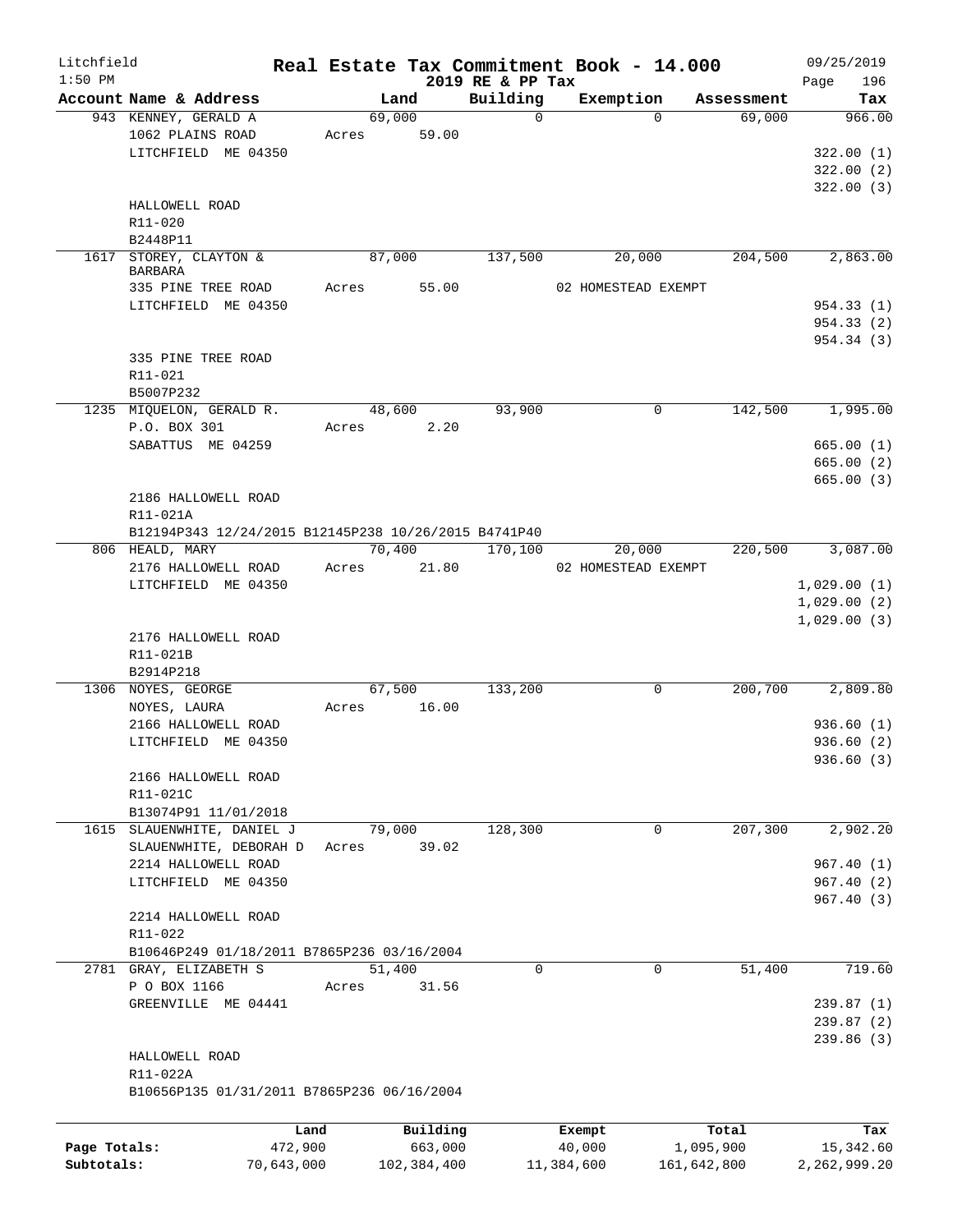| Litchfield<br>$1:50$ PM |                                                    |            |               | 2019 RE & PP Tax | Real Estate Tax Commitment Book - 14.000 |             | 09/25/2019         |
|-------------------------|----------------------------------------------------|------------|---------------|------------------|------------------------------------------|-------------|--------------------|
|                         | Account Name & Address                             |            | Land          | Building         | Exemption                                | Assessment  | 197<br>Page<br>Tax |
|                         | 2827 SLAUENWHITE, JAMES                            |            | $\Omega$      | 50,900           | $\Omega$                                 | 50,900      | 712.60             |
|                         | SLAUENWHITE, CHERYL                                |            |               |                  |                                          |             |                    |
|                         | 2196 HALLOWELL ROAD                                |            |               |                  |                                          |             | 237.53(1)          |
|                         | LITCHFIELD ME 04350                                |            |               |                  |                                          |             | 237.53(2)          |
|                         |                                                    |            |               |                  |                                          |             | 237.54(3)          |
|                         | HALLOWELL ROAD                                     |            |               |                  |                                          |             |                    |
|                         | R11-022-ON                                         |            |               |                  |                                          |             |                    |
|                         | 1036 LOUGH, ERIC T.                                |            | 45,300        | 209,600          | 0                                        | 254,900     | 3,568.60           |
|                         | LOUGH, BROOKS E.                                   | Acres      |               | 1.11             |                                          |             |                    |
|                         | 1 MARISSA LANE                                     |            |               |                  |                                          |             | 1,189.53(1)        |
|                         |                                                    |            |               |                  |                                          |             |                    |
|                         | LITCHFIELD ME 04350                                |            |               |                  |                                          |             | 1,189.53(2)        |
|                         |                                                    |            |               |                  |                                          |             | 1,189.54(3)        |
|                         | 1 MARISSA LANE                                     |            |               |                  |                                          |             |                    |
|                         | R11-023-1                                          |            |               |                  |                                          |             |                    |
|                         | B13003P55 08/21/2018                               |            |               |                  |                                          |             |                    |
|                         | 2445 LETOURNEAU, DANIEL J                          |            | 25,100        | 0                | $\Omega$                                 | 25,100      | 351.40             |
|                         | 3 BLACKBIRD LANE                                   | Acres      |               | 1.02             |                                          |             |                    |
|                         | LEWISTON ME 04240                                  |            |               |                  |                                          |             | 117.13(1)          |
|                         |                                                    |            |               |                  |                                          |             | 117.13(2)          |
|                         |                                                    |            |               |                  |                                          |             | 117.14(3)          |
|                         | MARISSA LANE                                       |            |               |                  |                                          |             |                    |
|                         | $R11 - 023 - 2$                                    |            |               |                  |                                          |             |                    |
|                         | B10148P222 07/15/2009 B8342P95 03/18/2005          |            |               |                  |                                          |             |                    |
|                         | 2446 CROWLEY SEAN LEWIS                            |            | 45,300        | 138,700          | 20,000                                   | 164,000     | 2,296.00           |
|                         | BREWER CANDICE MAE                                 | Acres      |               | 1.11             | 02 HOMESTEAD EXEMPT                      |             |                    |
|                         | P.O. BOX 22                                        |            |               |                  |                                          |             | 765.33(1)          |
|                         | LITCHFIELD ME 04350                                |            |               |                  |                                          |             | 765.33(2)          |
|                         |                                                    |            |               |                  |                                          |             | 765.34 (3)         |
|                         | 15 MARISSA LANE                                    |            |               |                  |                                          |             |                    |
|                         | R11-023-3                                          |            |               |                  |                                          |             |                    |
|                         | B9929P306 12/15/2008 B9811P205 08/04/2008 B8342P95 |            |               |                  |                                          |             |                    |
|                         | 03/18/2005                                         |            |               |                  |                                          |             |                    |
|                         | 2447 LETOURNEAU, GREG                              |            | 47,400        | 155,400          | 20,000                                   | 182,800     | 2,559.20           |
|                         | 12 MARISSA LANE                                    | Acres      |               | 1.81             | 02 HOMESTEAD EXEMPT                      |             |                    |
|                         | LITCHFIELD ME 04350                                |            |               |                  |                                          |             | 853.07 (1)         |
|                         |                                                    |            |               |                  |                                          |             | 853.07 (2)         |
|                         |                                                    |            |               |                  |                                          |             | 853.06 (3)         |
|                         | 12 MARISSA LANE                                    |            |               |                  |                                          |             |                    |
|                         | $R11 - 023 - 4$                                    |            |               |                  |                                          |             |                    |
|                         | B9809P81 07/31/2008 B8342P95 03/18/2005            |            |               |                  |                                          |             |                    |
|                         | 2448 OBIE ROGER A                                  |            | 64,200        | 262,800          | 20,000                                   | 307,000     | 4,298.00           |
|                         | OBIE ELIZABETH L                                   | Acres      | 11.60         |                  | 02 HOMESTEAD EXEMPT                      |             |                    |
|                         | 99 STONE STREET                                    |            |               |                  |                                          |             | 1,432.67(1)        |
|                         |                                                    |            |               |                  |                                          |             |                    |
|                         | AUGUSTA ME 04330                                   |            |               |                  |                                          |             | 1,432.67(2)        |
|                         |                                                    |            |               |                  |                                          |             | 1,432.66(3)        |
|                         | 33 MARISSA LANE                                    |            |               |                  |                                          |             |                    |
|                         | R11-023-5                                          |            |               |                  |                                          |             |                    |
|                         | B8712P325 12/01/2005 B8342P95 03/18/2005           |            |               |                  |                                          |             |                    |
|                         | 1531 ROUNTREE, DANIEL L                            |            | 45,000        | 83,400           | 20,000                                   | 108,400     | 1,517.60           |
|                         | ROUNTREE KRISTI L                                  | Acres      |               | 1.00             | 02 HOMESTEAD EXEMPT                      |             |                    |
|                         | 2211 HALLOWELL ROAD                                |            |               |                  |                                          |             | 505.87(1)          |
|                         | LITCHFIELD ME 04350                                |            |               |                  |                                          |             | 505.87(2)          |
|                         |                                                    |            |               |                  |                                          |             | 505.86(3)          |
|                         | 2211 HALLOWELL ROAD                                |            |               |                  |                                          |             |                    |
|                         | R11-023A                                           |            |               |                  |                                          |             |                    |
|                         | B4509P175                                          |            |               |                  |                                          |             |                    |
|                         |                                                    |            |               |                  |                                          |             |                    |
|                         |                                                    |            |               |                  |                                          |             |                    |
|                         |                                                    | Land       | Building      |                  | Exempt                                   | Total       | Tax                |
| Page Totals:            |                                                    | 272,300    | 900,800       |                  | 80,000                                   | 1,093,100   | 15,303.40          |
| Subtotals:              |                                                    | 70,915,300 | 103, 285, 200 |                  | 11,464,600                               | 162,735,900 | 2,278,302.60       |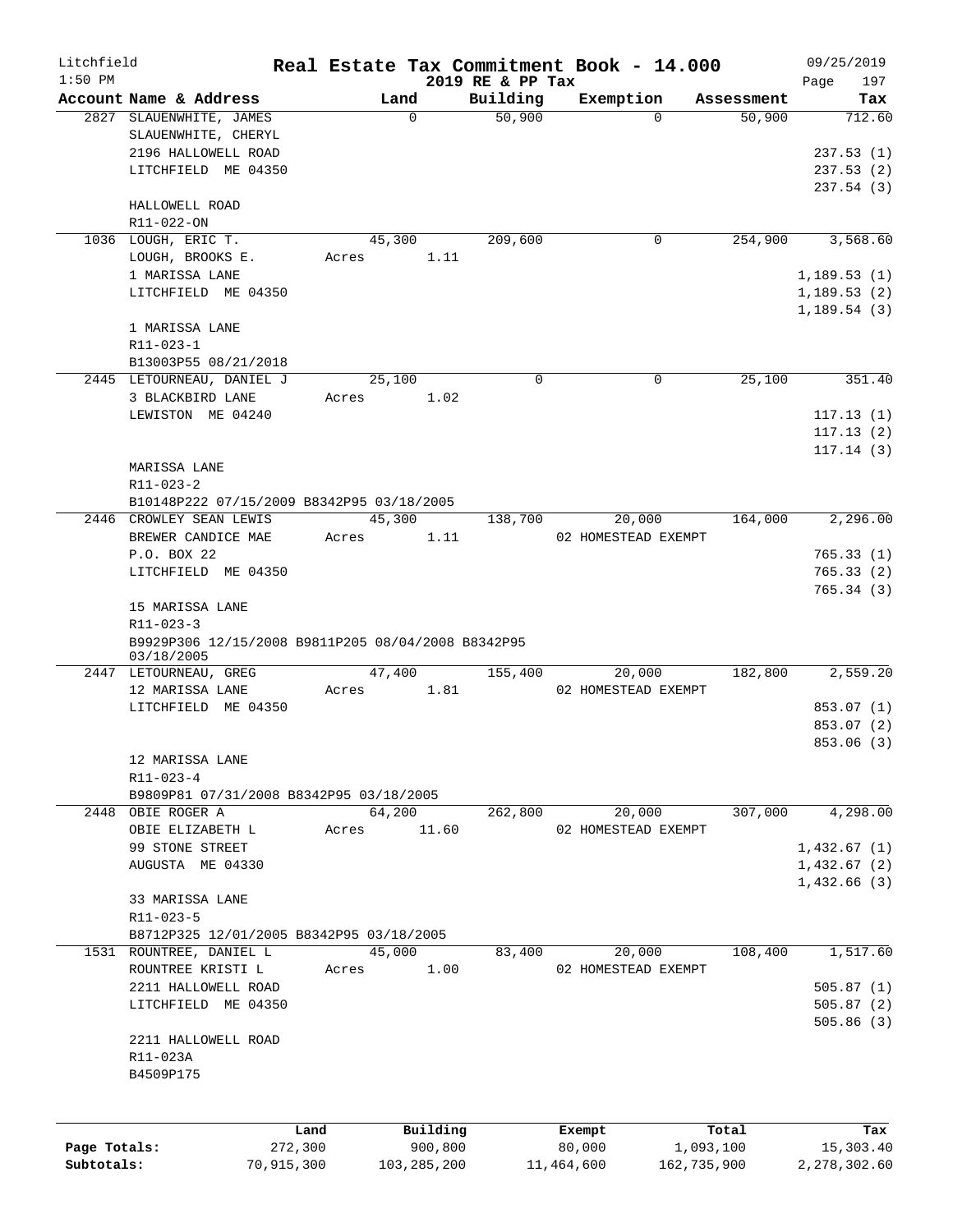| Litchfield |                                                    |                 |       |                  | Real Estate Tax Commitment Book - 14.000 |            | 09/25/2019  |
|------------|----------------------------------------------------|-----------------|-------|------------------|------------------------------------------|------------|-------------|
| $1:50$ PM  |                                                    |                 |       | 2019 RE & PP Tax |                                          |            | 198<br>Page |
|            | Account Name & Address                             | Land            |       | Building         | Exemption                                | Assessment | Tax         |
|            | 1522 BORNSTEIN MARK F                              | 76,300          |       | 148,100          | 20,000                                   | 204,400    | 2,861.60    |
|            | 2183 HALLOWELL ROAD                                | Acres           | 41.00 |                  | 02 HOMESTEAD EXEMPT                      |            |             |
|            | LITCHFIELD ME 04350                                |                 |       |                  |                                          |            | 953.87(1)   |
|            |                                                    |                 |       |                  |                                          |            | 953.87(2)   |
|            | 2183 HALLOWELL ROAD                                |                 |       |                  |                                          |            | 953.86(3)   |
|            | R11-024                                            |                 |       |                  |                                          |            |             |
|            | B9815P86 08/05/2008 B7108P308 10/21/2002 B7108P306 |                 |       |                  |                                          |            |             |
|            | 10/21/2002                                         |                 |       |                  |                                          |            |             |
|            | 947 KENNEY, ROBERT R &<br>RHONDA J.                | 67,700          |       | 243,500          | 20,000                                   | 291,200    | 4,076.80    |
|            | 97 MAPLE RIDGE DRIVE                               | Acres           | 16.47 |                  | 02 HOMESTEAD EXEMPT                      |            |             |
|            | MONMOUTH ME 04259                                  |                 |       |                  |                                          |            | 1,358.93(1) |
|            |                                                    |                 |       |                  |                                          |            | 1,358.93(2) |
|            |                                                    |                 |       |                  |                                          |            | 1,358.94(3) |
|            | 2153 HALLOWELL ROAD                                |                 |       |                  |                                          |            |             |
|            | R11-025                                            |                 |       |                  |                                          |            |             |
|            | B7334P160 03/28/2003                               |                 |       |                  |                                          |            |             |
|            | 946 KENNEY, RONALD &<br>LORRAINE                   | 48,000          |       | 69,100           | 26,000                                   | 91,100     | 1,275.40    |
|            | 2131 HALLOWELL ROAD                                | Acres           | 2.00  |                  | 03 VETERANS EXEMPT                       |            |             |
|            | LITCHFIELD ME 04350                                |                 |       |                  | 02 HOMESTEAD EXEMPT                      |            | 425.13(1)   |
|            |                                                    |                 |       |                  |                                          |            | 425.13(2)   |
|            |                                                    |                 |       |                  |                                          |            | 425.14(3)   |
|            | 2131 HALLOWELL ROAD                                |                 |       |                  |                                          |            |             |
|            | R11-025A                                           |                 |       |                  |                                          |            |             |
|            | B2453P233                                          |                 |       |                  |                                          |            |             |
|            | 2335 THOMAS, NANCY<br>THOMAS, GUY W.               | 46,600<br>Acres | 1.53  | 97,000           | 26,000<br>02 HOMESTEAD EXEMPT            | 117,600    | 1,646.40    |
|            | 2143 HALLOWELL ROAD                                |                 |       |                  | 12 WW2 Vet Res.                          |            | 548.80(1)   |
|            | LITCHFIELD ME 04350                                |                 |       |                  |                                          |            | 548.80(2)   |
|            |                                                    |                 |       |                  |                                          |            | 548.80(3)   |
|            | 2143 HALLOWELL ROAD                                |                 |       |                  |                                          |            |             |
|            | R11-025B                                           |                 |       |                  |                                          |            |             |
|            | B11075P313 06/15/2012 B7620P68 09/05/2003          |                 |       |                  |                                          |            |             |
|            | 1062 GROOM, JAMES P.                               | 70,500          |       | 163,500          | 20,000                                   | 214,000    | 2,996.00    |
|            | BARNARD, JOANNE E.                                 | Acres           | 22.00 |                  | 02 HOMESTEAD EXEMPT                      |            |             |
|            | 2103 HALLOWELL ROAD                                |                 |       |                  |                                          |            | 998.67 (1)  |
|            | LITCHFIELD ME 04350                                |                 |       |                  |                                          |            | 998.67 (2)  |
|            |                                                    |                 |       |                  |                                          |            | 998.66(3)   |
|            | 2103 HALLOWELL ROAD                                |                 |       |                  |                                          |            |             |
|            | R11-026                                            |                 |       |                  |                                          |            |             |
|            | B12656P173 06/26/2017 B1577P806                    |                 |       |                  |                                          |            |             |
|            | 76 BARRETT, CANDACE                                | 52,500          |       | 18,800           | $\Omega$                                 | 71,300     | 998.20      |
|            | 18 HEWEY ST<br>LISBON FALLS ME 04252               | Acres           | 3.50  |                  |                                          |            | 332.73 (1)  |
|            |                                                    |                 |       |                  |                                          |            | 332.73 (2)  |
|            |                                                    |                 |       |                  |                                          |            | 332.74 (3)  |
|            | 2061 HALLOWELL ROAD                                |                 |       |                  |                                          |            |             |
|            | R11-027                                            |                 |       |                  |                                          |            |             |
|            | B4160P200 06/18/1992                               |                 |       |                  |                                          |            |             |

|              | Land       | Building    | Exempt     | Total       | Tax          |
|--------------|------------|-------------|------------|-------------|--------------|
| Page Totals: | 361,600    | 740,000     | 112,000    | 989,600     | 13,854.40    |
| Subtotals:   | 71,276,900 | 104,025,200 | 11,576,600 | 163,725,500 | 2,292,157.00 |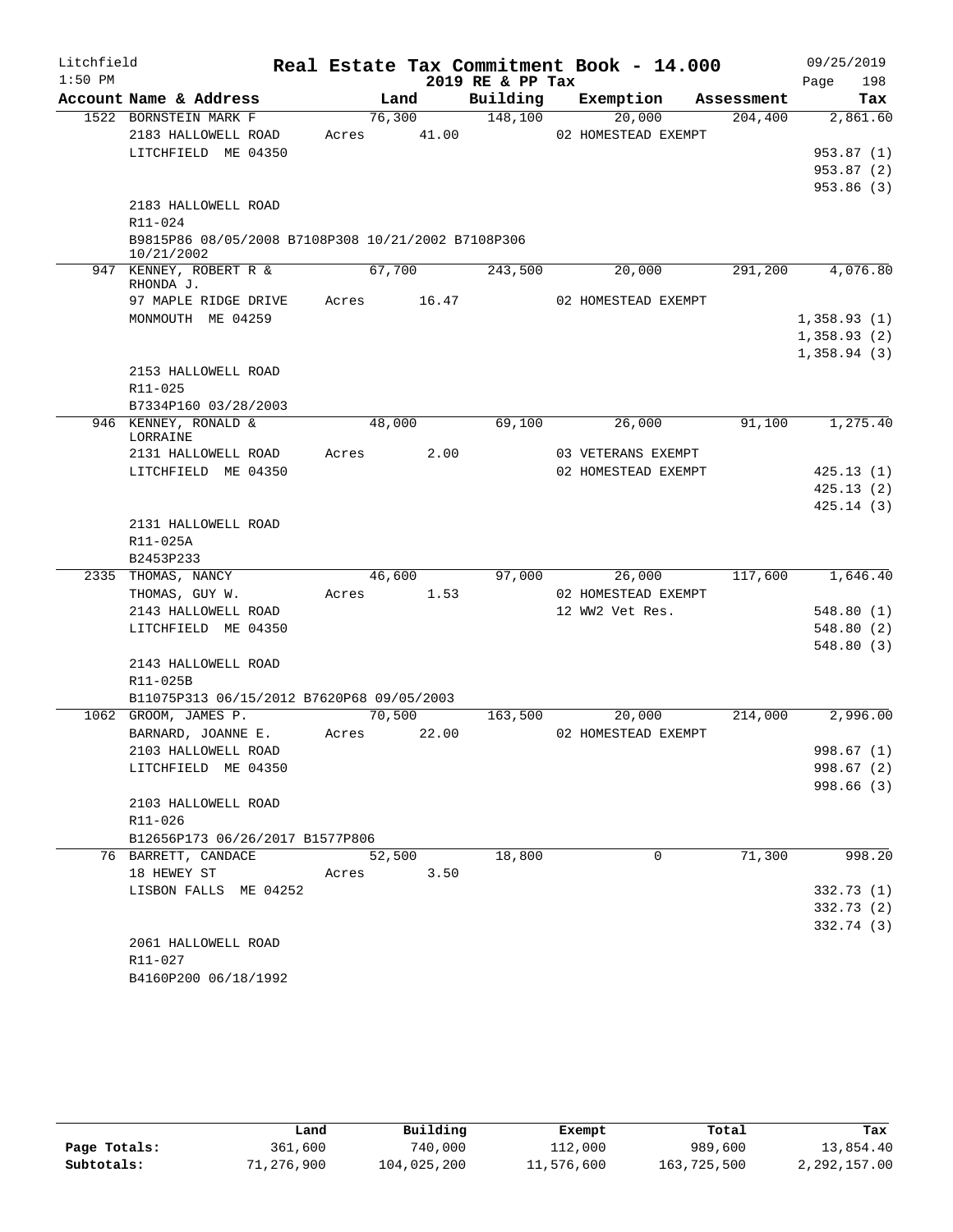| Litchfield |                                                                                          |        |       |                  | Real Estate Tax Commitment Book - 14.000 |            | 09/25/2019              |
|------------|------------------------------------------------------------------------------------------|--------|-------|------------------|------------------------------------------|------------|-------------------------|
| $1:50$ PM  |                                                                                          |        |       | 2019 RE & PP Tax |                                          |            | 199<br>Page             |
|            | Account Name & Address                                                                   |        | Land  | Building         | Exemption                                | Assessment | Tax                     |
|            | 885 UPHAM, JOHN A.                                                                       | 45,900 |       | 159,300          | 26,000                                   | 179,200    | 2,508.80                |
|            | 2071 HALLOWELL ROAD<br>LITCHFIELD ME 04350                                               | Acres  | 1.40  |                  | 02 HOMESTEAD EXEMPT<br>14 WW2 Vet NonRes |            | 836.27(1)               |
|            |                                                                                          |        |       |                  |                                          |            | 836.27(2)               |
|            |                                                                                          |        |       |                  |                                          |            | 836.26(3)               |
|            | 2071 HALLOWELL ROAD                                                                      |        |       |                  |                                          |            |                         |
|            | R11-027B                                                                                 |        |       |                  |                                          |            |                         |
|            | B11705P139 06/04/2014 B11031P138 02/27/2012<br>B11009P43 04/11/2012 B6097P308 11/12/1999 |        |       |                  |                                          |            |                         |
|            | 2217 GEARY, JOHN                                                                         | 66,000 |       | 168,000          | 0                                        | 234,000    | 3,276.00                |
|            | 82 Mile Creek Rd                                                                         | Acres  | 14.00 |                  |                                          |            |                         |
|            | Old Lyme CT 06371                                                                        |        |       |                  |                                          |            | 1,092.00(1)             |
|            |                                                                                          |        |       |                  |                                          |            | 1,092.00(2)             |
|            |                                                                                          |        |       |                  |                                          |            | 1,092.00(3)             |
|            | 2079 HALLOWELL ROAD                                                                      |        |       |                  |                                          |            |                         |
|            | R11-027C                                                                                 |        |       |                  |                                          |            |                         |
|            | B10543P37 09/28/2010 B10290P108 12/03/2009 B6530P60<br>06/25/2001                        |        |       |                  |                                          |            |                         |
| 877        | HUTCHINSON, LEIGH                                                                        | 94,000 |       | 230,300          | 0                                        | 324,300    | 4,540.20                |
|            | 388 RANDOLPH AVENUE                                                                      | Acres  | 72.00 |                  |                                          |            |                         |
|            | MILTON ME 02186                                                                          |        |       |                  |                                          |            | 1, 513.40(1)            |
|            |                                                                                          |        |       |                  |                                          |            | 1, 513.40(2)            |
|            |                                                                                          |        |       |                  |                                          |            | 1, 513.40(3)            |
|            | 2049 HALLOWELL ROAD                                                                      |        |       |                  |                                          |            |                         |
|            | R11-028                                                                                  |        |       |                  |                                          |            |                         |
|            | B12489P46 11/30/2016 B12489P43 11/30/2016 B12489P40<br>11/30/2016 B6683P137              |        |       |                  |                                          |            |                         |
|            | 2212 CHRISTMAN, PAUL M. &                                                                | 54,200 |       | 126,500          | 20,000                                   | 160,700    | 2,249.80                |
|            | JANA H.                                                                                  |        |       |                  |                                          |            |                         |
|            | 2005 HALLOWELL ROAD                                                                      | Acres  | 37.03 |                  | 02 HOMESTEAD EXEMPT                      |            |                         |
|            | LITHCFIELD ME 04350                                                                      |        |       |                  |                                          |            | 749.93 (1)              |
|            |                                                                                          |        |       |                  |                                          |            | 749.93 (2)              |
|            | 2005 HALLOWELL ROAD                                                                      |        |       |                  |                                          |            | 749.94 (3)              |
|            | R11-029A                                                                                 |        |       |                  |                                          |            |                         |
|            | B6605P151 08/21/2001                                                                     |        |       |                  |                                          |            |                         |
|            | 2202 POWELL, JOHN D.                                                                     | 48,200 |       | 122,100          | 20,000                                   | 150,300    | 2,104.20                |
|            | POWELL, LORRAINE L.                                                                      | Acres  | 2.05  |                  | 02 HOMESTEAD EXEMPT                      |            |                         |
|            | 1975 HALLOWELL ROAD                                                                      |        |       |                  |                                          |            | 701.40(1)               |
|            | LITCHFIELD ME 04350                                                                      |        |       |                  |                                          |            | 701.40(2)               |
|            |                                                                                          |        |       |                  |                                          |            | 701.40(3)               |
|            | 1975 HALLOWELL ROAD                                                                      |        |       |                  |                                          |            |                         |
|            | R11-029B                                                                                 |        |       |                  |                                          |            |                         |
|            | B12081P336 08/19/2015 B11551P23 10/09/2013 B11538P87<br>08/26/2013 B6844P98 02/01/2002   |        |       |                  |                                          |            |                         |
|            | 1280 LACHARITE, SARA A.                                                                  | 31,600 |       | $\Omega$         | $\Omega$                                 | 31,600     | 442.40                  |
|            | LACHARITE, JAIME S.                                                                      | Acres  | 4.30  |                  |                                          |            |                         |
|            | 1957 HALLOWELL ROAD<br>LITCHFIELD ME 04350                                               |        |       |                  |                                          |            | 147.47(1)               |
|            |                                                                                          |        |       |                  |                                          |            | 147.47 (2)<br>147.46(3) |
|            | HALLOWELL ROAD                                                                           |        |       |                  |                                          |            |                         |
|            | R11-030                                                                                  |        |       |                  |                                          |            |                         |
|            | B11906P255 02/02/2015 B11551P23 10/09/2013 B11538P87                                     |        |       |                  |                                          |            |                         |
|            | 08/26/2013 B2943P338                                                                     |        |       |                  |                                          |            |                         |

|              | Land       | Building    | Exempt     | Total       | Tax          |
|--------------|------------|-------------|------------|-------------|--------------|
| Page Totals: | 339,900    | 806,200     | 66,000     | 1,080,100   | 15, 121, 40  |
| Subtotals:   | 71,616,800 | 104,831,400 | 11,642,600 | 164,805,600 | 2,307,278.40 |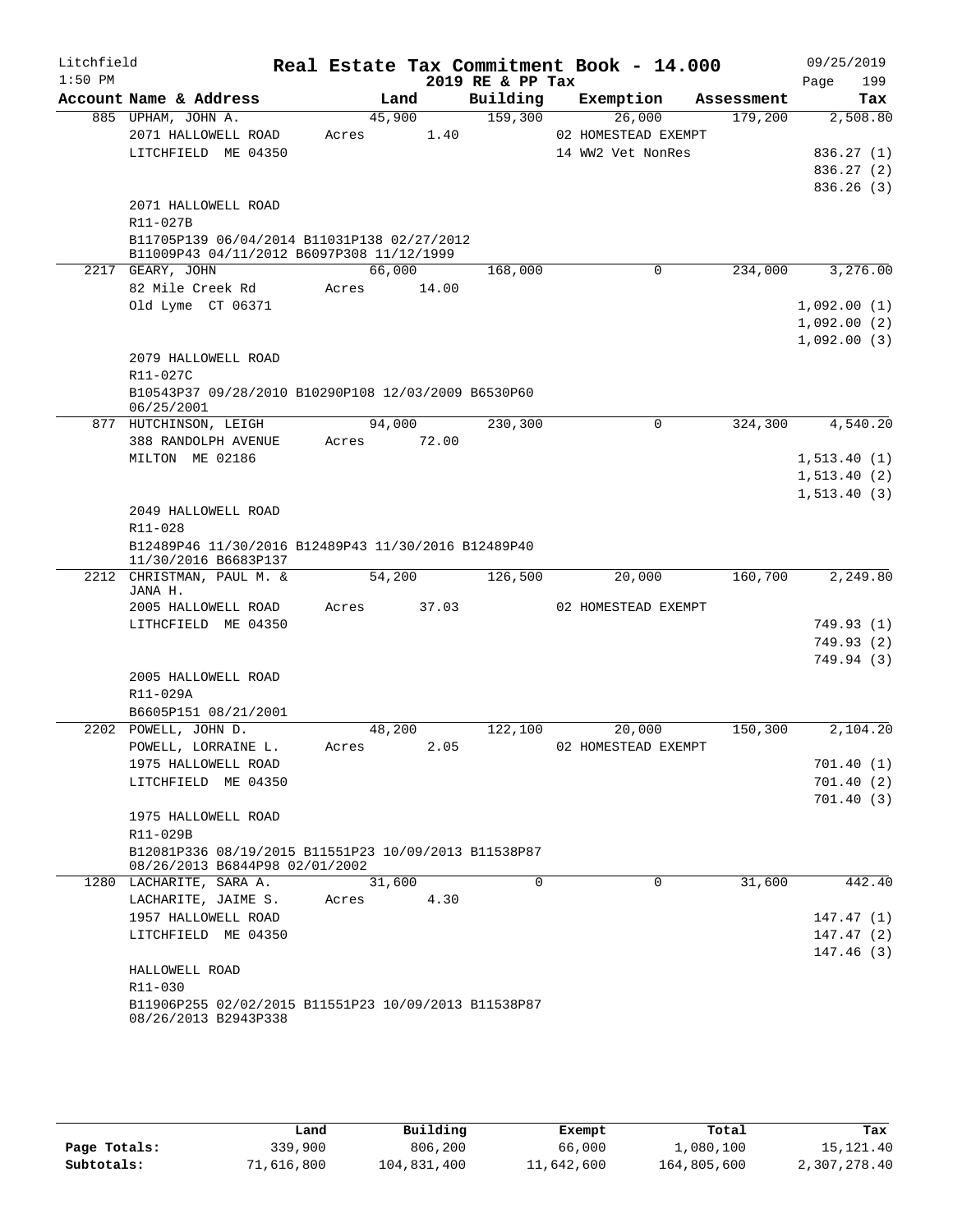| Litchfield   |                                                 |         |                       |             |                              |            | Real Estate Tax Commitment Book - 14.000 |            | 09/25/2019             |
|--------------|-------------------------------------------------|---------|-----------------------|-------------|------------------------------|------------|------------------------------------------|------------|------------------------|
| $1:50$ PM    | Account Name & Address                          |         | Land                  |             | 2019 RE & PP Tax<br>Building |            | Exemption                                | Assessment | 200<br>Page<br>Tax     |
|              | 1293 LACHARITE, JAIME S &                       |         | 42,300                |             | $\overline{157,800}$         |            | 20,000                                   | 180, 100   | 2,521.40               |
|              | SARA<br>1957 HALLOWELL ROAD                     |         | Acres 1.10            |             |                              |            | 02 HOMESTEAD EXEMPT                      |            |                        |
|              | LITCHFIELD ME 04350                             |         |                       |             |                              |            |                                          |            | 840.47 (1)             |
|              |                                                 |         |                       |             |                              |            |                                          |            | 840.47 (2)             |
|              |                                                 |         |                       |             |                              |            |                                          |            | 840.46 (3)             |
|              | 1957 HALLOWELL ROAD                             |         |                       |             |                              |            |                                          |            |                        |
|              | R11-030A                                        |         |                       |             |                              |            |                                          |            |                        |
|              | B5889P159 08/05/1999<br>685 GLIDDEN, VERNAL E ( |         | 51,300                |             | 101,500                      |            | 20,000                                   | 132,800    | 1,859.20               |
|              | HEIRS OF)                                       |         |                       |             |                              |            |                                          |            |                        |
|              | GLIDDEN, DORA                                   |         | Acres 3.10            |             |                              |            | 02 HOMESTEAD EXEMPT                      |            |                        |
|              | 1945 HALLOWELL ROAD                             |         |                       |             |                              |            |                                          |            | 619.73(1)              |
|              | LITCHFIELD ME 04350                             |         |                       |             |                              |            |                                          |            | 619.73(2)<br>619.74(3) |
|              | 1945 HALLOWELL ROAD                             |         |                       |             |                              |            |                                          |            |                        |
|              | R11-031                                         |         |                       |             |                              |            |                                          |            |                        |
|              | B1589P33                                        |         |                       |             |                              |            |                                          |            |                        |
|              | 111 CHAPUT ROD H                                |         | 6,700                 |             | $\Omega$                     |            | 0                                        | 6.700      | 93.80                  |
|              | CHAPUT CLAUDINE A                               |         | Acres                 | 2.35        |                              |            |                                          |            |                        |
|              | PO BOX 65                                       |         |                       |             |                              |            |                                          |            | 31.27(1)               |
|              | LITCHFIELD ME 04350                             |         |                       |             |                              |            |                                          |            | 31.27(2)<br>31.26(3)   |
|              | LEWISTON ROAD                                   |         |                       |             |                              |            |                                          |            |                        |
|              | R11-032                                         |         |                       |             |                              |            |                                          |            |                        |
|              | 840 EATON, REX E.                               |         | 57,000                |             | 104,600                      |            | $\mathbf 0$                              | 161,600    | 2,262.40               |
|              | EATON, ANN G.                                   |         | Acres 5.00            |             |                              |            |                                          |            |                        |
|              | 1203 RICHMOND ROAD                              |         |                       |             |                              |            |                                          |            | 754.13(1)              |
|              | LITCHFIELD ME 04350                             |         |                       |             |                              |            |                                          |            | 754.13(2)<br>754.14(3) |
|              | 1590 LEWISTON ROAD<br>$R11 - 033$               |         |                       |             |                              |            |                                          |            |                        |
|              | B11651P140 03/15/2014 B1953P234                 |         |                       |             |                              |            |                                          |            |                        |
|              | 841 HILTON, GREGORY M<br>1602 LEWISTON ROAD     |         | 68,000<br>Acres 32.00 |             | 141,800                      |            | 20,000<br>02 HOMESTEAD EXEMPT            | 189,800    | 2,657.20               |
|              | LITCHFIELD ME 04350                             |         |                       |             |                              |            |                                          |            | 885.73 (1)             |
|              |                                                 |         |                       |             |                              |            |                                          |            | 885.73 (2)             |
|              |                                                 |         |                       |             |                              |            |                                          |            | 885.74 (3)             |
|              | 1602 LEWISTON ROAD                              |         |                       |             |                              |            |                                          |            |                        |
|              | R11-033A                                        |         |                       |             |                              |            |                                          |            |                        |
|              | B3698P84<br>1357 PELLEGRINI, PAUL J             |         | 60,000                |             | 119,800                      |            | 26,000                                   | 153,800    | 2,153.20               |
|              | PELLEGRINI REBECCA                              | Acres   |                       | 6.00        |                              |            | 02 HOMESTEAD EXEMPT                      |            |                        |
|              | 1614 LEWISTON ROAD                              |         |                       |             |                              |            | 03 VETERANS EXEMPT                       |            | 717.73(1)              |
|              | LITCHFIELD ME 04350                             |         |                       |             |                              |            |                                          |            | 717.73(2)              |
|              |                                                 |         |                       |             |                              |            |                                          |            | 717.74 (3)             |
|              | 1614 LEWISTON ROAD                              |         |                       |             |                              |            |                                          |            |                        |
|              | R11-034<br>B3716P178                            |         |                       |             |                              |            |                                          |            |                        |
|              | 630 FOSTER REALTY ASSOC,                        |         | 17,300                |             | 0                            |            | 0                                        | 17,300     | 242.20                 |
|              | C/O RICHARD FOSTER                              | Acres   |                       | 8.07        |                              |            |                                          |            |                        |
|              | 91 GRANT ROAD                                   |         |                       |             |                              |            |                                          |            | 80.73(1)               |
|              | LITCHFIELD ME 04350                             |         |                       |             |                              |            |                                          |            | 80.73(2)               |
|              |                                                 |         |                       |             |                              |            |                                          |            | 80.74 (3)              |
|              | HUNTINGTON HILL ROAD                            |         |                       |             |                              |            |                                          |            |                        |
|              | R11-035<br>B4379P277                            |         |                       |             |                              |            |                                          |            |                        |
|              |                                                 |         |                       |             |                              |            |                                          |            |                        |
|              |                                                 | Land    |                       | Building    |                              |            | Exempt                                   | Total      | Tax                    |
| Page Totals: |                                                 | 302,600 |                       | 625,500     |                              | 86,000     |                                          | 842,100    | 11,789.40              |
| Subtotals:   | 71,919,400                                      |         |                       | 105,456,900 |                              | 11,728,600 | 165,647,700                              |            | 2,319,067.80           |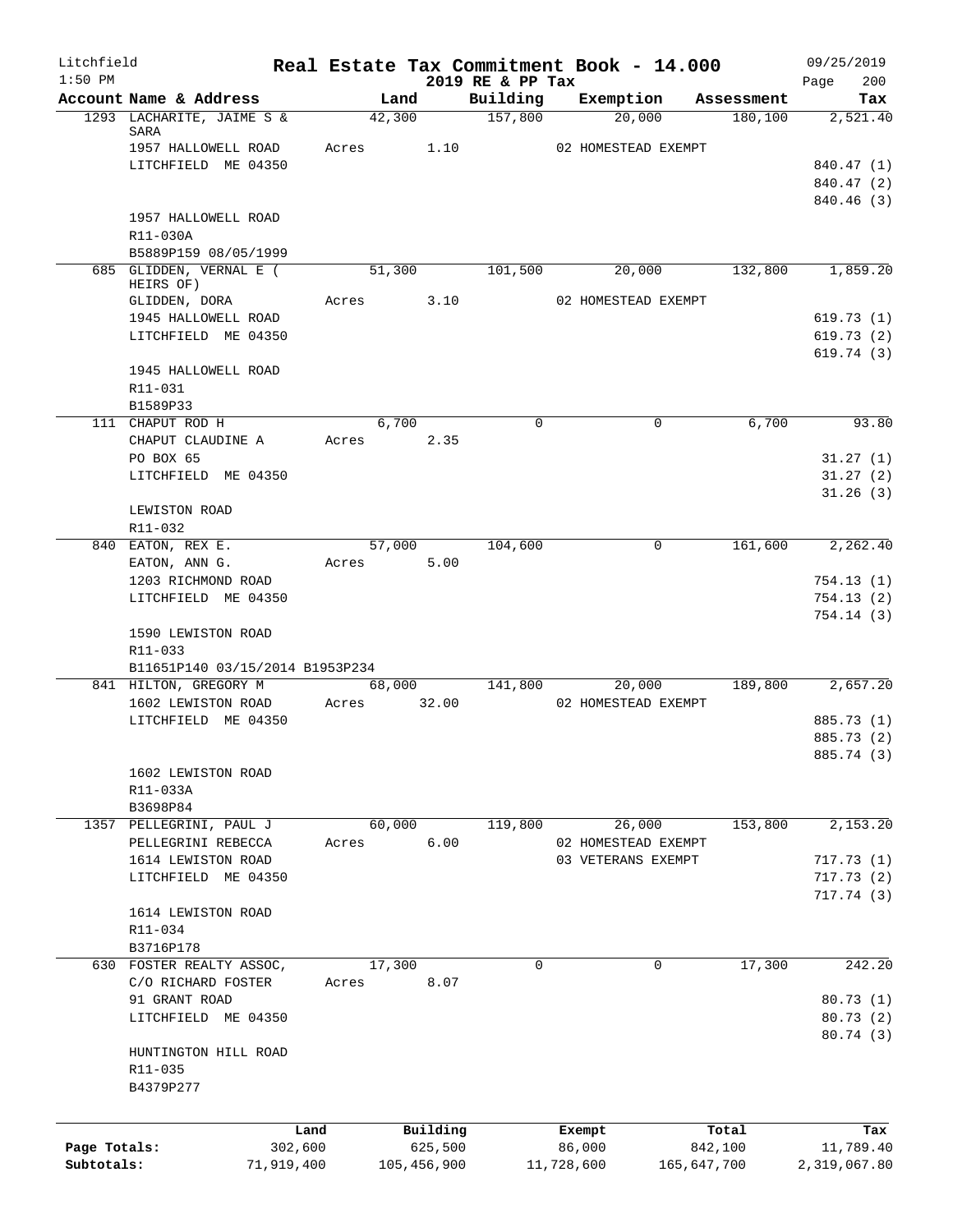| Litchfield<br>$1:50$ PM |                                                     |       |        |      | 2019 RE & PP Tax | Real Estate Tax Commitment Book - 14.000 |                      | 09/25/2019         |
|-------------------------|-----------------------------------------------------|-------|--------|------|------------------|------------------------------------------|----------------------|--------------------|
|                         | Account Name & Address                              |       | Land   |      | Building         | Exemption                                | Assessment           | Page<br>201<br>Tax |
|                         | 1428 PURINGTON JR, ROBERT                           |       | 46,200 |      | 85,800           | 20,000                                   | 112,000              | 1,568.00           |
|                         |                                                     |       |        |      |                  | 02 HOMESTEAD EXEMPT                      |                      |                    |
|                         | 1638 LEWISTON ROAD<br>LITCHFIELD ME 04350           | Acres |        | 1.40 |                  |                                          |                      |                    |
|                         |                                                     |       |        |      |                  |                                          |                      | 522.67(1)          |
|                         |                                                     |       |        |      |                  |                                          |                      | 522.67(2)          |
|                         |                                                     |       |        |      |                  |                                          |                      | 522.66(3)          |
|                         | 1638 LEWISTON ROAD<br>$R11 - 035 - 1$               |       |        |      |                  |                                          |                      |                    |
|                         |                                                     |       |        |      |                  |                                          |                      |                    |
|                         | B1844P287                                           |       |        |      | 167,800          |                                          |                      |                    |
|                         | 622 MADORE, JOHN                                    |       | 44,400 |      |                  | 0                                        | 212,200              | 2,970.80           |
|                         | MADORE, DIANE S                                     | Acres |        | 1.20 |                  |                                          |                      |                    |
|                         | 43 NOTTINGHAM LANE                                  |       |        |      |                  |                                          |                      | 990.27(1)          |
|                         | LITCHFIELD ME 04350                                 |       |        |      |                  |                                          |                      | 990.27(2)          |
|                         |                                                     |       |        |      |                  |                                          |                      | 990.26(3)          |
|                         | 43 NOTTINGHAM LANE                                  |       |        |      |                  |                                          |                      |                    |
|                         | R11-035-10                                          |       |        |      |                  |                                          |                      |                    |
|                         | B7443P106 06/05/2003                                |       |        |      |                  |                                          |                      |                    |
|                         | 618 CUSTER DEVIN                                    |       | 45,600 |      | 169,600          | 0                                        | 215,200              | 3,012.80           |
|                         | CUSTER A STEPHEN aka<br>ANTHONY S                   | Acres |        | 1.20 |                  |                                          |                      |                    |
|                         | 37 NOTTINGHAM LANE                                  |       |        |      |                  |                                          |                      | 1,004.27(1)        |
|                         | LITCHFIELD ME 04350                                 |       |        |      |                  |                                          |                      | 1,004.27(2)        |
|                         |                                                     |       |        |      |                  |                                          |                      | 1,004.26(3)        |
|                         | 37 NOTTINGHAM LANE                                  |       |        |      |                  |                                          |                      |                    |
|                         | R11-035-11                                          |       |        |      |                  |                                          |                      |                    |
|                         | B9163P125 11/22/2006 B8380P22 04/12/2005 B7902P173  |       |        |      |                  |                                          |                      |                    |
|                         | 04/13/2004                                          |       |        |      |                  |                                          |                      |                    |
|                         | 626 CONNORS, JANE T                                 |       | 45,600 |      | 161,900          | 20,000                                   | 187,500              | 2,625.00           |
|                         | 27 NOTTINGHAM LANE                                  | Acres |        | 1.20 |                  | 02 HOMESTEAD EXEMPT                      |                      |                    |
|                         | LITCHFIELD ME 04350                                 |       |        |      |                  |                                          |                      | 875.00(1)          |
|                         |                                                     |       |        |      |                  |                                          |                      | 875.00(2)          |
|                         |                                                     |       |        |      |                  |                                          |                      | 875.00(3)          |
|                         | 27 NOTTINGHAM LANE                                  |       |        |      |                  |                                          |                      |                    |
|                         | R11-035-12                                          |       |        |      |                  |                                          |                      |                    |
|                         | B10972P85 02/28/2012 B10553P58 10/06/2010 B7981P245 |       |        |      |                  |                                          |                      |                    |
|                         | 06/02/2004 B7799P231 12/08/2003                     |       |        |      |                  |                                          |                      |                    |
|                         | 623 K Q Z C HOLDINGS, LLC                           |       | 70,600 |      | 147,300          | $\Omega$                                 | $2\overline{17,900}$ | 3,050.60           |
|                         | 165 ROUTE 126                                       | Acres |        | 1.20 |                  |                                          |                      |                    |
|                         | MONMOUTH ME 04259                                   |       |        |      |                  |                                          |                      | 1,016.87(1)        |
|                         |                                                     |       |        |      |                  |                                          |                      | 1,016.87(2)        |
|                         |                                                     |       |        |      |                  |                                          |                      | 1,016.86(3)        |
|                         | 1670 LEWISTON ROAD                                  |       |        |      |                  |                                          |                      |                    |
|                         | $R11 - 035 - 1 - A$                                 |       |        |      |                  |                                          |                      |                    |
|                         | B12363P314 07/19/2016 B12363P312 07/19/2016         |       |        |      |                  |                                          |                      |                    |
|                         | B9618P310 01/17/2008 B4379P277 04/27/1993           |       |        |      |                  |                                          |                      |                    |
|                         | 1356 PELKEY, BRUCE                                  |       | 45,000 |      | 115,600          | 20,000                                   | 140,600              | 1,968.40           |
|                         | 1646 LEWISTON ROAD                                  | Acres |        | 1.00 |                  | 02 HOMESTEAD EXEMPT                      |                      |                    |
|                         | LITCHFIELD ME 04350                                 |       |        |      |                  |                                          |                      | 656.13(1)          |
|                         |                                                     |       |        |      |                  |                                          |                      | 656.13(2)          |
|                         |                                                     |       |        |      |                  |                                          |                      | 656.14(3)          |
|                         | 1646 LEWISTON ROAD                                  |       |        |      |                  |                                          |                      |                    |
|                         | R11-035-2                                           |       |        |      |                  |                                          |                      |                    |
|                         | B1844P182                                           |       |        |      |                  |                                          |                      |                    |
|                         |                                                     |       |        |      |                  |                                          |                      |                    |

|              | Land       | Building    | Exempt     | Total       | Tax          |
|--------------|------------|-------------|------------|-------------|--------------|
| Page Totals: | 297,400    | 848,000     | 60,000     | 1,085,400   | 15,195.60    |
| Subtotals:   | 72,216,800 | 106,304,900 | 11,788,600 | 166,733,100 | 2,334,263.40 |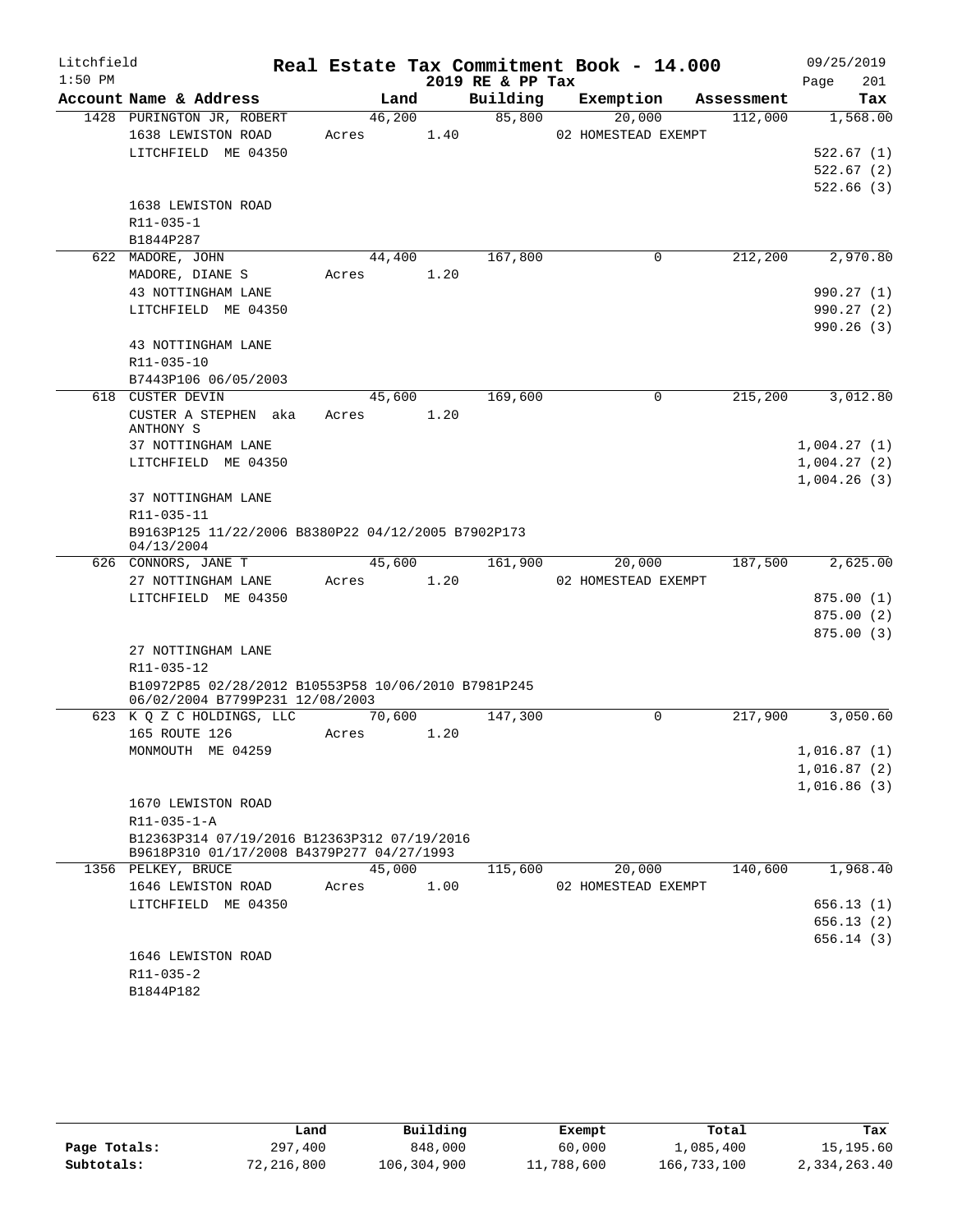| Litchfield |                                                                                         |            |      |                  | Real Estate Tax Commitment Book - 14.000 |         | 09/25/2019  |
|------------|-----------------------------------------------------------------------------------------|------------|------|------------------|------------------------------------------|---------|-------------|
| $1:50$ PM  |                                                                                         |            |      | 2019 RE & PP Tax |                                          |         | 202<br>Page |
|            | Account Name & Address                                                                  | Land       |      |                  | Building Exemption Assessment            |         | Tax         |
|            | 628 LEVESQUE BENOIT G                                                                   | 45,600     |      | 168,800          | 26,000                                   | 188,400 | 2,637.60    |
|            | LEVESQUE MARTHA C                                                                       | Acres 1.20 |      |                  | 02 HOMESTEAD EXEMPT                      |         |             |
|            | 2 NOTTINGHAM LANE                                                                       |            |      |                  | 03 VETERANS EXEMPT                       |         | 879.20(1)   |
|            | LITCHFIELD ME 04350                                                                     |            |      |                  |                                          |         | 879.20 (2)  |
|            |                                                                                         |            |      |                  |                                          |         | 879.20(3)   |
|            | 2 NOTTINGHAM LANE                                                                       |            |      |                  |                                          |         |             |
|            | R11-035-2-A                                                                             |            |      |                  |                                          |         |             |
|            | B8894P22 05/05/2006 B7844P86 02/20/2004                                                 |            |      | 45,000 87,800    | 20,000                                   | 112,800 | 1,579.20    |
|            | 102 CLOUTIER LINDA<br>1654 LEWISTON ROAD                                                | Acres 1.00 |      |                  | 02 HOMESTEAD EXEMPT                      |         |             |
|            | LITCHFIELD ME 04350                                                                     |            |      |                  |                                          |         | 526.40(1)   |
|            |                                                                                         |            |      |                  |                                          |         | 526.40(2)   |
|            |                                                                                         |            |      |                  |                                          |         | 526.40(3)   |
|            | 1654 LEWISTON ROAD                                                                      |            |      |                  |                                          |         |             |
|            | R11-035-3                                                                               |            |      |                  |                                          |         |             |
|            | B8524P156 08/01/2005 B7472P278 06/20/2003                                               |            |      |                  |                                          |         |             |
|            | 629 BOUCHARD, TROY J                                                                    | 45,600     |      | 171,200          | 20,000                                   | 196,800 | 2,755.20    |
|            | 42 NOTTINGHAM LANE                                                                      | Acres 1.20 |      |                  | 02 HOMESTEAD EXEMPT                      |         |             |
|            | LITCHFIELD ME 04350                                                                     |            |      |                  |                                          |         | 918.40(1)   |
|            |                                                                                         |            |      |                  |                                          |         | 918.40(2)   |
|            |                                                                                         |            |      |                  |                                          |         | 918.40(3)   |
|            | 42 NOTTINGHAM LANE                                                                      |            |      |                  |                                          |         |             |
|            | $R11 - 035 - 3 - A$                                                                     |            |      |                  |                                          |         |             |
|            | B10937P224 01/11/2012 B7754P55 12/01/2003                                               |            |      |                  |                                          |         |             |
|            | 1386 TIBBETTS KATIE J                                                                   | 45,000     |      | 102,400          | $\overline{0}$                           | 147,400 | 2,063.60    |
|            | 155 S ADAMS ROAD                                                                        | Acres 1.00 |      |                  |                                          |         |             |
|            | LITCHFIELD ME 04350                                                                     |            |      |                  |                                          |         | 687.87 (1)  |
|            |                                                                                         |            |      |                  |                                          |         | 687.87 (2)  |
|            |                                                                                         |            |      |                  |                                          |         | 687.86 (3)  |
|            | 1664 LEWISTON ROAD                                                                      |            |      |                  |                                          |         |             |
|            | R11-035-4                                                                               |            |      |                  |                                          |         |             |
|            | B9618P307 01/17/2008 B9164P45 11/27/2006 B3844P180<br>08/12/2003                        |            |      |                  |                                          |         |             |
|            | 625 KRONSTRAND, DAVID C                                                                 | 45,600     |      | 136,100          | 20,000                                   | 161,700 | 2,263.80    |
|            | KRONSTRAND, JASMINE D                                                                   | Acres 1.20 |      |                  | 02 HOMESTEAD EXEMPT                      |         |             |
|            | 40 NOTTINGHAM LANE                                                                      |            |      |                  |                                          |         | 754.60(1)   |
|            | LITCHFIELD ME 04350                                                                     |            |      |                  |                                          |         | 754.60(2)   |
|            |                                                                                         |            |      |                  |                                          |         | 754.60(3)   |
|            | 40 NOTTINGHAM LANE                                                                      |            |      |                  |                                          |         |             |
|            | $R11 - 035 - 4 - A$                                                                     |            |      |                  |                                          |         |             |
|            | B7885P347 05/19/2004                                                                    |            |      |                  |                                          |         |             |
|            | 627 TIPTON, SEAN R.                                                                     | 45,600     |      | 174,100          | $\overline{0}$                           | 219,700 | 3,075.80    |
|            | TIPTON, TANYA L.                                                                        | Acres      | 1.20 |                  |                                          |         |             |
|            | 52 NOTTINGHAM LN                                                                        |            |      |                  |                                          |         | 1,025.27(1) |
|            | LITCHFIELD ME 04350                                                                     |            |      |                  |                                          |         | 1,025.27(2) |
|            |                                                                                         |            |      |                  |                                          |         | 1,025.26(3) |
|            | 52 NOTTINGHAM LANE                                                                      |            |      |                  |                                          |         |             |
|            | R11-035-5                                                                               |            |      |                  |                                          |         |             |
|            | B12652P107 07/07/2017 B9856P137 09/17/2008 B8794P331<br>02/08/2006 B7744P112 11/21/2003 |            |      |                  |                                          |         |             |

|              | Land       | Building    | Exempt     | Total       | Tax          |
|--------------|------------|-------------|------------|-------------|--------------|
| Page Totals: | 272,400    | 840,400     | 86,000     | 1,026,800   | 14,375.20    |
| Subtotals:   | 72,489,200 | 107,145,300 | 11,874,600 | 167,759,900 | 2,348,638.60 |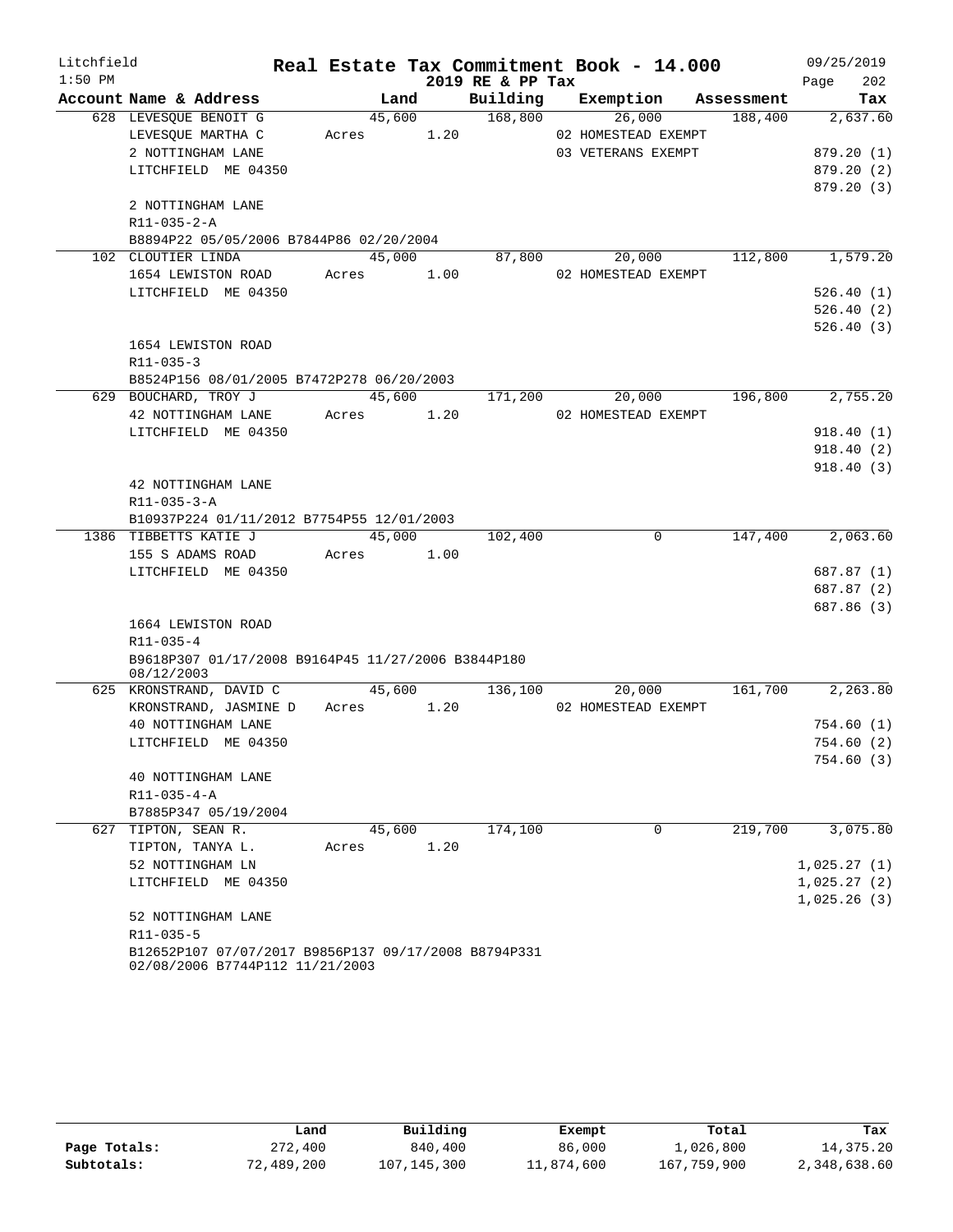| Litchfield<br>$1:50$ PM |                                                                     |                 |      | 2019 RE & PP Tax | Real Estate Tax Commitment Book - 14.000 |            | 09/25/2019<br>203<br>Page              |
|-------------------------|---------------------------------------------------------------------|-----------------|------|------------------|------------------------------------------|------------|----------------------------------------|
|                         | Account Name & Address                                              | Land            |      | Building         | Exemption                                | Assessment | Tax                                    |
|                         | 624 ROCQUE, MICHAEL A.<br>LASSALLE-ROCOUE, ANDREA Acres             | 45,300          | 1.10 | 181,300          | $\Omega$                                 | 226,600    | 3,172.40                               |
|                         | L.<br>70 NOTTINGHAM LANE<br>LITCHFIELD ME 04350                     |                 |      |                  |                                          |            | 1,057.47(1)<br>1,057.47(2)             |
|                         | 70 NOTTINGHAM LANE<br>$R11 - 035 - 6$                               |                 |      |                  |                                          |            | 1,057.46(3)                            |
|                         | B12123P90 10/02/2015 B7568P131 04/27/2004                           |                 |      |                  |                                          |            |                                        |
|                         | 616 SUTHERLAND, WARREN D.<br>69 NOTTINGHAM LANE                     | 46,500<br>Acres | 1.50 | 175,600          | 20,000<br>02 HOMESTEAD EXEMPT            | 202,100    | 2,829.40                               |
|                         | LITCHFIELD ME 04350                                                 |                 |      |                  |                                          |            | 943.13 (1)<br>943.13 (2)<br>943.14 (3) |
|                         | 69 NOTTINGHAM LANE<br>$R11 - 035 - 7$                               |                 |      |                  |                                          |            |                                        |
|                         | B12464P233 10/26/2016 B11099P315 07/12/2012<br>B7350P216 04/11/2003 |                 |      |                  |                                          |            |                                        |
|                         | 617 COOK, WALTER R.                                                 | 46,500          |      | 176,300          | 0                                        | 222,800    | 3,119.20                               |
|                         | COOK, DENNISE K.                                                    | Acres           | 1.50 |                  |                                          |            |                                        |
|                         | 15 SPAULDING STREET                                                 |                 |      |                  |                                          |            | 1,039.73(1)                            |
|                         | MILFORD NH 03055                                                    |                 |      |                  |                                          |            | 1,039.73(2)                            |
|                         |                                                                     |                 |      |                  |                                          |            | 1,039.74(3)                            |
|                         | 63 NOTTINGHAM LANE                                                  |                 |      |                  |                                          |            |                                        |
|                         | R11-035-8<br>B13001P272 08/17/2018                                  |                 |      |                  |                                          |            |                                        |
|                         | 619 MARANDA, LUCIEN                                                 | 45,600          |      | 212,700          | 20,000                                   | 238,300    | 3,336.20                               |
|                         | MARANDA, REBECCA A                                                  | Acres           | 1.20 |                  | 02 HOMESTEAD EXEMPT                      |            |                                        |
|                         | 49 NOTTINGHAM LANE                                                  |                 |      |                  |                                          |            | 1,112.07(1)                            |
|                         | LITCHFIELD ME 04350                                                 |                 |      |                  |                                          |            | 1,112.07 (2)                           |
|                         |                                                                     |                 |      |                  |                                          |            | 1,112.06(3)                            |
|                         | 49 NOTTINGHAM LANE                                                  |                 |      |                  |                                          |            |                                        |
|                         | R11-035-9                                                           |                 |      |                  |                                          |            |                                        |
|                         | B10572P218 10/26/2010 B10567P172 10/28/2010                         |                 |      |                  |                                          |            |                                        |
|                         | B7457P348 06/11/2003                                                |                 |      |                  |                                          |            |                                        |
|                         | 319 ROSE MICHAEL R                                                  | 61,000          |      | 74,900           | 26,000<br>02 HOMESTEAD EXEMPT            | 109,900    | 1,538.60                               |
|                         | ROSE KATHY E<br>22 HUNTINGTON HILL ROAD                             | Acres           | 7.34 |                  | 22 WW2 Widow Res                         |            | 512.87(1)                              |
|                         | LITCHFIELD ME 04350                                                 |                 |      |                  |                                          |            | 512.87(2)                              |
|                         |                                                                     |                 |      |                  |                                          |            | 512.86(3)                              |
|                         | 22 HUNTINGTON HILL ROAD<br>R11-036                                  |                 |      |                  |                                          |            |                                        |
|                         | B9443P93 07/30/2007 B5770P210 10/27/1998                            |                 |      |                  |                                          |            |                                        |
|                         | 724 GREGORY, JOHN                                                   | 51,000          |      | 127,900          | 20,000                                   | 158,900    | 2,224.60                               |
|                         | 14 HUNTINGTON HILL ROAD Acres                                       |                 | 3.00 |                  | 02 HOMESTEAD EXEMPT                      |            |                                        |
|                         | LITCHFIELD ME 04350                                                 |                 |      |                  |                                          |            | 741.53(1)                              |
|                         |                                                                     |                 |      |                  |                                          |            | 741.53(2)                              |
|                         |                                                                     |                 |      |                  |                                          |            | 741.54 (3)                             |
|                         | 14 HUNTINGTON HILL ROAD                                             |                 |      |                  |                                          |            |                                        |
|                         | R11-036A                                                            |                 |      |                  |                                          |            |                                        |
|                         | B3512P168 03/01/1989                                                |                 |      |                  |                                          |            |                                        |

|              | Land       | Building    | Exempt     | Total       | Tax          |
|--------------|------------|-------------|------------|-------------|--------------|
| Page Totals: | 295,900    | 948,700     | 86,000     | 1,158,600   | 16,220.40    |
| Subtotals:   | 72,785,100 | 108,094,000 | 11,960,600 | 168,918,500 | 2,364,859.00 |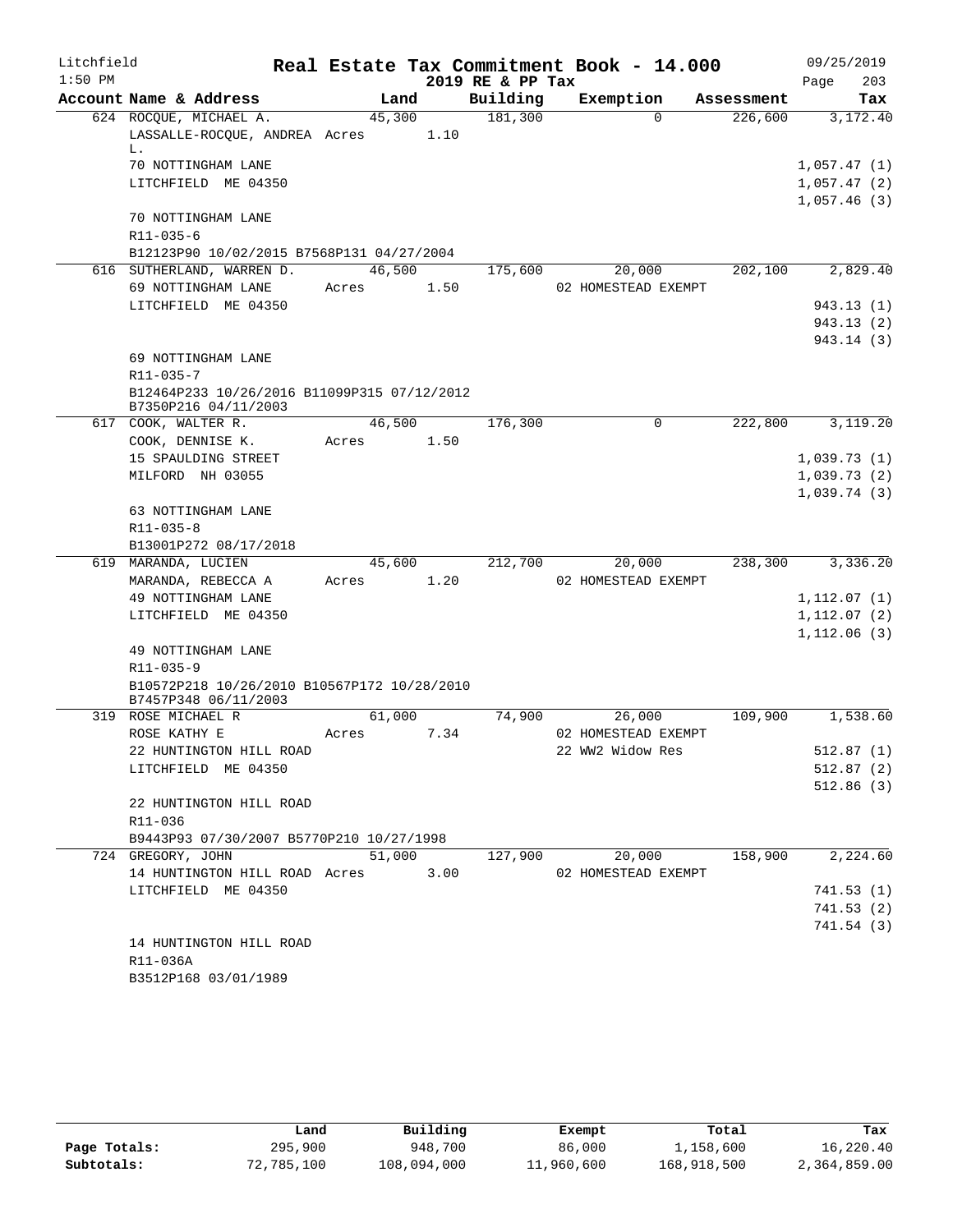| Litchfield   |                                                 |            |                |             | Real Estate Tax Commitment Book - 14.000 |            |                     |             |                       | 09/25/2019                 |
|--------------|-------------------------------------------------|------------|----------------|-------------|------------------------------------------|------------|---------------------|-------------|-----------------------|----------------------------|
| $1:50$ PM    |                                                 |            |                |             | 2019 RE & PP Tax                         |            |                     |             |                       | 204<br>Page                |
|              | Account Name & Address<br>1722 THIBAULT, SHARON |            | Land<br>52,800 |             | Building<br>92,300                       |            | Exemption<br>20,000 |             | Assessment<br>125,100 | Tax<br>1,751.40            |
|              | P O BOX 252                                     |            | Acres          | 3.60        |                                          |            | 02 HOMESTEAD EXEMPT |             |                       |                            |
|              | LITCHFIELD ME 04350                             |            |                |             |                                          |            |                     |             |                       | 583.80(1)                  |
|              |                                                 |            |                |             |                                          |            |                     |             |                       | 583.80 (2)                 |
|              |                                                 |            |                |             |                                          |            |                     |             |                       | 583.80 (3)                 |
|              | 6 HUNTINGTON HILL ROAD                          |            |                |             |                                          |            |                     |             |                       |                            |
|              | R11-036B                                        |            |                |             |                                          |            |                     |             |                       |                            |
|              | B13170P182 03/08/2019                           |            |                |             |                                          |            |                     |             |                       |                            |
|              | 768 HARPER II, ROBERT                           |            | 46,200         |             | 180,500                                  |            | 20,000              |             | 206,700               | 2,893.80                   |
|              | 90 HUNTINGTON HILL ROAD Acres                   |            |                | 1.40        |                                          |            | 02 HOMESTEAD EXEMPT |             |                       |                            |
|              | LITCHFIELD ME 04350                             |            |                |             |                                          |            |                     |             |                       | 964.60(1)                  |
|              |                                                 |            |                |             |                                          |            |                     |             |                       | 964.60(2)                  |
|              |                                                 |            |                |             |                                          |            |                     |             |                       | 964.60(3)                  |
|              | 90 HUNTINGTON HILL ROAD                         |            |                |             |                                          |            |                     |             |                       |                            |
|              | R11-037                                         |            |                |             |                                          |            |                     |             |                       |                            |
|              | B3717P1                                         |            |                |             |                                          |            |                     |             |                       |                            |
|              | 774 HARVEY, ALOMA                               |            | 45,300         |             | 40,600                                   |            | 20,000              |             | 65,900                | 922.60                     |
|              | 98 HUNTINGTON HILL ROAD Acres 1.10              |            |                |             |                                          |            | 02 HOMESTEAD EXEMPT |             |                       |                            |
|              | LITCHFIELD ME 04350                             |            |                |             |                                          |            |                     |             |                       | 307.53(1)                  |
|              |                                                 |            |                |             |                                          |            |                     |             |                       | 307.53(2)                  |
|              |                                                 |            |                |             |                                          |            |                     |             |                       | 307.54(3)                  |
|              | 98 HUNTINGTON HILL ROAD                         |            |                |             |                                          |            |                     |             |                       |                            |
|              | R11-037A                                        |            |                |             |                                          |            |                     |             |                       |                            |
|              | B2631P199                                       |            |                |             |                                          |            |                     |             |                       |                            |
|              | 2862 LAPLANTE, MAURICE                          |            | 29,600         |             | $\mathbf 0$                              |            | $\mathbf 0$         |             | 29,600                | 414.40                     |
|              | BEAULIEU, DAVID M.                              |            | Acres          | 3.05        |                                          |            |                     |             |                       |                            |
|              | PO BOX 221                                      |            |                |             |                                          |            |                     |             |                       | 138.13(1)                  |
|              | SABATTUS ME 04280                               |            |                |             |                                          |            |                     |             |                       | 138.13(2)                  |
|              | HUNTINGTON HILL ROAD                            |            |                |             |                                          |            |                     |             |                       | 138.14(3)                  |
|              | R11-038-01                                      |            |                |             |                                          |            |                     |             |                       |                            |
|              | B12452P195 10/28/2016                           |            |                |             |                                          |            |                     |             |                       |                            |
|              | 2863 RUSSELL, CAROL A.                          |            | 50,100         |             | 155,900                                  |            | 0                   |             | 206,000               | 2,884.00                   |
|              | LAFONTAINE, ANNE T.                             |            | Acres          | 3.78        |                                          |            |                     |             |                       |                            |
|              | 548 GROVE STREET                                |            |                |             |                                          |            |                     |             |                       | 961.33(1)                  |
|              | RIDGEWOOD NJ 07450                              |            |                |             |                                          |            |                     |             |                       | 961.33(2)                  |
|              |                                                 |            |                |             |                                          |            |                     |             |                       | 961.34(3)                  |
|              | 58 HUNTINGTON HILL ROAD                         |            |                |             |                                          |            |                     |             |                       |                            |
|              | R11-038-02                                      |            |                |             |                                          |            |                     |             |                       |                            |
|              | B12592P145 04/21/2017 B12038P98 07/08/2015      |            |                |             |                                          |            |                     |             |                       |                            |
|              | 2860 HILL, CHRISTOPHER S.                       |            | 48,600         |             | 189,300                                  |            | 20,000              |             | 217,900               | 3,050.60                   |
|              | HILL, TRICIA A.                                 | Acres      |                | 2.20        |                                          |            | 02 HOMESTEAD EXEMPT |             |                       |                            |
|              | 114 HUNTINGTON HILL                             |            |                |             |                                          |            |                     |             |                       | 1,016.87(1)                |
|              | ROAD                                            |            |                |             |                                          |            |                     |             |                       |                            |
|              | LITCHFIELD ME 04350                             |            |                |             |                                          |            |                     |             |                       | 1,016.87(2)<br>1,016.86(3) |
|              | 114 HUNTINGTON HILL                             |            |                |             |                                          |            |                     |             |                       |                            |
|              | <b>ROAD</b>                                     |            |                |             |                                          |            |                     |             |                       |                            |
|              | R11-038-03                                      |            |                |             |                                          |            |                     |             |                       |                            |
|              | B11888P59 01/02/2015 B11706P268 06/03/2014      |            |                |             |                                          |            |                     |             |                       |                            |
|              | 2864 BOULETTE, THOMAS                           |            | 28,400         |             | 0                                        |            | 0                   |             | 28,400                | 397.60                     |
|              | BOULETTE, LAURA                                 | Acres      |                | 2.14        |                                          |            |                     |             |                       |                            |
|              | 154 NUTTING LANE #1                             |            |                |             |                                          |            |                     |             |                       | 132.53(1)                  |
|              | LITCHFIELD ME 04350                             |            |                |             |                                          |            |                     |             |                       | 132.53(2)                  |
|              |                                                 |            |                |             |                                          |            |                     |             |                       | 132.54(3)                  |
|              | HUNTINGTON HILL ROAD                            |            |                |             |                                          |            |                     |             |                       |                            |
|              | R11-038-04                                      |            |                |             |                                          |            |                     |             |                       |                            |
|              | B12663P206 07/16/2017                           |            |                |             |                                          |            |                     |             |                       |                            |
|              |                                                 | Land       |                | Building    |                                          | Exempt     |                     |             | Total                 | Tax                        |
| Page Totals: |                                                 | 301,000    |                | 658,600     |                                          | 80,000     |                     | 879,600     |                       | 12,314.40                  |
| Subtotals:   |                                                 | 73,086,100 |                | 108,752,600 |                                          | 12,040,600 |                     | 169,798,100 |                       | 2, 377, 173. 40            |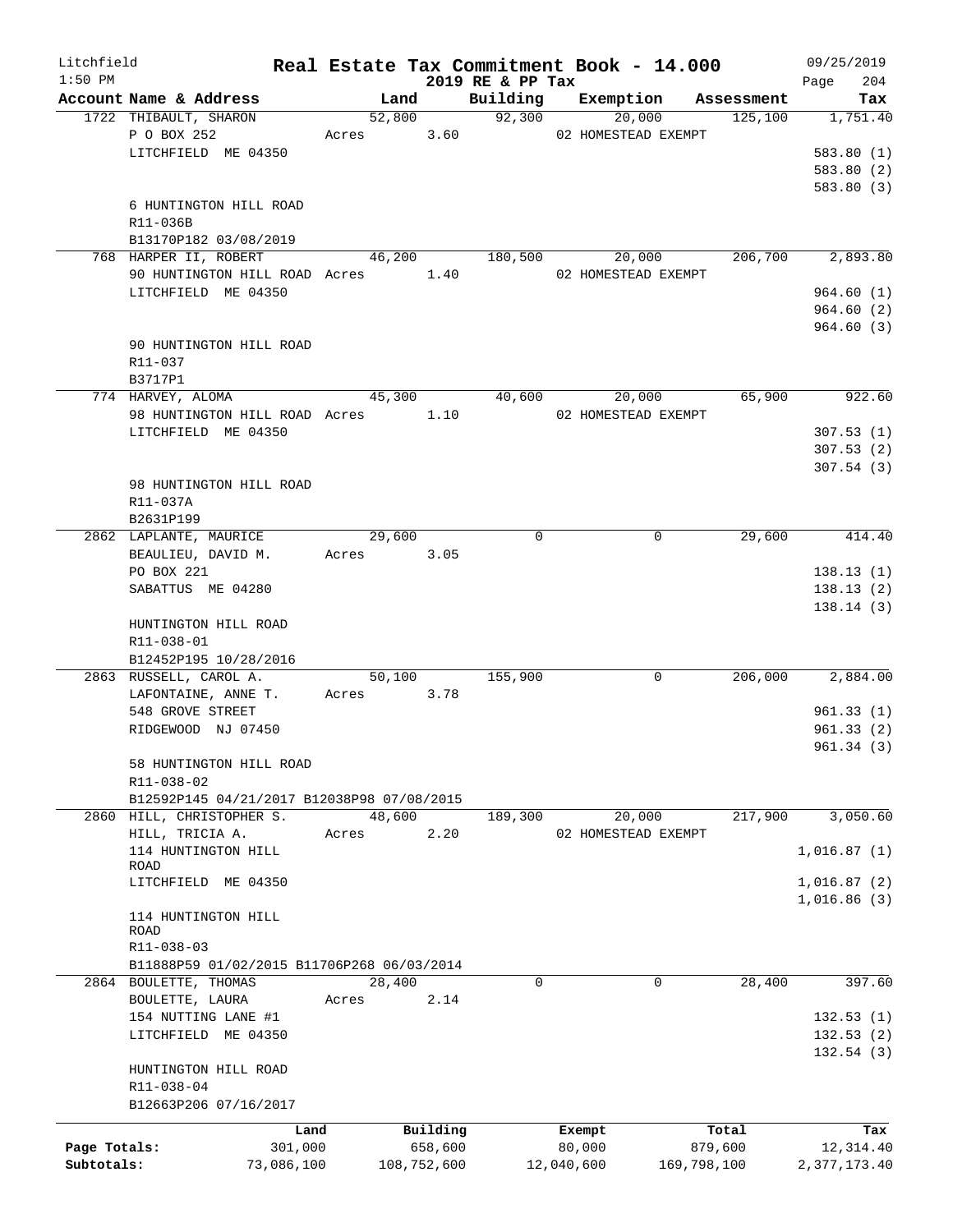| Litchfield<br>$1:50$ PM |                                                                                 |       |                 | 2019 RE & PP Tax | Real Estate Tax Commitment Book - 14.000 |            | 09/25/2019<br>205<br>Page |
|-------------------------|---------------------------------------------------------------------------------|-------|-----------------|------------------|------------------------------------------|------------|---------------------------|
|                         | Account Name & Address                                                          |       | Land            | Building         | Exemption                                | Assessment | Tax                       |
|                         | 1432 RUSH DEVELOPMENT LLC<br>257 BUKER ROAD                                     | Acres | 73,400<br>79.48 | $\Omega$         | $\Omega$                                 | 73,400     | 1,027.60                  |
|                         | LITCHFIELD ME 04350                                                             |       |                 |                  |                                          |            | 342.53(1)                 |
|                         |                                                                                 |       |                 |                  |                                          |            | 342.53(2)                 |
|                         | HUNTINGTON HILL ROAD                                                            |       |                 |                  |                                          |            | 342.54(3)                 |
|                         | R11-038-06<br>B9758P129 06/11/2008 B1655P127 07/10/1973 B1563P222<br>09/29/1971 |       |                 |                  |                                          |            |                           |
|                         | 2721 MACKENZIE MICHELE A                                                        |       | 51,300          | 126,900          | 20,000                                   | 158,200    | 2,214.80                  |
|                         | 68 HUNTINGTON HILL ROAD Acres                                                   |       | 3.10            |                  | 02 HOMESTEAD EXEMPT                      |            |                           |
|                         | LITCHFIELD ME 04350                                                             |       |                 |                  |                                          |            | 738.27(1)                 |
|                         |                                                                                 |       |                 |                  |                                          |            | 738.27(2)                 |
|                         |                                                                                 |       |                 |                  |                                          |            | 738.26(3)                 |
|                         | 68 HUNTINGTON HILL ROAD                                                         |       |                 |                  |                                          |            |                           |
|                         | R11-038A                                                                        |       |                 |                  |                                          |            |                           |
|                         | B9981P294 02/17/2009 B9868P90 09/30/2008                                        |       |                 |                  |                                          |            |                           |
|                         | 1803 WADE, NATHANIAL J.                                                         |       | 64,100          | 108,600          | 26,000                                   | 146,700    | 2,053.80                  |
|                         | WADE, AMANDA J.                                                                 | Acres | 31.00           |                  | 02 HOMESTEAD EXEMPT                      |            |                           |
|                         | 126 HUNTINGTON HILL<br><b>ROAD</b>                                              |       |                 |                  | 03 VETERANS EXEMPT                       |            | 684.60 (1)                |
|                         | LITCHFIELD ME 04350                                                             |       |                 |                  |                                          |            | 684.60 (2)                |
|                         |                                                                                 |       |                 |                  |                                          |            | 684.60 (3)                |
|                         | 126 HUNTINGTON HILL<br><b>ROAD</b>                                              |       |                 |                  |                                          |            |                           |
|                         | R11-039                                                                         |       |                 |                  |                                          |            |                           |
|                         | B12324P286 06/10/2016 B1741P67                                                  |       |                 |                  |                                          |            |                           |
|                         | 1035 TONN, JEFFERY W II                                                         |       | 69,800          | 179,300          | $\mathbf 0$                              | 249,100    | 3,487.40                  |
|                         | TONN, KATRINA M                                                                 | Acres | 19.00           |                  |                                          |            |                           |
|                         | 184 FERRY ROAD                                                                  |       |                 |                  |                                          |            | 1,162.47(1)               |
|                         | LISBON ME 04250                                                                 |       |                 |                  |                                          |            | 1,162.47(2)               |
|                         | 144 HUNTINGTON HILL<br>ROAD                                                     |       |                 |                  |                                          |            | 1,162.46(3)               |
|                         | R11-040                                                                         |       |                 |                  |                                          |            |                           |
|                         | B13089P250 11/19/2018                                                           |       |                 |                  |                                          |            |                           |
|                         | 1313 NUZZO, KEITH                                                               |       | 62,300          | 162,600          | 20,000                                   | 204,900    | 2,868.60                  |
|                         | 168 HUNTINGTON HILL                                                             | Acres | 9.00            |                  | 02 HOMESTEAD EXEMPT                      |            |                           |
|                         | ROAD                                                                            |       |                 |                  |                                          |            |                           |
|                         | LITCHFIELD ME 04350                                                             |       |                 |                  |                                          |            | 956.20(1)                 |
|                         |                                                                                 |       |                 |                  |                                          |            | 956.20(2)                 |
|                         | 168 HUNTINGTON HILL<br>ROAD                                                     |       |                 |                  |                                          |            | 956.20(3)                 |
|                         | R11-040A                                                                        |       |                 |                  |                                          |            |                           |
|                         | B2411P285                                                                       |       |                 |                  |                                          |            |                           |
|                         | 1433 BOUCK, KEVIN E.                                                            |       | 69,500          | 156,500          | 20,000                                   | 206,000    | 2,884.00                  |
|                         | BOUCK, KRYSTLE J.                                                               | Acres | 20.00           |                  | 02 HOMESTEAD EXEMPT                      |            |                           |
|                         | 121 HUNTINGTON HILL<br>ROAD                                                     |       |                 |                  |                                          |            | 961.33(1)                 |
|                         | LITCHFIELD ME 04350                                                             |       |                 |                  |                                          |            | 961.33(2)                 |
|                         |                                                                                 |       |                 |                  |                                          |            | 961.34(3)                 |
|                         | 121 HUNTINGTON HILL<br>ROAD                                                     |       |                 |                  |                                          |            |                           |
|                         | R11-041                                                                         |       |                 |                  |                                          |            |                           |
|                         | B1357P334                                                                       |       |                 |                  |                                          |            |                           |
|                         |                                                                                 |       |                 |                  |                                          |            |                           |
|                         |                                                                                 |       |                 |                  |                                          |            |                           |

|              | Land       | Building    | Exempt     | Total       | Tax          |
|--------------|------------|-------------|------------|-------------|--------------|
| Page Totals: | 390,400    | 733,900     | 86,000     | 1,038,300   | 14,536.20    |
| Subtotals:   | 73,476,500 | 109,486,500 | 12,126,600 | 170,836,400 | 2,391,709.60 |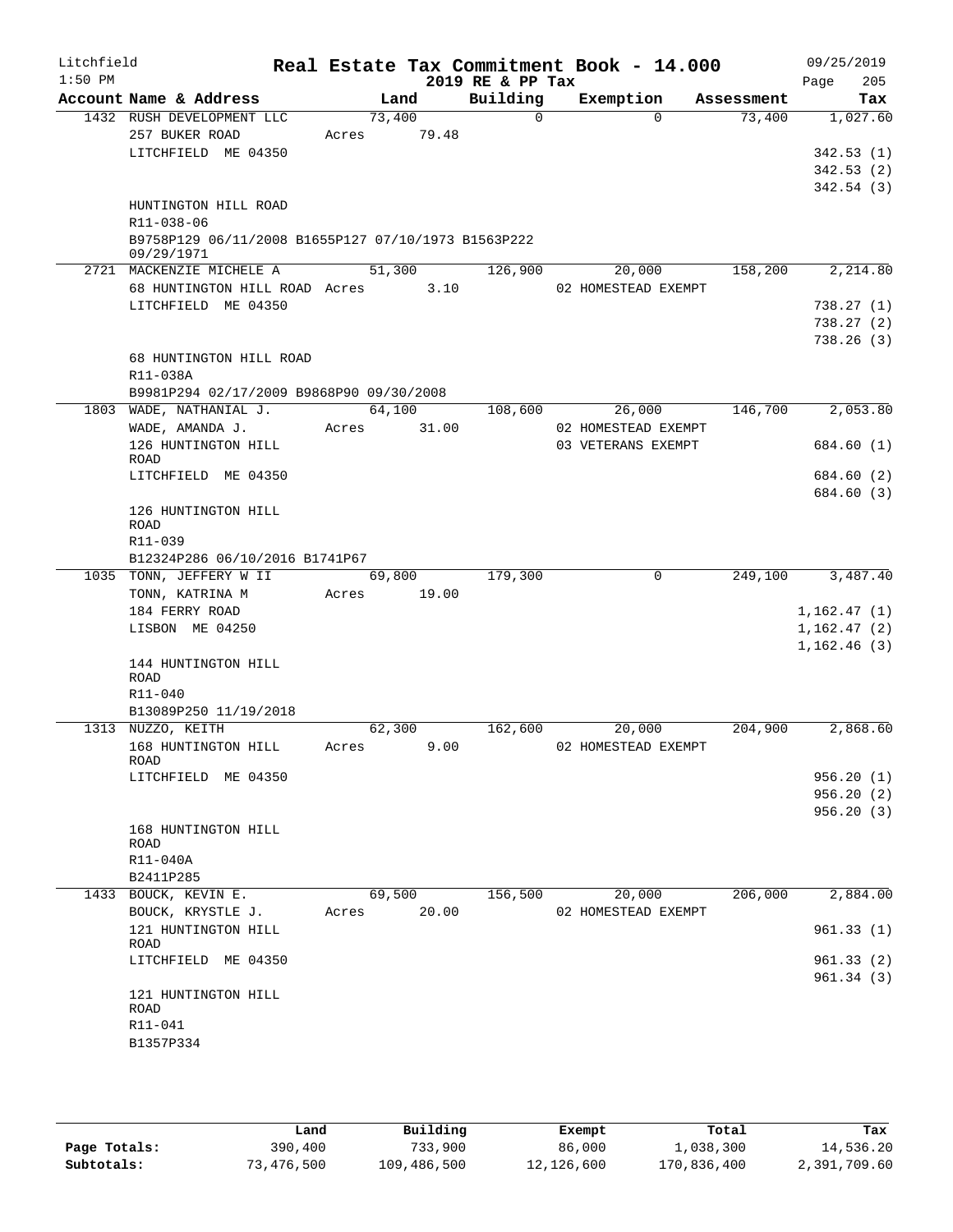| Litchfield<br>$1:50$ PM |                                             |         |       | 2019 RE & PP Tax | Real Estate Tax Commitment Book - 14.000 |            | 09/25/2019<br>206<br>Page |
|-------------------------|---------------------------------------------|---------|-------|------------------|------------------------------------------|------------|---------------------------|
|                         | Account Name & Address                      | Land    |       | Building         | Exemption                                | Assessment | Tax                       |
|                         | 2903 BOWER, ROBERT L. JR.                   | 184,100 |       | 9,800            | $\Omega$                                 | 193,900    | 2,714.60                  |
|                         | SIRR, GEOFFREY C. JR.                       | Acres   | 96.00 |                  |                                          |            |                           |
|                         | 557 HALLOWELL                               |         |       |                  |                                          |            | 904.87(1)                 |
|                         | LITCHFIELD ROAD<br>WEST GARDINER ME 04345   |         |       |                  |                                          |            | 904.87(2)                 |
|                         |                                             |         |       |                  |                                          |            | 904.86(3)                 |
|                         | WOODLAND LANE                               |         |       |                  |                                          |            |                           |
|                         | R11-041A                                    |         |       |                  |                                          |            |                           |
|                         | B13111P197 11/13/2018 B12831P247 01/29/2018 |         |       |                  |                                          |            |                           |
|                         | B1357P334                                   |         |       |                  |                                          |            |                           |
|                         | 1577 COFFIN, JENNIFER                       | 41,000  |       | $\mathbf 0$      | $\mathbf 0$                              | 41,000     | 574.00                    |
|                         | 59 EASY ST                                  | Acres   | 7.29  |                  |                                          |            |                           |
|                         | FARMINGDALE ME<br>04344-2904                |         |       |                  |                                          |            | 191.33(1)                 |
|                         |                                             |         |       |                  |                                          |            | 191.33(2)                 |
|                         |                                             |         |       |                  |                                          |            | 191.34(3)                 |
|                         | WOODLAND LANE                               |         |       |                  |                                          |            |                           |
|                         | R11-042                                     |         |       |                  |                                          |            |                           |
|                         | B13018P142 09/06/2018 B4435P35 06/07/1993   |         |       |                  |                                          |            |                           |
|                         | 593 MORIN, NANCY D.                         | 54,000  |       | 172,200          | 20,000                                   | 206,200    | 2,886.80                  |
|                         | 25 WOODLAND LAND                            | Acres   | 4.40  |                  | 02 HOMESTEAD EXEMPT                      |            |                           |
|                         | LITCHFIELD ME 04350                         |         |       |                  |                                          |            | 962.27(1)                 |
|                         |                                             |         |       |                  |                                          |            | 962.27(2)                 |
|                         |                                             |         |       |                  |                                          |            | 962.26(3)                 |
|                         | 25 WOODLAND LANE                            |         |       |                  |                                          |            |                           |
|                         | R11-042A                                    |         |       |                  |                                          |            |                           |
|                         | B12038P302 06/26/2015                       |         |       |                  |                                          |            |                           |
| 895                     | TUTTLE, HENRY G. &<br><b>ROXANNE</b>        | 50,300  |       | 147,500          | 20,000                                   | 177,800    | 2,489.20                  |
|                         | 81 HUNTINGTON HILL ROAD Acres               |         | 2.78  |                  | 02 HOMESTEAD EXEMPT                      |            |                           |
|                         | LITCHFIELD ME 04350                         |         |       |                  |                                          |            | 829.73 (1)                |
|                         |                                             |         |       |                  |                                          |            | 829.73 (2)                |
|                         |                                             |         |       |                  |                                          |            | 829.74 (3)                |
|                         | 81 HUNTINGTON HILL ROAD                     |         |       |                  |                                          |            |                           |
|                         | R11-042A-1                                  |         |       |                  |                                          |            |                           |
|                         | B6915P165                                   |         |       |                  |                                          |            |                           |
|                         | 655 COWAN, DAVID J                          | 49,200  |       | 170,000          | 20,000                                   | 199,200    | 2,788.80                  |
|                         | COWAN, JANICE P                             | Acres   | 2.40  |                  | 02 HOMESTEAD EXEMPT                      |            |                           |
|                         | PO BOX 294                                  |         |       |                  |                                          |            | 929.60(1)                 |
|                         | LITCHFIELD ME 04350                         |         |       |                  |                                          |            | 929.60(2)                 |
|                         |                                             |         |       |                  |                                          |            | 929.60(3)                 |
|                         | 10 WOODLAND LANE<br>R11-042B                |         |       |                  |                                          |            |                           |
|                         | B4761P159 09/01/2004                        |         |       |                  |                                          |            |                           |
|                         | 188 AVIGNON, EDDY                           | 252,200 |       | 221,200          | 0                                        | 473,400    | 6,627.60                  |
|                         | 322 BLUE HILL AVENUE                        | Acres   | 4.35  |                  |                                          |            |                           |
|                         | MILTON MA 02186                             |         |       |                  |                                          |            | 2, 209.20(1)              |
|                         |                                             |         |       |                  |                                          |            | 2, 209.20(2)              |
|                         |                                             |         |       |                  |                                          |            | 2, 209.20(3)              |
|                         | 96 WOODLAND LANE                            |         |       |                  |                                          |            |                           |
|                         | R11-042C                                    |         |       |                  |                                          |            |                           |
|                         | B6692P181 11/13/2001                        |         |       |                  |                                          |            |                           |

|              | Land       | Building    | Exempt     | Total       | Tax          |
|--------------|------------|-------------|------------|-------------|--------------|
| Page Totals: | 630,800    | 720,700     | 60,000     | 1,291,500   | 18,081.00    |
| Subtotals:   | 74,107,300 | 110,207,200 | 12,186,600 | 172,127,900 | 2,409,790.60 |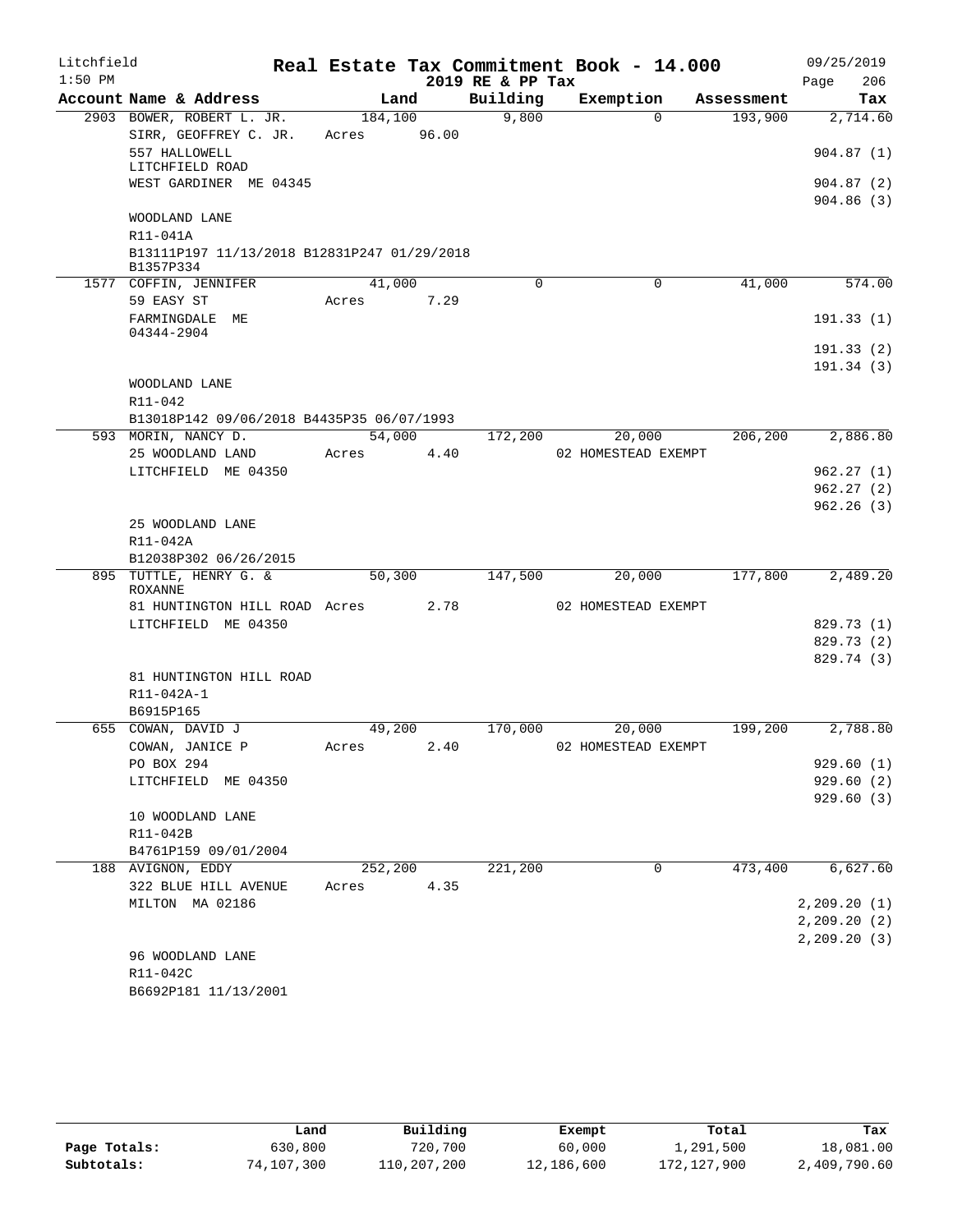| Litchfield   |                                               |                 |               |                     | Real Estate Tax Commitment Book - 14.000 |                                   | 09/25/2019       |
|--------------|-----------------------------------------------|-----------------|---------------|---------------------|------------------------------------------|-----------------------------------|------------------|
| $1:50$ PM    |                                               |                 |               | 2019 RE & PP Tax    |                                          |                                   | 207<br>Page      |
|              | Account Name & Address<br>2268 LAHEY, MICHAEL | Land<br>236,500 |               | Building<br>524,800 | Exemption                                | Assessment<br>761,300<br>$\Omega$ | Tax<br>10,658.20 |
|              | LAHEY, THERESA                                | Acres           | 3.10          |                     |                                          |                                   |                  |
|              | P.O. BOX 86                                   |                 |               |                     |                                          |                                   | 3,552.73(1)      |
|              | LITCHFIELD ME 04350                           |                 |               |                     |                                          |                                   | 3,552.73(2)      |
|              |                                               |                 |               |                     |                                          |                                   | 3,552.74(3)      |
|              | 92 WOODLAND LANE                              |                 |               |                     |                                          |                                   |                  |
|              | R11-042C-1                                    |                 |               |                     |                                          |                                   |                  |
|              | B7376P65 04/28/2003                           |                 |               |                     |                                          |                                   |                  |
|              | 5 BARNETT JEFFREY R                           | 48,500          |               | 176,400             | 20,000                                   | 204,900                           | 2,868.60         |
|              | BARNETT CARRIE A                              | Acres           | 2.16          |                     | 02 HOMESTEAD EXEMPT                      |                                   |                  |
|              | 57 HUNTINGTON HILL ROAD                       |                 |               |                     |                                          |                                   | 956.20(1)        |
|              | LITCHFIELD ME 04350                           |                 |               |                     |                                          |                                   | 956.20 (2)       |
|              |                                               |                 |               |                     |                                          |                                   | 956.20(3)        |
|              | 57 HUNTINGTON HILL ROAD                       |                 |               |                     |                                          |                                   |                  |
|              | R11-042D                                      |                 |               |                     |                                          |                                   |                  |
|              | B9917P251 11/26/2008 B5217P170 06/02/1996     |                 |               |                     |                                          |                                   |                  |
|              | 189 VANNAH, KATHLEEN M &                      | 61,700          |               | 118,700             |                                          | $\mathbf 0$<br>180,400            | 2,525.60         |
|              | RUSSELL E<br>49 WOODLAND LANE                 | Acres           | 8.21          |                     |                                          |                                   |                  |
|              | LITCHFIELD ME 04350                           |                 |               |                     |                                          |                                   | 841.87 (1)       |
|              |                                               |                 |               |                     |                                          |                                   | 841.87 (2)       |
|              |                                               |                 |               |                     |                                          |                                   | 841.86 (3)       |
|              | 49 WOODLAND LANE                              |                 |               |                     |                                          |                                   |                  |
|              | R11-042E                                      |                 |               |                     |                                          |                                   |                  |
|              | B6611P208 08/30/2001                          |                 |               |                     |                                          |                                   |                  |
|              | 190 BOUTIN, DANIEL W                          | 42,200          |               | $\Omega$            |                                          | $\Omega$<br>42,200                | 590.80           |
|              | BOUTIN CATHERINE A                            | Acres 8.92      |               |                     |                                          |                                   |                  |
|              | 1023 LITCHFIELD ROAD                          |                 |               |                     |                                          |                                   | 196.93(1)        |
|              | SABATTUS ME 04280                             |                 |               |                     |                                          |                                   | 196.93(2)        |
|              |                                               |                 |               |                     |                                          |                                   | 196.94(3)        |
|              | WOODLAND LANE                                 |                 |               |                     |                                          |                                   |                  |
|              | R11-042F                                      |                 |               |                     |                                          |                                   |                  |
|              | B4438P308 07/15/1993                          |                 |               |                     |                                          |                                   |                  |
|              | 2765 VANNAH, KATHLEEN M                       | 38,200          |               | 0                   |                                          | 0<br>38,200                       | 534.80           |
|              | VANNAH, RUSSELL E                             | Acres           | 5.80          |                     |                                          |                                   |                  |
|              | 49 WOODLAND LANE                              |                 |               |                     |                                          |                                   | 178.27(1)        |
|              | Litchfield ME 04350                           |                 |               |                     |                                          |                                   | 178.27(2)        |
|              |                                               |                 |               |                     |                                          |                                   | 178.26(3)        |
|              | WOODLAND LANE                                 |                 |               |                     |                                          |                                   |                  |
|              | R11-042G<br>B10424P259 05/24/2010             |                 |               |                     |                                          |                                   |                  |
|              | 2766 KAMKE, GERALD R.                         | 48,800          |               | 107,300             | 26,000                                   | 130,100                           | 1,821.40         |
|              | KAMKE, RAE                                    | Acres           | 2.26          |                     | 02 HOMESTEAD EXEMPT                      |                                   |                  |
|              | PO BOX 278                                    |                 |               |                     | 14 WW2 Vet NonRes                        |                                   | 607.13(1)        |
|              | LITCHFIELD ME 04350                           |                 |               |                     |                                          |                                   | 607.13(2)        |
|              |                                               |                 |               |                     |                                          |                                   | 607.14(3)        |
|              | 72 WOODLAND LANE                              |                 |               |                     |                                          |                                   |                  |
|              | R11-042H                                      |                 |               |                     |                                          |                                   |                  |
|              | B10454P201 06/25/2010                         |                 |               |                     |                                          |                                   |                  |
|              | 112 HOLLOWAY, BETH C                          | 71,900          |               | 201,500             |                                          | $\overline{0}$<br>273,400         | 3,827.60         |
|              | 1599 LEWISTON ROAD                            | Acres           | 24.89         |                     |                                          |                                   |                  |
|              | LITCHFIELD ME 04350                           |                 |               |                     |                                          |                                   | 1, 275.87(1)     |
|              |                                               |                 |               |                     |                                          |                                   | 1, 275.87(2)     |
|              |                                               |                 |               |                     |                                          |                                   | 1,275.86(3)      |
|              | 1599 LEWISTON ROAD                            |                 |               |                     |                                          |                                   |                  |
|              | R11-043                                       |                 |               |                     |                                          |                                   |                  |
|              | B10111P146 05/15/2009                         |                 |               |                     |                                          |                                   |                  |
|              |                                               |                 |               |                     |                                          |                                   |                  |
|              | Land                                          |                 | Building      |                     | Exempt                                   | Total                             | Tax              |
| Page Totals: | 547,800                                       |                 | 1,128,700     |                     | 46,000                                   | 1,630,500                         | 22,827.00        |
| Subtotals:   | 74,655,100                                    |                 | 111, 335, 900 |                     | 12, 232, 600                             | 173,758,400                       | 2,432,617.60     |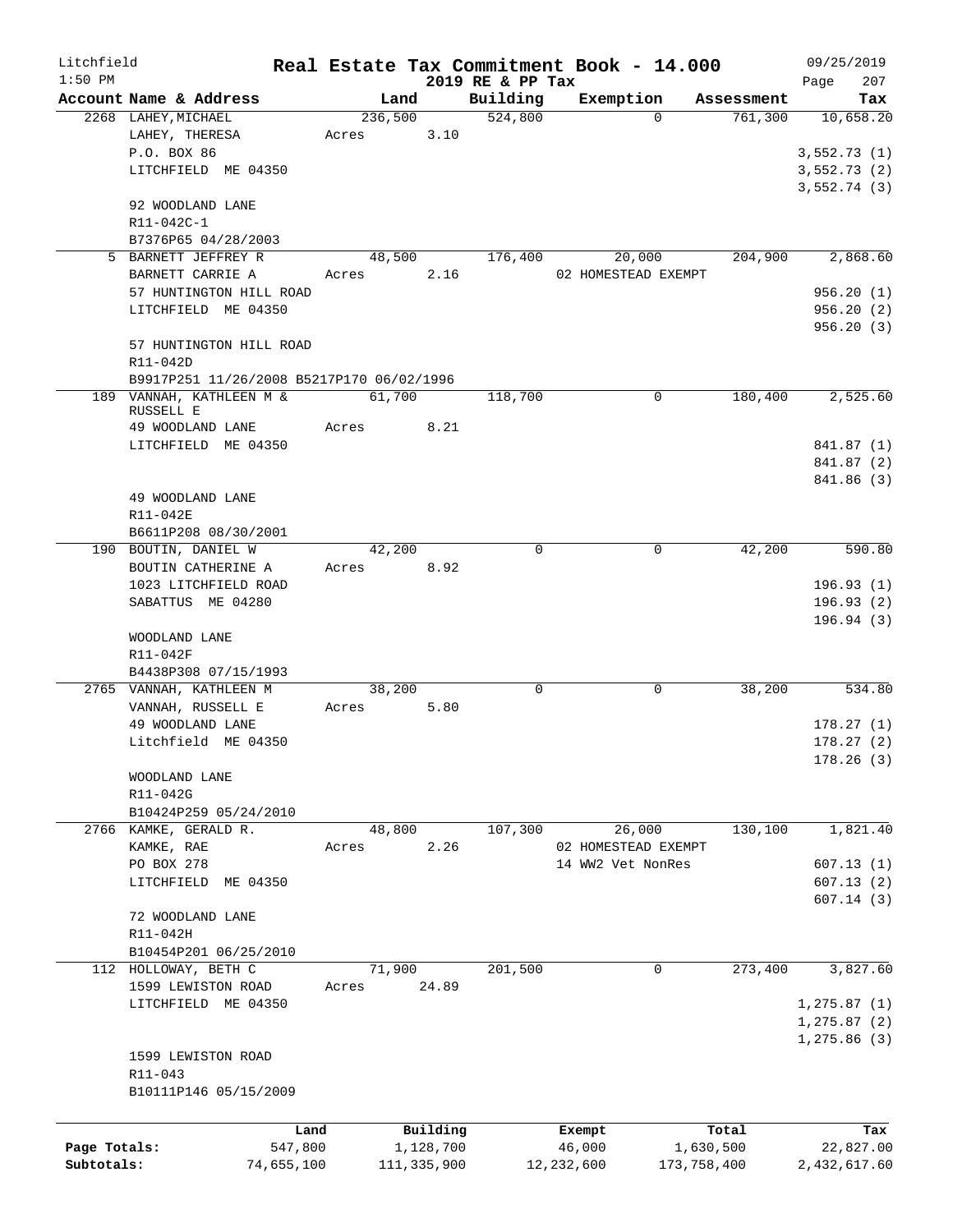| Litchfield |                                                         |        |      |                  | Real Estate Tax Commitment Book - 14.000 |            | 09/25/2019  |
|------------|---------------------------------------------------------|--------|------|------------------|------------------------------------------|------------|-------------|
| $1:50$ PM  |                                                         |        |      | 2019 RE & PP Tax |                                          |            | 208<br>Page |
|            | Account Name & Address                                  |        | Land | Building         | Exemption                                | Assessment | Tax         |
|            | 1346 SAND POND PARTRIDGE<br>FAMILY TRUST                | 27,600 |      | $\Omega$         | $\Omega$                                 | 27,600     | 386.40      |
|            | JAMES PARTRIDGE TRUSTEE Acres 1.85                      |        |      |                  |                                          |            |             |
|            | 809 SHERWOOD RD                                         |        |      |                  |                                          |            | 128.80(1)   |
|            | FOREST HILLS PA 15221                                   |        |      |                  |                                          |            | 128.80(2)   |
|            |                                                         |        |      |                  |                                          |            | 128.80(3)   |
|            | LEWISTON ROAD                                           |        |      |                  |                                          |            |             |
|            | $R11 - 044 - 1$                                         |        |      |                  |                                          |            |             |
|            | B9766P3 06/18/2008 B5972P197 06/08/1999                 |        |      |                  |                                          |            |             |
|            | 2452 SAND POND PARTRIDGE<br>FAMILY TRUST                | 27,600 |      | $\Omega$         | $\Omega$                                 | 27,600     | 386.40      |
|            | JAMES PARTRIDGE TRUSTEE Acres 1.85                      |        |      |                  |                                          |            |             |
|            | 809 SHERWOOD ROAD                                       |        |      |                  |                                          |            | 128.80(1)   |
|            | FOREST HILLS PA 15221                                   |        |      |                  |                                          |            | 128.80(2)   |
|            | LEWISTON ROAD                                           |        |      |                  |                                          |            | 128.80(3)   |
|            | $R11 - 044 - 2$                                         |        |      |                  |                                          |            |             |
|            | B9765P349 06/18/2008 B5922P197 06/08/1999               |        |      |                  |                                          |            |             |
|            | 2453 SAND POND PARTRIDGE                                | 27,600 |      | $\Omega$         | 0                                        | 27,600     | 386.40      |
|            | FAMILY TRUST<br>JAMES PARTRIDGETRUSTEE Acres 1.86       |        |      |                  |                                          |            |             |
|            | 809 SHERWOOD ROAD                                       |        |      |                  |                                          |            | 128.80(1)   |
|            | FOREST HILLS PA 15221                                   |        |      |                  |                                          |            | 128.80(2)   |
|            |                                                         |        |      |                  |                                          |            | 128.80(3)   |
|            | LEWISTON ROAD                                           |        |      |                  |                                          |            |             |
|            | $R11 - 044 - 3$                                         |        |      |                  |                                          |            |             |
|            | B9765P350 06/18/2008 B5972P197 06/08/1999               |        |      |                  |                                          |            |             |
|            | 2454 SAND POND PARTRIDGE                                | 27,600 |      | $\Omega$         | $\mathbf 0$                              | 27,600     | 386.40      |
|            | FAMILY TRUST                                            |        |      |                  |                                          |            |             |
|            | JAMES PARTRIDGE TRUSTEE Acres 1.87<br>809 SHERWOOD ROAD |        |      |                  |                                          |            | 128.80(1)   |
|            | FOREST HILLS PA 15221                                   |        |      |                  |                                          |            | 128.80(2)   |
|            |                                                         |        |      |                  |                                          |            | 128.80(3)   |
|            | LEWISTON ROAD                                           |        |      |                  |                                          |            |             |
|            | $R11 - 044 - 4$                                         |        |      |                  |                                          |            |             |
|            | B9766P1 06/18/2008 B5972P197 06/08/1999                 |        |      |                  |                                          |            |             |
|            | 2455 SAND POND PARTRIDGE                                | 27,600 |      | 0                | 0                                        | 27,600     | 386.40      |
|            | FAMILY TRUST                                            |        |      |                  |                                          |            |             |
|            | JAMES PARTRIDGE<br>TRUSTEE                              | Acres  | 1.87 |                  |                                          |            |             |
|            | 809 SHERWOOD ROAD                                       |        |      |                  |                                          |            | 128.80(1)   |
|            | FOREST HILLS PA 15221                                   |        |      |                  |                                          |            | 128.80(2)   |
|            |                                                         |        |      |                  |                                          |            | 128.80(3)   |
|            | LEWISTON ROAD                                           |        |      |                  |                                          |            |             |
|            | R11-044-5                                               |        |      |                  |                                          |            |             |
|            | B9766P2 06/18/2008 B5972P197 06/08/1997                 |        |      |                  |                                          |            |             |
|            | 309 DOW, JAMIE W.                                       | 48,000 |      | 142,100          | $\Omega$                                 | 190,100    | 2,661.40    |
|            | 116 CHESLEY DR                                          | Acres  | 2.00 |                  |                                          |            |             |
|            | LITCHFIELD ME 04350                                     |        |      |                  |                                          |            | 887.13 (1)  |
|            |                                                         |        |      |                  |                                          |            | 887.13 (2)  |
|            |                                                         |        |      |                  |                                          |            | 887.14 (3)  |
|            | 1817 HALLOWELL ROAD<br>R12-001                          |        |      |                  |                                          |            |             |
|            | B13030P151 09/18/2018                                   |        |      |                  |                                          |            |             |
|            |                                                         |        |      |                  |                                          |            |             |

|              | Land       | Building    | Exempt     | Total       | Tax          |
|--------------|------------|-------------|------------|-------------|--------------|
| Page Totals: | 186,000    | 142,100     |            | 328,100     | 4,593.40     |
| Subtotals:   | 74,841,100 | 111,478,000 | 12,232,600 | 174,086,500 | 2,437,211.00 |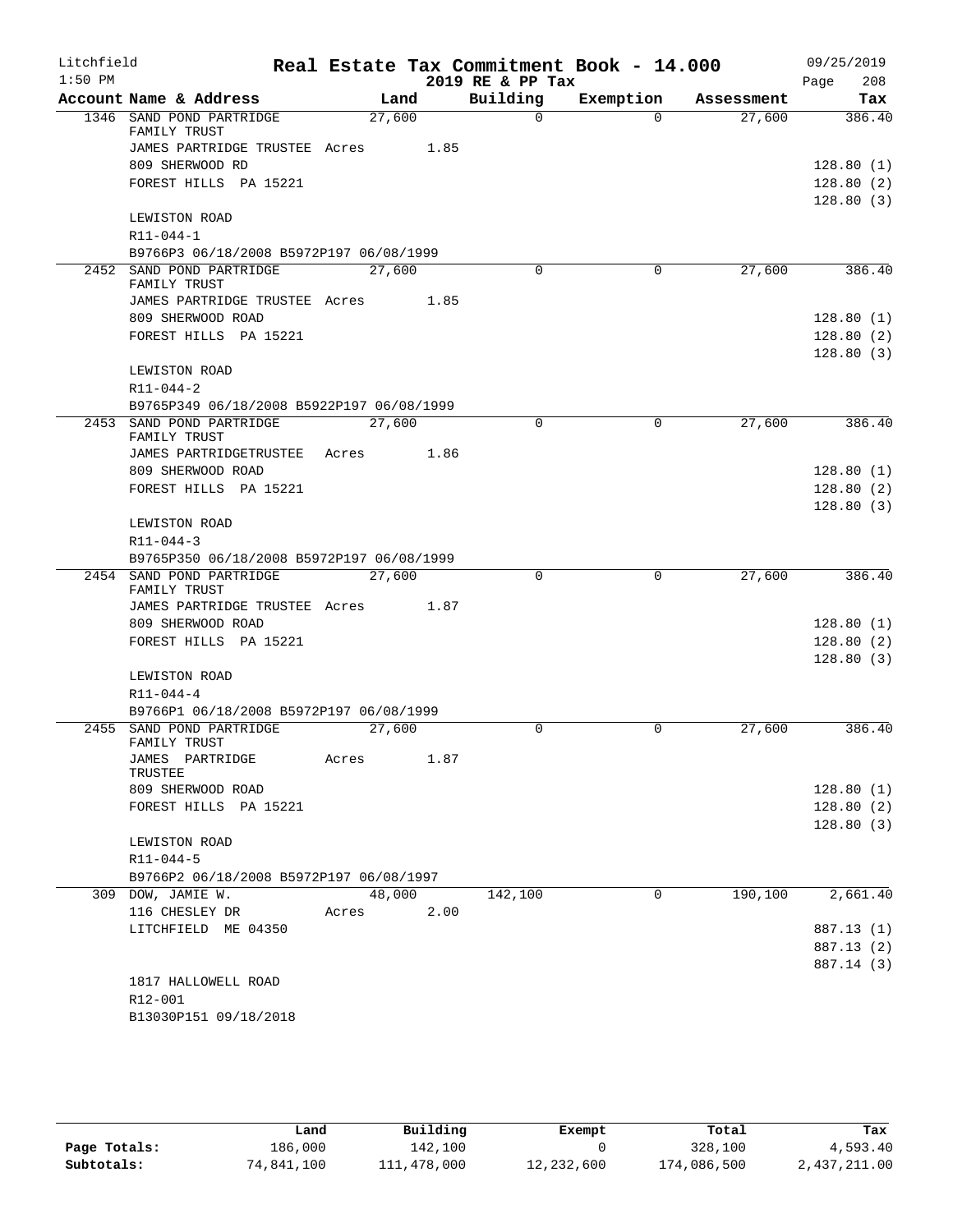| Litchfield |                                                                                                                    |                 |       |                  | Real Estate Tax Commitment Book - 14.000 |            | 09/25/2019   |
|------------|--------------------------------------------------------------------------------------------------------------------|-----------------|-------|------------------|------------------------------------------|------------|--------------|
| $1:50$ PM  |                                                                                                                    |                 |       | 2019 RE & PP Tax |                                          |            | Page<br>209  |
|            | Account Name & Address                                                                                             | Land            |       | Building         | Exemption                                | Assessment | Tax          |
|            | 1739 DILLINGHAM, MARY-JANE<br>PO BOX 338                                                                           | 60,400<br>Acres | 6.52  | 196,000          | 20,000<br>02 HOMESTEAD EXEMPT            | 236,400    | 3,309.60     |
|            | LITCHFIELD ME 04350                                                                                                |                 |       |                  |                                          |            | 1, 103.20(1) |
|            |                                                                                                                    |                 |       |                  |                                          |            | 1, 103.20(2) |
|            |                                                                                                                    |                 |       |                  |                                          |            | 1, 103.20(3) |
|            | 1843 HALLOWELL ROAD                                                                                                |                 |       |                  |                                          |            |              |
|            | R12-001A                                                                                                           |                 |       |                  |                                          |            |              |
|            | B7478P57 01/29/2004                                                                                                |                 |       |                  |                                          |            |              |
|            | 2363 DILLINGHAM, SARAH E                                                                                           | 45,500          |       | 117,900          | 20,000                                   | 143,400    | 2,007.60     |
|            | P.O. BOX 299                                                                                                       | Acres           | 1.16  |                  | 02 HOMESTEAD EXEMPT                      |            |              |
|            | LITCHFIELD ME 04350                                                                                                |                 |       |                  |                                          |            | 669.20(1)    |
|            |                                                                                                                    |                 |       |                  |                                          |            | 669.20(2)    |
|            |                                                                                                                    |                 |       |                  |                                          |            | 669.20(3)    |
|            | 1845 HALLOWELL ROAD                                                                                                |                 |       |                  |                                          |            |              |
|            | R12-001B                                                                                                           |                 |       |                  |                                          |            |              |
|            | B7864P190 03/17/2004                                                                                               |                 |       |                  |                                          |            |              |
|            | 2686 MCBREAIRTY, CARLY R.                                                                                          | 48,000          |       | 187,500          | 0                                        | 235,500    | 3,297.00     |
|            | MCBREAIRTY, CHRISTIAN<br>J.                                                                                        | Acres           | 2.01  |                  |                                          |            |              |
|            | 18 DILLINGHAM DRIVE                                                                                                |                 |       |                  |                                          |            | 1,099.00(1)  |
|            | LITCHFIELD ME 04350                                                                                                |                 |       |                  |                                          |            | 1,099.00(2)  |
|            |                                                                                                                    |                 |       |                  |                                          |            | 1,099.00(3)  |
|            | 18 DILLINGHAM DRIVE                                                                                                |                 |       |                  |                                          |            |              |
|            | R12-001C                                                                                                           |                 |       |                  |                                          |            |              |
|            | B12891P145 04/17/2018 B12298P275 05/20/2016<br>B10819P206 09/26/2011 B10283P239 11/30/2009<br>B9261P297 02/13/2007 |                 |       |                  |                                          |            |              |
|            | 2935 CHESLEY, ROLAND G                                                                                             | 56,200          |       | 10,900           | $\mathbf 0$                              | 67,100     | 939.40       |
|            | (HEIRS OF)                                                                                                         |                 |       |                  |                                          |            |              |
|            | 116 CHESLEY DR                                                                                                     | Acres           | 51.00 |                  |                                          |            |              |
|            | LITCHFIELD ME 04350                                                                                                |                 |       |                  |                                          |            | 313.13(1)    |
|            |                                                                                                                    |                 |       |                  |                                          |            | 313.13(2)    |
|            |                                                                                                                    |                 |       |                  |                                          |            | 313.14(3)    |
|            | HALLOWELL ROAD                                                                                                     |                 |       |                  |                                          |            |              |
|            | R12-001D<br>B13030P151 09/18/2018                                                                                  |                 |       |                  |                                          |            |              |
|            | 1528 CUNAN, KRISTIN E                                                                                              | 48,600          |       | 174,900          | 0                                        | 223,500    | 3,129.00     |
|            | CHOUINARD, MICHAEL M                                                                                               | Acres 2.20      |       |                  |                                          |            |              |
|            | 1795 HALLOWELL ROAD                                                                                                |                 |       |                  |                                          |            | 1,043.00(1)  |
|            | LITCHFIELD ME                                                                                                      |                 |       |                  |                                          |            | 1,043.00(2)  |
|            | 04350-0336                                                                                                         |                 |       |                  |                                          |            |              |
|            |                                                                                                                    |                 |       |                  |                                          |            | 1,043.00(3)  |
|            | 1795 HALLOWELL ROAD                                                                                                |                 |       |                  |                                          |            |              |
|            | R12-003                                                                                                            |                 |       |                  |                                          |            |              |
|            | B10021P77 03/24/2009 B8652P234 10/13/2005 B2874P310                                                                |                 |       |                  |                                          |            |              |
|            | 2564 ROSSER, JOHN REVOCABLE<br>TRUST                                                                               | 317,000         |       | 156,800          | 0                                        | 473,800    | 6,633.20     |
|            | ROSSER, JOHN & LESLIE Acres                                                                                        |                 | 56.09 |                  |                                          |            |              |
|            | TRUSTEES                                                                                                           |                 |       |                  |                                          |            |              |
|            | 29 ROSSER DRIVE                                                                                                    |                 |       |                  |                                          |            | 2, 211.07(1) |
|            | LITCHFIELD ME 04350                                                                                                |                 |       |                  |                                          |            | 2, 211.07(2) |
|            |                                                                                                                    |                 |       |                  |                                          |            | 2, 211.06(3) |
|            | 170 ROSSER DRIVE<br>R12-003A                                                                                       |                 |       |                  |                                          |            |              |
|            | B10430P147 05/28/2010 B10427P247 05/26/2010                                                                        |                 |       |                  |                                          |            |              |
|            | B10235P178 10/02/2009 B8652P234 10/13/2005                                                                         |                 |       |                  |                                          |            |              |
|            |                                                                                                                    |                 |       |                  |                                          |            |              |

|              | Land       | Building    | Exempt     | Total       | Tax          |
|--------------|------------|-------------|------------|-------------|--------------|
| Page Totals: | 575,700    | 844,000     | 40,000     | 1,379,700   | 19, 315, 80  |
| Subtotals:   | 75,416,800 | 112,322,000 | 12,272,600 | 175,466,200 | 2,456,526.80 |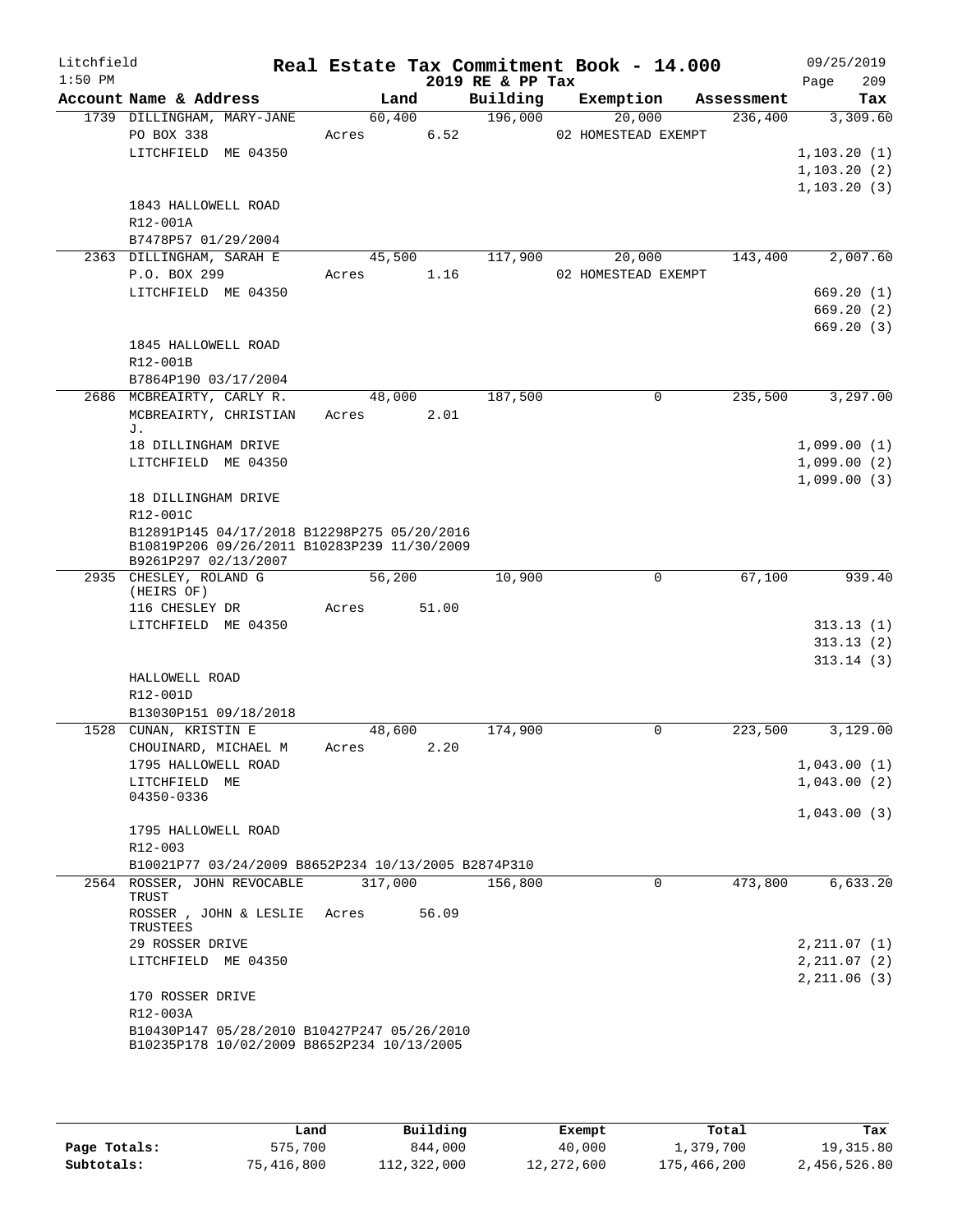| Litchfield   |                                                    |       |        |             |                  |            | Real Estate Tax Commitment Book - 14.000 |             | 09/25/2019   |
|--------------|----------------------------------------------------|-------|--------|-------------|------------------|------------|------------------------------------------|-------------|--------------|
| $1:50$ PM    |                                                    |       |        |             | 2019 RE & PP Tax |            |                                          |             | 210<br>Page  |
|              | Account Name & Address                             |       | Land   |             | Building         |            | Exemption<br>$\Omega$                    | Assessment  | Tax          |
|              | 2839 CLARK, LEIGH ANN<br>CLARK, CHRISTOPHER D.     | Acres | 60,300 | 6.46        | 178,700          |            |                                          | 239,000     | 3,346.00     |
|              | P.O. BOX 279                                       |       |        |             |                  |            |                                          |             | 1, 115.33(1) |
|              | Litchfield ME 04350                                |       |        |             |                  |            |                                          |             | 1, 115.33(2) |
|              |                                                    |       |        |             |                  |            |                                          |             | 1, 115.34(3) |
|              | 29 ROSSER DRIVE                                    |       |        |             |                  |            |                                          |             |              |
|              | R12-003B                                           |       |        |             |                  |            |                                          |             |              |
|              | B11523P151 09/25/2013                              |       |        |             |                  |            |                                          |             |              |
|              | 113 GALLAGHER, PAUL &                              |       | 45,000 |             | 125,500          |            | 0                                        | 170,500     | 2,387.00     |
|              | HEDGPATH CAROL                                     | Acres |        | 1.00        |                  |            |                                          |             |              |
|              | 6 CHAPMAN DRIVE                                    |       |        |             |                  |            |                                          |             | 795.67(1)    |
|              | LITCHFIELD ME 04350                                |       |        |             |                  |            |                                          |             | 795.67 (2)   |
|              |                                                    |       |        |             |                  |            |                                          |             | 795.66 (3)   |
|              | 6 CHAPMAN DRIVE                                    |       |        |             |                  |            |                                          |             |              |
|              | R12-004                                            |       |        |             |                  |            |                                          |             |              |
|              | B6271P334 07/28/2000                               |       |        |             |                  |            |                                          |             |              |
|              | 2305 TWADELLE, TODD                                |       | 45,000 |             | 131,000          |            | $\Omega$                                 | 176,000     | 2,464.00     |
|              | 33 CHAPMAN DRIVE                                   | Acres |        | 1.00        |                  |            |                                          |             |              |
|              | LITCHFIELD ME 04350                                |       |        |             |                  |            |                                          |             | 821.33 (1)   |
|              |                                                    |       |        |             |                  |            |                                          |             | 821.33(2)    |
|              |                                                    |       |        |             |                  |            |                                          |             | 821.34 (3)   |
|              | 33 CHAPMAN DRIVE                                   |       |        |             |                  |            |                                          |             |              |
|              | R12-005-10                                         |       |        |             |                  |            |                                          |             |              |
|              | B10074P99 05/14/2009 B8953P281 06/22/2006 B7500P64 |       |        |             |                  |            |                                          |             |              |
|              | 07/01/2003<br>2310 MARQUIS, KEVIN                  |       | 45,000 |             | 127,600          |            | $\mathbf 0$                              | 172,600     | 2,416.40     |
|              |                                                    | Acres |        | 1.00        |                  |            |                                          |             |              |
|              | MARQUIS, LYNETT<br>1745 HALLOWELL ROAD             |       |        |             |                  |            |                                          |             | 805.47(1)    |
|              | LITCHFIELD ME 04350                                |       |        |             |                  |            |                                          |             | 805.47(2)    |
|              |                                                    |       |        |             |                  |            |                                          |             | 805.46(3)    |
|              | 1745 HALLOWELL ROAD                                |       |        |             |                  |            |                                          |             |              |
|              | $R12 - 005 - 2$                                    |       |        |             |                  |            |                                          |             |              |
|              | B10843P154 09/28/2011 B7384P214 04/09/2003         |       |        |             |                  |            |                                          |             |              |
|              | 2311 BIRON, SCOTT R                                |       | 45,000 |             | 156,300          |            | 20,000                                   | 181,300     | 2,538.20     |
|              | BIRON, APRIL L                                     | Acres |        | 1.00        |                  |            | 02 HOMESTEAD EXEMPT                      |             |              |
|              | 12 CHAPMAN DRIVE                                   |       |        |             |                  |            |                                          |             | 846.07 (1)   |
|              | LITCHFIELD ME 04350                                |       |        |             |                  |            |                                          |             | 846.07 (2)   |
|              |                                                    |       |        |             |                  |            |                                          |             | 846.06 (3)   |
|              | 12 CHAPMAN DRIVE                                   |       |        |             |                  |            |                                          |             |              |
|              | $R12 - 005 - 3$                                    |       |        |             |                  |            |                                          |             |              |
|              | B8169P101 10/21/2004 B7470P1 10/19/2004            |       |        |             |                  |            |                                          |             |              |
|              | 2312 WURTZ CHRISTOPHER R                           |       | 45,000 |             | 154,300          |            | 20,000                                   | 179,300     | 2,510.20     |
|              | PERRON ALANA                                       | Acres |        | 1.00        |                  |            | 02 HOMESTEAD EXEMPT                      |             |              |
|              | 15 CHAPMAN DRIVE                                   |       |        |             |                  |            |                                          |             | 836.73 (1)   |
|              | LITCHFIELD ME 04350                                |       |        |             |                  |            |                                          |             | 836.73 (2)   |
|              |                                                    |       |        |             |                  |            |                                          |             | 836.74 (3)   |
|              | 15 CHAPMAN DRIVE                                   |       |        |             |                  |            |                                          |             |              |
|              | $R12 - 005 - 4$                                    |       |        |             |                  |            |                                          |             |              |
|              | B9291P85 03/22/2007 B7815P153 01/30/2004           |       |        |             |                  |            |                                          |             |              |
|              | 2124 BANK OF NEW YORK MELLON                       |       | 49,800 |             | 147,800          |            | $\mathbf{0}$                             | 197,600     | 2,766.40     |
|              | 75 BEATTIE PLACE                                   | Acres |        | 2.60        |                  |            |                                          |             |              |
|              | SUITE 300                                          |       |        |             |                  |            |                                          |             | 922.13(1)    |
|              | GREENVILLE ME 29601                                |       |        |             |                  |            |                                          |             | 922.13(2)    |
|              |                                                    |       |        |             |                  |            |                                          |             | 922.14(3)    |
|              | 26 CHAPMAN DRIVE                                   |       |        |             |                  |            |                                          |             |              |
|              | R12-005-5                                          |       |        |             |                  |            |                                          |             |              |
|              | B13180P267 03/21/2019                              |       |        |             |                  |            |                                          |             |              |
|              |                                                    |       |        |             |                  |            |                                          |             |              |
|              | Land                                               |       |        | Building    |                  | Exempt     |                                          | Total       | Tax          |
| Page Totals: | 335,100                                            |       |        | 1,021,200   |                  | 40,000     |                                          | 1,316,300   | 18,428.20    |
| Subtotals:   | 75,751,900                                         |       |        | 113,343,200 |                  | 12,312,600 |                                          | 176,782,500 | 2,474,955.00 |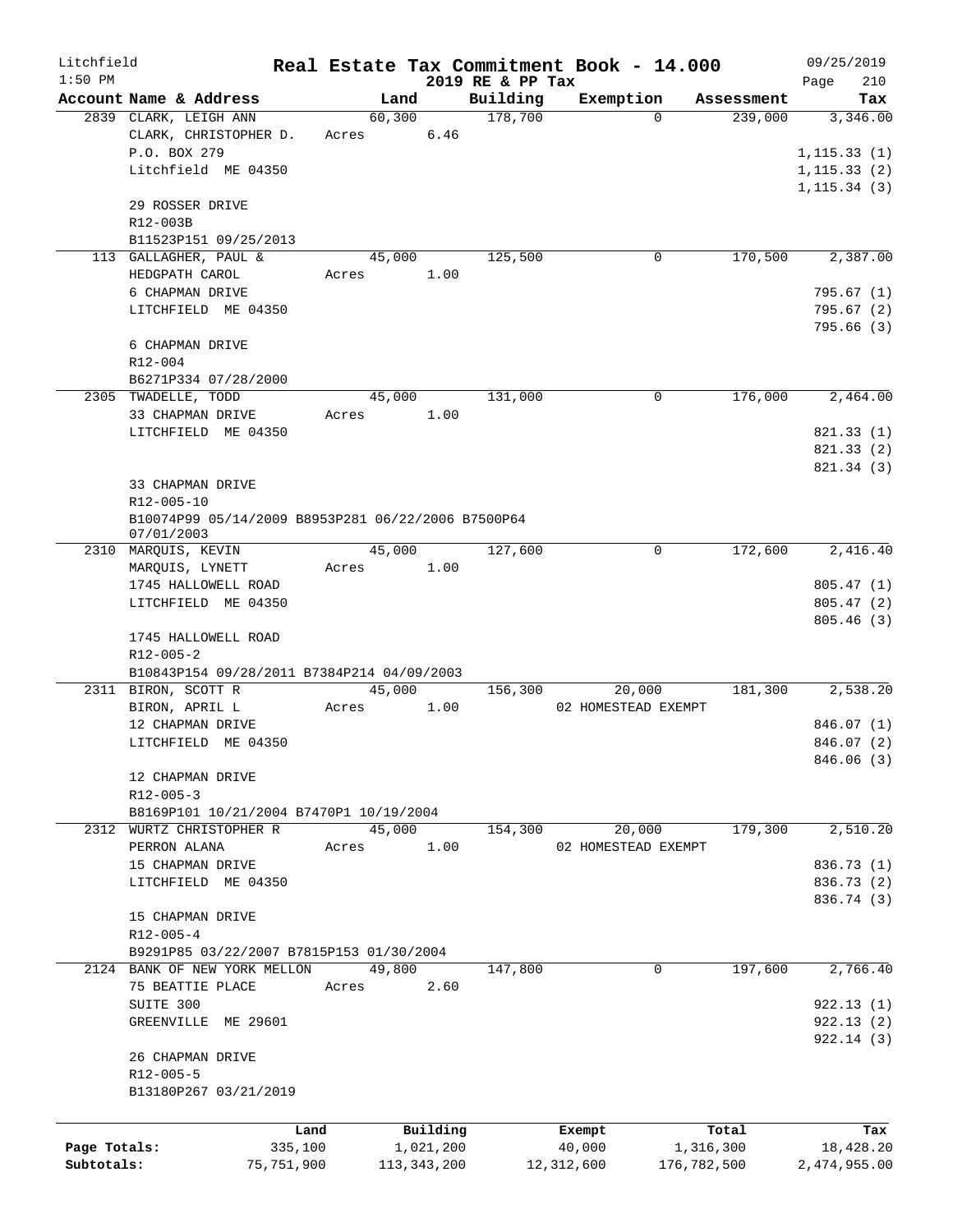| Litchfield |                                                                                        |        |       |                  | Real Estate Tax Commitment Book - 14.000 |            | 09/25/2019  |
|------------|----------------------------------------------------------------------------------------|--------|-------|------------------|------------------------------------------|------------|-------------|
| $1:50$ PM  |                                                                                        |        |       | 2019 RE & PP Tax |                                          |            | Page<br>211 |
|            | Account Name & Address                                                                 | Land   |       | Building         | Exemption                                | Assessment | Tax         |
|            | 2313 GREENLEAF, MIRANDA                                                                | 45,000 |       | 150,700          | $\Omega$                                 | 195,700    | 2,739.80    |
|            | GREENLEAF, MICHAEL                                                                     | Acres  | 1.00  |                  |                                          |            |             |
|            | 21 CHAPMAN DRIVE                                                                       |        |       |                  |                                          |            | 913.27(1)   |
|            | LITCHFIELD ME 04350                                                                    |        |       |                  |                                          |            | 913.27(2)   |
|            | 21 CHAPMAN DRIVE                                                                       |        |       |                  |                                          |            | 913.26(3)   |
|            | R12-005-6                                                                              |        |       |                  |                                          |            |             |
|            | B12356P112 07/18/2016 B10595P188 11/19/2010<br>B7656P211 09/26/2003                    |        |       |                  |                                          |            |             |
|            | 2314 SENNETT, BRYAN D.                                                                 | 45,000 |       | 175,400          | 20,000                                   | 200,400    | 2,805.60    |
|            | SENNETT, LINDA Q.                                                                      | Acres  | 1.00  |                  | 02 HOMESTEAD EXEMPT                      |            |             |
|            | 73 CROWLEY ROAD                                                                        |        |       |                  |                                          |            | 935.20(1)   |
|            | SABATTUS ME 04280                                                                      |        |       |                  |                                          |            | 935.20(2)   |
|            |                                                                                        |        |       |                  |                                          |            | 935.20(3)   |
|            | 25 CHAPMAN DRIVE                                                                       |        |       |                  |                                          |            |             |
|            | $R12 - 005 - 8$                                                                        |        |       |                  |                                          |            |             |
|            | B11702P301 05/30/2014 B7462P119 06/13/2003                                             |        |       |                  |                                          |            |             |
|            | 2304 JPMORGAN CHASE BANK, NA                                                           | 45,000 |       | 169,900          | $\mathbf 0$                              | 214,900    | 3,008.60    |
|            | 7255 BAYMEADOWS WAY                                                                    | Acres  | 1.00  |                  |                                          |            |             |
|            | JACKSONVILLE FL 32256                                                                  |        |       |                  |                                          |            | 1,002.87(1) |
|            |                                                                                        |        |       |                  |                                          |            | 1,002.87(2) |
|            |                                                                                        |        |       |                  |                                          |            | 1,002.86(3) |
|            | <b>34 CHAPMAN DRIVE</b>                                                                |        |       |                  |                                          |            |             |
|            | R12-005-9                                                                              |        |       |                  |                                          |            |             |
|            | B13151P116 12/05/2018 B9395P279 06/21/2007 B8280P319<br>01/20/2005 B7316P67 03/14/2003 |        |       |                  |                                          |            |             |
|            | 67 BAILEY, JON H                                                                       | 63,800 |       | 146,300          | 0                                        | 210,100    | 2,941.40    |
|            | P O BOX 184                                                                            | Acres  | 11.00 |                  |                                          |            |             |
|            | PROSPECT HARBOR ME                                                                     |        |       |                  |                                          |            | 980.47(1)   |
|            | 04669                                                                                  |        |       |                  |                                          |            | 980.47 (2)  |
|            |                                                                                        |        |       |                  |                                          |            | 980.46 (3)  |
|            | 1731 HALLOWELL ROAD                                                                    |        |       |                  |                                          |            |             |
|            | R12-005A                                                                               |        |       |                  |                                          |            |             |
|            | B2118P350                                                                              |        |       |                  |                                          |            |             |
|            | 339 WARDWELL, CHARLES D                                                                | 47,900 |       | 7,400            | 20,000                                   | 35,300     | 494.20      |
|            | 1582 HALLOWELL ROAD                                                                    | Acres  | 4.93  |                  | 02 HOMESTEAD EXEMPT                      |            |             |
|            | LITCHFIELD ME 04350                                                                    |        |       |                  |                                          |            | 164.73(1)   |
|            |                                                                                        |        |       |                  |                                          |            | 164.73(2)   |
|            |                                                                                        |        |       |                  |                                          |            | 164.74 (3)  |
|            | 1582 HALLOWELL ROAD                                                                    |        |       |                  |                                          |            |             |
|            | R12-006                                                                                |        |       |                  |                                          |            |             |
|            | B7832P237 02/13/2004                                                                   |        |       |                  |                                          |            |             |
|            | 2336 WARDWELL, CHARLES D.                                                              | 37,100 |       | $\Omega$         | $\Omega$                                 | 37,100     | 519.40      |
|            | 1582 HALLOWELL ROAD                                                                    | Acres  | 5.03  |                  |                                          |            |             |
|            | LITCHFIELD ME 04350                                                                    |        |       |                  |                                          |            | 173.13(1)   |
|            |                                                                                        |        |       |                  |                                          |            | 173.13(2)   |
|            |                                                                                        |        |       |                  |                                          |            | 173.14(3)   |
|            | 1570 HALLOWELL ROAD                                                                    |        |       |                  |                                          |            |             |
|            | R12-006A                                                                               |        |       |                  |                                          |            |             |
|            | B7832P109                                                                              |        |       |                  |                                          |            |             |

|              | Land       | Building    | Exempt     | Total       | Tax          |
|--------------|------------|-------------|------------|-------------|--------------|
| Page Totals: | 283,800    | 649,700     | 40,000     | 893,500     | 12,509.00    |
| Subtotals:   | 76,035,700 | 113,992,900 | 12,352,600 | 177,676,000 | 2,487,464.00 |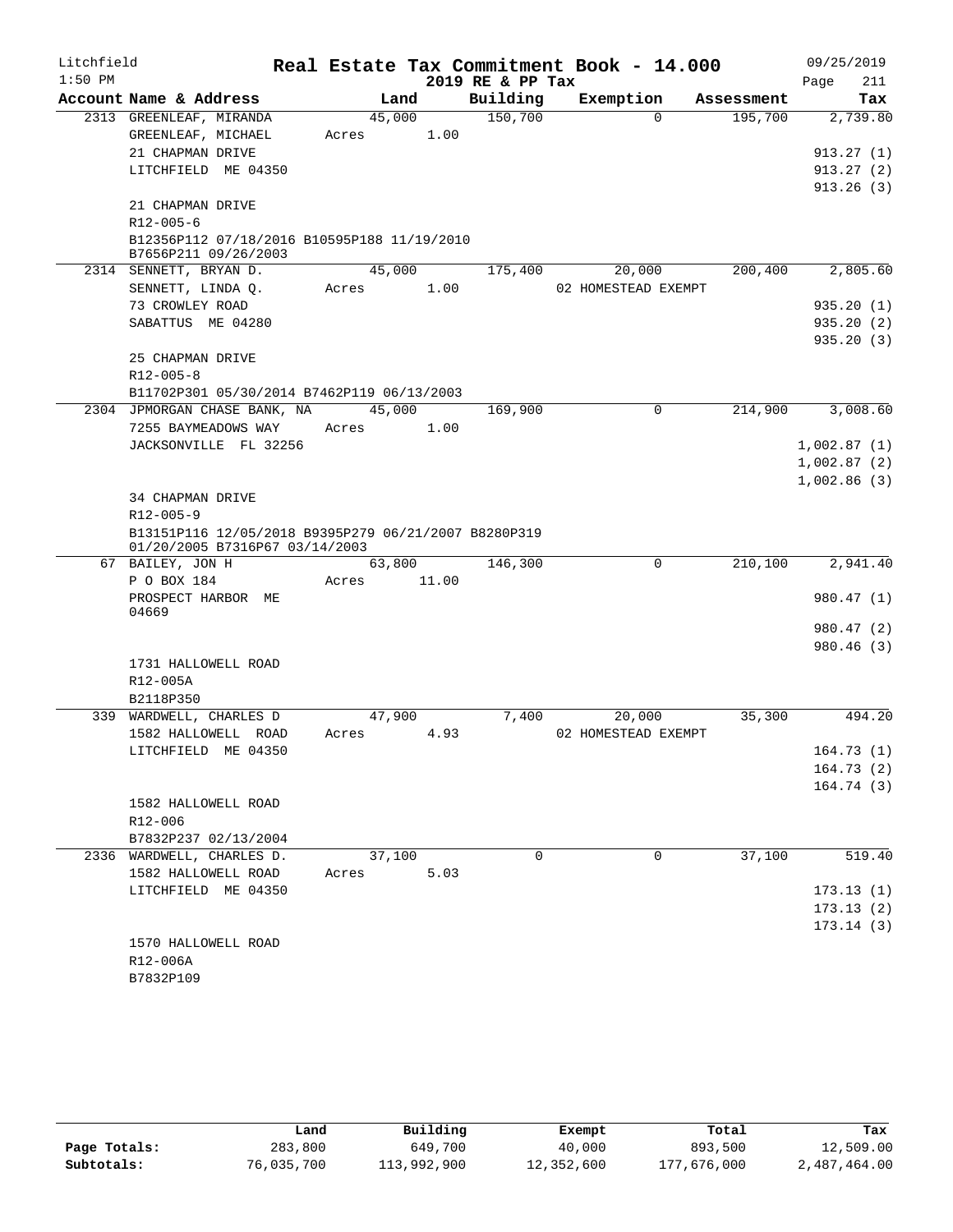| Litchfield |                                                        |       |        |       |                  | Real Estate Tax Commitment Book - 14.000 |             |            |      | 09/25/2019                   |
|------------|--------------------------------------------------------|-------|--------|-------|------------------|------------------------------------------|-------------|------------|------|------------------------------|
| $1:50$ PM  |                                                        |       |        |       | 2019 RE & PP Tax |                                          |             |            | Page | 212                          |
|            | Account Name & Address                                 |       | Land   |       | Building         | Exemption                                |             | Assessment |      | Tax                          |
|            | 280 LAMORE, PAUL                                       |       | 40,300 |       | 0                |                                          | $\Omega$    | 40,300     |      | 564.20                       |
|            | LAMORE, ANN                                            | Acres |        | 6.37  |                  |                                          |             |            |      |                              |
|            | 109 SANBORD ROAD                                       |       |        |       |                  |                                          |             |            |      | 188.07(1)                    |
|            | MONMOUTH ME 04259                                      |       |        |       |                  |                                          |             |            |      | 188.07(2)                    |
|            | HALLOWELL ROAD                                         |       |        |       |                  |                                          |             |            |      | 188.06(3)                    |
|            | $R12 - 007$                                            |       |        |       |                  |                                          |             |            |      |                              |
|            | B7884P256 03/17/2004                                   |       |        |       |                  |                                          |             |            |      |                              |
|            | 202 O'REILLY, DUSTIN T.                                |       | 79,300 |       | 212,800          |                                          | 0           | 292,100    |      | 4,089.40                     |
|            | O'REILLY, KELLYE                                       | Acres |        | 43.50 |                  |                                          |             |            |      |                              |
|            | 1656 HALLOWELL ROAD                                    |       |        |       |                  |                                          |             |            |      | 1,363.13(1)                  |
|            | LITCHFIELD ME 04350                                    |       |        |       |                  |                                          |             |            |      | 1,363.13(2)                  |
|            |                                                        |       |        |       |                  |                                          |             |            |      | 1,363.14(3)                  |
|            | 1656 HALLOWELL ROAD                                    |       |        |       |                  |                                          |             |            |      |                              |
|            | R12-008                                                |       |        |       |                  |                                          |             |            |      |                              |
|            | B12486P169 11/10/2016 B11902P247 01/20/2015            |       |        |       |                  |                                          |             |            |      |                              |
|            | B9104P305 10/03/2006 B2554P33                          |       |        |       |                  |                                          |             |            |      |                              |
|            | 341 FRENCH FRED W III                                  |       | 71,000 |       | 185,700          |                                          | 0           | 256,700    |      | 3,593.80                     |
|            | ELDRIDGE KORYANNE E                                    | Acres |        | 3.00  |                  |                                          |             |            |      |                              |
|            | 8 MORNING DOVE LANE                                    |       |        |       |                  |                                          |             |            |      | 1, 197.93(1)                 |
|            | LITCHFIELD ME 04350                                    |       |        |       |                  |                                          |             |            |      | 1, 197.93(2)<br>1, 197.94(3) |
|            | 8 MORNING DOVE DRIVE                                   |       |        |       |                  |                                          |             |            |      |                              |
|            | R12-008A                                               |       |        |       |                  |                                          |             |            |      |                              |
|            | B9726P1 05/12/2008 B7441P301 06/04/2003                |       |        |       |                  |                                          |             |            |      |                              |
|            | 387 CLEMENTS, STEPHEN J.                               |       | 49,500 |       | $\Omega$         |                                          | $\mathbf 0$ | 49,500     |      | 693.00                       |
|            | CLEMENTS, TERRI D.                                     | Acres |        | 20.00 |                  |                                          |             |            |      |                              |
|            | 60 SETH'S WAY                                          |       |        |       |                  |                                          |             |            |      | 231.00(1)                    |
|            | WEST GARDINER ME 04345                                 |       |        |       |                  |                                          |             |            |      | 231.00(2)                    |
|            |                                                        |       |        |       |                  |                                          |             |            |      | 231.00(3)                    |
|            | HALLOWELL ROAD                                         |       |        |       |                  |                                          |             |            |      |                              |
|            | R12-008B                                               |       |        |       |                  |                                          |             |            |      |                              |
|            | B13116P323 12/21/2018 B13081P221 10/29/2018 B9465P98   |       |        |       |                  |                                          |             |            |      |                              |
|            | 08/16/2007 B5284P131 07/18/1996<br>975 CRAY LUCILLE M. |       |        |       |                  | 20,000                                   |             | 172,500    |      |                              |
|            | 1690 HALLOWELL ROAD.                                   | Acres | 47,400 | 1.80  | 145,100          | 02 HOMESTEAD EXEMPT                      |             |            |      | 2,415.00                     |
|            | LITCHFIELD ME 04350                                    |       |        |       |                  |                                          |             |            |      | 805.00(1)                    |
|            |                                                        |       |        |       |                  |                                          |             |            |      | 805.00 (2)                   |
|            |                                                        |       |        |       |                  |                                          |             |            |      | 805.00(3)                    |
|            | 1690 HALLOWELL ROAD                                    |       |        |       |                  |                                          |             |            |      |                              |
|            | R12-008C                                               |       |        |       |                  |                                          |             |            |      |                              |
|            | B9529P70 10/11/2007 B6914P339 05/17/2002               |       |        |       |                  |                                          |             |            |      |                              |
|            | 976 MCINTYRE, HENRY                                    |       | 16,300 |       | $\Omega$         |                                          | 0           | 16,300     |      | 228.20                       |
|            | MCINTYRE, LUCILLE                                      | Acres |        | 3.50  |                  |                                          |             |            |      |                              |
|            | 1690 HALLOWELL ROAD                                    |       |        |       |                  |                                          |             |            |      | 76.07(1)                     |
|            | LITCHFIELD ME 04350                                    |       |        |       |                  |                                          |             |            |      | 76.07(2)                     |
|            |                                                        |       |        |       |                  |                                          |             |            |      | 76.06(3)                     |
|            | HALLOWELL ROAD                                         |       |        |       |                  |                                          |             |            |      |                              |
|            | R12-008D                                               |       |        |       |                  |                                          |             |            |      |                              |
|            | B9529P70 10/12/2007 B6914P339 05/17/2002 B5599P287     |       |        |       |                  |                                          |             |            |      |                              |
|            | 04/15/2004                                             |       |        |       |                  |                                          |             |            |      |                              |

|              | Land       | Building    | Exempt     | Total       | Tax          |
|--------------|------------|-------------|------------|-------------|--------------|
| Page Totals: | 303,800    | 543,600     | 20,000     | 827,400     | 11,583.60    |
| Subtotals:   | 76,339,500 | 114,536,500 | 12,372,600 | 178,503,400 | 2,499,047.60 |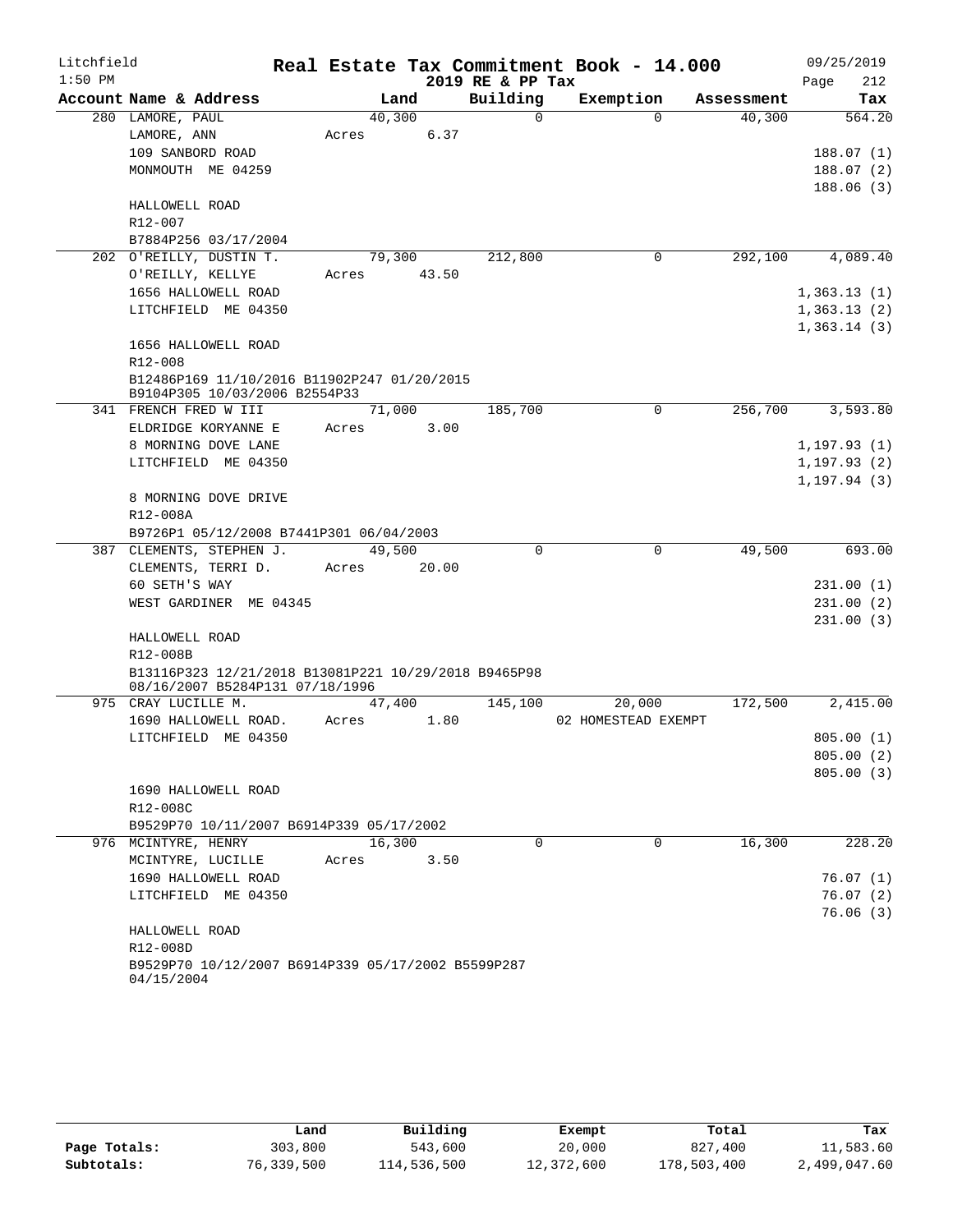| Litchfield   |                                                                 | Real Estate Tax Commitment Book - 14.000 |               |                  |                     |                     | 09/25/2019   |
|--------------|-----------------------------------------------------------------|------------------------------------------|---------------|------------------|---------------------|---------------------|--------------|
| $1:50$ PM    |                                                                 |                                          |               | 2019 RE & PP Tax |                     |                     | 213<br>Page  |
|              | Account Name & Address                                          | Land                                     |               | Building         | Exemption           | Assessment          | Tax          |
|              | 657 DEWITT, CYNTHIA C                                           | 50,000                                   |               | 90,400           |                     | 140,400<br>$\Omega$ | 1,965.60     |
|              | 1595 HALLOWELL ROAD<br>LITCHFIELD ME 04350                      | Acres                                    | 2.68          |                  |                     |                     | 655.20(1)    |
|              |                                                                 |                                          |               |                  |                     |                     | 655.20(2)    |
|              |                                                                 |                                          |               |                  |                     |                     | 655.20(3)    |
|              | 1730 HALLOWELL ROAD                                             |                                          |               |                  |                     |                     |              |
|              | R12-009                                                         |                                          |               |                  |                     |                     |              |
|              | B10334P272 02/02/2010 B2218P342                                 |                                          |               |                  |                     |                     |              |
|              | 2754 LYON, MARILYN G.                                           | 31,200                                   |               | 0                |                     | 31,200<br>0         | 436.80       |
|              | LYON, ARVAH                                                     | Acres                                    | 3.07          |                  |                     |                     |              |
|              | 17 PERCH DRIVE                                                  |                                          |               |                  |                     |                     | 145.60(1)    |
|              | Litchfield ME 04350                                             |                                          |               |                  |                     |                     | 145.60(2)    |
|              |                                                                 |                                          |               |                  |                     |                     | 145.60(3)    |
|              | HALLOWELL ROAD                                                  |                                          |               |                  |                     |                     |              |
|              | R12-009A                                                        |                                          |               |                  |                     |                     |              |
|              | B12509P320 12/21/2016 B12104P311 09/16/2015                     |                                          |               |                  |                     |                     |              |
|              | B2218P342 B884P197 06/07/1949                                   | 28,400                                   |               | 15,300           |                     | 0<br>43,700         | 611.80       |
|              | 2919 MARIN, GERALD R.<br>1724 LITCHFIELD ROAD                   | Acres                                    | 2.14          |                  |                     |                     |              |
|              | Litchfield ME 04350                                             |                                          |               |                  |                     |                     | 203.93(1)    |
|              |                                                                 |                                          |               |                  |                     |                     | 203.93(2)    |
|              |                                                                 |                                          |               |                  |                     |                     | 203.94(3)    |
|              | 1724 HALLOWELL ROAD                                             |                                          |               |                  |                     |                     |              |
|              | R12-009B                                                        |                                          |               |                  |                     |                     |              |
|              | B12710P316 09/05/2017                                           |                                          |               |                  |                     |                     |              |
|              | 1278 KELLEY, JAMES B.                                           | 69,200                                   |               | 244,800          | 26,000              | 288,000             | 4,032.00     |
|              | 56 NADEAU DRIVE                                                 | Acres                                    | 19.40         |                  | 02 HOMESTEAD EXEMPT |                     |              |
|              | LITCHFIELD ME 04350                                             |                                          |               |                  | 14 WW2 Vet NonRes   |                     | 1,344.00(1)  |
|              |                                                                 |                                          |               |                  |                     |                     | 1,344.00(2)  |
|              |                                                                 |                                          |               |                  |                     |                     | 1,344.00(3)  |
|              | 56 NADEAU DRIVE                                                 |                                          |               |                  |                     |                     |              |
|              | R12-010                                                         |                                          |               |                  |                     |                     |              |
|              | B13163P51 03/07/2019                                            |                                          |               |                  |                     |                     |              |
|              | 100 HAMEL, KELLY M.                                             | 47,200                                   |               | 168,400          | 20,000              | 195,600             | 2,738.40     |
|              | 1736 HALLOWELL ROAD                                             | Acres                                    | 1.74          |                  | 02 HOMESTEAD EXEMPT |                     |              |
|              | LITCHFIELD ME 04350                                             |                                          |               |                  |                     |                     | 912.80(1)    |
|              |                                                                 |                                          |               |                  |                     |                     | 912.80(2)    |
|              |                                                                 |                                          |               |                  |                     |                     | 912.80 (3)   |
|              | 1736 HALLOWELL ROAD                                             |                                          |               |                  |                     |                     |              |
|              | R12-010-1                                                       |                                          |               |                  |                     |                     |              |
|              | B8288P85 01/28/2005 B3812P20 10/05/1990<br>1258 MUIR, CAROLYN H | 47,800                                   |               | 186,400          | 20,000              | 214,200             | 2,998.80     |
|              | P. O. BOX 276                                                   | Acres                                    | 1.94          |                  | 02 HOMESTEAD EXEMPT |                     |              |
|              | LITCHFIELD ME 04350                                             |                                          |               |                  |                     |                     | 999.60(1)    |
|              |                                                                 |                                          |               |                  |                     |                     | 999.60(2)    |
|              |                                                                 |                                          |               |                  |                     |                     | 999.60 (3)   |
|              | 22 NADEAU DRIVE                                                 |                                          |               |                  |                     |                     |              |
|              | $R12 - 010 - 2$                                                 |                                          |               |                  |                     |                     |              |
|              | B4276P128 11/17/1992                                            |                                          |               |                  |                     |                     |              |
|              | 1277 RODRIGUE, RUSSELL M,                                       | 50,300                                   |               | 209,300          | 20,000              | 239,600             | 3,354.40     |
|              | ELIZABETH                                                       |                                          |               |                  |                     |                     |              |
|              | 30 NADEAU DRIVE                                                 | Acres                                    | 2.78          |                  | 02 HOMESTEAD EXEMPT |                     |              |
|              | LITCHFIELD ME 04350                                             |                                          |               |                  |                     |                     | 1,118.13(1)  |
|              |                                                                 |                                          |               |                  |                     |                     | 1, 118.13(2) |
|              |                                                                 |                                          |               |                  |                     |                     | 1,118.14(3)  |
|              | <b>30 NADEAU DRIVE</b><br>$R12 - 010 - 3$                       |                                          |               |                  |                     |                     |              |
|              | B10875P62 11/02/2011 B7722P336 03/12/2003                       |                                          |               |                  |                     |                     |              |
|              |                                                                 |                                          |               |                  |                     |                     |              |
|              |                                                                 | Land                                     | Building      |                  | Exempt              | Total               | Tax          |
| Page Totals: | 324,100                                                         |                                          | 914,600       |                  | 86,000              | 1,152,700           | 16,137.80    |
| Subtotals:   | 76,663,600                                                      |                                          | 115, 451, 100 |                  | 12,458,600          | 179,656,100         | 2,515,185.40 |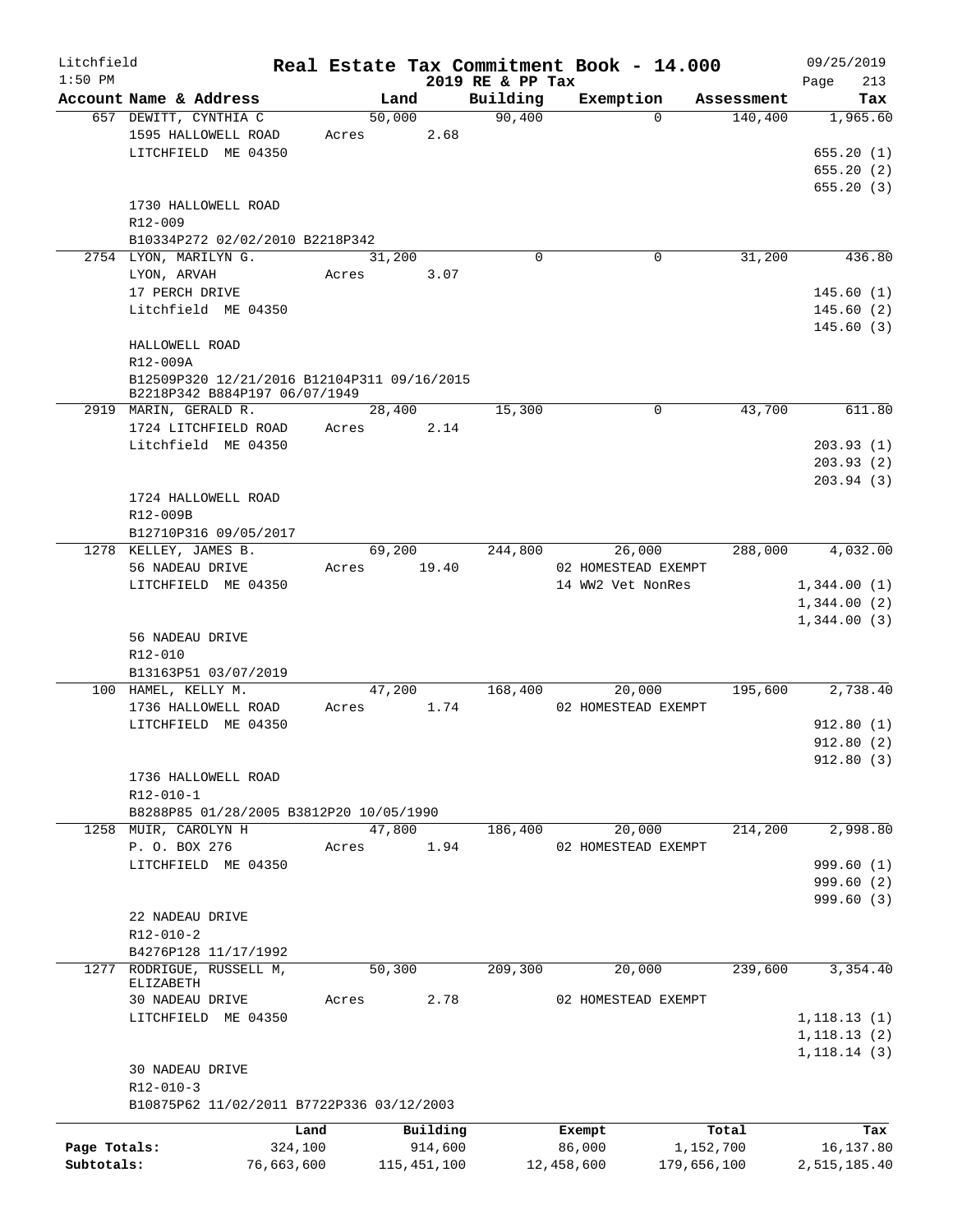| Litchfield |                                                                                       |       |        |       |                  | Real Estate Tax Commitment Book - 14.000 |            | 09/25/2019   |
|------------|---------------------------------------------------------------------------------------|-------|--------|-------|------------------|------------------------------------------|------------|--------------|
| $1:50$ PM  |                                                                                       |       |        |       | 2019 RE & PP Tax |                                          |            | 214<br>Page  |
|            | Account Name & Address                                                                |       | Land   |       | Building         | Exemption                                | Assessment | Tax          |
|            | 1276 ANDREWS DEBRA                                                                    |       | 49,300 |       | 161,900          | 20,000                                   | 191,200    | 2,676.80     |
|            | ANNESE ROBERT                                                                         |       | Acres  | 2.44  |                  | 02 HOMESTEAD EXEMPT                      |            |              |
|            | 809 WINGS MILLS ROAD                                                                  |       |        |       |                  |                                          |            | 892.27 (1)   |
|            | MOUNT VERNON ME 04352                                                                 |       |        |       |                  |                                          |            | 892.27 (2)   |
|            |                                                                                       |       |        |       |                  |                                          |            | 892.26(3)    |
|            | 1750 HALLOWELL ROAD                                                                   |       |        |       |                  |                                          |            |              |
|            | $R12 - 010 - 4$                                                                       |       |        |       |                  |                                          |            |              |
|            | B9098P164 10/03/2006 B9040P295 08/23/2006 B5924P5<br>04/19/1999                       |       |        |       |                  |                                          |            |              |
|            | 1275 GRAY, LARRY C. &<br>SHIRLEY A                                                    |       | 49,400 |       | 298,400          | 26,000                                   | 321,800    | 4,505.20     |
|            | 15 NADEAU DRIVE                                                                       | Acres |        | 2.46  |                  | 02 HOMESTEAD EXEMPT                      |            |              |
|            | LITCHFIELD ME 04350                                                                   |       |        |       |                  | 03 VETERANS EXEMPT                       |            | 1,501.73(1)  |
|            |                                                                                       |       |        |       |                  |                                          |            | 1,501.73(2)  |
|            |                                                                                       |       |        |       |                  |                                          |            | 1,501.74(3)  |
|            | 15 NADEAU DRIVE                                                                       |       |        |       |                  |                                          |            |              |
|            | R12-010-5                                                                             |       |        |       |                  |                                          |            |              |
|            | B10250P145 10/22/2009 B6375P69 12/29/2000                                             |       |        |       |                  |                                          |            |              |
|            | 1744 QUINN DOROTHY S                                                                  |       | 50,800 |       | 222,400          | 0                                        | 273,200    | 3,824.80     |
|            | 35 NADEAU DRIVE                                                                       |       | Acres  | 2.92  |                  |                                          |            |              |
|            | LITCHFIELD ME 04350                                                                   |       |        |       |                  |                                          |            | 1, 274.93(1) |
|            |                                                                                       |       |        |       |                  |                                          |            | 1, 274.93(2) |
|            |                                                                                       |       |        |       |                  |                                          |            | 1, 274.94(3) |
|            | 35 NADEAU DRIVE                                                                       |       |        |       |                  |                                          |            |              |
|            | $R12 - 010 - 6$                                                                       |       |        |       |                  |                                          |            |              |
|            | B9716P245 05/02/2008 B5638P187 06/02/1998                                             |       |        |       |                  |                                          |            |              |
|            | 2168 CHABOT, DONALD                                                                   |       | 50,600 |       | 157,700          | 20,000                                   | 188,300    | 2,636.20     |
|            | CHABOT KIMBERLY                                                                       |       | Acres  | 2.87  |                  | 02 HOMESTEAD EXEMPT                      |            |              |
|            | 45 NADEAU DREIVE                                                                      |       |        |       |                  |                                          |            | 878.73 (1)   |
|            | LITCHFIELD ME 04350                                                                   |       |        |       |                  |                                          |            | 878.73 (2)   |
|            |                                                                                       |       |        |       |                  |                                          |            | 878.74 (3)   |
|            | 45 NADEAU DRIVE                                                                       |       |        |       |                  |                                          |            |              |
|            | R12-010A                                                                              |       |        |       |                  |                                          |            |              |
|            | B6302P13 09/11/2000                                                                   |       |        |       |                  |                                          |            |              |
|            | 952 CARNEY MAGDA BOGAR,                                                               |       | 48,300 |       | 28,700           | 0                                        | 77,000     | 1,078.00     |
|            | TRUSTEE<br>CARNEY MAGDA BOGAR                                                         | Acres |        | 2.10  |                  |                                          |            |              |
|            | REV.LIVING TRUST                                                                      |       |        |       |                  |                                          |            |              |
|            | 125 BEVERLY AVE                                                                       |       |        |       |                  |                                          |            | 359.33(1)    |
|            | NORFOLK VA 23505                                                                      |       |        |       |                  |                                          |            | 359.33(2)    |
|            |                                                                                       |       |        |       |                  |                                          |            | 359.34(3)    |
|            | 1778 HALLOWELL ROAD                                                                   |       |        |       |                  |                                          |            |              |
|            | R12-011                                                                               |       |        |       |                  |                                          |            |              |
|            | B9800P164 07/23/2008 B9672P176 03/28/2008 B8917P50<br>05/09/2006 B5998P226 10/31/2003 |       |        |       |                  |                                          |            |              |
|            | 1527 YOUNG'S REALTY LLC                                                               |       | 62,400 |       | $\Omega$         | $\Omega$                                 | 62,400     | 873.60       |
|            | % DAVID YOUNG SR                                                                      | Acres |        | 45.85 |                  |                                          |            |              |
|            | 99 VAUGHN ROAD                                                                        |       |        |       |                  |                                          |            | 291.20(1)    |
|            | HALLOWELL ME 04347                                                                    |       |        |       |                  |                                          |            | 291.20(2)    |
|            |                                                                                       |       |        |       |                  |                                          |            | 291.20(3)    |
|            | HALLOWELL ROAD                                                                        |       |        |       |                  |                                          |            |              |
|            | R12-012                                                                               |       |        |       |                  |                                          |            |              |
|            | B9675P283 03/25/2008 B8652P234 10/13/2005 B1935P65                                    |       |        |       |                  |                                          |            |              |

|              | Land       | Building    | Exempt     | Total       | Tax          |
|--------------|------------|-------------|------------|-------------|--------------|
| Page Totals: | 310,800    | 869,100     | 66,000     | 1,113,900   | 15,594.60    |
| Subtotals:   | 76,974,400 | 116,320,200 | 12,524,600 | 180,770,000 | 2,530,780.00 |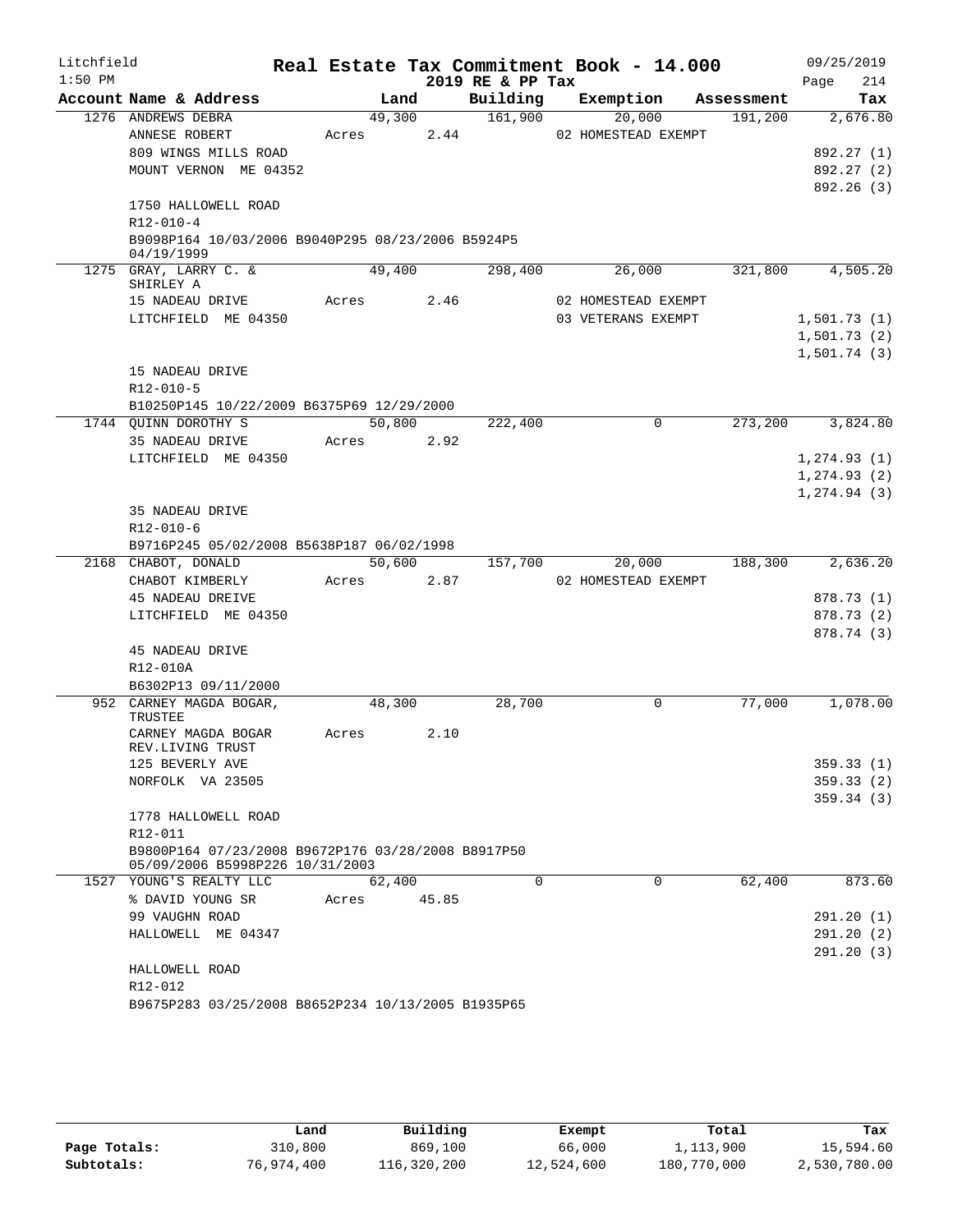| Litchfield                 |                                                                    |         |                |             | Real Estate Tax Commitment Book - 14.000 |            |                     |             |                       |                            | 09/25/2019      |
|----------------------------|--------------------------------------------------------------------|---------|----------------|-------------|------------------------------------------|------------|---------------------|-------------|-----------------------|----------------------------|-----------------|
| $1:50$ PM                  | Account Name & Address                                             |         |                |             | 2019 RE & PP Tax                         |            |                     |             |                       | Page                       | 215             |
|                            | 811 HEBERT, GAIL E                                                 |         | Land<br>50,100 |             | Building<br>223,200                      |            | Exemption<br>26,000 |             | Assessment<br>247,300 |                            | Tax<br>3,462.20 |
|                            | HEBERT, MAURICE E.                                                 |         | Acres          | 2.70        |                                          |            | 02 HOMESTEAD EXEMPT |             |                       |                            |                 |
|                            | 1762 HALLOWELL ROAD                                                |         |                |             |                                          |            | 24 WW2 Widow NonRes |             |                       | 1, 154.07(1)               |                 |
|                            | LITCHFIELD ME 04350                                                |         |                |             |                                          |            |                     |             |                       | 1, 154.07(2)               |                 |
|                            |                                                                    |         |                |             |                                          |            |                     |             |                       | 1,154.06(3)                |                 |
|                            | 1762 HALLOWELL ROAD                                                |         |                |             |                                          |            |                     |             |                       |                            |                 |
|                            | R12-012A                                                           |         |                |             |                                          |            |                     |             |                       |                            |                 |
|                            | B11151P149 08/01/2012 B8929P235 05/08/2006 B4374P148               |         |                |             |                                          |            |                     |             |                       |                            |                 |
|                            | 2572 PERREAULT PAUL M                                              |         |                |             | 63,000 174,200                           |            | 20,000              |             | 217,200               |                            | 3,040.80        |
|                            | P.O. BOX 25<br>LITCHFIELD ME 04350                                 |         |                | Acres 10.00 |                                          |            | 02 HOMESTEAD EXEMPT |             |                       | 1,013.60(1)                |                 |
|                            |                                                                    |         |                |             |                                          |            |                     |             |                       | 1,013.60(2)                |                 |
|                            |                                                                    |         |                |             |                                          |            |                     |             |                       | 1,013.60(3)                |                 |
|                            | 1359 LEWISTON ROAD                                                 |         |                |             |                                          |            |                     |             |                       |                            |                 |
|                            | R12-012B                                                           |         |                |             |                                          |            |                     |             |                       |                            |                 |
|                            | B12793P136 10/03/2017 B12793P134 10/30/2017 B8648P81<br>10/13/2005 |         |                |             |                                          |            |                     |             |                       |                            |                 |
|                            | 395 CUMMINGS, DAVID                                                |         | 73,400         |             | 111,500                                  |            | $\mathbf 0$         |             | 184,900               |                            | 2,588.60        |
|                            | CUMMINGS ROBIN                                                     | Acres   |                | 33.00       |                                          |            |                     |             |                       |                            |                 |
|                            | 1838 HALLOWELL ROAD                                                |         |                |             |                                          |            |                     |             |                       |                            | 862.87(1)       |
|                            | LITCHFIELD ME 04350                                                |         |                |             |                                          |            |                     |             |                       |                            | 862.87(2)       |
|                            |                                                                    |         |                |             |                                          |            |                     |             |                       |                            | 862.86 (3)      |
|                            | 1838 HALLOWELL ROAD                                                |         |                |             |                                          |            |                     |             |                       |                            |                 |
|                            | R12-013<br>B2734P285                                               |         |                |             |                                          |            |                     |             |                       |                            |                 |
|                            | 726 LIBBY, TIMOTHY R.                                              |         | 57,000         |             | 171,100                                  |            | 0                   |             | 228,100               |                            | 3,193.40        |
|                            | LIBBY, EMILY A.                                                    | Acres   |                | 5.00        |                                          |            |                     |             |                       |                            |                 |
|                            | 6 BROWN STREET                                                     |         |                |             |                                          |            |                     |             |                       | 1,064.47(1)                |                 |
|                            | LEWISTON ME 04240                                                  |         |                |             |                                          |            |                     |             |                       | 1,064.47(2)                |                 |
|                            |                                                                    |         |                |             |                                          |            |                     |             |                       | 1,064.46(3)                |                 |
|                            | 1455 LEWISTON ROAD                                                 |         |                |             |                                          |            |                     |             |                       |                            |                 |
|                            | R12-013A                                                           |         |                |             |                                          |            |                     |             |                       |                            |                 |
|                            | B13010P59 08/08/2018                                               |         |                |             |                                          |            |                     |             |                       |                            |                 |
|                            | 218 BROWN, CALVIN E                                                |         | 61,100         |             | 292,900                                  |            | 20,000              |             | 334,000               |                            | 4,676.00        |
|                            | BROWN, GALE E                                                      | Acres   |                | 9.25        |                                          |            | 02 HOMESTEAD EXEMPT |             |                       |                            |                 |
|                            | P O BOX 1<br>LITCHFIELD ME 04350                                   |         |                |             |                                          |            |                     |             |                       | 1,558.67(1)<br>1,558.67(2) |                 |
|                            |                                                                    |         |                |             |                                          |            |                     |             |                       | 1,558.66(3)                |                 |
|                            | 1423 LEWISTON ROAD                                                 |         |                |             |                                          |            |                     |             |                       |                            |                 |
|                            | R12-013B                                                           |         |                |             |                                          |            |                     |             |                       |                            |                 |
|                            | B3438P334 10/05/1988                                               |         |                |             |                                          |            |                     |             |                       |                            |                 |
|                            | 1965 CUMMINGS, JR., DAVID E                                        |         | 45,000         |             | 195,100                                  |            | 0                   |             | 240,100               |                            | 3,361.40        |
|                            | CUMMINGS, SHARON M.                                                | Acres   |                | 1.00        |                                          |            |                     |             |                       |                            |                 |
|                            | 15 CUMMINGS LANE                                                   |         |                |             |                                          |            |                     |             |                       | 1, 120.47(1)               |                 |
|                            | LITCHFIELD ME 04350                                                |         |                |             |                                          |            |                     |             |                       | 1,120.47(2)                |                 |
|                            |                                                                    |         |                |             |                                          |            |                     |             |                       | 1,120.46(3)                |                 |
|                            | 15 CUMMINGS DRIVE                                                  |         |                |             |                                          |            |                     |             |                       |                            |                 |
|                            | R12-013C<br>B12394P70 08/24/2016 B11498P244 08/29/2013 B5087P79    |         |                |             |                                          |            |                     |             |                       |                            |                 |
|                            | 05/15/1996                                                         |         |                |             |                                          |            |                     |             |                       |                            |                 |
|                            | 407 DAGGETT, JOHN L                                                |         | 48,000         |             | 136,200                                  |            | 20,000              |             | 164,200               |                            | 2,298.80        |
|                            | 1467 LEWISTON ROAD                                                 | Acres   |                | 2.00        |                                          |            | 02 HOMESTEAD EXEMPT |             |                       |                            |                 |
|                            | LITCHFIELD ME 04350                                                |         |                |             |                                          |            |                     |             |                       |                            | 766.27(1)       |
|                            |                                                                    |         |                |             |                                          |            |                     |             |                       |                            | 766.27(2)       |
|                            |                                                                    |         |                |             |                                          |            |                     |             |                       |                            | 766.26(3)       |
|                            | 1467 LEWISTON ROAD                                                 |         |                |             |                                          |            |                     |             |                       |                            |                 |
|                            | R12-014<br>B2631P246                                               |         |                |             |                                          |            |                     |             |                       |                            |                 |
|                            |                                                                    |         |                |             |                                          |            |                     |             |                       |                            |                 |
|                            |                                                                    | Land    |                | Building    |                                          |            | Exempt              |             | Total                 |                            | Tax             |
| Page Totals:<br>Subtotals: |                                                                    | 397,600 |                | 1,304,200   |                                          |            | 86,000              | 1,615,800   |                       |                            | 22,621.20       |
|                            | 77,372,000                                                         |         |                | 117,624,400 |                                          | 12,610,600 |                     | 182,385,800 |                       | 2,553,401.20               |                 |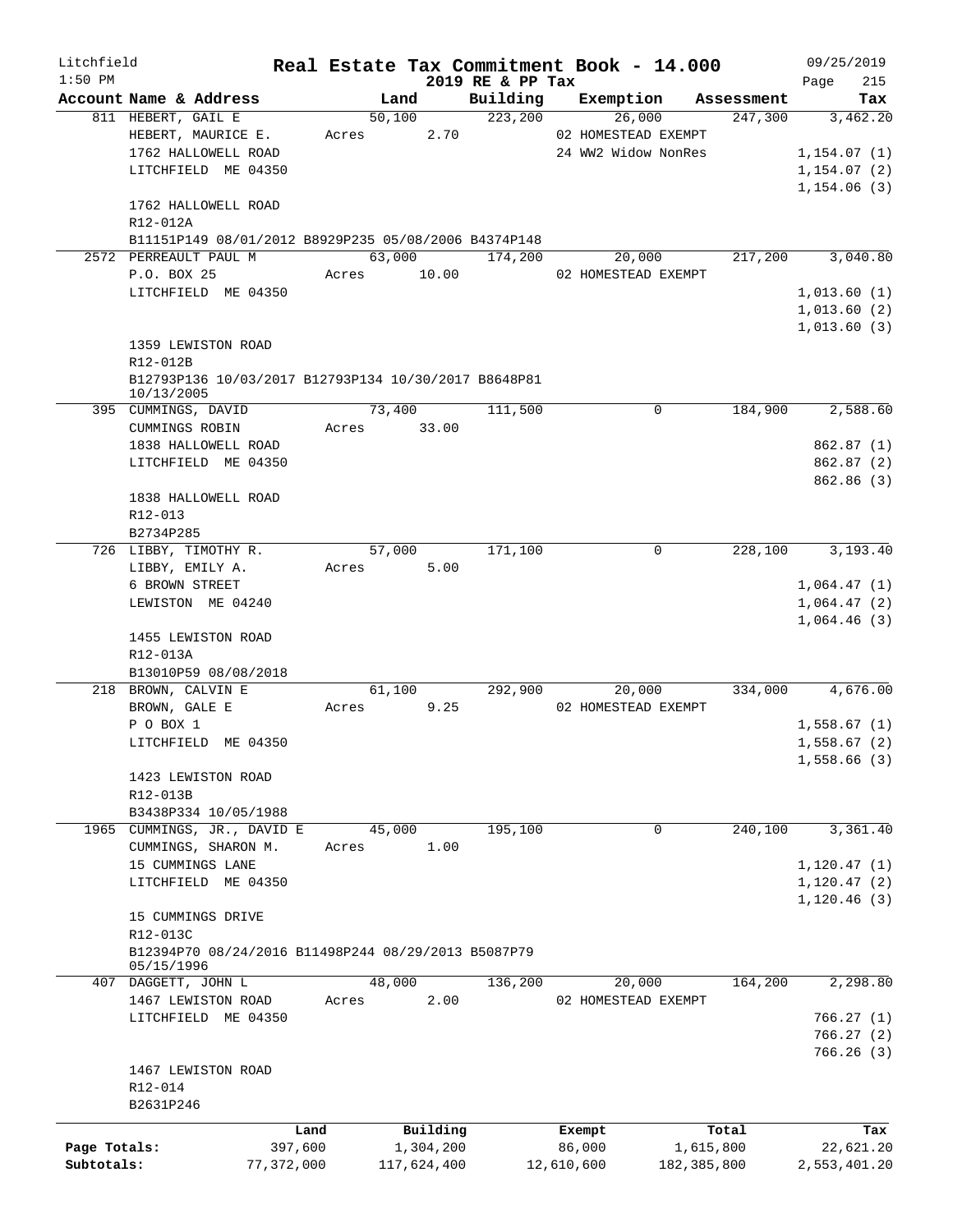| Litchfield   |                                                                    | Real Estate Tax Commitment Book - 14.000 |                              |                     |               | 09/25/2019             |
|--------------|--------------------------------------------------------------------|------------------------------------------|------------------------------|---------------------|---------------|------------------------|
| $1:50$ PM    | Account Name & Address                                             | Land                                     | 2019 RE & PP Tax<br>Building | Exemption           | Assessment    | 216<br>Page<br>Tax     |
|              | 1012 SPAULDING, PAUL S.                                            | 58,500                                   | 16,400                       | $\Omega$            | 74,900        | 1,048.60               |
|              | 1363 LEWISTON ROAD                                                 | 5.50<br>Acres                            |                              |                     |               |                        |
|              | LITCHFIELD ME 04350                                                |                                          |                              |                     |               | 349.53(1)              |
|              |                                                                    |                                          |                              |                     |               | 349.53(2)              |
|              |                                                                    |                                          |                              |                     |               | 349.54(3)              |
|              | 1363 LEWISTON ROAD                                                 |                                          |                              |                     |               |                        |
|              | R12-015                                                            |                                          |                              |                     |               |                        |
|              | B13117P82 12/24/2018 B10503P267 08/19/2010 B4744P105<br>08/09/1994 |                                          |                              |                     |               |                        |
|              | 2189 CRAFT DANIEL                                                  | 64,100                                   | 125,400                      | 20,000              | 169,500       | 2,373.00               |
|              | CRAFT VERONICA                                                     | 11.50<br>Acres                           |                              | 02 HOMESTEAD EXEMPT |               |                        |
|              | P O BOX 39                                                         |                                          |                              |                     |               | 791.00(1)              |
|              | LITCHFIELD ME 04350                                                |                                          |                              |                     |               | 791.00(2)<br>791.00(3) |
|              | 8 WABENAKI LANE                                                    |                                          |                              |                     |               |                        |
|              | R12-017                                                            |                                          |                              |                     |               |                        |
|              | B6500P3 05/21/2001                                                 |                                          |                              |                     |               |                        |
|              | 2157 HANLEY, TIMOTHY                                               | 58,500                                   | 154,700                      | 0                   | 213,200       | 2,984.80               |
|              | HANLEY LYNNE                                                       | 5.50<br>Acres                            |                              |                     |               |                        |
|              | 1396 LEWISTON ROAD                                                 |                                          |                              |                     |               | 994.93 (1)             |
|              | LITCHFIELD ME 04350                                                |                                          |                              |                     |               | 994.93 (2)             |
|              |                                                                    |                                          |                              |                     |               | 994.94 (3)             |
|              | 1396 LEWISTON ROAD                                                 |                                          |                              |                     |               |                        |
|              | R12-017A                                                           |                                          |                              |                     |               |                        |
|              | B6318P280 10/06/2000                                               |                                          |                              |                     |               |                        |
|              | 2442 MURRAY, TINA MARIE                                            | 45,100                                   | 157,000                      | 20,000              | 182,100       | 2,549.40               |
|              | 23 WABAENAKI LANE                                                  | 1.03<br>Acres                            |                              | 02 HOMESTEAD EXEMPT |               |                        |
|              | LITCHFIELD ME 04350                                                |                                          |                              |                     |               | 849.80 (1)             |
|              |                                                                    |                                          |                              |                     |               | 849.80 (2)             |
|              | 23 WABENAKI LANE                                                   |                                          |                              |                     |               | 849.80 (3)             |
|              | R12-017B                                                           |                                          |                              |                     |               |                        |
|              | B12919P249 05/23/2018 B7953P240 05/06/2004                         |                                          |                              |                     |               |                        |
|              | 396 CUMMINGS, DAVID                                                | 5,900                                    | $\mathbf 0$                  | $\mathbf 0$         | 5,900         | 82.60                  |
|              | 1838 HALLOWELL ROAD                                                | 15.00<br>Acres                           |                              |                     |               |                        |
|              | LITCHFIELD ME 04350                                                |                                          |                              |                     |               | 27.53(1)               |
|              |                                                                    |                                          |                              |                     |               | 27.53(2)               |
|              |                                                                    |                                          |                              |                     |               | 27.54(3)               |
|              | 1838 HALLOWELL ROAD                                                |                                          |                              |                     |               |                        |
|              | R12-018                                                            |                                          |                              |                     |               |                        |
|              | B2734P285                                                          |                                          |                              |                     |               |                        |
|              | 1961 LANE, ROSE                                                    | 48,100                                   | 56,200                       | 0                   | 104,300       | 1,460.20               |
|              | 1458 LEWISTON ROAD                                                 | 2.04<br>Acres                            |                              |                     |               |                        |
|              | LITCHFIELD ME 04350                                                |                                          |                              |                     |               | 486.73 (1)             |
|              |                                                                    |                                          |                              |                     |               | 486.73 (2)             |
|              |                                                                    |                                          |                              |                     |               | 486.74 (3)             |
|              | 1458 LEWISTON ROAD                                                 |                                          |                              |                     |               |                        |
|              | R12-019A                                                           |                                          |                              |                     |               |                        |
|              | B9905P144 11/10/2008 B4990P141 10/06/1995                          |                                          |                              |                     |               |                        |
|              | 1988 LANE JARED                                                    | 47,400                                   | 155,500                      | $\mathbf 0$         | 202,900       | 2,840.60               |
|              | LANE JENNIFER                                                      | 1.80<br>Acres                            |                              |                     |               |                        |
|              | 17 HIDEAWAY LANE                                                   |                                          |                              |                     |               | 946.87(1)              |
|              | LITCHFIELD ME 04350                                                |                                          |                              |                     |               | 946.87(2)              |
|              |                                                                    |                                          |                              |                     |               | 946.86 (3)             |
|              | 17 HIDEAWAY LANE                                                   |                                          |                              |                     |               |                        |
|              | R12-019B                                                           |                                          |                              |                     |               |                        |
|              | B5076P149 02/26/1996                                               |                                          |                              |                     |               |                        |
|              |                                                                    |                                          |                              |                     |               |                        |
|              |                                                                    | Building<br>Land                         |                              | Exempt              | Total         | Tax                    |
| Page Totals: | 327,600                                                            | 665,200                                  |                              | 40,000              | 952,800       | 13,339.20              |
| Subtotals:   | 77,699,600                                                         | 118,289,600                              |                              | 12,650,600          | 183, 338, 600 | 2,566,740.40           |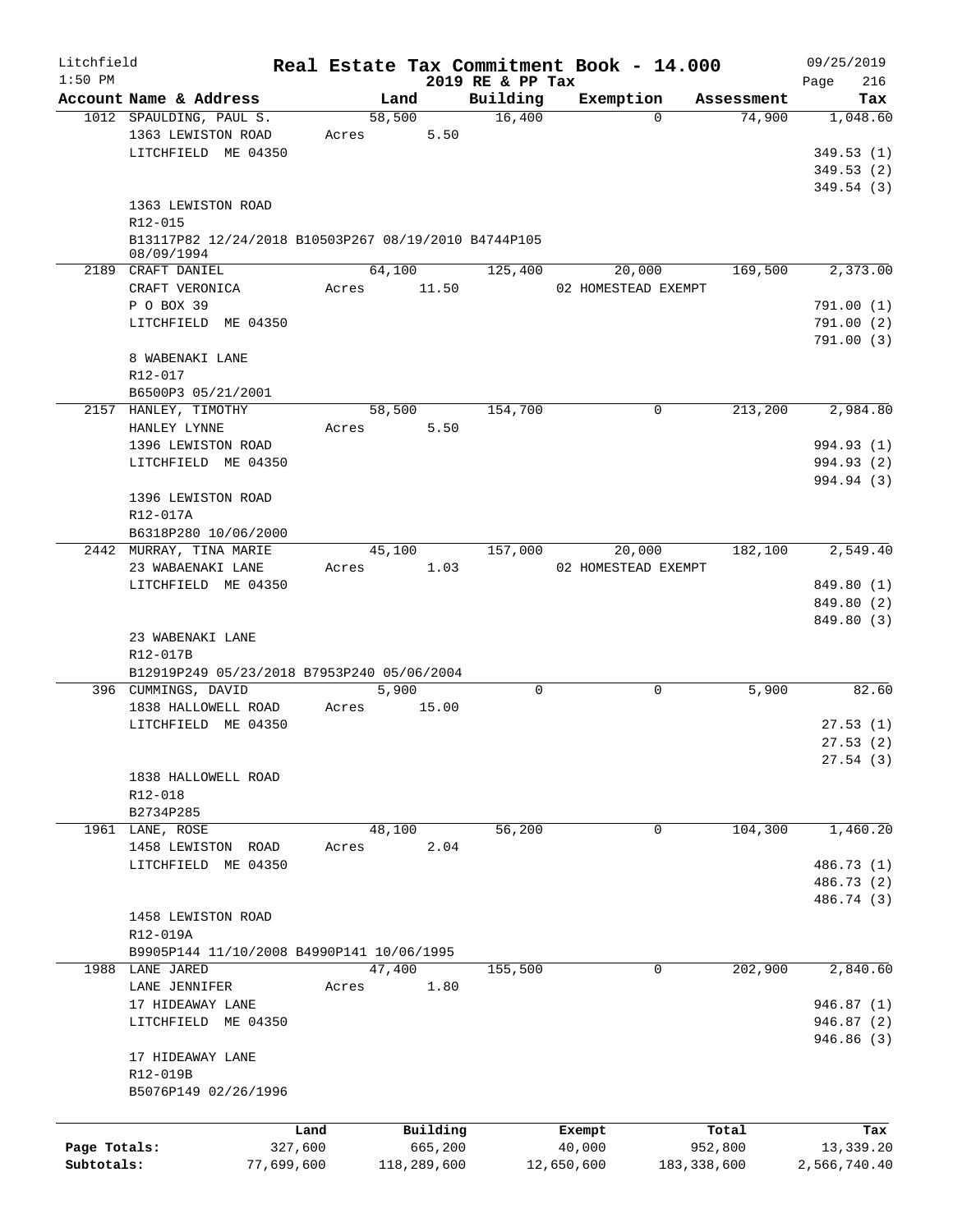| Litchfield   |                                                               |        |             |                              | Real Estate Tax Commitment Book - 14.000 |               | 09/25/2019         |  |  |  |  |  |
|--------------|---------------------------------------------------------------|--------|-------------|------------------------------|------------------------------------------|---------------|--------------------|--|--|--|--|--|
| $1:50$ PM    | Account Name & Address                                        |        | Land        | 2019 RE & PP Tax<br>Building | Exemption                                | Assessment    | 217<br>Page<br>Tax |  |  |  |  |  |
|              | 2315 CHASE, BETSY LYNN                                        | 45,700 |             | 80,100                       | 20,000                                   | 105,800       | 1,481.20           |  |  |  |  |  |
|              | 1 HIDEAWAY LANE                                               | Acres  | 1.23        |                              | 02 HOMESTEAD EXEMPT                      |               |                    |  |  |  |  |  |
|              | LITCHFIELD ME 04350                                           |        |             |                              |                                          |               | 493.73 (1)         |  |  |  |  |  |
|              |                                                               |        |             |                              |                                          |               | 493.73 (2)         |  |  |  |  |  |
|              |                                                               |        |             |                              |                                          |               | 493.74 (3)         |  |  |  |  |  |
|              | 1 HIDEAWAY LANE                                               |        |             |                              |                                          |               |                    |  |  |  |  |  |
|              | R12-019C                                                      |        |             |                              |                                          |               |                    |  |  |  |  |  |
|              | B10343P228 02/17/2010 B7071P218 09/24/2002                    |        |             |                              |                                          |               |                    |  |  |  |  |  |
|              | 1754 SEAMAN, ERIC                                             | 41,700 |             | $\Omega$                     | 0                                        | 41,700        | 583.80             |  |  |  |  |  |
|              | 1844 HALLOWELL ROAD                                           | Acres  | 9.03        |                              |                                          |               |                    |  |  |  |  |  |
|              | LITCHFIELD ME 04350                                           |        |             |                              |                                          |               | 194.60(1)          |  |  |  |  |  |
|              |                                                               |        |             |                              |                                          |               | 194.60(2)          |  |  |  |  |  |
|              |                                                               |        |             |                              |                                          |               | 194.60(3)          |  |  |  |  |  |
|              | LEWISTON ROAD                                                 |        |             |                              |                                          |               |                    |  |  |  |  |  |
|              | R12-020                                                       |        |             |                              |                                          |               |                    |  |  |  |  |  |
|              | B5784P236                                                     |        |             |                              |                                          |               |                    |  |  |  |  |  |
|              | 2287 HERSOM ROBERT E                                          | 58,200 |             | 157,700                      |                                          | 195,900       | 2,742.60           |  |  |  |  |  |
|              |                                                               |        |             |                              | 20,000                                   |               |                    |  |  |  |  |  |
|              | 82 DENNIS HILL ROAD                                           | Acres  | 6.61        |                              | 02 HOMESTEAD EXEMPT                      |               |                    |  |  |  |  |  |
|              | LITCHFIELD ME 04350                                           |        |             |                              |                                          |               | 914.20(1)          |  |  |  |  |  |
|              |                                                               |        |             |                              |                                          |               | 914.20(2)          |  |  |  |  |  |
|              |                                                               |        |             |                              |                                          |               | 914.20(3)          |  |  |  |  |  |
|              | 82 DENNIS HILL ROAD                                           |        |             |                              |                                          |               |                    |  |  |  |  |  |
|              | R12-020A<br>B12948P4 06/26/2018 B12948P1 06/26/2018 B8682P173 |        |             |                              |                                          |               |                    |  |  |  |  |  |
|              |                                                               |        |             |                              |                                          |               |                    |  |  |  |  |  |
|              | 11/07/2005 B7134P282 09/27/2004                               |        |             |                              |                                          |               |                    |  |  |  |  |  |
|              | $2838$ NAULT, JIM L.                                          |        | 51,900      | 172,700                      | 20,000                                   | 204,600       | 2,864.40           |  |  |  |  |  |
|              | WOODRUM, MARIE                                                | Acres  | 3.30        |                              | 02 HOMESTEAD EXEMPT                      |               |                    |  |  |  |  |  |
|              | 64 DENNIS HILL ROAD                                           |        |             |                              |                                          |               | 954.80 (1)         |  |  |  |  |  |
|              | LITCHFIELD ME 04350                                           |        |             |                              |                                          |               | 954.80 (2)         |  |  |  |  |  |
|              |                                                               |        |             |                              |                                          |               | 954.80 (3)         |  |  |  |  |  |
|              | 64 DENNIS HILL ROAD                                           |        |             |                              |                                          |               |                    |  |  |  |  |  |
|              | R12-020C                                                      |        |             |                              |                                          |               |                    |  |  |  |  |  |
|              | B11537P304 10/09/2013                                         |        |             |                              |                                          |               |                    |  |  |  |  |  |
|              | 2710 DUBE GLEN E                                              | 49,400 |             | $\mathbf 0$                  | $\mathbf 0$                              | 49,400        | 691.60             |  |  |  |  |  |
|              | PO BOX 819                                                    | Acres  | 23.73       |                              |                                          |               |                    |  |  |  |  |  |
|              | SABATTUS ME 04280                                             |        |             |                              |                                          |               | 230.53(1)          |  |  |  |  |  |
|              |                                                               |        |             |                              |                                          |               | 230.53(2)          |  |  |  |  |  |
|              |                                                               |        |             |                              |                                          |               | 230.54(3)          |  |  |  |  |  |
|              | OFF WHIPPORWILL ROAD                                          |        |             |                              |                                          |               |                    |  |  |  |  |  |
|              | R12-022                                                       |        |             |                              |                                          |               |                    |  |  |  |  |  |
|              | B8169P283 10/19/2004                                          |        |             |                              |                                          |               |                    |  |  |  |  |  |
|              | 2417 WILSON, DAVID E.                                         | 48,000 |             | 176,900                      | 26,000                                   | 198,900       | 2,784.60           |  |  |  |  |  |
|              | WILSON, LUCILLE P.                                            | Acres  | 2.01        |                              | 02 HOMESTEAD EXEMPT                      |               |                    |  |  |  |  |  |
|              | 18 OVERLOOK DRIVE                                             |        |             |                              | 12 WW2 Vet Res.                          |               | 928.20 (1)         |  |  |  |  |  |
|              | LITCHFIELD ME 04350                                           |        |             |                              |                                          |               | 928.20(2)          |  |  |  |  |  |
|              |                                                               |        |             |                              |                                          |               | 928.20(3)          |  |  |  |  |  |
|              | 18 OVERLOOK DRIVE                                             |        |             |                              |                                          |               |                    |  |  |  |  |  |
|              | R12-022-1                                                     |        |             |                              |                                          |               |                    |  |  |  |  |  |
|              | B12041P119 07/15/2015 B9525P248 10/09/2007 B8289P183          |        |             |                              |                                          |               |                    |  |  |  |  |  |
|              | 01/21/2005                                                    |        |             |                              |                                          |               |                    |  |  |  |  |  |
|              | 2627 ESBJERG, HAYLEY J                                        | 45,000 |             | 131,900                      | 0                                        | 176,900       | 2,476.60           |  |  |  |  |  |
|              | ESBJERG, JAKE R                                               | Acres  | 1.00        |                              |                                          |               |                    |  |  |  |  |  |
|              | 45 OVERLOOK DRIVE                                             |        |             |                              |                                          |               | 825.53(1)          |  |  |  |  |  |
|              | LITCHFIELD ME 04350                                           |        |             |                              |                                          |               | 825.53(2)          |  |  |  |  |  |
|              |                                                               |        |             |                              |                                          |               | 825.54(3)          |  |  |  |  |  |
|              | 45 OVERLOOK DRIVE                                             |        |             |                              |                                          |               |                    |  |  |  |  |  |
|              | R12-022-10                                                    |        |             |                              |                                          |               |                    |  |  |  |  |  |
|              | B12983P195 07/30/2018                                         |        |             |                              |                                          |               |                    |  |  |  |  |  |
|              | Land                                                          |        | Building    |                              | Exempt                                   | Total         | Tax                |  |  |  |  |  |
| Page Totals: | 339,900                                                       |        | 719,300     |                              | 86,000                                   | 973,200       | 13,624.80          |  |  |  |  |  |
| Subtotals:   | 78,039,500                                                    |        | 119,008,900 |                              | 12,736,600                               | 184, 311, 800 | 2,580,365.20       |  |  |  |  |  |
|              |                                                               |        |             |                              |                                          |               |                    |  |  |  |  |  |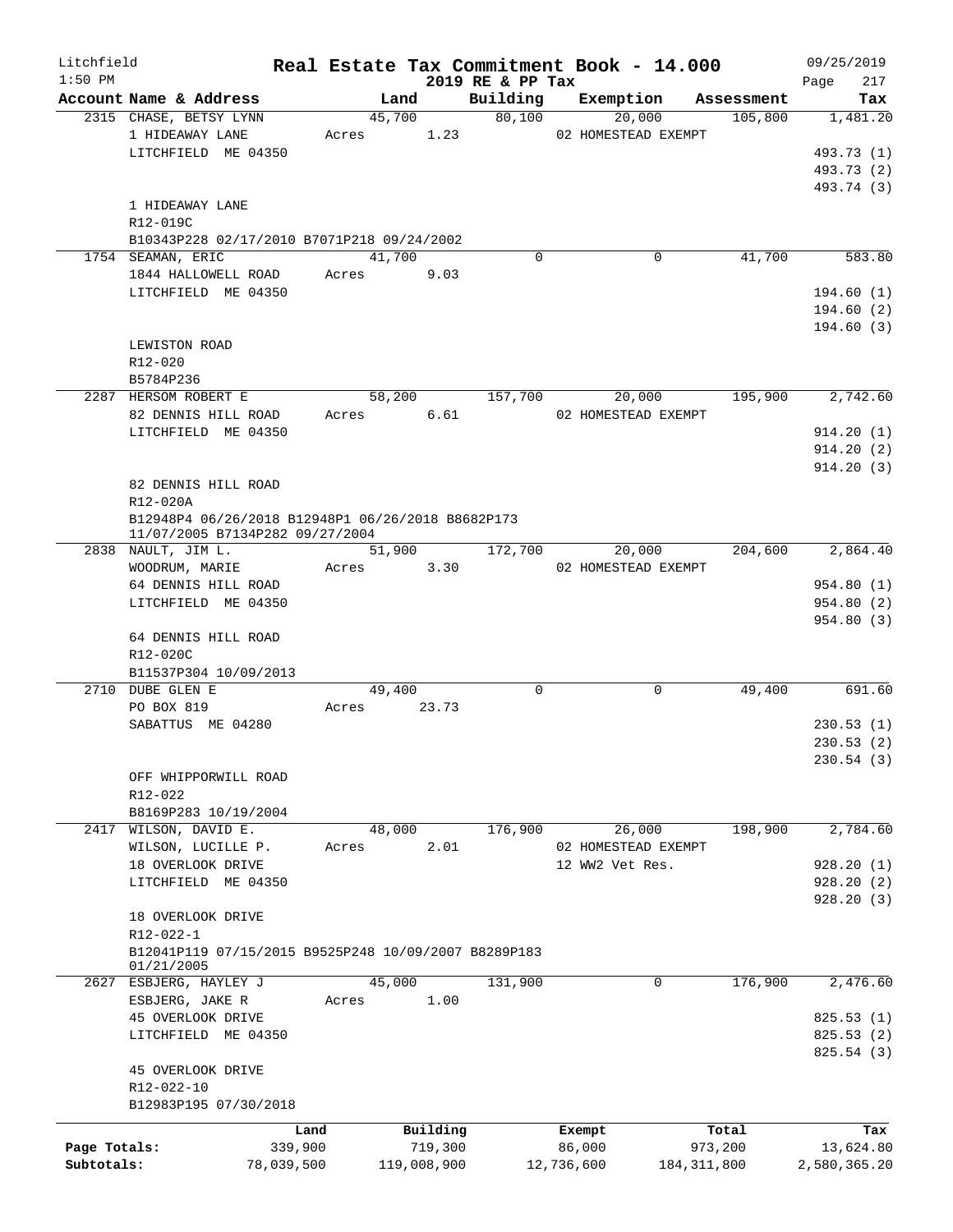| Litchfield |                                                                          |       |            |      | Real Estate Tax Commitment Book - 14.000 |                     |            | 09/25/2019  |
|------------|--------------------------------------------------------------------------|-------|------------|------|------------------------------------------|---------------------|------------|-------------|
| $1:50$ PM  |                                                                          |       |            |      | 2019 RE & PP Tax                         |                     |            | 218<br>Page |
|            | Account Name & Address                                                   |       | Land       |      | Building                                 | Exemption           | Assessment | Tax         |
|            | 2628 GREEN, PATRICK T.                                                   |       | 45,200     |      | 131,600                                  | 20,000              | 156,800    | 2,195.20    |
|            | GREEN, CYNTHIA M.                                                        |       | Acres 1.06 |      |                                          | 02 HOMESTEAD EXEMPT |            |             |
|            | 9 OVERLOOK DRIVE                                                         |       |            |      |                                          |                     |            | 731.73 (1)  |
|            | LITCHFIELD ME 04350                                                      |       |            |      |                                          |                     |            | 731.73(2)   |
|            |                                                                          |       |            |      |                                          |                     |            | 731.74 (3)  |
|            | 9 OVERLOOK DRIVE                                                         |       |            |      |                                          |                     |            |             |
|            | R12-022-11                                                               |       |            |      |                                          |                     |            |             |
|            | B13067P262 10/26/2018                                                    |       |            |      |                                          |                     |            |             |
|            | 2629 STANLEY KYLE W                                                      |       | 45,100     |      | 146,000                                  | 20,000              | 171,100    | 2,395.40    |
|            | STANLEY MICHAELA L                                                       | Acres |            | 1.02 |                                          | 02 HOMESTEAD EXEMPT |            |             |
|            | 17 OVERLOOK DRIVE                                                        |       |            |      |                                          |                     |            | 798.47 (1)  |
|            | LITCHFIELD ME 04350                                                      |       |            |      |                                          |                     |            | 798.47 (2)  |
|            | 17 OVERLOOK DRIVE                                                        |       |            |      |                                          |                     |            | 798.46 (3)  |
|            | R12-022-12                                                               |       |            |      |                                          |                     |            |             |
|            | B9899P246 11/03/2008 B9503P145 09/18/2007 B8169P283                      |       |            |      |                                          |                     |            |             |
|            | 10/21/2004                                                               |       |            |      |                                          |                     |            |             |
|            | 764 HARKINS MICHAEL III                                                  |       | 54,000     |      | 69,100                                   | 20,000              | 103,100    | 1,443.40    |
|            | 281 WHIPPOORWILL ROAD                                                    | Acres |            | 4.01 |                                          | 02 HOMESTEAD EXEMPT |            |             |
|            | LITCHFIELD ME 04350                                                      |       |            |      |                                          |                     |            | 481.13 (1)  |
|            |                                                                          |       |            |      |                                          |                     |            | 481.13 (2)  |
|            |                                                                          |       |            |      |                                          |                     |            | 481.14 (3)  |
|            | 281 WHIPPOORWILL ROAD                                                    |       |            |      |                                          |                     |            |             |
|            | $R12 - 022 - 2$                                                          |       |            |      |                                          |                     |            |             |
|            | B9052P46 08/31/2006                                                      |       |            |      |                                          |                     |            |             |
|            | 2620 ELIAS, COLEEN                                                       |       | 47,400     |      | 119,700                                  | 0                   | 167,100    | 2,339.40    |
|            | 44 OVERLOOK DRIVE                                                        | Acres |            | 1.81 |                                          |                     |            |             |
|            | LITCHFIELD ME 04250                                                      |       |            |      |                                          |                     |            | 779.80 (1)  |
|            |                                                                          |       |            |      |                                          |                     |            | 779.80 (2)  |
|            |                                                                          |       |            |      |                                          |                     |            | 779.80 (3)  |
|            | 44 OVERLOOK DRIVE                                                        |       |            |      |                                          |                     |            |             |
|            | $R12 - 022 - 3$                                                          |       |            |      |                                          |                     |            |             |
|            | B13103P151 12/07/2018 B12936P281 06/11/2018<br>2621 LAVERDIERE JEFFREY S |       | 47,900     |      | 148,400                                  | 0                   | 196,300    | 2,748.20    |
|            | LAVERDIERE ELIZABETH A Acres                                             |       |            | 1.97 |                                          |                     |            |             |
|            | 115 OVERLOOK DRIVE                                                       |       |            |      |                                          |                     |            | 916.07(1)   |
|            | LITCHFIELD ME 04350                                                      |       |            |      |                                          |                     |            | 916.07(2)   |
|            |                                                                          |       |            |      |                                          |                     |            | 916.06(3)   |
|            | 54 OVERLOOK DRIVE                                                        |       |            |      |                                          |                     |            |             |
|            | $R12 - 022 - 4$                                                          |       |            |      |                                          |                     |            |             |
|            | B9547P340 10/30/2007 B9547P338 10/30/2007 B8169P283<br>10/21/2004        |       |            |      |                                          |                     |            |             |
|            | 2622 ROSSIGNOL ERIC J                                                    |       | 45,600     |      | 149,800                                  | 0                   | 195,400    | 2,735.60    |
|            | 55 OVERLOOK DRIVE                                                        | Acres |            | 1.21 |                                          |                     |            |             |
|            | LITCHFIELD ME 04350                                                      |       |            |      |                                          |                     |            | 911.87(1)   |
|            |                                                                          |       |            |      |                                          |                     |            | 911.87 (2)  |
|            |                                                                          |       |            |      |                                          |                     |            | 911.86(3)   |
|            | 55 OVERLOOK DRIVE                                                        |       |            |      |                                          |                     |            |             |
|            | R12-022-5                                                                |       |            |      |                                          |                     |            |             |
|            | B9927P38 12/10/2008 B9498P31 09/13/2007 B8169P283<br>10/21/2004          |       |            |      |                                          |                     |            |             |

|              | Land       | Building    | Exempt     | Total       | Tax          |
|--------------|------------|-------------|------------|-------------|--------------|
| Page Totals: | 285,200    | 764,600     | 60,000     | 989,800     | 13,857.20    |
| Subtotals:   | 78,324,700 | 119,773,500 | 12,796,600 | 185,301,600 | 2,594,222.40 |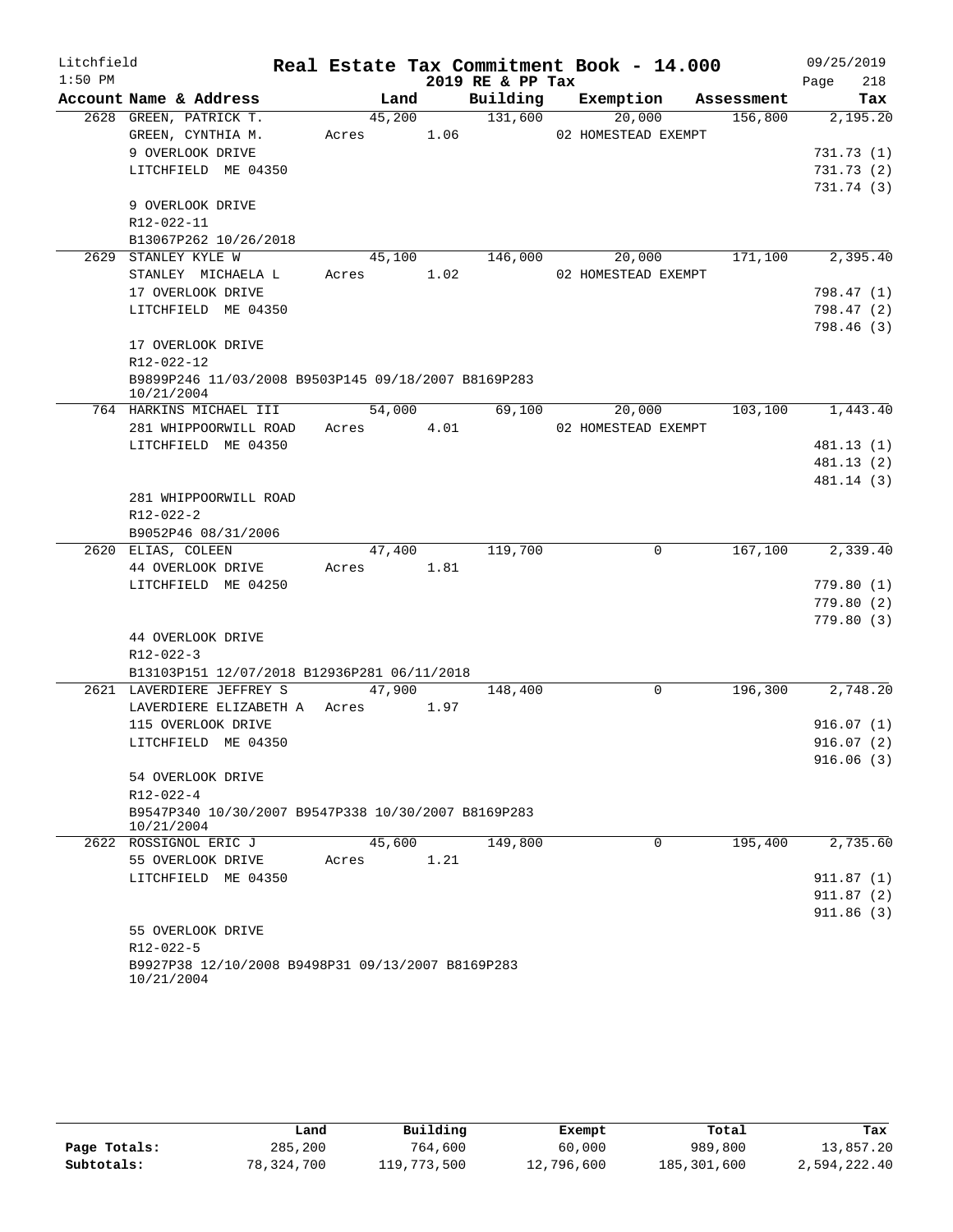| Litchfield                 |                                                          |                       |       |        |                        |                              | Real Estate Tax Commitment Book - 14.000 |                            |            | 09/25/2019                |            |
|----------------------------|----------------------------------------------------------|-----------------------|-------|--------|------------------------|------------------------------|------------------------------------------|----------------------------|------------|---------------------------|------------|
| $1:50$ PM                  | Account Name & Address                                   |                       |       | Land   |                        | 2019 RE & PP Tax<br>Building | Exemption                                |                            | Assessment | Page                      | 219<br>Tax |
|                            | 2623 TURCOTTE, RICHARD J.                                |                       |       | 45,700 |                        | 135,700                      |                                          | $\Omega$                   | 181,400    | 2,539.60                  |            |
|                            | SR.                                                      |                       |       |        |                        |                              |                                          |                            |            |                           |            |
|                            | TURCOTTE, EILEEN Y.<br>P.O. BOX 247                      |                       | Acres |        | 1.24                   |                              |                                          |                            |            | 846.53 (1)                |            |
|                            | LITCHFIELD ME 04350                                      |                       |       |        |                        |                              |                                          |                            |            | 846.53(2)                 |            |
|                            |                                                          |                       |       |        |                        |                              |                                          |                            |            | 846.54 (3)                |            |
|                            | 51 OVERLOOK DRIVE                                        |                       |       |        |                        |                              |                                          |                            |            |                           |            |
|                            | $R12 - 022 - 6$                                          |                       |       |        |                        |                              |                                          |                            |            |                           |            |
|                            | B12480P60 11/30/2016 B10210P91 09/14/2009 B9679P243      |                       |       |        |                        |                              |                                          |                            |            |                           |            |
|                            | 03/28/2008 B8169P283 10/21/2004<br>2624 PESCE, LOLA ROAN |                       |       | 46,000 |                        | 131,900                      |                                          | $\mathbf 0$                | 177,900    | 2,490.60                  |            |
|                            | 1968 S. LISBON RD                                        |                       | Acres |        | 1.34                   |                              |                                          |                            |            |                           |            |
|                            | LEWISTON ME 04240                                        |                       |       |        |                        |                              |                                          |                            |            | 830.20 (1)                |            |
|                            |                                                          |                       |       |        |                        |                              |                                          |                            |            | 830.20 (2)                |            |
|                            |                                                          |                       |       |        |                        |                              |                                          |                            |            | 830.20 (3)                |            |
|                            | 31 OVERLOOK DRIVE                                        |                       |       |        |                        |                              |                                          |                            |            |                           |            |
|                            | $R12 - 022 - 7$                                          |                       |       |        |                        |                              |                                          |                            |            |                           |            |
|                            | B12934P131 06/11/2018                                    |                       |       |        |                        |                              |                                          |                            |            |                           |            |
|                            | 2625 DUBE GLEN E<br>P O BOX 819                          |                       |       | 25,000 | 1.01                   | $\Omega$                     | 0                                        |                            | 25,000     |                           | 350.00     |
|                            | SABATTUS ME 04280                                        |                       | Acres |        |                        |                              |                                          |                            |            | 116.67(1)                 |            |
|                            |                                                          |                       |       |        |                        |                              |                                          |                            |            | 116.67(2)                 |            |
|                            |                                                          |                       |       |        |                        |                              |                                          |                            |            | 116.66(3)                 |            |
|                            | OVERLOOK DRIVE                                           |                       |       |        |                        |                              |                                          |                            |            |                           |            |
|                            | R12-022-8                                                |                       |       |        |                        |                              |                                          |                            |            |                           |            |
|                            | B8169P283 10/21/2004                                     |                       |       |        |                        |                              |                                          |                            |            |                           |            |
|                            | 2626 LENIHAN, PRISCILLA A.                               |                       |       | 45,100 |                        | 133,300                      | 0                                        |                            | 178,400    | 2,497.60                  |            |
|                            | HOPKINS, MATTHEW G.                                      |                       | Acres |        | 1.02                   |                              |                                          |                            |            |                           |            |
|                            | 39 OVERLOOK DRIVE                                        |                       |       |        |                        |                              |                                          |                            |            | 832.53 (1)                |            |
|                            | LITCHFIELD ME 04350                                      |                       |       |        |                        |                              |                                          |                            |            | 832.53 (2)<br>832.54 (3)  |            |
|                            | 39 OVERLOOK DRIVE                                        |                       |       |        |                        |                              |                                          |                            |            |                           |            |
|                            | R12-022-9                                                |                       |       |        |                        |                              |                                          |                            |            |                           |            |
|                            | B13027P181 09/14/2018                                    |                       |       |        |                        |                              |                                          |                            |            |                           |            |
|                            | 890 JENNINGS, HELEN MARY                                 |                       |       | 45,000 |                        | 81,300                       | 26,000                                   |                            | 100,300    | 1,404.20                  |            |
|                            | JENNINGS RANDALL                                         |                       | Acres |        | 1.00                   |                              | 02 HOMESTEAD EXEMPT                      |                            |            |                           |            |
|                            | 4579 W FIELD STREET                                      |                       |       |        |                        |                              | 12 WW2 Vet Res.                          |                            |            | 468.07(1)                 |            |
|                            | HOMOSASSA FL 34446                                       |                       |       |        |                        |                              |                                          |                            |            | 468.07 (2)                |            |
|                            | 211 WHIPPOORWILL ROAD                                    |                       |       |        |                        |                              |                                          |                            |            | 468.06(3)                 |            |
|                            | R12-022A                                                 |                       |       |        |                        |                              |                                          |                            |            |                           |            |
|                            | B8765P28 01/06/2006 B4723P269                            |                       |       |        |                        |                              |                                          |                            |            |                           |            |
|                            | 763 DELESKEY BRUCE                                       |                       |       | 41,300 |                        | 73,400                       | $\mathbf 0$                              |                            | 114,700    | 1,605.80                  |            |
|                            | DELESKEY AUDREY                                          |                       | Acres |        | 7.72                   |                              |                                          |                            |            |                           |            |
|                            | 44 LITTLE DRIVE                                          |                       |       |        |                        |                              |                                          |                            |            | 535.27(1)                 |            |
|                            | LITCHFIELD ME 04350                                      |                       |       |        |                        |                              |                                          |                            |            | 535.27(2)                 |            |
|                            | 44 LITTLE DRIVE                                          |                       |       |        |                        |                              |                                          |                            |            | 535.26(3)                 |            |
|                            | R12-023                                                  |                       |       |        |                        |                              |                                          |                            |            |                           |            |
|                            | B8668P342 10/31/2005 B1174P80                            |                       |       |        |                        |                              |                                          |                            |            |                           |            |
|                            | 174 BOUCHARD, RAYMOND P                                  |                       |       | 93,200 |                        | 208,000                      | 26,000                                   |                            | 275,200    | 3,852.80                  |            |
|                            | BOUCHARD, SUSANNE M.                                     |                       | Acres |        | 22.64                  |                              | 03 VETERANS EXEMPT                       |                            |            |                           |            |
|                            | P O BOX 332                                              |                       |       |        |                        |                              | 02 HOMESTEAD EXEMPT                      |                            |            | 1,284.27(1)               |            |
|                            | LITCHFIELD ME 04350                                      |                       |       |        |                        |                              |                                          |                            |            | 1,284.27(2)               |            |
|                            |                                                          |                       |       |        |                        |                              |                                          |                            |            | 1,284.26(3)               |            |
|                            | 45 PURGATORY DRIVE                                       |                       |       |        |                        |                              |                                          |                            |            |                           |            |
|                            | R12-024<br>B2586P123                                     |                       |       |        |                        |                              |                                          |                            |            |                           |            |
|                            |                                                          |                       |       |        |                        |                              |                                          |                            |            |                           |            |
|                            |                                                          | Land                  |       |        | Building               |                              | Exempt                                   |                            | Total      |                           | Tax        |
| Page Totals:<br>Subtotals: |                                                          | 341,300<br>78,666,000 |       |        | 763,600<br>120,537,100 |                              | 52,000<br>12,848,600                     | 1,052,900<br>186, 354, 500 |            | 14,740.60<br>2,608,963.00 |            |
|                            |                                                          |                       |       |        |                        |                              |                                          |                            |            |                           |            |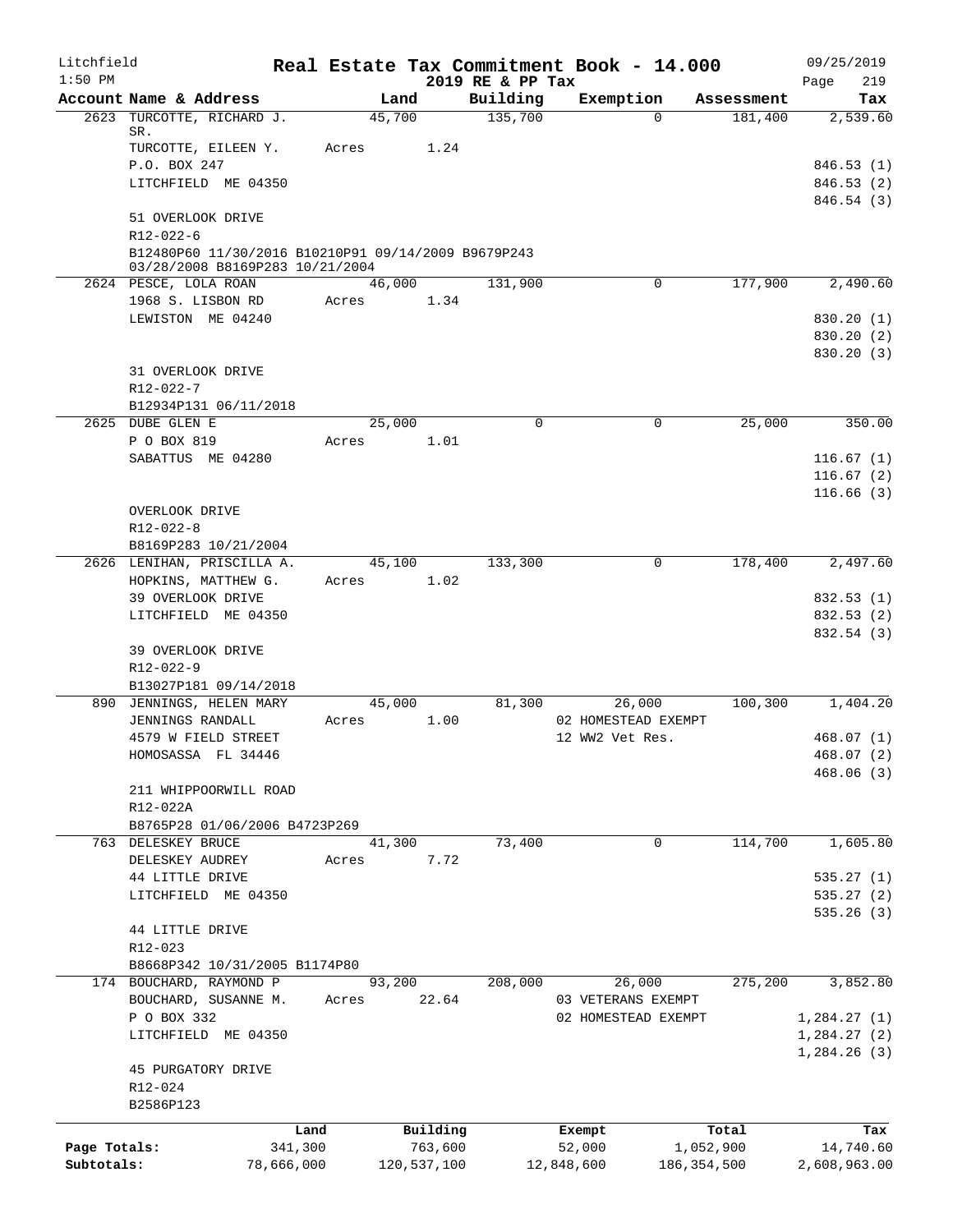| Litchfield |                                                                                                     |       |        |       |                  | Real Estate Tax Commitment Book - 14.000 |            | 09/25/2019  |
|------------|-----------------------------------------------------------------------------------------------------|-------|--------|-------|------------------|------------------------------------------|------------|-------------|
| $1:50$ PM  |                                                                                                     |       |        |       | 2019 RE & PP Tax |                                          |            | 220<br>Page |
|            | Account Name & Address                                                                              |       | Land   |       | Building         | Exemption                                | Assessment | Tax         |
|            | 1423 LEVERING, STEPHANIE M.                                                                         |       | 45,200 |       | 54,600           | $\Omega$                                 | 99,800     | 1,397.20    |
|            | 230 HARDSCRABBLE ROAD                                                                               | Acres |        | 1.08  |                  |                                          |            |             |
|            | LITCHFIELD ME 04350                                                                                 |       |        |       |                  |                                          |            | 465.73(1)   |
|            |                                                                                                     |       |        |       |                  |                                          |            | 465.73(2)   |
|            |                                                                                                     |       |        |       |                  |                                          |            | 465.74 (3)  |
|            | 230 HARDSCRABBLE ROAD                                                                               |       |        |       |                  |                                          |            |             |
|            | R12-025-1                                                                                           |       |        |       |                  |                                          |            |             |
|            | B13121P177 12/28/2018 B11797P129 09/12/2014<br>1913 COX, KIMBERLY E.                                |       | 45,200 |       | 24,600           | 0                                        | 69,800     | 977.20      |
|            | 226 HARDSCRABBLE ROAD                                                                               | Acres |        | 1.07  |                  |                                          |            |             |
|            | LITCHFIELD ME 04350                                                                                 |       |        |       |                  |                                          |            | 325.73(1)   |
|            |                                                                                                     |       |        |       |                  |                                          |            | 325.73(2)   |
|            |                                                                                                     |       |        |       |                  |                                          |            | 325.74(3)   |
|            | 226 HARDSCRABBLE ROAD                                                                               |       |        |       |                  |                                          |            |             |
|            | $R12 - 025 - 2$                                                                                     |       |        |       |                  |                                          |            |             |
|            | B11958P95 04/16/2015 B4838P171 09/17/2004                                                           |       |        |       |                  |                                          |            |             |
|            | 1769 DAN, CINDY                                                                                     |       | 45,900 |       | 26,600           | $\Omega$                                 | 72,500     | 1,015.00    |
|            | PO BOX 207                                                                                          | Acres |        | 1.29  |                  |                                          |            |             |
|            | MINOT ME 04258                                                                                      |       |        |       |                  |                                          |            | 338.33(1)   |
|            |                                                                                                     |       |        |       |                  |                                          |            | 338.33(2)   |
|            |                                                                                                     |       |        |       |                  |                                          |            | 338.34(3)   |
|            | 4 BUTTERFLY DRIVE                                                                                   |       |        |       |                  |                                          |            |             |
|            | R12-025-3                                                                                           |       |        |       |                  |                                          |            |             |
|            | B12923P109 06/01/2018 B8865P138 04/13/2006 B6982P212                                                |       |        |       |                  |                                          |            |             |
|            | 1914 PONTBRIAND, KEVIN                                                                              |       | 45,800 |       | 149,200          | 20,000                                   | 175,000    | 2,450.00    |
|            | 41 BUTTERFLY DRIVE                                                                                  | Acres |        | 1.25  |                  | 02 HOMESTEAD EXEMPT                      |            |             |
|            | LITCHFIELD ME 04350                                                                                 |       |        |       |                  |                                          |            | 816.67(1)   |
|            |                                                                                                     |       |        |       |                  |                                          |            | 816.67(2)   |
|            |                                                                                                     |       |        |       |                  |                                          |            | 816.66(3)   |
|            | 41 BUTTERFLY DRIVE                                                                                  |       |        |       |                  |                                          |            |             |
|            | $R12 - 025 - 4$                                                                                     |       |        |       |                  |                                          |            |             |
|            | B12834P113 01/26/2018 B12804P268 11/30/2017<br>B12602P190 03/03/2017 B12321P63 06/13/2016 B8664P321 |       |        |       |                  |                                          |            |             |
|            | 10/19/2005 B8443P22 06/03/2005 B4838P173                                                            |       |        |       |                  |                                          |            |             |
|            | 439 WHITMORE ERIC E                                                                                 |       | 300    |       | $\mathbf 0$      | 0                                        | 300        | 4.20        |
|            | WHITMORE CHERYL A                                                                                   | Acres |        | 0.10  |                  |                                          |            |             |
|            | 926 COBBOSSEE ROAD                                                                                  |       |        |       |                  |                                          |            | 1.40(1)     |
|            | MONMOUTH ME 04259                                                                                   |       |        |       |                  |                                          |            | 1.40(2)     |
|            |                                                                                                     |       |        |       |                  |                                          |            | 1.40(3)     |
|            | HARDSCRABLE ROAD                                                                                    |       |        |       |                  |                                          |            |             |
|            | $R12 - 025 - 5$                                                                                     |       |        |       |                  |                                          |            |             |
|            | B9368P249 06/11/2007 B4342P270 01/28/1993                                                           |       |        |       |                  |                                          |            |             |
|            | 1637 SYLVESTER R F LLC.                                                                             |       | 6,000  |       | $\Omega$         | $\Omega$                                 | 6,000      | 84.00       |
|            | 865 COBBOSSEE                                                                                       | Acres |        | 23.00 |                  |                                          |            |             |
|            | MONMOUTH ME 04259                                                                                   |       |        |       |                  |                                          |            | 28.00(1)    |
|            |                                                                                                     |       |        |       |                  |                                          |            | 28.00(2)    |
|            |                                                                                                     |       |        |       |                  |                                          |            | 28.00(3)    |
|            | OFF HARDSCRABBLE ROAD                                                                               |       |        |       |                  |                                          |            |             |
|            | R12-026                                                                                             |       |        |       |                  |                                          |            |             |
|            | B10854P157 10/07/2011 B9520P202 10/03/2007 B5886P181                                                |       |        |       |                  |                                          |            |             |

12/31/1998 B5098P206

|              | Land       | Building    | Exempt     | Total       | Tax          |
|--------------|------------|-------------|------------|-------------|--------------|
| Page Totals: | 188,400    | 255,000     | 20,000     | 423,400     | 5,927.60     |
| Subtotals:   | 78,854,400 | 120,792,100 | 12,868,600 | 186,777,900 | 2,614,890.60 |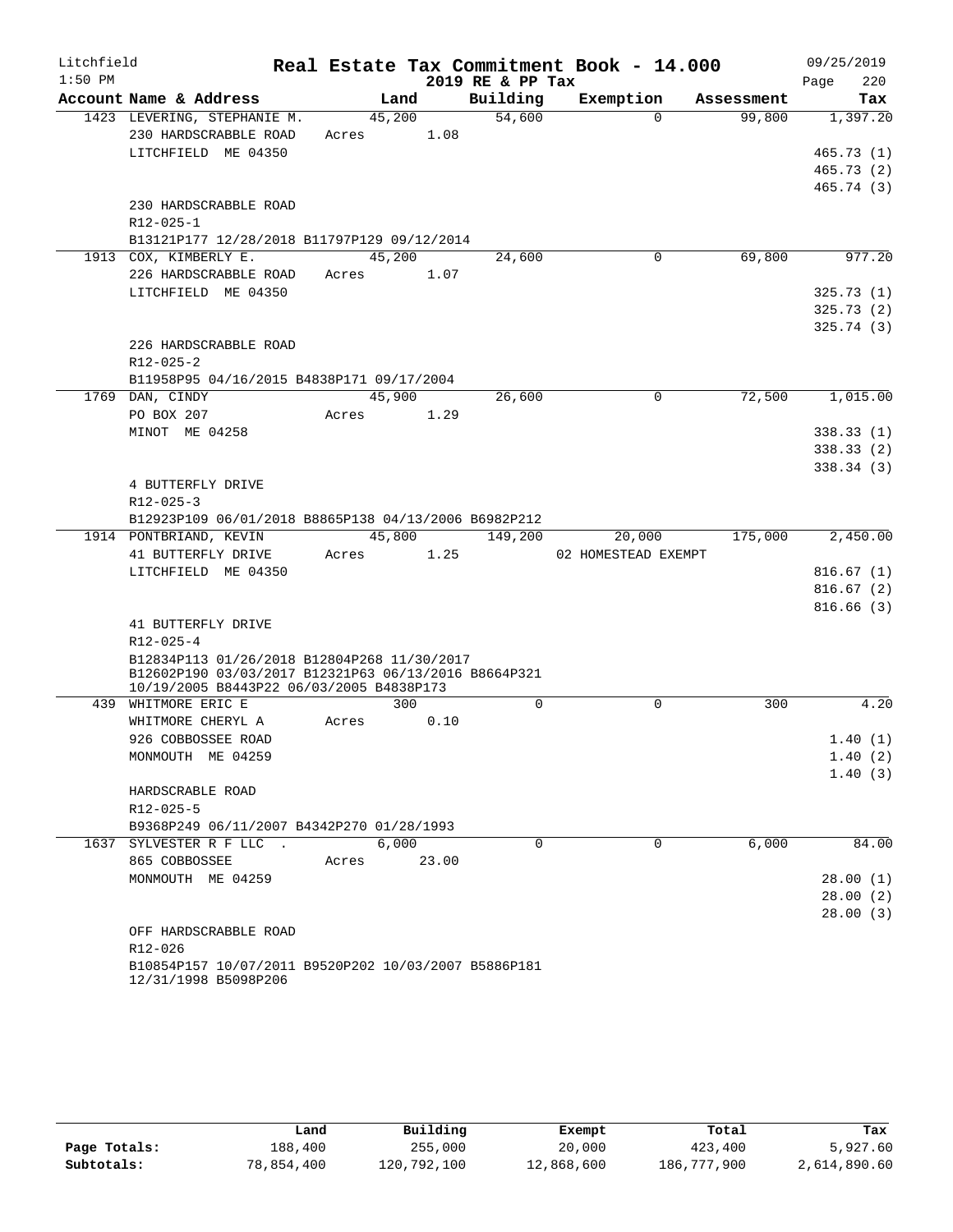| $1:50$ PM<br>2019 RE & PP Tax<br>221<br>Page<br>Building<br>Account Name & Address<br>Exemption<br>Land<br>Tax<br>Assessment<br>1910 CENTRAL MAINE POWER<br>28,100<br>$\Omega$<br>393.40<br>$\Omega$<br>28,100<br>c/o Avangrid Management Acres<br>2.03<br>Company-Local Tax<br>One City Center, 5th<br>131.13(1)<br>Floor<br>Portland ME 04101<br>131.13(2)<br>131.14(3)<br>68 LITTLE DRIVE<br>R12-027<br>B9920P323 12/22/2008 B8665P240 10/28/2005 B7884P128<br>03/25/2004<br>33,800<br>454 PERREAULT, PAUL<br>$\mathbf 0$<br>$\mathbf 0$<br>33,800<br>473.20<br>P.O. BOX 25<br>44.00<br>Acres<br>LITCHFIELD ME 04350<br>157.73(1)<br>157.73(2)<br>157.74(3)<br>LEWISTON ROAD<br>$R13 - 001$<br>B11352P82 04/05/2013 B11352P77 04/05/2013<br>2829 WATERMAN, WILLIAM<br>33,800<br>33,800<br>473.20<br>$\Omega$<br>0<br>P.O. BOX 299<br>44.00<br>Acres<br>Litchfield ME 04350<br>157.73(1)<br>157.73(2)<br>157.74(3)<br>R13-001A<br>B11352P84 04/05/2013<br>76,200<br>96,200<br>20,000<br>152,400<br>2,133.60<br>1753 SWIFT, DAVID<br>33.30<br>02 HOMESTEAD EXEMPT<br>REAY-SWIFT KIM S<br>Acres<br>1355 LEWISTON ROAD<br>711.20(1)<br>LITCHFIELD ME 04350<br>711.20(2)<br>711.20(3)<br>1355 LEWISTON ROAD<br>R13-002<br>B7128P125 11/04/2002<br>677 GILBERT, GARY M<br>51,300<br>51,300<br>718.20<br>$\Omega$<br>0<br>46 WINTER ST<br>21.00<br>Acres<br>BATH ME 04530<br>239.40 (1)<br>239.40(2)<br>239.40(3)<br>LEWISTON ROAD<br>R13-003<br>B1654P197<br>83,000<br>54,800<br>20,000<br>117,800<br>1,649.20<br>682 DUGGINS JOHN R<br>123.00<br>DUGGINS CORIE L<br>02 HOMESTEAD EXEMPT<br>Acres<br>1235 LEWISTON ROAD<br>549.73 (1)<br>549.73 (2)<br>LITCHFIELD ME 04350<br>549.74 (3)<br>1235 LEWISTON ROAD<br>R13-004<br>B8827P32 03/06/2006 B6125P274 | Litchfield |  |  |  | Real Estate Tax Commitment Book - 14.000 |  |  | 09/25/2019 |
|---------------------------------------------------------------------------------------------------------------------------------------------------------------------------------------------------------------------------------------------------------------------------------------------------------------------------------------------------------------------------------------------------------------------------------------------------------------------------------------------------------------------------------------------------------------------------------------------------------------------------------------------------------------------------------------------------------------------------------------------------------------------------------------------------------------------------------------------------------------------------------------------------------------------------------------------------------------------------------------------------------------------------------------------------------------------------------------------------------------------------------------------------------------------------------------------------------------------------------------------------------------------------------------------------------------------------------------------------------------------------------------------------------------------------------------------------------------------------------------------------------------------------------------------------------------------------------------------------------------------------------------------------------------------------------------------------------------------------------------------------------|------------|--|--|--|------------------------------------------|--|--|------------|
|                                                                                                                                                                                                                                                                                                                                                                                                                                                                                                                                                                                                                                                                                                                                                                                                                                                                                                                                                                                                                                                                                                                                                                                                                                                                                                                                                                                                                                                                                                                                                                                                                                                                                                                                                         |            |  |  |  |                                          |  |  |            |
|                                                                                                                                                                                                                                                                                                                                                                                                                                                                                                                                                                                                                                                                                                                                                                                                                                                                                                                                                                                                                                                                                                                                                                                                                                                                                                                                                                                                                                                                                                                                                                                                                                                                                                                                                         |            |  |  |  |                                          |  |  |            |
|                                                                                                                                                                                                                                                                                                                                                                                                                                                                                                                                                                                                                                                                                                                                                                                                                                                                                                                                                                                                                                                                                                                                                                                                                                                                                                                                                                                                                                                                                                                                                                                                                                                                                                                                                         |            |  |  |  |                                          |  |  |            |
|                                                                                                                                                                                                                                                                                                                                                                                                                                                                                                                                                                                                                                                                                                                                                                                                                                                                                                                                                                                                                                                                                                                                                                                                                                                                                                                                                                                                                                                                                                                                                                                                                                                                                                                                                         |            |  |  |  |                                          |  |  |            |
|                                                                                                                                                                                                                                                                                                                                                                                                                                                                                                                                                                                                                                                                                                                                                                                                                                                                                                                                                                                                                                                                                                                                                                                                                                                                                                                                                                                                                                                                                                                                                                                                                                                                                                                                                         |            |  |  |  |                                          |  |  |            |
|                                                                                                                                                                                                                                                                                                                                                                                                                                                                                                                                                                                                                                                                                                                                                                                                                                                                                                                                                                                                                                                                                                                                                                                                                                                                                                                                                                                                                                                                                                                                                                                                                                                                                                                                                         |            |  |  |  |                                          |  |  |            |
|                                                                                                                                                                                                                                                                                                                                                                                                                                                                                                                                                                                                                                                                                                                                                                                                                                                                                                                                                                                                                                                                                                                                                                                                                                                                                                                                                                                                                                                                                                                                                                                                                                                                                                                                                         |            |  |  |  |                                          |  |  |            |
|                                                                                                                                                                                                                                                                                                                                                                                                                                                                                                                                                                                                                                                                                                                                                                                                                                                                                                                                                                                                                                                                                                                                                                                                                                                                                                                                                                                                                                                                                                                                                                                                                                                                                                                                                         |            |  |  |  |                                          |  |  |            |
|                                                                                                                                                                                                                                                                                                                                                                                                                                                                                                                                                                                                                                                                                                                                                                                                                                                                                                                                                                                                                                                                                                                                                                                                                                                                                                                                                                                                                                                                                                                                                                                                                                                                                                                                                         |            |  |  |  |                                          |  |  |            |
|                                                                                                                                                                                                                                                                                                                                                                                                                                                                                                                                                                                                                                                                                                                                                                                                                                                                                                                                                                                                                                                                                                                                                                                                                                                                                                                                                                                                                                                                                                                                                                                                                                                                                                                                                         |            |  |  |  |                                          |  |  |            |
|                                                                                                                                                                                                                                                                                                                                                                                                                                                                                                                                                                                                                                                                                                                                                                                                                                                                                                                                                                                                                                                                                                                                                                                                                                                                                                                                                                                                                                                                                                                                                                                                                                                                                                                                                         |            |  |  |  |                                          |  |  |            |
|                                                                                                                                                                                                                                                                                                                                                                                                                                                                                                                                                                                                                                                                                                                                                                                                                                                                                                                                                                                                                                                                                                                                                                                                                                                                                                                                                                                                                                                                                                                                                                                                                                                                                                                                                         |            |  |  |  |                                          |  |  |            |
|                                                                                                                                                                                                                                                                                                                                                                                                                                                                                                                                                                                                                                                                                                                                                                                                                                                                                                                                                                                                                                                                                                                                                                                                                                                                                                                                                                                                                                                                                                                                                                                                                                                                                                                                                         |            |  |  |  |                                          |  |  |            |
|                                                                                                                                                                                                                                                                                                                                                                                                                                                                                                                                                                                                                                                                                                                                                                                                                                                                                                                                                                                                                                                                                                                                                                                                                                                                                                                                                                                                                                                                                                                                                                                                                                                                                                                                                         |            |  |  |  |                                          |  |  |            |
|                                                                                                                                                                                                                                                                                                                                                                                                                                                                                                                                                                                                                                                                                                                                                                                                                                                                                                                                                                                                                                                                                                                                                                                                                                                                                                                                                                                                                                                                                                                                                                                                                                                                                                                                                         |            |  |  |  |                                          |  |  |            |
|                                                                                                                                                                                                                                                                                                                                                                                                                                                                                                                                                                                                                                                                                                                                                                                                                                                                                                                                                                                                                                                                                                                                                                                                                                                                                                                                                                                                                                                                                                                                                                                                                                                                                                                                                         |            |  |  |  |                                          |  |  |            |
|                                                                                                                                                                                                                                                                                                                                                                                                                                                                                                                                                                                                                                                                                                                                                                                                                                                                                                                                                                                                                                                                                                                                                                                                                                                                                                                                                                                                                                                                                                                                                                                                                                                                                                                                                         |            |  |  |  |                                          |  |  |            |
|                                                                                                                                                                                                                                                                                                                                                                                                                                                                                                                                                                                                                                                                                                                                                                                                                                                                                                                                                                                                                                                                                                                                                                                                                                                                                                                                                                                                                                                                                                                                                                                                                                                                                                                                                         |            |  |  |  |                                          |  |  |            |
|                                                                                                                                                                                                                                                                                                                                                                                                                                                                                                                                                                                                                                                                                                                                                                                                                                                                                                                                                                                                                                                                                                                                                                                                                                                                                                                                                                                                                                                                                                                                                                                                                                                                                                                                                         |            |  |  |  |                                          |  |  |            |
|                                                                                                                                                                                                                                                                                                                                                                                                                                                                                                                                                                                                                                                                                                                                                                                                                                                                                                                                                                                                                                                                                                                                                                                                                                                                                                                                                                                                                                                                                                                                                                                                                                                                                                                                                         |            |  |  |  |                                          |  |  |            |
|                                                                                                                                                                                                                                                                                                                                                                                                                                                                                                                                                                                                                                                                                                                                                                                                                                                                                                                                                                                                                                                                                                                                                                                                                                                                                                                                                                                                                                                                                                                                                                                                                                                                                                                                                         |            |  |  |  |                                          |  |  |            |
|                                                                                                                                                                                                                                                                                                                                                                                                                                                                                                                                                                                                                                                                                                                                                                                                                                                                                                                                                                                                                                                                                                                                                                                                                                                                                                                                                                                                                                                                                                                                                                                                                                                                                                                                                         |            |  |  |  |                                          |  |  |            |
|                                                                                                                                                                                                                                                                                                                                                                                                                                                                                                                                                                                                                                                                                                                                                                                                                                                                                                                                                                                                                                                                                                                                                                                                                                                                                                                                                                                                                                                                                                                                                                                                                                                                                                                                                         |            |  |  |  |                                          |  |  |            |
|                                                                                                                                                                                                                                                                                                                                                                                                                                                                                                                                                                                                                                                                                                                                                                                                                                                                                                                                                                                                                                                                                                                                                                                                                                                                                                                                                                                                                                                                                                                                                                                                                                                                                                                                                         |            |  |  |  |                                          |  |  |            |
|                                                                                                                                                                                                                                                                                                                                                                                                                                                                                                                                                                                                                                                                                                                                                                                                                                                                                                                                                                                                                                                                                                                                                                                                                                                                                                                                                                                                                                                                                                                                                                                                                                                                                                                                                         |            |  |  |  |                                          |  |  |            |
|                                                                                                                                                                                                                                                                                                                                                                                                                                                                                                                                                                                                                                                                                                                                                                                                                                                                                                                                                                                                                                                                                                                                                                                                                                                                                                                                                                                                                                                                                                                                                                                                                                                                                                                                                         |            |  |  |  |                                          |  |  |            |
|                                                                                                                                                                                                                                                                                                                                                                                                                                                                                                                                                                                                                                                                                                                                                                                                                                                                                                                                                                                                                                                                                                                                                                                                                                                                                                                                                                                                                                                                                                                                                                                                                                                                                                                                                         |            |  |  |  |                                          |  |  |            |
|                                                                                                                                                                                                                                                                                                                                                                                                                                                                                                                                                                                                                                                                                                                                                                                                                                                                                                                                                                                                                                                                                                                                                                                                                                                                                                                                                                                                                                                                                                                                                                                                                                                                                                                                                         |            |  |  |  |                                          |  |  |            |
|                                                                                                                                                                                                                                                                                                                                                                                                                                                                                                                                                                                                                                                                                                                                                                                                                                                                                                                                                                                                                                                                                                                                                                                                                                                                                                                                                                                                                                                                                                                                                                                                                                                                                                                                                         |            |  |  |  |                                          |  |  |            |
|                                                                                                                                                                                                                                                                                                                                                                                                                                                                                                                                                                                                                                                                                                                                                                                                                                                                                                                                                                                                                                                                                                                                                                                                                                                                                                                                                                                                                                                                                                                                                                                                                                                                                                                                                         |            |  |  |  |                                          |  |  |            |
|                                                                                                                                                                                                                                                                                                                                                                                                                                                                                                                                                                                                                                                                                                                                                                                                                                                                                                                                                                                                                                                                                                                                                                                                                                                                                                                                                                                                                                                                                                                                                                                                                                                                                                                                                         |            |  |  |  |                                          |  |  |            |
|                                                                                                                                                                                                                                                                                                                                                                                                                                                                                                                                                                                                                                                                                                                                                                                                                                                                                                                                                                                                                                                                                                                                                                                                                                                                                                                                                                                                                                                                                                                                                                                                                                                                                                                                                         |            |  |  |  |                                          |  |  |            |
|                                                                                                                                                                                                                                                                                                                                                                                                                                                                                                                                                                                                                                                                                                                                                                                                                                                                                                                                                                                                                                                                                                                                                                                                                                                                                                                                                                                                                                                                                                                                                                                                                                                                                                                                                         |            |  |  |  |                                          |  |  |            |
|                                                                                                                                                                                                                                                                                                                                                                                                                                                                                                                                                                                                                                                                                                                                                                                                                                                                                                                                                                                                                                                                                                                                                                                                                                                                                                                                                                                                                                                                                                                                                                                                                                                                                                                                                         |            |  |  |  |                                          |  |  |            |
|                                                                                                                                                                                                                                                                                                                                                                                                                                                                                                                                                                                                                                                                                                                                                                                                                                                                                                                                                                                                                                                                                                                                                                                                                                                                                                                                                                                                                                                                                                                                                                                                                                                                                                                                                         |            |  |  |  |                                          |  |  |            |
|                                                                                                                                                                                                                                                                                                                                                                                                                                                                                                                                                                                                                                                                                                                                                                                                                                                                                                                                                                                                                                                                                                                                                                                                                                                                                                                                                                                                                                                                                                                                                                                                                                                                                                                                                         |            |  |  |  |                                          |  |  |            |
|                                                                                                                                                                                                                                                                                                                                                                                                                                                                                                                                                                                                                                                                                                                                                                                                                                                                                                                                                                                                                                                                                                                                                                                                                                                                                                                                                                                                                                                                                                                                                                                                                                                                                                                                                         |            |  |  |  |                                          |  |  |            |
|                                                                                                                                                                                                                                                                                                                                                                                                                                                                                                                                                                                                                                                                                                                                                                                                                                                                                                                                                                                                                                                                                                                                                                                                                                                                                                                                                                                                                                                                                                                                                                                                                                                                                                                                                         |            |  |  |  |                                          |  |  |            |
|                                                                                                                                                                                                                                                                                                                                                                                                                                                                                                                                                                                                                                                                                                                                                                                                                                                                                                                                                                                                                                                                                                                                                                                                                                                                                                                                                                                                                                                                                                                                                                                                                                                                                                                                                         |            |  |  |  |                                          |  |  |            |
|                                                                                                                                                                                                                                                                                                                                                                                                                                                                                                                                                                                                                                                                                                                                                                                                                                                                                                                                                                                                                                                                                                                                                                                                                                                                                                                                                                                                                                                                                                                                                                                                                                                                                                                                                         |            |  |  |  |                                          |  |  |            |
|                                                                                                                                                                                                                                                                                                                                                                                                                                                                                                                                                                                                                                                                                                                                                                                                                                                                                                                                                                                                                                                                                                                                                                                                                                                                                                                                                                                                                                                                                                                                                                                                                                                                                                                                                         |            |  |  |  |                                          |  |  |            |
|                                                                                                                                                                                                                                                                                                                                                                                                                                                                                                                                                                                                                                                                                                                                                                                                                                                                                                                                                                                                                                                                                                                                                                                                                                                                                                                                                                                                                                                                                                                                                                                                                                                                                                                                                         |            |  |  |  |                                          |  |  |            |
|                                                                                                                                                                                                                                                                                                                                                                                                                                                                                                                                                                                                                                                                                                                                                                                                                                                                                                                                                                                                                                                                                                                                                                                                                                                                                                                                                                                                                                                                                                                                                                                                                                                                                                                                                         |            |  |  |  |                                          |  |  |            |
|                                                                                                                                                                                                                                                                                                                                                                                                                                                                                                                                                                                                                                                                                                                                                                                                                                                                                                                                                                                                                                                                                                                                                                                                                                                                                                                                                                                                                                                                                                                                                                                                                                                                                                                                                         |            |  |  |  |                                          |  |  |            |
|                                                                                                                                                                                                                                                                                                                                                                                                                                                                                                                                                                                                                                                                                                                                                                                                                                                                                                                                                                                                                                                                                                                                                                                                                                                                                                                                                                                                                                                                                                                                                                                                                                                                                                                                                         |            |  |  |  |                                          |  |  |            |
|                                                                                                                                                                                                                                                                                                                                                                                                                                                                                                                                                                                                                                                                                                                                                                                                                                                                                                                                                                                                                                                                                                                                                                                                                                                                                                                                                                                                                                                                                                                                                                                                                                                                                                                                                         |            |  |  |  |                                          |  |  |            |
|                                                                                                                                                                                                                                                                                                                                                                                                                                                                                                                                                                                                                                                                                                                                                                                                                                                                                                                                                                                                                                                                                                                                                                                                                                                                                                                                                                                                                                                                                                                                                                                                                                                                                                                                                         |            |  |  |  |                                          |  |  |            |
|                                                                                                                                                                                                                                                                                                                                                                                                                                                                                                                                                                                                                                                                                                                                                                                                                                                                                                                                                                                                                                                                                                                                                                                                                                                                                                                                                                                                                                                                                                                                                                                                                                                                                                                                                         |            |  |  |  |                                          |  |  |            |

|              | Land       | Building    | Exempt     | Total         | Tax          |
|--------------|------------|-------------|------------|---------------|--------------|
| Page Totals: | 306,200    | 151,000     | 40,000     | 417,200       | 5,840.80     |
| Subtotals:   | 79,160,600 | 120,943,100 | 12,908,600 | 187, 195, 100 | 2,620,731.40 |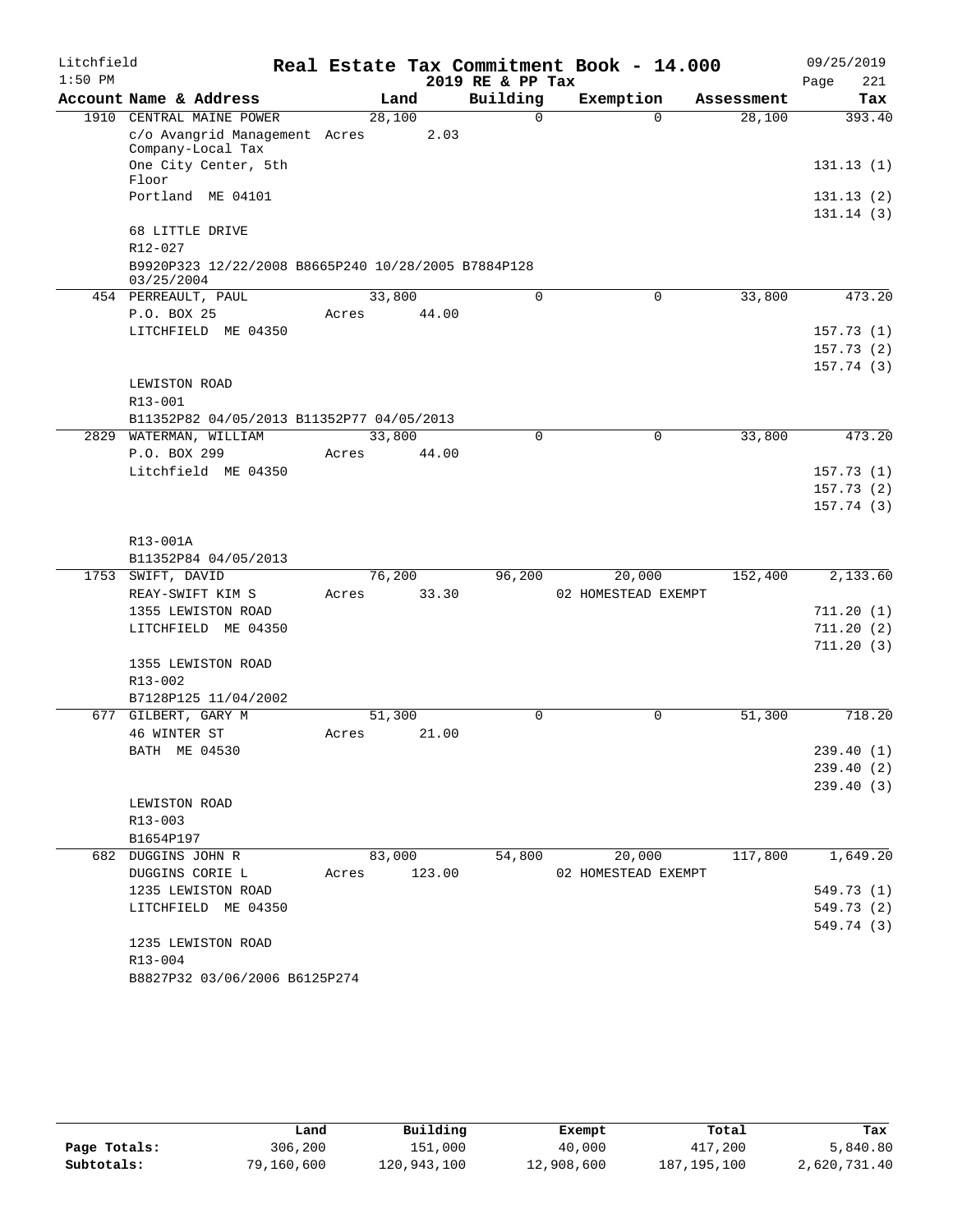| Litchfield |                                                            |         |                |                  | Real Estate Tax Commitment Book - 14.000 |          |            |      | 09/25/2019  |
|------------|------------------------------------------------------------|---------|----------------|------------------|------------------------------------------|----------|------------|------|-------------|
| $1:50$ PM  |                                                            |         |                | 2019 RE & PP Tax |                                          |          |            | Page | 222         |
|            | Account Name & Address                                     |         | Land           | Building         | Exemption                                |          | Assessment |      | Tax         |
|            | 582 POWERS, THOMAS E                                       | 17,800  |                | $\Omega$         |                                          | $\Omega$ | 17,800     |      | 249.20      |
|            | 1050 FOREST AVENUE                                         | Acres   | 53.00          |                  |                                          |          |            |      |             |
|            | PORTLAND ME 04103                                          |         |                |                  |                                          |          |            |      | 83.07(1)    |
|            |                                                            |         |                |                  |                                          |          |            |      | 83.07(2)    |
|            | LEWISTON ROAD                                              |         |                |                  |                                          |          |            |      | 83.06(3)    |
|            | R13-005                                                    |         |                |                  |                                          |          |            |      |             |
|            | B7490P173 07/01/2003 B5916P26                              |         |                |                  |                                          |          |            |      |             |
|            | 1070 FREEMAN, JOSEPH W &                                   | 104,500 |                | 124,000          | 20,000                                   |          | 208,500    |      | 2,919.00    |
|            | JUDITH FREEMAN                                             |         |                |                  |                                          |          |            |      |             |
|            | 146 HYLES RD                                               | Acres   | 40.57          |                  | 02 HOMESTEAD EXEMPT                      |          |            |      |             |
|            | LITCHFIELD ME 04350                                        |         |                |                  |                                          |          |            |      | 973.00(1)   |
|            |                                                            |         |                |                  |                                          |          |            |      | 973.00(2)   |
|            |                                                            |         |                |                  |                                          |          |            |      | 973.00(3)   |
|            | 146 HYLES DRIVE                                            |         |                |                  |                                          |          |            |      |             |
|            | $R13 - 006$<br>B10260P279 11/02/2009 B10260P279 10/29/2009 |         |                |                  |                                          |          |            |      |             |
|            | B5547P257 02/04/1998                                       |         |                |                  |                                          |          |            |      |             |
|            | 2748 SLIGH, ARLENE E.                                      | 97,700  |                | 225,100          |                                          | 0        | 322,800    |      | 4,519.20    |
|            | 146 HYLES RD                                               | Acres   | 2.43           |                  |                                          |          |            |      |             |
|            | LITCHFIELD ME 04350                                        |         |                |                  |                                          |          |            |      | 1,506.40(1) |
|            |                                                            |         |                |                  |                                          |          |            |      | 1,506.40(2) |
|            |                                                            |         |                |                  |                                          |          |            |      | 1,506.40(3) |
|            | 163 HYLES DRIVE                                            |         |                |                  |                                          |          |            |      |             |
|            | R13-006A                                                   |         |                |                  |                                          |          |            |      |             |
|            | B10260P279 11/02/2009<br>1546 GARLAND JEROME               |         |                | $\mathbf 0$      |                                          | 0        | 45,000     |      | 630.00      |
|            | GARLAND JOHN                                               | Acres   | 45,000<br>8.30 |                  |                                          |          |            |      |             |
|            | 47 ORCHARD CIRCLE                                          |         |                |                  |                                          |          |            |      | 210.00(1)   |
|            | HALIFAX MA 02338                                           |         |                |                  |                                          |          |            |      | 210.00(2)   |
|            |                                                            |         |                |                  |                                          |          |            |      | 210.00(3)   |
|            | OFF HALLOWELL ROAD                                         |         |                |                  |                                          |          |            |      |             |
|            | R13-007                                                    |         |                |                  |                                          |          |            |      |             |
|            | B9121P245 10/24/2006 B1436P125 01/23/1967                  |         |                |                  |                                          |          |            |      |             |
|            | 10 LANGLOIS, CHRISTIAN<br>FERN                             | 104,600 |                | $\mathbf 0$      |                                          | 0        | 104,600    |      | 1,464.40    |
|            | LANGLOIS, HANNAH RAE                                       | Acres   | 43.00          |                  |                                          |          |            |      |             |
|            | 2 NANCY LANE                                               |         |                |                  |                                          |          |            |      | 488.13 (1)  |
|            | SABATTUS ME 04280                                          |         |                |                  |                                          |          |            |      | 488.13 (2)  |
|            | ROUTE 126                                                  |         |                |                  |                                          |          |            |      | 488.14 (3)  |
|            | $R13 - 008$                                                |         |                |                  |                                          |          |            |      |             |
|            | B12486P210 12/05/2016 B1445P46                             |         |                |                  |                                          |          |            |      |             |
|            | 2052 NADEAU, LAWRENCE &                                    |         | 52,500         | 58,800           |                                          | $\Omega$ | 111,300    |      | 1,558.20    |
|            | RENEE                                                      |         |                |                  |                                          |          |            |      |             |
|            | 39 MY WAY DRIVE                                            | Acres   | 34.00          |                  |                                          |          |            |      |             |
|            | LITCHFIELD ME 04350                                        |         |                |                  |                                          |          |            |      | 519.40(1)   |
|            |                                                            |         |                |                  |                                          |          |            |      | 519.40(2)   |
|            |                                                            |         |                |                  |                                          |          |            |      | 519.40(3)   |
|            | LEWISTON ROAD<br>R13-008A                                  |         |                |                  |                                          |          |            |      |             |
|            | B5511P67 07/16/2003                                        |         |                |                  |                                          |          |            |      |             |
|            |                                                            |         |                |                  |                                          |          |            |      |             |

|              | Land       | Building    | Exempt     | Total       | Tax          |
|--------------|------------|-------------|------------|-------------|--------------|
| Page Totals: | 422,100    | 407,900     | 20,000     | 810,000     | 11,340.00    |
| Subtotals:   | 79,582,700 | 121,351,000 | 12,928,600 | 188,005,100 | 2,632,071.40 |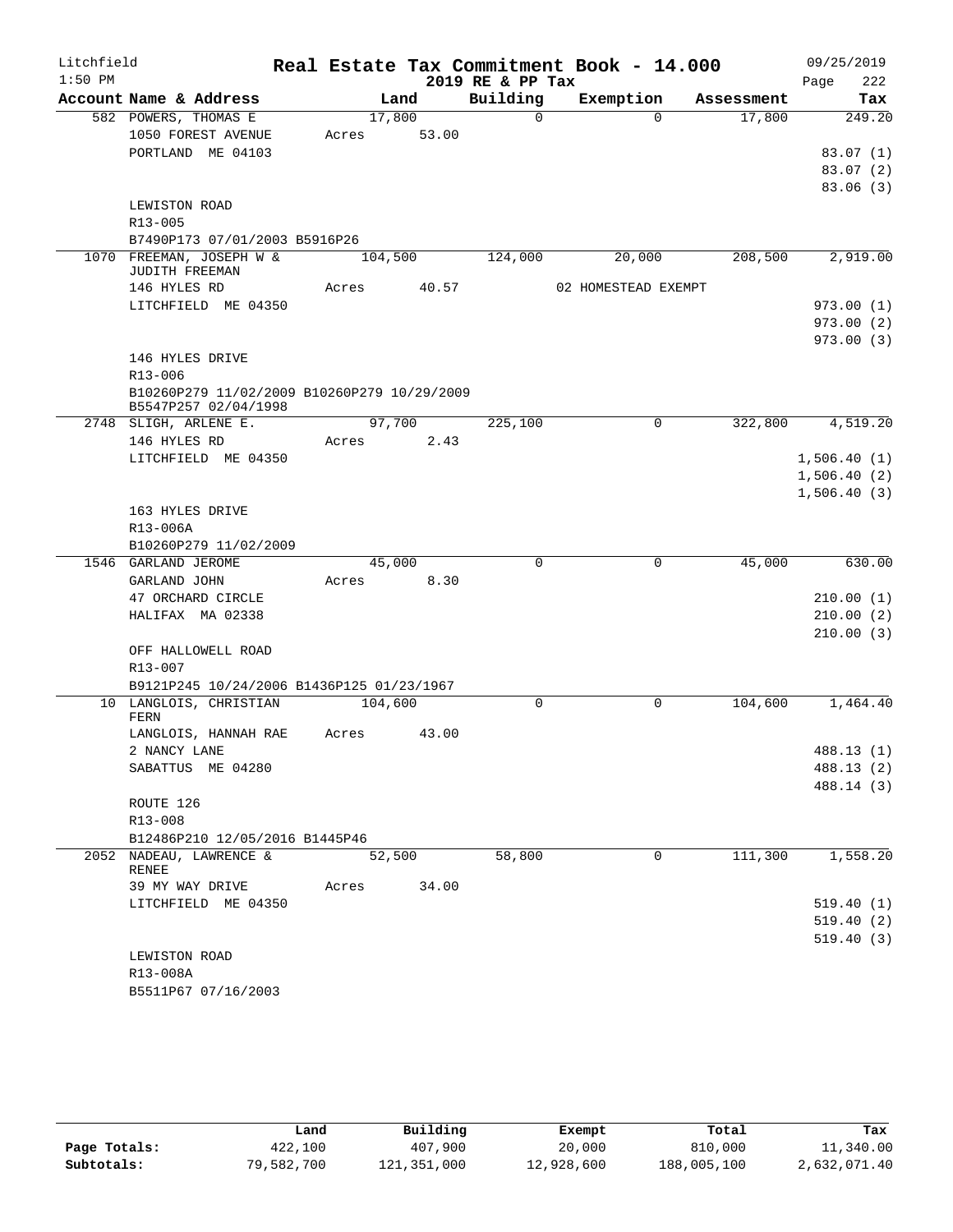| Litchfield   |                                                                                         |            |                |                |                              | Real Estate Tax Commitment Book - 14.000 |                       | 09/25/2019      |
|--------------|-----------------------------------------------------------------------------------------|------------|----------------|----------------|------------------------------|------------------------------------------|-----------------------|-----------------|
| $1:50$ PM    |                                                                                         |            |                |                | 2019 RE & PP Tax<br>Building |                                          |                       | 223<br>Page     |
|              | Account Name & Address<br>2366 NADEAU, LAWRENCE &                                       |            | Land<br>48,200 |                | 211,900                      | Exemption<br>20,000                      | Assessment<br>240,100 | Tax<br>3,361.40 |
|              | RENEE                                                                                   |            |                |                |                              |                                          |                       |                 |
|              | 39 MY WAY DRIVE                                                                         |            | Acres          | 2.06           |                              | 02 HOMESTEAD EXEMPT                      |                       |                 |
|              | LITCHFIELD ME 04350                                                                     |            |                |                |                              |                                          |                       | 1,120.47(1)     |
|              |                                                                                         |            |                |                |                              |                                          |                       | 1, 120.47(2)    |
|              |                                                                                         |            |                |                |                              |                                          |                       | 1, 120.46(3)    |
|              | 39 MY WAY DRIVE                                                                         |            |                |                |                              |                                          |                       |                 |
|              | R13-008A-1                                                                              |            |                |                |                              |                                          |                       |                 |
|              | 2367 RAYMOND SR., CHRIS W.<br>25 MY WAY DRIVE                                           |            | Acres          | 52,400<br>3.45 | 70,900                       | 20,000<br>02 HOMESTEAD EXEMPT            | 103,300               | 1,446.20        |
|              | LITCHFIELD ME 04350                                                                     |            |                |                |                              |                                          |                       | 482.07 (1)      |
|              |                                                                                         |            |                |                |                              |                                          |                       | 482.07 (2)      |
|              |                                                                                         |            |                |                |                              |                                          |                       | 482.06 (3)      |
|              | 25 MY WAY DRIVE                                                                         |            |                |                |                              |                                          |                       |                 |
|              | R13-008A-2                                                                              |            |                |                |                              |                                          |                       |                 |
|              | B12502P212 12/23/2016 B9557P178 11/07/2007 B9182P279<br>12/11/2006 B8683P222 11/04/2005 |            |                |                |                              |                                          |                       |                 |
|              | 2372 NADEAU, LAWRENCE &<br><b>RENEE</b>                                                 |            | 48,000         |                | $\Omega$                     | $\Omega$                                 | 48,000                | 672.00          |
|              | 39 MY WAY DRIVE                                                                         |            | Acres          | 2.00           |                              |                                          |                       |                 |
|              | LITCHFIELD ME 04350                                                                     |            |                |                |                              |                                          |                       | 224.00(1)       |
|              |                                                                                         |            |                |                |                              |                                          |                       | 224.00(2)       |
|              |                                                                                         |            |                |                |                              |                                          |                       | 224.00(3)       |
|              | 1177 LEWISTON ROAD                                                                      |            |                |                |                              |                                          |                       |                 |
|              | R13-008A-3                                                                              |            |                |                |                              |                                          |                       |                 |
|              | 2373 SHAW KENNETH E                                                                     |            | 48,100         |                | 48,500                       | 0                                        | 96,600                | 1,352.40        |
|              | SHAW CHRISTOPHER E                                                                      |            | Acres          | 2.02           |                              |                                          |                       |                 |
|              | 1159 LEWISTON ROAD                                                                      |            |                |                |                              |                                          |                       | 450.80(1)       |
|              | LITCHFIELD ME 04350                                                                     |            |                |                |                              |                                          |                       | 450.80(2)       |
|              | 1159 LEWISTON ROAD<br>R13-008A-4                                                        |            |                |                |                              |                                          |                       | 450.80(3)       |
|              | B11648P26 03/24/2014 B9357P245 05/18/2007 B7518P244<br>07/16/2003                       |            |                |                |                              |                                          |                       |                 |
| 2357         | ORR DANA E                                                                              |            | 71,000         |                | 246,700                      | 0                                        | 317,700               | 4,447.80        |
|              | ORR EKA F                                                                               |            | Acres          | 1.34           |                              |                                          |                       |                 |
|              | 1161 LEWISTON ROAD                                                                      |            |                |                |                              |                                          |                       | 1,482.60(1)     |
|              | LITCHFIELD ME 04350                                                                     |            |                |                |                              |                                          |                       | 1,482.60(2)     |
|              |                                                                                         |            |                |                |                              |                                          |                       | 1,482.60(3)     |
|              | 1161 LEWISTON ROAD                                                                      |            |                |                |                              |                                          |                       |                 |
|              | R13-008A-5                                                                              |            |                |                |                              |                                          |                       |                 |
|              | B8932P39 06/07/2006 B7518P244 07/16/2003                                                |            |                |                |                              |                                          |                       |                 |
|              | 2358 SHAIKH, ARIF                                                                       |            | 76,700         |                | 434,800                      | 0                                        | 511,500               | 7,161.00        |
|              | C/O VINAL ENERGY<br>P.O. BOX 803                                                        |            | Acres          | 3.23           |                              |                                          |                       | 2,387.00(1)     |
|              | VINALHAVEN ME 04863                                                                     |            |                |                |                              |                                          |                       | 2,387.00(2)     |
|              |                                                                                         |            |                |                |                              |                                          |                       | 2,387.00(3)     |
|              | 1145 LEWISTON ROAD                                                                      |            |                |                |                              |                                          |                       |                 |
|              | R13-008A-6                                                                              |            |                |                |                              |                                          |                       |                 |
|              | B13157P89 02/26/2019                                                                    |            |                |                |                              |                                          |                       |                 |
|              | 2435 DURKEE SELENA J                                                                    |            | 57,600         |                | 173,900                      | 20,000                                   | 211,500               | 2,961.00        |
|              | NADEAU LAWRENCE R II                                                                    |            | Acres          | 5.19           |                              | 02 HOMESTEAD EXEMPT                      |                       |                 |
|              | 110 MY WAY DRIVE                                                                        |            |                |                |                              |                                          |                       | 987.00 (1)      |
|              | LITCHFIELD ME 04350                                                                     |            |                |                |                              |                                          |                       | 987.00 (2)      |
|              | 110 MY WAY DRIVE                                                                        |            |                |                |                              |                                          |                       | 987.00 (3)      |
|              | R13-008B                                                                                |            |                |                |                              |                                          |                       |                 |
|              | B9325P28 04/19/2007 B8175P236 10/26/2004                                                |            |                |                |                              |                                          |                       |                 |
|              |                                                                                         | Land       |                | Building       |                              | Exempt                                   | Total                 | Tax             |
| Page Totals: |                                                                                         | 402,000    |                | 1,186,700      |                              | 60,000                                   | 1,528,700             | 21,401.80       |
| Subtotals:   |                                                                                         | 79,984,700 |                | 122,537,700    |                              | 12,988,600                               | 189,533,800           | 2,653,473.20    |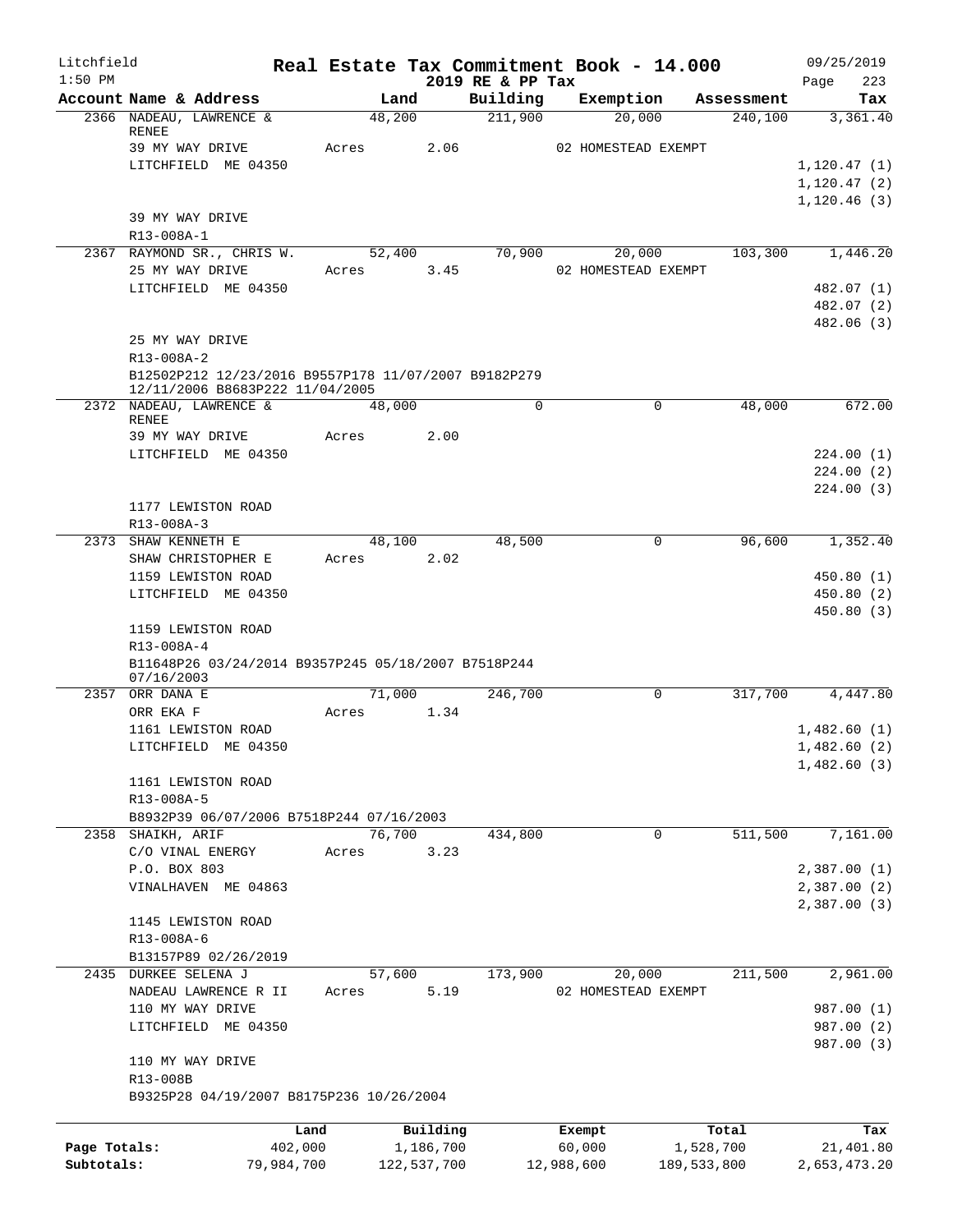| Litchfield |                                                                                      |       |        |      |                  | Real Estate Tax Commitment Book - 14.000 |            | 09/25/2019             |
|------------|--------------------------------------------------------------------------------------|-------|--------|------|------------------|------------------------------------------|------------|------------------------|
| $1:50$ PM  |                                                                                      |       |        |      | 2019 RE & PP Tax |                                          |            | 224<br>Page            |
|            | Account Name & Address                                                               |       | Land   |      | Building         | Exemption                                | Assessment | Tax                    |
|            | 2481 BOULEY, KAROLEE                                                                 |       | 49,000 |      | 16,600           | $\Omega$                                 | 65,600     | 918.40                 |
|            | 39 MY WAY DRIVE                                                                      | Acres |        | 2.32 |                  |                                          |            |                        |
|            | LITCHFIELD ME 04350                                                                  |       |        |      |                  |                                          |            | 306.13(1)              |
|            |                                                                                      |       |        |      |                  |                                          |            | 306.13(2)              |
|            | 64 MY WAY DRIVE                                                                      |       |        |      |                  |                                          |            | 306.14(3)              |
|            | R13-008C                                                                             |       |        |      |                  |                                          |            |                        |
|            | B8683P222 11/04/2005                                                                 |       |        |      |                  |                                          |            |                        |
|            | 902 T & C PROPERTIES LLC                                                             |       | 60,300 |      | 55,000           | 0                                        | 115,300    | 1,614.20               |
|            | 46 CUNDYS HARBOR ROAD                                                                | Acres |        | 0.52 |                  |                                          |            |                        |
|            | HARPSWELL ME 04079                                                                   |       |        |      |                  |                                          |            | 538.07(1)              |
|            |                                                                                      |       |        |      |                  |                                          |            | 538.07(2)              |
|            |                                                                                      |       |        |      |                  |                                          |            | 538.06(3)              |
|            | 54 STREAM DRIVE                                                                      |       |        |      |                  |                                          |            |                        |
|            | R13-009                                                                              |       |        |      |                  |                                          |            |                        |
|            | B9556P295 11/06/2007 B8648P1 10/14/2005 B8647P347                                    |       |        |      |                  |                                          |            |                        |
|            | 10/14/2005 B4487P107<br>482 ARMSTRONG, ALLEN E &                                     |       | 6,600  |      | $\mathbf 0$      | $\mathbf 0$                              | 6,600      | 92.40                  |
|            | ELISSA M.C.                                                                          |       |        |      |                  |                                          |            |                        |
|            | 105 SPRUCE STREET                                                                    | Acres |        | 0.90 |                  |                                          |            |                        |
|            | PORTLAND ME 04102                                                                    |       |        |      |                  |                                          |            | 30.80(1)               |
|            |                                                                                      |       |        |      |                  |                                          |            | 30.80(2)               |
|            |                                                                                      |       |        |      |                  |                                          |            | 30.80(3)               |
|            | STREAM DRIVE                                                                         |       |        |      |                  |                                          |            |                        |
|            | R13-010                                                                              |       |        |      |                  |                                          |            |                        |
|            | B10208P31 09/10/2009 B7484P314 05/19/1999<br>851 ARMSTRONG, ALLEN E &                |       |        |      |                  | 0                                        |            | 1,569.40               |
|            | ELISSA M.C.                                                                          |       | 78,600 |      | 33,500           |                                          | 112,100    |                        |
|            | 105 SPRUCE STREET                                                                    | Acres |        | 1.90 |                  |                                          |            |                        |
|            | PORTLAND ME 04102                                                                    |       |        |      |                  |                                          |            | 523.13(1)              |
|            |                                                                                      |       |        |      |                  |                                          |            | 523.13(2)              |
|            |                                                                                      |       |        |      |                  |                                          |            | 523.14(3)              |
|            | 73 STREAM DRIVE                                                                      |       |        |      |                  |                                          |            |                        |
|            | R13-011                                                                              |       |        |      |                  |                                          |            |                        |
|            | B10208P31 09/10/2009 B7484P314 06/30/2003                                            |       |        |      |                  |                                          |            |                        |
|            | 1484 SCHWARZ STEVEN J                                                                |       | 75,000 |      | $\Omega$         | 0                                        | 75,000     | 1,050.00               |
|            | P O BOX 84                                                                           | Acres |        | 1.50 |                  |                                          |            |                        |
|            | BOWDOINHAM ME 04008                                                                  |       |        |      |                  |                                          |            | 350.00 (1)             |
|            |                                                                                      |       |        |      |                  |                                          |            | 350.00(2)<br>350.00(3) |
|            | 69 STREAM DRIVE                                                                      |       |        |      |                  |                                          |            |                        |
|            | R13-012                                                                              |       |        |      |                  |                                          |            |                        |
|            | B10437P287 06/08/2010 B3462P19 11/05/1988                                            |       |        |      |                  |                                          |            |                        |
|            | 2288 SCHWARZ STEVEN J                                                                |       | 61,200 |      | 5,400            | $\Omega$                                 | 66,600     | 932.40                 |
|            | P O BOX 84                                                                           | Acres |        | 0.58 |                  |                                          |            |                        |
|            | BOWDOINHAM ME 04008                                                                  |       |        |      |                  |                                          |            | 310.80(1)              |
|            |                                                                                      |       |        |      |                  |                                          |            | 310.80(2)              |
|            |                                                                                      |       |        |      |                  |                                          |            | 310.80(3)              |
|            | 69 STREAM DRIVE                                                                      |       |        |      |                  |                                          |            |                        |
|            | R13-012A                                                                             |       |        |      |                  |                                          |            |                        |
|            | B9501P61 09/17/2007 B9343P177 07/07/2007 B9321P277<br>04/17/2007 B6895P81 04/29/2002 |       |        |      |                  |                                          |            |                        |

|              | Land         | Building    | Exempt     | Total       | Tax          |
|--------------|--------------|-------------|------------|-------------|--------------|
| Page Totals: | 330,700      | 110,500     |            | 441,200     | 6,176.80     |
| Subtotals:   | 80, 315, 400 | 122,648,200 | 12,988,600 | 189,975,000 | 2,659,650.00 |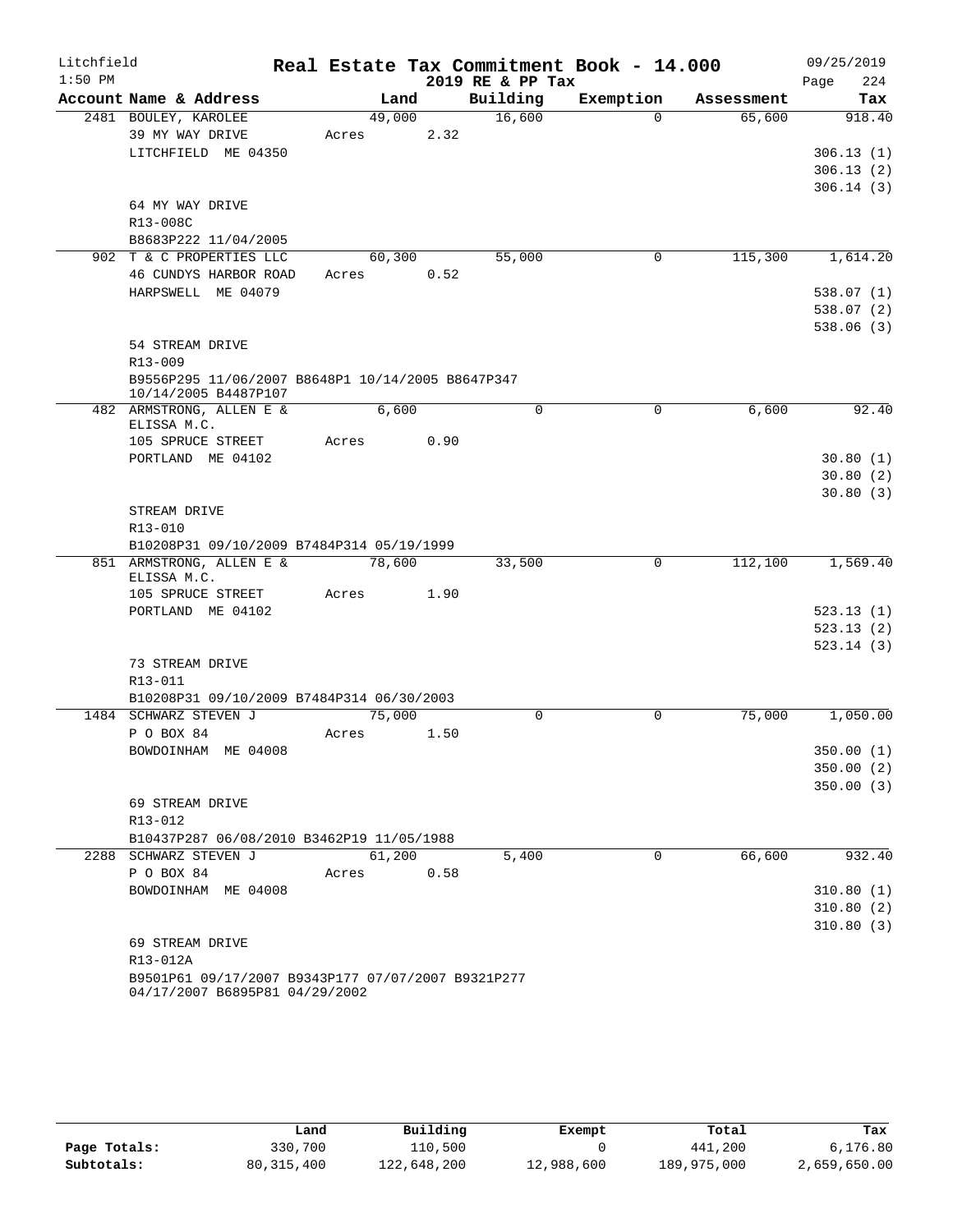| Litchfield   |                                         |            |         |               |                  | Real Estate Tax Commitment Book - 14.000 |             |            | 09/25/2019   |
|--------------|-----------------------------------------|------------|---------|---------------|------------------|------------------------------------------|-------------|------------|--------------|
| $1:50$ PM    |                                         |            |         |               | 2019 RE & PP Tax |                                          |             |            | 225<br>Page  |
|              | Account Name & Address                  |            | Land    |               | Building         | Exemption                                |             | Assessment | Tax          |
|              | 11 WHALON PAUL E                        |            | 100,900 |               | 31,600           |                                          | $\Omega$    | 132,500    | 1,855.00     |
|              | WHALON BETHANY S                        | Acres      |         | 10.00         |                  |                                          |             |            |              |
|              | 1090 LEWISTON ROAD                      |            |         |               |                  |                                          |             |            | 618.33(1)    |
|              | LITCHFIELD ME 04350                     |            |         |               |                  |                                          |             |            | 618.33(2)    |
|              |                                         |            |         |               |                  |                                          |             |            | 618.34(3)    |
|              | 1062 LEWISTON ROAD                      |            |         |               |                  |                                          |             |            |              |
|              | R13-013                                 |            |         |               |                  |                                          |             |            |              |
|              | B8408P194 05/09/2005 B5138P158          |            |         |               |                  |                                          |             |            |              |
|              | 1857 WHALON, PAUL E                     |            | 66,000  |               | 146,400          | 20,000                                   |             | 192,400    | 2,693.60     |
|              | 1090 LEWISTON ROAD                      | Acres      |         | 5.70          |                  | 02 HOMESTEAD EXEMPT                      |             |            |              |
|              | LITCHFIELD ME 04350                     |            |         |               |                  |                                          |             |            | 897.87 (1)   |
|              |                                         |            |         |               |                  |                                          |             |            | 897.87 (2)   |
|              |                                         |            |         |               |                  |                                          |             |            | 897.86 (3)   |
|              | 1090 LEWISTON ROAD                      |            |         |               |                  |                                          |             |            |              |
|              |                                         |            |         |               |                  |                                          |             |            |              |
|              | R13-013A                                |            |         |               |                  |                                          |             |            |              |
|              | B4114P339                               |            |         |               |                  |                                          |             |            |              |
|              | 2034 ALBERT, TED S.                     |            | 58,300  |               | 0                |                                          | 0           | 58,300     | 816.20       |
|              | ALBERT, LOREEN DAWN                     | Acres      |         | 20.50         |                  |                                          |             |            |              |
|              | 1160 LEWISTON ROAD                      |            |         |               |                  |                                          |             |            | 272.07(1)    |
|              | LITCHFIELD ME 04350                     |            |         |               |                  |                                          |             |            | 272.07(2)    |
|              |                                         |            |         |               |                  |                                          |             |            | 272.06(3)    |
|              | LEWISTON ROAD                           |            |         |               |                  |                                          |             |            |              |
|              | R13-013B                                |            |         |               |                  |                                          |             |            |              |
|              | B13177P341 03/26/2019                   |            |         |               |                  |                                          |             |            |              |
|              | 2032 RANKIN WAYDE                       |            | 92,700  |               | 402,700          |                                          | 0           | 495,400    | 6,935.60     |
|              |                                         |            |         |               |                  |                                          |             |            |              |
|              | DAVID-RANKIN DONNA                      | Acres      |         | 17.00         |                  |                                          |             |            |              |
|              | PO BOX 335                              |            |         |               |                  |                                          |             |            | 2,311.87(1)  |
|              | LITCHFIELD ME 04350                     |            |         |               |                  |                                          |             |            | 2,311.87(2)  |
|              |                                         |            |         |               |                  |                                          |             |            | 2,311.86 (3) |
|              | 1174 LEWISTON ROAD                      |            |         |               |                  |                                          |             |            |              |
|              | R13-013C                                |            |         |               |                  |                                          |             |            |              |
|              | B8510P1 07/22/2005 B7455P146 06/05/2003 |            |         |               |                  |                                          |             |            |              |
|              | 2033 ALBERT, MAURICE KEVIN              |            |         | 48,300        | 100,400          | 20,000                                   |             | 128,700    | 1,801.80     |
|              | ALBERT HOPE ELIZABETH                   | Acres      |         | 2.11          |                  | 02 HOMESTEAD EXEMPT                      |             |            |              |
|              | PO BOX 66                               |            |         |               |                  |                                          |             |            | 600.60(1)    |
|              | LITCHFIELD ME 04350                     |            |         |               |                  |                                          |             |            | 600.60(2)    |
|              |                                         |            |         |               |                  |                                          |             |            | 600.60(3)    |
|              | 1112 LEWISTON ROAD                      |            |         |               |                  |                                          |             |            |              |
|              | R13-013D                                |            |         |               |                  |                                          |             |            |              |
|              |                                         |            |         |               |                  |                                          |             |            |              |
|              | B5392P256 05/20/1996                    |            |         |               |                  |                                          |             |            |              |
|              | 2566 ALBERT, TED S                      |            | 56,000  |               | 115,900          |                                          | 0           | 171,900    | 2,406.60     |
|              | ALBERT, LOREEN                          | Acres      |         | 10.00         |                  |                                          |             |            |              |
|              | P O BOX 132                             |            |         |               |                  |                                          |             |            | 802.20(1)    |
|              | LITCHFIELD ME 04350                     |            |         |               |                  |                                          |             |            | 802.20(2)    |
|              |                                         |            |         |               |                  |                                          |             |            | 802.20(3)    |
|              | 1160 LEWISTON ROAD                      |            |         |               |                  |                                          |             |            |              |
|              | R13-013E                                |            |         |               |                  |                                          |             |            |              |
|              | B8510P1 07/22/2005                      |            |         |               |                  |                                          |             |            |              |
|              | 2700 FOSTER, ROBERT C                   |            | 54,400  |               | 0                |                                          | 0           | 54,400     | 761.60       |
|              |                                         |            |         |               |                  |                                          |             |            |              |
|              | FOSTER, JUDITH C                        | Acres      |         | 8.89          |                  |                                          |             |            |              |
|              | 132 HUNTER ROAD                         |            |         |               |                  |                                          |             |            | 253.87(1)    |
|              | FREEPORT ME 04032                       |            |         |               |                  |                                          |             |            | 253.87(2)    |
|              |                                         |            |         |               |                  |                                          |             |            | 253.86(3)    |
|              | ROUTE 126                               |            |         |               |                  |                                          |             |            |              |
|              | R13-013F                                |            |         |               |                  |                                          |             |            |              |
|              | B9578P257 11/29/2007                    |            |         |               |                  |                                          |             |            |              |
|              |                                         |            |         |               |                  |                                          |             |            |              |
|              |                                         |            |         |               |                  |                                          |             |            |              |
|              |                                         | Land       |         | Building      |                  | Exempt                                   |             | Total      | Tax          |
| Page Totals: |                                         | 476,600    |         | 797,000       |                  | 40,000                                   | 1,233,600   |            | 17,270.40    |
| Subtotals:   |                                         | 80,792,000 |         | 123, 445, 200 |                  | 13,028,600                               | 191,208,600 |            | 2,676,920.40 |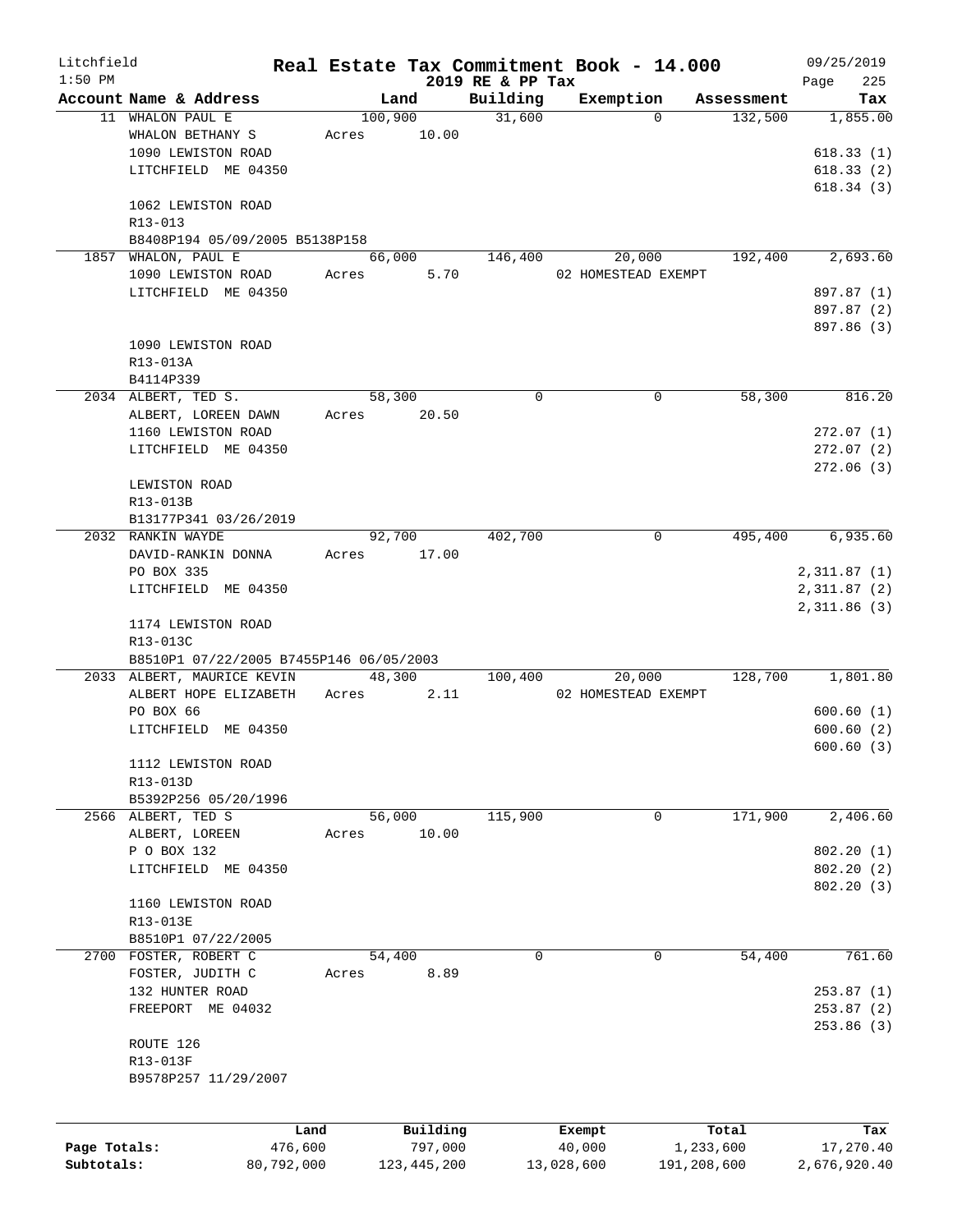| Litchfield<br>$1:50$ PM    |                                                                                          |                       |                        | 2019 RE & PP Tax | Real Estate Tax Commitment Book - 14.000 |             |            | 09/25/2019                |
|----------------------------|------------------------------------------------------------------------------------------|-----------------------|------------------------|------------------|------------------------------------------|-------------|------------|---------------------------|
|                            | Account Name & Address                                                                   |                       | Land                   | Building         | Exemption                                |             | Assessment | 226<br>Page<br>Tax        |
|                            | 613 ZALANSKAS, ALLEYNE R ET                                                              |                       | 64,000                 | 98,800           |                                          | $\Omega$    | 162,800    | 2,279.20                  |
|                            | AL<br>ZALANSKAS, KEVIN R                                                                 | Acres                 | 13.00                  |                  |                                          |             |            |                           |
|                            | 94 DENNIS HILL ROAD                                                                      |                       |                        |                  |                                          |             |            | 759.73(1)                 |
|                            | LITCHFIELD ME 04350                                                                      |                       |                        |                  |                                          |             |            | 759.73(2)                 |
|                            |                                                                                          |                       |                        |                  |                                          |             |            | 759.74(3)                 |
|                            | 94 DENNIS HILL ROAD                                                                      |                       |                        |                  |                                          |             |            |                           |
|                            | R13-014                                                                                  |                       |                        |                  |                                          |             |            |                           |
|                            | B11653P180 03/20/2014 B11621P309 02/04/2014<br>B8044P179 07/19/2004 B6521P172 06/15/2001 |                       |                        |                  |                                          |             |            |                           |
|                            | 456 THOMSON, GEORGE & JEAN                                                               |                       | 10,500                 | $\mathbf 0$      |                                          | $\mathbf 0$ | 10,500     | 147.00                    |
|                            | 136 DENNIS HILL ROAD                                                                     | Acres                 | 31.00                  |                  |                                          |             |            |                           |
|                            | LITCHFIELD ME 04350                                                                      |                       |                        |                  |                                          |             |            | 49.00(1)                  |
|                            |                                                                                          |                       |                        |                  |                                          |             |            | 49.00(2)                  |
|                            |                                                                                          |                       |                        |                  |                                          |             |            | 49.00(3)                  |
|                            | LEWISTON ROAD<br>R13-014A                                                                |                       |                        |                  |                                          |             |            |                           |
|                            | B11352P77 04/05/2013 B846P512                                                            |                       |                        |                  |                                          |             |            |                           |
|                            | 2055 THOMSON, GEORGE & JEAN                                                              |                       | 5,500                  | $\Omega$         |                                          | 0           | 5,500      | 77.00                     |
|                            | 136 DENNIS HILL ROAD                                                                     | Acres                 | 14.00                  |                  |                                          |             |            |                           |
|                            | LITCHFIELD ME 04350                                                                      |                       |                        |                  |                                          |             |            | 25.67(1)                  |
|                            |                                                                                          |                       |                        |                  |                                          |             |            | 25.67(2)                  |
|                            |                                                                                          |                       |                        |                  |                                          |             |            | 25.66(3)                  |
|                            | DENNIS HILL ROAD                                                                         |                       |                        |                  |                                          |             |            |                           |
|                            | R13-014B<br>B6521P169 06/15/2001                                                         |                       |                        |                  |                                          |             |            |                           |
|                            | 860 THOMSON JR, GEORGE R JR                                                              |                       | 66,000                 | 349,300          | 26,000                                   |             | 389,300    | 5,450.20                  |
|                            | THOMSON JEAN ROBBIE                                                                      | Acres                 | 25.00                  |                  | 02 HOMESTEAD EXEMPT                      |             |            |                           |
|                            | 136 DENNIS HILL ROAD                                                                     |                       |                        |                  | 03 VETERANS EXEMPT                       |             |            | 1,816.73(1)               |
|                            | LITCHFIELD ME 04350                                                                      |                       |                        |                  |                                          |             |            | 1,816.73(2)               |
|                            |                                                                                          |                       |                        |                  |                                          |             |            | 1,816.74(3)               |
|                            | 136 DENNIS HILL ROAD                                                                     |                       |                        |                  |                                          |             |            |                           |
|                            | R13-015<br>B5303P14 02/03/1997                                                           |                       |                        |                  |                                          |             |            |                           |
|                            | 1755 SEAMAN, ERIC                                                                        |                       | 14,200                 | $\Omega$         |                                          | 0           | 14,200     | 198.80                    |
|                            | 1844 HALLOWELL ROAD                                                                      | Acres                 | 39.00                  |                  |                                          |             |            |                           |
|                            | LITCHFIELD ME 04350                                                                      |                       |                        |                  |                                          |             |            | 66.27(1)                  |
|                            |                                                                                          |                       |                        |                  |                                          |             |            | 66.27(2)                  |
|                            |                                                                                          |                       |                        |                  |                                          |             |            | 66.26(3)                  |
|                            | DENNIS HILL ROAD                                                                         |                       |                        |                  |                                          |             |            |                           |
|                            | R13-016<br>B11873P113 11/12/2014 B7932P61 04/12/2004                                     |                       |                        |                  |                                          |             |            |                           |
|                            | 1047 RUDOFF FRANCINE G                                                                   |                       | 61,500                 | 158,300          | 20,000                                   |             | 199,800    | 2,797.20                  |
|                            | P O BOX 71                                                                               | Acres                 | 8.00                   |                  | 02 HOMESTEAD EXEMPT                      |             |            |                           |
|                            | LITCHFIELD ME 04350                                                                      |                       |                        |                  |                                          |             |            | 932.40 (1)                |
|                            |                                                                                          |                       |                        |                  |                                          |             |            | 932.40 (2)                |
|                            |                                                                                          |                       |                        |                  |                                          |             |            | 932.40 (3)                |
|                            | 192 DENNIS HILL ROAD<br>R13-017                                                          |                       |                        |                  |                                          |             |            |                           |
|                            | B9559P251 11/09/2007 B3194P244                                                           |                       |                        |                  |                                          |             |            |                           |
|                            | 452 DENNIS, JAMES M.                                                                     |                       | 9,900                  | 0                |                                          | 0           | 9,900      | 138.60                    |
|                            | 90 AIRPORT ROAD                                                                          | Acres                 | 25.00                  |                  |                                          |             |            |                           |
|                            | KEENE VALLEY NY 12943                                                                    |                       |                        |                  |                                          |             |            | 46.20(1)                  |
|                            |                                                                                          |                       |                        |                  |                                          |             |            | 46.20(2)                  |
|                            |                                                                                          |                       |                        |                  |                                          |             |            | 46.20(3)                  |
|                            | DENNIS HILL ROAD                                                                         |                       |                        |                  |                                          |             |            |                           |
|                            | R13-018<br>B11790P223 08/27/2014 B1253P475                                               |                       |                        |                  |                                          |             |            |                           |
|                            |                                                                                          |                       |                        |                  |                                          |             |            |                           |
|                            |                                                                                          | Land                  | Building               |                  | Exempt                                   |             | Total      | Tax                       |
| Page Totals:<br>Subtotals: |                                                                                          | 231,600<br>81,023,600 | 606,400<br>124,051,600 |                  | 46,000<br>13,074,600                     | 192,000,600 | 792,000    | 11,088.00<br>2,688,008.40 |
|                            |                                                                                          |                       |                        |                  |                                          |             |            |                           |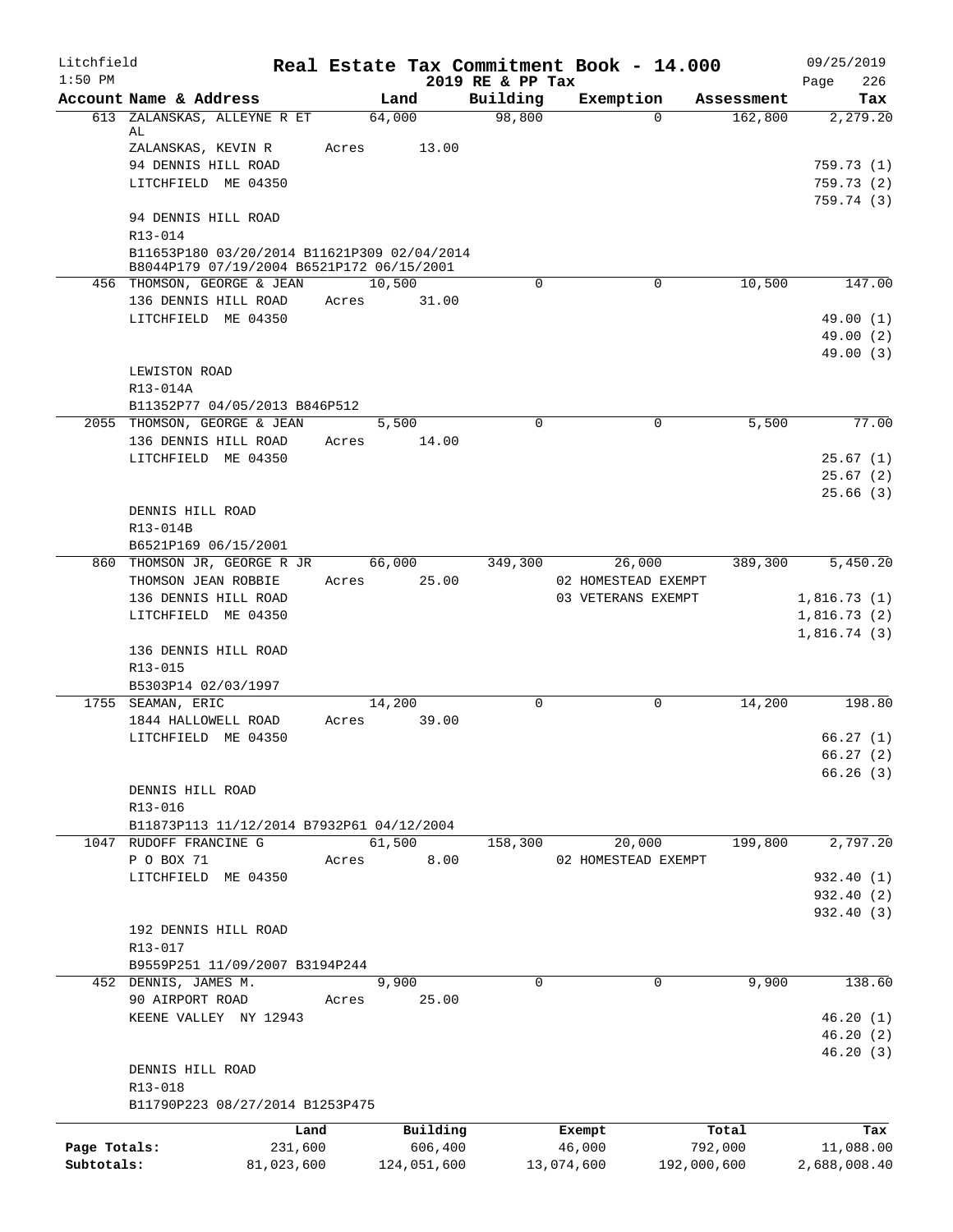| Litchfield                 |                                                                      |       |                        |                              | Real Estate Tax Commitment Book - 14.000 |            | 09/25/2019               |
|----------------------------|----------------------------------------------------------------------|-------|------------------------|------------------------------|------------------------------------------|------------|--------------------------|
| $1:50$ PM                  | Account Name & Address                                               |       | Land                   | 2019 RE & PP Tax<br>Building | Exemption                                | Assessment | 227<br>Page<br>Tax       |
|                            | 2835 STANLEY, DANIEL JR.                                             |       | 92,000                 | 65,000                       | $\Omega$                                 | 157,000    | 2,198.00                 |
|                            | 1334 LEWISTON ROAD                                                   | Acres | 90.00                  |                              |                                          |            |                          |
|                            | LITCHFIELD ME 04350                                                  |       |                        |                              |                                          |            | 732.67(1)                |
|                            |                                                                      |       |                        |                              |                                          |            | 732.67(2)<br>732.66(3)   |
|                            | 1334 LEWISTON ROAD                                                   |       |                        |                              |                                          |            |                          |
|                            | R13-018A                                                             |       |                        |                              |                                          |            |                          |
|                            | B11899P188 01/05/2015 B11555P306 10/31/2013<br>B11450P253 07/16/2013 |       |                        |                              |                                          |            |                          |
|                            | 583 POWERS, THOMAS E.                                                |       | 11,900                 | $\Omega$                     | 0                                        | 11,900     | 166.60                   |
|                            | 1050 FOREST AVE                                                      | Acres | 26.00                  |                              |                                          |            |                          |
|                            | PORTLAND ME 04103                                                    |       |                        |                              |                                          |            | 55.53(1)                 |
|                            |                                                                      |       |                        |                              |                                          |            | 55.53(2)<br>55.54(3)     |
|                            | LEWISTON ROAD                                                        |       |                        |                              |                                          |            |                          |
|                            | R13-019                                                              |       |                        |                              |                                          |            |                          |
|                            | B7490P173 07/01/2003                                                 |       |                        |                              |                                          |            |                          |
|                            | 1770 TWISS, WILLIAM D                                                |       | 80,000                 | 97,000                       | 20,000                                   | 157,000    | 2,198.00                 |
|                            | 264 DENNIS HILL ROAD                                                 | Acres | 50.00                  |                              | 02 HOMESTEAD EXEMPT                      |            |                          |
|                            | LITCHFIELD ME 04350                                                  |       |                        |                              |                                          |            | 732.67(1)                |
|                            |                                                                      |       |                        |                              |                                          |            | 732.67(2)<br>732.66(3)   |
|                            | 264 DENNIS HILL ROAD                                                 |       |                        |                              |                                          |            |                          |
|                            | R13-019A                                                             |       |                        |                              |                                          |            |                          |
|                            | B4421P344                                                            |       |                        |                              |                                          |            |                          |
|                            | 936 KENDRICK, BRIAN C                                                |       | 75,500                 | 111,800                      | 26,000                                   | 161,300    | 2,258.20                 |
|                            | 296 DENNIS HILL ROAD                                                 | Acres | 37.00                  |                              | 02 HOMESTEAD EXEMPT                      |            |                          |
|                            | LITCHFIELD ME 04350                                                  |       |                        |                              | 03 VETERANS EXEMPT                       |            | 752.73(1)<br>752.73(2)   |
|                            |                                                                      |       |                        |                              |                                          |            | 752.74(3)                |
|                            | 296 DENNIS HILL ROAD                                                 |       |                        |                              |                                          |            |                          |
|                            | R13-020                                                              |       |                        |                              |                                          |            |                          |
|                            | B2427P86                                                             |       |                        |                              |                                          |            |                          |
|                            | 1253 BOUCHARD, JENNIFER L                                            |       | 57,000                 | 86,200                       | 20,000                                   | 123,200    | 1,724.80                 |
|                            | 308 DENNIS HILL ROAD<br>LITCHFIELD ME 04350                          | Acres | 5.00                   |                              | 02 HOMESTEAD EXEMPT                      |            | 574.93(1)                |
|                            |                                                                      |       |                        |                              |                                          |            | 574.93(2)                |
|                            |                                                                      |       |                        |                              |                                          |            | 574.94 (3)               |
|                            | 308 DENNIS HILL ROAD                                                 |       |                        |                              |                                          |            |                          |
|                            | R13-021                                                              |       |                        |                              |                                          |            |                          |
|                            | B10235P115 10/07/2009 B4402P288 05/27/1993                           |       |                        |                              |                                          |            |                          |
|                            | 1781 YOUNG, CARY V<br>MCKEEN, LYNNE S                                | Acres | 44,200<br>0.94         | 17,300                       | 20,000<br>02 HOMESTEAD EXEMPT            | 41,500     | 581.00                   |
|                            | 316 DENNIS HILL ROAD                                                 |       |                        |                              |                                          |            | 193.67(1)                |
|                            | LITCHFIELD ME 04350                                                  |       |                        |                              |                                          |            | 193.67(2)                |
|                            |                                                                      |       |                        |                              |                                          |            | 193.66 (3)               |
|                            | 316 DENNIS HILL ROAD                                                 |       |                        |                              |                                          |            |                          |
|                            | R13-022                                                              |       |                        |                              |                                          |            |                          |
|                            | B8079P276 08/18/2004 B1522P68 06/11/1970<br>265 CANTY, JONATHAN B.   |       | 48,800                 | $\Omega$                     | 0                                        | 48,800     | 683.20                   |
|                            | 189 INDIANA ROAD                                                     | Acres | 9.52                   |                              |                                          |            |                          |
|                            | WEST GARDINER ME 04345                                               |       |                        |                              |                                          |            | 227.73(1)                |
|                            |                                                                      |       |                        |                              |                                          |            | 227.73(2)                |
|                            |                                                                      |       |                        |                              |                                          |            | 227.74 (3)               |
|                            | DENNIS HILL TERRACE                                                  |       |                        |                              |                                          |            |                          |
|                            | R13-023<br>B5655P195 06/10/1998                                      |       |                        |                              |                                          |            |                          |
|                            |                                                                      |       |                        |                              |                                          |            |                          |
|                            |                                                                      | Land  | Building               |                              | Exempt                                   | Total      | Tax                      |
| Page Totals:<br>Subtotals: | 409,400<br>81, 433, 000                                              |       | 377,300<br>124,428,900 |                              | 86,000<br>13,160,600<br>192,701,300      | 700,700    | 9,809.80<br>2,697,818.20 |
|                            |                                                                      |       |                        |                              |                                          |            |                          |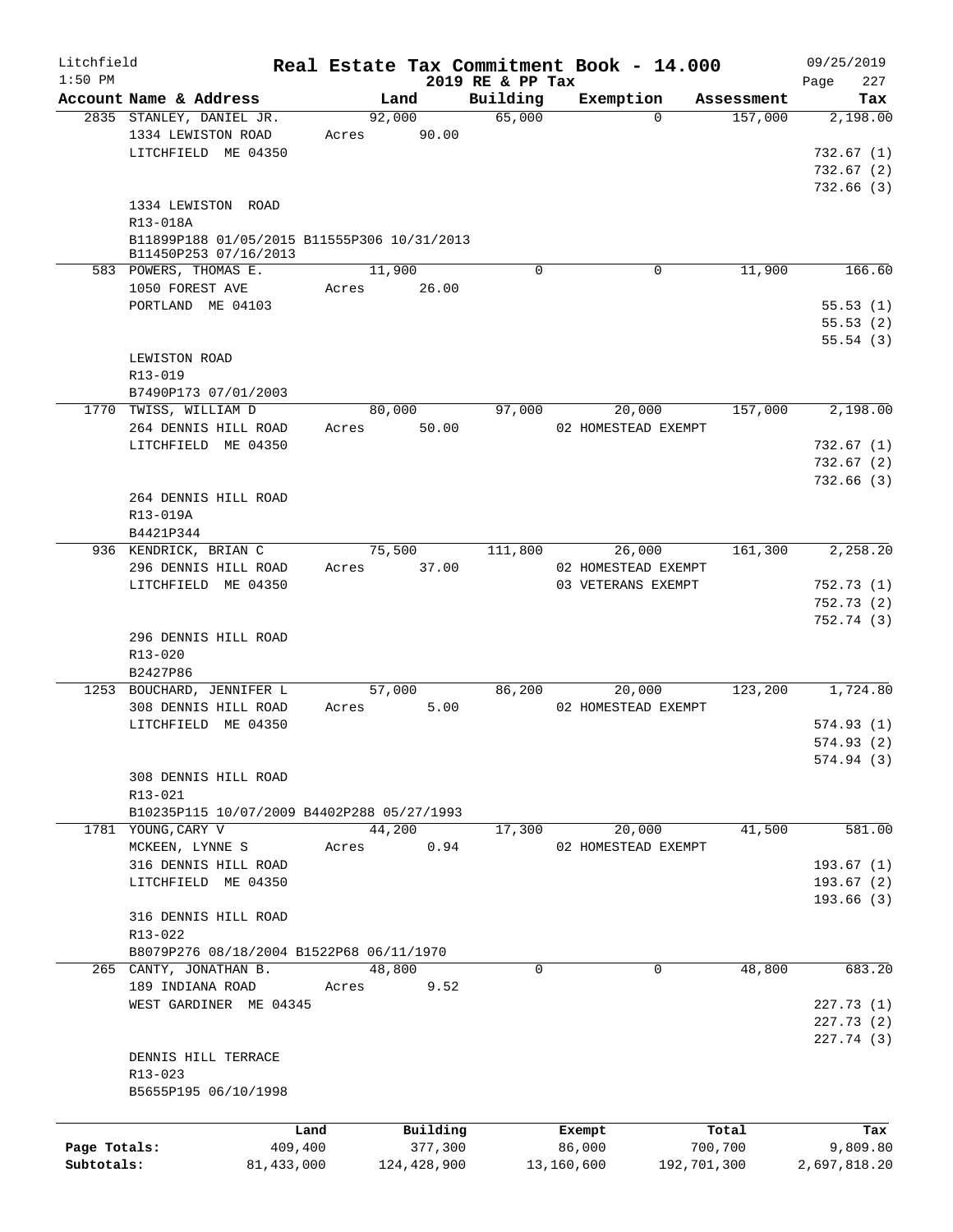| Litchfield   |                                                     |            |            |             |                             |            | Real Estate Tax Commitment Book - 14.000         |             | 09/25/2019       |
|--------------|-----------------------------------------------------|------------|------------|-------------|-----------------------------|------------|--------------------------------------------------|-------------|------------------|
| $1:50$ PM    | Account Name & Address                              |            |            | Land        | 2019 RE & PP Tax            |            |                                                  |             | 228<br>Page      |
|              |                                                     |            |            |             |                             |            | Building Exemption Assessment                    |             | Tax              |
|              | 634 FRASER SHERI CRANSTON                           |            |            |             | $\overline{60,000}$ 152,900 |            | 20,000                                           | 192,900     | 2,700.60         |
|              | FRASER PAUL W                                       | Acres 6.06 |            |             |                             |            | 02 HOMESTEAD EXEMPT                              |             |                  |
|              | 352 DENNIS HILL ROAD                                |            |            |             |                             |            |                                                  |             | 900.20(1)        |
|              | LITCHFIELD ME 04350                                 |            |            |             |                             |            |                                                  |             | 900.20(2)        |
|              |                                                     |            |            |             |                             |            |                                                  |             | 900.20(3)        |
|              | 352 DENNIS HILL ROAD                                |            |            |             |                             |            |                                                  |             |                  |
|              | R13-023-2                                           |            |            |             |                             |            |                                                  |             |                  |
|              | B4301P266 12/22/1992                                |            |            |             |                             |            |                                                  |             |                  |
|              | 660 GAMMON, FREDERICK T                             |            |            |             | 57,000 19,200               |            | 20,000                                           | 56,200      | 786.80           |
|              | 6 CANTY LANE                                        |            | Acres 5.00 |             |                             |            | 02 HOMESTEAD EXEMPT                              |             |                  |
|              | LITCHFIELD ME 04350                                 |            |            |             |                             |            |                                                  |             | 262.27(1)        |
|              |                                                     |            |            |             |                             |            |                                                  |             | 262.27(2)        |
|              |                                                     |            |            |             |                             |            |                                                  |             | 262.26(3)        |
|              | 6 CANTY LANE                                        |            |            |             |                             |            |                                                  |             |                  |
|              | $R13 - 023 - 3$                                     |            |            |             |                             |            |                                                  |             |                  |
|              | B10705P303 04/11/2011 B10689P249 03/17/2011         |            |            |             |                             |            |                                                  |             |                  |
|              | B6404P147 02/16/2001                                |            |            |             |                             |            |                                                  |             |                  |
|              | 283 CASEY, JEFFREY A                                |            | 57,600     |             |                             |            | $158,000$ 20,000                                 |             | 195,600 2,738.40 |
|              |                                                     |            | Acres 5.20 |             |                             |            | 02 HOMESTEAD EXEMPT                              |             |                  |
|              | 17 CANTY LANE                                       |            |            |             |                             |            |                                                  |             |                  |
|              | LITCHFIELD ME 04350                                 |            |            |             |                             |            |                                                  |             | 912.80(1)        |
|              |                                                     |            |            |             |                             |            |                                                  |             | 912.80(2)        |
|              |                                                     |            |            |             |                             |            |                                                  |             | 912.80(3)        |
|              | 17 CANTY LANE                                       |            |            |             |                             |            |                                                  |             |                  |
|              | $R13 - 023 - 4$                                     |            |            |             |                             |            |                                                  |             |                  |
|              | B3922P30                                            |            |            |             |                             |            |                                                  |             |                  |
|              | 1773 BESSON, PAUL                                   |            |            |             | 57,400 131,900              |            | 20,000                                           |             | 169,300 2,370.20 |
|              | PO BOX 81                                           |            | Acres      | 5.13        |                             |            | 02 HOMESTEAD EXEMPT                              |             |                  |
|              | LITCHFIELD ME 04350                                 |            |            |             |                             |            |                                                  |             | 790.07 (1)       |
|              |                                                     |            |            |             |                             |            |                                                  |             | 790.07(2)        |
|              |                                                     |            |            |             |                             |            |                                                  |             | 790.06(3)        |
|              | 39 CANTY LANE                                       |            |            |             |                             |            |                                                  |             |                  |
|              | R13-023-5                                           |            |            |             |                             |            |                                                  |             |                  |
|              | B6483P174                                           |            |            |             |                             |            |                                                  |             |                  |
|              | 1107 MACDONALD, ALFRED                              |            |            |             |                             |            | $58,600$ $104,000$ $20,000$ $142,600$ $1,996.40$ |             |                  |
|              | 55 CANTY LANE                                       |            | Acres 5.53 |             |                             |            | 02 HOMESTEAD EXEMPT                              |             |                  |
|              | LITCHFIELD ME 04350                                 |            |            |             |                             |            |                                                  |             | 665.47(1)        |
|              |                                                     |            |            |             |                             |            |                                                  |             | 665.47(2)        |
|              |                                                     |            |            |             |                             |            |                                                  |             |                  |
|              |                                                     |            |            |             |                             |            |                                                  |             | 665.46 (3)       |
|              | 55 CANTY LANE                                       |            |            |             |                             |            |                                                  |             |                  |
|              | R13-023-6                                           |            |            |             |                             |            |                                                  |             |                  |
|              | B3974P312                                           |            |            |             |                             |            |                                                  |             |                  |
|              | 1772 MARTIN, RICHARD A                              |            | 59,200     |             | 184,500                     |            | 20,000                                           | 223,700     | 3,131.80         |
|              | ROSE, KELLY A                                       | Acres      |            | 5.74        |                             |            | 02 HOMESTEAD EXEMPT                              |             |                  |
|              | 60 CANTY LANE                                       |            |            |             |                             |            |                                                  |             | 1,043.93(1)      |
|              | LITCHFIELD ME 04350                                 |            |            |             |                             |            |                                                  |             | 1,043.93(2)      |
|              |                                                     |            |            |             |                             |            |                                                  |             | 1,043.94(3)      |
|              | 60 CANTY LANE                                       |            |            |             |                             |            |                                                  |             |                  |
|              | R13-023-7                                           |            |            |             |                             |            |                                                  |             |                  |
|              | B10926P17 12/20/2011 B6523P136 B5655P195 06/10/1998 |            |            |             |                             |            |                                                  |             |                  |
|              | 1483 RIDEOUT, REGINALD W                            |            | 57,100     |             | 117,100                     |            | 0                                                | 174,200     | 2,438.80         |
|              | 58 CANTY LANE                                       | Acres      |            | 5.03        |                             |            |                                                  |             |                  |
|              | LITCHFIELD ME 04350                                 |            |            |             |                             |            |                                                  |             | 812.93 (1)       |
|              |                                                     |            |            |             |                             |            |                                                  |             | 812.93 (2)       |
|              |                                                     |            |            |             |                             |            |                                                  |             |                  |
|              |                                                     |            |            |             |                             |            |                                                  |             | 812.94 (3)       |
|              | 58 CANTY LANE                                       |            |            |             |                             |            |                                                  |             |                  |
|              | $R13 - 023 - 8$                                     |            |            |             |                             |            |                                                  |             |                  |
|              | B4787P130                                           |            |            |             |                             |            |                                                  |             |                  |
|              |                                                     |            |            |             |                             |            |                                                  |             |                  |
|              |                                                     | Land       |            | Building    |                             |            | Exempt                                           | Total       | Tax              |
| Page Totals: |                                                     | 406,900    |            | 867,600     |                             |            | 120,000                                          | 1,154,500   | 16,163.00        |
| Subtotals:   |                                                     | 81,839,900 |            | 125,296,500 |                             | 13,280,600 |                                                  | 193,855,800 | 2,713,981.20     |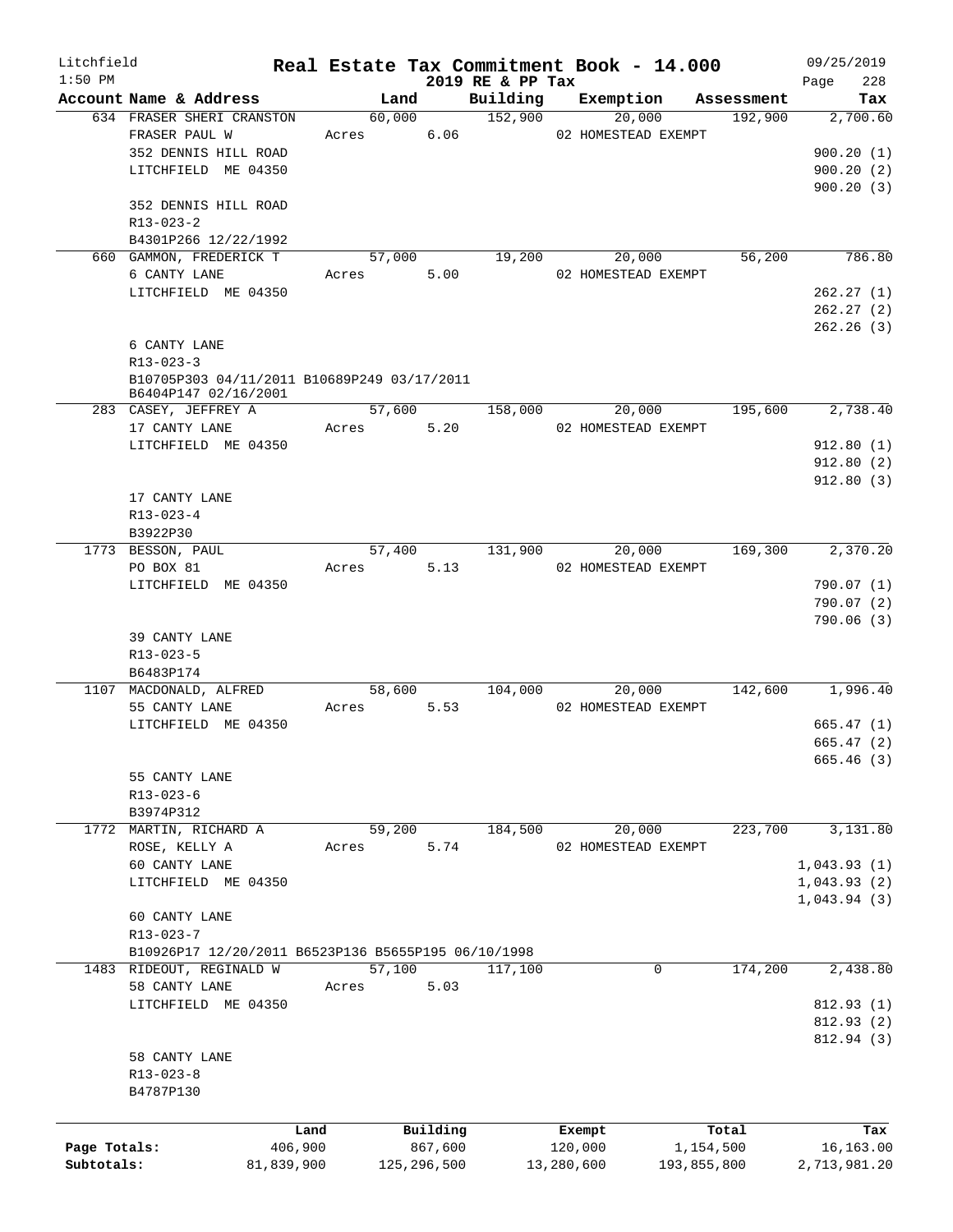| Litchfield   |                                                                     |              |                 |                      |                     | Real Estate Tax Commitment Book - 14.000 |             |            | 09/25/2019       |
|--------------|---------------------------------------------------------------------|--------------|-----------------|----------------------|---------------------|------------------------------------------|-------------|------------|------------------|
| $1:50$ PM    |                                                                     |              |                 |                      | 2019 RE & PP Tax    |                                          |             |            | 229<br>Page      |
|              | Account Name & Address<br>222 WILLIAMS PATRICIA L.                  |              |                 | Land                 | $\frac{136,700}{2}$ | Building Exemption                       |             | Assessment | Tax              |
|              | 336 DENNIS HILL ROAD                                                |              |                 | 57,500<br>Acres 5.17 |                     | 20,000<br>02 HOMESTEAD EXEMPT            |             | 174,200    | 2,438.80         |
|              | LITCHFIELD ME 04350                                                 |              |                 |                      |                     |                                          |             |            | 812.93(1)        |
|              |                                                                     |              |                 |                      |                     |                                          |             |            | 812.93 (2)       |
|              |                                                                     |              |                 |                      |                     |                                          |             |            | 812.94 (3)       |
|              | 336 DENNIS HILL ROAD                                                |              |                 |                      |                     |                                          |             |            |                  |
|              | R13-023A                                                            |              |                 |                      |                     |                                          |             |            |                  |
|              | B11111P70 06/15/2012 B6365P320 12/08/2000                           |              |                 |                      |                     |                                          |             |            |                  |
|              | 479 DIMONE, DONALD                                                  |              | 131,200         |                      | 269,100             |                                          | $\mathbf 0$ | 400, 300   | 5,604.20         |
|              | 1065 LABELLE TERRACE NW Acres 26.35                                 |              |                 |                      |                     |                                          |             |            |                  |
|              | PORT CHARLOTTE FL                                                   |              |                 |                      |                     |                                          |             |            | 1,868.07(1)      |
|              | 33948                                                               |              |                 |                      |                     |                                          |             |            |                  |
|              |                                                                     |              |                 |                      |                     |                                          |             |            | 1,868.07(2)      |
|              |                                                                     |              |                 |                      |                     |                                          |             |            | 1,868.06(3)      |
|              | 410 DENNIS HILL ROAD                                                |              |                 |                      |                     |                                          |             |            |                  |
|              | R13-024                                                             |              |                 |                      |                     |                                          |             |            |                  |
|              | B1772P10                                                            |              |                 |                      |                     |                                          |             |            |                  |
|              | 1309 KANDRIS, KENNETH C.                                            |              | 101,200 147,400 |                      |                     |                                          | 20,000      |            | 228,600 3,200.40 |
|              | KANDRIS, TANYA J.                                                   |              | Acres 3.70      |                      |                     | 02 HOMESTEAD EXEMPT                      |             |            |                  |
|              | P.O. BOX 519                                                        |              |                 |                      |                     |                                          |             |            | 1,066.80(1)      |
|              | LITCHFIELD ME 04350                                                 |              |                 |                      |                     |                                          |             |            | 1,066.80(2)      |
|              |                                                                     |              |                 |                      |                     |                                          |             |            | 1,066.80(3)      |
|              | 416 DENNIS HILL ROAD                                                |              |                 |                      |                     |                                          |             |            |                  |
|              | R13-025                                                             |              |                 |                      |                     |                                          |             |            |                  |
|              | B12776P58 11/14/2017 B5711P91 08/21/1998<br>478 PARLIN, JESSICA     |              |                 | 4,600                | $\Omega$            |                                          | $\Omega$    | 4,600      | 64.40            |
|              | PARLIN, MERTON                                                      |              | Acres 0.36      |                      |                     |                                          |             |            |                  |
|              | 429 ACADEMY ROAD                                                    |              |                 |                      |                     |                                          |             |            | 21.47(1)         |
|              | LITCHFIELD ME 04350                                                 |              |                 |                      |                     |                                          |             |            | 21.47(2)         |
|              |                                                                     |              |                 |                      |                     |                                          |             |            | 21.46(3)         |
|              | <b>ISLAND</b>                                                       |              |                 |                      |                     |                                          |             |            |                  |
|              | R13-026                                                             |              |                 |                      |                     |                                          |             |            |                  |
|              | B12908P298 05/08/2018 B11914P188 12/08/2014 B1772P10                |              |                 |                      |                     |                                          |             |            |                  |
|              | 669 FORSYTHE, RANDALL A.                                            |              |                 | 11,100               | $\Omega$            |                                          | $\mathbf 0$ | 11,100     | 155.40           |
|              | 419 DENNIS HILL ROAD                                                |              | Acres 3.00      |                      |                     |                                          |             |            |                  |
|              | LITCHFIELD ME 04350                                                 |              |                 |                      |                     |                                          |             |            | 51.80(1)         |
|              |                                                                     |              |                 |                      |                     |                                          |             |            | 51.80(2)         |
|              |                                                                     |              |                 |                      |                     |                                          |             |            | 51.80(3)         |
|              | <b>ISLAND</b>                                                       |              |                 |                      |                     |                                          |             |            |                  |
|              | R13-027                                                             |              |                 |                      |                     |                                          |             |            |                  |
|              | B11981P23 05/15/2015 B7348P218 03/29/1999                           |              |                 |                      |                     |                                          |             |            |                  |
|              | 69 FORSYTHE, RANDALL A.                                             |              | 106,400         |                      | 130,400             |                                          | 0           | 236,800    | 3, 315.20        |
|              | 419 DENNIS HILL ROAD                                                |              | Acres           | 3.30                 |                     |                                          |             |            |                  |
|              | LITCHFIELD ME 04350                                                 |              |                 |                      |                     |                                          |             |            | 1, 105.07(1)     |
|              |                                                                     |              |                 |                      |                     |                                          |             |            | 1, 105.07(2)     |
|              |                                                                     |              |                 |                      |                     |                                          |             |            | 1, 105.06(3)     |
|              | 419 DENNIS HILL ROAD                                                |              |                 |                      |                     |                                          |             |            |                  |
|              | R13-028                                                             |              |                 |                      |                     |                                          |             |            |                  |
|              | B11791P310 09/05/2014 B11054P228 05/22/2012<br>B8007P344 06/25/2004 |              |                 |                      |                     |                                          |             |            |                  |
|              | 1935 ZIDOWECKI, RICHARD                                             |              | 111,500         |                      | 127,100             | 20,000                                   |             | 218,600    | 3,060.40         |
|              | 32 STEVENSTOWN ROAD                                                 |              | Acres           | 4.00                 |                     | 02 HOMESTEAD EXEMPT                      |             |            |                  |
|              | LITCHFIELD ME 04350                                                 |              |                 |                      |                     |                                          |             |            | 1,020.13(1)      |
|              |                                                                     |              |                 |                      |                     |                                          |             |            | 1,020.13(2)      |
|              |                                                                     |              |                 |                      |                     |                                          |             |            | 1,020.14(3)      |
|              | 32 STEVENSTOWN ROAD                                                 |              |                 |                      |                     |                                          |             |            |                  |
|              | R13-029                                                             |              |                 |                      |                     |                                          |             |            |                  |
|              | B2062P7                                                             |              |                 |                      |                     |                                          |             |            |                  |
|              |                                                                     | Land         |                 | Building             |                     |                                          |             | Total      | Tax              |
| Page Totals: |                                                                     | 523,500      |                 | 810,700              |                     | Exempt<br>60,000                         | 1,274,200   |            | 17,838.80        |
| Subtotals:   |                                                                     | 82, 363, 400 |                 | 126,107,200          |                     | 13,340,600                               | 195,130,000 |            | 2,731,820.00     |
|              |                                                                     |              |                 |                      |                     |                                          |             |            |                  |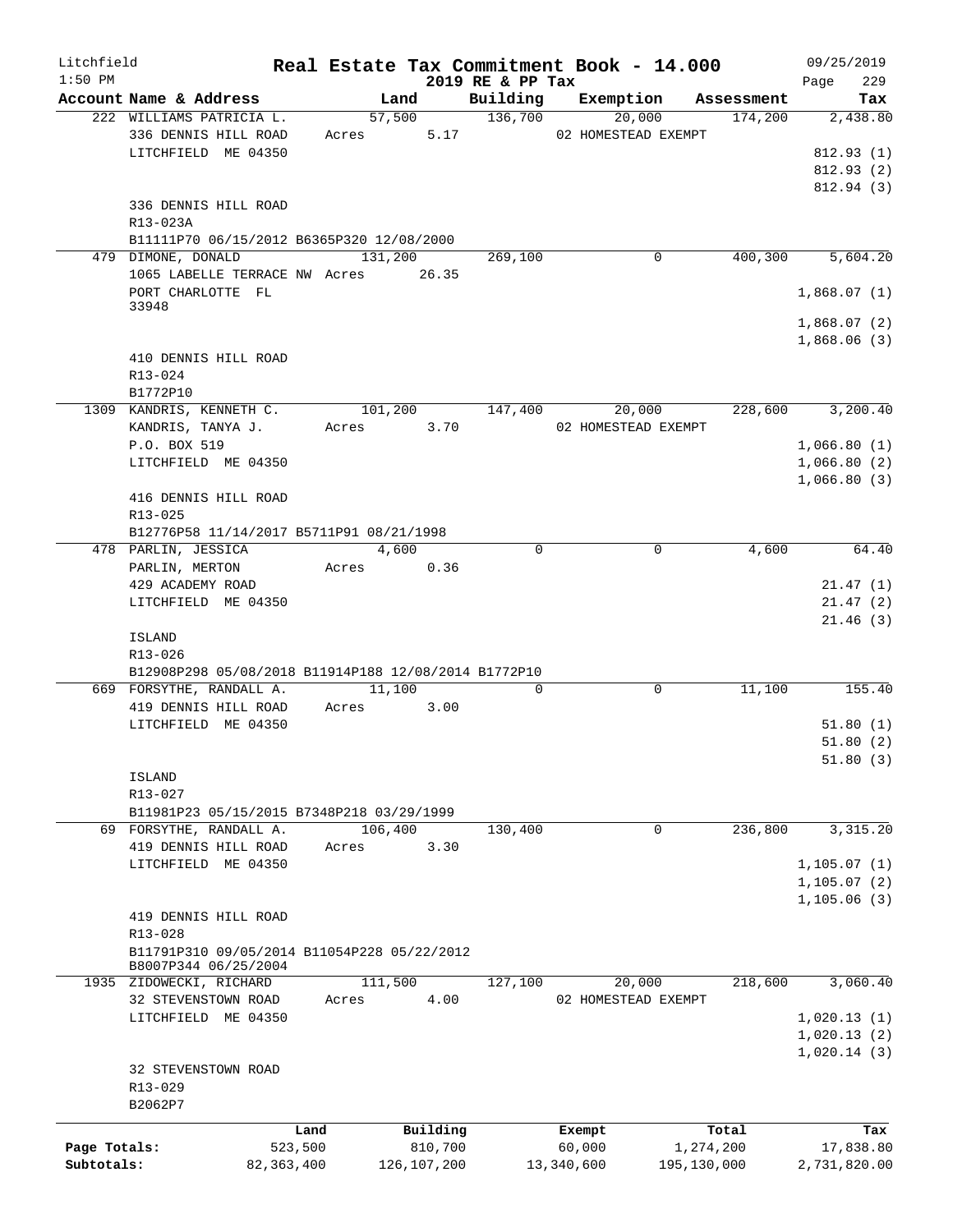| Litchfield   |                                                                     |            |         |             |                              | Real Estate Tax Commitment Book - 14.000 |              |            | 09/25/2019         |
|--------------|---------------------------------------------------------------------|------------|---------|-------------|------------------------------|------------------------------------------|--------------|------------|--------------------|
| $1:50$ PM    | Account Name & Address                                              |            |         | Land        | 2019 RE & PP Tax<br>Building | Exemption                                |              | Assessment | 230<br>Page<br>Tax |
|              | 303 CAMPBELL, JENNIFER P.                                           |            |         | 36,000      | $\mathbf 0$                  |                                          | $\Omega$     | 36,000     | 504.00             |
|              | 47 STEVENSTOWN ROAD                                                 |            | Acres   | 1.30        |                              |                                          |              |            |                    |
|              | LITCHFIELD ME                                                       |            |         |             |                              |                                          |              |            | 168.00(1)          |
|              | 04350-4300                                                          |            |         |             |                              |                                          |              |            |                    |
|              |                                                                     |            |         |             |                              |                                          |              |            | 168.00(2)          |
|              |                                                                     |            |         |             |                              |                                          |              |            | 168.00(3)          |
|              | STEVENSTOWN ROAD                                                    |            |         |             |                              |                                          |              |            |                    |
|              | R13-030                                                             |            |         |             |                              |                                          |              |            |                    |
|              | B11411P29 06/07/2013 B6027P97 08/13/1999<br>752 SHANNON, PATRICK M. |            |         | 20,300      | $\Omega$                     |                                          | $\mathbf{0}$ | 20, 300    | 284.20             |
|              | SHANNON, MOSELLE M.                                                 |            | Acres   | 2.00        |                              |                                          |              |            |                    |
|              | 127 STEVENSTOWN ROAD                                                |            |         |             |                              |                                          |              |            | 94.73 (1)          |
|              | LITCHFIELD ME 04350                                                 |            |         |             |                              |                                          |              |            | 94.73 (2)          |
|              |                                                                     |            |         |             |                              |                                          |              |            | 94.74 (3)          |
|              | STEVENSTOWN ROAD                                                    |            |         |             |                              |                                          |              |            |                    |
|              | R13-031                                                             |            |         |             |                              |                                          |              |            |                    |
|              | B11799P297 09/10/2014 B2458P10                                      |            |         |             |                              |                                          |              |            |                    |
|              | 337 BENDELE, HANA J.                                                |            |         | 48,000      | 168,700                      |                                          | $\mathbf 0$  | 216,700    | 3,033.80           |
|              | 277 MARSH ROAD                                                      |            | Acres   | 2.01        |                              |                                          |              |            |                    |
|              | SABATTUS ME 04280                                                   |            |         |             |                              |                                          |              |            | 1,011.27(1)        |
|              |                                                                     |            |         |             |                              |                                          |              |            | 1,011.27(2)        |
|              |                                                                     |            |         |             |                              |                                          |              |            | 1,011.26(3)        |
|              | 118 STEVENSTOWN ROAD                                                |            |         |             |                              |                                          |              |            |                    |
|              | R13-032                                                             |            |         |             |                              |                                          |              |            |                    |
|              | B12754P328 10/20/2017 B9802P210 07/24/2008 B8047P172                |            |         |             |                              |                                          |              |            |                    |
|              | 07/26/2004<br>2568 SPENCER JEFFREY                                  |            |         | 98,500      | 159,000                      | 20,000                                   |              | 237,500    | 3,325.00           |
|              | SPENCER MARY K                                                      |            | Acres   | 2.66        |                              | 02 HOMESTEAD EXEMPT                      |              |            |                    |
|              | 82 STEVENSTOWN ROAD                                                 |            |         |             |                              |                                          |              |            | 1,108.33(1)        |
|              | LITCHFIELD ME 04350                                                 |            |         |             |                              |                                          |              |            | 1, 108.33(2)       |
|              |                                                                     |            |         |             |                              |                                          |              |            | 1,108.34(3)        |
|              | 82 STEVENSTOWN ROAD                                                 |            |         |             |                              |                                          |              |            |                    |
|              | R13-032A                                                            |            |         |             |                              |                                          |              |            |                    |
|              | B9802P206 07/24/2008 B8668P101 10/21/2005                           |            |         |             |                              |                                          |              |            |                    |
|              | 2642 GERMANI JAMES                                                  |            |         | 95,500      | 158,100                      |                                          | 0            | 253,600    | 3,550.40           |
|              | GERMANI JACEY B                                                     |            | Acres   | 2.66        |                              |                                          |              |            |                    |
|              | 54 WATERFIELD ROAD                                                  |            |         |             |                              |                                          |              |            | 1,183.47(1)        |
|              | OSTERVILLE MA 02655                                                 |            |         |             |                              |                                          |              |            | 1, 183.47(2)       |
|              |                                                                     |            |         |             |                              |                                          |              |            | 1,183.46(3)        |
|              | 22 TURTLE COVE LANE                                                 |            |         |             |                              |                                          |              |            |                    |
|              | R13-032B<br>B9689P93 04/04/2008                                     |            |         |             |                              |                                          |              |            |                    |
|              | 2768 BLAKE, BENJAMIN H                                              |            | 109,500 |             | 241,600                      | 20,000                                   |              | 331,100    | 4,635.40           |
|              | 30 TURTLE COVE LANE                                                 |            | Acres   | 4.83        |                              | 02 HOMESTEAD EXEMPT                      |              |            |                    |
|              | LITCHFIELD ME 04350                                                 |            |         |             |                              |                                          |              |            | 1, 545.13(1)       |
|              |                                                                     |            |         |             |                              |                                          |              |            | 1, 545.13(2)       |
|              |                                                                     |            |         |             |                              |                                          |              |            | 1, 545.14(3)       |
|              | 30 TURTLE COVE LANE                                                 |            |         |             |                              |                                          |              |            |                    |
|              | R13-032C                                                            |            |         |             |                              |                                          |              |            |                    |
|              | B10710P296 04/19/2011 B10464P118 07/06/2010                         |            |         |             |                              |                                          |              |            |                    |
|              | 2796 BLAKE, BENJAMIN H                                              |            |         | 60,700      | 160,700                      |                                          | 0            | 221,400    | 3,099.60           |
|              | BLAKE, JILL H                                                       |            | Acres   | 6.91        |                              |                                          |              |            |                    |
|              | 30 TURTLE COVE LANE                                                 |            |         |             |                              |                                          |              |            | 1,033.20(1)        |
|              | Litchfield ME 04350                                                 |            |         |             |                              |                                          |              |            | 1,033.20(2)        |
|              |                                                                     |            |         |             |                              |                                          |              |            | 1,033.20(3)        |
|              | TURTLE COVE LANE                                                    |            |         |             |                              |                                          |              |            |                    |
|              | R13-032D                                                            |            |         |             |                              |                                          |              |            |                    |
|              | B10710P296 04/19/2011                                               |            |         |             |                              |                                          |              |            |                    |
|              |                                                                     | Land       |         | Building    |                              | Exempt                                   |              | Total      | Tax                |
| Page Totals: |                                                                     | 468,500    |         | 888,100     |                              | 40,000                                   |              | 1,316,600  | 18,432.40          |
| Subtotals:   |                                                                     | 82,831,900 |         | 126,995,300 |                              | 13,380,600                               | 196,446,600  |            | 2,750,252.40       |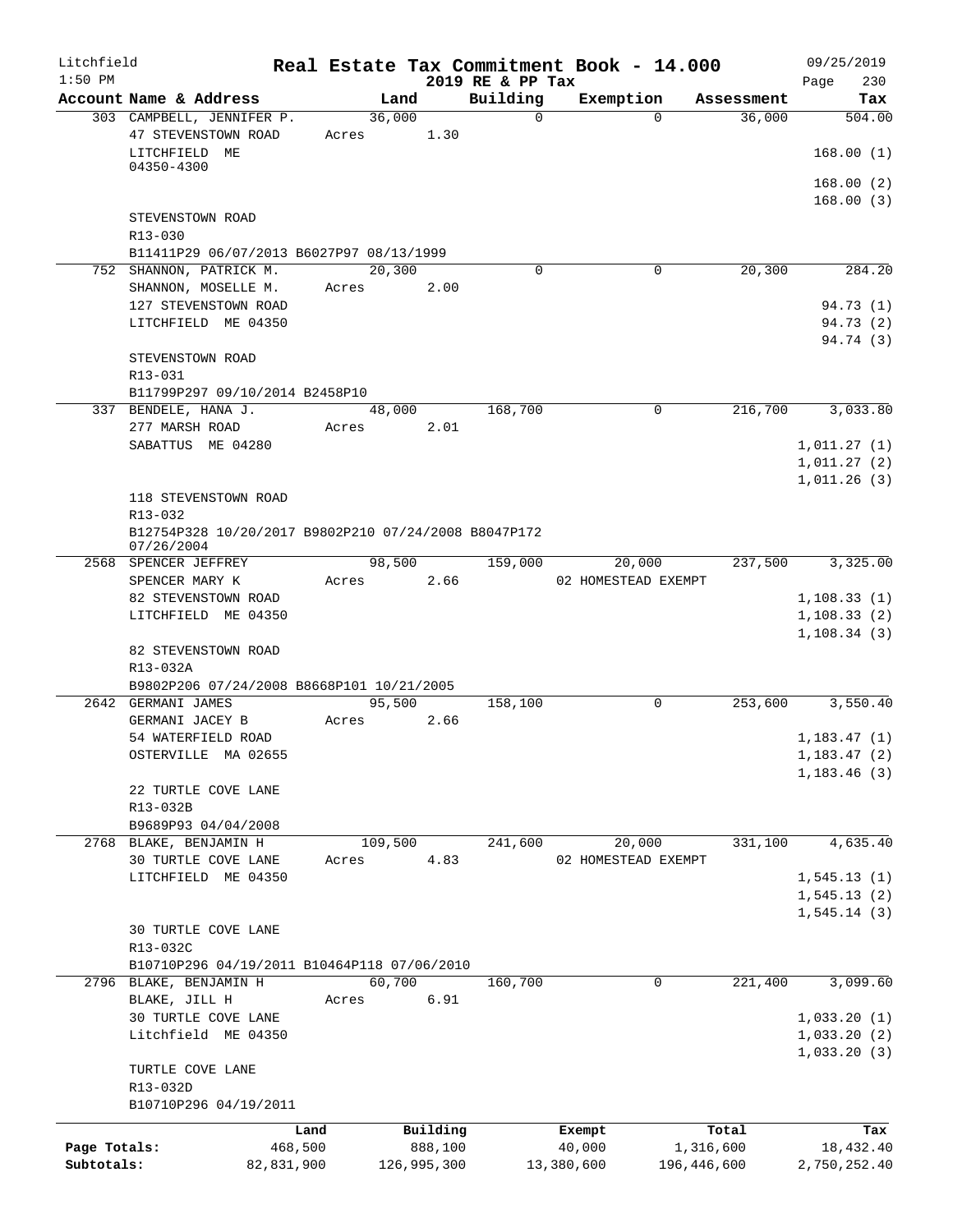| Litchfield   |                                                   |              |             |             |                  | Real Estate Tax Commitment Book - 14.000 |             | 09/25/2019   |
|--------------|---------------------------------------------------|--------------|-------------|-------------|------------------|------------------------------------------|-------------|--------------|
| $1:50$ PM    |                                                   |              |             |             | 2019 RE & PP Tax |                                          |             | 231<br>Page  |
|              | Account Name & Address                            |              | Land        |             | Building         | Exemption                                | Assessment  | Tax          |
|              | 1322 BELYAEV, EDUARD                              |              | 104,800     |             | 296,500          | 20,000                                   | 381,300     | 5,338.20     |
|              | NOUJNYKH, TATIANA                                 |              | Acres       | 9.00        |                  | 02 HOMESTEAD EXEMPT                      |             |              |
|              | 126 STEVENSTOWN ROAD                              |              |             |             |                  |                                          |             | 1,779.40(1)  |
|              | LITCHFIELD ME 04350                               |              |             |             |                  |                                          |             | 1,779.40(2)  |
|              |                                                   |              |             |             |                  |                                          |             | 1,779.40(3)  |
|              | 126 STEVENSTOWN ROAD                              |              |             |             |                  |                                          |             |              |
|              | R13-033                                           |              |             |             |                  |                                          |             |              |
|              | B11545P190 10/17/2013 B7551P183 08/04/2003        |              |             |             |                  |                                          |             |              |
|              | 2738 PARENT, GERALD                               |              | 91,400      |             | 45,100           | 0                                        | 136,500     | 1,911.00     |
|              | PARENT, LINDA                                     |              | Acres       | 2.30        |                  |                                          |             |              |
|              | 3025 HOMEWOOD AVENUE                              |              |             |             |                  |                                          |             | 637.00 (1)   |
|              | NORTHPORT FL 34286                                |              |             |             |                  |                                          |             | 637.00(2)    |
|              | 142 STEVENSTOWN ROAD                              |              |             |             |                  |                                          |             | 637.00(3)    |
|              | R13-033A                                          |              |             |             |                  |                                          |             |              |
|              | B12504P175 12/21/2016 B10056P154 04/28/2009       |              |             |             |                  |                                          |             |              |
|              | 2795 STUBBS, COREY A.                             |              | 48,000      |             | 80,400           | 0                                        | 128,400     | 1,797.60     |
|              | 136 STEVENSTOWN ROAD                              |              | Acres       | 2.00        |                  |                                          |             |              |
|              | LITCHFIELD ME 04350                               |              |             |             |                  |                                          |             | 599.20(1)    |
|              |                                                   |              |             |             |                  |                                          |             | 599.20(2)    |
|              |                                                   |              |             |             |                  |                                          |             | 599.20(3)    |
|              | 136 STEVENSTOWN ROAD                              |              |             |             |                  |                                          |             |              |
|              | R13-033B                                          |              |             |             |                  |                                          |             |              |
|              | B12309P110 05/31/2016 B10759P195 06/21/2011       |              |             |             |                  |                                          |             |              |
|              | 1450 SHANNON JR., PATRICK M.                      |              | 77,000      |             | 461,200          | $\mathbf 0$                              | 538,200     | 7,534.80     |
|              | SHANNON, ANTOINETTE                               |              | Acres 66.00 |             |                  |                                          |             |              |
|              | J.F.                                              |              |             |             |                  |                                          |             |              |
|              | 108 DURHAM ROAD                                   |              |             |             |                  |                                          |             | 2,511.60(1)  |
|              | FREEPORT ME 04032                                 |              |             |             |                  |                                          |             | 2,511.60(2)  |
|              |                                                   |              |             |             |                  |                                          |             | 2,511.60(3)  |
|              | 127 STEVENSTOWN ROAD                              |              |             |             |                  |                                          |             |              |
|              | R13-034                                           |              |             |             |                  |                                          |             |              |
|              | B11406P334 05/22/2013 B4803P333 06/30/2004        |              |             |             |                  |                                          |             |              |
|              | 338 MURPHY, KENNETH L.                            |              | 85,500      |             | 101,400          | 0                                        | 186,900     | 2,616.60     |
|              | 107 STEVENSTOWN ROAD                              |              | Acres       | 60.00       |                  |                                          |             |              |
|              | LITCHFIELD ME 04350                               |              |             |             |                  |                                          |             | 872.20(1)    |
|              |                                                   |              |             |             |                  |                                          |             | 872.20(2)    |
|              |                                                   |              |             |             |                  |                                          |             | 872.20 (3)   |
|              | 107 STEVENSTOWN ROAD                              |              |             |             |                  |                                          |             |              |
|              | R13-035                                           |              |             |             |                  |                                          |             |              |
|              | B11272P68 01/03/2013 B6831P31                     |              |             |             |                  |                                          |             |              |
|              | 753 SHANNON, PATRICK M.                           |              | 73,200      |             | 98,100           | 0                                        | 171,300     | 2,398.20     |
|              | SHANNON, MOSELLE M.                               |              | Acres       | 43.30       |                  |                                          |             |              |
|              | 975 HOLLYHOCK LANE                                |              |             |             |                  |                                          |             | 799.40 (1)   |
|              | TEMPLETON CA 93465                                |              |             |             |                  |                                          |             | 799.40(2)    |
|              |                                                   |              |             |             |                  |                                          |             | 799.40(3)    |
|              | 55 STEVENSTOWN ROAD                               |              |             |             |                  |                                          |             |              |
|              | R13-036                                           |              |             |             |                  |                                          |             |              |
|              | B11799P297 09/10/2014 B2458P10                    |              |             |             |                  |                                          |             |              |
|              | 302 CAMPBELL, JENNIFER P.                         |              | 61,500      |             | 110,500          | 20,000                                   | 152,000     | 2,128.00     |
|              | 47 STEVENSTOWN ROAD                               |              | Acres       | 8.00        |                  | 02 HOMESTEAD EXEMPT                      |             |              |
|              | LITCHFIELD ME 04350                               |              |             |             |                  |                                          |             | 709.33(1)    |
|              |                                                   |              |             |             |                  |                                          |             | 709.33(2)    |
|              |                                                   |              |             |             |                  |                                          |             | 709.34(3)    |
|              | 47 STEVENSTOWN ROAD                               |              |             |             |                  |                                          |             |              |
|              | R13-037                                           |              |             |             |                  |                                          |             |              |
|              | B11411P29 06/07/2013 B9270P11 02/14/2007 B6027P97 |              |             |             |                  |                                          |             |              |
|              | 08/13/1999                                        |              |             |             |                  |                                          |             |              |
|              |                                                   | Land         |             | Building    |                  | Exempt                                   | Total       | Tax          |
| Page Totals: |                                                   | 541,400      |             | 1,193,200   |                  | 40,000                                   | 1,694,600   | 23,724.40    |
| Subtotals:   |                                                   | 83, 373, 300 |             | 128,188,500 |                  | 13,420,600                               | 198,141,200 | 2,773,976.80 |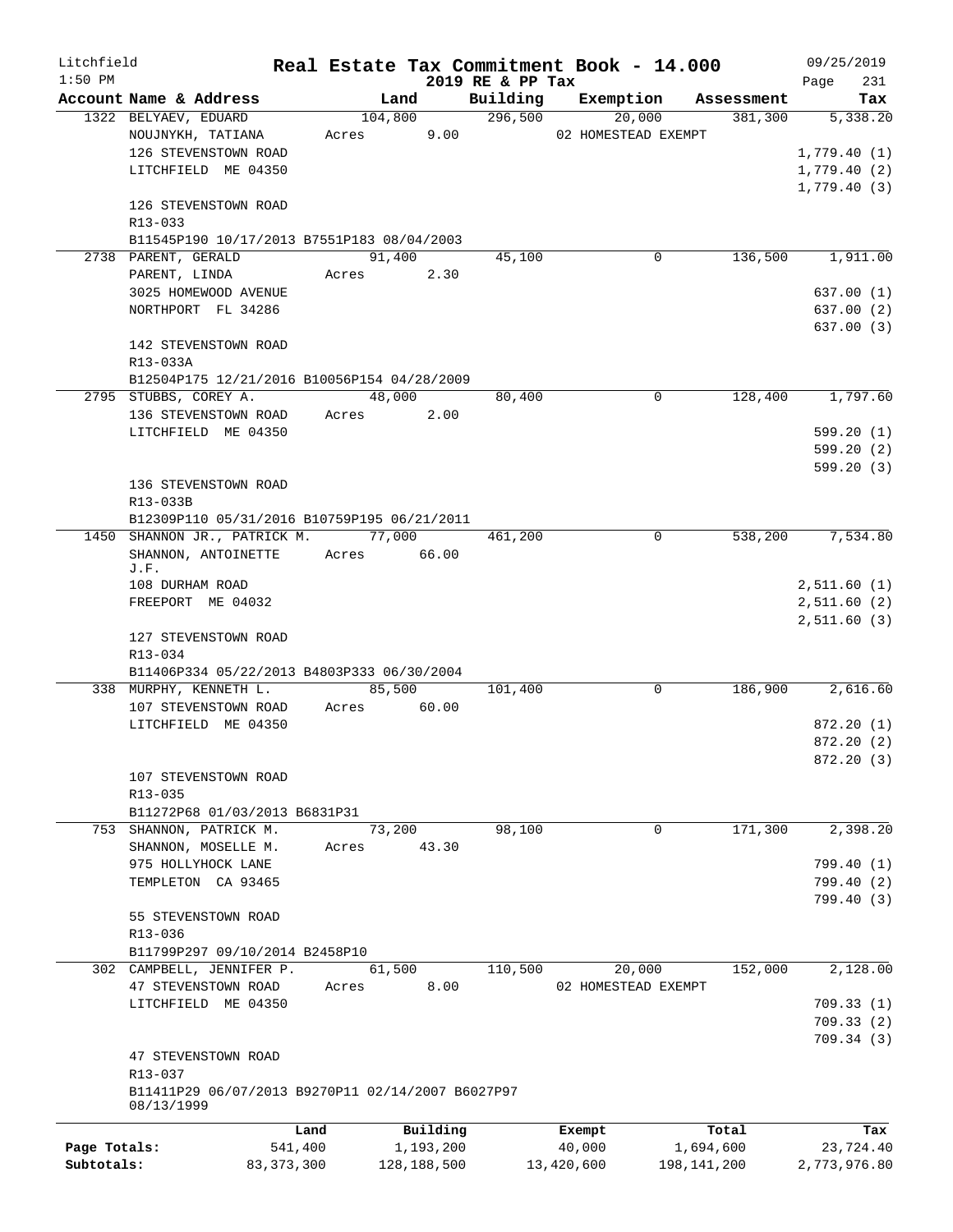| Litchfield<br>$1:50$ PM |                                                                                                  |            |               | 2019 RE & PP Tax | Real Estate Tax Commitment Book - 14.000 |                               | 09/25/2019<br>232<br>Page |
|-------------------------|--------------------------------------------------------------------------------------------------|------------|---------------|------------------|------------------------------------------|-------------------------------|---------------------------|
|                         | Account Name & Address                                                                           |            | Land          |                  |                                          | Building Exemption Assessment | Tax                       |
|                         | 1518 VICKERY, DONALD R.                                                                          |            |               | 60,200 146,600   | 20,000                                   | 186,800                       | 2,615.20                  |
|                         | TURNER PATRICIA L                                                                                |            |               |                  | Acres 6.20 02 HOMESTEAD EXEMPT           |                               |                           |
|                         | PO BOX 45                                                                                        |            |               |                  |                                          |                               | 871.73 (1)                |
|                         | 37 STEVENSTOWN ROAD                                                                              |            |               |                  |                                          |                               | 871.73 (2)                |
|                         | LITCHFIELD ME 04350                                                                              |            |               |                  |                                          |                               | 871.74 (3)                |
|                         | 37 STEVENSTOWN ROAD                                                                              |            |               |                  |                                          |                               |                           |
|                         | R13-038                                                                                          |            |               |                  |                                          |                               |                           |
|                         | B7375P318 04/28/2003                                                                             |            |               |                  |                                          |                               |                           |
|                         | 68 GATES II, RICHARD O.                                                                          | 34,300     |               | $\Omega$         | 0                                        | 34,300                        | 480.20                    |
|                         | 401 DENNIS HILL ROAD                                                                             | Acres 4.10 |               |                  |                                          |                               |                           |
|                         | LITCHFIELD ME 04350                                                                              |            |               |                  |                                          |                               | 160.07(1)                 |
|                         |                                                                                                  |            |               |                  |                                          |                               | 160.07(2)                 |
|                         |                                                                                                  |            |               |                  |                                          |                               | 160.06(3)                 |
|                         | DENNIS HILL ROAD                                                                                 |            |               |                  |                                          |                               |                           |
|                         | $R13 - 039$                                                                                      |            |               |                  |                                          |                               |                           |
|                         | B13019P263 09/07/2018 B11054P228 05/22/2012                                                      |            |               |                  |                                          |                               |                           |
|                         | 670 GATES, RICHARD 0 62,700 183,700 20,000 226,400 3,169.60                                      |            |               |                  |                                          |                               |                           |
|                         | 401 DENNIS HILL ROAD Acres 10.50                                                                 |            |               |                  | 02 HOMESTEAD EXEMPT                      |                               |                           |
|                         | LITCHFIELD ME 04350                                                                              |            |               |                  |                                          |                               | 1,056.53(1)               |
|                         |                                                                                                  |            |               |                  |                                          |                               | 1,056.53(2)               |
|                         |                                                                                                  |            |               |                  |                                          |                               | 1,056.54(3)               |
|                         | 401 DENNIS HILL ROAD                                                                             |            |               |                  |                                          |                               |                           |
|                         | R13-039A                                                                                         |            |               |                  |                                          |                               |                           |
|                         | B7348P218 03/22/1999                                                                             |            |               |                  |                                          |                               |                           |
|                         | 808 MOUSSEAU ATLEE L                                                                             |            |               | 57,800 176,400   |                                          | 20,000 214,200                | 2,998.80                  |
|                         | MOUSSEAU KRISTEN J                                                                               |            | Acres 7.28    |                  | 02 HOMESTEAD EXEMPT                      |                               |                           |
|                         | 353 DENNIS HILL ROAD                                                                             |            |               |                  |                                          |                               | 999.60(1)                 |
|                         | LITCHFIELD ME 04350                                                                              |            |               |                  |                                          |                               | 999.60(2)                 |
|                         |                                                                                                  |            |               |                  |                                          |                               | 999.60(3)                 |
|                         | 353 DENNIS HILL ROAD                                                                             |            |               |                  |                                          |                               |                           |
|                         | R13-040                                                                                          |            |               |                  |                                          |                               |                           |
|                         | B8704P197 11/18/2005 B3339P326                                                                   |            |               |                  |                                          |                               |                           |
|                         | 1382 ROBINSON, THOMAS W.                                                                         |            | 45,700        | 108,000          | 0                                        | 153,700                       | 2,151.80                  |
|                         | 4077 BRAMBLEWOOD LOOP Acres 1.22                                                                 |            |               |                  |                                          |                               |                           |
|                         | SPRING HILL FL 34609                                                                             |            |               |                  |                                          |                               | 717.27(1)                 |
|                         |                                                                                                  |            |               |                  |                                          |                               | 717.27(2)                 |
|                         |                                                                                                  |            |               |                  |                                          |                               | 717.26 (3)                |
|                         | 335 DENNIS HILL ROAD                                                                             |            |               |                  |                                          |                               |                           |
|                         | R13-040B                                                                                         |            |               |                  |                                          |                               |                           |
|                         | B12090P295 08/31/2015 B10396P337 04/22/2010<br>B9624P175 01/25/2008 B3639P93 04/11/1988 B3585P52 |            |               |                  |                                          |                               |                           |
|                         | 07/26/1989                                                                                       |            |               |                  |                                          |                               |                           |
|                         | 2329 HARDY THOMAS D                                                                              |            | 48,000        | 141,800          | 20,000                                   | 169,800                       | 2,377.20                  |
|                         | HARDY ELIZASBETH                                                                                 | Acres      | 2.00          |                  | 02 HOMESTEAD EXEMPT                      |                               |                           |
|                         | 339 DENNIS HILL ROAD                                                                             |            |               |                  |                                          |                               | 792.40 (1)                |
|                         | LITCHFIELD ME 04350                                                                              |            |               |                  |                                          |                               | 792.40 (2)                |
|                         |                                                                                                  |            |               |                  |                                          |                               | 792.40 (3)                |
|                         | 339 DENNIS HILL ROAD                                                                             |            |               |                  |                                          |                               |                           |
|                         | R13-040C                                                                                         |            |               |                  |                                          |                               |                           |
|                         | B8699P110 11/21/2005 B7652P267 09/22/2003                                                        |            |               |                  |                                          |                               |                           |
|                         | 19 GAUTHIER, AMANDA                                                                              |            | 48,500        | 279,900          | 20,000                                   | 308,400                       | 4,317.60                  |
|                         | LIGUORI, JOSEPH                                                                                  | Acres      | 2.16          |                  | 02 HOMESTEAD EXEMPT                      |                               |                           |
|                         | 321 DENNIS HILL ROAD                                                                             |            |               |                  |                                          |                               | 1,439.20(1)               |
|                         | LITCHFIELD ME 04350                                                                              |            |               |                  |                                          |                               | 1,439.20(2)               |
|                         |                                                                                                  |            |               |                  |                                          |                               | 1,439.20(3)               |
|                         | 321 DENNIS HILL ROAD                                                                             |            |               |                  |                                          |                               |                           |
|                         | R13-041A                                                                                         |            |               |                  |                                          |                               |                           |
|                         | B7630P104 07/21/2004                                                                             |            |               |                  |                                          |                               |                           |
|                         |                                                                                                  | Land       | Building      |                  | Exempt                                   | Total                         | Tax                       |
| Page Totals:            | 357,200                                                                                          |            | 1,036,400     |                  | 100,000                                  | 1,293,600                     | 18,110.40                 |
| Subtotals:              | 83,730,500                                                                                       |            | 129, 224, 900 |                  | 13,520,600                               | 199, 434, 800                 | 2,792,087.20              |
|                         |                                                                                                  |            |               |                  |                                          |                               |                           |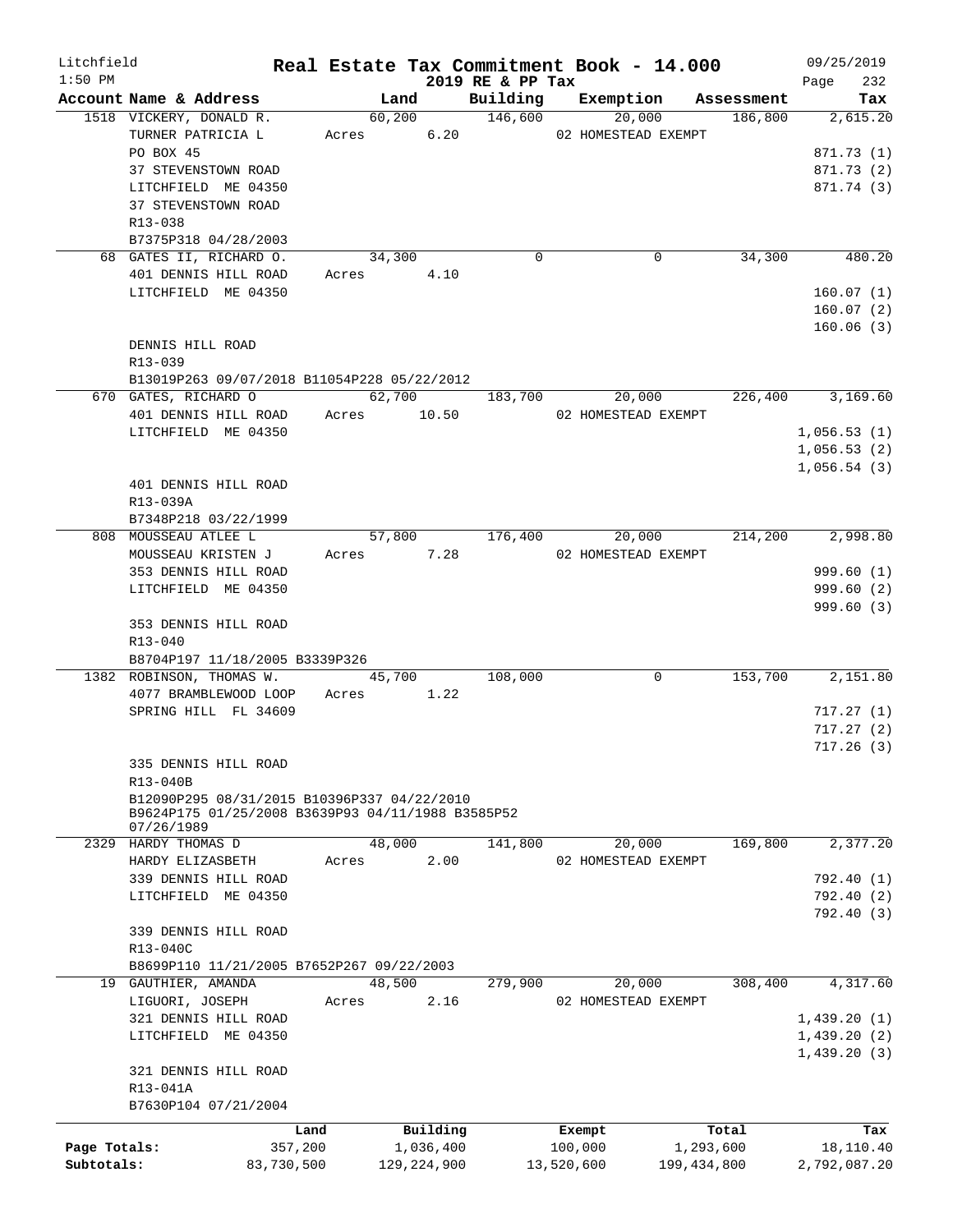| Litchfield |                                                                                |        |        |                  | Real Estate Tax Commitment Book - 14.000 |            | 09/25/2019            |
|------------|--------------------------------------------------------------------------------|--------|--------|------------------|------------------------------------------|------------|-----------------------|
| $1:50$ PM  |                                                                                |        |        | 2019 RE & PP Tax |                                          |            | 233<br>Page           |
|            | Account Name & Address                                                         |        | Land   | Building         | Exemption                                | Assessment | Tax                   |
|            | 429 SMART, LEROY                                                               | 55,500 |        | 128,700          | $\Omega$                                 | 184,200    | 2,578.80              |
|            | SMART, LINDA A.                                                                | Acres  | 4.50   |                  |                                          |            |                       |
|            | 1532 HALLOWELL ROAD                                                            |        |        |                  |                                          |            | 859.60(1)             |
|            | LITCHFIELD ME 04350                                                            |        |        |                  |                                          |            | 859.60(2)             |
|            |                                                                                |        |        |                  |                                          |            | 859.60(3)             |
|            | 295 DENNIS HILL ROAD                                                           |        |        |                  |                                          |            |                       |
|            | R13-041C                                                                       |        |        |                  |                                          |            |                       |
|            | B11927P165 01/29/2015 B11802P147 09/16/2014<br>B11661P173 09/10/2012 B7065P131 |        |        |                  |                                          |            |                       |
|            | 2123 HIGGINS JEAN I &<br>MATTHEW D BYRAS                                       | 63,000 |        | 102,600          | 20,000                                   | 145,600    | 2,038.40              |
|            | 309 DENNIS HILL ROAD                                                           | Acres  | 9.97   |                  | 02 HOMESTEAD EXEMPT                      |            |                       |
|            | LITCHFIELD ME 04350                                                            |        |        |                  |                                          |            | 679.47(1)             |
|            |                                                                                |        |        |                  |                                          |            | 679.47(2)             |
|            |                                                                                |        |        |                  |                                          |            | 679.46(3)             |
|            | 309 DENNIS HILL ROAD                                                           |        |        |                  |                                          |            |                       |
|            | R13-041D                                                                       |        |        |                  |                                          |            |                       |
|            | B10250P190 10/22/2009 B9555P104 11/05/2007 B5940P278<br>01/26/2001             |        |        |                  |                                          |            |                       |
|            | 2702 PANDA BEARS DAYCARE,                                                      | 48,400 |        | 33,300           | $\Omega$                                 | 81,700     | 1,143.80              |
|            | <b>LLC</b>                                                                     |        |        |                  |                                          |            |                       |
|            | 321 DENNIS HILL ROAD                                                           | Acres  | 2.13   |                  |                                          |            |                       |
|            | LITCHFIELD ME 04350                                                            |        |        |                  |                                          |            | 381.27(1)             |
|            |                                                                                |        |        |                  |                                          |            | 381.27(2)             |
|            |                                                                                |        |        |                  |                                          |            | 381.26(3)             |
|            | 319 DENNIS HILL ROAD                                                           |        |        |                  |                                          |            |                       |
|            | R13-041E                                                                       |        |        |                  |                                          |            |                       |
|            | B11554P115 10/29/2013 B9555P102 11/05/2007                                     |        |        |                  |                                          |            |                       |
|            | 807 HEALD, STEPHEN E                                                           | 86,300 |        | 227,900          | 20,000                                   | 294,200    | $\overline{4,118.80}$ |
|            | HEALD, NANCY J                                                                 | Acres  | 66.00  |                  | 02 HOMESTEAD EXEMPT                      |            |                       |
|            | P O BOX 2                                                                      |        |        |                  |                                          |            | 1,372.93(1)           |
|            | LITCHFIELD ME 04350                                                            |        |        |                  |                                          |            | 1,372.93(2)           |
|            |                                                                                |        |        |                  |                                          |            | 1,372.94(3)           |
|            | 263 DENNIS HILL ROAD                                                           |        |        |                  |                                          |            |                       |
|            | $R13 - 042$                                                                    |        |        |                  |                                          |            |                       |
|            | B4351P152                                                                      |        |        |                  |                                          |            |                       |
|            | 249 GREEN JACOB N                                                              | 48,300 |        | 149,300          | 0                                        | 197,600    | 2,766.40              |
|            | GREEN, SARAH                                                                   | Acres  | 2.10   |                  |                                          |            |                       |
|            | 255 BRUNSWICK AVE                                                              |        |        |                  |                                          |            | 922.13(1)             |
|            | APT 1                                                                          |        |        |                  |                                          |            | 922.13(2)             |
|            | GARDINER ME 04345-2440                                                         |        |        |                  |                                          |            | 922.14(3)             |
|            | 217 DENNIS HILL ROAD                                                           |        |        |                  |                                          |            |                       |
|            | R13-042A                                                                       |        |        |                  |                                          |            |                       |
|            | B9556P82 11/06/2007 B8856P169 03/30/2006 B6237P68                              |        |        |                  |                                          |            |                       |
|            | 362 GAYTON, RANDOLPH E.                                                        |        | 51,600 | 166,000          | 26,000                                   | 191,600    | 2,682.40              |
|            | 139 PLEASANT STREET                                                            | Acres  | 3.20   |                  | 02 HOMESTEAD EXEMPT                      |            |                       |
|            | AUBURN ME 04210                                                                |        |        |                  | 03 VETERANS EXEMPT                       |            | 894.13 (1)            |
|            |                                                                                |        |        |                  |                                          |            | 894.13 (2)            |
|            |                                                                                |        |        |                  |                                          |            | 894.14 (3)            |
|            | 227 DENNIS HILL ROAD                                                           |        |        |                  |                                          |            |                       |
|            | R13-042B                                                                       |        |        |                  |                                          |            |                       |
|            | B11296P296 02/01/2013 B5389P122                                                |        |        |                  |                                          |            |                       |

|              | Land       | Building    | Exempt     | Total       | Tax          |
|--------------|------------|-------------|------------|-------------|--------------|
| Page Totals: | 353,100    | 807,800     | 66,000     | 1,094,900   | 15,328.60    |
| Subtotals:   | 84,083,600 | 130,032,700 | 13,586,600 | 200,529,700 | 2,807,415.80 |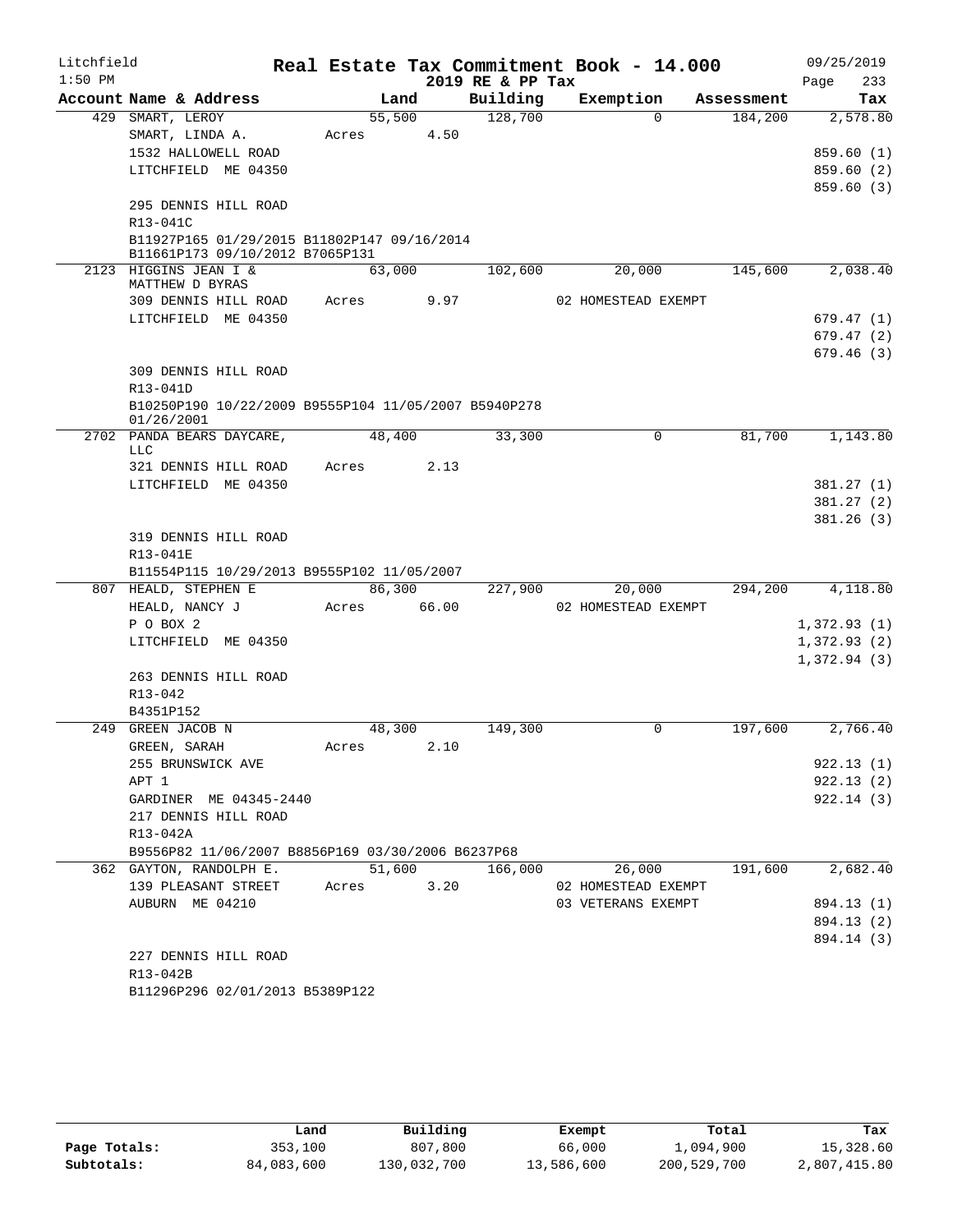| Litchfield<br>$1:50$ PM |                                                                                            |            |        | 2019 RE & PP Tax | Real Estate Tax Commitment Book - 14.000 |            | 09/25/2019<br>234<br>Page |
|-------------------------|--------------------------------------------------------------------------------------------|------------|--------|------------------|------------------------------------------|------------|---------------------------|
|                         | Account Name & Address                                                                     | Land       |        | Building         | Exemption                                | Assessment | Tax                       |
|                         | 2054 DAVIDSON JUDY M                                                                       |            | 46,000 | 134,600          | 20,000                                   | 160,600    | 2,248.40                  |
|                         | 239 DENNIS HILL ROAD                                                                       | Acres 1.33 |        |                  | 02 HOMESTEAD EXEMPT                      |            |                           |
|                         | LITCHFIELD ME 04350                                                                        |            |        |                  |                                          |            | 749.47 (1)                |
|                         |                                                                                            |            |        |                  |                                          |            | 749.47(2)                 |
|                         |                                                                                            |            |        |                  |                                          |            | 749.46(3)                 |
|                         | 239 DENNIS HILL ROAD                                                                       |            |        |                  |                                          |            |                           |
|                         | R13-042C                                                                                   |            |        |                  |                                          |            |                           |
|                         | B11690P242 05/12/2014 B5347P170 04/16/1997                                                 |            |        |                  |                                          |            |                           |
|                         | 453 STALEY, MARTIN W.                                                                      | 60,600     |        | 156,700          | 0                                        | 217,300    | 3,042.20                  |
|                         | 3 HUNTER LANE                                                                              | Acres 6.79 |        |                  |                                          |            |                           |
|                         | LITCHFIELD ME 04350                                                                        |            |        |                  |                                          |            | 1,014.07(1)               |
|                         |                                                                                            |            |        |                  |                                          |            | 1,014.07(2)               |
|                         |                                                                                            |            |        |                  |                                          |            | 1,014.06(3)               |
|                         | 3 HUNTER LANE                                                                              |            |        |                  |                                          |            |                           |
|                         | $R13 - 044$                                                                                |            |        |                  |                                          |            |                           |
|                         | B11598P29 12/23/2013 B9736P327 05/23/2008 B5306P287<br>02/10/1997                          |            |        |                  |                                          |            |                           |
|                         | 2073 THOMSON GEORGE R JR                                                                   |            | 54,300 | 92,100           | 0                                        | 146,400    | 2,049.60                  |
|                         | THOMSON JEAN R.                                                                            | Acres 4.10 |        |                  |                                          |            |                           |
|                         | 136 DENNIS HILL ROAD                                                                       |            |        |                  |                                          |            | 683.20 (1)                |
|                         | LITCHFIELD ME 04350                                                                        |            |        |                  |                                          |            | 683.20 (2)                |
|                         |                                                                                            |            |        |                  |                                          |            | 683.20 (3)                |
|                         | 12 PINE TREE ROAD                                                                          |            |        |                  |                                          |            |                           |
|                         | R13-044A                                                                                   |            |        |                  |                                          |            |                           |
|                         | B6635P209 09/12/2001                                                                       |            |        |                  |                                          |            |                           |
|                         | 2842 FORTIN CONSTRUCTION,<br>INC.                                                          | 50,900     |        | $\Omega$         | 0                                        | 50,900     | 712.60                    |
|                         | 35 MARKARLYN STREET                                                                        | Acres      | 22.71  |                  |                                          |            |                           |
|                         | AUBURN ME 04210                                                                            |            |        |                  |                                          |            | 237.53(1)                 |
|                         |                                                                                            |            |        |                  |                                          |            | 237.53(2)                 |
|                         |                                                                                            |            |        |                  |                                          |            | 237.54(3)                 |
|                         | 4 HUNTER LANE                                                                              |            |        |                  |                                          |            |                           |
|                         | R13-044B                                                                                   |            |        |                  |                                          |            |                           |
|                         | B13137P329 01/25/2019 B9736P327 12/23/2013                                                 |            |        |                  |                                          |            |                           |
|                         | 2922 FURGUSON, DENAE A.                                                                    | 28,200     |        | 0                | 0                                        | 28,200     | 394.80                    |
|                         | SPENCER, JEFFREY S.&<br>MARY K.                                                            | Acres      | 2.08   |                  |                                          |            |                           |
|                         | 82 STEVENSTOWN ROAD                                                                        |            |        |                  |                                          |            | 131.60(1)                 |
|                         | LITCHFIELD ME 04350                                                                        |            |        |                  |                                          |            | 131.60(2)                 |
|                         |                                                                                            |            |        |                  |                                          |            | 131.60(3)                 |
|                         | STEVENSTOWN ROAD                                                                           |            |        |                  |                                          |            |                           |
|                         | R13-32E                                                                                    |            |        |                  |                                          |            |                           |
|                         | B12755P221 10/19/2017                                                                      |            |        |                  |                                          |            |                           |
|                         | 2385 LYONAIS, PRISCILLA                                                                    | 45,000     |        | 74,200           | $\Omega$                                 | 119,200    | 1,668.80                  |
|                         | LYONAIS, ARTHUR W.                                                                         | Acres      | 1.00   |                  |                                          |            |                           |
|                         | P.O. BOX 134                                                                               |            |        |                  |                                          |            | 556.27(1)                 |
|                         | MANCHESTER ME 04351                                                                        |            |        |                  |                                          |            | 556.27 (2)                |
|                         |                                                                                            |            |        |                  |                                          |            | 556.26(3)                 |
|                         | 225 HARDSCRABBLE ROAD                                                                      |            |        |                  |                                          |            |                           |
|                         | R14-001-01                                                                                 |            |        |                  |                                          |            |                           |
|                         | B12754P182 10/20/2017 B12406P148 09/09/2016<br>B12324P289 05/23/2016 B12289P305 03/07/2016 |            |        |                  |                                          |            |                           |
|                         | B11392P190 05/07/2013 B11298P275 12/14/2012<br>B8624P282 09/30/2005 B7882P38 03/29/2004    |            |        |                  |                                          |            |                           |

|              | Land       | Building    | Exempt     | Total       | Tax          |
|--------------|------------|-------------|------------|-------------|--------------|
| Page Totals: | 285,000    | 457,600     | 20,000     | 722,600     | 10,116.40    |
| Subtotals:   | 84,368,600 | 130,490,300 | 13,606,600 | 201,252,300 | 2,817,532.20 |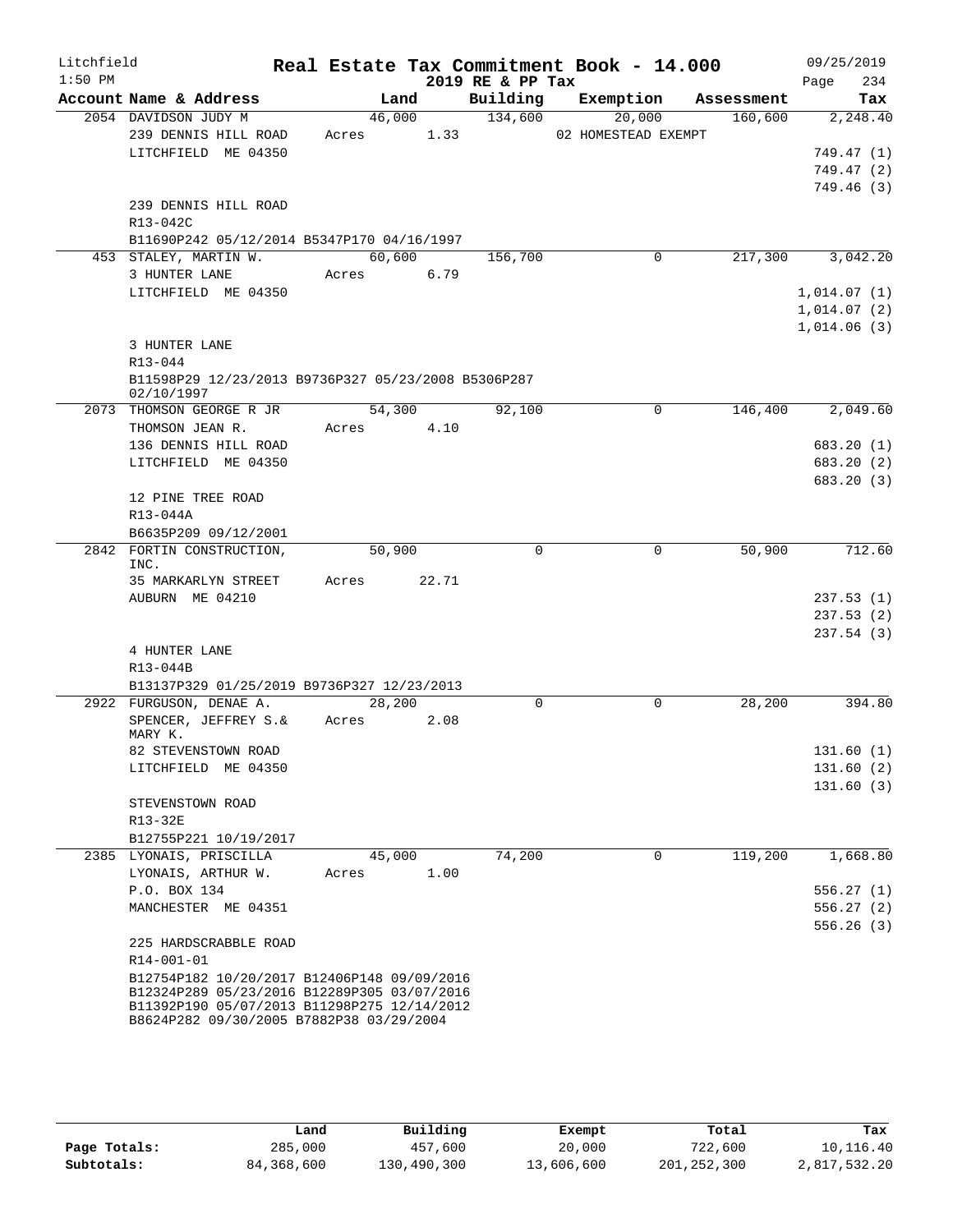| Litchfield |                                                                          |            |        |      |                  | Real Estate Tax Commitment Book - 14.000 |            | 09/25/2019             |
|------------|--------------------------------------------------------------------------|------------|--------|------|------------------|------------------------------------------|------------|------------------------|
| $1:50$ PM  |                                                                          |            |        |      | 2019 RE & PP Tax |                                          |            | 235<br>Page            |
|            | Account Name & Address                                                   |            | Land   |      | Building         | Exemption                                | Assessment | Tax                    |
|            | 2431 CODY CHRISTOPHER J                                                  |            | 48,800 |      | 143,000          | 20,000                                   | 171,800    | 2,405.20               |
|            | 8 NORRIS POINT ROAD                                                      | Acres 2.25 |        |      |                  | 02 HOMESTEAD EXEMPT                      |            |                        |
|            | LITCHFIELD ME 04350                                                      |            |        |      |                  |                                          |            | 801.73(1)              |
|            |                                                                          |            |        |      |                  |                                          |            | 801.73(2)              |
|            |                                                                          |            |        |      |                  |                                          |            | 801.74(3)              |
|            | 19 NORRIS POINT ROAD                                                     |            |        |      |                  |                                          |            |                        |
|            | $R14 - 001 - 02$                                                         |            |        |      |                  |                                          |            |                        |
|            | B11914P131 02/18/2015 B8317P216 02/28/2005<br>2571 CODY CHRISTOPHER J    |            | 30,700 |      | $\Omega$         | $\Omega$                                 | 30,700     | 429.80                 |
|            | 19 NORRIS POIINT ROAD                                                    |            |        |      |                  |                                          |            |                        |
|            |                                                                          | Acres 2.91 |        |      |                  |                                          |            |                        |
|            | LITCHFIELD ME 04350                                                      |            |        |      |                  |                                          |            | 143.27(1)<br>143.27(2) |
|            |                                                                          |            |        |      |                  |                                          |            | 143.26(3)              |
|            | 19 NORRIS POINT ROAD                                                     |            |        |      |                  |                                          |            |                        |
|            | $R14 - 001 - 03$                                                         |            |        |      |                  |                                          |            |                        |
|            | B11914P131 02/17/2015 B8653P295 10/21/2005                               |            |        |      |                  |                                          |            |                        |
|            | 2728 CODY, RICKEY J                                                      |            | 60,100 |      | 165,000          | 20,000                                   | 205,100    | 2,871.40               |
|            | CODY, LISA B                                                             | Acres      |        | 6.13 |                  | 02 HOMESTEAD EXEMPT                      |            |                        |
|            | 27 NORRIS POINT ROAD                                                     |            |        |      |                  |                                          |            | 957.13(1)              |
|            | LITCHFIELD ME 04350                                                      |            |        |      |                  |                                          |            | 957.13(2)              |
|            |                                                                          |            |        |      |                  |                                          |            | 957.14(3)              |
|            | 27 NORRIS POINT ROAD                                                     |            |        |      |                  |                                          |            |                        |
|            | R14-001-04                                                               |            |        |      |                  |                                          |            |                        |
|            | B11914P128 02/17/2015 B10173P60 08/05/2009                               |            |        |      |                  |                                          |            |                        |
|            | B10021P339 03/25/2009                                                    |            |        |      |                  |                                          |            |                        |
|            | 819 HENDERSON, MARTHA                                                    |            | 45,800 |      | 25,400           | 20,000                                   | 51,200     | 716.80                 |
|            | P O BOX 82                                                               | Acres      |        | 1.26 |                  | 02 HOMESTEAD EXEMPT                      |            |                        |
|            | LITCHFIELD ME 04350                                                      |            |        |      |                  |                                          |            | 238.93(1)              |
|            |                                                                          |            |        |      |                  |                                          |            | 238.93(2)              |
|            |                                                                          |            |        |      |                  |                                          |            | 238.94(3)              |
|            | 51 NORRIS POINT ROAD                                                     |            |        |      |                  |                                          |            |                        |
|            | R14-001-06                                                               |            |        |      |                  |                                          |            |                        |
|            | B10452P184 06/23/2010 B8511P264 07/25/2005<br>2703 SCHOEN, WILLIAM KEITH |            | 45,100 |      | 64,900           | $\mathbf 0$                              | 110,000    | 1,540.00               |
|            | 16 TREMAINE STREET                                                       | Acres      |        | 1.04 |                  |                                          |            |                        |
|            | PORTLAND ME 04103                                                        |            |        |      |                  |                                          |            | 513.33(1)              |
|            |                                                                          |            |        |      |                  |                                          |            | 513.33(2)              |
|            |                                                                          |            |        |      |                  |                                          |            | 513.34 (3)             |
|            | 71 NORRIS POINT ROAD                                                     |            |        |      |                  |                                          |            |                        |
|            | R14-001-07                                                               |            |        |      |                  |                                          |            |                        |
|            | B11808P209 09/19/2014 B10763P78 06/24/2011 B9517P160                     |            |        |      |                  |                                          |            |                        |
|            | 10/01/2007 B8511P262 07/05/2005                                          |            |        |      |                  |                                          |            |                        |
|            | 1996 ESMAN. ARTHUR JR.                                                   |            | 45,200 |      | 46,800           | 20,000                                   | 72,000     | 1,008.00               |
|            | TABONE LINDA                                                             | Acres      |        | 1.06 |                  | 02 HOMESTEAD EXEMPT                      |            |                        |
|            | 70 NORRIS POINT ROAD                                                     |            |        |      |                  |                                          |            | 336.00 (1)             |
|            | LITCHFIELD ME 04350                                                      |            |        |      |                  |                                          |            | 336.00(2)              |
|            |                                                                          |            |        |      |                  |                                          |            | 336.00 (3)             |
|            | 70 NORRIS POINT ROAD                                                     |            |        |      |                  |                                          |            |                        |
|            | R14-001-10                                                               |            |        |      |                  |                                          |            |                        |
|            | B9134P209 10/20/2006                                                     |            |        |      |                  |                                          |            |                        |

|              | Land       | Building    | Exempt     | Total       | Tax          |
|--------------|------------|-------------|------------|-------------|--------------|
| Page Totals: | 275,700    | 445,100     | 80,000     | 640,800     | 8,971.20     |
| Subtotals:   | 84,644,300 | 130,935,400 | 13,686,600 | 201,893,100 | 2,826,503.40 |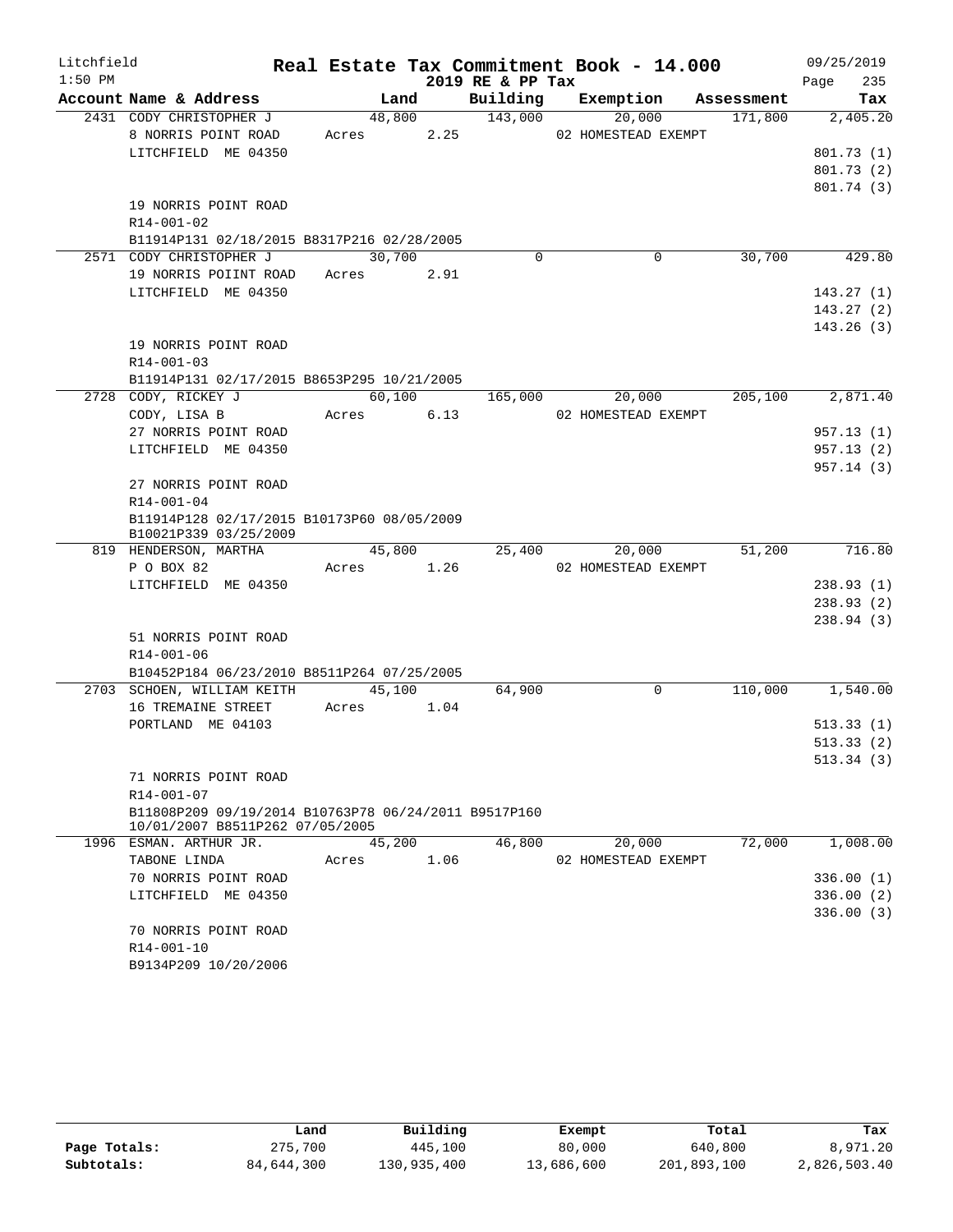| Litchfield |                                                                                                       |       |                  |                  | Real Estate Tax Commitment Book - 14.000  |            | 09/25/2019                              |
|------------|-------------------------------------------------------------------------------------------------------|-------|------------------|------------------|-------------------------------------------|------------|-----------------------------------------|
| $1:50$ PM  |                                                                                                       |       |                  | 2019 RE & PP Tax |                                           |            | 236<br>Page                             |
|            | Account Name & Address                                                                                |       | Land             | Building         | Exemption                                 | Assessment | Tax                                     |
|            | 2109 BV HOLDINGS LLC<br>50 PORTLAND PIER<br>STE.400<br>% CAPITAL SERVICING INC<br>PORTLAND ME 04101   | Acres | 661,500<br>53.00 | 400,500          | $\Omega$                                  | 1,062,000  | 14,868.00<br>4,956.00(1)<br>4,956.00(2) |
|            | 201 NORRIS POINT ROAD<br>R14-001-11<br>B9371P100 04/23/2007 B9270P191 03/05/2007 B5671P1              |       |                  |                  |                                           |            | 4,956.00(3)                             |
|            | 07/10/1998<br>2328 EVANS, RONALD                                                                      |       | 51,000           | 99,800           | 26,000                                    | 124,800    | 1,747.20                                |
|            | EVANS ESTHER<br>8 NORRIS POINT ROAD                                                                   | Acres | 3.00             |                  | 03 VETERANS EXEMPT<br>02 HOMESTEAD EXEMPT |            | 582.40(1)                               |
|            | LITCHFIELD ME 04350                                                                                   |       |                  |                  |                                           |            | 582.40(2)<br>582.40(3)                  |
|            | 8 NORRIS POINT ROAD<br>R14-001-12                                                                     |       |                  |                  |                                           |            |                                         |
|            | 186 EVANS, RONALD                                                                                     |       | 45,100           | 16,700           | 0                                         | 61,800     | 865.20                                  |
|            | 8 NORRIS POINT ROAD                                                                                   | Acres | 1.04             |                  |                                           |            |                                         |
|            | LITCHFIELD ME 04350                                                                                   |       |                  |                  |                                           |            | 288.40(1)<br>288.40(2)                  |
|            |                                                                                                       |       |                  |                  |                                           |            | 288.40(3)                               |
|            | 77 NORRIS POINT ROAD<br>$R14 - 001 - 8$                                                               |       |                  |                  |                                           |            |                                         |
|            | 567 EVANS, RONALD & ESTHER                                                                            |       | 47,900           | 27,300           | 0                                         | 75,200     | 1,052.80                                |
|            | 8 NORRIS POINT ROAD<br>LITCHFIELD ME 04350                                                            | Acres | 1.96             |                  |                                           |            | 350.93(1)                               |
|            |                                                                                                       |       |                  |                  |                                           |            | 350.93(2)                               |
|            |                                                                                                       |       |                  |                  |                                           |            | 350.94(3)                               |
|            | 85 NORRIS POINT ROAD<br>$R14 - 001 - 9$                                                               |       |                  |                  |                                           |            |                                         |
|            | 2866 CODY, JOSHUA P.                                                                                  |       | 62,900           | 204,800          | 0                                         | 267,700    | 3,747.80                                |
|            | CODY, ERIKA Y.<br>91 NORRIS POINT ROAD                                                                | Acres | 9.90             |                  |                                           |            | 1,249.27(1)                             |
|            | LITCHFIELD ME 04350                                                                                   |       |                  |                  |                                           |            | 1, 249.27(2)                            |
|            |                                                                                                       |       |                  |                  |                                           |            | 1,249.26(3)                             |
|            | 91 NORRIS POINT ROAD<br>$R14 - 001 - A$                                                               |       |                  |                  |                                           |            |                                         |
|            | B11914P125 01/17/2015                                                                                 |       |                  |                  |                                           |            |                                         |
|            | 553 HENDERSON, WALTER P<br>HENDERSON, DEBORAH J                                                       | Acres | 67,600<br>16.14  | 35,200           | 20,000<br>02 HOMESTEAD EXEMPT             | 82,800     | 1,159.20                                |
|            | P.O. BOX 142                                                                                          |       |                  |                  |                                           |            | 386.40 (1)                              |
|            | LITCHFIELD ME 04350                                                                                   |       |                  |                  |                                           |            | 386.40 (2)                              |
|            | 209 HARDSCRABBLE ROAD                                                                                 |       |                  |                  |                                           |            | 386.40(3)                               |
|            | $R14 - 002$<br>2458 CENTRAL MAINE POWER                                                               |       | 57,400           | 0                | $\Omega$                                  | 57,400     | 803.60                                  |
|            | c/o Avangrid Management Acres<br>Company-Local Tax                                                    |       | 15.86            |                  |                                           |            |                                         |
|            | One City Center, 5th<br>Floor                                                                         |       |                  |                  |                                           |            | 267.87(1)                               |
|            | Portland ME 04101                                                                                     |       |                  |                  |                                           |            | 267.87 (2)<br>267.86(3)                 |
|            | 179 HARDSCRABBLE ROAD<br>R14-002B<br>B10396P299 04/22/2010 B2637P97 11/29/1983 B2063P48<br>08/10/1977 |       |                  |                  |                                           |            |                                         |
|            |                                                                                                       |       |                  |                  |                                           |            |                                         |
|            | Land.                                                                                                 |       | $P1$ ilding      |                  | $F$ vomnt                                 | $T$ ctal   | To y                                    |

|              | Land       | Building    | Exempt     | Total       | Tax          |
|--------------|------------|-------------|------------|-------------|--------------|
| Page Totals: | 993,400    | 784,300     | 46,000     | 1,731,700   | 24, 243, 80  |
| Subtotals:   | 85,637,700 | 131,719,700 | 13,732,600 | 203,624,800 | 2,850,747.20 |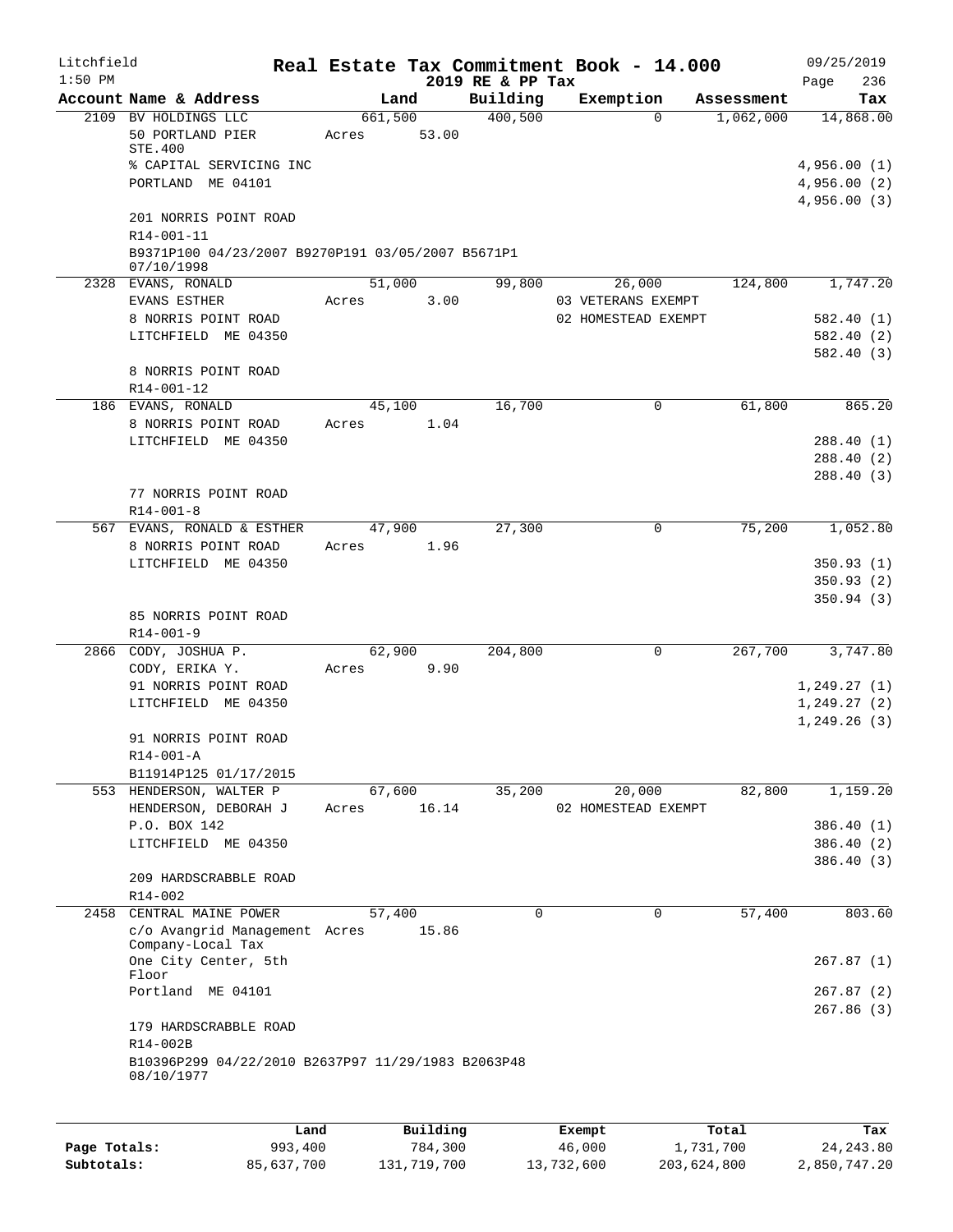| Litchfield<br>$1:50$ PM |                                                                           |         |                | 2019 RE & PP Tax | Real Estate Tax Commitment Book - 14.000 |            | 09/25/2019<br>237<br>Page |
|-------------------------|---------------------------------------------------------------------------|---------|----------------|------------------|------------------------------------------|------------|---------------------------|
|                         | Account Name & Address                                                    |         | Land           | Building         | Exemption                                | Assessment | Tax                       |
|                         | 1700 CENTRAL MAINE POWER                                                  | 27,400  |                | $\Omega$         | $\Omega$                                 | 27,400     | 383.60                    |
|                         | c/o Avangrid Management Acres<br>Company-Local Tax                        |         | 1.80           |                  |                                          |            |                           |
|                         | One City Center, 5th<br>Floor                                             |         |                |                  |                                          |            | 127.87(1)                 |
|                         | Portland ME 04101                                                         |         |                |                  |                                          |            | 127.87(2)<br>127.86(3)    |
|                         | HARDSCRABBLE ROAD<br>R14-003                                              |         |                |                  |                                          |            |                           |
|                         | B10512P262 08/27/2010 B2455P304                                           |         |                |                  |                                          |            |                           |
|                         | 1714 VARANELLI, NANCY                                                     |         | 72,500         | $\Omega$         | $\mathbf 0$                              | 72,500     | 1,015.00                  |
|                         | TATTERSALL, ROBERT, CAROL Acres<br>TATTERSALL-DAVIS<br>(TRUSTEE)          |         | 56.00          |                  |                                          |            |                           |
|                         | 857 1ST AVENUE                                                            |         |                |                  |                                          |            | 338.33(1)                 |
|                         | FRANKLIN SQUARE NY<br>11010                                               |         |                |                  |                                          |            | 338.33(2)                 |
|                         |                                                                           |         |                |                  |                                          |            | 338.34(3)                 |
|                         | PEACEPIPE DRIVE<br>R14-004                                                |         |                |                  |                                          |            |                           |
|                         | B11972P28 05/06/2015 B9780P38 07/02/2008 B2049P43<br>10/20/1981 B2047P296 |         |                |                  |                                          |            |                           |
| 443                     | CENTRAL MAINE POWER<br>c/o Avangrid Management Acres                      |         | 40,400<br>6.50 | $\Omega$         | $\mathbf 0$                              | 40,400     | 565.60                    |
|                         | Company-Local Tax<br>One City Center, 5th                                 |         |                |                  |                                          |            | 188.53(1)                 |
|                         | Floor<br>Portland ME 04101                                                |         |                |                  |                                          |            | 188.53 (2)                |
|                         | 6 PEACEPIPE DRIVE                                                         |         |                |                  |                                          |            | 188.54(3)                 |
|                         | R14-004A                                                                  |         |                |                  |                                          |            |                           |
|                         | B10512P262 08/27/2010 B6527P52                                            |         |                |                  |                                          |            |                           |
|                         | 1745 TOMPKINS, DENNIS W<br>147 HARDSCRABBLE ROAD                          | Acres   | 47,200<br>0.82 | 132,200          | 26,000<br>02 HOMESTEAD EXEMPT            | 153,400    | 2,147.60                  |
|                         | LITCHFIELD ME 04350                                                       |         |                |                  | 03 VETERANS EXEMPT                       |            | 715.87(1)                 |
|                         |                                                                           |         |                |                  |                                          |            | 715.87(2)                 |
|                         |                                                                           |         |                |                  |                                          |            | 715.86(3)                 |
|                         | 147 HARDSCRABBLE ROAD                                                     |         |                |                  |                                          |            |                           |
|                         | $R14 - 004B$                                                              |         |                |                  |                                          |            |                           |
|                         | B3989P173                                                                 |         |                |                  |                                          |            |                           |
|                         | 1646 SOUTHMAYD, DAVID W                                                   |         | 46,300         | $\Omega$         | $\Omega$                                 | 46,300     | 648.20                    |
|                         | SOUTHMAYD SHEREE ANN                                                      | Acres   | 20.00          |                  |                                          |            |                           |
|                         | 2940 WEST WHITMAN COURT                                                   |         |                |                  |                                          |            | 216.07(1)                 |
|                         | ANTHEM AZ 85086                                                           |         |                |                  |                                          |            | 216.07(2)                 |
|                         | REMLEY DRIVE                                                              |         |                |                  |                                          |            | 216.06(3)                 |
|                         | R14-006<br>B8201P306 11/05/2004 B7813P45 01/26/2004                       |         |                |                  |                                          |            |                           |
|                         | 1464 WEAVER, JOHN JR. &<br>NEDRA                                          | 340,200 |                | 434,700          | 0                                        | 774,900    | 10,848.60                 |
|                         | 9 LOG LANDING ROAD                                                        | Acres   | 5.65           |                  |                                          |            |                           |
|                         | SAVANNAH GA 31411                                                         |         |                |                  |                                          |            | 3,616.20(1)               |
|                         |                                                                           |         |                |                  |                                          |            | 3,616.20(2)               |
|                         |                                                                           |         |                |                  |                                          |            | 3,616.20(3)               |
|                         | 146 BEAVER DRIVE<br>R14-006B                                              |         |                |                  |                                          |            |                           |
|                         | B10302P331 12/17/2009 B7813P48 01/28/2004 B5427P95                        |         |                |                  |                                          |            |                           |
|                         |                                                                           |         |                |                  |                                          |            |                           |

|              | Land         | Building    | Exempt     | Total       | Tax          |
|--------------|--------------|-------------|------------|-------------|--------------|
| Page Totals: | 574,000      | 566,900     | 26,000     | 1,114,900   | 15,608.60    |
| Subtotals:   | 86, 211, 700 | 132,286,600 | 13,758,600 | 204,739,700 | 2,866,355.80 |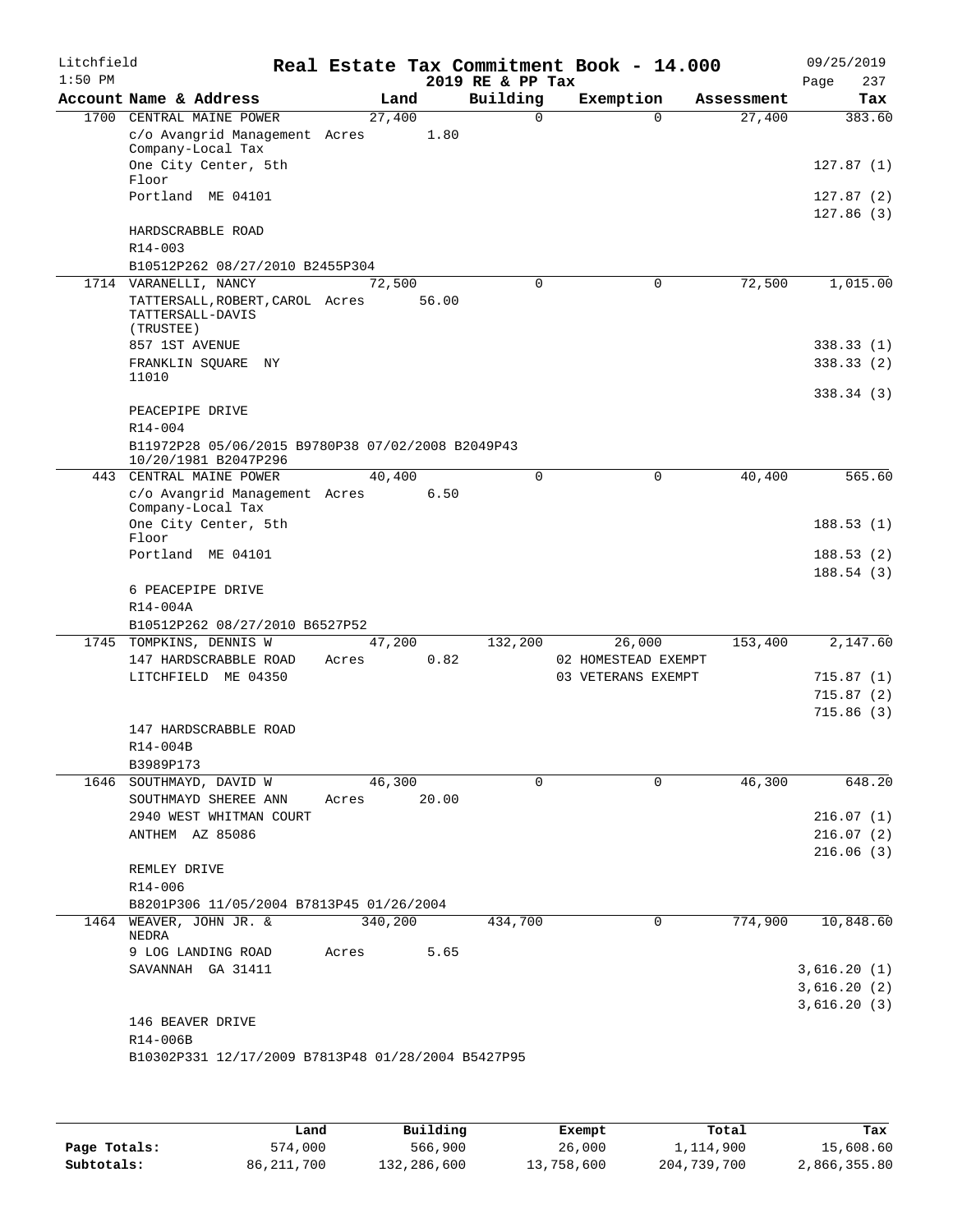| Litchfield<br>$1:50$ PM |                                                                                                                    |         |       | 2019 RE & PP Tax | Real Estate Tax Commitment Book - 14.000 |            | 09/25/2019<br>238<br>Page |
|-------------------------|--------------------------------------------------------------------------------------------------------------------|---------|-------|------------------|------------------------------------------|------------|---------------------------|
|                         | Account Name & Address                                                                                             | Land    |       | Building         | Exemption                                | Assessment | Tax                       |
|                         | 2510 MICHAUD, RICHARD R.                                                                                           | 241,600 |       | 505,800          | 20,000                                   | 727,400    | 10, 183.60                |
|                         | MICHAUD, WENDY S.<br>86 SLEEPY HOLLOW DRIVE                                                                        | Acres   | 2.22  |                  | 02 HOMESTEAD EXEMPT                      |            | 3,394.53(1)               |
|                         | LITCHFIELD ME 04350                                                                                                |         |       |                  |                                          |            | 3,394.53(2)               |
|                         |                                                                                                                    |         |       |                  |                                          |            | 3,394.54(3)               |
|                         | 86 SLEEPY HOLLOW DRIVE<br>R14-006D                                                                                 |         |       |                  |                                          |            |                           |
|                         | B13056P178 12/08/2017 B12797P186 12/08/2017<br>B10933P200 01/06/2012 B10933P196 01/06/2012<br>B8201P312 11/05/2004 |         |       |                  |                                          |            |                           |
|                         | 2779 CENTRAL MAINE POWER                                                                                           | 52,500  |       | $\Omega$         | $\mathbf 0$                              | 52,500     | 735.00                    |
|                         | c/o Avangrid Management Acres<br>Company-Local Tax                                                                 |         | 8.75  |                  |                                          |            |                           |
|                         | One City Center, 5th<br>Floor                                                                                      |         |       |                  |                                          |            | 245.00(1)                 |
|                         | Portland ME 04101                                                                                                  |         |       |                  |                                          |            | 245.00(2)                 |
|                         |                                                                                                                    |         |       |                  |                                          |            | 245.00(3)                 |
|                         | REMLEY DRIVE                                                                                                       |         |       |                  |                                          |            |                           |
|                         | R14-006E                                                                                                           |         |       |                  |                                          |            |                           |
|                         | B10531P117 09/16/2010                                                                                              |         |       |                  |                                          |            |                           |
| 2797                    | WEAVER, NEDRA C                                                                                                    | 300,300 | 13.36 | 11,000           | $\mathbf 0$                              | 311,300    | 4,358.20                  |
|                         | 9 LOG LANDING ROAD<br>SAVANNAH GA 31411                                                                            | Acres   |       |                  |                                          |            | 1,452.73(1)               |
|                         |                                                                                                                    |         |       |                  |                                          |            | 1,452.73(2)               |
|                         |                                                                                                                    |         |       |                  |                                          |            | 1,452.74(3)               |
|                         | BEAVER LANE                                                                                                        |         |       |                  |                                          |            |                           |
|                         | R14-006F                                                                                                           |         |       |                  |                                          |            |                           |
|                         | B11307P307 02/04/2013 B10858P167 10/13/2011                                                                        |         |       |                  |                                          |            |                           |
| 2937                    | QUINN, LANCE                                                                                                       | 240,100 |       | $\Omega$         | $\mathbf 0$                              | 240,100    | 3,361.40                  |
|                         | QUINN, SARAH E                                                                                                     | Acres   | 3.22  |                  |                                          |            |                           |
|                         | 38 LEWIS AVENUE                                                                                                    |         |       |                  |                                          |            | 1, 120.47(1)              |
|                         | RANDPLPH ME 04346                                                                                                  |         |       |                  |                                          |            | 1, 120.47(2)              |
|                         |                                                                                                                    |         |       |                  |                                          |            | 1,120.46(3)               |
|                         | 84 SLEEPY HOLLOW DRIVE                                                                                             |         |       |                  |                                          |            |                           |
|                         | R14-006G                                                                                                           |         |       |                  |                                          |            |                           |
|                         | B13044P240                                                                                                         |         |       |                  |                                          |            |                           |
|                         | 2402 BIGLEY, JONATHAN P.                                                                                           | 11,800  |       | 0                | 0                                        | 11,800     | 165.20                    |
|                         | REMLEY, MAUREEN                                                                                                    | Acres   | 39.00 |                  |                                          |            |                           |
|                         | 24 AQUEDUCT ROAD                                                                                                   |         |       |                  |                                          |            | 55.07 (1)                 |
|                         | DUNCANNON PA 17020                                                                                                 |         |       |                  |                                          |            | 55.07 (2)                 |
|                         |                                                                                                                    |         |       |                  |                                          |            | 55.06(3)                  |
|                         | REMLEY DRIVE                                                                                                       |         |       |                  |                                          |            |                           |
|                         | R14-007<br>B12787P258 11/17/2017 B12787P258 11/13/2017 B7831P45                                                    |         |       |                  |                                          |            |                           |
|                         | 01/26/2004                                                                                                         |         |       |                  |                                          |            |                           |
| 2778                    | CENTRAL MAINE POWER                                                                                                | 48,000  |       | $\Omega$         | 0                                        | 48,000     | 672.00                    |
|                         | c/o Avangrid Management Acres<br>Company-Local Tax                                                                 |         | 8.00  |                  |                                          |            |                           |
|                         | One City Center, 5th<br>Floor                                                                                      |         |       |                  |                                          |            | 224.00(1)                 |
|                         | Portland ME 04101                                                                                                  |         |       |                  |                                          |            | 224.00 (2)                |
|                         | REMLEY DRIVE                                                                                                       |         |       |                  |                                          |            | 224.00 (3)                |
|                         | R14-007A                                                                                                           |         |       |                  |                                          |            |                           |
|                         | B10531P117 09/16/2010                                                                                              |         |       |                  |                                          |            |                           |
|                         |                                                                                                                    |         |       |                  |                                          |            |                           |

|              | Land       | Building    | Exempt     | Total       | Tax          |
|--------------|------------|-------------|------------|-------------|--------------|
| Page Totals: | 894,300    | 516,800     | 20,000     | 1,391,100   | 19,475.40    |
| Subtotals:   | 87,106,000 | 132,803,400 | 13,778,600 | 206,130,800 | 2,885,831.20 |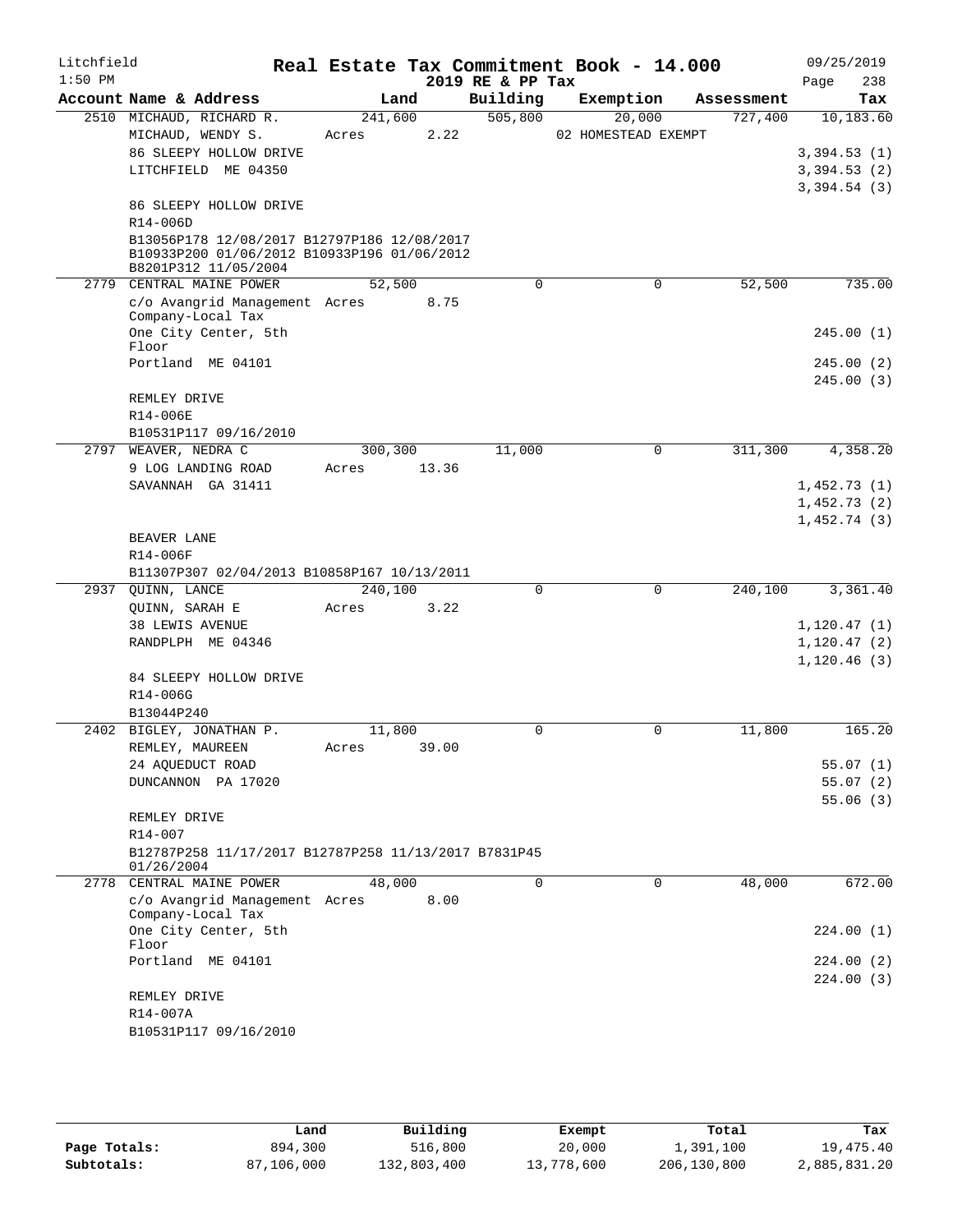| Litchfield   |                                           |         |             |                              | Real Estate Tax Commitment Book - 14.000 |             | 09/25/2019         |
|--------------|-------------------------------------------|---------|-------------|------------------------------|------------------------------------------|-------------|--------------------|
| $1:50$ PM    | Account Name & Address                    |         | Land        | 2019 RE & PP Tax<br>Building | Exemption                                | Assessment  | 239<br>Page<br>Tax |
|              | 1092 LOCKE JO ANNE                        |         | 68,800      | 56,400                       | 20,000                                   | 105, 200    | 1,472.80           |
|              | 6 BEAVER DRIVE                            | Acres   | 11.10       |                              | 02 HOMESTEAD EXEMPT                      |             |                    |
|              | LITCHFIELD ME 04350                       |         |             |                              |                                          |             | 490.93 (1)         |
|              |                                           |         |             |                              |                                          |             | 490.93 (2)         |
|              |                                           |         |             |                              |                                          |             | 490.94 (3)         |
|              | 6 BEAVER DRIVE                            |         |             |                              |                                          |             |                    |
|              | R14-008                                   |         |             |                              |                                          |             |                    |
|              | B4025P125                                 |         |             |                              |                                          |             |                    |
|              | 1465 KENNEBEC LAND TRUST                  |         | 2,400       | $\mathbf 0$                  | $\mathbf 0$                              | 2,400       | 33.60              |
|              | P O BOX 261                               |         |             |                              |                                          |             |                    |
|              |                                           | Acres   | 9.71        |                              |                                          |             |                    |
|              | WINTHROP ME 04364                         |         |             |                              |                                          |             | 11.20(1)           |
|              |                                           |         |             |                              |                                          |             | 11.20(2)           |
|              |                                           |         |             |                              |                                          |             | 11.20(3)           |
|              | BEAVER LANE                               |         |             |                              |                                          |             |                    |
|              | R14-008A                                  |         |             |                              |                                          |             |                    |
|              | B9427P142 07/18/2007 B2877P221 10/31/1985 |         |             |                              |                                          |             |                    |
| 2783         | CENTRAL MAINE POWER                       |         | 19,600      | $\Omega$                     | $\mathbf 0$                              | 19,600      | 274.40             |
|              | c/o Avangrid Management Acres             |         | 3.27        |                              |                                          |             |                    |
|              | Company-Local Tax                         |         |             |                              |                                          |             |                    |
|              | One City Center, 5th                      |         |             |                              |                                          |             | 91.47(1)           |
|              | Floor                                     |         |             |                              |                                          |             |                    |
|              | Portland ME 04101                         |         |             |                              |                                          |             | 91.47(2)           |
|              |                                           |         |             |                              |                                          |             | 91.46(3)           |
|              | BEAVER LANE                               |         |             |                              |                                          |             |                    |
|              | R14-008B                                  |         |             |                              |                                          |             |                    |
|              | B10656P230 01/31/2011                     |         |             |                              |                                          |             |                    |
|              | 2167 NICHOLAS, JOHN R                     |         | 19,000      | $\Omega$                     | 0                                        | 19,000      | 266.00             |
|              | NICHOLAS NANCY M                          | Acres   | 51.00       |                              |                                          |             |                    |
|              | 208 GAYTON LANE                           |         |             |                              |                                          |             | 88.67(1)           |
|              | WINTHROP ME 04364                         |         |             |                              |                                          |             | 88.67(2)           |
|              |                                           |         |             |                              |                                          |             | 88.66(3)           |
|              | 5 BEAVER DRIVE                            |         |             |                              |                                          |             |                    |
|              | R14-009                                   |         |             |                              |                                          |             |                    |
|              | B1603P343 11/27/1972                      |         |             |                              |                                          |             |                    |
|              | 600 FLAHERTY DIANA E                      |         | 49,200      | 124,400                      | 20,000                                   | 153,600     | 2,150.40           |
|              | FLAHERTY MOSES E JR                       | Acres   | 2.40        |                              | 02 HOMESTEAD EXEMPT                      |             |                    |
|              | 83 HARDSCRABBLE ROAD                      |         |             |                              |                                          |             | 716.80(1)          |
|              | LITCHFIELD ME 04350                       |         |             |                              |                                          |             | 716.80(2)          |
|              |                                           |         |             |                              |                                          |             | 716.80(3)          |
|              | 83 HARDSCRABBLE ROAD                      |         |             |                              |                                          |             |                    |
|              | R14-009A                                  |         |             |                              |                                          |             |                    |
|              | B3818P262 10/22/1990 B3750P77 06/14/1990  |         |             |                              |                                          |             |                    |
| 1303         | MOORE, TIMOTHY J                          |         | 48,000      | 57,800                       | 0                                        | 105,800     | 1,481.20           |
|              | MOORE TRACY L                             | Acres   | 2.00        |                              |                                          |             |                    |
|              | 5 BEAVER DRIVE                            |         |             |                              |                                          |             | 493.73 (1)         |
|              | LITCHFIELD ME 04364                       |         |             |                              |                                          |             | 493.73 (2)         |
|              |                                           |         |             |                              |                                          |             | 493.74 (3)         |
|              | 5 BEAVER DRIVE                            |         |             |                              |                                          |             |                    |
|              | R14-009B                                  |         |             |                              |                                          |             |                    |
|              |                                           |         |             |                              |                                          |             |                    |
|              | B6273P211 08/15/2000 B1603P343            |         | 28,500      | 0                            |                                          | 28,500      | 399.00             |
|              | 2301 DELESKEY, BRIAN P                    |         |             |                              | 0                                        |             |                    |
|              | DELESKEY, CHRISTINE J                     | Acres   | 2.15        |                              |                                          |             |                    |
|              | 3 QUAIL ROAD                              |         |             |                              |                                          |             | 133.00(1)          |
|              | PEABODY MA 01960                          |         |             |                              |                                          |             | 133.00(2)          |
|              |                                           |         |             |                              |                                          |             | 133.00(3)          |
|              | 1 WOODPECKER DRIVE                        |         |             |                              |                                          |             |                    |
|              | R14-010-1                                 |         |             |                              |                                          |             |                    |
|              | B10482P58 07/26/2010 B5432P238 08/18/1997 |         |             |                              |                                          |             |                    |
|              |                                           | Land    | Building    |                              | Exempt                                   | Total       | Tax                |
| Page Totals: |                                           | 235,500 | 238,600     |                              | 40,000                                   | 434,100     | 6,077.40           |
| Subtotals:   | 87, 341, 500                              |         | 133,042,000 |                              | 13,818,600                               | 206,564,900 | 2,891,908.60       |
|              |                                           |         |             |                              |                                          |             |                    |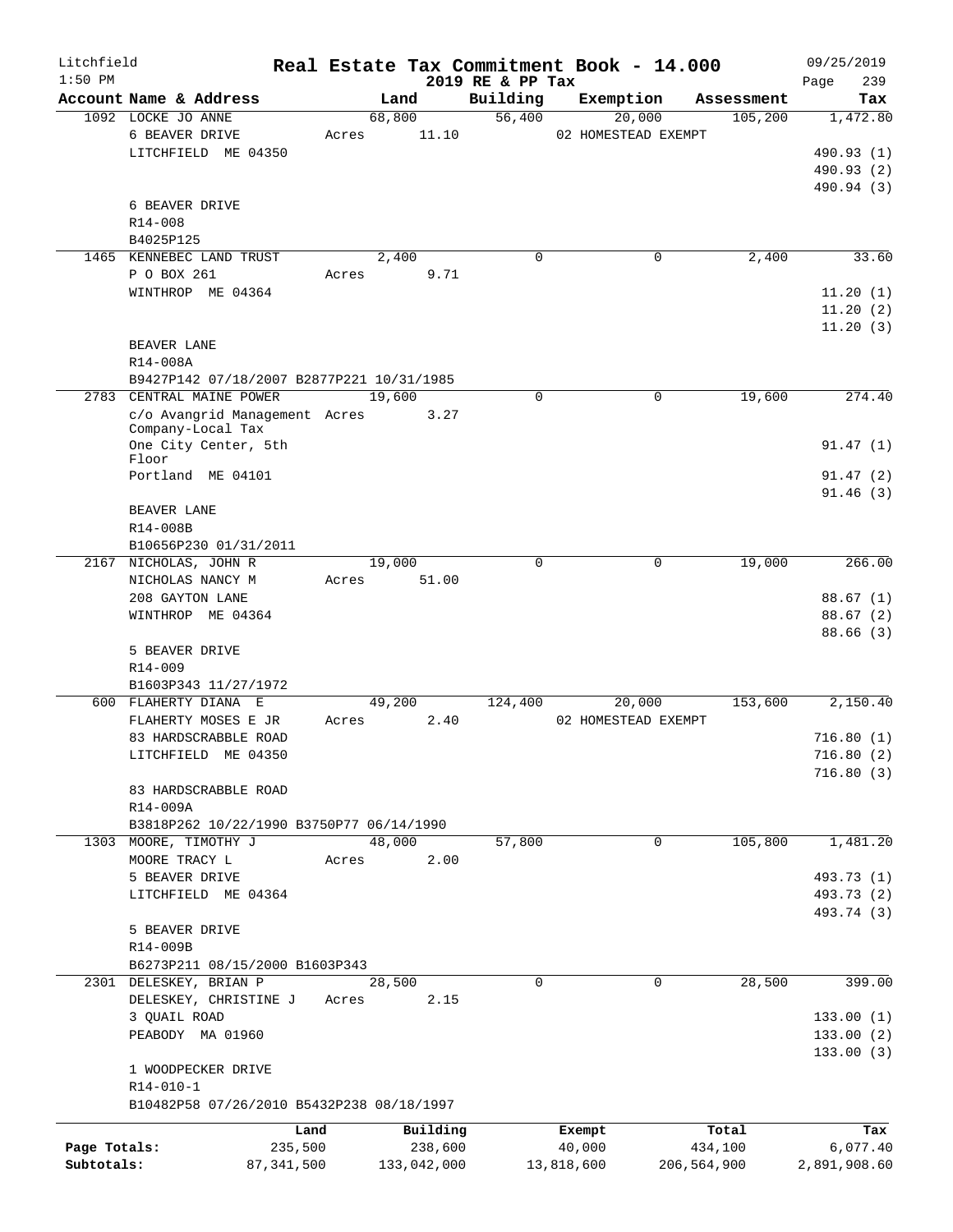| Litchfield   |                                                     |         |          |                  | Real Estate Tax Commitment Book - 14.000 |            | 09/25/2019                 |
|--------------|-----------------------------------------------------|---------|----------|------------------|------------------------------------------|------------|----------------------------|
| $1:50$ PM    |                                                     |         |          | 2019 RE & PP Tax |                                          |            | 240<br>Page                |
|              | Account Name & Address                              |         | Land     | Building         | Exemption                                | Assessment | Tax                        |
|              | 2309 DESMOND, BENJAMIN R.                           |         | 46,800   | 169,500          | $\Omega$                                 | 216,300    | 3,028.20                   |
|              | DESMOND, GILLIAN D.                                 | Acres   | 1.60     |                  |                                          |            |                            |
|              | 33 WOODPECKER DRIVE                                 |         |          |                  |                                          |            | 1,009.40(1)                |
|              | LITCHFIELD ME 04350                                 |         |          |                  |                                          |            | 1,009.40(2)<br>1,009.40(3) |
|              | 33 WOODPECKER DRIVE                                 |         |          |                  |                                          |            |                            |
|              | $R14 - 010 - 2$                                     |         |          |                  |                                          |            |                            |
|              | B12930P300 06/08/2018                               |         |          |                  |                                          |            |                            |
|              | 2299 BARTLETT, JASON                                |         | 47,500   | 184,300          | 20,000                                   | 211,800    | 2,965.20                   |
|              | BARTLETT, ANGELA                                    | Acres   | 1.84     |                  | 02 HOMESTEAD EXEMPT                      |            |                            |
|              | 27 WOODPECKER LANE                                  |         |          |                  |                                          |            | 988.40 (1)                 |
|              | LITCHFIELD ME 04350                                 |         |          |                  |                                          |            | 988.40 (2)                 |
|              |                                                     |         |          |                  |                                          |            | 988.40 (3)                 |
|              | 27 WOODPECKER DRIVE                                 |         |          |                  |                                          |            |                            |
|              | $R14 - 010 - 3$                                     |         |          |                  |                                          |            |                            |
|              | B13107P223 12/04/2018 B12332P56 06/24/2016          |         |          |                  |                                          |            |                            |
|              | 2300 HYNES, MATTHEW J                               |         | 47,300   | 159,400          | 0                                        | 206,700    | 2,893.80                   |
|              | HYNES, AMANDA J                                     | Acres   | 1.75     |                  |                                          |            |                            |
|              | 23 WOODPECKER DRIVE                                 |         |          |                  |                                          |            | 964.60(1)                  |
|              | LITCHFIELD ME 04350                                 |         |          |                  |                                          |            | 964.60(2)                  |
|              |                                                     |         |          |                  |                                          |            | 964.60(3)                  |
|              | 23 WOODPECKER DRIVE                                 |         |          |                  |                                          |            |                            |
|              | $R14 - 010 - 4$                                     |         |          |                  |                                          |            |                            |
|              | B13160P39 02/28/2019                                |         |          |                  |                                          |            |                            |
|              | 1375 PERRY, ROXY L                                  |         | 67,500   | 120,200          | 20,000                                   | 167,700    | 2,347.80                   |
|              | PERRY ELEANOR                                       | Acres   | 56.00    |                  | 02 HOMESTEAD EXEMPT                      |            |                            |
|              | 31 SAWMILL ROAD                                     |         |          |                  |                                          |            | 782.60(1)                  |
|              | LITCHFIELD ME 04350                                 |         |          |                  |                                          |            | 782.60(2)                  |
|              |                                                     |         |          |                  |                                          |            | 782.60(3)                  |
|              | 31 SAWMILL DRIVE                                    |         |          |                  |                                          |            |                            |
|              | R14-011                                             |         |          |                  |                                          |            |                            |
|              | B2803P240                                           |         |          |                  |                                          |            |                            |
|              | 1373 PERRY, MARK W                                  |         | 50,400   | 181,300          | 20,000                                   | 211,700    | 2,963.80                   |
|              | PERRY SUSAN                                         | Acres   | 2.80     |                  | 02 HOMESTEAD EXEMPT                      |            |                            |
|              | 92 NECK ROAD                                        |         |          |                  |                                          |            | 987.93 (1)                 |
|              | LITCHFIELD ME 04350                                 |         |          |                  |                                          |            | 987.93 (2)<br>987.94 (3)   |
|              |                                                     |         |          |                  |                                          |            |                            |
|              | 92 NECK ROAD<br>R14-011A                            |         |          |                  |                                          |            |                            |
|              | B2803P240 05/22/1985                                |         |          |                  |                                          |            |                            |
|              | 420 DANFORTH, JAY                                   |         | 48,000   | 129,100          | 20,000                                   | 157,100    | 2,199.40                   |
|              | 60 NECK ROAD                                        | Acres   | 2.00     |                  | 02 HOMESTEAD EXEMPT                      |            |                            |
|              | LITCHFIELD ME 04350                                 |         |          |                  |                                          |            | 733.13 (1)                 |
|              |                                                     |         |          |                  |                                          |            | 733.13 (2)                 |
|              |                                                     |         |          |                  |                                          |            | 733.14(3)                  |
|              | 60 NECK ROAD                                        |         |          |                  |                                          |            |                            |
|              | R14-011B                                            |         |          |                  |                                          |            |                            |
|              | B3602P204 08/23/1989                                |         |          |                  |                                          |            |                            |
|              | 2072 BEGGS, JOHN                                    |         | 43,000   | 28,600           | $\mathbf 0$                              | 71,600     | 1,002.40                   |
|              | 1096 LITCHFIELD ROAD                                | Acres   | 2.00     |                  |                                          |            |                            |
|              | BOWDOIN ME 04287-1003                               |         |          |                  |                                          |            | 334.13(1)                  |
|              |                                                     |         |          |                  |                                          |            | 334.13(2)                  |
|              |                                                     |         |          |                  |                                          |            | 334.14(3)                  |
|              | 41 SAWMILL DRIVE                                    |         |          |                  |                                          |            |                            |
|              | R14-011C                                            |         |          |                  |                                          |            |                            |
|              | B9772P325 06/25/2008 B9494P340 09/11/2007 B9376P329 |         |          |                  |                                          |            |                            |
|              | 04/30/2007 B8881P25 04/26/2006 B5392P28 12/17/2004  |         |          |                  |                                          |            |                            |
|              |                                                     |         |          |                  |                                          |            |                            |
|              |                                                     | Land    | Building |                  | Exempt                                   | Total      | Tax                        |
| Page Totals: |                                                     | 350,500 | 972,400  |                  | 80,000                                   | 1,242,900  | 17,400.60                  |

**Subtotals:** 87,692,000 134,014,400 13,898,600 207,807,800 2,909,309.20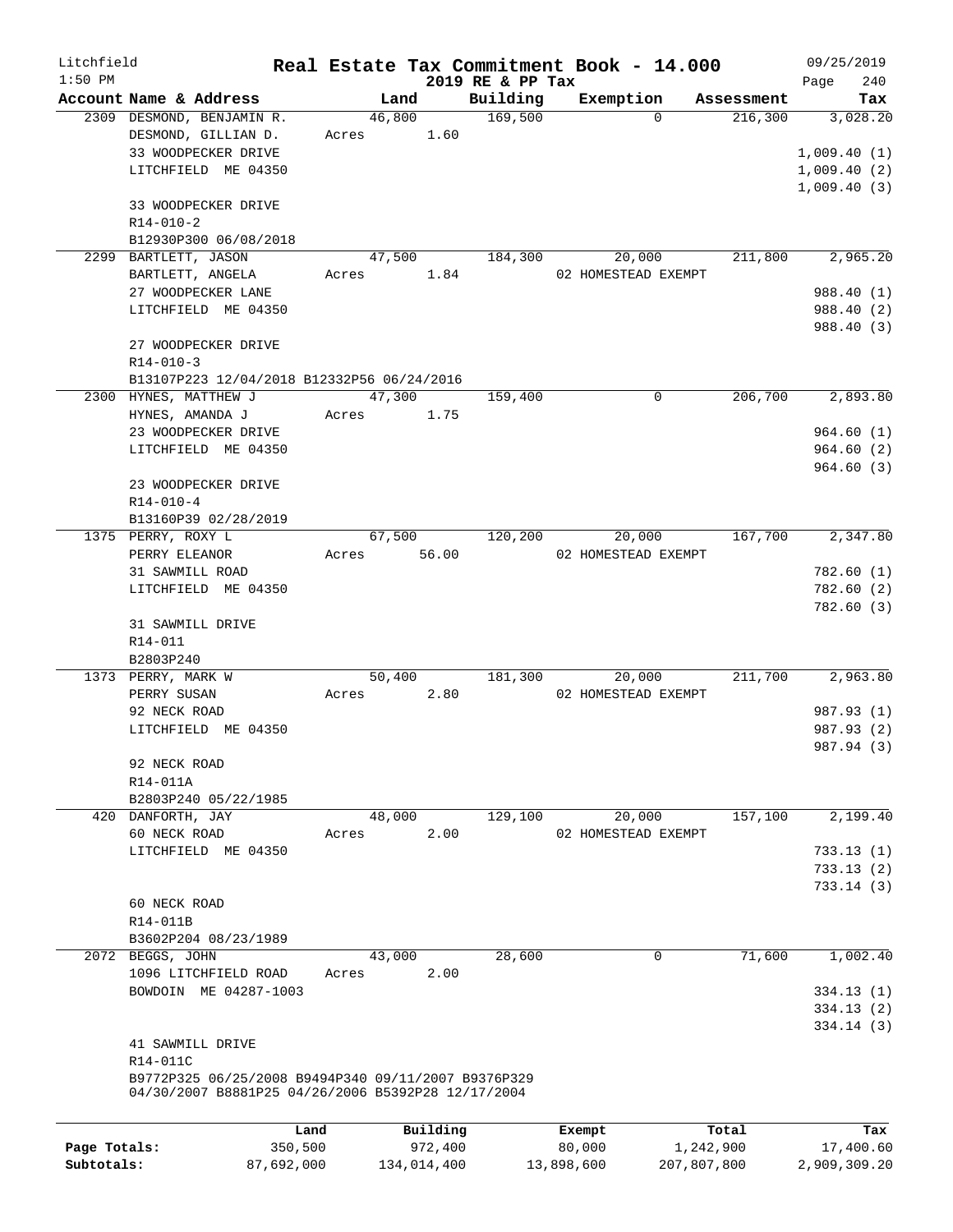| Litchfield<br>$1:50$ PM |                                                     |            |        | 2019 RE & PP Tax | Real Estate Tax Commitment Book - 14.000 |            | 09/25/2019<br>Page<br>241 |
|-------------------------|-----------------------------------------------------|------------|--------|------------------|------------------------------------------|------------|---------------------------|
|                         | Account Name & Address                              | Land       |        | Building         | Exemption                                | Assessment | Tax                       |
|                         | 2122 CHRISTIAN, GARY A.                             |            | 51,000 |                  | 88,900<br>20,000                         | 119,900    | 1,678.60                  |
|                         | 76 NECK ROAD                                        |            |        |                  | Acres 3.00 02 HOMESTEAD EXEMPT           |            |                           |
|                         | LITCHFIELD ME 04350                                 |            |        |                  |                                          |            | 559.53(1)                 |
|                         |                                                     |            |        |                  |                                          |            | 559.53(2)                 |
|                         |                                                     |            |        |                  |                                          |            | 559.54(3)                 |
|                         | 76 NECK ROAD                                        |            |        |                  |                                          |            |                           |
|                         | R14-011D                                            |            |        |                  |                                          |            |                           |
|                         | B11936P304 03/20/2015 B7179P73 12/04/2002           |            |        |                  |                                          |            |                           |
|                         | 2204 MORRISON, ANITA                                | 45,000     |        |                  | 57,900<br>20,000                         | 82,900     | 1,160.60                  |
|                         | 11 PERRY DRIVE                                      | Acres 1.00 |        |                  | 02 HOMESTEAD EXEMPT                      |            |                           |
|                         | LITCHFIELD ME 04350                                 |            |        |                  |                                          |            | 386.87 (1)                |
|                         |                                                     |            |        |                  |                                          |            | 386.87 (2)                |
|                         |                                                     |            |        |                  |                                          |            | 386.86 (3)                |
|                         | 11 PERRY DRIVE                                      |            |        |                  |                                          |            |                           |
|                         | R14-011E                                            |            |        |                  |                                          |            |                           |
|                         | B11086P108 06/25/2012 B8666P52 10/31/2005 B6673P194 |            |        |                  |                                          |            |                           |
|                         | 2205 PRINCE, GENE A.                                |            | 40,000 |                  | 59,100<br>20,000                         | 79,100     | 1,107.40                  |
|                         | PRINCE, ELIZABETH F. Acres 1.00                     |            |        |                  | 02 HOMESTEAD EXEMPT                      |            |                           |
|                         | 17 SAWMILL DRIVE                                    |            |        |                  |                                          |            | 369.13(1)                 |
|                         | LITCHFIELD ME 04350                                 |            |        |                  |                                          |            | 369.13(2)                 |
|                         |                                                     |            |        |                  |                                          |            | 369.14(3)                 |
|                         | 17 SAWMILL DRIVE                                    |            |        |                  |                                          |            |                           |
|                         | R14-011F                                            |            |        |                  |                                          |            |                           |
|                         | B12339P94 06/30/2016 B6474P21 05/10/2001            |            |        |                  |                                          |            |                           |
|                         | 2291 PERRY, GARY R JR                               | 40,000     |        | 161,200          | $\mathbf 0$                              | 201, 200   | 2,816.80                  |
|                         | 15 PERRY DR                                         | Acres 1.00 |        |                  |                                          |            |                           |
|                         | LITCHFIELD ME 04350                                 |            |        |                  |                                          |            | 938.93 (1)                |
|                         |                                                     |            |        |                  |                                          |            | 938.93 (2)                |
|                         |                                                     |            |        |                  |                                          |            | 938.94 (3)                |
|                         | 15 PERRY DRIVE                                      |            |        |                  |                                          |            |                           |
|                         | R14-011G                                            |            |        |                  |                                          |            |                           |
|                         | B10917P281 12/19/2011 B7096P19 10/07/2002           |            |        |                  |                                          |            |                           |
|                         | 2713 BEGGS, JOHN W                                  |            | 23,000 | 800              | 0                                        | 23,800     | 333.20                    |
|                         | 1096 LITCHFIELD RD                                  | Acres 2.00 |        |                  |                                          |            |                           |
|                         | BOWDOIN ME 04287-1003                               |            |        |                  |                                          |            | 111.07(1)                 |
|                         |                                                     |            |        |                  |                                          |            | 111.07(2)                 |
|                         |                                                     |            |        |                  |                                          |            | 111.06(3)                 |
|                         | SAWMILL DRIVE                                       |            |        |                  |                                          |            |                           |
|                         | R14-011H                                            |            |        |                  |                                          |            |                           |
|                         | B9772P348 06/25/2008                                |            |        |                  |                                          |            |                           |
|                         | 2460 GRAND VIEW GARDENS                             |            | 0      | 13,200           | 0                                        | 13,200     | 184.80                    |
|                         | C/O SUSAN PERRY                                     |            |        |                  |                                          |            |                           |
|                         | 92 NECK ROAD                                        |            |        |                  |                                          |            | 61.60(1)                  |
|                         | LITCHFIELD ME 04350                                 |            |        |                  |                                          |            | 61.60(2)                  |
|                         |                                                     |            |        |                  |                                          |            | 61.60(3)                  |
|                         | 82 NECK ROAD                                        |            |        |                  |                                          |            |                           |
|                         | R14-011-ON                                          |            |        |                  |                                          |            |                           |
|                         | 321 CLARK, ANDREW                                   | 57,000     |        | 230,900          | 20,000                                   | 267,900    | 3,750.60                  |
|                         | 128 NECK ROAD                                       | Acres      | 5.00   |                  | 02 HOMESTEAD EXEMPT                      |            |                           |
|                         | LITCHFIELD ME 04350                                 |            |        |                  |                                          |            | 1,250.20(1)               |
|                         |                                                     |            |        |                  |                                          |            | 1,250.20(2)               |
|                         |                                                     |            |        |                  |                                          |            | 1,250.20(3)               |
|                         | 128 NECK ROAD                                       |            |        |                  |                                          |            |                           |
|                         | R14-012                                             |            |        |                  |                                          |            |                           |
|                         | B12464P62 11/10/2016 B2730P119                      |            |        |                  |                                          |            |                           |
|                         |                                                     |            |        |                  |                                          |            |                           |
|                         |                                                     |            |        |                  |                                          |            |                           |
|                         |                                                     |            |        |                  |                                          |            |                           |

|              | Land       | Building    | Exempt     | Total       | Tax          |
|--------------|------------|-------------|------------|-------------|--------------|
| Page Totals: | 256,000    | 612,000     | 80,000     | 788,000     | 11,032.00    |
| Subtotals:   | 87,948,000 | 134,626,400 | 13,978,600 | 208,595,800 | 2,920,341.20 |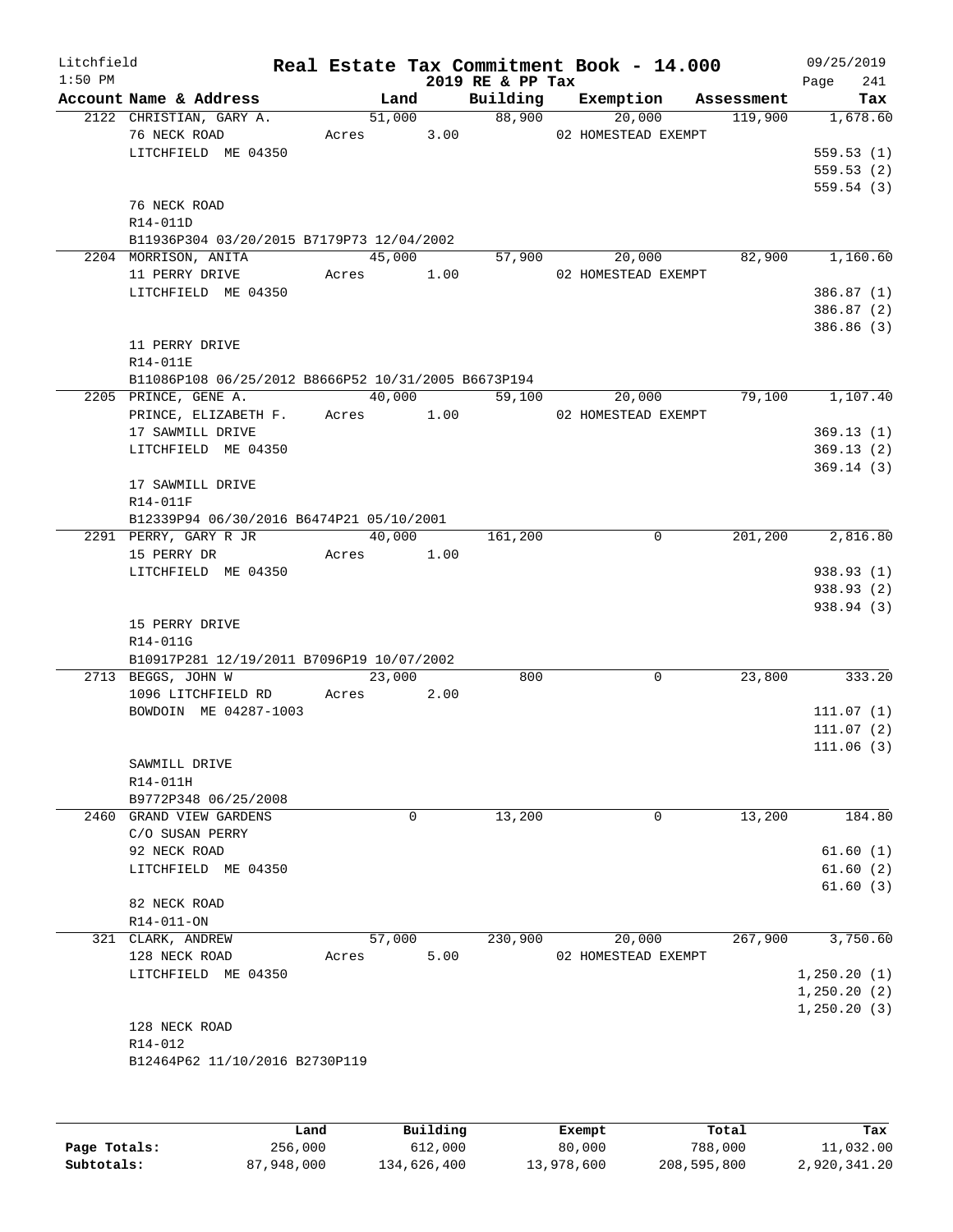| Litchfield   |                                                     |            |         |               |                  | Real Estate Tax Commitment Book - 14.000 |             | 09/25/2019   |
|--------------|-----------------------------------------------------|------------|---------|---------------|------------------|------------------------------------------|-------------|--------------|
| $1:50$ PM    |                                                     |            |         |               | 2019 RE & PP Tax |                                          |             | 242<br>Page  |
|              | Account Name & Address                              |            | Land    |               | Building         | Exemption                                | Assessment  | Tax          |
|              | 815 GENDRON, STEVEN N                               |            | 52,200  |               | 113,900          | $\Omega$                                 | 166, 100    | 2,325.40     |
|              | ZUPANCIC, TORI C.                                   |            | Acres   | 3.40          |                  |                                          |             |              |
|              | 102 NECK ROAD                                       |            |         |               |                  |                                          |             | 775.13(1)    |
|              | LITCHFIELD ME 04350                                 |            |         |               |                  |                                          |             | 775.13(2)    |
|              |                                                     |            |         |               |                  |                                          |             | 775.14(3)    |
|              | 102 NECK ROAD                                       |            |         |               |                  |                                          |             |              |
|              | R14-012A                                            |            |         |               |                  |                                          |             |              |
|              | B11614P262 01/23/2014 B7442P36 05/30/2003           |            |         |               |                  |                                          |             |              |
|              | 422 BP PROPERTIES, LLC.                             |            | 42,500  |               | 7,900            | 0                                        | 50,400      | 705.60       |
|              | 301 POND ROAD                                       |            | Acres   | 0.90          |                  |                                          |             |              |
|              | SIDNEY ME 04330                                     |            |         |               |                  |                                          |             | 235.20(1)    |
|              |                                                     |            |         |               |                  |                                          |             | 235.20(2)    |
|              |                                                     |            |         |               |                  |                                          |             | 235.20(3)    |
|              | 112 NECK ROAD                                       |            |         |               |                  |                                          |             |              |
|              | R14-012B                                            |            |         |               |                  |                                          |             |              |
|              | B11758P8 08/01/2014 B7776P157 12/18/2003            |            |         |               |                  |                                          |             |              |
|              | 417 DANFORTH, GEORGE L                              |            | 48,300  |               | 56,000           | 20,000                                   | 84,300      | 1,180.20     |
|              | DANFORTH JANICE B                                   |            | Acres   | 2.10          |                  | 02 HOMESTEAD EXEMPT                      |             |              |
|              | 106 NECK ROAD                                       |            |         |               |                  |                                          |             | 393.40 (1)   |
|              | LITCHFIELD ME 04350                                 |            |         |               |                  |                                          |             | 393.40 (2)   |
|              |                                                     |            |         |               |                  |                                          |             | 393.40(3)    |
|              | 106 NECK ROAD                                       |            |         |               |                  |                                          |             |              |
|              | R14-012C                                            |            |         |               |                  |                                          |             |              |
|              | B12726P245 09/21/2017 B9161P182 11/09/2006          |            |         |               |                  |                                          |             |              |
|              | 2570 DANFORTH GEORGE L                              |            | 28,300  |               | $\Omega$         | $\mathbf 0$                              | 28,300      | 396.20       |
|              | P O BOX 92                                          |            |         |               |                  |                                          |             |              |
|              |                                                     |            | Acres   | 2.10          |                  |                                          |             |              |
|              | LITCHFIELD ME 04350                                 |            |         |               |                  |                                          |             | 132.07(1)    |
|              |                                                     |            |         |               |                  |                                          |             | 132.07 (2)   |
|              |                                                     |            |         |               |                  |                                          |             | 132.06(3)    |
|              | 106 NECK ROAD                                       |            |         |               |                  |                                          |             |              |
|              | R14-012D                                            |            |         |               |                  |                                          |             |              |
|              | B7978P42 06/07/2004                                 |            |         |               |                  |                                          |             |              |
|              | 2901 SEEBER, DAVID G.                               |            | 48,000  |               | 127,000          | 20,000                                   | 155,000     | 2,170.00     |
|              | SEEBER, ANNE E.                                     |            | Acres   | 2.00          |                  | 02 HOMESTEAD EXEMPT                      |             |              |
|              | 124 NECK ROAD                                       |            |         |               |                  |                                          |             | 723.33(1)    |
|              | LITCHFIELD ME 04350                                 |            |         |               |                  |                                          |             | 723.33(2)    |
|              |                                                     |            |         |               |                  |                                          |             | 723.34(3)    |
|              | 124 NECK ROAD                                       |            |         |               |                  |                                          |             |              |
|              | R14-012E                                            |            |         |               |                  |                                          |             |              |
|              | B12464P62 11/10/2016 B2730P119                      |            |         |               |                  |                                          |             |              |
|              | 1368 BIGLEY, JONATHAN                               |            | 505,500 |               | 145,500          | 0                                        | 651,000     | 9,114.00     |
|              | REMLEY, MAUREEN                                     | Acres      |         | 46.00         |                  |                                          |             |              |
|              | 24 AQUEDUCT ROAD                                    |            |         |               |                  |                                          |             | 3,038.00(1)  |
|              | DUNCANNON PA 17020                                  |            |         |               |                  |                                          |             | 3,038.00(2)  |
|              |                                                     |            |         |               |                  |                                          |             | 3,038.00(3)  |
|              | 131 REMLEY DRIVE                                    |            |         |               |                  |                                          |             |              |
|              | R14-013                                             |            |         |               |                  |                                          |             |              |
|              | B12168P178 11/20/2015 B5286P153 12/31/1996          |            |         |               |                  |                                          |             |              |
|              | 602 HAYDEN, CARRIE JEAN                             |            | 45,500  |               | 41,600           | 0                                        | 87,100      | 1,219.40     |
|              | 722 HUNTINGTON HILL                                 | Acres      |         | 1.17          |                  |                                          |             |              |
|              | ROAD                                                |            |         |               |                  |                                          |             |              |
|              | LITCHFIELD ME 04350                                 |            |         |               |                  |                                          |             | 406.47(1)    |
|              |                                                     |            |         |               |                  |                                          |             | 406.47(2)    |
|              |                                                     |            |         |               |                  |                                          |             | 406.46(3)    |
|              | 9 ETERNITY DRIVE                                    |            |         |               |                  |                                          |             |              |
|              | R14-014                                             |            |         |               |                  |                                          |             |              |
|              | B11907P309 02/02/2015 B9108P45 10/13/2006 B1094P415 |            |         |               |                  |                                          |             |              |
|              | 10/01/1958                                          |            |         |               |                  |                                          |             |              |
|              |                                                     | Land       |         | Building      |                  | Exempt                                   | Total       | Tax          |
| Page Totals: |                                                     | 770,300    |         | 491,900       |                  | 40,000                                   | 1,222,200   | 17,110.80    |
| Subtotals:   |                                                     | 88,718,300 |         | 135, 118, 300 |                  | 14,018,600                               | 209,818,000 | 2,937,452.00 |
|              |                                                     |            |         |               |                  |                                          |             |              |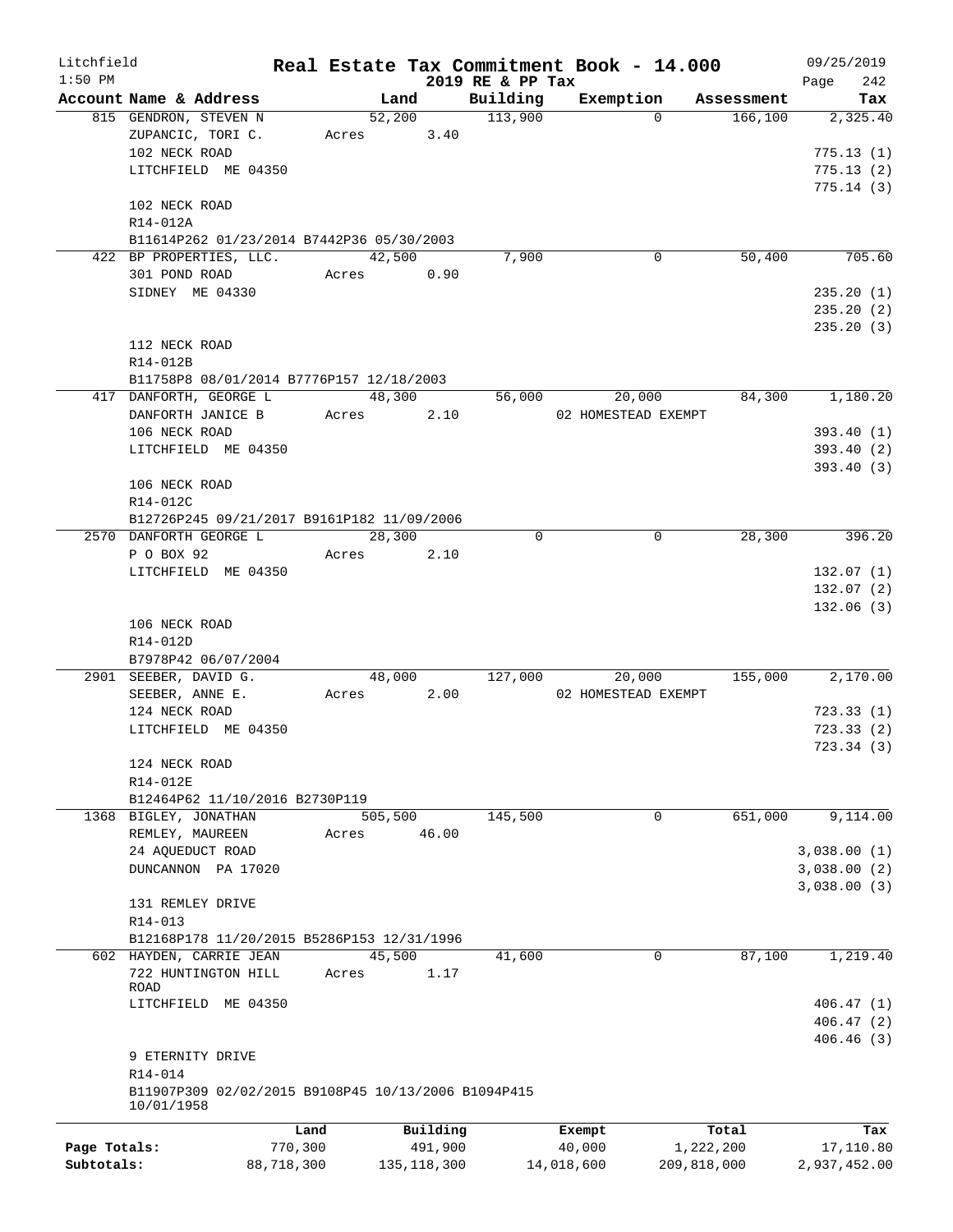| Litchfield |                                                                                                                                                                         |                  |       |                              | Real Estate Tax Commitment Book - 14.000 |            | 09/25/2019         |
|------------|-------------------------------------------------------------------------------------------------------------------------------------------------------------------------|------------------|-------|------------------------------|------------------------------------------|------------|--------------------|
| $1:50$ PM  | Account Name & Address                                                                                                                                                  | Land             |       | 2019 RE & PP Tax<br>Building | Exemption                                | Assessment | Page<br>243<br>Tax |
|            | 1990 GOWELL KURT                                                                                                                                                        | 48,800           |       | 136,600                      | 20,000                                   | 165,400    | 2,315.60           |
|            | 152 NECK ROAD                                                                                                                                                           | Acres            | 2.25  |                              | 02 HOMESTEAD EXEMPT                      |            |                    |
|            | LITCHFIELD ME 04350                                                                                                                                                     |                  |       |                              |                                          |            | 771.87 (1)         |
|            |                                                                                                                                                                         |                  |       |                              |                                          |            | 771.87(2)          |
|            |                                                                                                                                                                         |                  |       |                              |                                          |            | 771.86(3)          |
|            | 152 NECK ROAD                                                                                                                                                           |                  |       |                              |                                          |            |                    |
|            | R14-014A                                                                                                                                                                |                  |       |                              |                                          |            |                    |
|            | B8335P73 03/11/2005 B6376P183 08/11/2004                                                                                                                                |                  |       |                              |                                          |            |                    |
| 2432       | MCCOLLETT, BRANDT A.                                                                                                                                                    | 45,000           |       | 154,100                      | 0                                        | 199,100    | 2,787.40           |
|            | MCCOLLETT, ANDRIA                                                                                                                                                       | Acres            | 1.00  |                              |                                          |            |                    |
|            | 19 ETERNITY DRIVE                                                                                                                                                       |                  |       |                              |                                          |            | 929.13(1)          |
|            | LITCHFIELD ME 04350                                                                                                                                                     |                  |       |                              |                                          |            | 929.13(2)          |
|            |                                                                                                                                                                         |                  |       |                              |                                          |            | 929.14(3)          |
|            | 19 ETERNITY DRIVE                                                                                                                                                       |                  |       |                              |                                          |            |                    |
|            | R14-014B                                                                                                                                                                |                  |       |                              |                                          |            |                    |
|            | B12779P19 11/08/2017 B12513P116 01/05/2017                                                                                                                              |                  |       |                              |                                          |            |                    |
|            | B12314P159 05/27/2016 B9483P324 08/30/2007 B7978P97<br>06/08/2004                                                                                                       |                  |       |                              |                                          |            |                    |
|            | 2507 AVERILL, DOUGLASS                                                                                                                                                  | 32,500           |       | 11,200                       | 0                                        | 43,700     | 611.80             |
|            | AVERILL, JONATHAN                                                                                                                                                       | Acres            | 0.25  |                              |                                          |            |                    |
|            | 189 NECK ROAD                                                                                                                                                           |                  |       |                              |                                          |            | 203.93(1)          |
|            | LITCHFIELD ME 04350                                                                                                                                                     |                  |       |                              |                                          |            | 203.93(2)          |
|            |                                                                                                                                                                         |                  |       |                              |                                          |            | 203.94(3)          |
|            | 164 NECK ROAD                                                                                                                                                           |                  |       |                              |                                          |            |                    |
|            | R14-015                                                                                                                                                                 |                  |       |                              |                                          |            |                    |
|            | B12207P96 01/14/2016 B12186P163 07/28/2015<br>B12156P250 11/05/2015 B11887P76 B11635P127<br>02/04/2014 B9896P117 10/30/2008 B9345P69 05/10/2007<br>B8574P219 08/31/2005 |                  |       |                              |                                          |            |                    |
|            | 9 ALBERT, DONALD G                                                                                                                                                      | 243,300          |       | 22,500                       | 0                                        | 265,800    | 3,721.20           |
|            | ALBERT, MARY R                                                                                                                                                          | Acres            | 29.05 |                              |                                          |            |                    |
|            | P O BOX 720                                                                                                                                                             |                  |       |                              |                                          |            | 1,240.40(1)        |
|            | NORWICH VT 05055                                                                                                                                                        |                  |       |                              |                                          |            | 1, 240.40(2)       |
|            |                                                                                                                                                                         |                  |       |                              |                                          |            | 1,240.40(3)        |
|            | 115 GREENACRES DRIVE                                                                                                                                                    |                  |       |                              |                                          |            |                    |
|            | $R14 - 016$                                                                                                                                                             |                  |       |                              |                                          |            |                    |
|            | B2786P278 04/08/1985<br>2809 CENTRAL MAINE POWER                                                                                                                        |                  |       |                              |                                          |            |                    |
|            |                                                                                                                                                                         | 18,000           |       | 0                            | 0                                        | 18,000     | 252.00             |
|            | c/o Avangrid Management Acres<br>Company-Local Tax                                                                                                                      |                  | 3.00  |                              |                                          |            |                    |
|            | One City Center, 5th                                                                                                                                                    |                  |       |                              |                                          |            | 84.00(1)           |
|            | Floor                                                                                                                                                                   |                  |       |                              |                                          |            |                    |
|            | Portland ME 04101                                                                                                                                                       |                  |       |                              |                                          |            | 84.00(2)           |
|            |                                                                                                                                                                         |                  |       |                              |                                          |            | 84.00 (3)          |
|            | HALLOWELL ROAD                                                                                                                                                          |                  |       |                              |                                          |            |                    |
|            | R14-016A                                                                                                                                                                |                  |       |                              |                                          |            |                    |
|            | B10590P290 11/15/2010                                                                                                                                                   |                  |       |                              |                                          |            |                    |
|            | 1312 WATKINS, ANDREA L.<br>BATES, NORINE & DORE,<br>ELLEN                                                                                                               | 258,900<br>Acres | 38.74 | 26,200                       | $\mathbf 0$                              | 285,100    | 3,991.40           |
|            | 145 LEGION PARK ROAD                                                                                                                                                    |                  |       |                              |                                          |            | 1,330.47(1)        |
|            | WINDSOR ME 04363                                                                                                                                                        |                  |       |                              |                                          |            | 1,330.47(2)        |
|            |                                                                                                                                                                         |                  |       |                              |                                          |            | 1,330.46(3)        |
|            | 101 GOODWIN DRIVE                                                                                                                                                       |                  |       |                              |                                          |            |                    |
|            | R14-017                                                                                                                                                                 |                  |       |                              |                                          |            |                    |
|            | B12611P211 05/23/2017 B12308P162 05/27/2016                                                                                                                             |                  |       |                              |                                          |            |                    |
|            | B10770P197 07/05/2011 B1201P227 05/16/1960                                                                                                                              |                  |       |                              |                                          |            |                    |
|            |                                                                                                                                                                         |                  |       |                              |                                          |            |                    |
|            |                                                                                                                                                                         |                  |       |                              |                                          |            |                    |
|            |                                                                                                                                                                         |                  |       |                              |                                          |            |                    |

|              | Land       | Building    | Exempt     | Total       | Tax          |
|--------------|------------|-------------|------------|-------------|--------------|
| Page Totals: | 646,500    | 350,600     | 20,000     | 977,100     | 13,679.40    |
| Subtotals:   | 89,364,800 | 135,468,900 | 14,038,600 | 210,795,100 | 2,951,131.40 |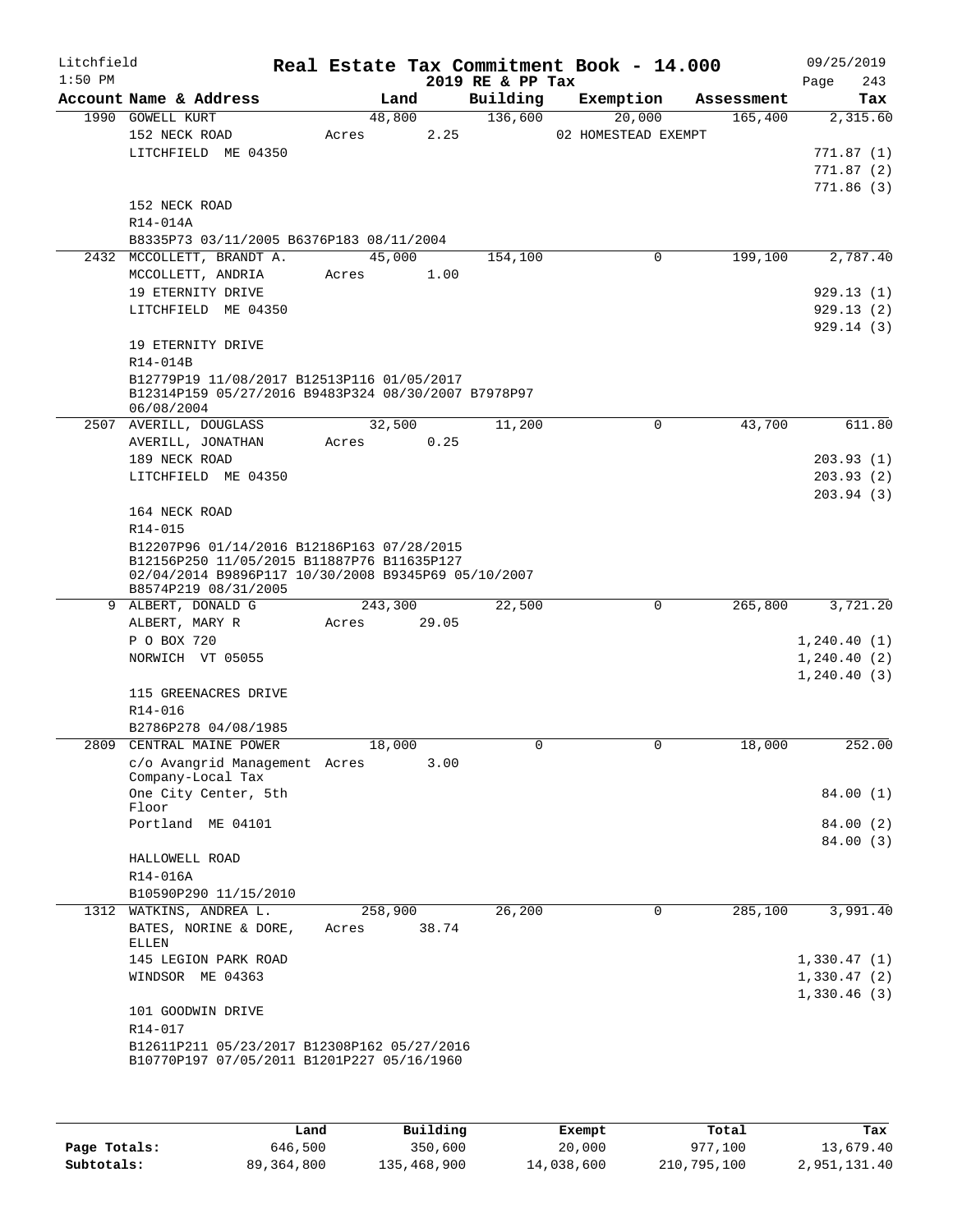| Litchfield   |                                                      |            |       |         |             | Real Estate Tax Commitment Book - 14.000 |            |                     |             | 09/25/2019         |
|--------------|------------------------------------------------------|------------|-------|---------|-------------|------------------------------------------|------------|---------------------|-------------|--------------------|
| $1:50$ PM    | Account Name & Address                               |            |       | Land    |             | 2019 RE & PP Tax<br>Building             | Exemption  |                     | Assessment  | 244<br>Page<br>Tax |
| 2772         | CENTRAL MAINE POWER                                  |            |       | 1,400   |             | $\mathbf 0$                              |            | $\Omega$            | 1,400       | 19.60              |
|              | c/o Avangrid Management Acres<br>Company-Local Tax   |            |       |         | 0.24        |                                          |            |                     |             |                    |
|              | One City Center, 5th<br>Floor                        |            |       |         |             |                                          |            |                     |             | 6.53(1)            |
|              | Portland ME 04101                                    |            |       |         |             |                                          |            |                     |             | 6.53(2)<br>6.54(3) |
|              | NECK ROAD<br>R14-017B                                |            |       |         |             |                                          |            |                     |             |                    |
|              | B12161P192 10/04/2015 B10536P96 09/22/2010           |            |       |         |             |                                          |            |                     |             |                    |
|              | 2785 AVERILL, JON R.                                 |            |       | 28,300  |             | 0                                        |            | 0                   | 28,300      | 396.20             |
|              | 189 NECK ROAD                                        |            | Acres |         | 2.11        |                                          |            |                     |             |                    |
|              | LITCHFIELD ME 04350                                  |            |       |         |             |                                          |            |                     |             | 132.07(1)          |
|              |                                                      |            |       |         |             |                                          |            |                     |             | 132.07(2)          |
|              | NECK ROAD                                            |            |       |         |             |                                          |            |                     |             | 132.06(3)          |
|              | R14-017C                                             |            |       |         |             |                                          |            |                     |             |                    |
|              | B12986P256 08/06/2018                                |            |       |         |             |                                          |            |                     |             |                    |
|              | 904 DANFORTH, ARNOLD                                 |            |       | 214,000 |             | 85,800                                   |            | 20,000              | 279,800     | 3,917.20           |
|              | 291 OLD BRUNSWICK ROAD                               |            | Acres |         | 0.74        |                                          |            | 02 HOMESTEAD EXEMPT |             |                    |
|              | GARDINER ME 04345                                    |            |       |         |             |                                          |            |                     |             | 1,305.73(1)        |
|              |                                                      |            |       |         |             |                                          |            |                     |             | 1,305.73(2)        |
|              | 15 CLARA DRIVE                                       |            |       |         |             |                                          |            |                     |             | 1,305.74(3)        |
|              | R14-018                                              |            |       |         |             |                                          |            |                     |             |                    |
|              | B6289P322 09/01/2000                                 |            |       |         |             |                                          |            |                     |             |                    |
|              | 260 CAMPBELL, HOWARD E                               |            |       | 211,000 |             | 15,800                                   |            | 0                   | 226,800     | 3,175.20           |
|              | 2554 HALLOWELL ROAD                                  |            | Acres |         | 0.68        |                                          |            |                     |             |                    |
|              | LITCHFIELD ME 04350                                  |            |       |         |             |                                          |            |                     |             | 1,058.40(1)        |
|              |                                                      |            |       |         |             |                                          |            |                     |             | 1,058.40(2)        |
|              | 120 GOODWIN DRIVE                                    |            |       |         |             |                                          |            |                     |             | 1,058.40(3)        |
|              | R14-019                                              |            |       |         |             |                                          |            |                     |             |                    |
|              | B4310P153                                            |            |       |         |             |                                          |            |                     |             |                    |
|              | 416 DANFORTH CAMP TRUST                              |            |       | 213,900 |             | 26,500                                   |            | 0                   | 240,400     | 3,365.60           |
|              | C/O STEVE DANFORTH                                   |            | Acres |         | 1.20        |                                          |            |                     |             |                    |
|              | 37 VERRILL ROAD                                      |            |       |         |             |                                          |            |                     |             | 1, 121.87(1)       |
|              | POLAND ME 04274                                      |            |       |         |             |                                          |            |                     |             | 1, 121.87 (2)      |
|              | 125 GOODWIN DRIVE                                    |            |       |         |             |                                          |            |                     |             | 1, 121.86(3)       |
|              | R14-020                                              |            |       |         |             |                                          |            |                     |             |                    |
|              | B12111P295 09/18/2015                                |            |       |         |             |                                          |            |                     |             |                    |
|              | 2280 LEWIS, KARL J.                                  |            |       | 223,000 |             | 25,100                                   |            | 0                   | 248,100     | 3,473.40           |
|              | LEWIS, LAURENE E.                                    |            | Acres |         | 0.92        |                                          |            |                     |             |                    |
|              | 21 GLENWOOD AVENUE                                   |            |       |         |             |                                          |            |                     |             | 1,157.80(1)        |
|              | SALISBURY MA 01952                                   |            |       |         |             |                                          |            |                     |             | 1,157.80(2)        |
|              | GOODWIN DRIVE                                        |            |       |         |             |                                          |            |                     |             | 1, 157.80(3)       |
|              | $R14 - 021$                                          |            |       |         |             |                                          |            |                     |             |                    |
|              | B12528P158 11/28/2016 B6501P335 06/04/2001 B1217P439 |            |       |         |             |                                          |            |                     |             |                    |
|              | 2199 LEWIS, MICHAEL J                                |            |       | 240,000 |             | 1,300                                    |            | 0                   | 241,300     | 3,378.20           |
|              | 4 LILAC COURT                                        |            | Acres |         | 1.30        |                                          |            |                     |             |                    |
|              | LITCHFIELD NH 03052                                  |            |       |         |             |                                          |            |                     |             | 1, 126.07(1)       |
|              |                                                      |            |       |         |             |                                          |            |                     |             | 1, 126.07(2)       |
|              | GOODWIN DRIVE                                        |            |       |         |             |                                          |            |                     |             | 1, 126.06(3)       |
|              | $R14 - 021 - 3$                                      |            |       |         |             |                                          |            |                     |             |                    |
|              | B6501P337 06/04/2001                                 |            |       |         |             |                                          |            |                     |             |                    |
|              |                                                      | Land       |       |         | Building    |                                          | Exempt     |                     | Total       | Tax                |
| Page Totals: |                                                      | 1,131,600  |       |         | 154,500     |                                          | 20,000     |                     | 1,266,100   | 17,725.40          |
| Subtotals:   |                                                      | 90,496,400 |       |         | 135,623,400 |                                          | 14,058,600 |                     | 212,061,200 | 2,968,856.80       |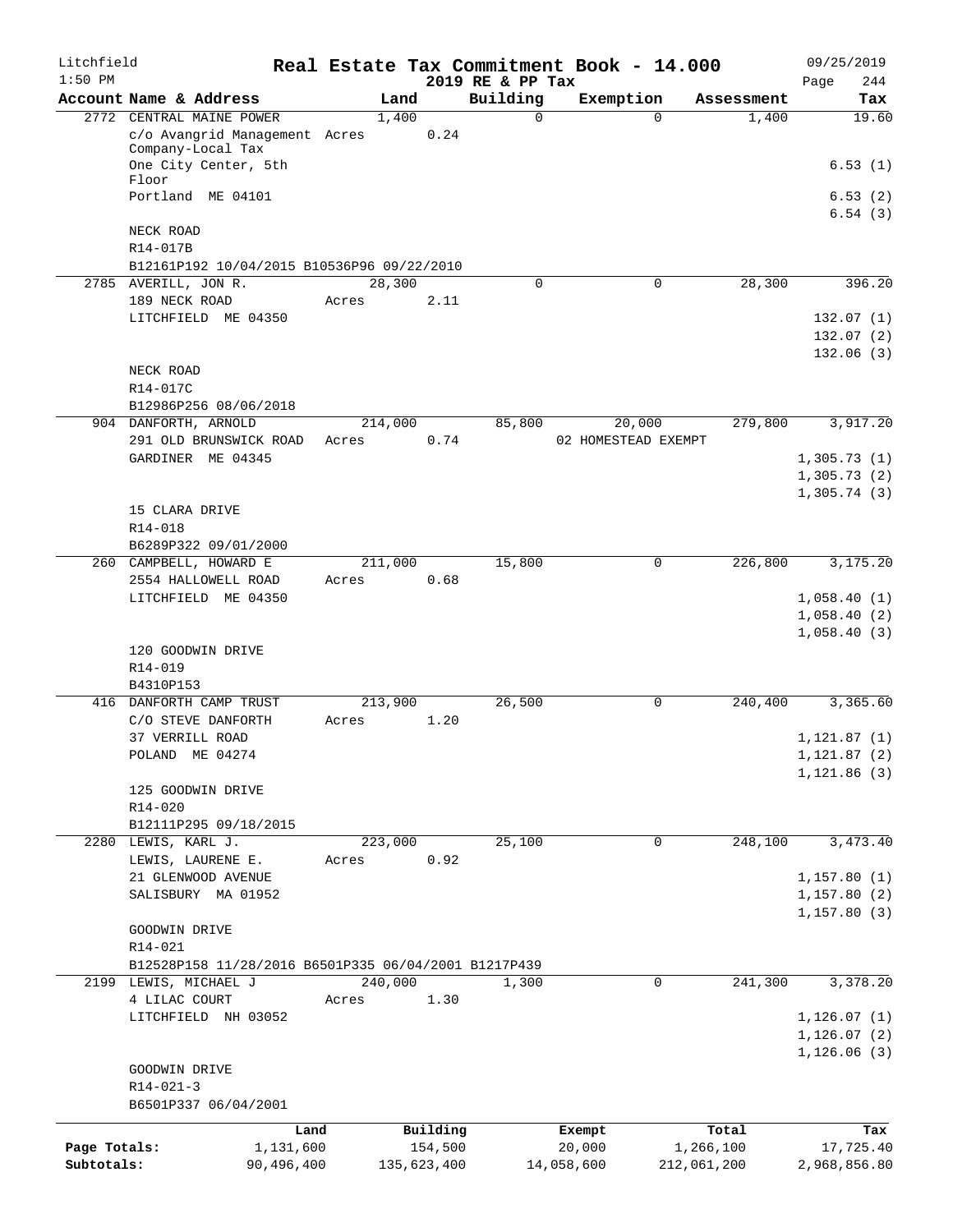| Litchfield |                                                    |       |         |       |                  | Real Estate Tax Commitment Book - 14.000 |          |            |      | 09/25/2019               |
|------------|----------------------------------------------------|-------|---------|-------|------------------|------------------------------------------|----------|------------|------|--------------------------|
| $1:50$ PM  |                                                    |       |         |       | 2019 RE & PP Tax |                                          |          |            | Page | 245                      |
|            | Account Name & Address                             |       | Land    |       | Building         | Exemption                                |          | Assessment |      | Tax                      |
|            | 2200 LEWIS, SUSAN N.                               |       | 21,500  |       | 5,800            |                                          | $\Omega$ | 27,300     |      | 382.20                   |
|            | 9 LEXINGTON DRIVE                                  | Acres |         | 1.50  |                  |                                          |          |            |      |                          |
|            | HAMPSTEAD NH 03841                                 |       |         |       |                  |                                          |          |            |      | 127.40(1)                |
|            |                                                    |       |         |       |                  |                                          |          |            |      | 127.40(2)                |
|            |                                                    |       |         |       |                  |                                          |          |            |      | 127.40(3)                |
|            | GOODWIN DRIVE                                      |       |         |       |                  |                                          |          |            |      |                          |
|            | $R14 - 021 - 4$                                    |       |         |       |                  |                                          |          |            |      |                          |
|            | B6501P339 06/04/2001                               |       |         |       |                  |                                          |          |            |      |                          |
|            | 2201 LEWIS, JAMES E.                               |       | 20,600  |       | 29,200           |                                          | 0        | 49,800     |      | 697.20                   |
|            | 4 LILAC CT                                         | Acres |         | 1.20  |                  |                                          |          |            |      |                          |
|            | LITCHFIELD NH<br>03057-8405                        |       |         |       |                  |                                          |          |            |      | 232.40 (1)               |
|            |                                                    |       |         |       |                  |                                          |          |            |      | 232.40 (2)               |
|            |                                                    |       |         |       |                  |                                          |          |            |      | 232.40 (3)               |
|            | GOODWIN DRIVE                                      |       |         |       |                  |                                          |          |            |      |                          |
|            | $R14 - 021 - 5$                                    |       |         |       |                  |                                          |          |            |      |                          |
|            | B6501P341 06/04/2000                               |       |         |       |                  |                                          |          |            |      |                          |
|            | 106 BELL, LAURENCE A                               |       | 49,000  |       | 2,600            |                                          | 0        | 51,600     |      | 722.40                   |
|            | BELL LOUANNA A                                     | Acres |         | 0.48  |                  |                                          |          |            |      |                          |
|            | PO BOX 1022                                        |       |         |       |                  |                                          |          |            |      | 240.80(1)                |
|            | WILLIAMSBURG MA                                    |       |         |       |                  |                                          |          |            |      | 240.80(2)                |
|            | 01096-1022                                         |       |         |       |                  |                                          |          |            |      |                          |
|            |                                                    |       |         |       |                  |                                          |          |            |      | 240.80 (3)               |
|            | 135 GOODWIN DRIVE                                  |       |         |       |                  |                                          |          |            |      |                          |
|            | R14-022                                            |       |         |       |                  |                                          |          |            |      |                          |
|            | B4281P243 11/21/1992<br>1244 MOORE SR, WILLIAM C & |       | 225,000 |       | 36,100           |                                          | 0        | 261,100    |      | 3,655.40                 |
|            | SUSAN                                              |       |         |       |                  |                                          |          |            |      |                          |
|            | M SNOW & NANCY M DEL                               | Acres |         | 0.96  |                  |                                          |          |            |      |                          |
|            | PLATO TRUSTEE                                      |       |         |       |                  |                                          |          |            |      |                          |
|            | 13 WEYFAIR PATH                                    |       |         |       |                  |                                          |          |            |      | 1,218.47(1)              |
|            | WEYMOUTH MA 02188                                  |       |         |       |                  |                                          |          |            |      | 1,218.47(2)              |
|            |                                                    |       |         |       |                  |                                          |          |            |      | 1,218.46(3)              |
|            | 134 GOODWIN DRIVE                                  |       |         |       |                  |                                          |          |            |      |                          |
|            | R14-023                                            |       |         |       |                  |                                          |          |            |      |                          |
|            | B5692P294 07/23/1998                               |       |         |       |                  |                                          |          |            |      |                          |
|            | 1434 RADOVICH JR, WILLIAM A                        |       | 48,000  |       | 78,100           | 20,000                                   |          | 106,100    |      | 1,485.40                 |
|            | RADOVICH, DONNA                                    | Acres |         | 2.00  |                  | 02 HOMESTEAD EXEMPT                      |          |            |      |                          |
|            | 228 NECK ROAD<br>LITCHFIELD ME 04350               |       |         |       |                  |                                          |          |            |      | 495.13 (1)<br>495.13 (2) |
|            |                                                    |       |         |       |                  |                                          |          |            |      | 495.14 (3)               |
|            | 228 NECK ROAD                                      |       |         |       |                  |                                          |          |            |      |                          |
|            | R14-024                                            |       |         |       |                  |                                          |          |            |      |                          |
|            | B4823P247 12/15/1994                               |       |         |       |                  |                                          |          |            |      |                          |
|            | 691 GOODKIND THOMAS B                              |       | 264,500 |       | 0                |                                          | 0        | 264,500    |      | 3,703.00                 |
|            | ROWELL ELIZABETH H                                 | Acres |         | 50.00 |                  |                                          |          |            |      |                          |
|            | 15 HIAWATHA HEIGHTS                                |       |         |       |                  |                                          |          |            |      | 1, 234.33(1)             |
|            | WOODSTOCK VALLEY CT                                |       |         |       |                  |                                          |          |            |      | 1, 234.33(2)             |
|            | 06282                                              |       |         |       |                  |                                          |          |            |      |                          |
|            |                                                    |       |         |       |                  |                                          |          |            |      | 1, 234.34(3)             |
|            | HALLOWELL ROAD                                     |       |         |       |                  |                                          |          |            |      |                          |
|            | R14-025                                            |       |         |       |                  |                                          |          |            |      |                          |
|            | B4091P192 03/14/1992                               |       |         |       |                  |                                          |          |            |      |                          |

|              | Land       | Building    | Exempt     | Total       | Tax          |
|--------------|------------|-------------|------------|-------------|--------------|
| Page Totals: | 628,600    | 151,800     | 20,000     | 760,400     | 10,645.60    |
| Subtotals:   | 91,125,000 | 135,775,200 | 14,078,600 | 212,821,600 | 2,979,502.40 |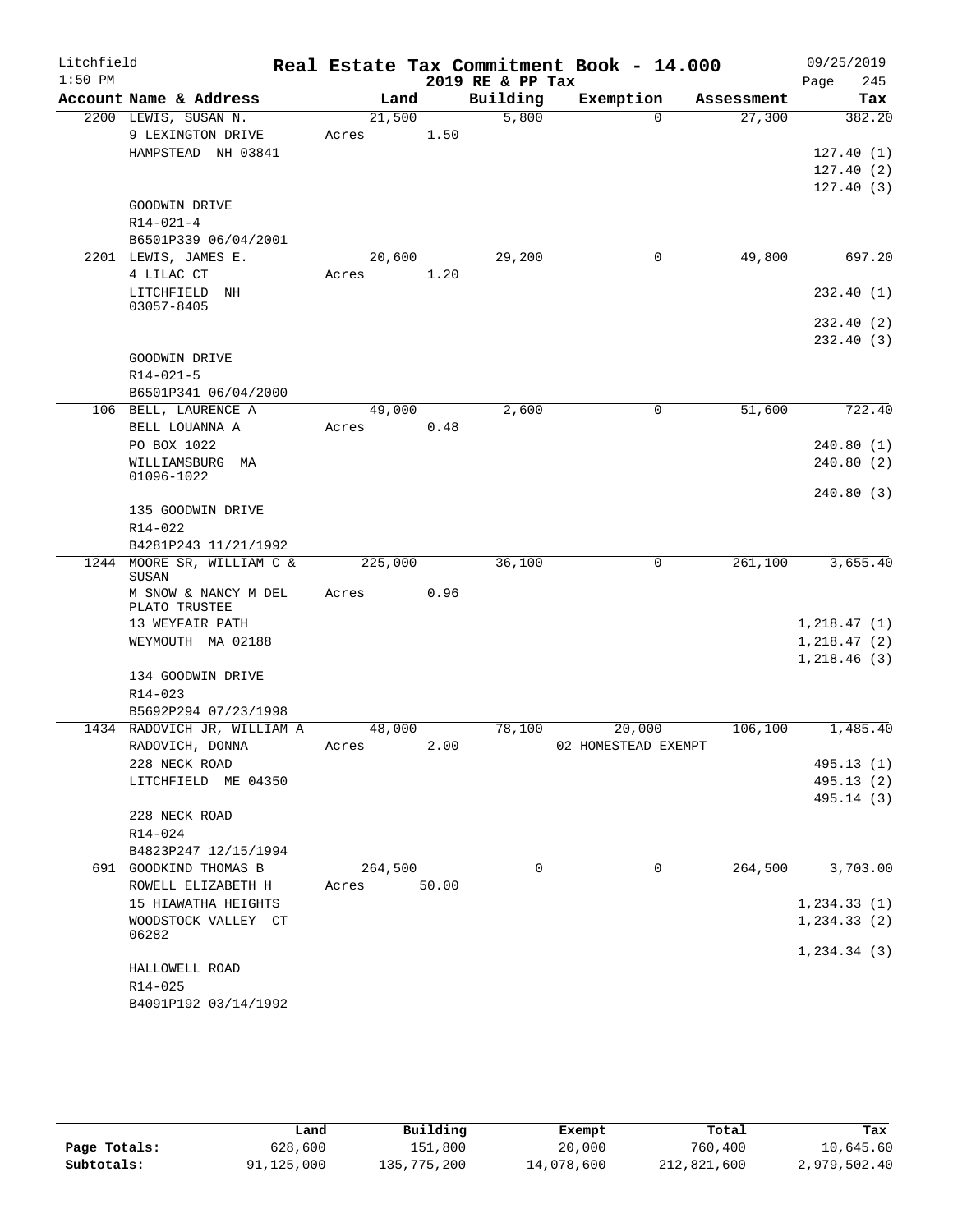| Litchfield<br>$1:50$ PM |                                                |         |        | 2019 RE & PP Tax | Real Estate Tax Commitment Book - 14.000 |            | 09/25/2019<br>246<br>Page |
|-------------------------|------------------------------------------------|---------|--------|------------------|------------------------------------------|------------|---------------------------|
|                         | Account Name & Address                         |         | Land   | Building         | Exemption                                | Assessment | Tax                       |
|                         | 1861 TIFFANY NORA                              | 26,300  |        | $\overline{0}$   | $\Omega$                                 | 26,300     | 368.20                    |
|                         | C/O PETER NELSON                               | Acres   | 0.70   |                  |                                          |            |                           |
|                         | 315 Bristol Road                               |         |        |                  |                                          |            | 122.73(1)                 |
|                         | Damariscotta ME 04543                          |         |        |                  |                                          |            | 122.73(2)                 |
|                         |                                                |         |        |                  |                                          |            | 122.74(3)                 |
|                         | ISLAND                                         |         |        |                  |                                          |            |                           |
|                         | R14-026                                        |         |        |                  |                                          |            |                           |
|                         | B2048P74                                       |         |        |                  |                                          |            |                           |
|                         | 209 GENDREAU, TOM S.                           | 40,900  |        | 111,800          | 20,000                                   | 132,700    | 1,857.80                  |
|                         | 249 NECK ROAD                                  | Acres   | 0.70   |                  | 02 HOMESTEAD EXEMPT                      |            |                           |
|                         | LITCHFIELD ME 04350                            |         |        |                  |                                          |            | 619.27(1)                 |
|                         |                                                |         |        |                  |                                          |            | 619.27(2)                 |
|                         |                                                |         |        |                  |                                          |            | 619.26(3)                 |
|                         | 249 NECK ROAD                                  |         |        |                  |                                          |            |                           |
|                         | R14-027                                        |         |        |                  |                                          |            |                           |
|                         | B11650P130 03/21/2014 B6543P272 08/27/1999     |         |        |                  |                                          |            |                           |
|                         | 1160 MARSTON, RONALD                           |         | 300    | $\Omega$         | $\Omega$                                 | 300        | 4.20                      |
|                         | 524 NECK RD                                    | Acres   | 0.11   |                  |                                          |            |                           |
|                         | WEST GARDINER ME 04345                         |         |        |                  |                                          |            | 1.40(1)                   |
|                         |                                                |         |        |                  |                                          |            | 1.40(2)                   |
|                         |                                                |         |        |                  |                                          |            | 1.40(3)                   |
|                         | NECK ROAD                                      |         |        |                  |                                          |            |                           |
|                         | R14-027A                                       |         |        |                  |                                          |            |                           |
|                         | B2993P29 07/25/1986                            |         |        |                  |                                          |            |                           |
|                         | 837 HILLIARD, RICHARD M SR                     |         | 45,000 | 49,900           | 20,000                                   | 74,900     | 1,048.60                  |
|                         | 237 NECK ROAD                                  | Acres   | 1.00   |                  | 02 HOMESTEAD EXEMPT                      |            |                           |
|                         | LITCHFIELD ME 04350                            |         |        |                  |                                          |            | 349.53(1)                 |
|                         |                                                |         |        |                  |                                          |            | 349.53(2)                 |
|                         |                                                |         |        |                  |                                          |            | 349.54(3)                 |
|                         | 237 NECK ROAD                                  |         |        |                  |                                          |            |                           |
|                         | R14-028                                        |         |        |                  |                                          |            |                           |
|                         | B1885P256                                      |         |        |                  |                                          |            |                           |
|                         | 836 HILLIARD, FRANCIS JR.,<br>HILLIARD, RONALD | 32,700  |        | 4,500            | 20,000                                   | 17,200     | 240.80                    |
|                         | HILLIARD,                                      | Acres   | 0.26   |                  | 02 HOMESTEAD EXEMPT                      |            |                           |
|                         | RICHARD/JAMES, LINDA<br>CHADBURN               |         |        |                  |                                          |            |                           |
|                         | 221 NECK ROAD                                  |         |        |                  |                                          |            | 80.27(1)                  |
|                         | LITCHFIELD ME 04350                            |         |        |                  |                                          |            | 80.27(2)                  |
|                         |                                                |         |        |                  |                                          |            | 80.26(3)                  |
|                         | 221 NECK ROAD                                  |         |        |                  |                                          |            |                           |
|                         | R14-029                                        |         |        |                  |                                          |            |                           |
|                         | B10516P264 08/31/2010 B1520P793 10/30/1967     |         |        |                  |                                          |            |                           |
|                         | 717 PLATT, JOSHUA & WILLIAM                    | 100,000 |        | 63,400           | 0                                        | 163,400    | 2,287.60                  |
|                         | PLATT                                          |         |        |                  |                                          |            |                           |
|                         | 3 BLAKE AVENUE                                 | Acres   | 99.65  |                  |                                          |            |                           |
|                         | HALLOWELL ME 04347                             |         |        |                  |                                          |            | 762.53(1)                 |
|                         |                                                |         |        |                  |                                          |            | 762.53(2)                 |
|                         |                                                |         |        |                  |                                          |            | 762.54(3)                 |
|                         | 219 NECK ROAD                                  |         |        |                  |                                          |            |                           |
|                         | R14-030                                        |         |        |                  |                                          |            |                           |
|                         | B11220P229 09/06/2012 B11134P266 08/02/2012    |         |        |                  |                                          |            |                           |
|                         | B2073P230 01/18/1977                           |         |        |                  |                                          |            |                           |

|              | Land       | Building    | Exempt     | Total       | Tax          |
|--------------|------------|-------------|------------|-------------|--------------|
| Page Totals: | 245,200    | 229,600     | 60,000     | 414,800     | 5,807.20     |
| Subtotals:   | 91,370,200 | 136,004,800 | 14,138,600 | 213,236,400 | 2,985,309.60 |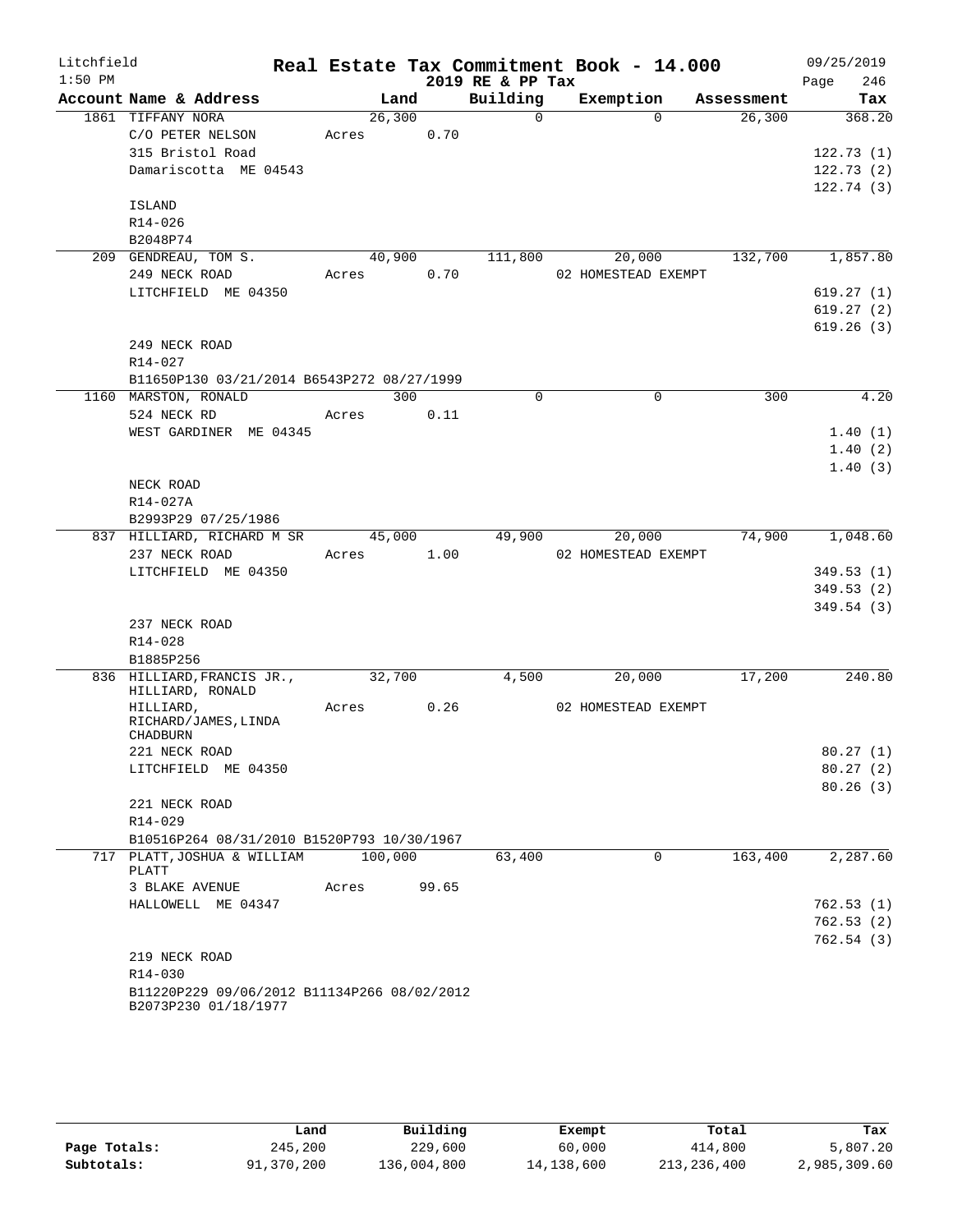| Litchfield |                                                                    |         |        |       |                  | Real Estate Tax Commitment Book - 14.000 |            | 09/25/2019  |
|------------|--------------------------------------------------------------------|---------|--------|-------|------------------|------------------------------------------|------------|-------------|
| $1:50$ PM  |                                                                    |         |        |       | 2019 RE & PP Tax |                                          |            | 247<br>Page |
|            | Account Name & Address                                             |         | Land   |       | Building         | Exemption                                | Assessment | Tax         |
|            | 375 CENTRAL MAINE POWER                                            |         | 31,600 |       | $\Omega$         | $\Omega$                                 | 31,600     | 442.40      |
|            | c/o Avangrid Management Acres<br>Company-Local Tax                 |         |        | 3.20  |                  |                                          |            |             |
|            | One City Center, 5th<br>Floor                                      |         |        |       |                  |                                          |            | 147.47(1)   |
|            | Portland ME 04101                                                  |         |        |       |                  |                                          |            | 147.47 (2)  |
|            |                                                                    |         |        |       |                  |                                          |            | 147.46(3)   |
|            | 199 NECK ROAD                                                      |         |        |       |                  |                                          |            |             |
|            | $R14 - 031$                                                        |         |        |       |                  |                                          |            |             |
|            | B10526P116 09/10/2010 B4682P43                                     |         |        |       |                  |                                          |            |             |
| 640        | HONG BEAULAH J                                                     |         | 45,000 |       | 34,300           | $\mathbf 0$                              | 79,300     | 1,110.20    |
|            | (CADDELL)<br>167 LINCOLN AVE                                       | Acres   |        | 1.00  |                  |                                          |            |             |
|            | BARRINGTON RI 02806                                                |         |        |       |                  |                                          |            | 370.07(1)   |
|            |                                                                    |         |        |       |                  |                                          |            | 370.07(2)   |
|            |                                                                    |         |        |       |                  |                                          |            | 370.06(3)   |
|            | 69 NECK ROAD                                                       |         |        |       |                  |                                          |            |             |
|            | R14-032                                                            |         |        |       |                  |                                          |            |             |
|            | B9497P176 09/12/2007 B4980P298 09/18/1995                          |         |        |       |                  |                                          |            |             |
|            | 57 AVERILL, TERRY B                                                | 119,400 |        |       | 82,900           | 26,000                                   | 176,300    | 2,468.20    |
|            | 183 NECK ROAD                                                      | Acres   |        | 20.00 |                  | 02 HOMESTEAD EXEMPT                      |            |             |
|            | LITCHFIELD ME 04350                                                |         |        |       |                  | 03 VETERANS EXEMPT                       |            | 822.73 (1)  |
|            |                                                                    |         |        |       |                  |                                          |            | 822.73 (2)  |
|            |                                                                    |         |        |       |                  |                                          |            | 822.74 (3)  |
|            | 183 NECK ROAD                                                      |         |        |       |                  |                                          |            |             |
|            | R14-033                                                            |         |        |       |                  |                                          |            |             |
|            | B1477P525                                                          |         |        |       |                  |                                          |            |             |
|            | 55 AVERILL, DOUGLAS B                                              |         | 45,000 | 1.00  | 122,200          | 20,000                                   | 147,200    | 2,060.80    |
|            | 189 NECK ROAD<br>LITCHFIELD ME 04350                               | Acres   |        |       |                  | 02 HOMESTEAD EXEMPT                      |            | 686.93 (1)  |
|            |                                                                    |         |        |       |                  |                                          |            | 686.93 (2)  |
|            |                                                                    |         |        |       |                  |                                          |            | 686.94 (3)  |
|            | 189 NECK ROAD                                                      |         |        |       |                  |                                          |            |             |
|            | R14-033A                                                           |         |        |       |                  |                                          |            |             |
|            | B3595P271                                                          |         |        |       |                  |                                          |            |             |
|            | 1102 AVERILL, TERRY B                                              |         | 75,400 |       | 94,400           | 0                                        | 169,800    | 2,377.20    |
|            | AVERILL, LINDA M                                                   | Acres   |        | 11.08 |                  |                                          |            |             |
|            | 183 NECK ROAD                                                      |         |        |       |                  |                                          |            | 792.40 (1)  |
|            | LITCHFIELD ME 04350                                                |         |        |       |                  |                                          |            | 792.40 (2)  |
|            |                                                                    |         |        |       |                  |                                          |            | 792.40(3)   |
|            | 163 NECK ROAD                                                      |         |        |       |                  |                                          |            |             |
|            | $R14 - 034$<br>B10752P310 05/13/2011 B6054P32 09/09/1999 B1196P292 |         |        |       |                  |                                          |            |             |
|            | 09/20/1952                                                         |         |        |       |                  |                                          |            |             |
|            | 674 LOVERING TRAVIS G                                              |         | 47,800 |       | 124,700          | 20,000                                   | 152,500    | 2,135.00    |
|            | 155 NECK ROAD                                                      | Acres   |        | 1.92  |                  | 02 HOMESTEAD EXEMPT                      |            |             |
|            | LITCHFIELD ME 04350                                                |         |        |       |                  |                                          |            | 711.67(1)   |
|            |                                                                    |         |        |       |                  |                                          |            | 711.67(2)   |
|            |                                                                    |         |        |       |                  |                                          |            | 711.66(3)   |
|            | 155 NECK ROAD                                                      |         |        |       |                  |                                          |            |             |
|            | R14-034A                                                           |         |        |       |                  |                                          |            |             |
|            | B11643P277 03/07/2014 B7946P46 05/13/2004                          |         |        |       |                  |                                          |            |             |

|              | Land       | Building    | Exempt     | Total       | Tax          |
|--------------|------------|-------------|------------|-------------|--------------|
| Page Totals: | 364,200    | 458,500     | 66,000     | 756,700     | 10,593.80    |
| Subtotals:   | 91,734,400 | 136,463,300 | 14,204,600 | 213,993,100 | 2,995,903.40 |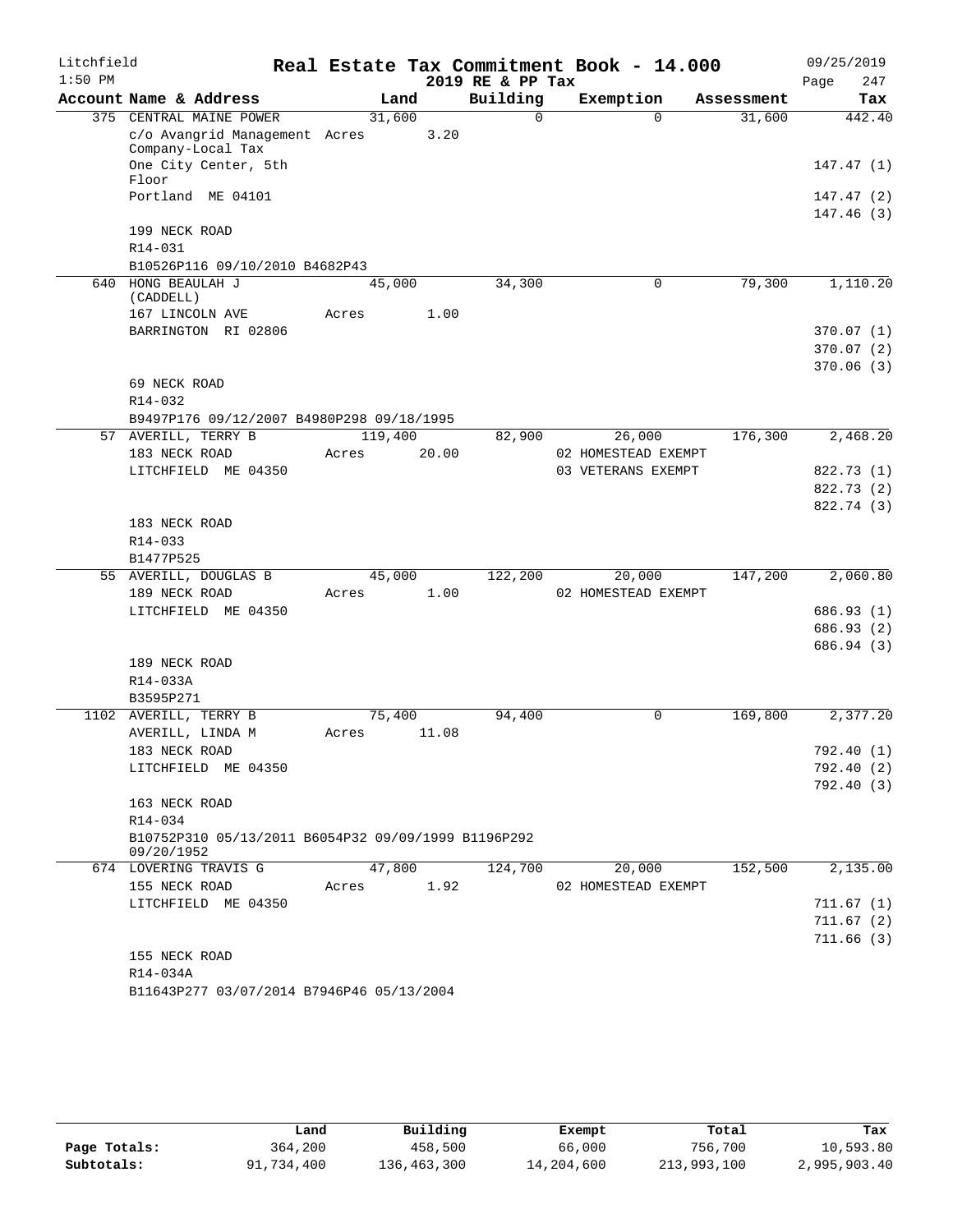| $1:50$ PM<br>2019 RE & PP Tax<br>248<br>Page<br>Account Name & Address<br>Building<br>Exemption<br>Land<br>Tax<br>Assessment<br>735 HAFNER, ASHLEY N &<br>55,500<br>111,700<br>$\Omega$<br>167,200<br>2,340.80<br>MILES R. HAFNER<br>137 NECK ROAD<br>Acres<br>4.50<br>LITCHFIELD ME 04350<br>780.27(1)<br>780.27(2)<br>780.26(3)<br>137 NECK ROAD<br>R14-036<br>B6068P317 10/04/1999 B2570P338 05/26/1983<br>136 WHITMAN, ANDREW C. &<br>65,600<br>249,300<br>3,490.20<br>183,700<br>0<br>JESSICA C.<br>105 NECK ROAD<br>13.40<br>Acres<br>LITCHFIELD ME 04350<br>1, 163.40(1)<br>1, 163.40(2)<br>1, 163.40(3)<br>105 NECK ROAD<br>R14-037<br>B6203P312<br>46,500<br>32,700<br>20,000<br>59,200<br>828.80<br>1632 SANDERS, ROBERT<br>125 NECK ROAD<br>1.50<br>02 HOMESTEAD EXEMPT<br>Acres<br>LITCHFIELD ME 04350<br>276.27(1)<br>276.27(2)<br>276.26(3)<br>125 NECK ROAD<br>R14-037A<br>B7081P138 09/07/1999<br>2086 FROST, DARREN M.<br>$\Omega$<br>29,800<br>417.20<br>29,800<br>0<br>138 OLD WINTHROP RD,<br>Acres 2.60<br>APT. #9<br>AUGUSTA ME 04330<br>139.07(1)<br>139.07(2)<br>139.06(3)<br>69 NECK ROAD<br>R14-037B<br>B10849P188 10/04/2011 B5857P15 02/02/1999<br>1260 BUTLER, ISAAC P.<br>45,000<br>2,062.20<br>102,300<br>0<br>147,300<br>ROBERTSON, ASHLEY A.<br>1.00<br>Acres<br>53 NECK ROAD<br>687.40 (1)<br>LITCHFIELD ME 04350<br>687.40 (2)<br>687.40 (3)<br>53 NECK ROAD<br>R14-038<br>B12637P289 06/20/2017 B12268P231 04/15/2016<br>B11317P310 02/28/2013 B11122P135 08/03/2012<br>B11084P77 06/22/2012 B10890P221 11/17/2011 B8958P37<br>06/22/2006 B7913P22 04/21/2004<br>1268 MYSHRALL JR, NORMAN S<br>45,600<br>79,600<br>105,200<br>1,472.80<br>20,000<br>45 NECK ROAD<br>1.20<br>02 HOMESTEAD EXEMPT<br>Acres<br>LITCHFIELD ME 04350<br>490.93 (1)<br>490.93 (2)<br>490.94 (3)<br>45 NECK ROAD<br>R14-039<br>B3154P203 | Litchfield |  |  | Real Estate Tax Commitment Book - 14.000 |  | 09/25/2019 |  |
|-------------------------------------------------------------------------------------------------------------------------------------------------------------------------------------------------------------------------------------------------------------------------------------------------------------------------------------------------------------------------------------------------------------------------------------------------------------------------------------------------------------------------------------------------------------------------------------------------------------------------------------------------------------------------------------------------------------------------------------------------------------------------------------------------------------------------------------------------------------------------------------------------------------------------------------------------------------------------------------------------------------------------------------------------------------------------------------------------------------------------------------------------------------------------------------------------------------------------------------------------------------------------------------------------------------------------------------------------------------------------------------------------------------------------------------------------------------------------------------------------------------------------------------------------------------------------------------------------------------------------------------------------------------------------------------------------------------------------------------------------------------------------------------------------------------------------------------------------------|------------|--|--|------------------------------------------|--|------------|--|
|                                                                                                                                                                                                                                                                                                                                                                                                                                                                                                                                                                                                                                                                                                                                                                                                                                                                                                                                                                                                                                                                                                                                                                                                                                                                                                                                                                                                                                                                                                                                                                                                                                                                                                                                                                                                                                                       |            |  |  |                                          |  |            |  |
|                                                                                                                                                                                                                                                                                                                                                                                                                                                                                                                                                                                                                                                                                                                                                                                                                                                                                                                                                                                                                                                                                                                                                                                                                                                                                                                                                                                                                                                                                                                                                                                                                                                                                                                                                                                                                                                       |            |  |  |                                          |  |            |  |
|                                                                                                                                                                                                                                                                                                                                                                                                                                                                                                                                                                                                                                                                                                                                                                                                                                                                                                                                                                                                                                                                                                                                                                                                                                                                                                                                                                                                                                                                                                                                                                                                                                                                                                                                                                                                                                                       |            |  |  |                                          |  |            |  |
|                                                                                                                                                                                                                                                                                                                                                                                                                                                                                                                                                                                                                                                                                                                                                                                                                                                                                                                                                                                                                                                                                                                                                                                                                                                                                                                                                                                                                                                                                                                                                                                                                                                                                                                                                                                                                                                       |            |  |  |                                          |  |            |  |
|                                                                                                                                                                                                                                                                                                                                                                                                                                                                                                                                                                                                                                                                                                                                                                                                                                                                                                                                                                                                                                                                                                                                                                                                                                                                                                                                                                                                                                                                                                                                                                                                                                                                                                                                                                                                                                                       |            |  |  |                                          |  |            |  |
|                                                                                                                                                                                                                                                                                                                                                                                                                                                                                                                                                                                                                                                                                                                                                                                                                                                                                                                                                                                                                                                                                                                                                                                                                                                                                                                                                                                                                                                                                                                                                                                                                                                                                                                                                                                                                                                       |            |  |  |                                          |  |            |  |
|                                                                                                                                                                                                                                                                                                                                                                                                                                                                                                                                                                                                                                                                                                                                                                                                                                                                                                                                                                                                                                                                                                                                                                                                                                                                                                                                                                                                                                                                                                                                                                                                                                                                                                                                                                                                                                                       |            |  |  |                                          |  |            |  |
|                                                                                                                                                                                                                                                                                                                                                                                                                                                                                                                                                                                                                                                                                                                                                                                                                                                                                                                                                                                                                                                                                                                                                                                                                                                                                                                                                                                                                                                                                                                                                                                                                                                                                                                                                                                                                                                       |            |  |  |                                          |  |            |  |
|                                                                                                                                                                                                                                                                                                                                                                                                                                                                                                                                                                                                                                                                                                                                                                                                                                                                                                                                                                                                                                                                                                                                                                                                                                                                                                                                                                                                                                                                                                                                                                                                                                                                                                                                                                                                                                                       |            |  |  |                                          |  |            |  |
|                                                                                                                                                                                                                                                                                                                                                                                                                                                                                                                                                                                                                                                                                                                                                                                                                                                                                                                                                                                                                                                                                                                                                                                                                                                                                                                                                                                                                                                                                                                                                                                                                                                                                                                                                                                                                                                       |            |  |  |                                          |  |            |  |
|                                                                                                                                                                                                                                                                                                                                                                                                                                                                                                                                                                                                                                                                                                                                                                                                                                                                                                                                                                                                                                                                                                                                                                                                                                                                                                                                                                                                                                                                                                                                                                                                                                                                                                                                                                                                                                                       |            |  |  |                                          |  |            |  |
|                                                                                                                                                                                                                                                                                                                                                                                                                                                                                                                                                                                                                                                                                                                                                                                                                                                                                                                                                                                                                                                                                                                                                                                                                                                                                                                                                                                                                                                                                                                                                                                                                                                                                                                                                                                                                                                       |            |  |  |                                          |  |            |  |
|                                                                                                                                                                                                                                                                                                                                                                                                                                                                                                                                                                                                                                                                                                                                                                                                                                                                                                                                                                                                                                                                                                                                                                                                                                                                                                                                                                                                                                                                                                                                                                                                                                                                                                                                                                                                                                                       |            |  |  |                                          |  |            |  |
|                                                                                                                                                                                                                                                                                                                                                                                                                                                                                                                                                                                                                                                                                                                                                                                                                                                                                                                                                                                                                                                                                                                                                                                                                                                                                                                                                                                                                                                                                                                                                                                                                                                                                                                                                                                                                                                       |            |  |  |                                          |  |            |  |
|                                                                                                                                                                                                                                                                                                                                                                                                                                                                                                                                                                                                                                                                                                                                                                                                                                                                                                                                                                                                                                                                                                                                                                                                                                                                                                                                                                                                                                                                                                                                                                                                                                                                                                                                                                                                                                                       |            |  |  |                                          |  |            |  |
|                                                                                                                                                                                                                                                                                                                                                                                                                                                                                                                                                                                                                                                                                                                                                                                                                                                                                                                                                                                                                                                                                                                                                                                                                                                                                                                                                                                                                                                                                                                                                                                                                                                                                                                                                                                                                                                       |            |  |  |                                          |  |            |  |
|                                                                                                                                                                                                                                                                                                                                                                                                                                                                                                                                                                                                                                                                                                                                                                                                                                                                                                                                                                                                                                                                                                                                                                                                                                                                                                                                                                                                                                                                                                                                                                                                                                                                                                                                                                                                                                                       |            |  |  |                                          |  |            |  |
|                                                                                                                                                                                                                                                                                                                                                                                                                                                                                                                                                                                                                                                                                                                                                                                                                                                                                                                                                                                                                                                                                                                                                                                                                                                                                                                                                                                                                                                                                                                                                                                                                                                                                                                                                                                                                                                       |            |  |  |                                          |  |            |  |
|                                                                                                                                                                                                                                                                                                                                                                                                                                                                                                                                                                                                                                                                                                                                                                                                                                                                                                                                                                                                                                                                                                                                                                                                                                                                                                                                                                                                                                                                                                                                                                                                                                                                                                                                                                                                                                                       |            |  |  |                                          |  |            |  |
|                                                                                                                                                                                                                                                                                                                                                                                                                                                                                                                                                                                                                                                                                                                                                                                                                                                                                                                                                                                                                                                                                                                                                                                                                                                                                                                                                                                                                                                                                                                                                                                                                                                                                                                                                                                                                                                       |            |  |  |                                          |  |            |  |
|                                                                                                                                                                                                                                                                                                                                                                                                                                                                                                                                                                                                                                                                                                                                                                                                                                                                                                                                                                                                                                                                                                                                                                                                                                                                                                                                                                                                                                                                                                                                                                                                                                                                                                                                                                                                                                                       |            |  |  |                                          |  |            |  |
|                                                                                                                                                                                                                                                                                                                                                                                                                                                                                                                                                                                                                                                                                                                                                                                                                                                                                                                                                                                                                                                                                                                                                                                                                                                                                                                                                                                                                                                                                                                                                                                                                                                                                                                                                                                                                                                       |            |  |  |                                          |  |            |  |
|                                                                                                                                                                                                                                                                                                                                                                                                                                                                                                                                                                                                                                                                                                                                                                                                                                                                                                                                                                                                                                                                                                                                                                                                                                                                                                                                                                                                                                                                                                                                                                                                                                                                                                                                                                                                                                                       |            |  |  |                                          |  |            |  |
|                                                                                                                                                                                                                                                                                                                                                                                                                                                                                                                                                                                                                                                                                                                                                                                                                                                                                                                                                                                                                                                                                                                                                                                                                                                                                                                                                                                                                                                                                                                                                                                                                                                                                                                                                                                                                                                       |            |  |  |                                          |  |            |  |
|                                                                                                                                                                                                                                                                                                                                                                                                                                                                                                                                                                                                                                                                                                                                                                                                                                                                                                                                                                                                                                                                                                                                                                                                                                                                                                                                                                                                                                                                                                                                                                                                                                                                                                                                                                                                                                                       |            |  |  |                                          |  |            |  |
|                                                                                                                                                                                                                                                                                                                                                                                                                                                                                                                                                                                                                                                                                                                                                                                                                                                                                                                                                                                                                                                                                                                                                                                                                                                                                                                                                                                                                                                                                                                                                                                                                                                                                                                                                                                                                                                       |            |  |  |                                          |  |            |  |
|                                                                                                                                                                                                                                                                                                                                                                                                                                                                                                                                                                                                                                                                                                                                                                                                                                                                                                                                                                                                                                                                                                                                                                                                                                                                                                                                                                                                                                                                                                                                                                                                                                                                                                                                                                                                                                                       |            |  |  |                                          |  |            |  |
|                                                                                                                                                                                                                                                                                                                                                                                                                                                                                                                                                                                                                                                                                                                                                                                                                                                                                                                                                                                                                                                                                                                                                                                                                                                                                                                                                                                                                                                                                                                                                                                                                                                                                                                                                                                                                                                       |            |  |  |                                          |  |            |  |
|                                                                                                                                                                                                                                                                                                                                                                                                                                                                                                                                                                                                                                                                                                                                                                                                                                                                                                                                                                                                                                                                                                                                                                                                                                                                                                                                                                                                                                                                                                                                                                                                                                                                                                                                                                                                                                                       |            |  |  |                                          |  |            |  |
|                                                                                                                                                                                                                                                                                                                                                                                                                                                                                                                                                                                                                                                                                                                                                                                                                                                                                                                                                                                                                                                                                                                                                                                                                                                                                                                                                                                                                                                                                                                                                                                                                                                                                                                                                                                                                                                       |            |  |  |                                          |  |            |  |
|                                                                                                                                                                                                                                                                                                                                                                                                                                                                                                                                                                                                                                                                                                                                                                                                                                                                                                                                                                                                                                                                                                                                                                                                                                                                                                                                                                                                                                                                                                                                                                                                                                                                                                                                                                                                                                                       |            |  |  |                                          |  |            |  |
|                                                                                                                                                                                                                                                                                                                                                                                                                                                                                                                                                                                                                                                                                                                                                                                                                                                                                                                                                                                                                                                                                                                                                                                                                                                                                                                                                                                                                                                                                                                                                                                                                                                                                                                                                                                                                                                       |            |  |  |                                          |  |            |  |
|                                                                                                                                                                                                                                                                                                                                                                                                                                                                                                                                                                                                                                                                                                                                                                                                                                                                                                                                                                                                                                                                                                                                                                                                                                                                                                                                                                                                                                                                                                                                                                                                                                                                                                                                                                                                                                                       |            |  |  |                                          |  |            |  |
|                                                                                                                                                                                                                                                                                                                                                                                                                                                                                                                                                                                                                                                                                                                                                                                                                                                                                                                                                                                                                                                                                                                                                                                                                                                                                                                                                                                                                                                                                                                                                                                                                                                                                                                                                                                                                                                       |            |  |  |                                          |  |            |  |
|                                                                                                                                                                                                                                                                                                                                                                                                                                                                                                                                                                                                                                                                                                                                                                                                                                                                                                                                                                                                                                                                                                                                                                                                                                                                                                                                                                                                                                                                                                                                                                                                                                                                                                                                                                                                                                                       |            |  |  |                                          |  |            |  |
|                                                                                                                                                                                                                                                                                                                                                                                                                                                                                                                                                                                                                                                                                                                                                                                                                                                                                                                                                                                                                                                                                                                                                                                                                                                                                                                                                                                                                                                                                                                                                                                                                                                                                                                                                                                                                                                       |            |  |  |                                          |  |            |  |
|                                                                                                                                                                                                                                                                                                                                                                                                                                                                                                                                                                                                                                                                                                                                                                                                                                                                                                                                                                                                                                                                                                                                                                                                                                                                                                                                                                                                                                                                                                                                                                                                                                                                                                                                                                                                                                                       |            |  |  |                                          |  |            |  |
|                                                                                                                                                                                                                                                                                                                                                                                                                                                                                                                                                                                                                                                                                                                                                                                                                                                                                                                                                                                                                                                                                                                                                                                                                                                                                                                                                                                                                                                                                                                                                                                                                                                                                                                                                                                                                                                       |            |  |  |                                          |  |            |  |
|                                                                                                                                                                                                                                                                                                                                                                                                                                                                                                                                                                                                                                                                                                                                                                                                                                                                                                                                                                                                                                                                                                                                                                                                                                                                                                                                                                                                                                                                                                                                                                                                                                                                                                                                                                                                                                                       |            |  |  |                                          |  |            |  |
|                                                                                                                                                                                                                                                                                                                                                                                                                                                                                                                                                                                                                                                                                                                                                                                                                                                                                                                                                                                                                                                                                                                                                                                                                                                                                                                                                                                                                                                                                                                                                                                                                                                                                                                                                                                                                                                       |            |  |  |                                          |  |            |  |
|                                                                                                                                                                                                                                                                                                                                                                                                                                                                                                                                                                                                                                                                                                                                                                                                                                                                                                                                                                                                                                                                                                                                                                                                                                                                                                                                                                                                                                                                                                                                                                                                                                                                                                                                                                                                                                                       |            |  |  |                                          |  |            |  |

|              | Land       | Building    | Exempt     | Total       | Tax          |
|--------------|------------|-------------|------------|-------------|--------------|
| Page Totals: | 288,000    | 510,000     | 40,000     | 758,000     | 10,612.00    |
| Subtotals:   | 92,022,400 | 136,973,300 | 14,244,600 | 214,751,100 | 3,006,515.40 |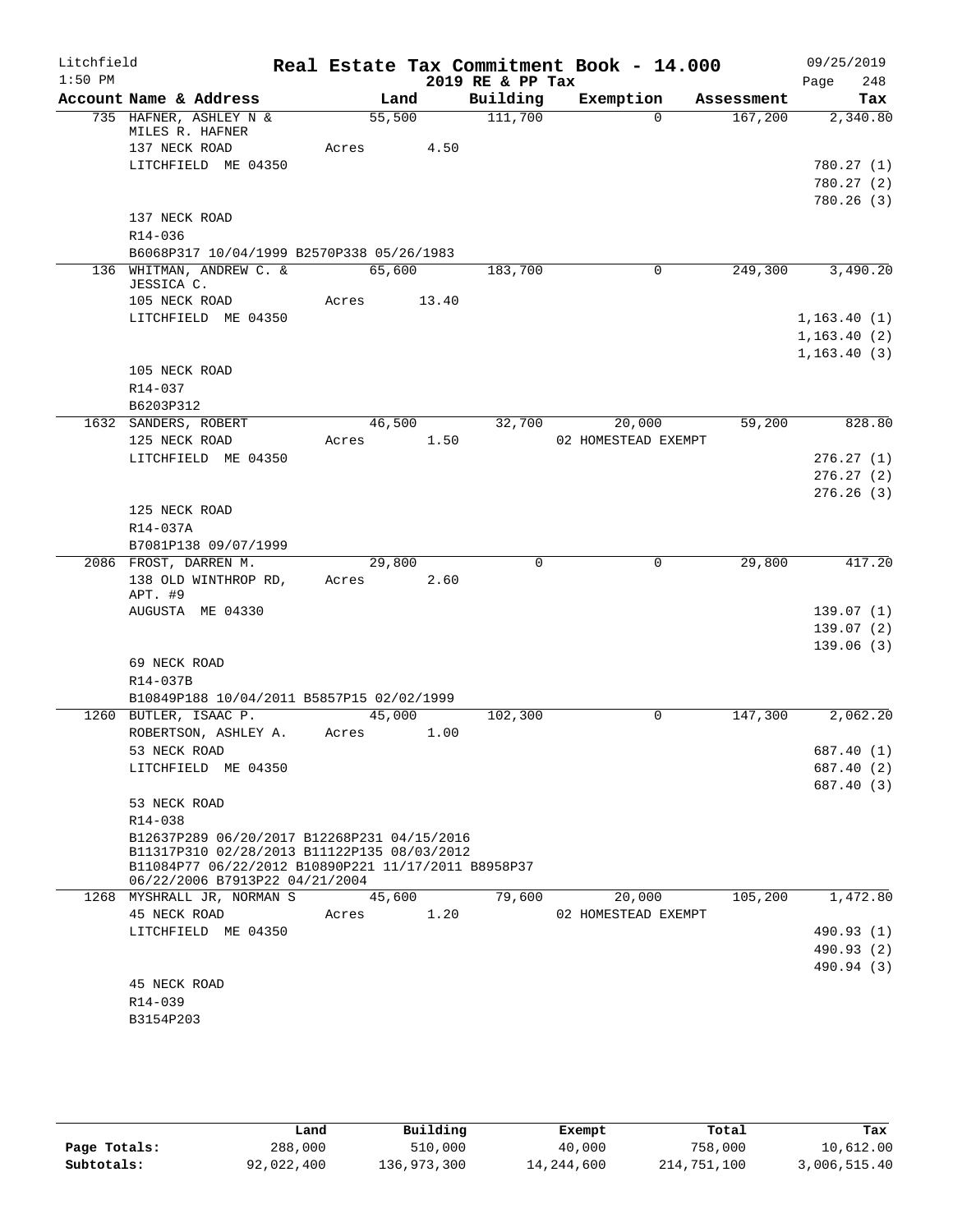| Litchfield   |                                           |              |       |             |                              | Real Estate Tax Commitment Book - 14.000 |             | 09/25/2019         |
|--------------|-------------------------------------------|--------------|-------|-------------|------------------------------|------------------------------------------|-------------|--------------------|
| $1:50$ PM    | Account Name & Address                    |              |       | Land        | 2019 RE & PP Tax<br>Building | Exemption                                | Assessment  | 249<br>Page<br>Tax |
|              | 165 BOOTHBY, GARY R                       |              |       | 47,100      | 122,100                      | 26,000                                   | 143,200     | 2,004.80           |
|              | 1425 HALLOWELL ROAD                       |              | Acres | 1.70        |                              | 02 HOMESTEAD EXEMPT                      |             |                    |
|              | LITCHFIELD ME 04350                       |              |       |             |                              | 03 VETERANS EXEMPT                       |             | 668.27(1)          |
|              |                                           |              |       |             |                              |                                          |             | 668.27(2)          |
|              |                                           |              |       |             |                              |                                          |             |                    |
|              |                                           |              |       |             |                              |                                          |             | 668.26(3)          |
|              | 1425 HALLOWELL ROAD                       |              |       |             |                              |                                          |             |                    |
|              | R14-040                                   |              |       |             |                              |                                          |             |                    |
|              | B3323P216                                 |              |       |             |                              |                                          |             |                    |
|              | 604 DAYEN, STEPHEN                        |              |       | 45,100      | $\mathbf 0$                  | 0                                        | 45,100      | 631.40             |
|              | 26 ANDREWS ROAD                           |              |       | Acres 33.00 |                              |                                          |             |                    |
|              | BRYANT POND ME 04219                      |              |       |             |                              |                                          |             | 210.47(1)          |
|              |                                           |              |       |             |                              |                                          |             | 210.47(2)          |
|              |                                           |              |       |             |                              |                                          |             | 210.46(3)          |
|              | HALLOWELL ROAD                            |              |       |             |                              |                                          |             |                    |
|              | R14-041                                   |              |       |             |                              |                                          |             |                    |
|              | B5770P285 10/27/1998                      |              |       |             |                              |                                          |             |                    |
|              | 1964 BURNETT, CARIN, E.                   |              |       | 63,800      | 279,900                      | 20,000                                   | 323,700     | 4,531.80           |
|              | BURNETT, MICHAEL S.                       |              |       | Acres 11.00 |                              | 02 HOMESTEAD EXEMPT                      |             |                    |
|              | 1405 HALLOWELL RD                         |              |       |             |                              |                                          |             | 1,510.60(1)        |
|              | LITCHFIELD ME 04350                       |              |       |             |                              |                                          |             | 1,510.60(2)        |
|              |                                           |              |       |             |                              |                                          |             | 1,510.60(3)        |
|              | 1405 HALLOWELL ROAD                       |              |       |             |                              |                                          |             |                    |
|              |                                           |              |       |             |                              |                                          |             |                    |
|              | R14-041A                                  |              |       |             |                              |                                          |             |                    |
|              | B12084P199 08/21/2015 B5433P217           |              |       |             |                              |                                          |             |                    |
|              | 2522 DAYEN LINDA                          |              |       | 35,700      | $\Omega$                     | $\mathbf 0$                              | 35,700      | 499.80             |
|              | 26 ANDREWS ROAD                           |              |       | Acres 15.06 |                              |                                          |             |                    |
|              | BRYANT POND ME 04219                      |              |       |             |                              |                                          |             | 166.60(1)          |
|              |                                           |              |       |             |                              |                                          |             | 166.60(2)          |
|              |                                           |              |       |             |                              |                                          |             | 166.60(3)          |
|              | HALLOWELL ROAD                            |              |       |             |                              |                                          |             |                    |
|              | R14-042                                   |              |       |             |                              |                                          |             |                    |
|              | B5770P283 10/27/1998                      |              |       |             |                              |                                          |             |                    |
|              | 687 SPENCER, RONALD E. JR.                |              |       | 88,700      | 136,700                      | 26,000                                   | 199,400     | 2,791.60           |
|              | 1363 HALLOWELL ROAD                       |              | Acres | 2.40        |                              | 02 HOMESTEAD EXEMPT                      |             |                    |
|              | LITCHFIELD ME 04350                       |              |       |             |                              | 12 WW2 Vet Res.                          |             | 930.53(1)          |
|              |                                           |              |       |             |                              |                                          |             | 930.53 (2)         |
|              |                                           |              |       |             |                              |                                          |             | 930.54(3)          |
|              | 1363 HALLOWELL ROAD                       |              |       |             |                              |                                          |             |                    |
|              | R14-042A                                  |              |       |             |                              |                                          |             |                    |
|              | B11191P23 10/01/2012 B7699P325 10/16/2003 |              |       |             |                              |                                          |             |                    |
|              | 810 HEBERT, GAIL E                        |              |       | 77,000      | 33,300                       | $\mathbf 0$                              | 110,300     | 1,544.20           |
|              | 1762 HALLOWELL ROAD                       |              | Acres | 0.70        |                              |                                          |             |                    |
|              | LITCHFIELD ME 04350                       |              |       |             |                              |                                          |             | 514.73(1)          |
|              |                                           |              |       |             |                              |                                          |             |                    |
|              |                                           |              |       |             |                              |                                          |             | 514.73(2)          |
|              |                                           |              |       |             |                              |                                          |             | 514.74(3)          |
|              | 1355 HALLOWELL ROAD                       |              |       |             |                              |                                          |             |                    |
|              | $R14 - 043$                               |              |       |             |                              |                                          |             |                    |
|              | B11151P150 08/01/2012 B3993P128           |              |       |             |                              |                                          |             |                    |
|              | 853 HOPKINS, LELAND H                     |              |       | 85,300      | 46,600                       | 26,000                                   | 105,900     | 1,482.60           |
|              | 1347 HALLOWELL ROAD                       |              | Acres | 0.85        |                              | 03 VETERANS EXEMPT                       |             |                    |
|              | LITCHFIELD ME 04350                       |              |       |             |                              | 02 HOMESTEAD EXEMPT                      |             | 494.20 (1)         |
|              |                                           |              |       |             |                              |                                          |             | 494.20 (2)         |
|              |                                           |              |       |             |                              |                                          |             | 494.20 (3)         |
|              | 1347 HALLOWELL ROAD                       |              |       |             |                              |                                          |             |                    |
|              | R14-044                                   |              |       |             |                              |                                          |             |                    |
|              | B3655P208                                 |              |       |             |                              |                                          |             |                    |
|              |                                           |              |       |             |                              |                                          |             |                    |
|              |                                           |              |       |             |                              |                                          |             |                    |
|              |                                           | Land         |       | Building    |                              | Exempt                                   | Total       | Tax                |
| Page Totals: |                                           | 442,700      |       | 618,600     |                              | 98,000                                   | 963,300     | 13,486.20          |
| Subtotals:   |                                           | 92, 465, 100 |       | 137,591,900 |                              | 14,342,600                               | 215,714,400 | 3,020,001.60       |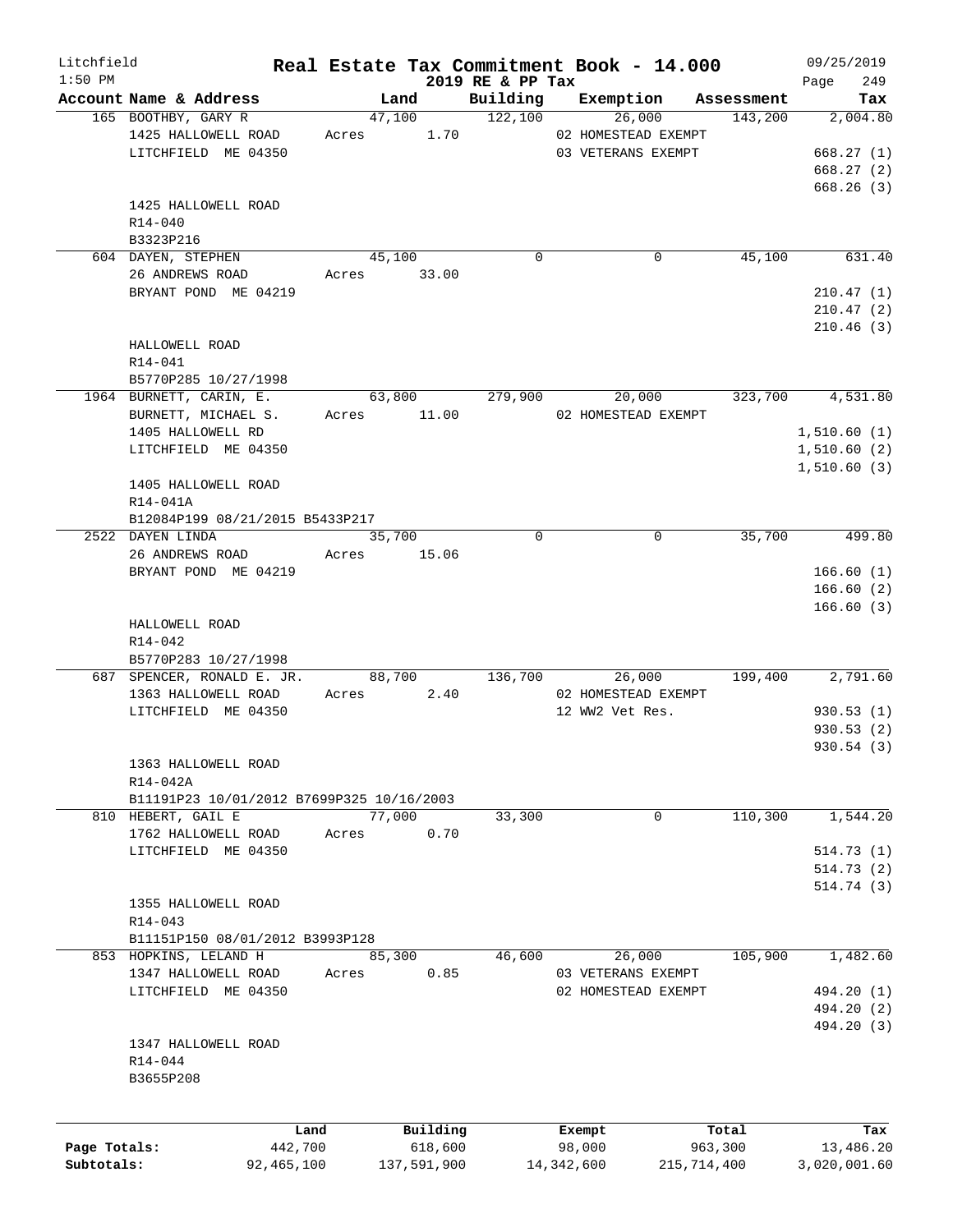| $1:50$ PM<br>2019 RE & PP Tax<br>Page<br>250<br>Building<br>Account Name & Address<br>Exemption<br>Land<br>Tax<br>Assessment<br>295 CENTRAL MAINE POWER<br>$\Omega$<br>30,000<br>$\Omega$<br>30,000<br>420.00<br>5.00<br>c/o Avangrid Management Acres<br>Company-Local Tax<br>One City Center, 5th<br>Floor<br>Portland ME 04101<br>HALLOWELL ROAD<br>$R14 - 045$<br>14,200<br>45,400<br>852 HOPKINS, LELAND H<br>31,200<br>0<br>0.74<br>1347 HALLOWELL ROAD<br>Acres<br>LITCHFIELD ME 04350<br>1350 HALLOWELL ROAD<br>$R14 - 046$<br>B3655P208<br>75,800<br>41,000<br>20,000<br>96,800<br>1,355.20<br>675 FLETCHER, KIMBERLY A.<br>FLETCHER, THOMAS P.<br>1.09<br>02 HOMESTEAD EXEMPT<br>Acres<br>680 A RIVER ROAD<br>TOPSHAM ME 04086<br>1362 HALLOWELL ROAD<br>$R14 - 048$<br>B12023P148 06/26/2015 B8919P48 05/26/2006 B8564P41<br>08/25/2005 B7339P171 04/04/2003<br>609 PELLETIER, THOMAS &<br>51,700<br>84,400<br>20,000<br>116,100<br>1,625.40<br>VICKI L<br>1.06<br>1378 HALLOWELL ROAD<br>02 HOMESTEAD EXEMPT<br>Acres<br>LITCHFIELD ME 04350<br>1378 HALLOWELL ROAD<br>$R14 - 051$<br>B10096P177 06/02/2009 B6110P2 11/24/1999 B1678P181<br>FONTES, ANTHONY O. JR.<br>81,500<br>130,500<br>192,000<br>2,688.00<br>607<br>20,000<br>FONTES, LINA A.<br>10.00<br>02 HOMESTEAD EXEMPT<br>Acres<br>1372 HALLOWELL ROAD<br>896.00 (1)<br>LITCHFIELD ME 04350<br>1372 HALLOWELL ROAD<br>R14-052<br>B12402P44 08/30/2016 B1678P181<br>8,700<br>20,000<br>35,200<br>492.80<br>855 EMMONS, BRENDA<br>46,500<br>1388 HALLOWELL ROAD<br>1.50<br>02 HOMESTEAD EXEMPT<br>Acres<br>LITCHFIELD ME 04350<br>1388 HALLOWELL ROAD<br>R14-053<br>B7530P103 07/01/2003 | Litchfield |  |  |  | Real Estate Tax Commitment Book - 14.000 | 09/25/2019 |
|----------------------------------------------------------------------------------------------------------------------------------------------------------------------------------------------------------------------------------------------------------------------------------------------------------------------------------------------------------------------------------------------------------------------------------------------------------------------------------------------------------------------------------------------------------------------------------------------------------------------------------------------------------------------------------------------------------------------------------------------------------------------------------------------------------------------------------------------------------------------------------------------------------------------------------------------------------------------------------------------------------------------------------------------------------------------------------------------------------------------------------------------------------------------------------------------------------------------------------------------------------------------------------------------------------------------------------------------------------------------------------------------------------------------------------------------------------------------------------------------------------------------------------------------------------------------------------------------------------------------------------------------------------------|------------|--|--|--|------------------------------------------|------------|
|                                                                                                                                                                                                                                                                                                                                                                                                                                                                                                                                                                                                                                                                                                                                                                                                                                                                                                                                                                                                                                                                                                                                                                                                                                                                                                                                                                                                                                                                                                                                                                                                                                                                |            |  |  |  |                                          |            |
| 140.00(1)<br>140.00(2)<br>140.00(3)<br>635.60<br>211.87(1)<br>211.87(2)<br>211.86(3)<br>451.73 (1)<br>451.73 (2)<br>451.74 (3)<br>541.80(1)<br>541.80(2)<br>541.80(3)<br>896.00 (2)<br>896.00 (3)<br>164.27(1)<br>164.27(2)<br>164.26(3)                                                                                                                                                                                                                                                                                                                                                                                                                                                                                                                                                                                                                                                                                                                                                                                                                                                                                                                                                                                                                                                                                                                                                                                                                                                                                                                                                                                                                       |            |  |  |  |                                          |            |
|                                                                                                                                                                                                                                                                                                                                                                                                                                                                                                                                                                                                                                                                                                                                                                                                                                                                                                                                                                                                                                                                                                                                                                                                                                                                                                                                                                                                                                                                                                                                                                                                                                                                |            |  |  |  |                                          |            |
|                                                                                                                                                                                                                                                                                                                                                                                                                                                                                                                                                                                                                                                                                                                                                                                                                                                                                                                                                                                                                                                                                                                                                                                                                                                                                                                                                                                                                                                                                                                                                                                                                                                                |            |  |  |  |                                          |            |
|                                                                                                                                                                                                                                                                                                                                                                                                                                                                                                                                                                                                                                                                                                                                                                                                                                                                                                                                                                                                                                                                                                                                                                                                                                                                                                                                                                                                                                                                                                                                                                                                                                                                |            |  |  |  |                                          |            |
|                                                                                                                                                                                                                                                                                                                                                                                                                                                                                                                                                                                                                                                                                                                                                                                                                                                                                                                                                                                                                                                                                                                                                                                                                                                                                                                                                                                                                                                                                                                                                                                                                                                                |            |  |  |  |                                          |            |
|                                                                                                                                                                                                                                                                                                                                                                                                                                                                                                                                                                                                                                                                                                                                                                                                                                                                                                                                                                                                                                                                                                                                                                                                                                                                                                                                                                                                                                                                                                                                                                                                                                                                |            |  |  |  |                                          |            |
|                                                                                                                                                                                                                                                                                                                                                                                                                                                                                                                                                                                                                                                                                                                                                                                                                                                                                                                                                                                                                                                                                                                                                                                                                                                                                                                                                                                                                                                                                                                                                                                                                                                                |            |  |  |  |                                          |            |
|                                                                                                                                                                                                                                                                                                                                                                                                                                                                                                                                                                                                                                                                                                                                                                                                                                                                                                                                                                                                                                                                                                                                                                                                                                                                                                                                                                                                                                                                                                                                                                                                                                                                |            |  |  |  |                                          |            |
|                                                                                                                                                                                                                                                                                                                                                                                                                                                                                                                                                                                                                                                                                                                                                                                                                                                                                                                                                                                                                                                                                                                                                                                                                                                                                                                                                                                                                                                                                                                                                                                                                                                                |            |  |  |  |                                          |            |
|                                                                                                                                                                                                                                                                                                                                                                                                                                                                                                                                                                                                                                                                                                                                                                                                                                                                                                                                                                                                                                                                                                                                                                                                                                                                                                                                                                                                                                                                                                                                                                                                                                                                |            |  |  |  |                                          |            |
|                                                                                                                                                                                                                                                                                                                                                                                                                                                                                                                                                                                                                                                                                                                                                                                                                                                                                                                                                                                                                                                                                                                                                                                                                                                                                                                                                                                                                                                                                                                                                                                                                                                                |            |  |  |  |                                          |            |
|                                                                                                                                                                                                                                                                                                                                                                                                                                                                                                                                                                                                                                                                                                                                                                                                                                                                                                                                                                                                                                                                                                                                                                                                                                                                                                                                                                                                                                                                                                                                                                                                                                                                |            |  |  |  |                                          |            |
|                                                                                                                                                                                                                                                                                                                                                                                                                                                                                                                                                                                                                                                                                                                                                                                                                                                                                                                                                                                                                                                                                                                                                                                                                                                                                                                                                                                                                                                                                                                                                                                                                                                                |            |  |  |  |                                          |            |
|                                                                                                                                                                                                                                                                                                                                                                                                                                                                                                                                                                                                                                                                                                                                                                                                                                                                                                                                                                                                                                                                                                                                                                                                                                                                                                                                                                                                                                                                                                                                                                                                                                                                |            |  |  |  |                                          |            |
|                                                                                                                                                                                                                                                                                                                                                                                                                                                                                                                                                                                                                                                                                                                                                                                                                                                                                                                                                                                                                                                                                                                                                                                                                                                                                                                                                                                                                                                                                                                                                                                                                                                                |            |  |  |  |                                          |            |
|                                                                                                                                                                                                                                                                                                                                                                                                                                                                                                                                                                                                                                                                                                                                                                                                                                                                                                                                                                                                                                                                                                                                                                                                                                                                                                                                                                                                                                                                                                                                                                                                                                                                |            |  |  |  |                                          |            |
|                                                                                                                                                                                                                                                                                                                                                                                                                                                                                                                                                                                                                                                                                                                                                                                                                                                                                                                                                                                                                                                                                                                                                                                                                                                                                                                                                                                                                                                                                                                                                                                                                                                                |            |  |  |  |                                          |            |
|                                                                                                                                                                                                                                                                                                                                                                                                                                                                                                                                                                                                                                                                                                                                                                                                                                                                                                                                                                                                                                                                                                                                                                                                                                                                                                                                                                                                                                                                                                                                                                                                                                                                |            |  |  |  |                                          |            |
|                                                                                                                                                                                                                                                                                                                                                                                                                                                                                                                                                                                                                                                                                                                                                                                                                                                                                                                                                                                                                                                                                                                                                                                                                                                                                                                                                                                                                                                                                                                                                                                                                                                                |            |  |  |  |                                          |            |
|                                                                                                                                                                                                                                                                                                                                                                                                                                                                                                                                                                                                                                                                                                                                                                                                                                                                                                                                                                                                                                                                                                                                                                                                                                                                                                                                                                                                                                                                                                                                                                                                                                                                |            |  |  |  |                                          |            |
|                                                                                                                                                                                                                                                                                                                                                                                                                                                                                                                                                                                                                                                                                                                                                                                                                                                                                                                                                                                                                                                                                                                                                                                                                                                                                                                                                                                                                                                                                                                                                                                                                                                                |            |  |  |  |                                          |            |
|                                                                                                                                                                                                                                                                                                                                                                                                                                                                                                                                                                                                                                                                                                                                                                                                                                                                                                                                                                                                                                                                                                                                                                                                                                                                                                                                                                                                                                                                                                                                                                                                                                                                |            |  |  |  |                                          |            |
|                                                                                                                                                                                                                                                                                                                                                                                                                                                                                                                                                                                                                                                                                                                                                                                                                                                                                                                                                                                                                                                                                                                                                                                                                                                                                                                                                                                                                                                                                                                                                                                                                                                                |            |  |  |  |                                          |            |
|                                                                                                                                                                                                                                                                                                                                                                                                                                                                                                                                                                                                                                                                                                                                                                                                                                                                                                                                                                                                                                                                                                                                                                                                                                                                                                                                                                                                                                                                                                                                                                                                                                                                |            |  |  |  |                                          |            |
|                                                                                                                                                                                                                                                                                                                                                                                                                                                                                                                                                                                                                                                                                                                                                                                                                                                                                                                                                                                                                                                                                                                                                                                                                                                                                                                                                                                                                                                                                                                                                                                                                                                                |            |  |  |  |                                          |            |
|                                                                                                                                                                                                                                                                                                                                                                                                                                                                                                                                                                                                                                                                                                                                                                                                                                                                                                                                                                                                                                                                                                                                                                                                                                                                                                                                                                                                                                                                                                                                                                                                                                                                |            |  |  |  |                                          |            |
|                                                                                                                                                                                                                                                                                                                                                                                                                                                                                                                                                                                                                                                                                                                                                                                                                                                                                                                                                                                                                                                                                                                                                                                                                                                                                                                                                                                                                                                                                                                                                                                                                                                                |            |  |  |  |                                          |            |
|                                                                                                                                                                                                                                                                                                                                                                                                                                                                                                                                                                                                                                                                                                                                                                                                                                                                                                                                                                                                                                                                                                                                                                                                                                                                                                                                                                                                                                                                                                                                                                                                                                                                |            |  |  |  |                                          |            |
|                                                                                                                                                                                                                                                                                                                                                                                                                                                                                                                                                                                                                                                                                                                                                                                                                                                                                                                                                                                                                                                                                                                                                                                                                                                                                                                                                                                                                                                                                                                                                                                                                                                                |            |  |  |  |                                          |            |
|                                                                                                                                                                                                                                                                                                                                                                                                                                                                                                                                                                                                                                                                                                                                                                                                                                                                                                                                                                                                                                                                                                                                                                                                                                                                                                                                                                                                                                                                                                                                                                                                                                                                |            |  |  |  |                                          |            |
|                                                                                                                                                                                                                                                                                                                                                                                                                                                                                                                                                                                                                                                                                                                                                                                                                                                                                                                                                                                                                                                                                                                                                                                                                                                                                                                                                                                                                                                                                                                                                                                                                                                                |            |  |  |  |                                          |            |
|                                                                                                                                                                                                                                                                                                                                                                                                                                                                                                                                                                                                                                                                                                                                                                                                                                                                                                                                                                                                                                                                                                                                                                                                                                                                                                                                                                                                                                                                                                                                                                                                                                                                |            |  |  |  |                                          |            |
|                                                                                                                                                                                                                                                                                                                                                                                                                                                                                                                                                                                                                                                                                                                                                                                                                                                                                                                                                                                                                                                                                                                                                                                                                                                                                                                                                                                                                                                                                                                                                                                                                                                                |            |  |  |  |                                          |            |
|                                                                                                                                                                                                                                                                                                                                                                                                                                                                                                                                                                                                                                                                                                                                                                                                                                                                                                                                                                                                                                                                                                                                                                                                                                                                                                                                                                                                                                                                                                                                                                                                                                                                |            |  |  |  |                                          |            |
|                                                                                                                                                                                                                                                                                                                                                                                                                                                                                                                                                                                                                                                                                                                                                                                                                                                                                                                                                                                                                                                                                                                                                                                                                                                                                                                                                                                                                                                                                                                                                                                                                                                                |            |  |  |  |                                          |            |
|                                                                                                                                                                                                                                                                                                                                                                                                                                                                                                                                                                                                                                                                                                                                                                                                                                                                                                                                                                                                                                                                                                                                                                                                                                                                                                                                                                                                                                                                                                                                                                                                                                                                |            |  |  |  |                                          |            |
|                                                                                                                                                                                                                                                                                                                                                                                                                                                                                                                                                                                                                                                                                                                                                                                                                                                                                                                                                                                                                                                                                                                                                                                                                                                                                                                                                                                                                                                                                                                                                                                                                                                                |            |  |  |  |                                          |            |
|                                                                                                                                                                                                                                                                                                                                                                                                                                                                                                                                                                                                                                                                                                                                                                                                                                                                                                                                                                                                                                                                                                                                                                                                                                                                                                                                                                                                                                                                                                                                                                                                                                                                |            |  |  |  |                                          |            |
|                                                                                                                                                                                                                                                                                                                                                                                                                                                                                                                                                                                                                                                                                                                                                                                                                                                                                                                                                                                                                                                                                                                                                                                                                                                                                                                                                                                                                                                                                                                                                                                                                                                                |            |  |  |  |                                          |            |
|                                                                                                                                                                                                                                                                                                                                                                                                                                                                                                                                                                                                                                                                                                                                                                                                                                                                                                                                                                                                                                                                                                                                                                                                                                                                                                                                                                                                                                                                                                                                                                                                                                                                |            |  |  |  |                                          |            |
|                                                                                                                                                                                                                                                                                                                                                                                                                                                                                                                                                                                                                                                                                                                                                                                                                                                                                                                                                                                                                                                                                                                                                                                                                                                                                                                                                                                                                                                                                                                                                                                                                                                                |            |  |  |  |                                          |            |
|                                                                                                                                                                                                                                                                                                                                                                                                                                                                                                                                                                                                                                                                                                                                                                                                                                                                                                                                                                                                                                                                                                                                                                                                                                                                                                                                                                                                                                                                                                                                                                                                                                                                |            |  |  |  |                                          |            |
|                                                                                                                                                                                                                                                                                                                                                                                                                                                                                                                                                                                                                                                                                                                                                                                                                                                                                                                                                                                                                                                                                                                                                                                                                                                                                                                                                                                                                                                                                                                                                                                                                                                                |            |  |  |  |                                          |            |
|                                                                                                                                                                                                                                                                                                                                                                                                                                                                                                                                                                                                                                                                                                                                                                                                                                                                                                                                                                                                                                                                                                                                                                                                                                                                                                                                                                                                                                                                                                                                                                                                                                                                |            |  |  |  |                                          |            |
|                                                                                                                                                                                                                                                                                                                                                                                                                                                                                                                                                                                                                                                                                                                                                                                                                                                                                                                                                                                                                                                                                                                                                                                                                                                                                                                                                                                                                                                                                                                                                                                                                                                                |            |  |  |  |                                          |            |
|                                                                                                                                                                                                                                                                                                                                                                                                                                                                                                                                                                                                                                                                                                                                                                                                                                                                                                                                                                                                                                                                                                                                                                                                                                                                                                                                                                                                                                                                                                                                                                                                                                                                |            |  |  |  |                                          |            |

|              | Land       | Building    | Exempt     | Total       | Tax          |
|--------------|------------|-------------|------------|-------------|--------------|
| Page Totals: | 316,700    | 278,800     | 80,000     | 515,500     | 7,217.00     |
| Subtotals:   | 92,781,800 | 137,870,700 | 14,422,600 | 216,229,900 | 3,027,218.60 |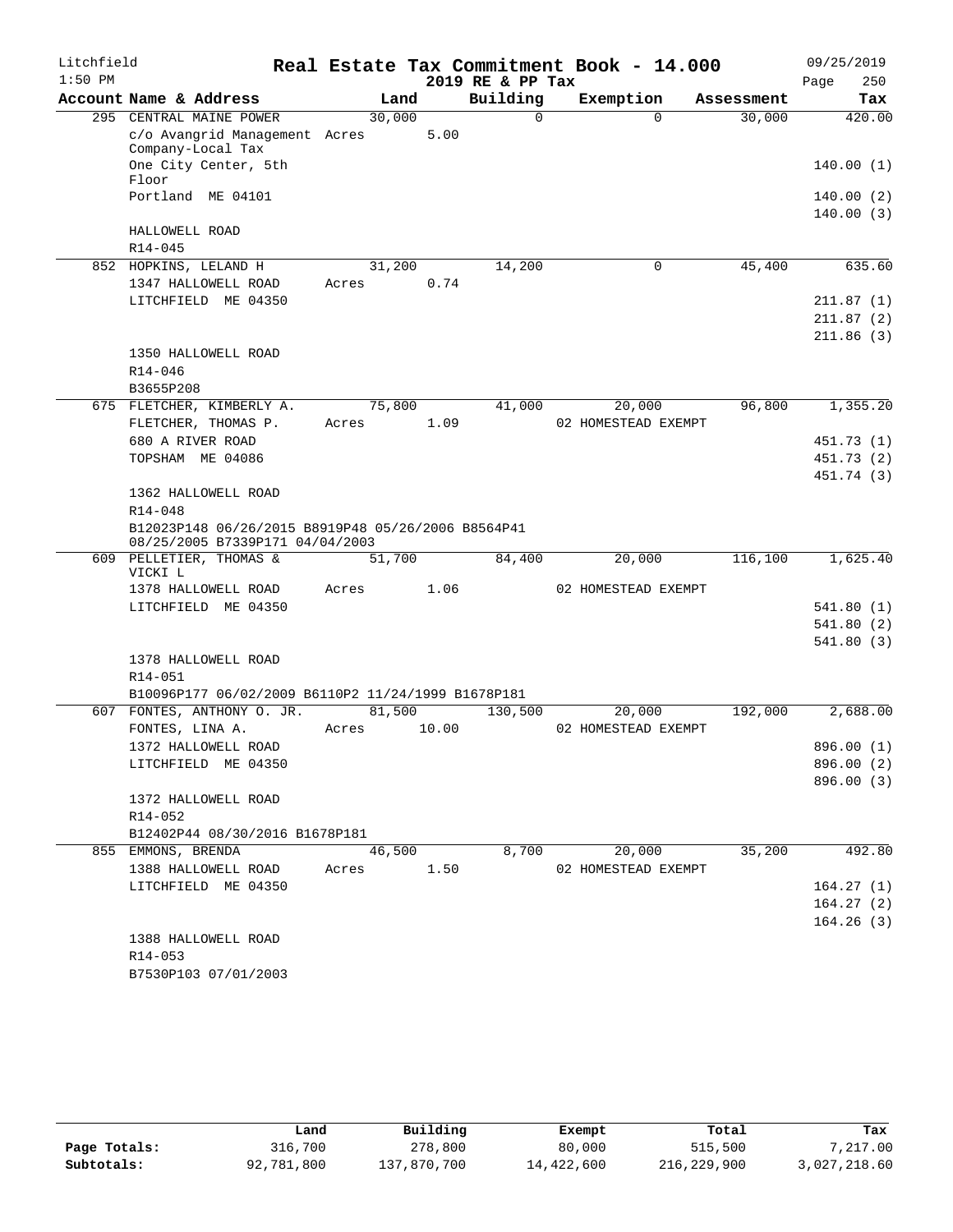| Litchfield |                                                                            |       |            |       |                  |  | Real Estate Tax Commitment Book - 14.000 |         | 09/25/2019  |
|------------|----------------------------------------------------------------------------|-------|------------|-------|------------------|--|------------------------------------------|---------|-------------|
| $1:50$ PM  |                                                                            |       |            |       | 2019 RE & PP Tax |  |                                          |         | 251<br>Page |
|            | Account Name & Address                                                     |       |            | Land  |                  |  | Building Exemption Assessment            |         | Tax         |
|            | 2 PUSHARD PETER                                                            |       |            |       | 51,000 33,600    |  | 26,000                                   | 58,600  | 820.40      |
|            | 1412 HALLOWELL ROAD                                                        |       | Acres 3.00 |       |                  |  | 03 VETERANS EXEMPT                       |         |             |
|            | LITCHFIELD ME 04350                                                        |       |            |       |                  |  | 02 HOMESTEAD EXEMPT                      |         | 273.47(1)   |
|            |                                                                            |       |            |       |                  |  |                                          |         | 273.47(2)   |
|            |                                                                            |       |            |       |                  |  |                                          |         | 273.46(3)   |
|            | 1412 HALLOWELL ROAD                                                        |       |            |       |                  |  |                                          |         |             |
|            | R14-054                                                                    |       |            |       |                  |  |                                          |         |             |
|            | B8518P168 07/22/2005 B8393P121 04/30/2005 B3870P55                         |       |            |       |                  |  |                                          |         |             |
|            | 1308 HICKEY, GARY II                                                       |       | 43,700     |       | 74,200           |  | 0                                        | 117,900 | 1,650.60    |
|            | 6 OLD MILL ROAD                                                            |       | Acres 0.90 |       |                  |  |                                          |         |             |
|            | LITCHFIELD ME 04350                                                        |       |            |       |                  |  |                                          |         | 550.20(1)   |
|            |                                                                            |       |            |       |                  |  |                                          |         | 550.20(2)   |
|            |                                                                            |       |            |       |                  |  |                                          |         | 550.20(3)   |
|            | 6 OLD MILL ROAD                                                            |       |            |       |                  |  |                                          |         |             |
|            | R14-056                                                                    |       |            |       |                  |  |                                          |         |             |
|            | B12743P38 09/22/2017 B7713P256 10/31/2003                                  |       |            |       |                  |  |                                          |         |             |
|            | 1099 SLAUENWHITE, JEFFREY                                                  |       | 66,500     |       | 101,100          |  | 20,000                                   | 147,600 | 2,066.40    |
|            | 24 OLD MILL ROAD Acres 14.60                                               |       |            |       |                  |  | 02 HOMESTEAD EXEMPT                      |         |             |
|            | LITCHFIELD ME 04350                                                        |       |            |       |                  |  |                                          |         | 688.80 (1)  |
|            |                                                                            |       |            |       |                  |  |                                          |         | 688.80 (2)  |
|            |                                                                            |       |            |       |                  |  |                                          |         | 688.80 (3)  |
|            | 24 OLD MILL ROAD                                                           |       |            |       |                  |  |                                          |         |             |
|            | $R14 - 057$                                                                |       |            |       |                  |  |                                          |         |             |
|            | B11768P182 08/08/2014 B11441P348 06/28/2013<br>B1133P225                   |       |            |       |                  |  |                                          |         |             |
|            | 1103 HINKLEY, FELICIA E.                                                   |       | 54,000     |       | 33,100           |  | 20,000                                   | 67,100  | 939.40      |
|            | 202 WILLIAMS ROAD                                                          |       | Acres      | 4.00  |                  |  | 02 HOMESTEAD EXEMPT                      |         |             |
|            | SABATTUS ME 04280--                                                        |       |            |       |                  |  |                                          |         | 313.13(1)   |
|            |                                                                            |       |            |       |                  |  |                                          |         | 313.13(2)   |
|            |                                                                            |       |            |       |                  |  |                                          |         | 313.14(3)   |
|            | 39 OLD MILL ROAD                                                           |       |            |       |                  |  |                                          |         |             |
|            | R14-057A                                                                   |       |            |       |                  |  |                                          |         |             |
|            | B11126P70 08/03/2012 B6810P187                                             |       |            |       |                  |  |                                          |         |             |
|            | 1100 SLAUENWHITE, JEFFREY                                                  |       | 45,900     |       | $\mathbf 0$      |  | $\mathbf 0$                              | 45,900  | 642.60      |
|            | 24 OLD MILL ROAD                                                           | Acres |            | 29.00 |                  |  |                                          |         |             |
|            | LITCHFIELD ME 04350                                                        |       |            |       |                  |  |                                          |         | 214.20(1)   |
|            |                                                                            |       |            |       |                  |  |                                          |         | 214.20(2)   |
|            |                                                                            |       |            |       |                  |  |                                          |         | 214.20(3)   |
|            | OFF HALLOWELL ROAD                                                         |       |            |       |                  |  |                                          |         |             |
|            | R14-058                                                                    |       |            |       |                  |  |                                          |         |             |
|            | B11768P182 08/08/2014 B11441P348 06/28/2013                                |       |            |       |                  |  |                                          |         |             |
|            | B1133P225                                                                  |       |            |       |                  |  |                                          |         |             |
|            | 1369 HICKEY, RONALD                                                        |       | 28,900     |       | $\Omega$         |  | $\Omega$                                 | 28,900  | 404.60      |
|            | 91 HICKORY LANE                                                            | Acres |            | 46.70 |                  |  |                                          |         |             |
|            | WEST GARDINER ME 04345                                                     |       |            |       |                  |  |                                          |         | 134.87(1)   |
|            |                                                                            |       |            |       |                  |  |                                          |         | 134.87 (2)  |
|            |                                                                            |       |            |       |                  |  |                                          |         | 134.86(3)   |
|            | 1438 HALLOWELL ROAD                                                        |       |            |       |                  |  |                                          |         |             |
|            | R14-059                                                                    |       |            |       |                  |  |                                          |         |             |
|            | B10971P149 02/28/2012 B10161P26 07/24/2009 B8050P145<br>07/26/2004 B6152P5 |       |            |       |                  |  |                                          |         |             |

|              | Land       | Building    | Exempt     | Total       | Tax          |
|--------------|------------|-------------|------------|-------------|--------------|
| Page Totals: | 290,000    | 242,000     | 66,000     | 466,000     | 6.524.00     |
| Subtotals:   | 93,071,800 | 138,112,700 | 14,488,600 | 216,695,900 | 3,033,742.60 |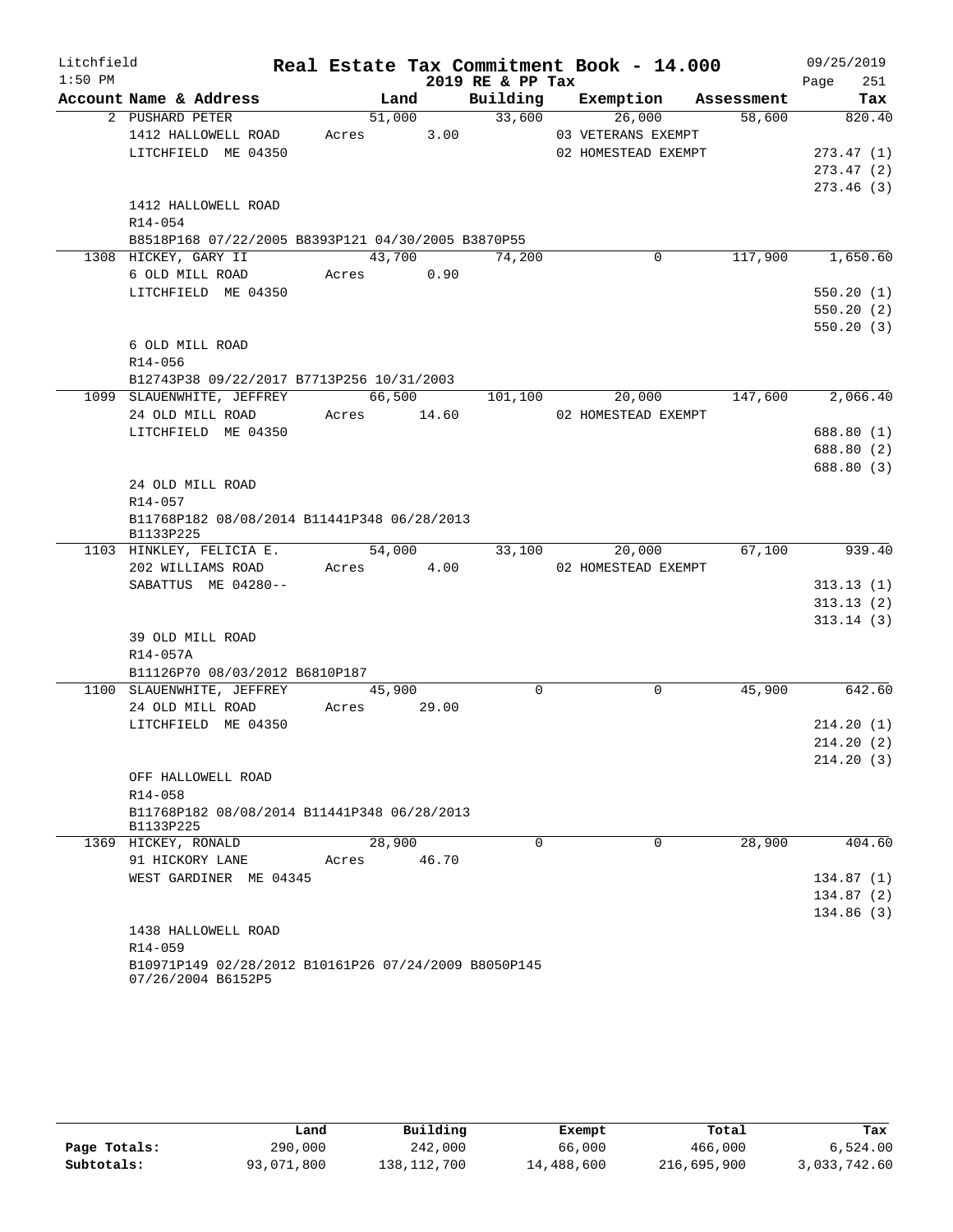| Litchfield   |                                          |              |        |             |                              | Real Estate Tax Commitment Book - 14.000 |              |            | 09/25/2019   |            |
|--------------|------------------------------------------|--------------|--------|-------------|------------------------------|------------------------------------------|--------------|------------|--------------|------------|
| $1:50$ PM    | Account Name & Address                   |              | Land   |             | 2019 RE & PP Tax<br>Building | Exemption                                |              | Assessment | Page         | 252<br>Tax |
|              | 2422 BENNINGTON, SCOTT C                 |              | 27,400 |             | $\mathbf 0$                  |                                          | $\Omega$     | 27,400     |              | 383.60     |
|              | BENNINGTON, PENNY A                      | Acres        |        | 1.80        |                              |                                          |              |            |              |            |
|              | 1443 HALLOWELL ROAD                      |              |        |             |                              |                                          |              |            | 127.87(1)    |            |
|              | LITCHFIELD ME 04350                      |              |        |             |                              |                                          |              |            | 127.87(2)    |            |
|              |                                          |              |        |             |                              |                                          |              |            | 127.86(3)    |            |
|              | HALLOWELL ROAD                           |              |        |             |                              |                                          |              |            |              |            |
|              | $R14 - 059 - 1$                          |              |        |             |                              |                                          |              |            |              |            |
|              | B8036P149 07/16/2004                     |              |        |             |                              |                                          |              |            |              |            |
|              | 2420 BENNINGTON, SCOTT C                 |              | 29,500 |             | 0                            |                                          | 0            | 29,500     |              | 413.00     |
|              | BENNINGTON, PENNY A                      | Acres        |        | 2.50        |                              |                                          |              |            |              |            |
|              | 1443 HALLOWELL ROAD                      |              |        |             |                              |                                          |              |            | 137.67(1)    |            |
|              | LITCHFIELD ME 04350                      |              |        |             |                              |                                          |              |            | 137.67(2)    |            |
|              |                                          |              |        |             |                              |                                          |              |            | 137.66(3)    |            |
|              | HALLOWELL ROAD                           |              |        |             |                              |                                          |              |            |              |            |
|              | $R14 - 059 - 2$                          |              |        |             |                              |                                          |              |            |              |            |
|              | B8036P149 07/16/2004                     |              |        |             |                              |                                          |              |            |              |            |
| 2419         | TRIPP DONNA M                            |              | 46,500 |             | 192,500                      | 20,000                                   |              | 219,000    |              | 3,066.00   |
|              | TRIPP CARLTON W                          | Acres        |        | 1.50        |                              | 02 HOMESTEAD EXEMPT                      |              |            |              |            |
|              | 1432 HALLOWELL ROAD                      |              |        |             |                              |                                          |              |            | 1,022.00(1)  |            |
|              | LITCHFIELD ME 04350                      |              |        |             |                              |                                          |              |            | 1,022.00(2)  |            |
|              |                                          |              |        |             |                              |                                          |              |            | 1,022.00(3)  |            |
|              | 1432 HALLOWELL ROAD                      |              |        |             |                              |                                          |              |            |              |            |
|              | $R14 - 059 - 3$                          |              |        |             |                              |                                          |              |            |              |            |
|              | B9795P249 07/18/2008 B8096P19 08/26/2004 |              |        |             |                              |                                          |              |            |              |            |
|              | 2053 BOYCE, EMILY E                      |              | 52,200 |             | 204,900                      |                                          | $\mathsf{O}$ | 257,100    |              | 3,599.40   |
|              | HARBAUGH, CHRISTOPHER                    | Acres        |        | 3.40        |                              |                                          |              |            |              |            |
|              | 10 RAINBOW LANE                          |              |        |             |                              |                                          |              |            | 1,199.80(1)  |            |
|              | GORHAM ME 04038                          |              |        |             |                              |                                          |              |            | 1,199.80(2)  |            |
|              |                                          |              |        |             |                              |                                          |              |            | 1, 199.80(3) |            |
|              | 19 OLD MILL ROAD                         |              |        |             |                              |                                          |              |            |              |            |
|              | R14-059B                                 |              |        |             |                              |                                          |              |            |              |            |
|              | B12981P186 07/31/2018                    |              |        |             |                              |                                          |              |            |              |            |
|              | 293 CENTRAL MAINE POWER                  |              | 10,200 |             | 0                            |                                          | 0            | 10,200     |              | 142.80     |
|              | C/O IUMC LOCAL TAX                       | Acres        |        | 1.70        |                              |                                          |              |            |              |            |
|              | 70 FARM VIEW DRIVE                       |              |        |             |                              |                                          |              |            | 47.60(1)     |            |
|              | NEW GLOUCESTER ME<br>04260               |              |        |             |                              |                                          |              |            | 47.60(2)     |            |
|              |                                          |              |        |             |                              |                                          |              |            | 47.60 (3)    |            |
|              | HALLOWELL ROAD                           |              |        |             |                              |                                          |              |            |              |            |
|              | R14-060                                  |              |        |             |                              |                                          |              |            |              |            |
|              | B4704P287 05/27/1994                     |              |        |             |                              |                                          |              |            |              |            |
|              | 1929 PILLING, JEFFREY R.                 |              | 78,000 |             | 132,000                      |                                          | 0            | 210,000    |              | 2,940.00   |
|              | 1564 HALLOWELL ROAD                      | Acres        |        | 37.00       |                              |                                          |              |            |              |            |
|              | LITCHFIELD ME 04350                      |              |        |             |                              |                                          |              |            | 980.00(1)    |            |
|              |                                          |              |        |             |                              |                                          |              |            | 980.00 (2)   |            |
|              |                                          |              |        |             |                              |                                          |              |            | 980.00 (3)   |            |
|              | 1564 HALLOWELL ROAD                      |              |        |             |                              |                                          |              |            |              |            |
|              | R14-061                                  |              |        |             |                              |                                          |              |            |              |            |
|              | B12862P279 03/20/2018 B1455P44           |              |        |             |                              |                                          |              |            |              |            |
|              | 1813 WARDWELL, RICHARD K SR              |              | 48,300 |             | 159,100                      | 20,000                                   |              | 187,400    |              | 2,623.60   |
|              | WARDWELL BARBARA E                       | Acres        |        | 2.10        |                              | 02 HOMESTEAD EXEMPT                      |              |            |              |            |
|              | 1582 HALLOWELL ROAD                      |              |        |             |                              |                                          |              |            | 874.53(1)    |            |
|              | LITCHFIELD ME 04350                      |              |        |             |                              |                                          |              |            | 874.53 (2)   |            |
|              |                                          |              |        |             |                              |                                          |              |            | 874.54 (3)   |            |
|              | 1570 HALLOWELL ROAD                      |              |        |             |                              |                                          |              |            |              |            |
|              | R14-062                                  |              |        |             |                              |                                          |              |            |              |            |
|              | B8906P228 05/17/2006 B6195P106           |              |        |             |                              |                                          |              |            |              |            |
|              |                                          |              |        |             |                              |                                          |              |            |              |            |
|              |                                          | Land         |        | Building    |                              | Exempt                                   |              | Total      |              | Tax        |
| Page Totals: |                                          | 292,100      |        | 688,500     |                              | 40,000                                   |              | 940,600    | 13,168.40    |            |
| Subtotals:   |                                          | 93, 363, 900 |        | 138,801,200 |                              | 14,528,600                               | 217,636,500  |            | 3,046,911.00 |            |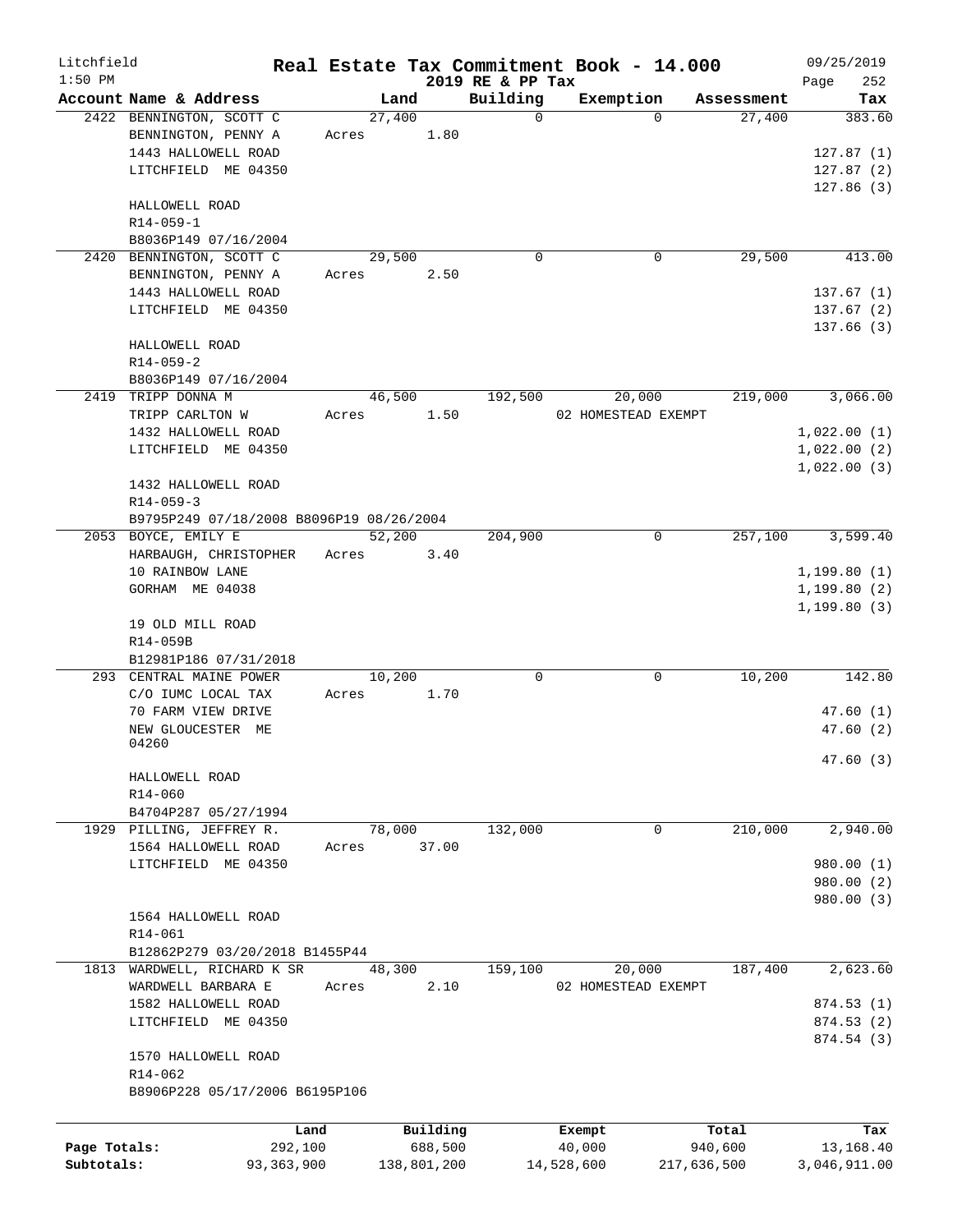| Litchfield |                                                                                      |       |         |      |                  | Real Estate Tax Commitment Book - 14.000 |            | 09/25/2019               |
|------------|--------------------------------------------------------------------------------------|-------|---------|------|------------------|------------------------------------------|------------|--------------------------|
| $1:50$ PM  |                                                                                      |       |         |      | 2019 RE & PP Tax |                                          |            | 253<br>Page              |
|            | Account Name & Address                                                               |       | Land    |      | Building         | Exemption                                | Assessment | Tax                      |
|            | 1814 LOVELY, JUSTIN R.                                                               |       | 48,500  |      | 169,300          | 20,000                                   | 197,800    | 2,769.20                 |
|            | 1566 HALLOWELL ROAD                                                                  | Acres |         | 2.15 |                  | 02 HOMESTEAD EXEMPT                      |            |                          |
|            | LITCHFIELD ME 04350                                                                  |       |         |      |                  |                                          |            | 923.07(1)                |
|            |                                                                                      |       |         |      |                  |                                          |            | 923.07(2)                |
|            |                                                                                      |       |         |      |                  |                                          |            | 923.06(3)                |
|            | 1566 HALLOWELL ROAD<br>$R14 - 062A$                                                  |       |         |      |                  |                                          |            |                          |
|            | B12652P311 03/02/2018 B9278P44 03/09/2007 B4328P153                                  |       |         |      |                  |                                          |            |                          |
|            | 2364 HONG BEAULAH J                                                                  |       | 40,000  |      | $\Omega$         | 0                                        | 40,000     | 560.00                   |
|            | (CADDELL)                                                                            |       |         |      |                  |                                          |            |                          |
|            | 167 LINCOLN AVE                                                                      | Acres |         | 6.00 |                  |                                          |            |                          |
|            | BARRINGTON RI 02806                                                                  |       |         |      |                  |                                          |            | 186.67(1)                |
|            |                                                                                      |       |         |      |                  |                                          |            | 186.67(2)                |
|            |                                                                                      |       |         |      |                  |                                          |            | 186.66(3)                |
|            | 69 NECK ROAD                                                                         |       |         |      |                  |                                          |            |                          |
|            | R14-063                                                                              |       |         |      |                  |                                          |            |                          |
|            | B9497P176 09/12/2007 B7689P148 10/15/2003                                            |       |         |      |                  |                                          |            |                          |
| 2810       | CENTRAL MAINE POWER                                                                  |       | 12,200  |      | $\mathbf 0$      | 0                                        | 12,200     | 170.80                   |
|            | c/o Avangrid Management Acres<br>Company-Local Tax                                   |       |         | 0.24 |                  |                                          |            |                          |
|            | One City Center, 5th                                                                 |       |         |      |                  |                                          |            | 56.93(1)                 |
|            | Floor                                                                                |       |         |      |                  |                                          |            |                          |
|            | Portland ME 04101                                                                    |       |         |      |                  |                                          |            | 56.93(2)                 |
|            |                                                                                      |       |         |      |                  |                                          |            | 56.94(3)                 |
|            | HALLOWELL ROAD                                                                       |       |         |      |                  |                                          |            |                          |
|            | R19-029A                                                                             |       |         |      |                  |                                          |            |                          |
|            | 951 KIDDER SHIRLEY L                                                                 |       | 123,000 |      | 63,600           | 0                                        | 186,600    | 2,612.40                 |
|            | KIDDER MARGARET K                                                                    | Acres |         | 0.62 |                  |                                          |            |                          |
|            | 23 PLEASANT POND LANE<br>LITCHFIELD ME 04350                                         |       |         |      |                  |                                          |            | 870.80 (1)               |
|            |                                                                                      |       |         |      |                  |                                          |            | 870.80 (2)<br>870.80 (3) |
|            | 23 PLEASANT POND LANE                                                                |       |         |      |                  |                                          |            |                          |
|            | $U01 - 002$                                                                          |       |         |      |                  |                                          |            |                          |
|            | B4180P263 09/27/2004                                                                 |       |         |      |                  |                                          |            |                          |
|            | 1162 DANIEL RICHARD D                                                                |       | 130,700 |      | 143,000          | 0                                        | 273,700    | 3,831.80                 |
|            | DANIEL HEIDI J                                                                       | Acres |         | 3.93 |                  |                                          |            |                          |
|            | 1010 BRUNSWICK AVENUE                                                                |       |         |      |                  |                                          |            | 1, 277.27(1)             |
|            | GARDINER ME 04345                                                                    |       |         |      |                  |                                          |            | 1, 277.27 (2)            |
|            |                                                                                      |       |         |      |                  |                                          |            | 1,277.26(3)              |
|            | 35 PLEASANT POND LANE                                                                |       |         |      |                  |                                          |            |                          |
|            | $U01 - 003$                                                                          |       |         |      |                  |                                          |            |                          |
|            | B9617P200 01/16/2008 B8229P56 12/03/2004 B1963P113                                   |       |         |      |                  |                                          |            |                          |
|            | 1163 AMERO-DANIEL, MONIQUE<br>J.                                                     |       | 48,500  |      | 170,900          | $\mathbf 0$                              | 219,400    | 3,071.60                 |
|            | AMERO-DANIEL, MEGAN J.                                                               | Acres |         | 2.17 |                  |                                          |            |                          |
|            | 32 PLEASANT POND LANE                                                                |       |         |      |                  |                                          |            | 1,023.87(1)              |
|            | LITCHFIELD ME 04350                                                                  |       |         |      |                  |                                          |            | 1,023.87(2)              |
|            |                                                                                      |       |         |      |                  |                                          |            | 1,023.86(3)              |
|            | 32 PLEASANT POND LANE                                                                |       |         |      |                  |                                          |            |                          |
|            | U01-003A                                                                             |       |         |      |                  |                                          |            |                          |
|            | B11888P151 01/02/2015 B11888P148 01/02/2015 B9786P76                                 |       |         |      |                  |                                          |            |                          |
|            | 07/09/2008 B9055P281 09/01/2006 B8229P56 12/06/2004<br>B7097P187 10/08/2002 B2535P77 |       |         |      |                  |                                          |            |                          |
|            |                                                                                      |       |         |      |                  |                                          |            |                          |

|              | Land       | Building    | Exempt     | Total       | Tax          |
|--------------|------------|-------------|------------|-------------|--------------|
| Page Totals: | 402,900    | 546,800     | 20,000     | 929,700     | 13,015.80    |
| Subtotals:   | 93,766,800 | 139,348,000 | 14,548,600 | 218,566,200 | 3,059,926.80 |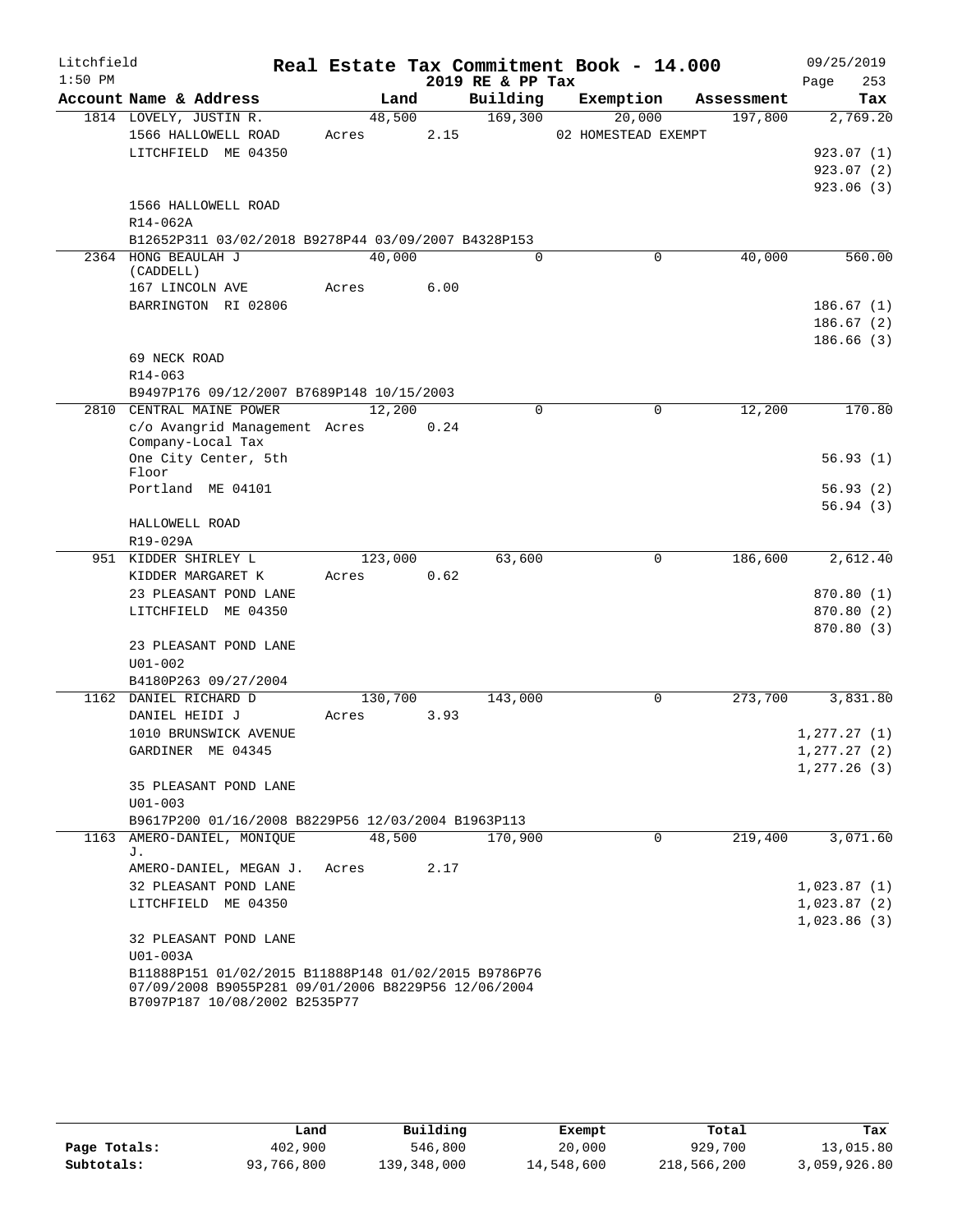| Litchfield |                                                                                      |                  |      | Real Estate Tax Commitment Book - 14.000 |                     |          |            | 09/25/2019  |
|------------|--------------------------------------------------------------------------------------|------------------|------|------------------------------------------|---------------------|----------|------------|-------------|
| $1:50$ PM  |                                                                                      |                  |      | 2019 RE & PP Tax                         |                     |          |            | 254<br>Page |
|            | Account Name & Address                                                               | Land             |      | Building                                 | Exemption           |          | Assessment | Tax         |
|            | 914 GOODMAN KAREN<br>GOODMAN MICHAEL                                                 | 137,900<br>Acres | 1.77 | 50,900                                   |                     | $\Omega$ | 188,800    | 2,643.20    |
|            | C/O KAREN GOODMAN                                                                    |                  |      |                                          |                     |          |            | 881.07 (1)  |
|            | 28 W 38TH ST APT 11-W                                                                |                  |      |                                          |                     |          |            | 881.07 (2)  |
|            | NEW YORK NY 10018                                                                    |                  |      |                                          |                     |          |            | 881.06 (3)  |
|            | 41 PLEASANT POND LANE                                                                |                  |      |                                          |                     |          |            |             |
|            | $U01 - 004$                                                                          |                  |      |                                          |                     |          |            |             |
|            | B8432P306 04/01/2005 B5722P170                                                       |                  |      |                                          |                     |          |            |             |
| 1920       | BURR, AMY L.                                                                         | 122,500          |      | 84,000                                   |                     | 0        | 206,500    | 2,891.00    |
|            | BURR, TIMOTHY D.                                                                     | Acres            | 0.60 |                                          |                     |          |            |             |
|            | 1208 ROBYN DRIVE                                                                     |                  |      |                                          |                     |          |            | 963.67(1)   |
|            | DANVILLE CA 94526                                                                    |                  |      |                                          |                     |          |            | 963.67(2)   |
|            |                                                                                      |                  |      |                                          |                     |          |            | 963.66(3)   |
|            | 49 PLEASANT POND LANE                                                                |                  |      |                                          |                     |          |            |             |
|            | $U01 - 005$                                                                          |                  |      |                                          |                     |          |            |             |
|            | B12644P200 06/28/2017 B12644P197 06/15/2017                                          |                  |      |                                          |                     |          |            |             |
|            | B2237P135                                                                            |                  |      |                                          |                     |          |            |             |
|            | 114 SCHILDROTH, MICHAEL L.                                                           | 53,700           |      | 141,900                                  |                     | 0        | 195,600    | 2,738.40    |
|            | SCHILDROTH, BETH A.                                                                  | Acres            | 2.23 |                                          |                     |          |            |             |
|            | 89 KING STREET                                                                       |                  |      |                                          |                     |          |            | 912.80(1)   |
|            | WESTBROOK ME 04092                                                                   |                  |      |                                          |                     |          |            | 912.80(2)   |
|            | 60 PLEASANT POND LANE                                                                |                  |      |                                          |                     |          |            | 912.80(3)   |
|            | $U01 - 006$                                                                          |                  |      |                                          |                     |          |            |             |
|            | B12632P273 06/15/2017 B1767P146                                                      |                  |      |                                          |                     |          |            |             |
|            | 1469 MACRAE, KAREN E                                                                 | 135,500          |      | 179,000                                  |                     | $\Omega$ | 314,500    | 4,403.00    |
|            | BEAULIEU, JASON R                                                                    | Acres            | 1.12 |                                          |                     |          |            |             |
|            | 61 PEASANT POND LANE                                                                 |                  |      |                                          |                     |          |            | 1,467.67(1) |
|            | LITCHFIELD ME 04350                                                                  |                  |      |                                          |                     |          |            | 1,467.67(2) |
|            |                                                                                      |                  |      |                                          |                     |          |            | 1,467.66(3) |
|            | 61 PLEASANT POND LANE                                                                |                  |      |                                          |                     |          |            |             |
|            | $U01 - 007$                                                                          |                  |      |                                          |                     |          |            |             |
|            | B10785P319 07/22/2011 B10780P341 07/18/2011 B6965P76                                 |                  |      |                                          |                     |          |            |             |
|            | 06/20/2002                                                                           |                  |      |                                          |                     |          |            |             |
|            | 1477 PATTEN, JOHN JR                                                                 | 48,300           |      | 130,800                                  |                     | 20,000   | 159,100    | 2,227.40    |
|            | 629 PLAINS ROAD                                                                      | Acres            | 2.11 |                                          | 02 HOMESTEAD EXEMPT |          |            |             |
|            | LITCHFIELD ME 04350                                                                  |                  |      |                                          |                     |          |            | 742.47 (1)  |
|            |                                                                                      |                  |      |                                          |                     |          |            | 742.47(2)   |
|            |                                                                                      |                  |      |                                          |                     |          |            | 742.46 (3)  |
|            | 629 PLAINS ROAD                                                                      |                  |      |                                          |                     |          |            |             |
|            | $U01 - 008$                                                                          |                  |      |                                          |                     |          |            |             |
|            | B9417P23 07/09/2007 B9417P21 07/09/2007 B8161P100<br>10/07/2004 B6735P349 12/13/2001 |                  |      |                                          |                     |          |            |             |
|            | 994 BELAIRE, LAURA A                                                                 | 48,600           |      | 122,600                                  |                     | 20,000   | 151,200    | 2,116.80    |
|            | BELAIRE, ROBERT A                                                                    | Acres            | 2.21 |                                          | 02 HOMESTEAD EXEMPT |          |            |             |
|            | 669 PLAINS ROAD                                                                      |                  |      |                                          |                     |          |            | 705.60(1)   |
|            | LITCHFIELD ME 04350                                                                  |                  |      |                                          |                     |          |            | 705.60(2)   |
|            |                                                                                      |                  |      |                                          |                     |          |            | 705.60(3)   |
|            | 669 PLAINS ROAD                                                                      |                  |      |                                          |                     |          |            |             |
|            | $U01 - 010$                                                                          |                  |      |                                          |                     |          |            |             |
|            | B8920P275 05/30/2006 B1501P119                                                       |                  |      |                                          |                     |          |            |             |
|            |                                                                                      |                  |      |                                          |                     |          |            |             |

|              | Land         | Building    | Exempt     | Total       | Tax          |
|--------------|--------------|-------------|------------|-------------|--------------|
| Page Totals: | 546,500      | 709,200     | 40,000     | 1,215,700   | 17,019.80    |
| Subtotals:   | 94, 313, 300 | 140,057,200 | 14,588,600 | 219,781,900 | 3,076,946.60 |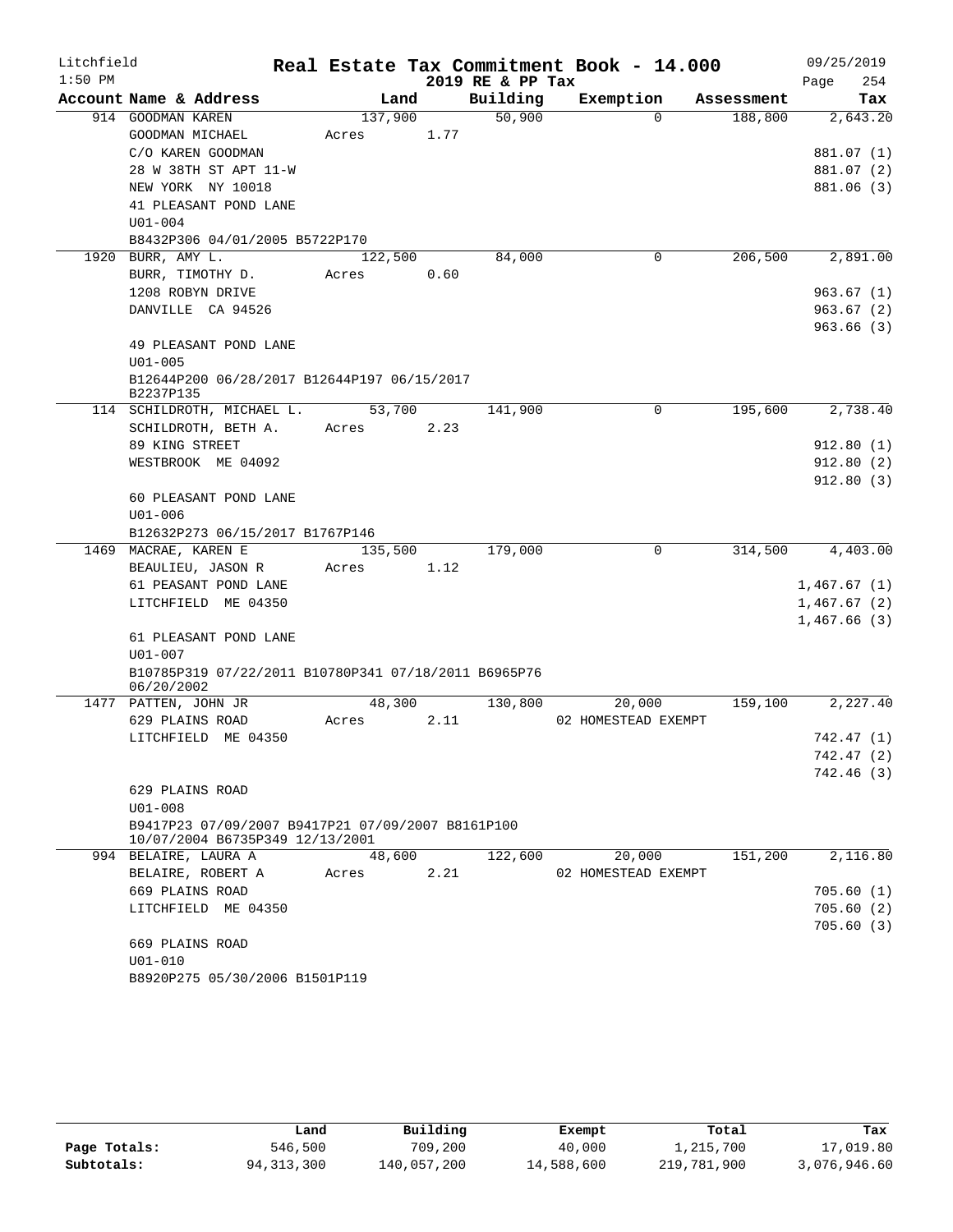| $1:50$ PM<br>2019 RE & PP Tax<br>255<br>Page<br>Building<br>Account Name & Address<br>Exemption Assessment<br>Land<br>992 LANCASTER, WILLIAM<br>141,100<br>199,000<br>26,000<br>314,100<br>Acres 5.33<br>LANCASTER FLORENCE<br>02 HOMESTEAD EXEMPT<br>683 PLAINS ROAD<br>03 VETERANS EXEMPT<br>LITCHFIELD ME 04350<br>683 PLAINS ROAD<br>$U01 - 011$<br>B2011P284<br>79,400<br>$\Omega$<br>$\mathbf 0$<br>79,400<br>1457 REED STANLEY<br>12 KNIGHT STREET<br>Acres 1.97<br>FALMOUTH 04 04105<br>PLAINS ROAD<br>$U01 - 012$<br>B9750P215 06/05/2008 B4570P304<br>915 KAMILA, DAVID A<br>298,000<br>175,700<br>142,300<br>20,000<br>33 SUNSHINE FARM ROAD Acres 8.45<br>02 HOMESTEAD EXEMPT<br>LITCHFIELD ME 04350<br>33 SUNSHINE FARM ROAD<br>$U01 - 013$<br>B1823P32<br>1199 BEHNKE, WADE<br>154,200<br>41,600<br>$\mathbf 0$<br>195,800<br>BEHNKE, AMANDA<br>Acres 4.55<br>14 SUNSHINE FARM ROAD<br>LITCHFIELD ME 04350<br>14 SUNSHINE FARM ROAD<br>U01-013A<br>B12565P221 03/27/2017 B3718P340<br>1828 ANDERSON, MARGARET<br>215,400<br>158,000<br>57,400<br>0<br>ROWELL<br>9.00<br>Acres<br>DIPRIMA ELIZABETH M<br>C/O MARGARET ANDERSON<br>401 FOX DEN LANE<br>MILLERSVILLE MD<br>$21108 - /$<br>41 PAMROK LANE<br>$U02 - 001$<br>B13071P29 10/29/2018 B6918P264 B2854P215 09/09/1985<br>170,200<br>233,500<br>912 O K BERRY FAMILY TRUST<br>63,300<br>0<br>ARLINE B JULIA, TRUSTEE Acres<br>5.50 | Litchfield |  |  | Real Estate Tax Commitment Book - 14.000 | 09/25/2019 |
|-------------------------------------------------------------------------------------------------------------------------------------------------------------------------------------------------------------------------------------------------------------------------------------------------------------------------------------------------------------------------------------------------------------------------------------------------------------------------------------------------------------------------------------------------------------------------------------------------------------------------------------------------------------------------------------------------------------------------------------------------------------------------------------------------------------------------------------------------------------------------------------------------------------------------------------------------------------------------------------------------------------------------------------------------------------------------------------------------------------------------------------------------------------------------------------------------------------------------------------------------------------------------------------------------------------------------------------------------------------------------------------------------------|------------|--|--|------------------------------------------|------------|
| Tax<br>4,397.40<br>1,465.80(1)<br>1,465.80(2)<br>1,465.80(3)<br>1,111.60<br>370.53(1)<br>370.53(2)<br>370.54 (3)<br>4,172.00<br>1,390.67(1)<br>1,390.67(2)<br>1,390.66(3)<br>2,741.20<br>913.73(1)<br>913.73(2)<br>913.74 (3)<br>3,015.60<br>1,005.20(1)<br>1,005.20(2)<br>1,005.20(3)                                                                                                                                                                                                                                                                                                                                                                                                                                                                                                                                                                                                                                                                                                                                                                                                                                                                                                                                                                                                                                                                                                                |            |  |  |                                          |            |
|                                                                                                                                                                                                                                                                                                                                                                                                                                                                                                                                                                                                                                                                                                                                                                                                                                                                                                                                                                                                                                                                                                                                                                                                                                                                                                                                                                                                       |            |  |  |                                          |            |
|                                                                                                                                                                                                                                                                                                                                                                                                                                                                                                                                                                                                                                                                                                                                                                                                                                                                                                                                                                                                                                                                                                                                                                                                                                                                                                                                                                                                       |            |  |  |                                          |            |
|                                                                                                                                                                                                                                                                                                                                                                                                                                                                                                                                                                                                                                                                                                                                                                                                                                                                                                                                                                                                                                                                                                                                                                                                                                                                                                                                                                                                       |            |  |  |                                          |            |
|                                                                                                                                                                                                                                                                                                                                                                                                                                                                                                                                                                                                                                                                                                                                                                                                                                                                                                                                                                                                                                                                                                                                                                                                                                                                                                                                                                                                       |            |  |  |                                          |            |
|                                                                                                                                                                                                                                                                                                                                                                                                                                                                                                                                                                                                                                                                                                                                                                                                                                                                                                                                                                                                                                                                                                                                                                                                                                                                                                                                                                                                       |            |  |  |                                          |            |
|                                                                                                                                                                                                                                                                                                                                                                                                                                                                                                                                                                                                                                                                                                                                                                                                                                                                                                                                                                                                                                                                                                                                                                                                                                                                                                                                                                                                       |            |  |  |                                          |            |
|                                                                                                                                                                                                                                                                                                                                                                                                                                                                                                                                                                                                                                                                                                                                                                                                                                                                                                                                                                                                                                                                                                                                                                                                                                                                                                                                                                                                       |            |  |  |                                          |            |
|                                                                                                                                                                                                                                                                                                                                                                                                                                                                                                                                                                                                                                                                                                                                                                                                                                                                                                                                                                                                                                                                                                                                                                                                                                                                                                                                                                                                       |            |  |  |                                          |            |
|                                                                                                                                                                                                                                                                                                                                                                                                                                                                                                                                                                                                                                                                                                                                                                                                                                                                                                                                                                                                                                                                                                                                                                                                                                                                                                                                                                                                       |            |  |  |                                          |            |
|                                                                                                                                                                                                                                                                                                                                                                                                                                                                                                                                                                                                                                                                                                                                                                                                                                                                                                                                                                                                                                                                                                                                                                                                                                                                                                                                                                                                       |            |  |  |                                          |            |
|                                                                                                                                                                                                                                                                                                                                                                                                                                                                                                                                                                                                                                                                                                                                                                                                                                                                                                                                                                                                                                                                                                                                                                                                                                                                                                                                                                                                       |            |  |  |                                          |            |
|                                                                                                                                                                                                                                                                                                                                                                                                                                                                                                                                                                                                                                                                                                                                                                                                                                                                                                                                                                                                                                                                                                                                                                                                                                                                                                                                                                                                       |            |  |  |                                          |            |
|                                                                                                                                                                                                                                                                                                                                                                                                                                                                                                                                                                                                                                                                                                                                                                                                                                                                                                                                                                                                                                                                                                                                                                                                                                                                                                                                                                                                       |            |  |  |                                          |            |
|                                                                                                                                                                                                                                                                                                                                                                                                                                                                                                                                                                                                                                                                                                                                                                                                                                                                                                                                                                                                                                                                                                                                                                                                                                                                                                                                                                                                       |            |  |  |                                          |            |
|                                                                                                                                                                                                                                                                                                                                                                                                                                                                                                                                                                                                                                                                                                                                                                                                                                                                                                                                                                                                                                                                                                                                                                                                                                                                                                                                                                                                       |            |  |  |                                          |            |
|                                                                                                                                                                                                                                                                                                                                                                                                                                                                                                                                                                                                                                                                                                                                                                                                                                                                                                                                                                                                                                                                                                                                                                                                                                                                                                                                                                                                       |            |  |  |                                          |            |
|                                                                                                                                                                                                                                                                                                                                                                                                                                                                                                                                                                                                                                                                                                                                                                                                                                                                                                                                                                                                                                                                                                                                                                                                                                                                                                                                                                                                       |            |  |  |                                          |            |
|                                                                                                                                                                                                                                                                                                                                                                                                                                                                                                                                                                                                                                                                                                                                                                                                                                                                                                                                                                                                                                                                                                                                                                                                                                                                                                                                                                                                       |            |  |  |                                          |            |
|                                                                                                                                                                                                                                                                                                                                                                                                                                                                                                                                                                                                                                                                                                                                                                                                                                                                                                                                                                                                                                                                                                                                                                                                                                                                                                                                                                                                       |            |  |  |                                          |            |
|                                                                                                                                                                                                                                                                                                                                                                                                                                                                                                                                                                                                                                                                                                                                                                                                                                                                                                                                                                                                                                                                                                                                                                                                                                                                                                                                                                                                       |            |  |  |                                          |            |
|                                                                                                                                                                                                                                                                                                                                                                                                                                                                                                                                                                                                                                                                                                                                                                                                                                                                                                                                                                                                                                                                                                                                                                                                                                                                                                                                                                                                       |            |  |  |                                          |            |
|                                                                                                                                                                                                                                                                                                                                                                                                                                                                                                                                                                                                                                                                                                                                                                                                                                                                                                                                                                                                                                                                                                                                                                                                                                                                                                                                                                                                       |            |  |  |                                          |            |
|                                                                                                                                                                                                                                                                                                                                                                                                                                                                                                                                                                                                                                                                                                                                                                                                                                                                                                                                                                                                                                                                                                                                                                                                                                                                                                                                                                                                       |            |  |  |                                          |            |
|                                                                                                                                                                                                                                                                                                                                                                                                                                                                                                                                                                                                                                                                                                                                                                                                                                                                                                                                                                                                                                                                                                                                                                                                                                                                                                                                                                                                       |            |  |  |                                          |            |
|                                                                                                                                                                                                                                                                                                                                                                                                                                                                                                                                                                                                                                                                                                                                                                                                                                                                                                                                                                                                                                                                                                                                                                                                                                                                                                                                                                                                       |            |  |  |                                          |            |
|                                                                                                                                                                                                                                                                                                                                                                                                                                                                                                                                                                                                                                                                                                                                                                                                                                                                                                                                                                                                                                                                                                                                                                                                                                                                                                                                                                                                       |            |  |  |                                          |            |
|                                                                                                                                                                                                                                                                                                                                                                                                                                                                                                                                                                                                                                                                                                                                                                                                                                                                                                                                                                                                                                                                                                                                                                                                                                                                                                                                                                                                       |            |  |  |                                          |            |
|                                                                                                                                                                                                                                                                                                                                                                                                                                                                                                                                                                                                                                                                                                                                                                                                                                                                                                                                                                                                                                                                                                                                                                                                                                                                                                                                                                                                       |            |  |  |                                          |            |
|                                                                                                                                                                                                                                                                                                                                                                                                                                                                                                                                                                                                                                                                                                                                                                                                                                                                                                                                                                                                                                                                                                                                                                                                                                                                                                                                                                                                       |            |  |  |                                          |            |
|                                                                                                                                                                                                                                                                                                                                                                                                                                                                                                                                                                                                                                                                                                                                                                                                                                                                                                                                                                                                                                                                                                                                                                                                                                                                                                                                                                                                       |            |  |  |                                          |            |
|                                                                                                                                                                                                                                                                                                                                                                                                                                                                                                                                                                                                                                                                                                                                                                                                                                                                                                                                                                                                                                                                                                                                                                                                                                                                                                                                                                                                       |            |  |  |                                          |            |
|                                                                                                                                                                                                                                                                                                                                                                                                                                                                                                                                                                                                                                                                                                                                                                                                                                                                                                                                                                                                                                                                                                                                                                                                                                                                                                                                                                                                       |            |  |  |                                          |            |
|                                                                                                                                                                                                                                                                                                                                                                                                                                                                                                                                                                                                                                                                                                                                                                                                                                                                                                                                                                                                                                                                                                                                                                                                                                                                                                                                                                                                       |            |  |  |                                          |            |
|                                                                                                                                                                                                                                                                                                                                                                                                                                                                                                                                                                                                                                                                                                                                                                                                                                                                                                                                                                                                                                                                                                                                                                                                                                                                                                                                                                                                       |            |  |  |                                          |            |
|                                                                                                                                                                                                                                                                                                                                                                                                                                                                                                                                                                                                                                                                                                                                                                                                                                                                                                                                                                                                                                                                                                                                                                                                                                                                                                                                                                                                       |            |  |  |                                          |            |
|                                                                                                                                                                                                                                                                                                                                                                                                                                                                                                                                                                                                                                                                                                                                                                                                                                                                                                                                                                                                                                                                                                                                                                                                                                                                                                                                                                                                       |            |  |  |                                          |            |
|                                                                                                                                                                                                                                                                                                                                                                                                                                                                                                                                                                                                                                                                                                                                                                                                                                                                                                                                                                                                                                                                                                                                                                                                                                                                                                                                                                                                       |            |  |  |                                          |            |
|                                                                                                                                                                                                                                                                                                                                                                                                                                                                                                                                                                                                                                                                                                                                                                                                                                                                                                                                                                                                                                                                                                                                                                                                                                                                                                                                                                                                       |            |  |  |                                          |            |
|                                                                                                                                                                                                                                                                                                                                                                                                                                                                                                                                                                                                                                                                                                                                                                                                                                                                                                                                                                                                                                                                                                                                                                                                                                                                                                                                                                                                       |            |  |  |                                          |            |
| 3,269.00                                                                                                                                                                                                                                                                                                                                                                                                                                                                                                                                                                                                                                                                                                                                                                                                                                                                                                                                                                                                                                                                                                                                                                                                                                                                                                                                                                                              |            |  |  |                                          |            |
|                                                                                                                                                                                                                                                                                                                                                                                                                                                                                                                                                                                                                                                                                                                                                                                                                                                                                                                                                                                                                                                                                                                                                                                                                                                                                                                                                                                                       |            |  |  |                                          |            |
|                                                                                                                                                                                                                                                                                                                                                                                                                                                                                                                                                                                                                                                                                                                                                                                                                                                                                                                                                                                                                                                                                                                                                                                                                                                                                                                                                                                                       |            |  |  |                                          |            |
|                                                                                                                                                                                                                                                                                                                                                                                                                                                                                                                                                                                                                                                                                                                                                                                                                                                                                                                                                                                                                                                                                                                                                                                                                                                                                                                                                                                                       |            |  |  |                                          |            |
|                                                                                                                                                                                                                                                                                                                                                                                                                                                                                                                                                                                                                                                                                                                                                                                                                                                                                                                                                                                                                                                                                                                                                                                                                                                                                                                                                                                                       |            |  |  |                                          |            |
| 39 JOY ROAD<br>1,089.67(1)                                                                                                                                                                                                                                                                                                                                                                                                                                                                                                                                                                                                                                                                                                                                                                                                                                                                                                                                                                                                                                                                                                                                                                                                                                                                                                                                                                            |            |  |  |                                          |            |
| FAIRFIELD ME<br>1,089.67(2)<br>04937-3421                                                                                                                                                                                                                                                                                                                                                                                                                                                                                                                                                                                                                                                                                                                                                                                                                                                                                                                                                                                                                                                                                                                                                                                                                                                                                                                                                             |            |  |  |                                          |            |
| 1,089.66(3)                                                                                                                                                                                                                                                                                                                                                                                                                                                                                                                                                                                                                                                                                                                                                                                                                                                                                                                                                                                                                                                                                                                                                                                                                                                                                                                                                                                           |            |  |  |                                          |            |
| 30 PAMROCK LANE                                                                                                                                                                                                                                                                                                                                                                                                                                                                                                                                                                                                                                                                                                                                                                                                                                                                                                                                                                                                                                                                                                                                                                                                                                                                                                                                                                                       |            |  |  |                                          |            |
| U02-002                                                                                                                                                                                                                                                                                                                                                                                                                                                                                                                                                                                                                                                                                                                                                                                                                                                                                                                                                                                                                                                                                                                                                                                                                                                                                                                                                                                               |            |  |  |                                          |            |
| B8832P343 03/14/2006 B1866P81                                                                                                                                                                                                                                                                                                                                                                                                                                                                                                                                                                                                                                                                                                                                                                                                                                                                                                                                                                                                                                                                                                                                                                                                                                                                                                                                                                         |            |  |  |                                          |            |

|              | Land       | Building    | Exempt     | Total       | Tax          |
|--------------|------------|-------------|------------|-------------|--------------|
| Page Totals: | 878,600    | 503,600     | 46,000     | 1,336,200   | 18,706.80    |
| Subtotals:   | 95,191,900 | 140,560,800 | 14,634,600 | 221,118,100 | 3,095,653.40 |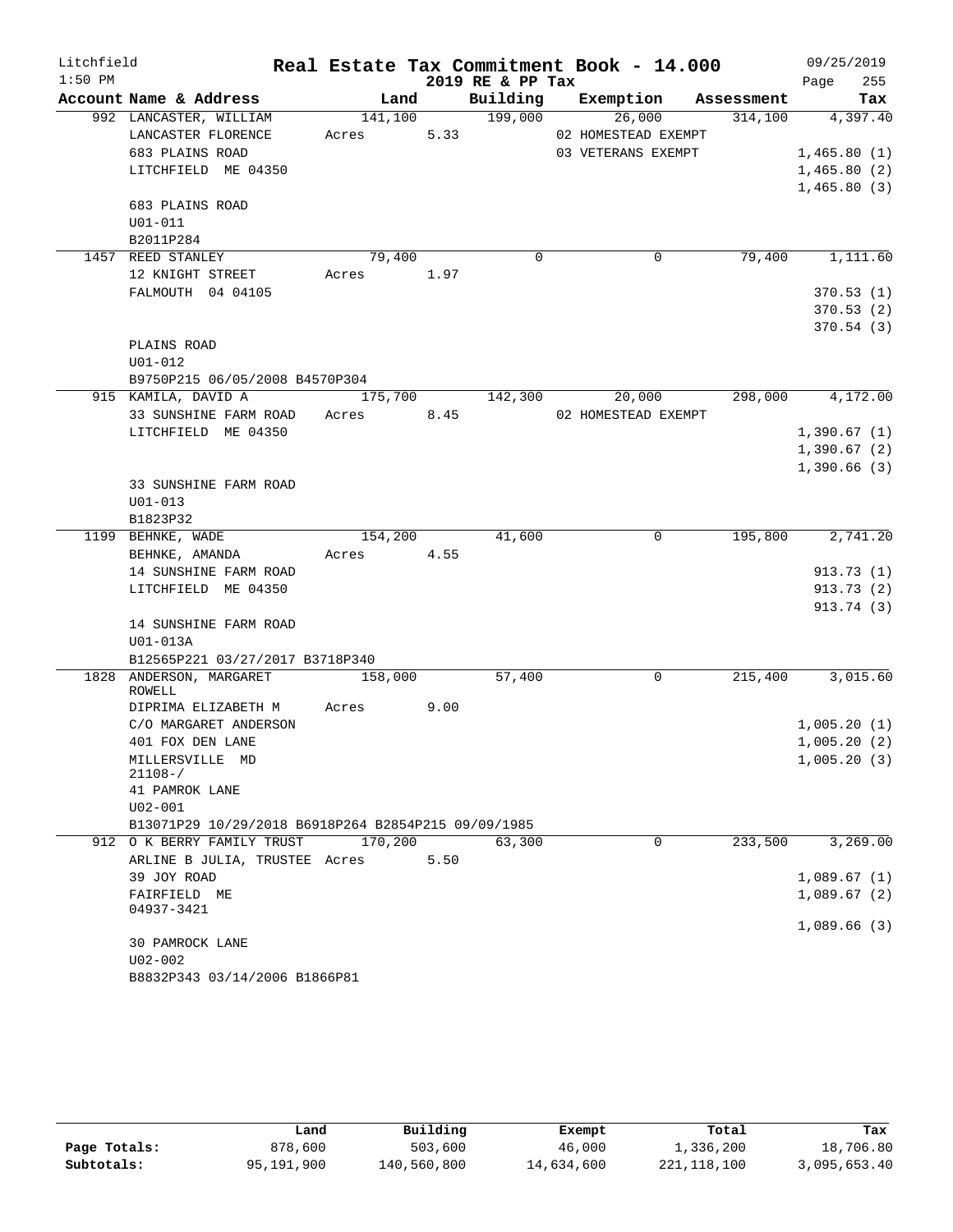| Litchfield |                                                     |         |      |                  | Real Estate Tax Commitment Book - 14.000 |            | 09/25/2019  |
|------------|-----------------------------------------------------|---------|------|------------------|------------------------------------------|------------|-------------|
| $1:50$ PM  |                                                     |         |      | 2019 RE & PP Tax |                                          |            | 256<br>Page |
|            | Account Name & Address                              | Land    |      | Building         | Exemption                                | Assessment | Tax         |
|            | 529 DUVAL, MARGARET K                               | 46,500  |      | 183,100          | 20,000                                   | 209,600    | 2,934.40    |
|            | 741 PLAINS ROAD<br>LITCHFIELD ME 04350              | Acres   | 1.50 |                  | 02 HOMESTEAD EXEMPT                      |            | 978.13(1)   |
|            |                                                     |         |      |                  |                                          |            | 978.13(2)   |
|            |                                                     |         |      |                  |                                          |            | 978.14(3)   |
|            | 741 PLAINS ROAD                                     |         |      |                  |                                          |            |             |
|            | U02-002A                                            |         |      |                  |                                          |            |             |
|            | B4855P316 03/22/2004                                |         |      |                  |                                          |            |             |
|            | 1575 RILEY NANCY B                                  | 122,600 |      | 165,100          | $\mathbf 0$                              | 287,700    | 4,027.80    |
|            | DAIGLE ROBERT B                                     | Acres   | 3.03 |                  |                                          |            |             |
|            | 763 PLAINS ROAD                                     |         |      |                  |                                          |            | 1,342.60(1) |
|            | LITCHFIELD ME 04350                                 |         |      |                  |                                          |            | 1,342.60(2) |
|            |                                                     |         |      |                  |                                          |            | 1,342.60(3) |
|            | 763 PLAINS ROAD<br>$U02 - 003$                      |         |      |                  |                                          |            |             |
|            | B9706P255 04/23/2008 B8337P147 03/15/2005 B1086P154 |         |      |                  |                                          |            |             |
|            | 07/08/2004                                          |         |      |                  |                                          |            |             |
|            | 794 MCCLOSKEY, STEVEN R.                            | 103,100 |      | 131,800          | 0                                        | 234,900    | 3,288.60    |
|            | MCCLOSKEY, BRENDA M.                                | Acres   | 0.96 |                  |                                          |            |             |
|            | 10299 TRIPLE CROWN                                  |         |      |                  |                                          |            | 1,096.20(1) |
|            | AVENUE<br>JACKSONVILLE FL 32257                     |         |      |                  |                                          |            | 1,096.20(2) |
|            |                                                     |         |      |                  |                                          |            | 1,096.20(3) |
|            | 769 PLAINS ROAD                                     |         |      |                  |                                          |            |             |
|            | $U02 - 004$                                         |         |      |                  |                                          |            |             |
|            | B12144P6 10/23/2015 B10475P138 07/19/2010 B1268P236 |         |      |                  |                                          |            |             |
|            | 06/25/1962<br>888 JEAN LUCIE U, HEIRS OF: 123,000   |         |      | 91,900           | 0                                        | 214,900    | 3,008.60    |
|            | 3 JEANS WAY                                         | Acres   | 1.50 |                  |                                          |            |             |
|            | LITCHFIELD ME 04350                                 |         |      |                  |                                          |            | 1,002.87(1) |
|            |                                                     |         |      |                  |                                          |            | 1,002.87(2) |
|            |                                                     |         |      |                  |                                          |            | 1,002.86(3) |
|            | 3 JEAN'S WAY                                        |         |      |                  |                                          |            |             |
|            | $U02 - 006$                                         |         |      |                  |                                          |            |             |
|            | B3675P8 01/04/1990                                  |         |      |                  |                                          |            |             |
|            | 1582 SHEA, MICHAEL D. &<br>MCCOLLETT, MARIE LISA    | 108,100 |      | 101,300          | 20,000                                   | 189,400    | 2,651.60    |
|            | 775 PLAINS ROAD                                     | Acres   | 0.69 |                  | 02 HOMESTEAD EXEMPT                      |            |             |
|            | LITCHFIELD ME 04350                                 |         |      |                  |                                          |            | 883.87 (1)  |
|            |                                                     |         |      |                  |                                          |            | 883.87 (2)  |
|            |                                                     |         |      |                  |                                          |            | 883.86 (3)  |
|            | 775 PLAINS ROAD                                     |         |      |                  |                                          |            |             |
|            | $U02 - 007$                                         |         |      |                  |                                          |            |             |
|            | B6321P274                                           |         |      |                  |                                          |            |             |
|            | 1110 MACFARLANE, BARBARA,<br>TRUSTEE                | 113,600 |      | 88,200           | 26,000                                   | 175,800    | 2,461.20    |
|            | 777 PLAINS ROAD                                     | Acres   | 0.73 |                  | 02 HOMESTEAD EXEMPT                      |            |             |
|            | LITCHFIELD ME 04350                                 |         |      |                  | 22 WW2 Widow Res                         |            | 820.40 (1)  |
|            |                                                     |         |      |                  |                                          |            | 820.40 (2)  |
|            |                                                     |         |      |                  |                                          |            | 820.40 (3)  |
|            | 777 PLAINS ROAD                                     |         |      |                  |                                          |            |             |
|            | $U02 - 008$                                         |         |      |                  |                                          |            |             |
|            | B7453P183 06/05/2003                                |         |      |                  |                                          |            |             |

|              | Land       | Building    | Exempt     | Total       | Tax          |
|--------------|------------|-------------|------------|-------------|--------------|
| Page Totals: | 616,900    | 761,400     | 66,000     | 1,312,300   | 18,372.20    |
| Subtotals:   | 95,808,800 | 141,322,200 | 14,700,600 | 222,430,400 | 3,114,025.60 |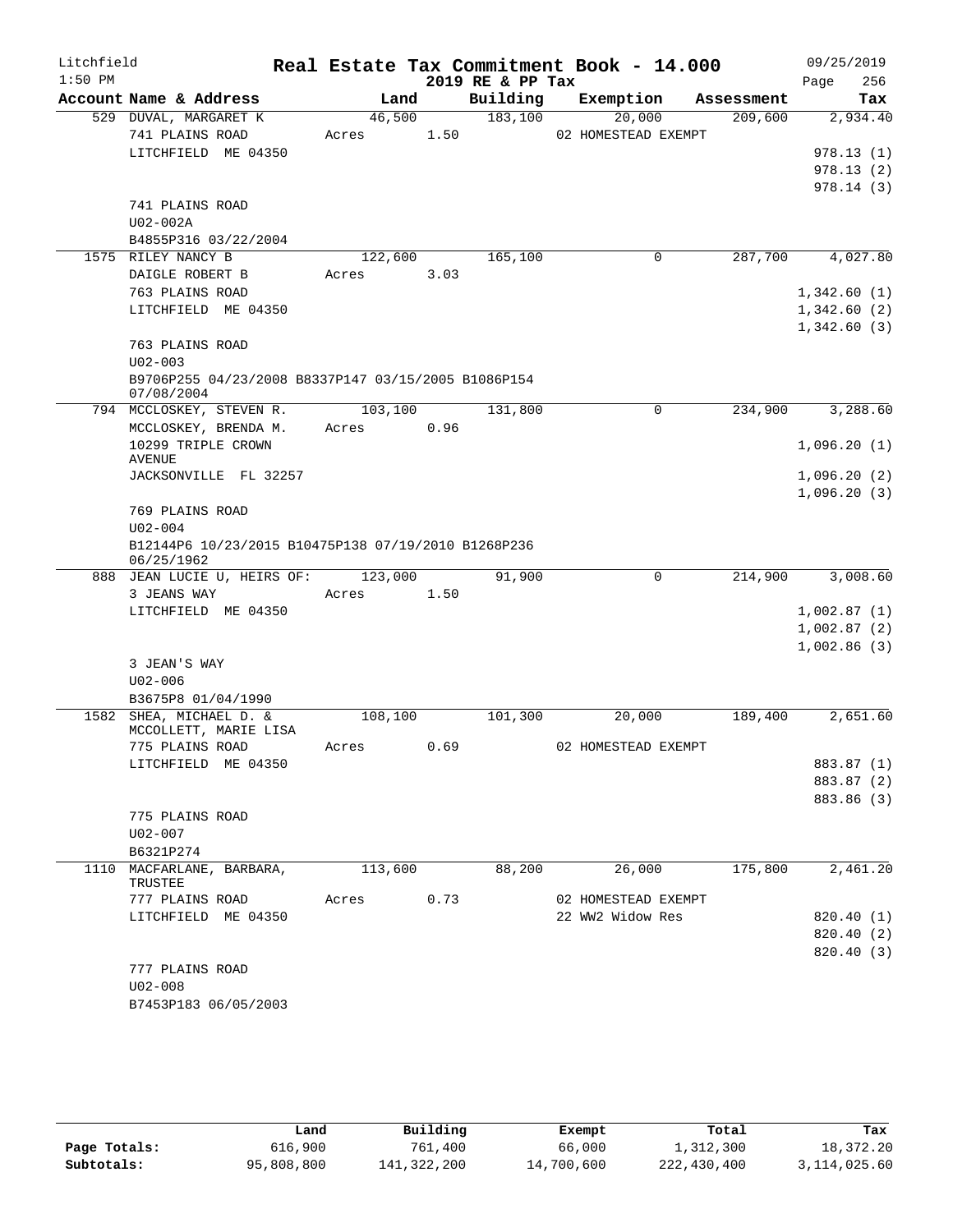| Litchfield<br>$1:50$ PM |                                                                               |                       |      | 2019 RE & PP Tax | Real Estate Tax Commitment Book - 14.000 |            | 09/25/2019<br>257<br>Page |
|-------------------------|-------------------------------------------------------------------------------|-----------------------|------|------------------|------------------------------------------|------------|---------------------------|
|                         | Account Name & Address                                                        | Land                  |      | Building         | Exemption                                | Assessment | Tax                       |
|                         | 1288 SALOIS, PAUL S.                                                          | 110,400               |      | 50,700           | $\Omega$                                 | 161,100    | 2,255.40                  |
|                         | SALOIS, CHRISTINA T.                                                          | Acres                 | 0.72 |                  |                                          |            |                           |
|                         | 366 NORTH HUNTS MEADOW<br>ROAD                                                |                       |      |                  |                                          |            | 751.80 (1)                |
|                         | WHITEFIELD ME 04353                                                           |                       |      |                  |                                          |            | 751.80 (2)                |
|                         |                                                                               |                       |      |                  |                                          |            | 751.80(3)                 |
|                         | 781 PLAINS ROAD                                                               |                       |      |                  |                                          |            |                           |
|                         | $U02 - 009$                                                                   |                       |      |                  |                                          |            |                           |
|                         | B11765P287 08/11/2014 B11745P215 07/15/2014<br>B10423P122 05/21/2010 B1423P88 |                       |      |                  |                                          |            |                           |
|                         | 15 DESCHENES, PAUL &<br>CYNTHIA                                               | 138,300               |      | 48,500           | 0                                        | 186,800    | 2,615.20                  |
|                         | 335 WEBBER AVENUE                                                             | Acres                 | 2.94 |                  |                                          |            |                           |
|                         | LEWISTON ME 04240                                                             |                       |      |                  |                                          |            | 871.73 (1)                |
|                         |                                                                               |                       |      |                  |                                          |            | 871.73 (2)                |
|                         |                                                                               |                       |      |                  |                                          |            | 871.74 (3)                |
|                         | 785 PLAINS ROAD                                                               |                       |      |                  |                                          |            |                           |
|                         | $U02 - 010$                                                                   |                       |      |                  |                                          |            |                           |
|                         | B5378P292                                                                     |                       |      |                  |                                          |            |                           |
|                         | 643 FURTH, DONALD & MARY<br><b>TRUSTEES</b>                                   | 180,900               |      | 47,200           | 0                                        | 228,100    | 3,193.40                  |
|                         | 1351 N WESTERN AVE.                                                           | Acres                 | 5.00 |                  |                                          |            |                           |
|                         | #215                                                                          |                       |      |                  |                                          |            |                           |
|                         | LAKE FOREST IL                                                                |                       |      |                  |                                          |            | 1,064.47(1)               |
|                         | 60045-1238                                                                    |                       |      |                  |                                          |            | 1,064.47(2)               |
|                         |                                                                               |                       |      |                  |                                          |            | 1,064.46(3)               |
|                         | 795 PLAINS ROAD                                                               |                       |      |                  |                                          |            |                           |
|                         | $U02 - 011$                                                                   |                       |      |                  |                                          |            |                           |
|                         | B5203P334 05/16/1996                                                          |                       |      |                  |                                          |            |                           |
|                         | 89 BEAL, ADAM J.                                                              | 34,300                |      | 60,400           | 0                                        | 94,700     | 1,325.80                  |
|                         | 812 PLAINS ROAD                                                               | Acres                 | 8.48 |                  |                                          |            |                           |
|                         | LITCHFIELD ME 04350                                                           |                       |      |                  |                                          |            | 441.93 (1)                |
|                         |                                                                               |                       |      |                  |                                          |            | 441.93 (2)                |
|                         | 817 PLAINS ROAD                                                               |                       |      |                  |                                          |            | 441.94 (3)                |
|                         | $U03 - 001$                                                                   |                       |      |                  |                                          |            |                           |
|                         | B12798P51 12/08/2017 B12790P202 11/30/2017 B2192P157                          |                       |      |                  |                                          |            |                           |
|                         | 2925 BEAL, RICHARD L.                                                         | 55,100                |      | 132,400          |                                          | 187,500    | 2,625.00                  |
|                         | 40 BEALS LANE                                                                 | Acres 10.52           |      |                  |                                          |            |                           |
|                         | Litchfield ME 04350                                                           |                       |      |                  |                                          |            | 875.00 (1)                |
|                         |                                                                               |                       |      |                  |                                          |            | 875.00(2)                 |
|                         |                                                                               |                       |      |                  |                                          |            | 875.00 (3)                |
|                         | PLAINS ROAD                                                                   |                       |      |                  |                                          |            |                           |
|                         | $U03 - 001 - A$                                                               |                       |      |                  |                                          |            |                           |
|                         | B2192P157                                                                     |                       |      |                  |                                          |            |                           |
|                         | 66 BAILEY, DANIEL R<br>14 BAILEY LANE                                         | 109,400<br>Acres 0.40 |      | 116,400          | 20,000                                   | 205,800    | 2,881.20                  |
|                         | LITCHFIELD ME 04350                                                           |                       |      |                  | 02 HOMESTEAD EXEMPT                      |            | 960.40(1)                 |
|                         |                                                                               |                       |      |                  |                                          |            | 960.40(2)                 |
|                         |                                                                               |                       |      |                  |                                          |            | 960.40(3)                 |
|                         | 14 BAILEY LANE                                                                |                       |      |                  |                                          |            |                           |
|                         | $U03 - 002$                                                                   |                       |      |                  |                                          |            |                           |
|                         | B7230P333 01/15/2003 B5832P253 12/31/1998                                     |                       |      |                  |                                          |            |                           |
|                         |                                                                               |                       |      |                  |                                          |            |                           |

|              | Land         | Building    | Exempt     | Total         | Tax          |
|--------------|--------------|-------------|------------|---------------|--------------|
| Page Totals: | 628,400      | 455,600     | 20,000     | 1,064,000     | 14,896.00    |
| Subtotals:   | 96, 437, 200 | 141,777,800 | 14,720,600 | 223, 494, 400 | 3,128,921.60 |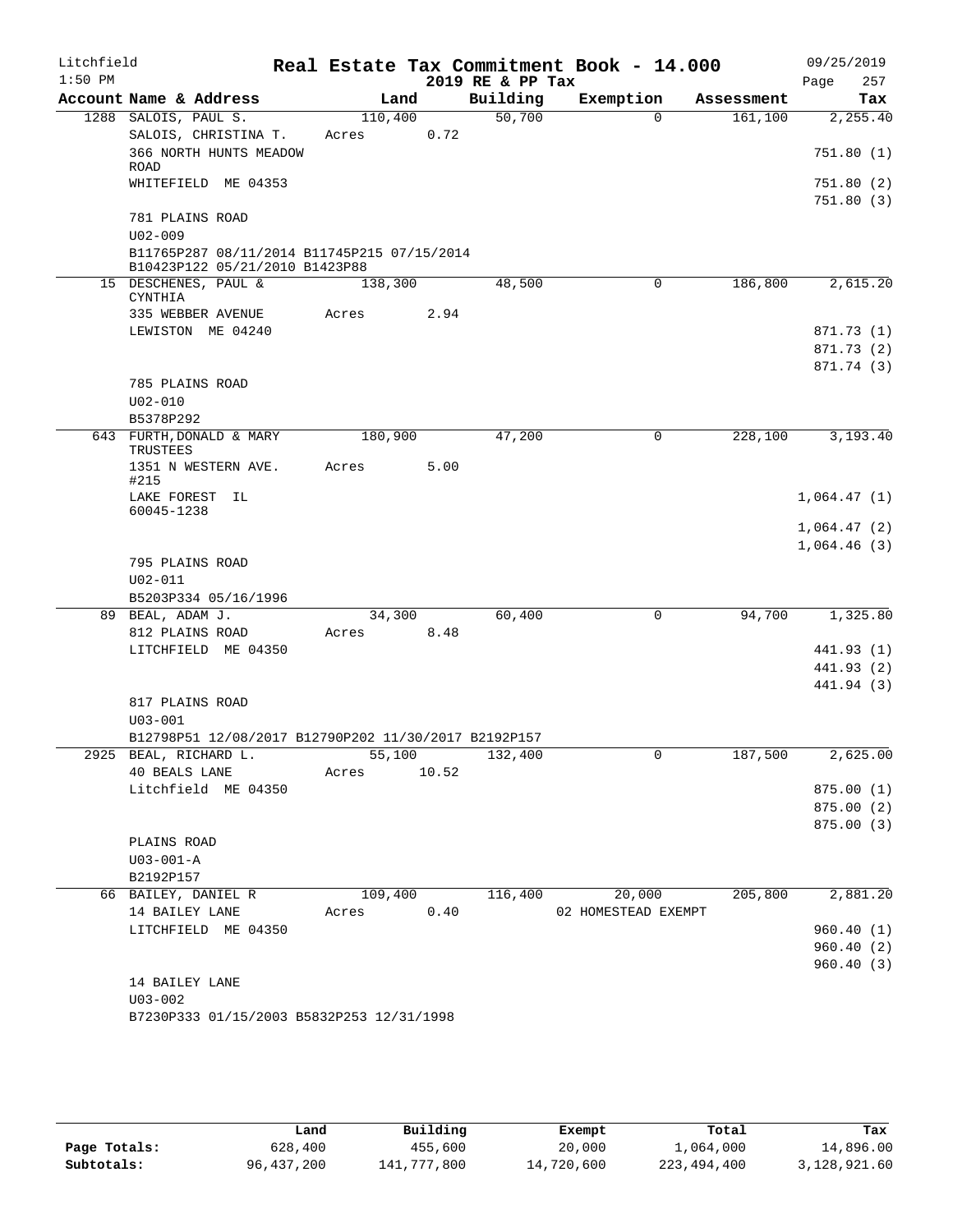| Litchfield |                                                                                  |                      |      |                  | Real Estate Tax Commitment Book - 14.000  |         | 09/25/2019                 |
|------------|----------------------------------------------------------------------------------|----------------------|------|------------------|-------------------------------------------|---------|----------------------------|
| $1:50$ PM  |                                                                                  |                      |      | 2019 RE & PP Tax |                                           |         | 258<br>Page                |
|            | Account Name & Address                                                           |                      |      |                  | Land Building Exemption Assessment        |         | Tax                        |
|            | 1027 LEAVITT, LAURIE<br>LEAVITT, WILLIAM & MARY Acres 0.50<br>E. BAILEY          | 114,000              |      | 40,300           | $\Omega$                                  | 154,300 | 2,160.20                   |
|            | 42 DANIEL DRIVE                                                                  |                      |      |                  |                                           |         | 720.07(1)                  |
|            | GARDINER ME 04345                                                                |                      |      |                  |                                           |         | 720.07(2)                  |
|            |                                                                                  |                      |      |                  |                                           |         | 720.06(3)                  |
|            | 10 BAILEY LANE                                                                   |                      |      |                  |                                           |         |                            |
|            | $U03 - 003$                                                                      |                      |      |                  |                                           |         |                            |
|            | B12561P93 03/17/2017 B5915P251                                                   |                      |      |                  |                                           |         |                            |
|            | 1256 MORSE, TRUDY I                                                              |                      |      |                  | $145,600$ 206,200 20,000 331,800 4,645.20 |         |                            |
|            | 6385 WILLOW Acres 1.70                                                           |                      |      |                  | 02 HOMESTEAD EXEMPT                       |         |                            |
|            | W BLOOMFIELD MI 48324                                                            |                      |      |                  |                                           |         | 1,548.40(1)                |
|            |                                                                                  |                      |      |                  |                                           |         | 1,548.40(2)<br>1,548.40(3) |
|            | 1 OSPREY LANE                                                                    |                      |      |                  |                                           |         |                            |
|            | $U03 - 004$                                                                      |                      |      |                  |                                           |         |                            |
|            | B5993P296 07/09/1999 B5743P323 B3351P209 05/24/1988                              |                      |      |                  |                                           |         |                            |
|            | 390 RAND, PATRICK J.                                                             |                      |      |                  | 130,900 99,600 20,000                     | 210,500 | 2,947.00                   |
|            | 7 OSPREY LANE                                                                    | Acres 1.21           |      |                  | 02 HOMESTEAD EXEMPT                       |         |                            |
|            | LITCHFIELD ME 04350                                                              |                      |      |                  |                                           |         | 982.33 (1)                 |
|            |                                                                                  |                      |      |                  |                                           |         | 982.33 (2)                 |
|            |                                                                                  |                      |      |                  |                                           |         | 982.34 (3)                 |
|            | 7 OSPREY LANE                                                                    |                      |      |                  |                                           |         |                            |
|            | $U03 - 005$                                                                      |                      |      |                  |                                           |         |                            |
|            | B12738P219 09/22/2017 B8049P64 07/23/2004<br>1805 FORTIN, DANIEL & RENEE 104,400 |                      |      |                  | $\Omega$                                  |         |                            |
|            |                                                                                  |                      |      | 31,700           |                                           | 136,100 | 1,905.40                   |
|            | 412 POND RD                                                                      | Acres 0.33           |      |                  |                                           |         |                            |
|            | LEWISTON ME 04240                                                                |                      |      |                  |                                           |         | 635.13(1)                  |
|            |                                                                                  |                      |      |                  |                                           |         | 635.13(2)                  |
|            |                                                                                  |                      |      |                  |                                           |         | 635.14(3)                  |
|            | 13 OSPREY LANE                                                                   |                      |      |                  |                                           |         |                            |
|            | $U03 - 006$                                                                      |                      |      |                  |                                           |         |                            |
|            | B6621P151 09/10/2001<br>30 ANDERSON, CLYDE W.                                    |                      |      |                  | $\mathbf 0$                               |         |                            |
|            | 19 HOLLAND LANE                                                                  | 97,000<br>Acres 0.59 |      | 34,000           |                                           |         | 131,000 1,834.00           |
|            | DURHAM ME 04222                                                                  |                      |      |                  |                                           |         | 611.33(1)                  |
|            |                                                                                  |                      |      |                  |                                           |         | 611.33(2)                  |
|            |                                                                                  |                      |      |                  |                                           |         | 611.34 (3)                 |
|            | 15 OSPREY LANE                                                                   |                      |      |                  |                                           |         |                            |
|            | $U03 - 007$                                                                      |                      |      |                  |                                           |         |                            |
|            | B12879P89 03/28/2018 B1476P375                                                   |                      |      |                  |                                           |         |                            |
|            | 488 RICHARDS, CYNTHIA M.                                                         | 104,200              |      | 62,100           | 0                                         | 166,300 | 2,328.20                   |
|            | 110 COUNTRY LANE                                                                 | Acres                | 0.66 |                  |                                           |         |                            |
|            | DURHAM ME 04222                                                                  |                      |      |                  |                                           |         | 776.07(1)                  |
|            |                                                                                  |                      |      |                  |                                           |         | 776.07(2)                  |
|            | 19 OSPREY LANE                                                                   |                      |      |                  |                                           |         | 776.06(3)                  |
|            | $U03 - 008$                                                                      |                      |      |                  |                                           |         |                            |
|            |                                                                                  |                      |      |                  |                                           |         |                            |

B12360P144 07/22/2016 B3748P324

|              | Land         | Building    | Exempt     | Total       | Tax          |
|--------------|--------------|-------------|------------|-------------|--------------|
| Page Totals: | 696,100      | 473,900     | 40,000     | 1,130,000   | 15,820.00    |
| Subtotals:   | 97, 133, 300 | 142,251,700 | 14,760,600 | 224,624,400 | 3,144,741.60 |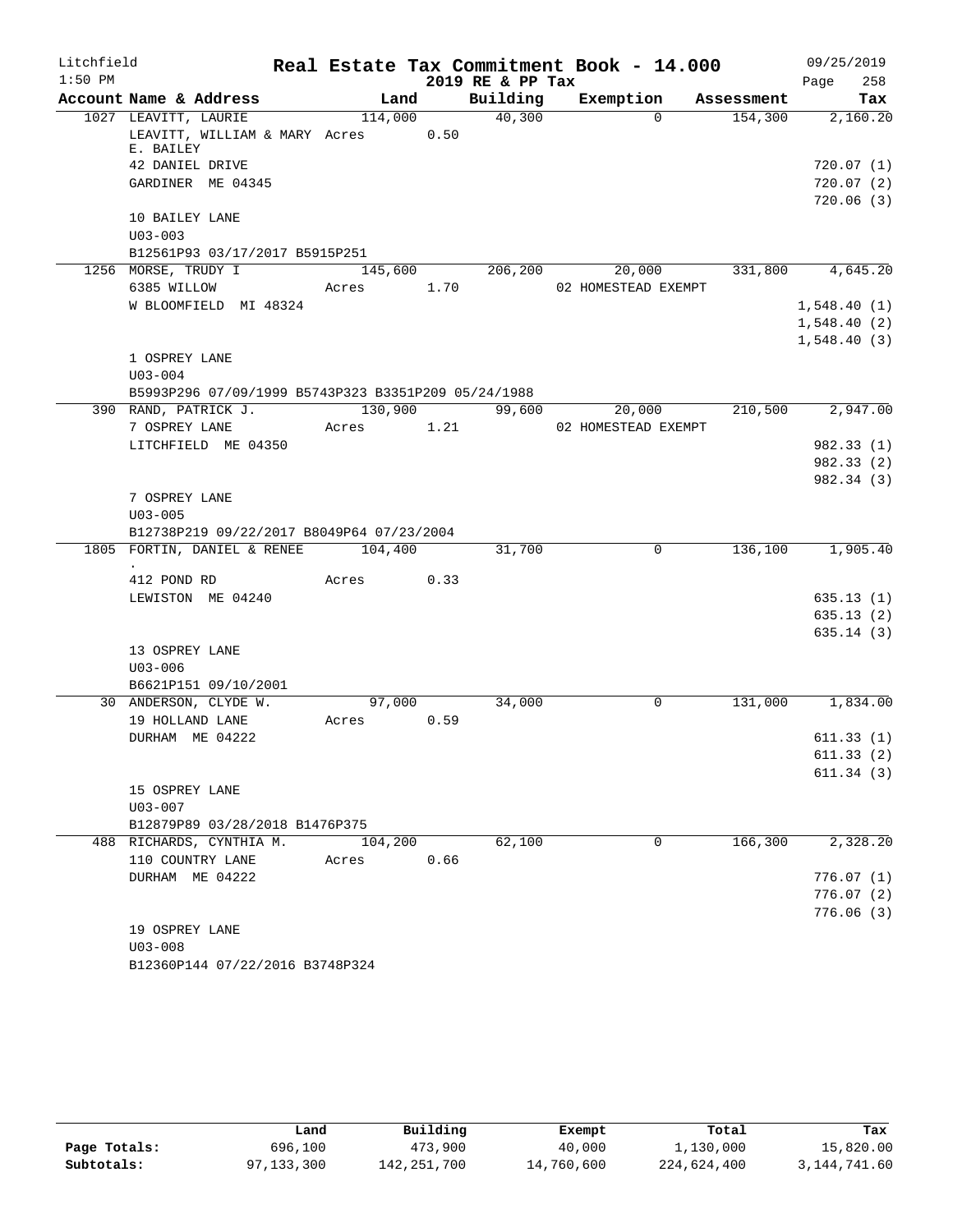| Litchfield<br>$1:50$ PM    |                                                                                                  |                      |                        |                              | Real Estate Tax Commitment Book - 14.000 |                          | 09/25/2019                                         |
|----------------------------|--------------------------------------------------------------------------------------------------|----------------------|------------------------|------------------------------|------------------------------------------|--------------------------|----------------------------------------------------|
|                            | Account Name & Address                                                                           | Land                 |                        | 2019 RE & PP Tax<br>Building | Exemption                                | Assessment               | 259<br>Page<br>Tax                                 |
|                            | 953 ROSE, JEFFREY &<br>NOONS-ROSE, LINDA<br>PO BOX 2                                             | 110, 100<br>Acres    | 0.63                   | 58,000                       | $\Omega$                                 | 168, 100                 | 2,353.40                                           |
|                            | TRURO MA 02666                                                                                   |                      |                        |                              |                                          |                          | 784.47 (1)<br>784.47 (2)<br>784.46 (3)             |
|                            | 32 OSPREY LANE<br>$U03 - 009$<br>B6356P193                                                       |                      |                        |                              |                                          |                          |                                                    |
|                            | 1251 MORIN JR, MAURICE A                                                                         | 87,500               |                        | 37,000                       | 0                                        |                          | 124,500 1,743.00                                   |
|                            | 86 BRAGDON ROAD<br>FREEPORT ME 04032-6821                                                        | Acres 0.27           |                        |                              |                                          |                          | 581.00(1)<br>581.00 (2)<br>581.00(3)               |
|                            | 30 OSPREY LANE<br>$U03 - 010$<br>B4226P210                                                       |                      |                        |                              |                                          |                          |                                                    |
|                            | 573 FANT, REBECCA (TRUSTEE)<br>FANT ROBERT (TRUSTEE)                                             | 97,500<br>Acres 0.30 |                        | 58,700                       | 0                                        | 156,200                  | 2,186.80                                           |
|                            | FANT FAMILY TRUST<br>207 PLANTATION DRIVE<br>PENDELTON SC 29670<br>28 OSPREY LANE<br>$U03 - 011$ |                      |                        |                              |                                          |                          | 728.93(1)<br>728.93(2)<br>728.94(3)                |
|                            | B11301P90 01/31/2013 B6033P344 08/23/1999<br>1541 ROWE, HOWARD P                                 | 98,700               |                        | 100,500                      | 20,000                                   | 179,200                  | 2,508.80                                           |
|                            | 45 WARREN LANE                                                                                   | Acres                | 0.31                   |                              | 02 HOMESTEAD EXEMPT                      |                          |                                                    |
|                            | LITCHFIELD ME 04350                                                                              |                      |                        |                              |                                          |                          | 836.27(1)<br>836.27 (2)<br>836.26(3)               |
|                            | <b>45 WARREN LANE</b><br>$U03 - 012$<br>B7892P170 03/31/2004                                     |                      |                        |                              |                                          |                          |                                                    |
|                            | 1438 STUPINSKI, JENIFER R<br>18 GOLDENEYE DRIVE<br>TOPSHAM ME 04086                              | 97,500<br>Acres 0.30 |                        | 49,300                       | 0                                        | 146,800                  | 2,055.20<br>685.07 (1)<br>685.07 (2)<br>685.06 (3) |
|                            | 47 WARREN LANE<br>$U03 - 013$<br>B11314P264 02/19/2013 B10759P84 06/21/2011 B7185P193            |                      |                        |                              |                                          |                          |                                                    |
|                            | 1725 FOURNIER THOMAS                                                                             | 120,000              |                        | 48,300                       | $\mathbf 0$                              | 168,300                  | 2,356.20                                           |
|                            | FOURNIER NORMAND<br>P O BOX 571                                                                  | Acres                | 0.51                   |                              |                                          |                          | 785.40 (1)                                         |
|                            | SABATTUS ME 04280                                                                                |                      |                        |                              |                                          |                          | 785.40 (2)<br>785.40 (3)                           |
|                            | 61 WARREN LANE<br>$U03 - 014$<br>B8529P179 07/27/2005 B2971P179                                  |                      |                        |                              |                                          |                          |                                                    |
|                            | 2265 STEVENS,<br>EDWARD,<br>ALBERT & MARY DUNLAP<br>89 UPPER POND ROAD<br>LITCHFIELD ME 04350    | 103,500<br>Acres     | 0.64                   | $\mathbf 0$                  | $\mathbf 0$                              | 103,500                  | 1,449.00<br>483.00 (1)<br>483.00 (2)               |
|                            | WARREN LANE<br>$U03 - 015$<br>B6506P140 06/08/2001                                               |                      |                        |                              |                                          |                          | 483.00 (3)                                         |
|                            |                                                                                                  | Land                 | Building               |                              | Exempt                                   | Total                    | Tax                                                |
| Page Totals:<br>Subtotals: | 714,800<br>97,848,100                                                                            |                      | 351,800<br>142,603,500 |                              | 20,000<br>14,780,600                     | 1,046,600<br>225,671,000 | 14,652.40<br>3,159,394.00                          |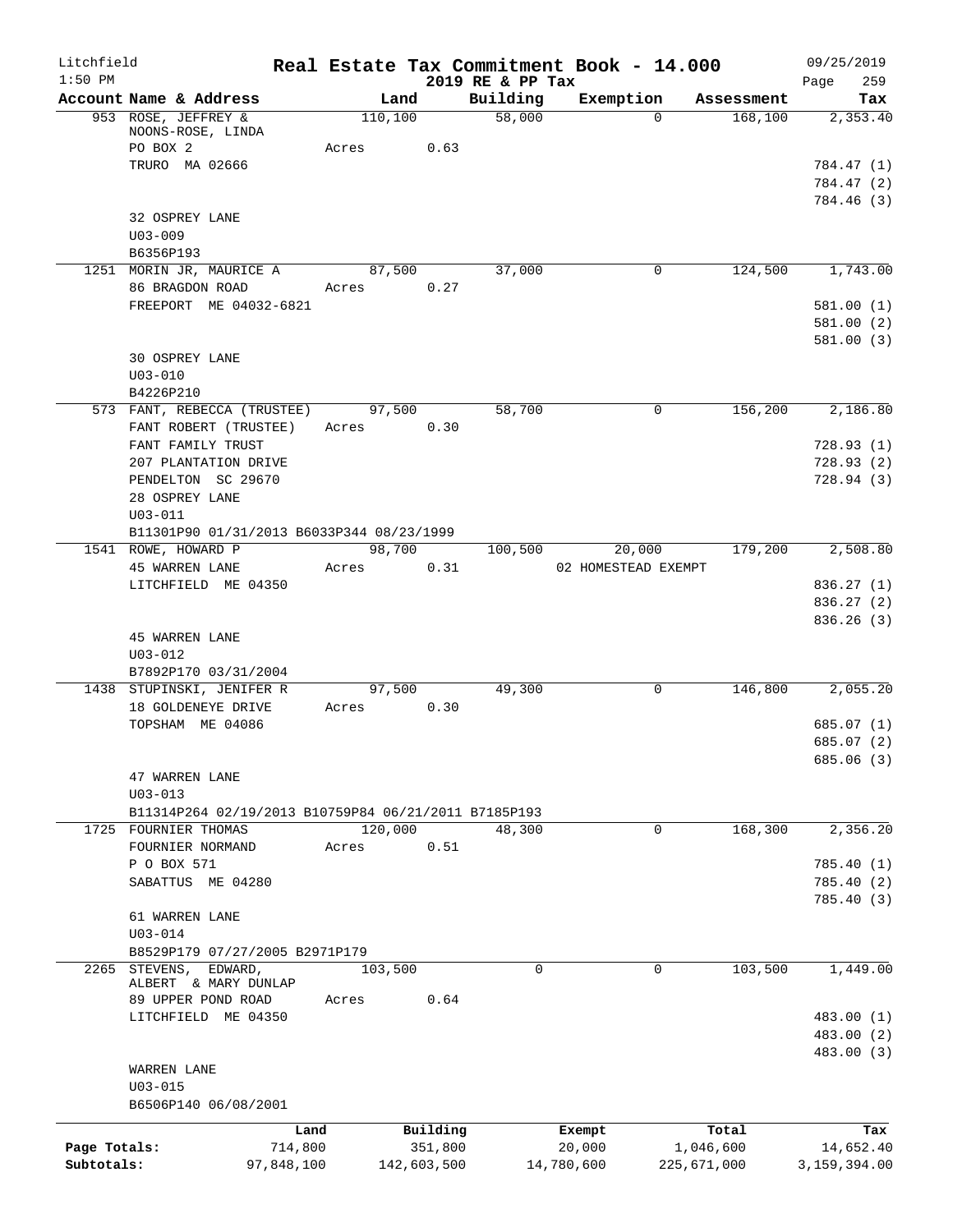| Litchfield   |                                                                                |            |        |               |                  | Real Estate Tax Commitment Book - 14.000 |               | 09/25/2019                 |
|--------------|--------------------------------------------------------------------------------|------------|--------|---------------|------------------|------------------------------------------|---------------|----------------------------|
| $1:50$ PM    |                                                                                |            |        |               | 2019 RE & PP Tax |                                          |               | 260<br>Page                |
|              | Account Name & Address                                                         |            |        | Land          | Building         | Exemption                                | Assessment    | Tax                        |
|              | 1681 STEVENS, EDWARD JR.<br>DUNLAP, MARY                                       |            |        | 6,500<br>2.18 | 300              | $\Omega$                                 | 6,800         | 95.20                      |
|              | 89 UPPER POND ROAD                                                             |            | Acres  |               |                  |                                          |               | 31.73(1)                   |
|              | LITCHFIELD ME 04350                                                            |            |        |               |                  |                                          |               | 31.73(2)                   |
|              |                                                                                |            |        |               |                  |                                          |               | 31.74(3)                   |
|              | 64 WARREN LANE                                                                 |            |        |               |                  |                                          |               |                            |
|              | $U03 - 016$                                                                    |            |        |               |                  |                                          |               |                            |
|              | B6506P140                                                                      |            |        |               |                  |                                          |               |                            |
|              | 524 DUNLAP, MARY                                                               |            | 52,500 |               | 95,800           | 20,000                                   | 128,300       | 1,796.20                   |
|              | 849 PLAINS ROAD                                                                | Acres      |        | 3.50          |                  | 02 HOMESTEAD EXEMPT                      |               |                            |
|              | LITCHFIELD ME 04350                                                            |            |        |               |                  |                                          |               | 598.73 (1)                 |
|              |                                                                                |            |        |               |                  |                                          |               | 598.73 (2)                 |
|              |                                                                                |            |        |               |                  |                                          |               | 598.74 (3)                 |
|              | 849 PLAINS ROAD                                                                |            |        |               |                  |                                          |               |                            |
|              | U03-016A                                                                       |            |        |               |                  |                                          |               |                            |
|              | B3336P212                                                                      |            |        |               |                  |                                          |               |                            |
|              | 1746 TOWER, ETHEL HEIRS OF:                                                    |            | 54,400 |               | 2,400            | 0                                        | 56,800        | 795.20                     |
|              | C/O LYNN TOWER                                                                 | Acres      |        | 3.30          |                  |                                          |               |                            |
|              | 38 WARREN LANE                                                                 |            |        |               |                  |                                          |               | 265.07(1)                  |
|              | LITCHFIELD ME 04350                                                            |            |        |               |                  |                                          |               | 265.07(2)                  |
|              |                                                                                |            |        |               |                  |                                          |               | 265.06(3)                  |
|              | <b>40 WARREN LANE</b>                                                          |            |        |               |                  |                                          |               |                            |
|              | U03-016C                                                                       |            |        |               |                  |                                          |               |                            |
|              | B4368P335                                                                      |            |        |               |                  |                                          |               |                            |
|              | 817 TOWER, LYNN                                                                |            |        | 0             | 4,700            | 4,700                                    | 0             | 0.00                       |
|              | 38 WARREN LANE                                                                 |            |        |               |                  | 02 HOMESTEAD EXEMPT                      |               |                            |
|              | LITCHFIELD ME 04350                                                            |            |        |               |                  |                                          |               |                            |
|              |                                                                                |            |        |               |                  |                                          |               |                            |
|              |                                                                                |            |        |               |                  |                                          |               |                            |
|              | 38 WARREN LANE                                                                 |            |        |               |                  |                                          |               |                            |
|              | U03-016C-ON                                                                    |            |        |               |                  |                                          |               |                            |
|              | 1671 GENDRON, DEREK                                                            |            | 48,200 |               | 200,000          | 0                                        | 248,200       | 3,474.80                   |
|              | MEADER, JAMIE RAE                                                              | Acres      |        | 2.05          |                  |                                          |               |                            |
|              | 37 WARREN LANE<br>LITCHFIELD ME 04350                                          |            |        |               |                  |                                          |               | 1,158.27(1)<br>1,158.27(2) |
|              |                                                                                |            |        |               |                  |                                          |               | 1,158.26(3)                |
|              | 37 WARREN LANE                                                                 |            |        |               |                  |                                          |               |                            |
|              | $U03-016D$                                                                     |            |        |               |                  |                                          |               |                            |
|              | B11873P195 12/12/2014 B10423P277 05/21/2010                                    |            |        |               |                  |                                          |               |                            |
|              | B10341P128 01/11/2010 B9927P182 12/10/2008 B9898P214                           |            |        |               |                  |                                          |               |                            |
|              | 09/16/2008 B9025P231 08/14/2006 B4128P256                                      |            |        |               |                  |                                          |               |                            |
|              | 2194 DUNLAP, MARY                                                              |            | 31,500 |               | $\mathbf 0$      | $\mathbf 0$                              | 31,500        | 441.00                     |
|              | 849 PLAINS ROAD                                                                | Acres      |        | 3.17          |                  |                                          |               |                            |
|              | LITCHFIELD,<br>ME 04350                                                        |            |        |               |                  |                                          |               | 147.00(1)                  |
|              |                                                                                |            |        |               |                  |                                          |               | 147.00 (2)                 |
|              |                                                                                |            |        |               |                  |                                          |               | 147.00 (3)                 |
|              | PLAINS ROAD                                                                    |            |        |               |                  |                                          |               |                            |
|              | U03-016E                                                                       |            |        |               |                  |                                          |               |                            |
|              | B6506P138 08/08/2001                                                           |            |        |               |                  |                                          |               |                            |
|              | 1167 STINSON, DOREEN C.                                                        |            | 82,700 |               | 40,700           | $\mathbf 0$                              | 123,400       | 1,727.60                   |
|              | PATNEAUDE, MATHEW T.                                                           | Acres      |        | 0.31          |                  |                                          |               |                            |
|              | 1687 ROXBURY ROAD                                                              |            |        |               |                  |                                          |               | 575.87(1)                  |
|              | ROXBURY ME 04275                                                               |            |        |               |                  |                                          |               | 575.87(2)                  |
|              |                                                                                |            |        |               |                  |                                          |               | 575.86(3)                  |
|              | 855 PLAINS ROAD                                                                |            |        |               |                  |                                          |               |                            |
|              | $U04 - 001$                                                                    |            |        |               |                  |                                          |               |                            |
|              | B12859P143 03/14/2018 B12854P115 03/01/2018<br>B12578P237 04/03/2017 B1004P397 |            |        |               |                  |                                          |               |                            |
|              |                                                                                |            |        |               |                  |                                          |               |                            |
|              |                                                                                | Land       |        | Building      |                  | Exempt                                   | Total         | Tax                        |
| Page Totals: |                                                                                | 275,800    |        | 343,900       |                  | 24,700                                   | 595,000       | 8,330.00                   |
| Subtotals:   |                                                                                | 98,123,900 |        | 142,947,400   |                  | 14,805,300                               | 226, 266, 000 | 3,167,724.00               |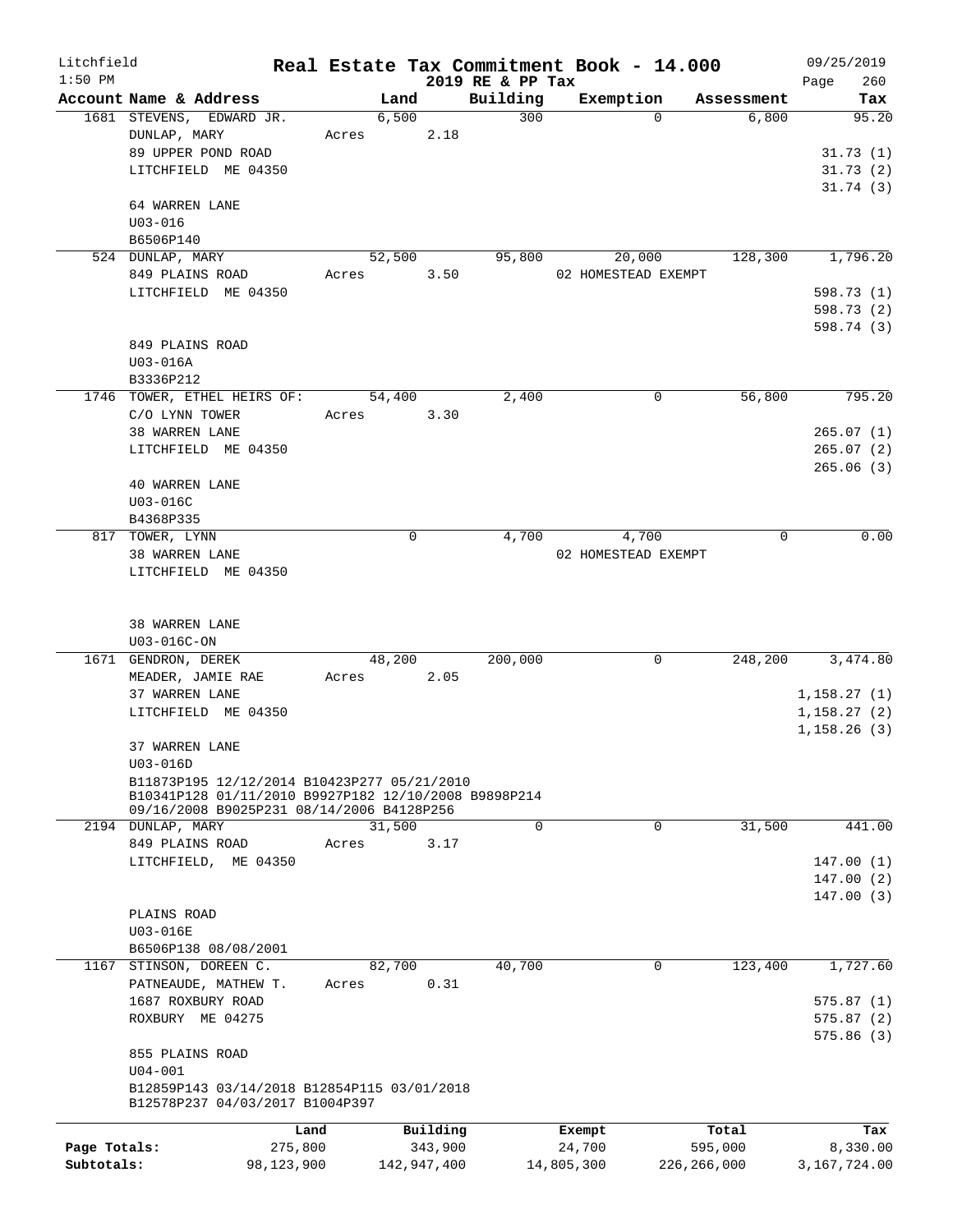| Litchfield |                                                                          |         |      | Real Estate Tax Commitment Book - 14.000 |                     |            |             | 09/25/2019  |
|------------|--------------------------------------------------------------------------|---------|------|------------------------------------------|---------------------|------------|-------------|-------------|
| $1:50$ PM  |                                                                          |         |      | 2019 RE & PP Tax                         |                     |            | Page        | 261         |
|            | Account Name & Address                                                   | Land    |      | Building                                 | Exemption           | Assessment |             | Tax         |
|            | 2491 LAVALLEE, RONALD<br>J. (TRUSTEE)                                    | 139,000 |      | 210,800                                  | $\Omega$            | 349,800    |             | 4,897.20    |
|            | LAVALLEE, MARGARET B. ( Acres<br>TRUSTEE)                                |         | 5.00 |                                          |                     |            |             |             |
|            | THE LAVALLEE FAMILY<br>LIVING TRUST                                      |         |      |                                          |                     |            |             | 1,632.40(1) |
|            | 55 CRYSTAL LANE                                                          |         |      |                                          |                     |            |             | 1,632.40(2) |
|            | LITCHFIELD ME 04350                                                      |         |      |                                          |                     |            | 1,632.40(3) |             |
|            | 55 CRYSTAL LANE                                                          |         |      |                                          |                     |            |             |             |
|            | $U04 - 002$                                                              |         |      |                                          |                     |            |             |             |
|            | B12102P266 09/04/2015 B3543P269 05/11/1989<br>2679 LONGLEY WALTER (HEIRS | 122,100 |      | 292,100                                  | 20,000              | 394,200    |             | 5,518.80    |
|            | OF)                                                                      |         |      |                                          |                     |            |             |             |
|            | LONGLEY CHRISTINE                                                        | Acres   | 3.48 |                                          | 02 HOMESTEAD EXEMPT |            |             |             |
|            | 3 ABBY LANE                                                              |         |      |                                          |                     |            |             | 1,839.60(1) |
|            | LITCHFIELD ME 04350                                                      |         |      |                                          |                     |            | 1,839.60(3) | 1,839.60(2) |
|            | 3 ABBY LANE                                                              |         |      |                                          |                     |            |             |             |
|            | $U04-002A$                                                               |         |      |                                          |                     |            |             |             |
|            | B8340P1 03/08/2004                                                       |         |      |                                          |                     |            |             |             |
|            | 2149 DORMAN, PETER J                                                     | 57,300  |      | 141,900                                  | 20,000              | 179,200    |             | 2,508.80    |
|            | DORMAN, MICHELLE L                                                       | Acres   | 3.43 |                                          | 02 HOMESTEAD EXEMPT |            |             |             |
|            | 11 DORMAN LANE                                                           |         |      |                                          |                     |            |             | 836.27(1)   |
|            | LITCHFIELD ME 04350                                                      |         |      |                                          |                     |            |             | 836.27(2)   |
|            | 11 DORMAN LANE                                                           |         |      |                                          |                     |            |             | 836.26(3)   |
|            | $U04 - 002A - 1$                                                         |         |      |                                          |                     |            |             |             |
|            | B9239P303 01/26/2007 B7371P248 04/21/2003 B6407P276<br>02/16/2001        |         |      |                                          |                     |            |             |             |
|            | 2290 CUTLIFFE, RICHARD                                                   | 50,000  |      | 124,400                                  | 20,000              | 154,400    |             | 2,161.60    |
|            | CUTLIFFE, MARIANNE                                                       | Acres   | 1.00 |                                          | 02 HOMESTEAD EXEMPT |            |             |             |
|            | 5 DORMAN LANE                                                            |         |      |                                          |                     |            |             | 720.53(1)   |
|            | LITCHFIELD ME 04350                                                      |         |      |                                          |                     |            |             | 720.53(2)   |
|            | 5 DORMAN LANE                                                            |         |      |                                          |                     |            |             | 720.54(3)   |
|            | $U04 - 002A - 2$                                                         |         |      |                                          |                     |            |             |             |
|            | B7230P19 01/15/2003                                                      |         |      |                                          |                     |            |             |             |
|            | 870 BEAL NANCY                                                           | 136,300 |      | 140,400                                  | 26,000              | 250,700    |             | 3,509.80    |
|            | BEAL CARL W                                                              | Acres   | 2.99 |                                          | 03 VETERANS EXEMPT  |            |             |             |
|            | 15 ABBY LANE                                                             |         |      |                                          | 02 HOMESTEAD EXEMPT |            |             | 1,169.93(1) |
|            | LITCHFIELD ME 04350                                                      |         |      |                                          |                     |            |             | 1,169.93(2) |
|            | 15 ABBY LANE                                                             |         |      |                                          |                     |            |             | 1,169.94(3) |
|            | $U04 - 002A - 3$                                                         |         |      |                                          |                     |            |             |             |
|            | B9130P79 10/24/2006 B5521P171 02/12/1997                                 |         |      |                                          |                     |            |             |             |
|            | 2489 LONGLEY, JASON                                                      | 48,000  |      | 143,200                                  | 20,000              | 171,200    |             | 2,396.80    |
|            | JONES, HANNAH                                                            | Acres   | 2.00 |                                          | 02 HOMESTEAD EXEMPT |            |             |             |
|            | 861 PLAINS ROAD                                                          |         |      |                                          |                     |            |             | 798.93 (1)  |
|            | Litchfield ME 04350                                                      |         |      |                                          |                     |            |             | 798.93 (2)  |
|            | 861 PLAINS ROAD                                                          |         |      |                                          |                     |            |             | 798.94 (3)  |
|            | $U04-002B$                                                               |         |      |                                          |                     |            |             |             |
|            | B8340P1 03/08/2005                                                       |         |      |                                          |                     |            |             |             |
|            |                                                                          |         |      |                                          |                     |            |             |             |

|              | Land       | Building    | Exempt     | Total       | Tax          |
|--------------|------------|-------------|------------|-------------|--------------|
| Page Totals: | 552,700    | 1,052,800   | 106,000    | 1,499,500   | 20,993.00    |
| Subtotals:   | 98,676,600 | 144,000,200 | 14,911,300 | 227,765,500 | 3,188,717.00 |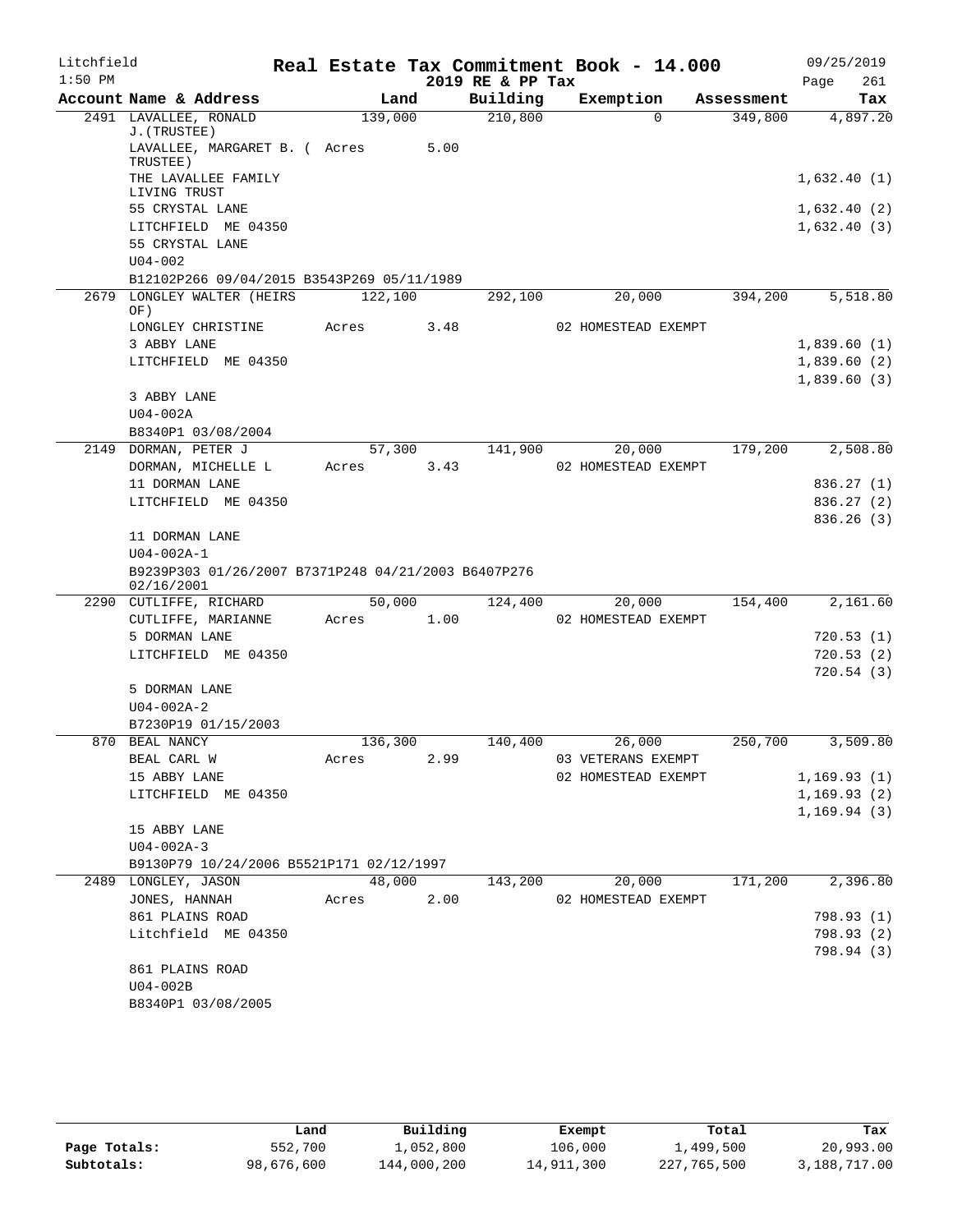| Litchfield |                                                                  |         |       |                  | Real Estate Tax Commitment Book - 14.000 |            | 09/25/2019  |
|------------|------------------------------------------------------------------|---------|-------|------------------|------------------------------------------|------------|-------------|
| $1:50$ PM  |                                                                  |         |       | 2019 RE & PP Tax |                                          |            | 262<br>Page |
|            | Account Name & Address                                           | Land    |       | Building         | Exemption                                | Assessment | Tax         |
|            | 2634 CAMERON, DEREK J.                                           | 48,000  |       | 151,300          | $\Omega$                                 | 199,300    | 2,790.20    |
|            | CAMERON, SHANNON M.                                              | Acres   | 2.01  |                  |                                          |            |             |
|            | 28 CAMERON LANE                                                  |         |       |                  |                                          |            | 930.07(1)   |
|            | BRUNSWICK ME 04011                                               |         |       |                  |                                          |            | 930.07(2)   |
|            |                                                                  |         |       |                  |                                          |            | 930.06(3)   |
|            | 871 PLAINS ROAD                                                  |         |       |                  |                                          |            |             |
|            | $U04-002C$                                                       |         |       |                  |                                          |            |             |
|            | B12736P100 09/29/2017 B9309P11 03/29/2007 B9231P65<br>01/24/2007 |         |       |                  |                                          |            |             |
|            | 2880 JANOSCO, GEORGE SR.                                         | 45,900  |       | $\Omega$         | 0                                        | 45,900     | 642.60      |
|            | JANOSCO, VICKI L.                                                | Acres   | 13.82 |                  |                                          |            |             |
|            | P.O. BOX 7                                                       |         |       |                  |                                          |            | 214.20(1)   |
|            | LISBAN FALLS ME 04252                                            |         |       |                  |                                          |            | 214.20(2)   |
|            |                                                                  |         |       |                  |                                          |            | 214.20(3)   |
|            | PLAINS ROAD                                                      |         |       |                  |                                          |            |             |
|            | $U04-002D$                                                       |         |       |                  |                                          |            |             |
|            | B3543P269 05/11/1989                                             |         |       |                  |                                          |            |             |
|            | 105 CRYSTAL POINT, LLC                                           | 126,000 |       | 77,500           | $\mathbf 0$                              | 203,500    | 2,849.00    |
|            | 92 EUCLID AVE                                                    | Acres   | 0.74  |                  |                                          |            |             |
|            | PORTLAND ME 04103                                                |         |       |                  |                                          |            | 949.67(1)   |
|            |                                                                  |         |       |                  |                                          |            | 949.67(2)   |
|            |                                                                  |         |       |                  |                                          |            | 949.66(3)   |
|            | 61 CRYSTAL LANE                                                  |         |       |                  |                                          |            |             |
|            | $U04 - 003$                                                      |         |       |                  |                                          |            |             |
|            | B12067P320 08/07/2015 B4132P320                                  |         |       |                  |                                          |            |             |
|            | 1452 POULIN, MARC M.                                             | 126,800 |       | 28,900           | $\mathbf 0$                              | 155,700    | 2,179.80    |
|            | DONELSON, SALLY M.                                               | Acres   | 0.77  |                  |                                          |            |             |
|            | 92 EUCLID AVE                                                    |         |       |                  |                                          |            | 726.60(1)   |
|            | PORTLAND ME 04103                                                |         |       |                  |                                          |            | 726.60(2)   |
|            |                                                                  |         |       |                  |                                          |            | 726.60(3)   |
|            | 60 CRYSTAL LANE                                                  |         |       |                  |                                          |            |             |
|            | $U04-003A$<br>B12067P341 08/07/2015 B12067P339 08/07/2015        |         |       |                  |                                          |            |             |
|            | B2464P114                                                        |         |       |                  |                                          |            |             |
|            | 864 HUNTINGTON SCOTT W                                           | 106,800 |       | 2,600            | 0                                        | 109,400    | 1,531.60    |
|            | HUNTINGTON STACEY                                                | Acres   | 1.65  |                  |                                          |            |             |
|            | 27 TERRI LANE                                                    |         |       |                  |                                          |            | 510.53(1)   |
|            | WEST GARDINER ME 04345                                           |         |       |                  |                                          |            | 510.53(2)   |
|            |                                                                  |         |       |                  |                                          |            | 510.54(3)   |
|            | 23 BIRCH LANE                                                    |         |       |                  |                                          |            |             |
|            | $U04 - 004$                                                      |         |       |                  |                                          |            |             |
|            | B9905P109 11/18/2008 B4285P119 11/18/1992                        |         |       |                  |                                          |            |             |
|            | 1873 WHITE, JACK D.                                              | 101,500 |       | 4,800            | $\Omega$                                 | 106,300    | 1,488.20    |
|            | 19 JB TOME WAY                                                   | Acres   | 1.00  |                  |                                          |            |             |
|            | BOWDOINHAM ME 04008                                              |         |       |                  |                                          |            | 496.07 (1)  |
|            |                                                                  |         |       |                  |                                          |            | 496.07 (2)  |
|            |                                                                  |         |       |                  |                                          |            | 496.06 (3)  |
|            | 22 BIRCH LANE                                                    |         |       |                  |                                          |            |             |
|            | $U04 - 005$                                                      |         |       |                  |                                          |            |             |

B12446P164 10/21/2016 B1490P632

|              | Land       | Building    | Exempt     | Total       | Tax          |
|--------------|------------|-------------|------------|-------------|--------------|
| Page Totals: | 555,000    | 265,100     |            | 820,100     | 11,481.40    |
| Subtotals:   | 99,231,600 | 144,265,300 | 14,911,300 | 228,585,600 | 3,200,198.40 |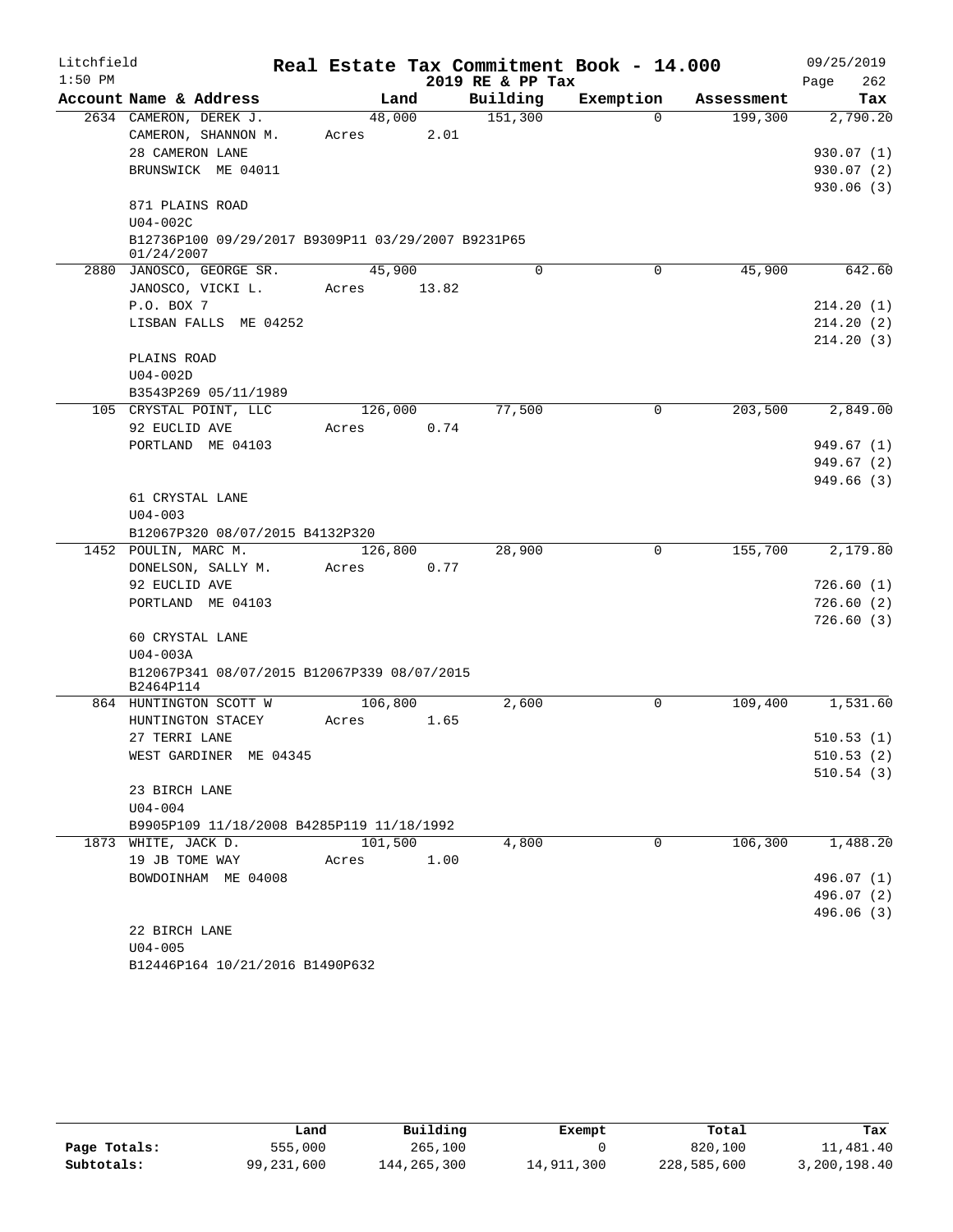| Litchfield |                                                                                                   |            |       |                  | Real Estate Tax Commitment Book - 14.000 |            | 09/25/2019              |
|------------|---------------------------------------------------------------------------------------------------|------------|-------|------------------|------------------------------------------|------------|-------------------------|
| $1:50$ PM  |                                                                                                   |            |       | 2019 RE & PP Tax |                                          |            | 263<br>Page             |
|            | Account Name & Address                                                                            |            | Land  | Building         | Exemption                                | Assessment | Tax                     |
|            | 866 HUNTINGTON, GEORGE E.,<br>JR.                                                                 | 125,500    |       | 81,000           | $\Omega$                                 | 206,500    | 2,891.00                |
|            | 165 LEIGHTON ROAD                                                                                 | Acres      | 2.34  |                  |                                          |            |                         |
|            | DURHAM ME 04222                                                                                   |            |       |                  |                                          |            | 963.67(1)               |
|            |                                                                                                   |            |       |                  |                                          |            | 963.67(2)               |
|            |                                                                                                   |            |       |                  |                                          |            | 963.66(3)               |
|            | 20 BIRCH LANE                                                                                     |            |       |                  |                                          |            |                         |
|            | $U04 - 006$                                                                                       |            |       |                  |                                          |            |                         |
|            | B12809P329 12/19/2017 B12030P238 06/15/2015<br>B4869P211 03/27/1995                               |            |       |                  |                                          |            |                         |
|            | 1711 CLANNON, LAMARR & DAVID 56,100                                                               |            |       | 111,700          | 20,000                                   | 147,800    | 2,069.20                |
|            | 929 PLAINS ROAD                                                                                   | Acres 4.70 |       |                  | 02 HOMESTEAD EXEMPT                      |            |                         |
|            | LITCHFIELD ME 04350                                                                               |            |       |                  |                                          |            | 689.73 (1)              |
|            |                                                                                                   |            |       |                  |                                          |            | 689.73 (2)              |
|            |                                                                                                   |            |       |                  |                                          |            | 689.74 (3)              |
|            | 929 PLAINS ROAD                                                                                   |            |       |                  |                                          |            |                         |
|            | $U04 - 007$                                                                                       |            |       |                  |                                          |            |                         |
|            | B10035P314 04/08/2009 B4101P137 07/26/2004                                                        |            |       |                  |                                          |            |                         |
|            | 1712 HOBBS, JO LYNN                                                                               | 145,600    |       | 26,000           | 0                                        | 171,600    | 2,402.40                |
|            | HOBBS, GREGORY S.<br>3337 KNIK AVE                                                                | Acres      | 4.70  |                  |                                          |            |                         |
|            | ANCHORAGE AK 99517                                                                                |            |       |                  |                                          |            | 800.80(1)<br>800.80 (2) |
|            |                                                                                                   |            |       |                  |                                          |            | 800.80(3)               |
|            | 39 DAFFODIL LANE                                                                                  |            |       |                  |                                          |            |                         |
|            | $U04-007A$                                                                                        |            |       |                  |                                          |            |                         |
|            | B11979P15 04/22/2015 B4101P135                                                                    |            |       |                  |                                          |            |                         |
|            | 90 BEAN, FRANK R                                                                                  | 112,700    |       | 53,200           | 20,000                                   | 145,900    | 2,042.60                |
|            | 43 DAFFODIL LANE                                                                                  | Acres      | 0.43  |                  | 02 HOMESTEAD EXEMPT                      |            |                         |
|            | LITCHFIELD ME 04350                                                                               |            |       |                  |                                          |            | 680.87 (1)              |
|            |                                                                                                   |            |       |                  |                                          |            | 680.87 (2)              |
|            |                                                                                                   |            |       |                  |                                          |            | 680.86 (3)              |
|            | 43 DAFFODIL LANE<br>$U04 - 008$                                                                   |            |       |                  |                                          |            |                         |
|            | B3690P40 11/30/1989                                                                               |            |       |                  |                                          |            |                         |
|            | 1425 WEBB, JOHN & PATRICIA                                                                        | 181,700    |       | 132,400          | 26,000                                   |            | 288,100 4,033.40        |
|            | 943 PLAINS ROAD                                                                                   | Acres      | 14.00 |                  | 03 VETERANS EXEMPT                       |            |                         |
|            | LITCHFIELD ME 04350                                                                               |            |       |                  | 02 HOMESTEAD EXEMPT                      |            | 1,344.47(1)             |
|            |                                                                                                   |            |       |                  |                                          |            | 1,344.47 (2)            |
|            |                                                                                                   |            |       |                  |                                          |            | 1,344.46(3)             |
|            | 943 PLAINS ROAD                                                                                   |            |       |                  |                                          |            |                         |
|            | $U05 - 001$                                                                                       |            |       |                  |                                          |            |                         |
|            | B5721P72 08/31/1998 B2691P165                                                                     |            |       |                  |                                          |            |                         |
|            | 1122 CARTONIO, ANTHONY J.                                                                         | 200,000    |       | 136,700          | $\mathbf 0$                              | 336,700    | 4,713.80                |
|            | CARTONIO, PAMELA J.                                                                               | Acres      | 5.50  |                  |                                          |            |                         |
|            | 26 WHISPERING PINES<br>LANE                                                                       |            |       |                  |                                          |            | 1,571.27(1)             |
|            | LITCHFIELD ME 04350                                                                               |            |       |                  |                                          |            | 1,571.27(2)             |
|            |                                                                                                   |            |       |                  |                                          |            | 1,571.26(3)             |
|            | 33 WHISPERING PINES                                                                               |            |       |                  |                                          |            |                         |
|            | LANE                                                                                              |            |       |                  |                                          |            |                         |
|            | $U05 - 002$                                                                                       |            |       |                  |                                          |            |                         |
|            | B12364P199 07/27/2016 B12364P197 07/25/2016<br>B4011P249 11/06/1991 B1951P49 B1321P160 09/20/1963 |            |       |                  |                                          |            |                         |
|            | B1287P400 01/29/1962                                                                              |            |       |                  |                                          |            |                         |
|            |                                                                                                   |            |       |                  |                                          |            |                         |

|              | Land        | Building    | Exempt     | Total       | Tax          |
|--------------|-------------|-------------|------------|-------------|--------------|
| Page Totals: | 821,600     | 541,000     | 66,000     | 1,296,600   | 18,152.40    |
| Subtotals:   | 100,053,200 | 144,806,300 | 14,977,300 | 229,882,200 | 3,218,350.80 |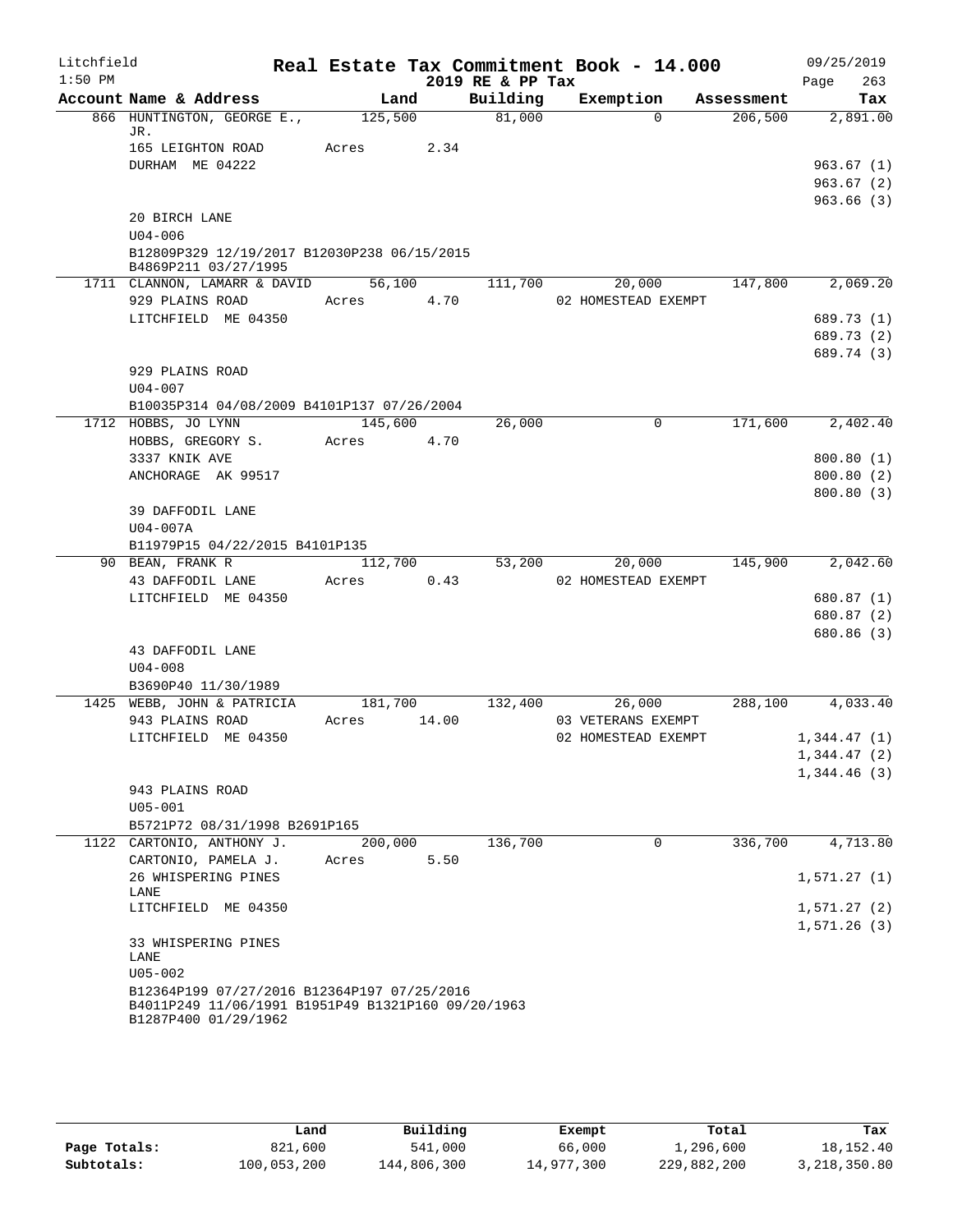| Litchfield |                                            |         |      |                  | Real Estate Tax Commitment Book - 14.000 |            | 09/25/2019  |
|------------|--------------------------------------------|---------|------|------------------|------------------------------------------|------------|-------------|
| $1:50$ PM  |                                            |         |      | 2019 RE & PP Tax |                                          |            | 264<br>Page |
|            | Account Name & Address                     | Land    |      | Building         | Exemption                                | Assessment | Tax         |
|            | 723 CARTONIO, ANTHONY J.                   | 159,300 |      | 170,600          | 20,000                                   | 309,900    | 4,338.60    |
|            | CARTONIO, PAMELA J.                        | Acres   | 4.28 |                  | 02 HOMESTEAD EXEMPT                      |            |             |
|            | 26 WHISPERING PINES<br>LANE                |         |      |                  |                                          |            | 1,446.20(1) |
|            | LITCHFIELD ME 04350                        |         |      |                  |                                          |            | 1,446.20(2) |
|            |                                            |         |      |                  |                                          |            | 1,446.20(3) |
|            | 26 WHISPERING PINES                        |         |      |                  |                                          |            |             |
|            | LANE<br>$U05 - 003$                        |         |      |                  |                                          |            |             |
|            | B11838P230 10/30/2014 B5551P112 02/18/1998 |         |      |                  |                                          |            |             |
|            | 722 GREENLEAF, RANDALL P                   | 47,200  |      | 110,100          | 20,000                                   | 137,300    | 1,922.20    |
|            | 985 PLAINS ROAD                            | Acres   | 1.72 |                  | 02 HOMESTEAD EXEMPT                      |            |             |
|            | LITCHFIELD ME 04350                        |         |      |                  |                                          |            | 640.73(1)   |
|            |                                            |         |      |                  |                                          |            | 640.73 (2)  |
|            |                                            |         |      |                  |                                          |            | 640.74 (3)  |
|            | 985 PLAINS ROAD                            |         |      |                  |                                          |            |             |
|            | U05-003A                                   |         |      |                  |                                          |            |             |
|            | B3905P109                                  |         |      |                  |                                          |            |             |
|            | 1388 DIPRIMA, ELIZABETH R.                 | 175,000 |      | 39,600           | $\mathbf 0$                              | 214,600    | 3,004.40    |
|            | 3631 NORTH RIVER ROAD                      | Acres   | 3.50 |                  |                                          |            |             |
|            | GAINSVILLE GA 30506                        |         |      |                  |                                          |            | 1,001.47(1) |
|            |                                            |         |      |                  |                                          |            | 1,001.47(2) |
|            |                                            |         |      |                  |                                          |            | 1,001.46(3) |
|            | 76 MILITARY LANE                           |         |      |                  |                                          |            |             |
|            | $U05 - 004$<br>B13099P222 12/03/2018       |         |      |                  |                                          |            |             |
|            | 2761 BULLINER, CAROLYN R                   | 162,800 |      | 0                | 0                                        | 162,800    | 2,279.20    |
|            | 6 CURTIS STREET                            | Acres   | 4.02 |                  |                                          |            |             |
|            | BRUNSWICK ME 04011                         |         |      |                  |                                          |            | 759.73(1)   |
|            |                                            |         |      |                  |                                          |            | 759.73(2)   |
|            |                                            |         |      |                  |                                          |            | 759.74(3)   |
|            | MILITARY LANE                              |         |      |                  |                                          |            |             |
|            | U05-004A                                   |         |      |                  |                                          |            |             |
|            | B10355P37 03/05/2010                       |         |      |                  |                                          |            |             |
|            | 1183 MCDONOUGH, HALSEY                     | 25,300  |      | $\mathbf 0$      | 0                                        | 25,300     | 354.20      |
|            | 61 WINTER STREET                           | Acres   | 4.29 |                  |                                          |            |             |
|            | GARDINER ME 04345                          |         |      |                  |                                          |            | 118.07(1)   |
|            |                                            |         |      |                  |                                          |            | 118.07(2)   |
|            |                                            |         |      |                  |                                          |            | 118.06(3)   |
|            | POND ROAD<br>$U06 - 001$                   |         |      |                  |                                          |            |             |
|            | B2928P114                                  |         |      |                  |                                          |            |             |
|            | 33 HINTON, JERRY A. &                      | 128,400 |      | 124,500          | 0                                        | 252,900    | 3,540.60    |
|            | CAROL A.                                   |         |      |                  |                                          |            |             |
|            | 116 PLYMOUTH STREET                        | Acres   | 1.47 |                  |                                          |            |             |
|            | PORTLAND ME 04103                          |         |      |                  |                                          |            | 1,180.20(1) |
|            |                                            |         |      |                  |                                          |            | 1,180.20(2) |
|            |                                            |         |      |                  |                                          |            | 1,180.20(3) |
|            | 58 MILITARY LANE                           |         |      |                  |                                          |            |             |
|            | $U06 - 002$                                |         |      |                  |                                          |            |             |
|            | B6757P266 07/01/1997                       |         |      |                  |                                          |            |             |

|              | Land        | Building    | Exempt     | Total       | Tax          |
|--------------|-------------|-------------|------------|-------------|--------------|
| Page Totals: | 698,000     | 444,800     | 40,000     | 1,102,800   | 15,439.20    |
| Subtotals:   | 100,751,200 | 145,251,100 | 15,017,300 | 230,985,000 | 3,233,790.00 |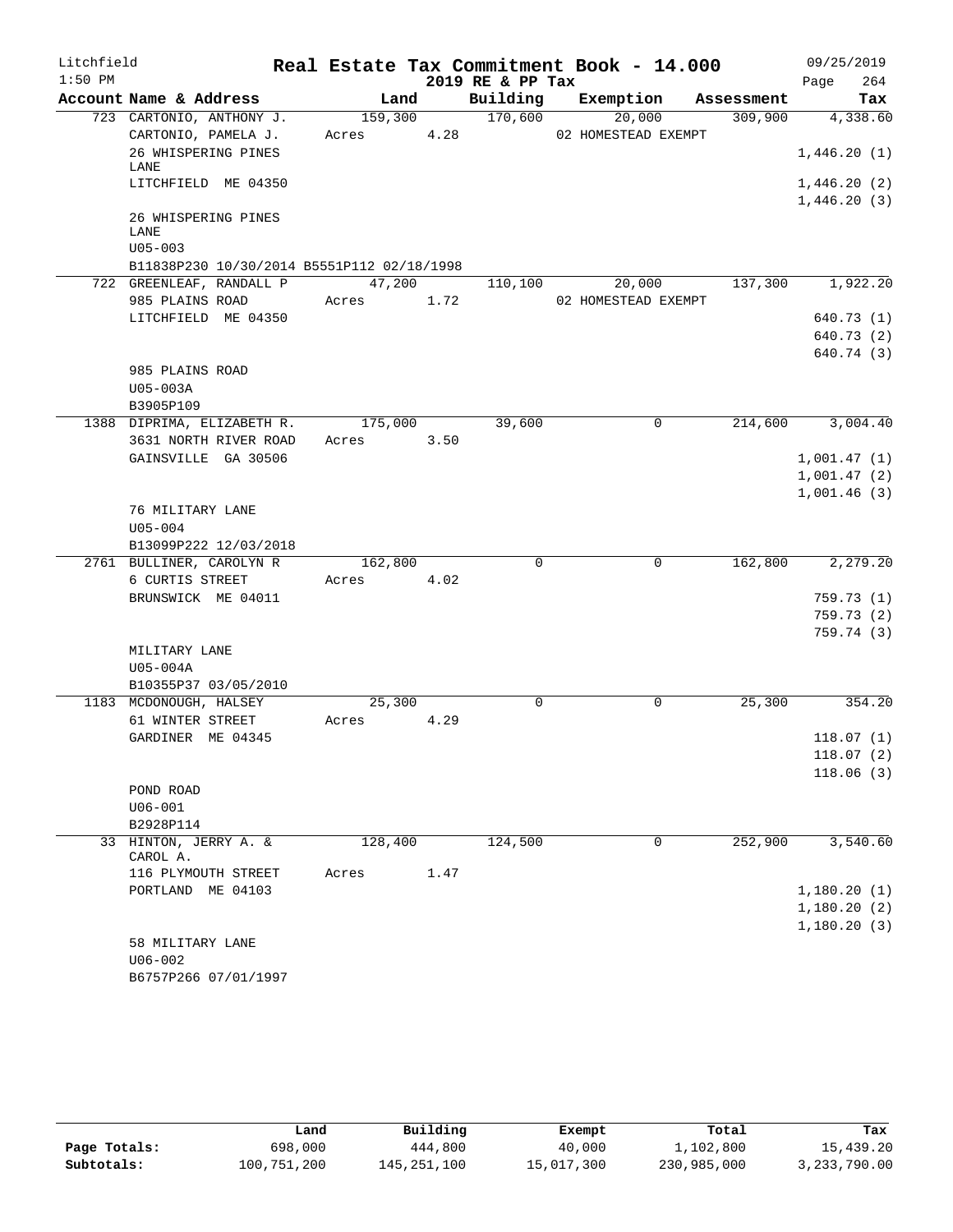| Litchfield |                                                                                                   |         |       |                  | Real Estate Tax Commitment Book - 14.000 |            | 09/25/2019                   |            |
|------------|---------------------------------------------------------------------------------------------------|---------|-------|------------------|------------------------------------------|------------|------------------------------|------------|
| $1:50$ PM  |                                                                                                   |         |       | 2019 RE & PP Tax |                                          |            | Page                         | 265        |
|            | Account Name & Address                                                                            |         | Land  | Building         | Exemption                                | Assessment |                              | Tax        |
|            | 236 BULLINER, CAROLYN R                                                                           | 156,000 |       | 120,600          | $\Omega$                                 | 276,600    |                              | 3,872.40   |
|            | 6 CURTIS STREET                                                                                   | Acres   | 19.00 |                  |                                          |            |                              |            |
|            | BRUNSWICK ME 04011                                                                                |         |       |                  |                                          |            | 1, 290.80(1)                 |            |
|            |                                                                                                   |         |       |                  |                                          |            | 1, 290.80(2)<br>1, 290.80(3) |            |
|            | 52 MILITARY LANE                                                                                  |         |       |                  |                                          |            |                              |            |
|            | $U06 - 003$                                                                                       |         |       |                  |                                          |            |                              |            |
|            | B1998P195                                                                                         |         |       |                  |                                          |            |                              |            |
|            | 1751 NUSMAN-MURRAY, LISA                                                                          | 87,800  |       | 100,500          | 0                                        | 188,300    |                              | 2,636.20   |
|            | ISAJAR, ELAINE                                                                                    | Acres   | 0.23  |                  |                                          |            |                              |            |
|            | ANN S. FORTUNE                                                                                    |         |       |                  |                                          |            |                              | 878.73 (1) |
|            | <b>30 SANBORN STREET</b>                                                                          |         |       |                  |                                          |            |                              | 878.73 (2) |
|            | PORTLAND ME 04103                                                                                 |         |       |                  |                                          |            |                              | 878.74 (3) |
|            | 50 MILITARY LANE                                                                                  |         |       |                  |                                          |            |                              |            |
|            | $U06 - 004$                                                                                       |         |       |                  |                                          |            |                              |            |
|            | B12865P315 02/09/2018 B11942P238 03/11/2015<br>B11172P324 07/02/2012 B8688P73 11/07/2005 B6876P37 |         |       |                  |                                          |            |                              |            |
|            | 1683 STINSON, JOHN E &                                                                            | 125,300 |       | 199,700          | 20,000                                   | 305,000    |                              | 4,270.00   |
|            | ELAINE                                                                                            |         |       |                  |                                          |            |                              |            |
|            | 48 MILITARY LANE                                                                                  | Acres   | 1.61  |                  | 02 HOMESTEAD EXEMPT                      |            |                              |            |
|            | LITCHFIELD ME 04350                                                                               |         |       |                  |                                          |            | 1,423.33(1)                  |            |
|            |                                                                                                   |         |       |                  |                                          |            | 1,423.33(2)                  |            |
|            |                                                                                                   |         |       |                  |                                          |            | 1,423.34(3)                  |            |
|            | 48 MILITARY LANE                                                                                  |         |       |                  |                                          |            |                              |            |
|            | $U06 - 005$<br>B4255P61                                                                           |         |       |                  |                                          |            |                              |            |
|            | 497 DOTY, AULTMAN                                                                                 | 121,600 |       | 34,100           | 0                                        | 155,700    |                              | 2,179.80   |
|            | 428 WOODSIDE RD                                                                                   | Acres   | 1.20  |                  |                                          |            |                              |            |
|            | BRUNSWICK ME                                                                                      |         |       |                  |                                          |            |                              | 726.60(1)  |
|            | 04011-7434                                                                                        |         |       |                  |                                          |            |                              |            |
|            |                                                                                                   |         |       |                  |                                          |            |                              | 726.60(2)  |
|            |                                                                                                   |         |       |                  |                                          |            |                              | 726.60(3)  |
|            | 40 MILITARY LANE                                                                                  |         |       |                  |                                          |            |                              |            |
|            | $U06 - 006$                                                                                       |         |       |                  |                                          |            |                              |            |
|            | B4333P336<br>254 WHITMORE, MICHAEL &                                                              | 131,000 |       | 163,600          | 26,000                                   | 268,600    |                              | 3,760.40   |
|            | KATHLEEN                                                                                          |         |       |                  |                                          |            |                              |            |
|            | 38 MILITARY LANE                                                                                  | Acres   | 0.94  |                  | 02 HOMESTEAD EXEMPT                      |            |                              |            |
|            | LITCHFIELD ME 04350                                                                               |         |       |                  | 03 VETERANS EXEMPT                       |            | 1, 253.47(1)                 |            |
|            |                                                                                                   |         |       |                  |                                          |            | 1, 253.47(2)                 |            |
|            |                                                                                                   |         |       |                  |                                          |            | 1, 253.46(3)                 |            |
|            | 38 MILITARY LANE                                                                                  |         |       |                  |                                          |            |                              |            |
|            | $U06 - 007$                                                                                       |         |       |                  |                                          |            |                              |            |
|            | B6624P207<br>237 BULLINER, JUDITH C.                                                              |         |       |                  |                                          | 204,800    |                              | 2,867.20   |
|            | (TRUSTEE)                                                                                         | 122,300 |       | 82,500           | 0                                        |            |                              |            |
|            | JUDITH BULLINER TRUST                                                                             | Acres   | 0.59  |                  |                                          |            |                              |            |
|            | 46 SORRENTO COURT                                                                                 |         |       |                  |                                          |            |                              | 955.73 (1) |
|            | SATELLITE BEACH FL                                                                                |         |       |                  |                                          |            |                              | 955.73 (2) |
|            | 32937                                                                                             |         |       |                  |                                          |            |                              |            |
|            | 36 MILITARY LANE                                                                                  |         |       |                  |                                          |            |                              | 955.74 (3) |
|            | $U06 - 008$                                                                                       |         |       |                  |                                          |            |                              |            |
|            | B11146P209 08/21/2012 B7835P278 02/16/2004                                                        |         |       |                  |                                          |            |                              |            |
|            |                                                                                                   |         |       |                  |                                          |            |                              |            |

|              | Land        | Building    | Exempt     | Total       | Tax            |
|--------------|-------------|-------------|------------|-------------|----------------|
| Page Totals: | 744,000     | 701,000     | 46,000     | 1,399,000   | 19,586.00      |
| Subtotals:   | 101,495,200 | 145,952,100 | 15,063,300 | 232,384,000 | 3, 253, 376.00 |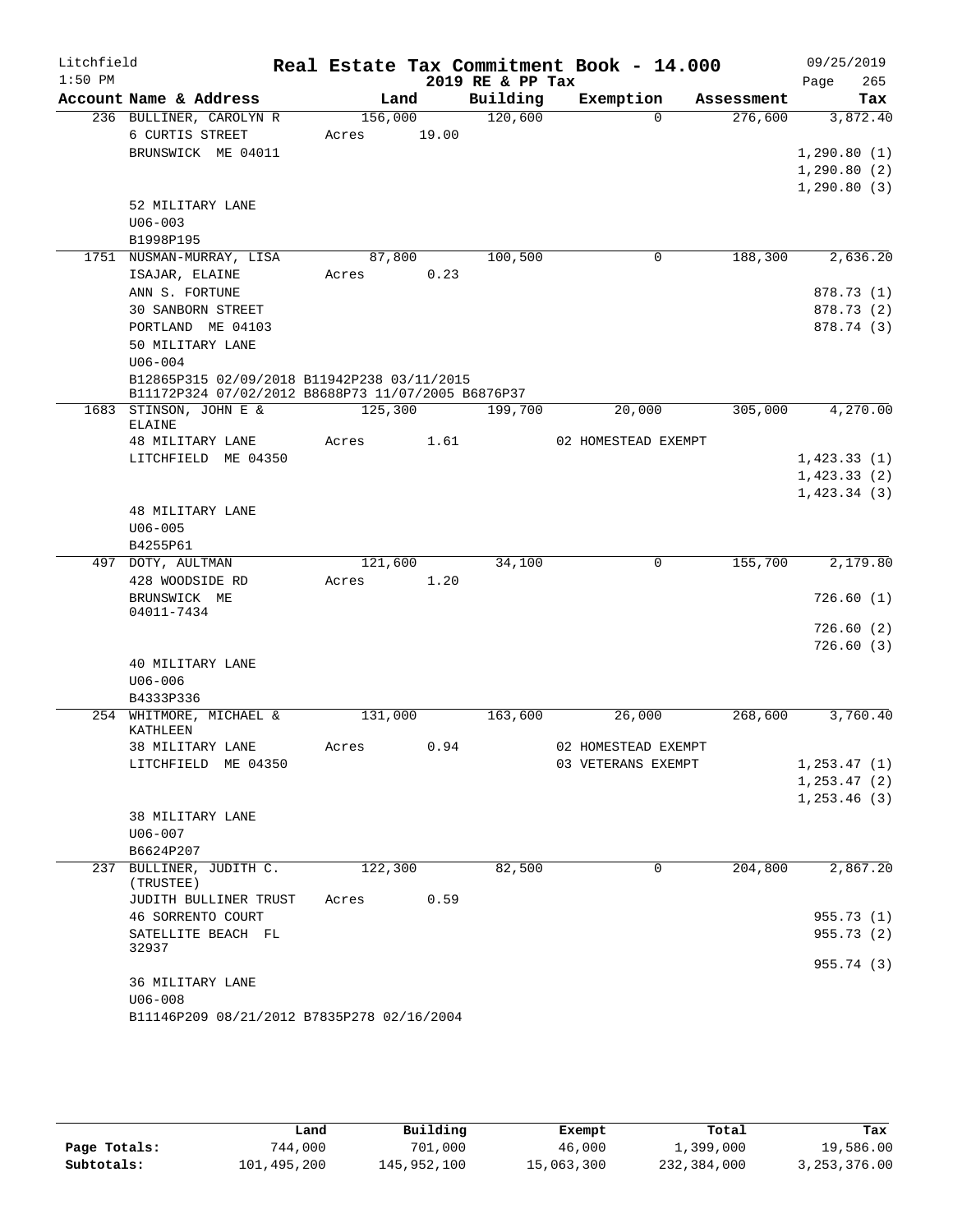| Litchfield |                                                 |         |        |                  | Real Estate Tax Commitment Book - 14.000 |            | 09/25/2019                 |          |
|------------|-------------------------------------------------|---------|--------|------------------|------------------------------------------|------------|----------------------------|----------|
| $1:50$ PM  |                                                 |         |        | 2019 RE & PP Tax |                                          |            | Page                       | 266      |
|            | Account Name & Address                          | Land    |        | Building         | Exemption                                | Assessment |                            | Tax      |
|            | 1923 JACKSON, MICHAEL                           | 153,900 |        | 215,200          | $\Omega$                                 | 369,100    |                            | 5,167.40 |
|            | JACKSON, CHRISTINA                              | Acres   | 9.10   |                  |                                          |            |                            |          |
|            | 27 MAIN STREET                                  |         |        |                  |                                          |            | 1,722.47(1)                |          |
|            | LISBON ME 04250                                 |         |        |                  |                                          |            | 1,722.47(2)                |          |
|            | 30 MILITARY LANE                                |         |        |                  |                                          |            | 1,722.46(3)                |          |
|            | $U06 - 009$                                     |         |        |                  |                                          |            |                            |          |
|            | B13088P203 11/16/2018                           |         |        |                  |                                          |            |                            |          |
|            | 1310 NORRIS, JOHN J                             | 214,700 |        | 300,000          | $\mathbf 0$                              | 514,700    |                            | 7,205.80 |
|            | 2177 GREEN HILL ROAD                            | Acres   | 7.60   |                  |                                          |            |                            |          |
|            | CHATHAM NH 03813                                |         |        |                  |                                          |            | 2,401.93(1)                |          |
|            |                                                 |         |        |                  |                                          |            | 2,401.93(2)                |          |
|            |                                                 |         |        |                  |                                          |            | 2,401.94(3)                |          |
|            | 8 COMPUTER LANE                                 |         |        |                  |                                          |            |                            |          |
|            | $U06 - 010$                                     |         |        |                  |                                          |            |                            |          |
|            | B12969P61 07/17/2018 B5214P1                    |         |        |                  |                                          |            |                            |          |
|            | 70 BAKER BERTHA                                 | 160,900 |        | 29,700           | 26,000                                   | 164,600    |                            | 2,304.40 |
|            | 1095 PLAINS ROAD                                | Acres   | $6.40$ |                  | 03 VETERANS EXEMPT                       |            |                            |          |
|            | LITCHFIELD ME 04350                             |         |        |                  | 02 HOMESTEAD EXEMPT                      |            | 768.13(1)                  |          |
|            |                                                 |         |        |                  |                                          |            | 768.13(2)                  |          |
|            |                                                 |         |        |                  |                                          |            | 768.14(3)                  |          |
|            | 1095 PLAINS ROAD                                |         |        |                  |                                          |            |                            |          |
|            | $U07 - 001$                                     |         |        |                  |                                          |            |                            |          |
|            | B1427P73 09/02/1966<br>2241 CROCKER, WILLIAM W. | 136,400 |        | 271,900          | 26,000                                   | 382,300    |                            | 5,352.20 |
|            | CROCKER DOLLIE L.                               | Acres   | 2.00   |                  | 03 VETERANS EXEMPT                       |            |                            |          |
|            | STEVEN & DORANE                                 |         |        |                  | 02 HOMESTEAD EXEMPT                      |            | 1,784.07(1)                |          |
|            | PUTERBAUGH                                      |         |        |                  |                                          |            |                            |          |
|            | 1079 PLAINS ROAD                                |         |        |                  |                                          |            | 1,784.07(2)                |          |
|            | LITCHFIELD ME 04350                             |         |        |                  |                                          |            | 1,784.06(3)                |          |
|            | 1079 PLAINS ROAD                                |         |        |                  |                                          |            |                            |          |
|            | U07-001A                                        |         |        |                  |                                          |            |                            |          |
|            | B12892P29 04/26/2018 B6511P250 06/13/2001       |         |        |                  |                                          |            |                            |          |
|            | 846 CLARK, LYNN M.                              | 116,000 |        | 122,500          | $\mathbf 0$                              | 238,500    |                            | 3,339.00 |
|            | CLARK, VAUGHN G.                                | Acres   | 2.90   |                  |                                          |            |                            |          |
|            | 28 WASHINGTON LANE                              |         |        |                  |                                          |            | 1, 113.00(1)               |          |
|            | LITCHFIELD ME 04350                             |         |        |                  |                                          |            | 1, 113.00(2)               |          |
|            | 28 WASHINGTON LANE                              |         |        |                  |                                          |            | 1, 113.00(3)               |          |
|            | $U07 - 002$                                     |         |        |                  |                                          |            |                            |          |
|            | B12367P64 08/01/2016 B12191P346 12/17/2015      |         |        |                  |                                          |            |                            |          |
|            | B11220P289 11/08/2012 B11220P285 11/08/2012     |         |        |                  |                                          |            |                            |          |
|            | B5206P156 08/28/1996                            |         |        |                  |                                          |            |                            |          |
|            | 824 MASON, KAREN E.                             | 125,800 |        | 159,100          | 0                                        | 284,900    |                            | 3,988.60 |
|            | 51 WASHINGTON LANE                              | Acres   | 0.73   |                  |                                          |            |                            |          |
|            | LITCHFIELD ME 04350                             |         |        |                  |                                          |            | 1,329.53(1)                |          |
|            |                                                 |         |        |                  |                                          |            | 1,329.53(2)<br>1,329.54(3) |          |
|            | 51 WASHINGTON LANE                              |         |        |                  |                                          |            |                            |          |
|            | $U07 - 003$                                     |         |        |                  |                                          |            |                            |          |
|            | B12136P308 10/16/2015 B11106P118 07/20/2012     |         |        |                  |                                          |            |                            |          |
|            | B10423P107 05/21/2010 B10423P105 05/21/2010     |         |        |                  |                                          |            |                            |          |
|            | B7925P227 07/24/1998                            |         |        |                  |                                          |            |                            |          |

|              | Land        | Building    | Exempt       | Total       | Tax          |
|--------------|-------------|-------------|--------------|-------------|--------------|
| Page Totals: | 907,700     | 1,098,400   | 52,000       | 1,954,100   | 27, 357, 40  |
| Subtotals:   | 102,402,900 | 147,050,500 | 15, 115, 300 | 234,338,100 | 3,280,733.40 |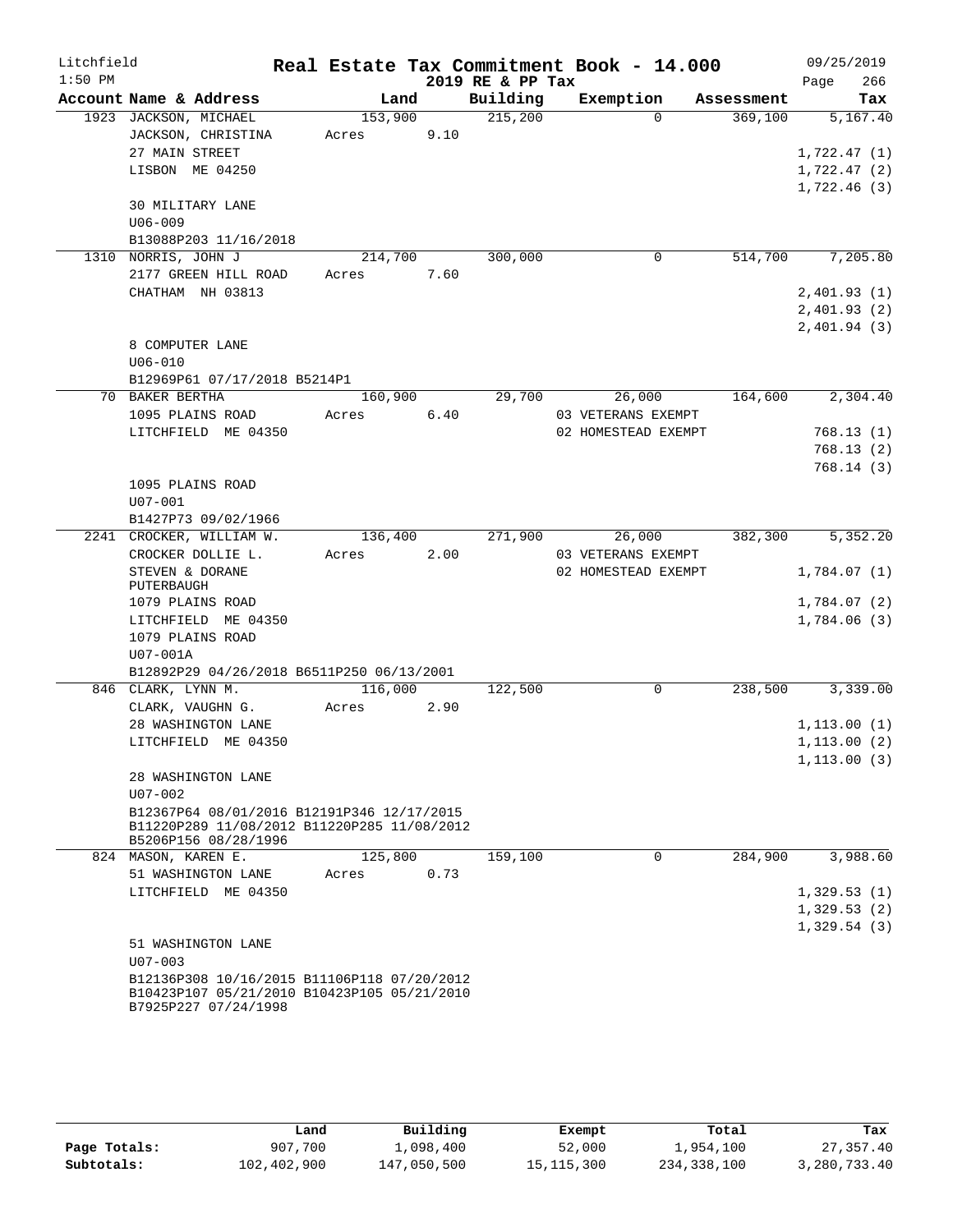| $1:50$ PM<br>2019 RE & PP Tax<br>267<br>Page<br>Building<br>Account Name & Address<br>Exemption<br>Land<br>Assessment<br>Tax<br>1622 BLYTHE, MARK H<br>128,300<br>124,000<br>20,000<br>232,300<br>BLYTHE, JANET C<br>0.66<br>02 HOMESTEAD EXEMPT<br>Acres<br>55 WASHINGTON LANE<br>LITCHFIELD ME 04350<br>55 WASHINGTON LANE<br>$U07 - 004$<br>B10405P88 05/03/2010 B10405P68 05/03/2010 B1452P62<br>122,800<br>214,000<br>1897 WILLIS, ROBERT H<br>91,200<br>0<br>61 WASHINGTON LANE<br>Acres<br>0.61<br>LITCHFIELD ME 04350<br>61 WASHINGTON LANE<br>$U07 - 005$<br>B3953P101<br>844 HODGKINS, LEONA M<br>189,600<br>272,600<br>103,000<br>20,000<br>WASHINGTON LANE TRUST<br>17.40<br>02 HOMESTEAD EXEMPT<br>OLIVER, SHERAN<br>Acres<br>LEONA M. HODGKINS TRUST<br>49 ORCHARD STREET<br>CAMBRIDGE MA 02140<br>68 WASHINGTON LANE<br>$U07 - 006$<br>B12557P99 02/24/2017 B10628P23 12/28/2010 B10141P121<br>08/08/2009 B2957P269 06/03/1986 B856P498 02/13/1950<br>773 WEISS, JO<br>110,500<br>102,800<br>193,300<br>20,000<br>1.11<br>34 WASHINGTON LANE<br>Acres<br>02 HOMESTEAD EXEMPT<br>LITCHFIELD ME 04350<br>34 WASHINGTON LANE<br>U07-006A<br>B10772P263 07/25/2011 B2957P271 05/30/1986<br>88,200<br>26,500<br>0<br>114,700<br>1471 RICHARD, DONALD N<br>752 GARFIELD RD<br>0.49<br>Acres<br>AUBURN ME 04210<br>104 JIMMY POND LANE<br>$U08 - 001$<br>B2882P41<br>11,400<br>46,800<br>1794 BLAIS, JOHN<br>35,400<br>0<br>0.25<br>BLAIS, LAUREN<br>Acres<br>115 BACK COVE DRIVE<br>TURNER ME 04282<br>108 JIMMY POND LANE<br>$U08 - 002$<br>B12641P230 06/23/2017 B4294P248 | Litchfield |  |  | Real Estate Tax Commitment Book - 14.000 | 09/25/2019 |
|---------------------------------------------------------------------------------------------------------------------------------------------------------------------------------------------------------------------------------------------------------------------------------------------------------------------------------------------------------------------------------------------------------------------------------------------------------------------------------------------------------------------------------------------------------------------------------------------------------------------------------------------------------------------------------------------------------------------------------------------------------------------------------------------------------------------------------------------------------------------------------------------------------------------------------------------------------------------------------------------------------------------------------------------------------------------------------------------------------------------------------------------------------------------------------------------------------------------------------------------------------------------------------------------------------------------------------------------------------------------------------------------------------------------------------------------------------------------------------------------------------------------------------------------------------------------------------------|------------|--|--|------------------------------------------|------------|
|                                                                                                                                                                                                                                                                                                                                                                                                                                                                                                                                                                                                                                                                                                                                                                                                                                                                                                                                                                                                                                                                                                                                                                                                                                                                                                                                                                                                                                                                                                                                                                                       |            |  |  |                                          |            |
| 3,252.20<br>1,084.07(1)<br>1,084.07(2)<br>1,084.06(3)<br>2,996.00<br>998.67(1)<br>998.67(2)<br>998.66(3)<br>3,816.40<br>1,272.13(1)<br>1, 272.13(2)<br>1,272.14(3)<br>2,706.20<br>902.07(1)<br>902.07(2)<br>902.06(3)<br>1,605.80<br>535.27(1)<br>535.27(2)<br>535.26(3)<br>655.20<br>218.40(1)<br>218.40(2)<br>218.40(3)                                                                                                                                                                                                                                                                                                                                                                                                                                                                                                                                                                                                                                                                                                                                                                                                                                                                                                                                                                                                                                                                                                                                                                                                                                                             |            |  |  |                                          |            |
|                                                                                                                                                                                                                                                                                                                                                                                                                                                                                                                                                                                                                                                                                                                                                                                                                                                                                                                                                                                                                                                                                                                                                                                                                                                                                                                                                                                                                                                                                                                                                                                       |            |  |  |                                          |            |
|                                                                                                                                                                                                                                                                                                                                                                                                                                                                                                                                                                                                                                                                                                                                                                                                                                                                                                                                                                                                                                                                                                                                                                                                                                                                                                                                                                                                                                                                                                                                                                                       |            |  |  |                                          |            |
|                                                                                                                                                                                                                                                                                                                                                                                                                                                                                                                                                                                                                                                                                                                                                                                                                                                                                                                                                                                                                                                                                                                                                                                                                                                                                                                                                                                                                                                                                                                                                                                       |            |  |  |                                          |            |
|                                                                                                                                                                                                                                                                                                                                                                                                                                                                                                                                                                                                                                                                                                                                                                                                                                                                                                                                                                                                                                                                                                                                                                                                                                                                                                                                                                                                                                                                                                                                                                                       |            |  |  |                                          |            |
|                                                                                                                                                                                                                                                                                                                                                                                                                                                                                                                                                                                                                                                                                                                                                                                                                                                                                                                                                                                                                                                                                                                                                                                                                                                                                                                                                                                                                                                                                                                                                                                       |            |  |  |                                          |            |
|                                                                                                                                                                                                                                                                                                                                                                                                                                                                                                                                                                                                                                                                                                                                                                                                                                                                                                                                                                                                                                                                                                                                                                                                                                                                                                                                                                                                                                                                                                                                                                                       |            |  |  |                                          |            |
|                                                                                                                                                                                                                                                                                                                                                                                                                                                                                                                                                                                                                                                                                                                                                                                                                                                                                                                                                                                                                                                                                                                                                                                                                                                                                                                                                                                                                                                                                                                                                                                       |            |  |  |                                          |            |
|                                                                                                                                                                                                                                                                                                                                                                                                                                                                                                                                                                                                                                                                                                                                                                                                                                                                                                                                                                                                                                                                                                                                                                                                                                                                                                                                                                                                                                                                                                                                                                                       |            |  |  |                                          |            |
|                                                                                                                                                                                                                                                                                                                                                                                                                                                                                                                                                                                                                                                                                                                                                                                                                                                                                                                                                                                                                                                                                                                                                                                                                                                                                                                                                                                                                                                                                                                                                                                       |            |  |  |                                          |            |
|                                                                                                                                                                                                                                                                                                                                                                                                                                                                                                                                                                                                                                                                                                                                                                                                                                                                                                                                                                                                                                                                                                                                                                                                                                                                                                                                                                                                                                                                                                                                                                                       |            |  |  |                                          |            |
|                                                                                                                                                                                                                                                                                                                                                                                                                                                                                                                                                                                                                                                                                                                                                                                                                                                                                                                                                                                                                                                                                                                                                                                                                                                                                                                                                                                                                                                                                                                                                                                       |            |  |  |                                          |            |
|                                                                                                                                                                                                                                                                                                                                                                                                                                                                                                                                                                                                                                                                                                                                                                                                                                                                                                                                                                                                                                                                                                                                                                                                                                                                                                                                                                                                                                                                                                                                                                                       |            |  |  |                                          |            |
|                                                                                                                                                                                                                                                                                                                                                                                                                                                                                                                                                                                                                                                                                                                                                                                                                                                                                                                                                                                                                                                                                                                                                                                                                                                                                                                                                                                                                                                                                                                                                                                       |            |  |  |                                          |            |
|                                                                                                                                                                                                                                                                                                                                                                                                                                                                                                                                                                                                                                                                                                                                                                                                                                                                                                                                                                                                                                                                                                                                                                                                                                                                                                                                                                                                                                                                                                                                                                                       |            |  |  |                                          |            |
|                                                                                                                                                                                                                                                                                                                                                                                                                                                                                                                                                                                                                                                                                                                                                                                                                                                                                                                                                                                                                                                                                                                                                                                                                                                                                                                                                                                                                                                                                                                                                                                       |            |  |  |                                          |            |
|                                                                                                                                                                                                                                                                                                                                                                                                                                                                                                                                                                                                                                                                                                                                                                                                                                                                                                                                                                                                                                                                                                                                                                                                                                                                                                                                                                                                                                                                                                                                                                                       |            |  |  |                                          |            |
|                                                                                                                                                                                                                                                                                                                                                                                                                                                                                                                                                                                                                                                                                                                                                                                                                                                                                                                                                                                                                                                                                                                                                                                                                                                                                                                                                                                                                                                                                                                                                                                       |            |  |  |                                          |            |
|                                                                                                                                                                                                                                                                                                                                                                                                                                                                                                                                                                                                                                                                                                                                                                                                                                                                                                                                                                                                                                                                                                                                                                                                                                                                                                                                                                                                                                                                                                                                                                                       |            |  |  |                                          |            |
|                                                                                                                                                                                                                                                                                                                                                                                                                                                                                                                                                                                                                                                                                                                                                                                                                                                                                                                                                                                                                                                                                                                                                                                                                                                                                                                                                                                                                                                                                                                                                                                       |            |  |  |                                          |            |
|                                                                                                                                                                                                                                                                                                                                                                                                                                                                                                                                                                                                                                                                                                                                                                                                                                                                                                                                                                                                                                                                                                                                                                                                                                                                                                                                                                                                                                                                                                                                                                                       |            |  |  |                                          |            |
|                                                                                                                                                                                                                                                                                                                                                                                                                                                                                                                                                                                                                                                                                                                                                                                                                                                                                                                                                                                                                                                                                                                                                                                                                                                                                                                                                                                                                                                                                                                                                                                       |            |  |  |                                          |            |
|                                                                                                                                                                                                                                                                                                                                                                                                                                                                                                                                                                                                                                                                                                                                                                                                                                                                                                                                                                                                                                                                                                                                                                                                                                                                                                                                                                                                                                                                                                                                                                                       |            |  |  |                                          |            |
|                                                                                                                                                                                                                                                                                                                                                                                                                                                                                                                                                                                                                                                                                                                                                                                                                                                                                                                                                                                                                                                                                                                                                                                                                                                                                                                                                                                                                                                                                                                                                                                       |            |  |  |                                          |            |
|                                                                                                                                                                                                                                                                                                                                                                                                                                                                                                                                                                                                                                                                                                                                                                                                                                                                                                                                                                                                                                                                                                                                                                                                                                                                                                                                                                                                                                                                                                                                                                                       |            |  |  |                                          |            |
|                                                                                                                                                                                                                                                                                                                                                                                                                                                                                                                                                                                                                                                                                                                                                                                                                                                                                                                                                                                                                                                                                                                                                                                                                                                                                                                                                                                                                                                                                                                                                                                       |            |  |  |                                          |            |
|                                                                                                                                                                                                                                                                                                                                                                                                                                                                                                                                                                                                                                                                                                                                                                                                                                                                                                                                                                                                                                                                                                                                                                                                                                                                                                                                                                                                                                                                                                                                                                                       |            |  |  |                                          |            |
|                                                                                                                                                                                                                                                                                                                                                                                                                                                                                                                                                                                                                                                                                                                                                                                                                                                                                                                                                                                                                                                                                                                                                                                                                                                                                                                                                                                                                                                                                                                                                                                       |            |  |  |                                          |            |
|                                                                                                                                                                                                                                                                                                                                                                                                                                                                                                                                                                                                                                                                                                                                                                                                                                                                                                                                                                                                                                                                                                                                                                                                                                                                                                                                                                                                                                                                                                                                                                                       |            |  |  |                                          |            |
|                                                                                                                                                                                                                                                                                                                                                                                                                                                                                                                                                                                                                                                                                                                                                                                                                                                                                                                                                                                                                                                                                                                                                                                                                                                                                                                                                                                                                                                                                                                                                                                       |            |  |  |                                          |            |
|                                                                                                                                                                                                                                                                                                                                                                                                                                                                                                                                                                                                                                                                                                                                                                                                                                                                                                                                                                                                                                                                                                                                                                                                                                                                                                                                                                                                                                                                                                                                                                                       |            |  |  |                                          |            |
|                                                                                                                                                                                                                                                                                                                                                                                                                                                                                                                                                                                                                                                                                                                                                                                                                                                                                                                                                                                                                                                                                                                                                                                                                                                                                                                                                                                                                                                                                                                                                                                       |            |  |  |                                          |            |
|                                                                                                                                                                                                                                                                                                                                                                                                                                                                                                                                                                                                                                                                                                                                                                                                                                                                                                                                                                                                                                                                                                                                                                                                                                                                                                                                                                                                                                                                                                                                                                                       |            |  |  |                                          |            |
|                                                                                                                                                                                                                                                                                                                                                                                                                                                                                                                                                                                                                                                                                                                                                                                                                                                                                                                                                                                                                                                                                                                                                                                                                                                                                                                                                                                                                                                                                                                                                                                       |            |  |  |                                          |            |
|                                                                                                                                                                                                                                                                                                                                                                                                                                                                                                                                                                                                                                                                                                                                                                                                                                                                                                                                                                                                                                                                                                                                                                                                                                                                                                                                                                                                                                                                                                                                                                                       |            |  |  |                                          |            |
|                                                                                                                                                                                                                                                                                                                                                                                                                                                                                                                                                                                                                                                                                                                                                                                                                                                                                                                                                                                                                                                                                                                                                                                                                                                                                                                                                                                                                                                                                                                                                                                       |            |  |  |                                          |            |
|                                                                                                                                                                                                                                                                                                                                                                                                                                                                                                                                                                                                                                                                                                                                                                                                                                                                                                                                                                                                                                                                                                                                                                                                                                                                                                                                                                                                                                                                                                                                                                                       |            |  |  |                                          |            |
|                                                                                                                                                                                                                                                                                                                                                                                                                                                                                                                                                                                                                                                                                                                                                                                                                                                                                                                                                                                                                                                                                                                                                                                                                                                                                                                                                                                                                                                                                                                                                                                       |            |  |  |                                          |            |
|                                                                                                                                                                                                                                                                                                                                                                                                                                                                                                                                                                                                                                                                                                                                                                                                                                                                                                                                                                                                                                                                                                                                                                                                                                                                                                                                                                                                                                                                                                                                                                                       |            |  |  |                                          |            |
|                                                                                                                                                                                                                                                                                                                                                                                                                                                                                                                                                                                                                                                                                                                                                                                                                                                                                                                                                                                                                                                                                                                                                                                                                                                                                                                                                                                                                                                                                                                                                                                       |            |  |  |                                          |            |
|                                                                                                                                                                                                                                                                                                                                                                                                                                                                                                                                                                                                                                                                                                                                                                                                                                                                                                                                                                                                                                                                                                                                                                                                                                                                                                                                                                                                                                                                                                                                                                                       |            |  |  |                                          |            |
|                                                                                                                                                                                                                                                                                                                                                                                                                                                                                                                                                                                                                                                                                                                                                                                                                                                                                                                                                                                                                                                                                                                                                                                                                                                                                                                                                                                                                                                                                                                                                                                       |            |  |  |                                          |            |
|                                                                                                                                                                                                                                                                                                                                                                                                                                                                                                                                                                                                                                                                                                                                                                                                                                                                                                                                                                                                                                                                                                                                                                                                                                                                                                                                                                                                                                                                                                                                                                                       |            |  |  |                                          |            |
|                                                                                                                                                                                                                                                                                                                                                                                                                                                                                                                                                                                                                                                                                                                                                                                                                                                                                                                                                                                                                                                                                                                                                                                                                                                                                                                                                                                                                                                                                                                                                                                       |            |  |  |                                          |            |
|                                                                                                                                                                                                                                                                                                                                                                                                                                                                                                                                                                                                                                                                                                                                                                                                                                                                                                                                                                                                                                                                                                                                                                                                                                                                                                                                                                                                                                                                                                                                                                                       |            |  |  |                                          |            |
|                                                                                                                                                                                                                                                                                                                                                                                                                                                                                                                                                                                                                                                                                                                                                                                                                                                                                                                                                                                                                                                                                                                                                                                                                                                                                                                                                                                                                                                                                                                                                                                       |            |  |  |                                          |            |
|                                                                                                                                                                                                                                                                                                                                                                                                                                                                                                                                                                                                                                                                                                                                                                                                                                                                                                                                                                                                                                                                                                                                                                                                                                                                                                                                                                                                                                                                                                                                                                                       |            |  |  |                                          |            |
|                                                                                                                                                                                                                                                                                                                                                                                                                                                                                                                                                                                                                                                                                                                                                                                                                                                                                                                                                                                                                                                                                                                                                                                                                                                                                                                                                                                                                                                                                                                                                                                       |            |  |  |                                          |            |
|                                                                                                                                                                                                                                                                                                                                                                                                                                                                                                                                                                                                                                                                                                                                                                                                                                                                                                                                                                                                                                                                                                                                                                                                                                                                                                                                                                                                                                                                                                                                                                                       |            |  |  |                                          |            |

|              | Land        | Building    | Exempt       | Total       | Tax             |
|--------------|-------------|-------------|--------------|-------------|-----------------|
| Page Totals: | 670,500     | 463,200     | 60,000       | 1,073,700   | 15,031.80       |
| Subtotals:   | 103,073,400 | 147,513,700 | 15, 175, 300 | 235,411,800 | 3, 295, 765. 20 |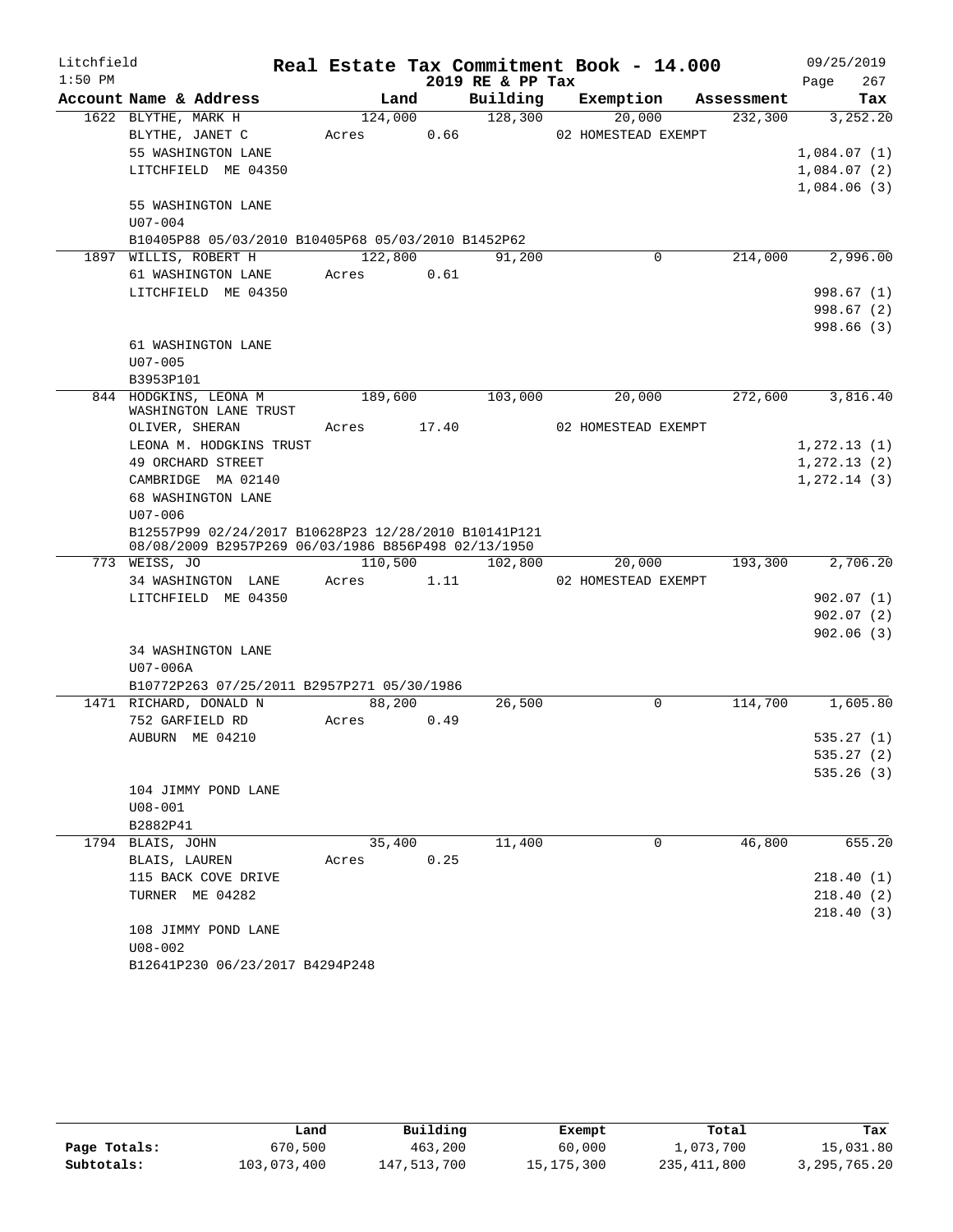| Litchfield   |                                                                   |             |         |             |                              | Real Estate Tax Commitment Book - 14.000 |             | 09/25/2019         |
|--------------|-------------------------------------------------------------------|-------------|---------|-------------|------------------------------|------------------------------------------|-------------|--------------------|
| $1:50$ PM    | Account Name & Address                                            |             | Land    |             | 2019 RE & PP Tax<br>Building | Exemption                                | Assessment  | 268<br>Page<br>Tax |
|              | 526 OMATICK, TERESA A.                                            |             | 60,900  |             | 49,400                       | $\Omega$                                 | 110,300     | 1,544.20           |
|              | 54 ADAMS WAY                                                      |             | Acres   | 0.11        |                              |                                          |             |                    |
|              | FREEPORT ME 04032                                                 |             |         |             |                              |                                          |             | 514.73(1)          |
|              |                                                                   |             |         |             |                              |                                          |             | 514.73(2)          |
|              |                                                                   |             |         |             |                              |                                          |             | 514.74(3)          |
|              | 110 JIMMY POND LANE                                               |             |         |             |                              |                                          |             |                    |
|              | $U08 - 003$                                                       |             |         |             |                              |                                          |             |                    |
|              | B11609P221 01/13/2014 B9513P327 09/28/2007 B2863P49<br>09/30/1985 |             |         |             |                              |                                          |             |                    |
|              | 28 AMOS, GREGORY D.                                               |             | 81,600  |             | 33,300                       | 0                                        | 114,900     | 1,608.60           |
|              | AMOS, STACEY D.                                                   |             | Acres   | 0.19        |                              |                                          |             |                    |
|              | 59 PATTEN ROAD                                                    |             |         |             |                              |                                          |             | 536.20(1)          |
|              | GREENE ME 04236                                                   |             |         |             |                              |                                          |             | 536.20(2)          |
|              |                                                                   |             |         |             |                              |                                          |             | 536.20(3)          |
|              | 114 JIMMY POND LANE                                               |             |         |             |                              |                                          |             |                    |
|              | $U08 - 004$                                                       |             |         |             |                              |                                          |             |                    |
|              | B11739P23 07/14/2014 B3009P161                                    |             |         |             |                              |                                          |             |                    |
|              | 156 GUERIN, ANDRE                                                 |             |         | 89,300      | 37,000                       | 0                                        | 126,300     | 1,768.20           |
|              | 9 GRANDE AVENUE                                                   |             | Acres   | 0.24        |                              |                                          |             |                    |
|              | LEWISTON ME 04240                                                 |             |         |             |                              |                                          |             | 589.40 (1)         |
|              |                                                                   |             |         |             |                              |                                          |             | 589.40 (2)         |
|              |                                                                   |             |         |             |                              |                                          |             | 589.40 (3)         |
|              | 118 JIMMY POND LANE                                               |             |         |             |                              |                                          |             |                    |
|              | $U08 - 005$                                                       |             |         |             |                              |                                          |             |                    |
|              | B12409P287 08/29/2016 B3565P130                                   |             |         |             |                              |                                          |             |                    |
|              | 1535 ROUSSEAU, JOSEPH                                             |             | 66,900  |             | 16,600                       | $\mathbf 0$                              | 83,500      | 1,169.00           |
|              | ROUSSEAU, LILLIAN                                                 |             | Acres   | 0.11        |                              |                                          |             |                    |
|              | <b>46 RICHARDS STREET</b>                                         |             |         |             |                              |                                          |             | 389.67 (1)         |
|              | GREENE ME 04236                                                   |             |         |             |                              |                                          |             | 389.67(2)          |
|              |                                                                   |             |         |             |                              |                                          |             | 389.66(3)          |
|              | 122 JIMMY POND LANE                                               |             |         |             |                              |                                          |             |                    |
|              | $U08 - 006$                                                       |             |         |             |                              |                                          |             |                    |
|              | B3228P328 09/10/1987 B1397P357 09/01/1965                         |             |         |             |                              |                                          |             |                    |
|              | 1215 MERRILL, ANGELINE &                                          |             | 89,300  |             | 74,900                       | 26,000                                   | 138,200     | 1,934.80           |
|              | RUSSELL                                                           |             |         |             |                              |                                          |             |                    |
|              | BONNEAU, RANDY                                                    |             | Acres   | 0.24        |                              | 03 VETERANS EXEMPT                       |             |                    |
|              | P O BOX 2129                                                      |             |         |             |                              | 02 HOMESTEAD EXEMPT                      |             | 644.93 (1)         |
|              | LEWISTON ME 04240                                                 |             |         |             |                              |                                          |             | 644.93 (2)         |
|              |                                                                   |             |         |             |                              |                                          |             | 644.94 (3)         |
|              | 124 JIMMY POND LANE                                               |             |         |             |                              |                                          |             |                    |
|              | $U08 - 007$                                                       |             |         |             |                              |                                          |             |                    |
|              | B6722P223                                                         |             |         |             |                              |                                          |             |                    |
|              | 450 DEMERS, LAURETTA A.                                           |             | 156,500 |             | 38,700                       | 0                                        | 195,200     | 2,732.80           |
|              | 15 PINELAND ST                                                    |             | Acres   | 4.80        |                              |                                          |             |                    |
|              | LEWISTON ME 04240                                                 |             |         |             |                              |                                          |             | 910.93(1)          |
|              |                                                                   |             |         |             |                              |                                          |             | 910.93(2)          |
|              |                                                                   |             |         |             |                              |                                          |             | 910.94(3)          |
|              | 128 JIMMY POND LANE                                               |             |         |             |                              |                                          |             |                    |
|              | $U08 - 008$                                                       |             |         |             |                              |                                          |             |                    |
|              | B11147P217 08/27/2012 B3835P94                                    |             |         |             |                              |                                          |             |                    |
|              | 875 HUTCHINSON, CHARLES A                                         |             | 83,200  |             | 47,100                       | 0                                        | 130,300     | 1,824.20           |
|              | 13 TAMBRIDGE CT.                                                  |             | Acres   | 0.20        |                              |                                          |             |                    |
|              | COLUMBIA SC 29229-9408                                            |             |         |             |                              |                                          |             | 608.07(1)          |
|              |                                                                   |             |         |             |                              |                                          |             | 608.07(2)          |
|              |                                                                   |             |         |             |                              |                                          |             | 608.06(3)          |
|              | 146 JIMMY POND LANE                                               |             |         |             |                              |                                          |             |                    |
|              | $U08 - 009$                                                       |             |         |             |                              |                                          |             |                    |
|              | B2209P138                                                         |             |         |             |                              |                                          |             |                    |
|              |                                                                   | Land        |         | Building    |                              | Exempt                                   | Total       | Tax                |
| Page Totals: |                                                                   | 627,700     |         | 297,000     |                              | 26,000                                   | 898,700     | 12,581.80          |
| Subtotals:   |                                                                   | 103,701,100 |         | 147,810,700 |                              | 15,201,300                               | 236,310,500 | 3,308,347.00       |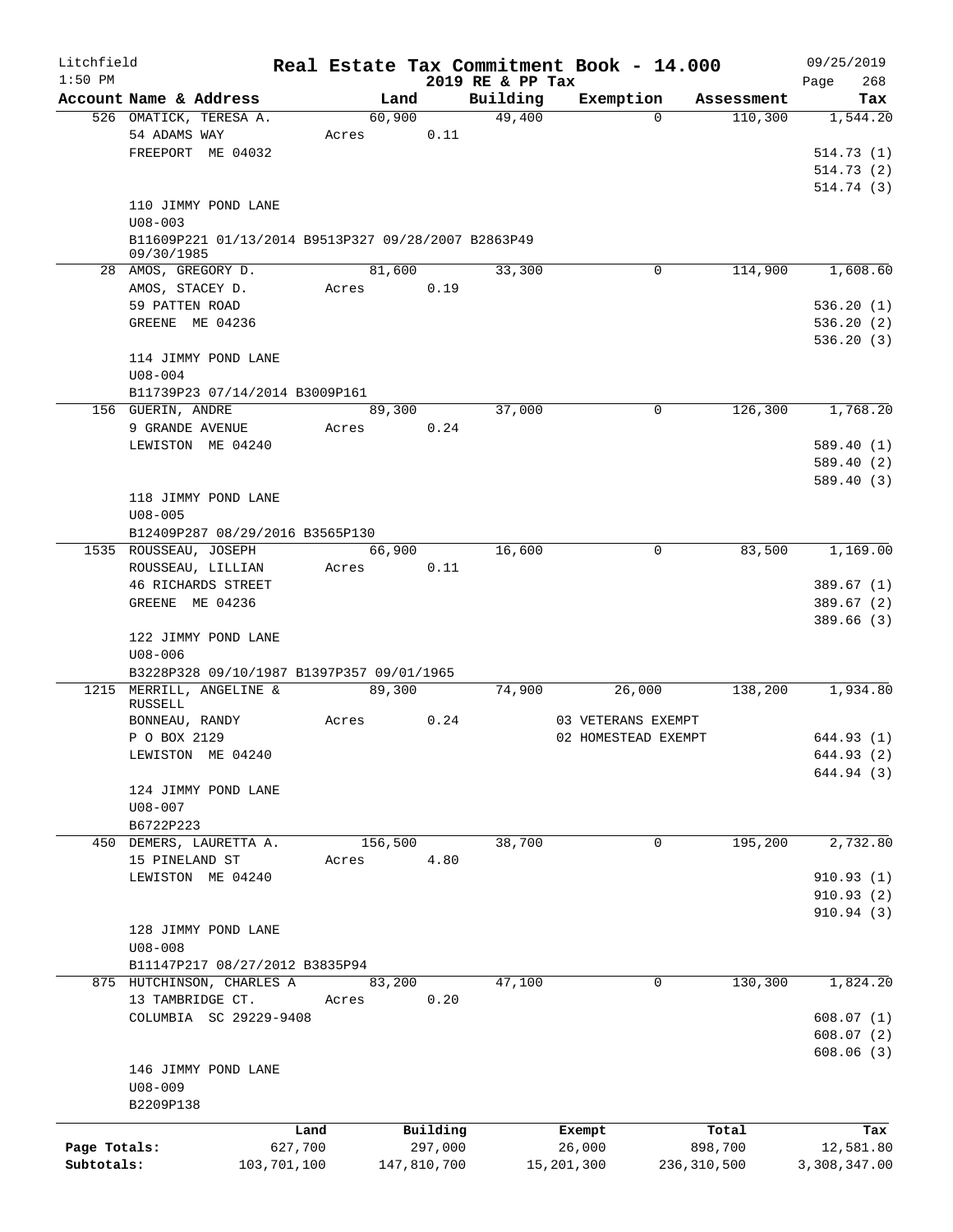| Litchfield   |                                    |         |               |                  | Real Estate Tax Commitment Book - 14.000 |               | 09/25/2019                   |
|--------------|------------------------------------|---------|---------------|------------------|------------------------------------------|---------------|------------------------------|
| $1:50$ PM    |                                    |         |               | 2019 RE & PP Tax |                                          |               | 269<br>Page                  |
|              | Account Name & Address             | Land    |               | Building         | Exemption                                | Assessment    | Tax                          |
|              | 29 GARRITY, TIM                    | 87,800  |               | 157,900          | $\Omega$                                 | 245,700       | 3,439.80                     |
|              | GARRITY LAURIE                     | Acres   | 0.23          |                  |                                          |               |                              |
|              | PO BOX 388                         |         |               |                  |                                          |               | 1,146.60(1)                  |
|              | GREENE<br>ME 04236-0388            |         |               |                  |                                          |               | 1, 146.60(2)                 |
|              |                                    |         |               |                  |                                          |               | 1,146.60(3)                  |
|              | 150 JIMMY POND LANE                |         |               |                  |                                          |               |                              |
|              | $U08 - 010$                        |         |               |                  |                                          |               |                              |
|              | B5461P329 09/01/1997               |         |               |                  |                                          |               |                              |
|              | 2791 GARRITY, TIMOTHY              | 30,000  |               | $\mathbf 0$      | 0                                        | 30,000        | 420.00                       |
|              | PO BOX 388                         | Acres   | 2.67          |                  |                                          |               |                              |
|              | GREENE ME 04236-0388               |         |               |                  |                                          |               | 140.00(1)                    |
|              |                                    |         |               |                  |                                          |               | 140.00(2)                    |
|              |                                    |         |               |                  |                                          |               | 140.00(3)                    |
|              | JIMMY POND LANE                    |         |               |                  |                                          |               |                              |
|              | U08-010A                           |         |               |                  |                                          |               |                              |
|              | B10566P188 10/20/2010              |         |               |                  |                                          |               |                              |
|              | 1868 WHITE, DIAN                   | 10,000  |               | $\mathbf 0$      | 0                                        | 10,000        | 140.00                       |
|              | 138 GUSTIN ROAD                    | Acres   | 0.08          |                  |                                          |               |                              |
|              | LITCHFIELD ME 04350                |         |               |                  |                                          |               | 46.67(1)                     |
|              |                                    |         |               |                  |                                          |               | 46.67(2)                     |
|              |                                    |         |               |                  |                                          |               | 46.66 (3)                    |
|              | JIMMY POND LANE                    |         |               |                  |                                          |               |                              |
|              | $U08 - 011$                        |         |               |                  |                                          |               |                              |
|              | B1575P864 03/14/1972               |         |               |                  |                                          |               |                              |
|              | 404 CYR, LEO E                     | 127,500 |               | 135,400          | 0                                        | 262,900       | 3,680.60                     |
|              | 125 ROSEDALE ST                    | Acres   | 0.80          |                  |                                          |               |                              |
|              | LEWISTON ME 04240                  |         |               |                  |                                          |               | 1,226.87(1)                  |
|              |                                    |         |               |                  |                                          |               | 1,226.87(2)                  |
|              |                                    |         |               |                  |                                          |               | 1,226.86(3)                  |
|              | 152 JIMMY POND LANE                |         |               |                  |                                          |               |                              |
|              | $U08 - 012$                        |         |               |                  |                                          |               |                              |
|              | B3664P86                           |         |               |                  |                                          |               |                              |
|              | 32 ANGELIDES, PAUL N               | 90,700  |               | 35,200           | 0                                        | 125,900       | 1,762.60                     |
|              | ANGELIDES SHARON A                 | Acres   | 0.25          |                  |                                          |               |                              |
|              | 58 DOW AVENUE                      |         |               |                  |                                          |               | 587.53(1)                    |
|              | LEWISTON ME 04240                  |         |               |                  |                                          |               | 587.53 (2)                   |
|              |                                    |         |               |                  |                                          |               | 587.54 (3)                   |
|              | 164 JIMMY POND LANE                |         |               |                  |                                          |               |                              |
|              | $U08 - 014$                        |         |               |                  |                                          |               |                              |
|              | B3809P318 10/03/1990               |         |               |                  |                                          |               |                              |
|              | 1040 PROVENCHER, CYNTHIA M.        | 128,000 |               | 150,200          | $\mathbf 0$                              | 278,200       | 3,894.80                     |
|              | MCCARVILL, CLAIRE M.               | Acres   | 0.82          |                  |                                          |               |                              |
|              | 22 LILLIAN STREET                  |         |               |                  |                                          |               | 1, 298.27(1)                 |
|              | WOBURN MA 01801                    |         |               |                  |                                          |               |                              |
|              |                                    |         |               |                  |                                          |               | 1, 298.27(2)<br>1, 298.26(3) |
|              |                                    |         |               |                  |                                          |               |                              |
|              | 172 JIMMY POND LANE                |         |               |                  |                                          |               |                              |
|              | $U08 - 016$                        |         |               |                  |                                          |               |                              |
|              | B13068P162 10/23/2018              | 82,700  |               |                  |                                          |               |                              |
| 718          | COSTELLO SANDRA, DIANE<br>MILLIKEN |         |               | 27,700           | 0                                        | 110,400       | 1,545.60                     |
|              | COSTELLO, SCOTT,                   | Acres   | 0.31          |                  |                                          |               |                              |
|              | CYNTHIA FOXE                       |         |               |                  |                                          |               |                              |
|              | 8 EAST AVENUE                      |         |               |                  |                                          |               | 515.20(1)                    |
|              | LISBON FALLS ME 04252              |         |               |                  |                                          |               | 515.20(2)                    |
|              |                                    |         |               |                  |                                          |               | 515.20(3)                    |
|              | 60 FOREST LANE                     |         |               |                  |                                          |               |                              |
|              | $U08 - 017$                        |         |               |                  |                                          |               |                              |
|              | B8971P41 05/26/2006 B2300P249      |         |               |                  |                                          |               |                              |
|              |                                    |         |               |                  |                                          |               |                              |
|              |                                    | Land    | Building      |                  | Exempt                                   | Total         | Tax                          |
| Page Totals: | 556,700                            |         | 506,400       |                  | 0                                        | 1,063,100     | 14,883.40                    |
| Subtotals:   | 104, 257, 800                      |         | 148, 317, 100 |                  | 15,201,300                               | 237, 373, 600 | 3, 323, 230.40               |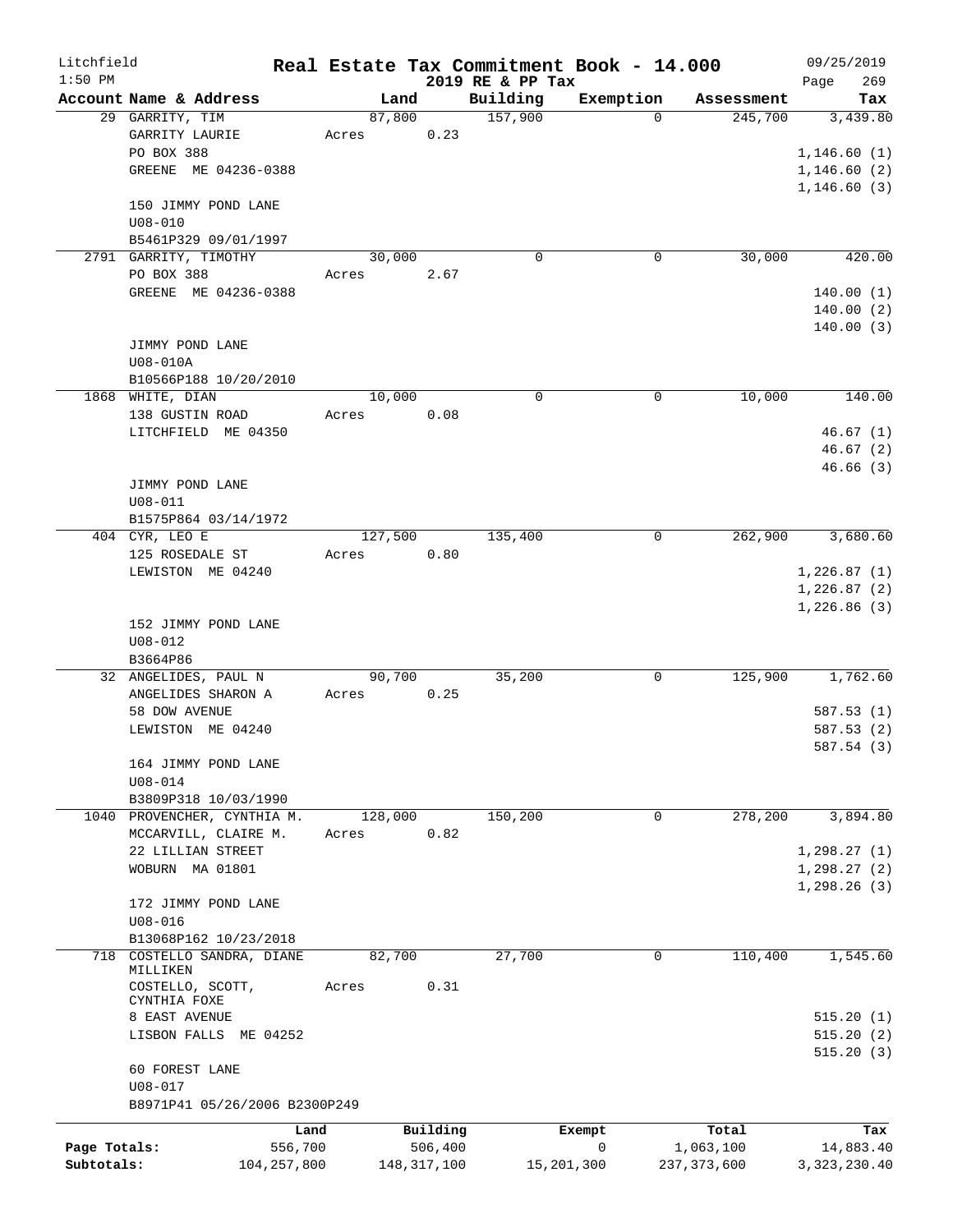| Litchfield |                                                                    |         |      | Real Estate Tax Commitment Book - 14.000 |           |            | 09/25/2019              |
|------------|--------------------------------------------------------------------|---------|------|------------------------------------------|-----------|------------|-------------------------|
| $1:50$ PM  |                                                                    |         |      | 2019 RE & PP Tax                         |           |            | Page<br>270             |
|            | Account Name & Address                                             | Land    |      | Building                                 | Exemption | Assessment | Tax                     |
|            | 557 ENGLAND, NICHOLE                                               | 29,200  |      | 8,000                                    | $\Omega$  | 37,200     | 520.80                  |
|            | $ENGLAND$ , $NATHAN$                                               | Acres   | 0.17 |                                          |           |            |                         |
|            | P.O. BOX 254                                                       |         |      |                                          |           |            | 173.60(1)               |
|            | 19 FISH ROAD                                                       |         |      |                                          |           |            | 173.60(2)               |
|            | BOWDOINHAM ME 04008                                                |         |      |                                          |           |            | 173.60(3)               |
|            | 62 FOREST LANE<br>$U08 - 018$                                      |         |      |                                          |           |            |                         |
|            | B11693P263 08/17/2012 B11571P285 08/10/2012                        |         |      |                                          |           |            |                         |
|            | B6247P108                                                          |         |      |                                          |           |            |                         |
|            | 1053 MOSES, MARITA L. (1/3)                                        | 29,200  |      | 11,200                                   | 0         | 40,400     | 565.60                  |
|            | LEVESQUE, COLLEEN                                                  | Acres   | 0.17 |                                          |           |            |                         |
|            | F.(1/3)                                                            |         |      |                                          |           |            |                         |
|            | MEGAN A.<br>PRATT-LOUISI(1/6)&                                     |         |      |                                          |           |            | 188.53(1)               |
|            | WYATT A. MCLAREY(1/6)                                              |         |      |                                          |           |            |                         |
|            | 904 30TH COURT                                                     |         |      |                                          |           |            | 188.53(2)               |
|            | WEST PALM BEACH FL                                                 |         |      |                                          |           |            | 188.54(3)               |
|            | 33407                                                              |         |      |                                          |           |            |                         |
|            | 63 FOREST LANE                                                     |         |      |                                          |           |            |                         |
|            | $U08 - 019$                                                        |         |      |                                          |           |            |                         |
|            | B12016P54 06/22/2015 B11849P314 11/10/2014 B4594P200<br>12/27/1993 |         |      |                                          |           |            |                         |
|            | 1274 NADEAU, RICHARD L                                             | 11,700  |      | 4,900                                    | 0         | 16,600     | 232.40                  |
|            | NADEAU, LUCILLE                                                    | Acres   | 0.11 |                                          |           |            |                         |
|            | 8 SOUTH LISBON ROAD                                                |         |      |                                          |           |            | 77.47 (1)               |
|            | LEWISTON ME 04240                                                  |         |      |                                          |           |            | 77.47 (2)               |
|            |                                                                    |         |      |                                          |           |            | 77.46(3)                |
|            | 57 FOREST LANE                                                     |         |      |                                          |           |            |                         |
|            | $U08 - 020$                                                        |         |      |                                          |           |            |                         |
|            | B12596P124 03/28/2017 B1525P862                                    |         |      |                                          |           |            |                         |
|            | 349 COMEAU, NORMAND                                                | 122,000 |      | 25,900                                   | 0         | 147,900    | 2,070.60                |
|            | 118 OAK HILL ROAD                                                  | Acres   | 0.58 |                                          |           |            |                         |
|            | LITCHFIELD ME 04350                                                |         |      |                                          |           |            | 690.20 (1)<br>690.20(2) |
|            |                                                                    |         |      |                                          |           |            | 690.20 (3)              |
|            | 55 FOREST LANE                                                     |         |      |                                          |           |            |                         |
|            | $U08 - 021$                                                        |         |      |                                          |           |            |                         |
|            | B11862P62 10/31/2014 B3618P102                                     |         |      |                                          |           |            |                         |
|            | 1143 MANN, VALARIE                                                 | 142,800 |      | 96,700                                   | 0         | 239,500    | 3,353.00                |
|            | MANN, JOHN T.                                                      | Acres   | 1.41 |                                          |           |            |                         |
|            | 42 MAGEE ROAD                                                      |         |      |                                          |           |            | 1, 117.67(1)            |
|            | BOWDOIN ME 04287                                                   |         |      |                                          |           |            | 1, 117.67(2)            |
|            |                                                                    |         |      |                                          |           |            | 1, 117.66(3)            |
|            | 53 FOREST LANE                                                     |         |      |                                          |           |            |                         |
|            | $U08 - 023$                                                        |         |      |                                          |           |            |                         |
|            | B12774P153 10/27/2017 B5592P8 04/15/1998                           |         |      |                                          |           |            |                         |
|            | 2158 MANN, JOHN T.                                                 | 20,000  |      | $\Omega$                                 | $\Omega$  | 20,000     | 280.00                  |
|            | 42 MAGEE ROAD                                                      | Acres   | 1.00 |                                          |           |            |                         |
|            | BOWDOIN ME 04287                                                   |         |      |                                          |           |            | 93.33(1)                |
|            |                                                                    |         |      |                                          |           |            | 93.33(2)<br>93.34 (3)   |
|            | OFF FOREST LANE                                                    |         |      |                                          |           |            |                         |
|            | $U08 - 024$                                                        |         |      |                                          |           |            |                         |
|            | B6349P212                                                          |         |      |                                          |           |            |                         |
|            |                                                                    |         |      |                                          |           |            |                         |

|              | Land        | Building    | Exempt     | Total       | Tax          |
|--------------|-------------|-------------|------------|-------------|--------------|
| Page Totals: | 354,900     | 146,700     |            | 501,600     | 7,022.40     |
| Subtotals:   | 104,612,700 | 148,463,800 | 15,201,300 | 237,875,200 | 3,330,252.80 |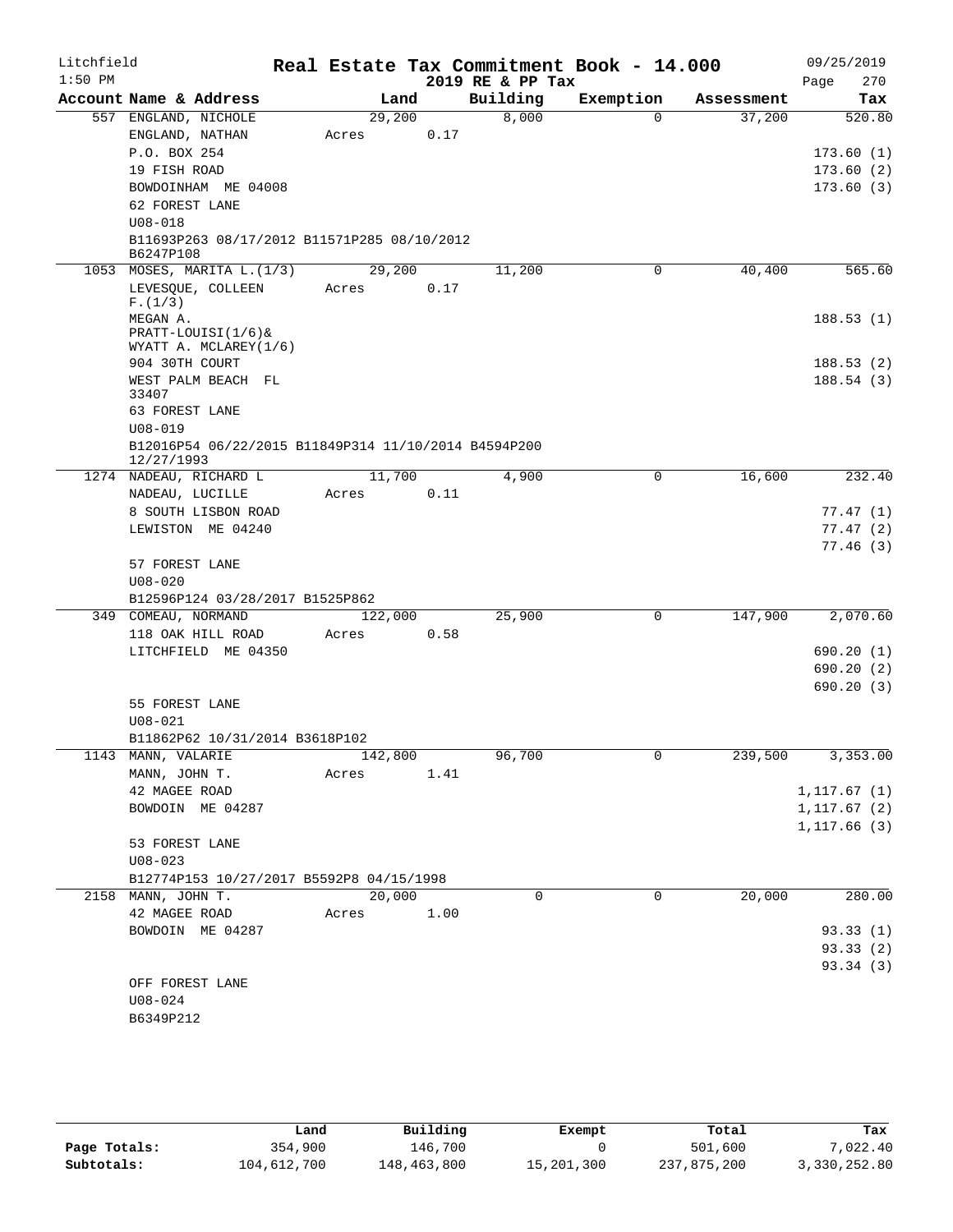| Litchfield<br>$1:50$ PM    |                                                                     |                  |                        | 2019 RE & PP Tax | Real Estate Tax Commitment Book - 14.000 |                          | 09/25/2019<br>271<br>Page                    |
|----------------------------|---------------------------------------------------------------------|------------------|------------------------|------------------|------------------------------------------|--------------------------|----------------------------------------------|
|                            | Account Name & Address                                              | Land             |                        | Building         | Exemption                                | Assessment               | Tax                                          |
|                            | 2159 KINDLIMANN, MELISSA A.<br>KINDLIMANN, SHANE E.                 | 23,300<br>Acres  | 2.10                   | 0                | $\Omega$                                 | 23,300                   | 326.20                                       |
|                            | 277 MIDDLE STREET<br>BATH ME 04530                                  |                  |                        |                  |                                          |                          | 108.73(1)<br>108.73(2)<br>108.74(3)          |
|                            | FOREST LANE<br>$U08 - 025$                                          |                  |                        |                  |                                          |                          |                                              |
|                            | B12952P344 06/22/2018 B9714P22 04/30/2008 B6349P212<br>09/29/2000   |                  |                        |                  |                                          |                          |                                              |
|                            | 552 ANDERSON, RANDALL                                               | 142,500          |                        | 119,000          | $\mathbf 0$                              | 261,500                  | 3,661.00                                     |
|                            | 42 EASY STREET<br>LITCHFIELD ME 04350                               | Acres            | 0.48                   |                  |                                          |                          | 1, 220.33(1)<br>1, 220.33(2)<br>1, 220.34(3) |
|                            | 42 EASY STREET<br>$U09 - 001$                                       |                  |                        |                  |                                          |                          |                                              |
|                            | B7628P226 06/16/2003<br>1397 RICKER, DEANNE E                       | 145,200          |                        | 97,000           | 0                                        | 242,200                  | 3,390.80                                     |
|                            | <b>46 EASY STREET</b>                                               | Acres            | 0.56                   |                  |                                          |                          |                                              |
|                            | LITCHFIELD ME 04350                                                 |                  |                        |                  |                                          |                          | 1, 130.27(1)<br>1, 130.27(2)<br>1,130.26(3)  |
|                            | <b>46 EASY STREET</b>                                               |                  |                        |                  |                                          |                          |                                              |
|                            | $U09 - 002$                                                         |                  |                        |                  |                                          |                          |                                              |
|                            | B7266P126 02/06/2003<br>408 BOYER, BRIAN RTRUSTEE                   | 145,200          |                        | 167,900          | 0                                        | 313,100                  | $\overline{4,383.40}$                        |
|                            | HORN JANIS R TRUSTEE                                                | Acres            | 0.58                   |                  |                                          |                          |                                              |
|                            | 6 COUNTRYSIDE ROAD<br>PEPPERILL MA 01463                            |                  |                        |                  |                                          |                          | 1,461.13(1)<br>1,461.13(2)<br>1,461.14(3)    |
|                            | 50 EASY STREET<br>$U09 - 003$                                       |                  |                        |                  |                                          |                          |                                              |
|                            | B9592P121 12/13/2007 B7784P20 12/22/2003<br>636 FRECHETTE SR, ANDRE | 145,100          |                        | 111,200          | 0                                        | 256,300                  | 3,588.20                                     |
|                            | FRECHETTE, BARBARA                                                  | Acres            | 0.53                   |                  |                                          |                          |                                              |
|                            | 3508 SE HYDE CIRCLE<br>PORT ST LUCIE FL 34984                       |                  |                        |                  |                                          |                          | 1,196.07(1)<br>1, 196.07(2)<br>1, 196.06(3)  |
|                            | 56 EASY STREET<br>U09-004                                           |                  |                        |                  |                                          |                          |                                              |
|                            | B7669P256 06/02/2003                                                |                  |                        |                  |                                          |                          |                                              |
|                            | 275 MORIN, MELANIE L.<br>SMALL, ROBERT A.                           | 145,100<br>Acres | 0.52                   | 105,000          | 0                                        | 250,100                  | 3,501.40                                     |
|                            | 58 EASY STREET<br>LITCHFIELD ME 04350                               |                  |                        |                  |                                          |                          | 1,167.13(1)<br>1, 167.13(2)<br>1,167.14(3)   |
|                            | 58 EASY STREET<br>$U09 - 005$                                       |                  |                        |                  |                                          |                          |                                              |
|                            | B13111P1 12/14/2018 B5767P234 10/01/1998                            |                  |                        |                  | $\mathbf 0$                              | 277,400                  |                                              |
|                            | 1684 MADORE, JOHN V.<br>MADORE, THERESA L.                          | 145,100<br>Acres | 0.52                   | 132,300          |                                          |                          | 3,883.60                                     |
|                            | P.O. BOX 117<br>LITCHFIELD ME 04350                                 |                  |                        |                  |                                          |                          | 1, 294.53(1)<br>1, 294.53(2)<br>1, 294.54(3) |
|                            | 64 EASY STREET<br>$U09 - 006$                                       |                  |                        |                  |                                          |                          |                                              |
|                            | B12091P219 08/18/2015 B7596P227 08/22/2003                          |                  |                        |                  |                                          |                          |                                              |
|                            | Land                                                                |                  | Building               |                  | Exempt                                   | Total                    | Tax                                          |
| Page Totals:<br>Subtotals: | 891,500<br>105,504,200                                              |                  | 732,400<br>149,196,200 |                  | 0<br>15,201,300                          | 1,623,900<br>239,499,100 | 22,734.60<br>3, 352, 987.40                  |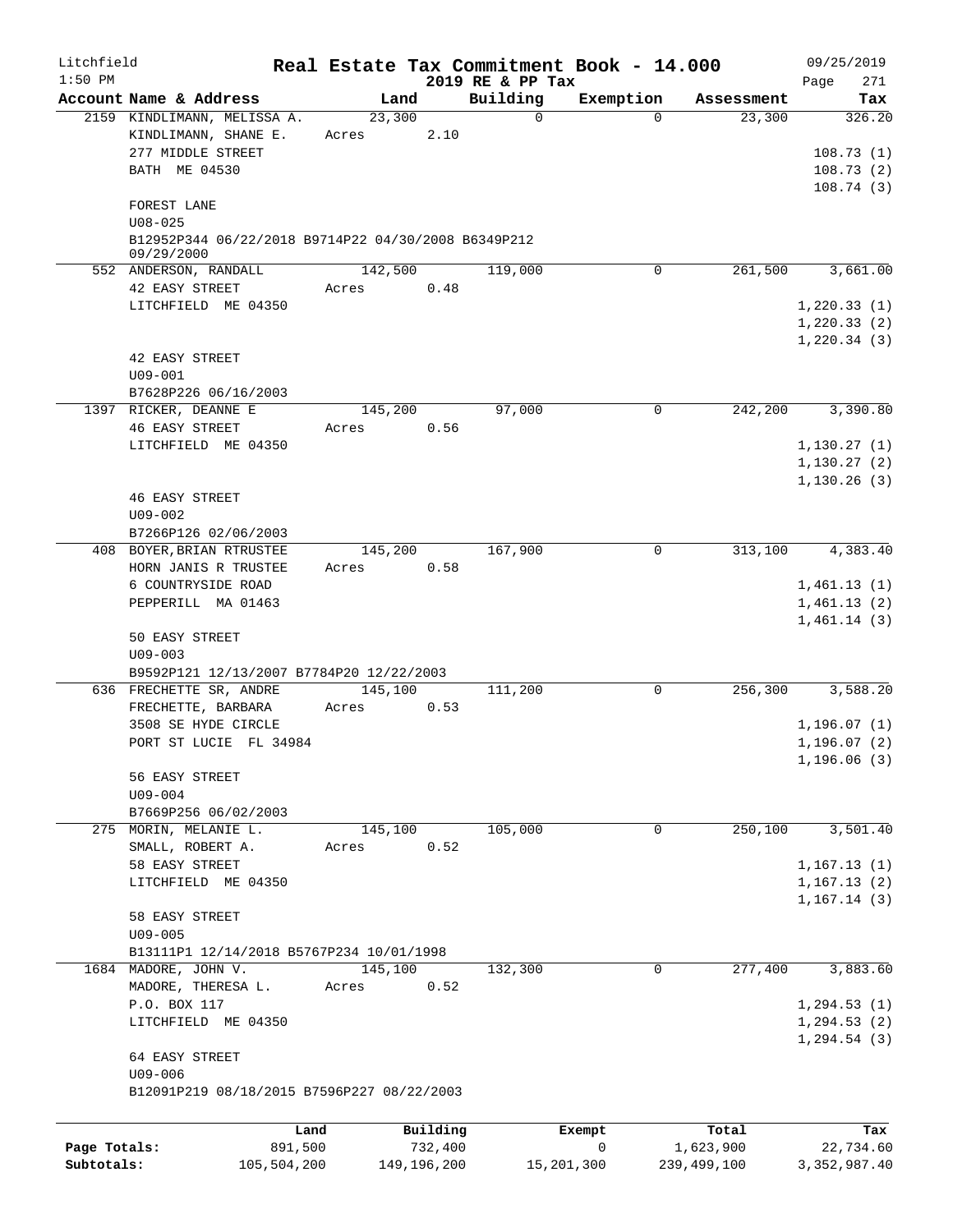| Litchfield |                                                                                      |         |      | Real Estate Tax Commitment Book - 14.000 |                     |             |            | 09/25/2019   |
|------------|--------------------------------------------------------------------------------------|---------|------|------------------------------------------|---------------------|-------------|------------|--------------|
| $1:50$ PM  |                                                                                      |         |      | 2019 RE & PP Tax                         |                     |             |            | 272<br>Page  |
|            | Account Name & Address                                                               | Land    |      | Building                                 |                     | Exemption   | Assessment | Tax          |
|            | 345 GUNNELLS BELINDA                                                                 | 145,000 |      | 2,600                                    |                     | $\Omega$    | 147,600    | 2,066.40     |
|            | 33 PERKINS ROAD                                                                      | Acres   | 0.51 |                                          |                     |             |            |              |
|            | MONMOUTH ME 04259                                                                    |         |      |                                          |                     |             |            | 688.80 (1)   |
|            |                                                                                      |         |      |                                          |                     |             |            | 688.80 (2)   |
|            |                                                                                      |         |      |                                          |                     |             |            | 688.80 (3)   |
|            | 68 EASY STREET                                                                       |         |      |                                          |                     |             |            |              |
|            | $U09 - 007$                                                                          |         |      |                                          |                     |             |            |              |
|            | B12914P167 04/23/2018 B8071P68 08/06/2004 B8071P66<br>08/05/2004 B2463P93 04/12/1982 |         |      |                                          |                     |             |            |              |
|            | 284 DAY, DIANE L.                                                                    | 157,500 |      | 168,300                                  |                     | 20,000      | 305,800    | 4,281.20     |
|            | JASPER, SUSAN L.                                                                     | Acres   | 0.90 |                                          | 02 HOMESTEAD EXEMPT |             |            |              |
|            | 76 EASY STREET                                                                       |         |      |                                          |                     |             |            | 1,427.07(1)  |
|            | LITCHFIELD ME 04350                                                                  |         |      |                                          |                     |             |            | 1,427.07(2)  |
|            |                                                                                      |         |      |                                          |                     |             |            | 1,427.06(3)  |
|            | 76 EASY STREET                                                                       |         |      |                                          |                     |             |            |              |
|            | $U09 - 008$                                                                          |         |      |                                          |                     |             |            |              |
|            | B11297P151 02/04/2013 B5775P96                                                       |         |      |                                          |                     |             |            |              |
|            | 1211 MORGAN, WINSTON L.                                                              | 140,700 |      | 127,100                                  |                     | $\mathbf 0$ | 267,800    | 3,749.20     |
|            | MORGAN, SHIRLEY A.                                                                   | Acres   | 0.49 |                                          |                     |             |            |              |
|            | 80 EASY STREET                                                                       |         |      |                                          |                     |             |            | 1, 249.73(1) |
|            | LITCHFIELD ME 04350                                                                  |         |      |                                          |                     |             |            | 1, 249.73(2) |
|            |                                                                                      |         |      |                                          |                     |             |            | 1,249.74(3)  |
|            | 80 EASY STREET                                                                       |         |      |                                          |                     |             |            |              |
|            | $U09 - 009$                                                                          |         |      |                                          |                     |             |            |              |
|            | B12879P94 03/27/2018 B7677P269 01/06/2003                                            |         |      |                                          |                     |             |            |              |
|            | 813 WARNER, HAROLD N., JR. 136,100                                                   |         |      | 78,800                                   |                     | 26,000      | 188,900    | 2,644.60     |
|            | 96 EASY STREET                                                                       | Acres   | 0.48 |                                          | 02 HOMESTEAD EXEMPT |             |            |              |
|            | LITCHFIELD ME 04350                                                                  |         |      |                                          | 14 WW2 Vet NonRes   |             |            | 881.53 (1)   |
|            |                                                                                      |         |      |                                          |                     |             |            | 881.53 (2)   |
|            |                                                                                      |         |      |                                          |                     |             |            | 881.54 (3)   |
|            | 96 EASY STREET                                                                       |         |      |                                          |                     |             |            |              |
|            | $U09 - 010$                                                                          |         |      |                                          |                     |             |            |              |
|            | B12351P26 06/29/2016 B2712P165                                                       |         |      |                                          |                     |             |            |              |
|            | 795 WHITTEN, MARY M.                                                                 | 126,800 |      | 155,100                                  |                     | $\mathbf 0$ | 281,900    | 3,946.60     |
|            | 102 EASY STREET                                                                      | Acres   | 0.59 |                                          |                     |             |            |              |
|            | LITCHFIELD ME 04350                                                                  |         |      |                                          |                     |             |            | 1,315.53(1)  |
|            |                                                                                      |         |      |                                          |                     |             |            | 1,315.53(2)  |
|            |                                                                                      |         |      |                                          |                     |             |            | 1,315.54(3)  |
|            | 102 EASY STREET<br>$U09 - 011$                                                       |         |      |                                          |                     |             |            |              |
|            | B12444P217 10/19/2016 B11857P170 11/21/2014                                          |         |      |                                          |                     |             |            |              |
|            | B6673P146                                                                            |         |      |                                          |                     |             |            |              |
|            | 184 FORD, MICHELE                                                                    | 136,800 |      | 122,700                                  |                     | 20,000      | 239,500    | 3,353.00     |
|            | 114 EASY STREET                                                                      | Acres   | 0.73 |                                          | 02 HOMESTEAD EXEMPT |             |            |              |
|            | LITCHFIELD ME 04350                                                                  |         |      |                                          |                     |             |            | 1,117.67(1)  |
|            |                                                                                      |         |      |                                          |                     |             |            | 1,117.67(2)  |
|            |                                                                                      |         |      |                                          |                     |             |            | 1,117.66(3)  |
|            | 114 EASY STREET<br>$U09 - 012$                                                       |         |      |                                          |                     |             |            |              |
|            | B10749P154 06/09/2011 B6352P138 11/27/2000 B1581P569                                 |         |      |                                          |                     |             |            |              |
|            | 07/02/1968                                                                           |         |      |                                          |                     |             |            |              |

|              | Land        | Building    | Exempt     | Total       | Tax          |
|--------------|-------------|-------------|------------|-------------|--------------|
| Page Totals: | 842,900     | 654,600     | 66,000     | 1,431,500   | 20,041.00    |
| Subtotals:   | 106,347,100 | 149,850,800 | 15,267,300 | 240,930,600 | 3,373,028.40 |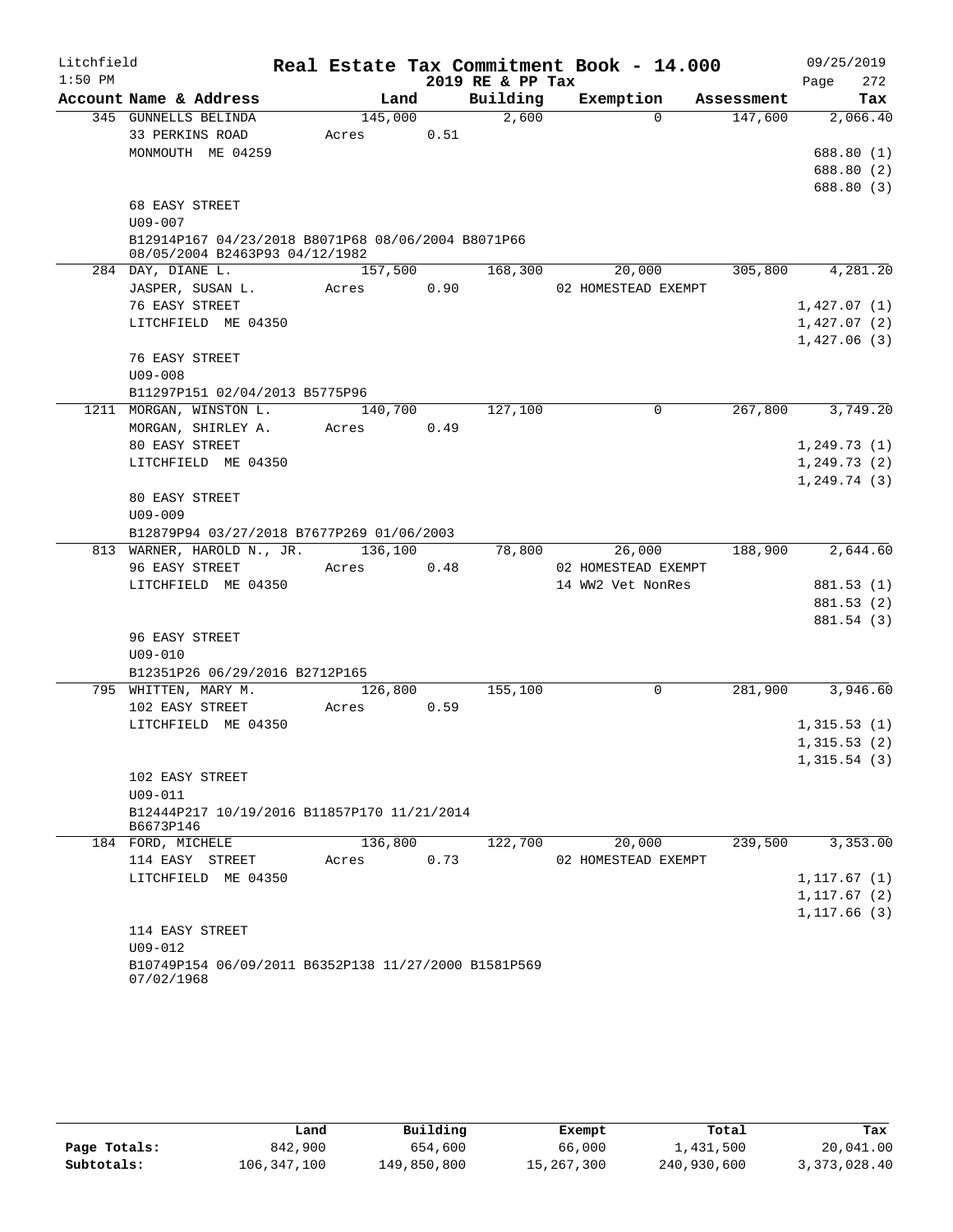| Litchfield |                                                                    |         |      |                  | Real Estate Tax Commitment Book - 14.000 |            | 09/25/2019  |
|------------|--------------------------------------------------------------------|---------|------|------------------|------------------------------------------|------------|-------------|
| $1:50$ PM  |                                                                    |         |      | 2019 RE & PP Tax |                                          |            | Page<br>273 |
|            | Account Name & Address                                             | Land    |      | Building         | Exemption                                | Assessment | Tax         |
|            | 882 CAMPBELL, JOHN C.                                              | 135,900 |      | 24,300           | $\Omega$                                 | 160,200    | 2,242.80    |
|            | 120 EASY ST                                                        | Acres   | 0.43 |                  |                                          |            |             |
|            | LITCHFIELD ME 04350                                                |         |      |                  |                                          |            | 747.60 (1)  |
|            |                                                                    |         |      |                  |                                          |            | 747.60(2)   |
|            |                                                                    |         |      |                  |                                          |            | 747.60 (3)  |
|            | 120 EASY STREET                                                    |         |      |                  |                                          |            |             |
|            | $U09 - 013$<br>B12394P67 08/22/2016 B10245P56 10/16/2009 B8520P103 |         |      |                  |                                          |            |             |
|            | 07/29/2005 B3775P61                                                |         |      |                  |                                          |            |             |
|            | 1703 MORGAN, JASON M.                                              | 175,600 |      | 130,400          | 26,000                                   | 280,000    | 3,920.00    |
|            | 123 EASY STREET                                                    | Acres   | 1.48 |                  | 12 WW2 Vet Res.                          |            |             |
|            | LITCHFIELD ME 04350                                                |         |      |                  | 02 HOMESTEAD EXEMPT                      |            | 1,306.67(1) |
|            |                                                                    |         |      |                  |                                          |            | 1,306.67(2) |
|            |                                                                    |         |      |                  |                                          |            | 1,306.66(3) |
|            | 123 EASY STREET                                                    |         |      |                  |                                          |            |             |
|            | $U09 - 014$                                                        |         |      |                  |                                          |            |             |
|            | B12845P51 02/02/2018 B12837P297 02/02/2018 B1478P851               |         |      |                  |                                          |            |             |
|            | 09/23/1968                                                         |         |      |                  |                                          |            |             |
|            | 656 GAMACHE JR, JOSEPH R                                           | 138,600 |      | 148,300          | $\mathbf 0$                              | 286,900    | 4,016.60    |
|            | C/O JOSEPH GAMACHE SR                                              | Acres   | 0.45 |                  |                                          |            |             |
|            | 119 EASY STREET                                                    |         |      |                  |                                          |            | 1,338.87(1) |
|            | LITCHFIELD ME 04350                                                |         |      |                  |                                          |            | 1,338.87(2) |
|            |                                                                    |         |      |                  |                                          |            | 1,338.86(3) |
|            | 119 EASY STREET<br>$U09 - 016$                                     |         |      |                  |                                          |            |             |
|            | B4477P227                                                          |         |      |                  |                                          |            |             |
|            | 1018 AHEARN, TIMOTHY & LINDA                                       | 148,300 |      | 99,400           | 20,000                                   | 227,700    | 3,187.80    |
|            | 115 EASY STREET                                                    | Acres   | 0.86 |                  | 02 HOMESTEAD EXEMPT                      |            |             |
|            | LITCHFIELD ME 04350                                                |         |      |                  |                                          |            | 1,062.60(1) |
|            |                                                                    |         |      |                  |                                          |            | 1,062.60(2) |
|            |                                                                    |         |      |                  |                                          |            | 1,062.60(3) |
|            | 115 EASY STREET                                                    |         |      |                  |                                          |            |             |
|            | U09-017                                                            |         |      |                  |                                          |            |             |
|            | B5122P268 05/07/1996                                               |         |      |                  |                                          |            |             |
|            | 516 O'CONNOR, FRANCIS                                              | 87,900  |      | 88,900           | 0                                        | 176,800    | 2,475.20    |
|            | 2 DOYLE ST                                                         | Acres   | 1.37 |                  |                                          |            |             |
|            | LITCHFIELD ME 04350                                                |         |      |                  |                                          |            | 825.07 (1)  |
|            |                                                                    |         |      |                  |                                          |            | 825.07 (2)  |
|            |                                                                    |         |      |                  |                                          |            | 825.06(3)   |
|            | 2 DOYLE STREET                                                     |         |      |                  |                                          |            |             |
|            | $U09 - 018$                                                        |         |      |                  |                                          |            |             |
|            | B13138P305 12/19/2018 B12036P244 07/09/2015                        |         |      |                  |                                          |            |             |
|            | 651 GAGNON, PATRICK B &<br>SUSAN L.                                | 90,400  |      | 69,700           | 20,000                                   | 140,100    | 1,961.40    |
|            | 10 DOYLE STREET                                                    | Acres   | 0.83 |                  | 02 HOMESTEAD EXEMPT                      |            |             |
|            | LITCHFIELD ME 04350                                                |         |      |                  |                                          |            | 653.80(1)   |
|            |                                                                    |         |      |                  |                                          |            | 653.80 (2)  |
|            |                                                                    |         |      |                  |                                          |            | 653.80(3)   |
|            | 10 DOYLE STREET                                                    |         |      |                  |                                          |            |             |
|            | $U09 - 020$                                                        |         |      |                  |                                          |            |             |
|            | B13138P305 12/19/2018 B6798P103                                    |         |      |                  |                                          |            |             |

|              | Land        | Building    | Exempt       | Total       | Tax          |
|--------------|-------------|-------------|--------------|-------------|--------------|
| Page Totals: | 776,700     | 561,000     | 66,000       | 1,271,700   | 17,803.80    |
| Subtotals:   | 107,123,800 | 150,411,800 | 15, 333, 300 | 242,202,300 | 3,390,832.20 |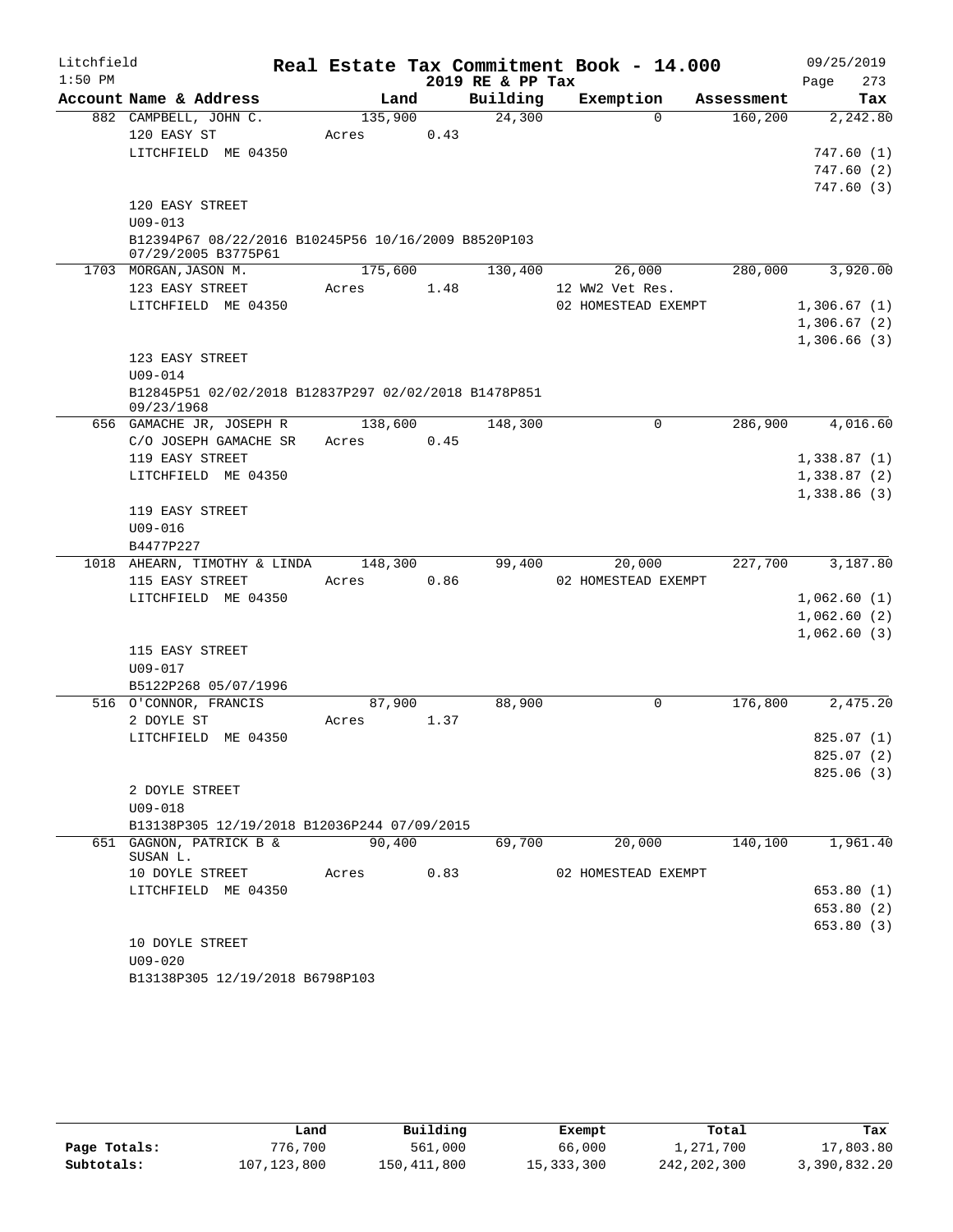| Litchfield<br>$1:50$ PM |                                                                                                                                                                                       |                 |      | 2019 RE & PP Tax | Real Estate Tax Commitment Book - 14.000 |            | 09/25/2019<br>274<br>Page |
|-------------------------|---------------------------------------------------------------------------------------------------------------------------------------------------------------------------------------|-----------------|------|------------------|------------------------------------------|------------|---------------------------|
|                         | Account Name & Address                                                                                                                                                                | Land            |      | Building         | Exemption                                | Assessment | Tax                       |
|                         | 531 DWYER, NORRIS                                                                                                                                                                     | 61,700          |      | $\Omega$         | $\Omega$                                 | 61,700     | 863.80                    |
|                         | 490 WEST ROAD                                                                                                                                                                         | Acres           | 0.45 |                  |                                          |            |                           |
|                         | BOWDOIN ME 04287                                                                                                                                                                      |                 |      |                  |                                          |            | 287.93 (1)                |
|                         |                                                                                                                                                                                       |                 |      |                  |                                          |            | 287.93 (2)                |
|                         |                                                                                                                                                                                       |                 |      |                  |                                          |            | 287.94 (3)                |
|                         | DOYLE STREET                                                                                                                                                                          |                 |      |                  |                                          |            |                           |
|                         | $U09 - 021$                                                                                                                                                                           |                 |      |                  |                                          |            |                           |
|                         | B5160P774 09/10/1971                                                                                                                                                                  |                 |      |                  |                                          |            | 1,625.40                  |
|                         | 1333 STRONG, HILLARY S.<br>STRONG, DAVID A.                                                                                                                                           | 80,300<br>Acres | 0.43 | 55,800           | 20,000<br>02 HOMESTEAD EXEMPT            | 116,100    |                           |
|                         | 20 DOYLE ST                                                                                                                                                                           |                 |      |                  |                                          |            | 541.80 (1)                |
|                         | LITCHFIELD ME 04350                                                                                                                                                                   |                 |      |                  |                                          |            | 541.80(2)                 |
|                         |                                                                                                                                                                                       |                 |      |                  |                                          |            | 541.80(3)                 |
|                         | 20 DOYLE STREET<br>$U09 - 022$                                                                                                                                                        |                 |      |                  |                                          |            |                           |
|                         | B12401P264 08/31/2016 B11190P335 10/05/2012                                                                                                                                           |                 |      |                  |                                          |            |                           |
|                         | B2937P349                                                                                                                                                                             |                 |      |                  |                                          |            |                           |
|                         | 1330 OUELLETTE, MARIA                                                                                                                                                                 | 92,300          |      | 22,600           | 26,000                                   | 88,900     | 1,244.60                  |
|                         | 22 DOYLE STREET                                                                                                                                                                       | Acres           | 0.95 |                  | 03 VETERANS EXEMPT                       |            |                           |
|                         | LITCHFIELD ME 04350                                                                                                                                                                   |                 |      |                  | 02 HOMESTEAD EXEMPT                      |            | 414.87 (1)                |
|                         |                                                                                                                                                                                       |                 |      |                  |                                          |            | 414.87(2)                 |
|                         |                                                                                                                                                                                       |                 |      |                  |                                          |            | 414.86 (3)                |
|                         | 22 DOYLE STREET                                                                                                                                                                       |                 |      |                  |                                          |            |                           |
|                         | $U09 - 023$                                                                                                                                                                           |                 |      |                  |                                          |            |                           |
|                         | B4817P209                                                                                                                                                                             |                 |      |                  | $\mathbf 0$                              |            |                           |
|                         | 316 MORIN, ALLISON<br>THEISS, ERIC                                                                                                                                                    | 42,400<br>Acres | 0.80 | 154,000          |                                          | 196,400    | 2,749.60                  |
|                         | 13 DOYLE STREET                                                                                                                                                                       |                 |      |                  |                                          |            | 916.53(1)                 |
|                         | LITCHFIELD ME 04350                                                                                                                                                                   |                 |      |                  |                                          |            | 916.53(2)                 |
|                         |                                                                                                                                                                                       |                 |      |                  |                                          |            | 916.54(3)                 |
|                         | 13 DOYLE STREET                                                                                                                                                                       |                 |      |                  |                                          |            |                           |
|                         | $U09 - 024$                                                                                                                                                                           |                 |      |                  |                                          |            |                           |
|                         | B12891P291 04/16/2018 B12880P187 03/01/2018<br>B12880P179 06/16/2017 B12880P178 06/15/2017<br>B12068P327 06/06/2015 B11154P85 09/05/2012 B9931P283<br>12/17/2008 B5715P300 08/11/1998 |                 |      |                  |                                          |            |                           |
|                         | 504 PIERCE, HALEY E.                                                                                                                                                                  | 45,000          |      | 104,500          | 20,000                                   | 129,500    | 1,813.00                  |
|                         | BENEDICT, FRANK P.                                                                                                                                                                    | Acres           | 1.00 |                  | 02 HOMESTEAD EXEMPT                      |            |                           |
|                         | 7 DOYLE STREET                                                                                                                                                                        |                 |      |                  |                                          |            | 604.33(1)                 |
|                         | LITCHFIELD ME 04350                                                                                                                                                                   |                 |      |                  |                                          |            | 604.33(2)                 |
|                         |                                                                                                                                                                                       |                 |      |                  |                                          |            | 604.34(3)                 |
|                         | 7 DOYLE STREET                                                                                                                                                                        |                 |      |                  |                                          |            |                           |
|                         | $U09 - 025$<br>B12091P125 08/26/2015 B11176P208 09/20/2012                                                                                                                            |                 |      |                  |                                          |            |                           |
|                         | B10871P26 10/31/2011 B10264P29 11/04/2009 B7948P196<br>05/07/2004 B4938P308 07/31/1995                                                                                                |                 |      |                  |                                          |            |                           |
|                         | 503 DOYLE, BRUCE                                                                                                                                                                      | 31,500          |      | $\Omega$         | $\Omega$                                 | 31,500     | 441.00                    |
|                         | DOYLE, LORAINE                                                                                                                                                                        | Acres           | 1.50 |                  |                                          |            |                           |
|                         | 31 DOYLE STREET                                                                                                                                                                       |                 |      |                  |                                          |            | 147.00(1)                 |
|                         | LITCHFIELD ME 04350                                                                                                                                                                   |                 |      |                  |                                          |            | 147.00(2)                 |
|                         |                                                                                                                                                                                       |                 |      |                  |                                          |            | 147.00(3)                 |
|                         | DOYLE STREET                                                                                                                                                                          |                 |      |                  |                                          |            |                           |
|                         | $U09 - 026$                                                                                                                                                                           |                 |      |                  |                                          |            |                           |
|                         | B11264P119 11/09/2012 B2816P84                                                                                                                                                        |                 |      |                  |                                          |            |                           |

|              | Land        | Building    | Exempt     | Total       | Tax          |
|--------------|-------------|-------------|------------|-------------|--------------|
| Page Totals: | 353,200     | 336,900     | 66,000     | 624,100     | 8,737.40     |
| Subtotals:   | 107,477,000 | 150,748,700 | 15,399,300 | 242,826,400 | 3,399,569.60 |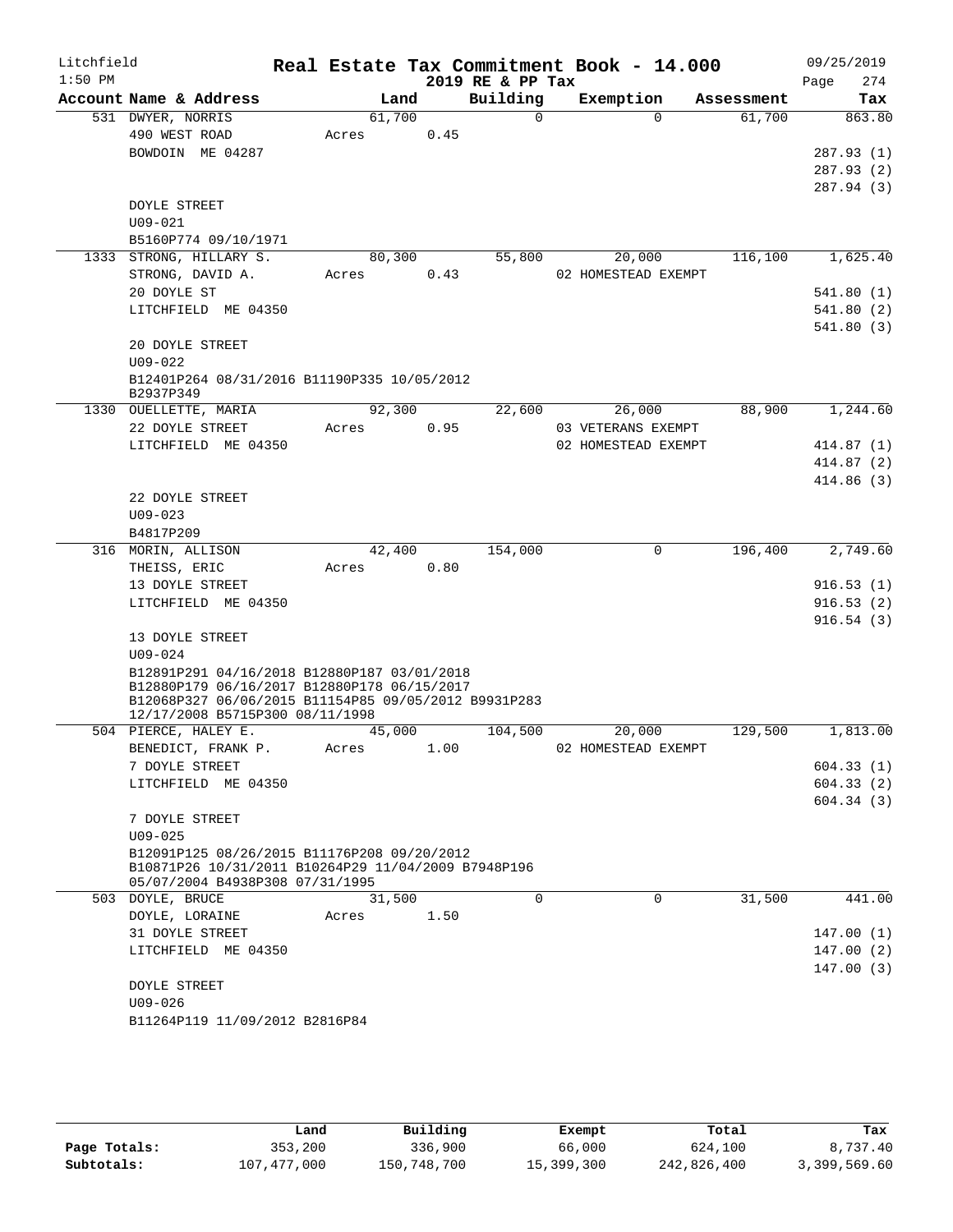| Litchfield |                                                                    |        |      |                  | Real Estate Tax Commitment Book - 14.000 |            | 09/25/2019             |
|------------|--------------------------------------------------------------------|--------|------|------------------|------------------------------------------|------------|------------------------|
| $1:50$ PM  |                                                                    |        |      | 2019 RE & PP Tax |                                          |            | 275<br>Page            |
|            | Account Name & Address                                             | Land   |      | Building         | Exemption                                | Assessment | Tax                    |
|            | 911 PELLETIER, JODY J.<br>91 EASY STREET                           | 61,200 | 0.90 | 80,500           | $\Omega$                                 | 141,700    | 1,983.80               |
|            | LITCHFIELD ME 04350                                                | Acres  |      |                  |                                          |            | 661.27(1)              |
|            |                                                                    |        |      |                  |                                          |            | 661.27(2)              |
|            |                                                                    |        |      |                  |                                          |            | 661.26(3)              |
|            | 91 EASY STREET                                                     |        |      |                  |                                          |            |                        |
|            | $U09 - 027$                                                        |        |      |                  |                                          |            |                        |
|            | B11465P303 07/30/2013 B11465P301 07/30/2013                        |        |      |                  |                                          |            |                        |
|            | B10394P296 04/21/2010 B8701P28 11/17/2005 B5836P86                 |        |      |                  |                                          |            |                        |
|            | 315 STEVENSON, GARDNER C &                                         | 73,700 |      | 115,100          | 0                                        | 188,800    | 2,643.20               |
|            | DUBE-STEVENSON DENISE                                              | Acres  | 0.90 |                  |                                          |            |                        |
|            | 309 RIDGE ROAD                                                     |        |      |                  |                                          |            | 881.07 (1)             |
|            | MONMOUTH ME 04259                                                  |        |      |                  |                                          |            | 881.07 (2)             |
|            | 83 EASY STREET                                                     |        |      |                  |                                          |            | 881.06 (3)             |
|            | $U09 - 028$                                                        |        |      |                  |                                          |            |                        |
|            | B5969P239                                                          |        |      |                  |                                          |            |                        |
|            | 620 STEVENSON, GARDNER C.                                          | 35,800 |      | 0                | $\mathbf 0$                              | 35,800     | 501.20                 |
|            | DUBE-STEVENSON, DENISE Acres                                       |        | 0.40 |                  |                                          |            |                        |
|            | М.                                                                 |        |      |                  |                                          |            |                        |
|            | 309 RIDGE ROAD                                                     |        |      |                  |                                          |            | 167.07(1)              |
|            | MONMOUTH ME 04325                                                  |        |      |                  |                                          |            | 167.07(2)              |
|            |                                                                    |        |      |                  |                                          |            | 167.06(3)              |
|            | EASY STREET                                                        |        |      |                  |                                          |            |                        |
|            | U09-028A<br>B12343P208 07/01/2016 B8358P179 03/31/2005 B8358P176   |        |      |                  |                                          |            |                        |
|            | 03/21/2005 B6020P347 08/06/1999                                    |        |      |                  |                                          |            |                        |
|            | 285 STEVENSON, GARDNER C.                                          | 35,800 |      | $\Omega$         | $\mathbf 0$                              | 35,800     | 501.20                 |
|            | DUBE-STEVENSON, DENISE Acres                                       |        | 0.40 |                  |                                          |            |                        |
|            | М.                                                                 |        |      |                  |                                          |            |                        |
|            | 309 RIDGE ROAD                                                     |        |      |                  |                                          |            | 167.07(1)              |
|            | MONMOUTH ME 04325                                                  |        |      |                  |                                          |            | 167.07(2)<br>167.06(3) |
|            | EASY STREET                                                        |        |      |                  |                                          |            |                        |
|            | $U09 - 029$                                                        |        |      |                  |                                          |            |                        |
|            | B12343P209 07/01/2016 B8358P179 03/31/2005 B5879P56                |        |      |                  |                                          |            |                        |
|            | 621 CALLAHAN, BRIAN G &                                            | 55,800 |      | 159,800          | 20,000                                   | 195,600    | 2,738.40               |
|            | SUZANNE,                                                           |        |      |                  |                                          |            |                        |
|            | LIVING TRUST                                                       | Acres  | 0.40 |                  | 02 HOMESTEAD EXEMPT                      |            |                        |
|            | 71 EASY STREET                                                     |        |      |                  |                                          |            | 912.80(1)              |
|            | LITCHFIELD ME 04350                                                |        |      |                  |                                          |            | 912.80(2)              |
|            | 71 EASY STREET                                                     |        |      |                  |                                          |            | 912.80(3)              |
|            | $U09 - 030$                                                        |        |      |                  |                                          |            |                        |
|            | B6407P47 04/22/2001                                                |        |      |                  |                                          |            |                        |
|            | 1686 EQUITY TRUST COMPANY                                          | 60,900 |      | 20,700           | 0                                        | 81,600     | 1,142.40               |
|            | CUSTODIAN, FBO AARON                                               | Acres  | 0.80 |                  |                                          |            |                        |
|            | CHASE IRA                                                          |        |      |                  |                                          |            |                        |
|            | 292 AVENUE ROAD                                                    |        |      |                  |                                          |            | 380.80 (1)             |
|            | WALES ME 04280                                                     |        |      |                  |                                          |            | 380.80 (2)             |
|            |                                                                    |        |      |                  |                                          |            | 380.80(3)              |
|            | 65 EASY STREET                                                     |        |      |                  |                                          |            |                        |
|            | $U09 - 031$<br>B12360P12 07/22/2016 B1948P295 03/25/1976 B1786P205 |        |      |                  |                                          |            |                        |
|            |                                                                    |        |      |                  |                                          |            |                        |
|            |                                                                    |        |      |                  |                                          |            |                        |

|              | Land        | Building    | Exempt     | Total       | Tax          |
|--------------|-------------|-------------|------------|-------------|--------------|
| Page Totals: | 323,200     | 376,100     | 20,000     | 679,300     | 9.510.20     |
| Subtotals:   | 107,800,200 | 151,124,800 | 15,419,300 | 243,505,700 | 3,409,079.80 |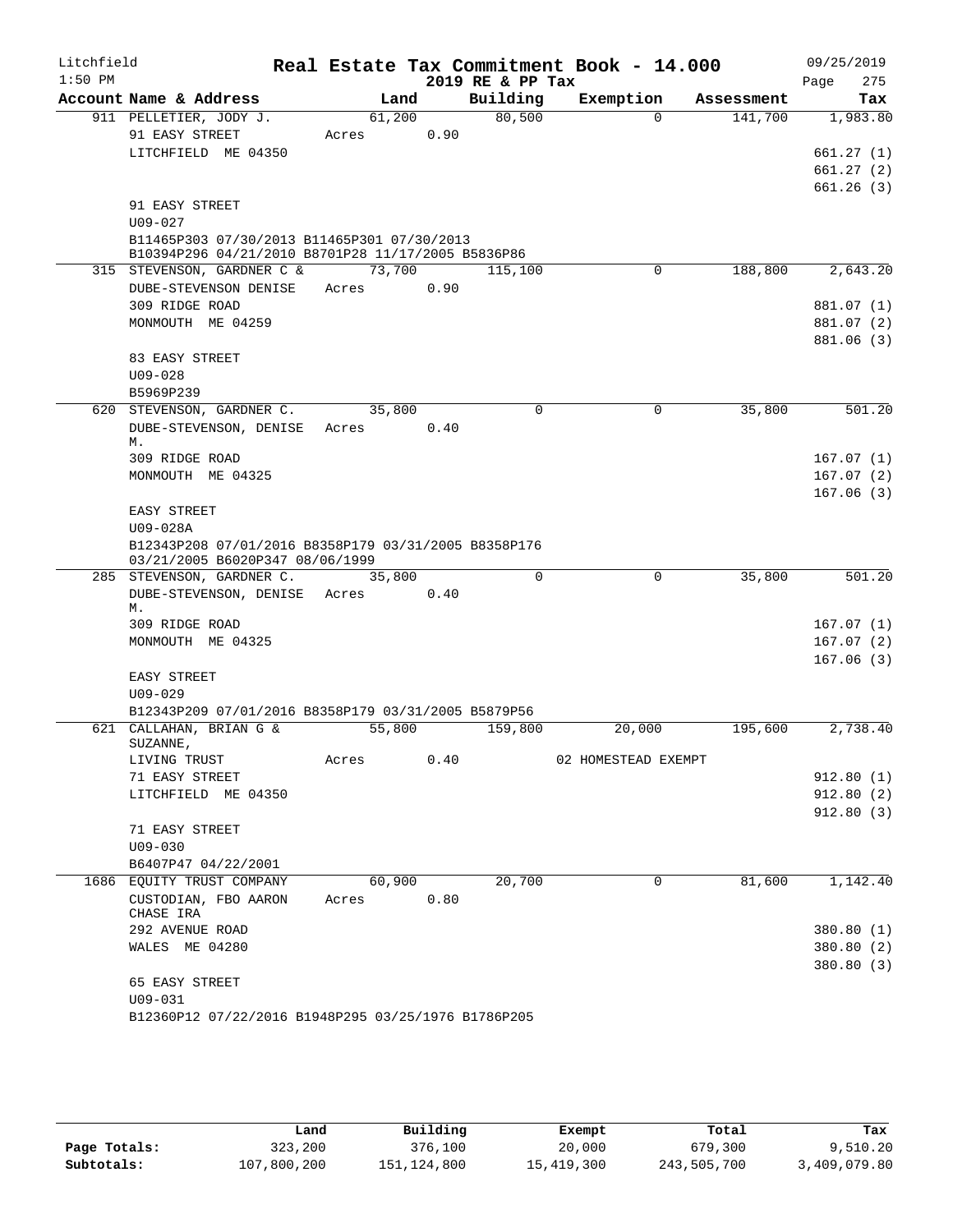| Litchfield   |                                           |         |             |                              | Real Estate Tax Commitment Book - 14.000 |             | 09/25/2019         |
|--------------|-------------------------------------------|---------|-------------|------------------------------|------------------------------------------|-------------|--------------------|
| $1:50$ PM    | Account Name & Address                    | Land    |             | 2019 RE & PP Tax<br>Building | Exemption                                | Assessment  | 276<br>Page<br>Tax |
|              | 1685 STODDARD JAMES JR                    | 60,900  |             | 82,300                       | 20,000                                   | 123,200     | 1,724.80           |
|              | 59 EASY STREET                            | Acres   | 0.80        |                              | 02 HOMESTEAD EXEMPT                      |             |                    |
|              | LITCHFIELD ME 04350                       |         |             |                              |                                          |             | 574.93(1)          |
|              |                                           |         |             |                              |                                          |             | 574.93(2)          |
|              |                                           |         |             |                              |                                          |             | 574.94(3)          |
|              | 59 EASY STREET                            |         |             |                              |                                          |             |                    |
|              | U09-032                                   |         |             |                              |                                          |             |                    |
|              | B1791P91                                  |         |             |                              |                                          |             |                    |
|              | 1586 BERGERON, MICHAEL                    | 40,000  |             | $\mathbf 0$                  | 0                                        | 40,000      | 560.00             |
|              | BRASWELL, CAREY                           | Acres   | 0.50        |                              |                                          |             |                    |
|              | 24 COUNTY ROAD                            |         |             |                              |                                          |             | 186.67(1)          |
|              | DUNBARTON NH 03046                        |         |             |                              |                                          |             | 186.67(2)          |
|              |                                           |         |             |                              |                                          |             | 186.66(3)          |
|              | EASY STREET                               |         |             |                              |                                          |             |                    |
|              | $U09 - 033$                               |         |             |                              |                                          |             |                    |
|              | B13110P36 12/14/2018                      |         |             |                              |                                          |             |                    |
|              | 828 COLE, JESSIE                          | 61,200  |             | 229,500                      | 20,000                                   | 270,700     | 3,789.80           |
|              | 47 EASY STREET                            | Acres   | 0.90        |                              | 02 HOMESTEAD EXEMPT                      |             |                    |
|              | LITCHFIELD ME 04350                       |         |             |                              |                                          |             | 1, 263.27(1)       |
|              |                                           |         |             |                              |                                          |             | 1, 263.27(2)       |
|              |                                           |         |             |                              |                                          |             | 1, 263.26(3)       |
|              | 47 EASY STREET                            |         |             |                              |                                          |             |                    |
|              | $U09 - 034$                               |         |             |                              |                                          |             |                    |
|              | B4900P172 05/15/1995                      |         |             |                              |                                          |             |                    |
|              | 1272 FENTON, FREDERICK W. &               | 131,300 |             | 104,500                      | 0                                        | 235,800     | 3,301.20           |
|              | MAUREEN T.                                |         |             |                              |                                          |             |                    |
|              | 1041 LEWISTON ROAD                        | Acres   | 0.44        |                              |                                          |             |                    |
|              | TOPSHAM ME 04086                          |         |             |                              |                                          |             | 1,100.40(1)        |
|              |                                           |         |             |                              |                                          |             | 1,100.40(2)        |
|              |                                           |         |             |                              |                                          |             | 1,100.40(3)        |
|              | 144 BUKER ROAD                            |         |             |                              |                                          |             |                    |
|              | $U10 - 001$                               |         |             |                              |                                          |             |                    |
|              | B11097P39 07/12/2012 B4383P185 10/12/2004 |         |             |                              |                                          |             |                    |
|              | 1385 PICARD, RITA M.                      | 148,600 |             | 59,600                       | 0                                        | 208,200     | 2,914.80           |
|              | PO BOX 101                                | Acres   | 0.71        |                              |                                          |             |                    |
|              | STOCKHOLM ME 04783                        |         |             |                              |                                          |             | 971.60(1)          |
|              |                                           |         |             |                              |                                          |             | 971.60(2)          |
|              |                                           |         |             |                              |                                          |             | 971.60(3)          |
|              | 156 BUKER ROAD                            |         |             |                              |                                          |             |                    |
|              | $U10 - 003$                               |         |             |                              |                                          |             |                    |
|              | B4075P107 10/21/1991                      |         |             |                              |                                          |             |                    |
|              | 1176 CLAY, DIANE M.                       | 134,300 |             | 122,000                      | 20,000                                   | 236,300     | 3,308.20           |
|              | 6 EASY STREET                             | Acres   | 0.44        |                              | 02 HOMESTEAD EXEMPT                      |             |                    |
|              | LITCHFIELD ME 04350                       |         |             |                              |                                          |             | 1,102.73(1)        |
|              |                                           |         |             |                              |                                          |             | 1, 102.73(2)       |
|              |                                           |         |             |                              |                                          |             | 1,102.74(3)        |
|              | 6 EASY STREET                             |         |             |                              |                                          |             |                    |
|              | $U10 - 004$                               |         |             |                              |                                          |             |                    |
|              | B5941P344                                 |         |             |                              |                                          |             |                    |
|              | 550 ELLIOTT JR, ROBERT                    | 133,200 |             | 141,400                      | 20,000                                   | 254,600     | 3,564.40           |
|              | 8236 COUNTY ROAD 74                       | Acres   | 0.41        |                              | 02 HOMESTEAD EXEMPT                      |             |                    |
|              | WINDSOR CO 80550                          |         |             |                              |                                          |             | 1,188.13(1)        |
|              |                                           |         |             |                              |                                          |             | 1,188.13(2)        |
|              |                                           |         |             |                              |                                          |             | 1,188.14(3)        |
|              | 12 EASY STREET                            |         |             |                              |                                          |             |                    |
|              | $U10 - 005$                               |         |             |                              |                                          |             |                    |
|              | B11543P346 10/09/2013 B7132P245           |         |             |                              |                                          |             |                    |
|              |                                           |         |             |                              |                                          |             |                    |
|              |                                           | Land    | Building    |                              | Exempt                                   | Total       | Tax                |
| Page Totals: |                                           | 709,500 | 739,300     |                              | 80,000                                   | 1,368,800   | 19,163.20          |
| Subtotals:   | 108,509,700                               |         | 151,864,100 |                              | 15,499,300                               | 244,874,500 | 3,428,243.00       |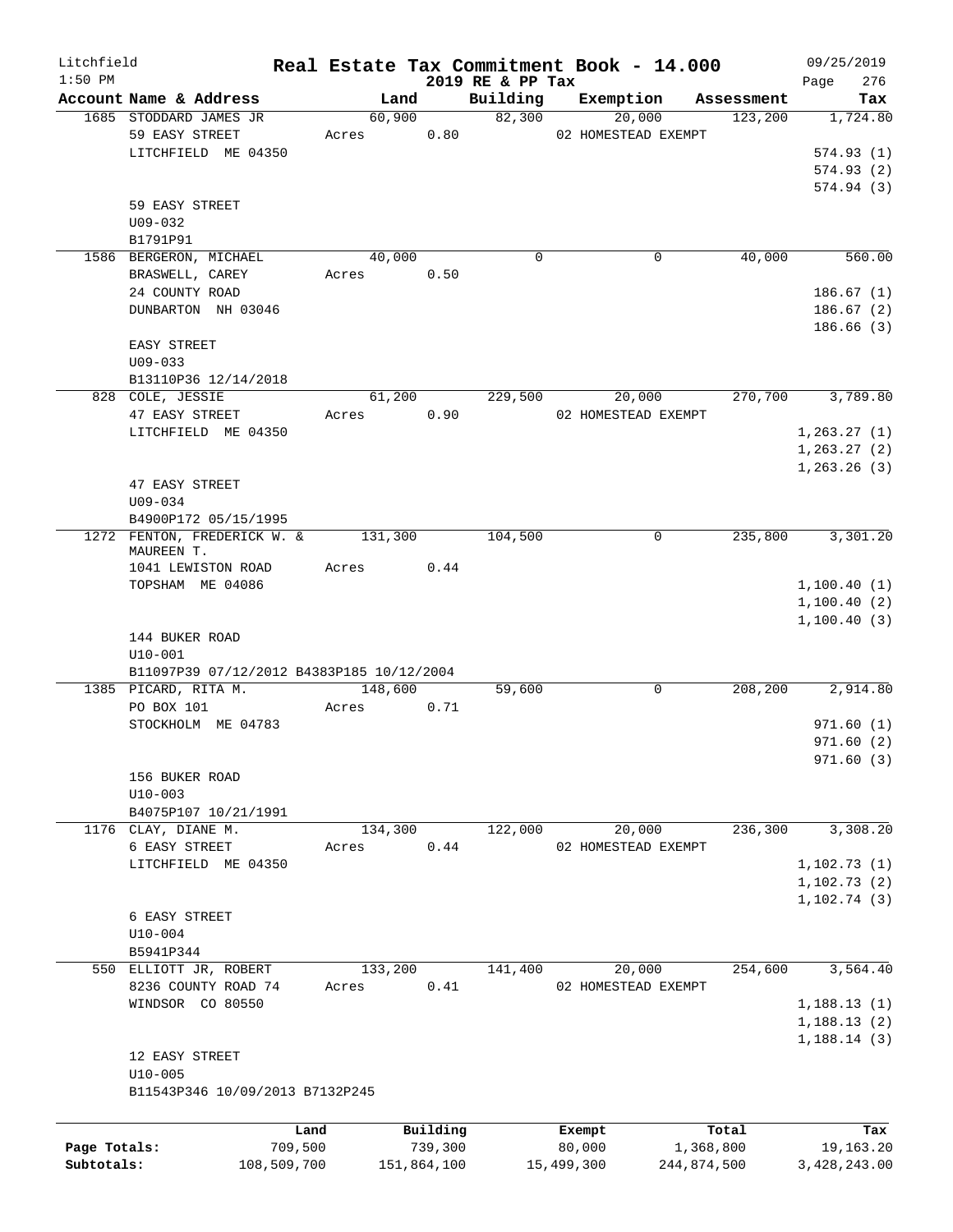| Litchfield |                                                                     |                  |      |                  | Real Estate Tax Commitment Book - 14.000 |            | 09/25/2019               |
|------------|---------------------------------------------------------------------|------------------|------|------------------|------------------------------------------|------------|--------------------------|
| $1:50$ PM  |                                                                     |                  |      | 2019 RE & PP Tax |                                          |            | 277<br>Page              |
|            | Account Name & Address                                              | Land             |      | Building         | Exemption                                | Assessment | Tax                      |
|            | 448 DEMATTEIS, H DONALD<br>20 EASY STREET                           | 126,100<br>Acres | 0.36 | 182,400          | $\Omega$                                 | 308,500    | 4,319.00                 |
|            | LITCHFIELD ME 04350                                                 |                  |      |                  |                                          |            | 1,439.67(1)              |
|            |                                                                     |                  |      |                  |                                          |            | 1,439.67(2)              |
|            |                                                                     |                  |      |                  |                                          |            | 1,439.66(3)              |
|            | 20 EASY STREET                                                      |                  |      |                  |                                          |            |                          |
|            | $U10 - 006$                                                         |                  |      |                  |                                          |            |                          |
|            | B3300P15 01/28/1988<br>954 ST. HILAIRE, HELENE J                    |                  |      |                  |                                          | 251,600    |                          |
|            | (LIFE TENANT)                                                       | 128,800          |      | 142,800          | 20,000                                   |            | 3,522.40                 |
|            | FRENETTE, LU ANN ; ST.<br>HILAIRE, EARL & DENNIS                    | Acres 0.40       |      |                  | 02 HOMESTEAD EXEMPT                      |            |                          |
|            | 11 BIG DEN'S WAY                                                    |                  |      |                  |                                          |            | 1, 174.13(1)             |
|            | LEWISTON ME 04240                                                   |                  |      |                  |                                          |            | 1, 174.13(2)             |
|            |                                                                     |                  |      |                  |                                          |            | 1, 174.14(3)             |
|            | 24 EASY STREET<br>$U10 - 007$                                       |                  |      |                  |                                          |            |                          |
|            | B12683P330 07/25/2017 B10550P343 10/05/2010<br>B7577P131 08/08/2003 |                  |      |                  |                                          |            |                          |
|            | 435 DAVIS, JOHN L                                                   | 119,900          |      | 400              | $\Omega$                                 | 120,300    | 1,684.20                 |
|            | P O BOX 94                                                          | Acres            | 0.46 |                  |                                          |            |                          |
|            | TOPSHAM ME 04086                                                    |                  |      |                  |                                          |            | 561.40(1)                |
|            |                                                                     |                  |      |                  |                                          |            | 561.40(2)                |
|            |                                                                     |                  |      |                  |                                          |            | 561.40(3)                |
|            | 26 EASY STREET                                                      |                  |      |                  |                                          |            |                          |
|            | $U10-008$                                                           |                  |      |                  |                                          |            |                          |
|            | B1701P151<br>937 CUTLIFFE, RICHARD &                                | 131,800          |      | 77,600           | 26,000                                   | 183,400    | 2,567.60                 |
|            | CHERYL                                                              |                  |      |                  |                                          |            |                          |
|            | 30 EASY STREET                                                      | Acres            | 0.40 |                  | 02 HOMESTEAD EXEMPT                      |            |                          |
|            | LITCHFIELD ME 04350                                                 |                  |      |                  | 03 VETERANS EXEMPT                       |            | 855.87 (1)               |
|            |                                                                     |                  |      |                  |                                          |            | 855.87 (2)               |
|            |                                                                     |                  |      |                  |                                          |            | 855.86 (3)               |
|            | <b>30 EASY STREET</b>                                               |                  |      |                  |                                          |            |                          |
|            | $U10 - 009$<br>B5234P198 10/04/1996                                 |                  |      |                  |                                          |            |                          |
|            | 1817 WARREN, DOREEN                                                 | 127,400          |      | 134,400          | 20,000                                   | 241,800    | 3,385.20                 |
|            | 34 EASY STREET                                                      | Acres            | 0.39 |                  | 02 HOMESTEAD EXEMPT                      |            |                          |
|            | LITCHFIELD ME 04350                                                 |                  |      |                  |                                          |            | 1, 128.40(1)             |
|            |                                                                     |                  |      |                  |                                          |            | 1, 128.40(2)             |
|            |                                                                     |                  |      |                  |                                          |            | 1, 128.40(3)             |
|            | 34 EASY STREET                                                      |                  |      |                  |                                          |            |                          |
|            | $U10-010$                                                           |                  |      |                  |                                          |            |                          |
|            | B3470P88                                                            |                  |      |                  |                                          |            |                          |
|            | 631 DONAHUE, MILDRED N.                                             | 127,400          |      | 72,500           | 20,000                                   | 179,900    | 2,518.60                 |
|            | 38 EASY STREET                                                      | Acres            | 0.39 |                  | 02 HOMESTEAD EXEMPT                      |            |                          |
|            | LITCHFIELD ME 04350                                                 |                  |      |                  |                                          |            | 839.53 (1)<br>839.53 (2) |
|            |                                                                     |                  |      |                  |                                          |            | 839.54 (3)               |
|            | 38 EASY STREET                                                      |                  |      |                  |                                          |            |                          |
|            | $U10-011$                                                           |                  |      |                  |                                          |            |                          |
|            | B9312P157 04/11/2007 B7660P25 09/26/2003                            |                  |      |                  |                                          |            |                          |

|              | Land        | Building    | Exempt     | Total       | Tax          |
|--------------|-------------|-------------|------------|-------------|--------------|
| Page Totals: | 761,400     | 610,100     | 86,000     | 1,285,500   | 17,997.00    |
| Subtotals:   | 109,271,100 | 152,474,200 | 15,585,300 | 246,160,000 | 3,446,240.00 |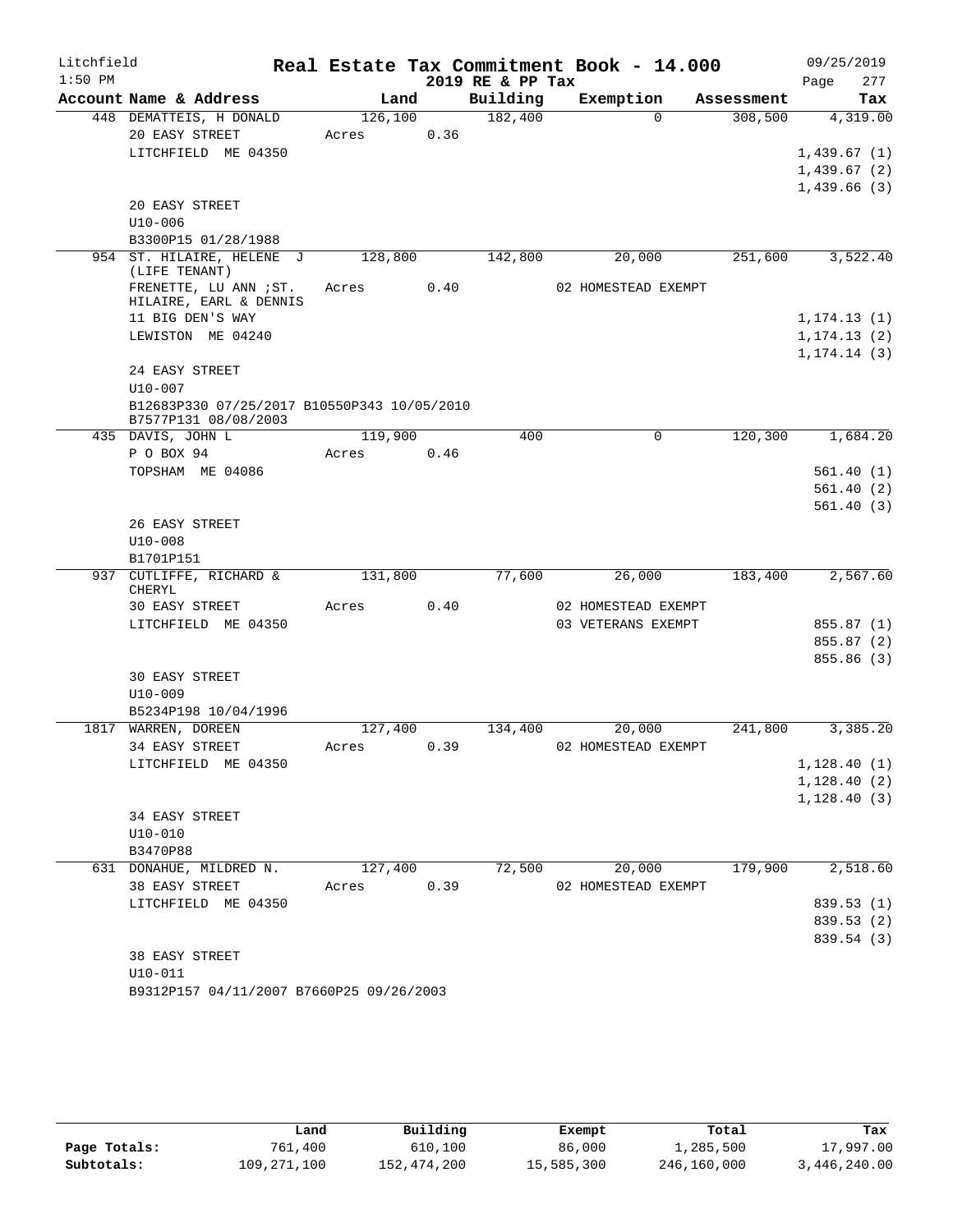| Litchfield<br>$1:50$ PM |                                           |         |        |             | 2019 RE & PP Tax | Real Estate Tax Commitment Book - 14.000 |             | 09/25/2019<br>278<br>Page |
|-------------------------|-------------------------------------------|---------|--------|-------------|------------------|------------------------------------------|-------------|---------------------------|
|                         | Account Name & Address                    |         | Land   |             | Building         | Exemption                                | Assessment  | Tax                       |
|                         | 1536 FLEMING, JAMES F                     |         | 55,800 |             | 110,500          | $\Omega$                                 | 166,300     | 2,328.20                  |
|                         | FLEMING, REBECCA H                        | Acres   |        | 0.40        |                  |                                          |             |                           |
|                         | 496 DEPOT STREET                          |         |        |             |                  |                                          |             | 776.07(1)                 |
|                         | SOUTH EASTON MA 02375                     |         |        |             |                  |                                          |             | 776.07(2)                 |
|                         |                                           |         |        |             |                  |                                          |             | 776.06(3)                 |
|                         | 41 EASY STREET                            |         |        |             |                  |                                          |             |                           |
|                         | $U10 - 012$                               |         |        |             |                  |                                          |             |                           |
|                         | B10420P54 05/18/2010 B6784P306 01/23/2002 |         |        |             |                  |                                          |             |                           |
|                         | 1818 WARREN, RICHARD E                    |         | 40,000 |             | 15,600           | 6,000                                    | 49,600      | 694.40                    |
|                         | 34 EASY STRET                             | Acres   |        | 0.50        |                  |                                          |             |                           |
|                         | LITCHFIELD ME 04350                       |         |        |             |                  | 14 WW2 Vet NonRes                        |             | 231.47(1)                 |
|                         |                                           |         |        |             |                  |                                          |             | 231.47(2)                 |
|                         |                                           |         |        |             |                  |                                          |             | 231.46(3)                 |
|                         |                                           |         |        |             |                  |                                          |             |                           |
|                         | 33 EASY STREET                            |         |        |             |                  |                                          |             |                           |
|                         | $U10 - 013$                               |         |        |             |                  |                                          |             |                           |
|                         | B4537P300                                 |         |        |             |                  |                                          |             |                           |
|                         | 434 DAVIS, JOHN L                         |         | 53,700 |             | $\mathbf 0$      | $\mathbf 0$                              | 53,700      | 751.80                    |
|                         | P O BOX 94                                | Acres   |        | 0.90        |                  |                                          |             |                           |
|                         | TOPSHAM ME 04086                          |         |        |             |                  |                                          |             | 250.60(1)                 |
|                         |                                           |         |        |             |                  |                                          |             | 250.60(2)                 |
|                         |                                           |         |        |             |                  |                                          |             | 250.60(3)                 |
|                         | EASY STREET                               |         |        |             |                  |                                          |             |                           |
|                         | $U10 - 014$                               |         |        |             |                  |                                          |             |                           |
|                         | B1521P701                                 |         |        |             |                  |                                          |             |                           |
|                         | 44 ASSELIN, LISA                          |         | 73,700 |             | 48,500           | $\mathbf 0$                              | 122,200     | 1,710.80                  |
|                         | ASSELIN, MICHELLE                         | Acres   |        | 0.90        |                  |                                          |             |                           |
|                         | 23 EASY STREET                            |         |        |             |                  |                                          |             | 570.27(1)                 |
|                         | LITCHFIELD ME 04350                       |         |        |             |                  |                                          |             | 570.27(2)                 |
|                         |                                           |         |        |             |                  |                                          |             | 570.26(3)                 |
|                         | 23 EASY STREET                            |         |        |             |                  |                                          |             |                           |
|                         | $U10 - 015$                               |         |        |             |                  |                                          |             |                           |
|                         | B12353P238 06/24/2016 B1840P335           |         |        |             |                  |                                          |             |                           |
|                         | 317 CHRISTOPOULOS, WILLIAM                |         | 55,800 |             | 158,700          | 20,000                                   | 194,500     | 2,723.00                  |
|                         | & DOROTHY                                 |         |        |             |                  |                                          |             |                           |
|                         | CHRISTOPOULOS, LINDA                      | Acres   |        | 0.40        |                  | 02 HOMESTEAD EXEMPT                      |             |                           |
|                         | 17 EASY STREET                            |         |        |             |                  |                                          |             | 907.67(1)                 |
|                         | LITCHFIELD ME 04350                       |         |        |             |                  |                                          |             | 907.67(2)                 |
|                         |                                           |         |        |             |                  |                                          |             | 907.66(3)                 |
|                         | 17 EASY STREET                            |         |        |             |                  |                                          |             |                           |
|                         | $U10 - 016$                               |         |        |             |                  |                                          |             |                           |
|                         | B6423P45 03/02/2001 B3738P154             |         |        |             |                  |                                          |             |                           |
|                         | 1872 SMALL, SUSAN L                       |         | 55,800 |             | 88,200           | 20,000                                   | 124,000     | 1,736.00                  |
|                         |                                           |         |        |             |                  | 02 HOMESTEAD EXEMPT                      |             |                           |
|                         | 13 EASY STREET                            | Acres   |        | 0.40        |                  |                                          |             |                           |
|                         | LITCHFIELD ME 04350                       |         |        |             |                  |                                          |             | 578.67(1)                 |
|                         |                                           |         |        |             |                  |                                          |             | 578.67(2)                 |
|                         |                                           |         |        |             |                  |                                          |             | 578.66(3)                 |
|                         | 13 EASY STREET                            |         |        |             |                  |                                          |             |                           |
|                         | $U10-016A$                                |         |        |             |                  |                                          |             |                           |
|                         | B5235P289 10/04/1996                      |         |        |             |                  |                                          |             |                           |
|                         | 1431 ZEUTENHORST, PAMELA L                |         | 58,400 |             | 97,000           | $\mathbf 0$                              | 155,400     | 2,175.60                  |
|                         | 7 EASY STREET                             | Acres   |        | 0.46        |                  |                                          |             |                           |
|                         | LITCHFIELD ME 04350                       |         |        |             |                  |                                          |             | 725.20(1)                 |
|                         |                                           |         |        |             |                  |                                          |             | 725.20(2)                 |
|                         |                                           |         |        |             |                  |                                          |             | 725.20(3)                 |
|                         | 7 EASY STREET                             |         |        |             |                  |                                          |             |                           |
|                         | $U10 - 017$                               |         |        |             |                  |                                          |             |                           |
|                         | B10164P209 07/28/2009 B7568P87 08/13/2003 |         |        |             |                  |                                          |             |                           |
|                         |                                           |         |        |             |                  |                                          |             |                           |
|                         |                                           | Land    |        | Building    |                  | Exempt                                   | Total       | Tax                       |
| Page Totals:            |                                           | 393,200 |        | 518,500     |                  | 46,000                                   | 865,700     | 12,119.80                 |
| Subtotals:              | 109,664,300                               |         |        | 152,992,700 |                  | 15,631,300                               | 247,025,700 | 3,458,359.80              |
|                         |                                           |         |        |             |                  |                                          |             |                           |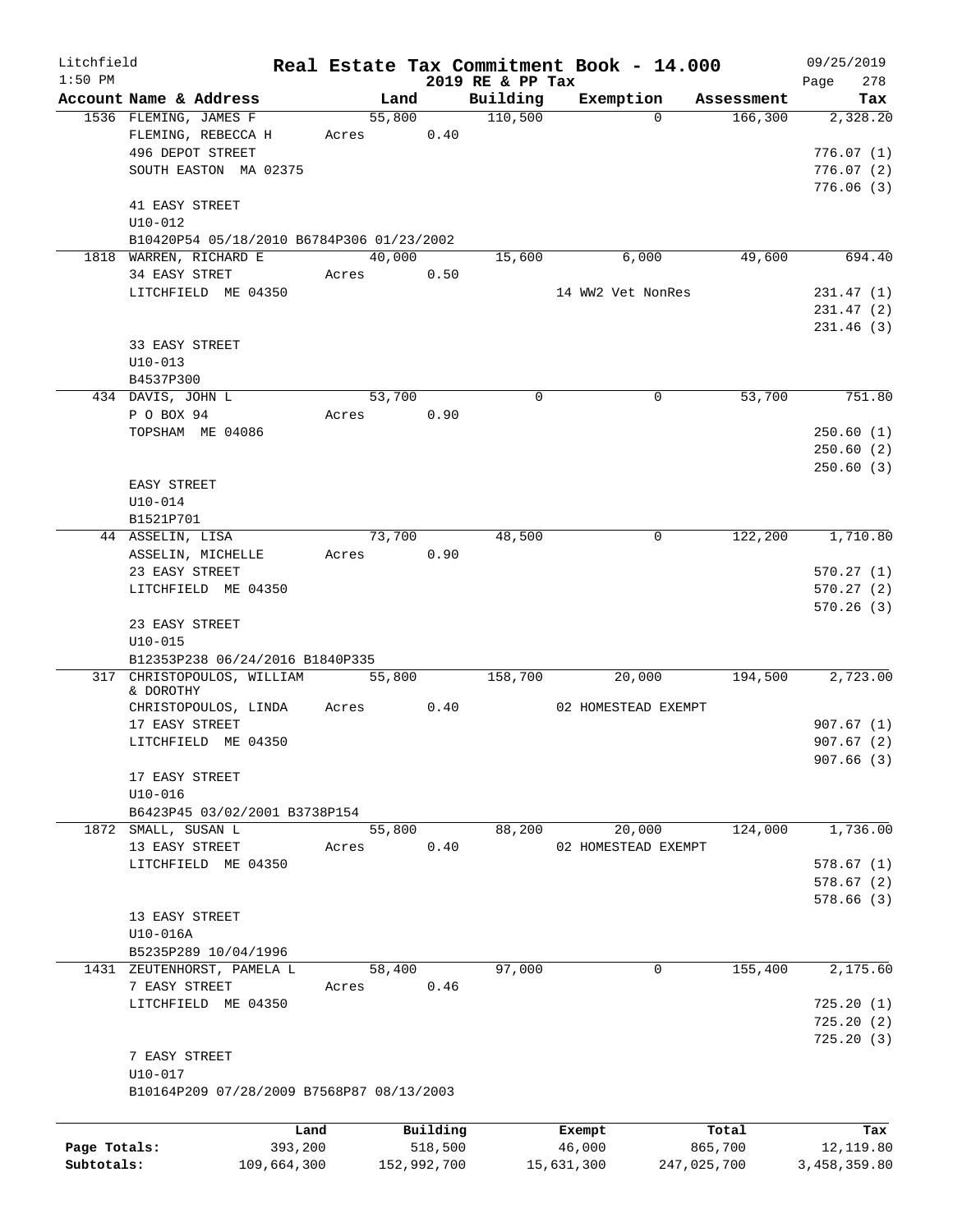| Litchfield |                                                                     |                     |         |      |                  | Real Estate Tax Commitment Book - 14.000 |                     | 09/25/2019             |
|------------|---------------------------------------------------------------------|---------------------|---------|------|------------------|------------------------------------------|---------------------|------------------------|
| $1:50$ PM  |                                                                     |                     |         |      | 2019 RE & PP Tax |                                          |                     | 279<br>Page            |
|            | Account Name & Address                                              |                     | Land    |      |                  | Building Exemption                       | Assessment          | Tax                    |
|            | 298 ROSSI, JAMES M DAWN E                                           |                     | 63,800  |      | 138,700          | 20,000                                   | 182,500             | 2,555.00               |
|            | 5 EASY STREET                                                       | Acres 0.60          |         |      |                  | 02 HOMESTEAD EXEMPT                      |                     |                        |
|            | LITCHFIELD ME 04350                                                 |                     |         |      |                  |                                          |                     | 851.67(1)              |
|            |                                                                     |                     |         |      |                  |                                          |                     | 851.67(2)              |
|            |                                                                     |                     |         |      |                  |                                          |                     | 851.66(3)              |
|            | 5 EASY STREET                                                       |                     |         |      |                  |                                          |                     |                        |
|            | $U10 - 018$                                                         |                     |         |      |                  |                                          |                     |                        |
|            | B5890P5 02/26/1999                                                  |                     |         |      |                  |                                          |                     |                        |
|            | 1673 BOURGET, ROGER                                                 |                     | 73,400  |      | 89,900           |                                          | 163,300<br>0        | 2,286.20               |
|            | 12 GRANT ROAD                                                       | Acres               |         | 2.14 |                  |                                          |                     |                        |
|            | LITCHFIELD ME 04350                                                 |                     |         |      |                  |                                          |                     | 762.07(1)              |
|            |                                                                     |                     |         |      |                  |                                          |                     | 762.07(2)<br>762.06(3) |
|            | 12 GRANT ROAD                                                       |                     |         |      |                  |                                          |                     |                        |
|            | $U10 - 019$                                                         |                     |         |      |                  |                                          |                     |                        |
|            | B6549P207                                                           |                     |         |      |                  |                                          |                     |                        |
|            | 1922 THERIAULT, DONALD A.                                           |                     | 95,500  |      | 11,500           |                                          | 107,000<br>$\Omega$ | 1,498.00               |
|            | THERIAULT KAREN                                                     | Acres 2.60          |         |      |                  |                                          |                     |                        |
|            | 52 GRANT ROAD                                                       |                     |         |      |                  |                                          |                     | 499.33 (1)             |
|            | LITCHFIELD ME 04350                                                 |                     |         |      |                  |                                          |                     | 499.33 (2)             |
|            |                                                                     |                     |         |      |                  |                                          |                     | 499.34 (3)             |
|            | 52 GRANT ROAD                                                       |                     |         |      |                  |                                          |                     |                        |
|            | $U10 - 021$                                                         |                     |         |      |                  |                                          |                     |                        |
|            | B12629P111 06/12/2017 B7230P35 12/27/2002                           |                     |         |      |                  |                                          |                     |                        |
|            | 4 SWEENEY, JOHN                                                     |                     | 110,400 |      | 74,900           |                                          | 185,300<br>0        | 2,594.20               |
|            | SWEENEY, LISA                                                       | Acres               | 0.15    |      |                  |                                          |                     |                        |
|            | 40 LOCKE STREET                                                     |                     |         |      |                  |                                          |                     | 864.73 (1)             |
|            | UNIT 911                                                            |                     |         |      |                  |                                          |                     | 864.73 (2)             |
|            | HAVERHILL MA 01830                                                  |                     |         |      |                  |                                          |                     | 864.74 (3)             |
|            | 53 GRANT ROAD                                                       |                     |         |      |                  |                                          |                     |                        |
|            | $U10 - 022$                                                         |                     |         |      |                  |                                          |                     |                        |
|            | B12062P78 08/04/2015 B7175P164 09/08/1999                           |                     |         |      |                  |                                          |                     |                        |
|            | 1921 RAWNSLEY, KATHI A.                                             | $\frac{116,200}{ }$ |         |      | 86,000           |                                          | 202,200<br>0        | 2,830.80               |
|            | (TRUSTEE)<br>KATHI A. RAWNSLEY                                      | Acres               |         | 0.17 |                  |                                          |                     |                        |
|            | LIVING TRUST                                                        |                     |         |      |                  |                                          |                     |                        |
|            | 1893 EDGEWOOD DRIVE                                                 |                     |         |      |                  |                                          |                     | 943.60 (1)             |
|            | PALO ALTO CA 94303                                                  |                     |         |      |                  |                                          |                     | 943.60 (2)             |
|            |                                                                     |                     |         |      |                  |                                          |                     | 943.60 (3)             |
|            | 51 GRANT ROAD                                                       |                     |         |      |                  |                                          |                     |                        |
|            | $U10 - 023$                                                         |                     |         |      |                  |                                          |                     |                        |
|            | B12629P111 06/12/2017 B12542P341 02/22/2017                         |                     |         |      |                  |                                          |                     |                        |
|            | B12445P186 10/14/2016 B11680P240 07/30/2013<br>B6746P312 05/12/1998 |                     |         |      |                  |                                          |                     |                        |
|            | 1599 GALLANT JR., DENNIS                                            |                     | 184,000 |      | 16,300           |                                          | 200,300<br>0        | 2,804.20               |
|            | GALLANT, KRISTI                                                     | Acres               |         | 0.61 |                  |                                          |                     |                        |
|            | 80 FERAL LANE                                                       |                     |         |      |                  |                                          |                     | 934.73 (1)             |
|            | BOWDOIN ME 04287                                                    |                     |         |      |                  |                                          |                     | 934.73 (2)             |
|            |                                                                     |                     |         |      |                  |                                          |                     | 934.74 (3)             |
|            | 49 GRANT ROAD                                                       |                     |         |      |                  |                                          |                     |                        |
|            | $U10 - 024$                                                         |                     |         |      |                  |                                          |                     |                        |
|            | B12980P108 07/31/2018 B1278P450                                     |                     |         |      |                  |                                          |                     |                        |

|              | Land        | Building    | Exempt     | Total       | Tax          |
|--------------|-------------|-------------|------------|-------------|--------------|
| Page Totals: | 643,300     | 417,300     | 20,000     | 1,040,600   | 14,568.40    |
| Subtotals:   | 110,307,600 | 153,410,000 | 15,651,300 | 248,066,300 | 3,472,928.20 |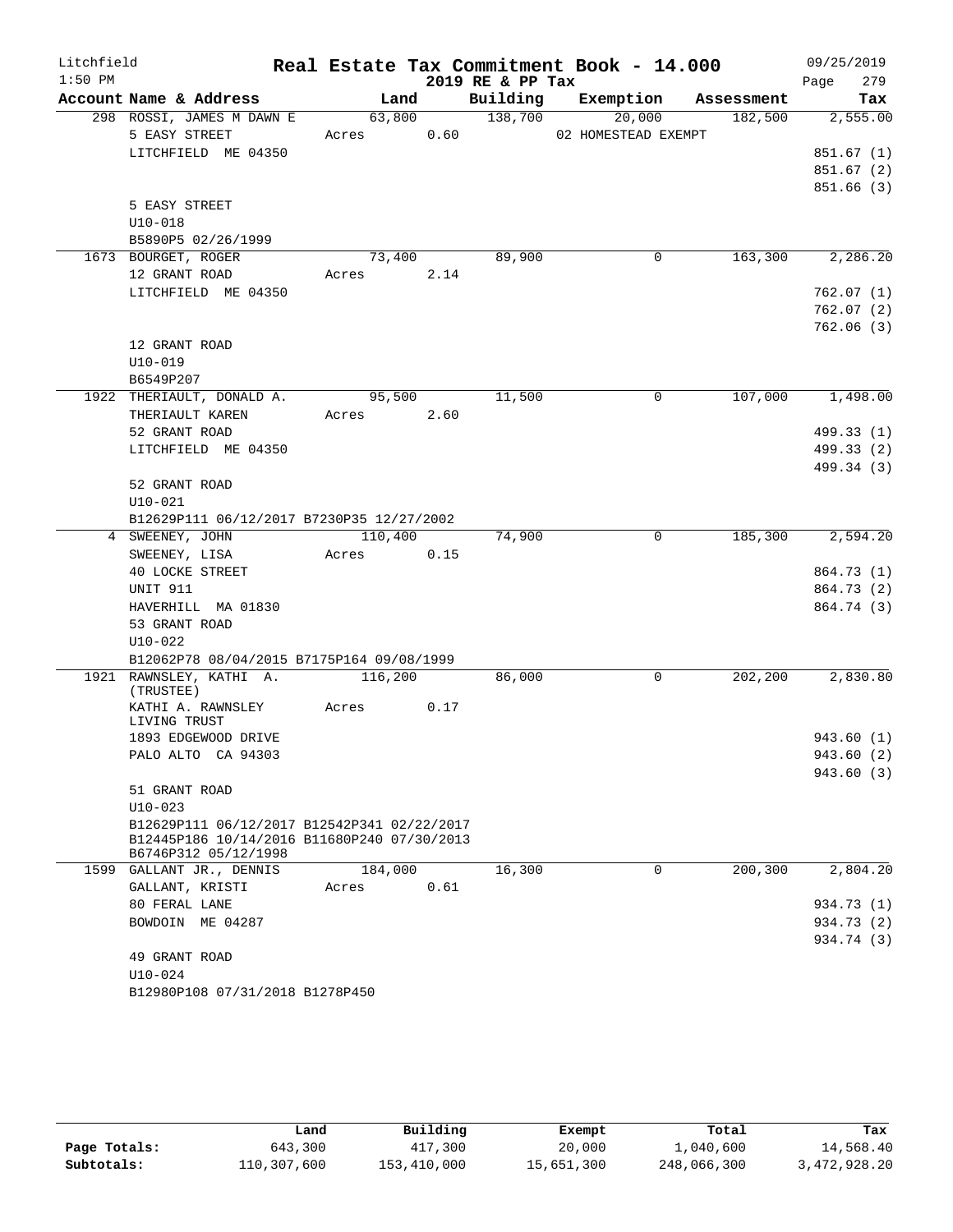| Litchfield |                                                                     |            |      |                  | Real Estate Tax Commitment Book - 14.000 |            | 09/25/2019  |
|------------|---------------------------------------------------------------------|------------|------|------------------|------------------------------------------|------------|-------------|
| $1:50$ PM  |                                                                     |            |      | 2019 RE & PP Tax |                                          |            | 280<br>Page |
|            | Account Name & Address                                              | Land       |      | Building         | Exemption                                | Assessment | Tax         |
|            | 1580 JOHNSON, RICHARD E                                             | 86,800     |      | $\Omega$         | $\Omega$                                 | 86,800     | 1,215.20    |
|            | 185 BUKER ROAD                                                      | Acres      | 0.71 |                  |                                          |            |             |
|            | LITCHFIELD ME 04350                                                 |            |      |                  |                                          |            | 405.07(1)   |
|            |                                                                     |            |      |                  |                                          |            | 405.07(2)   |
|            | 24 GRANT ROAD                                                       |            |      |                  |                                          |            | 405.06(3)   |
|            | $U10-026$                                                           |            |      |                  |                                          |            |             |
|            | B10431P291 06/01/2010 B7998P27 06/18/2004 B5244P24                  |            |      |                  |                                          |            |             |
|            | 490 CARR, RODNEY & PAULINA 178,300                                  |            |      | 31,400           | 0                                        | 209,700    | 2,935.80    |
|            | 207 SWAMP ROAD                                                      | Acres 0.46 |      |                  |                                          |            |             |
|            | DURHAM ME 04222                                                     |            |      |                  |                                          |            | 978.60(1)   |
|            |                                                                     |            |      |                  |                                          |            | 978.60(2)   |
|            |                                                                     |            |      |                  |                                          |            | 978.60(3)   |
|            | 23 GRANT ROAD                                                       |            |      |                  |                                          |            |             |
|            | $U10 - 027$                                                         |            |      |                  |                                          |            |             |
|            | B6898P43                                                            |            |      |                  |                                          |            |             |
|            | 235 FULTON FAMILY LIVING                                            | 220,500    |      | 89,200           | 20,000                                   | 289,700    | 4,055.80    |
|            | TRUST                                                               |            |      |                  |                                          |            |             |
|            | $C/O$ RICKY $C \& KATHERINE$ Acres 1.36<br>R FULTON (TRUSTEES)      |            |      |                  | 02 HOMESTEAD EXEMPT                      |            |             |
|            | 17 GRANT STREET                                                     |            |      |                  |                                          |            | 1,351.93(1) |
|            | LITCHFIELD ME 04350                                                 |            |      |                  |                                          |            | 1,351.93(2) |
|            |                                                                     |            |      |                  |                                          |            | 1,351.94(3) |
|            | 17 GRANT ROAD                                                       |            |      |                  |                                          |            |             |
|            | $U10 - 028$                                                         |            |      |                  |                                          |            |             |
|            | B13082P131 11/07/2017 B6452P330 04/26/2001                          |            |      |                  |                                          |            |             |
|            | 1508 GLIEM, ROBERT E. JR.                                           | 124,400    |      | 16,700           | 0                                        | 141,100    | 1,975.40    |
|            | GLIEM, KATHERINE                                                    | Acres 0.20 |      |                  |                                          |            |             |
|            | 1300 EAST 9TH STREET                                                |            |      |                  |                                          |            | 658.47 (1)  |
|            | EDDYSTONE PA 19022                                                  |            |      |                  |                                          |            | 658.47(2)   |
|            |                                                                     |            |      |                  |                                          |            | 658.46(3)   |
|            | 13 GRANT ROAD                                                       |            |      |                  |                                          |            |             |
|            | $U10 - 030$<br>B11022P199 04/27/2012 B10326P179 01/21/2010 B6049P39 |            |      |                  |                                          |            |             |
|            | 09/30/1999                                                          |            |      |                  |                                          |            |             |
|            | 1674 BOURGET, ROGER                                                 | 52,200     |      | 300              | $\mathbf 0$                              | 52,500     | 735.00      |
|            | 12 GRANT ROAD                                                       | Acres      | 0.20 |                  |                                          |            |             |
|            | LITCHFIELD ME 04350                                                 |            |      |                  |                                          |            | 245.00 (1)  |
|            |                                                                     |            |      |                  |                                          |            | 245.00(2)   |
|            |                                                                     |            |      |                  |                                          |            | 245.00(3)   |
|            | 11 GRANT ROAD                                                       |            |      |                  |                                          |            |             |
|            | $U10 - 031$                                                         |            |      |                  |                                          |            |             |
|            | B6549P207                                                           |            |      |                  |                                          |            |             |
|            | 927 KEANE, EDWARD C                                                 | 25,100     |      | $\Omega$         | $\Omega$                                 | 25,100     | 351.40      |
|            | 519 UPPER GRASSY HILL<br>ROAD                                       | Acres      | 0.55 |                  |                                          |            |             |
|            | WOODBURY CT 06798                                                   |            |      |                  |                                          |            | 117.13(1)   |
|            |                                                                     |            |      |                  |                                          |            | 117.13(2)   |
|            |                                                                     |            |      |                  |                                          |            | 117.14(3)   |
|            | ISLAND IN SAND POND                                                 |            |      |                  |                                          |            |             |
|            | $U10-032$                                                           |            |      |                  |                                          |            |             |
|            | B1506P244                                                           |            |      |                  |                                          |            |             |

|              | Land        | Building    | Exempt     | Total       | Tax          |
|--------------|-------------|-------------|------------|-------------|--------------|
| Page Totals: | 687,300     | 137,600     | 20,000     | 804,900     | 11,268.60    |
| Subtotals:   | 110,994,900 | 153,547,600 | 15,671,300 | 248,871,200 | 3,484,196.80 |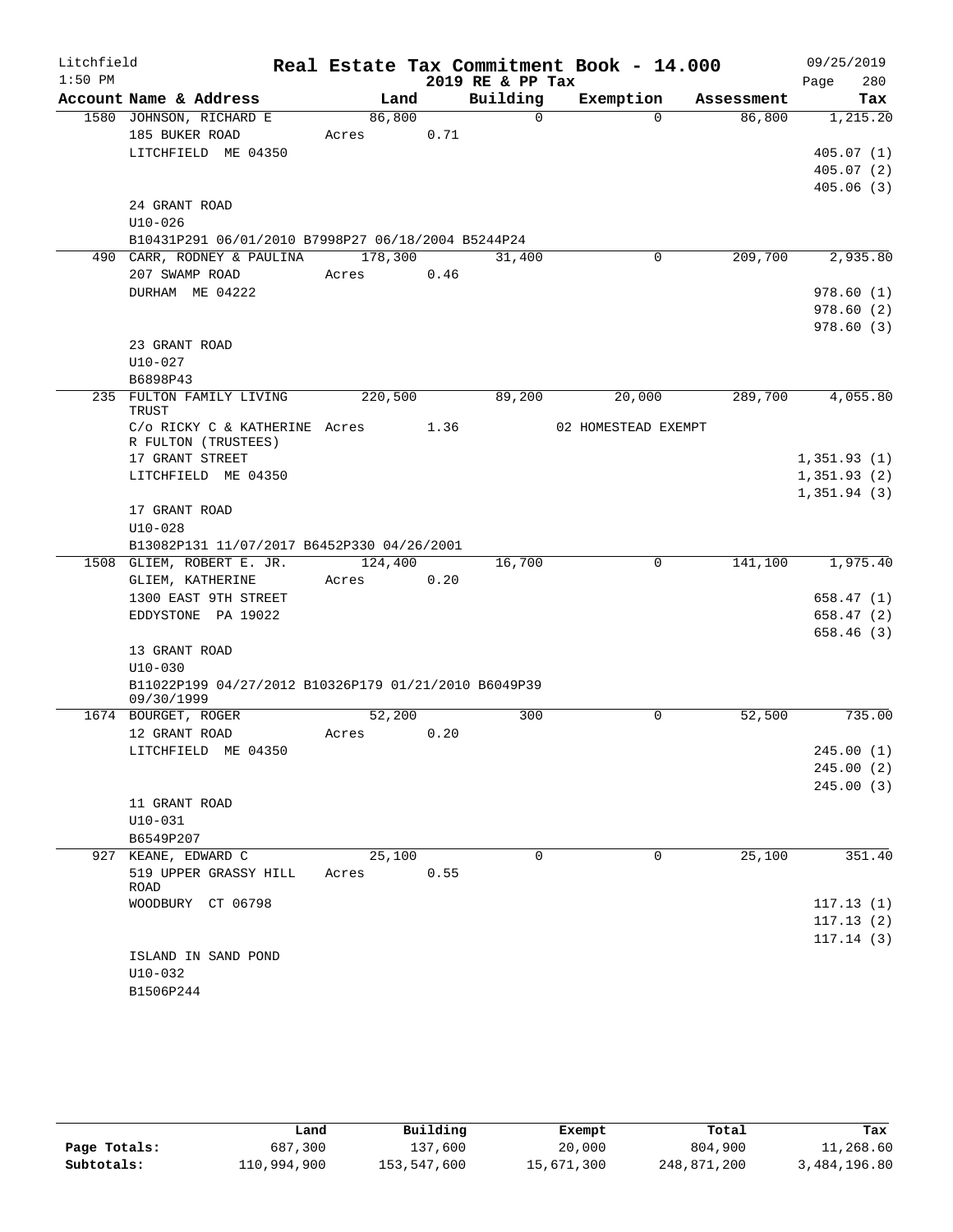| Litchfield |                                                                              |            |      |                  | Real Estate Tax Commitment Book - 14.000                                                                 |         | 09/25/2019       |     |
|------------|------------------------------------------------------------------------------|------------|------|------------------|----------------------------------------------------------------------------------------------------------|---------|------------------|-----|
| $1:50$ PM  |                                                                              |            |      | 2019 RE & PP Tax |                                                                                                          |         | Page             | 281 |
|            | Account Name & Address                                                       |            |      |                  | Land Building Exemption Assessment                                                                       |         |                  | Tax |
|            | 1246 MOREAU, LEONARD F                                                       |            |      |                  | $\overline{187,400}$ $\overline{101,400}$ $\overline{26,000}$ $\overline{262,800}$ $\overline{3,679.20}$ |         |                  |     |
|            | 157 BUKER ROAD Acres 1.04 02 HOMESTEAD EXEMPT                                |            |      |                  |                                                                                                          |         |                  |     |
|            | LITCHFIELD ME 04350                                                          |            |      |                  | 03 VETERANS EXEMPT                                                                                       |         | 1,226.40(1)      |     |
|            |                                                                              |            |      |                  |                                                                                                          |         | 1,226.40(2)      |     |
|            |                                                                              |            |      |                  |                                                                                                          |         | 1,226.40(3)      |     |
|            | 157 BUKER ROAD                                                               |            |      |                  |                                                                                                          |         |                  |     |
|            | $U10-033$                                                                    |            |      |                  |                                                                                                          |         |                  |     |
|            | B2126P136<br>1556 MURRAY, MICHAEL P. 262,000 244,600 20,000 486,600 6,812.40 |            |      |                  |                                                                                                          |         |                  |     |
|            | DUCEY ROSANNE                                                                | Acres 5.80 |      |                  | 02 HOMESTEAD EXEMPT                                                                                      |         |                  |     |
|            | 111 BUKER ROAD                                                               |            |      |                  |                                                                                                          |         | 2, 270.80(1)     |     |
|            | LITCHFIELD ME 04350                                                          |            |      |                  |                                                                                                          |         | 2, 270.80(2)     |     |
|            |                                                                              |            |      |                  |                                                                                                          |         | 2, 270.80(3)     |     |
|            | 111 BUKER ROAD                                                               |            |      |                  |                                                                                                          |         |                  |     |
|            | $U10 - 035$                                                                  |            |      |                  |                                                                                                          |         |                  |     |
|            | B6574P94 07/26/2001                                                          |            |      |                  |                                                                                                          |         |                  |     |
|            | 463 DESPRES, JEROME                                                          |            |      |                  | $72,400$ $80,200$ $26,000$ $126,600$ $1,772.40$                                                          |         |                  |     |
|            | DESPRES, LOUISE                                                              | Acres 1.80 |      |                  | 02 HOMESTEAD EXEMPT                                                                                      |         |                  |     |
|            | 24 LEBEL LANE                                                                |            |      |                  | 12 WW2 Vet Res.                                                                                          |         | 590.80(1)        |     |
|            | LITCHFIELD ME 04350                                                          |            |      |                  |                                                                                                          |         | 590.80(2)        |     |
|            |                                                                              |            |      |                  |                                                                                                          |         | 590.80(3)        |     |
|            | 24 LEBEL LANE                                                                |            |      |                  |                                                                                                          |         |                  |     |
|            | U10-036                                                                      |            |      |                  |                                                                                                          |         |                  |     |
|            | B1597P418 09/25/1972                                                         |            |      |                  |                                                                                                          |         |                  |     |
|            | 1660 ROSSI, JAMES M & DAWN E 60,600                                          |            |      | $\Omega$         | $\overline{0}$                                                                                           | 60,600  | 848.40           |     |
|            | 5 EASY STREET Acres 0.27                                                     |            |      |                  |                                                                                                          |         |                  |     |
|            | LITCHFIELD ME 04350                                                          |            |      |                  |                                                                                                          |         | 282.80(1)        |     |
|            |                                                                              |            |      |                  |                                                                                                          |         | 282.80(2)        |     |
|            |                                                                              |            |      |                  |                                                                                                          |         | 282.80 (3)       |     |
|            | KERI LANE                                                                    |            |      |                  |                                                                                                          |         |                  |     |
|            | U10-037                                                                      |            |      |                  |                                                                                                          |         |                  |     |
|            | B5022P37                                                                     |            |      |                  |                                                                                                          |         |                  |     |
|            | 115 BERGERON, JOSEPH S. & 163,800<br>DIANE B.                                |            |      | 142,800          | 20,000                                                                                                   |         | 286,600 4,012.40 |     |
|            | 29 KERI LANE                                                                 | Acres 0.38 |      |                  | 02 HOMESTEAD EXEMPT                                                                                      |         |                  |     |
|            | LITCHFIELD ME 04350                                                          |            |      |                  |                                                                                                          |         | 1,337.47(1)      |     |
|            |                                                                              |            |      |                  |                                                                                                          |         | 1,337.47(2)      |     |
|            |                                                                              |            |      |                  |                                                                                                          |         | 1,337.46(3)      |     |
|            | 29 KERI LANE                                                                 |            |      |                  |                                                                                                          |         |                  |     |
|            | $U10-038$                                                                    |            |      |                  |                                                                                                          |         |                  |     |
|            | B7209P20                                                                     |            |      |                  |                                                                                                          |         |                  |     |
|            | 1028 LEBEL, PAUL R ( LIFE                                                    | 171,200    |      | 123,700          | 20,000                                                                                                   | 274,900 | 3,848.60         |     |
|            | ESTATE)                                                                      |            |      |                  |                                                                                                          |         |                  |     |
|            | LEBEL, ROCHELLE N.                                                           | Acres      | 0.42 |                  | 02 HOMESTEAD EXEMPT                                                                                      |         |                  |     |
|            | 33 KERI LANE                                                                 |            |      |                  |                                                                                                          |         | 1,282.87(1)      |     |
|            | LITCHFIELD ME 04350                                                          |            |      |                  |                                                                                                          |         | 1,282.87(2)      |     |
|            |                                                                              |            |      |                  |                                                                                                          |         | 1,282.86(3)      |     |
|            | 33 KERI LANE                                                                 |            |      |                  |                                                                                                          |         |                  |     |
|            | $U10-039$<br>B12905P338 05/03/2018 B1472P770 07/16/1968                      |            |      |                  |                                                                                                          |         |                  |     |
|            |                                                                              |            |      |                  |                                                                                                          |         |                  |     |

|              | Land        | Building    | Exempt     | Total       | Tax          |
|--------------|-------------|-------------|------------|-------------|--------------|
| Page Totals: | 917,400     | 692,700     | 112,000    | 1,498,100   | 20,973.40    |
| Subtotals:   | 111,912,300 | 154,240,300 | 15,783,300 | 250,369,300 | 3,505,170.20 |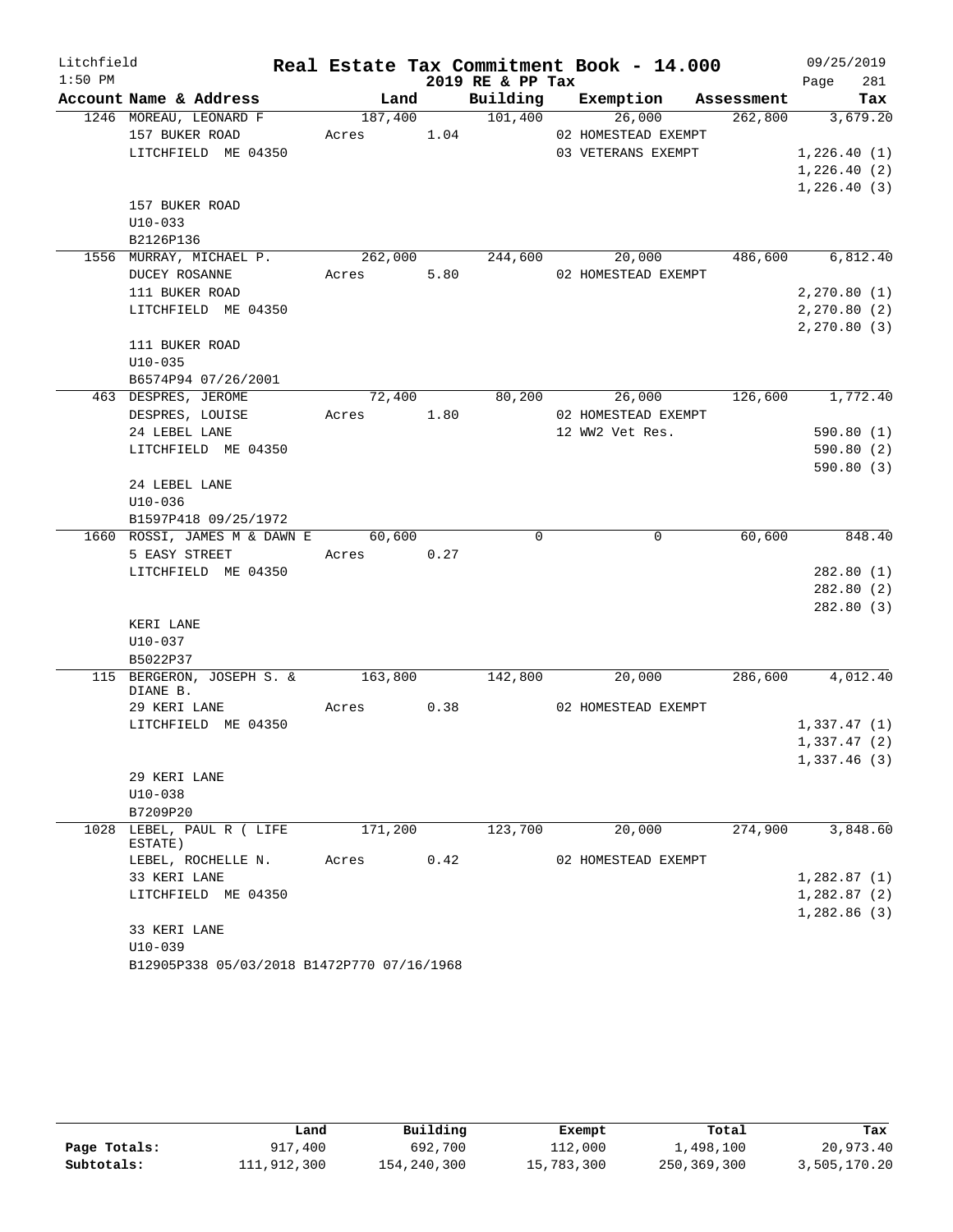| Litchfield   |                                                                                          |               |        |             |                              | Real Estate Tax Commitment Book - 14.000 |               |            | 09/25/2019                  |
|--------------|------------------------------------------------------------------------------------------|---------------|--------|-------------|------------------------------|------------------------------------------|---------------|------------|-----------------------------|
| $1:50$ PM    | Account Name & Address                                                                   |               | Land   |             | 2019 RE & PP Tax<br>Building | Exemption                                |               | Assessment | 282<br>Page<br>Tax          |
|              | 1131 MUSTO, ANGELA M.                                                                    |               | 68,800 |             | 83,200                       |                                          | $\Omega$      | 152,000    | 2,128.00                    |
|              | 64 GRANT ROAD<br>LITCHFIELD ME 04350                                                     | Acres         |        | 1.60        |                              |                                          |               |            | 709.33(1)<br>709.33(2)      |
|              | 64 GRANT ROAD<br>U11-001                                                                 |               |        |             |                              |                                          |               |            | 709.34(3)                   |
|              | B12980P211 07/26/2018 B11307P1 01/31/2013 B8845P1<br>03/24/2006 B4714P13                 |               |        |             |                              |                                          |               |            |                             |
|              | 1317 ODENCRANTZ, GEORGE D                                                                |               | 50,100 |             | $\Omega$                     |                                          | 0             | 50,100     | 701.40                      |
|              | 386 DANVILLE CORNER RD Acres                                                             |               |        | 1.03        |                              |                                          |               |            |                             |
|              | AUBURN ME 04210                                                                          |               |        |             |                              |                                          |               |            | 233.80(1)<br>233.80(2)      |
|              | GRANT ROAD                                                                               |               |        |             |                              |                                          |               |            | 233.80(3)                   |
|              | $U11 - 002$                                                                              |               |        |             |                              |                                          |               |            |                             |
|              | B3102P265                                                                                |               |        |             |                              |                                          |               |            |                             |
|              | 496 CULLEN, RICHARD A<br>CULLEN, LAREN R                                                 | Acres         | 70,000 | 1.00        | 177,900                      |                                          | 0             | 247,900    | 3,470.60                    |
|              | 80 GRANT ROAD<br>LITCHFIELD ME 04350                                                     |               |        |             |                              |                                          |               |            | 1, 156.87(1)<br>1,156.87(2) |
|              |                                                                                          |               |        |             |                              |                                          |               |            | 1, 156.86(3)                |
|              | 80 GRANT ROAD<br>$U11 - 003$                                                             |               |        |             |                              |                                          |               |            |                             |
|              | B10456P162 06/28/2010 B10444P203 06/15/2010<br>B6323P328 10/13/2000 B1638P166 05/18/1973 |               |        |             |                              |                                          |               |            |                             |
|              | 1563 RBF INVESTMENT TRUST                                                                |               | 38,000 |             | 50,000                       |                                          | 0             | 88,000     | 1,232.00                    |
|              | 91 GRANT ROAD<br>LITCHFIELD ME 04350                                                     | Acres         |        | 1.00        |                              |                                          |               |            | 410.67(1)                   |
|              |                                                                                          |               |        |             |                              |                                          |               |            | 410.67(2)                   |
|              |                                                                                          |               |        |             |                              |                                          |               |            | 410.66(3)                   |
|              | GRANT ROAD                                                                               |               |        |             |                              |                                          |               |            |                             |
|              | U11-004                                                                                  |               |        |             |                              |                                          |               |            |                             |
|              | B12315P284 06/07/2016 B4202P159<br>2775 BERUBE, DIANE                                    |               | 7,200  |             | $\mathbf 0$                  |                                          | 0             | 7,200      | 100.80                      |
|              | 111 GRANT ROAD                                                                           | Acres         |        | 2.40        |                              |                                          |               |            |                             |
|              | Litchfield ME 04350                                                                      |               |        |             |                              |                                          |               |            | 33.60(1)                    |
|              |                                                                                          |               |        |             |                              |                                          |               |            | 33.60 (2)                   |
|              |                                                                                          |               |        |             |                              |                                          |               |            | 33.60(3)                    |
|              | GRANT ROAD<br>$U11 - 005$                                                                |               |        |             |                              |                                          |               |            |                             |
|              | B10827P59 09/07/2011 B2266P147 12/18/1979                                                |               |        |             |                              |                                          |               |            |                             |
|              | 1292 BERUBE, CURT                                                                        |               | 73,000 |             | 221,900                      | 20,000                                   |               | 274,900    | 3,848.60                    |
|              | 341 PEACPIPE DRIVE                                                                       | Acres         |        | 2.00        |                              | 02 HOMESTEAD EXEMPT                      |               |            |                             |
|              | LITCHFIELD ME 04350                                                                      |               |        |             |                              |                                          |               |            | 1,282.87(1)                 |
|              |                                                                                          |               |        |             |                              |                                          |               |            | 1,282.87(2)<br>1,282.86(3)  |
|              | 100 GRANT ROAD                                                                           |               |        |             |                              |                                          |               |            |                             |
|              | U11-005A                                                                                 |               |        |             |                              |                                          |               |            |                             |
|              | B10358P321 03/11/2010 B4602P199                                                          |               |        |             |                              |                                          |               |            |                             |
|              | 1289 BERUBE, DIANE                                                                       |               | 35,400 |             | 22,800                       |                                          | 0             | 58,200     | 814.80                      |
|              | 111 GRANT ROAD<br>LITCHFIELD ME 04350                                                    | Acres         |        | 0.25        |                              |                                          |               |            | 271.60(1)                   |
|              |                                                                                          |               |        |             |                              |                                          |               |            | 271.60(2)                   |
|              |                                                                                          |               |        |             |                              |                                          |               |            | 271.60(3)                   |
|              | GRANT ROAD<br>U11-006                                                                    |               |        |             |                              |                                          |               |            |                             |
|              | B2266P147 12/18/1979                                                                     |               |        |             |                              |                                          |               |            |                             |
|              |                                                                                          | Land          |        | Building    |                              | Exempt                                   |               | Total      | Tax                         |
| Page Totals: |                                                                                          | 342,500       |        | 555,800     |                              | 20,000                                   |               | 878,300    | 12,296.20                   |
| Subtotals:   |                                                                                          | 112, 254, 800 |        | 154,796,100 |                              | 15,803,300                               | 251, 247, 600 |            | 3,517,466.40                |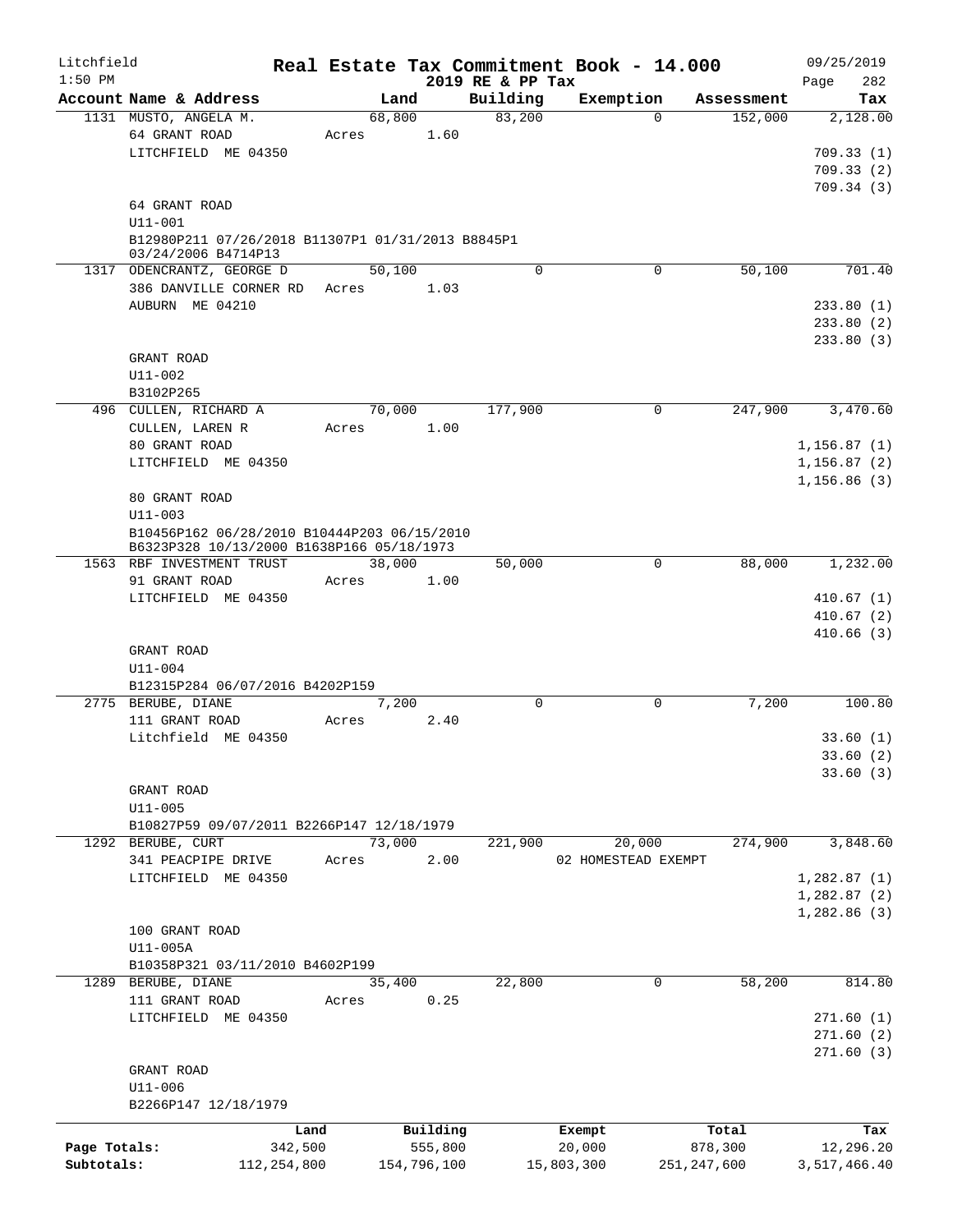| Litchfield |                                                      |            |      |      | Real Estate Tax Commitment Book - 14.000 |                     |                  |                            | 09/25/2019 |
|------------|------------------------------------------------------|------------|------|------|------------------------------------------|---------------------|------------------|----------------------------|------------|
| $1:50$ PM  |                                                      |            |      |      | 2019 RE & PP Tax                         |                     |                  | Page                       | 283        |
|            | Account Name & Address                               |            | Land |      | Building Exemption Assessment            |                     |                  |                            | Tax        |
|            | 1290 NELSON, MARGUERITE M (124,400<br>HEIRS OF)      |            |      |      | 51,600                                   | 20,000              | 156,000 2,184.00 |                            |            |
|            | BERUBE, DIANE                                        | Acres 0.20 |      |      |                                          | 02 HOMESTEAD EXEMPT |                  |                            |            |
|            | 111 GRANT ROAD                                       |            |      |      |                                          |                     |                  |                            | 728.00(1)  |
|            | LITCHFIELD ME 04350                                  |            |      |      |                                          |                     |                  |                            | 728.00(2)  |
|            |                                                      |            |      |      |                                          |                     |                  |                            | 728.00(3)  |
|            | 111 GRANT ROAD                                       |            |      |      |                                          |                     |                  |                            |            |
|            | U11-007                                              |            |      |      |                                          |                     |                  |                            |            |
|            | B10827P59 09/07/2011 B2266P147 12/18/1979            |            |      |      |                                          |                     |                  |                            |            |
|            | 1924 NUTTER, ROGER I                                 | 136,700    |      |      | 42,600                                   | $\overline{0}$      | 179,300 2,510.20 |                            |            |
|            | NUTTER, TERESA J                                     | Acres 0.25 |      |      |                                          |                     |                  |                            |            |
|            | 1028 ROUTE 202                                       |            |      |      |                                          |                     |                  |                            | 836.73 (1) |
|            | GREENE ME 04236                                      |            |      |      |                                          |                     |                  |                            | 836.73 (2) |
|            |                                                      |            |      |      |                                          |                     |                  |                            | 836.74 (3) |
|            | 107 GRANT ROAD                                       |            |      |      |                                          |                     |                  |                            |            |
|            | U11-008                                              |            |      |      |                                          |                     |                  |                            |            |
|            | B10768P105 06/30/2011 B5497P320 11/15/1997           |            |      |      |                                          |                     |                  |                            |            |
|            | 483 TRAFTON LORIMER J                                |            |      |      | 189,100 186,700 20,000                   |                     | 355,800 4,981.20 |                            |            |
|            | TRAFTON SHERRY H                                     | Acres 0.60 |      |      |                                          | 02 HOMESTEAD EXEMPT |                  |                            |            |
|            | 103 GRANT ROAD                                       |            |      |      |                                          |                     |                  | 1,660.40(1)                |            |
|            | LITCHFIELD ME 04350                                  |            |      |      |                                          |                     |                  | 1,660.40(2)                |            |
|            |                                                      |            |      |      |                                          |                     |                  | 1,660.40(3)                |            |
|            | 103 GRANT ROAD                                       |            |      |      |                                          |                     |                  |                            |            |
|            | U11-009                                              |            |      |      |                                          |                     |                  |                            |            |
|            | B9901P348 11/05/2008 B7738P330 11/07/2003            |            |      |      |                                          |                     |                  |                            |            |
|            | 246 CULLEN M. LYNN                                   | 186,800    |      |      | 126,900                                  | $\Omega$            | 313,700 4,391.80 |                            |            |
|            | CULLEN DAVID M                                       | Acres 1.10 |      |      |                                          |                     |                  |                            |            |
|            | 20 SECOND AVE #505<br>BURLINGTON MA 01803            |            |      |      |                                          |                     |                  | 1,463.93(1)                |            |
|            |                                                      |            |      |      |                                          |                     |                  | 1,463.93(2)<br>1,463.94(3) |            |
|            | 99 GRANT ROAD                                        |            |      |      |                                          |                     |                  |                            |            |
|            | U11-010                                              |            |      |      |                                          |                     |                  |                            |            |
|            | B9509P299 09/25/2007 B5654P130 06/25/1998            |            |      |      |                                          |                     |                  |                            |            |
|            | 182 BOURGET, LAWRENCE NEAL 169,400                   |            |      |      | 115,500                                  | $\mathbf 0$         | 284,900 3,988.60 |                            |            |
|            | (TRUSTEE)                                            |            |      |      |                                          |                     |                  |                            |            |
|            | 8311 BRIER CREEK                                     | Acres 0.41 |      |      |                                          |                     |                  |                            |            |
|            | PARKWAY                                              |            |      |      |                                          |                     |                  |                            |            |
|            | SUITE 105-377                                        |            |      |      |                                          |                     |                  | 1,329.53(1)                |            |
|            | RALEIGH NC 27617                                     |            |      |      |                                          |                     |                  | 1,329.53(2)                |            |
|            | 95 GRANT ROAD                                        |            |      |      |                                          |                     |                  | 1,329.54(3)                |            |
|            | U11-012                                              |            |      |      |                                          |                     |                  |                            |            |
|            | B12275P198 03/22/2016 B12270P44 03/22/2016 B8795P296 |            |      |      |                                          |                     |                  |                            |            |
|            | 01/26/2006 B1448P95 03/30/1967                       |            |      |      |                                          |                     |                  |                            |            |
|            | 1444 RBF INVESTMENT TRUST,                           | 165,700    |      |      | 109,500                                  | 0                   | 275,200          |                            | 3,852.80   |
|            | 91 GRANT ROAD                                        | Acres      |      | 0.39 |                                          |                     |                  |                            |            |
|            | LITCHFIELD ME 04350                                  |            |      |      |                                          |                     |                  | 1,284.27(1)                |            |
|            |                                                      |            |      |      |                                          |                     |                  | 1,284.27(2)                |            |
|            |                                                      |            |      |      |                                          |                     |                  | 1,284.26(3)                |            |
|            | 91 GRANT ROAD                                        |            |      |      |                                          |                     |                  |                            |            |
|            | $U11 - 013$                                          |            |      |      |                                          |                     |                  |                            |            |

B4379P274

|              | Land        | Building    | Exempt     | Total       | Tax          |
|--------------|-------------|-------------|------------|-------------|--------------|
| Page Totals: | 972,100     | 632,800     | 40,000     | 1,564,900   | 21,908.60    |
| Subtotals:   | 113,226,900 | 155,428,900 | 15,843,300 | 252,812,500 | 3,539,375.00 |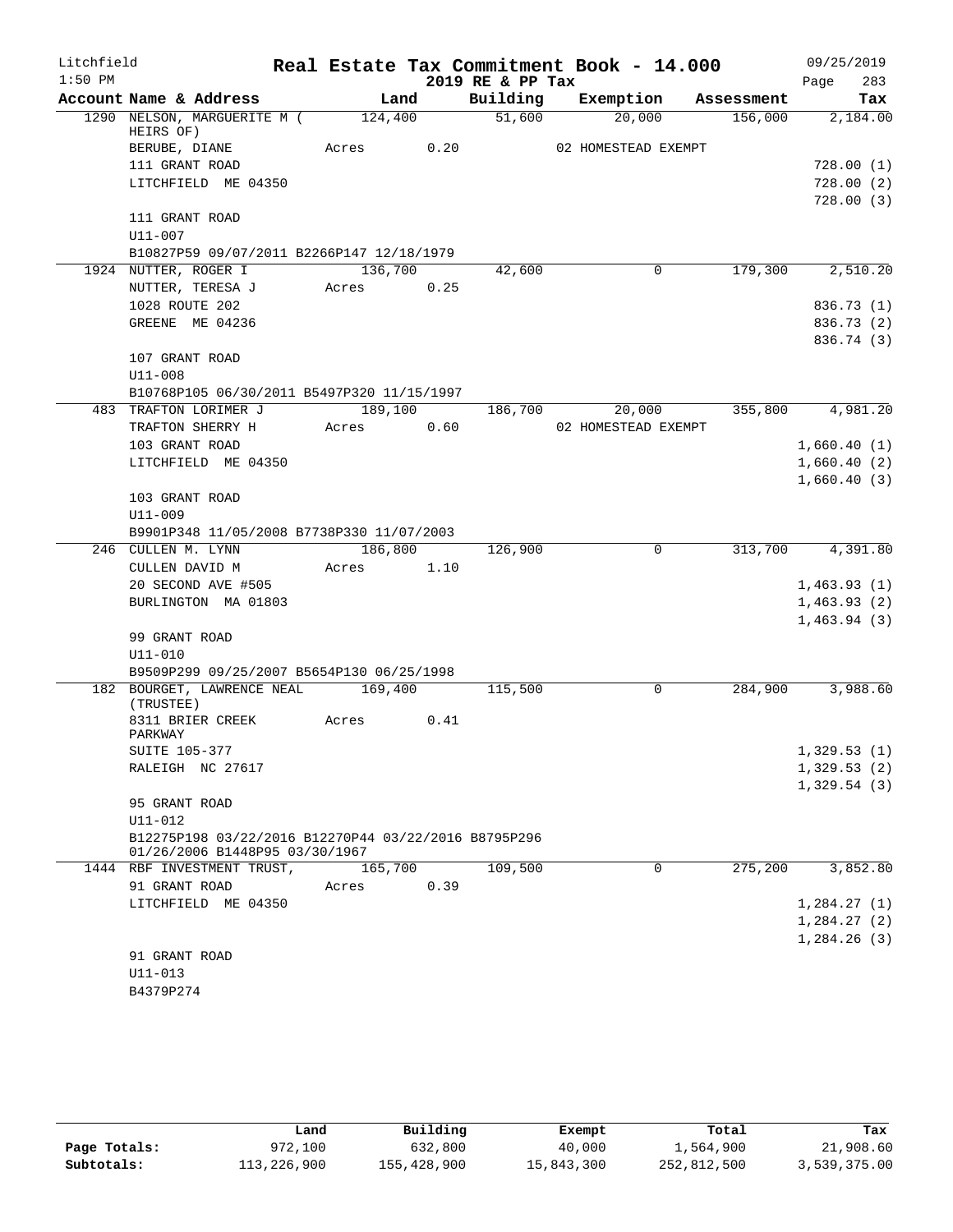| Litchfield   |                                 | Real Estate Tax Commitment Book - 14.000 |             |                              |                     |               |                       | 09/25/2019      |
|--------------|---------------------------------|------------------------------------------|-------------|------------------------------|---------------------|---------------|-----------------------|-----------------|
| $1:50$ PM    | Account Name & Address          | Land                                     |             | 2019 RE & PP Tax<br>Building |                     |               |                       | 284<br>Page     |
|              | 1132 MAGNO LLC.                 | 174,800                                  |             | 127,800                      | Exemption           | $\Omega$      | Assessment<br>302,600 | Tax<br>4,236.40 |
|              | 87 GRANT ROAD                   | Acres                                    | 0.44        |                              |                     |               |                       |                 |
|              | LITCHFIELD ME 04350             |                                          |             |                              |                     |               |                       | 1,412.13(1)     |
|              |                                 |                                          |             |                              |                     |               |                       |                 |
|              |                                 |                                          |             |                              |                     |               |                       | 1,412.13(2)     |
|              |                                 |                                          |             |                              |                     |               |                       | 1,412.14(3)     |
|              | 87 GRANT ROAD                   |                                          |             |                              |                     |               |                       |                 |
|              | U11-014                         |                                          |             |                              |                     |               |                       |                 |
|              | B12550P139 02/27/2017 B1849P218 |                                          |             |                              |                     |               |                       |                 |
|              | 1121 THORNE, WILLIAM & HELEN    | 176,500                                  |             | 26,200                       |                     | 0             | 202,700               | 2,837.80        |
|              | 15 HALESITE DIRVE               | Acres                                    | 0.45        |                              |                     |               |                       |                 |
|              | SOUND BEACH NY 11789            |                                          |             |                              |                     |               |                       | 945.93 (1)      |
|              |                                 |                                          |             |                              |                     |               |                       | 945.93 (2)      |
|              |                                 |                                          |             |                              |                     |               |                       | 945.94 (3)      |
|              | 85 GRANT ROAD                   |                                          |             |                              |                     |               |                       |                 |
|              | $U11 - 015$                     |                                          |             |                              |                     |               |                       |                 |
|              | B6586P279                       |                                          |             |                              |                     |               |                       |                 |
|              | 502 SPARKS, GLENN D &           | 131,900                                  |             | 40,400                       |                     | 0             | 172,300               | 2,412.20        |
|              | DEBORAH A.                      |                                          |             |                              |                     |               |                       |                 |
|              | 7 ASH SWAMP ROAD                | Acres                                    | 0.23        |                              |                     |               |                       |                 |
|              | SACO ME 04072                   |                                          |             |                              |                     |               |                       | 804.07 (1)      |
|              |                                 |                                          |             |                              |                     |               |                       | 804.07 (2)      |
|              |                                 |                                          |             |                              |                     |               |                       | 804.06(3)       |
|              | 79 GRANT ROAD                   |                                          |             |                              |                     |               |                       |                 |
|              | $U11 - 016$                     |                                          |             |                              |                     |               |                       |                 |
|              | B6628P81 09/15/1992             |                                          |             |                              |                     |               |                       |                 |
|              | 510 DREW, DAVID W.              | 173,000                                  |             | 119,900                      | 20,000              |               | 272,900               | 3,820.60        |
|              | 77 GRANT ROAD                   | Acres                                    | 0.43        |                              | 02 HOMESTEAD EXEMPT |               |                       |                 |
|              | LITCHFIELD ME 04350             |                                          |             |                              |                     |               |                       | 1, 273.53(1)    |
|              |                                 |                                          |             |                              |                     |               |                       | 1, 273.53(2)    |
|              |                                 |                                          |             |                              |                     |               |                       | 1, 273.54(3)    |
|              | 77 GRANT ROAD                   |                                          |             |                              |                     |               |                       |                 |
|              | $U11 - 017$                     |                                          |             |                              |                     |               |                       |                 |
|              | B10524P316 09/09/2010 B1736P208 |                                          |             |                              |                     |               |                       |                 |
|              | 1318 ODENCRANTZ, GEORGE D       | 118,500                                  |             | 129,100                      |                     | 0             | 247,600               | 3,466.40        |
|              |                                 |                                          | 0.22        |                              |                     |               |                       |                 |
|              | HILDRETH WINFIELD L             | Acres                                    |             |                              |                     |               |                       |                 |
|              | 386 DANVILLE CORNER RD          |                                          |             |                              |                     |               |                       | 1, 155.47(1)    |
|              | AUBURN ME 04210                 |                                          |             |                              |                     |               |                       | 1, 155.47(2)    |
|              |                                 |                                          |             |                              |                     |               |                       | 1, 155.46(3)    |
|              | 75 GRANT ROAD                   |                                          |             |                              |                     |               |                       |                 |
|              | $U11 - 018$                     |                                          |             |                              |                     |               |                       |                 |
|              | B3102P267 02/04/1987            |                                          |             |                              |                     |               |                       |                 |
|              | 348 RIENDEAU, ROBERT H.         | 173,000                                  |             | 114,300                      |                     | 0             | 287,300               | 4,022.20        |
|              | RIENDEAU, LINDA M               | Acres                                    | 0.43        |                              |                     |               |                       |                 |
|              | 12 NAUMKEAG COURT               |                                          |             |                              |                     |               |                       | 1,340.73(1)     |
|              | LITCHFIELD NH 03052             |                                          |             |                              |                     |               |                       | 1,340.73(2)     |
|              |                                 |                                          |             |                              |                     |               |                       | 1,340.74(3)     |
|              | 71 GRANT ROAD                   |                                          |             |                              |                     |               |                       |                 |
|              | $U11 - 019$                     |                                          |             |                              |                     |               |                       |                 |
|              | B7681P24 10/10/2003             |                                          |             |                              |                     |               |                       |                 |
|              | 1178 CHAREST, GLENN E.          | 119,000                                  |             | 41,000                       |                     | 0             | 160,000               | 2,240.00        |
|              | 31 SHEFFIELD AVE                | Acres                                    | 0.18        |                              |                     |               |                       |                 |
|              | LEWISTON ME 04240               |                                          |             |                              |                     |               |                       | 746.67(1)       |
|              |                                 |                                          |             |                              |                     |               |                       | 746.67(2)       |
|              |                                 |                                          |             |                              |                     |               |                       | 746.66(3)       |
|              |                                 |                                          |             |                              |                     |               |                       |                 |
|              | 69 GRANT ROAD                   |                                          |             |                              |                     |               |                       |                 |
|              | U11-020                         |                                          |             |                              |                     |               |                       |                 |
|              | B12998P110 07/27/2018           |                                          |             |                              |                     |               |                       |                 |
|              |                                 |                                          |             |                              |                     |               |                       |                 |
|              |                                 | Land                                     | Building    |                              | Exempt              |               | Total                 | Tax             |
| Page Totals: | 1,066,700                       |                                          | 598,700     |                              | 20,000              |               | 1,645,400             | 23,035.60       |
| Subtotals:   | 114,293,600                     |                                          | 156,027,600 |                              | 15,863,300          | 254, 457, 900 |                       | 3,562,410.60    |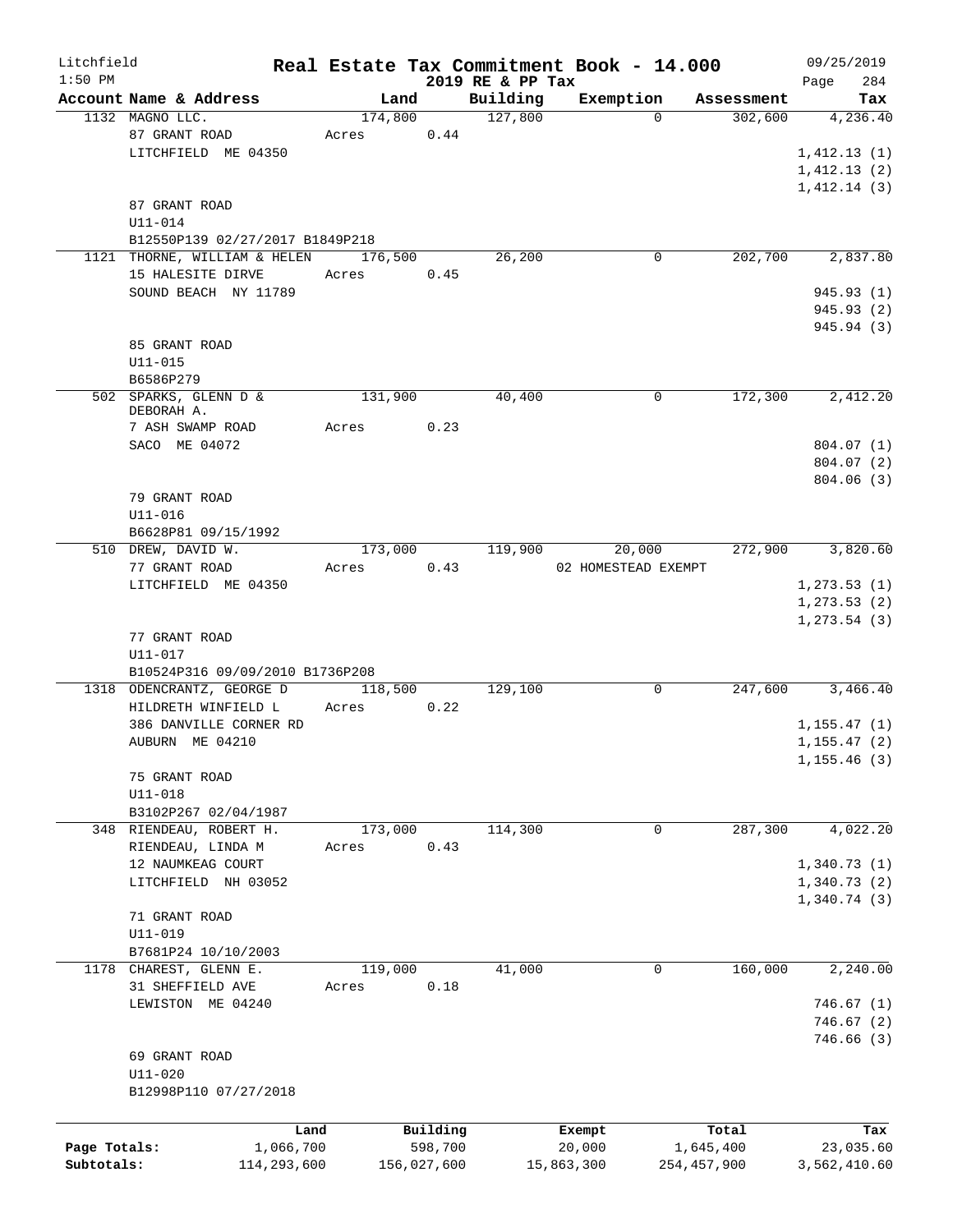| Litchfield   |                                                                    |           |         |             | Real Estate Tax Commitment Book - 14.000 |            |                     |             | 09/25/2019       |
|--------------|--------------------------------------------------------------------|-----------|---------|-------------|------------------------------------------|------------|---------------------|-------------|------------------|
| $1:50$ PM    |                                                                    |           |         |             | 2019 RE & PP Tax                         |            |                     |             | 285<br>Page      |
|              | Account Name & Address                                             |           | Land    |             | Building                                 |            | Exemption           | Assessment  | Tax              |
|              | 1371 CARBONNEAU, MARC F<br>CARBONNEAU, CAROL M                     |           | 175,300 | 0.46        | 44,800                                   |            | $\Omega$            | 220,100     | 3,081.40         |
|              | 346 WEBBER AVE                                                     |           | Acres   |             |                                          |            |                     |             | 1,027.13(1)      |
|              | LEWISTON ME 04240                                                  |           |         |             |                                          |            |                     |             | 1,027.13(2)      |
|              |                                                                    |           |         |             |                                          |            |                     |             | 1,027.14(3)      |
|              | 67 GRANT ROAD<br>U11-021                                           |           |         |             |                                          |            |                     |             |                  |
|              | B12844P135 01/29/2018 B10705P304 04/11/2011 B6322P20<br>10/12/2000 |           |         |             |                                          |            |                     |             |                  |
|              | 635 FRATESCHI, NELMO A                                             |           | 147,800 |             | 78,700                                   |            | $\Omega$            | 226,500     | 3,171.00         |
|              | P.O. BOX 442                                                       |           | Acres   | 0.30        |                                          |            |                     |             |                  |
|              | LITCHFIELD ME 04350                                                |           |         |             |                                          |            |                     |             | 1,057.00(1)      |
|              |                                                                    |           |         |             |                                          |            |                     |             | 1,057.00(2)      |
|              |                                                                    |           |         |             |                                          |            |                     |             | 1,057.00(3)      |
|              | 61 GRANT ROAD                                                      |           |         |             |                                          |            |                     |             |                  |
|              | $U11 - 022$                                                        |           |         |             |                                          |            |                     |             |                  |
|              | B1555P556                                                          |           |         |             |                                          |            |                     |             |                  |
|              | 530 BELL, GARY S.                                                  |           | 152,000 |             | 159,900                                  |            | 20,000              | 291,900     | 4,086.60         |
|              | 57 GRANT ROAD                                                      |           | Acres   | 0.32        |                                          |            | 02 HOMESTEAD EXEMPT |             |                  |
|              | LITCHFIELD ME 04350                                                |           |         |             |                                          |            |                     |             | 1,362.20(1)      |
|              |                                                                    |           |         |             |                                          |            |                     |             | 1,362.20(2)      |
|              |                                                                    |           |         |             |                                          |            |                     |             | 1,362.20(3)      |
|              | 57 GRANT ROAD                                                      |           |         |             |                                          |            |                     |             |                  |
|              | $U11 - 023$                                                        |           |         |             |                                          |            |                     |             |                  |
|              | B5579P211 03/15/1998                                               |           |         |             |                                          |            |                     |             |                  |
|              | 399 CURTIN VENISE (TRUSTEE)                                        |           | 215,800 |             | 117,600                                  |            | 0                   |             | 333,400 4,667.60 |
|              | VENISE B. CURTIN TRUST Acres                                       |           |         | 1.32        |                                          |            |                     |             |                  |
|              | 36 JUDSON STREET                                                   |           |         |             |                                          |            |                     |             | 1,555.87(1)      |
|              | HAVERILL MA 01830                                                  |           |         |             |                                          |            |                     |             | 1,555.87(2)      |
|              |                                                                    |           |         |             |                                          |            |                     |             | 1,555.86(3)      |
|              | 19 KERI LANE                                                       |           |         |             |                                          |            |                     |             |                  |
|              | $U11 - 025$                                                        |           |         |             |                                          |            |                     |             |                  |
|              | B12205P109 12/31/2015 B3598P334 08/01/1989                         |           |         |             |                                          |            |                     |             |                  |
|              | 1362 PELLETIER, RICHARD D                                          |           | 190,900 |             | 137,800                                  |            | 20,000              | 308,700     | 4,321.80         |
|              | 10 KERI LANE                                                       |           | Acres   | 1.45        |                                          |            | 02 HOMESTEAD EXEMPT |             |                  |
|              | LITCHFIELD ME 04350                                                |           |         |             |                                          |            |                     |             | 1,440.60(1)      |
|              |                                                                    |           |         |             |                                          |            |                     |             | 1,440.60(2)      |
|              |                                                                    |           |         |             |                                          |            |                     |             | 1,440.60(3)      |
|              |                                                                    |           |         |             |                                          |            |                     |             |                  |
|              | 10 KERI LANE                                                       |           |         |             |                                          |            |                     |             |                  |
|              | $U11 - 026$<br>B7367P3 04/24/2003 B3385P144                        |           |         |             |                                          |            |                     |             |                  |
|              | 1265 BELANGER, JOSEPH &                                            |           | 185,500 |             | 161,900                                  |            | 20,000              | 327,400     | 4,583.60         |
|              | JUDITH                                                             |           |         |             |                                          |            |                     |             |                  |
|              | 7 KERI LANE                                                        |           | Acres   | 0.68        |                                          |            | 02 HOMESTEAD EXEMPT |             |                  |
|              | LITCHFIELD ME 04350                                                |           |         |             |                                          |            |                     |             | 1,527.87(1)      |
|              |                                                                    |           |         |             |                                          |            |                     |             | 1,527.87(2)      |
|              |                                                                    |           |         |             |                                          |            |                     |             | 1,527.86(3)      |
|              | 7 KERI LANE                                                        |           |         |             |                                          |            |                     |             |                  |
|              | $U11 - 028$                                                        |           |         |             |                                          |            |                     |             |                  |
|              | B5958P80 05/28/1999                                                |           |         |             |                                          |            |                     |             |                  |
|              | 1331 PERKINS JOYE G                                                |           | 173,200 |             | 112,700                                  |            | 0                   | 285,900     | 4,002.60         |
|              | PERKINS PETER J                                                    |           | Acres   | 0.50        |                                          |            |                     |             |                  |
|              |                                                                    |           |         |             |                                          |            |                     |             |                  |
|              | 3 KERI LANE                                                        |           |         |             |                                          |            |                     |             | 1,334.20(1)      |
|              | LITCHFIELD ME 04350                                                |           |         |             |                                          |            |                     |             | 1,334.20(2)      |
|              |                                                                    |           |         |             |                                          |            |                     |             | 1,334.20(3)      |
|              | 3 KERI LANE                                                        |           |         |             |                                          |            |                     |             |                  |
|              | $U11 - 029$                                                        |           |         |             |                                          |            |                     |             |                  |
|              | B8388P231 04/15/2005 B3565P292 04/22/2003                          |           |         |             |                                          |            |                     |             |                  |
|              |                                                                    | Land      |         | Building    |                                          | Exempt     |                     | Total       | Tax              |
| Page Totals: |                                                                    | 1,240,500 |         | 813,400     |                                          | 60,000     |                     | 1,993,900   | 27,914.60        |
| Subtotals:   | 115,534,100                                                        |           |         | 156,841,000 |                                          | 15,923,300 |                     | 256,451,800 | 3,590,325.20     |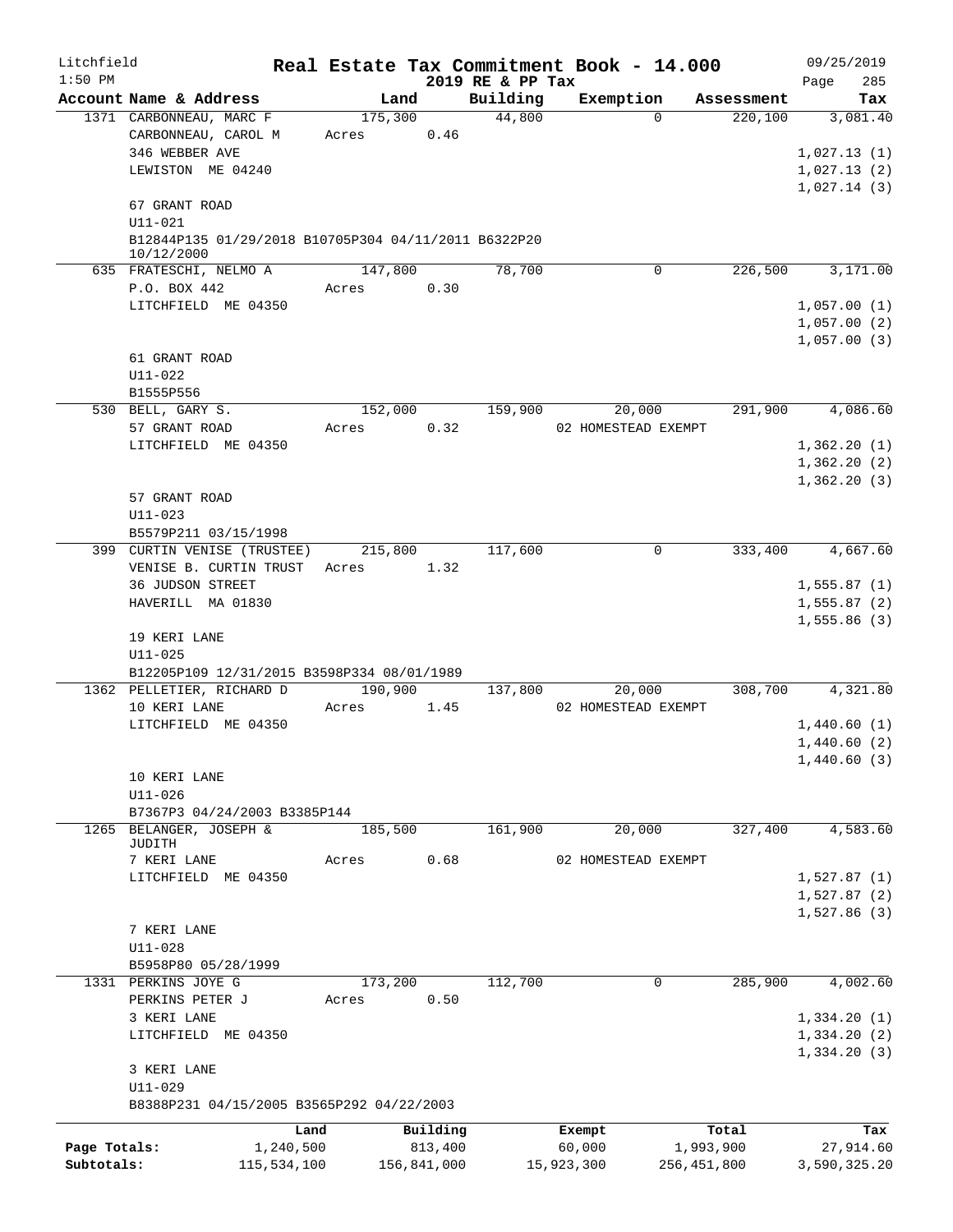| Litchfield<br>$1:50$ PM |                                                      |            |             | 2019 RE & PP Tax | Real Estate Tax Commitment Book - 14.000 |               | 09/25/2019         |
|-------------------------|------------------------------------------------------|------------|-------------|------------------|------------------------------------------|---------------|--------------------|
|                         | Account Name & Address                               | Land       |             | Building         | Exemption                                | Assessment    | 286<br>Page<br>Tax |
|                         | 128 GIRARDIN, WILLIAM L                              | 145,700    |             | 64,900           | $\Omega$                                 | 210,600       | 2,948.40           |
|                         | 18 LUCIEN LANE                                       | Acres      | 0.29        |                  |                                          |               |                    |
|                         | LITCHFIELD ME 04350                                  |            |             |                  |                                          |               | 982.80 (1)         |
|                         |                                                      |            |             |                  |                                          |               | 982.80(2)          |
|                         |                                                      |            |             |                  |                                          |               | 982.80 (3)         |
|                         |                                                      |            |             |                  |                                          |               |                    |
|                         | 18 LUCIEN LANE                                       |            |             |                  |                                          |               |                    |
|                         | $U11 - 030$                                          |            |             |                  |                                          |               |                    |
|                         | B5265P240 11/01/1996                                 |            |             |                  |                                          |               |                    |
|                         | 251 CAILLER, ROBERT G                                | 174,800    |             | 153,600          | 20,000                                   | 308,400       | 4,317.60           |
|                         | CAILLER BRIDGETT L                                   | Acres      | 0.44        |                  | 02 HOMESTEAD EXEMPT                      |               |                    |
|                         | 20 LUCIEN LANE                                       |            |             |                  |                                          |               | 1,439.20(1)        |
|                         | LITCHFIELD ME 04350                                  |            |             |                  |                                          |               | 1,439.20(2)        |
|                         |                                                      |            |             |                  |                                          |               | 1,439.20(3)        |
|                         | 20 LUCIEN LANE                                       |            |             |                  |                                          |               |                    |
|                         | $U11 - 031$                                          |            |             |                  |                                          |               |                    |
|                         | B9674P212 03/24/2008 B4319P148 01/18/1993            |            |             |                  |                                          |               |                    |
|                         | 1029 CAILLER, ROBERT                                 | 146,600    |             | 22,100           | $\mathbf 0$                              | 168,700       | 2,361.80           |
|                         | 20 LUCIEN LANE                                       | Acres      | 1.30        |                  |                                          |               |                    |
|                         | LITCHFIELD ME 04350                                  |            |             |                  |                                          |               | 787.27(1)          |
|                         |                                                      |            |             |                  |                                          |               | 787.27 (2)         |
|                         |                                                      |            |             |                  |                                          |               | 787.26(3)          |
|                         | 19 LUCIEN LANE                                       |            |             |                  |                                          |               |                    |
|                         | U11-032                                              |            |             |                  |                                          |               |                    |
|                         |                                                      |            |             |                  |                                          |               |                    |
|                         | B9674P214 03/06/2008 B5600P324 03/04/1998            |            |             |                  |                                          |               |                    |
|                         | 2706 CAILLER, TROY R.                                | 70,300     |             | 196,200          | $\mathbf 0$                              | 266,500       | 3,731.00           |
|                         | MAZYCK, SHANNON                                      | Acres 1.09 |             |                  |                                          |               |                    |
|                         | 20 LUCIAN LANE                                       |            |             |                  |                                          |               | 1, 243.67(1)       |
|                         | LITCHFIELD ME 04350                                  |            |             |                  |                                          |               | 1,243.67(2)        |
|                         |                                                      |            |             |                  |                                          |               | 1, 243.66(3)       |
|                         | 54 LEBEL LANE                                        |            |             |                  |                                          |               |                    |
|                         | $U11 - 033$                                          |            |             |                  |                                          |               |                    |
|                         | B12471P97 11/17/2016 B12370P6 07/26/2016 B11390P21   |            |             |                  |                                          |               |                    |
|                         | 05/18/2013 B9674P208 03/24/2008                      |            |             |                  |                                          |               |                    |
|                         | 1396 POMERLEAU, DENNIS R                             | 194,300    |             | 166,400          | 20,000                                   | 340,700       | 4,769.80           |
|                         | <b>30 LUCIEN LANE</b>                                | Acres      | 3.60        |                  | 02 HOMESTEAD EXEMPT                      |               |                    |
|                         | LITCHFIELD ME 04350                                  |            |             |                  |                                          |               | 1,589.93(1)        |
|                         |                                                      |            |             |                  |                                          |               | 1,589.93(2)        |
|                         |                                                      |            |             |                  |                                          |               | 1,589.94(3)        |
|                         | 30 LUCIEN LANE                                       |            |             |                  |                                          |               |                    |
|                         | U11-034                                              |            |             |                  |                                          |               |                    |
|                         | B13124P157 01/07/2019 B4694P244 05/19/1994           |            |             |                  |                                          |               |                    |
|                         | 822 MITCHELL TIMOTHY A                               | 190,800    |             | 41,200           | 0                                        | 232,000       | 3,248.00           |
|                         | MITCHELL DENISE D                                    | Acres      | 0.64        |                  |                                          |               |                    |
|                         | 27 BRENTWOOD ROAD                                    |            |             |                  |                                          |               | 1,082.67(1)        |
|                         | CAPE ELIZABETH ME                                    |            |             |                  |                                          |               | 1,082.67(2)        |
|                         | 04107                                                |            |             |                  |                                          |               |                    |
|                         |                                                      |            |             |                  |                                          |               | 1,082.66(3)        |
|                         | 34 LUCIEN LANE                                       |            |             |                  |                                          |               |                    |
|                         | $U11 - 035$                                          |            |             |                  |                                          |               |                    |
|                         |                                                      |            |             |                  |                                          |               |                    |
|                         | B8983P314 07/14/2006 B6645P120                       |            |             |                  |                                          |               |                    |
|                         | 1543 ROY, BRUCE L.                                   | 223,200    |             | 121,400          | 0                                        | 344,600       | 4,824.40           |
|                         | C/O NICOLE FYFE                                      | Acres      | 3.42        |                  |                                          |               |                    |
|                         | 695 NASH ROAD                                        |            |             |                  |                                          |               | 1,608.13(1)        |
|                         | PITTSTON ME 04345                                    |            |             |                  |                                          |               | 1,608.13(2)        |
|                         |                                                      |            |             |                  |                                          |               | 1,608.14(3)        |
|                         | 35 LUCIEN LANE                                       |            |             |                  |                                          |               |                    |
|                         | $U11 - 036$                                          |            |             |                  |                                          |               |                    |
|                         | B11445P174 07/12/2013 B2003P133 05/11/1977 B1475P794 |            |             |                  |                                          |               |                    |
|                         |                                                      | Land       | Building    |                  | Exempt                                   | Total         | Tax                |
| Page Totals:            | 1,145,700                                            |            | 765,800     |                  | 40,000                                   | 1,871,500     | 26,201.00          |
| Subtotals:              |                                                      |            | 157,606,800 |                  |                                          | 258, 323, 300 | 3,616,526.20       |
|                         | 116,679,800                                          |            |             |                  | 15,963,300                               |               |                    |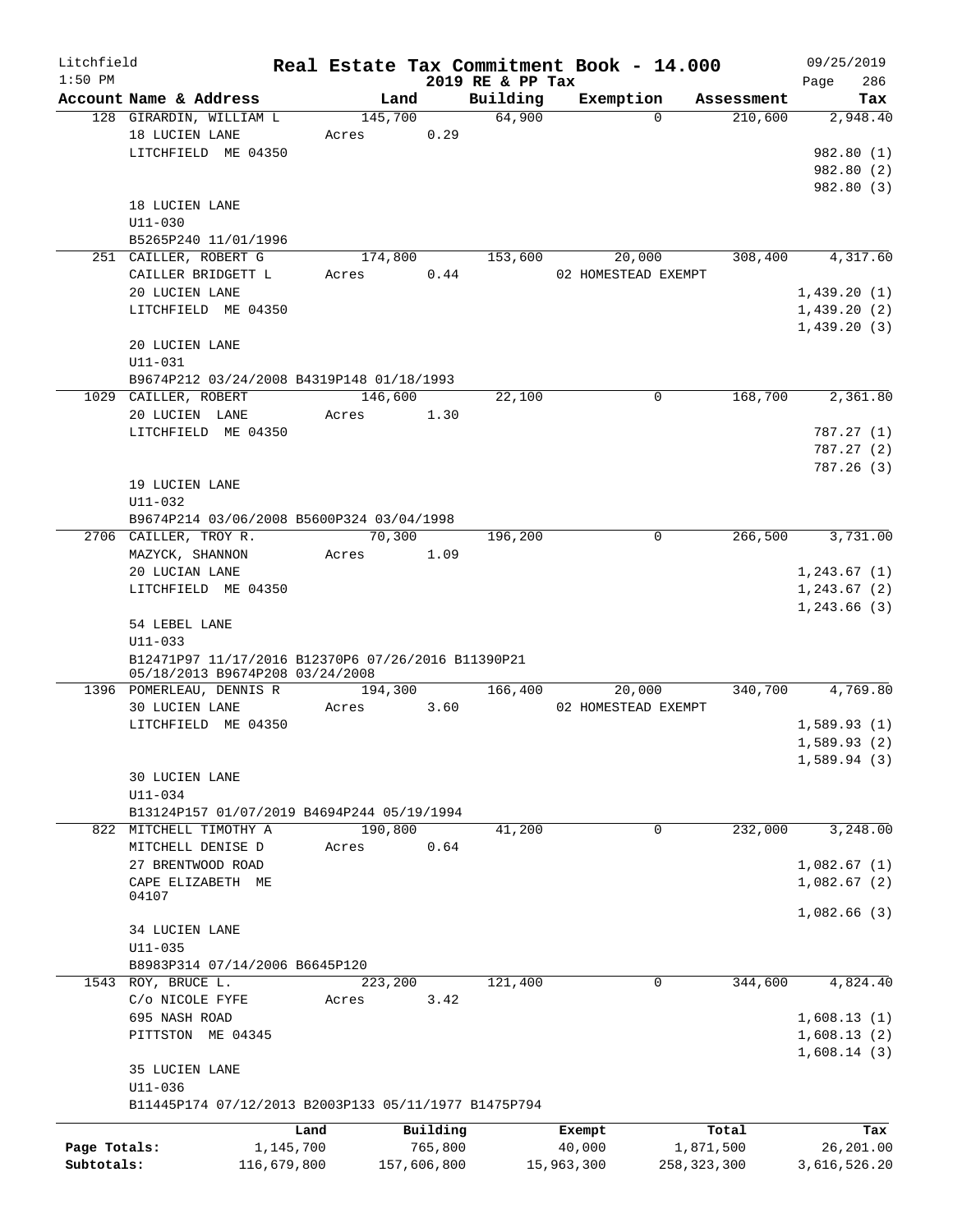| Litchfield   |                        |                                                      |                  |             |                     | Real Estate Tax Commitment Book - 14.000 |                       | 09/25/2019             |
|--------------|------------------------|------------------------------------------------------|------------------|-------------|---------------------|------------------------------------------|-----------------------|------------------------|
| $1:50$ PM    | Account Name & Address |                                                      |                  |             | 2019 RE & PP Tax    | Exemption                                |                       | 287<br>Page            |
|              | 1091 MCKEEN, WILLIAM   |                                                      | Land<br>236,200  |             | Building<br>177,700 | $\Omega$                                 | Assessment<br>413,900 | Tax<br>5,794.60        |
|              | MCKEEN, ANGELA         |                                                      | Acres            | 1.90        |                     |                                          |                       |                        |
|              | 10 RICHMOND AVENUE     |                                                      |                  |             |                     |                                          |                       | 1,931.53(1)            |
|              | LEWISTON ME 04240      |                                                      |                  |             |                     |                                          |                       | 1,931.53(2)            |
|              |                        |                                                      |                  |             |                     |                                          |                       | 1,931.54(3)            |
|              | 88 LEBEL LANE          |                                                      |                  |             |                     |                                          |                       |                        |
|              | $U11 - 037$            |                                                      |                  |             |                     |                                          |                       |                        |
|              | 08/22/1991             | B12651P120 07/06/2017 B9890P196 10/24/2008 B3966P289 |                  |             |                     |                                          |                       |                        |
|              | 1406 SIMPSON, STEVEN   |                                                      | 40,400           |             | 600                 | 0                                        | 41,000                | 574.00                 |
|              | SIMPSON, KATHLEEN      |                                                      | Acres            | 0.12        |                     |                                          |                       |                        |
|              | 444 POND ROAD          |                                                      |                  |             |                     |                                          |                       | 191.33(1)              |
|              | LEWISTON ME 04240      |                                                      |                  |             |                     |                                          |                       | 191.33(2)              |
|              |                        |                                                      |                  |             |                     |                                          |                       | 191.34(3)              |
|              | 98 LEBEL LANE          |                                                      |                  |             |                     |                                          |                       |                        |
|              | $U11 - 038$            |                                                      |                  |             |                     |                                          |                       |                        |
|              | 1407 SIMPSON, STEVEN   | B12643P206 06/12/2017 B6122P235 09/30/1999           | 114,300          |             | 32,600              | 0                                        | 146,900               | 2,056.60               |
|              | SIMPSON, KATHLEEN      |                                                      | Acres            | 0.24        |                     |                                          |                       |                        |
|              | 444 POND ROAD          |                                                      |                  |             |                     |                                          |                       | 685.53(1)              |
|              | LEWISTON ME 04240      |                                                      |                  |             |                     |                                          |                       | 685.53(2)              |
|              |                        |                                                      |                  |             |                     |                                          |                       | 685.54 (3)             |
|              | 98 LEBEL LANE          |                                                      |                  |             |                     |                                          |                       |                        |
|              | U11-039                |                                                      |                  |             |                     |                                          |                       |                        |
|              |                        | B12643P207 06/12/2017 B6122P235 09/30/1999           |                  |             |                     |                                          |                       |                        |
|              | 169 NODDIN, EMERSON L. |                                                      | 33,500           |             | $\Omega$            | $\mathbf 0$                              | 33,500                | 469.00                 |
|              | 14 VENTURA ST          |                                                      | Acres            | 0.33        |                     |                                          |                       |                        |
|              | LEWISTON ME 04240      |                                                      |                  |             |                     |                                          |                       | 156.33(1)              |
|              |                        |                                                      |                  |             |                     |                                          |                       | 156.33(2)<br>156.34(3) |
|              | LEBEL LANE             |                                                      |                  |             |                     |                                          |                       |                        |
|              | $U11 - 040$            |                                                      |                  |             |                     |                                          |                       |                        |
|              |                        | B11242P334 11/29/2012 B5978P45 06/22/1999            |                  |             |                     |                                          |                       |                        |
|              | 116 FAVREAU, MARY J.   |                                                      | 107,300          |             | 16,800              | $\mathbf 0$                              | 124,100               | 1,737.40               |
|              | FAVREAU, JAMES A.      |                                                      | Acres            | 0.14        |                     |                                          |                       |                        |
|              |                        | 89 PLEASANT HILL ROAD                                |                  |             |                     |                                          |                       | 579.13(1)              |
|              | BRUNSWICK ME 04011     |                                                      |                  |             |                     |                                          |                       | 579.13(2)              |
|              |                        |                                                      |                  |             |                     |                                          |                       | 579.14 (3)             |
|              | 126 LEBEL LANE         |                                                      |                  |             |                     |                                          |                       |                        |
|              | $U11 - 041$            | B12948P338 06/28/2018 B3420P1                        |                  |             |                     |                                          |                       |                        |
|              | 1108 OUELLETE BRUCE T  |                                                      | 201,100          |             | 38,900              | 0                                        | 240,000               | 3,360.00               |
|              | OUELLETTE KAREN M      |                                                      | Acres            | 0.89        |                     |                                          |                       |                        |
|              | 907 COLLEGE ROAD       |                                                      |                  |             |                     |                                          |                       | 1, 120.00(1)           |
|              | LEWISTON ME 04240      |                                                      |                  |             |                     |                                          |                       | 1, 120.00(2)           |
|              |                        |                                                      |                  |             |                     |                                          |                       | 1, 120.00(3)           |
|              | 107 LEBEL LANE         |                                                      |                  |             |                     |                                          |                       |                        |
|              | $U11 - 042$            |                                                      |                  |             |                     |                                          |                       |                        |
|              | 1502 RINES, NANCY      | B9888P32 10/22/2008 B8504P202 07/15/2005 B4952P357   |                  |             |                     | 0                                        | 211,900               | 2,966.60               |
|              | <b>BOX 68</b>          |                                                      | 169,600<br>Acres | 0.69        | 42,300              |                                          |                       |                        |
|              | SOUTH GARDINER ME      |                                                      |                  |             |                     |                                          |                       | 988.87 (1)             |
|              | 04359                  |                                                      |                  |             |                     |                                          |                       |                        |
|              |                        |                                                      |                  |             |                     |                                          |                       | 988.87 (2)             |
|              |                        |                                                      |                  |             |                     |                                          |                       | 988.86 (3)             |
|              | 93 LEBEL LANE          |                                                      |                  |             |                     |                                          |                       |                        |
|              | $U11 - 043$            |                                                      |                  |             |                     |                                          |                       |                        |
|              |                        | B4231P136 09/23/1992                                 |                  |             |                     |                                          |                       |                        |
|              |                        | Land                                                 |                  | Building    |                     | Exempt                                   | Total                 | Tax                    |
| Page Totals: |                        | 902,400                                              |                  | 308,900     |                     | 0                                        | 1,211,300             | 16,958.20              |
| Subtotals:   |                        | 117,582,200                                          |                  | 157,915,700 |                     | 15,963,300                               | 259,534,600           | 3,633,484.40           |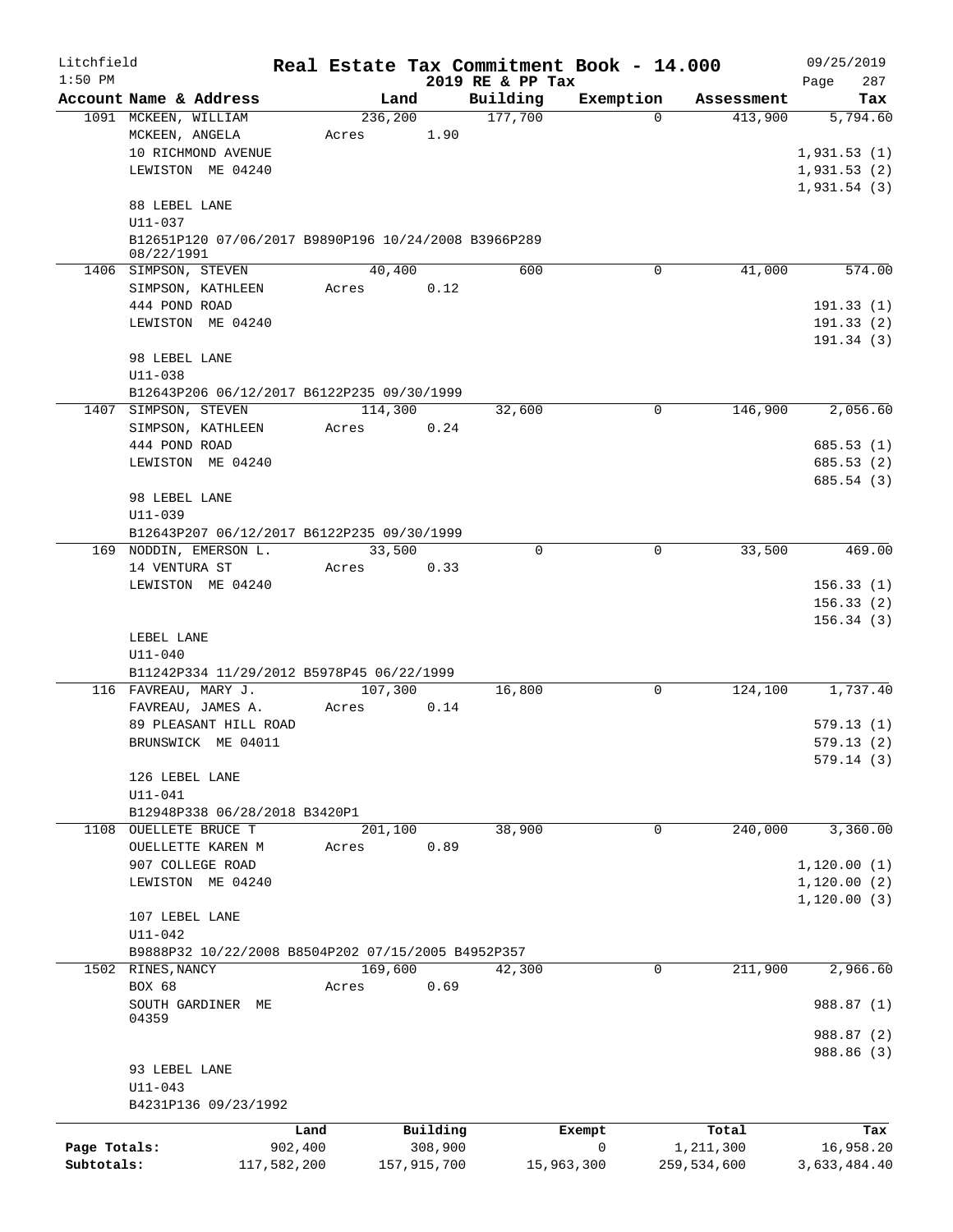| Litchfield |                                                      |         |      | Real Estate Tax Commitment Book - 14.000 |                     |             |            |      | 09/25/2019             |
|------------|------------------------------------------------------|---------|------|------------------------------------------|---------------------|-------------|------------|------|------------------------|
| $1:50$ PM  |                                                      |         |      | 2019 RE & PP Tax                         |                     |             |            | Page | 288                    |
|            | Account Name & Address                               | Land    |      | Building                                 | Exemption           |             | Assessment |      | Tax                    |
|            | 480 DINEEN, DAVID F                                  | 179,400 |      | 52,100                                   |                     | $\Omega$    | 231,500    |      | 3,241.00               |
|            | DINEEN, NANCY C                                      | Acres   | 0.51 |                                          |                     |             |            |      |                        |
|            | 369 HIGHLAND AVE                                     |         |      |                                          |                     |             |            |      | 1,080.33(1)            |
|            | GARDINER ME 04345                                    |         |      |                                          |                     |             |            |      | 1,080.33(2)            |
|            |                                                      |         |      |                                          |                     |             |            |      | 1,080.34(3)            |
|            | 87 LEBEL LANE                                        |         |      |                                          |                     |             |            |      |                        |
|            | $U11 - 044$                                          |         |      |                                          |                     |             |            |      |                        |
|            | B1668P323 08/28/1973                                 |         |      |                                          |                     |             |            |      |                        |
|            | 492 DONOVAN, TIMOTHY J                               | 146,500 |      | 51,300                                   | 20,000              |             | 177,800    |      | 2,489.20               |
|            | DONOVAN, MAUREEN                                     | Acres   | 0.59 |                                          | 02 HOMESTEAD EXEMPT |             |            |      |                        |
|            | 79 LEBEL LANE                                        |         |      |                                          |                     |             |            |      | 829.73 (1)             |
|            | LITCHFIELD ME 04350                                  |         |      |                                          |                     |             |            |      | 829.73 (2)             |
|            |                                                      |         |      |                                          |                     |             |            |      | 829.74 (3)             |
|            | 79 LEBEL LANE                                        |         |      |                                          |                     |             |            |      |                        |
|            | $U11 - 045$                                          |         |      |                                          |                     |             |            |      |                        |
|            | B1927P299 07/27/1976<br>424 SCOTT, SYLVIA            |         |      |                                          |                     |             |            |      |                        |
|            |                                                      | 124,000 |      | 26,000                                   |                     | $\mathbf 0$ | 150,000    |      | 2,100.00               |
|            | 1874 HALLOWELL ROAD                                  | Acres   | 0.79 |                                          |                     |             |            |      |                        |
|            | LITCHFIELD ME 04350                                  |         |      |                                          |                     |             |            |      | 700.00(1)              |
|            |                                                      |         |      |                                          |                     |             |            |      | 700.00(2)<br>700.00(3) |
|            | 77 LEBEL LANE                                        |         |      |                                          |                     |             |            |      |                        |
|            | $U11 - 046$                                          |         |      |                                          |                     |             |            |      |                        |
|            | B1495P814                                            |         |      |                                          |                     |             |            |      |                        |
| 1661       | ST PIERRE, ROGER L &                                 | 127,400 |      | 49,600                                   |                     | 0           | 177,000    |      | 2,478.00               |
|            | JOYCE E ST.PIERRE                                    |         |      |                                          |                     |             |            |      |                        |
|            | BENEFICIAL TRUST                                     | Acres   | 0.54 |                                          |                     |             |            |      |                        |
|            | 177 WINTER STREET                                    |         |      |                                          |                     |             |            |      | 826.00(1)              |
|            | AUBURN ME 04210                                      |         |      |                                          |                     |             |            |      | 826.00(2)              |
|            |                                                      |         |      |                                          |                     |             |            |      | 826.00(3)              |
|            | 71 LEBEL LANE                                        |         |      |                                          |                     |             |            |      |                        |
|            | $U11 - 047$                                          |         |      |                                          |                     |             |            |      |                        |
|            | B10284P55 11/30/2009 B1496P500 06/16/1969            |         |      |                                          |                     |             |            |      |                        |
|            | 1390 POIRIER, MONIQUE M                              | 102,700 |      | 20,000                                   |                     | 0           | 122,700    |      | 1,717.80               |
|            | 70 SUMMER STREET                                     | Acres   | 0.57 |                                          |                     |             |            |      |                        |
|            | AUBURN ME 04210                                      |         |      |                                          |                     |             |            |      | 572.60(1)              |
|            |                                                      |         |      |                                          |                     |             |            |      | 572.60(2)              |
|            |                                                      |         |      |                                          |                     |             |            |      | 572.60(3)              |
|            | 69 LEBEL LANE                                        |         |      |                                          |                     |             |            |      |                        |
|            | U11-048                                              |         |      |                                          |                     |             |            |      |                        |
|            | B4630P146 02/11/1994                                 |         |      |                                          |                     |             |            |      |                        |
|            | 1187 WAGNER, TODD R.                                 | 206,500 |      | 225,600                                  |                     | 0           | 432,100    |      | 6,049.40               |
|            | BONN-WAGNER, BRIDGETTE<br>М.                         | Acres   | 1.02 |                                          |                     |             |            |      |                        |
|            | 469C FLAMINGO STREET                                 |         |      |                                          |                     |             |            |      | 2,016.47(1)            |
|            | PHILADELPHIA PA 19128                                |         |      |                                          |                     |             |            |      | 2,016.47(2)            |
|            |                                                      |         |      |                                          |                     |             |            |      | 2,016.46(3)            |
|            | 138 MANCHESTER LANE                                  |         |      |                                          |                     |             |            |      |                        |
|            | $U11 - 049$                                          |         |      |                                          |                     |             |            |      |                        |
|            | B12856P58 02/06/2018 B11370P26 04/25/2013 B10518P289 |         |      |                                          |                     |             |            |      |                        |

|              | Land        | Building    | Exempt     | Total       | Tax          |
|--------------|-------------|-------------|------------|-------------|--------------|
| Page Totals: | 886,500     | 424,600     | 20,000     | 1,291,100   | 18,075.40    |
| Subtotals:   | 118,468,700 | 158,340,300 | 15,983,300 | 260,825,700 | 3,651,559.80 |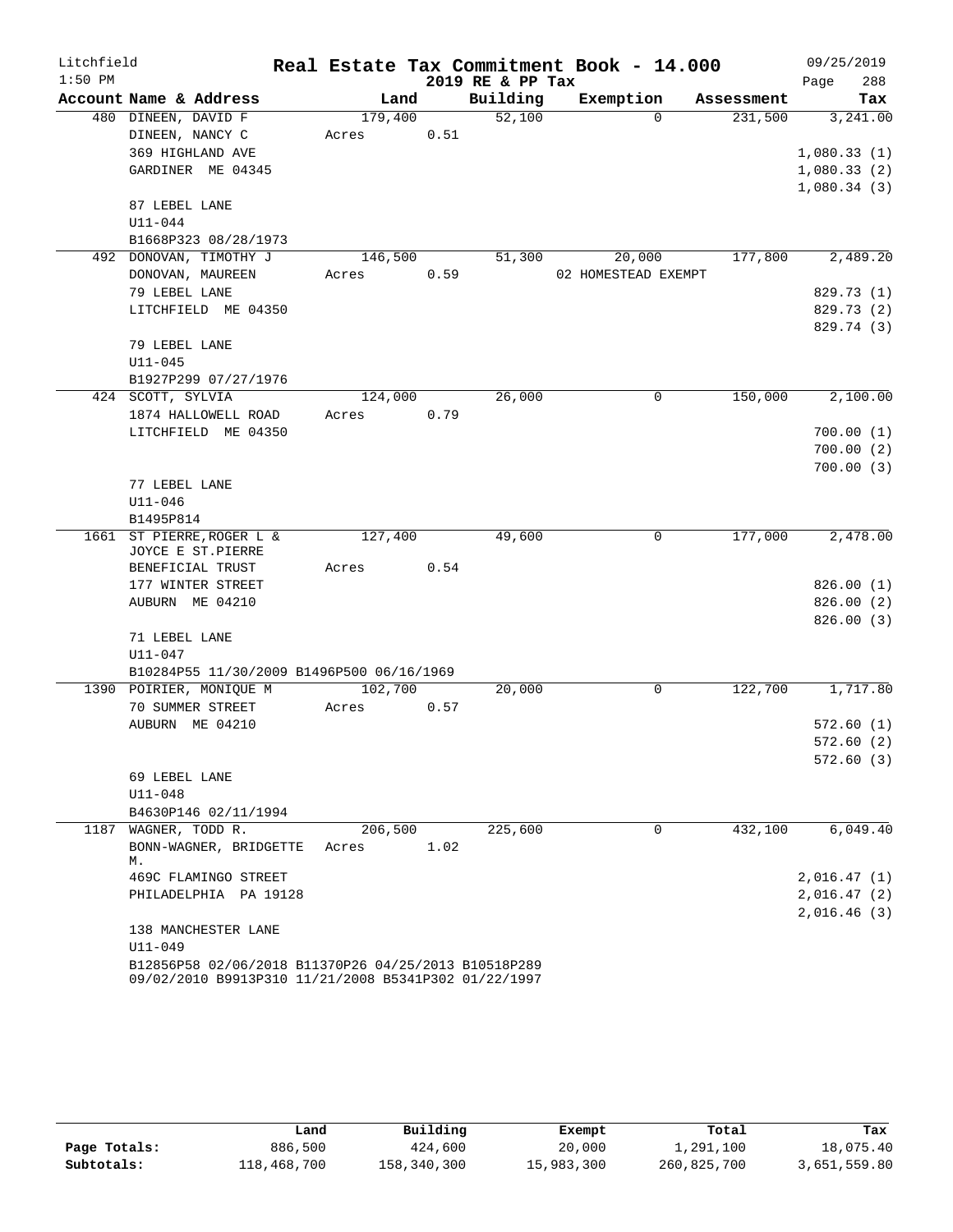| Litchfield |                                                                  |         |      |                  | Real Estate Tax Commitment Book - 14.000 |            | 09/25/2019                 |
|------------|------------------------------------------------------------------|---------|------|------------------|------------------------------------------|------------|----------------------------|
| $1:50$ PM  |                                                                  |         |      | 2019 RE & PP Tax |                                          |            | Page<br>289                |
|            | Account Name & Address                                           | Land    |      | Building         | Exemption                                | Assessment | Tax                        |
| 1138       | CHARLES A. MANCHESTER,<br>III LIVING TRUST                       | 190,000 |      | 115,300          | 20,000                                   | 285,300    | 3,994.20                   |
|            | ELIZABETH J. MANCHESTER Acres<br>LIVING TRUST                    |         | 0.62 |                  | 02 HOMESTEAD EXEMPT                      |            |                            |
|            | CHARLES A. & ELIZABETH<br>J. MANCHESTER                          |         |      |                  |                                          |            | 1,331.40(1)                |
|            | (TRUSTEES)                                                       |         |      |                  |                                          |            |                            |
|            | P O BOX 99                                                       |         |      |                  |                                          |            | 1,331.40(2)                |
|            | LITCHFIELD ME 04350<br>140 MANCHESTER LANE                       |         |      |                  |                                          |            | 1,331.40(3)                |
|            | $U11 - 050$                                                      |         |      |                  |                                          |            |                            |
|            | B12469P54 10/25/2016 B6339P36 01/08/2000 B3510P204<br>02/19/1989 |         |      |                  |                                          |            |                            |
|            | 54 AUSTIN, NANCY                                                 | 185,600 |      | 103,500          | $\Omega$                                 | 289,100    | 4,047.40                   |
|            | 2474 BRIAR OAK CIRCLE                                            | Acres   | 0.71 |                  |                                          |            |                            |
|            | SARASOTA FL 33423-6127                                           |         |      |                  |                                          |            | 1,349.13(1)                |
|            |                                                                  |         |      |                  |                                          |            | 1,349.13(2)                |
|            |                                                                  |         |      |                  |                                          |            | 1,349.14(3)                |
|            | 144 MANCHESTER LANE                                              |         |      |                  |                                          |            |                            |
|            | U11-051<br>B3573P66                                              |         |      |                  |                                          |            |                            |
|            | 166 BENEDIX, KEVIN R                                             | 199,900 |      | 108,000          | 0                                        | 307,900    | 4,310.60                   |
|            | 2 HEARTHSTONE PLACE                                              | Acres   | 0.86 |                  |                                          |            |                            |
|            | ANDOVER MA 01810                                                 |         |      |                  |                                          |            | 1,436.87(1)                |
|            |                                                                  |         |      |                  |                                          |            | 1,436.87(2)                |
|            |                                                                  |         |      |                  |                                          |            | 1,436.86(3)                |
|            | 164 QUACKENBUSH LANE                                             |         |      |                  |                                          |            |                            |
|            | U11-052                                                          |         |      |                  |                                          |            |                            |
|            | B9587P112 12/07/2007 B1475P338 07/19/1968                        |         |      |                  |                                          |            |                            |
|            | 1281 KOEHLER JR., PETER A                                        | 131,900 |      | 93,400           | 0                                        | 225,300    | 3,154.20                   |
|            | 42 LUDWIG RD                                                     | Acres   | 0.23 |                  |                                          |            |                            |
|            | ELLINGTON CT 06029                                               |         |      |                  |                                          |            | 1,051.40(1)<br>1,051.40(2) |
|            |                                                                  |         |      |                  |                                          |            | 1,051.40(3)                |
|            | 115 WOODLAND LANE                                                |         |      |                  |                                          |            |                            |
|            | $U12 - 001$                                                      |         |      |                  |                                          |            |                            |
|            | B5839P122 12/05/1998                                             |         |      |                  |                                          |            |                            |
|            | 930 KEAVENEY, KEVIN B                                            | 141,300 |      | 42,000           | 0                                        | 183,300    | 2,566.20                   |
|            | KEAVENEY, MARY D                                                 | Acres   | 0.27 |                  |                                          |            |                            |
|            | 14 ANNABEL LANE                                                  |         |      |                  |                                          |            | 855.40 (1)                 |
|            | FRANKLIN MA 02038                                                |         |      |                  |                                          |            | 855.40 (2)                 |
|            | 113 WOODLAND LANE                                                |         |      |                  |                                          |            | 855.40(3)                  |
|            | U12-002                                                          |         |      |                  |                                          |            |                            |
|            | B2134P36 08/07/1978                                              |         |      |                  |                                          |            |                            |
|            | 142 WRIGHT, STEVEN C.                                            | 64,400  |      | 27,800           | 0                                        | 92,200     | 1,290.80                   |
|            | WRIGHT, BARBARA M.                                               | Acres   | 0.45 |                  |                                          |            |                            |
|            | 26 LONESOME TREE TRAIL                                           |         |      |                  |                                          |            | 430.27 (1)                 |
|            | FAIRFIELD VA 24435                                               |         |      |                  |                                          |            | 430.27 (2)                 |
|            |                                                                  |         |      |                  |                                          |            | 430.26(3)                  |
|            | 7 SUNSET LANE                                                    |         |      |                  |                                          |            |                            |
|            | $U12 - 003$                                                      |         |      |                  |                                          |            |                            |
|            | B11485P175 08/19/2013 B6390P176 01/19/2003                       |         |      |                  |                                          |            |                            |

|              | Land        | Building    | Exempt     | Total       | Tax          |
|--------------|-------------|-------------|------------|-------------|--------------|
| Page Totals: | 913,100     | 490,000     | 20,000     | 1,383,100   | 19,363.40    |
| Subtotals:   | 119,381,800 | 158,830,300 | 16,003,300 | 262,208,800 | 3,670,923.20 |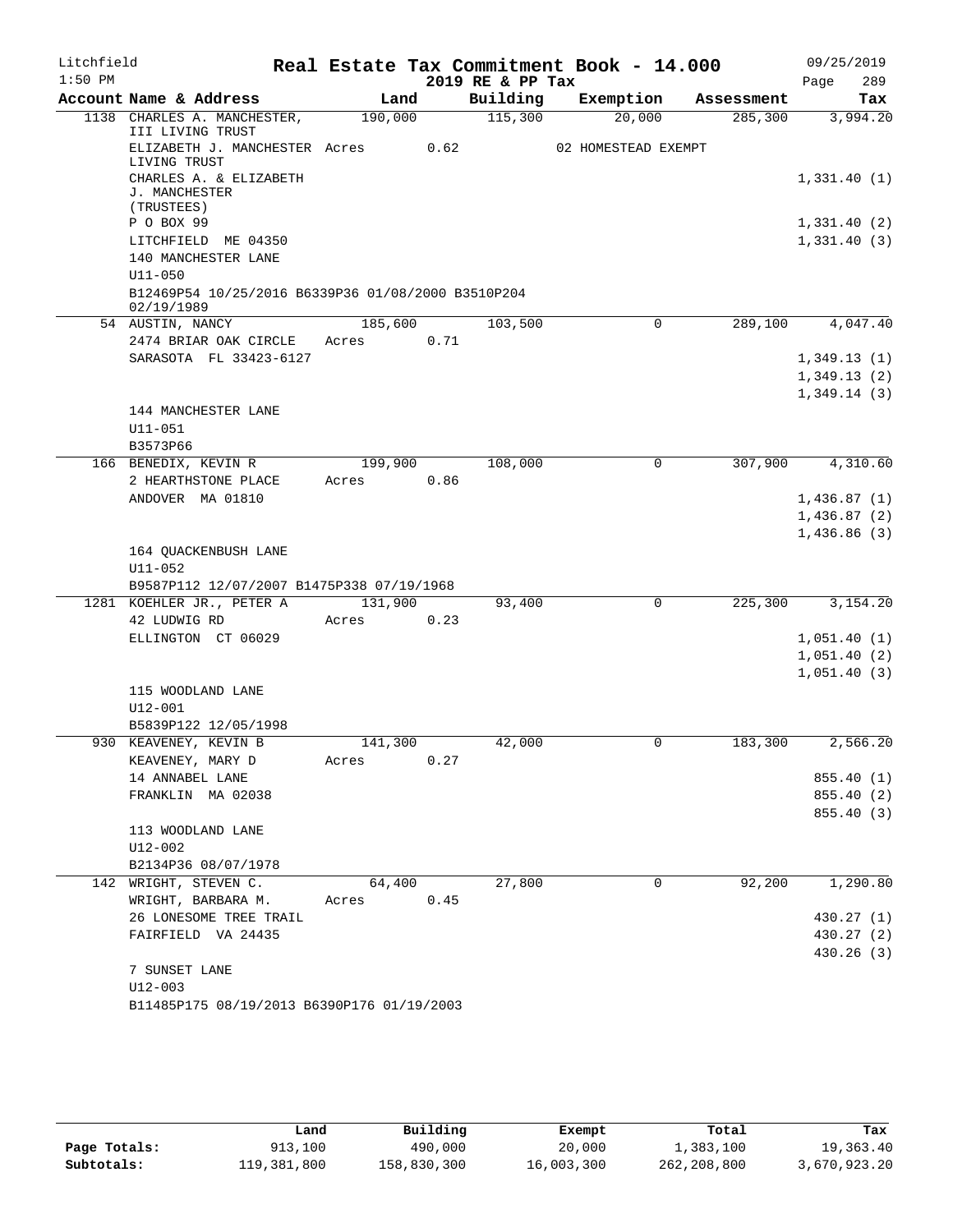| Litchfield |                                                                               |         |      |                  | Real Estate Tax Commitment Book - 14.000 |            | 09/25/2019              |
|------------|-------------------------------------------------------------------------------|---------|------|------------------|------------------------------------------|------------|-------------------------|
| $1:50$ PM  |                                                                               |         |      | 2019 RE & PP Tax |                                          |            | 290<br>Page             |
|            | Account Name & Address                                                        | Land    |      | Building         | Exemption                                | Assessment | Tax                     |
|            | 1930 YOUNG, LARRY W                                                           | 141,800 |      | 52,100           | $\Omega$                                 | 193,900    | 2,714.60                |
|            | 1585 AUGUSTA ROAD                                                             | Acres   | 0.30 |                  |                                          |            |                         |
|            | BOWDOIN ME 04287                                                              |         |      |                  |                                          |            | 904.87(1)               |
|            |                                                                               |         |      |                  |                                          |            | 904.87(2)               |
|            |                                                                               |         |      |                  |                                          |            | 904.86(3)               |
|            | 6 SUNSET LANE                                                                 |         |      |                  |                                          |            |                         |
|            | $U12 - 004$                                                                   |         |      |                  |                                          |            |                         |
|            | B13109P200 12/13/2018 B13109P197 12/13/2018<br>B13018P142 09/06/2018 B4830P45 |         |      |                  |                                          |            |                         |
|            | 1934 BEAUDOIN, ROGER &                                                        | 94,200  |      | 41,800           | $\mathbf 0$                              | 136,000    | 1,904.00                |
|            | JANICE                                                                        |         |      |                  |                                          |            |                         |
|            | 78 OLD WEBSTER ROAD                                                           | Acres   | 0.18 |                  |                                          |            |                         |
|            | LEWISTON ME 04240                                                             |         |      |                  |                                          |            | 634.67 (1)              |
|            |                                                                               |         |      |                  |                                          |            | 634.67(2)               |
|            |                                                                               |         |      |                  |                                          |            | 634.66 (3)              |
|            | 8 SUNSET LANE                                                                 |         |      |                  |                                          |            |                         |
|            | U12-005                                                                       |         |      |                  |                                          |            |                         |
|            | B5201P190 08/19/1996                                                          |         |      |                  |                                          | 161,700    | 2, 263.80               |
|            | 1049 LEPORE, NICHOLAS ET.AL.<br>C/OROBERT J CORREALE                          | 110,200 |      | 51,500           | 0                                        |            |                         |
|            | 74 LAKE ST                                                                    | Acres   | 0.17 |                  |                                          |            |                         |
|            | PEABODY MA 01960                                                              |         |      |                  |                                          |            | 754.60 (1)<br>754.60(2) |
|            |                                                                               |         |      |                  |                                          |            | 754.60(3)               |
|            | 10 SUNSET LANE                                                                |         |      |                  |                                          |            |                         |
|            | $U12 - 006$                                                                   |         |      |                  |                                          |            |                         |
|            | B6422P315                                                                     |         |      |                  |                                          |            |                         |
|            | 1050 LEPORE, NICHOLAS ET.AL.                                                  | 23,700  |      | $\mathbf 0$      | 0                                        | 23,700     | 331.80                  |
|            | C/O ROSE LEPORT                                                               | Acres   | 0.20 |                  |                                          |            |                         |
|            | 74 LAKE STREET                                                                |         |      |                  |                                          |            | 110.60(1)               |
|            | PEABODY MA 01960                                                              |         |      |                  |                                          |            | 110.60(2)               |
|            |                                                                               |         |      |                  |                                          |            | 110.60(3)               |
|            | SUNSET LANE                                                                   |         |      |                  |                                          |            |                         |
|            | U12-007                                                                       |         |      |                  |                                          |            |                         |
|            | B6422P315                                                                     |         |      |                  |                                          |            |                         |
|            | 934 PERRON, DAVID M.                                                          | 142,000 |      | 26,000           | 0                                        | 168,000    | 2,352.00                |
|            | PERRON, FAITH A.                                                              | Acres   | 0.32 |                  |                                          |            |                         |
|            | 337 LISBON STREET                                                             |         |      |                  |                                          |            | 784.00 (1)              |
|            | LISBON ME 04250                                                               |         |      |                  |                                          |            | 784.00 (2)              |
|            |                                                                               |         |      |                  |                                          |            | 784.00 (3)              |
|            | 12 SUNSET LANE                                                                |         |      |                  |                                          |            |                         |
|            | $U12 - 008$                                                                   |         |      |                  |                                          |            |                         |
|            | B12111P266 09/22/2015 B12111P263 09/22/2015<br>B3657P233                      |         |      |                  |                                          |            |                         |
|            | 461 DESJARDINS, ARMAND &                                                      | 129,000 |      | 34,800           | $\mathbf 0$                              | 163,800    | 2,293.20                |
|            | JOLINE                                                                        |         |      |                  |                                          |            |                         |
|            | 12 BLACKSTRAP ROAD                                                            | Acres   | 0.26 |                  |                                          |            |                         |
|            | CUMBERLAND ME 04021                                                           |         |      |                  |                                          |            | 764.40 (1)              |
|            |                                                                               |         |      |                  |                                          |            | 764.40(2)               |
|            |                                                                               |         |      |                  |                                          |            | 764.40(3)               |
|            | 16 SUNSET LANE                                                                |         |      |                  |                                          |            |                         |
|            | U12-009                                                                       |         |      |                  |                                          |            |                         |
|            | B6620P106                                                                     |         |      |                  |                                          |            |                         |

|              | Land        | Building    | Exempt     | Total       | Tax          |
|--------------|-------------|-------------|------------|-------------|--------------|
| Page Totals: | 640,900     | 206,200     |            | 847,100     | 11,859.40    |
| Subtotals:   | 120,022,700 | 159,036,500 | 16,003,300 | 263,055,900 | 3,682,782.60 |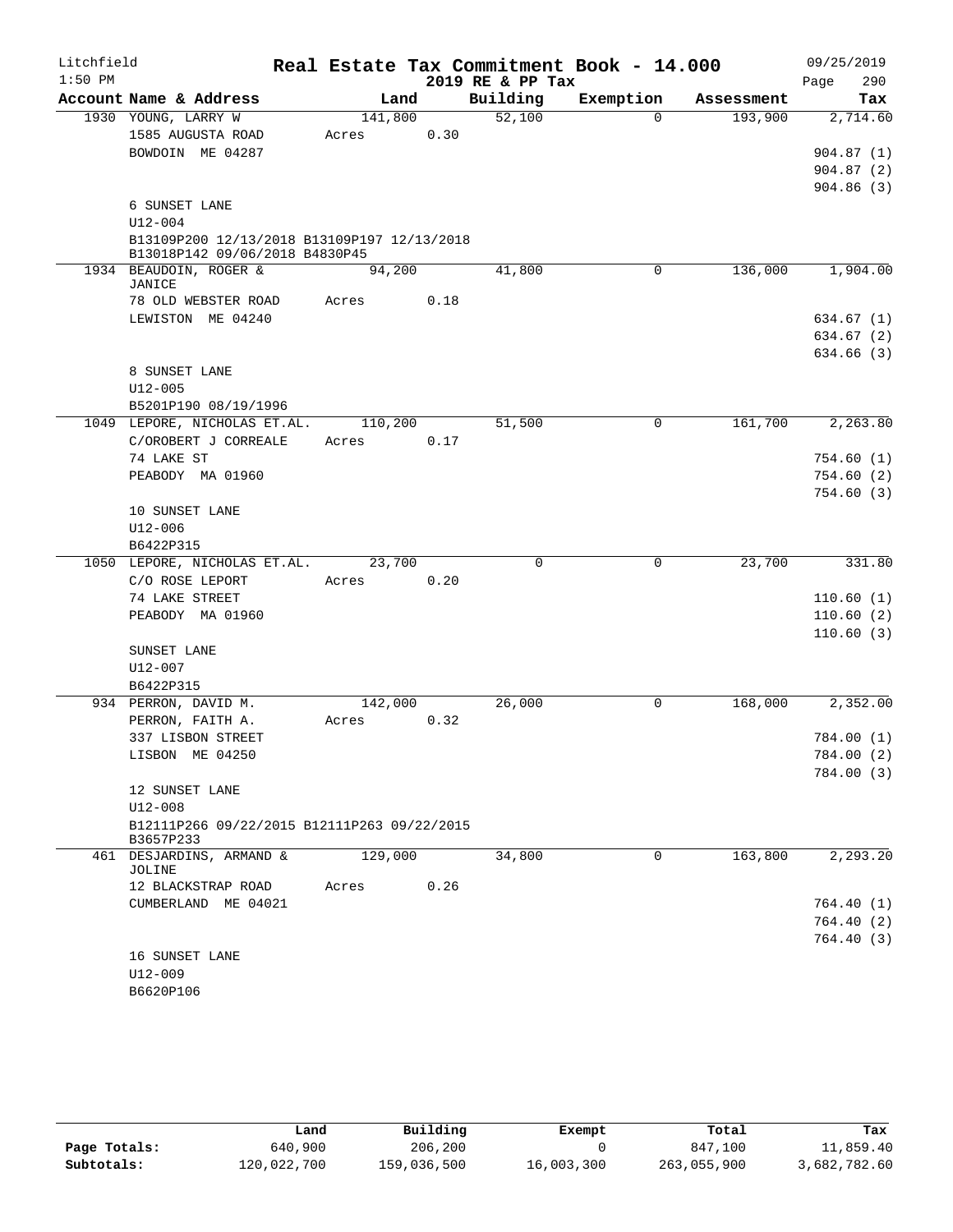| Litchfield<br>$1:50$ PM |                                                                                                                  |            |      | 2019 RE & PP Tax | Real Estate Tax Commitment Book - 14.000 |         | 09/25/2019<br>291<br>Page |
|-------------------------|------------------------------------------------------------------------------------------------------------------|------------|------|------------------|------------------------------------------|---------|---------------------------|
|                         | Account Name & Address                                                                                           | Land       |      | Building         | Exemption Assessment                     |         | Tax                       |
|                         | 577 FARR, CLIFFORD                                                                                               | 121,300    |      | 48,400           | $\Omega$                                 | 169,700 | 2,375.80                  |
|                         | 14 OAK STREET                                                                                                    | Acres 0.24 |      |                  |                                          |         |                           |
|                         | TOPSHAM ME 04086                                                                                                 |            |      |                  |                                          |         | 791.93(1)                 |
|                         |                                                                                                                  |            |      |                  |                                          |         | 791.93(2)                 |
|                         |                                                                                                                  |            |      |                  |                                          |         | 791.94 (3)                |
|                         | 22 SUNSET LANE                                                                                                   |            |      |                  |                                          |         |                           |
|                         | $U12 - 010$                                                                                                      |            |      |                  |                                          |         |                           |
|                         | B2283P277                                                                                                        |            |      |                  |                                          |         |                           |
|                         | 1446 RCF INVESTMENT TRUST,                                                                                       | 158,000    |      | 77,700           | $\mathbf 0$                              | 235,700 | 3,299.80                  |
|                         | P.O. BOX 265                                                                                                     | Acres 0.35 |      |                  |                                          |         |                           |
|                         | LITCHFIELD ME 04350                                                                                              |            |      |                  |                                          |         | 1,099.93(1)               |
|                         |                                                                                                                  |            |      |                  |                                          |         | 1,099.93(2)               |
|                         |                                                                                                                  |            |      |                  |                                          |         | 1,099.94(3)               |
|                         | 26 SUNSET LANE                                                                                                   |            |      |                  |                                          |         |                           |
|                         | $U12 - 011$                                                                                                      |            |      |                  |                                          |         |                           |
|                         | B4379P280<br>1316 THE SHARON HOLE TRUST                                                                          |            |      |                  |                                          |         |                           |
|                         |                                                                                                                  | 56,100     |      | 55,200           | 0                                        | 111,300 | 1,558.20                  |
|                         | HOLE, SHARON & GEOFFREY Acres 0.26<br>H. (TRUSTEES)                                                              |            |      |                  |                                          |         |                           |
|                         | PO BOX 511296                                                                                                    |            |      |                  |                                          |         | 519.40(1)                 |
|                         | KEY COLONY BEACH FL                                                                                              |            |      |                  |                                          |         | 519.40(2)                 |
|                         | 33051                                                                                                            |            |      |                  |                                          |         |                           |
|                         |                                                                                                                  |            |      |                  |                                          |         | 519.40(3)                 |
|                         | 29 SUNSET LANE                                                                                                   |            |      |                  |                                          |         |                           |
|                         | $U12 - 012$                                                                                                      |            |      |                  |                                          |         |                           |
|                         | B12649P260 07/07/2017 B11842P254 11/04/2014                                                                      |            |      |                  |                                          |         |                           |
|                         | B8866P240 04/12/2006 B5925P299                                                                                   | 38,700     |      | 39,100           | $\mathsf{O}$                             |         | 77,800 1,089.20           |
|                         | 879 RCF INVESTMENT TRUST<br>P.O. BOX 265                                                                         | Acres 0.30 |      |                  |                                          |         |                           |
|                         | LITCHFIELD ME 04350                                                                                              |            |      |                  |                                          |         | 363.07(1)                 |
|                         |                                                                                                                  |            |      |                  |                                          |         | 363.07(2)                 |
|                         |                                                                                                                  |            |      |                  |                                          |         | 363.06(3)                 |
|                         | 23 SUNSET LANE                                                                                                   |            |      |                  |                                          |         |                           |
|                         | U12-012A                                                                                                         |            |      |                  |                                          |         |                           |
|                         | B4762P337 09/10/1994                                                                                             |            |      |                  |                                          |         |                           |
|                         | 383 RCF INVESTMENT TRUST                                                                                         | 29,000     |      | 0                | $\mathbf 0$                              | 29,000  | 406.00                    |
|                         | P.O. BOX 265                                                                                                     | Acres      | 0.30 |                  |                                          |         |                           |
|                         | LITCHFIELD ME 04350                                                                                              |            |      |                  |                                          |         | 135.33(1)                 |
|                         |                                                                                                                  |            |      |                  |                                          |         | 135.33(2)                 |
|                         |                                                                                                                  |            |      |                  |                                          |         | 135.34(3)                 |
|                         | SUNSET LANE                                                                                                      |            |      |                  |                                          |         |                           |
|                         | U12-012B                                                                                                         |            |      |                  |                                          |         |                           |
|                         | B7703P2 10/24/2003                                                                                               |            |      |                  |                                          |         |                           |
|                         | 2289 ANDERSON, JOAN A.                                                                                           | 168,500    |      | 2,500            | $\Omega$                                 | 171,000 | 2,394.00                  |
|                         | DAMON, MACEE & JASON<br>TURCOTTE                                                                                 | Acres      | 1.41 |                  |                                          |         |                           |
|                         | 160 PINKHAM BROOK ROAD                                                                                           |            |      |                  |                                          |         | 798.00(1)                 |
|                         | DURHAM ME 04222                                                                                                  |            |      |                  |                                          |         | 798.00(2)                 |
|                         |                                                                                                                  |            |      |                  |                                          |         | 798.00(3)                 |
|                         | 81 SAND POND LANE<br>$U12 - 013$                                                                                 |            |      |                  |                                          |         |                           |
|                         | B12800P291 11/08/2017 B12210P74 12/10/2015<br>B10941P229 01/17/2012 B10676P209 02/25/2011 B7131P97<br>11/04/2001 |            |      |                  |                                          |         |                           |

|              | Land        | Building    | Exempt     | Total       | Tax          |
|--------------|-------------|-------------|------------|-------------|--------------|
| Page Totals: | 571,600     | 222,900     |            | 794,500     | 11,123.00    |
| Subtotals:   | 120,594,300 | 159,259,400 | 16,003,300 | 263,850,400 | 3,693,905.60 |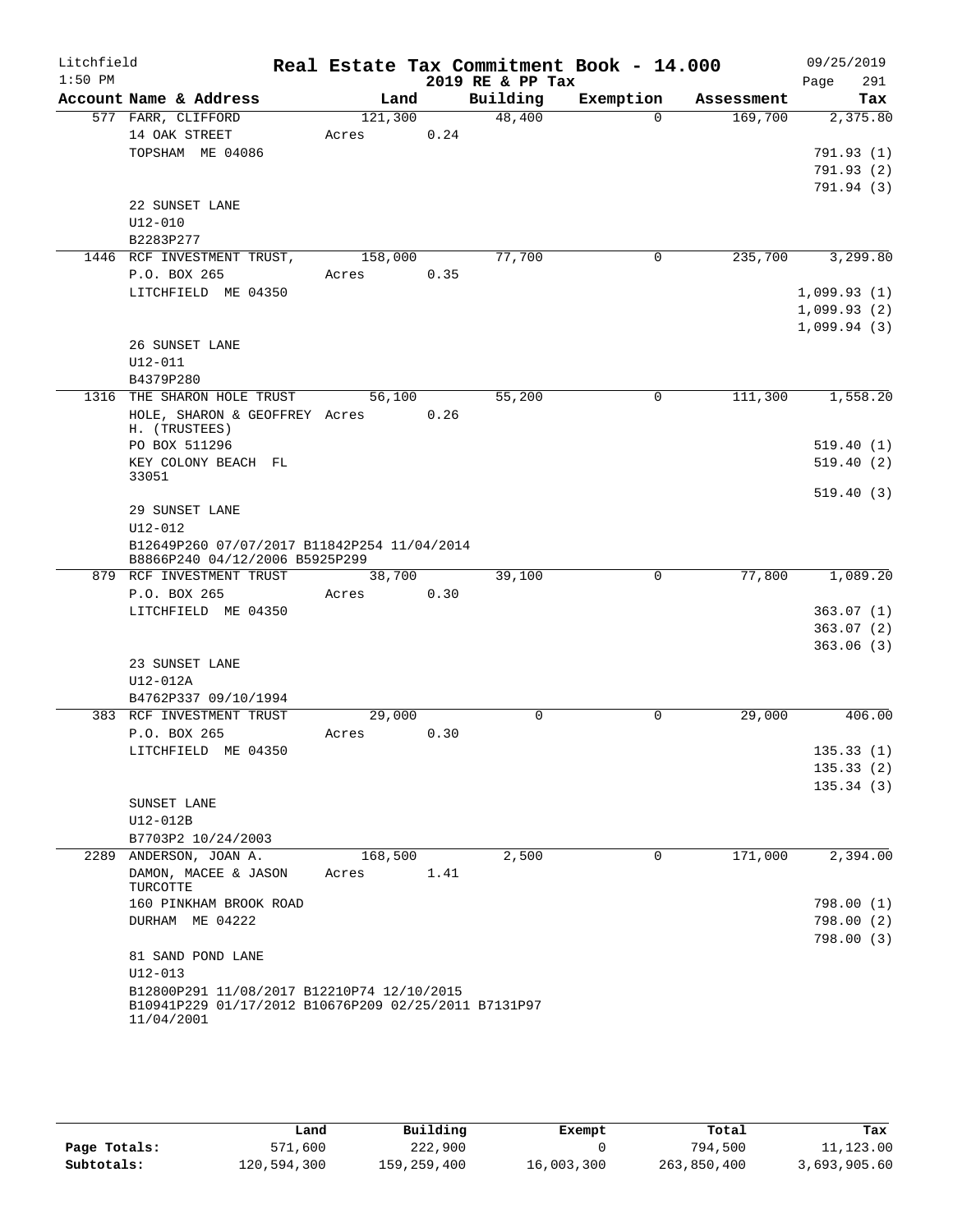| Litchfield   |                                                      |            |             |                  | Real Estate Tax Commitment Book - 14.000 |             |            | 09/25/2019   |
|--------------|------------------------------------------------------|------------|-------------|------------------|------------------------------------------|-------------|------------|--------------|
| $1:50$ PM    |                                                      |            |             | 2019 RE & PP Tax |                                          |             |            | 292<br>Page  |
|              | Account Name & Address                               | Land       |             | Building         | Exemption                                |             | Assessment | Tax          |
|              | 1631 SMITH, RICHARD J                                |            |             | 163,800 165,500  | 20,000                                   |             | 309,300    | 4,330.20     |
|              | SMITH, JONI L.                                       | Acres 0.38 |             |                  | 02 HOMESTEAD EXEMPT                      |             |            |              |
|              | P O BOX 363                                          |            |             |                  |                                          |             |            | 1,443.40(1)  |
|              | LITCHFIELD ME 04350                                  |            |             |                  |                                          |             |            | 1,443.40(2)  |
|              |                                                      |            |             |                  |                                          |             |            | 1,443.40(3)  |
|              | 85 SAND POND LANE                                    |            |             |                  |                                          |             |            |              |
|              | U12-013A                                             |            |             |                  |                                          |             |            |              |
|              | B12800P293 10/17/2017 B12077P242 08/18/2015 B1991P14 |            |             |                  |                                          |             |            |              |
|              | 1758 NUZZO, KARL & MAUREEN                           | 187,100    |             | 71,100           |                                          | 0           | 258,200    | 3,614.80     |
|              | P O BOX 87                                           | Acres      | 0.55        |                  |                                          |             |            |              |
|              | LITCHFIELD ME 04350                                  |            |             |                  |                                          |             |            | 1, 204.93(1) |
|              |                                                      |            |             |                  |                                          |             |            | 1,204.93(2)  |
|              |                                                      |            |             |                  |                                          |             |            | 1,204.94(3)  |
|              | 77 SAND POND LANE                                    |            |             |                  |                                          |             |            |              |
|              | U12-014                                              |            |             |                  |                                          |             |            |              |
|              | B6567P6 07/27/2001                                   |            |             |                  |                                          |             |            |              |
|              |                                                      |            |             |                  |                                          |             |            |              |
|              | 2803 TUPPER, JACKSON A II                            | 89,800     |             | $\mathbf 0$      |                                          | $\mathbf 0$ | 89,800     | 1,257.20     |
|              | 49 PINKHAM BROOK ROAD                                | Acres 1.00 |             |                  |                                          |             |            |              |
|              | DURHAM ME 04222                                      |            |             |                  |                                          |             |            | 419.07 (1)   |
|              |                                                      |            |             |                  |                                          |             |            | 419.07 (2)   |
|              |                                                      |            |             |                  |                                          |             |            | 419.06(3)    |
|              | SAND POND LANE                                       |            |             |                  |                                          |             |            |              |
|              | $U12 - 015$                                          |            |             |                  |                                          |             |            |              |
|              | B12210P72 01/11/2016 B10941P119 01/17/2012           |            |             |                  |                                          |             |            |              |
|              | 1644 SOBOLESKI, PATRICIA A                           | 191,500    |             | 132,700          | 20,000                                   |             | 304,200    | 4,258.80     |
|              | P O BOX 12                                           | Acres      | 1.32        |                  | 02 HOMESTEAD EXEMPT                      |             |            |              |
|              | LITCHFIELD ME 04350                                  |            |             |                  |                                          |             |            | 1,419.60(1)  |
|              |                                                      |            |             |                  |                                          |             |            | 1,419.60(2)  |
|              |                                                      |            |             |                  |                                          |             |            | 1,419.60(3)  |
|              | 71 SAND POND LANE                                    |            |             |                  |                                          |             |            |              |
|              | $U12 - 016$                                          |            |             |                  |                                          |             |            |              |
|              | B2374P322 04/22/1981                                 |            |             |                  |                                          |             |            |              |
|              | 405 DERRICO, MICHAEL                                 | 153,100    |             | 58,500           |                                          | 0           | 211,600    | 2,962.40     |
|              | 34 OAKWOOD AVENUE                                    | Acres 0.34 |             |                  |                                          |             |            |              |
|              | SAUGUS MA 01906                                      |            |             |                  |                                          |             |            |              |
|              |                                                      |            |             |                  |                                          |             |            | 987.47 (1)   |
|              |                                                      |            |             |                  |                                          |             |            | 987.47 (2)   |
|              |                                                      |            |             |                  |                                          |             |            | 987.46 (3)   |
|              | 65 SAND POND LANE                                    |            |             |                  |                                          |             |            |              |
|              | U12-017                                              |            |             |                  |                                          |             |            |              |
|              | B3862P337                                            |            |             |                  |                                          |             |            |              |
|              | 601 FLEMING, BETSY R TRUST                           | 224,600    |             | 58,700           |                                          | 0           | 283,300    | 3,966.20     |
|              | HENDERSON JANET/FLEMING Acres                        |            | 1.98        |                  |                                          |             |            |              |
|              | MICHAELTRUSTEES                                      |            |             |                  |                                          |             |            |              |
|              | P O BOX 151                                          |            |             |                  |                                          |             |            | 1,322.07(1)  |
|              | LITCHFIELD ME 04350                                  |            |             |                  |                                          |             |            | 1,322.07(2)  |
|              |                                                      |            |             |                  |                                          |             |            | 1,322.06(3)  |
|              | 51 SAND POND LANE                                    |            |             |                  |                                          |             |            |              |
|              | $U12 - 018$                                          |            |             |                  |                                          |             |            |              |
|              | B5292P92 01/10/1997                                  |            |             |                  |                                          |             |            |              |
| 1347         | SAND POND PARTRIDGE                                  | 223,100    |             | 49,100           |                                          | 0           | 272,200    | 3,810.80     |
|              | FAMILY TRUST                                         |            |             |                  |                                          |             |            |              |
|              | JAMES PARTRIDGE                                      | Acres      | 56.00       |                  |                                          |             |            |              |
|              | 809 SHERWOOD ROAD                                    |            |             |                  |                                          |             |            | 1,270.27(1)  |
|              | FOREST HILLS PA 15221                                |            |             |                  |                                          |             |            | 1,270.27(2)  |
|              |                                                      |            |             |                  |                                          |             |            |              |
|              |                                                      |            |             |                  |                                          |             |            | 1,270.26(3)  |
|              | 47 SAND POND LANE                                    |            |             |                  |                                          |             |            |              |
|              | U12-019                                              |            |             |                  |                                          |             |            |              |
|              | B5972P197 06/08/1999                                 |            |             |                  |                                          |             |            |              |
|              |                                                      | Land       | Building    |                  | Exempt                                   |             | Total      | Tax          |
| Page Totals: | 1,233,000                                            |            | 535,600     |                  | 40,000                                   | 1,728,600   |            | 24,200.40    |
| Subtotals:   | 121,827,300                                          |            | 159,795,000 |                  | 16,043,300                               | 265,579,000 |            | 3,718,106.00 |
|              |                                                      |            |             |                  |                                          |             |            |              |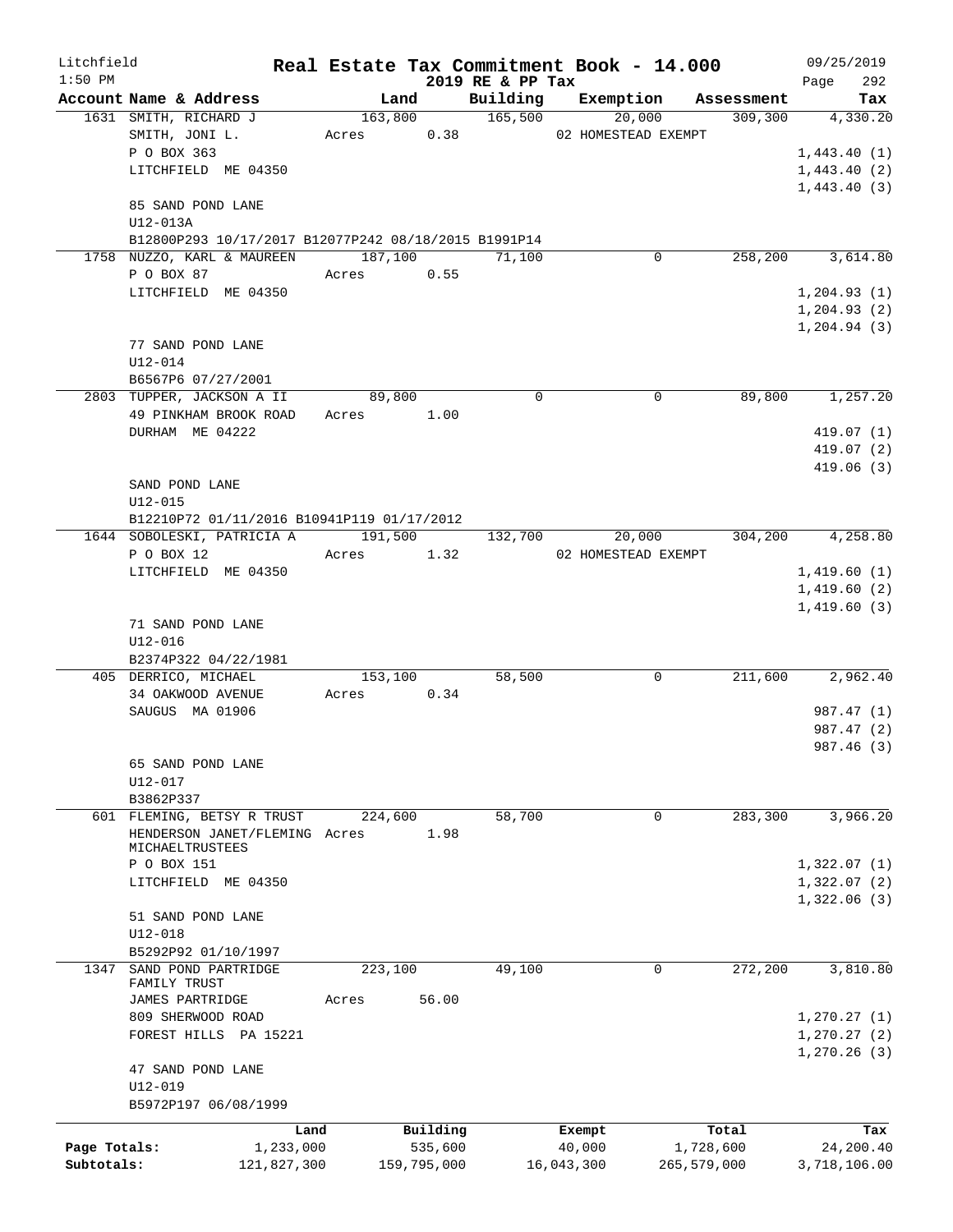| Litchfield |                                                                                                   |         |       |                  | Real Estate Tax Commitment Book - 14.000 |            | 09/25/2019   |
|------------|---------------------------------------------------------------------------------------------------|---------|-------|------------------|------------------------------------------|------------|--------------|
| $1:50$ PM  |                                                                                                   |         |       | 2019 RE & PP Tax |                                          |            | 293<br>Page  |
|            | Account Name & Address                                                                            |         | Land  | Building         | Exemption                                | Assessment | Tax          |
|            | 253 CALL ERNEST V                                                                                 | 218,200 |       | 53,500           | $\Omega$                                 | 271,700    | 3,803.80     |
|            | 15 WABON ST.                                                                                      | Acres   | 10.70 |                  |                                          |            |              |
|            | AUGUSTA ME 04330                                                                                  |         |       |                  |                                          |            | 1,267.93(1)  |
|            |                                                                                                   |         |       |                  |                                          |            | 1, 267.93(2) |
|            | 45 SAND POND LANE                                                                                 |         |       |                  |                                          |            | 1, 267.94(3) |
|            | $U12 - 020$                                                                                       |         |       |                  |                                          |            |              |
|            | B8728P89 12/12/2005 B981P156                                                                      |         |       |                  |                                          |            |              |
|            | 224 THE JOSEPH AND BEVERLY                                                                        | 155,900 |       | 61,200           | 0                                        | 217,100    | 3,039.40     |
|            | E. GRACIA IRREV TRUST                                                                             |         |       |                  |                                          |            |              |
|            | 178 ACHUSHNET ROAD                                                                                | Acres   | 0.37  |                  |                                          |            |              |
|            | MATTAPOISETT MA 02739                                                                             |         |       |                  |                                          |            | 1,013.13(1)  |
|            |                                                                                                   |         |       |                  |                                          |            | 1,013.13(2)  |
|            |                                                                                                   |         |       |                  |                                          |            | 1,013.14(3)  |
|            | 31 SAND POND LANE                                                                                 |         |       |                  |                                          |            |              |
|            | $U12 - 022$                                                                                       |         |       |                  |                                          |            |              |
|            | B12537P186 01/03/2017 B10314P75 01/04/2010<br>B10205P177 09/08/2009 B8970P77 07/03/2006 B7802P179 |         |       |                  |                                          |            |              |
|            | 01/12/2003                                                                                        |         |       |                  |                                          |            |              |
|            | 234 OUELLETTE, ROGER                                                                              | 116,200 |       | 112,200          | 0                                        | 228,400    | 3,197.60     |
|            | 1747 LEWISTON ROAD                                                                                | Acres   | 0.17  |                  |                                          |            |              |
|            | LITCHFIELD ME 04350                                                                               |         |       |                  |                                          |            | 1,065.87(1)  |
|            |                                                                                                   |         |       |                  |                                          |            | 1,065.87(2)  |
|            |                                                                                                   |         |       |                  |                                          |            | 1,065.86(3)  |
|            | 29 SAND POND LANE                                                                                 |         |       |                  |                                          |            |              |
|            | $U12 - 023$                                                                                       |         |       |                  |                                          |            |              |
|            | B6218P161 05/30/2000                                                                              |         |       |                  |                                          |            |              |
|            | 961 KUX, JAMES A                                                                                  | 120,900 |       | 53,700           | 0                                        | 174,600    | 2,444.40     |
|            | 610 17th Ave South                                                                                | Acres   | 0.21  |                  |                                          |            |              |
|            | NAPLES FL 34102                                                                                   |         |       |                  |                                          |            | 814.80 (1)   |
|            |                                                                                                   |         |       |                  |                                          |            | 814.80 (2)   |
|            |                                                                                                   |         |       |                  |                                          |            | 814.80 (3)   |
|            | 27 SAND POND LANE                                                                                 |         |       |                  |                                          |            |              |
|            | $U12 - 024$<br>B10349P249 02/26/2010 B3893P19                                                     |         |       |                  |                                          |            |              |
|            | 1877 BOUCHARD, GARY J                                                                             | 166,600 |       | 109,900          | $\mathbf 0$                              | 276,500    | 3,871.00     |
|            | MCHALE G.M.                                                                                       | Acres   | 0.45  |                  |                                          |            |              |
|            | 2305 TURNING LEAFE DR                                                                             |         |       |                  |                                          |            | 1, 290.33(1) |
|            | OCEN SPRINGS MS 39564                                                                             |         |       |                  |                                          |            | 1, 290.33(2) |
|            |                                                                                                   |         |       |                  |                                          |            | 1, 290.34(3) |
|            | 13 MEMORY LANE                                                                                    |         |       |                  |                                          |            |              |
|            | $U12 - 025$                                                                                       |         |       |                  |                                          |            |              |
|            | B5657P165 06/29/1998                                                                              |         |       |                  |                                          |            |              |
|            | 1718 WILCOXON, FREDERICK                                                                          | 134,600 |       | 128,700          | 26,000                                   | 237,300    | 3,322.20     |
|            | WILCOXON CHERYL                                                                                   | Acres   | 0.55  |                  | 02 HOMESTEAD EXEMPT                      |            |              |
|            | PO BOX 35                                                                                         |         |       |                  | 14 WW2 Vet NonRes                        |            | 1, 107.40(1) |
|            | LITCHFIELD ME 04350                                                                               |         |       |                  |                                          |            | 1, 107.40(2) |
|            |                                                                                                   |         |       |                  |                                          |            | 1, 107.40(3) |
|            | 9 MEMORY LANE                                                                                     |         |       |                  |                                          |            |              |
|            | $U12 - 026$                                                                                       |         |       |                  |                                          |            |              |
|            | B6774P122                                                                                         |         |       |                  |                                          |            |              |
|            |                                                                                                   |         |       |                  |                                          |            |              |

|              | Land        | Building      | Exempt     | Total       | Tax          |
|--------------|-------------|---------------|------------|-------------|--------------|
| Page Totals: | 912,400     | 519,200       | 26,000     | 1,405,600   | 19,678.40    |
| Subtotals:   | 122,739,700 | 160, 314, 200 | 16,069,300 | 266,984,600 | 3,737,784.40 |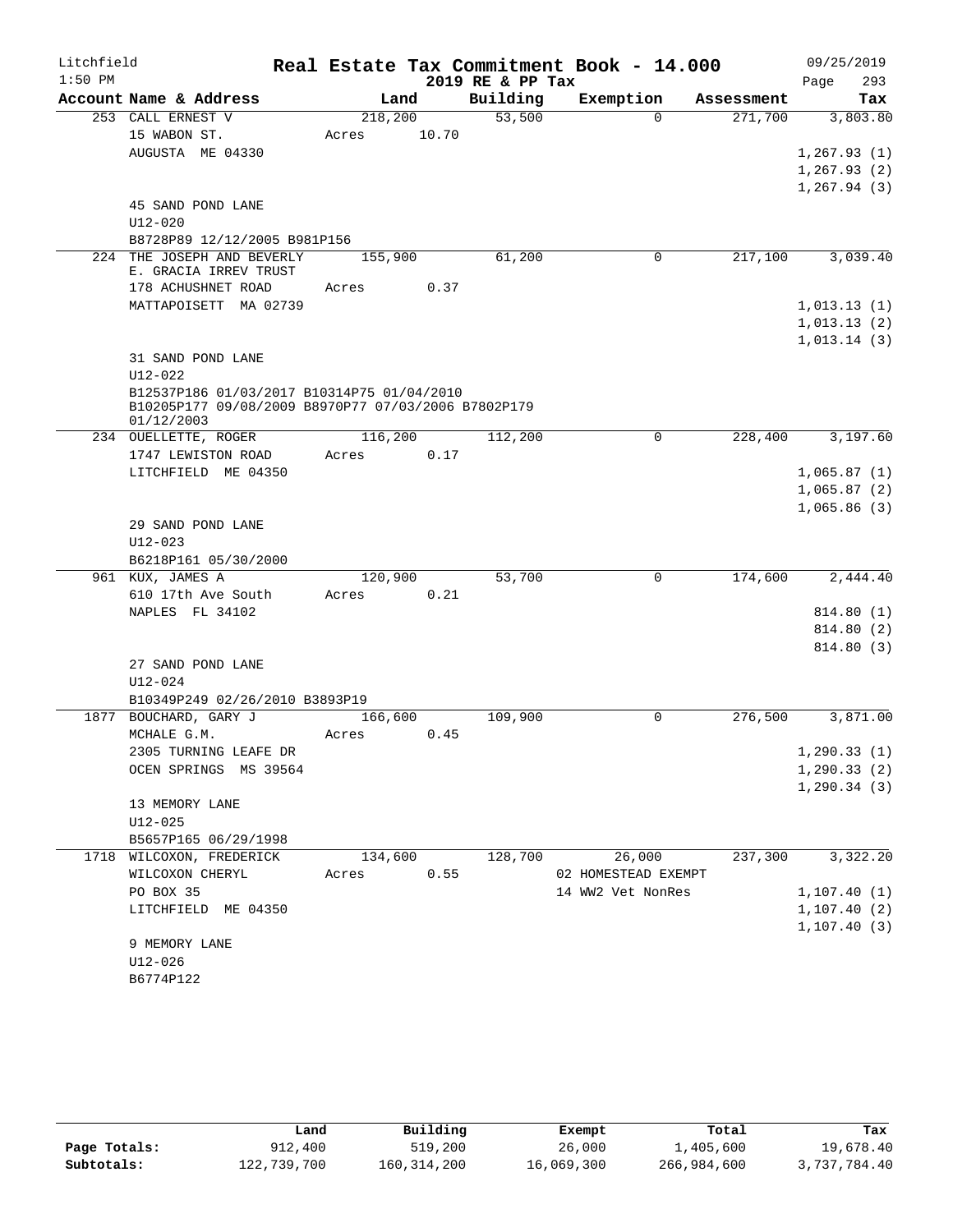| Litchfield                 |                                                                                                   |                          |         |                         |                              | Real Estate Tax Commitment Book - 14.000 |                        | 09/25/2019                 |
|----------------------------|---------------------------------------------------------------------------------------------------|--------------------------|---------|-------------------------|------------------------------|------------------------------------------|------------------------|----------------------------|
| $1:50$ PM                  | Account Name & Address                                                                            |                          | Land    |                         | 2019 RE & PP Tax<br>Building | Exemption                                | Assessment             | 294<br>Page<br>Tax         |
|                            | 494 DOROGI, LOUIS                                                                                 |                          | 126,700 |                         | 24,200                       | $\Omega$                                 | 150,900                | 2,112.60                   |
|                            | DOROGI MARY                                                                                       |                          | Acres   | 0.25                    |                              |                                          |                        |                            |
|                            | 9 GOLDENEYE DRIVE                                                                                 |                          |         |                         |                              |                                          |                        | 704.20(1)                  |
|                            | TOPSHAM ME 04086                                                                                  |                          |         |                         |                              |                                          |                        | 704.20(2)                  |
|                            |                                                                                                   |                          |         |                         |                              |                                          |                        | 704.20(3)                  |
|                            | 7 MEMORY LANE                                                                                     |                          |         |                         |                              |                                          |                        |                            |
|                            | $U12 - 027$                                                                                       |                          |         |                         |                              |                                          |                        |                            |
|                            | B7732P193 11/05/2003                                                                              |                          |         |                         |                              |                                          |                        |                            |
|                            | 274 PERREAULT, CORY LYNN                                                                          |                          | 161,200 |                         | 58,900                       | 0                                        | 220,100                | 3,081.40                   |
|                            | PERREAULT, DAVID<br>P.F.JR.                                                                       |                          | Acres   | 0.42                    |                              |                                          |                        |                            |
|                            | 24 SOLOMON DRIVE                                                                                  |                          |         |                         |                              |                                          |                        | 1,027.13(1)                |
|                            | GORHAM ME 04038                                                                                   |                          |         |                         |                              |                                          |                        | 1,027.13(2)                |
|                            | 5 MEMORY LANE                                                                                     |                          |         |                         |                              |                                          |                        | 1,027.14(3)                |
|                            | $U12 - 029$                                                                                       |                          |         |                         |                              |                                          |                        |                            |
|                            | B12761P174 10/27/2017 B11280P57 12/19/2012 B8999P197<br>06/26/2006 B8592P134 09/01/2005 B6296P213 |                          |         |                         |                              |                                          |                        |                            |
|                            | 981 LAHEY, DORIS                                                                                  |                          | 17,800  |                         | $\Omega$                     | 0                                        | 17,800                 | 249.20                     |
|                            | 28 SUMMIT STREET                                                                                  |                          | Acres   | 7.79                    |                              |                                          |                        |                            |
|                            | AUBURN ME 04210                                                                                   |                          |         |                         |                              |                                          |                        | 83.07(1)                   |
|                            |                                                                                                   |                          |         |                         |                              |                                          |                        | 83.07(2)                   |
|                            | LEWISTON ROAD                                                                                     |                          |         |                         |                              |                                          |                        | 83.06(3)                   |
|                            | $U13 - 001$                                                                                       |                          |         |                         |                              |                                          |                        |                            |
|                            | B3059P180                                                                                         |                          |         |                         |                              |                                          |                        |                            |
|                            | 2904 LAHEY, DORIS                                                                                 |                          | 106,500 |                         | 0                            | 0                                        | 106,500                | 1,491.00                   |
|                            | 28 SUMMIT STREET                                                                                  |                          | Acres   | 0.58                    |                              |                                          |                        |                            |
|                            | AUBURN ME 04210                                                                                   |                          |         |                         |                              |                                          |                        | 497.00 (1)                 |
|                            |                                                                                                   |                          |         |                         |                              |                                          |                        | 497.00 (2)                 |
|                            |                                                                                                   |                          |         |                         |                              |                                          |                        | 497.00 (3)                 |
|                            | LEWISTON ROAD                                                                                     |                          |         |                         |                              |                                          |                        |                            |
|                            | $U13 - 001 - 1$                                                                                   |                          |         |                         |                              |                                          |                        |                            |
|                            | B3059P180                                                                                         |                          |         |                         |                              |                                          |                        |                            |
|                            | 2905 LAHEY, DORIS                                                                                 |                          | 106,400 |                         | 0                            | 0                                        | 106,400                | 1,489.60                   |
|                            | 28 SUMMIT STREET                                                                                  |                          | Acres   | 0.54                    |                              |                                          |                        |                            |
|                            | AUBURN ME 04210                                                                                   |                          |         |                         |                              |                                          |                        | 496.53 (1)                 |
|                            |                                                                                                   |                          |         |                         |                              |                                          |                        | 496.53 (2)<br>496.54 (3)   |
|                            | LEWISTON ROAD                                                                                     |                          |         |                         |                              |                                          |                        |                            |
|                            | $U13 - 001 - 2$                                                                                   |                          |         |                         |                              |                                          |                        |                            |
|                            | B3059P180                                                                                         |                          |         |                         |                              |                                          |                        |                            |
|                            | 2906 LAHEY, DORIS                                                                                 |                          | 106,700 |                         | 0                            | 0                                        | 106,700                | 1,493.80                   |
|                            | 28 SUMMIT STREET                                                                                  |                          | Acres   | 0.66                    |                              |                                          |                        |                            |
|                            | AUBURN ME 04210                                                                                   |                          |         |                         |                              |                                          |                        | 497.93 (1)                 |
|                            |                                                                                                   |                          |         |                         |                              |                                          |                        | 497.93 (2)                 |
|                            |                                                                                                   |                          |         |                         |                              |                                          |                        | 497.94 (3)                 |
|                            | LEWISTON ROAD                                                                                     |                          |         |                         |                              |                                          |                        |                            |
|                            | $U13 - 001 - 3$                                                                                   |                          |         |                         |                              |                                          |                        |                            |
|                            | B3059P180                                                                                         |                          |         |                         |                              |                                          |                        |                            |
|                            | 2907 LAHEY, DORIS                                                                                 |                          | 106,800 |                         | 0                            | $\mathsf{O}$                             | 106,800                | 1,495.20                   |
|                            | 28 SUMMIT STREET                                                                                  |                          | Acres   | 0.67                    |                              |                                          |                        |                            |
|                            | AUBURN ME 04210                                                                                   |                          |         |                         |                              |                                          |                        | 498.40 (1)                 |
|                            |                                                                                                   |                          |         |                         |                              |                                          |                        | 498.40 (2)                 |
|                            |                                                                                                   |                          |         |                         |                              |                                          |                        | 498.40 (3)                 |
|                            | LEWISTON ROAD<br>$U13 - 001 - 4$                                                                  |                          |         |                         |                              |                                          |                        |                            |
|                            | B3059P180                                                                                         |                          |         |                         |                              |                                          |                        |                            |
|                            |                                                                                                   |                          |         |                         |                              |                                          |                        |                            |
|                            |                                                                                                   | Land                     |         | Building                |                              | Exempt<br>0                              | Total                  | Tax                        |
| Page Totals:<br>Subtotals: |                                                                                                   | 732,100<br>123, 471, 800 |         | 83,100<br>160, 397, 300 |                              | 16,069,300                               | 815,200<br>267,799,800 | 11, 412.80<br>3,749,197.20 |
|                            |                                                                                                   |                          |         |                         |                              |                                          |                        |                            |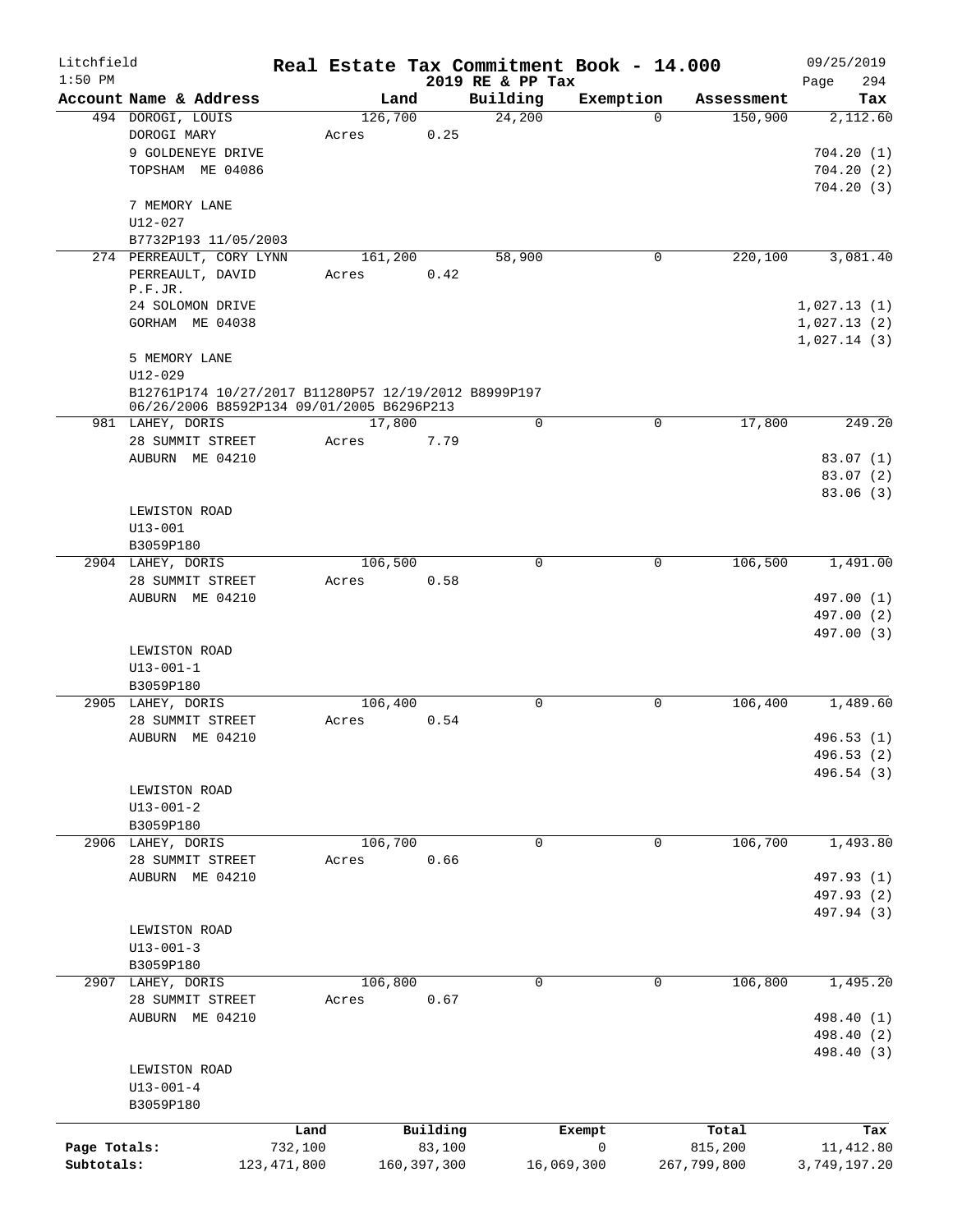| Litchfield   |                                            | Real Estate Tax Commitment Book - 14.000 |             |                         |                       |                       | 09/25/2019      |
|--------------|--------------------------------------------|------------------------------------------|-------------|-------------------------|-----------------------|-----------------------|-----------------|
| $1:50$ PM    | Account Name & Address                     | Land                                     |             | 2019 RE & PP Tax        |                       |                       | 295<br>Page     |
|              | 2908 LAHEY, DORIS                          | 107,000                                  |             | Building<br>$\mathbf 0$ | Exemption<br>$\Omega$ | Assessment<br>107,000 | Tax<br>1,498.00 |
|              | 28 SUMMIT STREET                           | Acres                                    | 0.76        |                         |                       |                       |                 |
|              | AUBURN ME 04210                            |                                          |             |                         |                       |                       | 499.33 (1)      |
|              |                                            |                                          |             |                         |                       |                       | 499.33 (2)      |
|              |                                            |                                          |             |                         |                       |                       | 499.34 (3)      |
|              | LEWISTON ROAD                              |                                          |             |                         |                       |                       |                 |
|              | $U13 - 001 - 5$                            |                                          |             |                         |                       |                       |                 |
|              | B3059P180                                  |                                          |             |                         |                       |                       |                 |
| 2683         | MARSELLA, GENE C &                         | 208,400                                  |             | 188,500                 | 0                     | 396,900               | 5,556.60        |
|              | TAMARA R. MASELLA                          |                                          |             |                         |                       |                       |                 |
|              | 20 OLD LODGE ROAD                          | Acres                                    | 3.21        |                         |                       |                       |                 |
|              | LITCHFIELD ME 04350                        |                                          |             |                         |                       |                       | 1,852.20(1)     |
|              |                                            |                                          |             |                         |                       |                       | 1,852.20(2)     |
|              |                                            |                                          |             |                         |                       |                       | 1,852.20(3)     |
|              | 20 OLD LODGE ROAD                          |                                          |             |                         |                       |                       |                 |
|              | $U13 - 002$                                |                                          |             |                         |                       |                       |                 |
|              | B10273P58 11/16/2009                       |                                          |             |                         |                       |                       |                 |
|              | 546 EDGECOMB, ALAN F                       | 210,300                                  |             | 255,700                 | 0                     | 466,000               | 6,524.00        |
|              | EDGECOMB JUDITH M                          | Acres                                    | 5.10        |                         |                       |                       |                 |
|              | P O BOX 216                                |                                          |             |                         |                       |                       | 2, 174.67(1)    |
|              | LITCHFIELD ME 04350                        |                                          |             |                         |                       |                       | 2, 174.67 (2)   |
|              |                                            |                                          |             |                         |                       |                       | 2, 174.66(3)    |
|              | 1735 LEWISTON ROAD                         |                                          |             |                         |                       |                       |                 |
|              | U13-002A                                   |                                          |             |                         |                       |                       |                 |
|              | B1553P413 07/03/1971                       |                                          |             |                         |                       |                       |                 |
|              | 2573 EDGECOMB MATTHEW R                    | 48,500                                   |             | 56,900                  | 0                     | 105,400               | 1,475.60        |
|              | P O BOX 334                                | Acres                                    | 2.18        |                         |                       |                       |                 |
|              | LITCHFIELD ME 04350                        |                                          |             |                         |                       |                       | 491.87 (1)      |
|              |                                            |                                          |             |                         |                       |                       | 491.87 (2)      |
|              |                                            |                                          |             |                         |                       |                       | 491.86 (3)      |
|              | LEWISTON ROAD                              |                                          |             |                         |                       |                       |                 |
|              | U13-002B                                   |                                          |             |                         |                       |                       |                 |
|              | B8842P132 03/24/2006                       |                                          |             |                         |                       |                       |                 |
|              | 2618 OUELLETTE ROGER J                     | 51,000                                   |             | 48,700                  | 0                     | 99,700                | 1,395.80        |
|              | 1747 LEWISTON ROAD                         | Acres                                    | 3.00        |                         |                       |                       |                 |
|              | LITCHFIELD ME 04350                        |                                          |             |                         |                       |                       | 465.27(1)       |
|              |                                            |                                          |             |                         |                       |                       | 465.27(2)       |
|              |                                            |                                          |             |                         |                       |                       | 465.26(3)       |
|              | 1747 LEWISTON ROAD                         |                                          |             |                         |                       |                       |                 |
|              | U13-002C                                   |                                          |             |                         |                       |                       |                 |
|              | B9103P301 09/07/2006                       |                                          |             |                         |                       |                       |                 |
|              | 549 EHRMANN, GEORGE R                      | 160,000                                  |             | 45,000                  | 0                     | 205,000               | 2,870.00        |
|              | EHRMANN, ANGELIKA                          | Acres                                    | 0.36        |                         |                       |                       |                 |
|              | 13 JENNIFER LANE                           |                                          |             |                         |                       |                       | 956.67(1)       |
|              | RYE BROOK NY 10573                         |                                          |             |                         |                       |                       | 956.67(2)       |
|              |                                            |                                          |             |                         |                       |                       | 956.66(3)       |
|              | 11 PICKEREL DRIVE                          |                                          |             |                         |                       |                       |                 |
|              | $U13 - 003$                                |                                          |             |                         |                       |                       |                 |
|              | B13049P51 09/24/2018                       |                                          |             |                         |                       |                       |                 |
|              | 1391 DUMONT, JAMES E.                      | 119,000                                  |             | 42,100                  | 0                     | 161,100               | 2,255.40        |
|              | DUMONT, LYNN L.                            | Acres                                    | 0.18        |                         |                       |                       |                 |
|              | 46 SPRING DRIVE                            |                                          |             |                         |                       |                       | 751.80(1)       |
|              | BOWDOIN ME 04287                           |                                          |             |                         |                       |                       | 751.80(2)       |
|              |                                            |                                          |             |                         |                       |                       | 751.80 (3)      |
|              | 9 PICKEREL DRIVE                           |                                          |             |                         |                       |                       |                 |
|              | $U13 - 004$                                |                                          |             |                         |                       |                       |                 |
|              | B12415P2212 09/19/2016 B7896P33 03/29/2004 |                                          |             |                         |                       |                       |                 |
|              |                                            |                                          |             |                         |                       |                       |                 |
|              |                                            | Land                                     | Building    |                         | Exempt                | Total                 | Tax             |
| Page Totals: |                                            | 904,200                                  | 636,900     |                         | 0                     | 1,541,100             | 21,575.40       |
| Subtotals:   | 124,376,000                                |                                          | 161,034,200 |                         | 16,069,300            | 269, 340, 900         | 3,770,772.60    |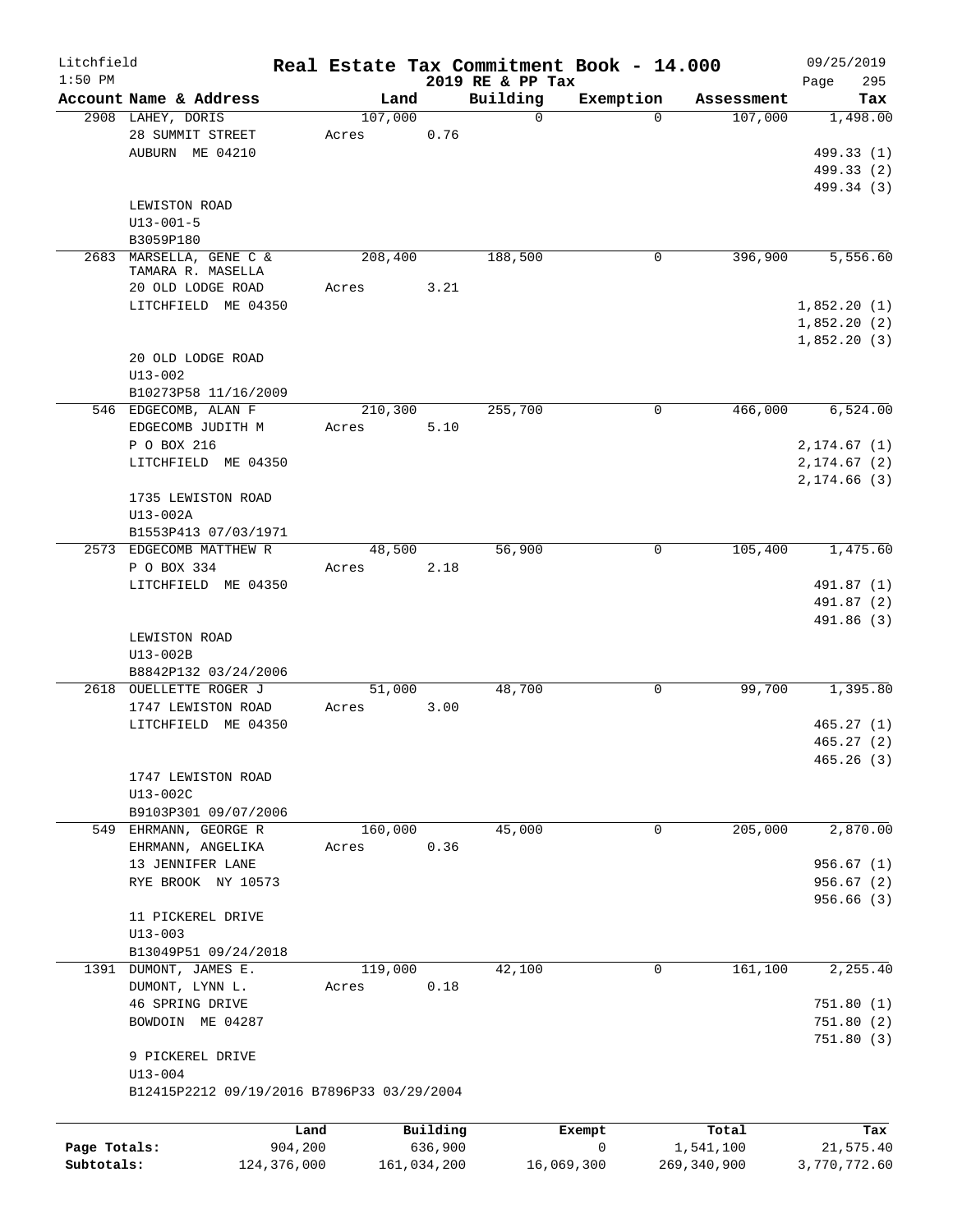| Litchfield |                                                      |                 |      |                  | Real Estate Tax Commitment Book - 14.000 |            | 09/25/2019  |
|------------|------------------------------------------------------|-----------------|------|------------------|------------------------------------------|------------|-------------|
| $1:50$ PM  |                                                      |                 |      | 2019 RE & PP Tax |                                          |            | 296<br>Page |
|            | Account Name & Address                               | Land            |      | Building         | Exemption                                | Assessment | Tax         |
|            | 1212 GIROUARD, JOHN A.                               | 119,700         |      | 46,200           | $\Omega$                                 | 165,900    | 2,322.60    |
|            | (TRUSTEE)<br>GIROUARD, CARLOTTA A.                   | Acres           | 0.19 |                  |                                          |            |             |
|            | (TRUSTEE)<br>118 NORTH DIVISION ROAD                 |                 |      |                  |                                          |            | 774.20(1)   |
|            | SILVER LAKE NH 03875                                 |                 |      |                  |                                          |            | 774.20(2)   |
|            |                                                      |                 |      |                  |                                          |            | 774.20(3)   |
|            | 7 PICKEREL DRIVE                                     |                 |      |                  |                                          |            |             |
|            | $U13 - 005$                                          |                 |      |                  |                                          |            |             |
|            | B11631P84 01/31/2014 B9419P348 07/11/2007 B6936P281  |                 |      |                  |                                          |            |             |
|            | 1510 RHEAUME, PAUL & DIANE                           | 116,200         |      | 60,400           | $\mathbf 0$                              | 176,600    | 2,472.40    |
|            | 38 TAYLOR STREET                                     | Acres           | 0.17 |                  |                                          |            |             |
|            | WINTHROP ME 04364                                    |                 |      |                  |                                          |            | 824.13 (1)  |
|            |                                                      |                 |      |                  |                                          |            | 824.13 (2)  |
|            |                                                      |                 |      |                  |                                          |            | 824.14 (3)  |
|            | 5 PICKEREL DRIVE<br>$U13 - 006$                      |                 |      |                  |                                          |            |             |
|            | B6502P337                                            |                 |      |                  |                                          |            |             |
|            | 382 COUTURIER, MONIOUE                               | 206,000         |      | 185,100          | $\mathbf 0$                              | 391,100    | 5,475.40    |
|            | PO BOX 407                                           | Acres           | 1.12 |                  |                                          |            |             |
|            | LITCHFIELD ME 04243                                  |                 |      |                  |                                          |            | 1,825.13(1) |
|            |                                                      |                 |      |                  |                                          |            | 1,825.13(2) |
|            |                                                      |                 |      |                  |                                          |            | 1,825.14(3) |
|            | 3 PICKEREL DRIVE                                     |                 |      |                  |                                          |            |             |
|            | $U13 - 007$                                          |                 |      |                  |                                          |            |             |
|            | B11372P224 04/25/2013 B5095P5 03/15/1996             |                 |      |                  |                                          |            |             |
|            | 676 GIGUERE, RICHARD J &<br>KATHLEEN BURNS           | 187,400         |      | 130,900          | 20,000                                   | 298,300    | 4,176.20    |
|            | PO BOX 376                                           | Acres           | 1.30 |                  | 02 HOMESTEAD EXEMPT                      |            |             |
|            | LITCHFIELD ME 04350                                  |                 |      |                  |                                          |            | 1,392.07(1) |
|            |                                                      |                 |      |                  |                                          |            | 1,392.07(2) |
|            |                                                      |                 |      |                  |                                          |            | 1,392.06(3) |
|            | 38 OLD LODGE ROAD                                    |                 |      |                  |                                          |            |             |
|            | $U13 - 008$                                          |                 |      |                  |                                          |            |             |
|            | B5704P61 08/14/1998                                  |                 |      |                  |                                          |            |             |
|            | 1719 LAMARRE, PHYLISS A.<br>LAMARRE, DENNIS R.       | 93,000<br>Acres | 0.20 | 22,500           | 0                                        | 115,500    | 1,617.00    |
|            | 54 PLEASANT STREET                                   |                 |      |                  |                                          |            | 539.00 (1)  |
|            | BRUNSWICK ME 04011                                   |                 |      |                  |                                          |            | 539.00 (2)  |
|            |                                                      |                 |      |                  |                                          |            | 539.00(3)   |
|            | 40 OLD LODGE ROAD                                    |                 |      |                  |                                          |            |             |
|            | $U13 - 009$                                          |                 |      |                  |                                          |            |             |
|            | B12211P215 01/12/2016 B12211P213 01/12/2016 B155P668 |                 |      |                  |                                          |            |             |
|            | 558 ERSKINE, MARY                                    | 123,400         |      | 52,500           | $\mathbf 0$                              | 175,900    | 2,462.60    |
|            | 35 PINE HAVEN TERR                                   | Acres           | 0.22 |                  |                                          |            |             |
|            | SOUTH PORTLAND ME<br>04106                           |                 |      |                  |                                          |            | 820.87(1)   |
|            |                                                      |                 |      |                  |                                          |            | 820.87 (2)  |
|            |                                                      |                 |      |                  |                                          |            | 820.86 (3)  |
|            | 42 OLD LODGE ROAD                                    |                 |      |                  |                                          |            |             |
|            | $U13 - 010$                                          |                 |      |                  |                                          |            |             |
|            | B4490P325                                            |                 |      |                  |                                          |            |             |

|              | Land          | Building    | Exempt     | Total       | Tax          |
|--------------|---------------|-------------|------------|-------------|--------------|
| Page Totals: | 845,700       | 497,600     | 20,000     | 1,323,300   | 18,526.20    |
| Subtotals:   | 125, 221, 700 | 161,531,800 | 16,089,300 | 270,664,200 | 3,789,298.80 |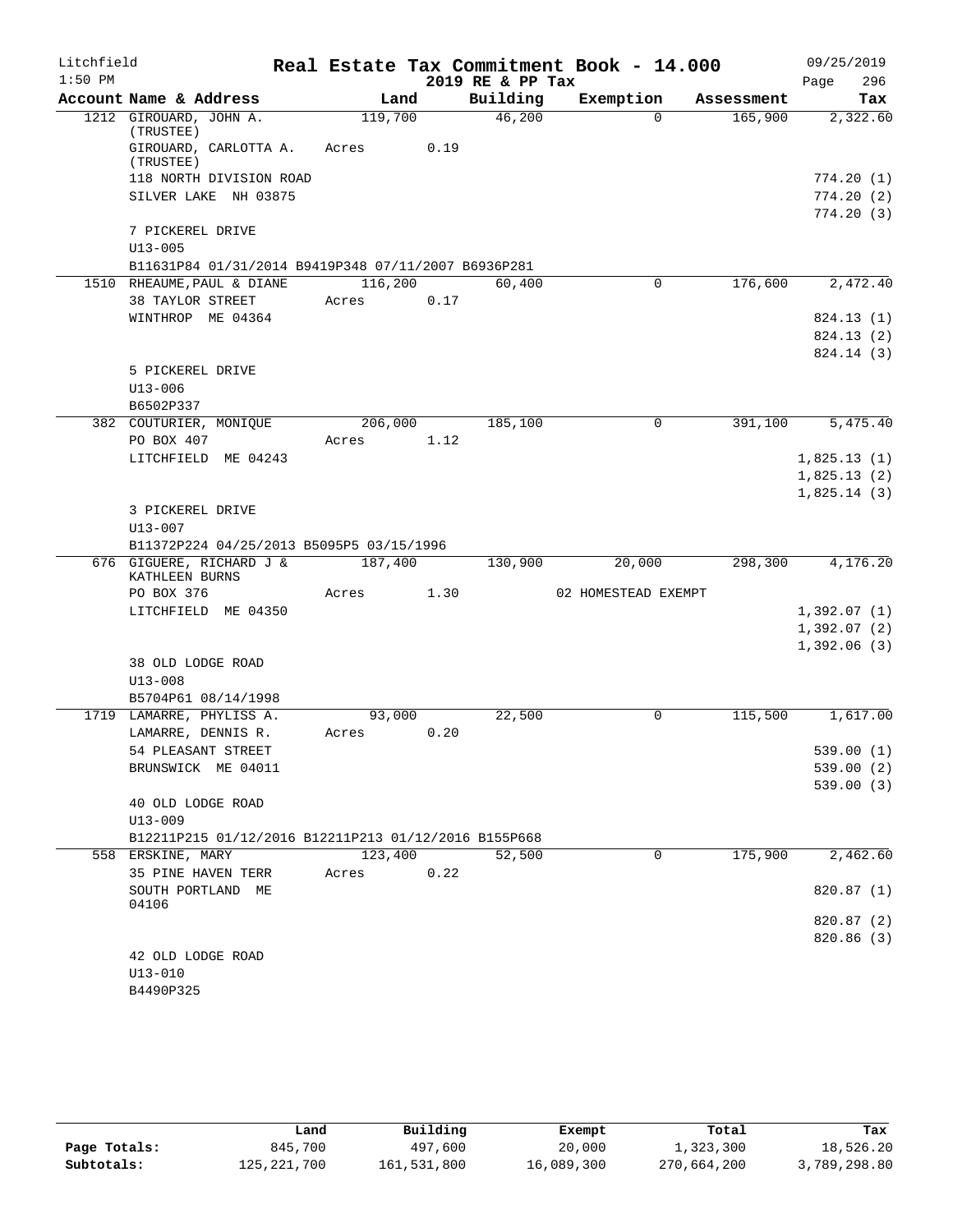| Litchfield   |                                            |                 |             |                    | Real Estate Tax Commitment Book - 14.000 |                       | 09/25/2019      |
|--------------|--------------------------------------------|-----------------|-------------|--------------------|------------------------------------------|-----------------------|-----------------|
| $1:50$ PM    | Account Name & Address                     |                 |             | 2019 RE & PP Tax   |                                          |                       | 297<br>Page     |
|              | 1334 OUELLETTE, MICHAEL                    | Land<br>124,400 |             | Building<br>62,100 | Exemption<br>$\Omega$                    | Assessment<br>186,500 | Tax<br>2,611.00 |
|              | 10 ROBIN DRIVE                             | Acres           | 0.20        |                    |                                          |                       |                 |
|              | BRUNSWICK ME 04011                         |                 |             |                    |                                          |                       | 870.33 (1)      |
|              |                                            |                 |             |                    |                                          |                       | 870.33 (2)      |
|              |                                            |                 |             |                    |                                          |                       | 870.34 (3)      |
|              | 44 OLD LODGE ROAD                          |                 |             |                    |                                          |                       |                 |
|              | $U13 - 011$                                |                 |             |                    |                                          |                       |                 |
|              | B10576P22 10/29/2010 B6667P13              |                 |             |                    |                                          |                       |                 |
|              | 1326 OUELLETTE, GILES J.                   | 137,100         |             | 41,200             | 0                                        | 178,300               | 2,496.20        |
|              | AMES, ANN M. ET AL                         | Acres           | 0.40        |                    |                                          |                       |                 |
|              | 29 BAY PARK DRIVE                          |                 |             |                    |                                          |                       | 832.07 (1)      |
|              | TOPSHAM ME 04086                           |                 |             |                    |                                          |                       | 832.07 (2)      |
|              |                                            |                 |             |                    |                                          |                       | 832.06 (3)      |
|              | 46 OLD LODGE ROAD                          |                 |             |                    |                                          |                       |                 |
|              | $U13 - 012$                                |                 |             |                    |                                          |                       |                 |
|              | B11735P169 07/08/2014 B4719P274            |                 |             |                    |                                          |                       |                 |
|              | 2647 OULLETTE, ROGER                       | 75,000          |             | 140,900            | 0                                        | 215,900               | 3,022.60        |
|              | 1747 LEWISTON ROAD                         |                 |             |                    |                                          |                       |                 |
|              | LITCHFIELD ME 04350                        |                 |             |                    |                                          |                       | 1,007.53(1)     |
|              |                                            |                 |             |                    |                                          |                       | 1,007.53(2)     |
|              |                                            |                 |             |                    |                                          |                       | 1,007.54(3)     |
|              | 1791 LEWISTON ROAD                         |                 |             |                    |                                          |                       |                 |
|              | $U13 - 013 - 1$                            |                 |             |                    |                                          |                       |                 |
|              | B12956P202 07/03/2018 B11588P59 12/13/2013 |                 |             |                    |                                          |                       |                 |
|              | 2656 LAKESIDE REALTY TRUST                 | 75,000          |             | 9,900              | $\mathbf 0$                              | 84,900                | 1,188.60        |
|              | 26 LINTONIA DRIVE                          |                 |             |                    |                                          |                       |                 |
|              | LITCHFIELD ME 04350                        |                 |             |                    |                                          |                       | 396.20(1)       |
|              |                                            |                 |             |                    |                                          |                       | 396.20 (2)      |
|              |                                            |                 |             |                    |                                          |                       | 396.20(3)       |
|              | 19 LINTONIA DRIVE                          |                 |             |                    |                                          |                       |                 |
|              | $U13 - 013 - 10$                           |                 |             |                    |                                          |                       |                 |
|              | B11586P215 12/03/2013                      |                 |             |                    |                                          |                       |                 |
| 2657         | MARSELLA GARY<br>ENTERPRISES INC           | 75,000          |             | 14,000             | 0                                        | 89,000                | 1,246.00        |
|              | 26 LINTONIA DRIVE                          |                 |             |                    |                                          |                       |                 |
|              | LITCHFIELD ME 04.50                        |                 |             |                    |                                          |                       | 415.33(1)       |
|              |                                            |                 |             |                    |                                          |                       | 415.33 (2)      |
|              |                                            |                 |             |                    |                                          |                       | 415.34 (3)      |
|              | 21 LINTONIA DRIVE                          |                 |             |                    |                                          |                       |                 |
|              | $U13 - 013 - 11$                           |                 |             |                    |                                          |                       |                 |
|              | 2658 BABINE, DANIEL F JR                   | 75,000          |             | 81,900             | 0                                        | 156,900               | 2,196.60        |
|              | 6 STATE STREET                             |                 |             |                    |                                          |                       |                 |
|              | WILMINGTON MA 01887                        |                 |             |                    |                                          |                       | 732.20(1)       |
|              |                                            |                 |             |                    |                                          |                       | 732.20(2)       |
|              |                                            |                 |             |                    |                                          |                       | 732.20(3)       |
|              | 28 LINTONIA DRIVE                          |                 |             |                    |                                          |                       |                 |
|              | U13-013-12                                 |                 |             |                    |                                          |                       |                 |
|              | B10359P228 03/12/2010                      |                 |             |                    |                                          |                       |                 |
| 2659         | MARSELLA, GARY L &                         | 75,000          |             | 78,500             | 20,000                                   | 133,500               | 1,869.00        |
|              | WANDA T MARSELLA                           |                 |             |                    |                                          |                       |                 |
|              | 26 LINTONIA DRIVE                          |                 |             |                    | 02 HOMESTEAD EXEMPT                      |                       |                 |
|              | LITCHFIELD ME 04350                        |                 |             |                    |                                          |                       | 623.00(1)       |
|              |                                            |                 |             |                    |                                          |                       | 623.00(2)       |
|              |                                            |                 |             |                    |                                          |                       | 623.00(3)       |
|              | 26 LINTONIA DRIVE                          |                 |             |                    |                                          |                       |                 |
|              | $U13 - 013 - 13$<br>B10325P277 01/20/2010  |                 |             |                    |                                          |                       |                 |
|              |                                            |                 |             |                    |                                          |                       |                 |
|              |                                            |                 |             |                    |                                          |                       |                 |
|              |                                            | Land            | Building    |                    | Exempt                                   | Total                 | Tax             |
| Page Totals: | 636,500                                    |                 | 428,500     |                    | 20,000                                   | 1,045,000             | 14,630.00       |
| Subtotals:   | 125,858,200                                |                 | 161,960,300 |                    | 16,109,300                               | 271,709,200           | 3,803,928.80    |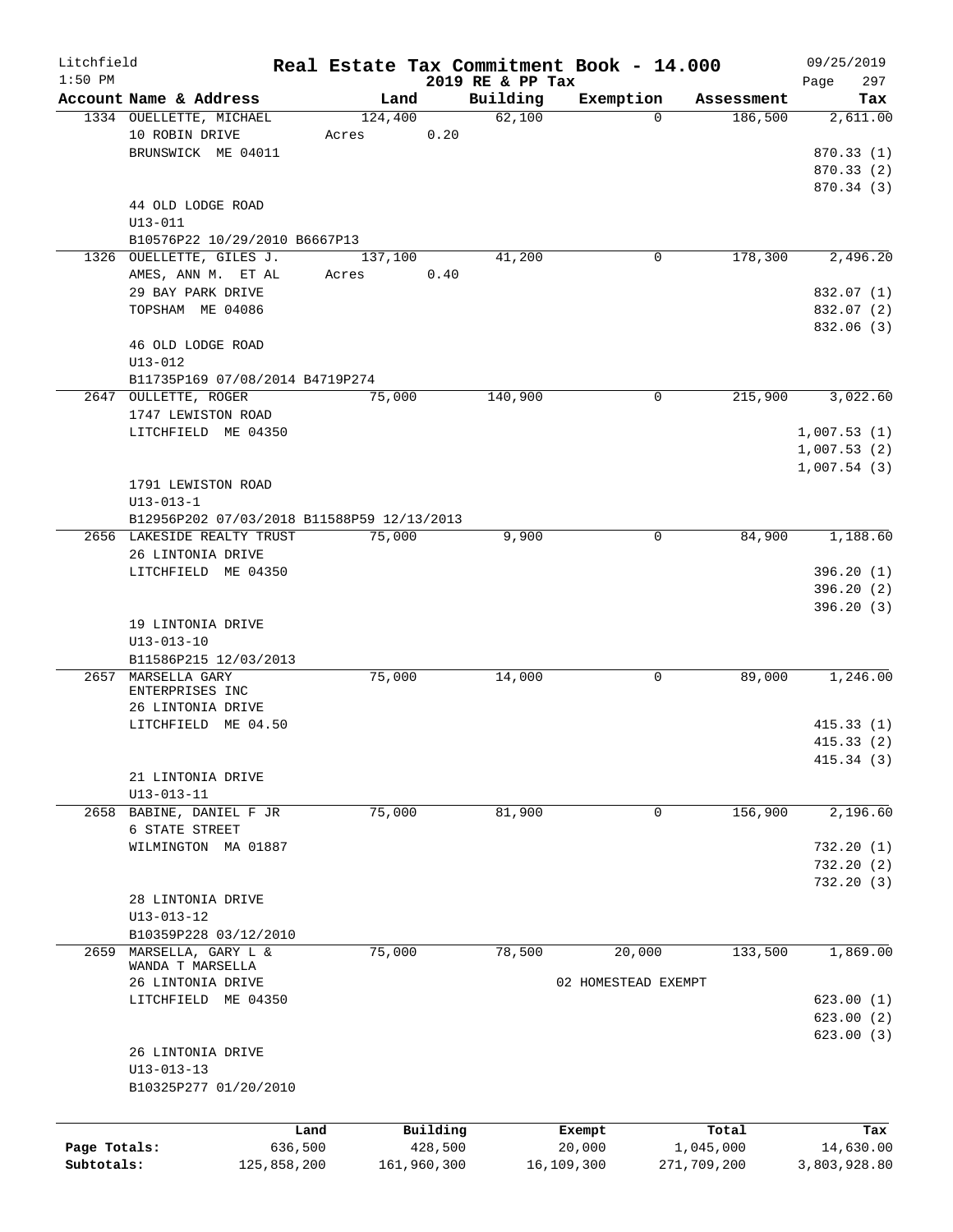| Litchfield<br>$1:50$ PM |                                                                          | Real Estate Tax Commitment Book - 14.000 | 2019 RE & PP Tax |                     |                  | 09/25/2019<br>298<br>Page |
|-------------------------|--------------------------------------------------------------------------|------------------------------------------|------------------|---------------------|------------------|---------------------------|
|                         | Account Name & Address                                                   | Land                                     | Building         | Exemption           | Assessment       | Tax                       |
|                         | 2660 VANDERWEIDE, BRADLEY L.                                             | 75,000                                   | 77,800           | $\Omega$            | 152,800          | 2,139.20                  |
|                         | RIDOLFO, ALFRED C.                                                       |                                          |                  |                     |                  |                           |
|                         | 135 JACKSON STREET                                                       |                                          |                  |                     |                  | 713.07(1)                 |
|                         | FISHKILL NY 12524                                                        |                                          |                  |                     |                  | 713.07(2)                 |
|                         |                                                                          |                                          |                  |                     |                  | 713.06(3)                 |
|                         | 24 LINTONIA DRIVE                                                        |                                          |                  |                     |                  |                           |
|                         | $U13 - 013 - 14$                                                         |                                          |                  |                     |                  |                           |
|                         | B12532P175 02/07/2017 B11728P115 07/01/2014<br>2661 GILBERT, JOANNA F. & | 75,000                                   | 77,900           | 20,000              | 132,900          | 1,860.60                  |
|                         | MARK A.                                                                  |                                          |                  |                     |                  |                           |
|                         | 73 LOMBOS HOLE ROAD                                                      |                                          |                  | 02 HOMESTEAD EXEMPT |                  |                           |
|                         | HARPSWELL ME 04079                                                       |                                          |                  |                     |                  | 620.20(1)                 |
|                         |                                                                          |                                          |                  |                     |                  | 620.20(2)                 |
|                         |                                                                          |                                          |                  |                     |                  | 620.20(3)                 |
|                         | 22 LINTONIA DRIVE                                                        |                                          |                  |                     |                  |                           |
|                         | $U13 - 013 - 15$<br>B12272P143 04/22/2016                                |                                          |                  |                     |                  |                           |
|                         | 2662 SCOTT, EILEEN M.                                                    | 75,000                                   | 80,800           | 0                   | 155,800          | 2,181.20                  |
|                         | 1036 LANAS LANE                                                          |                                          |                  |                     |                  |                           |
|                         | LAWRENCEBURG KY 40342                                                    |                                          |                  |                     |                  | 727.07(1)                 |
|                         |                                                                          |                                          |                  |                     |                  | 727.07(2)                 |
|                         |                                                                          |                                          |                  |                     |                  | 727.06(3)                 |
|                         | 20 LINTONIA DRIVE                                                        |                                          |                  |                     |                  |                           |
|                         | $U13 - 013 - 16$                                                         |                                          |                  |                     |                  |                           |
|                         | B12995P102 08/10/2018                                                    |                                          |                  |                     |                  |                           |
|                         | 2663 MARSELLA GARY                                                       | 75,000                                   | 15,400           | $\mathbf{0}$        | 90,400           | 1,265.60                  |
|                         | ENTERPRISES INC                                                          |                                          |                  |                     |                  |                           |
|                         | 26 LINTONIA DRIVE<br>LITCHFIELD ME 04350                                 |                                          |                  |                     |                  | 421.87(1)                 |
|                         |                                                                          |                                          |                  |                     |                  | 421.87(2)                 |
|                         |                                                                          |                                          |                  |                     |                  | 421.86(3)                 |
|                         | 18 LINTONIA DRIVE                                                        |                                          |                  |                     |                  |                           |
|                         | $U13 - 013 - 17$                                                         |                                          |                  |                     |                  |                           |
| 2664                    | MARSELLA GARY                                                            | 75,000                                   | 18,900           | 0                   | 93,900           | 1,314.60                  |
|                         | ENTERPRISES INC                                                          |                                          |                  |                     |                  |                           |
|                         | 26 LINTONIA DRIVE                                                        |                                          |                  |                     |                  |                           |
|                         | LITCHFIELD ME 04350                                                      |                                          |                  |                     |                  | 438.20 (1)                |
|                         |                                                                          |                                          |                  |                     |                  | 438.20 (2)                |
|                         | 14 LINTONIA DRIVE                                                        |                                          |                  |                     |                  | 438.20 (3)                |
|                         | $U13 - 013 - 18$                                                         |                                          |                  |                     |                  |                           |
| 2665                    | MARSELLA GARY                                                            | 75,000                                   | 78,100           | $\mathbf 0$         | 153,100          | 2,143.40                  |
|                         | ENTERPRISES INC                                                          |                                          |                  |                     |                  |                           |
|                         | 26 LINTONIA DRIVE                                                        |                                          |                  |                     |                  |                           |
|                         | LITCHFIELD ME 04350                                                      |                                          |                  |                     |                  | 714.47(1)                 |
|                         |                                                                          |                                          |                  |                     |                  | 714.47(2)                 |
|                         |                                                                          |                                          |                  |                     |                  | 714.46 (3)                |
|                         | ROUTE 126<br>$U13 - 013 - 19$                                            |                                          |                  |                     |                  |                           |
| 2648                    | KUZZINS CONSTRUCTION,                                                    | 56,300                                   | 0                | 0                   | 56,300           | 788.20                    |
|                         | INC.                                                                     |                                          |                  |                     |                  |                           |
|                         | 1747 LEWISTON ROAD                                                       |                                          |                  |                     |                  |                           |
|                         | LITCHFIELD ME 04350                                                      |                                          |                  |                     |                  | 262.73(1)                 |
|                         |                                                                          |                                          |                  |                     |                  | 262.73 (2)                |
|                         |                                                                          |                                          |                  |                     |                  | 262.74 (3)                |
|                         | ROUTE 126                                                                |                                          |                  |                     |                  |                           |
|                         | $U13 - 013 - 2$                                                          |                                          |                  |                     |                  |                           |
|                         | B11588P63 12/13/2013                                                     |                                          |                  |                     |                  |                           |
|                         |                                                                          |                                          |                  |                     |                  |                           |
| Page Totals:            | Land<br>506,300                                                          | Building<br>348,900                      |                  | Exempt<br>20,000    | Total<br>835,200 | Tax<br>11,692.80          |
| Subtotals:              | 126,364,500                                                              | 162,309,200                              |                  | 16,129,300          | 272,544,400      | 3,815,621.60              |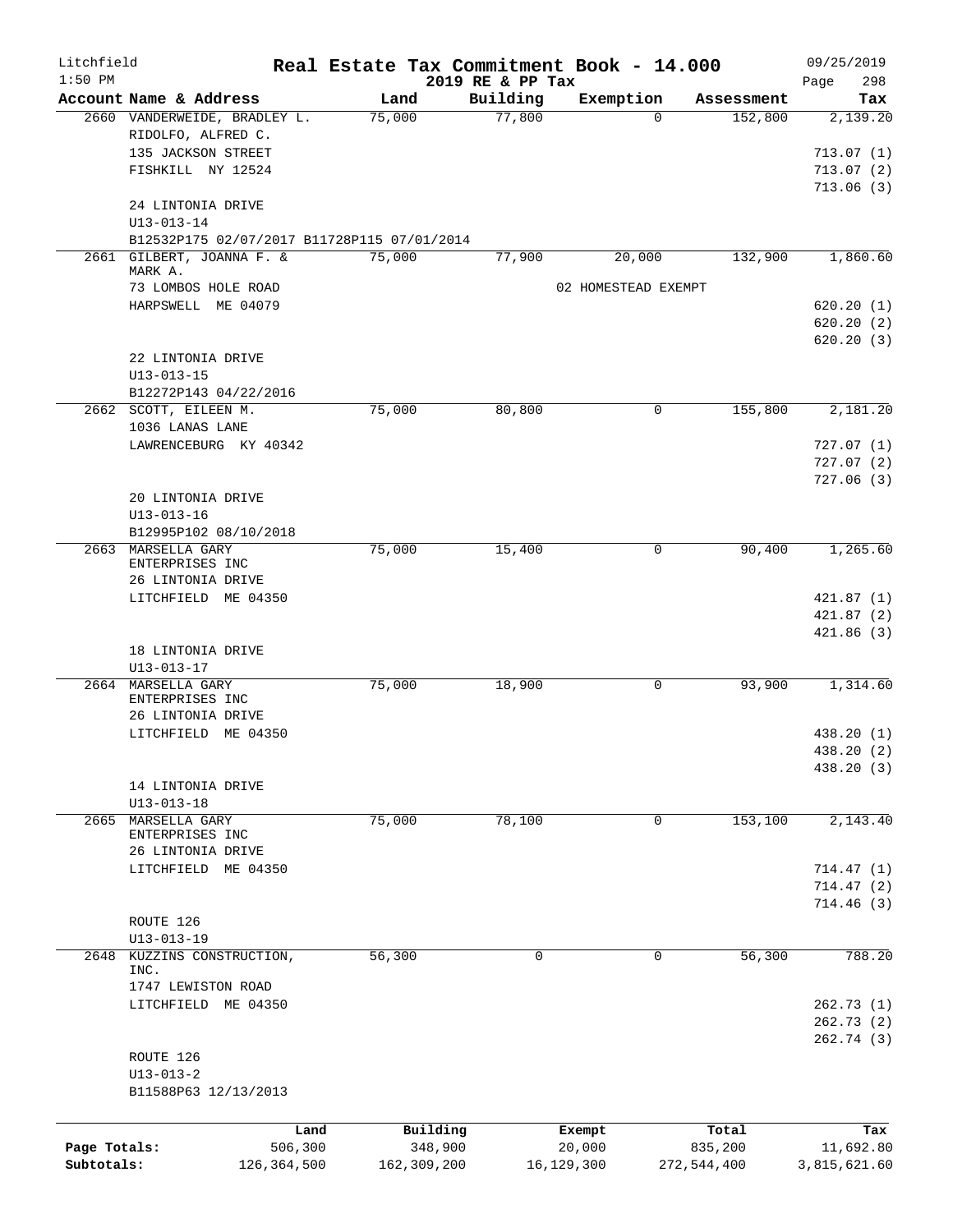| Litchfield<br>$1:50$ PM |                                             | Real Estate Tax Commitment Book - 14.000 | 2019 RE & PP Tax |              |            | 09/25/2019<br>299<br>Page  |
|-------------------------|---------------------------------------------|------------------------------------------|------------------|--------------|------------|----------------------------|
|                         | Account Name & Address                      | Land                                     | Building         | Exemption    | Assessment | Tax                        |
|                         | 2666 MARSELLA GARY                          | 75,000                                   | 24,700           | $\Omega$     | 99,700     | 1,395.80                   |
|                         | ENTERPRISES INC                             |                                          |                  |              |            |                            |
|                         | 26 LINTONIA DRIVE                           |                                          |                  |              |            |                            |
|                         | LITCHFIELD ME 04350                         |                                          |                  |              |            | 465.27(1)<br>465.27(2)     |
|                         |                                             |                                          |                  |              |            | 465.26(3)                  |
|                         | ROUTE 126                                   |                                          |                  |              |            |                            |
|                         | $U13 - 013 - 20$                            |                                          |                  |              |            |                            |
| 2667                    | OCEANSIDE REALTY TRUST                      | 75,000                                   | 252,100          | 0            | 327,100    | 4,579.40                   |
|                         | RAWS, W.EDWIN &                             |                                          |                  |              |            |                            |
|                         | PATRICIA A                                  |                                          |                  |              |            |                            |
|                         | MCLAUGHLIN, TRUSTEES                        |                                          |                  |              |            |                            |
|                         | 127 PURINTON AVE<br>AUGUSTA ME 04330        |                                          |                  |              |            | 1,526.47(1)                |
|                         |                                             |                                          |                  |              |            | 1,526.47(2)<br>1,526.46(3) |
|                         | 1813 LEWISTON ROAD                          |                                          |                  |              |            |                            |
|                         | Apt. A                                      |                                          |                  |              |            |                            |
|                         | $U13 - 013 - 21$                            |                                          |                  |              |            |                            |
|                         | B10788P76 07/25/2011 B9908P260 11/14/2008   |                                          |                  |              |            |                            |
| 2668                    | OCEANSIDE REALTY TRUST                      | 75,000                                   | 67,900           | $\mathbf 0$  | 142,900    | 2,000.60                   |
|                         | RAWS, W.EDWIN & PARICIA                     |                                          |                  |              |            |                            |
|                         | A MCLAUGHLIN, TRUSTEES<br>127 PURINTON AVE  |                                          |                  |              |            | 666.87(1)                  |
|                         | AUGUSTA ME 04330                            |                                          |                  |              |            | 666.87(2)                  |
|                         |                                             |                                          |                  |              |            | 666.86(3)                  |
|                         | 1813 LEWISTON ROAD                          |                                          |                  |              |            |                            |
|                         | Apt. B                                      |                                          |                  |              |            |                            |
|                         | $U13 - 013 - 22$                            |                                          |                  |              |            |                            |
|                         | B10788P76 07/25/2011 B9908P260 11/14/2008   |                                          |                  |              |            |                            |
| 2649                    | KUZZINS CONSTRUCTION,<br>INC.               | 75,000                                   | 73,000           | 0            | 148,000    | 2,072.00                   |
|                         | 1747 LEWISTON ROAD                          |                                          |                  |              |            |                            |
|                         | LITCHFIELD ME 04350                         |                                          |                  |              |            | 690.67 (1)                 |
|                         |                                             |                                          |                  |              |            | 690.67(2)                  |
|                         |                                             |                                          |                  |              |            | 690.66(3)                  |
|                         | 5 LINTONIA DRIVE                            |                                          |                  |              |            |                            |
|                         | $U13 - 013 - 3$                             |                                          |                  |              |            |                            |
|                         | B12238P93 03/04/2016                        |                                          |                  |              |            |                            |
| 2650                    | MYNES, JAMES                                | 75,000                                   | 95,000           | $\Omega$     | 170,000    | 2,380.00                   |
|                         | LAVOIE, ANNE                                |                                          |                  |              |            |                            |
|                         | 7 LINTONIA DRIVE                            |                                          |                  |              |            | 793.33(1)                  |
|                         | LITCHFIELD ME 04350                         |                                          |                  |              |            | 793.33(2)<br>793.34 (3)    |
|                         | 7 LINTONIA DRIVE                            |                                          |                  |              |            |                            |
|                         | $U13 - 013 - 4$                             |                                          |                  |              |            |                            |
|                         | B12718P289 08/10/2017 B12663P348 07/20/2017 |                                          |                  |              |            |                            |
|                         | 2651 MYNES, JAMES                           | 75,000                                   | 96,000           | $\mathbf{0}$ | 171,000    | 2,394.00                   |
|                         | 7 LINTONIA DRIVE                            |                                          |                  |              |            |                            |
|                         | LITCHFIELD ME 04350                         |                                          |                  |              |            | 798.00(1)                  |
|                         |                                             |                                          |                  |              |            | 798.00(2)                  |
|                         |                                             |                                          |                  |              |            | 798.00(3)                  |
|                         | 9 LINTONIA DRIVE                            |                                          |                  |              |            |                            |
|                         | $U13 - 013 - 5$                             |                                          |                  |              |            |                            |
|                         | B12929P95 06/08/2018                        |                                          |                  |              |            |                            |

|              | Land        | Building    | Exempt     | Total       | Tax          |
|--------------|-------------|-------------|------------|-------------|--------------|
| Page Totals: | 450,000     | 608,700     |            | 1,058,700   | 14,821.80    |
| Subtotals:   | 126,814,500 | 162,917,900 | 16,129,300 | 273,603,100 | 3,830,443.40 |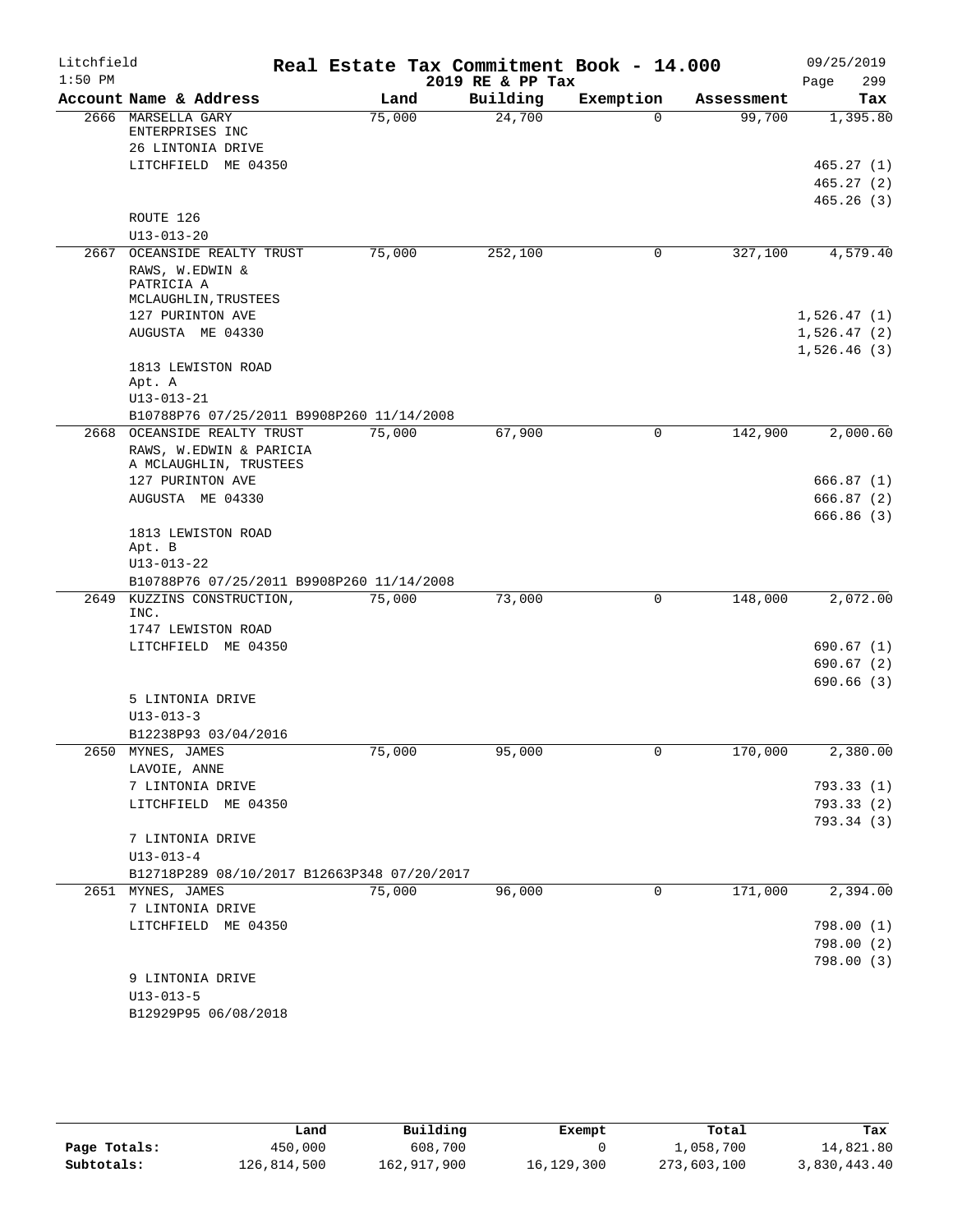| Litchfield<br>$1:50$ PM |                                                     |         |               |          | 2019 RE & PP Tax | Real Estate Tax Commitment Book - 14.000 |             | 09/25/2019         |
|-------------------------|-----------------------------------------------------|---------|---------------|----------|------------------|------------------------------------------|-------------|--------------------|
|                         | Account Name & Address                              |         | Land          |          | Building         | Exemption                                | Assessment  | 300<br>Page<br>Tax |
|                         | 2652 CARON, ELIZABETH M.                            |         | 75,000        |          | 98,500           | $\Omega$                                 | 173,500     | 2,429.00           |
|                         | 42 SAUNDERS ROAD                                    |         |               |          |                  |                                          |             |                    |
|                         | GREENE ME 04236                                     |         |               |          |                  |                                          |             | 809.67(1)          |
|                         |                                                     |         |               |          |                  |                                          |             | 809.67(2)          |
|                         |                                                     |         |               |          |                  |                                          |             | 809.66(3)          |
|                         | 11 LINTONIA DRIVE                                   |         |               |          |                  |                                          |             |                    |
|                         | $U13 - 013 - 6$                                     |         |               |          |                  |                                          |             |                    |
|                         | B13022P262 09/11/2018                               |         |               |          |                  |                                          |             |                    |
|                         | 2653 MARSELLA GARY                                  |         | 75,000        |          | 97,500           | 0                                        | 172,500     | 2,415.00           |
|                         | ENTERPRISES INC                                     |         |               |          |                  |                                          |             |                    |
|                         | 26 LINTONIA DRIVE                                   |         |               |          |                  |                                          |             |                    |
|                         | LITCHFIELD ME 04350                                 |         |               |          |                  |                                          |             | 805.00(1)          |
|                         |                                                     |         |               |          |                  |                                          |             | 805.00(2)          |
|                         |                                                     |         |               |          |                  |                                          |             | 805.00(3)          |
|                         | 13 LINTONIA DRIVE                                   |         |               |          |                  |                                          |             |                    |
|                         | $U13 - 013 - 7$                                     |         |               |          |                  |                                          | 122,500     | 1,715.00           |
|                         | 2654 LAKESIDE REALTY TRUST                          |         | 75,000        |          | 47,500           | 0                                        |             |                    |
|                         | 26 LINTONIA DRIVE<br>LITCHFIELD ME 04350            |         |               |          |                  |                                          |             | 571.67(1)          |
|                         |                                                     |         |               |          |                  |                                          |             | 571.67(2)          |
|                         |                                                     |         |               |          |                  |                                          |             | 571.66(3)          |
|                         | 15 LINTONIA DRIVE                                   |         |               |          |                  |                                          |             |                    |
|                         | $U13 - 013 - 8$                                     |         |               |          |                  |                                          |             |                    |
|                         | B11586P215 12/03/2013                               |         |               |          |                  |                                          |             |                    |
|                         | 2655 LAKESIDE REALTY TRUST                          |         | 75,000        |          | 9,200            | $\mathbf 0$                              | 84,200      | 1,178.80           |
|                         | 26 LINTONIA DRIVE                                   |         |               |          |                  |                                          |             |                    |
|                         | LITCHFIELD ME 04350                                 |         |               |          |                  |                                          |             | 392.93 (1)         |
|                         |                                                     |         |               |          |                  |                                          |             | 392.93 (2)         |
|                         |                                                     |         |               |          |                  |                                          |             | 392.94 (3)         |
|                         | 17 LINTONIA DRIVE                                   |         |               |          |                  |                                          |             |                    |
|                         | $U13 - 013 - 9$                                     |         |               |          |                  |                                          |             |                    |
|                         | B11586P215 12/02/2013                               |         |               |          |                  |                                          |             |                    |
|                         | 2682 MARSELLA GARY                                  |         | 30,500        |          | 31,500           | 0                                        | 62,000      | 868.00             |
|                         | <b>ENTERPRISES</b>                                  |         |               |          |                  |                                          |             |                    |
|                         | 26 LINTONIA DRIVE                                   | Acres   |               | 1.16     |                  |                                          |             |                    |
|                         | LITCHFIELD ME 04350                                 |         |               |          |                  |                                          |             | 289.33 (1)         |
|                         |                                                     |         |               |          |                  |                                          |             | 289.33 (2)         |
|                         |                                                     |         |               |          |                  |                                          |             | 289.34 (3)         |
|                         | ROUTE 126                                           |         |               |          |                  |                                          |             |                    |
|                         | U13-013A                                            |         |               |          |                  |                                          |             |                    |
| 1155                    | THOMAS MARSELLA,<br>К                               | WANDA   | 22,900        |          | $\mathbf 0$      | 0                                        | 22,900      | 320.60             |
|                         | MARSELLA, GARY                                      | Acres   |               | 0.84     |                  |                                          |             |                    |
|                         | 26 LINTONIA DRIVE                                   |         |               |          |                  |                                          |             | 106.87(1)          |
|                         | LITCHFIELD ME 04350                                 |         |               |          |                  |                                          |             | 106.87(2)          |
|                         |                                                     |         |               |          |                  |                                          |             | 106.86(3)          |
|                         | 14 OLD LODGE ROAD                                   |         |               |          |                  |                                          |             |                    |
|                         | U13-013B                                            |         |               |          |                  |                                          |             |                    |
|                         | B12580P184 04/17/2017 B7731P311 10/27/2003 B2562P47 |         |               |          |                  |                                          |             |                    |
| 2898                    | THOMAS MARSELLA, WANDA                              |         | 186,500       |          | 16,500           | 0                                        | 203,000     | 2,842.00           |
|                         | К                                                   |         |               |          |                  |                                          |             |                    |
|                         | MARSELLA, GARY L.                                   | Acres   |               | 1.00     |                  |                                          |             |                    |
|                         | 26 LINTONIA DRIVE                                   |         |               |          |                  |                                          |             | 947.33 (1)         |
|                         | LITCHFIELD ME 04350                                 |         |               |          |                  |                                          |             | 947.33 (2)         |
|                         |                                                     |         |               |          |                  |                                          |             | 947.34 (3)         |
|                         | OLD LODGE ROAD                                      |         |               |          |                  |                                          |             |                    |
|                         | U13-013C                                            |         |               |          |                  |                                          |             |                    |
|                         | B12433P178 10/04/2016                               |         |               |          |                  |                                          |             |                    |
|                         |                                                     |         |               |          |                  |                                          |             |                    |
|                         |                                                     | Land    |               | Building |                  | Exempt                                   | Total       | Tax                |
| Page Totals:            |                                                     | 539,900 |               | 300,700  |                  | 0                                        | 840,600     | 11,768.40          |
| Subtotals:              | 127,354,400                                         |         | 163, 218, 600 |          |                  | 16,129,300                               | 274,443,700 | 3,842,211.80       |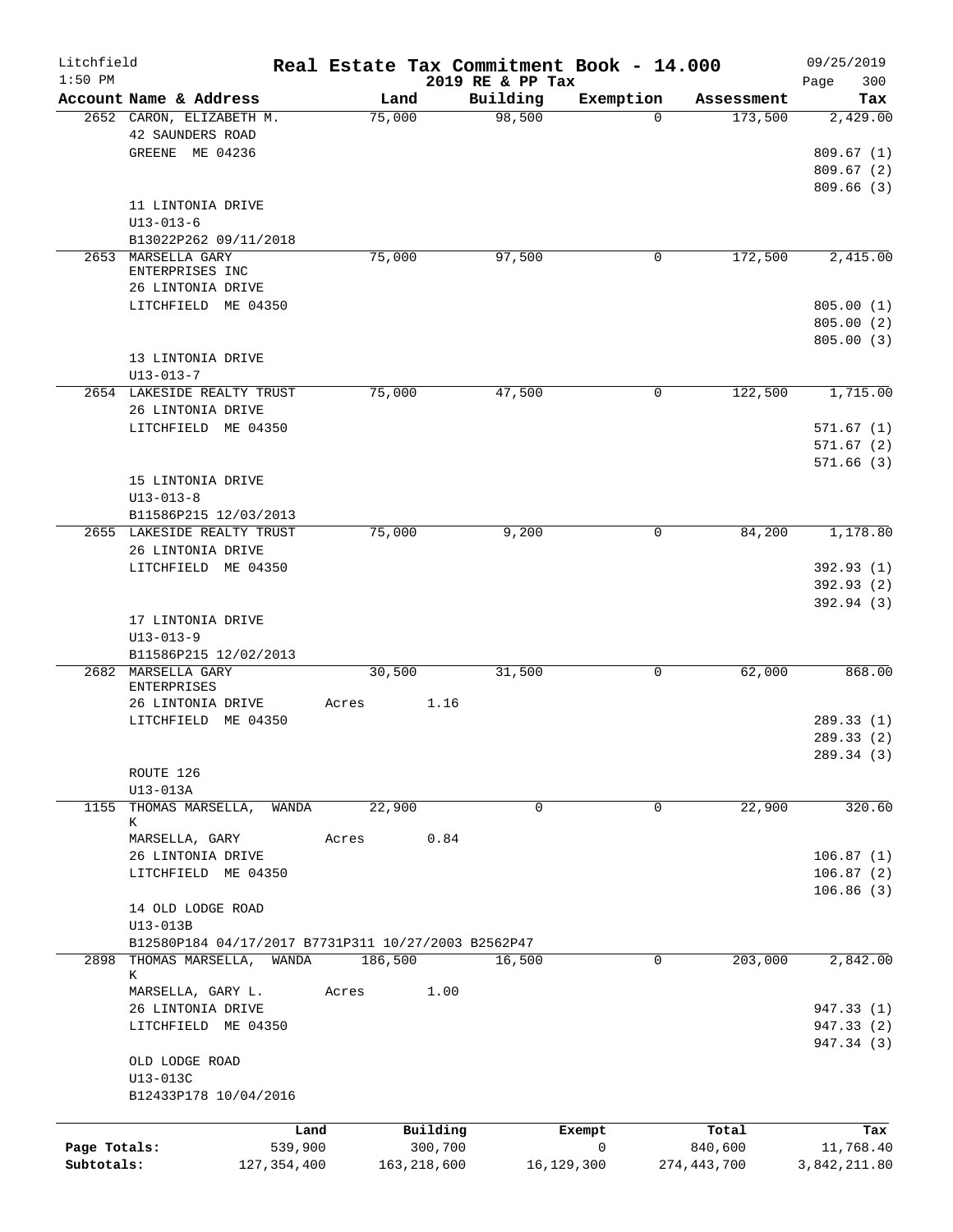| Litchfield   |                                                     |         |         |             |                              | Real Estate Tax Commitment Book - 14.000 |             |            | 09/25/2019      |
|--------------|-----------------------------------------------------|---------|---------|-------------|------------------------------|------------------------------------------|-------------|------------|-----------------|
| $1:50$ PM    | Account Name & Address                              |         | Land    |             | 2019 RE & PP Tax<br>Building | Exemption                                |             | Assessment | 301<br>Page     |
|              | 2915 WARD, SAMANTHA                                 |         | 48,000  |             | 192,900                      |                                          | $\Omega$    | 240,900    | Tax<br>3,372.60 |
|              | WARD, BRETT                                         | Acres   |         | 2.00        |                              |                                          |             |            |                 |
|              | 1803 LEWISTON ROAD                                  |         |         |             |                              |                                          |             |            | 1, 124.20(1)    |
|              | LITCHFIELD ME 04350                                 |         |         |             |                              |                                          |             |            | 1, 124.20(2)    |
|              |                                                     |         |         |             |                              |                                          |             |            | 1, 124.20(3)    |
|              | LEWISTON ROAD                                       |         |         |             |                              |                                          |             |            |                 |
|              | U13-013D                                            |         |         |             |                              |                                          |             |            |                 |
|              | B12580P184 04/17/2017 B7731P311 10/27/2003 B2562P47 |         |         |             |                              |                                          |             |            |                 |
|              | 1219 MERRY, LEROY                                   |         | 35,000  |             | 51,900                       | 20,000                                   |             | 66,900     | 936.60          |
|              | P O BOX 143                                         | Acres   |         | 0.52        |                              | 02 HOMESTEAD EXEMPT                      |             |            |                 |
|              | LITCHFIELD ME 04350                                 |         |         |             |                              |                                          |             |            | 312.20(1)       |
|              |                                                     |         |         |             |                              |                                          |             |            | 312.20(2)       |
|              |                                                     |         |         |             |                              |                                          |             |            | 312.20(3)       |
|              | 1787 LEWISTON ROAD                                  |         |         |             |                              |                                          |             |            |                 |
|              | $U13 - 014$                                         |         |         |             |                              |                                          |             |            |                 |
|              | B2795P235                                           |         |         |             |                              |                                          |             |            |                 |
|              | 1220 MERRY, LEROY                                   |         | 5,800   |             | $\Omega$                     |                                          | 0           | 5,800      | 81.20           |
|              | P O BOX 143                                         | Acres   |         | 0.01        |                              |                                          |             |            |                 |
|              | LITCHFIELD ME 04350                                 |         |         |             |                              |                                          |             |            | 27.07(1)        |
|              |                                                     |         |         |             |                              |                                          |             |            | 27.07(2)        |
|              |                                                     |         |         |             |                              |                                          |             |            | 27.06(3)        |
|              | LEWISTON ROAD                                       |         |         |             |                              |                                          |             |            |                 |
|              | $U13 - 015$                                         |         |         |             |                              |                                          |             |            |                 |
|              | B2795P235                                           |         |         |             |                              |                                          |             |            |                 |
|              | 1157 KUZZINS COVE LLC                               |         | 124,400 |             | 288,700                      |                                          | $\mathbf 0$ | 413,100    | 5,783.40        |
|              | 1747 LEWISTON ROAD                                  | Acres   |         | 0.20        |                              |                                          |             |            |                 |
|              | LITCHFIELD ME 04350                                 |         |         |             |                              |                                          |             |            | 1,927.80(1)     |
|              |                                                     |         |         |             |                              |                                          |             |            | 1,927.80(2)     |
|              | 1802 LEWISTON ROAD                                  |         |         |             |                              |                                          |             |            | 1,927.80(3)     |
|              | $U13 - 016$                                         |         |         |             |                              |                                          |             |            |                 |
|              | B10239P302 10/13/2009 B2562P47                      |         |         |             |                              |                                          |             |            |                 |
|              | 978 LAFRENIERE, LUCILLE                             |         | 173,000 |             | 83,400                       |                                          | 0           | 256,400    | 3,589.60        |
|              | 427 RIDGEVIEW RD                                    | Acres   |         | 0.43        |                              |                                          |             |            |                 |
|              | ORANGE CT 06477                                     |         |         |             |                              |                                          |             |            | 1, 196.53(1)    |
|              |                                                     |         |         |             |                              |                                          |             |            | 1,196.53(2)     |
|              |                                                     |         |         |             |                              |                                          |             |            | 1, 196.54(3)    |
|              | 12 TOWN LINE DRIVE                                  |         |         |             |                              |                                          |             |            |                 |
|              | $U13 - 018$                                         |         |         |             |                              |                                          |             |            |                 |
|              | B5219P233                                           |         |         |             |                              |                                          |             |            |                 |
|              | 185 BOURNAKEL, ANGELA                               |         | 174,800 |             | 73,000                       |                                          | 0           | 247,800    | 3,469.20        |
|              | 10 Crystal Lane                                     | Acres   |         | 0.44        |                              |                                          |             |            |                 |
|              | Yarmouth ME 04096-7758                              |         |         |             |                              |                                          |             |            | 1, 156.40(1)    |
|              |                                                     |         |         |             |                              |                                          |             |            | 1, 156.40(2)    |
|              |                                                     |         |         |             |                              |                                          |             |            | 1,156.40(3)     |
|              | 14 TOWN LINE DRIVE                                  |         |         |             |                              |                                          |             |            |                 |
|              | $U13 - 019$                                         |         |         |             |                              |                                          |             |            |                 |
|              | B5143P29 06/03/1996                                 |         |         |             |                              |                                          |             |            |                 |
|              | 441 DEBLOIS, WILFRID S                              |         | 113,300 |             | 145,000                      |                                          | 0           | 258,300    | 3,616.20        |
|              | 119 MONTELLO ST                                     | Acres   |         | 0.16        |                              |                                          |             |            |                 |
|              | LEWISTON ME 04240                                   |         |         |             |                              |                                          |             |            | 1, 205.40(1)    |
|              |                                                     |         |         |             |                              |                                          |             |            | 1, 205.40(2)    |
|              |                                                     |         |         |             |                              |                                          |             |            | 1, 205.40(3)    |
|              | 16 TOWN LINE DRIVE                                  |         |         |             |                              |                                          |             |            |                 |
|              | U13-019A                                            |         |         |             |                              |                                          |             |            |                 |
|              | B4344P51                                            |         |         |             |                              |                                          |             |            |                 |
|              |                                                     |         |         |             |                              |                                          |             |            |                 |
|              |                                                     | Land    |         | Building    |                              | Exempt                                   |             | Total      | Tax             |
| Page Totals: |                                                     | 674,300 |         | 834,900     |                              | 20,000                                   | 1,489,200   |            | 20,848.80       |
| Subtotals:   | 128,028,700                                         |         |         | 164,053,500 |                              | 16,149,300                               | 275,932,900 |            | 3,863,060.60    |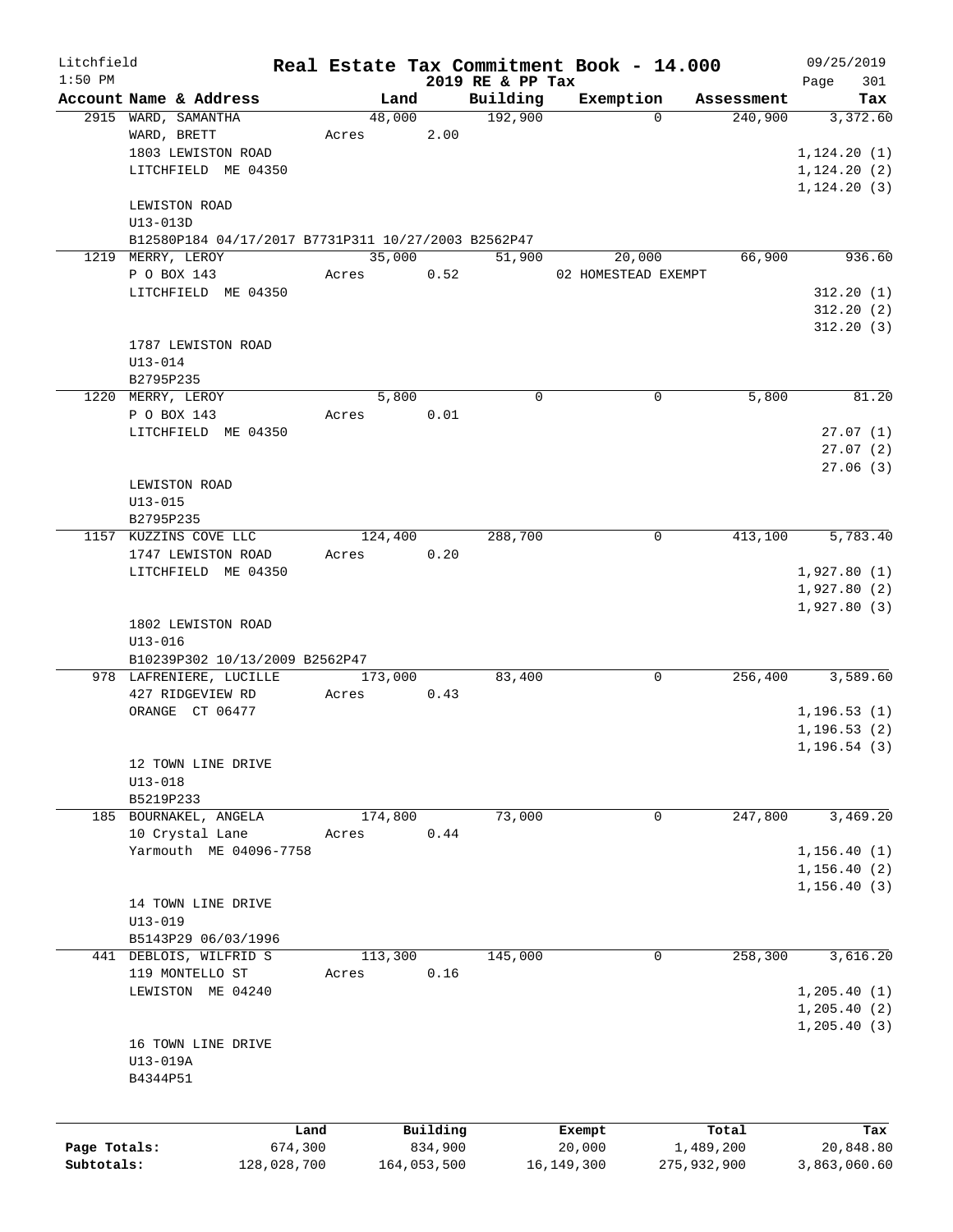| $1:50$ PM<br>2019 RE & PP Tax<br>302<br>Page<br>Account Name & Address<br>Land<br>Building<br>Exemption<br>Assessment<br>108,200<br>1151 LONGTIN, LUCIEN &<br>113,300<br>20,000<br>201,500<br><b>DOLORES</b><br>0.16<br>18 TOWN LINE DRIVE<br>Acres<br>02 HOMESTEAD EXEMPT<br>LITCHFIELD ME 04350<br>18 TOWN LINE DRIVE<br>$U13 - 020$<br>B4925P69 04/10/1995<br>1430 PUSHARD, DANA<br>156,100<br>57,500<br>0<br>213,600<br>PUSHARD MICHELLE<br>0.34<br>Acres<br>27 LINTONIA DRIVE<br>LITCHFIELD ME 04350<br>20 TOWN LINE DRIVE<br>$U13 - 021$<br>B6361P34 01/29/2000<br>0<br>1506 WILLIAMS, TIMOTHY H.<br>32,000<br>84,400<br>116,400<br>WILLIAMS, MARGARET J.<br>0.16<br>Acres<br>8 COTTAGE STREET<br>SHARON MA 02067<br>8 TOWN LINE DRIVE<br>$U13 - 022$<br>B11471P252 08/07/2013 B2847P156<br>1387 PROVENCHER NORMAND H,<br>$\Omega$<br>$\Omega$<br>6,200<br>6,200<br>TRUSTEE<br>0.15<br>PROVENCHER JANICE M<br>Acres<br>TRUSTEE<br>407 RT. 126<br>MONMOUTH ME 04259<br>LEWISTON ROAD<br>$U13 - 023$<br>B11320P278 02/26/2013 B9820P230 08/11/2008 B2222P5<br>07/11/1979<br>$\mathbf 0$<br>1380 POTTER-DUNLOP, JULIE A.<br>1,400<br>0<br>1,400<br>41 MAI PLACE<br>Acres<br>0.47<br>HAIKU HI 96708-5848<br>PINEY SHORES DRIVE<br>$U13 - 024$<br>B11566P55 11/08/2013 B10112P188 05/27/1975 B846P418<br>218,600<br>0<br>354,200<br>579 FARRINGTON, JAMES C<br>135,600<br>P O BOX 334<br>Acres<br>1.85<br>GARDINER ME 04345<br>75 PINEY SHORES DRIVE<br>$U13 - 025$<br>B3276P270 | Litchfield |  |  |  | Real Estate Tax Commitment Book - 14.000 |  | 09/25/2019 |
|-----------------------------------------------------------------------------------------------------------------------------------------------------------------------------------------------------------------------------------------------------------------------------------------------------------------------------------------------------------------------------------------------------------------------------------------------------------------------------------------------------------------------------------------------------------------------------------------------------------------------------------------------------------------------------------------------------------------------------------------------------------------------------------------------------------------------------------------------------------------------------------------------------------------------------------------------------------------------------------------------------------------------------------------------------------------------------------------------------------------------------------------------------------------------------------------------------------------------------------------------------------------------------------------------------------------------------------------------------------------------------------------------------------------------------------------------------------------------------------|------------|--|--|--|------------------------------------------|--|------------|
| Tax<br>2,821.00<br>940.33(1)<br>940.33(2)<br>940.34 (3)<br>2,990.40<br>996.80(1)<br>996.80(2)<br>996.80 (3)<br>1,629.60<br>543.20(1)<br>543.20(2)<br>543.20(3)<br>86.80<br>28.93(1)<br>28.93(2)<br>28.94(3)<br>19.60<br>6.53(1)<br>6.53(2)<br>6.54(3)<br>4,958.80<br>1,652.93(1)<br>1,652.93(2)<br>1,652.94(3)                                                                                                                                                                                                                                                                                                                                                                                                                                                                                                                                                                                                                                                                                                                                                                                                                                                                                                                                                                                                                                                                                                                                                                    |            |  |  |  |                                          |  |            |
|                                                                                                                                                                                                                                                                                                                                                                                                                                                                                                                                                                                                                                                                                                                                                                                                                                                                                                                                                                                                                                                                                                                                                                                                                                                                                                                                                                                                                                                                                   |            |  |  |  |                                          |  |            |
|                                                                                                                                                                                                                                                                                                                                                                                                                                                                                                                                                                                                                                                                                                                                                                                                                                                                                                                                                                                                                                                                                                                                                                                                                                                                                                                                                                                                                                                                                   |            |  |  |  |                                          |  |            |
|                                                                                                                                                                                                                                                                                                                                                                                                                                                                                                                                                                                                                                                                                                                                                                                                                                                                                                                                                                                                                                                                                                                                                                                                                                                                                                                                                                                                                                                                                   |            |  |  |  |                                          |  |            |
|                                                                                                                                                                                                                                                                                                                                                                                                                                                                                                                                                                                                                                                                                                                                                                                                                                                                                                                                                                                                                                                                                                                                                                                                                                                                                                                                                                                                                                                                                   |            |  |  |  |                                          |  |            |
|                                                                                                                                                                                                                                                                                                                                                                                                                                                                                                                                                                                                                                                                                                                                                                                                                                                                                                                                                                                                                                                                                                                                                                                                                                                                                                                                                                                                                                                                                   |            |  |  |  |                                          |  |            |
|                                                                                                                                                                                                                                                                                                                                                                                                                                                                                                                                                                                                                                                                                                                                                                                                                                                                                                                                                                                                                                                                                                                                                                                                                                                                                                                                                                                                                                                                                   |            |  |  |  |                                          |  |            |
|                                                                                                                                                                                                                                                                                                                                                                                                                                                                                                                                                                                                                                                                                                                                                                                                                                                                                                                                                                                                                                                                                                                                                                                                                                                                                                                                                                                                                                                                                   |            |  |  |  |                                          |  |            |
|                                                                                                                                                                                                                                                                                                                                                                                                                                                                                                                                                                                                                                                                                                                                                                                                                                                                                                                                                                                                                                                                                                                                                                                                                                                                                                                                                                                                                                                                                   |            |  |  |  |                                          |  |            |
|                                                                                                                                                                                                                                                                                                                                                                                                                                                                                                                                                                                                                                                                                                                                                                                                                                                                                                                                                                                                                                                                                                                                                                                                                                                                                                                                                                                                                                                                                   |            |  |  |  |                                          |  |            |
|                                                                                                                                                                                                                                                                                                                                                                                                                                                                                                                                                                                                                                                                                                                                                                                                                                                                                                                                                                                                                                                                                                                                                                                                                                                                                                                                                                                                                                                                                   |            |  |  |  |                                          |  |            |
|                                                                                                                                                                                                                                                                                                                                                                                                                                                                                                                                                                                                                                                                                                                                                                                                                                                                                                                                                                                                                                                                                                                                                                                                                                                                                                                                                                                                                                                                                   |            |  |  |  |                                          |  |            |
|                                                                                                                                                                                                                                                                                                                                                                                                                                                                                                                                                                                                                                                                                                                                                                                                                                                                                                                                                                                                                                                                                                                                                                                                                                                                                                                                                                                                                                                                                   |            |  |  |  |                                          |  |            |
|                                                                                                                                                                                                                                                                                                                                                                                                                                                                                                                                                                                                                                                                                                                                                                                                                                                                                                                                                                                                                                                                                                                                                                                                                                                                                                                                                                                                                                                                                   |            |  |  |  |                                          |  |            |
|                                                                                                                                                                                                                                                                                                                                                                                                                                                                                                                                                                                                                                                                                                                                                                                                                                                                                                                                                                                                                                                                                                                                                                                                                                                                                                                                                                                                                                                                                   |            |  |  |  |                                          |  |            |
|                                                                                                                                                                                                                                                                                                                                                                                                                                                                                                                                                                                                                                                                                                                                                                                                                                                                                                                                                                                                                                                                                                                                                                                                                                                                                                                                                                                                                                                                                   |            |  |  |  |                                          |  |            |
|                                                                                                                                                                                                                                                                                                                                                                                                                                                                                                                                                                                                                                                                                                                                                                                                                                                                                                                                                                                                                                                                                                                                                                                                                                                                                                                                                                                                                                                                                   |            |  |  |  |                                          |  |            |
|                                                                                                                                                                                                                                                                                                                                                                                                                                                                                                                                                                                                                                                                                                                                                                                                                                                                                                                                                                                                                                                                                                                                                                                                                                                                                                                                                                                                                                                                                   |            |  |  |  |                                          |  |            |
|                                                                                                                                                                                                                                                                                                                                                                                                                                                                                                                                                                                                                                                                                                                                                                                                                                                                                                                                                                                                                                                                                                                                                                                                                                                                                                                                                                                                                                                                                   |            |  |  |  |                                          |  |            |
|                                                                                                                                                                                                                                                                                                                                                                                                                                                                                                                                                                                                                                                                                                                                                                                                                                                                                                                                                                                                                                                                                                                                                                                                                                                                                                                                                                                                                                                                                   |            |  |  |  |                                          |  |            |
|                                                                                                                                                                                                                                                                                                                                                                                                                                                                                                                                                                                                                                                                                                                                                                                                                                                                                                                                                                                                                                                                                                                                                                                                                                                                                                                                                                                                                                                                                   |            |  |  |  |                                          |  |            |
|                                                                                                                                                                                                                                                                                                                                                                                                                                                                                                                                                                                                                                                                                                                                                                                                                                                                                                                                                                                                                                                                                                                                                                                                                                                                                                                                                                                                                                                                                   |            |  |  |  |                                          |  |            |
|                                                                                                                                                                                                                                                                                                                                                                                                                                                                                                                                                                                                                                                                                                                                                                                                                                                                                                                                                                                                                                                                                                                                                                                                                                                                                                                                                                                                                                                                                   |            |  |  |  |                                          |  |            |
|                                                                                                                                                                                                                                                                                                                                                                                                                                                                                                                                                                                                                                                                                                                                                                                                                                                                                                                                                                                                                                                                                                                                                                                                                                                                                                                                                                                                                                                                                   |            |  |  |  |                                          |  |            |
|                                                                                                                                                                                                                                                                                                                                                                                                                                                                                                                                                                                                                                                                                                                                                                                                                                                                                                                                                                                                                                                                                                                                                                                                                                                                                                                                                                                                                                                                                   |            |  |  |  |                                          |  |            |
|                                                                                                                                                                                                                                                                                                                                                                                                                                                                                                                                                                                                                                                                                                                                                                                                                                                                                                                                                                                                                                                                                                                                                                                                                                                                                                                                                                                                                                                                                   |            |  |  |  |                                          |  |            |
|                                                                                                                                                                                                                                                                                                                                                                                                                                                                                                                                                                                                                                                                                                                                                                                                                                                                                                                                                                                                                                                                                                                                                                                                                                                                                                                                                                                                                                                                                   |            |  |  |  |                                          |  |            |
|                                                                                                                                                                                                                                                                                                                                                                                                                                                                                                                                                                                                                                                                                                                                                                                                                                                                                                                                                                                                                                                                                                                                                                                                                                                                                                                                                                                                                                                                                   |            |  |  |  |                                          |  |            |
|                                                                                                                                                                                                                                                                                                                                                                                                                                                                                                                                                                                                                                                                                                                                                                                                                                                                                                                                                                                                                                                                                                                                                                                                                                                                                                                                                                                                                                                                                   |            |  |  |  |                                          |  |            |
|                                                                                                                                                                                                                                                                                                                                                                                                                                                                                                                                                                                                                                                                                                                                                                                                                                                                                                                                                                                                                                                                                                                                                                                                                                                                                                                                                                                                                                                                                   |            |  |  |  |                                          |  |            |
|                                                                                                                                                                                                                                                                                                                                                                                                                                                                                                                                                                                                                                                                                                                                                                                                                                                                                                                                                                                                                                                                                                                                                                                                                                                                                                                                                                                                                                                                                   |            |  |  |  |                                          |  |            |
|                                                                                                                                                                                                                                                                                                                                                                                                                                                                                                                                                                                                                                                                                                                                                                                                                                                                                                                                                                                                                                                                                                                                                                                                                                                                                                                                                                                                                                                                                   |            |  |  |  |                                          |  |            |
|                                                                                                                                                                                                                                                                                                                                                                                                                                                                                                                                                                                                                                                                                                                                                                                                                                                                                                                                                                                                                                                                                                                                                                                                                                                                                                                                                                                                                                                                                   |            |  |  |  |                                          |  |            |
|                                                                                                                                                                                                                                                                                                                                                                                                                                                                                                                                                                                                                                                                                                                                                                                                                                                                                                                                                                                                                                                                                                                                                                                                                                                                                                                                                                                                                                                                                   |            |  |  |  |                                          |  |            |
|                                                                                                                                                                                                                                                                                                                                                                                                                                                                                                                                                                                                                                                                                                                                                                                                                                                                                                                                                                                                                                                                                                                                                                                                                                                                                                                                                                                                                                                                                   |            |  |  |  |                                          |  |            |
|                                                                                                                                                                                                                                                                                                                                                                                                                                                                                                                                                                                                                                                                                                                                                                                                                                                                                                                                                                                                                                                                                                                                                                                                                                                                                                                                                                                                                                                                                   |            |  |  |  |                                          |  |            |
|                                                                                                                                                                                                                                                                                                                                                                                                                                                                                                                                                                                                                                                                                                                                                                                                                                                                                                                                                                                                                                                                                                                                                                                                                                                                                                                                                                                                                                                                                   |            |  |  |  |                                          |  |            |
|                                                                                                                                                                                                                                                                                                                                                                                                                                                                                                                                                                                                                                                                                                                                                                                                                                                                                                                                                                                                                                                                                                                                                                                                                                                                                                                                                                                                                                                                                   |            |  |  |  |                                          |  |            |
|                                                                                                                                                                                                                                                                                                                                                                                                                                                                                                                                                                                                                                                                                                                                                                                                                                                                                                                                                                                                                                                                                                                                                                                                                                                                                                                                                                                                                                                                                   |            |  |  |  |                                          |  |            |
|                                                                                                                                                                                                                                                                                                                                                                                                                                                                                                                                                                                                                                                                                                                                                                                                                                                                                                                                                                                                                                                                                                                                                                                                                                                                                                                                                                                                                                                                                   |            |  |  |  |                                          |  |            |
|                                                                                                                                                                                                                                                                                                                                                                                                                                                                                                                                                                                                                                                                                                                                                                                                                                                                                                                                                                                                                                                                                                                                                                                                                                                                                                                                                                                                                                                                                   |            |  |  |  |                                          |  |            |
|                                                                                                                                                                                                                                                                                                                                                                                                                                                                                                                                                                                                                                                                                                                                                                                                                                                                                                                                                                                                                                                                                                                                                                                                                                                                                                                                                                                                                                                                                   |            |  |  |  |                                          |  |            |
|                                                                                                                                                                                                                                                                                                                                                                                                                                                                                                                                                                                                                                                                                                                                                                                                                                                                                                                                                                                                                                                                                                                                                                                                                                                                                                                                                                                                                                                                                   |            |  |  |  |                                          |  |            |
|                                                                                                                                                                                                                                                                                                                                                                                                                                                                                                                                                                                                                                                                                                                                                                                                                                                                                                                                                                                                                                                                                                                                                                                                                                                                                                                                                                                                                                                                                   |            |  |  |  |                                          |  |            |
|                                                                                                                                                                                                                                                                                                                                                                                                                                                                                                                                                                                                                                                                                                                                                                                                                                                                                                                                                                                                                                                                                                                                                                                                                                                                                                                                                                                                                                                                                   |            |  |  |  |                                          |  |            |
|                                                                                                                                                                                                                                                                                                                                                                                                                                                                                                                                                                                                                                                                                                                                                                                                                                                                                                                                                                                                                                                                                                                                                                                                                                                                                                                                                                                                                                                                                   |            |  |  |  |                                          |  |            |
|                                                                                                                                                                                                                                                                                                                                                                                                                                                                                                                                                                                                                                                                                                                                                                                                                                                                                                                                                                                                                                                                                                                                                                                                                                                                                                                                                                                                                                                                                   |            |  |  |  |                                          |  |            |
|                                                                                                                                                                                                                                                                                                                                                                                                                                                                                                                                                                                                                                                                                                                                                                                                                                                                                                                                                                                                                                                                                                                                                                                                                                                                                                                                                                                                                                                                                   |            |  |  |  |                                          |  |            |

|              | Land        | Building    | Exempt       | Total       | Tax          |
|--------------|-------------|-------------|--------------|-------------|--------------|
| Page Totals: | 527,600     | 385,700     | 20,000       | 893,300     | 12,506.20    |
| Subtotals:   | 128,556,300 | 164,439,200 | 16, 169, 300 | 276,826,200 | 3,875,566.80 |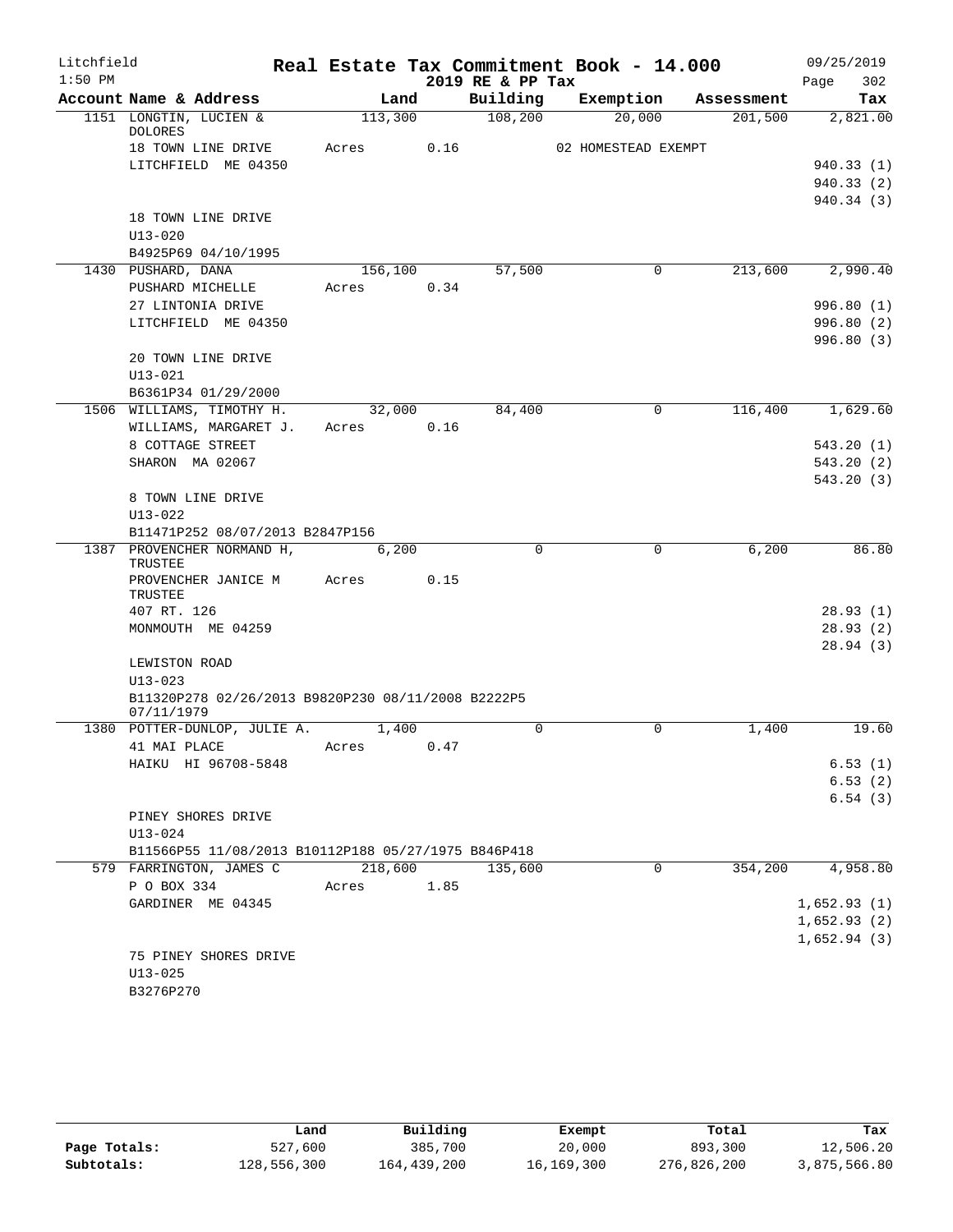| Litchfield<br>$1:50$ PM |                  |                                                                                         |         |      |      | 2019 RE & PP Tax | Real Estate Tax Commitment Book - 14.000 |            | 09/25/2019<br>Page<br>303 |
|-------------------------|------------------|-----------------------------------------------------------------------------------------|---------|------|------|------------------|------------------------------------------|------------|---------------------------|
|                         |                  | Account Name & Address                                                                  |         | Land |      | Building         | Exemption                                | Assessment | Tax                       |
|                         |                  | 56 HIRD, WILLIAM B II                                                                   | 193,500 |      |      | 74,100           | $\Omega$                                 | 267,600    | 3,746.40                  |
|                         |                  | 14 ORLEANS STREET                                                                       | Acres   | 0.79 |      |                  |                                          |            |                           |
|                         |                  | LEWISTON ME 04240                                                                       |         |      |      |                  |                                          |            | 1,248.80(1)               |
|                         |                  |                                                                                         |         |      |      |                  |                                          |            | 1, 248.80(2)              |
|                         |                  |                                                                                         |         |      |      |                  |                                          |            | 1,248.80(3)               |
|                         |                  | 74 PINEY SHORES DRIVE                                                                   |         |      |      |                  |                                          |            |                           |
|                         | $U13 - 026$      | B10464P51 07/06/2010 B4520P145 09/23/1993                                               |         |      |      |                  |                                          |            |                           |
|                         |                  | 1567 BAILEY, GLEN A.                                                                    | 186,800 |      |      | 147,100          | $\mathbf 0$                              | 333,900    | 4,674.60                  |
|                         |                  | 62 PINEY SHORES DR                                                                      | Acres   | 1.11 |      |                  |                                          |            |                           |
|                         |                  | LITCHFIELD ME                                                                           |         |      |      |                  |                                          |            | 1,558.20(1)               |
|                         | 04350-3865       |                                                                                         |         |      |      |                  |                                          |            |                           |
|                         |                  |                                                                                         |         |      |      |                  |                                          |            | 1,558.20(2)               |
|                         |                  |                                                                                         |         |      |      |                  |                                          |            | 1,558.20(3)               |
|                         |                  | 62 PINEY SHORES DRIVE                                                                   |         |      |      |                  |                                          |            |                           |
|                         | $U13 - 027$      | B11436P38 06/28/2013 B2284P329 04/09/1980                                               |         |      |      |                  |                                          |            |                           |
|                         |                  | 1349 LACHAPELLE, TIMOTHY(                                                               | 257,500 |      |      | 449,100          | 20,000                                   | 686,600    | 9,612.40                  |
|                         | TRUSTEE)         |                                                                                         |         |      |      |                  |                                          |            |                           |
|                         |                  | LACHAPELLE, RENEE                                                                       | Acres   | 4.68 |      |                  | 02 HOMESTEAD EXEMPT                      |            |                           |
|                         | (TRUSTEE)        |                                                                                         |         |      |      |                  |                                          |            |                           |
|                         | TRUST            | THE RENEE C. LACHAPELLE                                                                 |         |      |      |                  |                                          |            | 3, 204.13(1)              |
|                         |                  | 1635 LEWISTON ROAD BOX                                                                  |         |      |      |                  |                                          |            | 3, 204.13(2)              |
|                         | 13               |                                                                                         |         |      |      |                  |                                          |            |                           |
|                         |                  | LITCHFIELD ME 04350                                                                     |         |      |      |                  |                                          |            | 3, 204.14 (3)             |
|                         |                  | 67 RUSTIC DRIVE                                                                         |         |      |      |                  |                                          |            |                           |
|                         | $U13 - 028$      |                                                                                         |         |      |      |                  |                                          |            |                           |
|                         |                  | B12512P296 01/07/2017 B10478P180 07/21/2010<br>B7708P101 10/17/2003                     |         |      |      |                  |                                          |            |                           |
|                         |                  | 1738 COTTAGE TRUST                                                                      | 185,400 |      |      | 83,600           | 0                                        | 269,000    | 3,766.00                  |
|                         |                  | SHAUN FOREMAN & HEATHER Acres 0.64                                                      |         |      |      |                  |                                          |            |                           |
|                         |                  | TILLSON (TRUSTEES)                                                                      |         |      |      |                  |                                          |            |                           |
|                         |                  | C/O HEATHER TILLSON                                                                     |         |      |      |                  |                                          |            | 1, 255.33(1)              |
|                         |                  | 6113 FISH HOUSE ROAD<br>GALWAY NY 12074                                                 |         |      |      |                  |                                          |            | 1, 255.33(2)              |
|                         |                  | 71 RUSTIC DRIVE                                                                         |         |      |      |                  |                                          |            | 1, 255.34(3)              |
|                         | $U13 - 029$      |                                                                                         |         |      |      |                  |                                          |            |                           |
|                         |                  | B13048P86 09/21/2018                                                                    |         |      |      |                  |                                          |            |                           |
|                         |                  | 1663 STADES, EDWARD J HEIRS                                                             | 183,300 |      |      | 65,500           | 0                                        | 248,800    | 3,483.20                  |
|                         | OF:              |                                                                                         |         |      |      |                  |                                          |            |                           |
|                         | P O BOX 73       |                                                                                         | Acres   | 0.49 |      |                  |                                          |            |                           |
|                         |                  | LITCHFIELD ME 04350                                                                     |         |      |      |                  |                                          |            | 1,161.07(1)               |
|                         |                  |                                                                                         |         |      |      |                  |                                          |            | 1,161.07(2)               |
|                         |                  | 77 RUSTIC DRIVE                                                                         |         |      |      |                  |                                          |            | 1,161.06(3)               |
|                         | $U13 - 030$      |                                                                                         |         |      |      |                  |                                          |            |                           |
|                         | B1075P382        |                                                                                         |         |      |      |                  |                                          |            |                           |
|                         | 211 SEARS, KALIE |                                                                                         | 48,000  |      |      | 75,200           | 20,000                                   | 103,200    | 1,444.80                  |
|                         |                  | 22A BOOKER STREET                                                                       | Acres   |      | 2.00 |                  | 02 HOMESTEAD EXEMPT                      |            |                           |
|                         |                  | LISBON FALLS ME 04252                                                                   |         |      |      |                  |                                          |            | 481.60 (1)                |
|                         |                  |                                                                                         |         |      |      |                  |                                          |            | 481.60 (2)                |
|                         |                  |                                                                                         |         |      |      |                  |                                          |            | 481.60 (3)                |
|                         |                  | 34 MACE ROAD                                                                            |         |      |      |                  |                                          |            |                           |
|                         | $U14 - 001$      |                                                                                         |         |      |      |                  |                                          |            |                           |
|                         |                  | B11622P81 01/30/2014 B11362P88 05/18/2012 B11149P173<br>08/23/2012 B5734P241 09/17/1998 |         |      |      |                  |                                          |            |                           |
|                         |                  |                                                                                         |         |      |      |                  |                                          |            |                           |
|                         |                  |                                                                                         |         |      |      |                  |                                          |            |                           |
|                         |                  |                                                                                         |         |      |      |                  |                                          |            |                           |

|              | Land        | Building    | Exempt     | Total       | Tax          |
|--------------|-------------|-------------|------------|-------------|--------------|
| Page Totals: | 1,054,500   | 894,600     | 40,000     | 1,909,100   | 26,727.40    |
| Subtotals:   | 129,610,800 | 165,333,800 | 16,209,300 | 278,735,300 | 3,902,294.20 |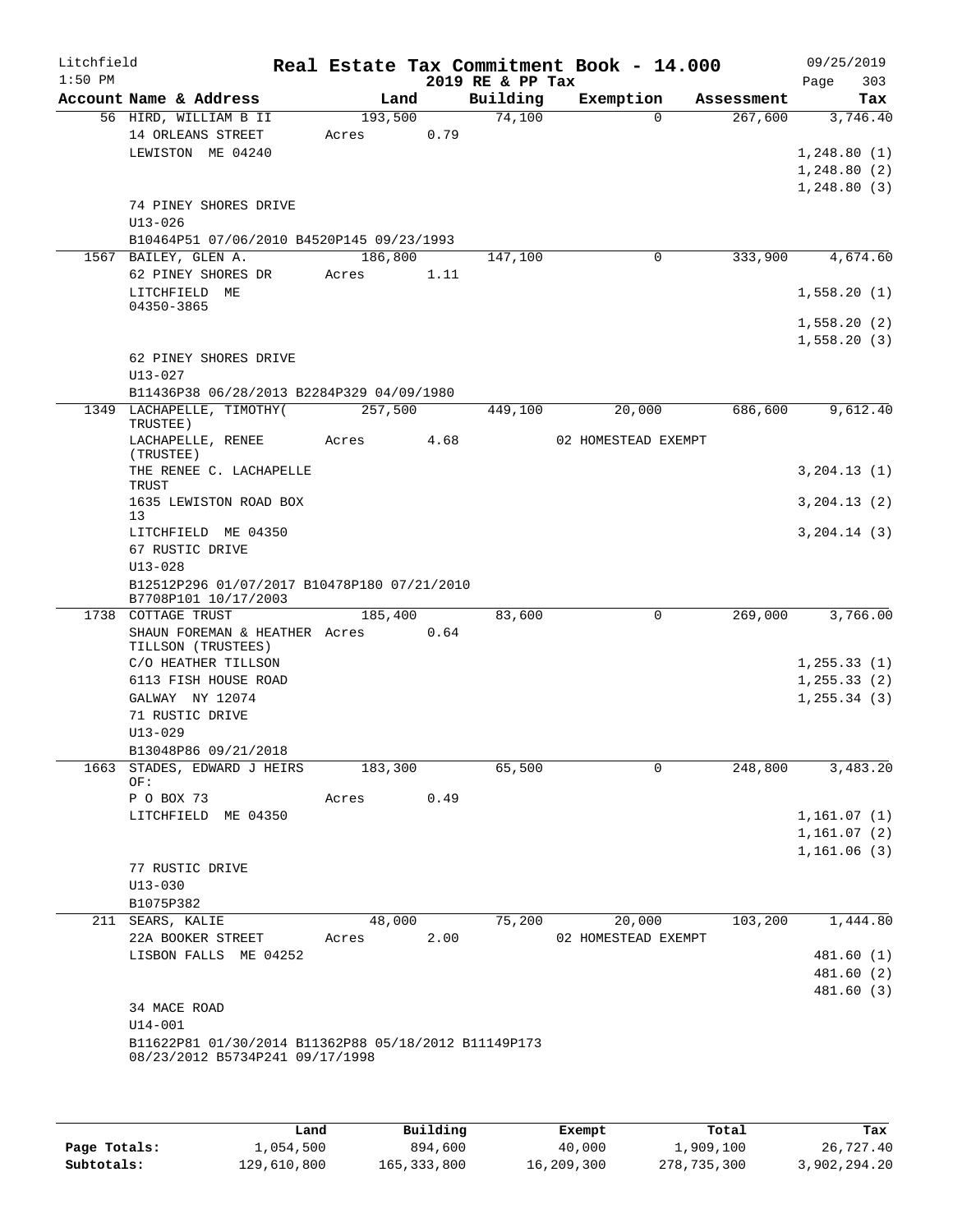| Litchfield   |                                                     |               |         |             |                  | Real Estate Tax Commitment Book - 14.000 |          |             | 09/25/2019                 |          |
|--------------|-----------------------------------------------------|---------------|---------|-------------|------------------|------------------------------------------|----------|-------------|----------------------------|----------|
| $1:50$ PM    |                                                     |               |         |             | 2019 RE & PP Tax |                                          |          |             | Page                       | 304      |
|              | Account Name & Address                              |               | Land    |             | Building         | Exemption                                |          | Assessment  |                            | Tax      |
|              | 2471 HILTON ELIZABETH                               | Acres         | 26,500  |             | $\mathbf 0$      |                                          | $\Omega$ | 26,500      |                            | 371.00   |
|              | 1602 LEWISTON ROAD<br>LITCHFIELD ME 04350           |               |         | 1.50        |                  |                                          |          |             | 123.67(1)                  |          |
|              |                                                     |               |         |             |                  |                                          |          |             | 123.67(2)                  |          |
|              |                                                     |               |         |             |                  |                                          |          |             | 123.66(3)                  |          |
|              | LEWISTON ROAD                                       |               |         |             |                  |                                          |          |             |                            |          |
|              | $U14 - 002$                                         |               |         |             |                  |                                          |          |             |                            |          |
|              | B11849P31 11/12/2014 B959P413 04/29/1954            |               |         |             |                  |                                          |          |             |                            |          |
|              | 839 HILTON, FLOYD G &                               |               | 203,000 |             | 147,600          | 20,000                                   |          | 330,600     |                            | 4,628.40 |
|              | JESSICA L                                           |               |         |             |                  |                                          |          |             |                            |          |
|              | P O BOX 14                                          | Acres         |         | 3.30        |                  | 02 HOMESTEAD EXEMPT                      |          |             |                            |          |
|              | LITCHFIELD ME 04350                                 |               |         |             |                  |                                          |          |             | 1,542.80(1)                |          |
|              |                                                     |               |         |             |                  |                                          |          |             | 1,542.80(2)<br>1,542.80(3) |          |
|              | 70 MACE ROAD                                        |               |         |             |                  |                                          |          |             |                            |          |
|              | U14-002A                                            |               |         |             |                  |                                          |          |             |                            |          |
|              | B6488P214 05/23/2001                                |               |         |             |                  |                                          |          |             |                            |          |
|              | 2694 JOHNSON KIMBERLY L                             |               | 34,700  |             | $\mathbf 0$      |                                          | 0        | 34,700      |                            | 485.80   |
|              | JOHNSON KEITH A                                     | Acres         |         | 4.23        |                  |                                          |          |             |                            |          |
|              | 682 NEW GLOUSTER ROAD                               |               |         |             |                  |                                          |          |             | 161.93(1)                  |          |
|              | NORTH YARMOUTH ME                                   |               |         |             |                  |                                          |          |             | 161.93(2)                  |          |
|              | 04097                                               |               |         |             |                  |                                          |          |             |                            |          |
|              |                                                     |               |         |             |                  |                                          |          |             | 161.94(3)                  |          |
|              | MACE ROAD                                           |               |         |             |                  |                                          |          |             |                            |          |
|              | U14-002B                                            |               |         |             |                  |                                          |          |             |                            |          |
|              | B9489P289 09/06/2007                                |               |         |             |                  |                                          |          |             |                            |          |
|              | 689 HARRISON, BRIAN T.                              |               | 27,400  |             | 0                |                                          | 0        | 27,400      |                            | 383.60   |
|              | HARRISON, KATHLEEN A.<br>2 DONOVAN DRIVE            | Acres         |         | 1.80        |                  |                                          |          |             | 127.87(1)                  |          |
|              | WEST NEWBURY MA 01985                               |               |         |             |                  |                                          |          |             | 127.87(2)                  |          |
|              |                                                     |               |         |             |                  |                                          |          |             | 127.86(3)                  |          |
|              | 102 MACE ROAD                                       |               |         |             |                  |                                          |          |             |                            |          |
|              | $U14 - 004$                                         |               |         |             |                  |                                          |          |             |                            |          |
|              | B13103P146 12/07/2018 B7414P7                       |               |         |             |                  |                                          |          |             |                            |          |
|              | 688 HARRISON, BRIAN T.                              |               | 198,600 |             | 140,000          |                                          | 0        | 338,600     |                            | 4,740.40 |
|              | HARRISON, KATHLEEN A.                               | Acres         |         | 0.83        |                  |                                          |          |             |                            |          |
|              | 2 DONOVAN DRIVE                                     |               |         |             |                  |                                          |          |             | 1,580.13(1)                |          |
|              | WEST NEWBURY MA 01985                               |               |         |             |                  |                                          |          |             | 1,580.13(2)                |          |
|              |                                                     |               |         |             |                  |                                          |          |             | 1,580.14(3)                |          |
|              | 102 MACE ROAD                                       |               |         |             |                  |                                          |          |             |                            |          |
|              | $U14 - 005$                                         |               |         |             |                  |                                          |          |             |                            |          |
|              | B13103P146 12/07/2018 B7414P7 05/16/2003            |               |         |             |                  |                                          |          |             |                            |          |
|              | 838 MARDEN, HAROLD                                  |               | 30,600  |             | $\Omega$         |                                          | 0        | 30,600      |                            | 428.40   |
|              | 160 GROVES ROAD<br>YARMOUTH ME 04096                | Acres         |         | 2.85        |                  |                                          |          |             | 142.80(1)                  |          |
|              |                                                     |               |         |             |                  |                                          |          |             | 142.80(2)                  |          |
|              |                                                     |               |         |             |                  |                                          |          |             | 142.80(3)                  |          |
|              | MACE ROAD                                           |               |         |             |                  |                                          |          |             |                            |          |
|              | $U14 - 006$                                         |               |         |             |                  |                                          |          |             |                            |          |
|              | B10792P31 07/28/2011 B7953P277 05/03/2004 B959P413  |               |         |             |                  |                                          |          |             |                            |          |
|              | 1332 BLAIS, JEFFREY A.                              |               | 150,100 |             | 47,600           |                                          | 0        | 197,700     |                            | 2,767.80 |
|              | HORTON, MICHAEL J.                                  | Acres         |         | 0.34        |                  |                                          |          |             |                            |          |
|              | PO BOX 15014                                        |               |         |             |                  |                                          |          |             | 922.60(1)                  |          |
|              | PORTLAND ME 04112-5149                              |               |         |             |                  |                                          |          |             | 922.60(2)                  |          |
|              |                                                     |               |         |             |                  |                                          |          |             | 922.60(3)                  |          |
|              | 118 MACE ROAD                                       |               |         |             |                  |                                          |          |             |                            |          |
|              | U14-007                                             |               |         |             |                  |                                          |          |             |                            |          |
|              | B11067P316 06/11/2012 B9159P43 11/09/2006 B2403P332 |               |         |             |                  |                                          |          |             |                            |          |
|              |                                                     | Land          |         | Building    |                  | Exempt                                   |          | Total       |                            | Tax      |
| Page Totals: |                                                     | 670,900       |         | 335,200     |                  | 20,000                                   |          | 986,100     | 13,805.40                  |          |
| Subtotals:   |                                                     | 130, 281, 700 |         | 165,669,000 |                  | 16,229,300                               |          | 279,721,400 | 3,916,099.60               |          |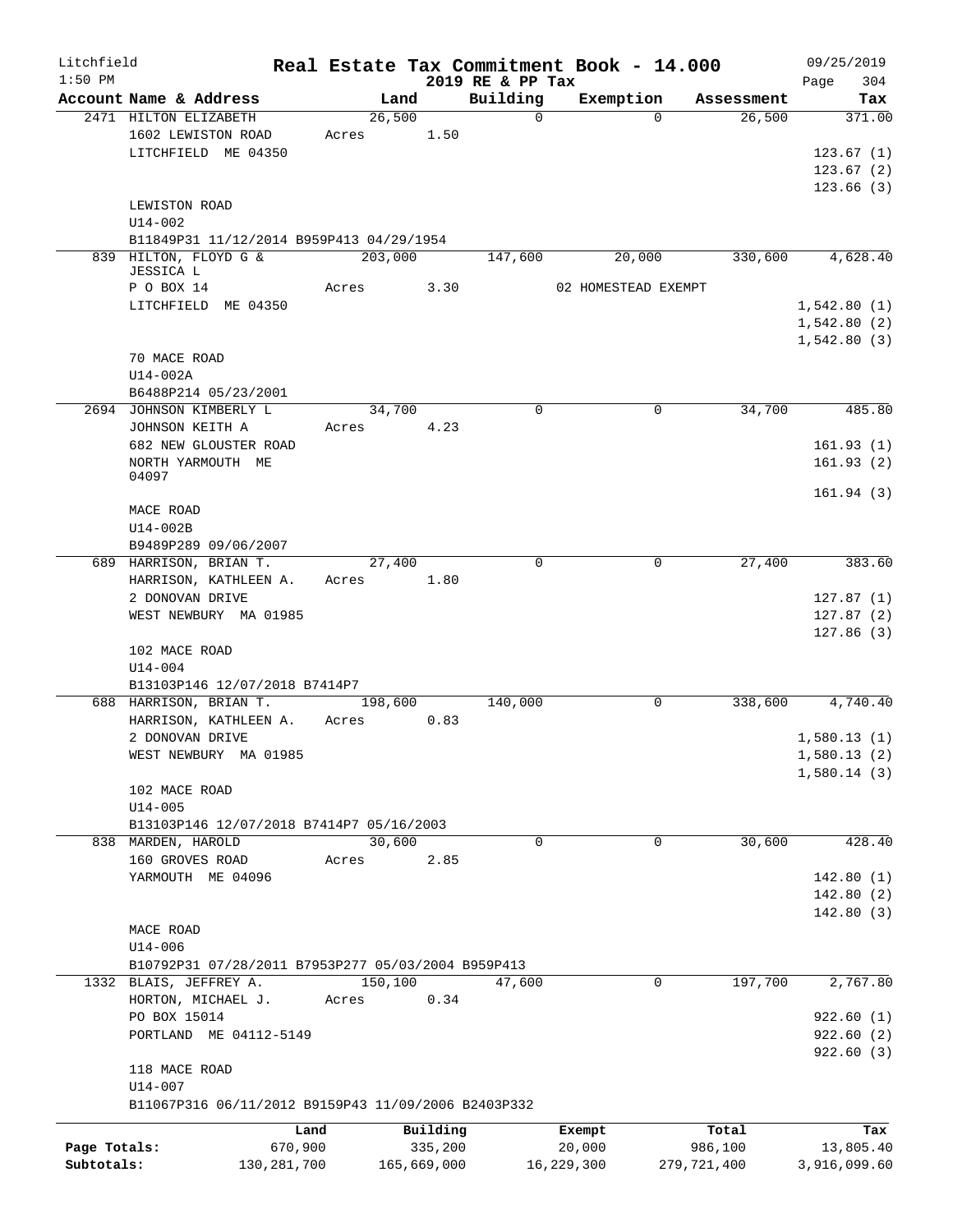| Litchfield   |                                          | Real Estate Tax Commitment Book - 14.000 |             |                              |                     |             |                       | 09/25/2019      |
|--------------|------------------------------------------|------------------------------------------|-------------|------------------------------|---------------------|-------------|-----------------------|-----------------|
| $1:50$ PM    | Account Name & Address                   |                                          |             | 2019 RE & PP Tax<br>Building |                     |             |                       | 305<br>Page     |
|              | 6 ADAMS, WILLIAM C                       | Land<br>125,900                          |             | 41,000                       | Exemption           | $\Omega$    | Assessment<br>166,900 | Tax<br>2,336.60 |
|              | 400 STEVENS MILL ROAD                    | Acres                                    | 0.23        |                              |                     |             |                       |                 |
|              | AUBURN ME 04210                          |                                          |             |                              |                     |             |                       | 778.87(1)       |
|              |                                          |                                          |             |                              |                     |             |                       | 778.87(2)       |
|              |                                          |                                          |             |                              |                     |             |                       | 778.86(3)       |
|              | 126 MACE ROAD                            |                                          |             |                              |                     |             |                       |                 |
|              | $U14 - 008$                              |                                          |             |                              |                     |             |                       |                 |
|              | B212P183                                 |                                          |             |                              |                     |             |                       |                 |
|              | 1239 GALLANT, TIMOTHY E                  | 48,300                                   |             | 58,600                       |                     | 20,000      | 86,900                | 1,216.60        |
|              | P.O.BOX 455                              | Acres                                    | 2.10        |                              | 02 HOMESTEAD EXEMPT |             |                       |                 |
|              | LITCHFIELD ME 04350                      |                                          |             |                              |                     |             |                       | 405.53(1)       |
|              |                                          |                                          |             |                              |                     |             |                       | 405.53(2)       |
|              |                                          |                                          |             |                              |                     |             |                       | 405.54(3)       |
|              | 125 MACE ROAD                            |                                          |             |                              |                     |             |                       |                 |
|              | U14-009                                  |                                          |             |                              |                     |             |                       |                 |
|              | B9406P192 06/19/2007 B6999P49 07/29/2002 |                                          |             |                              |                     |             |                       |                 |
|              | 1324 ORRALL, DAVID                       | 180,300                                  |             | 46,800                       |                     | 26,000      | 201,100               | 2,815.40        |
|              | P O BOX 53                               | Acres                                    | 0.49        |                              | 02 HOMESTEAD EXEMPT |             |                       |                 |
|              | LITCHFIELD ME 04350                      |                                          |             |                              | 03 VETERANS EXEMPT  |             |                       | 938.47(1)       |
|              |                                          |                                          |             |                              |                     |             |                       | 938.47 (2)      |
|              |                                          |                                          |             |                              |                     |             |                       | 938.46 (3)      |
|              | 134 MACE ROAD                            |                                          |             |                              |                     |             |                       |                 |
|              | $U14 - 010$                              |                                          |             |                              |                     |             |                       |                 |
|              | B6242P135 07/25/2000                     |                                          |             |                              |                     |             |                       |                 |
|              | 814 LETOURNEAU, ELAINE M.                | 120,900                                  |             | 32,400                       |                     | $\mathbf 0$ | 153,300               | 2,146.20        |
|              | 7 SULLIVAN LANE                          | . Acres                                  | 0.21        |                              |                     |             |                       |                 |
|              | SACO ME 04072                            |                                          |             |                              |                     |             |                       | 715.40(1)       |
|              |                                          |                                          |             |                              |                     |             |                       | 715.40(2)       |
|              |                                          |                                          |             |                              |                     |             |                       | 715.40(3)       |
|              | 148 MACE ROAD                            |                                          |             |                              |                     |             |                       |                 |
|              | $U14 - 011$                              |                                          |             |                              |                     |             |                       |                 |
|              | B6011P150 07/27/1999                     |                                          |             |                              |                     |             |                       |                 |
|              | 1393 MITTICA, DEBORAH,                   | 173,000                                  |             | 47,400                       |                     | 0           | 220,400               | 3,085.60        |
|              | ET.AL.<br>226 FAIRWAY DRIVE              | Acres                                    | 0.43        |                              |                     |             |                       |                 |
|              | E WINDSOR CT 06088                       |                                          |             |                              |                     |             |                       | 1,028.53(1)     |
|              |                                          |                                          |             |                              |                     |             |                       | 1,028.53(2)     |
|              |                                          |                                          |             |                              |                     |             |                       | 1,028.54(3)     |
|              | 152 MACE ROAD                            |                                          |             |                              |                     |             |                       |                 |
|              | $U14 - 012$                              |                                          |             |                              |                     |             |                       |                 |
|              | B6778P67                                 |                                          |             |                              |                     |             |                       |                 |
| 1335         | OUELLETTE ET AL, DENNIS                  | 129,400                                  |             | 76,100                       |                     | 0           | 205,500               | 2,877.00        |
|              | R                                        |                                          |             |                              |                     |             |                       |                 |
|              | 6 FAYE STREET                            | Acres                                    | 0.22        |                              |                     |             |                       |                 |
|              | TOPSHAM ME 04086                         |                                          |             |                              |                     |             |                       | 959.00(1)       |
|              |                                          |                                          |             |                              |                     |             |                       | 959.00 (2)      |
|              |                                          |                                          |             |                              |                     |             |                       | 959.00(3)       |
|              | 166 MACE ROAD                            |                                          |             |                              |                     |             |                       |                 |
|              | $U14 - 013$                              |                                          |             |                              |                     |             |                       |                 |
|              | B4770P168                                |                                          |             |                              |                     |             |                       |                 |
|              | 1723 THIBEAU, FREDERICK W                | 130,700                                  |             | 70,300                       |                     | 0           | 201,000               | 2,814.00        |
|              | 73 FOUNTAIN ST                           | Acres                                    | 0.25        |                              |                     |             |                       |                 |
|              | GARDINER ME 04345                        |                                          |             |                              |                     |             |                       | 938.00 (1)      |
|              |                                          |                                          |             |                              |                     |             |                       | 938.00 (2)      |
|              |                                          |                                          |             |                              |                     |             |                       | 938.00 (3)      |
|              | 4 SALAMANDER DRIVE                       |                                          |             |                              |                     |             |                       |                 |
|              | $U14 - 014$                              |                                          |             |                              |                     |             |                       |                 |
|              | B1660P66                                 |                                          |             |                              |                     |             |                       |                 |
|              |                                          | Land                                     | Building    |                              | Exempt              |             | Total                 | Tax             |
| Page Totals: | 908,500                                  |                                          | 372,600     |                              | 46,000              | 1,235,100   |                       | 17,291.40       |
| Subtotals:   | 131,190,200                              |                                          | 166,041,600 |                              | 16,275,300          | 280,956,500 |                       | 3,933,391.00    |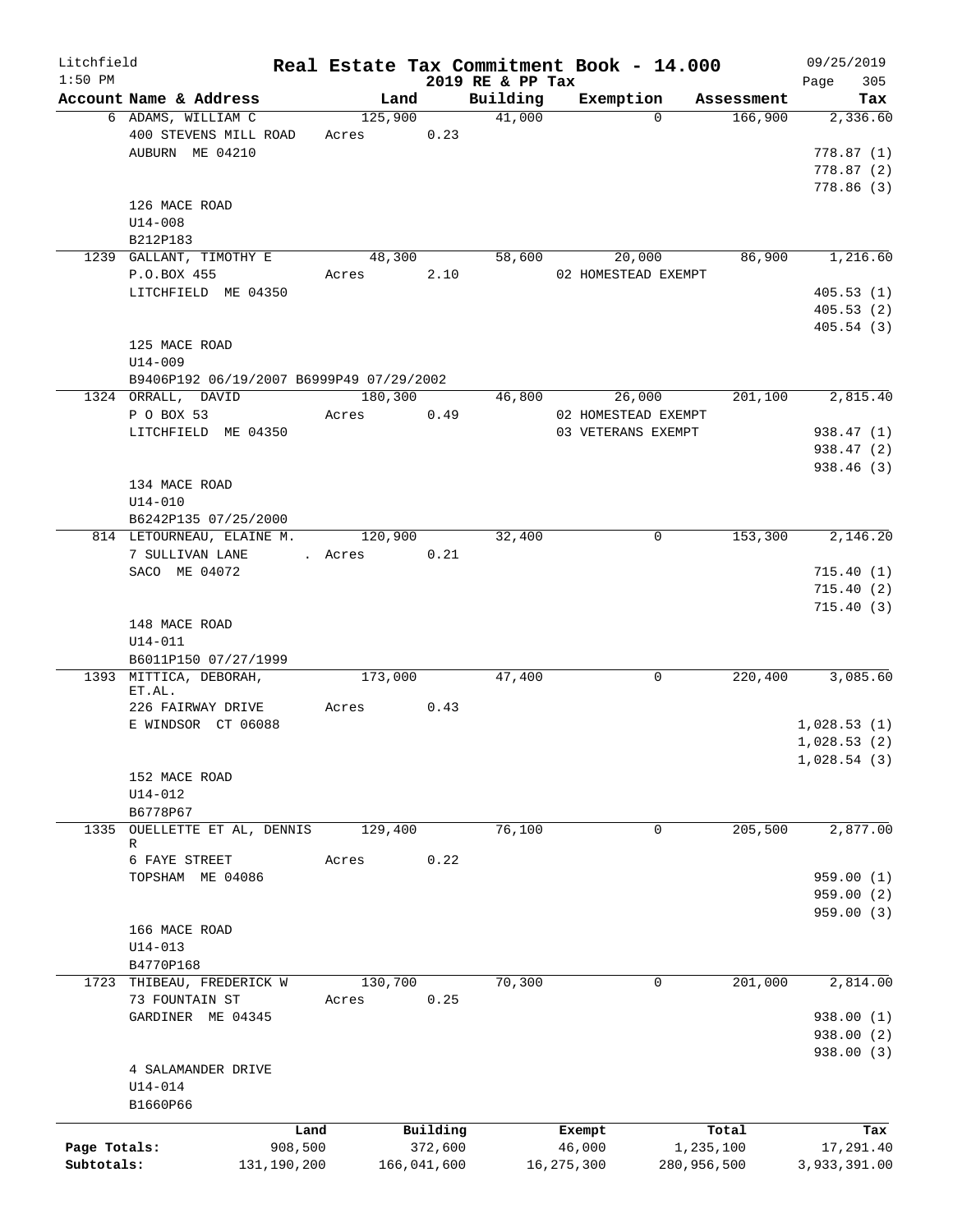| Litchfield |                                                  |         |      |      | Real Estate Tax Commitment Book - 14.000 |                     |            | 09/25/2019                   |            |
|------------|--------------------------------------------------|---------|------|------|------------------------------------------|---------------------|------------|------------------------------|------------|
| $1:50$ PM  |                                                  |         |      |      | 2019 RE & PP Tax                         |                     |            | Page                         | 306        |
|            | Account Name & Address                           |         | Land |      | Building                                 | Exemption           | Assessment |                              | Tax        |
|            | 1557 GARTLEY, WILLIAM E. &<br>PAMELA(1/2 INT)    | 115,700 |      |      | 37,800                                   | $\Omega$            | 153,500    |                              | 2,149.00   |
|            | GARTLEY, CARL F. & AMY<br>R.(1/4 INT)            | Acres   |      | 0.19 |                                          |                     |            |                              |            |
|            | GARTLEY, WILLIAM B. &<br>CAROLE (1/4 INT)        |         |      |      |                                          |                     |            |                              | 716.33(1)  |
|            | P.O. BOX 103                                     |         |      |      |                                          |                     |            |                              | 716.33(2)  |
|            | LITCHFIELD ME 04350                              |         |      |      |                                          |                     |            |                              | 716.34(3)  |
|            | 6 SALAMANDER DRIVE                               |         |      |      |                                          |                     |            |                              |            |
|            | $U14 - 015$                                      |         |      |      |                                          |                     |            |                              |            |
|            | B11093P63 06/18/2012 B2858P81                    |         |      |      |                                          |                     |            |                              |            |
|            | 803 CASTONGUAY, DENIS R                          | 141,300 |      |      | 54,300                                   | $\mathbf 0$         | 195,600    |                              | 2,738.40   |
|            | CASTONGUAY, NANCY L<br>1256 SABATTUS STREET      | Acres   |      | 0.27 |                                          |                     |            |                              | 912.80(1)  |
|            | LEWISTON ME 04240                                |         |      |      |                                          |                     |            |                              | 912.80(2)  |
|            |                                                  |         |      |      |                                          |                     |            |                              | 912.80(3)  |
|            | 10 SALAMANDER DRIVE                              |         |      |      |                                          |                     |            |                              |            |
|            | $U14 - 016$                                      |         |      |      |                                          |                     |            |                              |            |
|            | B10885P248 11/14/2011 B1399P358 10/26/1965       |         |      |      |                                          |                     |            |                              |            |
|            | 215 BENEDIX, GERTRUDE &                          | 134,300 |      |      | 74,300                                   | $\Omega$            | 208,600    |                              | 2,920.40   |
|            | <b>JAMES TRUSTEES</b>                            |         |      |      |                                          |                     |            |                              |            |
|            | FAMILY TRUST<br>PO BOX 431                       | Acres   |      | 0.24 |                                          |                     |            |                              | 973.47(1)  |
|            | LITCHFIELD ME 04350                              |         |      |      |                                          |                     |            |                              | 973.47(2)  |
|            |                                                  |         |      |      |                                          |                     |            |                              | 973.46(3)  |
|            | 9 SALAMANDER DRIVE                               |         |      |      |                                          |                     |            |                              |            |
|            | U14-017                                          |         |      |      |                                          |                     |            |                              |            |
|            | B9383P271 06/12/2007 B6359P48 01/20/6200         |         |      |      |                                          |                     |            |                              |            |
|            | 665 GARTLEY, WILLIAM E                           | 136,700 |      |      | 121,500                                  | 20,000              | 238,200    |                              | 3,334.80   |
|            | GARTLEY PAMELA A                                 | Acres   |      | 0.25 |                                          | 02 HOMESTEAD EXEMPT |            |                              |            |
|            | PO BOX 103                                       |         |      |      |                                          |                     |            | 1, 111.60(1)                 |            |
|            | LITCHFIELD ME 04350                              |         |      |      |                                          |                     |            | 1, 111.60(2)<br>1, 111.60(3) |            |
|            | 180 MACE ROAD                                    |         |      |      |                                          |                     |            |                              |            |
|            | $U14 - 018$                                      |         |      |      |                                          |                     |            |                              |            |
|            | B9349P132 05/14/2007 B7517P17 B5521P331          |         |      |      |                                          |                     |            |                              |            |
|            | 804 HEALD, HERBERT RUSSELL                       | 129,400 |      |      | 77,400                                   | 0                   | 206,800    |                              | 2,895.20   |
|            | 8 MANKILL BROOK ROAD                             | Acres   |      | 0.22 |                                          |                     |            |                              |            |
|            | PLAISTOW NH 03865                                |         |      |      |                                          |                     |            | 965.07(1)                    |            |
|            |                                                  |         |      |      |                                          |                     |            |                              | 965.07(2)  |
|            |                                                  |         |      |      |                                          |                     |            |                              | 965.06(3)  |
|            | 184 MACE ROAD                                    |         |      |      |                                          |                     |            |                              |            |
|            | U14-019                                          |         |      |      |                                          |                     |            |                              |            |
|            | B5887P319 03/09/1999<br>1732 PELLETIER, JOLINE C | 125,900 |      |      | 56,600                                   | 0                   | 182,500    |                              | 2,555.00   |
|            | PELLETIER, GARY J                                | Acres   |      | 0.23 |                                          |                     |            |                              |            |
|            | 548 CENTRE ROAD                                  |         |      |      |                                          |                     |            |                              | 851.67(1)  |
|            | WALES ME 04280                                   |         |      |      |                                          |                     |            |                              | 851.67(2)  |
|            |                                                  |         |      |      |                                          |                     |            |                              | 851.66 (3) |
|            | 188 MACE ROAD                                    |         |      |      |                                          |                     |            |                              |            |
|            | $U14 - 020$                                      |         |      |      |                                          |                     |            |                              |            |
|            | B13088P307 11/07/2018                            |         |      |      |                                          |                     |            |                              |            |

|              | ⊥and        | Building    | Exempt     | Total         | Tax          |
|--------------|-------------|-------------|------------|---------------|--------------|
| Page Totals: | 783,300     | 421,900     | 20,000     | 1,185,200     | 16,592.80    |
| Subtotals:   | 131,973,500 | 166,463,500 | 16,295,300 | 282, 141, 700 | 3,949,983.80 |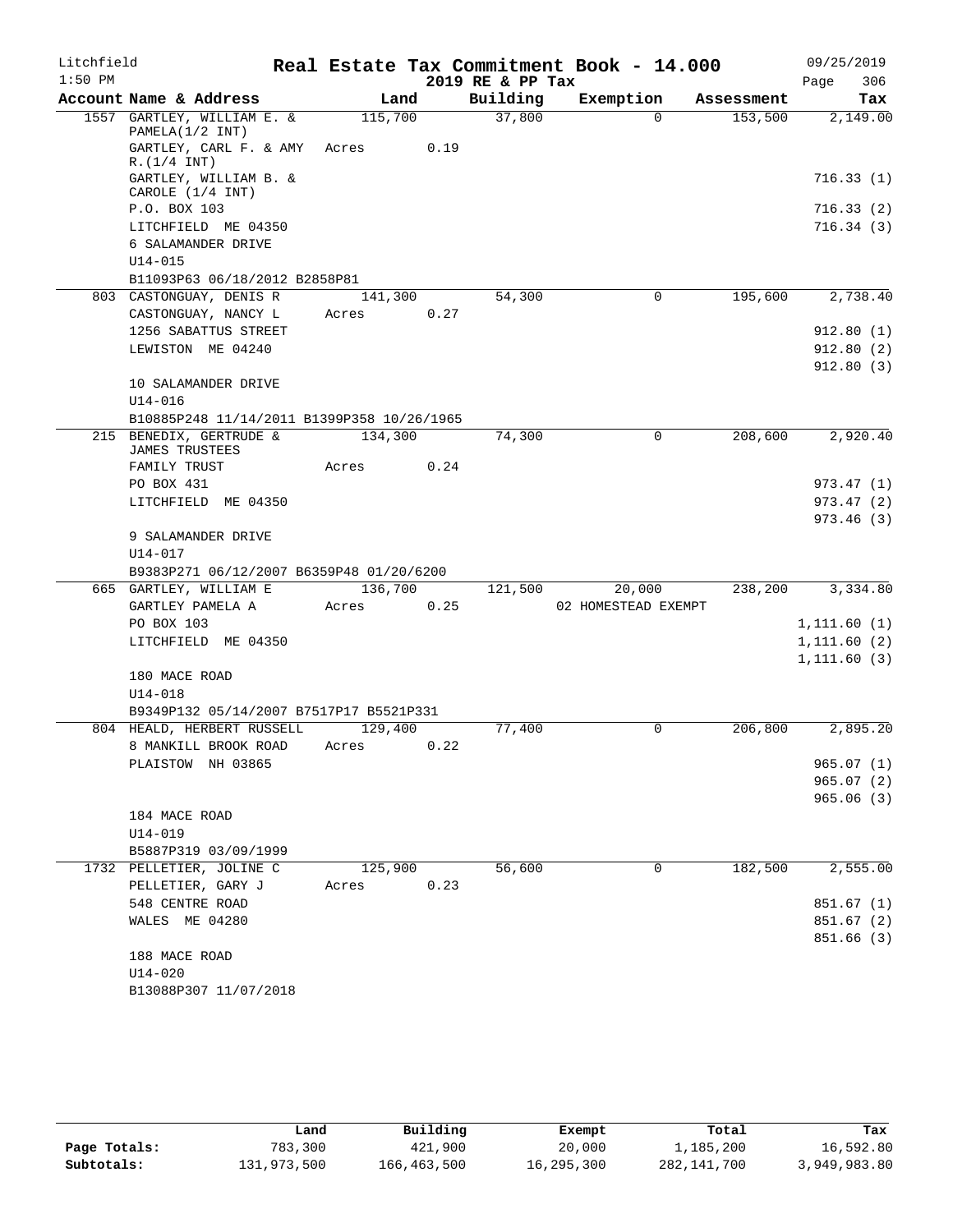| Litchfield |                                                               |             |      |                  | Real Estate Tax Commitment Book - 14.000 |            | 09/25/2019            |
|------------|---------------------------------------------------------------|-------------|------|------------------|------------------------------------------|------------|-----------------------|
| $1:50$ PM  |                                                               |             |      | 2019 RE & PP Tax |                                          |            | 307<br>Page           |
|            | Account Name & Address                                        | Land        |      | Building         | Exemption                                | Assessment | Tax                   |
|            | 1002 DOYLE, BRUCE                                             | 118,400     |      | 29,400           | $\Omega$                                 | 147,800    | 2,069.20              |
|            | DOYLE, LORAINE                                                | Acres       | 0.20 |                  |                                          |            |                       |
|            | 31 DOYLE STREET                                               |             |      |                  |                                          |            | 689.73 (1)            |
|            | LITCHFIELD ME 04350                                           |             |      |                  |                                          |            | 689.73 (2)            |
|            | 192 MACE ROAD                                                 |             |      |                  |                                          |            | 689.74 (3)            |
|            | $U14 - 021$                                                   |             |      |                  |                                          |            |                       |
|            | B4999P192                                                     |             |      |                  |                                          |            |                       |
|            | 73 LIPPMAN THOMAS C                                           | 131,900     |      | 59,100           | 0                                        | 191,000    | 2,674.00              |
|            | FOSTER DIANE L                                                | Acres       | 0.23 |                  |                                          |            |                       |
|            | 35 EDGEWOOD ROAD                                              |             |      |                  |                                          |            | 891.33 (1)            |
|            | DURHAM NH 03824                                               |             |      |                  |                                          |            | 891.33 (2)            |
|            |                                                               |             |      |                  |                                          |            | 891.34 (3)            |
|            | 198 MACE ROAD                                                 |             |      |                  |                                          |            |                       |
|            | $U14 - 022$                                                   |             |      |                  |                                          |            |                       |
|            | B5774P336 06/28/2004                                          |             |      |                  |                                          |            |                       |
|            | 1319 OFARRELL, HELEN A AS<br>TRUSTEE FOR HELEN A<br>O'FARRELL | 123,400     |      | 40,800           | $\Omega$                                 | 164,200    | 2,298.80              |
|            | 308 HARRISON CIRCLE                                           | Acres       | 0.22 |                  |                                          |            |                       |
|            | LOCUST GROVE VA 22508                                         |             |      |                  |                                          |            | 766.27(1)             |
|            |                                                               |             |      |                  |                                          |            | 766.27(2)             |
|            |                                                               |             |      |                  |                                          |            | 766.26(3)             |
|            | 194 MACE ROAD                                                 |             |      |                  |                                          |            |                       |
|            | $U14-022A$                                                    |             |      |                  |                                          |            |                       |
|            | B2251P252 09/13/2004                                          |             |      |                  |                                          |            |                       |
|            | 133 BERUBE, RONALD, JOHN &<br>MARC                            | 131,900     |      | 73,800           | 0                                        | 205,700    | 2,879.80              |
|            | 37 HENRY ROAD                                                 | Acres       | 0.23 |                  |                                          |            |                       |
|            | NO YARMOUTH ME 04097                                          |             |      |                  |                                          |            | 959.93 (1)            |
|            |                                                               |             |      |                  |                                          |            | 959.93 (2)            |
|            |                                                               |             |      |                  |                                          |            | 959.94(3)             |
|            | 202 MACE ROAD                                                 |             |      |                  |                                          |            |                       |
|            | $U14 - 023$                                                   |             |      |                  |                                          |            |                       |
|            | B5443P151                                                     |             |      |                  |                                          |            |                       |
|            | 1737 DANA,. MICHAEL & JANET                                   | 118,400     |      | 33,100           | 0                                        | 151,500    | $\overline{2,121.00}$ |
|            | 32 HURRICANE RIDGE                                            | Acres       | 0.20 |                  |                                          |            |                       |
|            | HARPSWELL ME 04079                                            |             |      |                  |                                          |            | 707.00(1)             |
|            |                                                               |             |      |                  |                                          |            | 707.00(2)             |
|            |                                                               |             |      |                  |                                          |            | 707.00(3)             |
|            | 206 MACE ROAD                                                 |             |      |                  |                                          |            |                       |
|            | $U14 - 024$                                                   |             |      |                  |                                          |            |                       |
|            | B5496P32                                                      |             |      |                  |                                          |            |                       |
|            | 2725 CHAPUT, ROD H                                            | 215,400     |      | 83,200           | 20,000                                   | 278,600    | 3,900.40              |
|            | CHAPUT, CLAUDINE A                                            | Acres 31.38 |      |                  | 02 HOMESTEAD EXEMPT                      |            |                       |
|            | PO BOX 65                                                     |             |      |                  |                                          |            | 1,300.13(1)           |
|            | LITCHFIELD ME 04350                                           |             |      |                  |                                          |            | 1,300.13(2)           |
|            |                                                               |             |      |                  |                                          |            | 1,300.14(3)           |
|            | 208 MACE ROAD                                                 |             |      |                  |                                          |            |                       |
|            | $U14 - 025$                                                   |             |      |                  |                                          |            |                       |
|            | B9928P282 12/11/2008                                          |             |      |                  |                                          |            |                       |

|              | Land        | Building    | Exempt       | Total       | Tax          |
|--------------|-------------|-------------|--------------|-------------|--------------|
| Page Totals: | 839,400     | 319,400     | 20,000       | 1,138,800   | 15,943.20    |
| Subtotals:   | 132,812,900 | 166,782,900 | 16, 315, 300 | 283,280,500 | 3,965,927.00 |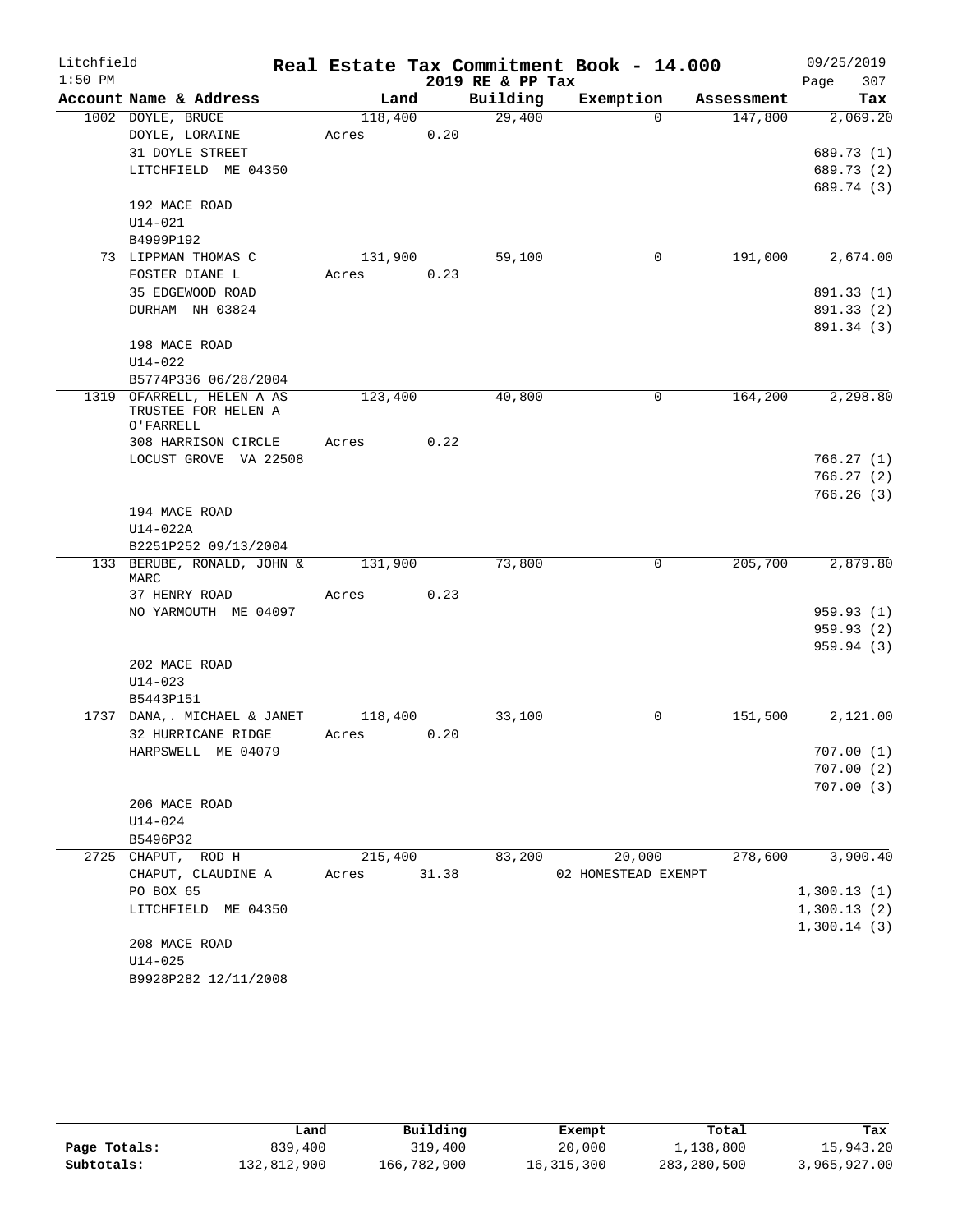| Litchfield |                                            |            |        |      |                      | Real Estate Tax Commitment Book - 14.000 |            | 09/25/2019             |
|------------|--------------------------------------------|------------|--------|------|----------------------|------------------------------------------|------------|------------------------|
| $1:50$ PM  |                                            |            |        |      | 2019 RE & PP Tax     |                                          |            | 308<br>Page            |
|            | Account Name & Address                     |            | Land   |      | Building             | Exemption                                | Assessment | Tax                    |
|            | 970 LINE II, ROGER G                       |            | 62,600 |      | $\overline{128,700}$ | 20,000                                   | 171,300    | 2,398.20               |
|            | LINE, AMY D.                               | Acres      |        | 9.50 |                      | 02 HOMESTEAD EXEMPT                      |            |                        |
|            | 1659 LEWISTON ROAD                         |            |        |      |                      |                                          |            | 799.40(1)              |
|            | LITCHFIELD ME 04350                        |            |        |      |                      |                                          |            | 799.40(2)              |
|            |                                            |            |        |      |                      |                                          |            | 799.40(3)              |
|            | 1659 LEWISTON ROAD                         |            |        |      |                      |                                          |            |                        |
|            | $U14 - 026$                                |            |        |      |                      |                                          |            |                        |
|            | B11849P27 11/12/2014 B5395P334             |            |        |      |                      |                                          |            |                        |
|            | 2575 CHAPEL HOLDINGS LLC.                  |            | 79,000 |      | 370,900              | 0                                        | 449,900    | 6, 298.60              |
|            | 1635 LEWISTON ROAD BOX Acres               |            |        | 4.00 |                      |                                          |            |                        |
|            | 13                                         |            |        |      |                      |                                          |            |                        |
|            | LITCHFIELD ME 04350                        |            |        |      |                      |                                          |            | 2,099.53(1)            |
|            |                                            |            |        |      |                      |                                          |            | 2,099.53(2)            |
|            | 1635 LEWISTON ROAD                         |            |        |      |                      |                                          |            | 2,099.54(3)            |
|            |                                            |            |        |      |                      |                                          |            |                        |
|            | U14-027                                    |            |        |      |                      |                                          |            |                        |
|            | B11116P329 06/05/2012                      |            |        |      | $\mathbf 0$          | 0                                        | 34,800     |                        |
|            | 2380 PELLETIER, JOLINE C                   |            | 34,800 |      |                      |                                          |            | 487.20                 |
|            | PELLETIER, GARY J                          | Acres 4.28 |        |      |                      |                                          |            |                        |
|            | 548 CENTRE ROAD                            |            |        |      |                      |                                          |            | 162.40(1)<br>162.40(2) |
|            | WALES ME 04280                             |            |        |      |                      |                                          |            | 162.40(3)              |
|            | MACE ROAD                                  |            |        |      |                      |                                          |            |                        |
|            | $U14 - 028$                                |            |        |      |                      |                                          |            |                        |
|            | B13088P307 11/07/2018                      |            |        |      |                      |                                          |            |                        |
|            | 2379 GARTLEY, WILLIAM                      |            | 73,000 |      | 30,600               | 0                                        | 103,600    | 1,450.40               |
|            | GARTLEY PAMELA                             | Acres 7.65 |        |      |                      |                                          |            |                        |
|            | P.O. BOX 103                               |            |        |      |                      |                                          |            | 483.47 (1)             |
|            | LITCHFIELD ME 04350                        |            |        |      |                      |                                          |            | 483.47 (2)             |
|            |                                            |            |        |      |                      |                                          |            | 483.46 (3)             |
|            | MACE ROAD                                  |            |        |      |                      |                                          |            |                        |
|            | U14-029                                    |            |        |      |                      |                                          |            |                        |
|            | B7517P71 07/17/2003                        |            |        |      |                      |                                          |            |                        |
|            | 2306 DUPAL, TYLER                          |            | 46,200 |      | 168,000              | 20,000                                   | 194,200    | 2,718.80               |
|            | 10 LUCKY DRIVE                             | Acres      | 1.40   |      |                      | 02 HOMESTEAD EXEMPT                      |            |                        |
|            | LITCHFIELD ME 04350                        |            |        |      |                      |                                          |            | 906.27(1)              |
|            |                                            |            |        |      |                      |                                          |            | 906.27(2)              |
|            |                                            |            |        |      |                      |                                          |            | 906.26(3)              |
|            | 10 LUCKY DRIVE                             |            |        |      |                      |                                          |            |                        |
|            | U14-030                                    |            |        |      |                      |                                          |            |                        |
|            | B12255P91 03/31/2016 B7071P135 02/22/2005  |            |        |      |                      |                                          |            |                        |
|            | 2759 BUTTON-MCEWAN, DONNA C.               |            | 45,000 |      | 56,000               | 20,000                                   | 81,000     | 1,134.00               |
|            | PO BOX 176                                 | Acres      |        | 1.00 |                      | 02 HOMESTEAD EXEMPT                      |            |                        |
|            | LITCHFIELD ME                              |            |        |      |                      |                                          |            | 378.00(1)              |
|            | 04350-0176                                 |            |        |      |                      |                                          |            |                        |
|            |                                            |            |        |      |                      |                                          |            | 378.00(2)              |
|            |                                            |            |        |      |                      |                                          |            | 378.00(3)              |
|            | 2 LUCKY DRIVE                              |            |        |      |                      |                                          |            |                        |
|            | U14-030A                                   |            |        |      |                      |                                          |            |                        |
|            | B12086P60 08/24/2015 B11822P341 10/09/2014 |            |        |      |                      |                                          |            |                        |

|              | Land          | Building    | Exempt     | Total         | Tax          |
|--------------|---------------|-------------|------------|---------------|--------------|
| Page Totals: | 340,600       | 754,200     | 60,000     | 1,034,800     | 14,487.20    |
| Subtotals:   | 133, 153, 500 | 167,537,100 | 16,375,300 | 284, 315, 300 | 3,980,414.20 |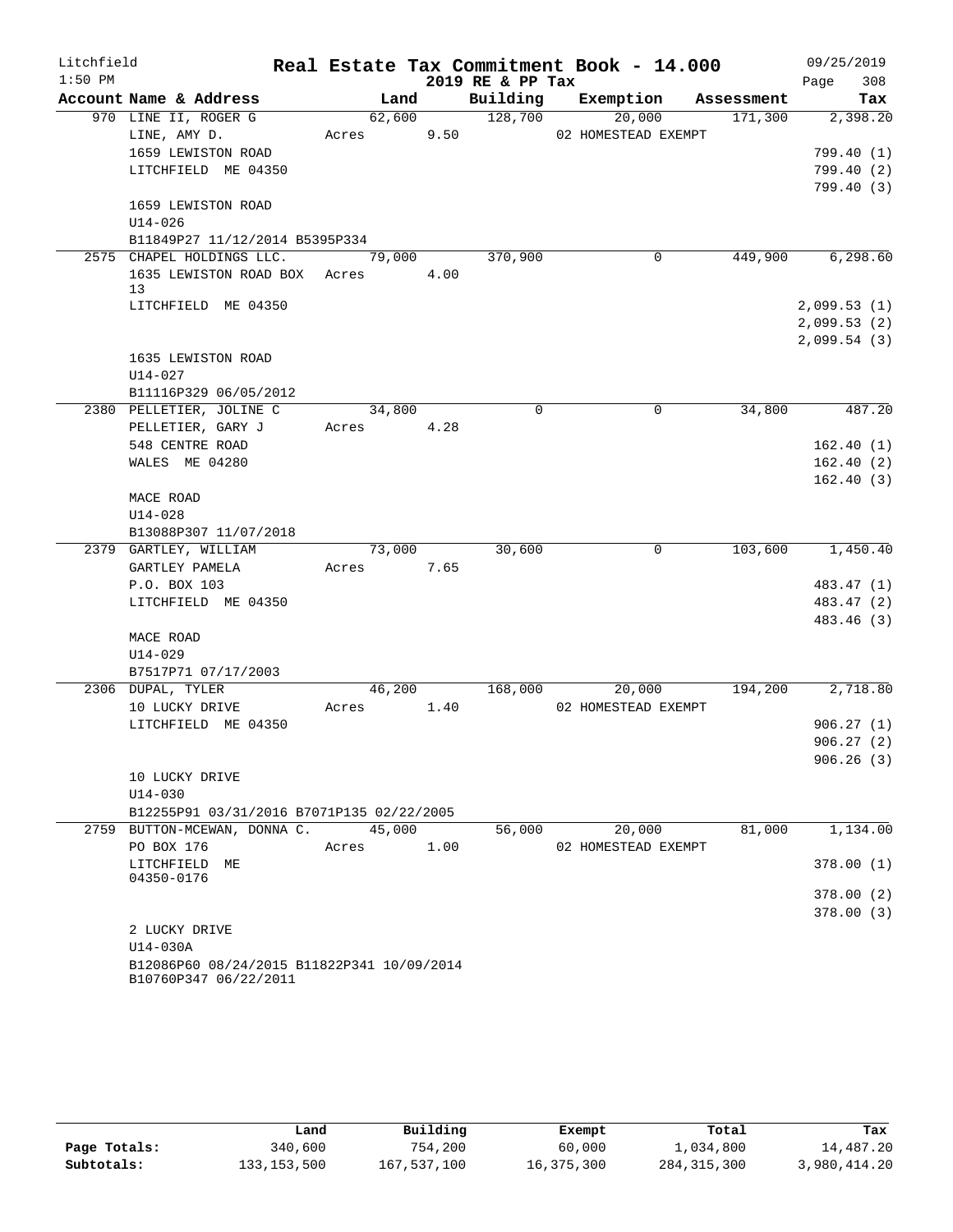| Litchfield<br>$1:50$ PM |                                            |                  |       | 2019 RE & PP Tax | Real Estate Tax Commitment Book - 14.000 |            | 09/25/2019<br>309<br>Page                 |
|-------------------------|--------------------------------------------|------------------|-------|------------------|------------------------------------------|------------|-------------------------------------------|
|                         | Account Name & Address                     | Land             |       | Building         | Exemption                                | Assessment | Tax                                       |
|                         | 886 JANNER, THEODORE                       | 141,800          |       | 52,300           | $\Omega$                                 | 194,100    | 2,717.40                                  |
|                         | 34 POPLAR AVE<br>POMPTON PLAINS NJ         | Acres            | 0.30  |                  |                                          |            | 905.80(1)                                 |
|                         | 07444                                      |                  |       |                  |                                          |            | 905.80(2)                                 |
|                         | 154 COMMUNITY DRIVE<br>$U15 - 001$         |                  |       |                  |                                          |            | 905.80(3)                                 |
|                         | 737 GUSTIN, KAY R ET ALS<br>38 RIDGE RD    | 187,500<br>Acres | 0.56  | 111,600          | $\mathbf 0$                              | 299,100    | 4,187.40                                  |
|                         | WALES ME 04280                             |                  |       |                  |                                          |            | 1,395.80(1)<br>1,395.80(2)<br>1,395.80(3) |
|                         | 160 COMMUNITY DRIVE<br>$U15 - 002$         |                  |       |                  |                                          |            |                                           |
|                         | B13172P254 03/13/2019                      |                  |       |                  |                                          |            |                                           |
|                         | 740 GUSTIN, LEWIS A<br>28 GUSTIN LN        | 174,300<br>Acres | 1.70  | 66,900           | 0                                        | 241,200    | 3,376.80                                  |
|                         | GREENE ME 04236                            |                  |       |                  |                                          |            | 1, 125.60(1)                              |
|                         |                                            |                  |       |                  |                                          |            | 1, 125.60(2)                              |
|                         | 161 COMMUNITY DRIVE<br>$U15 - 003$         |                  |       |                  |                                          |            | 1, 125.60(3)                              |
|                         | B2838P324 08/24/1982                       |                  |       |                  |                                          |            |                                           |
|                         | 1949 WELCH, PAUL & MICHAEL                 | 25,600           |       | 0                | 0                                        | 25,600     | 358.40                                    |
|                         | 44 PIERCE COURT                            | Acres            | 1.20  |                  |                                          |            |                                           |
|                         | NO. WEYMOUTH MA 02191                      |                  |       |                  |                                          |            | 119.47(1)                                 |
|                         |                                            |                  |       |                  |                                          |            | 119.47(2)                                 |
|                         | COMMUNITY DRIVE<br>U15-003A                |                  |       |                  |                                          |            | 119.46(3)                                 |
|                         | 743 DOYLE, DECLAN RYAN                     | 48,000           |       | 0                | 0                                        | 48,000     | 672.00                                    |
|                         | 82 COMMUNITY DRIVE                         | Acres            | 16.97 |                  |                                          |            |                                           |
|                         | LITCHFIELD ME 04350                        |                  |       |                  |                                          |            | 224.00(1)                                 |
|                         |                                            |                  |       |                  |                                          |            | 224.00(2)                                 |
|                         |                                            |                  |       |                  |                                          |            | 224.00(3)                                 |
|                         | 40 COMMUNITY DRIVE                         |                  |       |                  |                                          |            |                                           |
|                         | U15-003B                                   |                  |       |                  |                                          |            |                                           |
|                         | B12669P150 07/17/2017 B3770P223 07/26/1990 |                  |       |                  |                                          |            |                                           |
|                         | 2429 HARKINS JOHN M<br>P O BOX 61          | 50,400<br>Acres  | 2.79  | 68,800           | 20,000<br>02 HOMESTEAD EXEMPT            | 99,200     | 1,388.80                                  |
|                         | LITCHFIELD ME 04350                        |                  |       |                  |                                          |            | 462.93(1)                                 |
|                         |                                            |                  |       |                  |                                          |            | 462.93 (2)                                |
|                         |                                            |                  |       |                  |                                          |            | 462.94 (3)                                |
|                         | 40 COMMUNITY DRIVE                         |                  |       |                  |                                          |            |                                           |
|                         | U15-003B-1                                 |                  |       |                  |                                          |            |                                           |
|                         | B8480P3 07/01/2005 B7933P261 05/07/2004    |                  |       |                  |                                          |            |                                           |
|                         | 506 DOYLE, DEANNA MAY                      | 48,000           |       | 188,400          | 20,000                                   | 216,400    | 3,029.60                                  |
|                         | DOYLE, KEVIN M                             | Acres            | 2.40  |                  | 02 HOMESTEAD EXEMPT                      |            |                                           |
|                         | 82 COMMUNITY DRIVE<br>LITCHFIELD ME 04350  |                  |       |                  |                                          |            | 1,009.87(1)<br>1,009.87(2)                |
|                         |                                            |                  |       |                  |                                          |            | 1,009.86(3)                               |
|                         | 82 COMMUNITY DRIVE<br>U15-003C             |                  |       |                  |                                          |            |                                           |
|                         | B3767P219 07/20/1990                       |                  |       |                  |                                          |            |                                           |
|                         |                                            |                  |       |                  |                                          |            |                                           |

|              | Land        | Building    | Exempt     | Total       | Tax          |
|--------------|-------------|-------------|------------|-------------|--------------|
| Page Totals: | 675,600     | 488,000     | 40,000     | 1,123,600   | 15,730.40    |
| Subtotals:   | 133,829,100 | 168,025,100 | 16,415,300 | 285,438,900 | 3,996,144.60 |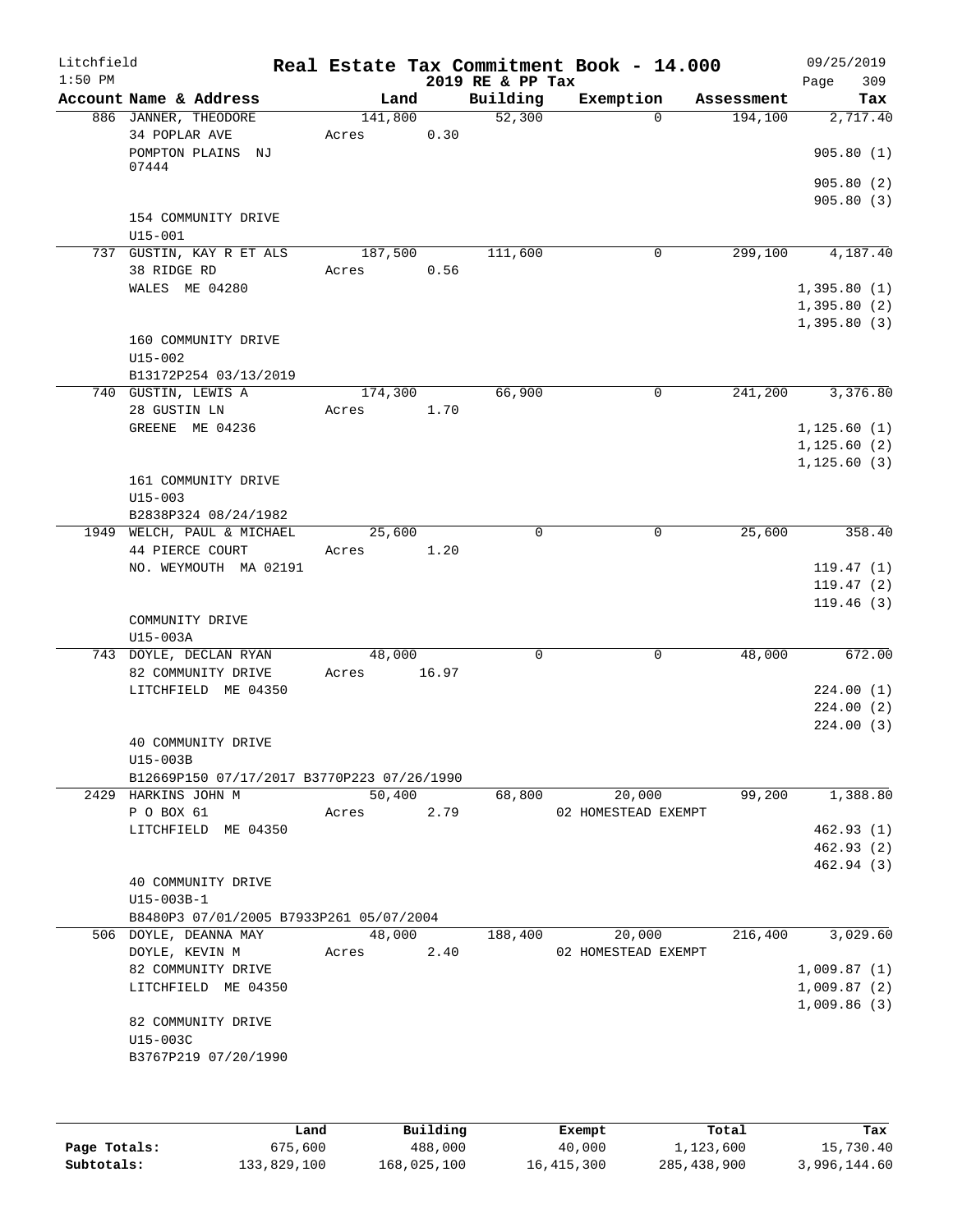| Litchfield   |                                                      |         |             |                              | Real Estate Tax Commitment Book - 14.000 |             | 09/25/2019                   |
|--------------|------------------------------------------------------|---------|-------------|------------------------------|------------------------------------------|-------------|------------------------------|
| $1:50$ PM    | Account Name & Address                               | Land    |             | 2019 RE & PP Tax<br>Building | Exemption                                | Assessment  | 310<br>Page<br>Tax           |
|              | 741 GUSTIN SHAREEN L                                 | 47,900  |             | 77,100                       | 20,000                                   | 105,000     | 1,470.00                     |
|              | 79 COMMUNITY DRIVE                                   | Acres   | 1.95        |                              | 02 HOMESTEAD EXEMPT                      |             |                              |
|              | LITCHFIELD ME 04350                                  |         |             |                              |                                          |             | 490.00 (1)                   |
|              |                                                      |         |             |                              |                                          |             | 490.00 (2)                   |
|              |                                                      |         |             |                              |                                          |             | 490.00 (3)                   |
|              | 79 COMMUNITY DRIVE                                   |         |             |                              |                                          |             |                              |
|              | $U15-003D$                                           |         |             |                              |                                          |             |                              |
|              | B6027P85 08/10/1999                                  |         |             |                              |                                          |             |                              |
|              | 1544 ADAMS JR., JAMES F.                             | 186,400 |             | 203,200                      | 0                                        | 389,600     | 5,454.40                     |
|              | ADAMS, JAN M.                                        | Acres   | 0.96        |                              |                                          |             |                              |
|              | 109 COMMUNITY DRIVE                                  |         |             |                              |                                          |             | 1,818.13(1)                  |
|              | LITCHFIELD ME 04350                                  |         |             |                              |                                          |             | 1,818.13(2)                  |
|              |                                                      |         |             |                              |                                          |             | 1,818.14(3)                  |
|              | 109 COMMUNITY DRIVE                                  |         |             |                              |                                          |             |                              |
|              | U15-003E                                             |         |             |                              |                                          |             |                              |
|              | B11537P128 10/03/2013 B10507P161 08/23/2010          |         |             |                              |                                          |             |                              |
|              | B5524P188 12/02/1997                                 | 207,400 |             |                              | 0                                        | 347,400     | 4,863.60                     |
|              | 457 BRONSHVAYG, RUSLAN                               |         | 1.60        | 140,000                      |                                          |             |                              |
|              | BRONSHVAYG, STHEPHANIE<br>33 COUNTRY CLUB ROAD       | Acres   |             |                              |                                          |             | 1,621.20(1)                  |
|              | PEABODY MA 01960                                     |         |             |                              |                                          |             | 1,621.20(2)                  |
|              |                                                      |         |             |                              |                                          |             | 1,621.20(3)                  |
|              | 141 COMMUNITY DRIVE                                  |         |             |                              |                                          |             |                              |
|              | U15-003F                                             |         |             |                              |                                          |             |                              |
|              | B13087P319 11/16/2018                                |         |             |                              |                                          |             |                              |
|              | 2410 FITZGERALD JOHN DAVID                           | 35,800  |             | 3,000                        | 0                                        | 38,800      | 543.20                       |
|              | FITZGERALD LYNN MARIE                                | Acres   | 1.25        |                              |                                          |             |                              |
|              | 13 EMERSON WAY                                       |         |             |                              |                                          |             | 181.07(1)                    |
|              | SALEM NH 03079                                       |         |             |                              |                                          |             | 181.07(2)                    |
|              |                                                      |         |             |                              |                                          |             | 181.06(3)                    |
|              | COMMUNITY DRIVE                                      |         |             |                              |                                          |             |                              |
|              | U15-003G                                             |         |             |                              |                                          |             |                              |
|              | B7984P177 06/04/2004                                 |         |             |                              |                                          |             |                              |
|              | 564 HIGGINS, ADAM                                    | 185,200 |             | 75,100                       | 0                                        | 260,300     | 3,644.20                     |
|              | HIGGINS, MARIA                                       | Acres   | 0.58        |                              |                                          |             |                              |
|              | 9 GARDEN WAY                                         |         |             |                              |                                          |             | 1, 214.73(1)                 |
|              | FALMOUTH ME 04105                                    |         |             |                              |                                          |             | 1, 214.73(2)                 |
|              |                                                      |         |             |                              |                                          |             | 1, 214.74(3)                 |
|              | 135 COMMUNITY DRIVE                                  |         |             |                              |                                          |             |                              |
|              | $U15 - 004$                                          |         |             |                              |                                          |             |                              |
|              | B10552P342 10/06/2010 B4993P142 09/01/1995 B3056P230 |         |             |                              |                                          |             |                              |
|              | 1840 WELCH, PAUL M & ROBERTA                         | 180,000 |             | 95,000                       | 0                                        | 275,000     | 3,850.00                     |
|              | 44 PIERCE COURT                                      | Acres   | 0.47        |                              |                                          |             |                              |
|              | NO WEYMOUTH MA 02191                                 |         |             |                              |                                          |             | 1, 283.33(1)<br>1, 283.33(2) |
|              |                                                      |         |             |                              |                                          |             |                              |
|              | 131 COMMUNITY DRIVE                                  |         |             |                              |                                          |             | 1,283.34(3)                  |
|              | $U15 - 005$                                          |         |             |                              |                                          |             |                              |
|              | B5344P73                                             |         |             |                              |                                          |             |                              |
|              | 1918 LINDAMOOD, CURTIS E. &                          | 171,200 |             | 57,100                       | 0                                        | 228,300     | 3,196.20                     |
|              | KRISTEN E.                                           |         |             |                              |                                          |             |                              |
|              | 11 HEATH LANE                                        | Acres   | 0.42        |                              |                                          |             |                              |
|              | NEW LONDON NH 03257                                  |         |             |                              |                                          |             | 1,065.40(1)                  |
|              |                                                      |         |             |                              |                                          |             | 1,065.40(2)                  |
|              |                                                      |         |             |                              |                                          |             | 1,065.40(3)                  |
|              | 127 COMMUNITY DRIVE                                  |         |             |                              |                                          |             |                              |
|              | $U15 - 006$                                          |         |             |                              |                                          |             |                              |
|              | B6373P228 07/22/1999                                 |         |             |                              |                                          |             |                              |
|              | Land                                                 |         | Building    |                              | Exempt                                   | Total       | Tax                          |
| Page Totals: | 1,013,900                                            |         | 650,500     |                              | 20,000                                   | 1,644,400   | 23,021.60                    |
| Subtotals:   | 134,843,000                                          |         | 168,675,600 |                              | 16, 435, 300                             | 287,083,300 | 4,019,166.20                 |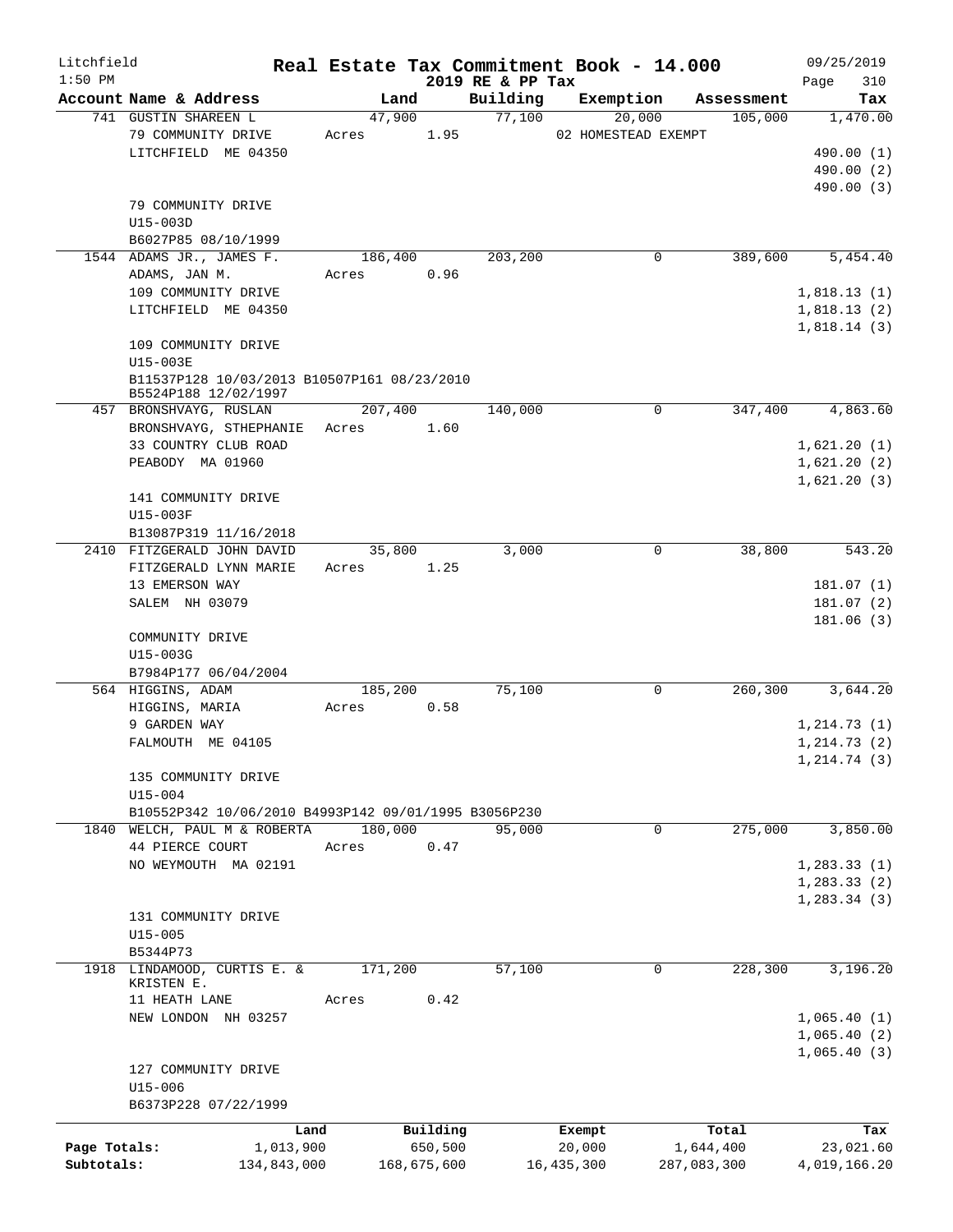| Litchfield |                                                                                                     |         |      |                  | Real Estate Tax Commitment Book - 14.000 |            | 09/25/2019                  |
|------------|-----------------------------------------------------------------------------------------------------|---------|------|------------------|------------------------------------------|------------|-----------------------------|
| $1:50$ PM  |                                                                                                     |         |      | 2019 RE & PP Tax |                                          |            | Page<br>311                 |
|            | Account Name & Address                                                                              | Land    |      | Building         | Exemption                                | Assessment | Tax                         |
|            | 159 RINES, CHARLES RICHARD                                                                          | 167,000 |      | 25,100           | $\Omega$                                 | 192,100    | 2,689.40                    |
|            | 4 HOPE ROAD                                                                                         | Acres   | 0.43 |                  |                                          |            |                             |
|            | PALMYRA ME 04965                                                                                    |         |      |                  |                                          |            | 896.47 (1)                  |
|            |                                                                                                     |         |      |                  |                                          |            | 896.47(2)                   |
|            |                                                                                                     |         |      |                  |                                          |            | 896.46 (3)                  |
|            | 117 COMMUNITY DRIVE<br>U15-007                                                                      |         |      |                  |                                          |            |                             |
|            | B12888P221 04/03/2018 B6857P177 03/31/2000                                                          |         |      |                  |                                          |            |                             |
|            | 733 GUAY, BRENDA L                                                                                  | 139,700 |      | 53,000           | 0                                        | 192,700    | 2,697.80                    |
|            | GUAY, RONALD L.                                                                                     | Acres   | 0.29 |                  |                                          |            |                             |
|            | 111 COMMUNITY DRIVE                                                                                 |         |      |                  |                                          |            | 899.27 (1)                  |
|            | LITCHFIELD ME 04350                                                                                 |         |      |                  |                                          |            | 899.27 (2)                  |
|            |                                                                                                     |         |      |                  |                                          |            | 899.26(3)                   |
|            | 111 COMMUNITY DRIVE                                                                                 |         |      |                  |                                          |            |                             |
|            | U15-007A                                                                                            |         |      |                  |                                          |            |                             |
|            | B10336P250 02/05/2010 B4779P154                                                                     |         |      |                  |                                          |            |                             |
|            | 1757 TROTT, SUSAN                                                                                   | 203,000 |      | 32,800           | 0                                        | 235,800    | 3,301.20                    |
|            | GODFREY, PETER R T &                                                                                | Acres   | 3.46 |                  |                                          |            |                             |
|            | BATHRICK, STACY A. ET                                                                               |         |      |                  |                                          |            |                             |
|            | ALS                                                                                                 |         |      |                  |                                          |            |                             |
|            | 8 SPRINGER STREET<br>RICHMOND ME 04357                                                              |         |      |                  |                                          |            | 1,100.40(1)                 |
|            |                                                                                                     |         |      |                  |                                          |            | 1,100.40(2)<br>1, 100.40(3) |
|            | 7 TRUE DRIVE                                                                                        |         |      |                  |                                          |            |                             |
|            | $U15 - 008$                                                                                         |         |      |                  |                                          |            |                             |
|            | B13022P246 09/10/2018 B12760P268 10/16/2017                                                         |         |      |                  |                                          |            |                             |
|            | B12528P281 01/23/2017 B12528P278 01/26/2017                                                         |         |      |                  |                                          |            |                             |
|            | B12291P122 05/10/2016 B11871P236 11/04/2014                                                         |         |      |                  |                                          |            |                             |
|            | B11838P34 10/28/2014 B11838P31 10/28/2014 B11127P198<br>08/08/2012 B11065P250 06/10/2012 B10321P333 |         |      |                  |                                          |            |                             |
|            | 01/14/2010 B9609P195                                                                                |         |      |                  |                                          |            |                             |
|            | 313 CHRISTOPH, IMMO H                                                                               | 120,900 |      | 78,600           | 0                                        | 199,500    | 2,793.00                    |
|            | TRUSTEE                                                                                             |         |      |                  |                                          |            |                             |
|            | CHRISTOPH ANNE B<br>TRUSTEE                                                                         | Acres   | 0.21 |                  |                                          |            |                             |
|            | 255 MEADOW ROAD                                                                                     |         |      |                  |                                          |            | 931.00(1)                   |
|            | NEW BOSTON NH 03070                                                                                 |         |      |                  |                                          |            | 931.00(2)                   |
|            |                                                                                                     |         |      |                  |                                          |            | 931.00(3)                   |
|            | 50 TUCKER DRIVE                                                                                     |         |      |                  |                                          |            |                             |
|            | $U15 - 009$                                                                                         |         |      |                  |                                          |            |                             |
|            | B10670P58 02/16/2011 B9650P18 02/27/2008 B8668P22                                                   |         |      |                  |                                          |            |                             |
|            | 10/31/2005 B5410P6 01/25/1997                                                                       |         |      |                  |                                          |            |                             |
|            | 336 PERRON, GERARD &<br>MADELINE (TRUSTEES)                                                         | 174,000 |      | 52,900           | 0                                        | 226,900    | 3,176.60                    |
|            | PERRON LIVING TRUST                                                                                 | Acres   | 0.47 |                  |                                          |            |                             |
|            | 258 OLD COACH ROAD                                                                                  |         |      |                  |                                          |            | 1,058.87(1)                 |
|            | NEW BOSTON NH 03070                                                                                 |         |      |                  |                                          |            | 1,058.87(2)                 |
|            |                                                                                                     |         |      |                  |                                          |            | 1,058.86(3)                 |
|            | 51 TUCKER DRIVE                                                                                     |         |      |                  |                                          |            |                             |
|            | $U15 - 010$                                                                                         |         |      |                  |                                          |            |                             |
|            | B12436P92 10/07/2016 B11076P198 06/21/2012                                                          |         |      |                  |                                          |            |                             |
|            | B11076P198 06/21/2012 B9349P134 05/09/2007 B9226P154<br>01/04/2007 B5185P175 07/19/1996             |         |      |                  |                                          |            |                             |

|              | Land        | Building    | Exempt     | Total       | Tax          |
|--------------|-------------|-------------|------------|-------------|--------------|
| Page Totals: | 804,600     | 242,400     |            | 1,047,000   | 14,658.00    |
| Subtotals:   | 135,647,600 | 168,918,000 | 16,435,300 | 288,130,300 | 4,033,824.20 |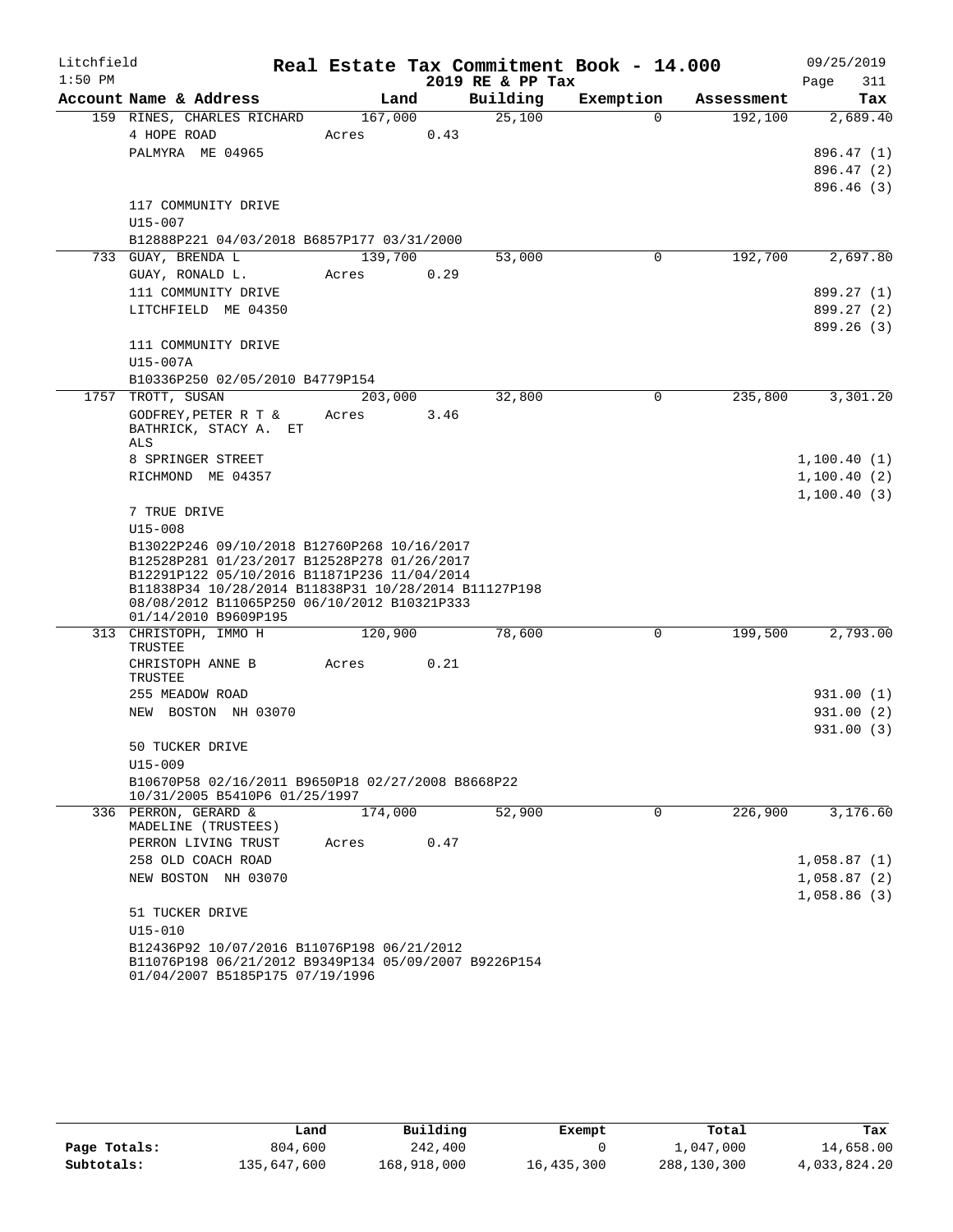| Litchfield |                                            |         |      |                  | Real Estate Tax Commitment Book - 14.000 |            | 09/25/2019                 |
|------------|--------------------------------------------|---------|------|------------------|------------------------------------------|------------|----------------------------|
| $1:50$ PM  |                                            |         |      | 2019 RE & PP Tax |                                          |            | 312<br>Page                |
|            | Account Name & Address                     | Land    |      | Building         | Exemption                                | Assessment | Tax                        |
|            | 1864 WHITE, JAMES                          | 209,500 |      | 61,800           | $\Omega$                                 | 271,300    | 3,798.20                   |
|            | 466 FOXHILL DRIVE                          | Acres   | 2.30 |                  |                                          |            |                            |
|            | DEBARY FL 32713                            |         |      |                  |                                          |            | 1,266.07(1)                |
|            |                                            |         |      |                  |                                          |            | 1, 266.07(2)               |
|            |                                            |         |      |                  |                                          |            | 1,266.06(3)                |
|            | CHESLEY DRIVE<br>U15-011                   |         |      |                  |                                          |            |                            |
|            | B3323P142 03/22/1988                       |         |      |                  |                                          |            |                            |
|            | 397 CUMMINGS, ROBIN                        | 209,500 |      | 173,500          | $\mathbf 0$                              | 383,000    | 5,362.00                   |
|            | CUMMINGS SR., DAVID E.                     | Acres   | 2.29 |                  |                                          |            |                            |
|            | 1838 HALLOWELL ROAD                        |         |      |                  |                                          |            | 1,787.33(1)                |
|            | LITCHFIELD ME 04350                        |         |      |                  |                                          |            | 1,787.33(2)                |
|            |                                            |         |      |                  |                                          |            | 1,787.34(3)                |
|            | 116 CHESLEY DRIVE                          |         |      |                  |                                          |            |                            |
|            | $U15 - 012$                                |         |      |                  |                                          |            |                            |
|            | B11498P242 08/29/2013 B11498P242 B3363P275 |         |      |                  |                                          |            |                            |
|            | 07/06/1988                                 |         |      |                  |                                          |            |                            |
|            | 379 COUTURE, GILES N                       | 205,700 |      | 142,500          | 0                                        | 348,200    | 4,874.80                   |
|            | COUTURE, DEBORAH                           | Acres   | 1.04 |                  |                                          |            |                            |
|            | 700 SPRING CAVERN AVE                      |         |      |                  |                                          |            | 1,624.93(1)                |
|            | ORANGE FL 32763                            |         |      |                  |                                          |            | 1,624.93(2)                |
|            | 124 CHESLEY DRIVE                          |         |      |                  |                                          |            | 1,624.94(3)                |
|            | $U15 - 013$                                |         |      |                  |                                          |            |                            |
|            | B8323P123 09/18/2004 B3323P138 08/30/2004  |         |      |                  |                                          |            |                            |
|            | 731 GRUBER, WILLIAM                        | 205,600 |      | 178,900          | 0                                        | 384,500    | 5,383.00                   |
|            | (TRUSTEE)                                  |         |      |                  |                                          |            |                            |
|            | GRUBER, BONNIE J.                          | Acres   | 1.00 |                  |                                          |            |                            |
|            | (TRUSTEE)                                  |         |      |                  |                                          |            |                            |
|            | 9989 CR 121                                |         |      |                  |                                          |            | 1,794.33(1)                |
|            | WILDWOOD FL 34785                          |         |      |                  |                                          |            | 1,794.33(2)<br>1,794.34(3) |
|            | CHESLEY DRIVE                              |         |      |                  |                                          |            |                            |
|            | U15-014                                    |         |      |                  |                                          |            |                            |
|            | B11434P267 06/24/2013 B3323P144            |         |      |                  |                                          |            |                            |
|            | 2099 TILTON STEPHEN                        | 202,700 |      | 104,200          | 0                                        | 306,900    | 4,296.60                   |
|            | TILTON SARAH N                             | Acres   | 0.93 |                  |                                          |            |                            |
|            | 16 COLLINS ROAD                            |         |      |                  |                                          |            | 1,432.20(1)                |
|            | YARMOUTH ME 04096                          |         |      |                  |                                          |            | 1,432.20(2)                |
|            |                                            |         |      |                  |                                          |            | 1,432.20(3)                |
|            | TUCKER DRIVE                               |         |      |                  |                                          |            |                            |
|            | $U15 - 015$                                |         |      |                  |                                          |            |                            |
|            | B9764P208 06/17/2008 B5813P17 12/07/1998   |         |      |                  |                                          |            |                            |
|            | 2690 TILTON STEPHEN                        | 40,300  |      | 24,700           | $\Omega$                                 | 65,000     | 910.00                     |
|            | 16 COLLINS ROAD                            | Acres   | 1.11 |                  |                                          |            |                            |
|            | YARMOUTH ME 04096                          |         |      |                  |                                          |            | 303.33(1)                  |
|            |                                            |         |      |                  |                                          |            | 303.33(2)                  |
|            |                                            |         |      |                  |                                          |            | 303.34(3)                  |
|            | TUCKER DRIVE                               |         |      |                  |                                          |            |                            |
|            | $U15 - 015 - 1$                            |         |      |                  |                                          |            |                            |
|            | B9330P19 04/18/2007                        |         |      |                  |                                          |            |                            |

|              | Land        | Building    | Exempt     | Total       | Tax          |
|--------------|-------------|-------------|------------|-------------|--------------|
| Page Totals: | 1,073,300   | 685,600     |            | 1,758,900   | 24,624.60    |
| Subtotals:   | 136,720,900 | 169,603,600 | 16,435,300 | 289,889,200 | 4,058,448.80 |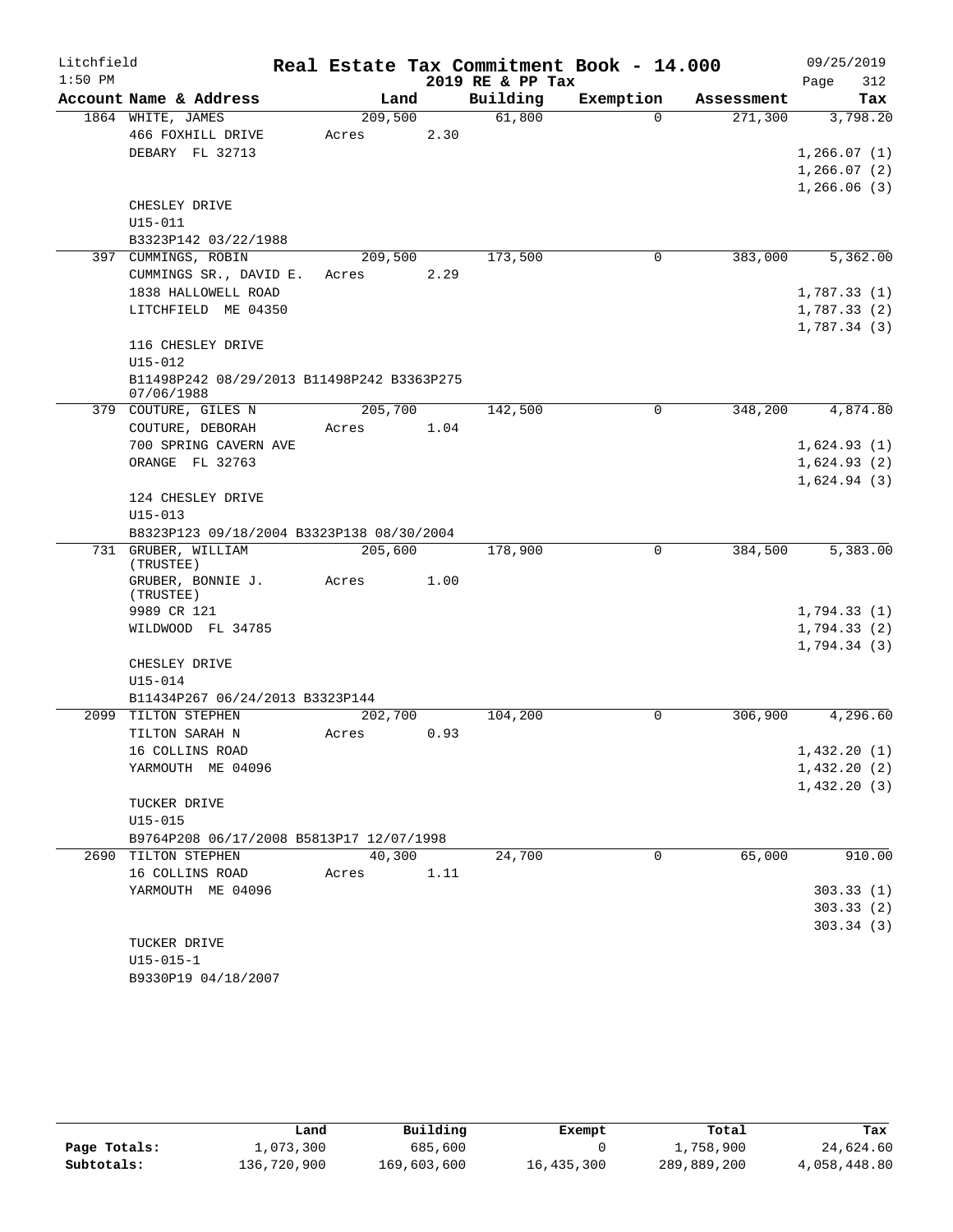| Litchfield |                                                                                         |         |      |                  | Real Estate Tax Commitment Book - 14.000 |            | 09/25/2019   |
|------------|-----------------------------------------------------------------------------------------|---------|------|------------------|------------------------------------------|------------|--------------|
| $1:50$ PM  |                                                                                         |         |      | 2019 RE & PP Tax |                                          |            | Page<br>313  |
|            | Account Name & Address                                                                  | Land    |      | Building         | Exemption                                | Assessment | Tax          |
|            | 2136 CHESLEY, BRUCE G                                                                   | 207,100 |      | 41,500           | $\Omega$                                 | 248,600    | 3,480.40     |
|            | P O BOX 205                                                                             | Acres   | 1.50 |                  |                                          |            |              |
|            | LITCHFIELD ME 04350                                                                     |         |      |                  |                                          |            | 1,160.13(1)  |
|            |                                                                                         |         |      |                  |                                          |            | 1,160.13(2)  |
|            | 96 CHESLEY DRIVE                                                                        |         |      |                  |                                          |            | 1,160.14(3)  |
|            | U15-016                                                                                 |         |      |                  |                                          |            |              |
|            | B12286P210 05/09/2016 B5987P203 06/29/1999                                              |         |      |                  |                                          |            |              |
|            | 2892 CUMMINGS, DAVID                                                                    | 28,000  |      | 4,500            | 0                                        | 32,500     | 455.00       |
|            | 15 CUMMINGS DRIVE                                                                       | Acres   | 2.00 |                  |                                          |            |              |
|            | Litchfield ME 04350                                                                     |         |      |                  |                                          |            | 151.67(1)    |
|            |                                                                                         |         |      |                  |                                          |            | 151.67(2)    |
|            |                                                                                         |         |      |                  |                                          |            | 151.66 (3)   |
|            | CHESLEY DRIVE                                                                           |         |      |                  |                                          |            |              |
|            | $U15 - 016 - 001$                                                                       |         |      |                  |                                          |            |              |
|            | B12286P210 05/09/2016                                                                   |         |      |                  |                                          |            |              |
|            | 2591 WOOD GARY                                                                          | 230,300 |      | 137,000          | 20,000                                   | 347,300    | 4,862.20     |
|            | 122 CHESLEY DRIVE                                                                       | Acres   | 2.86 |                  | 02 HOMESTEAD EXEMPT                      |            |              |
|            | LITCHFIELD ME 04350                                                                     |         |      |                  |                                          |            | 1,620.73(1)  |
|            |                                                                                         |         |      |                  |                                          |            | 1,620.73(2)  |
|            |                                                                                         |         |      |                  |                                          |            | 1,620.74(3)  |
|            | 122 CHESLEY DRIVE                                                                       |         |      |                  |                                          |            |              |
|            | U15-017                                                                                 |         |      |                  |                                          |            |              |
|            | B12872P122 03/28/2018 B9154P103 11/20/2006                                              |         |      |                  |                                          |            |              |
|            | 1740 FRENCH'S REAL ESTATE,<br>LLC.                                                      | 71,800  |      | 200,600          | 0                                        | 272,400    | 3,813.60     |
|            | 8 MORNING DOVE DRIVE                                                                    | Acres   | 1.60 |                  |                                          |            |              |
|            | LITCHFIELD ME 04350                                                                     |         |      |                  |                                          |            | 1, 271.20(1) |
|            |                                                                                         |         |      |                  |                                          |            | 1, 271.20(2) |
|            |                                                                                         |         |      |                  |                                          |            | 1, 271.20(3) |
|            | 1908 HALLOWELL ROAD                                                                     |         |      |                  |                                          |            |              |
|            | $U16 - 001$                                                                             |         |      |                  |                                          |            |              |
|            | B12530P304 01/25/2017 B6949P129                                                         |         |      |                  |                                          |            |              |
|            | 790 RU DOLLAR GENERAL<br>OHPAME6, LLC.                                                  | 86,400  |      | 588,300          | $\mathbf 0$                              | 674,700    | 9,445.80     |
|            | C/O DAVID PERDUK                                                                        | Acres   | 7.90 |                  |                                          |            |              |
|            | 3090 BRISTOL STREET,                                                                    |         |      |                  |                                          |            | 3,148.60(1)  |
|            | SUITE 550                                                                               |         |      |                  |                                          |            |              |
|            | COSTA MESA CA 92626                                                                     |         |      |                  |                                          |            | 3,148.60(2)  |
|            |                                                                                         |         |      |                  |                                          |            | 3,148.60(3)  |
|            | 1905 HALLOWELL ROAD                                                                     |         |      |                  |                                          |            |              |
|            | $U16 - 002$                                                                             |         |      |                  |                                          |            |              |
|            | B12557P305 03/17/2017 B12461P68 11/04/2016 B11951P20<br>04/02/2015 B7477P202 06/25/2003 |         |      |                  |                                          |            |              |
|            | 1534 MCCORMICK, DALTON                                                                  | 6,800   |      | $\mathbf 0$      | 0                                        | 6,800      | 95.20        |
|            | 17 COMMUNITY DRIVE                                                                      | Acres   | 2.70 |                  |                                          |            |              |
|            | LITCHFIELD ME 04350                                                                     |         |      |                  |                                          |            | 31.73(1)     |
|            |                                                                                         |         |      |                  |                                          |            | 31.73(2)     |
|            |                                                                                         |         |      |                  |                                          |            | 31.74(3)     |
|            | LEWISTON ROAD                                                                           |         |      |                  |                                          |            |              |
|            | $U16 - 003$                                                                             |         |      |                  |                                          |            |              |
|            | B11260P194 12/20/2012 B11260P178 12/20/2012                                             |         |      |                  |                                          |            |              |
|            | B10557P203 10/12/2010 B7109P338                                                         |         |      |                  |                                          |            |              |

|              | Land        | Building    | Exempt     | Total       | Tax          |
|--------------|-------------|-------------|------------|-------------|--------------|
| Page Totals: | 630,400     | 971,900     | 20,000     | 1,582,300   | 22,152.20    |
| Subtotals:   | 137,351,300 | 170,575,500 | 16,455,300 | 291,471,500 | 4,080,601.00 |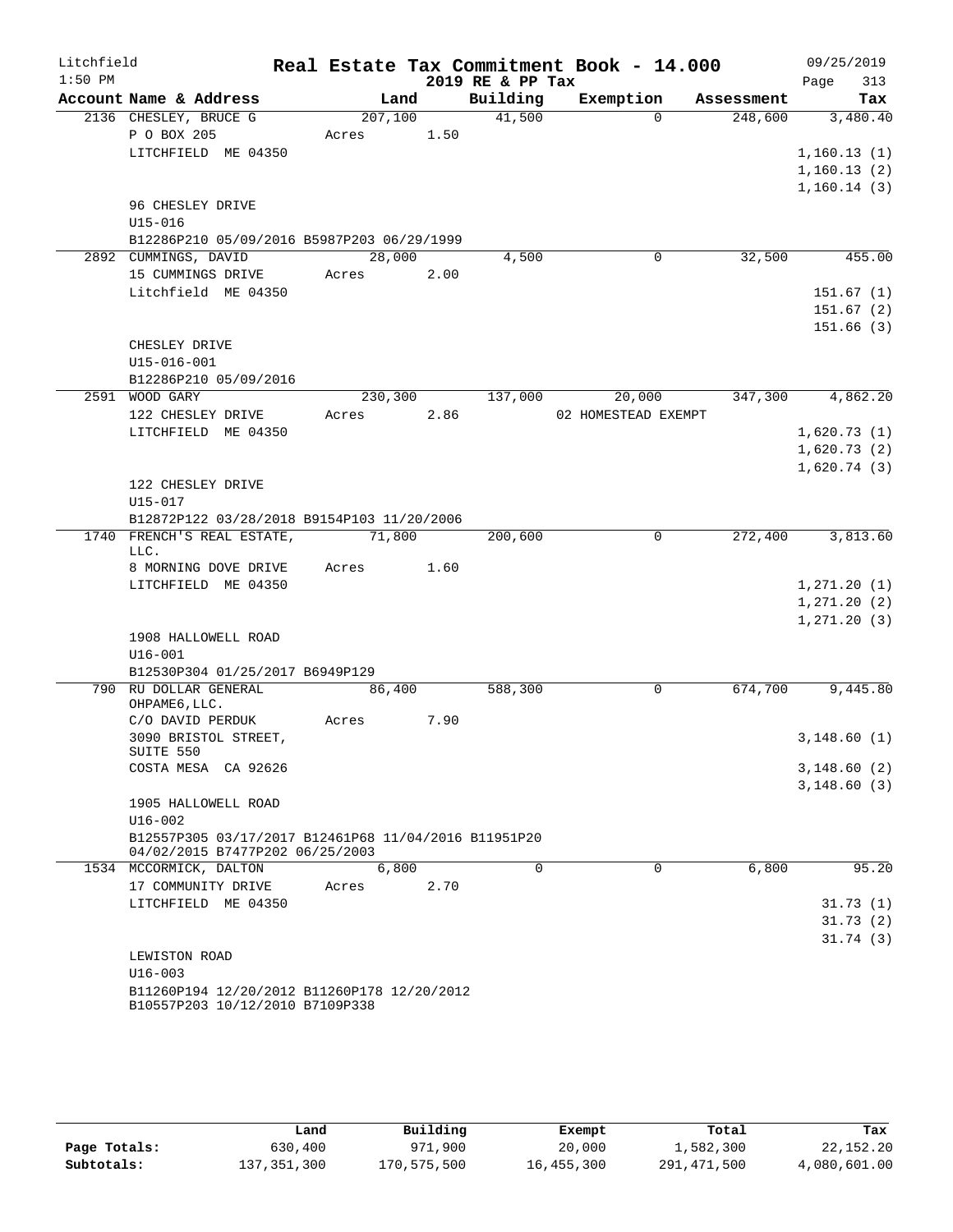| Litchfield |                                             |       |         |       |                  | Real Estate Tax Commitment Book - 14.000 |             |            | 09/25/2019  |            |
|------------|---------------------------------------------|-------|---------|-------|------------------|------------------------------------------|-------------|------------|-------------|------------|
| $1:50$ PM  |                                             |       |         |       | 2019 RE & PP Tax |                                          |             |            | Page        | 314        |
|            | Account Name & Address                      |       | Land    |       | Building         | Exemption                                |             | Assessment |             | Tax        |
|            | 1532 BOURGOIN, WILLIAM J                    |       | 60, 300 |       | 129,700          |                                          | $\Omega$    | 190,000    |             | 2,660.00   |
|            | 449 DEAD RIVER ROAD                         | Acres |         | 6.40  |                  |                                          |             |            |             |            |
|            | BOWDOIN ME 04287                            |       |         |       |                  |                                          |             |            |             | 886.67(1)  |
|            |                                             |       |         |       |                  |                                          |             |            |             | 886.67 (2) |
|            |                                             |       |         |       |                  |                                          |             |            |             | 886.66 (3) |
|            | 18 COMMUNITY DRIVE                          |       |         |       |                  |                                          |             |            |             |            |
|            | $U16 - 004$                                 |       |         |       |                  |                                          |             |            |             |            |
|            | B12981P294 07/23/2018                       |       |         |       |                  |                                          |             |            |             |            |
|            | 355 COMMUNITY SERVICE<br>TELEPHONE          |       | 15,800  |       | 90,200           |                                          | 0           | 106,000    |             | 1,484.00   |
|            | ATTN: TAX DEPT 2-4                          | Acres |         | 0.10  |                  |                                          |             |            |             |            |
|            | 121 SOUTH 17TH STREET                       |       |         |       |                  |                                          |             |            |             | 494.67 (1) |
|            | MATTOON IL 61938                            |       |         |       |                  |                                          |             |            |             | 494.67 (2) |
|            |                                             |       |         |       |                  |                                          |             |            |             | 494.66 (3) |
|            | 20 COMMUNITY DRIVE                          |       |         |       |                  |                                          |             |            |             |            |
|            | $U16 - 005$                                 |       |         |       |                  |                                          |             |            |             |            |
|            | B1565P410                                   |       |         |       |                  |                                          |             |            |             |            |
|            | 551 ASHCROFT, BETH                          |       | 66,700  |       | 233,200          |                                          | 0           | 299,900    |             | 4,198.60   |
|            | ASHCROFT, STEPHEN P                         | Acres |         | 14.94 |                  |                                          |             |            |             |            |
|            | P O BOX 224                                 |       |         |       |                  |                                          |             |            | 1,399.53(1) |            |
|            | LITCHFIELD ME 04350                         |       |         |       |                  |                                          |             |            | 1,399.53(2) |            |
|            |                                             |       |         |       |                  |                                          |             |            | 1,399.54(3) |            |
|            | 41 COMMUNITY DRIVE                          |       |         |       |                  |                                          |             |            |             |            |
|            | U16-005A                                    |       |         |       |                  |                                          |             |            |             |            |
|            | B13010P177 08/01/2018                       |       |         |       |                  |                                          |             |            |             |            |
|            | 739 GUSTIN, LEWIS A                         |       | 34,200  |       | $\mathbf 0$      |                                          | $\mathbf 0$ | 34,200     |             | 478.80     |
|            | 28 GUSTIN LN                                | Acres |         | 4.05  |                  |                                          |             |            |             |            |
|            | GREENE ME 04236                             |       |         |       |                  |                                          |             |            |             | 159.60(1)  |
|            |                                             |       |         |       |                  |                                          |             |            |             | 159.60(2)  |
|            | COMMUNITY DRIVE                             |       |         |       |                  |                                          |             |            |             | 159.60(3)  |
|            | U16-005B                                    |       |         |       |                  |                                          |             |            |             |            |
|            | B2838P324                                   |       |         |       |                  |                                          |             |            |             |            |
|            | 1533 MCCORMICK, DALTON                      |       | 47,200  |       | 65,200           | 20,000                                   |             | 92,400     |             | 1,293.60   |
|            | 17 COMMUNITY DRIVE                          | Acres |         | 2.70  |                  | 02 HOMESTEAD EXEMPT                      |             |            |             |            |
|            | LITCHFIELD ME 04350                         |       |         |       |                  |                                          |             |            |             | 431.20 (1) |
|            |                                             |       |         |       |                  |                                          |             |            |             | 431.20 (2) |
|            |                                             |       |         |       |                  |                                          |             |            |             | 431.20 (3) |
|            | 17 COMMUNITY DRIVE                          |       |         |       |                  |                                          |             |            |             |            |
|            | $U16 - 006$                                 |       |         |       |                  |                                          |             |            |             |            |
|            | B11260P194 12/20/2012 B11260P178 12/20/2012 |       |         |       |                  |                                          |             |            |             |            |
|            | B7109P338                                   |       |         |       |                  |                                          |             |            |             |            |
|            | 950 HUME, JOHN D.                           |       | 53,100  |       | 408,100          | 20,000                                   |             | 441,200    |             | 6,176.80   |
|            | P O BOX 157                                 | Acres |         | 3.70  |                  | 02 HOMESTEAD EXEMPT                      |             |            |             |            |
|            | LITCHFIELD ME 04350                         |       |         |       |                  |                                          |             |            | 2,058.93(1) |            |
|            |                                             |       |         |       |                  |                                          |             |            | 2,058.93(2) |            |
|            |                                             |       |         |       |                  |                                          |             |            | 2,058.94(3) |            |
|            | 1887 HALLOWELL ROAD                         |       |         |       |                  |                                          |             |            |             |            |
|            | $U16 - 007$                                 |       |         |       |                  |                                          |             |            |             |            |
|            | B6250P116 07/14/2000                        |       |         |       |                  |                                          |             |            |             |            |

|              | Land        | Building    | Exempt     | Total       | Tax          |
|--------------|-------------|-------------|------------|-------------|--------------|
| Page Totals: | 277,300     | 926,400     | 40,000     | 1,163,700   | 16,291.80    |
| Subtotals:   | 137,628,600 | 171,501,900 | 16,495,300 | 292,635,200 | 4,096,892.80 |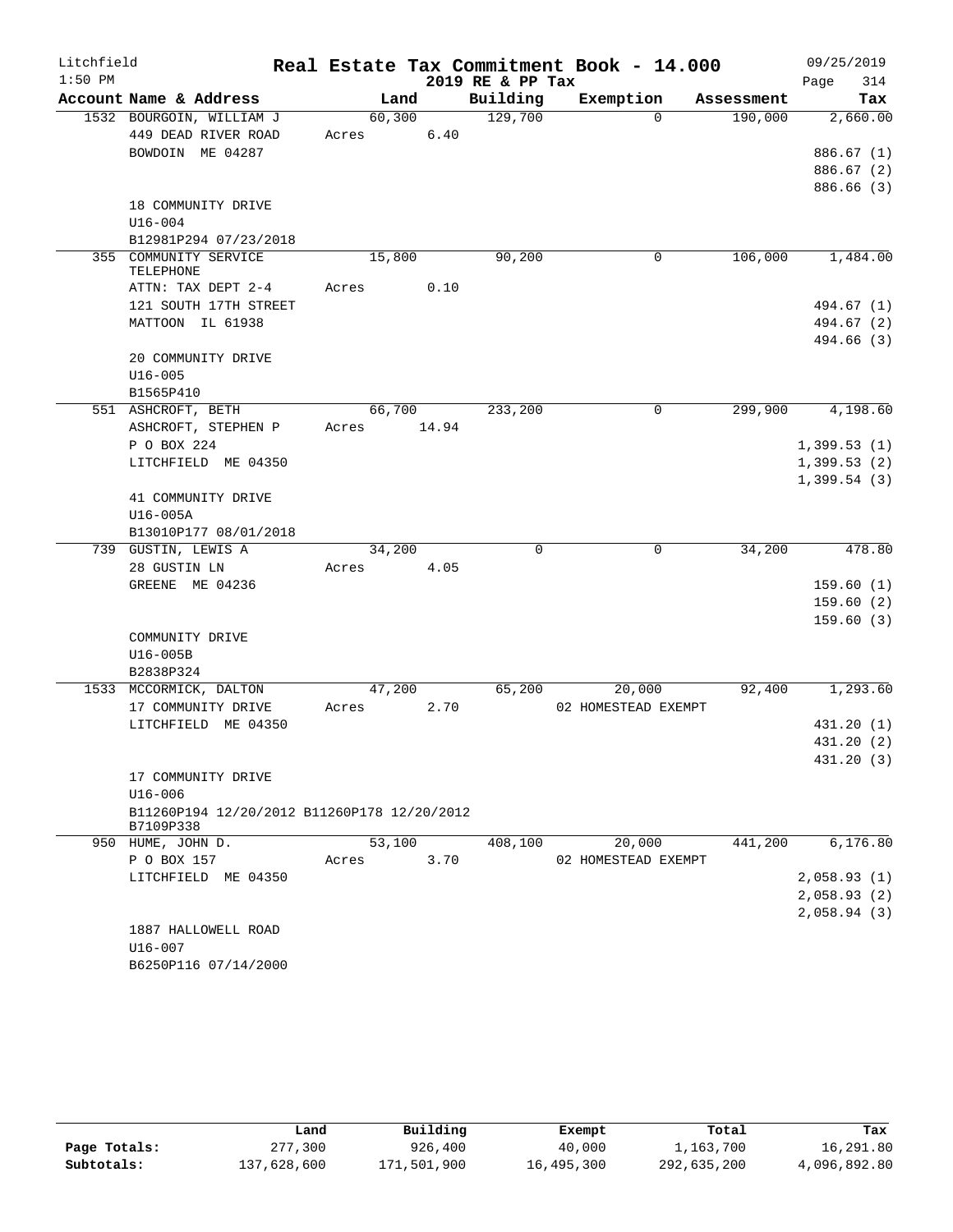| Litchfield<br>$1:50$ PM |                                             |         |                    |          | Real Estate Tax Commitment Book - 14.000 |                     |                     |                | 09/25/2019         |
|-------------------------|---------------------------------------------|---------|--------------------|----------|------------------------------------------|---------------------|---------------------|----------------|--------------------|
|                         | Account Name & Address                      |         | Land               |          | 2019 RE & PP Tax<br>Building             | Exemption           |                     | Assessment     | 315<br>Page<br>Tax |
|                         | 771 MOODY, MICHAEL W LIVING                 |         | $\frac{1}{40,200}$ |          | 149,500                                  |                     | $\Omega$            | 189,700        | 2,655.80           |
|                         | TRUST                                       |         |                    |          |                                          |                     |                     |                |                    |
|                         | MOODY PATRICIA W LIVING Acres 0.65<br>TRUST |         |                    |          |                                          |                     |                     |                |                    |
|                         | 32 ERIC DRIVE                               |         |                    |          |                                          |                     |                     |                | 885.27 (1)         |
|                         | PALM COAST FL 32110                         |         |                    |          |                                          |                     |                     |                | 885.27 (2)         |
|                         |                                             |         |                    |          |                                          |                     |                     |                | 885.26 (3)         |
|                         | 1879 HALLOWELL ROAD                         |         |                    |          |                                          |                     |                     |                |                    |
|                         | $U16 - 009$                                 |         |                    |          |                                          |                     |                     |                |                    |
|                         | B9460P280 08/14/2007 B6008P181 10/20/1999   |         |                    |          |                                          |                     |                     |                |                    |
|                         | 789 HOFFER, SCOTT A.                        |         |                    |          | 45,100 133,900                           |                     |                     | 20,000 159,000 | 2,226.00           |
|                         | HOFFER, JANINE A.                           |         |                    |          | Acres 1.04 02 HOMESTEAD EXEMPT           |                     |                     |                |                    |
|                         | 1867 HALLOWELL ROAD                         |         |                    |          |                                          |                     |                     |                | 742.00(1)          |
|                         | LITCHFIELD ME 04350                         |         |                    |          |                                          |                     |                     |                | 742.00(2)          |
|                         |                                             |         |                    |          |                                          |                     |                     |                | 742.00(3)          |
|                         | 1867 HALLOWELL ROAD                         |         |                    |          |                                          |                     |                     |                |                    |
|                         | $U16 - 011$                                 |         |                    |          |                                          |                     |                     |                |                    |
|                         | B11906P71 01/29/2015 B6869P60 07/01/2002    |         |                    |          |                                          |                     |                     |                |                    |
|                         | 2307 NEMETH DANIELLE C                      |         | 56,900             |          | 181,100                                  |                     | 20,000              | 218,000        | 3,052.00           |
|                         | NEMETH JOHN M.                              |         | Acres 4.96         |          |                                          | 02 HOMESTEAD EXEMPT |                     |                |                    |
|                         | 1871 HALLOWELL ROAD                         |         |                    |          |                                          |                     |                     |                | 1,017.33(1)        |
|                         | LITCHFIELD ME 04350                         |         |                    |          |                                          |                     |                     |                | 1,017.33(2)        |
|                         |                                             |         |                    |          |                                          |                     |                     |                | 1,017.34(3)        |
|                         | 1871 HALLOWELL ROAD                         |         |                    |          |                                          |                     |                     |                |                    |
|                         | U16-011A                                    |         |                    |          |                                          |                     |                     |                |                    |
|                         | B8224P198 11/23/2004 B7071P89 09/20/2002    |         |                    |          |                                          |                     |                     |                |                    |
|                         | 364 WYMAN, NATHAN                           |         |                    | 42,400   | 77,700                                   |                     | $\Omega$            | 120,100        | 1,681.40           |
|                         | 1859 HALLOWELL ROAD                         |         | Acres 0.80         |          |                                          |                     |                     |                |                    |
|                         | LITCHFIELD ME 04350                         |         |                    |          |                                          |                     |                     |                | 560.47(1)          |
|                         |                                             |         |                    |          |                                          |                     |                     |                | 560.47(2)          |
|                         |                                             |         |                    |          |                                          |                     |                     |                | 560.46(3)          |
|                         | 1859 HALLOWELL ROAD                         |         |                    |          |                                          |                     |                     |                |                    |
|                         | $U16 - 012$                                 |         |                    |          |                                          |                     |                     |                |                    |
|                         | B12493P289 12/15/2016 B1352P194 06/15/1964  |         |                    |          |                                          |                     |                     |                |                    |
|                         | 2603 WATERMAN, WILLIAM J                    |         |                    | 33,900   | 153,900                                  |                     | $\mathbf 0$         | 187,800        | 2,629.20           |
|                         | WATERMAN, SARAH                             |         | Acres 0.31         |          |                                          |                     |                     |                |                    |
|                         | P.O BOX 299                                 |         |                    |          |                                          |                     |                     |                | 876.40(1)          |
|                         | LITCHFIELD ME 04350                         |         |                    |          |                                          |                     |                     |                | 876.40 (2)         |
|                         |                                             |         |                    |          |                                          |                     |                     |                | 876.40 (3)         |
|                         | 1847 HALLOWELL ROAD                         |         |                    |          |                                          |                     |                     |                |                    |
|                         | $U16 - 013$                                 |         |                    |          |                                          |                     |                     |                |                    |
|                         | B10440P219 06/11/2010 B10411P90 05/06/2010  |         |                    |          |                                          |                     |                     |                |                    |
|                         | 1571 SEAMAN, ERIC                           |         | 47,200             |          | 97,200                                   |                     | 20,000              | 124,400        | 1,741.60           |
|                         | 1844 HALLOWELL ROAD                         |         | Acres              | 7.30     |                                          |                     | 02 HOMESTEAD EXEMPT |                |                    |
|                         | LITCHFIELD ME 04350                         |         |                    |          |                                          |                     |                     |                | 580.53(1)          |
|                         |                                             |         |                    |          |                                          |                     |                     |                | 580.53(2)          |
|                         |                                             |         |                    |          |                                          |                     |                     |                | 580.54(3)          |
|                         | 1844 HALLOWELL ROAD                         |         |                    |          |                                          |                     |                     |                |                    |
|                         | $U16 - 015$                                 |         |                    |          |                                          |                     |                     |                |                    |
|                         | B6684P65                                    |         |                    |          |                                          |                     |                     |                |                    |
|                         | 1574 SEAMAN, ERIC C                         |         |                    | 0        | 54,800                                   |                     | 0                   | 54,800         | 767.20             |
|                         | 1844 HALLOWELL ROAD                         |         |                    |          |                                          |                     |                     |                |                    |
|                         | LITCHFIELD ME 04350                         |         |                    |          |                                          |                     |                     |                | 255.73(1)          |
|                         |                                             |         |                    |          |                                          |                     |                     |                | 255.73(2)          |
|                         |                                             |         |                    |          |                                          |                     |                     |                | 255.74 (3)         |
|                         | 1846 HALLOWELL ROAD                         |         |                    |          |                                          |                     |                     |                |                    |
|                         | $U16 - 015 - ON$                            |         |                    |          |                                          |                     |                     |                |                    |
|                         |                                             |         |                    |          |                                          |                     |                     |                |                    |
|                         |                                             | Land    |                    | Building |                                          | Exempt              |                     | Total          | Tax                |
| Page Totals:            |                                             | 265,700 |                    | 848,100  |                                          | 60,000              |                     | 1,053,800      | 14,753.20          |

**Subtotals:** 137,894,300 172,350,000 16,555,300 293,689,000 4,111,646.00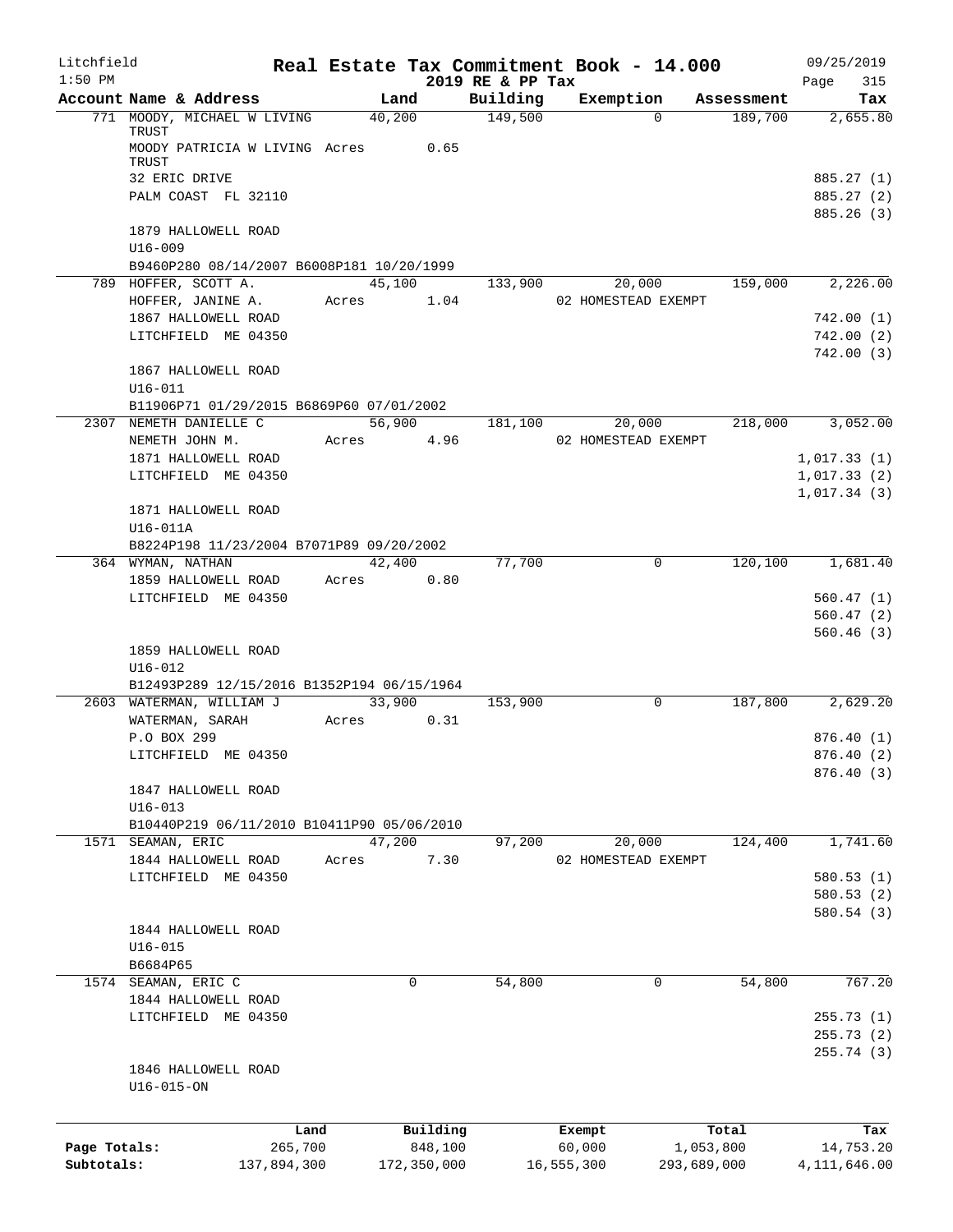| Litchfield   |                                                      |             |       |        |             |                              | Real Estate Tax Commitment Book - 14.000 |               | 09/25/2019         |
|--------------|------------------------------------------------------|-------------|-------|--------|-------------|------------------------------|------------------------------------------|---------------|--------------------|
| $1:50$ PM    | Account Name & Address                               |             |       | Land   |             | 2019 RE & PP Tax<br>Building | Exemption                                | Assessment    | 316<br>Page<br>Tax |
|              | 1005 LANE, DAVID                                     |             |       | 49,800 |             | 26,500                       | $\Omega$                                 | 76,300        | 1,068.20           |
|              | 1860 HALLOWELL ROAD                                  |             | Acres |        | 2.60        |                              |                                          |               |                    |
|              | LITCHFIELD ME 04350                                  |             |       |        |             |                              |                                          |               | 356.07(1)          |
|              |                                                      |             |       |        |             |                              |                                          |               |                    |
|              |                                                      |             |       |        |             |                              |                                          |               | 356.07(2)          |
|              |                                                      |             |       |        |             |                              |                                          |               | 356.06(3)          |
|              | 1860 HALLOWELL ROAD                                  |             |       |        |             |                              |                                          |               |                    |
|              | $U16 - 016$                                          |             |       |        |             |                              |                                          |               |                    |
|              | B5076P147                                            |             |       |        |             |                              |                                          |               |                    |
|              | 997 LANE, DAVID                                      |             |       | 46,200 |             | 116,300                      | 20,000                                   | 142,500       | 1,995.00           |
|              | 1854 HALLOWELL ROAD                                  |             | Acres |        | 1.40        |                              | 02 HOMESTEAD EXEMPT                      |               |                    |
|              | LITCHFIELD ME 04350                                  |             |       |        |             |                              |                                          |               | 665.00(1)          |
|              |                                                      |             |       |        |             |                              |                                          |               | 665.00(2)          |
|              |                                                      |             |       |        |             |                              |                                          |               | 665.00(3)          |
|              | 1854 HALLOWELL ROAD                                  |             |       |        |             |                              |                                          |               |                    |
|              | U16-016A                                             |             |       |        |             |                              |                                          |               |                    |
|              | B3796P145                                            |             |       |        |             |                              |                                          |               |                    |
|              |                                                      |             |       |        |             |                              |                                          |               | 1,612.80           |
|              | 1007 LANE, RICHARD N                                 |             |       | 46,900 |             | 88,300                       | 20,000                                   | 115,200       |                    |
|              | 1864 HALLOWELL ROAD                                  |             | Acres |        | 1.64        |                              | 02 HOMESTEAD EXEMPT                      |               |                    |
|              | LITCHFIELD ME 04350                                  |             |       |        |             |                              |                                          |               | 537.60(1)          |
|              |                                                      |             |       |        |             |                              |                                          |               | 537.60(2)          |
|              |                                                      |             |       |        |             |                              |                                          |               | 537.60(3)          |
|              | 1864 HALLOWELL ROAD                                  |             |       |        |             |                              |                                          |               |                    |
|              | $U16 - 017$                                          |             |       |        |             |                              |                                          |               |                    |
|              | B1663P87                                             |             |       |        |             |                              |                                          |               |                    |
|              | 363 LANE, RICHARD                                    |             |       | 15,800 |             | $\mathbf 0$                  | $\mathbf 0$                              | 15,800        | 221.20             |
|              | 1864 HALLOWELL ROAD                                  |             | Acres |        | 0.40        |                              |                                          |               |                    |
|              |                                                      |             |       |        |             |                              |                                          |               |                    |
|              | LITCHFIELD ME 04350                                  |             |       |        |             |                              |                                          |               | 73.73(1)           |
|              |                                                      |             |       |        |             |                              |                                          |               | 73.73(2)           |
|              |                                                      |             |       |        |             |                              |                                          |               | 73.74(3)           |
|              | 1859 HALLOWELL ROAD                                  |             |       |        |             |                              |                                          |               |                    |
|              | $U16 - 018$                                          |             |       |        |             |                              |                                          |               |                    |
|              | B12477P157 11/21/2016 B1150P382                      |             |       |        |             |                              |                                          |               |                    |
|              | 736 SCOTT, SYLVIA                                    |             |       | 45,000 |             | 90,900                       | 20,000                                   | 115,900       | 1,622.60           |
|              | 1874 HALLOWELL ROAD                                  |             | Acres |        | 1.00        |                              | 02 HOMESTEAD EXEMPT                      |               |                    |
|              | LITCHFIELD ME 04350                                  |             |       |        |             |                              |                                          |               | 540.87(1)          |
|              |                                                      |             |       |        |             |                              |                                          |               | 540.87(2)          |
|              |                                                      |             |       |        |             |                              |                                          |               | 540.86(3)          |
|              | 1874 HALLOWELL ROAD                                  |             |       |        |             |                              |                                          |               |                    |
|              | $U16 - 019$                                          |             |       |        |             |                              |                                          |               |                    |
|              |                                                      |             |       |        |             |                              |                                          |               |                    |
|              | B4875P139                                            |             |       |        |             |                              |                                          |               |                    |
|              | 762 HARDY, CARROLL E                                 |             |       | 57,900 |             | 142,500                      | 0                                        | 200, 400      | 2,805.60           |
|              | P O BOX 418                                          |             | Acres |        | 0.90        |                              |                                          |               |                    |
|              | BREWER ME 04412                                      |             |       |        |             |                              |                                          |               | 935.20(1)          |
|              |                                                      |             |       |        |             |                              |                                          |               | 935.20(2)          |
|              |                                                      |             |       |        |             |                              |                                          |               | 935.20(3)          |
|              | 1882 HALLOWELL ROAD                                  |             |       |        |             |                              |                                          |               |                    |
|              | $U16 - 020$                                          |             |       |        |             |                              |                                          |               |                    |
|              | B3617P143                                            |             |       |        |             |                              |                                          |               |                    |
|              | 548 BEAULIEU, LEANN L.                               |             |       | 41,700 |             | 16,700                       | 0                                        | 58,400        | 817.60             |
|              | 1479 LEWISTON ROAD                                   |             | Acres |        | 1.22        |                              |                                          |               |                    |
|              |                                                      |             |       |        |             |                              |                                          |               |                    |
|              | LITCHFIELD ME 04350                                  |             |       |        |             |                              |                                          |               | 272.53(1)          |
|              |                                                      |             |       |        |             |                              |                                          |               | 272.53(2)          |
|              |                                                      |             |       |        |             |                              |                                          |               | 272.54(3)          |
|              | 1479 LEWISTON ROAD                                   |             |       |        |             |                              |                                          |               |                    |
|              | $U16 - 021$                                          |             |       |        |             |                              |                                          |               |                    |
|              | B11909P216 02/09/2015 B11306P23 01/30/2013 B11306P21 |             |       |        |             |                              |                                          |               |                    |
|              | 11/20/2012 B6361P222 12/01/2000                      |             |       |        |             |                              |                                          |               |                    |
|              |                                                      |             |       |        |             |                              |                                          |               |                    |
|              |                                                      |             | Land  |        | Building    |                              | Exempt                                   | Total         | Tax                |
| Page Totals: |                                                      | 303,300     |       |        | 481,200     |                              | 60,000                                   | 724,500       | 10,143.00          |
| Subtotals:   |                                                      | 138,197,600 |       |        | 172,831,200 |                              | 16,615,300                               | 294, 413, 500 | 4,121,789.00       |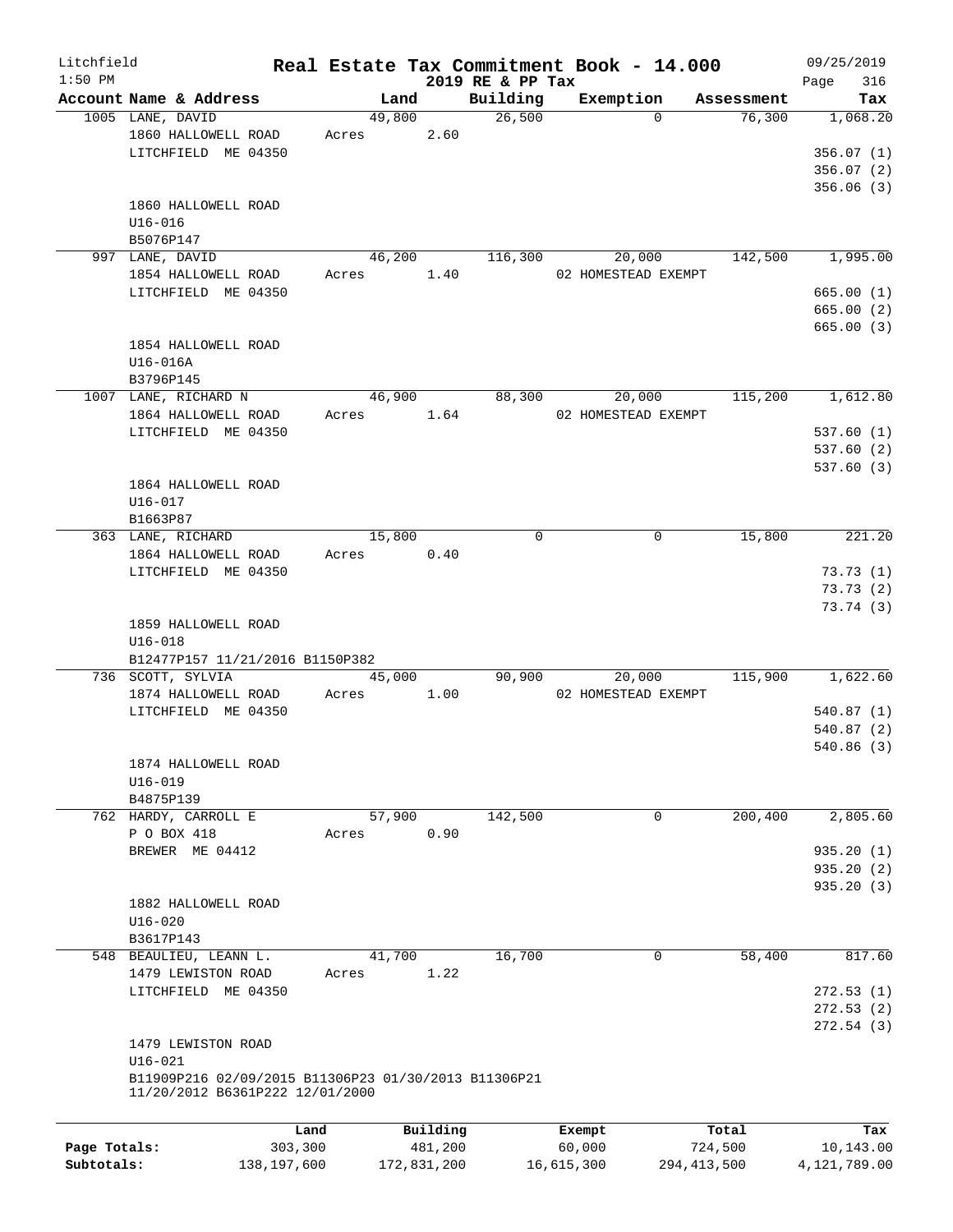| Litchfield |                                                                                          |         |      |                  | Real Estate Tax Commitment Book - 14.000 |            | 09/25/2019   |
|------------|------------------------------------------------------------------------------------------|---------|------|------------------|------------------------------------------|------------|--------------|
| $1:50$ PM  |                                                                                          |         |      | 2019 RE & PP Tax |                                          |            | 317<br>Page  |
|            | Account Name & Address                                                                   | Land    |      | Building         | Exemption                                | Assessment | Tax          |
|            | 1492 OUELLETTE, AARON B                                                                  | 51,000  |      | 205, 100         | $\Omega$                                 | 256,100    | 3,585.40     |
|            | OUELLETTE, ANNA M                                                                        | Acres   | 3.00 |                  |                                          |            |              |
|            | 1493 LEWISTON ROAD                                                                       |         |      |                  |                                          |            | 1, 195.13(1) |
|            | LITCHFIELD ME 04350                                                                      |         |      |                  |                                          |            | 1, 195.13(2) |
|            |                                                                                          |         |      |                  |                                          |            | 1, 195.14(3) |
|            | 1493 LEWISTON ROAD                                                                       |         |      |                  |                                          |            |              |
|            | $U16 - 022$                                                                              |         |      |                  |                                          |            |              |
|            | B10880P266 11/08/2011 B10208P163 09/18/2009<br>B10128P80 06/29/2009 B4967P204 09/07/1995 |         |      |                  |                                          |            |              |
|            | 1237 MEKO, LLC                                                                           | 70,300  |      | 36,300           | $\mathbf 0$                              | 106,600    | 1,492.40     |
|            | 18 MORNING DRIVE                                                                         | Acres   | 1.10 |                  |                                          |            |              |
|            | LITCHFIELD ME 04350                                                                      |         |      |                  |                                          |            | 497.47 (1)   |
|            |                                                                                          |         |      |                  |                                          |            | 497.47 (2)   |
|            |                                                                                          |         |      |                  |                                          |            | 497.46 (3)   |
|            | 1892 HALLOWELL ROAD                                                                      |         |      |                  |                                          |            |              |
|            | $U16-022A$                                                                               |         |      |                  |                                          |            |              |
|            | B12727P190 09/22/2017 B11552P63 10/25/2013 B7366P288                                     |         |      |                  |                                          |            |              |
|            | 1621 COMEAU RONALD M                                                                     | 40,900  |      | 56,700           | $\mathbf 0$                              | 97,600     | 1,366.40     |
|            | 584 MAIN STREET                                                                          | Acres   | 0.70 |                  |                                          |            |              |
|            | LEWISTON ME 04240                                                                        |         |      |                  |                                          |            | 455.47 (1)   |
|            |                                                                                          |         |      |                  |                                          |            | 455.47 (2)   |
|            |                                                                                          |         |      |                  |                                          |            | 455.46 (3)   |
|            | 1878 HALLOWELL ROAD                                                                      |         |      |                  |                                          |            |              |
|            | U16-022B                                                                                 |         |      |                  |                                          |            |              |
|            | B8543P71 08/12/2005 B7052P267                                                            |         |      |                  |                                          |            |              |
|            | 744 HAHNEL, FREDERICK G                                                                  | 137,500 |      | 48,800           | $\overline{0}$                           | 186,300    | 2,608.20     |
|            | 1532 WASHINGTON ST                                                                       | Acres   | 0.28 |                  |                                          |            |              |
|            | BATH ME 04530                                                                            |         |      |                  |                                          |            | 869.40 (1)   |
|            |                                                                                          |         |      |                  |                                          |            | 869.40(2)    |
|            |                                                                                          |         |      |                  |                                          |            | 869.40 (3)   |
|            | 142 ROSSER DRIVE                                                                         |         |      |                  |                                          |            |              |
|            | $U17 - 001$                                                                              |         |      |                  |                                          |            |              |
|            | B1322P141                                                                                |         |      |                  |                                          |            |              |
|            | 1597 SIWINSKI, GRANT W                                                                   | 159,700 |      | 75,400           | 0                                        | 235,100    | 3,291.40     |
|            | 84 BRANCH TPKE UNIT 32 Acres                                                             |         | 0.39 |                  |                                          |            |              |
|            | CONCORD NH 03301                                                                         |         |      |                  |                                          |            | 1,097.13(1)  |
|            |                                                                                          |         |      |                  |                                          |            | 1,097.13(2)  |
|            |                                                                                          |         |      |                  |                                          |            | 1,097.14(3)  |
|            | 148 ROSSER DRIVE                                                                         |         |      |                  |                                          |            |              |
|            | U17-002                                                                                  |         |      |                  |                                          |            |              |
|            | B4465P197                                                                                |         |      |                  | $\mathbf 0$                              |            |              |
|            | 318 BRIDGEO JANICE/DENNIS<br>MARY ELLEN                                                  | 120,900 |      | 45,200           |                                          | 166,100    | 2,325.40     |
|            | CHURCH JEFFREY/CHURCH                                                                    | Acres   | 0.21 |                  |                                          |            |              |
|            | <b>ROBERT</b>                                                                            |         |      |                  |                                          |            |              |
|            | 100 FAIRVIEW AVENUE                                                                      |         |      |                  |                                          |            | 775.13(1)    |
|            | AUGUSTA ME 04330                                                                         |         |      |                  |                                          |            | 775.13(2)    |
|            |                                                                                          |         |      |                  |                                          |            | 775.14(3)    |
|            | 152 ROSSER DRIVE                                                                         |         |      |                  |                                          |            |              |
|            | U17-003                                                                                  |         |      |                  |                                          |            |              |
|            | B9630P60 02/01/2008 B1202P455 09/22/1960                                                 |         |      |                  |                                          |            |              |

|              | Land        | Building    | Exempt     | Total       | Tax          |
|--------------|-------------|-------------|------------|-------------|--------------|
| Page Totals: | 580,300     | 467,500     |            | 1,047,800   | 14,669.20    |
| Subtotals:   | 138,777,900 | 173,298,700 | 16,615,300 | 295,461,300 | 4,136,458.20 |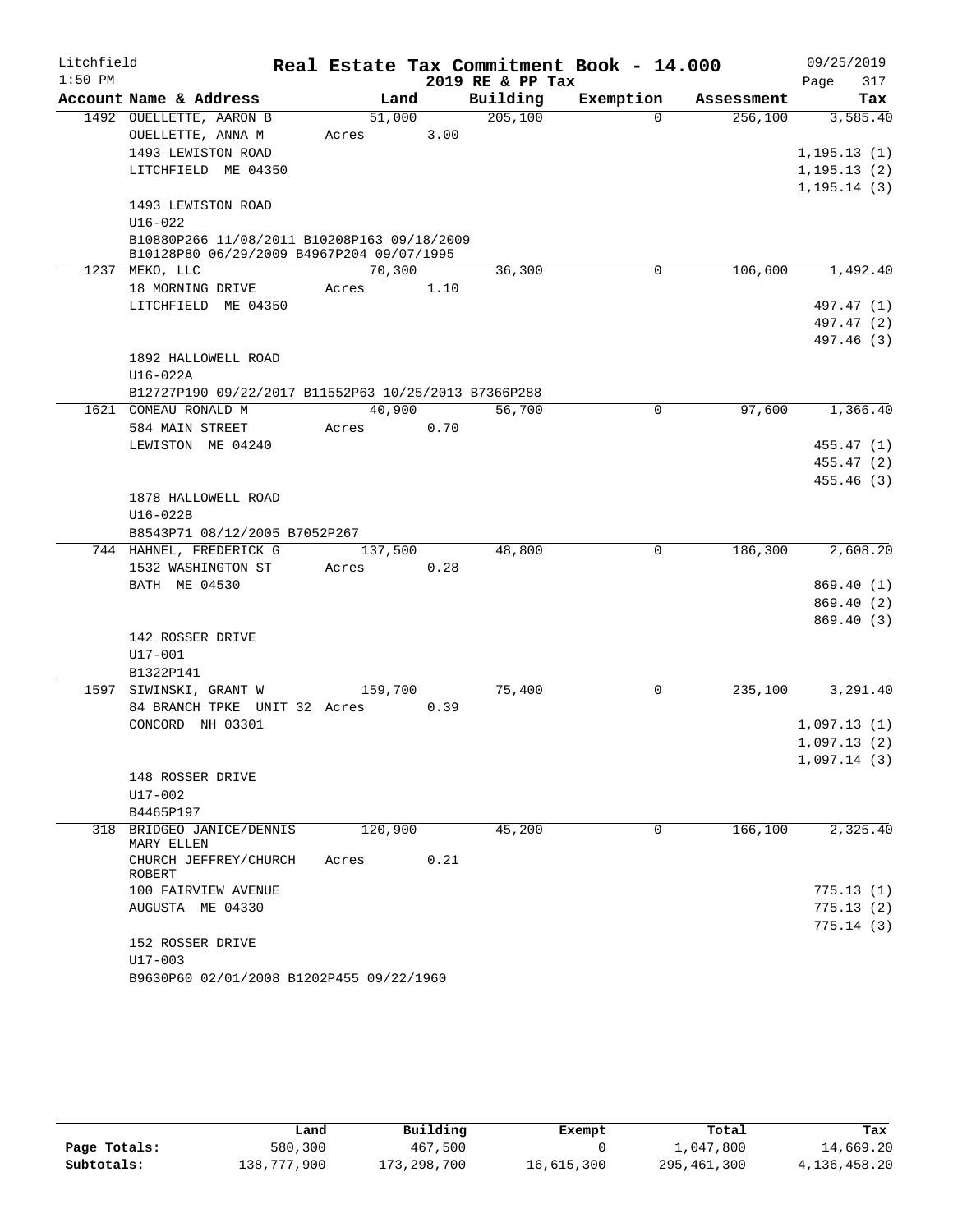| Litchfield<br>$1:50$ PM |                                                                     |         |      | 2019 RE & PP Tax | Real Estate Tax Commitment Book - 14.000 |            | 09/25/2019<br>318<br>Page |
|-------------------------|---------------------------------------------------------------------|---------|------|------------------|------------------------------------------|------------|---------------------------|
|                         | Account Name & Address                                              | Land    |      | Building         | Exemption                                | Assessment | Tax                       |
|                         | 653 HEIL, GEORGE C &                                                | 121,700 |      | 71,400           | $\Omega$                                 | 193,100    | 2,703.40                  |
|                         | KATHLEEN L.                                                         |         | 0.19 |                  |                                          |            |                           |
|                         | 63 HILLSIDE ROAD<br>TURNERSVILLE NJ 08012                           | Acres   |      |                  |                                          |            | 901.13(1)                 |
|                         |                                                                     |         |      |                  |                                          |            | 901.13(2)                 |
|                         |                                                                     |         |      |                  |                                          |            | 901.14(3)                 |
|                         | 156 ROSSER DRIVE                                                    |         |      |                  |                                          |            |                           |
|                         | $U17 - 004$                                                         |         |      |                  |                                          |            |                           |
|                         | B6704P85                                                            |         |      |                  |                                          |            |                           |
|                         | 484 WILLIAMS GAYLE A & GARY 183,400<br>C. WILLIAMS                  |         |      | 225,300          | 20,000                                   | 388,700    | 5,441.80                  |
|                         | 160 ROSSER DRIVE                                                    | Acres   | 0.50 |                  | 02 HOMESTEAD EXEMPT                      |            |                           |
|                         | LITCHFIELD ME 04350                                                 |         |      |                  |                                          |            | 1,813.93(1)               |
|                         |                                                                     |         |      |                  |                                          |            | 1,813.93(2)               |
|                         |                                                                     |         |      |                  |                                          |            | 1,813.94(3)               |
|                         | 160 ROSSER DRIVE                                                    |         |      |                  |                                          |            |                           |
|                         | $U17 - 005$                                                         |         |      |                  |                                          |            |                           |
|                         | B10188P268 08/28/2009 B10043P72 04/14/2009 B5409P260<br>07/06/1997  |         |      |                  |                                          |            |                           |
|                         | 761 BEAUDOIN DONALD A                                               | 123,400 |      | 31,400           | $\Omega$                                 | 154,800    | 2,167.20                  |
|                         | BEAUDOIN ELAINE M                                                   | Acres   | 0.22 |                  |                                          |            |                           |
|                         | 987 CHURCH HILL ROAD                                                |         |      |                  |                                          |            | 722.40(1)                 |
|                         | VASSALBORO ME 04989                                                 |         |      |                  |                                          |            | 722.40(2)                 |
|                         |                                                                     |         |      |                  |                                          |            | 722.40(3)                 |
|                         | 162 ROSSER DRIVE                                                    |         |      |                  |                                          |            |                           |
|                         | U17-006                                                             |         |      |                  |                                          |            |                           |
|                         | B9907P24 11/12/2008 B1666P132                                       |         |      |                  |                                          |            |                           |
|                         | 1524 ROSSER, LESLIE M                                               | 149,900 |      | 50,900           | 0                                        | 200,800    | 2,811.20                  |
|                         | REVOCABLE TRUST                                                     |         |      |                  |                                          |            |                           |
|                         | ROSSER, LESLIE & JOHN<br>TRUSTEES                                   | Acres   | 0.31 |                  |                                          |            |                           |
|                         | 29 ROSSER DRIVE                                                     |         |      |                  |                                          |            | 937.07 (1)                |
|                         | LITCHFIELD ME 04350                                                 |         |      |                  |                                          |            | 937.07 (2)                |
|                         |                                                                     |         |      |                  |                                          |            | 937.06 (3)                |
|                         | 166 ROSSER DRIVE                                                    |         |      |                  |                                          |            |                           |
|                         | U17-007                                                             |         |      |                  |                                          |            |                           |
|                         | B12223P283 02/08/2016 B10235P179 10/07/2009<br>B4534P219 11/01/1993 |         |      |                  |                                          |            |                           |
|                         | 228 OLSEN CARL S                                                    | 135,200 |      | 27,800           | $\mathsf{O}\xspace$                      | 163,000    | 2,282.00                  |
|                         | OLSEN KELLY                                                         | Acres   | 0.29 |                  |                                          |            |                           |
|                         | 107 ROSSER DRIVE                                                    |         |      |                  |                                          |            | 760.67 (1)                |
|                         | LITCHFIELD ME 04350                                                 |         |      |                  |                                          |            | 760.67(2)                 |
|                         |                                                                     |         |      |                  |                                          |            | 760.66(3)                 |
|                         | 107 ROSSER DRIVE                                                    |         |      |                  |                                          |            |                           |
|                         | $U17 - 010$                                                         |         |      |                  |                                          |            |                           |
|                         | B12198P75 12/23/2015 B9096P58 09/26/2006 B1528P437<br>08/12/1970    |         |      |                  |                                          |            |                           |
|                         | 1763 GARDNER, DOUGLASS                                              | 98,000  |      | 36,200           | 0                                        | 134,200    | 1,878.80                  |
|                         | GARDNER, LESLIE                                                     | Acres   | 0.16 |                  |                                          |            |                           |
|                         | 19 WOODFIELD ROAD                                                   |         |      |                  |                                          |            | 626.27(1)                 |
|                         | PORTLAND ME 04102                                                   |         |      |                  |                                          |            | 626.27(2)                 |
|                         |                                                                     |         |      |                  |                                          |            | 626.26(3)                 |
|                         | 105 ROSSER DRIVE                                                    |         |      |                  |                                          |            |                           |
|                         | U17-011                                                             |         |      |                  |                                          |            |                           |
|                         | B12143P337 10/20/2015 B9679P166 03/28/2008 B8997P306                |         |      |                  |                                          |            |                           |
|                         | B2419P339                                                           |         |      |                  |                                          |            |                           |
|                         |                                                                     |         |      |                  |                                          |            |                           |

|              | Land        | Building    | Exempt     | Total       | Tax             |
|--------------|-------------|-------------|------------|-------------|-----------------|
| Page Totals: | 811,600     | 443,000     | 20,000     | 1,234,600   | 17,284.40       |
| Subtotals:   | 139,589,500 | 173,741,700 | 16,635,300 | 296,695,900 | 4, 153, 742, 60 |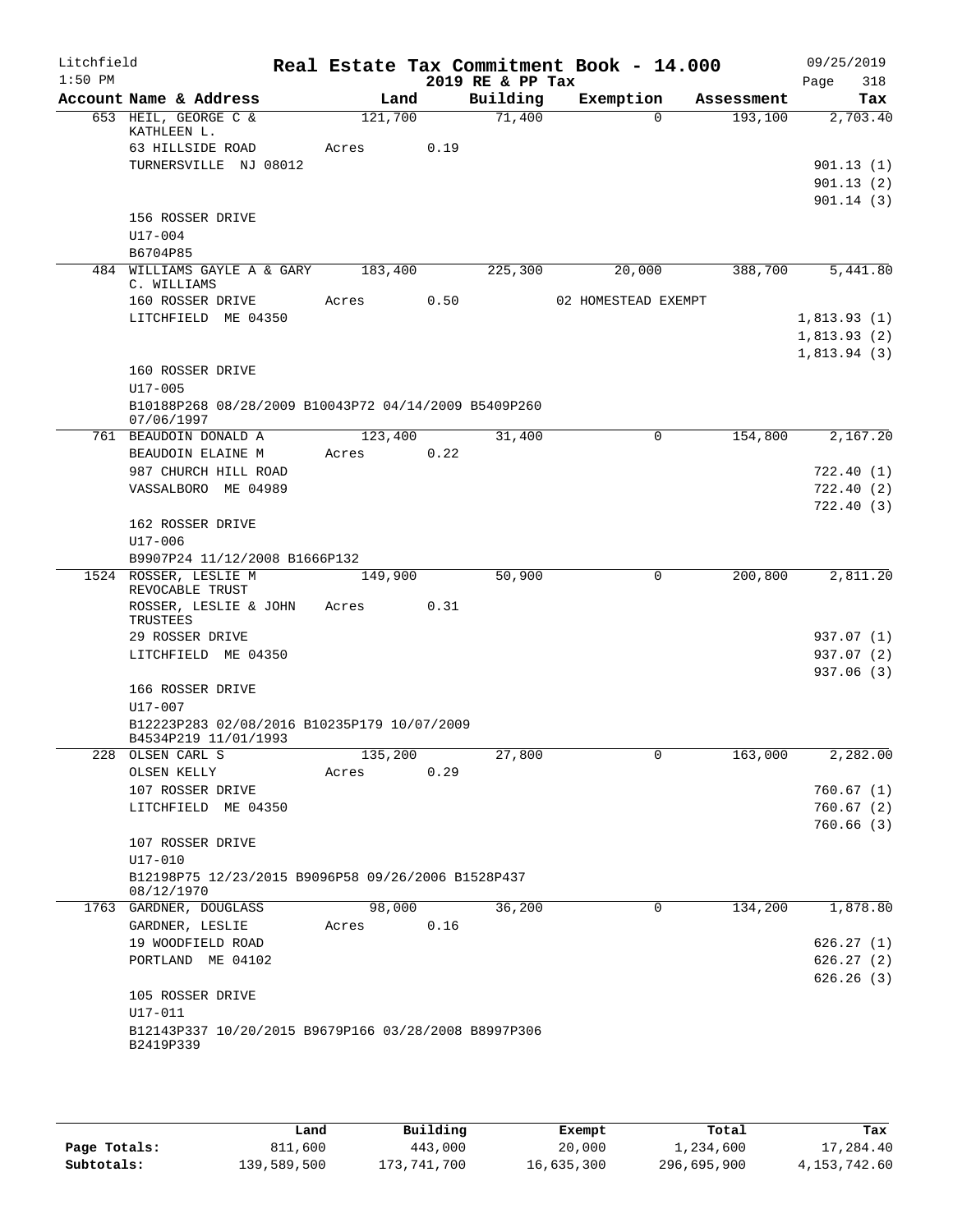| Litchfield |                                                          |                  |      |                  | Real Estate Tax Commitment Book - 14.000 |            | 09/25/2019               |
|------------|----------------------------------------------------------|------------------|------|------------------|------------------------------------------|------------|--------------------------|
| $1:50$ PM  |                                                          |                  |      | 2019 RE & PP Tax |                                          |            | Page<br>319              |
|            | Account Name & Address                                   | Land             |      | Building         | Exemption                                | Assessment | Tax                      |
|            | 1552 RYDER, KENNETH A                                    | 107,300          |      | 19,500           | $\Omega$                                 | 126,800    | 1,775.20                 |
|            | 102 WARDTOWN ROAD                                        | Acres            | 0.14 |                  |                                          |            |                          |
|            | FREEPORT ME 04032                                        |                  |      |                  |                                          |            | 591.73 (1)               |
|            |                                                          |                  |      |                  |                                          |            | 591.73(2)                |
|            |                                                          |                  |      |                  |                                          |            | 591.74 (3)               |
|            | 103 ROSSER DRIVE                                         |                  |      |                  |                                          |            |                          |
|            | U17-012                                                  |                  |      |                  |                                          |            |                          |
|            | B1348P142<br>1048 SCHRADER, KEVIN J.                     |                  |      |                  | 0                                        | 179,500    |                          |
|            | 56 MAVERICK STREET                                       | 136,700<br>Acres | 0.25 | 42,800           |                                          |            | 2,513.00                 |
|            | MARBLEHEAD MA 01945                                      |                  |      |                  |                                          |            | 837.67 (1)               |
|            |                                                          |                  |      |                  |                                          |            | 837.67 (2)               |
|            |                                                          |                  |      |                  |                                          |            | 837.66 (3)               |
|            | 99 ROSSER DRIVE                                          |                  |      |                  |                                          |            |                          |
|            | $U17 - 013$                                              |                  |      |                  |                                          |            |                          |
|            | B12946P80 06/21/2018 B7394P18 05/08/2003                 |                  |      |                  |                                          |            |                          |
|            | 1174 MATHER, JOSHUA HERBERT;                             | 118,400          |      | 47,300           | $\Omega$                                 | 165,700    | 2,319.80                 |
|            | MATHER, JUSTIN WILLIAMS                                  |                  |      |                  |                                          |            |                          |
|            | GARDINER, LESLIE ERIN                                    | Acres            | 0.20 |                  |                                          |            |                          |
|            | MATHER                                                   |                  |      |                  |                                          |            |                          |
|            | MATHER FAMILY REALTY<br>TRUST                            |                  |      |                  |                                          |            | 773.27(1)                |
|            | 72 WINDING ROAD                                          |                  |      |                  |                                          |            | 773.27(2)                |
|            | SO PORTLAND ME 04106                                     |                  |      |                  |                                          |            | 773.26(3)                |
|            | 95 ROSSER DRIVE                                          |                  |      |                  |                                          |            |                          |
|            | U17-014                                                  |                  |      |                  |                                          |            |                          |
|            | B12656P208 07/12/2017 B11211P283 10/30/2012 B2484P70     |                  |      |                  |                                          |            |                          |
|            | 07/02/1982                                               |                  |      |                  |                                          |            |                          |
|            | 1441 VINCENT, ARNOLD T.                                  | 101,300          |      | 55,800           | 0                                        | 157,100    | 2,199.40                 |
|            | VINCENT, CAROLE T.                                       | Acres            | 0.14 |                  |                                          |            |                          |
|            | 188 BROADMOOR LANE                                       |                  |      |                  |                                          |            | 733.13(1)                |
|            | ROTONDA WEST FL 33947                                    |                  |      |                  |                                          |            | 733.13(2)                |
|            |                                                          |                  |      |                  |                                          |            | 733.14(3)                |
|            | 91 ROSSER DRIVE                                          |                  |      |                  |                                          |            |                          |
|            | $U17 - 015$                                              |                  |      |                  |                                          |            |                          |
|            | B11499P113 08/13/2013 B11482P218 08/15/2013<br>B6917P324 |                  |      |                  |                                          |            |                          |
|            | 1060 COFFEY, MICHAEL P &                                 | 90,900           |      | 13,500           | 0                                        | 104,400    | 1,461.60                 |
|            | CELINA M                                                 |                  |      |                  |                                          |            |                          |
|            | 492 LITCHFIELD RD                                        | Acres            | 0.27 |                  |                                          |            |                          |
|            | BOWDOIN ME 04287                                         |                  |      |                  |                                          |            | 487.20 (1)               |
|            |                                                          |                  |      |                  |                                          |            | 487.20 (2)               |
|            |                                                          |                  |      |                  |                                          |            | 487.20 (3)               |
|            | 89 ROSSER DRIVE                                          |                  |      |                  |                                          |            |                          |
|            | U17-016                                                  |                  |      |                  |                                          |            |                          |
|            | B5683P236 07/22/1998                                     |                  |      |                  |                                          |            |                          |
|            | 474 MCPHAIL WAYNE                                        | 97,400           |      | 1,000            | $\mathbf 0$                              | 98,400     | 1,377.60                 |
|            | MCPHAIL JEAN                                             | Acres            | 0.31 |                  |                                          |            |                          |
|            | 140 BEDFORD STREET                                       |                  |      |                  |                                          |            | 459.20 (1)<br>459.20 (2) |
|            | BATH ME 04530                                            |                  |      |                  |                                          |            | 459.20(3)                |
|            | 2 CHICKADEE DRIVE                                        |                  |      |                  |                                          |            |                          |
|            | U17-017                                                  |                  |      |                  |                                          |            |                          |
|            | B9584P218 12/05/2007 B3190P56 07/01/1987                 |                  |      |                  |                                          |            |                          |
|            |                                                          |                  |      |                  |                                          |            |                          |

|              | Land        | Building    | Exempt     | Total       | Tax          |
|--------------|-------------|-------------|------------|-------------|--------------|
| Page Totals: | 652,000     | 179,900     |            | 831,900     | 11,646.60    |
| Subtotals:   | 140,241,500 | 173,921,600 | 16,635,300 | 297,527,800 | 4,165,389.20 |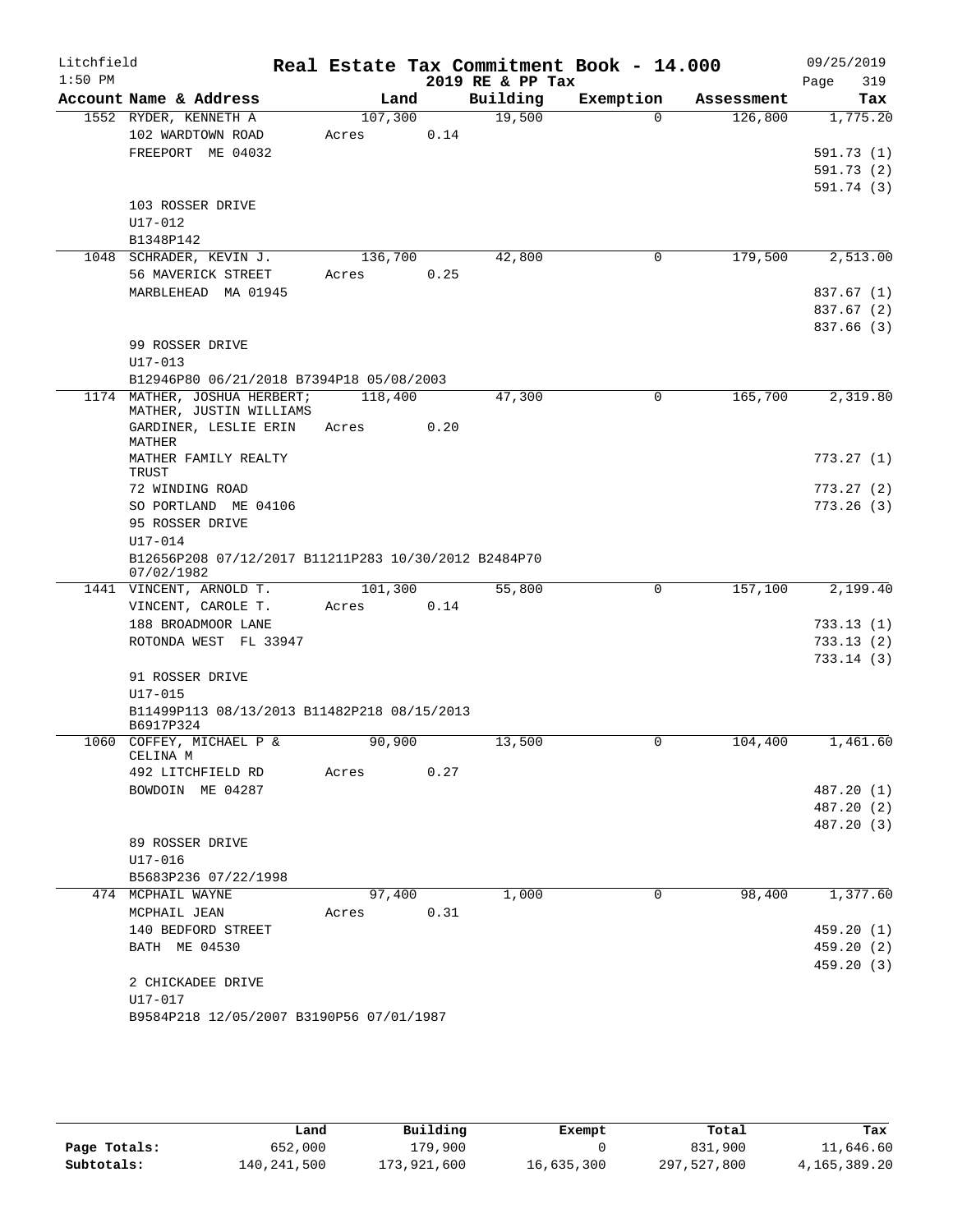| Litchfield |                                                                               |         |      |                     | Real Estate Tax Commitment Book - 14.000 |            | 09/25/2019  |
|------------|-------------------------------------------------------------------------------|---------|------|---------------------|------------------------------------------|------------|-------------|
| $1:50$ PM  |                                                                               |         |      | 2019 RE & PP Tax    |                                          |            | 320<br>Page |
|            | Account Name & Address                                                        | Land    |      | Building            | Exemption                                | Assessment | Tax         |
|            | 642 MCPHAIL, WAYNE D                                                          | 163,400 |      | $\overline{21,400}$ | $\Omega$                                 | 184,800    | 2,587.20    |
|            | 140 BEDFORD STREET                                                            | Acres   | 0.41 |                     |                                          |            |             |
|            | BATH ME 04530                                                                 |         |      |                     |                                          |            | 862.40 (1)  |
|            |                                                                               |         |      |                     |                                          |            | 862.40 (2)  |
|            |                                                                               |         |      |                     |                                          |            | 862.40 (3)  |
|            | 10 CHICKADEE DRIVE                                                            |         |      |                     |                                          |            |             |
|            | $U17 - 018$                                                                   |         |      |                     |                                          |            |             |
|            | B10973P220 03/01/2012 B10973P219 03/01/2012<br>B1417P626 09/04/1965 B1313P302 |         |      |                     |                                          |            |             |
|            | 400 SARA JANE'S SOJOURN,                                                      | 185,200 |      | 24,800              | 0                                        | 210,000    | 2,940.00    |
|            | LLC.                                                                          |         |      |                     |                                          |            |             |
|            | 257 PITTS CENTER ROAD                                                         | Acres   | 0.65 |                     |                                          |            |             |
|            | RICHMOND ME 04357                                                             |         |      |                     |                                          |            | 980.00 (1)  |
|            |                                                                               |         |      |                     |                                          |            | 980.00 (2)  |
|            |                                                                               |         |      |                     |                                          |            | 980.00 (3)  |
|            | 14 CHICKADEE DRIVE                                                            |         |      |                     |                                          |            |             |
|            | $U17 - 019$                                                                   |         |      |                     |                                          |            |             |
|            | B12971P133 07/18/2018 B2872P209 10/22/1985                                    |         |      |                     |                                          |            |             |
|            | 493 MCKENNEY LYNNE                                                            | 110,400 |      | 56,100              | 0                                        | 166,500    | 2,331.00    |
|            | P O BOX 4695                                                                  | Acres   | 0.15 |                     |                                          |            |             |
|            | AUGUSTA ME 04330-1695                                                         |         |      |                     |                                          |            | 777.00(1)   |
|            |                                                                               |         |      |                     |                                          |            | 777.00(2)   |
|            |                                                                               |         |      |                     |                                          |            | 777.00(3)   |
|            | 18 CHICKADEE DRIVE                                                            |         |      |                     |                                          |            |             |
|            | $U17 - 020$                                                                   |         |      |                     |                                          |            |             |
|            | B9043P119 07/24/2006 B1332P177 07/05/1962                                     |         |      |                     |                                          |            |             |
|            | 332 COATES, MEREDITH                                                          | 35,000  |      | 67,200              | 20,000                                   | 82,200     | 1,150.80    |
|            | P O BOX 350<br>LITCHFIELD ME 04350                                            | Acres   | 0.36 |                     | 02 HOMESTEAD EXEMPT                      |            | 383.60(1)   |
|            |                                                                               |         |      |                     |                                          |            | 383.60(2)   |
|            |                                                                               |         |      |                     |                                          |            | 383.60(3)   |
|            | 19 CHICKADEE DRIVE                                                            |         |      |                     |                                          |            |             |
|            | $U17 - 021$                                                                   |         |      |                     |                                          |            |             |
|            | B3037P130                                                                     |         |      |                     |                                          |            |             |
|            | 331 COATES, MEREDITH                                                          | 16,500  |      | 0                   | 0                                        | 16,500     | 231.00      |
|            | P.O. BOX 350                                                                  | Acres   | 0.08 |                     |                                          |            |             |
|            | LITCHFIELD ME 04350                                                           |         |      |                     |                                          |            | 77.00(1)    |
|            |                                                                               |         |      |                     |                                          |            | 77.00(2)    |
|            |                                                                               |         |      |                     |                                          |            | 77.00(3)    |
|            | CHICKADEE DRIVE                                                               |         |      |                     |                                          |            |             |
|            | U17-022                                                                       |         |      |                     |                                          |            |             |
|            | B3037P130                                                                     |         |      |                     |                                          |            |             |
|            | 1662 TALBOT, MATHEW                                                           | 131,900 |      | 53,800              | 0                                        | 185,700    | 2,599.80    |
|            | 4 WILLIAMS COURT                                                              | Acres   | 0.23 |                     |                                          |            |             |
|            | SOMERSET MA 02725                                                             |         |      |                     |                                          |            | 866.60(1)   |
|            |                                                                               |         |      |                     |                                          |            | 866.60 (2)  |
|            |                                                                               |         |      |                     |                                          |            | 866.60(3)   |
|            | 24 CHICKADEE DRIVE                                                            |         |      |                     |                                          |            |             |
|            | $U17 - 023$                                                                   |         |      |                     |                                          |            |             |
|            | B12112P244 09/22/2015 B9835P77 08/26/2008 B2708P126<br>07/18/1984             |         |      |                     |                                          |            |             |

|              | Land        | Building    | Exempt     | Total       | Tax          |
|--------------|-------------|-------------|------------|-------------|--------------|
| Page Totals: | 642,400     | 223,300     | 20,000     | 845,700     | 11,839.80    |
| Subtotals:   | 140,883,900 | 174,144,900 | 16,655,300 | 298,373,500 | 4,177,229.00 |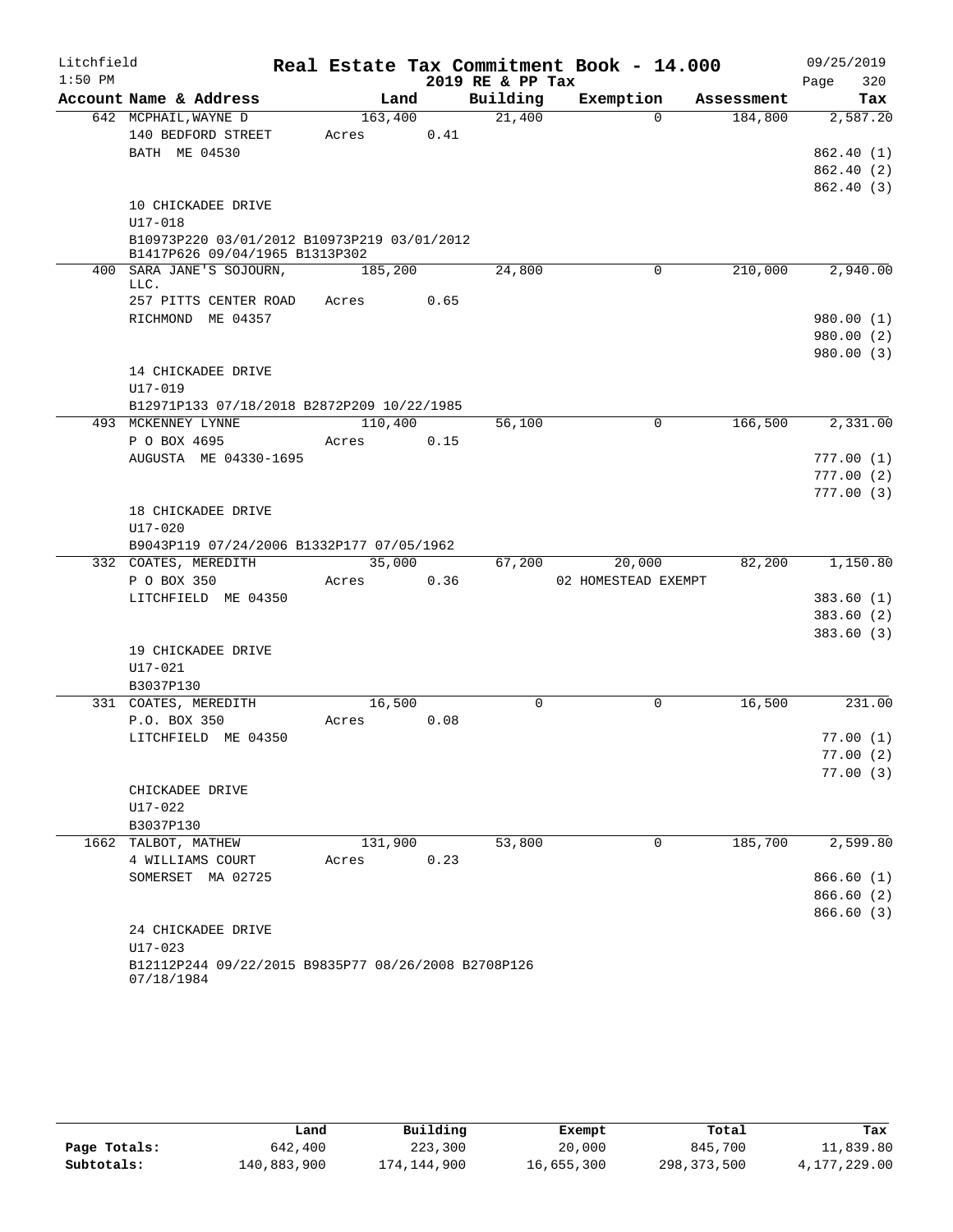| Litchfield |                                                              |         |         |       |                  | Real Estate Tax Commitment Book - 14.000 |          |            |      | 09/25/2019  |
|------------|--------------------------------------------------------------|---------|---------|-------|------------------|------------------------------------------|----------|------------|------|-------------|
| $1:50$ PM  |                                                              |         |         |       | 2019 RE & PP Tax |                                          |          |            | Page | 321         |
|            | Account Name & Address                                       |         | Land    |       | Building         | Exemption                                |          | Assessment |      | Tax         |
|            | 2538 LEVESQUE MARC A                                         |         | 43,000  |       | $\Omega$         |                                          | $\Omega$ | 43,000     |      | 602.00      |
|            | P O BOX 885                                                  | Acres   |         | 10.00 |                  |                                          |          |            |      |             |
|            | SABATTUS ME 04280                                            |         |         |       |                  |                                          |          |            |      | 200.67(1)   |
|            |                                                              |         |         |       |                  |                                          |          |            |      | 200.67(2)   |
|            |                                                              |         |         |       |                  |                                          |          |            |      | 200.66(3)   |
|            | FICKETT DRIVE<br>U17-023A                                    |         |         |       |                  |                                          |          |            |      |             |
|            | B8130P226 09/17/2004                                         |         |         |       |                  |                                          |          |            |      |             |
|            | 585 LEVESQUE, MARC                                           |         | 187,300 |       | 52,800           | 20,000                                   |          | 220,100    |      | 3,081.40    |
|            | LEVESQUE KIMBERLY                                            | Acres   |         | 1.25  |                  | 02 HOMESTEAD EXEMPT                      |          |            |      |             |
|            | P.O. BOX 885                                                 |         |         |       |                  |                                          |          |            |      | 1,027.13(1) |
|            | SABATTUS ME 04280                                            |         |         |       |                  |                                          |          |            |      | 1,027.13(2) |
|            |                                                              |         |         |       |                  |                                          |          |            |      | 1,027.14(3) |
|            | FICKETT DRIVE                                                |         |         |       |                  |                                          |          |            |      |             |
|            | U17-024                                                      |         |         |       |                  |                                          |          |            |      |             |
|            | B8130P229 12/17/2004 B1359P302                               |         |         |       |                  |                                          |          |            |      |             |
|            | 1059 GIVENS, WILLIAM R. &                                    |         | 146,400 |       | 66,000           |                                          | $\Omega$ | 212,400    |      | 2,973.60    |
|            | TRACY L.                                                     | Acres   |         |       |                  |                                          |          |            |      |             |
|            | 64 GILMAN ROAD<br>MONMOUTH ME 04259                          |         |         | 3.49  |                  |                                          |          |            |      | 991.20 (1)  |
|            |                                                              |         |         |       |                  |                                          |          |            |      | 991.20(2)   |
|            |                                                              |         |         |       |                  |                                          |          |            |      | 991.20(3)   |
|            | 47 FICKETT DRIVE                                             |         |         |       |                  |                                          |          |            |      |             |
|            | $U17 - 025$                                                  |         |         |       |                  |                                          |          |            |      |             |
|            | B11206P228 10/24/2012 B8946P217 06/07/2006 B5326P337         |         |         |       |                  |                                          |          |            |      |             |
|            | 03/07/1997                                                   |         |         |       |                  |                                          |          |            |      |             |
|            | 1311 RODRIGUE, RUSSELL M.                                    |         | 91,400  |       | 67,600           |                                          | 0        | 159,000    |      | 2,226.00    |
|            | RODRIGUE, ELIZABETH K.                                       | Acres   |         | 0.11  |                  |                                          |          |            |      |             |
|            | 30 NADEAU ROAD                                               |         |         |       |                  |                                          |          |            |      | 742.00(1)   |
|            | LITCHFIELD ME 04350                                          |         |         |       |                  |                                          |          |            |      | 742.00(2)   |
|            | 45 FICKETT DRIVE                                             |         |         |       |                  |                                          |          |            |      | 742.00(3)   |
|            | $U17 - 026$                                                  |         |         |       |                  |                                          |          |            |      |             |
|            | B12148P228 10/29/2015 B9429P347 07/20/2007 B9429P345         |         |         |       |                  |                                          |          |            |      |             |
|            | 07/20/2007 B9229P298 01/12/2007 B5244P216 10/21/1996         |         |         |       |                  |                                          |          |            |      |             |
|            | 1707 TALBOT, JULIE A.                                        |         | 202,400 |       | 60,400           |                                          | $\Omega$ | 262,800    |      | 3,679.20    |
|            | TALBOT, ELIZABETH J.                                         | Acres   |         | 2.05  |                  |                                          |          |            |      |             |
|            | JANET I. TALBOT                                              |         |         |       |                  |                                          |          |            |      | 1,226.40(1) |
|            | 184 WOODLAND ROAD                                            |         |         |       |                  |                                          |          |            |      | 1,226.40(2) |
|            | SOUTHBOROUGH MA 01772                                        |         |         |       |                  |                                          |          |            |      | 1,226.40(3) |
|            | 111 HARTFORD DRIVE                                           |         |         |       |                  |                                          |          |            |      |             |
|            | $U17 - 027$                                                  |         |         |       |                  |                                          |          |            |      |             |
|            | B13179P101 04/01/2019 B3093P81<br>772 WILDING-HARTFORD SUSIE | 194,800 |         |       | 151,500          | 20,000                                   |          | 326,300    |      | 4,568.20    |
|            | 107 HARTFORD DRIVE                                           | Acres   |         | 1.20  |                  | 02 HOMESTEAD EXEMPT                      |          |            |      |             |
|            | LITCHFIELD ME 04350                                          |         |         |       |                  |                                          |          |            |      | 1,522.73(1) |
|            |                                                              |         |         |       |                  |                                          |          |            |      | 1,522.73(2) |
|            |                                                              |         |         |       |                  |                                          |          |            |      | 1,522.74(3) |
|            | 107 HARTFORD DRIVE                                           |         |         |       |                  |                                          |          |            |      |             |
|            | U17-028                                                      |         |         |       |                  |                                          |          |            |      |             |
|            | B2409P91                                                     |         |         |       |                  |                                          |          |            |      |             |

|              | Land        | Building    | Exempt     | Total       | Tax          |
|--------------|-------------|-------------|------------|-------------|--------------|
| Page Totals: | 865,300     | 398,300     | 40,000     | 1,223,600   | 17,130.40    |
| Subtotals:   | 141,749,200 | 174,543,200 | 16,695,300 | 299,597,100 | 4,194,359.40 |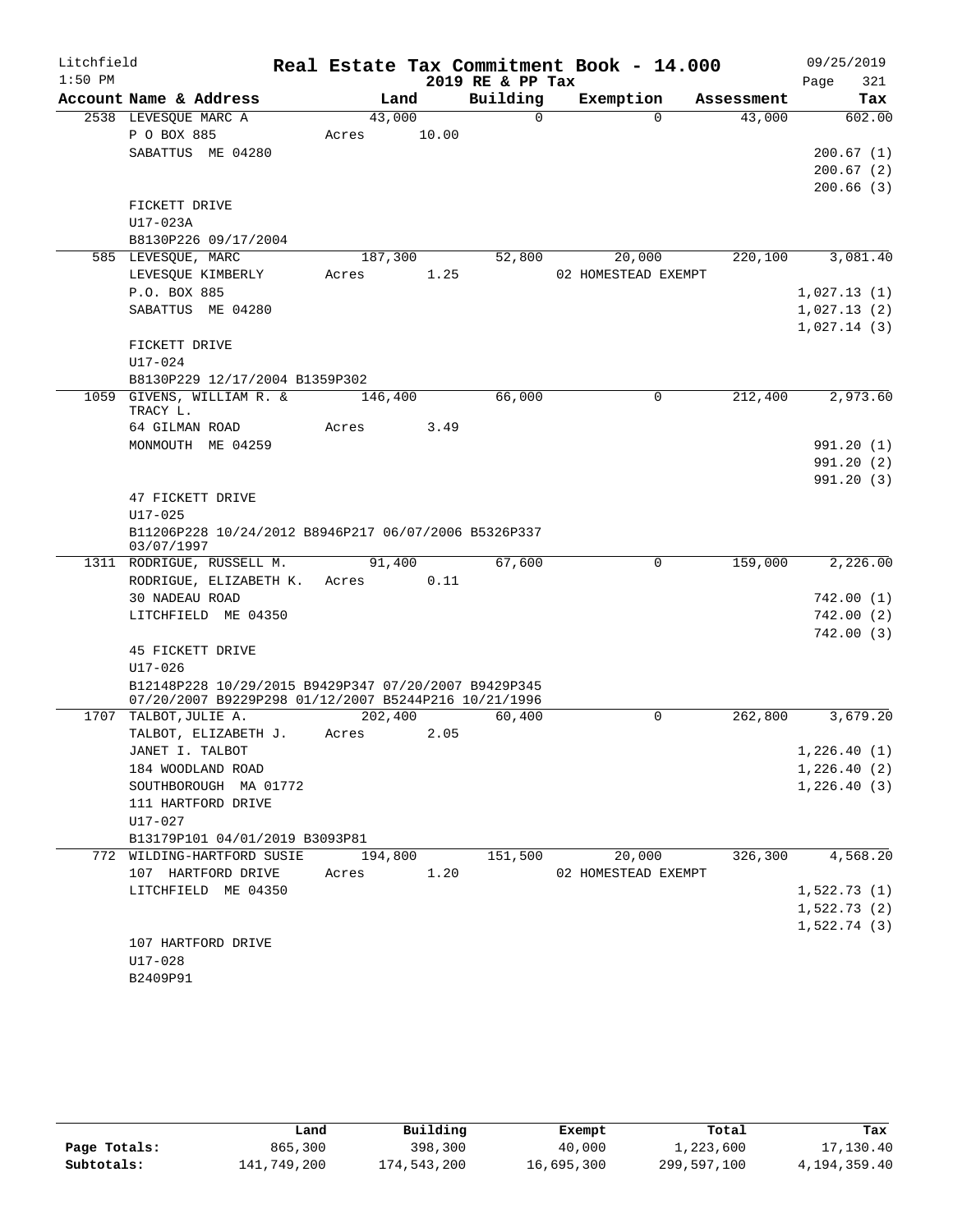| Litchfield |                                                                                                   |         |      |                  | Real Estate Tax Commitment Book - 14.000 |            | 09/25/2019              |
|------------|---------------------------------------------------------------------------------------------------|---------|------|------------------|------------------------------------------|------------|-------------------------|
| $1:50$ PM  |                                                                                                   |         |      | 2019 RE & PP Tax |                                          |            | 322<br>Page             |
|            | Account Name & Address                                                                            | Land    |      | Building         | Exemption                                | Assessment | Tax                     |
|            | 661 STOWE, REBECCA M.                                                                             | 202,500 |      | 72,400           | $\Omega$                                 | 274,900    | 3,848.60                |
|            | ALEKMAN, RYAN                                                                                     | Acres   | 1.86 |                  |                                          |            |                         |
|            | HEMLOCK HOLLOW                                                                                    |         |      |                  |                                          |            | 1,282.87(1)             |
|            | BELCHERTOWN MA 01007                                                                              |         |      |                  |                                          |            | 1,282.87(2)             |
|            |                                                                                                   |         |      |                  |                                          |            | 1,282.86(3)             |
|            | 99 HARTFORD DRIVE                                                                                 |         |      |                  |                                          |            |                         |
|            | U17-029                                                                                           |         |      |                  |                                          |            |                         |
|            | B13133P81 01/14/2019 B7788P299 12/22/2003                                                         |         |      |                  | 0                                        |            |                         |
|            | 883 ISAACSON, MARK                                                                                | 242,000 |      | 147,300          |                                          | 389,300    | 5,450.20                |
|            | HEROLD, KAREN B                                                                                   | Acres   | 3.14 |                  |                                          |            |                         |
|            | 67 WILD APPLE LANE                                                                                |         |      |                  |                                          |            | 1,816.73(1)             |
|            | CUMBERLAND ME 04021                                                                               |         |      |                  |                                          |            | 1,816.73(2)             |
|            |                                                                                                   |         |      |                  |                                          |            | 1,816.74(3)             |
|            | 85 HARTFORD DRIVE                                                                                 |         |      |                  |                                          |            |                         |
|            | U17-030                                                                                           |         |      |                  |                                          |            |                         |
|            | B10749P152 06/09/2011 B10703P292 04/07/2011<br>B3943P222 07/08/1991 B3937P296 B1292P230 B1291P179 |         |      |                  |                                          |            |                         |
|            | B557P564 04/19/1917                                                                               |         |      |                  |                                          |            |                         |
|            | 360 CONROY, MICHAEL H                                                                             | 116,200 |      | 42,300           | 0                                        | 158,500    | 2,219.00                |
|            | 192 MIDDLE ROAD                                                                                   | Acres   | 0.17 |                  |                                          |            |                         |
|            | APT 302                                                                                           |         |      |                  |                                          |            | 739.67(1)               |
|            | FALMOUTH ME 04105                                                                                 |         |      |                  |                                          |            | 739.67(2)               |
|            |                                                                                                   |         |      |                  |                                          |            | 739.66(3)               |
|            | 83 HARTFORD DRIVE                                                                                 |         |      |                  |                                          |            |                         |
|            | $U17 - 031$                                                                                       |         |      |                  |                                          |            |                         |
|            | B4793P243                                                                                         |         |      |                  |                                          |            |                         |
|            | 1716 HOLT, CATHY                                                                                  | 180,300 |      | 32,300           | 0                                        | 212,600    | 2,976.40                |
|            | HOLT, STEPHEN                                                                                     | Acres   | 0.58 |                  |                                          |            |                         |
|            | 10 MAST LANE                                                                                      |         |      |                  |                                          |            | 992.13(1)               |
|            | BRUNSWICK, ME.<br>МE                                                                              |         |      |                  |                                          |            | 992.13(2)               |
|            | 04011                                                                                             |         |      |                  |                                          |            |                         |
|            |                                                                                                   |         |      |                  |                                          |            | 992.14 (3)              |
|            | 81 HARTFORD DRIVE                                                                                 |         |      |                  |                                          |            |                         |
|            | U17-032                                                                                           |         |      |                  |                                          |            |                         |
|            | B10689P172 03/17/2011 B930P48                                                                     |         |      |                  |                                          |            |                         |
|            | 845 HODGKINS, ELIZABETH G.                                                                        | 165,700 |      | 38,700           | $\mathbf 0$                              | 204,400    | 2,861.60                |
|            | 73 SISOUISIC TRAIL                                                                                | Acres   | 0.39 |                  |                                          |            |                         |
|            | YARMOUTH ME 04096                                                                                 |         |      |                  |                                          |            | 953.87 (1)              |
|            |                                                                                                   |         |      |                  |                                          |            | 953.87(2)<br>953.86 (3) |
|            | 24 PERCH DRIVE                                                                                    |         |      |                  |                                          |            |                         |
|            | $U18 - 001$                                                                                       |         |      |                  |                                          |            |                         |
|            | B6268P255 06/12/2000                                                                              |         |      |                  |                                          |            |                         |
|            | 659 GAMAGE, DALE & RHONDA                                                                         | 161,600 |      | 48,900           | $\Omega$                                 | 210,500    | 2,947.00                |
|            | 538 SUTHERLAND POND                                                                               | Acres   | 0.40 |                  |                                          |            |                         |
|            | ROAD                                                                                              |         |      |                  |                                          |            |                         |
|            | SABATTUS, ME 04280                                                                                |         |      |                  |                                          |            | 982.33 (1)              |
|            |                                                                                                   |         |      |                  |                                          |            | 982.33 (2)              |
|            |                                                                                                   |         |      |                  |                                          |            | 982.34 (3)              |
|            | 22 PERCH DRIVE                                                                                    |         |      |                  |                                          |            |                         |
|            | $U18 - 002$                                                                                       |         |      |                  |                                          |            |                         |
|            | B11041P38 05/13/2012 B9702P51 04/17/2008 B6308P145                                                |         |      |                  |                                          |            |                         |
|            | 02/02/1999                                                                                        |         |      |                  |                                          |            |                         |

|              | Land        | Building    | Exempt     | Total       | Tax          |
|--------------|-------------|-------------|------------|-------------|--------------|
| Page Totals: | 1,068,300   | 381,900     |            | 1,450,200   | 20,302.80    |
| Subtotals:   | 142,817,500 | 174,925,100 | 16,695,300 | 301,047,300 | 4,214,662.20 |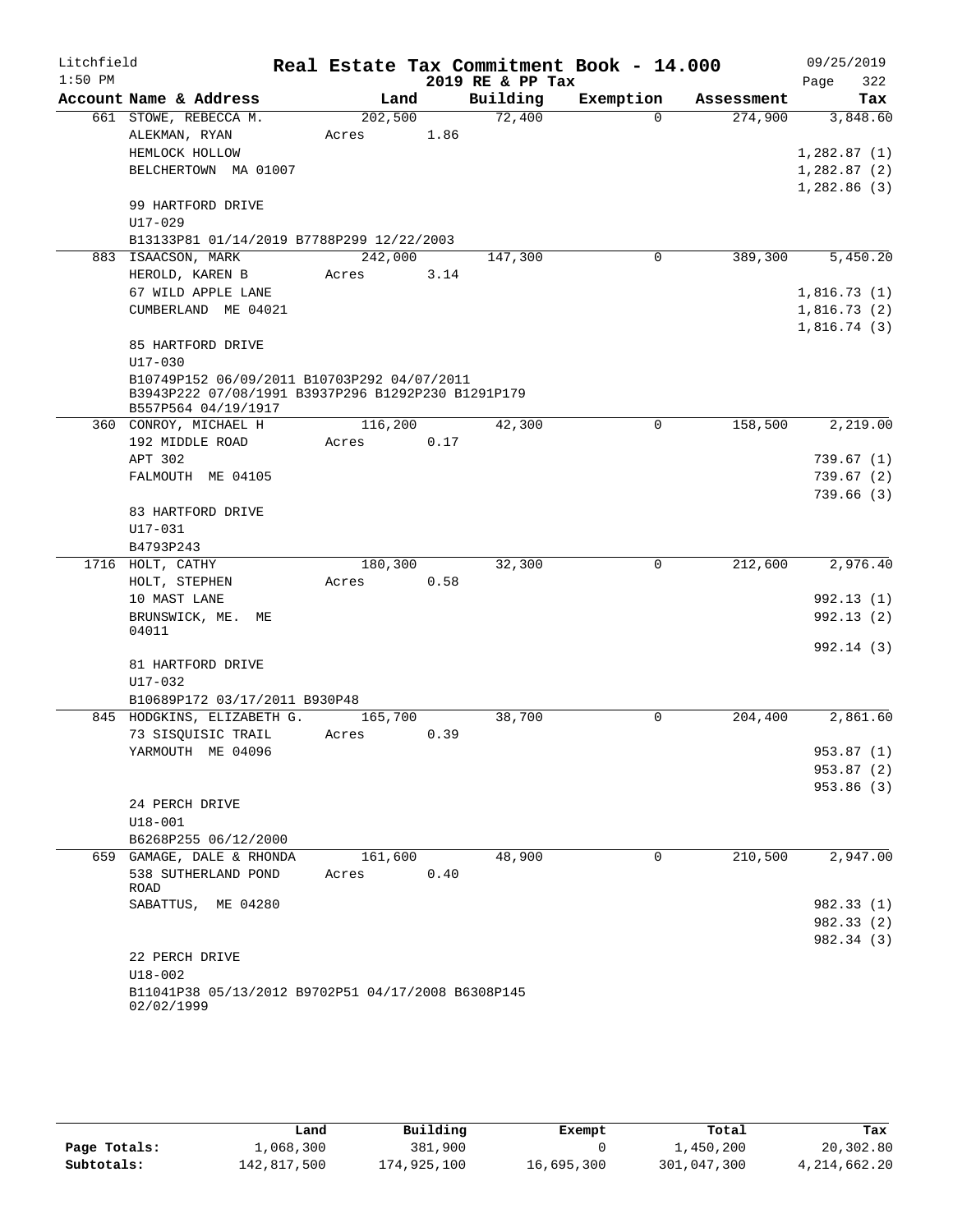| Litchfield |                                             |            |      |                  | Real Estate Tax Commitment Book - 14.000 |            | 09/25/2019       |
|------------|---------------------------------------------|------------|------|------------------|------------------------------------------|------------|------------------|
| $1:50$ PM  |                                             |            |      | 2019 RE & PP Tax |                                          |            | 323<br>Page      |
|            | Account Name & Address                      | Land       |      | Building         | Exemption                                | Assessment | Tax              |
|            | 1094 LONG TRUST, RAYMOND, ET<br>AL          | 186,100    |      | 38,300           | $\Omega$                                 | 224,400    | 3,141.60         |
|            | 470 WEBBS MILLS ROAD                        | Acres      | 0.60 |                  |                                          |            |                  |
|            | RAYMOND ME 04071                            |            |      |                  |                                          |            | 1,047.20(1)      |
|            |                                             |            |      |                  |                                          |            | 1,047.20(2)      |
|            |                                             |            |      |                  |                                          |            | 1,047.20(3)      |
|            | 19 PERCH DRIVE                              |            |      |                  |                                          |            |                  |
|            | $U18 - 003$                                 |            |      |                  |                                          |            |                  |
|            | B5492P215                                   |            |      |                  |                                          |            |                  |
|            | 658 VAN NOSTRAND, GINGER                    | 88,600     |      | $\Omega$         | $\overline{0}$                           |            | 88,600 1,240.40  |
|            | VAN NOSTRAND, RICHARD                       | Acres 4.38 |      |                  |                                          |            |                  |
|            | 229 WEST GRANBY ROAD                        |            |      |                  |                                          |            | 413.47 (1)       |
|            | GRANBY CT 06035                             |            |      |                  |                                          |            | 413.47 (2)       |
|            |                                             |            |      |                  |                                          |            | 413.46(3)        |
|            | HALLOWELL ROAD                              |            |      |                  |                                          |            |                  |
|            | $U18 - 004$                                 |            |      |                  |                                          |            |                  |
|            | B12103P147 09/03/2015 B884P197 06/07/1949   |            |      |                  |                                          |            |                  |
|            | 241 BUREAU, THOMAS N                        | 174,800    | 2.61 |                  | 262,500 20,000<br>02 HOMESTEAD EXEMPT    | 417,300    | 5,842.20         |
|            | P O BOX 56<br>LITCHFIELD ME 04350           | Acres      |      |                  |                                          |            | 1,947.40(1)      |
|            |                                             |            |      |                  |                                          |            | 1,947.40(2)      |
|            |                                             |            |      |                  |                                          |            | 1,947.40(3)      |
|            | 15 GAMAGE DRIVE                             |            |      |                  |                                          |            |                  |
|            | U18-004A                                    |            |      |                  |                                          |            |                  |
|            | B11059P207 05/31/2012 B5963P228             |            |      |                  |                                          |            |                  |
|            | 2100 VAN NOSTRAND, RICHARD 208,300          |            |      | 95,500           | $\Omega$                                 |            | 303,800 4,253.20 |
|            | VAN NOSTRAND GINGER                         | Acres 1.90 |      |                  |                                          |            |                  |
|            | 229 W GRANBY RD                             |            |      |                  |                                          |            | 1,417.73(1)      |
|            | GRANBY CT 06035                             |            |      |                  |                                          |            | 1,417.73(2)      |
|            |                                             |            |      |                  |                                          |            | 1,417.74(3)      |
|            | 26 GAMAGE DRIVE                             |            |      |                  |                                          |            |                  |
|            | U18-004B                                    |            |      |                  |                                          |            |                  |
|            | B5771P122 10/19/1998                        |            |      |                  |                                          |            |                  |
|            | 2098 LENNOX HIGHLAND                        | 216,100    |      | 94,500           | $\mathbf 0$                              | 310,600    | 4,348.40         |
|            | ADVENTURES, LLC.<br>117 HIGHLAND STREET     | Acres 4.07 |      |                  |                                          |            |                  |
|            | ROCKY HILL CT 06067                         |            |      |                  |                                          |            | 1,449.47(1)      |
|            |                                             |            |      |                  |                                          |            | 1,449.47(2)      |
|            |                                             |            |      |                  |                                          |            | 1,449.46(3)      |
|            | 15 PERCH DRIVE                              |            |      |                  |                                          |            |                  |
|            | U18-004C                                    |            |      |                  |                                          |            |                  |
|            | B12530P265 01/30/2017 B11059P207 05/30/2012 |            |      |                  |                                          |            |                  |
|            | B6315P350 10/06/2000                        |            |      |                  |                                          |            |                  |
|            | 2160 LYON, ARVAH                            | 255,200    |      | 97,400           | $\Omega$                                 | 352,600    | 4,936.40         |
|            | LYON MARILYN                                | Acres      | 3.90 |                  |                                          |            |                  |
|            | 19603 NORTH 83RD DRIVE                      |            |      |                  |                                          |            | 1,645.47(1)      |
|            | PEORIA AZ 85382                             |            |      |                  |                                          |            | 1,645.47(2)      |
|            |                                             |            |      |                  |                                          |            | 1,645.46(3)      |
|            | 17 PERCH DRIVE                              |            |      |                  |                                          |            |                  |
|            | U18-004D                                    |            |      |                  |                                          |            |                  |
|            | B12509P322 12/21/2016 B6260P202 07/28/2000  |            |      |                  |                                          |            |                  |

|              | Land        | Building    | Exempt     | Total       | Tax          |
|--------------|-------------|-------------|------------|-------------|--------------|
| Page Totals: | 1,129,100   | 588,200     | 20,000     | 1,697,300   | 23,762.20    |
| Subtotals:   | 143,946,600 | 175,513,300 | 16,715,300 | 302,744,600 | 4,238,424.40 |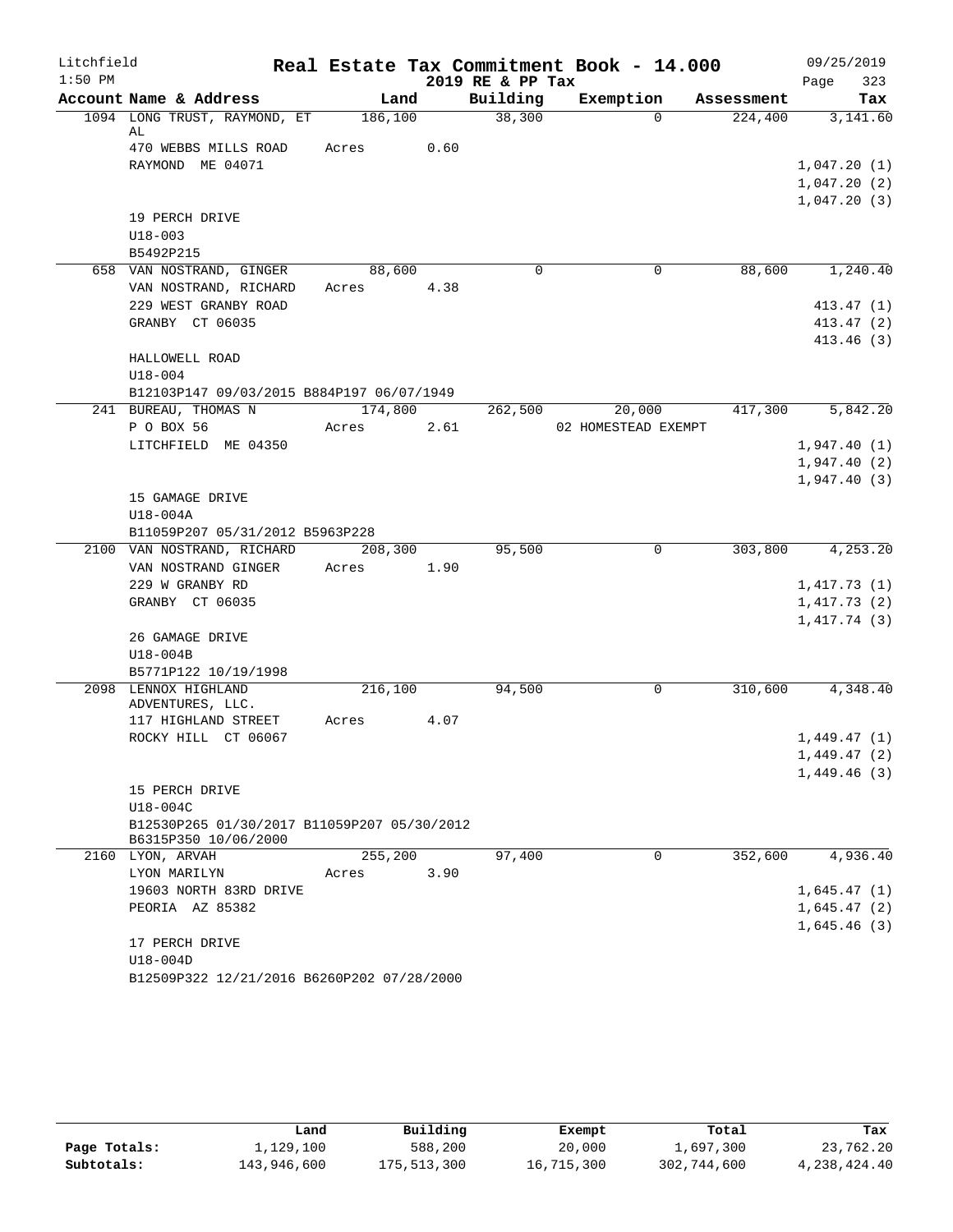| Litchfield |                                                                                                    |       |         |       |                  | Real Estate Tax Commitment Book - 14.000 |            | 09/25/2019  |
|------------|----------------------------------------------------------------------------------------------------|-------|---------|-------|------------------|------------------------------------------|------------|-------------|
| $1:50$ PM  |                                                                                                    |       |         |       | 2019 RE & PP Tax |                                          |            | 324<br>Page |
|            | Account Name & Address                                                                             |       | Land    |       | Building         | Exemption                                | Assessment | Tax         |
|            | 2414 MARZILLI APRIL                                                                                |       | 160,800 |       | $\Omega$         | $\Omega$                                 | 160,800    | 2,251.20    |
|            | MARZILLI DAVID                                                                                     | Acres |         | 2.00  |                  |                                          |            |             |
|            | 117 HIGHLAND ROAD                                                                                  |       |         |       |                  |                                          |            | 750.40(1)   |
|            | ROCKY HILL CT 06067                                                                                |       |         |       |                  |                                          |            | 750.40(2)   |
|            |                                                                                                    |       |         |       |                  |                                          |            | 750.40(3)   |
|            |                                                                                                    |       |         |       |                  |                                          |            |             |
|            | U18-004E                                                                                           |       |         |       |                  |                                          |            |             |
|            | B8141P274 09/29/2004                                                                               |       |         |       |                  |                                          |            |             |
|            | 2399 VAN NOSTRAND, GINGER &                                                                        |       | 32,400  |       | $\mathbf 0$      | 0                                        | 32,400     | 453.60      |
|            | RICHARD                                                                                            |       |         |       |                  |                                          |            |             |
|            | 229 WEST GRANBY ROAD                                                                               | Acres |         | 3.48  |                  |                                          |            |             |
|            | GRANBY CT 06035                                                                                    |       |         |       |                  |                                          |            | 151.20(1)   |
|            |                                                                                                    |       |         |       |                  |                                          |            | 151.20(2)   |
|            |                                                                                                    |       |         |       |                  |                                          |            | 151.20(3)   |
|            | HALLOWELL ROAD                                                                                     |       |         |       |                  |                                          |            |             |
|            | U18-004F                                                                                           |       |         |       |                  |                                          |            |             |
|            | B12103P149 09/03/2015 B11093P237 07/11/2012<br>B11092P93 06/28/2012 B11092P90 06/29/2012 B11092P87 |       |         |       |                  |                                          |            |             |
|            | 06/29/2012                                                                                         |       |         |       |                  |                                          |            |             |
|            | 1717 HOLT, CATHY                                                                                   |       | 46,500  |       | $\Omega$         | $\Omega$                                 | 46,500     | 651.00      |
|            | HOLT, STEPHEN F                                                                                    | Acres |         | 14.70 |                  |                                          |            |             |
|            | 10 MAST LANE                                                                                       |       |         |       |                  |                                          |            | 217.00(1)   |
|            | BRUNSWICK ME 04011                                                                                 |       |         |       |                  |                                          |            | 217.00(2)   |
|            |                                                                                                    |       |         |       |                  |                                          |            | 217.00(3)   |
|            | HALLOWELL ROAD                                                                                     |       |         |       |                  |                                          |            |             |
|            | $U18 - 005$                                                                                        |       |         |       |                  |                                          |            |             |
|            | B10689P172 03/17/2011 B1527P535 08/07/1970                                                         |       |         |       |                  |                                          |            |             |
|            | 1931 YOUNG, RITA M                                                                                 |       | 46,500  |       | 86,200           | 20,000                                   | 112,700    | 1,577.80    |
|            | 1699 HALLOWELL ROAD                                                                                | Acres |         | 1.50  |                  | 02 HOMESTEAD EXEMPT                      |            |             |
|            | LITCHFIELD ME 04350                                                                                |       |         |       |                  |                                          |            | 525.93(1)   |
|            |                                                                                                    |       |         |       |                  |                                          |            | 525.93(2)   |
|            |                                                                                                    |       |         |       |                  |                                          |            | 525.94(3)   |
|            | 1699 HALLOWELL ROAD                                                                                |       |         |       |                  |                                          |            |             |
|            | $U18 - 006$                                                                                        |       |         |       |                  |                                          |            |             |
|            | B3452P17                                                                                           |       |         |       |                  |                                          |            |             |
|            | 1823 WATERMAN, EVELYN T                                                                            |       | 157,400 |       | 21,600           | $\mathbf 0$                              | 179,000    | 2,506.00    |
|            | 78 GARDINER RD                                                                                     | Acres |         | 0.95  |                  |                                          |            |             |
|            | WALES ME 04280-3308                                                                                |       |         |       |                  |                                          |            | 835.33 (1)  |
|            |                                                                                                    |       |         |       |                  |                                          |            | 835.33 (2)  |
|            |                                                                                                    |       |         |       |                  |                                          |            | 835.34 (3)  |
|            | 45 GAMAGE DRIVE                                                                                    |       |         |       |                  |                                          |            |             |
|            | $U18 - 007$                                                                                        |       |         |       |                  |                                          |            |             |
|            | B4237P49 09/30/1992 B1475P501 08/16/1968                                                           |       |         |       |                  |                                          |            |             |
|            | 1825 WATERMAN PETER B                                                                              |       | 179,800 |       | 22,100           | $\mathbf 0$                              | 201,900    | 2,826.60    |
|            | 840 SABATTUS ROAD                                                                                  | Acres |         | 0.70  |                  |                                          |            |             |
|            | SABATTUS ME 04280                                                                                  |       |         |       |                  |                                          |            | 942.20 (1)  |
|            |                                                                                                    |       |         |       |                  |                                          |            | 942.20(2)   |
|            |                                                                                                    |       |         |       |                  |                                          |            | 942.20(3)   |
|            | 43 GAMAGE DRIVE                                                                                    |       |         |       |                  |                                          |            |             |
|            | $U18 - 008$                                                                                        |       |         |       |                  |                                          |            |             |
|            | B9304P131 04/06/2007 B6218P51 05/24/2000 B1557P170<br>08/07/1971                                   |       |         |       |                  |                                          |            |             |

|              | Land        | Building    | Exempt     | Total         | Tax          |
|--------------|-------------|-------------|------------|---------------|--------------|
| Page Totals: | 623,400     | 129,900     | 20,000     | 733,300       | 10,266.20    |
| Subtotals:   | 144,570,000 | 175,643,200 | 16,735,300 | 303, 477, 900 | 4,248,690.60 |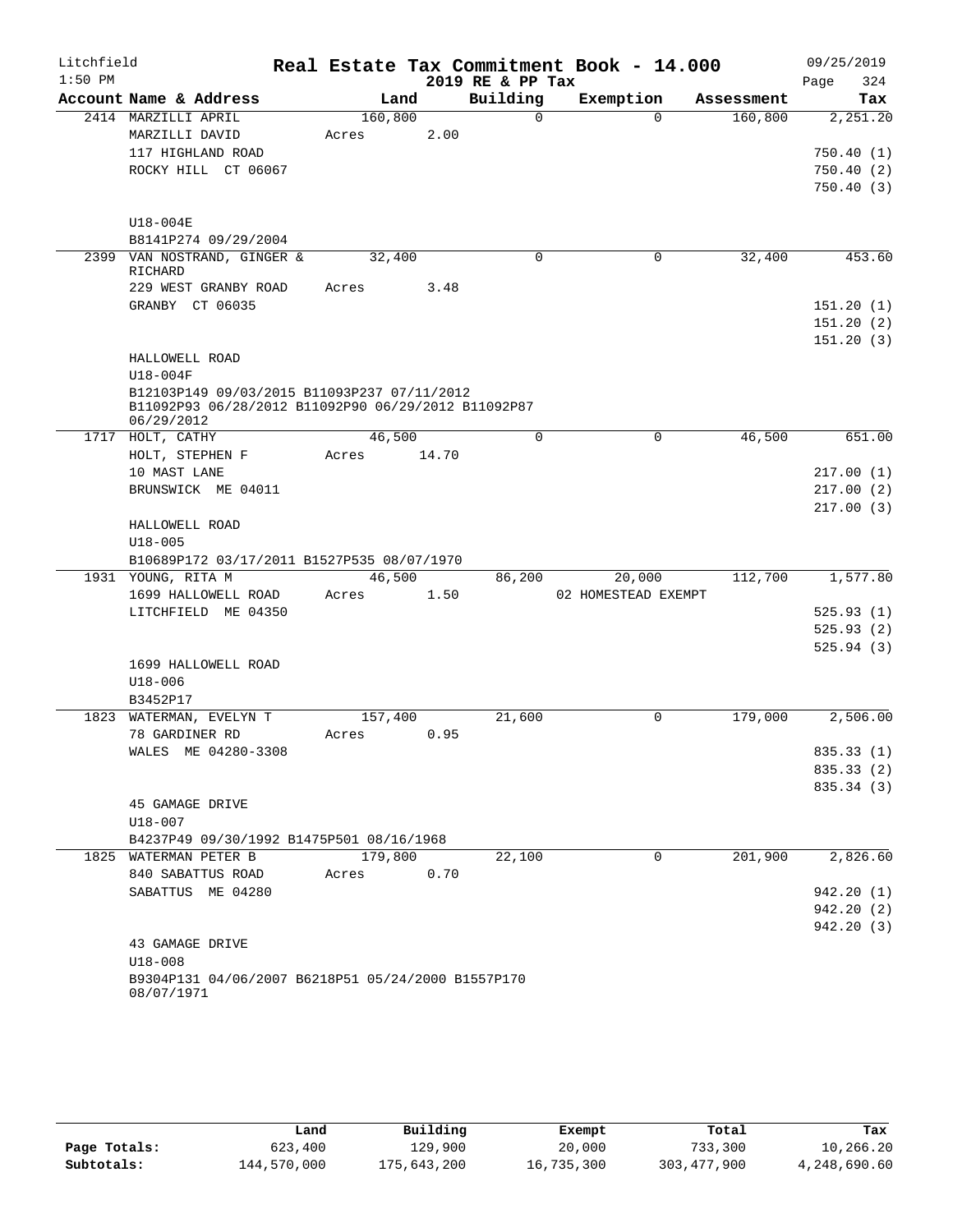| Litchfield |                                                      |         |      |      |                  | Real Estate Tax Commitment Book - 14.000 |            | 09/25/2019  |
|------------|------------------------------------------------------|---------|------|------|------------------|------------------------------------------|------------|-------------|
| $1:50$ PM  |                                                      |         |      |      | 2019 RE & PP Tax |                                          |            | 325<br>Page |
|            | Account Name & Address                               |         | Land |      | Building         | Exemption                                | Assessment | Tax         |
|            | 536 EARLEY, CHARLES                                  | 133,000 |      |      | 52,400           | $\Omega$                                 | 185,400    | 2,595.60    |
|            | EARLEY GLORIA T.                                     | Acres   |      | 0.26 |                  |                                          |            |             |
|            | 2 DOW AVENUE                                         |         |      |      |                  |                                          |            | 865.20(1)   |
|            | ATKINSON NH 03811                                    |         |      |      |                  |                                          |            | 865.20(2)   |
|            |                                                      |         |      |      |                  |                                          |            | 865.20(3)   |
|            | 41 GAMAGE DRIVE                                      |         |      |      |                  |                                          |            |             |
|            | $U18 - 009$                                          |         |      |      |                  |                                          |            |             |
|            | B8836P5 03/08/2006 B4034P238                         |         |      |      |                  |                                          |            |             |
|            | 825 POTTS, HAROLD F                                  | 119,000 |      |      | 73,500           | 0                                        | 192,500    | 2,695.00    |
|            | POTTS ANNIE L.                                       | Acres   |      | 0.18 |                  |                                          |            |             |
|            | 7 JEANNE MARIE DRIVE                                 |         |      |      |                  |                                          |            | 898.33 (1)  |
|            | WESTFIELD MA 01085                                   |         |      |      |                  |                                          |            | 898.33 (2)  |
|            |                                                      |         |      |      |                  |                                          |            | 898.34 (3)  |
|            | 39 GAMAGE DRIVE                                      |         |      |      |                  |                                          |            |             |
|            | $U18 - 010$                                          |         |      |      |                  |                                          |            |             |
|            | B5715P338 08/14/1998                                 |         |      |      |                  |                                          |            |             |
|            | 122 POTTS, ANNIE                                     | 156,100 |      |      | 54,700           | 0                                        | 210,800    | 2,951.20    |
|            | 7 JEANNE MARIE DRIVE                                 | Acres   |      | 0.34 |                  |                                          |            |             |
|            | WESTFIELD MA                                         |         |      |      |                  |                                          |            | 983.73 (1)  |
|            | 01085-4678                                           |         |      |      |                  |                                          |            |             |
|            |                                                      |         |      |      |                  |                                          |            | 983.73 (2)  |
|            |                                                      |         |      |      |                  |                                          |            | 983.74 (3)  |
|            | 37 GAMAGE DRIVE                                      |         |      |      |                  |                                          |            |             |
|            | U18-011                                              |         |      |      |                  |                                          |            |             |
|            | B7828P158 01/08/2004<br>605 HUDSON, ALDEN W.         | 97,400  |      |      | 37,300           | 0                                        | 134,700    | 1,885.80    |
|            | ELLIOTT, JADE                                        | Acres   |      | 0.11 |                  |                                          |            |             |
|            | P.O. BOX 7304                                        |         |      |      |                  |                                          |            | 628.60(1)   |
|            | OCEAN PARK ME 04063                                  |         |      |      |                  |                                          |            | 628.60(2)   |
|            |                                                      |         |      |      |                  |                                          |            | 628.60(3)   |
|            | 35 GAMAGE DRIVE                                      |         |      |      |                  |                                          |            |             |
|            | U18-012                                              |         |      |      |                  |                                          |            |             |
|            | B11477P244 07/29/2013 B8838P183 03/16/2006 B8556P307 |         |      |      |                  |                                          |            |             |
|            | 10/19/2005 B6155P91 B2393P263 06/16/1981             |         |      |      |                  |                                          |            |             |
|            | 606 POTVIN, PAUL E                                   | 105,200 |      |      | 18,000           | 0                                        | 123,200    | 1,724.80    |
|            | DUBE, DIANE J                                        | Acres   |      | 0.17 |                  |                                          |            |             |
|            | 567 POND ROAD                                        |         |      |      |                  |                                          |            | 574.93(1)   |
|            | LEWISTON ME 04240                                    |         |      |      |                  |                                          |            | 574.93(2)   |
|            |                                                      |         |      |      |                  |                                          |            | 574.94(3)   |
|            | 33 GAMAGE DRIVE                                      |         |      |      |                  |                                          |            |             |
|            | $U18 - 013$                                          |         |      |      |                  |                                          |            |             |
|            | B10432P307 05/28/2010 B2579P74 06/22/1982            |         |      |      |                  |                                          |            |             |
|            | 835 HAWKINS, LIAM P.                                 | 205,700 |      |      | 97,400           | 0                                        | 303,100    | 4,243.40    |
|            | CULLITY, JENNA M.                                    | Acres   |      | 1.01 |                  |                                          |            |             |
|            | 122 WOODLEY AVENUE                                   |         |      |      |                  |                                          |            | 1,414.47(1) |
|            | WEST ROXBURY MA                                      |         |      |      |                  |                                          |            | 1,414.47(2) |
|            |                                                      |         |      |      |                  |                                          |            | 1,414.46(3) |
|            | 23 GAMAGE DRIVE                                      |         |      |      |                  |                                          |            |             |
|            | $U18 - 015$                                          |         |      |      |                  |                                          |            |             |
|            | B12136P68 10/16/2015 B11800P30 09/17/2014 B11800P26  |         |      |      |                  |                                          |            |             |
|            | 09/17/2014 B9292P71 03/16/2007 B6173P226 03/23/2000  |         |      |      |                  |                                          |            |             |

|              | Land        | Building    | Exempt     | Total       | Tax          |
|--------------|-------------|-------------|------------|-------------|--------------|
| Page Totals: | 816,400     | 333,300     |            | 1,149,700   | 16,095.80    |
| Subtotals:   | 145,386,400 | 175,976,500 | 16,735,300 | 304,627,600 | 4,264,786.40 |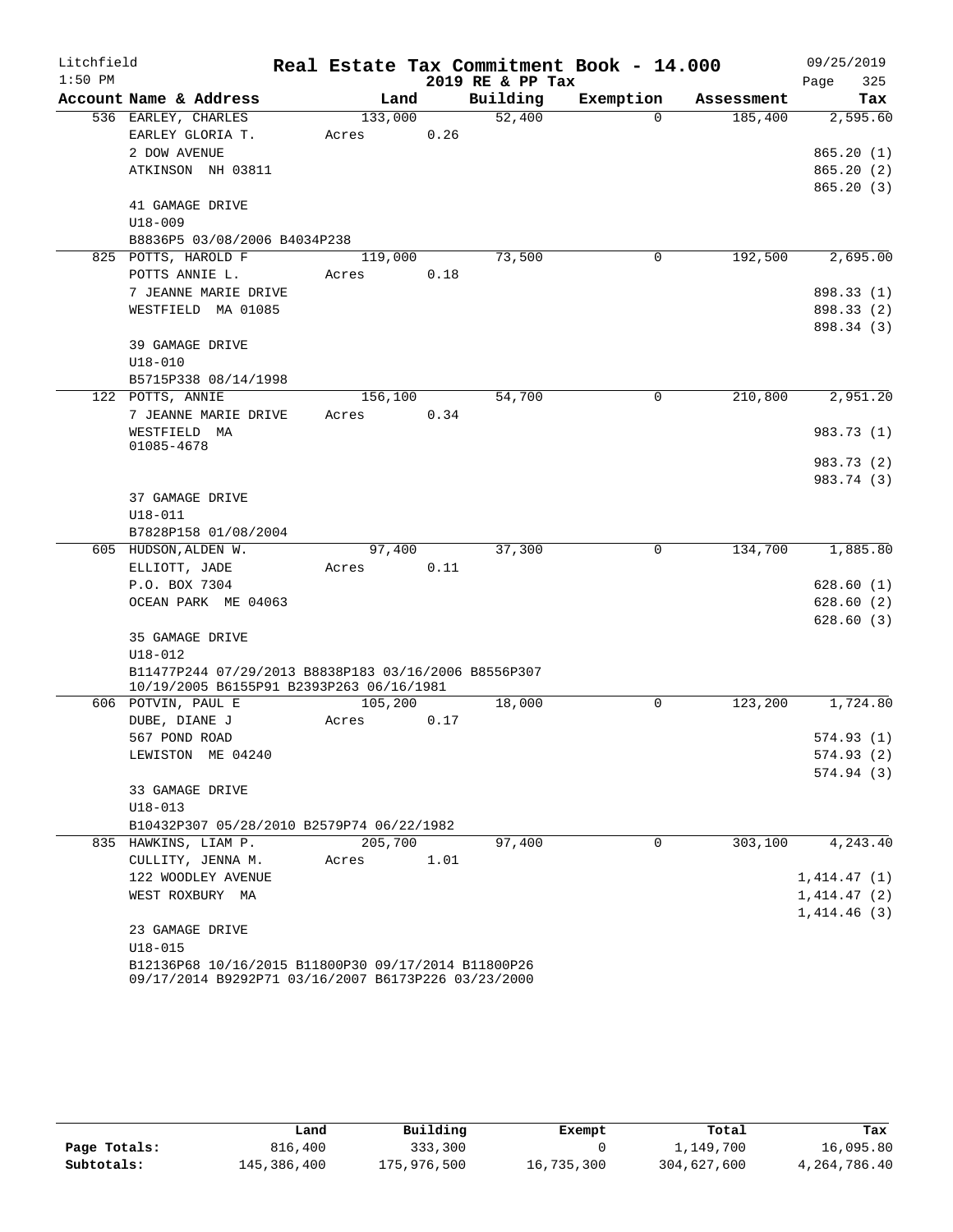| Litchfield |                                                                                          |         |       |                  | Real Estate Tax Commitment Book - 14.000 |            | 09/25/2019   |
|------------|------------------------------------------------------------------------------------------|---------|-------|------------------|------------------------------------------|------------|--------------|
| $1:50$ PM  |                                                                                          |         |       | 2019 RE & PP Tax |                                          |            | 326<br>Page  |
|            | Account Name & Address                                                                   | Land    |       | Building         | Exemption                                | Assessment | Tax          |
|            | 843 HOBART, VERNA (LIFE<br>ESTATE)                                                       | 189,000 |       | 102,400          | 20,000                                   | 271,400    | 3,799.60     |
|            | 1669 HALLOWELL ROAD                                                                      | Acres   | 1.84  |                  | 02 HOMESTEAD EXEMPT                      |            |              |
|            | LITCHFIELD ME 04350                                                                      |         |       |                  |                                          |            | 1, 266.53(1) |
|            |                                                                                          |         |       |                  |                                          |            | 1, 266.53(2) |
|            |                                                                                          |         |       |                  |                                          |            | 1, 266.54(3) |
|            | 1669 HALLOWELL ROAD                                                                      |         |       |                  |                                          |            |              |
|            | $U18 - 016$                                                                              |         |       |                  |                                          |            |              |
|            | B12236P323 02/29/2016 B3352P288                                                          |         |       |                  |                                          |            |              |
|            | 203 O'REILLY, DUSTIN T.                                                                  | 14,800  |       | $\Omega$         | 0                                        | 14,800     | 207.20       |
|            | O'REILLY, KELLYE                                                                         | Acres   | 0.35  |                  |                                          |            |              |
|            | 1656 HALLOWELL ROAD                                                                      |         |       |                  |                                          |            |              |
|            |                                                                                          |         |       |                  |                                          |            | 69.07(1)     |
|            | LITCHFIELD ME 04350                                                                      |         |       |                  |                                          |            | 69.07(2)     |
|            |                                                                                          |         |       |                  |                                          |            | 69.06(3)     |
|            | HALLOWELL ROAD                                                                           |         |       |                  |                                          |            |              |
|            | $U18 - 017$                                                                              |         |       |                  |                                          |            |              |
|            | B12486P169 11/10/2016 B11902P247 01/20/2015<br>B9104P305 10/03/2006 B2554P33             |         |       |                  |                                          |            |              |
|            | 281 DEWITT, CYNTHIA                                                                      | 204,800 |       | 51,300           | 20,000                                   | 236,100    | 3,305.40     |
|            | P.O.BOX 36                                                                               | Acres   | 32.00 |                  | 02 HOMESTEAD EXEMPT                      |            |              |
|            | LITCHFIELD ME 04350                                                                      |         |       |                  |                                          |            | 1, 101.80(1) |
|            |                                                                                          |         |       |                  |                                          |            | 1, 101.80(2) |
|            |                                                                                          |         |       |                  |                                          |            | 1, 101.80(3) |
|            | 1617 HALLOWELL ROAD                                                                      |         |       |                  |                                          |            |              |
|            | $U18 - 018$                                                                              |         |       |                  |                                          |            |              |
|            |                                                                                          |         |       |                  |                                          |            |              |
|            | B12292P104 05/12/2016 B6154P123 02/23/2000<br>471 DEWITT, PETER G.                       | 110,800 |       | $\Omega$         | 0                                        | 110,800    | 1,551.20     |
|            | 86 QUINCY DRIVE                                                                          |         |       |                  |                                          |            |              |
|            |                                                                                          | Acres   | 13.90 |                  |                                          |            |              |
|            | GORHAM ME 04038                                                                          |         |       |                  |                                          |            | 517.07(1)    |
|            |                                                                                          |         |       |                  |                                          |            | 517.07(2)    |
|            |                                                                                          |         |       |                  |                                          |            | 517.06(3)    |
|            | 1595 HALLOWELL ROAD                                                                      |         |       |                  |                                          |            |              |
|            | $U19 - 001$                                                                              |         |       |                  |                                          |            |              |
|            | B2458P290                                                                                |         |       |                  |                                          | 127,800    | 1,789.20     |
|            | 473 POTTLE DANIELLE K                                                                    | 48,300  |       | 79,500           | 0                                        |            |              |
|            | 1583 HALLOWELL ROAD                                                                      | Acres   | 2.10  |                  |                                          |            |              |
|            | LITCHFIELD ME 04350                                                                      |         |       |                  |                                          |            | 596.40(1)    |
|            |                                                                                          |         |       |                  |                                          |            | 596.40 (2)   |
|            |                                                                                          |         |       |                  |                                          |            | 596.40(3)    |
|            | 1583 HALLOWELL ROAD                                                                      |         |       |                  |                                          |            |              |
|            | $U19-001A$                                                                               |         |       |                  |                                          |            |              |
|            | B12336P201 06/23/2016 B9234P161 01/30/2007 B6030P263                                     |         |       |                  |                                          |            |              |
|            | 2632 MCCURDY, STANLEY                                                                    | 196,900 |       | 116,000          | 0                                        | 312,900    | 4,380.60     |
|            | MCCURDY, SANDRA                                                                          | Acres   | 8.87  |                  |                                          |            |              |
|            | 50 ELTON FARM ROAD                                                                       |         |       |                  |                                          |            | 1,460.20(1)  |
|            | HARPSWELL ME 04079                                                                       |         |       |                  |                                          |            | 1,460.20(2)  |
|            |                                                                                          |         |       |                  |                                          |            | 1,460.20(3)  |
|            | 1581 HALLOWELL ROAD                                                                      |         |       |                  |                                          |            |              |
|            | $U19 - 001 - B$                                                                          |         |       |                  |                                          |            |              |
|            | B12336P201 06/23/2016 B12164P150 11/13/2015<br>B9234P161 01/30/2007 B9216P215 01/12/2007 |         |       |                  |                                          |            |              |

|              | Land        | Building    | Exempt     | Total       | Tax          |
|--------------|-------------|-------------|------------|-------------|--------------|
| Page Totals: | 764,600     | 349,200     | 40,000     | 1,073,800   | 15,033.20    |
| Subtotals:   | 146,151,000 | 176,325,700 | 16,775,300 | 305,701,400 | 4,279,819.60 |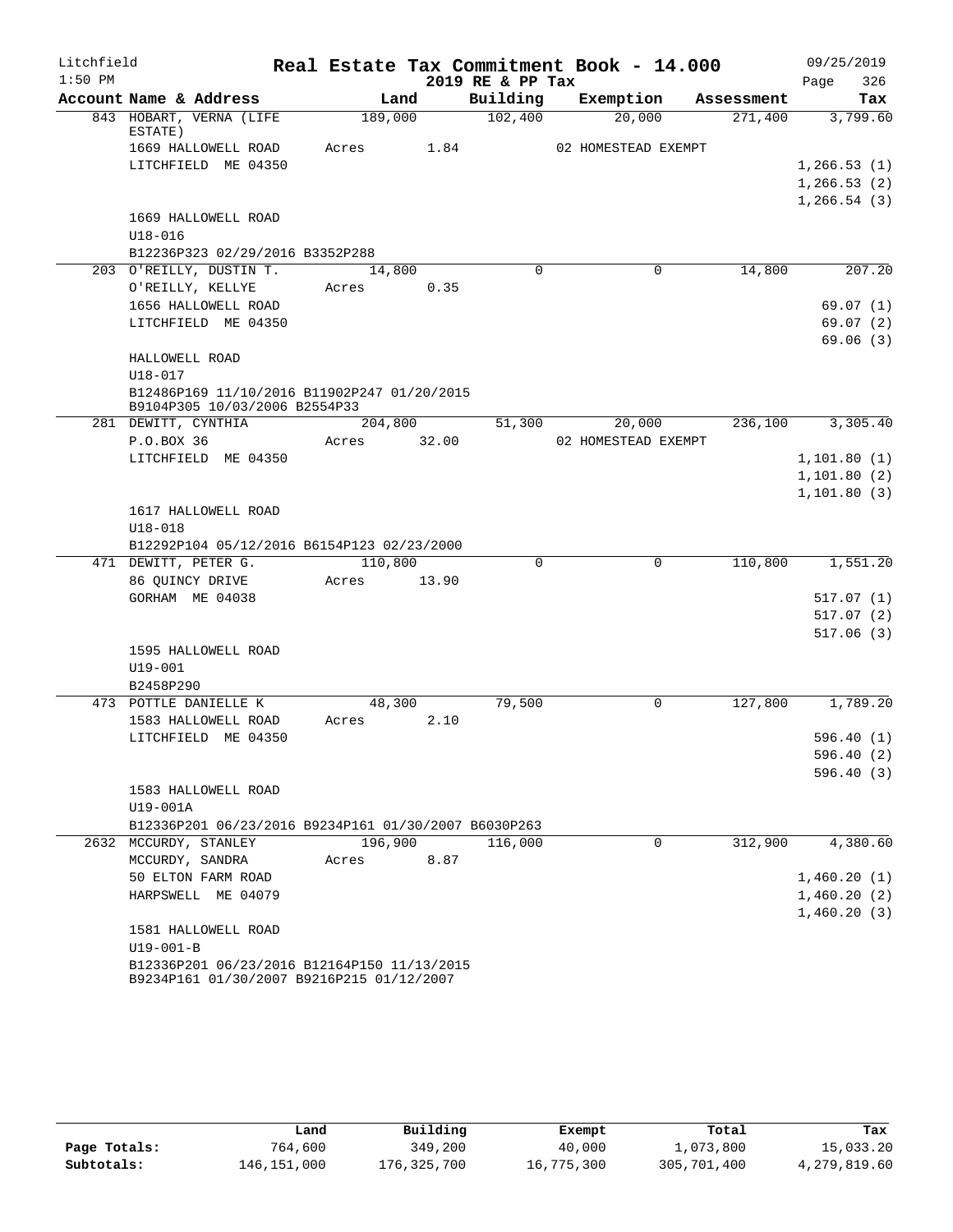| Litchfield                 |                                                                                           |                        |       |                        |                              | Real Estate Tax Commitment Book - 14.000 |                          | 09/25/2019                |
|----------------------------|-------------------------------------------------------------------------------------------|------------------------|-------|------------------------|------------------------------|------------------------------------------|--------------------------|---------------------------|
| $1:50$ PM                  | Account Name & Address                                                                    |                        |       | Land                   | 2019 RE & PP Tax<br>Building | Exemption                                | Assessment               | 327<br>Page<br>Tax        |
|                            | 589 MACDONALD, JOHN B. JR.                                                                |                        |       | 47,800                 | 80,200                       | $\Omega$                                 | 128,000                  | 1,792.00                  |
|                            | MACDONALD, DONNA M.                                                                       |                        | Acres | 1.94                   |                              |                                          |                          |                           |
|                            | 1575 HALLOWELL ROAD                                                                       |                        |       |                        |                              |                                          |                          | 597.33 (1)                |
|                            | LITCHFIELD ME 04350                                                                       |                        |       |                        |                              |                                          |                          | 597.33(2)                 |
|                            |                                                                                           |                        |       |                        |                              |                                          |                          | 597.34 (3)                |
|                            | 1575 HALLOWELL ROAD                                                                       |                        |       |                        |                              |                                          |                          |                           |
|                            | $U19 - 002$                                                                               |                        |       |                        |                              |                                          |                          |                           |
|                            | B12768P159 11/03/2017 B11156P127 09/07/2012<br>B10111P197 06/15/2009 B5350P113 01/21/2005 |                        |       |                        |                              |                                          |                          |                           |
|                            | 2604 MCCURDY, STANLEY                                                                     |                        |       | 12,900                 | $\Omega$                     | $\mathbf 0$                              | 12,900                   | 180.60                    |
|                            | MCCURDY, SANDRA                                                                           |                        | Acres | 1.25                   |                              |                                          |                          |                           |
|                            | 50 ELTON FARM ROAD                                                                        |                        |       |                        |                              |                                          |                          | 60.20(1)                  |
|                            | HARPSWELL ME 04079                                                                        |                        |       |                        |                              |                                          |                          | 60.20(2)                  |
|                            |                                                                                           |                        |       |                        |                              |                                          |                          | 60.20(3)                  |
|                            | 1581 HALLOWELL ROAD                                                                       |                        |       |                        |                              |                                          |                          |                           |
|                            | U19-002A                                                                                  |                        |       |                        |                              |                                          |                          |                           |
|                            | B12164P150 11/13/2015 B6030P263 08/19/1999                                                |                        |       |                        |                              |                                          |                          |                           |
|                            | 1171 MASON, ROBERT & AVA                                                                  |                        |       | 68,700                 | 119,600                      | 20,000                                   | 168,300                  | 2,356.20                  |
|                            | 1553 HALLOWELL ROAD                                                                       |                        | Acres | 18.40                  |                              | 02 HOMESTEAD EXEMPT                      |                          |                           |
|                            | LITCHFIELD ME 04350                                                                       |                        |       |                        |                              |                                          |                          | 785.40(1)                 |
|                            |                                                                                           |                        |       |                        |                              |                                          |                          | 785.40 (2)<br>785.40(3)   |
|                            | 1553 HALLOWELL ROAD                                                                       |                        |       |                        |                              |                                          |                          |                           |
|                            | $U19 - 003$                                                                               |                        |       |                        |                              |                                          |                          |                           |
|                            | B6163P111 03/09/2000                                                                      |                        |       |                        |                              |                                          |                          |                           |
|                            | 1569 SCOTTO, JACQUELINE                                                                   |                        |       | 40,000                 | 95,300                       | 20,000                                   | 115,300                  | 1,614.20                  |
|                            | 1539 HALLOWELL ROAD                                                                       |                        | Acres | 0.64                   |                              | 02 HOMESTEAD EXEMPT                      |                          |                           |
|                            | LITCHFIELD ME 04350                                                                       |                        |       |                        |                              |                                          |                          | 538.07 (1)                |
|                            |                                                                                           |                        |       |                        |                              |                                          |                          | 538.07 (2)                |
|                            |                                                                                           |                        |       |                        |                              |                                          |                          | 538.06(3)                 |
|                            | 1539 HALLOWELL ROAD                                                                       |                        |       |                        |                              |                                          |                          |                           |
|                            | $U19 - 005$                                                                               |                        |       |                        |                              |                                          |                          |                           |
|                            | B8444P267 05/12/2005 B5256P32<br>1169 SMART, LEROY E.                                     |                        |       | 5,900                  | $\Omega$                     | $\mathbf 0$                              | 5,900                    | 82.60                     |
|                            | SMART, LINDA A.                                                                           |                        | Acres | 0.90                   |                              |                                          |                          |                           |
|                            | 1532 HALLOWELL ROAD                                                                       |                        |       |                        |                              |                                          |                          | 27.53(1)                  |
|                            | LITCHFIELD ME 04350                                                                       |                        |       |                        |                              |                                          |                          | 27.53(2)                  |
|                            |                                                                                           |                        |       |                        |                              |                                          |                          | 27.54(3)                  |
|                            | 1515 HALLOWELL ROAD                                                                       |                        |       |                        |                              |                                          |                          |                           |
|                            | U19-006                                                                                   |                        |       |                        |                              |                                          |                          |                           |
|                            | B12201P301 01/19/2010 B6053P265 09/07/1999 B3480P341                                      |                        |       |                        |                              |                                          |                          |                           |
|                            | 522 TAYLOR, RICHARD E., JR.                                                               |                        |       | 71,000                 | 267,800                      | 20,000                                   | 318,800                  | 4,463.20                  |
|                            | TAYLOR KAREN S.                                                                           |                        | Acres | 3.00                   |                              | 02 HOMESTEAD EXEMPT                      |                          |                           |
|                            | P.O. BOX 104                                                                              |                        |       |                        |                              |                                          |                          | 1,487.73(1)               |
|                            | LITCHFIELD ME 04350                                                                       |                        |       |                        |                              |                                          |                          | 1,487.73(2)               |
|                            | 22 WATERFALL DRIVE                                                                        |                        |       |                        |                              |                                          |                          | 1,487.74(3)               |
|                            | $U19 - 008$                                                                               |                        |       |                        |                              |                                          |                          |                           |
|                            | B6962P5 06/17/2001                                                                        |                        |       |                        |                              |                                          |                          |                           |
|                            | 1618 TAYLOR, RICHARD E. JR.                                                               |                        |       | 3,400                  | $\Omega$                     | 0                                        | 3,400                    | 47.60                     |
|                            | & KAREN S.                                                                                |                        |       |                        |                              |                                          |                          |                           |
|                            | P.O. BOX 104                                                                              |                        | Acres | 0.30                   |                              |                                          |                          |                           |
|                            | LITCHFIELD ME 04350                                                                       |                        |       |                        |                              |                                          |                          | 15.87(1)                  |
|                            |                                                                                           |                        |       |                        |                              |                                          |                          | 15.87(2)                  |
|                            |                                                                                           |                        |       |                        |                              |                                          |                          | 15.86(3)                  |
|                            | 6 WATERFALL DRIVE<br>U19-008A                                                             |                        |       |                        |                              |                                          |                          |                           |
|                            | B6962P7                                                                                   |                        |       |                        |                              |                                          |                          |                           |
|                            |                                                                                           |                        |       |                        |                              |                                          |                          |                           |
|                            |                                                                                           | Land                   |       | Building               |                              | Exempt                                   | Total                    | Tax                       |
| Page Totals:<br>Subtotals: |                                                                                           | 249,700<br>146,400,700 |       | 562,900<br>176,888,600 |                              | 60,000<br>16,835,300                     | 752,600<br>306, 454, 000 | 10,536.40<br>4,290,356.00 |
|                            |                                                                                           |                        |       |                        |                              |                                          |                          |                           |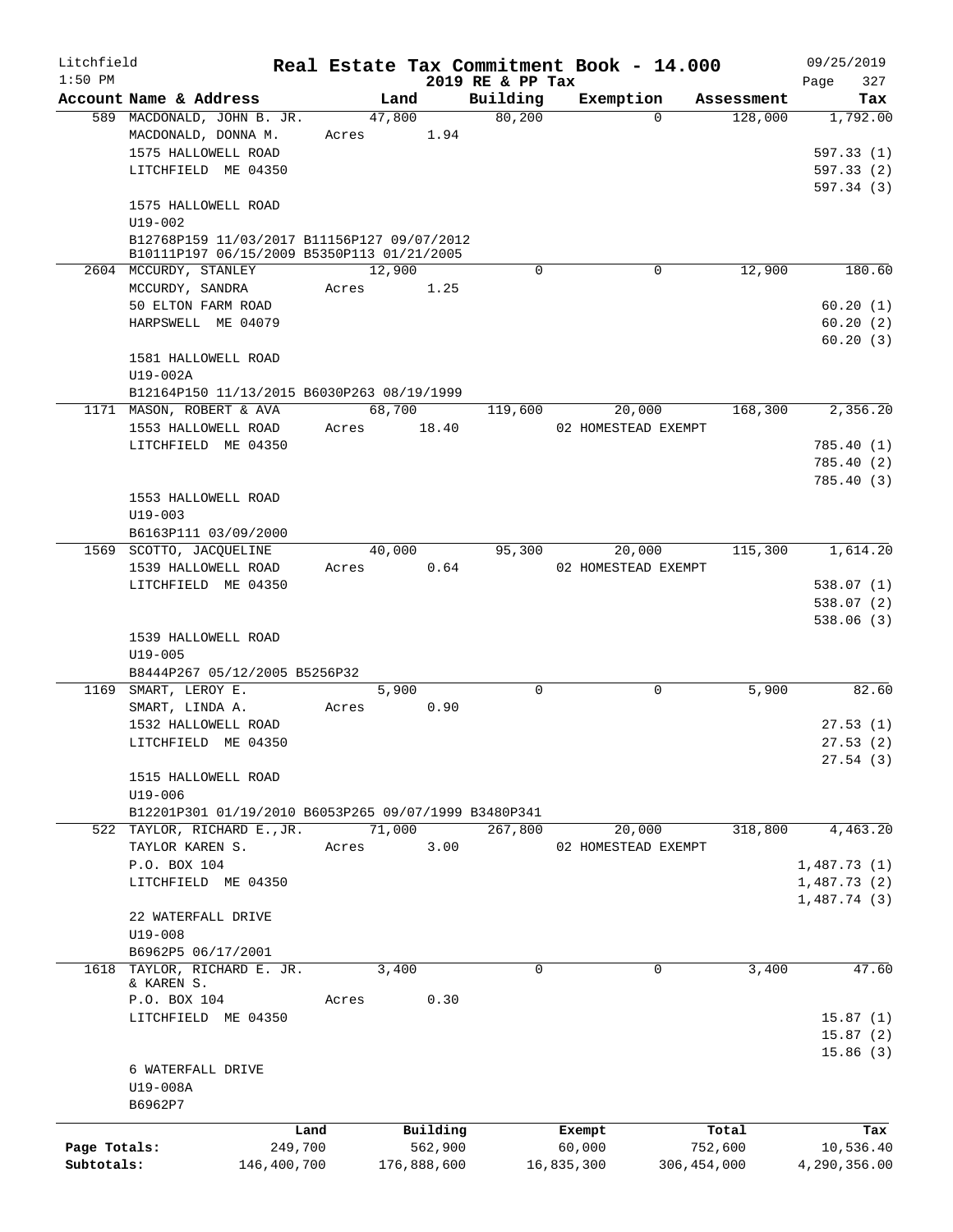| Litchfield |                                                    |         |       | Real Estate Tax Commitment Book - 14.000 |                     |                        | 09/25/2019  |
|------------|----------------------------------------------------|---------|-------|------------------------------------------|---------------------|------------------------|-------------|
| $1:50$ PM  |                                                    |         |       | 2019 RE & PP Tax                         |                     |                        | 328<br>Page |
|            | Account Name & Address                             | Land    |       | Building                                 | Exemption           | Assessment             | Tax         |
|            | 292 CENTRAL MAINE POWER                            | 3,600   |       | $\Omega$                                 |                     | 3,600<br>$\Omega$      | 50.40       |
|            | c/o Avangrid Management Acres<br>Company-Local Tax |         | 0.60  |                                          |                     |                        |             |
|            | One City Center, 5th<br>Floor                      |         |       |                                          |                     |                        | 16.80(1)    |
|            | Portland ME 04101                                  |         |       |                                          |                     |                        | 16.80(2)    |
|            |                                                    |         |       |                                          |                     |                        | 16.80(3)    |
|            | WHIPPOORWILL ROAD<br>$U19 - 009$                   |         |       |                                          |                     |                        |             |
| 1619       | SMALL SR, LEWIS B                                  | 49,300  |       | 128,600                                  | 20,000              | 157,900                | 2,210.60    |
|            | 20 WHIPPOORWILL ROAD                               | Acres   | 3.02  |                                          | 02 HOMESTEAD EXEMPT |                        |             |
|            | LITCHFIELD ME 04350                                |         |       |                                          |                     |                        | 736.87(1)   |
|            |                                                    |         |       |                                          |                     |                        | 736.87(2)   |
|            |                                                    |         |       |                                          |                     |                        | 736.86(3)   |
|            | 20 WHIPPOORWILL ROAD                               |         |       |                                          |                     |                        |             |
|            | $U19 - 010$                                        |         |       |                                          |                     |                        |             |
|            | B11345P339 04/01/2013 B1845P344                    |         |       |                                          |                     |                        |             |
| 2139       | HOWES, DAVID C                                     | 226,300 |       | 134,500                                  |                     | 360,800<br>$\mathbf 0$ | 5,051.20    |
|            | HOWES, PEGGY A                                     | Acres   | 1.50  |                                          |                     |                        |             |
|            | 46 WHIPPOORWILL ROAD                               |         |       |                                          |                     |                        | 1,683.73(1) |
|            | LITCHFIELD ME 04350                                |         |       |                                          |                     |                        | 1,683.73(2) |
|            |                                                    |         |       |                                          |                     |                        | 1,683.74(3) |
|            | 46 WHIPPOORWILL ROAD                               |         |       |                                          |                     |                        |             |
|            | $U19 - 012$<br>B13089P1 11/15/2018                 |         |       |                                          |                     |                        |             |
| 291        | CENTRAL MAINE POWER                                | 189,800 |       | $\Omega$                                 |                     | 0<br>189,800           | 2,657.20    |
|            | c/o Avangrid Management Acres                      |         | 1.70  |                                          |                     |                        |             |
|            | Company-Local Tax                                  |         |       |                                          |                     |                        |             |
|            | One City Center, 5th<br>Floor                      |         |       |                                          |                     |                        | 885.73 (1)  |
|            | Portland ME 04101                                  |         |       |                                          |                     |                        | 885.73 (2)  |
|            |                                                    |         |       |                                          |                     |                        | 885.74 (3)  |
|            | DAM ROAD                                           |         |       |                                          |                     |                        |             |
|            | $U19 - 013$                                        |         |       |                                          |                     |                        |             |
|            | B1322P433 11/08/1963 B1322P431 07/14/1963          |         |       |                                          |                     |                        |             |
| 2737       | HOWES, DAVID C                                     | 134,900 |       | 0                                        |                     | $\mathbf 0$<br>134,900 | 1,888.60    |
|            | HOWES, PEGGY A                                     | Acres   | 6.20  |                                          |                     |                        |             |
|            | 46 WHIPPOORWILL ROAD                               |         |       |                                          |                     |                        | 629.53(1)   |
|            | Litchfield ME 04350                                |         |       |                                          |                     |                        | 629.53(2)   |
|            |                                                    |         |       |                                          |                     |                        | 629.54(3)   |
|            | WHIPPOORWILL ROAD<br>$U19 - 014$                   |         |       |                                          |                     |                        |             |
|            | B13089P1 11/15/2018                                |         |       |                                          |                     |                        |             |
| 1168       | SMITH, PAULINE D                                   | 74,000  |       | 178,300                                  | 20,000              | 232,300                | 3,252.20    |
|            | SMITH ROBERT                                       | Acres   | 29.00 |                                          | 02 HOMESTEAD EXEMPT |                        |             |
|            | 1514 HALLOWELL ROAD                                |         |       |                                          |                     |                        | 1,084.07(1) |
|            | LITCHFIELD ME 04350                                |         |       |                                          |                     |                        | 1,084.07(2) |
|            |                                                    |         |       |                                          |                     |                        | 1,084.06(3) |
|            | 1514 HALLOWELL ROAD                                |         |       |                                          |                     |                        |             |
|            | $U19 - 015$                                        |         |       |                                          |                     |                        |             |
|            | B6053P265                                          |         |       |                                          |                     |                        |             |

|              | Land        | Building    | Exempt     | Total       | Tax          |
|--------------|-------------|-------------|------------|-------------|--------------|
| Page Totals: | 677,900     | 441,400     | 40,000     | 1,079,300   | 15,110.20    |
| Subtotals:   | 147,078,600 | 177,330,000 | 16,875,300 | 307,533,300 | 4,305,466.20 |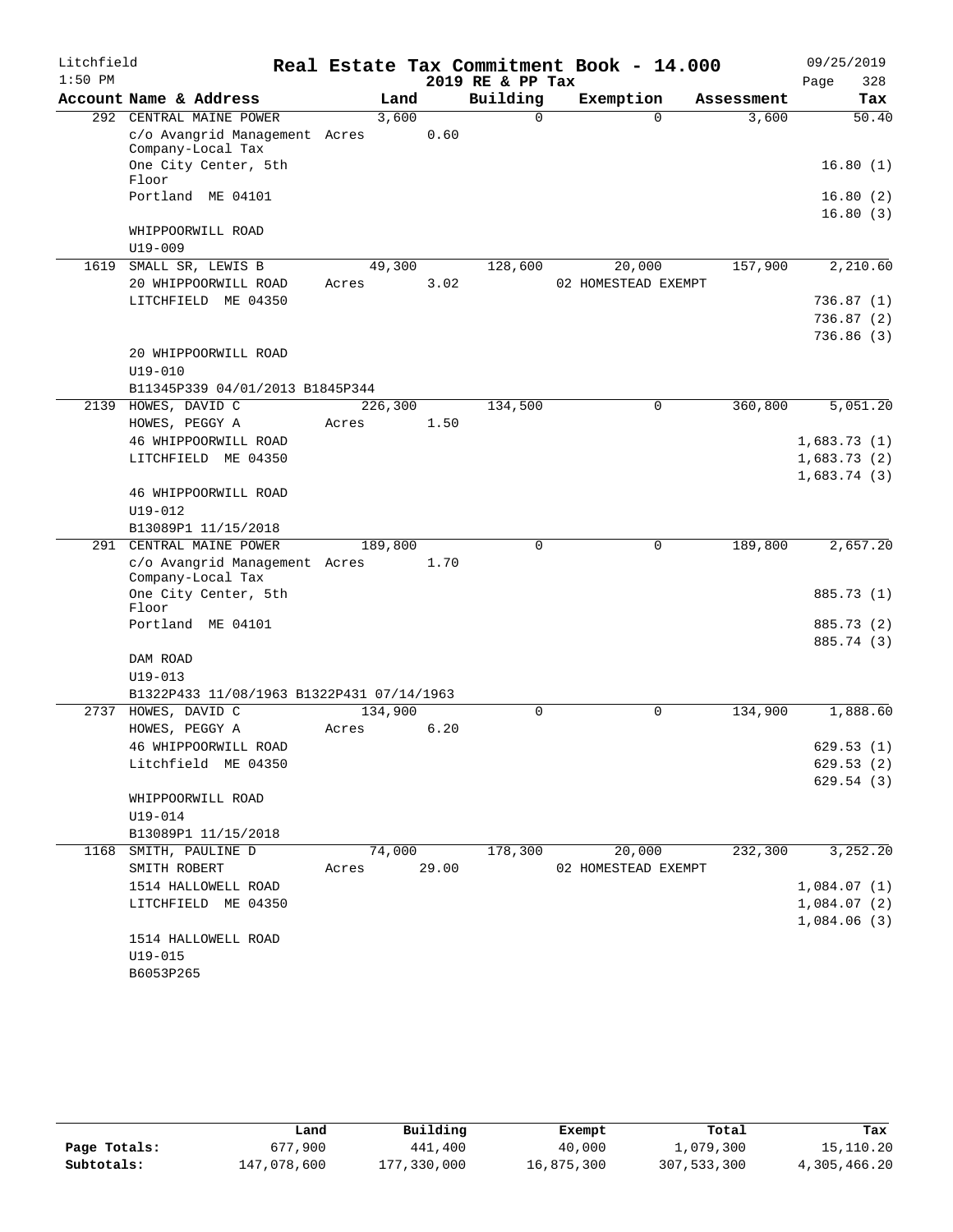| Litchfield   |                                             |               |       |        |             |                              | Real Estate Tax Commitment Book - 14.000 |             |            | 09/25/2019         |
|--------------|---------------------------------------------|---------------|-------|--------|-------------|------------------------------|------------------------------------------|-------------|------------|--------------------|
| $1:50$ PM    | Account Name & Address                      |               |       | Land   |             | 2019 RE & PP Tax<br>Building | Exemption                                |             | Assessment | 329<br>Page<br>Tax |
|              | 1620 SMART, LEROY E                         |               |       | 49,500 |             | 152,600                      | 20,000                                   |             | 182,100    | 2,549.40           |
|              | SMART LINDA A                               |               | Acres |        | 2.50        |                              | 02 HOMESTEAD EXEMPT                      |             |            |                    |
|              | 1532 HALLOWELL ROAD                         |               |       |        |             |                              |                                          |             |            |                    |
|              |                                             |               |       |        |             |                              |                                          |             |            | 849.80 (1)         |
|              | LITCHFIELD ME 04350                         |               |       |        |             |                              |                                          |             |            | 849.80 (2)         |
|              |                                             |               |       |        |             |                              |                                          |             |            | 849.80 (3)         |
|              | 1532 HALLOWELL ROAD                         |               |       |        |             |                              |                                          |             |            |                    |
|              | $U19 - 016$                                 |               |       |        |             |                              |                                          |             |            |                    |
|              | B3661P232 05/12/1989                        |               |       |        |             |                              |                                          |             |            |                    |
|              | 1809 SMART, LEROY E                         |               |       | 45,000 |             | 37,700                       |                                          | 0           | 82,700     | 1,157.80           |
|              | 1532 HALLOWELL ROAD                         |               | Acres |        | 1.00        |                              |                                          |             |            |                    |
|              | LITCHFIELD ME 04350                         |               |       |        |             |                              |                                          |             |            | 385.93 (1)         |
|              |                                             |               |       |        |             |                              |                                          |             |            | 385.93 (2)         |
|              |                                             |               |       |        |             |                              |                                          |             |            | 385.94 (3)         |
|              | 1538 HALLOWELL ROAD                         |               |       |        |             |                              |                                          |             |            |                    |
|              | U19-016A                                    |               |       |        |             |                              |                                          |             |            |                    |
|              | B7618P52 09/03/2003                         |               |       |        |             |                              |                                          |             |            |                    |
|              | 158 SMITH, MATTHEW I                        |               |       | 44,000 |             | 126,600                      | 20,000                                   |             | 150,600    | 2,108.40           |
|              | 1540 HALLOWELL ROAD                         |               | Acres |        | 0.92        |                              | 02 HOMESTEAD EXEMPT                      |             |            |                    |
|              | LITCHFIELD ME 04350                         |               |       |        |             |                              |                                          |             |            | 702.80(1)          |
|              |                                             |               |       |        |             |                              |                                          |             |            | 702.80(2)          |
|              |                                             |               |       |        |             |                              |                                          |             |            |                    |
|              |                                             |               |       |        |             |                              |                                          |             |            | 702.80(3)          |
|              | 1540 HALLOWELL ROAD                         |               |       |        |             |                              |                                          |             |            |                    |
|              | $U19 - 017$                                 |               |       |        |             |                              |                                          |             |            |                    |
|              | B140170P327 08/03/2009 B5275P245 12/06/1996 |               |       |        |             |                              |                                          |             |            |                    |
|              | 1166 MASON, ROBERT & AVA                    |               |       | 27,600 |             | $\Omega$                     |                                          | $\mathbf 0$ | 27,600     | 386.40             |
|              | 1553 HALLOWELL ROAD                         |               | Acres |        | 1.85        |                              |                                          |             |            |                    |
|              | LITCHFIELD ME 04350                         |               |       |        |             |                              |                                          |             |            | 128.80(1)          |
|              |                                             |               |       |        |             |                              |                                          |             |            | 128.80(2)          |
|              |                                             |               |       |        |             |                              |                                          |             |            | 128.80(3)          |
|              | 1548 HALLOWELL ROAD                         |               |       |        |             |                              |                                          |             |            |                    |
|              | $U19 - 018$                                 |               |       |        |             |                              |                                          |             |            |                    |
|              | B6323P150                                   |               |       |        |             |                              |                                          |             |            |                    |
|              | 2151 DOIRON, KALIE J.                       |               |       | 45,000 |             | 76,100                       |                                          | $\mathbf 0$ | 121,100    | 1,695.40           |
|              | TURNER, BRANDON J.                          |               | Acres |        | 1.00        |                              |                                          |             |            |                    |
|              | 1548 HALLOWELL ROAD                         |               |       |        |             |                              |                                          |             |            | 565.13(1)          |
|              | LITCHFIELD ME 04350                         |               |       |        |             |                              |                                          |             |            | 565.13(2)          |
|              |                                             |               |       |        |             |                              |                                          |             |            | 565.14(3)          |
|              | 1548 HALLOWELL ROAD                         |               |       |        |             |                              |                                          |             |            |                    |
|              |                                             |               |       |        |             |                              |                                          |             |            |                    |
|              | U19-018A                                    |               |       |        |             |                              |                                          |             |            |                    |
|              | B13017P222 08/30/2018                       |               |       |        |             |                              |                                          |             |            |                    |
|              | 2239 MASON, ROBERT                          |               |       | 3,000  |             | 0                            |                                          | 0           | 3,000      | 42.00              |
|              | MASON, AVA E.                               |               | Acres |        | 1.00        |                              |                                          |             |            |                    |
|              | 1553 HALLOWELL ROAD                         |               |       |        |             |                              |                                          |             |            | 14.00(1)           |
|              | LITCHFIELD ME 04350                         |               |       |        |             |                              |                                          |             |            | 14.00(2)           |
|              |                                             |               |       |        |             |                              |                                          |             |            | 14.00(3)           |
|              | HALLOWELL ROAD                              |               |       |        |             |                              |                                          |             |            |                    |
|              | U19-018B                                    |               |       |        |             |                              |                                          |             |            |                    |
|              | B11542P242 10/16/2013 B6500P1 06/05/2001    |               |       |        |             |                              |                                          |             |            |                    |
|              | 632 WARLICK, ANDREW P.                      |               |       | 34,800 |             | 91,300                       | 20,000                                   |             | 106,100    | 1,485.40           |
|              | 1558 HALLOWELL ROAD                         |               | Acres |        | 0.35        |                              | 02 HOMESTEAD EXEMPT                      |             |            |                    |
|              | LITCHFIELD ME 04350                         |               |       |        |             |                              |                                          |             |            | 495.13 (1)         |
|              |                                             |               |       |        |             |                              |                                          |             |            | 495.13 (2)         |
|              |                                             |               |       |        |             |                              |                                          |             |            | 495.14 (3)         |
|              | 1558 HALLOWELL ROAD                         |               |       |        |             |                              |                                          |             |            |                    |
|              |                                             |               |       |        |             |                              |                                          |             |            |                    |
|              | U19-019                                     |               |       |        |             |                              |                                          |             |            |                    |
|              | B7089P286                                   |               |       |        |             |                              |                                          |             |            |                    |
|              |                                             |               |       |        |             |                              |                                          |             |            |                    |
|              |                                             |               |       |        |             |                              |                                          |             |            |                    |
|              |                                             | Land          |       |        | Building    |                              | Exempt                                   |             | Total      | Tax                |
| Page Totals: |                                             | 248,900       |       |        | 484,300     |                              | 60,000                                   |             | 673,200    | 9,424.80           |
| Subtotals:   |                                             | 147, 327, 500 |       |        | 177,814,300 |                              | 16,935,300                               | 308,206,500 |            | 4, 314, 891.00     |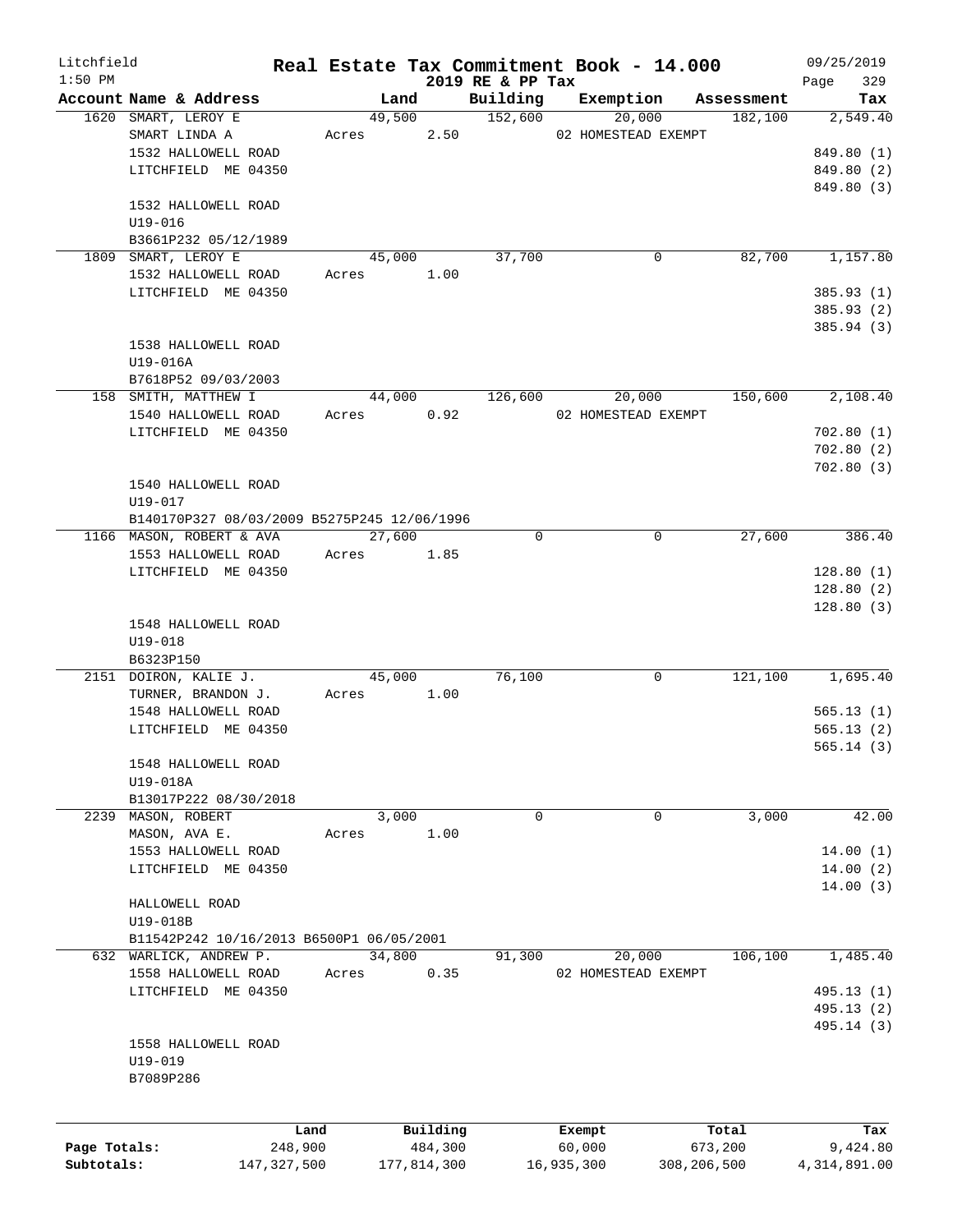| Litchfield |                                                      |       |        |      | Real Estate Tax Commitment Book - 14.000 |                     |          |            | 09/25/2019  |
|------------|------------------------------------------------------|-------|--------|------|------------------------------------------|---------------------|----------|------------|-------------|
| $1:50$ PM  |                                                      |       |        |      | 2019 RE & PP Tax                         |                     |          |            | Page<br>330 |
|            | Account Name & Address                               |       | Land   |      | Building                                 | Exemption           |          | Assessment | Tax         |
|            | 929 CROCKER DAVID M                                  |       | 2,100  |      | $\Omega$                                 |                     | $\Omega$ | 2,100      | 29.40       |
|            | GILLIARD DESMOND                                     | Acres |        | 0.11 |                                          |                     |          |            |             |
|            | 13 HARDSCRABBLE ROAD                                 |       |        |      |                                          |                     |          |            | 9.80(1)     |
|            | LITCHFIELD ME 04350                                  |       |        |      |                                          |                     |          |            | 9.80(2)     |
|            |                                                      |       |        |      |                                          |                     |          |            | 9.80(3)     |
|            | 13 HARDSCRABBLE ROAD                                 |       |        |      |                                          |                     |          |            |             |
|            | $U20 - 001$                                          |       |        |      |                                          |                     |          |            |             |
|            | B6133P210                                            |       |        |      |                                          |                     |          |            |             |
|            | 1398 PARADIS, DENISE M.<br>GERALD P. PARADIS         |       | 45,300 |      | 108,400                                  |                     | 20,000   | 133,700    | 1,871.80    |
|            | 55 HARDSCRABBLE ROAD                                 | Acres |        | 1.10 |                                          | 02 HOMESTEAD EXEMPT |          |            |             |
|            | LITCHFIELD ME 04350                                  |       |        |      |                                          |                     |          |            | 623.93(1)   |
|            |                                                      |       |        |      |                                          |                     |          |            | 623.93(2)   |
|            |                                                      |       |        |      |                                          |                     |          |            | 623.94(3)   |
|            | 55 HARDSCRABBLE ROAD                                 |       |        |      |                                          |                     |          |            |             |
|            | $U20 - 002$                                          |       |        |      |                                          |                     |          |            |             |
|            | B10036P260 04/08/2009 B5441P338                      |       |        |      |                                          |                     |          |            |             |
|            | 690 BELLMORE, BRITTANY L.                            |       | 45,000 |      | 99,900                                   |                     | 20,000   | 124,900    | 1,748.60    |
|            | 51 HARDSCRABBLE ROAD                                 | Acres |        | 1.00 |                                          | 02 HOMESTEAD EXEMPT |          |            |             |
|            | LITCHFIELD ME 04350                                  |       |        |      |                                          |                     |          |            | 582.87(1)   |
|            |                                                      |       |        |      |                                          |                     |          |            | 582.87 (2)  |
|            |                                                      |       |        |      |                                          |                     |          |            | 582.86 (3)  |
|            | 51 HARDSCRABBLE ROAD                                 |       |        |      |                                          |                     |          |            |             |
|            | $U20 - 003$                                          |       |        |      |                                          |                     |          |            |             |
|            | B12107P294 09/21/2015 B4615P208                      |       |        |      |                                          |                     |          |            |             |
|            | 162 SCHOOLS, SHANE M                                 |       | 45,000 |      | 104,800                                  |                     | 20,000   | 129,800    | 1,817.20    |
|            | 47 HARDSCRABBLE ROADD                                | Acres |        | 1.00 |                                          | 02 HOMESTEAD EXEMPT |          |            |             |
|            | LITCHFIELD ME 04350                                  |       |        |      |                                          |                     |          |            | 605.73(1)   |
|            |                                                      |       |        |      |                                          |                     |          |            | 605.73(2)   |
|            |                                                      |       |        |      |                                          |                     |          |            | 605.74(3)   |
|            | 47 HARDSCRABBLE ROAD                                 |       |        |      |                                          |                     |          |            |             |
|            | $U20 - 004$                                          |       |        |      |                                          |                     |          |            |             |
|            | B10698P62 03/30/2011 B9674P3053 03/24/2008 B9586P138 |       |        |      |                                          |                     |          |            |             |
|            | 12/06/2007 B8925P333 05/30/2006 B8925P170 06/05/2006 |       |        |      |                                          |                     |          |            |             |
|            | B3962P325                                            |       |        |      |                                          |                     |          |            |             |
|            | 1175 DALEY, JOSEPH A.                                |       | 45,000 |      | 95,100                                   |                     | 0        | 140,100    | 1,961.40    |
|            | DALEY, KAYLANNA L.                                   | Acres |        | 1.00 |                                          |                     |          |            |             |
|            | 9 PINCREST                                           |       |        |      |                                          |                     |          |            | 653.80 (1)  |
|            | SABATTUS ME 04280                                    |       |        |      |                                          |                     |          |            | 653.80 (2)  |
|            |                                                      |       |        |      |                                          |                     |          |            | 653.80 (3)  |
|            | 43 HARDSCRABBLE ROAD                                 |       |        |      |                                          |                     |          |            |             |
|            | $U20 - 005$                                          |       |        |      |                                          |                     |          |            |             |
|            | B12154P124 11/04/2015 B1782P54                       |       |        |      |                                          |                     |          |            |             |
|            | 527 STILLMAN, WAYNE                                  |       | 45,000 |      | 74,200                                   |                     | 0        | 119,200    | 1,668.80    |
|            | PO BOX 153<br>WINDSOR ME 04363                       | Acres |        | 1.00 |                                          |                     |          |            | 556.27(1)   |
|            |                                                      |       |        |      |                                          |                     |          |            | 556.27(2)   |
|            |                                                      |       |        |      |                                          |                     |          |            | 556.26(3)   |
|            | 39 HARDSCRABBLE ROAD                                 |       |        |      |                                          |                     |          |            |             |
|            | $U20 - 006$                                          |       |        |      |                                          |                     |          |            |             |
|            |                                                      |       |        |      |                                          |                     |          |            |             |

|              | Land        | Building    | Exempt     | Total       | Tax          |
|--------------|-------------|-------------|------------|-------------|--------------|
| Page Totals: | 227,400     | 482,400     | 60,000     | 649,800     | 9,097.20     |
| Subtotals:   | 147,554,900 | 178,296,700 | 16,995,300 | 308,856,300 | 4,323,988.20 |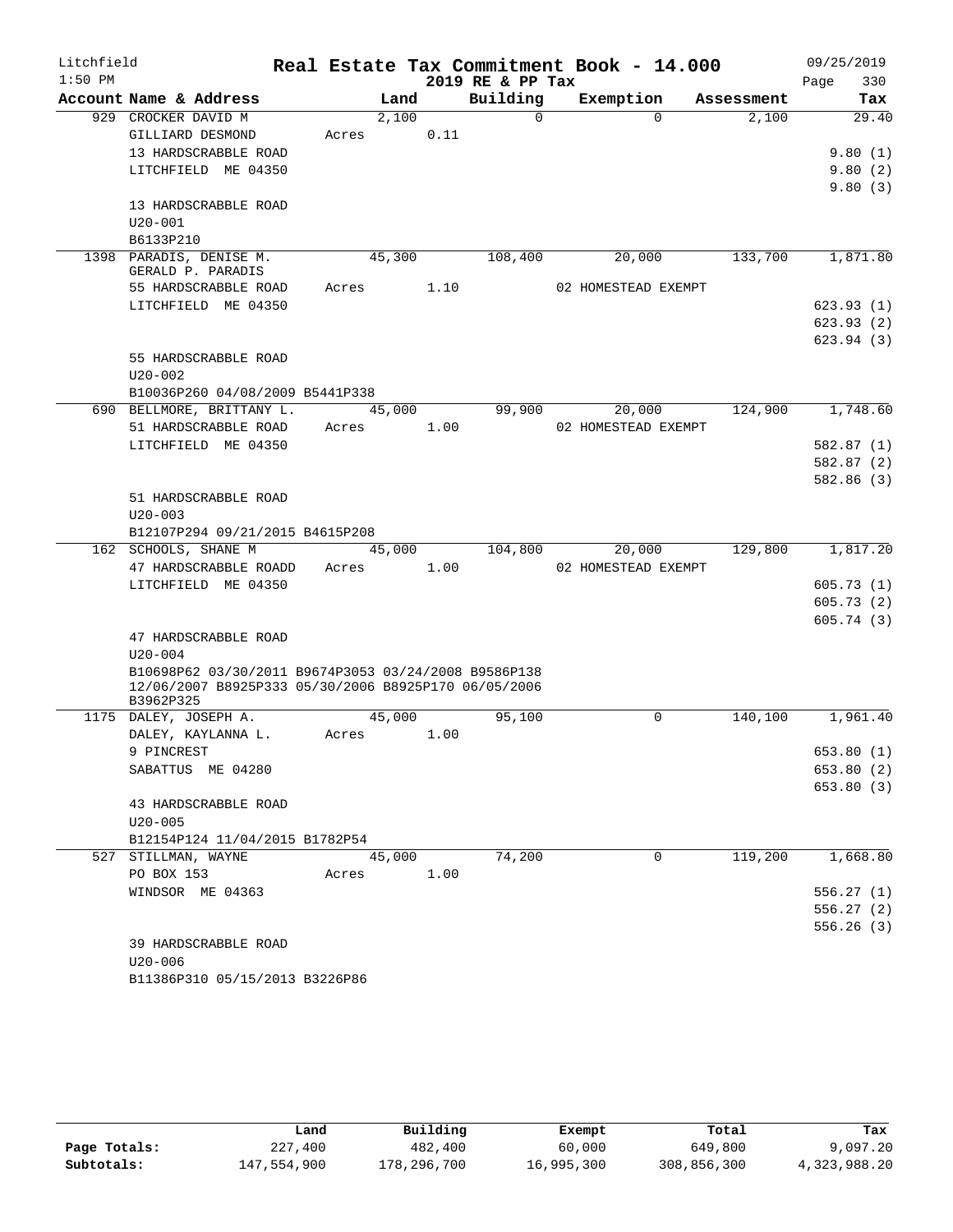| Litchfield |                                                                                                          |       |             |       |                  | Real Estate Tax Commitment Book - 14.000 |            | 09/25/2019             |     |
|------------|----------------------------------------------------------------------------------------------------------|-------|-------------|-------|------------------|------------------------------------------|------------|------------------------|-----|
| $1:50$ PM  |                                                                                                          |       |             |       | 2019 RE & PP Tax |                                          |            | Page                   | 331 |
|            | Account Name & Address                                                                                   |       | Land        |       | Building         | Exemption                                | Assessment | Tax                    |     |
|            | 1363 BOWMAN, ASHLEY N.                                                                                   |       | 45,000      |       | 94,600           | 20,000                                   | 119,600    | 1,674.40               |     |
|            | 35 HARDSCRABBLE ROAD                                                                                     | Acres |             | 1.00  |                  | 02 HOMESTEAD EXEMPT                      |            |                        |     |
|            | LITCHFIELD ME 04350                                                                                      |       |             |       |                  |                                          |            | 558.13(1)              |     |
|            |                                                                                                          |       |             |       |                  |                                          |            | 558.13(2)<br>558.14(3) |     |
|            | 35 HARDSCRABBLE ROAD                                                                                     |       |             |       |                  |                                          |            |                        |     |
|            | $U20 - 007$                                                                                              |       |             |       |                  |                                          |            |                        |     |
|            | B12124P270 10/05/2015 B12075P69 08/13/2015 B9636P94                                                      |       |             |       |                  |                                          |            |                        |     |
|            | 02/08/2008 B6886P299                                                                                     |       |             |       |                  |                                          |            |                        |     |
|            | 1073 BONTE, COLETTE M                                                                                    |       | 53,400      |       | 159,800          | 20,000                                   | 193,200    | 2,704.80               |     |
|            | 27 HARDSCRABBLE ROAD                                                                                     | Acres |             | 3.80  |                  | 02 HOMESTEAD EXEMPT                      |            |                        |     |
|            | LITCHFIELD ME 04350                                                                                      |       |             |       |                  |                                          |            | 901.60(1)              |     |
|            |                                                                                                          |       |             |       |                  |                                          |            | 901.60(2)              |     |
|            |                                                                                                          |       |             |       |                  |                                          |            | 901.60(3)              |     |
|            | 27 HARDSCRABBLE ROAD                                                                                     |       |             |       |                  |                                          |            |                        |     |
|            | $U20 - 008$                                                                                              |       |             |       |                  |                                          |            |                        |     |
|            | B10008P217 03/12/2009 B9876P317 08/08/2008 B6363P218<br>12/06/2000                                       |       |             |       |                  |                                          |            |                        |     |
|            | 353 COMMUNITY SERVICE                                                                                    |       | $\mathbf 0$ |       | 15,300           | 0                                        | 15,300     | 214.20                 |     |
|            | TELEPHONE                                                                                                |       |             |       |                  |                                          |            |                        |     |
|            | ATTN: TAX DEPT 2-4                                                                                       |       |             |       |                  |                                          |            |                        |     |
|            | 121 SOUTH 17TH STREET<br>MATTOON IL 61938                                                                |       |             |       |                  |                                          |            | 71.40(1)<br>71.40(2)   |     |
|            |                                                                                                          |       |             |       |                  |                                          |            | 71.40(3)               |     |
|            | 31 HARDSCRABBLE ROAD                                                                                     |       |             |       |                  |                                          |            |                        |     |
|            | $U20 - 008 - ON$                                                                                         |       |             |       |                  |                                          |            |                        |     |
|            | 928 CROOKER DAVID M                                                                                      |       | 45,400      |       | 86,300           | 0                                        | 131,700    | 1,843.80               |     |
|            | GILLIARD DESMOND                                                                                         | Acres |             | 1.13  |                  |                                          |            |                        |     |
|            | 13 HARDSCRABBLE ROAD                                                                                     |       |             |       |                  |                                          |            | 614.60(1)              |     |
|            | LITCHFIELD ME 04350                                                                                      |       |             |       |                  |                                          |            | 614.60(2)              |     |
|            |                                                                                                          |       |             |       |                  |                                          |            | 614.60(3)              |     |
|            | 13 HARDSCRABBLE ROAD                                                                                     |       |             |       |                  |                                          |            |                        |     |
|            | $U20 - 009$                                                                                              |       |             |       |                  |                                          |            |                        |     |
|            | B9017P272 08/04/2006 B8890P321 05/02/2006 B6133P210<br>05/24/2004                                        |       |             |       |                  |                                          |            |                        |     |
|            | 1389 VAILLANCOURT, KEVIN                                                                                 |       | 67,500      |       | 75,300           | 20,000                                   | 122,800    | 1,719.20               |     |
|            | 1495 HALLOWELL ROAD                                                                                      | Acres |             | 16.00 |                  | 02 HOMESTEAD EXEMPT                      |            |                        |     |
|            | LITCHFIELD ME 04350                                                                                      |       |             |       |                  |                                          |            | 573.07 (1)             |     |
|            |                                                                                                          |       |             |       |                  |                                          |            | 573.07 (2)             |     |
|            |                                                                                                          |       |             |       |                  |                                          |            | 573.06(3)              |     |
|            | 1495 HALLOWELL ROAD                                                                                      |       |             |       |                  |                                          |            |                        |     |
|            | $U20 - 010$                                                                                              |       |             |       |                  |                                          |            |                        |     |
|            | B11764P72 08/05/2014 B11748P41 07/14/2014 B11741P96<br>02/04/2014 B11104P1 07/18/2012 B6225P5 01/04/2000 |       |             |       |                  |                                          |            |                        |     |
|            | 578 TOMBERLIN CONSTRUCTION                                                                               |       | 41,700      |       | 111,900          | 0                                        | 153,600    | 2,150.40               |     |
|            | INC.                                                                                                     |       |             |       |                  |                                          |            |                        |     |
|            | 51 SUSAN LANE                                                                                            | Acres |             | 0.75  |                  |                                          |            |                        |     |
|            | WEST GARDINER ME 04345                                                                                   |       |             |       |                  |                                          |            | 716.80(1)              |     |
|            |                                                                                                          |       |             |       |                  |                                          |            | 716.80(2)              |     |
|            |                                                                                                          |       |             |       |                  |                                          |            | 716.80(3)              |     |
|            | 1491 HALLOWELL ROAD                                                                                      |       |             |       |                  |                                          |            |                        |     |
|            | $U20 - 011$                                                                                              |       |             |       |                  |                                          |            |                        |     |
|            | B11890P134 12/09/2014 B10729P15 05/13/2011 B9335P185                                                     |       |             |       |                  |                                          |            |                        |     |
|            | 04/30/2007 B7485P25 07/01/2003                                                                           |       |             |       |                  |                                          |            |                        |     |

|              | Land        | Building    | Exempt     | Total       | Tax          |
|--------------|-------------|-------------|------------|-------------|--------------|
| Page Totals: | 253,000     | 543,200     | 60,000     | 736,200     | 10,306.80    |
| Subtotals:   | 147,807,900 | 178,839,900 | 17,055,300 | 309,592,500 | 4,334,295.00 |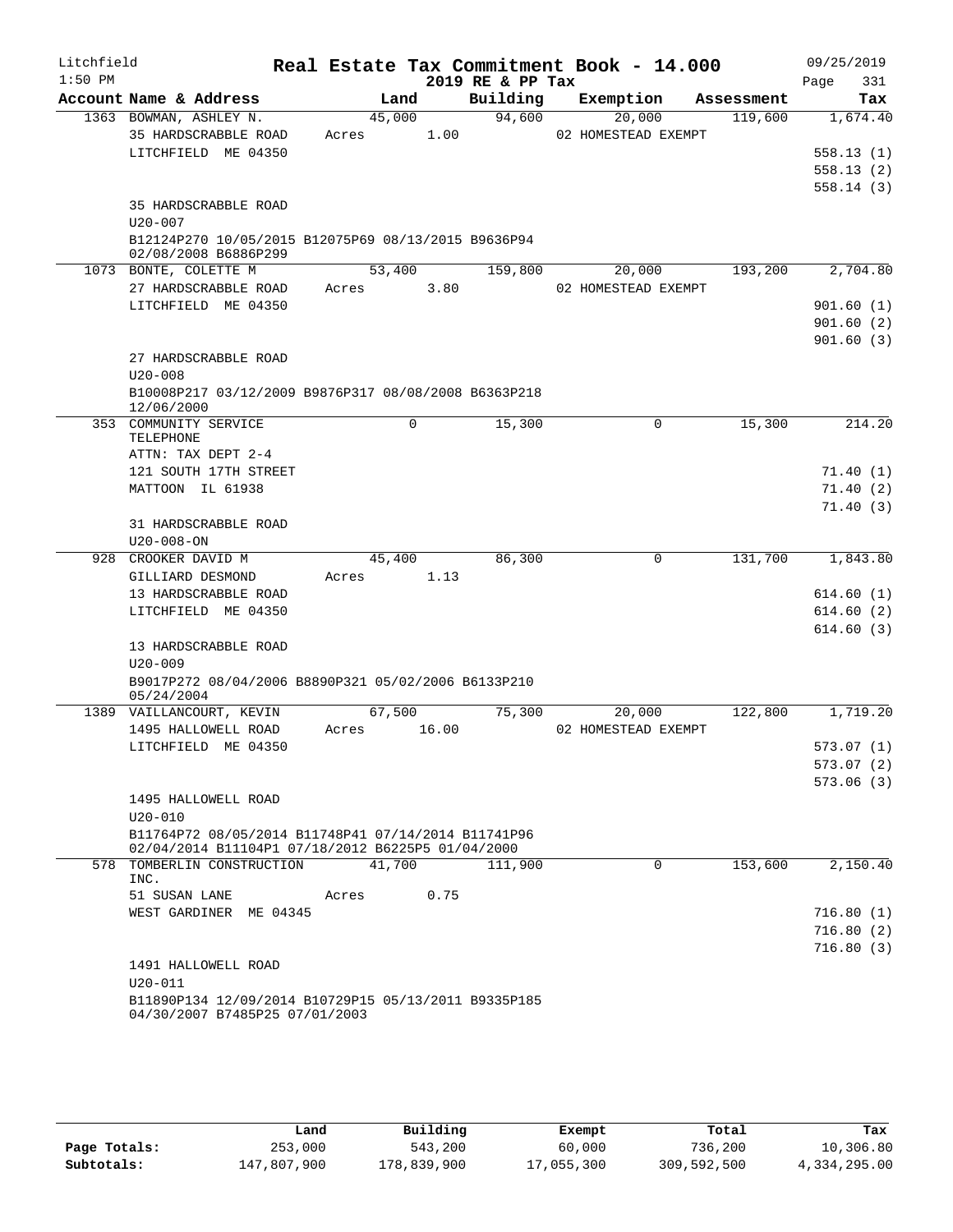| Litchfield<br>$1:50$ PM |                                                                                            |            |        |        | 2019 RE & PP Tax | Real Estate Tax Commitment Book - 14.000 |            | 09/25/2019<br>332<br>Page |
|-------------------------|--------------------------------------------------------------------------------------------|------------|--------|--------|------------------|------------------------------------------|------------|---------------------------|
|                         | Account Name & Address                                                                     |            | Land   |        | Building         | Exemption                                | Assessment | Tax                       |
|                         | 1665 LHEUREUX, PATRICIA                                                                    |            | 33,700 |        | 54,500           | $\Omega$                                 | 88,200     | 1,234.80                  |
|                         | 71 BETHEL POINT ROAD                                                                       | Acres 0.30 |        |        |                  |                                          |            |                           |
|                         | HARPSWELL ME 04079                                                                         |            |        |        |                  |                                          |            | 411.60(1)                 |
|                         |                                                                                            |            |        |        |                  |                                          |            | 411.60(2)                 |
|                         |                                                                                            |            |        |        |                  |                                          |            | 411.60(3)                 |
|                         | 1487 HALLOWELL ROAD                                                                        |            |        |        |                  |                                          |            |                           |
|                         | $U20 - 012$                                                                                |            |        |        |                  |                                          |            |                           |
|                         | B6964P323                                                                                  |            |        |        |                  |                                          |            |                           |
|                         | 654 HILDRETH, JADE N.                                                                      | 42,400     |        |        | 102,800          | 0                                        | 145,200    | 2,032.80                  |
|                         | 1485 HALLOWELL ROAD                                                                        | Acres      |        | 0.80   |                  |                                          |            |                           |
|                         | LITCHFIELD ME 04350                                                                        |            |        |        |                  |                                          |            | 677.60(1)                 |
|                         |                                                                                            |            |        |        |                  |                                          |            | 677.60(2)                 |
|                         |                                                                                            |            |        |        |                  |                                          |            | 677.60(3)                 |
|                         | 1485 HALLOWELL ROAD                                                                        |            |        |        |                  |                                          |            |                           |
|                         | $U20 - 013$                                                                                |            |        |        |                  |                                          |            |                           |
|                         | B12714P199 08/24/2017 B12439P19 09/23/2016                                                 |            |        |        |                  |                                          |            |                           |
|                         | B12363P199 02/25/2016 B6750P20 12/26/2001<br>1816 WARMING, EMILYN                          |            |        | 51,300 | 153,000          | 20,000                                   | 184,300    | 2,580.20                  |
|                         | P O BOX 75                                                                                 | Acres      |        | 3.10   |                  | 02 HOMESTEAD EXEMPT                      |            |                           |
|                         | LITCHFIELD ME 04350                                                                        |            |        |        |                  |                                          |            | 860.07(1)                 |
|                         |                                                                                            |            |        |        |                  |                                          |            | 860.07(2)                 |
|                         |                                                                                            |            |        |        |                  |                                          |            | 860.06(3)                 |
|                         | 1475 HALLOWELL ROAD                                                                        |            |        |        |                  |                                          |            |                           |
|                         | $U20 - 014$                                                                                |            |        |        |                  |                                          |            |                           |
|                         | B1564P282                                                                                  |            |        |        |                  |                                          |            |                           |
|                         | 858 HOOPER ADAM M                                                                          |            | 47,100 |        | 110,600          | $\mathbf 0$                              | 157,700    | 2, 207.80                 |
|                         | HOOPER VALARIE R                                                                           | Acres 1.70 |        |        |                  |                                          |            |                           |
|                         | 8 NECK ROAD                                                                                |            |        |        |                  |                                          |            | 735.93(1)                 |
|                         | LITCHFIELD ME 04350                                                                        |            |        |        |                  |                                          |            | 735.93(2)                 |
|                         |                                                                                            |            |        |        |                  |                                          |            | 735.94(3)                 |
|                         | 8 NECK ROAD                                                                                |            |        |        |                  |                                          |            |                           |
|                         | $U20 - 015$                                                                                |            |        |        |                  |                                          |            |                           |
|                         | B8355P261 04/01/2005 B6053P186                                                             |            |        |        |                  |                                          |            |                           |
|                         | 918 BALESTRA, CHRISTOPHER 47,100                                                           |            |        |        | 124,600          | 0                                        | 171,700    | $\overline{2,}$ 403.80    |
|                         | D.                                                                                         |            |        |        |                  |                                          |            |                           |
|                         | JOSEPH, TONI A.                                                                            | Acres      |        | 1.70   |                  |                                          |            |                           |
|                         | 24 NECK ROAD                                                                               |            |        |        |                  |                                          |            | 801.27(1)                 |
|                         | LITCHFIELD ME 04350                                                                        |            |        |        |                  |                                          |            | 801.27(2)                 |
|                         |                                                                                            |            |        |        |                  |                                          |            | 801.26(3)                 |
|                         | 24 NECK ROAD                                                                               |            |        |        |                  |                                          |            |                           |
|                         | $U20 - 017$                                                                                |            |        |        |                  |                                          |            |                           |
|                         | B12091P234 08/27/2015 B11335P163 03/22/2013<br>B11136P195 08/15/2012 B11060P204 05/29/2012 |            |        |        |                  |                                          |            |                           |
|                         | B11060P202 05/29/2012 B4964P227 05/24/2004                                                 |            |        |        |                  |                                          |            |                           |
|                         | 135 GRONDIN, LAURA H.                                                                      |            | 60,400 |        | 148,000          | 20,000                                   | 188,400    | 2,637.60                  |
|                         | GRONDIN, ANDREW                                                                            | Acres      |        | 6.50   |                  | 02 HOMESTEAD EXEMPT                      |            |                           |
|                         | 28 NECK ROAD                                                                               |            |        |        |                  |                                          |            | 879.20 (1)                |
|                         | LITCHFIELD ME 04350                                                                        |            |        |        |                  |                                          |            | 879.20 (2)                |
|                         |                                                                                            |            |        |        |                  |                                          |            | 879.20 (3)                |
|                         | 28 NECK ROAD                                                                               |            |        |        |                  |                                          |            |                           |
|                         | $U20 - 018$                                                                                |            |        |        |                  |                                          |            |                           |
|                         | B12742P88 10/06/2017 B2826P316 07/18/1985                                                  |            |        |        |                  |                                          |            |                           |

|              | Land        | Building    | Exempt     | Total       | Tax          |
|--------------|-------------|-------------|------------|-------------|--------------|
| Page Totals: | 282,000     | 693,500     | 40,000     | 935,500     | 13,097.00    |
| Subtotals:   | 148,089,900 | 179,533,400 | 17,095,300 | 310,528,000 | 4,347,392.00 |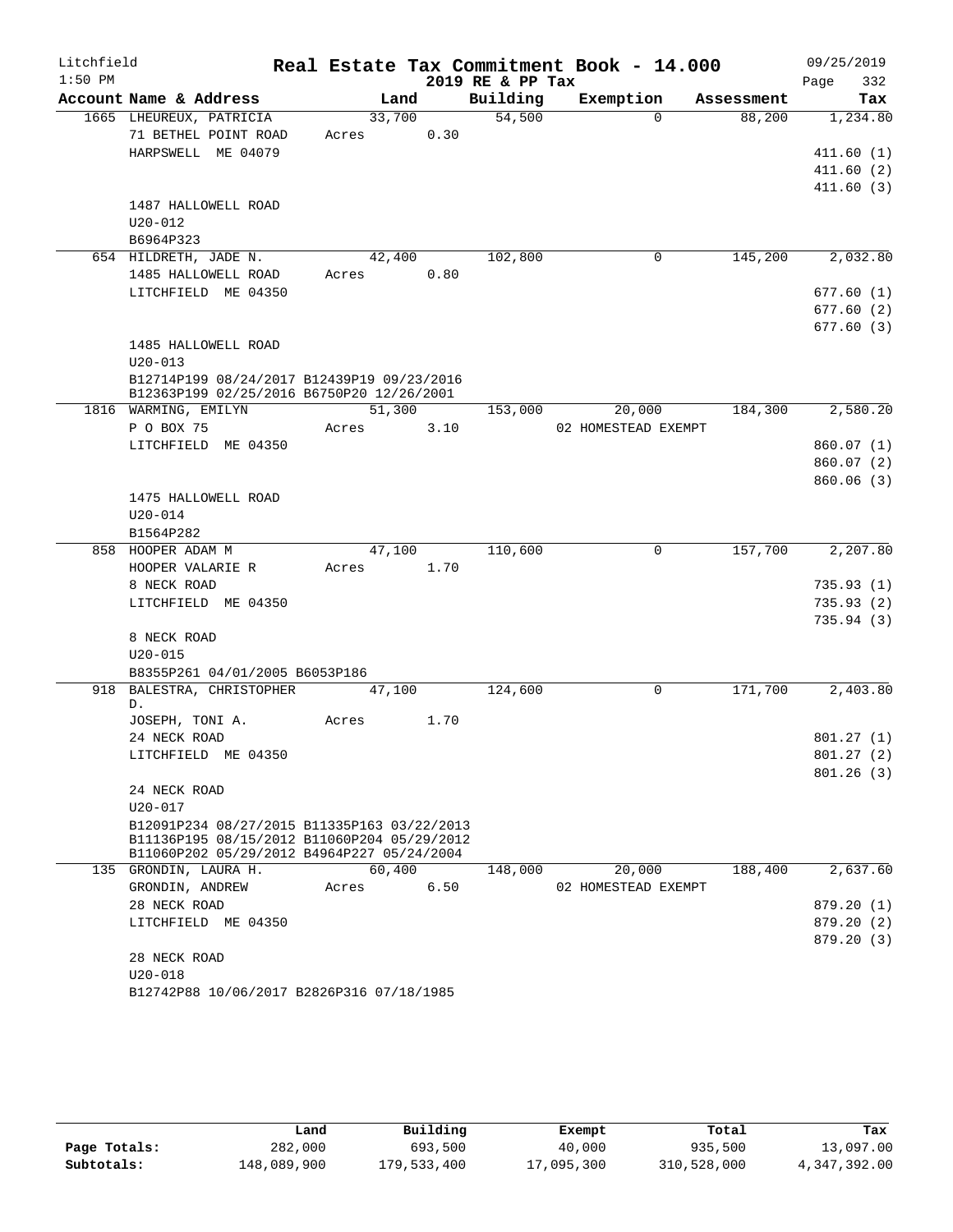| Litchfield |             |                                                     |       |        |      |                  | Real Estate Tax Commitment Book - 14.000 |             |            | 09/25/2019               |          |
|------------|-------------|-----------------------------------------------------|-------|--------|------|------------------|------------------------------------------|-------------|------------|--------------------------|----------|
| $1:50$ PM  |             |                                                     |       |        |      | 2019 RE & PP Tax |                                          |             |            | Page                     | 333      |
|            |             | Account Name & Address                              |       | Land   |      | Building         | Exemption                                |             | Assessment |                          | Tax      |
|            |             | 138 HUNT, MARK & NICOLE                             |       | 43,700 |      | 54,300           |                                          | $\Omega$    | 98,000     |                          | 1,372.00 |
|            |             | 32 NECK ROAD                                        | Acres |        | 0.90 |                  |                                          |             |            |                          |          |
|            |             | LITCHFIELD ME 04350                                 |       |        |      |                  |                                          |             |            | 457.33(1)                |          |
|            |             |                                                     |       |        |      |                  |                                          |             |            | 457.33 (2)<br>457.34 (3) |          |
|            |             | 32 NECK ROAD                                        |       |        |      |                  |                                          |             |            |                          |          |
|            | $U20 - 019$ |                                                     |       |        |      |                  |                                          |             |            |                          |          |
|            | B4987P251   |                                                     |       |        |      |                  |                                          |             |            |                          |          |
|            |             | 1101 LOVERING, GLENN,                               |       | 45,900 |      | 62,500           | 20,000                                   |             | 88,400     |                          | 1,237.60 |
|            |             | LOVERING, TRAVIS G                                  |       |        |      |                  |                                          |             |            |                          |          |
|            |             | LOVERING, ASHLEY B                                  | Acres |        | 1.30 |                  | 02 HOMESTEAD EXEMPT                      |             |            |                          |          |
|            | RICHARDSON  | 37 NECK ROAD                                        |       |        |      |                  |                                          |             |            | 412.53(1)                |          |
|            |             | LITCHFIELD ME 04350                                 |       |        |      |                  |                                          |             |            | 412.53(2)                |          |
|            |             |                                                     |       |        |      |                  |                                          |             |            | 412.54(3)                |          |
|            |             | 37 NECK ROAD                                        |       |        |      |                  |                                          |             |            |                          |          |
|            | $U20 - 020$ |                                                     |       |        |      |                  |                                          |             |            |                          |          |
|            |             | B10985P122 03/16/2012 B2862P190                     |       |        |      |                  |                                          |             |            |                          |          |
|            |             | 547 DEVITO, FRANCESCO C.                            |       | 44,500 |      | 103,900          |                                          | 0           | 148,400    |                          | 2,077.60 |
|            |             | DEVITO, KAYLA H.                                    | Acres |        | 0.96 |                  |                                          |             |            |                          |          |
|            |             | 22 JOHN DEERE LANE                                  |       |        |      |                  |                                          |             |            | 692.53(1)                |          |
|            |             | BUXTON ME 04093                                     |       |        |      |                  |                                          |             |            | 692.53(2)                |          |
|            |             |                                                     |       |        |      |                  |                                          |             |            | 692.54(3)                |          |
|            |             | 29 NECK ROAD                                        |       |        |      |                  |                                          |             |            |                          |          |
|            | $U20 - 021$ |                                                     |       |        |      |                  |                                          |             |            |                          |          |
|            | 03/30/1980  | B12674P345 07/27/2017 B9406P205 06/29/2007 B2297P93 |       |        |      |                  |                                          |             |            |                          |          |
|            |             | 22 HENDERSON, JAMIE W                               |       | 43,100 |      | 110,900          |                                          | 0           | 154,000    |                          | 2,156.00 |
|            |             | HENDERSON, KIMBALIE A                               |       | Acres  | 1.37 |                  |                                          |             |            |                          |          |
|            |             | P O BOX 142                                         |       |        |      |                  |                                          |             |            | 718.67(1)                |          |
|            |             | LITCHFIELD ME 04350                                 |       |        |      |                  |                                          |             |            | 718.67(2)                |          |
|            |             |                                                     |       |        |      |                  |                                          |             |            | 718.66(3)                |          |
|            |             | 9 NECK ROAD                                         |       |        |      |                  |                                          |             |            |                          |          |
|            | U20-022     |                                                     |       |        |      |                  |                                          |             |            |                          |          |
|            |             | B10832P272 09/15/2011 B3131P71 04/03/1987           |       |        |      |                  |                                          |             |            |                          |          |
|            |             | 24 GRANT, NICHOLAS                                  |       | 46,900 |      | 125,300          |                                          | 0           | 172,200    |                          | 2,410.80 |
|            |             | 1449 HALLOWELL ROAD                                 | Acres |        | 1.64 |                  |                                          |             |            |                          |          |
|            |             | LITCHFIELD ME 04350                                 |       |        |      |                  |                                          |             |            | 803.60 (1)               |          |
|            |             |                                                     |       |        |      |                  |                                          |             |            | 803.60(2)<br>803.60(3)   |          |
|            |             | 1449 HALLOWELL ROAD                                 |       |        |      |                  |                                          |             |            |                          |          |
|            | $U20 - 023$ |                                                     |       |        |      |                  |                                          |             |            |                          |          |
|            |             | B12934P70 06/08/2018                                |       |        |      |                  |                                          |             |            |                          |          |
|            |             | 926 BENNINGTON, SCOTT C &                           |       | 40,900 |      | 136,100          |                                          | $\mathbf 0$ | 177,000    |                          | 2,478.00 |
|            | PENNY A     |                                                     |       |        |      |                  |                                          |             |            |                          |          |
|            |             | 1443 HALLOWELL ROAD                                 | Acres |        | 0.70 |                  |                                          |             |            |                          |          |
|            |             | LITCHFIELD ME 04350                                 |       |        |      |                  |                                          |             |            | 826.00(1)                |          |
|            |             |                                                     |       |        |      |                  |                                          |             |            | 826.00(2)                |          |
|            |             |                                                     |       |        |      |                  |                                          |             |            | 826.00 (3)               |          |
|            | U20-024     | 1443 HALLOWELL ROAD                                 |       |        |      |                  |                                          |             |            |                          |          |
|            |             | B5700P195 08/10/1998                                |       |        |      |                  |                                          |             |            |                          |          |
|            |             |                                                     |       |        |      |                  |                                          |             |            |                          |          |

|              | Land        | Building      | Exempt     | Total       | Tax          |
|--------------|-------------|---------------|------------|-------------|--------------|
| Page Totals: | 265,000     | 593,000       | 20,000     | 838,000     | 11,732.00    |
| Subtotals:   | 148,354,900 | 180, 126, 400 | 17,115,300 | 311,366,000 | 4,359,124.00 |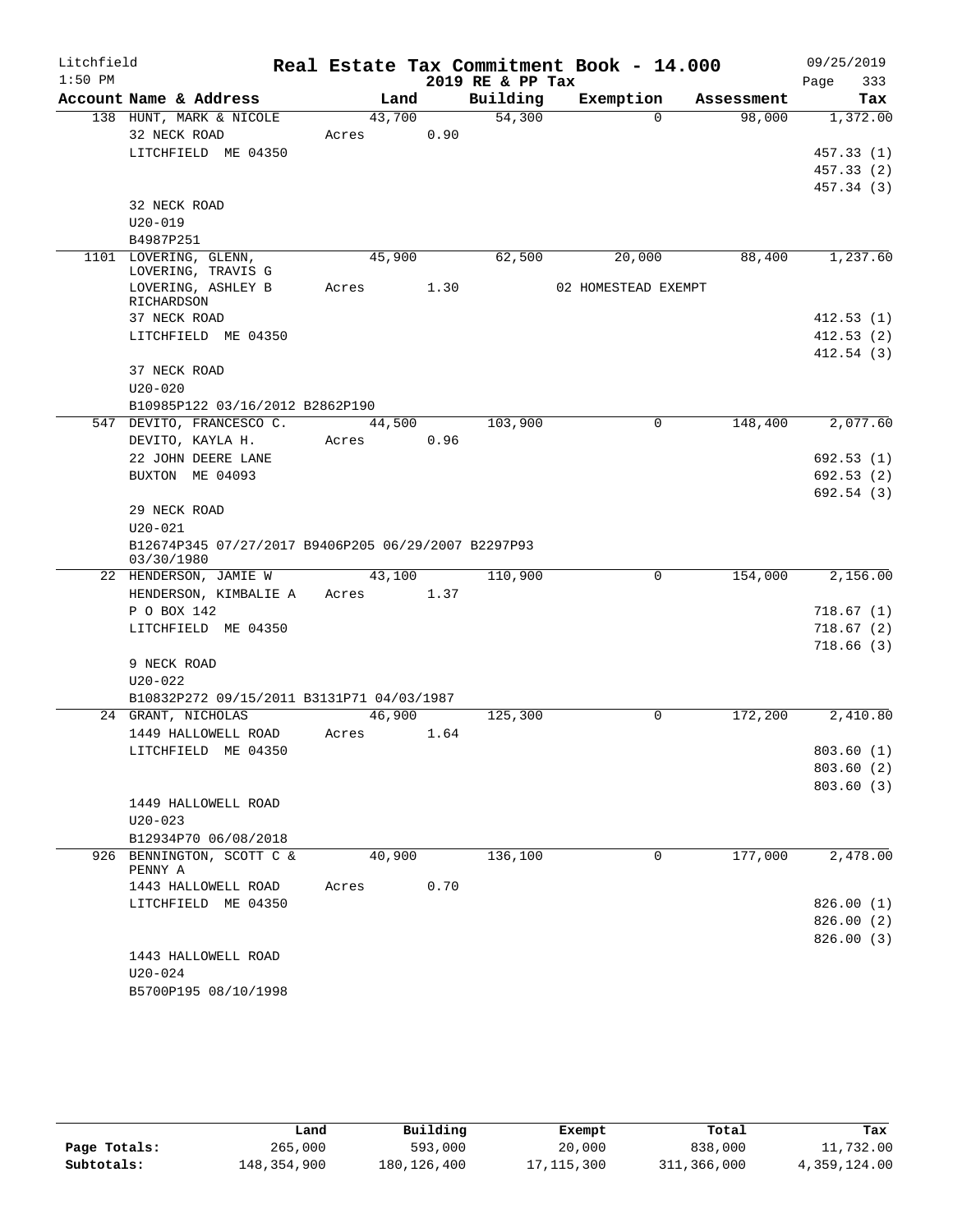| Litchfield<br>$1:50$ PM |                                                                            |       |        |      |                              | Real Estate Tax Commitment Book - 14.000 |             |            | 09/25/2019                 |            |
|-------------------------|----------------------------------------------------------------------------|-------|--------|------|------------------------------|------------------------------------------|-------------|------------|----------------------------|------------|
|                         | Account Name & Address                                                     |       | Land   |      | 2019 RE & PP Tax<br>Building | Exemption                                |             | Assessment | Page                       | 334<br>Tax |
|                         | 1370 LUCKHURST STENBERG                                                    |       | 57,000 |      | 339,200                      | 26,000                                   |             | 370,200    |                            | 5,182.80   |
|                         | REALTY TRUST<br>LUCKHURST<br>GEORGE/STENBERG                               | Acres |        | 6.00 |                              | 02 HOMESTEAD EXEMPT                      |             |            |                            |            |
|                         | TRUSTEES<br>STENBERG, CHRISTINE                                            |       |        |      |                              | 03 VETERANS EXEMPT                       |             |            | 1,727.60(1)                |            |
|                         | P.O. BOX 426<br>LITCHFIELD ME 04350                                        |       |        |      |                              |                                          |             |            | 1,727.60(2)<br>1,727.60(3) |            |
|                         | 1437 HALLOWELL ROAD<br>$U20 - 025$                                         |       |        |      |                              |                                          |             |            |                            |            |
|                         | B8906P48 05/09/2006 B7489P211 06/17/2003                                   |       |        |      |                              |                                          |             |            |                            |            |
|                         | 103 BECKWITH, WALTER                                                       |       | 45,600 |      | 19,900                       | 20,000                                   |             | 45,500     |                            | 637.00     |
|                         | 1458 HALLOWELL ROAD<br>LITCHFIELD ME 04350                                 | Acres |        | 1.20 |                              | 02 HOMESTEAD EXEMPT                      |             |            |                            | 212.33(1)  |
|                         |                                                                            |       |        |      |                              |                                          |             |            |                            | 212.33(2)  |
|                         |                                                                            |       |        |      |                              |                                          |             |            |                            | 212.34(3)  |
|                         | 1458 HALLOWELL ROAD                                                        |       |        |      |                              |                                          |             |            |                            |            |
|                         | $U20 - 026$                                                                |       |        |      |                              |                                          |             |            |                            |            |
|                         | B4142P113<br>757 RICH, DANIEL J.                                           |       | 46,400 |      | 40,800                       |                                          | 0           | 87,200     |                            | 1,220.80   |
|                         | 130 PINE STREET #3                                                         | Acres |        | 2.48 |                              |                                          |             |            |                            |            |
|                         | PORTLAND ME 04102                                                          |       |        |      |                              |                                          |             |            |                            | 406.93(1)  |
|                         |                                                                            |       |        |      |                              |                                          |             |            |                            | 406.93(2)  |
|                         |                                                                            |       |        |      |                              |                                          |             |            |                            | 406.94(3)  |
|                         | 1468 HALLOWELL ROAD                                                        |       |        |      |                              |                                          |             |            |                            |            |
|                         | $U20 - 027$<br>B12917P139 05/21/2018 B8783P104 01/31/2006 B8775P1          |       |        |      |                              |                                          |             |            |                            |            |
|                         | 01/24/2006 B8506P225 07/07/2005 B8506P222 07/07/2005<br>B7159P1 11/20/2002 |       |        |      |                              |                                          |             |            |                            |            |
|                         | 53 MULLARKEY, SAMANTHA &<br>JAMES                                          |       | 45,300 |      | 58,600                       |                                          | $\Omega$    | 103,900    |                            | 1,454.60   |
|                         | 1474 HALLOWELL ROAD                                                        | Acres |        | 1.10 |                              |                                          |             |            |                            |            |
|                         | LITCHFIELD ME 04350                                                        |       |        |      |                              |                                          |             |            |                            | 484.87 (1) |
|                         |                                                                            |       |        |      |                              |                                          |             |            |                            | 484.87 (2) |
|                         |                                                                            |       |        |      |                              |                                          |             |            |                            | 484.86 (3) |
|                         | 1474 HALLOWELL ROAD                                                        |       |        |      |                              |                                          |             |            |                            |            |
|                         | $U20 - 028$<br>B6188P122 03/10/2000                                        |       |        |      |                              |                                          |             |            |                            |            |
|                         | 1414 ST JEAN, ZACHARY R                                                    |       | 46,000 |      | 57,400                       |                                          | 0           | 103,400    |                            | 1,447.60   |
|                         | MAY, KAITLIN DELANEY                                                       | Acres |        | 1.34 |                              |                                          |             |            |                            |            |
|                         | 1482 HALLOWELL ROAD                                                        |       |        |      |                              |                                          |             |            |                            | 482.53 (1) |
|                         | LITCHFIELD ME 04350                                                        |       |        |      |                              |                                          |             |            |                            | 482.53 (2) |
|                         |                                                                            |       |        |      |                              |                                          |             |            |                            | 482.54 (3) |
|                         | 1482 HALLOWELL ROAD<br>$U20 - 029$                                         |       |        |      |                              |                                          |             |            |                            |            |
|                         | B13091P80 11/20/2018                                                       |       |        |      |                              |                                          |             |            |                            |            |
|                         | 1865 MCCURDY, KEVIN                                                        |       | 3,500  |      | $\Omega$                     |                                          | $\mathbf 0$ | 3,500      |                            | 49.00      |
|                         | 441 WEST BURROUGH ROAD                                                     | Acres |        | 0.31 |                              |                                          |             |            |                            |            |
|                         | BOWDOIN ME 04287                                                           |       |        |      |                              |                                          |             |            |                            | 16.33(1)   |
|                         |                                                                            |       |        |      |                              |                                          |             |            |                            | 16.33(2)   |
|                         | 1496 HALLOWELL ROAD                                                        |       |        |      |                              |                                          |             |            |                            | 16.34(3)   |
|                         | $U20 - 031$                                                                |       |        |      |                              |                                          |             |            |                            |            |
|                         | B12157P229 11/06/2015 B11793P267 09/03/2014                                |       |        |      |                              |                                          |             |            |                            |            |
|                         | B11441P196 07/01/2013 B8771P28 01/13/2006 B2042P166<br>09/16/1977          |       |        |      |                              |                                          |             |            |                            |            |
|                         |                                                                            |       |        |      |                              |                                          |             |            |                            |            |
|                         |                                                                            |       |        |      |                              |                                          |             |            |                            |            |

|              | Land        | Building    | Exempt     | Total       | Tax          |
|--------------|-------------|-------------|------------|-------------|--------------|
| Page Totals: | 243,800     | 515,900     | 46,000     | 713,700     | 9,991.80     |
| Subtotals:   | 148,598,700 | 180,642,300 | 17,161,300 | 312,079,700 | 4,369,115.80 |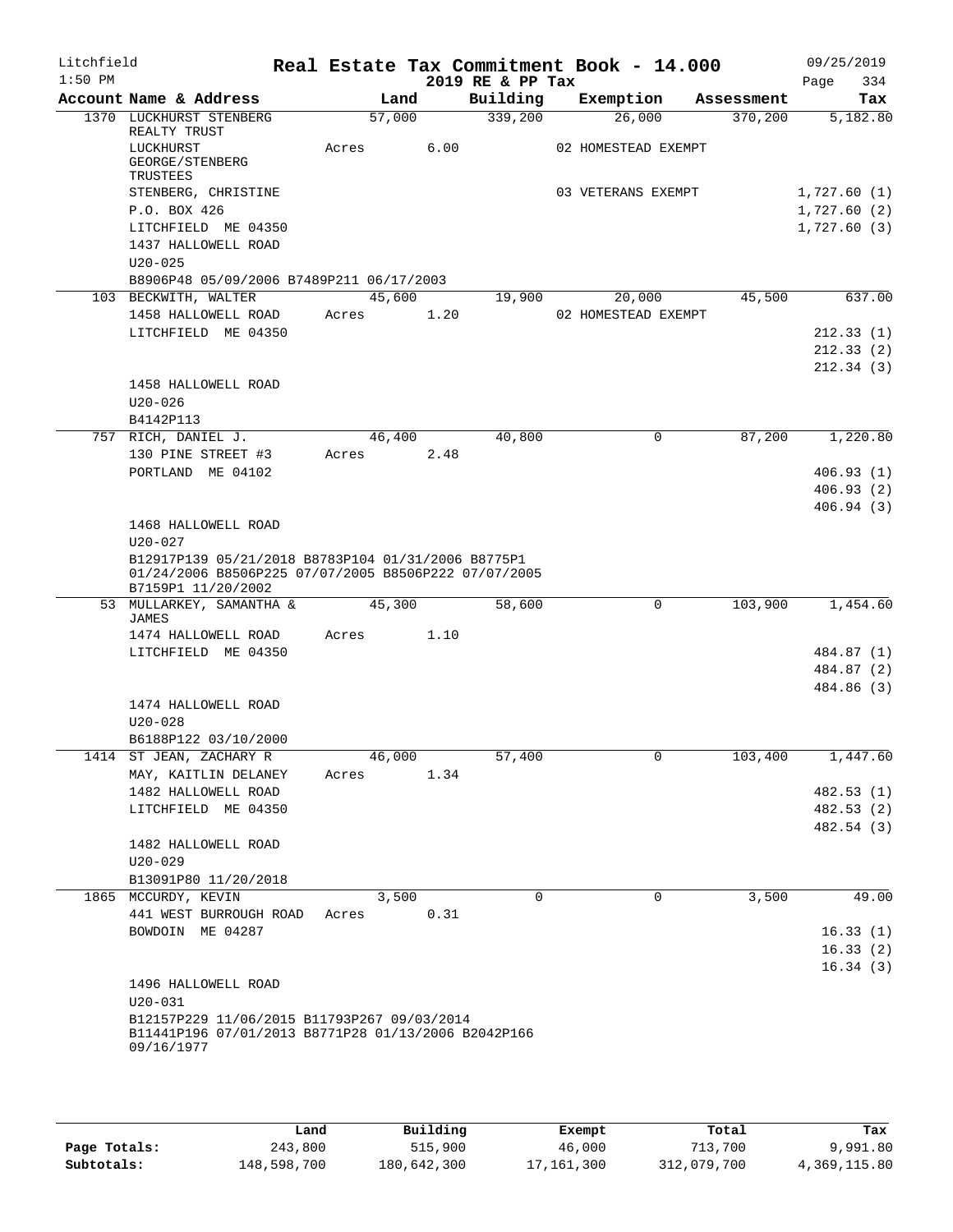| Litchfield   |                                                     |               |         |               |                  | Real Estate Tax Commitment Book - 14.000 |             | 09/25/2019             |
|--------------|-----------------------------------------------------|---------------|---------|---------------|------------------|------------------------------------------|-------------|------------------------|
| $1:50$ PM    |                                                     |               |         |               | 2019 RE & PP Tax |                                          |             | 335<br>Page            |
|              | Account Name & Address                              |               | Land    |               | Building         | Exemption                                | Assessment  | Tax                    |
|              | 173 RODENBERG, RAY                                  |               | 60,800  |               | 72,300           | 20,000                                   | 113,100     | 1,583.40               |
|              | 2647 CONNECTICUT AVE NW Acres                       |               |         | 7.10          |                  | 02 HOMESTEAD EXEMPT                      |             |                        |
|              | SUITE 200                                           |               |         |               |                  |                                          |             | 527.80(1)              |
|              | WASHINGTON DC 20008                                 |               |         |               |                  |                                          |             | 527.80(2)<br>527.80(3) |
|              | 1506 HALLOWELL ROAD                                 |               |         |               |                  |                                          |             |                        |
|              | $U20 - 032$                                         |               |         |               |                  |                                          |             |                        |
|              | B6385P353 01/08/2001                                |               |         |               |                  |                                          |             |                        |
|              | 1076 PINETTE, PAUL EMILE                            |               | 41,500  |               | $\Omega$         | 0                                        | 41,500      | 581.00                 |
|              | PINETTE, JENNIFER L.                                |               | Acres   | 0.52          |                  |                                          |             |                        |
|              | 358 MILLAY ROAD                                     |               |         |               |                  |                                          |             | 193.67(1)              |
|              | BOWDOINHAM ME 04008                                 |               |         |               |                  |                                          |             | 193.67(2)              |
|              |                                                     |               |         |               |                  |                                          |             | 193.66(3)              |
|              | WHIPPOORWILL ROAD                                   |               |         |               |                  |                                          |             |                        |
|              | $U21 - 001$                                         |               |         |               |                  |                                          |             |                        |
|              |                                                     |               |         |               |                  |                                          |             |                        |
|              | B12899P151 04/23/2018 B6921P179 B5464P29 09/29/1997 |               | 189,000 |               | 67,100           | 20,000                                   | 236,100     | 3,305.40               |
|              | 615 FOSTER, ROSEMARY                                |               |         | 0.69          |                  | 02 HOMESTEAD EXEMPT                      |             |                        |
|              | 56 WHIPPOORWILL ROAD                                | Acres         |         |               |                  |                                          |             |                        |
|              | LITCHFIELD ME 04350                                 |               |         |               |                  |                                          |             | 1, 101.80(1)           |
|              |                                                     |               |         |               |                  |                                          |             | 1,101.80(2)            |
|              |                                                     |               |         |               |                  |                                          |             | 1, 101.80(3)           |
|              | 56 WHIPPOORWILL ROAD                                |               |         |               |                  |                                          |             |                        |
|              | $U21 - 002$                                         |               |         |               |                  |                                          |             |                        |
|              | B2022P106                                           |               |         |               |                  |                                          |             |                        |
|              | 1033 LEDEW, DAVID P                                 |               | 111,700 |               | 151,900          | 20,000                                   | 243,600     | 3,410.40               |
|              | 62 WHIPPOORWILL ROAD                                | Acres         |         | 2.66          |                  | 02 HOMESTEAD EXEMPT                      |             |                        |
|              | LITCHFIELD ME 04350                                 |               |         |               |                  |                                          |             | 1, 136.80(1)           |
|              |                                                     |               |         |               |                  |                                          |             | 1,136.80(2)            |
|              |                                                     |               |         |               |                  |                                          |             | 1, 136.80(3)           |
|              | 62 WHIPPOORWILL ROAD                                |               |         |               |                  |                                          |             |                        |
|              | $U21 - 004$                                         |               |         |               |                  |                                          |             |                        |
|              | B5544P188                                           |               |         |               |                  |                                          |             |                        |
|              | 475 ROY PAUL E                                      |               | 47,700  |               | 144,300          | 0                                        | 192,000     | 2,688.00               |
|              | ROY DENISE H                                        | Acres         |         | 1.90          |                  |                                          |             |                        |
|              | 25 DEFORGE STREET                                   |               |         |               |                  |                                          |             | 896.00 (1)             |
|              | LEWISTON ME 04240                                   |               |         |               |                  |                                          |             | 896.00 (2)             |
|              |                                                     |               |         |               |                  |                                          |             | 896.00 (3)             |
|              | 78 WHIPPOORWILL ROAD                                |               |         |               |                  |                                          |             |                        |
|              | $U21 - 006$                                         |               |         |               |                  |                                          |             |                        |
|              | B9556P263 11/06/2007 B2644P1                        |               |         |               |                  |                                          |             |                        |
|              | 652 CHASE, SIMMONE                                  |               | 164,800 |               | 190,800          | 20,000                                   | 335,600     | 4,698.40               |
|              | FISH, DALE                                          | Acres         |         | 2.00          |                  | 02 HOMESTEAD EXEMPT                      |             |                        |
|              | 84 WHIPPOORWILL ROAD                                |               |         |               |                  |                                          |             | 1,566.13(1)            |
|              | LITCHFIELD ME 04350                                 |               |         |               |                  |                                          |             | 1,566.13(2)            |
|              |                                                     |               |         |               |                  |                                          |             | 1,566.14(3)            |
|              | 84 WHIPPOORWILL ROAD                                |               |         |               |                  |                                          |             |                        |
|              | U21-007                                             |               |         |               |                  |                                          |             |                        |
|              | B5549P228                                           |               |         |               |                  |                                          |             |                        |
|              | 294 CENTRAL MAINE POWER                             |               | 18,500  |               | $\mathbf 0$      | 0                                        | 18,500      | 259.00                 |
|              | c/o Avangrid Management Acres                       |               |         | 3.08          |                  |                                          |             |                        |
|              | Company-Local Tax                                   |               |         |               |                  |                                          |             |                        |
|              | One City Center, 5th<br>Floor                       |               |         |               |                  |                                          |             | 86.33 (1)              |
|              | Portland ME 04101                                   |               |         |               |                  |                                          |             | 86.33(2)               |
|              |                                                     |               |         |               |                  |                                          |             | 86.34(3)               |
|              | WHIPPOORWILL ROAD                                   |               |         |               |                  |                                          |             |                        |
|              | $U21 - 009$                                         |               |         |               |                  |                                          |             |                        |
|              |                                                     |               |         |               |                  |                                          |             |                        |
|              |                                                     |               |         |               |                  |                                          |             |                        |
|              |                                                     | Land          |         | Building      |                  | Exempt                                   | Total       | Tax                    |
| Page Totals: |                                                     | 634,000       |         | 626,400       |                  | 80,000                                   | 1,180,400   | 16,525.60              |
| Subtotals:   |                                                     | 149, 232, 700 |         | 181, 268, 700 |                  | 17, 241, 300                             | 313,260,100 | 4,385,641.40           |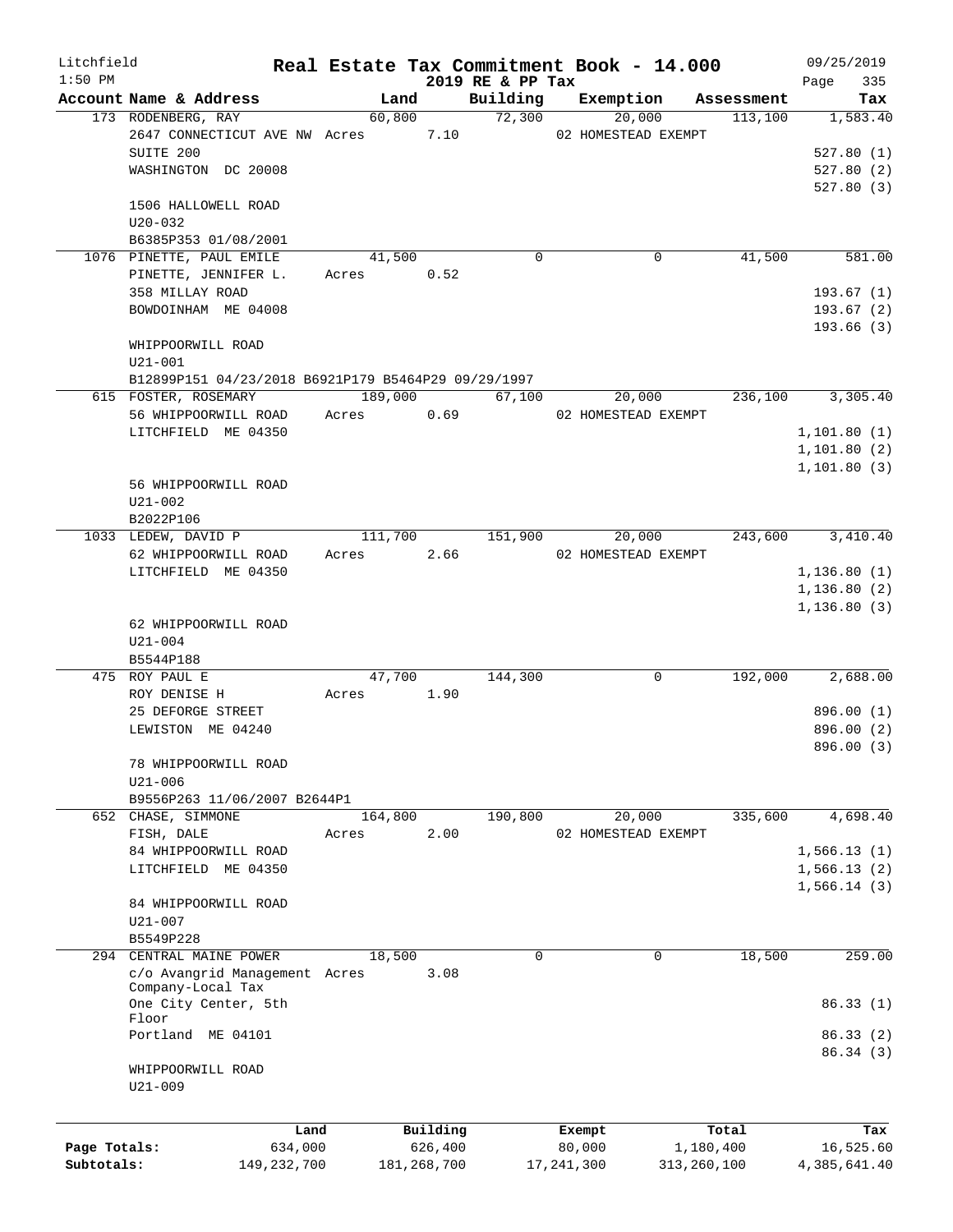| Litchfield   |                                                           |            |             |                  | Real Estate Tax Commitment Book - 14.000 |               | 09/25/2019   |
|--------------|-----------------------------------------------------------|------------|-------------|------------------|------------------------------------------|---------------|--------------|
| $1:50$ PM    |                                                           |            |             | 2019 RE & PP Tax |                                          |               | 336<br>Page  |
|              | Account Name & Address                                    | Land       | 46,500      | Building         | Exemption                                | Assessment    | Tax          |
|              | 1583 GALGOVITCH, SHAWN R                                  |            |             | 187,200          | 20,000                                   | 213,700       | 2,991.80     |
|              | GALGOVITCH, KIMBERLY A Acres 1.50<br>90 WHIPPOORWILL ROAD |            |             |                  | 02 HOMESTEAD EXEMPT                      |               | 997.27 (1)   |
|              |                                                           |            |             |                  |                                          |               | 997.27(2)    |
|              | LITCHFIELD ME 04350                                       |            |             |                  |                                          |               | 997.26(3)    |
|              | 90 WHIPPOORWILL ROAD                                      |            |             |                  |                                          |               |              |
|              | $U21 - 010$                                               |            |             |                  |                                          |               |              |
|              | B10408P350 05/05/2010 B5617P220 05/14/1998                |            |             |                  |                                          |               |              |
|              | 1222 MESERVEY, CLARENCE R                                 | 46,500     |             | 70,300           | 20,000                                   | 96,800        | 1,355.20     |
|              | MESERVEY, YVONNE R                                        | Acres 1.50 |             |                  | 02 HOMESTEAD EXEMPT                      |               |              |
|              | 106 WHIPPOORWILL ROAD                                     |            |             |                  |                                          |               | 451.73 (1)   |
|              | LITCHFIELD ME 04350                                       |            |             |                  |                                          |               | 451.73 (2)   |
|              |                                                           |            |             |                  |                                          |               | 451.74 (3)   |
|              | 106 WHIPPOORWILL ROAD                                     |            |             |                  |                                          |               |              |
|              | $U21 - 011$                                               |            |             |                  |                                          |               |              |
|              | B1954P122 05/03/2004                                      |            |             |                  |                                          |               |              |
|              | 1075 HUNTINGTON, MICHAEL P                                | 40,200     |             | $\Omega$         | $\mathbf 0$                              | 40,200        | 562.80       |
|              | P O BOX 148                                               | Acres      | 6.28        |                  |                                          |               |              |
|              | LITCHFIELD ME 04350                                       |            |             |                  |                                          |               | 187.60(1)    |
|              |                                                           |            |             |                  |                                          |               | 187.60(2)    |
|              |                                                           |            |             |                  |                                          |               | 187.60(3)    |
|              | WHIPPOORWILL ROAD                                         |            |             |                  |                                          |               |              |
|              | $U21 - 012$                                               |            |             |                  |                                          |               |              |
|              | B10265P347 11/05/2009 B8661P23 10/13/2005                 |            |             |                  |                                          |               |              |
|              | 148 RICHARD, SCOTT P.                                     | 61,400     |             | 130,000          | $\mathbf 0$                              | 191,400       | 2,679.60     |
|              | RICHARD, TINA L.                                          | Acres 7.82 |             |                  |                                          |               |              |
|              | 1 WOODSIDE DRIVE                                          |            |             |                  |                                          |               | 893.20 (1)   |
|              | LEWISTON ME 04240                                         |            |             |                  |                                          |               | 893.20 (2)   |
|              |                                                           |            |             |                  |                                          |               | 893.20 (3)   |
|              | 51 KENWAY DRIVE                                           |            |             |                  |                                          |               |              |
|              | $U21 - 013$                                               |            |             |                  |                                          |               |              |
|              | B12640P249 06/27/2017 B12250P229 03/18/2016               |            |             |                  |                                          |               |              |
|              | B10209P294 09/11/2009 B6373P41 12/02/2000                 |            |             |                  |                                          |               |              |
|              | 2142 BELLER, JOANNA R                                     |            | 45,300      | 41,700           | 20,000                                   | 67,000        | 938.00       |
|              | BELLER, BRIAN K                                           | Acres      | 1.10        |                  | 02 HOMESTEAD EXEMPT                      |               |              |
|              | 105 WHIPPOORWILL ROAD                                     |            |             |                  |                                          |               | 312.67(1)    |
|              | LITCHFIELD ME 04350                                       |            |             |                  |                                          |               | 312.67(2)    |
|              |                                                           |            |             |                  |                                          |               | 312.66(3)    |
|              | 105 WHIPPOORWILL ROAD                                     |            |             |                  |                                          |               |              |
|              | U21-014                                                   |            |             |                  |                                          |               |              |
|              | B9777P67 06/30/2008 B6004P262 07/21/1999                  |            |             |                  |                                          |               |              |
|              | 368 GAMAGE, NELSON                                        | 43,700     |             | 56,000           | 0                                        | 99,700        | 1,395.80     |
|              | GAMAGE, MARY LOU                                          | Acres      | 0.90        |                  |                                          |               |              |
|              | 91 WHIPPOORWILL ROAD                                      |            |             |                  |                                          |               | 465.27(1)    |
|              | LITCHFIELD ME 04350                                       |            |             |                  |                                          |               | 465.27(2)    |
|              |                                                           |            |             |                  |                                          |               | 465.26(3)    |
|              | 91 WHIPPOORWILL ROAD                                      |            |             |                  |                                          |               |              |
|              | $U21 - 016$                                               |            |             |                  |                                          |               |              |
|              | B12121P230 10/02/2015 B7041P272 08/30/2002                |            |             |                  |                                          |               |              |
|              | 805 HEALD, JAMES                                          | 46,800     |             | 116,300          | 20,000                                   | 143,100       | 2,003.40     |
|              | 7 DRAGONFLY DRIVE                                         | Acres      | 1.60        |                  | 02 HOMESTEAD EXEMPT                      |               |              |
|              | LITCHFIELD ME 04350                                       |            |             |                  |                                          |               | 667.80(1)    |
|              |                                                           |            |             |                  |                                          |               | 667.80(2)    |
|              |                                                           |            |             |                  |                                          |               | 667.80 (3)   |
|              | 7 DRAGONFLY DRIVE                                         |            |             |                  |                                          |               |              |
|              | U21-017                                                   |            |             |                  |                                          |               |              |
|              | B3297P207                                                 |            |             |                  |                                          |               |              |
|              |                                                           |            |             |                  |                                          |               |              |
|              |                                                           | Land       | Building    |                  | Exempt                                   | Total         | Tax          |
| Page Totals: | 330,400                                                   |            | 601,500     |                  | 80,000                                   | 851,900       | 11,926.60    |
| Subtotals:   | 149,563,100                                               |            | 181,870,200 |                  | 17, 321, 300                             | 314, 112, 000 | 4,397,568.00 |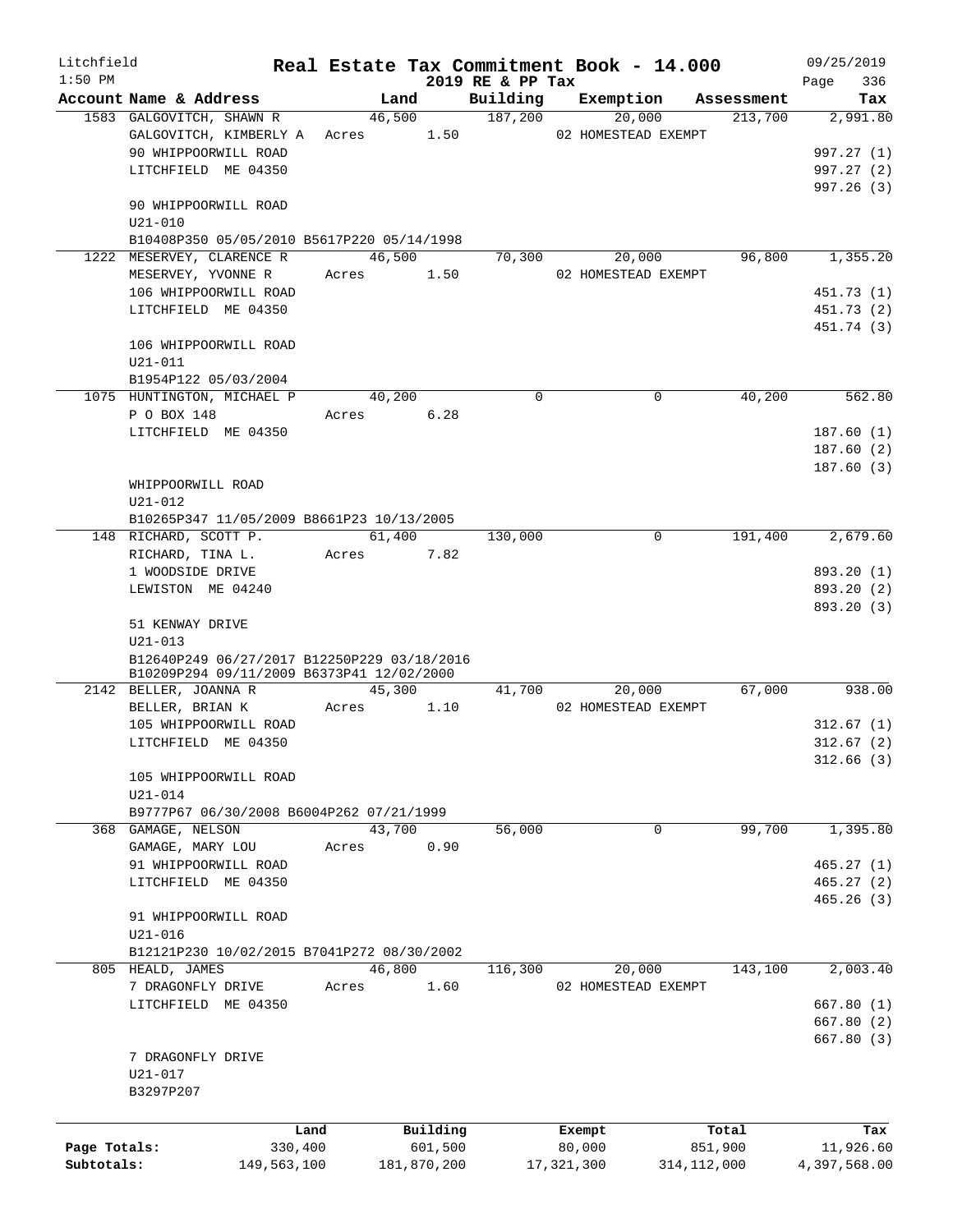| Litchfield |                                                      |       |        |      | Real Estate Tax Commitment Book - 14.000 |                     |             |            | 09/25/2019   |            |
|------------|------------------------------------------------------|-------|--------|------|------------------------------------------|---------------------|-------------|------------|--------------|------------|
| $1:50$ PM  |                                                      |       |        |      | 2019 RE & PP Tax                         |                     |             |            | Page         | 337        |
|            | Account Name & Address                               |       | Land   |      | Building                                 | Exemption           |             | Assessment |              | Tax        |
|            | 1074 HEALD, JAMES                                    |       | 45,300 |      | 102,000                                  |                     | $\Omega$    | 147,300    |              | 2,062.20   |
|            | 85 WHIPPOORWILL ROAD                                 | Acres |        | 1.11 |                                          |                     |             |            |              |            |
|            | LITCHFIELD ME 04350                                  |       |        |      |                                          |                     |             |            |              | 687.40 (1) |
|            |                                                      |       |        |      |                                          |                     |             |            |              | 687.40 (2) |
|            |                                                      |       |        |      |                                          |                     |             |            |              | 687.40 (3) |
|            | 11 DRAGONFLY DRIVE                                   |       |        |      |                                          |                     |             |            |              |            |
|            | $U21 - 019$                                          |       |        |      |                                          |                     |             |            |              |            |
|            | B6044P44 08/31/1999                                  |       |        |      |                                          |                     |             |            |              |            |
|            | 2174 BEAULE, MARK D.                                 |       | 45,300 |      | 112,100                                  | 20,000              |             | 137,400    |              | 1,923.60   |
|            | 79 WHIPPOORWILL ROAD                                 | Acres |        | 1.11 |                                          | 02 HOMESTEAD EXEMPT |             |            |              |            |
|            | LITCHFIELD ME 04350                                  |       |        |      |                                          |                     |             |            |              | 641.20 (1) |
|            |                                                      |       |        |      |                                          |                     |             |            |              | 641.20 (2) |
|            |                                                      |       |        |      |                                          |                     |             |            |              | 641.20(3)  |
|            | 79 WHIPPOORWILL ROAD                                 |       |        |      |                                          |                     |             |            |              |            |
|            | $U21 - 020$                                          |       |        |      |                                          |                     |             |            |              |            |
|            | B7834P293 02/09/2004                                 |       |        |      |                                          |                     |             |            |              |            |
|            | 2134 CROSBY, LORRIE                                  |       | 45,300 |      | 31,100                                   | 20,000              |             | 56,400     |              | 789.60     |
|            | 75 WHIPPOORWILL ROAD                                 | Acres |        | 1.10 |                                          | 02 HOMESTEAD EXEMPT |             |            |              |            |
|            | LITCHFIELD ME 04350                                  |       |        |      |                                          |                     |             |            |              | 263.20(1)  |
|            |                                                      |       |        |      |                                          |                     |             |            |              | 263.20(2)  |
|            | 75 WHIPPOORWILL ROAD                                 |       |        |      |                                          |                     |             |            |              | 263.20(3)  |
|            | $U21 - 021$                                          |       |        |      |                                          |                     |             |            |              |            |
|            | B6046P177 08/31/1999                                 |       |        |      |                                          |                     |             |            |              |            |
| 2188       | ROY, ALLAN                                           |       | 45,400 |      | 74,800                                   |                     | $\mathbf 0$ | 120, 200   |              | 1,682.80   |
|            | ROY, DORIS                                           | Acres |        | 1.12 |                                          |                     |             |            |              |            |
|            | PO BOX 194                                           |       |        |      |                                          |                     |             |            |              | 560.93(1)  |
|            | LITCHFIELD ME 04350                                  |       |        |      |                                          |                     |             |            |              | 560.93(2)  |
|            |                                                      |       |        |      |                                          |                     |             |            |              | 560.94(3)  |
|            | 71 WHIPPOORWILL ROAD                                 |       |        |      |                                          |                     |             |            |              |            |
|            | $U21 - 022$                                          |       |        |      |                                          |                     |             |            |              |            |
|            | B12669P109 07/25/2017 B12056P223 07/31/2015          |       |        |      |                                          |                     |             |            |              |            |
|            | B11715P305 06/17/2014 B9240P206 02/01/2007 B8006P104 |       |        |      |                                          |                     |             |            |              |            |
|            | 06/18/2004 B1246P165 11/20/1961                      |       |        |      |                                          |                     |             |            |              |            |
|            | 196 FRANCINE, PIERRE S.                              |       | 47,100 |      | 128,700                                  |                     | 0           | 175,800    |              | 2,461.20   |
|            | 67 WHIPPOORWILL ROAD                                 | Acres |        | 1.70 |                                          |                     |             |            |              |            |
|            | LITCHFIELD ME 04350                                  |       |        |      |                                          |                     |             |            |              | 820.40(1)  |
|            |                                                      |       |        |      |                                          |                     |             |            |              | 820.40 (2) |
|            | 67 WHIPPOORWILL ROAD                                 |       |        |      |                                          |                     |             |            |              | 820.40(3)  |
|            | $U21 - 023$                                          |       |        |      |                                          |                     |             |            |              |            |
|            | B12072P235 08/12/2015 B9672P41 03/19/2008 B8120P274  |       |        |      |                                          |                     |             |            |              |            |
|            | 09/10/2004 B3542P32                                  |       |        |      |                                          |                     |             |            |              |            |
|            | 698 GOWELL, KEVIN B.                                 |       | 46,500 |      | 209,500                                  | 20,000              |             | 236,000    |              | 3,304.00   |
|            | GOWELL LIBBY L                                       | Acres |        | 1.50 |                                          | 02 HOMESTEAD EXEMPT |             |            |              |            |
|            | PO BOX 148                                           |       |        |      |                                          |                     |             |            | 1, 101.33(1) |            |
|            | LITCHFIELD ME 04350                                  |       |        |      |                                          |                     |             |            | 1, 101.33(2) |            |
|            |                                                      |       |        |      |                                          |                     |             |            | 1, 101.34(3) |            |
|            | 61 WHIPPOORWILL ROAD                                 |       |        |      |                                          |                     |             |            |              |            |
|            | U21-024                                              |       |        |      |                                          |                     |             |            |              |            |
|            | B4949P172                                            |       |        |      |                                          |                     |             |            |              |            |
|            |                                                      |       |        |      |                                          |                     |             |            |              |            |

|              | Land        | Building    | Exempt     | Total       | Tax          |
|--------------|-------------|-------------|------------|-------------|--------------|
| Page Totals: | 274,900     | 658,200     | 60,000     | 873,100     | 12,223.40    |
| Subtotals:   | 149,838,000 | 182,528,400 | 17,381,300 | 314,985,100 | 4,409,791.40 |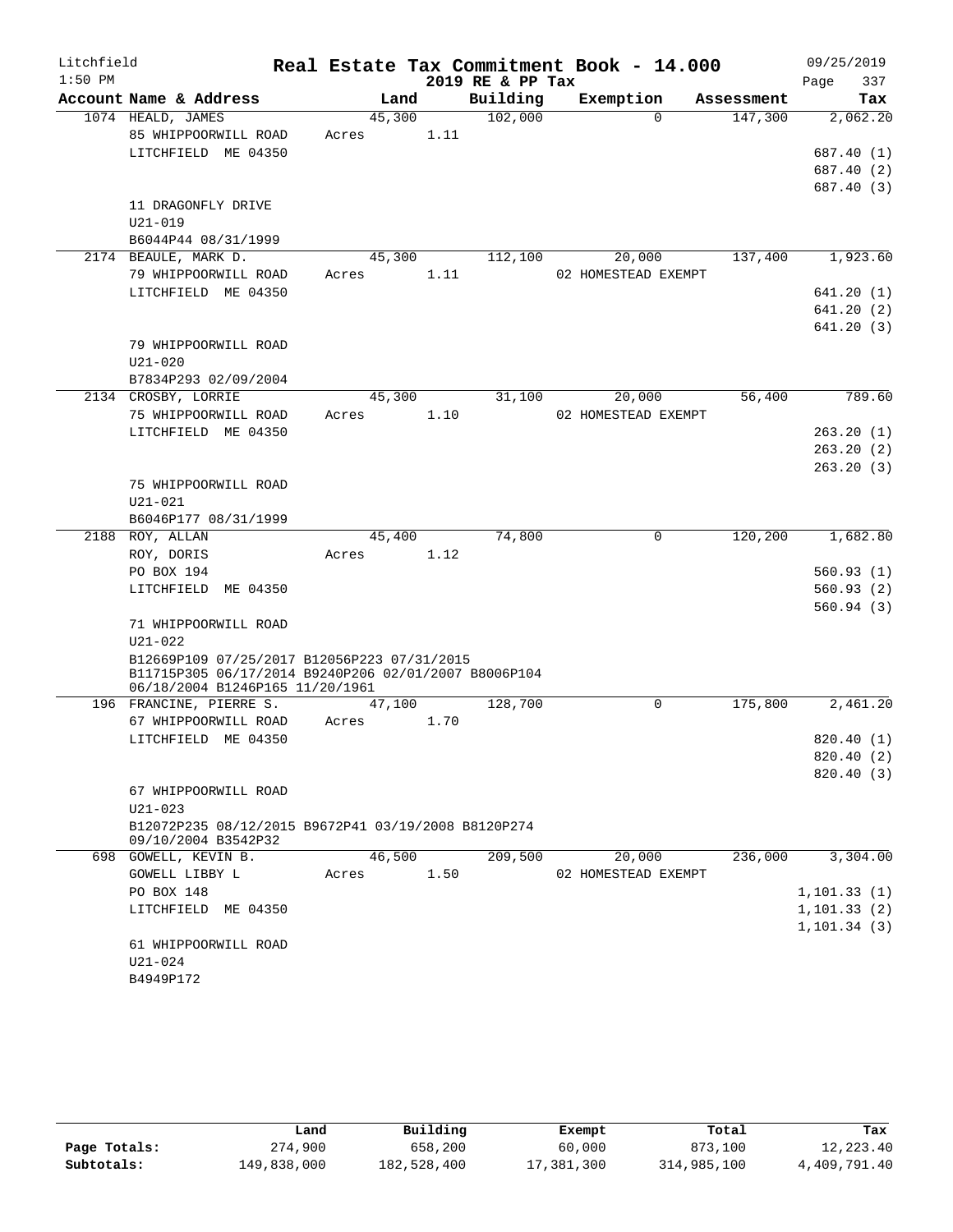| Litchfield |                                                                            |       |        |       |                  | Real Estate Tax Commitment Book - 14.000 |            |      | 09/25/2019                   |
|------------|----------------------------------------------------------------------------|-------|--------|-------|------------------|------------------------------------------|------------|------|------------------------------|
| $1:50$ PM  |                                                                            |       |        |       | 2019 RE & PP Tax |                                          |            | Page | 338                          |
|            | Account Name & Address                                                     |       | Land   |       | Building         | Exemption                                | Assessment |      | Tax                          |
|            | 2238 TRASK, DENNIS O                                                       |       | 45,100 |       | 193,800          | $\Omega$                                 | 238,900    |      | 3,344.60                     |
|            | 43 WHIPPOORWILL ROAD                                                       | Acres |        | 1.04  |                  |                                          |            |      |                              |
|            | LITCHFIELD ME 07350                                                        |       |        |       |                  |                                          |            |      | 1, 114.87(1)                 |
|            |                                                                            |       |        |       |                  |                                          |            |      | 1, 114.87(2)<br>1, 114.86(3) |
|            | 43 WHIPPOORWILL ROAD                                                       |       |        |       |                  |                                          |            |      |                              |
|            | $U21 - 026$                                                                |       |        |       |                  |                                          |            |      |                              |
|            | B10874P259 11/02/2011 B10868P71 10/26/2011 B9552P307                       |       |        |       |                  |                                          |            |      |                              |
|            | 10/29/2007 B9044P185 08/24/2006 B6501P346 06/05/2001                       |       |        |       |                  |                                          |            |      |                              |
|            | 2247 OUELLETTE, KRISTY L                                                   |       | 45,100 |       | 219,700          | 20,000                                   | 244,800    |      | 3,427.20                     |
|            | 45 WHIPPOORWILL ROAD                                                       | Acres |        | 1.04  |                  | 02 HOMESTEAD EXEMPT                      |            |      |                              |
|            | LITCHFIELD ME 04350                                                        |       |        |       |                  |                                          |            |      | 1,142.40(1)                  |
|            |                                                                            |       |        |       |                  |                                          |            |      | 1, 142.40(2)                 |
|            |                                                                            |       |        |       |                  |                                          |            |      | 1,142.40(3)                  |
|            | 45 WHIPPOORWILL ROAD                                                       |       |        |       |                  |                                          |            |      |                              |
|            | U21-026A                                                                   |       |        |       |                  |                                          |            |      |                              |
|            | B10175P170 08/07/2009 B6501P343 10/29/2004                                 |       | 19,500 |       | 0                | 0                                        | 19,500     |      | 273.00                       |
|            | 2187 GOWELL, KEVIN B SR<br>P O BOX 148                                     | Acres |        | 11.00 |                  |                                          |            |      |                              |
|            | LITCHFIELD ME 04350                                                        |       |        |       |                  |                                          |            |      | 91.00(1)                     |
|            |                                                                            |       |        |       |                  |                                          |            |      | 91.00(2)                     |
|            |                                                                            |       |        |       |                  |                                          |            |      | 91.00(3)                     |
|            | WHIPPOORWILL ROAD                                                          |       |        |       |                  |                                          |            |      |                              |
|            | U21-027                                                                    |       |        |       |                  |                                          |            |      |                              |
|            | B8448P21 06/08/2005 B1246P165                                              |       |        |       |                  |                                          |            |      |                              |
|            | 1071 WIERS, PAUL J                                                         |       | 48,900 |       | 43,000           | 20,000                                   | 71,900     |      | 1,006.60                     |
|            | PO BOX 266                                                                 | Acres |        | 2.30  |                  | 02 HOMESTEAD EXEMPT                      |            |      |                              |
|            | LITCHFIELD ME 04350                                                        |       |        |       |                  |                                          |            |      | 335.53(1)                    |
|            |                                                                            |       |        |       |                  |                                          |            |      | 335.53(2)                    |
|            |                                                                            |       |        |       |                  |                                          |            |      | 335.54(3)                    |
|            | 41 WHIPPOORWILL ROAD                                                       |       |        |       |                  |                                          |            |      |                              |
|            | $U21 - 028$<br>B8791P39 02/07/2006 B5404P265                               |       |        |       |                  |                                          |            |      |                              |
|            | 884 HENDERSON, BRIANNE R.                                                  |       | 45,900 |       | 116,800          | $\mathbf 0$                              | 162,700    |      | 2,277.80                     |
|            | HENDERSON, JAMES M.                                                        | Acres |        | 1.30  |                  |                                          |            |      |                              |
|            | 15 WHIPPOORWILL ROAD                                                       |       |        |       |                  |                                          |            |      | 759.27(1)                    |
|            | LITCHFIELD ME 04350                                                        |       |        |       |                  |                                          |            |      | 759.27(2)                    |
|            |                                                                            |       |        |       |                  |                                          |            |      | 759.26(3)                    |
|            | 15 WHIPPOORWILL ROAD                                                       |       |        |       |                  |                                          |            |      |                              |
|            | $U21 - 029$                                                                |       |        |       |                  |                                          |            |      |                              |
|            | B12640P301 06/23/2017 B12574P190 04/06/2017                                |       |        |       |                  |                                          |            |      |                              |
|            | B9864P296 09/26/2008 B9529P34 10/12/2007 B8656P279<br>10/14/2005 B6904P307 |       |        |       |                  |                                          |            |      |                              |
|            | 1545 TROTTER, COLLEEN                                                      |       | 43,700 |       | 91,300           | 20,000                                   | 115,000    |      | 1,610.00                     |
|            | KRISANN                                                                    |       |        |       |                  |                                          |            |      |                              |
|            | TROTTER, DALE                                                              | Acres |        | 0.90  |                  | 02 HOMESTEAD EXEMPT                      |            |      |                              |
|            | 24 HARDSCRABBLE ROAD                                                       |       |        |       |                  |                                          |            |      | 536.67(1)                    |
|            | LITCHFIELD ME 04350                                                        |       |        |       |                  |                                          |            |      | 536.67(2)                    |
|            |                                                                            |       |        |       |                  |                                          |            |      | 536.66(3)                    |
|            | 24 HARDSCRABBLE ROAD                                                       |       |        |       |                  |                                          |            |      |                              |
|            | $U21 - 030$                                                                |       |        |       |                  |                                          |            |      |                              |
|            | B11458P311 07/24/2013 B11335P194 03/21/2013<br>B5837P240 01/08/1999        |       |        |       |                  |                                          |            |      |                              |
|            |                                                                            |       |        |       |                  |                                          |            |      |                              |

|              | Land        | Building      | Exempt     | Total       | Tax          |
|--------------|-------------|---------------|------------|-------------|--------------|
| Page Totals: | 248,200     | 664,600       | 60,000     | 852,800     | 11,939.20    |
| Subtotals:   | 150,086,200 | 183, 193, 000 | 17,441,300 | 315,837,900 | 4,421,730.60 |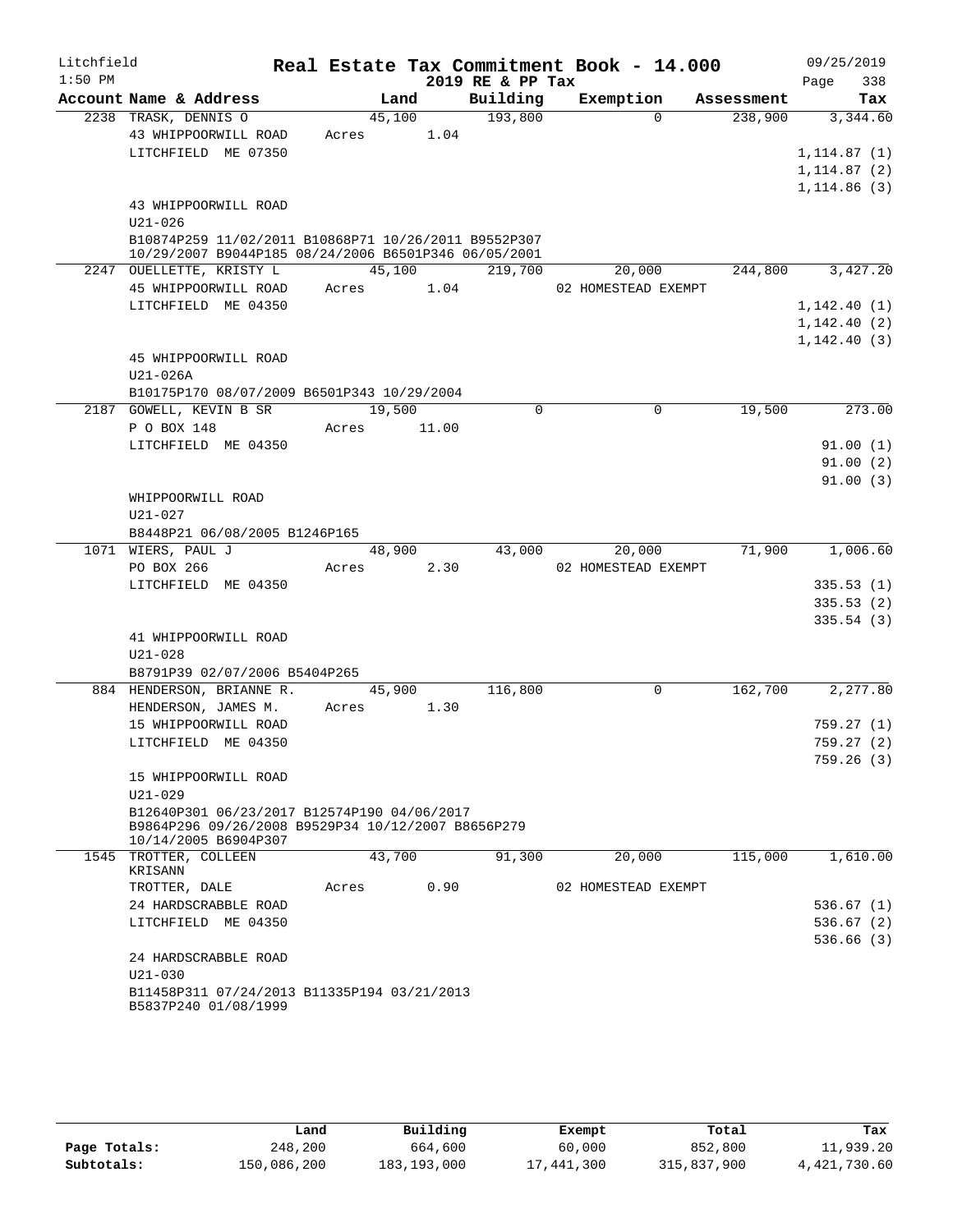| Litchfield |                                                                    |       |        |        | Real Estate Tax Commitment Book - 14.000 |                     |            |      | 09/25/2019  |
|------------|--------------------------------------------------------------------|-------|--------|--------|------------------------------------------|---------------------|------------|------|-------------|
| $1:50$ PM  |                                                                    |       |        |        | 2019 RE & PP Tax                         |                     |            | Page | 339         |
|            | Account Name & Address                                             |       | Land   |        | Building                                 | Exemption           | Assessment |      | Tax         |
|            | 800 MANTER, REGGIE                                                 |       | 46,500 |        | 79,100                                   | $\Omega$            | 125,600    |      | 1,758.40    |
|            | PO BOX 63                                                          | Acres |        | 1.50   |                                          |                     |            |      |             |
|            | LITCHFIELD ME 04350                                                |       |        |        |                                          |                     |            |      | 586.13(1)   |
|            |                                                                    |       |        |        |                                          |                     |            |      | 586.13 (2)  |
|            | 30 HARDSCRABBLE ROAD                                               |       |        |        |                                          |                     |            |      | 586.14 (3)  |
|            | $U21 - 031$                                                        |       |        |        |                                          |                     |            |      |             |
|            | B12546P287 03/01/2017 B11862P300 11/26/2014                        |       |        |        |                                          |                     |            |      |             |
|            | B9107P257 10/10/2006 B1990P175 04/18/1977 B1957P130                |       |        |        |                                          |                     |            |      |             |
|            | 11/12/1976                                                         |       |        |        |                                          |                     |            |      |             |
|            | 1787 TRENHOLM GREGORY S                                            |       | 45,100 |        | 151,100                                  | 20,000              | 176,200    |      | 2,466.80    |
|            | 7 BESSIE DRIVE                                                     | Acres |        | 1.04   |                                          | 02 HOMESTEAD EXEMPT |            |      |             |
|            | LITCHFIELD ME 04350                                                |       |        |        |                                          |                     |            |      | 822.27 (1)  |
|            |                                                                    |       |        |        |                                          |                     |            |      | 822.27(2)   |
|            |                                                                    |       |        |        |                                          |                     |            |      | 822.26(3)   |
|            | 7 BESSIE DRIVE<br>$U21 - 032$                                      |       |        |        |                                          |                     |            |      |             |
|            | B9459P70 08/13/2007 B7692P141 10/20/2003                           |       |        |        |                                          |                     |            |      |             |
| 2504       | STONIER JASON L                                                    |       | 45,000 |        | 200,000                                  | 20,000              | 225,000    |      | 3,150.00    |
|            | STONIER CHRISTINA L                                                | Acres |        | 1.00   |                                          | 02 HOMESTEAD EXEMPT |            |      |             |
|            | 8 BESSIE LAND                                                      |       |        |        |                                          |                     |            |      | 1,050.00(1) |
|            | LITCHFIELD ME 04350                                                |       |        |        |                                          |                     |            |      | 1,050.00(2) |
|            |                                                                    |       |        |        |                                          |                     |            |      | 1,050.00(3) |
|            | 8 BESSIE DRIVE                                                     |       |        |        |                                          |                     |            |      |             |
|            | $U21 - 033$                                                        |       |        |        |                                          |                     |            |      |             |
|            | B8450P343 06/13/2005                                               |       |        |        |                                          |                     |            |      |             |
|            | 1354 THURSTON, MALLORY L.                                          |       | 45,600 |        | 88,000                                   | 20,000              | 113,600    |      | 1,590.40    |
|            | 44 Hardscrabble Road                                               | Acres |        | 1.20   |                                          | 02 HOMESTEAD EXEMPT |            |      |             |
|            | Litchfield ME 04350                                                |       |        |        |                                          |                     |            |      | 530.13(1)   |
|            |                                                                    |       |        |        |                                          |                     |            |      | 530.13(2)   |
|            |                                                                    |       |        |        |                                          |                     |            |      | 530.14(3)   |
|            | 44 HARDSCRABBLE ROAD                                               |       |        |        |                                          |                     |            |      |             |
|            | $U21 - 034$<br>B11539P271 10/09/2013 B9374P21 05/25/2007 B7358P178 |       |        |        |                                          |                     |            |      |             |
|            | 04/16/2003                                                         |       |        |        |                                          |                     |            |      |             |
|            | 1786 JANNELLE, ANDREW X.                                           |       | 45,600 |        | 86,700                                   | 20,000              | 112,300    |      | 1,572.20    |
|            | 48 HARDSCRABBLE ROAD                                               | Acres |        | 1.20   |                                          | 02 HOMESTEAD EXEMPT |            |      |             |
|            | LITCHFIELD ME 04350                                                |       |        |        |                                          |                     |            |      | 524.07 (1)  |
|            |                                                                    |       |        |        |                                          |                     |            |      | 524.07 (2)  |
|            |                                                                    |       |        |        |                                          |                     |            |      | 524.06(3)   |
|            | 48 HARDSCRABBLE ROAD                                               |       |        |        |                                          |                     |            |      |             |
|            | $U21 - 035$                                                        |       |        |        |                                          |                     |            |      |             |
|            | B12644P143 06/29/2017 B5314P108 02/25/1997                         |       |        |        |                                          |                     |            |      |             |
|            | 1314 CROSS SUSAN E                                                 |       |        | 51,600 | 165,900                                  | 20,000              | 197,500    |      | 2,765.00    |
|            | RUSSELL KENNETH S                                                  | Acres |        | 3.20   |                                          | 02 HOMESTEAD EXEMPT |            |      |             |
|            | 52 HARDSCRABBLE ROAD                                               |       |        |        |                                          |                     |            |      | 921.67(1)   |
|            | LITCHFIELD ME 04350                                                |       |        |        |                                          |                     |            |      | 921.67(2)   |
|            | 52 HARDSCRABBLE ROAD                                               |       |        |        |                                          |                     |            |      | 921.66(3)   |
|            | U21-036                                                            |       |        |        |                                          |                     |            |      |             |
|            | B9848P118 09/02/2008 B7827P78 12/04/2003                           |       |        |        |                                          |                     |            |      |             |
|            |                                                                    |       |        |        |                                          |                     |            |      |             |

|              | Land        | Building    | Exempt     | Total       | Tax          |
|--------------|-------------|-------------|------------|-------------|--------------|
| Page Totals: | 279,400     | 770,800     | 100,000    | 950,200     | 13,302.80    |
| Subtotals:   | 150,365,600 | 183,963,800 | 17,541,300 | 316,788,100 | 4,435,033.40 |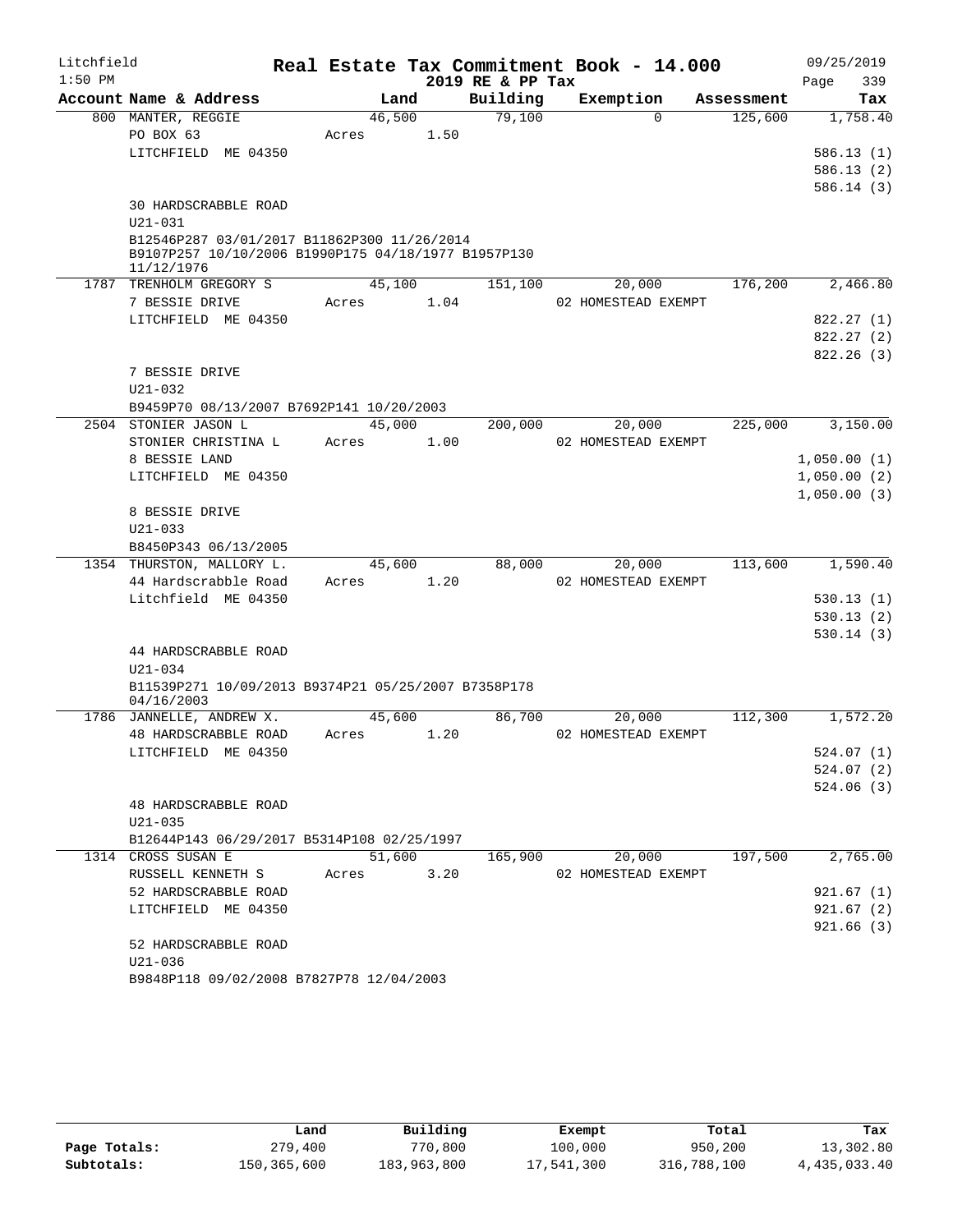| Litchfield |                                             |       |        |        |                  | Real Estate Tax Commitment Book - 14.000 |                     | 09/25/2019  |
|------------|---------------------------------------------|-------|--------|--------|------------------|------------------------------------------|---------------------|-------------|
| $1:50$ PM  |                                             |       |        |        | 2019 RE & PP Tax |                                          |                     | 340<br>Page |
|            | Account Name & Address                      |       | Land   |        | Building         | Exemption                                | Assessment          | Tax         |
|            | 255 CAMERON, MICHAEL D                      |       | 48,000 |        | 62,600           |                                          | 110,600<br>$\Omega$ | 1,548.40    |
|            | CAMERON, ANNIE M.                           | Acres |        | 2.00   |                  |                                          |                     |             |
|            | 66 HARDSCRABBLE ROAD                        |       |        |        |                  |                                          |                     | 516.13(1)   |
|            | LITCHFIELD ME 04350                         |       |        |        |                  |                                          |                     | 516.13(2)   |
|            |                                             |       |        |        |                  |                                          |                     | 516.14(3)   |
|            | 66 HARDSCRABBLE ROAD                        |       |        |        |                  |                                          |                     |             |
|            | $U21 - 037$                                 |       |        |        |                  |                                          |                     |             |
|            | B13043P248 07/28/2011 B3823P93              |       |        |        |                  |                                          |                     |             |
|            | 239 BUOTTE, RICHARD G.                      |       | 45,000 |        | 75,100           | 20,000                                   | 100, 100            | 1,401.40    |
|            | (HEIRS OF)                                  |       |        | 1.00   |                  | 02 HOMESTEAD EXEMPT                      |                     |             |
|            | BUOTTE, DIANNE M.                           | Acres |        |        |                  |                                          |                     |             |
|            | 72 HARDSCRABBLE ROAD<br>LITCHFIELD ME 04350 |       |        |        |                  |                                          |                     | 467.13(1)   |
|            |                                             |       |        |        |                  |                                          |                     | 467.13(2)   |
|            | 72 HARDSCRABBLE ROAD                        |       |        |        |                  |                                          |                     | 467.14 (3)  |
|            | $U21 - 039$                                 |       |        |        |                  |                                          |                     |             |
|            | B12737P67 10/02/2017 B2234P238              |       |        |        |                  |                                          |                     |             |
|            | 925 BUOTTE, RICHARD G.                      |       | 29,800 |        | 0                |                                          | 0<br>29,800         | 417.20      |
|            | (HEIRS OF)                                  |       |        |        |                  |                                          |                     |             |
|            | BUOTTE, DIANNE M.                           | Acres |        | 2.60   |                  |                                          |                     |             |
|            | 72 HARDSCRABBLE ROAD                        |       |        |        |                  |                                          |                     | 139.07(1)   |
|            | LITCHFIELD ME 04350                         |       |        |        |                  |                                          |                     | 139.07(2)   |
|            |                                             |       |        |        |                  |                                          |                     | 139.06(3)   |
|            | 72 HARDSCRABBLE ROAD                        |       |        |        |                  |                                          |                     |             |
|            | $U21 - 040$                                 |       |        |        |                  |                                          |                     |             |
|            | B12286P333 04/29/2016 B11016P242 04/23/2012 |       |        |        |                  |                                          |                     |             |
|            | B5616P280 05/14/1998                        |       |        |        |                  |                                          |                     |             |
|            | 924 MURPHY, MICHAEL W                       |       | 52,000 |        | 109,800          |                                          | 161,800<br>0        | 2,265.20    |
|            | 77 HARDSCRABBLE ROAD                        | Acres |        | 3.32   |                  |                                          |                     |             |
|            | LITCHFIELD ME 04350                         |       |        |        |                  |                                          |                     | 755.07(1)   |
|            |                                             |       |        |        |                  |                                          |                     | 755.07(2)   |
|            |                                             |       |        |        |                  |                                          |                     | 755.06(3)   |
|            | 77 HARDSCRABBLE ROAD                        |       |        |        |                  |                                          |                     |             |
|            | $U21 - 041$                                 |       |        |        |                  |                                          |                     |             |
|            | B8312P273 02/23/2005                        |       |        |        |                  |                                          |                     |             |
|            | 2074 WELLWOOD JOHN A                        |       | 49,600 |        | 190,800          | 20,000                                   | 220,400             | 3,085.60    |
|            | WELLWOOD MARYLU                             | Acres |        | 2.52   |                  | 02 HOMESTEAD EXEMPT                      |                     |             |
|            | 7 WOODPECKER DRIVE                          |       |        |        |                  |                                          |                     | 1,028.53(1) |
|            | LITCHFIELD ME 04350                         |       |        |        |                  |                                          |                     | 1,028.53(2) |
|            |                                             |       |        |        |                  |                                          |                     | 1,028.54(3) |
|            | 7 WOODPECKER DRIVE                          |       |        |        |                  |                                          |                     |             |
|            | U21-042                                     |       |        |        |                  |                                          |                     |             |
|            | B9221P224 01/12/2007 B7545P203 08/04/2003   |       |        |        |                  |                                          |                     |             |
|            | 440 DEANS, ROBERT L                         |       |        | 46,700 | 126,600          | 20,000                                   | 153,300             | 2,146.20    |
|            | DEANS JANET A                               |       | Acres  | 1.57   |                  | 02 HOMESTEAD EXEMPT                      |                     |             |
|            | 61 HARDSCRABBLE ROAD                        |       |        |        |                  |                                          |                     | 715.40(1)   |
|            | LITCHFIELD ME 04350                         |       |        |        |                  |                                          |                     | 715.40(2)   |
|            |                                             |       |        |        |                  |                                          |                     | 715.40(3)   |
|            | 61 HARDSCRABBLE ROAD                        |       |        |        |                  |                                          |                     |             |
|            | $U21 - 043$                                 |       |        |        |                  |                                          |                     |             |
|            | B4446P113 07/26/1993                        |       |        |        |                  |                                          |                     |             |

|              | Land        | Building    | Exempt     | Total       | Tax          |
|--------------|-------------|-------------|------------|-------------|--------------|
| Page Totals: | 271,100     | 564,900     | 60,000     | 776,000     | 10,864.00    |
| Subtotals:   | 150,636,700 | 184,528,700 | 17,601,300 | 317,564,100 | 4,445,897.40 |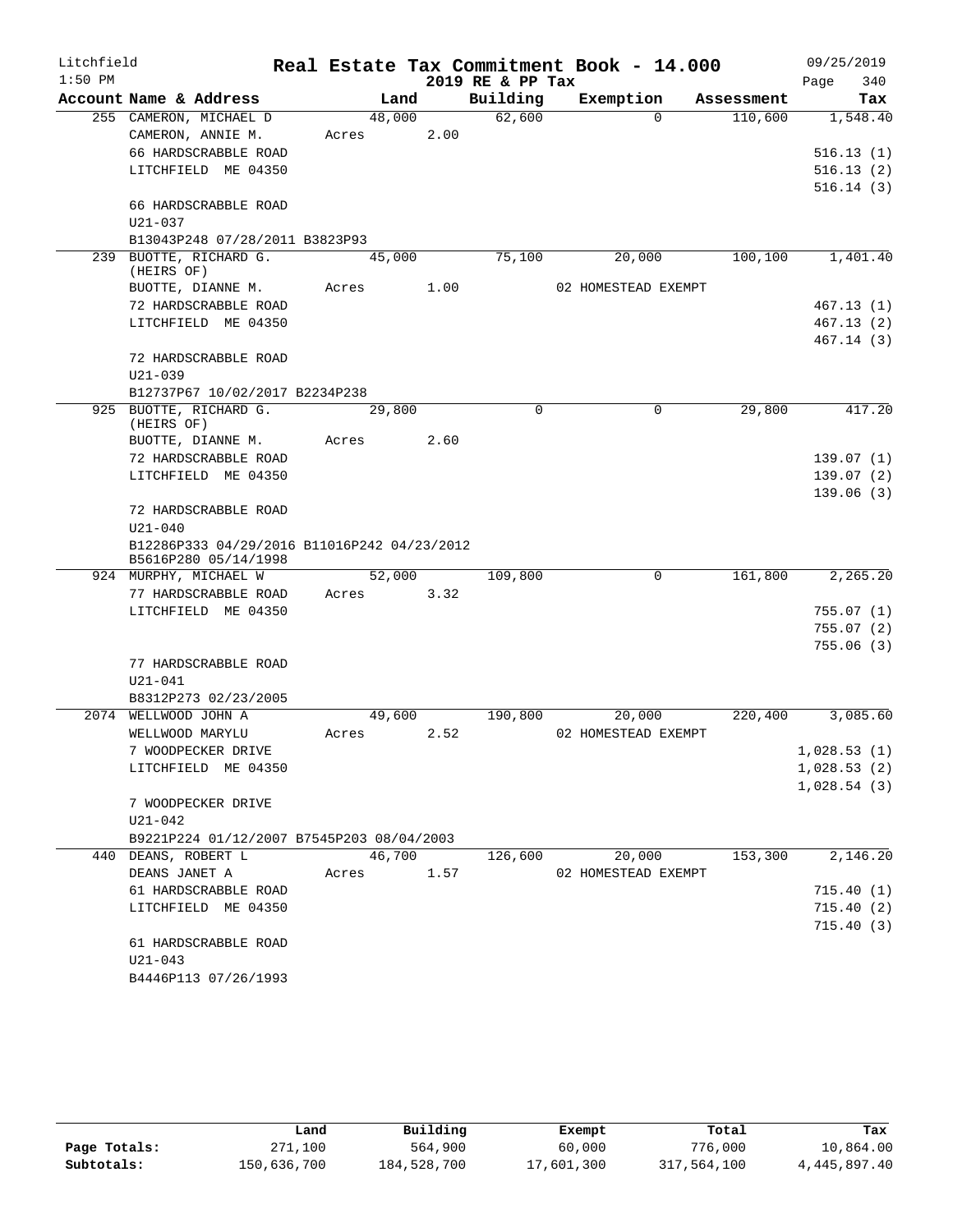| Litchfield |                                                                   |       |        |      |                  | Real Estate Tax Commitment Book - 14.000 |            | 09/25/2019  |
|------------|-------------------------------------------------------------------|-------|--------|------|------------------|------------------------------------------|------------|-------------|
| $1:50$ PM  |                                                                   |       |        |      | 2019 RE & PP Tax |                                          |            | 341<br>Page |
|            | Account Name & Address                                            |       | Land   |      | Building         | Exemption                                | Assessment | Tax         |
|            | 1560 SAWTELLE, JULIE                                              |       | 71,200 |      | 8,800            | $\Omega$                                 | 80,000     | 1,120.00    |
|            | 637 MAIN STREET                                                   | Acres |        | 1.80 |                  |                                          |            |             |
|            | MONMOUTH ME 04259                                                 |       |        |      |                  |                                          |            | 373.33(1)   |
|            |                                                                   |       |        |      |                  |                                          |            | 373.33(2)   |
|            |                                                                   |       |        |      |                  |                                          |            | 373.34(3)   |
|            | 50 KENWAY DRIVE                                                   |       |        |      |                  |                                          |            |             |
|            | U22-001<br>B8131P166 06/14/2004 B3641P233                         |       |        |      |                  |                                          |            |             |
|            | 1796 BECHTEL, KURT S.                                             |       | 55,700 |      | 120,800          | 20,000                                   | 156,500    | 2,191.00    |
|            | BECHTEL, DENISE C                                                 | Acres |        | 0.66 |                  | 02 HOMESTEAD EXEMPT                      |            |             |
|            | 66 KENWAY DRIVE                                                   |       |        |      |                  |                                          |            | 730.33(1)   |
|            | LITCHFIELD ME 04350                                               |       |        |      |                  |                                          |            | 730.33(2)   |
|            |                                                                   |       |        |      |                  |                                          |            | 730.34(3)   |
|            | 66 KENWAY DRIVE                                                   |       |        |      |                  |                                          |            |             |
|            | U22-002A                                                          |       |        |      |                  |                                          |            |             |
|            | B10834P220 09/16/2011 B9993P15 02/27/2009 B7880P96                |       |        |      |                  |                                          |            |             |
|            | 03/30/2004 B6999P143                                              |       |        |      |                  |                                          |            |             |
|            | 238 DODGE, CHANCE A.                                              |       | 75,300 |      | 152,300          | 20,000                                   | 207,600    | 2,906.40    |
|            | 70 KENWAY DRIVE                                                   | Acres |        | 1.04 |                  | 02 HOMESTEAD EXEMPT                      |            |             |
|            | LITCHFIELD ME 04350                                               |       |        |      |                  |                                          |            | 968.80(1)   |
|            |                                                                   |       |        |      |                  |                                          |            | 968.80(2)   |
|            |                                                                   |       |        |      |                  |                                          |            | 968.80(3)   |
|            | 70 KENWAY DRIVE                                                   |       |        |      |                  |                                          |            |             |
|            | $U22 - 003$                                                       |       |        |      |                  |                                          |            |             |
|            | B9327P224 04/25/2007 B9257P215 02/15/2007 B6384P247<br>01/12/2001 |       |        |      |                  |                                          |            |             |
|            | 905 JORDAN, LEE W                                                 |       | 68,400 |      | 48,800           | 0                                        | 117,200    | 1,640.80    |
|            | 906 WEST ROAD                                                     | Acres |        | 0.35 |                  |                                          |            |             |
|            | BOWDOIN ME 04287                                                  |       |        |      |                  |                                          |            | 546.93(1)   |
|            |                                                                   |       |        |      |                  |                                          |            | 546.93(2)   |
|            |                                                                   |       |        |      |                  |                                          |            | 546.94(3)   |
|            | 74 KENWAY DRIVE                                                   |       |        |      |                  |                                          |            |             |
|            | $U22 - 005$                                                       |       |        |      |                  |                                          |            |             |
|            | B1354P51                                                          |       |        |      |                  |                                          |            |             |
|            | 684 GIVEN, LAURANCE A                                             |       | 96,700 |      | 33,700           | 20,000                                   | 110,400    | 1,545.60    |
|            | 84 KENWAY DRIVE                                                   | Acres |        | 2.00 |                  | 02 HOMESTEAD EXEMPT                      |            |             |
|            | LITCHFIELD ME 04350                                               |       |        |      |                  |                                          |            | 515.20(1)   |
|            |                                                                   |       |        |      |                  |                                          |            | 515.20(2)   |
|            | 84 KENWAY DRIVE                                                   |       |        |      |                  |                                          |            | 515.20(3)   |
|            | $U22 - 006$                                                       |       |        |      |                  |                                          |            |             |
|            | B1932P283                                                         |       |        |      |                  |                                          |            |             |
|            | 1747 PATTON, BRIAN J.                                             |       | 71,200 |      | 119,800          | 0                                        | 191,000    | 2,674.00    |
|            | PATTON, JESSICA L.                                                | Acres |        | 0.31 |                  |                                          |            |             |
|            | 132 CHURCH ST #1                                                  |       |        |      |                  |                                          |            | 891.33 (1)  |
|            | WALTHAM MA 02452                                                  |       |        |      |                  |                                          |            | 891.33 (2)  |
|            |                                                                   |       |        |      |                  |                                          |            | 891.34 (3)  |
|            | 85 KENWAY DRIVE                                                   |       |        |      |                  |                                          |            |             |
|            | $U22 - 009$                                                       |       |        |      |                  |                                          |            |             |
|            | B13023P317 08/10/2018                                             |       |        |      |                  |                                          |            |             |

|              | ⊥and        | Building    | Exempt     | Total       | Tax          |
|--------------|-------------|-------------|------------|-------------|--------------|
| Page Totals: | 438,500     | 484,200     | 60,000     | 862,700     | 12,077.80    |
| Subtotals:   | 151,075,200 | 185,012,900 | 17,661,300 | 318,426,800 | 4,457,975.20 |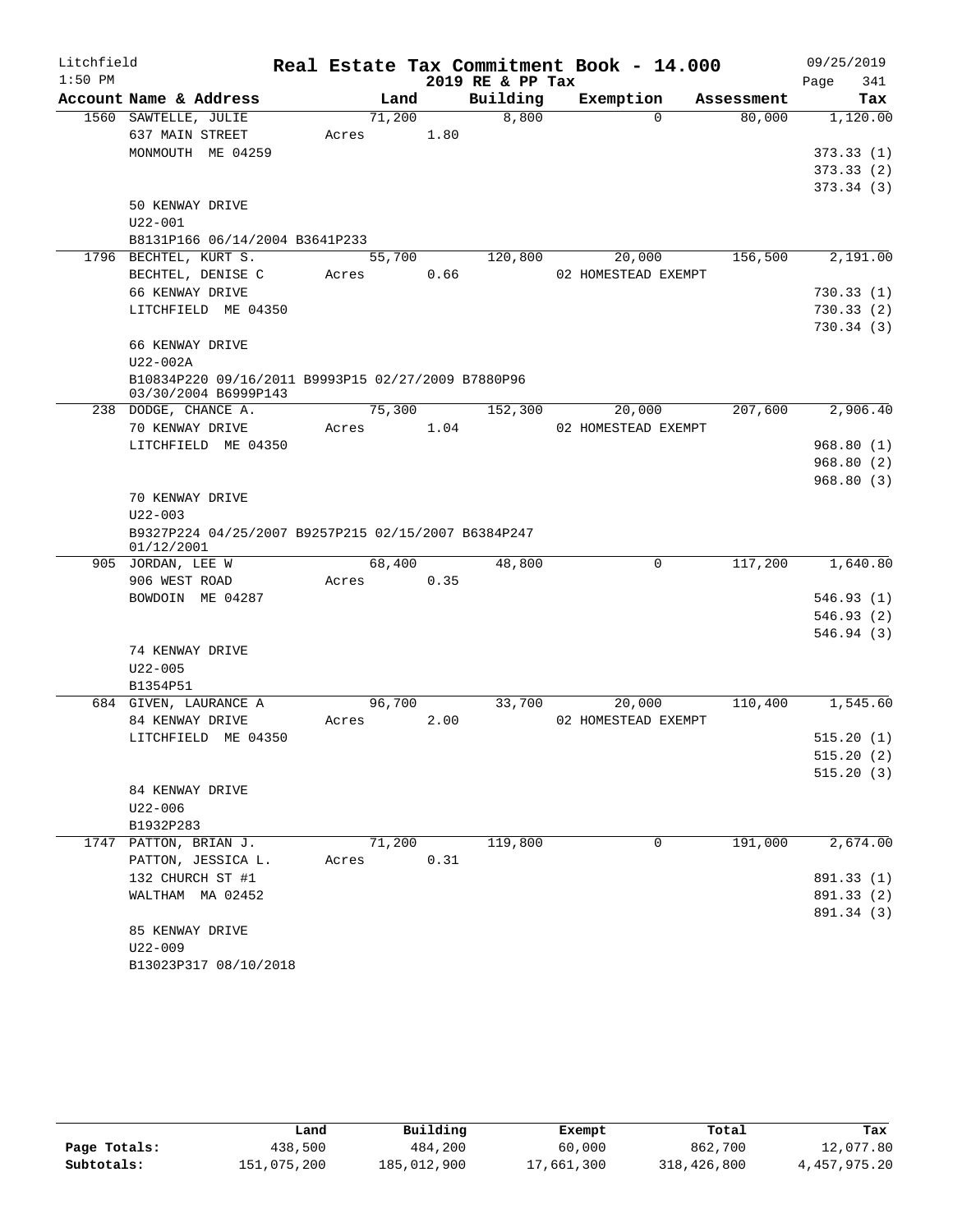| Litchfield |                                                                                           |       |         |       | Real Estate Tax Commitment Book - 14.000 |                               |            | 09/25/2019              |            |
|------------|-------------------------------------------------------------------------------------------|-------|---------|-------|------------------------------------------|-------------------------------|------------|-------------------------|------------|
| $1:50$ PM  |                                                                                           |       |         |       | 2019 RE & PP Tax                         |                               |            | Page                    | 342        |
|            | Account Name & Address                                                                    |       | Land    |       | Building                                 | Exemption                     | Assessment |                         | Tax        |
|            | 1855 WESTON III, CARL S<br>827 HIGH ST                                                    | Acres | 80,000  | 0.83  | 21,700                                   | $\Omega$                      | 101,700    |                         | 1,423.80   |
|            | WEST GARDINER ME<br>04345-3220                                                            |       |         |       |                                          |                               |            | 474.60(1)               |            |
|            |                                                                                           |       |         |       |                                          |                               |            | 474.60 (2)              |            |
|            | 86 KENWAY DRIVE                                                                           |       |         |       |                                          |                               |            | 474.60 (3)              |            |
|            | $U22 - 010$                                                                               |       |         |       |                                          |                               |            |                         |            |
|            | B3299P234                                                                                 |       |         |       |                                          |                               |            |                         |            |
|            | 23 ALLEN, LOIS JEAN                                                                       |       | 66,000  |       | 204,200                                  | 20,000                        | 250,200    |                         | 3,502.80   |
|            | ALLEN RODNEY R                                                                            | Acres |         | 14.00 |                                          | 02 HOMESTEAD EXEMPT           |            |                         |            |
|            | 106 HARDSCRABBLE ROAD                                                                     |       |         |       |                                          |                               |            | 1,167.60(1)             |            |
|            | LITCHFIELD ME 04350                                                                       |       |         |       |                                          |                               |            | 1,167.60(2)             |            |
|            |                                                                                           |       |         |       |                                          |                               |            | 1,167.60(3)             |            |
|            | 106 HARDSCRABBLE ROAD                                                                     |       |         |       |                                          |                               |            |                         |            |
|            | $U22 - 011$                                                                               |       |         |       |                                          |                               |            |                         |            |
|            | B2665P349 03/29/1984 B1124P492 08/02/1958                                                 |       |         |       |                                          |                               |            |                         |            |
|            | 1355 WOOD, EUSTACIA                                                                       |       | 130,700 |       | 110,600                                  | 20,000<br>02 HOMESTEAD EXEMPT | 221,300    |                         | 3,098.20   |
|            | 146 HARDSCRABBLE ROAD<br>LITCHFIELD ME                                                    | Acres |         | 6.81  |                                          |                               |            | 1,032.73(1)             |            |
|            | 04350-3010                                                                                |       |         |       |                                          |                               |            |                         |            |
|            |                                                                                           |       |         |       |                                          |                               |            | 1,032.73(2)             |            |
|            |                                                                                           |       |         |       |                                          |                               |            | 1,032.74(3)             |            |
|            | 146 HARDSCRABBLE ROAD                                                                     |       |         |       |                                          |                               |            |                         |            |
|            | $U22 - 012$                                                                               |       |         |       |                                          |                               |            |                         |            |
|            | B12519P176 01/12/2017 B11413P261 06/11/2013<br>B10693P114 03/23/2011 B7675P227 10/07/2003 |       |         |       |                                          |                               |            |                         |            |
|            | 955 KNAUSENBERGER, ROLAND H                                                               |       | 132,800 |       | 174,800                                  | 20,000                        | 287,600    |                         | 4,026.40   |
|            | PO BOX 191                                                                                | Acres |         | 10.50 |                                          | 02 HOMESTEAD EXEMPT           |            |                         |            |
|            | LITCHFIELD ME                                                                             |       |         |       |                                          |                               |            | 1,342.13(1)             |            |
|            | 04350-0191                                                                                |       |         |       |                                          |                               |            |                         |            |
|            |                                                                                           |       |         |       |                                          |                               |            | 1,342.13(2)             |            |
|            |                                                                                           |       |         |       |                                          |                               |            | 1,342.14(3)             |            |
|            | 120 HARDSCRABBLE ROAD<br>U22-012A                                                         |       |         |       |                                          |                               |            |                         |            |
|            | B4771P2                                                                                   |       |         |       |                                          |                               |            |                         |            |
| 533        | WEISSENFELS KELLY D                                                                       |       | 89,700  |       | 100,200                                  | 20,000                        | 169,900    |                         | 2,378.60   |
|            | WEISSENFELS ELIZABETH N Acres                                                             |       |         | 7.00  |                                          | 02 HOMESTEAD EXEMPT           |            |                         |            |
|            | 168 HARDSCRABBLE ROAD                                                                     |       |         |       |                                          |                               |            | 792.87 (1)              |            |
|            | LITCHFIELD ME 04350                                                                       |       |         |       |                                          |                               |            | 792.87 (2)              |            |
|            |                                                                                           |       |         |       |                                          |                               |            |                         | 792.86 (3) |
|            | 168 HARDSCRABBLE ROAD                                                                     |       |         |       |                                          |                               |            |                         |            |
|            | U22-012B                                                                                  |       |         |       |                                          |                               |            |                         |            |
|            | B9853P62 09/12/2008 B9471P219 08/21/2007 B3860P231<br>11/27/1990                          |       |         |       |                                          |                               |            |                         |            |
|            | 581 FIELD, PETER M.                                                                       |       | 82,800  |       | 54,800                                   | 0                             | 137,600    |                         | 1,926.40   |
|            | WESTON, MICHAEL R.                                                                        | Acres |         | 1.65  |                                          |                               |            |                         |            |
|            | 65 WOODLAND DRIVE<br>W. GARDINER ME 04345                                                 |       |         |       |                                          |                               |            | 642.13(1)<br>642.13 (2) |            |
|            |                                                                                           |       |         |       |                                          |                               |            | 642.14 (3)              |            |
|            | 40 PURGATORY DRIVE                                                                        |       |         |       |                                          |                               |            |                         |            |
|            | U22-014                                                                                   |       |         |       |                                          |                               |            |                         |            |
|            | B12868P264 03/27/2018 B12725P255 08/28/2017                                               |       |         |       |                                          |                               |            |                         |            |
|            | B12721P167 08/28/2017 B1100P149                                                           |       |         |       |                                          |                               |            |                         |            |
|            |                                                                                           |       |         |       |                                          |                               |            |                         |            |

|              | Land        | Building    | Exempt     | Total       | Tax            |
|--------------|-------------|-------------|------------|-------------|----------------|
| Page Totals: | 582,000     | 666,300     | 80,000     | 1,168,300   | 16,356.20      |
| Subtotals:   | 151,657,200 | 185,679,200 | 17,741,300 | 319,595,100 | 4, 474, 331.40 |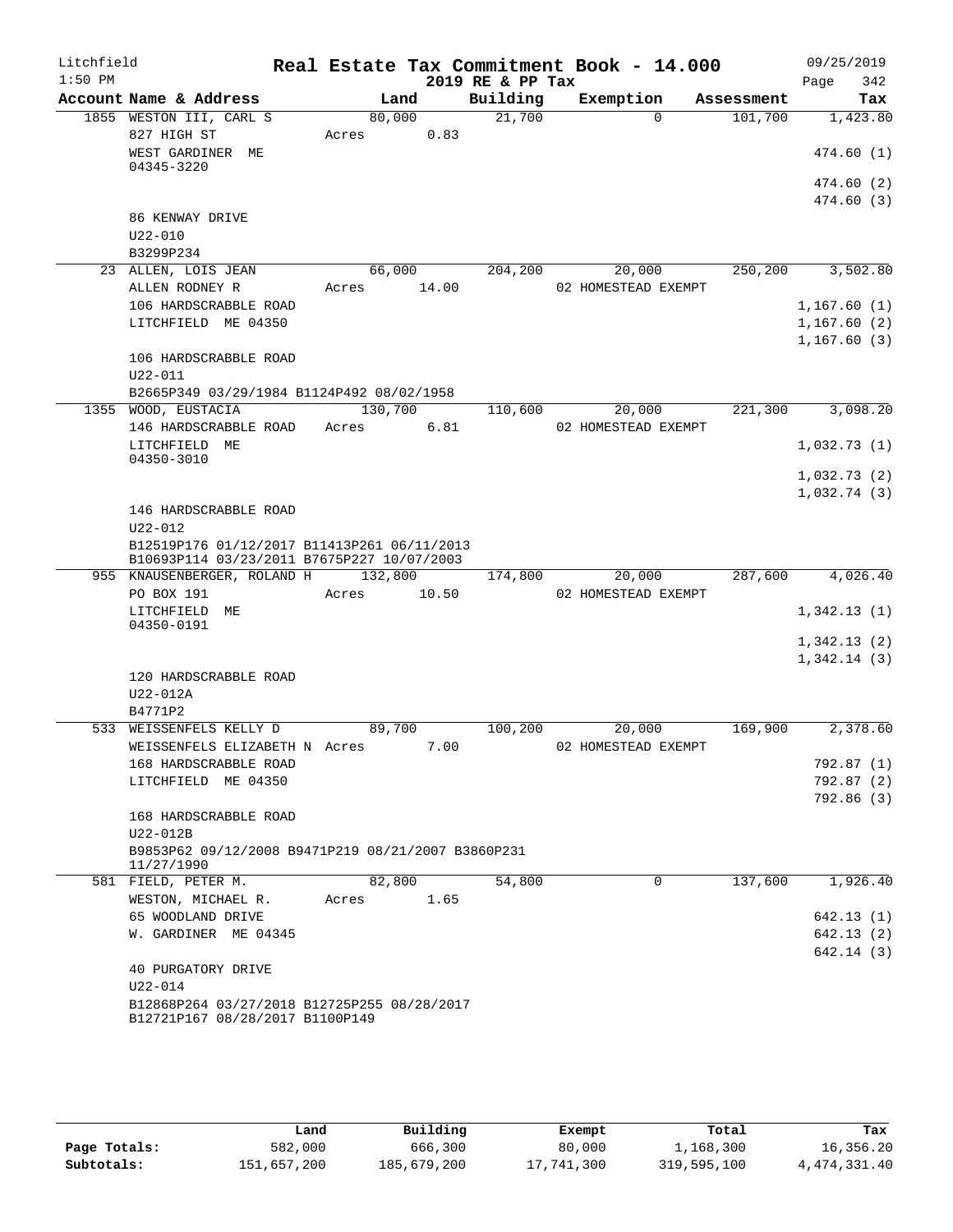| Litchfield<br>$1:50$ PM |                                                                                                                                          |                 |      | 2019 RE & PP Tax | Real Estate Tax Commitment Book - 14.000 |            | 09/25/2019<br>343<br>Page              |
|-------------------------|------------------------------------------------------------------------------------------------------------------------------------------|-----------------|------|------------------|------------------------------------------|------------|----------------------------------------|
|                         | Account Name & Address                                                                                                                   | Land            |      | Building         | Exemption                                | Assessment | Tax                                    |
|                         | 1576 BERUBE, DANIEL W.<br>56 PURGATORY DRIVE<br>LITCHFIELD ME 04350                                                                      | 79,000<br>Acres | 0.66 | 79,200           | 20,000<br>02 HOMESTEAD EXEMPT            | 138,200    | 1,934.80<br>644.93 (1)                 |
|                         | 56 PURGATORY DRIVE<br>$U22 - 015$                                                                                                        |                 |      |                  |                                          |            | 644.93 (2)<br>644.94 (3)               |
|                         | B12661P13 07/14/2017 B3587P94                                                                                                            |                 |      |                  |                                          |            |                                        |
|                         | 1418 SEGARS, RONALD &<br>MARILYN                                                                                                         | 61,100          |      | $\Omega$         | 0                                        | 61,100     | 855.40                                 |
|                         | 35 CHAMBERLAIN ST<br>HOPKINTON MA 01748                                                                                                  | Acres           | 0.68 |                  |                                          |            | 285.13(1)<br>285.13(2)<br>285.14(3)    |
|                         | PURGATORY DRIVE<br>$U22 - 016$                                                                                                           |                 |      |                  |                                          |            |                                        |
|                         | B5266P311                                                                                                                                |                 |      |                  |                                          |            |                                        |
|                         | 1419 SEGARS, RONALD &<br>MARILYN IIREVOCABLE<br>TRUST                                                                                    | 73,200          |      | 26,500           | $\mathbf 0$                              | 99,700     | 1,395.80                               |
|                         | SEGARS, MARK BRIGHAM,<br>TRUSTEE<br>35 CHAMBERLAIN STREET                                                                                | Acres           | 0.55 |                  |                                          |            |                                        |
|                         | HOPKINTON MA 01748                                                                                                                       |                 |      |                  |                                          |            | 465.27(1)<br>465.27(2)<br>465.26(3)    |
|                         | 62 PURGATORY DRIVE<br>$U22 - 017$                                                                                                        |                 |      |                  |                                          |            |                                        |
|                         | B5266P311 11/15/1996<br>1481 SMITH, FAITH D.                                                                                             | 79,200          |      | 112,400          | $\mathbf 0$                              | 191,600    | 2,682.40                               |
|                         | 852 LITCHFIELD ROAD                                                                                                                      | Acres           | 0.55 |                  |                                          |            |                                        |
|                         | BOWDOINHAM ME 04287                                                                                                                      |                 |      |                  |                                          |            | 894.13 (1)<br>894.13 (2)<br>894.14 (3) |
|                         | 66 PURGATORY DRIVE<br>$U22 - 018$                                                                                                        |                 |      |                  |                                          |            |                                        |
|                         | B12850P131 02/23/2018 B12850P129 01/25/2018<br>B12850P127 01/25/2018 B12850P125 01/25/2018<br>B12472P268 01/26/2016 B3463P344 08/26/1986 |                 |      |                  |                                          |            |                                        |
|                         | 1482 RIDEOUT, BERTHA                                                                                                                     | 78,900          |      | 41,800           | $\overline{0}$                           | 120,700    | 1,689.80                               |
|                         | PO BOX 321<br>LITCHFIELD ME 04350                                                                                                        | Acres           | 0.53 |                  |                                          |            | 563.27(1)                              |
|                         |                                                                                                                                          |                 |      |                  |                                          |            | 563.27(2)<br>563.26(3)                 |
|                         | 74 PURGATORY DRIVE<br>$U22 - 019$                                                                                                        |                 |      |                  |                                          |            |                                        |
|                         | B3463P346 08/26/1986<br>923 MARCHUS, MICHAEL G. &                                                                                        | 78,500          |      | 110,600          |                                          | 169,100    | 2,367.40                               |
|                         | ANGELA M.<br>78 ELLISE ROAD                                                                                                              | Acres           | 0.50 |                  | 20,000<br>02 HOMESTEAD EXEMPT            |            |                                        |
|                         | STORRS CT 06258                                                                                                                          |                 |      |                  |                                          |            | 789.13 (1)<br>789.13(2)                |
|                         | 78 PURGATORY DRIVE                                                                                                                       |                 |      |                  |                                          |            | 789.14 (3)                             |
|                         | $U22 - 020$<br>B11452P324 07/11/2013 B8173P201 10/29/2004 B5769P79<br>10/26/2004                                                         |                 |      |                  |                                          |            |                                        |

|              | Land        | Building    | Exempt     | Total         | Tax          |
|--------------|-------------|-------------|------------|---------------|--------------|
| Page Totals: | 449,900     | 370,500     | 40,000     | 780,400       | 10,925.60    |
| Subtotals:   | 152,107,100 | 186,049,700 | 17,781,300 | 320, 375, 500 | 4,485,257.00 |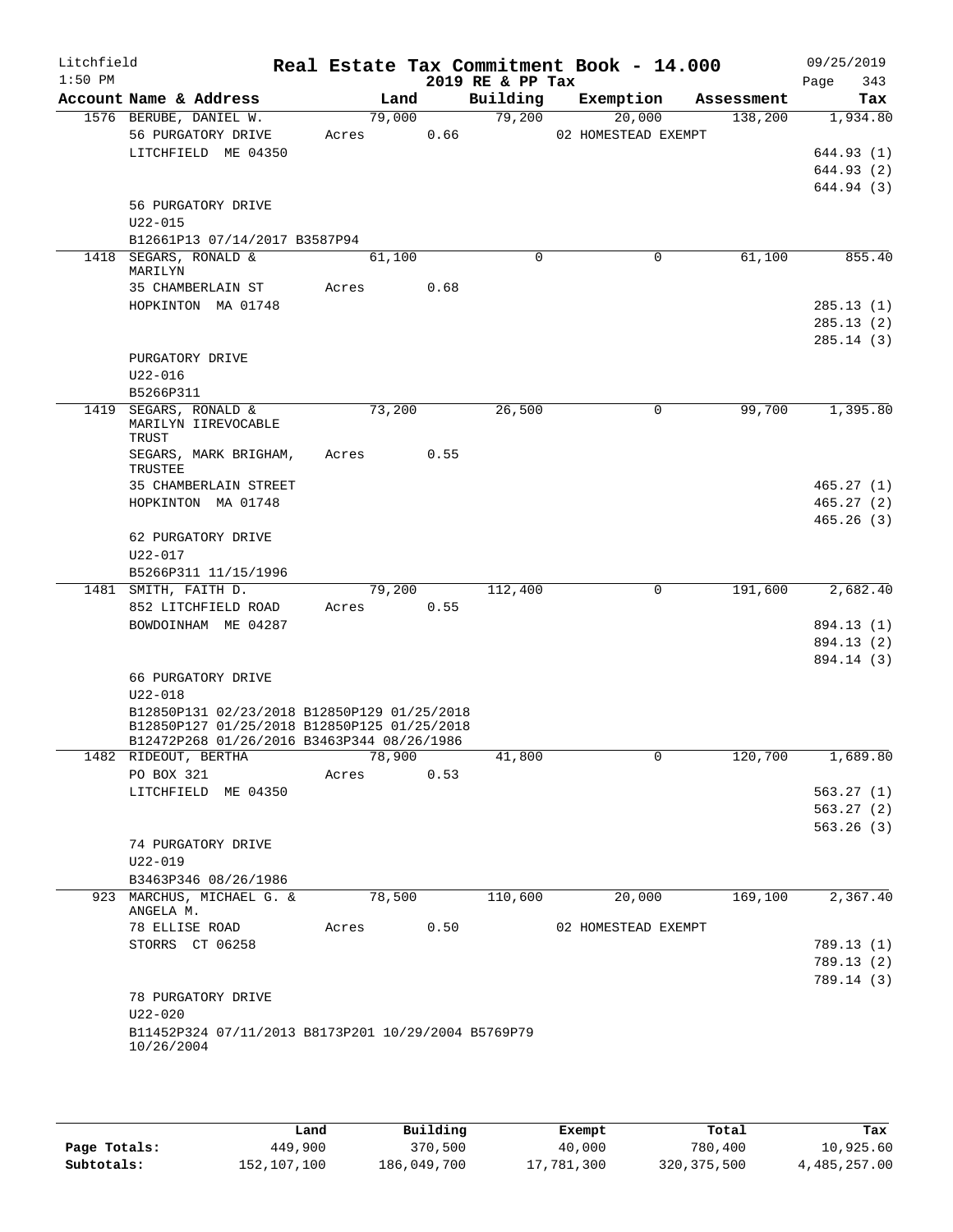| Litchfield |                                                                                                     |         |        |      | Real Estate Tax Commitment Book - 14.000 |                     |             |            | 09/25/2019   |
|------------|-----------------------------------------------------------------------------------------------------|---------|--------|------|------------------------------------------|---------------------|-------------|------------|--------------|
| $1:50$ PM  |                                                                                                     |         |        |      | 2019 RE & PP Tax                         |                     |             |            | Page<br>344  |
|            | Account Name & Address                                                                              |         | Land   |      | Building                                 | Exemption           |             | Assessment | Tax          |
|            | 79 GOWELL, PERCY                                                                                    |         | 48,000 |      | 9,500                                    |                     | $\Omega$    | 57,500     | 805.00       |
|            | GOWELL CLARENCE                                                                                     | Acres   |        | 2.00 |                                          |                     |             |            |              |
|            | 50 RUSTIC DRIVE                                                                                     |         |        |      |                                          |                     |             |            | 268.33(1)    |
|            | LITCHFIELD ME 04350                                                                                 |         |        |      |                                          |                     |             |            | 268.33(2)    |
|            |                                                                                                     |         |        |      |                                          |                     |             |            | 268.34(3)    |
|            | 101 HARDSCRABBLE ROAD                                                                               |         |        |      |                                          |                     |             |            |              |
|            | $U22 - 021$                                                                                         |         |        |      |                                          |                     |             |            |              |
|            | B6313P287                                                                                           |         |        |      |                                          |                     |             |            |              |
|            | 868 PHILLIPS, JEFFREY C.                                                                            |         | 50,500 |      | 156,300                                  |                     | 20,000      | 186,800    | 2,615.20     |
|            | 136 WHIPPOORWILL ROAD                                                                               | Acres   |        | 7.00 |                                          | 02 HOMESTEAD EXEMPT |             |            |              |
|            | LITCHFIELD ME 04350                                                                                 |         |        |      |                                          |                     |             |            | 871.73 (1)   |
|            |                                                                                                     |         |        |      |                                          |                     |             |            | 871.73 (2)   |
|            |                                                                                                     |         |        |      |                                          |                     |             |            | 871.74 (3)   |
|            | 136 WHIPPOORWILL ROAD                                                                               |         |        |      |                                          |                     |             |            |              |
|            | $U23 - 001$                                                                                         |         |        |      |                                          |                     |             |            |              |
|            | B11778P156 08/20/2014 B11503P88 09/03/2013                                                          |         |        |      |                                          |                     |             |            |              |
|            | B11472P130 07/19/2013 B9430P200 07/20/2007 B6942P173                                                |         |        |      |                                          |                     |             |            |              |
|            | 06/18/1996                                                                                          |         |        |      |                                          |                     |             |            |              |
|            | 426 GOODALL, BENJAMIN N.                                                                            | 244,400 |        |      | 358,900                                  |                     | 20,000      | 583,300    | 8,166.20     |
|            | 120 WHIPPOORWILL ROAD                                                                               | Acres   |        | 2.48 |                                          | 02 HOMESTEAD EXEMPT |             |            |              |
|            | LITCHFIELD ME 04350                                                                                 |         |        |      |                                          |                     |             |            | 2,722.07(1)  |
|            |                                                                                                     |         |        |      |                                          |                     |             |            | 2,722.07(2)  |
|            |                                                                                                     |         |        |      |                                          |                     |             |            | 2,722.06 (3) |
|            | 120 WHIPPOORWILL ROAD                                                                               |         |        |      |                                          |                     |             |            |              |
|            | $U23 - 001A$                                                                                        |         |        |      |                                          |                     |             |            |              |
|            | B6977P279 07/11/2002                                                                                |         |        |      |                                          |                     |             |            |              |
|            | 153 DWYER, NORRIS J.                                                                                | 164,700 |        |      | 62,500                                   |                     | 0           | 227,200    | 3,180.80     |
|            | DWYER, CHERYL L.                                                                                    | Acres   |        | 0.83 |                                          |                     |             |            |              |
|            | 490 WEST ROAD                                                                                       |         |        |      |                                          |                     |             |            | 1,060.27(1)  |
|            | BOWDOIN ME 04287                                                                                    |         |        |      |                                          |                     |             |            | 1,060.27(2)  |
|            |                                                                                                     |         |        |      |                                          |                     |             |            | 1,060.26(3)  |
|            | 16 BLEN DRIVE                                                                                       |         |        |      |                                          |                     |             |            |              |
|            | $U23 - 002$                                                                                         |         |        |      |                                          |                     |             |            |              |
|            | B12810P208 12/22/2017 B7993P19 06/15/2004                                                           |         |        |      |                                          |                     |             |            |              |
|            | 1912 WOLANSKI, ROBERT                                                                               | 118,000 |        |      | 135,000                                  |                     | $\mathbf 0$ | 253,000    | 3,542.00     |
|            | 164 WEST POPLAR STREET                                                                              | Acres   |        | 0.32 |                                          |                     |             |            |              |
|            | FLORAL PARK, LONG                                                                                   |         |        |      |                                          |                     |             |            | 1,180.67(1)  |
|            | ISLAND NY 11001                                                                                     |         |        |      |                                          |                     |             |            |              |
|            |                                                                                                     |         |        |      |                                          |                     |             |            | 1,180.67(2)  |
|            |                                                                                                     |         |        |      |                                          |                     |             |            | 1,180.66(3)  |
|            | 22 BLEN DRIVE                                                                                       |         |        |      |                                          |                     |             |            |              |
|            | $U23 - 003$                                                                                         |         |        |      |                                          |                     |             |            |              |
|            | B2749P67                                                                                            | 101,800 |        |      | 56,400                                   |                     | 0           | 158,200    |              |
|            | 52 ABBOTT, MARK L                                                                                   |         |        |      |                                          |                     |             |            | 2,214.80     |
|            | ABBOTT, DEBORAH                                                                                     | Acres   |        | 0.21 |                                          |                     |             |            |              |
|            | 97 HANSON STREET                                                                                    |         |        |      |                                          |                     |             |            | 738.27(1)    |
|            | WINTHROP ME 04364                                                                                   |         |        |      |                                          |                     |             |            | 738.27(2)    |
|            |                                                                                                     |         |        |      |                                          |                     |             |            | 738.26(3)    |
|            | 26 BLEN DRIVE                                                                                       |         |        |      |                                          |                     |             |            |              |
|            | $U23 - 004$                                                                                         |         |        |      |                                          |                     |             |            |              |
|            | B12914P165 04/23/2018 B10935P325 01/10/2012<br>B10103P324 06/08/2009 B9822P301 08/13/2008 B9503P103 |         |        |      |                                          |                     |             |            |              |
|            | 09/18/2007 B6687P273 05/11/2001                                                                     |         |        |      |                                          |                     |             |            |              |
|            |                                                                                                     |         |        |      |                                          |                     |             |            |              |

|              | Land        | Building    | Exempt     | Total       | Tax          |
|--------------|-------------|-------------|------------|-------------|--------------|
| Page Totals: | 727,400     | 778,600     | 40,000     | 1,466,000   | 20,524.00    |
| Subtotals:   | 152,834,500 | 186,828,300 | 17,821,300 | 321,841,500 | 4,505,781.00 |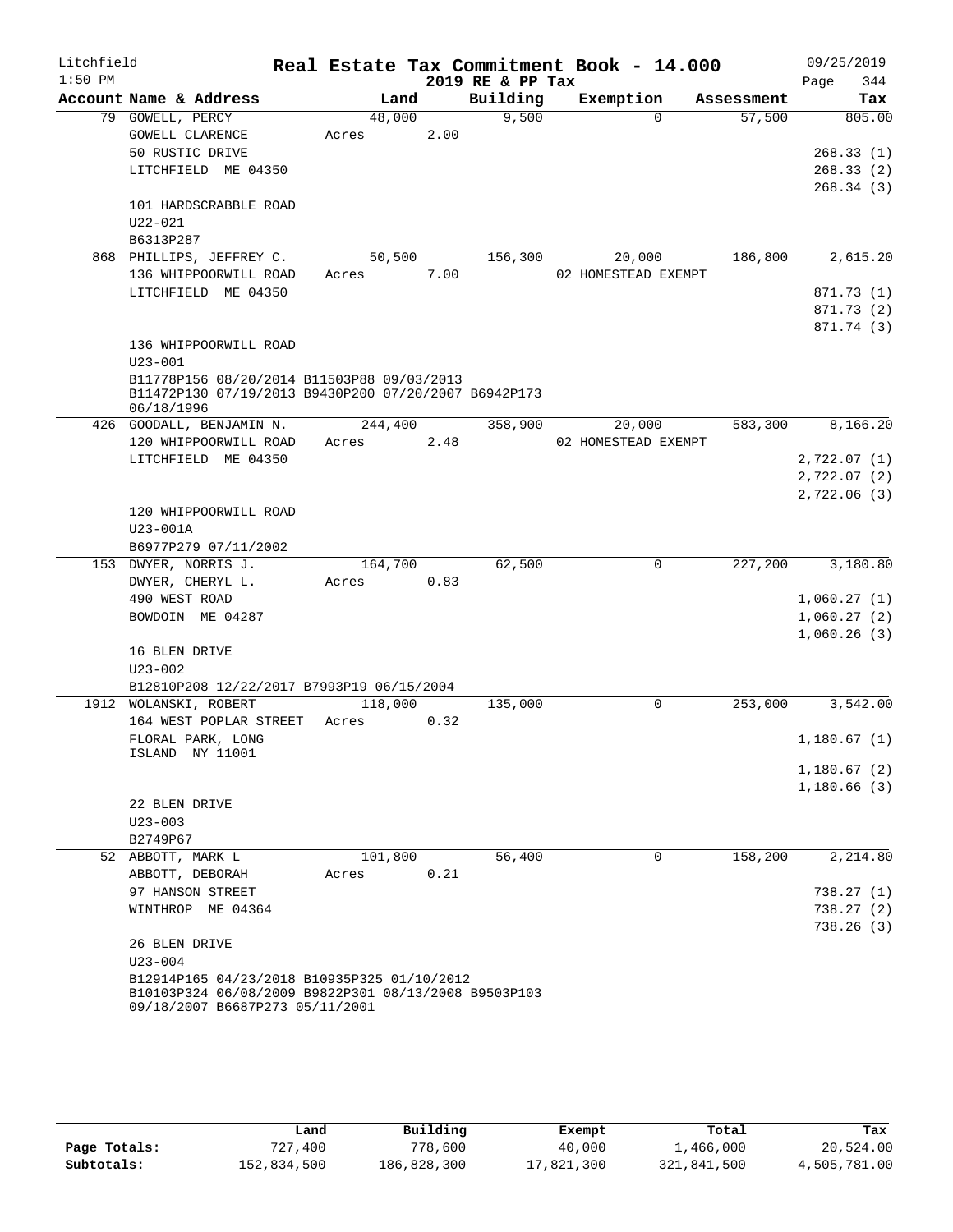| Litchfield   |                                                                  |             |                 |             |                    | Real Estate Tax Commitment Book - 14.000 |                                   | 09/25/2019      |
|--------------|------------------------------------------------------------------|-------------|-----------------|-------------|--------------------|------------------------------------------|-----------------------------------|-----------------|
| $1:50$ PM    | Account Name & Address                                           |             |                 |             | 2019 RE & PP Tax   |                                          |                                   | 345<br>Page     |
|              | 966 DUBOIS, PAULINE                                              |             | Land<br>185,800 |             | Building<br>66,300 | Exemption                                | Assessment<br>252,100<br>$\Omega$ | Tax<br>3,529.40 |
|              | <b>48 MEADOW LANE</b>                                            |             | Acres           | 0.52        |                    |                                          |                                   |                 |
|              | AUBURN ME 04210                                                  |             |                 |             |                    |                                          |                                   | 1, 176.47(1)    |
|              |                                                                  |             |                 |             |                    |                                          |                                   | 1, 176.47(2)    |
|              |                                                                  |             |                 |             |                    |                                          |                                   | 1, 176.46(3)    |
|              | 41 BLEN DRIVE                                                    |             |                 |             |                    |                                          |                                   |                 |
|              | $U23 - 005$                                                      |             |                 |             |                    |                                          |                                   |                 |
|              | B7308P318 03/14/2003                                             |             |                 |             |                    |                                          |                                   |                 |
|              | 1503 RIOUX, JOHN                                                 |             | 194,100         |             | 141,500            | 20,000                                   | 315,600                           | 4,418.40        |
|              | 33 BLEN DRIVE                                                    |             | Acres           | 0.72        |                    | 02 HOMESTEAD EXEMPT                      |                                   |                 |
|              | LITCHFIELD ME 04350                                              |             |                 |             |                    |                                          |                                   | 1,472.80(1)     |
|              |                                                                  |             |                 |             |                    |                                          |                                   | 1,472.80(2)     |
|              |                                                                  |             |                 |             |                    |                                          |                                   |                 |
|              |                                                                  |             |                 |             |                    |                                          |                                   | 1,472.80(3)     |
|              | 33 BLEN DRIVE                                                    |             |                 |             |                    |                                          |                                   |                 |
|              | $U23 - 006$                                                      |             |                 |             |                    |                                          |                                   |                 |
|              | B2416P288                                                        |             |                 |             |                    |                                          |                                   |                 |
|              | 1592 RIOUX CRYSTAL MICHELLE                                      |             | 188,700         |             | 130,400            | 20,000                                   | 299,100                           | 4,187.40        |
|              | 33 BLEN DRIVE                                                    |             | Acres           | 0.59        |                    | 02 HOMESTEAD EXEMPT                      |                                   |                 |
|              | LITCHFIELD ME 04350                                              |             |                 |             |                    |                                          |                                   | 1,395.80(1)     |
|              |                                                                  |             |                 |             |                    |                                          |                                   | 1,395.80(2)     |
|              |                                                                  |             |                 |             |                    |                                          |                                   | 1,395.80(3)     |
|              | 31 BLEN DRIVE                                                    |             |                 |             |                    |                                          |                                   |                 |
|              | $U23 - 007$                                                      |             |                 |             |                    |                                          |                                   |                 |
|              | B9395P48 05/22/2007 B6181P91 03/31/1996                          |             |                 |             |                    |                                          |                                   |                 |
|              | 1708 LABOS, ALLAN                                                |             | 192,800         |             | 70,900             |                                          | 263,700<br>$\mathbf 0$            | 3,691.80        |
|              | 21 LOOKOUT DRIVE                                                 |             | Acres           | 0.69        |                    |                                          |                                   |                 |
|              | FREEPORT ME 04032                                                |             |                 |             |                    |                                          |                                   | 1,230.60(1)     |
|              |                                                                  |             |                 |             |                    |                                          |                                   | 1,230.60(2)     |
|              |                                                                  |             |                 |             |                    |                                          |                                   | 1, 230.60(3)    |
|              | 13 BLEN DRIVE                                                    |             |                 |             |                    |                                          |                                   |                 |
|              | $U23 - 008$                                                      |             |                 |             |                    |                                          |                                   |                 |
|              | B5955P185 05/27/1999                                             |             |                 |             |                    |                                          |                                   |                 |
|              | 1927 YORK, MICHAEL I                                             |             | 187,900         |             | 139,900            | 20,000                                   | 307,800                           | 4,309.20        |
|              | 5 BLEN DRIVE                                                     |             | Acres           | 0.57        |                    | 02 HOMESTEAD EXEMPT                      |                                   |                 |
|              | LITCHFIELD ME 04350                                              |             |                 |             |                    |                                          |                                   | 1,436.40(1)     |
|              |                                                                  |             |                 |             |                    |                                          |                                   | 1,436.40(2)     |
|              |                                                                  |             |                 |             |                    |                                          |                                   | 1,436.40(3)     |
|              | 5 BLEN DRIVE                                                     |             |                 |             |                    |                                          |                                   |                 |
|              | $U23 - 009$                                                      |             |                 |             |                    |                                          |                                   |                 |
|              | B3391P121                                                        |             |                 |             |                    |                                          |                                   |                 |
| 1327         | FONTAINE BRENDA A                                                |             | 163,800         |             | 123,400            |                                          | $\mathbf 0$<br>287,200            | 4,020.80        |
|              | 52 WATER EDGE DRIVE                                              |             | Acres           | 0.38        |                    |                                          |                                   |                 |
|              | LEWISTON ME 04240                                                |             |                 |             |                    |                                          |                                   | 1,340.27(1)     |
|              |                                                                  |             |                 |             |                    |                                          |                                   | 1,340.27(2)     |
|              |                                                                  |             |                 |             |                    |                                          |                                   | 1,340.26(3)     |
|              | 1 BLEN DRIVE                                                     |             |                 |             |                    |                                          |                                   |                 |
|              | $U23 - 010$                                                      |             |                 |             |                    |                                          |                                   |                 |
|              | B11515P246 08/12/2013 B8605P97 09/19/2005 B5900P14               |             |                 |             |                    |                                          |                                   |                 |
|              | 03/17/1999                                                       |             |                 |             |                    |                                          |                                   |                 |
|              | 1325 FONTAINE BRENDA A                                           |             | 30,000          |             | 500                |                                          | 0<br>30,500                       | 427.00          |
|              | 52 WATER EDGE DRIVE                                              |             | Acres           | 0.50        |                    |                                          |                                   |                 |
|              | LEWISTON ME 04240                                                |             |                 |             |                    |                                          |                                   | 142.33(1)       |
|              |                                                                  |             |                 |             |                    |                                          |                                   | 142.33(2)       |
|              |                                                                  |             |                 |             |                    |                                          |                                   | 142.34(3)       |
|              | 6 BLEN DRIVE                                                     |             |                 |             |                    |                                          |                                   |                 |
|              | $U23 - 011$                                                      |             |                 |             |                    |                                          |                                   |                 |
|              |                                                                  |             |                 |             |                    |                                          |                                   |                 |
|              | B11515P246 08/12/2013 B8605P97 09/19/2005 B5900P14<br>03/17/1999 |             |                 |             |                    |                                          |                                   |                 |
|              |                                                                  |             |                 |             |                    |                                          |                                   |                 |
|              |                                                                  | Land        |                 | Building    |                    | Exempt                                   | Total                             | Tax             |
| Page Totals: |                                                                  | 1,143,100   |                 | 672,900     |                    | 60,000                                   | 1,756,000                         | 24,584.00       |
| Subtotals:   |                                                                  | 153,977,600 |                 | 187,501,200 |                    | 17,881,300                               | 323,597,500                       | 4,530,365.00    |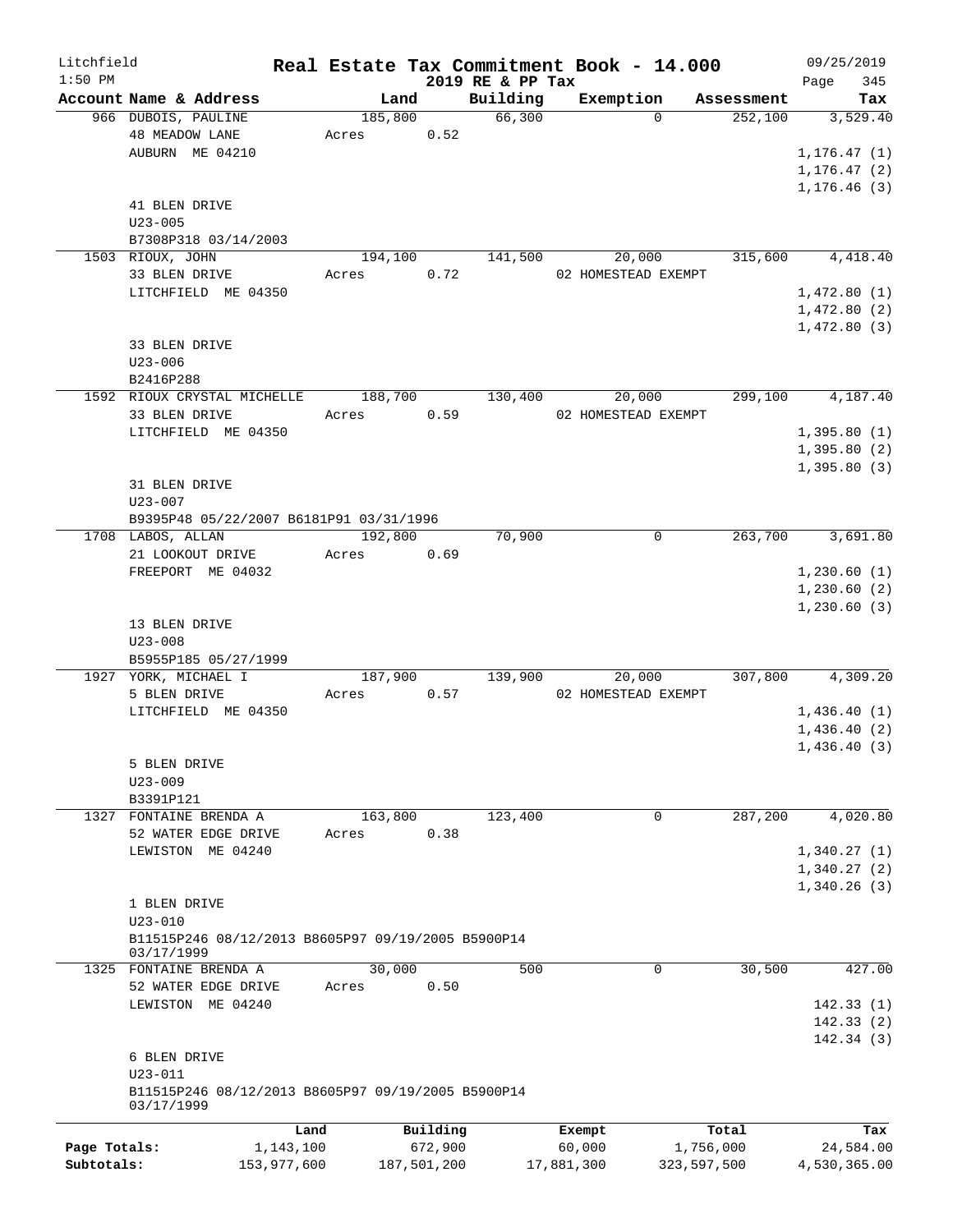| Litchfield |                                                                                         |                      |      |                  | Real Estate Tax Commitment Book - 14.000 |            | 09/25/2019                 |
|------------|-----------------------------------------------------------------------------------------|----------------------|------|------------------|------------------------------------------|------------|----------------------------|
| $1:50$ PM  |                                                                                         |                      |      | 2019 RE & PP Tax |                                          |            | 346<br>Page                |
|            | Account Name & Address                                                                  | Land                 |      |                  | Building Exemption                       | Assessment | Tax                        |
|            | 1153 LACHAPELLE, ROGER N.                                                               |                      |      | 152,000 137,600  | 20,000                                   | 269,600    | 3,774.40                   |
|            | LACHAPELLE, MAUREEN E.                                                                  | Acres 0.32           |      |                  | 02 HOMESTEAD EXEMPT                      |            |                            |
|            | 28 MAPLE DRIVE                                                                          |                      |      |                  |                                          |            | 1,258.13(1)                |
|            | LITCHFIELD ME 04350                                                                     |                      |      |                  |                                          |            | 1, 258.13(2)               |
|            | 28 MAPLE DRIVE                                                                          |                      |      |                  |                                          |            | 1,258.14(3)                |
|            | $U23 - 012$                                                                             |                      |      |                  |                                          |            |                            |
|            | B12004P47 06/05/2015 B11619P207 01/27/2014 B5918P299<br>04/15/1999 B3709P314 03/30/1990 |                      |      |                  |                                          |            |                            |
|            | 1520 MACPHERSON, CHAD                                                                   | 165,700              |      | 47,800           | $\mathbf 0$                              | 213,500    | 2,989.00                   |
|            | MACPHERSON, KRISTINA Acres                                                              |                      | 0.39 |                  |                                          |            |                            |
|            | 180 BELLEVUE AVENUE                                                                     |                      |      |                  |                                          |            | 996.33(1)                  |
|            | MELROSE MA 02176                                                                        |                      |      |                  |                                          |            | 996.33(2)                  |
|            |                                                                                         |                      |      |                  |                                          |            | 996.34(3)                  |
|            | 32 MAPLE DRIVE                                                                          |                      |      |                  |                                          |            |                            |
|            | $U23 - 013$                                                                             |                      |      |                  |                                          |            |                            |
|            | B12987P54 08/02/2018                                                                    |                      |      |                  |                                          |            |                            |
|            | 960 CHAREST ROBERT L                                                                    | 163,800              |      | 122,300          | $\mathbf 0$                              | 286,100    | 4,005.40                   |
|            | LACHANCE AMY L                                                                          | Acres 0.38           |      |                  |                                          |            |                            |
|            | 40 MAPLE DRIVE<br>LITCHFIELD ME 04350                                                   |                      |      |                  |                                          |            | 1,335.13(1)                |
|            |                                                                                         |                      |      |                  |                                          |            | 1,335.13(2)<br>1,335.14(3) |
|            | 40 MAPLE DRIVE                                                                          |                      |      |                  |                                          |            |                            |
|            | $U23 - 014$                                                                             |                      |      |                  |                                          |            |                            |
|            | B8816P115 02/27/2006 B2026P178 07/27/1977                                               |                      |      |                  |                                          |            |                            |
|            | 1720 THEBERGE, REMI G J                                                                 | $\overline{141,300}$ |      | 103,600          | 20,000                                   | 224,900    | 3,148.60                   |
|            | THEBERGE-POPADAK,                                                                       | Acres                | 0.27 |                  | 02 HOMESTEAD EXEMPT                      |            |                            |
|            | PATRICIA                                                                                |                      |      |                  |                                          |            |                            |
|            | 41 MAPLE DRIVE                                                                          |                      |      |                  |                                          |            | 1,049.53(1)                |
|            | LITCHFIELD ME 04350                                                                     |                      |      |                  |                                          |            | 1,049.53(2)                |
|            |                                                                                         |                      |      |                  |                                          |            | 1,049.54(3)                |
|            | 41 MAPLE DRIVE                                                                          |                      |      |                  |                                          |            |                            |
|            | $U23 - 015$<br>B4234P188 09/28/1992                                                     |                      |      |                  |                                          |            |                            |
|            | 1170 POULPOULOS, ANDREW                                                                 | 119,000              |      | 95,100           | $\overline{0}$                           | 214,100    | 2,997.40                   |
|            | POULPOULOS, CHERYL ANN                                                                  | Acres                | 0.18 |                  |                                          |            |                            |
|            | 37 MAPLE DRIVE                                                                          |                      |      |                  |                                          |            | 999.13(1)                  |
|            | LITCHFIELD ME 04350                                                                     |                      |      |                  |                                          |            | 999.13 (2)                 |
|            |                                                                                         |                      |      |                  |                                          |            | 999.14(3)                  |
|            | 37 MAPLE DRIVE                                                                          |                      |      |                  |                                          |            |                            |
|            | $U23 - 016$                                                                             |                      |      |                  |                                          |            |                            |
|            | B12988P186 08/06/2018                                                                   |                      |      |                  |                                          |            |                            |
| 1835       | NORMAN V. & LUCILLE C.                                                                  | 114,700              |      | 38,600           | $\Omega$                                 | 153,300    | 2,146.20                   |
|            | CARR REV. TRUST<br>5/16/2016                                                            |                      |      |                  |                                          |            |                            |
|            | CARR, SR., NORMAN V. &                                                                  | Acres                | 0.23 |                  |                                          |            |                            |
|            | CARR, LUCILLE C.                                                                        |                      |      |                  |                                          |            |                            |
|            | (TRUSTEES)                                                                              |                      |      |                  |                                          |            |                            |
|            | 28 BIGWOOD DRIVE                                                                        |                      |      |                  |                                          |            | 715.40(1)                  |
|            | MERRIMACK NH 03054                                                                      |                      |      |                  |                                          |            | 715.40(2)                  |
|            | 33 MAPLE DRIVE                                                                          |                      |      |                  |                                          |            | 715.40(3)                  |
|            | U23-017                                                                                 |                      |      |                  |                                          |            |                            |
|            | B12297P308 05/16/2016 B2996P257 09/30/2004                                              |                      |      |                  |                                          |            |                            |
|            |                                                                                         |                      |      |                  |                                          |            |                            |

|              | Land        | Building    | Exempt     | Total       | Tax          |
|--------------|-------------|-------------|------------|-------------|--------------|
| Page Totals: | 856,500     | 545,000     | 40,000     | 1,361,500   | 19,061.00    |
| Subtotals:   | 154,834,100 | 188,046,200 | 17,921,300 | 324,959,000 | 4,549,426.00 |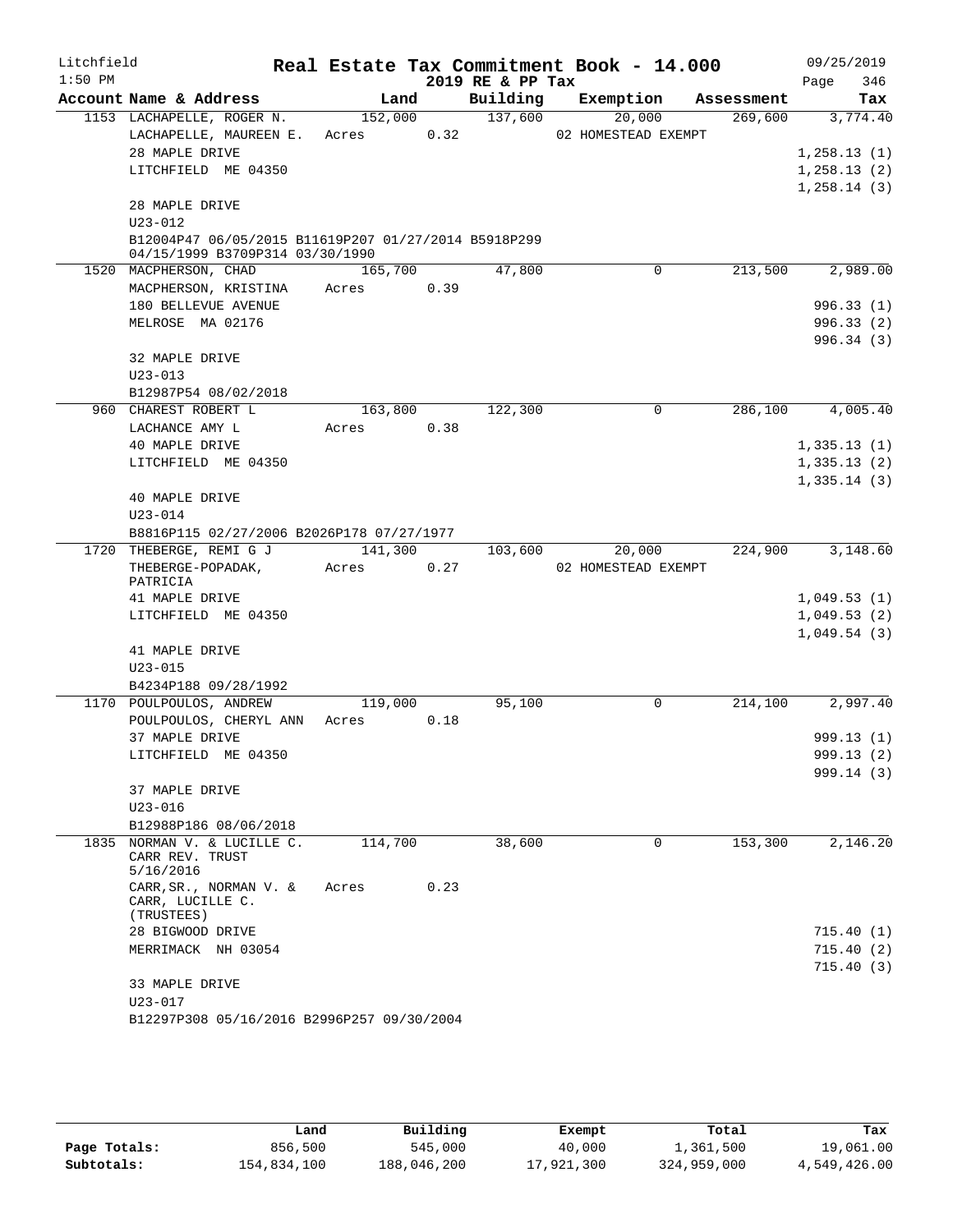| Litchfield |                                                                    |       |         |      | Real Estate Tax Commitment Book - 14.000 |                     |           |            | 09/25/2019  |                        |
|------------|--------------------------------------------------------------------|-------|---------|------|------------------------------------------|---------------------|-----------|------------|-------------|------------------------|
| $1:50$ PM  |                                                                    |       |         |      | 2019 RE & PP Tax                         |                     |           |            | Page        | 347                    |
|            | Account Name & Address                                             |       | Land    |      | Building                                 |                     | Exemption | Assessment |             | Tax                    |
|            | 323 CLARK, FRANK L LIVING<br>TRUST                                 |       | 107,600 |      | 36,000                                   |                     | 20,000    | 123,600    |             | 1,730.40               |
|            | CLARK FRANK                                                        | Acres |         | 0.22 |                                          | 02 HOMESTEAD EXEMPT |           |            |             |                        |
|            | L/CAMPBELLTON TRUSTEES                                             |       |         |      |                                          |                     |           |            |             |                        |
|            | 27 MAPLE DR                                                        |       |         |      |                                          |                     |           |            |             | 576.80(1)              |
|            | LITCHFIELD ME 04350                                                |       |         |      |                                          |                     |           |            |             | 576.80(2)              |
|            |                                                                    |       |         |      |                                          |                     |           |            |             | 576.80(3)              |
|            | 27 MAPLE DRIVE                                                     |       |         |      |                                          |                     |           |            |             |                        |
|            | $U23 - 018$<br>B5724P109                                           |       |         |      |                                          |                     |           |            |             |                        |
|            | 869 PHILLIPS, JEFFREY C.                                           |       | 6,800   |      | $\mathbf 0$                              |                     | 0         | 6,800      |             | 95.20                  |
|            | 136 WHIPPOORWILL ROAD                                              | Acres |         | 0.22 |                                          |                     |           |            |             |                        |
|            | LITCHFIELD ME 04350                                                |       |         |      |                                          |                     |           |            |             | 31.73(1)               |
|            |                                                                    |       |         |      |                                          |                     |           |            |             | 31.73(2)               |
|            |                                                                    |       |         |      |                                          |                     |           |            |             | 31.74(3)               |
|            | MAPLE DRIVE                                                        |       |         |      |                                          |                     |           |            |             |                        |
|            | $U23 - 019$                                                        |       |         |      |                                          |                     |           |            |             |                        |
|            | B11778P156 08/20/2014 B9430P200 07/20/2007 B6942P173<br>06/18/1996 |       |         |      |                                          |                     |           |            |             |                        |
|            | 330 BAILEY, KAREN E.                                               |       | 14,200  |      | $\Omega$                                 |                     | $\Omega$  | 14,200     |             | 198.80                 |
|            | PARKER, ELLEN M.                                                   | Acres |         | 2.37 |                                          |                     |           |            |             |                        |
|            | 739 HIGH STREET                                                    |       |         |      |                                          |                     |           |            |             | 66.27(1)               |
|            | BATH ME 04530                                                      |       |         |      |                                          |                     |           |            |             | 66.27(2)               |
|            |                                                                    |       |         |      |                                          |                     |           |            |             | 66.26(3)               |
|            | WHIPPOORWILL ROAD<br>$U23 - 020$                                   |       |         |      |                                          |                     |           |            |             |                        |
|            | B12821P279 01/12/2018 B3955P213 07/26/1991                         |       |         |      |                                          |                     |           |            |             |                        |
|            | 1932 BAILEY, KAREN E.                                              |       | 89,300  |      | 130,000                                  |                     | 0         | 219,300    |             | 3,070.20               |
|            | PARKER, ELLEN M.                                                   | Acres |         | 3.90 |                                          |                     |           |            |             |                        |
|            | 739 HIGH STREET                                                    |       |         |      |                                          |                     |           |            | 1,023.40(1) |                        |
|            | BATH ME 04530                                                      |       |         |      |                                          |                     |           |            | 1,023.40(2) |                        |
|            |                                                                    |       |         |      |                                          |                     |           |            | 1,023.40(3) |                        |
|            | 153 WHIPPOORWILL ROAD                                              |       |         |      |                                          |                     |           |            |             |                        |
|            | $U23 - 021$                                                        |       |         |      |                                          |                     |           |            |             |                        |
|            | B12821P279 01/12/2018 B3955P213 07/26/1991                         |       |         |      |                                          |                     |           |            |             |                        |
|            | 556 ROBERTSON, DAVID C.                                            |       | 77,600  |      | 135,400                                  |                     | 20,000    | 193,000    |             | 2,702.00               |
|            | ROBERTSON, HEATHER I.                                              | Acres |         | 1.23 |                                          | 02 HOMESTEAD EXEMPT |           |            |             |                        |
|            | 38 TORRINGTON AVENUE                                               |       |         |      |                                          |                     |           |            |             | 900.67(1)              |
|            | PEAKS ISLAND ME 04108                                              |       |         |      |                                          |                     |           |            |             | 900.67(2)<br>900.66(3) |
|            | 165 WHIPPOORWILL ROAD                                              |       |         |      |                                          |                     |           |            |             |                        |
|            | U23-021A                                                           |       |         |      |                                          |                     |           |            |             |                        |
|            | B11753P16 07/25/2014 B11753P14 07/11/2014 B11730P202               |       |         |      |                                          |                     |           |            |             |                        |
|            | 07/02/2014 B3955P211 08/06/1991                                    |       |         |      |                                          |                     |           |            |             |                        |
|            | 958 HOBART, JOAN CYNTHIA                                           |       | 45,700  |      | 66,800                                   |                     | 20,000    | 92,500     |             | 1,295.00               |
|            | 145 WHIPPOORWILL ROAD                                              | Acres |         | 1.23 |                                          | 02 HOMESTEAD EXEMPT |           |            |             |                        |
|            | LITCHFIELD ME 04350                                                |       |         |      |                                          |                     |           |            |             | 431.67(1)              |
|            |                                                                    |       |         |      |                                          |                     |           |            |             | 431.67(2)              |
|            | 145 WHIPPOORWILL ROAD                                              |       |         |      |                                          |                     |           |            |             | 431.66(3)              |
|            | U23-021B                                                           |       |         |      |                                          |                     |           |            |             |                        |
|            | B12938P30 06/05/2018                                               |       |         |      |                                          |                     |           |            |             |                        |
|            |                                                                    |       |         |      |                                          |                     |           |            |             |                        |

|              | Land          | Building      | Exempt     | Total       | Tax          |
|--------------|---------------|---------------|------------|-------------|--------------|
| Page Totals: | 341,200       | 368,200       | 60,000     | 649,400     | 9,091.60     |
| Subtotals:   | 155, 175, 300 | 188, 414, 400 | 17,981,300 | 325,608,400 | 4,558,517.60 |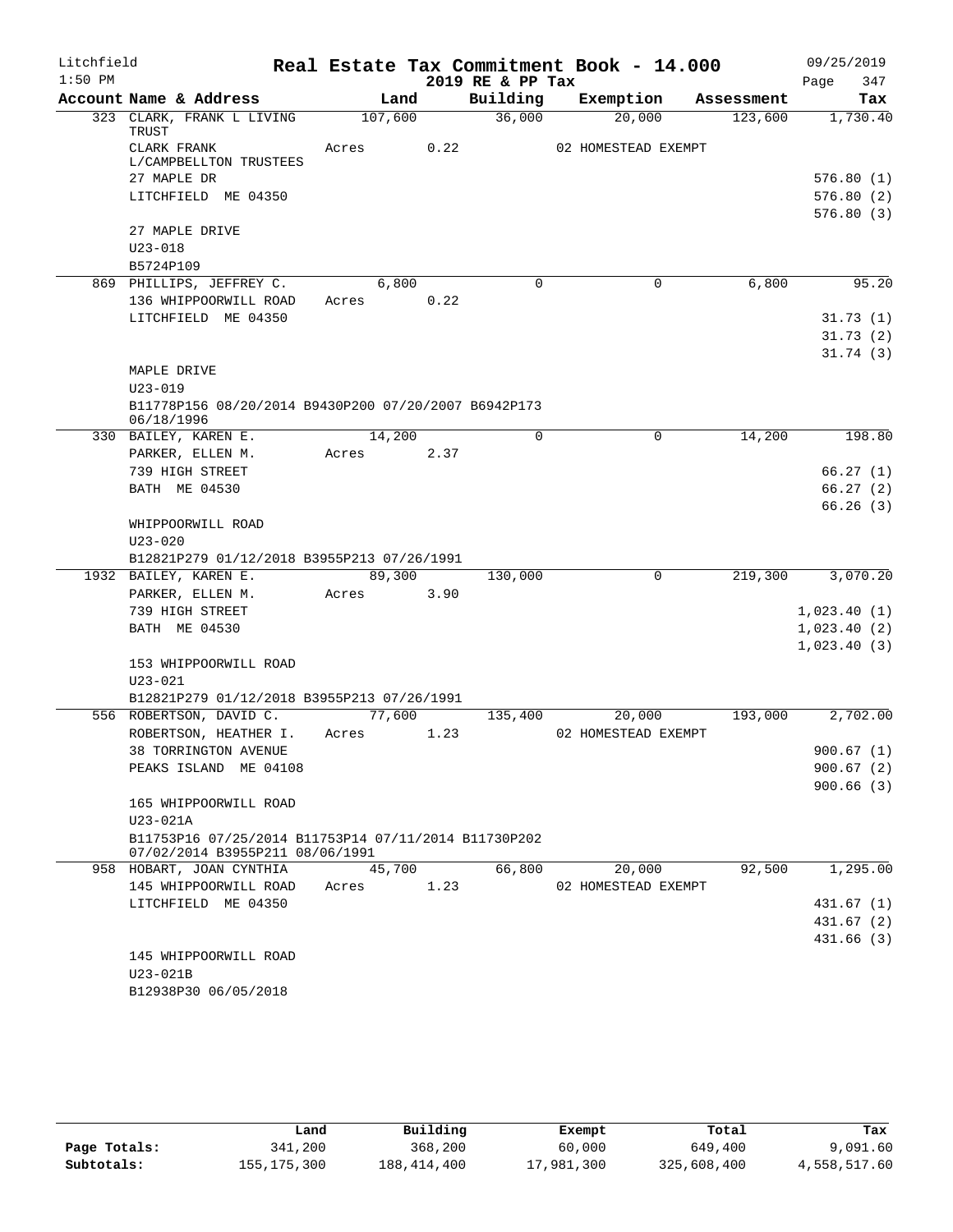| Litchfield |                                                                                                                                      |       |         |      |                  | Real Estate Tax Commitment Book - 14.000 |            | 09/25/2019  |
|------------|--------------------------------------------------------------------------------------------------------------------------------------|-------|---------|------|------------------|------------------------------------------|------------|-------------|
| $1:50$ PM  |                                                                                                                                      |       |         |      | 2019 RE & PP Tax |                                          |            | 348<br>Page |
|            | Account Name & Address                                                                                                               |       | Land    |      | Building         | Exemption                                | Assessment | Tax         |
|            | 460 NICHOLS, LOIS & RICHARD<br>- TRUSTEES                                                                                            |       | 115,100 |      | 196,700          | $\Omega$                                 | 311,800    | 4,365.20    |
|            | LIOS S NICHOLS LIVING<br>TRUST                                                                                                       | Acres |         | 3.87 |                  |                                          |            |             |
|            | 300 WEST POINT ROAD                                                                                                                  |       |         |      |                  |                                          |            | 1,455.07(1) |
|            | PHIPPSBURG ME 04562                                                                                                                  |       |         |      |                  |                                          |            | 1,455.07(2) |
|            |                                                                                                                                      |       |         |      |                  |                                          |            | 1,455.06(3) |
|            | 22 KENWAY DRIVE                                                                                                                      |       |         |      |                  |                                          |            |             |
|            | $U23 - 022$                                                                                                                          |       |         |      |                  |                                          |            |             |
|            | B13185P271 05/07/2018                                                                                                                |       |         |      |                  |                                          |            |             |
|            | 1856 WESTON JR, CARL S                                                                                                               |       | 7,600   | 0.11 | $\mathbf 0$      | $\mathbf 0$                              | 7,600      | 106.40      |
|            | 1309 MISSION DRIVE SE<br>DARIEN GA 31305-4919                                                                                        | Acres |         |      |                  |                                          |            | 35.47(1)    |
|            |                                                                                                                                      |       |         |      |                  |                                          |            | 35.47(2)    |
|            |                                                                                                                                      |       |         |      |                  |                                          |            | 35.46(3)    |
|            | KENWAY DRIVE                                                                                                                         |       |         |      |                  |                                          |            |             |
|            | $U23 - 024$                                                                                                                          |       |         |      |                  |                                          |            |             |
|            | B1043P186                                                                                                                            |       |         |      |                  |                                          |            |             |
| 1321       | ORESTIS, DORIS L.<br>TRUSTEE                                                                                                         |       | 85,300  |      | 118,800          | 26,000                                   | 178,100    | 2,493.40    |
|            | ORESTIS DORIS LIANE<br>FAMILY TRUST                                                                                                  | Acres |         | 0.60 |                  | 03 VETERANS EXEMPT                       |            |             |
|            | 24 KENWAY DRIVE                                                                                                                      |       |         |      |                  | 02 HOMESTEAD EXEMPT                      |            | 831.13 (1)  |
|            | LITCHFIELD ME 04350                                                                                                                  |       |         |      |                  |                                          |            | 831.13(2)   |
|            |                                                                                                                                      |       |         |      |                  |                                          |            | 831.14 (3)  |
|            | 24 KENWAY DRIVE                                                                                                                      |       |         |      |                  |                                          |            |             |
|            | $U23 - 025$<br>B6318P265 10/10/2000                                                                                                  |       |         |      |                  |                                          |            |             |
|            | 65 LEONARD, WILLIAM C.                                                                                                               |       | 92,500  |      | 145,100          | 0                                        | 237,600    | 3,326.40    |
|            | 30 KENWAY DRIVE                                                                                                                      | Acres |         | 1.02 |                  |                                          |            |             |
|            | LITCHFIELD ME 04350                                                                                                                  |       |         |      |                  |                                          |            | 1,108.80(1) |
|            |                                                                                                                                      |       |         |      |                  |                                          |            | 1,108.80(2) |
|            |                                                                                                                                      |       |         |      |                  |                                          |            | 1,108.80(3) |
|            | <b>30 KENWAY DRIVE</b>                                                                                                               |       |         |      |                  |                                          |            |             |
|            | $U23 - 026$                                                                                                                          |       |         |      |                  |                                          |            |             |
|            | B10605P59 12/01/2010 B4246P333 10/09/1992                                                                                            |       |         |      |                  |                                          |            |             |
|            | 328 OUELLETTE JAMIE D<br>HULIT NICOLE L                                                                                              |       | 45,100  |      | 125,500          | 20,000                                   | 150,600    | 2,108.40    |
|            | 11 KENWAY DRIVE                                                                                                                      | Acres |         | 1.02 |                  | 02 HOMESTEAD EXEMPT                      |            | 702.80(1)   |
|            | LITCHFIELD ME 04350                                                                                                                  |       |         |      |                  |                                          |            | 702.80(2)   |
|            |                                                                                                                                      |       |         |      |                  |                                          |            | 702.80(3)   |
|            | 11 KENWAY DRIVE                                                                                                                      |       |         |      |                  |                                          |            |             |
|            | $U23 - 027$                                                                                                                          |       |         |      |                  |                                          |            |             |
|            | B9155P208 11/17/2006 B6684P176 06/23/2000                                                                                            |       |         |      |                  |                                          |            |             |
|            | 2018 ELWELL, CLAUDIA A.                                                                                                              |       | 45,000  |      | 90,100           | 20,000                                   | 115,100    | 1,611.40    |
|            | 135 WHIPPOORWILL ROAD                                                                                                                | Acres |         | 1.00 |                  | 02 HOMESTEAD EXEMPT                      |            |             |
|            | LITCHFIELD ME 04350                                                                                                                  |       |         |      |                  |                                          |            | 537.13(1)   |
|            |                                                                                                                                      |       |         |      |                  |                                          |            | 537.13(2)   |
|            | 135 WHIPPOORWILL ROAD                                                                                                                |       |         |      |                  |                                          |            | 537.14(3)   |
|            | U23-027A                                                                                                                             |       |         |      |                  |                                          |            |             |
|            | B12236P87 02/26/2016 B10414P303 05/12/2010<br>B10280P136 11/24/2009 B9975P184 02/10/2009 B6875P70<br>04/09/2002 B6402P205 02/08/2001 |       |         |      |                  |                                          |            |             |

|              | Land        | Building    | Exempt     | Total       | Tax          |
|--------------|-------------|-------------|------------|-------------|--------------|
| Page Totals: | 390,600     | 676,200     | 66,000     | 1,000,800   | 14,011.20    |
| Subtotals:   | 155,565,900 | 189,090,600 | 18,047,300 | 326,609,200 | 4,572,528.80 |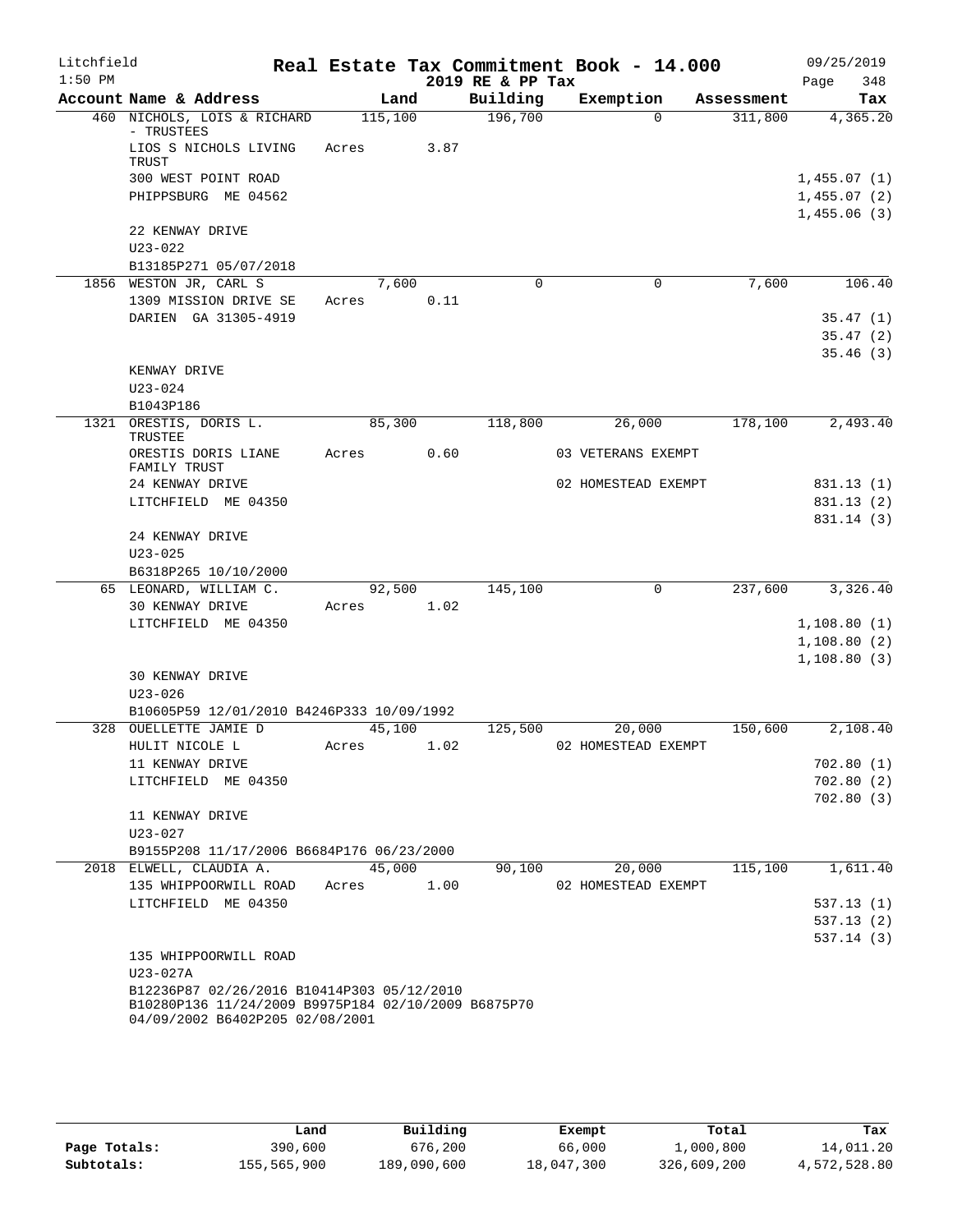| Litchfield                 |                                 |         |            |                          |                              | Real Estate Tax Commitment Book - 14.000 |                          | 09/25/2019               |
|----------------------------|---------------------------------|---------|------------|--------------------------|------------------------------|------------------------------------------|--------------------------|--------------------------|
| $1:50$ PM                  | Account Name & Address          |         | Land       |                          | 2019 RE & PP Tax<br>Building | Exemption                                | Assessment               | 349<br>Page<br>Tax       |
|                            | 1748 TRACY, TIMOTHY D           |         | 45,900     |                          | 119,600                      | 20,000                                   | 145,500                  | 2,037.00                 |
|                            | 123 WHIPPOORWILL ROAD           |         | Acres 1.30 |                          |                              | 02 HOMESTEAD EXEMPT                      |                          |                          |
|                            | LITCHFIELD ME 04350             |         |            |                          |                              |                                          |                          | 679.00(1)                |
|                            |                                 |         |            |                          |                              |                                          |                          | 679.00(2)                |
|                            |                                 |         |            |                          |                              |                                          |                          | 679.00(3)                |
|                            | 123 WHIPPOORWILL ROAD           |         |            |                          |                              |                                          |                          |                          |
|                            | $U23 - 028$                     |         |            |                          |                              |                                          |                          |                          |
|                            | B2576P98                        |         |            |                          |                              |                                          |                          |                          |
|                            | 580 TRACY, TODD                 |         | 47,100     |                          | 35,800                       | 20,000                                   | 62,900                   | 880.60                   |
|                            | TRACY, KRISTINE                 |         | Acres      | 1.70                     |                              | 02 HOMESTEAD EXEMPT                      |                          |                          |
|                            | 39 KENWAY DRIVE                 |         |            |                          |                              |                                          |                          | 293.53(1)                |
|                            | LITCHFIELD ME 04350             |         |            |                          |                              |                                          |                          | 293.53(2)                |
|                            |                                 |         |            |                          |                              |                                          |                          | 293.54 (3)               |
|                            | 39 KENWAY DRIVE                 |         |            |                          |                              |                                          |                          |                          |
|                            | $U23 - 029$                     |         |            |                          |                              |                                          |                          |                          |
|                            | B7399P61 04/26/2005             |         |            |                          |                              |                                          |                          |                          |
|                            | 14 MARTIN, MARY CATHERINE       |         | 48,600     |                          | 94,400                       | 20,000                                   | 123,000                  | 1,722.00                 |
|                            | 117 WHIPPOORWILL ROAD           |         | Acres      | 2.20                     |                              | 02 HOMESTEAD EXEMPT                      |                          |                          |
|                            | LITCHFIELD ME 04350             |         |            |                          |                              |                                          |                          | 574.00(1)                |
|                            |                                 |         |            |                          |                              |                                          |                          | 574.00(2)                |
|                            |                                 |         |            |                          |                              |                                          |                          | 574.00(3)                |
|                            | 117 WHIPPOORWILL ROAD           |         |            |                          |                              |                                          |                          |                          |
|                            | $U23 - 030$                     |         |            |                          |                              |                                          |                          |                          |
|                            | B6038P290 08/27/1999            |         |            |                          |                              |                                          |                          |                          |
|                            | 935 ALLEN, DIANA J.             |         | 55,600     |                          | 133,000                      |                                          | 188,600<br>0             | 2,640.40                 |
|                            | 114 WHIPPOORWILL ROAD           |         | Acres      | 6.50                     |                              |                                          |                          |                          |
|                            | LITCHFIELD ME 04350             |         |            |                          |                              |                                          |                          | 880.13 (1)               |
|                            |                                 |         |            |                          |                              |                                          |                          | 880.13 (2)<br>880.14 (3) |
|                            | 114 WHIPPOORWILL ROAD           |         |            |                          |                              |                                          |                          |                          |
|                            | $U23 - 031$                     |         |            |                          |                              |                                          |                          |                          |
|                            | B12420P74 09/24/2016 B2820P299  |         |            |                          |                              |                                          |                          |                          |
|                            | 1515 VANNAH, STACEY L. &        |         | 15,400     |                          | 0                            |                                          | 0<br>15,400              | 215.60                   |
|                            | DONALD F., SR.                  |         |            |                          |                              |                                          |                          |                          |
|                            | 17 PELICAN DRIVE                | Acres   |            | 0.07                     |                              |                                          |                          |                          |
|                            | LITCHFIELD ME 04350             |         |            |                          |                              |                                          |                          | 71.87(1)                 |
|                            |                                 |         |            |                          |                              |                                          |                          | 71.87(2)                 |
|                            |                                 |         |            |                          |                              |                                          |                          | 71.86(3)                 |
|                            | WHIPPOORWILL ROAD               |         |            |                          |                              |                                          |                          |                          |
|                            | $U24-001$                       |         |            |                          |                              |                                          |                          |                          |
|                            | B6020P41 09/09/1999             |         |            |                          |                              |                                          |                          |                          |
|                            | 1146 VANNAH, STACEY L.          |         | 24,800     |                          | 0                            |                                          | 24,800<br>0              | 347.20                   |
|                            | VANNAH, DONALD S.               | Acres   |            | 0.18                     |                              |                                          |                          |                          |
|                            | 17 PELICAN DRIVE                |         |            |                          |                              |                                          |                          | 115.73(1)                |
|                            | LITCHFIELD ME 04350             |         |            |                          |                              |                                          |                          | 115.73(2)                |
|                            |                                 |         |            |                          |                              |                                          |                          | 115.74(3)                |
|                            | WHIPPOORWILL ROAD               |         |            |                          |                              |                                          |                          |                          |
|                            | $U24 - 002$                     |         |            |                          |                              |                                          |                          |                          |
|                            | B12196P215 12/30/2015 B1556P269 |         |            |                          | $\Omega$                     |                                          |                          |                          |
|                            | 597 FITZMAURICE, ROBERT L       |         | 38,300     |                          |                              |                                          | 38,300<br>0              | 536.20                   |
|                            | 195 WHIPPOORWILL ROAD           | Acres   |            | 0.43                     |                              |                                          |                          |                          |
|                            | LITCHFIELD ME 04350             |         |            |                          |                              |                                          |                          | 178.73(1)                |
|                            |                                 |         |            |                          |                              |                                          |                          | 178.73(2)                |
|                            | WHIPPOORWILL ROAD               |         |            |                          |                              |                                          |                          | 178.74 (3)               |
|                            |                                 |         |            |                          |                              |                                          |                          |                          |
|                            | $U24 - 003$<br>B2243P161        |         |            |                          |                              |                                          |                          |                          |
|                            |                                 |         |            |                          |                              |                                          |                          |                          |
|                            |                                 |         |            |                          |                              |                                          |                          |                          |
|                            |                                 | Land    |            | Building                 |                              | Exempt                                   | Total                    | Tax                      |
| Page Totals:<br>Subtotals: | 155,841,600                     | 275,700 |            | 382,800<br>189, 473, 400 |                              | 60,000<br>18,107,300                     | 598,500<br>327, 207, 700 | 8,379.00<br>4,580,907.80 |
|                            |                                 |         |            |                          |                              |                                          |                          |                          |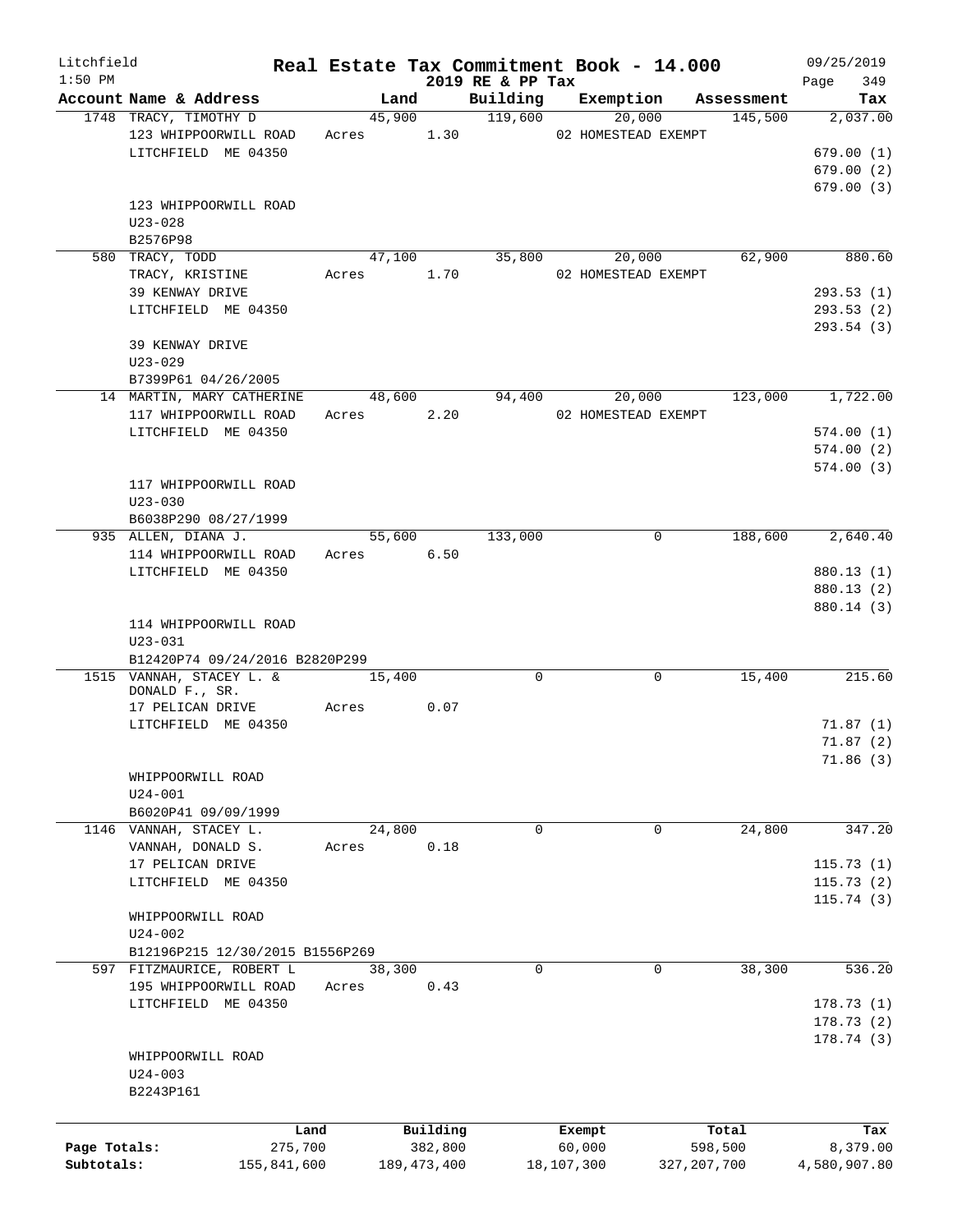| Litchfield |                                                     |       |         |      |                  | Real Estate Tax Commitment Book - 14.000 |            | 09/25/2019                 |
|------------|-----------------------------------------------------|-------|---------|------|------------------|------------------------------------------|------------|----------------------------|
| $1:50$ PM  |                                                     |       |         |      | 2019 RE & PP Tax |                                          |            | 350<br>Page                |
|            | Account Name & Address                              |       | Land    |      | Building         | Exemption                                | Assessment | Tax                        |
|            | 288 CENTRAL MAINE POWER                             |       | 1,200   |      | 0                | $\Omega$                                 | 1,200      | 16.80                      |
|            | c/o Avangrid Management Acres<br>Company-Local Tax  |       |         | 0.20 |                  |                                          |            |                            |
|            | One City Center, 5th<br>Floor                       |       |         |      |                  |                                          |            | 5.60(1)                    |
|            | Portland ME 04101                                   |       |         |      |                  |                                          |            | 5.60(2)<br>5.60(3)         |
|            | WHIPPOORWILL ROAD                                   |       |         |      |                  |                                          |            |                            |
|            | $U24 - 004$                                         |       |         |      |                  |                                          |            |                            |
|            | 127 DELESKEY, AUDREY                                |       | 98,100  |      | 12,800           | 0                                        | 110,900    | 1,552.60                   |
|            | DELESKEY, BRUCE                                     | Acres |         | 0.13 |                  |                                          |            |                            |
|            | 44 LITTLE DRIVE                                     |       |         |      |                  |                                          |            | 517.53(1)                  |
|            | LITCHFIELD ME 04350                                 |       |         |      |                  |                                          |            | 517.53(2)                  |
|            | 202 WHIPPOORWILL ROAD                               |       |         |      |                  |                                          |            | 517.54(3)                  |
|            | $U24 - 005$                                         |       |         |      |                  |                                          |            |                            |
|            | B12746P236 10/05/2017 B9608P99 01/03/2008 B1342P202 |       |         |      |                  |                                          |            |                            |
| 447        | DELESKEY, BRUCE S                                   |       | 20,900  |      | 88,800           | $\mathbf 0$                              | 109,700    | 1,535.80                   |
|            | DELESKEY AUDREY A                                   | Acres |         | 0.03 |                  |                                          |            |                            |
|            | 44 LITTLE DRIVE                                     |       |         |      |                  |                                          |            | 511.93(1)                  |
|            | LITCHFIELD ME 04350                                 |       |         |      |                  |                                          |            | 511.93(2)                  |
|            |                                                     |       |         |      |                  |                                          |            | 511.94(3)                  |
|            | 6 HERON DRIVE                                       |       |         |      |                  |                                          |            |                            |
|            | $U24 - 006$                                         |       |         |      |                  |                                          |            |                            |
|            | B8574P154 08/17/2005 B3809P47                       |       |         |      |                  |                                          |            |                            |
|            | 1361 LAPIERRE, MARTHA M                             |       | 171,200 |      | 45,100           | $\mathbf 0$                              | 216,300    | 3,028.20                   |
|            | 4 HERON DRIVE                                       | Acres |         | 0.42 |                  |                                          |            |                            |
|            | LITCHFIELD ME 04350                                 |       |         |      |                  |                                          |            | 1,009.40(1)                |
|            |                                                     |       |         |      |                  |                                          |            | 1,009.40(2)<br>1,009.40(3) |
|            | 4 HERON DRIVE                                       |       |         |      |                  |                                          |            |                            |
|            | $U24 - 007$                                         |       |         |      |                  |                                          |            |                            |
|            | B13084P333 11/14/2018                               |       |         |      |                  |                                          |            |                            |
|            | 51 AUGER, LAWRENCE J                                |       | 129,000 |      | 75,600           | 0                                        | 204,600    | 2,864.40                   |
|            | AUGER, CAROL E                                      | Acres |         | 0.30 |                  |                                          |            |                            |
|            | 53 BURKE ST                                         |       |         |      |                  |                                          |            | 954.80(1)                  |
|            | FARMINGDALE ME 04344                                |       |         |      |                  |                                          |            | 954.80(2)                  |
|            |                                                     |       |         |      |                  |                                          |            | 954.80 (3)                 |
|            | 8 HERON DRIVE                                       |       |         |      |                  |                                          |            |                            |
|            | $U24 - 008$                                         |       |         |      |                  |                                          |            |                            |
|            | B2151P108 09/29/1978                                |       |         |      |                  |                                          |            |                            |
| 1257       | MORTELL FAMILY<br>IRREVOCABLE TRUST                 |       | 155,900 |      | 59,000           | 0                                        | 214,900    | 3,008.60                   |
|            | MORTELL, FRANK J,<br>TRUSTEE                        | Acres |         | 0.41 |                  |                                          |            |                            |
|            | 89 HILMA STREET                                     |       |         |      |                  |                                          |            | 1,002.87(1)                |
|            | QUINCY MA 02171                                     |       |         |      |                  |                                          |            | 1,002.87(2)                |
|            |                                                     |       |         |      |                  |                                          |            | 1,002.86(3)                |
|            | 10 HERON DRIVE                                      |       |         |      |                  |                                          |            |                            |
|            | $U24 - 009$                                         |       |         |      |                  |                                          |            |                            |
|            | B10783P125 07/19/2011 B3046P51 10/29/1986           |       |         |      |                  |                                          |            |                            |

|              | Land        | Building    | Exempt     | Total       | Tax          |
|--------------|-------------|-------------|------------|-------------|--------------|
| Page Totals: | 576,300     | 281,300     |            | 857,600     | 12,006.40    |
| Subtotals:   | 156,417,900 | 189,754,700 | 18,107,300 | 328,065,300 | 4,592,914.20 |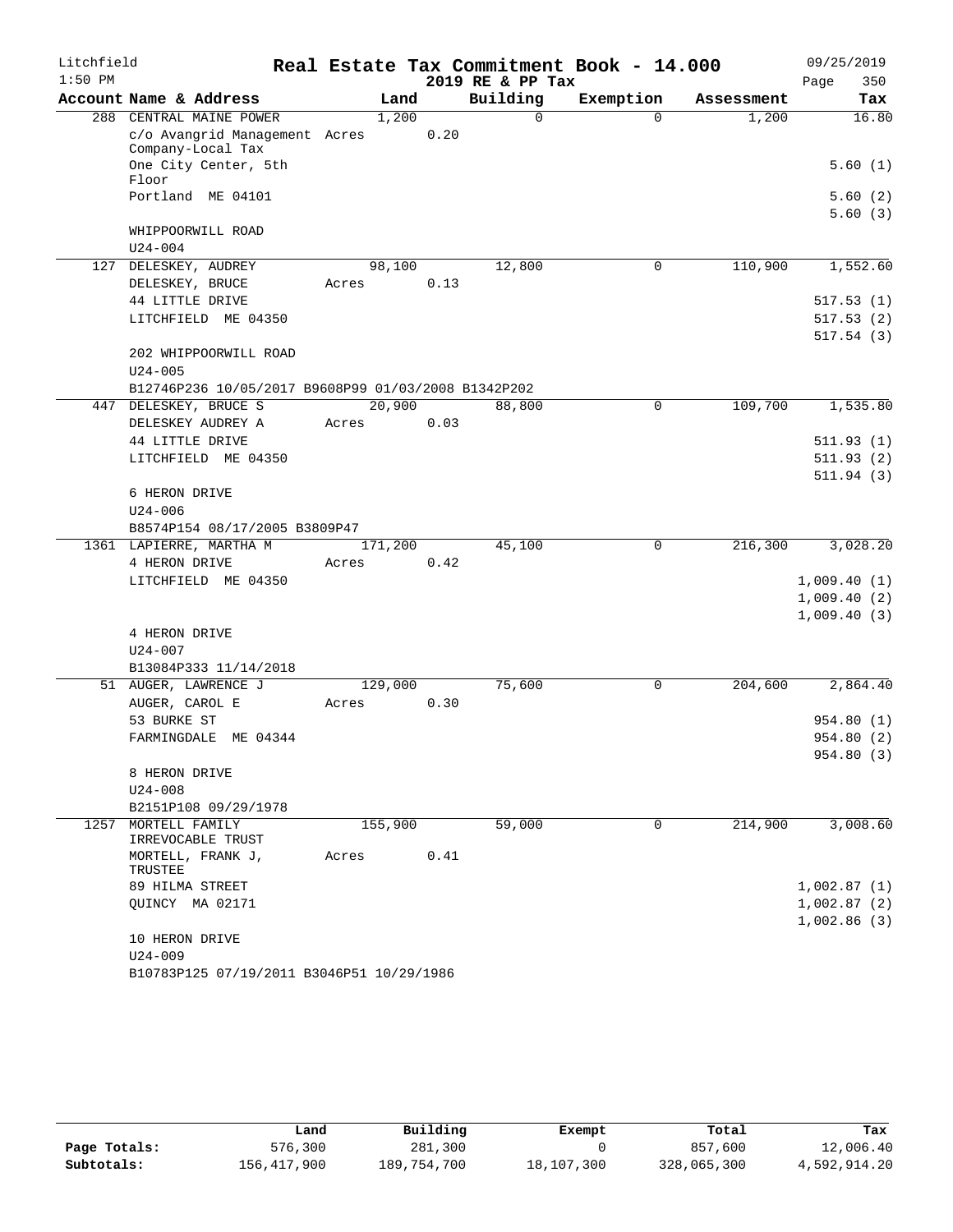| Litchfield |                                        |             |         |                  | Real Estate Tax Commitment Book - 14.000 |         | 09/25/2019              |
|------------|----------------------------------------|-------------|---------|------------------|------------------------------------------|---------|-------------------------|
| $1:50$ PM  |                                        |             |         | 2019 RE & PP Tax |                                          |         | Page<br>351             |
|            | Account Name & Address                 | Land        |         | Building         | Exemption Assessment                     |         | Tax                     |
|            | 1824 FLETCHER RHONDA MAY               |             | 215,900 | 248,100          | 20,000                                   | 444,000 | 6,216.00                |
|            | PO BOX 505                             | Acres 3.07  |         |                  | 02 HOMESTEAD EXEMPT                      |         |                         |
|            | HALLOWELL ME 04347                     |             |         |                  |                                          |         | 2,072.00(1)             |
|            |                                        |             |         |                  |                                          |         | 2,072.00(2)             |
|            | 18 HERON DRIVE                         |             |         |                  |                                          |         | 2,072.00(3)             |
|            | $U24 - 010$                            |             |         |                  |                                          |         |                         |
|            | B3853P165                              |             |         |                  |                                          |         |                         |
|            | 595 FITZMAURICE, ROBERT L              | 37,900      |         | $\Omega$         | $\mathbf 0$                              | 37,900  | 530.60                  |
|            | 195 WHIPPOORWILL ROAD                  | Acres 5.30  |         |                  |                                          |         |                         |
|            | LITCHFIELD ME 04350                    |             |         |                  |                                          |         | 176.87(1)               |
|            |                                        |             |         |                  |                                          |         | 176.87(2)               |
|            |                                        |             |         |                  |                                          |         | 176.86(3)               |
|            | HERON DRIVE                            |             |         |                  |                                          |         |                         |
|            | $U24 - 011$                            |             |         |                  |                                          |         |                         |
|            | B2243P161                              |             |         |                  |                                          |         |                         |
|            | 1476 RICKER, REVOCABLE TRUST 62,900    |             |         | 39,900           | 26,000                                   | 76,800  | 1,075.20                |
|            | RICKER, WILLIAM E &<br>BETTY A RICKER, | Acres 22.00 |         |                  | 12 WW2 Vet Res.                          |         |                         |
|            | TRUSTEES                               |             |         |                  |                                          |         |                         |
|            | 64 LITTLE DRIVE                        |             |         |                  | 02 HOMESTEAD EXEMPT                      |         | 358.40(1)               |
|            | LITCHFIELD ME 04350                    |             |         |                  |                                          |         | 358.40(2)               |
|            |                                        |             |         |                  |                                          |         | 358.40(3)               |
|            | 64 LITTLE DRIVE                        |             |         |                  |                                          |         |                         |
|            | $U24 - 012$                            |             |         |                  |                                          |         |                         |
|            | B4009P21 11/15/1991                    |             |         |                  |                                          |         |                         |
|            | 1559 SARGENT, SUSAN L                  | 45,000      |         | 64,900           | 20,000                                   | 89,900  | 1, 258.60               |
|            | SARGENT, RAYMOND<br>WILFORD            | Acres 1.00  |         |                  | 02 HOMESTEAD EXEMPT                      |         |                         |
|            | 50 LITTLE DRIVE                        |             |         |                  |                                          |         | 419.53(1)               |
|            | LITCHFIELD ME 04350                    |             |         |                  |                                          |         | 419.53(2)               |
|            |                                        |             |         |                  |                                          |         | 419.54(3)               |
|            | 50 LITTLE DRIVE                        |             |         |                  |                                          |         |                         |
|            | U24-012A                               |             |         |                  |                                          |         |                         |
|            | B1900P306 04/29/1976 B1824P55          |             |         |                  |                                          |         |                         |
|            | 1409 OUELLETTE ANNE MARIE              | 45,000      |         | 90,900           | 20,000                                   | 115,900 | 1,622.60                |
|            | LACHANCE BRIAN L                       | Acres       | 1.00    |                  | 02 HOMESTEAD EXEMPT                      |         |                         |
|            | 56 LITTLE DRIVE                        |             |         |                  |                                          |         | 540.87(1)               |
|            | LITCHFIELD ME 04350                    |             |         |                  |                                          |         | 540.87 (2)<br>540.86(3) |
|            | 56 LITTLE DRIVE                        |             |         |                  |                                          |         |                         |
|            | U24-012B                               |             |         |                  |                                          |         |                         |
|            | B8998P20 07/21/2006 B7000P2 06/10/2004 |             |         |                  |                                          |         |                         |
|            | 1883 NADEAU, SCOTT R &                 | 46,500      |         | 120, 300         | 20,000                                   | 146,800 | 2,055.20                |
|            | MELINDA                                |             |         |                  |                                          |         |                         |
|            | 59 LITTLE DRIVE                        | Acres       | 1.50    |                  | 02 HOMESTEAD EXEMPT                      |         |                         |
|            | LITCHFIELD ME 04350                    |             |         |                  |                                          |         | 685.07(1)               |
|            |                                        |             |         |                  |                                          |         | 685.07(2)               |
|            |                                        |             |         |                  |                                          |         | 685.06 (3)              |
|            | 59 LITTLE DRIVE<br>U24-012C            |             |         |                  |                                          |         |                         |
|            | B7341P296 09/06/1996                   |             |         |                  |                                          |         |                         |
|            |                                        |             |         |                  |                                          |         |                         |

|              | úand        | Building    | Exempt       | Total       | Tax          |
|--------------|-------------|-------------|--------------|-------------|--------------|
| Page Totals: | 453,200     | 564,100     | 106,000      | 911,300     | 12,758.20    |
| Subtotals:   | 156,871,100 | 190,318,800 | 18, 213, 300 | 328,976,600 | 4,605,672.40 |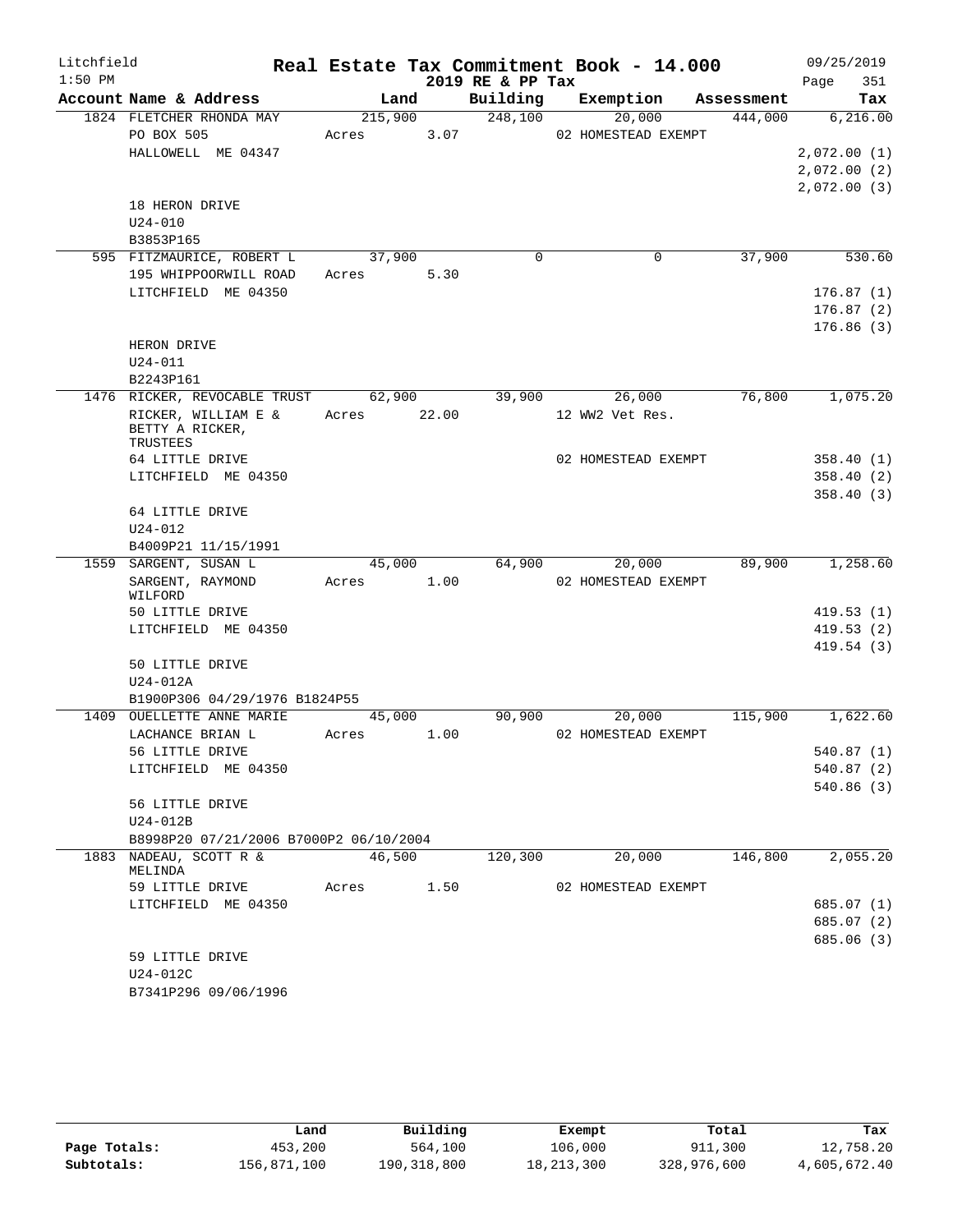| Litchfield |                                                                   |             |        |                  | Real Estate Tax Commitment Book - 14.000 |            | 09/25/2019  |
|------------|-------------------------------------------------------------------|-------------|--------|------------------|------------------------------------------|------------|-------------|
| $1:50$ PM  |                                                                   |             |        | 2019 RE & PP Tax |                                          |            | Page<br>352 |
|            | Account Name & Address                                            |             | Land   | Building         | Exemption                                | Assessment | Tax         |
|            | 385 BURNHAM, RANDALL A                                            |             | 98,800 | 67,400           | 20,000                                   | 146,200    | 2,046.80    |
|            | BURNHAM CYNTHIA G                                                 | Acres 1.35  |        |                  | 02 HOMESTEAD EXEMPT                      |            |             |
|            | 101 LITTLE DRIVE                                                  |             |        |                  |                                          |            | 682.27 (1)  |
|            | LITCHFIELD ME 04350                                               |             |        |                  |                                          |            | 682.27 (2)  |
|            |                                                                   |             |        |                  |                                          |            | 682.26 (3)  |
|            | 101 LITTLE DRIVE                                                  |             |        |                  |                                          |            |             |
|            | $U24 - 013$                                                       |             |        |                  |                                          |            |             |
|            | B6301P312 09/15/2003                                              |             |        |                  |                                          |            |             |
|            | 1553 FORD, LAURIE ANN                                             |             |        | 47,400 184,600   | 20,000                                   | 212,000    | 2,968.00    |
|            | FORD, ROBERT K.                                                   | Acres 1.80  |        |                  | 02 HOMESTEAD EXEMPT                      |            |             |
|            | 97 LITTLE DRIVE                                                   |             |        |                  |                                          |            | 989.33 (1)  |
|            | LITCHFIELD ME 04350                                               |             |        |                  |                                          |            | 989.33 (2)  |
|            |                                                                   |             |        |                  |                                          |            | 989.34 (3)  |
|            | 97 LITTLE DRIVE                                                   |             |        |                  |                                          |            |             |
|            | $U24 - 014$                                                       |             |        |                  |                                          |            |             |
|            | B12017P179 06/19/2015 B8385P51 04/22/2005 B5984P141<br>10/06/1999 |             |        |                  |                                          |            |             |
|            | 596 FITZMAURICE, ROBERT L                                         |             | 67,100 | 75,300           | 26,000                                   | 116,400    | 1,629.60    |
|            | 195 WHIPPOORWILL ROAD                                             | Acres 16.00 |        |                  | 03 VETERANS EXEMPT                       |            |             |
|            | LITCHFIELD ME 04350                                               |             |        |                  | 02 HOMESTEAD EXEMPT                      |            | 543.20(1)   |
|            |                                                                   |             |        |                  |                                          |            | 543.20(2)   |
|            |                                                                   |             |        |                  |                                          |            | 543.20(3)   |
|            | 195 WHIPPOORWILL ROAD                                             |             |        |                  |                                          |            |             |
|            | $U24 - 016$                                                       |             |        |                  |                                          |            |             |
|            | B13154P8 02/20/2019 B2243P161                                     |             |        |                  |                                          |            |             |
|            | 1860 WHEELER, STANLEY E                                           |             | 53,600 | 41,600           | $\Omega$                                 | 95,200     | 1,332.80    |
|            | WHEELER, MIRIAM A                                                 | Acres 0.34  |        |                  |                                          |            |             |
|            | 20 WHEELER RD                                                     |             |        |                  |                                          |            | 444.27 (1)  |
|            | BOWDOIN ME 04287                                                  |             |        |                  |                                          |            | 444.27 (2)  |
|            |                                                                   |             |        |                  |                                          |            | 444.26 (3)  |
|            | 63 PELICAN DRIVE                                                  |             |        |                  |                                          |            |             |
|            | $U24 - 017$                                                       |             |        |                  |                                          |            |             |
|            | B1390P145 10/13/2004                                              |             |        |                  |                                          |            |             |
|            | 1516 VANNAH, STACEY L. &                                          | 71,300      |        | 3,400            | 0                                        | 74,700     | 1,045.80    |
|            | DONALD F., SR.                                                    |             |        |                  |                                          |            |             |
|            | 17 PELICAN DRIVE                                                  | Acres       | 4.60   |                  |                                          |            |             |
|            | LITCHFIELD ME 04350                                               |             |        |                  |                                          |            | 348.60(1)   |
|            |                                                                   |             |        |                  |                                          |            | 348.60(2)   |
|            |                                                                   |             |        |                  |                                          |            | 348.60(3)   |
|            | PURGATORY STREAM<br>$U24 - 018$                                   |             |        |                  |                                          |            |             |
|            | B13013P248 08/13/2018 B12261P183 03/28/2016 B6020P41              |             |        |                  |                                          |            |             |
|            | 08/19/1999                                                        |             |        |                  |                                          |            |             |
|            | 37 ARSENAULT, DALE R                                              |             | 73,000 | 146,000          | 20,000                                   | 199,000    | 2,786.00    |
|            | 18 PELICAN DRIVE                                                  | Acres       | 0.85   |                  | 02 HOMESTEAD EXEMPT                      |            |             |
|            | LITCHFIELD ME 04350                                               |             |        |                  |                                          |            | 928.67(1)   |
|            |                                                                   |             |        |                  |                                          |            | 928.67(2)   |
|            |                                                                   |             |        |                  |                                          |            | 928.66(3)   |
|            | 18 PELICAN DRIVE                                                  |             |        |                  |                                          |            |             |
|            | U24-018A                                                          |             |        |                  |                                          |            |             |
|            | B11958P61 03/06/2015 B3547P124                                    |             |        |                  |                                          |            |             |

|              | Land        | Building    | Exempt     | Total       | Tax          |
|--------------|-------------|-------------|------------|-------------|--------------|
| Page Totals: | 411,200     | 518,300     | 86,000     | 843,500     | 11,809.00    |
| Subtotals:   | 157,282,300 | 190,837,100 | 18,299,300 | 329,820,100 | 4,617,481.40 |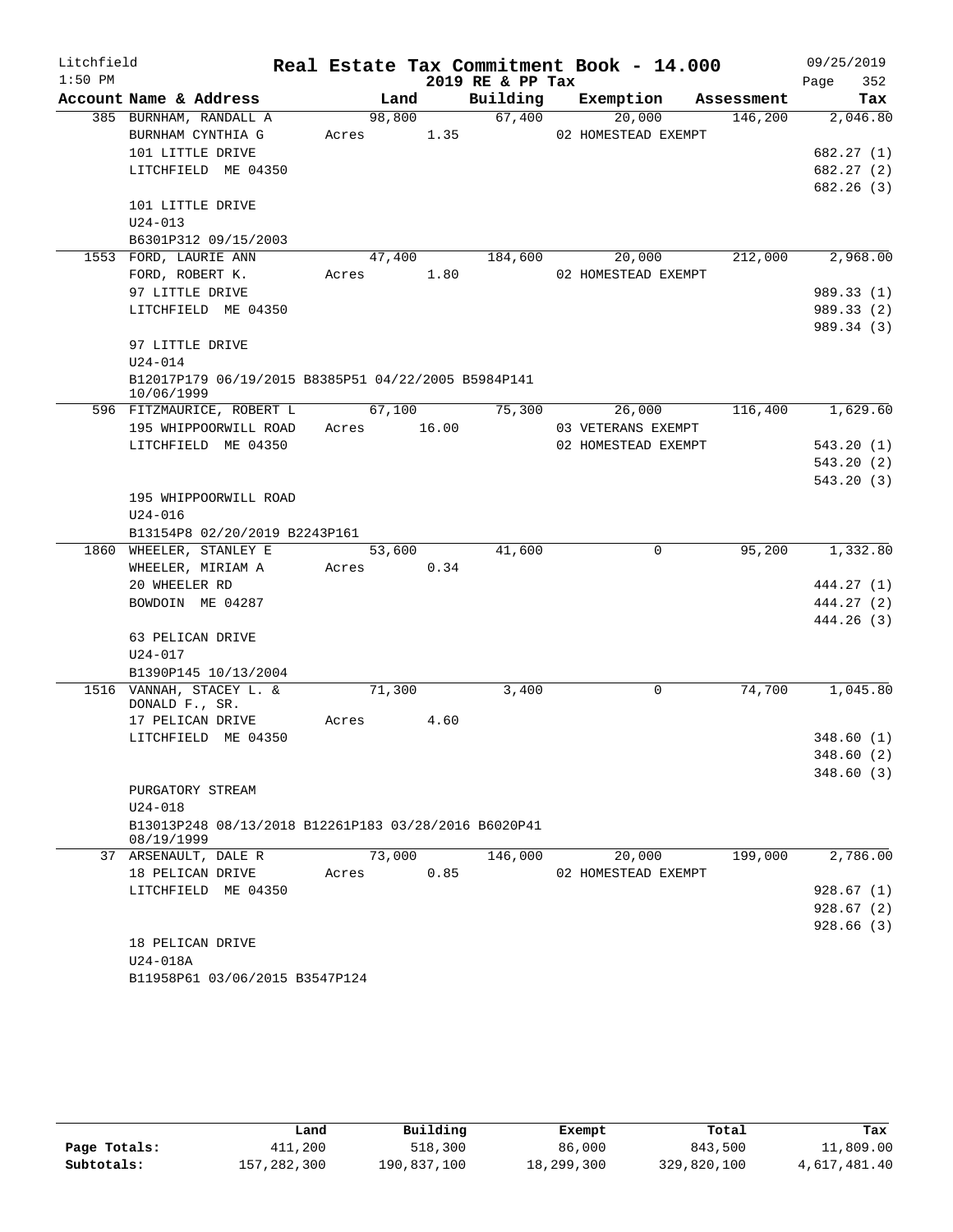| Litchfield |                                                                                                             | Real Estate Tax Commitment Book - 14.000 |       |                  |                     |            | 09/25/2019                 |
|------------|-------------------------------------------------------------------------------------------------------------|------------------------------------------|-------|------------------|---------------------|------------|----------------------------|
| $1:50$ PM  |                                                                                                             |                                          |       | 2019 RE & PP Tax |                     |            | 353<br>Page                |
|            | Account Name & Address                                                                                      | Land                                     |       | Building         | Exemption           | Assessment | Tax                        |
|            | 64 BEGANNY, WILLIAM J                                                                                       | 59,600                                   |       | 86,700           | 26,000              | 120,300    | 1,684.20                   |
|            | BEGANNY, SABRINA T                                                                                          | Acres                                    | 0.33  |                  | 02 HOMESTEAD EXEMPT |            |                            |
|            | 21 PELICAN DRIVE                                                                                            |                                          |       |                  | 03 VETERANS EXEMPT  |            | 561.40(1)                  |
|            | LITCHFIELD ME 04350                                                                                         |                                          |       |                  |                     |            | 561.40(2)                  |
|            |                                                                                                             |                                          |       |                  |                     |            | 561.40(3)                  |
|            | 21 PELICAN DRIVE                                                                                            |                                          |       |                  |                     |            |                            |
|            | $U24 - 019$                                                                                                 |                                          |       |                  |                     |            |                            |
|            | B11958P63 04/08/2015 B11958P61 03/06/2015 B9470P106<br>08/21/2007 B8827P243 02/10/2005 B1560P349 12/08/2004 |                                          |       |                  |                     |            |                            |
|            | 1517 VANNAH, STACEY L.                                                                                      | 53,100                                   |       | 117,900          | 0                   | 171,000    | 2,394.00                   |
|            | VANNAH DONALD F SR                                                                                          | Acres                                    | 0.23  |                  |                     |            |                            |
|            | 17 PELICAN DRIVE                                                                                            |                                          |       |                  |                     |            | 798.00(1)                  |
|            | LITCHFIELD ME 04350                                                                                         |                                          |       |                  |                     |            | 798.00(2)                  |
|            |                                                                                                             |                                          |       |                  |                     |            | 798.00(3)                  |
|            | 17 PELICAN DRIVE                                                                                            |                                          |       |                  |                     |            |                            |
|            | $U24 - 020$                                                                                                 |                                          |       |                  |                     |            |                            |
|            | B6020P41 08/19/0999                                                                                         |                                          |       |                  |                     |            |                            |
|            | 1145 VANNAH, STACEY L.                                                                                      | 40,700                                   |       | $\mathbf 0$      | $\mathbf 0$         | 40,700     | 569.80                     |
|            | VANNAH, DONALD F.                                                                                           | Acres                                    | 1.58  |                  |                     |            |                            |
|            | 17 PELICAN DRIVE                                                                                            |                                          |       |                  |                     |            | 189.93(1)                  |
|            | LITCHFIELD ME 04350                                                                                         |                                          |       |                  |                     |            | 189.93(2)                  |
|            |                                                                                                             |                                          |       |                  |                     |            | 189.94(3)                  |
|            | PELICAN DRIVE                                                                                               |                                          |       |                  |                     |            |                            |
|            | $U24 - 021$                                                                                                 |                                          |       |                  |                     |            |                            |
|            | B12196P215 12/30/2015 B1556P269<br>132 BERUBE, NORMAND                                                      | 115,100                                  |       | 196,100          | $\mathbf 0$         | 311,200    | 4,356.80                   |
|            | BERUBE, LUANNE R.                                                                                           | Acres                                    | 3.16  |                  |                     |            |                            |
|            | 12 LINCOLN ROAD                                                                                             |                                          |       |                  |                     |            | 1,452.27(1)                |
|            | NEWTON NH 03858                                                                                             |                                          |       |                  |                     |            | 1,452.27(2)                |
|            |                                                                                                             |                                          |       |                  |                     |            | 1,452.26(3)                |
|            | 82 PURGATORY DRIVE                                                                                          |                                          |       |                  |                     |            |                            |
|            | $U24 - 022$                                                                                                 |                                          |       |                  |                     |            |                            |
|            | B12133P162 10/13/2015 B11744P300 07/12/2014                                                                 |                                          |       |                  |                     |            |                            |
|            | B3263P239 11/06/1987                                                                                        |                                          |       |                  |                     |            |                            |
|            | 2773 CENTRAL MAINE POWER                                                                                    | 64,400                                   |       | $\mathbf 0$      | 0                   | 64,400     | 901.60                     |
|            | c/o Avangrid Management Acres<br>Company-Local Tax                                                          |                                          | 10.73 |                  |                     |            |                            |
|            | One City Center, 5th                                                                                        |                                          |       |                  |                     |            | 300.53 (1)                 |
|            | Floor                                                                                                       |                                          |       |                  |                     |            |                            |
|            | Portland ME 04101                                                                                           |                                          |       |                  |                     |            | 300.53(2)                  |
|            |                                                                                                             |                                          |       |                  |                     |            | 300.54(3)                  |
|            | PURGATORY DRIVE                                                                                             |                                          |       |                  |                     |            |                            |
|            | U24-022A                                                                                                    |                                          |       |                  |                     |            |                            |
|            | B10538P307 09/24/2010                                                                                       |                                          |       |                  |                     |            |                            |
|            | 61 TARDIF, RACHEL D                                                                                         | 154,400                                  |       | 63,700           | 0                   | 218,100    | 3,053.40                   |
|            | TARDIFF RICHARD R                                                                                           | Acres                                    | 0.94  |                  |                     |            |                            |
|            | 79 BALLPARK ROAD<br>SABATTUS ME 04280                                                                       |                                          |       |                  |                     |            | 1,017.80(1)                |
|            |                                                                                                             |                                          |       |                  |                     |            | 1,017.80(2)<br>1,017.80(3) |
|            | 242 WHIPPOORWILL ROAD                                                                                       |                                          |       |                  |                     |            |                            |
|            | $U25 - 001$                                                                                                 |                                          |       |                  |                     |            |                            |
|            | B8266P151 01/05/2005 B6676P202                                                                              |                                          |       |                  |                     |            |                            |
|            |                                                                                                             |                                          |       |                  |                     |            |                            |

|              | Land        | Building    | Exempt     | Total       | Tax          |
|--------------|-------------|-------------|------------|-------------|--------------|
| Page Totals: | 487,300     | 464,400     | 26,000     | 925,700     | 12,959.80    |
| Subtotals:   | 157,769,600 | 191,301,500 | 18,325,300 | 330,745,800 | 4,630,441.20 |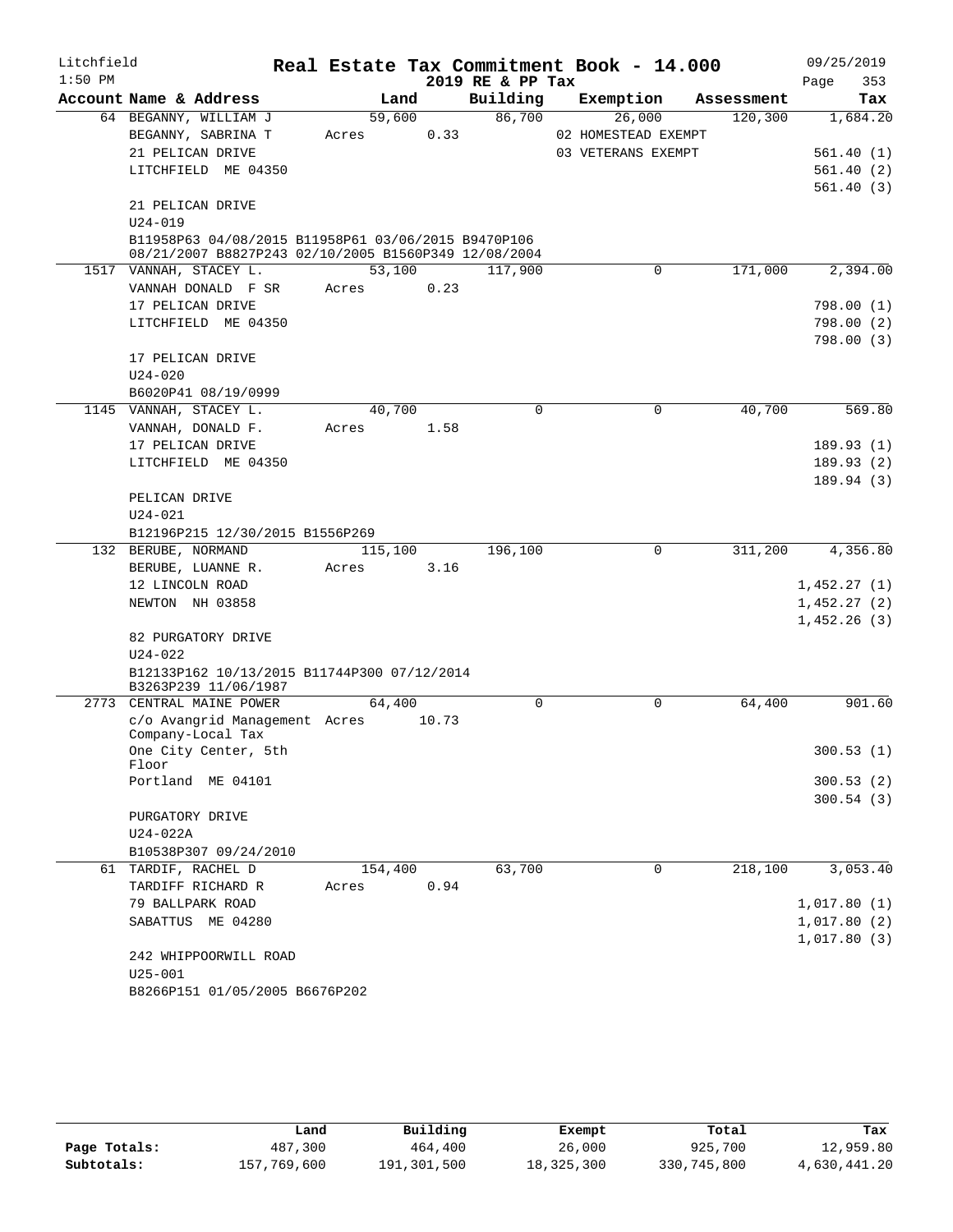| Litchfield |                                                    |         |      |                  | Real Estate Tax Commitment Book - 14.000 |            |      | 09/25/2019                 |
|------------|----------------------------------------------------|---------|------|------------------|------------------------------------------|------------|------|----------------------------|
| $1:50$ PM  |                                                    |         |      | 2019 RE & PP Tax |                                          |            | Page | 354                        |
|            | Account Name & Address                             | Land    |      | Building         | Exemption                                | Assessment |      | Tax                        |
|            | 568 FORTIN, DANIEL                                 | 224,100 |      | 227,000          | 20,000                                   | 431,100    |      | 6,035.40                   |
|            | FORTIN MARTHA                                      | Acres   | 2.95 |                  | 02 HOMESTEAD EXEMPT                      |            |      |                            |
|            | 1461 SABATTUS STREET                               |         |      |                  |                                          |            |      | 2,011.80(1)                |
|            | LEWISTON ME 04240                                  |         |      |                  |                                          |            |      | 2,011.80(2)                |
|            |                                                    |         |      |                  |                                          |            |      | 2,011.80(3)                |
|            | 230 WHIPPOORWILL ROAD                              |         |      |                  |                                          |            |      |                            |
|            | $U25 - 002 - 1$<br>B8754P192 12/30/2005 B6181P92   |         |      |                  |                                          |            |      |                            |
| 1298       | NEWENDYKE, MELVIN &                                | 192,700 |      | 1,000            | $\mathbf 0$                              | 193,700    |      | 2,711.80                   |
|            | <b>BARBARA</b>                                     |         |      |                  |                                          |            |      |                            |
|            | 84 SMALL ROAD                                      | Acres   | 2.07 |                  |                                          |            |      |                            |
|            | LITCHFIELD ME 04350                                |         |      |                  |                                          |            |      | 903.93(1)                  |
|            |                                                    |         |      |                  |                                          |            |      | 903.93(2)                  |
|            |                                                    |         |      |                  |                                          |            |      | 903.94(3)                  |
|            | 236 WHIPPOORWILL ROAD                              |         |      |                  |                                          |            |      |                            |
|            | $U25 - 002 - 2$                                    |         |      |                  |                                          |            |      |                            |
|            | B3342P268                                          |         |      |                  |                                          |            |      |                            |
|            | 290 CENTRAL MAINE POWER                            | 48,000  |      | $\mathbf 0$      | 0                                        | 48,000     |      | 672.00                     |
|            | c/o Avangrid Management Acres<br>Company-Local Tax |         | 8.00 |                  |                                          |            |      |                            |
|            | One City Center, 5th                               |         |      |                  |                                          |            |      | 224.00(1)                  |
|            | Floor                                              |         |      |                  |                                          |            |      |                            |
|            | Portland ME 04101                                  |         |      |                  |                                          |            |      | 224.00(2)                  |
|            |                                                    |         |      |                  |                                          |            |      | 224.00(3)                  |
|            | WHIPPOORWILL ROAD                                  |         |      |                  |                                          |            |      |                            |
|            | U25-002A                                           |         |      |                  |                                          |            |      |                            |
|            | B4751P38 06/25/1994                                |         |      |                  |                                          |            |      |                            |
|            | 80 GOWELL, CLARENCE R. III                         | 220,100 |      | 136,600          | 20,000                                   | 336,700    |      | 4,713.80                   |
|            | GOWELL, BOBBI JO                                   | Acres   | 2.90 |                  | 02 HOMESTEAD EXEMPT                      |            |      |                            |
|            | 469 RICHMOND ROAD                                  |         |      |                  |                                          |            |      | 1,571.27(1)                |
|            | LITCHFIELD ME 04350                                |         |      |                  |                                          |            |      | 1,571.27(2)<br>1,571.26(3) |
|            | ISLAND LANE                                        |         |      |                  |                                          |            |      |                            |
|            | $U25-002B$                                         |         |      |                  |                                          |            |      |                            |
|            | B12175P327 11/30/2015 B6330P195 10/27/2000         |         |      |                  |                                          |            |      |                            |
|            | 1152 MOULTON, KRISTEN R.                           | 204,800 |      | 194,100          | 20,000                                   | 378,900    |      | 5,304.60                   |
|            | ST. PETER, RICHARD L.                              | Acres   | 0.98 |                  | 02 HOMESTEAD EXEMPT                      |            |      |                            |
|            | 44 ISLAND LANE                                     |         |      |                  |                                          |            |      | 1,768.20(1)                |
|            | LITCHFIELD ME 04350                                |         |      |                  |                                          |            |      | 1,768.20(2)                |
|            |                                                    |         |      |                  |                                          |            |      | 1,768.20(3)                |
|            | 44 ISLAND LANE                                     |         |      |                  |                                          |            |      |                            |
|            | $U25 - 003$                                        |         |      |                  |                                          |            |      |                            |
|            | B12457P93 10/13/2016 B1557P694                     |         |      |                  |                                          |            |      |                            |
|            | 369 COOLEDGE, CHERYL Y<br>LIVING TRUST             | 186,500 |      | 141,900          | 20,000                                   | 308,400    |      | 4,317.60                   |
|            | COOLEDGE CHERYL TRUSTEE Acres                      |         | 1.00 |                  | 02 HOMESTEAD EXEMPT                      |            |      |                            |
|            | 48 ISLAND LANE                                     |         |      |                  |                                          |            |      | 1,439.20(1)                |
|            | LITCHFIELD ME 04350                                |         |      |                  |                                          |            |      | 1,439.20(2)                |
|            |                                                    |         |      |                  |                                          |            |      | 1,439.20(3)                |
|            | 48 ISLAND LANE                                     |         |      |                  |                                          |            |      |                            |
|            | $U25 - 004$                                        |         |      |                  |                                          |            |      |                            |
|            | B9614P71 01/18/2008 B3724P292 07/16/1998           |         |      |                  |                                          |            |      |                            |

|              | Land        | Building    | Exempt     | Total       | Tax          |
|--------------|-------------|-------------|------------|-------------|--------------|
| Page Totals: | 1,076,200   | 700,600     | 80,000     | 1,696,800   | 23,755.20    |
| Subtotals:   | 158,845,800 | 192,002,100 | 18,405,300 | 332,442,600 | 4,654,196.40 |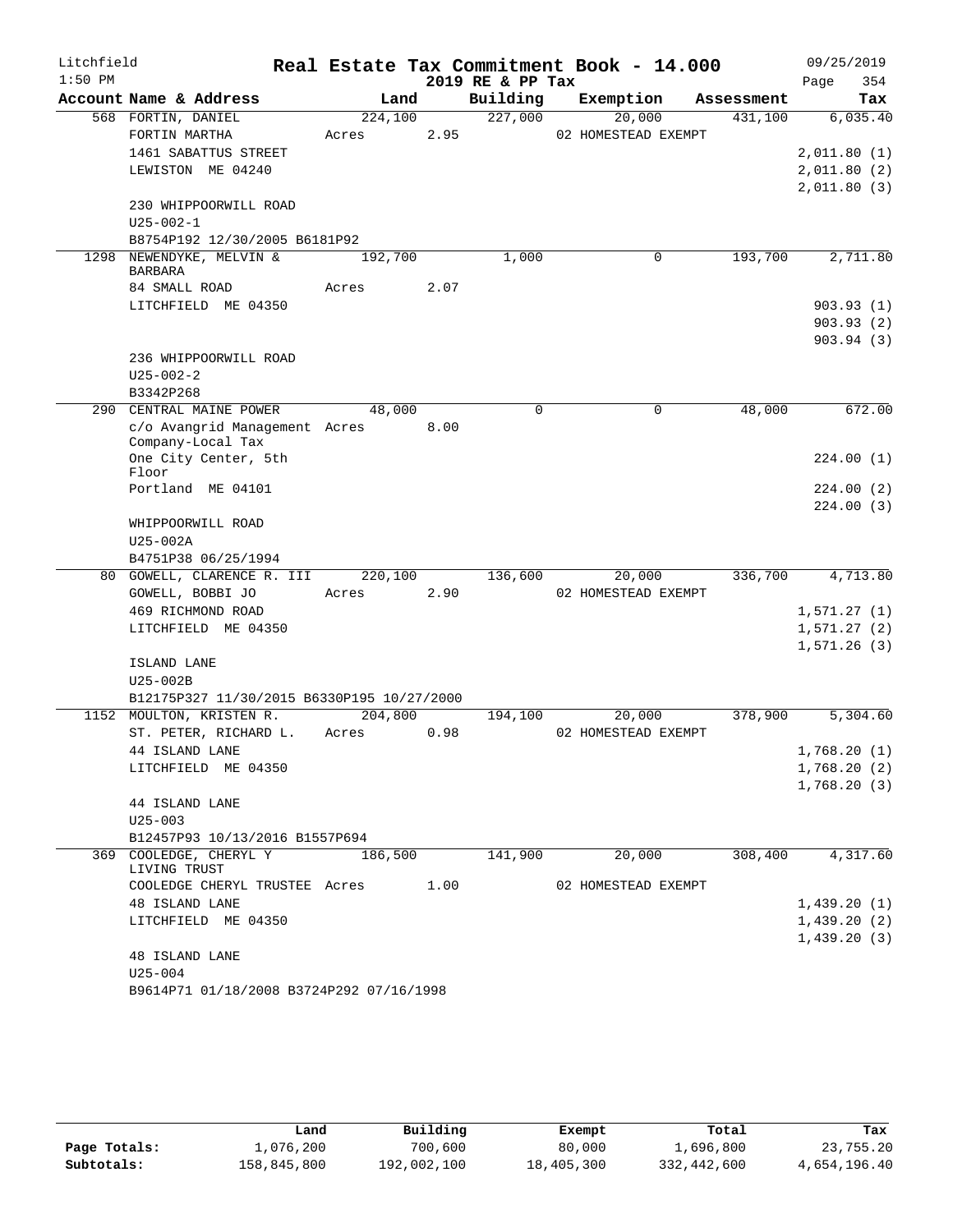| Litchfield<br>$1:50$ PM |                                                                                                                                                        |       |         |      | 2019 RE & PP Tax | Real Estate Tax Commitment Book - 14.000 |             |            | 09/25/2019<br>355<br>Page              |
|-------------------------|--------------------------------------------------------------------------------------------------------------------------------------------------------|-------|---------|------|------------------|------------------------------------------|-------------|------------|----------------------------------------|
|                         | Account Name & Address                                                                                                                                 |       | Land    |      | Building         | Exemption                                |             | Assessment | Tax                                    |
|                         | 1230 OUELLETTE, GERALD R.<br>OUELLETTE DORISE<br>P O BOX 28<br>LITCHFIELD ME 04350                                                                     | Acres | 193,700 | 0.71 | 138,900          | 20,000<br>02 HOMESTEAD EXEMPT            |             | 312,600    | 4,376.40<br>1,458.80(1)<br>1,458.80(2) |
|                         | 49 ISLAND DRIVE<br>$U25 - 005$<br>B8845P80 03/24/2006 B6495P21                                                                                         |       |         |      |                  |                                          |             |            | 1,458.80(3)                            |
|                         | 728 GILBERT E. GRIFFITHS<br>2017 MAINE TRUST                                                                                                           |       | 54,800  |      | 200              |                                          | $\mathbf 0$ | 55,000     | 770.00                                 |
|                         | GRIFFITHS, GILBERT,<br>TRUSTEE<br>44 REDLANDS RD                                                                                                       | Acres |         | 1.59 |                  |                                          |             |            | 256.67(1)                              |
|                         | W ROXBURY MA 02132                                                                                                                                     |       |         |      |                  |                                          |             |            | 256.67(2)<br>256.66(3)                 |
|                         | 60 WOODBURY DRIVE<br>$U25 - 006$                                                                                                                       |       |         |      |                  |                                          |             |            |                                        |
|                         | B12751P219 09/29/2017 B10131P307 07/01/2009<br>B2514P161 09/03/1982                                                                                    |       |         |      |                  |                                          |             |            |                                        |
|                         | 334 CARPENTIER, GEORGE                                                                                                                                 |       | 71,900  |      | 153,600          |                                          | $\Omega$    | 225,500    | 3,157.00                               |
|                         | CARPENTIER, TINA<br>12 WEED DRIVE                                                                                                                      | Acres |         | 4.97 |                  |                                          |             |            | 1,052.33(1)                            |
|                         | LITCHFIELD ME                                                                                                                                          |       |         |      |                  |                                          |             |            | 1,052.33(2)                            |
|                         | 04350-4275                                                                                                                                             |       |         |      |                  |                                          |             |            | 1,052.34(3)                            |
|                         | 12 WEED DRIVE<br>U25-006A                                                                                                                              |       |         |      |                  |                                          |             |            |                                        |
|                         | B12607P119 05/18/2017 B12412P121 08/24/2016<br>B12412P119 08/24/2016 B12173P326 12/01/2015<br>B12127P133 10/08/2015 B10673P332 02/23/2011<br>B5487P143 |       |         |      |                  |                                          |             |            |                                        |
|                         | 481 BELL, JOLINE A. &<br>LAWRENCE E.                                                                                                                   |       | 187,400 |      | 220,900          |                                          | $\mathbf 0$ | 408,300    | 5,716.20                               |
|                         | PO BOX 158                                                                                                                                             | Acres |         | 1.29 |                  |                                          |             |            |                                        |
|                         | LITCHFIELD ME 04350                                                                                                                                    |       |         |      |                  |                                          |             |            | 1,905.40(1)                            |
|                         |                                                                                                                                                        |       |         |      |                  |                                          |             |            | 1,905.40(2)<br>1,905.40(3)             |
|                         | 26 WEED DRIVE                                                                                                                                          |       |         |      |                  |                                          |             |            |                                        |
|                         | U25-007                                                                                                                                                |       |         |      |                  |                                          |             |            |                                        |
|                         | B7092P56                                                                                                                                               |       |         |      |                  | 20,000                                   |             | 363,100    |                                        |
|                         | 1832 RODRIGUE, STEVEN &<br>KATHLEEN<br>PO BOX 2301                                                                                                     | Acres | 187,200 | 0.58 | 195,900          | 02 HOMESTEAD EXEMPT                      |             |            | 5,083.40                               |
|                         | LEWISTON ME 04240                                                                                                                                      |       |         |      |                  |                                          |             |            | 1,694.47(1)                            |
|                         |                                                                                                                                                        |       |         |      |                  |                                          |             |            | 1,694.47(2)                            |
|                         |                                                                                                                                                        |       |         |      |                  |                                          |             |            | 1,694.46(3)                            |
|                         | 28 WEED DRIVE<br>$U25 - 008$                                                                                                                           |       |         |      |                  |                                          |             |            |                                        |
|                         | B6657P79 11/11/2000                                                                                                                                    |       |         |      |                  |                                          |             |            |                                        |
|                         | 300 CHAPMAN, DANIEL B<br>2 BRIDGE ST.                                                                                                                  | Acres | 175,300 | 0.75 | 30,600           |                                          | 0           | 205,900    | 2,882.60                               |
|                         | GARDINER ME 04345                                                                                                                                      |       |         |      |                  |                                          |             |            | 960.87(1)                              |
|                         |                                                                                                                                                        |       |         |      |                  |                                          |             |            | 960.87(2)<br>960.86(3)                 |
|                         | 29 WEED DRIVE                                                                                                                                          |       |         |      |                  |                                          |             |            |                                        |
|                         | $U25 - 009$<br>B12409P296 08/19/2016 B5581P212                                                                                                         |       |         |      |                  |                                          |             |            |                                        |
|                         |                                                                                                                                                        |       |         |      |                  |                                          |             |            |                                        |
|                         |                                                                                                                                                        |       |         |      |                  |                                          |             |            |                                        |

|              | Land        | Building    | Exempt     | Total       | Tax          |
|--------------|-------------|-------------|------------|-------------|--------------|
| Page Totals: | 870,300     | 740,100     | 40,000     | 1,570,400   | 21,985.60    |
| Subtotals:   | 159,716,100 | 192,742,200 | 18,445,300 | 334,013,000 | 4,676,182.00 |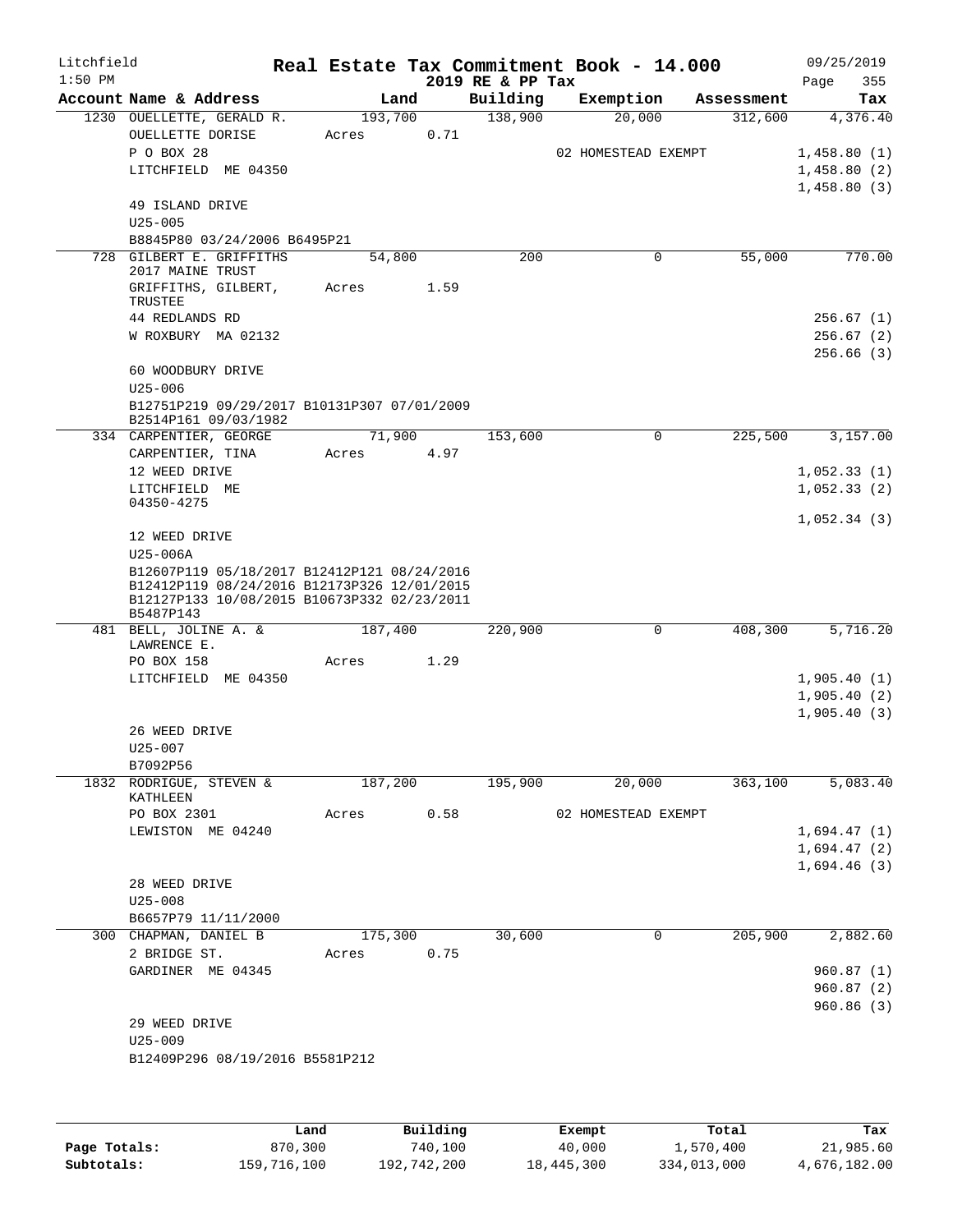| Litchfield |                                                                    |         |      |                  | Real Estate Tax Commitment Book - 14.000 |            | 09/25/2019                 |
|------------|--------------------------------------------------------------------|---------|------|------------------|------------------------------------------|------------|----------------------------|
| $1:50$ PM  |                                                                    |         |      | 2019 RE & PP Tax |                                          |            | 356<br>Page                |
|            | Account Name & Address                                             | Land    |      | Building         | Exemption                                | Assessment | Tax                        |
|            | 333 BOSSE, GERARD C.                                               | 170,500 |      | 351,200          | $\Omega$                                 | 521,700    | 7,303.80                   |
|            | BOSSE, CHRISTINE H.                                                | Acres   | 1.17 |                  |                                          |            |                            |
|            | PO BOX 682                                                         |         |      |                  |                                          |            | 2,434.60(1)                |
|            | SABATTUS ME 04280                                                  |         |      |                  |                                          |            | 2,434.60(2)                |
|            |                                                                    |         |      |                  |                                          |            | 2,434.60(3)                |
|            | 19 WEED DRIVE                                                      |         |      |                  |                                          |            |                            |
|            | $U25 - 011$                                                        |         |      |                  |                                          |            |                            |
|            | B12412P119 08/24/2016 B12409P298 08/19/2016                        |         |      |                  |                                          |            |                            |
|            | B12409P296 08/19/2016 B12194P39 12/22/2015                         |         |      |                  |                                          |            |                            |
|            | B12127P133 10/08/2015 B5487P145<br>489 LAHEY, DORIS P.             | 187,900 |      | 36,300           | $\mathbf 0$                              | 224,200    | 3,138.80                   |
|            | 28 SUMMIT STREET                                                   | Acres   | 1.81 |                  |                                          |            |                            |
|            | AUBURN ME 04210                                                    |         |      |                  |                                          |            |                            |
|            |                                                                    |         |      |                  |                                          |            | 1,046.27(1)                |
|            |                                                                    |         |      |                  |                                          |            | 1,046.27(2)                |
|            | 17 WEED DRIVE                                                      |         |      |                  |                                          |            | 1,046.26(3)                |
|            |                                                                    |         |      |                  |                                          |            |                            |
|            | $U25 - 012$                                                        |         |      |                  |                                          |            |                            |
|            | B6629P221<br>982 LAHEY, DORIS                                      | 154,000 |      | 72,300           | 0                                        | 226,300    | 3,168.20                   |
|            |                                                                    |         |      |                  |                                          |            |                            |
|            | 28 SUMMIT ST<br>AUBURN ME 04210                                    | Acres   | 0.36 |                  |                                          |            |                            |
|            |                                                                    |         |      |                  |                                          |            | 1,056.07(1)                |
|            |                                                                    |         |      |                  |                                          |            | 1,056.07(2)                |
|            |                                                                    |         |      |                  |                                          |            | 1,056.06(3)                |
|            | 90 WOODBURY DRIVE<br>$U25 - 013$                                   |         |      |                  |                                          |            |                            |
|            | B1652P52                                                           |         |      |                  |                                          |            |                            |
|            | 1871 WHITE, BETHANY ANNE                                           | 149,900 |      | 195,000          | 0                                        | 344,900    | 4,828.60                   |
|            |                                                                    |         | 0.31 |                  |                                          |            |                            |
|            | PO BOX 175<br>LITCHFIELD ME 04355                                  | Acres   |      |                  |                                          |            |                            |
|            |                                                                    |         |      |                  |                                          |            | 1,609.53(1)                |
|            |                                                                    |         |      |                  |                                          |            | 1,609.53(2)<br>1,609.54(3) |
|            | 89 WOODBURY DRIVE                                                  |         |      |                  |                                          |            |                            |
|            | $U25 - 014$                                                        |         |      |                  |                                          |            |                            |
|            | B12919P52 05/24/2018 B12552P150 03/08/2017                         |         |      |                  |                                          |            |                            |
|            | B12218P244 01/28/2016 B12218P241 01/19/2016                        |         |      |                  |                                          |            |                            |
|            | B12088P344 08/26/2015 B8083P263 08/16/2004 B1735P126               |         |      |                  |                                          |            |                            |
|            | 2911 WHITE, JOSEPH R.                                              | 25,900  |      | 27,000           | 0                                        | 52,900     | 740.60                     |
|            | 65 FOX RUN                                                         | Acres   | 0.21 |                  |                                          |            |                            |
|            | TOPSHAM ME 04086                                                   |         |      |                  |                                          |            | 246.87(1)                  |
|            |                                                                    |         |      |                  |                                          |            | 246.87(2)                  |
|            |                                                                    |         |      |                  |                                          |            | 246.86 (3)                 |
|            | WOODBURY DRIVE                                                     |         |      |                  |                                          |            |                            |
|            | $U25 - 014 - A$                                                    |         |      |                  |                                          |            |                            |
|            | B12919P49 05/24/2018 B12552P150 03/08/2017                         |         |      |                  |                                          |            |                            |
|            | 1870 SMITH, ERIC                                                   | 199,600 |      | 147,800          | $\mathbf 0$                              | 347,400    | 4,863.60                   |
|            | 1041 SAWYER ROAD                                                   | Acres   | 0.91 |                  |                                          |            |                            |
|            | GREENE ME 04236                                                    |         |      |                  |                                          |            | 1,621.20(1)                |
|            |                                                                    |         |      |                  |                                          |            | 1,621.20(2)                |
|            |                                                                    |         |      |                  |                                          |            | 1,621.20(3)                |
|            | 81 WOODBURY DRIVE                                                  |         |      |                  |                                          |            |                            |
|            | $U25 - 015$                                                        |         |      |                  |                                          |            |                            |
|            | B11752P57 07/24/2014 B11730P205 05/27/2014 B6387P143<br>01/08/2001 |         |      |                  |                                          |            |                            |

|              | Land        | Building    | Exempt     | Total       | Tax          |
|--------------|-------------|-------------|------------|-------------|--------------|
| Page Totals: | 887,800     | 829,600     |            | 1,717,400   | 24,043.60    |
| Subtotals:   | 160,603,900 | 193,571,800 | 18,445,300 | 335,730,400 | 4,700,225.60 |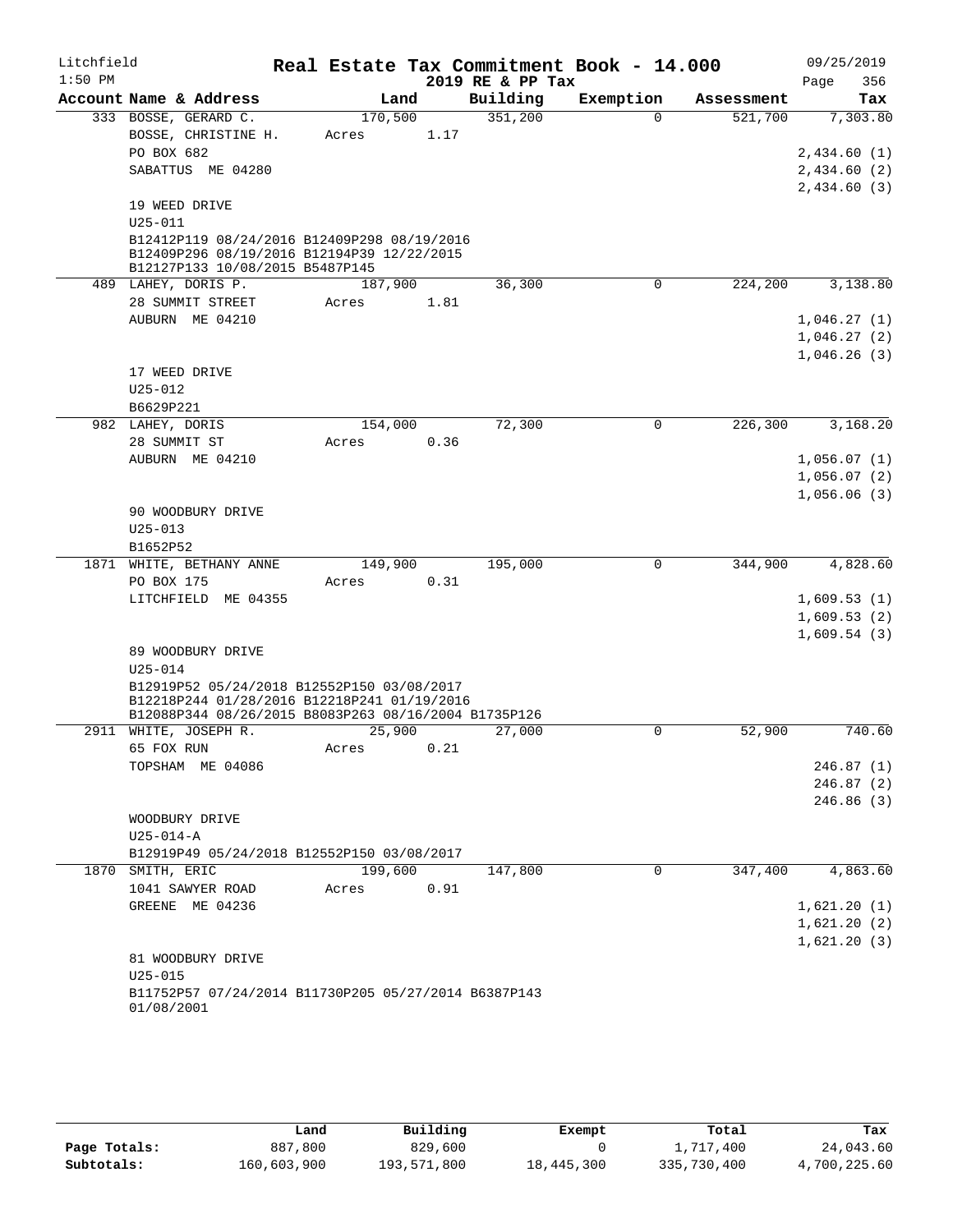| Litchfield<br>$1:50$ PM |                                                                     |         |      | 2019 RE & PP Tax | Real Estate Tax Commitment Book - 14.000 |            | 09/25/2019<br>Page<br>357 |
|-------------------------|---------------------------------------------------------------------|---------|------|------------------|------------------------------------------|------------|---------------------------|
|                         | Account Name & Address                                              |         | Land | Building         | Exemption                                | Assessment | Tax                       |
|                         | 727 GILBERT E. GRIFFITHS<br>2017 MAINE TRUST                        | 181,900 |      | 101,600          | $\Omega$                                 | 283,500    | 3,969.00                  |
|                         | GRIFFITHS, GILBERT,<br>TRUSTEE                                      | Acres   | 0.56 |                  |                                          |            |                           |
|                         | 44 REDLANDS RD                                                      |         |      |                  |                                          |            | 1,323.00(1)               |
|                         | W ROXBURY MA 02132                                                  |         |      |                  |                                          |            | 1,323.00(2)               |
|                         |                                                                     |         |      |                  |                                          |            | 1,323.00(3)               |
|                         | 73 WOODBURY DRIVE                                                   |         |      |                  |                                          |            |                           |
|                         | $U25 - 016$                                                         |         |      |                  |                                          |            |                           |
|                         | B12751P219 09/29/2017 B10131P307 07/01/2009<br>B2514P161 09/03/1982 |         |      |                  |                                          |            |                           |
| 500                     | NANCY A. DOW FAMILY                                                 | 171,200 |      | 109,600          | 26,000                                   | 254,800    | 3,567.20                  |
|                         | TRUST                                                               |         |      |                  |                                          |            |                           |
|                         | 65 WOODBURY DR                                                      | Acres   | 0.42 |                  | 02 HOMESTEAD EXEMPT                      |            |                           |
|                         | LITCHFIELD ME 04350                                                 |         |      |                  | 22 WW2 Widow Res                         |            | 1,189.07(1)               |
|                         |                                                                     |         |      |                  |                                          |            | 1,189.07(2)               |
|                         |                                                                     |         |      |                  |                                          |            | 1,189.06(3)               |
|                         | 65 WOODBURY DRIVE                                                   |         |      |                  |                                          |            |                           |
|                         | $U25 - 017$                                                         |         |      |                  |                                          |            |                           |
|                         | B12088P125 08/09/2015 B2036P64<br>50 AUCOIN, STEVEN                 | 201,900 |      | 36,500           | 0                                        | 238,400    | 3,337.60                  |
|                         | AUCOIN KATHY                                                        | Acres   | 0.91 |                  |                                          |            |                           |
|                         | 233 OAKHILL ROAD                                                    |         |      |                  |                                          |            | 1, 112.53(1)              |
|                         | LITCHFIELD ME 04350                                                 |         |      |                  |                                          |            | 1, 112.53(2)              |
|                         |                                                                     |         |      |                  |                                          |            | 1, 112.54(3)              |
|                         | 63 WOODBURY DRIVE                                                   |         |      |                  |                                          |            |                           |
|                         | $U25 - 018$                                                         |         |      |                  |                                          |            |                           |
|                         | B4194P187 08/05/1992                                                |         |      |                  |                                          |            |                           |
|                         | 565 ESTES, STEPHEN P                                                | 80,000  |      | 2,700            | 0                                        | 82,700     | 1,157.80                  |
|                         | ESTES DEBRA L                                                       | Acres   | 0.08 |                  |                                          |            |                           |
|                         | 3 FRANKLIN STREET                                                   |         |      |                  |                                          |            | 385.93 (1)                |
|                         | LISBON ME 04250                                                     |         |      |                  |                                          |            | 385.93 (2)                |
|                         | 59 WOODBURY DRIVE                                                   |         |      |                  |                                          |            | 385.94(3)                 |
|                         | $U25 - 019$                                                         |         |      |                  |                                          |            |                           |
|                         | B4422P1 06/24/1993                                                  |         |      |                  |                                          |            |                           |
|                         | 296 CENTRAL MAINE POWER                                             | 11,400  |      | 0                | 0                                        | 11,400     | 159.60                    |
|                         | c/o Avangrid Management Acres                                       |         | 1.90 |                  |                                          |            |                           |
|                         | Company-Local Tax                                                   |         |      |                  |                                          |            |                           |
|                         | One City Center, 5th<br>Floor                                       |         |      |                  |                                          |            | 53.20(1)                  |
|                         | Portland ME 04101                                                   |         |      |                  |                                          |            | 53.20(2)                  |
|                         |                                                                     |         |      |                  |                                          |            | 53.20(3)                  |
|                         | WHIPPOORWILL ROAD                                                   |         |      |                  |                                          |            |                           |
|                         | $U26 - 002$                                                         |         |      |                  |                                          |            |                           |
|                         | 1030 WATSON, WALTER P. JR. &                                        | 199,300 |      | 220,500          | 20,000                                   | 399,800    | 5, 597.20                 |
|                         | KARRIE L.                                                           |         |      |                  |                                          |            |                           |
|                         | 25 LEBLANC DRIVE<br>LITCHFIELD ME                                   | Acres   | 0.92 |                  | 02 HOMESTEAD EXEMPT                      |            |                           |
|                         | 04350-3056                                                          |         |      |                  |                                          |            | 1,865.73(1)               |
|                         |                                                                     |         |      |                  |                                          |            | 1,865.73(2)               |
|                         |                                                                     |         |      |                  |                                          |            | 1,865.74(3)               |
|                         | 25 LEBLANC DRIVE                                                    |         |      |                  |                                          |            |                           |
|                         | $U26 - 003$                                                         |         |      |                  |                                          |            |                           |
|                         | B11305P298 02/06/2013 B11305P294 01/18/2013                         |         |      |                  |                                          |            |                           |
|                         | B9343P152 05/04/2007 B4928P84                                       |         |      |                  |                                          |            |                           |
|                         |                                                                     |         |      |                  |                                          |            |                           |

|              | Land        | Building    | Exempt     | Total       | Tax          |
|--------------|-------------|-------------|------------|-------------|--------------|
| Page Totals: | 845,700     | 470,900     | 46,000     | 1,270,600   | 17,788.40    |
| Subtotals:   | 161,449,600 | 194,042,700 | 18,491,300 | 337,001,000 | 4,718,014.00 |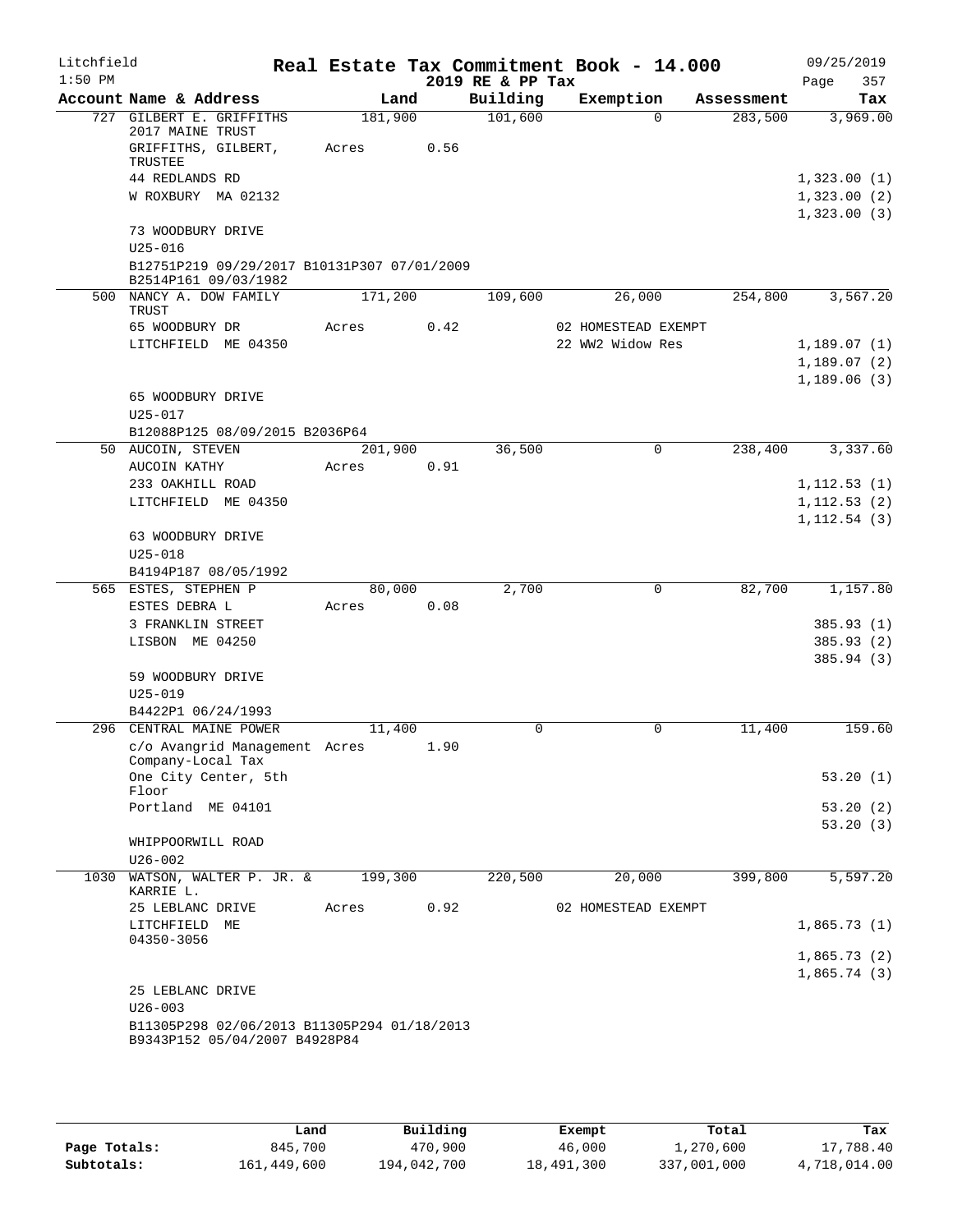| Litchfield |                                                          |         |       |                  | Real Estate Tax Commitment Book - 14.000 |                  | 09/25/2019  |            |
|------------|----------------------------------------------------------|---------|-------|------------------|------------------------------------------|------------------|-------------|------------|
| $1:50$ PM  |                                                          |         |       | 2019 RE & PP Tax |                                          |                  | Page        | 358        |
|            | Account Name & Address                                   | Land    |       | Building         | Exemption                                | Assessment       |             | Tax        |
|            | 1096 LONGLEY-LEAHY KATHRYN M<br>TRUSTEE ET AL            | 225,900 |       | 119,500          | $\Omega$                                 | 345,400          |             | 4,835.60   |
|            | NANCY MOORE                                              | Acres   | 18.40 |                  |                                          |                  |             |            |
|            | 33 VILLAGE BROOK ROAD                                    |         |       |                  |                                          |                  | 1,611.87(1) |            |
|            | YARMOUTH ME 04096                                        |         |       |                  |                                          |                  | 1,611.87(2) |            |
|            |                                                          |         |       |                  |                                          |                  | 1,611.86(3) |            |
|            | 11 LEBLANC DRIVE                                         |         |       |                  |                                          |                  |             |            |
|            | $U26 - 004$                                              |         |       |                  |                                          |                  |             |            |
|            | B11488P282 08/13/2013 B9125P5 10/26/2006 B6760P293       |         |       |                  |                                          |                  |             |            |
|            | 1263 MULLEN STEVE P                                      | 222,100 |       | 75,400           | $\overline{0}$                           | 297,500 4,165.00 |             |            |
|            | MULLEN MARYLEE T                                         | Acres   | 1.40  |                  |                                          |                  |             |            |
|            | 166 BROOK ROAD                                           |         |       |                  |                                          |                  | 1,388.33(1) |            |
|            | FALMOUTH ME 04105-2216                                   |         |       |                  |                                          |                  | 1,388.33(2) |            |
|            | 30 SIMARD DRIVE                                          |         |       |                  |                                          |                  | 1,388.34(3) |            |
|            | $U26 - 005$                                              |         |       |                  |                                          |                  |             |            |
|            | B9141P39 10/28/2006 B3715P32                             |         |       |                  |                                          |                  |             |            |
|            | 1591 FOURNIER, ANITA SIMARD                              | 167,000 |       | 51,800           | 0                                        | 218,800          |             | 3,063.20   |
|            | 10 HEATHWOOD LANE                                        | Acres   | 0.43  |                  |                                          |                  |             |            |
|            | LEWISTON ME 04240                                        |         |       |                  |                                          |                  | 1,021.07(1) |            |
|            |                                                          |         |       |                  |                                          |                  | 1,021.07(2) |            |
|            |                                                          |         |       |                  |                                          |                  | 1,021.06(3) |            |
|            | 25 SIMARD DRIVE                                          |         |       |                  |                                          |                  |             |            |
|            | $U26 - 006$                                              |         |       |                  |                                          |                  |             |            |
|            | B2574P200                                                |         |       |                  |                                          |                  |             |            |
|            | 1106 LUNN, MICHAEL P                                     | 159,700 |       | 18,700           | 0                                        | 178,400          |             | 2,497.60   |
|            | 38 ASHMOUNT ST                                           | Acres   | 0.39  |                  |                                          |                  |             |            |
|            | LEWISTON ME 04240                                        |         |       |                  |                                          |                  |             | 832.53 (1) |
|            |                                                          |         |       |                  |                                          |                  |             | 832.53 (2) |
|            |                                                          |         |       |                  |                                          |                  |             | 832.54 (3) |
|            | 23 SIMARD DRIVE                                          |         |       |                  |                                          |                  |             |            |
|            | $U26 - 007$                                              |         |       |                  |                                          |                  |             |            |
|            | B4449P207                                                |         |       |                  |                                          |                  |             |            |
|            | 372 COTE, BERTRAND                                       | 196,100 |       | 207,900          | 0                                        | 404,000          |             | 5,656.00   |
|            | COTE LINDA                                               | Acres   | 0.77  |                  |                                          |                  |             |            |
|            | P O BOX 2002                                             |         |       |                  |                                          |                  | 1,885.33(1) |            |
|            | LEWISTON ME 04241                                        |         |       |                  |                                          |                  | 1,885.33(2) |            |
|            |                                                          |         |       |                  |                                          |                  | 1,885.34(3) |            |
|            | 19 SIMARD DRIVE                                          |         |       |                  |                                          |                  |             |            |
|            | $U26 - 008$                                              |         |       |                  |                                          |                  |             |            |
|            | B3574P112 07/07/1989<br>225 LUBAS, KRISTOFFER D          | 186,500 |       | 125,300          | $\mathbf 0$                              | 311,800          |             |            |
|            | LUBAS, DEBORAH G                                         | Acres   | 1.01  |                  |                                          |                  |             | 4,365.20   |
|            | 11 COLBY CIRCLE                                          |         |       |                  |                                          |                  | 1,455.07(1) |            |
|            | NEWINGTON CT 06111                                       |         |       |                  |                                          |                  | 1,455.07(2) |            |
|            |                                                          |         |       |                  |                                          |                  | 1,455.06(3) |            |
|            | 15 SIMARD DRIVE                                          |         |       |                  |                                          |                  |             |            |
|            | $U26 - 009$                                              |         |       |                  |                                          |                  |             |            |
|            | B10936P334 01/10/2012 B10929P236 01/03/2012<br>B2852P141 |         |       |                  |                                          |                  |             |            |

|              | Land        | Building    | Exempt     | Total       | Tax          |
|--------------|-------------|-------------|------------|-------------|--------------|
| Page Totals: | 1,157,300   | 598,600     |            | 1,755,900   | 24,582.60    |
| Subtotals:   | 162,606,900 | 194,641,300 | 18,491,300 | 338,756,900 | 4,742,596.60 |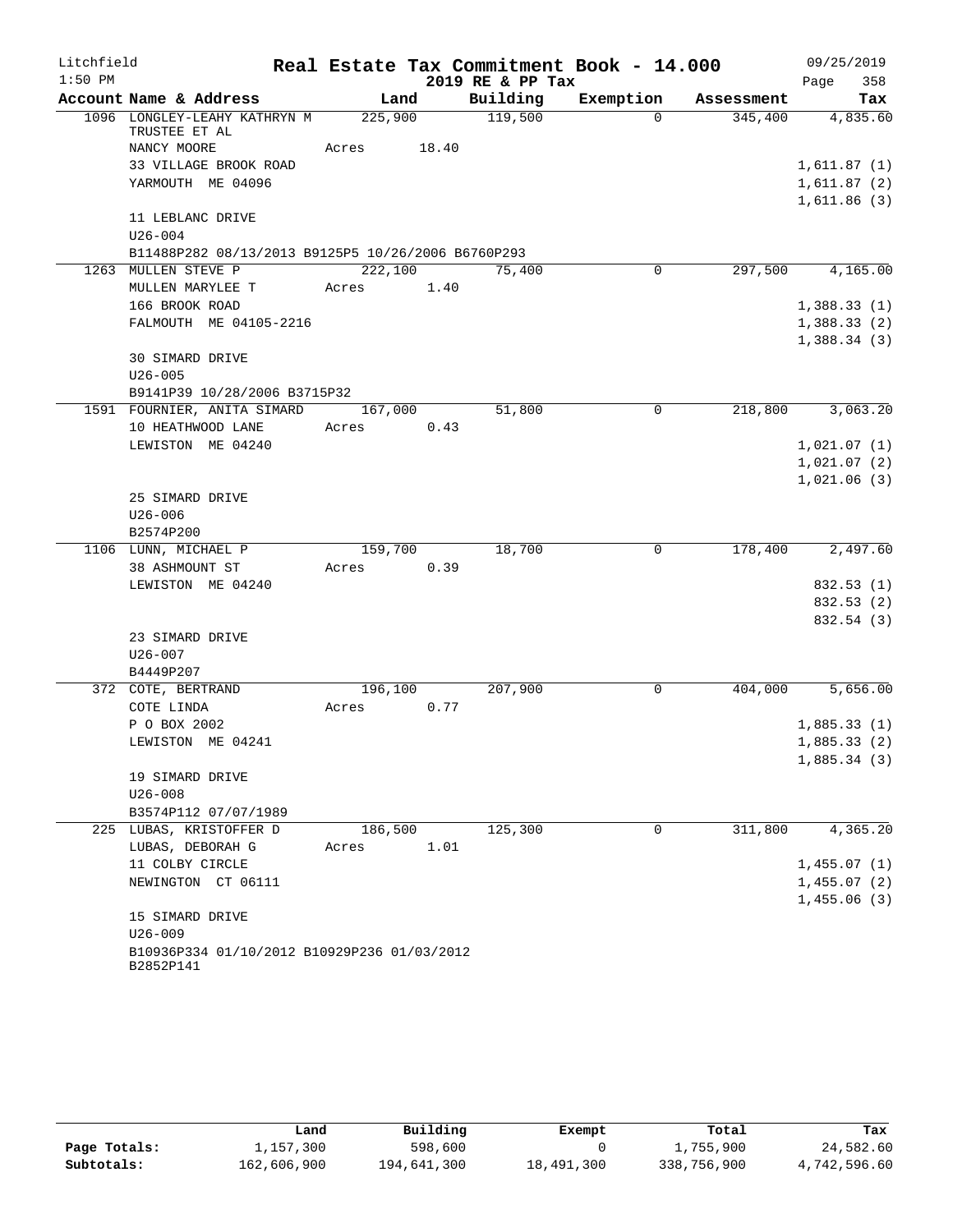| Litchfield<br>$1:50$ PM |                                                                                        |         |       | 2019 RE & PP Tax | Real Estate Tax Commitment Book - 14.000 |            | 09/25/2019<br>Page<br>359 |
|-------------------------|----------------------------------------------------------------------------------------|---------|-------|------------------|------------------------------------------|------------|---------------------------|
|                         | Account Name & Address                                                                 | Land    |       | Building         | Exemption                                | Assessment | Tax                       |
|                         | 996 LANDRY, GERALD R                                                                   | 93,500  |       | 97,600           | $\Omega$                                 | 191,100    | 2,675.40                  |
|                         | LANDRY JOANNE M<br>175 KINGS HIGHWAY UNIT                                              | Acres   | 1.27  |                  |                                          |            | 891.80 (1)                |
|                         | 1138<br>PORT CHARLOTTE FL                                                              |         |       |                  |                                          |            | 891.80 (2)                |
|                         | 33982                                                                                  |         |       |                  |                                          |            | 891.80 (3)                |
|                         | 20 RUSSELL DRIVE<br>$U27 - 001$                                                        |         |       |                  |                                          |            |                           |
|                         | B11762P93 07/24/2014 B9804P262 07/28/2008 B9804P261<br>07/28/2008 B2038P332 09/07/1977 |         |       |                  |                                          |            |                           |
|                         | 1704 CAMP TACOMA REALTY<br>TRUST                                                       | 255,600 |       | 191,700          | 0                                        | 447,300    | 6,262.20                  |
|                         | RUTH SLOSBERG, TRUSTEE                                                                 | Acres   | 1.00  |                  |                                          |            |                           |
|                         | TOWN & COUNTRY REALTORS                                                                |         |       |                  |                                          |            | 2,087.40(1)               |
|                         | 2004 HALLOWELL ROAD                                                                    |         |       |                  |                                          |            | 2,087.40(2)               |
|                         | LITCHFIELD ME 04350                                                                    |         |       |                  |                                          |            | 2,087.40(3)               |
|                         | 24 RUSSELL DRIVE                                                                       |         |       |                  |                                          |            |                           |
|                         | $U27 - 002$                                                                            |         |       |                  |                                          |            |                           |
|                         | B3600P118<br>20 ALLEN CAROLINE, ALLEN                                                  | 218,400 |       | 95,400           | 0                                        | 313,800    | 4,393.20                  |
|                         | RICHARD ET AL                                                                          |         |       |                  |                                          |            |                           |
|                         | SEE DEED FOR ADDITIONAL Acres                                                          |         | 1.31  |                  |                                          |            |                           |
|                         | OWNERS                                                                                 |         |       |                  |                                          |            |                           |
|                         | P O BOX 335                                                                            |         |       |                  |                                          |            | 1,464.40(1)               |
|                         | 13 MAPLE STREET<br>MONMOUTH ME 04259                                                   |         |       |                  |                                          |            | 1,464.40(2)               |
|                         | 25 RUSSELL DRIVE                                                                       |         |       |                  |                                          |            | 1,464.40(3)               |
|                         | U27-002A                                                                               |         |       |                  |                                          |            |                           |
|                         | B12471P219 11/08/2016 B12471P217 11/08/2016                                            |         |       |                  |                                          |            |                           |
|                         | 60 AWALT TRUST, HUGH &                                                                 | 186,400 |       | 78,700           | $\mathsf{O}$                             | 265,100    | 3,711.40                  |
|                         | MARJORIE                                                                               |         |       |                  |                                          |            |                           |
|                         | C/O PETE MCLAUGHLIN                                                                    | Acres   | 1.27  |                  |                                          |            |                           |
|                         | 13400 MCRINES ROAD                                                                     |         |       |                  |                                          |            | 1,237.13(1)               |
|                         | EDMOND OK 73013                                                                        |         |       |                  |                                          |            | 1,237.13(2)               |
|                         | 64 STEVENS DRIVE                                                                       |         |       |                  |                                          |            | 1, 237.14(3)              |
|                         | $U27 - 003$                                                                            |         |       |                  |                                          |            |                           |
|                         | B5459P89                                                                               |         |       |                  |                                          |            |                           |
| 1812                    | WARD, STEPHEN                                                                          | 401,300 |       | 419,700          | 0                                        | 821,000    | 11,494.00                 |
|                         | WARD DEBORAH                                                                           | Acres   | 22.00 |                  |                                          |            |                           |
|                         | 575 OSGOOD ST                                                                          |         |       |                  |                                          |            | 3,831.33(1)               |
|                         | APT 3101                                                                               |         |       |                  |                                          |            | 3,831.33(2)               |
|                         | NORTH ANDOVER MA 02712                                                                 |         |       |                  |                                          |            | 3,831.34(3)               |
|                         | 65 STEVENS DRIVE                                                                       |         |       |                  |                                          |            |                           |
|                         | $U27 - 005$                                                                            |         |       |                  |                                          |            |                           |
|                         | B3800P71 09/14/1990                                                                    |         |       |                  |                                          |            |                           |
|                         | 770 ALONZO, LINDA J.                                                                   | 189,300 | 1.93  | 30,000           | 0                                        | 219,300    | 3,070.20                  |
|                         | 29 ALDERBROOK LANE<br>YARMOUTH ME 04096                                                | Acres   |       |                  |                                          |            | 1,023.40(1)               |
|                         |                                                                                        |         |       |                  |                                          |            | 1,023.40(2)               |
|                         |                                                                                        |         |       |                  |                                          |            | 1,023.40(3)               |
|                         | 40 RUSTIC DRIVE                                                                        |         |       |                  |                                          |            |                           |
|                         | $U27 - 006$                                                                            |         |       |                  |                                          |            |                           |
|                         | B11689P63 05/12/2014 B11688P136 05/14/2014 B7311P200<br>02/04/2003                     |         |       |                  |                                          |            |                           |
|                         |                                                                                        |         |       |                  |                                          |            |                           |

|              | Land        | Building    | Exempt     | Total       | Tax          |
|--------------|-------------|-------------|------------|-------------|--------------|
| Page Totals: | 1,344,500   | 913,100     |            | 2,257,600   | 31,606.40    |
| Subtotals:   | 163,951,400 | 195,554,400 | 18,491,300 | 341,014,500 | 4,774,203.00 |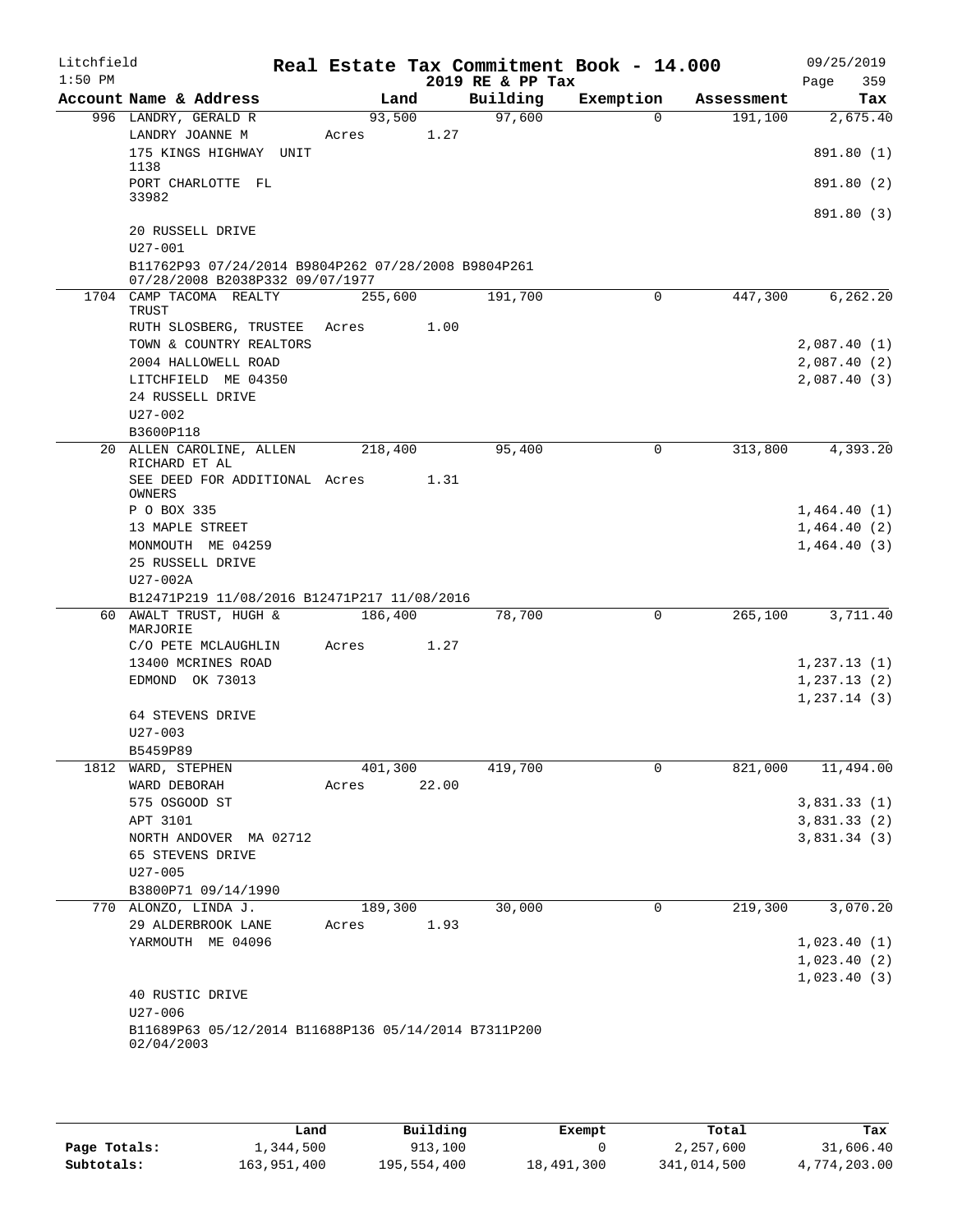| Litchfield<br>$1:50$ PM    |                                                                    |                        |                  |                        | 2019 RE & PP Tax | Real Estate Tax Commitment Book - 14.000 |                            | 09/25/2019<br>360<br>Page                 |
|----------------------------|--------------------------------------------------------------------|------------------------|------------------|------------------------|------------------|------------------------------------------|----------------------------|-------------------------------------------|
|                            | Account Name & Address                                             |                        | Land             |                        | Building         | Exemption                                | Assessment                 | Tax                                       |
|                            | 1590 SIDMAN FAMILY TRUST                                           |                        | 45,300           |                        | 54,800           |                                          | 100, 100<br>$\Omega$       | 1,401.40                                  |
|                            | 1800 RANCH ROAD<br>STEAMBOAT SPRINGS CO<br>80487                   |                        | Acres            | 0.20                   |                  |                                          |                            | 467.13(1)                                 |
|                            |                                                                    |                        |                  |                        |                  |                                          |                            | 467.13 (2)<br>467.14(3)                   |
|                            | 46 RUSTIC DRIVE<br>U27-007                                         |                        |                  |                        |                  |                                          |                            |                                           |
|                            | B5050P248                                                          |                        |                  |                        |                  |                                          |                            |                                           |
|                            | 1779 VACHON, DONNA L<br>38 LONGBOW COURT                           |                        | 194,500<br>Acres | 1.22                   | 38,300           |                                          | $\mathbf 0$<br>232,800     | 3,259.20                                  |
|                            | AUBURN ME 04210                                                    |                        |                  |                        |                  |                                          |                            | 1,086.40(1)<br>1,086.40(2)<br>1,086.40(3) |
|                            | 48 RUSTIC DRIVE<br>$U27 - 008$<br>B4612P220                        |                        |                  |                        |                  |                                          |                            |                                           |
|                            | 701 GOWELL, PATRICIA A.                                            |                        | 147,800          |                        | 99,900           | 20,000                                   | 227,700                    | 3,187.80                                  |
|                            | GOWELL, PERCY G.                                                   |                        | Acres            | 0.30                   |                  | 02 HOMESTEAD EXEMPT                      |                            |                                           |
|                            | 50 RUSTIC DRIVE<br>LITCHFIELD ME 04350                             |                        |                  |                        |                  |                                          |                            | 1,062.60(1)<br>1,062.60(2)<br>1,062.60(3) |
|                            | 50 RUSTIC DRIVE<br>$U27 - 009$                                     |                        |                  |                        |                  |                                          |                            |                                           |
|                            | B12523P156 01/23/2017 B7973P302 04/27/2004 B3935P313               |                        |                  |                        |                  |                                          |                            |                                           |
|                            | 276 CYR, DONALD A                                                  |                        | 217,100          |                        | 66,500           |                                          | 0<br>283,600               | 3,970.40                                  |
|                            | CYR, KAREN J<br>14 MURCH ROAD<br>FREEPORT NE 04032-6734            |                        | Acres            | 2.54                   |                  |                                          |                            | 1,323.47(1)<br>1,323.47(2)                |
|                            | 60 RUSTIC DRIVE<br>$U27 - 010$                                     |                        |                  |                        |                  |                                          |                            | 1,323.46(3)                               |
|                            | B2423P1 05/30/2003<br>1822 WATERMAN, DONALD M                      |                        | 53,200           |                        | $\mathbf 0$      |                                          | 0<br>53,200                | 744.80                                    |
|                            | 78 GARDINER ROAD                                                   |                        | Acres            | 5.40                   |                  |                                          |                            |                                           |
|                            | WALES ME 04280-3308                                                |                        |                  |                        |                  |                                          |                            | 248.27(1)                                 |
|                            |                                                                    |                        |                  |                        |                  |                                          |                            | 248.27(2)<br>248.26 (3)                   |
|                            | WATERMAN DRIVE<br>$U27 - 011$                                      |                        |                  |                        |                  |                                          |                            |                                           |
|                            | B4237P51                                                           |                        |                  |                        |                  |                                          |                            |                                           |
|                            | 129 TURCOTTE, RYAN R.<br>TURCOTTE, JESSICA M.                      |                        | 169,700<br>Acres | 0.28                   | 28,400           |                                          | 198,100<br>0               | 2,773.40                                  |
|                            | 19 CEMETERY ROAD                                                   |                        |                  |                        |                  |                                          |                            | 924.47(1)                                 |
|                            | MONMOUTH ME 04259                                                  |                        |                  |                        |                  |                                          |                            | 924.47(2)<br>924.46(3)                    |
|                            | 331 PEACEPIPE DRIVE                                                |                        |                  |                        |                  |                                          |                            |                                           |
|                            | $U28 - 001$<br>B12632P126 06/14/2017 B9505P34 09/20/2007 B9192P311 |                        |                  |                        |                  |                                          |                            |                                           |
|                            | 12/21/2006 B6812P98<br>130 RULE MARTY                              |                        | 95,500           |                        | 152,700          |                                          | 248,200<br>0               | 3,474.80                                  |
|                            | RULE DOROTHY                                                       |                        | Acres            | 0.67                   |                  |                                          |                            |                                           |
|                            | 205 MAIN STREET                                                    |                        |                  |                        |                  |                                          |                            | 1, 158.27(1)                              |
|                            | LISBON FALLS ME 04252                                              |                        |                  |                        |                  |                                          |                            | 1, 158.27(2)<br>1,158.26(3)               |
|                            | 5 NORTH EVERGREEN DRIVE<br>$U28 - 002$                             |                        |                  |                        |                  |                                          |                            |                                           |
|                            | B12681P75 08/04/2017 B8608P339 09/16/2005 B6812P98                 |                        |                  |                        |                  |                                          |                            |                                           |
|                            |                                                                    | Land                   |                  | Building               |                  | Exempt                                   | Total                      | Tax                                       |
| Page Totals:<br>Subtotals: |                                                                    | 923,100<br>164,874,500 |                  | 440,600<br>195,995,000 |                  | 20,000<br>18,511,300                     | 1,343,700<br>342, 358, 200 | 18,811.80<br>4,793,014.80                 |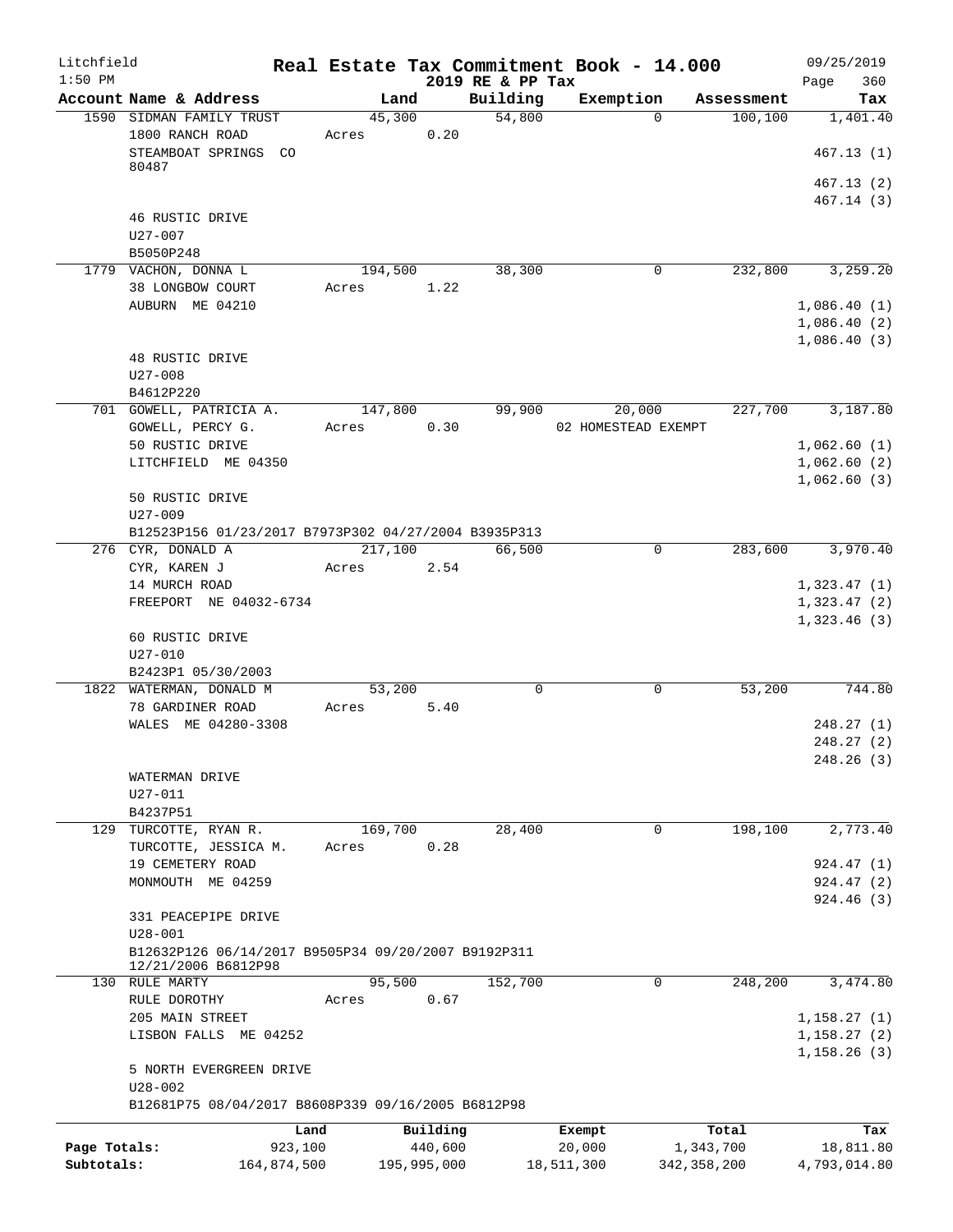| Litchfield |                                                                     |         |         |      |                  | Real Estate Tax Commitment Book - 14.000 |            | 09/25/2019   |          |
|------------|---------------------------------------------------------------------|---------|---------|------|------------------|------------------------------------------|------------|--------------|----------|
| $1:50$ PM  |                                                                     |         |         |      | 2019 RE & PP Tax |                                          |            | Page         | 361      |
|            | Account Name & Address                                              |         | Land    |      | Building         | Exemption                                | Assessment |              | Tax      |
|            | 131 BERUBE, ERNEST                                                  | 229,500 |         |      | 102,000          | 20,000                                   | 311,500    |              | 4,361.00 |
|            | 341 PEACEPIPE DRIVE                                                 | Acres   |         | 0.70 |                  | 02 HOMESTEAD EXEMPT                      |            |              |          |
|            | LITCHFIELD ME 04350                                                 |         |         |      |                  |                                          |            | 1,453.67(1)  |          |
|            |                                                                     |         |         |      |                  |                                          |            | 1,453.67(2)  |          |
|            |                                                                     |         |         |      |                  |                                          |            | 1,453.66 (3) |          |
|            | 341 PEACEPIPE DRIVE<br>$U28 - 003$                                  |         |         |      |                  |                                          |            |              |          |
|            | B1619P335                                                           |         |         |      |                  |                                          |            |              |          |
|            | 310 MCDONALD, PATRICK S.                                            | 230,200 |         |      | 146,700          | $\mathbf 0$                              | 376,900    |              | 5,276.60 |
|            | MCDONALD, CYNTHIA J.                                                | Acres   |         | 0.78 |                  |                                          |            |              |          |
|            | 103 LEEDS JUNCTION ROAD                                             |         |         |      |                  |                                          |            | 1,758.87(1)  |          |
|            | WALES ME 04280                                                      |         |         |      |                  |                                          |            | 1,758.87(2)  |          |
|            |                                                                     |         |         |      |                  |                                          |            | 1,758.86 (3) |          |
|            | 351 PEACEPIPE DRIVE                                                 |         |         |      |                  |                                          |            |              |          |
|            | $U28 - 006$                                                         |         |         |      |                  |                                          |            |              |          |
|            | B13022P42 09/07/2018                                                |         |         |      |                  |                                          |            |              |          |
|            | 1133 STURTEVANT, BRIAN                                              |         | 328,900 |      | 250,000          | 20,000                                   | 558,900    |              | 7,824.60 |
|            | 369 PEACEPIPE DRIVE                                                 | Acres   |         | 1.41 |                  | 02 HOMESTEAD EXEMPT                      |            |              |          |
|            | LITCHFIELD ME 04350                                                 |         |         |      |                  |                                          |            | 2,608.20(1)  |          |
|            |                                                                     |         |         |      |                  |                                          |            | 2,608.20(2)  |          |
|            |                                                                     |         |         |      |                  |                                          |            | 2,608.20(3)  |          |
|            | 369 PEACEPIPE DRIVE                                                 |         |         |      |                  |                                          |            |              |          |
|            | $U28 - 007$                                                         |         |         |      |                  |                                          |            |              |          |
|            | B12587P153 04/20/2017 B9563P331 11/14/2007 B1460P830<br>11/02/1967  |         |         |      |                  |                                          |            |              |          |
|            | 1273 GRISWOLD, CHARLES H III<br>REVOCABLE TRUST                     | 230,500 |         |      | 88,500           | 0                                        | 319,000    |              | 4,466.00 |
|            | 5 SERENITY LANE                                                     | Acres   |         | 0.71 |                  |                                          |            |              |          |
|            | ANDOVER MA 01810                                                    |         |         |      |                  |                                          |            | 1,488.67(1)  |          |
|            |                                                                     |         |         |      |                  |                                          |            | 1,488.67(2)  |          |
|            |                                                                     |         |         |      |                  |                                          |            | 1,488.66(3)  |          |
|            | 381 PEACEPIPE DRIVE                                                 |         |         |      |                  |                                          |            |              |          |
|            | $U28 - 008$<br>B10474P236 07/19/2010 B1799P123 03/18/1975 B1700P336 |         |         |      |                  |                                          |            |              |          |
|            | 01/09/1974                                                          |         |         |      |                  |                                          |            |              |          |
|            | 1095 TIMMERMAN, GENIS R.                                            |         | 95,600  |      | 242,700          | 0                                        | 338,300    |              | 4,736.20 |
|            | 24 NORTH LAKEVIEW DR                                                | Acres   |         | 0.70 |                  |                                          |            |              |          |
|            | LITCHFIELD ME 04350                                                 |         |         |      |                  |                                          |            | 1,578.73(1)  |          |
|            |                                                                     |         |         |      |                  |                                          |            | 1,578.73(2)  |          |
|            |                                                                     |         |         |      |                  |                                          |            | 1,578.74 (3) |          |
|            | 24 NORTH LAKEVIEW DRIVE                                             |         |         |      |                  |                                          |            |              |          |
|            | U28-009A                                                            |         |         |      |                  |                                          |            |              |          |
|            | B12919P333 05/25/2018 B6616P330 08/31/2001                          |         |         |      |                  |                                          |            |              |          |
|            | 1654 OLSEN, CRYSTAL                                                 |         | 95,300  |      | 103,900          | 0                                        | 199,200    |              | 2,788.80 |
|            | 28 NORTH LAKEVIEW<br>DRIVE                                          | Acres   |         | 0.60 |                  |                                          |            |              |          |
|            | LITCHFIELD ME 04350                                                 |         |         |      |                  |                                          |            | 929.60(1)    |          |
|            |                                                                     |         |         |      |                  |                                          |            | 929.60(2)    |          |
|            |                                                                     |         |         |      |                  |                                          |            | 929.60(3)    |          |
|            | 28 NORTH LAKEVIEW DRIVE                                             |         |         |      |                  |                                          |            |              |          |
|            | U28-009B                                                            |         |         |      |                  |                                          |            |              |          |
|            | B13144P340 02/08/2019 B12966P289 07/12/2018                         |         |         |      |                  |                                          |            |              |          |

|              | Land        | Building    | Exempt     | Total       | Tax          |
|--------------|-------------|-------------|------------|-------------|--------------|
| Page Totals: | 1,210,000   | 933,800     | 40,000     | 2,103,800   | 29,453.20    |
| Subtotals:   | 166,084,500 | 196,928,800 | 18,551,300 | 344,462,000 | 4,822,468.00 |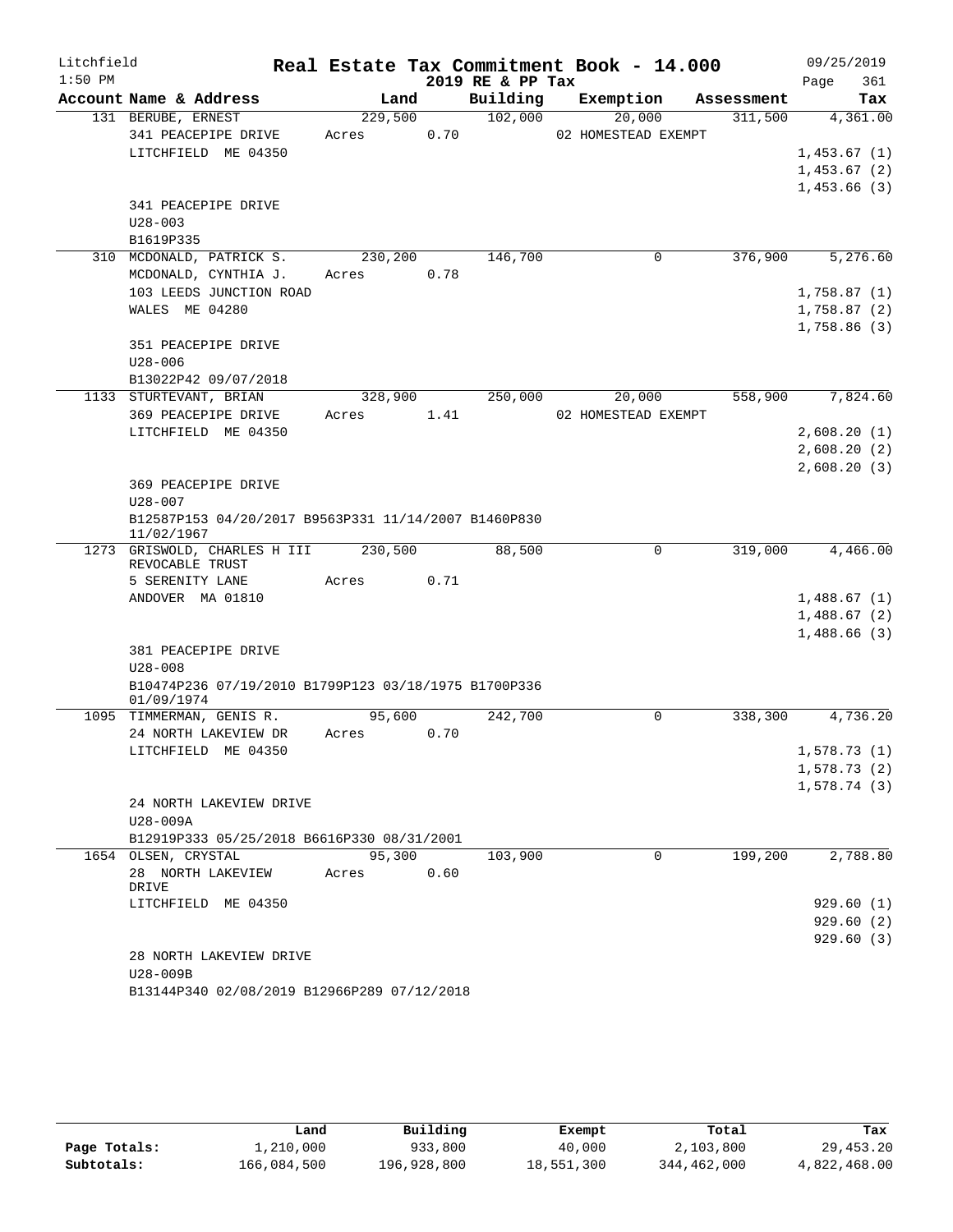| Litchfield |                                                                                                   |         |      |                  | Real Estate Tax Commitment Book - 14.000 |            | 09/25/2019                 |
|------------|---------------------------------------------------------------------------------------------------|---------|------|------------------|------------------------------------------|------------|----------------------------|
| $1:50$ PM  |                                                                                                   |         |      | 2019 RE & PP Tax |                                          |            | Page<br>362                |
|            | Account Name & Address                                                                            | Land    |      | Building         | Exemption                                | Assessment | Tax                        |
|            | 301 BROSIOUS, CHRISTIAN                                                                           | 97,100  |      | 123,500          | $\Omega$                                 | 220,600    | 3,088.40                   |
|            | 378 PEACEPIPE DRIVE                                                                               | Acres   | 1.20 |                  |                                          |            |                            |
|            | LITCHFIELD ME 04350                                                                               |         |      |                  |                                          |            | 1,029.47(1)                |
|            |                                                                                                   |         |      |                  |                                          |            | 1,029.47(2)<br>1,029.46(3) |
|            | 378 PEACEPIPE DRIVE                                                                               |         |      |                  |                                          |            |                            |
|            | U28-009C                                                                                          |         |      |                  |                                          |            |                            |
|            | B11079P39 06/20/2012 B11029P46 04/10/2012 B7743P243                                               |         |      |                  |                                          |            |                            |
|            | 11/21/2003                                                                                        |         |      |                  |                                          |            |                            |
|            | 1337 BODWELL, WILLIAM E. II                                                                       | 227,500 |      | 60,000           | $\Omega$                                 | 287,500    | 4,025.00                   |
|            | 8 ARBOR AVE.                                                                                      | Acres   | 0.65 |                  |                                          |            |                            |
|            | TOPSHAM ME 04086                                                                                  |         |      |                  |                                          |            | 1,341.67(1)                |
|            |                                                                                                   |         |      |                  |                                          |            | 1,341.67(2)                |
|            | 397 PEACEPIPE DRIVE                                                                               |         |      |                  |                                          |            | 1,341.66(3)                |
|            | $U28 - 010$                                                                                       |         |      |                  |                                          |            |                            |
|            | B12015P162 06/19/2015 B2587P31 07/15/1983                                                         |         |      |                  |                                          |            |                            |
|            | 1895 O'CONNOR, SARA                                                                               | 95,600  |      | 156,000          | $\mathbf 0$                              | 251,600    | 3,522.40                   |
|            | O'CONNOR, GLENN                                                                                   | Acres   | 0.69 |                  |                                          |            |                            |
|            | 25 CAVANAUGH ROAD                                                                                 |         |      |                  |                                          |            | 1, 174.13(1)               |
|            | BRAINTREE MA 02184                                                                                |         |      |                  |                                          |            | 1, 174.13(2)               |
|            |                                                                                                   |         |      |                  |                                          |            | 1, 174.14(3)               |
|            | 398 PEACEPIPE DRIVE                                                                               |         |      |                  |                                          |            |                            |
|            | U28-011                                                                                           |         |      |                  |                                          |            |                            |
|            | B12997P335 08/16/2018 B1325P220 03/07/2013                                                        |         |      |                  |                                          |            |                            |
|            | 1282 OUELLETTE, JOHN PAUL<br>OUELLETTE, MELISSA J.                                                | 164,200 | 0.26 | 39,800           | 0                                        | 204,000    | 2,856.00                   |
|            | 3 MERRYMEETING DRIVE                                                                              | Acres   |      |                  |                                          |            | 952.00 (1)                 |
|            | TOPSHAM ME 04086                                                                                  |         |      |                  |                                          |            | 952.00(2)                  |
|            |                                                                                                   |         |      |                  |                                          |            | 952.00(3)                  |
|            | 403 PEACEPIPE DRIVE                                                                               |         |      |                  |                                          |            |                            |
|            | $U28 - 012$                                                                                       |         |      |                  |                                          |            |                            |
|            | B11852P312 11/07/2014 B11825P17 10/09/2014                                                        |         |      |                  |                                          |            |                            |
|            | B10122P304 05/21/2009 B1617P195 06/19/1972 B1280P464<br>08/28/1962                                |         |      |                  |                                          |            |                            |
|            | 168 BOSTON, JEFFREY S.                                                                            | 230,100 |      | 133,800          | 0                                        | 363,900    | 5,094.60                   |
|            | 117 PARKWOOD DRIVE                                                                                | Acres   | 0.73 |                  |                                          |            |                            |
|            | AUGUSTA ME 04330                                                                                  |         |      |                  |                                          |            | 1,698.20(1)                |
|            |                                                                                                   |         |      |                  |                                          |            | 1,698.20(2)                |
|            |                                                                                                   |         |      |                  |                                          |            | 1,698.20(3)                |
|            | 417 PEACEPIPE DRIVE                                                                               |         |      |                  |                                          |            |                            |
|            | $U28 - 013$                                                                                       |         |      |                  |                                          |            |                            |
|            | B11593P275 12/05/2013 B11593P271 12/05/2013<br>B10694P181 03/24/2011 B8483P137 06/29/2005 B3843P6 |         |      |                  |                                          |            |                            |
|            | 1797 BERUBE, DANIEL W.                                                                            | 95,600  |      | 136,200          | 0                                        | 231,800    | 3,245.20                   |
|            | 56 PURGATORY DRIVE                                                                                | Acres   | 0.70 |                  |                                          |            |                            |
|            | LITCHFIELD ME 04350                                                                               |         |      |                  |                                          |            | 1,081.73(1)                |
|            |                                                                                                   |         |      |                  |                                          |            | 1,081.73(2)                |
|            |                                                                                                   |         |      |                  |                                          |            | 1,081.74(3)                |
|            | 420 PEACEPIPE DRIVE                                                                               |         |      |                  |                                          |            |                            |
|            | U28-014                                                                                           |         |      |                  |                                          |            |                            |
|            | B11268P56 12/21/2012 B5028P289 12/01/1995                                                         |         |      |                  |                                          |            |                            |

|              | Land        | Building    | Exempt     | Total       | Tax          |
|--------------|-------------|-------------|------------|-------------|--------------|
| Page Totals: | 910,100     | 649,300     |            | 1,559,400   | 21,831.60    |
| Subtotals:   | 166,994,600 | 197,578,100 | 18,551,300 | 346,021,400 | 4,844,299.60 |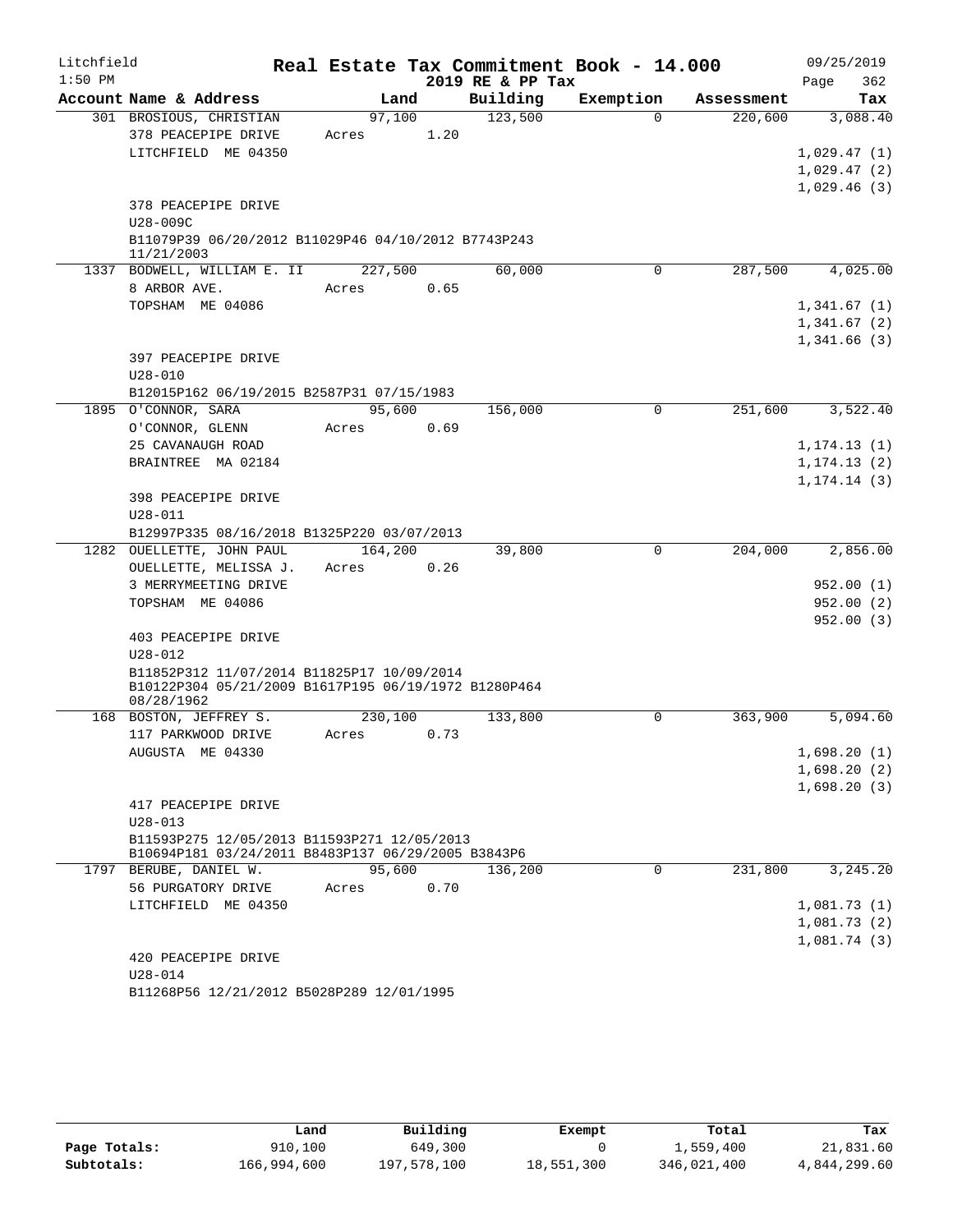| Litchfield |                                                                                      |        |      |                  | Real Estate Tax Commitment Book - 14.000 |            | 09/25/2019  |
|------------|--------------------------------------------------------------------------------------|--------|------|------------------|------------------------------------------|------------|-------------|
| $1:50$ PM  |                                                                                      |        |      | 2019 RE & PP Tax |                                          |            | 363<br>Page |
|            | Account Name & Address                                                               | Land   |      | Building         | Exemption                                | Assessment | Tax         |
|            | 1875 WHITMAN, GAIL E                                                                 | 78,100 |      | 39,500           | $\Omega$                                 | 117,600    | 1,646.40    |
|            | C/O: ELIZABETH WHITMAN Acres                                                         |        | 0.30 |                  |                                          |            |             |
|            | P.O. BOX 7                                                                           |        |      |                  |                                          |            | 548.80(1)   |
|            | LITCHFIELD ME 04350                                                                  |        |      |                  |                                          |            | 548.80(2)   |
|            |                                                                                      |        |      |                  |                                          |            | 548.80(3)   |
|            | 3 NORTH LAKEVIEW DRIVE                                                               |        |      |                  |                                          |            |             |
|            | $U28 - 015$<br>B3399P227                                                             |        |      |                  |                                          |            |             |
|            | 107 NITSCHE, JOSEPH J.                                                               | 78,100 |      | 39,000           | $\mathbf 0$                              | 117,100    | 1,639.40    |
|            | NITSCHE, MARYELLEN                                                                   | Acres  | 0.30 |                  |                                          |            |             |
|            | 189 ANTHOINE STREET                                                                  |        |      |                  |                                          |            | 546.47 (1)  |
|            | SOUTH PORTLAND ME                                                                    |        |      |                  |                                          |            | 546.47(2)   |
|            | 04106                                                                                |        |      |                  |                                          |            |             |
|            |                                                                                      |        |      |                  |                                          |            | 546.46(3)   |
|            | 8 NORTH LAKEVIEW DRIVE                                                               |        |      |                  |                                          |            |             |
|            | $U28 - 017$                                                                          |        |      |                  |                                          |            |             |
|            | B12695P173 08/18/2017 B12088P163 08/27/2015                                          |        |      |                  |                                          |            |             |
|            | B12073P12 08/12/2015 B8684P109 11/04/2005 B8186P99<br>10/29/2004 B6672P95 10/25/2001 |        |      |                  |                                          |            |             |
|            | 1177 KONS, JAMES A.                                                                  | 58,100 |      | $\Omega$         | $\Omega$                                 | 58,100     | 813.40      |
|            | BAADE-KONS, GRETCHEN S. Acres                                                        |        | 0.30 |                  |                                          |            |             |
|            | 671 MEADOW ROAD                                                                      |        |      |                  |                                          |            | 271.13(1)   |
|            | TOPSHAM ME 04086                                                                     |        |      |                  |                                          |            | 271.13(2)   |
|            |                                                                                      |        |      |                  |                                          |            | 271.14(3)   |
|            | MARLENE DRIVE                                                                        |        |      |                  |                                          |            |             |
|            | $U28 - 018$                                                                          |        |      |                  |                                          |            |             |
|            | B11832P87 10/23/2014 B5808P8                                                         |        |      |                  |                                          |            |             |
|            | 2047 WESTON, RICHARD                                                                 | 75,500 |      | $\mathbf 0$      | $\mathbf 0$                              | 75,500     | 1,057.00    |
|            | 467 PEACEPIPE DRIVE                                                                  | Acres  | 0.65 |                  |                                          |            |             |
|            | LITCHFIELD ME 04350                                                                  |        |      |                  |                                          |            | 352.33(1)   |
|            |                                                                                      |        |      |                  |                                          |            | 352.33(2)   |
|            |                                                                                      |        |      |                  |                                          |            | 352.34(3)   |
|            | PEACEPIPE DRIVE                                                                      |        |      |                  |                                          |            |             |
|            | $U28 - 019$                                                                          |        |      |                  |                                          |            |             |
|            | B5438P331 B1248P37                                                                   |        |      |                  |                                          |            |             |
|            | 1198 METAYER, MARIE & SHAWN                                                          | 78,100 |      | 30,200           | $\mathbf 0$                              | 108,300    | 1,516.20    |
|            | 13 N LAKEVIEW DRIVE                                                                  | Acres  | 0.30 |                  |                                          |            |             |
|            | LITCHFIELD ME 04350                                                                  |        |      |                  |                                          |            | 505.40(1)   |
|            |                                                                                      |        |      |                  |                                          |            | 505.40(2)   |
|            |                                                                                      |        |      |                  |                                          |            | 505.40(3)   |
|            | 13 NORTH LAKEVIEW DRIVE                                                              |        |      |                  |                                          |            |             |
|            | $U28 - 020$                                                                          |        |      |                  |                                          |            |             |
|            | B4908P94 06/01/1995<br>1926 STURTEVANT, BRIAN                                        | 95,300 |      | 23,900           | $\mathbf 0$                              | 119,200    | 1,668.80    |
|            | 369 PEACEPIPE DRIVE                                                                  |        | 0.60 |                  |                                          |            |             |
|            | LITCHFIELD ME 04350                                                                  | Acres  |      |                  |                                          |            | 556.27(1)   |
|            |                                                                                      |        |      |                  |                                          |            | 556.27(2)   |
|            |                                                                                      |        |      |                  |                                          |            | 556.26(3)   |
|            | 15 NORTH LAKEVIEW DRIVE                                                              |        |      |                  |                                          |            |             |
|            | $U28 - 021$                                                                          |        |      |                  |                                          |            |             |
|            |                                                                                      |        |      |                  |                                          |            |             |

B12587P153 04/20/2017 B8677P261 11/02/2005 B1561P874

|              | Land        | Building    | Exempt     | Total       | Tax          |
|--------------|-------------|-------------|------------|-------------|--------------|
| Page Totals: | 463,200     | 132,600     |            | 595,800     | 8,341.20     |
| Subtotals:   | 167,457,800 | 197,710,700 | 18,551,300 | 346,617,200 | 4,852,640.80 |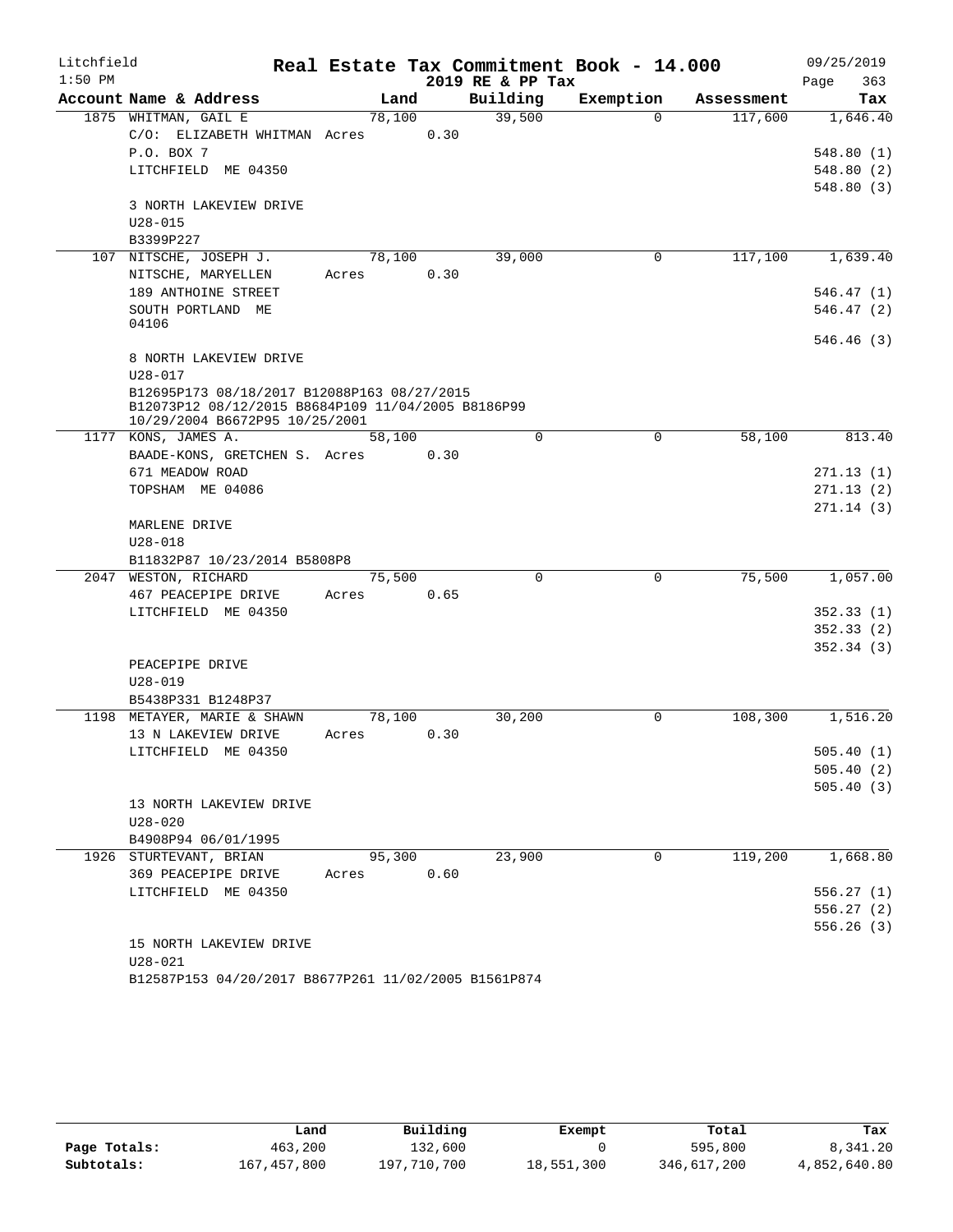| Litchfield |                                                                     |        |      |                  | Real Estate Tax Commitment Book - 14.000 |            | 09/25/2019  |
|------------|---------------------------------------------------------------------|--------|------|------------------|------------------------------------------|------------|-------------|
| $1:50$ PM  |                                                                     |        |      | 2019 RE & PP Tax |                                          |            | 364<br>Page |
|            | Account Name & Address                                              | Land   |      | Building         | Exemption                                | Assessment | Tax         |
|            | 2592 DOIRON, JESSE                                                  | 61,800 |      | $\Omega$         | $\Omega$                                 | 61,800     | 865.20      |
|            | 18 THORNE AVENUE                                                    | Acres  | 0.34 |                  |                                          |            |             |
|            | LEWISTON ME 04240                                                   |        |      |                  |                                          |            | 288.40(1)   |
|            |                                                                     |        |      |                  |                                          |            | 288.40(2)   |
|            |                                                                     |        |      |                  |                                          |            | 288.40(3)   |
|            | NORTH LAKEVIEW DRIVE                                                |        |      |                  |                                          |            |             |
|            | $U28 - 022$<br>B12872P149 03/30/2018 B12024P213 06/29/2015          |        |      |                  |                                          |            |             |
|            | B6044P256 09/10/1999                                                |        |      |                  |                                          |            |             |
|            | 376 STURTEVANT, LEZLEY K.                                           | 62,800 |      | $\Omega$         | 0                                        | 62,800     | 879.20      |
|            | 17 W VIEW                                                           | Acres  | 0.35 |                  |                                          |            |             |
|            | APT#4                                                               |        |      |                  |                                          |            | 293.07(1)   |
|            | LEWISTON ME 04240                                                   |        |      |                  |                                          |            | 293.07(2)   |
|            |                                                                     |        |      |                  |                                          |            | 293.06(3)   |
|            | LAKEVIEW DRIVE                                                      |        |      |                  |                                          |            |             |
|            | $U28 - 023$                                                         |        |      |                  |                                          |            |             |
|            | B12587P153 04/20/2017 B8892P155 05/05/2006 B6747P131                |        |      |                  |                                          |            |             |
|            | 508 DOIRON, JESSE                                                   | 81,800 |      | 134,500          | 0                                        | 216,300    | 3,028.20    |
|            | 18 THORNE AVENUE                                                    | Acres  | 0.34 |                  |                                          |            |             |
|            | LEWISTON ME 04240                                                   |        |      |                  |                                          |            | 1,009.40(1) |
|            |                                                                     |        |      |                  |                                          |            | 1,009.40(2) |
|            |                                                                     |        |      |                  |                                          |            | 1,009.40(3) |
|            | 25 NORTH LAKEVIEW DRIVE                                             |        |      |                  |                                          |            |             |
|            | U28-023A                                                            |        |      |                  |                                          |            |             |
|            | B12872P149 03/30/2018 B12024P213 06/29/2015<br>B6044P256 09/10/1999 |        |      |                  |                                          |            |             |
|            | 759 RODRIGUE, STEVEN L                                              | 96,400 |      | 73,000           | $\Omega$                                 | 169,400    | 2,371.60    |
|            | RODRIGUE, ANNA S                                                    | Acres  | 0.98 |                  |                                          |            |             |
|            | 806 RIVER ROAD                                                      |        |      |                  |                                          |            | 790.53(1)   |
|            | LEEDS ME 04263                                                      |        |      |                  |                                          |            | 790.53(2)   |
|            |                                                                     |        |      |                  |                                          |            | 790.54(3)   |
|            | LAKEVIEW DRIVE                                                      |        |      |                  |                                          |            |             |
|            | $U28 - 024$                                                         |        |      |                  |                                          |            |             |
|            | B8161P171 10/14/2004 B7952P111 05/20/2004 B1321P5                   |        |      |                  |                                          |            |             |
|            | 373 BILLINGS, MARK S                                                | 98,800 |      | 147,600          | 20,000                                   | 226,400    | 3,169.60    |
|            | 11 SOUTH LAKEVIEW DRIVE Acres                                       |        | 1.77 |                  | 02 HOMESTEAD EXEMPT                      |            |             |
|            | LITCHFIELD ME 04350                                                 |        |      |                  |                                          |            | 1,056.53(1) |
|            |                                                                     |        |      |                  |                                          |            | 1,056.53(2) |
|            |                                                                     |        |      |                  |                                          |            | 1,056.54(3) |
|            | 11 SOUTH LAKEVIEW DRIVE                                             |        |      |                  |                                          |            |             |
|            | $U28 - 026$                                                         |        |      |                  |                                          |            |             |
|            | B12681P75 08/04/2017 B5729P327                                      |        |      | 0                | $\Omega$                                 |            |             |
|            | 1449 KANE, MICHAELJ<br>471 PEACEPIPE DRIVE                          | 58,100 | 0.30 |                  |                                          | 58,100     | 813.40      |
|            | LITCHFIELD ME 04350                                                 | Acres  |      |                  |                                          |            | 271.13(1)   |
|            |                                                                     |        |      |                  |                                          |            | 271.13(2)   |
|            |                                                                     |        |      |                  |                                          |            | 271.14(3)   |
|            | LAKEVIEW DRIVE                                                      |        |      |                  |                                          |            |             |
|            | U28-027                                                             |        |      |                  |                                          |            |             |
|            | B7247P313 01/14/2003                                                |        |      |                  |                                          |            |             |
|            |                                                                     |        |      |                  |                                          |            |             |

|              | Land        | Building    | Exempt     | Total         | Tax          |
|--------------|-------------|-------------|------------|---------------|--------------|
| Page Totals: | 459,700     | 355,100     | 20,000     | 794,800       | 11,127.20    |
| Subtotals:   | 167,917,500 | 198,065,800 | 18,571,300 | 347, 412, 000 | 4,863,768.00 |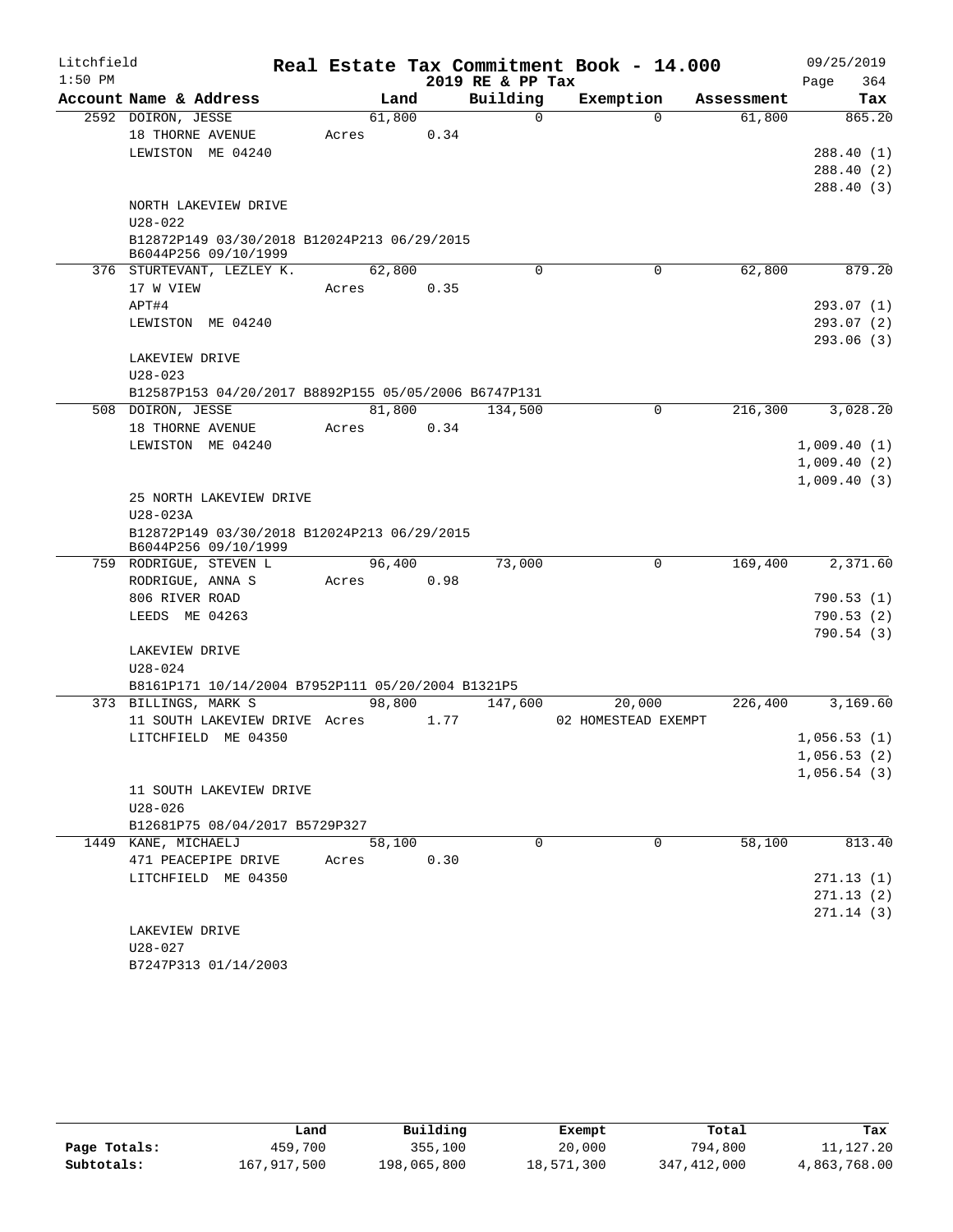| Litchfield |                                                    |       |         |      |                  |          | Real Estate Tax Commitment Book - 14.000 |          |            |      | 09/25/2019                 |
|------------|----------------------------------------------------|-------|---------|------|------------------|----------|------------------------------------------|----------|------------|------|----------------------------|
| $1:50$ PM  |                                                    |       |         |      | 2019 RE & PP Tax |          |                                          |          |            | Page | 365                        |
|            | Account Name & Address                             |       | Land    |      | Building         |          | Exemption                                |          | Assessment |      | Tax                        |
|            | 2021 WENCKUS, PETER                                |       | 61,800  |      |                  | $\Omega$ |                                          | $\Omega$ | 61,800     |      | 865.20                     |
|            | 257 WINDSOR STREET                                 | Acres |         | 0.34 |                  |          |                                          |          |            |      |                            |
|            | RANDOLPH ME 04346-5407                             |       |         |      |                  |          |                                          |          |            |      | 288.40(1)                  |
|            |                                                    |       |         |      |                  |          |                                          |          |            |      | 288.40(2)                  |
|            | LAKEVIEW DRIVE                                     |       |         |      |                  |          |                                          |          |            |      | 288.40(3)                  |
|            | $U28 - 028$                                        |       |         |      |                  |          |                                          |          |            |      |                            |
|            | B11394P95 05/13/2013 B5994P59 07/09/1999 B2532P242 |       |         |      |                  |          |                                          |          |            |      |                            |
|            | 06/30/1984                                         |       |         |      |                  |          |                                          |          |            |      |                            |
|            | 2154 BERUBE, AMANDA LYNN                           |       | 80,900  |      | 60,000           |          | 20,000                                   |          | 120,900    |      | 1,692.60                   |
|            | 101 BOWDOIN STREET                                 | Acres |         | 0.33 |                  |          | 02 HOMESTEAD EXEMPT                      |          |            |      |                            |
|            | WINTHROP ME 04364                                  |       |         |      |                  |          |                                          |          |            |      | 564.20(1)                  |
|            |                                                    |       |         |      |                  |          |                                          |          |            |      | 564.20(2)                  |
|            |                                                    |       |         |      |                  |          |                                          |          |            |      | 564.20(3)                  |
|            | 8 SOUTH LAKEVIEW DRIVE                             |       |         |      |                  |          |                                          |          |            |      |                            |
|            | $U28 - 030$                                        |       |         |      |                  |          |                                          |          |            |      |                            |
|            | B9303P218 04/03/2007 B6407P154 02/20/2001          |       |         |      |                  |          |                                          |          |            |      |                            |
|            | 444 HILL, CHADD                                    |       | 95,600  |      | 31,200           |          |                                          | 0        | 126,800    |      | 1,775.20                   |
|            | 68 GETCH HILL LANE<br>LITCHFIELD ME 04350          | Acres |         | 0.70 |                  |          |                                          |          |            |      | 591.73(1)                  |
|            |                                                    |       |         |      |                  |          |                                          |          |            |      | 591.73(2)                  |
|            |                                                    |       |         |      |                  |          |                                          |          |            |      | 591.74 (3)                 |
|            | 19 NORTH EVERGREEN                                 |       |         |      |                  |          |                                          |          |            |      |                            |
|            | DRIVE                                              |       |         |      |                  |          |                                          |          |            |      |                            |
|            | $U28 - 032$                                        |       |         |      |                  |          |                                          |          |            |      |                            |
|            | B12160P148 10/13/2015 B12129P116 09/28/2015        |       |         |      |                  |          |                                          |          |            |      |                            |
|            | B12012P200 04/24/2015 B6407P22 10/18/2004          |       |         |      |                  | $\Omega$ |                                          |          |            |      |                            |
|            | 1197 METAYER, MARIE MCKAY<br>13 N LAKEVIEW DRIVE   | Acres | 33,100  | 3.70 |                  |          |                                          | 0        | 33,100     |      | 463.40                     |
|            | LITCHFIELD ME 04350                                |       |         |      |                  |          |                                          |          |            |      | 154.47(1)                  |
|            |                                                    |       |         |      |                  |          |                                          |          |            |      | 154.47(2)                  |
|            |                                                    |       |         |      |                  |          |                                          |          |            |      | 154.46(3)                  |
|            | NORTH EVERGREEN DRIVE                              |       |         |      |                  |          |                                          |          |            |      |                            |
|            | U28-033A                                           |       |         |      |                  |          |                                          |          |            |      |                            |
|            | B2794P136                                          |       |         |      |                  |          |                                          |          |            |      |                            |
|            | 719 SMITH, LYNDA L.                                |       | 67,400  |      | 70,200           |          |                                          | $\Omega$ | 137,600    |      | $1,926.\overline{40}$      |
|            | SMITH, DON E.                                      | Acres |         | 0.20 |                  |          |                                          |          |            |      |                            |
|            | 429 PEACEPIPE DRIVE                                |       |         |      |                  |          |                                          |          |            |      | 642.13 (1)                 |
|            | LITCHFIELD ME 04350                                |       |         |      |                  |          |                                          |          |            |      | 642.13 (2)                 |
|            |                                                    |       |         |      |                  |          |                                          |          |            |      | 642.14(3)                  |
|            | 429 PEACEPIPE DRIVE                                |       |         |      |                  |          |                                          |          |            |      |                            |
|            | U28-034                                            |       |         |      |                  |          |                                          |          |            |      |                            |
|            | B12442P91 10/14/2016 B8667P99 10/18/2005           |       |         |      |                  |          |                                          |          |            |      |                            |
|            | 1782 SOULE, DAVID N                                |       | 154,700 |      | 65,800           |          |                                          | $\Omega$ | 220,500    |      | 3,087.00                   |
|            | SOULE, KIM R                                       | Acres |         | 0.28 |                  |          |                                          |          |            |      |                            |
|            | 30 DR MANN DRIVE<br>CHELSEA ME 04330               |       |         |      |                  |          |                                          |          |            |      | 1,029.00(1)                |
|            |                                                    |       |         |      |                  |          |                                          |          |            |      | 1,029.00(2)<br>1,029.00(3) |
|            | 8 MARLENE DRIVE                                    |       |         |      |                  |          |                                          |          |            |      |                            |
|            | $U28 - 036$                                        |       |         |      |                  |          |                                          |          |            |      |                            |
|            | B5688P157                                          |       |         |      |                  |          |                                          |          |            |      |                            |

|              | Land        | Building    | Exempt     | Total       | Tax          |
|--------------|-------------|-------------|------------|-------------|--------------|
| Page Totals: | 493,500     | 227,200     | 20,000     | 700,700     | 9,809.80     |
| Subtotals:   | 168,411,000 | 198,293,000 | 18,591,300 | 348,112,700 | 4,873,577.80 |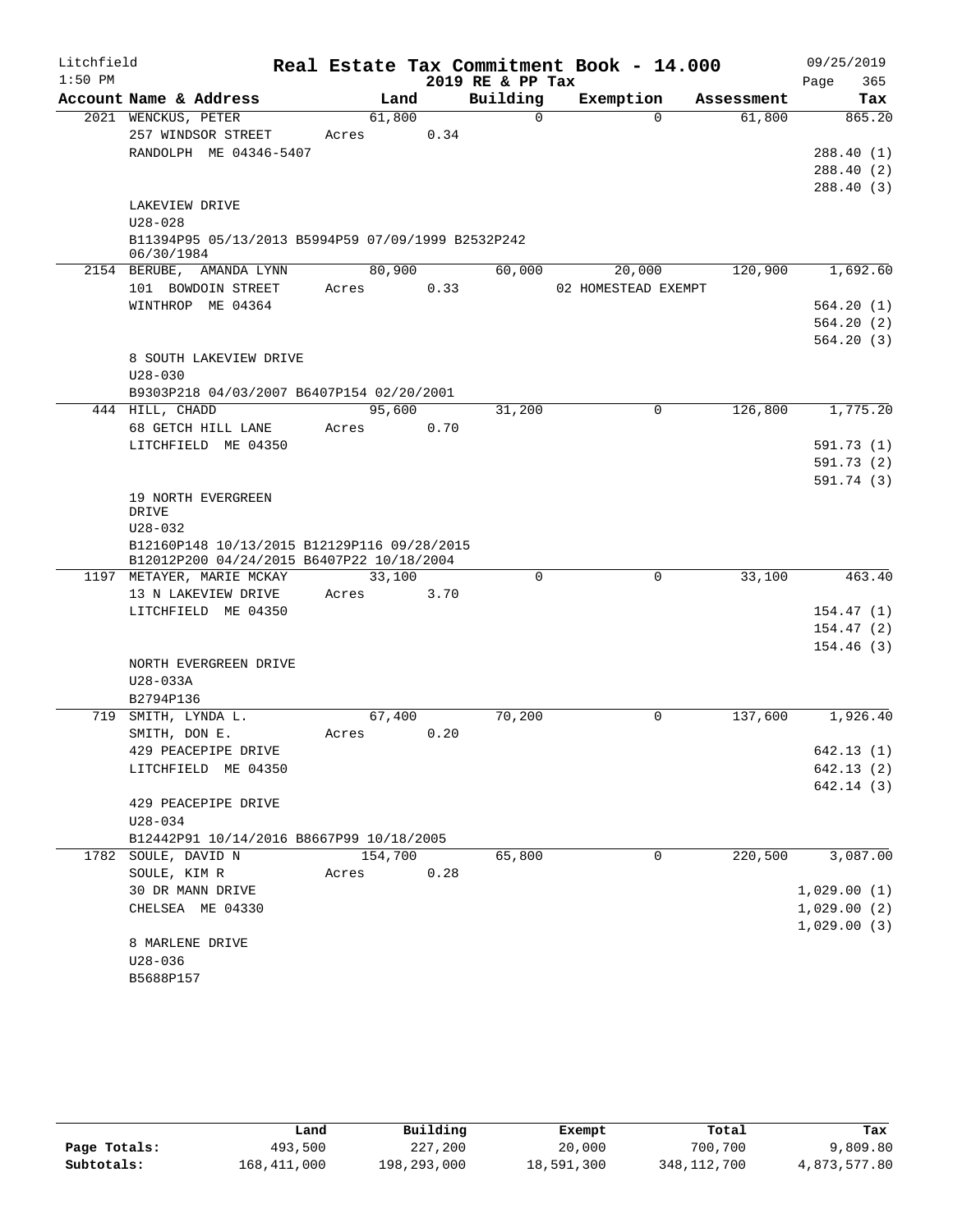| Litchfield |                                                                     |            |         |       |                      | Real Estate Tax Commitment Book - 14.000 |            | 09/25/2019  |
|------------|---------------------------------------------------------------------|------------|---------|-------|----------------------|------------------------------------------|------------|-------------|
| $1:50$ PM  |                                                                     |            |         |       | 2019 RE & PP Tax     |                                          |            | 366<br>Page |
|            | Account Name & Address                                              |            | Land    |       | Building             | Exemption                                | Assessment | Tax         |
|            | 720 LACASSE, LOUIE L.                                               |            | 144,700 |       | 1,600                | $\Omega$                                 | 146,300    | 2,048.20    |
|            | LACASSE, MONA G.                                                    | Acres      | 0.24    |       |                      |                                          |            |             |
|            | 2727 N. ATLANTIC                                                    |            |         |       |                      |                                          |            | 682.73 (1)  |
|            | AVENUE, UNIT 611<br>DAYTONA BEACH FL 32118                          |            |         |       |                      |                                          |            | 682.73 (2)  |
|            |                                                                     |            |         |       |                      |                                          |            | 682.74 (3)  |
|            | 7 MARLENE DRIVE                                                     |            |         |       |                      |                                          |            |             |
|            | $U28 - 037$                                                         |            |         |       |                      |                                          |            |             |
|            | B12073P12 08/12/2015 B8684P109 11/04/2005 B8186P99                  |            |         |       |                      |                                          |            |             |
|            | 10/29/2004 B6672P95 10/25/2001                                      |            |         |       |                      |                                          |            |             |
|            | 1158 PEDDIE COLIN M                                                 |            | 252,000 |       | $\overline{237,300}$ | 0                                        | 489,300    | 6,850.20    |
|            | PEDDIE PENNY                                                        | Acres      | 1.14    |       |                      |                                          |            |             |
|            | 102 WELLESLEY STREET                                                |            |         |       |                      |                                          |            | 2,283.40(1) |
|            | WESTON MA 02493                                                     |            |         |       |                      |                                          |            | 2,283.40(2) |
|            |                                                                     |            |         |       |                      |                                          |            | 2,283.40(3) |
|            | 18 MARLENE DRIVE<br>$U28 - 039$                                     |            |         |       |                      |                                          |            |             |
|            | B9273P206 03/09/2007 B6305P233                                      |            |         |       |                      |                                          |            |             |
|            | 1874 WHITMAN, GAIL E                                                |            | 76,100  |       | 4,000                | 0                                        | 80,100     | 1,121.40    |
|            | C/O: ELIZABETH MITCHELL Acres 0.40                                  |            |         |       |                      |                                          |            |             |
|            | P.O. BOX 7                                                          |            |         |       |                      |                                          |            | 373.80(1)   |
|            | LITCHFIELD ME 04350                                                 |            |         |       |                      |                                          |            | 373.80(2)   |
|            |                                                                     |            |         |       |                      |                                          |            | 373.80(3)   |
|            | 433 PEACEPIPE DRIVE                                                 |            |         |       |                      |                                          |            |             |
|            | $U28 - 042$                                                         |            |         |       |                      |                                          |            |             |
|            | B3399P223                                                           |            |         |       |                      |                                          |            |             |
|            | 2046 LACHANCE, PETER ET AL                                          |            | 9,600   |       | $\mathbf 0$          | 0                                        | 9,600      | 134.40      |
|            | 105 HARPSWELL ROAD                                                  | Acres 0.13 |         |       |                      |                                          |            |             |
|            | BRUNSWICK ME 04011                                                  |            |         |       |                      |                                          |            | 44.80 (1)   |
|            |                                                                     |            |         |       |                      |                                          |            | 44.80(2)    |
|            |                                                                     |            |         |       |                      |                                          |            | 44.80 (3)   |
|            | PEACEPIPE DRIVE                                                     |            |         |       |                      |                                          |            |             |
|            | $U28 - 043$                                                         |            |         |       |                      |                                          |            |             |
|            | B10950P250 01/31/2012 B5418P69 02/24/1997<br>1336 CONNOR, ANNA M. ( |            | 213,900 |       | 62,100               | 0                                        | 276,000    | 3,864.00    |
|            | TRUSTEE)                                                            |            |         |       |                      |                                          |            |             |
|            | MILLER, JOSEPH J. ET AL Acres                                       |            | 0.47    |       |                      |                                          |            |             |
|            | (TRUSTEE)                                                           |            |         |       |                      |                                          |            |             |
|            | MILLER FAMILY TRUST                                                 |            |         |       |                      |                                          |            | 1,288.00(1) |
|            | 3 ADAMS COURT                                                       |            |         |       |                      |                                          |            | 1,288.00(2) |
|            | SOMMERSWORTH NH 03878                                               |            |         |       |                      |                                          |            | 1,288.00(3) |
|            | 437 PEACEPIPE DRIVE                                                 |            |         |       |                      |                                          |            |             |
|            | U28-044                                                             |            |         |       |                      |                                          |            |             |
|            | B11568P61 10/22/2013 B7539P256 07/30/2003                           |            |         |       | 49,700               | 0                                        | 165,900    | 2,322.60    |
|            | 916 KANE, MICHAEL<br>471 PEACEPIPE DRIVE                            | Acres      | 116,200 | 20.80 |                      |                                          |            |             |
|            | LITCHFIELD ME 04350                                                 |            |         |       |                      |                                          |            | 774.20(1)   |
|            |                                                                     |            |         |       |                      |                                          |            | 774.20(2)   |
|            |                                                                     |            |         |       |                      |                                          |            | 774.20(3)   |
|            | 462 PEACEPIPE DRIVE                                                 |            |         |       |                      |                                          |            |             |
|            | $U28 - 046$                                                         |            |         |       |                      |                                          |            |             |
|            | B3249P63                                                            |            |         |       |                      |                                          |            |             |

|              | Land        | Building    | Exempt     | Total         | Tax          |
|--------------|-------------|-------------|------------|---------------|--------------|
| Page Totals: | 812,500     | 354,700     |            | 1,167,200     | 16,340.80    |
| Subtotals:   | 169,223,500 | 198,647,700 | 18,591,300 | 349, 279, 900 | 4,889,918.60 |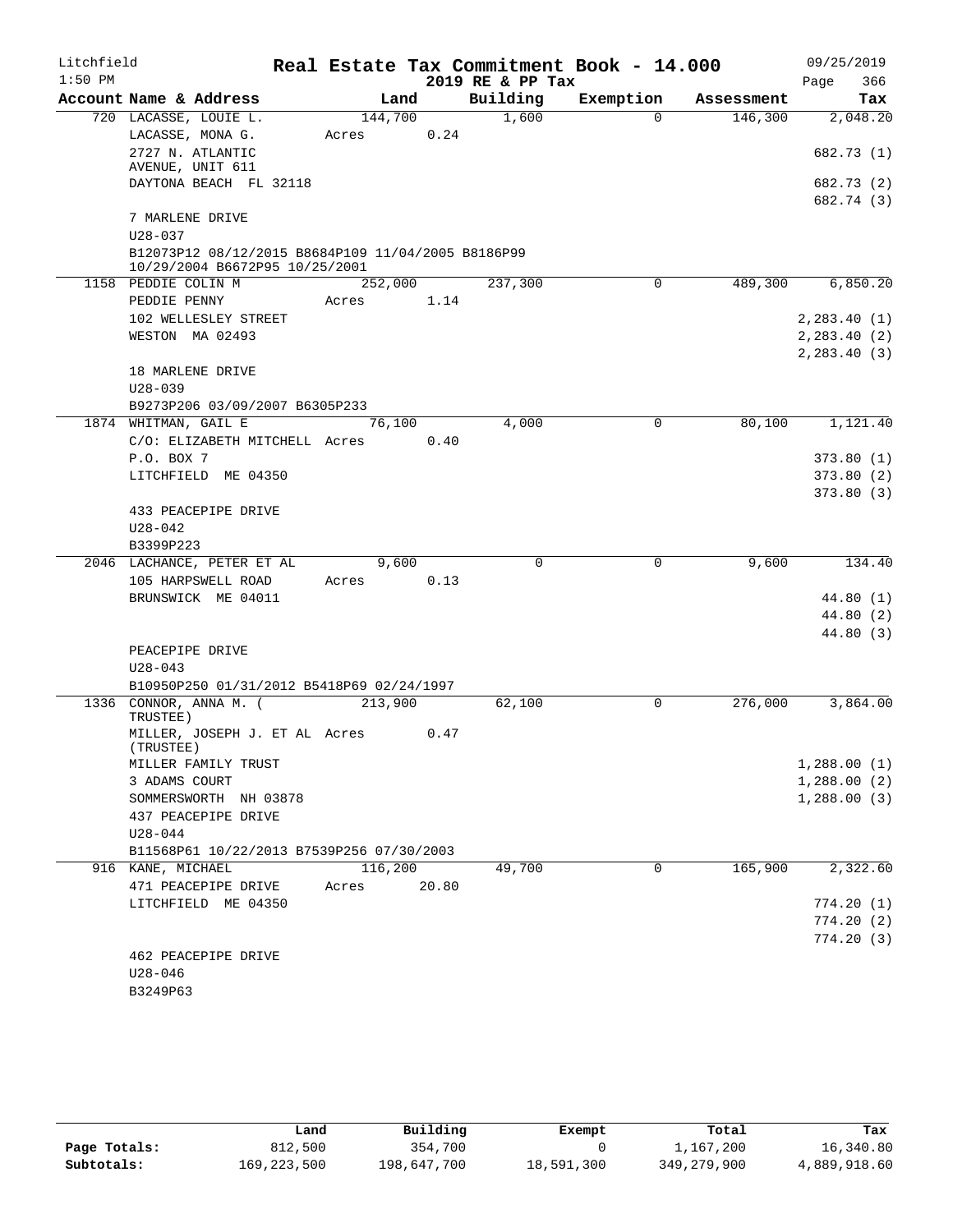| Litchfield |                                                      |                 |      |                  | Real Estate Tax Commitment Book - 14.000 |            | 09/25/2019  |
|------------|------------------------------------------------------|-----------------|------|------------------|------------------------------------------|------------|-------------|
| $1:50$ PM  |                                                      |                 |      | 2019 RE & PP Tax |                                          |            | 367<br>Page |
|            | Account Name & Address                               | Land            |      | Building         | Exemption                                | Assessment | Tax         |
|            | 1593 SINCLAIR, ROBERT                                | 128,300         |      | 80,100           | $\Omega$                                 | 208,400    | 2,917.60    |
|            | ROCKVILLE PARK                                       | Acres           | 0.29 |                  |                                          |            |             |
|            | STONEHAM MA 02180                                    |                 |      |                  |                                          |            | 972.53(1)   |
|            |                                                      |                 |      |                  |                                          |            | 972.53(2)   |
|            |                                                      |                 |      |                  |                                          |            | 972.54(3)   |
|            | 479 PEACEPIPE DRIVE                                  |                 |      |                  |                                          |            |             |
|            | U28-047<br>B2838P293 08/14/1985                      |                 |      |                  |                                          |            |             |
|            | 1439 RAND, GREGORY & SHAWN                           | 55,100          |      | 24,100           | 0                                        | 79,200     | 1,108.80    |
|            | 36 Mount Vernon Street                               | Acres           | 0.15 |                  |                                          |            |             |
|            | Gardiner ME 04345                                    |                 |      |                  |                                          |            | 369.60(1)   |
|            |                                                      |                 |      |                  |                                          |            | 369.60(2)   |
|            |                                                      |                 |      |                  |                                          |            | 369.60(3)   |
|            | 475 PEACEPIPE DRIVE                                  |                 |      |                  |                                          |            |             |
|            | $U28 - 048$                                          |                 |      |                  |                                          |            |             |
|            | B7740P267                                            |                 |      |                  |                                          |            |             |
|            | 917 KANE, MICHAEL J                                  | 58,200          |      | 119,300          | 26,000                                   | 151,500    | 2,121.00    |
|            | 471 PEACEPIPE DRIVE                                  | Acres           | 0.13 |                  | 03 VETERANS EXEMPT                       |            |             |
|            | LITCHFIELD ME 04350                                  |                 |      |                  | 02 HOMESTEAD EXEMPT                      |            | 707.00(1)   |
|            |                                                      |                 |      |                  |                                          |            | 707.00(2)   |
|            |                                                      |                 |      |                  |                                          |            | 707.00(3)   |
|            | 471 PEACEPIPE DRIVE                                  |                 |      |                  |                                          |            |             |
|            | $U28 - 049$                                          |                 |      |                  |                                          |            |             |
|            | B1719P271                                            |                 |      |                  |                                          |            |             |
|            | 1854 WESTON, RICHARD L                               | 55,700          |      | 84,700           | 26,000                                   | 114,400    | 1,601.60    |
|            | 467 PEACEPIPE DRIVE                                  | Acres           | 0.14 |                  | 02 HOMESTEAD EXEMPT                      |            |             |
|            | LITCHFIELD ME 04350                                  |                 |      |                  | 22 WW2 Widow Res                         |            | 533.87(1)   |
|            |                                                      |                 |      |                  |                                          |            | 533.87 (2)  |
|            |                                                      |                 |      |                  |                                          |            | 533.86 (3)  |
|            | 467 PEACEPIPE DRIVE                                  |                 |      |                  |                                          |            |             |
|            | $U28 - 050$                                          |                 |      |                  |                                          |            |             |
| 1636       | B1817P333<br><b>NORMAN</b>                           |                 |      |                  |                                          | 88,600     | 1,240.40    |
|            | SMITH, III,<br>SMITH, ALAN L. &                      | 59,700<br>Acres | 0.14 | 34,900           | 6,000<br>14 WW2 Vet NonRes               |            |             |
|            | HITCHCOCK, PAMELA J.                                 |                 |      |                  |                                          |            |             |
|            | 467 WEST ROAD                                        |                 |      |                  |                                          |            | 413.47 (1)  |
|            | WESTFIELD MA 01085                                   |                 |      |                  |                                          |            | 413.47 (2)  |
|            |                                                      |                 |      |                  |                                          |            | 413.46 (3)  |
|            | 463 PEACEPIPE DRIVE                                  |                 |      |                  |                                          |            |             |
|            | $U28 - 051$                                          |                 |      |                  |                                          |            |             |
|            | B12295P336 05/11/2016 B9423P123 07/11/2007 B2144P326 |                 |      |                  |                                          |            |             |
|            | 08/31/1978                                           |                 |      |                  |                                          |            |             |
|            | 910 BROWN, BARBARA                                   | 58,200          |      | 88,900           | $\Omega$                                 | 147,100    | 2,059.40    |
|            | 447 CENTER AVE                                       | Acres           | 0.13 |                  |                                          |            |             |
|            | WESTWOOD NJ 07675                                    |                 |      |                  |                                          |            | 686.47 (1)  |
|            |                                                      |                 |      |                  |                                          |            | 686.47 (2)  |
|            |                                                      |                 |      |                  |                                          |            | 686.46 (3)  |
|            | 459 PEACEPIPE DRIVE                                  |                 |      |                  |                                          |            |             |
|            | $U28 - 052$                                          |                 |      |                  |                                          |            |             |
|            | B5457P327 09/01/1997                                 |                 |      |                  |                                          |            |             |

|              | Land        | Building    | Exempt     | Total       | Tax          |
|--------------|-------------|-------------|------------|-------------|--------------|
| Page Totals: | 415,200     | 432,000     | 58,000     | 789,200     | 11,048.80    |
| Subtotals:   | 169,638,700 | 199,079,700 | 18,649,300 | 350,069,100 | 4,900,967.40 |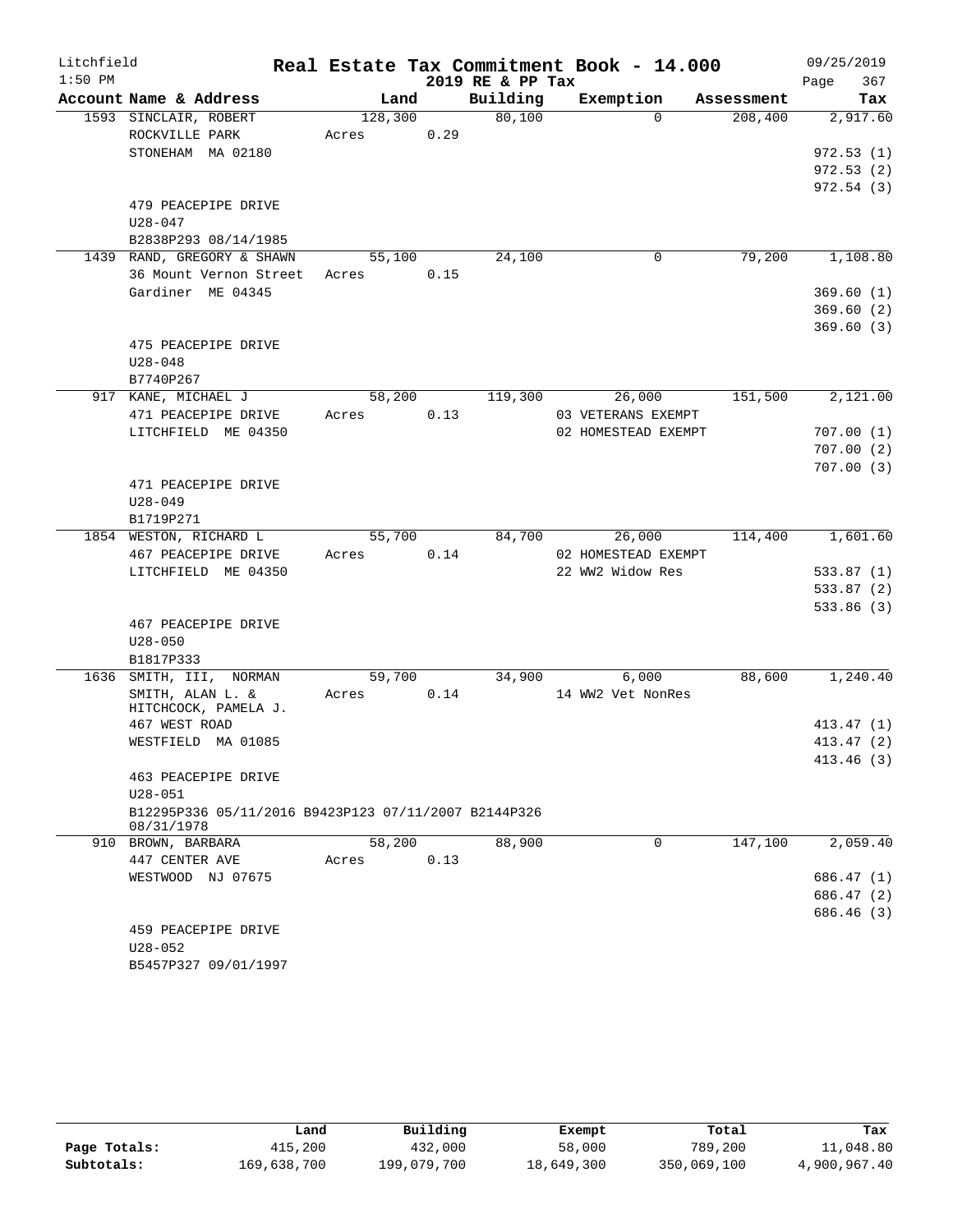| Litchfield |                                                                    |                 |      |                    | Real Estate Tax Commitment Book - 14.000 |                      | 09/25/2019             |
|------------|--------------------------------------------------------------------|-----------------|------|--------------------|------------------------------------------|----------------------|------------------------|
| $1:50$ PM  | Account Name & Address                                             |                 |      | 2019 RE & PP Tax   | Exemption                                |                      | 368<br>Page            |
|            |                                                                    | Land            |      | Building<br>65,800 | $\Omega$                                 | Assessment           | Tax                    |
|            | 569 EWALD, DIANE B<br>FINTA, THOMAS                                | 51,800<br>Acres | 0.09 |                    |                                          | 117,600              | 1,646.40               |
|            | 49 YANKEE PEDDLER PATH                                             |                 |      |                    |                                          |                      | 548.80(1)              |
|            | MADISON CT 06443                                                   |                 |      |                    |                                          |                      | 548.80(2)              |
|            |                                                                    |                 |      |                    |                                          |                      | 548.80(3)              |
|            | 455 PEACEPIPE DRIVE                                                |                 |      |                    |                                          |                      |                        |
|            | $U28 - 053$                                                        |                 |      |                    |                                          |                      |                        |
|            | B10683P213 03/08/2011 B8521P183 08/01/2005 B4076P160<br>01/02/1992 |                 |      |                    |                                          |                      |                        |
|            | 758 COUNTS CATHY L                                                 | 96,200          |      | 30,400             | 0                                        | 126,600              | 1,772.40               |
|            | 6 CHARLES AVE                                                      | Acres           | 0.90 |                    |                                          |                      |                        |
|            | OLD ORCHARD BEACH ME<br>04064                                      |                 |      |                    |                                          |                      | 590.80(1)              |
|            |                                                                    |                 |      |                    |                                          |                      | 590.80(2)              |
|            |                                                                    |                 |      |                    |                                          |                      | 590.80(3)              |
|            | 451 PEACEPIPE DRIVE<br>$U28 - 054$                                 |                 |      |                    |                                          |                      |                        |
|            | B9915P190 11/24/2008 B9915P188 11/24/2008 B6947P279<br>06/15/2002  |                 |      |                    |                                          |                      |                        |
|            | 1240 MOLES, LARRY                                                  | 46,000          |      | 72,600             | $\Omega$                                 | 118,600              | 1,660.40               |
|            | 123 COOLWATER AVENUE                                               | Acres           | 0.08 |                    |                                          |                      |                        |
|            | SATSUMA FL 32189                                                   |                 |      |                    |                                          |                      | 553.47(1)              |
|            |                                                                    |                 |      |                    |                                          |                      | 553.47(2)              |
|            |                                                                    |                 |      |                    |                                          |                      | 553.46(3)              |
|            | 447 PEACEPIPE DRIVE                                                |                 |      |                    |                                          |                      |                        |
|            | $U28 - 055$                                                        |                 |      |                    |                                          |                      |                        |
|            | B2286P234                                                          |                 |      |                    |                                          |                      |                        |
|            | 969 SMART LEROY E                                                  | 47,800          |      | 31,400             | 0                                        | 79,200               | 1,108.80               |
|            | SMART LINDA A                                                      | Acres           | 0.09 |                    |                                          |                      |                        |
|            | 1532 HALLOWELL ROAD                                                |                 |      |                    |                                          |                      | 369.60(1)              |
|            | LITCHFIELD ME 04350                                                |                 |      |                    |                                          |                      | 369.60(2)<br>369.60(3) |
|            | 443 PEACEPIPE DRIVE                                                |                 |      |                    |                                          |                      |                        |
|            | $U28 - 056$                                                        |                 |      |                    |                                          |                      |                        |
|            | B9650P285 02/27/2008 B3602P310 08/24/1989                          |                 |      |                    |                                          |                      |                        |
|            | 971 LACHANCE, PETER R.                                             | 50,000          |      | 24,100             | $\Omega$                                 | 74,100               | 1,037.40               |
|            | 105 HARPSWELL ROAD                                                 | Acres           | 0.08 |                    |                                          |                      |                        |
|            | BRUNSWICK ME 04011                                                 |                 |      |                    |                                          |                      | 345.80 (1)             |
|            |                                                                    |                 |      |                    |                                          |                      | 345.80 (2)             |
|            |                                                                    |                 |      |                    |                                          |                      | 345.80(3)              |
|            | 439 PEACEPIPE DRIVE                                                |                 |      |                    |                                          |                      |                        |
|            | $U28 - 057$                                                        |                 |      |                    |                                          |                      |                        |
|            | B6910P95                                                           |                 |      |                    |                                          |                      |                        |
|            | 2635 NELSON, JEREMY J                                              | 248,600         |      | 65,800             | $\Omega$                                 | $3\overline{14,400}$ | 4,401.60               |
|            | P.O. BOX 470                                                       | Acres           | 2.21 |                    |                                          |                      |                        |
|            | LITCHFIELD ME 04350                                                |                 |      |                    |                                          |                      | 1,467.20(1)            |
|            |                                                                    |                 |      |                    |                                          |                      | 1,467.20(2)            |
|            |                                                                    |                 |      |                    |                                          |                      | 1,467.20(3)            |
|            | 497 PEACEPIPE DRIVE                                                |                 |      |                    |                                          |                      |                        |
|            | $U28 - 058$                                                        |                 |      |                    |                                          |                      |                        |
|            | B13133P101 01/14/2019 B11576P284 11/25/2013                        |                 |      |                    |                                          |                      |                        |

|              | Land        | Building    | Exempt     | Total       | Tax          |
|--------------|-------------|-------------|------------|-------------|--------------|
| Page Totals: | 540,400     | 290,100     |            | 830,500     | 11,627.00    |
| Subtotals:   | 170,179,100 | 199,369,800 | 18,649,300 | 350,899,600 | 4,912,594.40 |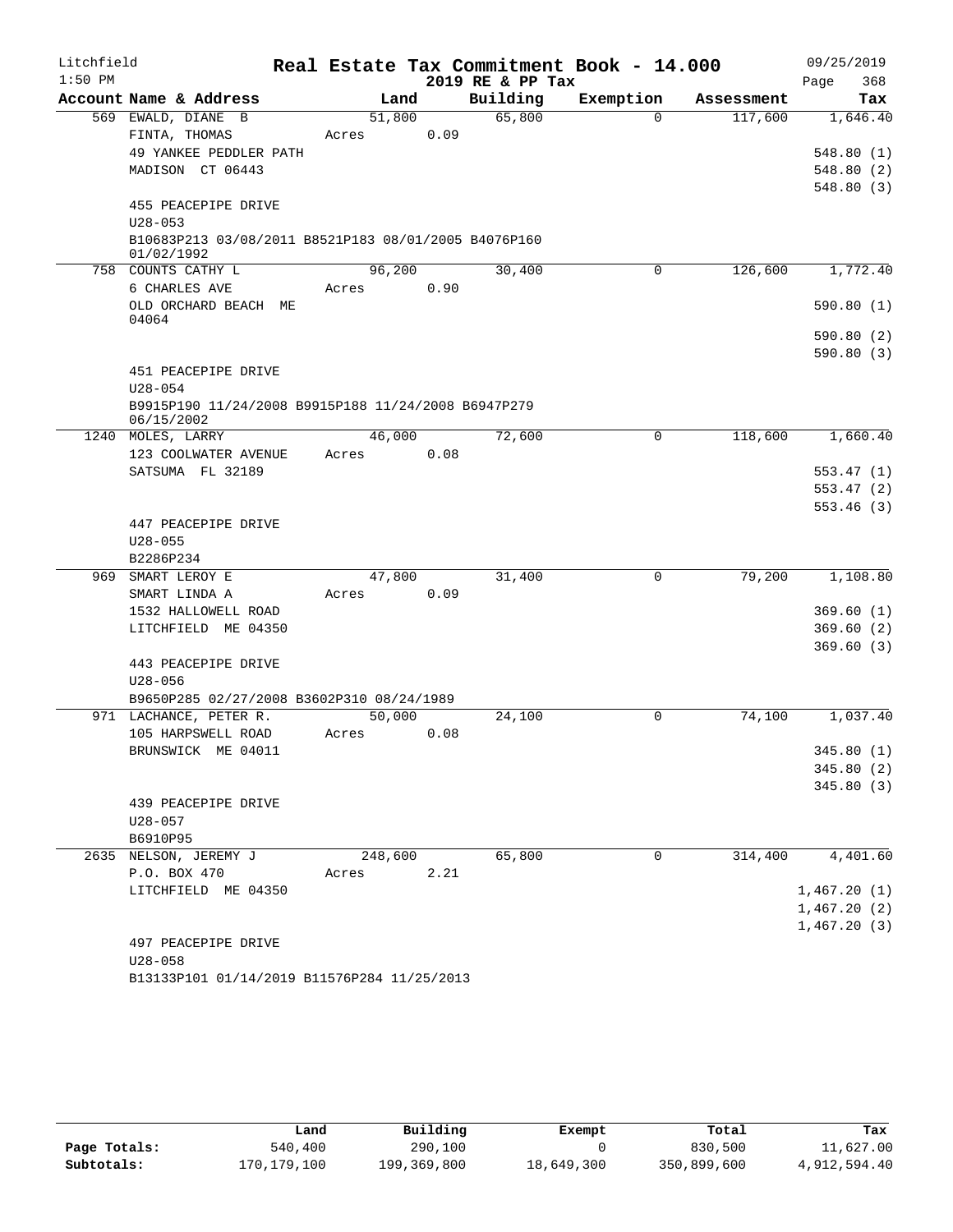| Litchfield   |                                                                              |               |         |             |                              | Real Estate Tax Commitment Book - 14.000 |               | 09/25/2019         |
|--------------|------------------------------------------------------------------------------|---------------|---------|-------------|------------------------------|------------------------------------------|---------------|--------------------|
| $1:50$ PM    | Account Name & Address                                                       |               | Land    |             | 2019 RE & PP Tax<br>Building | Exemption                                | Assessment    | 369<br>Page<br>Tax |
|              | 1287 NELSON, LAWRENCE                                                        |               | 247,500 |             | 58,300                       | $\Omega$                                 | 305,800       | 4,281,20           |
|              | P O BOX 470                                                                  |               | Acres   | 1.05        |                              |                                          |               |                    |
|              | LITCHFIELD ME 04350                                                          |               |         |             |                              |                                          |               | 1,427.07(1)        |
|              |                                                                              |               |         |             |                              |                                          |               | 1,427.07(2)        |
|              |                                                                              |               |         |             |                              |                                          |               | 1,427.06(3)        |
|              | 485 PEACEPIPE DRIVE                                                          |               |         |             |                              |                                          |               |                    |
|              | U28-058A                                                                     |               |         |             |                              |                                          |               |                    |
|              | B2988P158                                                                    |               |         |             |                              |                                          |               |                    |
|              | 2017 NELSON, JEREMY                                                          |               |         | 0           | 2,400                        | 0                                        | 2,400         | 33.60              |
|              | P.O. BOX 470                                                                 |               |         |             |                              |                                          |               |                    |
|              | LITCHFIELD ME 04350                                                          |               |         |             |                              |                                          |               | 11.20(1)           |
|              |                                                                              |               |         |             |                              |                                          |               | 11.20(2)           |
|              |                                                                              |               |         |             |                              |                                          |               | 11.20(3)           |
|              | 485 PEACEPIPE DRIVE                                                          |               |         |             |                              |                                          |               |                    |
|              | $U28 - 058 - ON$                                                             |               |         |             |                              |                                          |               |                    |
|              | 117 BERNIER, MAURICE                                                         |               | 169,900 |             | 30,500                       | $\mathbf 0$                              | 200,400       | 2,805.60           |
|              | 52 VILLAGE ST                                                                |               | Acres   | 0.42        |                              |                                          |               |                    |
|              | LISBON ME 04250                                                              |               |         |             |                              |                                          |               | 935.20(1)          |
|              |                                                                              |               |         |             |                              |                                          |               | 935.20(2)          |
|              |                                                                              |               |         |             |                              |                                          |               | 935.20(3)          |
|              | 507 PEACEPIPE DRIVE                                                          |               |         |             |                              |                                          |               |                    |
|              | $U28 - 061$                                                                  |               |         |             |                              |                                          |               |                    |
|              | B3057P23                                                                     |               |         |             |                              |                                          |               |                    |
|              | 118 BERNIER, MAURICE A                                                       |               | 155,600 |             | 122,400                      | 0                                        | 278,000       | 3,892.00           |
|              | 52 VILLAGE ST                                                                |               | Acres   | 0.23        |                              |                                          |               |                    |
|              | LISBON ME 04250                                                              |               |         |             |                              |                                          |               | 1, 297.33(1)       |
|              |                                                                              |               |         |             |                              |                                          |               | 1, 297.33(2)       |
|              |                                                                              |               |         |             |                              |                                          |               | 1, 297.34(3)       |
|              | 509 PEACEPIPE DRIVE<br>$U28 - 062$                                           |               |         |             |                              |                                          |               |                    |
|              | B4760P153                                                                    |               |         |             |                              |                                          |               |                    |
|              | 893 BERNIER, MAURICE A.                                                      |               | 161,000 |             | 14,900                       | 0                                        | 175,900       | 2,462.60           |
|              | BERNIER, PATRICIA A.                                                         |               | Acres   | 0.27        |                              |                                          |               |                    |
|              | 52 VILLAGE STREET                                                            |               |         |             |                              |                                          |               | 820.87 (1)         |
|              | LISBON ME 04250                                                              |               |         |             |                              |                                          |               | 820.87 (2)         |
|              |                                                                              |               |         |             |                              |                                          |               | 820.86 (3)         |
|              | 511 PEACEPIPE DRIVE                                                          |               |         |             |                              |                                          |               |                    |
|              | $U28 - 063$                                                                  |               |         |             |                              |                                          |               |                    |
|              | B12974P21 07/19/2018 B6870P36                                                |               |         |             |                              |                                          |               |                    |
|              | 1201 BERNIER, DANIEL J. &                                                    |               | 148,600 |             | 30,800                       | $\mathbf 0$                              | 179,400       | 2,511.60           |
|              | SHELLEY ANN BERNIER                                                          |               |         |             |                              |                                          |               |                    |
|              | 515 PEACEPIPE DRIVE                                                          |               | Acres   | 0.24        |                              |                                          |               |                    |
|              | LITCHFIELD ME 04350                                                          |               |         |             |                              |                                          |               | 837.20 (1)         |
|              |                                                                              |               |         |             |                              |                                          |               | 837.20 (2)         |
|              |                                                                              |               |         |             |                              |                                          |               | 837.20 (3)         |
|              | 515 PEACEPIPE DRIVE                                                          |               |         |             |                              |                                          |               |                    |
|              | $U28 - 064$                                                                  |               |         |             |                              |                                          |               |                    |
|              | B10203P145 09/03/2009 B10203P143 09/03/2009<br>B9826P181 08/18/2008 B4097P63 |               |         |             |                              |                                          |               |                    |
|              | 1193 BERNIER, PATRICIA A.                                                    |               | 151,400 |             | 36,500                       | 0                                        | 187,900       | 2,630.60           |
|              | BERNIER, MAURICE                                                             |               | Acres   | 0.25        |                              |                                          |               |                    |
|              | 52 VILLAGE STREET                                                            |               |         |             |                              |                                          |               | 876.87 (1)         |
|              | LISBON ME 04250                                                              |               |         |             |                              |                                          |               | 876.87 (2)         |
|              |                                                                              |               |         |             |                              |                                          |               | 876.86 (3)         |
|              | 517 PEACEPIPE DRIVE                                                          |               |         |             |                              |                                          |               |                    |
|              | $U28 - 065$                                                                  |               |         |             |                              |                                          |               |                    |
|              | B11815P255 10/02/2014 B1521P569                                              |               |         |             |                              |                                          |               |                    |
|              |                                                                              |               |         |             |                              |                                          |               |                    |
|              |                                                                              | Land          |         | Building    |                              | Exempt                                   | Total         | Tax                |
| Page Totals: |                                                                              | 1,034,000     |         | 295,800     |                              | $\mathbf 0$                              | 1,329,800     | 18,617.20          |
| Subtotals:   |                                                                              | 171, 213, 100 |         | 199,665,600 |                              | 18,649,300                               | 352, 229, 400 | 4,931,211.60       |
|              |                                                                              |               |         |             |                              |                                          |               |                    |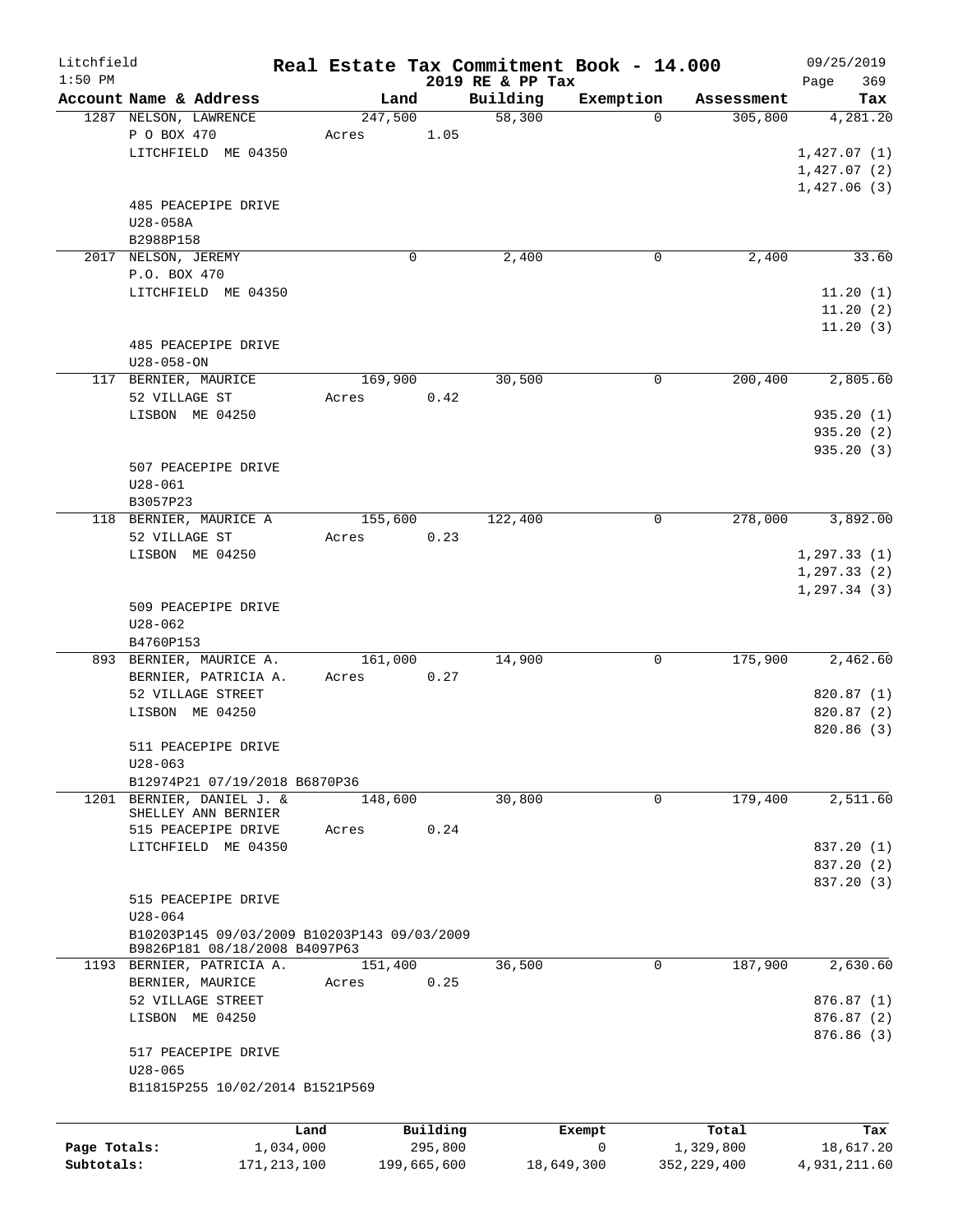| Litchfield |                                                               |         |         |      |                  | Real Estate Tax Commitment Book - 14.000 |          |            |      | 09/25/2019             |
|------------|---------------------------------------------------------------|---------|---------|------|------------------|------------------------------------------|----------|------------|------|------------------------|
| $1:50$ PM  |                                                               |         |         |      | 2019 RE & PP Tax |                                          |          |            | Page | 370                    |
|            | Account Name & Address                                        |         | Land    |      | Building         | Exemption                                |          | Assessment |      | Tax                    |
|            | 1191 HOWELL, MICHAEL                                          |         | 123,500 |      | 27,200           |                                          | $\Omega$ | 150,700    |      | 2,109.80               |
|            | 50 ELM STREET                                                 | Acres   |         | 0.15 |                  |                                          |          |            |      |                        |
|            | CHARLSTON MA 02129                                            |         |         |      |                  |                                          |          |            |      | 703.27(1)<br>703.27(2) |
|            |                                                               |         |         |      |                  |                                          |          |            |      | 703.26(3)              |
|            | 521 PEACEPIPE DRIVE                                           |         |         |      |                  |                                          |          |            |      |                        |
|            | $U28 - 066$                                                   |         |         |      |                  |                                          |          |            |      |                        |
|            | B6328P105 10/20/2000                                          |         |         |      |                  |                                          |          |            |      |                        |
|            | 1889 HOWELL, MICHAEL G.                                       |         | 140,500 |      | 85,100           |                                          | 0        | 225,600    |      | 3,158.40               |
|            | 50 ELM STREET                                                 | Acres   |         | 0.20 |                  |                                          |          |            |      |                        |
|            | CHARLESTOWN MA 02129                                          |         |         |      |                  |                                          |          |            |      | 1,052.80(1)            |
|            |                                                               |         |         |      |                  |                                          |          |            |      | 1,052.80(2)            |
|            |                                                               |         |         |      |                  |                                          |          |            |      | 1,052.80(3)            |
|            | 523 PEACEPIPE DRIVE                                           |         |         |      |                  |                                          |          |            |      |                        |
|            | $U28 - 067$                                                   |         |         |      |                  |                                          |          |            |      |                        |
|            | B11584P219 03/26/2013 B2655P195<br>1804 NOBILINI, HEIDI A &   |         |         |      |                  | 20,000                                   |          | 155,600    |      | 2,178.40               |
|            | RICHARD E.WALAT                                               |         | 139,300 |      | 36,300           |                                          |          |            |      |                        |
|            | WALAT, ERWIN & GLADYS A Acres                                 |         |         | 0.19 |                  | 02 HOMESTEAD EXEMPT                      |          |            |      |                        |
|            | LIFE ESTATE                                                   |         |         |      |                  |                                          |          |            |      |                        |
|            | 525 PEACEPIPE DRIVE                                           |         |         |      |                  |                                          |          |            |      | 726.13(1)              |
|            | LITCHFIELD ME 04350                                           |         |         |      |                  |                                          |          |            |      | 726.13(2)              |
|            | 525 PEACEPIPE DRIVE                                           |         |         |      |                  |                                          |          |            |      | 726.14(3)              |
|            | $U28 - 068$                                                   |         |         |      |                  |                                          |          |            |      |                        |
|            | B10268P81 11/18/2009 B2583P155                                |         |         |      |                  |                                          |          |            |      |                        |
|            | 1946 GEORGE A. NEALE, JR.                                     |         | 139,300 |      | 104,000          |                                          | 0        | 243,300    |      | 3,406.20               |
|            | REVOCABLE TRUST                                               |         |         |      |                  |                                          |          |            |      |                        |
|            | NEALE, GEORGE A., JR &<br>LINDA D. (TRUSTEES)                 | Acres   |         | 0.19 |                  |                                          |          |            |      |                        |
|            | 749 H LONGHILL ROAD                                           |         |         |      |                  |                                          |          |            |      | 1, 135.40(1)           |
|            | MIDDLETOWN CT 06457                                           |         |         |      |                  |                                          |          |            |      | 1, 135.40(2)           |
|            |                                                               |         |         |      |                  |                                          |          |            |      | 1, 135.40(3)           |
|            | 527 PEACEPIPE DRIVE                                           |         |         |      |                  |                                          |          |            |      |                        |
|            | $U28 - 069$                                                   |         |         |      |                  |                                          |          |            |      |                        |
|            | B12444P69 09/26/2016 B12444P67 09/26/2016 B9179P59            |         |         |      |                  |                                          |          |            |      |                        |
|            | 12/08/2006 B4058P1 03/01/1992<br>1305 LYKE, JAMES R & BARBARA | 137,300 |         |      | 72,500           |                                          | 0        | 209,800    |      | 2,937.20               |
|            | 8002 PALOMINO DRIVE                                           | Acres   |         | 0.19 |                  |                                          |          |            |      |                        |
|            | NAPLES FL 34113                                               |         |         |      |                  |                                          |          |            |      | 979.07(1)              |
|            |                                                               |         |         |      |                  |                                          |          |            |      | 979.07(2)              |
|            |                                                               |         |         |      |                  |                                          |          |            |      | 979.06(3)              |
|            | 529 PEACEPIPE DRIVE                                           |         |         |      |                  |                                          |          |            |      |                        |
|            | $U28 - 070$                                                   |         |         |      |                  |                                          |          |            |      |                        |
|            | B5964P72                                                      |         |         |      |                  |                                          |          |            |      |                        |
|            | 1698 SWANSON, SUSAN L.                                        |         | 47,500  |      | 54,300           |                                          | 0        | 101,800    |      | 1,425.20               |
|            | GORMAN, KATHLEEN                                              | Acres   |         | 0.10 |                  |                                          |          |            |      |                        |
|            | PO BOX 1133                                                   |         |         |      |                  |                                          |          |            |      | 475.07 (1)             |
|            | UPTON MA 01568                                                |         |         |      |                  |                                          |          |            |      | 475.07(2)              |
|            | 531 PEACEPIPE DRIVE                                           |         |         |      |                  |                                          |          |            |      | 475.06(3)              |
|            | $U28 - 071$                                                   |         |         |      |                  |                                          |          |            |      |                        |
|            | B12120P231 09/17/2015 B1537P342                               |         |         |      |                  |                                          |          |            |      |                        |

|              | Land        | Building    | Exempt     | Total         | Tax          |
|--------------|-------------|-------------|------------|---------------|--------------|
| Page Totals: | 727,400     | 379,400     | 20,000     | 1,086,800     | 15, 215, 20  |
| Subtotals:   | 171,940,500 | 200,045,000 | 18,669,300 | 353, 316, 200 | 4,946,426.80 |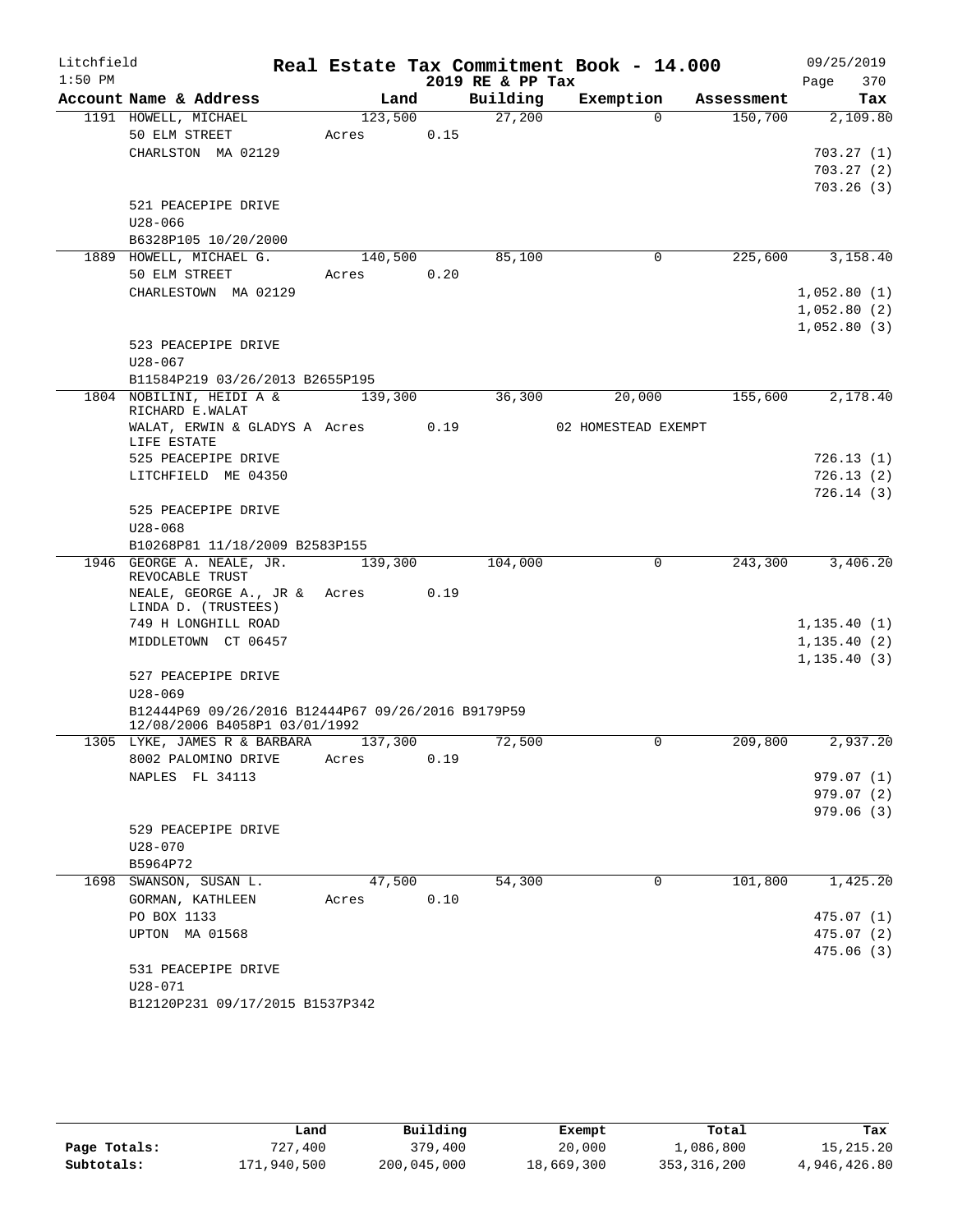| Litchfield   |                                                                   |             |         |             |                              | Real Estate Tax Commitment Book - 14.000 |                    |            | 09/25/2019         |
|--------------|-------------------------------------------------------------------|-------------|---------|-------------|------------------------------|------------------------------------------|--------------------|------------|--------------------|
| $1:50$ PM    | Account Name & Address                                            |             | Land    |             | 2019 RE & PP Tax<br>Building | Exemption                                |                    | Assessment | 371<br>Page<br>Tax |
|              | 21 BROWN, DAVID                                                   |             | 47,500  |             | 27,100                       | $\Omega$                                 |                    | 74,600     | 1,044.40           |
|              | BROWN, TERESA                                                     | Acres       |         | 0.10        |                              |                                          |                    |            |                    |
|              | 302 RIVER ROAD                                                    |             |         |             |                              |                                          |                    |            | 348.13(1)          |
|              |                                                                   |             |         |             |                              |                                          |                    |            |                    |
|              | TOPSHAM ME 04086                                                  |             |         |             |                              |                                          |                    |            | 348.13(2)          |
|              | 533 PEACEPIPE DRIVE                                               |             |         |             |                              |                                          |                    |            | 348.14(3)          |
|              | $U28 - 072$                                                       |             |         |             |                              |                                          |                    |            |                    |
|              | B12639P45 06/22/2017 B3003P33                                     |             |         |             |                              |                                          |                    |            |                    |
|              | 41 ARTHUR, AERIEL                                                 |             | 42,100  |             | 21,900                       | 0                                        |                    | 64,000     | 896.00             |
|              | ALLARD MARY                                                       |             |         | 0.07        |                              |                                          |                    |            |                    |
|              | 115 TRANSIT STREET                                                | Acres       |         |             |                              |                                          |                    |            | 298.67(1)          |
|              |                                                                   |             |         |             |                              |                                          |                    |            |                    |
|              | WARWICK RI 02889                                                  |             |         |             |                              |                                          |                    |            | 298.67 (2)         |
|              |                                                                   |             |         |             |                              |                                          |                    |            | 298.66(3)          |
|              | 535 PEACEPIPE DRIVE                                               |             |         |             |                              |                                          |                    |            |                    |
|              | $U28 - 073$                                                       |             |         |             |                              |                                          |                    |            |                    |
|              | B7388P179 04/12/2003                                              |             |         |             |                              |                                          |                    |            |                    |
|              | 1307 NOBILINI MICHAEL R                                           |             | 35,200  |             | 36,100                       | 0                                        |                    | 71,300     | 998.20             |
|              | 27 NOURSE LANE                                                    | Acres       |         | 0.04        |                              |                                          |                    |            |                    |
|              | BARRE MA 01005                                                    |             |         |             |                              |                                          |                    |            | 332.73(1)          |
|              |                                                                   |             |         |             |                              |                                          |                    |            | 332.73(2)          |
|              |                                                                   |             |         |             |                              |                                          |                    |            | 332.74 (3)         |
|              | 537 PEACEPIPE DRIVE                                               |             |         |             |                              |                                          |                    |            |                    |
|              | U28-074                                                           |             |         |             |                              |                                          |                    |            |                    |
|              | B9604P333 12/28/2007 B5253P185 10/28/1996                         |             |         |             |                              |                                          |                    |            |                    |
|              | 1365 PENFOLD, WILLIAM R.                                          |             | 49,200  |             | 66,300                       | 0                                        |                    | 115,500    | 1,617.00           |
|              | 117 NUMBER SIX ROAD                                               | Acres       |         | 0.11        |                              |                                          |                    |            |                    |
|              | OXFORD ME 04270                                                   |             |         |             |                              |                                          |                    |            | 539.00(1)          |
|              |                                                                   |             |         |             |                              |                                          |                    |            | 539.00(2)          |
|              |                                                                   |             |         |             |                              |                                          |                    |            | 539.00(3)          |
|              | 541 PEACEPIPE DRIVE                                               |             |         |             |                              |                                          |                    |            |                    |
|              | $U28 - 075$                                                       |             |         |             |                              |                                          |                    |            |                    |
|              | B6971P150                                                         |             |         |             |                              |                                          |                    |            |                    |
|              | 854 HOPKINS, GEORGE & DAVID 199,200                               |             |         |             | 76,900                       | 0                                        |                    | 276,100    | 3,865.40           |
|              | P.O. BOX 1914                                                     | Acres       |         | 0.49        |                              |                                          |                    |            |                    |
|              | LEWISTON ME 04241                                                 |             |         |             |                              |                                          |                    |            | 1,288.47(1)        |
|              |                                                                   |             |         |             |                              |                                          |                    |            | 1,288.47(2)        |
|              |                                                                   |             |         |             |                              |                                          |                    |            | 1,288.46(3)        |
|              | 549 PEACEPIPE DRIVE                                               |             |         |             |                              |                                          |                    |            |                    |
|              | $U28 - 077$                                                       |             |         |             |                              |                                          |                    |            |                    |
|              | B11136P206 07/24/2012 B6101P330 03/22/1999                        |             |         |             |                              |                                          |                    |            |                    |
|              | 1568 LEMIEUX, STEVEN S                                            |             | 200,400 |             | 45,400                       | $\mathbf 0$                              |                    | 245,800    | 3,441.20           |
|              | LEMIEUX, DIANNA J                                                 | Acres       |         | 0.90        |                              |                                          |                    |            |                    |
|              | 615 FLETCHER ROAD                                                 |             |         |             |                              |                                          |                    |            | 1, 147.07(1)       |
|              | AUBURN ME 04210                                                   |             |         |             |                              |                                          |                    |            | 1, 147.07(2)       |
|              |                                                                   |             |         |             |                              |                                          |                    |            | 1,147.06(3)        |
|              | 553 PEACEPIPE DRIVE                                               |             |         |             |                              |                                          |                    |            |                    |
|              | $U28 - 078$                                                       |             |         |             |                              |                                          |                    |            |                    |
|              | B10793P294 07/29/2011 B8015P31 06/25/2004 B5365P339<br>05/01/1997 |             |         |             |                              |                                          |                    |            |                    |
|              | 906 GADBERRY, GREGORY D.                                          |             | 199,200 |             | 142,900                      | 20,000                                   |                    | 322,100    | 4,509.40           |
|              | GADBERRY, SUSAN B.                                                | Acres       |         | 0.51        |                              | 02 HOMESTEAD EXEMPT                      |                    |            |                    |
|              | 557 PEACEPIPE DRIVE                                               |             |         |             |                              |                                          |                    |            | 1,503.13(1)        |
|              | LITCHFIELD ME 04350                                               |             |         |             |                              |                                          |                    |            | 1,503.13(2)        |
|              |                                                                   |             |         |             |                              |                                          |                    |            | 1,503.14(3)        |
|              | 557 PEACEPIPE DRIVE                                               |             |         |             |                              |                                          |                    |            |                    |
|              | $U28 - 079$                                                       |             |         |             |                              |                                          |                    |            |                    |
|              | B11551P260 10/25/2013 B5441P8 08/01/1997                          |             |         |             |                              |                                          |                    |            |                    |
|              |                                                                   | Land        |         | Building    |                              |                                          |                    |            | Tax                |
| Page Totals: |                                                                   | 772,800     |         | 416,600     |                              | Exempt<br>20,000                         | Total<br>1,169,400 |            | 16,371.60          |
| Subtotals:   |                                                                   | 172,713,300 |         | 200,461,600 |                              | 18,689,300                               | 354,485,600        |            | 4,962,798.40       |
|              |                                                                   |             |         |             |                              |                                          |                    |            |                    |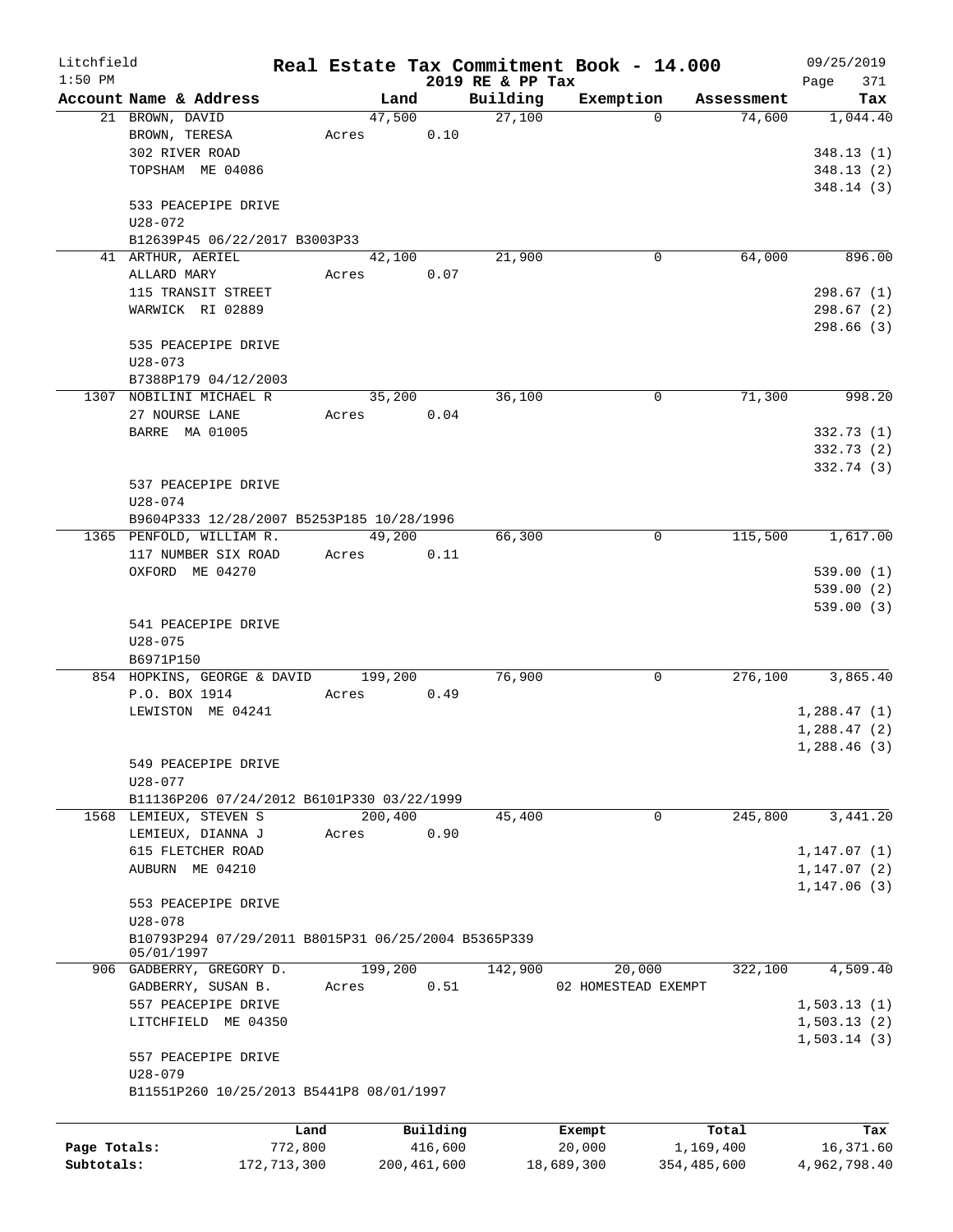| Litchfield |                                                                                |            |      |                  | Real Estate Tax Commitment Book - 14.000 |            | 09/25/2019  |
|------------|--------------------------------------------------------------------------------|------------|------|------------------|------------------------------------------|------------|-------------|
| $1:50$ PM  |                                                                                |            |      | 2019 RE & PP Tax |                                          |            | 372<br>Page |
|            | Account Name & Address                                                         | Land       |      | Building         | Exemption                                | Assessment | Tax         |
|            | 2022 STEELHAMMER, JOHN &<br>KAREN                                              | 75,000     |      | 3,300            | $\Omega$                                 | 78,300     | 1,096.20    |
|            | 39 OLD VILLAGE RD                                                              | Acres      | 0.51 |                  |                                          |            |             |
|            | WINTHROP ME 04364                                                              |            |      |                  |                                          |            | 365.40(1)   |
|            |                                                                                |            |      |                  |                                          |            | 365.40(2)   |
|            |                                                                                |            |      |                  |                                          |            | 365.40(3)   |
|            | PEACEPIPE DRIVE                                                                |            |      |                  |                                          |            |             |
|            | $U28 - 080$                                                                    |            |      |                  |                                          |            |             |
|            | B7071P130                                                                      |            |      |                  |                                          |            |             |
|            | 1299 LEMIEUX, STEVEN                                                           | 95,000     |      | 209,600          | 0                                        | 304,600    | 4,264.40    |
|            | LEMIEUX, DIANNA                                                                | Acres      | 0.50 |                  |                                          |            |             |
|            | 615 FLETCHER ROAD                                                              |            |      |                  |                                          |            | 1,421.47(1) |
|            | AUBURN ME 04210                                                                |            |      |                  |                                          |            | 1,421.47(2) |
|            |                                                                                |            |      |                  |                                          |            | 1,421.46(3) |
|            | 554 PEACEPIPE DRIVE                                                            |            |      |                  |                                          |            |             |
|            | $U28 - 081$                                                                    |            |      |                  |                                          |            |             |
|            | B8200P318 11/12/2004                                                           |            |      |                  |                                          |            |             |
|            | 2019 BROWN, DAVID                                                              | 75,200     |      | $\mathbf 0$      | $\mathbf 0$                              | 75,200     | 1,052.80    |
|            | BROWN, TERESA                                                                  | Acres      | 0.58 |                  |                                          |            |             |
|            | 302 RIVER ROAD                                                                 |            |      |                  |                                          |            | 350.93(1)   |
|            | TOPSHAM ME 04086                                                               |            |      |                  |                                          |            | 350.93(2)   |
|            |                                                                                |            |      |                  |                                          |            | 350.94(3)   |
|            | PEACEPIPE DRIVE                                                                |            |      |                  |                                          |            |             |
|            | $U28 - 082$                                                                    |            |      |                  |                                          |            |             |
|            | B12639P45 06/22/2017 B1248P37                                                  |            |      |                  |                                          |            |             |
|            | 1416 PROSSER, PAUL S.                                                          | 95,500     | 0.68 | 98,400           | 0                                        | 193,900    | 2,714.60    |
|            | PROSSER-COPP, RHONDA V. Acres<br>PROSSER, JUNE M.                              |            |      |                  |                                          |            | 904.87(1)   |
|            | 60 HOLBROOK STREET                                                             |            |      |                  |                                          |            | 904.87(2)   |
|            | HARPSWELL ME 04079                                                             |            |      |                  |                                          |            | 904.86(3)   |
|            | 534 PEACEPIPE DRIVE                                                            |            |      |                  |                                          |            |             |
|            | $U28 - 083$                                                                    |            |      |                  |                                          |            |             |
|            | B12960P88 06/15/2018 B11966P144 04/24/2015                                     |            |      |                  |                                          |            |             |
|            | B11745P207 07/07/2014 B11745P207 07/07/2014<br>B11246P187 11/30/2012 B1716P138 |            |      |                  |                                          |            |             |
|            | 2020 BROWN, DAVID                                                              | 11,900     |      | $\Omega$         | 0                                        | 11,900     | 166.60      |
|            | BROWN, TERESA                                                                  | Acres      | 0.20 |                  |                                          |            |             |
|            | 302 RIVER ROAD                                                                 |            |      |                  |                                          |            | 55.53(1)    |
|            | TOPSHAM ME 04086                                                               |            |      |                  |                                          |            | 55.53(2)    |
|            |                                                                                |            |      |                  |                                          |            | 55.54(3)    |
|            | PEACEPIPE DRIVE                                                                |            |      |                  |                                          |            |             |
|            | U28-084                                                                        |            |      |                  |                                          |            |             |
|            | B12639P45 06/22/2017 B1248P37                                                  |            |      |                  |                                          |            |             |
|            | 1888 WILLIAMS, JAMES                                                           | 85,000     |      | 18,400           | $\Omega$                                 | 103,400    | 1,447.60    |
|            | 108 RUBYS WAY                                                                  | Acres 0.50 |      |                  |                                          |            |             |
|            | TEWKSBURY MA                                                                   |            |      |                  |                                          |            | 482.53 (1)  |
|            | 01876-4842                                                                     |            |      |                  |                                          |            |             |
|            |                                                                                |            |      |                  |                                          |            | 482.53 (2)  |
|            |                                                                                |            |      |                  |                                          |            | 482.54 (3)  |
|            | 514 PEACEPIPE DRIVE                                                            |            |      |                  |                                          |            |             |
|            | $U28 - 085$                                                                    |            |      |                  |                                          |            |             |
|            | B2655P177                                                                      |            |      |                  |                                          |            |             |

|              | Land        | Building    | Exempt     | Total         | Tax          |
|--------------|-------------|-------------|------------|---------------|--------------|
| Page Totals: | 437,600     | 329,700     |            | 767,300       | 10,742.20    |
| Subtotals:   | 173,150,900 | 200,791,300 | 18,689,300 | 355, 252, 900 | 4,973,540.60 |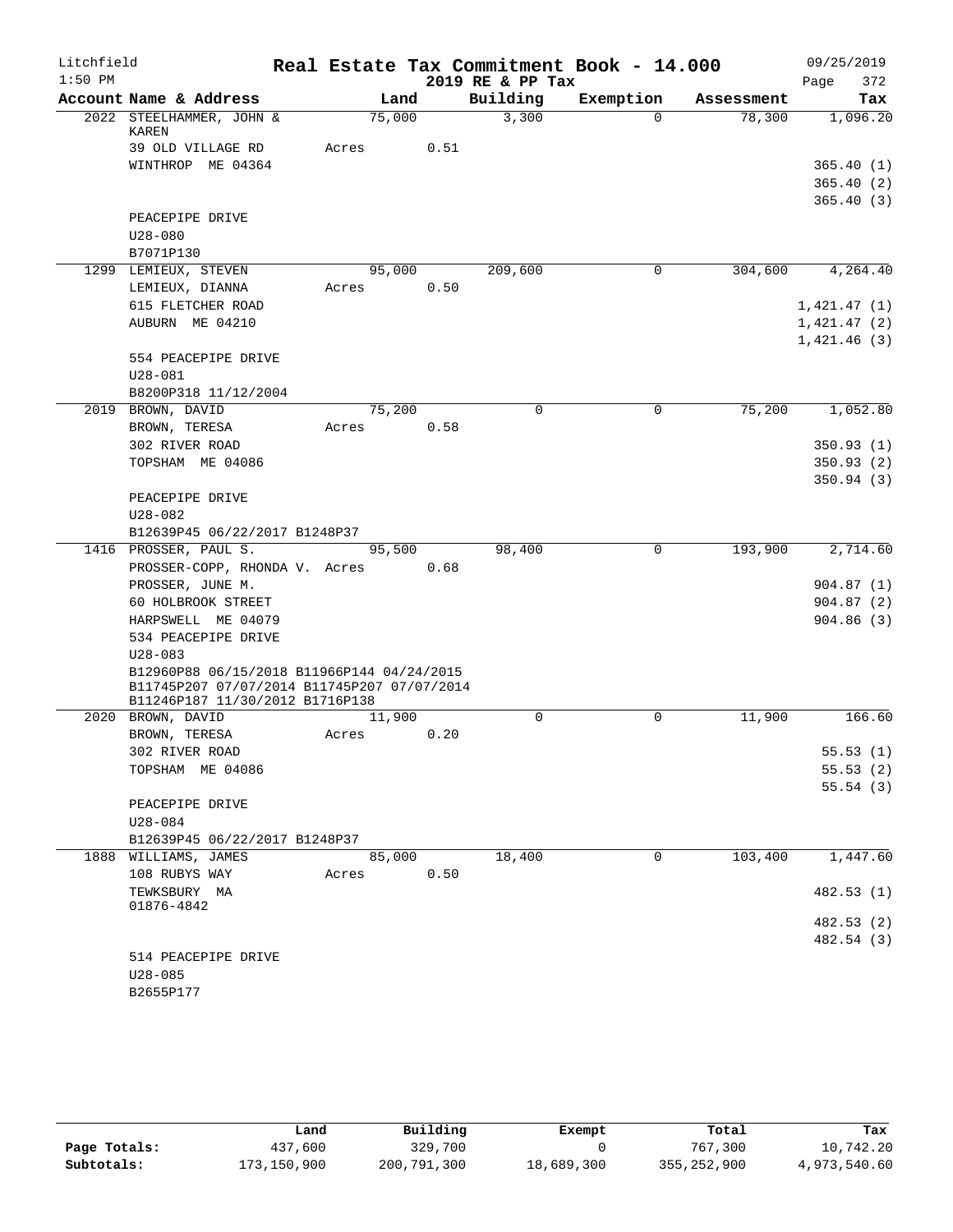| Litchfield |                                                            |         |      |                  | Real Estate Tax Commitment Book - 14.000 |            | 09/25/2019  |
|------------|------------------------------------------------------------|---------|------|------------------|------------------------------------------|------------|-------------|
| $1:50$ PM  |                                                            |         |      | 2019 RE & PP Tax |                                          |            | Page<br>373 |
|            | Account Name & Address                                     | Land    |      | Building         | Exemption                                | Assessment | Tax         |
|            | 1890 FITZPATRICK JAMES E/<br>SHEILA A                      | 61,100  |      | 53,300           | $\Omega$                                 | 114,400    | 1,601.60    |
|            | FITZPARTICK WARREN<br>P/LYNDA                              | Acres   | 0.15 |                  |                                          |            |             |
|            | 91 MAUREEN DRIVE                                           |         |      |                  |                                          |            | 533.87 (1)  |
|            | TEWKSBURY MA 01876                                         |         |      |                  |                                          |            | 533.87 (2)  |
|            |                                                            |         |      |                  |                                          |            | 533.86(3)   |
|            | 513 PEACEPIPE DRIVE<br>$U28 - 087$                         |         |      |                  |                                          |            |             |
|            | B9598P287 12/20/2007 B9598P284 12/20/2007 B2655P183        |         |      |                  |                                          |            |             |
|            | 10/14/1983<br>71 PANDOLFO, JOHN J                          | 96,000  |      | 110,700          | 0                                        | 206,700    | 2,893.80    |
|            | PANDOLFO, DENISE M                                         | Acres   | 0.83 |                  |                                          |            |             |
|            | 43 FAIRMONT AVENUE                                         |         |      |                  |                                          |            | 964.60(1)   |
|            | BRAINTREE MA 02184                                         |         |      |                  |                                          |            | 964.60(2)   |
|            |                                                            |         |      |                  |                                          |            | 964.60(3)   |
|            | 510 PEACEPIPE DRIVE                                        |         |      |                  |                                          |            |             |
|            | $U28 - 088$<br>B12944P309 06/20/2018 B10370P106 03/25/2010 |         |      |                  |                                          |            |             |
|            | 2777 BEACHES - PEACE PIPE                                  | 20,900  |      | $\Omega$         | 0                                        | 20,900     | 292.60      |
|            | <b>SHORES</b>                                              |         |      |                  |                                          |            |             |
|            | (SEE FILE FOR OWNERSHIP Acres<br>OF PROPERTY)              |         | 0.68 |                  |                                          |            |             |
|            | %: MICHAEL KANE                                            |         |      |                  |                                          |            | 97.53(1)    |
|            | 471 PEACE PIPE DRIVE                                       |         |      |                  |                                          |            | 97.53(2)    |
|            | Litchfield ME 04350                                        |         |      |                  |                                          |            | 97.54(3)    |
|            | PEACEPIPE DRIVE                                            |         |      |                  |                                          |            |             |
|            | $U28 - 091$                                                |         |      |                  |                                          |            |             |
|            | B10691P39 03/18/2011                                       |         |      |                  |                                          |            |             |
|            | 842 HLASYSZYN, DENISE                                      | 180,000 |      | 33,800           | $\Omega$                                 | 213,800    | 2,993.20    |
|            | C/O RICHARD HAMANN                                         | Acres   | 0.32 |                  |                                          |            |             |
|            | 8 KENSINGTON TERR                                          |         |      |                  |                                          |            | 997.73 (1)  |
|            | LEWISTON ME 04240                                          |         |      |                  |                                          |            | 997.73 (2)  |
|            | 12 COVE DRIVE                                              |         |      |                  |                                          |            | 997.74 (3)  |
|            | $U29 - 001$                                                |         |      |                  |                                          |            |             |
|            | B3965P297                                                  |         |      |                  |                                          |            |             |
|            | 1377 BETTS, HOWARD R.                                      | 126,600 |      | 47,500           | 0                                        | 174,100    | 2,437.40    |
|            | 422 MAPLE ST                                               | Acres   | 0.17 |                  |                                          |            |             |
|            | FARMINGDALE ME 04344                                       |         |      |                  |                                          |            | 812.47(1)   |
|            |                                                            |         |      |                  |                                          |            | 812.47(2)   |
|            |                                                            |         |      |                  |                                          |            | 812.46(3)   |
|            | 18 COVE DRIVE                                              |         |      |                  |                                          |            |             |
|            | $U29 - 002$                                                |         |      |                  |                                          |            |             |
|            | B12740P63 09/29/2017 B4967P118                             |         |      |                  |                                          |            |             |
|            | 134 BETTS, HOWARD R/BETTS<br>JAN L                         | 152,200 |      | 37,400           | $\Omega$                                 | 189,600    | 2,654.40    |
|            | MARIN ANN M/BETTS JAMES Acres<br>Е                         |         | 0.50 |                  |                                          |            |             |
|            | C/O JAN BETTS                                              |         |      |                  |                                          |            | 884.80 (1)  |
|            | 3 NORTH ROAD                                               |         |      |                  |                                          |            | 884.80 (2)  |
|            | READFIELD ME 04355                                         |         |      |                  |                                          |            | 884.80 (3)  |
|            | 20 COVE ROAD                                               |         |      |                  |                                          |            |             |
|            | $U29 - 003$                                                |         |      |                  |                                          |            |             |
|            | B4191P24 07/30/1992                                        |         |      |                  |                                          |            |             |
|            |                                                            |         |      |                  |                                          |            |             |

|              | Land        | Building    | Exempt     | Total       | Tax          |
|--------------|-------------|-------------|------------|-------------|--------------|
| Page Totals: | 636,800     | 282,700     |            | 919,500     | 12,873.00    |
| Subtotals:   | 173,787,700 | 201,074,000 | 18,689,300 | 356,172,400 | 4,986,413.60 |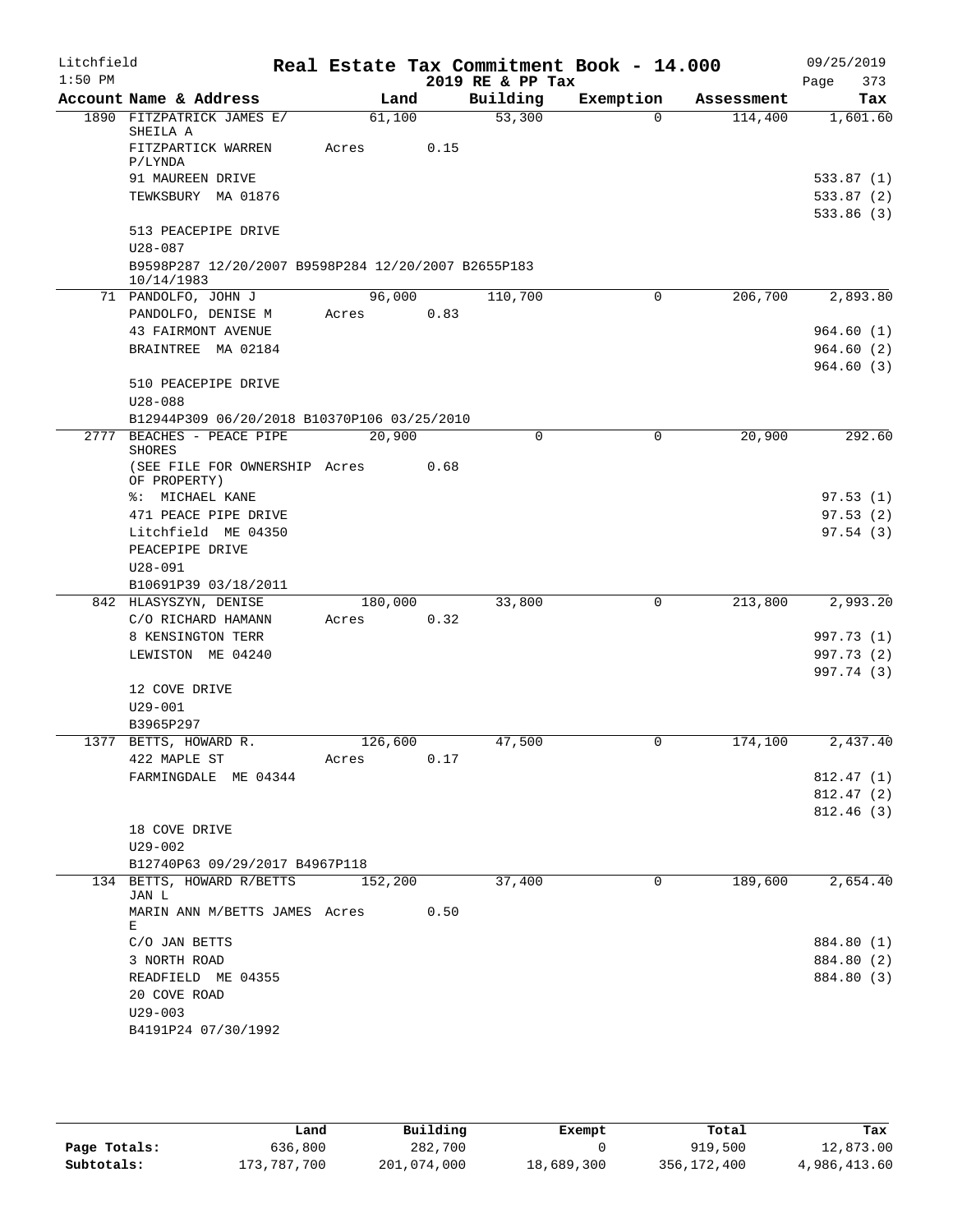| Litchfield |                                                   |            |      |                  | Real Estate Tax Commitment Book - 14.000 |            | 09/25/2019             |
|------------|---------------------------------------------------|------------|------|------------------|------------------------------------------|------------|------------------------|
| $1:50$ PM  |                                                   |            |      | 2019 RE & PP Tax |                                          |            | 374<br>Page            |
|            | Account Name & Address                            | Land       |      | Building         | Exemption                                | Assessment | Tax                    |
|            | 1150 MARINUCCI, JANICE                            | 51,600     |      | 31,000           | $\Omega$                                 | 82,600     | 1,156.40               |
|            | (TRUSTEE)<br>MARINUCCI LIVING TRUST               | Acres      | 0.20 |                  |                                          |            |                        |
|            | 34 FISHER STREET                                  |            |      |                  |                                          |            | 385.47(1)              |
|            | MEDWAY MA 02053                                   |            |      |                  |                                          |            | 385.47 (2)             |
|            |                                                   |            |      |                  |                                          |            | 385.46(3)              |
|            | 13 COVE DRIVE                                     |            |      |                  |                                          |            |                        |
|            | $U29 - 006$                                       |            |      |                  |                                          |            |                        |
|            | B12867P313 03/20/2018 B5878P240                   |            |      |                  |                                          |            |                        |
|            | 850 HOLLINGSWORTH, JEFFREY                        | 64,800     |      | 18,900           | $\mathbf 0$                              | 83,700     | 1,171.80               |
|            | M                                                 |            |      |                  |                                          |            |                        |
|            | 32 GILSUM ROAD                                    | Acres      | 2.10 |                  |                                          |            |                        |
|            | SULLIVAN NH 03445                                 |            |      |                  |                                          |            | 390.60(1)<br>390.60(2) |
|            |                                                   |            |      |                  |                                          |            | 390.60(3)              |
|            | 186 PEACEPIPE DRIVE                               |            |      |                  |                                          |            |                        |
|            | U29-007                                           |            |      |                  |                                          |            |                        |
|            | B2961P296 05/14/1986                              |            |      |                  |                                          |            |                        |
|            | 2519 VARANELLI, NANCY RUTH                        | 223,000    |      | 54,500           | $\mathbf 0$                              | 277,500    | 3,885.00               |
|            | VARANELLI, MICHAEL                                | Acres      | 0.68 |                  |                                          |            |                        |
|            | 857 1ST AVENUE                                    |            |      |                  |                                          |            | 1, 295.00(1)           |
|            | FRANKLIN SQUARE NY                                |            |      |                  |                                          |            | 1, 295.00(2)           |
|            | 11010                                             |            |      |                  |                                          |            |                        |
|            |                                                   |            |      |                  |                                          |            | 1, 295.00(3)           |
|            | 6 WILBUR DRIVE                                    |            |      |                  |                                          |            |                        |
|            | $U29 - 008$<br>B8137P106 09/20/2004               |            |      |                  |                                          |            |                        |
|            | 2518 TATTERSALL, ROBERT JOHN                      | 53,800     |      | $\Omega$         | 0                                        | 53,800     | 753.20                 |
|            | TATTERSALL LYNN                                   | Acres      | 1.78 |                  |                                          |            |                        |
|            | 36 SANDALWOOD DRIVE                               |            |      |                  |                                          |            | 251.07(1)              |
|            | MADISON CT 06443                                  |            |      |                  |                                          |            | 251.07(2)              |
|            |                                                   |            |      |                  |                                          |            | 251.06(3)              |
|            | PEACEPIPE DRIVE                                   |            |      |                  |                                          |            |                        |
|            | U29-008A                                          |            |      |                  |                                          |            |                        |
|            | B9248P162 01/11/2007 B8137P101 09/20/2004         |            |      |                  |                                          |            |                        |
|            | 1713 TATTERSALL, ROBERT JOHN                      | 204,000    |      | 29,900           | $\Omega$                                 | 233,900    | 3,274.60               |
|            | 36 SANDALWOOD DRIVE                               | Acres      | 0.50 |                  |                                          |            |                        |
|            | MADISON CT 06443                                  |            |      |                  |                                          |            | 1,091.53(1)            |
|            |                                                   |            |      |                  |                                          |            | 1,091.53(2)            |
|            |                                                   |            |      |                  |                                          |            | 1,091.54(3)            |
|            | 1 WILBUR DRIVE<br>$U29 - 008 - B$                 |            |      |                  |                                          |            |                        |
|            | B9166P319 11/10/2006 B8137P98 09/20/2004 B4257P53 |            |      |                  |                                          |            |                        |
|            | 2520 TATTERSALL-DAVIS CAROL 68,300                |            |      | 41,700           | 0                                        | 110,000    | 1,540.00               |
|            | 4 LITTLEFIELD LANE                                | Acres 1.92 |      |                  |                                          |            |                        |
|            | SCARBOROUGH ME 04074                              |            |      |                  |                                          |            | 513.33(1)              |
|            |                                                   |            |      |                  |                                          |            | 513.33(2)              |
|            |                                                   |            |      |                  |                                          |            | 513.34(3)              |
|            | 4 COVE DRIVE                                      |            |      |                  |                                          |            |                        |
|            | U29-008C                                          |            |      |                  |                                          |            |                        |
|            | B8137P106 09/20/2004                              |            |      |                  |                                          |            |                        |

|              | Land        | Building    | Exempt     | Total       | Tax          |
|--------------|-------------|-------------|------------|-------------|--------------|
| Page Totals: | 665,500     | 176,000     |            | 841,500     | 11,781.00    |
| Subtotals:   | 174,453,200 | 201,250,000 | 18,689,300 | 357,013,900 | 4,998,194.60 |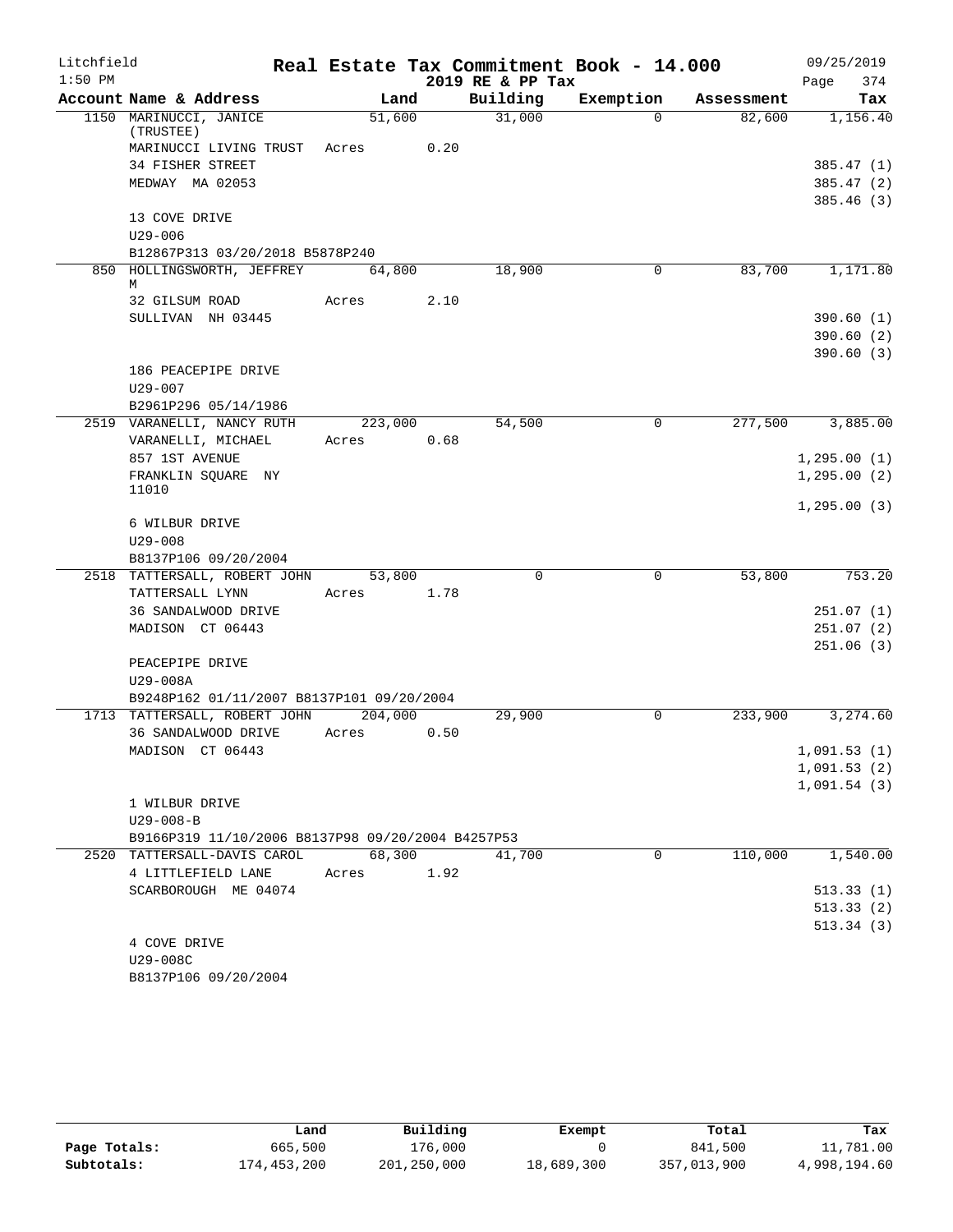| Litchfield |                                            |         |      |                  | Real Estate Tax Commitment Book - 14.000 |            | 09/25/2019  |
|------------|--------------------------------------------|---------|------|------------------|------------------------------------------|------------|-------------|
| $1:50$ PM  |                                            |         |      | 2019 RE & PP Tax |                                          |            | Page<br>375 |
|            | Account Name & Address                     | Land    |      | Building         | Exemption                                | Assessment | Tax         |
|            | 766 TAYLOR, DEBORAH A.                     | 159,900 |      | 57,100           | $\Omega$                                 | 217,000    | 3,038.00    |
|            | DAIGLE, LOUISE M.                          | Acres   | 0.74 |                  |                                          |            |             |
|            | P.O. BOX 174                               |         |      |                  |                                          |            | 1,012.67(1) |
|            | LITCHFIELD ME 04350                        |         |      |                  |                                          |            | 1,012.67(2) |
|            |                                            |         |      |                  |                                          |            | 1,012.66(3) |
|            | 199 PEACEPIPE DRIVE                        |         |      |                  |                                          |            |             |
|            | $U29 - 009$                                |         |      |                  |                                          |            |             |
|            | B6570P325 07/24/2001                       |         |      |                  |                                          |            |             |
|            | 668 BOUCHER, KENNETH E.                    | 252,900 |      | 132,400          | 0                                        | 385,300    | 5,394.20    |
|            | 487 PLAINS ROAD                            | Acres   | 1.59 |                  |                                          |            |             |
|            | LITCHFIELD ME 04350                        |         |      |                  |                                          |            | 1,798.07(1) |
|            |                                            |         |      |                  |                                          |            | 1,798.07(2) |
|            |                                            |         |      |                  |                                          |            | 1,798.06(3) |
|            | 245 PEACEPIPE DRIVE                        |         |      |                  |                                          |            |             |
|            | $U29 - 010$                                |         |      |                  |                                          |            |             |
|            | B12593P56 04/28/2017 B6416P259 03/05/2001  |         |      |                  |                                          |            |             |
|            | 802 HAYDEN FAMILY COTTAGE<br><b>TRUST</b>  | 202,700 |      | 87,900           | $\Omega$                                 | 290,600    | 4,068.40    |
|            | 122 LEBANON RD                             | Acres   | 1.94 |                  |                                          |            |             |
|            | N. FRANKLIN CT 06254                       |         |      |                  |                                          |            | 1,356.13(1) |
|            |                                            |         |      |                  |                                          |            | 1,356.13(2) |
|            |                                            |         |      |                  |                                          |            | 1,356.14(3) |
|            | 253 PEACEPIPE DRIVE                        |         |      |                  |                                          |            |             |
|            | $U29 - 011$                                |         |      |                  |                                          |            |             |
|            | B13092P95 11/15/2018                       |         |      |                  |                                          |            |             |
|            | 2143 HAYDEN, MARY FAMILY<br>COTTAGE TRUST  | 171,900 |      | 32,600           | $\mathbf 0$                              | 204,500    | 2,863.00    |
|            | 122 LEBANON ROAD                           | Acres   | 2.00 |                  |                                          |            |             |
|            | N. FRANKLIN CT 06254                       |         |      |                  |                                          |            | 954.33(1)   |
|            |                                            |         |      |                  |                                          |            | 954.33(2)   |
|            |                                            |         |      |                  |                                          |            | 954.34 (3)  |
|            | PEACEPIPE DRIVE                            |         |      |                  |                                          |            |             |
|            | U29-012A                                   |         |      |                  |                                          |            |             |
|            | B13092P100 11/15/2018 B13092P97 11/15/2018 |         |      |                  |                                          |            |             |
|            | 995 LANDER, STEPHEN H                      | 164,200 |      | 56,600           | 0                                        | 220,800    | 3,091.20    |
|            | (TRUSTEE)<br>LANDER, SUSAN E (             | Acres   | 0.26 |                  |                                          |            |             |
|            | TRUSTEE)                                   |         |      |                  |                                          |            |             |
|            | THE STEPHEN H & SUSAN E                    |         |      |                  |                                          |            | 1,030.40(1) |
|            | LANDER REV. TRUST                          |         |      |                  |                                          |            |             |
|            | 7 CHESTER RD UNIT 203                      |         |      |                  |                                          |            | 1,030.40(2) |
|            | DERRY NH 03038                             |         |      |                  |                                          |            | 1,030.40(3) |
|            | 259 PEACEPIPE DRIVE                        |         |      |                  |                                          |            |             |
|            | $U29 - 013$                                |         |      |                  |                                          |            |             |
|            | B11618P150 01/27/2014 B2456P281            |         |      |                  |                                          |            |             |
|            | 1116 BERNIER, DANIEL J                     | 207,600 |      | 9,400            | 0                                        | 217,000    | 3,038.00    |
|            | 515 PEACEPIPE DRIVE                        | Acres   | 0.44 |                  |                                          |            |             |
|            | LITCHFIELD ME 04350                        |         |      |                  |                                          |            | 1,012.67(1) |
|            |                                            |         |      |                  |                                          |            | 1,012.67(2) |
|            |                                            |         |      |                  |                                          |            | 1,012.66(3) |
|            | 275 PEACEPIPE DRIVE                        |         |      |                  |                                          |            |             |
|            | $U29 - 014$                                |         |      |                  |                                          |            |             |
|            | B7071P123 09/24/2002                       |         |      |                  |                                          |            |             |

|              | Land        | Building    | Exempt     | Total       | Tax          |
|--------------|-------------|-------------|------------|-------------|--------------|
| Page Totals: | 1,159,200   | 376,000     |            | 1,535,200   | 21,492.80    |
| Subtotals:   | 175,612,400 | 201,626,000 | 18,689,300 | 358,549,100 | 5,019,687.40 |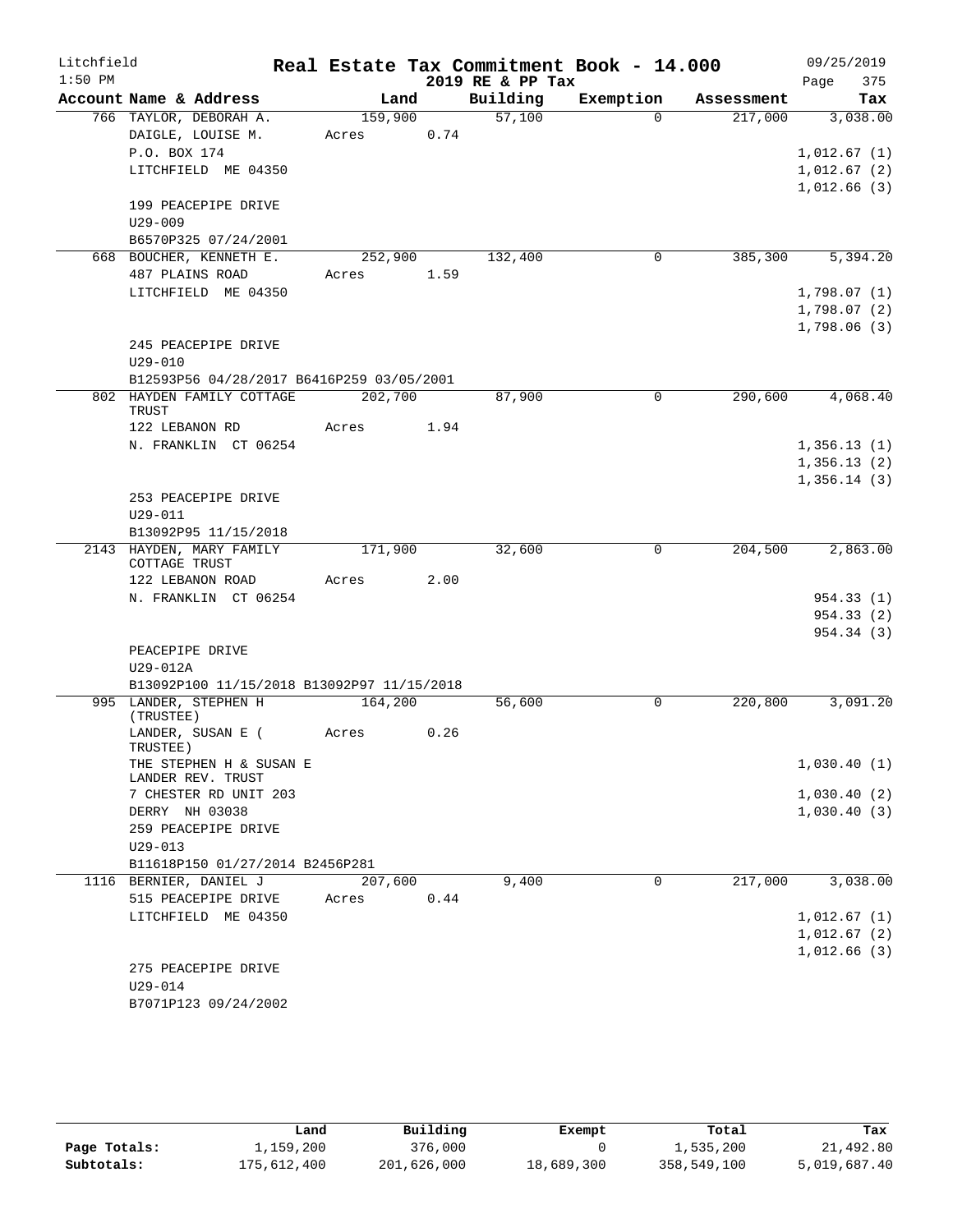| Litchfield |                                                                            |         |      |                              | Real Estate Tax Commitment Book - 14.000 |                      | 09/25/2019         |
|------------|----------------------------------------------------------------------------|---------|------|------------------------------|------------------------------------------|----------------------|--------------------|
| $1:50$ PM  | Account Name & Address                                                     | Land    |      | 2019 RE & PP Tax<br>Building | Exemption                                | Assessment           | 376<br>Page<br>Tax |
|            | 754 CAMPBELL, JOSEPH R.                                                    | 76,500  |      | 21,500                       | $\Omega$                                 | 98,000               | 1,372.00           |
|            | CAMPBELL, DIANA M.                                                         | Acres   | 1.00 |                              |                                          |                      |                    |
|            | 312 PEACEPIPE DRIVE                                                        |         |      |                              |                                          |                      | 457.33(1)          |
|            | LITCHFIELD ME 04530                                                        |         |      |                              |                                          |                      | 457.33(2)          |
|            |                                                                            |         |      |                              |                                          |                      | 457.34 (3)         |
|            | 290 PEACEPIPE DRIVE                                                        |         |      |                              |                                          |                      |                    |
|            | $U29 - 016$                                                                |         |      |                              |                                          |                      |                    |
|            | B11084P217 06/25/2012<br>325 AUSTIN, CYNTHIA J                             | 215,500 |      | 59,600                       | 0                                        | 275,100              | 3,851.40           |
|            | 12 DAVID STREET                                                            | Acres   | 0.53 |                              |                                          |                      |                    |
|            | LISBON FALLS ME 04252                                                      |         |      |                              |                                          |                      | 1,283.80(1)        |
|            |                                                                            |         |      |                              |                                          |                      | 1,283.80(2)        |
|            |                                                                            |         |      |                              |                                          |                      | 1, 283.80(3)       |
|            | 283 PEACEPIPE DRIVE                                                        |         |      |                              |                                          |                      |                    |
|            | $U29 - 017$                                                                |         |      |                              |                                          |                      |                    |
|            | B10192P219 08/25/2009 B7051P112 09/05/2002                                 |         |      |                              |                                          |                      |                    |
| 755        | BRAUER, GEORGE R & MARY<br>E (TRUSTEES)                                    | 75,100  |      | 97,200                       | $\Omega$                                 | $1\overline{72,300}$ | 2,412.20           |
|            | BRAUER FAMILY IRREV.<br>TRUST                                              | Acres   | 0.31 |                              |                                          |                      |                    |
|            | 4 GREEN MEADOW DRIVE                                                       |         |      |                              |                                          |                      | 804.07(1)          |
|            | N. READING MA 01864                                                        |         |      |                              |                                          |                      | 804.07 (2)         |
|            |                                                                            |         |      |                              |                                          |                      | 804.06(3)          |
|            | 289 PEACEPIPE DRIVE<br>$U29 - 018$                                         |         |      |                              |                                          |                      |                    |
|            | B11203P286 10/10/2012 B10566P220 10/28/2010<br>B5530P102 12/01/1997        |         |      |                              |                                          |                      |                    |
|            | 1097 COSTON, DONALD V. &<br>SONJA                                          | 227,800 |      | 132,300                      | 26,000                                   | 334,100              | 4,677.40           |
|            | 305 PEACEPIPE DRIVE                                                        | Acres   | 0.54 |                              | 03 VETERANS EXEMPT                       |                      |                    |
|            | LITCHFIELD ME 04350                                                        |         |      |                              | 02 HOMESTEAD EXEMPT                      |                      | 1,559.13(1)        |
|            |                                                                            |         |      |                              |                                          |                      | 1,559.13(2)        |
|            |                                                                            |         |      |                              |                                          |                      | 1,559.14(3)        |
|            | 305 PEACEPIPE DRIVE                                                        |         |      |                              |                                          |                      |                    |
|            | $U29 - 019$<br>B6108P60 11/09/1999                                         |         |      |                              |                                          |                      |                    |
|            | 941 ROHN, CHARLES                                                          | 222,500 |      | 257,900                      | 0                                        | 480,400              | 6,725.60           |
|            | ROHN, CAROL                                                                | Acres   | 0.55 |                              |                                          |                      |                    |
|            | 68 GRANDVIEW DRIVE                                                         |         |      |                              |                                          |                      | 2, 241.87(1)       |
|            | WESTBROOK ME 04092                                                         |         |      |                              |                                          |                      | 2, 241.87 (2)      |
|            |                                                                            |         |      |                              |                                          |                      | 2, 241.86(3)       |
|            | 299 PEACEPIPE DRIVE                                                        |         |      |                              |                                          |                      |                    |
|            | U29-019A                                                                   |         |      |                              |                                          |                      |                    |
|            | B12333P24 06/22/2016 B10566P223 10/28/2010 B6100P99                        |         |      |                              |                                          |                      |                    |
|            | 11/12/1999<br>1879 CAMPBELL JOSEPH R                                       | 97,400  |      | 212,500                      | 20,000                                   | 289,900              | 4,058.60           |
|            | CAMPBELL DIANA M                                                           | Acres   | 1.30 |                              | 02 HOMESTEAD EXEMPT                      |                      |                    |
|            | 312 PEACEPIPE DRIVE                                                        |         |      |                              |                                          |                      | 1,352.87(1)        |
|            | LITCHFIELD ME 04350                                                        |         |      |                              |                                          |                      | 1,352.87(2)        |
|            |                                                                            |         |      |                              |                                          |                      | 1,352.86(3)        |
|            | 312 PEACEPIPE DRIVE                                                        |         |      |                              |                                          |                      |                    |
|            | $U29 - 020$                                                                |         |      |                              |                                          |                      |                    |
|            | B9388P49 06/13/2007 B9192P311 12/21/2006 B8483P258<br>06/28/2005 B6910P333 |         |      |                              |                                          |                      |                    |
|            |                                                                            |         |      |                              |                                          |                      |                    |

|              | Land        | Building    | Exempt     | Total       | Tax          |
|--------------|-------------|-------------|------------|-------------|--------------|
| Page Totals: | 914,800     | 781,000     | 46,000     | 1,649,800   | 23,097.20    |
| Subtotals:   | 176,527,200 | 202,407,000 | 18,735,300 | 360,198,900 | 5,042,784.60 |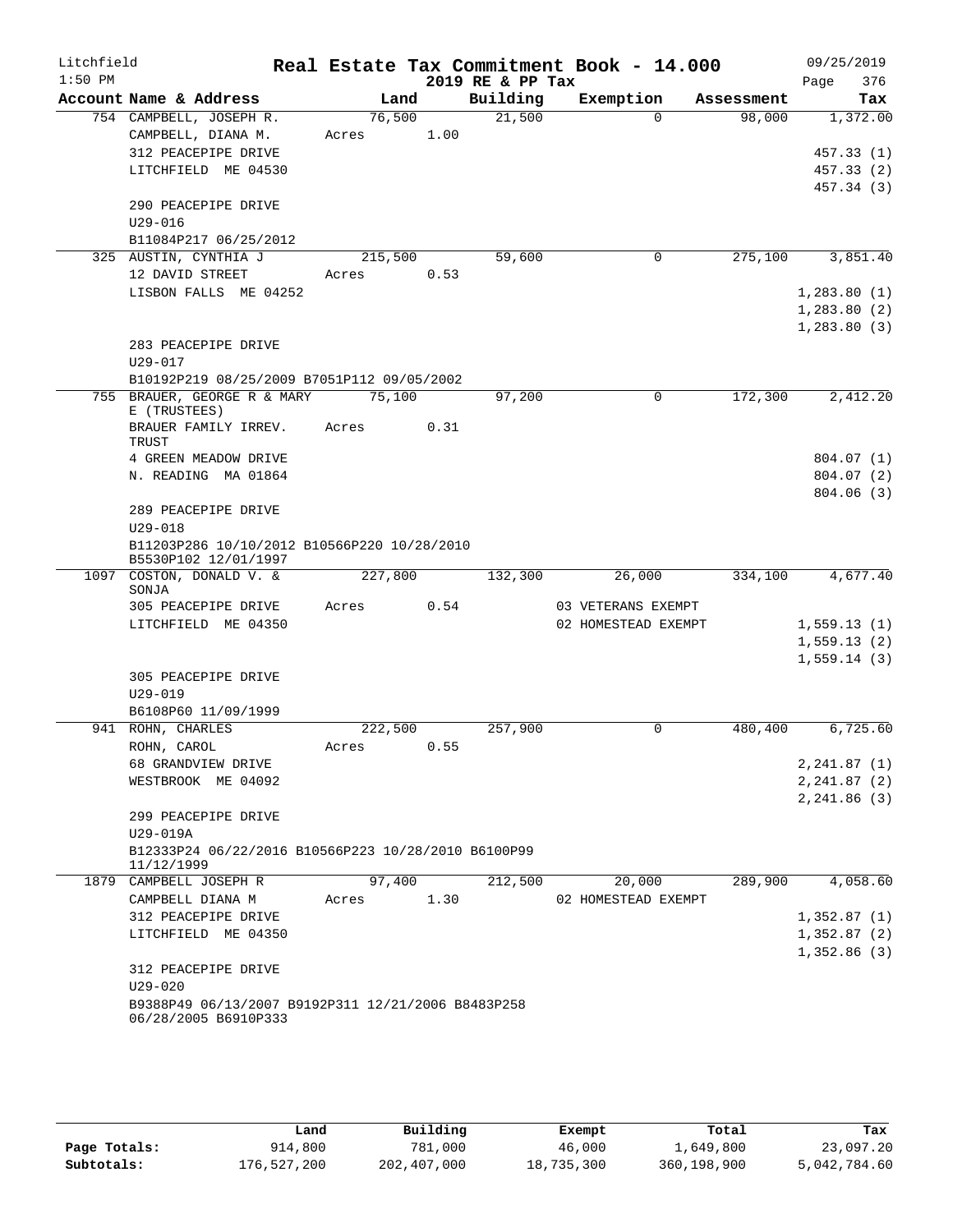| Litchfield |                                                                    |            |         |                  | Real Estate Tax Commitment Book - 14.000 |            | 09/25/2019           |
|------------|--------------------------------------------------------------------|------------|---------|------------------|------------------------------------------|------------|----------------------|
| $1:50$ PM  |                                                                    |            |         | 2019 RE & PP Tax |                                          |            | 377<br>Page          |
|            | Account Name & Address                                             | Land       |         | Building         | Exemption                                | Assessment | Tax                  |
|            | 1880 CAMPBELL JOSEPH R                                             | 147,000    |         | 500              | $\Omega$                                 | 147,500    | 2,065.00             |
|            | 312 PEACEPIPE DRIVE                                                | Acres 0.27 |         |                  |                                          |            |                      |
|            | LITCHFIELD ME 04350                                                |            |         |                  |                                          |            | 688.33(1)            |
|            |                                                                    |            |         |                  |                                          |            | 688.33 (2)           |
|            |                                                                    |            |         |                  |                                          |            | 688.34 (3)           |
|            | PEACEPIPE DRIVE                                                    |            |         |                  |                                          |            |                      |
|            | U29-021                                                            |            |         |                  |                                          |            |                      |
|            | B9388P49 06/15/2007 B8483P258 06/28/2005 B6910P333                 |            |         |                  |                                          |            |                      |
|            | 377 LEVASSEUR ROSEMARY                                             |            |         | 161,400 142,300  | 20,000                                   | 283,700    | 3,971.80             |
|            | PO BOX 347                                                         | Acres      | 0.25    |                  | 02 HOMESTEAD EXEMPT                      |            |                      |
|            | LITCHFIELD ME 04350                                                |            |         |                  |                                          |            | 1,323.93(1)          |
|            |                                                                    |            |         |                  |                                          |            | 1,323.93(2)          |
|            |                                                                    |            |         |                  |                                          |            | 1,323.94(3)          |
|            | 323 PEACEPIPE DRIVE                                                |            |         |                  |                                          |            |                      |
|            | $U29 - 022$                                                        |            |         |                  |                                          |            |                      |
|            | B9388P46 06/13/2007 B5296P109 01/16/1997<br>74 FAIRFIELD, JAMES C. |            |         |                  |                                          |            |                      |
|            |                                                                    |            | 101,900 | 179,100          | 20,000                                   | 261,000    | 3,654.00             |
|            | FAIRFIELD, MICHELLE A. Acres 2.80                                  |            |         |                  | 02 HOMESTEAD EXEMPT                      |            |                      |
|            | 12 NORTH EVERGREEN DR                                              |            |         |                  |                                          |            | 1,218.00(1)          |
|            | LITCHFIELD ME 04350                                                |            |         |                  |                                          |            | 1,218.00(2)          |
|            |                                                                    |            |         |                  |                                          |            | 1, 218.00(3)         |
|            | 12 NORTH EVERGREEN<br>DRIVE                                        |            |         |                  |                                          |            |                      |
|            | $U29 - 023$                                                        |            |         |                  |                                          |            |                      |
|            | B12414P266 09/16/2016 B5296P123                                    |            |         |                  |                                          |            |                      |
|            | 1192 DAY, STEPHEN A.                                               | 57,300     |         | 103,800          | 20,000                                   | 141,100    | 1,975.40             |
|            | 61 NORTH EVERGREEN Acres                                           |            | 5.10    |                  | 02 HOMESTEAD EXEMPT                      |            |                      |
|            | DRIVE                                                              |            |         |                  |                                          |            |                      |
|            | LITCHFIELD ME 04350                                                |            |         |                  |                                          |            | 658.47(1)            |
|            |                                                                    |            |         |                  |                                          |            | 658.47(2)            |
|            |                                                                    |            |         |                  |                                          |            | 658.46(3)            |
|            | 61 NORTH EVERGREEN                                                 |            |         |                  |                                          |            |                      |
|            | DRIVE                                                              |            |         |                  |                                          |            |                      |
|            | $U29 - 024 - 1$                                                    |            |         |                  |                                          |            |                      |
|            | B7530P139 05/11/2003<br>594 FITZGERALD JAMES                       | 34,400     |         | 500              |                                          | 8,900      | 124.60               |
|            | P O BOX 219                                                        | Acres      | 5.10    |                  | 26,000<br>02 HOMESTEAD EXEMPT            |            |                      |
|            | LITCHFIELD ME 04350                                                |            |         |                  | 14 WW2 Vet NonRes                        |            |                      |
|            |                                                                    |            |         |                  |                                          |            | 41.53(1)             |
|            |                                                                    |            |         |                  |                                          |            | 41.53(2)<br>41.54(3) |
|            | 45 NORTH EVERGREEN                                                 |            |         |                  |                                          |            |                      |
|            | DRIVE                                                              |            |         |                  |                                          |            |                      |
|            | $U29 - 024 - 2$                                                    |            |         |                  |                                          |            |                      |
|            | B8431P313 05/31/2005 B3252P166                                     |            |         |                  |                                          |            |                      |
|            | 1404 POULIN, TROY W                                                | 57,300     |         | 131,600          | 20,000                                   | 168,900    | 2,364.60             |
|            | 37 NORTH EVERGREEN                                                 | Acres      | 5.10    |                  | 02 HOMESTEAD EXEMPT                      |            |                      |
|            | DRIVE                                                              |            |         |                  |                                          |            |                      |
|            | LITCHFIELD ME 04350                                                |            |         |                  |                                          |            | 788.20 (1)           |
|            |                                                                    |            |         |                  |                                          |            | 788.20 (2)           |
|            |                                                                    |            |         |                  |                                          |            | 788.20(3)            |
|            | 37 NORTH EVERGREEN                                                 |            |         |                  |                                          |            |                      |
|            | DRIVE                                                              |            |         |                  |                                          |            |                      |
|            | $U29 - 024 - 3$                                                    |            |         |                  |                                          |            |                      |
|            | B7639P129 08/17/2003                                               |            |         |                  |                                          |            |                      |
|            |                                                                    |            |         |                  |                                          |            |                      |

|              | Land        | Building    | Exempt     | Total       | Tax          |
|--------------|-------------|-------------|------------|-------------|--------------|
| Page Totals: | 559,300     | 557,800     | 106,000    | 1,011,100   | 14,155.40    |
| Subtotals:   | 177,086,500 | 202,964,800 | 18,841,300 | 361,210,000 | 5,056,940.00 |